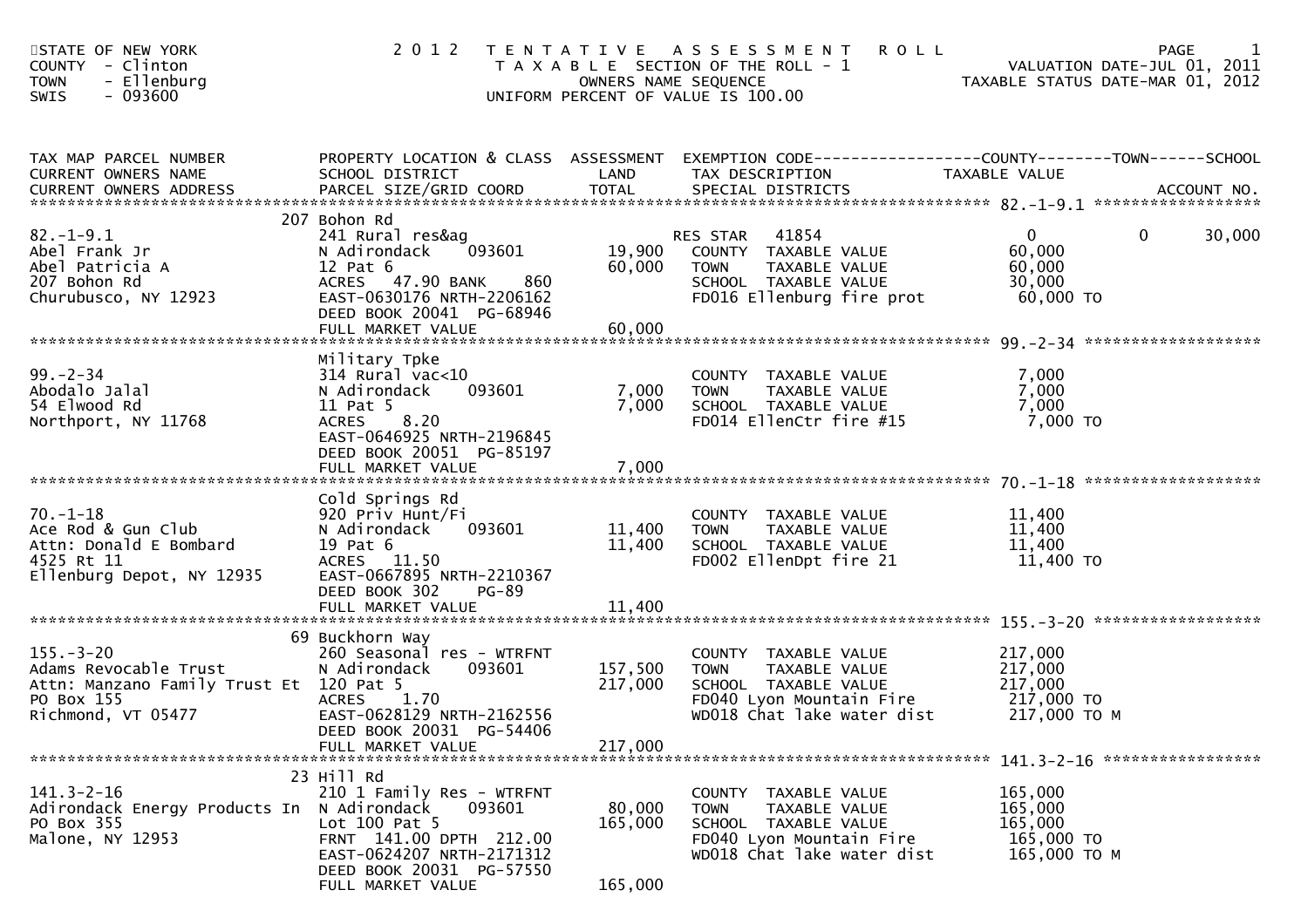| STATE OF NEW YORK<br>COUNTY - Clinton<br><b>TOWN</b><br>- Ellenburg                                    |                                                                                                                               | OWNERS NAME SEQUENCE | 2012 TENTATIVE ASSESSMENT ROLL<br>T A X A B L E SECTION OF THE ROLL - 1                                                                | PAGE<br>VALUATION DATE-JUL 01, 2011<br>TAXABLE STATUS DATE-MAR 01, 2012                                            |
|--------------------------------------------------------------------------------------------------------|-------------------------------------------------------------------------------------------------------------------------------|----------------------|----------------------------------------------------------------------------------------------------------------------------------------|--------------------------------------------------------------------------------------------------------------------|
| $-093600$<br><b>SWIS</b>                                                                               |                                                                                                                               |                      | UNIFORM PERCENT OF VALUE IS 100.00                                                                                                     |                                                                                                                    |
| TAX MAP PARCEL NUMBER<br>CURRENT OWNERS NAME                                                           | SCHOOL DISTRICT                                                                                                               | LAND                 | TAX DESCRIPTION                                                                                                                        | PROPERTY LOCATION & CLASS ASSESSMENT EXEMPTION CODE----------------COUNTY--------TOWN------SCHOOL<br>TAXABLE VALUE |
| $155. - 1 - 7.2$<br>Adventure Bound Camps Inc<br>PO Box 202                                            | Gadway Rd<br>$314$ Rural vac<10<br>N Adirondack<br>093601<br>Lot $120$ Pat 5                                                  | 6,100<br>6,100       | COUNTY TAXABLE VALUE<br><b>TOWN</b><br>TAXABLE VALUE<br>SCHOOL TAXABLE VALUE                                                           | 6,100<br>6,100<br>6,100                                                                                            |
| Roxbury, CT 06783                                                                                      | ACRES 2.70<br>EAST-0626135 NRTH-2162299<br>DEED BOOK 20082 PG-16249<br>FULL MARKET VALUE                                      | 6,100                | FD040 Lyon Mountain Fire                                                                                                               | 6,100 TO                                                                                                           |
|                                                                                                        |                                                                                                                               |                      |                                                                                                                                        |                                                                                                                    |
| $155. - 1 - 9$<br>Adventure Bound Camps Inc<br>Attn: Bernie Rowland<br>PO Box 202<br>Roxbury, CT 06783 | 233 Gadway Rd<br>581 Chd/adt camp - WTRFNT<br>N Adirondack<br>093601<br>120 Pat 5<br>ACRES 41.00<br>EAST-0625629 NRTH-2161390 | 426,700<br>1755,000  | COUNTY TAXABLE VALUE<br>TAXABLE VALUE<br><b>TOWN</b><br>SCHOOL TAXABLE VALUE<br>FD040 Lyon Mountain Fire<br>WD018 Chat lake water dist | 1755,000<br>1755,000<br>1755,000<br>1755,000 TO<br>1316,250 ТО М                                                   |
|                                                                                                        | DEED BOOK 20047 PG-74691                                                                                                      |                      |                                                                                                                                        |                                                                                                                    |
|                                                                                                        | 29 Birch Way                                                                                                                  |                      |                                                                                                                                        |                                                                                                                    |
| $155.3 - 1 - 1$                                                                                        | 260 Seasonal res - WTRFNT                                                                                                     |                      | COUNTY TAXABLE VALUE                                                                                                                   | 143,000                                                                                                            |
| Adventure Bound Camps Inc<br>PO Box 202                                                                | 093601<br>N Adirondack<br>120 Pat 5                                                                                           | 92,400<br>143,000    | TAXABLE VALUE<br>TOWN<br>SCHOOL TAXABLE VALUE                                                                                          | 143,000<br>143,000                                                                                                 |
| Roxbury, CT 06783                                                                                      | ACRES 1.00                                                                                                                    |                      | FD040 Lyon Mountain Fire                                                                                                               | 143,000 TO                                                                                                         |
|                                                                                                        | EAST-0626993 NRTH-2162605<br>DEED BOOK 20072 PG-10092                                                                         |                      | WD018 Chat lake water dist                                                                                                             | 143,000 ТО М                                                                                                       |
|                                                                                                        |                                                                                                                               |                      |                                                                                                                                        |                                                                                                                    |
|                                                                                                        | 25 Birch Way                                                                                                                  |                      |                                                                                                                                        |                                                                                                                    |
| $155.3 - 1 - 2$                                                                                        | 260 Seasonal res - WTRFNT                                                                                                     |                      | COUNTY TAXABLE VALUE                                                                                                                   | 124,000                                                                                                            |
| Adventure Bound Camps Inc                                                                              | 093601<br>N Adirondack                                                                                                        | 92,400               | <b>TOWN</b><br>TAXABLE VALUE                                                                                                           | 124,000                                                                                                            |
| PO Box 202<br>Roxbury, CT 06783                                                                        | 120 Pat 5<br>1.00<br><b>ACRES</b>                                                                                             | 124,000              | SCHOOL TAXABLE VALUE<br>FD040 Lyon Mountain Fire                                                                                       | 124,000<br>124,000 TO                                                                                              |
|                                                                                                        | EAST-0626975 NRTH-2162684                                                                                                     |                      | WD018 Chat lake water dist                                                                                                             | 124,000 ТО М                                                                                                       |
|                                                                                                        | DEED BOOK 20072 PG-10093                                                                                                      |                      |                                                                                                                                        |                                                                                                                    |
|                                                                                                        | FULL MARKET VALUE                                                                                                             | 124,000              |                                                                                                                                        |                                                                                                                    |
|                                                                                                        |                                                                                                                               |                      |                                                                                                                                        |                                                                                                                    |
| $155.4 - 1 - 4$                                                                                        | Rt 374<br>$314$ Rural vac<10                                                                                                  |                      | COUNTY TAXABLE VALUE                                                                                                                   | 500                                                                                                                |
| Adventure Bound Camps Inc                                                                              | N Adirondack<br>093601                                                                                                        | 500                  | <b>TOWN</b><br>TAXABLE VALUE                                                                                                           | 500                                                                                                                |
| PO Box 202                                                                                             | 19 Pat 6                                                                                                                      | 500                  | SCHOOL TAXABLE VALUE                                                                                                                   | 500                                                                                                                |
| Roxbury, CT 06783                                                                                      | <b>ACRES</b><br>1.00<br>EAST-0634299 NRTH-2160131<br>DEED BOOK 20001 PG-20996                                                 |                      | FD040 Lyon Mountain Fire                                                                                                               | 500 TO                                                                                                             |
|                                                                                                        | FULL MARKET VALUE                                                                                                             | 500                  |                                                                                                                                        |                                                                                                                    |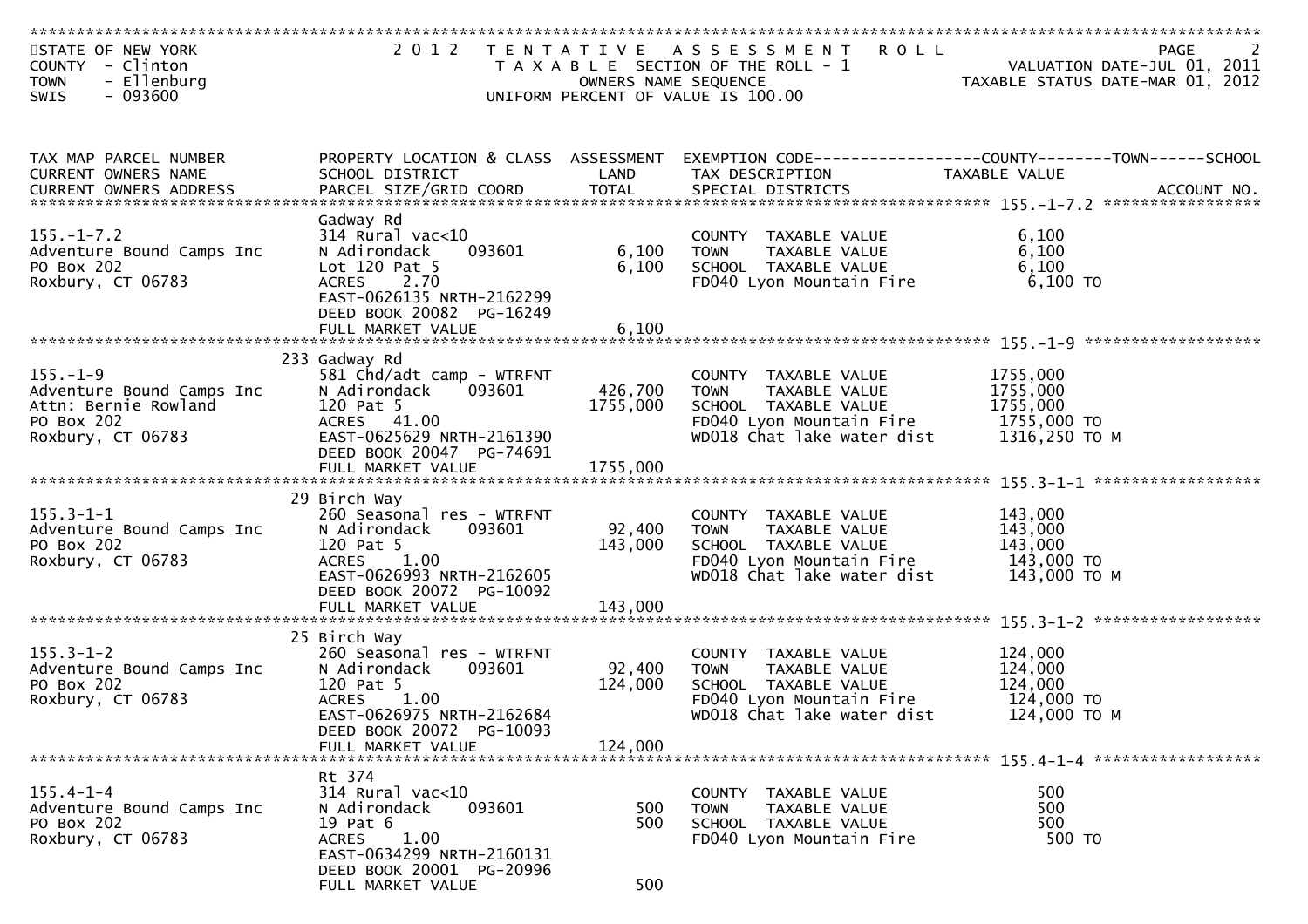| STATE OF NEW YORK<br>COUNTY - Clinton<br>- Ellenburg<br><b>TOWN</b> |                                                                                           |                  | 2012 TENTATIVE ASSESSMENT<br><b>ROLL</b><br>T A X A B L E SECTION OF THE ROLL - 1<br>OWNERS NAME SEQUENCE |                                    | PAGE<br>VALUATION DATE-JUL 01, 2011<br>TAXABLE STATUS DATE-MAR 01, 2012 |
|---------------------------------------------------------------------|-------------------------------------------------------------------------------------------|------------------|-----------------------------------------------------------------------------------------------------------|------------------------------------|-------------------------------------------------------------------------|
| - 093600<br><b>SWIS</b>                                             |                                                                                           |                  | UNIFORM PERCENT OF VALUE IS 100.00                                                                        |                                    |                                                                         |
| TAX MAP PARCEL NUMBER<br>CURRENT OWNERS NAME                        | PROPERTY LOCATION & CLASS ASSESSMENT<br>SCHOOL DISTRICT                                   | LAND             | TAX DESCRIPTION                                                                                           | TAXABLE VALUE                      |                                                                         |
|                                                                     |                                                                                           |                  |                                                                                                           |                                    |                                                                         |
| $114. - 1 - 2.1$<br>Agoney Brian K                                  | 1899 Bradley Pond Rd<br>210 1 Family Res<br>N Adirondack<br>093601                        | 6,900            | COUNTY TAXABLE VALUE<br><b>TOWN</b><br>TAXABLE VALUE                                                      | 90,000<br>90,000                   |                                                                         |
| Mayes Julie D<br>1899 Bradley Pond Rd<br>Ellenburg Center, NY 12934 | 30 Pat 5<br>4.20<br><b>ACRES</b><br>EAST-0649951 NRTH-2192095<br>DEED BOOK 20102 PG-32583 | 90,000           | SCHOOL TAXABLE VALUE<br>FD014 EllenCtr fire #15                                                           | 90,000<br>90,000 TO                |                                                                         |
|                                                                     | FULL MARKET VALUE                                                                         | 90,000           |                                                                                                           |                                    |                                                                         |
| $71.3 - 2 - 19.3$<br>Agoney Donna J                                 | Rt 11<br>311 Res vac land<br>N Adirondack<br>093601                                       | 4,900            | COUNTY TAXABLE VALUE<br><b>TOWN</b><br>TAXABLE VALUE                                                      | 4,900<br>4,900                     |                                                                         |
| PO Box 35<br>Ellenburg Depot, NY 12935                              | Lot 21 T6omt<br>FRNT 200.00 DPTH 200.00<br>EAST-0674976 NRTH-2213769                      | 4,900            | SCHOOL TAXABLE VALUE<br>FD002 EllenDpt fire 21<br>LT011 Ellenburg Light 21                                | 4,900<br>4,900 TO<br>4,900 TO      |                                                                         |
|                                                                     | DEED BOOK 20031 PG-60728                                                                  |                  |                                                                                                           |                                    |                                                                         |
|                                                                     | 5018 Rt 11                                                                                |                  |                                                                                                           |                                    |                                                                         |
| $71.3 - 2 - 25$<br>Agoney Donna J<br>PO Box 35                      | 210 1 Family Res<br>N Adirondack<br>093601<br>20 Pat 6                                    | 3,700<br>34,400  | 41854<br>RES STAR<br>COUNTY TAXABLE VALUE<br>TAXABLE VALUE<br><b>TOWN</b>                                 | $\overline{0}$<br>34,400<br>34,400 | 30,000<br>$\mathbf{0}$                                                  |
| Ellenburg Depot, NY 12935                                           | FRNT 214.00 DPTH 100.00<br>EAST-0674927 NRTH-2213648<br>DEED BOOK 99001 PG-13427          |                  | SCHOOL TAXABLE VALUE<br>FD002 EllenDpt fire 21<br>LT011 Ellenburg Light 21                                | 4,400<br>34,400 TO<br>34,400 TO    |                                                                         |
|                                                                     |                                                                                           |                  |                                                                                                           |                                    |                                                                         |
|                                                                     | 317 Plank Rd                                                                              |                  |                                                                                                           |                                    |                                                                         |
| $159. - 1 - 12$<br>Agoney Nicole L<br>317 Plank Rd                  | 280 Res Multiple<br>093601<br>N Adirondack<br>Lot 111 Pat 5                               | 5,100<br>71,000  | 41854<br><b>RES STAR</b><br>COUNTY TAXABLE VALUE<br><b>TOWN</b><br>TAXABLE VALUE                          | $\mathbf{0}$<br>71,000<br>71,000   | 30,000<br>$\mathbf{0}$                                                  |
| Ellenburg Depot, NY 12935                                           | <b>ACRES</b><br>1.70<br>EAST-0682544 NRTH-2168133<br>DEED BOOK 20082 PG-12370             |                  | SCHOOL TAXABLE VALUE<br>FD016 Ellenburg fire prot                                                         | 41,000<br>71,000 TO                |                                                                         |
|                                                                     | FULL MARKET VALUE                                                                         | 71,000           |                                                                                                           |                                    |                                                                         |
|                                                                     | Star Rd                                                                                   |                  |                                                                                                           |                                    |                                                                         |
| $83.-1-9.21$                                                        | 321 Abandoned ag                                                                          |                  | COUNTY TAXABLE VALUE                                                                                      | 20,200                             |                                                                         |
| Al-Saleh Hadi<br>6 Lancaster                                        | 093601<br>N Adirondack<br>15 T6omt                                                        | 20,200<br>20,200 | TAXABLE VALUE<br>TOWN<br>SCHOOL TAXABLE VALUE                                                             | 20,200<br>20,200                   |                                                                         |
| Dol Des Ormeaux QC, Canada<br>H9B1J9                                | 50.30<br>ACRES<br>EAST-0644438 NRTH-2204623<br>PG-140                                     |                  | FD014 EllenCtr fire #15                                                                                   | 20,200 TO                          |                                                                         |
|                                                                     | DEED BOOK 915<br>FULL MARKET VALUE                                                        | 20,200           |                                                                                                           |                                    |                                                                         |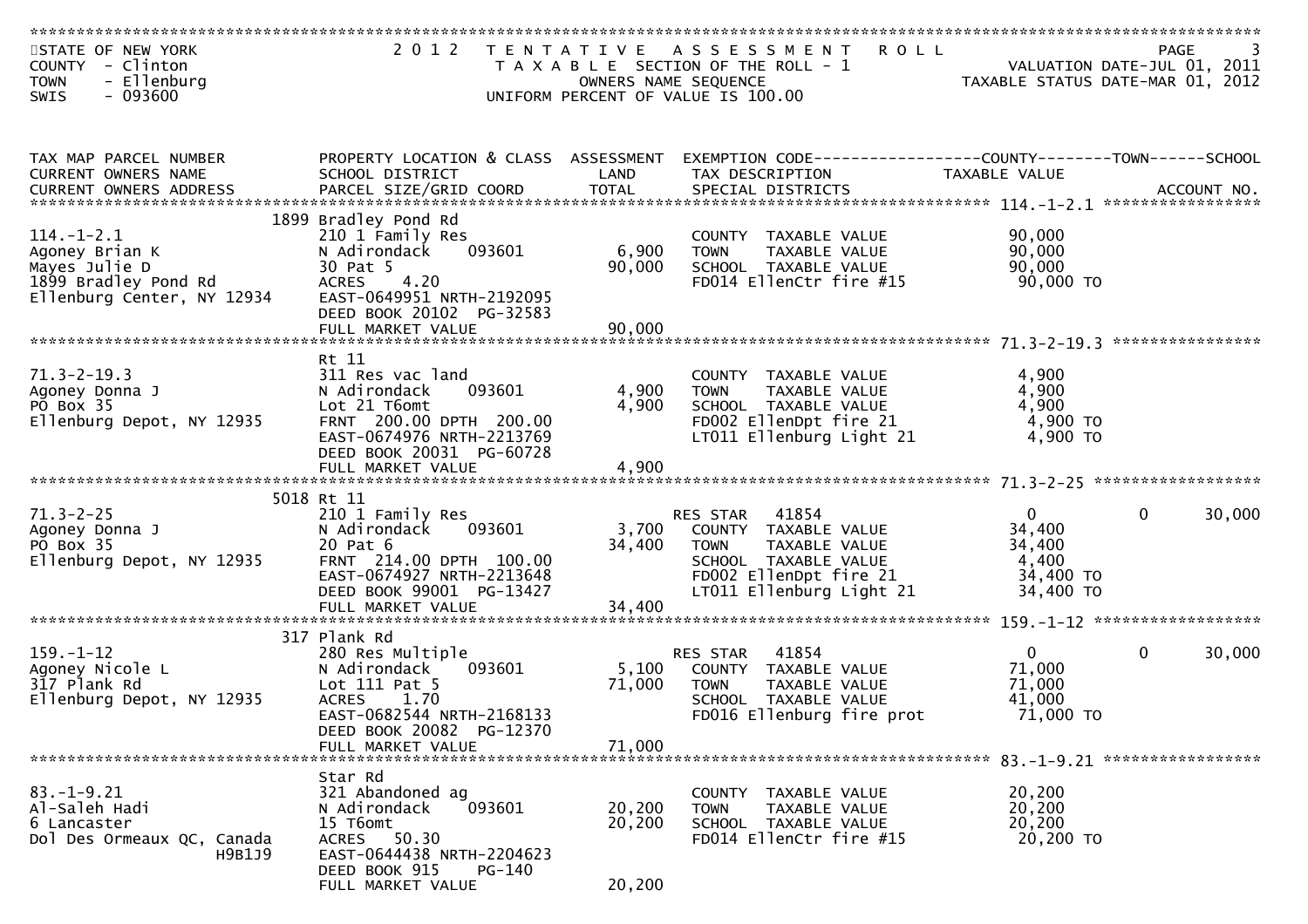| STATE OF NEW YORK<br>COUNTY - Clinton<br><b>TOWN</b><br>- Ellenburg<br>- 093600<br>SWIS                                  |                                                                                                                                                                                         | OWNERS NAME SEQUENCE | 2012 TENTATIVE ASSESSMENT ROLL<br>T A X A B L E SECTION OF THE ROLL - 1<br>UNIFORM PERCENT OF VALUE IS 100.00                             | PAGE PAGE<br>VALUATION DATE-JUL 01, 2011<br>TAXABLE STATUS DATE-MAR 01, 2012 | PAGE<br>4         |
|--------------------------------------------------------------------------------------------------------------------------|-----------------------------------------------------------------------------------------------------------------------------------------------------------------------------------------|----------------------|-------------------------------------------------------------------------------------------------------------------------------------------|------------------------------------------------------------------------------|-------------------|
| TAX MAP PARCEL NUMBER                                                                                                    |                                                                                                                                                                                         | LAND                 | PROPERTY LOCATION & CLASS ASSESSMENT EXEMPTION CODE----------------COUNTY--------TOWN------SCHOOL                                         |                                                                              |                   |
| CURRENT OWNERS NAME                                                                                                      | SCHOOL DISTRICT                                                                                                                                                                         |                      | TAX DESCRIPTION                                                                                                                           | TAXABLE VALUE                                                                |                   |
| $112. - 1 - 7.3$<br>Albanks Lawrence S Sr<br>Albanks Patricia J<br>115 Clover St<br>Roselle, NJ 05302                    | Spear Hill Rd<br>$322$ Rural vac $>10$<br>N Adirondack<br>093601<br>22 & 23 T5omt<br>ACRES 14.30<br>EAST-0626318 NRTH-2187125<br>DEED BOOK 20051 PG-81372                               | 12,300<br>12,300     | COUNTY TAXABLE VALUE<br>TAXABLE VALUE<br>TOWN<br>SCHOOL TAXABLE VALUE<br>FD016 Ellenburg fire prot                                        | 12,300<br>12,300<br>12,300<br>12,300 TO                                      |                   |
|                                                                                                                          |                                                                                                                                                                                         |                      |                                                                                                                                           |                                                                              | ***************** |
| $155.1 - 1 - 20$<br>Alexander John J<br>Alexander Melissa L<br>78 Bart Merrill Rd<br>Cadyville, NY 12918                 | 62 Narrows Rd<br>260 Seasonal res - WTRFNT<br>093601<br>N Adirondack<br>Lot 101 T5omt<br>1.10 BANK<br>080<br><b>ACRES</b><br>EAST-0625595 NRTH-2167619<br>DEED BOOK 20021 PG-42512      | 94,500<br>174,000    | COUNTY TAXABLE VALUE<br>TAXABLE VALUE<br><b>TOWN</b><br>SCHOOL TAXABLE VALUE<br>FD040 Lyon Mountain Fire<br>WD018 Chat lake water dist    | 174,000<br>174,000<br>174,000<br>174,000 TO<br>174,000 то м                  |                   |
|                                                                                                                          |                                                                                                                                                                                         |                      |                                                                                                                                           |                                                                              | ***************   |
| $84. - 1 - 19.227$<br>Allen Dennis<br>Allen Julie A<br>790 Jockey Ln<br>North Ferrisburg, VT                             | 7047 Star Rd<br>$322$ Rural vac $>10$<br>093601<br>N Adirondack<br>Lot 5 T6omt<br>Cersosimo Sub Lot 7<br>ACRES 17.00<br>05473-9356 EAST-0653308 NRTH-2204536<br>DEED BOOK 983<br>PG-182 | 14,600<br>14,600     | COUNTY TAXABLE VALUE<br>TAXABLE VALUE<br><b>TOWN</b><br>SCHOOL TAXABLE VALUE<br>FD016 Ellenburg fire prot                                 | 14,600<br>14,600<br>14,600<br>14,600 TO                                      |                   |
|                                                                                                                          | FULL MARKET VALUE                                                                                                                                                                       | 14,600               |                                                                                                                                           |                                                                              |                   |
| $70. - 1 - 5.3$<br>Allen Harold<br>Allen Lorraine<br>Attn: Cory Larock & Trudey Cas FRNT 165.00 DPTH 215.00<br>PO Box 33 | Rt 11<br>311 Res vac land<br>N Adirondack<br>093601<br>Lot 19 T6omt<br>EAST-0669270 NRTH-2211901                                                                                        | 5,000<br>5,000       | COUNTY TAXABLE VALUE<br>TAXABLE VALUE<br><b>TOWN</b><br>SCHOOL TAXABLE VALUE<br>FD002 EllenDpt fire 21<br>LT011 Ellenburg Light 21        | 5,000<br>5,000<br>5,000<br>5,000 TO<br>5,000 TO                              |                   |
| Ellenburg Depot, NY 12935                                                                                                | DEED BOOK 20051 PG-79960<br>FULL MARKET VALUE                                                                                                                                           | 5,000                |                                                                                                                                           |                                                                              |                   |
|                                                                                                                          |                                                                                                                                                                                         |                      |                                                                                                                                           |                                                                              |                   |
| $70. - 1 - 12.2$<br>Allen Harold<br>Allen Lorraine<br>PO Box 33<br>Ellenburg Depot, NY 12935                             | 5276 Rt 11<br>270 Mfg housing<br>093601<br>N Adirondack<br>19 Pat 6<br>FRNT 160.00 DPTH 177.00<br>EAST-0669136 NRTH-2211844<br>DEED BOOK 20051 PG-79960                                 | 4,600<br>54,000      | COUNTY TAXABLE VALUE<br><b>TAXABLE VALUE</b><br><b>TOWN</b><br>SCHOOL TAXABLE VALUE<br>FD002 EllenDpt fire 21<br>LT011 Ellenburg Light 21 | 54,000<br>54,000<br>54,000<br>54,000 TO<br>54,000 TO                         |                   |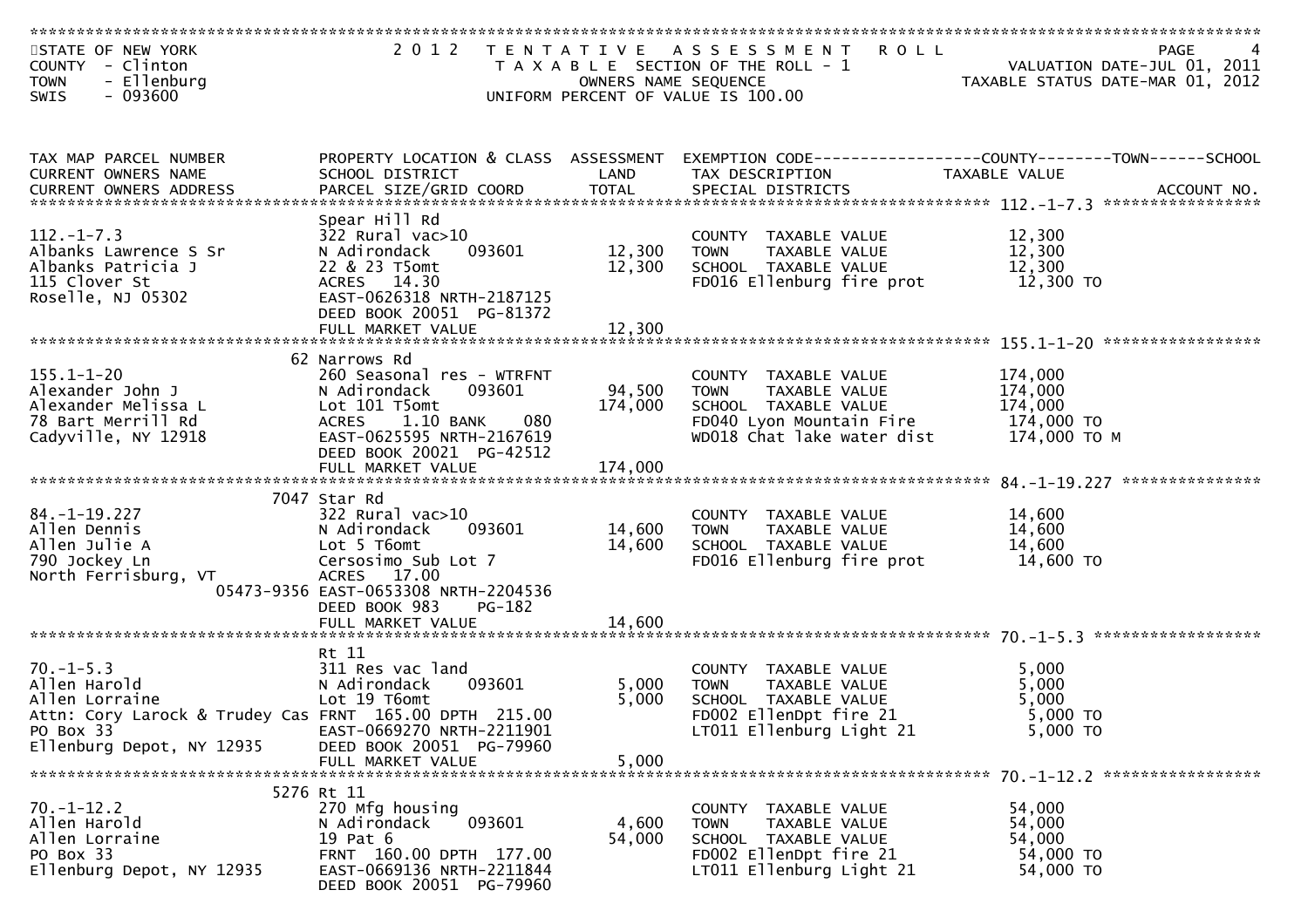|                                                                                                    | FULL MARKET VALUE                                                                                                                                                        | 54,000                     |                                                                                                                                                                                                                         |                                                                                |                                                           |
|----------------------------------------------------------------------------------------------------|--------------------------------------------------------------------------------------------------------------------------------------------------------------------------|----------------------------|-------------------------------------------------------------------------------------------------------------------------------------------------------------------------------------------------------------------------|--------------------------------------------------------------------------------|-----------------------------------------------------------|
| STATE OF NEW YORK<br>COUNTY - Clinton<br>- Ellenburg<br><b>TOWN</b><br>$-093600$<br>SWIS           | 2 0 1 2                                                                                                                                                                  |                            | TENTATIVE ASSESSMENT<br>T A X A B L E SECTION OF THE ROLL - 1<br>OWNERS NAME SEQUENCE<br>UNIFORM PERCENT OF VALUE IS 100.00                                                                                             | <b>ROLL</b><br>VALUATION DATE-JUL 01, 2011<br>TAXABLE STATUS DATE-MAR 01, 2012 | <b>PAGE</b>                                               |
| TAX MAP PARCEL NUMBER<br>CURRENT OWNERS NAME                                                       | PROPERTY LOCATION & CLASS ASSESSMENT EXEMPTION CODE----------------COUNTY-------TOWN------SCHOOL<br>SCHOOL DISTRICT                                                      | LAND                       | TAX DESCRIPTION                                                                                                                                                                                                         | TAXABLE VALUE                                                                  |                                                           |
| $141.3 - 2 - 39$<br>Allen Lara<br>Allen-Decker Amy<br>89 Washington St<br>Denver, CO 80203         | 5271 Rt 374<br>270 Mfg housing - WTRFNT<br>093601<br>N Adirondack<br>100 Pat 5<br>FRNT 77.00 DPTH 60.00<br>EAST-0623483 NRTH-2172617<br>DEED BOOK 20102 PG-35209         | 41,600<br>53,600           | COUNTY TAXABLE VALUE<br><b>TOWN</b><br>TAXABLE VALUE<br>SCHOOL TAXABLE VALUE<br>FD040 Lyon Mountain Fire<br>WD018 Chat lake water dist                                                                                  | 53,600<br>53,600<br>53,600<br>53,600 TO<br>53,600 TO M                         |                                                           |
| $129. - 1 - 2.1$<br>Allen Paul G<br>Allen Robin A<br>373 Trombley Rd<br>Ellenburg Center, NY 12934 | 373 Trombley Rd<br>240 Rural res<br>093601<br>N Adirondack<br>Lot $73/74$ Pat 5<br>ACRES 51.50 BANK<br>115<br>EAST-0660967 NRTH-2182599<br>DEED BOOK 20102 PG-30724      | 20,300<br>135,000          | RES STAR 41854<br>COUNTY TAXABLE VALUE<br>TAXABLE VALUE<br>TOWN<br>SCHOOL TAXABLE VALUE<br>FD016 Ellenburg fire prot                                                                                                    | $\overline{0}$<br>135,000<br>135,000<br>105,000<br>135,000 TO                  | $\mathbf{0}$<br>30,000                                    |
| $85. - 1 - 7$<br>Allen Warren<br>Allen Eleanor<br>1404 State St<br>Watertown, NY 13601             | Military Tpke<br>321 Abandoned ag<br>093601<br>N Adirondack<br>$3/18$ Pat 6<br>ACRES 141.10<br>EAST-0663891 NRTH-2205900<br>DEED BOOK 556<br>PG-36<br>FULL MARKET VALUE  | 45,800<br>45,800<br>45,800 | COUNTY TAXABLE VALUE<br>TAXABLE VALUE<br>TOWN<br>SCHOOL TAXABLE VALUE<br>FD016 Ellenburg fire prot<br>LT012 Ellenburg Light 5                                                                                           | 45,800<br>45,800<br>45,800<br>45,800 TO<br>4,580 TO                            |                                                           |
| $126. - 1 - 5$<br>Allen William<br>1404 State St<br>Watertown, NY 13601                            | Spear Hill Rd<br>910 Priv forest<br>N Adirondack<br>093601<br>59 Pat<br>ACRES 120.00<br>EAST-0627069 NRTH-2183462<br>DEED BOOK 577<br><b>PG-620</b><br>FULL MARKET VALUE | 33,700<br>33,700<br>33,700 | COUNTY TAXABLE VALUE<br>TAXABLE VALUE<br><b>TOWN</b><br>SCHOOL TAXABLE VALUE<br>FD016 Ellenburg fire prot                                                                                                               | 33,700<br>33,700<br>33,700<br>33,700 TO                                        |                                                           |
| $126. - 1 - 9.2$<br>Altmore R Charles<br>Altmore Mary A<br>614 Spear Hill Rd<br>Merrill, NY 12955  | 614 Spear Hill Rd<br>240 Rural res<br>093601<br>N Adirondack<br>Lot 58 T5omt<br>ACRES 48.00<br>EAST-0630361 NRTH-2183777<br>DEED BOOK 1039 PG-191                        |                            | 72 PCT OF VALUE USED FOR EXEMPTION PURPOSES<br>WARCOMALL 41131<br>22,300 WARDISALL 41141<br>62,400 SR STAR<br>41834<br><b>COUNTY</b><br>TAXABLE VALUE<br><b>TOWN</b><br>TAXABLE VALUE<br><b>SCHOOL</b><br>TAXABLE VALUE | 11,232<br>8,986<br>$\mathbf{0}$<br>42,182<br>42,182<br>200                     | 11,232<br>0<br>$\mathbf 0$<br>8,986<br>62,200<br>$\Omega$ |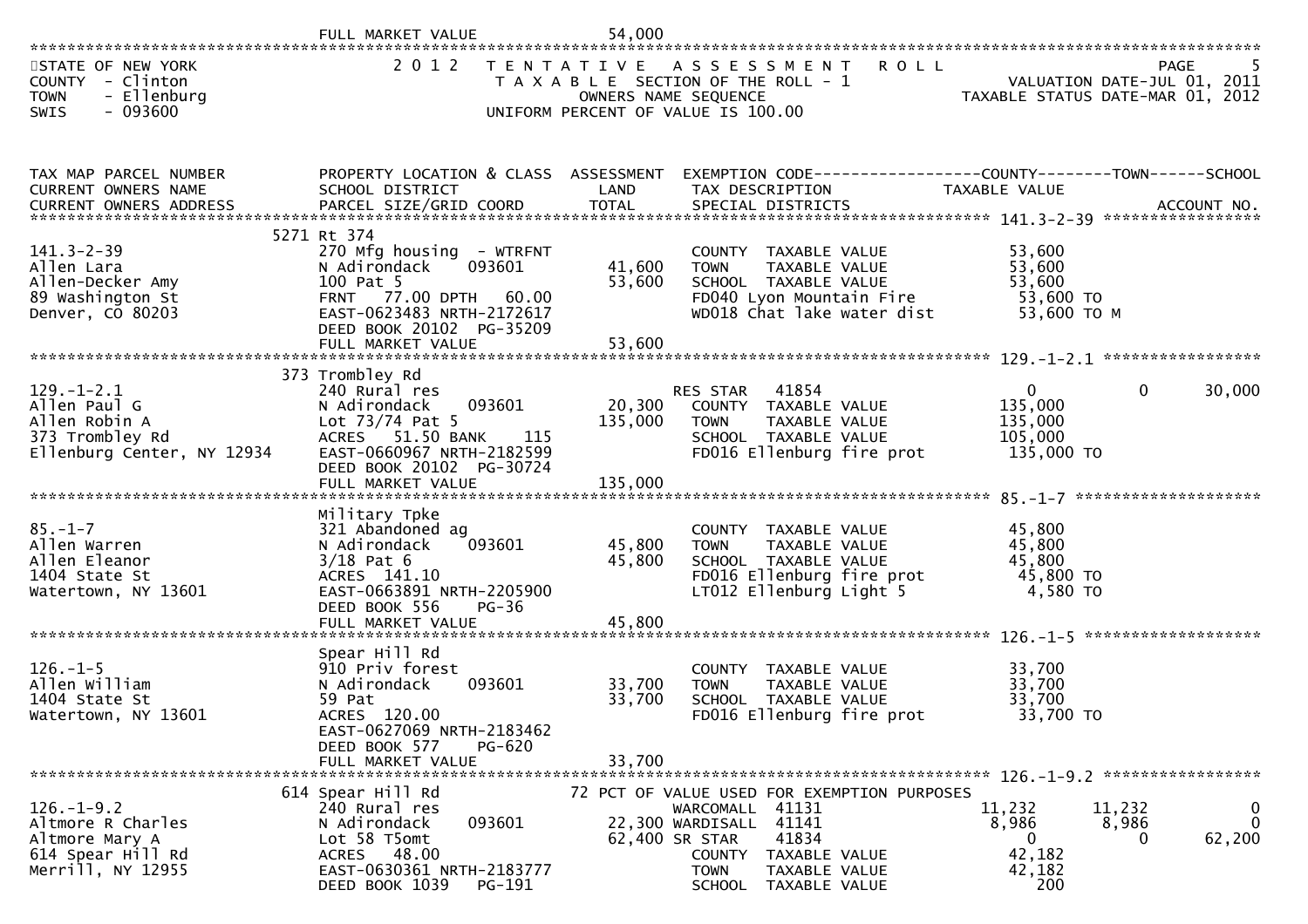| STATE OF NEW YORK<br>COUNTY - Clinton<br>- Ellenburg<br><b>TOWN</b><br>$-093600$<br><b>SWIS</b>               |                                                                                                                                                                        | OWNERS NAME SEQUENCE         | 2012 TENTATIVE ASSESSMENT ROLL<br>T A X A B L E SECTION OF THE ROLL - 1<br>UNIFORM PERCENT OF VALUE IS 100.00                                     | PAGE 6<br>VALUATION DATE-JUL 01, 2011<br>TAXABLE STATUS DATE MARICAL                                                                                                                               |
|---------------------------------------------------------------------------------------------------------------|------------------------------------------------------------------------------------------------------------------------------------------------------------------------|------------------------------|---------------------------------------------------------------------------------------------------------------------------------------------------|----------------------------------------------------------------------------------------------------------------------------------------------------------------------------------------------------|
| TAX MAP PARCEL NUMBER<br>CURRENT OWNERS NAME                                                                  | PROPERTY LOCATION & CLASS ASSESSMENT<br>SCHOOL DISTRICT                                                                                                                | LAND                         | TAX DESCRIPTION                                                                                                                                   | EXEMPTION CODE------------------COUNTY--------TOWN------SCHOOL<br>TAXABLE VALUE<br>.CURRENT OWNERS ADDRESS PARCEL SIZE/GRID COORD TOTAL SPECIAL DISTRICTS ACCOUNT NO ACCOUNT NO ACCOUNT NO ACCOUNT |
| $127. - 1 - 1$<br>Amwell Valley Farm Inc<br>195 Nassau St<br>Princeton, NJ 08542                              | Bigelow Rd<br>910 Priv forest<br>093601<br>N Adirondack<br>$55/56$ Pat 6<br>ACRES 206.00<br>EAST-0636559 NRTH-2184483<br>DEED BOOK 20031 PG-60456<br>FULL MARKET VALUE | 60,900<br>60,900<br>60,900   | COUNTY TAXABLE VALUE<br>TAXABLE VALUE<br>TOWN<br>SCHOOL TAXABLE VALUE<br>FD016 Ellenburg fire prot                                                | 60,900<br>60,900<br>60,900<br>60,900 TO                                                                                                                                                            |
| $85. - 1 - 10.4$<br>Ancona Vito<br>Ancona Antoinette<br>12295 Wood<br>Montreal QC, Canada H4K2C1              | 6781 Star Rd<br>260 Seasonal res<br>093601<br>N Adirondack<br>3 T5omt<br><b>ACRES</b><br>4.00<br>EAST-0660006 NRTH-2205851<br>DEED BOOK 590<br>PG-1066                 | 6,500<br>10,400              | COUNTY TAXABLE VALUE<br>TAXABLE VALUE<br><b>TOWN</b><br>SCHOOL TAXABLE VALUE<br>FD016 Ellenburg fire prot 10,400 TO                               | 10,400<br>10,400<br>10,400                                                                                                                                                                         |
|                                                                                                               |                                                                                                                                                                        |                              |                                                                                                                                                   |                                                                                                                                                                                                    |
| $141.3 - 2 - 18$<br>Anick Ronald<br>6710 Wallenburg<br>Cote St Luc QC, Canada<br>H4W3K8                       | 29 Hill Rd<br>260 Seasonal res - WTRFNT<br>093601<br>N Adirondack<br>Lot 100 Pat 5<br>FRNT 82.00 DPTH 173.00<br>EAST-0624115 NRTH-2171431<br>DEED BOOK 1002<br>PG-304  | 78,600<br>140,000<br>140,000 | COUNTY TAXABLE VALUE<br><b>TOWN</b><br>TAXABLE VALUE<br>SCHOOL TAXABLE VALUE<br>FD040 Lyon Mountain Fire 140,000 TO<br>WD018 Chat lake water dist | 140,000<br>140,000<br>140,000<br>140,000 то м                                                                                                                                                      |
|                                                                                                               | FULL MARKET VALUE                                                                                                                                                      |                              |                                                                                                                                                   |                                                                                                                                                                                                    |
| $155.3 - 1 - 7$<br>Anthony Richard J<br>3286 old State Rd<br>Schenectady, NY 12303                            | 167 Gadway Rd<br>260 Seasonal res - WTRFNT<br>093601<br>N Adirondack<br>120 Pat 5<br>1.70<br>ACRES<br>EAST-0626716 NRTH-2163529<br>DEED BOOK 20041 PG-65328            | 102,100<br>231,500           | COUNTY TAXABLE VALUE<br>TAXABLE VALUE<br><b>TOWN</b><br>SCHOOL TAXABLE VALUE<br>FD040 Lyon Mountain Fire<br>WD018 Chat lake water dist            | 231,500<br>231,500<br>231,500<br>231,500 TO<br>231,500 ТО М                                                                                                                                        |
|                                                                                                               | FULL MARKET VALUE                                                                                                                                                      | 231,500                      |                                                                                                                                                   |                                                                                                                                                                                                    |
| $141.3 - 2 - 54$<br>Aqua Nature of USA Inc<br>Attn: Luc Lalonde President<br>5337 Rt 374<br>Merrill, NY 12955 | 5337 Rt 374<br>210 1 Family Res - WTRFNT<br>163401<br>Chateaugay 1<br>Lot 100 T5omt<br>Survey Map 20092/27172<br>FRNT 128.00 DPTH 210.00<br>EAST-0622387 NRTH-2173756  | 95,000<br>378,000            | COUNTY TAXABLE VALUE<br>TAXABLE VALUE<br><b>TOWN</b><br>SCHOOL TAXABLE VALUE<br>FD040 Lyon Mountain Fire<br>WD018 Chat lake water dist            | 378,000<br>378,000<br>378,000<br>378,000 TO<br>378,000 TO M                                                                                                                                        |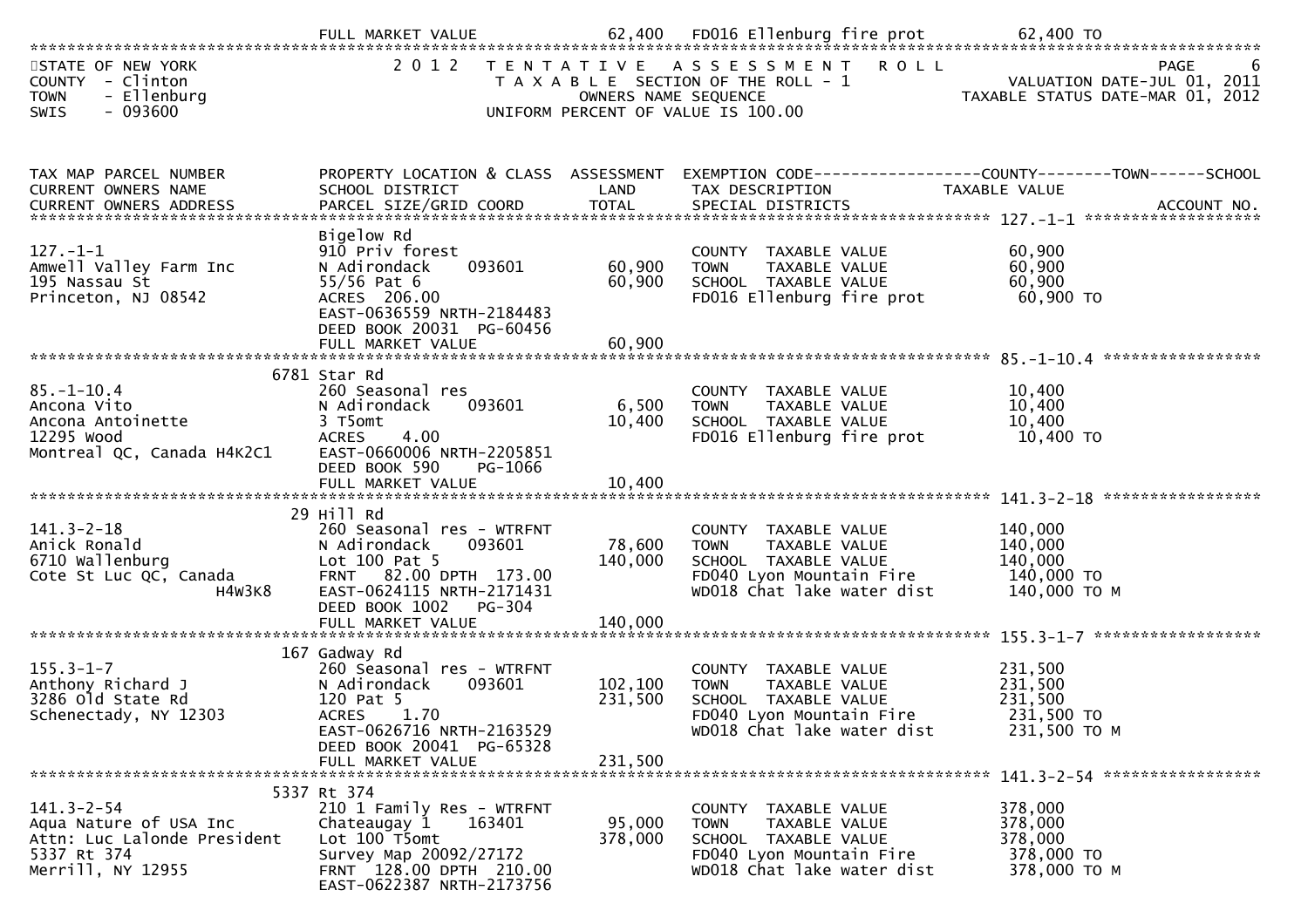|                                                                                                    | DEED BOOK 983<br>$PG-44$<br>FULL MARKET VALUE                                                                                                                                                                          | 378,000                      |                                                                                                                                                              |                                                                 |                         |
|----------------------------------------------------------------------------------------------------|------------------------------------------------------------------------------------------------------------------------------------------------------------------------------------------------------------------------|------------------------------|--------------------------------------------------------------------------------------------------------------------------------------------------------------|-----------------------------------------------------------------|-------------------------|
| STATE OF NEW YORK<br>COUNTY - Clinton<br><b>TOWN</b><br>- Ellenburg<br>$-093600$<br>SWIS           | 2 0 1 2                                                                                                                                                                                                                | T E N T A T I V E            | ASSESSMENT<br>R O L L<br>T A X A B L E SECTION OF THE ROLL - 1<br>OWNERS NAME SEQUENCE<br>UNIFORM PERCENT OF VALUE IS 100.00                                 | VALUATION DATE-JUL 01, 2011<br>TAXABLE STATUS DATE-MAR 01, 2012 | <b>PAGE</b>             |
| TAX MAP PARCEL NUMBER<br>CURRENT OWNERS NAME                                                       | PROPERTY LOCATION & CLASS ASSESSMENT<br>SCHOOL DISTRICT                                                                                                                                                                | LAND                         | EXEMPTION CODE-----------------COUNTY--------TOWN------SCHOOL<br>TAX DESCRIPTION                                                                             | TAXABLE VALUE                                                   |                         |
| $141.3 - 2 - 55$<br>Aqua Nature of USA Inc<br>5337 Rt 374<br>Merrill, NY 12955                     | 5341 Rt 374<br>312 Vac w/imprv - WTRFNT<br>Chateaugay 1<br>163401<br>Lot $100$ Pat 5<br>Survey Map 20092/27172<br>FRNT 68.61 DPTH 201.00<br>EAST-0622310 NRTH-2173822<br>DEED BOOK 20092 PG-27174<br>FULL MARKET VALUE | 58,100<br>122,000<br>122,000 | COUNTY TAXABLE VALUE<br>TAXABLE VALUE<br><b>TOWN</b><br>SCHOOL TAXABLE VALUE<br>FD040 Lyon Mountain Fire<br>WD018 Chat lake water dist                       | 122,000<br>122,000<br>122,000<br>122,000 TO<br>122,000 ТО М     |                         |
| $82. - 1 - 4.5$<br>Arel Mark H<br>PO Box 66<br>St. Albans, VT 05481                                | Ryan Rd<br>321 Abandoned ag<br>Chateaugay 1<br>163401<br>Lot 11 T6omt<br>ACRES 10.00<br>EAST-0624856 NRTH-2205394<br>DEED BOOK 20102 PG-30373<br>FULL MARKET VALUE                                                     | 10,600<br>10,600<br>10,600   | COUNTY TAXABLE VALUE<br><b>TOWN</b><br>TAXABLE VALUE<br>SCHOOL TAXABLE VALUE<br>FD016 Ellenburg fire prot                                                    | 10,600<br>10,600<br>10,600<br>10,600 TO                         |                         |
| $82 - 1 - 4.6$<br>Arel Mark H<br>PO Box 66<br>St. Albans, VT 05481                                 | Ryan Rd<br>321 Abandoned ag<br>Chateaugay 1<br>163401<br>Lot 11 T6omt<br>ACRES 10.00<br>EAST-0624897 NRTH-2204808<br>DEED BOOK 20102 PG-30373<br>FULL MARKET VALUE                                                     | 10,600<br>10,600<br>10,600   | COUNTY TAXABLE VALUE<br>TAXABLE VALUE<br><b>TOWN</b><br>SCHOOL TAXABLE VALUE<br>FD016 Ellenburg fire prot                                                    | 10,600<br>10,600<br>10,600<br>10,600 TO                         | *****************       |
| $84. - 1 - 7.12$<br>Armellino John R<br>Geloso Giuseppe<br>1622 New Haven Ave<br>Milford, CT 06460 | 5849 Rt 11<br>240 Rural res<br>093601<br>N Adirondack<br>17 Pat 6<br>ACRES 194.90<br>EAST-0656007 NRTH-2207777<br>DEED BOOK 20061 PG-92203<br>FULL MARKET VALUE                                                        | 84,300<br>188,000<br>188,000 | 42100<br>483A EX<br>COUNTY TAXABLE VALUE<br>TAXABLE VALUE<br><b>TOWN</b><br>SCHOOL TAXABLE VALUE<br>FD016 Ellenburg fire prot<br>6,500 EX                    | 6,500<br>6,500<br>181,500<br>181,500<br>181,500<br>181,500 TO   | 6,500                   |
| $141.-1-2.1$<br>Arnesen Christopher<br>Arnesen Diane<br>38 Harris Rd                               | 38 Harris Rd<br>240 Rural res<br>163401<br>Chateaugay 1<br>Lot 100 Pat 5<br>ACRES 15.50                                                                                                                                | 82,600                       | 91 PCT OF VALUE USED FOR EXEMPTION PURPOSES<br>WARNONALL 41121<br>41854<br>12,700 RES STAR<br><b>COUNTY</b><br>TAXABLE VALUE<br><b>TOWN</b><br>TAXABLE VALUE | 11,275<br>11,275<br>0<br>71,325<br>71,325                       | 0<br>30,000<br>$\Omega$ |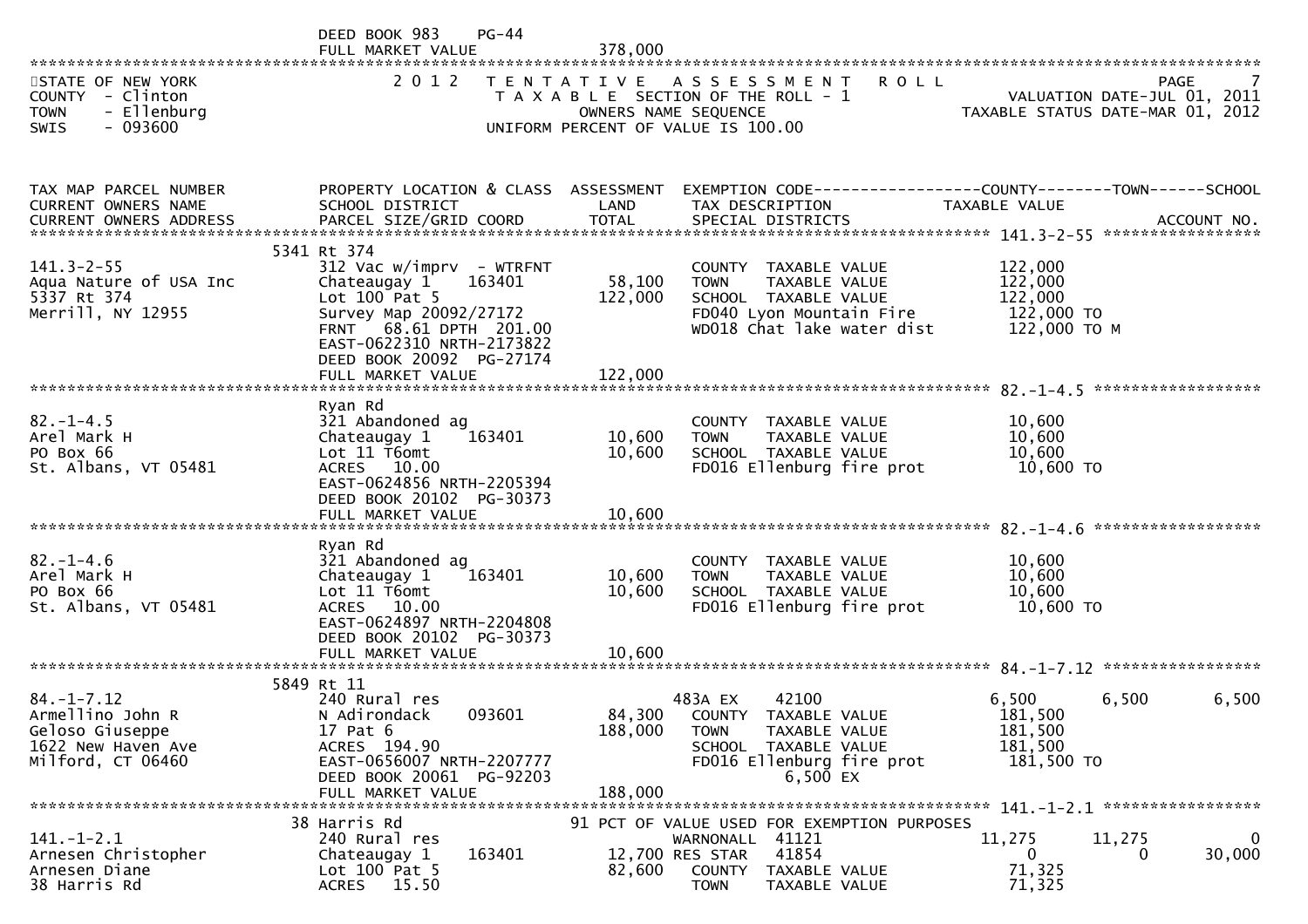| Merrill, NY 12955                                                                               | EAST-0623709 NRTH-2174348<br>DEED BOOK 668<br>FULL MARKET VALUE      | $PG-213$<br>82,600   | SCHOOL TAXABLE VALUE<br>FD040 Lyon Mountain Fire                                                              | 52,600<br>82,600 TO                                                                              |
|-------------------------------------------------------------------------------------------------|----------------------------------------------------------------------|----------------------|---------------------------------------------------------------------------------------------------------------|--------------------------------------------------------------------------------------------------|
|                                                                                                 |                                                                      |                      |                                                                                                               |                                                                                                  |
| STATE OF NEW YORK<br>COUNTY - Clinton<br><b>TOWN</b><br>- Ellenburg<br>$-093600$<br><b>SWIS</b> |                                                                      | OWNERS NAME SEQUENCE | 2012 TENTATIVE ASSESSMENT ROLL<br>T A X A B L E SECTION OF THE ROLL - 1<br>UNIFORM PERCENT OF VALUE IS 100.00 | PAGE<br>8<br>VALUATION DATE-JUL 01, 2011<br>TAXABLE STATUS DATE-MAR 01, 2012                     |
| TAX MAP PARCEL NUMBER                                                                           |                                                                      |                      |                                                                                                               | PROPERTY LOCATION & CLASS ASSESSMENT EXEMPTION CODE----------------COUNTY-------TOWN------SCHOOL |
| CURRENT OWNERS NAME                                                                             | SCHOOL DISTRICT                                                      | LAND                 | TAX DESCRIPTION                                                                                               | TAXABLE VALUE                                                                                    |
|                                                                                                 | Harris Rd                                                            |                      |                                                                                                               |                                                                                                  |
| $141. - 1 - 4.21$<br>Arnesen Christopher                                                        | 321 Abandoned ag<br>Chateaugay $1 \overline{163401}$                 | 18,000               | COUNTY TAXABLE VALUE<br><b>TOWN</b><br>TAXABLE VALUE                                                          | 18,000<br>18,000                                                                                 |
| Arnesen Diane M                                                                                 | Lot 100 T5omt                                                        | 18,000               | SCHOOL TAXABLE VALUE                                                                                          | 18,000                                                                                           |
| 38 Harris Rd<br>Merrill, NY 12955                                                               | ACRES 53.20<br>EAST-0625271 NRTH-2174968<br>DEED BOOK 20051 PG-84157 |                      | FD040 Lyon Mountain Fire                                                                                      | 18,000 TO                                                                                        |
|                                                                                                 |                                                                      |                      |                                                                                                               |                                                                                                  |
| $141. - 1 - 4.23$                                                                               | 154 Harris Rd<br>260 Seasonal res                                    |                      | COUNTY TAXABLE VALUE                                                                                          | 28,500                                                                                           |
| Arnesen Christopher                                                                             | Chateaugay 1 163401                                                  | 6,900                | TAXABLE VALUE<br><b>TOWN</b>                                                                                  | 28,500                                                                                           |
| Arnesen Diane M                                                                                 | Lot $100$ T5 Omt                                                     | 28,500               | SCHOOL TAXABLE VALUE                                                                                          | 28,500                                                                                           |
| 38 Harris Rd                                                                                    | ACRES 8.00                                                           |                      | FD040 Lyon Mountain Fire                                                                                      | 28,500 TO                                                                                        |
| Merrill, NY 12955                                                                               | EAST-0625741 NRTH-2175510<br>DEED BOOK 20051 PG-84157                |                      |                                                                                                               |                                                                                                  |
|                                                                                                 |                                                                      |                      |                                                                                                               |                                                                                                  |
| $85. - 1 - 9.4$                                                                                 | 204 Arno Rd<br>240 Rural res                                         |                      | COUNTY TAXABLE VALUE                                                                                          | 53,000                                                                                           |
| Arno Andrew A                                                                                   | 093601<br>N Adirondack                                               | 12,600               | TAXABLE VALUE<br>TOWN                                                                                         | 53,000                                                                                           |
| 195 Arno Rd                                                                                     | Lot 6 T5omt                                                          | 53,000               | SCHOOL TAXABLE VALUE                                                                                          | 53,000                                                                                           |
| Ellenburg Center, NY 12934                                                                      | ACRES 13.60                                                          |                      | FD016 Ellenburg fire prot                                                                                     | 53,000 TO                                                                                        |
|                                                                                                 | EAST-0661327 NRTH-2200808<br>DEED BOOK 99001 PG-12069                |                      |                                                                                                               |                                                                                                  |
|                                                                                                 | FULL MARKET VALUE                                                    | 53,000               |                                                                                                               |                                                                                                  |
|                                                                                                 |                                                                      |                      |                                                                                                               |                                                                                                  |
|                                                                                                 | 195/199 Arno Rd                                                      |                      |                                                                                                               | $\Omega$<br>$\Omega$                                                                             |
| $85. - 1 - 9.11$<br>Arno Andrew A                                                               | 271 Mfg housings<br>N Adirondack<br>093601                           |                      | 41854<br>RES STAR<br>6,100 COUNTY TAXABLE VALUE                                                               | 30,000<br>42,000                                                                                 |
| Arno Shana                                                                                      | Lot 3 T6omt                                                          | 42,000               | TAXABLE VALUE<br><b>TOWN</b>                                                                                  | 42,000                                                                                           |
| 195 Arno Rd                                                                                     | 2.90<br><b>ACRES</b>                                                 |                      | SCHOOL TAXABLE VALUE                                                                                          | 12,000                                                                                           |
| Ellenburg Center, NY 12934                                                                      | EAST-0661146 NRTH-2201385                                            |                      | FD016 Ellenburg fire prot                                                                                     | 42,000 TO                                                                                        |
|                                                                                                 | DEED BOOK 20102 PG-33612<br>FULL MARKET VALUE                        | 42,000               |                                                                                                               |                                                                                                  |
|                                                                                                 | Rt 374                                                               |                      |                                                                                                               |                                                                                                  |
| $155.1 - 2 - 3.1$                                                                               | 314 Rural vac<10 - WTRFNT                                            |                      | COUNTY TAXABLE VALUE                                                                                          | 104,900                                                                                          |
| Ashline Karl R                                                                                  | N Adirondack<br>093601                                               | 104,900              | TAXABLE VALUE<br><b>TOWN</b>                                                                                  | 104,900                                                                                          |
| Jones Shirley L                                                                                 | Lot 101                                                              | 104,900              | SCHOOL TAXABLE VALUE                                                                                          | 104,900                                                                                          |
| 1209 Rt 122                                                                                     | 2.12<br><b>ACRES</b>                                                 |                      | FD040 Lyon Mountain Fire                                                                                      | 104,900 TO                                                                                       |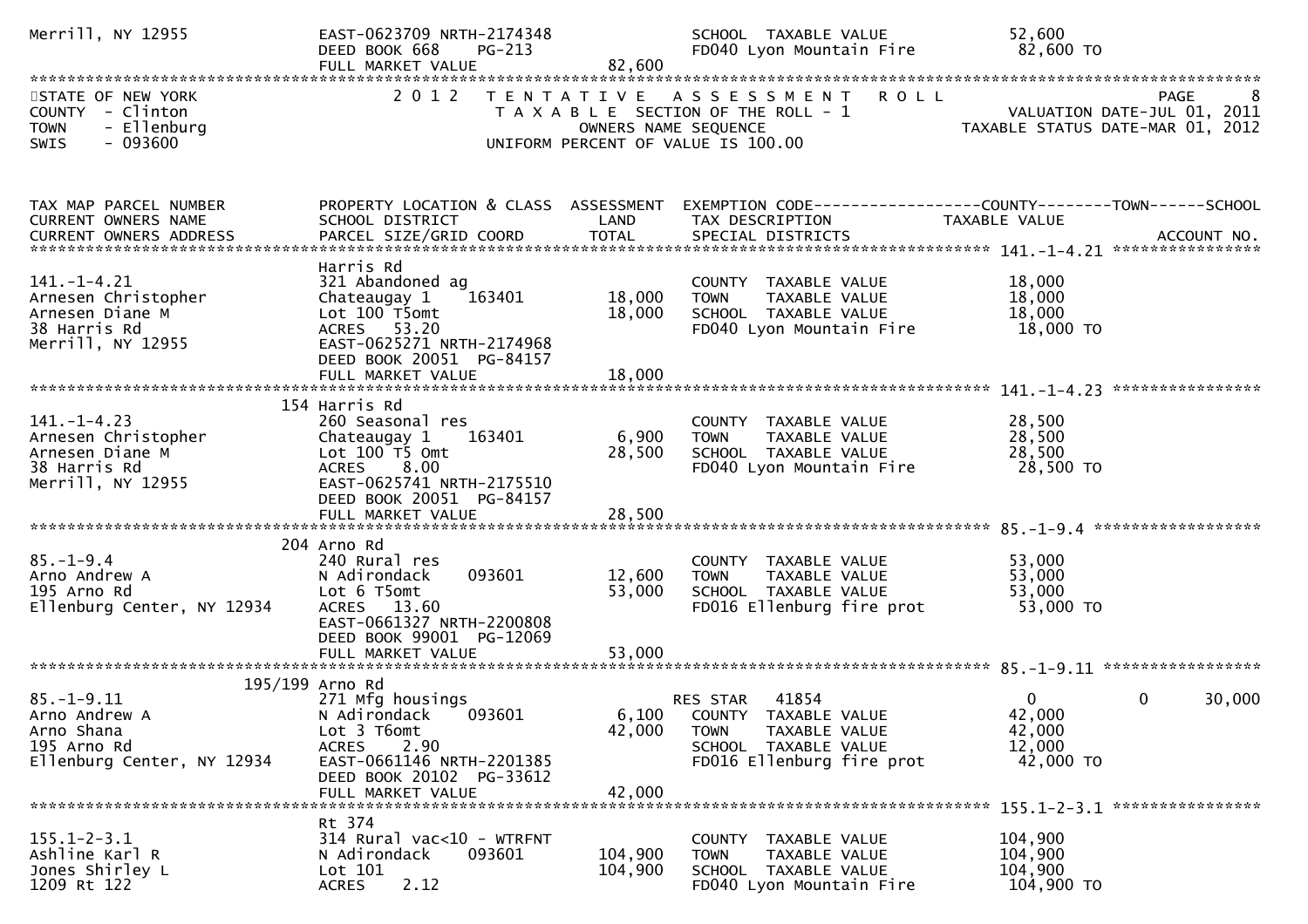| Constable, NY 12926                                                                             | EAST-0627182 NRTH-2165595<br>DEED BOOK 20051 PG-88858<br>FULL MARKET VALUE                                                                                                   | 104,900                    | WD018 Chat lake water dist                                                                                                  | 103,903 ТО М                                                                        |
|-------------------------------------------------------------------------------------------------|------------------------------------------------------------------------------------------------------------------------------------------------------------------------------|----------------------------|-----------------------------------------------------------------------------------------------------------------------------|-------------------------------------------------------------------------------------|
|                                                                                                 |                                                                                                                                                                              |                            |                                                                                                                             |                                                                                     |
| STATE OF NEW YORK<br>COUNTY - Clinton<br>- Ellenburg<br><b>TOWN</b><br>$-093600$<br><b>SWIS</b> |                                                                                                                                                                              | OWNERS NAME SEQUENCE       | 2012 TENTATIVE ASSESSMENT<br><b>ROLL</b><br>T A X A B L E SECTION OF THE ROLL - 1<br>UNIFORM PERCENT OF VALUE IS 100.00     | 9<br><b>PAGE</b><br>VALUATION DATE-JUL 01, 2011<br>TAXABLE STATUS DATE-MAR 01, 2012 |
| TAX MAP PARCEL NUMBER                                                                           | PROPERTY LOCATION & CLASS ASSESSMENT                                                                                                                                         |                            |                                                                                                                             | EXEMPTION CODE------------------COUNTY--------TOWN------SCHOOL                      |
| CURRENT OWNERS NAME                                                                             | SCHOOL DISTRICT                                                                                                                                                              | LAND                       | TAX DESCRIPTION                                                                                                             | TAXABLE VALUE                                                                       |
|                                                                                                 |                                                                                                                                                                              |                            |                                                                                                                             |                                                                                     |
| $114. - 1 - 1$<br>Avery Ada M<br>2543 Rt 3<br>Cadyville, NY 12918                               | 20 Steam Mill Rd<br>240 Rural res<br>093601<br>N Adirondack<br>Lot 29 T5omt<br>ACRES 12.00<br>EAST-0646966 NRTH-2189219<br>DEED BOOK 814<br>$PG-25$                          | 11,800<br>48,000           | COUNTY TAXABLE VALUE<br><b>TOWN</b><br>TAXABLE VALUE<br>SCHOOL TAXABLE VALUE<br>FD014 EllenCtr fire #15                     | 48,000<br>48,000<br>48,000<br>48,000 TO                                             |
|                                                                                                 |                                                                                                                                                                              |                            |                                                                                                                             |                                                                                     |
|                                                                                                 |                                                                                                                                                                              |                            |                                                                                                                             |                                                                                     |
| $71.3 - 3 - 12$<br>Avery Gary M<br>Hunter Hazel I<br>PO Box 491<br>West Chesterfield, NH 03466  | Lake Roxanne Rd<br>311 Res vac land - WTRFNT<br>093601<br>N Adirondack<br>20 Pat 6 Lot 12<br>Sunset Shores Ii Lot 12<br>FRNT 107.70 DPTH 198.00<br>EAST-0673158 NRTH-2210288 | 13,100<br>13,100           | COUNTY TAXABLE VALUE<br>TAXABLE VALUE<br>TOWN<br>SCHOOL TAXABLE VALUE<br>FD002 EllenDpt fire 21<br>LT011 Ellenburg Light 21 | 13,100<br>13,100<br>13,100<br>13,100 TO<br>13,100 TO                                |
|                                                                                                 | DEED BOOK 20062 PG-38<br>FULL MARKET VALUE                                                                                                                                   | 13,100                     |                                                                                                                             |                                                                                     |
|                                                                                                 |                                                                                                                                                                              |                            |                                                                                                                             |                                                                                     |
| $155. - 2 - 2.3$<br>Babbie Jon E<br>385 County Route 25<br>Malone, NY 12953                     | Bigelow Rd<br>910 Priv forest<br>093601<br>N Adirondack<br>Lot 102 T5omt<br>ACRES 51.00<br>EAST-0631248 NRTH-2168621<br>DEED BOOK 20082 PG-18382                             | 20,300<br>45,500           | COUNTY TAXABLE VALUE<br>TAXABLE VALUE<br><b>TOWN</b><br>SCHOOL TAXABLE VALUE<br>FD040 Lyon Mountain Fire                    | 45,500<br>45,500<br>45,500<br>45,500 TO                                             |
|                                                                                                 | FULL MARKET VALUE                                                                                                                                                            | 45,500                     |                                                                                                                             |                                                                                     |
| $126. - 1 - 15.2$<br>Backus Alan<br>229 School St<br>Harbor Beach, MI 48441                     | Bigelow Rd<br>321 Abandoned ag<br>093601<br>N Adirondack<br>Lot 64 T5omt<br>ACRES 12.60<br>EAST-0633096 NRTH-2179591<br>DEED BOOK 605<br>PG-840<br>FULL MARKET VALUE         | 11,800<br>11,800<br>11,800 | COUNTY TAXABLE VALUE<br>TAXABLE VALUE<br><b>TOWN</b><br>SCHOOL TAXABLE VALUE<br>FD016 Ellenburg fire prot                   | 11,800<br>11,800<br>11,800<br>11,800 TO                                             |
|                                                                                                 |                                                                                                                                                                              |                            |                                                                                                                             |                                                                                     |
|                                                                                                 | 5745 Rt 11                                                                                                                                                                   |                            |                                                                                                                             |                                                                                     |
| $70. - 1 - 35.2$<br>Baker Amy<br>Slade Joshua                                                   | 210 1 Family Res<br>093601<br>N Adirondack<br>Lot 17 T6omt                                                                                                                   | 5,500<br>81,000            | 41854<br>RES STAR<br>COUNTY TAXABLE VALUE<br><b>TOWN</b><br>TAXABLE VALUE                                                   | 30,000<br>0<br>0<br>81,000<br>81,000                                                |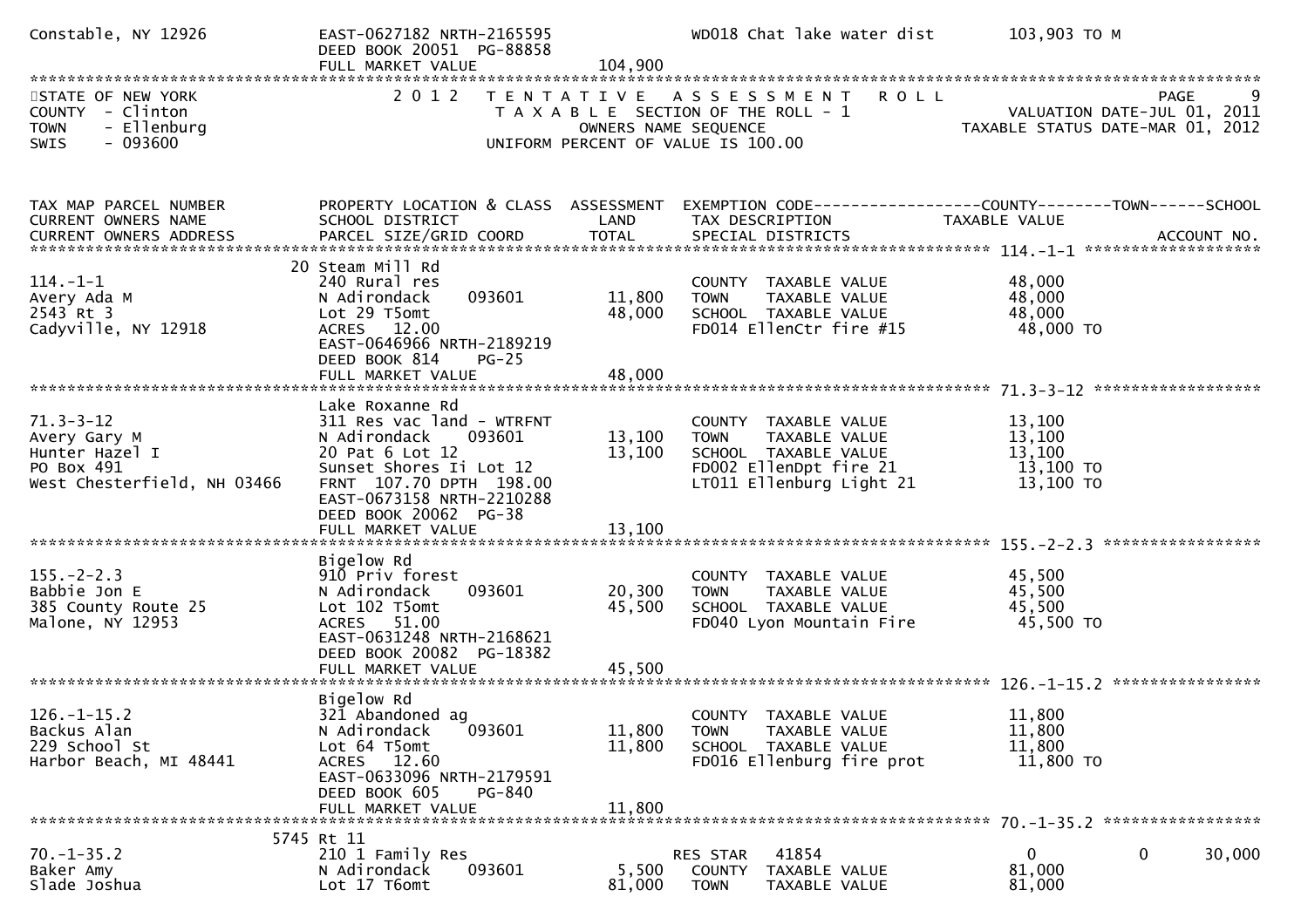| 5745 Rt 11<br>Ellenburg Center, NY 12934                                                              | 2.00<br><b>ACRES</b><br>EAST-0658791 NRTH-2208778<br>DEED BOOK 20082 PG-14354<br>FULL MARKET VALUE                                                                                                                         | 81,000                       | SCHOOL TAXABLE VALUE<br>FD016 Ellenburg fire prot                                                                                                           |               | 51,000<br>81,000 TO                                                                                  |
|-------------------------------------------------------------------------------------------------------|----------------------------------------------------------------------------------------------------------------------------------------------------------------------------------------------------------------------------|------------------------------|-------------------------------------------------------------------------------------------------------------------------------------------------------------|---------------|------------------------------------------------------------------------------------------------------|
| STATE OF NEW YORK<br>COUNTY - Clinton<br>- Ellenburg<br><b>TOWN</b><br>$-093600$<br><b>SWIS</b>       | 2 0 1 2                                                                                                                                                                                                                    |                              | TENTATIVE ASSESSMENT<br>T A X A B L E SECTION OF THE ROLL - 1<br>OWNERS NAME SEQUENCE<br>UNIFORM PERCENT OF VALUE IS 100.00                                 | R O L L       | PAGE<br>10<br>VALUATION DATE-JUL 01, 2011<br>TAXABLE STATUS DATE-MAR 01, 2012                        |
|                                                                                                       |                                                                                                                                                                                                                            |                              |                                                                                                                                                             |               |                                                                                                      |
| TAX MAP PARCEL NUMBER<br>CURRENT OWNERS NAME                                                          | PROPERTY LOCATION & CLASS ASSESSMENT<br>SCHOOL DISTRICT                                                                                                                                                                    | LAND                         | TAX DESCRIPTION                                                                                                                                             | TAXABLE VALUE | EXEMPTION CODE-----------------COUNTY--------TOWN------SCHOOL                                        |
| $129. - 1 - 1.4$<br>Baker Ernest D<br>Baker Patricia<br>323 Trombley Rd<br>Ellenburg Center, NY 12934 | 323 Trombley Rd<br>210 1 Family Res<br>093601<br>N Adirondack<br>Lot 47 T5omt<br>Survey S/deed Bk 645 Pg 1<br><b>ACRES</b><br>6.68 BANK<br>320<br>EAST-0660642 NRTH-2183996<br>DEED BOOK 645<br>PG-14<br>FULL MARKET VALUE | 114,000<br>114,000           | CW_10_VET/ 41152<br>8,600 SR STAR<br>41834<br>COUNTY TAXABLE VALUE<br>TAXABLE VALUE<br><b>TOWN</b><br>SCHOOL TAXABLE VALUE<br>FD016 Ellenburg fire prot     | 8,000         | 0<br>0<br>$\mathbf{0}$<br>$\Omega$<br>62,200<br>106,000<br>114,000<br>51,800<br>114,000 TO           |
| $115. - 1 - 3$<br>Baker Judith<br>101 Hurds Corner Rd<br>Pawling, NY 12564                            | Smith Rd<br>312 Vac w/imprv<br>093601<br>N Adirondack<br>Lot 34 T5omt<br>ACRES 26.60<br>EAST-0659594 NRTH-2190726<br>DEED BOOK 20041 PG-74715<br>FULL MARKET VALUE                                                         | 16,300<br>21,400<br>21,400   | COUNTY TAXABLE VALUE<br><b>TOWN</b><br>TAXABLE VALUE<br>SCHOOL TAXABLE VALUE<br>FD016 Ellenburg fire prot                                                   |               | 21,400<br>21,400<br>21,400<br>21,400 TO                                                              |
| $155.1 - 1 - 4$<br>Baker Lyndon<br>Baker Phyllis<br>131 Gadway Rd<br>Merrill, NY 12955                | 131 Gadway Rd<br>210 1 Family Res - WTRFNT<br>N Adirondack<br>093601<br>101 Pat 5<br>1.90<br><b>ACRES</b><br>EAST-0626298 NRTH-2164993<br>PG-333<br>DEED BOOK 966                                                          | 107,400<br>275,000           | 41854<br>RES STAR<br>COUNTY TAXABLE VALUE<br><b>TOWN</b><br>TAXABLE VALUE<br>SCHOOL TAXABLE VALUE<br>FD040 Lyon Mountain Fire<br>WD018 Chat lake water dist |               | $\mathbf{0}$<br>$\mathbf 0$<br>30,000<br>275,000<br>275,000<br>245,000<br>275,000 TO<br>275,000 TO M |
| $155.1 - 1 - 19$<br>Baker Norman<br>Baker Elizabeth<br>264 Rt 374<br>Cadyville, NY 12918              | 60 Narrows Rd<br>260 Seasonal res - WTRFNT<br>N Adirondack<br>093601<br>101 Pat 5<br>ACRES 1.16<br>EAST-0625650 NRTH-2167532<br>DEED BOOK 2001<br>PG-35601<br>FULL MARKET VALUE                                            | 94,500<br>141,000<br>141,000 | COUNTY TAXABLE VALUE<br><b>TOWN</b><br>TAXABLE VALUE<br>SCHOOL TAXABLE VALUE<br>FD040 Lyon Mountain Fire<br>WD018 Chat lake water dist                      |               | 141,000<br>141,000<br>141,000<br>141,000 TO<br>141,000 TO M                                          |
| $126. - 1 - 8$<br>Baker Robert                                                                        | 582 Spear Hill Rd<br>241 Rural res&ag<br>093601<br>N Adirondack                                                                                                                                                            | 35,500                       | COUNTY TAXABLE VALUE<br><b>TOWN</b><br>TAXABLE VALUE                                                                                                        |               | 52,900<br>52,900                                                                                     |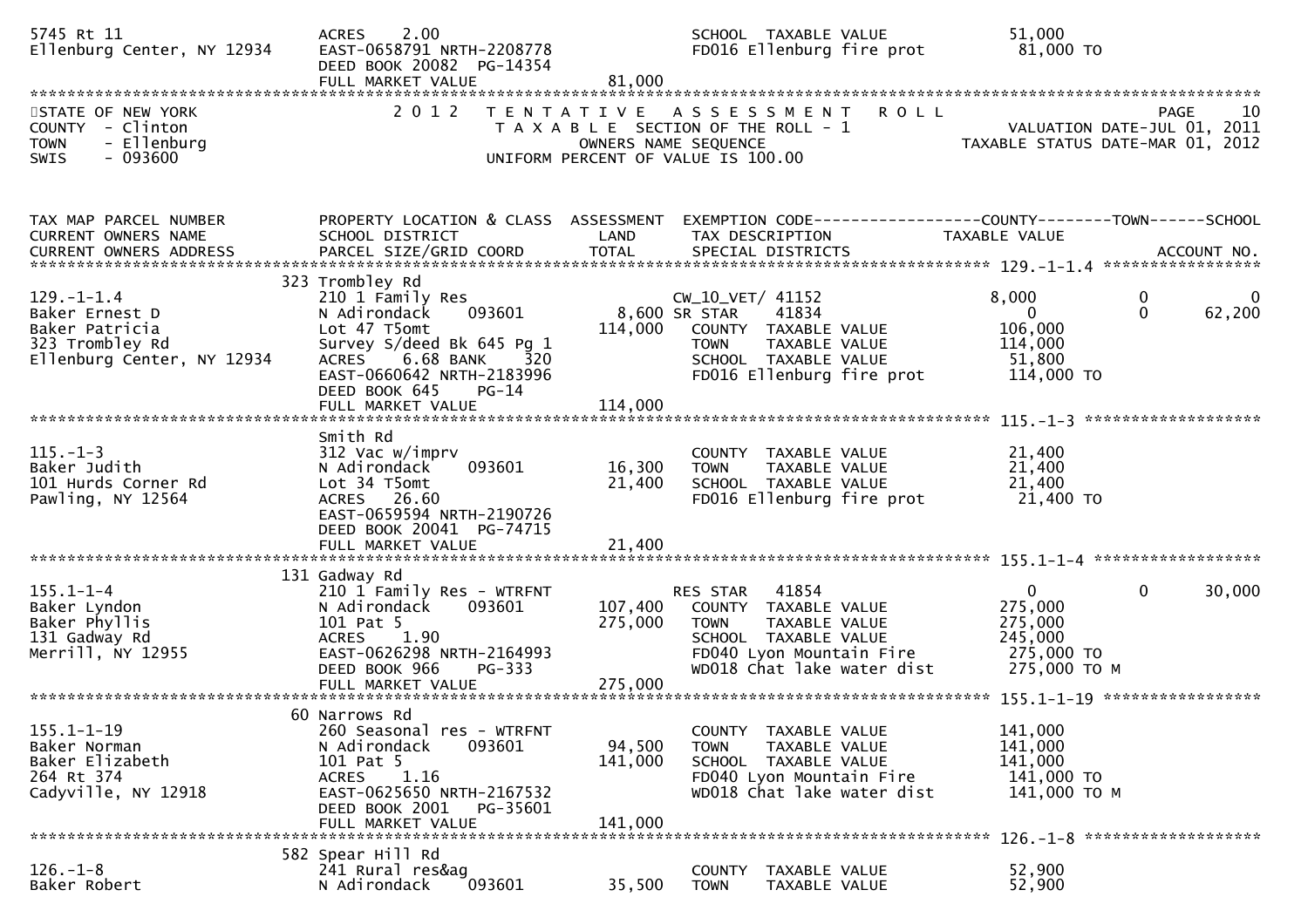| Baker Judith<br>103 Hurds Corner Rd<br>Pawling, NY 12564                                            | 58 Pat 5<br>ACRES 116.00<br>EAST-0629390 NRTH-2183779<br>DEED BOOK 837<br>PG-151<br>FULL MARKET VALUE                                                                                      | 52,900<br>52,900          | SCHOOL TAXABLE VALUE<br>FD016 Ellenburg fire prot                                                                                                                                                                       | 52,900<br>52,900 TO                                                                                                 |                                    |
|-----------------------------------------------------------------------------------------------------|--------------------------------------------------------------------------------------------------------------------------------------------------------------------------------------------|---------------------------|-------------------------------------------------------------------------------------------------------------------------------------------------------------------------------------------------------------------------|---------------------------------------------------------------------------------------------------------------------|------------------------------------|
| STATE OF NEW YORK<br>COUNTY - Clinton<br>- Ellenburg<br><b>TOWN</b><br>$-093600$<br>SWIS            | 2 0 1 2                                                                                                                                                                                    |                           | TENTATIVE ASSESSMENT ROLL<br>PAGE 11<br>OWNERS NAME SEQUENCE<br>UNIFORM PERCENT OF VALUE IS 100.00                                                                                                                      |                                                                                                                     |                                    |
| TAX MAP PARCEL NUMBER<br>CURRENT OWNERS NAME                                                        | SCHOOL DISTRICT                                                                                                                                                                            | LAND                      | PROPERTY LOCATION & CLASS ASSESSMENT EXEMPTION CODE---------------COUNTY-------TOWN------SCHOOL<br>TAX DESCRIPTION                                                                                                      | TAXABLE VALUE                                                                                                       |                                    |
| $126. - 1 - 9.1$<br>Baker Robert P<br>Baker Judith A<br>103 Hurds Corner Rd<br>Pawling, NY 12564    | Spear Hill Rd<br>321 Abandoned ag<br>093601<br>N Adirondack<br>Lot 58 T5omt<br>ACRES 49.50<br>EAST-0630004 NRTH-2183816<br>DEED BOOK 971<br>PG-118                                         | 22,400<br>22,400          | COUNTY TAXABLE VALUE<br>TAXABLE VALUE<br><b>TOWN</b><br>SCHOOL TAXABLE VALUE<br>FD016 Ellenburg fire prot                                                                                                               | 22,400<br>22,400<br>22,400<br>22,400 TO                                                                             |                                    |
| $155.2 - 1 - 16$<br>Ball Robert A<br>Ball Robert A<br>10 Gleneagles Blvd<br>Ballston Lake, NY 12019 | 125 Blanche Rd<br>270 Mfg housing<br>093601<br>N Adirondack<br>Lot 119 T5omt<br>FRNT 150.00 DPTH 150.00<br>EAST-0632826 NRTH-2164273<br>DEED BOOK 822<br><b>PG-87</b><br>FULL MARKET VALUE | 4,300<br>15,900<br>15,900 | COUNTY TAXABLE VALUE<br><b>TOWN</b><br>TAXABLE VALUE<br>SCHOOL TAXABLE VALUE<br>FD040 Lyon Mountain Fire                                                                                                                | 15,900<br>15,900<br>15,900<br>15,900 TO                                                                             |                                    |
|                                                                                                     | 5083 Rt 374                                                                                                                                                                                |                           |                                                                                                                                                                                                                         |                                                                                                                     |                                    |
| $155.1 - 2 - 31$<br>Bancroft Bruce<br>Bancroft Susan<br>5083 Rt 374<br>Merrill, NY 12955            | 210 1 Family Res - WTRFNT<br>093601<br>N Adirondack<br>Lot 101 Pat 5<br>FRNT 186.89 DPTH 123.00<br>EAST-0625783 NRTH-2168720<br>DEED BOOK 609<br>PG-1198<br>FULL MARKET VALUE              | 195,000                   | WARNONALL 41121<br>79,300 WARDISALL 41141<br>195,000 SR STAR 41834<br>COUNTY TAXABLE VALUE<br><b>TOWN</b><br>TAXABLE VALUE<br>SCHOOL TAXABLE VALUE<br>FD040 Lyon Mountain Fire 195,000 TO<br>WD018 Chat lake water dist | 27,000<br>27,000<br>39,000<br>39,000<br>$\overline{0}$<br>$\Omega$<br>129,000<br>129,000<br>132,800<br>195,000 то м | $\mathbf{0}$<br>$\Omega$<br>62,200 |
|                                                                                                     |                                                                                                                                                                                            |                           |                                                                                                                                                                                                                         |                                                                                                                     |                                    |
| $127. - 1 - 21$<br>Barber James W<br>PO Box 83<br>Dannemora, NY 12929-0083                          | Bigelow Rd<br>312 Vac w/imprv<br>093601<br>N Adirondack<br>56 T5 Omt<br>ACRES 50.00<br>EAST-0635943 NRTH-2181757<br>DEED BOOK 993<br>PG-189                                                | 20,100<br>30,000          | COUNTY TAXABLE VALUE<br>TAXABLE VALUE<br><b>TOWN</b><br>SCHOOL TAXABLE VALUE<br>FD016 Ellenburg fire prot                                                                                                               | 30,000<br>30,000<br>30,000<br>30,000 TO                                                                             |                                    |
|                                                                                                     | FULL MARKET VALUE                                                                                                                                                                          | 30,000                    |                                                                                                                                                                                                                         |                                                                                                                     |                                    |
| $99. - 2 - 17$                                                                                      | Military Tpke<br>120 Field crops                                                                                                                                                           |                           | AGRI DISTR 41720                                                                                                                                                                                                        | 0<br>0                                                                                                              | 0                                  |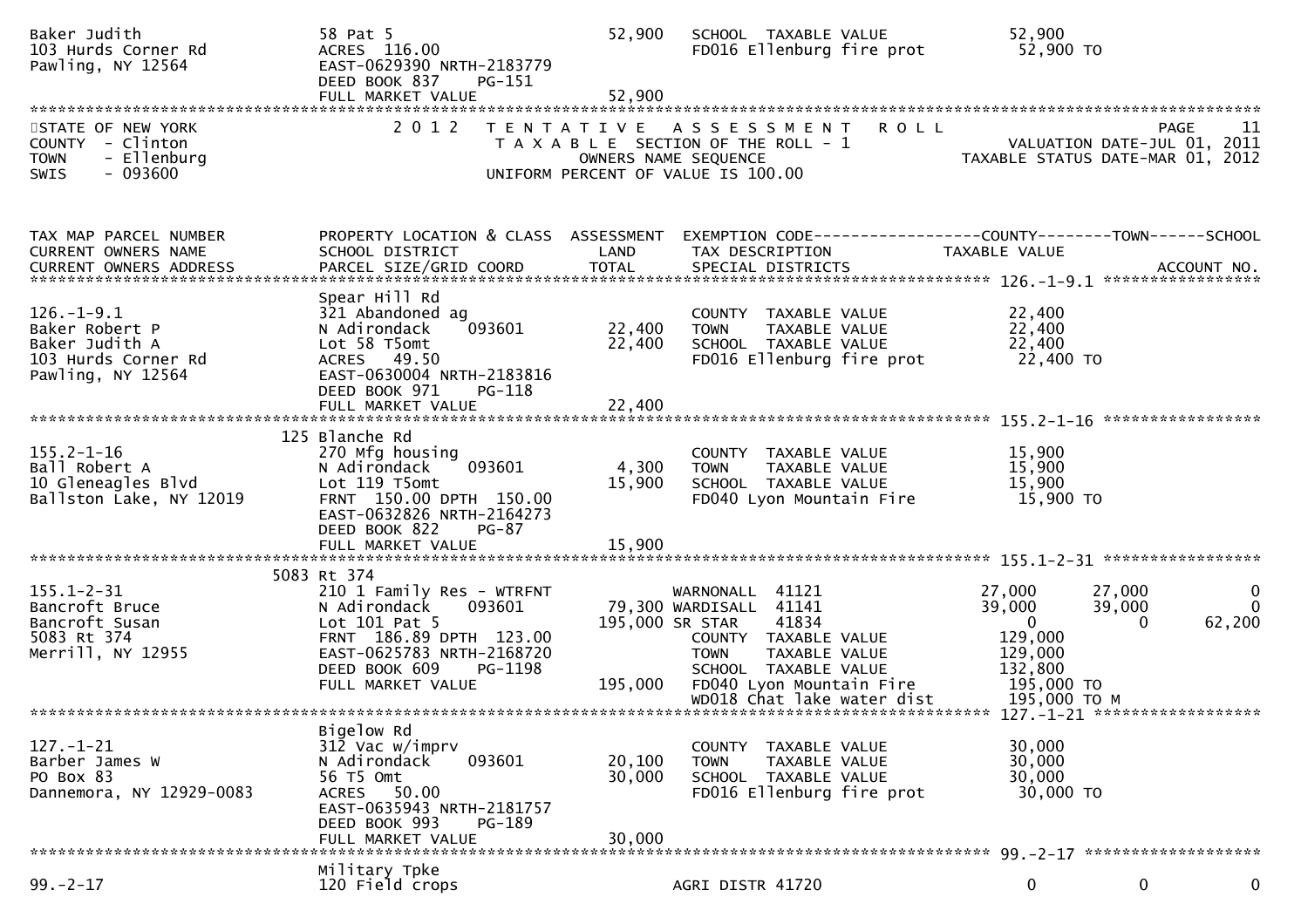| Barcomb Daniel F<br>Barcomb Doreen E<br>PO Box 1<br>Ellenburg Center, NY 12934                          | N Adirondack<br>093601<br>Lot $8/10$ Pat 5<br>ACRES 230.00<br>EAST-0655020 NRTH-2197153<br>DEED BOOK 20082 PG-15773                                              | 85,400<br>85,400          | COUNTY TAXABLE VALUE<br>TAXABLE VALUE<br><b>TOWN</b><br>SCHOOL TAXABLE VALUE<br>FD014 EllenCtr fire #15                                               | 85,400<br>85,400<br>85,400<br>85,400 TO                                         |                                                                                      |
|---------------------------------------------------------------------------------------------------------|------------------------------------------------------------------------------------------------------------------------------------------------------------------|---------------------------|-------------------------------------------------------------------------------------------------------------------------------------------------------|---------------------------------------------------------------------------------|--------------------------------------------------------------------------------------|
| MAY BE SUBJECT TO PAYMENT<br>UNDER AGDIST LAW TIL 2016                                                  | FULL MARKET VALUE                                                                                                                                                | 85,400                    |                                                                                                                                                       |                                                                                 |                                                                                      |
| STATE OF NEW YORK<br>COUNTY - Clinton<br>- Ellenburg<br><b>TOWN</b><br>$-093600$<br><b>SWIS</b>         | 2 0 1 2                                                                                                                                                          | T E N T A T I V E         | A S S E S S M E N T<br>T A X A B L E SECTION OF THE ROLL - 1<br>OWNERS NAME SEQUENCE<br>UNIFORM PERCENT OF VALUE IS 100.00                            | <b>ROLL</b>                                                                     | 12<br><b>PAGE</b><br>VALUATION DATE-JUL 01, 2011<br>TAXABLE STATUS DATE-MAR 01, 2012 |
| TAX MAP PARCEL NUMBER<br>CURRENT OWNERS NAME                                                            | PROPERTY LOCATION & CLASS ASSESSMENT<br>SCHOOL DISTRICT                                                                                                          | LAND                      | TAX DESCRIPTION                                                                                                                                       | EXEMPTION CODE------------------COUNTY--------TOWN------SCHOOL<br>TAXABLE VALUE |                                                                                      |
| $114. - 1 - 4.1$<br>Barcomb Daniel F<br>Barcomb Doreen E<br>PO Box 1                                    | 25/56 Barcomb Rd<br>241 Rural res&ag<br>093601<br>N Adirondack<br>31 Pat 5<br>ACRES 392.90                                                                       |                           | AGRI DISTR 41720<br>114,900 RES STAR<br>41854<br>222,000 483A EX<br>42100<br>COUNTY TAXABLE VALUE                                                     | $\mathbf 0$<br>$\Omega$<br>5,400<br>216,600                                     | 0<br>0<br>30,000<br>5,400<br>5,400                                                   |
| Ellenburg Center, NY 12934<br>MAY BE SUBJECT TO PAYMENT<br>UNDER AGDIST LAW TIL 2016                    | EAST-0652193 NRTH-2192147<br>DEED BOOK 20082 PG-15772<br>FULL MARKET VALUE                                                                                       | 222,000                   | TAXABLE VALUE<br><b>TOWN</b><br>SCHOOL TAXABLE VALUE<br>FD014 EllenCtr fire #15<br>3,780 EX<br>FD016 Ellenburg fire prot                              | 216,600<br>186,600<br>151,620 TO<br>64,980 TO                                   |                                                                                      |
|                                                                                                         |                                                                                                                                                                  |                           | 1,620 EX                                                                                                                                              |                                                                                 |                                                                                      |
| $99.1 - 1 - 16$<br>Barcomb Doreen S<br>Magoon Wayne C<br>39 Carlson St<br>Ellenburg Center, NY 12934    | 39 Carlson St<br>210 1 Family Res<br>093601<br>N Adirondack<br>11 Pat 5<br><b>ACRES</b><br>1.00<br>EAST-0648440 NRTH-2198798<br>DEED BOOK 20051 PG-89986         | 81,000                    | WARNONALL 41121<br>5,000 RES STAR<br>41854<br>COUNTY TAXABLE VALUE<br><b>TOWN</b><br>TAXABLE VALUE<br>SCHOOL TAXABLE VALUE<br>FD014 EllenCtr fire #15 | 12,150<br>$\overline{0}$<br>68,850<br>68,850<br>51,000<br>81,000 TO             | 12,150<br>$\Omega$<br>30,000<br>$\Omega$                                             |
|                                                                                                         | 1206 Smith Rd                                                                                                                                                    |                           |                                                                                                                                                       |                                                                                 |                                                                                      |
| $114. - 1 - 4.2$<br>Barcomb Lawrence<br>1206 Smith St<br>Ellenburg Center, NY 12934                     | 210 1 Family Res<br>N Adirondack<br>093601<br>Lot 32 T5omt<br>1.70<br><b>ACRES</b><br>EAST-0653898 NRTH-2193073<br>DEED BOOK 20001 PG-18365<br>FULL MARKET VALUE | 8,500<br>62,800<br>62,800 | 41834<br>SR STAR<br>COUNTY TAXABLE VALUE<br><b>TOWN</b><br>TAXABLE VALUE<br>SCHOOL TAXABLE VALUE<br>FD014 EllenCtr fire #15                           | $\mathbf{0}$<br>62,800<br>62,800<br>600<br>62,800 TO                            | $\mathbf 0$<br>62,200                                                                |
| $70. - 1 - 26$<br>Barcomb Life Estate Danny<br>Bresett Ardyce<br>PO Box 1<br>Ellenburg Center, NY 12934 | 131 Bombard Rd<br>120 Field crops<br>093601<br>N Adirondack<br>18 Pat 6<br>3.00<br><b>ACRES</b><br>EAST-0663655 NRTH-2211971<br>DEED BOOK 20001 PG-23828         | 6,200<br>9,900            | AGRI DISTR 41720<br>COUNTY TAXABLE VALUE<br>TAXABLE VALUE<br><b>TOWN</b><br>SCHOOL TAXABLE VALUE<br>FD002 EllenDpt fire 21                            | 4,349<br>5,551<br>5,551<br>5,551<br>9,900 TO                                    | 4,349<br>4,349                                                                       |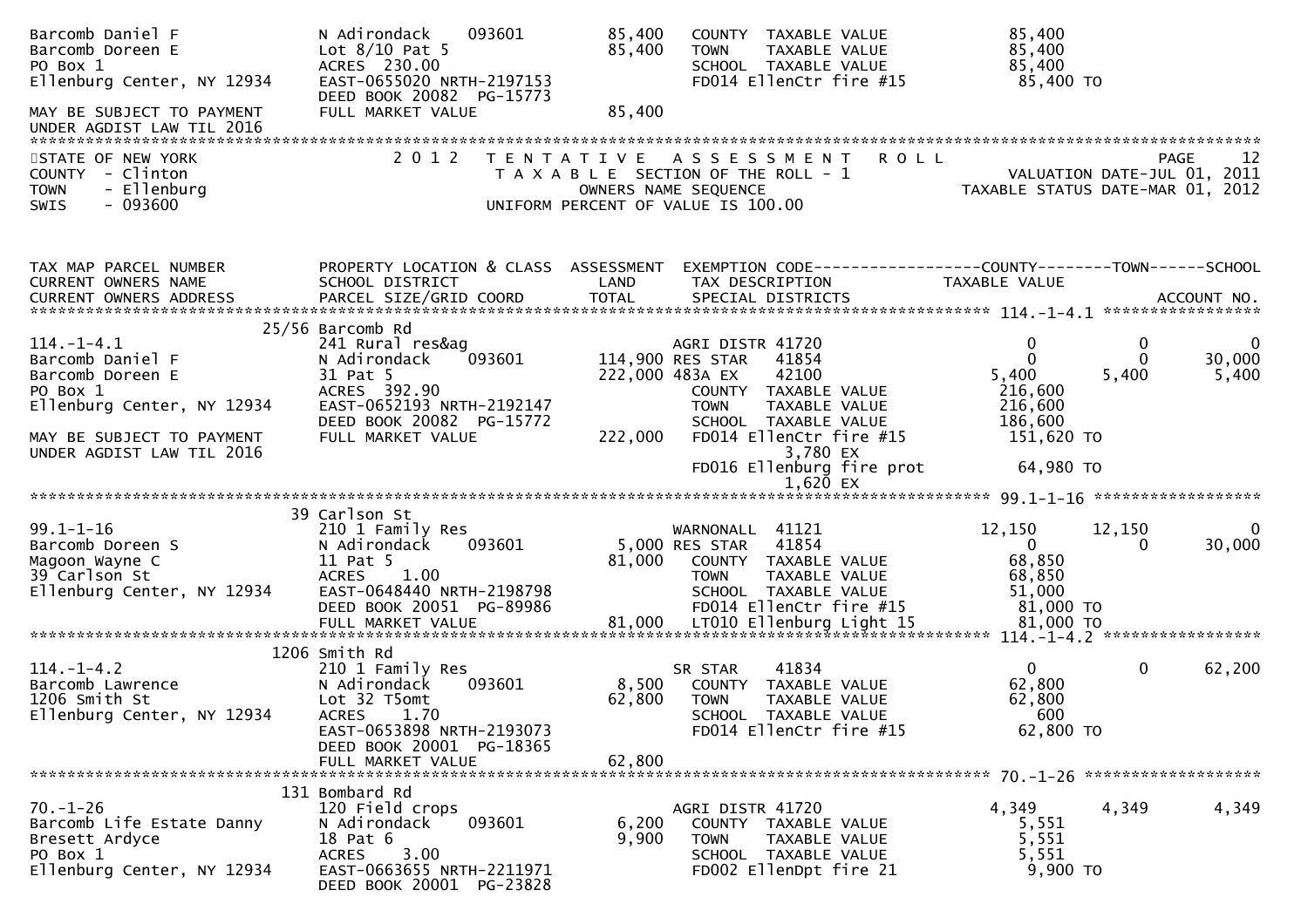| MAY BE SUBJECT TO PAYMENT<br>UNDER AGDIST LAW TIL 2016                                                        | FULL MARKET VALUE                                                                                                                                                          | 9,900                                     |                                                                                                                                                                                                                  |                |                                                                                                  |
|---------------------------------------------------------------------------------------------------------------|----------------------------------------------------------------------------------------------------------------------------------------------------------------------------|-------------------------------------------|------------------------------------------------------------------------------------------------------------------------------------------------------------------------------------------------------------------|----------------|--------------------------------------------------------------------------------------------------|
| $83 - 1 - 25.1$<br>Barcomb Life Use Elizabeth<br>Barton Shannon<br>7621 Star Rd<br>Ellenburg Center, NY 12934 | 7621 Star Rd<br>270 Mfg housing<br>093601<br>N Adirondack<br>7 Pat 6<br><b>ACRES</b><br>1.60<br>EAST-0639791 NRTH-2202644<br>DEED BOOK 20041 PG-75880<br>FULL MARKET VALUE | 5,100<br>28,000<br>28,000                 | COUNTY TAXABLE VALUE<br>TAXABLE VALUE<br><b>TOWN</b><br>SCHOOL TAXABLE VALUE<br>FD016 Ellenburg fire prot                                                                                                        |                | 28,000<br>28,000<br>28,000<br>28,000 TO                                                          |
| STATE OF NEW YORK<br>COUNTY - Clinton<br><b>TOWN</b><br>- Ellenburg<br>- 093600<br>SWIS                       | 2 0 1 2                                                                                                                                                                    | T E N T A T I V E<br>OWNERS NAME SEQUENCE | A S S E S S M E N T<br>T A X A B L E SECTION OF THE ROLL - 1<br>UNIFORM PERCENT OF VALUE IS 100.00                                                                                                               | <b>ROLL</b>    | 13<br>PAGE<br>VALUATION DATE-JUL 01, 2011<br>TAXABLE STATUS DATE-MAR 01, 2012                    |
| TAX MAP PARCEL NUMBER<br>CURRENT OWNERS NAME                                                                  | PROPERTY LOCATION & CLASS ASSESSMENT<br>SCHOOL DISTRICT                                                                                                                    | LAND                                      | TAX DESCRIPTION                                                                                                                                                                                                  | TAXABLE VALUE  | EXEMPTION CODE------------------COUNTY--------TOWN------SCHOOL                                   |
| $129. - 1 - 4$<br>Barcomb Richard J<br>Barcomb Roland F<br>7127 College St<br>Lima, NY $14485$                | Trombley Rd<br>260 Seasonal res<br>N Adirondack<br>093601<br>Lot $74$ Pat 5<br>ACRES 12.80<br>EAST-0667192 NRTH-2177455<br>DEED BOOK 779<br><b>PG-76</b>                   | 11,800<br>22,600                          | COUNTY TAXABLE VALUE<br>TAXABLE VALUE<br><b>TOWN</b><br>SCHOOL TAXABLE VALUE<br>FD016 Ellenburg fire prot                                                                                                        |                | 22,600<br>22,600<br>22,600<br>22,600 TO                                                          |
| $82 - 1 - 3$<br>Barcombe Life Use Allen<br>Barcombe Life Use Gail<br>287 No 5 Rd<br>Chateaugay, NY 12920      | 287 Number 5 Rd<br>240 Rural res<br>163401<br>Chateaugay 1<br>Lot $11$ Pat $6$<br>ACRES 40.00<br>EAST-0624164 NRTH-2204953<br>DEED BOOK 20051 PG-84703                     | 18,900<br>102,700                         | 41834<br>SR STAR<br>COUNTY TAXABLE VALUE<br><b>TOWN</b><br>TAXABLE VALUE<br>SCHOOL TAXABLE VALUE<br>FD016 Ellenburg fire prot                                                                                    | 102,700        | $\mathbf{0}$<br>0<br>62,200<br>102,700<br>40,500<br>102,700 TO                                   |
|                                                                                                               | FULL MARKET VALUE                                                                                                                                                          | 102,700                                   |                                                                                                                                                                                                                  |                |                                                                                                  |
| $85. - 2 - 7.4$<br>Barnaby Donald W<br>Barnaby Linda<br>6378 Military Tpke<br>Ellenburg Depot, NY 12935       | 6378 Military Tpke<br>210 1 Family Res<br>N Adirondack<br>093601<br>Lot 20 T6omt<br>7.60<br>ACRES<br>EAST-0668862 NRTH-2208037<br>DEED BOOK 634<br>PG-318                  | 9,100 VFF C<br>62,000                     | 93 PCT OF VALUE USED FOR EXEMPTION PURPOSES<br>WARNONALL 41121<br>41642<br>62,000 RES STAR<br>41854<br>COUNTY TAXABLE VALUE<br><b>TOWN</b><br>TAXABLE VALUE<br>SCHOOL TAXABLE VALUE<br>FD016 Ellenburg fire prot | 8,649<br>5,766 | 8,649<br>0<br>$\mathbf{0}$<br>0<br>30,000<br>$\Omega$<br>47,585<br>53,351<br>32,000<br>62,000 TO |
|                                                                                                               | FULL MARKET VALUE                                                                                                                                                          |                                           |                                                                                                                                                                                                                  |                | 141.3-3-11 *******************                                                                   |
| $141.3 - 3 - 11$<br>Barnewall John S<br>Barnewall Virginia J<br>Box 15<br>Brainardsville, NY 12915            | 14 Spruce Way<br>210 1 Family Res - WTRFNT<br>093601<br>N Adirondack<br>Lot 101<br>1.60<br><b>ACRES</b><br>EAST-0623831 NRTH-2170680                                       | 119,700<br>237,000                        | RES STAR<br>41854<br>COUNTY TAXABLE VALUE<br>TAXABLE VALUE<br><b>TOWN</b><br>SCHOOL TAXABLE VALUE<br>FD040 Lyon Mountain Fire                                                                                    |                | $\Omega$<br>0<br>30,000<br>237,000<br>237,000<br>207,000<br>237,000 TO                           |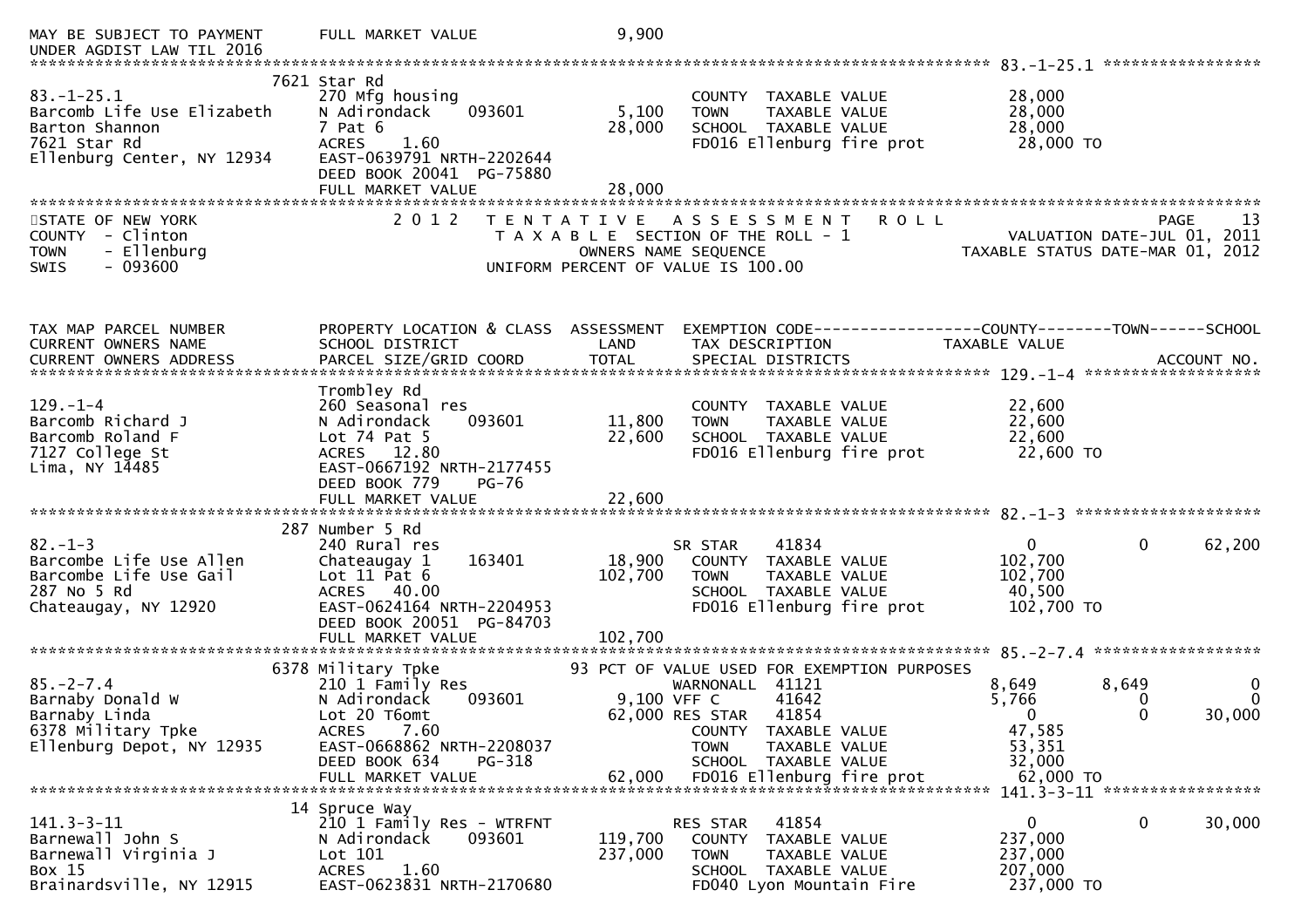|                                                                                                           | DEED BOOK 20092 PG-28819<br>FULL MARKET VALUE                                                                                                                       | 237,000                   | WD018 Chat lake water dist                                                                                                     | 237,000 TO M                                                                         |
|-----------------------------------------------------------------------------------------------------------|---------------------------------------------------------------------------------------------------------------------------------------------------------------------|---------------------------|--------------------------------------------------------------------------------------------------------------------------------|--------------------------------------------------------------------------------------|
|                                                                                                           | 4970 Rt 374                                                                                                                                                         |                           |                                                                                                                                |                                                                                      |
| $155.1 - 2 - 10$<br>Barney Helen S<br>18 Wilson Rd<br>Malone, NY 12953                                    | 210 1 Family Res<br>093601<br>N Adirondack<br>Lot 120 Pat 5<br>FRNT 232.00 DPTH 92.00<br>EAST-0627192 NRTH-2166343<br>DEED BOOK 20021 PG-41630<br>FULL MARKET VALUE | 3,700<br>52,000<br>52,000 | COUNTY TAXABLE VALUE<br>TAXABLE VALUE<br><b>TOWN</b><br>SCHOOL TAXABLE VALUE<br>FD040 Lyon Mountain Fire                       | 52,000<br>52,000<br>52,000<br>52,000 TO                                              |
|                                                                                                           |                                                                                                                                                                     |                           |                                                                                                                                |                                                                                      |
| STATE OF NEW YORK<br>COUNTY - Clinton<br>- Ellenburg<br><b>TOWN</b><br>SWIS<br>$-093600$                  | 2 0 1 2                                                                                                                                                             | OWNERS NAME SEQUENCE      | <b>ROLL</b><br>TENTATIVE ASSESSMENT<br>T A X A B L E SECTION OF THE ROLL - 1<br>UNIFORM PERCENT OF VALUE IS 100.00             | <b>PAGE</b><br>14<br>VALUATION DATE-JUL 01, 2011<br>TAXABLE STATUS DATE-MAR 01, 2012 |
| TAX MAP PARCEL NUMBER<br>CURRENT OWNERS NAME                                                              | SCHOOL DISTRICT                                                                                                                                                     | LAND                      | PROPERTY LOCATION & CLASS ASSESSMENT EXEMPTION CODE----------------COUNTY-------TOWN------SCHOOL<br>TAX DESCRIPTION            | TAXABLE VALUE                                                                        |
|                                                                                                           |                                                                                                                                                                     |                           | CURRENT OWNERS ADDRESS PARCEL SIZE/GRID COORD TOTAL SPECIAL DISTRICTS (2012) ACCOUNT NO.                                       |                                                                                      |
| $112 - 2 - 11$<br>Baron Guy J<br>Baron Ghislain J<br>4374 NW 103rd Ave<br>Sunrise, FL 33351-8200          | Spear Hill Rd<br>321 Abandoned ag<br>093601<br>N Adirondack<br>Lot $23$ Pat $5$<br>ACRES 29.10<br>EAST-0632928 NRTH-2187711<br>DEED BOOK 511<br>$PG-1$              | 17,100<br>17,100          | COUNTY TAXABLE VALUE<br>TAXABLE VALUE<br><b>TOWN</b><br>SCHOOL TAXABLE VALUE<br>FD016 Ellenburg fire prot                      | 17,100<br>17,100<br>17,100<br>17,100 TO                                              |
|                                                                                                           |                                                                                                                                                                     |                           |                                                                                                                                |                                                                                      |
|                                                                                                           | 4875 Rt 374                                                                                                                                                         |                           |                                                                                                                                |                                                                                      |
| $155.3 - 2 - 8.1$<br>Barrett Thomas J<br>Arno Barrett Susan L<br>154 Ashley Road<br>Plattsburgh, NY 12901 | 312 Vac w/imprv<br>093601<br>N Adirondack<br>120 Pat 5<br>ACRES 1.23<br>EAST-0627941 NRTH-2164177<br>DEED BOOK 20102 PG-35034                                       | 5,100<br>13,800           | COUNTY TAXABLE VALUE<br><b>TOWN</b><br>TAXABLE VALUE<br>SCHOOL TAXABLE VALUE<br>FD040 Lyon Mountain Fire                       | 13,800<br>13,800<br>13,800<br>13,800 TO                                              |
|                                                                                                           | FULL MARKET VALUE                                                                                                                                                   | 13,800                    |                                                                                                                                |                                                                                      |
| $40. - 1 - 17$<br>Barthelmes Robert<br>Barthemles Kathleen<br>1401 Longview Ave<br>Peekskill, NY 10566    | 124 Baker Rd<br>260 Seasonal res<br>N Adirondack<br>093601<br>Lot $41$ Pat $6$<br>ACRES 94.90<br>EAST-0669381 NRTH-2225148<br>DEED BOOK 20051 PG-90267              | 54,200                    | COUNTY TAXABLE VALUE<br><b>TOWN</b><br>TAXABLE VALUE<br>63,200 SCHOOL TAXABLE VALUE<br>FD016 Ellenburg fire prot               | 63,200<br>63,200<br>63,200<br>63,200 TO                                              |
|                                                                                                           | FULL MARKET VALUE                                                                                                                                                   | 63,200                    |                                                                                                                                |                                                                                      |
|                                                                                                           | 7622 Star Rd                                                                                                                                                        |                           |                                                                                                                                |                                                                                      |
| $83. - 1 - 2$<br>Barton Gary<br>Barton Karen<br>7622 Star Rd Rt 190<br>Ellenburg Center, NY 12934         | 210 1 Family Res<br>093601<br>N Adirondack<br>14 Pat 6<br>2.60<br><b>ACRES</b><br>EAST-0639859 NRTH-2203016                                                         | 6,000<br>61,000           | 41854<br>RES STAR<br>COUNTY TAXABLE VALUE<br><b>TOWN</b><br>TAXABLE VALUE<br>SCHOOL TAXABLE VALUE<br>FD016 Ellenburg fire prot | 0<br>30,000<br>0<br>61,000<br>61,000<br>31,000<br>61,000 TO                          |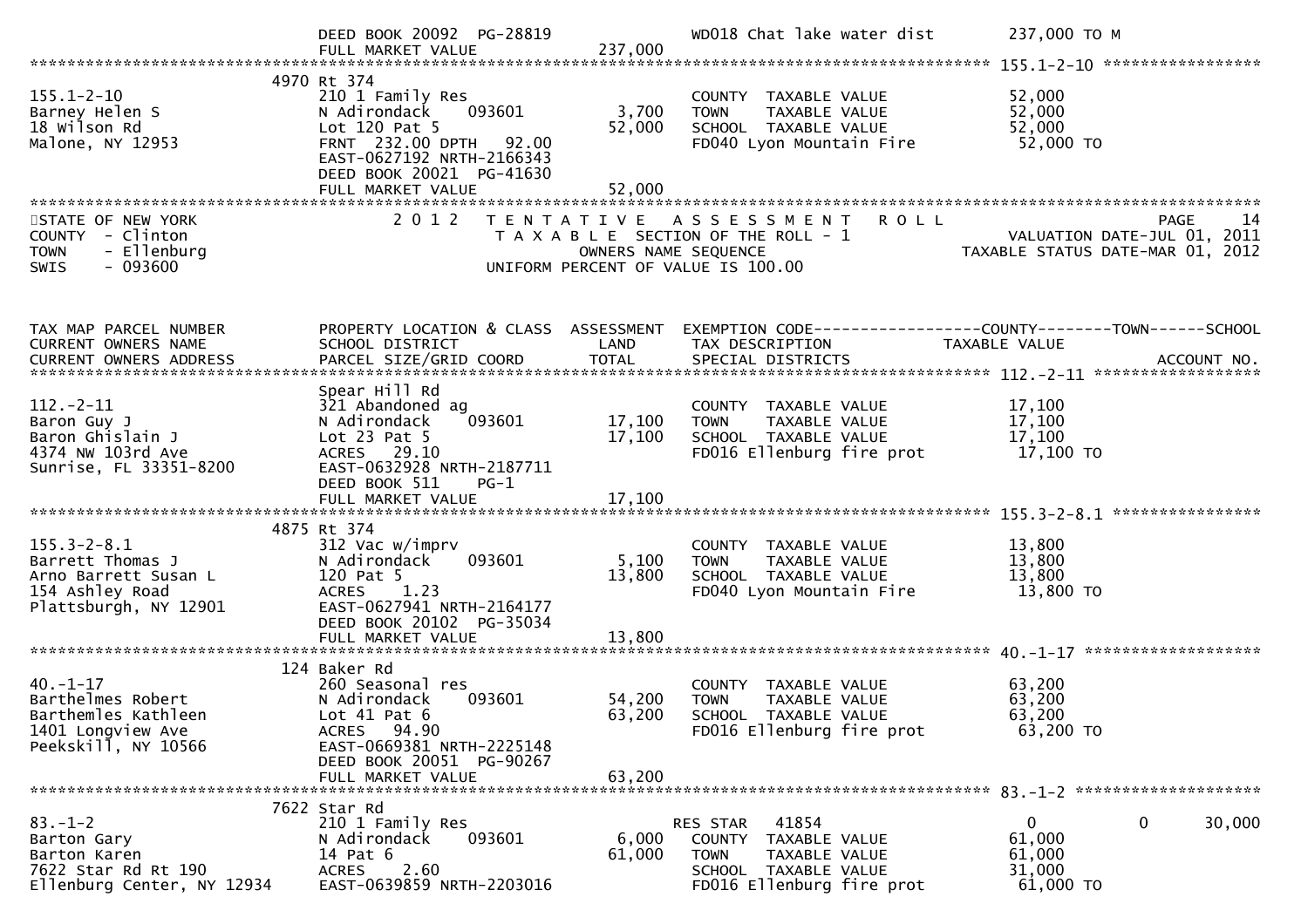|                                                                                                 | DEED BOOK 734<br>$PG-5$<br>FULL MARKET VALUE                                                                                                                                                          | 61,000                        |                                                                                                                                                                |                                                                                              |
|-------------------------------------------------------------------------------------------------|-------------------------------------------------------------------------------------------------------------------------------------------------------------------------------------------------------|-------------------------------|----------------------------------------------------------------------------------------------------------------------------------------------------------------|----------------------------------------------------------------------------------------------|
| $155. - 4 - 9$<br>Baumgardner Kathleen E<br>4476 Rt 374<br>Merrill, NY 12955                    | Rt 374<br>$314$ Rural vac< $10$<br>093601<br>N Adirondack<br>Lot 119 T5 Omt<br>ACRES 10.00 BANK<br>320<br>EAST-0636482 NRTH-2160846<br>DEED BOOK 20011 PG-33861<br>FULL MARKET VALUE                  | 6,300<br>6,300<br>6,300       | COUNTY TAXABLE VALUE<br><b>TOWN</b><br><b>TAXABLE VALUE</b><br>SCHOOL TAXABLE VALUE<br>FD040 Lyon Mountain Fire                                                | 6,300<br>6,300<br>6,300<br>6,300 TO                                                          |
| STATE OF NEW YORK<br>COUNTY - Clinton<br>- Ellenburg<br><b>TOWN</b><br>$-093600$<br><b>SWIS</b> | 2 0 1 2                                                                                                                                                                                               |                               | <b>ROLL</b><br>TENTATIVE ASSESSMENT<br>T A X A B L E SECTION OF THE ROLL - 1<br>OWNERS NAME SEQUENCE<br>UNIFORM PERCENT OF VALUE IS 100.00                     | 15<br>PAGE<br>VALUATION DATE-JUL 01, 2011<br>TAXABLE STATUS DATE-MAR 01, 2012                |
| TAX MAP PARCEL NUMBER<br>CURRENT OWNERS NAME                                                    | PROPERTY LOCATION & CLASS ASSESSMENT<br>SCHOOL DISTRICT                                                                                                                                               | LAND                          | TAX DESCRIPTION                                                                                                                                                | EXEMPTION CODE------------------COUNTY--------TOWN------SCHOOL<br><b>TAXABLE VALUE</b>       |
| $155.1 - 2 - 37$<br>Beach Scott D<br>Beach Jane M<br>20 Taylor Rd<br>Burke, NY 12917            | 5105 Rt 374<br>260 Seasonal res - WTRFNT<br>093601<br>N Adirondack<br>Lot 101 Pat 5<br>30.00 DPTH 100.00<br><b>FRNT</b><br>EAST-0625556 NRTH-2169189<br>DEED BOOK 20072 PG-9916<br>FULL MARKET VALUE  | 22,900<br>79,000<br>79,000    | COUNTY TAXABLE VALUE<br>TAXABLE VALUE<br><b>TOWN</b><br>SCHOOL TAXABLE VALUE<br>FD040 Lyon Mountain Fire<br>WD018 Chat lake water dist                         | 79,000<br>79,000<br>79,000<br>79,000 TO<br>79,000 ТО М                                       |
| $142. - 1 - 15$<br>Bechard Edward A<br>Bechard Beverly J<br>1 Dumont Rd<br>Champlain, NY 12919  | 1130 Bradley Pond Rd<br>210 1 Family Res<br>N Adirondack<br>093601<br>Land Contract - Jutta Sur<br>7.00<br><b>ACRES</b><br>EAST-0646597 NRTH-2176402<br>DEED BOOK 20082 PG-13720<br>FULL MARKET VALUE | 8,800<br>72,000<br>72,000     | RES STAR<br>41854<br>COUNTY TAXABLE VALUE<br><b>TOWN</b><br>TAXABLE VALUE<br>SCHOOL TAXABLE VALUE<br>FD016 Ellenburg fire prot                                 | $\Omega$<br>$\mathbf{0}$<br>30,000<br>72,000<br>72,000<br>42,000<br>72,000 TO                |
| $155.1 - 1 - 12$<br>Becker Dawn<br>27 Gadway Rd<br>Lyon Mountain, NY 12955                      | 27 Gadway Rd<br>210 1 Family Res - WTRFNT<br>N Adirondack<br>093601<br>101 Pat 5<br>1.90<br><b>ACRES</b><br>EAST-0626080 NRTH-2166379<br>DEED BOOK 20021 PG-41968<br>FULL MARKET VALUE                | 121,800<br>274,000<br>274,000 | 41854<br>RES STAR<br>TAXABLE VALUE<br>COUNTY<br><b>TOWN</b><br>TAXABLE VALUE<br>SCHOOL TAXABLE VALUE<br>FD040 Lyon Mountain Fire<br>WD018 Chat lake water dist | 30,000<br>$\mathbf{0}$<br>0<br>274,000<br>274,000<br>244,000<br>274,000 TO<br>274,000 TO M   |
| $141.3 - 2 - 37$<br>Begor Larry<br>Begor Norma<br>2704 Rt 11<br>Mooers, NY 12958                | 5259 Rt 374<br>260 Seasonal res - WTRFNT<br>N Adirondack<br>093601<br>Lot $100$ Pat 5<br>FRNT 122.00 DPTH 138.00<br>EAST-0623607 NRTH-2172394                                                         | 85,800<br>135,000             | COUNTY TAXABLE VALUE<br>TAXABLE VALUE<br><b>TOWN</b><br>SCHOOL TAXABLE VALUE<br>FD040 Lyon Mountain Fire<br>WD018 Chat lake water dist                         | 141.3-2-37 ******************<br>135,000<br>135,000<br>135,000<br>135,000 TO<br>135,000 TO M |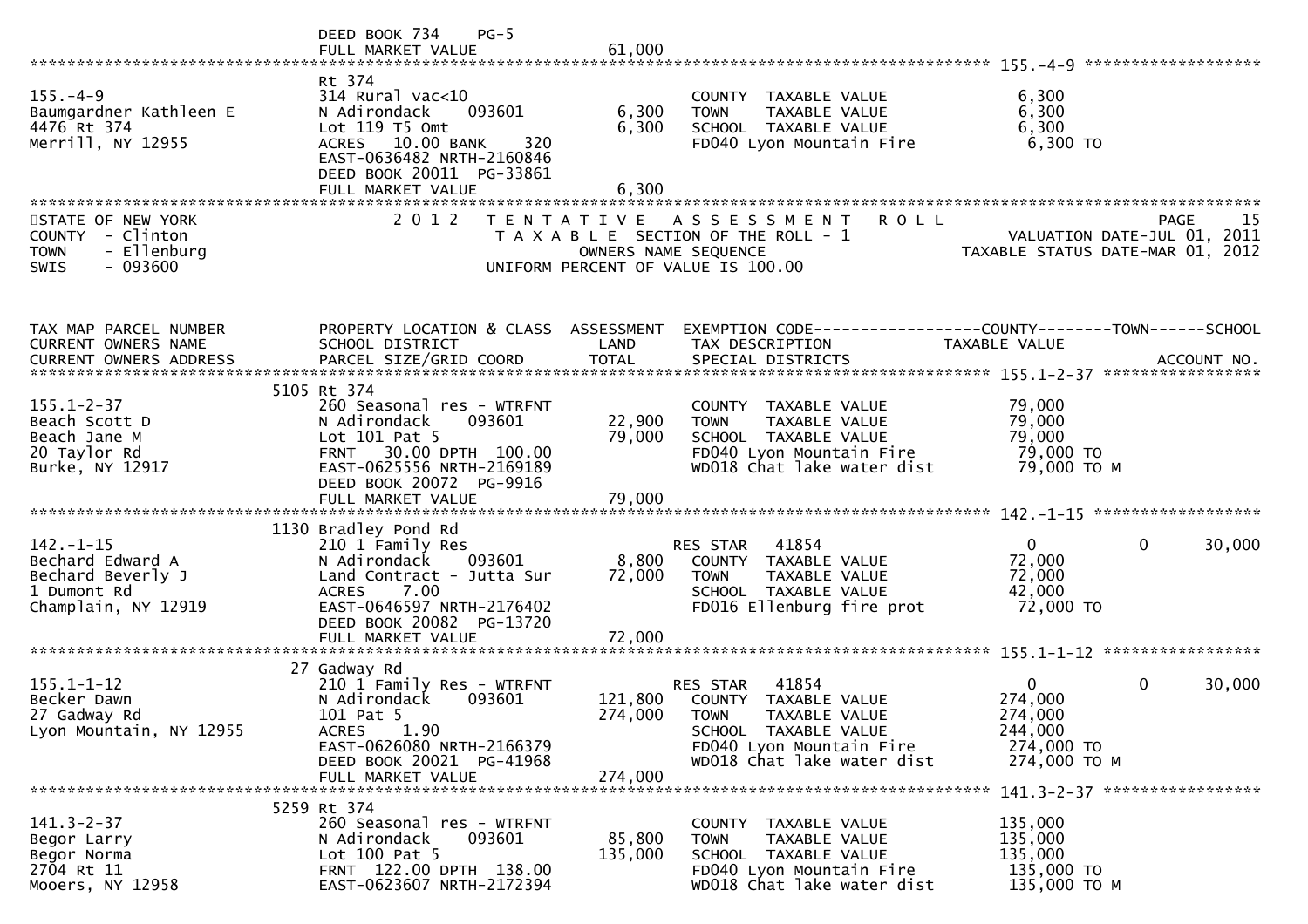|                                                                                                        | DEED BOOK 20061 PG-98179<br>FULL MARKET VALUE                                                                                                                                                        | 135,000                       |                                                                                                                                                      |                                                                                      |
|--------------------------------------------------------------------------------------------------------|------------------------------------------------------------------------------------------------------------------------------------------------------------------------------------------------------|-------------------------------|------------------------------------------------------------------------------------------------------------------------------------------------------|--------------------------------------------------------------------------------------|
| $71.3 - 2 - 35$<br>Begore Karen M<br>PO Box 12<br>Ellenburg Depot, NY 12935                            | 5017 Rt 11<br>210 1 Family Res<br>N Adirondack<br>093601<br>20 Pat 6<br>3.40<br><b>ACRES</b><br>EAST-0674946 NRTH-2213261<br>DEED BOOK 98000 PG-99415<br>FULL MARKET VALUE                           | 17,000<br>55,600<br>55,600    | RES STAR 41854<br>COUNTY TAXABLE VALUE<br><b>TOWN</b><br>TAXABLE VALUE<br>SCHOOL TAXABLE VALUE<br>FD002 EllenDpt fire 21<br>LT011 Ellenburg Light 21 | $\mathbf{0}$<br>0<br>30,000<br>55,600<br>55,600<br>25,600<br>55,600 TO<br>55,600 TO  |
| STATE OF NEW YORK<br>COUNTY - Clinton<br>- Ellenburg<br><b>TOWN</b><br>$-093600$<br><b>SWIS</b>        | 2 0 1 2                                                                                                                                                                                              | OWNERS NAME SEQUENCE          | TENTATIVE ASSESSMENT ROLL<br>T A X A B L E SECTION OF THE ROLL - 1<br>UNIFORM PERCENT OF VALUE IS 100.00                                             | 16<br><b>PAGE</b><br>VALUATION DATE-JUL 01, 2011<br>TAXABLE STATUS DATE-MAR 01, 2012 |
| TAX MAP PARCEL NUMBER<br>CURRENT OWNERS NAME                                                           | PROPERTY LOCATION & CLASS ASSESSMENT<br>SCHOOL DISTRICT                                                                                                                                              | LAND                          | TAX DESCRIPTION                                                                                                                                      | TAXABLE VALUE                                                                        |
| $101.-1-8.2$<br>Belair Irving F<br>Belair Hilda<br>94 Cannon Corners Rd<br>Mooers Forks, NY 12959-2918 | Plank Rd<br>910 Priv forest<br>N Adirondack<br>093601<br>ACRES 95.60<br>EAST-0675457 NRTH-0094200<br>DEED BOOK 992<br>PG-266<br>FULL MARKET VALUE                                                    | 29,600<br>29,600<br>29,600    | COUNTY TAXABLE VALUE<br>TAXABLE VALUE<br><b>TOWN</b><br>SCHOOL TAXABLE VALUE<br>FD016 Ellenburg fire prot                                            | 29,600<br>29,600<br>29,600<br>29,600 TO                                              |
| $155.1 - 1 - 23.4$<br>Benjamin David J<br>Linney Karen C<br>PO Box 892<br>Dannemora, NY 12929          | Narrows Rd<br>$314$ Rural vac<10 - WTRFNT<br>N Adirondack 093601<br>Survey Map 20072/01831 Lo<br>5.87<br><b>ACRES</b><br>EAST-0624802 NRTH-2168970<br>DEED BOOK 20102 PG-31783<br>FULL MARKET VALUE  | 195,500<br>195,500<br>195,500 | COUNTY TAXABLE VALUE<br><b>TOWN</b><br>TAXABLE VALUE<br>SCHOOL TAXABLE VALUE<br>FD040 Lyon Mountain Fire<br>WD018 Chat lake water dist               | 195,500<br>195,500<br>195,500<br>195,500 TO<br>195,500 ТО М                          |
| $155.1 - 1 - 23.5$<br>Benjamin David J<br>Linney Karen C<br>PO Box 892<br>Dannemora, NY 12929          | Narrows Rd<br>314 Rural vac<10 - WTRFNT<br>093601<br>N Adirondack<br>Survey Map 20072/01831 Lo<br><b>ACRES</b><br>3.94<br>EAST-0624573 NRTH-2169138<br>DEED BOOK 20102 PG-31783<br>FULL MARKET VALUE | 124,500<br>124,500<br>124,500 | COUNTY TAXABLE VALUE<br>TAXABLE VALUE<br><b>TOWN</b><br>SCHOOL TAXABLE VALUE<br>FD040 Lyon Mountain Fire<br>WD018 Chat lake water dist               | 124,500<br>124,500<br>124,500<br>124,500 TO<br>124,500 TO M                          |
| $155. - 3 - 7$<br>Benjamin William J<br>Benjamin Cheryl A<br>330 Parker Rd<br>West Sand Lake, NY 12196 | Rt 374<br>$314$ Rural vac<10<br>093601<br>N Adirondack<br>119 Pat 5<br>1.20<br><b>ACRES</b><br>EAST-0631034 NRTH-2163515<br>DEED BOOK 98001 PG-02850                                                 | 5,000<br>5,000                | COUNTY TAXABLE VALUE<br>TAXABLE VALUE<br><b>TOWN</b><br>SCHOOL TAXABLE VALUE<br>FD040 Lyon Mountain Fire                                             | 5,000<br>5,000<br>5,000<br>5,000 TO                                                  |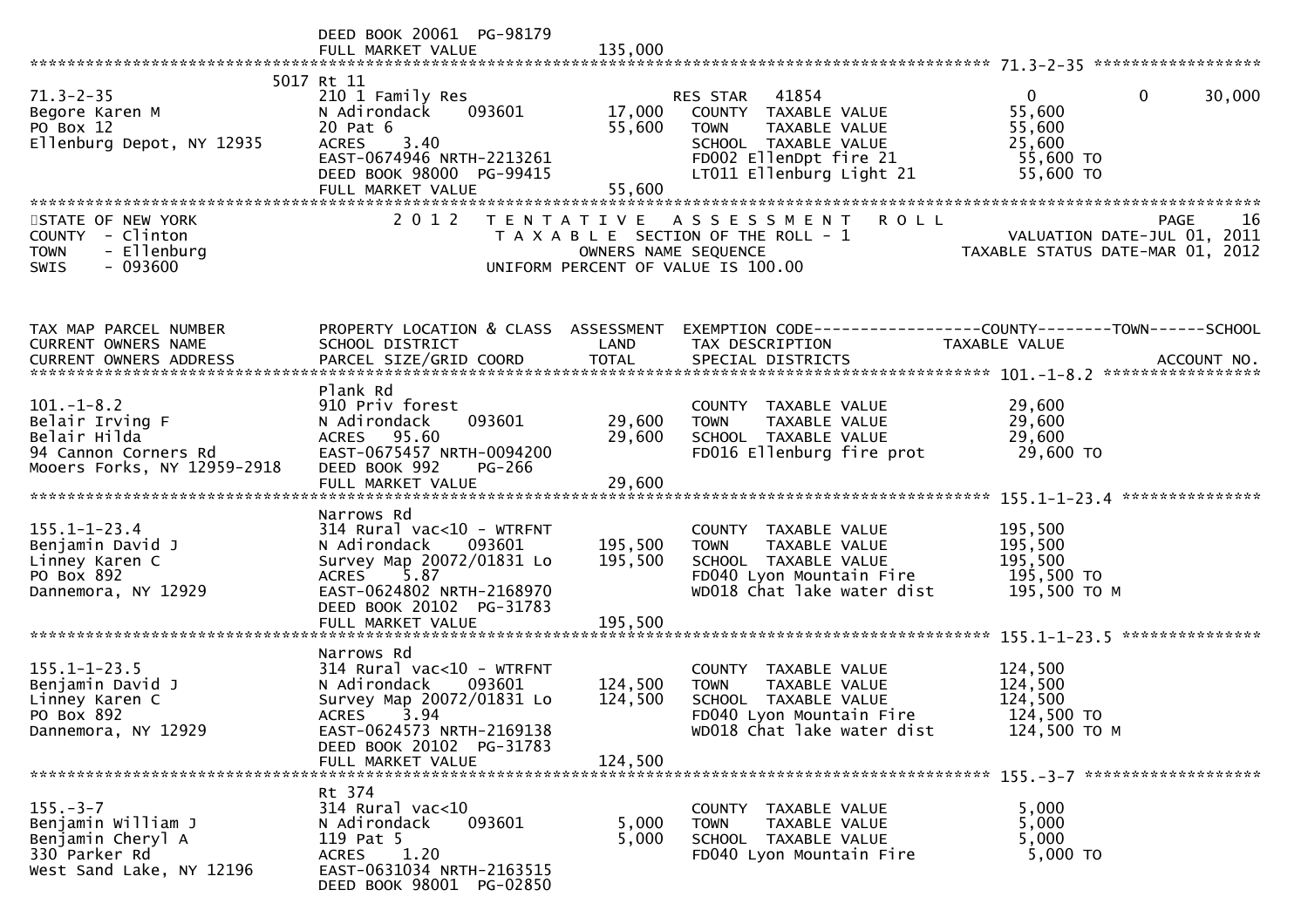|                                                                                                                                                              | FULL MARKET VALUE                                                                                                                                                                                                                            | 5,000                      |                                                                                                                                                 |                                                                                                                |            |
|--------------------------------------------------------------------------------------------------------------------------------------------------------------|----------------------------------------------------------------------------------------------------------------------------------------------------------------------------------------------------------------------------------------------|----------------------------|-------------------------------------------------------------------------------------------------------------------------------------------------|----------------------------------------------------------------------------------------------------------------|------------|
| $112. - 2 - 6$<br>Bennett Bruce<br>82 So Plain Rd<br>Sunderland, MA 01375<br>MAY BE SUBJECT TO PAYMENT<br>UNDER RPTL480A UNTIL 2021                          | Tacey Rd<br>912 Forest s480a<br>N Adirondack<br>093601<br>Lot $23$ Pat $5$<br>59.32ac Cert 480 El 2/94<br>(15600/58.32)x59.32x.8<br>ACRES 59.32<br>EAST-0629770 NRTH-2189520<br>DEED BOOK 888<br>PG-101<br>FULL MARKET VALUE                 | 23,600<br>23,600<br>23,600 | 480A EX<br>47460<br>COUNTY TAXABLE VALUE<br>TAXABLE VALUE<br><b>TOWN</b><br>SCHOOL TAXABLE VALUE<br>FD016 Ellenburg fire prot                   | 15,153<br>15,153<br>8,447<br>8,447<br>8,447<br>23,600 TO                                                       | 15,153     |
| STATE OF NEW YORK<br>COUNTY - Clinton<br>- Ellenburg<br><b>TOWN</b><br>$-093600$<br><b>SWIS</b>                                                              |                                                                                                                                                                                                                                              |                            | 2012 TENTATIVE ASSESSMENT<br><b>ROLL</b><br>T A X A B L E SECTION OF THE ROLL - 1<br>OWNERS NAME SEQUENCE<br>UNIFORM PERCENT OF VALUE IS 100.00 | PAGE 17<br>VALUATION DATE-JUL 01, 2011<br>TAXARLE STATUS DATE ULL 21, 2011<br>TAXABLE STATUS DATE-MAR 01, 2012 | 17<br>PAGE |
| TAX MAP PARCEL NUMBER<br>CURRENT OWNERS NAME                                                                                                                 | PROPERTY LOCATION & CLASS ASSESSMENT<br>SCHOOL DISTRICT                                                                                                                                                                                      | LAND                       | EXEMPTION CODE------------------COUNTY--------TOWN------SCHOOL<br>TAX DESCRIPTION                                                               | TAXABLE VALUE                                                                                                  |            |
| $126. - 1 - 14.1$<br>Bennett Bruce<br>Bennett Debra<br>82 So Plain Rd<br>Sunderland, MA 01375-9469<br>MAY BE SUBJECT TO PAYMENT<br>UNDER RPTL480A UNTIL 2021 | Bigelow Rd<br>912 Forest s480a<br>N Adirondack<br>093601<br>57 Pat 5 lot #3&4 Subdiv<br>14 Acres Cert elig $2/27/0$<br>$(5100/13)$ 14x.80<br>ACRES 14.00<br>EAST-0633760 NRTH-2182373<br>DEED BOOK 751<br><b>PG-326</b><br>FULL MARKET VALUE | 12,800<br>12,800<br>12,800 | 480A EX<br>47460<br>COUNTY TAXABLE VALUE<br><b>TOWN</b><br>TAXABLE VALUE<br>SCHOOL TAXABLE VALUE<br>FD016 Ellenburg fire prot                   | 6,673<br>6,673<br>6,127<br>6,127<br>6,127<br>12,800 TO                                                         | 6,673      |
| $126. - 1 - 14.4$<br>Bennett Bruce<br>Bennett Debra<br>82 So Plain Rd<br>Sunderland, MA 01375<br>MAY BE SUBJECT TO PAYMENT<br>UNDER RPTL480A UNTIL 2021      | 775 Bigelow Rd<br>260 Seasonal res<br>N Adirondack<br>093601<br>Lot 57 T5omT Sub L<br>4.0 Acres Cert Elig 02/27<br>$(1800/4)$ x4x.80<br>5.00<br><b>ACRES</b><br>EAST-0633694 NRTH-2183150<br>DEED BOOK 751<br>PG-326<br>FULL MARKET VALUE    | 7,500<br>34,200<br>34,200  | 480A EX<br>47460<br>COUNTY TAXABLE VALUE<br><b>TOWN</b><br>TAXABLE VALUE<br>SCHOOL TAXABLE VALUE<br>FD016 Ellenburg fire prot                   | 2,128<br>2,128<br>32,072<br>32,072<br>32,072<br>34,200 TO                                                      | 2,128      |
| $127. - 1 - 16$<br>Bennett Bruce<br>Bennett Debra<br>82 So Plain Rd<br>Sunderland, MA 01375<br>MAY BE SUBJECT TO PAYMENT<br>UNDER RPTL480A UNTIL 2021        | Bigelow Rd<br>912 Forest s480a<br>N Adirondack<br>093601<br>$65/66$ Pat 5<br>140a Cert 480A Elig 2/93<br>$(33500/186 - 40x1)x140$<br>ACRES 187.00<br>EAST-0637886 NRTH-2178561<br>DEED BOOK 744<br>$PG-102$<br>FULL MARKET VALUE             | 44,700<br>44,700<br>44,700 | 47460<br>480A EX<br>COUNTY TAXABLE VALUE<br><b>TOWN</b><br>TAXABLE VALUE<br>SCHOOL TAXABLE VALUE<br>FD016 Ellenburg fire prot                   | 23,901<br>23,901<br>20,799<br>20,799<br>20,799<br>44,700 TO                                                    | 23,901     |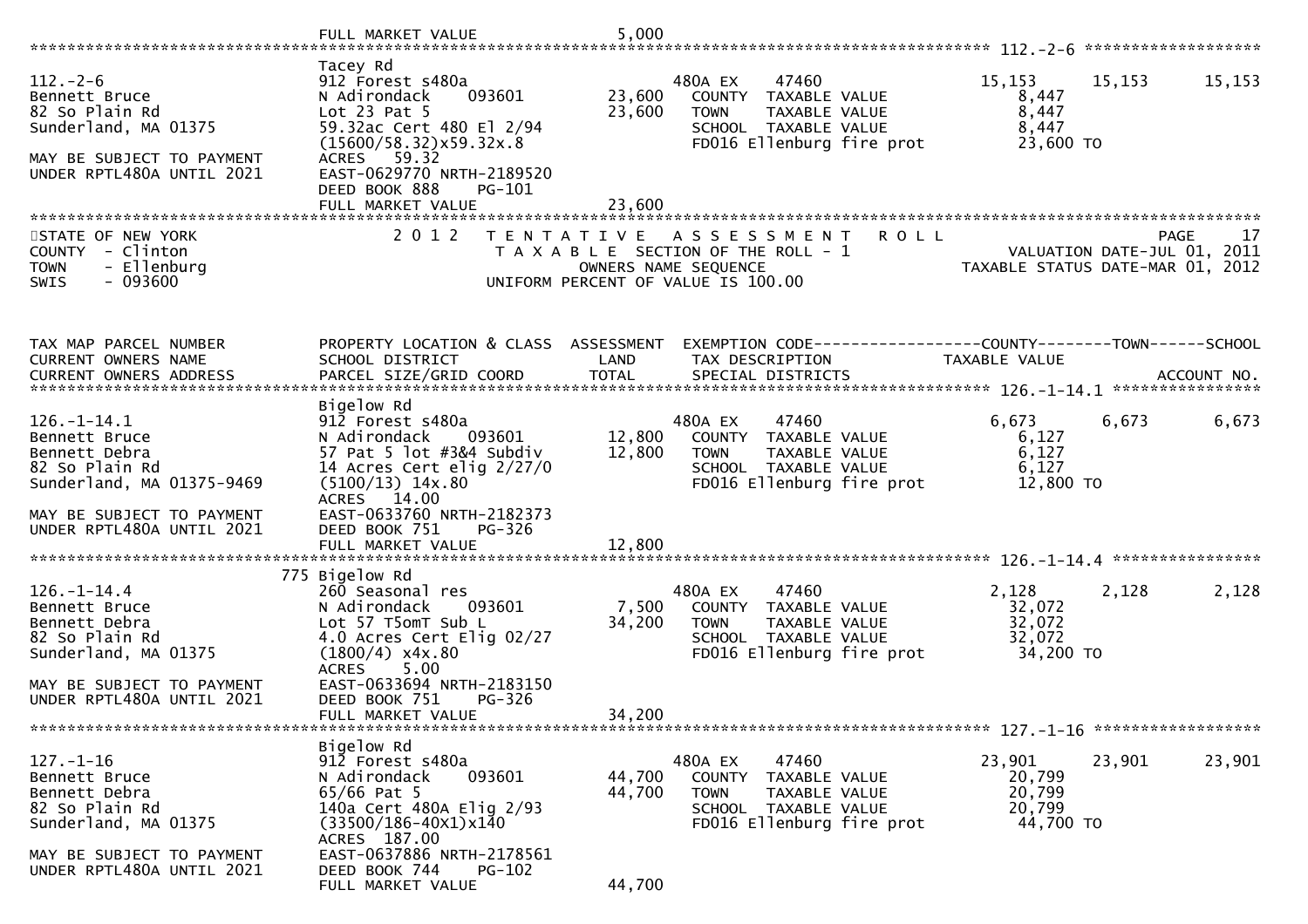| $127. - 1 - 20$<br>Bennett Bruce<br>Bennett Debra<br>82 So Plain Rd<br>Sunderland, MA 01375<br>MAY BE SUBJECT TO PAYMENT<br>UNDER RPTL480A UNTIL 2021               | Bigelow Rd<br>912 Forest s480a<br>093601<br>N Adirondack<br>56 Pat<br>62.5 Acres Cert Elig 02/2<br>(16110/61.5)x62.5x80<br>ACRES 62.50<br>EAST-0635007 NRTH-2182803<br>DEED BOOK 20001 PG-27170                               | 24,100<br>24,100           | 480A EX<br>47460<br>COUNTY TAXABLE VALUE<br>TAXABLE VALUE<br><b>TOWN</b><br>SCHOOL TAXABLE VALUE<br>FD016 Ellenburg fire prot    | 15,565<br>8,535<br>8,535<br>8,535<br>24,100 TO                  | 15,565 | 15,565      |
|---------------------------------------------------------------------------------------------------------------------------------------------------------------------|-------------------------------------------------------------------------------------------------------------------------------------------------------------------------------------------------------------------------------|----------------------------|----------------------------------------------------------------------------------------------------------------------------------|-----------------------------------------------------------------|--------|-------------|
|                                                                                                                                                                     | FULL MARKET VALUE                                                                                                                                                                                                             | 24,100                     |                                                                                                                                  |                                                                 |        |             |
| STATE OF NEW YORK<br>COUNTY - Clinton<br>- Ellenburg<br><b>TOWN</b><br>$-093600$<br><b>SWIS</b>                                                                     | 2 0 1 2                                                                                                                                                                                                                       |                            | TENTATIVE ASSESSMENT ROLL<br>T A X A B L E SECTION OF THE ROLL - 1<br>OWNERS NAME SEQUENCE<br>UNIFORM PERCENT OF VALUE IS 100.00 | VALUATION DATE-JUL 01, 2011<br>TAXABLE STATUS DATE-MAR 01, 2012 |        | -18<br>PAGE |
| TAX MAP PARCEL NUMBER<br>CURRENT OWNERS NAME                                                                                                                        | PROPERTY LOCATION & CLASS ASSESSMENT<br>SCHOOL DISTRICT                                                                                                                                                                       | LAND                       | EXEMPTION CODE-----------------COUNTY-------TOWN------SCHOOL<br>TAX DESCRIPTION                                                  | <b>TAXABLE VALUE</b>                                            |        |             |
| $84. -1 - 18.111$<br>Bennett Bruce A<br>82 South Plain Rd<br>Sunderland, MA 01375<br>MAY BE SUBJECT TO PAYMENT<br>UNDER RPTL480A UNTIL 2021                         | Arno Rd<br>910 Priv forest<br>N Adirondack<br>093601<br>Unfiled HSBC Lot E<br>ACRES 113.88<br>EAST-0695295 NRTH-2199026<br>DEED BOOK 20051 PG-85853<br>FULL MARKET VALUE                                                      | 32,600<br>32,600<br>32,600 | 47460<br>480A EX<br>COUNTY TAXABLE VALUE<br><b>TOWN</b><br>TAXABLE VALUE<br>SCHOOL TAXABLE VALUE<br>FD014 EllenCtr fire #15      | 20,140<br>12,460<br>12,460<br>12,460<br>32,600 TO               | 20,140 | 20,140      |
| $126. - 1 - 14.2$<br>Bennett Bruce A<br>Bennett Debra M<br>82 So Plain Rd<br>Sunderland, MA 01375-9469<br>MAY BE SUBJECT TO PAYMENT<br>UNDER RPTL480A UNTIL 2021    | Bigelow Rd<br>912 Forest s480a<br>093601<br>N Adirondack<br>57 Pat 5<br>5.0 Acres Cert Elig 02/27<br>$(1800/4)$ x5.0x.80<br>5.00<br><b>ACRES</b><br>EAST-0633715 NRTH-2182886<br>DEED BOOK 997<br>PG-288<br>FULL MARKET VALUE | 7,700<br>7,700<br>7,700    | 47460<br>480A EX<br>COUNTY TAXABLE VALUE<br>TAXABLE VALUE<br><b>TOWN</b><br>SCHOOL TAXABLE VALUE<br>FD016 Ellenburg fire prot    | 2,660<br>5,040<br>5,040<br>5,040<br>7,700 TO                    | 2,660  | 2,660       |
| $127. - 1 - 18.1$<br>Bennett Bruce A<br>Bennett Debra M<br>82 South Plain Rd<br>Sunderland, MA 01375-9469<br>MAY BE SUBJECT TO PAYMENT<br>UNDER RPTL480A UNTIL 2021 | Bigelow Rd<br>910 Priv forest<br>093601<br>N Adirondack<br>65/66 Pat 5<br>215 eligible acres<br>ACRES 236.30<br>EAST-0637903 NRTH-2179998<br>DEED BOOK 20031 PG-61627<br>FULL MARKET VALUE                                    | 52,900<br>52,900<br>52.900 | 480A EX<br>47460<br>COUNTY TAXABLE VALUE<br><b>TOWN</b><br>TAXABLE VALUE<br>SCHOOL TAXABLE VALUE<br>FD016 Ellenburg fire prot    | 34,950<br>17,950<br>17,950<br>17,950<br>52,900 TO               | 34,950 | 34,950      |
| $97. - 1 - 20$<br>Benware Elizabeth                                                                                                                                 | 656 West Hill Rd<br>270 Mfg housing<br>093601<br>N Adirondack                                                                                                                                                                 | 3,600                      | 41854<br><b>RES STAR</b><br>COUNTY TAXABLE VALUE                                                                                 | 0<br>28,000                                                     | 0      | 28,000      |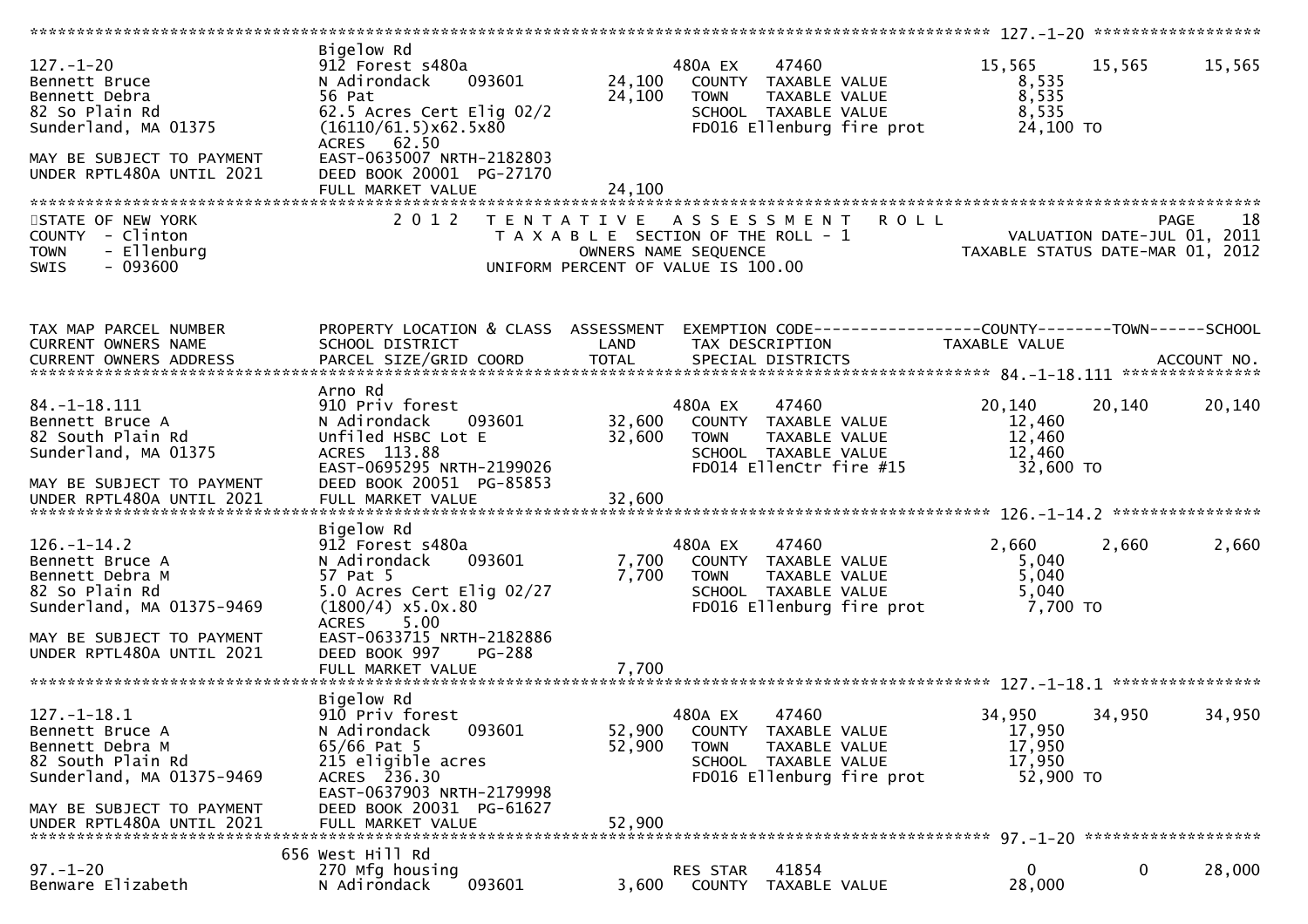| 656 West Hill Rd<br>Ellenburg Center, NY 12934                                                       | 16 Pat 5<br>FRNT 66.00 DPTH 390.00<br>EAST-0634038 NRTH-2194497<br>DEED BOOK 1017<br>PG-124<br>FULL MARKET VALUE                                                                                  | 28,000<br>28,000             | TAXABLE VALUE<br><b>TOWN</b><br>SCHOOL TAXABLE VALUE<br>FD016 Ellenburg fire prot                                                                          | 28,000<br>$\overline{0}$<br>28,000 TO                                                     |            |
|------------------------------------------------------------------------------------------------------|---------------------------------------------------------------------------------------------------------------------------------------------------------------------------------------------------|------------------------------|------------------------------------------------------------------------------------------------------------------------------------------------------------|-------------------------------------------------------------------------------------------|------------|
|                                                                                                      | 56 Narrows Rd                                                                                                                                                                                     |                              |                                                                                                                                                            |                                                                                           |            |
| $155.1 - 1 - 18$<br>Benware Gary<br>Benware Ruth<br>56 Narrows Rd<br>Chateaugay, NY 12920            | 210 1 Family Res - WTRFNT<br>N Adirondack<br>093601<br>Lot 101 Pat 5<br>ACRES 2.20<br>EAST-0625717 NRTH-2167397<br>DEED BOOK 702<br>PG-194<br>FULL MARKET VALUE                                   | 108,600<br>161,000           | 41834<br>SR STAR<br>COUNTY TAXABLE VALUE<br><b>TOWN</b><br>TAXABLE VALUE<br>SCHOOL TAXABLE VALUE<br>FD040 Lyon Mountain Fire<br>WD018 Chat lake water dist | $\mathbf 0$<br>$\mathbf{0}$<br>161,000<br>161,000<br>98,800<br>161,000 TO<br>161,000 ТО М | 62,200     |
|                                                                                                      |                                                                                                                                                                                                   | 161,000                      |                                                                                                                                                            |                                                                                           |            |
| STATE OF NEW YORK<br>COUNTY - Clinton<br><b>TOWN</b><br>- Ellenburg<br>$-093600$<br><b>SWIS</b>      | 2 0 1 2                                                                                                                                                                                           |                              | TENTATIVE ASSESSMENT<br><b>ROLL</b><br>T A X A B L E SECTION OF THE ROLL - 1<br>OWNERS NAME SEQUENCE<br>UNIFORM PERCENT OF VALUE IS 100.00                 | VALUATION DATE-JUL 01, 2011<br>TAXABLE STATUS DATE-MAR 01, 2012                           | 19<br>PAGE |
| TAX MAP PARCEL NUMBER<br>CURRENT OWNERS NAME                                                         | PROPERTY LOCATION & CLASS ASSESSMENT<br>SCHOOL DISTRICT                                                                                                                                           | LAND                         | EXEMPTION CODE------------------COUNTY--------TOWN------SCHOOL<br>TAX DESCRIPTION                                                                          | TAXABLE VALUE                                                                             |            |
| $99.1 - 3 - 3.2$<br>Benware Kimberly<br>Ryan James<br>107 West Hill Rd<br>Ellenburg Center, NY 12934 | 107 West Hill Rd<br>210 1 Family Res<br>093601<br>N Adirondack<br>Lot 11 T5omt<br>86.72 DPTH 128.87<br><b>FRNT</b><br><b>BANK</b><br>080<br>EAST-0647018 NRTH-2197544<br>DEED BOOK 99001 PG-13878 | 3,400<br>56,700              | RES STAR<br>41854<br>COUNTY TAXABLE VALUE<br>TAXABLE VALUE<br><b>TOWN</b><br>SCHOOL TAXABLE VALUE<br>FD014 EllenCtr fire #15<br>LT010 Ellenburg Light 15   | $\mathbf 0$<br>$\mathbf{0}$<br>56,700<br>56,700<br>26,700<br>56,700 TO<br>56,700 TO       | 30,000     |
|                                                                                                      | FULL MARKET VALUE                                                                                                                                                                                 | 56,700                       |                                                                                                                                                            |                                                                                           |            |
| $113. - 1 - 6.3$<br>Benware Robert F<br>Benware Sandra<br>1105 West Hill Rd<br>Merrill, NY 12955     | Steam Mill Rd<br>312 Vac w/imprv<br>093601<br>N Adirondack<br>28 Pat 5<br>9.90<br><b>ACRES</b><br>EAST-0644079 NRTH-2189734<br>DEED BOOK 20062 PG-1121<br>FULL MARKET VALUE                       | 10,600<br>16,600<br>16,600   | COUNTY TAXABLE VALUE<br>TAXABLE VALUE<br><b>TOWN</b><br>SCHOOL TAXABLE VALUE<br>FD016 Ellenburg fire prot                                                  | 16,600<br>16,600<br>16,600<br>16,600 TO                                                   |            |
|                                                                                                      |                                                                                                                                                                                                   |                              |                                                                                                                                                            |                                                                                           |            |
| $130 - 1 - 9$<br>Bergey Luke<br>885 Mill Rd<br>Harleysville, PA 19438                                | 56 Rock Rd<br>240 Rural res<br>093601<br>N Adirondack<br>125 Pat 5<br>ACRES 357.50<br>EAST-0678527 NRTH-2178898<br>DEED BOOK 20082 PG-13643<br>FULL MARKET VALUE                                  | 94,200<br>140,000<br>140,000 | COUNTY<br>TAXABLE VALUE<br><b>TOWN</b><br>TAXABLE VALUE<br>SCHOOL TAXABLE VALUE<br>FD016 Ellenburg fire prot                                               | 140,000<br>140,000<br>140,000<br>140,000 TO                                               |            |
|                                                                                                      | 7605 Star Rd                                                                                                                                                                                      |                              |                                                                                                                                                            |                                                                                           |            |
| $83. - 1 - 24.2$                                                                                     | 270 Mfg housing                                                                                                                                                                                   |                              | COUNTY TAXABLE VALUE                                                                                                                                       | 30,000                                                                                    |            |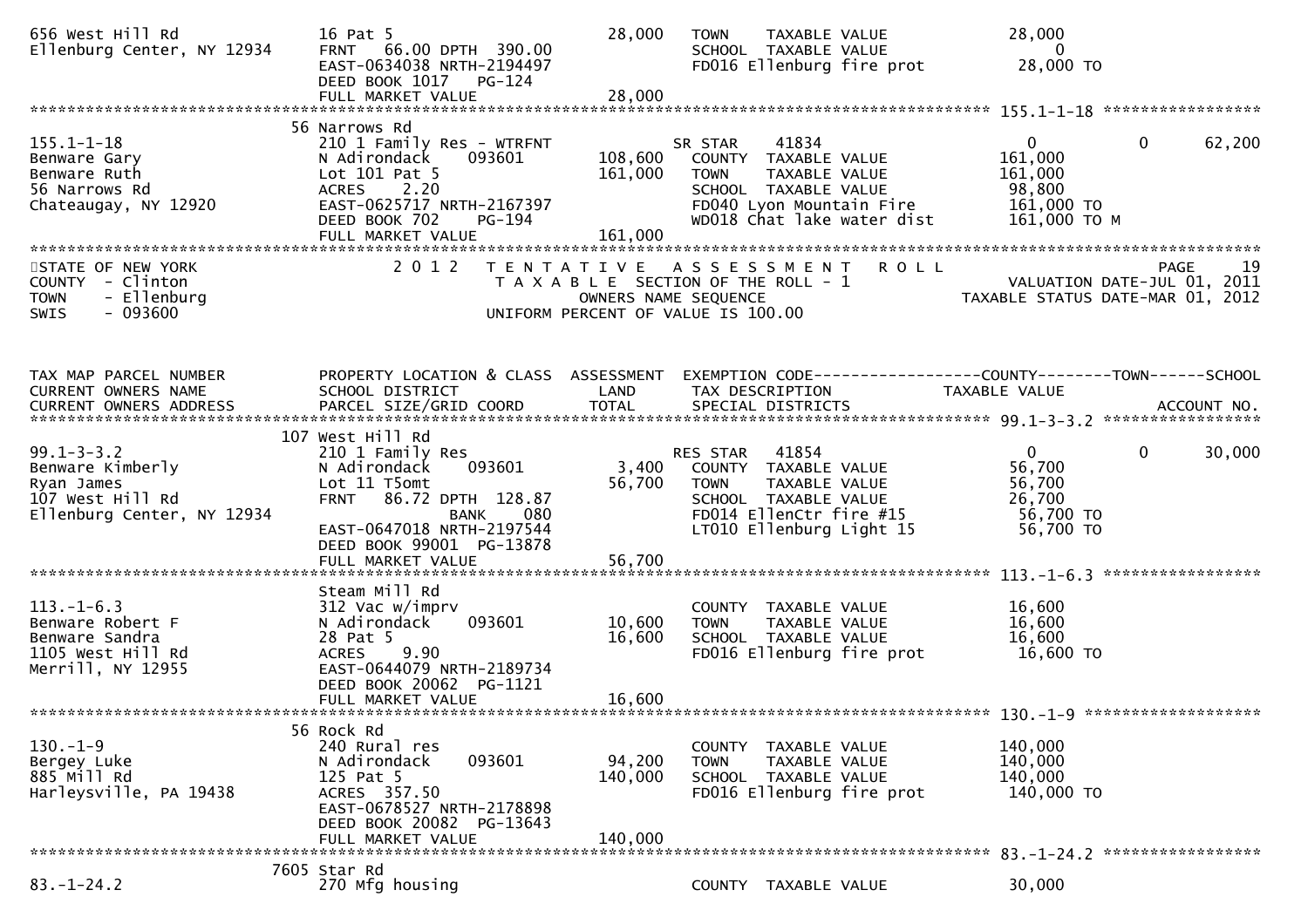| Bessette Richard<br>Bessette Jason<br>93 Siminary St<br>Ft Edward, NY 12828                                           | N Adirondack<br>093601<br>Lot 7 T6omt<br>1.60<br><b>ACRES</b><br>EAST-0640047 NRTH-2202681<br>DEED BOOK 20021 PG-48747                                                                 | 5,100<br>30,000    | TAXABLE VALUE<br><b>TOWN</b><br>SCHOOL TAXABLE VALUE<br>FD016 Ellenburg fire prot                                                      | 30,000<br>30,000<br>30,000 TO                                                                                                                                                                                                                       |
|-----------------------------------------------------------------------------------------------------------------------|----------------------------------------------------------------------------------------------------------------------------------------------------------------------------------------|--------------------|----------------------------------------------------------------------------------------------------------------------------------------|-----------------------------------------------------------------------------------------------------------------------------------------------------------------------------------------------------------------------------------------------------|
|                                                                                                                       |                                                                                                                                                                                        |                    |                                                                                                                                        |                                                                                                                                                                                                                                                     |
| $155.4 - 1 - 14$<br>Bessette William S<br>Bessette Robert Q<br>PO Box 452<br>Chateaugay, NY 12920                     | 67 Youngs Rd<br>210 1 Family Res - WTRFNT<br>093601<br>N Adirondack<br>119 Pat<br>1.10<br><b>ACRES</b><br>EAST-0632917 NRTH-2161358<br>DEED BOOK 879<br><b>PG-191</b>                  | 135,000<br>257,500 | COUNTY TAXABLE VALUE<br><b>TOWN</b><br>TAXABLE VALUE<br>SCHOOL TAXABLE VALUE<br>FD040 Lyon Mountain Fire<br>WD018 Chat lake water dist | 257,500<br>257,500<br>257,500<br>257,500 TO<br>256,290 ТО М                                                                                                                                                                                         |
| STATE OF NEW YORK<br>COUNTY - Clinton<br>- Ellenburg<br><b>TOWN</b><br>$-093600$<br><b>SWIS</b>                       | 2 0 1 2                                                                                                                                                                                |                    | TENTATIVE ASSESSMENT ROLL<br>T A X A B L E SECTION OF THE ROLL - 1<br>OWNERS NAME SEQUENCE<br>UNIFORM PERCENT OF VALUE IS 100.00       | <b>PAGE</b><br>20<br>VALUATION DATE-JUL 01, 2011<br>TAXABLE STATUS DATE-MAR 01, 2012                                                                                                                                                                |
| TAX MAP PARCEL NUMBER<br>CURRENT OWNERS NAME                                                                          | PROPERTY LOCATION & CLASS ASSESSMENT<br>SCHOOL DISTRICT                                                                                                                                | LAND               | TAX DESCRIPTION                                                                                                                        | EXEMPTION CODE------------------COUNTY--------TOWN------SCHOOL<br><b>TAXABLE VALUE</b><br>.CURRENT OWNERS ADDRESS PARCEL SIZE/GRID COORD TOTAL SPECIAL DISTRICTS ACCOUNT NO ACCOUNT NO ACCOUNT NO AND ARCEL SIZE/GRID COORD TOTAL SPECIAL DISTRICTS |
| $155.1 - 2 - 8$<br>Best Marvin R<br>Best Kathryn A<br>PO Box 68<br>Saranac Lake, NY 12983                             | 4973 Rt 374<br>260 Seasonal res - WTRFNT<br>N Adirondack<br>093601<br>101 Pat 5<br><b>ACRES</b><br>1.90<br>EAST-0626997 NRTH-2166045<br>DEED BOOK 966<br>$PG-9$                        | 120,400<br>161,000 | COUNTY TAXABLE VALUE<br><b>TOWN</b><br>TAXABLE VALUE<br>SCHOOL TAXABLE VALUE<br>FD040 Lyon Mountain Fire<br>WD018 Chat lake water dist | 161,000<br>161,000<br>161,000<br>161,000 TO<br>160,420 ТО М                                                                                                                                                                                         |
|                                                                                                                       |                                                                                                                                                                                        |                    |                                                                                                                                        |                                                                                                                                                                                                                                                     |
| $71.-3-3.1$<br>Bilow Life Estate James & Barb N Adirondack<br>Bilow Allan J<br>PO Box 93<br>Ellenburg Depot, NY 12935 | 2045 Plank Rd<br>240 Rural res<br>093601<br>20 Pat 6<br>ACRES 34.50<br>EAST-0674667 NRTH-2209927                                                                                       | 18,200<br>75,400   | 41834<br>SR STAR<br>COUNTY TAXABLE VALUE<br>TAXABLE VALUE<br>TOWN<br>SCHOOL TAXABLE VALUE<br>FD002 EllenDpt fire 21                    | $\mathbf{0}$<br>0<br>62,200<br>75,400<br>75,400<br>13,200<br>75,400 TO                                                                                                                                                                              |
|                                                                                                                       | DEED BOOK 20072 PG-5161<br>FULL MARKET VALUE                                                                                                                                           | 75,400             |                                                                                                                                        |                                                                                                                                                                                                                                                     |
| $71. - 3 - 3.21$<br>Bilow Russell<br>Bilow Darlene<br>2035 Plank Rd<br>Ellenburg Depot, NY 12935                      | 2035 Plank Rd<br>210 1 Family Res<br>093601<br>N Adirondack<br>Lot 20 T6omt<br>Survey Map 20092/25028<br>1.18<br><b>ACRES</b><br>EAST-0675754 NRTH-2209613<br>DEED BOOK 607<br>PG-1132 | 5,100<br>112,600   | 41854<br>RES STAR<br>COUNTY TAXABLE VALUE<br><b>TOWN</b><br>TAXABLE VALUE<br>SCHOOL TAXABLE VALUE<br>FD002 EllenDpt fire 21            | $\mathbf{0}$<br>30,000<br>$\mathbf 0$<br>112,600<br>112,600<br>82,600<br>112,600 TO                                                                                                                                                                 |
|                                                                                                                       | FULL MARKET VALUE<br>2025 Plank Rd                                                                                                                                                     | 112,600            |                                                                                                                                        |                                                                                                                                                                                                                                                     |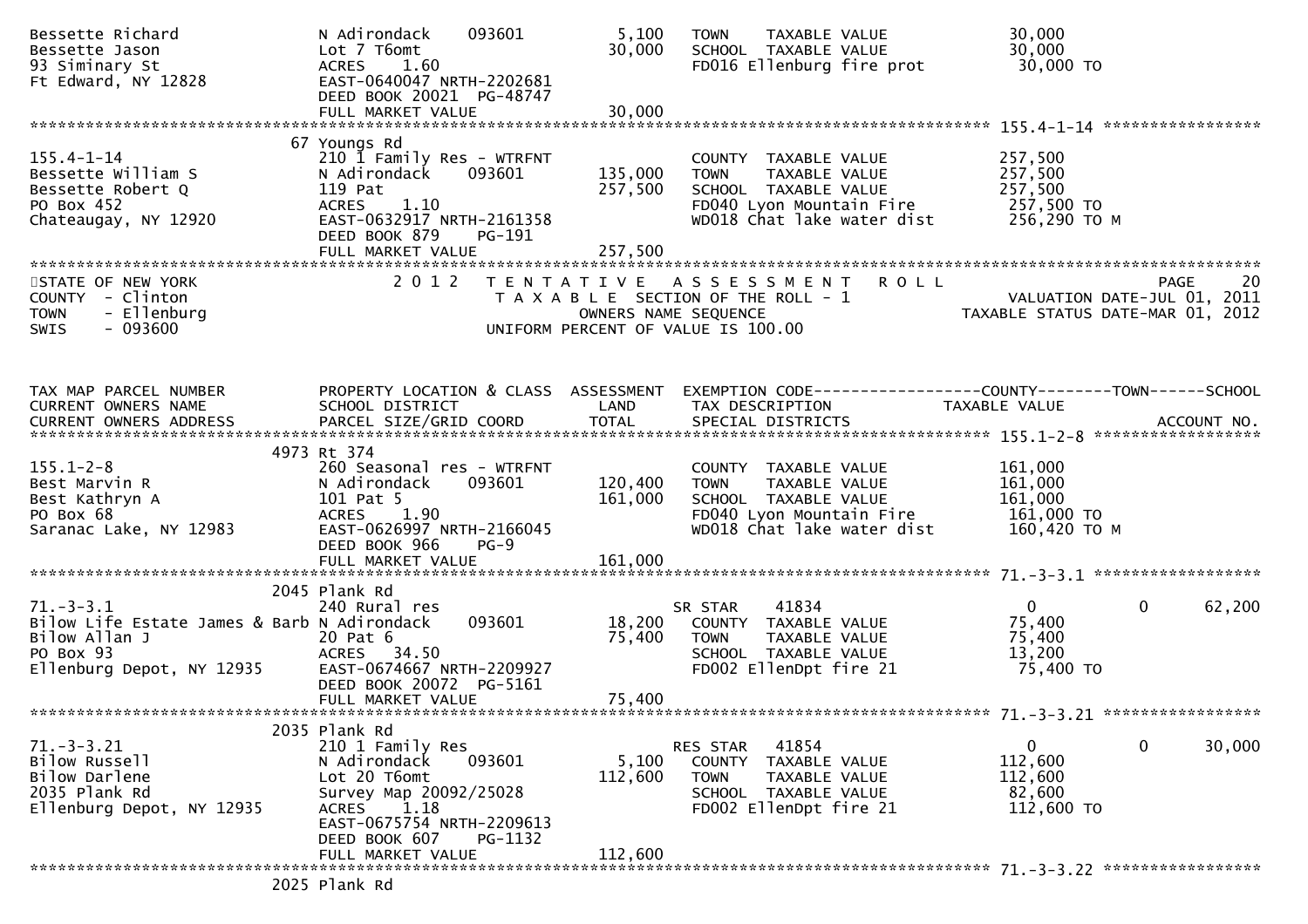| $71. - 3 - 3.22$<br>Bilow Russell<br>Bilow Darlene<br>2035 Plank Rd<br>Ellenburg Depot, NY 12935 | 210 1 Family Res<br>093601<br>N Adirondack<br>Lot 20 T6omt<br>Survey Map 20092/25028<br>2.59<br><b>ACRES</b><br>EAST-0675564 NRTH-2209668<br>DEED BOOK 607<br>PG-1132<br>FULL MARKET VALUE | 5,800<br>131,000<br>131,000 | 41854<br>RES STAR<br>COUNTY TAXABLE VALUE<br><b>TOWN</b><br>TAXABLE VALUE<br>SCHOOL TAXABLE VALUE<br>FD002 EllenDpt fire 21                | $\overline{0}$<br>$\mathbf{0}$<br>30,000<br>131,000<br>131,000<br>101,000<br>131,000 TO |
|--------------------------------------------------------------------------------------------------|--------------------------------------------------------------------------------------------------------------------------------------------------------------------------------------------|-----------------------------|--------------------------------------------------------------------------------------------------------------------------------------------|-----------------------------------------------------------------------------------------|
|                                                                                                  | 1326 Bradley Pond Rd                                                                                                                                                                       |                             |                                                                                                                                            |                                                                                         |
| $128. - 1 - 8$<br>Bishop Nancy<br>PO Box 197<br>Lyon Mountain, NY 12952                          | 241 Rural res&ag<br>N Adirondack<br>093601<br>Lot $70$ Pat $5$<br>ACRES 192.00<br>EAST-0650021 NRTH-2179719<br>DEED BOOK 552<br>PG-366                                                     | 47,400<br>98,000            | COUNTY TAXABLE VALUE<br>TAXABLE VALUE<br><b>TOWN</b><br>SCHOOL TAXABLE VALUE<br>FD016 Ellenburg fire prot                                  | 98,000<br>98,000<br>98,000<br>98,000 TO                                                 |
|                                                                                                  |                                                                                                                                                                                            |                             |                                                                                                                                            |                                                                                         |
| STATE OF NEW YORK<br>COUNTY - Clinton<br>- Ellenburg<br><b>TOWN</b><br>$-093600$<br><b>SWIS</b>  | 2 0 1 2                                                                                                                                                                                    |                             | TENTATIVE ASSESSMENT<br><b>ROLL</b><br>T A X A B L E SECTION OF THE ROLL - 1<br>OWNERS NAME SEQUENCE<br>UNIFORM PERCENT OF VALUE IS 100.00 | 21<br>PAGE<br>VALUATION DATE-JUL 01, 2011<br>TAXABLE STATUS DATE-MAR 01, 2012           |
| TAX MAP PARCEL NUMBER<br>CURRENT OWNERS NAME                                                     | PROPERTY LOCATION & CLASS ASSESSMENT<br>SCHOOL DISTRICT                                                                                                                                    | LAND                        | TAX DESCRIPTION                                                                                                                            | EXEMPTION CODE-----------------COUNTY-------TOWN------SCHOOL<br>TAXABLE VALUE           |
|                                                                                                  |                                                                                                                                                                                            |                             |                                                                                                                                            |                                                                                         |
|                                                                                                  | 37 Shutts Rd                                                                                                                                                                               |                             | 90 PCT OF VALUE USED FOR EXEMPTION PURPOSES                                                                                                |                                                                                         |
| $155. - 3 - 5.6$                                                                                 | 210 1 Family Res                                                                                                                                                                           |                             | WARNONALL 41121                                                                                                                            | 13,298<br>13,298<br>$\Omega$                                                            |
| Blake Robert C                                                                                   | 093601<br>N Adirondack                                                                                                                                                                     |                             | 14,400 RES STAR<br>41854                                                                                                                   | 30,000<br>$\mathbf{0}$<br>$\Omega$                                                      |
| PO Box 158<br>Lyon Mt, NY 12952-0058                                                             | Lot 119 T5omt<br>9.70<br><b>ACRES</b>                                                                                                                                                      | 98,500                      | COUNTY TAXABLE VALUE<br><b>TOWN</b><br>TAXABLE VALUE                                                                                       | 85,202<br>85,202                                                                        |
|                                                                                                  | EAST-0631925 NRTH-2165283                                                                                                                                                                  |                             | SCHOOL TAXABLE VALUE                                                                                                                       | 68,500                                                                                  |
|                                                                                                  | DEED BOOK 793<br>$PG-153$                                                                                                                                                                  |                             | FD040 Lyon Mountain Fire                                                                                                                   | 98,500 TO                                                                               |
|                                                                                                  | FULL MARKET VALUE                                                                                                                                                                          | 98,500                      |                                                                                                                                            |                                                                                         |
|                                                                                                  | 139 Gadway Rd                                                                                                                                                                              |                             |                                                                                                                                            |                                                                                         |
| $155.1 - 1 - 2.2$                                                                                | 260 Seasonal res - WTRFNT<br>093601                                                                                                                                                        |                             | COUNTY TAXABLE VALUE                                                                                                                       | 298,000                                                                                 |
| Blanch Gregory A<br>Blanch Susan J                                                               | N Adirondack<br>Lot 120 T5omt                                                                                                                                                              | 113,600<br>298,000          | <b>TOWN</b><br>TAXABLE VALUE<br>SCHOOL TAXABLE VALUE                                                                                       | 298,000<br>298,000                                                                      |
| 39 Harrison Ave                                                                                  | <b>ACRES</b><br>2.01 BANK<br>320                                                                                                                                                           |                             | FD040 Lyon Mountain Fire                                                                                                                   | 298,000 TO                                                                              |
| Delmar, NY 12054                                                                                 | EAST-0626294 NRTH-2164844                                                                                                                                                                  |                             | WD018 Chat lake water dist                                                                                                                 | 298,000 ТО М                                                                            |
|                                                                                                  | DEED BOOK 20021 PG-43990<br>FULL MARKET VALUE                                                                                                                                              | 298,000                     |                                                                                                                                            |                                                                                         |
|                                                                                                  |                                                                                                                                                                                            |                             |                                                                                                                                            |                                                                                         |
| $155.1 - 2 - 18$                                                                                 | 16 Norcross Way<br>280 Res Multiple                                                                                                                                                        |                             | COUNTY<br>TAXABLE VALUE                                                                                                                    | 71,400                                                                                  |
| Blanch Gregory A                                                                                 | 093601<br>N Adirondack                                                                                                                                                                     | 12,000                      | <b>TOWN</b><br>TAXABLE VALUE                                                                                                               | 71,400                                                                                  |
| Blanch Susan J                                                                                   | 1.70<br><b>ACRES</b>                                                                                                                                                                       | 71,400                      | SCHOOL TAXABLE VALUE                                                                                                                       | 71,400                                                                                  |
| 39 Harrison Ave<br>Delmar, NY 12054                                                              | EAST-0626612 NRTH-2167071<br>DEED BOOK 20041 PG-72371                                                                                                                                      |                             | FD040 Lyon Mountain Fire<br>WD018 Chat lake water dist                                                                                     | 71,400 TO<br>71,400 ТО М                                                                |
|                                                                                                  | FULL MARKET VALUE                                                                                                                                                                          | 71,400                      |                                                                                                                                            |                                                                                         |
|                                                                                                  |                                                                                                                                                                                            |                             |                                                                                                                                            |                                                                                         |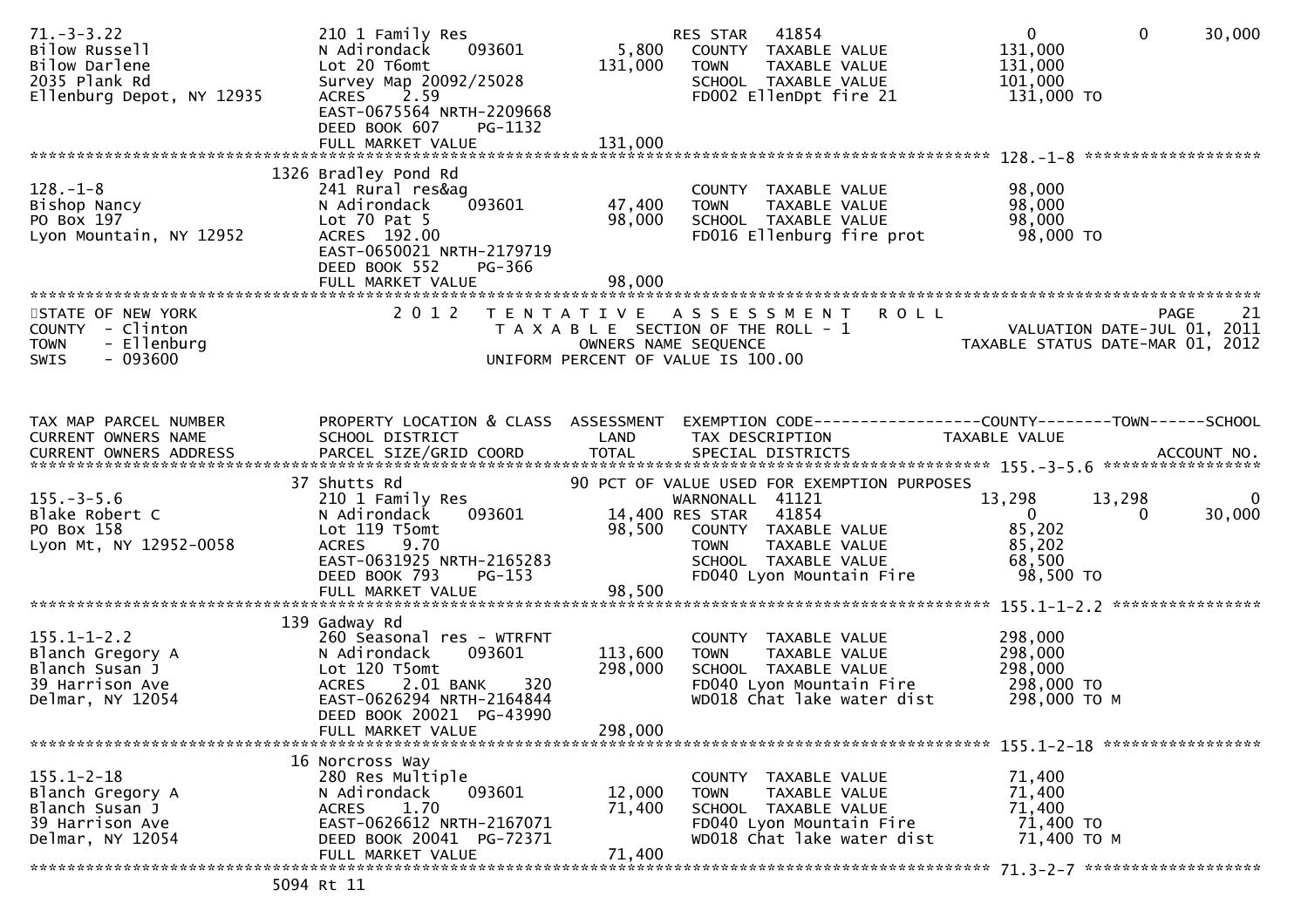| $71.3 - 2 - 7$<br>Blauvelt Christopher G<br>Blauvelt Emily K<br>5094 Rt 11<br>Ellenburg, NY 12935  | 210 1 Family Res<br>093601<br>N Adirondack<br>20 Pat 6<br>FRNT 100.00 DPTH 201.00<br>080<br>BANK                                                                | 4,400<br>146,000   | COUNTY TAXABLE VALUE<br><b>TOWN</b><br>TAXABLE VALUE<br>SCHOOL TAXABLE VALUE<br>FD002 EllenDpt fire 21<br>LT011 Ellenburg Light 21                          | 146,000<br>146,000<br>146,000<br>146,000 TO<br>146,000 TO                                                                           |
|----------------------------------------------------------------------------------------------------|-----------------------------------------------------------------------------------------------------------------------------------------------------------------|--------------------|-------------------------------------------------------------------------------------------------------------------------------------------------------------|-------------------------------------------------------------------------------------------------------------------------------------|
|                                                                                                    | EAST-0673131 NRTH-2213459<br>DEED BOOK 20082 PG-20335<br>FULL MARKET VALUE                                                                                      | 146,000            |                                                                                                                                                             |                                                                                                                                     |
|                                                                                                    |                                                                                                                                                                 |                    |                                                                                                                                                             |                                                                                                                                     |
| $141.3 - 1 - 17$<br>Bleakley Andrew<br>Bleakley Patricia<br>228 Narrows Rd<br>Chateaugay, NY 12920 | 228 Narrows Rd<br>210 1 Family Res - WTRFNT<br>093601<br>N Adirondack<br>101 Pat 5<br>ACRES 16.50<br>EAST-0622897 NRTH-2170665<br>DEED BOOK 20021 PG-46443      | 107,700<br>244,000 | RES STAR<br>41854<br>COUNTY TAXABLE VALUE<br>TAXABLE VALUE<br><b>TOWN</b><br>SCHOOL TAXABLE VALUE<br>FD040 Lyon Mountain Fire<br>WD018 Chat lake water dist | $\overline{0}$<br>$\mathbf{0}$<br>30,000<br>244,000<br>244,000<br>214,000<br>244,000 TO<br>230,556 ТО М                             |
| STATE OF NEW YORK                                                                                  | 2 0 1 2                                                                                                                                                         |                    | TENTATIVE ASSESSMENT ROLL                                                                                                                                   |                                                                                                                                     |
| COUNTY - Clinton<br><b>TOWN</b><br>- Ellenburg<br>- 093600<br>SWIS                                 |                                                                                                                                                                 |                    | T A X A B L E SECTION OF THE ROLL - 1<br>OWNERS NAME SEQUENCE<br>UNIFORM PERCENT OF VALUE IS 100.00                                                         | PAGE 22<br>VALUATION DATE-JUL 01, 2011                                                                                              |
| TAX MAP PARCEL NUMBER                                                                              | PROPERTY LOCATION & CLASS ASSESSMENT                                                                                                                            |                    |                                                                                                                                                             | EXEMPTION CODE------------------COUNTY--------TOWN------SCHOOL                                                                      |
| CURRENT OWNERS NAME                                                                                | SCHOOL DISTRICT                                                                                                                                                 | LAND               | TAX DESCRIPTION                                                                                                                                             | <b>TAXABLE VALUE</b>                                                                                                                |
|                                                                                                    |                                                                                                                                                                 |                    |                                                                                                                                                             |                                                                                                                                     |
| $99.1 - 1 - 34$<br>Blow Audrey<br>PO Box 11<br>Ellenburg Center, NY 12934                          | 34 West Hill Rd<br>210 1 Family Res<br>093601<br>N Adirondack<br>11 Pat 5<br>FRNT 56.00 DPTH 239.00<br>EAST-0648569 NRTH-2198498<br>DEED BOOK 212<br>PG-490     |                    | 41101<br>VETERANS<br>3,200 AGED COUN 41802<br>55,000 SR STAR<br>41834<br>COUNTY TAXABLE VALUE<br><b>TOWN</b><br>TAXABLE VALUE<br>SCHOOL TAXABLE VALUE       | 550<br>550<br>$\mathbf{0}$<br>27,225<br>$\mathbf{0}$<br>0<br>55,000<br>$\mathbf{0}$<br>$\Omega$<br>27,225<br>54,450<br>$\mathbf{0}$ |
|                                                                                                    | FULL MARKET VALUE                                                                                                                                               | 55,000             | FD014 EllenCtr fire #15                                                                                                                                     | 55,000 TO                                                                                                                           |
|                                                                                                    |                                                                                                                                                                 |                    |                                                                                                                                                             |                                                                                                                                     |
| $155.1 - 1 - 7$<br>Blow Audrey O<br>PO Box 11<br>Ellenburg Center, NY 12934                        | 15 Mcpherson Way<br>260 Seasonal res - WTRFNT<br>N Adirondack<br>093601<br>101 Pat 5<br>FRNT 90.00 DPTH 115.00<br>EAST-0626466 NRTH-2165450                     | 77,800<br>112,000  | COUNTY TAXABLE VALUE<br>TAXABLE VALUE<br><b>TOWN</b><br>SCHOOL TAXABLE VALUE<br>FD040 Lyon Mountain Fire<br>WD018 Chat lake water dist                      | 112,000<br>112,000<br>112,000<br>112,000 TO<br>112,000 TO M                                                                         |
|                                                                                                    | PG-812<br>DEED BOOK 604                                                                                                                                         |                    |                                                                                                                                                             |                                                                                                                                     |
|                                                                                                    | FULL MARKET VALUE                                                                                                                                               | 112,000            |                                                                                                                                                             |                                                                                                                                     |
| $112 - 2 - 4$<br>Blow Richard<br>PO Box 45<br>Mooers Forks, NY 12959                               | 639 Spear Hill Rd<br>210 1 Family Res<br>093601<br>N Adirondack<br>23 Pat 5<br>FRNT 165.00 DPTH 260.00<br>EAST-0630598 NRTH-2187177<br>DEED BOOK 20072 PG-12225 | 4,900<br>20,200    | COUNTY TAXABLE VALUE<br>TAXABLE VALUE<br><b>TOWN</b><br>SCHOOL TAXABLE VALUE<br>FD016 Ellenburg fire prot                                                   | 20,200<br>20,200<br>20,200<br>20,200 TO                                                                                             |
|                                                                                                    | FULL MARKET VALUE                                                                                                                                               | 20,200             |                                                                                                                                                             |                                                                                                                                     |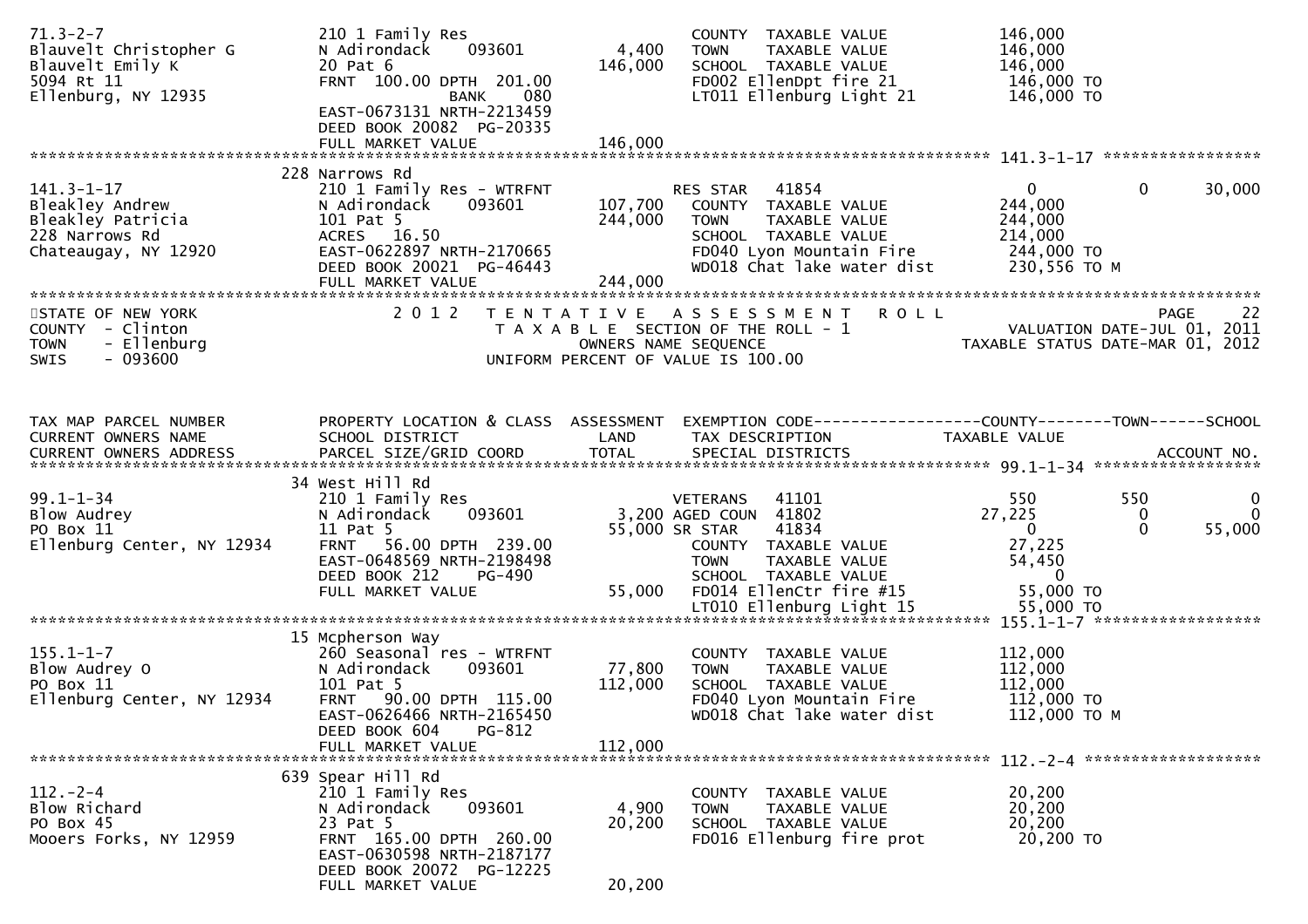|                                             | 6577 Military Tpke                   |         |                                                                |                                                                        |                |
|---------------------------------------------|--------------------------------------|---------|----------------------------------------------------------------|------------------------------------------------------------------------|----------------|
| $85.1 - 1 - 44$                             | 210 1 Family Res                     |         | 41834<br>SR STAR                                               | $\mathbf{0}$<br>$\mathbf{0}$                                           | 41,000         |
| Blow Roland                                 | 093601<br>N Adirondack               | 4,000   | COUNTY TAXABLE VALUE                                           | 41,000                                                                 |                |
| Blow Eugenia                                | 18 Pat 6                             | 41,000  | TAXABLE VALUE<br>TOWN                                          | 41,000                                                                 |                |
| Blow Eugenia<br>6577 Military Tpke          | FRNT 140.00 DPTH 140.00              |         | SCHOOL TAXABLE VALUE                                           | $\overline{0}$                                                         |                |
| PO Box 41                                   | EAST-0664087 NRTH-2207898            |         | FD016 Ellenburg fire prot                                      | 41,000 TO                                                              |                |
| Ellenburg, NY 12933                         | DEED BOOK 623<br>PG-896              |         | LT012 Ellenburg Light 5                                        | 41,000 TO                                                              |                |
|                                             |                                      | 41,000  |                                                                |                                                                        |                |
|                                             | FULL MARKET VALUE                    |         |                                                                |                                                                        |                |
|                                             |                                      |         |                                                                |                                                                        |                |
|                                             | 379 Number 5 Rd                      |         |                                                                |                                                                        |                |
| $81.-2-1.1$                                 | 112 Dairy farm                       |         | AGRI DISTR 41720                                               | $\mathbf 0$<br>$\bf{0}$                                                | $\overline{0}$ |
| Boadway Donald A                            | 163401<br>Chateaugay 1               |         | 72,200 RES STAR<br>41854                                       | $\Omega$<br>$\Omega$                                                   | 30,000         |
| Boadway Gary D                              | Lot $11$ Pat $6$                     |         | 225,800 483A EX<br>42100                                       | 9,600<br>9,600                                                         | 9,600          |
| 379 No 5 Rd                                 | ACRES 130.80                         |         | COUNTY TAXABLE VALUE                                           | 216,200                                                                |                |
| Chateaugay, NY 12920                        | EAST-0621431 NRTH-2204813            |         | <b>TOWN</b><br>TAXABLE VALUE                                   | 216,200                                                                |                |
|                                             | DEED BOOK 20031 PG-52432             |         | SCHOOL TAXABLE VALUE                                           | 186,200                                                                |                |
| MAY BE SUBJECT TO PAYMENT                   | FULL MARKET VALUE                    | 225,800 | FD016 Ellenburg fire prot                                      | 216,200 TO                                                             |                |
|                                             |                                      |         |                                                                |                                                                        |                |
|                                             |                                      |         |                                                                |                                                                        |                |
|                                             |                                      |         |                                                                |                                                                        |                |
| STATE OF NEW YORK                           | 2 0 1 2                              |         | TENTATIVE ASSESSMENT ROLL                                      |                                                                        | 23<br>PAGE     |
| COUNTY - Clinton                            |                                      |         | T A X A B L E SECTION OF THE ROLL - 1                          | - 1<br>VALUATION DATE-JUL 01, 2011<br>TAXABLE STATUS DATE-MAR 01, 2012 |                |
| - Ellenburg<br><b>TOWN</b>                  |                                      |         | OWNERS NAME SEQUENCE                                           |                                                                        |                |
| $-093600$<br><b>SWIS</b>                    |                                      |         | UNIFORM PERCENT OF VALUE IS 100.00                             |                                                                        |                |
|                                             |                                      |         |                                                                |                                                                        |                |
|                                             |                                      |         |                                                                |                                                                        |                |
|                                             |                                      |         |                                                                |                                                                        |                |
| TAX MAP PARCEL NUMBER                       |                                      |         |                                                                |                                                                        |                |
|                                             | PROPERTY LOCATION & CLASS ASSESSMENT |         | EXEMPTION CODE------------------COUNTY--------TOWN------SCHOOL |                                                                        |                |
| CURRENT OWNERS NAME                         | SCHOOL DISTRICT                      | LAND    | TAX DESCRIPTION                                                | TAXABLE VALUE                                                          |                |
|                                             |                                      |         |                                                                |                                                                        |                |
|                                             |                                      |         |                                                                |                                                                        |                |
|                                             | Number 5 Rd                          |         |                                                                |                                                                        |                |
| $82 - 1 - 2$                                | 321 Abandoned ag                     |         | AGRI DISTR 41720                                               | 1,712<br>1,712                                                         | 1,712          |
| Boadway Donald A                            | 163401<br>Chateaugay 1               | 25,600  | COUNTY TAXABLE VALUE                                           | 23,888                                                                 |                |
| Boadway Gary D                              | Lot $11$ Pat 5                       | 25,600  | <b>TOWN</b><br>TAXABLE VALUE                                   | 23,888                                                                 |                |
| 379 No 5 Rd                                 | ACRES 55.80                          |         | SCHOOL TAXABLE VALUE                                           | 23,888                                                                 |                |
| Chateaugay, NY 12920                        | EAST-0623278 NRTH-2204849            |         | FD016 Ellenburg fire prot                                      | 25,600 TO                                                              |                |
|                                             |                                      |         |                                                                |                                                                        |                |
|                                             | DEED BOOK 20031 PG-52432             |         |                                                                |                                                                        |                |
| MAY BE SUBJECT TO PAYMENT                   | FULL MARKET VALUE                    | 25,600  |                                                                |                                                                        |                |
| UNDER AGDIST LAW TIL 2016                   |                                      |         |                                                                |                                                                        |                |
|                                             |                                      |         |                                                                |                                                                        |                |
|                                             | 314/316 Ryan Rd                      |         |                                                                |                                                                        |                |
| $82. - 1 - 4.1$                             | 210 1 Family Res                     |         | COUNTY TAXABLE VALUE                                           | 56,300                                                                 |                |
| Boadway Life Lease Armeda                   | 093601<br>N Adirondack               | 8,100   | <b>TOWN</b><br>TAXABLE VALUE                                   | 56,300                                                                 |                |
| Boadway Lyn N                               | Lot $12$ Pat $6$                     | 56,300  | SCHOOL TAXABLE VALUE                                           | 56,300                                                                 |                |
| 322 Ryan Rd                                 | <b>ACRES</b><br>2.60                 |         | FD016 Ellenburg fire prot                                      | 56,300 TO                                                              |                |
|                                             |                                      |         |                                                                |                                                                        |                |
| Chateaugay, NY 12920                        | EAST-0625412 NRTH-2205779            |         |                                                                |                                                                        |                |
|                                             | DEED BOOK 801<br>PG-307              |         |                                                                |                                                                        |                |
|                                             | FULL MARKET VALUE                    | 56,300  |                                                                |                                                                        |                |
|                                             |                                      |         |                                                                |                                                                        |                |
|                                             | 259 Number 5 Rd                      |         | 95 PCT OF VALUE USED FOR EXEMPTION PURPOSES                    |                                                                        |                |
| $82. - 1 - 4.4$                             | 240 Rural res                        |         | 41801<br>AGED C&T                                              | 54,863<br>54,863                                                       |                |
| Boadway Life Use Lloyd N & Cla Chateaugay 1 | 163401                               |         | 10,600 SR STAR<br>41834                                        | $\bf{0}$<br>$\Omega$                                                   | 62,200         |
| Boadway Donald                              | Lot 11 T6omt                         |         |                                                                | 60,637                                                                 |                |
|                                             |                                      | 115,500 | COUNTY<br>TAXABLE VALUE                                        |                                                                        |                |
| 379 No 5 Rd                                 | ACRES 10.00                          |         | TOWN<br>TAXABLE VALUE                                          | 60,637                                                                 |                |
| Chateaugay, NY 12953                        | EAST-0624812 NRTH-2205962            |         | <b>SCHOOL</b><br>TAXABLE VALUE                                 | 53,300                                                                 |                |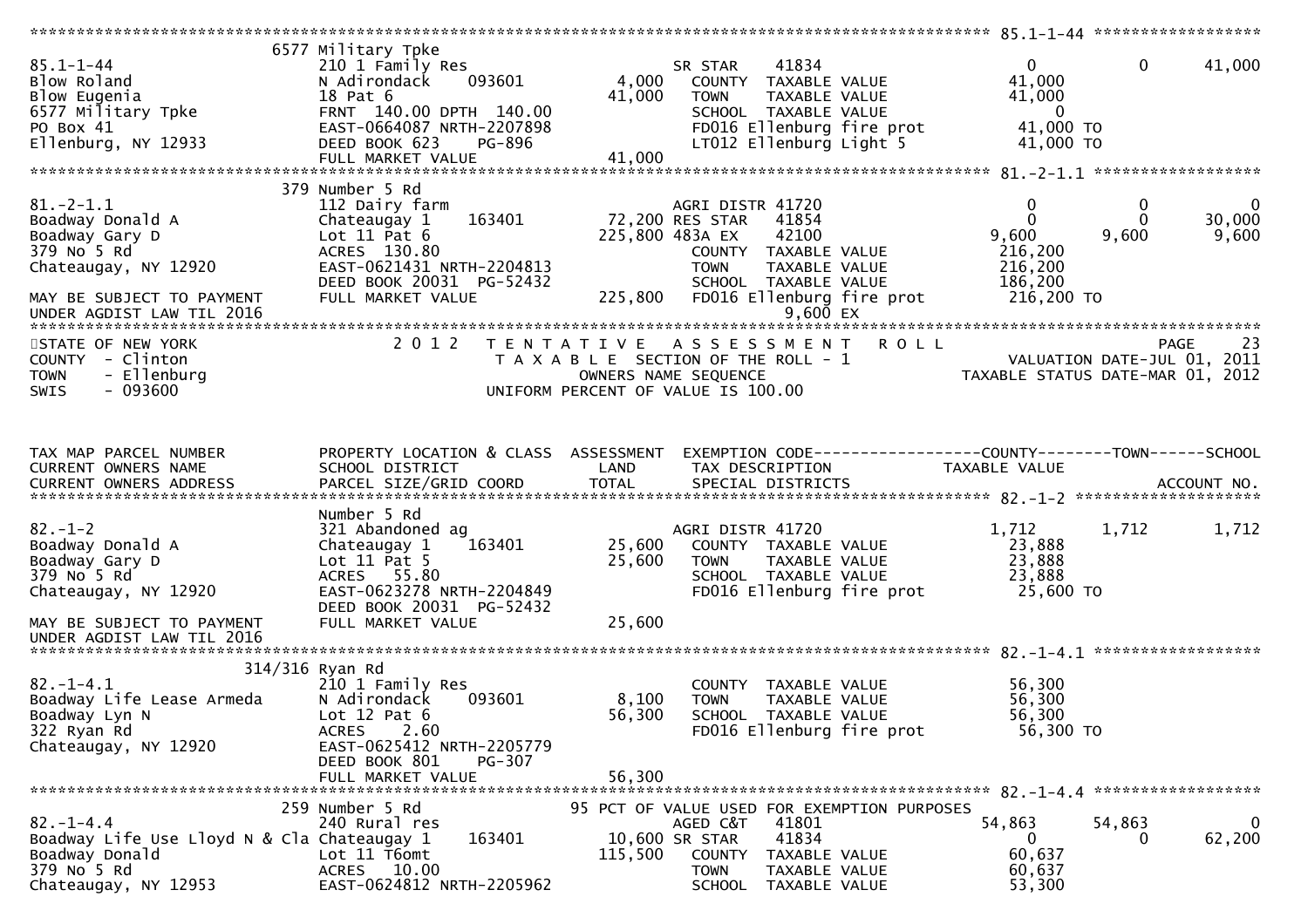|                                                                                                         | DEED BOOK 20031 PG-52434<br>FULL MARKET VALUE                                                                                                               |                                                                                                     | 115,500                    |                                                                         |                        | FD016 Ellenburg fire prot | 115,500 TO                                                                      |             |        |
|---------------------------------------------------------------------------------------------------------|-------------------------------------------------------------------------------------------------------------------------------------------------------------|-----------------------------------------------------------------------------------------------------|----------------------------|-------------------------------------------------------------------------|------------------------|---------------------------|---------------------------------------------------------------------------------|-------------|--------|
| $82. - 1 - 4.11$<br>Boadway Lyn<br>Boadway Richard<br>322 Ryan Rd<br>Chateaugay, NY 12920               | 322 Ryan Rd<br>210 1 Family Res<br>N Adirondack<br>Lot 12 T6omt<br><b>ACRES</b><br>2.50<br>EAST-0625382 NRTH-2206132<br>DEED BOOK 959<br>FULL MARKET VALUE  | 093601<br>PG-334                                                                                    | 5,800<br>35,600<br>35,600  | SR STAR<br>COUNTY TAXABLE VALUE<br><b>TOWN</b><br>SCHOOL TAXABLE VALUE  | 41834<br>TAXABLE VALUE | FD016 Ellenburg fire prot | $\mathbf{0}$<br>35,600<br>35,600<br>$\overline{0}$<br>35,600 TO                 | $\mathbf 0$ | 35,600 |
| $82. - 1 - 9.8$<br>Boadway Lyn<br>322 Ryan Rd<br>Chateaugay, NY 12920                                   | Number 5 Rd<br>311 Res vac land<br>N Adirondack<br>Lot 12 T6omt<br>FRNT 100.00 DPTH 182.00<br>EAST-0630740 NRTH-2206829<br>DEED BOOK 20031 PG-57426         | 093601                                                                                              | 4,400<br>4,400             | COUNTY TAXABLE VALUE<br><b>TOWN</b><br>SCHOOL TAXABLE VALUE             | TAXABLE VALUE          | FD016 Ellenburg fire prot | 4,400<br>4,400<br>4,400<br>4,400 TO                                             |             |        |
| STATE OF NEW YORK<br>COUNTY - Clinton<br>- Ellenburg<br><b>TOWN</b><br><b>SWIS</b><br>- 093600          | 2 0 1 2                                                                                                                                                     | TENTATIVE ASSESSMENT<br>T A X A B L E SECTION OF THE ROLL - 1<br>UNIFORM PERCENT OF VALUE IS 100.00 |                            | OWNERS NAME SEQUENCE                                                    |                        | <b>ROLL</b>               | 24<br>VALUATION DATE-JUL 01, 2011<br>TAXABLE STATUS DATE-MAR 01, 2012           | <b>PAGE</b> | 24     |
| TAX MAP PARCEL NUMBER<br>CURRENT OWNERS NAME                                                            | PROPERTY LOCATION & CLASS ASSESSMENT<br>SCHOOL DISTRICT                                                                                                     |                                                                                                     | LAND                       | TAX DESCRIPTION                                                         |                        |                           | EXEMPTION CODE------------------COUNTY--------TOWN------SCHOOL<br>TAXABLE VALUE |             |        |
| $100.-1-7$<br>Boardman I Munn<br>PO Box 408<br>St Albans, VT 05478                                      | Sharrett Rd<br>910 Priv forest<br>N Adirondack<br>$33/36$ Pat 5<br>ACRES 447.00<br>EAST-0665133 NRTH-2194601<br>DEED BOOK 20122 PG-46242                    | 093601                                                                                              | 87,600<br>109,900          | COUNTY TAXABLE VALUE<br><b>TOWN</b><br>SCHOOL TAXABLE VALUE             | TAXABLE VALUE          | FD016 Ellenburg fire prot | 109,900<br>109,900<br>109,900<br>109,900 то                                     |             |        |
|                                                                                                         |                                                                                                                                                             |                                                                                                     |                            |                                                                         |                        |                           |                                                                                 |             |        |
| $100. -1 - 8$<br>Boardman Munn III<br>PO Box 408<br>St Albans, VT 05478                                 | Sharrett Rd<br>910 Priv forest<br>N Adirondack<br>$4/36$ Pat 5<br>ACRES 87.10<br>EAST-0667185 NRTH-2195348<br>DEED BOOK 20061 PG-99437<br>FULL MARKET VALUE | 093601                                                                                              | 28,200<br>28,200<br>28,200 | COUNTY TAXABLE VALUE<br><b>TOWN</b><br>SCHOOL TAXABLE VALUE             | TAXABLE VALUE          | FD016 Ellenburg fire prot | 28,200<br>28,200<br>28,200<br>28,200 TO                                         |             |        |
|                                                                                                         |                                                                                                                                                             |                                                                                                     |                            |                                                                         |                        |                           |                                                                                 |             |        |
| $113. - 1 - 18.2$<br>Bobbie Claude<br>Bobbie Darlene<br>381 Steam Mill Rd<br>Ellenburg Center, NY 12934 | 381 Steam Mill Rd<br>270 Mfg housing<br>N Adirondack<br>Lot 55 T5omt<br>FRNT 224.00 DPTH 112.00<br>EAST-0638686 NRTH-2187719                                | 093601                                                                                              | 4,600<br>18,200            | RES STAR<br>COUNTY TAXABLE VALUE<br><b>TOWN</b><br>SCHOOL TAXABLE VALUE | 41854<br>TAXABLE VALUE | FD016 Ellenburg fire prot | $\mathbf{0}$<br>18,200<br>18,200<br>0<br>18,200 TO                              | $\Omega$    | 18,200 |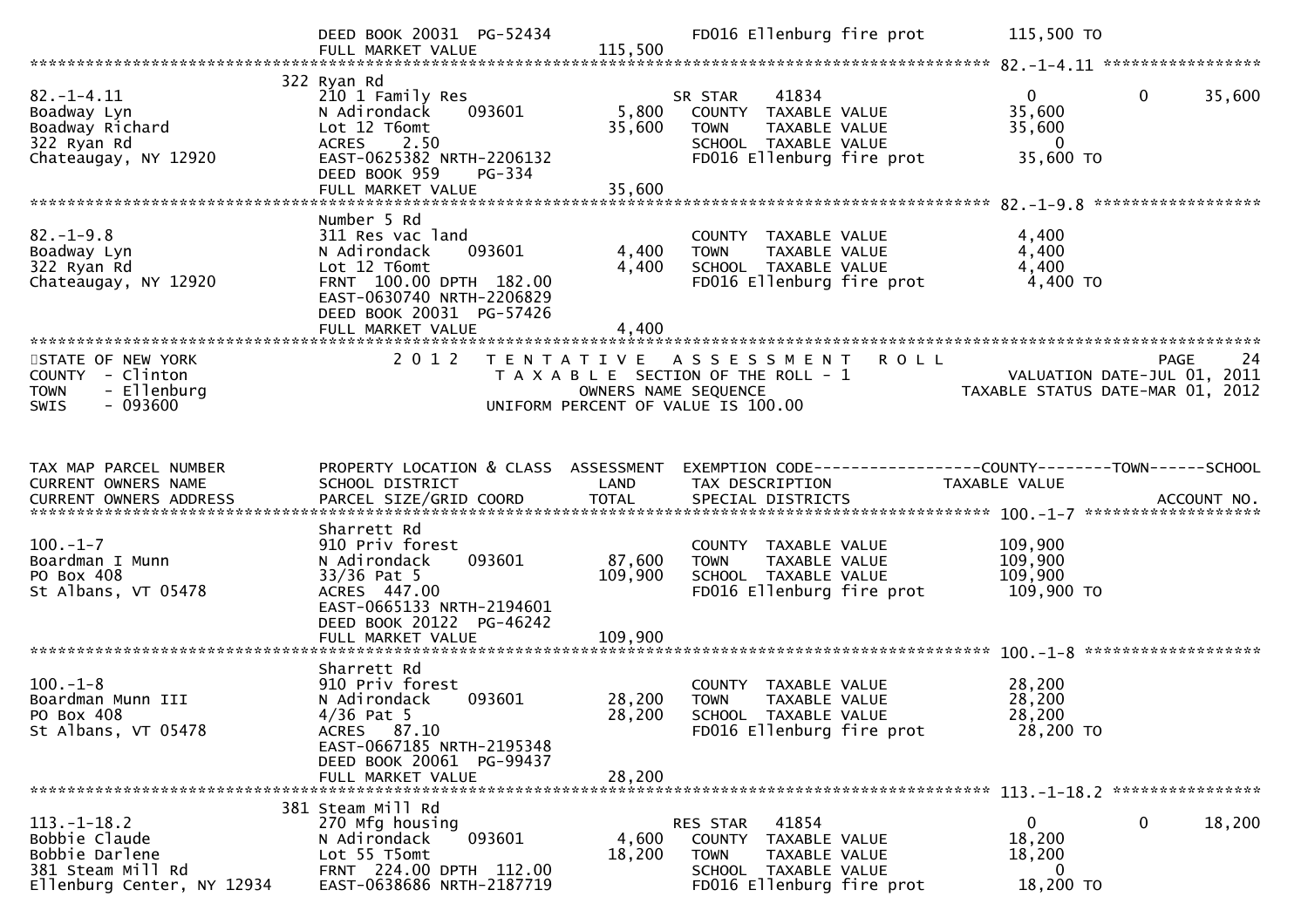|                                                                                                 | <b>PG-198</b><br>DEED BOOK 697<br>FULL MARKET VALUE                                                                                                                                                    | 18,200                     |                                                                                                                                                                 |                                                                       |                        |
|-------------------------------------------------------------------------------------------------|--------------------------------------------------------------------------------------------------------------------------------------------------------------------------------------------------------|----------------------------|-----------------------------------------------------------------------------------------------------------------------------------------------------------------|-----------------------------------------------------------------------|------------------------|
| $71.3 - 3 - 24$<br>Bohannon Michelle M<br>186 Lake Roxanne Rd<br>Ellenburg Depot, NY 12935      | 186 Lake Roxanne Rd<br>270 Mfg housing<br>N Adirondack<br>093601<br>Sub Map Bk 3 Pg 102 Lot 2<br>FRNT 100.00 DPTH 150.00<br>EAST-0673689 NRTH-2210503<br>DEED BOOK 20092 PG-25416<br>FULL MARKET VALUE | 9,200<br>32,000<br>32,000  | COUNTY TAXABLE VALUE<br>TAXABLE VALUE<br><b>TOWN</b><br>SCHOOL TAXABLE VALUE<br>FD002 EllenDpt fire 21<br>LT011 Ellenburg Light 21                              | 32,000<br>32,000<br>32,000<br>32,000 TO<br>32,000 TO                  |                        |
|                                                                                                 |                                                                                                                                                                                                        |                            |                                                                                                                                                                 |                                                                       |                        |
| $82 - 1 - 10.2$<br>Bohon John M<br>Bohon Donna R<br>328 Nance Rd<br>Rutledge, TN 37861          | Bohon Rd<br>321 Abandoned ag<br>093601<br>N Adirondack<br>Lot 13 T6omt<br>ACRES 13.90<br>EAST-0631701 NRTH-2204740<br>DEED BOOK 619<br>$PG-126$<br>FULL MARKET VALUE                                   | 12,700<br>12,700<br>12,700 | COUNTY TAXABLE VALUE<br>TAXABLE VALUE<br><b>TOWN</b><br>SCHOOL TAXABLE VALUE<br>FD016 Ellenburg fire prot                                                       | 12,700<br>12,700<br>12,700<br>12,700 TO                               |                        |
|                                                                                                 |                                                                                                                                                                                                        |                            |                                                                                                                                                                 |                                                                       |                        |
| STATE OF NEW YORK<br>COUNTY - Clinton<br>- Ellenburg<br><b>TOWN</b><br>$-093600$<br><b>SWIS</b> |                                                                                                                                                                                                        |                            | 2012 TENTATIVE ASSESSMENT ROLL<br>T A X A B L E SECTION OF THE ROLL - 1<br>OWNERS NAME SEQUENCE<br>COMPRESS NAME SEQUENCE<br>UNIFORM PERCENT OF VALUE IS 100.00 |                                                                       | 25<br>PAGE             |
|                                                                                                 |                                                                                                                                                                                                        |                            |                                                                                                                                                                 |                                                                       |                        |
| TAX MAP PARCEL NUMBER<br>CURRENT OWNERS NAME                                                    | SCHOOL DISTRICT                                                                                                                                                                                        | LAND                       | PROPERTY LOCATION & CLASS ASSESSMENT EXEMPTION CODE----------------COUNTY-------TOWN------SCHOOL<br>TAX DESCRIPTION                                             | TAXABLE VALUE                                                         |                        |
|                                                                                                 | Blanche Rd                                                                                                                                                                                             |                            |                                                                                                                                                                 |                                                                       |                        |
| $155. - 4 - 2.2$<br>Boland David Lyle<br>105 So 34Th St<br>Belleville, IL 62226-6337            | 311 Res vac land<br>093601<br>N Adirondack<br>Lot 119 T5omt<br>FRNT 100.00 DPTH 400.00<br>EAST-0633672 NRTH-2165067<br>DEED BOOK 579<br>$PG-19$                                                        | 2,300<br>2,300             | COUNTY TAXABLE VALUE<br><b>TOWN</b><br>TAXABLE VALUE<br>SCHOOL TAXABLE VALUE<br>FD040 Lyon Mountain Fire                                                        | 2,300<br>2,300<br>2,300<br>2,300 TO                                   |                        |
|                                                                                                 |                                                                                                                                                                                                        |                            |                                                                                                                                                                 |                                                                       |                        |
|                                                                                                 | 5521 Rt 11                                                                                                                                                                                             |                            |                                                                                                                                                                 |                                                                       |                        |
| $85.1 - 1 - 8$<br>Bombard Anita M<br>5521 Rt 11<br>Ellenburg Center, NY 12934                   | 210 1 Family Res<br>N Adirondack<br>093601<br>18 Pat 6<br>FRNT 108.00 DPTH<br>90.00<br>860<br>BANK<br>EAST-0664119 NRTH-2208795                                                                        | 35,300                     | 41854<br>RES STAR<br>3,000 COUNTY TAXABLE VALUE<br><b>TOWN</b><br>TAXABLE VALUE<br>SCHOOL TAXABLE VALUE<br>FD002 EllenDpt fire 21<br>LT012 Ellenburg Light 5    | $\overline{0}$<br>35,300<br>35,300<br>5,300<br>35,300 TO<br>35,300 TO | $\mathbf{0}$<br>30,000 |
|                                                                                                 | DEED BOOK 961<br><b>PG-115</b><br>FULL MARKET VALUE                                                                                                                                                    | 35,300                     |                                                                                                                                                                 |                                                                       |                        |
|                                                                                                 | 142 Bombard Rd                                                                                                                                                                                         |                            |                                                                                                                                                                 |                                                                       |                        |
| $70. - 1 - 25$<br>Bombard Gary W Jr<br>Bombard Linda<br>142 Bombard Rd                          | 241 Rural res&ag<br>093601<br>N Adirondack<br>22 Pat 6<br>37.80<br>ACRES                                                                                                                               | 27,100<br>58,300           | 41854<br>RES STAR<br>COUNTY TAXABLE VALUE<br><b>TOWN</b><br>TAXABLE VALUE<br><b>SCHOOL</b><br>TAXABLE VALUE                                                     | 0<br>58,300<br>58,300<br>28,300                                       | 0<br>30,000            |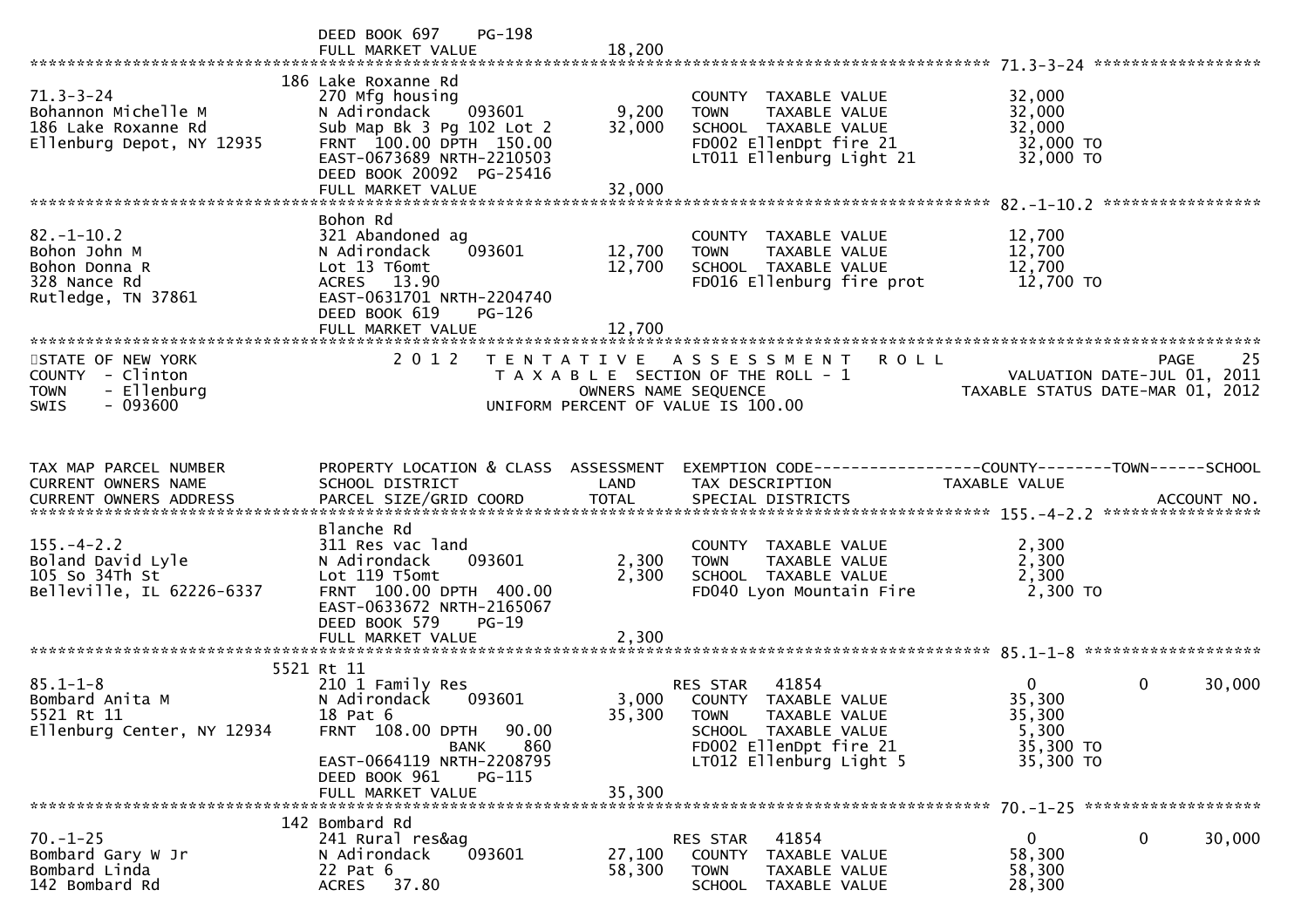| Ellenburg Center, NY 12934                                                                          | EAST-0664878 NRTH-2212689<br>DEED BOOK 99001 PG-09169<br>FULL MARKET VALUE                                                                                                                 | 58,300                     | FD002 EllenDpt fire 21                                                                                                                                | 58,300 TO                                                                                                          |     |
|-----------------------------------------------------------------------------------------------------|--------------------------------------------------------------------------------------------------------------------------------------------------------------------------------------------|----------------------------|-------------------------------------------------------------------------------------------------------------------------------------------------------|--------------------------------------------------------------------------------------------------------------------|-----|
|                                                                                                     |                                                                                                                                                                                            |                            |                                                                                                                                                       |                                                                                                                    |     |
| $70. - 1 - 28$<br>Bombard Gary W Sr<br>Bombard Brenda<br>2 Bombard Rd<br>Ellenburg Center, NY 12934 | 2 Bombard Rd<br>210 1 Family Res<br>093601<br>N Adirondack<br>18 Pat 6<br>ACRES 6.60<br>EAST-0664108 NRTH-2209633<br>DEED BOOK 975<br>PG-303<br>FULL MARKET VALUE                          | 11,000<br>77,000<br>77,000 | 41834<br>SR STAR<br>COUNTY TAXABLE VALUE<br><b>TOWN</b><br>TAXABLE VALUE<br>SCHOOL TAXABLE VALUE<br>FD002 EllenDpt fire 21<br>LT012 Ellenburg Light 5 | $\mathbf 0$<br>$\mathbf{0}$<br>62,200<br>77,000<br>77,000<br>14,800<br>77,000 TO<br>77,000 TO                      |     |
|                                                                                                     |                                                                                                                                                                                            |                            |                                                                                                                                                       |                                                                                                                    |     |
| $128. - 1 - 3.2$<br>Bombardier Louis<br>508 Durand Rd<br>Plattsburgh, NY 12901                      | Pete Laclair Rd<br>321 Abandoned ag<br>093601<br>N Adirondack<br>Lot 49 T5omt<br>ACRES 43.00<br>EAST-0657327 NRTH-2186260<br>DEED BOOK 20082 PG-17987<br>FULL MARKET VALUE                 | 19,300<br>19,300<br>19,300 | COUNTY TAXABLE VALUE<br><b>TOWN</b><br>TAXABLE VALUE<br>SCHOOL TAXABLE VALUE<br>FD016 Ellenburg fire prot                                             | 19,300<br>19,300<br>19,300<br>19,300 TO                                                                            |     |
|                                                                                                     |                                                                                                                                                                                            |                            |                                                                                                                                                       |                                                                                                                    |     |
| STATE OF NEW YORK<br>COUNTY - Clinton<br><b>TOWN</b><br>- Ellenburg<br>$-093600$<br><b>SWIS</b>     | 2012                                                                                                                                                                                       | OWNERS NAME SEQUENCE       | TENTATIVE ASSESSMENT ROLL<br>T A X A B L E SECTION OF THE ROLL - 1<br>UNIFORM PERCENT OF VALUE IS 100.00                                              | <b>PAGE</b><br>VALUATION DATE-JUL 01, 2011<br>TAXABLE STATUS DATE-MAR 01, 2012                                     | -26 |
|                                                                                                     |                                                                                                                                                                                            |                            |                                                                                                                                                       |                                                                                                                    |     |
| TAX MAP PARCEL NUMBER<br>CURRENT OWNERS NAME                                                        | SCHOOL DISTRICT                                                                                                                                                                            | LAND                       | TAX DESCRIPTION                                                                                                                                       | PROPERTY LOCATION & CLASS ASSESSMENT EXEMPTION CODE----------------COUNTY--------TOWN------SCHOOL<br>TAXABLE VALUE |     |
|                                                                                                     | Blanche Rd                                                                                                                                                                                 |                            |                                                                                                                                                       |                                                                                                                    |     |
| $155. - 4 - 3$<br>Bond Glenn E<br>Bond Richard G<br>5391 Peru St Apt 3<br>Plattsburgh, NY 12901     | $314$ Rural vac<10<br>093601<br>N Adirondack<br>119 Pat 5<br><b>ACRES</b><br>3.00<br>EAST-0635739 NRTH-2165220<br>DEED BOOK 715<br>$PG-19$                                                 | 900<br>900                 | COUNTY TAXABLE VALUE<br><b>TOWN</b><br>TAXABLE VALUE<br>SCHOOL TAXABLE VALUE<br>FD040 Lyon Mountain Fire                                              | 900<br>900<br>900<br>900 TO                                                                                        |     |
|                                                                                                     | FULL MARKET VALUE                                                                                                                                                                          | 900                        |                                                                                                                                                       |                                                                                                                    |     |
|                                                                                                     |                                                                                                                                                                                            |                            |                                                                                                                                                       |                                                                                                                    |     |
| $141. - 1 - 12.1$<br>Bonenfant Diane<br>5120 Rt 374<br>Merrill, NY 12955                            | 5120 Rt 374<br>240 Rural res<br>093601<br>N Adirondack<br>101 Pat 5<br>Survey Map 20122/45785<br>ACRES 16.20<br>EAST-0626247 NRTH-2169776<br>DEED BOOK 20092 PG-28050<br>FULL MARKET VALUE | 204,000<br>204,000         | RES STAR 41854<br>12,900 COUNTY TAXABLE VALUE<br><b>TOWN</b><br>TAXABLE VALUE<br>SCHOOL TAXABLE VALUE<br>FD040 Lyon Mountain Fire                     | $\mathbf{0}$<br>$\Omega$<br>30,000<br>204,000<br>204,000<br>174,000<br>204,000 TO                                  |     |
|                                                                                                     |                                                                                                                                                                                            |                            |                                                                                                                                                       |                                                                                                                    |     |
| $155.1 - 2 - 9$<br>Bonner Debra<br>303 W 42nd St Ste 313                                            | Rt 374<br>311 Res vac land<br>N Adirondack<br>093601<br>Lot $\#120$ Twnshp 5 Pat                                                                                                           | 1,200<br>1,200             | COUNTY TAXABLE VALUE<br>TAXABLE VALUE<br><b>TOWN</b><br>SCHOOL TAXABLE VALUE                                                                          | 1,200<br>1,200<br>1,200                                                                                            |     |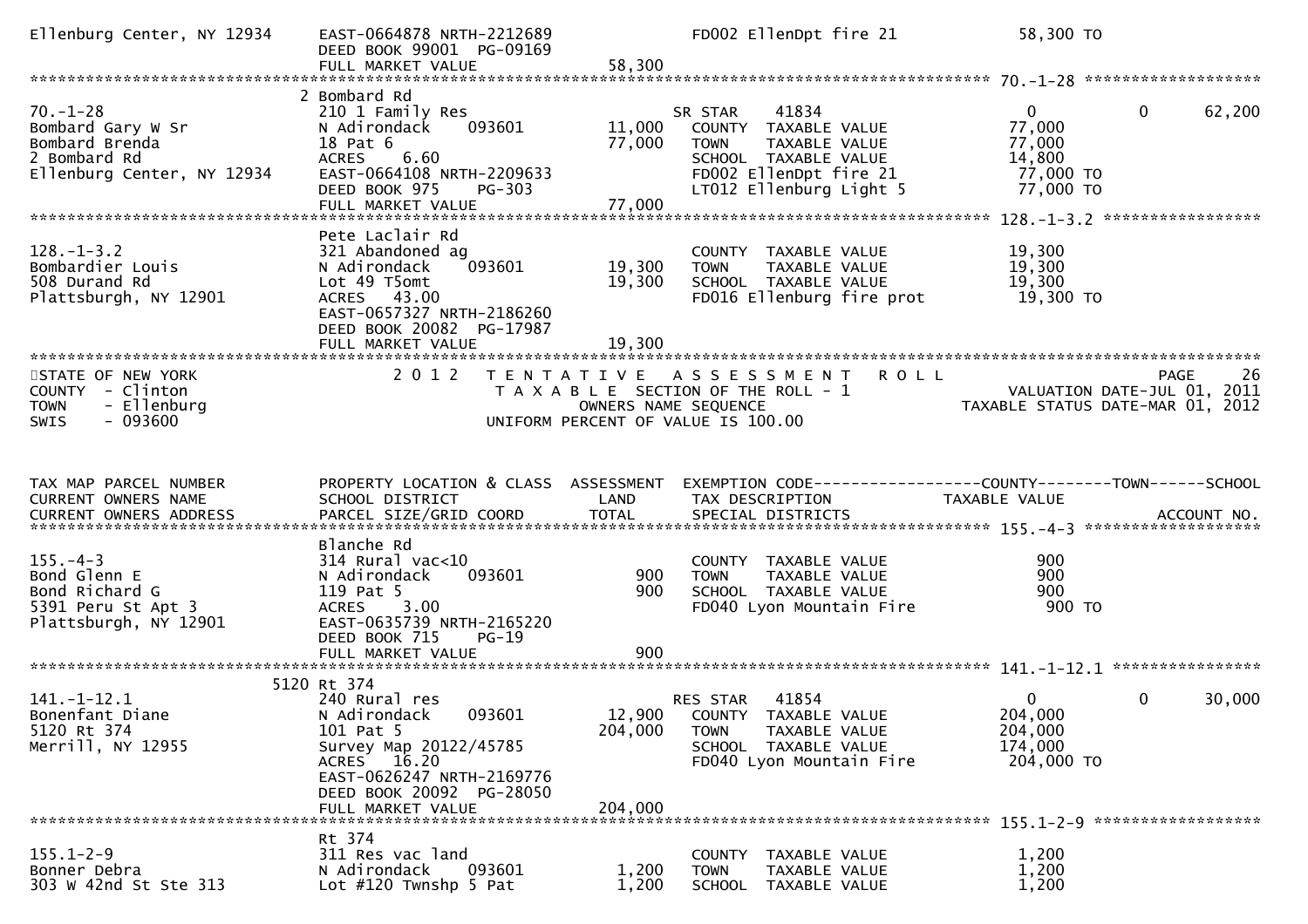| New York, NY 10038                                                                                                          | 40.00<br>40.00 DPTH<br><b>FRNT</b><br>EAST-0627070 NRTH-2166220<br>DEED BOOK 20072 PG-6584<br>FULL MARKET VALUE                                                                                                       | 1,200                      | FD040 Lyon Mountain Fire                                                                                                               | 1,200 TO                                                                                     |
|-----------------------------------------------------------------------------------------------------------------------------|-----------------------------------------------------------------------------------------------------------------------------------------------------------------------------------------------------------------------|----------------------------|----------------------------------------------------------------------------------------------------------------------------------------|----------------------------------------------------------------------------------------------|
|                                                                                                                             |                                                                                                                                                                                                                       |                            |                                                                                                                                        |                                                                                              |
| $141.3 - 2 - 56$<br>Bookout Carolyn W<br>Cayea Michael N<br>Attn: Luella E Weed<br>6344 Montrose St<br>Alexandria, VA 22312 | 5345 Rt 374<br>260 Seasonal res - WTRFNT<br>Chateaugay 1<br>163401<br>Lot 100 T5omt<br>Survey Map 20092/27172<br>FRNT 57.58 DPTH 276.00<br>EAST-0622258 NRTH-2173881<br>DEED BOOK 1026<br>PG-296<br>FULL MARKET VALUE | 45,300<br>72,700<br>72,700 | COUNTY TAXABLE VALUE<br>TAXABLE VALUE<br><b>TOWN</b><br>SCHOOL TAXABLE VALUE<br>FD040 Lyon Mountain Fire<br>WD018 Chat lake water dist | 72,700<br>72,700<br>72,700<br>72,700 TO<br>72,700 TO M                                       |
|                                                                                                                             |                                                                                                                                                                                                                       |                            |                                                                                                                                        | *****************                                                                            |
| $141. - 3 - 3.1$<br>Bortner Sydney<br>101 Morgnec Rd Apt M-104<br>Chestertown, MD 21620                                     | 152 Bigelow Rd<br>260 Seasonal res<br>N Adirondack<br>093601<br>Lot 102 T5omt<br><b>ACRES</b><br>5.10<br>EAST-0632769 NRTH-2169531<br>DEED BOOK 20021 PG-44891<br>FULL MARKET VALUE                                   | 7,600<br>48,300<br>48,300  | COUNTY TAXABLE VALUE<br>TAXABLE VALUE<br><b>TOWN</b><br>SCHOOL TAXABLE VALUE<br>FD040 Lyon Mountain Fire                               | 48,300<br>48,300<br>48,300<br>48,300 TO                                                      |
| STATE OF NEW YORK                                                                                                           | 2 0 1 2                                                                                                                                                                                                               | T E N T A T I V E          | <b>ROLL</b><br>A S S E S S M E N T                                                                                                     | 27<br><b>PAGE</b>                                                                            |
| COUNTY - Clinton<br>- Ellenburg<br><b>TOWN</b><br>$-093600$<br>SWIS                                                         |                                                                                                                                                                                                                       | OWNERS NAME SEQUENCE       | T A X A B L E SECTION OF THE ROLL - 1<br>UNIFORM PERCENT OF VALUE IS 100.00                                                            | VALUATION DATE-JUL 01, 2011<br>TAXABLE STATUS DATE-MAR 01, 2012                              |
|                                                                                                                             |                                                                                                                                                                                                                       |                            |                                                                                                                                        |                                                                                              |
| TAX MAP PARCEL NUMBER<br>CURRENT OWNERS NAME<br>CURRENT OWNERS ADDRESS                                                      | PROPERTY LOCATION & CLASS ASSESSMENT<br>SCHOOL DISTRICT<br>PARCEL SIZE/GRID COORD                                                                                                                                     | LAND<br><b>TOTAL</b>       | TAX DESCRIPTION<br>SPECIAL DISTRICTS                                                                                                   | EXEMPTION CODE-----------------COUNTY-------TOWN------SCHOOL<br>TAXABLE VALUE<br>ACCOUNT NO. |
| $129. - 1 - 2.2$<br>Bouchard Raymond<br>Bouchard Deborah<br>122 Armstrong Mountain Rd<br>Jeffersonville, VT 05464           | Trombley Rd<br>$322$ Rural vac $>10$<br>093601<br>N Adirondack<br>Lot 73/74 Pat 5<br>ACRES 117.40<br>EAST-0659228 NRTH-2181952<br>DEED BOOK 20112 PG-42668                                                            | 28,600<br>28,600           | COUNTY TAXABLE VALUE<br>TAXABLE VALUE<br><b>TOWN</b><br>SCHOOL TAXABLE VALUE<br>FD016 Ellenburg fire prot                              | 28,600<br>28,600<br>28,600<br>28,600 TO                                                      |
|                                                                                                                             |                                                                                                                                                                                                                       |                            |                                                                                                                                        |                                                                                              |
| $84. - 1 - 10.21$<br>Bourgoin Maureen<br>3630 Place Octave<br>Brossard QC, Canada J4Y2I8                                    | 6838 Star Rd<br>312 Vac w/imprv<br>093601<br>N Adirondack<br>17 Pat 6<br>ACRES 20.30<br>EAST-0658262 NRTH-2207390<br>DEED BOOK 593<br>PG-1110<br>FULL MARKET VALUE                                                    | 14,300<br>16,000<br>16,000 | TAXABLE VALUE<br><b>COUNTY</b><br><b>TOWN</b><br>TAXABLE VALUE<br>SCHOOL TAXABLE VALUE<br>FD016 Ellenburg fire prot                    | 16,000<br>16,000<br>16,000<br>16,000 TO                                                      |
|                                                                                                                             | 6062 Military Tpke                                                                                                                                                                                                    |                            |                                                                                                                                        |                                                                                              |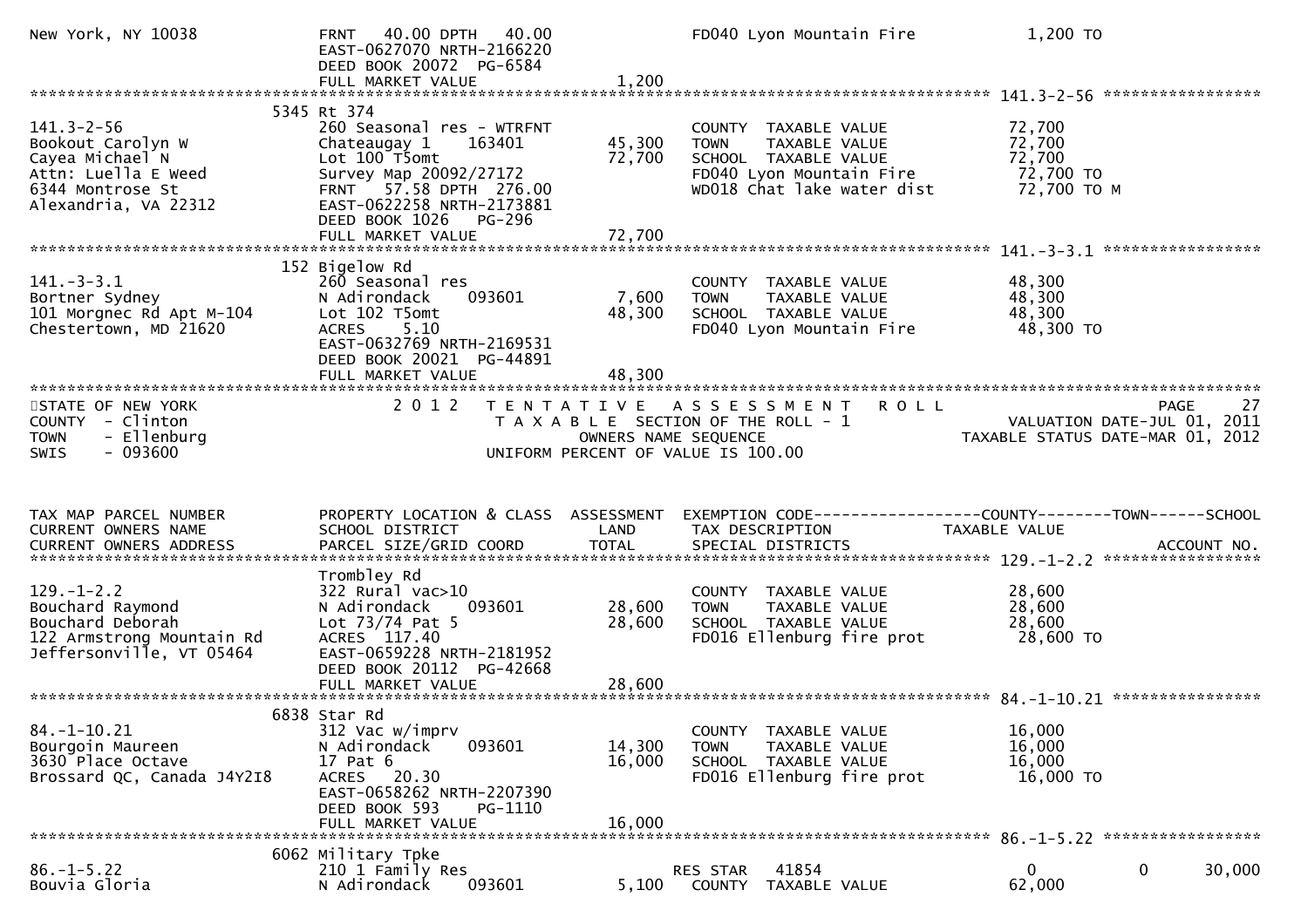| 6062 Military Tpke<br>Ellenburg Depot, NY 12935                                                         | Lot 1 T6omt<br>1.80 BANK<br>080<br><b>ACRES</b><br>EAST-0675961 NRTH-2204868<br>DEED BOOK 681<br>$PG-293$<br>FULL MARKET VALUE                                                                | 62,000<br>62,000             | TAXABLE VALUE<br><b>TOWN</b><br>SCHOOL TAXABLE VALUE<br>FD016 Ellenburg fire prot                                                          | 62,000<br>32,000<br>62,000 TO                                               |                             |
|---------------------------------------------------------------------------------------------------------|-----------------------------------------------------------------------------------------------------------------------------------------------------------------------------------------------|------------------------------|--------------------------------------------------------------------------------------------------------------------------------------------|-----------------------------------------------------------------------------|-----------------------------|
| $83 - 1 - 11$<br>Bouvia Thomas H<br>Bouvia Marie A<br>257 Brandy Brook Rd<br>Ellenburg Center, NY 12934 | 257 Brandy Brook Rd<br>210 1 Family Res<br>093601<br>N Adirondack<br>Lot 15 T6 Omt<br>ACRES 1.60<br>EAST-0648362 NRTH-2204452<br>DEED BOOK 837<br>PG-101<br>FULL MARKET VALUE                 | 5,400<br>65,800<br>65,800    | 41854<br>RES STAR<br>COUNTY TAXABLE VALUE<br><b>TOWN</b><br>TAXABLE VALUE<br>SCHOOL TAXABLE VALUE<br>FD014 EllenCtr fire #15               | $\overline{0}$<br>$\Omega$<br>65,800<br>65,800<br>35,800<br>65,800 TO       | 30,000<br>***************** |
| $112. - 1 - 7.1$<br>Bouyea Mitchell<br>Bouyea Joanne<br>71 Colonial Rd<br>Stillwater, NY 12170          | Spear Hill Rd<br>910 Priv forest<br>093601<br>N Adirondack<br>Lot 22 & 23 T5omt<br>ACRES 22.60<br>EAST-0625808 NRTH-2186749<br>DEED BOOK 946<br>PG-164<br>FULL MARKET VALUE                   | 15,900<br>15,900<br>15,900   | COUNTY TAXABLE VALUE<br>TAXABLE VALUE<br><b>TOWN</b><br>SCHOOL TAXABLE VALUE<br>FD016 Ellenburg fire prot                                  | 15,900<br>15,900<br>15,900<br>15,900 TO                                     |                             |
| STATE OF NEW YORK<br>COUNTY - Clinton<br><b>TOWN</b><br>- Ellenburg<br>$-093600$<br><b>SWIS</b>         | 2 0 1 2                                                                                                                                                                                       |                              | <b>ROLL</b><br>TENTATIVE ASSESSMENT<br>T A X A B L E SECTION OF THE ROLL - 1<br>OWNERS NAME SEQUENCE<br>UNIFORM PERCENT OF VALUE IS 100.00 | VALUATION DATE-JUL 01, 2011<br>TAXABLE STATUS DATE-MAR 01, 2012             | 28<br>PAGE                  |
| TAX MAP PARCEL NUMBER<br>CURRENT OWNERS NAME                                                            | PROPERTY LOCATION & CLASS ASSESSMENT<br>SCHOOL DISTRICT                                                                                                                                       | LAND                         | EXEMPTION CODE-----------------COUNTY-------TOWN------SCHOOL<br>TAX DESCRIPTION                                                            | TAXABLE VALUE                                                               |                             |
| $97. - 1 - 5$<br>Boyea Paul<br>Boyea Christine<br>204 Harrigan Rd<br>Chateaugay, NY 12920               | 204 Harrigan Rd<br>241 Rural res&ag<br>N Adirondack<br>093601<br>Lot $10$ Pat $6$<br>ACRES 104.30<br>EAST-0624395 NRTH-2197148<br>DEED BOOK 569<br>PG-801                                     | 37,000<br>130,200            | 41854<br>RES STAR<br>COUNTY TAXABLE VALUE<br>TOWN<br>TAXABLE VALUE<br>SCHOOL TAXABLE VALUE<br>FD016 Ellenburg fire prot                    | $\mathbf{0}$<br>$\mathbf{0}$<br>130,200<br>130,200<br>100,200<br>130,200 TO | 30,000<br>****************  |
| $141.3 - 3 - 3.1$<br>Boyea Ronald H<br>Boyea Helen S<br>PO Box 279<br>Chateaugay, NY 12933              | 34 Hansen Way<br>260 Seasonal res - WTRFNT<br>N Adirondack<br>093601<br>Lot 100 T50mt<br>FRNT 84.00 DPTH 220.00<br>EAST-0624582 NRTH-2169755<br>DEED BOOK 20051 PG-79592<br>FULL MARKET VALUE | 84,800<br>119,000<br>119,000 | COUNTY TAXABLE VALUE<br><b>TOWN</b><br>TAXABLE VALUE<br>SCHOOL TAXABLE VALUE<br>FD040 Lyon Mountain Fire<br>WD018 Chat lake water dist     | 119,000<br>119,000<br>119,000<br>119,000 TO<br>119,000 TO M                 |                             |
| $71.3 - 3 - 3$                                                                                          | Lake Roxanne Rd                                                                                                                                                                               |                              |                                                                                                                                            |                                                                             |                             |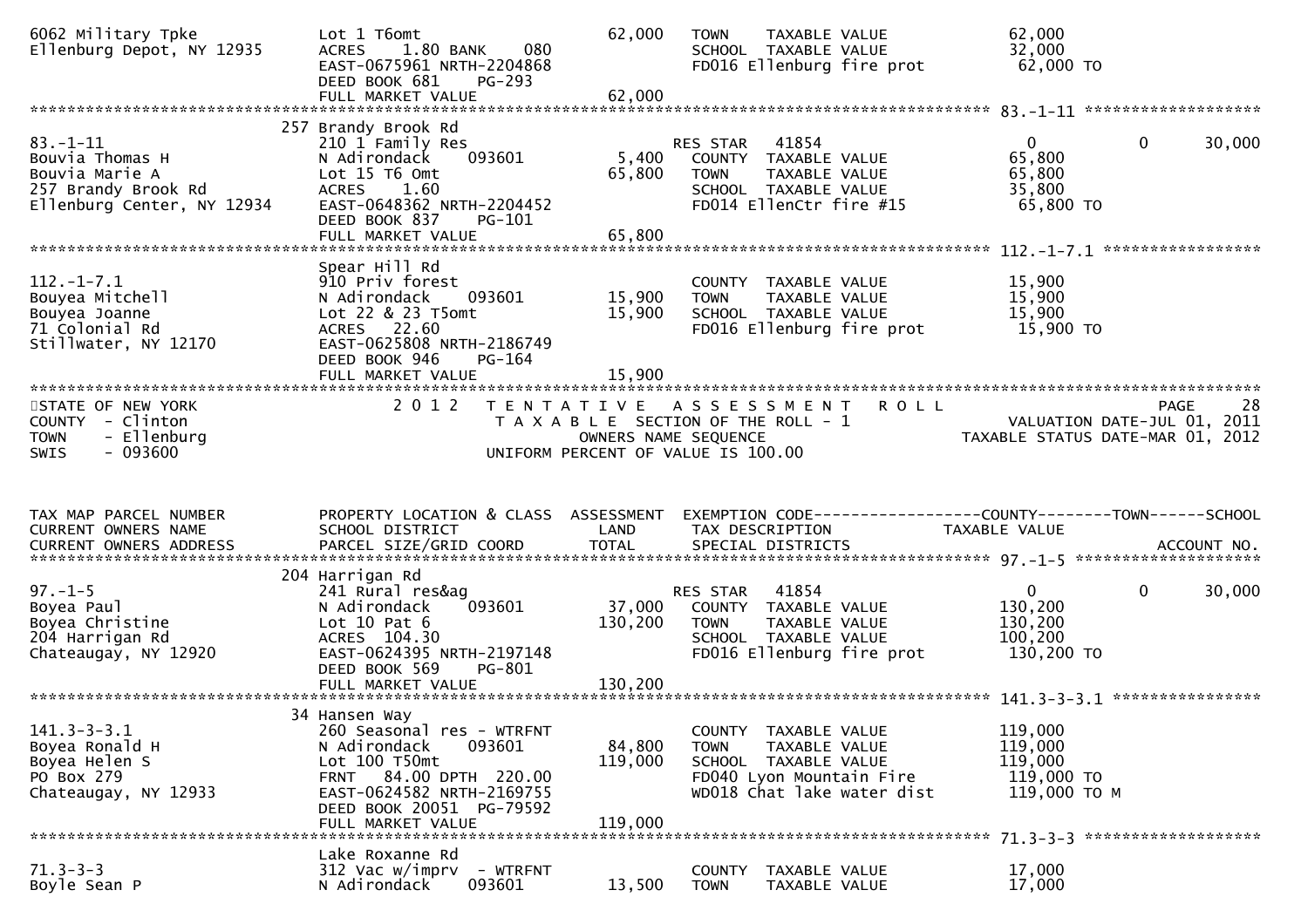| Turner Sonya A<br>1455 Valiquette<br>Verdun QC, Canada H4H2E8                                        | Lot <sub>3</sub><br>FRNT 103.69 DPTH 203.00<br>EAST-0673151 NRTH-2211240<br>DEED BOOK 20011 PG-31218                                                                       | 17,000                  | SCHOOL TAXABLE VALUE<br>FD002 EllenDpt fire 21<br>LT011 Ellenburg Light 21                                                                               | 17,000<br>17,000 TO<br>17,000 TO                                                   |        |
|------------------------------------------------------------------------------------------------------|----------------------------------------------------------------------------------------------------------------------------------------------------------------------------|-------------------------|----------------------------------------------------------------------------------------------------------------------------------------------------------|------------------------------------------------------------------------------------|--------|
|                                                                                                      |                                                                                                                                                                            |                         |                                                                                                                                                          |                                                                                    |        |
| $155. - 3 - 3$<br>Bracey Kimberly<br>Perry Gregory<br>1307 Rt 22B<br>Morrisonville, NY 12962         | Rt 374<br>311 Res vac land<br>093601<br>N Adirondack<br>119 Pat 5<br>FRNT 150.00 DPTH 150.00<br>EAST-0630303 NRTH-2163949<br>DEED BOOK 20082 PG-19767<br>FULL MARKET VALUE | 4,300<br>4,300<br>4,300 | COUNTY TAXABLE VALUE<br>TAXABLE VALUE<br><b>TOWN</b><br>SCHOOL TAXABLE VALUE<br>FD040 Lyon Mountain Fire                                                 | 4,300<br>4,300<br>4,300<br>4,300 TO                                                |        |
|                                                                                                      |                                                                                                                                                                            |                         |                                                                                                                                                          |                                                                                    |        |
| $85.1 - 1 - 14$<br>Bradford Stephen A<br>Bradford Linda L<br>733 Mason St<br>Morrisonville, NY 12962 | 6610 Military Tpke<br>210 1 Family Res<br>093601<br>N Adirondack<br>10 Pat 5<br>FRNT 90.00 DPTH 297.00<br>EAST-0663216 NRTH-2208143<br>DEED BOOK 20072 PG-5501             | 8,600<br>44,900         | COUNTY TAXABLE VALUE<br><b>TOWN</b><br>TAXABLE VALUE<br>SCHOOL TAXABLE VALUE<br>FD016 Ellenburg fire prot<br>LT012 Ellenburg Light 5                     | 44,900<br>44,900<br>44,900<br>4,490 TO<br>44,900 TO                                |        |
|                                                                                                      | FULL MARKET VALUE                                                                                                                                                          | 44,900                  |                                                                                                                                                          |                                                                                    |        |
| STATE OF NEW YORK<br>COUNTY - Clinton<br>- Ellenburg<br><b>TOWN</b><br>$-093600$<br><b>SWIS</b>      | 2 0 1 2                                                                                                                                                                    | OWNERS NAME SEQUENCE    | <b>ROLL</b><br>TENTATIVE ASSESSMENT<br>T A X A B L E SECTION OF THE ROLL - 1<br>UNIFORM PERCENT OF VALUE IS 100.00                                       | PAGE<br>VALUATION DATE-JUL 01, 2011<br>TAXABLE STATUS DATE-MAR 01, 2012            | 29     |
|                                                                                                      |                                                                                                                                                                            |                         |                                                                                                                                                          |                                                                                    |        |
| TAX MAP PARCEL NUMBER<br>CURRENT OWNERS NAME                                                         | PROPERTY LOCATION & CLASS ASSESSMENT<br>SCHOOL DISTRICT                                                                                                                    | LAND                    | TAX DESCRIPTION                                                                                                                                          | TAXABLE VALUE                                                                      |        |
| $99.1 - 3 - 19$<br>Bradford Stephen A<br>Bradford Linda L<br>733 Mason St<br>Morrisonville, NY 12962 | 2149 Bradley Pond Rd<br>210 1 Family Res<br>093601<br>N Adirondack<br>11 Pat 5<br>FRNT 60.00 DPTH 165.00<br>EAST-0649593 NRTH-2198160<br>DEED BOOK 20031 PG-64998          | 3,100<br>48,800         | COUNTY TAXABLE VALUE<br><b>TOWN</b><br>TAXABLE VALUE<br>SCHOOL TAXABLE VALUE<br>FD014 EllenCtr fire #15<br>LT010 Ellenburg Light 15                      | 48,800<br>48,800<br>48,800<br>48,800 TO<br>48,800 TO                               |        |
|                                                                                                      | 22 West Hill Rd                                                                                                                                                            |                         |                                                                                                                                                          |                                                                                    |        |
| $99.1 - 1 - 28$<br>Brady Barbara A<br>3429 Moultree Pl<br>Nottingham, MD 21236-3111                  | 210 1 Family Res<br>N Adirondack<br>093601<br>11 Pat 5<br>FRNT 35.00 DPTH 239.00<br>EAST-0648877 NRTH-2198643<br>DEED BOOK 707<br><b>PG-225</b>                            | 2,100<br>43,700         | 41854<br>RES STAR<br>COUNTY TAXABLE VALUE<br><b>TOWN</b><br>TAXABLE VALUE<br>SCHOOL TAXABLE VALUE<br>FD014 EllenCtr fire #15<br>LT010 Ellenburg Light 15 | $\mathbf 0$<br>$\mathbf 0$<br>43,700<br>43,700<br>13,700<br>43,700 TO<br>43,700 TO | 30,000 |
|                                                                                                      | FULL MARKET VALUE                                                                                                                                                          | 43,700                  |                                                                                                                                                          |                                                                                    |        |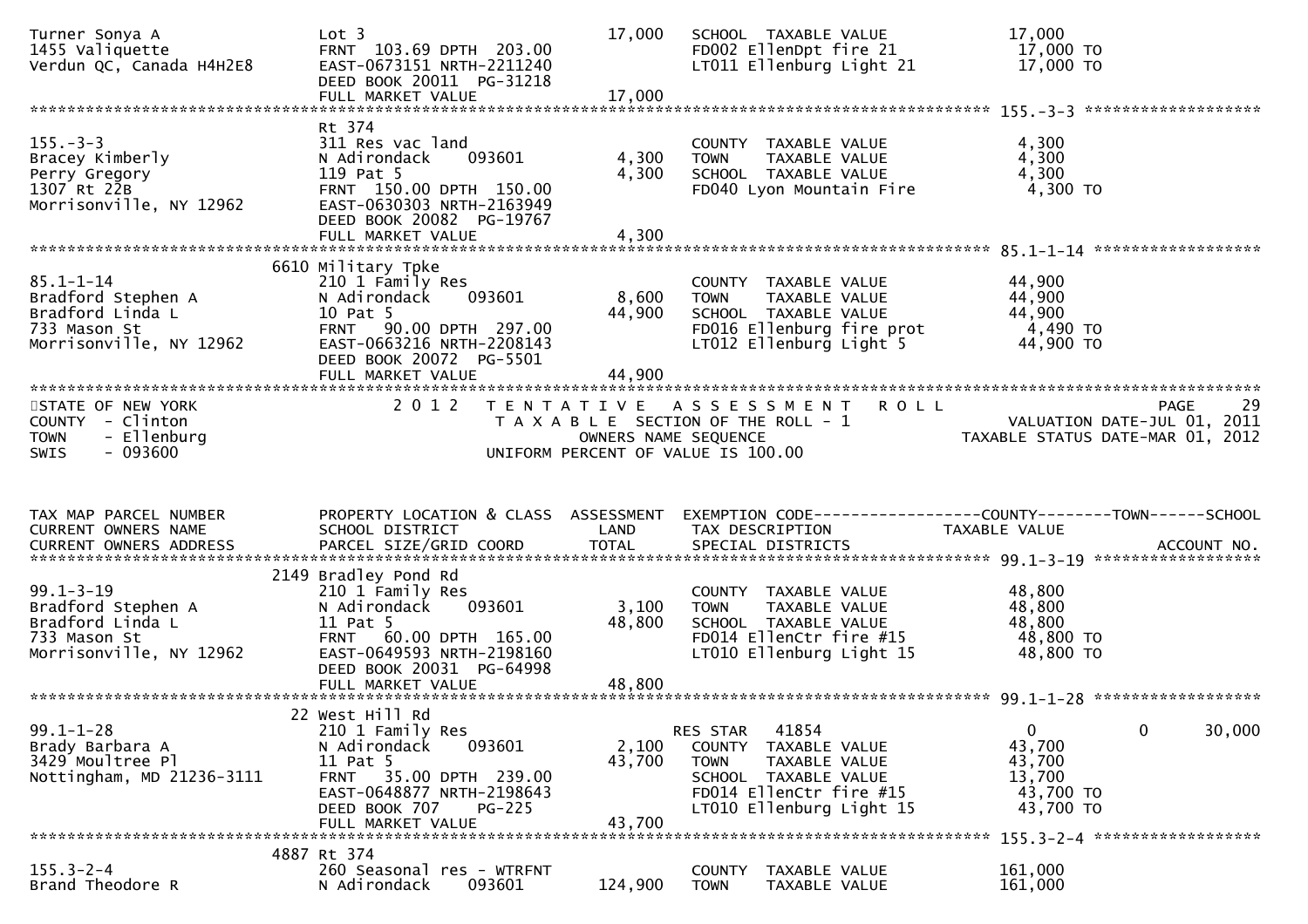| Brand Margaret O<br>8395 S Main St<br>Evans Mills, NY 13637                                            | 120 Pat 5<br>ACRES 3.00<br>EAST-0627288 NRTH-2164424<br>DEED BOOK 971<br>$PG-7$<br>FULL MARKET VALUE                                                                                          | 161,000<br>161,000         | SCHOOL TAXABLE VALUE<br>FD016 Ellenburg fire prot<br>WD018 Chat lake water dist                                                                                                     | 161,000<br>161,000 то<br>159,937 то м                                                                              |                    |
|--------------------------------------------------------------------------------------------------------|-----------------------------------------------------------------------------------------------------------------------------------------------------------------------------------------------|----------------------------|-------------------------------------------------------------------------------------------------------------------------------------------------------------------------------------|--------------------------------------------------------------------------------------------------------------------|--------------------|
|                                                                                                        |                                                                                                                                                                                               |                            |                                                                                                                                                                                     |                                                                                                                    |                    |
| $85.1 - 1 - 39$<br>Brandon Christopher<br>6 Yarmouth St<br>Boston, MA 02116                            | Military Tpke<br>311 Res vac land<br>093601<br>N Adirondack<br>.50-A<br>FRNT 58.00 DPTH 190.00<br>EAST-0663486 NRTH-2207862<br>DEED BOOK 543<br>PG-194                                        | 3,200<br>3,200             | COUNTY TAXABLE VALUE<br>TAXABLE VALUE<br><b>TOWN</b><br>SCHOOL TAXABLE VALUE<br>FD016 Ellenburg fire prot<br>LT012 Ellenburg Light 5                                                | 3,200<br>3,200<br>3,200<br>$3,200$ TO<br>3,200 TO                                                                  |                    |
|                                                                                                        |                                                                                                                                                                                               |                            |                                                                                                                                                                                     |                                                                                                                    |                    |
| $83. - 1 - 15.4$<br>Brassard Matthew W<br>Brassard Tricia L<br>PO Box 63<br>Ellenburg Center, NY 12934 | 117 Brandy Brook Rd<br>210 1 Family Res<br>093601<br>N Adirondack<br>Lot 6 T6omt<br>FRNT 246.00 DPTH 166.00<br><b>BANK</b><br>080<br>EAST-0648919 NRTH-2201115<br>DEED BOOK 1038 PG-273       | 4,900<br>62,000            | RES STAR 41854<br>COUNTY TAXABLE VALUE<br><b>TOWN</b><br>TAXABLE VALUE<br>SCHOOL TAXABLE VALUE<br>FD014 EllenCtr fire #15                                                           | $\mathbf{0}$<br>0<br>62,000<br>62,000<br>32,000<br>62,000 TO                                                       | 30,000             |
|                                                                                                        | FULL MARKET VALUE                                                                                                                                                                             | 62,000                     |                                                                                                                                                                                     |                                                                                                                    |                    |
|                                                                                                        |                                                                                                                                                                                               |                            |                                                                                                                                                                                     |                                                                                                                    |                    |
| STATE OF NEW YORK<br>COUNTY - Clinton<br><b>TOWN</b><br>- Ellenburg<br>$-093600$<br><b>SWIS</b>        | 2 0 1 2                                                                                                                                                                                       |                            | <b>ROLL</b><br>TENTATIVE ASSESSMENT<br>T A X A B L E SECTION OF THE ROLL - 1<br>OWNERS NAME SEQUENCE<br>UNIFORM PERCENT OF VALUE IS 100.00                                          | <b>PAGE</b><br>VALUATION DATE-JUL 01, 2011<br>TAXABLE STATUS DATE-MAR 01, 2012                                     | 30                 |
|                                                                                                        |                                                                                                                                                                                               |                            |                                                                                                                                                                                     |                                                                                                                    |                    |
|                                                                                                        |                                                                                                                                                                                               |                            |                                                                                                                                                                                     |                                                                                                                    |                    |
| TAX MAP PARCEL NUMBER<br><b>CURRENT OWNERS NAME</b>                                                    | PROPERTY LOCATION & CLASS ASSESSMENT<br>SCHOOL DISTRICT                                                                                                                                       | LAND                       | TAX DESCRIPTION                                                                                                                                                                     | EXEMPTION CODE-----------------COUNTY-------TOWN------SCHOOL<br>TAXABLE VALUE                                      |                    |
|                                                                                                        |                                                                                                                                                                                               |                            |                                                                                                                                                                                     |                                                                                                                    |                    |
| $141.3 - 3 - 8$<br>Brewster Bruce<br>Brewster Florence N<br>6 Spruce Way<br>Chateaugay, NY 12920       | 6/8 Spruce Way<br>280 Res Multiple - WTRFNT<br>N Adirondack<br>093601<br>Lot 101 T5 Omt<br>5.50<br><b>ACRES</b><br>EAST-0623663 NRTH-2170332<br>DEED BOOK 980<br>$PG-73$<br>FULL MARKET VALUE | 151,900 SR STAR<br>210,000 | 85 PCT OF VALUE USED FOR EXEMPTION PURPOSES<br>WARNONALL 41121<br>41834<br>COUNTY TAXABLE VALUE<br><b>TOWN</b><br>TAXABLE VALUE<br>SCHOOL TAXABLE VALUE<br>FD040 Lyon Mountain Fire | 26,775<br>26,775<br>$\mathbf{0}$<br>0<br>183,225<br>183,225<br>147,800<br>$\frac{210,000}{209}$ TO<br>209,202 ТО М | $\bf{0}$<br>62,200 |
|                                                                                                        |                                                                                                                                                                                               |                            |                                                                                                                                                                                     |                                                                                                                    |                    |
| $141.3 - 2 - 35$<br>Brewster Robert L<br>Brewster Maureen<br>49 Pratt St<br>Rouses Point, NY 12979     | 5255 Rt 374<br>260 Seasonal res - WTRFNT<br>093601<br>N Adirondack<br>Lot $100$ Pat 5<br>FRNT 100.00 DPTH 150.00<br>EAST-0623687 NRTH-2172244<br>DEED BOOK 20021 PG-38447                     | 90,000<br>128,000          | COUNTY TAXABLE VALUE<br>TAXABLE VALUE<br><b>TOWN</b><br>SCHOOL TAXABLE VALUE<br>FD040 Lyon Mountain Fire<br>WD018 Chat lake water dist                                              | 128,000<br>128,000<br>128,000<br>128,000 TO<br>128,000 ТО М                                                        |                    |
|                                                                                                        | FULL MARKET VALUE                                                                                                                                                                             | 128,000                    |                                                                                                                                                                                     |                                                                                                                    |                    |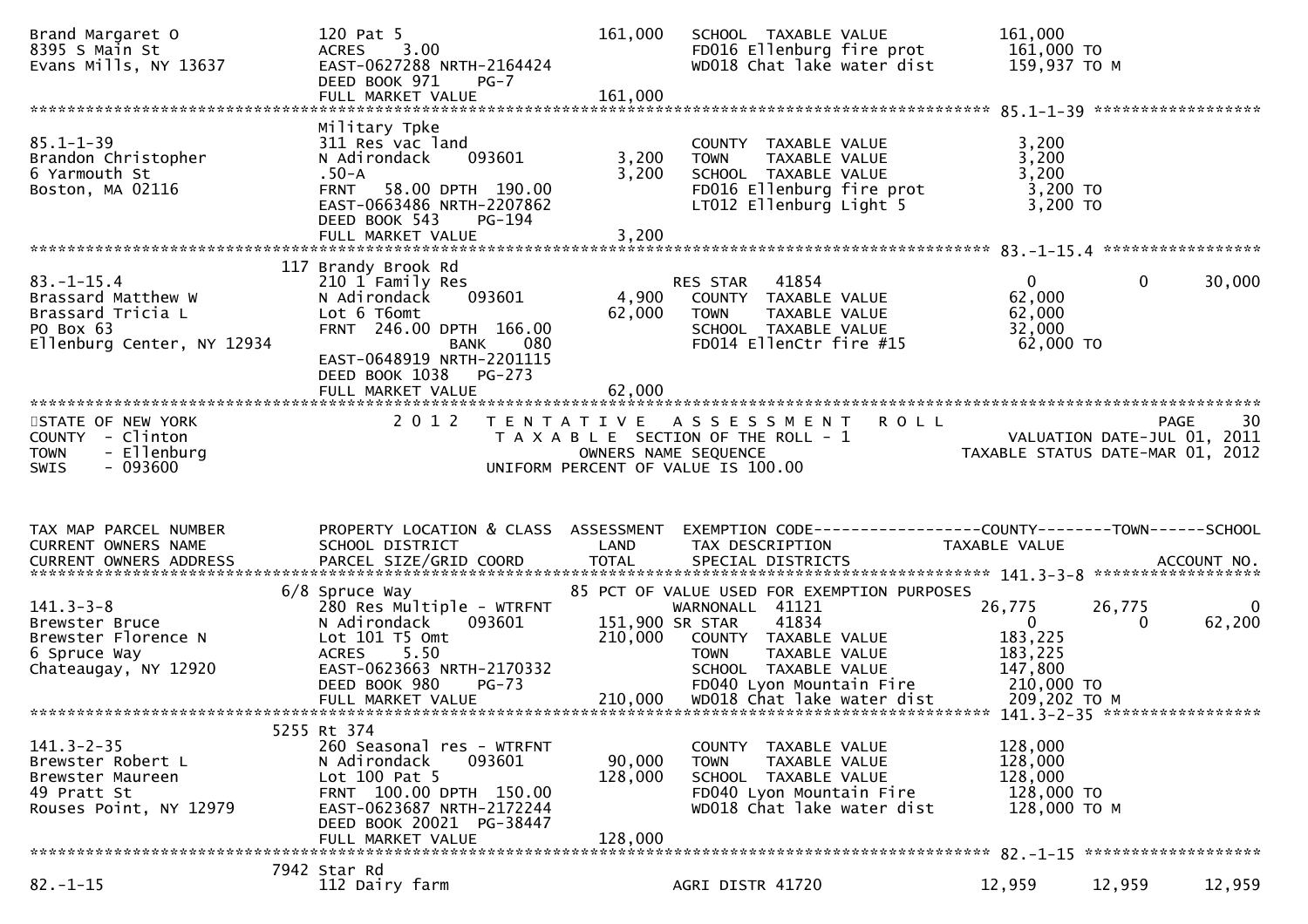| Brior Keith<br>Brior Vicki<br>7942 Star Rd Rt 190<br>Ellenburg Center, NY 12934<br>MAY BE SUBJECT TO PAYMENT<br>UNDER AGDIST LAW TIL 2016                                                                                                                                      | 093601<br>N Adirondack<br>$9$ Pat $6$<br>ACRES 48.50<br>EAST-0631831 NRTH-2203116<br>DEED BOOK 20031 PG-62482<br>FULL MARKET VALUE                                       | 170,000                    | 31,600 RES STAR<br>41854<br>170,000 483A EX<br>42100<br>COUNTY TAXABLE VALUE<br><b>TOWN</b><br>TAXABLE VALUE<br>SCHOOL TAXABLE VALUE<br>FD016 Ellenburg fire prot | $\mathbf{0}$<br>12,750<br>144,291<br>144,291<br>114,291<br>157,250 TO | 30,000<br>$\overline{0}$<br>12,750<br>12,750 |
|--------------------------------------------------------------------------------------------------------------------------------------------------------------------------------------------------------------------------------------------------------------------------------|--------------------------------------------------------------------------------------------------------------------------------------------------------------------------|----------------------------|-------------------------------------------------------------------------------------------------------------------------------------------------------------------|-----------------------------------------------------------------------|----------------------------------------------|
|                                                                                                                                                                                                                                                                                |                                                                                                                                                                          |                            |                                                                                                                                                                   |                                                                       |                                              |
| $97. - 1 - 8$<br>Brior Keith<br>7942 Star Rd Rt 190<br>Ellenburg Center, NY 12934                                                                                                                                                                                              | Star Rd<br>105 Vac farmland<br>N Adirondack<br>093601<br>$9$ Pat $6$<br>ACRES 98.60<br>EAST-0630675 NRTH-2200633                                                         | 52,300<br>52,300           | AGRI DISTR 41720<br>COUNTY TAXABLE VALUE<br><b>TOWN</b><br>TAXABLE VALUE<br>SCHOOL TAXABLE VALUE<br>FD016 Ellenburg fire prot                                     | 3,976<br>48,324<br>48,324<br>48,324<br>52,300 TO                      | 3,976<br>3,976                               |
| MAY BE SUBJECT TO PAYMENT<br>UNDER AGDIST LAW TIL 2016                                                                                                                                                                                                                         | DEED BOOK 98001 PG-02235                                                                                                                                                 |                            |                                                                                                                                                                   |                                                                       |                                              |
| $97. - 1 - 10.2$<br>Brior Keith<br>Brior Vicki<br>7942 Star Rd Rt 190<br>Ellenburg Center, NY 12934                                                                                                                                                                            | Tacey Rd<br>105 Vac farmland<br>N Adirondack<br>093601<br>Lot 8 & 9 T6omt<br>ACRES 100.50<br>EAST-0630436 NRTH-2199375<br>DEED BOOK 20031 PG-62482                       | 61,200<br>61,200           | AGRI DISTR 41720<br>COUNTY TAXABLE VALUE<br><b>TOWN</b><br>TAXABLE VALUE<br>SCHOOL TAXABLE VALUE<br>FD016 Ellenburg fire prot                                     | 14,514<br>46,686<br>46,686<br>46,686<br>61,200 TO                     | 14,514<br>14,514                             |
| MAY BE SUBJECT TO PAYMENT<br>UNDER AGDIST LAW TIL 2016                                                                                                                                                                                                                         | FULL MARKET VALUE                                                                                                                                                        | 61,200                     |                                                                                                                                                                   |                                                                       |                                              |
| STATE OF NEW YORK<br>COUNTY - Clinton<br><b>TOWN</b><br>- Ellenburg<br>$-093600$<br><b>SWIS</b>                                                                                                                                                                                | 2 0 1 2                                                                                                                                                                  |                            | TENTATIVE ASSESSMENT ROLL<br>T A X A B L E SECTION OF THE ROLL - 1<br>OWNERS NAME SEQUENCE<br>UNIFORM PERCENT OF VALUE IS 100.00                                  | VALUATION DATE-JUL 01, 2011<br>TAXABLE STATUS DATE-MAR 01, 2012       | 31<br><b>PAGE</b>                            |
| TAX MAP PARCEL NUMBER<br>CURRENT OWNERS NAME<br>.4CCOUNT NO . PARCEL SIZE/GRID COORD TOTAL SPECIAL DISTRICTS . ACCOUNT NO . ACCOUNT NO . ACCOUNT NO . بالمحتجز المستوى المستوى المستوى المستوى المستوى المستوى المستوى المستوى المستوى المستوى المستوى المستوى المستوى المستوى | PROPERTY LOCATION & CLASS ASSESSMENT<br>SCHOOL DISTRICT                                                                                                                  | LAND                       | EXEMPTION CODE-----------------COUNTY--------TOWN------SCHOOL<br>TAX DESCRIPTION                                                                                  | TAXABLE VALUE                                                         |                                              |
| $97. - 1 - 21.342$<br>Brior Keith R<br>Brior Vicki L<br>7942 Star Rt 190<br>Ellenburg Center, NY 12934                                                                                                                                                                         | West Hill Rd<br>105 Vac farmland<br>093601<br>N Adirondack<br>Lot 17 T5omt<br>ACRES 104.80<br>EAST-0631781 NRTH-2195061<br>DEED BOOK 20021 PG-49205<br>FULL MARKET VALUE | 47,100<br>47,100<br>47,100 | COUNTY TAXABLE VALUE<br>TAXABLE VALUE<br><b>TOWN</b><br>SCHOOL TAXABLE VALUE<br>FD016 Ellenburg fire prot                                                         | 47,100<br>47,100<br>47,100<br>47,100 TO                               |                                              |
|                                                                                                                                                                                                                                                                                | West Hill Rd                                                                                                                                                             |                            |                                                                                                                                                                   |                                                                       |                                              |
| $97. - 1 - 21.343$<br>Brior Keith R<br>Brior Vicki L<br>7942 Star Rt 190<br>Ellenburg Center, NY 12934                                                                                                                                                                         | 105 Vac farmland<br>N Adirondack<br>093601<br>Lot 18 & 23 T50mt<br>ACRES 123.00<br>EAST-0629035 NRTH-2192270<br>DEED BOOK 20021 PG-49205                                 | 66,500<br>66,500           | COUNTY TAXABLE VALUE<br><b>TOWN</b><br><b>TAXABLE VALUE</b><br>SCHOOL TAXABLE VALUE<br>FD016 Ellenburg fire prot                                                  | 66,500<br>66,500<br>66,500<br>66,500 TO                               |                                              |
|                                                                                                                                                                                                                                                                                | FULL MARKET VALUE                                                                                                                                                        | 66,500                     |                                                                                                                                                                   |                                                                       |                                              |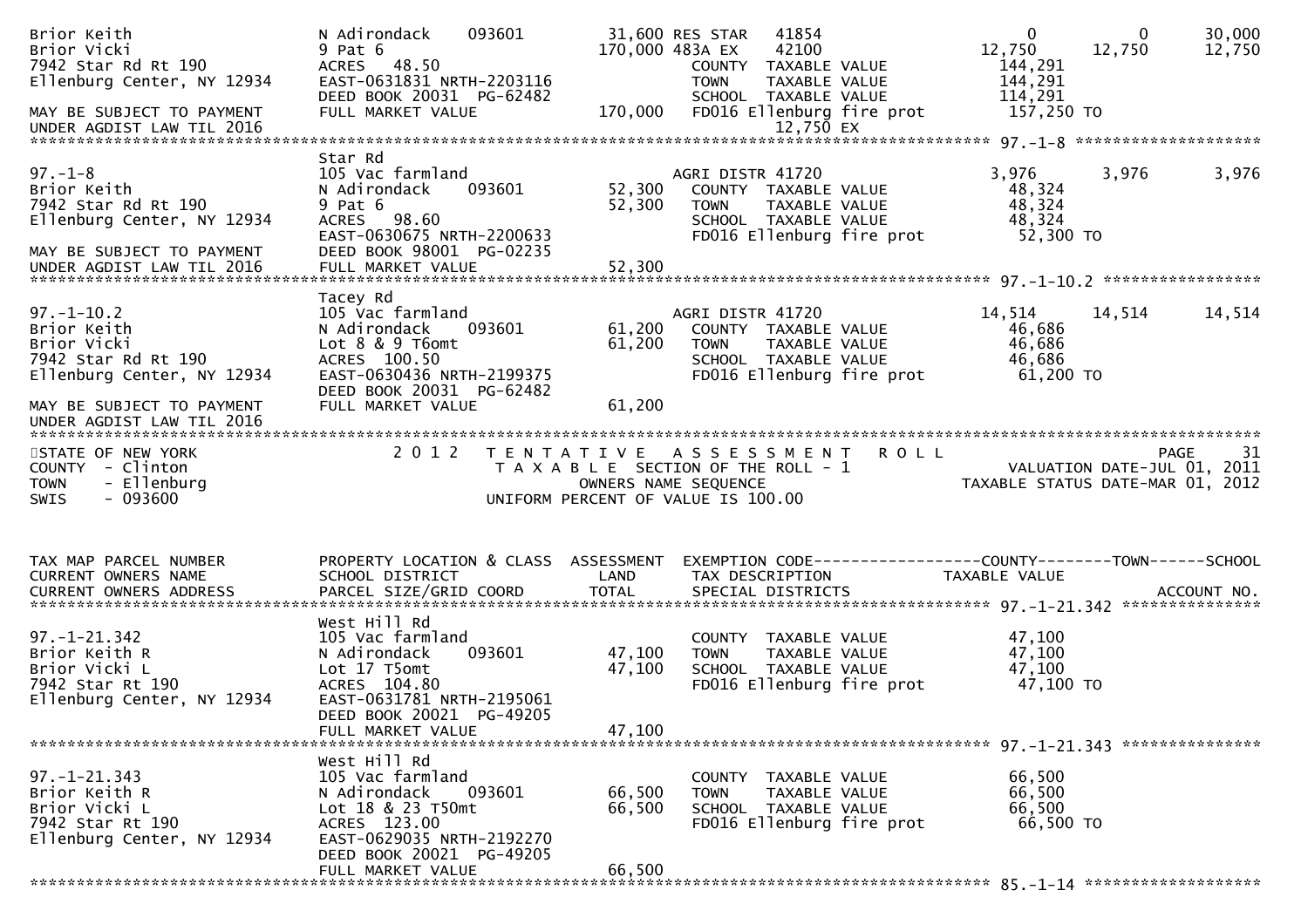| $85 - 1 - 14$<br>Broderick Scot F<br>Broderick Lorraine P<br>226 Dickson Point Rd<br>Plattsburgh, NY 12901 | Star Rd<br>314 Rural vac<10<br>N Adirondack<br>093601<br>Lot 17&18 Omt #6<br>FRNT 210.00 DPTH 198.00<br>EAST-0659783 NRTH-2206348<br>DEED BOOK 899<br>PG-165                                                   | 5,000<br>5,000                | COUNTY TAXABLE VALUE<br>TAXABLE VALUE<br><b>TOWN</b><br>SCHOOL TAXABLE VALUE<br>FD016 Ellenburg fire prot                                                | 5,000<br>5,000<br>5,000<br>$5,000$ TO                                                                 |
|------------------------------------------------------------------------------------------------------------|----------------------------------------------------------------------------------------------------------------------------------------------------------------------------------------------------------------|-------------------------------|----------------------------------------------------------------------------------------------------------------------------------------------------------|-------------------------------------------------------------------------------------------------------|
|                                                                                                            |                                                                                                                                                                                                                |                               |                                                                                                                                                          |                                                                                                       |
| $155.1 - 2 - 28.1$<br>Brooks James L<br>5057 Rt 374<br>Merrill, NY 12955                                   | 5057 Rt 374<br>280 Res Multiple - WTRFNT<br>N Adirondack<br>093601<br>101 Pat 5<br>FRNT 190.00 DPTH 200.00<br><b>BANK</b><br>080<br>EAST-0626109 NRTH-2168121<br>DEED BOOK 20021 PG-48903<br>FULL MARKET VALUE | 120,200<br>232,000<br>232,000 | RES STAR 41854<br>COUNTY TAXABLE VALUE<br>TAXABLE VALUE<br><b>TOWN</b><br>SCHOOL TAXABLE VALUE<br>FD040 Lyon Mountain Fire<br>WD018 Chat lake water dist | $\mathbf{0}$<br>$\mathbf{0}$<br>30,000<br>232,000<br>232,000<br>202,000<br>232,000 TO<br>232,000 ТО М |
|                                                                                                            |                                                                                                                                                                                                                |                               |                                                                                                                                                          |                                                                                                       |
| $141.3 - 2 - 46$<br>Brooks Life Estate Donald<br>Kirouac Laurie<br>10 Lyttle Ln<br>Greenwich, NY 12834     | 15 Brooks Way<br>260 Seasonal res - WTRFNT<br>Chateaugay 1<br>163401<br>Lot 100 T5omt<br>FRNT 70.00 DPTH 190.00<br>EAST-0623144 NRTH-2172899<br>DEED BOOK 641<br><b>PG-993</b><br>FULL MARKET VALUE            | 69,200<br>98,500<br>98,500    | COUNTY TAXABLE VALUE<br><b>TOWN</b><br>TAXABLE VALUE<br>SCHOOL TAXABLE VALUE<br>FD040 Lyon Mountain Fire<br>WD018 Chat lake water dist                   | 98,500<br>98,500<br>98,500<br>98,500 TO<br>98,500 TO M                                                |
|                                                                                                            |                                                                                                                                                                                                                |                               |                                                                                                                                                          |                                                                                                       |
| STATE OF NEW YORK<br>COUNTY - Clinton<br>- Ellenburg<br><b>TOWN</b><br>$-093600$<br>SWIS                   | 2 0 1 2                                                                                                                                                                                                        |                               | TENTATIVE ASSESSMENT ROLL<br>T A X A B L E SECTION OF THE ROLL - 1<br>OWNERS NAME SEQUENCE<br>UNIFORM PERCENT OF VALUE IS 100.00                         | 32<br>PAGE<br>VALUATION DATE-JUL 01, 2011<br>TAXABLE STATUS DATE-MAR 01, 2012                         |
| TAX MAP PARCEL NUMBER<br>CURRENT OWNERS NAME                                                               | PROPERTY LOCATION & CLASS ASSESSMENT<br>SCHOOL DISTRICT                                                                                                                                                        | LAND                          | TAX DESCRIPTION                                                                                                                                          | EXEMPTION CODE-----------------COUNTY--------TOWN------SCHOOL<br>TAXABLE VALUE                        |
| $85. - 1 - 11.4$<br>Brooks Sara Ann<br>Brooks Christopher G<br>PO Box 75<br>Ellenburg, NY 12933            | 42 Ellenburg Center Rd<br>210 1 Family Res<br>093601<br>N Adirondack<br>Lot 3 T6 OMT<br>2.00 BANK<br>320<br><b>ACRES</b><br>EAST-0661028 NRTH-2205909<br>DEED BOOK 20031 PG-61477                              | 5,500<br>121,100              | 41854<br>RES STAR<br>COUNTY TAXABLE VALUE<br><b>TOWN</b><br>TAXABLE VALUE<br>SCHOOL TAXABLE VALUE<br>FD016 Ellenburg fire prot                           | $\mathbf 0$<br>$\mathbf{0}$<br>30,000<br>121,100<br>121,100<br>91,100<br>121,100 TO                   |
|                                                                                                            | FULL MARKET VALUE                                                                                                                                                                                              | 121,100                       |                                                                                                                                                          |                                                                                                       |
| $98. - 1 - 8.3$<br>Brossoit Alcide<br>257 Rue du Zou Ave<br>Salaberry de Valleyfield PQ<br>J6T5M4          | West Hill Rd<br>321 Abandoned ag<br>093601<br>N Adirondack<br>Lot 6 T60MT<br>Lot 11 T50MT<br>ACRES 39.20<br>EAST-0646891 NRTH-2198996<br>DEED BOOK 20041 PG-77910                                              | 18,800<br>18,800              | COUNTY TAXABLE VALUE<br>TAXABLE VALUE<br>TOWN<br>SCHOOL TAXABLE VALUE<br>FD014 EllenCtr fire #15<br>LT010 Ellenburg Light 15                             | 18,800<br>18,800<br>18,800<br>18,800 TO<br>18,800 TO                                                  |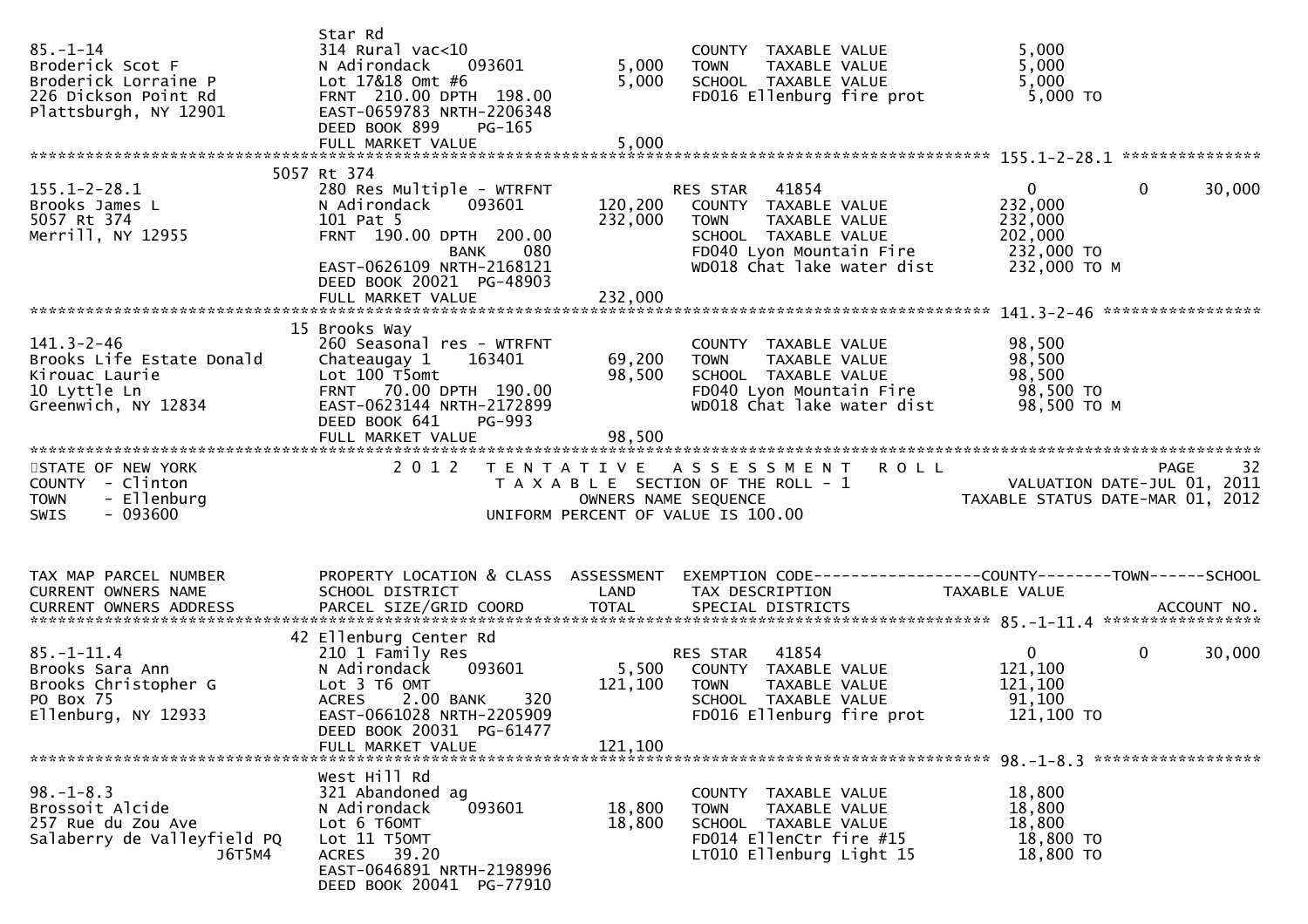| $155.4 - 1 - 29$<br>Brothers Martin L<br>Brothers Tina M<br>8133 Rt 22<br>West Chazy, NY 12992        | 43 Blanche Rd<br>260 Seasonal res<br>093601<br>N Adirondack<br>119 Pat 5<br>FRNT 83.00 DPTH 124.00<br>EAST-0632584 NRTH-2162296<br>DEED BOOK 20061 PG-97733                                         | 3,200<br>13,100               | COUNTY TAXABLE VALUE<br>TAXABLE VALUE<br><b>TOWN</b><br>SCHOOL TAXABLE VALUE<br>FD040 Lyon Mountain Fire                                                       | 13,100<br>13,100<br>13,100<br>13,100 TO                                                   |
|-------------------------------------------------------------------------------------------------------|-----------------------------------------------------------------------------------------------------------------------------------------------------------------------------------------------------|-------------------------------|----------------------------------------------------------------------------------------------------------------------------------------------------------------|-------------------------------------------------------------------------------------------|
| $155.3 - 3 - 4$<br>Brown - Jordan Cynthia<br>McGregor Bruce Jr<br>55 Magnolia Cir<br>Ravena, NY 12143 | 41 Holtzman Way<br>260 Seasonal res - WTRFNT<br>093601<br>N Adirondack<br>116 Pat 5<br>FRNT 110.00 DPTH 275.00<br>EAST-0630268 NRTH-2162082<br>DEED BOOK 20102 PG-36066<br>FULL MARKET VALUE        | 126,200<br>153,000<br>153,000 | COUNTY TAXABLE VALUE<br>TAXABLE VALUE<br><b>TOWN</b><br>SCHOOL TAXABLE VALUE<br>FD040 Lyon Mountain Fire<br>WD018 Chat lake water dist                         | 153,000<br>153,000<br>153,000<br>153,000 TO<br>153,000 ТО М                               |
|                                                                                                       |                                                                                                                                                                                                     |                               |                                                                                                                                                                |                                                                                           |
| $71.3 - 2 - 31$<br>Brown Nicole M<br>2183 Plank Rd<br>Ellenburg Depot, NY 12935-0139 FRNT             | 2183 Plank Rd<br>210 1 Family Res<br>N Adirondack<br>093601<br>20 Pat 6<br>82.50 DPTH 173.00<br><b>BANK</b><br>080<br>EAST-0675265 NRTH-2213224<br>DEED BOOK 20112 PG-38156                         | 3,800<br>61,400               | 41854<br><b>RES STAR</b><br>COUNTY TAXABLE VALUE<br>TAXABLE VALUE<br><b>TOWN</b><br>SCHOOL TAXABLE VALUE<br>FD002 EllenDpt fire 21<br>LT011 Ellenburg Light 21 | $\Omega$<br>$\mathbf 0$<br>30,000<br>61,400<br>61,400<br>31,400<br>61,400 TO<br>61,400 TO |
|                                                                                                       | FULL MARKET VALUE                                                                                                                                                                                   | 61,400                        |                                                                                                                                                                |                                                                                           |
| STATE OF NEW YORK<br>COUNTY - Clinton<br>- Ellenburg<br><b>TOWN</b><br>$-093600$<br>SWIS              | 2 0 1 2                                                                                                                                                                                             | OWNERS NAME SEQUENCE          | TENTATIVE ASSESSMENT<br><b>ROLL</b><br>T A X A B L E SECTION OF THE ROLL - 1<br>UNIFORM PERCENT OF VALUE IS 100.00                                             | 33<br><b>PAGE</b><br>VALUATION DATE-JUL 01, 2011<br>TAXABLE STATUS DATE-MAR 01, 2012      |
| TAX MAP PARCEL NUMBER<br>CURRENT OWNERS NAME                                                          | PROPERTY LOCATION & CLASS ASSESSMENT<br>SCHOOL DISTRICT                                                                                                                                             | LAND                          | EXEMPTION        CODE------------------COUNTY-------TOWN------SCHOOL<br>TAX DESCRIPTION                                                                        | TAXABLE VALUE<br>ACCOUNT NO.<br>******************                                        |
| $141.3 - 3 - 1$<br>Brue Peter J<br>Brue Brenda L<br>645 CR 52<br>Chateaugay, NY 12920                 | 28 Hansen Way<br>260 Seasonal res - WTRFNT<br>093601<br>N Adirondack<br>101 Pat 5<br>50.00 DPTH 150.00<br><b>FRNT</b><br>EAST-0624700 NRTH-2169560<br>DEED BOOK 1008<br>PG-144<br>FULL MARKET VALUE | 54,600<br>115,000<br>115,000  | COUNTY TAXABLE VALUE<br><b>TOWN</b><br>TAXABLE VALUE<br>SCHOOL TAXABLE VALUE<br>FD040 Lyon Mountain Fire<br>WD018 Chat lake water dist                         | 115,000<br>115,000<br>115,000<br>115,000 TO<br>115,000 TO M                               |
| $155.1 - 1 - 24$<br>Brue Peter J<br>Brue Brenda L<br>645 CR 52<br>Chateaugay, NY 12920                | Narrows Rd<br>$314$ Rural vac<10<br>093601<br>N Adirondack<br>101 Pat 5<br>4.90<br>ACRES<br>EAST-0624316 NRTH-2169431                                                                               | 7,000<br>7,000                | COUNTY TAXABLE VALUE<br>TAXABLE VALUE<br><b>TOWN</b><br>SCHOOL TAXABLE VALUE<br>FD040 Lyon Mountain Fire<br>WD018 Chat lake water dist                         | 7,000<br>7,000<br>7,000<br>7,000 TO<br>7,000 TO M                                         |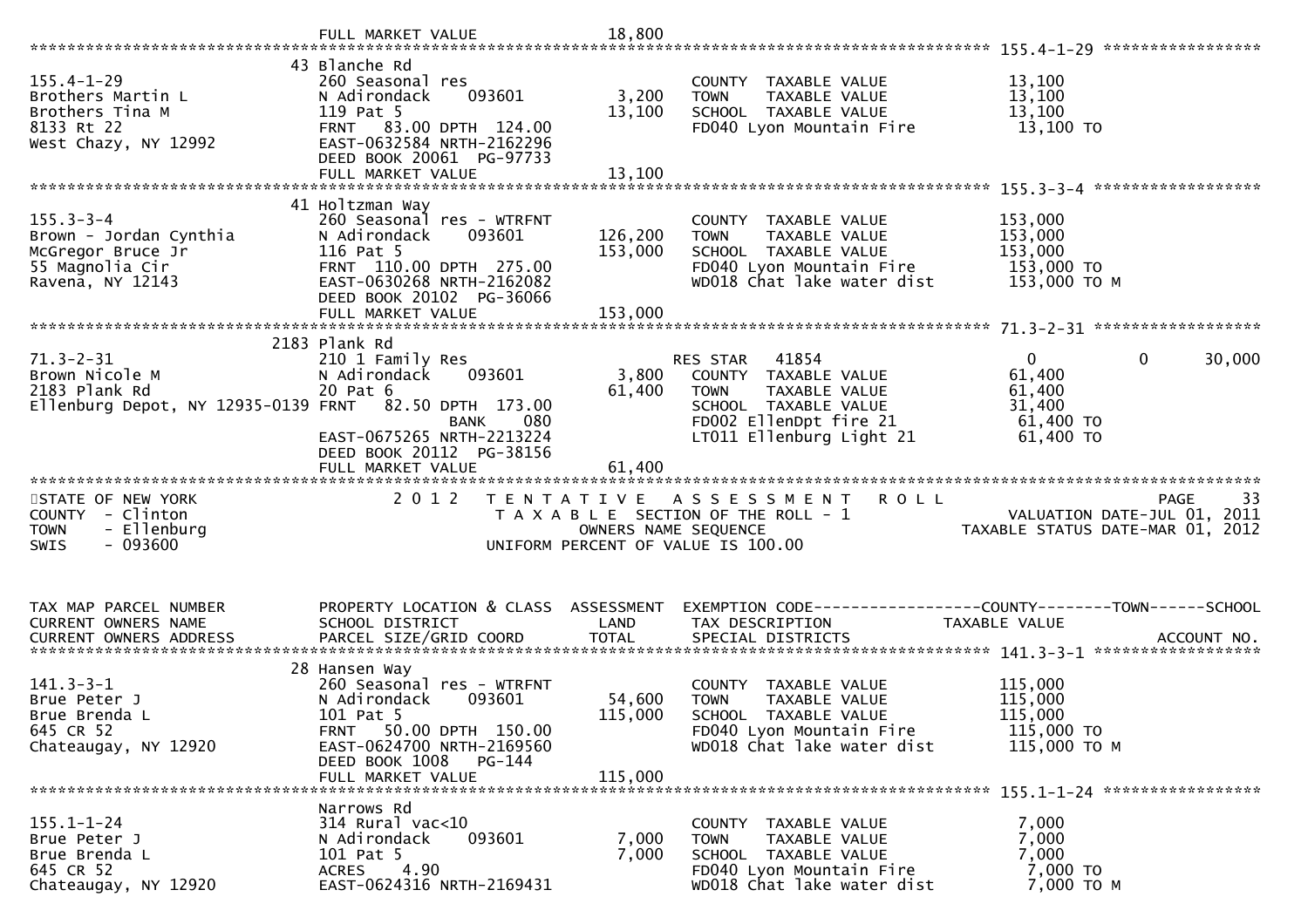|                                                                                                     | DEED BOOK 20102 PG-35987<br>FULL MARKET VALUE                                                                                                                                              | 7,000                         |                                                                                                                                                               |                                                                           |                                           |
|-----------------------------------------------------------------------------------------------------|--------------------------------------------------------------------------------------------------------------------------------------------------------------------------------------------|-------------------------------|---------------------------------------------------------------------------------------------------------------------------------------------------------------|---------------------------------------------------------------------------|-------------------------------------------|
| $155.1 - 1 - 25$<br>Brue Peter J<br>Brue Brenda L<br>645 CR 52<br>Chateaugay, NY 12920              | 26 Hansen Way<br>260 Seasonal res - WTRFNT<br>093601<br>N Adirondack<br>101 T5omt<br>FRNT 178.50 DPTH 220.00<br>EAST-0624678 NRTH-2169449<br>DEED BOOK 20102 PG-35986<br>FULL MARKET VALUE | 101,500<br>139,300<br>139,300 | COUNTY TAXABLE VALUE<br>TAXABLE VALUE<br><b>TOWN</b><br>SCHOOL TAXABLE VALUE<br>FD040 Lyon Mountain Fire<br>WD018 Chat lake water dist                        | 139,300<br>139,300<br>139,300<br>139,300 TO<br>139,300 ТО М               |                                           |
|                                                                                                     | Ellenburg Center Rd                                                                                                                                                                        |                               |                                                                                                                                                               |                                                                           |                                           |
| $84. -1 - 18.114$<br>Brunet Bradley<br>335 Ellenburg Center Rd<br>Ellenburg Center, NY 12934        | 280 Res Multiple<br>N Adirondack<br>093601<br>Unfiled HSBC Lot C<br>ACRES 14.89<br>EAST-0656250 NRTH-2200002<br>DEED BOOK 20051 PG-82054                                                   | 130,000                       | RES STAR<br>41854<br>17,700 RS STAR MH 41864<br>COUNTY TAXABLE VALUE<br>TAXABLE VALUE<br><b>TOWN</b><br>SCHOOL TAXABLE VALUE<br>FD014 EllenCtr fire #15       | $\mathbf{0}$<br>$\mathbf 0$<br>130,000<br>130,000<br>99,000<br>130,000 TO | 0<br>30,000<br>$\Omega$<br>1,000          |
|                                                                                                     | 8 Arno Rd                                                                                                                                                                                  |                               |                                                                                                                                                               |                                                                           |                                           |
| $84. - 1 - 18.4$<br>Brunet Dale A<br>Brunet Darlene M<br>8 Arno Rd<br>Ellenburg Center, NY 12934    | 210 1 Family Res<br>093601<br>N Adirondack<br>Lot 4 T6omt<br><b>ACRES</b><br>3.00<br>EAST-0656614 NRTH-2200361<br>DEED BOOK 852<br>PG-132<br>FULL MARKET VALUE                             | 10,100<br>232,000<br>232,000  | 41854<br><b>RES STAR</b><br>COUNTY TAXABLE VALUE<br><b>TOWN</b><br>TAXABLE VALUE<br>SCHOOL TAXABLE VALUE<br>FD014 EllenCtr fire #15                           | $\overline{0}$<br>232,000<br>232,000<br>202,000<br>232,000 TO             | $\mathbf{0}$<br>30,000                    |
| STATE OF NEW YORK<br>COUNTY - Clinton<br><b>TOWN</b><br>- Ellenburg<br>$-093600$<br><b>SWIS</b>     | 2 0 1 2                                                                                                                                                                                    |                               | TENTATIVE ASSESSMENT<br><b>ROLL</b><br>T A X A B L E SECTION OF THE ROLL - 1<br>OWNERS NAME SEQUENCE<br>UNIFORM PERCENT OF VALUE IS 100.00                    | TAXABLE STATUS DATE-MAR 01, 2012                                          | 34<br>PAGE<br>VALUATION DATE-JUL 01, 2011 |
| TAX MAP PARCEL NUMBER                                                                               | PROPERTY LOCATION & CLASS ASSESSMENT                                                                                                                                                       |                               | EXEMPTION CODE-----------------COUNTY-------TOWN------SCHOOL                                                                                                  |                                                                           |                                           |
| CURRENT OWNERS NAME                                                                                 | SCHOOL DISTRICT                                                                                                                                                                            | LAND                          | TAX DESCRIPTION                                                                                                                                               | TAXABLE VALUE                                                             |                                           |
|                                                                                                     | 204 Lake Roxanne Rd                                                                                                                                                                        |                               |                                                                                                                                                               |                                                                           |                                           |
| $71.3 - 3 - 40$<br>Brunet Steve M<br>Brunet Candy F<br>PO Box 149<br>Ellenburg Depot, NY 12935-2334 | 210 1 Family Res<br>093601<br>N Adirondack<br>Lot $20$ Pat $6$<br>FRNT 105.00 DPTH 150.30<br>080<br><b>BANK</b><br>EAST-0673236 NRTH-2210728<br>DEED BOOK 20001 PG-24952                   | 86,000                        | 41854<br>RES STAR<br>9,200 COUNTY TAXABLE VALUE<br><b>TOWN</b><br>TAXABLE VALUE<br>SCHOOL TAXABLE VALUE<br>FD002 EllenDpt fire 21<br>LT011 Ellenburg Light 21 | $\overline{0}$<br>86,000<br>86,000<br>56,000<br>86,000 TO<br>86,000 TO    | 0<br>30,000                               |
|                                                                                                     | FULL MARKET VALUE                                                                                                                                                                          | 86,000                        |                                                                                                                                                               |                                                                           |                                           |
|                                                                                                     | 5097 Rt 374                                                                                                                                                                                |                               |                                                                                                                                                               |                                                                           |                                           |
| $155.1 - 2 - 34$<br>Buchanan Ralph R<br>75 Rue Salaberry<br>Salab-De-Vall QC, Canada                | 270 Mfg housing - WTRFNT<br>N Adirondack<br>093601<br>Lot 101 Pat 5<br>30.00 DPTH 215.00<br><b>FRNT</b>                                                                                    | 56,700<br>73,700              | COUNTY TAXABLE VALUE<br><b>TOWN</b><br>TAXABLE VALUE<br>SCHOOL TAXABLE VALUE<br>FD040 Lyon Mountain Fire                                                      | 73,700<br>73,700<br>73,700<br>73,700 TO                                   |                                           |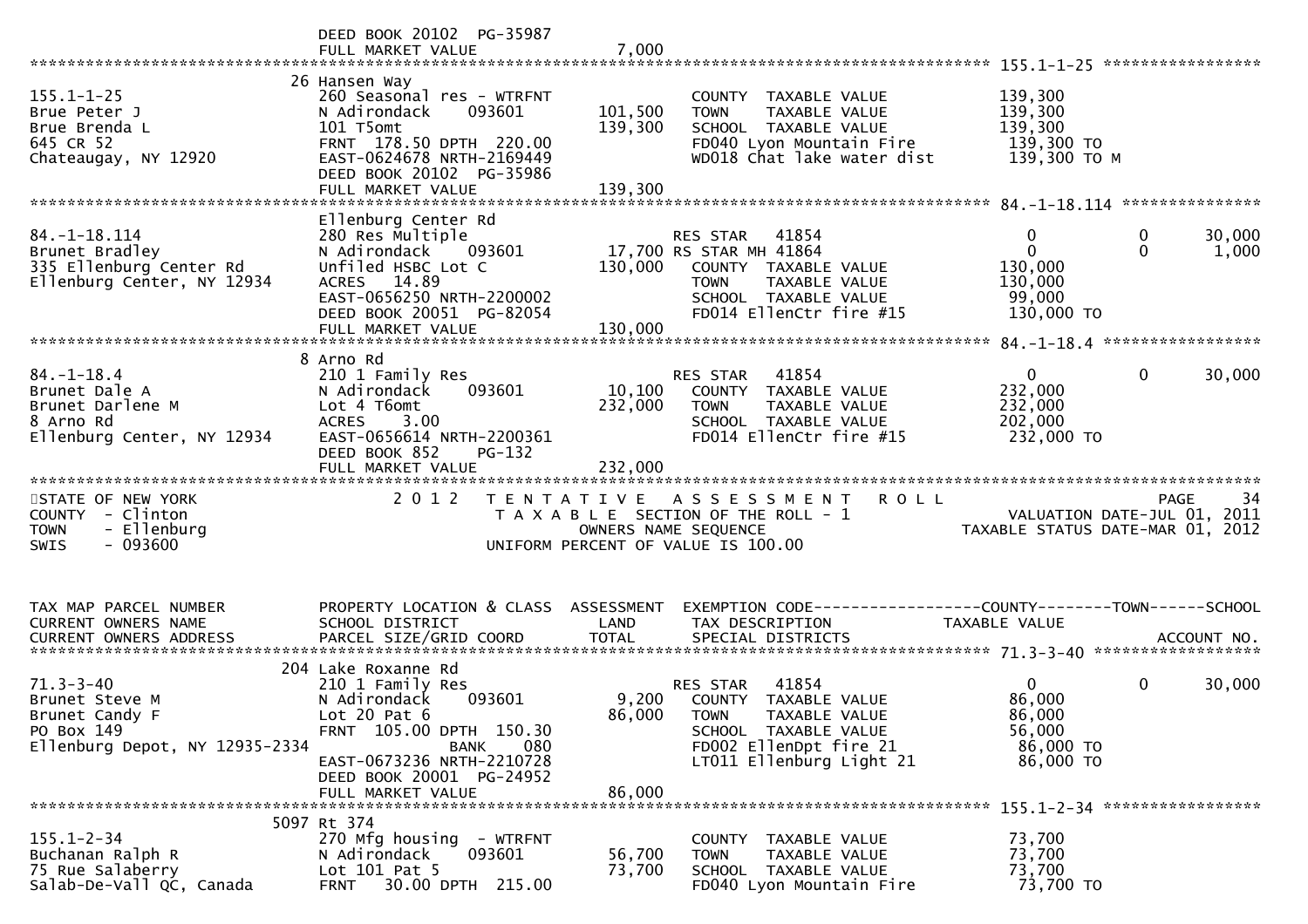| J6T2H2                                                                                                                                          | EAST-0625548 NRTH-2168996<br>DEED BOOK 511<br>PG-572                                                                                                                                                                               |                            | WD018 Chat lake water dist                                                                                                                                                                   | 73,700 TO M                                                                                                                                                                                                                                                                                                                                                                                                              |                       |
|-------------------------------------------------------------------------------------------------------------------------------------------------|------------------------------------------------------------------------------------------------------------------------------------------------------------------------------------------------------------------------------------|----------------------------|----------------------------------------------------------------------------------------------------------------------------------------------------------------------------------------------|--------------------------------------------------------------------------------------------------------------------------------------------------------------------------------------------------------------------------------------------------------------------------------------------------------------------------------------------------------------------------------------------------------------------------|-----------------------|
|                                                                                                                                                 |                                                                                                                                                                                                                                    |                            |                                                                                                                                                                                              |                                                                                                                                                                                                                                                                                                                                                                                                                          |                       |
| $155. - 2 - 2.2$<br>Buck Brook Timber Co Llc<br>PO Box 2520<br>Concord, NH 03302-2520<br>MAY BE SUBJECT TO PAYMENT<br>UNDER RPTL480A UNTIL 2021 | Rt 374<br>912 Forest s480a<br>093601<br>N Adirondack<br>Lot 101 T5omt<br>189ac Cert 480A Elig 2/99<br>$(34900/196 - 40x1)x189$<br>ACRES 197.00<br>EAST-0628736 NRTH-2168633<br>DEED BOOK 1021<br><b>PG-87</b><br>FULL MARKET VALUE | 46,400<br>46,400<br>46,400 | 480A EX<br>47460<br>COUNTY TAXABLE VALUE<br>TAXABLE VALUE<br>TOWN<br>SCHOOL TAXABLE VALUE<br>FD040 Lyon Mountain Fire                                                                        | 31,888<br>31,888<br>14,512<br>14,512<br>14,512<br>46,400 TO                                                                                                                                                                                                                                                                                                                                                              | 31,888                |
|                                                                                                                                                 |                                                                                                                                                                                                                                    |                            |                                                                                                                                                                                              |                                                                                                                                                                                                                                                                                                                                                                                                                          |                       |
| $97. - 1 - 18.3$<br>Bulriss Laurie A<br>1424 Guideboard Rd<br>Schuyler Falls, NY 12985                                                          | 671 West Hill Rd<br>210 1 Family Res<br>093601<br>N Adirondack<br>Lot 16 T5omt<br><b>ACRES</b><br>1.00<br>EAST-0633781 NRTH-2194015<br>DEED BOOK 889<br>$PG-96$<br>FULL MARKET VALUE                                               | 5,000<br>83,000<br>83,000  | COUNTY TAXABLE VALUE<br>TAXABLE VALUE<br><b>TOWN</b><br>SCHOOL TAXABLE VALUE<br>FD016 Ellenburg fire prot                                                                                    | 83,000<br>83,000<br>83,000<br>83,000 TO                                                                                                                                                                                                                                                                                                                                                                                  |                       |
|                                                                                                                                                 |                                                                                                                                                                                                                                    |                            |                                                                                                                                                                                              |                                                                                                                                                                                                                                                                                                                                                                                                                          |                       |
| $141.3 - 1 - 1.2$<br>Bulriss Leon<br>Bulriss Marilyn<br>1346 County Rt 37<br>West Monroe, NY 13167                                              | 314 Narrows Rd<br>260 Seasonal res - WTRFNT<br>Chateaugay 1<br>163401<br>Lot 100 T5omt<br><b>ACRES</b><br>1.20<br>EAST-0622191 NRTH-2172869<br>DEED BOOK 969<br>PG-211                                                             | 112,200<br>142,000         | COUNTY TAXABLE VALUE<br>TAXABLE VALUE<br><b>TOWN</b><br>SCHOOL TAXABLE VALUE<br>FD040 Lyon Mountain Fire 142,000 TO<br>WD018 Chat lake water dist                                            | 142,000<br>142,000<br>142,000<br>142,000 TO M                                                                                                                                                                                                                                                                                                                                                                            |                       |
|                                                                                                                                                 |                                                                                                                                                                                                                                    |                            |                                                                                                                                                                                              |                                                                                                                                                                                                                                                                                                                                                                                                                          |                       |
| STATE OF NEW YORK<br>COUNTY - Clinton<br>- Ellenburg<br><b>TOWN</b><br>$-093600$<br><b>SWIS</b>                                                 | 2 0 1 2                                                                                                                                                                                                                            |                            | TENTATIVE ASSESSMENT<br><b>ROLL</b><br>T A X A B L E SECTION OF THE ROLL - 1<br>OWNERS NAME SEQUENCE<br>UNIFORM PERCENT OF VALUE IS 100.00                                                   | $\overline{a}$ $\overline{b}$ $\overline{c}$ $\overline{c}$ $\overline{c}$ $\overline{c}$ $\overline{c}$ $\overline{c}$ $\overline{c}$ $\overline{c}$ $\overline{c}$ $\overline{c}$ $\overline{c}$ $\overline{c}$ $\overline{c}$ $\overline{c}$ $\overline{c}$ $\overline{c}$ $\overline{c}$ $\overline{c}$ $\overline{c}$ $\overline{c}$ $\overline{c}$ $\overline{c}$ $\overline{$<br>TAXABLE STATUS DATE-MAR 01, 2012 | 35<br><b>PAGE</b>     |
| TAX MAP PARCEL NUMBER<br>CURRENT OWNERS NAME                                                                                                    | PROPERTY LOCATION & CLASS ASSESSMENT<br>SCHOOL DISTRICT                                                                                                                                                                            | LAND                       | EXEMPTION CODE------------------COUNTY--------TOWN------SCHOOL<br>TAX DESCRIPTION                                                                                                            | <b>TAXABLE VALUE</b>                                                                                                                                                                                                                                                                                                                                                                                                     |                       |
|                                                                                                                                                 | 5070 Rt 11                                                                                                                                                                                                                         |                            |                                                                                                                                                                                              |                                                                                                                                                                                                                                                                                                                                                                                                                          |                       |
| $71.3 - 2 - 14$<br>Bulriss Milton B<br>Bulriss Beverly<br>5070 Rt 11<br>Ellenburg Depot, NY 12935                                               | 210 1 Family Res<br>N Adirondack<br>093601<br>20 Pat 6<br>68.90 DPTH 204.24<br><b>FRNT</b><br>EAST-0673743 NRTH-2213618<br>DEED BOOK 20021 PG-48725<br>FULL MARKET VALUE                                                           | 68,000<br>68,000           | 41121<br>WARNONALL<br>41834<br>3,600 SR STAR<br><b>COUNTY</b><br>TAXABLE VALUE<br><b>TOWN</b><br>TAXABLE VALUE<br>SCHOOL TAXABLE VALUE<br>FD002 EllenDpt fire 21<br>LT011 Ellenburg Light 21 | 10,200<br>10,200<br>$\mathbf{0}$<br>$\Omega$<br>57,800<br>57,800<br>5,800<br>68,000 TO<br>68,000 TO                                                                                                                                                                                                                                                                                                                      | $\mathbf 0$<br>62,200 |
|                                                                                                                                                 | 6748 Star Rd                                                                                                                                                                                                                       |                            |                                                                                                                                                                                              |                                                                                                                                                                                                                                                                                                                                                                                                                          |                       |
| $85. - 1 - 2.6$<br>Burdo Raymond                                                                                                                | 210 1 Family Res<br>N Adirondack<br>093601                                                                                                                                                                                         | 4,500                      | 41854<br>RES STAR<br><b>COUNTY</b><br>TAXABLE VALUE                                                                                                                                          | $\mathbf 0$<br>$\mathbf{0}$<br>55,100                                                                                                                                                                                                                                                                                                                                                                                    | 30,000                |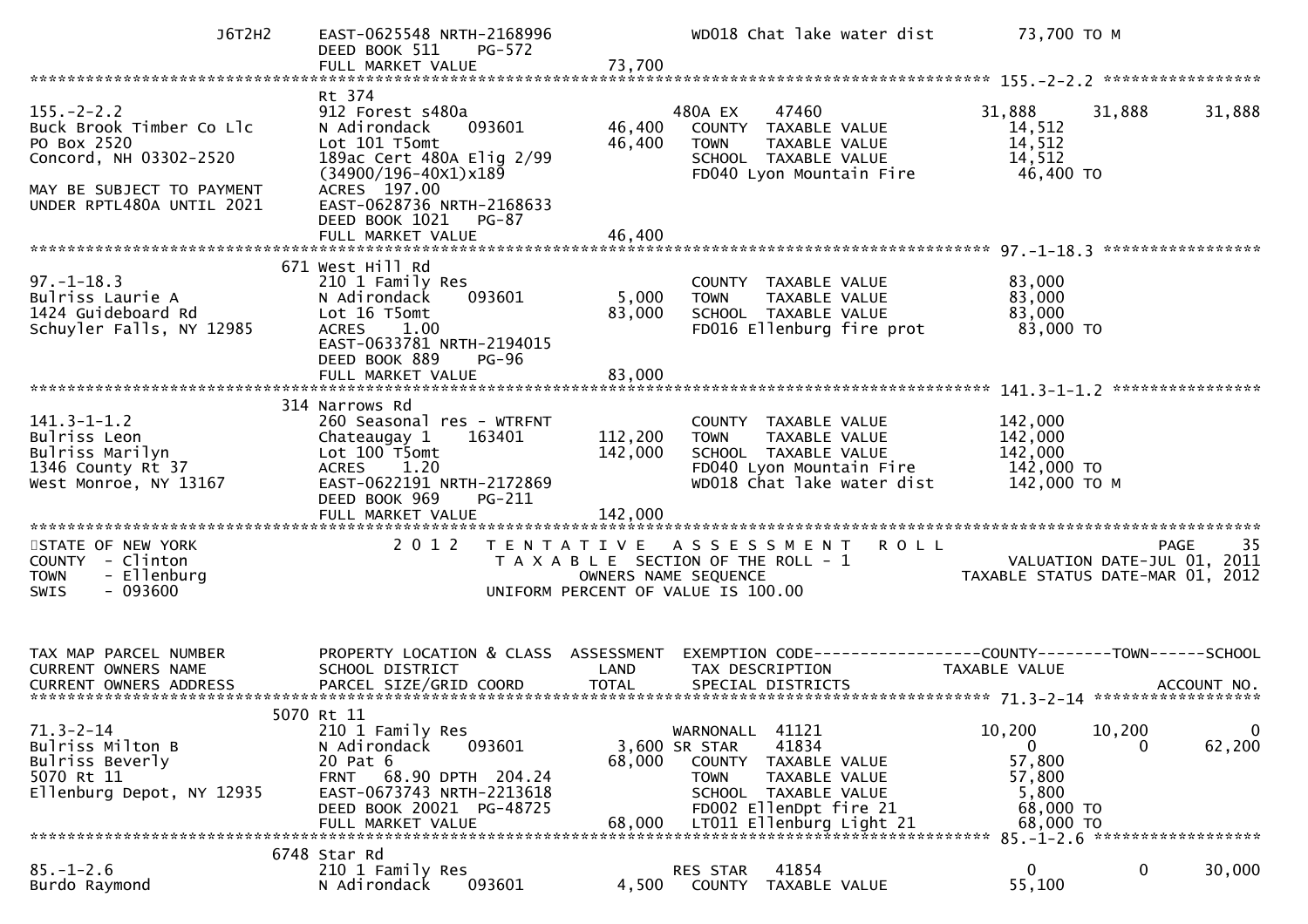| PO Box 23<br>Ellenburg, NY 12933                                                                | Lot 18 T6omt<br>FRNT 150.00 DPTH 165.00<br>EAST-0660797 NRTH-2206463<br>DEED BOOK 98001 PG-00632                                                                         | 55,100                     | <b>TOWN</b><br>TAXABLE VALUE<br>SCHOOL TAXABLE VALUE<br>FD016 Ellenburg fire prot                                              |             | 55,100<br>25,100<br>55,100 TO                                                   |                    |        |
|-------------------------------------------------------------------------------------------------|--------------------------------------------------------------------------------------------------------------------------------------------------------------------------|----------------------------|--------------------------------------------------------------------------------------------------------------------------------|-------------|---------------------------------------------------------------------------------|--------------------|--------|
|                                                                                                 | 674 Smith Rd                                                                                                                                                             |                            |                                                                                                                                |             |                                                                                 |                    |        |
| $115. - 1 - 9.3$<br>Burger Merwin<br>PO Box 81<br>Ellenburg Center, NY 12934                    | 260 Seasonal res<br>N Adirondack<br>093601<br>45 T5omt<br>ACRES 45.33<br>EAST-0664860 NRTH-2189579<br>DEED BOOK 20031 PG-61920<br>FULL MARKET VALUE                      | 19,500<br>65,000<br>65,000 | 41854<br>RES STAR<br>COUNTY TAXABLE VALUE<br>TAXABLE VALUE<br><b>TOWN</b><br>SCHOOL TAXABLE VALUE<br>FD016 Ellenburg fire prot |             | $\overline{0}$<br>65,000<br>65,000<br>35,000<br>65,000 TO                       | $\mathbf 0$        | 30,000 |
|                                                                                                 | Smith Rd                                                                                                                                                                 |                            |                                                                                                                                |             |                                                                                 | ****************** |        |
| $115. - 1 - 16$<br>Burger Merwin Sr<br>10 Circle Dr<br>Hyde Park, NY 12538                      | 321 Abandoned ag<br>N Adirondack<br>093601<br>45 T5omt<br>ACRES 21.40<br>EAST-0666590 NRTH-2186506<br>DEED BOOK 20082 PG-18888                                           | 14,600<br>14,600<br>14,600 | COUNTY TAXABLE VALUE<br>TAXABLE VALUE<br><b>TOWN</b><br>SCHOOL TAXABLE VALUE<br>FD016 Ellenburg fire prot                      |             | 14,600<br>14,600<br>14,600<br>14,600 TO                                         |                    |        |
|                                                                                                 | FULL MARKET VALUE                                                                                                                                                        |                            |                                                                                                                                |             |                                                                                 |                    |        |
| $83 - 1 - 32$<br>Burt Steven E<br>1069 Columbia St<br>Kingston, NY 12401                        | Patnode Rd<br>260 Seasonal res<br>093601<br>N Adirondack<br>Lot $14$ Pat $6$<br>ACRES 22.80<br>EAST-0637060 NRTH-2205093<br>DEED BOOK 584<br>PG-862<br>FULL MARKET VALUE | 15,100<br>25,000<br>25,000 | COUNTY TAXABLE VALUE<br><b>TAXABLE VALUE</b><br><b>TOWN</b><br>SCHOOL TAXABLE VALUE<br>FD016 Ellenburg fire prot               |             | 25,000<br>25,000<br>25,000<br>25,000 TO                                         |                    |        |
| STATE OF NEW YORK<br>COUNTY - Clinton<br>- Ellenburg<br><b>TOWN</b><br>$-093600$<br><b>SWIS</b> | 2 0 1 2                                                                                                                                                                  |                            | TENTATIVE ASSESSMENT<br>T A X A B L E SECTION OF THE ROLL - 1<br>OWNERS NAME SEQUENCE<br>UNIFORM PERCENT OF VALUE IS 100.00    | <b>ROLL</b> | VALUATION DATE-JUL 01, 2011<br>TAXABLE STATUS DATE-MAR 01, 2012                 | PAGE               | -36    |
| TAX MAP PARCEL NUMBER<br>CURRENT OWNERS NAME                                                    | PROPERTY LOCATION & CLASS ASSESSMENT<br>SCHOOL DISTRICT                                                                                                                  | LAND                       | TAX DESCRIPTION                                                                                                                |             | EXEMPTION CODE------------------COUNTY--------TOWN------SCHOOL<br>TAXABLE VALUE |                    |        |
|                                                                                                 | 7093 Star Rd                                                                                                                                                             |                            |                                                                                                                                |             |                                                                                 |                    |        |
| $84. - 1 - 19.23$<br>Bushey Christopher<br>PO Box 162<br>Ellenburg Center, NY 12934             | 210 1 Family Res<br>093601<br>N Adirondack<br>Lot 5 T6 Omt<br>3.80<br><b>ACRES</b><br>EAST-0652572 NRTH-2204692<br>DEED BOOK 926<br><b>PG-56</b>                         | 6,400<br>60,000            | 41854<br>RES STAR<br>COUNTY TAXABLE VALUE<br><b>TOWN</b><br>TAXABLE VALUE<br>SCHOOL TAXABLE VALUE<br>FD016 Ellenburg fire prot |             | $\overline{0}$<br>60,000<br>60,000<br>30,000<br>60,000 TO                       | $\mathbf 0$        | 30,000 |
| 60,000<br>FULL MARKET VALUE                                                                     |                                                                                                                                                                          |                            |                                                                                                                                |             |                                                                                 |                    |        |
| $99. - 1 - 2$<br>Bushey Russell R                                                               | Brandy Brook Rd<br>323 Vacant rural<br>093601<br>N Adirondack                                                                                                            | 11,000                     | <b>COUNTY</b><br>TAXABLE VALUE<br>TAXABLE VALUE<br><b>TOWN</b>                                                                 |             | 11,000<br>11,000                                                                |                    |        |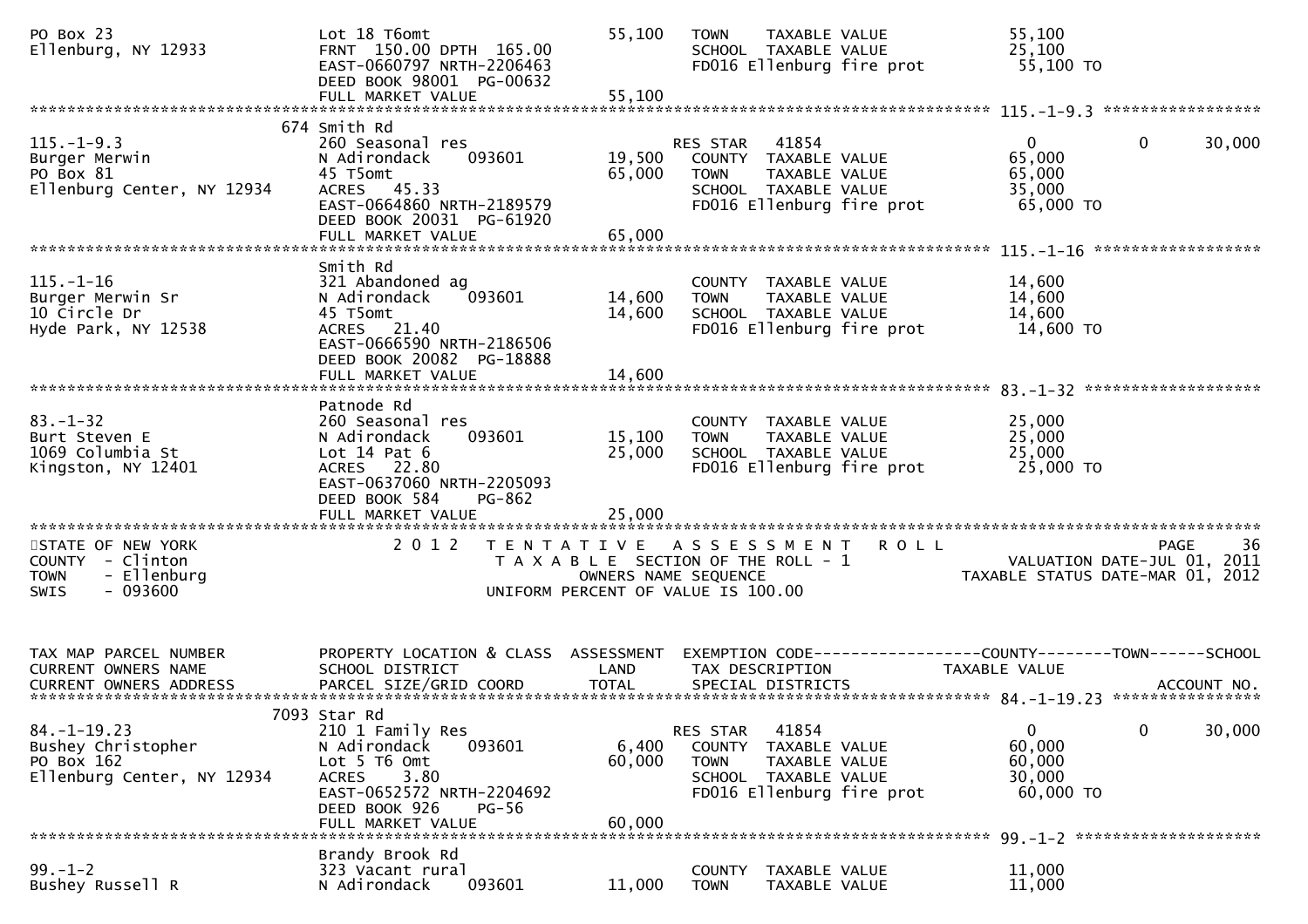| Bushey Karen M<br>112 Main St<br>Cambridge, VT 05444                                                                                                            | 6 Pat 6<br>ACRES 10.60<br>EAST-0648383 NRTH-2199885<br>DEED BOOK 20122 PG-45207<br>FULL MARKET VALUE                                                                                        | 11,000<br>11,000              | SCHOOL TAXABLE VALUE<br>FD014 EllenCtr fire #15<br>LT010 Ellenburg Light 15                                                                                                                                                                 | 11,000<br>11,000 TO<br>11,000 TO                                                                                                 |                                    |
|-----------------------------------------------------------------------------------------------------------------------------------------------------------------|---------------------------------------------------------------------------------------------------------------------------------------------------------------------------------------------|-------------------------------|---------------------------------------------------------------------------------------------------------------------------------------------------------------------------------------------------------------------------------------------|----------------------------------------------------------------------------------------------------------------------------------|------------------------------------|
|                                                                                                                                                                 | 1994 Bradley Pond Rd                                                                                                                                                                        |                               |                                                                                                                                                                                                                                             |                                                                                                                                  |                                    |
| $99 - 2 - 20$<br>Byler Andy L<br>Byler Saloma S<br>1994 Bradley Pond Rd<br>Ellenburg Center, NY 12934<br>MAY BE SUBJECT TO PAYMENT<br>UNDER AGDIST LAW TIL 2021 | 112 Dairy farm<br>N Adirondack<br>093601<br>$10/35$ Pat 5<br>ACRES 76.00<br>EAST-0651025 NRTH-2194303<br>DEED BOOK 20112 PG-40486<br>FULL MARKET VALUE                                      | 111,000                       | 10 YR AGR 41700<br>38,100 AGRI DISTR 41720<br>111,000 RES STAR<br>41854<br>42100<br>483A EX<br>COUNTY TAXABLE VALUE<br><b>TOWN</b><br>TAXABLE VALUE<br>SCHOOL TAXABLE VALUE<br>FD014 EllenCtr fire #15                                      | 24,000<br>24,000<br>6,034<br>6,034<br>$\Omega$<br>0<br>1,000<br>1,000<br>79,966<br>79,966<br>49,966<br>110,000 TO                | 24,000<br>6,034<br>30,000<br>1,000 |
|                                                                                                                                                                 |                                                                                                                                                                                             |                               | 1,000 EX<br>LT010 Ellenburg Light 15<br>$600$ EX                                                                                                                                                                                            | 66,000 TO                                                                                                                        |                                    |
|                                                                                                                                                                 |                                                                                                                                                                                             |                               |                                                                                                                                                                                                                                             |                                                                                                                                  |                                    |
| $86. - 1 - 8$<br>Byrne Alice Ruth<br>Fox Paul R<br>270 Sprout Brook Rd<br>Cortlandt Manor, NY 10567                                                             | Plank Rd<br>$314$ Rural vac< $10$<br>N Adirondack<br>093601<br>Pat 6<br>8.87<br><b>ACRES</b><br>EAST-0676349 NRTH-2203771<br>DEED BOOK 20072 PG-5515                                        | 9,900<br>9,900                | COUNTY TAXABLE VALUE<br><b>TOWN</b><br>TAXABLE VALUE<br>SCHOOL TAXABLE VALUE<br>FD016 Ellenburg fire prot                                                                                                                                   | 9,900<br>9,900<br>9,900<br>9,900 TO                                                                                              |                                    |
|                                                                                                                                                                 | FULL MARKET VALUE                                                                                                                                                                           | 9,900                         |                                                                                                                                                                                                                                             |                                                                                                                                  |                                    |
| $155.1 - 1 - 16$<br>Cafaro Michael P<br>4719 Madison Ave<br>Trumbull, CT 06611-1733                                                                             | 30 Narrows Rd<br>210 1 Family Res - WTRFNT<br>N Adirondack<br>093601<br><b>ACRES</b><br>1.50<br>EAST-0625881 NRTH-2167145<br>DEED BOOK 981<br>PG-46<br>FULL MARKET VALUE                    | 110,300<br>258,000<br>258,000 | COUNTY TAXABLE VALUE<br>TAXABLE VALUE<br><b>TOWN</b><br>SCHOOL TAXABLE VALUE<br>FD040 Lyon Mountain Fire<br>WD018 Chat lake water dist                                                                                                      | 258,000<br>258,000<br>258,000<br>258,000 TO<br>258,000 TO M                                                                      |                                    |
| STATE OF NEW YORK<br>COUNTY - Clinton<br>- Ellenburg<br><b>TOWN</b><br>$-093600$<br><b>SWIS</b>                                                                 | 2 0 1 2<br>T E N T A T I V E                                                                                                                                                                |                               | R O L L<br>A S S E S S M E N T<br>T A X A B L E SECTION OF THE ROLL - 1<br>OWNERS NAME SEQUENCE<br>UNIFORM PERCENT OF VALUE IS 100.00                                                                                                       | PAGE<br>VALUATION DATE-JUL 01, 2011<br>TAXABLE STATUS DATE-MAR 01, 2012                                                          | 37                                 |
| TAX MAP PARCEL NUMBER<br>CURRENT OWNERS NAME<br><b>CURRENT OWNERS ADDRESS</b>                                                                                   | SCHOOL DISTRICT<br>PARCEL SIZE/GRID COORD                                                                                                                                                   | LAND<br><b>TOTAL</b>          | TAX DESCRIPTION<br>SPECIAL DISTRICTS                                                                                                                                                                                                        | PROPERTY LOCATION & CLASS ASSESSMENT EXEMPTION CODE----------------COUNTY-------TOWN------SCHOOL<br>TAXABLE VALUE<br>ACCOUNT NO. |                                    |
| $71.3 - 3 - 21$<br>Capitina Giovanni<br>PO Box 12<br>Ellenburg Depot, NY 12935                                                                                  | 174 Lake Roxanne Rd<br>210 1 Family Res<br>093601<br>N Adirondack<br>Lot $20$ Pat $6$<br>1.30<br><b>ACRES</b><br>EAST-0673882 NRTH-2210282<br>DEED BOOK 20092 PG-28090<br>FULL MARKET VALUE | 93,000<br>93,000              | 93 PCT OF VALUE USED FOR EXEMPTION PURPOSES<br>AGED C&T<br>41801<br>41834<br>11,600 SR STAR<br><b>COUNTY</b><br>TAXABLE VALUE<br>TAXABLE VALUE<br><b>TOWN</b><br>SCHOOL TAXABLE VALUE<br>FD002 EllenDpt fire 21<br>LT011 Ellenburg Light 21 | 43,245<br>43,245<br>0<br>0<br>49,755<br>49,755<br>30,800<br>93,000 TO<br>93,000 TO                                               | $\bf{0}$<br>62,200                 |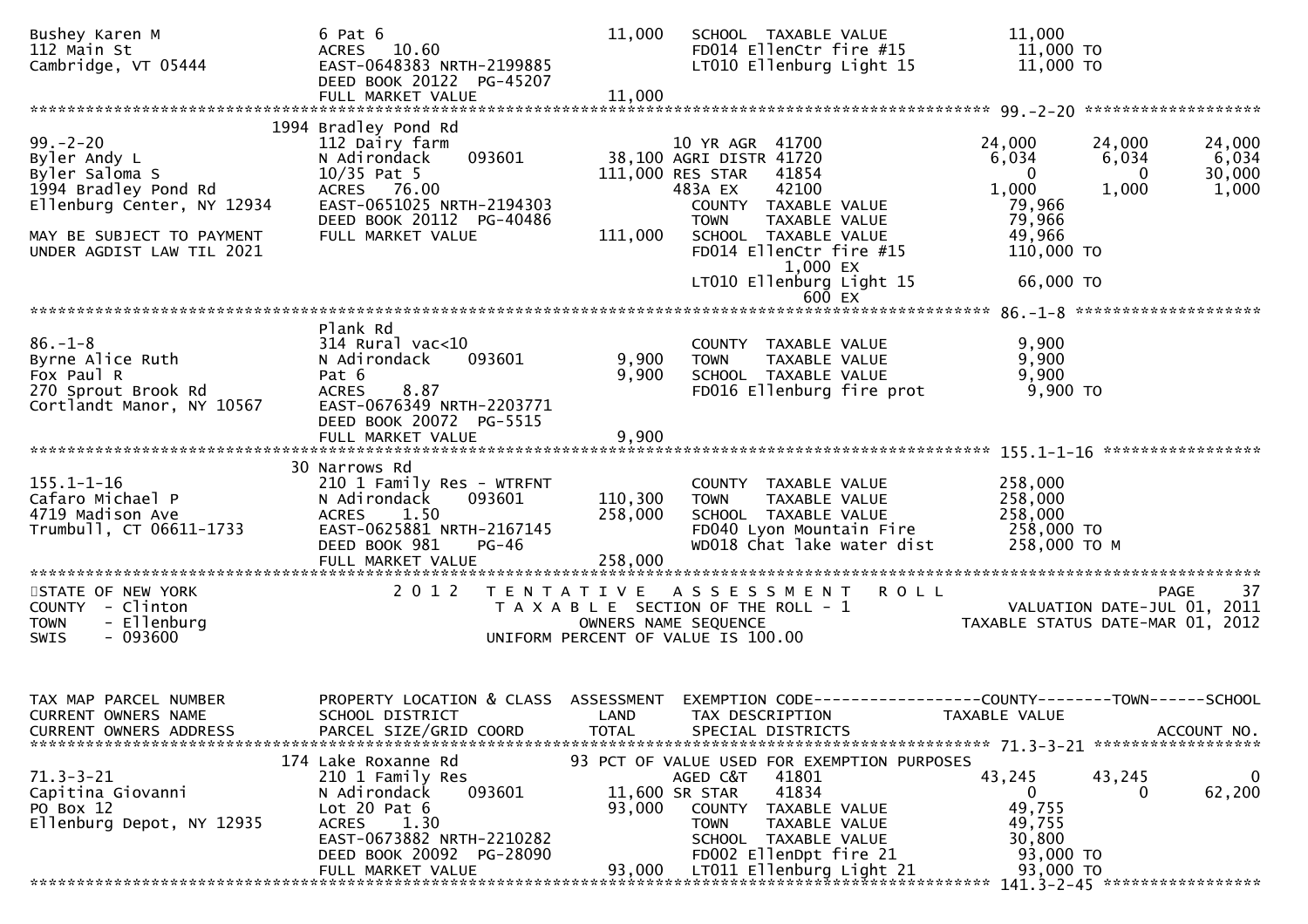| $141.3 - 2 - 45$<br>Carey Patricia A<br>Carey Francis L<br>Attn: William S & Janet Carey<br>1101 Main St<br>Champlain, NY 12919 | 13 Brooks Way<br>260 Seasonal res - WTRFNT<br>163401<br>Chateaugay 1<br>Lot $100$ Pat 5<br>50.00 DPTH 130.00<br>FRNT<br>EAST-0623183 NRTH-2172851<br>DEED BOOK 962<br>PG-144<br>FULL MARKET VALUE<br>Brandy Brook Rd | 49,200<br>70,000<br>70,000                | COUNTY TAXABLE VALUE<br><b>TOWN</b><br>TAXABLE VALUE<br>SCHOOL TAXABLE VALUE<br>FD040 Lyon Mountain Fire<br>WD018 Chat lake water dist                   | 70,000<br>70,000<br>70,000<br>70,000 TO<br>70,000 ТО М                                        |
|---------------------------------------------------------------------------------------------------------------------------------|----------------------------------------------------------------------------------------------------------------------------------------------------------------------------------------------------------------------|-------------------------------------------|----------------------------------------------------------------------------------------------------------------------------------------------------------|-----------------------------------------------------------------------------------------------|
| $99. - 1 - 1$<br>Carlson Fordyce I<br>Carlson Anna<br>27 Catalan Forge Rd<br>Standish, NY 12952                                 | 321 Abandoned ag<br>N Adirondack<br>093601<br>6 Pat 6<br>ACRES 24.00<br>EAST-0648434 NRTH-2199430<br>DEED BOOK 691<br>PG-106<br>FULL MARKET VALUE                                                                    | 9,900<br>9,900<br>9,900                   | COUNTY TAXABLE VALUE<br><b>TOWN</b><br>TAXABLE VALUE<br>SCHOOL TAXABLE VALUE<br>FD014 EllenCtr fire #15<br>LT010 Ellenburg Light 15                      | 9,900<br>9,900<br>9,900<br>9,900 TO<br>9,900 TO                                               |
| $99.1 - 3 - 6$<br>Carpenter Alfred<br>Carpenter Donna<br>89 West Hill Rd<br>Ellenburg Center, NY 12934                          | 91 West Hill Rd<br>312 Vac w/imprv<br>093601<br>N Adirondack<br>11 Pat 5<br>FRNT 66.00 DPTH 132.00<br>EAST-0647391 NRTH-2197683<br>DEED BOOK 20011 PG-35507                                                          | 3,000<br>4,000                            | COUNTY TAXABLE VALUE<br>TAXABLE VALUE<br><b>TOWN</b><br>SCHOOL TAXABLE VALUE<br>FD014 EllenCtr fire #15<br>LT010 Ellenburg Light 15                      | 4,000<br>4,000<br>4,000<br>4,000 TO<br>4,000 TO                                               |
|                                                                                                                                 | FULL MARKET VALUE                                                                                                                                                                                                    | 4,000                                     |                                                                                                                                                          |                                                                                               |
| $99.1 - 3 - 7$<br>Carpenter Alfred<br>Carpenter Donna<br>PO Box 35<br>Ellenburg Center, NY 12934                                | 89 West Hill Rd<br>210 1 Family Res<br>093601<br>N Adirondack<br>11 Pat 5<br><b>FRNT</b><br>70.00 DPTH 132.00<br><b>BANK</b> 115<br>EAST-0647454 NRTH-2197707<br>DEED BOOK 681<br>$PG-254$<br>FULL MARKET VALUE      | 3,100<br>56,000<br>56,000                 | RES STAR<br>41854<br>COUNTY TAXABLE VALUE<br>TAXABLE VALUE<br><b>TOWN</b><br>SCHOOL TAXABLE VALUE<br>FD014 EllenCtr fire #15<br>LT010 Ellenburg Light 15 | $\mathbf{0}$<br>$\mathbf 0$<br>30,000<br>56,000<br>56,000<br>26,000<br>56,000 TO<br>56,000 TO |
| STATE OF NEW YORK<br>COUNTY - Clinton<br>- Ellenburg<br><b>TOWN</b><br>$-093600$<br>SWIS                                        | 2 0 1 2                                                                                                                                                                                                              | T E N T A T I V E<br>OWNERS NAME SEQUENCE | A S S E S S M E N T<br><b>ROLL</b><br>T A X A B L E SECTION OF THE ROLL - 1<br>UNIFORM PERCENT OF VALUE IS 100.00                                        | 38<br><b>PAGE</b><br>VALUATION DATE-JUL 01, 2011<br>TAXABLE STATUS DATE-MAR 01, 2012          |
| TAX MAP PARCEL NUMBER<br>CURRENT OWNERS NAME                                                                                    | PROPERTY LOCATION & CLASS ASSESSMENT EXEMPTION CODE-<br>SCHOOL DISTRICT                                                                                                                                              | LAND                                      | TAX DESCRIPTION                                                                                                                                          | ------COUNTY--------TOWN------SCHOOL<br>TAXABLE VALUE                                         |
| $155.4 - 1 - 3$<br>Carpenter Glen<br>4572 Rt 374<br>Merrill, NY 12955-3015                                                      | 4572 Rt 374<br>210 1 Family Res<br>093601<br>N Adirondack<br>119 Pat 5<br>2.10<br><b>ACRES</b><br>EAST-0634597 NRTH-2160482<br>DEED BOOK 20051 PG-79620<br>FULL MARKET VALUE                                         | 5,600<br>72,000<br>72,000                 | 41854<br>RES STAR<br>COUNTY TAXABLE VALUE<br>TAXABLE VALUE<br><b>TOWN</b><br>SCHOOL TAXABLE VALUE<br>FD040 Lyon Mountain Fire                            | $\mathbf{0}$<br>$\mathbf 0$<br>30,000<br>72,000<br>72,000<br>42,000<br>72,000 TO              |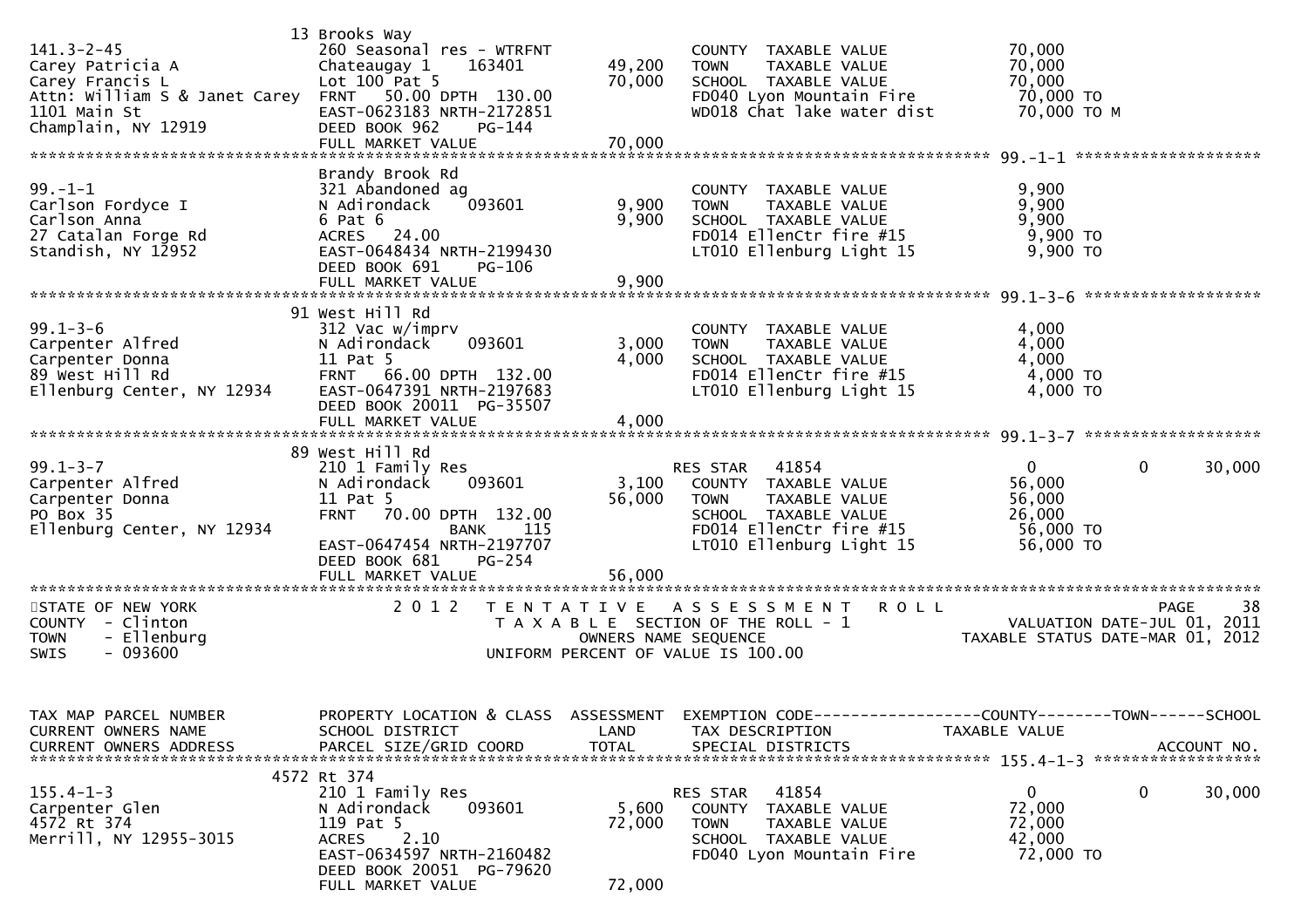|                                                                                                                                 |                                                                                                                                                                                  |                           |                                                                                                                                                                                     | $113. - 1 - 6.1$ ******************                                                                         |                                    |
|---------------------------------------------------------------------------------------------------------------------------------|----------------------------------------------------------------------------------------------------------------------------------------------------------------------------------|---------------------------|-------------------------------------------------------------------------------------------------------------------------------------------------------------------------------------|-------------------------------------------------------------------------------------------------------------|------------------------------------|
| $113.-1-6.1$<br>Carpenter Kevin<br>Craig Melinda<br>59 Seymour Rd<br>Ellenburg Center, NY 12934                                 | Steam Mill Rd<br>260 Seasonal res<br>N Adirondack<br>093601<br>28 Pat 5<br>ACRES 69.80<br>EAST-0643217 NRTH-2189630<br>DEED BOOK 897<br>$PG-42$                                  | 22,600<br>24,600          | COUNTY TAXABLE VALUE<br><b>TOWN</b><br>TAXABLE VALUE<br>SCHOOL TAXABLE VALUE<br>FD016 Ellenburg fire prot                                                                           | 24,600<br>24,600<br>24,600<br>24,600 TO                                                                     |                                    |
|                                                                                                                                 |                                                                                                                                                                                  |                           |                                                                                                                                                                                     |                                                                                                             |                                    |
| $114. - 1 - 11$<br>Carpenter Kevin<br>Craig Melinda<br>59 Seymour Rd<br>Ellenburg Center, NY 12934<br>MAY BE SUBJECT TO PAYMENT | 59 Seymour Rd<br>112 Dairy farm<br>093601<br>N Adirondack<br>Lot $51$ Pat $5$<br>ACRES 356.00<br>EAST-0649540 NRTH-2188423<br>DEED BOOK 897<br><b>PG-42</b><br>FULL MARKET VALUE | 244,000                   | 10 YR AGR 41700<br>114,100 AGRI DISTR 41720<br>244,000 RES STAR<br>41854<br>COUNTY TAXABLE VALUE<br>TAXABLE VALUE<br><b>TOWN</b><br>SCHOOL TAXABLE VALUE<br>FD014 EllenCtr fire #15 | 19,000<br>19,000<br>$\bf{0}$<br>0<br>$\mathbf 0$<br>$\Omega$<br>225,000<br>225,000<br>195,000<br>244,000 TO | 19,000<br>$\overline{0}$<br>30,000 |
| UNDER AGDIST LAW TIL 2016                                                                                                       |                                                                                                                                                                                  |                           |                                                                                                                                                                                     |                                                                                                             |                                    |
| $114. - 1 - 12$<br>Carpenter Kevin<br>59 Seymour Rd<br>Ellenburg Center, NY 12934                                               | 8 Seymour Rd<br>210 1 Family Res<br>093601<br>N Adirondack<br>51 Pat 5<br>1.20<br><b>ACRES</b><br>EAST-0650431 NRTH-2189158<br>DEED BOOK 20112 PG-43655<br>FULL MARKET VALUE     | 5,100<br>41,000<br>41,000 | COUNTY TAXABLE VALUE<br>TAXABLE VALUE<br><b>TOWN</b><br>SCHOOL TAXABLE VALUE<br>FD014 EllenCtr fire #15<br>OT002 Omitted Tax-County<br>OT004 Omitted Tax-Town                       | 41,000<br>41,000<br>41,000<br>41,000 TO<br>71.84 MT<br>65.58 MT                                             |                                    |
|                                                                                                                                 |                                                                                                                                                                                  |                           |                                                                                                                                                                                     |                                                                                                             |                                    |
| $128. - 1 - 14.511$<br>Carpenter Kevin<br>59 Seymour Rd<br>Ellenburg Center, NY 12934                                           | Bradley Pond Rd<br>321 Abandoned ag<br>093601<br>N Adirondack<br>Lot 51 & 52 T5 omt<br>ACRES 138.20<br>EAST-0649670 NRTH-2184334<br>DEED BOOK 20112 PG-39858                     | 38,100<br>38,100          | COUNTY TAXABLE VALUE<br><b>TOWN</b><br>TAXABLE VALUE<br>SCHOOL TAXABLE VALUE<br>FD016 Ellenburg fire prot                                                                           | 38,100<br>38,100<br>38,100<br>38,100 TO                                                                     |                                    |
|                                                                                                                                 | FULL MARKET VALUE                                                                                                                                                                | 38,100                    |                                                                                                                                                                                     |                                                                                                             |                                    |
| STATE OF NEW YORK<br>COUNTY - Clinton<br>- Ellenburg<br><b>TOWN</b><br>$-093600$<br>SWIS                                        | 2 0 1 2<br>T E N T A T I V E                                                                                                                                                     |                           | A S S E S S M E N T<br><b>ROLL</b><br>T A X A B L E SECTION OF THE ROLL - 1<br>OWNERS NAME SEQUENCE<br>UNIFORM PERCENT OF VALUE IS 100.00                                           | PAGE<br>VALUATION DATE-JUL 01, 2011<br>TAXABLE STATUS DATE-MAR 01, 2012                                     | 39                                 |
| TAX MAP PARCEL NUMBER<br>CURRENT OWNERS NAME<br><b>CURRENT OWNERS ADDRESS</b>                                                   | PROPERTY LOCATION & CLASS ASSESSMENT<br>SCHOOL DISTRICT<br>PARCEL SIZE/GRID COORD                                                                                                | LAND<br><b>TOTAL</b>      | TAX DESCRIPTION<br>SPECIAL DISTRICTS                                                                                                                                                | EXEMPTION CODE------------------COUNTY--------TOWN------SCHOOL<br>TAXABLE VALUE                             | ACCOUNT NO.                        |
| $83. - 1 - 15.5$<br>Carpenter Kevin P<br>Carpenter Melinda A<br>59 Seymour Rd<br>Ellenburg Center, NY 12934                     | Brandy Brook Rd<br>105 Vac farmland<br>093601<br>N Adirondack<br>Lot 6T6omt<br>ACRES 112.00<br>EAST-0647577 NRTH-2200786<br>DEED BOOK 20041 PG-69006                             | 39,300<br>45,100          | COUNTY TAXABLE VALUE<br>TAXABLE VALUE<br><b>TOWN</b><br>SCHOOL TAXABLE VALUE<br>FD014 EllenCtr fire #15<br>LT010 Ellenburg Light 15                                                 | 45,100<br>45,100<br>45,100<br>45,100 TO<br>45,100 TO                                                        |                                    |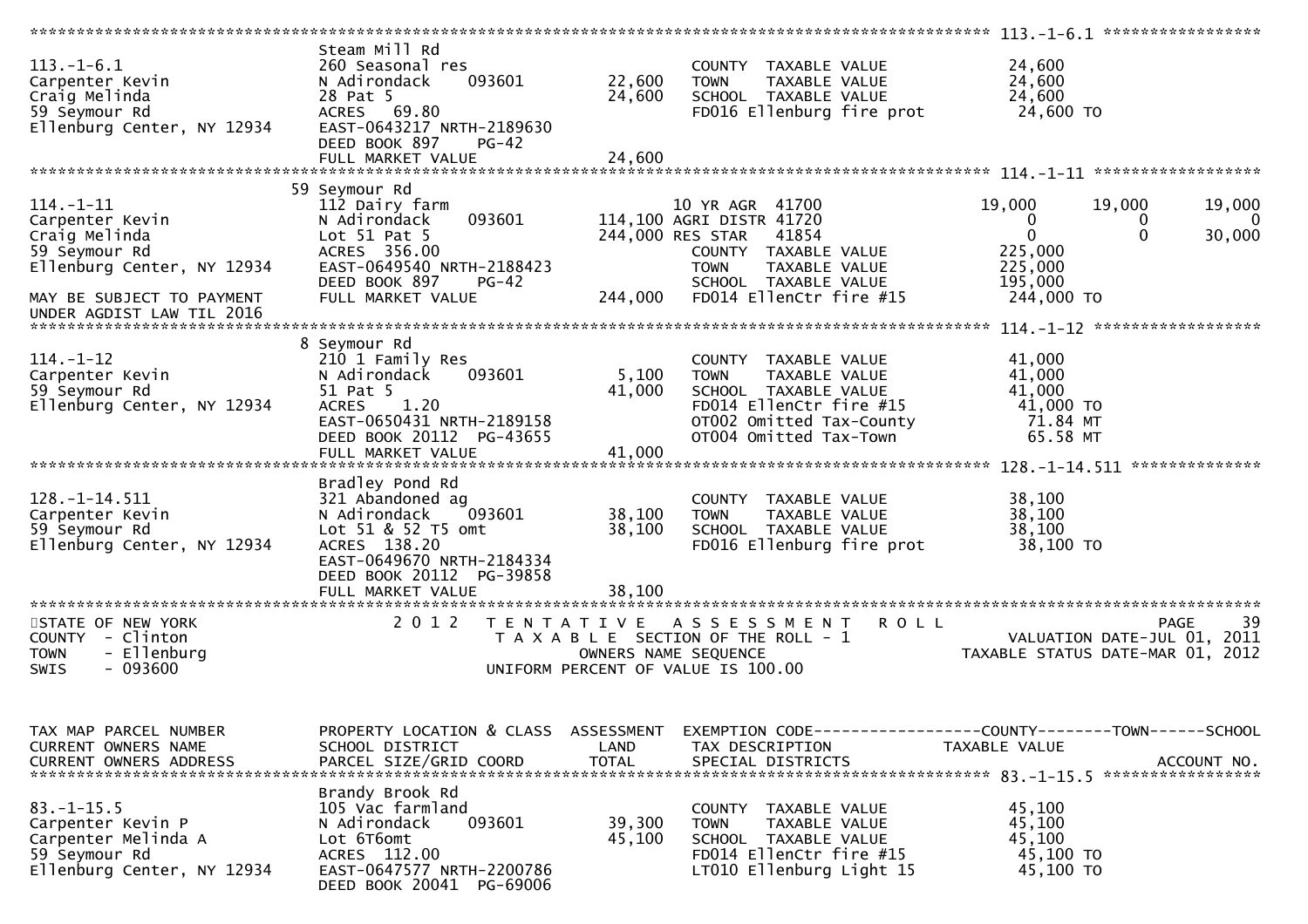|                                                                                                                          | FULL MARKET VALUE                                                                                                                                                                   | 45,100                    |                                                                                                                                                        |                                                                  | ******************                                                                      |
|--------------------------------------------------------------------------------------------------------------------------|-------------------------------------------------------------------------------------------------------------------------------------------------------------------------------------|---------------------------|--------------------------------------------------------------------------------------------------------------------------------------------------------|------------------------------------------------------------------|-----------------------------------------------------------------------------------------|
| $99.1 - 1 - 13$<br>Carpenter Kevin P<br>Carpenter Melinda A<br>8 Dupuis Rd<br>PO Box 165<br>Ellenburg Center, NY 12934   | 64 Carlson St<br>210 1 Family Res<br>093601<br>N Adirondack<br>Lot 11 T5omt<br>FRNT 124.00 DPTH 308.00<br>EAST-0648066 NRTH-2198432<br>DEED BOOK 20072 PG-6829<br>FULL MARKET VALUE | 9,400<br>63,300<br>63,300 | COUNTY TAXABLE VALUE<br>TAXABLE VALUE<br><b>TOWN</b><br>SCHOOL TAXABLE VALUE<br>FD014 EllenCtr fire #15<br>LT010 Ellenburg Light 15                    | 63,300<br>63,300<br>63,300<br>63,300 TO<br>63,300 TO             | *****************                                                                       |
|                                                                                                                          | 1869 Bradley Pond Rd                                                                                                                                                                |                           |                                                                                                                                                        |                                                                  |                                                                                         |
| $114. - 1 - 2.2$<br>Carpenter Kevin P<br>Carpenter Melinda A<br>59 Seymour Rd<br>Ellenburg Center, NY 12934              | 105 Vac farmland<br>N Adirondack<br>093601<br>ACRES 103.80<br>EAST-0651096 NRTH-2191360<br>DEED BOOK 1032<br>PG-273<br>FULL MARKET VALUE                                            | 64,700<br>64,700          | AGRI DISTR 41720<br>42100<br>38,700 483A EX<br>COUNTY TAXABLE VALUE<br><b>TOWN</b><br>TAXABLE VALUE<br>SCHOOL TAXABLE VALUE<br>FD014 EllenCtr fire #15 | $\mathbf{0}$<br>1,100<br>63,600<br>63,600<br>63,600<br>63,600 TO | $\mathbf{0}$<br>$\mathbf 0$<br>1,100<br>1,100                                           |
| MAY BE SUBJECT TO PAYMENT<br>UNDER AGDIST LAW TIL 2016                                                                   |                                                                                                                                                                                     |                           | 1,100 EX                                                                                                                                               |                                                                  | *****************                                                                       |
| $99. - 2 - 22.6$<br>Carpenter Kevin Peter<br>Carpenter Melinda Ann<br>59 Seymour Rd<br>Ellenburg Center, NY 12934        | Smith Rd<br>105 Vac farmland<br>N Adirondack<br>093601<br>Lot 32 T5omt<br>45.10<br><b>ACRES</b><br>EAST-0654296 NRTH-2194459<br>DEED BOOK 98001 PG-02999                            | 31,500<br>31,500          | AGRI DISTR 41720<br>COUNTY TAXABLE VALUE<br>TAXABLE VALUE<br><b>TOWN</b><br>SCHOOL TAXABLE VALUE<br>FD014 EllenCtr fire #15                            | 6,143<br>25,357<br>25,357<br>25,357<br>31,500 TO                 | 6,143<br>6,143                                                                          |
| MAY BE SUBJECT TO PAYMENT<br>UNDER AGDIST LAW TIL 2016                                                                   | FULL MARKET VALUE                                                                                                                                                                   | 31,500                    |                                                                                                                                                        |                                                                  |                                                                                         |
| $99.1 - 1 - 26$<br>Carpenter Melinda A<br>8 Dupuis Rd<br>PO Box 165<br>Ellenburg Center, NY 12934                        | 8 Dupuis Rd<br>210 1 Family Res<br>093601<br>N Adirondack<br>11 Pat 5<br>FRNT 110.00 DPTH 367.00<br>EAST-0648962 NRTH-2198753<br>DEED BOOK 20112<br>PG-41609<br>FULL MARKET VALUE   | 4,700<br>43,500<br>43.500 | COUNTY TAXABLE VALUE<br><b>TOWN</b><br>TAXABLE VALUE<br>SCHOOL TAXABLE VALUE<br>FD014 EllenCtr fire #15<br>LT010 Ellenburg Light 15                    | 43,500<br>43,500<br>43,500<br>43,500 TO<br>43,500 TO             |                                                                                         |
| **********************<br>STATE OF NEW YORK<br>COUNTY - Clinton<br>- Ellenburg<br><b>TOWN</b><br><b>SWIS</b><br>- 093600 | ******************************<br>2 0 1 2<br>T E N T A T I V E                                                                                                                      |                           | ASSESSMENT<br><b>ROLL</b><br>T A X A B L E SECTION OF THE ROLL - 1<br>OWNERS NAME SEOUENCE<br>UNIFORM PERCENT OF VALUE IS 100.00                       |                                                                  | <b>PAGE</b><br>40<br>VALUATION DATE-JUL 01,<br>2011<br>TAXABLE STATUS DATE-MAR 01, 2012 |
| TAX MAP PARCEL NUMBER<br>CURRENT OWNERS NAME<br><b>CURRENT OWNERS ADDRESS</b>                                            | PROPERTY LOCATION & CLASS ASSESSMENT<br>SCHOOL DISTRICT<br>PARCEL SIZE/GRID COORD                                                                                                   | LAND<br><b>TOTAL</b>      | EXEMPTION CODE-----------------COUNTY-------TOWN------SCHOOL<br>TAX DESCRIPTION<br>SPECIAL DISTRICTS                                                   | TAXABLE VALUE                                                    | ACCOUNT NO.                                                                             |
| $99.1 - 2 - 14$<br>Carpenters Country Cupboard<br>5 Dupuis Rd<br>PO Box 165                                              | 5 Dupuis Rd<br>486 Mini-mart<br>093601<br>N Adirondack<br>11 Pat 5<br>FRNT 135.00 DPTH 190.00                                                                                       | 8,200<br>43,100           | COUNTY<br>TAXABLE VALUE<br>TAXABLE VALUE<br><b>TOWN</b><br>SCHOOL TAXABLE VALUE<br>FD014 EllenCtr fire #15                                             | 43,100<br>43,100<br>43,100<br>43,100 TO                          |                                                                                         |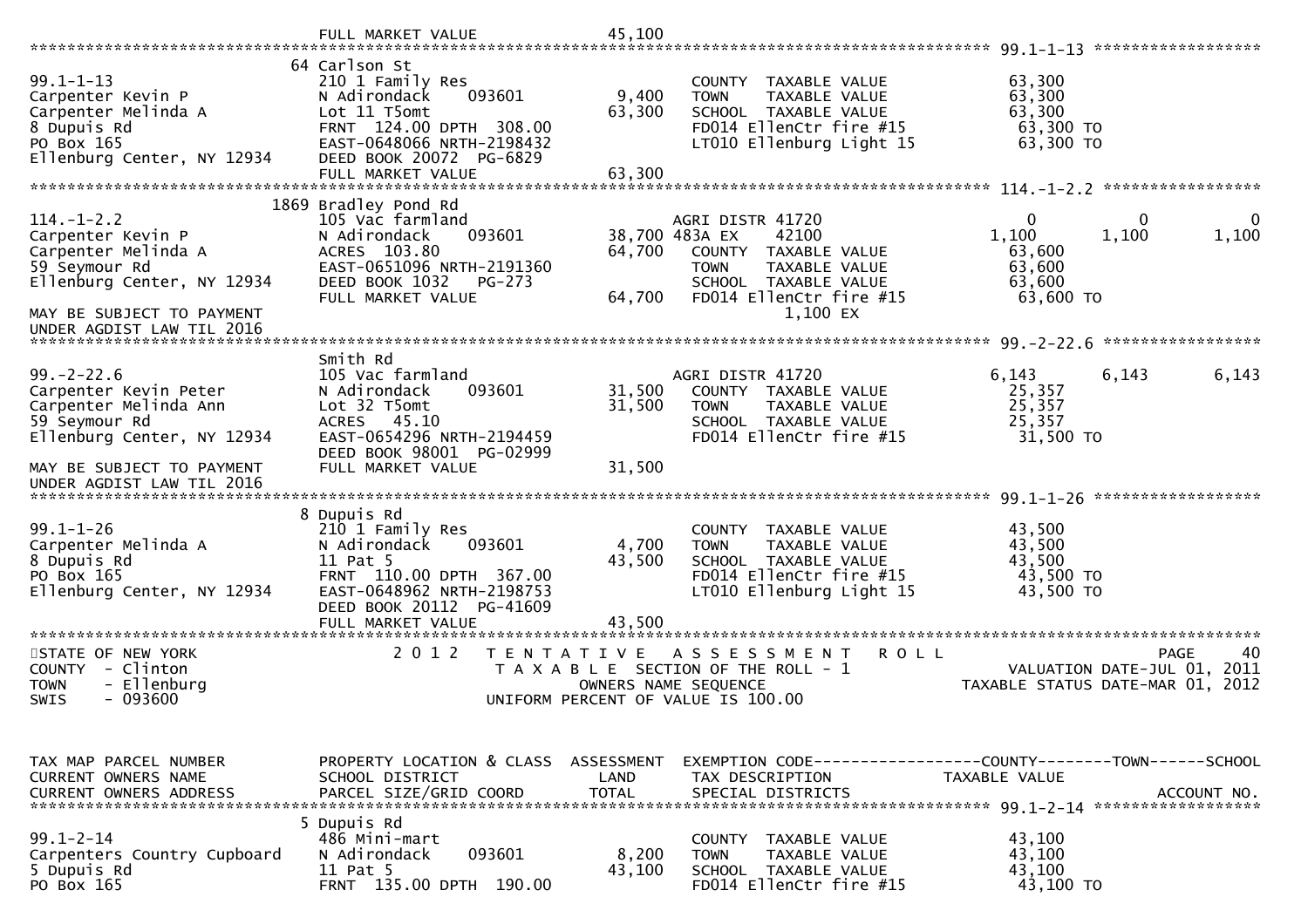| Ellenburg Center, NY 12934                                                                                  | EAST-0649122 NRTH-2198380<br>DEED BOOK 20092 PG-23056<br>FULL MARKET VALUE                                                                                                            | 43,100                                    | LT010 Ellenburg Light 15                                                                                                                                                                               | 43,100 TO                                                 |                                                                                      |
|-------------------------------------------------------------------------------------------------------------|---------------------------------------------------------------------------------------------------------------------------------------------------------------------------------------|-------------------------------------------|--------------------------------------------------------------------------------------------------------------------------------------------------------------------------------------------------------|-----------------------------------------------------------|--------------------------------------------------------------------------------------|
|                                                                                                             |                                                                                                                                                                                       |                                           |                                                                                                                                                                                                        |                                                           |                                                                                      |
| $155. - 2 - 15.5$<br>Carriere Germain D<br>Carriere Gail O<br>4894 Rt 374<br>Merrill, NY 12955              | 4894 Rt 374<br>210 1 Family Res<br>N Adirondack<br>093601<br>Lot 120 T5omt<br>5.71<br><b>ACRES</b><br>EAST-0628288 NRTH-2164822<br>DEED BOOK 641<br><b>PG-960</b>                     | 62,000                                    | 96 PCT OF VALUE USED FOR EXEMPTION PURPOSES<br>41801<br>AGED C&T<br>41834<br>7,400 SR STAR<br>COUNTY TAXABLE VALUE<br><b>TOWN</b><br>TAXABLE VALUE<br>SCHOOL TAXABLE VALUE<br>FD040 Lyon Mountain Fire | 29,760<br>0<br>32,240<br>32,240<br>0<br>62,000 TO         | 29,760<br>62,000                                                                     |
|                                                                                                             |                                                                                                                                                                                       |                                           |                                                                                                                                                                                                        |                                                           |                                                                                      |
|                                                                                                             | FULL MARKET VALUE                                                                                                                                                                     | 62,000                                    |                                                                                                                                                                                                        |                                                           |                                                                                      |
|                                                                                                             |                                                                                                                                                                                       |                                           |                                                                                                                                                                                                        |                                                           |                                                                                      |
| $99. - 2 - 22.7$<br>Carter Allen F<br>PO Box 151<br>Chateaugay, NY 12920                                    | Smith Rd<br>311 Res vac land<br>N Adirondack<br>093601<br>Lot 31 T5omt<br>FRNT 165.00 DPTH 180.00<br>EAST-0653431 NRTH-2194145<br>DEED BOOK 20011 PG-33344                            | 4,700<br>4,700                            | COUNTY TAXABLE VALUE<br>TAXABLE VALUE<br><b>TOWN</b><br>SCHOOL TAXABLE VALUE<br>FD014 EllenCtr fire #15                                                                                                | 4,700<br>4,700<br>4,700<br>4,700 TO                       |                                                                                      |
|                                                                                                             | FULL MARKET VALUE                                                                                                                                                                     | 4,700                                     |                                                                                                                                                                                                        |                                                           |                                                                                      |
|                                                                                                             |                                                                                                                                                                                       |                                           |                                                                                                                                                                                                        |                                                           |                                                                                      |
| $83. - 1 - 31.2$<br>Carter Dale<br>PO Box 205<br>Ellenburg Center, NY 12934                                 | 7706 Star Rd<br>210 1 Family Res<br>N Adirondack<br>093601<br>14 Pat 6<br><b>ACRES</b><br>1.70<br>EAST-0637643 NRTH-2202785<br>DEED BOOK 575<br>PG-186                                | 5,100<br>90,000                           | RES STAR<br>41854<br>COUNTY TAXABLE VALUE<br><b>TOWN</b><br>TAXABLE VALUE<br>SCHOOL TAXABLE VALUE<br>FD016 Ellenburg fire prot                                                                         | $\mathbf{0}$<br>90,000<br>90,000<br>60,000<br>90,000 TO   | 0<br>30,000                                                                          |
|                                                                                                             | FULL MARKET VALUE                                                                                                                                                                     | 90,000                                    |                                                                                                                                                                                                        |                                                           |                                                                                      |
|                                                                                                             |                                                                                                                                                                                       |                                           |                                                                                                                                                                                                        |                                                           |                                                                                      |
| $99. - 2 - 12$<br>Carter James L<br>Carter Debra L<br>444 Ellenburg Center Rd<br>Ellenburg Center, NY 12934 | 444 Ellenburg Center Rd<br>210 1 Family Res<br>093601<br>N Adirondack<br>9 Pat 5<br><b>ACRES</b><br>1.40<br>EAST-0653774 NRTH-2199332<br>DEED BOOK 627<br>PG-388<br>FULL MARKET VALUE | 5,000<br>52,000<br>52,000                 | 41854<br>RES STAR<br>COUNTY TAXABLE VALUE<br><b>TOWN</b><br>TAXABLE VALUE<br>SCHOOL TAXABLE VALUE<br>FD014 EllenCtr fire #15                                                                           | $\overline{0}$<br>52,000<br>52,000<br>22,000<br>52,000 TO | 30,000<br>0                                                                          |
|                                                                                                             | *****************                                                                                                                                                                     |                                           |                                                                                                                                                                                                        |                                                           |                                                                                      |
| STATE OF NEW YORK<br>COUNTY - Clinton<br>- Ellenburg<br><b>TOWN</b><br>- 093600<br><b>SWIS</b>              | 2 0 1 2                                                                                                                                                                               | T E N T A T I V E<br>OWNERS NAME SEQUENCE | ASSESSMENT<br>T A X A B L E SECTION OF THE ROLL - 1<br>UNIFORM PERCENT OF VALUE IS 100.00                                                                                                              | <b>ROLL</b>                                               | 41<br><b>PAGE</b><br>VALUATION DATE-JUL 01, 2011<br>TAXABLE STATUS DATE-MAR 01, 2012 |
|                                                                                                             |                                                                                                                                                                                       |                                           |                                                                                                                                                                                                        |                                                           |                                                                                      |
| TAX MAP PARCEL NUMBER<br>CURRENT OWNERS NAME                                                                | PROPERTY LOCATION & CLASS<br>SCHOOL DISTRICT                                                                                                                                          | ASSESSMENT<br>LAND                        | EXEMPTION        CODE-----------------COUNTY-------TOWN------SCHOOL<br>TAX DESCRIPTION                                                                                                                 | TAXABLE VALUE                                             | ACCOUNT NO.<br>*****************                                                     |
|                                                                                                             | 7960 Star Rd                                                                                                                                                                          |                                           |                                                                                                                                                                                                        |                                                           |                                                                                      |
| $82. - 1 - 16.3$<br>Carter Jay L<br>Carter Life Use Lawrence<br>PO Box 4                                    | 210 1 Family Res<br>093601<br>N Adirondack<br>Lot 12 T6omt<br><b>ACRES</b><br>1.40                                                                                                    | 5,300<br>79,800                           | 41854<br>RES STAR<br>COUNTY<br>TAXABLE VALUE<br><b>TOWN</b><br>TAXABLE VALUE<br>SCHOOL<br>TAXABLE VALUE                                                                                                | $\mathbf 0$<br>79,800<br>79,800<br>49,800                 | 0<br>30,000                                                                          |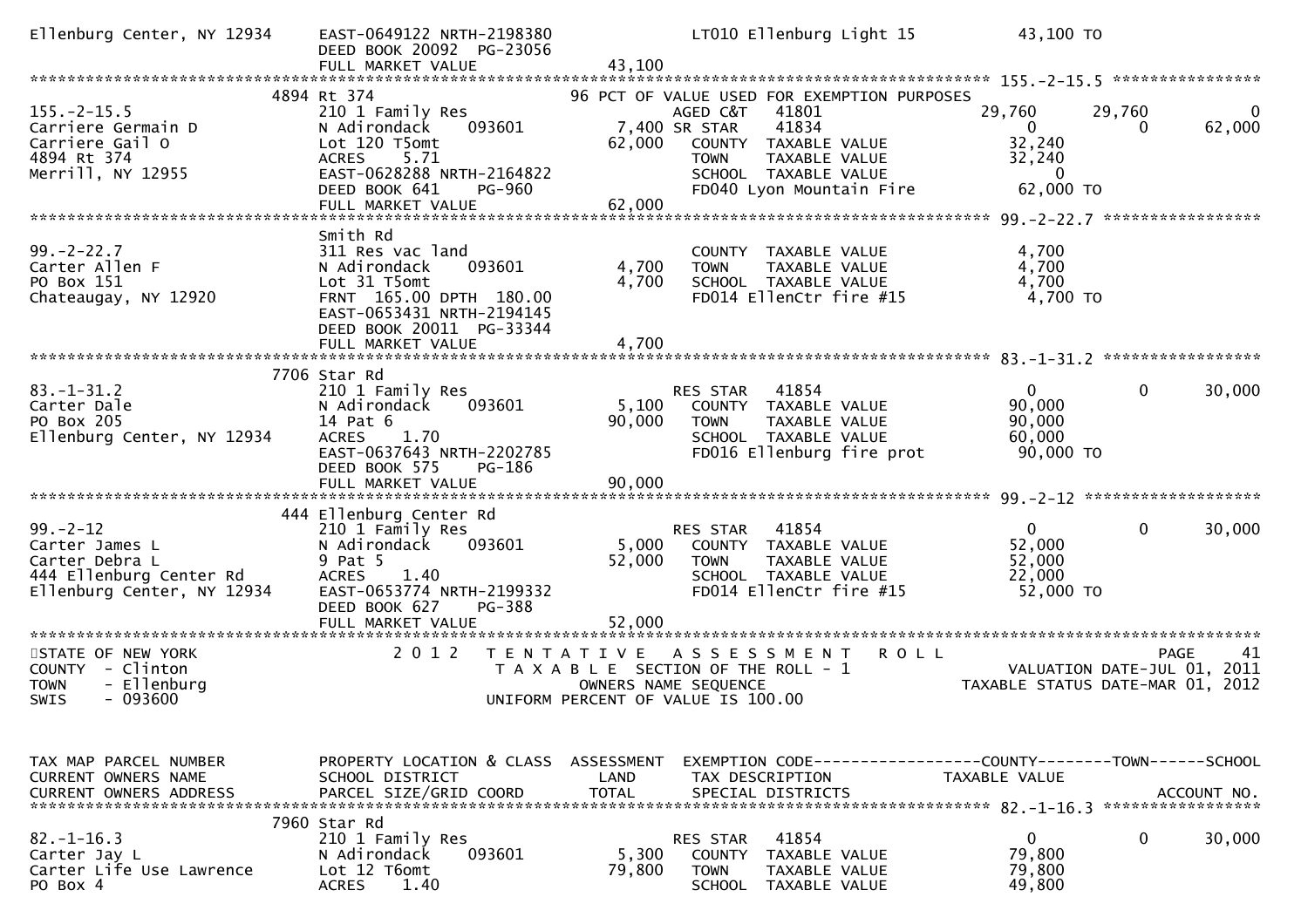| Ellenburg, NY 12933                                                                                  | EAST-0629950 NRTH-2201777<br>DEED BOOK 20041 PG-70236<br>FULL MARKET VALUE                                                                                                            | 79,800                  | FD016 Ellenburg fire prot                                                                                                                                              |             | 79,800 TO                                                     |                                                                                      |
|------------------------------------------------------------------------------------------------------|---------------------------------------------------------------------------------------------------------------------------------------------------------------------------------------|-------------------------|------------------------------------------------------------------------------------------------------------------------------------------------------------------------|-------------|---------------------------------------------------------------|--------------------------------------------------------------------------------------|
|                                                                                                      |                                                                                                                                                                                       |                         |                                                                                                                                                                        |             |                                                               |                                                                                      |
| 128. – 1–14.4<br>Carter Kevin<br>Carter Gisele<br>1503 Bradley Pond Rd<br>Ellenburg Center, NY 12934 | 1506 Bradley Pond Rd<br>240 Rural res<br>093601<br>N Adirondack<br>Lot 52 T5omt<br>ACRES 32.00<br>EAST-0647196 NRTH-2184690<br>DEED BOOK 20021 PG-44764<br>FULL MARKET VALUE          | 77,000<br>77,000        | 41854<br>RES STAR<br>23,800 483A EX<br>42100<br>COUNTY TAXABLE VALUE<br><b>TOWN</b><br>TAXABLE VALUE<br>SCHOOL TAXABLE VALUE<br>FD016 Ellenburg fire prot<br>10,800 EX |             | $\Omega$<br>10,800<br>66,200<br>66,200<br>36,200<br>66,200 TO | 30,000<br>0<br>10,800<br>10,800                                                      |
|                                                                                                      | 1503 Bradley Pond Rd                                                                                                                                                                  |                         |                                                                                                                                                                        |             |                                                               |                                                                                      |
| $128. - 1 - 14.3$<br>Carter Kevin J<br>Carter Gisele<br>1503 Bradley Pond Rd<br>Ellenburg Center, NY | 322 Rural vac>10<br>093601<br>N Adirondack<br>Lot 51 T5omt<br>ACRES 12.09<br>EAST-0648278 NRTH-2184981<br>12934-1709 DEED BOOK 20001 PG-24795                                         | 11,600<br>11,600        | COUNTY TAXABLE VALUE<br>TAXABLE VALUE<br><b>TOWN</b><br>SCHOOL TAXABLE VALUE<br>FD016 Ellenburg fire prot                                                              |             | 11,600<br>11,600<br>11,600<br>11,600 TO                       |                                                                                      |
|                                                                                                      | FULL MARKET VALUE                                                                                                                                                                     | 11,600                  |                                                                                                                                                                        |             |                                                               |                                                                                      |
| 7579/7599 Star Rd                                                                                    |                                                                                                                                                                                       |                         |                                                                                                                                                                        |             |                                                               |                                                                                      |
| $83. - 1 - 24.1$<br>Carter Lee<br>Carter Gladys<br>7599 Star Rd<br>Ellenburg Center, NY 12934        | 240 Rural res<br>093601<br>N Adirondack<br>7 Pat 6<br>ACRES 95.40<br>EAST-0640716 NRTH-2200518<br>DEED BOOK 963<br>PG-132                                                             | 30,200<br>91,000        | 41854<br>RES STAR<br>COUNTY TAXABLE VALUE<br><b>TOWN</b><br>TAXABLE VALUE<br>SCHOOL TAXABLE VALUE<br>FD016 Ellenburg fire prot                                         |             | $\mathbf{0}$<br>91,000<br>91,000<br>61,000<br>91,000 TO       | 30,000<br>0                                                                          |
|                                                                                                      | FULL MARKET VALUE                                                                                                                                                                     | 91,000                  |                                                                                                                                                                        |             |                                                               |                                                                                      |
|                                                                                                      |                                                                                                                                                                                       |                         |                                                                                                                                                                        |             |                                                               |                                                                                      |
| $55. - 2 - 7$<br>Carter Margaret Hansen<br>322 Rt 35<br>Chateaugay, NY 12920                         | Bull Run Rd<br>$314$ Rural vac<10<br>093601<br>N Adirondack<br>Lot $40/41$ Pat 6<br>1.50<br><b>ACRES</b><br>EAST-0668726 NRTH-2223602<br>DEED BOOK 596<br>PG-428<br>FULL MARKET VALUE | 5,300<br>5,300<br>5.300 | COUNTY TAXABLE VALUE<br><b>TOWN</b><br>TAXABLE VALUE<br>SCHOOL TAXABLE VALUE<br>FD016 Ellenburg fire prot                                                              |             | 5,300<br>5,300<br>5,300<br>5,300 TO                           |                                                                                      |
| **********************                                                                               | *********************                                                                                                                                                                 |                         |                                                                                                                                                                        |             |                                                               |                                                                                      |
| STATE OF NEW YORK<br>COUNTY - Clinton<br>- Ellenburg<br><b>TOWN</b><br>- 093600<br><b>SWIS</b>       | 2 0 1 2<br>T E N T A T I V E                                                                                                                                                          |                         | A S S E S S M E N T<br>T A X A B L E SECTION OF THE ROLL - 1<br>OWNERS NAME SEQUENCE<br>UNIFORM PERCENT OF VALUE IS 100.00                                             | <b>ROLL</b> |                                                               | 42<br><b>PAGE</b><br>VALUATION DATE-JUL 01, 2011<br>TAXABLE STATUS DATE-MAR 01, 2012 |
|                                                                                                      |                                                                                                                                                                                       |                         |                                                                                                                                                                        |             |                                                               |                                                                                      |
| TAX MAP PARCEL NUMBER<br>CURRENT OWNERS NAME                                                         | PROPERTY LOCATION & CLASS ASSESSMENT<br>SCHOOL DISTRICT                                                                                                                               | LAND                    | TAX DESCRIPTION                                                                                                                                                        |             | <b>TAXABLE VALUE</b>                                          |                                                                                      |
| $141.3 - 2 - 22$<br>Carter Nancy A<br>1 Lakeview Mdws<br>Keeseville, NY 12944                        | 39 Hill Rd<br>260 Seasonal res - WTRFNT<br>093601<br>N Adirondack<br>Lot 100 Pat 5<br>FRNT 116.00 DPTH 130.00                                                                         | 83,900<br>108,000       | COUNTY TAXABLE VALUE<br><b>TOWN</b><br>TAXABLE VALUE<br>SCHOOL TAXABLE VALUE<br>FD040 Lyon Mountain Fire                                                               |             | 108,000<br>108,000<br>108,000<br>108,000 TO                   |                                                                                      |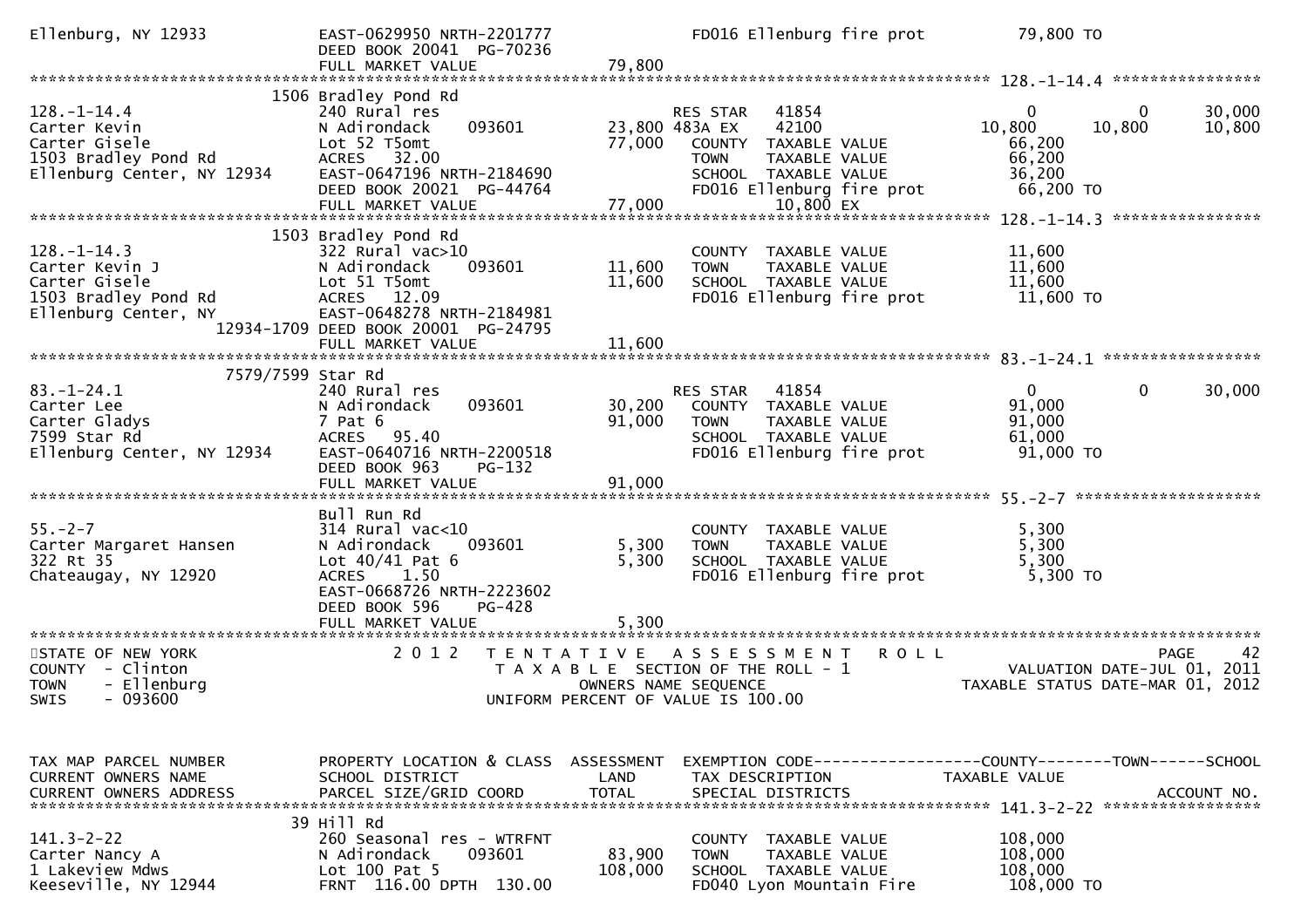|                                                                                                              | EAST-0623991 NRTH-2171683<br>DEED BOOK 20061 PG-99598<br>FULL MARKET VALUE                                                                                                                                        | 108,000                            | WD018 Chat lake water dist                                                                                                                    | 108,000 ТО М                                                                |
|--------------------------------------------------------------------------------------------------------------|-------------------------------------------------------------------------------------------------------------------------------------------------------------------------------------------------------------------|------------------------------------|-----------------------------------------------------------------------------------------------------------------------------------------------|-----------------------------------------------------------------------------|
|                                                                                                              |                                                                                                                                                                                                                   |                                    |                                                                                                                                               |                                                                             |
| $83 - 1 - 10.2$<br>Carter Robert<br>Carter Myrna<br>267 Brandy Brook Rd<br>Ellenburg Center, NY 12934        | 267 Brandy Brook Rd<br>210 1 Family Res<br>N Adirondack<br>093601<br>Lot 15 T6omt<br><b>ACRES</b><br>3.20<br>EAST-0648299 NRTH-2204804<br>DEED BOOK 633<br>PG-954<br>FULL MARKET VALUE                            | 6,300<br>65,000<br>65,000          | 41854<br><b>RES STAR</b><br>TAXABLE VALUE<br>COUNTY<br><b>TOWN</b><br><b>TAXABLE VALUE</b><br>SCHOOL TAXABLE VALUE<br>FD014 EllenCtr fire #15 | $\Omega$<br>0<br>30,000<br>65,000<br>65,000<br>35,000<br>65,000 TO          |
|                                                                                                              |                                                                                                                                                                                                                   |                                    |                                                                                                                                               |                                                                             |
| $82. - 1 - 16.2$<br>Carter Scott<br>Carter Stacey<br>30 Ryan Rd<br>Chateaugay, NY 12920                      | 30 Ryan Rd<br>210 1 Family Res<br>093601<br>N Adirondack<br>Lot 12 T6omt<br>080<br>4.80 BANK<br><b>ACRES</b><br>EAST-0628767 NRTH-2202481<br>DEED BOOK 824<br>PG-195<br>FULL MARKET VALUE                         | 7,400<br>104,000<br>104,000        | RES STAR<br>41854<br>COUNTY TAXABLE VALUE<br><b>TOWN</b><br>TAXABLE VALUE<br>SCHOOL TAXABLE VALUE<br>FD016 Ellenburg fire prot                | 30,000<br>$\overline{0}$<br>0<br>104,000<br>104,000<br>74,000<br>104,000 TO |
|                                                                                                              |                                                                                                                                                                                                                   |                                    |                                                                                                                                               |                                                                             |
| $84. - 1 - 18.3$<br>Carter Timmy E<br>Carter Lisa A<br>375 Ellenburg Center Rd<br>Ellenburg Center, NY 12934 | 375 Ellenburg Center Rd<br>210 1 Family Res<br>N Adirondack<br>093601<br>8 Pat 5<br>FRNT 235.00 DPTH 84.00<br>EAST-0655303 NRTH-2199785<br>DEED BOOK 1035<br>PG-66<br>FULL MARKET VALUE                           | 3,600<br>83,500<br>83,500          | 41854<br>RES STAR<br>COUNTY TAXABLE VALUE<br><b>TOWN</b><br>TAXABLE VALUE<br>SCHOOL TAXABLE VALUE<br>FD014 EllenCtr fire #15                  | $\Omega$<br>0<br>30,000<br>83,500<br>83,500<br>53,500<br>83,500 TO          |
|                                                                                                              |                                                                                                                                                                                                                   |                                    |                                                                                                                                               |                                                                             |
| $112. - 1 - 2.2$<br>Casey Ashley L<br>PO Box 8<br>Ellenburg Center, NY 12934<br>***********************      | Military Tpke<br>314 Rural vac<10<br>093601<br>N Adirondack<br>Lot 19 T5omt<br><b>ACRES</b><br>1.00<br>EAST-0624977 NRTH-2192292<br>DEED BOOK 98001 PG-06199<br>FULL MARKET VALUE<br>**************************** | 5,000<br>5,000<br>5,000            | COUNTY TAXABLE VALUE<br>TAXABLE VALUE<br><b>TOWN</b><br>SCHOOL TAXABLE VALUE<br>FD016 Ellenburg fire prot                                     | 5,000<br>5,000<br>5,000<br>5,000 TO                                         |
| STATE OF NEW YORK                                                                                            | 2 0 1 2<br>T E N T A T I V E                                                                                                                                                                                      |                                    | <b>ROLL</b><br>A S S E S S M E N T                                                                                                            | PAGE<br>43                                                                  |
| COUNTY - Clinton<br>- Ellenburg<br><b>TOWN</b><br>$-093600$<br><b>SWIS</b>                                   |                                                                                                                                                                                                                   |                                    | T A X A B L E SECTION OF THE ROLL - 1<br>OWNERS NAME SEQUENCE<br>UNIFORM PERCENT OF VALUE IS 100.00                                           | VALUATION DATE-JUL 01, 2011<br>TAXABLE STATUS DATE-MAR 01, 2012             |
| TAX MAP PARCEL NUMBER<br>CURRENT OWNERS NAME<br><b>CURRENT OWNERS ADDRESS</b>                                | PROPERTY LOCATION & CLASS<br>SCHOOL DISTRICT<br>PARCEL SIZE/GRID COORD                                                                                                                                            | ASSESSMENT<br>LAND<br><b>TOTAL</b> | EXEMPTION CODE-----------------COUNTY-------TOWN------SCHOOL<br>TAX DESCRIPTION<br>SPECIAL DISTRICTS                                          | TAXABLE VALUE<br>ACCOUNT NO.                                                |
| $70. - 1 - 4.2$<br>Caseys Sticks & Stones LLC<br>1039 West Hill Rd<br>PO Box 8                               | 172 Bull Run Rd<br>449 Other Storag<br>093601<br>N Adirondack<br>Lot 22 T6omt<br>9.20<br><b>ACRES</b>                                                                                                             | 15,100<br>45,000                   | COUNTY TAXABLE VALUE<br><b>TOWN</b><br>TAXABLE VALUE<br>SCHOOL TAXABLE VALUE<br>FD016 Ellenburg fire prot                                     | 45,000<br>45,000<br>45,000<br>45,000 TO                                     |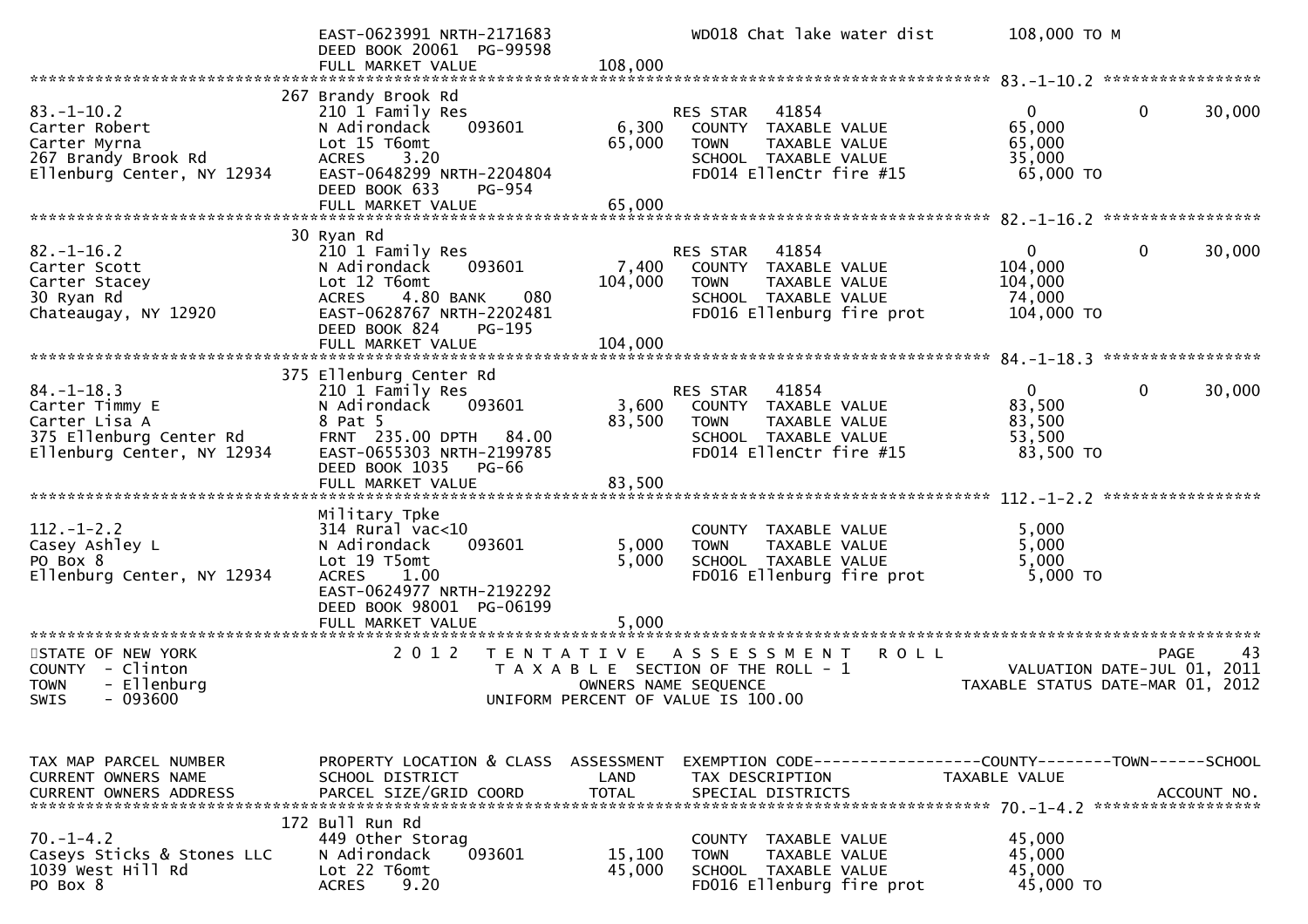| Ellenburg Center, NY 12934                                                                            | EAST-0668864 NRTH-2215675<br>PG-104<br>DEED BOOK 961                                                                                                                                  |                           |                                                                                                                                                                |                                                                                                   |
|-------------------------------------------------------------------------------------------------------|---------------------------------------------------------------------------------------------------------------------------------------------------------------------------------------|---------------------------|----------------------------------------------------------------------------------------------------------------------------------------------------------------|---------------------------------------------------------------------------------------------------|
|                                                                                                       | FULL MARKET VALUE                                                                                                                                                                     | 45,000                    |                                                                                                                                                                |                                                                                                   |
| $112. - 1 - 5$<br>Caseys Sticks & Stones LLC<br>1039 West Hill Rd<br>PO Box 8<br>Ellenburg Center, NY | 1039 West Hill Rd<br>210 1 Family Res<br>093601<br>N Adirondack<br>Lot 21 Pat 5<br><b>ACRES</b><br>8.70<br>EAST-0624885 NRTH-2190375                                                  | 14,800<br>76,000          | COUNTY TAXABLE VALUE<br>TAXABLE VALUE<br><b>TOWN</b><br>SCHOOL TAXABLE VALUE<br>FD016 Ellenburg fire prot                                                      | 76,000<br>76,000<br>76,000<br>76,000 TO                                                           |
|                                                                                                       | 12934-2182 DEED BOOK 98001 PG-04903<br>FULL MARKET VALUE                                                                                                                              | 76,000                    |                                                                                                                                                                |                                                                                                   |
|                                                                                                       | 45 West Hill Rd                                                                                                                                                                       |                           |                                                                                                                                                                |                                                                                                   |
| $99.1 - 3 - 14$<br>Cashman Vernon<br>PO Box 171<br>Ellenburg Center, NY 12934                         | 210 1 Family Res<br>N Adirondack<br>093601<br>11 Pat 5<br>FRNT 180.00 DPTH 110.00<br>EAST-0648437 NRTH-2198180<br>DEED BOOK 455<br>PG-760                                             | 47,000                    | AGED C&T<br>41801<br>41834<br>3,100 SR STAR<br>COUNTY TAXABLE VALUE<br>TAXABLE VALUE<br>TOWN<br>SCHOOL TAXABLE VALUE<br>FD014 EllenCtr fire #15                | 23,500<br>23,500<br>$\Omega$<br>47,000<br>0<br>0<br>23,500<br>23,500<br>$\mathbf{0}$<br>47,000 TO |
|                                                                                                       |                                                                                                                                                                                       |                           |                                                                                                                                                                |                                                                                                   |
| $85. - 1 - 11.12$<br>Cashman Wayne C<br>Cashman Anne Marie<br>PO Box 297<br>Malone, NY 12953          | Ellenburg Center Rd<br>312 Vac w/imprv<br>N Adirondack<br>093601<br>$3/4$ Pat 6<br>2.90<br><b>ACRES</b><br>EAST-0660998 NRTH-2206093<br>DEED BOOK 99001 PG-13018<br>FULL MARKET VALUE | 6,200<br>19,200<br>19,200 | <b>COUNTY</b><br>TAXABLE VALUE<br>TAXABLE VALUE<br><b>TOWN</b><br>SCHOOL TAXABLE VALUE<br>FD016 Ellenburg fire prot                                            | 19,200<br>19,200<br>19,200<br>19,200 TO                                                           |
|                                                                                                       | Plank Rd                                                                                                                                                                              |                           |                                                                                                                                                                |                                                                                                   |
| $71. - 3 - 1.2$<br>Cassani Anthony C<br>Cassani Jean M<br>424 Sierra Lavin Rd<br>Barre, VT 05641      | 321 Abandoned ag<br>N Adirondack<br>093601<br>Lot 20 T6omt<br>80.70<br><b>ACRES</b><br>EAST-0674767 NRTH-2211413<br>DEED BOOK 20051 PG-84247                                          | 24,000<br>24,000          | COUNTY TAXABLE VALUE<br>TAXABLE VALUE<br><b>TOWN</b><br>SCHOOL TAXABLE VALUE<br>FD002 EllenDpt fire 21                                                         | 24,000<br>24,000<br>24,000<br>24,000 TO                                                           |
|                                                                                                       | FULL MARKET VALUE                                                                                                                                                                     | 24,000                    |                                                                                                                                                                |                                                                                                   |
| STATE OF NEW YORK<br>COUNTY - Clinton<br>- Ellenburg<br><b>TOWN</b><br><b>SWIS</b><br>- 093600        | 2 0 1 2<br><b>TENTATIVE</b>                                                                                                                                                           |                           | <b>ROLL</b><br>A S S E S S M E N T<br>T A X A B L E SECTION OF THE ROLL - 1<br>OWNERS NAME SEQUENCE<br>UNIFORM PERCENT OF VALUE IS 100.00                      | PAGE<br>44<br>VALUATION DATE-JUL 01, 2011<br>TAXABLE STATUS DATE-MAR 01, 2012                     |
| TAX MAP PARCEL NUMBER<br><b>CURRENT OWNERS NAME</b><br><b>CURRENT OWNERS ADDRESS</b>                  | PROPERTY LOCATION & CLASS ASSESSMENT<br>SCHOOL DISTRICT<br>PARCEL SIZE/GRID COORD                                                                                                     | LAND<br><b>TOTAL</b>      | TAX DESCRIPTION<br>SPECIAL DISTRICTS                                                                                                                           | EXEMPTION CODE-----------------COUNTY-------TOWN------SCHOOL<br>TAXABLE VALUE<br>ACCOUNT NO.      |
| $71. - 3 - 2$<br>Cayea Gary E<br>Cayea Martha J<br>2057 Plank Rd                                      | 2057 Plank Rd<br>210 1 Family Res<br>N Adirondack<br>093601<br>3.80 BANK<br>080<br><b>ACRES</b><br>EAST-0675507 NRTH-2210121                                                          | 89,300                    | 98 PCT OF VALUE USED FOR EXEMPTION PURPOSES<br>41121<br>WARNONALL<br>41854<br>6,400 RES STAR<br><b>COUNTY</b><br>TAXABLE VALUE<br><b>TOWN</b><br>TAXABLE VALUE | 13,127<br>13,127<br>30,000<br>$\mathbf{0}$<br>0<br>76,173<br>76,173                               |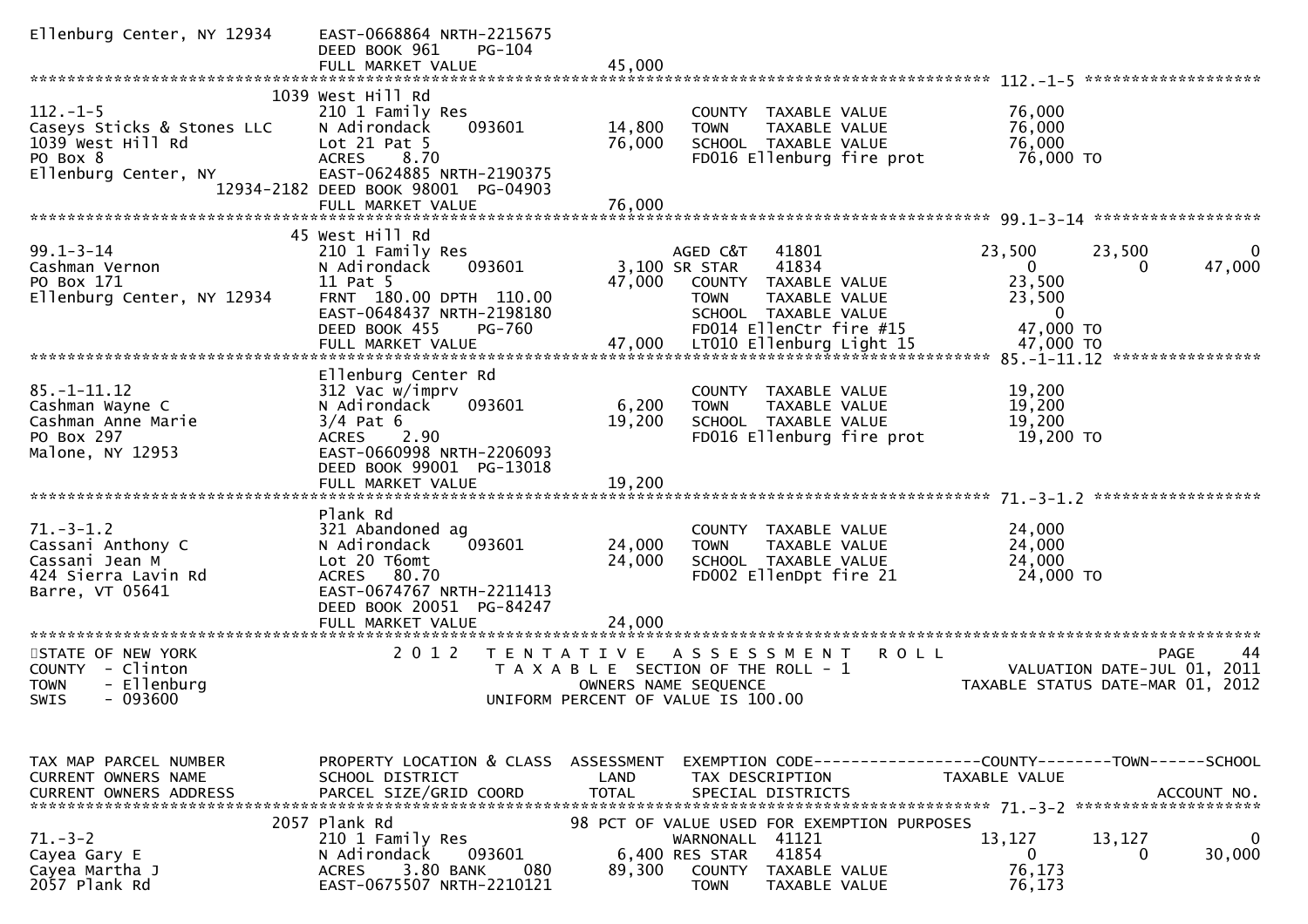| Ellenburg Depot, NY 12935                                                                                   | DEED BOOK 20001 PG-27552<br>FULL MARKET VALUE                                                                                                                                                             |                           | SCHOOL TAXABLE VALUE<br>89,300 FD002 EllenDpt fire 21                                                                                                    | 59,300<br>89,300 то                                                                                 |
|-------------------------------------------------------------------------------------------------------------|-----------------------------------------------------------------------------------------------------------------------------------------------------------------------------------------------------------|---------------------------|----------------------------------------------------------------------------------------------------------------------------------------------------------|-----------------------------------------------------------------------------------------------------|
| $70. - 1 - 23$<br>Cayea Gary F<br>PO Box 48<br>Ellenburg Depot, NY 12935                                    | 5469 Rt 11<br>210 1 Family Res<br>N Adirondack<br>093601<br>19 Pat 6<br>2.30<br><b>ACRES</b><br>EAST-0665477 NRTH-2209264<br>DEED BOOK 20001 PG-24672<br>FULL MARKET VALUE                                | 5,800<br>44,100<br>44,100 | COUNTY TAXABLE VALUE<br>TAXABLE VALUE<br><b>TOWN</b><br>SCHOOL TAXABLE VALUE<br>FD002 EllenDpt fire 21<br>LT012 Ellenburg Light 5                        | 44,100<br>44,100<br>44,100<br>44,100 TO<br>44,100 TO                                                |
| $99.1 - 3 - 27$<br>Cayea Joel L<br>Carbino Gina M<br>PO Box 123<br>Ellenburg Center, NY 12934               | 9 Church St<br>210 1 Family Res<br>N Adirondack<br>093601<br>Lot $11$ Pat 5<br>FRNT 73.00 DPTH 173.00<br>080<br><b>BANK</b><br>EAST-0649228 NRTH-2198074<br>DEED BOOK 20051 PG-83144<br>FULL MARKET VALUE | 3,500<br>45,900<br>45,900 | RES STAR<br>41854<br>COUNTY TAXABLE VALUE<br><b>TOWN</b><br>TAXABLE VALUE<br>SCHOOL TAXABLE VALUE<br>FD014 EllenCtr fire #15<br>LT010 Ellenburg Light 15 | $\mathbf{0}$<br>$\mathbf 0$<br>30,000<br>45,900<br>45,900<br>15,900<br>45,900 TO<br>45,900 TO       |
| $70. - 1 - 16$<br>Cayea Lawrence<br>Cayea Sharon<br>8 Bull Run Rd<br>PO Box 44<br>Ellenburg Depot, NY 12935 | 8 Bull Run Rd<br>210 1 Family Res<br>093601<br>N Adirondack<br>$21/22$ Pat 6<br>FRNT 175.00 DPTH 142.00<br>EAST-0668127 NRTH-2211812<br>DEED BOOK 607<br>PG-607                                           | 54,000                    | WARCOMALL 41131<br>41854<br>4,400 RES STAR<br>COUNTY TAXABLE VALUE<br>TAXABLE VALUE<br><b>TOWN</b><br>SCHOOL TAXABLE VALUE<br>FD002 EllenDpt fire 21     | 13,500<br>13,500<br>30,000<br>$\overline{0}$<br>$\Omega$<br>40,500<br>40,500<br>24,000<br>54,000 TO |
| $127. - 1 - 12$<br>Cayea Lawrence W<br>Cayea Sharon M<br>PO Box 44<br>Ellenburg Depot, NY 12935             | Sears Rd<br>$314$ Rural vac<10<br>093601<br>N Adirondack<br>Lot $67$ Pat $5$<br><b>ACRES</b><br>1.90<br>EAST-0643012 NRTH-2178027<br>DEED BOOK 20112 PG-44646<br>FULL MARKET VALUE                        | 5,100<br>5,100<br>5,100   | COUNTY TAXABLE VALUE<br><b>TOWN</b><br>TAXABLE VALUE<br>SCHOOL TAXABLE VALUE<br>FD016 Ellenburg fire prot                                                | 5,100<br>5,100<br>5,100<br>5,100 TO                                                                 |
| STATE OF NEW YORK<br>COUNTY - Clinton<br>- Ellenburg<br><b>TOWN</b><br><b>SWIS</b><br>- 093600              | 2 0 1 2<br>T E N T A T I V E                                                                                                                                                                              |                           | A S S E S S M E N T<br><b>ROLL</b><br>T A X A B L E SECTION OF THE ROLL - 1<br>OWNERS NAME SEQUENCE<br>UNIFORM PERCENT OF VALUE IS 100.00                | <b>PAGE</b><br>45<br>VALUATION DATE-JUL 01, 2011<br>TAXABLE STATUS DATE-MAR 01, 2012                |
| TAX MAP PARCEL NUMBER<br>CURRENT OWNERS NAME<br><b>CURRENT OWNERS ADDRESS</b>                               | PROPERTY LOCATION & CLASS ASSESSMENT<br>SCHOOL DISTRICT<br>PARCEL SIZE/GRID COORD                                                                                                                         | LAND<br><b>TOTAL</b>      | TAX DESCRIPTION<br>SPECIAL DISTRICTS                                                                                                                     | EXEMPTION        CODE-----------------COUNTY-------TOWN------SCHOOL<br>TAXABLE VALUE<br>ACCOUNT NO. |
| $101. - 1 - 4$<br>Chadwick Vernon C<br>Chadwick Gina L<br>8 Couch St                                        | Plank Rd<br>910 Priv forest<br>N Adirondack<br>093601<br>60 Pat 5<br>ACRES 121.50                                                                                                                         | 35,000<br>35,000          | COUNTY<br>TAXABLE VALUE<br><b>TOWN</b><br>TAXABLE VALUE<br>SCHOOL TAXABLE VALUE<br>FD016 Ellenburg fire prot                                             | 35,000<br>35,000<br>35,000<br>35,000 TO                                                             |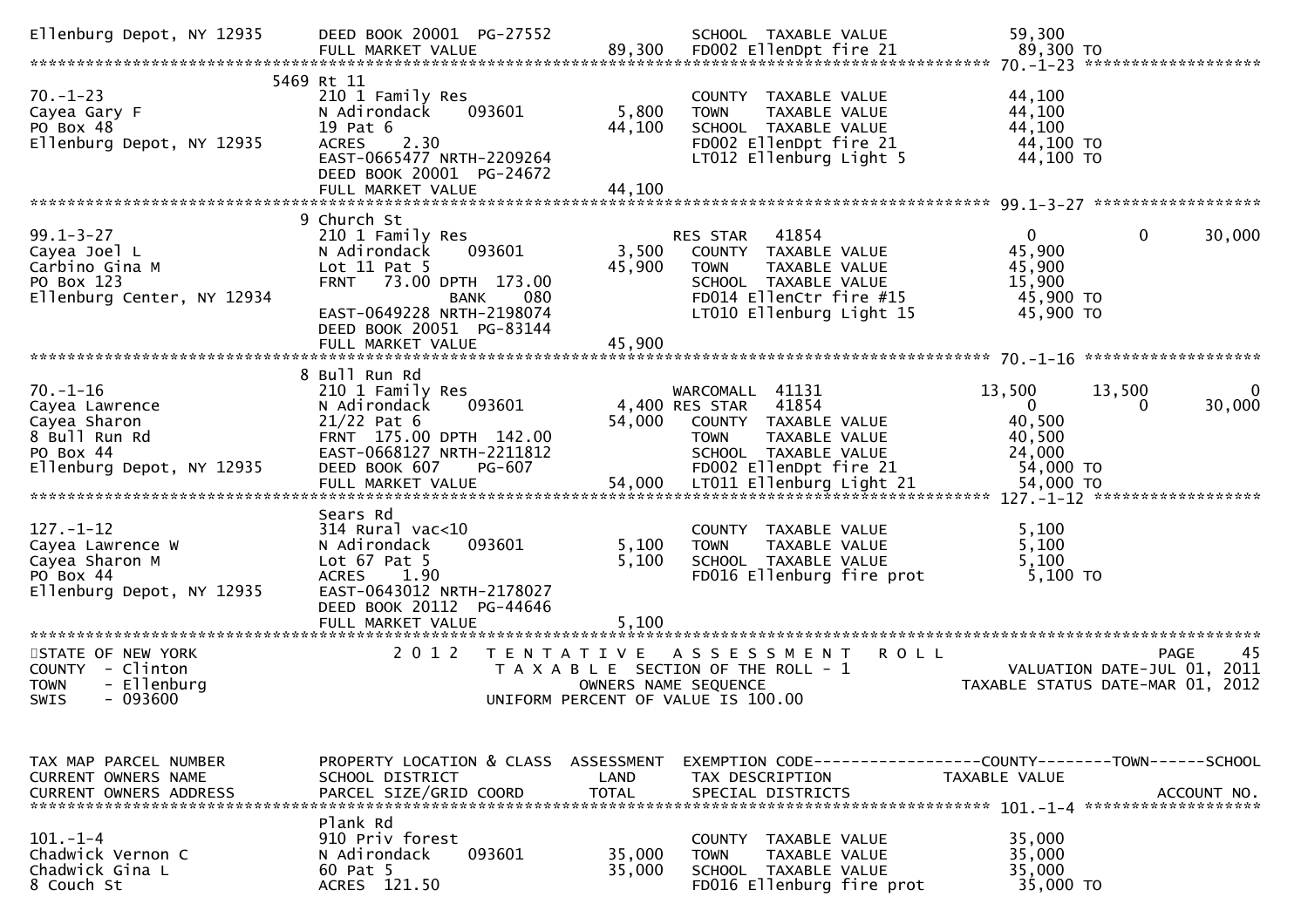| Plattsburgh, NY 12901                                                                                            | EAST-0676945 NRTH-2196382<br>DEED BOOK 20061 PG-95603<br>FULL MARKET VALUE                                                                                                                                                       | 35,000                             |                                                                                                                                        |                                                                                                     |
|------------------------------------------------------------------------------------------------------------------|----------------------------------------------------------------------------------------------------------------------------------------------------------------------------------------------------------------------------------|------------------------------------|----------------------------------------------------------------------------------------------------------------------------------------|-----------------------------------------------------------------------------------------------------|
| $155.1 - 2 - 19$<br>Champagne Bryan<br>Champagne Douglas<br>25 State St<br>Malone, NY 12953                      | 8 Narrows Rd<br>260 Seasonal res - WTRFNT<br>N Adirondack<br>093601<br>Lot 101 Pat 5<br>60.00 DPTH 250.00<br><b>FRNT</b><br>EAST-0626448 NRTH-2167297<br>DEED BOOK 843<br><b>PG-98</b><br>FULL MARKET VALUE                      | 63,900<br>90,000<br>90,000         | COUNTY TAXABLE VALUE<br>TAXABLE VALUE<br><b>TOWN</b><br>SCHOOL TAXABLE VALUE<br>FD040 Lyon Mountain Fire<br>WD018 Chat lake water dist | 90,000<br>90,000<br>90,000<br>90,000 TO<br>90,000 ТО М<br>******************                        |
| $142. - 1 - 13$<br>Chapman Michael L<br>Chapman Judith L<br>468 W Shore Rd<br>South Hero, VT 05486               | Bradley Pond Rd<br>910 Priv forest<br>093601<br>N Adirondack<br>93 Pat 5<br>ACRES 167.00<br>EAST-0645383 NRTH-2173336<br>DEED BOOK 20072 PG-2983<br>FULL MARKET VALUE                                                            | 41,400<br>41,400<br>41,400         | <b>COUNTY</b><br>TAXABLE VALUE<br><b>TOWN</b><br>TAXABLE VALUE<br>SCHOOL TAXABLE VALUE<br>FD016 Ellenburg fire prot                    | 41,400<br>41,400<br>41,400<br>41,400 TO                                                             |
| $98. - 1 - 15$<br>Charles Robert<br>132 Therrien Rd<br>Ellenburg Depot, NY 12935                                 | LaBombard Rd<br>323 Vacant rural<br>093601<br>N Adirondack<br>12 Pat 5<br>ACRES 56.00<br>EAST-0645199 NRTH-2195303<br>DEED BOOK 20082 PG-13563<br>FULL MARKET VALUE                                                              | 20,900<br>20,900<br>20,900         | COUNTY<br>TAXABLE VALUE<br><b>TOWN</b><br>TAXABLE VALUE<br>SCHOOL TAXABLE VALUE<br>FD014 EllenCtr fire #15                             | $-98 - -1 - 15$ *********************<br>20,900<br>20,900<br>20,900<br>20,900 TO<br>*************** |
| $155.1 - 1 - 23.2$<br>Chase Michael A<br>Chase Kim M<br>PO Box 232<br>Merrill, NY 12955<br>********************* | 90 Narrows Rd<br>314 Rural vac<10 - WTRFNT<br>093601<br>N Adirondack<br>Survey Map 20072/01831 Lo<br>2.55<br><b>ACRES</b><br>EAST-0625222 NRTH-2168339<br>DEED BOOK 20082 PG-16954<br>FULL MARKET VALUE<br>********************* | 103,100<br>103,100<br>103,100      | COUNTY TAXABLE VALUE<br><b>TOWN</b><br>TAXABLE VALUE<br>SCHOOL TAXABLE VALUE<br>FD040 Lyon Mountain Fire<br>WD018 Chat lake water dist | 103,100<br>103,100<br>103,100<br>103,100 TO<br>103,100 ТО М                                         |
| STATE OF NEW YORK<br>- Clinton<br><b>COUNTY</b><br>- Ellenburg<br><b>TOWN</b><br>$-093600$<br>SWIS               | 2 0 1 2<br>T E N T A T I V E                                                                                                                                                                                                     | OWNERS NAME SEQUENCE               | R O L L<br>A S S E S S M E N T<br>T A X A B L E SECTION OF THE ROLL - 1<br>UNIFORM PERCENT OF VALUE IS 100.00                          | <b>PAGE</b><br>46<br>VALUATION DATE-JUL 01, 2011<br>TAXABLE STATUS DATE-MAR 01, 2012                |
| TAX MAP PARCEL NUMBER<br>CURRENT OWNERS NAME<br><b>CURRENT OWNERS ADDRESS</b>                                    | PROPERTY LOCATION & CLASS<br>SCHOOL DISTRICT<br>PARCEL SIZE/GRID COORD                                                                                                                                                           | ASSESSMENT<br>LAND<br><b>TOTAL</b> | EXEMPTION CODE-----------------COUNTY--------TOWN------SCHOOL<br>TAX DESCRIPTION<br>SPECIAL DISTRICTS                                  | TAXABLE VALUE<br>ACCOUNT NO.<br>******************                                                  |
| $115. - 1 - 12$<br>Chateaugay Woodlands LLC<br>PO Box 155<br>Wellsboro, PA 16901                                 | Smith Rd<br>910 Priv forest<br>N Adirondack<br>093601<br>38 Pat 5 1.75 factor rea<br>Conservation Easement CET                                                                                                                   | 124,614<br>124,614                 | 47460<br>480A EX<br><b>COUNTY</b><br>TAXABLE VALUE<br><b>TOWN</b><br>TAXABLE VALUE<br><b>SCHOOL</b><br>TAXABLE VALUE                   | 96,886<br>96,886<br>96,886<br>27,728<br>27,728<br>27,728                                            |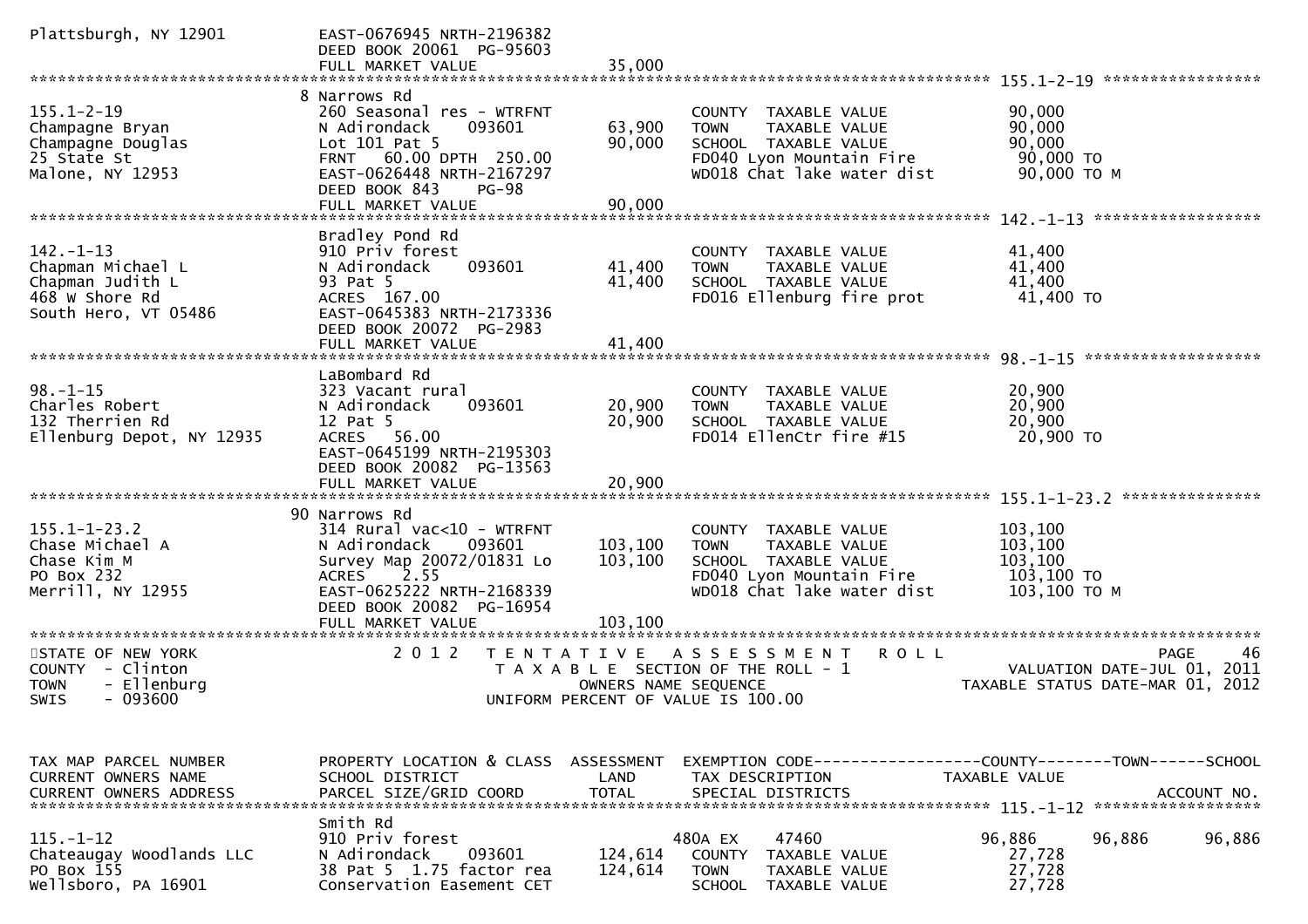| MAY BE SUBJECT TO PAYMENT<br>UNDER RPTL480A UNTIL 2021                                                                                     | Alloc .3700 Set 12/08<br>ACRES 722.00<br>EAST-0670391 NRTH-2189717<br>DEED BOOK 20051 PG-78482<br>CONSERVATION ESMT % 37.00<br>FULL MARKET VALUE                                                                                                                          | 124,614                       |                                      | FD016 Ellenburg fire prot                                                                           | 124,614 TO                                          |                             |                   |
|--------------------------------------------------------------------------------------------------------------------------------------------|---------------------------------------------------------------------------------------------------------------------------------------------------------------------------------------------------------------------------------------------------------------------------|-------------------------------|--------------------------------------|-----------------------------------------------------------------------------------------------------|-----------------------------------------------------|-----------------------------|-------------------|
| $126. - 1 - 19$<br>Chateaugay Woodlands LLC<br>PO Box 155<br>Wellsboro, PA 16901<br>MAY BE SUBJECT TO PAYMENT<br>UNDER RPTL480A UNTIL 2021 | Tacey Rd<br>911 Forest s480<br>Chateaugay 1<br>163401<br>Lot $16$ Pat $5$ $1.75$ factor<br>Conservation Easement CET<br>Alloc .3700 Set 12/08<br>ACRES 99.80<br>EAST-0625466 NRTH-2178053<br>DEED BOOK 20051 PG-78482<br>CONSERVATION ESMT % 37.00<br>FULL MARKET VALUE   | 23,184<br>23,184<br>23,184    | 480A EX<br><b>TOWN</b>               | 47460<br>COUNTY TAXABLE VALUE<br>TAXABLE VALUE<br>SCHOOL TAXABLE VALUE<br>FD040 Lyon Mountain Fire  | 16,166<br>7,018<br>7,018<br>7,018<br>23,184 TO      | 16,166                      | 16,166            |
| $128. - 1 - 7$<br>Chateaugay Woodlands LLC<br>PO Box 155<br>Wellsboro, PA 16901<br>MAY BE SUBJECT TO PAYMENT<br>UNDER RPTL480A UNTIL 2021  | Bradley Pond Rd<br>911 Forest s480<br>N Adirondack<br>093601<br>Lot 71 Pat 5 1.75 Factor<br>Conservation Easement CET<br>Alloc .3700 Set 12/08<br>ACRES 343.20<br>EAST-0652957 NRTH-2180596<br>DEED BOOK 20051 PG-78482<br>CONSERVATION ESMT % 37.00                      | 62,874<br>62,874              | 480A EX<br><b>TOWN</b>               | 47460<br>COUNTY TAXABLE VALUE<br>TAXABLE VALUE<br>SCHOOL TAXABLE VALUE<br>FD016 Ellenburg fire prot | 47,879<br>14,995<br>14,995<br>14,995<br>31,512 TO   | 47,879                      | 47,879            |
| $141. - 1 - 7$<br>Chateaugay Woodlands LLC<br>PO Box 155<br>Wellsboro, PA 16901<br>MAY BE SUBJECT TO PAYMENT<br>UNDER RPTL480A UNTIL 2021  | Bigelow Rd<br>911 Forest s480<br>N Adirondack<br>093601<br>Lot $62$ Pat $5$ 1.75 Factor<br>Conservation Easement CET<br>Alloc .3700 Set 12/08<br>ACRES 1441.20<br>EAST-0629575 NRTH-2175628<br>DEED BOOK 20051 PG-78482<br>CONSERVATION ESMT % 37.00<br>FULL MARKET VALUE | 241,857<br>241,857<br>241,857 | 480A EX<br><b>TOWN</b>               | 47460<br>COUNTY TAXABLE VALUE<br>TAXABLE VALUE<br>SCHOOL TAXABLE VALUE<br>FD016 Ellenburg fire prot | 189,616<br>52,241<br>52,241<br>52,241<br>120,469 TO | 189,616                     | 189,616           |
| STATE OF NEW YORK<br>COUNTY - Clinton<br>- Ellenburg<br><b>TOWN</b><br>$-093600$<br>SWIS                                                   | 2 0 1 2<br>TENTATIVE ASSESSMENT<br>T A X A B L E SECTION OF THE ROLL - 1<br>UNIFORM PERCENT OF VALUE IS 100.00                                                                                                                                                            |                               | OWNERS NAME SEQUENCE                 | <b>ROLL</b>                                                                                         | TAXABLE STATUS DATE-MAR 01, 2012                    | VALUATION DATE-JUL 01, 2011 | 47<br><b>PAGE</b> |
| TAX MAP PARCEL NUMBER<br>CURRENT OWNERS NAME<br><b>CURRENT OWNERS ADDRESS</b>                                                              | PROPERTY LOCATION & CLASS ASSESSMENT<br>SCHOOL DISTRICT<br>PARCEL SIZE/GRID COORD                                                                                                                                                                                         | LAND<br><b>TOTAL</b>          | TAX DESCRIPTION<br>SPECIAL DISTRICTS | EXEMPTION CODE-----------------COUNTY--------TOWN-----SCHOOL                                        | <b>TAXABLE VALUE</b>                                |                             | ACCOUNT NO.       |
| $143. - 1 - 3$                                                                                                                             | Bradley Pond Rd<br>911 Forest s480                                                                                                                                                                                                                                        |                               | 480A EX                              | 47460                                                                                               | 59,382                                              | 59,382                      | 59,382            |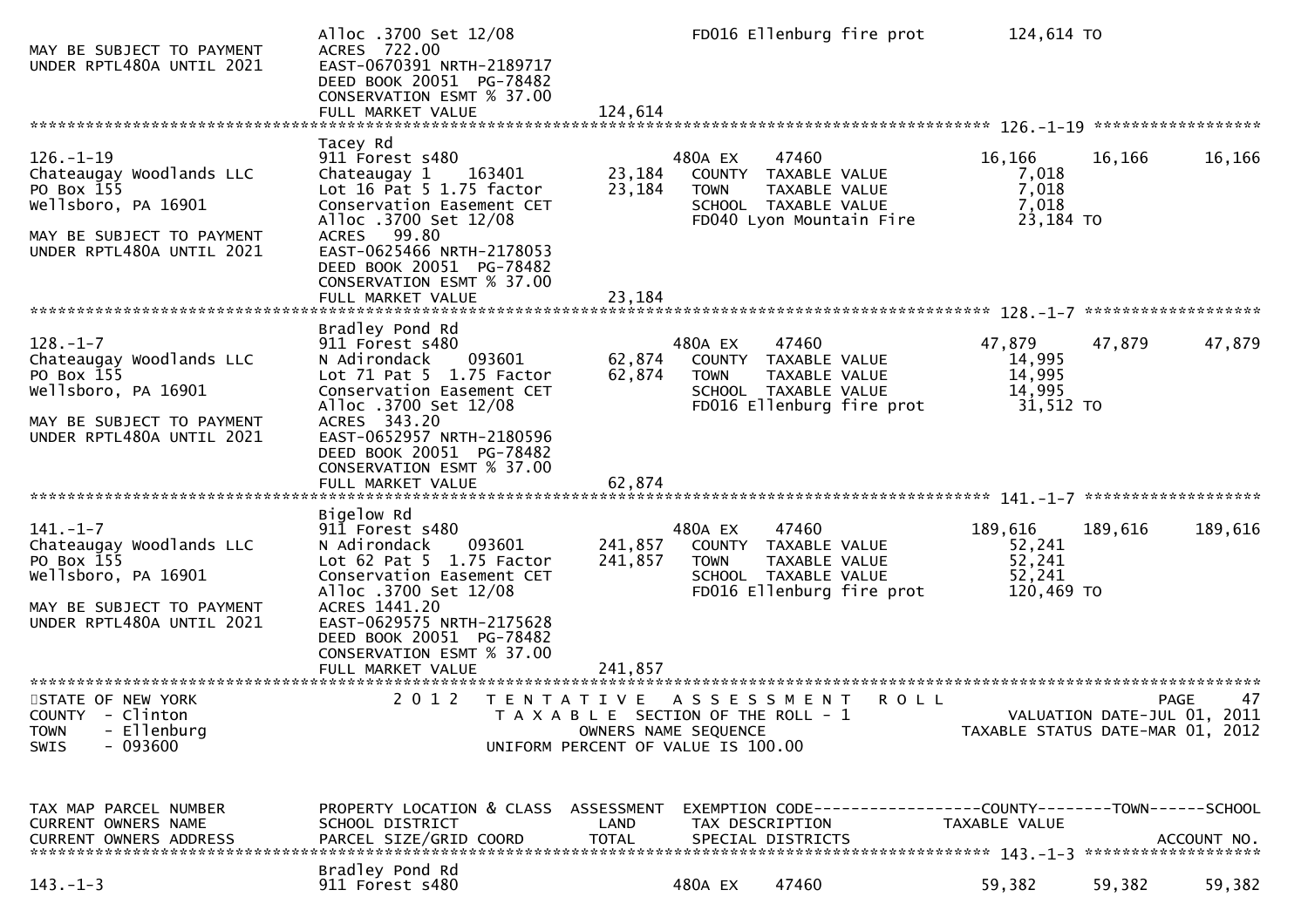| Chateaugay Woodlands LLC<br>PO Box 155<br>Wellsboro, PA 16901<br>MAY BE SUBJECT TO PAYMENT<br>UNDER RPTL480A UNTIL 2021                   | 093601<br>N Adirondack<br>Lot $90$ Pat $5$ 1.75 factor<br>Conservation Easement CET<br>Alloc .3700 Set 12/08<br>ACRES 431.60<br>EAST-0653293 NRTH-2175488<br>DEED BOOK 20051 PG-78482<br>CONSERVATION ESMT % 37.00<br>FULL MARKET VALUE                                     | 77,238<br>77,238<br>77,238    | COUNTY TAXABLE VALUE<br><b>TOWN</b><br>SCHOOL TAXABLE VALUE                                         | TAXABLE VALUE<br>FD016 Ellenburg fire prot          | 17,856<br>17,856<br>17,856<br>30,779 TO             |                                                                                      |
|-------------------------------------------------------------------------------------------------------------------------------------------|-----------------------------------------------------------------------------------------------------------------------------------------------------------------------------------------------------------------------------------------------------------------------------|-------------------------------|-----------------------------------------------------------------------------------------------------|-----------------------------------------------------|-----------------------------------------------------|--------------------------------------------------------------------------------------|
| $143. - 1 - 5$<br>Chateaugay Woodlands LLC<br>PO Box 155<br>Wellsboro, PA 16901<br>MAY BE SUBJECT TO PAYMENT<br>UNDER RPTL480A UNTIL 2021 | Bradley Pond Rd<br>911 Forest s480<br>093601<br>N Adirondack<br>Lot 105 Pat 5 1.75 Factor<br>Conservation Easement CET<br>Alloc .3700 Set 12/08<br>ACRES 548.40<br>EAST-0647216 NRTH-2169012<br>DEED BOOK 20051 PG-78482<br>CONSERVATION ESMT % 37.00<br>FULL MARKET VALUE  | 96,327<br>96,327<br>96.327    | 480A EX<br>COUNTY TAXABLE VALUE<br><b>TOWN</b><br>SCHOOL TAXABLE VALUE                              | 47460<br>TAXABLE VALUE<br>FD016 Ellenburg fire prot | 64,749<br>31,578<br>31,578<br>31,578<br>96,327 TO   | 64,749<br>64,749                                                                     |
| $156. - 1 - 1$<br>Chateaugay Woodlands LLC<br>PO Box 155<br>Wellsboro, PA 16901<br>MAY BE SUBJECT TO PAYMENT<br>UNDER RPTL480A UNTIL 2021 | Bradley Pond Rd<br>911 Forest s480<br>093601<br>N Adirondack<br>Lot 117 Pat 5 1.75 factor<br>Conservation Easement CET<br>Alloc .3700 Set 12/08<br>ACRES 2088.30<br>EAST-0640832 NRTH-2165564<br>DEED BOOK 20051 PG-78482<br>CONSERVATION ESMT % 37.00<br>FULL MARKET VALUE | 347,319<br>347,319<br>347,319 | 480A EX<br>COUNTY TAXABLE VALUE<br><b>TOWN</b><br>SCHOOL TAXABLE VALUE                              | 47460<br>TAXABLE VALUE<br>FD016 Ellenburg fire prot | 252,665<br>94,654<br>94,654<br>94,654<br>176,959 TO | 252,665<br>252,665                                                                   |
| $156. - 1 - 4$<br>Chateaugay Woodlands LLC<br>PO Box 155<br>Wellsboro, PA 16901                                                           | Bradley Pond Rd<br>910 Priv forest<br>093601<br>N Adirondack<br>104 Pat 5<br>ACRES 50.00<br>EAST-0646209 NRTH-2167620<br>DEED BOOK 20072 PG-3630<br>FULL MARKET VALUE                                                                                                       | 22,100<br>22,100<br>22,100    | COUNTY TAXABLE VALUE<br><b>TOWN</b><br>SCHOOL TAXABLE VALUE                                         | TAXABLE VALUE<br>FD040 Lyon Mountain Fire           | 22,100<br>22,100<br>22,100<br>22,100 TO             |                                                                                      |
| STATE OF NEW YORK<br>COUNTY - Clinton<br>- Ellenburg<br><b>TOWN</b><br>$-093600$<br><b>SWIS</b>                                           | 2 0 1 2                                                                                                                                                                                                                                                                     | OWNERS NAME SEQUENCE          | TENTATIVE ASSESSMENT<br>T A X A B L E SECTION OF THE ROLL - 1<br>UNIFORM PERCENT OF VALUE IS 100.00 | <b>ROLL</b>                                         |                                                     | 48<br><b>PAGE</b><br>VALUATION DATE-JUL 01, 2011<br>TAXABLE STATUS DATE-MAR 01, 2012 |
| TAX MAP PARCEL NUMBER<br>CURRENT OWNERS NAME<br><b>CURRENT OWNERS ADDRESS</b>                                                             | PROPERTY LOCATION & CLASS ASSESSMENT<br>SCHOOL DISTRICT<br>PARCEL SIZE/GRID COORD<br>Plank Rd                                                                                                                                                                               | LAND<br><b>TOTAL</b>          | TAX DESCRIPTION<br>SPECIAL DISTRICTS                                                                |                                                     | TAXABLE VALUE                                       | EXEMPTION CODE-----------------COUNTY-------TOWN------SCHOOL<br>ACCOUNT NO.          |
| $159. - 1 - 14$                                                                                                                           | 311 Res vac land                                                                                                                                                                                                                                                            |                               | COUNTY TAXABLE VALUE                                                                                |                                                     | 4,800                                               |                                                                                      |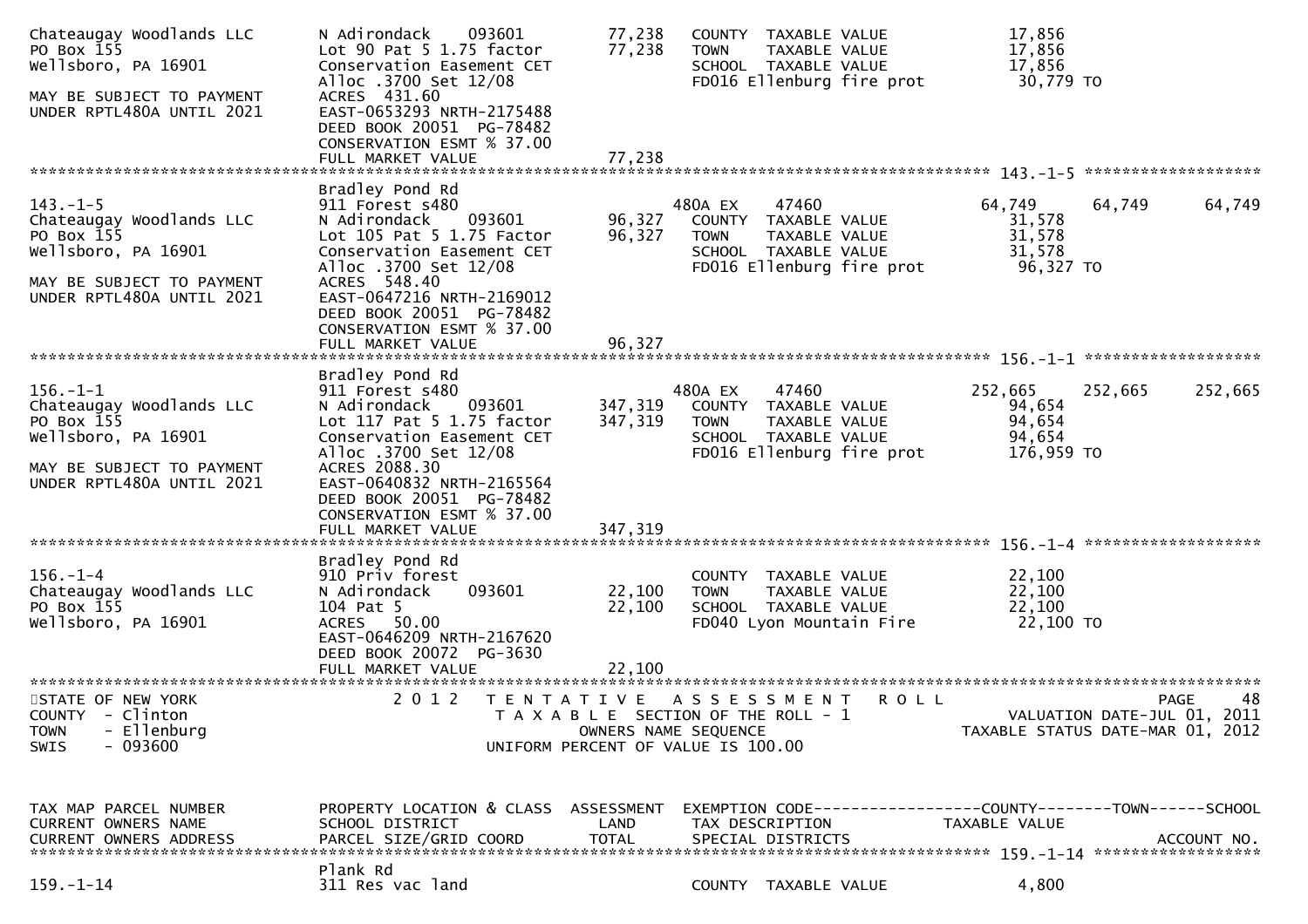| Chester Barber Florence L<br>366 Jersey Swamp Rd<br>West Chazy, NY 12992                                      | N Adirondack<br>093601<br>FRNT 132.00 DPTH 250.00<br>EAST-0682760 NRTH-2166736<br>DEED BOOK 762<br>PG-261                                                                                  | 4,800<br>4,800                                                                                                              | <b>TOWN</b>                              | TAXABLE VALUE<br>SCHOOL TAXABLE VALUE                                  | FD016 Ellenburg fire prot                            | 4,800<br>4,800<br>4,800 TO                                                               |              |             |
|---------------------------------------------------------------------------------------------------------------|--------------------------------------------------------------------------------------------------------------------------------------------------------------------------------------------|-----------------------------------------------------------------------------------------------------------------------------|------------------------------------------|------------------------------------------------------------------------|------------------------------------------------------|------------------------------------------------------------------------------------------|--------------|-------------|
|                                                                                                               |                                                                                                                                                                                            |                                                                                                                             |                                          |                                                                        |                                                      |                                                                                          |              |             |
| Ellenburg Depot, NY 12935                                                                                     | 5225 Rt 11<br>210 1 Family Res<br>093601<br>N Adirondack<br>20 Pat 6<br><b>ACRES</b><br>2.20<br>EAST-0670247 NRTH-2211728<br>DEED BOOK 329<br>PG-399                                       | 5,600<br>82,500                                                                                                             | SR STAR<br>TOWN                          | 41834<br>COUNTY TAXABLE VALUE<br>TAXABLE VALUE<br>SCHOOL TAXABLE VALUE | FD002 EllenDpt fire 21<br>LT011 Ellenburg Light 21   | $\mathbf{0}$<br>82,500<br>82,500<br>20,300<br>82,500 TO<br>82,500 TO                     | $\mathbf 0$  | 62,200      |
|                                                                                                               | FULL MARKET VALUE                                                                                                                                                                          | 82,500                                                                                                                      |                                          |                                                                        |                                                      |                                                                                          |              |             |
| $85.1 - 1 - 34$<br>Chilton Stephen<br>PO Box 50<br>Ellenburg Center, NY 12934                                 | 6619 Military Tpke<br>$215$ 1 Fam Res w/<br>N Adirondack<br>093601<br>18 Pat 5<br><b>FRNT</b><br>49.00 DPTH 117.71<br>850<br>BANK<br>EAST-0663026 NRTH-2207905<br>DEED BOOK 20031 PG-58459 | 2,500<br>25,000                                                                                                             | RES STAR<br><b>TOWN</b>                  | 41854<br>COUNTY TAXABLE VALUE<br>TAXABLE VALUE<br>SCHOOL TAXABLE VALUE | FD016 Ellenburg fire prot<br>LT012 Ellenburg Light 5 | $\overline{0}$<br>25,000<br>25,000<br>$\overline{\phantom{0}}$<br>25,000 TO<br>25,000 TO | $\mathbf{0}$ | 25,000      |
|                                                                                                               |                                                                                                                                                                                            |                                                                                                                             |                                          |                                                                        |                                                      |                                                                                          |              |             |
|                                                                                                               | 6623 Military Tpke                                                                                                                                                                         |                                                                                                                             |                                          |                                                                        |                                                      |                                                                                          |              |             |
| $85.1 - 1 - 33$<br>Chilton Stephen H Jr<br>Chilton Debrah<br>6623 Military Tpke<br>Ellenburg Center, NY 12934 | 280 Res Multiple<br>093601<br>N Adirondack<br>Lot $3$ Pat $6$<br><b>ACRES</b><br>3.90<br>EAST-0662991 NRTH-2207614<br>DEED BOOK 753<br><b>PG-316</b>                                       | 11,000<br>150,000                                                                                                           | RES STAR<br>COUNTY TAXABLE VALUE<br>TOWN | 41854<br>TAXABLE VALUE<br>SCHOOL TAXABLE VALUE                         | FD016 Ellenburg fire prot<br>LT012 Ellenburg Light 5 | $\mathbf{0}$<br>150,000<br>150,000<br>120,000<br>150,000 TO<br>150,000 TO                | $\mathbf{0}$ | 30,000      |
|                                                                                                               | FULL MARKET VALUE                                                                                                                                                                          | 150,000                                                                                                                     |                                          |                                                                        |                                                      |                                                                                          |              |             |
| $127. - 1 - 11$<br>Christian Dr Francis T<br>41 Senne Rd<br>Northport, NY 11768                               | Sears Rd<br>910 Priv forest<br>093601<br>N Adirondack<br>67/94 Pat 5<br>ACRES 105.70<br>EAST-0642256 NRTH-2177501<br>DEED BOOK 518<br>PG-46                                                | 31,300<br>33,300                                                                                                            | COUNTY<br><b>TOWN</b>                    | TAXABLE VALUE<br>TAXABLE VALUE<br>SCHOOL TAXABLE VALUE                 | FD016 Ellenburg fire prot                            | 33,300<br>33,300<br>33,300<br>33,300 TO                                                  |              |             |
| STATE OF NEW YORK<br>COUNTY - Clinton<br>- Ellenburg<br><b>TOWN</b><br>$-093600$<br>SWIS                      | 2 0 1 2                                                                                                                                                                                    | TENTATIVE ASSESSMENT<br>T A X A B L E SECTION OF THE ROLL - 1<br>OWNERS NAME SEQUENCE<br>UNIFORM PERCENT OF VALUE IS 100.00 |                                          |                                                                        | <b>ROLL</b>                                          | VALUATION DATE-JUL 01, 2011<br>TAXABLE STATUS DATE-MAR 01, 2012                          | PAGE         | 49          |
| TAX MAP PARCEL NUMBER<br>CURRENT OWNERS NAME<br><b>CURRENT OWNERS ADDRESS</b>                                 | PROPERTY LOCATION & CLASS ASSESSMENT<br>SCHOOL DISTRICT<br>PARCEL SIZE/GRID COORD                                                                                                          | LAND<br><b>TOTAL</b>                                                                                                        |                                          | TAX DESCRIPTION<br>SPECIAL DISTRICTS                                   |                                                      | EXEMPTION CODE-----------------COUNTY-------TOWN------SCHOOL<br>TAXABLE VALUE            |              | ACCOUNT NO. |
| $85. - 1 - 10.2$                                                                                              | 6801 Star Rd<br>210 1 Family Res                                                                                                                                                           |                                                                                                                             |                                          | COUNTY TAXABLE VALUE                                                   |                                                      | 110,000                                                                                  |              |             |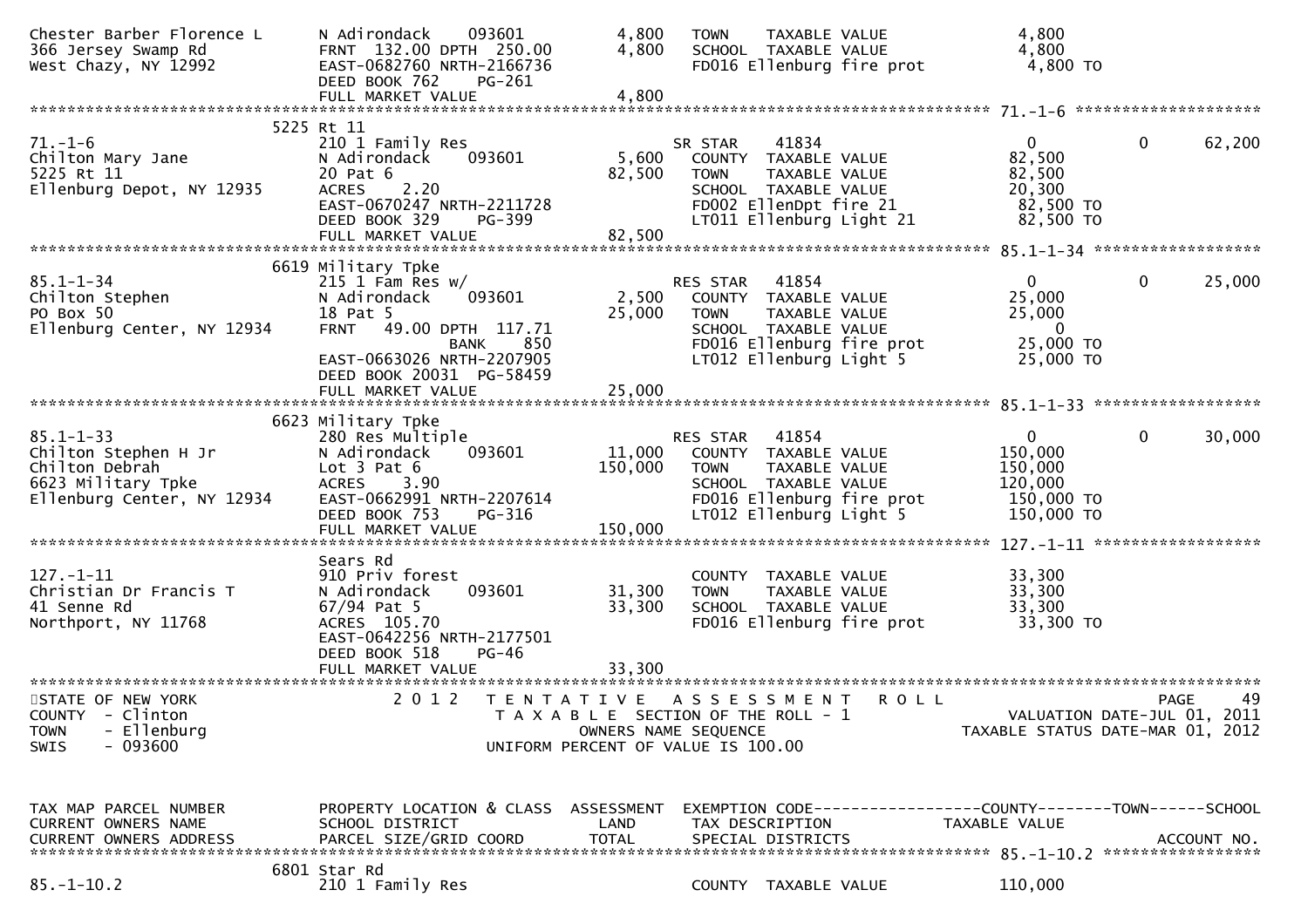| Church of Ellenburg United Met N Adirondack<br>c/o Sandra Bolia<br>PO Box 104<br>Ellenburg, NY 12933          | 093601<br>4 T5omt<br>FRNT 210.00 DPTH 194.00<br>EAST-0659514 NRTH-2206015<br>DEED BOOK 588<br>$PG-263$                                                               | 4,900<br>110,000                          | <b>TAXABLE VALUE</b><br><b>TOWN</b><br>SCHOOL TAXABLE VALUE<br>FD016 Ellenburg fire prot                                               | 110,000<br>110,000<br>110,000 TO                                                             |
|---------------------------------------------------------------------------------------------------------------|----------------------------------------------------------------------------------------------------------------------------------------------------------------------|-------------------------------------------|----------------------------------------------------------------------------------------------------------------------------------------|----------------------------------------------------------------------------------------------|
|                                                                                                               | FULL MARKET VALUE                                                                                                                                                    | 110,000                                   |                                                                                                                                        |                                                                                              |
| $69 - 2 - 5$<br>Cianfaglione Gary<br>194 Lisa Dr<br>So Windsor, CT 06074                                      | Rt 11<br>321 Abandoned ag<br>N Adirondack<br>093601<br>Lot $15$ Pat $6$<br>ACRES 11.30<br>EAST-0655289 NRTH-2209436<br>DEED BOOK 639<br>PG-1091<br>FULL MARKET VALUE | 11,300<br>11,300<br>11,300                | COUNTY TAXABLE VALUE<br>TAXABLE VALUE<br><b>TOWN</b><br>SCHOOL TAXABLE VALUE<br>FD016 Ellenburg fire prot                              | 11,300<br>11,300<br>11,300<br>11,300 TO                                                      |
| 4993/4995 Rt 374                                                                                              |                                                                                                                                                                      |                                           |                                                                                                                                        |                                                                                              |
| $155.1 - 2 - 15$<br>Cicchinelli Matthew R<br>Cicchinelli Jane L G<br>Navy Federal Credit Union<br>PO Box 3303 | 260 Seasonal res - WTRFNT<br>N Adirondack<br>093601<br>101 Pat 5<br>FRNT 70.00 DPTH 370.00<br>080<br>BANK                                                            | 79,300<br>226,000                         | COUNTY TAXABLE VALUE<br><b>TOWN</b><br>TAXABLE VALUE<br>SCHOOL TAXABLE VALUE<br>FD040 Lyon Mountain Fire<br>WD018 Chat lake water dist | 226,000<br>226,000<br>226,000<br>226,000 TO<br>226,000 ТО М                                  |
| Merrifield, VA 22119                                                                                          | EAST-0626665 NRTH-2166712<br>DEED BOOK 20051 PG-80716<br>FULL MARKET VALUE                                                                                           | 226,000                                   |                                                                                                                                        |                                                                                              |
| $71.-3-4.1$<br>Ciocca Ralph<br>221 Rue Rodrique<br>Lafontaine QC, Canada<br>J7Y3X9                            | Lake Roxanne Rd<br>323 Vacant rural<br>N Adirondack<br>093601<br>20 Pat 6<br>ACRES 36.70<br>EAST-0672732 NRTH-2211727<br>DEED BOOK 20001 PG-18466                    | 36,900<br>36,900                          | COUNTY TAXABLE VALUE<br>TAXABLE VALUE<br><b>TOWN</b><br>SCHOOL TAXABLE VALUE<br>FD002 EllenDpt fire 21<br>LT011 Ellenburg Light 21     | 36,900<br>36,900<br>36,900<br>36,900 TO<br>36,900 TO                                         |
|                                                                                                               | FULL MARKET VALUE                                                                                                                                                    | 36,900                                    |                                                                                                                                        |                                                                                              |
| $71.3 - 3 - 42$<br>Ciocca Ralph<br>221 Rue Rodrique<br>Lafontaine QC, Canada<br>J7Y3X9                        | Lake Roxanne Rd<br>311 Res vac land<br>093601<br>N Adirondack<br>20 Pat 6 Lot 30<br>FRNT 20.55 DPTH 182.43<br>EAST-0673182 NRTH-2210835<br>DEED BOOK 20001 PG-18466  | 6,000<br>6,000                            | COUNTY TAXABLE VALUE<br><b>TOWN</b><br>TAXABLE VALUE<br>SCHOOL TAXABLE VALUE<br>FD002 EllenDpt fire 21<br>LT011 Ellenburg Light 21     | 6,000<br>6,000<br>6,000<br>6,000 TO<br>6,000 TO                                              |
|                                                                                                               | FULL MARKET VALUE<br>***************************                                                                                                                     | 6,000                                     |                                                                                                                                        |                                                                                              |
| STATE OF NEW YORK<br><b>COUNTY</b><br>- Clinton<br>- Ellenburg<br><b>TOWN</b><br>$-093600$<br><b>SWIS</b>     | 2 0 1 2                                                                                                                                                              | T E N T A T I V E<br>OWNERS NAME SEQUENCE | A S S E S S M E N T<br>R O L L<br>T A X A B L E SECTION OF THE ROLL - 1<br>UNIFORM PERCENT OF VALUE IS 100.00                          | 50<br>PAGE<br>VALUATION DATE-JUL 01, 2011<br>TAXABLE STATUS DATE-MAR 01, 2012                |
| TAX MAP PARCEL NUMBER<br>CURRENT OWNERS NAME<br><b>CURRENT OWNERS ADDRESS</b>                                 | PROPERTY LOCATION & CLASS<br>SCHOOL DISTRICT<br>PARCEL SIZE/GRID COORD                                                                                               | ASSESSMENT<br>LAND<br><b>TOTAL</b>        | TAX DESCRIPTION<br>SPECIAL DISTRICTS                                                                                                   | EXEMPTION CODE-----------------COUNTY-------TOWN------SCHOOL<br>TAXABLE VALUE<br>ACCOUNT NO. |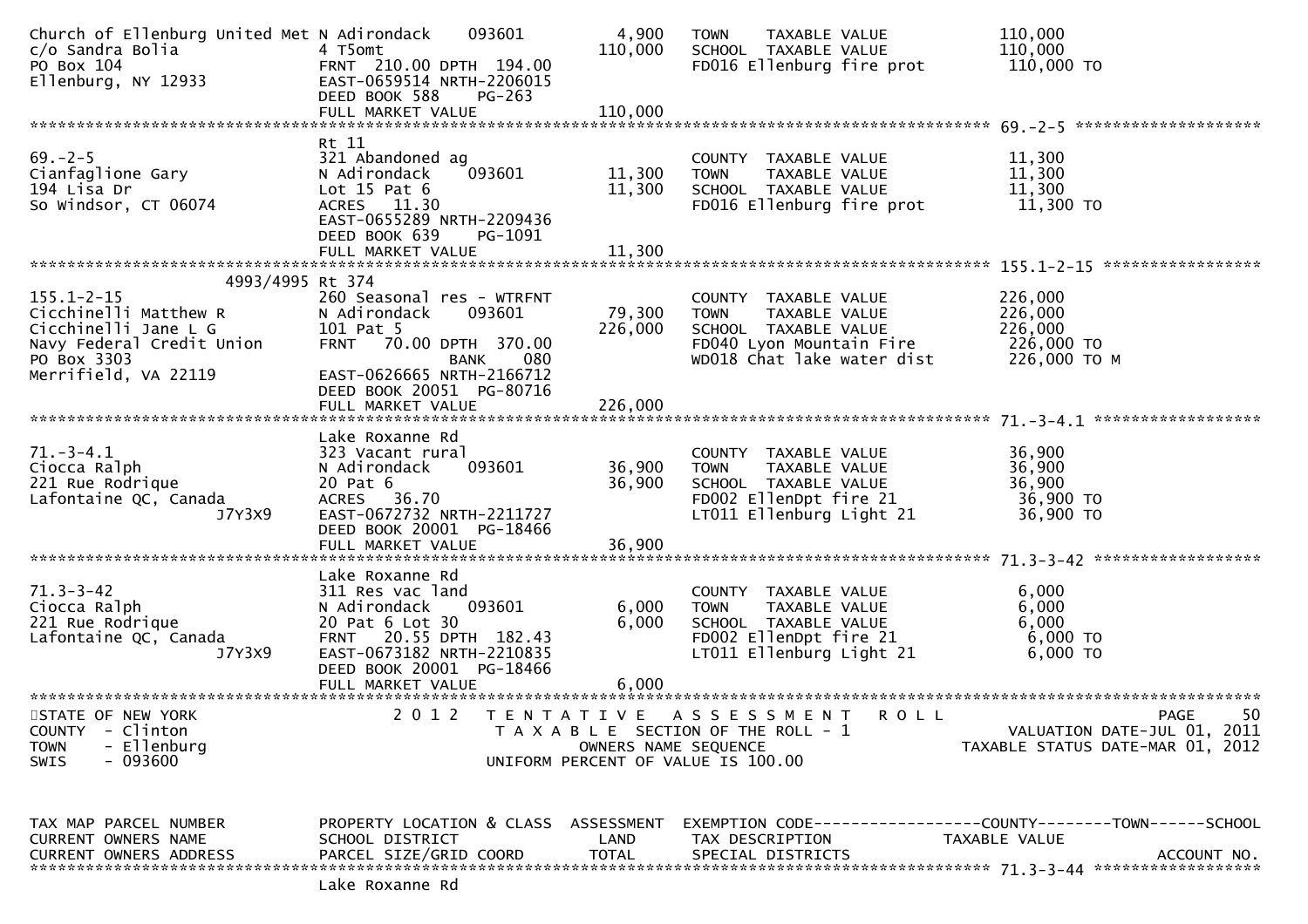| $71.3 - 3 - 44$<br>Ciocca Ralph<br>221 Rue Rodrique<br>Lafontaine QC, Canada<br>J7Y3X9                                               | 311 Res vac land<br>093601<br>N Adirondack<br>20 Pat 6 Lot 44<br>FRNT 100.15 DPTH 166.21<br>EAST-0673241 NRTH-2211067<br>DEED BOOK 20001 PG-18466                                      | 9,500<br>9,500                | COUNTY TAXABLE VALUE<br><b>TOWN</b><br>TAXABLE VALUE<br>SCHOOL TAXABLE VALUE<br>FD002 EllenDpt fire 21<br>LT011 Ellenburg Light 21                       | 9,500<br>9,500<br>9,500<br>9,500 TO<br>9,500 TO                                  |             |
|--------------------------------------------------------------------------------------------------------------------------------------|----------------------------------------------------------------------------------------------------------------------------------------------------------------------------------------|-------------------------------|----------------------------------------------------------------------------------------------------------------------------------------------------------|----------------------------------------------------------------------------------|-------------|
|                                                                                                                                      | FULL MARKET VALUE                                                                                                                                                                      | 9,500                         |                                                                                                                                                          |                                                                                  |             |
| $113. - 1 - 12.1$<br>Clark Richard<br>Clark Elizabeth<br>24 Beaver Pond Rd<br>Waterbury Center, VT 05677                             | Sears Rd<br>321 Abandoned ag<br>093601<br>N Adirondack<br>$53/54$ Pat 5<br>ACRES 110.00<br>EAST-0642617 NRTH-2185680<br>DEED BOOK 637<br><b>PG-205</b><br>FULL MARKET VALUE            | 27,600<br>27,600<br>27,600    | COUNTY TAXABLE VALUE<br>TAXABLE VALUE<br><b>TOWN</b><br>SCHOOL TAXABLE VALUE<br>FD016 Ellenburg fire prot                                                | 27,600<br>27,600<br>27,600<br>27,600 TO                                          |             |
|                                                                                                                                      | 108 Youngs Rd                                                                                                                                                                          |                               |                                                                                                                                                          |                                                                                  |             |
| $155.4 - 1 - 21.2$<br>155.4-1-21.2<br>Cleveland William L Jr<br>Cleveland Barbara Bassett<br>108 Youngs Rd<br>Merrill, NY 12955-2403 | 210 1 Family Res - WTRFNT<br>N Adirondack<br>093601<br>Lot $119$ T5 Omt<br>080<br>ACRES 2.20 BANK<br>EAST-0632243 NRTH-2161472<br>DEED BOOK 903<br>PG-142<br>FULL MARKET VALUE         | 107,500<br>427,400<br>427,400 | RES STAR 41854<br>COUNTY TAXABLE VALUE<br><b>TOWN</b><br>TAXABLE VALUE<br>SCHOOL TAXABLE VALUE<br>FD040 Lyon Mountain Fire<br>WD018 Chat lake water dist | $\mathbf{0}$<br>0<br>427,400<br>427,400<br>397,400<br>427,400 TO<br>427,400 TO M | 30,000      |
|                                                                                                                                      |                                                                                                                                                                                        |                               |                                                                                                                                                          |                                                                                  |             |
| $71.3 - 2 - 8$<br>Coakley Susan<br>215 Pellerin Rd<br>PLattsburgh, NY 12901                                                          | 5090 Rt 11<br>220 2 Family Res<br>N Adirondack<br>093601<br>Lot 20 & 21 T6omt<br>FRNT 141.00 DPTH 201.00<br>EAST-0673260 NRTH-2213492<br>DEED BOOK 20061 PG-90939<br>FULL MARKET VALUE | 4,700<br>82,000<br>82,000     | COUNTY TAXABLE VALUE<br>TAXABLE VALUE<br><b>TOWN</b><br>SCHOOL TAXABLE VALUE<br>FD002 EllenDpt fire 21<br>LT011 Ellenburg Light 21                       | 82,000<br>82,000<br>82,000<br>82,000 TO<br>82,000 TO                             |             |
| $55. - 2 - 2$<br>Cole Richard A<br>822 Hayford Rd<br>Champlain, NY 12919                                                             | Bull Run Rd<br>323 Vacant rural<br>093601<br>N Adirondack<br>223942 Pat 6<br>ACRES 15.00<br>EAST-0664369 NRTH-2220227<br>DEED BOOK 20031 PG-58429<br>FULL MARKET VALUE                 | 7,900<br>7,900<br>7,900       | COUNTY TAXABLE VALUE<br>TAXABLE VALUE<br><b>TOWN</b><br>SCHOOL TAXABLE VALUE<br>FD016 Ellenburg fire prot                                                | 7,900<br>7,900<br>7,900<br>7,900 TO                                              |             |
| STATE OF NEW YORK<br><b>COUNTY</b><br>- Clinton<br>- Ellenburg<br><b>TOWN</b><br>$-093600$<br><b>SWIS</b>                            | 2 0 1 2<br>T E N T A T I V E                                                                                                                                                           | OWNERS NAME SEQUENCE          | A S S E S S M E N T<br><b>ROLL</b><br>T A X A B L E SECTION OF THE ROLL - 1<br>UNIFORM PERCENT OF VALUE IS 100.00                                        | PAGE<br>VALUATION DATE-JUL 01, 2011<br>TAXABLE STATUS DATE-MAR 01, 2012          | 51          |
| TAX MAP PARCEL NUMBER<br>CURRENT OWNERS NAME<br><b>CURRENT OWNERS ADDRESS</b>                                                        | PROPERTY LOCATION & CLASS ASSESSMENT<br>SCHOOL DISTRICT<br>PARCEL SIZE/GRID COORD<br>Bigelow Rd                                                                                        | LAND<br><b>TOTAL</b>          | TAX DESCRIPTION<br>SPECIAL DISTRICTS                                                                                                                     | TAXABLE VALUE                                                                    | ACCOUNT NO. |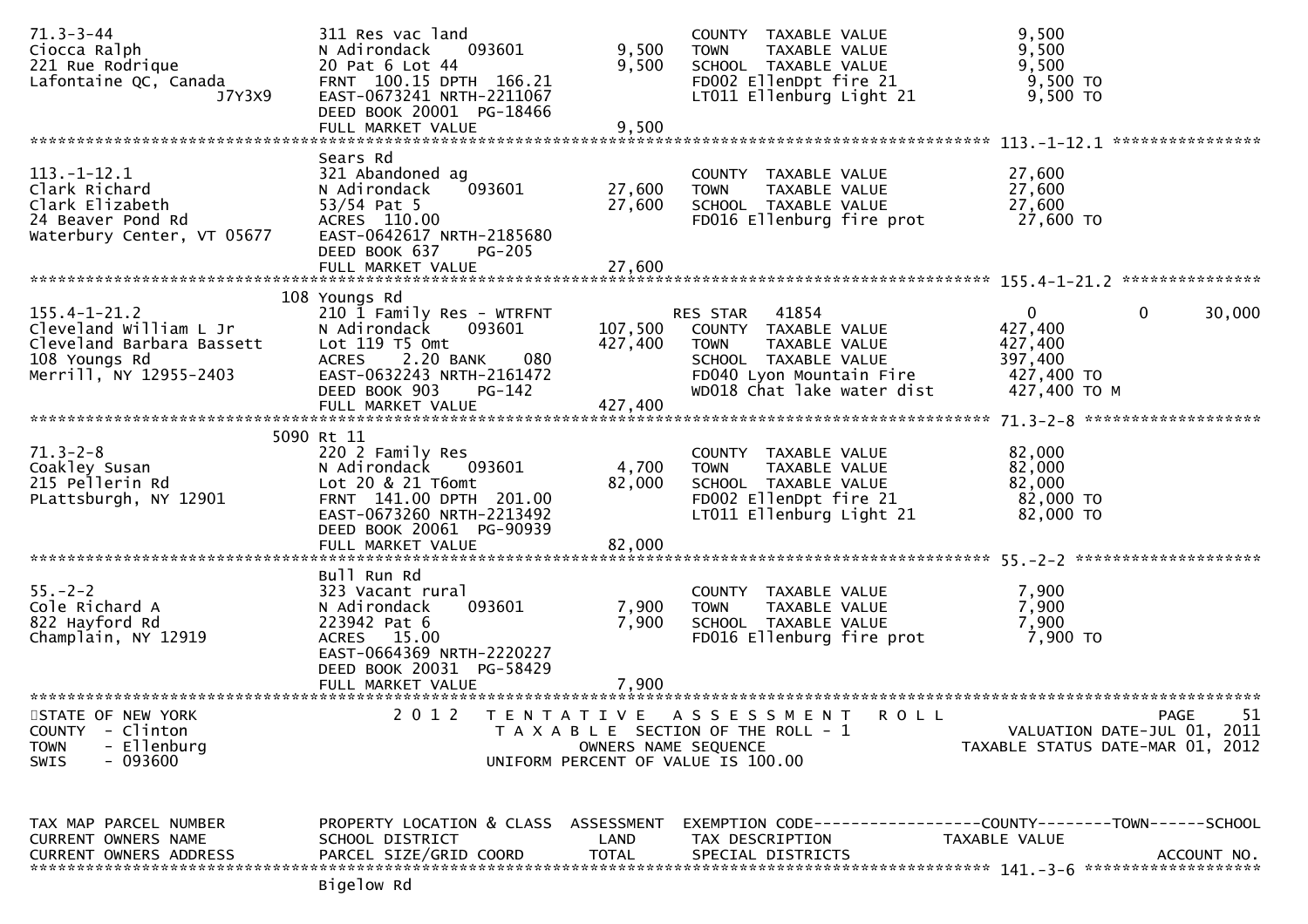| $141. - 3 - 6$<br>Collins Dennis<br>Collins Caroline<br>77 Manley Rd                                      | 260 Seasonal res<br>093601<br>N Adirondack<br>Lot 102 T5omt<br>ACRES 18.00                                                                                               | 13,500<br>38,200           | COUNTY TAXABLE VALUE<br>TAXABLE VALUE<br><b>TOWN</b><br>SCHOOL TAXABLE VALUE<br>FD040 Lyon Mountain Fire                               | 38,200<br>38,200<br>38,200<br>38,200 TO                                             |                         |
|-----------------------------------------------------------------------------------------------------------|--------------------------------------------------------------------------------------------------------------------------------------------------------------------------|----------------------------|----------------------------------------------------------------------------------------------------------------------------------------|-------------------------------------------------------------------------------------|-------------------------|
| Westford, VT 05494                                                                                        | EAST-0631182 NRTH-2170290<br>DEED BOOK 20041 PG-73138<br>FULL MARKET VALUE                                                                                               | 38,200                     |                                                                                                                                        |                                                                                     |                         |
| $141. - 1 - 2.2$<br>Collins Florence<br>20 Harris Rd<br>Merrill, NY 12955                                 | 20 Harris Rd<br>210 1 Family Res<br>163401<br>Chateaugay 1<br>Lot 100 T5omt<br>FRNT 338.24 DPTH 277.80<br>EAST-0622956 NRTH-2174112<br>DEED BOOK 20031 PG-64198          | 5,100 SR STAR<br>57,800    | 41801<br>AGED C&T<br>41834<br>COUNTY TAXABLE VALUE<br><b>TOWN</b><br>TAXABLE VALUE<br>SCHOOL TAXABLE VALUE<br>FD040 Lyon Mountain Fire | 28,900<br>28,900<br>$\overline{0}$<br>28,900<br>28,900<br>$\mathbf{0}$<br>57,800 TO | $\bf{0}$<br>57,800<br>0 |
|                                                                                                           | FULL MARKET VALUE                                                                                                                                                        | 57,800                     |                                                                                                                                        |                                                                                     |                         |
| $155.2 - 1 - 4$<br>Collins Floyd R<br>Rebecca Bentley<br>170 Blanche Rd<br>Merrill, NY 12955              | 170 Blanche Rd<br>210 1 Family Res<br>093601<br>N Adirondack<br>Lot 119 T5omt<br>ACRES 1.00<br>EAST-0633276 NRTH-2165413<br>DEED BOOK 20072 PG-6086<br>FULL MARKET VALUE | 12,500<br>41,000<br>41,000 | 41854<br>RES STAR<br>COUNTY TAXABLE VALUE<br><b>TOWN</b><br>TAXABLE VALUE<br>SCHOOL TAXABLE VALUE<br>FD040 Lyon Mountain Fire          | $\overline{0}$<br>41,000<br>41,000<br>11,000<br>41,000 TO                           | $\mathbf 0$<br>30,000   |
|                                                                                                           | Harris Rd                                                                                                                                                                |                            |                                                                                                                                        |                                                                                     |                         |
| $141. - 1 - 4.22$<br>Collins Jeremy David<br>Box 100 Harris Rd<br>Merrill, NY 12955                       | 312 Vac w/imprv<br>163401<br>Chateaugay 1<br>Lot 100 T5omt<br>ACRES 50.00<br>EAST-0625322 NRTH-2173936<br>DEED BOOK 20062 PG-556<br>FULL MARKET VALUE                    | 17,600<br>41,000<br>41,000 | COUNTY TAXABLE VALUE<br>TAXABLE VALUE<br><b>TOWN</b><br>SCHOOL TAXABLE VALUE<br>FD040 Lyon Mountain Fire                               | 41,000<br>41,000<br>41,000<br>41,000 TO                                             |                         |
|                                                                                                           | Blanche Rd                                                                                                                                                               |                            |                                                                                                                                        |                                                                                     |                         |
| $155. - 3 - 5.7$<br>Collins Rodney R<br>117 Blanche Rd<br>Merrill, NY 12955                               | $314$ Rural vac< $10$<br>093601<br>N Adirondack<br>Lot 119 T5omt<br><b>ACRES</b><br>1.40<br>EAST-0632694 NRTH-2164111<br>DEED BOOK 1043<br>PG-305                        | 5,200<br>5,200             | COUNTY TAXABLE VALUE<br>TAXABLE VALUE<br><b>TOWN</b><br>SCHOOL TAXABLE VALUE<br>FD040 Lyon Mountain Fire                               | 5,200<br>5,200<br>5,200<br>5,200 TO                                                 |                         |
| **********************                                                                                    | FULL MARKET VALUE<br>*************************                                                                                                                           | 5,200                      |                                                                                                                                        |                                                                                     |                         |
| STATE OF NEW YORK<br>- Clinton<br><b>COUNTY</b><br>- Ellenburg<br><b>TOWN</b><br>$-093600$<br><b>SWIS</b> | 2 0 1 2<br>T E N T A T I V E                                                                                                                                             | OWNERS NAME SEQUENCE       | A S S E S S M E N T<br>ROLL<br>T A X A B L E SECTION OF THE ROLL - 1<br>UNIFORM PERCENT OF VALUE IS 100.00                             | VALUATION DATE-JUL 01, 2011<br>TAXABLE STATUS DATE-MAR 01, 2012                     | 52<br><b>PAGE</b>       |
| TAX MAP PARCEL NUMBER<br>CURRENT OWNERS NAME<br><b>CURRENT OWNERS ADDRESS</b>                             | PROPERTY LOCATION & CLASS ASSESSMENT<br>SCHOOL DISTRICT<br>PARCEL SIZE/GRID COORD<br>117 Blanche Rd                                                                      | LAND<br><b>TOTAL</b>       | EXEMPTION        CODE-----------------COUNTY-------TOWN------SCHOOL<br>TAX DESCRIPTION<br>SPECIAL DISTRICTS                            | TAXABLE VALUE                                                                       | ACCOUNT NO.             |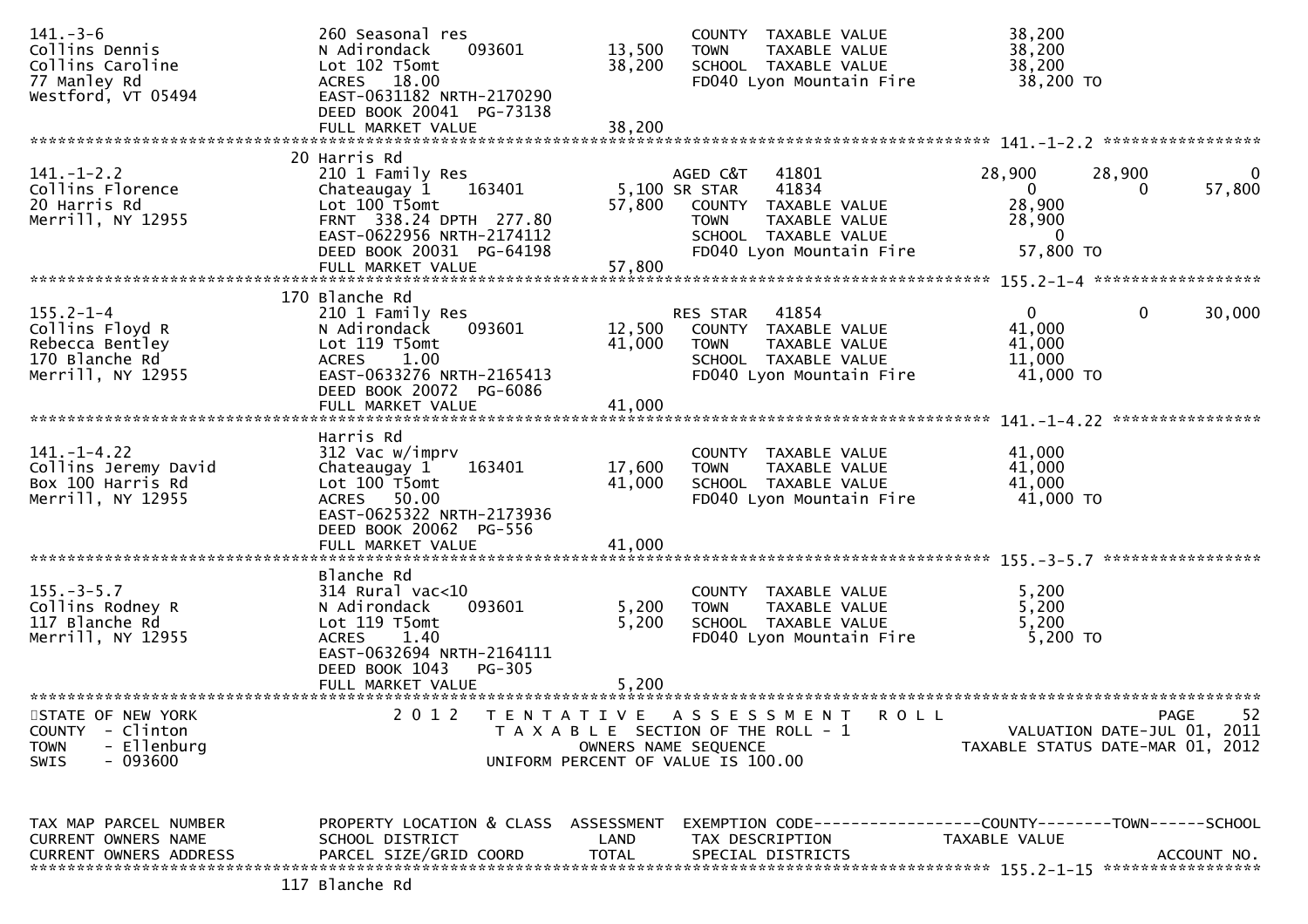| $155.2 - 1 - 15$<br>Collins Rodney R<br>117 Blanche Rd<br>Merrill, NY 12955                       | 210 1 Family Res<br>093601<br>N Adirondack<br>FRNT 100.00 DPTH 150.00<br>EAST-0632805 NRTH-2164150<br>DEED BOOK 640<br>PG-1068                                        | 4,100<br>63,000                                                                                                             | RES STAR<br><b>TOWN</b> | 41854<br>COUNTY TAXABLE VALUE<br>TAXABLE VALUE<br>SCHOOL TAXABLE VALUE<br>FD040 Lyon Mountain Fire                             |                                                              | $\overline{0}$<br>63,000<br>63,000<br>33,000<br>63,000 TO       | $\mathbf 0$  | 30,000      |
|---------------------------------------------------------------------------------------------------|-----------------------------------------------------------------------------------------------------------------------------------------------------------------------|-----------------------------------------------------------------------------------------------------------------------------|-------------------------|--------------------------------------------------------------------------------------------------------------------------------|--------------------------------------------------------------|-----------------------------------------------------------------|--------------|-------------|
|                                                                                                   |                                                                                                                                                                       |                                                                                                                             |                         |                                                                                                                                |                                                              |                                                                 |              |             |
|                                                                                                   | 75 Holtzman Way                                                                                                                                                       |                                                                                                                             |                         |                                                                                                                                |                                                              |                                                                 |              |             |
| $155.3 - 3 - 13$<br>Conover Christopher<br>Carpenter Bonnie<br>210 Cook Dr<br>Underhill, VT 05489 | 260 Seasonal res - WTRFNT<br>N Adirondack<br>093601<br>Lot $120$ Pat 5<br>FRNT 97.00 DPTH 155.00<br>EAST-0629543 NRTH-2162086<br>DEED BOOK 1039<br>PG-327             | 88,200<br>115,000                                                                                                           | <b>TOWN</b>             | COUNTY TAXABLE VALUE<br>TAXABLE VALUE<br>SCHOOL TAXABLE VALUE<br>FD040 Lyon Mountain Fire<br>WD018 Chat lake water dist        |                                                              | 115,000<br>115,000<br>115,000<br>115,000 TO<br>115,000 ТО М     |              |             |
|                                                                                                   |                                                                                                                                                                       |                                                                                                                             |                         |                                                                                                                                |                                                              |                                                                 |              |             |
|                                                                                                   |                                                                                                                                                                       |                                                                                                                             |                         |                                                                                                                                |                                                              |                                                                 |              |             |
| $85.1 - 1 - 12$<br>Cook Robert<br>PO Box 152<br>Ellenburg, NY 12933                               | 6602 Military Tpke<br>210 1 Family Res<br>N Adirondack<br>093601<br>18 Pat 6<br>1.00<br><b>ACRES</b><br>EAST-0663441 NRTH-2208201<br>DEED BOOK 728<br>PG-183          | 10,000<br>84,000                                                                                                            | RES STAR<br><b>TOWN</b> | 41854<br>COUNTY TAXABLE VALUE<br>TAXABLE VALUE<br>SCHOOL TAXABLE VALUE<br>FD016 Ellenburg fire prot<br>LT012 Ellenburg Light 5 |                                                              | 0<br>84,000<br>84,000<br>54,000<br>79,800 TO<br>84,000 TO       | $\mathbf{0}$ | 30,000      |
|                                                                                                   |                                                                                                                                                                       |                                                                                                                             |                         |                                                                                                                                |                                                              |                                                                 |              |             |
|                                                                                                   | 6908 Star Rd                                                                                                                                                          |                                                                                                                             |                         |                                                                                                                                |                                                              |                                                                 |              |             |
| $84. - 1 - 26$<br>Coolidge Walter<br>Coolidge Loyola<br>77 Station St<br>Altona, NY 12910         | 270 Mfg housing<br>093601<br>N Adirondack<br>$4/17$ Pat 6<br><b>ACRES</b><br>2.90<br>EAST-0656809 NRTH-2205968<br>DEED BOOK 99001 PG-12360                            | 6,200<br>33,400                                                                                                             | <b>TOWN</b>             | COUNTY TAXABLE VALUE<br>TAXABLE VALUE<br>SCHOOL TAXABLE VALUE<br>FD016 Ellenburg fire prot                                     |                                                              | 33,400<br>33,400<br>33,400<br>33,400 TO                         |              |             |
|                                                                                                   | FULL MARKET VALUE                                                                                                                                                     | 33,400                                                                                                                      |                         |                                                                                                                                |                                                              |                                                                 |              |             |
|                                                                                                   |                                                                                                                                                                       |                                                                                                                             |                         |                                                                                                                                |                                                              |                                                                 |              |             |
| $71. - 1 - 5$<br>Coons Howard E Jr<br>Coons Wendy L<br>PO Box 17<br>Ellenburgh Depot, NY 12935    | 5219 Rt 11<br>210 1 Family Res<br>N Adirondack<br>093601<br>20 Pat 6<br>080<br><b>ACRES</b><br>$1.10\,$ BANK<br>EAST-0670480 NRTH-2211769<br>DEED BOOK 98001 PG-03162 | 5,000<br>71,800                                                                                                             | RES STAR<br><b>TOWN</b> | 41854<br>COUNTY TAXABLE VALUE<br>TAXABLE VALUE<br>SCHOOL TAXABLE VALUE<br>FD002 EllenDpt fire 21<br>LT011 Ellenburg Light 21   |                                                              | 0<br>71,800<br>71,800<br>41,800<br>71,800 TO<br>71,800 TO       | $\mathbf 0$  | 30,000      |
|                                                                                                   |                                                                                                                                                                       |                                                                                                                             |                         |                                                                                                                                |                                                              |                                                                 |              |             |
| STATE OF NEW YORK<br>COUNTY - Clinton<br><b>TOWN</b><br>- Ellenburg<br>- 093600<br><b>SWIS</b>    | 2 0 1 2                                                                                                                                                               | TENTATIVE ASSESSMENT<br>T A X A B L E SECTION OF THE ROLL - 1<br>OWNERS NAME SEQUENCE<br>UNIFORM PERCENT OF VALUE IS 100.00 |                         |                                                                                                                                | <b>ROLL</b>                                                  | VALUATION DATE-JUL 01, 2011<br>TAXABLE STATUS DATE-MAR 01, 2012 | <b>PAGE</b>  | 53          |
|                                                                                                   |                                                                                                                                                                       |                                                                                                                             |                         |                                                                                                                                |                                                              |                                                                 |              |             |
| TAX MAP PARCEL NUMBER<br>CURRENT OWNERS NAME<br><b>CURRENT OWNERS ADDRESS</b>                     | PROPERTY LOCATION & CLASS ASSESSMENT<br>SCHOOL DISTRICT<br>PARCEL SIZE/GRID COORD                                                                                     | LAND<br><b>TOTAL</b>                                                                                                        |                         | TAX DESCRIPTION<br>SPECIAL DISTRICTS                                                                                           | EXEMPTION CODE-----------------COUNTY-------TOWN------SCHOOL | TAXABLE VALUE                                                   |              | ACCOUNT NO. |
| $142. - 1 - 7$                                                                                    | Nichols Rd<br>910 Priv forest                                                                                                                                         |                                                                                                                             |                         | COUNTY TAXABLE VALUE                                                                                                           |                                                              | 67,000                                                          |              |             |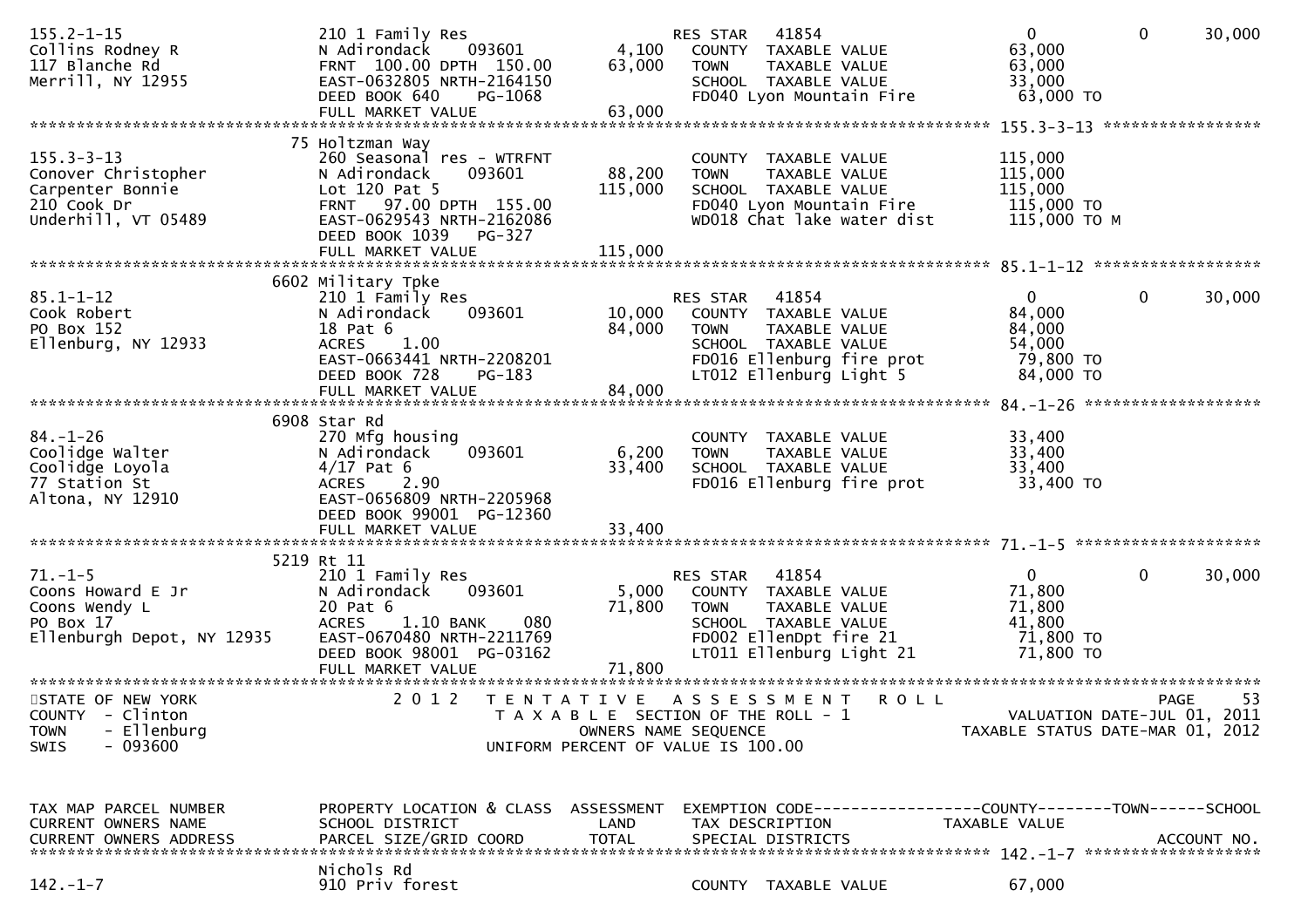| Cordick John M<br>PO Box 912<br>Sherburne, NY 13460                                                                              | N Adirondack<br>093601<br>94 Pat 5<br>ACRES 180.00<br>EAST-0642797 NRTH-2173593<br>DEED BOOK 20112 PG-44939                                                          | 43,600<br>67,000                                                                                    | <b>TOWN</b>             | TAXABLE VALUE<br>SCHOOL TAXABLE VALUE                                                                               | FD016 Ellenburg fire prot                                    | 67,000<br>67,000<br>67,000 TO                                   |              |             |
|----------------------------------------------------------------------------------------------------------------------------------|----------------------------------------------------------------------------------------------------------------------------------------------------------------------|-----------------------------------------------------------------------------------------------------|-------------------------|---------------------------------------------------------------------------------------------------------------------|--------------------------------------------------------------|-----------------------------------------------------------------|--------------|-------------|
|                                                                                                                                  |                                                                                                                                                                      |                                                                                                     |                         |                                                                                                                     |                                                              |                                                                 |              |             |
| $155.1 - 2 - 28.2$<br>Corral Joseph R Jr<br>Alexander Marilyn<br>226 Ganong Dr<br>Saranac, NY 12981                              | 5051 Rt 374<br>270 Mfg housing - WTRFNT<br>N Adirondack<br>093601<br>Lot 101 T5omt<br>FRNT 80.00 DPTH 200.00<br>EAST-0626139 NRTH-2168008                            | 93,700<br>127,000                                                                                   | <b>TOWN</b>             | COUNTY TAXABLE VALUE<br>TAXABLE VALUE<br>SCHOOL TAXABLE VALUE                                                       | FD040 Lyon Mountain Fire<br>WD018 Chat lake water dist       | 127,000<br>127,000<br>127,000<br>127,000 TO<br>127,000 TO M     |              |             |
|                                                                                                                                  | DEED BOOK 20082 PG-17977<br>FULL MARKET VALUE                                                                                                                        | 127,000                                                                                             |                         |                                                                                                                     |                                                              |                                                                 |              |             |
|                                                                                                                                  | 5152 Rt 11                                                                                                                                                           |                                                                                                     |                         |                                                                                                                     |                                                              |                                                                 |              |             |
| $71.3 - 1 - 5$<br>Coryea Clifford R<br>Coryea Sepha<br>13 Station Rd<br>Ellenburg Depot, NY 12935-2318 EAST-0671916 NRTH-2212627 | 330 Vacant comm<br>N Adirondack<br>093601<br>20 Pat 6<br>FRNT 131.00 DPTH 282.00<br>DEED BOOK 737<br>PG-191                                                          | 4,200<br>4,200                                                                                      | <b>TOWN</b>             | COUNTY TAXABLE VALUE<br>TAXABLE VALUE<br>SCHOOL TAXABLE VALUE<br>FD002 EllenDpt fire 21<br>LT011 Ellenburg Light 21 |                                                              | 4,200<br>4,200<br>4,200<br>4,200 TO<br>4,200 TO                 |              |             |
|                                                                                                                                  |                                                                                                                                                                      |                                                                                                     |                         |                                                                                                                     |                                                              |                                                                 |              |             |
| $71.3 - 1 - 14.3$<br>Coryea Eugene G<br>Coryea Bertha<br>12 Station Hill Rd<br>Ellenburg Depot, NY 12935                         | 12 Station Hill Rd<br>210 1 Family Res<br>093601<br>N Adirondack<br>Lot 20 T5omt<br>FRNT 166.56 DPTH 121.50<br>EAST-0672520 NRTH-2213315<br>DEED BOOK 20041 PG-74515 | 4,000<br>32,400                                                                                     | RES STAR<br><b>TOWN</b> | 41854<br>COUNTY TAXABLE VALUE<br>TAXABLE VALUE<br>SCHOOL TAXABLE VALUE<br>LT011 Ellenburg Light 21                  | FD002 EllenDpt fire 21                                       | 0<br>32,400<br>32,400<br>2,400<br>32,400 TO<br>32,400 TO        | $\mathbf{0}$ | 30,000      |
|                                                                                                                                  |                                                                                                                                                                      |                                                                                                     |                         |                                                                                                                     |                                                              |                                                                 |              |             |
| $128. - 1 - 10.1$<br>Coryea Maurice H<br>Coryea June M<br>1311 Bradley Pond Rd<br>Ellenburg Center, NY 12934                     | 1311 Bradley Pond Rd<br>241 Rural res&ag<br>093601<br>N Adirondack<br>69 Pat 5<br>ACRES 120.40<br>EAST-0647341 NRTH-2180736<br>DEED BOOK 792<br><b>PG-203</b>        | 28,900<br>98,000                                                                                    | SR STAR<br><b>TOWN</b>  | 41834<br>COUNTY TAXABLE VALUE<br>TAXABLE VALUE<br>SCHOOL TAXABLE VALUE                                              | FD016 Ellenburg fire prot                                    | $\mathbf{0}$<br>98,000<br>98,000<br>35,800<br>98,000 TO         | $\mathbf{0}$ | 62,200      |
|                                                                                                                                  |                                                                                                                                                                      |                                                                                                     |                         |                                                                                                                     |                                                              |                                                                 |              |             |
| STATE OF NEW YORK<br>COUNTY - Clinton<br>- Ellenburg<br><b>TOWN</b><br>$-093600$<br><b>SWIS</b>                                  | 2 0 1 2                                                                                                                                                              | TENTATIVE ASSESSMENT<br>T A X A B L E SECTION OF THE ROLL - 1<br>UNIFORM PERCENT OF VALUE IS 100.00 | OWNERS NAME SEQUENCE    |                                                                                                                     | <b>ROLL</b>                                                  | VALUATION DATE-JUL 01, 2011<br>TAXABLE STATUS DATE-MAR 01, 2012 | PAGE         | 54          |
| TAX MAP PARCEL NUMBER<br>CURRENT OWNERS NAME<br><b>CURRENT OWNERS ADDRESS</b>                                                    | PROPERTY LOCATION & CLASS ASSESSMENT<br>SCHOOL DISTRICT<br>PARCEL SIZE/GRID COORD                                                                                    | LAND<br><b>TOTAL</b>                                                                                |                         | TAX DESCRIPTION<br>SPECIAL DISTRICTS                                                                                | EXEMPTION CODE-----------------COUNTY-------TOWN------SCHOOL | TAXABLE VALUE                                                   |              | ACCOUNT NO. |
| $71.3 - 1 - 16$                                                                                                                  | 13 Station Hill Rd<br>210 1 Family Res                                                                                                                               |                                                                                                     | RES STAR                | 41854                                                                                                               |                                                              | 0                                                               | 0            | 30,000      |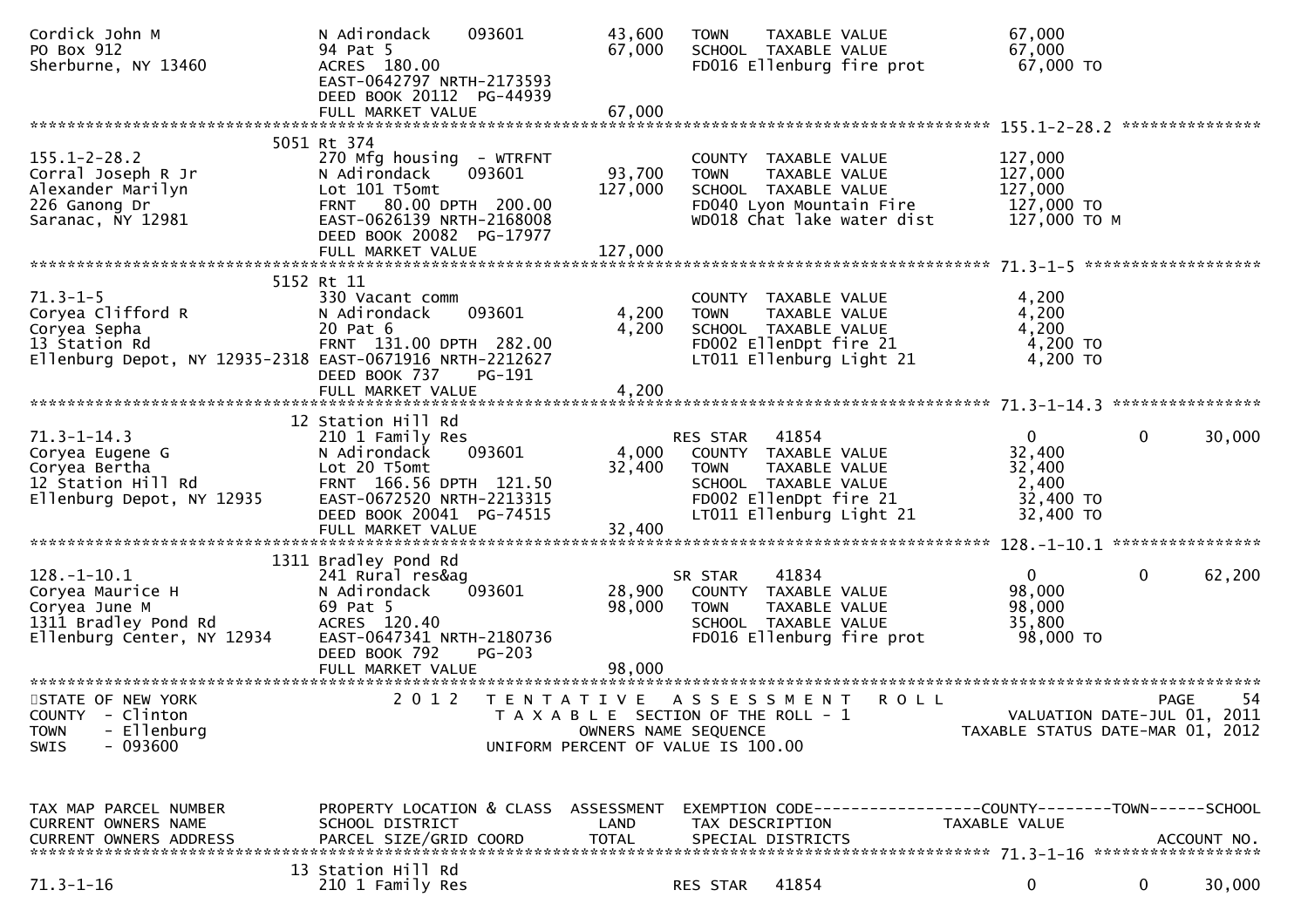| Coryea Sepha<br>13 Station Hill Rd<br>Ellenburg Depot, NY 12935                                         | 093601<br>N Adirondack<br>20 Pat 6<br>FRNT 76.50 DPTH 155.00                                                                                                                                                                    | 3,400<br>36,000                           | COUNTY TAXABLE VALUE<br>TAXABLE VALUE<br><b>TOWN</b><br>SCHOOL TAXABLE VALUE                                                                         | 36,000<br>36,000<br>6,000                                           |                                                                                      |
|---------------------------------------------------------------------------------------------------------|---------------------------------------------------------------------------------------------------------------------------------------------------------------------------------------------------------------------------------|-------------------------------------------|------------------------------------------------------------------------------------------------------------------------------------------------------|---------------------------------------------------------------------|--------------------------------------------------------------------------------------|
|                                                                                                         | EAST-0672346 NRTH-2213313<br>DEED BOOK 730<br>PG-46                                                                                                                                                                             |                                           | FD002 EllenDpt fire 21<br>LT011 Ellenburg Light 21                                                                                                   | 36,000 TO<br>36,000 TO                                              |                                                                                      |
|                                                                                                         |                                                                                                                                                                                                                                 |                                           |                                                                                                                                                      |                                                                     |                                                                                      |
| $130 - 1 - 4$<br>Coss Richard L<br>869 Plank Rd<br>Ellenburg Depot, NY 12935                            | 869 Plank Rd<br>210 1 Family Res<br>N Adirondack<br>093601<br>Lot $81$ Pat $1$<br>1.20 BANK<br>320<br><b>ACRES</b><br>EAST-0680001 NRTH-2181387<br>DEED BOOK 20011 PG-34373                                                     | 92,500                                    | WARNONALL 41121<br>5,000 RES STAR 41854<br>COUNTY TAXABLE VALUE<br><b>TOWN</b><br>TAXABLE VALUE<br>SCHOOL TAXABLE VALUE<br>FD016 Ellenburg fire prot | 13,875<br>$\overline{0}$<br>78,625<br>78,625<br>62,500<br>92,500 TO | 13,875<br>$\overline{0}$<br>30,000<br>$\Omega$                                       |
|                                                                                                         |                                                                                                                                                                                                                                 |                                           |                                                                                                                                                      |                                                                     |                                                                                      |
|                                                                                                         |                                                                                                                                                                                                                                 |                                           |                                                                                                                                                      |                                                                     |                                                                                      |
| $71.3 - 2 - 57$<br>Coughenour John M<br>Coughenour Mary Jane<br>6 Dumas Rd<br>Ellenburg Depot, NY 12935 | 6 Dumas Rd<br>210 1 Family Res<br>N Adirondack<br>093601<br>$21/22$ Pat 6<br>FRNT 143.00 DPTH 235.00<br>EAST-0673064 NRTH-2212612<br>DEED BOOK 589<br>PG-603                                                                    | 4,800<br>100,300                          | RES STAR 41854<br>COUNTY TAXABLE VALUE<br>TAXABLE VALUE<br><b>TOWN</b><br>SCHOOL TAXABLE VALUE<br>FD002 EllenDpt fire 21<br>LT011 Ellenburg Light 21 | $\mathbf{0}$<br>100,300<br>100,300<br>70,300<br>100,300 TO          | $\mathbf 0$<br>30,000                                                                |
|                                                                                                         |                                                                                                                                                                                                                                 |                                           |                                                                                                                                                      | 100,300 TO                                                          |                                                                                      |
|                                                                                                         |                                                                                                                                                                                                                                 |                                           |                                                                                                                                                      |                                                                     |                                                                                      |
| $111. - 1 - 4.2$<br>Coulman Genevieve L<br>1187 Westhill Rd<br>Merrill, NY 12955                        | 1187 West Hill Rd<br>240 Rural res<br>093601<br>N Adirondack<br>Lot 21 T5omt<br>ACRES 10.40<br>EAST-0621788 NRTH-2190540<br><b>PG-232</b>                                                                                       | 10,800<br>54,000                          | 41834<br>SR STAR<br>COUNTY TAXABLE VALUE<br>TAXABLE VALUE<br><b>TOWN</b><br>SCHOOL TAXABLE VALUE<br>FD016 Ellenburg fire prot                        | $\mathbf{0}$<br>54,000<br>54,000<br>$\overline{0}$<br>54,000 TO     | $\mathbf 0$<br>54,000                                                                |
|                                                                                                         | DEED BOOK 967                                                                                                                                                                                                                   |                                           |                                                                                                                                                      |                                                                     |                                                                                      |
|                                                                                                         |                                                                                                                                                                                                                                 |                                           |                                                                                                                                                      |                                                                     |                                                                                      |
| $71.3 - 3 - 9$<br>Courneene Daniel P<br>Courneene Heather<br>29 Lake Breeze Dr<br>Plattsburgh, NY 12901 | 122 Lake Roxanne Rd<br>210 1 Family Res - WTRFNT<br>N Adirondack<br>093601<br>20 Pat 6 Lot 9<br>Sunset Shores Ii Lot 9<br>FRNT 211.60 DPTH 176.00<br>EAST-0673066 NRTH-2210671<br>DEED BOOK 20061 PG-96282<br>FULL MARKET VALUE | 13,500<br>82,900<br>82,900                | COUNTY TAXABLE VALUE<br>TAXABLE VALUE<br><b>TOWN</b><br>SCHOOL TAXABLE VALUE<br>FD002 EllenDpt fire 21<br>LT011 Ellenburg Light 21                   | 82,900<br>82,900<br>82,900<br>82,900 TO<br>82,900 TO                |                                                                                      |
|                                                                                                         |                                                                                                                                                                                                                                 |                                           |                                                                                                                                                      |                                                                     |                                                                                      |
| STATE OF NEW YORK<br>COUNTY<br>- Clinton<br>- Ellenburg<br><b>TOWN</b><br>$-093600$<br><b>SWIS</b>      | 2 0 1 2                                                                                                                                                                                                                         | T E N T A T I V E<br>OWNERS NAME SEQUENCE | A S S E S S M E N T<br><b>ROLL</b><br>T A X A B L E SECTION OF THE ROLL - 1<br>UNIFORM PERCENT OF VALUE IS 100.00                                    |                                                                     | 55<br><b>PAGE</b><br>VALUATION DATE-JUL 01, 2011<br>TAXABLE STATUS DATE-MAR 01, 2012 |
| TAX MAP PARCEL NUMBER<br>CURRENT OWNERS NAME<br><b>CURRENT OWNERS ADDRESS</b>                           | PROPERTY LOCATION & CLASS ASSESSMENT<br>SCHOOL DISTRICT<br>PARCEL SIZE/GRID COORD                                                                                                                                               | LAND<br><b>TOTAL</b>                      | EXEMPTION        CODE-----------------COUNTY-------TOWN------SCHOOL<br>TAX DESCRIPTION<br>SPECIAL DISTRICTS                                          | TAXABLE VALUE                                                       | ACCOUNT NO.                                                                          |
|                                                                                                         |                                                                                                                                                                                                                                 |                                           |                                                                                                                                                      |                                                                     |                                                                                      |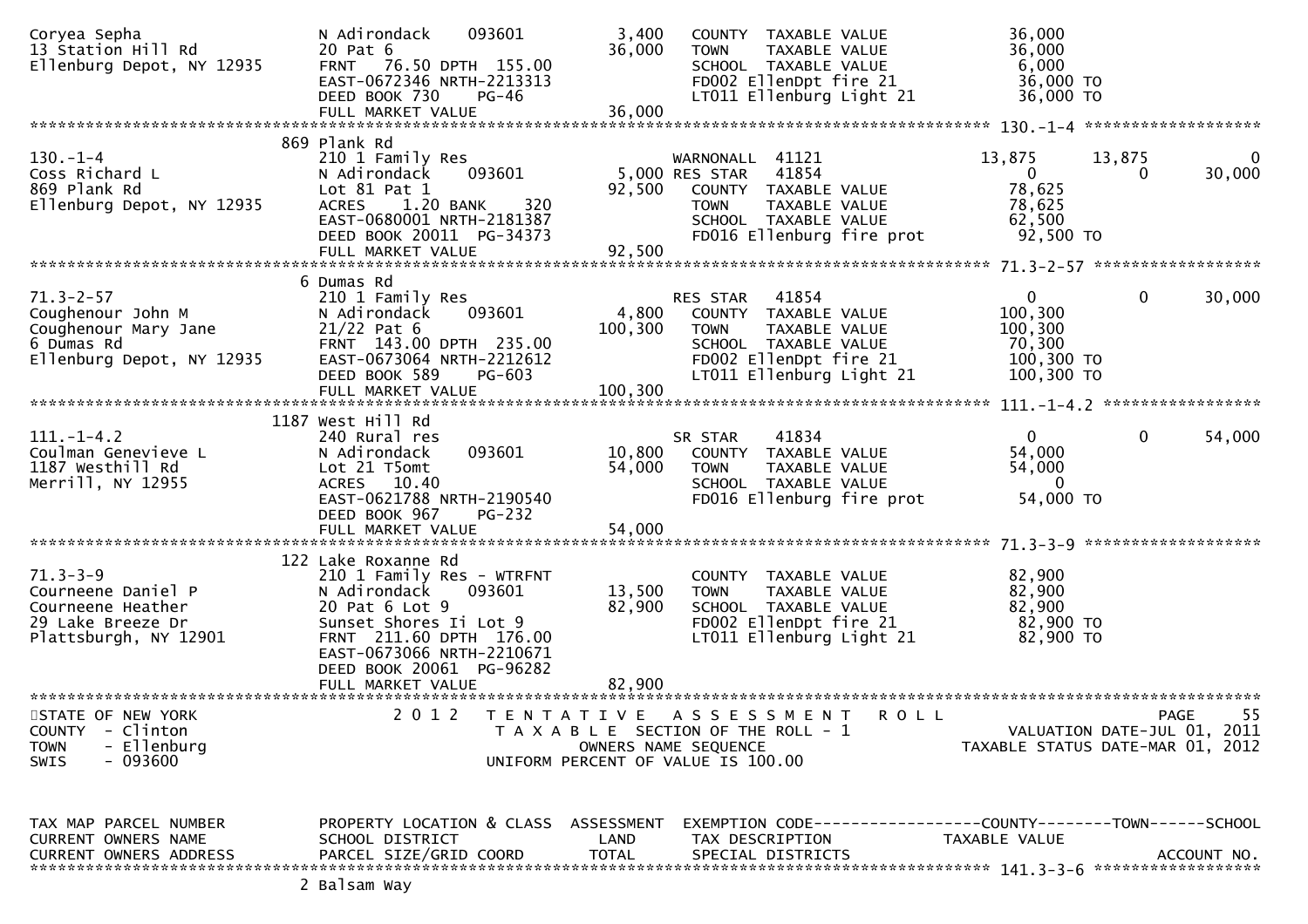| $141.3 - 3 - 6$                     | 260 Seasonal res - WTRFNT                  |                      | COUNTY TAXABLE VALUE                                                | 148,500               |                                  |
|-------------------------------------|--------------------------------------------|----------------------|---------------------------------------------------------------------|-----------------------|----------------------------------|
| Cox Robert S                        | 093601<br>N Adirondack<br>Lot 100 Pat 5    | 104,300              | <b>TOWN</b><br>TAXABLE VALUE                                        | 148,500               |                                  |
| Cox Debra J<br>3 Cox Rd             | FRNT 100.00 DPTH 350.00                    | 148,500              | SCHOOL TAXABLE VALUE<br>FD040 Lyon Mountain Fire                    | 148,500<br>148,500 TO |                                  |
|                                     | EAST-0624470 NRTH-2170004                  |                      | WD018 Chat lake water dist                                          | 148,500 ТО М          |                                  |
| Malone, NY 12953                    |                                            |                      |                                                                     |                       |                                  |
|                                     | DEED BOOK 20061 PG-97985                   |                      |                                                                     |                       |                                  |
|                                     | FULL MARKET VALUE                          | 148,500              |                                                                     |                       | ****************                 |
|                                     | 15 Tallman Way                             |                      |                                                                     |                       |                                  |
| $155.3 - 2 - 8.2$                   |                                            |                      |                                                                     |                       |                                  |
| Cudworth Dennis J                   | 260 Seasonal res<br>N Adirondack<br>093601 | 5,700                | COUNTY TAXABLE VALUE<br><b>TOWN</b>                                 | 40,900<br>40,900      |                                  |
| Cudworth Donna L                    |                                            | 40,900               | TAXABLE VALUE                                                       | 40,900                |                                  |
| 872 O'Neil Rd                       | Lot 120 T5omt<br>2.16<br><b>ACRES</b>      |                      | SCHOOL TAXABLE VALUE<br>FD040 Lyon Mountain Fire                    | 40,900 TO             |                                  |
| West Chazy, NY 12992-3315           | EAST-0627815 NRTH-2164296                  |                      |                                                                     |                       |                                  |
|                                     | DEED BOOK 20041 PG-69744                   |                      |                                                                     |                       |                                  |
|                                     | FULL MARKET VALUE                          | 40,900               |                                                                     |                       |                                  |
|                                     |                                            |                      |                                                                     |                       |                                  |
|                                     | Blanche Rd                                 |                      |                                                                     |                       |                                  |
| $155.2 - 1 - 17$                    | 270 Mfg housing                            |                      | COUNTY TAXABLE VALUE                                                | 22,000                |                                  |
|                                     | 093601<br>N Adirondack                     | 4,100                | TAXABLE VALUE<br><b>TOWN</b>                                        | 22,000                |                                  |
| Cummings Associates Inc<br>PO Box 9 | 119 Pat 5                                  | 22,000               | SCHOOL TAXABLE VALUE                                                | 22,000                |                                  |
| Cadyville, NY 12918                 | FRNT 100.00 DPTH 150.00                    |                      | FD040 Lyon Mountain Fire                                            | 22,000 TO             |                                  |
|                                     | EAST-0632850 NRTH-2164395                  |                      |                                                                     |                       |                                  |
|                                     | DEED BOOK 20011 PG-36345                   |                      |                                                                     |                       |                                  |
|                                     | FULL MARKET VALUE                          | 22,000               |                                                                     |                       |                                  |
|                                     |                                            |                      |                                                                     |                       |                                  |
|                                     | 6599 Military Tpke                         |                      |                                                                     |                       |                                  |
| $85.1 - 1 - 40$                     | 210 1 Family Res                           |                      | RES STAR<br>41854                                                   | $\mathbf{0}$          | 0<br>30,000                      |
| Curry Christopher D                 | N Adirondack<br>093601                     | 4,800                | COUNTY TAXABLE VALUE                                                | 37,000                |                                  |
| 6599 Military Tpke                  | 18 Pat 6                                   | 37,000               | <b>TOWN</b><br>TAXABLE VALUE                                        | 37,000                |                                  |
| Ellenburg Center, NY 12934          | FRNT 180.00 DPTH 190.00                    |                      | SCHOOL TAXABLE VALUE                                                | 7,000                 |                                  |
|                                     | EAST-0663608 NRTH-2207864                  |                      | FD016 Ellenburg fire prot                                           | 37,000 TO             |                                  |
|                                     | DEED BOOK 20021 PG-38536                   |                      | LT012 Ellenburg Light 5                                             | 37,000 TO             |                                  |
|                                     | FULL MARKET VALUE                          | 37,000               |                                                                     |                       |                                  |
|                                     |                                            |                      |                                                                     |                       |                                  |
|                                     | 61 West Hill Rd                            |                      | 97 PCT OF VALUE USED FOR EXEMPTION PURPOSES                         |                       |                                  |
| $99.1 - 3 - 10$                     | 210 1 Family Res                           |                      | WARNONALL 41121                                                     | 8,439                 | 8,439<br>0                       |
| Curry Dane C                        | 093601<br>N Adirondack                     |                      | 6,900 SR STAR<br>41834                                              | $\mathbf{0}$          | 58,000<br>0                      |
| 61 West Hill Rd                     | 11 Pat 5                                   | 58,000               | COUNTY TAXABLE VALUE                                                | 49,561                |                                  |
| PO Box 130                          | 4.10<br><b>ACRES</b>                       |                      | <b>TOWN</b><br>TAXABLE VALUE                                        | 49,561                |                                  |
| Ellenburg Center, NY 12934          | EAST-0648193 NRTH-2197668                  |                      | SCHOOL TAXABLE VALUE                                                | $\overline{0}$        |                                  |
|                                     | DEED BOOK 475<br>PG-306                    |                      | FD014 EllenCtr fire #15                                             | 58,000 TO             |                                  |
|                                     | FULL MARKET VALUE                          |                      | 58,000 LT010 Ellenburg Light 15                                     | 58,000 TO             |                                  |
|                                     |                                            |                      |                                                                     |                       |                                  |
| STATE OF NEW YORK                   | 2 0 1 2                                    | T E N T A T I V E    | ASSESSMENT<br><b>ROLL</b>                                           |                       | 56<br><b>PAGE</b>                |
| <b>COUNTY</b><br>- Clinton          |                                            |                      | T A X A B L E SECTION OF THE ROLL - 1                               |                       | VALUATION DATE-JUL 01, 2011      |
| - Ellenburg<br><b>TOWN</b>          |                                            | OWNERS NAME SEQUENCE |                                                                     |                       | TAXABLE STATUS DATE-MAR 01, 2012 |
| $-093600$<br><b>SWIS</b>            |                                            |                      | UNIFORM PERCENT OF VALUE IS 100.00                                  |                       |                                  |
|                                     |                                            |                      |                                                                     |                       |                                  |
|                                     |                                            |                      |                                                                     |                       |                                  |
|                                     |                                            |                      |                                                                     |                       |                                  |
| TAX MAP PARCEL NUMBER               | PROPERTY LOCATION & CLASS ASSESSMENT       |                      | EXEMPTION        CODE-----------------COUNTY-------TOWN------SCHOOL |                       |                                  |
| CURRENT OWNERS NAME                 | SCHOOL DISTRICT                            | LAND                 | TAX DESCRIPTION                                                     | TAXABLE VALUE         |                                  |
| <b>CURRENT OWNERS ADDRESS</b>       | PARCEL SIZE/GRID COORD                     | <b>TOTAL</b>         | SPECIAL DISTRICTS                                                   |                       | ACCOUNT NO.                      |
|                                     |                                            |                      |                                                                     |                       |                                  |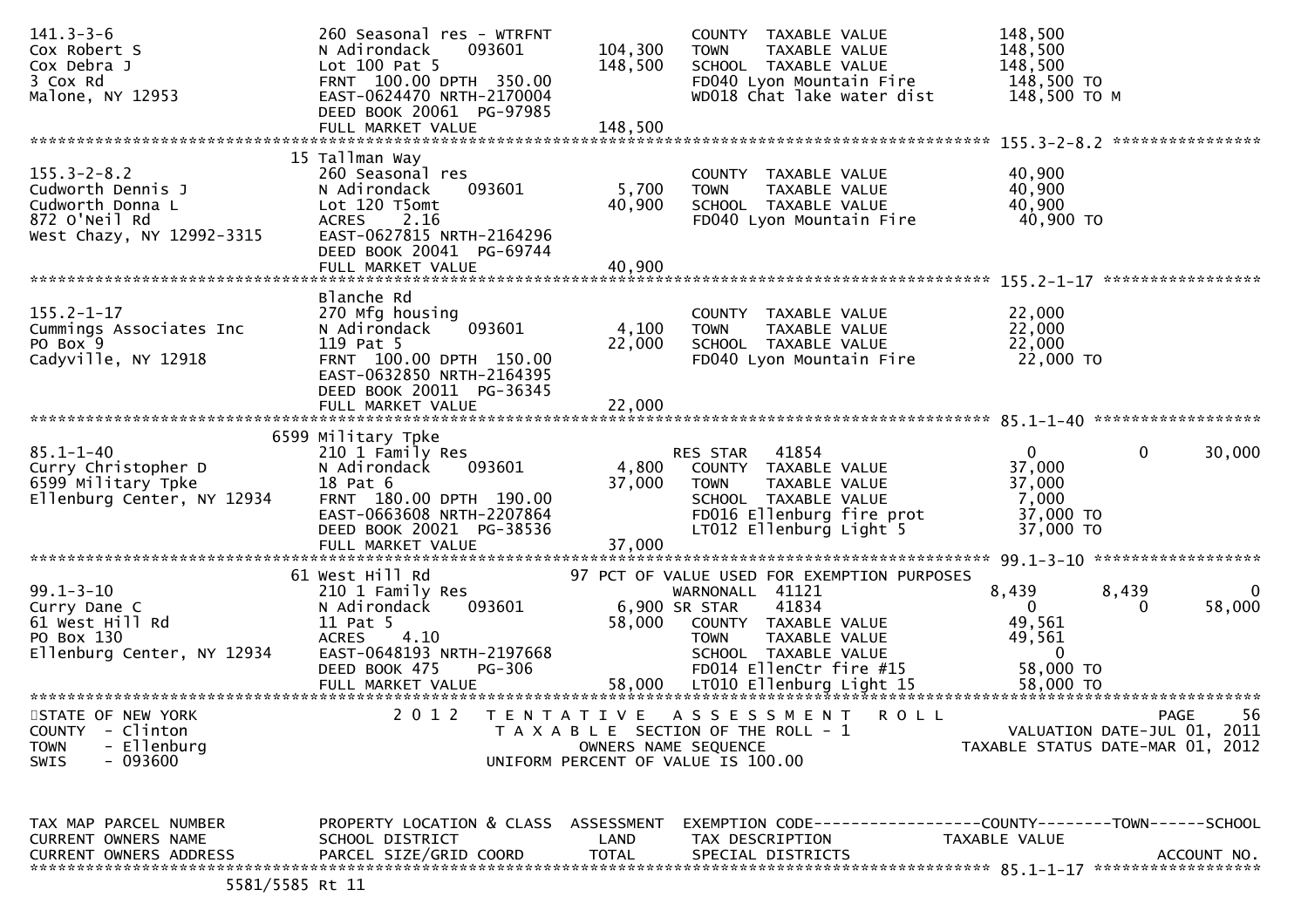| $85.1 - 1 - 17$<br>Curry Life Use Michael D<br>Curry Susan M<br>E Apart. Leonard & Marie Curry Title Deed 444/443<br>5581 Rt 11<br>Ellenburg, NY 12933                                                                                    | $485$ >1use sm bld<br>N Adirondack<br>093601<br>Lot $18$ Pat $6$<br><b>ACRES</b><br>1.00<br>EAST-0662687 NRTH-2208042<br>DEED BOOK 99001 PG-13158       | 10,100<br>170,600          | COUNTY TAXABLE VALUE<br><b>TOWN</b><br>SCHOOL TAXABLE VALUE                                                   | TAXABLE VALUE<br>FD016 Ellenburg fire prot<br>LT012 Ellenburg Light 5 | 170,600<br>170,600<br>170,600<br>170,600 TO<br>170,600 TO |                                                                                      |
|-------------------------------------------------------------------------------------------------------------------------------------------------------------------------------------------------------------------------------------------|---------------------------------------------------------------------------------------------------------------------------------------------------------|----------------------------|---------------------------------------------------------------------------------------------------------------|-----------------------------------------------------------------------|-----------------------------------------------------------|--------------------------------------------------------------------------------------|
|                                                                                                                                                                                                                                           |                                                                                                                                                         |                            |                                                                                                               |                                                                       |                                                           |                                                                                      |
| $85. - 1 - 9.124$<br>Curry Michael<br>Curry Susan<br>6618 Military Tpke<br>Ellenburg, NY 12933                                                                                                                                            | Arno Rd<br>$322$ Rural vac $>10$<br>N Adirondack<br>093601<br>Lot 3 T6 OMT<br>ACRES 22.30<br>EAST-0662816 NRTH-2203067<br>DEED BOOK 20061 PG-91271      | 14,900<br>14,900           | COUNTY TAXABLE VALUE<br><b>TOWN</b><br>SCHOOL TAXABLE VALUE                                                   | TAXABLE VALUE<br>FD016 Ellenburg fire prot                            | 14,900<br>14,900<br>14,900<br>14,900 TO                   |                                                                                      |
|                                                                                                                                                                                                                                           | 6618 Military Tpke                                                                                                                                      |                            |                                                                                                               |                                                                       |                                                           |                                                                                      |
| $85.1 - 1 - 15$<br>Curry Michael<br>6618 Military Tpke<br>PO Box 118<br>Ellenburg, NY 12933<br>ETTE MARKET VALUE<br>FULL MARKET VALUE 84,000 LT012 Ellenburg Light 5 84,000 TO FULL MARKET VALUE 84,000 LT012 Ellenburg Light 5 84,000 TO | 210 1 Family Res<br>N Adirondack<br>093601<br>FRNT 190.00 DPTH 190.00<br>EAST-0663098 NRTH-2208117<br>DEED BOOK 551<br>PG-302                           | 9,100<br>84,000            | 41854<br>RES STAR<br>COUNTY TAXABLE VALUE<br><b>TOWN</b><br>SCHOOL TAXABLE VALUE<br>FD016 Ellenburg fire prot | TAXABLE VALUE                                                         | $\mathbf{0}$<br>84,000<br>84,000<br>54,000<br>8,400 TO    | $\mathbf{0}$<br>30,000                                                               |
|                                                                                                                                                                                                                                           |                                                                                                                                                         |                            |                                                                                                               |                                                                       |                                                           |                                                                                      |
| $116. - 1 - 3$<br>Curry Patrick E<br>Curry Donna L<br>1311 Plank Rd<br>Ellenburg Depot, NY 12935                                                                                                                                          | 1311 Plank Rd<br>240 Rural res<br>093601<br>N Adirondack<br>50.00<br>ACRES<br>EAST-0675818 NRTH-2191775<br>DEED BOOK 590<br>PG-438<br>FULL MARKET VALUE | 20,100<br>94,000<br>94,000 | 41854<br>RES STAR<br>COUNTY TAXABLE VALUE<br><b>TOWN</b><br>SCHOOL TAXABLE VALUE                              | TAXABLE VALUE<br>FD016 Ellenburg fire prot                            | $\mathbf{0}$<br>94,000<br>94,000<br>64,000<br>94,000 TO   | 0<br>30,000                                                                          |
|                                                                                                                                                                                                                                           |                                                                                                                                                         |                            |                                                                                                               |                                                                       |                                                           |                                                                                      |
| $98. - 1 - 19$<br>Czaharyn Eileen M R<br>448 Scott<br>Longuevil QC, Canada<br>J4L3E2                                                                                                                                                      | 185 West Hill Rd<br>271 Mfg housings<br>093601<br>N Adirondack<br>11 Pat 5<br>ACRES 17.00<br>EAST-0645211 NRTH-2196273<br>DEED BOOK 776<br>PG-145       | 13,200<br>42,000           | COUNTY<br><b>TOWN</b><br>SCHOOL TAXABLE VALUE<br>FD014 EllenCtr fire #15                                      | TAXABLE VALUE<br>TAXABLE VALUE                                        | 42,000<br>42,000<br>42,000<br>42,000 TO                   |                                                                                      |
|                                                                                                                                                                                                                                           |                                                                                                                                                         |                            |                                                                                                               |                                                                       |                                                           |                                                                                      |
| STATE OF NEW YORK<br>COUNTY - Clinton<br>- Ellenburg<br><b>TOWN</b><br>$-093600$<br>SWIS                                                                                                                                                  | 2 0 1 2                                                                                                                                                 | OWNERS NAME SEQUENCE       | TENTATIVE ASSESSMENT<br>T A X A B L E SECTION OF THE ROLL - 1<br>UNIFORM PERCENT OF VALUE IS 100.00           | <b>ROLL</b>                                                           |                                                           | 57<br><b>PAGE</b><br>VALUATION DATE-JUL 01, 2011<br>TAXABLE STATUS DATE-MAR 01, 2012 |
| TAX MAP PARCEL NUMBER<br>CURRENT OWNERS NAME<br><b>CURRENT OWNERS ADDRESS</b>                                                                                                                                                             | PROPERTY LOCATION & CLASS ASSESSMENT<br>SCHOOL DISTRICT<br>PARCEL SIZE/GRID COORD                                                                       | LAND<br><b>TOTAL</b>       | TAX DESCRIPTION<br>SPECIAL DISTRICTS                                                                          | EXEMPTION CODE-----------------COUNTY-------TOWN------SCHOOL          | TAXABLE VALUE                                             | ACCOUNT NO.                                                                          |
| $115.-1-22.1$                                                                                                                                                                                                                             | Carter Rd<br>312 Vac w/imprv                                                                                                                            |                            | COUNTY TAXABLE VALUE                                                                                          |                                                                       | 26,900                                                    |                                                                                      |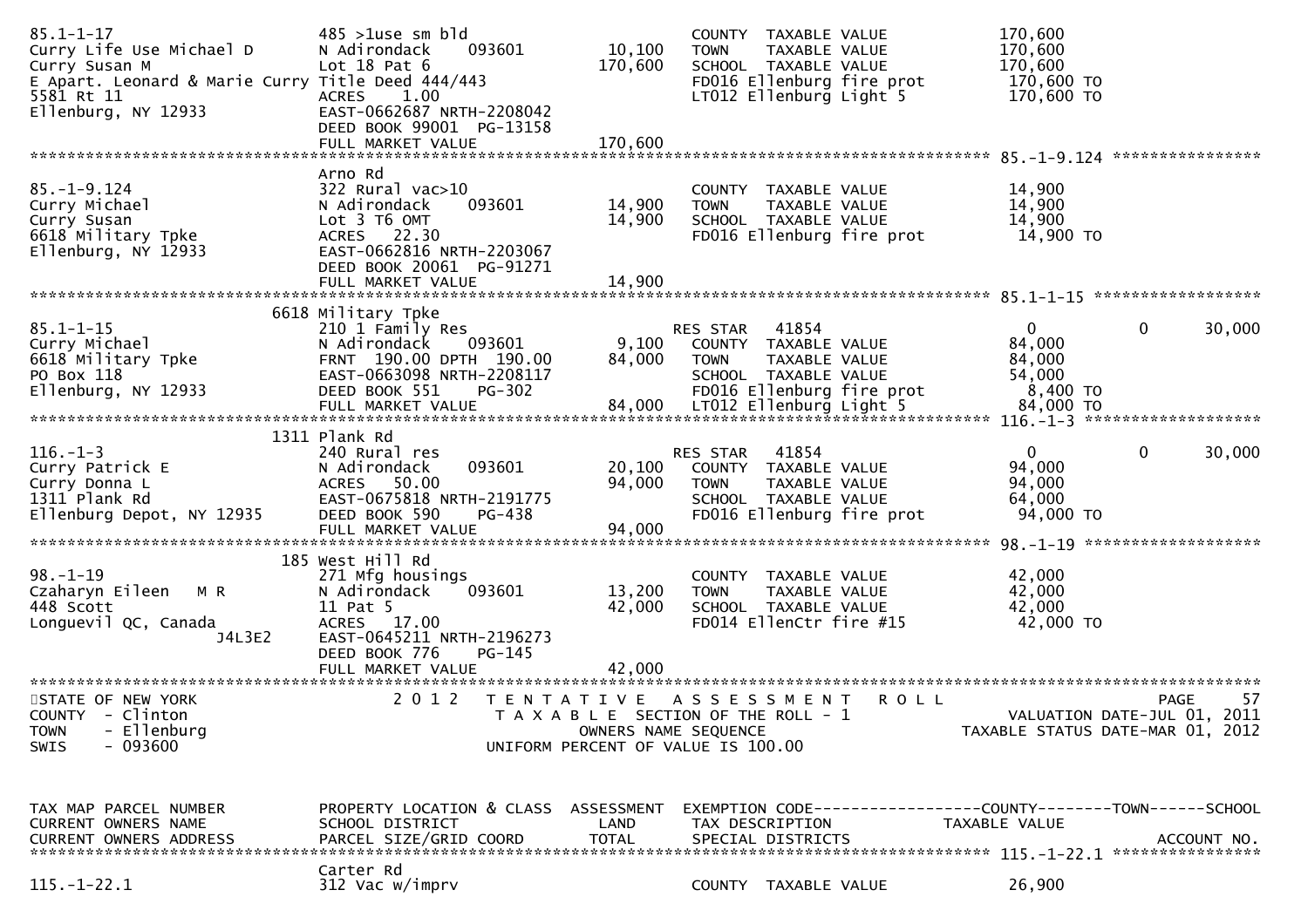| D'amico Michael J<br>Kelley Maureen<br>71 East Grand Ave<br>Rohway, NJ 07065                                                                          | N Adirondack<br>093601<br>Lot $44/46$<br>ACRES 89.00<br>EAST-0664864 NRTH-2185246<br>DEED BOOK 868<br>PG-115                                                                           | 25,000<br>26,900                                        | <b>TOWN</b><br>TAXABLE VALUE<br>SCHOOL TAXABLE VALUE<br>FD016 Ellenburg fire prot                                                      | 26,900<br>26,900<br>26,900 TO                                                 |                                                                                      |
|-------------------------------------------------------------------------------------------------------------------------------------------------------|----------------------------------------------------------------------------------------------------------------------------------------------------------------------------------------|---------------------------------------------------------|----------------------------------------------------------------------------------------------------------------------------------------|-------------------------------------------------------------------------------|--------------------------------------------------------------------------------------|
|                                                                                                                                                       |                                                                                                                                                                                        |                                                         |                                                                                                                                        |                                                                               |                                                                                      |
| $155. - 2 - 1.1$<br>Dade Russell<br>Dade Mary<br>530 Salaberry<br>Mercier QC, Canada J6R2L8                                                           | 5050 Rt 374<br>240 Rural res<br>093601<br>N Adirondack<br>101 Pat 5<br>ACRES 11.80<br>EAST-0626801 NRTH-2167907                                                                        | 11,500<br>135,000                                       | COUNTY TAXABLE VALUE<br>TAXABLE VALUE<br><b>TOWN</b><br>SCHOOL TAXABLE VALUE<br>FD040 Lyon Mountain Fire                               | 135,000<br>135,000<br>135,000<br>135,000 TO                                   |                                                                                      |
|                                                                                                                                                       | DEED BOOK 936<br>PG-337<br>FULL MARKET VALUE                                                                                                                                           | 135,000                                                 |                                                                                                                                        |                                                                               |                                                                                      |
| $99.1 - 2 - 2$<br>Daignault Life Estate Alfred H N Adirondack<br>Daignault Life Estate Ramona A 5 Pat 6<br>413 Saratoga Rd Lot 20<br>Scotia, NY 12302 | 50 Brandy Brook Rd<br>210 1 Family Res<br>093601<br>FRNT 145.00 DPTH 240.90<br>EAST-0649399 NRTH-2199569<br>DEED BOOK 20041 PG-76469                                                   | 4,800<br>19,500                                         | COUNTY TAXABLE VALUE<br><b>TOWN</b><br>TAXABLE VALUE<br>SCHOOL TAXABLE VALUE<br>FD014 EllenCtr fire #15<br>LT010 Ellenburg Light 15    | 19,500<br>19,500<br>19,500<br>19,500 TO<br>19,500 TO                          |                                                                                      |
|                                                                                                                                                       |                                                                                                                                                                                        |                                                         |                                                                                                                                        |                                                                               |                                                                                      |
| $155.3 - 1 - 3$<br>Dailey Robert E<br>38 Grace Ave<br>Plattsburgh, NY 12901                                                                           | 21 Birch Way<br>260 Seasonal res - WTRFNT<br>093601<br>N Adirondack<br>120 Pat 5<br><b>ACRES</b><br>1.00<br>EAST-0626951 NRTH-2162762<br>DEED BOOK 601<br>PG-1120<br>FULL MARKET VALUE | 92,400<br>123,000<br>123,000                            | COUNTY TAXABLE VALUE<br><b>TOWN</b><br>TAXABLE VALUE<br>SCHOOL TAXABLE VALUE<br>FD040 Lyon Mountain Fire<br>WD018 Chat lake water dist | 123,000<br>123,000<br>123,000<br>123,000 TO<br>123,000 ТО М                   |                                                                                      |
|                                                                                                                                                       | Bull Run Rd                                                                                                                                                                            |                                                         |                                                                                                                                        |                                                                               |                                                                                      |
| $40. - 1 - 20$<br>Danforth Earl R Jr<br>Danforth Hilda<br>805 Bull Run Rd<br>Ellenburg Depot, NY 12935                                                | 105 Vac farmland<br>093601<br>N Adirondack<br>60 Pat 6<br>ACRES 54.00<br>EAST-0668875 NRTH-2229806                                                                                     | 20,600<br>20,600                                        | AGRI DISTR 41720<br>COUNTY TAXABLE VALUE<br>TAXABLE VALUE<br><b>TOWN</b><br>SCHOOL TAXABLE VALUE<br>FD016 Ellenburg fire prot          | 6,579<br>14,021<br>14,021<br>14,021<br>20,600 TO                              | 6,579<br>6,579                                                                       |
| MAY BE SUBJECT TO PAYMENT<br>UNDER AGDIST LAW TIL 2016                                                                                                | DEED BOOK 686<br>PG-240<br>FULL MARKET VALUE                                                                                                                                           | 20,600                                                  |                                                                                                                                        |                                                                               |                                                                                      |
| *****************************<br>STATE OF NEW YORK<br>- Clinton<br><b>COUNTY</b><br>- Ellenburg<br><b>TOWN</b><br>$-093600$<br><b>SWIS</b>            | 2 0 1 2                                                                                                                                                                                | T E N T A T I V E<br>UNIFORM PERCENT OF VALUE IS 100.00 | ***************************<br>A S S E S S M E N T<br>T A X A B L E SECTION OF THE ROLL - 1<br>OWNERS NAME SEQUENCE                    | R O L L                                                                       | 58<br><b>PAGE</b><br>VALUATION DATE-JUL 01, 2011<br>TAXABLE STATUS DATE-MAR 01, 2012 |
| TAX MAP PARCEL NUMBER<br>CURRENT OWNERS NAME<br><b>CURRENT OWNERS ADDRESS</b>                                                                         | PROPERTY LOCATION & CLASS ASSESSMENT<br>SCHOOL DISTRICT<br>PARCEL SIZE/GRID COORD                                                                                                      | LAND<br><b>TOTAL</b>                                    | TAX DESCRIPTION<br>SPECIAL DISTRICTS                                                                                                   | EXEMPTION CODE-----------------COUNTY-------TOWN------SCHOOL<br>TAXABLE VALUE | ACCOUNT NO.                                                                          |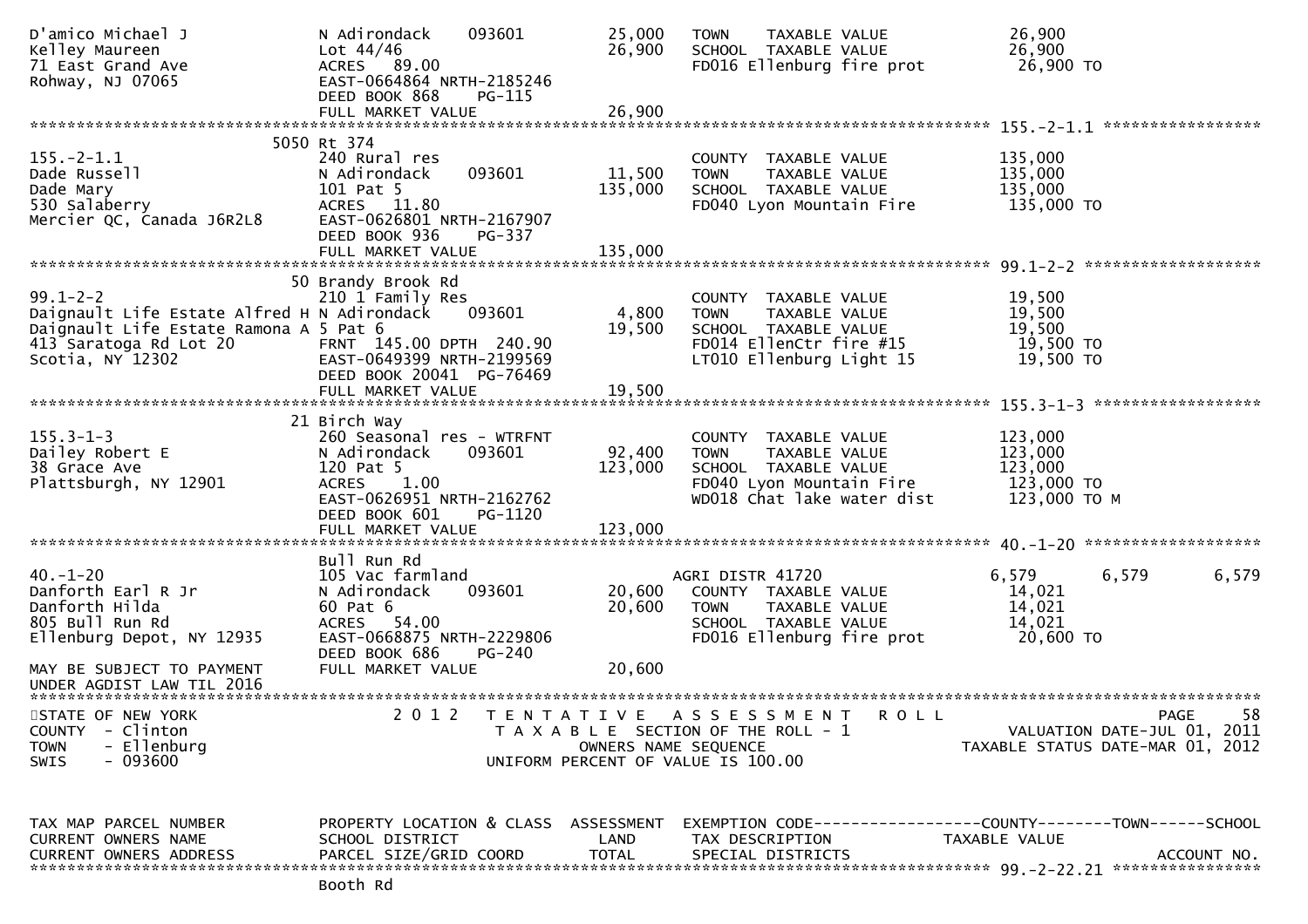| $99. -2 - 22.21$<br>Danforth Earl R Jr       | 105 Vac farmland<br>N Adirondack<br>093601                 | 34,800            | COUNTY TAXABLE VALUE<br><b>TOWN</b><br>TAXABLE VALUE | 34,800<br>34,800                  |                          |
|----------------------------------------------|------------------------------------------------------------|-------------------|------------------------------------------------------|-----------------------------------|--------------------------|
| Danforth Donna                               | Lot 10 & 31 T5omt                                          | 34,800            | SCHOOL TAXABLE VALUE                                 | 34,800                            |                          |
| 807 Bull Run Rd                              | ACRES 53.00                                                |                   | FD014 EllenCtr fire #15                              | 34,800 TO                         |                          |
| Ellenburg Depot, NY 12935                    | EAST-0652168 NRTH-2195489<br>DEED BOOK 683<br><b>PG-80</b> |                   |                                                      |                                   |                          |
|                                              | FULL MARKET VALUE                                          | 34,800            |                                                      |                                   |                          |
|                                              |                                                            |                   |                                                      |                                   |                          |
|                                              | 575 Canaan Rd                                              |                   |                                                      |                                   |                          |
| $40. -1 - 13$<br>Danforth Earl R Sr          | 112 Dairy farm<br>093601<br>N Adirondack                   |                   | AGRI DISTR 41720<br>41834<br>97,200 SR STAR          | 0<br>0<br>$\mathbf 0$<br>$\Omega$ | $\mathbf 0$<br>62,200    |
| Larsen Jeanne                                | 41 Pat 6                                                   |                   | 158,700 483A EX<br>42100                             | 1,850<br>1,850                    | 1,850                    |
| 575 Canaan Rd                                | ACRES 286.90                                               |                   | COUNTY TAXABLE VALUE                                 | 156,850                           |                          |
| Ellenburg Depot, NY 12935                    | EAST-0670869 NRTH-2227723                                  |                   | <b>TOWN</b><br>TAXABLE VALUE                         | 156,850                           |                          |
|                                              | DEED BOOK 766<br>PG-106                                    |                   | SCHOOL TAXABLE VALUE                                 | 94,650                            |                          |
| MAY BE SUBJECT TO PAYMENT                    | FULL MARKET VALUE                                          | 158,700           | FD016 Ellenburg fire prot                            | 156,850 TO                        |                          |
|                                              |                                                            |                   |                                                      |                                   |                          |
|                                              | 805 Bull Run Rd                                            |                   | 60 PCT OF VALUE USED FOR EXEMPTION PURPOSES          |                                   | lease 2013               |
| $40. - 1 - 22$                               | 241 Rural res&ag                                           |                   | AGRI DISTR 41720                                     | 14,128<br>14,128                  | 14,128                   |
| Danforth Hilda                               | 093601<br>N Adirondack                                     |                   | 67,700 AGED COUN 41802                               | 32,550<br>0                       | $\overline{\phantom{0}}$ |
| Danforth Earl                                | 58 Pat 6                                                   |                   | 41834<br>155,000 SR STAR                             | $\Omega$                          | 62,200                   |
| 805 Bull Run Rd<br>Ellenburg Depot, NY 12935 | ACRES 111.00<br>EAST-0665944 NRTH-2230715                  |                   | 42100<br>483A EX<br>COUNTY TAXABLE VALUE             | 1,000<br>1,000<br>107,322         | 1,000                    |
|                                              | DEED BOOK 686<br>PG-240                                    |                   | <b>TOWN</b><br>TAXABLE VALUE                         | 139,872                           |                          |
| MAY BE SUBJECT TO PAYMENT                    | FULL MARKET VALUE                                          | 155,000           | SCHOOL TAXABLE VALUE                                 | 77,672                            |                          |
| UNDER AGDIST LAW TIL 2016                    |                                                            |                   | FD016 Ellenburg fire prot                            | 154,000 TO                        |                          |
|                                              |                                                            |                   | $1,000$ EX                                           |                                   |                          |
|                                              | 27 Tallman Way                                             |                   |                                                      |                                   |                          |
| $155.3 - 2 - 2$                              | 312 Vac w/imprv                                            |                   | COUNTY TAXABLE VALUE                                 | 4,500                             |                          |
| Danforth Hilda                               | 093601<br>N Adirondack                                     | 4,000             | TAXABLE VALUE<br><b>TOWN</b>                         | 4,500                             |                          |
| Danforth Earl R Jr                           | 120 Pat 5                                                  | 4,500             | SCHOOL TAXABLE VALUE                                 | 4,500                             |                          |
| 805 Bull Run Rd                              | FRNT 56.00 DPTH 88.00                                      |                   | FD040 Lyon Mountain Fire                             | 4,500 TO                          |                          |
| Ellenburg Depot, NY 12935                    | EAST-0627595 NRTH-2164200<br>DEED BOOK 686<br>$PG-243$     |                   | WD018 Chat lake water dist                           | 4,500 TO M                        |                          |
|                                              | FULL MARKET VALUE                                          | 4,500             |                                                      |                                   |                          |
|                                              |                                                            |                   |                                                      |                                   |                          |
|                                              | 5386 Rt 374                                                |                   |                                                      |                                   |                          |
| $141. - 1 - 1.11$                            | 240 Rural res                                              |                   | COUNTY TAXABLE VALUE                                 | 115,000                           |                          |
| Danussi Anthony M<br>Danussi Kathryn H       | 163401<br>Chateaugay 1<br>Lot $100$ Pat 5                  | 40,700<br>115,000 | TAXABLE VALUE<br><b>TOWN</b><br>SCHOOL TAXABLE VALUE | 115,000<br>115,000                |                          |
| 5360 Rt 374                                  | Also Deed 318/213                                          |                   | FD040 Lyon Mountain Fire                             | 115,000 TO                        |                          |
| Merrill, NY 12955                            | ACRES 18.50                                                |                   |                                                      |                                   |                          |
|                                              | EAST-0622528 NRTH-2174709                                  |                   |                                                      |                                   |                          |
|                                              | PG-209<br>DEED BOOK 668                                    |                   |                                                      |                                   |                          |
|                                              | FULL MARKET VALUE                                          | 115,000           |                                                      |                                   |                          |
| STATE OF NEW YORK                            | 2 0 1 2                                                    |                   | TENTATIVE ASSESSMENT<br>R O L L                      |                                   | -59<br>PAGE              |
| COUNTY - Clinton                             |                                                            |                   | T A X A B L E SECTION OF THE ROLL - 1                | VALUATION DATE-JUL 01, 2011       |                          |
| - Ellenburg<br><b>TOWN</b>                   |                                                            |                   | OWNERS NAME SEQUENCE                                 | TAXABLE STATUS DATE-MAR 01, 2012  |                          |
| SWIS<br>- 093600                             |                                                            |                   | UNIFORM PERCENT OF VALUE IS 100.00                   |                                   |                          |
|                                              |                                                            |                   |                                                      |                                   |                          |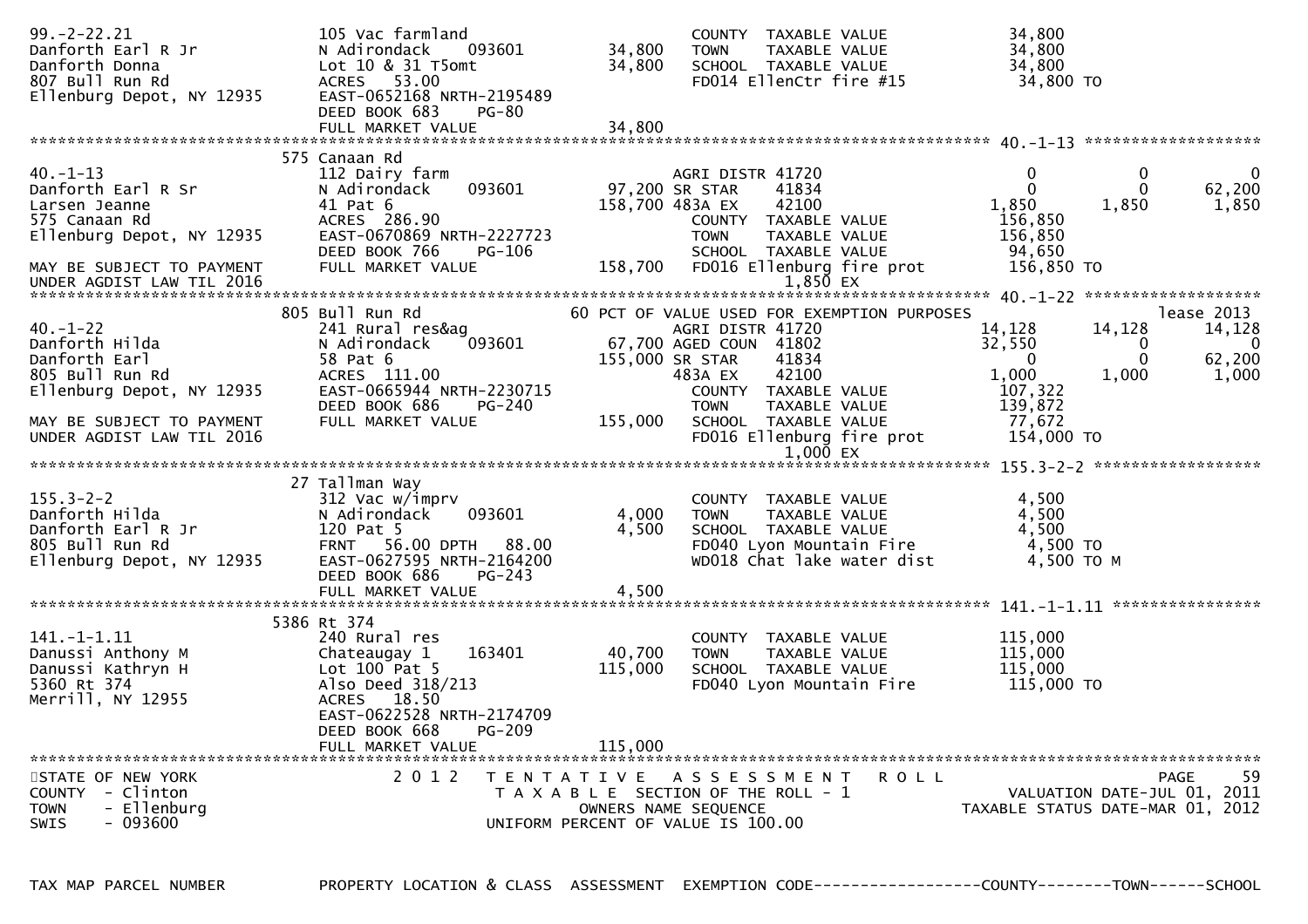| CURRENT OWNERS NAME<br>.CURRENT OWNERS ADDRESS PARCEL SIZE/GRID COORD TOTAL SPECIAL DISTRICTS ACCOUNT NO ACCOUNT NO AND ARCEL SIZE/GRID COORD TOTAL SPECIAL DISTRICTS | SCHOOL DISTRICT                                                                                                                                                                      | LAND                         | TAX DESCRIPTION                                                                                                                                                | TAXABLE VALUE                                                            |                                                                                      |
|-----------------------------------------------------------------------------------------------------------------------------------------------------------------------|--------------------------------------------------------------------------------------------------------------------------------------------------------------------------------------|------------------------------|----------------------------------------------------------------------------------------------------------------------------------------------------------------|--------------------------------------------------------------------------|--------------------------------------------------------------------------------------|
|                                                                                                                                                                       |                                                                                                                                                                                      |                              |                                                                                                                                                                |                                                                          |                                                                                      |
| $141. - 1 - 1.2$<br>Danussi Gregory J<br>Danussi Kalma<br>5402 Rt 374<br>Merrill, NY 12955                                                                            | 5402 Rt 374<br>240 Rural res<br>163401<br>Chateaugay 1<br>Lot $100$ TS Omt<br>ACRES 24.20<br>EAST-0623382 NRTH-2175107<br>DEED BOOK 815<br>PG-129<br>FULL MARKET VALUE               | 15,500<br>122,000<br>122,000 | 41854<br>RES STAR<br>COUNTY TAXABLE VALUE<br><b>TOWN</b><br>TAXABLE VALUE<br>SCHOOL TAXABLE VALUE<br>FD040 Lyon Mountain Fire                                  | $\Omega$<br>122,000<br>122,000<br>92,000<br>122,000 TO                   | 0<br>30,000                                                                          |
|                                                                                                                                                                       | Rt 374                                                                                                                                                                               |                              |                                                                                                                                                                |                                                                          |                                                                                      |
| 141. - 1 - 1.14<br>Danussi Sandra A<br>PO Box 347<br>Lake Placid, NY 12946                                                                                            | 311 Res vac land<br>Chateaugay 1<br>163401<br>Lot $100$ Pat 5<br>ACRES 1.28<br>EAST-0622105 NRTH-2174649<br>DEED BOOK 20051 PG-84376                                                 | 5,200<br>5,200               | COUNTY TAXABLE VALUE<br>TAXABLE VALUE<br><b>TOWN</b><br>SCHOOL TAXABLE VALUE<br>FD040 Lyon Mountain Fire                                                       | 5,200<br>5,200<br>5,200<br>5,200 TO                                      |                                                                                      |
|                                                                                                                                                                       |                                                                                                                                                                                      |                              |                                                                                                                                                                |                                                                          |                                                                                      |
| $69. - 2 - 6$<br>Danussi Stephen<br>Danussi Betty E<br>7075 Star Rd<br>Ellenburg Center, NY 12934                                                                     | 107 old State Rd<br>210 1 Family Res<br>N Adirondack<br>093601<br>16 Pat 6<br><b>ACRES</b><br>1.00<br>EAST-0653660 NRTH-2209327<br>DEED BOOK 589<br>PG-66                            | 5,000<br>71,800              | RES STAR<br>41854<br>COUNTY TAXABLE VALUE<br><b>TOWN</b><br>TAXABLE VALUE<br>SCHOOL TAXABLE VALUE<br>FD016 Ellenburg fire prot                                 | $\overline{0}$<br>71,800<br>71,800<br>41,800<br>71,800 TO                | 0<br>30,000                                                                          |
|                                                                                                                                                                       |                                                                                                                                                                                      |                              |                                                                                                                                                                |                                                                          |                                                                                      |
|                                                                                                                                                                       | 7076 Star Rd                                                                                                                                                                         |                              |                                                                                                                                                                |                                                                          |                                                                                      |
| $84. - 1 - 19.224$<br>Danussi Stephen A Jr<br>7075 Star Rd Rt 190<br>Ellenburg Center, NY 12934                                                                       | 210 1 Family Res<br>093601<br>N Adirondack<br>Lot 5 T6omt<br>4.50<br><b>ACRES</b><br>EAST-0652974 NRTH-2204864<br>DEED BOOK 941<br>PG-234                                            | 6,800<br>136,000             | RES STAR<br>41854<br>COUNTY TAXABLE VALUE<br>TAXABLE VALUE<br><b>TOWN</b><br>SCHOOL TAXABLE VALUE<br>FD016 Ellenburg fire prot                                 | $\mathbf{0}$<br>136,000<br>136,000<br>106,000<br>136,000 TO              | 0<br>30,000                                                                          |
|                                                                                                                                                                       |                                                                                                                                                                                      |                              |                                                                                                                                                                |                                                                          |                                                                                      |
| $71.3 - 3 - 20$<br>Danville Bruce C<br>PO Box 324<br>Ellenburg Depot, NY 12935                                                                                        | 172 Lake Roxanne Rd<br>210 1 Family Res<br>093601<br>N Adirondack<br>$1.10$ BANK<br><b>ACRES</b><br>080<br>EAST-0674016 NRTH-2210139<br>DEED BOOK 860<br>PG-247<br>FULL MARKET VALUE | 11,400<br>110,000            | 41834<br>SR STAR<br>COUNTY TAXABLE VALUE<br>TAXABLE VALUE<br><b>TOWN</b><br>SCHOOL TAXABLE VALUE<br>FD002 EllenDpt fire 21<br>110,000 LT011 Ellenburg Light 21 | $\mathbf{0}$<br>110,000<br>110,000<br>47,800<br>110,000 TO<br>110,000 TO | 0<br>62,200                                                                          |
| STATE OF NEW YORK<br>COUNTY - Clinton<br>- Ellenburg<br><b>TOWN</b><br>- 093600<br><b>SWIS</b>                                                                        | 2 0 1 2                                                                                                                                                                              |                              | <b>ROLL</b><br>TENTATIVE ASSESSMENT<br>T A X A B L E SECTION OF THE ROLL - 1<br>OWNERS NAME SEQUENCE<br>UNIFORM PERCENT OF VALUE IS 100.00                     |                                                                          | 60<br><b>PAGE</b><br>VALUATION DATE-JUL 01, 2011<br>TAXABLE STATUS DATE-MAR 01, 2012 |
| TAX MAP PARCEL NUMBER<br>CURRENT OWNERS NAME                                                                                                                          | PROPERTY LOCATION & CLASS ASSESSMENT<br>SCHOOL DISTRICT                                                                                                                              | LAND                         | EXEMPTION CODE-----------------COUNTY-------TOWN------SCHOOL<br>TAX DESCRIPTION                                                                                | TAXABLE VALUE                                                            |                                                                                      |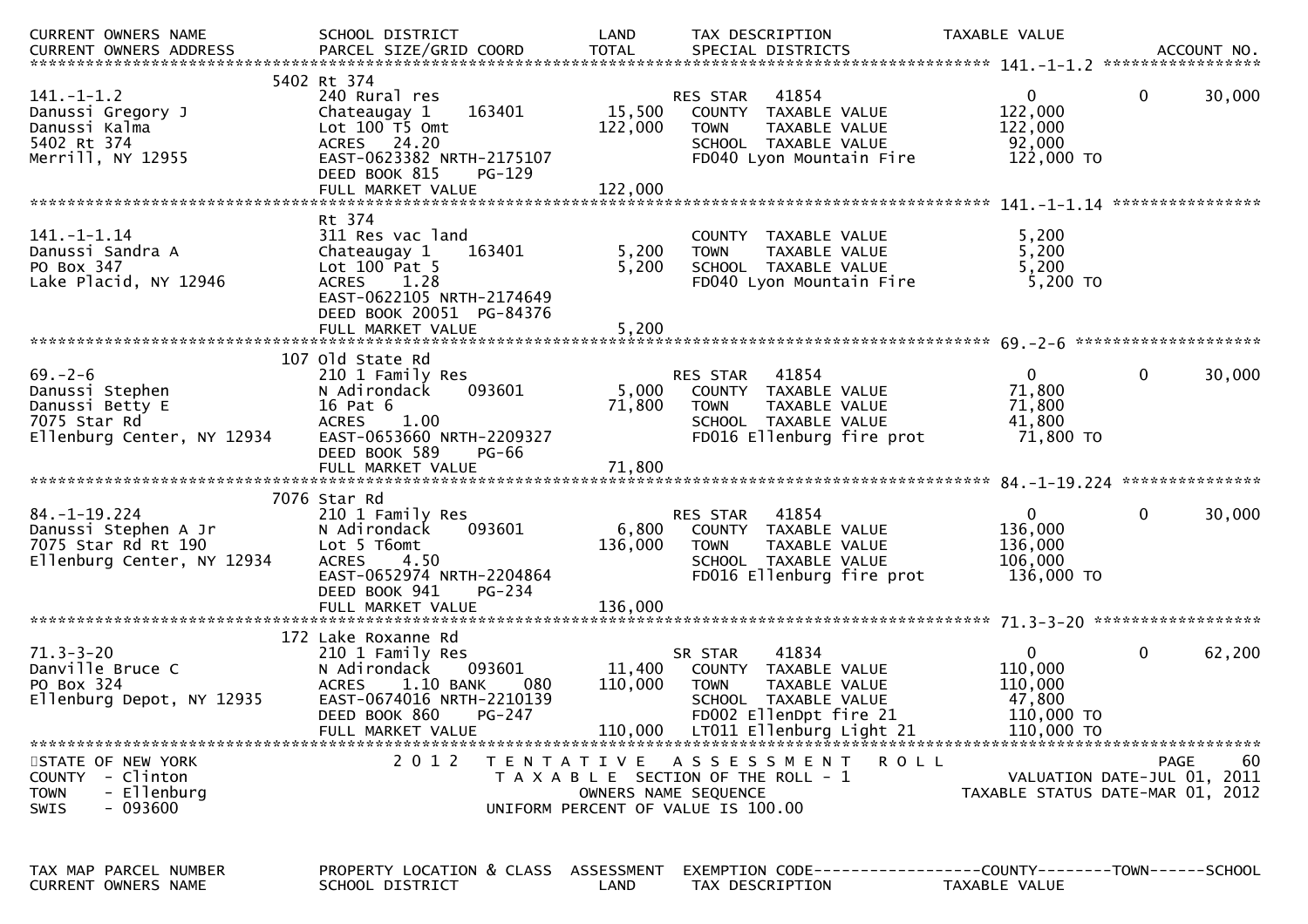| .CURRENT OWNERS ADDRESS PARCEL SIZE/GRID COORD TOTAL SPECIAL DISTRICTS ACCOUNT NO ACCOUNT NO ACCOUNT NO AND ARTY |                                                                                                                                                                       |                   |                                                                                                                                                            |                                                                        |                                                  |
|------------------------------------------------------------------------------------------------------------------|-----------------------------------------------------------------------------------------------------------------------------------------------------------------------|-------------------|------------------------------------------------------------------------------------------------------------------------------------------------------------|------------------------------------------------------------------------|--------------------------------------------------|
| $159. - 1 - 6.2$<br>Darrah Ralph A<br>219 Rabideau St<br>Cadyville, NY 12918                                     | Rt 374<br>323 Vacant rural<br>N Adirondack<br>093601<br>Lot 183<br>ACRES 17.50<br>EAST-0677679 NRTH-2166416<br>DEED BOOK 804<br>PG-312                                | 6,700<br>6,700    | COUNTY TAXABLE VALUE<br>TAXABLE VALUE<br><b>TOWN</b><br>SCHOOL TAXABLE VALUE<br>FD016 Ellenburg fire prot                                                  | 6,700<br>6,700<br>6,700<br>6,700 TO                                    |                                                  |
|                                                                                                                  |                                                                                                                                                                       |                   |                                                                                                                                                            |                                                                        |                                                  |
| $141.3 - 3 - 2$<br>Davis Anthony D<br>Davis Nicholas R<br>689 Winchester Ave<br>Union, NJ 07083                  | 30 Hansen Way<br>260 Seasonal res - WTRFNT<br>093601<br>N Adirondack<br>101 Pat 5<br>FRNT 150.00 DPTH 150.00<br>EAST-0624685 NRTH-2169653<br>DEED BOOK 20102 PG-36444 | 95,700<br>124,000 | COUNTY TAXABLE VALUE<br>TAXABLE VALUE<br><b>TOWN</b><br>SCHOOL TAXABLE VALUE<br>FD040 Lyon Mountain Fire<br>WD018 Chat lake water dist                     | 124,000<br>124,000<br>124,000<br>124,000 TO<br>124,000 ТО М            |                                                  |
|                                                                                                                  |                                                                                                                                                                       |                   |                                                                                                                                                            |                                                                        |                                                  |
| $83. - 1 - 22.2$<br>Davis William Everett<br>Davis Kimberly Renee King<br>1051 West Larona Ln<br>Tempe, AZ 85284 | Star Rd<br>$314$ Rural vac<10<br>N Adirondack<br>093601<br>Lot 6 T6omt<br><b>ACRES</b><br>2.60<br>EAST-0642706 NRTH-2202922                                           | 6,000<br>6,000    | COUNTY TAXABLE VALUE<br>TAXABLE VALUE<br><b>TOWN</b><br>SCHOOL TAXABLE VALUE<br>FD016 Ellenburg fire prot                                                  | 6,000<br>6,000<br>6,000<br>6,000 TO                                    |                                                  |
|                                                                                                                  | DEED BOOK 20092 PG-22785                                                                                                                                              |                   |                                                                                                                                                            |                                                                        |                                                  |
| $40. - 1 - 4$<br>Deane Michael L<br>877 Bull Run Rd<br>Ellenburg Depot, NY 12935<br>MAY BE SUBJECT TO PAYMENT    | 877 Bull Run Rd<br>240 Rural res<br>093601<br>N Adirondack<br>9 Pat 6<br>ACRES 195.40<br>EAST-0665519 NRTH-2232810<br>DEED BOOK 20061 PG-93169                        | 231,100           | AGRI DISTR 41720<br>101,100 RES STAR<br>41854<br>COUNTY TAXABLE VALUE<br><b>TOWN</b><br>TAXABLE VALUE<br>SCHOOL TAXABLE VALUE<br>FD016 Ellenburg fire prot | 9,503<br>$\mathbf{0}$<br>221,597<br>221,597<br>191,597<br>231,100 TO   | lease 2011<br>9,503<br>9,503<br>30,000<br>0      |
|                                                                                                                  | 6656 Star Rd                                                                                                                                                          |                   |                                                                                                                                                            |                                                                        |                                                  |
| $85.1 - 1 - 22$<br>Decker Donald L<br>Decker Linda M<br>Box 24<br>Ellenburg, NY 12933                            | 210 1 Family Res<br>N Adirondack<br>093601<br>18 Pat 6<br>FRNT 100.00 DPTH 238.50<br>EAST-0662364 NRTH-2207547<br>DEED BOOK 622<br>PG-895                             | 4,500<br>43,000   | 41854<br>RES STAR<br>COUNTY TAXABLE VALUE<br><b>TOWN</b><br>TAXABLE VALUE<br>SCHOOL TAXABLE VALUE<br>FD016 Ellenburg fire prot<br>LT012 Ellenburg Light 5  | $\overline{0}$<br>43,000<br>43,000<br>13,000<br>43,000 TO<br>43,000 TO | $\mathbf 0$<br>30,000                            |
| STATE OF NEW YORK<br>COUNTY - Clinton<br>- Ellenburg<br><b>TOWN</b><br>- 093600<br><b>SWIS</b>                   | FULL MARKET VALUE<br>2 0 1 2                                                                                                                                          | 43,000            | TENTATIVE ASSESSMENT<br><b>ROLL</b><br>T A X A B L E SECTION OF THE ROLL - 1<br>OWNERS NAME SEQUENCE<br>UNIFORM PERCENT OF VALUE IS 100.00                 | TAXABLE STATUS DATE-MAR 01, 2012                                       | <b>PAGE</b><br>61<br>VALUATION DATE-JUL 01, 2011 |
| TAX MAP PARCEL NUMBER<br>CURRENT OWNERS NAME                                                                     | PROPERTY LOCATION & CLASS ASSESSMENT<br>SCHOOL DISTRICT                                                                                                               | LAND              | EXEMPTION CODE------------------COUNTY--------TOWN------SCHOOL<br>TAX DESCRIPTION                                                                          | TAXABLE VALUE                                                          |                                                  |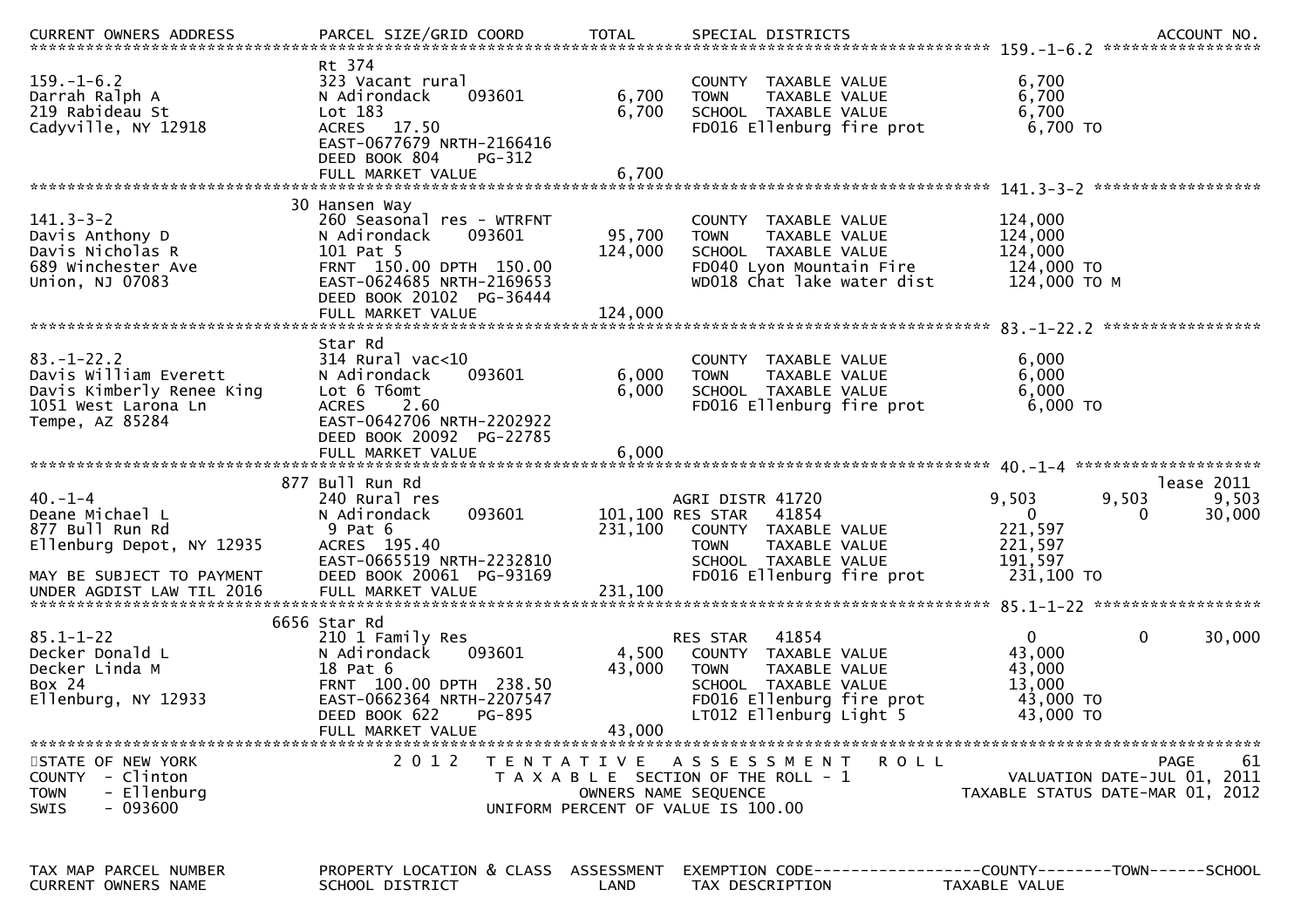| $85. - 1 - 2.5$<br>Decker Lisa L<br>PO Box 118<br>Ellenburg Center, NY 12934                                                | 6702 Star Rd<br>270 Mfg housing<br>093601<br>N Adirondack<br>Lot 18 T6omt<br>FRNT 170.00 DPTH 175.00<br>EAST-0661802 NRTH-2206630<br>DEED BOOK 20061 PG-99274 | 3,700<br>39,000                                                                                                             | RES STAR<br><b>TOWN</b>       | 41854<br>COUNTY TAXABLE VALUE<br>TAXABLE VALUE<br>SCHOOL TAXABLE VALUE<br>FD016 Ellenburg fire prot<br>LT012 Ellenburg Light 5 |                                                                | $\mathbf{0}$<br>39,000<br>39,000<br>9,000<br>39,000 TO<br>39,000 TO    | $\mathbf 0$<br>30,000                                                         |
|-----------------------------------------------------------------------------------------------------------------------------|---------------------------------------------------------------------------------------------------------------------------------------------------------------|-----------------------------------------------------------------------------------------------------------------------------|-------------------------------|--------------------------------------------------------------------------------------------------------------------------------|----------------------------------------------------------------|------------------------------------------------------------------------|-------------------------------------------------------------------------------|
|                                                                                                                             | 6694 Star Rd                                                                                                                                                  |                                                                                                                             |                               |                                                                                                                                |                                                                |                                                                        |                                                                               |
| $85. - 1 - 3$<br>Decosse Casey M<br>Decosse Kierstin<br>6694 Route 190 Rd<br>$E1$ lenburg, NY 12933                         | 210 1 Family Res<br>N Adirondack<br>093601<br>FRNT 150.00 DPTH 130.00<br>EAST-0661966 NRTH-2206885<br>DEED BOOK 20102 PG-36369                                | 3,600<br>91,100                                                                                                             | RES STAR 41854<br><b>TOWN</b> | COUNTY TAXABLE VALUE<br>TAXABLE VALUE<br>SCHOOL TAXABLE VALUE<br>FD016 Ellenburg fire prot                                     |                                                                | $\Omega$<br>91,100<br>91,100<br>61,100<br>91,100 TO                    | 0<br>30,000                                                                   |
|                                                                                                                             | 5148 Rt 11                                                                                                                                                    |                                                                                                                             |                               |                                                                                                                                |                                                                |                                                                        |                                                                               |
| $71.3 - 1 - 6$<br>Decoste Curtis<br>5148 Rt 11<br>Ellenburg Depot, NY 12935-0175 FRNT                                       | 220 2 Family Res<br>N Adirondack<br>093601<br>20 Pat 5<br>65.00 DPTH 310.00<br>EAST-0671931 NRTH-2212732<br>DEED BOOK 98001 PG-04900                          | 3,500<br>51,000                                                                                                             | <b>TOWN</b>                   | COUNTY TAXABLE VALUE<br>TAXABLE VALUE<br>SCHOOL TAXABLE VALUE<br>FD002 EllenDpt fire 21<br>LT011 Ellenburg Light 21            |                                                                | 51,000<br>51,000<br>51,000<br>51,000 TO<br>51,000 TO                   |                                                                               |
|                                                                                                                             | FULL MARKET VALUE                                                                                                                                             | 51,000                                                                                                                      |                               |                                                                                                                                |                                                                |                                                                        |                                                                               |
| $71.3 - 1 - 9$<br>Decoste Curtis<br>Decoste Anita<br>PO Box 175<br>Ellenburg Depot, NY 12935-2425 EAST-0672161 NRTH-2212951 | 5140 Rt 11<br>210 1 Family Res<br>N Adirondack<br>093601<br>Lot 20 T6omt<br><b>ACRES</b><br>1.14<br>DEED BOOK 98001 PG-05673                                  | 5,000<br>56,300                                                                                                             | RES STAR<br><b>TOWN</b>       | 41854<br>COUNTY TAXABLE VALUE<br>TAXABLE VALUE<br>SCHOOL TAXABLE VALUE<br>FD002 EllenDpt fire 21<br>LT011 Ellenburg Light 21   |                                                                | $\overline{0}$<br>56,300<br>56,300<br>26,300<br>56,300 TO<br>56,300 TO | 0<br>30,000                                                                   |
|                                                                                                                             | Plank Rd                                                                                                                                                      |                                                                                                                             |                               |                                                                                                                                |                                                                |                                                                        |                                                                               |
| $116. - 1 - 7.4$<br>Decoste Mark<br>1129 Plank Rd<br>Ellenburg Depot, NY 12935                                              | 910 Priv forest<br>093601<br>N Adirondack<br>Lot 79/80 T5omt<br>ACRES 101.10<br>EAST-0677699 NRTH-2186061<br>DEED BOOK 20092 PG-28525                         | 30,500<br>30,500                                                                                                            | <b>TOWN</b>                   | COUNTY TAXABLE VALUE<br>TAXABLE VALUE<br>SCHOOL TAXABLE VALUE<br>FD016 Ellenburg fire prot                                     |                                                                | 30,500<br>30,500<br>30,500<br>30,500 TO                                |                                                                               |
|                                                                                                                             | FULL MARKET VALUE                                                                                                                                             | 30,500                                                                                                                      |                               |                                                                                                                                |                                                                |                                                                        |                                                                               |
| STATE OF NEW YORK<br>COUNTY - Clinton<br>- Ellenburg<br><b>TOWN</b><br>$-093600$<br><b>SWIS</b>                             | 2 0 1 2                                                                                                                                                       | TENTATIVE ASSESSMENT<br>T A X A B L E SECTION OF THE ROLL - 1<br>OWNERS NAME SEQUENCE<br>UNIFORM PERCENT OF VALUE IS 100.00 |                               |                                                                                                                                | <b>ROLL</b>                                                    |                                                                        | 62<br>PAGE<br>VALUATION DATE-JUL 01, 2011<br>TAXABLE STATUS DATE-MAR 01, 2012 |
| TAX MAP PARCEL NUMBER<br>CURRENT OWNERS NAME<br><b>CURRENT OWNERS ADDRESS</b>                                               | PROPERTY LOCATION & CLASS ASSESSMENT<br>SCHOOL DISTRICT<br>PARCEL SIZE/GRID COORD                                                                             | LAND<br><b>TOTAL</b>                                                                                                        |                               | TAX DESCRIPTION<br>SPECIAL DISTRICTS                                                                                           | EXEMPTION CODE------------------COUNTY--------TOWN------SCHOOL | TAXABLE VALUE                                                          | ACCOUNT NO.                                                                   |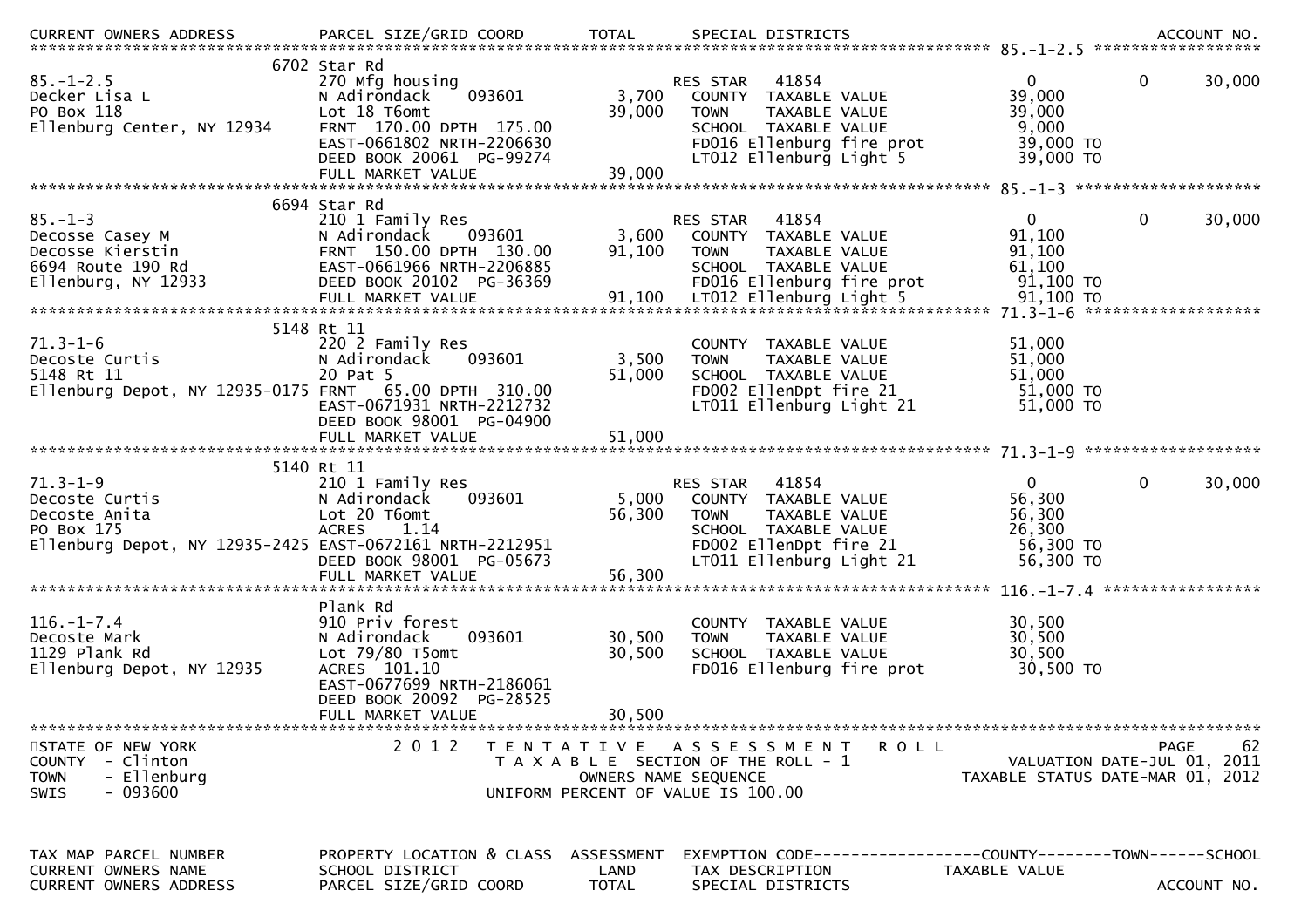|                                                                                                    |                                                                                                                                                                                        |                            |                                                                                                                                        | $116, -1 - 7, 1$ ******************                             |                        |
|----------------------------------------------------------------------------------------------------|----------------------------------------------------------------------------------------------------------------------------------------------------------------------------------------|----------------------------|----------------------------------------------------------------------------------------------------------------------------------------|-----------------------------------------------------------------|------------------------|
| $116. - 1 - 7.1$<br>Decoste Mark A<br>Decoste Gail A<br>1129 Plank Rd<br>Ellenburg Depot, NY 12935 | 1129 Plank Rd<br>241 Rural res&ag<br>093601<br>N Adirondack<br>$41/42$ T5omt<br>ACRES 156.00 BANK<br>850<br>EAST-0676384 NRTH-2187273<br>DEED BOOK 99001 PG-18144<br>FULL MARKET VALUE | 33,400<br>73,200<br>73,200 | 41854<br>RES STAR<br>COUNTY TAXABLE VALUE<br>TAXABLE VALUE<br><b>TOWN</b><br>SCHOOL TAXABLE VALUE<br>FD016 Ellenburg fire prot         | $\mathbf{0}$<br>73,200<br>73,200<br>43,200<br>73,200 TO         | $\mathbf 0$<br>30,000  |
|                                                                                                    | 7097 Star Rd                                                                                                                                                                           |                            |                                                                                                                                        |                                                                 |                        |
| $84. -1 - 19.225$<br>Decoteau Clay<br>Decoteau Judy<br>7097 Star Rd<br>Ellenburg Center, NY        | 210 1 Family Res<br>093601<br>N Adirondack<br>Lot 5 T6omt<br>4.20<br><b>ACRES</b><br>EAST-0652267 NRTH-2204614<br>12934-2016 DEED BOOK 957<br>PG-114                                   | 6,600<br>76,000            | 41854<br>RES STAR<br>COUNTY TAXABLE VALUE<br>TAXABLE VALUE<br><b>TOWN</b><br>SCHOOL TAXABLE VALUE<br>FD016 Ellenburg fire prot         | $\Omega$<br>76,000<br>76,000<br>46,000<br>76,000 TO             | $\mathbf{0}$<br>30,000 |
|                                                                                                    |                                                                                                                                                                                        |                            |                                                                                                                                        |                                                                 | ******************     |
| $126. - 1 - 17$<br>DeGaetano Edward J<br>2 Copperleaf Ln<br>Colts Neck, NJ 07722                   | Bigelow Rd<br>910 Priv forest<br>093601<br>N Adirondack<br>Lot $64$ Pat $5$<br>ACRES 75.00<br>EAST-0633364 NRTH-2177195                                                                | 26,300<br>26,300           | COUNTY TAXABLE VALUE<br><b>TOWN</b><br>TAXABLE VALUE<br>SCHOOL TAXABLE VALUE<br>FD016 Ellenburg fire prot                              | 26,300<br>26,300<br>26,300<br>26,300 TO                         |                        |
|                                                                                                    | DEED BOOK 20061 PG-91201                                                                                                                                                               |                            |                                                                                                                                        |                                                                 |                        |
| $97. - 1 - 21.33$<br>DeGraff Catherine E<br>1204 New Brunswick Ave<br>Rahway, NJ 87065             | 441 Tacey Rd<br>321 Abandoned ag<br>093601<br>N Adirondack<br>Lot 18 T5omt<br>ACRES 122.00<br>EAST-0628665 NRTH-2195881<br>DEED BOOK 20072 PG-6726                                     | 50,500<br>50,500           | COUNTY TAXABLE VALUE<br>TAXABLE VALUE<br><b>TOWN</b><br>SCHOOL TAXABLE VALUE<br>FD016 Ellenburg fire prot                              | 50,500<br>50,500<br>50,500<br>50,500 TO                         |                        |
|                                                                                                    |                                                                                                                                                                                        |                            |                                                                                                                                        |                                                                 |                        |
| $155.3 - 2 - 1$<br>Delong Jon David S<br>Lanier Dara J<br>24 Chestnut St<br>Potsdam, NY 13676      | 29 Tallman Way<br>260 Seasonal res - WTRFNT<br>N Adirondack<br>093601<br>120 Pat 5<br>1.20<br><b>ACRES</b><br>EAST-0627577 NRTH-2163980<br>DEED BOOK 20051 PG-84960                    | 120,700<br>138,000         | COUNTY TAXABLE VALUE<br>TAXABLE VALUE<br><b>TOWN</b><br>SCHOOL TAXABLE VALUE<br>FD040 Lyon Mountain Fire<br>WD018 Chat lake water dist | 138,000<br>138,000<br>138,000<br>138,000 TO<br>138,000 ТО М     |                        |
|                                                                                                    | FULL MARKET VALUE                                                                                                                                                                      | 138,000                    |                                                                                                                                        |                                                                 |                        |
| STATE OF NEW YORK<br>COUNTY - Clinton<br>- Ellenburg<br><b>TOWN</b><br>$-093600$<br><b>SWIS</b>    | 2 0 1 2                                                                                                                                                                                | OWNERS NAME SEQUENCE       | TENTATIVE ASSESSMENT<br><b>ROLL</b><br>T A X A B L E SECTION OF THE ROLL - 1<br>UNIFORM PERCENT OF VALUE IS 100.00                     | VALUATION DATE-JUL 01, 2011<br>TAXABLE STATUS DATE-MAR 01, 2012 | 63<br><b>PAGE</b>      |
| TAX MAP PARCEL NUMBER<br><b>CURRENT OWNERS NAME</b><br>CURRENT OWNERS ADDRESS                      | PROPERTY LOCATION & CLASS ASSESSMENT<br>SCHOOL DISTRICT<br>PARCEL SIZE/GRID COORD                                                                                                      | LAND<br><b>TOTAL</b>       | EXEMPTION        CODE-----------------COUNTY-------TOWN------SCHOOL<br>TAX DESCRIPTION<br>SPECIAL DISTRICTS                            | TAXABLE VALUE                                                   | ACCOUNT NO.            |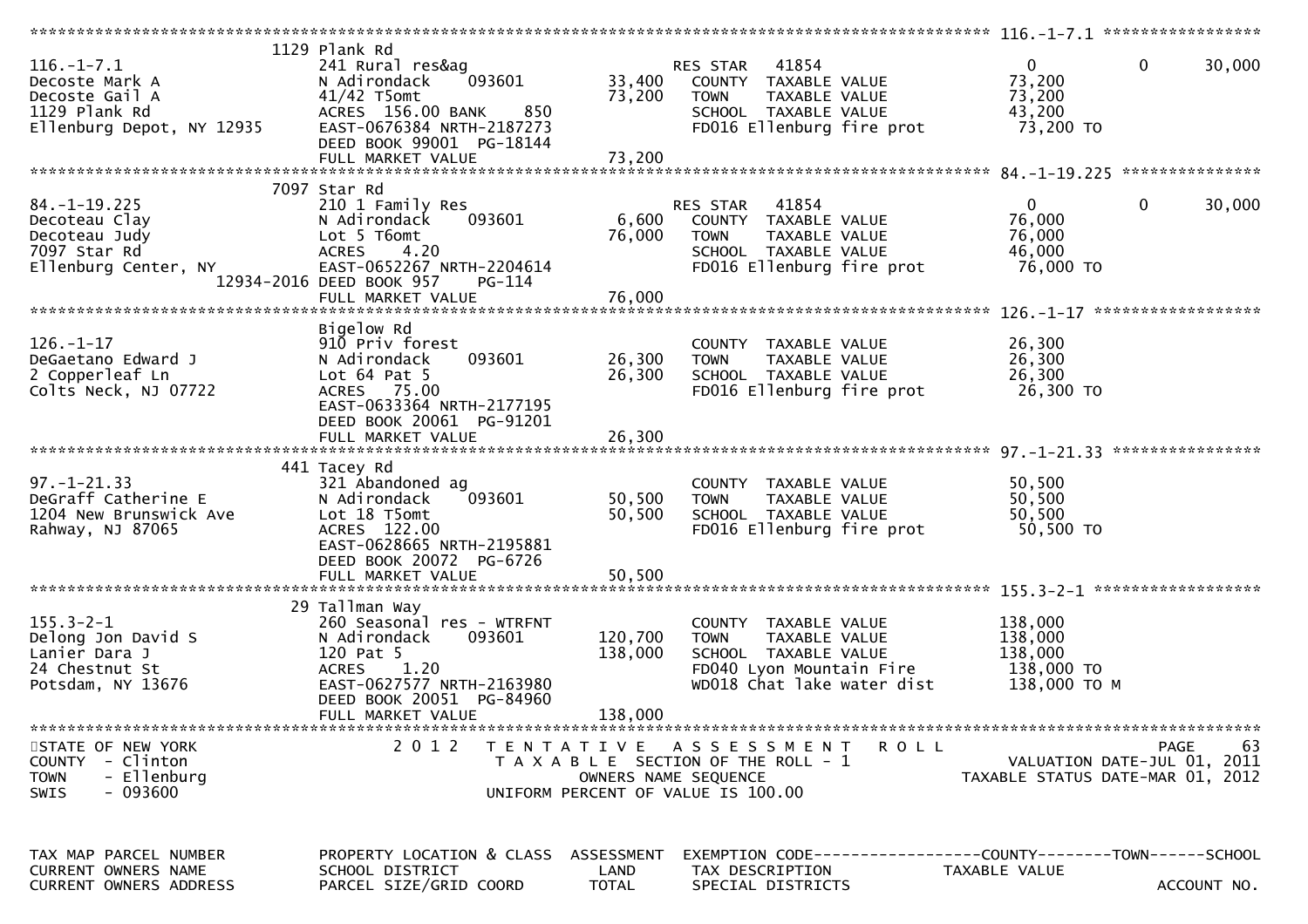| $116. - 1 - 8.2$<br>Demarais Daniel<br>Demarais Rita A<br>1069 Plank Rd<br>Ellenburg Depot, NY 12935 | 1069 Plank Rd<br>270 Mfg housing<br>093601<br>N Adirondack<br>79/80 Pat 5<br>FRNT 132.00 DPTH 140.00<br>EAST-0679243 NRTH-2186256<br>DEED BOOK 620<br><b>PG-987</b><br>FULL MARKET VALUE      | 4,100<br>26,500<br>26,500  | 41854<br>RES STAR<br>COUNTY TAXABLE VALUE<br>TAXABLE VALUE<br><b>TOWN</b><br>SCHOOL TAXABLE VALUE<br>FD016 Ellenburg fire prot            | 26,500<br>$\mathbf{0}$<br>0<br>26,500<br>26,500<br>$\overline{0}$<br>26,500 TO                 |
|------------------------------------------------------------------------------------------------------|-----------------------------------------------------------------------------------------------------------------------------------------------------------------------------------------------|----------------------------|-------------------------------------------------------------------------------------------------------------------------------------------|------------------------------------------------------------------------------------------------|
| $145. - 1 - 8.1$<br>Demarais James R<br>Demarais Annette L<br>1370 Rand Hill Rd<br>Altona, NY 12910  | Plank Rd<br>910 Priv forest<br>093601<br>N Adirondack<br>110/111 Pat 5<br>ACRES 175.50<br>EAST-0680892 NRTH-2172669<br>DEED BOOK 20041 PG-75795                                               | 42,800<br>42,800           | COUNTY TAXABLE VALUE<br>TAXABLE VALUE<br><b>TOWN</b><br>SCHOOL TAXABLE VALUE<br>FD016 Ellenburg fire prot                                 | 42,800<br>42,800<br>42,800<br>42,800 TO                                                        |
| $101.-1-4.1$<br>Dennehy Jerome C<br>44 W 62st Ph-A<br>New York, NY 10023                             | Plank Rd<br>311 Res vac land<br>093601<br>N Adirondack<br>38/43 Pat 5<br>FRNT 125.00 DPTH 125.00<br>EAST-0677599 NRTH-2197368<br>DEED BOOK 558<br>PG-680<br>FULL MARKET VALUE                 | 3,900<br>3,900<br>3,900    | COUNTY TAXABLE VALUE<br><b>TOWN</b><br>TAXABLE VALUE<br>SCHOOL TAXABLE VALUE<br>FD016 Ellenburg fire prot                                 | 3,900<br>3,900<br>3,900<br>3,900 TO                                                            |
| $99.1 - 1 - 3$<br>Dennehy Thomas<br>10737 110th St<br>Richmond Hill, NY 11419                        | Military Tpke<br>311 Res vac land<br>093601<br>N Adirondack<br>11 Pat 5<br>FRNT 160.00 DPTH 49.50<br>EAST-0646841 NRTH-2198013<br>DEED BOOK 564<br>PG-1065                                    | 2,800<br>2,800             | COUNTY TAXABLE VALUE<br>TAXABLE VALUE<br><b>TOWN</b><br>SCHOOL TAXABLE VALUE<br>FD014 EllenCtr fire #15<br>LT010 Ellenburg Light 15       | 2,800<br>2,800<br>2,800<br>2,800 TO<br>2,800 TO                                                |
| $141.3 - 2 - 42$<br>Denny Wendell<br>Denny Muriel<br>PO Box 115<br>Lyon Mt, NY 12952                 | 7 Brooks Way<br>260 Seasonal res - WTRFNT<br>Chateaugay 1<br>163401<br>Lot $100$ Pat 5<br>FRNT 114.00 DPTH 90.00<br>EAST-0623306 NRTH-2172739<br>DEED BOOK 338<br>PG-115<br>FULL MARKET VALUE | 68,900<br>99,000<br>99,000 | COUNTY TAXABLE VALUE<br>TAXABLE VALUE<br><b>TOWN</b><br>SCHOOL TAXABLE VALUE<br>FD040 Lyon Mountain Fire<br>WD018 Chat lake water dist    | 99,000<br>99,000<br>99,000<br>99,000 TO<br>99,000 ТО М                                         |
| STATE OF NEW YORK<br>COUNTY - Clinton<br>- Ellenburg<br><b>TOWN</b><br>- 093600<br><b>SWIS</b>       | 2 0 1 2                                                                                                                                                                                       | T E N T A T I V E          | <b>ROLL</b><br>A S S E S S M E N T<br>T A X A B L E SECTION OF THE ROLL - 1<br>OWNERS NAME SEQUENCE<br>UNIFORM PERCENT OF VALUE IS 100.00 | 64<br>PAGE<br>VALUATION DATE-JUL 01, 2011<br>TAXABLE STATUS DATE-MAR 01, 2012                  |
| TAX MAP PARCEL NUMBER<br><b>CURRENT OWNERS NAME</b><br>CURRENT OWNERS ADDRESS                        | PROPERTY LOCATION & CLASS ASSESSMENT<br>SCHOOL DISTRICT<br>PARCEL SIZE/GRID COORD                                                                                                             | LAND<br><b>TOTAL</b>       | TAX DESCRIPTION<br>SPECIAL DISTRICTS                                                                                                      | EXEMPTION CODE------------------COUNTY--------TOWN------SCHOOL<br>TAXABLE VALUE<br>ACCOUNT NO. |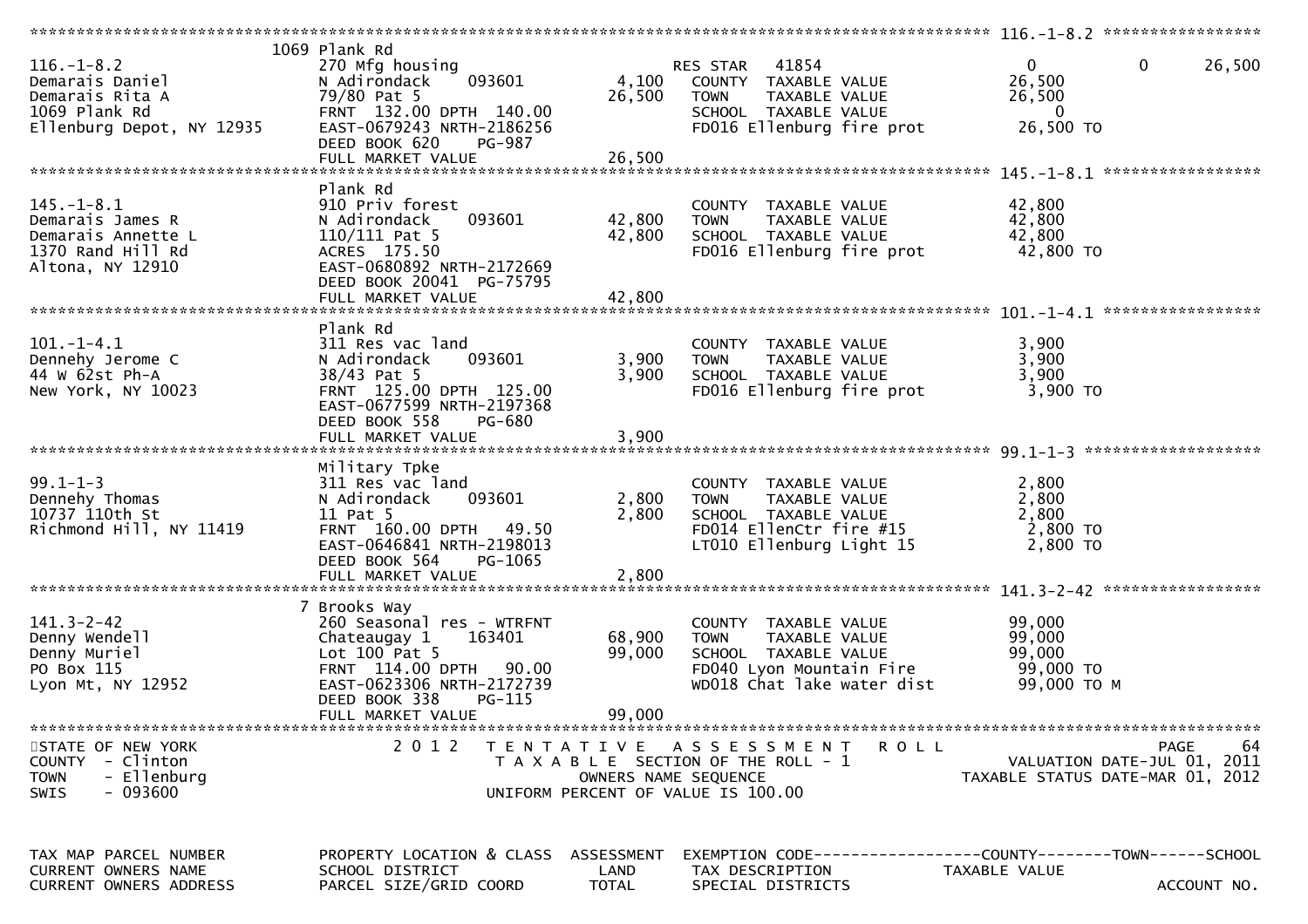|                                                                                                       |                                                                                                                                                             |                      |                                                                                                                                            |                                                                | 84. -1 -18.113 ****************           |
|-------------------------------------------------------------------------------------------------------|-------------------------------------------------------------------------------------------------------------------------------------------------------------|----------------------|--------------------------------------------------------------------------------------------------------------------------------------------|----------------------------------------------------------------|-------------------------------------------|
| $84. - 1 - 18.113$<br>Derkevics Peter<br>Derkevics Penny R<br>8 Southhold Rd<br>South Beach, NY 11789 | Arno Rd<br>322 Rural vac>10<br>N Adirondack<br>093601<br>Unfiled HSBC Lot D<br>ACRES 42.03<br>EAST-0657610 NRTH-2200052<br>DEED BOOK 20061 PG-92347         | 29,600<br>29,600     | COUNTY TAXABLE VALUE<br><b>TOWN</b><br>TAXABLE VALUE<br>SCHOOL TAXABLE VALUE<br>FD014 EllenCtr fire #15                                    | 29,600<br>29,600<br>29,600<br>29,600 TO                        |                                           |
|                                                                                                       | 6407 Military Tpke                                                                                                                                          |                      |                                                                                                                                            |                                                                |                                           |
| $85. - 2 - 7.7$<br>Dezan Jason<br>Dezan Michelle<br>6407 Military Tpke<br>Ellenburg Depot, NY 12935   | 270 Mfg housing<br>N Adirondack<br>093601<br>Lot 19 T6omt<br><b>ACRES</b><br>1.60<br>EAST-0668114 NRTH-2207765<br>DEED BOOK 20061 PG-99035                  | 5,100<br>46,000      | RES STAR 41854<br>COUNTY TAXABLE VALUE<br>TAXABLE VALUE<br><b>TOWN</b><br>SCHOOL TAXABLE VALUE<br>FD016 Ellenburg fire prot                | $\overline{0}$<br>46,000<br>46,000<br>16,000<br>46,000 TO      | $\mathbf 0$<br>30,000                     |
|                                                                                                       |                                                                                                                                                             |                      |                                                                                                                                            |                                                                |                                           |
| $55. - 2 - 3.3$<br>Dezan Jonah<br>Dezan Brenda L<br>319 Bull Run Rd<br>Ellenburg Depot, NY 12935      | 319 Bull Run Rd<br>280 Res Multiple<br>093601<br>N Adirondack<br>Lot 39 T6 Omt<br>ACRES 1.90<br>EAST-0667020 NRTH-2219387<br>DEED BOOK 778<br><b>PG-250</b> | 9,500<br>92,000      | RES STAR 41854<br>COUNTY TAXABLE VALUE<br><b>TOWN</b><br>TAXABLE VALUE<br>SCHOOL TAXABLE VALUE<br>FD016 Ellenburg fire prot                | $\overline{0}$<br>92,000<br>92,000<br>62,000<br>92,000 TO      | $\mathbf 0$<br>30,000                     |
|                                                                                                       |                                                                                                                                                             |                      |                                                                                                                                            |                                                                |                                           |
| $55. - 2 - 3.1$<br>Dezan Jonah P<br>Dezan Brenda Lee<br>319 Bull Run Rd<br>Ellenburg Depot, NY 12935  | Bull Run Rd<br>321 Abandoned ag<br>093601<br>N Adirondack<br>Lot 39 T6 Omt<br>ACRES 111.10<br>EAST-0665846 NRTH-2220032<br>DEED BOOK 20001 PG-21469         | 32,500<br>32,500     | COUNTY TAXABLE VALUE<br>TAXABLE VALUE<br>TOWN<br>SCHOOL TAXABLE VALUE<br>FD016 Ellenburg fire prot                                         | 32,500<br>32,500<br>32,500<br>32,500 TO                        |                                           |
|                                                                                                       |                                                                                                                                                             |                      |                                                                                                                                            |                                                                |                                           |
| $70. - 1 - 3.1$<br>Dezan Joseph M<br>Dezan Marilyn<br>256 Bull Run Rd<br>Ellenburg Depot, NY 12935    | 256 Bull Run Rd<br>240 Rural res<br>093601<br>N Adirondack<br>22 Pat 6<br>9.30<br><b>ACRES</b><br>EAST-0667311 NRTH-2218184<br>DEED BOOK 559<br>PG-538      | 10,000<br>111,000    | RES STAR<br>41854<br>COUNTY TAXABLE VALUE<br><b>TOWN</b><br>TAXABLE VALUE<br>SCHOOL TAXABLE VALUE<br>FD016 Ellenburg fire prot             | $\overline{0}$<br>111,000<br>111,000<br>81,000<br>$111,000$ TO | $\mathbf{0}$<br>30,000                    |
|                                                                                                       | FULL MARKET VALUE                                                                                                                                           | 111,000              |                                                                                                                                            |                                                                |                                           |
| STATE OF NEW YORK<br>- Clinton<br><b>COUNTY</b><br>- Ellenburg<br><b>TOWN</b><br>- 093600<br>SWIS     | 2 0 1 2                                                                                                                                                     |                      | TENTATIVE ASSESSMENT<br><b>ROLL</b><br>T A X A B L E SECTION OF THE ROLL - 1<br>OWNERS NAME SEQUENCE<br>UNIFORM PERCENT OF VALUE IS 100.00 | TAXABLE STATUS DATE-MAR 01, 2012                               | 65<br>PAGE<br>VALUATION DATE-JUL 01, 2011 |
|                                                                                                       |                                                                                                                                                             |                      |                                                                                                                                            |                                                                |                                           |
| TAX MAP PARCEL NUMBER<br>CURRENT OWNERS NAME<br>CURRENT OWNERS ADDRESS                                | PROPERTY LOCATION & CLASS ASSESSMENT<br>SCHOOL DISTRICT<br>PARCEL SIZE/GRID COORD                                                                           | LAND<br><b>TOTAL</b> | EXEMPTION CODE------------------COUNTY--------TOWN------SCHOOL<br>TAX DESCRIPTION<br>SPECIAL DISTRICTS                                     | TAXABLE VALUE                                                  | ACCOUNT NO.                               |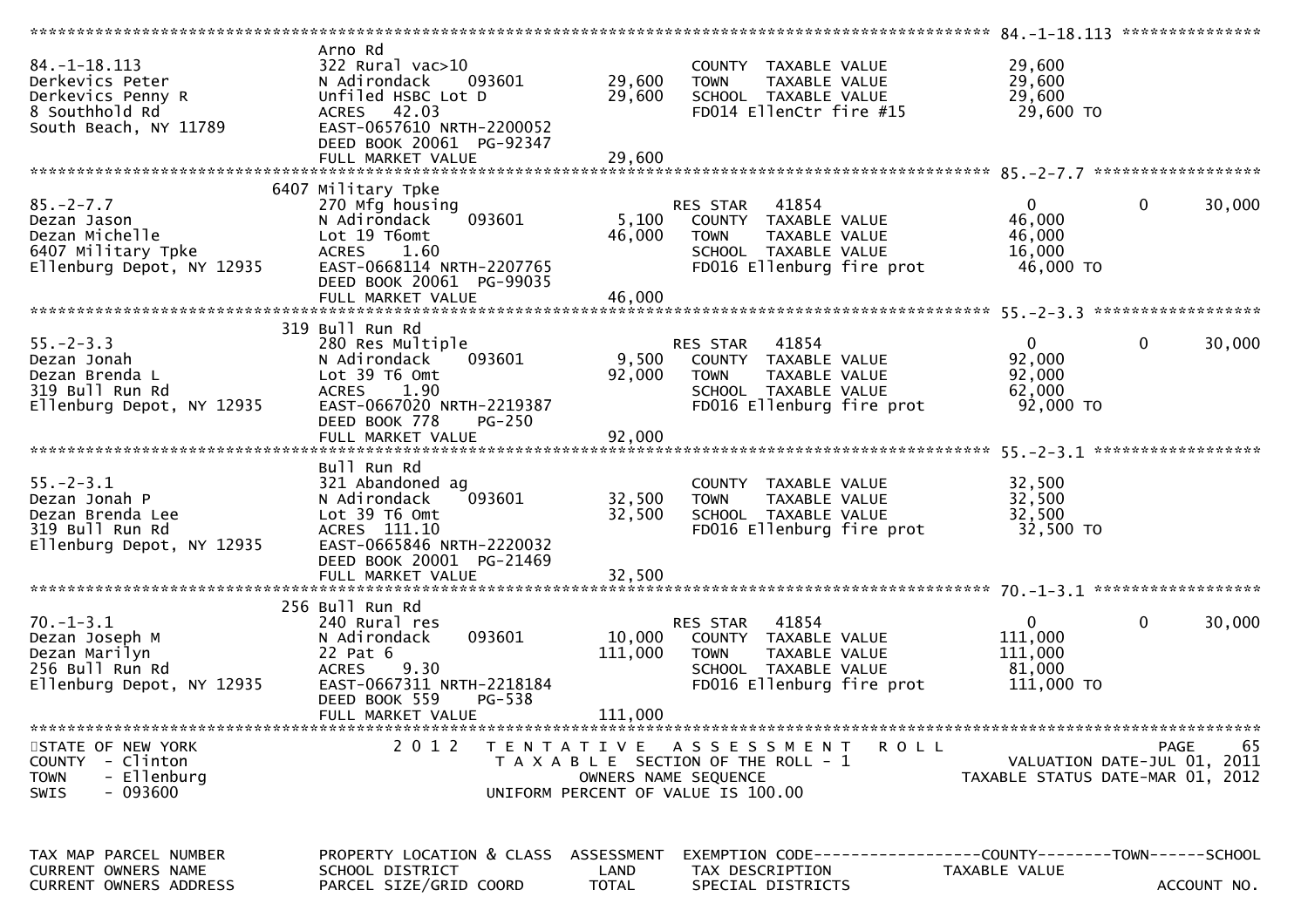|                                                                                                                |                                                                                                                                                               |                      |                                                                                                                                                            | 70. -1-3.4 ********************                                                             |                   |
|----------------------------------------------------------------------------------------------------------------|---------------------------------------------------------------------------------------------------------------------------------------------------------------|----------------------|------------------------------------------------------------------------------------------------------------------------------------------------------------|---------------------------------------------------------------------------------------------|-------------------|
| $70. - 1 - 3.4$<br>Dezan Joseph M<br>Dezan Marilyn<br>256 Bull Run Rd<br>Ellenburg Depot, NY 12935             | Bull Run Rd<br>312 Vac w/imprv<br>093601<br>N Adirondack<br>Survey Map 20112/38313<br>ACRES 7.80<br>EAST-0667434 NRTH-2217209<br>DEED BOOK 20112 PG-38313     | 9,000<br>14,000      | COUNTY TAXABLE VALUE<br><b>TOWN</b><br>TAXABLE VALUE<br>SCHOOL TAXABLE VALUE<br>FD016 Ellenburg fire prot                                                  | 14,000<br>14,000<br>14,000<br>14,000 TO                                                     |                   |
|                                                                                                                | 7356 Star Rd                                                                                                                                                  |                      |                                                                                                                                                            |                                                                                             |                   |
| $83. - 1 - 9.25$<br>Dhaliwal Harjap S<br>Dhaliwal Janet T<br>7356 Star Rd Rt 190<br>Ellenburg Center, NY 12934 | 240 Rural res<br>093601<br>N Adirondack<br>Lot $#15$ T6omt<br>ACRES 15.49<br>EAST-0645823 NRTH-2204689<br>DEED BOOK 942<br>PG-181                             | 118,200              | RES STAR 41854<br>13,700 COUNTY TAXABLE VALUE<br>TAXABLE VALUE<br><b>TOWN</b><br>SCHOOL TAXABLE VALUE<br>FD014 EllenCtr fire #15                           | $\mathbf 0$<br>$\overline{0}$<br>118,200<br>118,200<br>88,200<br>118,200 TO                 | 30,000            |
|                                                                                                                |                                                                                                                                                               |                      |                                                                                                                                                            |                                                                                             |                   |
| $82. - 1 - 5.3$<br>Dibenedetto Nunzio<br>Dibenedetto Kimberly Ann<br>Anthony Peter<br>36 Shuttle Meadow Rd     | Ryan Rd<br>321 Abandoned ag<br>093601<br>N Adirondack<br>Lot 12 T6omt<br>ACRES 11.00<br>EAST-0626025 NRTH-2204346                                             | 11,300<br>11,300     | COUNTY TAXABLE VALUE<br><b>TOWN</b><br>TAXABLE VALUE<br>SCHOOL TAXABLE VALUE<br>FD016 Ellenburg fire prot                                                  | 11,300<br>11,300<br>11,300<br>11,300 TO                                                     |                   |
| Plainville, CT 06062                                                                                           | DEED BOOK 99001 PG-10361                                                                                                                                      |                      |                                                                                                                                                            |                                                                                             |                   |
|                                                                                                                |                                                                                                                                                               |                      |                                                                                                                                                            |                                                                                             |                   |
|                                                                                                                |                                                                                                                                                               |                      |                                                                                                                                                            |                                                                                             |                   |
| $71.3 - 2 - 60.1$<br>DiBernardo Angelo S<br>Currier Heather L<br>PO Box 506<br>Champlain, NY 12919             | 24 Dumas Rd<br>210 1 Family Res<br>093601<br>N Adirondack<br>$21/22$ Pat 6<br>115<br>ACRES 2.40 BANK<br>EAST-0673161 NRTH-2212270<br>DEED BOOK 20082 PG-21345 | 103,100              | RES STAR 41854<br>5,700 COUNTY TAXABLE VALUE<br><b>TOWN</b><br>TAXABLE VALUE<br>SCHOOL TAXABLE VALUE<br>FD002 EllenDpt fire 21<br>LT011 Ellenburg Light 21 | $\mathbf 0$<br>$\overline{0}$<br>103,100<br>103,100<br>73,100<br>$103,100$ TO<br>103,100 TO | 30,000            |
|                                                                                                                |                                                                                                                                                               |                      |                                                                                                                                                            |                                                                                             |                   |
| $141.3 - 2 - 7$<br>DiGiulio Carl M<br>DiGiulio Debra A<br>151 Flynns Line Rd<br>Burke, NY 12917                | 5141 Rt 374<br>210 1 Family Res - WTRFNT<br>093601<br>N Adirondack<br>101 Pat 5<br>FRNT 133.15 DPTH 210.00<br>320<br>BANK<br>EAST-0625282 NRTH-2169971        | 97,000<br>192,000    | COUNTY TAXABLE VALUE<br>TAXABLE VALUE<br>TOWN<br>SCHOOL TAXABLE VALUE<br>FD040 Lyon Mountain Fire<br>WD018 Chat lake water dist                            | 192,000<br>192,000<br>192,000<br>192,000 TO<br>192,000 ТО М                                 |                   |
|                                                                                                                | DEED BOOK 20051 PG-79760<br>FULL MARKET VALUE                                                                                                                 | 192,000              |                                                                                                                                                            |                                                                                             |                   |
|                                                                                                                |                                                                                                                                                               |                      |                                                                                                                                                            |                                                                                             |                   |
| STATE OF NEW YORK<br>COUNTY - Clinton<br>- Ellenburg<br><b>TOWN</b><br>$-093600$<br>SWIS                       | 2 0 1 2                                                                                                                                                       | OWNERS NAME SEQUENCE | TENTATIVE ASSESSMENT<br>ROLL<br>T A X A B L E SECTION OF THE ROLL - 1<br>UNIFORM PERCENT OF VALUE IS 100.00                                                | VALUATION DATE-JUL 01, 2011<br>TAXABLE STATUS DATE-MAR 01, 2012                             | 66<br><b>PAGE</b> |
| TAX MAP PARCEL NUMBER<br><b>CURRENT OWNERS NAME</b>                                                            | PROPERTY LOCATION & CLASS ASSESSMENT<br>SCHOOL DISTRICT                                                                                                       | LAND                 | EXEMPTION CODE------------------COUNTY--------TOWN------SCHOOL<br>TAX DESCRIPTION                                                                          | TAXABLE VALUE                                                                               |                   |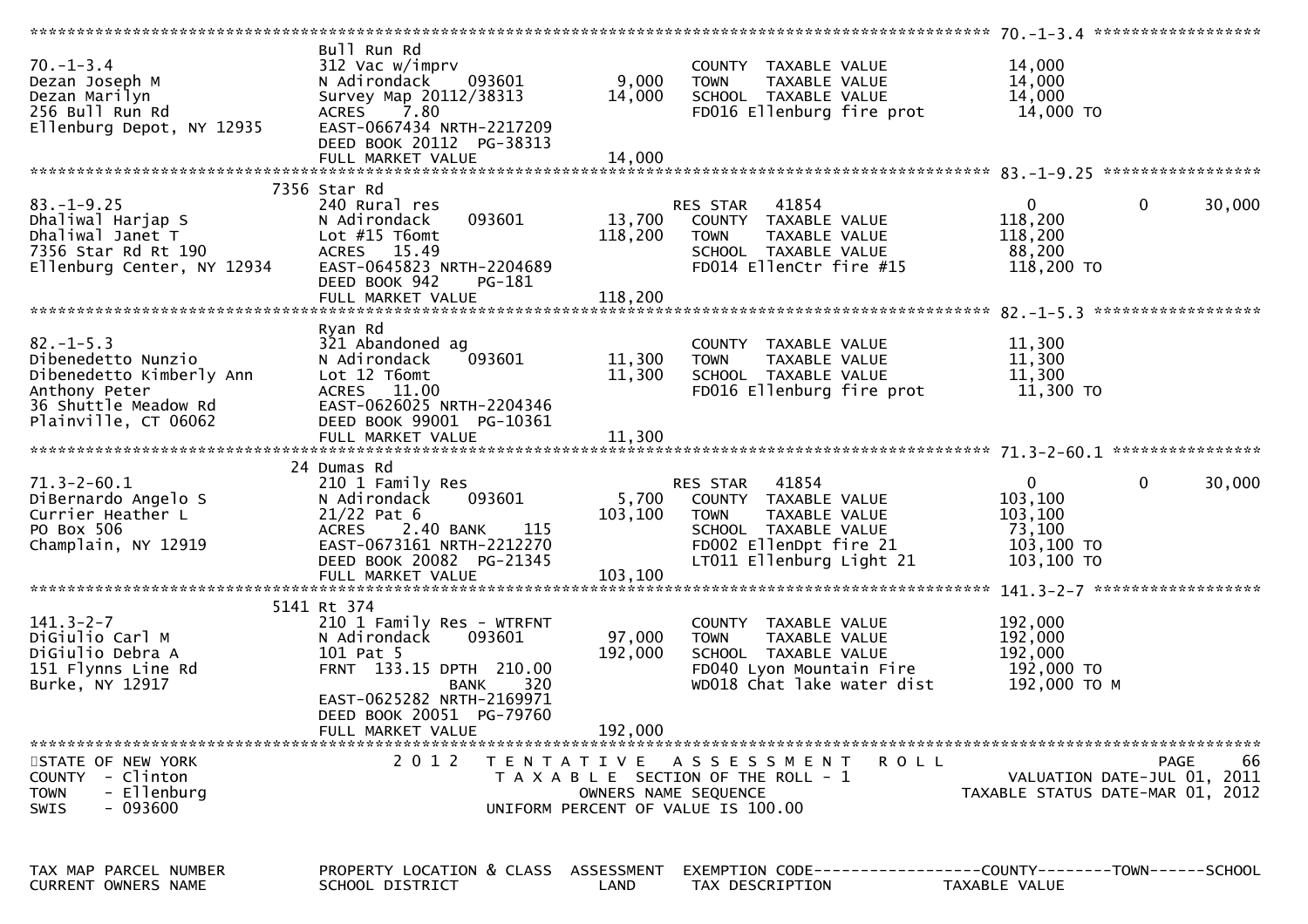| $141.3 - 2 - 53$<br>DiPerno Audrey<br>5331 Rt 374<br>Merrill, NY 12955                                                                                       | 5331 Rt 374<br>210 1 Family Res - WTRFNT<br>163401<br>Chateaugay 1<br>Lot 100 T5omt<br>FRNT 110.00 DPTH 210.00<br>EAST-0622349 NRTH-2173645<br>DEED BOOK 20051 PG-84575<br>FULL MARKET VALUE | 103,000<br>224,000<br>224,000 | COUNTY TAXABLE VALUE<br>TAXABLE VALUE<br><b>TOWN</b><br>SCHOOL TAXABLE VALUE<br>FD040 Lyon Mountain Fire<br>WD018 Chat lake water dist                           | 224,000<br>224,000<br>224,000<br>224,000 TO<br>224,000 TO M            |                                                                                      |
|--------------------------------------------------------------------------------------------------------------------------------------------------------------|----------------------------------------------------------------------------------------------------------------------------------------------------------------------------------------------|-------------------------------|------------------------------------------------------------------------------------------------------------------------------------------------------------------|------------------------------------------------------------------------|--------------------------------------------------------------------------------------|
|                                                                                                                                                              |                                                                                                                                                                                              |                               |                                                                                                                                                                  |                                                                        |                                                                                      |
| $71. - 1 - 8.2$<br>Dominic James W<br>Dominic Lynn M<br>6559 Military Tpke<br>Ellenburg Center, NY 12934                                                     | 5195 Rt 11<br>450 Retail srvce<br>093601<br>N Adirondack<br>20 T6omt<br>3.80<br><b>ACRES</b><br>EAST-0671291 NRTH-2211958<br>DEED BOOK 20092 PG-26921<br>FULL MARKET VALUE                   | 11,100<br>121,000<br>121,000  | COUNTY TAXABLE VALUE<br><b>TOWN</b><br>TAXABLE VALUE<br>SCHOOL TAXABLE VALUE<br>FD002 EllenDpt fire 21<br>LT011 Ellenburg Light 21                               | 121,000<br>121,000<br>121,000<br>121,000 TO<br>121,000 TO              |                                                                                      |
|                                                                                                                                                              |                                                                                                                                                                                              |                               |                                                                                                                                                                  |                                                                        |                                                                                      |
| $85.1 - 1 - 46$<br>Dominic James W<br>Cardin Dominic Lynn M<br>6559 Military Tpke<br>Ellenburg Center, NY 12934                                              | 6559 Military Tpke<br>210 1 Family Res<br>N Adirondack<br>093601<br>Lot $19$ Pat $6$<br>FRNT 82.50 DPTH 220.00<br>EAST-0664535 NRTH-2207847<br>DEED BOOK 898<br>PG-323<br>FULL MARKET VALUE  | 4,000<br>71,500<br>71,500     | 41854<br><b>RES STAR</b><br>COUNTY TAXABLE VALUE<br><b>TOWN</b><br>TAXABLE VALUE<br>SCHOOL TAXABLE VALUE<br>FD016 Ellenburg fire prot<br>LT012 Ellenburg Light 5 | $\Omega$<br>71,500<br>71,500<br>41,500<br>71,500 TO<br>71,500 TO       | $\mathbf 0$<br>30,000                                                                |
| $126. - 1 - 11$<br>Dominic Lawrence A<br>Dominic Valerie S<br>4423 Rt 11<br>Mooers Forks, NY 12959<br>MAY BE SUBJECT TO PAYMENT<br>UNDER AGDIST LAW TIL 2016 | Spear Hill Rd<br>910 Priv forest<br>093601<br>N Adirondack<br>20 Pat 5<br>ACRES 282.50<br>EAST-0632192 NRTH-2184141<br>DEED BOOK 944<br><b>PG-320</b><br>FULL MARKET VALUE                   | 73,500<br>73,500<br>73,500    | AGRI DISTR 41720<br>COUNTY TAXABLE VALUE<br>TAXABLE VALUE<br><b>TOWN</b><br>SCHOOL TAXABLE VALUE<br>FD016 Ellenburg fire prot                                    | $\overline{0}$<br>73,500<br>73,500<br>73,500<br>73,500 TO              | lease 2011<br>$\Omega$<br>$\Omega$                                                   |
|                                                                                                                                                              |                                                                                                                                                                                              |                               |                                                                                                                                                                  |                                                                        |                                                                                      |
| $85.1 - 1 - 43$<br>Dominic Roland M<br>Dominic Shirley A<br>6587 Military Tpke<br>Ellenburg Center, NY 12934                                                 | 6587 Military Tpke<br>210 1 Family Res<br>N Adirondack<br>093601<br>18 Pat 6<br>FRNT 202.00 DPTH 190.00<br>EAST-0663801 NRTH-2207868<br>PG-276<br>DEED BOOK 775<br>FULL MARKET VALUE         | 4,900<br>56,500<br>56,500     | 41834<br>SR STAR<br>COUNTY TAXABLE VALUE<br>TAXABLE VALUE<br><b>TOWN</b><br>SCHOOL TAXABLE VALUE<br>FD016 Ellenburg fire prot<br>LT012 Ellenburg Light 5         | $\mathbf{0}$<br>56,500<br>56,500<br>$\Omega$<br>56,500 TO<br>56,500 TO | $\mathbf 0$<br>56,500                                                                |
| STATE OF NEW YORK<br>- Clinton<br><b>COUNTY</b><br>- Ellenburg<br><b>TOWN</b><br>$-093600$<br>SWIS                                                           | 2 0 1 2                                                                                                                                                                                      |                               | TENTATIVE ASSESSMENT<br><b>ROLL</b><br>T A X A B L E SECTION OF THE ROLL - 1<br>OWNERS NAME SEQUENCE<br>UNIFORM PERCENT OF VALUE IS 100.00                       |                                                                        | 67<br><b>PAGE</b><br>VALUATION DATE-JUL 01, 2011<br>TAXABLE STATUS DATE-MAR 01, 2012 |

TAX MAP PARCEL NUMBER PROPERTY LOCATION & CLASS ASSESSMENT EXEMPTION CODE------------------COUNTY--------TOWN------SCHOOL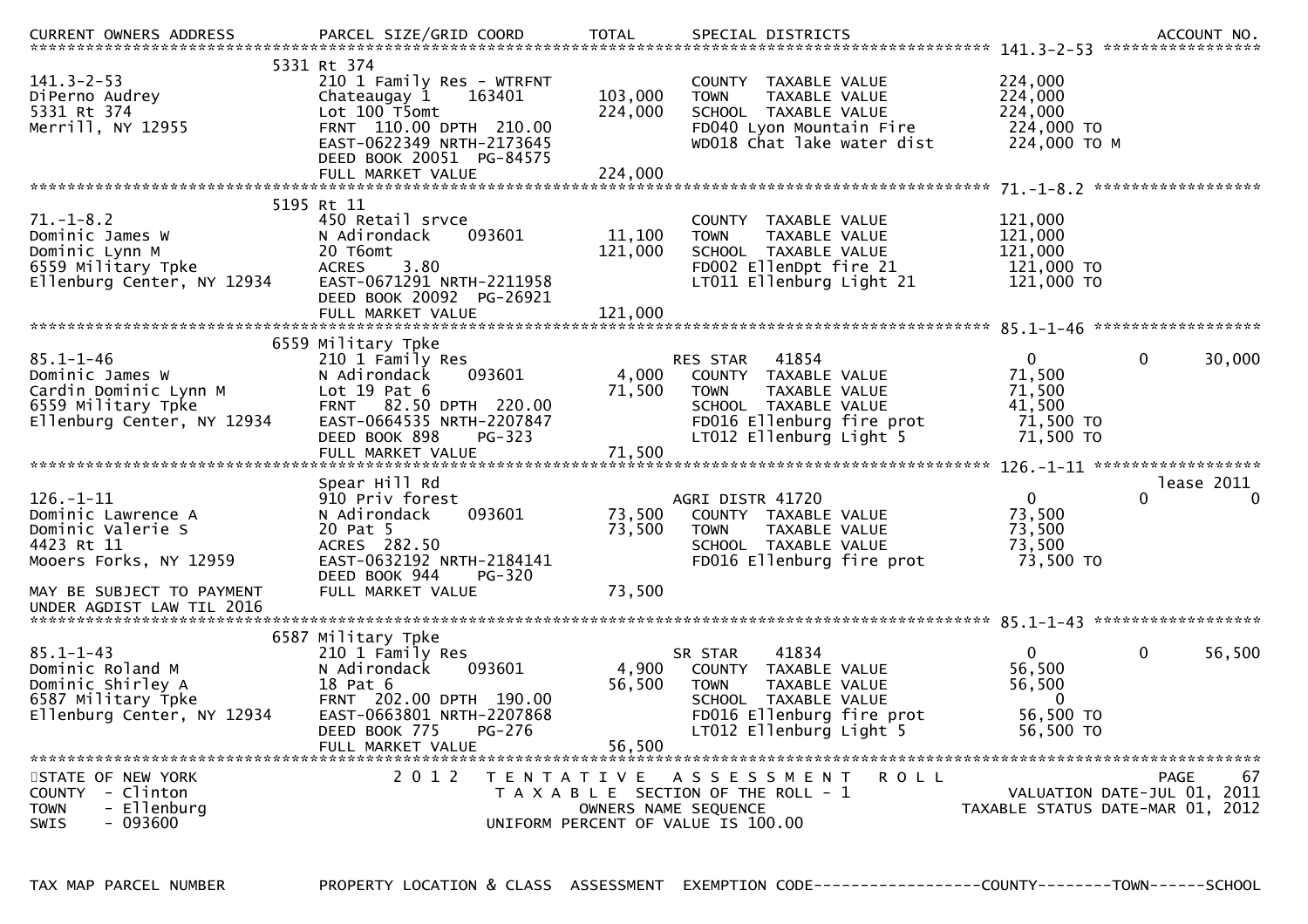| CURRENT OWNERS NAME                                                                                   | SCHOOL DISTRICT                                                                                                                                                                             | LAND                          | TAX DESCRIPTION                                                                                                                        | TAXABLE VALUE                                                                        |
|-------------------------------------------------------------------------------------------------------|---------------------------------------------------------------------------------------------------------------------------------------------------------------------------------------------|-------------------------------|----------------------------------------------------------------------------------------------------------------------------------------|--------------------------------------------------------------------------------------|
|                                                                                                       |                                                                                                                                                                                             |                               |                                                                                                                                        |                                                                                      |
| $141.3 - 2 - 2$<br>Donah Kim A<br>34 Grant St<br>Cohoes, NY 12047                                     | 5117 Rt 374<br>210 1 Family Res - WTRFNT<br>093601<br>N Adirondack<br>101 Pat 5<br>FRNT 235.00 DPTH 130.00<br>EAST-0625455 NRTH-2169490<br>DEED BOOK 20011 PG-33623                         | 79,900<br>154,000             | COUNTY TAXABLE VALUE<br>TAXABLE VALUE<br><b>TOWN</b><br>SCHOOL TAXABLE VALUE<br>FD040 Lyon Mountain Fire<br>WD018 Chat lake water dist | 154,000<br>154,000<br>154,000<br>154,000 TO<br>154,000 ТО М                          |
|                                                                                                       | FULL MARKET VALUE                                                                                                                                                                           | 154,000                       |                                                                                                                                        |                                                                                      |
|                                                                                                       | 5367 Rt 374                                                                                                                                                                                 |                               |                                                                                                                                        |                                                                                      |
| $141.3 - 2 - 60$<br>Donahue Thomas E<br>Donahue Dana C<br>77 Hugh Herron Rd<br>Saranac, NY 12981      | 260 Seasonal res<br>163401<br>Chateaugay 1<br>Lot $100$ Pat 5<br>FRNT 75.00 DPTH 100.00<br>EAST-0621971 NRTH-2174318<br>DEED BOOK 98001 PG-07213                                            | 4,600<br>46,100               | COUNTY TAXABLE VALUE<br>TAXABLE VALUE<br><b>TOWN</b><br>SCHOOL TAXABLE VALUE<br>FD040 Lyon Mountain Fire<br>WD018 Chat lake water dist | 46,100<br>46,100<br>46,100<br>46,100 TO<br>46,100 ТО М                               |
|                                                                                                       | FULL MARKET VALUE                                                                                                                                                                           | 46,100                        |                                                                                                                                        |                                                                                      |
| $141.3 - 2 - 61.1$<br>Donahue Thomas E<br>Donahue Dana C<br>77 Hugh Herron Rd<br>Saranac, NY 12981    | Rt 374<br>311 Res vac land<br>Chateaugay 1<br>163401<br>Lot 100 T5omt<br>FRNT 55.00 DPTH<br>60.00<br>EAST-0621955 NRTH-2174387<br>DEED BOOK 1017<br>PG-67                                   | 14,800<br>14,800              | COUNTY TAXABLE VALUE<br>TAXABLE VALUE<br><b>TOWN</b><br>SCHOOL TAXABLE VALUE<br>FD040 Lyon Mountain Fire                               | 14,800<br>14,800<br>14,800<br>14,800 TO                                              |
|                                                                                                       | 95 Trombley Rd                                                                                                                                                                              |                               |                                                                                                                                        |                                                                                      |
| $115. - 1 - 4.2$<br>Donderi Verna Holcombe<br>5719 Chemin Cote St Antoi<br>Montreal QC, Canada H4A1R8 | 260 Seasonal res<br>093601<br>N Adirondack<br>ACRES 41.70<br>EAST-0659746 NRTH-2189148<br>DEED BOOK 609<br>PG-199                                                                           | 19,100<br>27,300              | COUNTY TAXABLE VALUE<br>TAXABLE VALUE<br><b>TOWN</b><br>SCHOOL TAXABLE VALUE<br>FD016 Ellenburg fire prot                              | 27,300<br>27,300<br>27,300<br>27,300 TO                                              |
|                                                                                                       |                                                                                                                                                                                             |                               |                                                                                                                                        |                                                                                      |
| $141.3 - 1 - 14$<br>Doody Dennis C<br>Doody Debra J<br>320 Thompson Rd<br>Mooers, NY 12958            | 218 Narrows Rd<br>260 Seasonal res - WTRFNT<br>093601<br>N Adirondack<br>100 T5 Omt<br>FRNT 99.28 DPTH 315.00<br>EAST-0623663 NRTH-2170842<br>PG-244<br>DEED BOOK 1017<br>FULL MARKET VALUE | 101,400<br>146,000<br>146,000 | COUNTY TAXABLE VALUE<br>TAXABLE VALUE<br><b>TOWN</b><br>SCHOOL TAXABLE VALUE<br>FD040 Lyon Mountain Fire<br>WD018 Chat lake water dist | 146,000<br>146,000<br>146,000<br>146,000 TO<br>146,000 ТО М                          |
|                                                                                                       |                                                                                                                                                                                             |                               |                                                                                                                                        |                                                                                      |
| STATE OF NEW YORK<br>COUNTY - Clinton<br>- Ellenburg<br><b>TOWN</b><br>- 093600<br><b>SWIS</b>        | 2 0 1 2                                                                                                                                                                                     | OWNERS NAME SEQUENCE          | TENTATIVE ASSESSMENT<br><b>ROLL</b><br>T A X A B L E SECTION OF THE ROLL - 1<br>UNIFORM PERCENT OF VALUE IS 100.00                     | 68<br><b>PAGE</b><br>VALUATION DATE-JUL 01, 2011<br>TAXABLE STATUS DATE-MAR 01, 2012 |
| TAX MAP PARCEL NUMBER<br>CURRENT OWNERS NAME                                                          | PROPERTY LOCATION & CLASS ASSESSMENT<br>SCHOOL DISTRICT                                                                                                                                     | LAND                          | TAX DESCRIPTION                                                                                                                        | EXEMPTION CODE-----------------COUNTY-------TOWN------SCHOOL<br>TAXABLE VALUE        |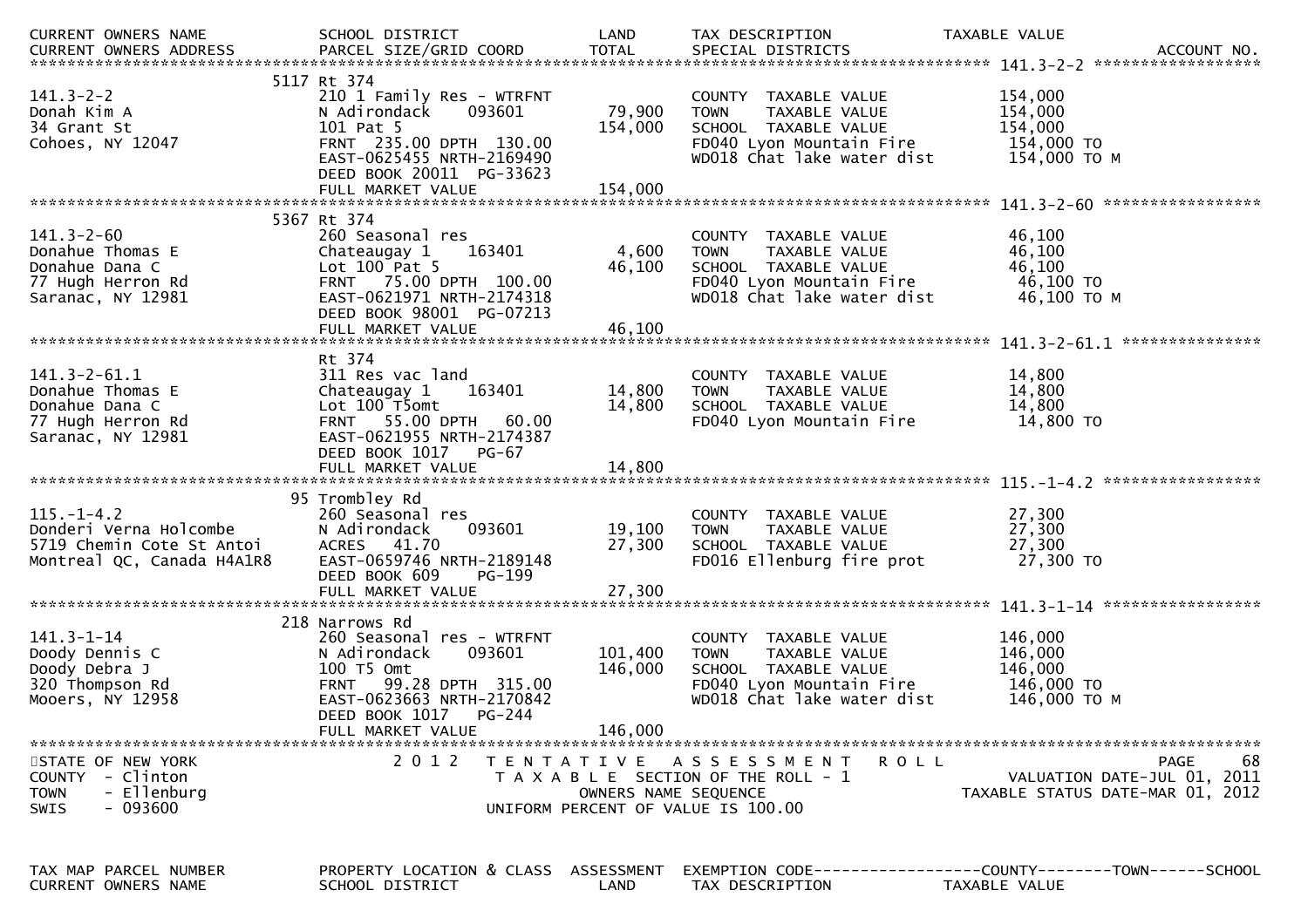| $155.3 - 3 - 2$<br>Doud H J<br>Attn: Mrs Ralph Ives<br>74 Northwood Dr<br>Lake George, NY 12845              | Holtzman Way<br>260 Seasonal res - WTRFNT<br>093601<br>N Adirondack<br>120 Pat 5<br>1.50<br><b>ACRES</b><br>EAST-0629569 NRTH-2162296<br>DEED BOOK 140<br>PG-139                       | 98,300<br>165,000             | COUNTY TAXABLE VALUE<br><b>TOWN</b><br>TAXABLE VALUE<br>SCHOOL TAXABLE VALUE<br>FD040 Lyon Mountain Fire<br>WD018 Chat lake water dist                      | 165,000<br>165,000<br>165,000<br>165,000 TO<br>157,443 TO M                                |
|--------------------------------------------------------------------------------------------------------------|----------------------------------------------------------------------------------------------------------------------------------------------------------------------------------------|-------------------------------|-------------------------------------------------------------------------------------------------------------------------------------------------------------|--------------------------------------------------------------------------------------------|
|                                                                                                              | 70 Holtzman Way                                                                                                                                                                        |                               |                                                                                                                                                             |                                                                                            |
| $155.3 - 3 - 12.1$<br>Doud Robert<br>Doud Wallace Lucia Emily<br>3182 Aldan Rd<br>Plymouth Meeting, PA 19462 | 260 Seasonal res - WTRFNT<br>093601<br>N Adirondack<br>120 Pat 5<br>FRNT 41.00 DPTH 155.00<br>EAST-0629663 NRTH-2162170<br>DEED BOOK 20072 PG-6945                                     | 68,900<br>103,900             | COUNTY TAXABLE VALUE<br><b>TOWN</b><br>TAXABLE VALUE<br>SCHOOL TAXABLE VALUE<br>FD040 Lyon Mountain Fire<br>WD018 Chat lake water dist                      | 103,900<br>103,900<br>103,900<br>103,900 TO<br>103,900 ТО М                                |
|                                                                                                              |                                                                                                                                                                                        |                               |                                                                                                                                                             |                                                                                            |
| $83. - 1 - 5$<br>Dowd James W Jr<br>7446 Star Rd<br>Ellenburg Center, NY 12934                               | 7446 Star Rd<br>241 Rural res&ag<br>N Adirondack<br>093601<br>15 Pat 6<br>ACRES 74.80 BANK<br>115<br>EAST-0643503 NRTH-2205404<br>DEED BOOK 1017<br>PG-311                             | 28,000<br>140,000             | 41854<br>RES STAR<br>COUNTY TAXABLE VALUE<br><b>TOWN</b><br>TAXABLE VALUE<br>SCHOOL TAXABLE VALUE<br>FD016 Ellenburg fire prot                              | $\mathbf{0}$<br>0<br>30,000<br>140,000<br>140,000<br>110,000<br>140,000 TO                 |
|                                                                                                              | FULL MARKET VALUE                                                                                                                                                                      | 140,000                       |                                                                                                                                                             |                                                                                            |
| $155. - 3 - 12.1$<br>Dowd John H<br>Dowd James W<br>PO Box 853<br>Chateaugay, NY 12920                       | Rt 374<br>$312$ Vac w/imprv - WTRFNT<br>N Adirondack<br>093601<br>Lot 119 T5omt<br>ACRES 23.10<br>EAST-0631351 NRTH-2162169<br>DEED BOOK 1017 PG-314<br>FULL MARKET VALUE              | 173,900<br>188,900<br>188,900 | COUNTY TAXABLE VALUE<br>TAXABLE VALUE<br><b>TOWN</b><br>SCHOOL TAXABLE VALUE<br>FD040 Lyon Mountain Fire<br>WD018 Chat lake water dist                      | 188,900<br>188,900<br>188,900<br>188,900 то<br>186,274 ТО М                                |
|                                                                                                              | 111 Youngs Rd                                                                                                                                                                          |                               |                                                                                                                                                             |                                                                                            |
| $155. - 3 - 12.2$<br>Dowd John H<br>LaClair Giesele<br>PO Box 853<br>Chateaugay, NY 12920                    | 210 1 Family Res - WTRFNT<br>093601<br>N Adirondack<br>Lot 119 T5omt<br>1.20 BANK<br><b>ACRES</b><br>850<br>EAST-0632082 NRTH-2161778<br>DEED BOOK 20031 PG-64410<br>FULL MARKET VALUE | 148,300<br>303,000<br>303,000 | 41854<br>RES STAR<br>COUNTY TAXABLE VALUE<br><b>TOWN</b><br>TAXABLE VALUE<br>SCHOOL TAXABLE VALUE<br>FD040 Lyon Mountain Fire<br>WD018 Chat lake water dist | $\mathbf{0}$<br>0<br>30,000<br>303,000<br>303,000<br>273,000<br>303,000 TO<br>303,000 TO M |
| STATE OF NEW YORK<br>COUNTY - Clinton<br>- Ellenburg<br><b>TOWN</b><br>$-093600$<br>SWIS                     | 2 0 1 2                                                                                                                                                                                | OWNERS NAME SEQUENCE          | TENTATIVE ASSESSMENT<br>R O L L<br>T A X A B L E SECTION OF THE ROLL - 1<br>UNIFORM PERCENT OF VALUE IS 100.00                                              | 69<br><b>PAGE</b><br>VALUATION DATE-JUL 01, 2011<br>TAXABLE STATUS DATE-MAR 01, 2012       |
| TAX MAP PARCEL NUMBER<br><b>CURRENT OWNERS NAME</b>                                                          | PROPERTY LOCATION & CLASS ASSESSMENT<br>SCHOOL DISTRICT                                                                                                                                | LAND                          | TAX DESCRIPTION                                                                                                                                             | TAXABLE VALUE                                                                              |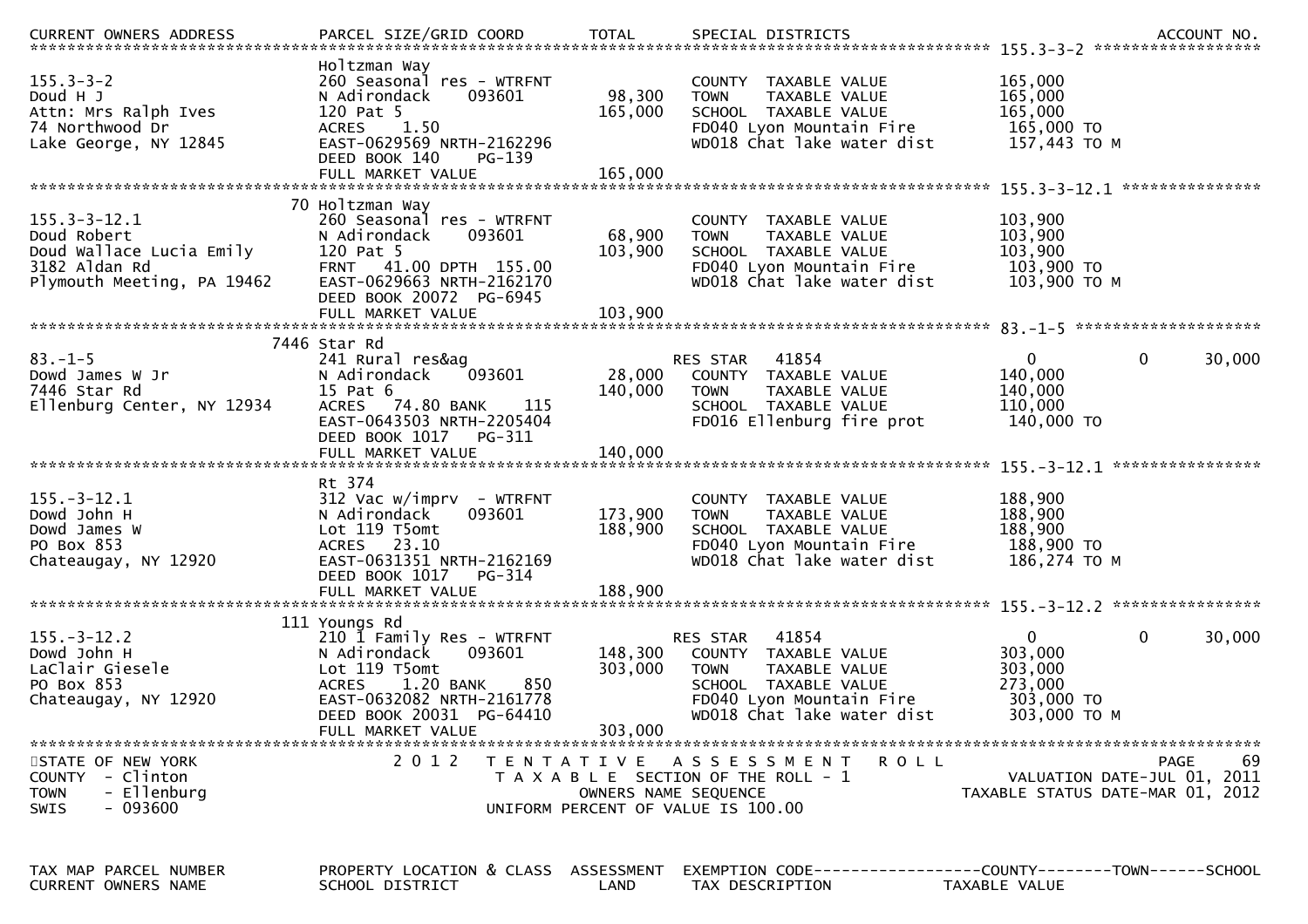| $125. - 1 - 13.2$<br>Dowd Troy John<br>Dowd Jennifer<br>5426 Rt 374<br>Merrill, NY 12955              | 5426 Rt 374<br>240 Rural res<br>163401<br>Chateaugay 1<br>Lot 61 T5omt<br>ACRES 52.60<br>EAST-0623489 NRTH-2176325<br>DEED BOOK 1009<br>PG-1                     | 20,500<br>63,000              | 41854<br>RES STAR<br>COUNTY TAXABLE VALUE<br>TAXABLE VALUE<br><b>TOWN</b><br>SCHOOL TAXABLE VALUE<br>FD040 Lyon Mountain Fire              | $\Omega$<br>0<br>30,000<br>63,000<br>63,000<br>33,000<br>63,000 TO                   |
|-------------------------------------------------------------------------------------------------------|------------------------------------------------------------------------------------------------------------------------------------------------------------------|-------------------------------|--------------------------------------------------------------------------------------------------------------------------------------------|--------------------------------------------------------------------------------------|
|                                                                                                       | 5424 Rt 374                                                                                                                                                      |                               |                                                                                                                                            |                                                                                      |
| $125. - 1 - 13.1$<br>Dowd William J<br>Dowd Cynthia F<br>154 Lake Rd<br>Chateaugay, NY 12920          | 322 Rural vac>10<br>163401<br>Chateaugay 1<br>Lot $61$ Pat $5$<br>ACRES 15.30<br>EAST-0623537 NRTH-2175898<br>DEED BOOK 20041 PG-76320                           | 12,600<br>12,600              | COUNTY TAXABLE VALUE<br>TAXABLE VALUE<br><b>TOWN</b><br>SCHOOL TAXABLE VALUE<br>FD040 Lyon Mountain Fire                                   | 12,600<br>12,600<br>12,600<br>12,600 TO                                              |
|                                                                                                       |                                                                                                                                                                  |                               |                                                                                                                                            |                                                                                      |
| $97. - 1 - 15.3$<br>Downer Terri L<br>Downer Roderick T<br>169 Drew Ln<br>Chateaugay, NY 12920        | 7891 Star Rd<br>314 Rural vac<10<br>N Adirondack<br>093601<br>Lot 8 T6omt<br><b>ACRES</b><br>4.40<br>EAST-0633151 NRTH-2201675<br>DEED BOOK 20102 PG-33927       | 6,700<br>6,700                | COUNTY TAXABLE VALUE<br>TAXABLE VALUE<br><b>TOWN</b><br>SCHOOL TAXABLE VALUE<br>FD016 Ellenburg fire prot                                  | 6,700<br>6,700<br>6,700<br>6,700 TO                                                  |
|                                                                                                       | FULL MARKET VALUE                                                                                                                                                | 6,700                         |                                                                                                                                            |                                                                                      |
| $141. - 1 - 10$<br>Downs Irrevocable Living Trust N Adirondack<br>96A Oak St<br>Plattsburgh, NY 12901 | 270 Bigelow Rd<br>910 Priv forest<br>093601<br>102 Pat 5<br>ACRES 100.00<br>EAST-0634318 NRTH-2170190<br>DEED BOOK 20051 PG-80628<br>FULL MARKET VALUE           | 26,400<br>45,000<br>45,000    | COUNTY TAXABLE VALUE<br>TAXABLE VALUE<br><b>TOWN</b><br>SCHOOL TAXABLE VALUE<br>FD040 Lyon Mountain Fire                                   | 45,000<br>45,000<br>45,000<br>45,000 TO                                              |
|                                                                                                       |                                                                                                                                                                  |                               |                                                                                                                                            | ******************                                                                   |
| $155.3 - 1 - 5$<br>Downs Irrevocable Living Trust N Adirondack<br>96A Oak St<br>Plattsburgh, NY 12901 | 11-30 Gadway Rd<br>240 Rural res<br>- WTRFNT<br>093601<br>120 Pat 5<br>ACRES 13.90<br>EAST-0626660 NRTH-2163078<br>DEED BOOK 20051 PG-80628<br>FULL MARKET VALUE | 241,600<br>372,000<br>372,000 | COUNTY TAXABLE VALUE<br>TAXABLE VALUE<br><b>TOWN</b><br>SCHOOL TAXABLE VALUE<br>FD040 Lyon Mountain Fire<br>WD018 Chat lake water dist     | 372,000<br>372,000<br>372,000<br>372,000 TO<br>372,000 TO M                          |
| STATE OF NEW YORK<br>COUNTY - Clinton<br>- Ellenburg<br><b>TOWN</b><br>- 093600<br><b>SWIS</b>        | 2 0 1 2                                                                                                                                                          |                               | TENTATIVE ASSESSMENT<br><b>ROLL</b><br>T A X A B L E SECTION OF THE ROLL - 1<br>OWNERS NAME SEQUENCE<br>UNIFORM PERCENT OF VALUE IS 100.00 | <b>PAGE</b><br>70<br>VALUATION DATE-JUL 01, 2011<br>TAXABLE STATUS DATE-MAR 01, 2012 |
| TAX MAP PARCEL NUMBER<br>CURRENT OWNERS NAME                                                          | PROPERTY LOCATION & CLASS ASSESSMENT<br>SCHOOL DISTRICT                                                                                                          | LAND                          | TAX DESCRIPTION                                                                                                                            | EXEMPTION        CODE-----------------COUNTY-------TOWN------SCHOOL<br>TAXABLE VALUE |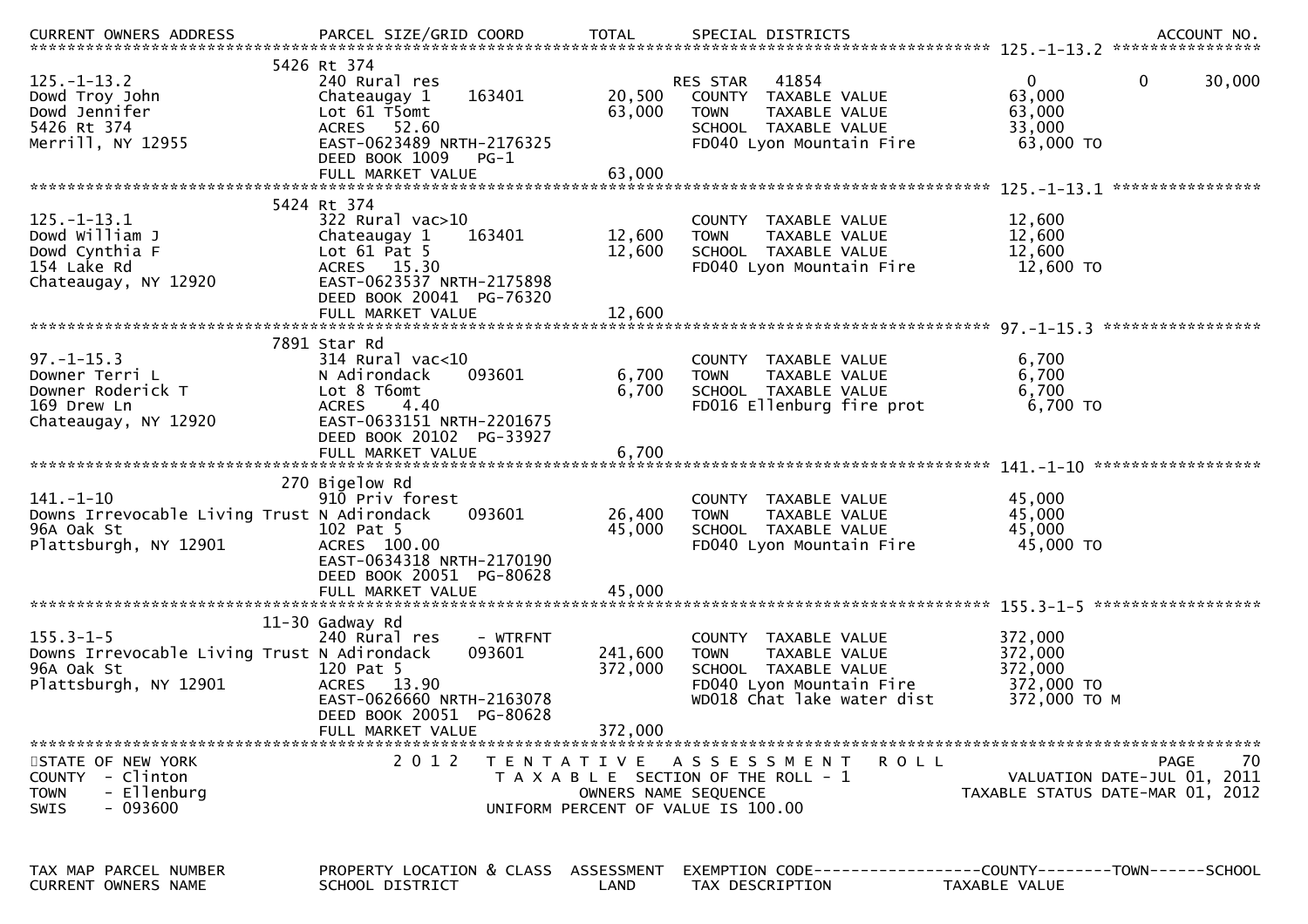| $84. - 1 - 5$<br>Dragon Brad<br>Dragon Heather<br>PO Box 166<br>Altona, NY 12910                      | Cashman Rd<br>321 Abandoned ag<br>093601<br>N Adirondack<br>ACRES 14.10<br>EAST-0653309 NRTH-2208152<br>DEED BOOK 20041 PG-78164<br>FULL MARKET VALUE                                   | 12,300<br>12,300<br>12,300 | COUNTY TAXABLE VALUE<br>TAXABLE VALUE<br><b>TOWN</b><br>SCHOOL TAXABLE VALUE<br>FD016 Ellenburg fire prot                                               | 12,300<br>12,300<br>12,300<br>12,300 TO                                                        |
|-------------------------------------------------------------------------------------------------------|-----------------------------------------------------------------------------------------------------------------------------------------------------------------------------------------|----------------------------|---------------------------------------------------------------------------------------------------------------------------------------------------------|------------------------------------------------------------------------------------------------|
| $84. - 1 - 6$<br>Dragon Brad<br>PO Box 166<br>Altona, NY 12910                                        | 57 Cashman Rd<br>240 Rural res<br>N Adirondack<br>093601<br>16 Pat 6<br>ACRES 167.50<br>EAST-0654107 NRTH-2206026<br>DEED BOOK 938<br>$PG-58$<br>FULL MARKET VALUE                      | 34,800<br>43,700<br>43,700 | COUNTY<br>TAXABLE VALUE<br>TAXABLE VALUE<br><b>TOWN</b><br>SCHOOL TAXABLE VALUE<br>FD016 Ellenburg fire prot                                            | 43,700<br>43,700<br>43,700<br>43,700 TO                                                        |
| $142. - 1 - 14$<br>Dragon Raymond N<br>203 Pudvah Hill Rd<br>Enosburg Falls, VT 05450                 | Bradley Pond Rd<br>314 Rural vac<10<br>N Adirondack<br>093601<br>Lot $93$ Pat $5$<br>9.80<br><b>ACRES</b><br>EAST-0646524 NRTH-2174946<br>DEED BOOK 20102 PG-34038<br>FULL MARKET VALUE | 10,500<br>10,500<br>10,500 | COUNTY TAXABLE VALUE<br><b>TOWN</b><br>TAXABLE VALUE<br>SCHOOL TAXABLE VALUE<br>FD016 Ellenburg fire prot                                               | 10,500<br>10,500<br>10,500<br>10,500 TO                                                        |
| $71.3 - 2 - 2$<br>Drown Donald<br>Drown Leah<br>5110 Rt 11<br>Ellenburg Depot, NY 12935               | 5110 Rt 11<br>210 1 Family Res<br>093601<br>N Adirondack<br>20 Pat 6<br>FRNT 130.00 DPTH 252.00<br>EAST-0672772 NRTH-2213298<br>DEED BOOK 445<br>PG-291                                 | 4,700<br>73,700            | RES STAR<br>41854<br>COUNTY TAXABLE VALUE<br><b>TOWN</b><br>TAXABLE VALUE<br>SCHOOL TAXABLE VALUE<br>FD002 EllenDpt fire 21<br>LT011 Ellenburg Light 21 | $\mathbf{0}$<br>$\mathbf 0$<br>30,000<br>73,700<br>73,700<br>43,700<br>73,700 TO<br>73,700 TO  |
| $71.3 - 2 - 28$<br>Drown Frank L<br>Drown Lori A<br>452 Brandy Brook Rd<br>Ellenburg Center, NY 12934 | 5010 Rt 11<br>422 Diner/lunch<br>093601<br>N Adirondack<br>Lot $2$ Pat $6$<br>FRNT 165.00 DPTH 130.00<br>EAST-0675226 NRTH-2213610<br>DEED BOOK 20021 PG-41485<br>FULL MARKET VALUE     | 8,400<br>98,900<br>98,900  | COUNTY TAXABLE VALUE<br><b>TOWN</b><br><b>TAXABLE VALUE</b><br>SCHOOL TAXABLE VALUE<br>FD002 EllenDpt fire 21<br>LT011 Ellenburg Light 21               | 98,900<br>98,900<br>98,900<br>98,900 TO<br>98,900 TO                                           |
| STATE OF NEW YORK<br>COUNTY - Clinton<br>- Ellenburg<br><b>TOWN</b><br>$-093600$<br>SWIS              | 2 0 1 2                                                                                                                                                                                 | T E N T A T I V E          | <b>ROLL</b><br>A S S E S S M E N T<br>T A X A B L E SECTION OF THE ROLL - 1<br>OWNERS NAME SEQUENCE<br>UNIFORM PERCENT OF VALUE IS 100.00               | <b>PAGE</b><br>71<br>VALUATION DATE-JUL 01, 2011<br>TAXABLE STATUS DATE-MAR 01, 2012           |
| TAX MAP PARCEL NUMBER<br>CURRENT OWNERS NAME<br>CURRENT OWNERS ADDRESS                                | PROPERTY LOCATION & CLASS ASSESSMENT<br>SCHOOL DISTRICT<br>PARCEL SIZE/GRID COORD                                                                                                       | LAND<br>TOTAL              | TAX DESCRIPTION<br>SPECIAL DISTRICTS                                                                                                                    | EXEMPTION CODE------------------COUNTY--------TOWN------SCHOOL<br>TAXABLE VALUE<br>ACCOUNT NO. |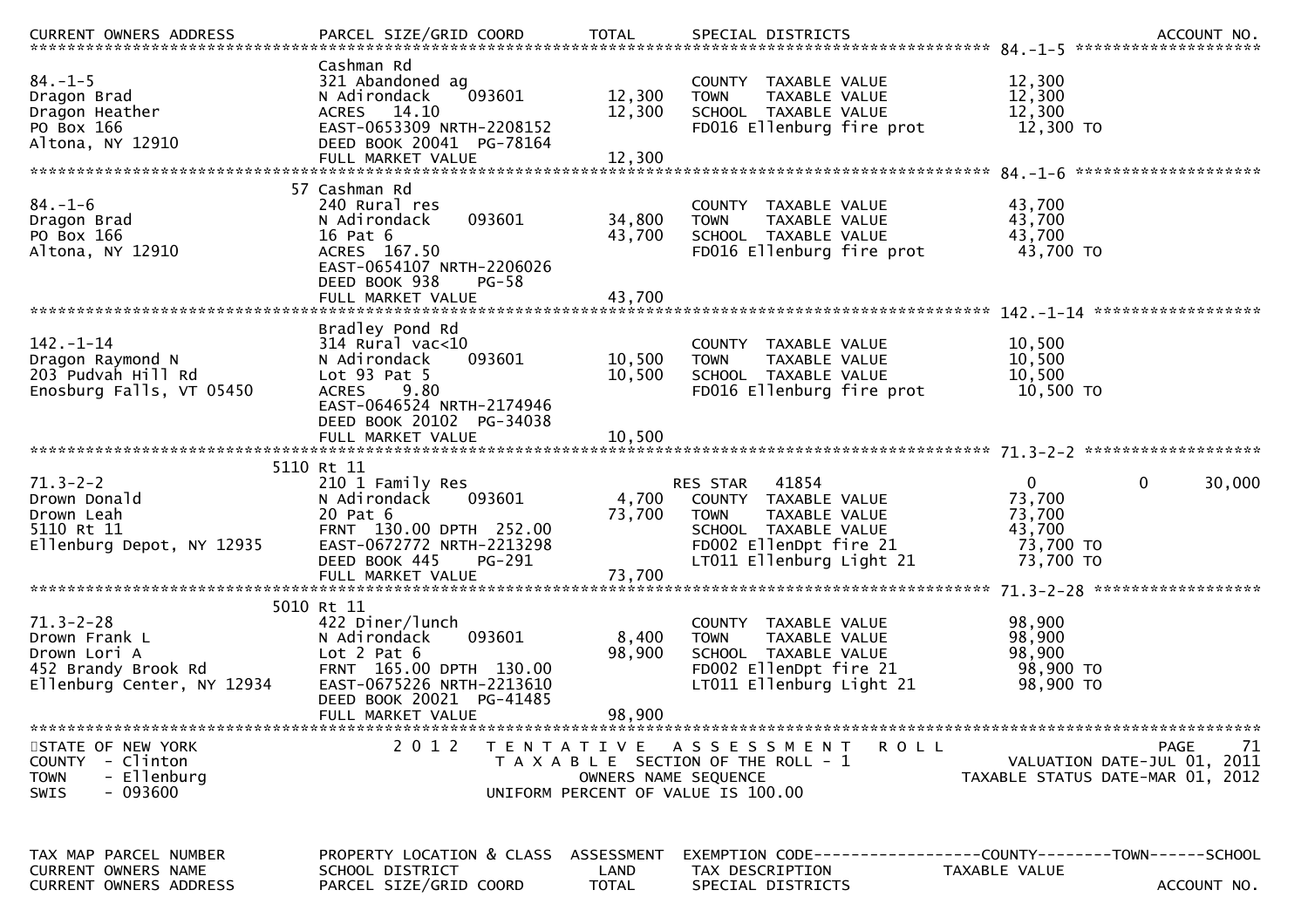| $71.3 - 2 - 29$<br>Drown Frank L                                                                      | 7 Canaan Rd<br>220 2 Family Res<br>093601<br>N Adirondack<br>DEED BOOK 20021 PG-41485                                                                                        | 5,700<br>53,000           | COUNTY TAXABLE VALUE<br><b>TOWN</b><br>TAXABLE VALUE<br>SCHOOL TAXABLE VALUE<br>FD002 EllenDpt fire 21<br>LT011 Ellenburg Light 21     | 53,000<br>53,000<br>53,000<br>53,000 TO<br>$53,000$ TO       |                                                  |
|-------------------------------------------------------------------------------------------------------|------------------------------------------------------------------------------------------------------------------------------------------------------------------------------|---------------------------|----------------------------------------------------------------------------------------------------------------------------------------|--------------------------------------------------------------|--------------------------------------------------|
|                                                                                                       |                                                                                                                                                                              |                           |                                                                                                                                        |                                                              |                                                  |
| $83. - 1 - 8.2$<br>Drown Frank L<br>Drown Lori A<br>452 Brandy Brook Rd<br>Ellenburg Center, NY 12934 | 452 Brandy Brook Rd<br>210 1 Family Res<br>093601<br>N Adirondack<br>Lot 16 T6omt<br>2.20<br><b>ACRES</b><br>EAST-0647886 NRTH-2209191<br>DEED BOOK 1014<br>PG-119           | 110,000                   | RES STAR 41854<br>5,800 COUNTY TAXABLE VALUE<br><b>TOWN</b><br>TAXABLE VALUE<br>SCHOOL TAXABLE VALUE<br>FD016 Ellenburg fire prot      | $\mathbf{0}$<br>110,000<br>110,000<br>80,000<br>$110,000$ TO | $\overline{0}$<br>30,000                         |
| $55. - 2 - 4.1$<br>Drown Kevin D<br>Drown Janet M<br>363 Bull Run Rd<br>Ellenburg Depot, NY 12935     | Bull Run Rd<br>113 Cattle farm<br>093601<br>N Adirondack<br>39 Pat 6<br>ACRES 49.40<br>EAST-0666652 NRTH-2220836<br>DEED BOOK 997<br>$PG-148$                                | 20,100<br>45,000          | COUNTY TAXABLE VALUE<br><b>TOWN</b><br>TAXABLE VALUE<br>SCHOOL TAXABLE VALUE<br>FD016 Ellenburg fire prot                              | 45,000<br>45,000<br>45,000<br>45,000 TO                      |                                                  |
|                                                                                                       |                                                                                                                                                                              |                           |                                                                                                                                        |                                                              |                                                  |
| $55. - 2 - 4.2$<br>Drown Kevin D<br>Drown Janet M<br>363 Bull Run Rd<br>Ellenburg Depot, NY 12935     | 363 Bull Run Rd<br>210 1 Family Res<br>093601<br>N Adirondack<br>Lot 39 T6omt<br>FRNT 150.00 DPTH 175.00<br>EAST-0667952 NRTH-2220107<br>DEED BOOK 664<br><b>PG-63</b>       | 34,000                    | RES STAR 41854<br>4,500 COUNTY TAXABLE VALUE<br>TAXABLE VALUE<br>TOWN<br>SCHOOL TAXABLE VALUE<br>FD016 Ellenburg fire prot             | $\mathbf{0}$<br>34,000<br>34,000<br>4,000<br>34,000 TO       | $\mathbf 0$<br>30,000                            |
|                                                                                                       |                                                                                                                                                                              |                           |                                                                                                                                        |                                                              |                                                  |
| $71.3 - 2 - 47$<br>Drown Kevin D<br>Drown Janet<br>363 Bull Run Rd<br>Ellenburg Depot, NY 12935       | 5091 Rt 11<br>230 3 Family Res<br>N Adirondack<br>093601<br>20 Pat 6<br>FRNT 96.00 DPTH 150.00<br>EAST-0673279 NRTH-2213263<br>DEED BOOK 20061 PG-99146<br>FULL MARKET VALUE | 7,500<br>74,600<br>74,600 | COUNTY TAXABLE VALUE<br>TAXABLE VALUE<br><b>TOWN</b><br>SCHOOL TAXABLE VALUE<br>FD002 EllenDpt fire 21<br>LT011 Ellenburg Light 21     | 74,600<br>74,600<br>74,600<br>74,600 TO<br>74,600 TO         |                                                  |
|                                                                                                       |                                                                                                                                                                              |                           |                                                                                                                                        |                                                              |                                                  |
| STATE OF NEW YORK<br>COUNTY - Clinton<br>- Ellenburg<br><b>TOWN</b><br>$-093600$<br><b>SWIS</b>       | 2 0 1 2                                                                                                                                                                      |                           | TENTATIVE ASSESSMENT<br>R O L L<br>T A X A B L E SECTION OF THE ROLL - 1<br>OWNERS NAME SEQUENCE<br>UNIFORM PERCENT OF VALUE IS 100.00 | TAXABLE STATUS DATE-MAR 01, 2012                             | 72<br><b>PAGE</b><br>VALUATION DATE-JUL 01, 2011 |
| TAX MAP PARCEL NUMBER<br><b>CURRENT OWNERS NAME</b><br>CURRENT OWNERS ADDRESS                         | PROPERTY LOCATION & CLASS ASSESSMENT<br>SCHOOL DISTRICT<br>PARCEL SIZE/GRID COORD                                                                                            | LAND<br><b>TOTAL</b>      | EXEMPTION CODE-----------------COUNTY-------TOWN------SCHOOL<br>TAX DESCRIPTION<br>SPECIAL DISTRICTS                                   | TAXABLE VALUE                                                | ACCOUNT NO.                                      |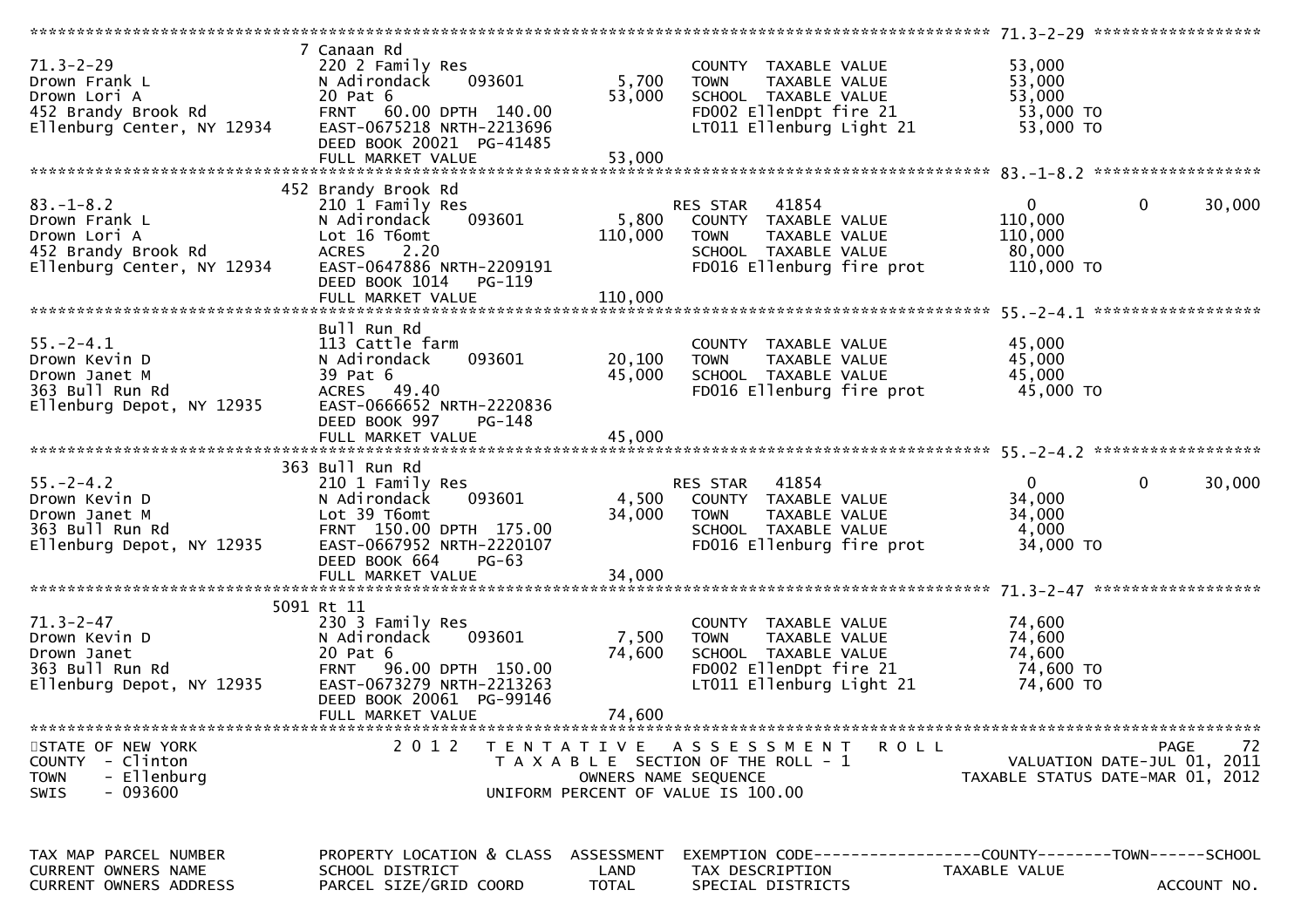| $85. - 2 - 6$<br>Drown Kevin E<br>Drown Janet M<br>363 Bull Run Rd<br>Ellenburg Depot, NY 12935      | Military Tpke<br>323 Vacant rural<br>N Adirondack<br>093601<br>2 Pat $6$<br>ACRES 75.20<br>EAST-0669951 NRTH-2206151<br>DEED BOOK 20031 PG-59647                                           | 23,300<br>23,300          | COUNTY TAXABLE VALUE<br><b>TOWN</b><br>TAXABLE VALUE<br>SCHOOL TAXABLE VALUE<br>FD016 Ellenburg fire prot                                            | 23,300<br>23,300<br>23,300<br>23,300 TO                              |                       |
|------------------------------------------------------------------------------------------------------|--------------------------------------------------------------------------------------------------------------------------------------------------------------------------------------------|---------------------------|------------------------------------------------------------------------------------------------------------------------------------------------------|----------------------------------------------------------------------|-----------------------|
|                                                                                                      | FULL MARKET VALUE                                                                                                                                                                          | 23,300                    |                                                                                                                                                      |                                                                      |                       |
|                                                                                                      |                                                                                                                                                                                            |                           |                                                                                                                                                      |                                                                      |                       |
|                                                                                                      | 5166 Rt 11                                                                                                                                                                                 |                           |                                                                                                                                                      |                                                                      |                       |
| $71.3 - 1 - 3$<br>Drown Kristin<br>PO Box 122<br>Ellenburg Depot, NY 12935                           | 210 1 Family Res<br>093601<br>N Adirondack<br>20 Pat 6<br>2.70<br><b>ACRES</b><br>EAST-0671535 NRTH-2212595<br>DEED BOOK 20092 PG-25924<br>FULL MARKET VALUE                               | 5,900<br>56,000<br>56,000 | RES STAR 41854<br>COUNTY TAXABLE VALUE<br><b>TOWN</b><br>TAXABLE VALUE<br>SCHOOL TAXABLE VALUE<br>FD002 EllenDpt fire 21<br>LT011 Ellenburg Light 21 | $\mathbf{0}$<br>56,000<br>56,000<br>26,000<br>56,000 TO<br>56,000 TO | $\mathbf 0$<br>30,000 |
|                                                                                                      |                                                                                                                                                                                            |                           |                                                                                                                                                      |                                                                      |                       |
| $86. - 1 - 1$<br>Drown Stephen L II<br>88 Blue Chip Way<br>West Chazy, NY 12992                      | 2015 Plank Rd<br>312 Vac w/imprv<br>093601<br>N Adirondack<br>Lot $20$ Pat $6$<br>FRNT 88.00 DPTH 85.00<br>EAST-0675912 NRTH-2209125<br>DEED BOOK 702<br>$PG-23$                           | 6,000<br>7,000            | COUNTY TAXABLE VALUE<br>TAXABLE VALUE<br><b>TOWN</b><br>SCHOOL TAXABLE VALUE<br>FD002 EllenDpt fire 21                                               | 7,000<br>7,000<br>7,000<br>7,000 TO                                  |                       |
|                                                                                                      |                                                                                                                                                                                            |                           |                                                                                                                                                      |                                                                      |                       |
| $70. - 1 - 11.3$<br>Drown Stephen L III<br>88 Blue Chip Way<br>West Chazy, NY 12992                  | Cold Springs Rd<br>314 Rural vac<10<br>N Adirondack<br>093601<br>1.20<br><b>ACRES</b><br>EAST-0667994 NRTH-2210928<br>DEED BOOK 704<br>$PG-54$                                             | 5,000<br>5,000            | COUNTY TAXABLE VALUE<br>TAXABLE VALUE<br><b>TOWN</b><br>SCHOOL TAXABLE VALUE<br>FD002 EllenDpt fire 21                                               | 5,000<br>5,000<br>5,000<br>$5,000$ TO                                |                       |
|                                                                                                      |                                                                                                                                                                                            |                           |                                                                                                                                                      |                                                                      |                       |
| $99.1 - 2 - 23$<br>Duberry Alfred<br>Duberry Alain<br>10025 Demartigny<br>Montreal QC, Canada H2B2M2 | 600 Ellenburg Center Rd<br>210 1 Family Res<br>N Adirondack<br>093601<br>10 Pat 5<br>FRNT 67.00 DPTH 330.00<br>EAST-0650031 NRTH-2198578<br>DEED BOOK 843<br>$PG-129$<br>FULL MARKET VALUE | 4,000<br>24,000<br>24,000 | COUNTY TAXABLE VALUE<br><b>TOWN</b><br>TAXABLE VALUE<br>SCHOOL TAXABLE VALUE<br>FD014 EllenCtr fire #15<br>LT010 Ellenburg Light 15                  | 24,000<br>24,000<br>24,000<br>24,000 TO<br>24,000 TO                 |                       |
| STATE OF NEW YORK<br>COUNTY - Clinton<br>- Ellenburg<br><b>TOWN</b><br>- 093600<br><b>SWIS</b>       | 2012                                                                                                                                                                                       | OWNERS NAME SEQUENCE      | TENTATIVE ASSESSMENT<br><b>ROLL</b><br>T A X A B L E SECTION OF THE ROLL - 1<br>UNIFORM PERCENT OF VALUE IS 100.00                                   | VALUATION DATE-JUL 01, 2011<br>TAXABLE STATUS DATE-MAR 01, 2012      | PAGE<br>73            |
| TAX MAP PARCEL NUMBER<br>CURRENT OWNERS NAME<br><b>CURRENT OWNERS ADDRESS</b>                        | PROPERTY LOCATION & CLASS ASSESSMENT<br>SCHOOL DISTRICT<br>PARCEL SIZE/GRID COORD                                                                                                          | LAND<br><b>TOTAL</b>      | EXEMPTION        CODE-----------------COUNTY-------TOWN------SCHOOL<br>TAX DESCRIPTION<br>SPECIAL DISTRICTS                                          | TAXABLE VALUE                                                        | ACCOUNT NO.           |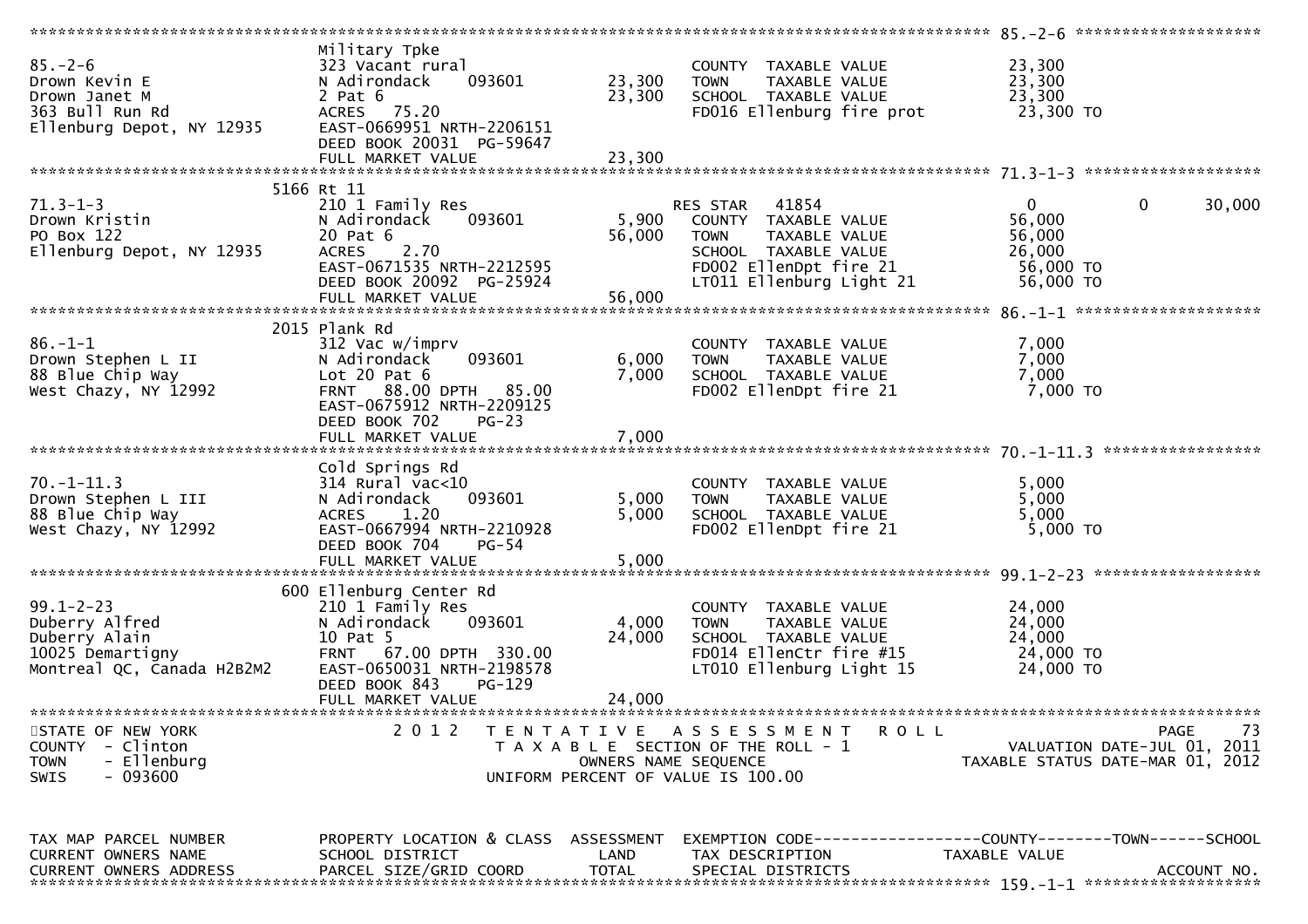| $159. - 1 - 1$<br>Dubray Daniel L<br>Dubray Dorothy P<br>2566 Rt 374<br>Ellenburg Depot, NY 12935-9727 EAST-0671431 NRTH-2165275 | Rt 374<br>323 Vacant rural<br>093601<br>N Adirondack<br>112 Pat 5<br>ACRES 23.50<br>DEED BOOK 662<br>$PG-42$                                                                | 10,600<br>10,600           | COUNTY TAXABLE VALUE<br>TAXABLE VALUE<br><b>TOWN</b><br>SCHOOL TAXABLE VALUE<br>FD016 Ellenburg fire prot                                                | 10,600<br>10,600<br>10,600<br>10,600 TO                              |                                                  |
|----------------------------------------------------------------------------------------------------------------------------------|-----------------------------------------------------------------------------------------------------------------------------------------------------------------------------|----------------------------|----------------------------------------------------------------------------------------------------------------------------------------------------------|----------------------------------------------------------------------|--------------------------------------------------|
|                                                                                                                                  |                                                                                                                                                                             |                            |                                                                                                                                                          |                                                                      |                                                  |
| $155.4 - 1 - 47$<br>Dubray Scott<br>Dubray Shannon<br>48 Blanche Rd<br>Merrill, NY 12955                                         | 48 Blanche Rd<br>210 1 Family Res<br>N Adirondack<br>093601<br>119 Pat 5<br>FRNT 100.00 DPTH 275.00<br>EAST-0632848 NRTH-2162462<br>DEED BOOK 20112 PG-38586                | 3,600<br>25,000            | RES STAR 41854<br>COUNTY TAXABLE VALUE<br>TAXABLE VALUE<br><b>TOWN</b><br>SCHOOL TAXABLE VALUE<br>FD040 Lyon Mountain Fire                               | 0<br>25,000<br>25,000<br>$\bf{0}$<br>25,000 TO                       | $\mathbf 0$<br>25,000                            |
|                                                                                                                                  |                                                                                                                                                                             |                            |                                                                                                                                                          |                                                                      |                                                  |
| $71.3 - 2 - 51$<br>Duchene Emil R<br>PO Box 2042<br>Jametown, NC 27282                                                           | Rt 11<br>311 Res vac land<br>093601<br>N Adirondack<br>20 Pat 6<br>FRNT 324.00 DPTH 100.00<br>EAST-0672838 NRTH-2213070<br>DEED BOOK 20082 PG-19846                         | 6,700<br>6,700             | COUNTY TAXABLE VALUE<br>TAXABLE VALUE<br><b>TOWN</b><br>SCHOOL TAXABLE VALUE<br>FD002 EllenDpt fire 21<br>LT011 Ellenburg Light 21                       | 6,700<br>6,700<br>6,700<br>6,700 TO<br>6,700 TO                      |                                                  |
|                                                                                                                                  |                                                                                                                                                                             |                            |                                                                                                                                                          |                                                                      |                                                  |
| $155. - 2 - 2.15$<br>Dudak Michael<br>34 old wood Rd<br>Morris Plains, NJ 07950                                                  | Shutts Rd<br>910 Priv forest<br>093601<br>N Adirondack<br>Lot 102 & 119 Omt T5<br>ACRES 52.00<br>EAST-0634954 NRTH-2166209<br>DEED BOOK 20092 PG-26850<br>FULL MARKET VALUE | 22,400<br>22,400<br>22,400 | COUNTY TAXABLE VALUE<br>TAXABLE VALUE<br><b>TOWN</b><br>SCHOOL TAXABLE VALUE<br>FD040 Lyon Mountain Fire                                                 | 22,400<br>22,400<br>22,400<br>22,400 TO                              |                                                  |
|                                                                                                                                  |                                                                                                                                                                             |                            |                                                                                                                                                          |                                                                      |                                                  |
| $99.1 - 2 - 28.2$<br>Dufrane David L<br>580 old Rt 190<br>Ellenburg Center, NY 12934                                             | 580 Ellenburg Center Rd<br>210 1 Family Res<br>093601<br>N Adirondack<br>Lot 10 T5omt<br><b>ACRES</b><br>1.80<br>EAST-0650521 NRTH-2198810<br>DEED BOOK 20001 PG-20758      | 5,400<br>59,700            | 41854<br>RES STAR<br>COUNTY TAXABLE VALUE<br><b>TOWN</b><br>TAXABLE VALUE<br>SCHOOL TAXABLE VALUE<br>FD014 EllenCtr fire #15<br>LT010 Ellenburg Light 15 | $\mathbf{0}$<br>59,700<br>59,700<br>29,700<br>59,700 TO<br>59,700 TO | $\mathbf 0$<br>30,000                            |
|                                                                                                                                  | FULL MARKET VALUE                                                                                                                                                           | 59,700                     |                                                                                                                                                          |                                                                      |                                                  |
|                                                                                                                                  |                                                                                                                                                                             |                            |                                                                                                                                                          |                                                                      |                                                  |
| STATE OF NEW YORK<br>- Clinton<br><b>COUNTY</b><br><b>TOWN</b><br>- Ellenburg<br>$-093600$<br><b>SWIS</b>                        | 2 0 1 2                                                                                                                                                                     | OWNERS NAME SEQUENCE       | TENTATIVE ASSESSMENT<br><b>ROLL</b><br>T A X A B L E SECTION OF THE ROLL - 1<br>UNIFORM PERCENT OF VALUE IS 100.00                                       | TAXABLE STATUS DATE-MAR 01, 2012                                     | 74<br><b>PAGE</b><br>VALUATION DATE-JUL 01, 2011 |
| TAX MAP PARCEL NUMBER                                                                                                            | PROPERTY LOCATION & CLASS ASSESSMENT                                                                                                                                        |                            | EXEMPTION CODE-----------------COUNTY-------TOWN------SCHOOL                                                                                             |                                                                      |                                                  |
| <b>CURRENT OWNERS NAME</b><br><b>CURRENT OWNERS ADDRESS</b>                                                                      | SCHOOL DISTRICT<br>PARCEL SIZE/GRID COORD                                                                                                                                   | LAND<br><b>TOTAL</b>       | TAX DESCRIPTION<br>SPECIAL DISTRICTS                                                                                                                     | TAXABLE VALUE                                                        | ACCOUNT NO.                                      |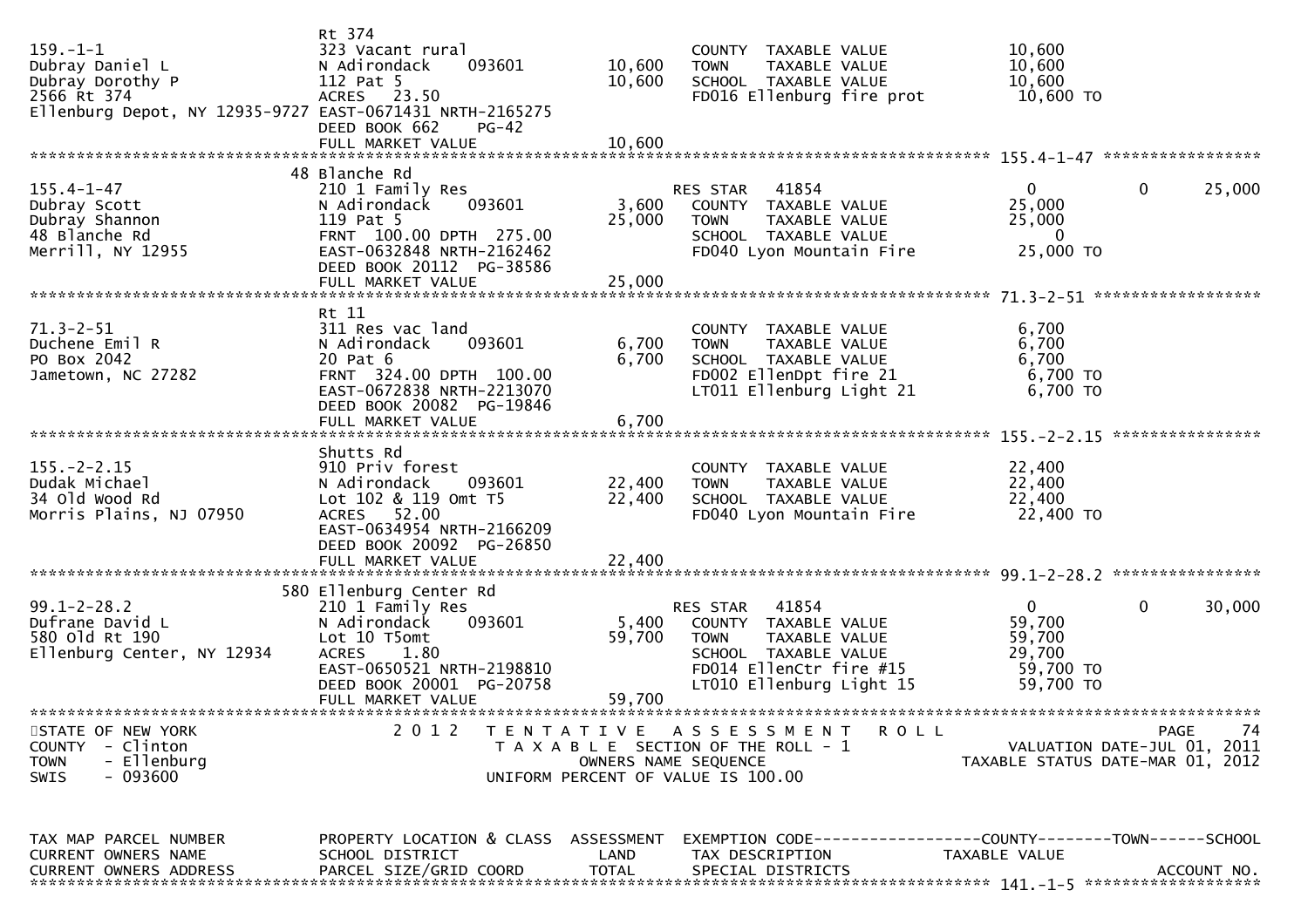| $141. - 1 - 5$<br>Dufrane William J<br>Dufrane June V<br>5138 Rt 374<br>Merrill, NY 12955                         | 5138 Rt 374<br>210 1 Family Res<br>N Adirondack<br>093601<br>101 Pat 5<br>1.30<br><b>ACRES</b><br>EAST-0625595 NRTH-2169937<br>DEED BOOK 20051 PG-82507                        | 5,000<br>78,000            | 41834<br>SR STAR<br>COUNTY TAXABLE VALUE<br>TAXABLE VALUE<br><b>TOWN</b><br>SCHOOL TAXABLE VALUE<br>FD040 Lyon Mountain Fire           | $\mathbf{0}$<br>$\mathbf{0}$<br>62,200<br>78,000<br>78,000<br>15,800<br>78,000 TO            |
|-------------------------------------------------------------------------------------------------------------------|--------------------------------------------------------------------------------------------------------------------------------------------------------------------------------|----------------------------|----------------------------------------------------------------------------------------------------------------------------------------|----------------------------------------------------------------------------------------------|
|                                                                                                                   | FULL MARKET VALUE                                                                                                                                                              | 78,000                     |                                                                                                                                        |                                                                                              |
| $141.3 - 2 - 13.1$<br>Duheme Raymond N<br>c/o Bridget Bombard<br>Box 906<br>151 W Main St<br>Chateaugay, NY 12920 | 5183 Rt 374<br>210 1 Family Res - WTRFNT<br>N Adirondack<br>093601<br>100 Pat 5<br>FRNT 250.00 DPTH 180.00<br>EAST-0624703 NRTH-2170808<br>DEED BOOK 1012 PG-324               | 119,600<br>225,000         | COUNTY TAXABLE VALUE<br>TAXABLE VALUE<br><b>TOWN</b><br>SCHOOL TAXABLE VALUE<br>FD040 Lyon Mountain Fire<br>WD018 Chat lake water dist | 225,000<br>225,000<br>225,000<br>225,000 TO<br>225,000 TO M<br>***************               |
| $141.3 - 2 - 61.2$<br>Dumas Carolyn L<br>5381 Rt 374<br>Merrill, NY 12955                                         | Rt 374<br>311 Res vac land<br>Chateaugay 1<br>163401<br>Lot 100 T5omt<br>FRNT 151.00 DPTH 145.00<br>EAST-0621926 NRTH-2174481<br>DEED BOOK 20092 PG-28494<br>FULL MARKET VALUE | 3,000<br>3,000<br>3,000    | COUNTY TAXABLE VALUE<br><b>TOWN</b><br>TAXABLE VALUE<br>SCHOOL TAXABLE VALUE<br>FD040 Lyon Mountain Fire                               | 3,000<br>3,000<br>3,000<br>3,000 TO                                                          |
|                                                                                                                   | 5 Ellenburg Center Rd                                                                                                                                                          |                            |                                                                                                                                        |                                                                                              |
| $85. - 1 - 6$<br>Dumas Terry<br>4 Ellenburg Center Rd<br>Ellenburg Center, NY 12934                               | 312 Vac w/imprv<br>093601<br>N Adirondack<br>Lot 3 T6omt<br><b>ACRES</b><br>3.40<br>EAST-0661989 NRTH-2206326<br>DEED BOOK 20061 PG-91272                                      | 6,200<br>21,700            | COUNTY TAXABLE VALUE<br>TAXABLE VALUE<br><b>TOWN</b><br>SCHOOL TAXABLE VALUE<br>FD016 Ellenburg fire prot<br>LT012 Ellenburg Light 5   | 21,700<br>21,700<br>21,700<br>21,700 TO<br>21,700 TO                                         |
|                                                                                                                   |                                                                                                                                                                                |                            |                                                                                                                                        |                                                                                              |
| $85. - 1 - 9.121$<br>Dumas Terry<br>4 Ellenburg Center Rd<br>Ellenburg Center, NY 12934                           | Arno Rd<br>910 Priv forest<br>093601<br>N Adirondack<br>Lot 3 T6omt<br>ACRES 88.00<br>EAST-0662508 NRTH-2204818<br>DEED BOOK 20021 PG-42005<br>FULL MARKET VALUE               | 28,400<br>30,900<br>30,900 | COUNTY TAXABLE VALUE<br><b>TOWN</b><br>TAXABLE VALUE<br>SCHOOL TAXABLE VALUE<br>FD016 Ellenburg fire prot                              | 30,900<br>30,900<br>30,900<br>30,900 TO                                                      |
| STATE OF NEW YORK                                                                                                 | 2012                                                                                                                                                                           |                            | TENTATIVE ASSESSMENT<br><b>ROLL</b>                                                                                                    | PAGE<br>75                                                                                   |
| COUNTY - Clinton<br>- Ellenburg<br><b>TOWN</b><br>- 093600<br><b>SWIS</b>                                         |                                                                                                                                                                                |                            | T A X A B L E SECTION OF THE ROLL - 1<br>OWNERS NAME SEQUENCE<br>UNIFORM PERCENT OF VALUE IS 100.00                                    | VALUATION DATE-JUL 01, 2011<br>TAXABLE STATUS DATE-MAR 01, 2012                              |
| TAX MAP PARCEL NUMBER<br>CURRENT OWNERS NAME<br><b>CURRENT OWNERS ADDRESS</b>                                     | PROPERTY LOCATION & CLASS ASSESSMENT<br>SCHOOL DISTRICT<br>PARCEL SIZE/GRID COORD                                                                                              | LAND<br><b>TOTAL</b>       | TAX DESCRIPTION<br>SPECIAL DISTRICTS                                                                                                   | EXEMPTION CODE-----------------COUNTY-------TOWN------SCHOOL<br>TAXABLE VALUE<br>ACCOUNT NO. |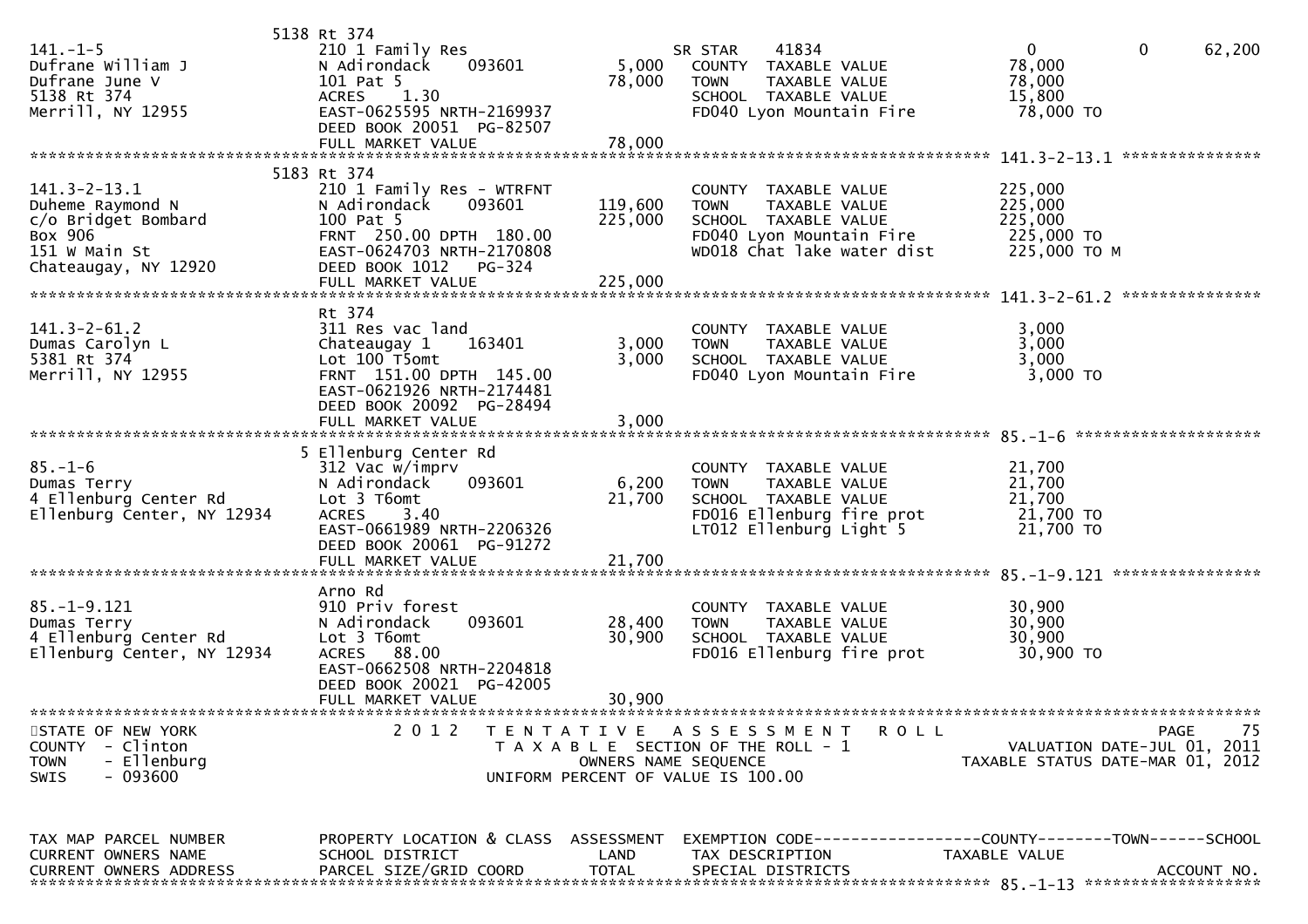| $85. - 1 - 13$<br>Dumas Terry<br>4 Ellenburg Center Rd<br>Ellenburg Center, NY                         | 4 Ellenburg Center Rd<br>210 1 Family Res<br>093601<br>N Adirondack<br>$3$ Pat $6$<br>1.10<br><b>ACRES</b><br>12934-1920 EAST-0661572 NRTH-2206292<br>DEED BOOK 944<br>PG-182<br>FULL MARKET VALUE | 5,000<br>56,000<br>56,000   | 41854<br>RES STAR<br>COUNTY TAXABLE VALUE<br><b>TOWN</b><br>TAXABLE VALUE<br>SCHOOL TAXABLE VALUE<br>FD016 Ellenburg fire prot<br>LT012 Ellenburg Light 5 | 0<br>56,000<br>56,000<br>26,000<br>56,000 TO<br>56,000 TO  | 0<br>30,000                               |
|--------------------------------------------------------------------------------------------------------|----------------------------------------------------------------------------------------------------------------------------------------------------------------------------------------------------|-----------------------------|-----------------------------------------------------------------------------------------------------------------------------------------------------------|------------------------------------------------------------|-------------------------------------------|
| $155. - 1 - 5$<br>Dumont Jeremy R<br>70 Gadway Rd<br>Merrill, NY 12955                                 | 70 Gadway Rd<br>240 Rural res<br>N Adirondack<br>093601<br>Lot 101 T5 Omt<br>ACRES 40.50<br>EAST-0624453 NRTH-2164938<br>DEED BOOK 20082<br>PG-14285                                               | 18,900<br>119,000           | 41854<br><b>RES STAR</b><br>COUNTY TAXABLE VALUE<br><b>TOWN</b><br>TAXABLE VALUE<br>SCHOOL TAXABLE VALUE<br>FD040 Lyon Mountain Fire                      | $\mathbf{0}$<br>119,000<br>119,000<br>89,000<br>119,000 TO | 0<br>30,000                               |
| $155. - 2 - 2.7$<br>Dunham Scott<br>294 Shunpike Rd<br>Williston, VT 05495                             | Bigelow Rd<br>$314$ Rural vac<10<br>093601<br>N Adirondack<br>Lot 102 T5omt<br>Lot #8 Subdivision<br>5.30<br><b>ACRES</b><br>EAST-0632959 NRTH-2168123<br>DEED BOOK 20011 PG-28632                 | 7,700<br>7,700              | TAXABLE VALUE<br><b>COUNTY</b><br><b>TOWN</b><br><b>TAXABLE VALUE</b><br>SCHOOL TAXABLE VALUE<br>FD040 Lyon Mountain Fire                                 | 7,700<br>7,700<br>7,700<br>7,700 TO                        |                                           |
|                                                                                                        | FULL MARKET VALUE                                                                                                                                                                                  | 7,700                       |                                                                                                                                                           | $125. - 1 - 6$                                             | *******************                       |
| $125. - 1 - 6$<br>Dunne Alexandria V<br>36-34 211 St<br>Bayside, NY 11361<br>MAY BE SUBJECT TO PAYMENT | 160 Spear Hill Rd<br>240 Rural res<br>163401<br>Chateaugay 1<br>Lot $60$ Pat $5$<br>ACRES 25.00<br>EAST-0621554 NRTH-2181388<br>DEED BOOK 891<br>PG-346                                            | 19,500<br>67,500            | OS AG DIST 41730<br>COUNTY TAXABLE VALUE<br>TAXABLE VALUE<br><b>TOWN</b><br>SCHOOL TAXABLE VALUE<br>FD016 Ellenburg fire prot                             | 7,119<br>7,119<br>60,381<br>60,381<br>60,381<br>67,500 TO  | lease 2011<br>7,119                       |
|                                                                                                        | 30 Brandy Brook Rd                                                                                                                                                                                 |                             |                                                                                                                                                           |                                                            |                                           |
| $99.1 - 2 - 7$<br>Dupis Michael J<br>30 Brandy Brook Dr<br>Ellenburg Center, NY 12934                  | 210 1 Family Res<br>N Adirondack<br>093601<br>11 Pat 5<br>5.60<br><b>ACRES</b><br>EAST-0649745 NRTH-2198941<br>DEED BOOK 20051 PG-83034<br>FULL MARKET VALUE                                       | 7,900<br>55,900<br>55,900   | 41854<br>RES STAR<br>COUNTY TAXABLE VALUE<br><b>TOWN</b><br>TAXABLE VALUE<br>SCHOOL TAXABLE VALUE<br>FD014 EllenCtr fire #15<br>LT010 Ellenburg Light 15  | 0<br>55,900<br>55,900<br>25,900<br>55,900 TO<br>55,900 TO  | $\mathbf 0$<br>30,000                     |
| STATE OF NEW YORK<br>COUNTY - Clinton<br>- Ellenburg<br><b>TOWN</b><br>$-093600$<br><b>SWIS</b>        | 2 0 1 2                                                                                                                                                                                            |                             | TENTATIVE ASSESSMENT<br>R O L L<br>T A X A B L E SECTION OF THE ROLL - 1<br>OWNERS NAME SEQUENCE<br>UNIFORM PERCENT OF VALUE IS 100.00                    | TAXABLE STATUS DATE-MAR 01, 2012                           | 76<br>PAGE<br>VALUATION DATE-JUL 01, 2011 |
| TAX MAP PARCEL NUMBER<br>CURRENT OWNERS NAME<br>CURRENT OWNERS ADDRESS                                 | PROPERTY LOCATION & CLASS<br>SCHOOL DISTRICT<br>PARCEL SIZE/GRID COORD                                                                                                                             | ASSESSMENT<br>LAND<br>TOTAL | TAX DESCRIPTION<br>SPECIAL DISTRICTS                                                                                                                      | TAXABLE VALUE                                              | ACCOUNT NO.                               |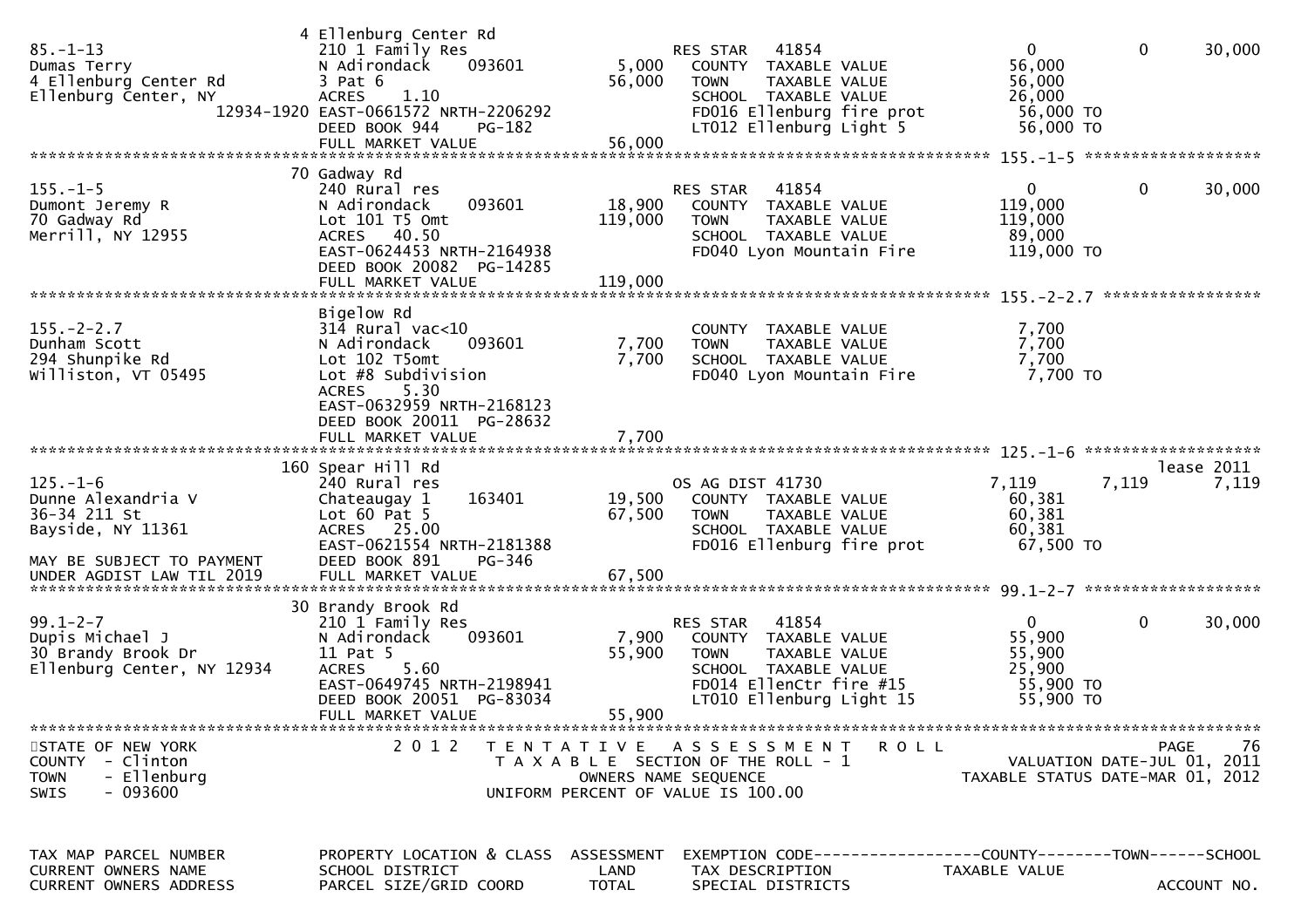| $114. - 1 - 4.3$<br>Dupuis Alison<br>1187 Smith Rd<br>Ellenburg Center, NY 12934                | 1187 Smith Rd<br>210 1 Family Res<br>093601<br>N Adirondack<br>Lot 32 T5omt<br>FRNT 150.00 DPTH 125.00<br>EAST-0654186 NRTH-2192817<br>DEED BOOK 20031 PG-56669<br>FULL MARKET VALUE      | 4,000<br>84,800<br>84,800          | 41854<br>RES STAR<br>COUNTY TAXABLE VALUE<br>TAXABLE VALUE<br><b>TOWN</b><br>SCHOOL TAXABLE VALUE<br>FD014 EllenCtr fire #15                                                              | $\overline{0}$<br>$\mathbf{0}$<br>30,000<br>84,800<br>84,800<br>54,800<br>84,800 TO          |
|-------------------------------------------------------------------------------------------------|-------------------------------------------------------------------------------------------------------------------------------------------------------------------------------------------|------------------------------------|-------------------------------------------------------------------------------------------------------------------------------------------------------------------------------------------|----------------------------------------------------------------------------------------------|
|                                                                                                 |                                                                                                                                                                                           |                                    |                                                                                                                                                                                           |                                                                                              |
| $69. - 2 - 3$<br>Dupuis Gerald<br>PO Box 161<br>Ellenburg Depot, NY 12935                       | Rt 11<br>323 Vacant rural<br>N Adirondack<br>093601<br>Lot $15$ Pat $5$<br>ACRES 17.80<br>EAST-0654886 NRTH-2210220<br>DEED BOOK 755<br><b>PG-79</b>                                      | 13,500<br>13,500                   | COUNTY TAXABLE VALUE<br><b>TOWN</b><br>TAXABLE VALUE<br>SCHOOL TAXABLE VALUE<br>FD016 Ellenburg fire prot                                                                                 | 13,500<br>13,500<br>13,500<br>13,500 TO                                                      |
|                                                                                                 |                                                                                                                                                                                           |                                    |                                                                                                                                                                                           |                                                                                              |
| $99.1 - 2 - 19$<br>Dupuis Gerald<br>179 West Hill Rd<br>Ellenburg Center, NY 12934              | 612 Ellenburg Center Rd<br>210 1 Family Res<br>093601<br>N Adirondack<br>10 Pat 5<br>FRNT 87.00 DPTH 228.00<br>EAST-0649747 NRTH-2198466<br>DEED BOOK 20112 PG-42505<br>FULL MARKET VALUE | 4,600<br>50,000<br>50,000          | COUNTY TAXABLE VALUE<br>TAXABLE VALUE<br><b>TOWN</b><br>SCHOOL TAXABLE VALUE<br>FD014 EllenCtr fire #15<br>LTO10 Ellenburg Light 15<br>OTO02 Omitted Tax-County<br>OT004 Omitted Tax-Town | 50,000<br>50,000<br>50,000<br>50,000 TO<br>50,000 TO<br>95.02 MT<br>27.22 MT                 |
|                                                                                                 |                                                                                                                                                                                           |                                    |                                                                                                                                                                                           |                                                                                              |
| $155.1 - 2 - 20$<br>Dupuis Gerald<br>179 West Hill Rd<br>Ellenburg Center, NY 12934             | 6 Narrows Rd<br>270 Mfg housing - WTRFNT<br>093601<br>N Adirondack<br>Lot 101 Pat 5<br>FRNT 70.00 DPTH 212.00<br>EAST-0626428 NRTH-2167368<br>DEED BOOK 20102 PG-35022                    | 69,100<br>84,800                   | COUNTY TAXABLE VALUE<br>TAXABLE VALUE<br><b>TOWN</b><br>SCHOOL TAXABLE VALUE<br>FD040 Lyon Mountain Fire<br>WD018 Chat lake water dist                                                    | 84,800<br>84,800<br>84,800<br>84,800 TO<br>84,800 TO M                                       |
| $71.3 - 1 - 19$<br>Dupuis Gerald C<br>Dupuis Rolland<br>PO Box 161<br>Ellenburg Depot, NY 12935 | 5/7 Station Hill Rd<br>449 Other Storag<br>093601<br>N Adirondack<br>20 Pat 6<br>FRNT 39.24 DPTH 265.73<br>EAST-0672386 NRTH-2213114<br>DEED BOOK 969<br>PG-344<br>FULL MARKET VALUE      | 2,400<br>7,400<br>7,400            | COUNTY TAXABLE VALUE<br>TAXABLE VALUE<br><b>TOWN</b><br>SCHOOL TAXABLE VALUE<br>FD002 EllenDpt fire 21<br>LT011 Ellenburg Light 21                                                        | 7,400<br>7,400<br>7,400<br>7,400 TO<br>7,400 TO                                              |
| STATE OF NEW YORK<br>COUNTY - Clinton<br>- Ellenburg<br><b>TOWN</b><br>$-093600$<br><b>SWIS</b> | 2 0 1 2                                                                                                                                                                                   | OWNERS NAME SEQUENCE               | TENTATIVE ASSESSMENT<br><b>ROLL</b><br>T A X A B L E SECTION OF THE ROLL - 1<br>UNIFORM PERCENT OF VALUE IS 100.00                                                                        | <b>PAGE</b><br>77<br>VALUATION DATE-JUL 01, 2011<br>TAXABLE STATUS DATE-MAR 01, 2012         |
| TAX MAP PARCEL NUMBER<br>CURRENT OWNERS NAME<br><b>CURRENT OWNERS ADDRESS</b>                   | PROPERTY LOCATION & CLASS<br>SCHOOL DISTRICT<br>PARCEL SIZE/GRID COORD                                                                                                                    | ASSESSMENT<br>LAND<br><b>TOTAL</b> | TAX DESCRIPTION<br>SPECIAL DISTRICTS                                                                                                                                                      | EXEMPTION CODE-----------------COUNTY-------TOWN------SCHOOL<br>TAXABLE VALUE<br>ACCOUNT NO. |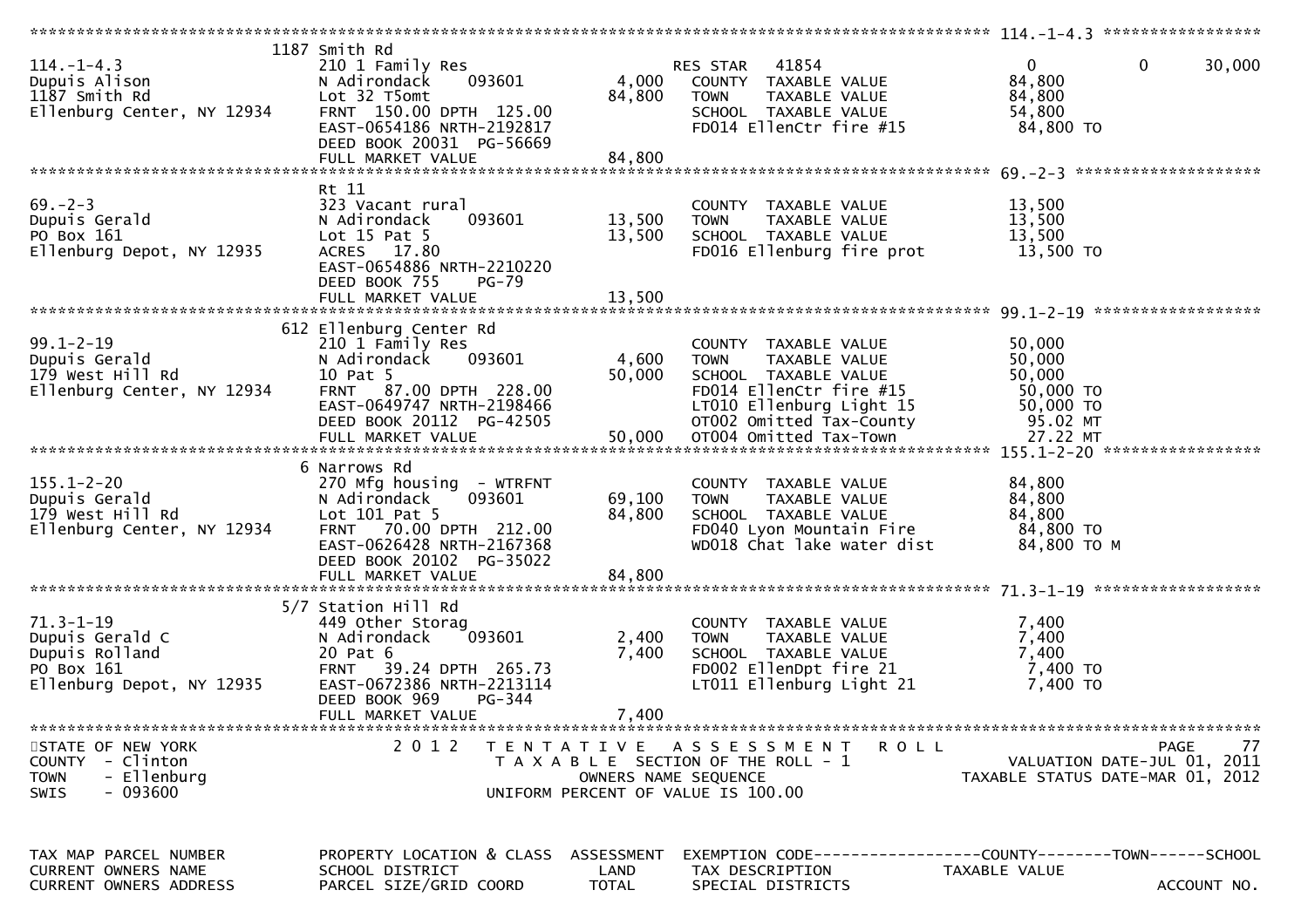| $128. - 1 - 2.1$<br>Dupuis Gerald C<br>PO Box 161<br>Ellenburg Depot, NY 12935<br>MAY BE SUBJECT TO PAYMENT                                                               | 219 Seymour Rd<br>341 Ind vac $w/\text{im}$<br>N Adirondack<br>093601<br>50 Pat 5<br>ACRES 292.00<br>EAST-0652995 NRTH-2184560<br>DEED BOOK 20001 PG-26439                                | 62,000<br>69,100            | AGRI DISTR 41720<br>COUNTY TAXABLE VALUE<br>TAXABLE VALUE<br><b>TOWN</b><br>SCHOOL TAXABLE VALUE<br>FD016 Ellenburg fire prot                          | $\mathbf 0$<br>$\mathbf{0}$<br>69,100<br>69,100<br>69,100<br>69,100 TO                                         | 0  |
|---------------------------------------------------------------------------------------------------------------------------------------------------------------------------|-------------------------------------------------------------------------------------------------------------------------------------------------------------------------------------------|-----------------------------|--------------------------------------------------------------------------------------------------------------------------------------------------------|----------------------------------------------------------------------------------------------------------------|----|
| $98. - 1 - 16$<br>Dupuis Life Estate Gerald<br>Dupuis Rolland<br>179 West Hill Rd<br>Ellenburg Center, NY 12934<br>MAY BE SUBJECT TO PAYMENT<br>UNDER AGDIST LAW TIL 2016 | 179 West Hill Rd<br>270 Mfg housing<br>093601<br>N Adirondack<br>24 A<br>ACRES 47.20<br>EAST-0645969 NRTH-2196568<br>DEED BOOK 20021 PG-48067<br>FULL MARKET VALUE                        | 81,500<br>81,500            | AGRI DISTR 41720<br>19,800 SR STAR<br>41834<br>COUNTY TAXABLE VALUE<br><b>TOWN</b><br>TAXABLE VALUE<br>SCHOOL TAXABLE VALUE<br>FD014 EllenCtr fire #15 | 4,391<br>4,391<br>4,391<br>$\overline{0}$<br>62,200<br>$\mathbf{0}$<br>77,109<br>77,109<br>14,909<br>81,500 TO |    |
| $99.1 - 2 - 9$<br>Dupuis Michael J<br>30 Brandy Brook Rd<br>Ellenburg Center, NY 12934                                                                                    | 24 Brandy Brook Rd<br>230 3 Family Res<br>N Adirondack<br>093601<br>11 Pat 5<br>FRNT 140.00 DPTH 261.00<br>EAST-0649450 NRTH-2198893<br>DEED BOOK 20031 PG-58232<br>FULL MARKET VALUE     | 4,700<br>100,000<br>100,000 | COUNTY TAXABLE VALUE<br><b>TOWN</b><br>TAXABLE VALUE<br>SCHOOL TAXABLE VALUE<br>FD014 EllenCtr fire #15<br>LT010 Ellenburg Light 15                    | 100,000<br>100,000<br>100,000<br>100,000 TO<br>100,000 TO                                                      |    |
| $99.1 - 2 - 13$<br>Dupuis Richard<br>Dupuis Kathy A<br>PO Box 173<br>Ellenburg Center, NY 12934                                                                           | 3 Dupuis Rd<br>220 2 Family Res<br>093601<br>N Adirondack<br>11 Pat 5<br>FRNT 40.00 DPTH 180.00<br>EAST-0649199 NRTH-2198513<br>DEED BOOK 774<br>$PG-3$<br>FULL MARKET VALUE              | 2,300<br>48,000<br>48,000   | COUNTY TAXABLE VALUE<br><b>TOWN</b><br>TAXABLE VALUE<br>SCHOOL TAXABLE VALUE<br>FD014 EllenCtr fire #15<br>LT010 Ellenburg Light 15                    | 48,000<br>48,000<br>48,000<br>48,000 TO<br>48,000 TO                                                           |    |
| $114. - 1 - 10$<br>Dupuis Richard<br>PO Box 173<br>Ellenburg Center, NY 12934                                                                                             | Pete Laclair Rd<br>260 Seasonal res<br>093601<br>N Adirondack<br>Lot 49 T5omt<br>54.00<br><b>ACRES</b><br>EAST-0655501 NRTH-2187089<br>DEED BOOK 828<br><b>PG-27</b><br>FULL MARKET VALUE | 20,600<br>34,000<br>34,000  | COUNTY TAXABLE VALUE<br>TAXABLE VALUE<br><b>TOWN</b><br>SCHOOL TAXABLE VALUE<br>FD016 Ellenburg fire prot                                              | 34,000<br>34,000<br>34,000<br>34,000 TO                                                                        |    |
| STATE OF NEW YORK<br>COUNTY - Clinton<br>- Ellenburg<br><b>TOWN</b><br>$-093600$<br><b>SWIS</b>                                                                           | 2 0 1 2                                                                                                                                                                                   |                             | TENTATIVE ASSESSMENT<br>ROLL<br>T A X A B L E SECTION OF THE ROLL - 1<br>OWNERS NAME SEQUENCE<br>UNIFORM PERCENT OF VALUE IS 100.00                    | PAGE<br>VALUATION DATE-JUL 01, 2011<br>TAXABLE STATUS DATE-MAR 01, 2012                                        | 78 |
| TAX MAP PARCEL NUMBER<br>CURRENT OWNERS NAME                                                                                                                              | PROPERTY LOCATION & CLASS ASSESSMENT<br>SCHOOL DISTRICT                                                                                                                                   | LAND                        | TAX DESCRIPTION                                                                                                                                        | EXEMPTION        CODE-----------------COUNTY-------TOWN------SCHOOL<br>TAXABLE VALUE                           |    |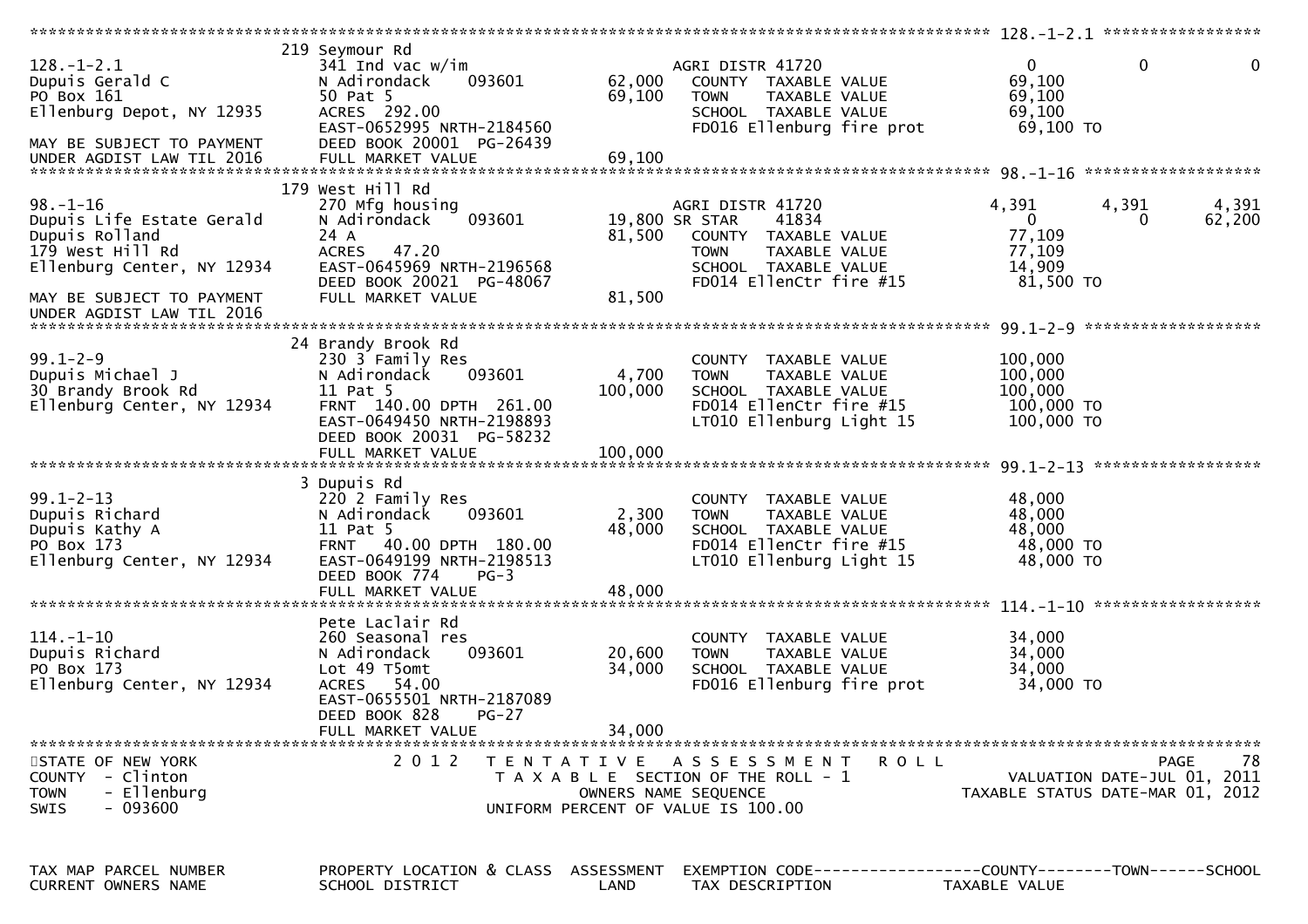| $98. - 1 - 5$<br>Dupuis Richard J<br>Dupuis Kathy<br>PO Box 173<br>Ellenburg Center, NY 12934           | 208 West Hill Rd<br>210 1 Family Res<br>N Adirondack<br>093601<br>Lot 12 T5omt<br><b>ACRES</b><br>8.70<br>EAST-0644539 NRTH-2197517<br>PG-393<br>DEED BOOK 608             | 65,800                    | 94 PCT OF VALUE USED FOR EXEMPTION PURPOSES<br>AGED C&T<br>41801<br>9,800 SR STAR<br>41834<br>COUNTY TAXABLE VALUE<br><b>TOWN</b><br>TAXABLE VALUE<br>SCHOOL TAXABLE VALUE<br>FD014 EllenCtr fire #15 | 30,926<br>$\mathbf{0}$<br>34,874<br>34,874<br>3,600<br>65,800 TO | 30,926<br>0<br>62,200<br>0                                                           |
|---------------------------------------------------------------------------------------------------------|----------------------------------------------------------------------------------------------------------------------------------------------------------------------------|---------------------------|-------------------------------------------------------------------------------------------------------------------------------------------------------------------------------------------------------|------------------------------------------------------------------|--------------------------------------------------------------------------------------|
| $98. - 1 - 12$<br>Dupuis Rolland L<br>Dupuis Carol J<br>245 Campbell Rd                                 | 157 West Hill Rd<br>312 Vac w/imprv<br>093601<br>N Adirondack<br>Lot $10$ Pat $5$<br><b>ACRES</b><br>1.00                                                                  | 10,000<br>33,000          | COUNTY TAXABLE VALUE<br>TAXABLE VALUE<br><b>TOWN</b><br>SCHOOL TAXABLE VALUE<br>FD014 EllenCtr fire #15                                                                                               | 33,000<br>33,000<br>33,000<br>33,000 TO                          |                                                                                      |
| Churubusco, NY 12923                                                                                    | EAST-0645856 NRTH-2197341<br>DEED BOOK 1023<br>PG-70                                                                                                                       |                           |                                                                                                                                                                                                       |                                                                  |                                                                                      |
| $71.3 - 2 - 1$<br>Durkin Charles E<br>4 Flaglar Dr<br>Plattsburgh, NY 12901                             | 5114 Rt 11<br>411 Apartment<br>093601<br>N Adirondack<br>20 Pat 6<br>FRNT 150.00 DPTH 310.00<br>EAST-0672662 NRTH-2213232<br>DEED BOOK 960<br>$PG-65$                      | 9,500<br>101,000          | COUNTY TAXABLE VALUE<br><b>TAXABLE VALUE</b><br><b>TOWN</b><br>SCHOOL TAXABLE VALUE<br>FD002 EllenDpt fire 21<br>LT011 Ellenburg Light 21                                                             | 101,000<br>101,000<br>101,000<br>101,000 TO<br>101,000 TO        |                                                                                      |
|                                                                                                         | FULL MARKET VALUE                                                                                                                                                          | 101,000                   |                                                                                                                                                                                                       |                                                                  |                                                                                      |
| $71.3 - 1 - 29$<br>Duval Garven O<br>Duval Priscilla<br>Cottage Ave<br>PO Box 256<br>Wingdale, NY 12594 | 5171 Rt 11<br>260 Seasonal res<br>093601<br>N Adirondack<br>20 Pat 6<br>2.50<br><b>ACRES</b><br>EAST-0671723 NRTH-2211959<br>DEED BOOK 98001 PG-05503<br>FULL MARKET VALUE | 5,800<br>43,900<br>43,900 | COUNTY TAXABLE VALUE<br>TAXABLE VALUE<br><b>TOWN</b><br>SCHOOL TAXABLE VALUE<br>FD002 EllenDpt fire 21<br>LT011 Ellenburg Light 21                                                                    | 43,900<br>43,900<br>43,900<br>43,900 TO<br>43,900 TO             |                                                                                      |
|                                                                                                         | 325 West Hill Rd                                                                                                                                                           |                           |                                                                                                                                                                                                       |                                                                  |                                                                                      |
| $98 - 1 - 24$<br>Duval Paul<br>325 West Hill Rd<br>Ellenburg Center, NY 12934                           | 210 1 Family Res<br>N Adirondack<br>093601<br>Lot $13$ Pat $5$<br>FRNT 75.00 DPTH 117.00<br>EAST-0641879 NRTH-2196203<br>DEED BOOK 622<br>$PG-44$<br>FULL MARKET VALUE     | 3,000<br>28,000<br>28,000 | RES STAR<br>41854<br>COUNTY TAXABLE VALUE<br><b>TOWN</b><br>TAXABLE VALUE<br>SCHOOL TAXABLE VALUE<br>FD014 EllenCtr fire #15                                                                          | $\mathbf{0}$<br>28,000<br>28,000<br>$\Omega$<br>28,000 TO        | $\mathbf 0$<br>28,000                                                                |
| STATE OF NEW YORK<br>COUNTY - Clinton<br>- Ellenburg<br><b>TOWN</b><br>- 093600<br><b>SWIS</b>          | 2 0 1 2                                                                                                                                                                    |                           | TENTATIVE ASSESSMENT<br>R O L L<br>T A X A B L E SECTION OF THE ROLL - 1<br>OWNERS NAME SEQUENCE<br>UNIFORM PERCENT OF VALUE IS 100.00                                                                |                                                                  | 79<br><b>PAGE</b><br>VALUATION DATE-JUL 01, 2011<br>TAXABLE STATUS DATE-MAR 01, 2012 |
| TAX MAP PARCEL NUMBER<br>CURRENT OWNERS NAME                                                            | PROPERTY LOCATION & CLASS ASSESSMENT<br>SCHOOL DISTRICT                                                                                                                    | LAND                      | EXEMPTION CODE-----------------COUNTY-------TOWN------SCHOOL<br>TAX DESCRIPTION                                                                                                                       | TAXABLE VALUE                                                    |                                                                                      |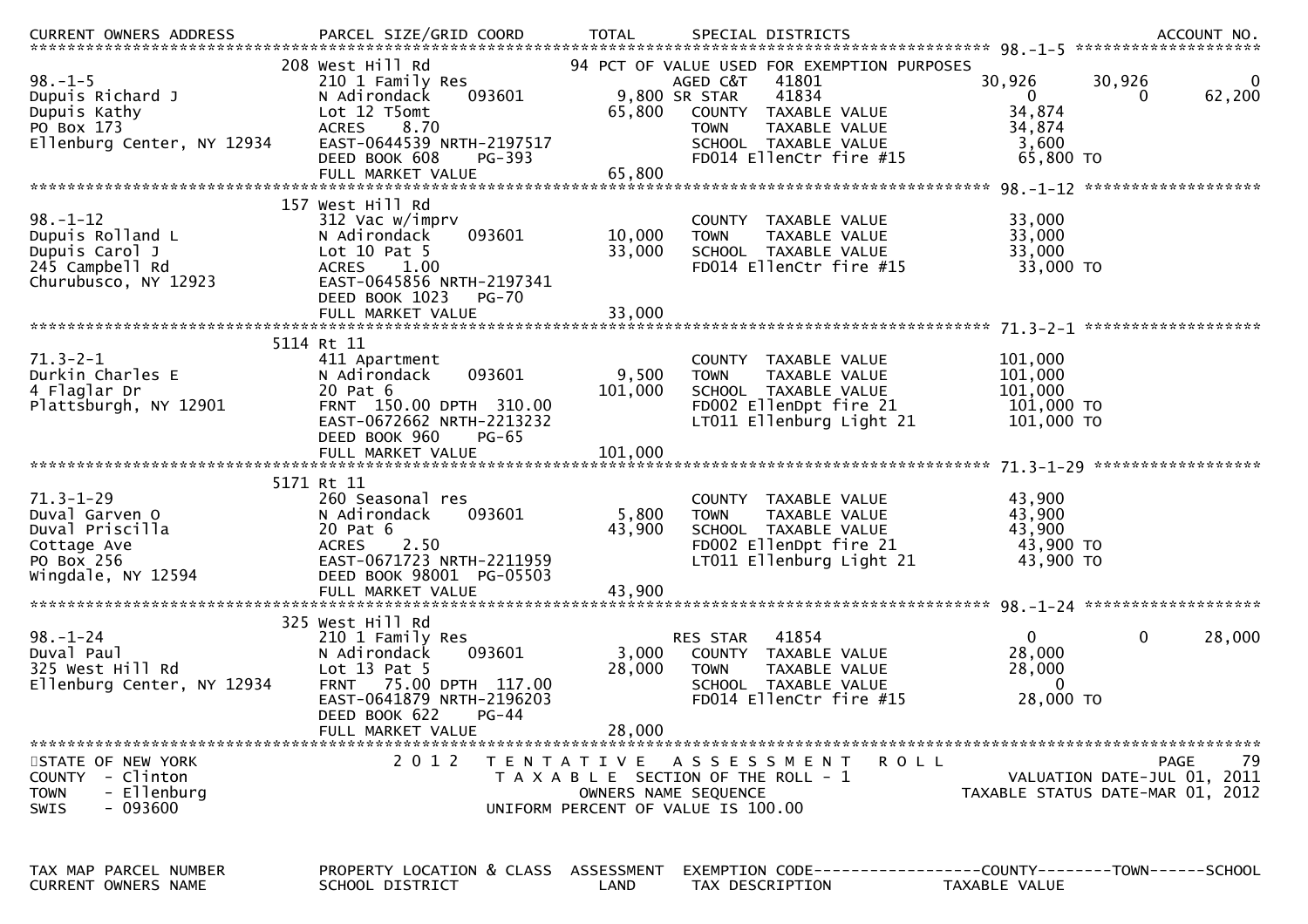| .CURRENT OWNERS ADDRESS PARCEL SIZE/GRID COORD TOTAL SPECIAL DISTRICTS ACCOUNT NO ACCOUNT NO ACCOUNT NO AND ARCEL SIZE/GRID COORD TOTAL SPECIAL DISTRICTS                                   |                                                                                                                                                     |                           |                                                                                                                                                                                        |                                |                                                                                  |                                                   |
|---------------------------------------------------------------------------------------------------------------------------------------------------------------------------------------------|-----------------------------------------------------------------------------------------------------------------------------------------------------|---------------------------|----------------------------------------------------------------------------------------------------------------------------------------------------------------------------------------|--------------------------------|----------------------------------------------------------------------------------|---------------------------------------------------|
| $55. - 2 - 14.1$<br>Eastman Donald<br>Eastman Jo Ann<br>21 Bull Run Rd<br>Malone, NY 12953                                                                                                  | Bull Run Rd<br>$322$ Rural vac $>10$<br>093601<br>N Adirondack<br>22 Pat 6<br>ACRES 149.50<br>EAST-0669272 NRTH-2219873<br>DEED BOOK 20041 PG-72594 | 32,600<br>32,600          | COUNTY TAXABLE VALUE<br><b>TOWN</b><br>SCHOOL TAXABLE VALUE<br>FD016 Ellenburg fire prot                                                                                               | TAXABLE VALUE                  | 32,600<br>32,600<br>32,600<br>32,600 TO                                          |                                                   |
|                                                                                                                                                                                             | FULL MARKET VALUE                                                                                                                                   | 32,600                    |                                                                                                                                                                                        |                                |                                                                                  |                                                   |
| 7517-7527 Star Rd<br>$83 - 1 - 23$<br>Eastman Donald Sr<br>7535 Star Rd<br>Ellenburg Center, NY 12934                                                                                       | 113 Cattle farm<br>N Adirondack<br>093601<br>7 T5omt<br>ACRES 149.00<br>EAST-0641831 NRTH-2201155<br>DEED BOOK 20082 PG-19945<br>FULL MARKET VALUE  | 161,000<br>161,000        | 66 PCT OF VALUE USED FOR EXEMPTION PURPOSES<br>AGED - ALL 41800<br>51,500 SR STAR<br>41834<br>COUNTY TAXABLE VALUE<br><b>TOWN</b><br>SCHOOL TAXABLE VALUE<br>FD016 Ellenburg fire prot | TAXABLE VALUE                  | 53,130<br>53,130<br>$\overline{0}$<br>107,870<br>107,870<br>45,670<br>161,000 TO | 53,130<br>62,200<br>0                             |
|                                                                                                                                                                                             | 699 Plank Rd                                                                                                                                        |                           |                                                                                                                                                                                        |                                |                                                                                  |                                                   |
| $130. - 1 - 8$<br>Eldred Floyd Junior<br>Concerned University of Contract Materials (UPS)<br>699 Plank Rd (EAST-0680827 NRTH-2177190<br>Ellenburg Depot, NY 12935 (DEED BOOK 20031 PC 63436 | 270 Mfg housing<br>N Adirondack<br>093601<br>FULL MARKET VALUE                                                                                      | 4,600<br>30,000<br>30,000 | 41854<br>RES STAR<br>COUNTY TAXABLE VALUE<br><b>TOWN</b><br>SCHOOL TAXABLE VALUE<br>FD016 Ellenburg fire prot                                                                          | TAXABLE VALUE                  | 0<br>30,000<br>30,000<br>$\mathbf{0}$<br>30,000 TO                               | $\mathbf{0}$<br>30,000                            |
|                                                                                                                                                                                             |                                                                                                                                                     |                           |                                                                                                                                                                                        |                                |                                                                                  |                                                   |
| $71.3 - 1 - 10$<br>Ellenburg Hardware Inc<br>PO Box 161<br>Ellenburg Depot, NY 12935-0161 FRNT 140.00 DPTH 250.00                                                                           | 5132 Rt 11<br>484 1 use sm bld<br>N Adirondack<br>093601<br>20 Pat 6<br>EAST-0672304 NRTH-2213006<br>DEED BOOK 619<br>PG-620                        | 9,500<br>140,800          | <b>COUNTY</b><br><b>TOWN</b><br>SCHOOL TAXABLE VALUE<br>FD002 EllenDpt fire 21<br>LT011 Ellenburg Light 21                                                                             | TAXABLE VALUE<br>TAXABLE VALUE | 140,800<br>140,800<br>140,800<br>140,800 TO<br>140,800 TO                        |                                                   |
|                                                                                                                                                                                             | Rt 11                                                                                                                                               |                           |                                                                                                                                                                                        |                                |                                                                                  |                                                   |
| $71.3 - 1 - 21$<br>Ellenburg Hardware Inc<br>PO Box 161<br>Ellenburg Depot, NY 12935-0161 FRNT 190.00 DPTH 35.00                                                                            | 311 Res vac land<br>N Adirondack<br>093601<br>20 Pat 6<br>EAST-0672500 NRTH-2212831<br>PG-620<br>DEED BOOK 619                                      | 400<br>400                | COUNTY TAXABLE VALUE<br><b>TOWN</b><br>SCHOOL TAXABLE VALUE<br>FD002 EllenDpt fire 21<br>LT011 Ellenburg Light 21                                                                      | TAXABLE VALUE                  | 400<br>400<br>400<br>400 TO<br>400 TO                                            |                                                   |
|                                                                                                                                                                                             | FULL MARKET VALUE                                                                                                                                   | 400                       |                                                                                                                                                                                        |                                |                                                                                  |                                                   |
| STATE OF NEW YORK<br>- Clinton<br><b>COUNTY</b><br>- Ellenburg<br><b>TOWN</b><br>$-093600$<br>SWIS                                                                                          | 2 0 1 2                                                                                                                                             |                           | TENTATIVE ASSESSMENT<br>T A X A B L E SECTION OF THE ROLL - 1<br>OWNERS NAME SEQUENCE<br>UNIFORM PERCENT OF VALUE IS 100.00                                                            | <b>ROLL</b>                    | TAXABLE STATUS DATE-MAR 01, 2012                                                 | -80<br><b>PAGE</b><br>VALUATION DATE-JUL 01, 2011 |
| TAX MAP PARCEL NUMBER<br>CURRENT OWNERS NAME<br>CURRENT OWNERS ADDRESS                                                                                                                      | PROPERTY LOCATION & CLASS ASSESSMENT<br>SCHOOL DISTRICT<br>PARCEL SIZE/GRID COORD                                                                   | LAND<br><b>TOTAL</b>      | TAX DESCRIPTION<br>SPECIAL DISTRICTS                                                                                                                                                   |                                | EXEMPTION CODE-----------------COUNTY-------TOWN------SCHOOL<br>TAXABLE VALUE    | ACCOUNT NO.                                       |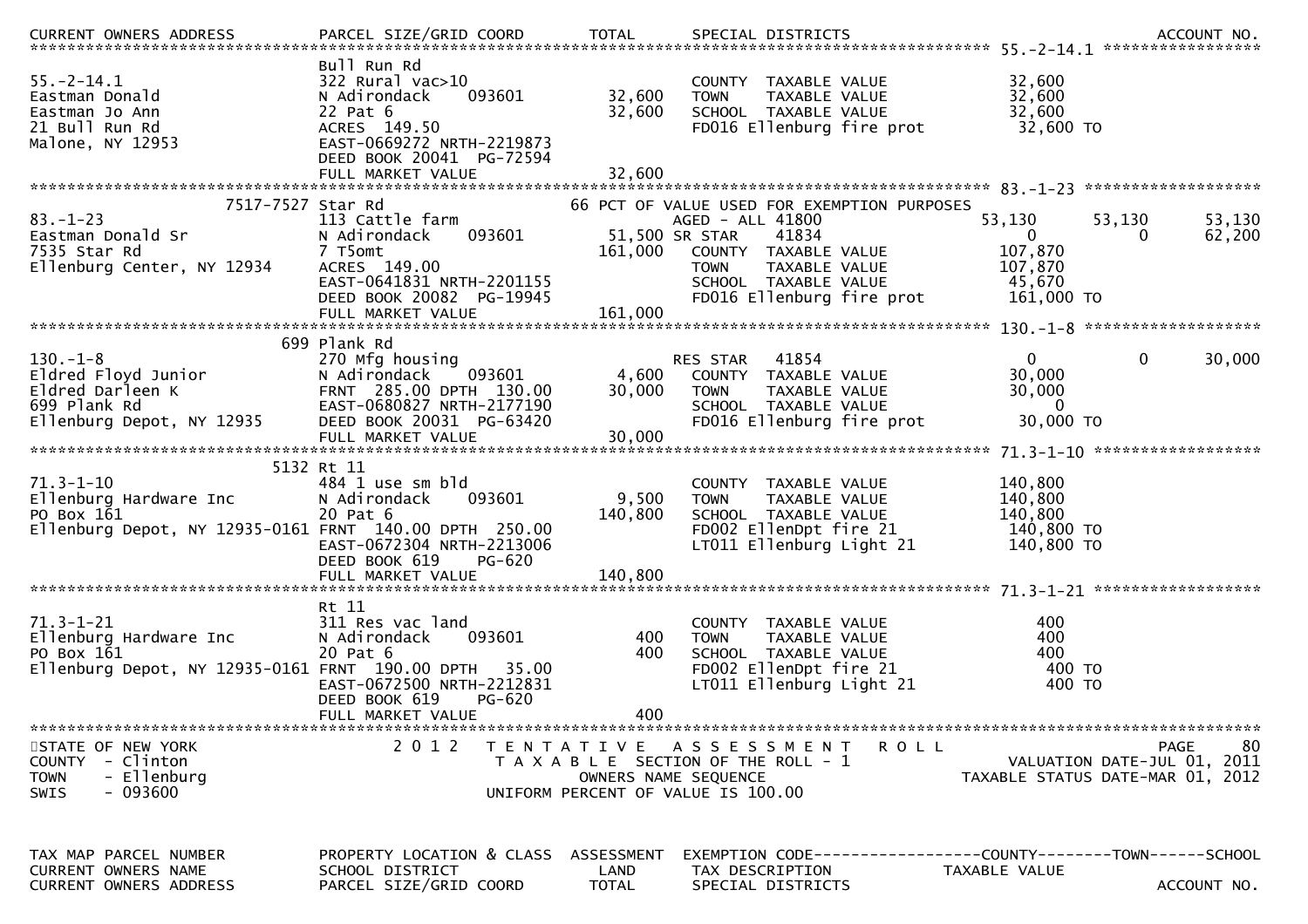| $71.3 - 1 - 14.2$<br>Ellenburg Recycles Inc<br>Glenn Woods Realty Inc<br>6726 Star Rd<br>Ellenburg Center, NY 12934 | 24 Station Hill Rd<br>449 Other Storag<br>093601<br>N Adirondack<br>Lot 21 T6omt<br>FRNT 173.49 DPTH 146.80<br>EAST-0672490 NRTH-2213578 | 4,100<br>40,200      | COUNTY TAXABLE VALUE<br>TAXABLE VALUE<br><b>TOWN</b><br>SCHOOL TAXABLE VALUE<br>FD002 EllenDpt fire 21 | 40,200<br>40,200<br>40,200<br>40,200 TO |                   |
|---------------------------------------------------------------------------------------------------------------------|------------------------------------------------------------------------------------------------------------------------------------------|----------------------|--------------------------------------------------------------------------------------------------------|-----------------------------------------|-------------------|
|                                                                                                                     | DEED BOOK 20001 PG-24708                                                                                                                 |                      |                                                                                                        |                                         |                   |
|                                                                                                                     |                                                                                                                                          |                      |                                                                                                        |                                         |                   |
|                                                                                                                     | Star Rd                                                                                                                                  |                      |                                                                                                        |                                         |                   |
| $83 - 1 - 4$                                                                                                        | 321 Abandoned ag                                                                                                                         |                      | COUNTY TAXABLE VALUE                                                                                   | 41,100                                  |                   |
| Elliott Raymond R                                                                                                   | 093601<br>N Adirondack                                                                                                                   | 41,100               | <b>TOWN</b><br>TAXABLE VALUE                                                                           | 41,100                                  |                   |
| Elliott William M                                                                                                   | 15 Pat 6                                                                                                                                 | 41,100               | SCHOOL TAXABLE VALUE                                                                                   | 41,100                                  |                   |
| 58 Sylvan Ave                                                                                                       | ACRES 217.95                                                                                                                             |                      | FD016 Ellenburg fire prot                                                                              | 41,100 TO                               |                   |
| Latham, NY 12110                                                                                                    | EAST-0643243 NRTH-2206991                                                                                                                |                      |                                                                                                        |                                         |                   |
|                                                                                                                     | DEED BOOK 20051 PG-90158                                                                                                                 |                      |                                                                                                        |                                         |                   |
|                                                                                                                     |                                                                                                                                          |                      |                                                                                                        |                                         |                   |
|                                                                                                                     | 17 Gadway Rd                                                                                                                             |                      |                                                                                                        |                                         |                   |
| $155.1 - 1 - 13$                                                                                                    | 260 Seasonal res - WTRFNT                                                                                                                |                      | COUNTY TAXABLE VALUE                                                                                   | 148,000                                 |                   |
| Elsaesser Wayne J                                                                                                   | 093601<br>N Adirondack                                                                                                                   | 118,800              | <b>TOWN</b><br>TAXABLE VALUE                                                                           | 148,000                                 |                   |
| Elsaesser Callie                                                                                                    | 101 Pat 5                                                                                                                                | 148,000              | SCHOOL TAXABLE VALUE                                                                                   | 148,000                                 |                   |
| 34 Park St                                                                                                          | ACRES 1.40<br>EAST-0626036 NRTH-2166532                                                                                                  |                      | FD040 Lyon Mountain Fire<br>WD018 Chat lake water dist                                                 | 148,000 TO<br>148,000 ТО М              |                   |
| Holland, NY 14080                                                                                                   | DEED BOOK 20092 PG-24021                                                                                                                 |                      |                                                                                                        |                                         |                   |
|                                                                                                                     |                                                                                                                                          |                      |                                                                                                        |                                         |                   |
|                                                                                                                     |                                                                                                                                          |                      |                                                                                                        |                                         |                   |
|                                                                                                                     | 4983 Rt 374                                                                                                                              |                      |                                                                                                        |                                         |                   |
| $155.1 - 2 - 13$                                                                                                    | 210 1 Family Res - WTRFNT                                                                                                                |                      | 41834<br>SR STAR                                                                                       | $\mathbf 0$<br>$\overline{0}$           | 62,200            |
| Empsall William A                                                                                                   | 093601<br>N Adirondack                                                                                                                   | 111,600              | COUNTY TAXABLE VALUE                                                                                   | 270,000                                 |                   |
| Empsall Janet                                                                                                       | 101 Pat 5                                                                                                                                | 270,000              | TOWN<br>TAXABLE VALUE                                                                                  | 270,000                                 |                   |
| 4983 Rt 374<br>Merrill, NY 12955                                                                                    | FRNT 147.00 DPTH 277.90<br>EAST-0626805 NRTH-2166483                                                                                     |                      | SCHOOL TAXABLE VALUE<br>FD040 Lyon Mountain Fire 270,000 TO                                            | 207,800                                 |                   |
|                                                                                                                     | DEED BOOK 783<br>PG-267                                                                                                                  |                      | WD018 Chat lake water dist                                                                             | 270,000 ТО М                            |                   |
|                                                                                                                     |                                                                                                                                          |                      |                                                                                                        |                                         |                   |
|                                                                                                                     |                                                                                                                                          |                      |                                                                                                        |                                         |                   |
|                                                                                                                     | 28 Three Point Way                                                                                                                       |                      |                                                                                                        |                                         |                   |
| $141.3 - 1 - 6$                                                                                                     | 260 Seasonal res - WTRFNT                                                                                                                |                      | COUNTY TAXABLE VALUE                                                                                   | 131,000                                 |                   |
| English Madeline Lucia                                                                                              | 093601<br>N Adirondack                                                                                                                   | 104,000              | TAXABLE VALUE<br>TOWN                                                                                  | 131,000                                 |                   |
| Spaziano Ruth Lucia<br>184 Carlisle St                                                                              | Lot 100 T5omt<br>Survey Map 20092/25920                                                                                                  | 131,000              | SCHOOL TAXABLE VALUE<br>FD040 Lyon Mountain Fire                                                       | 131,000<br>131,000 TO                   |                   |
| Rochester, NY 14615                                                                                                 | Survey Map 20102/32156                                                                                                                   |                      | WD018 Chat lake water dist                                                                             | 131,000 ТО М                            |                   |
|                                                                                                                     | FRNT 109.95 DPTH 238.00                                                                                                                  |                      |                                                                                                        |                                         |                   |
|                                                                                                                     | EAST-0623546 NRTH-2171821                                                                                                                |                      |                                                                                                        |                                         |                   |
|                                                                                                                     | DEED BOOK 20092 PG-27497                                                                                                                 |                      |                                                                                                        |                                         |                   |
|                                                                                                                     | FULL MARKET VALUE                                                                                                                        | 131,000              |                                                                                                        |                                         |                   |
| STATE OF NEW YORK                                                                                                   | 2 0 1 2                                                                                                                                  |                      | TENTATIVE ASSESSMENT<br>R O L L                                                                        |                                         | 81<br><b>PAGE</b> |
| COUNTY - Clinton                                                                                                    |                                                                                                                                          |                      | T A X A B L E SECTION OF THE ROLL - 1                                                                  | VALUATION DATE-JUL 01, 2011             |                   |
| - Ellenburg<br><b>TOWN</b>                                                                                          |                                                                                                                                          | OWNERS NAME SEQUENCE |                                                                                                        | TAXABLE STATUS DATE-MAR 01, 2012        |                   |
| $-093600$<br>SWIS                                                                                                   |                                                                                                                                          |                      |                                                                                                        |                                         |                   |
|                                                                                                                     |                                                                                                                                          |                      | UNIFORM PERCENT OF VALUE IS 100.00                                                                     |                                         |                   |

TAX MAP PARCEL NUMBER PROPERTY LOCATION & CLASS ASSESSMENT EXEMPTION CODE------------------COUNTY--------TOWN------SCHOOL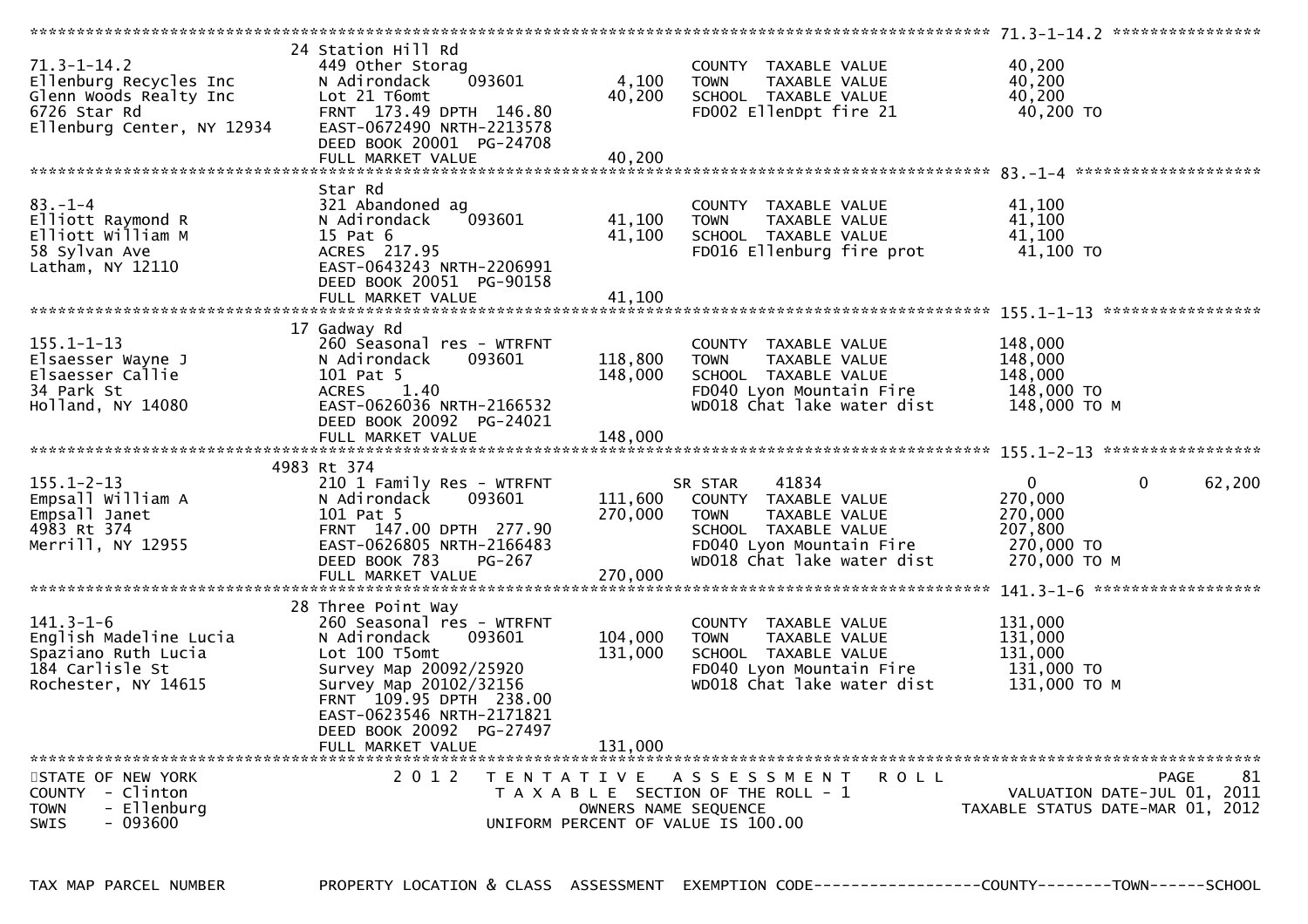| CURRENT OWNERS NAME                                                                                     | SCHOOL DISTRICT                                                                                                                                              | LAND                 | TAX DESCRIPTION                                                                                                                     | TAXABLE VALUE<br>ACCOUNT NO.<br>****************                                     |
|---------------------------------------------------------------------------------------------------------|--------------------------------------------------------------------------------------------------------------------------------------------------------------|----------------------|-------------------------------------------------------------------------------------------------------------------------------------|--------------------------------------------------------------------------------------|
| $126. - 1 - 13.1$<br>Equity Trust Co.<br>82 South Plain Rd<br>Sunderland, MA 01375                      | Bigelow Rd<br>321 Abandoned ag<br>093601<br>N Adirondack<br>ACRES 35.40<br>EAST-0633571 NRTH-2184268<br>DEED BOOK 20102 PG-32449                             | 18,300<br>18,300     | COUNTY TAXABLE VALUE<br><b>TOWN</b><br>TAXABLE VALUE<br>SCHOOL TAXABLE VALUE<br>FD016 Ellenburg fire prot                           | 18,300<br>18,300<br>18,300<br>18,300 TO                                              |
| $126. - 1 - 13.2$                                                                                       | Bigelow Rd                                                                                                                                                   |                      |                                                                                                                                     | ****************                                                                     |
| Equity Trust Co.<br>82 South Plain Rd<br>Sunderland, MA 01375                                           | $314$ Rural vac<10<br>093601<br>N Adirondack<br>Lot 57 T5 Omt<br>1.80<br><b>ACRES</b><br>EAST-0633740 NRTH-2185241<br>DEED BOOK 20102 PG-32449               | 5,100<br>5,100       | COUNTY TAXABLE VALUE<br>TAXABLE VALUE<br><b>TOWN</b><br>SCHOOL TAXABLE VALUE<br>FD016 Ellenburg fire prot                           | 5,100<br>5,100<br>5,100<br>$5,100$ TO                                                |
|                                                                                                         |                                                                                                                                                              |                      |                                                                                                                                     |                                                                                      |
| $126. - 1 - 16$<br>Equity Trust Company FBO Bruce N Adirondack<br>82 S Plain Rd<br>Sunderland, MA 01375 | Bigelow Rd<br>910 Priv forest<br>093601<br>64 Pat 5<br>ACRES 100.00<br>EAST-0633196 NRTH-2178662                                                             | 30,300<br>30,300     | COUNTY TAXABLE VALUE<br>TAXABLE VALUE<br><b>TOWN</b><br>SCHOOL TAXABLE VALUE<br>FD016 Ellenburg fire prot                           | 30,300<br>30,300<br>30, 300<br>30,300 TO                                             |
|                                                                                                         | DEED BOOK 20102 PG-35273<br>FULL MARKET VALUE                                                                                                                | 30,300               |                                                                                                                                     |                                                                                      |
| $99.1 - 1 - 40$<br>Ero Constance Rivers<br>50 Truman Ave<br>Plattsburgh, NY 12901                       | 58 West Hill Rd<br>210 1 Family Res<br>093601<br>N Adirondack<br>20 Pat 6<br>FRNT 82.50 DPTH 231.00<br>EAST-0648060 NRTH-2198225<br>DEED BOOK 588<br>PG-1184 | 4,100<br>40,600      | COUNTY TAXABLE VALUE<br>TAXABLE VALUE<br><b>TOWN</b><br>SCHOOL TAXABLE VALUE<br>FD014 EllenCtr fire #15<br>LT010 Ellenburg Light 15 | 40,600<br>40,600<br>40,600<br>40,600 TO<br>40,600 TO                                 |
|                                                                                                         | FULL MARKET VALUE                                                                                                                                            | 40,600               |                                                                                                                                     | *******************                                                                  |
| $155. - 1 - 2$<br>Esposito Peter F<br>10 Aztec Dr<br>North Adams, MA 01247                              | Narrows Rd<br>$322$ Rural vac $>10$<br>093601<br>N Adirondack<br>101 Pat 5<br>ACRES 13.10<br>EAST-0624207 NRTH-2166547<br>DEED BOOK 713<br>PG-193            | 11,900<br>11,900     | COUNTY TAXABLE VALUE<br><b>TOWN</b><br>TAXABLE VALUE<br>SCHOOL TAXABLE VALUE<br>FD040 Lyon Mountain Fire                            | 11,900<br>11,900<br>11,900<br>11,900 TO                                              |
|                                                                                                         | FULL MARKET VALUE                                                                                                                                            | 11,900               |                                                                                                                                     |                                                                                      |
| STATE OF NEW YORK<br>COUNTY - Clinton<br>- Ellenburg<br><b>TOWN</b><br>- 093600<br><b>SWIS</b>          | 2 0 1 2                                                                                                                                                      | OWNERS NAME SEQUENCE | TENTATIVE ASSESSMENT<br>R O L L<br>T A X A B L E SECTION OF THE ROLL - 1<br>UNIFORM PERCENT OF VALUE IS 100.00                      | 82<br><b>PAGE</b><br>VALUATION DATE-JUL 01, 2011<br>TAXABLE STATUS DATE-MAR 01, 2012 |
| TAX MAP PARCEL NUMBER<br>CURRENT OWNERS NAME                                                            | PROPERTY LOCATION & CLASS ASSESSMENT<br>SCHOOL DISTRICT                                                                                                      | LAND                 | TAX DESCRIPTION                                                                                                                     | EXEMPTION CODE-----------------COUNTY-------TOWN------SCHOOL<br>TAXABLE VALUE        |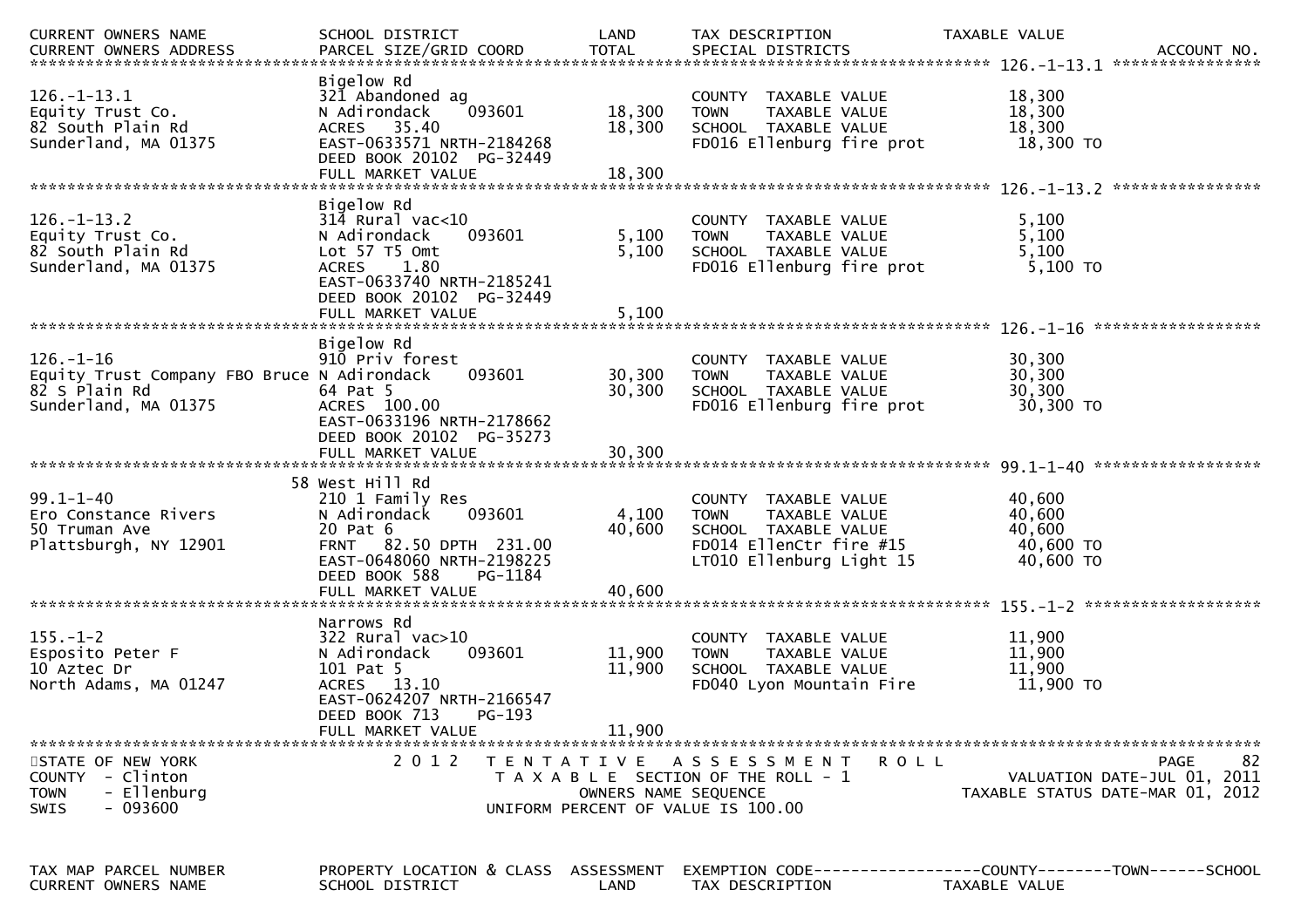| $141.3 - 3 - 4$<br>Evangelisto Anthony<br>13 Flemming Way<br>Plattsburgh, NY 12901             | 38 Hansen Way<br>210 1 Family Res - WTRFNT<br>093601<br>N Adirondack<br>Lot 101 Pat 5<br>FRNT 90.00 DPTH 120.00<br>EAST-0624552 NRTH-2169846<br>DEED BOOK 20041 PG-74782                   | 85,600<br>147,000            | COUNTY TAXABLE VALUE<br>TAXABLE VALUE<br><b>TOWN</b><br>SCHOOL TAXABLE VALUE<br>FD040 Lyon Mountain Fire<br>WD018 Chat lake water dist                      | 147,000<br>147,000<br>147,000<br>147,000 TO<br>147,000 ТО М                                |
|------------------------------------------------------------------------------------------------|--------------------------------------------------------------------------------------------------------------------------------------------------------------------------------------------|------------------------------|-------------------------------------------------------------------------------------------------------------------------------------------------------------|--------------------------------------------------------------------------------------------|
| $155. - 1 - 4$<br>Evangelisto Anthony<br>13 Fleming Way<br>Plattsburgh, NY 12901               | Gadway Rd<br>910 Priv forest<br>093601<br>N Adirondack<br>101 Pat 5<br>ACRES 40.50<br>EAST-0624378 NRTH-2165535<br>DEED BOOK 20112 PG-44715<br>FULL MARKET VALUE                           | 20,500<br>20,500<br>20,500   | COUNTY TAXABLE VALUE<br>TAXABLE VALUE<br><b>TOWN</b><br>SCHOOL TAXABLE VALUE<br>FD040 Lyon Mountain Fire                                                    | 20,500<br>20,500<br>20,500<br>20,500 TO                                                    |
| $141.3 - 2 - 17$<br>Everett Warren<br>1169 Rt 94<br>New Windsor, NY 12553                      | 27 Hill Rd<br>260 Seasonal res - WTRFNT<br>N Adirondack<br>093601<br>Lot $100$ Pat 5<br>FRNT 50.00 DPTH 160.00<br>EAST-0624164 NRTH-2171383<br>DEED BOOK 786<br>PG-266                     | 54,600<br>93,500             | COUNTY TAXABLE VALUE<br>TAXABLE VALUE<br><b>TOWN</b><br>SCHOOL TAXABLE VALUE<br>FD040 Lyon Mountain Fire<br>WD018 Chat lake water dist                      | *****************<br>93,500<br>93,500<br>93,500<br>93,500 TO<br>93,500 ТО М                |
| $130.-1-1.2$<br>Faisal Muhammad<br>84-55 162nd St Fl 2<br>Jamaica, NY 11432                    | Smith Rd<br>311 Res vac land<br>093601<br>N Adirondack<br>Lot 80 T5omt<br>FRNT 208.70 DPTH 208.70<br>EAST-0678239 NRTH-2182342<br>DEED BOOK 20051 PG-85909                                 | 4,600<br>4,600               | COUNTY TAXABLE VALUE<br>TAXABLE VALUE<br><b>TOWN</b><br>SCHOOL TAXABLE VALUE<br>FD016 Ellenburg fire prot                                                   | 4,600<br>4,600<br>4,600<br>4,600 TO                                                        |
| $141.3 - 2 - 19$<br>Farrell Walter J<br>Farrell Sally P<br>31 Hill Rd<br>Merrill, NY 12955     | 31 Hill Rd<br>210 1 Family Res - WTRFNT<br>093601<br>N Adirondack<br>Lot 100 Pat 5<br>FRNT 66.00 DPTH 173.00<br>EAST-0624079 NRTH-2171491<br>DEED BOOK 20001 PG-25769<br>FULL MARKET VALUE | 70,600<br>145,000<br>145,000 | 41854<br>RES STAR<br>COUNTY TAXABLE VALUE<br><b>TOWN</b><br>TAXABLE VALUE<br>SCHOOL TAXABLE VALUE<br>FD040 Lyon Mountain Fire<br>WD018 Chat lake water dist | 0<br>$\mathbf{0}$<br>30,000<br>145,000<br>145,000<br>115,000<br>145,000 TO<br>145,000 ТО М |
| STATE OF NEW YORK<br>COUNTY - Clinton<br>- Ellenburg<br><b>TOWN</b><br>- 093600<br><b>SWIS</b> | 2 0 1 2                                                                                                                                                                                    | OWNERS NAME SEQUENCE         | TENTATIVE ASSESSMENT<br><b>ROLL</b><br>T A X A B L E SECTION OF THE ROLL - 1<br>UNIFORM PERCENT OF VALUE IS 100.00                                          | 83<br><b>PAGE</b><br>VALUATION DATE-JUL 01, 2011<br>TAXABLE STATUS DATE-MAR 01, 2012       |
| TAX MAP PARCEL NUMBER<br>CURRENT OWNERS NAME                                                   | PROPERTY LOCATION & CLASS ASSESSMENT<br>SCHOOL DISTRICT                                                                                                                                    | LAND                         | TAX DESCRIPTION                                                                                                                                             | TAXABLE VALUE                                                                              |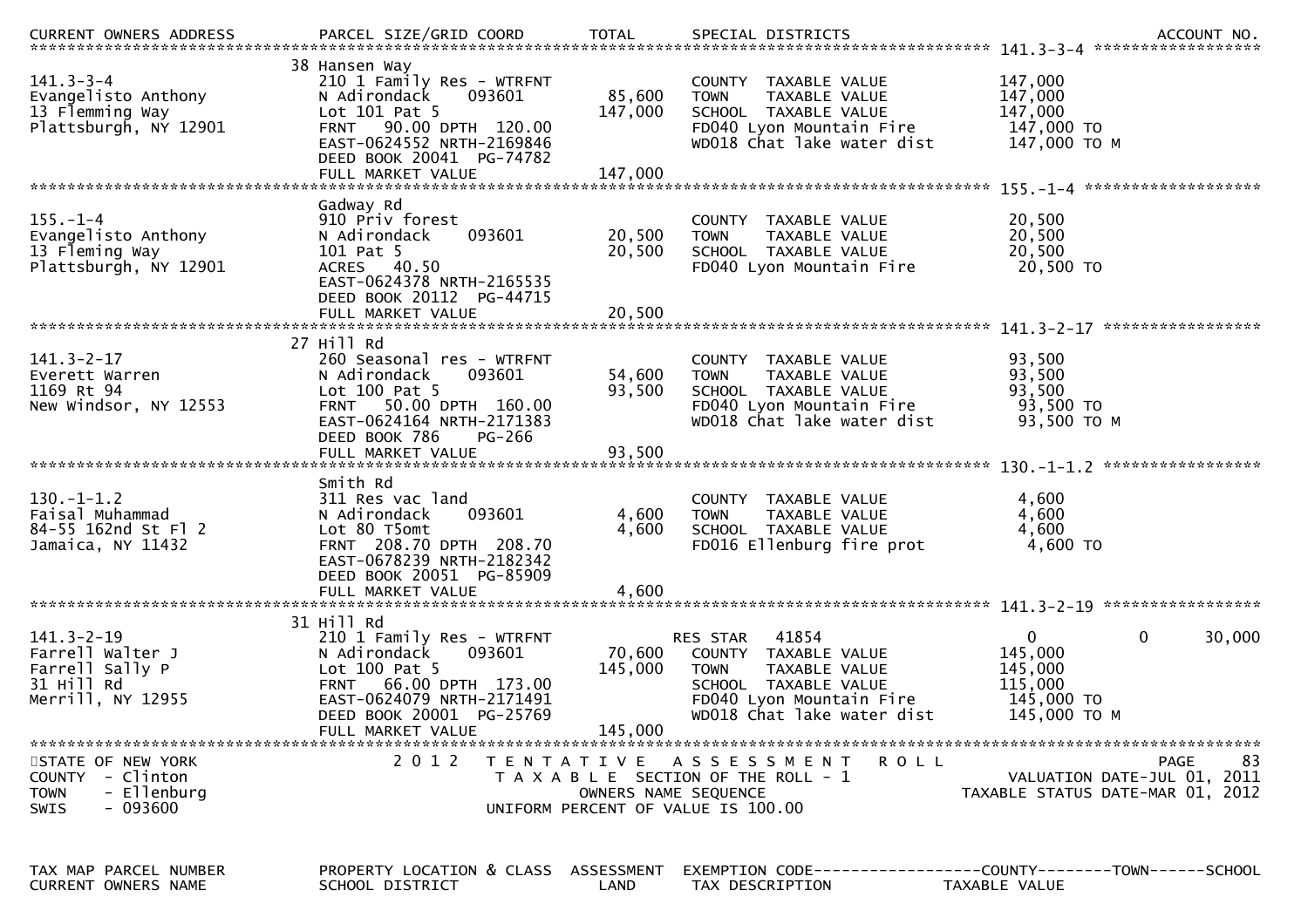|                                                                                                           |                                                                                                                                                                          |                               |                                                                                                                                                        | .CURRENT OWNERS ADDRESS PARCEL SIZE/GRID COORD TOTAL SPECIAL DISTRICTS ACCOUNT NO ACCOUNT NO ACCOUNT NO AND ART AND A SERVERS AND RESERVE TO A SERVERS AND RESERVE TO A SERVERS AND RESERVE TO A SERVERS AND RESERVE TO A SERV |
|-----------------------------------------------------------------------------------------------------------|--------------------------------------------------------------------------------------------------------------------------------------------------------------------------|-------------------------------|--------------------------------------------------------------------------------------------------------------------------------------------------------|--------------------------------------------------------------------------------------------------------------------------------------------------------------------------------------------------------------------------------|
| $84. - 1 - 18.112$<br>Favreau Maryellen<br>Normandin Larry<br>220 Flat Rock Rd<br>Morrisonville, NY 12962 | 384 Ellenburg Center Rd<br>210 1 Family Res<br>093601<br>N Adirondack<br>PLD 441 Lot B<br>9.32<br><b>ACRES</b><br>EAST-0655163 NRTH-2200206<br>DEED BOOK 20112 PG-39885  | 10,200<br>62,000              | COUNTY TAXABLE VALUE<br><b>TOWN</b><br>TAXABLE VALUE<br>SCHOOL TAXABLE VALUE<br>FD014 EllenCtr fire #15                                                | 62,000<br>62,000<br>62,000<br>$62,000$ TO                                                                                                                                                                                      |
|                                                                                                           | 45 Gadway Rd                                                                                                                                                             |                               |                                                                                                                                                        |                                                                                                                                                                                                                                |
| $155.1 - 1 - 9.22$<br>Fayette Michael N<br>Fayette Nancy L<br>PO Box 194<br>Dannemora, NY 12929           | 210 1 Family Res<br>093601<br>N Adirondack<br>3.18<br><b>ACRES</b><br>EAST-0626202 NRTH-2165890<br>DEED BOOK 20112 PG-42805<br>FULL MARKET VALUE                         | 128,300<br>200,000<br>200,000 | COUNTY TAXABLE VALUE<br>TAXABLE VALUE<br><b>TOWN</b><br>SCHOOL TAXABLE VALUE<br>FD040 Lyon Mountain Fire<br>WD018 Chat lake water dist                 | 200,000<br>200,000<br>200,000<br>200,000 TO<br>200,000 ТО М                                                                                                                                                                    |
|                                                                                                           | Trombley Rd                                                                                                                                                              |                               |                                                                                                                                                        |                                                                                                                                                                                                                                |
| $115. - 1 - 29$<br>Fein Irving W<br>281 Richmond Ave<br>Massapequa, NY 11758                              | 321 Abandoned ag<br>N Adirondack<br>093601<br>9.00<br>ACRES<br>EAST-0658788 NRTH-2189982<br>DEED BOOK 559<br>PG-1050                                                     | 10,000<br>10,000              | COUNTY TAXABLE VALUE<br><b>TOWN</b><br>TAXABLE VALUE<br>SCHOOL TAXABLE VALUE<br>FD016 Ellenburg fire prot                                              | 10,000<br>10,000<br>10,000<br>10,000 TO                                                                                                                                                                                        |
|                                                                                                           | FULL MARKET VALUE                                                                                                                                                        | 10,000                        |                                                                                                                                                        |                                                                                                                                                                                                                                |
|                                                                                                           | 717 Canaan Rd                                                                                                                                                            |                               |                                                                                                                                                        | $40 - 1 - 8$ **********************                                                                                                                                                                                            |
| $40. -1 - 8$<br>Felch Molly M<br>Seguin Jason P<br>717 Canaan Rd<br>Ellenburg Depot, NY 12935             | 210 1 Family Res<br>093601<br>N Adirondack<br>Lot $60$ Pat $6$<br>FRNT 115.00 DPTH 215.00<br>080<br><b>BANK</b><br>EAST-0672518 NRTH-2230897<br>DEED BOOK 20001 PG-23603 | 66,000                        | 41642<br>VFF C<br>41854<br>4,600 RES STAR<br>COUNTY TAXABLE VALUE<br><b>TOWN</b><br>TAXABLE VALUE<br>SCHOOL TAXABLE VALUE<br>FD016 Ellenburg fire prot | 6,600<br>0<br>0<br>$\mathbf{0}$<br>$\mathbf{0}$<br>30,000<br>59,400<br>66,000<br>36,000<br>66,000 TO                                                                                                                           |
|                                                                                                           |                                                                                                                                                                          |                               |                                                                                                                                                        |                                                                                                                                                                                                                                |
| $155. - 4 - 6$<br>Fichten Jacob<br>5718 Melling Ave<br>Montreal QC, Canada H4W2C4                         | 30 Blanche Rd<br>240 Rural res<br>093601<br>N Adirondack<br>119 Pat 5<br>ACRES 14.30<br>EAST-0633769 NRTH-2161807<br>DEED BOOK 644<br>PG-538<br>FULL MARKET VALUE        | 12,300<br>63,500<br>63,500    | COUNTY TAXABLE VALUE<br><b>TOWN</b><br>TAXABLE VALUE<br>SCHOOL TAXABLE VALUE<br>FD040 Lyon Mountain Fire                                               | 63,500<br>63,500<br>63,500<br>63,500 TO                                                                                                                                                                                        |
|                                                                                                           | 2 0 1 2                                                                                                                                                                  |                               |                                                                                                                                                        |                                                                                                                                                                                                                                |
| STATE OF NEW YORK<br>COUNTY - Clinton<br>- Ellenburg<br><b>TOWN</b><br>$-093600$<br>SWIS                  |                                                                                                                                                                          | OWNERS NAME SEQUENCE          | <b>ROLL</b><br>TENTATIVE ASSESSMENT<br>T A X A B L E SECTION OF THE ROLL - 1<br>UNIFORM PERCENT OF VALUE IS 100.00                                     | 84<br><b>PAGE</b><br>VALUATION DATE-JUL 01, 2011<br>TAXABLE STATUS DATE-MAR 01, 2012                                                                                                                                           |
| TAX MAP PARCEL NUMBER<br>CURRENT OWNERS NAME<br>CURRENT OWNERS ADDRESS                                    | PROPERTY LOCATION & CLASS ASSESSMENT<br>SCHOOL DISTRICT<br>PARCEL SIZE/GRID COORD                                                                                        | LAND<br><b>TOTAL</b>          | TAX DESCRIPTION<br>SPECIAL DISTRICTS                                                                                                                   | EXEMPTION CODE------------------COUNTY--------TOWN------SCHOOL<br>TAXABLE VALUE<br>ACCOUNT NO.                                                                                                                                 |
|                                                                                                           |                                                                                                                                                                          |                               |                                                                                                                                                        |                                                                                                                                                                                                                                |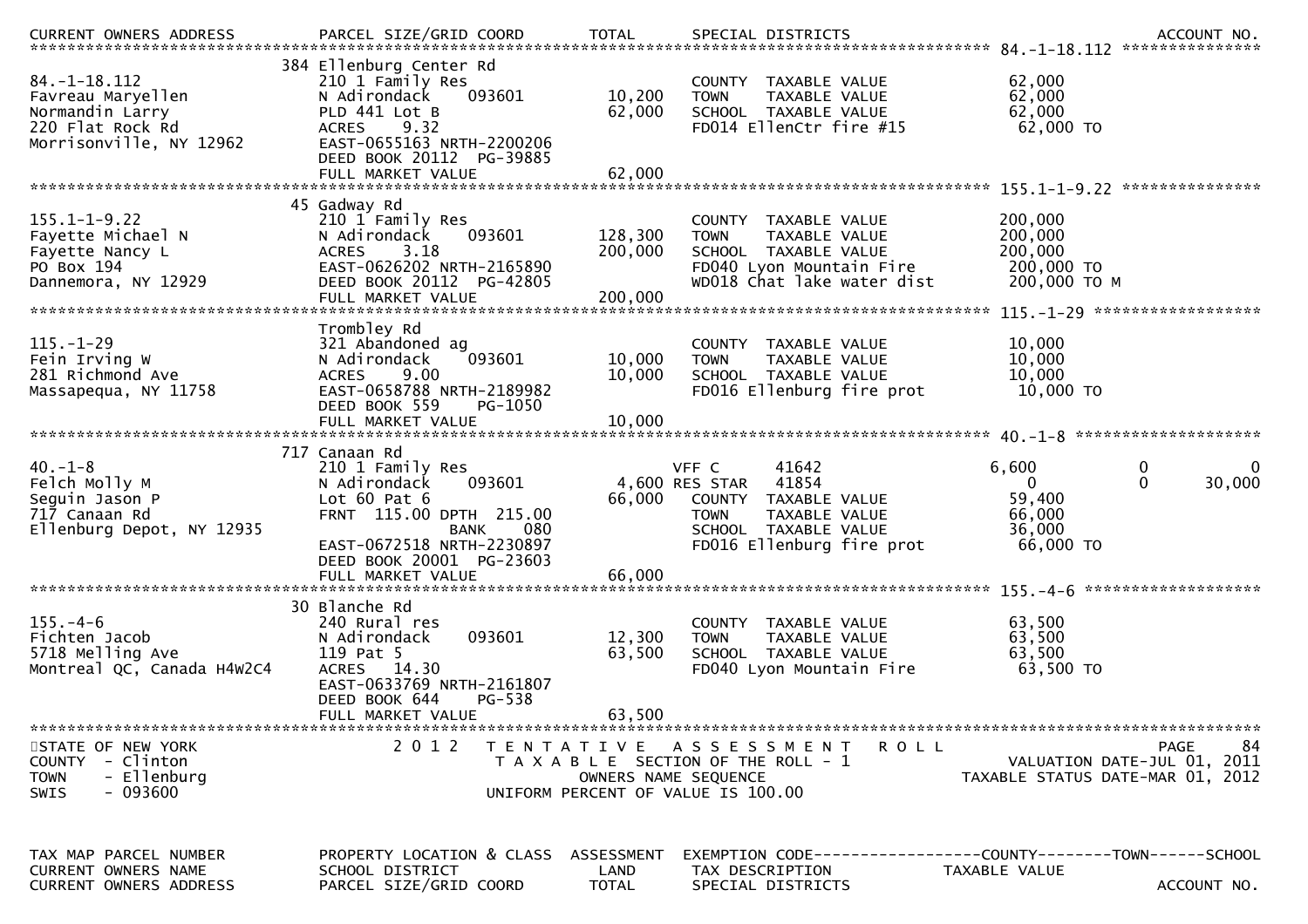| $155. - 2 - 1.4$<br>Filion Gilles E II<br>Filion Amy M<br>540 Patnode Rd<br>Churubusco, NY 12923   | 5004 Rt 374<br>$314$ Rural vac<10<br>093601<br>N Adirondack<br>101 Pat 5<br>ACRES 10.00<br>EAST-0627021 NRTH-2167355<br>DEED BOOK 20082 PG-20895<br>FULL MARKET VALUE               | 10,600<br>10,600<br>10,600         | COUNTY TAXABLE VALUE<br><b>TOWN</b><br>TAXABLE VALUE<br>SCHOOL TAXABLE VALUE<br>FD040 Lyon Mountain Fire                                                 | 10,600<br>10,600<br>10,600<br>10,600 TO                                     |                                                                               |
|----------------------------------------------------------------------------------------------------|-------------------------------------------------------------------------------------------------------------------------------------------------------------------------------------|------------------------------------|----------------------------------------------------------------------------------------------------------------------------------------------------------|-----------------------------------------------------------------------------|-------------------------------------------------------------------------------|
|                                                                                                    |                                                                                                                                                                                     |                                    |                                                                                                                                                          |                                                                             |                                                                               |
| $82. - 1 - 9.6$<br>Filion Life Use Molly<br>Filion Lyn<br>322 Ryan Rd<br>Chateaugay, NY 12920      | 13 Number 5 Rd<br>210 1 Family Res<br>093601<br>N Adirondack<br>Lot 12 T6 Omt<br>FRNT 207.00 DPTH 182.00<br>EAST-0630586 NRTH-2206810<br>DEED BOOK 947<br><b>PG-132</b>             | 47,000                             | AGED C&T<br>41801<br>41834<br>4,900 SR STAR<br>COUNTY TAXABLE VALUE<br><b>TOWN</b><br>TAXABLE VALUE<br>SCHOOL TAXABLE VALUE<br>FD016 Ellenburg fire prot | 23,500<br>$\overline{0}$<br>23,500<br>23,500<br>$\overline{0}$<br>47,000 TO | 23,500<br>$\overline{0}$<br>47,000<br>$\Omega$                                |
|                                                                                                    |                                                                                                                                                                                     |                                    |                                                                                                                                                          |                                                                             |                                                                               |
| $82. - 1 - 17.2$<br>Filion Patricia D<br>8149 Star Rd<br>Chateaugay, NY 12920                      | 8149 Star Rd<br>270 Mfg housing<br>093601<br>N Adirondack<br>9 T6omt<br>ACRES 13.50<br>EAST-0626704 NRTH-2200814<br>DEED BOOK 20102 PG-34768                                        | 12,100<br>32,000                   | RES STAR<br>41854<br>COUNTY TAXABLE VALUE<br>TAXABLE VALUE<br><b>TOWN</b><br>SCHOOL TAXABLE VALUE<br>FD016 Ellenburg fire prot                           | $\mathbf{0}$<br>32,000<br>32,000<br>2,000<br>32,000 TO                      | $\mathbf 0$<br>30,000                                                         |
|                                                                                                    |                                                                                                                                                                                     |                                    |                                                                                                                                                          |                                                                             |                                                                               |
| $82. - 1 - 9.2$<br>Filion Richard<br>8149 Star Rd<br>Chateaugay, NY 12920                          | 49 Number 5 Rd<br>210 1 Family Res<br>N Adirondack<br>093601<br>Lot 12 T6omt<br>FRNT 207.00 DPTH 207.00<br>EAST-0629686 NRTH-2206683<br>DEED BOOK 20031 PG-57437                    | 5,100<br>13,000                    | COUNTY TAXABLE VALUE<br>TAXABLE VALUE<br><b>TOWN</b><br>SCHOOL TAXABLE VALUE<br>FD016 Ellenburg fire prot                                                | 13,000<br>13,000<br>13,000<br>13,000 TO                                     |                                                                               |
|                                                                                                    |                                                                                                                                                                                     |                                    |                                                                                                                                                          |                                                                             |                                                                               |
| $82. - 1 - 9.4$<br>Filion Robert<br>195 Bohon Rd<br>Ellenburg Center, NY 12934                     | 195 Bohon Rd<br>210 1 Family Res<br>093601<br>N Adirondack<br>Lot 12 T6omt<br>FRNT 184.00 DPTH 198.00<br>EAST-0630894 NRTH-2206552<br>DEED BOOK 20031 PG-53247<br>FULL MARKET VALUE | 73,000<br>73,000                   | RES STAR<br>41854<br>4,900 LIM INC DI 41932<br>COUNTY TAXABLE VALUE<br>TAXABLE VALUE<br><b>TOWN</b><br>SCHOOL TAXABLE VALUE<br>FD016 Ellenburg fire prot | $\mathbf{0}$<br>36,500<br>36,500<br>73,000<br>43,000<br>73,000 TO           | 0<br>30,000<br>$\Omega$<br>0                                                  |
|                                                                                                    |                                                                                                                                                                                     |                                    |                                                                                                                                                          |                                                                             |                                                                               |
| STATE OF NEW YORK<br>- Clinton<br><b>COUNTY</b><br>- Ellenburg<br><b>TOWN</b><br>$-093600$<br>SWIS | 2 0 1 2<br>T E N T A T I V E                                                                                                                                                        |                                    | <b>ROLL</b><br>A S S E S S M E N T<br>T A X A B L E SECTION OF THE ROLL - 1<br>OWNERS NAME SEQUENCE<br>UNIFORM PERCENT OF VALUE IS 100.00                |                                                                             | 85<br>PAGE<br>VALUATION DATE-JUL 01, 2011<br>TAXABLE STATUS DATE-MAR 01, 2012 |
| TAX MAP PARCEL NUMBER<br><b>CURRENT OWNERS NAME</b><br>CURRENT OWNERS ADDRESS                      | PROPERTY LOCATION & CLASS<br>SCHOOL DISTRICT<br>PARCEL SIZE/GRID COORD                                                                                                              | ASSESSMENT<br>LAND<br><b>TOTAL</b> | EXEMPTION CODE------------------COUNTY--------TOWN------SCHOOL<br>TAX DESCRIPTION<br>SPECIAL DISTRICTS                                                   | TAXABLE VALUE                                                               | ACCOUNT NO.                                                                   |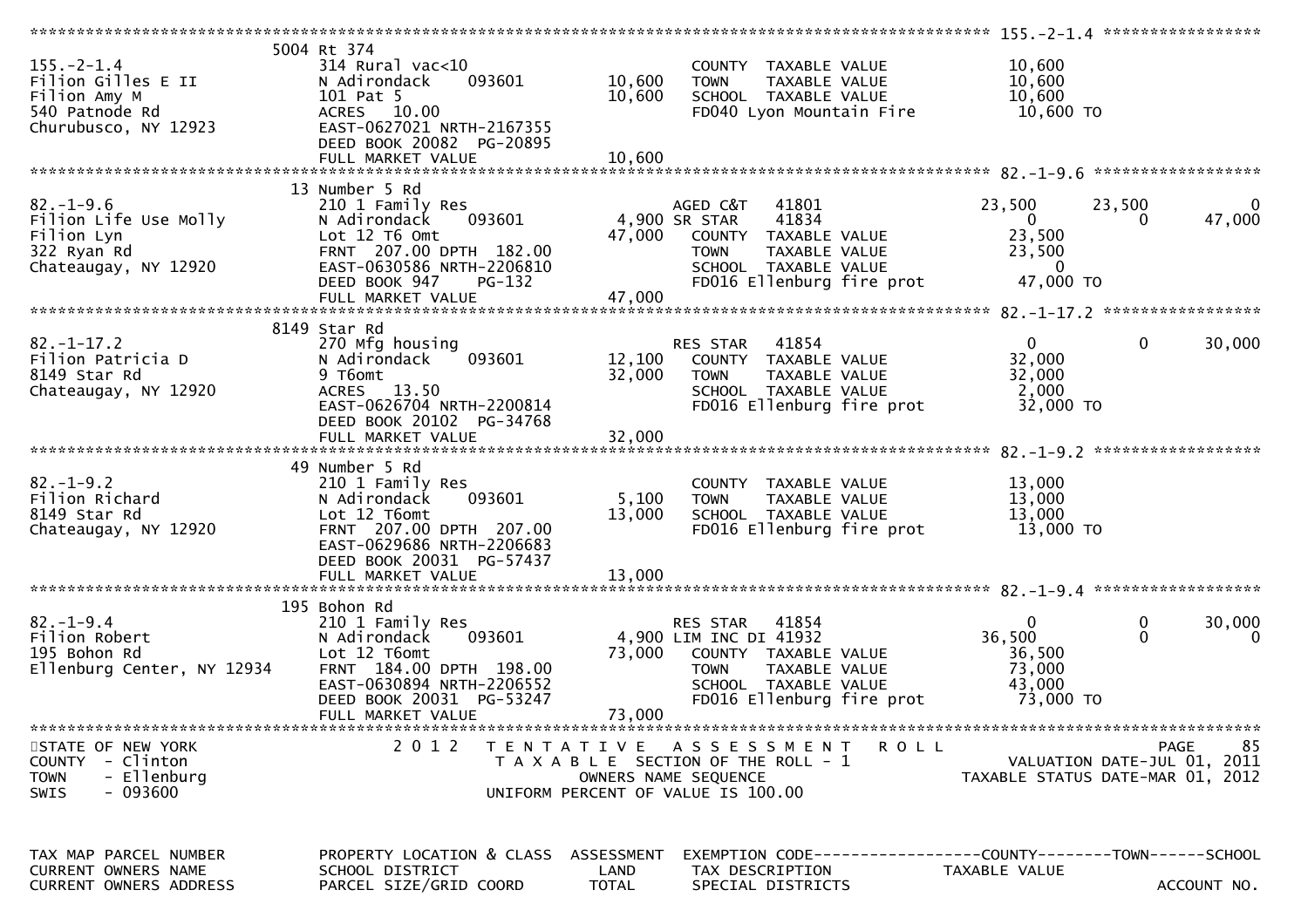| $82. - 1 - 9.5$<br>Filion Robin<br>157 Bohon Rd<br>Churubusco, NY 12923                         | 157 Bohon Rd<br>210 1 Family Res<br>N Adirondack<br>093601<br>Lot 12 T6omt<br>FRNT 208.00 DPTH 207.50<br>EAST-0630994 NRTH-2205633<br>DEED BOOK 796<br>$PG-58$<br>FULL MARKET VALUE              | 5,100<br>54,400<br>54,400   | 41854<br>RES STAR<br>COUNTY TAXABLE VALUE<br>TAXABLE VALUE<br><b>TOWN</b><br>SCHOOL TAXABLE VALUE<br>FD016 Ellenburg fire prot                          | $\mathbf{0}$<br>54,400<br>54,400<br>24,400<br>54,400 TO         | $\Omega$<br>30,000     |
|-------------------------------------------------------------------------------------------------|--------------------------------------------------------------------------------------------------------------------------------------------------------------------------------------------------|-----------------------------|---------------------------------------------------------------------------------------------------------------------------------------------------------|-----------------------------------------------------------------|------------------------|
|                                                                                                 |                                                                                                                                                                                                  |                             |                                                                                                                                                         |                                                                 |                        |
|                                                                                                 |                                                                                                                                                                                                  |                             |                                                                                                                                                         |                                                                 |                        |
| $99.1 - 1 - 36$<br>Finlayson Nathalie<br>44 West Hill Rd<br>Ellenburg Center, NY 12934          | 44 West Hill Rd<br>210 1 Family Res<br>N Adirondack<br>093601<br>11 Pat 5<br>FRNT 165.00 DPTH 223.00<br>080<br>BANK<br>EAST-0648419 NRTH-2198397<br>DEED BOOK 929<br>PG-318<br>FULL MARKET VALUE | 4,800<br>46,600<br>46,600   | SR STAR<br>41834<br>COUNTY TAXABLE VALUE<br>TAXABLE VALUE<br><b>TOWN</b><br>SCHOOL TAXABLE VALUE<br>FD014 EllenCtr fire #15<br>LT010 Ellenburg Light 15 | 0<br>46,600<br>46,600<br>$\Omega$<br>46,600 TO<br>46,600 TO     | $\mathbf{0}$<br>46,600 |
|                                                                                                 |                                                                                                                                                                                                  |                             |                                                                                                                                                         |                                                                 |                        |
| $99.1 - 1 - 37$<br>Finlayson Nathalie<br>44 West Hill Rd<br>Ellenburg Center, NY 12934          | 65 Carlson St<br>210 1 Family Res<br>N Adirondack<br>093601<br>11 Pat 5<br>96.00 DPTH<br><b>FRNT</b><br>85.00<br>080<br>BANK<br>EAST-0648330 NRTH-2198444<br>DEED BOOK 929<br>PG-318             | 3,000<br>20,000             | COUNTY TAXABLE VALUE<br><b>TOWN</b><br>TAXABLE VALUE<br>SCHOOL TAXABLE VALUE<br>FD014 EllenCtr fire #15<br>LT010 Ellenburg Light 15                     | 20,000<br>20,000<br>20,000<br>20,000 TO<br>20,000 TO            |                        |
|                                                                                                 | FULL MARKET VALUE                                                                                                                                                                                | 20,000                      |                                                                                                                                                         |                                                                 |                        |
|                                                                                                 |                                                                                                                                                                                                  |                             |                                                                                                                                                         |                                                                 |                        |
| $71.3 - 2 - 17$<br>Finley Kevin<br>Finley Julie B<br>632 Canaan Rd<br>Ellenburg Depot, NY 12935 | 5042 Rt 11<br>210 1 Family Res<br>N Adirondack<br>093601<br>20 Pat 6<br>FRNT 222.00 DPTH 170.00<br>EAST-0674485 NRTH-2213719<br>DEED BOOK 20092 PG-28567<br>FULL MARKET VALUE                    | 4,900<br>126,200<br>126,200 | COUNTY TAXABLE VALUE<br>TAXABLE VALUE<br><b>TOWN</b><br>SCHOOL TAXABLE VALUE<br>FD002 EllenDpt fire 21<br>LT011 Ellenburg Light 21                      | 126,200<br>126,200<br>126,200<br>126,200 TO<br>126,200 TO       |                        |
|                                                                                                 |                                                                                                                                                                                                  |                             |                                                                                                                                                         |                                                                 |                        |
| $71.3 - 2 - 33$<br>Finley Kevin<br>Finley Julie<br>632 Canaan Rd<br>Ellenburg Depot, NY 12935   | 5011 Rt 11<br>311 Res vac land<br>N Adirondack<br>093601<br>20 Pat 6<br>FRNT 85.25 DPTH 510.00<br>EAST-0675161 NRTH-2213303<br>DEED BOOK 20082 PG-18628<br>FULL MARKET VALUE                     | 3,800<br>3,800<br>3.800     | COUNTY TAXABLE VALUE<br><b>TOWN</b><br>TAXABLE VALUE<br>SCHOOL TAXABLE VALUE<br>FD002 EllenDpt fire 21<br>LT011 Ellenburg Light 21                      | 3,800<br>3.800<br>3,800<br>3,800 TO<br>3,800 TO                 |                        |
|                                                                                                 |                                                                                                                                                                                                  |                             |                                                                                                                                                         |                                                                 |                        |
| STATE OF NEW YORK<br>COUNTY - Clinton<br>- Ellenburg<br><b>TOWN</b><br><b>SWIS</b><br>- 093600  | 2 0 1 2<br>T E N T A T I V E                                                                                                                                                                     | OWNERS NAME SEQUENCE        | A S S E S S M E N T<br><b>ROLL</b><br>T A X A B L E SECTION OF THE ROLL - 1<br>UNIFORM PERCENT OF VALUE IS 100.00                                       | VALUATION DATE-JUL 01, 2011<br>TAXABLE STATUS DATE-MAR 01, 2012 | <b>PAGE</b><br>86      |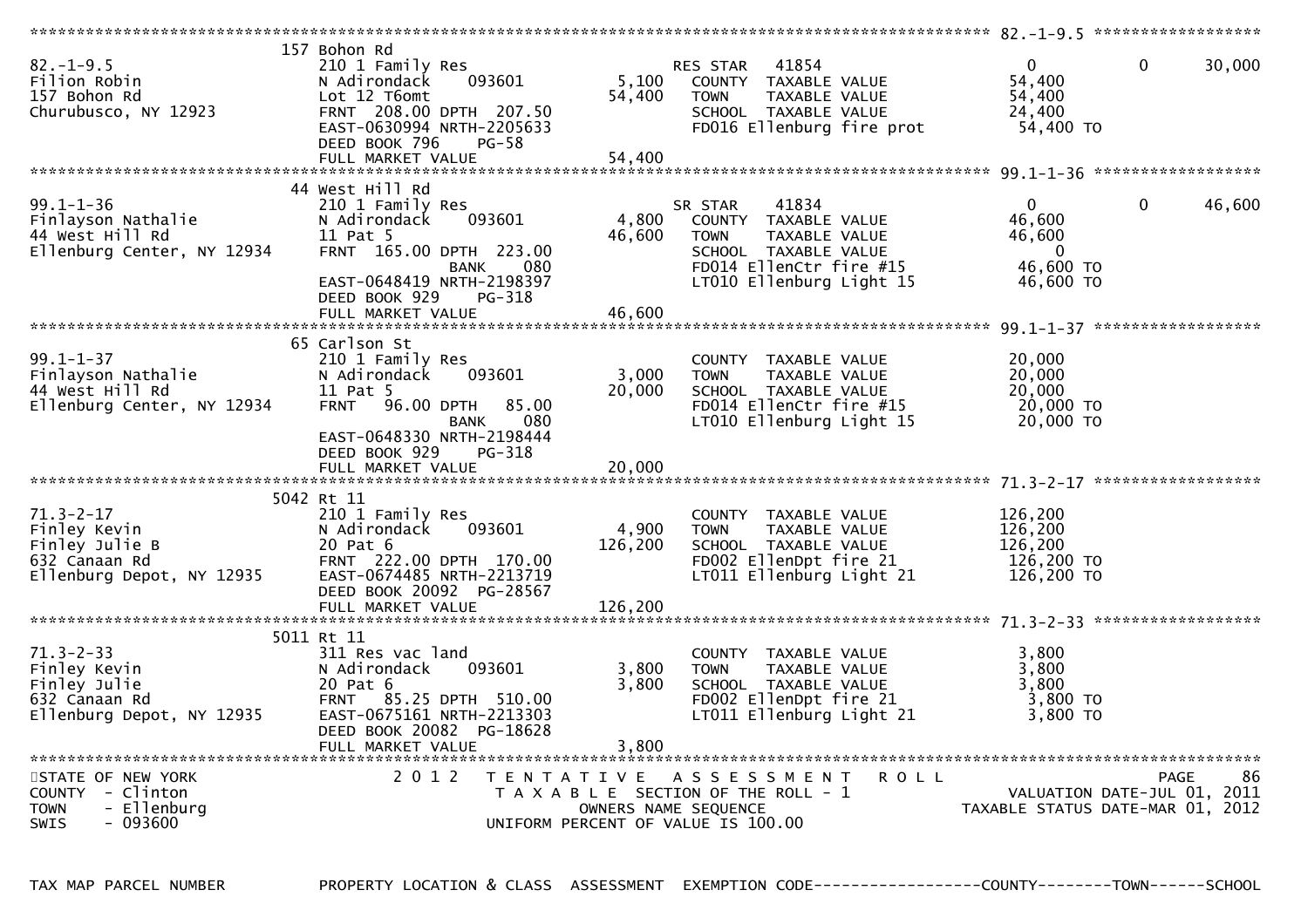| CURRENT OWNERS NAME                                                                             | SCHOOL DISTRICT                                                                                                                                                                   | LAND                      | TAX DESCRIPTION                                                                                                                                                 | TAXABLE VALUE                                                       |                        |
|-------------------------------------------------------------------------------------------------|-----------------------------------------------------------------------------------------------------------------------------------------------------------------------------------|---------------------------|-----------------------------------------------------------------------------------------------------------------------------------------------------------------|---------------------------------------------------------------------|------------------------|
| $71.3 - 2 - 34$<br>Finley Kevin<br>Finley Julie<br>632 Canaan Rd<br>Ellenburg Depot, NY 12935   | 5013 Rt 11<br>210 1 Family Res<br>N Adirondack<br>093601<br>20 Pat 6<br>FRNT 50.70 DPTH 528.00<br>EAST-0675102 NRTH-2213278<br>DEED BOOK 20082 PG-18628<br>FULL MARKET VALUE      | 3,000<br>51,000<br>51,000 | COUNTY TAXABLE VALUE<br>TAXABLE VALUE<br><b>TOWN</b><br>SCHOOL TAXABLE VALUE<br>FD002 EllenDpt fire 21<br>LT011 Ellenburg Light 21                              | 51,000<br>51,000<br>51,000<br>51,000 TO<br>51,000 TO                |                        |
| $85.1 - 1 - 30$                                                                                 | 6649 Star Rd<br>220 2 Family Res                                                                                                                                                  |                           | COUNTY TAXABLE VALUE                                                                                                                                            | 45,000                                                              |                        |
| Finley Kevin C<br>Finley Julie B<br>632 Canaan Rd<br>Ellenburg Depot, NY 12935                  | 093601<br>N Adirondack<br>18 Pat 6<br>ACRES 1.20<br>EAST-0662751 NRTH-2207453<br>DEED BOOK 99001 PG-08665                                                                         | 5,000<br>45,000           | TAXABLE VALUE<br><b>TOWN</b><br>SCHOOL TAXABLE VALUE<br>FD016 Ellenburg fire prot<br>LT012 Ellenburg Light 5                                                    | 45,000<br>45,000<br>45,000 TO<br>45,000 TO                          |                        |
|                                                                                                 |                                                                                                                                                                                   |                           |                                                                                                                                                                 |                                                                     |                        |
|                                                                                                 | 4949 Rt 374                                                                                                                                                                       |                           |                                                                                                                                                                 |                                                                     |                        |
| $155.1 - 2 - 5$<br>Fischer Carolyn L<br>Littwin Charles<br>638 Arbor Ct<br>River Vale, NJ 07675 | 260 Seasonal res - WTRFNT<br>N Adirondack<br>093601<br>101 Pat 5<br><b>ACRES</b><br>2.30<br>EAST-0627094 NRTH-2165755<br>DEED BOOK 766<br>PG-155                                  | 116,700<br>165,800        | COUNTY TAXABLE VALUE<br>TAXABLE VALUE<br><b>TOWN</b><br>SCHOOL TAXABLE VALUE<br>FD040 Lyon Mountain Fire<br>WD018 Chat lake water dist                          | 165,800<br>165,800<br>165,800<br>165,800 TO<br>164,988 TO M         |                        |
|                                                                                                 |                                                                                                                                                                                   |                           |                                                                                                                                                                 |                                                                     |                        |
|                                                                                                 | 7908 Star Rd                                                                                                                                                                      |                           |                                                                                                                                                                 |                                                                     |                        |
| $82 - 1 - 14.3$<br>Flood Edward R<br>Flood Mary A<br>7908 Star Rd<br>Ellenburg Center, NY 12934 | 210 1 Family Res<br>093601<br>N Adirondack<br>14 Pat 6<br>2.50<br><b>ACRES</b><br>EAST-0632724 NRTH-2202086<br>DEED BOOK 20112 PG-41820                                           | 5,900<br>65,700           | 41854<br>RES STAR<br>COUNTY TAXABLE VALUE<br><b>TOWN</b><br>TAXABLE VALUE<br>SCHOOL TAXABLE VALUE<br>FD016 Ellenburg fire prot                                  | 0<br>65,700<br>65,700<br>35,700<br>65,700 TO                        | $\mathbf{0}$<br>30,000 |
|                                                                                                 | FULL MARKET VALUE                                                                                                                                                                 | 65,700                    |                                                                                                                                                                 |                                                                     |                        |
| $99.1 - 1 - 38$<br>Forcier Amy<br>50 West Hill Rd<br>Ellenburg Center, NY 12934                 | 50 West Hill Rd<br>210 1 Family Res<br>N Adirondack<br>093601<br>11 Pat 5<br>FRNT 98.00 DPTH 231.00<br>EAST-0648230 NRTH-2198318<br>DEED BOOK 20031 PG-58888<br>FULL MARKET VALUE | 4,500<br>38,500<br>38,500 | 41854<br><b>RES STAR</b><br>COUNTY TAXABLE VALUE<br><b>TOWN</b><br>TAXABLE VALUE<br>SCHOOL TAXABLE VALUE<br>FD014 EllenCtr fire #15<br>LT010 Ellenburg Light 15 | $\mathbf{0}$<br>38,500<br>38,500<br>8,500<br>38,500 TO<br>38,500 TO | $\mathbf 0$<br>30,000  |
|                                                                                                 |                                                                                                                                                                                   |                           |                                                                                                                                                                 |                                                                     |                        |
| STATE OF NEW YORK<br>COUNTY - Clinton<br>- Ellenburg<br><b>TOWN</b><br>$-093600$<br>SWIS        | 2 0 1 2                                                                                                                                                                           |                           | TENTATIVE ASSESSMENT<br>R O L L<br>T A X A B L E SECTION OF THE ROLL - 1<br>OWNERS NAME SEQUENCE<br>UNIFORM PERCENT OF VALUE IS 100.00                          | VALUATION DATE-JUL 01, 2011<br>TAXABLE STATUS DATE-MAR 01, 2012     | 87<br>PAGE             |

TAX MAP PARCEL NUMBER PROPERTY LOCATION & CLASS ASSESSMENT EXEMPTION CODE------------------COUNTY--------TOWN------SCHOOL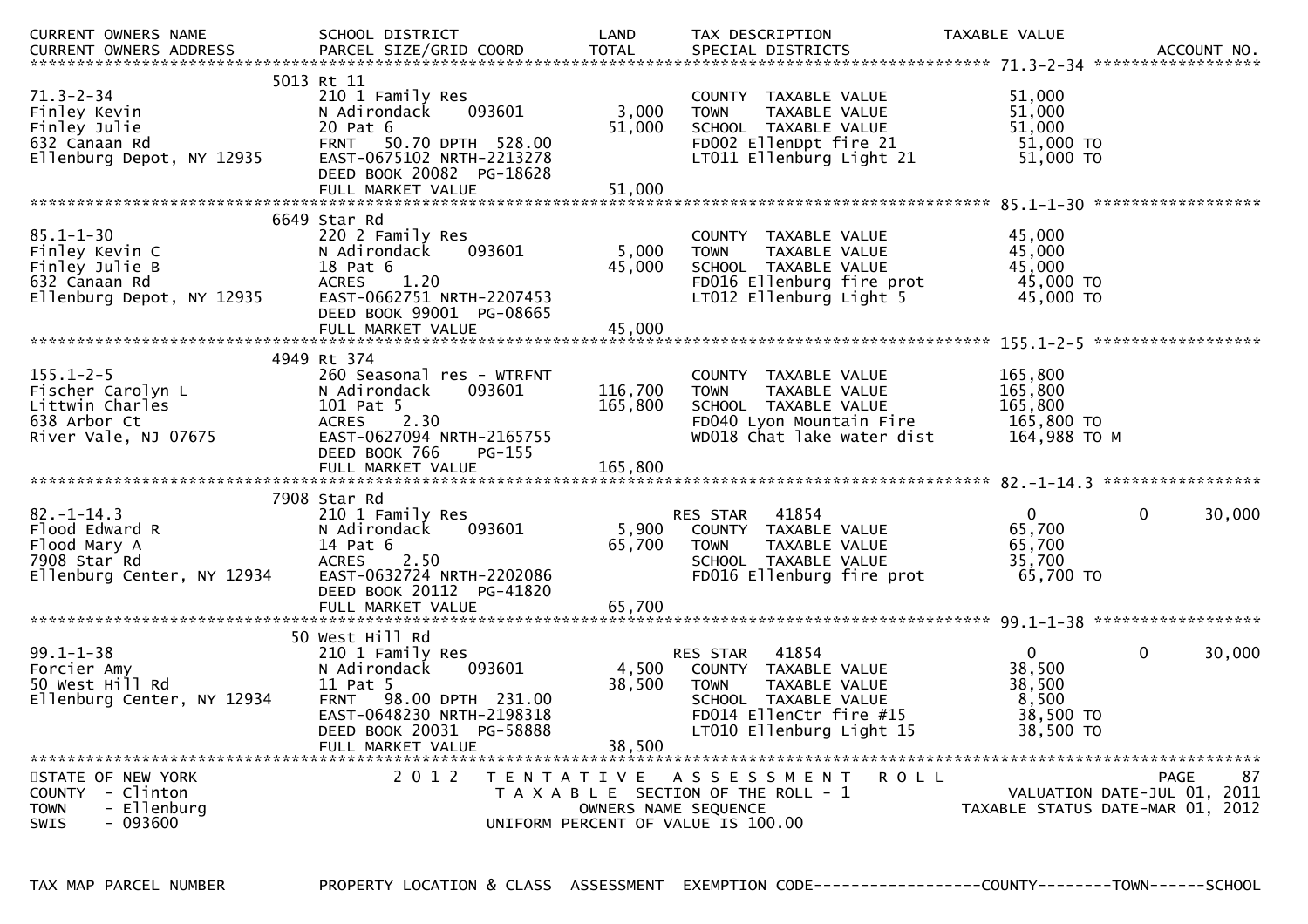| CURRENT OWNERS NAME                                                                                      | SCHOOL DISTRICT                                                                                                                                                               | LAND                          | TAX DESCRIPTION                                                                                                                        | TAXABLE VALUE                                                                        |
|----------------------------------------------------------------------------------------------------------|-------------------------------------------------------------------------------------------------------------------------------------------------------------------------------|-------------------------------|----------------------------------------------------------------------------------------------------------------------------------------|--------------------------------------------------------------------------------------|
| $113.-1-3.2$<br>Fortin Daniel M<br>Fortin Patricia L<br>77 Vanderbogart Rd<br>Ellenburg Center, NY 12934 | Steam Mill Rd<br>105 Vac farmland<br>093601<br>N Adirondack<br>ACRES 51.90<br>EAST-0641890 NRTH-2189306<br>DEED BOOK 20061 PG-92484                                           | 20,400<br>20,400              | COUNTY TAXABLE VALUE<br><b>TOWN</b><br>TAXABLE VALUE<br>SCHOOL TAXABLE VALUE<br>FD016 Ellenburg fire prot                              | 20,400<br>20,400<br>20,400<br>20,400 TO                                              |
|                                                                                                          | 4684 Rt 374                                                                                                                                                                   |                               |                                                                                                                                        |                                                                                      |
| $155.4 - 1 - 26$<br>Fountain Christopher R<br>Hynes Lori<br>4684 Rt 374<br>Merrill, NY 12955             | 210 1 Family Res<br>N Adirondack<br>093601<br>Lot 119 T5omt<br>6.20<br><b>ACRES</b><br>EAST-0632347 NRTH-2162404<br>DEED BOOK 20051 PG-78859                                  | 8,300<br>55,700               | RES STAR 41854<br>COUNTY TAXABLE VALUE<br>TAXABLE VALUE<br><b>TOWN</b><br>SCHOOL TAXABLE VALUE<br>FD040 Lyon Mountain Fire             | $\mathbf 0$<br>$\mathbf{0}$<br>30,000<br>55,700<br>55,700<br>25,700<br>55,700 TO     |
|                                                                                                          |                                                                                                                                                                               |                               |                                                                                                                                        |                                                                                      |
| $86. - 1 - 9$<br>Fox Michael J<br>Fox Christine<br>125 North More Dr<br>Yorktown Heights, NY 10598       | Plank Rd<br>$314$ Rural vac<10<br>093601<br>N Adirondack<br>Lot $1$ Pat $6$<br>9.00<br><b>ACRES</b><br>EAST-0676376 NRTH-2203316<br>DEED BOOK 530<br>PG-194                   | 10,000<br>10,000              | COUNTY TAXABLE VALUE<br>TAXABLE VALUE<br><b>TOWN</b><br>SCHOOL TAXABLE VALUE<br>FD016 Ellenburg fire prot                              | 10,000<br>10,000<br>10,000<br>10,000 TO                                              |
|                                                                                                          |                                                                                                                                                                               |                               |                                                                                                                                        |                                                                                      |
|                                                                                                          |                                                                                                                                                                               |                               |                                                                                                                                        |                                                                                      |
| $155. - 1 - 11.2$<br>Franklin Dr William G<br>2450 N Powhatan St<br>Arlington, VA 22207                  | Chateaugay Lk<br>314 Rural vac<10 - WTRFNT<br>093601<br>N Adirondack<br>Lot 120 T5omt<br>ACRES 46.10<br>EAST-0627596 NRTH-2160481<br>DEED BOOK 99001 PG-17988                 | 183,200<br>183,200            | COUNTY TAXABLE VALUE<br>TAXABLE VALUE<br><b>TOWN</b><br>SCHOOL TAXABLE VALUE<br>FD040 Lyon Mountain Fire<br>WD018 Chat lake water dist | 183,200<br>183,200<br>183,200<br>183,200 TO<br>183,200 ТО М                          |
|                                                                                                          |                                                                                                                                                                               |                               |                                                                                                                                        |                                                                                      |
| $155. - 3 - 13$<br>Franklin William G<br>1715 No Geo Mason Dr<br>Arlington, VA 22205                     | 4731 Rt 374<br>260 Seasonal res - WTRFNT<br>N Adirondack<br>093601<br>119 Pat 5<br>ACRES 22.10<br>EAST-0630686 NRTH-2162646<br>DEED BOOK 751<br>$PG-154$<br>FULL MARKET VALUE | 171,800<br>330,000<br>330,000 | COUNTY TAXABLE VALUE<br>TAXABLE VALUE<br><b>TOWN</b><br>SCHOOL TAXABLE VALUE<br>FD040 Lyon Mountain Fire<br>WD018 Chat lake water dist | 330,000<br>330,000<br>330,000<br>330,000 TO<br>320,595 TO M                          |
| STATE OF NEW YORK<br>COUNTY - Clinton<br>- Ellenburg<br><b>TOWN</b><br>- 093600<br><b>SWIS</b>           | 2 0 1 2                                                                                                                                                                       | OWNERS NAME SEQUENCE          | TENTATIVE ASSESSMENT<br><b>ROLL</b><br>T A X A B L E SECTION OF THE ROLL - 1<br>UNIFORM PERCENT OF VALUE IS 100.00                     | 88<br><b>PAGE</b><br>VALUATION DATE-JUL 01, 2011<br>TAXABLE STATUS DATE-MAR 01, 2012 |
| TAX MAP PARCEL NUMBER<br>CURRENT OWNERS NAME                                                             | PROPERTY LOCATION & CLASS ASSESSMENT<br>SCHOOL DISTRICT                                                                                                                       | LAND                          | TAX DESCRIPTION                                                                                                                        | EXEMPTION        CODE-----------------COUNTY-------TOWN------SCHOOL<br>TAXABLE VALUE |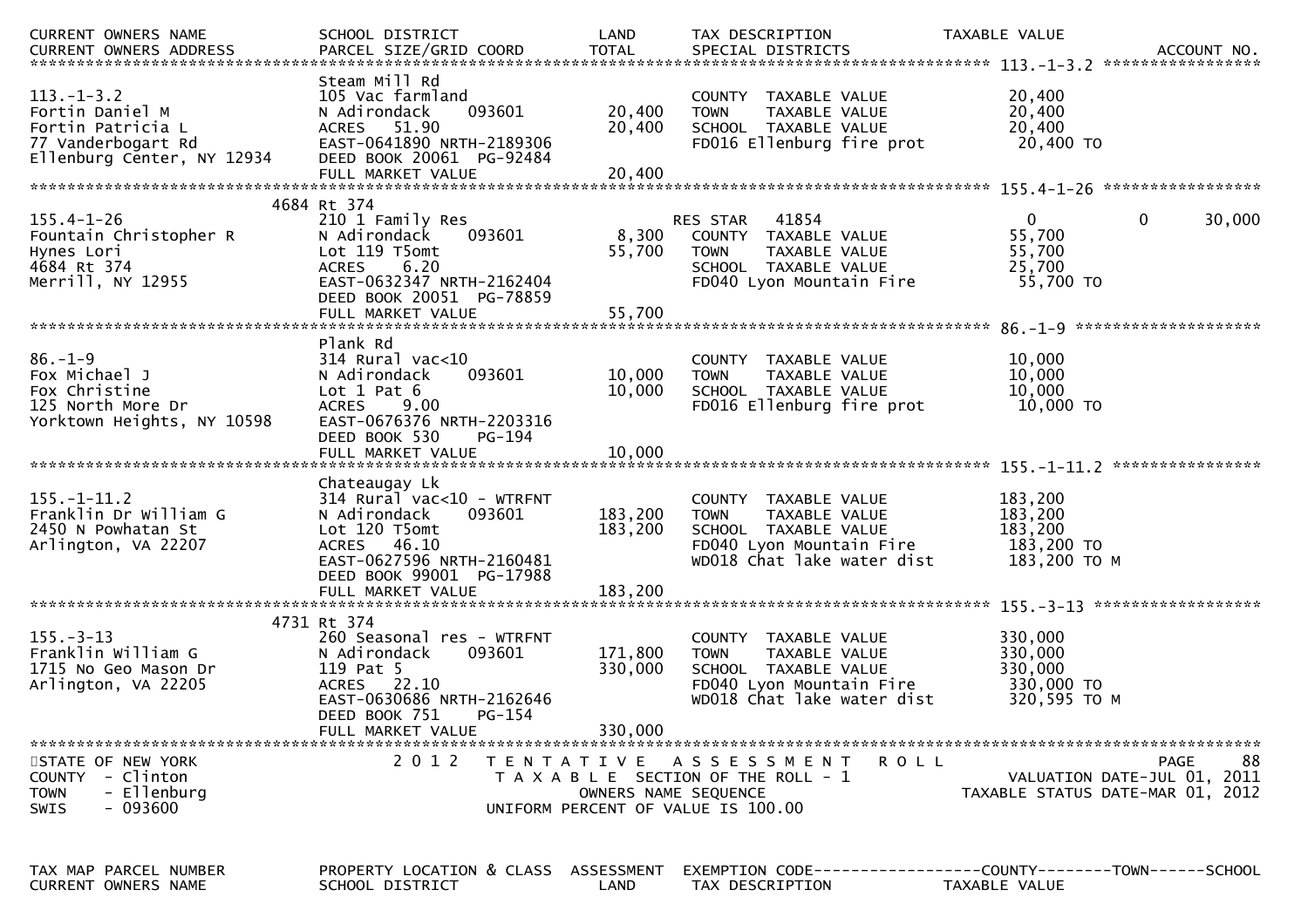| $141.3 - 1 - 1.1$<br>Freeman Patrick<br>Freeman Kathleen<br>46 Ron Craig Rd<br>Cadyville, NY 12918          | Narrows Rd<br>314 Rural vac<10 - WTRFNT<br>163401<br>Chateaugay 1<br>Lot 100 T5omt<br>FRNT 193.00 DPTH 285.00<br>EAST-0622107 NRTH-2172983<br>DEED BOOK 20041 PG-72323 | 109,100<br>109,100        | COUNTY TAXABLE VALUE<br>TAXABLE VALUE<br><b>TOWN</b><br>SCHOOL TAXABLE VALUE<br>FD040 Lyon Mountain Fire<br>WD018 Chat lake water dist               | 109,100<br>109, 100<br>109,100<br>109,100 то<br>109,100 ТО М        |                                                                                      |
|-------------------------------------------------------------------------------------------------------------|------------------------------------------------------------------------------------------------------------------------------------------------------------------------|---------------------------|------------------------------------------------------------------------------------------------------------------------------------------------------|---------------------------------------------------------------------|--------------------------------------------------------------------------------------|
|                                                                                                             | 5143 Rt 11                                                                                                                                                             |                           |                                                                                                                                                      |                                                                     |                                                                                      |
| $71.3 - 1 - 24$<br>Fritz Life Use Jane M<br>Coughenour Mary Jane<br>PO Box 173<br>Ellenburg Depot, NY 12935 | 210 1 Family Res<br>N Adirondack<br>093601<br>20 Pat 6<br>FRNT 115.00 DPTH 220.00<br>EAST-0672252 NRTH-2212604<br>DEED BOOK 20102 PG-30351                             | 93,500                    | WARCOMALL 41131<br>4,500 RES STAR<br>41854<br>COUNTY TAXABLE VALUE<br><b>TOWN</b><br>TAXABLE VALUE<br>SCHOOL TAXABLE VALUE<br>FD002 EllenDpt fire 21 | 23,375<br>$\overline{0}$<br>70,125<br>70,125<br>63,500<br>93,500 TO | 23,375<br>$\bf{0}$<br>30,000<br>0                                                    |
|                                                                                                             | 691 Canaan Rd                                                                                                                                                          |                           |                                                                                                                                                      |                                                                     |                                                                                      |
| $40. - 1 - 9.2$<br>Gadway William<br>Gadway Cynthia<br>691 Canaan Rd<br>Ellenburg Depot, NY 12935           | 210 1 Family Res<br>093601<br>N Adirondack<br>Lot 60 T6 Omt<br>4.30<br><b>ACRES</b><br>EAST-0672523 NRTH-2230104<br>DEED BOOK 779<br>PG-232                            | 7,100<br>81,000           | RES STAR<br>41854<br>COUNTY TAXABLE VALUE<br>TAXABLE VALUE<br><b>TOWN</b><br>SCHOOL TAXABLE VALUE<br>FD016 Ellenburg fire prot                       | $\mathbf{0}$<br>81,000<br>81,000<br>51,000<br>81,000 TO             | $\mathbf 0$<br>30,000                                                                |
|                                                                                                             | FULL MARKET VALUE                                                                                                                                                      | 81,000                    |                                                                                                                                                      |                                                                     |                                                                                      |
|                                                                                                             |                                                                                                                                                                        |                           |                                                                                                                                                      |                                                                     |                                                                                      |
| $70. - 1 - 5.1$<br>Gadway William<br>691 Caanan Rd<br>Ellenburg Depot, NY 12935-2625 ACRES 14.90            | 5254 Rt 11<br>416 Mfg hsing pk<br>N Adirondack<br>093601<br>19 Pat 6<br>EAST-0669387 NRTH-2212343<br>DEED BOOK 639<br>PG-330                                           | 57,800<br>70,800          | COUNTY TAXABLE VALUE<br>TAXABLE VALUE<br><b>TOWN</b><br>SCHOOL TAXABLE VALUE<br>FD002 EllenDpt fire 21<br>LT011 Ellenburg Light 21                   | 70,800<br>70,800<br>70,800<br>70,800 TO<br>8,496 ТО                 |                                                                                      |
|                                                                                                             |                                                                                                                                                                        |                           |                                                                                                                                                      |                                                                     |                                                                                      |
|                                                                                                             | 5990 Rt 11                                                                                                                                                             |                           |                                                                                                                                                      |                                                                     |                                                                                      |
| $69. -2 - 1.1$<br>Gagnier Cindy<br>PO Box 327<br>Ellenburg Depot, NY 12935                                  | 210 1 Family Res<br>093601<br>N Adirondack<br>Lot $15$ Pat $6$<br>4.10<br><b>ACRES</b><br>EAST-0653030 NRTH-2210249<br>DEED BOOK 20102 PG-30853<br>FULL MARKET VALUE   | 6,900<br>77,000<br>77,000 | 41854<br>RES STAR<br>COUNTY TAXABLE VALUE<br><b>TOWN</b><br>TAXABLE VALUE<br>SCHOOL TAXABLE VALUE<br>FD016 Ellenburg fire prot                       | $\mathbf{0}$<br>77,000<br>77,000<br>47,000<br>77,000 TO             | $\mathbf 0$<br>30,000                                                                |
| STATE OF NEW YORK<br>COUNTY - Clinton<br>- Ellenburg<br><b>TOWN</b><br>- 093600<br><b>SWIS</b>              | 2 0 1 2                                                                                                                                                                |                           | TENTATIVE ASSESSMENT<br><b>ROLL</b><br>T A X A B L E SECTION OF THE ROLL - 1<br>OWNERS NAME SEQUENCE<br>UNIFORM PERCENT OF VALUE IS 100.00           |                                                                     | 89<br><b>PAGE</b><br>VALUATION DATE-JUL 01, 2011<br>TAXABLE STATUS DATE-MAR 01, 2012 |
| TAX MAP PARCEL NUMBER<br>CURRENT OWNERS NAME                                                                | PROPERTY LOCATION & CLASS ASSESSMENT<br>SCHOOL DISTRICT                                                                                                                | LAND                      | EXEMPTION CODE------------------COUNTY--------TOWN------SCHOOL<br>TAX DESCRIPTION                                                                    | TAXABLE VALUE                                                       |                                                                                      |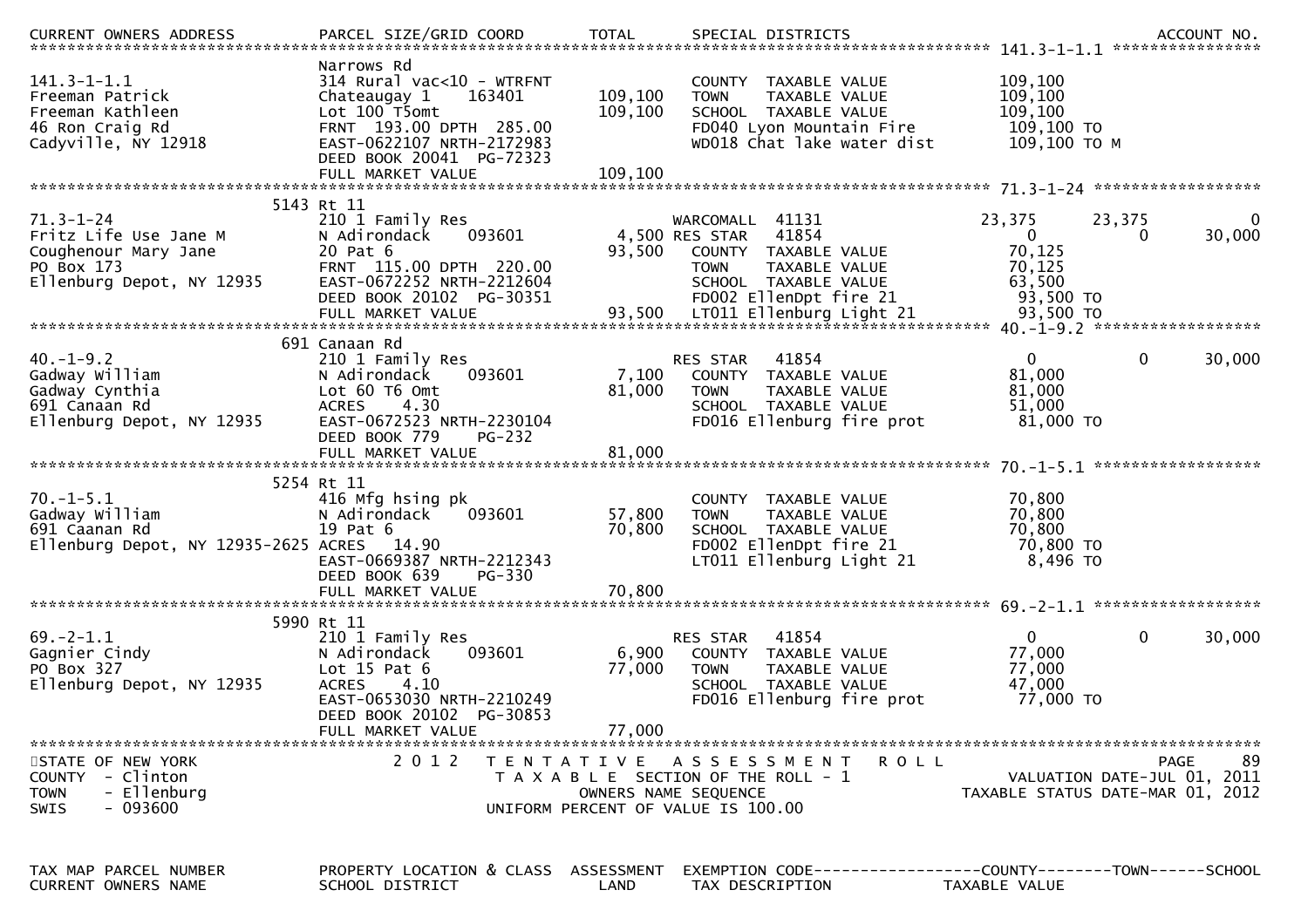| .CURRENT OWNERS ADDRESS PARCEL SIZE/GRID COORD TOTAL SPECIAL DISTRICTS ACCOUNT NO ACCOUNT NO ACCOUNT NO AND ARCEL SIZE/GRID COORD TOTAL SPECIAL DISTRICTS |                                                                                                                                                                                        |                             |                                                                                                                                |                                                            |                                                  |
|-----------------------------------------------------------------------------------------------------------------------------------------------------------|----------------------------------------------------------------------------------------------------------------------------------------------------------------------------------------|-----------------------------|--------------------------------------------------------------------------------------------------------------------------------|------------------------------------------------------------|--------------------------------------------------|
| $126. - 1 - 7.1$<br>Garceau Michael R<br>Trombley Amy L<br>544 Spear Hill Rd<br>Merrill, NY 12955                                                         | 544 Spear Hill Rd<br>210 1 Family Res<br>093601<br>N Adirondack<br>58 Pat 5<br>FRNT 173.00 DPTH 209.00<br>EAST-0628316 NRTH-2186630<br>DEED BOOK 20092 PG-27092                        | 4,900<br>55,000             | COUNTY TAXABLE VALUE<br>TAXABLE VALUE<br><b>TOWN</b><br>SCHOOL TAXABLE VALUE<br>FD016 Ellenburg fire prot                      | 55,000<br>55,000<br>55,000<br>55,000 TO                    |                                                  |
|                                                                                                                                                           |                                                                                                                                                                                        |                             |                                                                                                                                |                                                            |                                                  |
| $130 - 1 - 2$<br>Garceau Richard R<br>PO Box 186<br>Champlain, NY 12919                                                                                   | 48 Smith Rd<br>321 Abandoned ag<br>093601<br>N Adirondack<br>Lot 80 T5 Omt<br>ACRES 26.20<br>EAST-0679401 NRTH-2182162<br>DEED BOOK 20092 PG-27055                                     | 16,200<br>16,200            | COUNTY TAXABLE VALUE<br>TAXABLE VALUE<br><b>TOWN</b><br>SCHOOL TAXABLE VALUE<br>FD016 Ellenburg fire prot                      | 16,200<br>16,200<br>16,200<br>16,200 TO                    |                                                  |
|                                                                                                                                                           |                                                                                                                                                                                        |                             |                                                                                                                                |                                                            |                                                  |
| $85. - 2 - 3$<br>Gardenier Dr Turkan<br>115 St Andrews Dr NE<br>Vienna, VA 22180                                                                          | Military Tpke<br>323 Vacant rural<br>N Adirondack<br>093601<br>19 Pat 6<br>ACRES 38.10<br>EAST-0667499 NRTH-2208798<br>DEED BOOK 544<br>PG-164                                         | 18,600<br>18,600            | COUNTY TAXABLE VALUE<br>TAXABLE VALUE<br><b>TOWN</b><br>SCHOOL TAXABLE VALUE<br>FD016 Ellenburg fire prot                      | 18,600<br>18,600<br>18,600<br>18,600 TO                    |                                                  |
|                                                                                                                                                           |                                                                                                                                                                                        |                             |                                                                                                                                |                                                            |                                                  |
|                                                                                                                                                           | 144 Blanche Rd                                                                                                                                                                         |                             |                                                                                                                                |                                                            |                                                  |
| $155.2 - 1 - 9.1$<br>Gardner Gary H Jr<br>Gardner Tracy<br>144 Blanche Rd<br>Merrill, NY 12955                                                            | 210 1 Family Res<br>093601<br>N Adirondack<br>Lot 119 T5 Omt<br>FRNT 75.00 DPTH 429.00<br>EAST-0633260 NRTH-2164788<br>DEED BOOK 844<br>PG-203                                         | 3,900<br>33,000             | 41854<br>RES STAR<br>COUNTY TAXABLE VALUE<br>TAXABLE VALUE<br><b>TOWN</b><br>SCHOOL TAXABLE VALUE<br>FD040 Lyon Mountain Fire  | $\mathbf{0}$<br>33,000<br>33,000<br>3,000<br>33,000 TO     | 0<br>30,000                                      |
|                                                                                                                                                           | FULL MARKET VALUE                                                                                                                                                                      | 33,000                      |                                                                                                                                |                                                            |                                                  |
| $85. - 1 - 2.8$<br>Gardner Heather M<br>6740 Star Rd<br>Ellenburg Center, NY 12934                                                                        | 6740 Star Rd<br>210 1 Family Res<br>N Adirondack<br>093601<br>Lot 18 T6omt<br>FRNT 145.00 DPTH 218.00<br>EAST-0660984 NRTH-2206523<br>DEED BOOK 20112<br>PG-42085<br>FULL MARKET VALUE | 4,800<br>116,000<br>116,000 | 41854<br>RES STAR<br>COUNTY TAXABLE VALUE<br>TAXABLE VALUE<br><b>TOWN</b><br>SCHOOL TAXABLE VALUE<br>FD016 Ellenburg fire prot | $\mathbf{0}$<br>116,000<br>116,000<br>86,000<br>116,000 TO | $\mathbf 0$<br>30,000                            |
| STATE OF NEW YORK<br>COUNTY - Clinton<br>- Ellenburg<br><b>TOWN</b><br>- 093600<br>SWIS                                                                   | 2 0 1 2                                                                                                                                                                                | OWNERS NAME SEQUENCE        | TENTATIVE ASSESSMENT<br><b>ROLL</b><br>T A X A B L E SECTION OF THE ROLL - 1<br>UNIFORM PERCENT OF VALUE IS 100.00             | TAXABLE STATUS DATE-MAR 01, 2012                           | 90<br><b>PAGE</b><br>VALUATION DATE-JUL 01, 2011 |
| TAX MAP PARCEL NUMBER<br><b>CURRENT OWNERS NAME</b>                                                                                                       | PROPERTY LOCATION & CLASS ASSESSMENT<br>SCHOOL DISTRICT                                                                                                                                | LAND                        | EXEMPTION CODE------------------COUNTY--------TOWN------SCHOOL<br>TAX DESCRIPTION                                              | TAXABLE VALUE                                              |                                                  |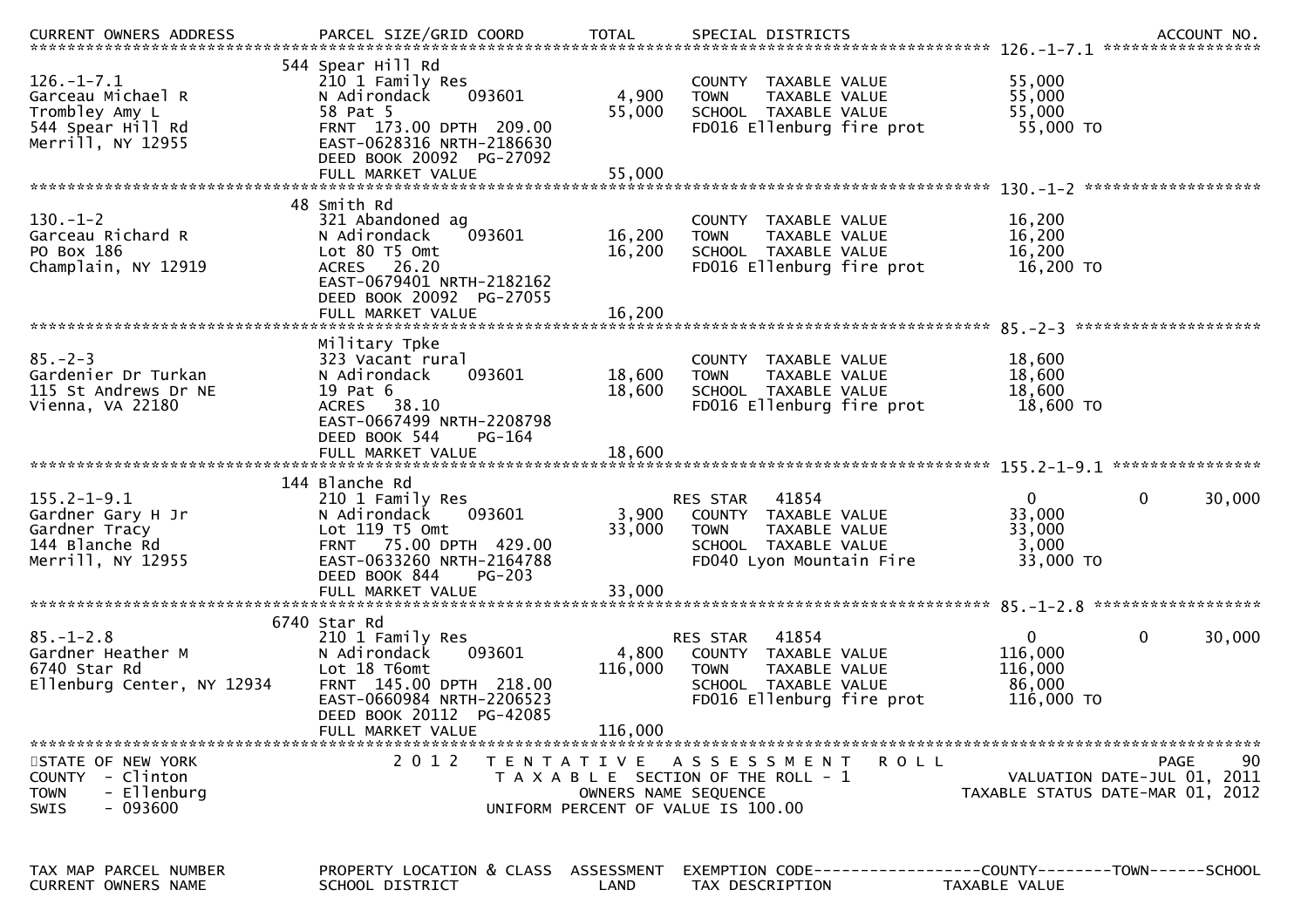| CURRENT OWNERS ADDRESS                                                                                          |                                                                                                                                                                             |                         |                                                                                                                                                          |                                                                     |                                                                               |
|-----------------------------------------------------------------------------------------------------------------|-----------------------------------------------------------------------------------------------------------------------------------------------------------------------------|-------------------------|----------------------------------------------------------------------------------------------------------------------------------------------------------|---------------------------------------------------------------------|-------------------------------------------------------------------------------|
| $155. - 2 - 6$<br>Gardner Richard G<br>PO Box 136<br>Lyon Mountain, NY 12952                                    | 6 Saxe Way<br>210 1 Family Res<br>093601<br>N Adirondack<br>102 Pat 5<br>3.80<br><b>ACRES</b><br>EAST-0632476 NRTH-2167161<br>DEED BOOK 974<br>$PG-41$<br>FULL MARKET VALUE | 103,000<br>103,000      | 41101<br>VETERANS<br>12,800 SR STAR<br>41834<br>COUNTY TAXABLE VALUE<br>TAXABLE VALUE<br><b>TOWN</b><br>SCHOOL TAXABLE VALUE<br>FD040 Lyon Mountain Fire | 5,000<br>$\overline{0}$<br>98,000<br>98,000<br>40,800<br>103,000 TO | 5,000<br>0<br>62,200                                                          |
|                                                                                                                 | 6481 Military Tpke                                                                                                                                                          |                         |                                                                                                                                                          |                                                                     |                                                                               |
| $85. - 2 - 11$<br>Garlock Roger A<br>Garlock Laurie A<br>6481 Military Tpke<br>PO Box 76<br>Ellenburg, NY 12933 | 210 1 Family Res<br>N Adirondack<br>093601<br>Lot $19$ Pat $6$<br>ACRES 18.70<br>EAST-0666504 NRTH-2207495<br>DEED BOOK 20011 PG-37035<br>FULL MARKET VALUE                 | 76,000<br>76,000        | RES STAR 41854<br>13,800 LIM INC DI 41932<br>COUNTY TAXABLE VALUE<br><b>TOWN</b><br>TAXABLE VALUE<br>SCHOOL TAXABLE VALUE<br>FD016 Ellenburg fire prot   | $\mathbf{0}$<br>33,440<br>42,560<br>76,000<br>46,000<br>76,000 TO   | 0<br>30,000<br>$\mathbf 0$<br>$\mathbf{0}$                                    |
|                                                                                                                 |                                                                                                                                                                             |                         |                                                                                                                                                          |                                                                     |                                                                               |
| $99.1 - 2 - 22$<br>Garrow Gerald<br>PO Box 61<br>Ellenburg Center, NY 12934                                     | Military Tpke<br>311 Res vac land<br>N Adirondack<br>093601<br>10 Pat 5<br><b>FRNT</b><br>68.00 DPTH 102.00<br>EAST-0649939 NRTH-2198439<br>DEED BOOK 20051 PG-86259        | 4,800<br>4,800          | COUNTY TAXABLE VALUE<br>TAXABLE VALUE<br><b>TOWN</b><br>SCHOOL TAXABLE VALUE<br>FD014 EllenCtr fire #15<br>LT010 Ellenburg Light 15                      | 4,800<br>4,800<br>4,800<br>4,800 TO<br>4,800 TO                     |                                                                               |
|                                                                                                                 | FULL MARKET VALUE                                                                                                                                                           | 4,800                   |                                                                                                                                                          |                                                                     |                                                                               |
| $99.1 - 2 - 24$<br>Garrow Life Estate Theresa O<br>Curtin Debra<br>PO Box 61<br>Ellenburg Center, NY 12934      | 596 Ellenburg Center Rd<br>210 1 Family Res<br>093601<br>N Adirondack<br>10 Pat 5<br>FRNT 65.00 DPTH 380.00<br>EAST-0650105 NRTH-2198613<br>DEED BOOK 20041 PG-74675        | 40,600                  | AGED C&T<br>41801<br>3,600 SR STAR<br>41834<br>COUNTY TAXABLE VALUE<br><b>TOWN</b><br>TAXABLE VALUE<br>SCHOOL TAXABLE VALUE<br>FD014 EllenCtr fire #15   | 20,300<br>$\overline{0}$<br>20,300<br>20,300<br>0<br>40,600 TO      | 20,300<br>$\bf{0}$<br>40,600<br>$\Omega$                                      |
|                                                                                                                 | 594 Ellenburg Center Rd                                                                                                                                                     |                         |                                                                                                                                                          |                                                                     |                                                                               |
| $99.1 - 2 - 25$<br>Garrow Theresa O<br>PO Box 61<br>Ellenburg Center, NY 12934                                  | 311 Res vac land<br>093601<br>N Adirondack<br>10 Pat 5<br>FRNT 70.00 DPTH 425.00<br>EAST-0650171 NRTH-2198647<br>DEED BOOK 20051 PG-86259<br>FULL MARKET VALUE              | 3,800<br>3,800<br>3,800 | <b>COUNTY</b><br>TAXABLE VALUE<br>TAXABLE VALUE<br><b>TOWN</b><br>SCHOOL TAXABLE VALUE<br>FD014 EllenCtr fire #15<br>LT010 Ellenburg Light 15            | 3,800<br>3,800<br>3,800<br>3,800 TO<br>3,800 TO                     |                                                                               |
|                                                                                                                 |                                                                                                                                                                             |                         |                                                                                                                                                          |                                                                     |                                                                               |
| STATE OF NEW YORK<br>COUNTY - Clinton<br>- Ellenburg<br><b>TOWN</b><br>- 093600<br>SWIS                         | 2 0 1 2                                                                                                                                                                     |                         | TENTATIVE ASSESSMENT<br>ROLL<br>T A X A B L E SECTION OF THE ROLL - 1<br>OWNERS NAME SEQUENCE<br>UNIFORM PERCENT OF VALUE IS 100.00                      |                                                                     | 91<br>PAGE<br>VALUATION DATE-JUL 01, 2011<br>TAXABLE STATUS DATE-MAR 01, 2012 |
| TAX MAP PARCEL NUMBER<br>CURRENT OWNERS NAME                                                                    | PROPERTY LOCATION & CLASS ASSESSMENT<br>SCHOOL DISTRICT                                                                                                                     | LAND                    | EXEMPTION        CODE-----------------COUNTY-------TOWN------SCHOOL<br>TAX DESCRIPTION                                                                   | TAXABLE VALUE                                                       |                                                                               |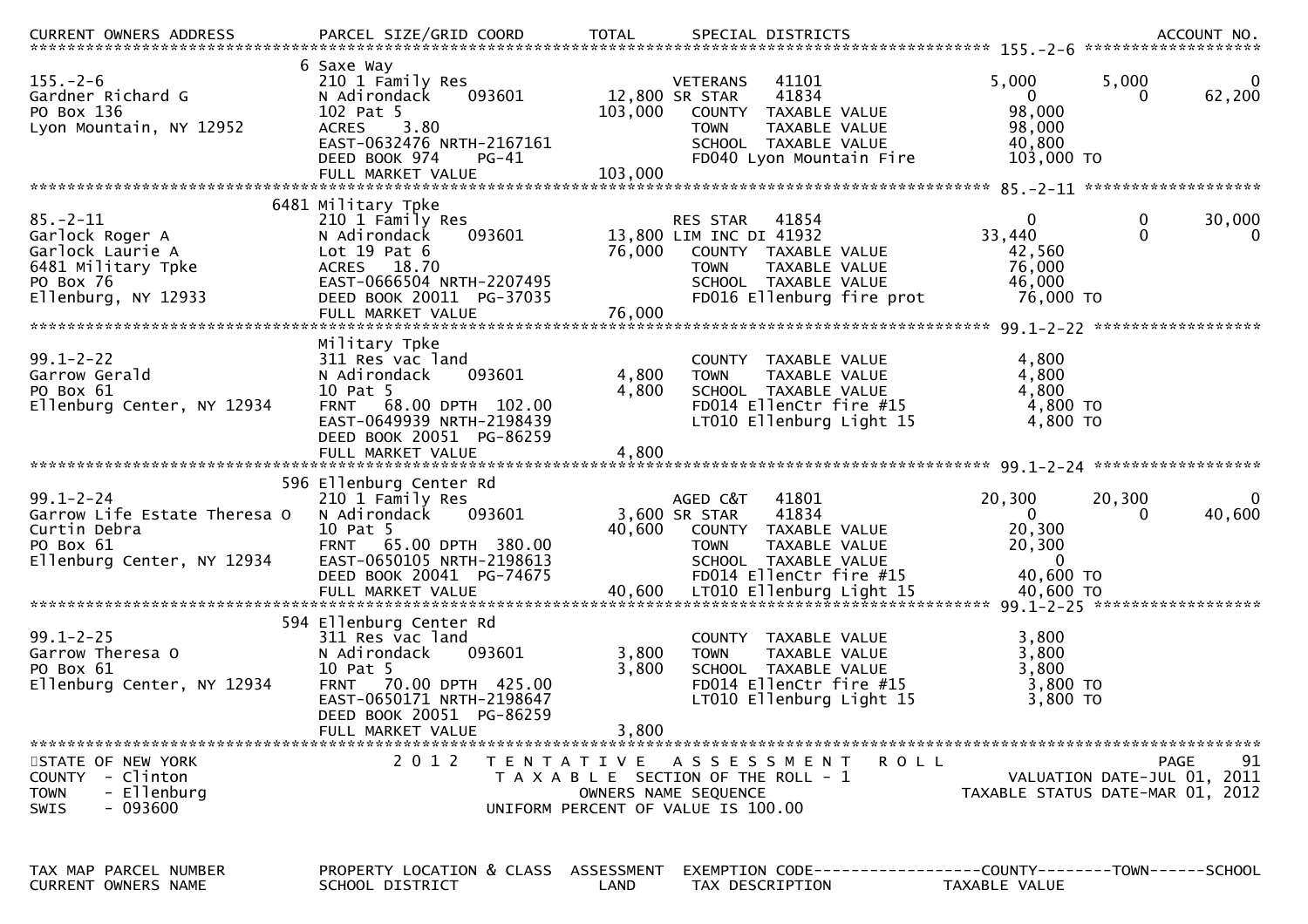| <b>CURRENT OWNERS ADDRESS</b>                                                                    | PARCEL SIZE/GRID COORD                                                                                                                                                              | <b>TOTAL</b>                              | SPECIAL DISTRICTS                                                                                                                                        |                                                                     | ACCOUNT NO.                                                                          |
|--------------------------------------------------------------------------------------------------|-------------------------------------------------------------------------------------------------------------------------------------------------------------------------------------|-------------------------------------------|----------------------------------------------------------------------------------------------------------------------------------------------------------|---------------------------------------------------------------------|--------------------------------------------------------------------------------------|
| $155.4 - 1 - 37$<br>Garsow Myrtle V<br>Attn: Welch<br>114 Blanche Rd<br>Merrill, NY 12955-2503   | 110 Blanche Rd<br>314 Rural vac<10<br>N Adirondack<br>093601<br>119 Pat 5<br>2.90<br><b>ACRES</b><br>EAST-0633214 NRTH-2163876<br>DEED BOOK 737<br>PG-339<br>FULL MARKET VALUE      | 6,000<br>6,000<br>6,000                   | COUNTY TAXABLE VALUE<br>TAXABLE VALUE<br><b>TOWN</b><br>SCHOOL TAXABLE VALUE<br>FD040 Lyon Mountain Fire                                                 | 6,000<br>6,000<br>6,000<br>$6,000$ TO                               |                                                                                      |
|                                                                                                  |                                                                                                                                                                                     |                                           |                                                                                                                                                          |                                                                     |                                                                                      |
| $86. - 1 - 2.4$<br>Gay Bruce<br>Gay Martha<br>2005 Plank Rd<br>Ellenburg Depot, NY 12935         | 2005 Plank Rd<br>210 1 Family Res<br>N Adirondack<br>093601<br>Lot 20 T6omt<br>FRNT 150.00 DPTH 230.00<br>EAST-0675875 NRTH-2208923<br>DEED BOOK 889<br>PG-286<br>FULL MARKET VALUE | 41,000<br>41,000                          | AGED C&T<br>41801<br>41834<br>4,800 SR STAR<br>COUNTY TAXABLE VALUE<br>TAXABLE VALUE<br><b>TOWN</b><br>SCHOOL TAXABLE VALUE<br>FD016 Ellenburg fire prot | 20,500<br>$\Omega$<br>20,500<br>20,500<br>$\mathbf{0}$<br>41,000 TO | 20,500<br>0<br>41,000<br>0                                                           |
|                                                                                                  |                                                                                                                                                                                     |                                           |                                                                                                                                                          |                                                                     |                                                                                      |
| $115. - 1 - 17$<br>Geddes Charles N<br>Geddes Elizabeth<br>18 S Awixa Ave<br>Bay Shore, NY 11706 | Smith Rd<br>321 Abandoned ag<br>093601<br>N Adirondack<br>45 T5omt<br>ACRES 28.50<br>EAST-0666059 NRTH-2186588<br>DEED BOOK 870<br>PG-309                                           | 16,900<br>16,900                          | COUNTY TAXABLE VALUE<br>TAXABLE VALUE<br><b>TOWN</b><br>SCHOOL TAXABLE VALUE<br>FD016 Ellenburg fire prot                                                | 16,900<br>16,900<br>16,900<br>16,900 TO                             |                                                                                      |
|                                                                                                  | FULL MARKET VALUE                                                                                                                                                                   | 16,900                                    |                                                                                                                                                          |                                                                     |                                                                                      |
| $71.3 - 1 - 8$<br>Genereux Sherry A<br>PO Box 88<br>Ellenburg Depot, NY 12935-0088 Will (16-245) | 5142 Rt 11<br>210 1 Family Res<br>N Adirondack<br>093601<br>20 Pat 6<br>97.00 DPTH 310.00<br><b>FRNT</b><br>EAST-0672073 NRTH-2212858<br>DEED BOOK 99001<br>PG-11245                | 4,200<br>46,200                           | COUNTY TAXABLE VALUE<br><b>TOWN</b><br>TAXABLE VALUE<br>SCHOOL TAXABLE VALUE<br>FD002 EllenDpt fire 21<br>LT011 Ellenburg Light 21                       | 46,200<br>46,200<br>46,200<br>46,200 TO<br>46,200 TO                |                                                                                      |
|                                                                                                  | FULL MARKET VALUE                                                                                                                                                                   | 46,200                                    |                                                                                                                                                          |                                                                     |                                                                                      |
| $126. - 1 - 7.21$<br>Germain Adrian B<br>Germain Cheryl<br>215 Allen Rd<br>Plattsburgh, NY 12901 | Spear Hill Rd<br>321 Abandoned ag<br>093601<br>N Adirondack<br>Lot 58 T5omt<br>44.70<br><b>ACRES</b><br>EAST-0628807 NRTH-2183333<br>DEED BOOK 804<br>PG-156                        | 26,100<br>26,100                          | <b>COUNTY</b><br>TAXABLE VALUE<br><b>TOWN</b><br>TAXABLE VALUE<br>SCHOOL TAXABLE VALUE<br>FD016 Ellenburg fire prot                                      | 26,100<br>26,100<br>26,100<br>26,100 TO                             |                                                                                      |
|                                                                                                  | FULL MARKET VALUE                                                                                                                                                                   | 26,100                                    |                                                                                                                                                          |                                                                     |                                                                                      |
| STATE OF NEW YORK<br>COUNTY - Clinton<br>TOWN<br>- Ellenburg<br>- 093600<br><b>SWIS</b>          | 2 0 1 2                                                                                                                                                                             | T E N T A T I V E<br>OWNERS NAME SEQUENCE | A S S E S S M E N T<br>T A X A B L E SECTION OF THE ROLL - 1<br>UNIFORM PERCENT OF VALUE IS 100.00                                                       | <b>ROLL</b>                                                         | 92<br><b>PAGE</b><br>VALUATION DATE-JUL 01, 2011<br>TAXABLE STATUS DATE-MAR 01, 2012 |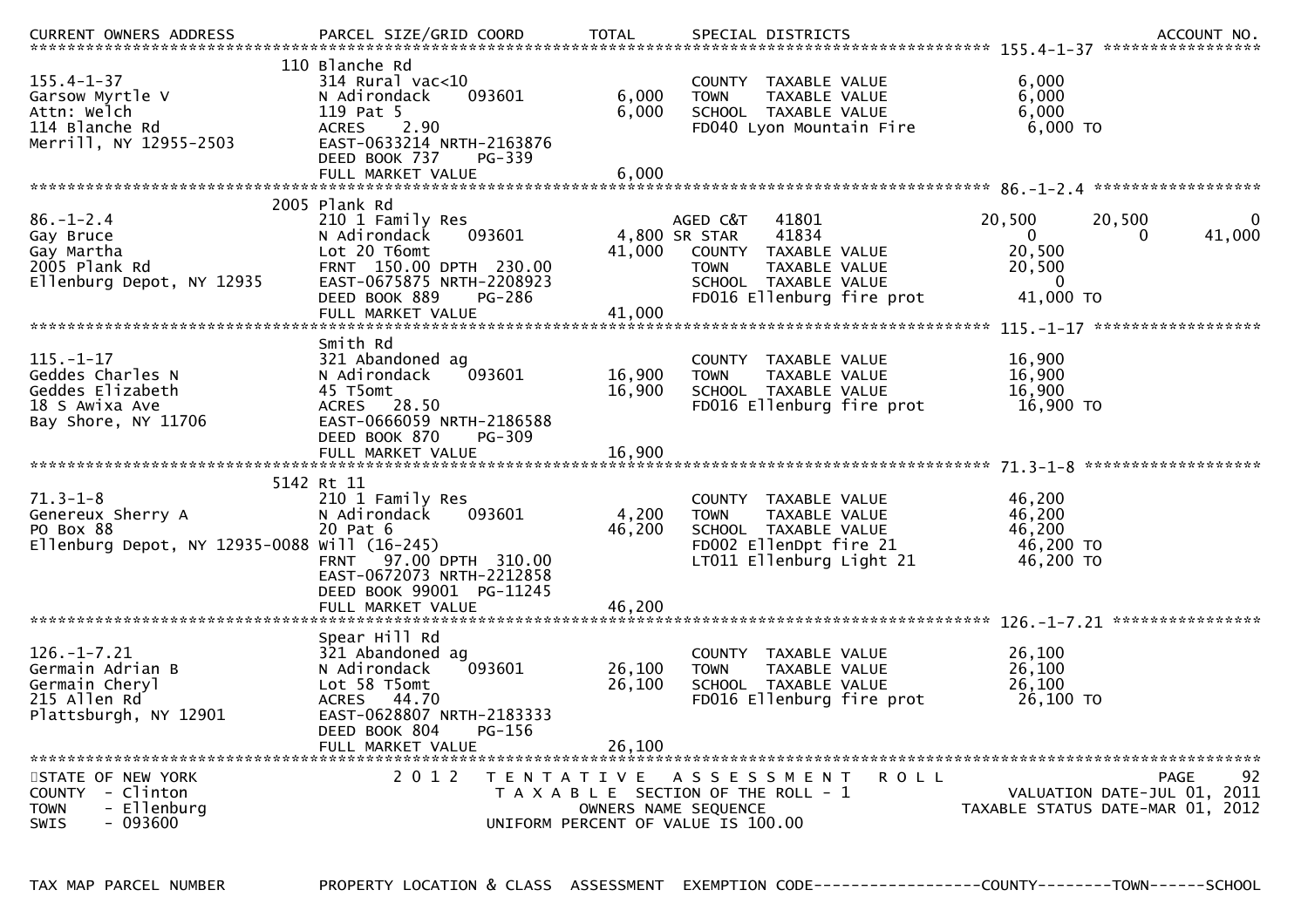| <b>CURRENT OWNERS NAME</b><br>CURRENT OWNERS ADDRESS                                                                            | SCHOOL DISTRICT<br>PARCEL SIZE/GRID COORD                                                                                                                                                    | LAND<br><b>TOTAL</b>                      | TAX DESCRIPTION<br>SPECIAL DISTRICTS                                                                                                      | TAXABLE VALUE                                           | ACCOUNT NO.                                      |
|---------------------------------------------------------------------------------------------------------------------------------|----------------------------------------------------------------------------------------------------------------------------------------------------------------------------------------------|-------------------------------------------|-------------------------------------------------------------------------------------------------------------------------------------------|---------------------------------------------------------|--------------------------------------------------|
| $126. - 1 - 7.22$<br>Germain Adrian B<br>Germain Cheryl A<br>Depo Michael J & Pamela R<br>215 Allen Rd<br>Plattsburgh, NY 12901 | 554 Spear Hill Rd<br>312 Vac w/imprv<br>093601<br>N Adirondack<br>Lot 58 T5omt<br>8.50<br><b>ACRES</b><br>EAST-0628564 NRTH-2186071<br>DEED BOOK 99001 PG-11010<br>FULL MARKET VALUE         | 9,700<br>14,400<br>14,400                 | COUNTY TAXABLE VALUE<br>TAXABLE VALUE<br><b>TOWN</b><br>SCHOOL TAXABLE VALUE<br>FD016 Ellenburg fire prot                                 | 14,400<br>14,400<br>14,400<br>14,400 TO                 |                                                  |
| $155.3 - 3 - 9$<br>Gero Ernest<br>Gero Genevieve S<br>5059 Rt 11<br>Burke, NY 12917                                             | Holtzman Way<br>311 Res vac land - WTRFNT<br>N Adirondack<br>093601<br>Lot 120<br>FRNT 28.00 DPTH 144.00<br>EAST-0629799 NRTH-2162091<br>DEED BOOK 20051 PG-90043<br>FULL MARKET VALUE       | 17,400<br>17,400<br>17,400                | COUNTY<br>TAXABLE VALUE<br>TAXABLE VALUE<br><b>TOWN</b><br>SCHOOL TAXABLE VALUE<br>FD040 Lyon Mountain Fire<br>WD018 Chat lake water dist | 17,400<br>17,400<br>17,400<br>17,400 TO<br>17,400 ТО М  |                                                  |
| $155.3 - 3 - 10$<br>Gero Ernest<br>Gero Genevieve S<br>5059 Rt 11<br>Burke, NY 12917                                            | 64 Holtzman Way<br>260 Seasonal res<br>093601<br>N Adirondack<br>Lot 120<br>49.00 DPTH<br><b>FRNT</b><br>53.00<br>EAST-0629769 NRTH-2162260<br>DEED BOOK 20051 PG-90043<br>FULL MARKET VALUE | 3,200<br>55,000<br>55,000                 | COUNTY TAXABLE VALUE<br>TAXABLE VALUE<br><b>TOWN</b><br>SCHOOL TAXABLE VALUE<br>FD040 Lyon Mountain Fire<br>WD018 Chat lake water dist    | 55,000<br>55,000<br>55,000<br>55,000 TO<br>55,000 TO M  |                                                  |
| $86. - 1 - 5.23$<br>Gero Richard E<br>1867 Plank Rd<br>Ellenburg Depot, NY 12935                                                | 1867 Plank Rd<br>210 1 Family Res<br>N Adirondack<br>093601<br>Lot 1 T6omt<br>2.50 BANK<br>890<br><b>ACRES</b><br>EAST-0676322 NRTH-2205661<br>DEED BOOK 1020<br>PG-251<br>FULL MARKET VALUE | 5,800<br>72,000<br>72,000                 | 41854<br>RES STAR<br>COUNTY TAXABLE VALUE<br><b>TOWN</b><br>TAXABLE VALUE<br>SCHOOL TAXABLE VALUE<br>FD016 Ellenburg fire prot            | $\mathbf{0}$<br>72,000<br>72,000<br>42,000<br>72,000 TO | $\mathbf{0}$<br>30,000                           |
| $69. -2 - 1.2$<br>Gianetti Massimo<br>PO Box 8<br>Swiftwater, PA 18370                                                          | Rt 11<br>314 Rural vac<10<br>N Adirondack<br>093601<br>17 T5omt<br>8.10<br><b>ACRES</b><br>EAST-0653546 NRTH-2209748<br>DEED BOOK 20051 PG-84559<br>FULL MARKET VALUE                        | 9,400<br>9,400<br>9.400                   | COUNTY TAXABLE VALUE<br><b>TOWN</b><br>TAXABLE VALUE<br>SCHOOL TAXABLE VALUE<br>FD016 Ellenburg fire prot                                 | 9,400<br>9.400<br>9,400<br>$9,400$ TO                   |                                                  |
| STATE OF NEW YORK<br>COUNTY - Clinton<br>- Ellenburg<br>TOWN<br>- 093600<br><b>SWIS</b>                                         | 2 0 1 2                                                                                                                                                                                      | T E N T A T I V E<br>OWNERS NAME SEQUENCE | A S S E S S M E N T<br><b>ROLL</b><br>T A X A B L E SECTION OF THE ROLL - 1<br>UNIFORM PERCENT OF VALUE IS 100.00                         | TAXABLE STATUS DATE-MAR 01, 2012                        | <b>PAGE</b><br>93<br>VALUATION DATE-JUL 01, 2011 |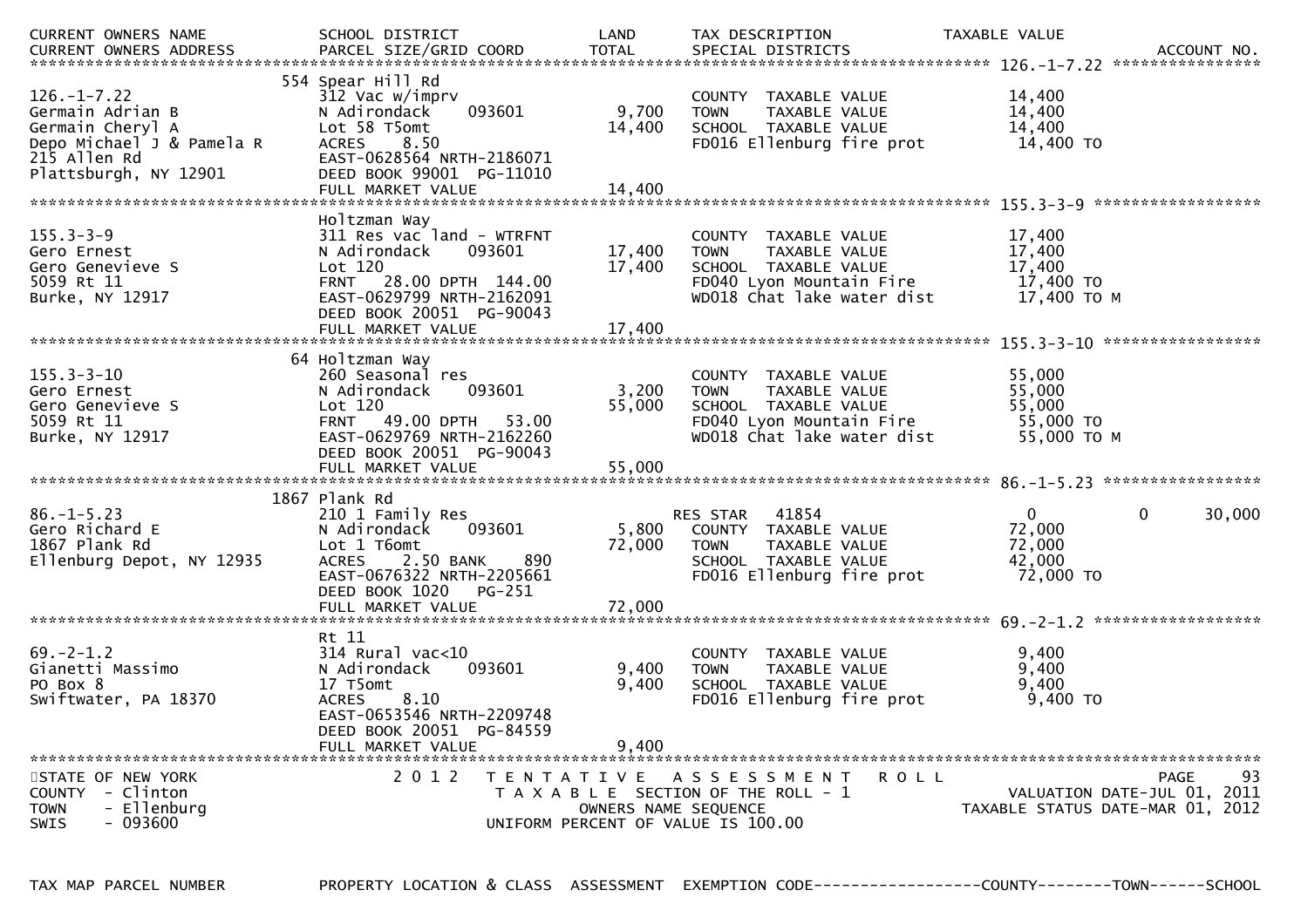| CURRENT OWNERS NAME                                                                                                          | SCHOOL DISTRICT                                                                                                                                                                                               | LAND                      | TAX DESCRIPTION                                                                                                                                          | TAXABLE VALUE                                                       |                                                                               |
|------------------------------------------------------------------------------------------------------------------------------|---------------------------------------------------------------------------------------------------------------------------------------------------------------------------------------------------------------|---------------------------|----------------------------------------------------------------------------------------------------------------------------------------------------------|---------------------------------------------------------------------|-------------------------------------------------------------------------------|
| $85.1 - 1 - 5$<br>Gibson Erin L<br>LaClair Matthew L<br>5548 Rt 11<br>Ellenburg Center, NY 12934                             | 5548 Rt 11<br>210 1 Family Res<br>093601<br>N Adirondack<br>Lot $18$ Pat $6$<br>FRNT 111.50 DPTH 225.00<br><b>BANK</b><br>EAST-0663442 NRTH-2208682<br>DEED BOOK 20021 PG-47669                               | 4,600<br>92,000<br>890    | 41854<br>RES STAR<br>COUNTY TAXABLE VALUE<br><b>TOWN</b><br>TAXABLE VALUE<br>SCHOOL TAXABLE VALUE<br>FD002 EllenDpt fire 21<br>LT012 Ellenburg Light 5   | $\mathbf 0$<br>92,000<br>92,000<br>62,000<br>92,000 TO<br>92,000 TO | 30,000<br>0                                                                   |
|                                                                                                                              |                                                                                                                                                                                                               |                           |                                                                                                                                                          |                                                                     |                                                                               |
|                                                                                                                              | 514 Bull Run Rd                                                                                                                                                                                               |                           | 98 PCT OF VALUE USED FOR EXEMPTION PURPOSES                                                                                                              |                                                                     |                                                                               |
| $55. - 2 - 5.3$<br>Gibson Life Estate Kelley J & N Adirondack<br>Gibson Erin<br>514 Bull Run Rd<br>Ellenburg Depot, NY 12935 | 210 1 Family Res<br>093601<br>Lot 40 T6omt<br><b>ACRES</b><br>4.40<br>EAST-0668750 NRTH-2223202<br>DEED BOOK 20001 PG-25033                                                                                   | 85,700                    | AGED C&T<br>41801<br>7,000 SR STAR<br>41834<br>COUNTY TAXABLE VALUE<br><b>TOWN</b><br>TAXABLE VALUE<br>SCHOOL TAXABLE VALUE<br>FD016 Ellenburg fire prot | 41,993<br>$\mathbf{0}$<br>43,707<br>43,707<br>23,500<br>85,700 TO   | 41,993<br>62,200<br>0                                                         |
|                                                                                                                              | FULL MARKET VALUE                                                                                                                                                                                             | 85,700                    |                                                                                                                                                          |                                                                     |                                                                               |
| $155. - 2 - 7$<br>Gillette Donald<br>Gillette Nancy<br>PO Box 78<br>Chateaugay, NY 12920                                     | 57 Bigelow Rd<br>210 1 Family Res<br>093601<br>N Adirondack<br>Lot 102 T5 Omt<br><b>ACRES</b><br>1.50<br>EAST-0632656 NRTH-2167058<br>DEED BOOK 746<br>PG-184                                                 | 15,000<br>150,000         | COUNTY TAXABLE VALUE<br>TAXABLE VALUE<br><b>TOWN</b><br>SCHOOL TAXABLE VALUE<br>FD040 Lyon Mountain Fire                                                 | 150,000<br>150,000<br>150,000<br>150,000 TO                         |                                                                               |
|                                                                                                                              |                                                                                                                                                                                                               |                           |                                                                                                                                                          |                                                                     |                                                                               |
|                                                                                                                              |                                                                                                                                                                                                               |                           |                                                                                                                                                          |                                                                     |                                                                               |
| $130. - 1 - 7$<br>Gilman Robert<br>Gilman Karen<br>88 Lake Roxanne Rd<br>Ellenburg Depot, NY 12935                           | 749 Plank Rd<br>270 Mfg housing<br>093601<br>N Adirondack<br>Lot $122$ Pat 5<br><b>ACRES</b><br>1.00<br>EAST-0680458 NRTH-2178466<br>DEED BOOK 20092 PG-27487                                                 | 5,000<br>24,000           | COUNTY TAXABLE VALUE<br><b>TOWN</b><br>TAXABLE VALUE<br>SCHOOL TAXABLE VALUE<br>FD016 Ellenburg fire prot                                                | 24,000<br>24,000<br>24,000<br>24,000 TO                             |                                                                               |
|                                                                                                                              | FULL MARKET VALUE                                                                                                                                                                                             | 24,000                    |                                                                                                                                                          |                                                                     |                                                                               |
| $71.3 - 3 - 1$<br>Gilman Robert F<br>Gilman Karen<br>88 Lake Roxanne Rd<br>Ellenburg Depot, NY 12935                         | 86 Lake Roxanne Rd<br>210 1 Family Res<br>N Adirondack<br>093601<br>Lot $20$ Pat $6$<br>Lot 0 Well A<br>FRNT 150.00 DPTH 115.00<br>EAST-0672995 NRTH-2211566<br>DEED BOOK 20011 PG-29359<br>FULL MARKET VALUE | 9,700<br>82,300<br>82,300 | COUNTY TAXABLE VALUE<br>TAXABLE VALUE<br><b>TOWN</b><br>SCHOOL TAXABLE VALUE<br>FD002 EllenDpt fire 21<br>LT011 Ellenburg Light 21                       | 82,300<br>82,300<br>82,300<br>82,300 TO<br>82,300 TO                |                                                                               |
| STATE OF NEW YORK<br>- Clinton<br>COUNTY<br>- Ellenburg<br><b>TOWN</b><br>$-093600$<br><b>SWIS</b>                           | 2 0 1 2                                                                                                                                                                                                       |                           | TENTATIVE ASSESSMENT<br>T A X A B L E SECTION OF THE ROLL - 1<br>OWNERS NAME SEQUENCE<br>UNIFORM PERCENT OF VALUE IS 100.00                              | <b>ROLL</b>                                                         | 94<br>PAGE<br>VALUATION DATE-JUL 01, 2011<br>TAXABLE STATUS DATE-MAR 01, 2012 |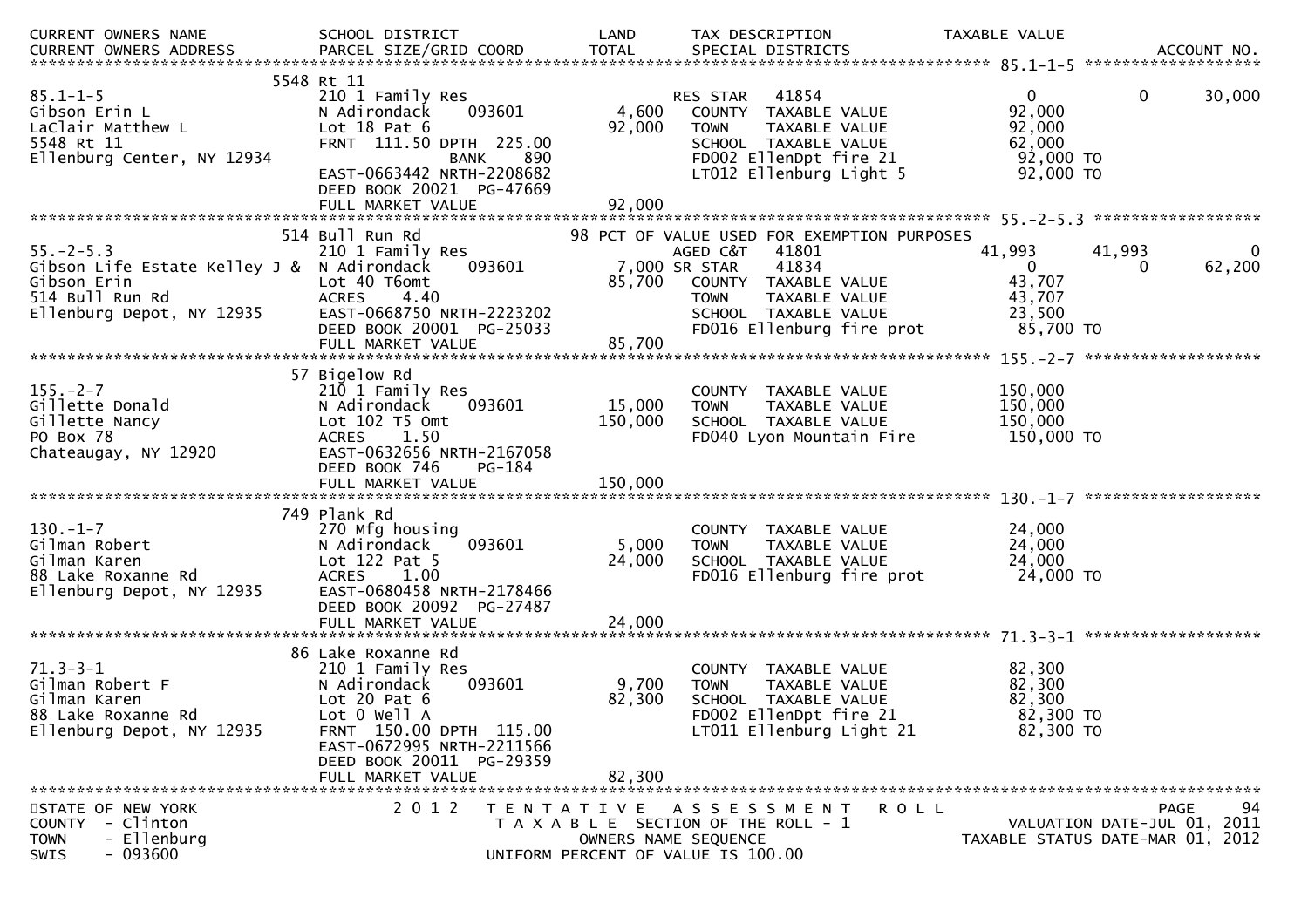| TAX MAP PARCEL NUMBER<br>CURRENT OWNERS NAME                                                              | PROPERTY LOCATION & CLASS ASSESSMENT<br>SCHOOL DISTRICT                                                                                                                  | LAND                        | TAX DESCRIPTION                                                                                                                            | TAXABLE VALUE                                                   |                        |
|-----------------------------------------------------------------------------------------------------------|--------------------------------------------------------------------------------------------------------------------------------------------------------------------------|-----------------------------|--------------------------------------------------------------------------------------------------------------------------------------------|-----------------------------------------------------------------|------------------------|
|                                                                                                           |                                                                                                                                                                          |                             |                                                                                                                                            |                                                                 |                        |
| $71.3 - 3 - 2$                                                                                            | 88 Lake Roxanne Rd<br>210 1 Family Res                                                                                                                                   |                             | 41854<br>RES STAR                                                                                                                          | $\overline{0}$                                                  | 30,000<br>$\mathbf{0}$ |
| Gilman Robert F<br>Gilman Karen K<br>88 Lake Roxanne Rd<br>Ellenburg Depot, NY 12935                      | 093601<br>N Adirondack<br>Lot 20 Pat $6$<br>Sub Lot $1 & 2$<br>Well B&C<br>FRNT 216.90 DPTH 184.00<br>EAST-0672913 NRTH-2211400<br>DEED BOOK 20011 PG-29359              | 96,400                      | 14,500 COUNTY TAXABLE VALUE<br>TAXABLE VALUE<br><b>TOWN</b><br>SCHOOL TAXABLE VALUE<br>FD002 EllenDpt fire 21<br>LT011 Ellenburg Light 21  | 96,400<br>96,400<br>66,400<br>96,400 TO<br>96,400 TO            |                        |
|                                                                                                           | FULL MARKET VALUE                                                                                                                                                        | 96,400                      |                                                                                                                                            |                                                                 |                        |
| $98. - 1 - 8.1$<br>Gilmet Randy<br>Gilmet Mary Lou<br>1385 Hardscrabble Rd<br>Cadyville, NY 12918         | Military Tpke<br>105 Vac farmland<br>093601<br>N Adirondack<br>11 Pat 6<br>ACRES 10.20<br>EAST-0647485 NRTH-2199037<br>DEED BOOK 20061 PG-99856                          | 4,700<br>4,700              | COUNTY TAXABLE VALUE<br>TAXABLE VALUE<br><b>TOWN</b><br>SCHOOL TAXABLE VALUE<br>FD014 EllenCtr fire #15                                    | 4,700<br>4,700<br>4,700<br>4,700 TO                             |                        |
|                                                                                                           |                                                                                                                                                                          |                             |                                                                                                                                            |                                                                 |                        |
|                                                                                                           | Blanche Rd                                                                                                                                                               |                             |                                                                                                                                            |                                                                 |                        |
| $155. - 4 - 2.1$<br>Gilmore Cinthia R<br>Gilmore Linda J<br>1499 Ashley Rd<br>West Chazy, NY 12992        | 321 Abandoned ag<br>093601<br>N Adirondack<br>Lot 119 Pat 5<br>ACRES 20.00<br>EAST-0634666 NRTH-2165022<br>DEED BOOK 20021 PG-48126                                      | 9,500<br>9,500              | COUNTY TAXABLE VALUE<br>TOWN TAXABLE VALUE<br>COUON TAXARLE VALUE<br>FD040 Lyon Mountain Fire                                              | 9,500<br>9,500<br>9,500<br>9,500 TO                             |                        |
|                                                                                                           | FULL MARKET VALUE                                                                                                                                                        | 9,500                       |                                                                                                                                            |                                                                 |                        |
|                                                                                                           | 292 West Hill Rd                                                                                                                                                         |                             |                                                                                                                                            |                                                                 |                        |
| $98. - 1 - 4.2$<br>Gilmore Irene<br>300 West Hill Rd<br>PO Box 90<br>Ellenburg Center, NY 12934           | 270 Mfg housing<br>093601<br>N Adirondack<br>Lot 13 T50mt<br>ACRES 78.00<br>EAST-0642530 NRTH-2197493<br>DEED BOOK 20011 PG-33347                                        | 30,800<br>41,800            | COUNTY TAXABLE VALUE<br>TAXABLE VALUE<br><b>TOWN</b><br>SCHOOL TAXABLE VALUE<br>FD014 EllenCtr fire #15                                    | 41,800<br>41,800<br>41,800<br>41,800 TO                         |                        |
|                                                                                                           | FULL MARKET VALUE                                                                                                                                                        | 41,800                      |                                                                                                                                            |                                                                 |                        |
|                                                                                                           | 24/26 Carpenter St                                                                                                                                                       |                             |                                                                                                                                            |                                                                 |                        |
| $99. - 2 - 6$<br>Gilmore Joey L<br>Gilmore Jennifer<br>35 Gero Rd<br>Mooers Forks, NY 12959               | 280 Res Multiple<br>093601<br>N Adirondack<br>10 Pat 5<br>1.00 BANK<br>850<br><b>ACRES</b><br>EAST-0650973 NRTH-2199233<br>DEED BOOK 20102 PG-30339<br>FULL MARKET VALUE | 10, 100<br>52,000<br>52,000 | COUNTY TAXABLE VALUE<br><b>TOWN</b><br>TAXABLE VALUE<br>SCHOOL TAXABLE VALUE<br>FD014 EllenCtr fire #15<br>LT010 Ellenburg Light 15        | 52,000<br>52,000<br>52,000<br>52,000 TO<br>52,000 TO            |                        |
| STATE OF NEW YORK<br>- Clinton<br><b>COUNTY</b><br>- Ellenburg<br><b>TOWN</b><br>$-093600$<br><b>SWIS</b> | 2 0 1 2                                                                                                                                                                  |                             | TENTATIVE ASSESSMENT<br><b>ROLL</b><br>T A X A B L E SECTION OF THE ROLL - 1<br>OWNERS NAME SEQUENCE<br>UNIFORM PERCENT OF VALUE IS 100.00 | VALUATION DATE-JUL 01, 2011<br>TAXABLE STATUS DATE-MAR 01, 2012 | 95<br><b>PAGE</b>      |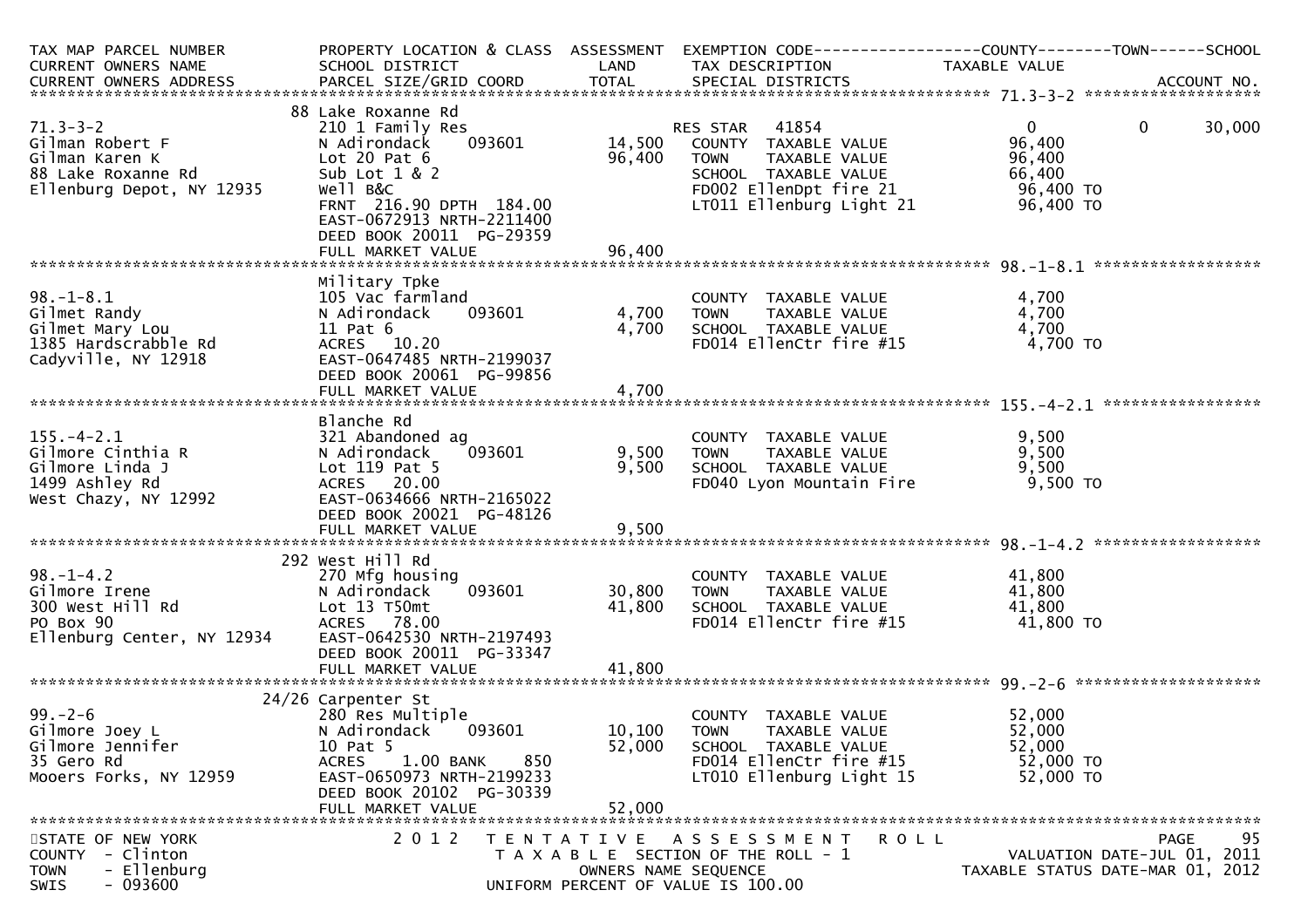| TAX MAP PARCEL NUMBER<br>CURRENT OWNERS NAME                                                           | PROPERTY LOCATION & CLASS ASSESSMENT<br>SCHOOL DISTRICT                                                                                                                           | LAND                      | EXEMPTION CODE-----------------COUNTY-------TOWN------SCHOOL<br>TAX DESCRIPTION                                                                         | TAXABLE VALUE                                                         |                                                                               |
|--------------------------------------------------------------------------------------------------------|-----------------------------------------------------------------------------------------------------------------------------------------------------------------------------------|---------------------------|---------------------------------------------------------------------------------------------------------------------------------------------------------|-----------------------------------------------------------------------|-------------------------------------------------------------------------------|
|                                                                                                        |                                                                                                                                                                                   |                           |                                                                                                                                                         |                                                                       |                                                                               |
| $99. - 2 - 7$<br>Gilmore Joey L<br>Gilmore Jennifer T<br>24 Carpenter St<br>Ellenburg Center, NY 12934 | 20 Carpenter St<br>210 1 Family Res<br>093601<br>N Adirondack<br>10 Pat 5<br>$1.10$ BANK<br>850<br><b>ACRES</b><br>EAST-0651069 NRTH-2199116<br>DEED BOOK 20112 PG-44864          | 5,000<br>56,000           | COUNTY TAXABLE VALUE<br>TAXABLE VALUE<br><b>TOWN</b><br>SCHOOL TAXABLE VALUE<br>FD014 EllenCtr fire #15<br>LT010 Ellenburg Light 15                     | 56,000<br>56,000<br>56,000<br>56,000 TO<br>56,000 TO                  |                                                                               |
|                                                                                                        |                                                                                                                                                                                   |                           |                                                                                                                                                         |                                                                       |                                                                               |
|                                                                                                        | 311 Bull Run Rd                                                                                                                                                                   |                           |                                                                                                                                                         |                                                                       |                                                                               |
| $55. - 2 - 3.2$<br>Gilmore Kelley P<br>Gilmore Jessica L<br>79 white Rd<br>Mooers Forks, NY 12959      | 270 Mfg housing<br>093601<br>N Adirondack<br>Lot 39 T6 Omt<br>2.00 BANK<br>850<br><b>ACRES</b><br>EAST-0666908 NRTH-2219020<br>DEED BOOK 20082 PG-13584                           | 5,600<br>35,000           | COUNTY TAXABLE VALUE<br>TAXABLE VALUE<br><b>TOWN</b><br>SCHOOL TAXABLE VALUE<br>FD016 Ellenburg fire prot                                               | 35,000<br>35,000<br>35,000<br>35,000 TO                               |                                                                               |
|                                                                                                        |                                                                                                                                                                                   |                           |                                                                                                                                                         |                                                                       |                                                                               |
|                                                                                                        |                                                                                                                                                                                   |                           |                                                                                                                                                         |                                                                       |                                                                               |
| $99. - 2 - 4$<br>Gilmore Kelley P<br>PO Box 190<br>Altona, NY 12910                                    | 30 Carpenter St<br>210 1 Family Res<br>093601<br>N Adirondack<br>10 Pat 5<br>3.40<br><b>ACRES</b><br>EAST-0651078 NRTH-2199460<br>DEED BOOK 20021 PG-41031                        | 6,500<br>44,000           | COUNTY TAXABLE VALUE<br>TAXABLE VALUE<br><b>TOWN</b><br>SCHOOL TAXABLE VALUE<br>FD014 EllenCtr fire #15<br>LT010 Ellenburg Light 15                     | 44,000<br>44,000<br>44,000<br>44,000 TO<br>44,000 TO                  |                                                                               |
|                                                                                                        |                                                                                                                                                                                   |                           |                                                                                                                                                         |                                                                       |                                                                               |
| $155.2 - 1 - 3$<br>Gilmore Norman<br>176 Blanche Rd<br>Merrill, NY 12955                               | 176 Blanche Rd<br>210 1 Family Res<br>093601<br>N Adirondack<br>119 Pat 5<br>FRNT 150.00 DPTH 275.00<br>EAST-0633291 NRTH-2165571<br>DEED BOOK 324<br>PG-189<br>FULL MARKET VALUE | 30,100<br>30,100          | AGED C&T<br>41801<br>4,800 SR STAR<br>41834<br>COUNTY TAXABLE VALUE<br><b>TOWN</b><br>TAXABLE VALUE<br>SCHOOL TAXABLE VALUE<br>FD040 Lyon Mountain Fire | 15,050<br>$\overline{0}$<br>15,050<br>15,050<br>$\Omega$<br>30,100 TO | 15,050<br>0<br>30,100<br>0                                                    |
|                                                                                                        |                                                                                                                                                                                   |                           |                                                                                                                                                         |                                                                       |                                                                               |
| $155.2 - 1 - 2$<br>Gilmore Paul G<br>Gilmore Amanda E<br>184 Blanche Rd<br>Merrill, NY 12955           | 136 Blanche Rd<br>210 1 Family Res<br>N Adirondack<br>093601<br>119 Pat 5<br>1.10<br><b>ACRES</b><br>EAST-0633299 NRTH-2165751<br>DEED BOOK 984<br>$PG-103$<br>FULL MARKET VALUE  | 5,000<br>49,000<br>49,000 | 41854<br>RES STAR<br>COUNTY TAXABLE VALUE<br><b>TOWN</b><br>TAXABLE VALUE<br>SCHOOL TAXABLE VALUE<br>FD040 Lyon Mountain Fire                           | $\mathbf{0}$<br>49,000<br>49,000<br>19,000<br>49,000 TO               | 0<br>30,000                                                                   |
|                                                                                                        |                                                                                                                                                                                   |                           |                                                                                                                                                         |                                                                       |                                                                               |
| STATE OF NEW YORK<br>COUNTY - Clinton<br>- Ellenburg<br><b>TOWN</b><br>$-093600$<br><b>SWIS</b>        | 2 0 1 2                                                                                                                                                                           | T E N T A T I V E         | <b>ROLL</b><br>A S S E S S M E N T<br>T A X A B L E SECTION OF THE ROLL - 1<br>OWNERS NAME SEQUENCE<br>UNIFORM PERCENT OF VALUE IS 100.00               |                                                                       | 96<br>PAGE<br>VALUATION DATE-JUL 01, 2011<br>TAXABLE STATUS DATE-MAR 01, 2012 |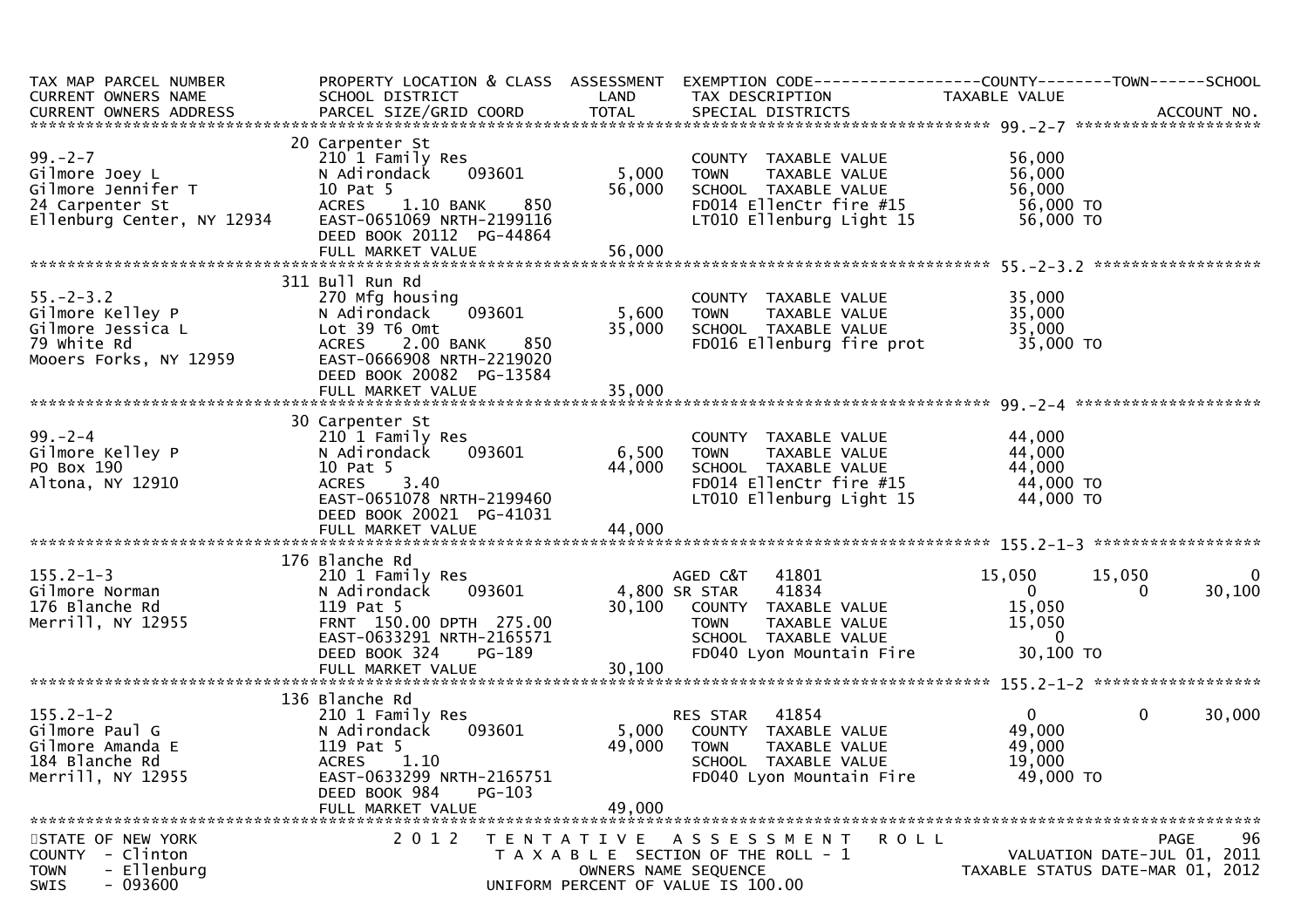| TAX MAP PARCEL NUMBER<br><b>CURRENT OWNERS NAME</b>                                                      | PROPERTY LOCATION & CLASS ASSESSMENT EXEMPTION CODE----------------COUNTY-------TOWN------SCHOOL<br>SCHOOL DISTRICT                                                           | LAND             | TAX DESCRIPTION                                                                                                                       | TAXABLE VALUE                                           |                                                                                    |
|----------------------------------------------------------------------------------------------------------|-------------------------------------------------------------------------------------------------------------------------------------------------------------------------------|------------------|---------------------------------------------------------------------------------------------------------------------------------------|---------------------------------------------------------|------------------------------------------------------------------------------------|
| $86. - 1 - 12$<br>Gingras Richard R<br>Gingras Kathleen<br>752 Maquam Shore Rd<br>Swanton, VT 05488      | Military Tpke<br>323 Vacant rural<br>N Adirondack<br>093601<br>Lot 1 T6 Omt<br>ACRES 83.00<br>EAST-0673068 NRTH-2203855<br>DEED BOOK 20061 PG-96858                           | 24,300<br>24,300 | COUNTY TAXABLE VALUE<br>TAXABLE VALUE<br><b>TOWN</b><br>SCHOOL TAXABLE VALUE<br>FD016 Ellenburg fire prot                             | 24,300<br>24,300<br>24,300<br>24,300 TO                 |                                                                                    |
|                                                                                                          | FULL MARKET VALUE                                                                                                                                                             | 24,300           |                                                                                                                                       |                                                         |                                                                                    |
| $126. - 1 - 15.1$<br>Giordani Sandro<br>Giordani Fabio<br>39 Elizabeth St<br>Port Chester, NY 10573-3003 | Bigelow Rd<br>260 Seasonal res<br>N Adirondack<br>093601<br>64 Pat 5<br>ACRES 87.40<br>EAST-0632994 NRTH-2180407<br>DEED BOOK 797<br>PG-161                                   | 24,800<br>41,000 | COUNTY TAXABLE VALUE<br><b>TOWN</b><br>TAXABLE VALUE<br>SCHOOL TAXABLE VALUE<br>FD016 Ellenburg fire prot                             | 41,000<br>41,000<br>41,000<br>41,000 TO                 |                                                                                    |
|                                                                                                          |                                                                                                                                                                               |                  |                                                                                                                                       |                                                         |                                                                                    |
| $85. - 2 - 7.8$<br>Glaude Brandon<br>6397 Military Tpke<br>Ellenburg Depot, NY 12935                     | 6397 Military Tpke<br>210 1 Family Res<br>N Adirondack<br>093601<br>Lot 19 T6omt<br>890<br><b>ACRES</b><br>1.60 BANK<br>EAST-0668363 NRTH-2207697<br>DEED BOOK 20092 PG-28447 | 5,100<br>75,000  | 41854<br><b>RES STAR</b><br>COUNTY TAXABLE VALUE<br>TAXABLE VALUE<br><b>TOWN</b><br>SCHOOL TAXABLE VALUE<br>FD016 Ellenburg fire prot | $\mathbf{0}$<br>75,000<br>75,000<br>45,000<br>75,000 TO | 30,000<br>0                                                                        |
|                                                                                                          | Bombard Rd                                                                                                                                                                    |                  |                                                                                                                                       |                                                         |                                                                                    |
| $70. - 1 - 27.12$<br>Glaude Brandon J<br>Duprey Courtney<br>5506 Rt 11<br>Ellenburg Center, NY 12934     | 311 Res vac land<br>093601<br>N Adirondack<br>18 Pat 6<br><b>ACRES</b><br>2.10<br>EAST-0663861 NRTH-2211282<br>DEED BOOK 20051 PG-82109                                       | 5,700<br>5,700   | COUNTY TAXABLE VALUE<br><b>TOWN</b><br>TAXABLE VALUE<br>SCHOOL TAXABLE VALUE<br>FD002 EllenDpt fire 21<br>LT012 Ellenburg Light 5     | 5,700<br>5,700<br>5,700<br>5,700 TO<br>$5,700$ TO       |                                                                                    |
|                                                                                                          | FULL MARKET VALUE                                                                                                                                                             | 5,700            |                                                                                                                                       |                                                         |                                                                                    |
| $70. - 1 - 20.1$<br>Glaude's Riverview Farm LLC<br>5506 Rt 11<br>Ellenburg Center, NY 12934              | 5506 Rt 11<br>112 Dairy farm<br>N Adirondack<br>093601<br>Lot 19 & 22 T6omt<br>ACRES 235.40<br>EAST-0664676 NRTH-2208892                                                      |                  | 10 YR AGR 41700<br>112,000 AGRI DISTR 41720<br>41854<br>254,000 RES STAR<br>483A EX<br>42100<br>COUNTY TAXABLE VALUE                  | 22,025<br>$\mathbf 0$<br>$\Omega$<br>6,600<br>225,375   | 22,025<br>22,025<br>$\overline{\phantom{0}}$<br>0<br>30,000<br>0<br>6,600<br>6,600 |
| MAY BE SUBJECT TO PAYMENT<br>UNDER AGDIST LAW TIL 2016                                                   | DEED BOOK 20051 PG-82018<br>FULL MARKET VALUE                                                                                                                                 | 254,000          | <b>TOWN</b><br>TAXABLE VALUE<br>SCHOOL TAXABLE VALUE<br>FD002 EllenDpt fire 21<br>$6,600$ EX                                          | 225,375<br>195,375<br>247,400 TO                        |                                                                                    |
|                                                                                                          |                                                                                                                                                                               |                  | LT012 Ellenburg Light 5<br>6,51 $6$ EX                                                                                                | 244,258 TO                                              |                                                                                    |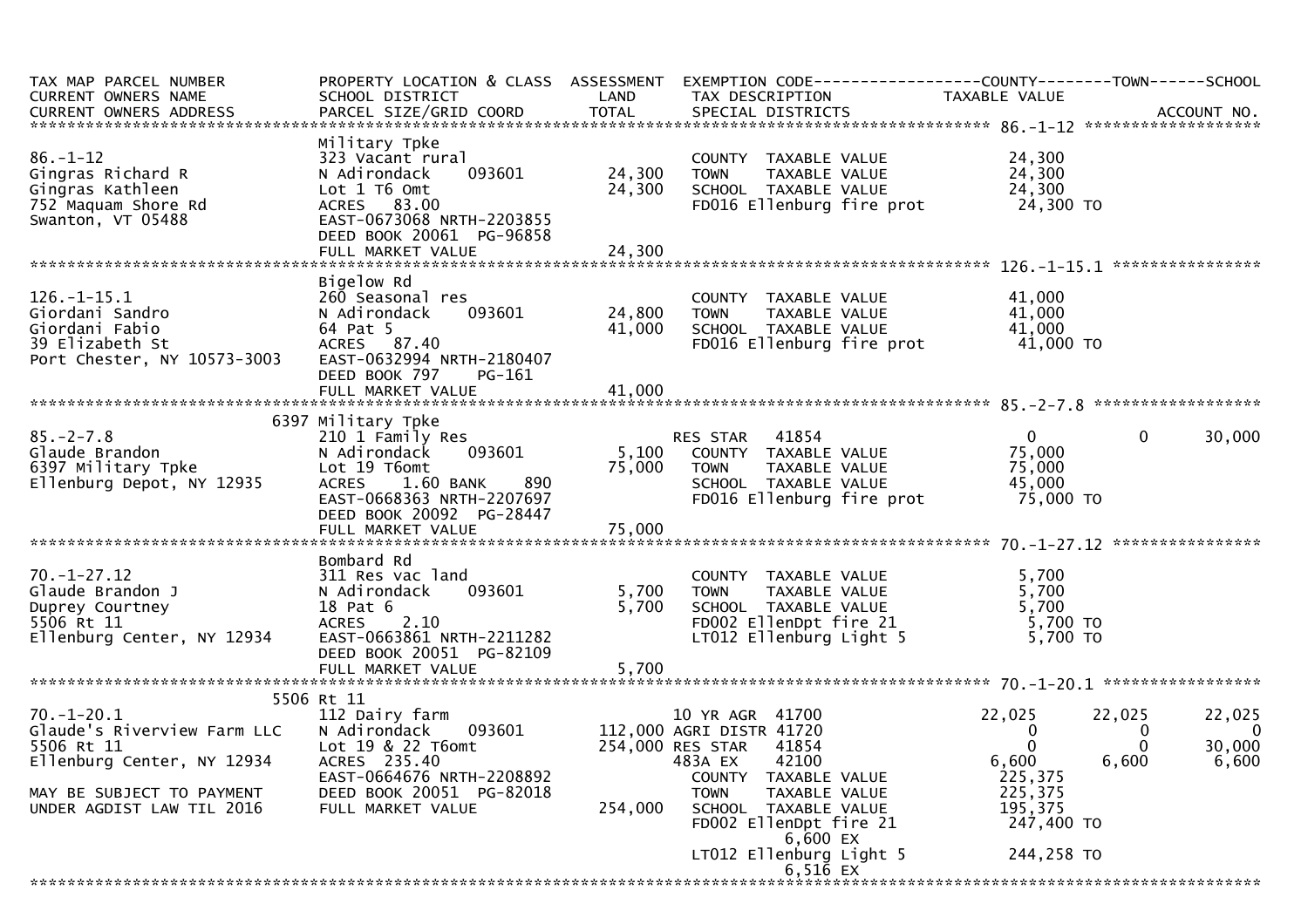| STATE OF NEW YORK<br>COUNTY - Clinton<br>- Ellenburg<br><b>TOWN</b><br>$-093600$<br><b>SWIS</b>                                                        | 2 0 1 2                                                                                                                                                                                           |                                              | TENTATIVE ASSESSMENT<br><b>ROLL</b><br>T A X A B L E SECTION OF THE ROLL - 1<br>OWNERS NAME SEQUENCE<br>UNIFORM PERCENT OF VALUE IS 100.00                        | TAXABLE STATUS DATE-MAR 01, 2012                                              | 97<br><b>PAGE</b><br>VALUATION DATE-JUL 01, 2011                 |
|--------------------------------------------------------------------------------------------------------------------------------------------------------|---------------------------------------------------------------------------------------------------------------------------------------------------------------------------------------------------|----------------------------------------------|-------------------------------------------------------------------------------------------------------------------------------------------------------------------|-------------------------------------------------------------------------------|------------------------------------------------------------------|
| TAX MAP PARCEL NUMBER<br>CURRENT OWNERS NAME<br>CURRENT OWNERS ADDRESS                                                                                 | SCHOOL DISTRICT                                                                                                                                                                                   | LAND                                         | PROPERTY LOCATION & CLASS ASSESSMENT EXEMPTION CODE----------------COUNTY-------TOWN------SCHOOL<br>TAX DESCRIPTION                                               | TAXABLE VALUE                                                                 |                                                                  |
| $70. - 1 - 27.11$<br>Glaude's Riverview Farm LLC<br>5506 Rt 11<br>Ellenburg Center, NY 12934<br>MAY BE SUBJECT TO PAYMENT<br>UNDER AGDIST LAW TIL 2016 | Rt 11<br>105 Vac farmland<br>093601<br>N Adirondack<br>18 Pat 6<br>ACRES 39.90<br>EAST-0663488 NRTH-2210477<br>DEED BOOK 20051 PG-82017<br>FULL MARKET VALUE                                      | 21,700<br>21,700<br>21,700                   | AGRI DISTR 41720<br>COUNTY TAXABLE VALUE<br><b>TOWN</b><br>TAXABLE VALUE<br>SCHOOL TAXABLE VALUE<br>FD002 EllenDpt fire 21<br>LT012 Ellenburg Light 5             | 2,437<br>19,263<br>19,263<br>19,263<br>21,700 TO<br>21,700 TO                 | 2,437<br>2,437                                                   |
| $84. - 1 - 18.12$<br>Glaude's Riverview Farm LLC<br>5506 Rt 11<br>Ellenburg Center, NY 12934<br>MAY BE SUBJECT TO PAYMENT<br>UNDER AGDIST LAW TIL 2016 | Ellenburg Center Rd<br>112 Dairy farm<br>093601<br>N Adirondack<br>4 Pat 6<br>PLD 441 + PLD 442<br>ACRES 186.17<br>EAST-0656025 NRTH-2201800<br>DEED BOOK 20051 PG-82016<br>FULL MARKET VALUE     | 84,900 483A EX<br>124,000 483A EX<br>124,000 | AGRI DISTR 41720<br>42100<br>42100<br>483A EX<br>42100<br>COUNTY TAXABLE VALUE<br><b>TOWN</b><br>TAXABLE VALUE<br>SCHOOL TAXABLE VALUE<br>FD014 EllenCtr fire #15 | 2,348<br>1,800<br>3,500<br>900<br>115,452<br>115,452<br>115,452<br>117,800 TO | 2,348<br>2,348<br>1,800<br>1,800<br>3,500<br>3,500<br>900<br>900 |
|                                                                                                                                                        |                                                                                                                                                                                                   |                                              | 6.200 EX                                                                                                                                                          |                                                                               |                                                                  |
| $71.3 - 1 - 14.1$<br>Glenn Woods Realty Inc<br>Attn: Aaron Rowe<br>PO Box 327<br>Ellenburg Depot, NY 12935                                             | 19 Station Hill Rd<br>449 Other Storag<br>N Adirondack<br>093601<br>6.60<br><b>ACRES</b><br>EAST-0672390 NRTH-2213898<br>DEED BOOK 20001 PG-22889                                                 | 33,000<br>296,600                            | COUNTY TAXABLE VALUE<br><b>TOWN</b><br>TAXABLE VALUE<br>SCHOOL TAXABLE VALUE<br>FD002 EllenDpt fire 21                                                            | 296,600<br>296,600<br>296,600<br>296,600 то                                   |                                                                  |
|                                                                                                                                                        | Bohon Rd                                                                                                                                                                                          |                                              |                                                                                                                                                                   |                                                                               |                                                                  |
| $82. - 1 - 9.7$<br>Glennon Robin<br>157 Bohen Rd<br>Churubusco, NY 12923                                                                               | 323 Vacant rural<br>093601<br>N Adirondack<br>Lot 12 T6omt<br>ACRES 18.47<br>EAST-0630614 NRTH-2205657                                                                                            | 13,700<br>13,700                             | COUNTY TAXABLE VALUE<br><b>TOWN</b><br>TAXABLE VALUE<br>SCHOOL TAXABLE VALUE<br>FD016 Ellenburg fire prot                                                         | 13,700<br>13,700<br>13,700<br>13,700 TO                                       |                                                                  |
|                                                                                                                                                        | DEED BOOK 20031 PG-57425<br>FULL MARKET VALUE                                                                                                                                                     | 13,700                                       |                                                                                                                                                                   |                                                                               |                                                                  |
| $141.3 - 2 - 8$<br>Gokey Leonard<br>5147 Rt 374<br>Lyon Mountain, NY 12955                                                                             | 5147 Rt 374<br>230 3 Family Res - WTRFNT<br>093601<br>N Adirondack<br>Lot $100$ Pat 5<br>1.10<br><b>ACRES</b><br>EAST-0625154 NRTH-2170087<br>DEED BOOK 744<br><b>PG-205</b><br>FULL MARKET VALUE | 127,000<br>264,500<br>264,500                | COUNTY TAXABLE VALUE<br><b>TOWN</b><br>TAXABLE VALUE<br>SCHOOL TAXABLE VALUE<br>FD040 Lyon Mountain Fire<br>WD018 Chat lake water dist                            | 264,500<br>264,500<br>264,500<br>264,500 TO<br>264,500 ТО М                   |                                                                  |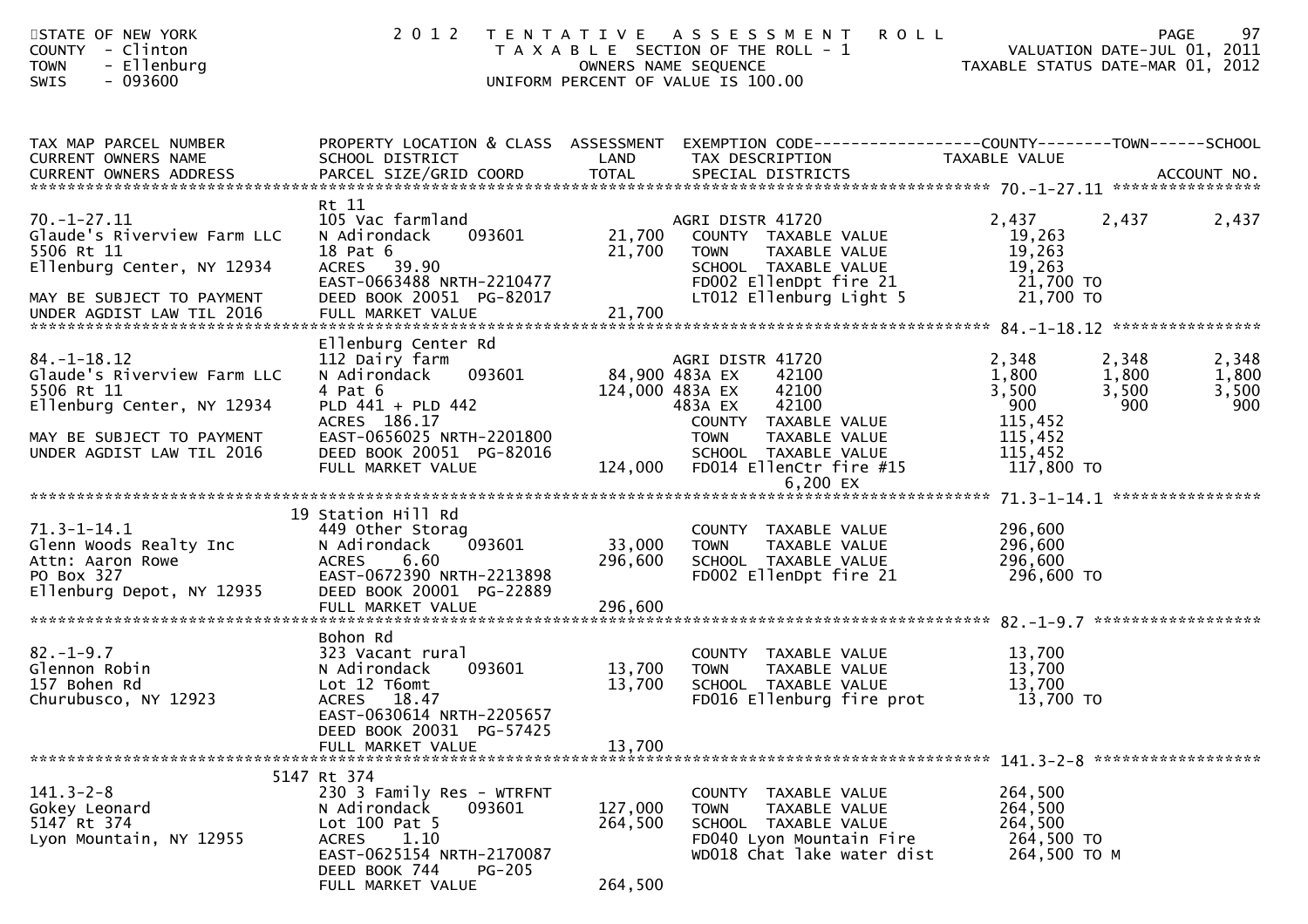|             | STATE OF NEW YORK | 2012 TENTATIVE ASSESSMENT ROLL        | 98<br>PAGE                       |
|-------------|-------------------|---------------------------------------|----------------------------------|
| COUNTY      | - Clinton         | T A X A B L E SECTION OF THE ROLL - 1 | VALUATION DATE-JUL 01, 2011      |
| <b>TOWN</b> | - Ellenburg       | OWNERS NAME SEQUENCE                  | TAXABLE STATUS DATE-MAR 01, 2012 |
| SWIS        | $-093600$         | UNIFORM PERCENT OF VALUE IS 100.00    |                                  |

| TAX MAP PARCEL NUMBER                                                             | PROPERTY LOCATION & CLASS ASSESSMENT       |                                                                                                                        | EXEMPTION CODE------------------COUNTY--------TOWN------SCHOOL                                                                          |
|-----------------------------------------------------------------------------------|--------------------------------------------|------------------------------------------------------------------------------------------------------------------------|-----------------------------------------------------------------------------------------------------------------------------------------|
| CURRENT OWNERS NAME                                                               | SCHOOL DISTRICT                            | LAND<br>TAX DESCRIPTION                                                                                                | TAXABLE VALUE                                                                                                                           |
|                                                                                   |                                            |                                                                                                                        |                                                                                                                                         |
|                                                                                   |                                            |                                                                                                                        |                                                                                                                                         |
|                                                                                   | 5315/5321 Rt 374                           | 92 PCT OF VALUE USED FOR EXEMPTION PURPOSES                                                                            |                                                                                                                                         |
| $141.3 - 2 - 49$                                                                  |                                            | 280 Res Multiple - WTRFNT<br>Chateaugay 1 163401 125,100 AGED COUN 41802<br>Lot 100 T5omt 163401 163,000 SR STAR 41834 | 37,490<br>37,490<br>$\mathbf 0$                                                                                                         |
| Gonzales Vina Elizabeth                                                           |                                            |                                                                                                                        | 44,988<br>$\mathbf{0}$<br>$\overline{0}$                                                                                                |
| Gonzales Louis F                                                                  |                                            | 41834                                                                                                                  | $\begin{array}{ccc} & & 0 \end{array}$<br>$\Omega$<br>62,200                                                                            |
| 5321 Rt 374<br>Merrill, NY 12955                                                  | <b>ACRES</b><br>1.40                       | COUNTY TAXABLE VALUE                                                                                                   | 80,522                                                                                                                                  |
|                                                                                   | EAST-0622735 NRTH-2173389                  | <b>TOWN</b><br>TAXABLE VALUE                                                                                           | 125,510                                                                                                                                 |
|                                                                                   | DEED BOOK 365<br>PG-457                    |                                                                                                                        | TOWN TAXABLE VIESE<br>SCHOOL TAXABLE VALUE 100,800 TO                                                                                   |
|                                                                                   | FULL MARKET VALUE                          | 163,000 FD040 Lyon Mountain Fire                                                                                       |                                                                                                                                         |
|                                                                                   |                                            |                                                                                                                        | $WD018$ Chat lake water dist $163,000$ TO M                                                                                             |
|                                                                                   |                                            |                                                                                                                        |                                                                                                                                         |
|                                                                                   | 550 Tacey Rd                               |                                                                                                                        |                                                                                                                                         |
| $97. - 1 - 7$                                                                     | 210 1 Family Res                           | 41854<br>RES STAR                                                                                                      | $\overline{0}$<br>$\mathbf{0}$<br>30,000                                                                                                |
| Goodchild Larry                                                                   | 093601<br>N Adirondack                     | COUNTY TAXABLE VALUE<br>5,000                                                                                          | 34,000                                                                                                                                  |
| Goodchild Deborah<br>550 Tacey Rd                                                 | 1.20<br><b>ACRES</b>                       | 34,000<br>TAXABLE VALUE<br><b>TOWN</b>                                                                                 | 34,000                                                                                                                                  |
|                                                                                   | EAST-0629569 NRTH-2198532<br>DEED BOOK 776 | SCHOOL TAXABLE VALUE                                                                                                   | 4,000<br>34,000 TO                                                                                                                      |
| Ellenburg Center, NY 12934                                                        | PG-193                                     | FD016 Ellenburg fire prot                                                                                              |                                                                                                                                         |
|                                                                                   |                                            |                                                                                                                        |                                                                                                                                         |
|                                                                                   | 415 Plank Rd                               |                                                                                                                        |                                                                                                                                         |
| $145. - 1 - 8.2$                                                                  | 240 Rural res                              | RES STAR                                                                                                               | 30,000<br>$\overline{0}$<br>$\Omega$                                                                                                    |
| Goodman David C                                                                   | 093601<br>N Adirondack                     | ES STAR - 41854<br>COUNTY - TAXABLE VALUE<br>13,400                                                                    | 71,000                                                                                                                                  |
| Goodman Neva J                                                                    | Lot 110 T5omt                              | TAXABLE VALUE<br>71,000<br><b>TOWN</b>                                                                                 | 71,000                                                                                                                                  |
| 415 Plank Rd                                                                      | ACRES 17.60                                | SCHOOL TAXABLE VALUE                                                                                                   | 41,000                                                                                                                                  |
| Ellenburg Depot, NY 12935                                                         | EAST-0681429 NRTH-2170775                  |                                                                                                                        | FD016 Ellenburg fire prot $71,000$ TO                                                                                                   |
|                                                                                   | DEED BOOK 652<br>PG-41                     |                                                                                                                        |                                                                                                                                         |
|                                                                                   |                                            |                                                                                                                        |                                                                                                                                         |
|                                                                                   |                                            |                                                                                                                        |                                                                                                                                         |
|                                                                                   | 6 Balsam Way                               |                                                                                                                        |                                                                                                                                         |
| 141.3-3-5.2<br>Goodrow Dale A<br>Goodrow Sheila A                                 | 210 1 Family Res - WTRFNT                  | WARCOMALL 41131                                                                                                        | 34,700<br>34,700<br>$\mathbf{0}$                                                                                                        |
|                                                                                   | N Adirondack<br>093601                     | 67,400 RES STAR 41854                                                                                                  | $\overline{0}$<br>30,000<br>$\Omega$                                                                                                    |
|                                                                                   | <b>FRNT</b><br>78.88 DPTH 178.00           | 138,800<br>COUNTY TAXABLE VALUE                                                                                        | 104,100                                                                                                                                 |
|                                                                                   | <b>ACRES</b><br>5.20                       | TAXABLE VALUE<br><b>TOWN</b>                                                                                           | 104,100                                                                                                                                 |
| Lyon Mountain, NY 12952                                                           | EAST-0624171 NRTH-2170013                  | SCHOOL TAXABLE VALUE                                                                                                   | 108,800                                                                                                                                 |
|                                                                                   | DEED BOOK 20011 PG-34528                   | FD040 Lyon Mountain Fire                                                                                               | 138,800 TO                                                                                                                              |
|                                                                                   |                                            |                                                                                                                        | FULL MARKET VALUE<br>FULL MARKET VALUE 138,800 WD018 Chat lake water dist 138,800 TO M FULL MARKET VALUE 238,800 TO M FULL MARKET VALUE |
|                                                                                   |                                            |                                                                                                                        |                                                                                                                                         |
|                                                                                   | 307/309 Brandy Brook Rd                    |                                                                                                                        |                                                                                                                                         |
|                                                                                   | 270 Mfg housing                            | 41834<br>SR STAR                                                                                                       | $\overline{0}$<br>$\mathbf 0$<br>51,000                                                                                                 |
| 83.-1-9.5<br>Goodyear Ross S<br>309 Brandy Brook Rd<br>Fllanhurg Center, NY 12934 | 093601<br>N Adirondack                     | 21,300<br>COUNTY TAXABLE VALUE                                                                                         | 51,000                                                                                                                                  |
|                                                                                   | 15 T6omt                                   | 51,000<br>TAXABLE VALUE<br><b>TOWN</b>                                                                                 | 51,000                                                                                                                                  |
| Ellenburg Center, NY 12934                                                        | ACRES 29.10                                | SCHOOL TAXABLE VALUE                                                                                                   | $\overline{0}$                                                                                                                          |
|                                                                                   | EAST-0647566 NRTH-2205328                  | FD014 EllenCtr fire #15                                                                                                | 51,000 TO                                                                                                                               |
|                                                                                   | DEED BOOK 20001 PG-26380                   |                                                                                                                        |                                                                                                                                         |
|                                                                                   | FULL MARKET VALUE                          | 51,000                                                                                                                 |                                                                                                                                         |
|                                                                                   |                                            |                                                                                                                        |                                                                                                                                         |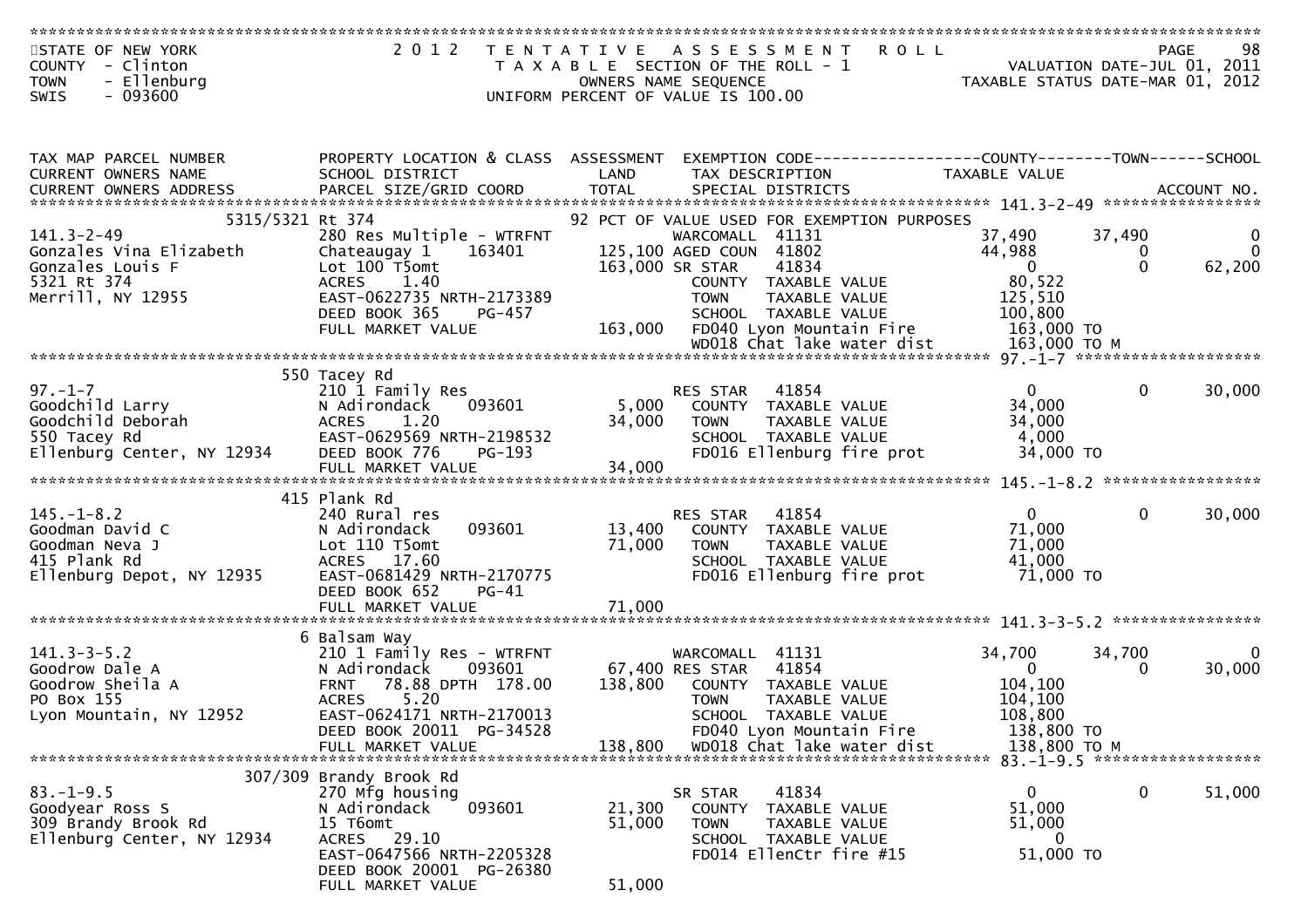| STATE OF NEW YORK<br>COUNTY - Clinton<br>- Ellenburg<br><b>TOWN</b> |                                                      |                 | 2012 TENTATIVE ASSESSMENT<br><b>ROLL</b><br>T A X A B L E SECTION OF THE ROLL - 1<br>OWNERS NAME SEQUENCE           | VALUATION DATE-JUL 01, 2011<br>TAXABLE STATUS DATE-MAR 01, 2012 | PAGE         | 99     |
|---------------------------------------------------------------------|------------------------------------------------------|-----------------|---------------------------------------------------------------------------------------------------------------------|-----------------------------------------------------------------|--------------|--------|
| SWIS<br>- 093600                                                    |                                                      |                 | UNIFORM PERCENT OF VALUE IS 100.00                                                                                  |                                                                 |              |        |
|                                                                     |                                                      |                 |                                                                                                                     |                                                                 |              |        |
|                                                                     |                                                      |                 |                                                                                                                     |                                                                 |              |        |
| TAX MAP PARCEL NUMBER<br>CURRENT OWNERS NAME                        | SCHOOL DISTRICT                                      | LAND            | PROPERTY LOCATION & CLASS ASSESSMENT EXEMPTION CODE----------------COUNTY-------TOWN------SCHOOL<br>TAX DESCRIPTION | TAXABLE VALUE                                                   |              |        |
|                                                                     |                                                      |                 |                                                                                                                     |                                                                 |              |        |
|                                                                     |                                                      |                 |                                                                                                                     |                                                                 |              |        |
| $159. - 1 - 9.1$                                                    | Plank Rd<br>$314$ Rural vac< $10$                    |                 |                                                                                                                     |                                                                 |              |        |
| Goslin David                                                        | 093601<br>N Adirondack                               | 5,500           | COUNTY TAXABLE VALUE<br>TAXABLE VALUE<br><b>TOWN</b>                                                                | 5,500<br>5,500                                                  |              |        |
| Goslin James C                                                      | <b>ACRES</b><br>1.40                                 | 5,500           | SCHOOL TAXABLE VALUE                                                                                                | 5,500                                                           |              |        |
| 407 Beartown Rd                                                     | EAST-0682398 NRTH-2169106                            |                 | FD016 Ellenburg fire prot                                                                                           | 5,500 TO                                                        |              |        |
| West Chazy, NY 12992                                                | DEED BOOK 20072 PG-4396                              |                 |                                                                                                                     |                                                                 |              |        |
|                                                                     | FULL MARKET VALUE                                    | 5,500           |                                                                                                                     |                                                                 |              |        |
|                                                                     |                                                      |                 |                                                                                                                     |                                                                 |              |        |
| $40. -1 - 11$                                                       | 649/651 Canaan Rd<br>270 Mfg housing                 |                 | 41854<br>RES STAR                                                                                                   | $\overline{0}$                                                  | $\Omega$     | 26,000 |
| Goss Brian                                                          | 093601<br>N Adirondack                               | 5,100           | COUNTY TAXABLE VALUE                                                                                                | 26,000                                                          |              |        |
| Goss Christina                                                      | 41 Pat 6                                             | 26,000          | <b>TOWN</b><br>TAXABLE VALUE                                                                                        | 26,000                                                          |              |        |
| 649 Canaan Rd                                                       | ACRES<br>1.50                                        |                 | SCHOOL TAXABLE VALUE                                                                                                | $\overline{0}$                                                  |              |        |
| Ellenburg, NY 12935                                                 | EAST-0672780 NRTH-2229399                            |                 | FD016 Ellenburg fire prot                                                                                           | 26,000 TO                                                       |              |        |
|                                                                     | DEED BOOK 20001 PG-24451                             |                 |                                                                                                                     |                                                                 |              |        |
|                                                                     | FULL MARKET VALUE                                    | 26,000          |                                                                                                                     |                                                                 |              |        |
|                                                                     | 76 West Hill Rd                                      |                 |                                                                                                                     |                                                                 |              |        |
| $99.1 - 1 - 8$                                                      | 432 Gas station                                      |                 | COUNTY TAXABLE VALUE                                                                                                | 35,000                                                          |              |        |
| Goss Carol                                                          | 093601<br>N Adirondack                               | 10,200          | TAXABLE VALUE<br><b>TOWN</b>                                                                                        | 35,000                                                          |              |        |
| 7134 Star Rd Rt 190                                                 | 11 Pat 5                                             | 35,000          | SCHOOL TAXABLE VALUE                                                                                                | 35,000                                                          |              |        |
| Ellenburg Center, NY 12934                                          | 3.00<br><b>ACRES</b>                                 |                 | FD014 EllenCtr fire $\bar{t}$ 15                                                                                    | 35,000 TO                                                       |              |        |
|                                                                     | EAST-0647595 NRTH-2198485<br>DEED BOOK 530<br>PG-210 |                 | LT010 Ellenburg Light 15                                                                                            | 35,000 TO                                                       |              |        |
|                                                                     | FULL MARKET VALUE                                    | 35,000          |                                                                                                                     |                                                                 |              |        |
|                                                                     |                                                      |                 |                                                                                                                     |                                                                 |              |        |
|                                                                     | 7134 Star Rd                                         |                 |                                                                                                                     |                                                                 |              |        |
| $84. - 1 - 23$                                                      | 210 1 Family Res                                     |                 | 41854<br>RES STAR                                                                                                   | $\overline{0}$                                                  | $\Omega$     | 30,000 |
| Goss Carol R<br>7134 Star Rd Rt 190                                 | 093601<br>N Adirondack<br>16 Pat 6                   | 5,000<br>46,000 | COUNTY TAXABLE VALUE<br><b>TOWN</b>                                                                                 | 46,000<br>46,000                                                |              |        |
| Ellenburg Center, NY 12934                                          | <b>ACRES</b><br>1.40                                 |                 | TAXABLE VALUE<br>SCHOOL TAXABLE VALUE                                                                               | 16,000                                                          |              |        |
|                                                                     | EAST-0651592 NRTH-2204973                            |                 | FD016 Ellenburg fire prot                                                                                           | 46,000 TO                                                       |              |        |
|                                                                     | DEED BOOK 598<br>PG-977                              |                 |                                                                                                                     |                                                                 |              |        |
|                                                                     | FULL MARKET VALUE                                    | 46,000          |                                                                                                                     |                                                                 |              |        |
|                                                                     |                                                      |                 |                                                                                                                     |                                                                 |              |        |
| $71.3 - 2 - 5$                                                      | 5096 Rt 11<br>210 1 Family Res                       |                 | 41854<br>RES STAR                                                                                                   | 0                                                               | $\mathbf{0}$ | 27,000 |
| Goss Richard                                                        | 093601<br>N Adirondack                               | 3,000           | <b>COUNTY</b><br>TAXABLE VALUE                                                                                      | 27,000                                                          |              |        |
| Goss Barbara                                                        | Lot $20-21$ Pat $6$                                  | 27,000          | <b>TOWN</b><br>TAXABLE VALUE                                                                                        | 27,000                                                          |              |        |
| 5096 Rt 11                                                          | 84.50 DPTH 108.00<br><b>FRNT</b>                     |                 | SCHOOL TAXABLE VALUE                                                                                                | $\bf{0}$                                                        |              |        |
| Ellenburg Depot, NY 12935                                           | EAST-0673030 NRTH-2213474                            |                 | FD002 EllenDpt fire 21                                                                                              | 27,000 TO                                                       |              |        |
|                                                                     | DEED BOOK 20072 PG-10395                             |                 | LT011 Ellenburg Light 21                                                                                            | 27,000 TO                                                       |              |        |
|                                                                     | FULL MARKET VALUE<br>********************            | 27,000          |                                                                                                                     |                                                                 |              |        |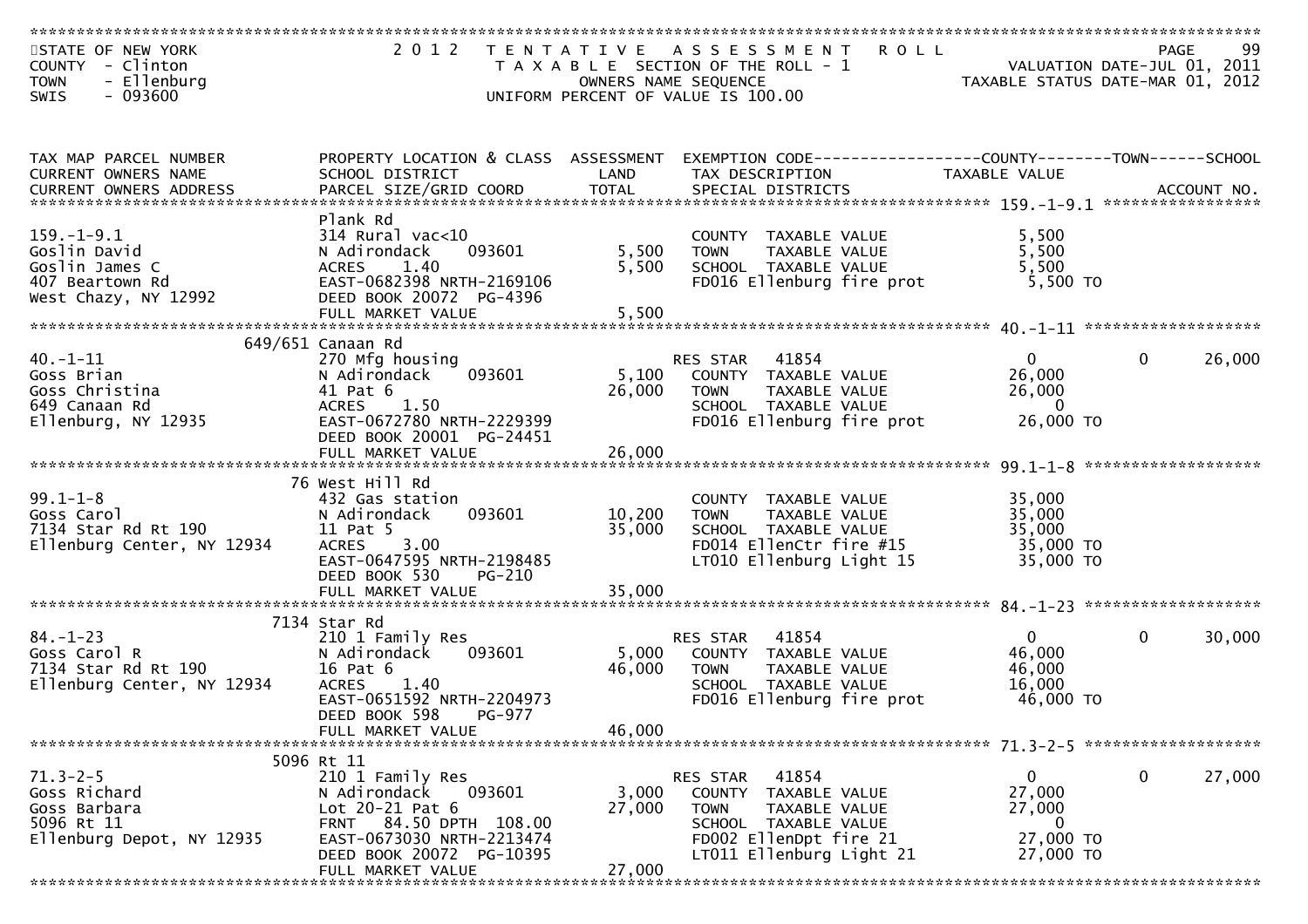| STATE OF NEW YORK<br>COUNTY - Clinton<br>- Ellenburg<br><b>TOWN</b><br>SWIS<br>$-093600$               | 2012                                                                                                                                                               | OWNERS NAME SEQUENCE       | TENTATIVE ASSESSMENT<br><b>ROLL</b><br>T A X A B L E SECTION OF THE ROLL - 1<br>UNIFORM PERCENT OF VALUE IS 100.00                     | 100<br><b>PAGE</b><br>VALUATION DATE-JUL 01, 2011<br>TAXABLE STATUS DATE-MAR 01, 2012                             |
|--------------------------------------------------------------------------------------------------------|--------------------------------------------------------------------------------------------------------------------------------------------------------------------|----------------------------|----------------------------------------------------------------------------------------------------------------------------------------|-------------------------------------------------------------------------------------------------------------------|
| TAX MAP PARCEL NUMBER<br>CURRENT OWNERS NAME                                                           | SCHOOL DISTRICT                                                                                                                                                    | LAND                       | TAX DESCRIPTION                                                                                                                        | PROPERTY LOCATION & CLASS ASSESSMENT EXEMPTION CODE----------------COUNTY-------TOWN------SCHOOL<br>TAXABLE VALUE |
| $116. - 1 - 1$<br>Goss Richard E<br>Goss Barbara<br>PO Box 110<br>Ellenburg Depot, NY 12935            | Plank Rd<br>321 Abandoned ag<br>093601<br>N Adirondack<br>39/40 Pat 5<br>ACRES 100.00<br>EAST-0675701 NRTH-2192609<br>DEED BOOK 992<br>PG-178<br>FULL MARKET VALUE | 26,400<br>26,400<br>26,400 | COUNTY TAXABLE VALUE<br>TAXABLE VALUE<br><b>TOWN</b><br>SCHOOL TAXABLE VALUE<br>FD016 Ellenburg fire prot 26,400 TO                    | 26,400<br>26,400<br>26,400                                                                                        |
|                                                                                                        | Plank Rd                                                                                                                                                           |                            |                                                                                                                                        |                                                                                                                   |
| 116.-1-2<br>Gounaris Angela<br>Wakim Clar<br>Hakim Glen<br>PO Box 1391<br>Wainscott, NY 11975          | 321 Abandoned ag<br>093601<br>N Adirondack<br>39/40 Pat 5<br><b>ACRES</b><br>25.00<br>EAST-0675775 NRTH-2192092                                                    | 15,800 TOWN<br>15,800      | COUNTY TAXABLE VALUE<br>TAXABLE VALUE<br>TAXABLE VALUE<br>SCHOOL TAXABLE VALUE<br>FD016 Ellenburg fire prot                            | 15,800<br>15,800<br>15,800<br>15,800 TO                                                                           |
|                                                                                                        | DEED BOOK 645<br>PG-483<br>FULL MARKET VALUE                                                                                                                       | 15,800                     |                                                                                                                                        |                                                                                                                   |
|                                                                                                        |                                                                                                                                                                    |                            |                                                                                                                                        |                                                                                                                   |
| $155.4 - 1 - 43$<br>Goyarts Michael<br>2460 Benny Crescent Apt 424<br>Montreal QC, Canada H4B2P9       | 74 Blanche Rd<br>260 Seasonal res<br>N Adirondack<br>093601<br>119 Pat 5<br><b>ACRES</b><br>1.10<br>EAST-0633102 NRTH-2163055                                      | 5,000<br>23,400            | COUNTY TAXABLE VALUE<br>TAXABLE VALUE<br><b>TOWN</b><br>SCHOOL TAXABLE VALUE<br>FD040 Lyon Mountain Fire                               | 23,400<br>23,400<br>23,400<br>23,400 TO                                                                           |
|                                                                                                        | DEED BOOK 572<br>PG-401                                                                                                                                            |                            |                                                                                                                                        |                                                                                                                   |
|                                                                                                        | 47 Hill Rd                                                                                                                                                         |                            |                                                                                                                                        |                                                                                                                   |
| $141.3 - 2 - 26.2$<br>Graham David<br>PO Box 31<br>Brainardsville, NY 12915-0031 FRNT 34.00 DPTH 95.00 | 260 Seasonal res - WTRFNT<br>N Adirondack<br>093601<br>Lot 100 T5omt<br>EAST-0623925 NRTH-2171868                                                                  | 33,000<br>61,000           | COUNTY TAXABLE VALUE<br>TAXABLE VALUE<br><b>TOWN</b><br>SCHOOL TAXABLE VALUE<br>FD040 Lyon Mountain Fire<br>WD018 Chat lake water dist | 61,000<br>61,000<br>61,000<br>$61,000$ TO<br>61,000 ТО М                                                          |
|                                                                                                        | DEED BOOK 700 PG-33<br>FULL MARKET VALUE                                                                                                                           | 61,000                     |                                                                                                                                        |                                                                                                                   |
|                                                                                                        | Smith Rd                                                                                                                                                           |                            |                                                                                                                                        |                                                                                                                   |
| $130. -1 - 1.1$<br>Grant Allen<br>Grant Cynthia<br>28049 CTH "X"<br>Cashton, WI 54619                  | 910 Priv forest<br>N Adirondack<br>093601<br>$118/119$ Pat 5<br>ACRES 233.10<br>EAST-0675905 NRTH-2182596<br>DEED BOOK 20031 PG-61865                              | 52,300<br>52,300           | <b>COUNTY</b><br>TAXABLE VALUE<br>TAXABLE VALUE<br><b>TOWN</b><br>SCHOOL TAXABLE VALUE<br>FD016 Ellenburg fire prot                    | 52,300<br>52,300<br>52,300<br>52,300 TO                                                                           |
| - 남은 남은 남은 남은 남은 남은 남은 남은 남은 남은 남은                                                                     | FULL MARKET VALUE                                                                                                                                                  | 52,300                     |                                                                                                                                        |                                                                                                                   |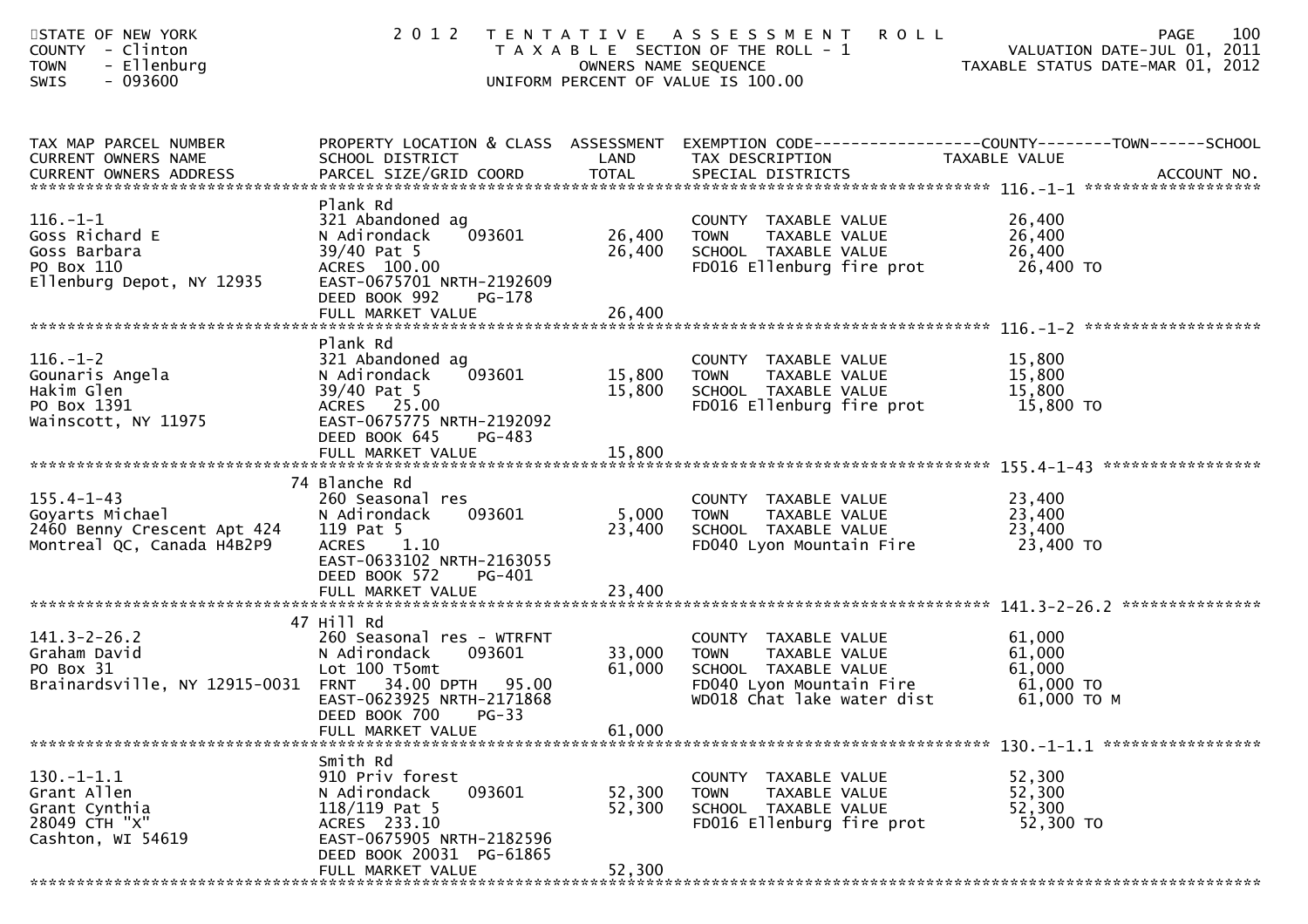| STATE OF NEW YORK<br><b>COUNTY</b><br>- Clinton<br>- Ellenburg<br><b>TOWN</b><br>$-093600$<br>SWIS                 | 2 0 1 2                                                                                                                                                                          |                           | <b>ROLL</b><br>TENTATIVE ASSESSMENT<br>T A X A B L E SECTION OF THE ROLL - 1<br>OWNERS NAME SEQUENCE<br>UNIFORM PERCENT OF VALUE IS 100.00                 | VALUATION DATE-JUL 01, 2011<br>TAXABLE STATUS DATE-MAR 01, 2012 | <b>PAGE</b>       | 101             |
|--------------------------------------------------------------------------------------------------------------------|----------------------------------------------------------------------------------------------------------------------------------------------------------------------------------|---------------------------|------------------------------------------------------------------------------------------------------------------------------------------------------------|-----------------------------------------------------------------|-------------------|-----------------|
| TAX MAP PARCEL NUMBER<br>CURRENT OWNERS NAME<br>CURRENT OWNERS ADDRESS                                             | SCHOOL DISTRICT                                                                                                                                                                  | LAND                      | PROPERTY LOCATION & CLASS ASSESSMENT EXEMPTION CODE----------------COUNTY-------TOWN------SCHOOL<br>TAX DESCRIPTION                                        | TAXABLE VALUE                                                   |                   |                 |
| $155.3 - 2 - 6$<br>Green John<br>Green James<br>1659 County Rt # 23<br>Chateaugay, NY 12920                        | 38 Tallman Way<br>260 Seasonal res<br>N Adirondack<br>093601<br>100 Pat 5<br>FRNT 99.00 DPTH 132.00<br>EAST-0627335 NRTH-2164291<br>DEED BOOK 525<br>PG-308<br>FULL MARKET VALUE | 5,700<br>15,600<br>15,600 | COUNTY TAXABLE VALUE<br><b>TOWN</b><br>TAXABLE VALUE<br>SCHOOL TAXABLE VALUE<br>FD040 Lyon Mountain Fire 15,600 TO<br>WD018 Chat lake water dist           | 15,600<br>15,600<br>15,600<br>15,600 TO M                       |                   |                 |
|                                                                                                                    |                                                                                                                                                                                  |                           |                                                                                                                                                            |                                                                 |                   |                 |
| $127. - 1 - 3.2$<br>Gregory Bernard W<br>Gregory Deborah J<br>232 Sears Rd<br>Ellenburg Center, NY 12934           | 232 Sears Rd<br>270 Mfg housing<br>093601<br>N Adirondack<br>Lot 53 T5omt<br>ACRES 13.20<br>EAST-0643866 NRTH-2182652                                                            | 12,000<br>38,500          | 41854<br>RES STAR<br>COUNTY TAXABLE VALUE<br>TAXABLE VALUE<br><b>TOWN</b><br>SCHOOL TAXABLE VALUE<br>FD016 Ellenburg fire prot                             | $\overline{0}$<br>38,500<br>38,500<br>8,500<br>38,500 TO        | $\mathbf{0}$      | 30,000          |
|                                                                                                                    | DEED BOOK 98001 PG-02360                                                                                                                                                         |                           |                                                                                                                                                            |                                                                 |                   |                 |
|                                                                                                                    | FULL MARKET VALUE                                                                                                                                                                | 38,500                    |                                                                                                                                                            |                                                                 |                   |                 |
| $143. - 1 - 6$<br>Gregory Daniel R<br>Gregory Kevin M<br>134 Hammondtown Rd<br>Amsterdam, NY 12010                 | 878 Bradley Pond Rd<br>260 Seasonal res<br>093601<br>N Adirondack<br>Lot $19$ Pat 5<br>1.90<br><b>ACRES</b><br>EAST-0648786 NRTH-2172460<br>DEED BOOK 20041 PG-68679             | 5,100<br>20,000           | COUNTY TAXABLE VALUE<br>TAXABLE VALUE<br><b>TOWN</b><br>SCHOOL TAXABLE VALUE<br>FD016 Ellenburg fire prot                                                  | 20,000<br>20,000<br>20,000<br>20,000 то                         |                   |                 |
|                                                                                                                    | FULL MARKET VALUE                                                                                                                                                                | 20,000                    |                                                                                                                                                            |                                                                 |                   |                 |
|                                                                                                                    |                                                                                                                                                                                  |                           |                                                                                                                                                            |                                                                 |                   |                 |
| $128. - 1 - 10.2$<br>Gregory Dennis<br>1405 Bradley Pond Rd<br>Ellenburg Center, NY 12934                          | 1405 Bradley Pond Rd<br>210 1 Family Res<br>093601<br>N Adirondack<br>Lot 69 T5 Omt<br><b>ACRES</b><br>9.40<br>EAST-0647249 NRTH-2182415<br>DEED BOOK 835 PG-282                 | 67,900                    | 41854<br>RES STAR<br>10,300 COUNTY TAXABLE VALUE<br><b>TOWN</b><br>TAXABLE VALUE<br>SCHOOL TAXABLE VALUE<br>FD016 Ellenburg fire prot                      | $\overline{0}$<br>67,900<br>67,900<br>37,900<br>67,900 TO       | $\mathbf{0}$      | 30,000          |
|                                                                                                                    | FULL MARKET VALUE                                                                                                                                                                | 67,900                    |                                                                                                                                                            |                                                                 |                   |                 |
|                                                                                                                    | 1219 Smith Rd                                                                                                                                                                    |                           |                                                                                                                                                            |                                                                 |                   |                 |
| $99. -2 - 22.4$<br>Gregory Deryl<br>Gregory Christine<br>1219 Smith Rd<br>PO Box 117<br>Ellenburg Center, NY 12934 | 241 Rural res&ag<br>093601<br>N Adirondack<br>Lot 31 T5omt<br>ACRES 67.80<br>EAST-0652037 NRTH-2192996<br>DEED BOOK 99001 PG-12538                                               | 127,600                   | AGRI DISTR 41720<br>41854<br>41,500 RES STAR<br>COUNTY<br>TAXABLE VALUE<br><b>TOWN</b><br>TAXABLE VALUE<br>SCHOOL TAXABLE VALUE<br>FD014 EllenCtr fire #15 | 4,449<br>0<br>123,151<br>123,151<br>93,151<br>127,600 TO        | 4,449<br>$\Omega$ | 4,449<br>30,000 |
| MAY BE SUBJECT TO PAYMENT                                                                                          | FULL MARKET VALUE                                                                                                                                                                | 127,600                   |                                                                                                                                                            |                                                                 |                   |                 |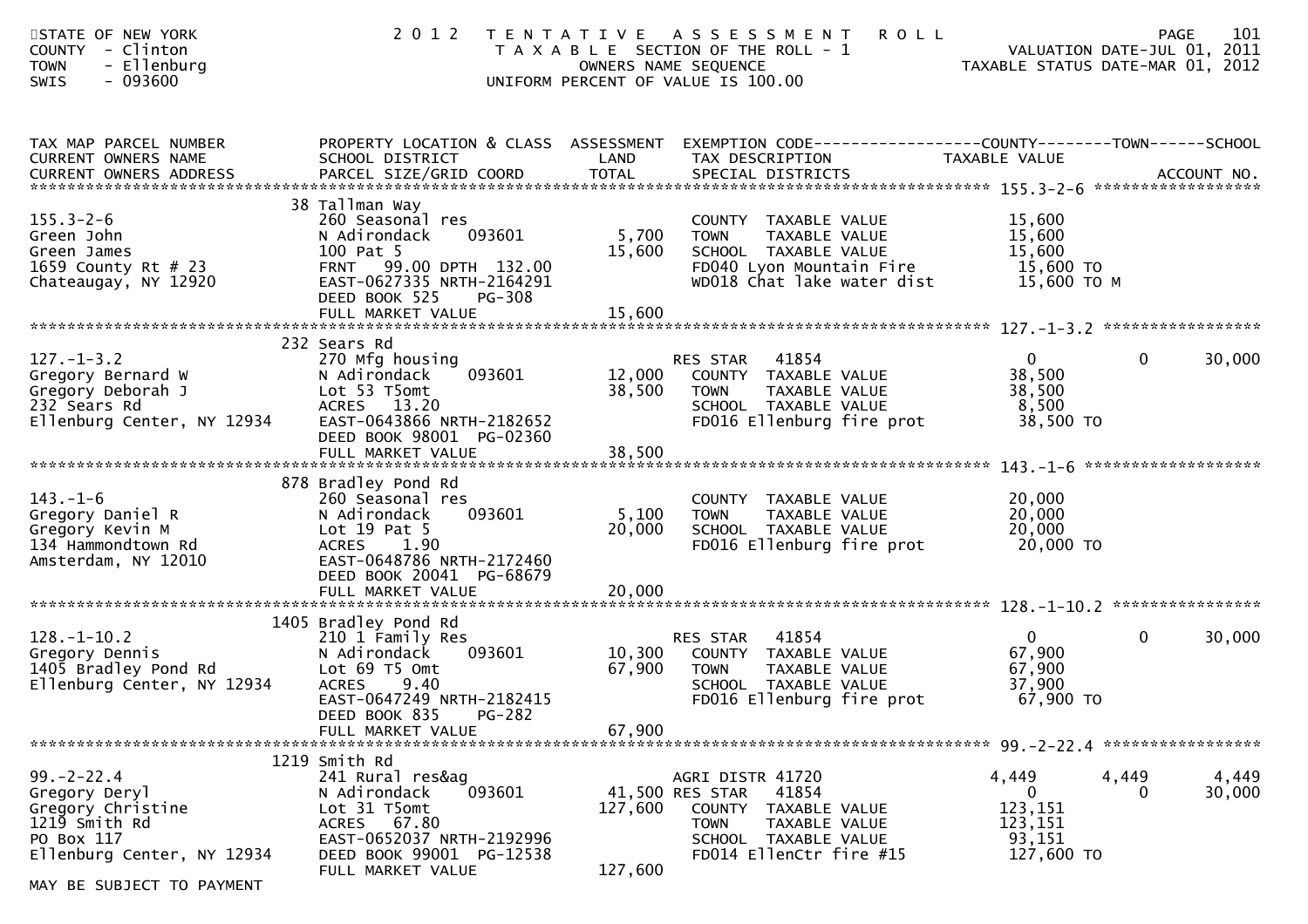| 2016<br>UNDER AGDIST LAW TIL                                                                       |                                                         |                   |                                                                                                                                           |                                  |                                     |                                 |
|----------------------------------------------------------------------------------------------------|---------------------------------------------------------|-------------------|-------------------------------------------------------------------------------------------------------------------------------------------|----------------------------------|-------------------------------------|---------------------------------|
| STATE OF NEW YORK<br><b>COUNTY</b><br>- Clinton<br><b>TOWN</b><br>- Ellenburg<br>$-093600$<br>SWIS | 2 0 1 2                                                 | T E N T A T I V E | <b>ROLL</b><br>A S S E S S M E N T<br>T A X A B L E SECTION OF THE ROLL - 1<br>OWNERS NAME SEQUENCE<br>UNIFORM PERCENT OF VALUE IS 100.00 | TAXABLE STATUS DATE-MAR 01, 2012 | PAGE<br>VALUATION DATE-JUL 01, 2011 | 102                             |
|                                                                                                    |                                                         |                   |                                                                                                                                           |                                  |                                     |                                 |
| TAX MAP PARCEL NUMBER<br>CURRENT OWNERS NAME                                                       | PROPERTY LOCATION & CLASS ASSESSMENT<br>SCHOOL DISTRICT | LAND              | TAX DESCRIPTION                                                                                                                           | TAXABLE VALUE                    |                                     |                                 |
|                                                                                                    |                                                         |                   |                                                                                                                                           |                                  |                                     | ACCOUNT NO.<br>**************** |
|                                                                                                    | Bradley Pond Rd                                         |                   |                                                                                                                                           |                                  |                                     |                                 |
| $128. - 1 - 14.1$                                                                                  | 321 Abandoned ag                                        |                   | COUNTY TAXABLE VALUE                                                                                                                      | 13,300                           |                                     |                                 |
| Gregory Jessie M<br>423 Irona Rd                                                                   | N Adirondack<br>093601<br>Lot 52 T5omt                  | 13,300<br>13,300  | TAXABLE VALUE<br><b>TOWN</b><br>SCHOOL TAXABLE VALUE                                                                                      | 13,300<br>13,300                 |                                     |                                 |
| Altona, NY 12910                                                                                   | ACRES 17.20                                             |                   | FD016 Ellenburg fire prot                                                                                                                 | 13,300 TO                        |                                     |                                 |
|                                                                                                    | EAST-0647443 NRTH-2182844                               |                   |                                                                                                                                           |                                  |                                     |                                 |
|                                                                                                    | DEED BOOK 20051 PG-86457                                |                   |                                                                                                                                           |                                  |                                     |                                 |
|                                                                                                    | FULL MARKET VALUE                                       | 13,300            |                                                                                                                                           |                                  |                                     |                                 |
|                                                                                                    | 1116 Smith Rd                                           |                   |                                                                                                                                           |                                  |                                     |                                 |
| $114. - 1 - 5$                                                                                     | 241 Rural res&ag                                        |                   | AGRI DISTR 41720                                                                                                                          | $\overline{0}$                   | $\mathbf{0}$                        | $\Omega$                        |
| Gregory Loyal                                                                                      | 093601<br>N Adirondack                                  | 52,300            | COUNTY TAXABLE VALUE                                                                                                                      | 104,000                          |                                     |                                 |
| Gregory Faye                                                                                       | Lot $32$ Pat $5$                                        | 104,000           | TAXABLE VALUE<br><b>TOWN</b>                                                                                                              | 104,000                          |                                     |                                 |
| PO Box 140                                                                                         | ACRES 155.71                                            |                   | SCHOOL TAXABLE VALUE                                                                                                                      | 104,000                          |                                     |                                 |
| Ellenburg Center, NY 12934                                                                         | EAST-0656475 NRTH-2191295<br>DEED BOOK 548              |                   | FD016 Ellenburg fire prot                                                                                                                 | 104,000 TO                       |                                     |                                 |
| MAY BE SUBJECT TO PAYMENT                                                                          | <b>PG-288</b><br>FULL MARKET VALUE                      | 104,000           |                                                                                                                                           |                                  |                                     |                                 |
| UNDER AGDIST LAW TIL 2016                                                                          |                                                         |                   |                                                                                                                                           |                                  |                                     |                                 |
|                                                                                                    |                                                         |                   |                                                                                                                                           |                                  |                                     |                                 |
|                                                                                                    | 1312 Smith Rd                                           |                   |                                                                                                                                           |                                  |                                     |                                 |
| $99. - 2 - 19$                                                                                     | 120 Field crops<br>093601                               |                   | 41101<br><b>VETERANS</b><br>53,600 AGRI DISTR 41720                                                                                       | 5,000<br>$\overline{0}$          | 5,000<br>$\Omega$                   | 0<br>$\Omega$                   |
| Gregory Loyal B<br>Gregory Faye E                                                                  | N Adirondack<br>9 Pat 5                                 | 86,800            | COUNTY TAXABLE VALUE                                                                                                                      | 81,800                           |                                     |                                 |
| PO Box 140                                                                                         | ACRES 146.50                                            |                   | TAXABLE VALUE<br><b>TOWN</b>                                                                                                              | 81,800                           |                                     |                                 |
| Ellenburg Center, NY 12934                                                                         | EAST-0656774 NRTH-2195358                               |                   | SCHOOL TAXABLE VALUE                                                                                                                      | 86,800                           |                                     |                                 |
|                                                                                                    | DEED BOOK 471<br><b>PG-557</b>                          |                   | FD014 EllenCtr fire #15                                                                                                                   | 86,800 TO                        |                                     |                                 |
| MAY BE SUBJECT TO PAYMENT                                                                          | FULL MARKET VALUE                                       | 86,800            |                                                                                                                                           |                                  |                                     |                                 |
| UNDER AGDIST LAW TIL 2016                                                                          |                                                         |                   |                                                                                                                                           |                                  |                                     |                                 |
|                                                                                                    | 6 Brandy Brook Rd                                       |                   |                                                                                                                                           |                                  |                                     |                                 |
| $99.1 - 2 - 16$                                                                                    | 210 1 Family Res                                        |                   | 41854<br><b>RES STAR</b>                                                                                                                  | 0                                | 0                                   | 30,000                          |
| Gregory Loyal B                                                                                    | 093601<br>N Adirondack                                  | 4,900             | COUNTY<br>TAXABLE VALUE                                                                                                                   | 60,500                           |                                     |                                 |
| Gregory Faye E                                                                                     | 11 Pat 5                                                | 60,500            | TOWN<br>TAXABLE VALUE                                                                                                                     | 60,500                           |                                     |                                 |
| 6 Brandy Brook Rd<br>PO Box 140                                                                    | FRNT 312.00 DPTH 273.00<br>EAST-0649532 NRTH-2198454    |                   | SCHOOL TAXABLE VALUE<br>FD014 EllenCtr fire #15                                                                                           | 30,500<br>60,500 TO              |                                     |                                 |
| Ellenburg Center, NY 12934                                                                         | DEED BOOK 20082 PG-20899                                |                   | LT010 Ellenburg Light 15                                                                                                                  | 60,500 TO                        |                                     |                                 |
|                                                                                                    | FULL MARKET VALUE                                       | 60,500            |                                                                                                                                           |                                  |                                     |                                 |
|                                                                                                    |                                                         |                   |                                                                                                                                           |                                  |                                     |                                 |
|                                                                                                    | 1192 Bradley Pond Rd                                    |                   |                                                                                                                                           |                                  |                                     | 30,000                          |
| $143.-1-1.1$<br>Gregory Martin Jr                                                                  | 210 1 Family Res<br>N Adirondack<br>093601              | 5,100             | 41854<br>RES STAR<br><b>COUNTY</b><br>TAXABLE VALUE                                                                                       | 0<br>42,800                      | 0                                   |                                 |
| Gregory Betty A                                                                                    | Lot 2 T5omt                                             | 42,800            | <b>TOWN</b><br>TAXABLE VALUE                                                                                                              | 42,800                           |                                     |                                 |
| 1194 Bradley Pond Rd                                                                               | 2.10<br><b>ACRES</b>                                    |                   | <b>SCHOOL</b><br>TAXABLE VALUE                                                                                                            | 12,800                           |                                     |                                 |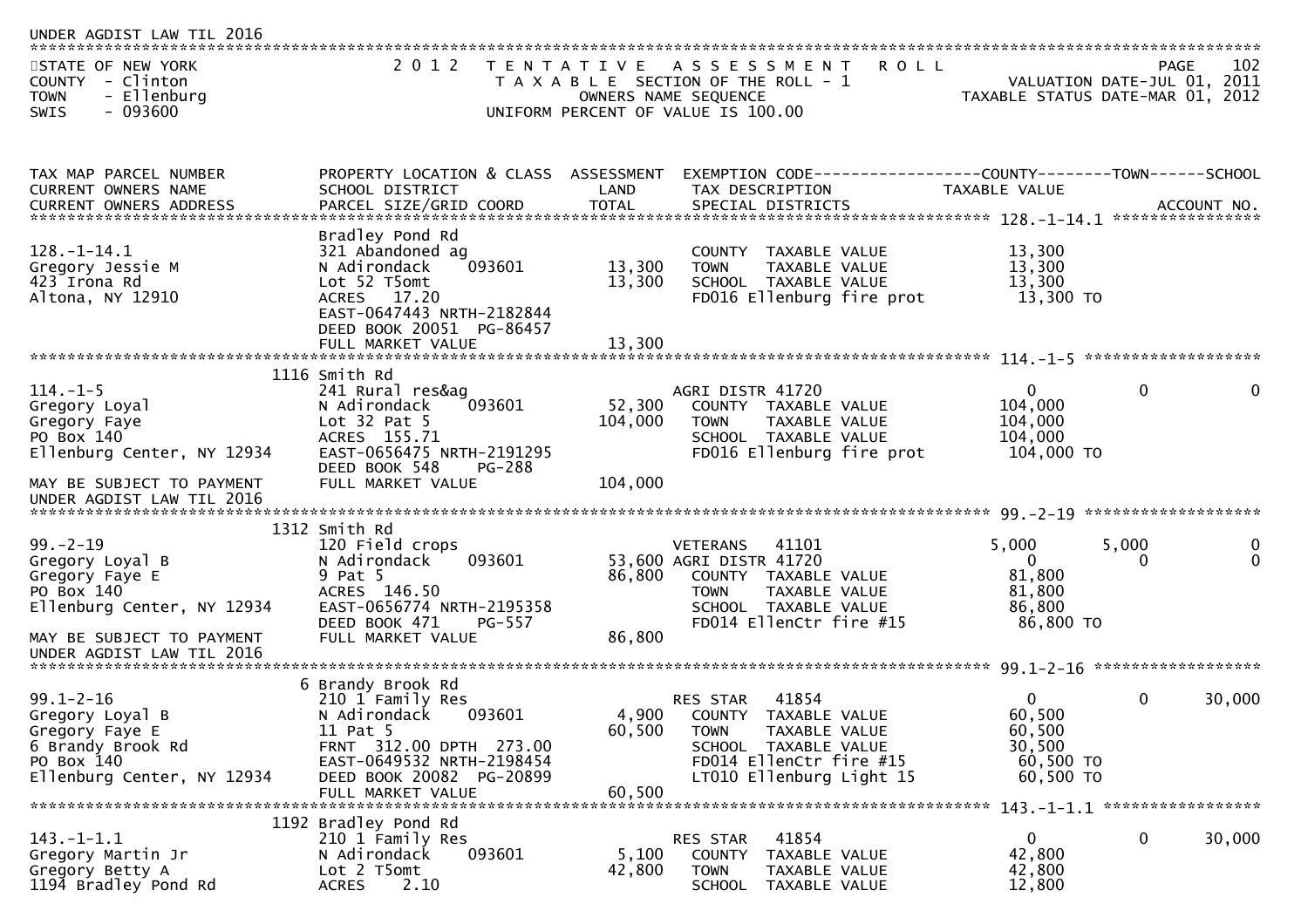| Ellenburg Center, NY 12934                                                                         | EAST-0648159 NRTH-2177123<br>DEED BOOK 20061 PG-98837<br>FULL MARKET VALUE                                                                                                      | 42,800                     | FD016 Ellenburg fire prot                                                                                                                                                                              | 42,800 TO                                                           |                                              |
|----------------------------------------------------------------------------------------------------|---------------------------------------------------------------------------------------------------------------------------------------------------------------------------------|----------------------------|--------------------------------------------------------------------------------------------------------------------------------------------------------------------------------------------------------|---------------------------------------------------------------------|----------------------------------------------|
| STATE OF NEW YORK<br>COUNTY - Clinton<br>- Ellenburg<br><b>TOWN</b><br>$-093600$<br>SWIS           | 2 0 1 2                                                                                                                                                                         |                            | TENTATIVE ASSESSMENT<br><b>ROLL</b><br>T A X A B L E SECTION OF THE ROLL - 1<br>OWNERS NAME SEQUENCE<br>UNIFORM PERCENT OF VALUE IS 100.00                                                             | VALUATION DATE-JUL 01, 2011<br>TAXABLE STATUS DATE-MAR 01, 2012     | 103<br><b>PAGE</b>                           |
| TAX MAP PARCEL NUMBER<br>CURRENT OWNERS NAME                                                       | PROPERTY LOCATION & CLASS ASSESSMENT<br>SCHOOL DISTRICT                                                                                                                         | LAND                       | EXEMPTION CODE------------------COUNTY--------TOWN------SCHOOL<br>TAX DESCRIPTION                                                                                                                      | TAXABLE VALUE                                                       |                                              |
| $127. - 1 - 3.1$<br>Gregory Roy Thomas<br>Gregory Judy<br>PO Box 112<br>Ellenburg Center, NY 12934 | 202 Sears Rd<br>241 Rural res&ag<br>093601<br>N Adirondack<br>$50/59$ Pat 5<br>ACRES 218.00<br>EAST-0645091 NRTH-2182899<br>DEED BOOK 20011 PG-34997<br>FULL MARKET VALUE       | 83,000<br>83,000           | 57 PCT OF VALUE USED FOR EXEMPTION PURPOSES<br>AGED COUN 41802<br>41,100 SR STAR<br>41834<br>COUNTY TAXABLE VALUE<br>TAXABLE VALUE<br><b>TOWN</b><br>SCHOOL TAXABLE VALUE<br>FD016 Ellenburg fire prot | 11,828<br>$\overline{0}$<br>71,172<br>83,000<br>20,800<br>83,000 TO | 0<br>0<br>$\Omega$<br>62,200                 |
| $126. - 1 - 10.1$<br>Gregory Walter Joseph L<br>632 Spear Hill Rd<br>Lyon Mt, NY 12955             | 632 Spear Hill Rd<br>240 Rural res<br>093601<br>N Adirondack<br>Lot 58 T50mt<br>ACRES 135.20<br>EAST-0630700 NRTH-2184954<br>DEED BOOK 881<br>PG-189<br>FULL MARKET VALUE       | 35,500<br>52,600<br>52,600 | 41854<br>RES STAR<br>COUNTY TAXABLE VALUE<br><b>TOWN</b><br>TAXABLE VALUE<br>SCHOOL TAXABLE VALUE<br>FD016 Ellenburg fire prot                                                                         | $\mathbf{0}$<br>52,600<br>52,600<br>22,600<br>52,600 TO             | $\mathbf{0}$<br>30,000<br>****************** |
| $82. - 1 - 9.3$<br>Griffin David J<br>168 Bohon Rd<br>Churubusco, NY 12923                         | Bohon Rd<br>311 Res vac land<br>N Adirondack<br>093601<br>Lot 13 T6omt<br>FRNT 125.00 DPTH 125.00<br>EAST-0631089 NRTH-2206777<br>DEED BOOK 20041 PG-73270<br>FULL MARKET VALUE | 3,900<br>3,900<br>3,900    | COUNTY TAXABLE VALUE<br>TAXABLE VALUE<br><b>TOWN</b><br>SCHOOL TAXABLE VALUE<br>FD016 Ellenburg fire prot                                                                                              | 3,900<br>3,900<br>3,900<br>3,900 TO                                 |                                              |
| $82. - 1 - 10.1$<br>Griffin David J<br>Griffin Pamela T<br>168 Bohon Rd<br>Churubusco, NY 12923    | 168 Bohon Rd<br>241 Rural res&ag<br>093601<br>N Adirondack<br>13 T6omt<br>ACRES 66.70<br>EAST-0632436 NRTH-2206288<br>DEED BOOK 20001 PG-27605<br>FULL MARKET VALUE             | 116,000<br>116,000         | 41854<br>RES STAR<br>19,700 COUNTY TAXABLE VALUE<br><b>TOWN</b><br>TAXABLE VALUE<br>SCHOOL TAXABLE VALUE<br>FD016 Ellenburg fire prot                                                                  | $\overline{0}$<br>116,000<br>116,000<br>86,000<br>116,000 TO        | 30,000<br>$\Omega$                           |
| $141.3 - 2 - 27$<br>Griffin Estate Mrs James<br>Attn: Betty Marlow<br>257 Center Rd #54            | 49 Hill Rd<br>260 Seasonal res - WTRFNT<br>N Adirondack<br>093601<br>Lot 100 Pat 5<br>32.00 DPTH<br>82.00<br><b>FRNT</b>                                                        | 30,000<br>49,000           | COUNTY TAXABLE VALUE<br>TAXABLE VALUE<br><b>TOWN</b><br>SCHOOL TAXABLE VALUE<br>FD040 Lyon Mountain Fire                                                                                               | 49,000<br>49,000<br>49,000<br>49,000 TO                             |                                              |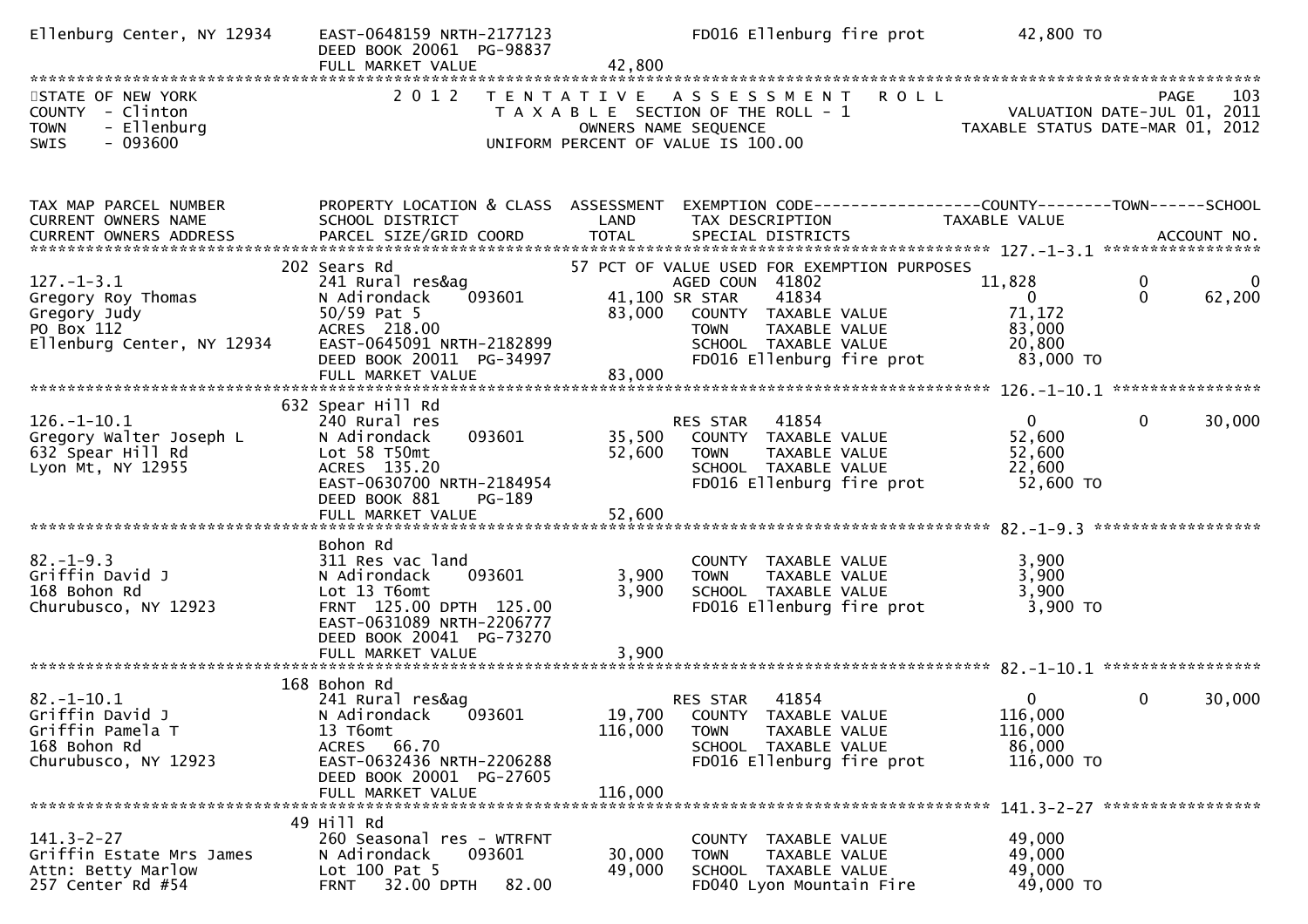| Merrill, NY 12955                                                                                         | EAST-0623920 NRTH-2171903<br>DEED BOOK 166<br><b>PG-325</b><br>FULL MARKET VALUE                                                                                                                     | 49,000             | WD018 Chat lake water dist                                                                                                                                                                 | 49,000 TO M                                                           |                                                     |
|-----------------------------------------------------------------------------------------------------------|------------------------------------------------------------------------------------------------------------------------------------------------------------------------------------------------------|--------------------|--------------------------------------------------------------------------------------------------------------------------------------------------------------------------------------------|-----------------------------------------------------------------------|-----------------------------------------------------|
| STATE OF NEW YORK<br>COUNTY - Clinton<br><b>TOWN</b><br>- Ellenburg<br>$-093600$<br><b>SWIS</b>           |                                                                                                                                                                                                      |                    | 2012 TENTATIVE ASSESSMENT ROLL<br>T A X A B L E SECTION OF THE ROLL - 1<br>OWNERS NAME SEQUENCE<br>UNIFORM PERCENT OF VALUE IS 100.00                                                      | VALUATION DATE-JUL 01, 2011<br>TAXABLE STATUS DATE-MAR 01, 2012       | 104<br><b>PAGE</b>                                  |
| TAX MAP PARCEL NUMBER<br>CURRENT OWNERS NAME                                                              | PROPERTY LOCATION & CLASS ASSESSMENT<br>SCHOOL DISTRICT                                                                                                                                              | LAND               | EXEMPTION CODE------------------COUNTY--------TOWN------SCHOOL<br>TAX DESCRIPTION                                                                                                          | TAXABLE VALUE                                                         |                                                     |
| $84. - 1 - 25.3$<br>Grogan Douglas A<br>Grogan Debra<br>6932 Star Rd Rt 190<br>Ellenburg Center, NY 12934 | 6932 Star Rd<br>210 1 Family Res<br>N Adirondack<br>093601<br>Lot 17 T6omt<br><b>ACRES</b><br>4.00<br>EAST-0656199 NRTH-2205814<br>DEED BOOK 863<br>PG-105                                           | 6,900<br>102,000   | 41854<br>RES STAR<br>COUNTY TAXABLE VALUE<br><b>TOWN</b><br>TAXABLE VALUE<br>SCHOOL TAXABLE VALUE<br>FD016 Ellenburg fire prot                                                             | $\overline{0}$<br>102,000<br>102,000<br>72,000<br>102,000 TO          | 0<br>30,000                                         |
| $86. - 1 - 2.2$<br>Guay Bruce A Jr<br>2023 Plank Rd<br>Ellenburg Depot, NY 12935                          | 2023 Plank Rd<br>210 1 Family Res<br>093601<br>N Adirondack<br>Lot 20 T6omt<br>FRNT 80.00 DPTH 180.00<br>EAST-0675841 NRTH-2209376<br>DEED BOOK 20001 PG-25776                                       |                    | LIM INC DI 41932<br>41854<br>3,700 RES STAR<br>30,000 COUNTY TAXABLE VALUE<br><b>TOWN</b><br>TAXABLE VOLL<br>TAXABLE VALUE<br>ALLE VALUE<br>SCHOOL TAXABLE VALUE<br>FD002 EllenDpt fire 21 | 15,000<br>$\Omega$<br>15,000<br>30,000<br>$\overline{0}$<br>30,000 TO | $\mathbf 0$<br>$\overline{0}$<br>$\Omega$<br>30,000 |
| $86. - 1 - 2.3$<br>Guay John M<br>2019 Plank Rd<br>Ellenburg Depot, NY 12935                              | 2019 Plank Rd<br>210 1 Family Res<br>093601<br>N Adirondack<br>Lot 20 T6omt<br>FRNT 150.00 DPTH 180.00<br>EAST-0675842 NRTH-2209255<br>DEED BOOK 799<br>PG-139                                       | 4,500<br>58,600    | 41854<br>RES STAR<br>COUNTY TAXABLE VALUE<br>TAXABLE VALUE<br><b>TOWN</b><br>SCHOOL TAXABLE VALUE<br>FD002 EllenDpt fire 21                                                                | 0<br>58,600<br>58,600<br>28,600<br>58,600 TO                          | $\mathbf 0$<br>30,000                               |
| $155.1 - 2 - 33$<br>Guindi Adeena<br>2695 Napolean<br>Brossard QC, Canada J4Y1Y5                          | 5095 Rt 374<br>270 Mfg housing - WTRFNT<br>N Adirondack<br>093601<br>Lot $101$ Pat 5<br>99.44 DPTH 224.00<br><b>FRNT</b><br>EAST-0625573 NRTH-2168919<br>DEED BOOK 907<br>PG-73<br>FULL MARKET VALUE | 131,300<br>131,300 | COUNTY TAXABLE VALUE<br>87,300 TOWN<br>TAXABLE VALUE<br>SCHOOL TAXABLE VALUE<br>FD040 Lyon Mountain Fire<br>WD018 Chat lake water dist                                                     | 131,300<br>131,300<br>131,300<br>131,300 TO<br>131,300 ТО М           |                                                     |
| $115.-1-9.2$<br>Gulick Sidney L<br>4309 Clark St<br>Montreal QC, Canada H2W1X2                            | Sharrett Rd<br>910 Priv forest<br>N Adirondack<br>093601<br>35 T5omt<br><b>ACRES</b><br>50.70                                                                                                        | 22,200<br>22,200   | COUNTY TAXABLE VALUE<br>TAXABLE VALUE<br><b>TOWN</b><br>SCHOOL TAXABLE VALUE<br>FD016 Ellenburg fire prot                                                                                  | 22,200<br>22,200<br>22,200<br>22,200 TO                               |                                                     |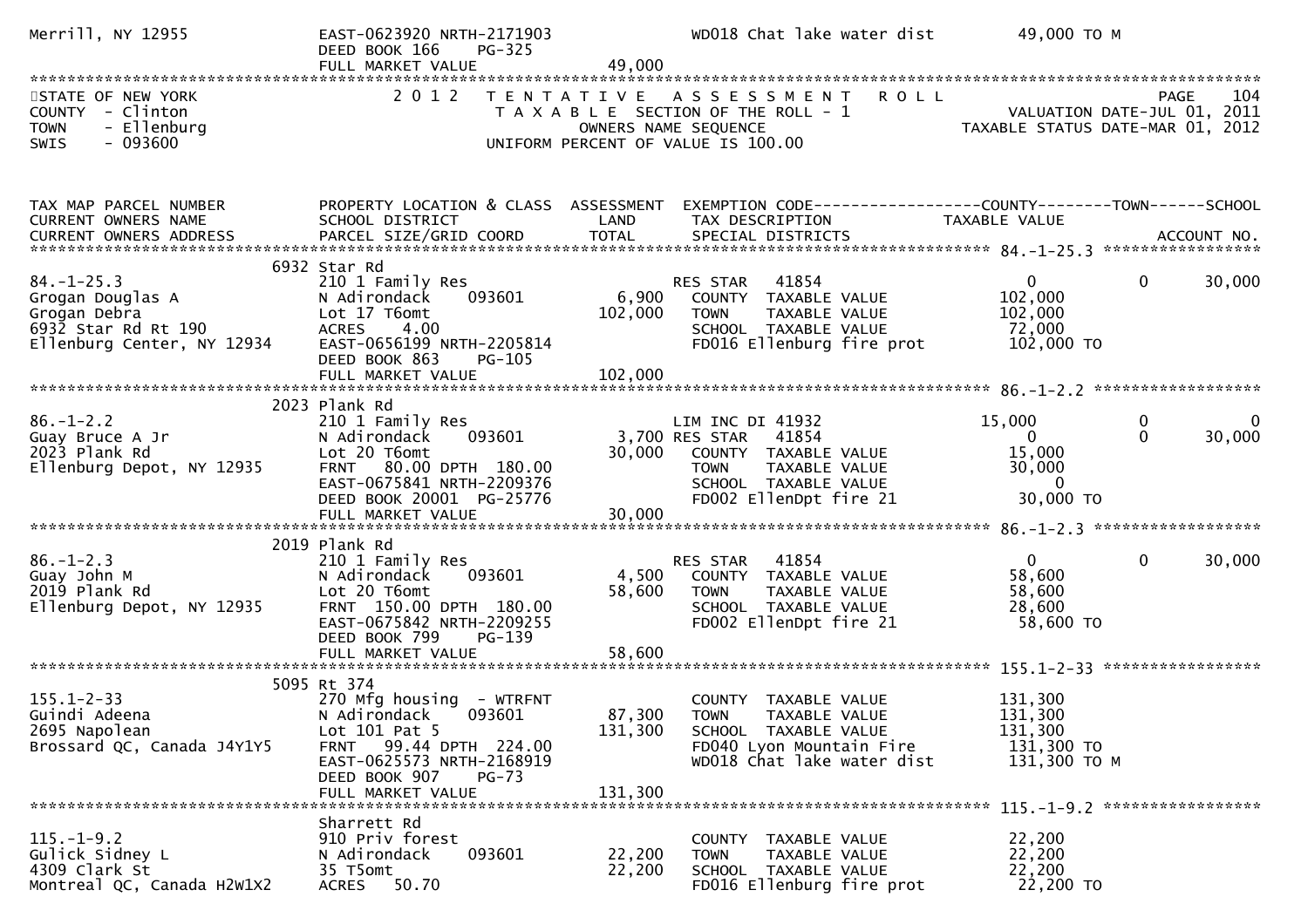| STATE OF NEW YORK<br>COUNTY - Clinton<br>- Ellenburg<br><b>TOWN</b><br>$-093600$<br><b>SWIS</b>                                   | EAST-0663483 NRTH-2190851<br>DEED BOOK 587<br>PG-913<br>FULL MARKET VALUE                                                                                                                   | 22,200                             | 2012 TENTATIVE ASSESSMENT ROLL<br>T A X A B L E SECTION OF THE ROLL - 1<br>OWNERS NAME SEQUENCE<br>OWNERS NAME STATUS DATE-MAR 01, 2012<br>UNIFORM PERCENT OF VALUE IS 100.00 |                                                                             | 105<br><b>PAGE</b>                 |
|-----------------------------------------------------------------------------------------------------------------------------------|---------------------------------------------------------------------------------------------------------------------------------------------------------------------------------------------|------------------------------------|-------------------------------------------------------------------------------------------------------------------------------------------------------------------------------|-----------------------------------------------------------------------------|------------------------------------|
| TAX MAP PARCEL NUMBER<br>CURRENT OWNERS NAME                                                                                      | PROPERTY LOCATION & CLASS ASSESSMENT<br>SCHOOL DISTRICT                                                                                                                                     | LAND                               | EXEMPTION CODE------------------COUNTY--------TOWN------SCHOOL<br>TAX DESCRIPTION                                                                                             | TAXABLE VALUE                                                               |                                    |
| $70. - 1 - 11.2$<br>Gunboat Rock Campsite Inc<br>Attn: John Momot<br>240 Tom Miller Rd<br>Plattsburgh, NY 12901                   | 5253 Rt 11<br>582 Camping park<br>N Adirondack<br>093601<br>19 Pat 6<br>ACRES 110.50<br>EAST-0669265 NRTH-2210601<br>DEED BOOK 1004<br>PG-117<br>FULL MARKET VALUE                          | 540,900<br>930,000<br>930,000      | COUNTY TAXABLE VALUE<br>TAXABLE VALUE<br><b>TOWN</b><br>SCHOOL TAXABLE VALUE<br>FD002 EllenDpt fire 21<br>LT011 Ellenburg Light 21                                            | 930,000<br>930,000<br>930,000<br>930,000 TO<br>65,100 TO                    |                                    |
| $83. - 1 - 17.3$<br>Hackel Danny C<br>Hackel Linda L<br>7355 Star Rd Rt 190<br>Ellenburg Center, NY                               | 7355 Star Rd<br>210 1 Family Res<br>093601<br>N Adirondack<br>Lot 6 T6omt<br>ACRES 1.20 BANK<br>080<br>EAST-0646319 NRTH-2203741<br>12934-9708 DEED BOOK 931<br>PG-126<br>FULL MARKET VALUE | 35,900<br>35,900                   | RES STAR 41854<br>5,000 COUNTY TAXABLE VALUE<br><b>TOWN</b><br>TAXABLE VALUE<br>SCHOOL TAXABLE VALUE<br>FD014 EllenCtr fire #15                                               | $\mathbf{0}$<br>35,900<br>35,900<br>5,900<br>35,900 TO                      | $\mathbf{0}$<br>30,000             |
| $155.1 - 1 - 9.1$<br>Hadden Charles R<br>Hadden Ann H<br>57 Gadway Rd<br>Merrill, NY 12955                                        | 57 Gadway Rd<br>260 Seasonal res - WTRFNT<br>093601<br>N Adirondack<br>101 Pat 5<br>ACRES 2.80<br>EAST-0626211 NRTH-2165677<br>DEED BOOK 966<br>$PG-4$<br>FULL MARKET VALUE                 | 122,800<br>175,000<br>175,000      | 41834<br>SR STAR<br>COUNTY TAXABLE VALUE<br><b>TOWN</b><br>TAXABLE VALUE<br>SCHOOL TAXABLE VALUE<br>FD040 Lyon Mountain Fire<br>WD018 Chat lake water dist                    | $\mathbf{0}$<br>175,000<br>175,000<br>112,800<br>175,000 TO<br>175,000 ТО М | $\mathbf{0}$<br>62,200             |
| $155. - 1 - 12$<br>Hadden Life Use Charles R & An N Adirondack<br>Hadden Carrie L<br>10094 Dudley Dr<br>Ijamsville, MD 21754-9610 | 1 Bluff Pt Penninsola<br>260 Seasonal res - WTRFNT<br>093601<br>120 Pat 5<br>2.40<br><b>ACRES</b><br>EAST-0628794 NRTH-2159884<br>DEED BOOK 99001 PG-16848<br>FULL MARKET VALUE             | 124,500 TOWN<br>185,000<br>185,000 | COUNTY TAXABLE VALUE<br>TAXABLE VALUE<br>SCHOOL TAXABLE VALUE<br>FD040 Lyon Mountain Fire<br>WD018 Chat lake water dist                                                       | 185,000<br>185,000<br>185,000<br>185,000 TO<br>185,000 TO M                 | $155 - 3 - 19$ ******************* |
| $155. - 3 - 19$<br>Hagar Sheldon R<br>477 Mason St<br>Morrisonville, NY 12962                                                     | 1 Squaw Is<br>260 Seasonal res - WTRFNT<br>N Adirondack<br>093601<br>120 Pat 5<br>FRNT 480.00 DPTH<br>30.00                                                                                 | 77,400<br>119,500                  | COUNTY TAXABLE VALUE<br>TAXABLE VALUE<br><b>TOWN</b><br>SCHOOL TAXABLE VALUE<br>FD040 Lyon Mountain Fire                                                                      | 119,500<br>119,500<br>119,500<br>119,500 TO                                 |                                    |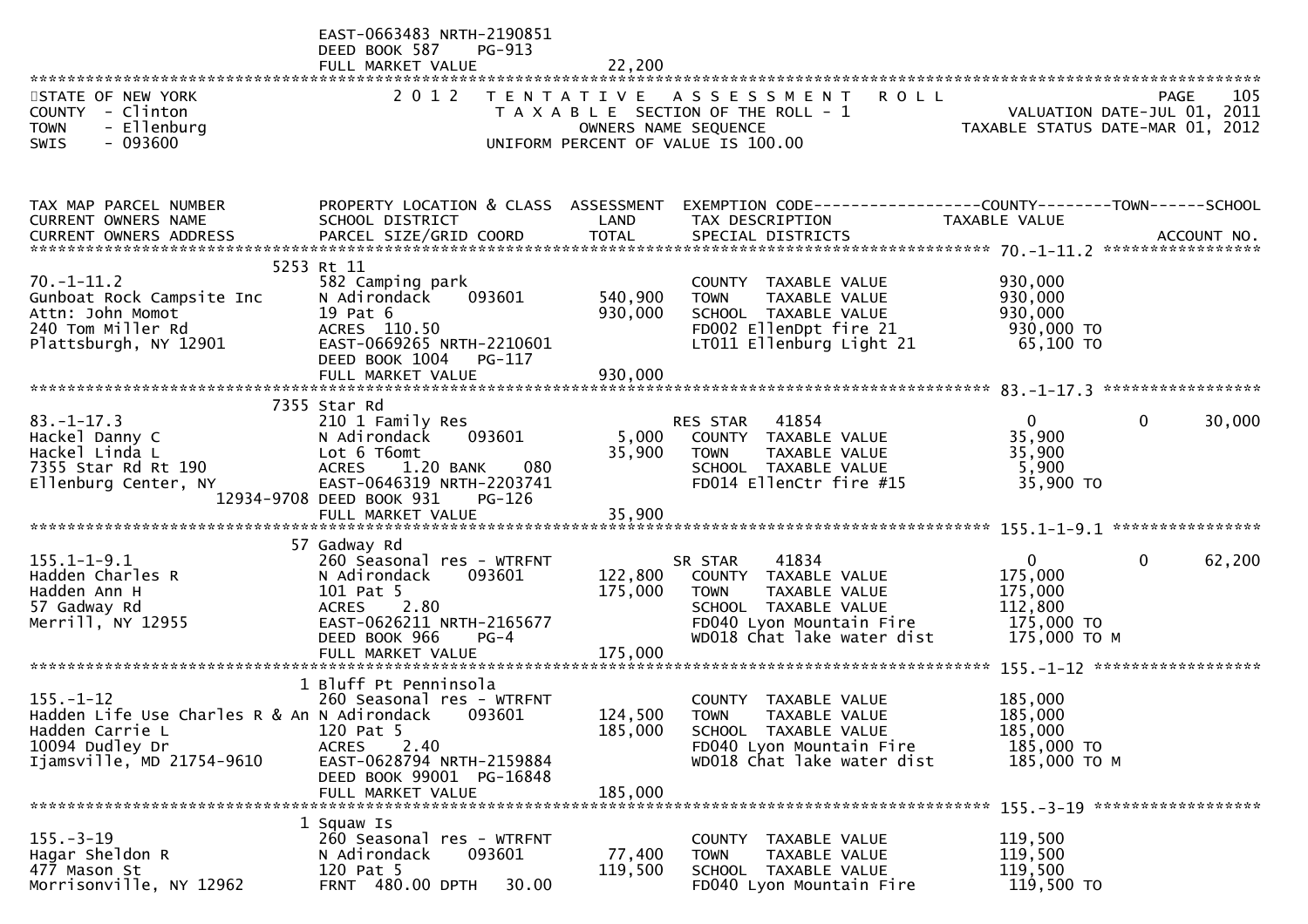|                                                                                                             | EAST-0628386 NRTH-2162033<br>DEED BOOK 523<br>PG-768<br>FULL MARKET VALUE                                                                                                             | 119,500                    | WD018 Chat lake water dist                                                                                                            | 119,500 ТО М                                                                |             |
|-------------------------------------------------------------------------------------------------------------|---------------------------------------------------------------------------------------------------------------------------------------------------------------------------------------|----------------------------|---------------------------------------------------------------------------------------------------------------------------------------|-----------------------------------------------------------------------------|-------------|
| STATE OF NEW YORK<br>COUNTY - Clinton<br><b>TOWN</b><br>- Ellenburg<br>$-093600$<br>SWIS                    |                                                                                                                                                                                       | OWNERS NAME SEQUENCE       | 2012 TENTATIVE ASSESSMENT ROLL<br>T A X A B L E SECTION OF THE ROLL - 1<br>UNIFORM PERCENT OF VALUE IS 100.00                         | ROLL - 1 November 2011<br>TAXABLE STATUS DATE-JUL 01, 2011<br>Co            | 106<br>PAGE |
| TAX MAP PARCEL NUMBER<br>CURRENT OWNERS NAME                                                                | SCHOOL DISTRICT                                                                                                                                                                       | LAND                       | PROPERTY LOCATION & CLASS ASSESSMENT EXEMPTION CODE----------------COUNTY-------TOWN------SCHOOL<br>TAX DESCRIPTION                   | TAXABLE VALUE                                                               |             |
| $141. - 1 - 3$<br>Hall Robert<br>Hall Doris<br>1938 Chelton Rd<br>Colorado Springs, CO 80909                | Rt 374<br>321 Abandoned ag<br>163401<br>Chateaugay 1<br>Lot 100 T5omt<br>ACRES 42.00<br>EAST-0623714 NRTH-2173526<br>DEED BOOK 419<br>$PG-15$<br>FULL MARKET VALUE                    | 19,100<br>19,100<br>19,100 | COUNTY TAXABLE VALUE<br><b>TOWN</b><br>TAXABLE VALUE<br>SCHOOL TAXABLE VALUE<br>FD040 Lyon Mountain Fire                              | 19,100<br>19,100<br>19,100<br>19,100 TO                                     |             |
| $141.3 - 2 - 51$<br>Hall Robert<br>Hall Doris<br>1938 Chelton Rd<br>Colorado Springs, CO 80909              | Rt 374<br>311 Res vac land - WTRFNT<br>Chateaugay 1<br>163401<br>Lot 100 T5omt<br>FRNT 120.00 DPTH 207.00<br>EAST-0622686 NRTH-2173523<br>DEED BOOK 419<br>PG-15<br>FULL MARKET VALUE | 24,200<br>24,200<br>24,200 | COUNTY TAXABLE VALUE<br>TAXABLE VALUE<br>TOWN<br>SCHOOL TAXABLE VALUE<br>FD040 Lyon Mountain Fire<br>WD018 Chat lake water dist       | 24,200<br>24,200<br>24,200<br>24,200 TO<br>24,200 TO M                      |             |
| $155.4 - 1 - 30$<br>Hamelin Gerald<br>Hamelin Constance<br>"Innche Rd<br>47 Blanche Rd<br>Merrill, NY 12955 | 47 Blanche Rd<br>210 1 Family Res<br>093601<br>N Adirondack<br>119 Pat 5<br>FRNT 115.50 DPTH 124.00<br>EAST-0632586 NRTH-2162412<br>DEED BOOK 609<br>PG-483                           | 3,800<br>69,200            | RES STAR<br>41854<br>COUNTY TAXABLE VALUE<br><b>TOWN</b><br>TAXABLE VALUE<br>SCHOOL TAXABLE VALUE<br>FD040 Lyon Mountain Fire         | $\mathbf{0}$<br>$\Omega$<br>69,200<br>69,200<br>39,200<br>69,200 TO         | 30,000      |
| $125. - 1 - 2$<br>Hanley Gary L<br>64 West St<br>Malone, NY 12953                                           | 201 Spear Hill Rd<br>241 Rural res&ag<br>Chateaugay 1<br>163401<br>Lot $60$ T50 $m$ t<br>ACRES 35.84<br>EAST-0621660 NRTH-2182480<br>DEED BOOK 809<br>$PG-82$<br>FULL MARKET VALUE    | 255,000<br>255,000         | 41854<br>RES STAR<br>23,200 COUNTY TAXABLE VALUE<br>TAXABLE VALUE<br><b>TOWN</b><br>SCHOOL TAXABLE VALUE<br>FD016 Ellenburg fire prot | $\mathbf{0}$<br>$\mathbf{0}$<br>255,000<br>255,000<br>225,000<br>255,000 TO | 30,000      |
| $127. - 1 - 6$<br>Harman Herbert<br>508 Rockaway St<br>West Islip, NY 11795                                 | Sears Rd<br>321 Abandoned ag<br>N Adirondack<br>093601<br>Lot $68$ Pat $5$<br>35.50<br><b>ACRES</b>                                                                                   | 18,300<br>18,300           | COUNTY<br>TAXABLE VALUE<br><b>TOWN</b><br>TAXABLE VALUE<br>SCHOOL TAXABLE VALUE<br>FD016 Ellenburg fire prot                          | 18,300<br>18,300<br>18,300<br>18,300 TO                                     |             |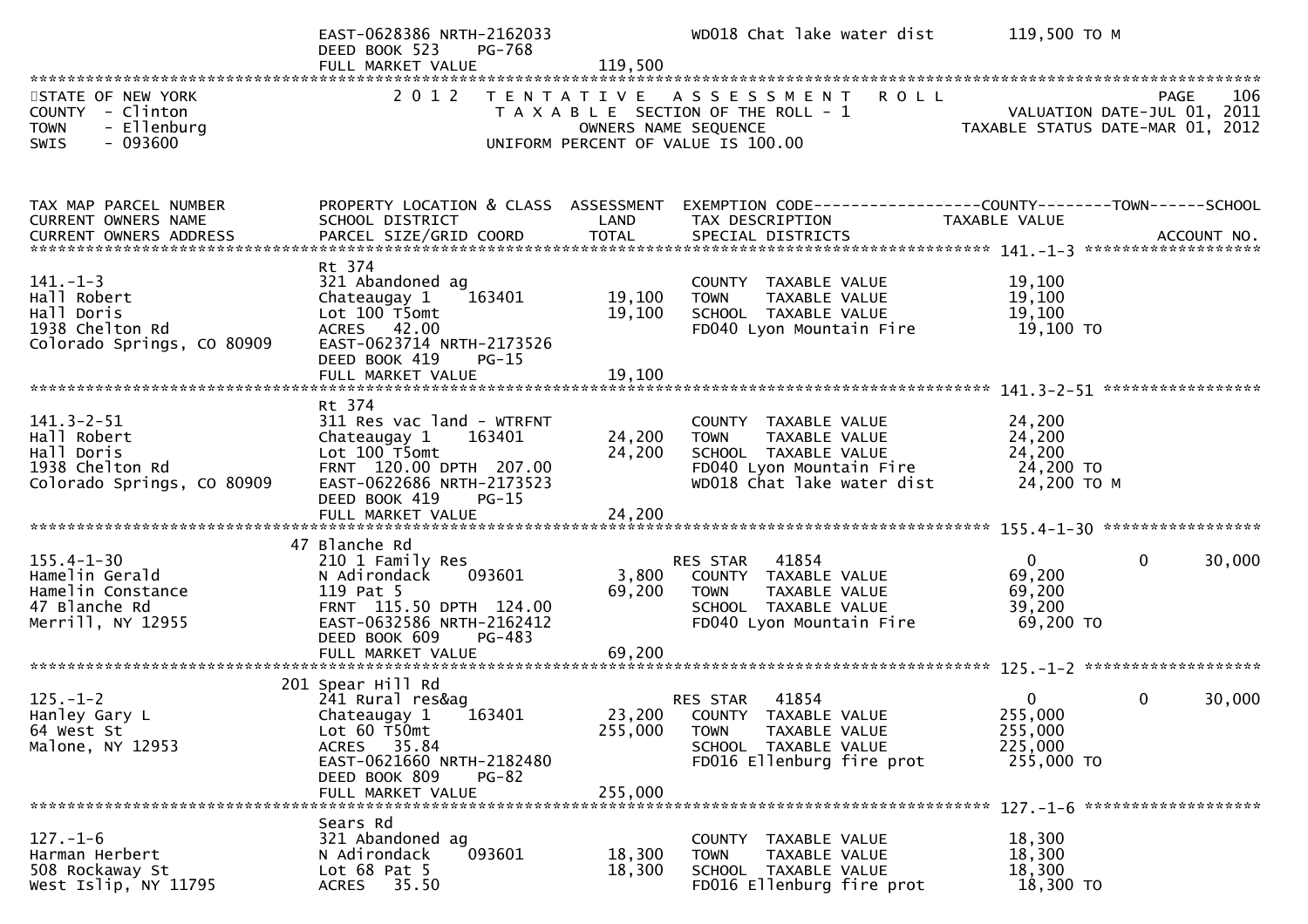| STATE OF NEW YORK<br>COUNTY - Clinton<br><b>TOWN</b><br>- Ellenburg<br>$-093600$<br><b>SWIS</b>                            | EAST-0645477 NRTH-2180968<br>DEED BOOK 572<br>PG-169<br>FULL MARKET VALUE<br>2 0 1 2                                                                                | 18,300                     | TENTATIVE ASSESSMENT<br><b>ROLL</b><br>T A X A B L E SECTION OF THE ROLL - 1<br>OWNERS NAME SEQUENCE<br>UNIFORM PERCENT OF VALUE IS 100.00              | TAXABLE STATUS DATE-MAR 01, 2012                                    | VALUATION DATE-JUL 01, 2011 | 107<br><b>PAGE</b>                 |
|----------------------------------------------------------------------------------------------------------------------------|---------------------------------------------------------------------------------------------------------------------------------------------------------------------|----------------------------|---------------------------------------------------------------------------------------------------------------------------------------------------------|---------------------------------------------------------------------|-----------------------------|------------------------------------|
| TAX MAP PARCEL NUMBER<br>CURRENT OWNERS NAME                                                                               | PROPERTY LOCATION & CLASS ASSESSMENT<br>SCHOOL DISTRICT                                                                                                             | LAND                       | EXEMPTION CODE-----------------COUNTY--------TOWN------SCHOOL<br>TAX DESCRIPTION                                                                        | TAXABLE VALUE                                                       |                             |                                    |
| $125. - 1 - 9$<br>Harrigan Barbara<br>Harrigan Francis<br>545 No 5 Rd<br>Chateaugay, NY 12920                              | Spear Hill Rd<br>910 Priv forest<br>Chateaugay 1<br>163401<br>Lot $61$ Pat 5<br>ACRES 85.00<br>EAST-0623039 NRTH-2179508<br>DEED BOOK 20051 PG-87828                | 29,000<br>29,000           | COUNTY TAXABLE VALUE<br>TAXABLE VALUE<br><b>TOWN</b><br>SCHOOL TAXABLE VALUE<br>FD040 Lyon Mountain Fire                                                | 29,000<br>29,000<br>29,000<br>29,000 TO                             |                             |                                    |
| $96. - 1 - 1$<br>Harrigan Brothers Dairy Farm<br>8305 Rt 190<br>Chateaugay, NY 12920-1775<br>MAY BE SUBJECT TO PAYMENT     | 8341 Star Rd<br>112 Dairy farm<br>093601<br>N Adirondack<br>10 Pat 6<br>ACRES 178.00<br>EAST-0621519 NRTH-2199379<br>DEED BOOK 1025<br><b>PG-332</b>                |                            | 10 YR AGR 41700<br>85,100 AGRI DISTR 41720<br>322,000 RES STAR<br>41854<br>COUNTY TAXABLE VALUE<br>TAXABLE VALUE<br><b>TOWN</b><br>SCHOOL TAXABLE VALUE | 70,000<br>$\bf{0}$<br>$\mathbf{0}$<br>252,000<br>252,000<br>222,000 | 70,000<br>0<br>$\Omega$     | 70,000<br>$\overline{0}$<br>30,000 |
| $96. - 1 - 2.1$<br>Harrigan Brothers Dairy Farm<br>Rd 1<br>PO Box 420<br>Chateaugay, NY 12920<br>MAY BE SUBJECT TO PAYMENT | Harrigan Rd<br>105 Vac farmland<br>093601<br>N Adirondack<br>10 Pat 6<br>ACRES 103.30<br>EAST-0621521 NRTH-2197031<br>DEED BOOK 20051 PG-79090<br>FULL MARKET VALUE | 58,700<br>58,700<br>58,700 | AGRI DISTR 41720<br>COUNTY TAXABLE VALUE<br>TAXABLE VALUE<br><b>TOWN</b><br>SCHOOL TAXABLE VALUE<br>FD016 Ellenburg fire prot                           | $\mathbf{0}$<br>58,700<br>58,700<br>58,700<br>58,700 TO             | 0                           | 0                                  |
| UNDER AGDIST LAW TIL 2016                                                                                                  |                                                                                                                                                                     |                            |                                                                                                                                                         |                                                                     |                             |                                    |
| $96. - 1 - 3$<br>Harrigan Brothers Dairy Farm<br>Rd 1<br>PO Box 420<br>Chateaugay, NY 12920                                | 145 Harrigan Rd<br>120 Field crops<br>093601<br>N Adirondack<br>20 Pat 5<br>ACRES 150.00<br>EAST-0621549 NRTH-2194982<br>DEED BOOK 20051 PG-79090                   | 56,400<br>116,000          | AGRI DISTR 41720<br>COUNTY TAXABLE VALUE<br>TAXABLE VALUE<br><b>TOWN</b><br>SCHOOL TAXABLE VALUE<br>FD016 Ellenburg fire prot                           | $\overline{0}$<br>116,000<br>116,000<br>116,000<br>116,000 TO       | 0                           | 0                                  |
| MAY BE SUBJECT TO PAYMENT<br>UNDER AGDIST LAW TIL 2016                                                                     | FULL MARKET VALUE                                                                                                                                                   | 116,000                    |                                                                                                                                                         |                                                                     |                             |                                    |
| $111. - 1 - 2.1$<br>Harrigan Brothers Dairy Farm                                                                           | Harrigan Rd<br>321 Abandoned ag<br>N Adirondack<br>093601                                                                                                           | 23,100                     | AGRI DISTR 41720<br>COUNTY TAXABLE VALUE                                                                                                                | $\mathbf{0}$<br>23,100                                              | 0                           | 0                                  |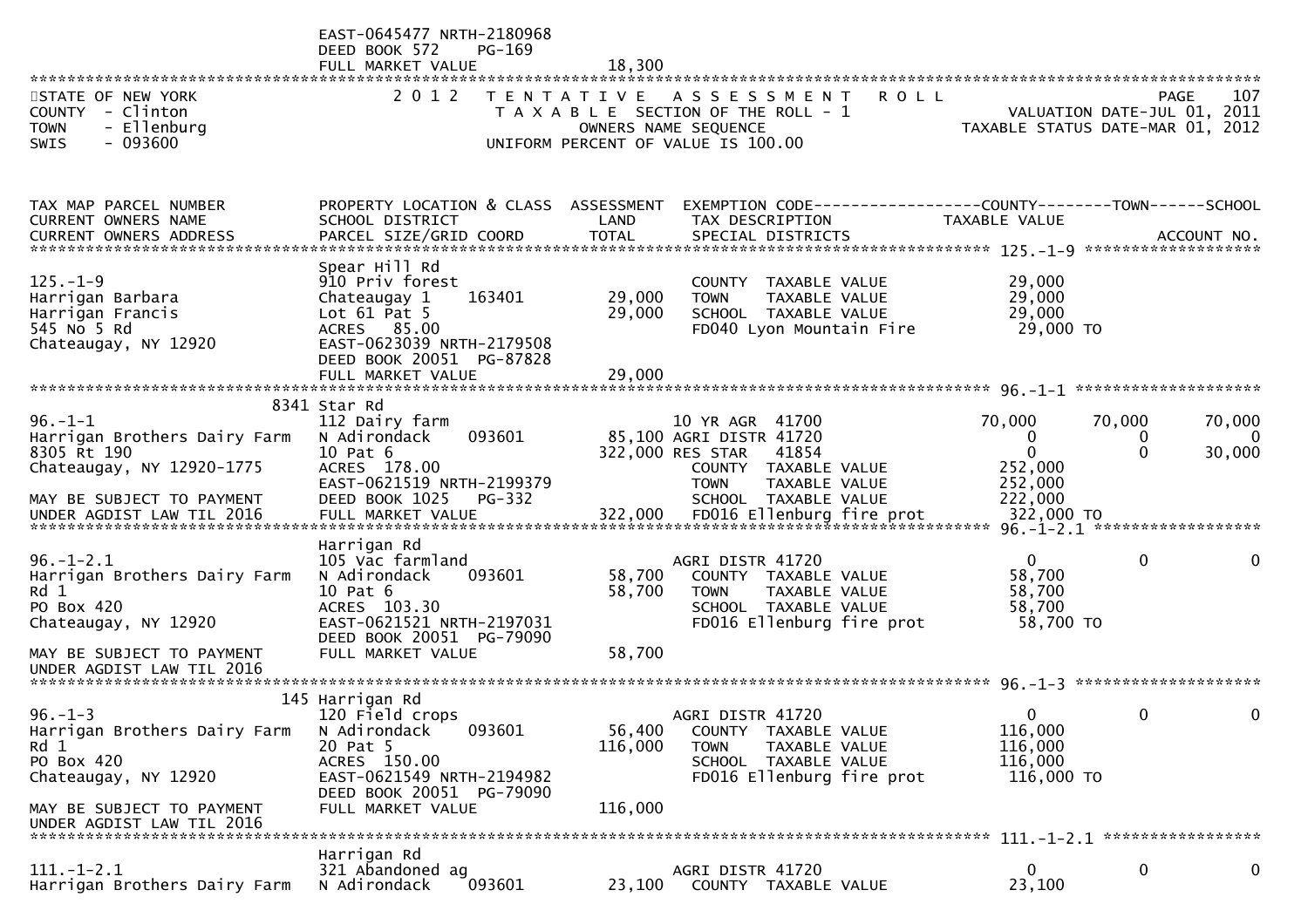| Rd 1<br>PO Box 420<br>Chateaugay, NY 12920<br>MAY BE SUBJECT TO PAYMENT<br>UNDER AGDIST LAW TIL 2016         | 20 T5omt<br>ACRES 74.00<br>EAST-0622154 NRTH-2192975<br>DEED BOOK 20051 PG-79090<br>FULL MARKET VALUE                                                                              | 23,100<br>23,100        | TAXABLE VALUE<br><b>TOWN</b><br>SCHOOL TAXABLE VALUE<br>FD016 Ellenburg fire prot                                                                         |               | 23,100<br>23,100<br>23,100 TO                                                                           |
|--------------------------------------------------------------------------------------------------------------|------------------------------------------------------------------------------------------------------------------------------------------------------------------------------------|-------------------------|-----------------------------------------------------------------------------------------------------------------------------------------------------------|---------------|---------------------------------------------------------------------------------------------------------|
| STATE OF NEW YORK<br>COUNTY - Clinton<br>- Ellenburg<br><b>TOWN</b><br>$-093600$<br><b>SWIS</b>              | 2 0 1 2                                                                                                                                                                            | T E N T A T I V E       | A S S E S S M E N T<br>T A X A B L E SECTION OF THE ROLL - 1<br>OWNERS NAME SEQUENCE<br>UNIFORM PERCENT OF VALUE IS 100.00                                | <b>ROLL</b>   | 108<br>PAGE<br>VALUATION DATE-JUL 01, 2011<br>TAXABLE STATUS DATE-MAR 01, 2012                          |
| TAX MAP PARCEL NUMBER<br>CURRENT OWNERS NAME                                                                 | PROPERTY LOCATION & CLASS ASSESSMENT<br>SCHOOL DISTRICT                                                                                                                            | LAND                    | TAX DESCRIPTION                                                                                                                                           | TAXABLE VALUE | EXEMPTION        CODE-----------------COUNTY-------TOWN------SCHOOL                                     |
| $111. - 1 - 2.2$<br>Harrigan Brothers Dairy Farm<br>Rd 1<br>PO Box 420<br>Chateaugay, NY 12920               | Harrigan Rd<br>311 Res vac land<br>093601<br>N Adirondack<br>Lot 20 T5omt<br>FRNT 200.00 DPTH 200.00<br>EAST-0622867 NRTH-2193862<br>DEED BOOK 20051 PG-79090<br>FULL MARKET VALUE | 5,000<br>5,000<br>5,000 | COUNTY TAXABLE VALUE<br>TAXABLE VALUE<br><b>TOWN</b><br>SCHOOL TAXABLE VALUE<br>FD016 Ellenburg fire prot                                                 |               | 5,000<br>5,000<br>5,000<br>$5,000$ TO                                                                   |
|                                                                                                              |                                                                                                                                                                                    |                         |                                                                                                                                                           |               |                                                                                                         |
| $96. - 1 - 2.2$<br>Harrigan Life Use Mary M<br>Harrigan Kenneth J<br>197 Harrigan Rd<br>Chateaugay, NY 12920 | 197 Harrigan Rd<br>210 1 Family Res<br>N Adirondack<br>093601<br>Lor 10 T6omt<br><b>ACRES</b><br>7.20<br>EAST-0622627 NRTH-2196558<br>DEED BOOK 20021 PG-47295                     | 8,900<br>58,000         | 41834<br>SR STAR<br>COUNTY TAXABLE VALUE<br><b>TOWN</b><br>TAXABLE VALUE<br>SCHOOL TAXABLE VALUE<br>FD016 Ellenburg fire prot                             |               | $\mathbf{0}$<br>0<br>58,000<br>58,000<br>58,000<br>$\overline{0}$<br>58,000 TO                          |
|                                                                                                              | FULL MARKET VALUE                                                                                                                                                                  | 58,000                  |                                                                                                                                                           |               |                                                                                                         |
| $97. - 1 - 4.1$<br>Harrigan Robert J<br>Waters Renee A<br>146 Harrigan Rd<br>Chateaugay, NY 12920            | 146 Harrigan Rd<br>241 Rural res&ag<br>093601<br>N Adirondack<br>19 Pat 5<br>Lot A Harrigan Survey<br>ACRES 168.50<br>EAST-0625088 NRTH-2195507                                    | 249,500                 | AGRI DISTR 41720<br>44,400 RES STAR<br>41854<br>COUNTY TAXABLE VALUE<br><b>TOWN</b><br>TAXABLE VALUE<br>SCHOOL TAXABLE VALUE<br>FD016 Ellenburg fire prot |               | 1,543<br>1,543<br>1,543<br>$\overline{0}$<br>30,000<br>0<br>247,957<br>247,957<br>217,957<br>249,500 TO |
| MAY BE SUBJECT TO PAYMENT<br>UNDER AGDIST LAW TIL 2016                                                       | DEED BOOK 20021 PG-47293<br>FULL MARKET VALUE                                                                                                                                      | 249,500                 |                                                                                                                                                           |               |                                                                                                         |
| $81 - 2 - 2$<br>Harrigan Stephen<br>Harrigan Gary<br>8305 Rt 190<br>Chateaugay, NY 12920-1775                | 8416 Star Rd<br>240 Rural res<br>N Adirondack<br>093601<br>11 Pat 6<br>ACRES 218.70<br>EAST-0621949 NRTH-2202424<br>DEED BOOK 715<br>PG-124                                        | 143,800                 | AGRI DISTR 41720<br>97,200 RES STAR<br>41854<br>COUNTY TAXABLE VALUE<br>TAXABLE VALUE<br><b>TOWN</b><br>SCHOOL TAXABLE VALUE<br>FD016 Ellenburg fire prot |               | 0<br>0<br>0<br>$\mathbf 0$<br>$\mathbf 0$<br>30,000<br>143,800<br>143,800<br>113,800<br>143,800 TO      |
| MAY BE SUBJECT TO PAYMENT<br>UNDER AGDIST LAW TIL 2016                                                       | FULL MARKET VALUE                                                                                                                                                                  | 143,800                 |                                                                                                                                                           |               |                                                                                                         |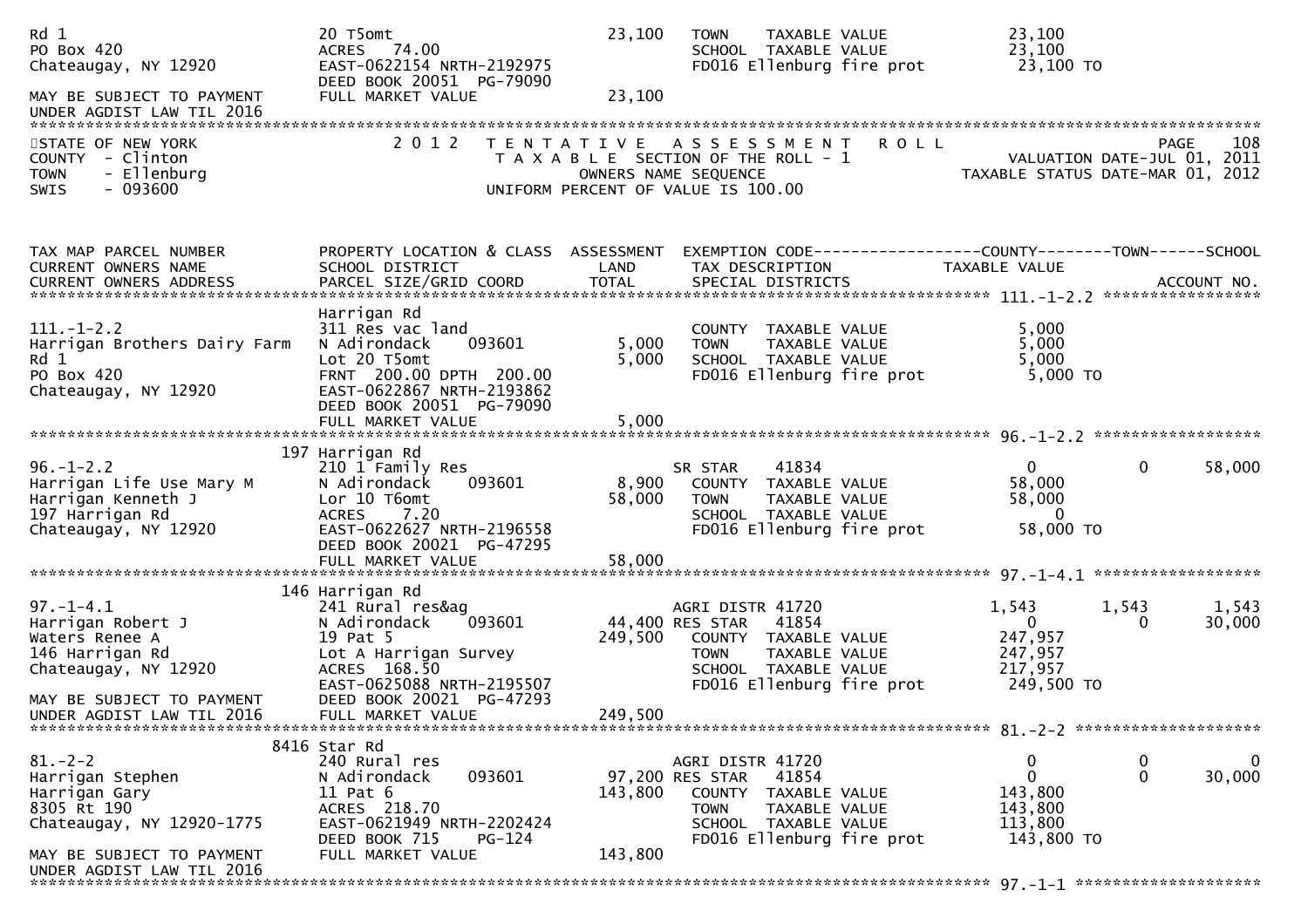| $97. - 1 - 1$<br>Harrigan Stephen A<br>Harrigan Gary L<br>8305 Rt 190<br>Chateaugay, NY 12920-1775<br>MAY BE SUBJECT TO PAYMENT<br>UNDER AGDIST LAW TIL 2016 | 8305 Star Rd<br>120 Field crops<br>093601<br>N Adirondack<br>10 Pat 6<br>ACRES 155.50<br>EAST-0625514 NRTH-2200192<br>DEED BOOK 863<br>PG-221<br>FULL MARKET VALUE      | AGRI DISTR 41720<br>86,100<br>149,000<br><b>TOWN</b><br>149,000                                                                                 | COUNTY TAXABLE VALUE<br>TAXABLE VALUE<br>SCHOOL TAXABLE VALUE<br>FD016 Ellenburg fire prot                        | 1,101<br>1,101<br>147,899<br>147,899<br>147,899<br>149,000 TO                  | 1,101       |
|--------------------------------------------------------------------------------------------------------------------------------------------------------------|-------------------------------------------------------------------------------------------------------------------------------------------------------------------------|-------------------------------------------------------------------------------------------------------------------------------------------------|-------------------------------------------------------------------------------------------------------------------|--------------------------------------------------------------------------------|-------------|
| STATE OF NEW YORK<br>COUNTY - Clinton<br><b>TOWN</b><br>- Ellenburg<br>$-093600$<br><b>SWIS</b>                                                              | 2 0 1 2                                                                                                                                                                 | T E N T A T I V E<br>A S S E S S M E N T<br>T A X A B L E SECTION OF THE ROLL - 1<br>OWNERS NAME SEQUENCE<br>UNIFORM PERCENT OF VALUE IS 100.00 | <b>ROLL</b>                                                                                                       | VALUATION DATE-JUL 01, 2011<br>TAXABLE STATUS DATE-MAR 01, 2012                | 109<br>PAGE |
| TAX MAP PARCEL NUMBER<br>CURRENT OWNERS NAME                                                                                                                 | PROPERTY LOCATION & CLASS ASSESSMENT<br>SCHOOL DISTRICT                                                                                                                 | LAND<br>TAX DESCRIPTION                                                                                                                         |                                                                                                                   | EXEMPTION CODE-----------------COUNTY--------TOWN------SCHOOL<br>TAXABLE VALUE |             |
| $97. - 1 - 21.35$<br>Harrigan William F<br>Harrigan Angela M<br>142 Reynolds Rd<br>Chateaugay, NY 12920                                                      | 676 West Hill Rd<br>241 Rural res&ag<br>N Adirondack<br>093601<br>Lots 16 & 17 T5omt<br>ACRES 99.00<br>EAST-0632956 NRTH-2195916<br>DEED BOOK 20092 PG-26674            | 483A EX<br>54,800<br>141,000<br><b>TOWN</b>                                                                                                     | 42100<br>COUNTY TAXABLE VALUE<br>TAXABLE VALUE<br>SCHOOL TAXABLE VALUE<br>FD016 Ellenburg fire prot<br>$5,800$ EX | 5,800<br>5,800<br>135,200<br>135,200<br>135,200<br>135,200 TO                  | 5,800       |
| $116. - 1 - 5.1$<br>Hart Delbert<br>Hart Deborah<br>1303 Plank Rd<br>Ellenburg Depot, NY 12935                                                               | 1303 Plank Rd<br>240 Rural res<br>093601<br>N Adirondack<br>41/42 Pat 5<br>ACRES 50.00<br>EAST-0675911 NRTH-2191358<br>DEED BOOK 674<br>$PG-33$                         | RES STAR<br>20,100<br>98,000<br><b>TOWN</b>                                                                                                     | 41854<br>COUNTY TAXABLE VALUE<br>TAXABLE VALUE<br>SCHOOL TAXABLE VALUE<br>FD016 Ellenburg fire prot               | $\overline{0}$<br>$\mathbf{0}$<br>98,000<br>98,000<br>68,000<br>98,000 TO      | 30,000      |
| $116. - 1 - 5.2$<br>Hart Delbert R<br>PO Box 201<br>Ellenburg Depot, NY 12935                                                                                | Plank Rd<br>910 Priv forest<br>093601<br>N Adirondack<br>Lot $41/42$ T5omt<br>ACRES 94.00<br>EAST-0675944 NRTH-2190761<br>DEED BOOK 20021 PG-47788<br>FULL MARKET VALUE | 29,300<br><b>TOWN</b><br>29,300<br>29,300                                                                                                       | COUNTY TAXABLE VALUE<br>TAXABLE VALUE<br>SCHOOL TAXABLE VALUE<br>FD016 Ellenburg fire prot                        | 29,300<br>29,300<br>29,300<br>29,300 TO                                        |             |
| 40. -1 -24. 1<br>Hart Life Use George H<br>Hart Delbert R<br>637 Bull Run Rd<br>Ellenburg Depot, NY 12935                                                    | 637 Bull Run Rd<br>241 Rural res&ag<br>093601<br>N Adirondack<br>42 Pat 6<br>ACRES 416.00<br>EAST-0665515 NRTH-2226145<br>DEED BOOK 20011 PG-34805<br>FULL MARKET VALUE | COUNTY<br>106,400<br><b>TOWN</b><br>125,000<br>125,000                                                                                          | TAXABLE VALUE<br>TAXABLE VALUE<br>SCHOOL TAXABLE VALUE<br>FD016 Ellenburg fire prot                               | 125,000<br>125,000<br>125,000<br>125,000 TO                                    |             |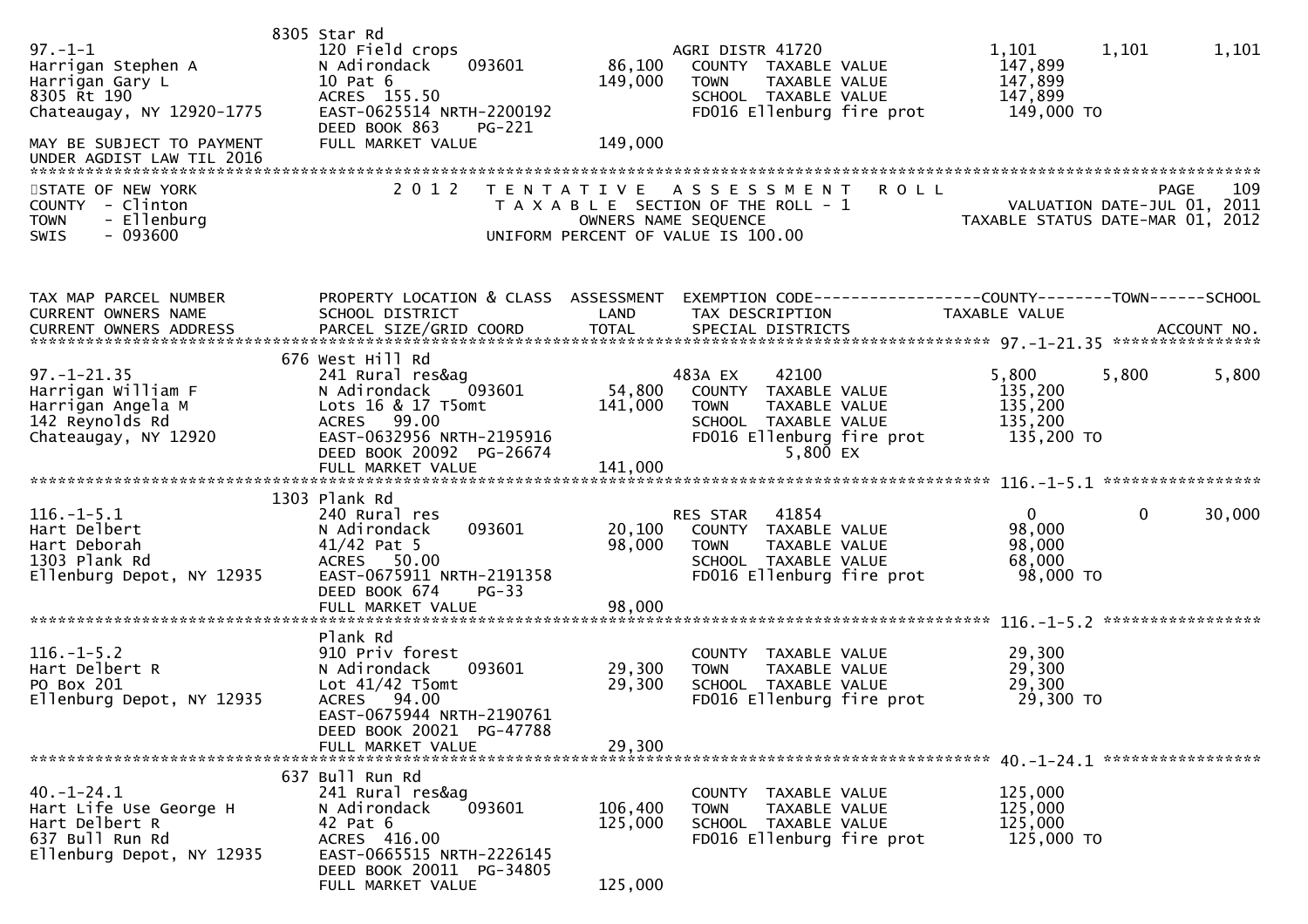| $142. - 1 - 12$<br>Hartigan Scott<br>Terry Adrienne<br>33 Rue Brebeuf<br>Chateaugay QC, Canada<br>J6K2A2       | Bradley Pond Rd<br>321 Abandoned ag<br>093601<br>N Adirondack<br>Lot $93$ Pat $5$<br>ACRES 35.00<br>EAST-0645003 NRTH-2174893<br>DEED BOOK 20092 PG-25645<br>FULL MARKET VALUE                                     | 18,300<br>18,300<br>18,300  | COUNTY TAXABLE VALUE<br><b>TOWN</b><br>TAXABLE VALUE<br>SCHOOL TAXABLE VALUE<br>FD016 Ellenburg fire prot                                               | 18,300<br>18,300<br>18,300<br>18,300 TO                                |                                                   |
|----------------------------------------------------------------------------------------------------------------|--------------------------------------------------------------------------------------------------------------------------------------------------------------------------------------------------------------------|-----------------------------|---------------------------------------------------------------------------------------------------------------------------------------------------------|------------------------------------------------------------------------|---------------------------------------------------|
|                                                                                                                |                                                                                                                                                                                                                    |                             |                                                                                                                                                         |                                                                        |                                                   |
| STATE OF NEW YORK<br>COUNTY - Clinton<br><b>TOWN</b><br>- Ellenburg<br>$-093600$<br><b>SWIS</b>                | 2 0 1 2                                                                                                                                                                                                            |                             | TENTATIVE ASSESSMENT<br><b>ROLL</b><br>T A X A B L E SECTION OF THE ROLL - 1<br>OWNERS NAME SEQUENCE<br>UNIFORM PERCENT OF VALUE IS 100.00              | TAXABLE STATUS DATE-MAR 01, 2012                                       | 110<br><b>PAGE</b><br>VALUATION DATE-JUL 01, 2011 |
| TAX MAP PARCEL NUMBER<br>CURRENT OWNERS NAME                                                                   | PROPERTY LOCATION & CLASS ASSESSMENT<br>SCHOOL DISTRICT                                                                                                                                                            | LAND                        | EXEMPTION CODE-----------------COUNTY--------TOWN------SCHOOL<br>TAX DESCRIPTION                                                                        | TAXABLE VALUE                                                          |                                                   |
|                                                                                                                |                                                                                                                                                                                                                    |                             |                                                                                                                                                         |                                                                        |                                                   |
|                                                                                                                | 5072 Rt 374                                                                                                                                                                                                        |                             |                                                                                                                                                         |                                                                        |                                                   |
| $155. - 2 - 1.3$<br>Hartman Brian R<br>Spinner Jacqueline F<br>5072 Rt 374<br>Merrill, NY 12955                | 210 1 Family Res<br>N Adirondack<br>093601<br>Lot 101 T5 Omt<br><b>ACRES</b><br>9.20 BANK<br>080<br>EAST-0626627 NRTH-2168415<br>DEED BOOK 20051 PG-86016                                                          | 10, 100<br>159,200          | 41854<br>RES STAR<br>COUNTY TAXABLE VALUE<br><b>TOWN</b><br>TAXABLE VALUE<br>SCHOOL TAXABLE VALUE<br>FD040 Lyon Mountain Fire                           | $\mathbf{0}$<br>159,200<br>159,200<br>129,200<br>159,200 TO            | $\mathbf 0$<br>30,000                             |
|                                                                                                                |                                                                                                                                                                                                                    |                             |                                                                                                                                                         |                                                                        |                                                   |
| $159. - 1 - 16$<br>Hawthorne Alice Marie<br>Attn: Alice M Matton<br>751 Nashville Rd<br>Saranac, NY 12981-3422 | Plank Rd<br>321 Abandoned ag<br>N Adirondack<br>093601<br>ACRES 10.50<br>EAST-0682359 NRTH-2166402<br>DEED BOOK 570<br>PG-472                                                                                      | 10,900<br>10,900            | COUNTY TAXABLE VALUE<br><b>TAXABLE VALUE</b><br><b>TOWN</b><br>SCHOOL TAXABLE VALUE<br>FD016 Ellenburg fire prot                                        | 10,900<br>10,900<br>10,900<br>10,900 TO                                |                                                   |
|                                                                                                                | 27 Lightbourn Way                                                                                                                                                                                                  |                             |                                                                                                                                                         |                                                                        |                                                   |
| $71.3 - 2 - 60.2$<br>Hayes Jason L<br>Hayes Amy L<br>27 Lightbourn Way<br>Ellenburg Depot, NY 12935            | 210 1 Family Res<br>093601<br>N Adirondack<br>Lot 20 T6omt<br><b>ACRES</b><br>2.00 BANK<br>080<br>EAST-0673249 NRTH-2211925<br>DEED BOOK 20021 PG-44639<br>FULL MARKET VALUE                                       | 5,500<br>109,600<br>109,600 | 41854<br><b>RES STAR</b><br>COUNTY TAXABLE VALUE<br>TAXABLE VALUE<br>TOWN<br>SCHOOL TAXABLE VALUE<br>FD002 EllenDpt fire 21                             | $\mathbf{0}$<br>109,600<br>109,600<br>79,600<br>109,600 TO             | $\mathbf 0$<br>30,000                             |
|                                                                                                                |                                                                                                                                                                                                                    |                             |                                                                                                                                                         |                                                                        |                                                   |
| $71.3 - 3 - 38$<br>Hayes Joseph E<br>135 Lake Roxanne Rd<br>Ellenburg Depot, NY 12935                          | 135 Lake Roxanne Rd<br>210 1 Family Res<br>093601<br>N Adirondack<br>Lot <sub>35</sub><br>Survey Map 2001/23484<br>FRNT 185.87 DPTH 151.07<br>115<br>BANK<br>EAST-0673352 NRTH-2210394<br>DEED BOOK 20102 PG-35544 | 10,000<br>91,000            | 41854<br>RES STAR<br>COUNTY TAXABLE VALUE<br><b>TOWN</b><br>TAXABLE VALUE<br>SCHOOL TAXABLE VALUE<br>FD002 EllenDpt fire 21<br>LT011 Ellenburg Light 21 | $\overline{0}$<br>91,000<br>91,000<br>61,000<br>91,000 TO<br>91,000 TO | 0<br>30,000                                       |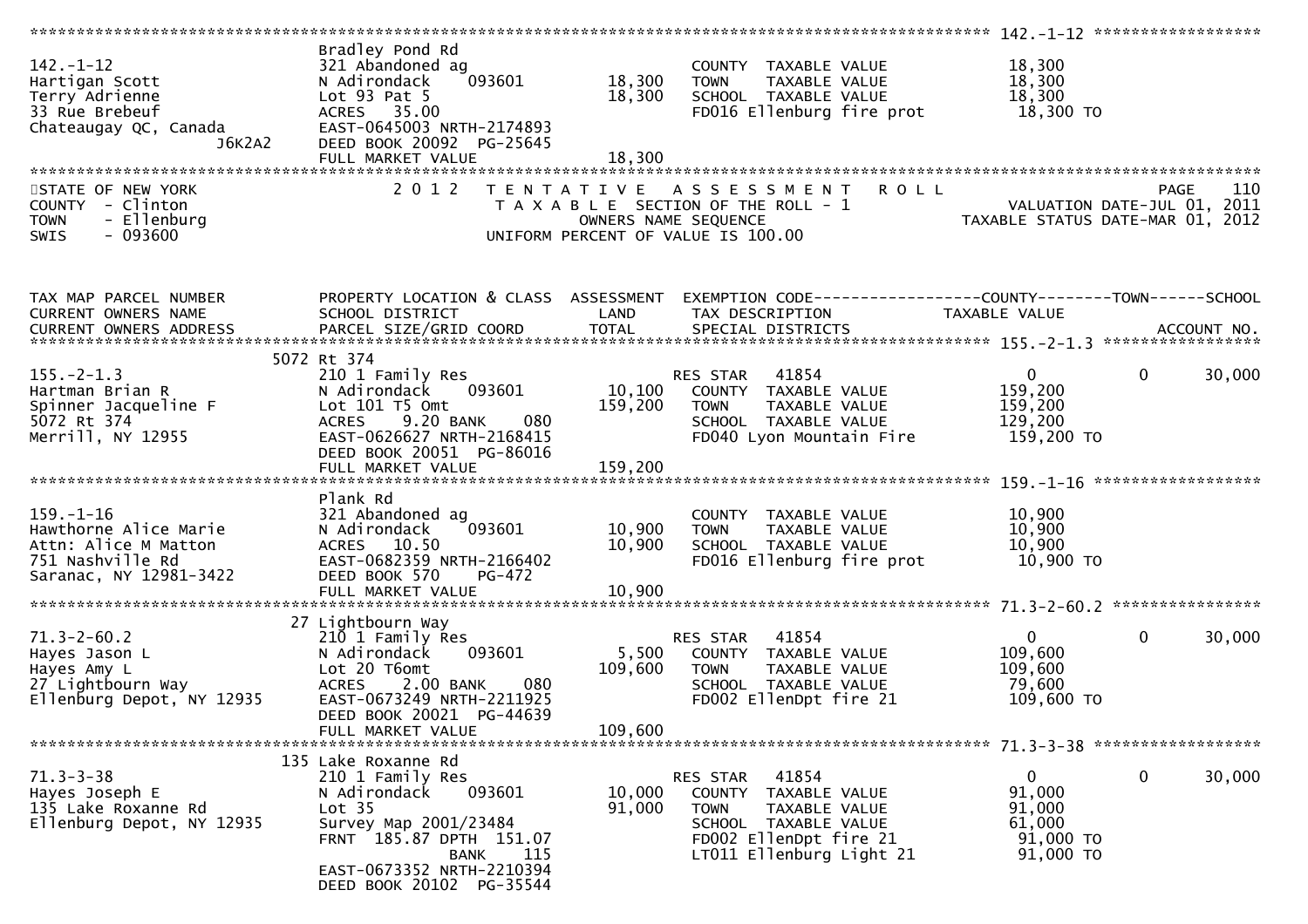|                                                                                                           | FULL MARKET VALUE                                                                                                                                                       | 91,000                     |                                                                                                                                                                                                       |                                                                             |                                                           |
|-----------------------------------------------------------------------------------------------------------|-------------------------------------------------------------------------------------------------------------------------------------------------------------------------|----------------------------|-------------------------------------------------------------------------------------------------------------------------------------------------------------------------------------------------------|-----------------------------------------------------------------------------|-----------------------------------------------------------|
| $141. - 1 - 9$<br>Hefner Annadell P<br>c/o Cynthia H Meeker<br>120 S Black Ave Apt A<br>Bozeman, MT 59715 | Bigelow Rd<br>910 Priv forest<br>093601<br>N Adirondack<br>$97/102$ Pat 5<br>ACRES 109.00<br>EAST-0634521 NRTH-2172423<br>DEED BOOK 616<br>PG-1110<br>FULL MARKET VALUE | 31,800<br>31,800<br>31,800 | COUNTY TAXABLE VALUE<br><b>TOWN</b><br>TAXABLE VALUE<br>SCHOOL TAXABLE VALUE<br>FD016 Ellenburg fire prot                                                                                             | 31,800<br>31,800<br>31,800<br>31,800 TO                                     |                                                           |
|                                                                                                           |                                                                                                                                                                         |                            |                                                                                                                                                                                                       |                                                                             |                                                           |
| STATE OF NEW YORK<br>COUNTY - Clinton<br>- Ellenburg<br><b>TOWN</b><br>$-093600$<br>SWIS                  | 2 0 1 2                                                                                                                                                                 | T E N T A T I V E          | <b>ROLL</b><br>A S S E S S M E N T<br>T A X A B L E SECTION OF THE ROLL - 1<br>OWNERS NAME SEQUENCE<br>UNIFORM PERCENT OF VALUE IS 100.00                                                             | VALUATION DATE-JUL U1, ZU11<br>TAXABLE STATUS DATE-MAR 01, 2012             | <b>PAGE</b><br>111<br>VALUATION DATE-JUL 01, 2011         |
| TAX MAP PARCEL NUMBER<br>CURRENT OWNERS NAME                                                              | PROPERTY LOCATION & CLASS ASSESSMENT<br>SCHOOL DISTRICT                                                                                                                 | LAND                       | EXEMPTION CODE-----------------COUNTY-------TOWN------SCHOOL<br>TAX DESCRIPTION                                                                                                                       | TAXABLE VALUE                                                               |                                                           |
| <b>CURRENT OWNERS ADDRESS</b>                                                                             | PARCEL SIZE/GRID COORD                                                                                                                                                  | <b>TOTAL</b>               | SPECIAL DISTRICTS                                                                                                                                                                                     |                                                                             | ACCOUNT NO.                                               |
|                                                                                                           | 235/259 Ryan Rd                                                                                                                                                         |                            |                                                                                                                                                                                                       |                                                                             |                                                           |
| $82 - 1 - 4.7$<br>Hemingway Mark A<br>259 Ryan Rd<br>Chateaugay, NY 12920                                 | 280 Res Multiple<br>163401<br>Chateaugay 1<br>Lot 11 T6omt<br>ACRES 12.00<br>EAST-0624947 NRTH-2204148                                                                  | 16,300<br>62,400           | COUNTY TAXABLE VALUE<br><b>TOWN</b><br>TAXABLE VALUE<br>SCHOOL TAXABLE VALUE<br>FD016 Ellenburg fire prot                                                                                             | 62,400<br>62,400<br>62,400<br>$62,400$ TO                                   |                                                           |
|                                                                                                           | DEED BOOK 20082 PG-18983                                                                                                                                                |                            |                                                                                                                                                                                                       |                                                                             |                                                           |
| $141.3 - 2 - 13.2$<br>Henderson Ronald R<br>Henderson Janice A<br>5181 State Rt 374<br>Merrill, NY 12955  | Rt 374<br>210 1 Family Res - WTRFNT<br>N Adirondack<br>093601<br>Lot 100 T5omt<br>1.00<br><b>ACRES</b><br>EAST-0624894 NRTH-2170561<br>DEED BOOK 1027<br>PG-151         | 100,600<br>207,500         | 41834<br>SR STAR<br>COUNTY TAXABLE VALUE<br>TAXABLE VALUE<br><b>TOWN</b><br>SCHOOL TAXABLE VALUE<br>FD040 Lyon Mountain Fire<br>WD018 Chat lake water dist                                            | $\mathbf{0}$<br>207,500<br>207,500<br>145,300<br>207,500 TO<br>207,500 ТО М | $\mathbf{0}$<br>62,200                                    |
|                                                                                                           | FULL MARKET VALUE                                                                                                                                                       | 207,500                    |                                                                                                                                                                                                       |                                                                             |                                                           |
| $83. - 1 - 7.1$<br>Herfurth Joy<br>439 Brandy Brook Rd<br>Ellenburg Center, NY 12934                      | 439 Brandy Brook Rd<br>240 Rural res<br>N Adirondack<br>093601<br>$5$ Pat $6$<br>ACRES 50.00                                                                            | 80,500                     | AGRI DISTR 41720<br>41854<br>23,900 RES STAR<br>COUNTY TAXABLE VALUE<br><b>TOWN</b><br>TAXABLE VALUE                                                                                                  | 7,054<br>$\overline{0}$<br>73,446<br>73,446                                 | 7,054<br>7,054<br>30,000<br>0                             |
| MAY BE SUBJECT TO PAYMENT<br>UNDER AGDIST LAW TIL 2016                                                    | EAST-0646986 NRTH-2208674<br>DEED BOOK 20092 PG-29081<br>FULL MARKET VALUE                                                                                              | 80,500                     | SCHOOL TAXABLE VALUE<br>FD016 Ellenburg fire prot                                                                                                                                                     | 43,446<br>80,500 TO                                                         |                                                           |
| $82. - 1 - 6$<br>Hess Life Use Louie<br>McIntosh Susan<br>150 Ryan Rd<br>Chateaugay, NY 12920             | 150 Ryan Rd<br>210 1 Family Res<br>N Adirondack<br>093601<br>Lot $12$ Pat $6$<br>2.30<br><b>ACRES</b><br>EAST-0626614 NRTH-2203112<br>DEED BOOK 20082 PG-12995          |                            | 99 PCT OF VALUE USED FOR EXEMPTION PURPOSES<br>WARCOMALL 41131<br>5,700 AGED COUN 41802<br>41834<br>62,000 SR STAR<br>COUNTY<br>TAXABLE VALUE<br><b>TOWN</b><br>TAXABLE VALUE<br>SCHOOL TAXABLE VALUE | 15,345<br>2,302<br>0<br>44,353<br>46,655<br>0                               | 15,345<br>0<br>$\mathbf 0$<br>0<br>$\mathbf{0}$<br>62,000 |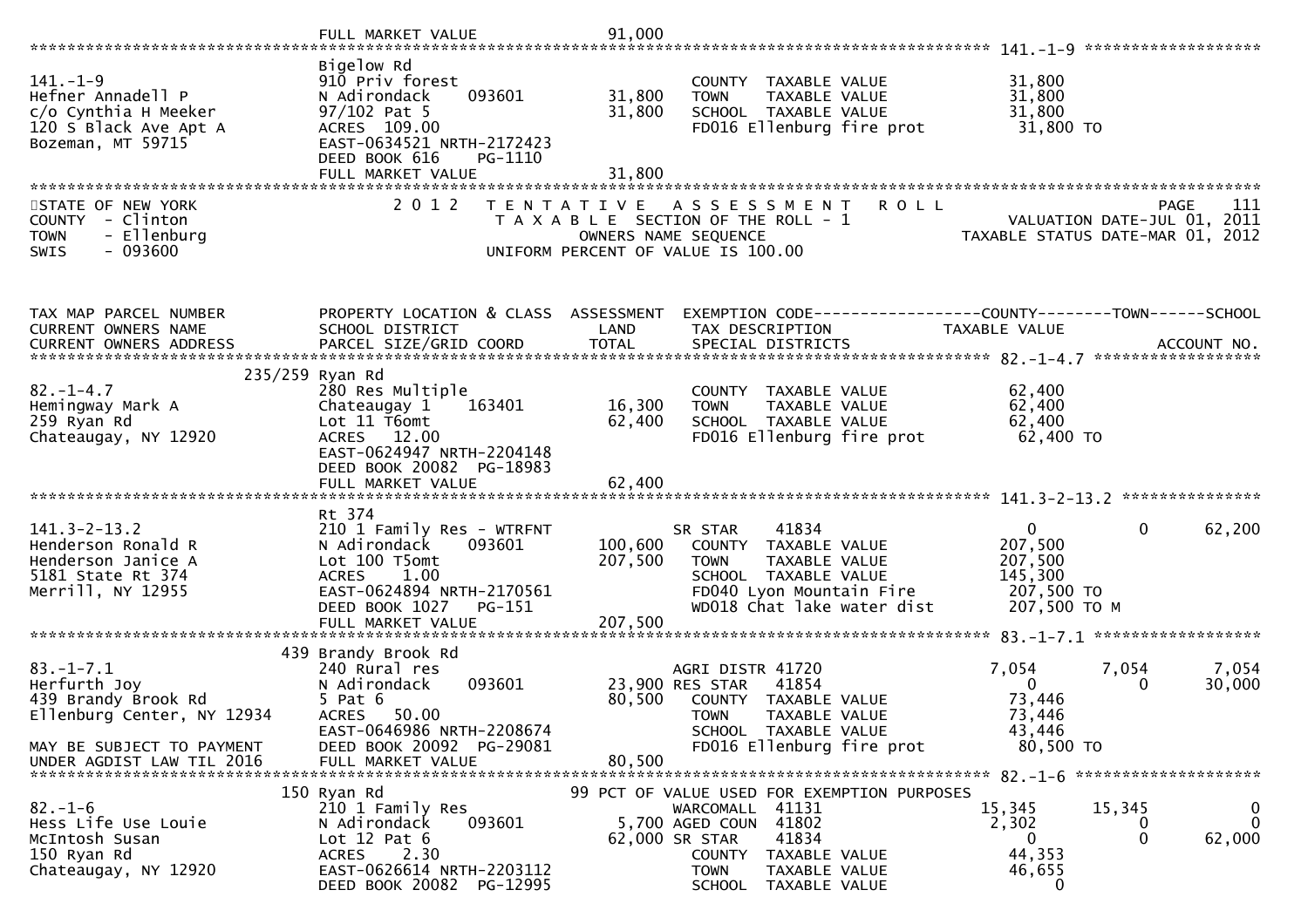| $155. - 2 - 15.3$<br>Hetman Keith M<br>Hetman Maya<br>134 Shutts Rd<br>Merrill, NY 12955               | 134 Shutts Rd<br>240 Rural res<br>093601<br>N Adirondack<br>101 T5omt<br>ACRES 37.82 BANK<br>080<br>EAST-0629704 NRTH-2166431<br>DEED BOOK 20021 PG-49053 | 18,600<br>162,000                         | RES STAR<br>41854<br>COUNTY TAXABLE VALUE<br>TAXABLE VALUE<br><b>TOWN</b><br>SCHOOL TAXABLE VALUE<br>FD040 Lyon Mountain Fire          | $\mathbf 0$<br>$\overline{0}$<br>30,000<br>162,000<br>162,000<br>132,000<br>162,000 TO |
|--------------------------------------------------------------------------------------------------------|-----------------------------------------------------------------------------------------------------------------------------------------------------------|-------------------------------------------|----------------------------------------------------------------------------------------------------------------------------------------|----------------------------------------------------------------------------------------|
|                                                                                                        | FULL MARKET VALUE                                                                                                                                         | 162,000                                   |                                                                                                                                        |                                                                                        |
|                                                                                                        |                                                                                                                                                           |                                           |                                                                                                                                        |                                                                                        |
| STATE OF NEW YORK<br>COUNTY - Clinton<br>- Ellenburg<br><b>TOWN</b><br>$-093600$<br><b>SWIS</b>        | 2 0 1 2                                                                                                                                                   | T E N T A T I V E<br>OWNERS NAME SEQUENCE | <b>ROLL</b><br>A S S E S S M E N T<br>T A X A B L E SECTION OF THE ROLL - 1<br>UNIFORM PERCENT OF VALUE IS 100.00                      | 112<br><b>PAGE</b><br>VALUATION DATE-JUL 01, 2011<br>TAXABLE STATUS DATE-MAR 01, 2012  |
| TAX MAP PARCEL NUMBER                                                                                  | PROPERTY LOCATION & CLASS ASSESSMENT                                                                                                                      |                                           | EXEMPTION CODE-----------------COUNTY-------TOWN------SCHOOL                                                                           |                                                                                        |
| CURRENT OWNERS NAME                                                                                    | SCHOOL DISTRICT                                                                                                                                           | LAND                                      | TAX DESCRIPTION                                                                                                                        | TAXABLE VALUE                                                                          |
| CURRENT OWNERS ADDRESS                                                                                 | PARCEL SIZE/GRID COORD                                                                                                                                    | <b>TOTAL</b>                              | SPECIAL DISTRICTS                                                                                                                      | ACCOUNT NO.                                                                            |
|                                                                                                        | 38 West Hill Rd                                                                                                                                           |                                           |                                                                                                                                        |                                                                                        |
| $99.1 - 1 - 35$<br>Hewson Raymond J<br>LaValley Gerard R<br>c/o Oval Development LLC<br>48 Spellman Rd | 210 1 Family Res<br>093601<br>N Adirondack<br>11 Pat 5<br>FRNT 75.15 DPTH 240.26<br>080<br><b>BANK</b>                                                    | 3,800<br>53,100                           | COUNTY TAXABLE VALUE<br>TAXABLE VALUE<br><b>TOWN</b><br>SCHOOL TAXABLE VALUE<br>FD014 EllenCtr fire #15<br>LT010 Ellenburg Light 15    | 53,100<br>53,100<br>53,100<br>53,100 TO<br>53,100 TO                                   |
| Plattsburgh, NY 12901                                                                                  | EAST-0648512 NRTH-2198468<br>DEED BOOK 20031 PG-64748<br>FULL MARKET VALUE                                                                                | 53,100                                    |                                                                                                                                        |                                                                                        |
|                                                                                                        |                                                                                                                                                           |                                           |                                                                                                                                        |                                                                                        |
| $155. - 3 - 4$                                                                                         | 4786 Rt 374<br>210 1 Family Res                                                                                                                           |                                           | RES STAR<br>41854                                                                                                                      | $\mathbf{0}$<br>$\mathbf 0$<br>30,000                                                  |
| Hicks George J<br>Hicks Jeanne L<br>44 Hurlburt Rd<br>Mooers Forks, NY 12959                           | N Adirondack<br>093601<br>119 Pat 5<br>FRNT 125.00 DPTH 175.00<br>EAST-0630595 NRTH-2163819<br>DEED BOOK 770<br>PG-11                                     | 4,400<br>53,000                           | COUNTY TAXABLE VALUE<br><b>TOWN</b><br>TAXABLE VALUE<br>SCHOOL TAXABLE VALUE<br>FD040 Lyon Mountain Fire                               | 53,000<br>53,000<br>23,000<br>53,000 TO                                                |
|                                                                                                        | FULL MARKET VALUE                                                                                                                                         | 53,000                                    |                                                                                                                                        |                                                                                        |
|                                                                                                        | 5247 Rt 374                                                                                                                                               |                                           |                                                                                                                                        |                                                                                        |
| $141.3 - 2 - 34$<br>Higgins Anne T<br>PO Box 833<br>Chateaugay, NY 12920-0833                          | 260 Seasonal res - WTRFNT<br>N Adirondack<br>093601<br>Lot 100 Pat 5<br>FRNT 120.00 DPTH 140.00<br>EAST-0623763 NRTH-2172164<br>DEED BOOK 1017<br>PG-197  | 81,400<br>106,000                         | COUNTY TAXABLE VALUE<br><b>TOWN</b><br>TAXABLE VALUE<br>SCHOOL TAXABLE VALUE<br>FD040 Lyon Mountain Fire<br>WD018 Chat lake water dist | 106,000<br>106,000<br>106,000<br>106,000 TO<br>106,000 ТО М                            |
|                                                                                                        | FULL MARKET VALUE                                                                                                                                         | 106,000                                   |                                                                                                                                        | 155.3-3-14 ******************                                                          |
| $155.3 - 3 - 14$<br>Hill Donal H<br>Rio Hill Eileen<br>47675 Lucas Cove Rd<br>Lexington Park, MD 20653 | 77 Holtzman Way<br>260 Seasonal res - WTRFNT<br>N Adirondack<br>093601<br>120 Pat 5<br>FRNT 140.00 DPTH 127.00<br>EAST-0629483 NRTH-2162109               | 80,700<br>112,700                         | COUNTY TAXABLE VALUE<br>TAXABLE VALUE<br><b>TOWN</b><br>SCHOOL TAXABLE VALUE<br>FD040 Lyon Mountain Fire<br>WD018 Chat lake water dist | 112,700<br>112,700<br>112,700<br>112,700 TO<br>112,700 TO M                            |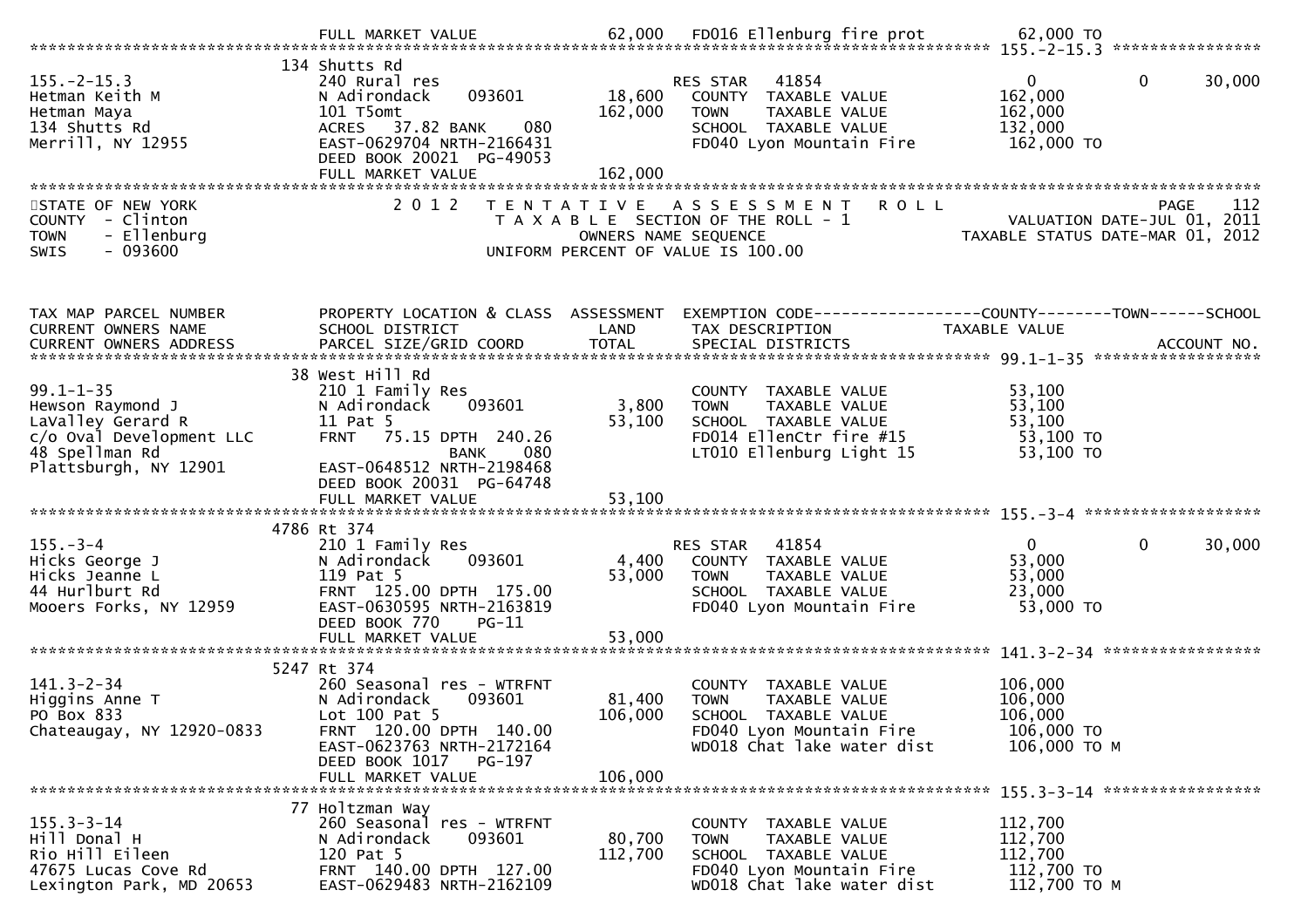|                                                                                                                       | $PG-249$<br>DEED BOOK 650<br>FULL MARKET VALUE                                                                                                                                         | 112,700                       |                                                                                                                                        |                                                                                       |
|-----------------------------------------------------------------------------------------------------------------------|----------------------------------------------------------------------------------------------------------------------------------------------------------------------------------------|-------------------------------|----------------------------------------------------------------------------------------------------------------------------------------|---------------------------------------------------------------------------------------|
| $155.4 - 1 - 12$<br>Hinds Life Estate Lucille R<br>McCoy Lynn Hinds<br>889 Clemons Rd<br>Frankport, NY 13340          | 4651 Rt 374<br>210 1 Family Res<br>093601<br>N Adirondack<br>Lot 119 Pat 5<br>FRNT 86.80 DPTH 133.05<br>EAST-0632976 NRTH-2161491<br>DEED BOOK 20092 PG-27862<br>FULL MARKET VALUE     | 3,500<br>61,000<br>61,000     | COUNTY TAXABLE VALUE<br>TAXABLE VALUE<br><b>TOWN</b><br>SCHOOL TAXABLE VALUE<br>FD040 Lyon Mountain Fire                               | 61,000<br>61,000<br>61,000<br>61,000 TO                                               |
| STATE OF NEW YORK<br>COUNTY - Clinton<br><b>TOWN</b><br>- Ellenburg<br>$-093600$<br><b>SWIS</b>                       | 2 0 1 2                                                                                                                                                                                | OWNERS NAME SEQUENCE          | <b>ROLL</b><br>TENTATIVE ASSESSMENT<br>T A X A B L E SECTION OF THE ROLL - 1<br>UNIFORM PERCENT OF VALUE IS 100.00                     | 113<br><b>PAGE</b><br>VALUATION DATE-JUL 01, 2011<br>TAXABLE STATUS DATE-MAR 01, 2012 |
| TAX MAP PARCEL NUMBER<br><b>CURRENT OWNERS NAME</b><br>CURRENT OWNERS ADDRESS                                         | PROPERTY LOCATION & CLASS ASSESSMENT<br>SCHOOL DISTRICT                                                                                                                                | LAND                          | TAX DESCRIPTION                                                                                                                        | EXEMPTION CODE------------------COUNTY--------TOWN------SCHOOL<br>TAXABLE VALUE       |
| $155. - 2 - 14$<br>Hirshberg Marion C<br>Hirshberg Robert L<br>3116 Chartwell Crescent Ln<br>Adamstown, MD 21710-9643 | $114/116$ Shutts Rd<br>260 Seasonal res<br>N Adirondack<br>093601<br>101 Pat<br>6.33<br><b>ACRES</b><br>EAST-0630041 NRTH-2165612<br>DEED BOOK 950<br>PG-146                           | 21,200<br>107,200             | COUNTY TAXABLE VALUE<br>TAXABLE VALUE<br><b>TOWN</b><br>SCHOOL TAXABLE VALUE<br>FD040 Lyon Mountain Fire                               | 107,200<br>107,200<br>107,200<br>107,200 TO<br>****************                       |
| $155. - 2 - 15.8$<br>Hirshberg Robert L<br>Hirshberg Marion C<br>3116 Chartwell Crescent Ln<br>Adamstown, MD 21710    | Shutts Rd<br>$322$ Rural vac $>10$<br>093601<br>N Adirondack<br>Lot 120 T5omt<br>ACRES 12.54<br>EAST-0629957 NRTH-2165019<br>DEED BOOK 20051 PG-87865<br>FULL MARKET VALUE             | 11,800<br>11,800<br>11,800    | COUNTY TAXABLE VALUE<br><b>TOWN</b><br>TAXABLE VALUE<br>SCHOOL TAXABLE VALUE<br>FD040 Lyon Mountain Fire                               | 11,800<br>11,800<br>11,800<br>11,800 TO                                               |
| $155.1 - 1 - 21$<br>Hirshberg Robert L<br>3116 Chartwell Crescent Ln<br>Adamstown, MD 21710-9643                      | Narrows Rd<br>$312$ Vac w/imprv - WTRFNT<br>093601<br>N Adirondack<br>101 Pat 5<br>3.20<br><b>ACRES</b><br>EAST-0625532 NRTH-2167810<br>DEED BOOK 493<br>$PG-256$<br>FULL MARKET VALUE | 144,800<br>145,000<br>145,000 | COUNTY TAXABLE VALUE<br><b>TOWN</b><br>TAXABLE VALUE<br>SCHOOL TAXABLE VALUE<br>FD040 Lyon Mountain Fire<br>WD018 Chat lake water dist | 145,000<br>145,000<br>145,000<br>145,000 TO<br>145,000 TO M                           |
| $99.1 - 3 - 16.1$<br>Hobbs Christy<br>Barnaby Gary<br>27 West Hill Rd<br>PO Box 12                                    | 27 West Hill Rd<br>210 1 Family Res<br>N Adirondack<br>093601<br>11 Pat 5<br>FRNT 200.00 DPTH 107.00<br>EAST-0648848 NRTH-2198359                                                      | 3,500<br>56,900               | 41854<br>RES STAR<br><b>COUNTY</b><br>TAXABLE VALUE<br><b>TOWN</b><br>TAXABLE VALUE<br>SCHOOL TAXABLE VALUE<br>FD014 EllenCtr fire #15 | $\mathbf{0}$<br>0<br>30,000<br>56,900<br>56,900<br>26,900<br>56,900 TO                |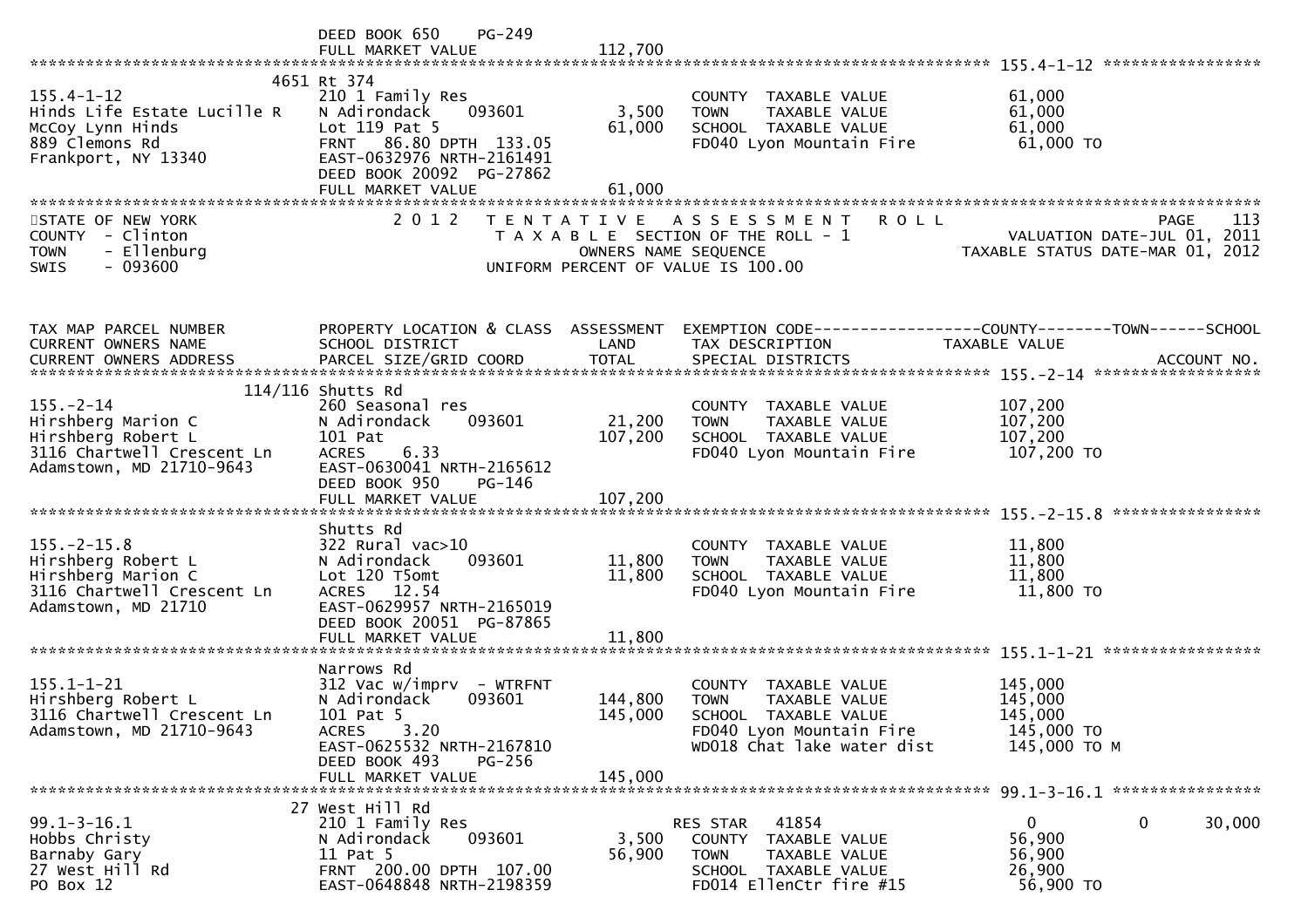| Ellenburg Center, NY 12934                                                                                  | DEED BOOK 20112 PG-41050<br>FULL MARKET VALUE                                                                                                                                    | 56,900                     | LT010 Ellenburg Light 15                                                                                                            | 56,900 TO                                                                             |
|-------------------------------------------------------------------------------------------------------------|----------------------------------------------------------------------------------------------------------------------------------------------------------------------------------|----------------------------|-------------------------------------------------------------------------------------------------------------------------------------|---------------------------------------------------------------------------------------|
| $99. - 2 - 3.1$<br>Hobbs Family Trust<br>Hobbs Trustee Thomas B<br>2320 Stanton Hill<br>Nichols, NY 13812   | Carpenter St<br>$322$ Rural vac $>10$<br>093601<br>N Adirondack<br>$5/10$ Pat $5/6$<br>ACRES 52.00<br>EAST-0650532 NRTH-2200589<br>DEED BOOK 20041 PG-75288<br>FULL MARKET VALUE | 20,400<br>20,400<br>20,400 | COUNTY TAXABLE VALUE<br>TAXABLE VALUE<br><b>TOWN</b><br>SCHOOL TAXABLE VALUE<br>FD014 EllenCtr fire #15<br>LT010 Ellenburg Light 15 | 20,400<br>20,400<br>20,400<br>20,400 TO<br>20,400 TO                                  |
| STATE OF NEW YORK<br>COUNTY - Clinton<br>- Ellenburg<br><b>TOWN</b><br>$-093600$<br>SWIS                    | 2 0 1 2                                                                                                                                                                          | OWNERS NAME SEQUENCE       | TENTATIVE ASSESSMENT ROLL<br>T A X A B L E SECTION OF THE ROLL - 1<br>UNIFORM PERCENT OF VALUE IS 100.00                            | <b>PAGE</b><br>114<br>VALUATION DATE-JUL 01, 2011<br>TAXABLE STATUS DATE-MAR 01, 2012 |
| TAX MAP PARCEL NUMBER<br>CURRENT OWNERS NAME                                                                | PROPERTY LOCATION & CLASS ASSESSMENT<br>SCHOOL DISTRICT                                                                                                                          | LAND                       | TAX DESCRIPTION                                                                                                                     | EXEMPTION CODE-----------------COUNTY-------TOWN------SCHOOL<br>TAXABLE VALUE         |
| $127. - 1 - 5$<br>Hobbs Family Trust<br>Hobbs Trustee Thomas B<br>2320 Stanton Hill Rd<br>Nichols, NY 13812 | Sears Rd<br>321 Abandoned ag<br>093601<br>N Adirondack<br>53/68 Pat 5<br>ACRES 48.50<br>EAST-0645698 NRTH-2182072<br>DEED BOOK 20041 PG-66288                                    | 17,400<br>17,400           | COUNTY TAXABLE VALUE<br>TAXABLE VALUE<br><b>TOWN</b><br>SCHOOL TAXABLE VALUE<br>FD016 Ellenburg fire prot                           | 17,400<br>17,400<br>17,400<br>17,400 TO                                               |
| $128. - 1 - 4$<br>Hobbs Family Trust<br>Attn: Thomas & Yvonne<br>2320 Stanton Hill Rd<br>Nichol, NY 13812   | Pete Laclair Rd<br>323 Vacant rural<br>093601<br>N Adirondack<br>T5 Omt Lot 49<br>ACRES 16.80<br>EAST-0657091 NRTH-2184261<br>DEED BOOK 20061 PG-90865<br>FULL MARKET VALUE      | 13,100<br>13,100<br>13,100 | COUNTY TAXABLE VALUE<br><b>TOWN</b><br>TAXABLE VALUE<br>SCHOOL TAXABLE VALUE<br>FD016 Ellenburg fire prot                           | 13,100<br>13,100<br>13,100<br>13,100 TO                                               |
| $128. - 1 - 6$<br>Hobbs Family Trust<br>Hobbs Trustee Thomas B<br>2320 Stanton Hill Rd<br>Nichols, NY 13812 | Pete Laclair Rd<br>910 Priv forest<br>N Adirondack<br>093601<br>72 Pat 5<br>ACRES 60.90<br>EAST-0656660 NRTH-2180679<br>DEED BOOK 20041 PG-66287<br>FULL MARKET VALUE            | 19,000<br>19,000<br>19,000 | COUNTY TAXABLE VALUE<br><b>TOWN</b><br>TAXABLE VALUE<br>SCHOOL TAXABLE VALUE<br>FD016 Ellenburg fire prot                           | 19,000<br>19,000<br>19,000<br>19,000 TO                                               |
| $70. - 1 - 9$<br>Hobbs Lori L<br>5275 Rt 11<br>Ellenburg Depot, NY 12935                                    | 5275 Rt 11<br>210 1 Family Res<br>093601<br>N Adirondack<br>Lot 20 T6omt<br>1.10<br>ACRES<br>EAST-0669202 NRTH-2211550                                                           | 5,000<br>118,000           | 41854<br>RES STAR<br>COUNTY TAXABLE VALUE<br><b>TOWN</b><br>TAXABLE VALUE<br>SCHOOL TAXABLE VALUE<br>FD002 EllenDpt fire 21         | 0<br>30,000<br>$\bf{0}$<br>118,000<br>118,000<br>88,000<br>118,000 TO                 |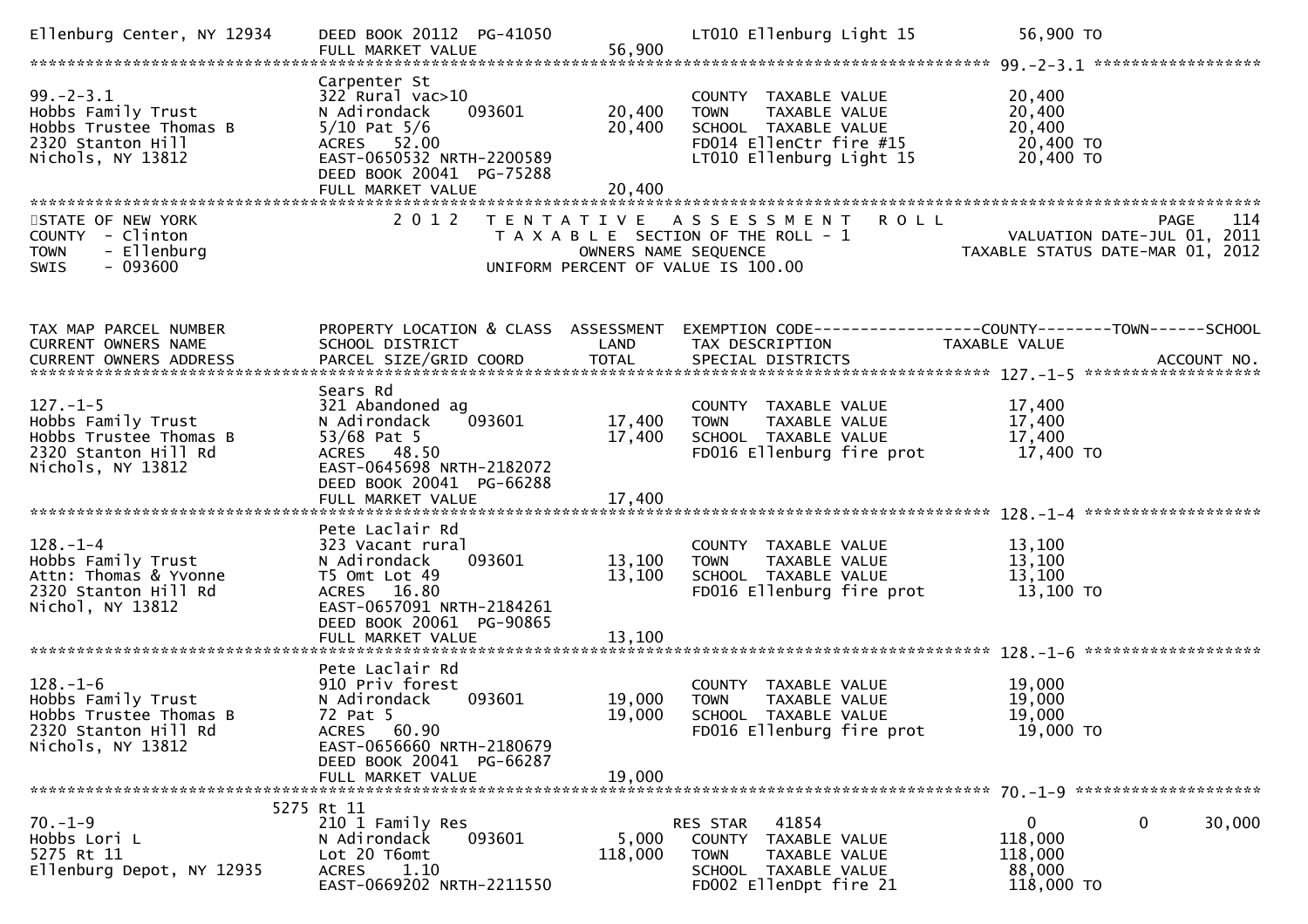|                                                                                                                | DEED BOOK 20041 PG-71771                                                                                                                                                                             |                                    | LT011 Ellenburg Light 21                                                                                                                                 | 118,000 TO                                                               |                                                                                       |
|----------------------------------------------------------------------------------------------------------------|------------------------------------------------------------------------------------------------------------------------------------------------------------------------------------------------------|------------------------------------|----------------------------------------------------------------------------------------------------------------------------------------------------------|--------------------------------------------------------------------------|---------------------------------------------------------------------------------------|
| $113. - 1 - 1$<br>Hobbs Robert<br>Hobbs Joan E<br>15 Carpenter St<br>Ellenburg Center, NY 12934                | West Hill Rd<br>321 Abandoned ag<br>093601<br>N Adirondack<br>Lots 16, 25 & 26 T5 Omt<br>ACRES 109.60<br>EAST-0636456 NRTH-2192634<br>DEED BOOK 20001 PG-28056                                       | 39,500<br>39,500                   | OS AG DIST 41730<br>COUNTY TAXABLE VALUE<br>TAXABLE VALUE<br><b>TOWN</b><br>SCHOOL TAXABLE VALUE<br>FD016 Ellenburg fire prot                            | 125<br>39,375<br>39,375<br>39,375<br>39,500 TO                           | lease 2011<br>125<br>125                                                              |
| MAY BE SUBJECT TO PAYMENT<br>UNDER AGDIST LAW TIL 2019                                                         | FULL MARKET VALUE                                                                                                                                                                                    | 39,500                             |                                                                                                                                                          |                                                                          |                                                                                       |
| STATE OF NEW YORK<br>COUNTY - Clinton<br><b>TOWN</b><br>- Ellenburg<br>$-093600$<br><b>SWIS</b>                | 2 0 1 2                                                                                                                                                                                              |                                    | TENTATIVE ASSESSMENT<br><b>ROLL</b><br>T A X A B L E SECTION OF THE ROLL - 1<br>OWNERS NAME SEQUENCE<br>UNIFORM PERCENT OF VALUE IS 100.00               |                                                                          | 115<br><b>PAGE</b><br>VALUATION DATE-JUL 01, 2011<br>TAXABLE STATUS DATE-MAR 01, 2012 |
| TAX MAP PARCEL NUMBER<br>CURRENT OWNERS NAME                                                                   | PROPERTY LOCATION & CLASS ASSESSMENT<br>SCHOOL DISTRICT                                                                                                                                              | LAND                               | EXEMPTION CODE-----------------COUNTY-------TOWN------SCHOOL<br>TAX DESCRIPTION                                                                          | TAXABLE VALUE                                                            |                                                                                       |
| $99.1 - 1 - 30$<br>Hobbs Robert D<br>Hobbs Joan E<br>Attn: John & Casey Collins<br>Land Contract<br>PO Box 182 | 24 West Hill Rd<br>210 1 Family Res<br>093601<br>N Adirondack<br>Lot 11 T5omt<br>FRNT 112.00 DPTH 239.00<br>EAST-0648807 NRTH-2198614<br>DEED BOOK 891<br><b>PG-78</b>                               | 4,700<br>40,900                    | RES STAR 41854<br>COUNTY TAXABLE VALUE<br>TAXABLE VALUE<br><b>TOWN</b><br>SCHOOL TAXABLE VALUE<br>FD014 EllenCtr fire #15<br>LT010 Ellenburg Light 15    | $\overline{0}$<br>40,900<br>40,900<br>10,900<br>40,900 TO<br>40,900 TO   | $\mathbf 0$<br>30,000                                                                 |
| $99. - 2 - 3.2$<br>Hobbs Robert David<br>Hobbs Joan E<br>PO Box 12<br>Ellenburg Center, NY 12934               | 15 Carpenter St<br>240 Rural res<br>093601<br>N Adirondack<br>Lot 10 T5omt<br>ACRES 13.48<br>EAST-0651116 NRTH-2198864<br>DEED BOOK 20041 PG-72511<br>FULL MARKET VALUE                              | 12,100<br>124,000<br>124,000       | RES STAR<br>41854<br>COUNTY TAXABLE VALUE<br>TAXABLE VALUE<br><b>TOWN</b><br>SCHOOL TAXABLE VALUE<br>FD014 EllenCtr fire #15<br>LT010 Ellenburg Light 15 | $\mathbf{0}$<br>124,000<br>124,000<br>94,000<br>124,000 TO<br>124,000 TO | $\mathbf 0$<br>30,000<br>***************                                              |
| $155.1 - 1 - 23.3$<br>Hodgdon Frederick W<br>Hodgdon Marlene L<br>1092 Osgood Hill Rd<br>Westford, VT 05494    | 134 Narrows Rd<br>314 Rural vac<10 - WTRFNT<br>N Adirondack 093601<br>Survey Map 20072/01831 Lo<br>2.96<br><b>ACRES</b><br>EAST-0625061 NRTH-2168552<br>DEED BOOK 20072 PG-2581<br>FULL MARKET VALUE | 124,900 TOWN<br>160,000<br>160,000 | COUNTY TAXABLE VALUE<br>TAXABLE VALUE<br>SCHOOL TAXABLE VALUE<br>FD040 Lyon Mountain Fire<br>WD018 Chat lake water dist                                  | 160,000<br>160,000<br>160,000<br>160,000 TO<br>160,000 ТО М              |                                                                                       |
| $99.1 - 2 - 5$<br>Hoff David<br>439 Brandy Brook Rd<br>PO Box 5                                                | 38 Brandy Brook Rd<br>$485 > 1$ use sm bld<br>093601<br>N Adirondack<br>11 Pat 5<br>1.70<br><b>ACRES</b>                                                                                             | 160,300                            | 48 PCT OF VALUE USED FOR EXEMPTION PURPOSES<br>WARNONALL 41121<br>41854<br>13,500 RES STAR<br>COUNTY<br>TAXABLE VALUE<br><b>TOWN</b><br>TAXABLE VALUE    | 11,542<br>0<br>148,758<br>148,758                                        | 11,542<br>$\mathbf{0}$<br>30,000<br>0                                                 |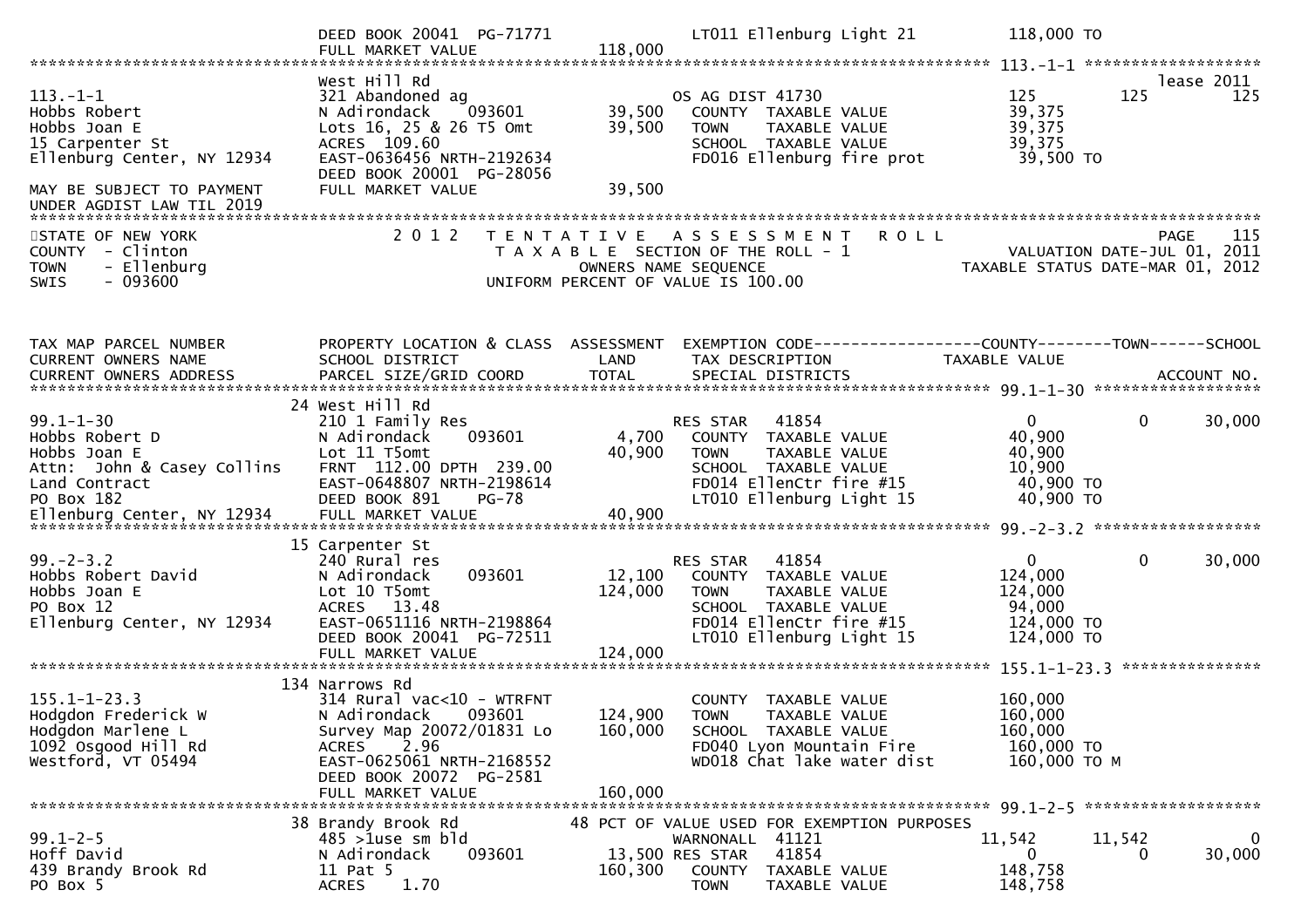| Ellenburg Center, NY 12934                                                                        | EAST-0649418 NRTH-2199343<br>DEED BOOK 484<br>PG-204                                                                                                                                          |                               | SCHOOL TAXABLE VALUE<br>FD014 EllenCtr fire #15                                                                                        | 130,300<br>160,300 TO                                                                 |
|---------------------------------------------------------------------------------------------------|-----------------------------------------------------------------------------------------------------------------------------------------------------------------------------------------------|-------------------------------|----------------------------------------------------------------------------------------------------------------------------------------|---------------------------------------------------------------------------------------|
|                                                                                                   |                                                                                                                                                                                               |                               |                                                                                                                                        |                                                                                       |
| $99. - 2 - 23.2$<br>Hoff David E<br>PO Box 5<br>Ellenburg Center, NY 12934                        | Smith Rd<br>$314$ Rural vac<10<br>N Adirondack<br>093601<br>10 T5 Omt<br>3.80<br><b>ACRES</b><br>EAST-0652689 NRTH-2197531<br>DEED BOOK 20082 PG-21304<br>FULL MARKET VALUE                   | 5,300<br>5,300<br>5,300       | COUNTY TAXABLE VALUE<br><b>TOWN</b><br>TAXABLE VALUE<br>SCHOOL TAXABLE VALUE<br>FD014 EllenCtr fire #15                                | 5,300<br>5,300<br>5,300<br>$5,300$ TO                                                 |
|                                                                                                   |                                                                                                                                                                                               |                               |                                                                                                                                        |                                                                                       |
| STATE OF NEW YORK<br>COUNTY - Clinton<br>- Ellenburg<br><b>TOWN</b><br>$-093600$<br>SWIS          | 2 0 1 2                                                                                                                                                                                       | OWNERS NAME SEQUENCE          | TENTATIVE ASSESSMENT<br><b>ROLL</b><br>T A X A B L E SECTION OF THE ROLL - 1<br>UNIFORM PERCENT OF VALUE IS 100.00                     | 116<br><b>PAGE</b><br>VALUATION DATE-JUL 01, 2011<br>TAXABLE STATUS DATE-MAR 01, 2012 |
| TAX MAP PARCEL NUMBER<br>CURRENT OWNERS NAME                                                      | PROPERTY LOCATION & CLASS ASSESSMENT<br>SCHOOL DISTRICT                                                                                                                                       | LAND                          | TAX DESCRIPTION                                                                                                                        | EXEMPTION CODE-----------------COUNTY-------TOWN------SCHOOL<br>TAXABLE VALUE         |
| $141.3 - 3 - 10$<br>Hogarty Thomas<br>Hogarty Rachel<br>27 York Dr<br>New York City, NY 10956     | 10 Spruce Way<br>270 Mfg housing - WTRFNT<br>093601<br>N Adirondack<br>Lot 100 Pat 5<br>FRNT 31.00 DPTH 516.00<br>EAST-0623982 NRTH-2170666<br>DEED BOOK 958<br>$PG-183$<br>FULL MARKET VALUE | 105,500<br>133,000<br>133,000 | COUNTY TAXABLE VALUE<br>TAXABLE VALUE<br><b>TOWN</b><br>SCHOOL TAXABLE VALUE<br>FD040 Lyon Mountain Fire<br>WD018 Chat lake water dist | 133,000<br>133,000<br>133,000<br>133,000 TO<br>133,000 ТО М                           |
|                                                                                                   | 68 Blanche Rd                                                                                                                                                                                 |                               |                                                                                                                                        |                                                                                       |
| $155.4 - 1 - 44$<br>Holdridge James E<br>68 Blanche Rd<br>Ellenburg, NY 12955                     | 210 1 Family Res<br>093601<br>N Adirondack<br>119 Pat 5<br>ACRES 5.00 BANK<br>320<br>EAST-0633079 NRTH-2162859<br>DEED BOOK 20061 PG-90971<br>FULL MARKET VALUE                               | 7,000<br>61,100<br>61,100     | COUNTY TAXABLE VALUE<br>TAXABLE VALUE<br><b>TOWN</b><br>SCHOOL TAXABLE VALUE<br>FD040 Lyon Mountain Fire                               | 61,100<br>61,100<br>61,100<br>61,100 TO                                               |
|                                                                                                   |                                                                                                                                                                                               |                               |                                                                                                                                        |                                                                                       |
| $100. - 1 - 2$<br>Holland Noel<br>222 W 83rd St<br>New York, NY 10014                             | Sharrett Rd<br>910 Priv forest<br>N Adirondack<br>093601<br>Lot $5$ Pat $5$<br>ACRES 31.20<br>EAST-0664282 NRTH-2201266                                                                       | 19,000<br>19,000              | COUNTY TAXABLE VALUE<br><b>TOWN</b><br>TAXABLE VALUE<br>SCHOOL TAXABLE VALUE<br>FD016 Ellenburg fire prot                              | 19,000<br>19,000<br>19,000<br>19,000 TO                                               |
|                                                                                                   | DEED BOOK 526<br><b>PG-208</b><br>FULL MARKET VALUE                                                                                                                                           | 19,000                        |                                                                                                                                        |                                                                                       |
| $97. - 1 - 21.2$<br>Holt Life Use Peter<br>Associate Omni-Lambda Assoc In 18 T5omt<br>3921 Rt 374 | West Hill Rd<br>$314$ Rural vac<10<br>N Adirondack<br>093601<br>5.00<br><b>ACRES</b>                                                                                                          | 7,500<br>7,500                | COUNTY TAXABLE VALUE<br><b>TOWN</b><br>TAXABLE VALUE<br>SCHOOL TAXABLE VALUE<br>FD016 Ellenburg fire prot                              | 7,500<br>7,500<br>7,500<br>7,500 TO                                                   |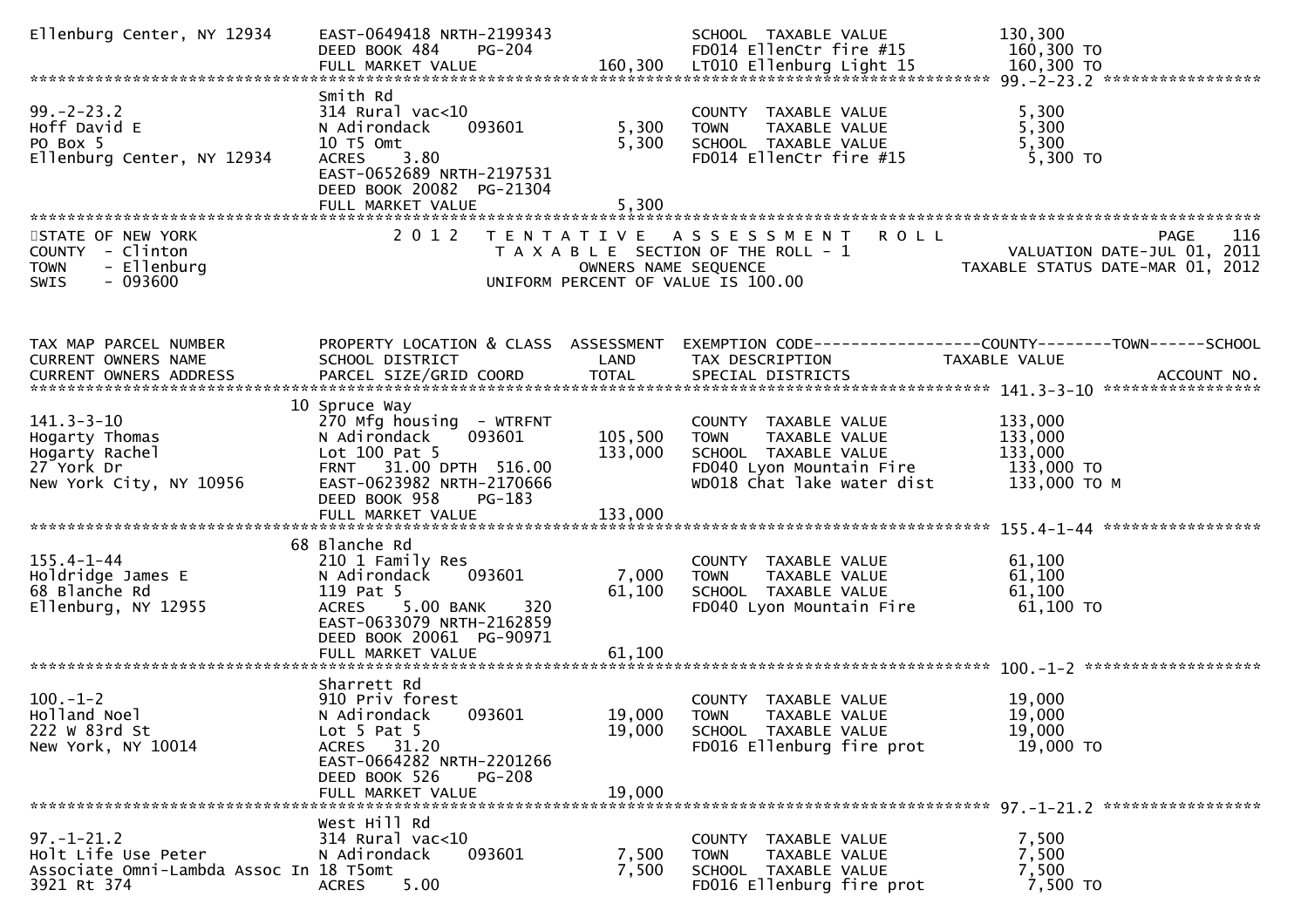| Lyon Mountain, NY 12952-2103                                                                             | EAST-0627414 NRTH-2193529<br>DEED BOOK 20011 PG-31623<br>FULL MARKET VALUE                                                                                                           | 7,500                      |                                                                                                                                     |                                                                                |                    |
|----------------------------------------------------------------------------------------------------------|--------------------------------------------------------------------------------------------------------------------------------------------------------------------------------------|----------------------------|-------------------------------------------------------------------------------------------------------------------------------------|--------------------------------------------------------------------------------|--------------------|
|                                                                                                          |                                                                                                                                                                                      |                            |                                                                                                                                     |                                                                                |                    |
| $83. - 1 - 19$<br>Honness Trevor<br>7445 Star Rd Rt 190<br>Ellenburg, NY 12934                           | 7445 Star Rd<br>240 Rural res<br>093601<br>N Adirondack<br>6 Pat 6<br>860<br>ACRES 64.60 BANK<br>EAST-0644087 NRTH-2202253<br>DEED BOOK 20011 PG-37791                               | 22,000<br>113,000          | RES STAR<br>41854<br>COUNTY TAXABLE VALUE<br>TAXABLE VALUE<br><b>TOWN</b><br>SCHOOL TAXABLE VALUE<br>FD014 EllenCtr fire #15        | $\Omega$<br>$\Omega$<br>113,000<br>113,000<br>83,000<br>113,000 TO             | 30,000             |
|                                                                                                          | FULL MARKET VALUE                                                                                                                                                                    | 113,000                    |                                                                                                                                     |                                                                                |                    |
| STATE OF NEW YORK<br>COUNTY - Clinton<br>- Ellenburg<br><b>TOWN</b><br>$-093600$<br><b>SWIS</b>          | 2 0 1 2                                                                                                                                                                              | OWNERS NAME SEQUENCE       | TENTATIVE ASSESSMENT<br>R O L L<br>T A X A B L E SECTION OF THE ROLL - 1<br>UNIFORM PERCENT OF VALUE IS 100.00                      | PAGE 117<br>VALUATION DATE-JUL 01, 2011<br>TAXABLE STATUS DATE-MAR 01, 2012    | 117<br><b>PAGE</b> |
| TAX MAP PARCEL NUMBER<br>CURRENT OWNERS NAME                                                             | PROPERTY LOCATION & CLASS ASSESSMENT<br>SCHOOL DISTRICT                                                                                                                              | LAND                       | EXEMPTION CODE-----------------COUNTY--------TOWN------SCHOOL<br>TAX DESCRIPTION                                                    | <b>TAXABLE VALUE</b>                                                           |                    |
| $98. - 1 - 3$<br>Honsinger Kermet Jr<br>376 West Hill Rd<br>Ellenburg Center, NY 12934                   | 376 West Hill Rd<br>210 1 Family Res<br>093601<br>N Adirondack<br>Lot $13/14$ Pat 5<br>ACRES 1.00<br>EAST-0640680 NRTH-2196014<br>DEED BOOK 521<br>$PG-519$<br>FULL MARKET VALUE     | 5,000<br>57,100<br>57,100  | 41834<br>SR STAR<br>COUNTY TAXABLE VALUE<br>TAXABLE VALUE<br><b>TOWN</b><br>SCHOOL TAXABLE VALUE<br>FD014 EllenCtr fire #15         | $\mathbf{0}$<br>$\mathbf 0$<br>57,100<br>57,100<br>$\overline{0}$<br>57,100 TO | 57,100             |
|                                                                                                          |                                                                                                                                                                                      |                            |                                                                                                                                     |                                                                                |                    |
| $99.1 - 2 - 6$<br>Honsinger Kermit<br>Honsinger Gloria<br>376 West Hill Rd<br>Ellenburg Center, NY 12934 | 34 Brandy Brook Rd<br>210 1 Family Res<br>093601<br>N Adirondack<br>Village<br>FRNT 112.00 DPTH 266.00<br>EAST-0649437 NRTH-2199111<br>DEED BOOK 20061 PG-91964<br>FULL MARKET VALUE | 4,700<br>42,400<br>42,400  | COUNTY TAXABLE VALUE<br>TAXABLE VALUE<br><b>TOWN</b><br>SCHOOL TAXABLE VALUE<br>FD014 EllenCtr fire #15<br>LT010 Ellenburg Light 15 | 42,400<br>42,400<br>42,400<br>42,400 TO<br>42,400 TO                           |                    |
|                                                                                                          |                                                                                                                                                                                      |                            |                                                                                                                                     |                                                                                |                    |
| $40. - 1 - 23$<br>Honsinger Life Use Velma<br>Honsinger Peter<br>16432 Phillips Rd<br>Holley, NY 14470   | Bull Run Rd<br>321 Abandoned ag<br>N Adirondack<br>093601<br>59 Pat 6<br>ACRES 73.60<br>EAST-0665814 NRTH-2229452<br>DEED BOOK 20092 PG-29416<br>FULL MARKET VALUE                   | 34,000<br>34,000<br>34,000 | <b>COUNTY</b><br>TAXABLE VALUE<br><b>TOWN</b><br>TAXABLE VALUE<br>SCHOOL TAXABLE VALUE<br>FD016 Ellenburg fire prot                 | 34,000<br>34,000<br>34,000<br>34,000 TO                                        |                    |
|                                                                                                          |                                                                                                                                                                                      |                            |                                                                                                                                     |                                                                                |                    |
| $155.3 - 3 - 7$<br>Hooker Patricia S<br>PO Box 57<br>Bangor, NY 12966                                    | 57 Holtzman Way<br>260 Seasonal res - WTRFNT<br>093601<br>N Adirondack<br>120 Pat 5<br>2.20<br><b>ACRES</b>                                                                          | 150,000<br>242,800         | COUNTY TAXABLE VALUE<br>TAXABLE VALUE<br><b>TOWN</b><br>SCHOOL TAXABLE VALUE<br>FD040 Lyon Mountain Fire                            | 242,800<br>242,800<br>242,800<br>242,800 TO                                    |                    |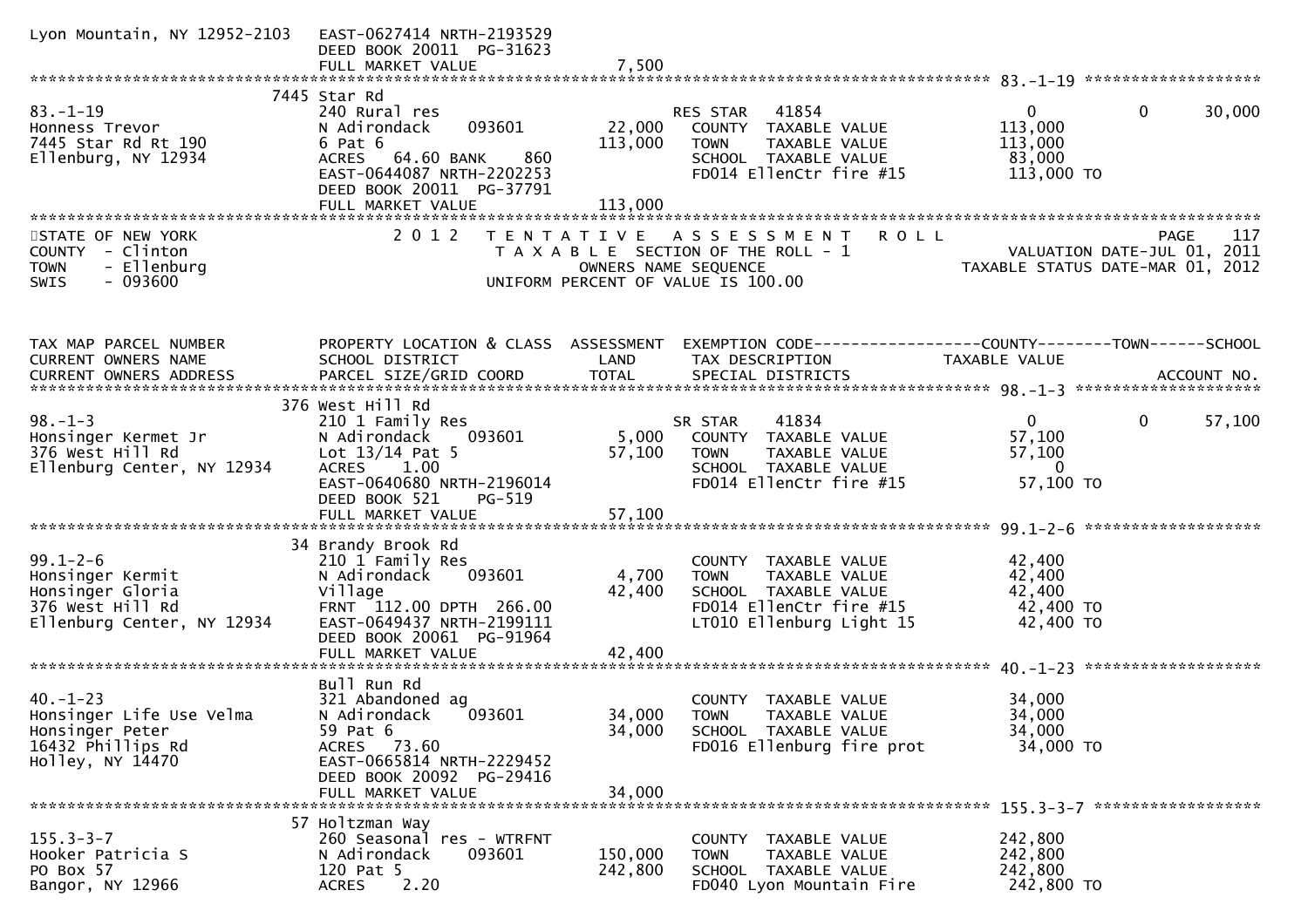|                                                                                                                                         | EAST-0629945 NRTH-2162218<br>DEED BOOK 563<br>PG-792<br>FULL MARKET VALUE                                                                                                                   | 242,800                    | WD018 Chat lake water dist                                                                                                                                                          | 241,367 TO M                                                              |                                         |
|-----------------------------------------------------------------------------------------------------------------------------------------|---------------------------------------------------------------------------------------------------------------------------------------------------------------------------------------------|----------------------------|-------------------------------------------------------------------------------------------------------------------------------------------------------------------------------------|---------------------------------------------------------------------------|-----------------------------------------|
|                                                                                                                                         |                                                                                                                                                                                             |                            |                                                                                                                                                                                     |                                                                           |                                         |
| $155.1 - 2 - 36$<br>Horne Jeffrey M<br>Horne Sun T<br>PO Box 288<br>Mooers, NY 12958                                                    | 5103 Rt 374<br>260 Seasonal res - WTRFNT<br>N Adirondack<br>093601<br>Lot 101 Pat 5<br>FRNT 25.00 DPTH 100.00<br>EAST-0625560 NRTH-2169156<br>DEED BOOK 20051 PG-85727<br>FULL MARKET VALUE | 18,000<br>51,000<br>51,000 | COUNTY TAXABLE VALUE<br>TAXABLE VALUE<br><b>TOWN</b><br>SCHOOL TAXABLE VALUE<br>FD040 Lyon Mountain Fire<br>WD018 Chat lake water dist                                              | 51,000<br>51,000<br>51,000<br>51,000 TO<br>51,000 ТО М                    |                                         |
|                                                                                                                                         |                                                                                                                                                                                             |                            |                                                                                                                                                                                     |                                                                           |                                         |
| STATE OF NEW YORK<br>COUNTY - Clinton<br>- Ellenburg<br><b>TOWN</b><br>$-093600$<br><b>SWIS</b>                                         |                                                                                                                                                                                             | OWNERS NAME SEQUENCE       | 2012 TENTATIVE ASSESSMENT<br><b>ROLL</b><br>T A X A B L E SECTION OF THE ROLL - 1<br>UNIFORM PERCENT OF VALUE IS 100.00                                                             | PAGE 118<br>VALUATION DATE-JUL 01, 2011<br>TAXABLE STATUS DATE MARIC 33.3 | <b>PAGE</b><br>118                      |
| TAX MAP PARCEL NUMBER<br>CURRENT OWNERS NAME                                                                                            | PROPERTY LOCATION & CLASS ASSESSMENT<br>SCHOOL DISTRICT                                                                                                                                     | LAND                       | EXEMPTION CODE-----------------COUNTY-------TOWN------SCHOOL<br>TAX DESCRIPTION                                                                                                     | TAXABLE VALUE                                                             |                                         |
|                                                                                                                                         |                                                                                                                                                                                             |                            |                                                                                                                                                                                     |                                                                           |                                         |
| $71.3 - 2 - 52$<br>Hubbell Christine<br>Decoste Ethel<br>36 Lake Roxanne Rd<br>Ellenburg Depot, NY 12935-0175 EAST-0672950 NRTH-2212882 | 36 Lake Roxanne Rd<br>210 1 Family Res<br>N Adirondack<br>093601<br>20 Pat 6<br>ACRES 2.70<br>DEED BOOK 20061 PG-97445                                                                      | 11,700 SR STAR<br>63,500   | 89 PCT OF VALUE USED FOR EXEMPTION PURPOSES<br>41801<br>AGED C&T<br>41834<br>COUNTY TAXABLE VALUE<br><b>TOWN</b><br>TAXABLE VALUE<br>SCHOOL TAXABLE VALUE<br>FD002 EllenDpt fire 21 | 28,258<br>$\overline{0}$<br>35,242<br>35,242<br>1,300<br>63,500 TO        | 28,258<br>$\overline{0}$<br>62,200<br>0 |
|                                                                                                                                         |                                                                                                                                                                                             |                            |                                                                                                                                                                                     |                                                                           |                                         |
| $155.4 - 1 - 45$<br>Hulkow Eric S<br>58 Blanche Rd<br>Merrill, NY 12955                                                                 | 58 Blanche Rd<br>210 1 Family Res<br>093601<br>N Adirondack<br>119 Pat 5<br>ACRES 1.50<br>EAST-0633038 NRTH-2162649<br>DEED BOOK 20112 PG-39010<br>FULL MARKET VALUE                        | 5,100<br>33,500<br>33,500  | 41854<br>RES STAR<br>COUNTY TAXABLE VALUE<br><b>TOWN</b><br>TAXABLE VALUE<br>SCHOOL TAXABLE VALUE<br>FD040 Lyon Mountain Fire                                                       | $\mathbf{0}$<br>33,500<br>33,500<br>3,500<br>33,500 TO                    | $\mathbf 0$<br>30,000                   |
|                                                                                                                                         | Narrows Rd                                                                                                                                                                                  |                            |                                                                                                                                                                                     |                                                                           |                                         |
| $141.3 - 1 - 13$<br>Humiston Daniel J<br>Jacqueline Kim<br>1928 Maple Hollow Way<br>Bountiful, UT 84010-1041                            | 314 Rural vac<10 - WTRFNT<br>N Adirondack<br>093601<br>Lot 100 T5omt<br>Pearl Sub Lot 1<br>128' Lake Front<br>1.24<br><b>ACRES</b><br>EAST-0623482 NRTH-2171097                             | 105,900<br>105,900         | COUNTY TAXABLE VALUE<br><b>TOWN</b><br>TAXABLE VALUE<br>SCHOOL TAXABLE VALUE<br>FD040 Lyon Mountain Fire<br>WD018 Chat lake water dist                                              | 105,900<br>105,900<br>105,900<br>105,900 TO<br>105,900 ТО М               |                                         |
|                                                                                                                                         | DEED BOOK 949<br>PG-107                                                                                                                                                                     |                            |                                                                                                                                                                                     |                                                                           |                                         |
|                                                                                                                                         | FULL MARKET VALUE                                                                                                                                                                           | 105,900                    |                                                                                                                                                                                     |                                                                           |                                         |
| $141.3 - 1 - 5$<br>Humiston Gerard E                                                                                                    | 278 Narrows Rd<br>260 Seasonal res - WTRFNT<br>093601<br>N Adirondack                                                                                                                       | 142,100                    | COUNTY TAXABLE VALUE<br>TAXABLE VALUE<br><b>TOWN</b>                                                                                                                                | 172,000<br>172,000                                                        |                                         |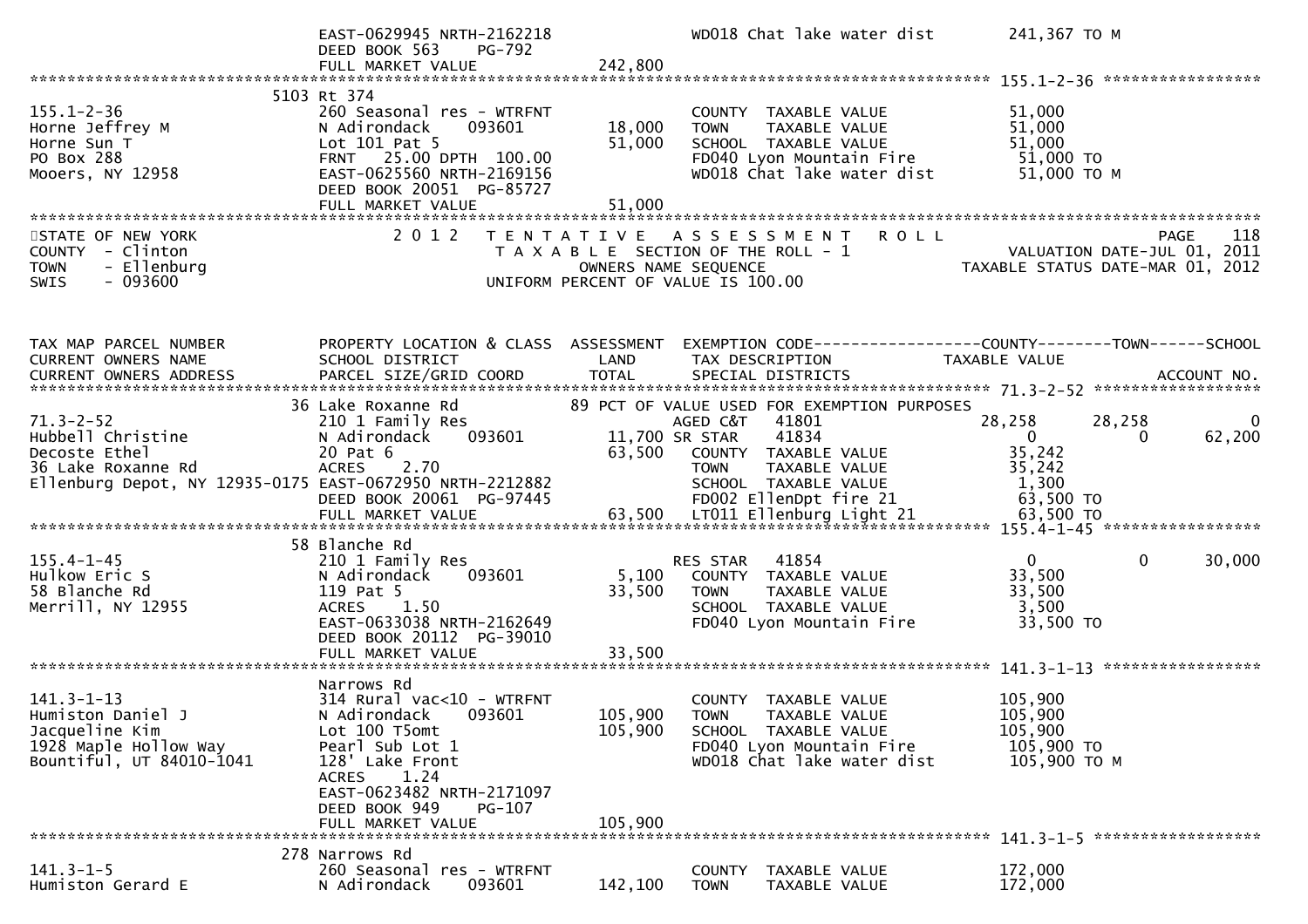| Humiston Jean D<br>102 McCormack Dr<br>Lake George, NY 12845                                                    | Lot 100 T5omt<br>1.60<br><b>ACRES</b><br>EAST-0623412 NRTH-2171955<br>DEED BOOK 20102 PG-33717<br>FULL MARKET VALUE                                                                                     | 172,000<br>172,000   | SCHOOL TAXABLE VALUE<br>FD040 Lyon Mountain Fire<br>WD018 Chat lake water dist                                                         | 172,000<br>172,000 TO<br>172,000 TO M                                                                             |
|-----------------------------------------------------------------------------------------------------------------|---------------------------------------------------------------------------------------------------------------------------------------------------------------------------------------------------------|----------------------|----------------------------------------------------------------------------------------------------------------------------------------|-------------------------------------------------------------------------------------------------------------------|
|                                                                                                                 | Narrows Rd                                                                                                                                                                                              |                      |                                                                                                                                        |                                                                                                                   |
| $141.3 - 1 - 8$<br>Humiston Gerard E<br>Humiston Jean D<br>102 McCormack Dr<br>Lake George, NY 12845            | $314$ Rural vac< $10$<br>N Adirondack<br>093601<br>Lot 100 T5omt/Pearl Sub L<br>Survey Map 20102/32736<br>Survey Map 20092/25920<br>ACRES 6.60<br>EAST-0622896 NRTH-2171800<br>DEED BOOK 20102 PG-33717 | 8,500<br>8,500       | COUNTY TAXABLE VALUE<br><b>TOWN</b><br>TAXABLE VALUE<br>SCHOOL TAXABLE VALUE<br>FD040 Lyon Mountain Fire<br>WD018 Chat lake water dist | 8,500<br>8,500<br>8,500<br>8,500 TO<br>8,500 TO M                                                                 |
|                                                                                                                 | FULL MARKET VALUE                                                                                                                                                                                       | 8,500                |                                                                                                                                        |                                                                                                                   |
|                                                                                                                 |                                                                                                                                                                                                         |                      |                                                                                                                                        |                                                                                                                   |
| STATE OF NEW YORK<br>COUNTY - Clinton<br>- Ellenburg<br><b>TOWN</b><br><b>SWIS</b><br>- 093600                  | 2 0 1 2                                                                                                                                                                                                 | OWNERS NAME SEQUENCE | TENTATIVE ASSESSMENT<br><b>ROLL</b><br>T A X A B L E SECTION OF THE ROLL - 1<br>UNIFORM PERCENT OF VALUE IS 100.00                     | 119<br>PAGE<br>VALUATION DATE-JUL 01, 2011<br>VALUATION DATE-JUL 01, 2011<br>TAXABLE STATUS DATE-MAR 01, 2012     |
|                                                                                                                 |                                                                                                                                                                                                         |                      |                                                                                                                                        |                                                                                                                   |
|                                                                                                                 |                                                                                                                                                                                                         |                      |                                                                                                                                        |                                                                                                                   |
| TAX MAP PARCEL NUMBER<br>CURRENT OWNERS NAME                                                                    | SCHOOL DISTRICT                                                                                                                                                                                         | LAND                 | TAX DESCRIPTION                                                                                                                        | PROPERTY LOCATION & CLASS ASSESSMENT EXEMPTION CODE----------------COUNTY-------TOWN------SCHOOL<br>TAXABLE VALUE |
|                                                                                                                 |                                                                                                                                                                                                         |                      |                                                                                                                                        |                                                                                                                   |
|                                                                                                                 | Narrows Rd                                                                                                                                                                                              |                      |                                                                                                                                        |                                                                                                                   |
| $141.3 - 1 - 11$<br>Humiston James B<br>Humiston Mary<br>River St N<br>PO Box 7<br>Chateaugay, NY 12920         | $314$ Rural vac<10 - WTRFNT<br>093601<br>N Adirondack<br>Lot 100 T5omt<br>Pearl Sub Lot 3<br>ACRES 1.35<br>EAST-0623370 NRTH-2171297<br>DEED BOOK 949<br>PG-117                                         | 100,800<br>100,800   | COUNTY TAXABLE VALUE<br><b>TOWN</b><br>TAXABLE VALUE<br>SCHOOL TAXABLE VALUE<br>FD040 Lyon Mountain Fire<br>WD018 Chat lake water dist | 100,800<br>100,800<br>100,800<br>100,800 TO<br>100,800 ТО М                                                       |
|                                                                                                                 | FULL MARKET VALUE                                                                                                                                                                                       | 100,800              |                                                                                                                                        |                                                                                                                   |
|                                                                                                                 | Narrows Rd                                                                                                                                                                                              |                      |                                                                                                                                        |                                                                                                                   |
| $141.3 - 1 - 18$<br>Humiston James B<br>Humiston Mary H<br>River St N<br>PO Box 7                               | 321 Abandoned ag<br>093601<br>N Adirondack<br>101 Pat 5<br>ACRES 16.40<br>EAST-0622563 NRTH-2171341                                                                                                     | 13,000<br>13,000     | COUNTY TAXABLE VALUE<br><b>TOWN</b><br>TAXABLE VALUE<br>SCHOOL TAXABLE VALUE<br>FD040 Lyon Mountain Fire                               | 13,000<br>13,000<br>13,000<br>13,000 TO                                                                           |
| Chateaugay, NY 12920                                                                                            | DEED BOOK 949<br>PG-136<br>FULL MARKET VALUE                                                                                                                                                            | 13,000               |                                                                                                                                        |                                                                                                                   |
|                                                                                                                 |                                                                                                                                                                                                         |                      |                                                                                                                                        |                                                                                                                   |
| $141.3 - 1 - 9$<br>Humiston Kenneth W<br>Humiston Maureen<br>15 Ellis Ave Apt E-8<br>Saratoga Springs, NY 12866 | 20 Three Point Way<br>260 Seasonal res - WTRFNT<br>N Adirondack<br>093601<br>Lot 100 T5omt<br>Pearl Sub Lots 4 & 5<br>5.97<br>ACRES<br>EAST-0623311 NRTH-2171499                                        | 145,300<br>207,000   | COUNTY TAXABLE VALUE<br>TAXABLE VALUE<br>TOWN<br>SCHOOL TAXABLE VALUE<br>FD040 Lyon Mountain Fire<br>WD018 Chat lake water dist        | 207,000<br>207,000<br>207,000<br>207,000 TO<br>207,000 ТО М                                                       |
|                                                                                                                 | DEED BOOK 20102 PG-33718<br>FULL MARKET VALUE                                                                                                                                                           | 207,000              |                                                                                                                                        |                                                                                                                   |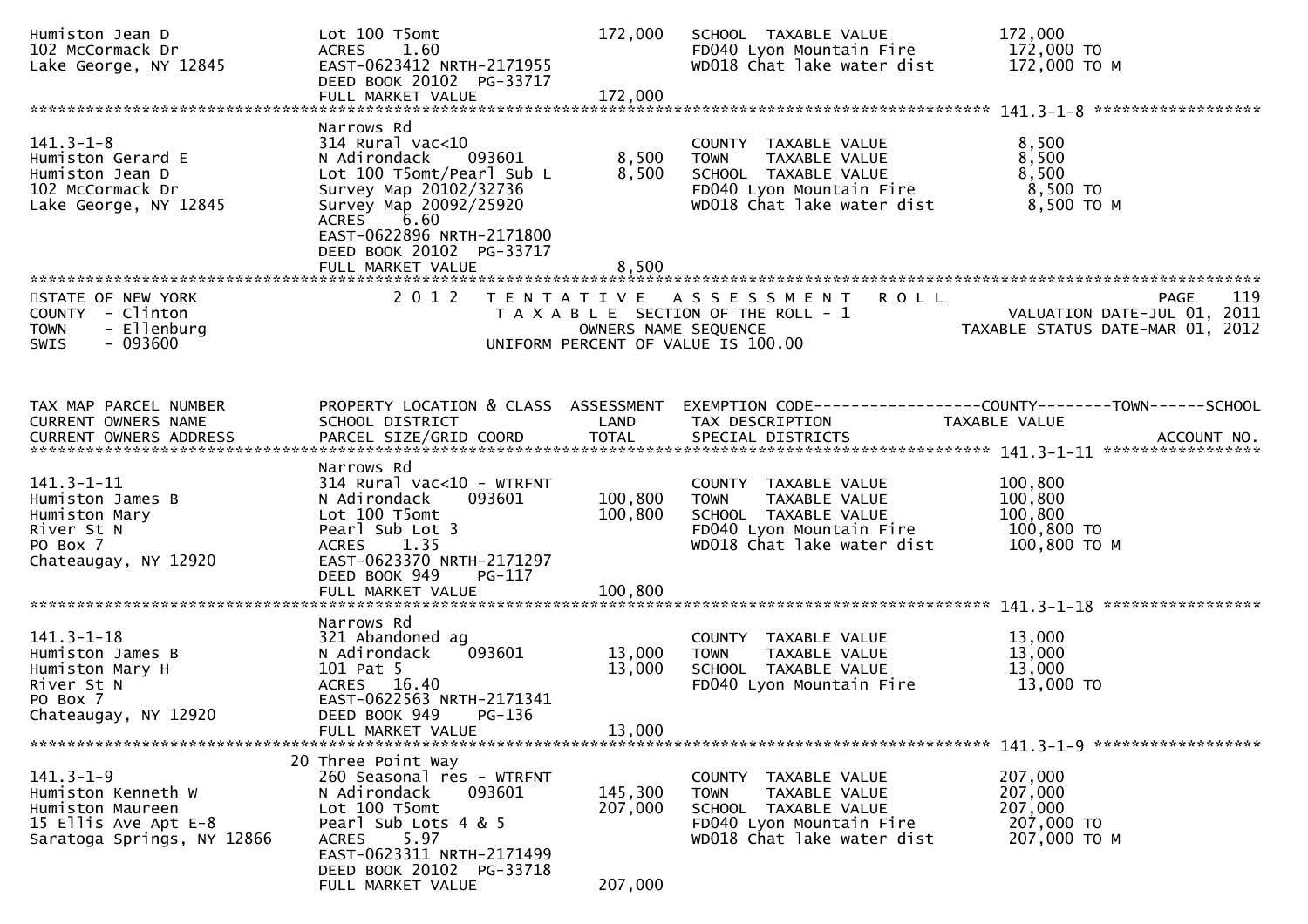| $141.3 - 1 - 4$<br>Humiston Trustee Gerard E<br>Humiston Trustee Jean D<br>102 McCormack Dr<br>102 McCormack Dr<br>Lake George, NY 12845 | 286 Narrows Rd<br>260 Seasonal res - WTRFNT<br>093601<br>N Adirondack<br>100 Pat 5<br>ACRES 4.30<br>EAST-0623142 NRTH-2172208<br>DEED BOOK 20102 PG-30772                                                                   | 188,900<br>239,000         | COUNTY TAXABLE VALUE<br>TAXABLE VALUE<br>TOWN<br>SCHOOL TAXABLE VALUE<br>FD040 Lyon Mountain Fire<br>WD018 Chat lake water dist        | 239,000<br>239,000<br>239,000<br>239,000 TO<br>239,000 ТО М |
|------------------------------------------------------------------------------------------------------------------------------------------|-----------------------------------------------------------------------------------------------------------------------------------------------------------------------------------------------------------------------------|----------------------------|----------------------------------------------------------------------------------------------------------------------------------------|-------------------------------------------------------------|
| $116. - 1 - 6.2$<br>Hungerford Thomas W<br>Hungerford Barbara L<br>268 N Main St<br>St Albans, VT 05478                                  | Plank Rd<br>910 Priv forest<br>093601<br>N Adirondack<br>Lot 41 & 42 Pat 5<br>ACRES 290.00<br>EAST-0676167 NRTH-2189181<br>DEED BOOK 20041 PG-74652                                                                         | 61,700<br>61,700           | COUNTY TAXABLE VALUE<br><b>TOWN</b><br>TAXABLE VALUE<br>SCHOOL TAXABLE VALUE<br>FD016 Ellenburg fire prot                              | 61,700<br>61,700<br>61,700<br>61,700 TO                     |
| STATE OF NEW YORK<br>COUNTY - Clinton<br>- Ellenburg<br><b>TOWN</b><br>$-093600$<br><b>SWIS</b>                                          | 2 0 1 2                                                                                                                                                                                                                     | OWNERS NAME SEQUENCE       | TENTATIVE ASSESSMENT ROLL<br>T A X A B L E SECTION OF THE ROLL - 1<br>UNIFORM PERCENT OF VALUE IS 100.00                               | 120<br>PAGE                                                 |
| TAX MAP PARCEL NUMBER<br>CURRENT OWNERS NAME                                                                                             | PROPERTY LOCATION & CLASS ASSESSMENT<br>SCHOOL DISTRICT                                                                                                                                                                     | LAND                       | TAX DESCRIPTION                                                                                                                        | TAXABLE VALUE                                               |
| 4873-4869 Rt 374<br>$155. - 3 - 25$<br>Hunt John<br>Hunt Roma<br>1039 Glenwood Blvd<br>Schenectady, NY 12308                             | 210 1 Family Res<br>093601<br>N Adirondack<br>120 Pat 5<br><b>ACRES</b><br>5.30<br>EAST-0628250 NRTH-2164107<br>DEED BOOK 20041 PG-76521                                                                                    | 68,700<br>110,800          | COUNTY TAXABLE VALUE<br>TAXABLE VALUE<br>TOWN<br>SCHOOL TAXABLE VALUE<br>FD040 Lyon Mountain Fire                                      | 110,800<br>110,800<br>110,800<br>110,800 TO                 |
| $71.3 - 3 - 11$<br>Hunter Hazel I<br>Avery Gary M<br>PO Box 491<br>West Chesterfield, NH 03466                                           | Lake Roxanne Rd<br>311 Res vac land - WTRFNT<br>N Adirondack<br>093601<br>20 Pat 6 Lot 11<br>Sunset Shores Ii Lot 11<br>FRNT 107.70 DPTH 198.00<br>EAST-0673110 NRTH-2210388<br>DEED BOOK 20062 PG-263<br>FULL MARKET VALUE | 13,600<br>13,600<br>13,600 | COUNTY TAXABLE VALUE<br>TAXABLE VALUE<br>TOWN<br>SCHOOL TAXABLE VALUE<br>FD002 EllenDpt fire 21<br>LT011 Ellenburg Light 21            | 13,600<br>13,600<br>13,600<br>13,600 TO<br>13,600 TO        |
| $141.3 - 2 - 30$<br>Hutchins Alaric C<br>Hutchins Sandra J<br>8 Lawndale Ave<br>Schenectady, NY 12306                                    | 5243 Rt 374<br>260 Seasonal res - WTRFNT<br>N Adirondack<br>093601<br>Lot 100 Pat 5<br>FRNT 115.00 DPTH 85.00<br>EAST-0623853 NRTH-2172067<br>DEED BOOK 20001 PG-24257                                                      | 63,900<br>93,000           | COUNTY TAXABLE VALUE<br>TAXABLE VALUE<br><b>TOWN</b><br>SCHOOL TAXABLE VALUE<br>FD040 Lyon Mountain Fire<br>WD018 Chat lake water dist | 93,000<br>93,000<br>93,000<br>93,000 TO<br>93,000 TO M      |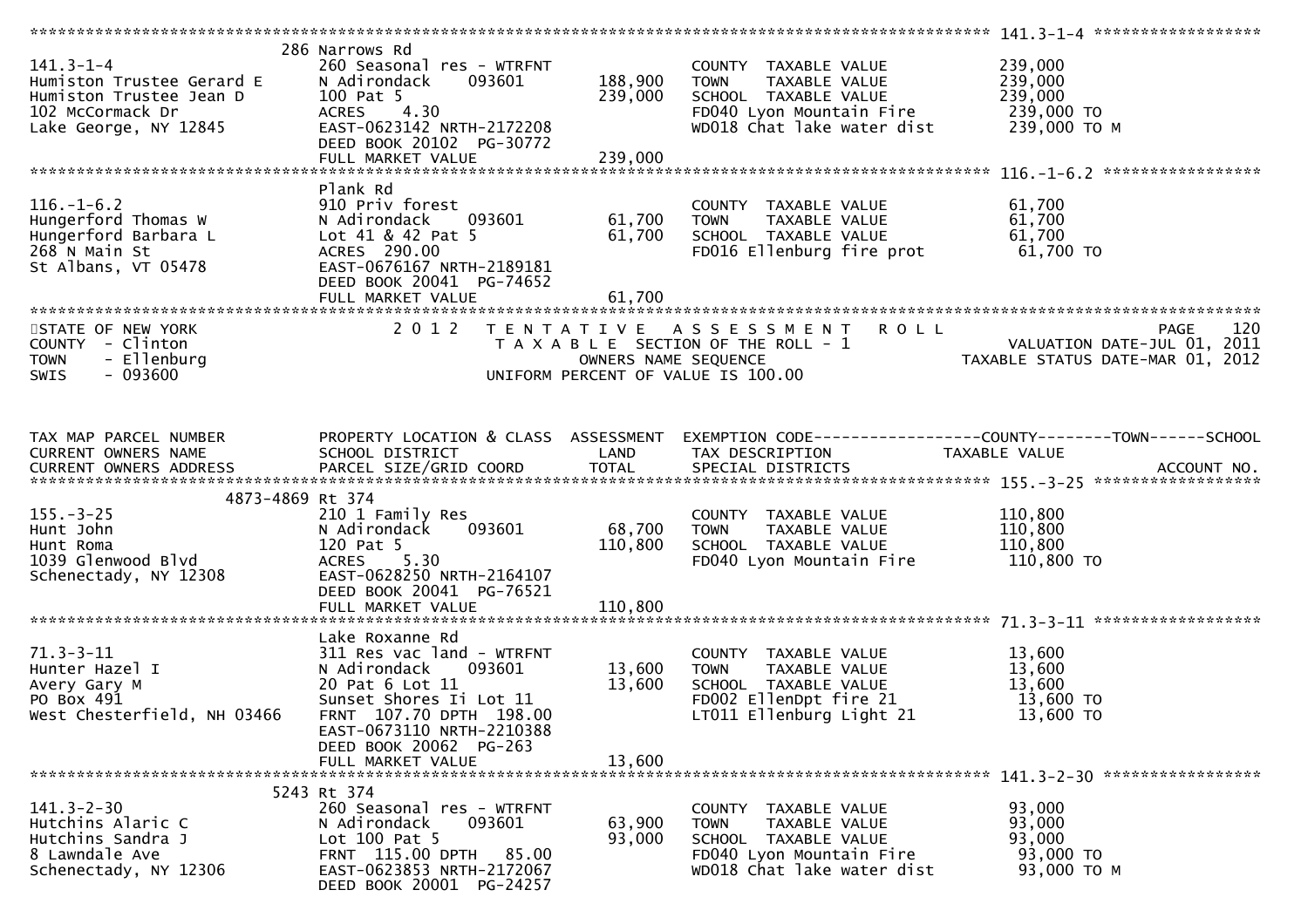| $86. - 1 - 15$<br>Hyland Patrick<br>25 34 Union St Apt 6f<br>Flushing, NY 11354                                                                              | Military Tpke<br>323 Vacant rural<br>093601<br>N Adirondack<br>Lot $1$ Pat $6$<br>ACRES 60.40<br>EAST-0675162 NRTH-2203826<br>DEED BOOK 591<br>PG-570                              | 21,400<br>21,400           | COUNTY TAXABLE VALUE<br><b>TOWN</b><br>TAXABLE VALUE<br>SCHOOL TAXABLE VALUE<br>FD016 Ellenburg fire prot                                    | 21,400<br>21,400<br>21,400<br>21,400 TO                                               |
|--------------------------------------------------------------------------------------------------------------------------------------------------------------|------------------------------------------------------------------------------------------------------------------------------------------------------------------------------------|----------------------------|----------------------------------------------------------------------------------------------------------------------------------------------|---------------------------------------------------------------------------------------|
|                                                                                                                                                              |                                                                                                                                                                                    |                            |                                                                                                                                              |                                                                                       |
| $155. - 4 - 5$<br>JAC Realty Holding LLC<br>47 Orchard St<br>Jersey City, NJ 07306                                                                           | 34 Blanche Rd<br>240 Rural res<br>093601<br>N Adirondack<br>119 Pat 5<br>ACRES 65.00<br>EAST-0634104 NRTH-2162742<br>DEED BOOK 20092 PG-26101                                      | 22,000<br>70,000           | COUNTY TAXABLE VALUE<br>TAXABLE VALUE<br><b>TOWN</b><br>SCHOOL TAXABLE VALUE<br>FD040 Lyon Mountain Fire                                     | 70,000<br>70,000<br>70,000<br>70,000 TO                                               |
|                                                                                                                                                              | FULL MARKET VALUE                                                                                                                                                                  | 70,000                     |                                                                                                                                              |                                                                                       |
| STATE OF NEW YORK<br>COUNTY - Clinton<br><b>TOWN</b><br>- Ellenburg<br>$-093600$<br><b>SWIS</b>                                                              | 2 0 1 2                                                                                                                                                                            | OWNERS NAME SEQUENCE       | TENTATIVE ASSESSMENT<br><b>ROLL</b><br>T A X A B L E SECTION OF THE ROLL - 1<br>UNIFORM PERCENT OF VALUE IS 100.00                           | 121<br><b>PAGE</b><br>VALUATION DATE-JUL 01, 2011<br>TAXABLE STATUS DATE-MAR 01, 2012 |
|                                                                                                                                                              |                                                                                                                                                                                    |                            |                                                                                                                                              |                                                                                       |
| TAX MAP PARCEL NUMBER<br>CURRENT OWNERS NAME                                                                                                                 | PROPERTY LOCATION & CLASS ASSESSMENT<br>SCHOOL DISTRICT                                                                                                                            | LAND                       | TAX DESCRIPTION                                                                                                                              | EXEMPTION CODE-----------------COUNTY--------TOWN------SCHOOL<br>TAXABLE VALUE        |
| $141.3 - 1 - 12$<br>Jean D Humiston Revocable Livi N Adirondack<br>Gerard E Humiston Revocable Li Lot 100 T5omt<br>102 McCormick Dr<br>Lake George, NY 12845 | Narrows Rd<br>314 Rural vac<10 - WTRFNT<br>093601<br>Pearl Sub Lot 2<br>101' Lake Front<br>ACRES 1.21<br>EAST-0623435 NRTH-2171202                                                 | 100,500<br>100,500         | COUNTY TAXABLE VALUE<br><b>TOWN</b><br>TAXABLE VALUE<br>SCHOOL TAXABLE VALUE<br>FD040 Lyon Mountain Fire<br>WD018 Chat lake water dist       | 100,500<br>100,500<br>100,500<br>100,500 TO<br>100,500 ТО М                           |
|                                                                                                                                                              | DEED BOOK 20092 PG-21664<br>FULL MARKET VALUE                                                                                                                                      | 100,500                    |                                                                                                                                              |                                                                                       |
| $71.3 - 4 - 1$<br>Jean Henry I<br>9661 E Empress Ave<br>Mesa, AZ 85208                                                                                       | 52 Lake Roxanne Rd<br>210 1 Family Res<br>N Adirondack<br>093601<br>50 Pat 6<br>1.10<br><b>ACRES</b><br>EAST-0672622 NRTH-2212501<br>DEED BOOK 20041 PG-77939<br>FULL MARKET VALUE | 10,000<br>30,000<br>30,000 | <b>COUNTY</b><br>TAXABLE VALUE<br><b>TOWN</b><br>TAXABLE VALUE<br>SCHOOL TAXABLE VALUE<br>FD002 EllenDpt fire 21<br>LT011 Ellenburg Light 21 | 30,000<br>30,000<br>30,000<br>30,000 TO<br>30,000 TO                                  |
|                                                                                                                                                              |                                                                                                                                                                                    |                            |                                                                                                                                              |                                                                                       |
| $155. - 1 - 6.1 - 1$<br>Jeanne D'arc Invest Prop Inc<br>154 Gadway Rd<br>Merrill, NY 12955                                                                   | 154 Gadway Rd<br>581 Chd/adt camp<br>N Adirondack<br>093601<br>120 Pat 5<br>90.20<br><b>ACRES</b>                                                                                  | 117,800<br>533,300         | COUNTY TAXABLE VALUE<br><b>TOWN</b><br>TAXABLE VALUE<br>SCHOOL TAXABLE VALUE<br>FD040 Lyon Mountain Fire                                     | 533,300<br>533,300<br>533,300<br>533,300 TO                                           |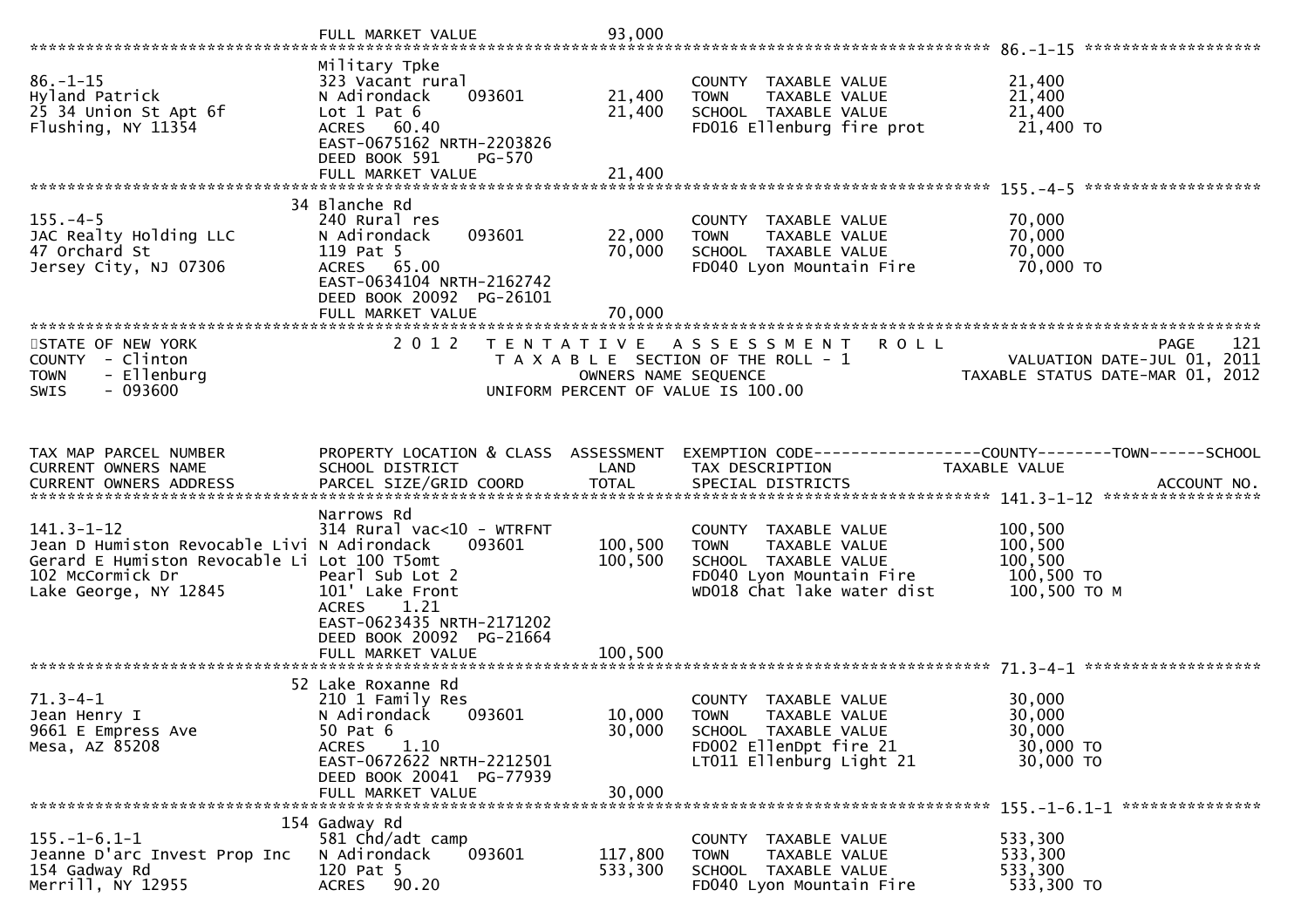|                                                                                                       | EAST-0624561 NRTH-2163958<br>DEED BOOK 813<br>$PG-122$<br>FULL MARKET VALUE                                                                                                 | 533,300                       |                                                                                                                                                    |                                                                     | ****************       |
|-------------------------------------------------------------------------------------------------------|-----------------------------------------------------------------------------------------------------------------------------------------------------------------------------|-------------------------------|----------------------------------------------------------------------------------------------------------------------------------------------------|---------------------------------------------------------------------|------------------------|
| $155.3 - 1 - 8.2$<br>Jeanne D'arc Invest Prop Inc<br>154 Gadway Rd<br>Merrill, NY 12955               | Gadway Rd<br>581 Chd/adt camp - WTRFNT<br>N Adirondack<br>093601<br>ACRES 11.30<br>EAST-0626376 NRTH-2164023<br>DEED BOOK 813<br><b>PG-122</b><br>FULL MARKET VALUE         | 219,400<br>315,500<br>315,500 | COUNTY TAXABLE VALUE<br>TAXABLE VALUE<br><b>TOWN</b><br>SCHOOL TAXABLE VALUE<br>FD040 Lyon Mountain Fire<br>WD018 Chat lake water dist             | 315,500<br>315,500<br>315,500<br>315,500 TO<br>315,500 ТО М         |                        |
| $155. - 1 - 6.2$<br>Jeanne D'Arc Investment Proper N Adirondack<br>154 Gadway Rd<br>Merrill, NY 12955 | 138 Gadway Rd<br>260 Seasonal res<br>093601<br>Lot $120$ Omt $5$<br>1.90<br><b>ACRES</b><br>EAST-0625833 NRTH-2164581<br>DEED BOOK 20051 PG-85193                           | 5,500<br>52,000               | COUNTY TAXABLE VALUE<br>TAXABLE VALUE<br><b>TOWN</b><br>SCHOOL TAXABLE VALUE<br>FD040 Lyon Mountain Fire                                           | 52,000<br>52,000<br>52,000<br>52,000 TO                             |                        |
| STATE OF NEW YORK<br>COUNTY - Clinton<br>- Ellenburg<br><b>TOWN</b><br>$-093600$<br><b>SWIS</b>       | 2 0 1 2                                                                                                                                                                     | OWNERS NAME SEQUENCE          | TENTATIVE ASSESSMENT<br><b>ROLL</b><br>T A X A B L E SECTION OF THE ROLL - 1<br>UNIFORM PERCENT OF VALUE IS 100.00                                 | VALUATION DATE-JUL 01, 2011<br>TAXABLE STATUS DATE-MAR 01, 2012     | 122<br><b>PAGE</b>     |
| TAX MAP PARCEL NUMBER<br>CURRENT OWNERS NAME                                                          | PROPERTY LOCATION & CLASS ASSESSMENT<br>SCHOOL DISTRICT                                                                                                                     | LAND                          | TAX DESCRIPTION                                                                                                                                    | TAXABLE VALUE                                                       |                        |
| $85.1 - 1 - 19$<br>Jock Jeffrey<br>Labombard Cynthia<br>5609 Rt 11<br>Ellenburg Center, NY 12934      | 5609 Rt 11<br>210 1 Family Res<br>N Adirondack<br>093601<br>18 Pat 6<br>1.50<br><b>ACRES</b><br>EAST-0662113 NRTH-2207995<br>DEED BOOK 1018<br>$PG-54$<br>FULL MARKET VALUE | 10,100<br>33,000<br>33,000    | 41854<br>RES STAR<br>COUNTY TAXABLE VALUE<br>TAXABLE VALUE<br>TOWN<br>SCHOOL TAXABLE VALUE<br>FD016 Ellenburg fire prot<br>LT012 Ellenburg Light 5 | $\mathbf{0}$<br>33,000<br>33,000<br>3,000<br>33,000 TO<br>33,000 TO | $\mathbf{0}$<br>30,000 |
| $99.1 - 1 - 1$<br>Jock Norman<br>Jock Barbara<br>PO Box 154<br>Ellenburg Center, NY 12934             | 114 West Hill Rd<br>210 1 Family Res<br>N Adirondack<br>093601<br>11 Pat 5<br>ACRES 2.50<br>EAST-0646762 NRTH-2197881<br>DEED BOOK 567<br>PG-213<br>FULL MARKET VALUE       | 17,000 TOWN<br>17,000         | 41834<br>SR STAR<br>5,900 COUNTY TAXABLE VALUE<br>TAXABLE VALUE<br>SCHOOL TAXABLE VALUE<br>FD014 EllenCtr fire #15<br>LT010 Ellenburg Light 15     | $\mathbf{0}$<br>17,000<br>17,000<br>- 0<br>17,000 TO<br>17,000 TO   | 0<br>17,000            |
| $85.1 - 1 - 42$<br>Johnson Cleveland Jr<br>47 Doral Ln<br>Bayshore, NY 11706-8841                     | Military Tpke<br>$314$ Rural vac<10<br>N Adirondack<br>093601<br>Lot $18$ Pat $6$<br>ACRES<br>2.00<br>EAST-0663557 NRTH-2207628                                             | 3,100<br>3,100                | COUNTY TAXABLE VALUE<br>TAXABLE VALUE<br>TOWN<br>SCHOOL TAXABLE VALUE<br>FD016 Ellenburg fire prot<br>LT012 Ellenburg Light 5                      | 3,100<br>3,100<br>3,100<br>3,100 TO<br>3,100 TO                     |                        |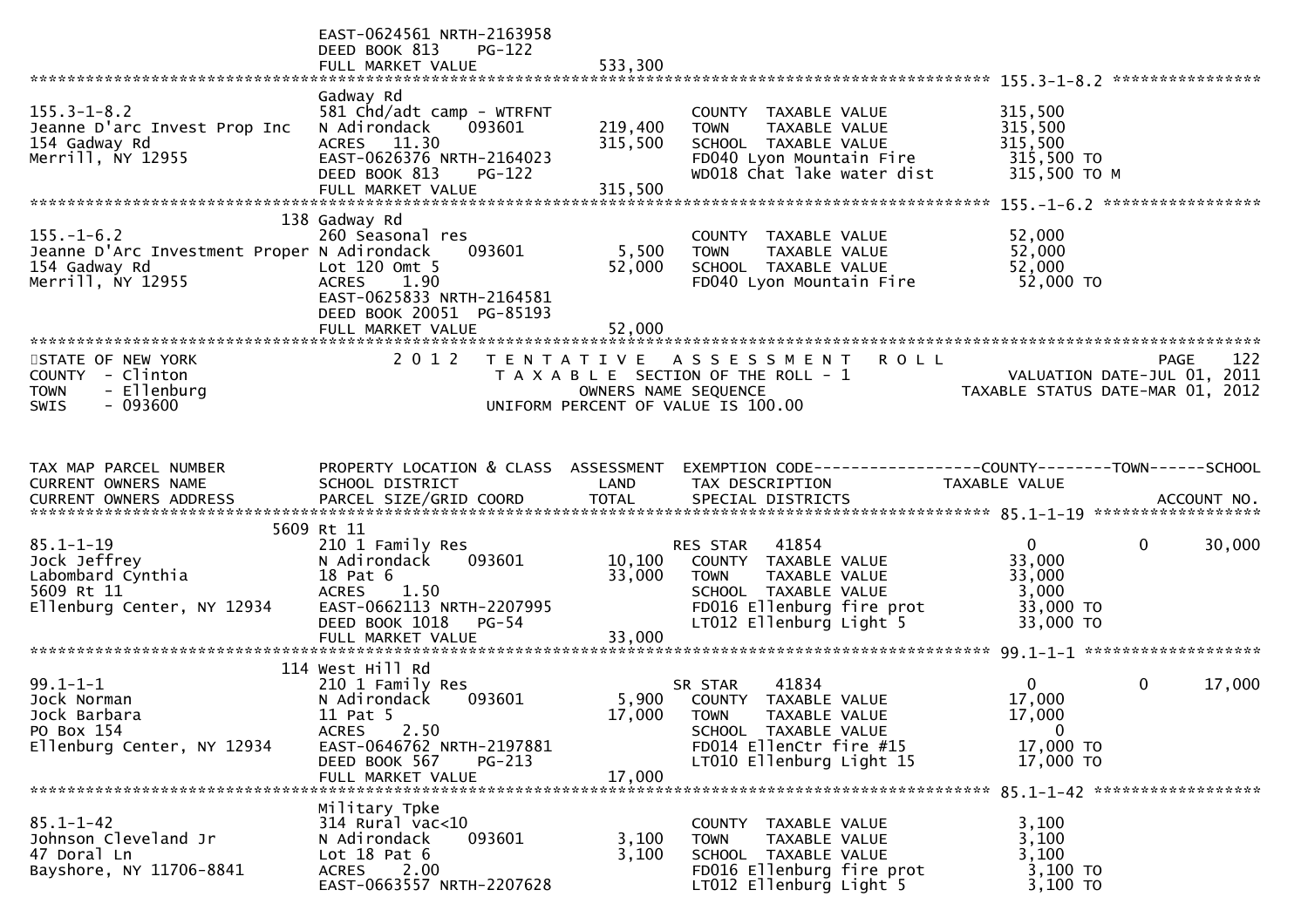|                                                                                                                | PG-699<br>DEED BOOK 536                                                                                                                                             |                            |                                                                                                                                 |                                                         | ******************                                              |
|----------------------------------------------------------------------------------------------------------------|---------------------------------------------------------------------------------------------------------------------------------------------------------------------|----------------------------|---------------------------------------------------------------------------------------------------------------------------------|---------------------------------------------------------|-----------------------------------------------------------------|
| $113. - 1 - 14$<br>Johnson Walter F<br>Johnson Mara L<br>6 Lori Dr<br>Franklin, MA 02038                       | Steam Mill Rd<br>260 Seasonal res<br>N Adirondack<br>093601<br>54 Pat 5<br>ACRES 35.48<br>EAST-0641521 NRTH-2187379<br>DEED BOOK 783<br>PG-227<br>FULL MARKET VALUE | 18,300<br>32,500<br>32,500 | COUNTY TAXABLE VALUE<br>TAXABLE VALUE<br><b>TOWN</b><br>SCHOOL TAXABLE VALUE<br>FD016 Ellenburg fire prot                       | 32,500<br>32,500<br>32,500<br>32,500 TO                 |                                                                 |
|                                                                                                                | 370 Brandy Brook Rd                                                                                                                                                 |                            |                                                                                                                                 |                                                         |                                                                 |
| $83. - 1 - 9.1$<br>Johnson-Gregory Jeanne<br>370 Brandy Brook Rd<br>Ellenburg Center, NY 12934                 | 240 Rural res<br>093601<br>N Adirondack<br>16 T6omt<br>ACRES 34.30 BANK<br>230<br>EAST-0648805 NRTH-2207456<br>DEED BOOK 693<br>PG-234<br>FULL MARKET VALUE         | 22,100<br>75,000<br>75,000 | 41854<br>RES STAR<br>COUNTY TAXABLE VALUE<br><b>TOWN</b><br>TAXABLE VALUE<br>SCHOOL TAXABLE VALUE<br>FD016 Ellenburg fire prot  | $\mathbf{0}$<br>75,000<br>75,000<br>45,000<br>75,000 TO | $\mathbf 0$<br>30,000                                           |
| STATE OF NEW YORK                                                                                              | 2 0 1 2                                                                                                                                                             |                            | <b>ROLL</b><br>A S S E S S M E N T                                                                                              |                                                         | 123<br><b>PAGE</b>                                              |
| COUNTY - Clinton<br>- Ellenburg<br><b>TOWN</b><br>$-093600$<br>SWIS                                            |                                                                                                                                                                     | T E N T A T I V E          | T A X A B L E SECTION OF THE ROLL - 1<br>OWNERS NAME SEQUENCE<br>UNIFORM PERCENT OF VALUE IS 100.00                             |                                                         | VALUATION DATE-JUL 01, 2011<br>TAXABLE STATUS DATE-MAR 01, 2012 |
|                                                                                                                |                                                                                                                                                                     |                            |                                                                                                                                 |                                                         |                                                                 |
| TAX MAP PARCEL NUMBER<br>CURRENT OWNERS NAME                                                                   | PROPERTY LOCATION & CLASS ASSESSMENT<br>SCHOOL DISTRICT                                                                                                             | LAND                       | EXEMPTION CODE-----------------COUNTY-------TOWN------SCHOOL<br>TAX DESCRIPTION                                                 | TAXABLE VALUE                                           |                                                                 |
|                                                                                                                |                                                                                                                                                                     |                            |                                                                                                                                 |                                                         |                                                                 |
| $155. - 1 - 8$<br>Johnston Hunting Club<br>Attn: Spencer Dumont Tr<br>152 County Rt 39<br>Chateaugay, NY 12920 | Split Rock Pt Way<br>910 Priv forest<br>093601<br>N Adirondack<br>Lot $120$ Pat 5<br>ACRES 85.30<br>EAST-0625004 NRTH-2159522<br>DEED BOOK 507<br>$PG-525$          | 24,500<br>24,500           | COUNTY TAXABLE VALUE<br>TAXABLE VALUE<br><b>TOWN</b><br>SCHOOL TAXABLE VALUE<br>FD040 Lyon Mountain Fire                        | 24,500<br>24,500<br>24,500<br>24,500 TO                 |                                                                 |
|                                                                                                                | FULL MARKET VALUE                                                                                                                                                   | 24,500                     |                                                                                                                                 |                                                         |                                                                 |
| $129. - 1 - 3.2$<br>Jordan Mary<br>PO Box 241<br>Gaylordsville, CT 06755-0241                                  | Trombley Rd<br>323 Vacant rural<br>093601<br>N Adirondack<br>Lot 73 T5omt<br>39.50<br>ACRES<br>EAST-0659480 NRTH-2180050<br>DEED BOOK 789<br>PG-257                 | 18,800<br>18,800           | COUNTY TAXABLE VALUE<br><b>TOWN</b><br><b>TAXABLE VALUE</b><br>SCHOOL TAXABLE VALUE<br>FD016 Ellenburg fire prot                | 18,800<br>18,800<br>18,800<br>18,800 TO                 |                                                                 |
|                                                                                                                | FULL MARKET VALUE                                                                                                                                                   | 18,800                     |                                                                                                                                 |                                                         |                                                                 |
|                                                                                                                | 77 Youngs Rd                                                                                                                                                        |                            |                                                                                                                                 |                                                         |                                                                 |
| $155.4 - 1 - 16$<br>Jost Claire<br>77 Youngs Rd<br>Merrill, NY 12955                                           | 210 1 Family Res - WTRFNT<br>093601<br>N Adirondack<br>Lot 119 Pat 5<br>FRNT 120.00 DPTH 200.00<br>EAST-0632618 NRTH-2161171                                        | 113,000 SR STAR<br>195,000 | 41121<br>WARNONALL<br>41834<br><b>COUNTY</b><br>TAXABLE VALUE<br><b>TOWN</b><br>TAXABLE VALUE<br><b>SCHOOL</b><br>TAXABLE VALUE | 27,000<br>$\mathbf{0}$<br>168,000<br>168,000<br>132,800 | $\mathbf 0$<br>27,000<br>62,200<br>0                            |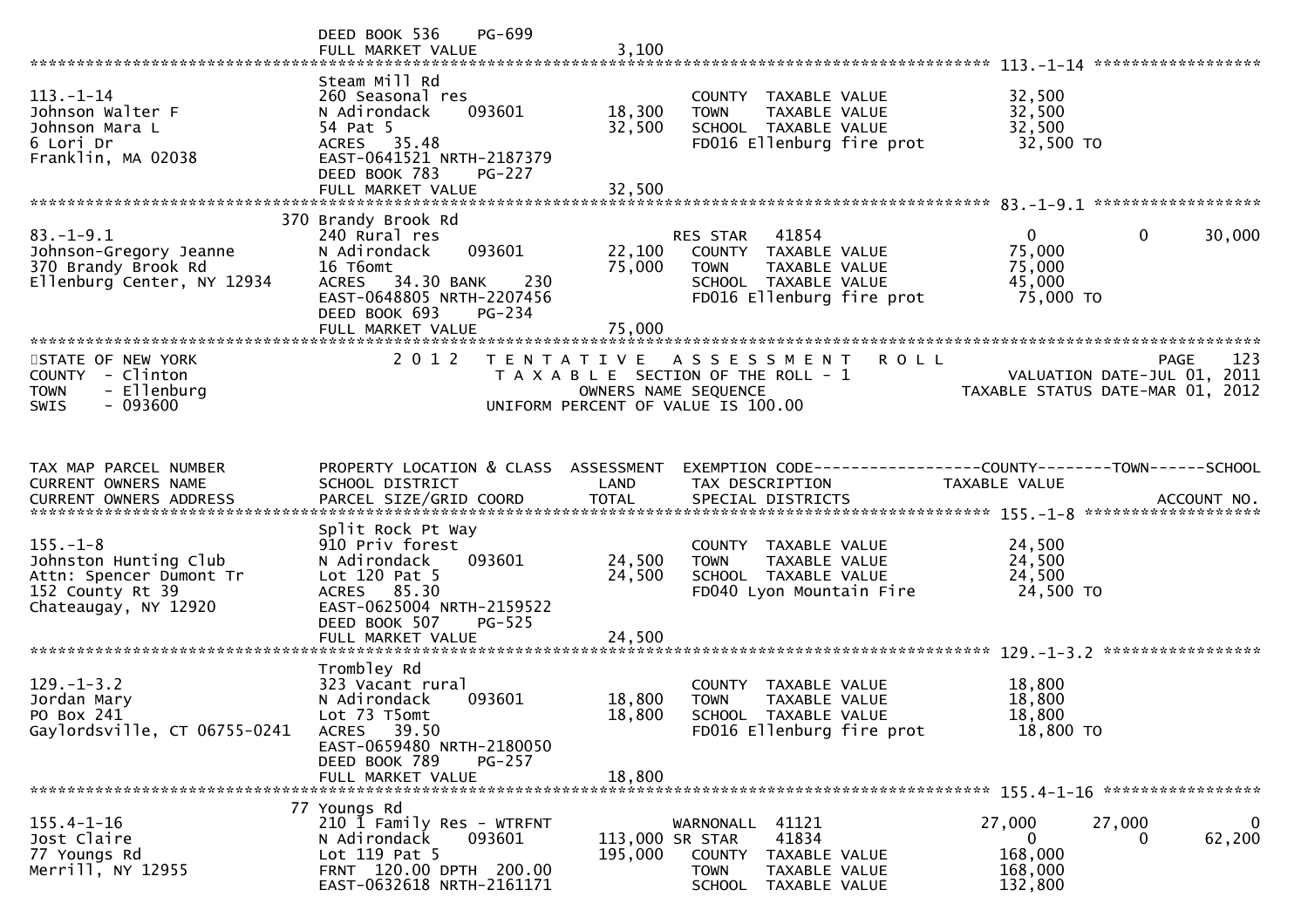|                                                                                                    | PG-294<br>DEED BOOK 791<br>FULL MARKET VALUE                                                                                                                                  | 195,000                     | FD040 Lyon Mountain Fire<br>WD018 Chat lake water dist                                                                               | 195,000 TO<br>195,000 ТО М                                      |                       |
|----------------------------------------------------------------------------------------------------|-------------------------------------------------------------------------------------------------------------------------------------------------------------------------------|-----------------------------|--------------------------------------------------------------------------------------------------------------------------------------|-----------------------------------------------------------------|-----------------------|
| $100.-1-10.1$<br>Juneau Gerald<br>6016 Military Tpk<br>Ellenburgh Depot, NY 12935                  | Plank Rd<br>912 Forest s480a<br>N Adirondack<br>093601<br>$1$ Pat $6$<br>ACRES 107.00<br>EAST-0671387 NRTH-2199710<br>DEED BOOK 1029 PG-90<br>FULL MARKET VALUE               | 31,500<br>34,000<br>34,000  | COUNTY TAXABLE VALUE<br>TAXABLE VALUE<br><b>TOWN</b><br>SCHOOL TAXABLE VALUE<br>FD016 Ellenburg fire prot                            | 34,000<br>34,000<br>34,000<br>34,000 TO                         |                       |
|                                                                                                    |                                                                                                                                                                               |                             |                                                                                                                                      |                                                                 |                       |
| $155. - 2 - 9$<br>Juntunen Bryan E<br>Juntunen Randie A<br>52 Shutts Rd<br>Merrill, NY 12955       | 52 Shutts Rd<br>210 1 Family Res<br>093601<br>N Adirondack<br>119 Pat 5<br>2.50<br><b>ACRES</b><br>EAST-0631646 NRTH-2165846<br>DEED BOOK 20021 PG-48690<br>FULL MARKET VALUE | 8,300<br>117,000<br>117,000 | 41854<br>RES STAR<br>COUNTY TAXABLE VALUE<br><b>TOWN</b><br>TAXABLE VALUE<br>SCHOOL TAXABLE VALUE<br>FD040 Lyon Mountain Fire        | $\mathbf{0}$<br>117,000<br>117,000<br>87,000<br>117,000 TO      | $\mathbf 0$<br>30,000 |
| STATE OF NEW YORK<br>COUNTY - Clinton<br>- Ellenburg<br><b>TOWN</b><br>$-093600$<br>SWIS           | 2 0 1 2                                                                                                                                                                       | OWNERS NAME SEQUENCE        | TENTATIVE ASSESSMENT<br><b>ROLL</b><br>T A X A B L E SECTION OF THE ROLL - 1<br>UNIFORM PERCENT OF VALUE IS 100.00                   | VALUATION DATE-JUL 01, 2011<br>TAXABLE STATUS DATE-MAR 01, 2012 | <b>PAGE</b><br>124    |
| TAX MAP PARCEL NUMBER<br>CURRENT OWNERS NAME                                                       | PROPERTY LOCATION & CLASS ASSESSMENT<br>SCHOOL DISTRICT                                                                                                                       | LAND                        | EXEMPTION CODE-----------------COUNTY--------TOWN-----SCHOOL<br>TAX DESCRIPTION                                                      | TAXABLE VALUE                                                   |                       |
| $155. - 2 - 2.4$<br>Juntunen Jamey<br>Juntunen Tammy<br>43 Lapoint Rd<br>Ellenburg Depot, NY 12935 | Bigelow Rd<br>$314$ Rural vac< $10$<br>093601<br>N Adirondack<br>6.10<br><b>ACRES</b><br>EAST-0633012 NRTH-2167728<br>DEED BOOK 20102 PG-34331<br>FULL MARKET VALUE           | 8,200<br>8,200<br>8,200     | COUNTY TAXABLE VALUE<br>TAXABLE VALUE<br><b>TOWN</b><br>SCHOOL TAXABLE VALUE<br>FD040 Lyon Mountain Fire                             | 8,200<br>8,200<br>8,200<br>8,200 TO                             |                       |
|                                                                                                    | 6609 Military Tpke                                                                                                                                                            |                             |                                                                                                                                      |                                                                 |                       |
| $85.1 - 1 - 37$<br>Kagan Luc<br>58 Club Rd Apt 205<br>Plattsburgh, NY 12903                        | 312 Vac w/imprv<br>093601<br>N Adirondack<br>18 Pat 6<br><b>FRNT 43.00 DPTH</b><br>67.00<br>EAST-0663278 NRTH-2207921<br>DEED BOOK 20112 PG-43947                             | 1,600<br>30,000             | COUNTY TAXABLE VALUE<br>TAXABLE VALUE<br><b>TOWN</b><br>SCHOOL TAXABLE VALUE<br>FD016 Ellenburg fire prot<br>LT012 Ellenburg Light 5 | 30,000<br>30,000<br>30,000<br>30,000 TO<br>30,000 TO            |                       |
|                                                                                                    | FULL MARKET VALUE                                                                                                                                                             | 30,000                      |                                                                                                                                      |                                                                 | ******************    |
| $82. - 1 - 4.8$<br>Kanzler Kathleen<br>McGivney Janet<br>94 Ryan Rd<br>Chateaugay, NY 12920        | Ryan Rd<br>321 Abandoned ag<br>N Adirondack<br>093601<br>Lot 11 T6omt<br>ACRES 15.00<br>EAST-0624835 NRTH-2203458<br>DEED BOOK 799<br>$PG-83$                                 | 13,400<br>13,400            | AGRI DISTR 41720<br>COUNTY TAXABLE VALUE<br>TAXABLE VALUE<br>TOWN<br>SCHOOL TAXABLE VALUE<br>FD016 Ellenburg fire prot               | 4,145<br>4,145<br>9,255<br>9,255<br>9,255<br>13,400 TO          | lease 2011<br>4,145   |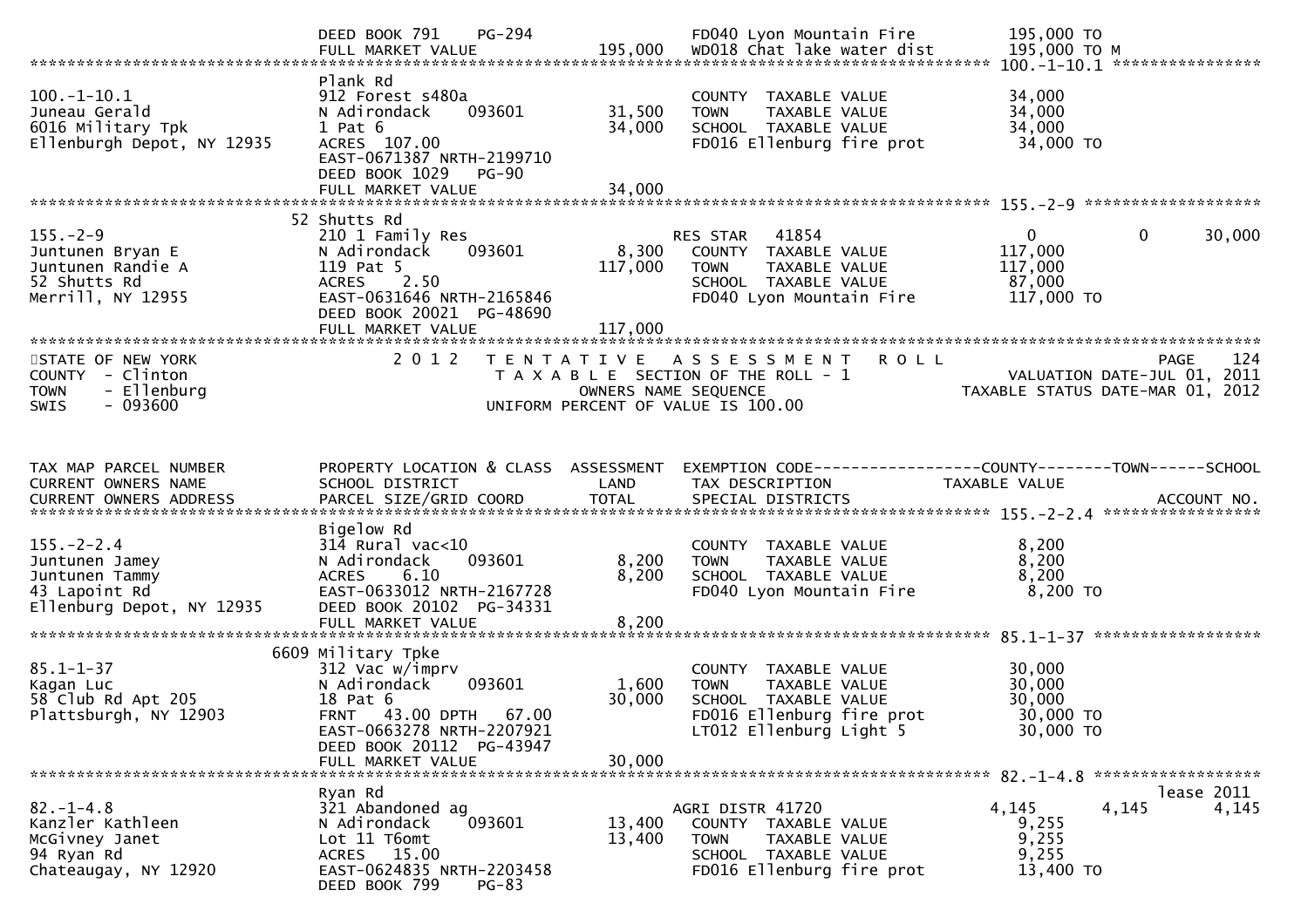| MAY BE SUBJECT TO PAYMENT<br>UNDER AGDIST LAW TIL 2016                                                                      | FULL MARKET VALUE                                                                                                                                                                         | 13,400                      |                                                                                                                                                                                                                           |                                                                                                |                                                                              |
|-----------------------------------------------------------------------------------------------------------------------------|-------------------------------------------------------------------------------------------------------------------------------------------------------------------------------------------|-----------------------------|---------------------------------------------------------------------------------------------------------------------------------------------------------------------------------------------------------------------------|------------------------------------------------------------------------------------------------|------------------------------------------------------------------------------|
| $82 - 1 - 7$<br>Kanzler Norbert<br>Kanzler Kathleen<br>94 Ryan Rd<br>Chateaugay, NY 12920<br>MAY BE SUBJECT TO PAYMENT      | 94 Ryan Rd<br>241 Rural res&ag<br>093601<br>N Adirondack<br>12 Pat 6<br>ACRES 155.50<br>EAST-0627274 NRTH-2204594<br>DEED BOOK 581<br>$PG-19$<br>FULL MARKET VALUE                        | 178,000                     | 61 PCT OF VALUE USED FOR EXEMPTION PURPOSES<br>WARCOMALL 41131<br>73,700 WARDISALL 41141<br>178,000 AGRI DISTR 41720<br>41854<br>RES STAR<br>COUNTY TAXABLE VALUE<br>TAXABLE VALUE<br><b>TOWN</b><br>SCHOOL TAXABLE VALUE | 27,145<br>27,145<br>21,716<br>21,716<br>3,346<br>$\mathbf{0}$<br>125,793<br>125,793<br>144,654 | lease 2011<br>$\mathbf 0$<br>$\overline{0}$<br>3,346<br>3,346<br>30,000<br>0 |
| $85. - 1 - 11.11$<br>Karl Peter A III<br>12 Steuben Park<br>Utica, NY 13501<br>PRIOR OWNER ON 3/01/2012<br>Karl Peter A III | 41 Ellenburg Center Rd<br>210 1 Family Res<br>093601<br>N Adirondack<br>$3/4$ Pat 6<br><b>ACRES</b><br>7.00<br>EAST-0661170 NRTH-2205513<br>DEED BOOK 20122 PG-45399<br>FULL MARKET VALUE | 8,800<br>142,600<br>142,600 | <b>COUNTY</b><br>TAXABLE VALUE<br><b>TOWN</b><br>TAXABLE VALUE<br>SCHOOL TAXABLE VALUE<br>FD016 Ellenburg fire prot                                                                                                       | 142,600<br>142,600<br>142,600<br>142,600 TO                                                    |                                                                              |
| STATE OF NEW YORK<br>COUNTY - Clinton<br>- Ellenburg<br><b>TOWN</b><br>$-093600$<br><b>SWIS</b>                             | 2 0 1 2                                                                                                                                                                                   | T E N T A T I V E           | ROLL<br>ASSESSMENT<br>T A X A B L E SECTION OF THE ROLL - 1<br>OWNERS NAME SEQUENCE<br>UNIFORM PERCENT OF VALUE IS 100.00                                                                                                 | TAXABLE STATUS DATE-MAR 01, 2012                                                               | 125<br><b>PAGE</b><br>VALUATION DATE-JUL 01, 2011                            |
|                                                                                                                             |                                                                                                                                                                                           |                             |                                                                                                                                                                                                                           |                                                                                                |                                                                              |
| TAX MAP PARCEL NUMBER<br>CURRENT OWNERS NAME<br>CURRENT OWNERS ADDRESS                                                      | PROPERTY LOCATION & CLASS ASSESSMENT<br>SCHOOL DISTRICT<br>PARCEL SIZE/GRID COORD                                                                                                         | LAND<br><b>TOTAL</b>        | TAX DESCRIPTION<br>SPECIAL DISTRICTS                                                                                                                                                                                      | TAXABLE VALUE                                                                                  | ACCOUNT NO.<br>****************                                              |
| $141.3 - 3 - 5.3$<br>Kaska Joann<br>Chateaugay Lake<br>10 Balsam Way<br>Chateaugay, NY 12920                                | 10 Balsam Way<br>210 1 Family Res - WTRFNT<br>N Adirondack<br>093601<br>Lot 100 T5 Omt<br>FRNT 100.00 DPTH 275.00<br>EAST-0624427 NRTH-2170243<br>DEED BOOK 985<br>PG-179                 | 91,800<br>323,000           | 41854<br>RES STAR<br>COUNTY TAXABLE VALUE<br>TAXABLE VALUE<br><b>TOWN</b><br>SCHOOL TAXABLE VALUE<br>FD016 Ellenburg fire prot<br>WD018 Chat lake water dist                                                              | $\mathbf{0}$<br>323,000<br>323,000<br>293,000<br>323,000 TO<br>323,000 TO M                    | $\mathbf{0}$<br>30,000                                                       |
| $141. - 1 - 1.12$<br>Kaska Nancy T<br>5360 Rt 374<br>Merrill, NY 12955                                                      | 5360 Rt 374<br>210 1 Family Res<br>Chateaugay 1<br>163401<br>Lot $100$ Pat 5<br><b>ACRES</b><br>1.54<br>EAST-0622219 NRTH-2174348<br>DEED BOOK 20051 PG-82864<br>FULL MARKET VALUE        | 5,300<br>122,900<br>122,900 | 41854<br><b>RES STAR</b><br>COUNTY TAXABLE VALUE<br><b>TOWN</b><br>TAXABLE VALUE<br>SCHOOL TAXABLE VALUE<br>FD040 Lyon Mountain Fire                                                                                      | $\overline{0}$<br>122,900<br>122,900<br>92,900<br>122,900 TO                                   | $\mathbf{0}$<br>30,000                                                       |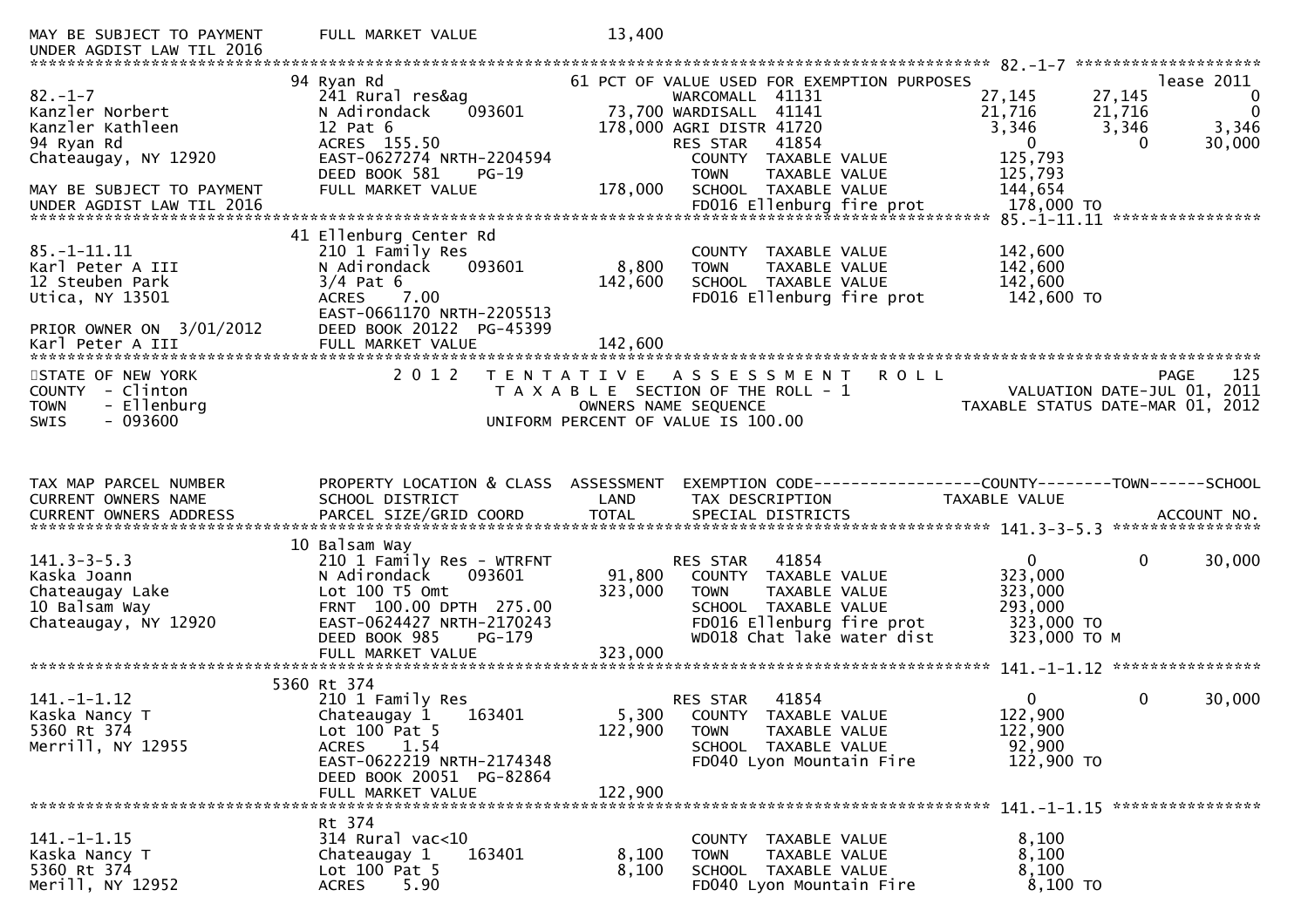|                                                                                                    | EAST-0622492 NRTH-2174261<br>DEED BOOK 20092 PG-25755<br>FULL MARKET VALUE                                                                                                   | 8,100                     |                                                                                                                                                         |                                                                        |                        |
|----------------------------------------------------------------------------------------------------|------------------------------------------------------------------------------------------------------------------------------------------------------------------------------|---------------------------|---------------------------------------------------------------------------------------------------------------------------------------------------------|------------------------------------------------------------------------|------------------------|
|                                                                                                    |                                                                                                                                                                              |                           |                                                                                                                                                         |                                                                        |                        |
| $70. - 1 - 8$<br>Kavanaugh MIchael B<br>5267 Rt 11<br>Ellenburg Depot, NY 12935                    | 5267 Rt 11<br>210 1 Family Res<br>N Adirondack<br>093601<br>20 Pat 6<br>ACRES 1.00<br>EAST-0669363 NRTH-2211577<br>DEED BOOK 20102 PG-30112                                  | 5,000<br>93,800<br>93,800 | RES STAR<br>41854<br>COUNTY TAXABLE VALUE<br>TAXABLE VALUE<br><b>TOWN</b><br>SCHOOL TAXABLE VALUE<br>FD002 EllenDpt fire 21<br>LT011 Ellenburg Light 21 | $\overline{0}$<br>93,800<br>93,800<br>63,800<br>93,800 TO<br>93,800 TO | $\mathbf{0}$<br>30,000 |
|                                                                                                    | FULL MARKET VALUE                                                                                                                                                            |                           |                                                                                                                                                         |                                                                        |                        |
|                                                                                                    | 19 Saxe Way                                                                                                                                                                  |                           |                                                                                                                                                         |                                                                        |                        |
| $155. - 2 - 10.2$<br>Kelting Jane Saxe<br>19 Saxe Way<br>Merrill, NY 12955                         | 240 Rural res<br>093601<br>N Adirondack<br>Lot 102 T5omt<br>ACRES 87.60<br>EAST-0631792 NRTH-2167002<br>DEED BOOK 794<br>$PG-295$                                            | 149,000                   | RES STAR 41854<br>38,000 COUNTY TAXABLE VALUE<br><b>TOWN</b><br>TAXABLE VALUE<br>SCHOOL TAXABLE VALUE<br>FD040 Lyon Mountain Fire                       | $\mathbf{0}$<br>149,000<br>149,000<br>119,000<br>149,000 TO            | 0<br>30,000            |
|                                                                                                    | FULL MARKET VALUE                                                                                                                                                            | 149,000                   |                                                                                                                                                         |                                                                        |                        |
| STATE OF NEW YORK<br>COUNTY - Clinton<br>- Ellenburg<br><b>TOWN</b><br>$-093600$<br><b>SWIS</b>    | 2 0 1 2                                                                                                                                                                      | OWNERS NAME SEQUENCE      | <b>ROLL</b><br>TENTATIVE ASSESSMENT<br>T A X A B L E SECTION OF THE ROLL - 1<br>UNIFORM PERCENT OF VALUE IS 100.00                                      | VALUATION DATE-JUL 01, 2011<br>TAXABLE STATUS DATE-MAR 01, 2012        | 126<br><b>PAGE</b>     |
| TAX MAP PARCEL NUMBER<br>CURRENT OWNERS NAME                                                       | PROPERTY LOCATION & CLASS ASSESSMENT<br>SCHOOL DISTRICT                                                                                                                      | LAND                      | EXEMPTION CODE-----------------COUNTY--------TOWN-----SCHOOL<br>TAX DESCRIPTION                                                                         | TAXABLE VALUE                                                          |                        |
| $155.1 - 1 - 15$<br>Kelting Jane Saxe<br>19 Saxe Way<br>Merrill, NY 12955                          | 3 Gadway Rd<br>$312$ Vac w/imprv - WTRFNT<br>N Adirondack<br>093601<br>101 Pat 5<br>ACRES 3.30<br>EAST-0626007 NRTH-2166861<br>DEED BOOK 845<br>PG-221                       | 142,900<br>164,000        | COUNTY TAXABLE VALUE<br><b>TOWN</b><br>TAXABLE VALUE<br>SCHOOL TAXABLE VALUE<br>FD040 Lyon Mountain Fire<br>WD018 Chat lake water dist                  | 164,000<br>164,000<br>164,000<br>164,000 TO<br>164,000 ТО М            |                        |
|                                                                                                    |                                                                                                                                                                              |                           |                                                                                                                                                         |                                                                        |                        |
| $141.3 - 2 - 26.1$<br>Kennedy Raymond J<br>Kennedy Deborah A<br>PO Box 34<br>East Durham, NY 12423 | Hill Rd<br>$312$ Vac w/imprv - WTRFNT<br>N Adirondack<br>093601<br>Lot 100 Pat 5<br><b>FRNT 41.40 DPTH</b><br>95.00<br>EAST-0623942 NRTH-2171837<br>DEED BOOK 20061 PG-97615 | 34,900<br>65,000          | COUNTY TAXABLE VALUE<br><b>TOWN</b><br>TAXABLE VALUE<br>SCHOOL TAXABLE VALUE<br>FD040 Lyon Mountain Fire<br>WD018 Chat lake water dist                  | 65,000<br>65,000<br>65,000<br>65,000 TO<br>65,000 ТО М                 |                        |
|                                                                                                    | FULL MARKET VALUE                                                                                                                                                            | 65,000                    |                                                                                                                                                         |                                                                        |                        |
| $142. - 1 - 17$<br>Kerflacken Lodge LLC<br>32 Trudeau Rd<br>Cadyville, NY 12918                    | 950 Bradley Pond Rd<br>910 Priv forest<br>093601<br>N Adirondack<br>Lot $93/96$ Pat 5<br>40.00<br>ACRES                                                                      | 15,600<br>15,600          | COUNTY TAXABLE VALUE<br>TAXABLE VALUE<br><b>TOWN</b><br>SCHOOL TAXABLE VALUE<br>FD016 Ellenburg fire prot                                               | 15,600<br>15,600<br>15,600<br>15,600 TO                                |                        |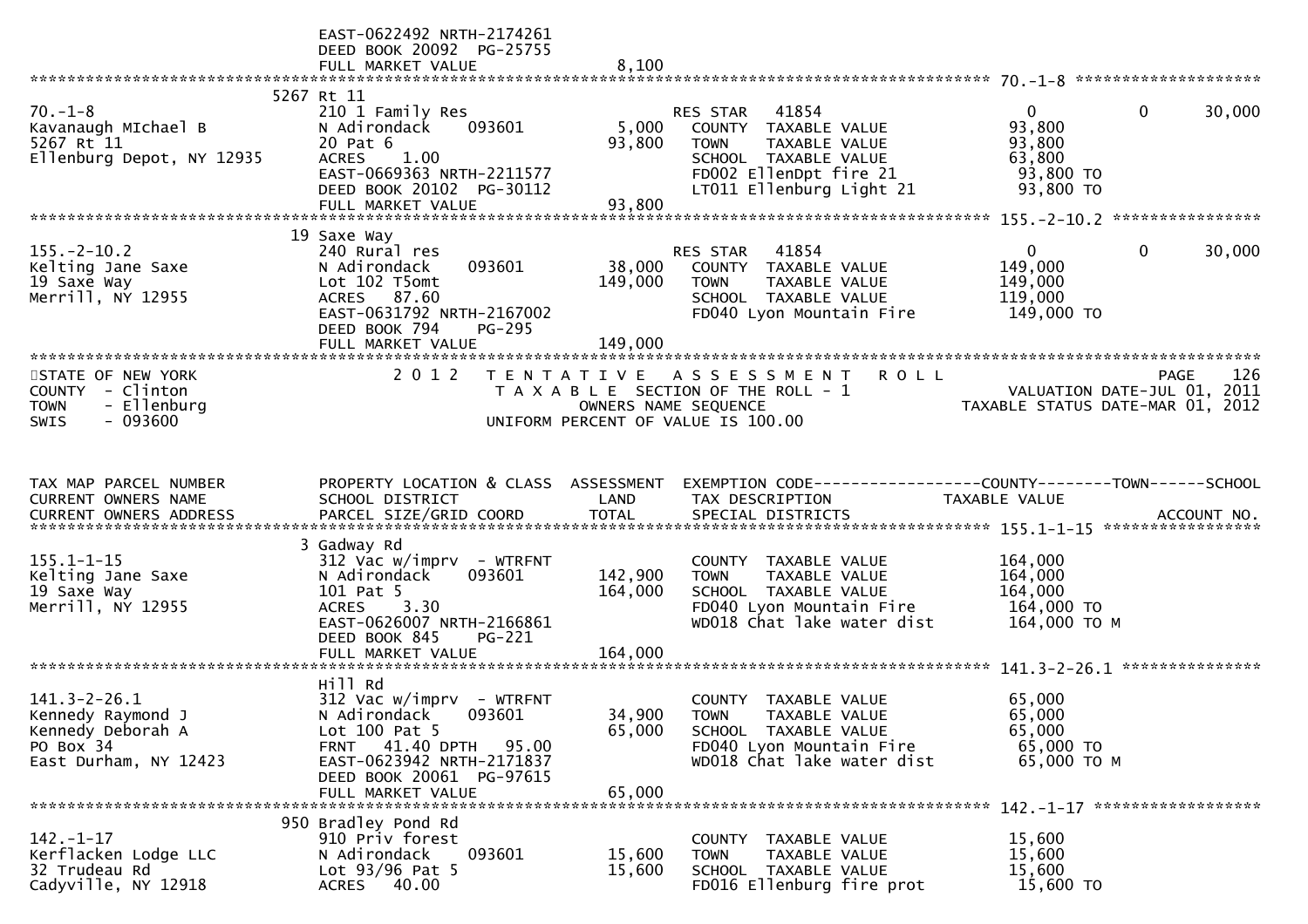|                                                                                                     | EAST-0647235 NRTH-2173460<br>DEED BOOK 20112 PG-39062<br>FULL MARKET VALUE                                                                                                                      | 15,600                     |                                                                                                                                      |                                            |                                                                                 |               |                 |
|-----------------------------------------------------------------------------------------------------|-------------------------------------------------------------------------------------------------------------------------------------------------------------------------------------------------|----------------------------|--------------------------------------------------------------------------------------------------------------------------------------|--------------------------------------------|---------------------------------------------------------------------------------|---------------|-----------------|
|                                                                                                     |                                                                                                                                                                                                 |                            |                                                                                                                                      |                                            |                                                                                 |               |                 |
| $115. - 1 - 23.3$<br>Kerr Alden G<br>Kerr Amanda M<br>267 Trombley Rd<br>Ellenburg Center, NY 12934 | 267 Trombley Rd<br>240 Rural res<br>093601<br>N Adirondack<br>Lot 47 T5omt<br>ACRES 64.70 BANK<br>080<br>EAST-0660943 NRTH-2186783<br>DEED BOOK 20011 PG-38039<br>FULL MARKET VALUE             | 22,000<br>98,000<br>98,000 | RES STAR<br>41854<br>COUNTY TAXABLE VALUE<br><b>TOWN</b><br>SCHOOL TAXABLE VALUE                                                     | TAXABLE VALUE<br>FD016 Ellenburg fire prot | $\overline{0}$<br>98,000<br>98,000<br>68,000<br>98,000 TO                       | $\mathbf{0}$  | 30,000          |
|                                                                                                     |                                                                                                                                                                                                 |                            |                                                                                                                                      |                                            |                                                                                 |               |                 |
| $129. - 1 - 1.2$<br>King Heidi J<br>242 Trombley Rd<br>Ellenburg Center, NY 12934                   | 242 Trombley Rd<br>210 1 Family Res<br>093601<br>N Adirondack<br>Lot 48 T5omt<br>080<br><b>ACRES</b><br>5.20 BANK<br>EAST-0659467 NRTH-2185785<br>DEED BOOK 20011 PG-28513<br>FULL MARKET VALUE | 7,600<br>95,000<br>95,000  | RES STAR<br>41854<br>COUNTY TAXABLE VALUE<br><b>TOWN</b><br>SCHOOL TAXABLE VALUE                                                     | TAXABLE VALUE<br>FD016 Ellenburg fire prot | $\overline{0}$<br>95,000<br>95,000<br>65,000<br>95,000 TO                       | $\mathbf{0}$  | 30,000          |
|                                                                                                     | 2012                                                                                                                                                                                            |                            |                                                                                                                                      |                                            |                                                                                 |               |                 |
| STATE OF NEW YORK<br>COUNTY - Clinton<br>- Ellenburg<br><b>TOWN</b><br>$-093600$<br><b>SWIS</b>     |                                                                                                                                                                                                 |                            | TENTATIVE ASSESSMENT<br>T A X A B L E SECTION OF THE ROLL - 1<br>OWNERS NAME SEQUENCE<br>UNIFORM PERCENT OF VALUE IS 100.00          | <b>ROLL</b>                                | VALUATION DATE-JUL 01, 2011<br>TAXABLE STATUS DATE-MAR 01, 2012                 |               | 127<br>PAGE     |
|                                                                                                     |                                                                                                                                                                                                 |                            |                                                                                                                                      |                                            |                                                                                 |               |                 |
| TAX MAP PARCEL NUMBER<br>CURRENT OWNERS NAME                                                        | PROPERTY LOCATION & CLASS ASSESSMENT<br>SCHOOL DISTRICT                                                                                                                                         | LAND                       | TAX DESCRIPTION                                                                                                                      |                                            | EXEMPTION CODE------------------COUNTY--------TOWN------SCHOOL<br>TAXABLE VALUE |               |                 |
|                                                                                                     | 6714 Star Rd                                                                                                                                                                                    |                            |                                                                                                                                      |                                            |                                                                                 |               |                 |
| $85. - 1 - 2.2$<br>King Lisa E<br>6714 Star Rd<br>Ellenburg, NY 12934                               | 210 1 Family Res<br>N Adirondack<br>093601<br>$1/2$ A<br>FRNT 150.00 DPTH 181.00<br>EAST-0661696 NRTH-2206546<br>DEED BOOK 20072 PG-7263<br>FULL MARKET VALUE                                   | 4,200<br>61,000<br>61,000  | 41854<br>RES STAR<br>COUNTY TAXABLE VALUE<br><b>TOWN</b><br>SCHOOL TAXABLE VALUE<br>LT012 Ellenburg Light 5                          | TAXABLE VALUE<br>FD016 Ellenburg fire prot | $\overline{0}$<br>61,000<br>61,000<br>31,000<br>$61,000$ TO<br>61,000 TO        | 0             | 30,000          |
|                                                                                                     |                                                                                                                                                                                                 |                            |                                                                                                                                      |                                            |                                                                                 |               |                 |
| $99 - 2 - 29$<br>King Patrick<br>King Sandra<br>PO Box 78<br>Ellenburg Center, NY 12934             | 2111/2117 Bradley Pond Rd<br>210 1 Family Res<br>093601<br>N Adirondack<br>11 Pat 5<br>FRNT 193.00 DPTH 197.00<br>EAST-0649650 NRTH-2197370<br>DEED BOOK 536<br>PG-151                          | 95,400                     | 41834<br>SR STAR<br>9,900 RS STAR MH 41864<br>COUNTY TAXABLE VALUE<br><b>TOWN</b><br>SCHOOL TAXABLE VALUE<br>FD014 EllenCtr fire #15 | TAXABLE VALUE                              | 0<br>$\Omega$<br>95,400<br>95,400<br>29,200<br>95,400 TO                        | 0<br>$\Omega$ | 62,200<br>4,000 |
|                                                                                                     |                                                                                                                                                                                                 |                            |                                                                                                                                      |                                            |                                                                                 |               |                 |
|                                                                                                     | 6663 Star Rd                                                                                                                                                                                    |                            | 95 PCT OF VALUE USED FOR EXEMPTION PURPOSES                                                                                          |                                            |                                                                                 |               |                 |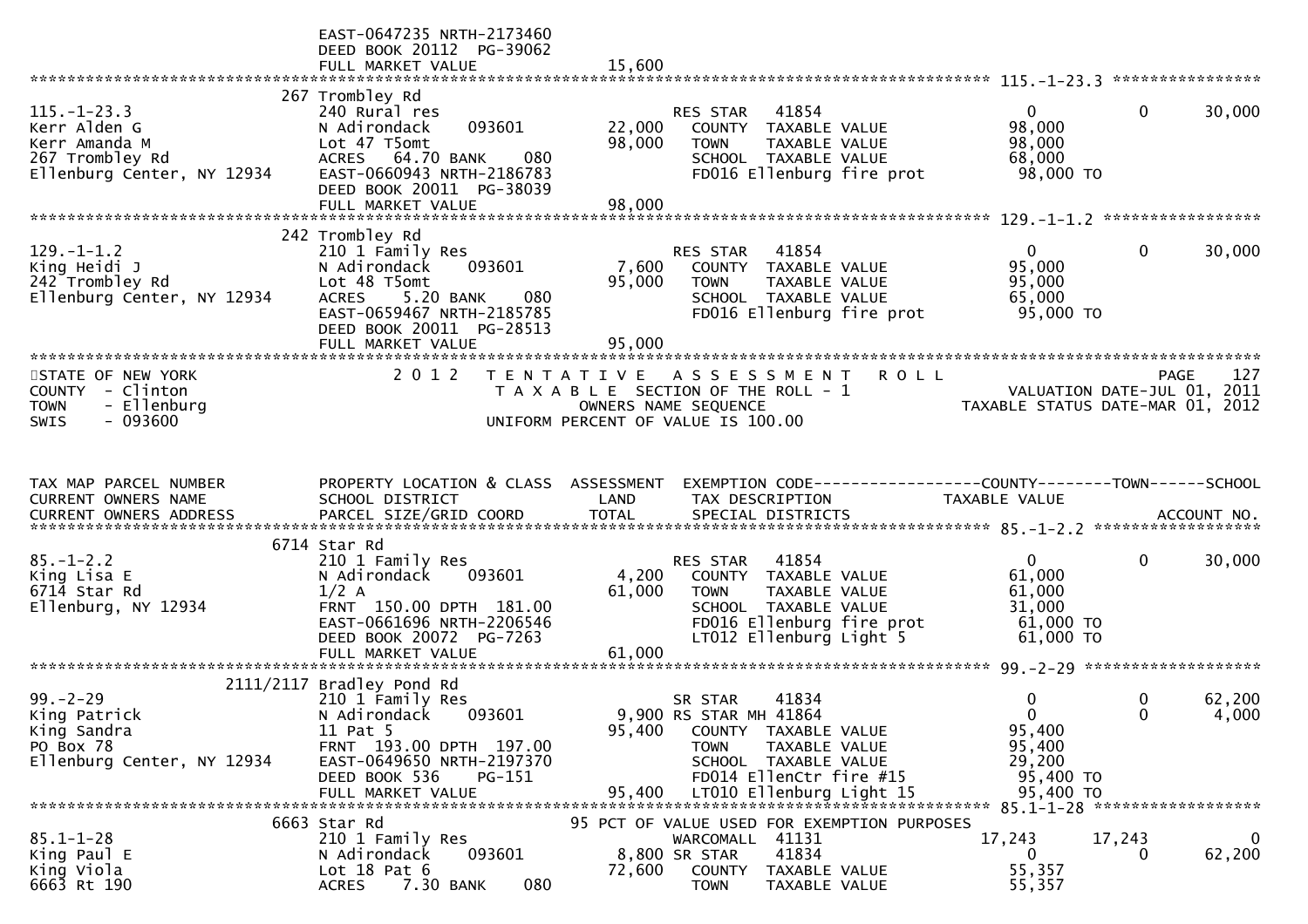| Ellenburg Center, NY 12934                                                                       | EAST-0662698 NRTH-2206992<br>DEED BOOK 898<br>PG-96                                                                                                        |                           | SCHOOL TAXABLE VALUE<br>FD016 Ellenburg fire prot                                                                                                          | 10,400<br>72,600 TO                                                            |        |
|--------------------------------------------------------------------------------------------------|------------------------------------------------------------------------------------------------------------------------------------------------------------|---------------------------|------------------------------------------------------------------------------------------------------------------------------------------------------------|--------------------------------------------------------------------------------|--------|
|                                                                                                  |                                                                                                                                                            |                           |                                                                                                                                                            |                                                                                |        |
| $84. -1 - 19.223$<br>King Stewart J<br>King Sherri A<br>PO Box 191<br>Ellenburg Center, NY 12934 | Star Rd<br>$314$ Rural vac<10<br>N Adirondack<br>093601<br>Lot 5 T6omt<br>ACRES<br>4.80<br>EAST-0651640 NRTH-2204400<br>DEED BOOK 20061 PG-94089           | 6,900<br>6,900            | COUNTY TAXABLE VALUE<br><b>TOWN</b><br>TAXABLE VALUE<br>SCHOOL TAXABLE VALUE<br>FD016 Ellenburg fire prot                                                  | 6,900<br>6,900<br>6,900<br>6,900 TO                                            |        |
|                                                                                                  | FULL MARKET VALUE                                                                                                                                          | 6,900                     |                                                                                                                                                            |                                                                                |        |
|                                                                                                  |                                                                                                                                                            |                           |                                                                                                                                                            |                                                                                |        |
| $71.3 - 1 - 7$<br>King Troy<br>Ashline Kylie<br>5146 Rt 11<br>Ellenburg Depot, NY 12935          | 5146 Rt 11<br>210 1 Family Res<br>093601<br>N Adirondack<br>20 Pat 6<br>FRNT 100.00 DPTH 310.00<br>EAST-0671983 NRTH-2212814<br>DEED BOOK 20061 PG-98416   | 4,600<br>53,000           | COUNTY TAXABLE VALUE<br><b>TOWN</b><br>TAXABLE VALUE<br>SCHOOL TAXABLE VALUE<br>SCHOOL TAXABLE VALUE<br>FD002 EllenDpt fire 21<br>LT011 Ellenburg Light 21 | 53,000<br>53,000<br>53,000<br>53,000 TO<br>53,000 TO                           |        |
|                                                                                                  | FULL MARKET VALUE                                                                                                                                          | 53,000                    |                                                                                                                                                            |                                                                                |        |
| STATE OF NEW YORK<br>COUNTY - Clinton<br><b>TOWN</b><br>- Ellenburg<br>$-093600$<br><b>SWIS</b>  | 2 0 1 2                                                                                                                                                    |                           | TENTATIVE ASSESSMENT ROLL<br>T A X A B L E SECTION OF THE ROLL - 1<br>OWNERS NAME SEQUENCE<br>UNIFORM PERCENT OF VALUE IS 100.00                           | <b>PAGE</b><br>VALUATION DATE-JUL 01, 2011<br>TAXABLE STATUS DATE-MAR 01, 2012 | 128    |
|                                                                                                  |                                                                                                                                                            |                           |                                                                                                                                                            |                                                                                |        |
| TAX MAP PARCEL NUMBER<br>CURRENT OWNERS NAME                                                     | PROPERTY LOCATION & CLASS ASSESSMENT<br>SCHOOL DISTRICT                                                                                                    | LAND                      | TAX DESCRIPTION                                                                                                                                            | EXEMPTION CODE-----------------COUNTY-------TOWN------SCHOOL<br>TAXABLE VALUE  |        |
|                                                                                                  | 38 Lake Roxanne Rd                                                                                                                                         |                           |                                                                                                                                                            |                                                                                |        |
| $71.3 - 2 - 58$<br>Kitchen Dennis<br>23 Munsee Dr<br>Cranford, NJ 07016                          | 449 Other Storag<br>093601<br>N Adirondack<br>Lot $20$ Pat $6$<br>ACRES 1.30<br>EAST-0672990 NRTH-2212462<br>DEED BOOK 20092 PG-24835<br>FULL MARKET VALUE | 6,500<br>21,500<br>21,500 | COUNTY TAXABLE VALUE<br><b>TOWN</b><br>TAXABLE VALUE<br>SCHOOL TAXABLE VALUE<br>FD002 EllenDpt fire 21<br>LT011 Ellenburg Light 21                         | 21,500<br>21,500<br>21,500<br>21,500 TO<br>21,500 TO                           |        |
|                                                                                                  |                                                                                                                                                            |                           |                                                                                                                                                            |                                                                                |        |
| $85. - 1 - 9.123$<br>Klaszky Carl W<br>Klaszky Manon C<br>9 Pike Dr<br>Swanton, VT 05488         | 225 Arno Rd<br>210 1 Family Res<br>N Adirondack<br>093601<br>Lot 3 T6 OMT<br>ACRES 103.80<br>EAST-0661393 NRTH-2202943<br>DEED BOOK 20051 PG-88428         | 26,900<br>146,000         | COUNTY TAXABLE VALUE<br><b>TOWN</b><br>TAXABLE VALUE<br>SCHOOL TAXABLE VALUE<br>FD016 Ellenburg fire prot                                                  | 146,000<br>146,000<br>146,000<br>146,000 TO                                    |        |
|                                                                                                  | FULL MARKET VALUE                                                                                                                                          | 146,000                   |                                                                                                                                                            |                                                                                |        |
|                                                                                                  | 5029 Rt 374                                                                                                                                                |                           |                                                                                                                                                            |                                                                                |        |
| $155.1 - 2 - 22$<br>Kloiber Paul<br>Kloiber Rose Mary<br>5029 Rt 374                             | 210 1 Family Res - WTRFNT<br>093601<br>N Adirondack<br>Lot $101$ Pat 5<br>FRNT 100.00 DPTH 215.00                                                          | 101,000<br>200,000        | 41834<br>SR STAR<br>TAXABLE VALUE<br><b>COUNTY</b><br>TAXABLE VALUE<br><b>TOWN</b><br>SCHOOL TAXABLE VALUE                                                 | 0<br>0<br>200,000<br>200,000<br>137,800                                        | 62,200 |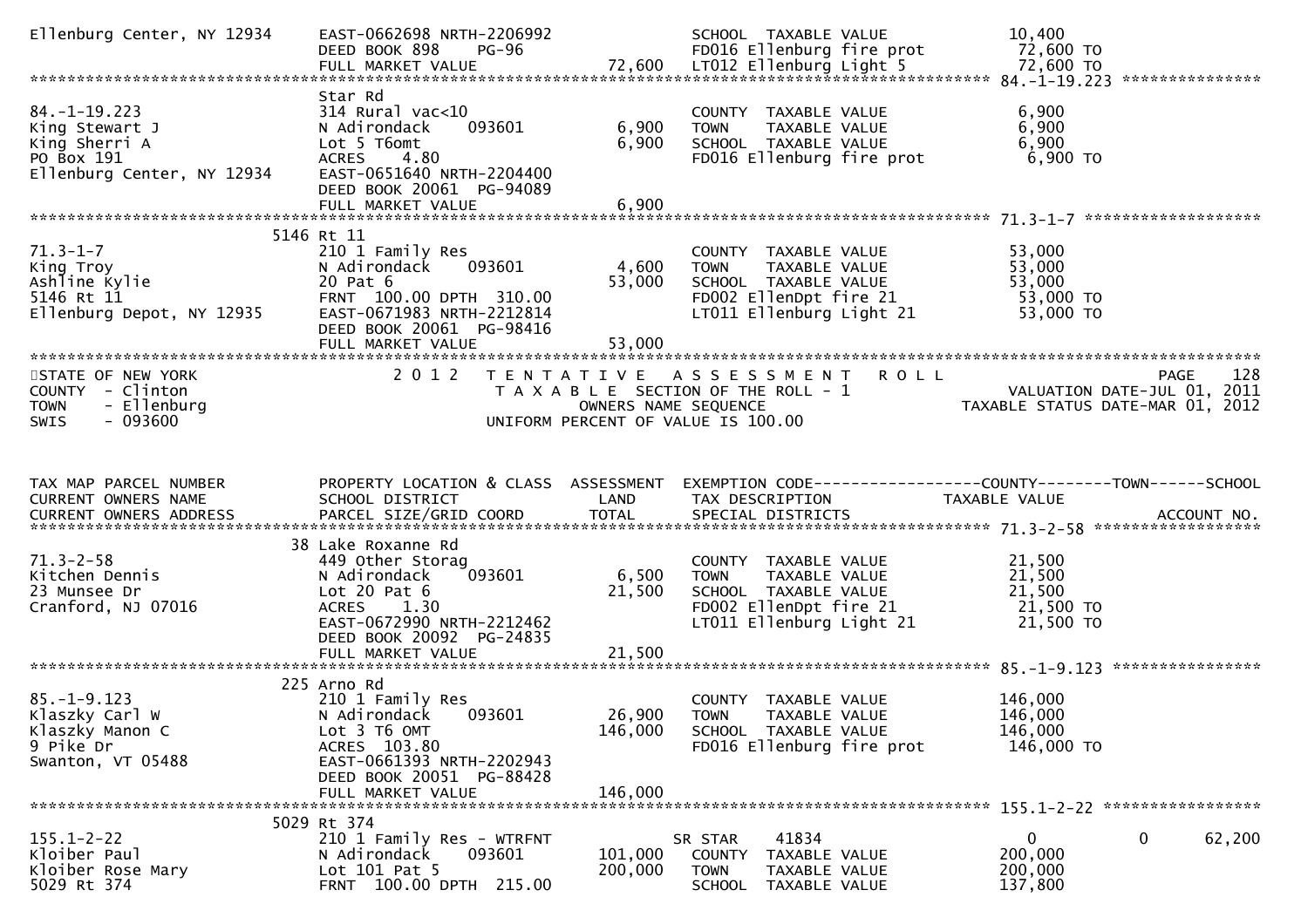| Merrill, NY 12955-9722                                                                                                                                             | 890<br><b>BANK</b><br>EAST-0626363 NRTH-2167510<br>DEED BOOK 707<br>PG-294<br>FULL MARKET VALUE                                                                                    | 200,000                    | FD040 Lyon Mountain Fire<br>WD018 Chat lake water dist                                                                                                   | 200,000 TO<br>200,000 ТО М                                                    |              |          |
|--------------------------------------------------------------------------------------------------------------------------------------------------------------------|------------------------------------------------------------------------------------------------------------------------------------------------------------------------------------|----------------------------|----------------------------------------------------------------------------------------------------------------------------------------------------------|-------------------------------------------------------------------------------|--------------|----------|
|                                                                                                                                                                    | 12 Balsam Way                                                                                                                                                                      |                            |                                                                                                                                                          |                                                                               |              |          |
| $141.3 - 3 - 5.4$<br>Konefal Robert T<br>Konefal Valerie A<br>Main St<br>PO Box 225<br>Pine Hill, NY 12465                                                         | 210 1 Family Res - WTRFNT<br>N Adirondack<br>093601<br>Lot 100 T5omt<br>FRNT 121.00 DPTH 331.00<br>EAST-0624419 NRTH-2170336<br>DEED BOOK 20001 PG-23973                           | 94,500<br>212,000          | COUNTY TAXABLE VALUE<br>TAXABLE VALUE<br><b>TOWN</b><br>SCHOOL TAXABLE VALUE<br>FD040 Lyon Mountain Fire<br>WD018 Chat lake water dist                   | 212,000<br>212,000<br>212,000<br>212,000 TO<br>212,000 TO M                   |              |          |
|                                                                                                                                                                    | 6734 Star Rd                                                                                                                                                                       |                            |                                                                                                                                                          |                                                                               |              |          |
| $85. - 1 - 2.9$<br>Kordupel Bohdan<br>"Cadunel Emily<br>Kordupel Emily<br>1106 Hart St<br>Greenfield Park PQ, J4V1H9                                               | 270 Mfg housing<br>093601<br>N Adirondack<br>Lot 18 T6omt<br>FRNT 150.00 DPTH 175.00<br>EAST-0661146 NRTH-2206513<br>DEED BOOK 20011 PG-36371                                      | 4,400<br>22,000            | COUNTY TAXABLE VALUE<br>TAXABLE VALUE<br><b>TOWN</b><br>SCHOOL TAXABLE VALUE<br>FD016 Ellenburg fire prot                                                | 22,000<br>22,000<br>22,000<br>22,000 TO                                       |              |          |
|                                                                                                                                                                    | FULL MARKET VALUE                                                                                                                                                                  | 22,000                     |                                                                                                                                                          |                                                                               |              |          |
| STATE OF NEW YORK<br>COUNTY - Clinton<br>- Ellenburg<br><b>TOWN</b><br>$-093600$<br>SWIS                                                                           | 2 0 1 2                                                                                                                                                                            |                            | TENTATIVE ASSESSMENT ROLL<br>T A X A B L E SECTION OF THE ROLL - 1<br>OWNERS NAME SEQUENCE<br>UNIFORM PERCENT OF VALUE IS 100.00                         | VALUATION DATE-JUL 01, 2011<br>2011 - TAXABLE STATUS DATE-MAR 01, 2012        | PAGE         | 129      |
|                                                                                                                                                                    |                                                                                                                                                                                    |                            |                                                                                                                                                          |                                                                               |              |          |
| TAX MAP PARCEL NUMBER<br>CURRENT OWNERS NAME                                                                                                                       | SCHOOL DISTRICT                                                                                                                                                                    | LAND                       | PROPERTY LOCATION & CLASS ASSESSMENT EXEMPTION CODE---------------COUNTY-------TOWN------SCHOOL<br>TAX DESCRIPTION                                       | TAXABLE VALUE                                                                 |              |          |
|                                                                                                                                                                    | 5082 Rt 374                                                                                                                                                                        |                            |                                                                                                                                                          |                                                                               |              |          |
| $155. - 2 - 1.2$<br>Kourofsky Brian M<br>Kourofsky Cathy A<br>5082 Rt 374<br>Merrill, NY 12955                                                                     | 240 Rural res<br>093601<br>N Adirondack<br>Lot $101$ Pat 5<br>ACRES 10.00<br>EAST-0626507 NRTH-2168784<br>DEED BOOK 707<br>PG-117                                                  | 10,600<br>119,000          | RES STAR 41854<br>COUNTY TAXABLE VALUE<br><b>TOWN</b><br>TAXABLE VALUE<br>SCHOOL TAXABLE VALUE<br>FD040 Lyon Mountain Fire                               | $\mathbf{0}$<br>119,000<br>119,000<br>89,000<br>119,000 TO                    | $\mathbf{0}$ | 30,000   |
|                                                                                                                                                                    |                                                                                                                                                                                    |                            |                                                                                                                                                          |                                                                               |              |          |
| $98. - 1 - 6.2$<br>Kourofsky Joseph W<br>Kourofsky Barbara<br>4001 Military Tpke<br>West Chazy, NY 12992<br>MAY BE SUBJECT TO PAYMENT<br>UNDER AGDIST LAW TIL 2016 | 192 West Hill Rd<br>260 Seasonal res<br>093601<br>N Adirondack<br>Lot $#6 & 7$ T6omt<br>ACRES 166.30<br>EAST-0643542 NRTH-2199271<br>DEED BOOK 20041 PG-73171<br>FULL MARKET VALUE | 34,700<br>78,000<br>78,000 | AGRI DISTR 41720<br>COUNTY TAXABLE VALUE<br><b>TOWN</b><br>TAXABLE VALUE<br>SCHOOL TAXABLE VALUE<br>FD014 EllenCtr fire #15<br>FD016 Ellenburg fire prot | $\Omega$ and $\Omega$<br>78,000<br>78,000<br>78,000<br>50,700 TO<br>27,300 TO | $\Omega$     | $\Omega$ |
|                                                                                                                                                                    | 232 Spear Hill Rd                                                                                                                                                                  |                            |                                                                                                                                                          |                                                                               |              |          |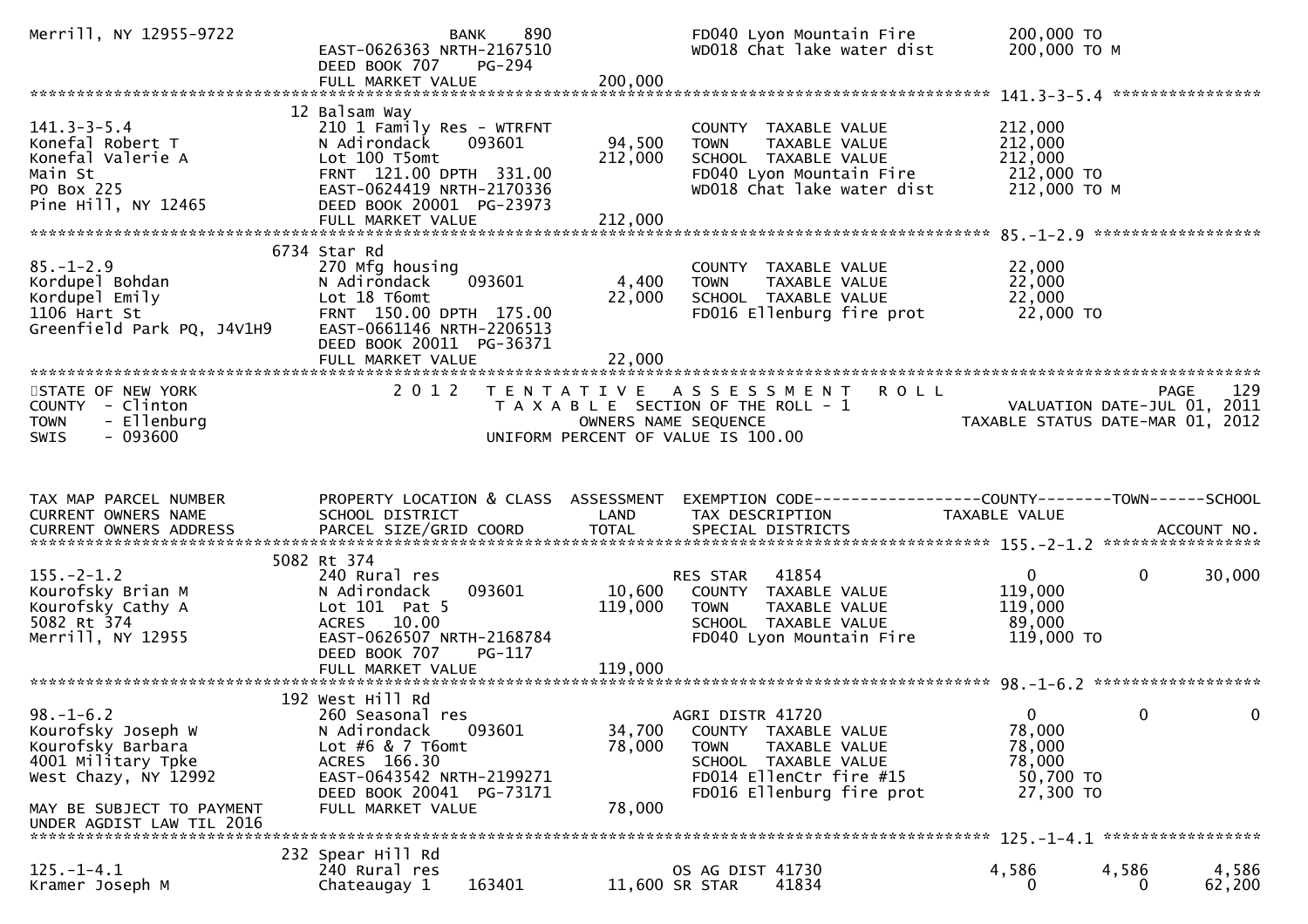| Kramer Barbara<br>232 Spear Hill Rd<br>Merrill, NY 12955<br>MAY BE SUBJECT TO PAYMENT                                                 | Lot $60$ Pat $5$<br>ACRES 12.20 BANK<br>150<br>EAST-0622703 NRTH-2182339<br>DEED BOOK 650<br>PG-554<br>FULL MARKET VALUE                                                                                                                               | 67,500<br>67,500             | COUNTY TAXABLE VALUE<br>TAXABLE VALUE<br><b>TOWN</b><br>SCHOOL TAXABLE VALUE<br>FD016 Ellenburg fire prot                                              | 62,914<br>62,914<br>714<br>67,500 TO                                                     |                    |
|---------------------------------------------------------------------------------------------------------------------------------------|--------------------------------------------------------------------------------------------------------------------------------------------------------------------------------------------------------------------------------------------------------|------------------------------|--------------------------------------------------------------------------------------------------------------------------------------------------------|------------------------------------------------------------------------------------------|--------------------|
| UNDER AGDIST LAW TIL 2019                                                                                                             |                                                                                                                                                                                                                                                        |                              |                                                                                                                                                        |                                                                                          |                    |
| $125. - 1 - 7$<br>Kramer Joseph M<br>232 Spear Hill Rd<br>Merrill, NY 12955<br>MAY BE SUBJECT TO PAYMENT<br>UNDER AGDIST LAW TIL 2019 | 114 Spear Hill Rd<br>241 Rural res&ag<br>163401<br>Chateaugay 1<br>Lot $60$ Pat $5$<br>ACRES 103.00<br>EAST-0623371 NRTH-2180576<br>DEED BOOK 20082 PG-20558<br>FULL MARKET VALUE                                                                      | 26,900<br>59,000<br>59,000   | OS AG DIST 41730<br>COUNTY TAXABLE VALUE<br><b>TOWN</b><br>TAXABLE VALUE<br>SCHOOL TAXABLE VALUE<br>FD016 Ellenburg fire prot                          | $\mathbf 0$<br>$\mathbf{0}$<br>59,000<br>59,000<br>59,000<br>59,000 TO                   | 0                  |
| $128. - 1 - 11$<br>Kramer Richard<br>114 Spear Hill Rd<br>Merrill, NY 12955                                                           | 1377 Bradley Pond Rd<br>312 Vac w/imprv<br>N Adirondack<br>093601<br>Lot $69$ Pat $5$<br>FRNT 330.00 DPTH 107.00<br>EAST-0648079 NRTH-2181847<br>DEED BOOK 935<br>$PG-63$                                                                              | 4,400<br>4,400               | COUNTY TAXABLE VALUE<br>TAXABLE VALUE<br><b>TOWN</b><br>SCHOOL TAXABLE VALUE<br>FD016 Ellenburg fire prot                                              | 4,400<br>4,400<br>4,400<br>4,400 TO                                                      |                    |
| STATE OF NEW YORK<br>COUNTY - Clinton<br>- Ellenburg<br><b>TOWN</b>                                                                   | 2 0 1 2                                                                                                                                                                                                                                                | OWNERS NAME SEQUENCE         | TENTATIVE ASSESSMENT ROLL<br>T A X A B L E SECTION OF THE ROLL - 1                                                                                     | VALUATION DATE-JUL 01, 2011<br>TAXABLE STATUS DATE-MAR 01, 2012                          | 130<br><b>PAGE</b> |
| $-093600$<br><b>SWIS</b>                                                                                                              |                                                                                                                                                                                                                                                        |                              | UNIFORM PERCENT OF VALUE IS 100.00                                                                                                                     |                                                                                          |                    |
| TAX MAP PARCEL NUMBER<br>CURRENT OWNERS NAME<br>CURRENT OWNERS ADDRESS                                                                | PROPERTY LOCATION & CLASS ASSESSMENT<br>SCHOOL DISTRICT<br>PARCEL SIZE/GRID COORD                                                                                                                                                                      | LAND<br><b>TOTAL</b>         | EXEMPTION CODE------------------COUNTY--------TOWN------SCHOOL<br>TAX DESCRIPTION<br>SPECIAL DISTRICTS                                                 | TAXABLE VALUE                                                                            | ACCOUNT NO.        |
| $71.3 - 1 - 28$<br>Labarge Andree<br>5167 Rt 11<br>Ellenburg Depot, NY 12935                                                          | 5167 Rt 11<br>210 1 Family Res<br>093601<br>N Adirondack<br>20 Pat 6<br><b>ACRES</b><br>2.70<br>EAST-0671927 NRTH-2211981<br>DEED BOOK 519<br>$PG-525$<br>FULL MARKET VALUE                                                                            | 5,900<br>104,000<br>104,000  | 41834<br>SR STAR<br>COUNTY TAXABLE VALUE<br>TAXABLE VALUE<br><b>TOWN</b><br>SCHOOL TAXABLE VALUE<br>FD002 EllenDpt fire 21<br>LT011 Ellenburg Light 21 | $\mathbf{0}$<br>$\mathbf{0}$<br>104,000<br>104,000<br>41,800<br>104,000 TO<br>104,000 TO | 62,200             |
| $141.3 - 1 - 7$<br>Labarge Andree<br>5167 Rt 11<br>Ellenburg Depot, NY 12935                                                          | 24 Three Point Way<br>260 Seasonal res - WTRFNT<br>N Adirondack<br>093601<br>Lot 100 T5omt<br>Survey Map 20092/25920<br>Survey Map 20102/32156<br>FRNT 60.00 DPTH 217.00<br>EAST-0623544 NRTH-2171737<br>DEED BOOK 20092 PG-27498<br>FULL MARKET VALUE | 68,400<br>117,000<br>117,000 | COUNTY TAXABLE VALUE<br>TAXABLE VALUE<br><b>TOWN</b><br>SCHOOL TAXABLE VALUE<br>FD040 Lyon Mountain Fire<br>WD018 Chat lake water dist                 | 117,000<br>117,000<br>117,000<br>117,000 TO<br>117,000 TO M                              |                    |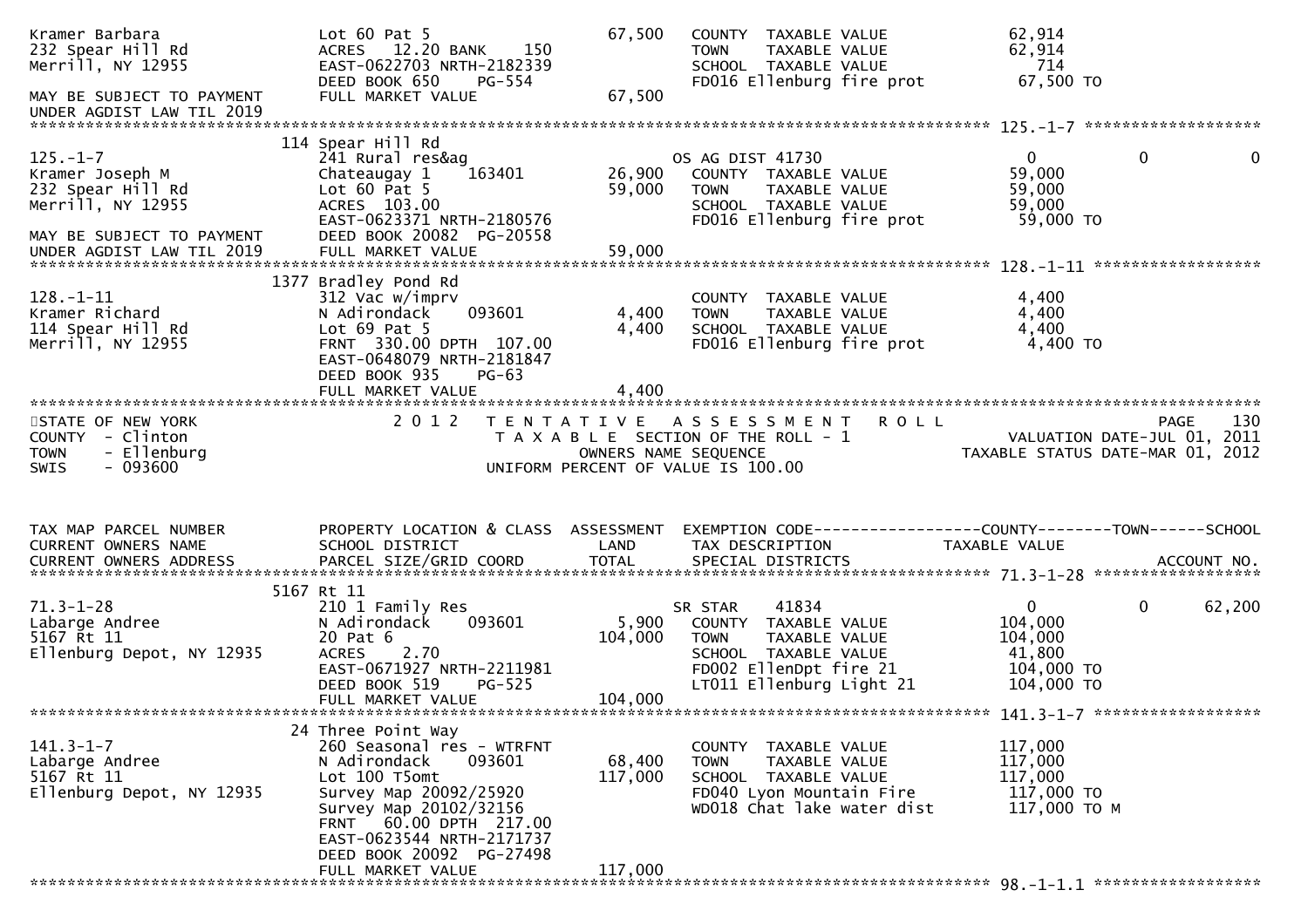| $98. - 1 - 1.1$<br>LaBarge Clarence J Jr<br>LaBarge Shannon<br>582 Campbell Rd<br>Churubusco, NY 12923             | 522 West Hill Rd<br>220 2 Family Res<br>N Adirondack<br>093601<br>15 Pat 5<br>2.20 BANK<br>080<br><b>ACRES</b><br>EAST-0637217 NRTH-2195097<br>DEED BOOK 20061 PG-97829       | 5,700<br>62,900           | COUNTY TAXABLE VALUE<br><b>TOWN</b><br>TAXABLE VALUE<br>SCHOOL TAXABLE VALUE<br>FD016 Ellenburg fire prot                                                | 62,900<br>62,900<br>62,900<br>62,900 TO                                                        |
|--------------------------------------------------------------------------------------------------------------------|-------------------------------------------------------------------------------------------------------------------------------------------------------------------------------|---------------------------|----------------------------------------------------------------------------------------------------------------------------------------------------------|------------------------------------------------------------------------------------------------|
| $99.1 - 3 - 17.1$<br>LaBarge Gary<br>10 Church St<br>PO Box 6<br>Ellenburg Center, NY 12934                        | Church St<br>312 Vac w/imprv<br>093601<br>N Adirondack<br>11 Pat 5<br>FRNT 172.00 DPTH 173.00<br>EAST-0649117 NRTH-2198067                                                    | 4,300<br>9,800            | COUNTY TAXABLE VALUE<br><b>TOWN</b><br>TAXABLE VALUE<br>SCHOOL TAXABLE VALUE<br>FD014 EllenCtr fire #15<br>LT010 Ellenburg Light 15                      | 9,800<br>9,800<br>9,800<br>$9,800$ TO<br>9,800 TO                                              |
|                                                                                                                    | DEED BOOK 656<br>$PG-10$                                                                                                                                                      |                           |                                                                                                                                                          |                                                                                                |
| $99.1 - 3 - 17.21$<br>LaBarge Gary L<br>LaBarge Debbie L<br>10 Church St<br>PO Box 6<br>Ellenburg Center, NY 12934 | 10 Church St<br>210 1 Family Res<br>N Adirondack<br>093601<br>Lot 11 T5omt<br>FRNT 200.00 DPTH 294.50<br>EAST-0649241 NRTH-2198276<br>DEED BOOK 861<br>$PG-33$                | 8,200<br>70,300           | 41854<br>RES STAR<br>COUNTY TAXABLE VALUE<br>TAXABLE VALUE<br><b>TOWN</b><br>SCHOOL TAXABLE VALUE<br>FD014 EllenCtr fire #15<br>LT010 Ellenburg Light 15 | $\mathbf{0}$<br>$\mathbf{0}$<br>30,000<br>70,300<br>70,300<br>40,300<br>70,300 TO<br>70,300 TO |
| STATE OF NEW YORK<br>COUNTY - Clinton<br>- Ellenburg<br><b>TOWN</b><br>$-093600$<br><b>SWIS</b>                    | 2 0 1 2                                                                                                                                                                       |                           | <b>ROLL</b><br>TENTATIVE ASSESSMENT<br>T A X A B L E SECTION OF THE ROLL - 1<br>OWNERS NAME SEQUENCE<br>UNIFORM PERCENT OF VALUE IS 100.00               | 131<br>PAGE<br>PAGE 131<br>VALUATION DATE-JUL 01, 2011<br>TAXABLE STATUS DATE-MAR 01, 2012     |
| TAX MAP PARCEL NUMBER<br><b>CURRENT OWNERS NAME</b>                                                                | PROPERTY LOCATION & CLASS ASSESSMENT<br>SCHOOL DISTRICT                                                                                                                       | LAND                      | TAX DESCRIPTION                                                                                                                                          | EXEMPTION CODE-----------------COUNTY--------TOWN-----SCHOOL<br>TAXABLE VALUE                  |
| $159. - 1 - 13$<br>LaBarge John <sub>.</sub> T<br>LaBarge Katrina A<br>307 Plank Rd<br>Ellenburg Depot, NY 12935   | 307 Plank Rd<br>210 1 Family Res<br>093601<br>N Adirondack<br>181 Pat 5<br>2.00<br><b>ACRES</b><br>EAST-0682591 NRTH-2167834<br>DEED BOOK 20061 PG-93337<br>FULL MARKET VALUE | 5,600<br>59,200<br>59,200 | 41854<br>RES STAR<br>COUNTY TAXABLE VALUE<br>TAXABLE VALUE<br><b>TOWN</b><br>SCHOOL TAXABLE VALUE<br>FD016 Ellenburg fire prot                           | $\mathbf{0}$<br>$\mathbf{0}$<br>30,000<br>59,200<br>59,200<br>29,200<br>59,200 TO              |
|                                                                                                                    |                                                                                                                                                                               |                           |                                                                                                                                                          |                                                                                                |
| 85.1-1-21<br>LaBarge Mary<br>PO Box 31<br>Ellenburg, NY 12933                                                      | 6646 Star Rd<br>210 1 Family Res<br>N Adirondack<br>093601<br>18 Pat 6<br>3.50<br><b>ACRES</b><br>EAST-0662376 NRTH-2207729<br>DEED BOOK 960<br>$PG-77$                       | 13,100<br>48,000          | COUNTY TAXABLE VALUE<br><b>TOWN</b><br><b>TAXABLE VALUE</b><br>SCHOOL TAXABLE VALUE<br>FD016 Ellenburg fire prot<br>LT012 Ellenburg Light 5              | 48,000<br>48,000<br>48,000<br>48,000 TO<br>48,000 TO                                           |
|                                                                                                                    | FULL MARKET VALUE                                                                                                                                                             | 48,000                    |                                                                                                                                                          |                                                                                                |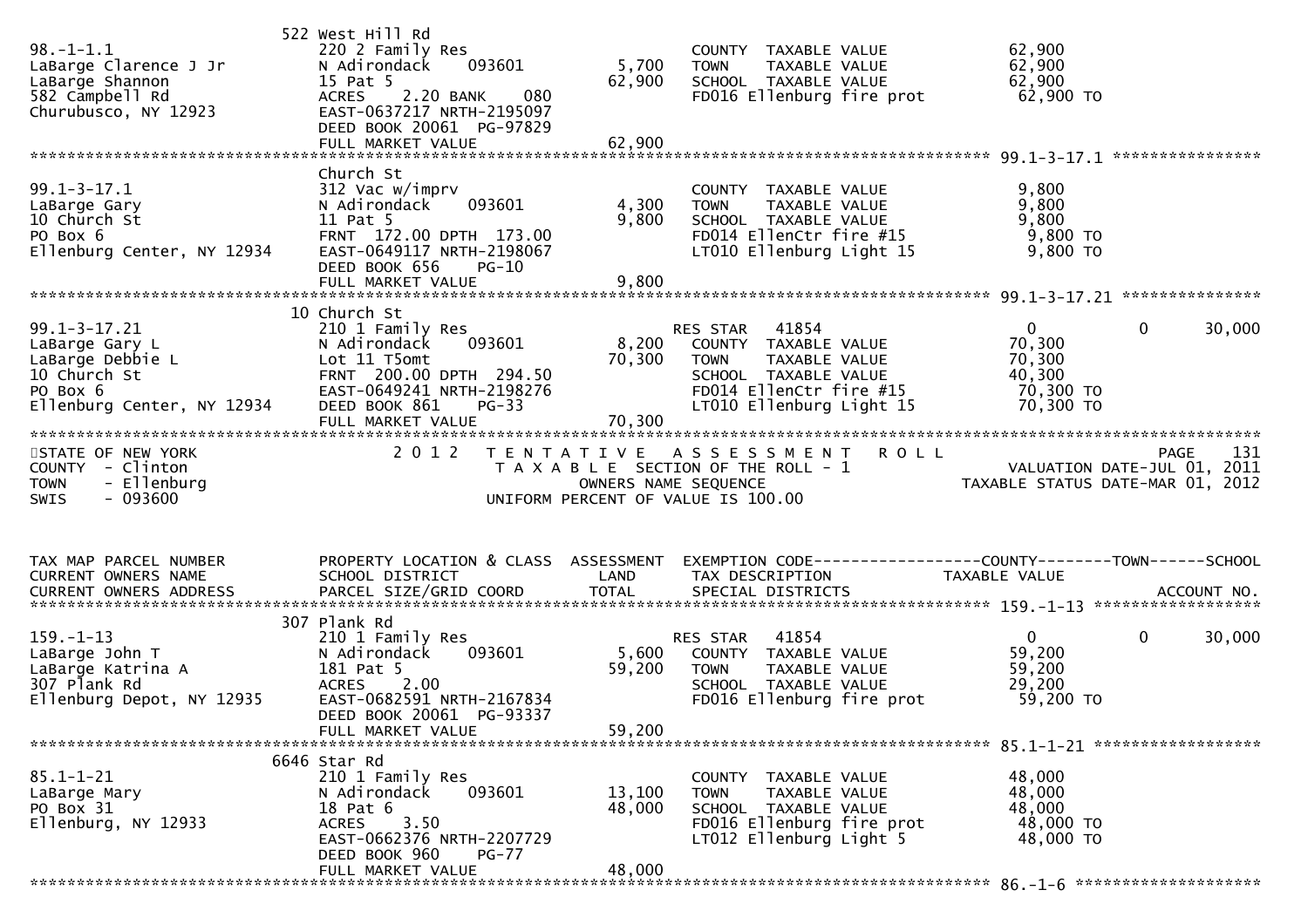| $86. - 1 - 6$<br>LaBarge Sara L<br>LaBarge Earl K<br>6062 Military Tpke<br>Ellenburg Benet<br>Ellenburg Depot, NY 12935                                                                                   | 6053 Military Tpke<br>210 1 Family Res<br>N Adirondack<br>093601<br>Lot T6 Omt<br>4.80 BANK<br>860<br><b>ACRES</b><br>EAST-0676090 NRTH-2204259<br>DEED BOOK 20041 PG-73264 | 7,400<br>72,000  | RES STAR 41854<br>COUNTY TAXABLE VALUE<br>TAXABLE VALUE<br><b>TOWN</b><br>SCHOOL TAXABLE VALUE<br>FD016 Ellenburg fire prot                                                                                            | $\mathbf{0}$<br>72,000<br>72,000<br>42,000<br>72,000 TO         | $\overline{0}$<br>30,000                                                  |
|-----------------------------------------------------------------------------------------------------------------------------------------------------------------------------------------------------------|-----------------------------------------------------------------------------------------------------------------------------------------------------------------------------|------------------|------------------------------------------------------------------------------------------------------------------------------------------------------------------------------------------------------------------------|-----------------------------------------------------------------|---------------------------------------------------------------------------|
|                                                                                                                                                                                                           |                                                                                                                                                                             |                  |                                                                                                                                                                                                                        |                                                                 |                                                                           |
| $99.1 - 1 - 27$<br>LaBarre Dennis<br>3606 Jan Ave<br>Tyler, TX 75701                                                                                                                                      | 12 Dupuis Rd<br>210 1 Family Res<br>N Adirondack<br>093601<br>11 Pat 5<br>FRNT 53.50 DPTH 239.00<br>EAST-0648916 NRTH-2198666<br>DEED BOOK 20092 PG-26041                   | 3,200<br>38,500  | COUNTY TAXABLE VALUE<br><b>TOWN</b><br>TAXABLE VALUE<br>SCHOOL TAXABLE VALUE<br>FD014 EllenCtr fire #15<br>LT010 Ellenburg Light 15                                                                                    | 38,500<br>38,500<br>38,500<br>38,500 TO<br>38,500 TO            |                                                                           |
|                                                                                                                                                                                                           | 7738 Star Rd                                                                                                                                                                |                  | 83 PCT OF VALUE USED FOR EXEMPTION PURPOSES                                                                                                                                                                            |                                                                 |                                                                           |
| $83 - 1 - 30$<br>Labarre Gerard<br>Labarre Aletha M<br>7738 Star Rd Rt 190<br>Ellenburg Center, NY 12934                                                                                                  | 240 Rural res<br>093601<br>N Adirondack<br>14 Pat 6<br>ACRES 35.60<br>EAST-0636923 NRTH-2203541<br>DEED BOOK 762<br>$PG-4$                                                  |                  | WARNONALL 41121<br>22,200 OS AG DIST 41730<br>101,900 RES STAR 41854<br>COUNTY TAXABLE VALUE<br><b>TOWN</b><br>TAXABLE VALUE<br>SCHOOL TAXABLE VALUE                                                                   | 12,687<br>4,571<br>$\overline{0}$<br>84,642<br>84,642<br>67,329 | 12,687<br>$\overline{\mathbf{0}}$<br>4,571<br>4,571<br>30,000<br>$\Omega$ |
| MAY BE SUBJECT TO PAYMENT<br>UNDER AGDIST LAW TIL 2019                                                                                                                                                    | FULL MARKET VALUE                                                                                                                                                           |                  | 101,900 FD016 Ellenburg fire prot                                                                                                                                                                                      | 101,900 TO                                                      |                                                                           |
| STATE OF NEW YORK<br>COUNTY - Clinton<br>- Ellenburg<br><b>TOWN</b><br>$-093600$<br><b>SWIS</b>                                                                                                           | 2 0 1 2<br>T E N T A T I V E                                                                                                                                                |                  | A S S E S S M E N T R O L L<br>T A X A B L E SECTION OF THE ROLL - 1<br>OWNERS NAME SEQUENCE THE TRISCOPE TAXABLE STATUS DATE-MAR 01, 2012<br>UNIFORM PERCENT OF VALUE IS 100.00<br>UNIFORM PERCENT OF VALUE IS 100.00 |                                                                 | 132<br>PAGE                                                               |
| TAX MAP PARCEL NUMBER<br>CURRENT OWNERS NAME<br>.CURRENT OWNERS ADDRESS PARCEL SIZE/GRID COORD TOTAL SPECIAL DISTRICTS ACCOUNT NO ACCOUNT NO ACCOUNT NO AND ARCEL SIZE/GRID COORD TOTAL SPECIAL DISTRICTS | PROPERTY LOCATION & CLASS ASSESSMENT<br>SCHOOL DISTRICT                                                                                                                     | LAND             | EXEMPTION CODE------------------COUNTY--------TOWN------SCHOOL<br>TAX DESCRIPTION                                                                                                                                      | TAXABLE VALUE                                                   |                                                                           |
| $82. - 1 - 14.1$<br>LaBarre Gerard J<br>LaBarre Aleta Mae<br>7738 Star Rd<br>Ellenburg Center, NY 12934                                                                                                   | Star Rd<br>$322$ Rural vac $>10$<br>093601<br>N Adirondack<br>14 Pat 6<br>52.20<br>ACRES<br>EAST-0632682 NRTH-2203228                                                       | 30,100<br>30,100 | AGRI DISTR 41720<br>COUNTY TAXABLE VALUE<br><b>TOWN</b><br>TAXABLE VALUE<br>SCHOOL TAXABLE VALUE<br>FD016 Ellenburg fire prot                                                                                          | 8,906<br>21,194<br>21,194<br>21,194<br>30,100 TO                | lease 2011<br>8,906<br>8,906                                              |
| MAY BE SUBJECT TO PAYMENT<br>UNDER AGDIST LAW TIL 2016                                                                                                                                                    | DEED BOOK 20061 PG-98562<br>FULL MARKET VALUE                                                                                                                               | 30,100           |                                                                                                                                                                                                                        |                                                                 |                                                                           |
| $83. - 1 - 1.1$<br>Labarre Gerard J<br>Labarre Aleta<br>7738 Star Rd Rt 190<br>Ellenburg Center, NY 12934                                                                                                 | Patnode Rd<br>321 Abandoned ag<br>093601<br>N Adirondack<br>14 Pat 6<br>ACRES 100.00<br>EAST-0637245 NRTH-2206629<br>DEED BOOK 792<br>PG-35                                 | 45,400<br>45,400 | OS AG DIST 41730<br>COUNTY TAXABLE VALUE<br><b>TOWN</b><br>TAXABLE VALUE<br>SCHOOL TAXABLE VALUE<br>FD016 Ellenburg fire prot                                                                                          | 13,506<br>31,894<br>31,894<br>31,894<br>45,400 TO               | lease 2011<br>13,506<br>13,506                                            |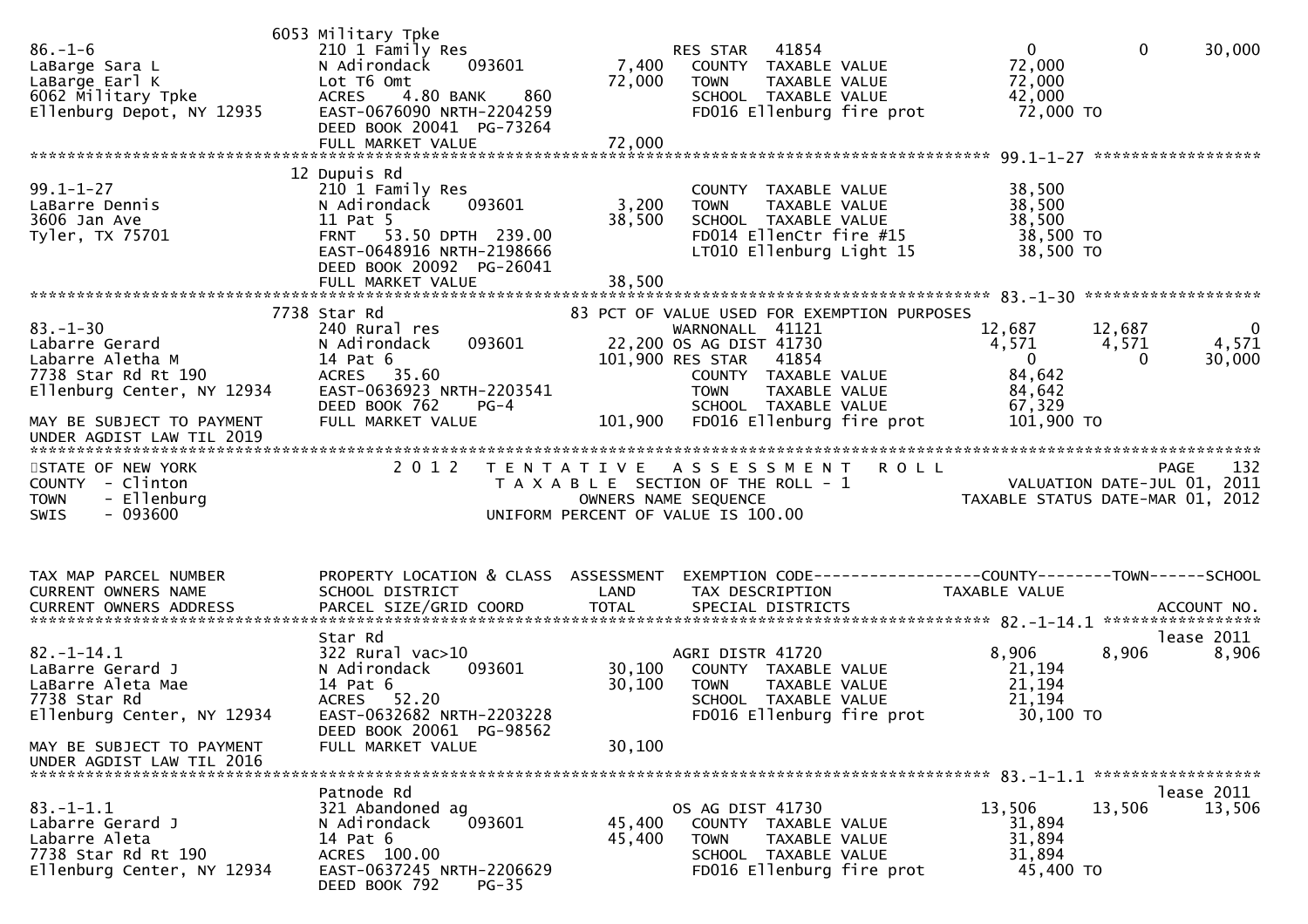| MAY BE SUBJECT TO PAYMENT<br>UNDER AGDIST LAW TIL 2019                                                                                                                         | FULL MARKET VALUE                                                                                                                                                             | 45,400                                                                                                                                                                                 |                                                                                                                 |
|--------------------------------------------------------------------------------------------------------------------------------------------------------------------------------|-------------------------------------------------------------------------------------------------------------------------------------------------------------------------------|----------------------------------------------------------------------------------------------------------------------------------------------------------------------------------------|-----------------------------------------------------------------------------------------------------------------|
| $85.1 - 1 - 32.1$<br>LaBarre Gregory E<br>LaBarre Joanne R<br>6635 Rt 190<br>PO Box 98<br>Ellenburg, NY 12933                                                                  | 6635 Star Rd<br>210 1 Family Res<br>N Adirondack<br>093601<br>18 Pat 6<br>FRNT 121.00 DPTH 151.00<br>EAST-0662843 NRTH-2207797<br>DEED BOOK 843<br>PG-86<br>FULL MARKET VALUE | 41854<br>RES STAR<br>4,000<br>COUNTY TAXABLE VALUE<br>78,000<br>TAXABLE VALUE<br><b>TOWN</b><br>SCHOOL TAXABLE VALUE<br>FD016 Ellenburg fire prot<br>LT012 Ellenburg Light 5<br>78,000 | $\mathbf{0}$<br>$\mathbf 0$<br>30,000<br>78,000<br>78,000<br>48,000<br>78,000 TO<br>78,000 TO                   |
| $82. - 1 - 20$<br>Labarre Henry<br>Labarre Sandra<br>7777 Star Rd Rt 190<br>PO Box 141<br>Ellenburg Center, NY 12934<br>MAY BE SUBJECT TO PAYMENT<br>UNDER AGDIST LAW TIL 2016 | 7777 Star Rd<br>240 Rural res<br>093601<br>N Adirondack<br>Lot 8 T6omt<br>ACRES 11.20<br>EAST-0636255 NRTH-2201957<br>DEED BOOK 805<br><b>PG-59</b><br>FULL MARKET VALUE      | AGRI DISTR 41720<br>41854<br>11,200 RES STAR<br>84,500<br>COUNTY TAXABLE VALUE<br><b>TOWN</b><br>TAXABLE VALUE<br>SCHOOL TAXABLE VALUE<br>FD016 Ellenburg fire prot<br>84,500          | lease 2011<br>2,625<br>2,625<br>2,625<br>$\mathbf{0}$<br>30,000<br>0<br>81,875<br>81,875<br>51,875<br>84,500 TO |
| $86. - 1 - 10$<br>LaBarre Susan R<br>1719 Plank Rd<br>Ellenburg Depot, NY 12935                                                                                                | 1719 Plank Rd<br>240 Rural res<br>N Adirondack<br>093601<br>$1/2$ Pat 5<br>ACRES 173.43<br>EAST-0675188 NRTH-2201871<br>DEED BOOK 637<br>PG-426                               | 41854<br>RES STAR<br>35,600<br>COUNTY TAXABLE VALUE<br>105,800<br>TAXABLE VALUE<br><b>TOWN</b><br>SCHOOL TAXABLE VALUE<br>FD016 Ellenburg fire prot                                    | $\mathbf{0}$<br>$\mathbf{0}$<br>30,000<br>105,800<br>105,800<br>75,800<br>105,800 TO                            |
| STATE OF NEW YORK<br>- Clinton<br>COUNTY<br>- Ellenburg<br><b>TOWN</b><br>$-093600$<br><b>SWIS</b>                                                                             | 2 0 1 2                                                                                                                                                                       | TENTATIVE ASSESSMENT<br><b>ROLL</b><br>T A X A B L E SECTION OF THE ROLL - 1<br>OWNERS NAME SEQUENCE<br>UNIFORM PERCENT OF VALUE IS 100.00                                             | 133<br>PAGE<br>VALUATION DATE-JUL 01, 2011<br>TAXABLE STATUS DATE-MAR 01, 2012                                  |
| TAX MAP PARCEL NUMBER<br>CURRENT OWNERS NAME                                                                                                                                   | PROPERTY LOCATION & CLASS ASSESSMENT<br>SCHOOL DISTRICT                                                                                                                       | LAND<br>TAX DESCRIPTION                                                                                                                                                                | <b>TAXABLE VALUE</b>                                                                                            |
| $112. - 2 - 2$<br>LaBombard Armand<br>LaBombard Brenda<br>364 Spear Hill Rd<br>Merrill, NY 12955<br>MAY BE SUBJECT TO PAYMENT<br>UNDER AGDIST LAW TIL 2019                     | Spear Hill Rd<br>105 Vac farmland<br>093601<br>N Adirondack<br>23 Pat 5<br>ACRES 40.70<br>EAST-0628388 NRTH-2187558<br>DEED BOOK 20031 PG-61187<br>FULL MARKET VALUE          | OS AG DIST 41730<br>28,800<br>COUNTY TAXABLE VALUE<br>28,800<br>TAXABLE VALUE<br><b>TOWN</b><br>SCHOOL TAXABLE VALUE<br>FD016 Ellenburg fire prot<br>28,800                            | 12,458<br>12,458<br>12,458<br>16,342<br>16,342<br>16,342<br>28,800 TO                                           |
| $126. - 1 - 1.1$<br>Labombard Armand                                                                                                                                           | 331 Spear Hill Rd<br>112 Dairy farm<br>093601<br>N Adirondack                                                                                                                 | 10 YR AGR 41700<br>83,200 OS AG DIST 41730                                                                                                                                             | 6,200<br>6,200<br>6,200<br>2,835<br>2,835<br>2,835                                                              |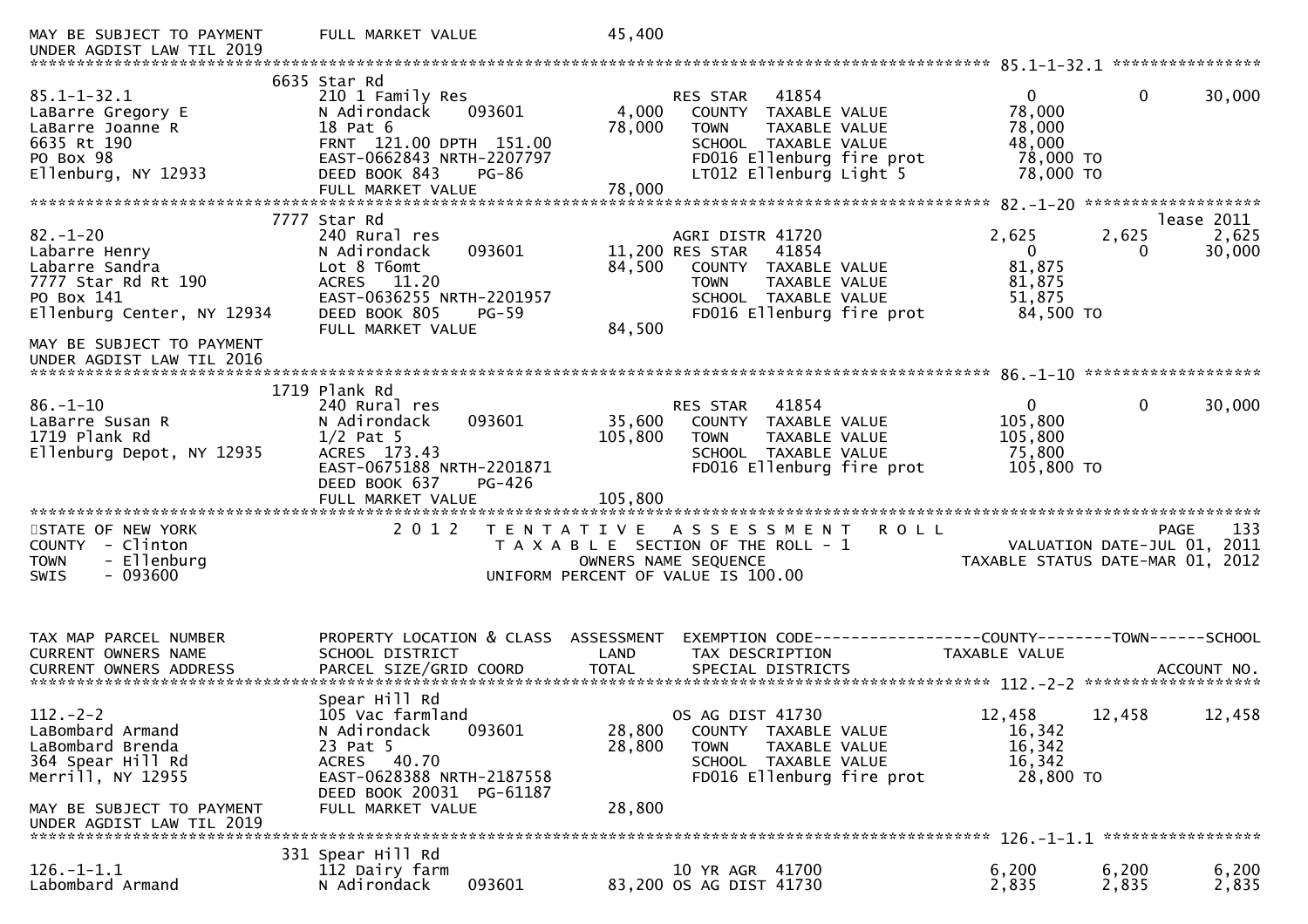| Labombard Brenda<br>364 Spear Hill Rd<br>Merrill, NY 12955<br>MAY BE SUBJECT TO PAYMENT<br>UNDER AGDIST LAW TIL 2019         | 16 Pat 5<br>ACRES 269.70<br>EAST-0624181 NRTH-2183845<br>DEED BOOK 20031 PG-61187<br>FULL MARKET VALUE                                                                           | 177,000                   | 177,000 RES STAR<br>COUNTY TAXABLE VALUE<br><b>TOWN</b><br>SCHOOL TAXABLE VALUE                                   | 41854<br>TAXABLE VALUE                  | FD016 Ellenburg fire prot | $\overline{0}$<br>167,965<br>167,965<br>137,965<br>177,000 TO        | $\mathbf 0$        | 30,000 |
|------------------------------------------------------------------------------------------------------------------------------|----------------------------------------------------------------------------------------------------------------------------------------------------------------------------------|---------------------------|-------------------------------------------------------------------------------------------------------------------|-----------------------------------------|---------------------------|----------------------------------------------------------------------|--------------------|--------|
|                                                                                                                              |                                                                                                                                                                                  |                           |                                                                                                                   |                                         |                           |                                                                      | ****************** |        |
| $126. - 1 - 1.2$<br>Labombard Armand<br>Labombard Brenda<br>364 Spear Hill Rd<br>Merrill, NY 12955                           | 364 Spear Hill Rd<br>210 1 Family Res<br>N Adirondack<br>093601<br>9.10<br><b>ACRES</b><br>EAST-0624928 NRTH-2184593<br>DEED BOOK 1029<br>PG-268                                 | 10,100<br>55,000          | COUNTY TAXABLE VALUE<br><b>TOWN</b><br>SCHOOL TAXABLE VALUE                                                       | TAXABLE VALUE                           | FD016 Ellenburg fire prot | 55,000<br>55,000<br>55,000<br>55,000 TO                              |                    |        |
|                                                                                                                              | FULL MARKET VALUE                                                                                                                                                                | 55,000                    |                                                                                                                   |                                         |                           |                                                                      | *****************  |        |
| $85. - 1 - 12.1$<br>LaBombard Barbara J<br>LaBombard Brian E<br>PO Box 93<br>Ellenburg, NY 12933                             | 20 Ellenburg Center Rd<br>210 1 Family Res<br>093601<br>N Adirondack<br>$3$ Pat $6$<br>FRNT 250.00 DPTH 170.00<br>EAST-0661397 NRTH-2206054<br>DEED BOOK 20011 PG-30654          | 4,400<br>40,900           | COUNTY<br><b>TOWN</b><br>SCHOOL TAXABLE VALUE                                                                     | TAXABLE VALUE<br>TAXABLE VALUE          | FD016 Ellenburg fire prot | 40,900<br>40,900<br>40,900<br>40,900 TO                              |                    |        |
|                                                                                                                              | FULL MARKET VALUE                                                                                                                                                                | 40,900                    |                                                                                                                   |                                         |                           |                                                                      |                    |        |
| $84. - 1 - 12.3$<br>LaBombard Brandon Michael<br>141 Arno Rd<br>Ellenburg Center, NY 12934                                   | 159 Arno Rd<br>210 1 Family Res<br>N Adirondack<br>093601<br>Lot 4 T6omt<br><b>ACRES</b><br>4.90<br>EAST-0660100 NRTH-2201333<br>DEED BOOK 20082 PG-18754<br>FULL MARKET VALUE   | 7,400<br>85,700<br>85,700 | RES STAR<br>COUNTY TAXABLE VALUE<br><b>TOWN</b><br>SCHOOL TAXABLE VALUE<br>FD014 EllenCtr fire #15                | 41854<br>TAXABLE VALUE                  |                           | $\mathbf{0}$<br>85,700<br>85,700<br>55,700<br>85,700 TO              | $\Omega$           | 30,000 |
| *************************<br>STATE OF NEW YORK<br>COUNTY - Clinton<br>- Ellenburg<br><b>TOWN</b><br>$-093600$<br><b>SWIS</b> | **************************<br>2 0 1 2                                                                                                                                            | T E N T A T I V E         | ASSESSMENT<br>T A X A B L E SECTION OF THE ROLL - 1<br>OWNERS NAME SEQUENCE<br>UNIFORM PERCENT OF VALUE IS 100.00 |                                         | <b>ROLL</b>               | VALUATION DATE-JUL 01, 2011<br>TAXABLE STATUS DATE-MAR 01, 2012      | <b>PAGE</b>        | 134    |
| TAX MAP PARCEL NUMBER<br>CURRENT OWNERS NAME                                                                                 | PROPERTY LOCATION & CLASS<br>SCHOOL DISTRICT                                                                                                                                     | ASSESSMENT<br>LAND        | TAX DESCRIPTION                                                                                                   |                                         |                           | TAXABLE VALUE                                                        |                    |        |
| $85. - 1 - 12.2$<br>Labombard Brian<br>6727 Star Rd Rt 190<br>Ellenburg, NY 12933                                            | 6727 Star Rd<br>210 1 Family Res<br>093601<br>N Adirondack<br>Lot 3 T6omt<br>1.40<br><b>ACRES</b><br>EAST-0661376 NRTH-2206262<br>DEED BOOK 685<br>$PG-154$<br>FULL MARKET VALUE | 5,200<br>61,800<br>61,800 | RES STAR<br>COUNTY<br><b>TOWN</b><br>SCHOOL TAXABLE VALUE<br>LT012 Ellenburg Light 5                              | 41854<br>TAXABLE VALUE<br>TAXABLE VALUE | FD016 Ellenburg fire prot | $\mathbf{0}$<br>61,800<br>61,800<br>31,800<br>61,800 TO<br>61,800 TO | $\mathbf 0$        | 30,000 |
|                                                                                                                              | Military Tpke                                                                                                                                                                    |                           |                                                                                                                   |                                         |                           |                                                                      |                    |        |
| $99.1 - 1 - 7$<br>Labombard Dale A                                                                                           | 312 Vac w/imprv<br>093601<br>N Adirondack                                                                                                                                        | 4,200                     | <b>COUNTY</b><br><b>TOWN</b>                                                                                      | TAXABLE VALUE<br>TAXABLE VALUE          |                           | 4,900<br>4,900                                                       |                    |        |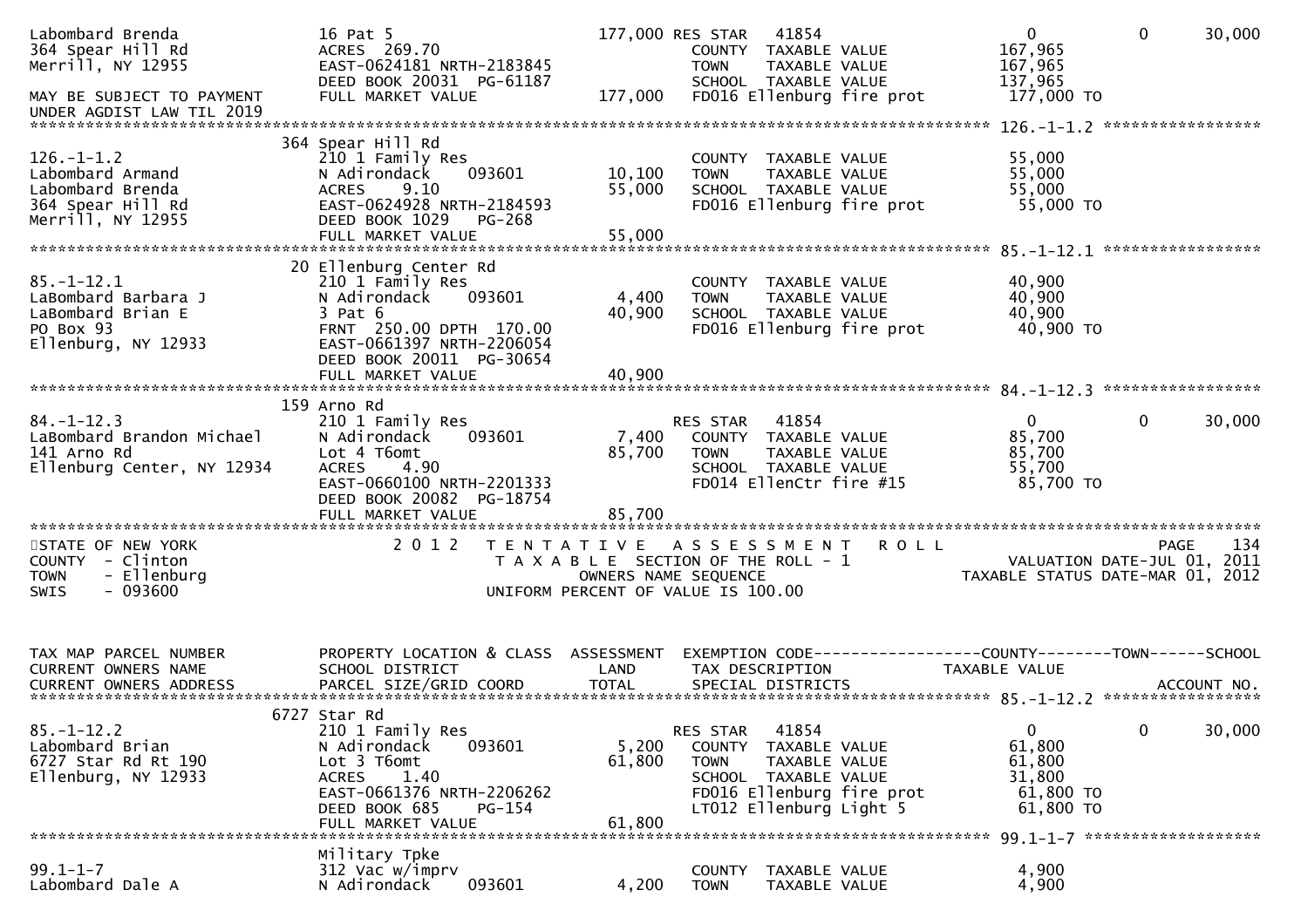| Labombard Darlene R<br>299 Ryan Rd<br>Saranac, NY 12981                                                    | 11 Pat 5<br>FRNT 113.00 DPTH 165.00<br>EAST-0647584 NRTH-2197981<br>DEED BOOK 98001 PG-04851                                                                                  | 4,900                      | SCHOOL TAXABLE VALUE<br>FD014 EllenCtr fire #15<br>LT010 Ellenburg Light 15                                                                            | 4,900<br>4,900 TO<br>4,900 TO                                         |                                                                                |
|------------------------------------------------------------------------------------------------------------|-------------------------------------------------------------------------------------------------------------------------------------------------------------------------------|----------------------------|--------------------------------------------------------------------------------------------------------------------------------------------------------|-----------------------------------------------------------------------|--------------------------------------------------------------------------------|
|                                                                                                            | 733 West Hill Rd                                                                                                                                                              |                            |                                                                                                                                                        |                                                                       |                                                                                |
| $97. - 1 - 21.11$<br>LaBombard David E<br>Winter Barbara<br>733 West Hill Rd<br>Ellenburg Center, NY 12934 | 240 Rural res<br>093601<br>N Adirondack<br>17 T5omt<br>ACRES 10.00 BANK<br>850<br>EAST-0632089 NRTH-2193550<br>DEED BOOK 20082 PG-17667                                       | 10,600<br>104,500          | RES STAR 41854<br>COUNTY TAXABLE VALUE<br>TAXABLE VALUE<br><b>TOWN</b><br>SCHOOL TAXABLE VALUE<br>FD016 Ellenburg fire prot                            | $\overline{0}$<br>104,500<br>104,500<br>74,500<br>104,500 TO          | $\mathbf 0$<br>30,000                                                          |
|                                                                                                            |                                                                                                                                                                               |                            |                                                                                                                                                        |                                                                       |                                                                                |
| $71.3 - 2 - 22$<br>LaBombard Dennis F<br>9 Canaan Rd<br>Ellenburg Depot, NY 12935                          | 9 Canaan Rd<br>210 1 Family Res<br>N Adirondack<br>093601<br>20 Pat 6<br>FRNT 132.00 DPTH 140.00<br>EAST-0675198 NRTH-2213791<br>DEED BOOK 522<br>PG-245<br>FULL MARKET VALUE | 4,100<br>69,500<br>69,500  | 41834<br>SR STAR<br>COUNTY TAXABLE VALUE<br><b>TOWN</b><br>TAXABLE VALUE<br>SCHOOL TAXABLE VALUE<br>FD002 EllenDpt fire 21<br>LT011 Ellenburg Light 21 | $\overline{0}$<br>69,500<br>69,500<br>7,300<br>69,500 TO<br>69,500 TO | 0<br>62,200                                                                    |
|                                                                                                            |                                                                                                                                                                               |                            |                                                                                                                                                        |                                                                       |                                                                                |
|                                                                                                            | 4810 Rt 374                                                                                                                                                                   |                            |                                                                                                                                                        |                                                                       |                                                                                |
| $155. - 3 - 2$<br>LaBombard Eric A. H<br>LaBombard Jennifer S<br>4810 Rt 374<br>Merrill, NY 12955          | 270 Mfg housing<br>093601<br>N Adirondack<br>119 Pat 5<br>FRNT 125.00 DPTH 175.00<br>EAST-0630080 NRTH-2164060<br>DEED BOOK 20102 PG-34931<br>FULL MARKET VALUE               | 4,200<br>43,000<br>43,000  | 41854<br>RES STAR<br>COUNTY TAXABLE VALUE<br><b>TOWN</b><br>TAXABLE VALUE<br>SCHOOL TAXABLE VALUE<br>FD040 Lyon Mountain Fire                          | $\overline{0}$<br>43,000<br>43,000<br>13,000<br>43,000 TO             | $\mathbf 0$<br>30,000                                                          |
|                                                                                                            |                                                                                                                                                                               |                            |                                                                                                                                                        |                                                                       |                                                                                |
| STATE OF NEW YORK<br>COUNTY - Clinton<br>- Ellenburg<br><b>TOWN</b><br><b>SWIS</b><br>- 093600             | 2 0 1 2                                                                                                                                                                       |                            | TENTATIVE ASSESSMENT<br>T A X A B L E SECTION OF THE ROLL - 1<br>OWNERS NAME SEQUENCE<br>UNIFORM PERCENT OF VALUE IS 100.00                            | R O L L                                                               | 135<br>PAGE<br>VALUATION DATE-JUL 01, 2011<br>TAXABLE STATUS DATE-MAR 01, 2012 |
| TAX MAP PARCEL NUMBER<br><b>CURRENT OWNERS NAME</b>                                                        | PROPERTY LOCATION & CLASS ASSESSMENT<br>SCHOOL DISTRICT                                                                                                                       | LAND                       | EXEMPTION CODE-----------------COUNTY-------TOWN------SCHOOL<br>TAX DESCRIPTION                                                                        | TAXABLE VALUE                                                         |                                                                                |
|                                                                                                            | 803 West Hill Rd                                                                                                                                                              |                            |                                                                                                                                                        |                                                                       |                                                                                |
| $97. - 1 - 22$<br>LaBombard Eric W<br>803 West Hill Rd<br>Ellenburg Center, NY 12934                       | 241 Rural res&ag<br>N Adirondack<br>093601<br>$10-A$<br>ACRES 35.70<br>EAST-0631096 NRTH-2193040<br>DEED BOOK 20021 PG-48062<br>FULL MARKET VALUE                             | 26,100<br>84,000<br>84,000 | 41854<br>RES STAR<br>COUNTY TAXABLE VALUE<br><b>TOWN</b><br>TAXABLE VALUE<br>SCHOOL TAXABLE VALUE<br>FD016 Ellenburg fire prot                         | $\mathbf{0}$<br>84,000<br>84,000<br>54,000<br>84,000 TO               | $\mathbf 0$<br>30,000                                                          |
|                                                                                                            |                                                                                                                                                                               |                            |                                                                                                                                                        |                                                                       |                                                                                |
| $99.1 - 1 - 10$<br>Labombard Eugene                                                                        | 54 Carlson St<br>210 1 Family Res<br>093601<br>N Adirondack                                                                                                                   | 5,000                      | 41834<br>SR STAR<br>COUNTY<br>TAXABLE VALUE                                                                                                            | $\mathbf{0}$<br>46,000                                                | 0<br>46,000                                                                    |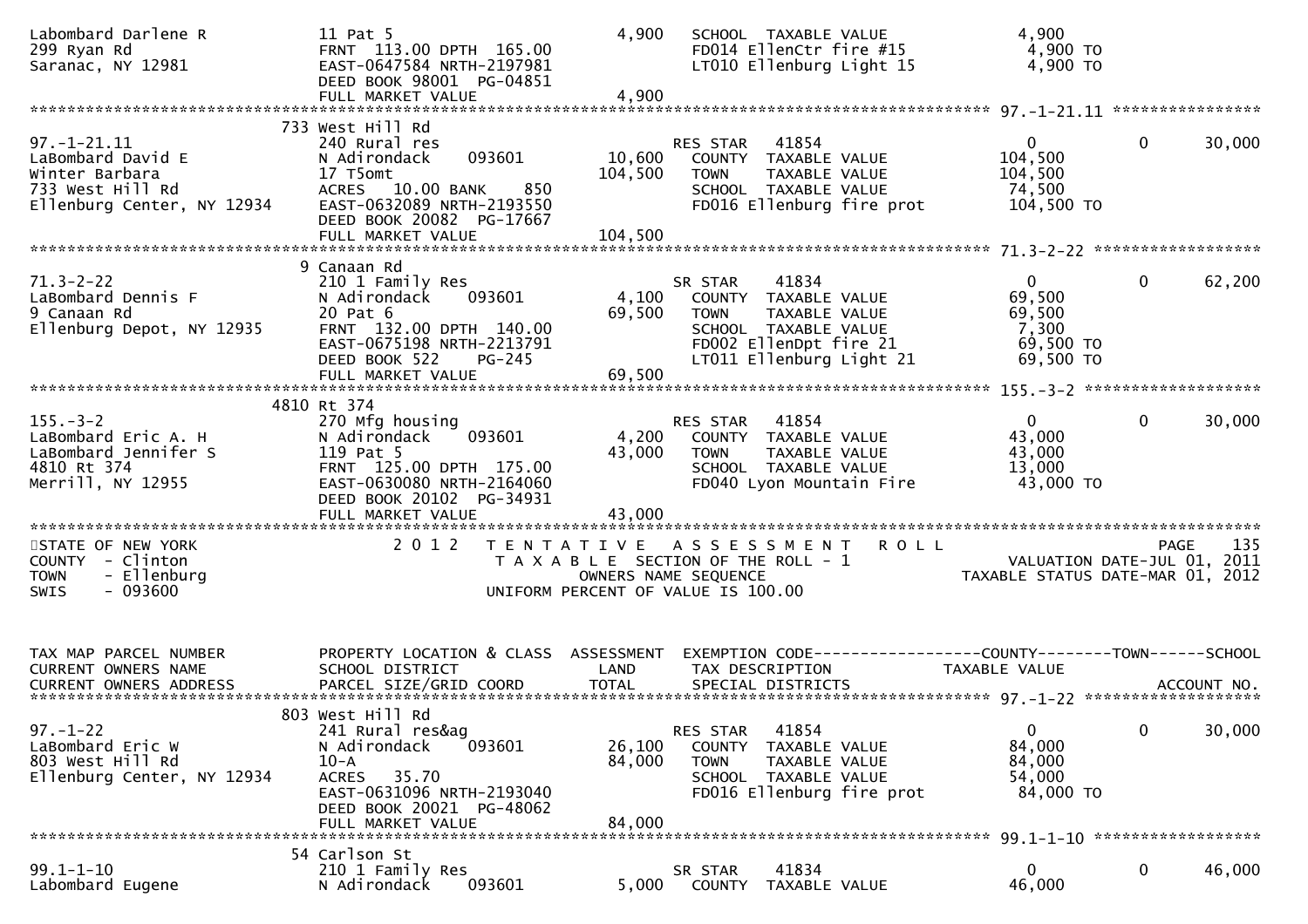| Labombard Mona<br>PO Box 26<br>Ellenburg Center, NY 12934                                                           | 11 Pat 5<br>FRNT 123.50 DPTH 260.00<br>EAST-0648040 NRTH-2198554<br>DEED BOOK 724<br><b>PG-65</b>                                                                                      | 46,000                                                                                              | <b>TOWN</b>                       | TAXABLE VALUE<br>SCHOOL TAXABLE VALUE<br>FD014 EllenCtr fire #15<br>LT010 Ellenburg Light 15        | 46,000<br>$\overline{\mathbf{0}}$<br>46,000 TO<br>46,000 TO                                          |              |        |
|---------------------------------------------------------------------------------------------------------------------|----------------------------------------------------------------------------------------------------------------------------------------------------------------------------------------|-----------------------------------------------------------------------------------------------------|-----------------------------------|-----------------------------------------------------------------------------------------------------|------------------------------------------------------------------------------------------------------|--------------|--------|
|                                                                                                                     | 141 Arno Rd                                                                                                                                                                            |                                                                                                     |                                   |                                                                                                     |                                                                                                      |              |        |
| $84. - 1 - 12.2$<br>Labombard James Dean<br>141 Arno Rd<br>Ellenburg Center, NY 12934                               | 210 1 Family Res<br>N Adirondack<br>093601<br>Lot 4Tomt<br>1.40<br><b>ACRES</b><br>EAST-0659766 NRTH-2201173<br>DEED BOOK 99001 PG-08599<br>FULL MARKET VALUE                          | 5,300<br>92,000<br>92,000                                                                           | RES STAR<br><b>TOWN</b>           | 41854<br>COUNTY TAXABLE VALUE<br>TAXABLE VALUE<br>SCHOOL TAXABLE VALUE<br>FD016 Ellenburg fire prot | $\mathbf{0}$<br>92,000<br>92,000<br>62,000<br>92,000 TO                                              | $\mathbf{0}$ | 30,000 |
|                                                                                                                     |                                                                                                                                                                                        |                                                                                                     |                                   |                                                                                                     |                                                                                                      |              |        |
| $84. - 1 - 14$<br>Labombard James J<br>141 Arno Rd<br>Ellenburg Center, NY 12934                                    | 108 Arno Rd<br>270 Mfg housing<br>093601<br>N Adirondack<br>ACRES 10.00<br>EAST-0659127 NRTH-2200647<br>DEED BOOK 20082 PG-15366<br>FULL MARKET VALUE                                  | 10,600<br>38,000<br>38,000                                                                          | RES STAR<br><b>TOWN</b>           | 41854<br>COUNTY TAXABLE VALUE<br>TAXABLE VALUE<br>SCHOOL TAXABLE VALUE<br>FD014 EllenCtr fire #15   | $\overline{0}$<br>38,000<br>38,000<br>8,000<br>38,000 TO                                             | $\mathbf 0$  | 30,000 |
|                                                                                                                     | 182 Steam Mill Rd                                                                                                                                                                      |                                                                                                     |                                   |                                                                                                     |                                                                                                      |              |        |
| $113. - 1 - 6.2$<br>Labombard John<br>Labombard Pamela<br>182 Steam Hill Rd<br>Ellenburg Center, NY 12934           | 210 1 Family Res<br>N Adirondack<br>093601<br>Lot 28 T5omt<br>FRNT 175.00 DPTH 245.00<br>EAST-0643417 NRTH-2188744<br>DEED BOOK 615<br><b>PG-100</b>                                   | 5,000<br>54,200                                                                                     | RES STAR<br><b>TOWN</b>           | 41854<br>COUNTY TAXABLE VALUE<br>TAXABLE VALUE<br>SCHOOL TAXABLE VALUE<br>FD016 Ellenburg fire prot | $\mathbf{0}$<br>54,200<br>54,200<br>24,200<br>54,200 TO                                              | $\mathbf{0}$ | 30,000 |
|                                                                                                                     |                                                                                                                                                                                        |                                                                                                     |                                   |                                                                                                     |                                                                                                      |              |        |
| STATE OF NEW YORK<br>COUNTY - Clinton<br>- Ellenburg<br><b>TOWN</b><br>$-093600$<br><b>SWIS</b>                     | 2 0 1 2                                                                                                                                                                                | TENTATIVE ASSESSMENT<br>T A X A B L E SECTION OF THE ROLL - 1<br>UNIFORM PERCENT OF VALUE IS 100.00 | OWNERS NAME SEQUENCE              | <b>ROLL</b>                                                                                         | VALUATION DATE-JUL 01, 2011<br>TAYABLE CTATIO PUT - JUL 01, 2011<br>TAXABLE STATUS DATE-MAR 01, 2012 | <b>PAGE</b>  | 136    |
| TAX MAP PARCEL NUMBER<br>CURRENT OWNERS NAME                                                                        | PROPERTY LOCATION & CLASS ASSESSMENT<br>SCHOOL DISTRICT                                                                                                                                | LAND                                                                                                | TAX DESCRIPTION                   |                                                                                                     | EXEMPTION CODE------------------COUNTY--------TOWN------SCHOOL<br>TAXABLE VALUE                      |              |        |
| $99. -2 - 18.22$<br>LaBombard Kevin L<br>LaBombard Cynthia<br>401 Ellenburg Center Rd<br>Ellenburg Center, NY 12934 | Ellenburg Center Rd<br>210 1 Family Res<br>N Adirondack<br>093601<br>Lot 9 T50MT<br><b>ACRES</b><br>1.37<br>EAST-0654926 NRTH-2199533<br>DEED BOOK 20041 PG-76477<br>FULL MARKET VALUE | 5,000<br>75,000<br>75,000                                                                           | RES STAR<br>COUNTY<br><b>TOWN</b> | 41854<br>TAXABLE VALUE<br>TAXABLE VALUE<br>SCHOOL TAXABLE VALUE<br>FD014 EllenCtr fire #15          | $\mathbf{0}$<br>75,000<br>75,000<br>45,000<br>75,000 TO                                              | $\bf{0}$     | 30,000 |
|                                                                                                                     |                                                                                                                                                                                        |                                                                                                     |                                   |                                                                                                     |                                                                                                      |              |        |
| $99.1 - 3 - 21$<br>Labombard Lawrence L<br>Labombard Ruthann                                                        | 607 Ellenburg Center Rd<br>449 Other Storag<br>093601<br>N Adirondack<br>10 Pat 5                                                                                                      | 6,000<br>50,200                                                                                     | SR STAR<br>COUNTY<br><b>TOWN</b>  | 41834<br>TAXABLE VALUE<br>TAXABLE VALUE                                                             | $\mathbf{0}$<br>50,200<br>50,200                                                                     | $\mathbf 0$  | 50,200 |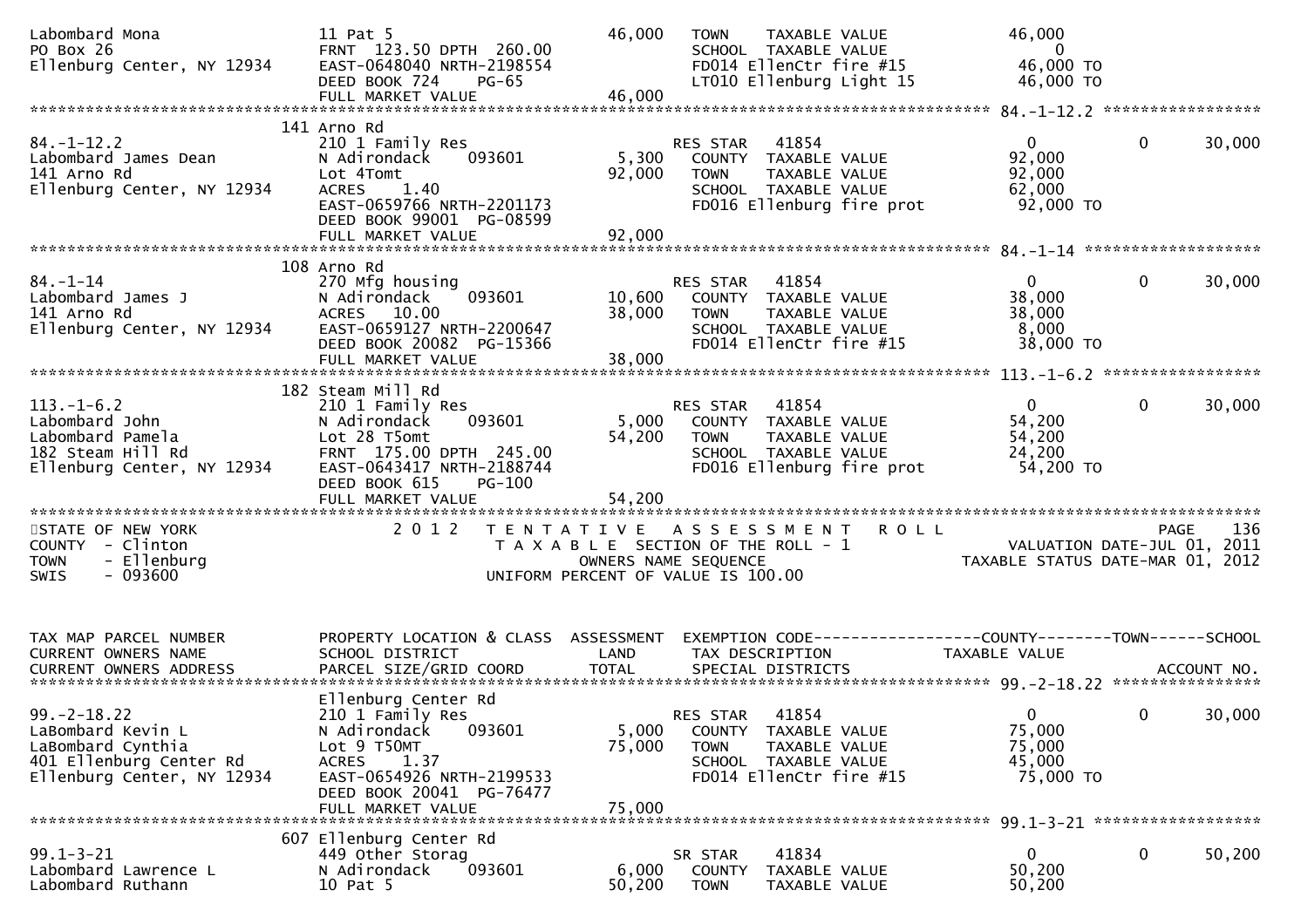| PO Box 206<br>Ellenburg Center, NY 12934                                                                                                                                         | 1.20<br><b>ACRES</b><br>EAST-0649902 NRTH-2198154<br>DEED BOOK 894<br>PG-238<br>FULL MARKET VALUE                                                                     | 50,200                                                                      |                                                   | SCHOOL TAXABLE VALUE<br>FD014 EllenCtr fire #15<br>LT010 Ellenburg Light 15                                                                      | $\mathbf 0$<br>50,200 TO<br>50,200 TO                                                         |                          |                  |
|----------------------------------------------------------------------------------------------------------------------------------------------------------------------------------|-----------------------------------------------------------------------------------------------------------------------------------------------------------------------|-----------------------------------------------------------------------------|---------------------------------------------------|--------------------------------------------------------------------------------------------------------------------------------------------------|-----------------------------------------------------------------------------------------------|--------------------------|------------------|
| $113. - 1 - 8$<br>Labombard Leo<br>171 Labombard Rd<br>Ellenburg Center, NY 12934                                                                                                | 171 Labombard Rd<br>241 Rural res&ag<br>093601<br>N Adirondack<br>28/29 Pat<br>ACRES 218.00<br>EAST-0645564 NRTH-2192658<br>DEED BOOK 489<br>PG-659                   | 94,000                                                                      | AGED - ALL 41800<br>62,500 SR STAR<br><b>TOWN</b> | 39 PCT OF VALUE USED FOR EXEMPTION PURPOSES<br>41834<br>COUNTY TAXABLE VALUE<br>TAXABLE VALUE<br>SCHOOL TAXABLE VALUE<br>FD014 EllenCtr fire #15 | 18,330<br>$\overline{0}$<br>75,670<br>75,670<br>13,470<br>94,000 TO                           | 18,330<br>$\Omega$       | 18,330<br>62,200 |
|                                                                                                                                                                                  | 84 West Hill Rd                                                                                                                                                       |                                                                             |                                                   |                                                                                                                                                  |                                                                                               |                          |                  |
| $99.1 - 1 - 6$<br>Labombard Life Use Esther<br>Labombard John L<br>84 West Hill Rd<br>PO Box 41<br>Ellenburg Center, NY 12934                                                    | 210 1 Family Res<br>093601<br>N Adirondack<br>11 Pat 5<br>FRNT 156.00 DPTH 165.00<br>EAST-0647474 NRTH-2197943<br>DEED BOOK 20031 PG-59128                            |                                                                             | AGED - ALL 41800<br>4,400 SR STAR<br><b>TOWN</b>  | 41834<br>49,600 COUNTY TAXABLE VALUE<br>TAXABLE VALUE<br>SCHOOL TAXABLE VALUE<br>FD014 EllenCtr fire #15                                         | 24,800<br>$\overline{0}$<br>24,800<br>24,800<br>$\overline{0}$<br>49,600 TO                   | 24,800<br>$\overline{0}$ | 24,800<br>24,800 |
|                                                                                                                                                                                  |                                                                                                                                                                       |                                                                             |                                                   |                                                                                                                                                  |                                                                                               |                          |                  |
| $85.1 - 1 - 20$<br>LaBombard Life Use James A<br>LaBombard Life Use Mary<br>1831 Bradley Pond Rd<br>Ellenburg Center, NY 12934                                                   | 5611 Rt 11<br>210 1 Family Res<br>N Adirondack<br>093601<br>Lot $19$ Pat $6$<br><b>ACRES</b><br>1.00<br>EAST-0661973 NRTH-2207997<br>DEED BOOK 20102 PG-35743         | 10,000<br>59,000                                                            | SR STAR<br><b>TOWN</b>                            | 41834<br>COUNTY TAXABLE VALUE<br>TAXABLE VALUE<br>SCHOOL TAXABLE VALUE<br>FD016 Ellenburg fire prot<br>LT012 Ellenburg Light 5                   | $\mathbf{0}$<br>59,000<br>59,000<br>$\overline{0}$<br>59,000 TO<br>59,000 TO                  | $\mathbf{0}$             | 59,000           |
| STATE OF NEW YORK<br>COUNTY - Clinton<br>- Ellenburg<br><b>TOWN</b><br>$-093600$<br><b>SWIS</b>                                                                                  | 2 0 1 2                                                                                                                                                               | T A X A B L E SECTION OF THE ROLL - 1<br>UNIFORM PERCENT OF VALUE IS 100.00 | OWNERS NAME SEQUENCE                              | TENTATIVE ASSESSMENT ROLL                                                                                                                        | $\frac{1}{2}$ - $\frac{1}{2}$ VALUATION DATE-JUL 01, 2011<br>TAXABLE STATUS DATE-MAR 01, 2012 |                          | 137<br>PAGE      |
| TAX MAP PARCEL NUMBER<br>CURRENT OWNERS NAME<br><b>CURRENT OWNERS ADDRESS</b>                                                                                                    | PROPERTY LOCATION & CLASS ASSESSMENT<br>SCHOOL DISTRICT<br>PARCEL SIZE/GRID COORD                                                                                     | LAND<br><b>TOTAL</b>                                                        | TAX DESCRIPTION                                   | EXEMPTION        CODE-----------------COUNTY-------TOWN------SCHOOL<br>SPECIAL DISTRICTS                                                         | TAXABLE VALUE                                                                                 |                          | ACCOUNT NO.      |
| $112. - 2 - 7$<br>LaBombard Life Use James A<br>LaBombard Life Use Mary T<br>141 Arno Rd<br>Ellenburg Center, NY 12934<br>MAY BE SUBJECT TO PAYMENT<br>UNDER AGDIST LAW TIL 2016 | Peets Rd<br>105 Vac farmland<br>093601<br>N Adirondack<br>$20/24$ Pat 5<br>ACRES 127.20<br>EAST-0631055 NRTH-2190584<br>DEED BOOK 20102 PG-35798<br>FULL MARKET VALUE | 66,900<br>73,700<br>73,700                                                  | AGRI DISTR 41720<br><b>TOWN</b>                   | COUNTY TAXABLE VALUE<br><b>TAXABLE VALUE</b><br>SCHOOL TAXABLE VALUE<br>FD016 Ellenburg fire prot                                                | 13,673<br>60,027<br>60,027<br>60,027<br>73,700 TO                                             | 13,673                   | 13,673           |
|                                                                                                                                                                                  | 106 West Hill Rd                                                                                                                                                      |                                                                             |                                                   |                                                                                                                                                  |                                                                                               |                          |                  |
| $99.1 - 1 - 5$<br>Labombard Life Use Thelma L                                                                                                                                    | 210 1 Family Res<br>N Adirondack<br>093601                                                                                                                            |                                                                             | AGED COUN 41802<br>4,400 SR STAR                  | 41834                                                                                                                                            | 19,250<br>0                                                                                   | $\bf{0}$<br>0            | 0<br>55,000      |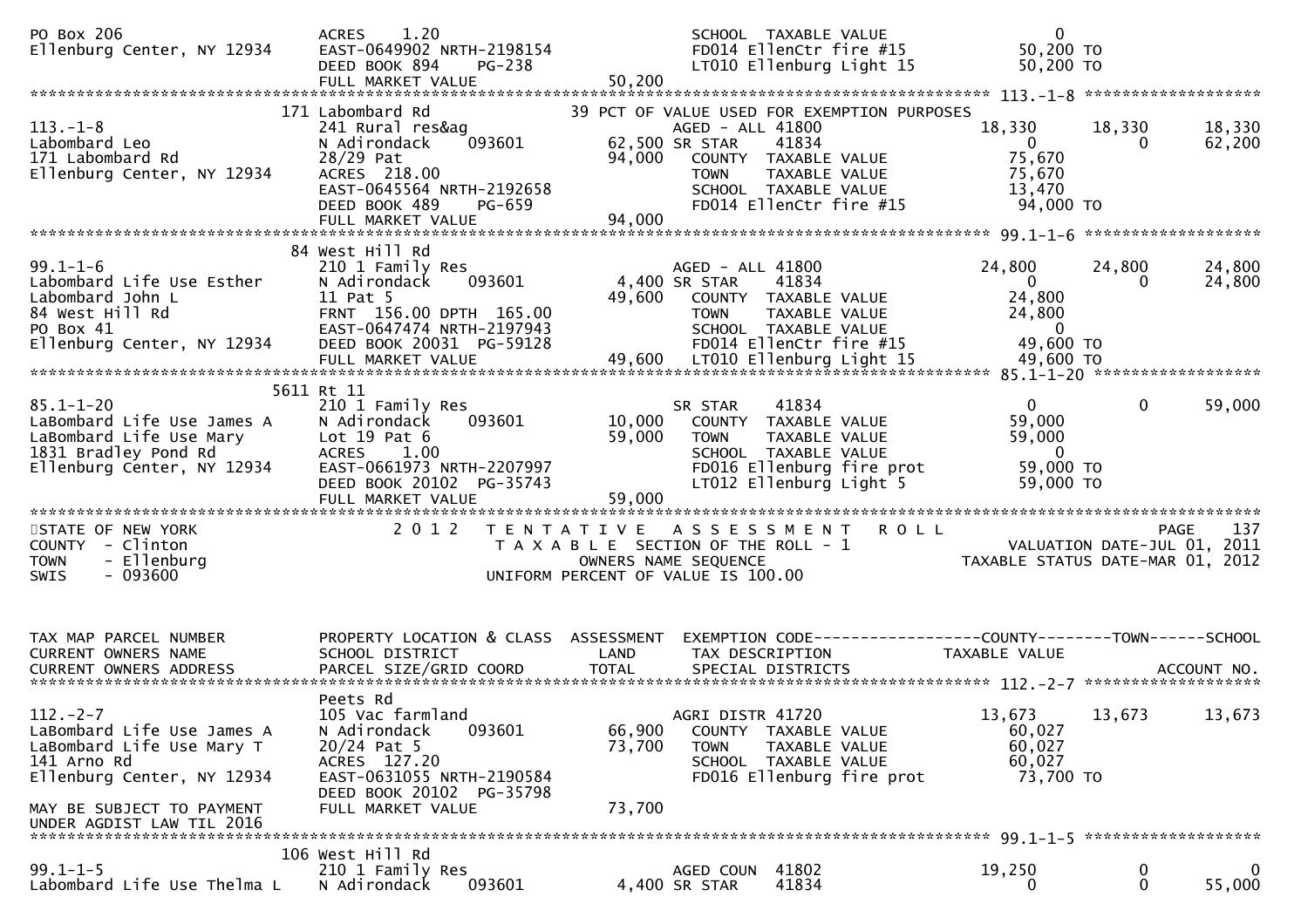| Labombard Philip L<br>106 West Hill Rd<br>PO Box 21<br>Ellenburg Center, NY 12934                                                                                             | 11 Pat 5<br>FRNT 208.00 DPTH 135.00<br>EAST-0647039 NRTH-2197760<br>DEED BOOK 98000 PG-99897                                                                                                               | 55,000                             | COUNTY TAXABLE VALUE<br><b>TOWN</b><br>TAXABLE VALUE<br>SCHOOL TAXABLE VALUE<br>FD014 EllenCtr fire #15                                                            | 35,750<br>55,000<br>- 0<br>55,000 TO                                            |                                                                                       |
|-------------------------------------------------------------------------------------------------------------------------------------------------------------------------------|------------------------------------------------------------------------------------------------------------------------------------------------------------------------------------------------------------|------------------------------------|--------------------------------------------------------------------------------------------------------------------------------------------------------------------|---------------------------------------------------------------------------------|---------------------------------------------------------------------------------------|
|                                                                                                                                                                               | FULL MARKET VALUE                                                                                                                                                                                          | 55,000                             | LT010 Ellenburg Light 15                                                                                                                                           | 55,000 TO                                                                       |                                                                                       |
| $84. - 1 - 12.1$<br>LaBombard Lorin E<br>LaBombard Donna M<br>161 Ellenburg Center Rd<br>Ellenburg Center, NY 12934                                                           | Ellenburg Center Rd<br>312 Vac w/imprv<br>093601<br>N Adirondack<br>4 Pat 6<br>ACRES 176.60<br>EAST-0658951 NRTH-2203609<br>DEED BOOK 20031 PG-59650                                                       | 101,000 483A EX                    | 10 YR AGR 41700<br>85,400 AGRI DISTR 41720<br>42100<br>COUNTY TAXABLE VALUE<br><b>TOWN</b><br>TAXABLE VALUE<br>SCHOOL TAXABLE VALUE                                | 16,000<br>9,553<br>13,000<br>62,447<br>62,447<br>62,447                         | 16,000<br>16,000<br>9,553<br>9,553<br>13,000<br>13,000                                |
| MAY BE SUBJECT TO PAYMENT<br>UNDER AGDIST LAW TIL 2016                                                                                                                        | FULL MARKET VALUE                                                                                                                                                                                          | 101,000                            | FD016 Ellenburg fire prot<br>13,000 EX                                                                                                                             | 88,000 TO                                                                       |                                                                                       |
| $84. - 1 - 13.3$<br>LaBombard Lorin E<br>LaBombard Donna M<br>161 Ellenburg Center Rd<br>Ellenburg Center, NY 12934<br>MAY BE SUBJECT TO PAYMENT<br>UNDER AGDIST LAW TIL 2014 | 161 Ellenburg Center Rd<br>210 1 Family Res<br>N Adirondack<br>093601<br>4 Pat 5<br><b>ACRES</b><br>1.72<br>EAST-0659142 NRTH-2203417<br>DEED BOOK 20092 PG-22741<br>FULL MARKET VALUE                     | 5,400<br>127,800<br>127,800        | COUNTY TAXABLE VALUE<br>TAXABLE VALUE<br><b>TOWN</b><br>SCHOOL TAXABLE VALUE<br>FD014 EllenCtr fire #15<br>FD016 Ellenburg fire prot                               | 127,800<br>127,800<br>127,800<br>19,170 TO<br>108,630 TO                        |                                                                                       |
|                                                                                                                                                                               |                                                                                                                                                                                                            |                                    |                                                                                                                                                                    |                                                                                 |                                                                                       |
| $85. - 1 - 10.1$<br>LaBombard Lorin E<br>LaBombard Donna M<br>161 Ellenburg Center Rd<br>Ellenburg Center, NY 12934                                                           | Ellenburg Center Rd<br>105 Vac farmland<br>093601<br>N Adirondack<br>$3/4$ Pat 6<br>ACRES 78.20<br>EAST-0660604 NRTH-2203786<br>DEED BOOK 20031 PG-59650                                                   | 37,000<br>37,000                   | AGRI DISTR 41720<br>COUNTY TAXABLE VALUE<br>TAXABLE VALUE<br><b>TOWN</b><br>SCHOOL TAXABLE VALUE<br>FD016 Ellenburg fire prot                                      | 14,478<br>22,522<br>22,522<br>22,522<br>37,000 TO                               | 14,478<br>14,478                                                                      |
| MAY BE SUBJECT TO PAYMENT<br>UNDER AGDIST LAW TIL 2016                                                                                                                        | FULL MARKET VALUE                                                                                                                                                                                          | 37,000                             |                                                                                                                                                                    |                                                                                 |                                                                                       |
| STATE OF NEW YORK<br>COUNTY - Clinton<br>- Ellenburg<br><b>TOWN</b><br>$-093600$<br>SWIS                                                                                      | 2 0 1 2                                                                                                                                                                                                    |                                    | TENTATIVE ASSESSMENT<br>T A X A B L E SECTION OF THE ROLL - 1<br>OWNERS NAME SEQUENCE<br>UNIFORM PERCENT OF VALUE IS 100.00                                        | <b>ROLL</b>                                                                     | 138<br><b>PAGE</b><br>VALUATION DATE-JUL 01, 2011<br>TAXABLE STATUS DATE-MAR 01, 2012 |
| TAX MAP PARCEL NUMBER<br>CURRENT OWNERS NAME<br><b>CURRENT OWNERS ADDRESS</b>                                                                                                 | PROPERTY LOCATION & CLASS<br>SCHOOL DISTRICT<br>PARCEL SIZE/GRID COORD                                                                                                                                     | ASSESSMENT<br>LAND<br><b>TOTAL</b> | TAX DESCRIPTION<br>SPECIAL DISTRICTS                                                                                                                               | EXEMPTION CODE------------------COUNTY--------TOWN------SCHOOL<br>TAXABLE VALUE | ACCOUNT NO.                                                                           |
| $99.1 - 1 - 32$<br>Labombard Matthew J<br>PO Box 26<br>Ellenburg Center, NY 12933                                                                                             | 30 West Hill Rd<br>210 1 Family Res<br>093601<br>N Adirondack<br>11 Pat 5<br><b>FRNT</b><br>56.00 DPTH 264.00<br>080<br>BANK<br>EAST-0648681 NRTH-2198554<br>DEED BOOK 20021 PG-40274<br>FULL MARKET VALUE | 3,200<br>38,200<br>38,200          | RES STAR<br>41854<br>TAXABLE VALUE<br><b>COUNTY</b><br><b>TOWN</b><br>TAXABLE VALUE<br>SCHOOL TAXABLE VALUE<br>FD014 EllenCtr fire #15<br>LT010 Ellenburg Light 15 | 0<br>38,200<br>38,200<br>8,200<br>38,200 TO<br>38,200 TO                        | $\mathbf 0$<br>30,000                                                                 |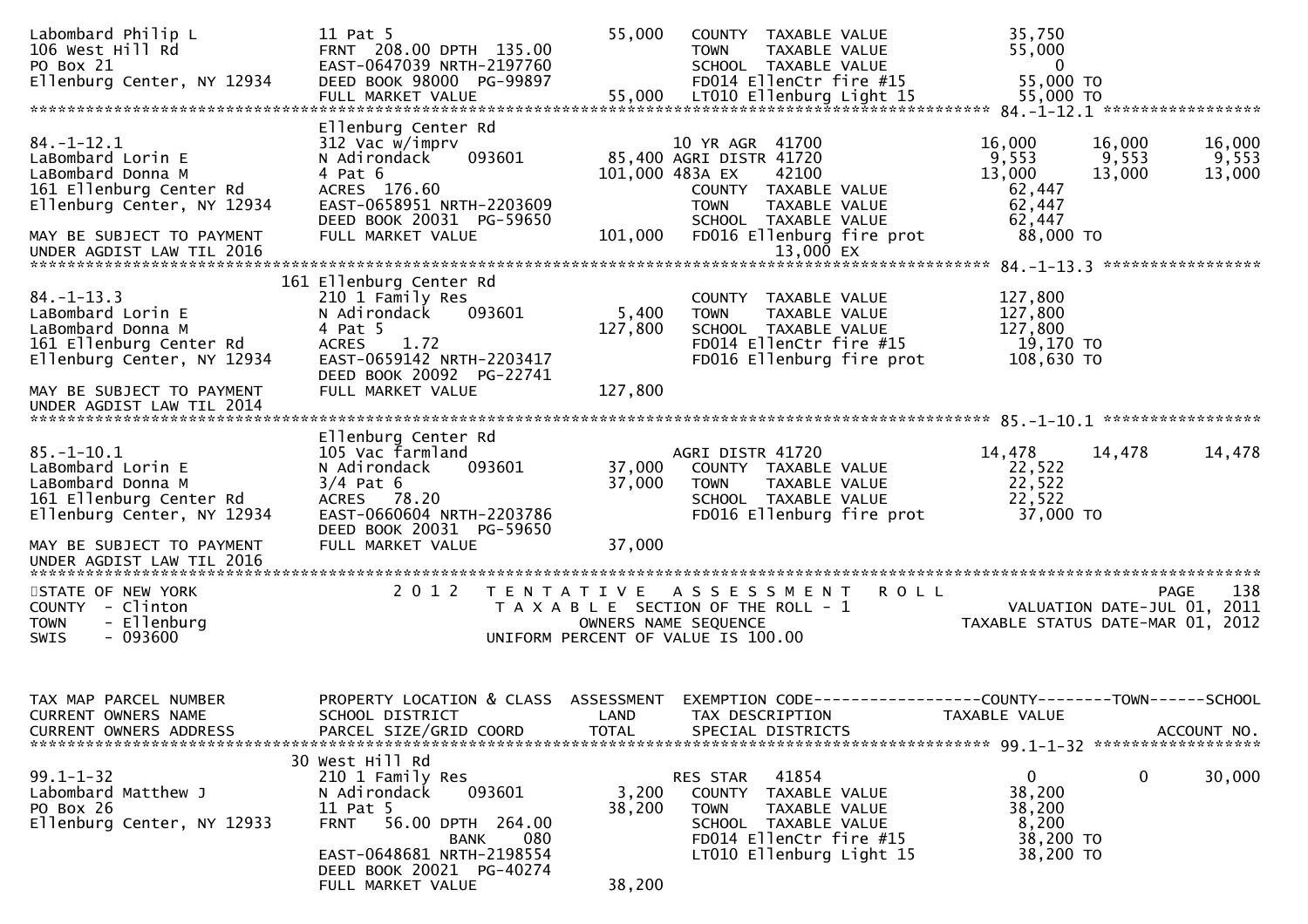| $84. - 1 - 21.2$<br>LaBombard Michael E<br>LaBombard Tammy P<br>7196 Star Rd<br>Ellenburg Center, NY 12934                                | 7196 Star Rd<br>210 1 Family Res<br>093601<br>N Adirondack<br>Lot 16 T60MT<br><b>ACRES</b><br>2.70<br>EAST-0649954 NRTH-2204753<br>DEED BOOK 20051 PG-78503<br>FULL MARKET VALUE          | 6,000<br>178,000<br>178,000 | 41854<br>RES STAR<br>COUNTY TAXABLE VALUE<br>TAXABLE VALUE<br><b>TOWN</b><br>SCHOOL TAXABLE VALUE<br>FD014 EllenCtr fire #15                             | $\overline{0}$<br>178,000<br>178,000<br>148,000<br>178,000 TO         | $\mathbf 0$<br>30,000 |
|-------------------------------------------------------------------------------------------------------------------------------------------|-------------------------------------------------------------------------------------------------------------------------------------------------------------------------------------------|-----------------------------|----------------------------------------------------------------------------------------------------------------------------------------------------------|-----------------------------------------------------------------------|-----------------------|
|                                                                                                                                           | 605 Ellenburg Center Rd                                                                                                                                                                   |                             |                                                                                                                                                          |                                                                       |                       |
| $99.1 - 3 - 22$<br>LaBombard Nathan J<br>605 Ellenburg Center Rd<br>Ellenburg Center, NY 12934                                            | 210 1 Family Res<br>N Adirondack<br>093601<br>Lot $10$ Pat $5$<br>78.00 DPTH 131.00<br><b>FRNT</b><br>EAST-0649963 NRTH-2198257<br>DEED BOOK 20041 PG-70408<br>FULL MARKET VALUE          | 3,300<br>31,000<br>31,000   | 41854<br>RES STAR<br>COUNTY TAXABLE VALUE<br>TAXABLE VALUE<br><b>TOWN</b><br>SCHOOL TAXABLE VALUE<br>FD014 EllenCtr fire #15<br>LT010 Ellenburg Light 15 | $\mathbf{0}$<br>31,000<br>31,000<br>1,000<br>$31,000$ TO<br>31,000 TO | $\mathbf 0$<br>30,000 |
|                                                                                                                                           |                                                                                                                                                                                           |                             |                                                                                                                                                          |                                                                       |                       |
| $99. - 2 - 9$<br>Labombard Roger G<br>Labombard Noye,<br>458 Ellenburg Center Rd<br>458 Ellenburg Center Rd<br>Ellenburg Center, NY 12934 | 458 Ellenburg Center Rd<br>210 1 Family Res<br>093601<br>N Adirondack<br>9 Pat 6<br><b>ACRES</b><br>4.00<br>EAST-0653411 NRTH-2199607<br>DEED BOOK 589<br>$PG-143$                        | 6,800<br>79,000             | 41834<br>SR STAR<br>COUNTY TAXABLE VALUE<br>TAXABLE VALUE<br><b>TOWN</b><br>SCHOOL TAXABLE VALUE<br>FD014 EllenCtr fire #15                              | $\overline{0}$<br>79,000<br>79,000<br>16,800<br>79,000 TO             | $\mathbf 0$<br>62,200 |
|                                                                                                                                           |                                                                                                                                                                                           |                             |                                                                                                                                                          |                                                                       |                       |
| $129. - 1 - 1.3$<br>Labombard Sandra J<br>274 Trombley Rd<br>PO Box 58<br>Ellenburg Center, NY 12934                                      | 274 Trombley Rd<br>270 Mfg housing<br>093601<br>N Adirondack<br>Lot 48 T5omt<br>1.60<br><b>ACRES</b><br>EAST-0659878 NRTH-2185046<br>DEED BOOK 944<br>$PG-253$                            | 5,100<br>32,000             | RES STAR 41854<br>COUNTY TAXABLE VALUE<br><b>TOWN</b><br>TAXABLE VALUE<br>SCHOOL TAXABLE VALUE<br>FD016 Ellenburg fire prot                              | $\mathbf{0}$<br>32,000<br>32,000<br>2,000<br>32,000 TO                | $\mathbf 0$<br>30,000 |
| STATE OF NEW YORK<br>COUNTY - Clinton<br>- Ellenburg<br><b>TOWN</b><br>$-093600$<br>SWIS                                                  | 2 0 1 2                                                                                                                                                                                   | T E N T A T I V E           | <b>ROLL</b><br>A S S E S S M E N T<br>T A X A B L E SECTION OF THE ROLL - 1<br>OWNERS NAME SEQUENCE<br>UNIFORM PERCENT OF VALUE IS 100.00                | VALUATION DATE-JUL 01, 2011<br>TAXABLE STATUS DATE-MAR 01, 2012       | 139<br><b>PAGE</b>    |
| TAX MAP PARCEL NUMBER<br>CURRENT OWNERS NAME<br><b>CURRENT OWNERS ADDRESS</b>                                                             | PROPERTY LOCATION & CLASS ASSESSMENT<br>SCHOOL DISTRICT<br>PARCEL SIZE/GRID COORD                                                                                                         | LAND<br><b>TOTAL</b>        | TAX DESCRIPTION<br>SPECIAL DISTRICTS                                                                                                                     | TAXABLE VALUE                                                         | ACCOUNT NO.           |
| $99.1 - 2 - 18$<br>Labombard Thelma L<br>106 West Hill Rd<br>PO Box 21<br>Ellenburg Center, NY 12934                                      | 614 Ellenburg Center Rd<br>432 Gas station<br>093601<br>N Adirondack<br>10 Pat 5<br>FRNT 110.00 DPTH 226.00<br>EAST-0649675 NRTH-2198407<br>DEED BOOK 1027<br>PG-209<br>FULL MARKET VALUE | 8,000<br>32,000<br>32,000   | COUNTY TAXABLE VALUE<br>TAXABLE VALUE<br><b>TOWN</b><br>SCHOOL TAXABLE VALUE<br>FD014 EllenCtr fire #15<br>LT010 Ellenburg Light 15                      | 32,000<br>32,000<br>32,000<br>32,000 TO<br>32,000 TO                  |                       |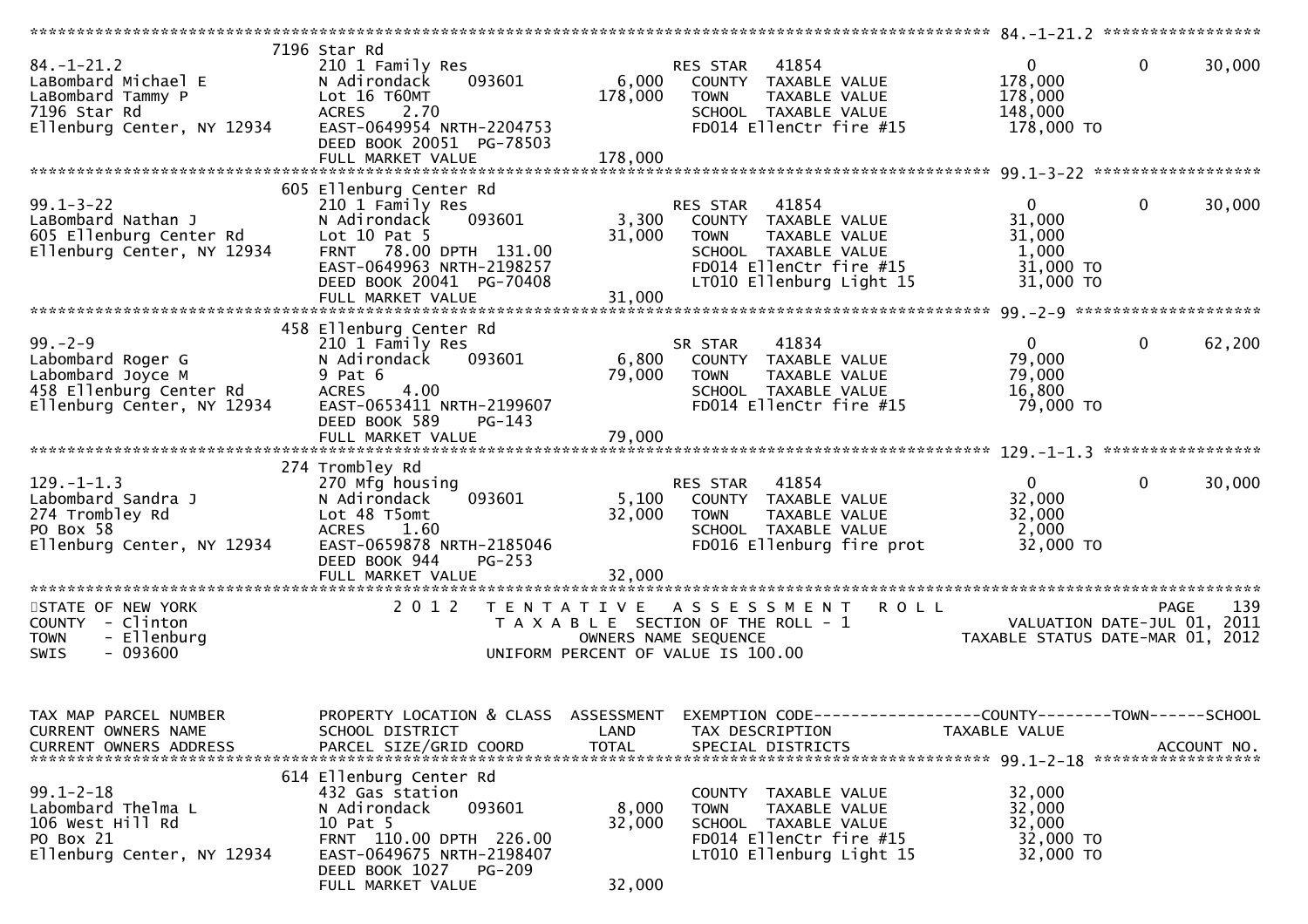| $83. - 1 - 3.2$<br>Lacey Donald<br>Moore Dennis<br>15 Newell Ave<br>Plattsburgh, NY 12901                                               | Patnode Rd<br>321 Abandoned ag<br>093601<br>N Adirondack<br>Lot 14 76 0mt<br>ACRES 26.50<br>EAST-0640729 NRTH-2207967<br>DEED BOOK 20112 PG-43826<br>FULL MARKET VALUE                              | 7,600<br>7,600<br>7,600    | COUNTY TAXABLE VALUE<br>TAXABLE VALUE<br><b>TOWN</b><br>SCHOOL TAXABLE VALUE<br>FD016 Ellenburg fire prot                                                                                                                             | 7,600<br>7,600<br>7,600<br>7,600 TO                                                                                                 |
|-----------------------------------------------------------------------------------------------------------------------------------------|-----------------------------------------------------------------------------------------------------------------------------------------------------------------------------------------------------|----------------------------|---------------------------------------------------------------------------------------------------------------------------------------------------------------------------------------------------------------------------------------|-------------------------------------------------------------------------------------------------------------------------------------|
|                                                                                                                                         |                                                                                                                                                                                                     |                            |                                                                                                                                                                                                                                       |                                                                                                                                     |
| $128. - 1 - 12$<br>LaClair Darwin E<br>298 Narrows Rd<br>Chateaugay, NY 12920<br>MAY BE SUBJECT TO PAYMENT<br>UNDER AGDIST LAW TIL 2016 | 1364 Bradley Pond Rd<br>312 Vac w/imprv<br>093601<br>N Adirondack<br>70 Pat 5<br>ACRES 93.00<br>EAST-0649719 NRTH-2181663<br>DEED BOOK 20021 PG-40798<br>FULL MARKET VALUE                          | 39,800<br>48,000<br>48,000 | AGRI DISTR 41720<br>COUNTY TAXABLE VALUE<br>TAXABLE VALUE<br><b>TOWN</b><br>SCHOOL TAXABLE VALUE<br>FD016 Ellenburg fire prot                                                                                                         | lease 2011<br>9,870<br>9,870<br>9,870<br>38,130<br>38,130<br>38,130<br>48,000 TO<br>**************                                  |
|                                                                                                                                         | Narrows Rd                                                                                                                                                                                          |                            |                                                                                                                                                                                                                                       |                                                                                                                                     |
| $141.3 - 1 - 3.6 - 1$<br>LaClair Darwin E<br>298 Narrows Rd<br>Chateaugay, NY 12920                                                     | $314$ Rural vac<10<br>N Adirondack<br>093601<br>Lots 5 6 7 & 8<br>Stephenson Sub<br>2.50<br>ACRES<br>EAST-0622443 NRTH-2172577<br>DEED BOOK 20021 PG-40761                                          | 1,100<br>1,100             | COUNTY TAXABLE VALUE<br><b>TOWN</b><br>TAXABLE VALUE<br>SCHOOL TAXABLE VALUE<br>FD040 Lyon Mountain Fire<br>WD018 Chat lake water dist                                                                                                | 1,100<br>1,100<br>1,100<br>1,100 TO<br>1,100 ТО М                                                                                   |
|                                                                                                                                         | FULL MARKET VALUE                                                                                                                                                                                   | 1,100                      |                                                                                                                                                                                                                                       |                                                                                                                                     |
|                                                                                                                                         |                                                                                                                                                                                                     |                            |                                                                                                                                                                                                                                       |                                                                                                                                     |
| $141.3 - 1 - 3.6 - 2$<br>LaClair Darwin E<br>298 Narrows Rd<br>Chateaugay, NY 12920                                                     | 298 Narrows Rd<br>210 1 Family Res - WTRFNT<br>163401<br>Chateaugay 1<br>Lots $5 \, 6 \, 7 \, 8$<br>Stephenson Sub<br>3.90<br><b>ACRES</b><br>EAST-0622443 NRTH-2172577<br>DEED BOOK 20021 PG-40761 | 290,000                    | 91 PCT OF VALUE USED FOR EXEMPTION PURPOSES<br>WARNONALL 41121<br>144,900 RES STAR<br>41854<br>COUNTY TAXABLE VALUE<br>TAXABLE VALUE<br><b>TOWN</b><br>SCHOOL TAXABLE VALUE<br>FD040 Lyon Mountain Fire<br>WD018 Chat lake water dist | 27,000<br>27,000<br>$\Omega$<br>30,000<br>$\overline{0}$<br>$\Omega$<br>263,000<br>263,000<br>260,000<br>290,000 TO<br>290,000 ТО М |
|                                                                                                                                         | FULL MARKET VALUE                                                                                                                                                                                   | 290,000                    |                                                                                                                                                                                                                                       |                                                                                                                                     |
|                                                                                                                                         |                                                                                                                                                                                                     |                            |                                                                                                                                                                                                                                       |                                                                                                                                     |
| STATE OF NEW YORK<br>COUNTY - Clinton<br>- Ellenburg<br><b>TOWN</b><br>$-093600$<br><b>SWIS</b>                                         | 2 0 1 2                                                                                                                                                                                             | T E N T A T I V E          | A S S E S S M E N T<br><b>ROLL</b><br>T A X A B L E SECTION OF THE ROLL - 1<br>OWNERS NAME SEQUENCE<br>UNIFORM PERCENT OF VALUE IS 100.00                                                                                             | 140<br><b>PAGE</b><br>VALUATION DATE-JUL 01, 2011<br>TAXABLE STATUS DATE-MAR 01, 2012                                               |
|                                                                                                                                         |                                                                                                                                                                                                     |                            |                                                                                                                                                                                                                                       |                                                                                                                                     |
| TAX MAP PARCEL NUMBER<br>CURRENT OWNERS NAME<br><b>CURRENT OWNERS ADDRESS</b>                                                           | PROPERTY LOCATION & CLASS ASSESSMENT<br>SCHOOL DISTRICT<br>PARCEL SIZE/GRID COORD                                                                                                                   | LAND<br><b>TOTAL</b>       | TAX DESCRIPTION<br>SPECIAL DISTRICTS                                                                                                                                                                                                  | EXEMPTION CODE------------------COUNTY--------TOWN------SCHOOL<br>TAXABLE VALUE<br>ACCOUNT NO.                                      |
|                                                                                                                                         | 7741 Star Rd                                                                                                                                                                                        |                            |                                                                                                                                                                                                                                       | lease 2011                                                                                                                          |
| $83 - 1 - 29$<br>Laclair Francis D<br>Laclair Janet L<br>7741 Star Rd Rt 190<br>Ellenburg Center, NY 12934                              | 112 Dairy farm<br>093601<br>N Adirondack<br>$7$ Pat $6$<br>ACRES 100.00<br>EAST-0637496 NRTH-2200628                                                                                                | 143,700 483A EX            | AGRI DISTR 41720<br>43,000 RES STAR<br>41854<br>42100<br>COUNTY<br>TAXABLE VALUE<br><b>TOWN</b><br>TAXABLE VALUE                                                                                                                      | 9,515<br>9,515<br>9,515<br>30,000<br>0<br>0<br>5,600<br>5,600<br>5,600<br>128,585<br>128,585                                        |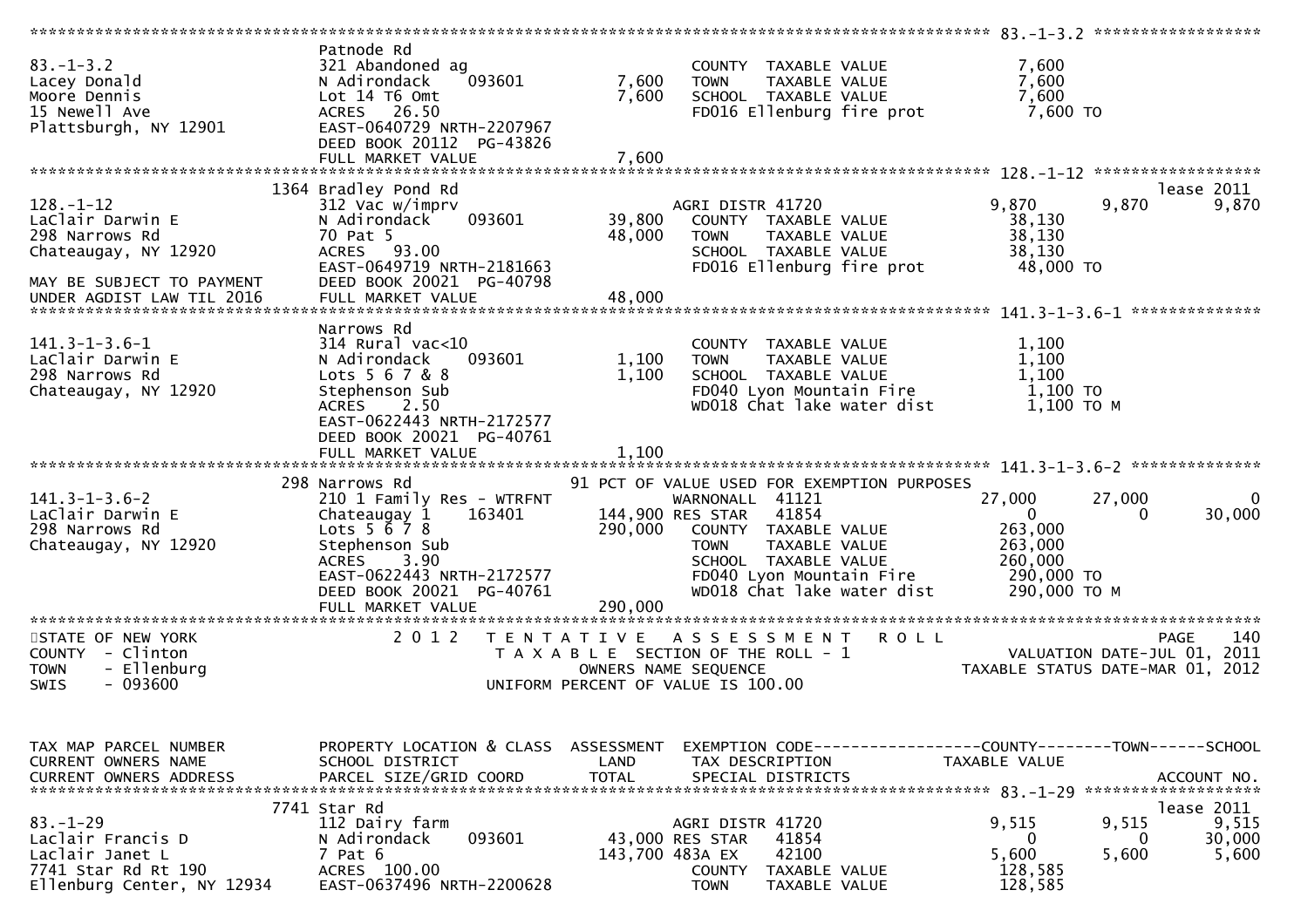| MAY BE SUBJECT TO PAYMENT<br>UNDER AGDIST LAW TIL 2016                                                        | PG-229<br>DEED BOOK 983<br>FULL MARKET VALUE                                                                                                                                                    | 143,700                     | SCHOOL TAXABLE VALUE<br>FD016 Ellenburg fire prot<br>$5,600$ EX                                                                            | 98,585<br>138,100 TO                                            |                      |
|---------------------------------------------------------------------------------------------------------------|-------------------------------------------------------------------------------------------------------------------------------------------------------------------------------------------------|-----------------------------|--------------------------------------------------------------------------------------------------------------------------------------------|-----------------------------------------------------------------|----------------------|
| $97. - 1 - 12.1$<br>Laclair Francis D<br>Laclair Janet L<br>7741 Star Rd Rt 190<br>Ellenburg Center, NY 12934 | Star Rd<br>105 Vac farmland<br>N Adirondack<br>093601<br>8 Pat 6<br>ACRES 50.75<br>EAST-0632631 NRTH-2200469<br>DEED BOOK 983<br>PG-229                                                         | 32,400<br>32,400            | AGRI DISTR 41720<br>COUNTY TAXABLE VALUE<br>TAXABLE VALUE<br><b>TOWN</b><br>SCHOOL TAXABLE VALUE<br>FD016 Ellenburg fire prot              | 8,246<br>8,246<br>24,154<br>24,154<br>24,154<br>32,400 TO       | lease 2011<br>8,246  |
| MAY BE SUBJECT TO PAYMENT<br>UNDER AGDIST LAW TIL 2016                                                        | FULL MARKET VALUE                                                                                                                                                                               | 32,400                      |                                                                                                                                            |                                                                 |                      |
| $97. - 1 - 14$<br>Laclair Francis D<br>Laclair Janet L<br>7741 Star Rd Rt 190<br>Ellenburg Center, NY 12934   | Star Rd<br>105 Vac farmland<br>N Adirondack<br>093601<br>9 Pat 6<br><b>ACRES</b><br>61.10<br>EAST-0634260 NRTH-2200685<br>DEED BOOK 983<br>$PG-229$                                             | 41,200<br>41,200            | AGRI DISTR 41720<br>COUNTY TAXABLE VALUE<br>TAXABLE VALUE<br><b>TOWN</b><br>SCHOOL TAXABLE VALUE<br>FD016 Ellenburg fire prot              | 13,768<br>13,768<br>27,432<br>27,432<br>27,432<br>41,200 TO     | lease 2011<br>13,768 |
| MAY BE SUBJECT TO PAYMENT<br>UNDER AGDIST LAW TIL 2016                                                        | FULL MARKET VALUE                                                                                                                                                                               | 41,200                      |                                                                                                                                            |                                                                 |                      |
| $155.4 - 1 - 32$<br>LaClair John E<br>139 Fieldwood Dr<br>Rochester, NY 14609                                 | 57 Blanche Rd<br>210 1 Family Res<br>N Adirondack<br>093601<br>Lot 119 Pat 5<br>FRNT 66.00 DPTH 125.00<br>EAST-0632615 NRTH-2162652<br>DEED BOOK 20092 PG-28775<br>FULL MARKET VALUE            | 2,900<br>30,300<br>30,300   | COUNTY TAXABLE VALUE<br><b>TOWN</b><br>TAXABLE VALUE<br>SCHOOL TAXABLE VALUE<br>FD040 Lyon Mountain Fire                                   | 30,300<br>30,300<br>30,300<br>30,300 TO                         |                      |
| $82. - 1 - 4.21$<br>Laclair Larry J<br>217 No 5 Rd<br>Churubusco, NY 12923                                    | 217 Number 5 Rd<br>210 1 Family Res<br>N Adirondack<br>093601<br>Lot 12 T6omt<br>4.00 BANK<br>850<br><b>ACRES</b><br>EAST-0625680 NRTH-2205982<br>DEED BOOK 98001 PG-06200<br>FULL MARKET VALUE | 6,500<br>120,000<br>120,000 | RES STAR<br>41854<br>COUNTY TAXABLE VALUE<br><b>TOWN</b><br>TAXABLE VALUE<br>SCHOOL TAXABLE VALUE<br>FD016 Ellenburg fire prot             | $\mathbf{0}$<br>0<br>120,000<br>120,000<br>90,000<br>120,000 TO | 30,000               |
| STATE OF NEW YORK<br>COUNTY - Clinton<br>TOWN - Ellenburg<br>$-093600$<br><b>SWIS</b>                         | 2 0 1 2                                                                                                                                                                                         |                             | <b>ROLL</b><br>TENTATIVE ASSESSMENT<br>T A X A B L E SECTION OF THE ROLL - 1<br>OWNERS NAME SEQUENCE<br>UNIFORM PERCENT OF VALUE IS 100.00 | VALUATION DATE-JUL 01, 2011<br>TAXABLE STATUS DATE-MAR 01, 2012 | 141<br><b>PAGE</b>   |
| TAX MAP PARCEL NUMBER<br><b>CURRENT OWNERS NAME</b>                                                           | PROPERTY LOCATION & CLASS ASSESSMENT<br>SCHOOL DISTRICT                                                                                                                                         | LAND                        | EXEMPTION CODE------------------COUNTY--------TOWN------SCHOOL<br>TAX DESCRIPTION                                                          | TAXABLE VALUE                                                   |                      |
| $125. - 1 - 11.1$<br>Laclair Stephen E                                                                        | 32 Spear Hill Rd<br>240 Rural res<br>163401<br>Chateaugay 1                                                                                                                                     | 19,400                      | 41854<br>RES STAR<br>COUNTY TAXABLE VALUE                                                                                                  | $\mathbf{0}$<br>0<br>140,000                                    | 30,000               |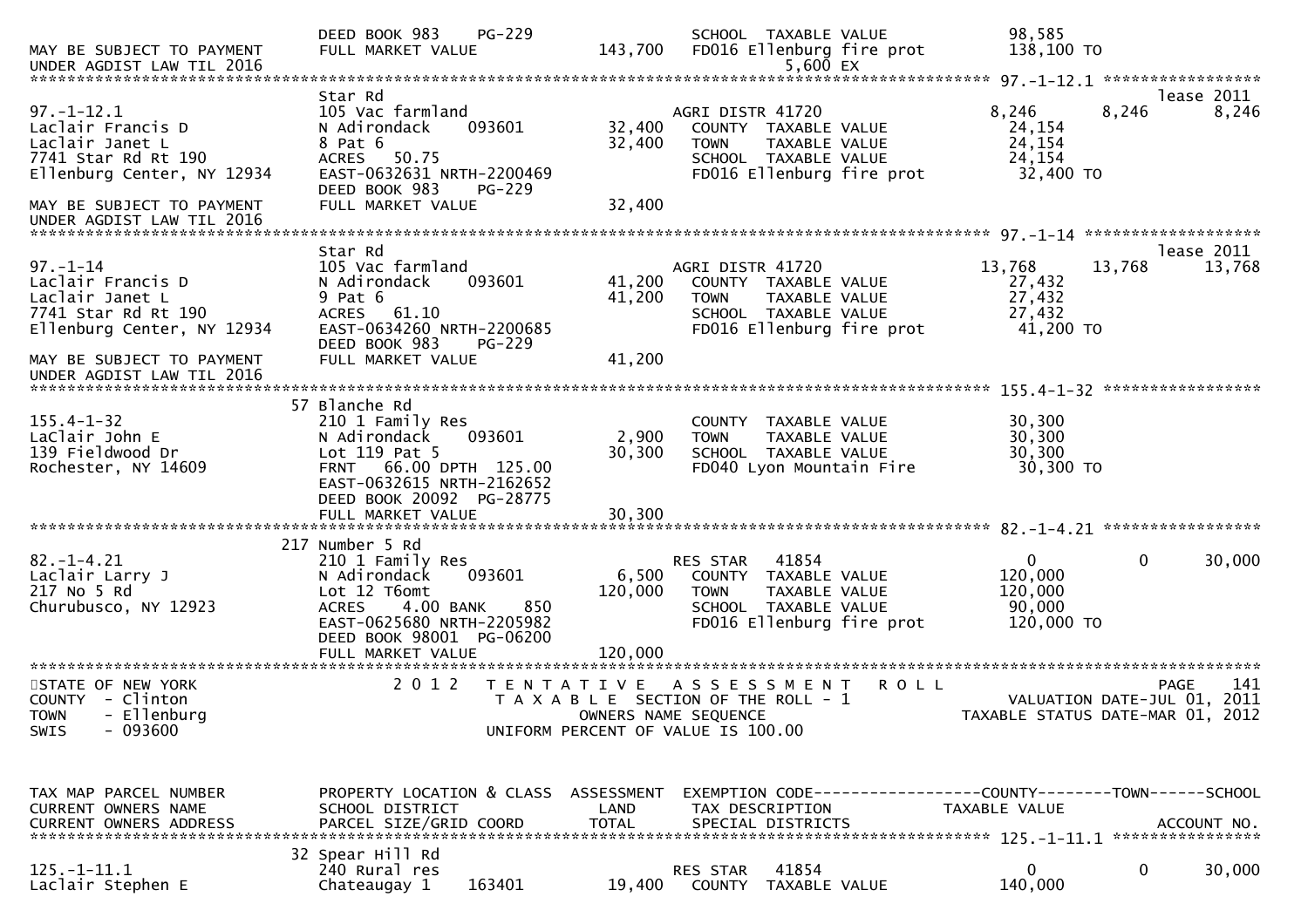| Laclair Eugenia F<br>32 Spear Hill Rd<br>Merrill, NY 12955                                               | Lot $61$ Pat 5<br>ACRES 44.90<br>EAST-0622646 NRTH-2178480<br>DEED BOOK 20082 PG-12428<br>FULL MARKET VALUE                                                                           | 140,000<br>140,000                                                                               | <b>TOWN</b>                                                                | TAXABLE VALUE<br>SCHOOL TAXABLE VALUE<br>FD040 Lyon Mountain Fire                                                     | 140,000<br>110,000<br>140,000 TO                                |                 |                                                   |
|----------------------------------------------------------------------------------------------------------|---------------------------------------------------------------------------------------------------------------------------------------------------------------------------------------|--------------------------------------------------------------------------------------------------|----------------------------------------------------------------------------|-----------------------------------------------------------------------------------------------------------------------|-----------------------------------------------------------------|-----------------|---------------------------------------------------|
|                                                                                                          |                                                                                                                                                                                       |                                                                                                  |                                                                            |                                                                                                                       |                                                                 |                 |                                                   |
| $82. - 1 - 17.12$<br>LaClair Sylvester<br>LaClair Joyce M<br>8175 Star Rd Rt 190<br>Chateaugay, NY 12920 | 8175 Star Rd<br>270 Mfg housing<br>093601<br>N Adirondack<br>Lot $#9$ T6omt<br>9.40<br><b>ACRES</b><br>EAST-0626075 NRTH-2200744<br>DEED BOOK 20051 PG-88062                          |                                                                                                  | WARCOMALL 41131<br>10,300 AGED COUN 41802<br>33,400 SR STAR<br><b>TOWN</b> | 84 PCT OF VALUE USED FOR EXEMPTION PURPOSES<br>41834<br>COUNTY TAXABLE VALUE<br>TAXABLE VALUE<br>SCHOOL TAXABLE VALUE | 7,014<br>10,521<br>$\mathbf{0}$<br>15,865<br>26,386<br>$\Omega$ | 7,014<br>0<br>0 | 0<br>$\mathbf{0}$<br>33,400                       |
|                                                                                                          |                                                                                                                                                                                       |                                                                                                  |                                                                            |                                                                                                                       |                                                                 |                 |                                                   |
| $85. -2 - 7.61$<br>LaCount Life Use William J<br>Begore Lorie<br>188 Boas Rd<br>Mooers Forks, NY 12959   | 8 Cold Springs Rd<br>210 1 Family Res<br>093601<br>N Adirondack<br>Lot 19 Omt T6<br><b>ACRES</b><br>2.20<br>EAST-0668470 NRTH-2208095<br>DEED BOOK 20072 PG-2133<br>FULL MARKET VALUE | 5,800<br>80,500<br>80,500                                                                        | SR STAR<br><b>TOWN</b>                                                     | 41834<br>COUNTY TAXABLE VALUE<br>TAXABLE VALUE<br>SCHOOL TAXABLE VALUE<br>FD016 Ellenburg fire prot                   | $\Omega$<br>80,500<br>80,500<br>18,300<br>80,500 TO             | 0               | 62,200                                            |
|                                                                                                          | 314 Harrigan Rd                                                                                                                                                                       |                                                                                                  |                                                                            |                                                                                                                       |                                                                 |                 |                                                   |
| $97. - 1 - 3$<br>Lafar Steven L<br>Lafar Joyce D<br>694 Gore Rd<br>Highgate Center, VT 05459             | 260 Seasonal res<br>N Adirondack<br>093601<br>10 Pat 6<br>ACRES 102.00<br>EAST-0624151 NRTH-2198781<br>DEED BOOK 20001 PG-24146                                                       | 26,600<br>34,600                                                                                 | <b>TOWN</b>                                                                | COUNTY TAXABLE VALUE<br>TAXABLE VALUE<br>SCHOOL TAXABLE VALUE<br>FD016 Ellenburg fire prot                            | 34,600<br>34,600<br>34,600<br>34,600 TO                         |                 |                                                   |
|                                                                                                          |                                                                                                                                                                                       |                                                                                                  |                                                                            |                                                                                                                       |                                                                 |                 |                                                   |
| $115. - 1 - 23.2$<br>Lafave Kenneth A<br>277 Trombley Rd<br>Ellenburg Center, NY 12934                   | 277 Trombley Rd<br>240 Rural res<br>093601<br>N Adirondack<br>Lot 47 T5omt<br>ACRES 62.10 BANK<br>080<br>EAST-0661570 NRTH-2186076<br>DEED BOOK 20001 PG-19573<br>FULL MARKET VALUE   | 21,600<br>78,500<br>78,500                                                                       | RES STAR<br><b>TOWN</b>                                                    | 41854<br>COUNTY TAXABLE VALUE<br>TAXABLE VALUE<br>SCHOOL TAXABLE VALUE<br>FD016 Ellenburg fire prot                   | $\mathbf{0}$<br>78,500<br>78,500<br>48,500<br>78,500 TO         | 0               | 30,000                                            |
|                                                                                                          |                                                                                                                                                                                       |                                                                                                  |                                                                            |                                                                                                                       |                                                                 |                 |                                                   |
| STATE OF NEW YORK<br>COUNTY - Clinton<br>TOWN - Ellenburg<br>$-093600$<br><b>SWIS</b>                    | 2 0 1 2                                                                                                                                                                               | T E N T A T I V E<br>T A X A B L E SECTION OF THE ROLL - 1<br>UNIFORM PERCENT OF VALUE IS 100.00 | OWNERS NAME SEQUENCE                                                       | <b>ROLL</b><br>A S S E S S M E N T                                                                                    | TAXABLE STATUS DATE-MAR 01, 2012                                |                 | 142<br><b>PAGE</b><br>VALUATION DATE-JUL 01, 2011 |
| TAX MAP PARCEL NUMBER<br>CURRENT OWNERS NAME<br><b>CURRENT OWNERS ADDRESS</b>                            | PROPERTY LOCATION & CLASS ASSESSMENT<br>SCHOOL DISTRICT<br>PARCEL SIZE/GRID COORD                                                                                                     | LAND<br><b>TOTAL</b>                                                                             |                                                                            | EXEMPTION CODE-----------------COUNTY-------TOWN------SCHOOL<br>TAX DESCRIPTION<br>SPECIAL DISTRICTS                  | TAXABLE VALUE                                                   |                 | ACCOUNT NO.                                       |
| $71.3 - 2 - 12$<br>Lafave Kenneth N                                                                      | 5076 Rt 11<br>210 1 Family Res<br>N Adirondack<br>093601                                                                                                                              |                                                                                                  | WARNONALL<br>4,400 SR STAR                                                 | 41121<br>41834                                                                                                        | 14,700<br>0                                                     | 14,700<br>0     | 0<br>62,200                                       |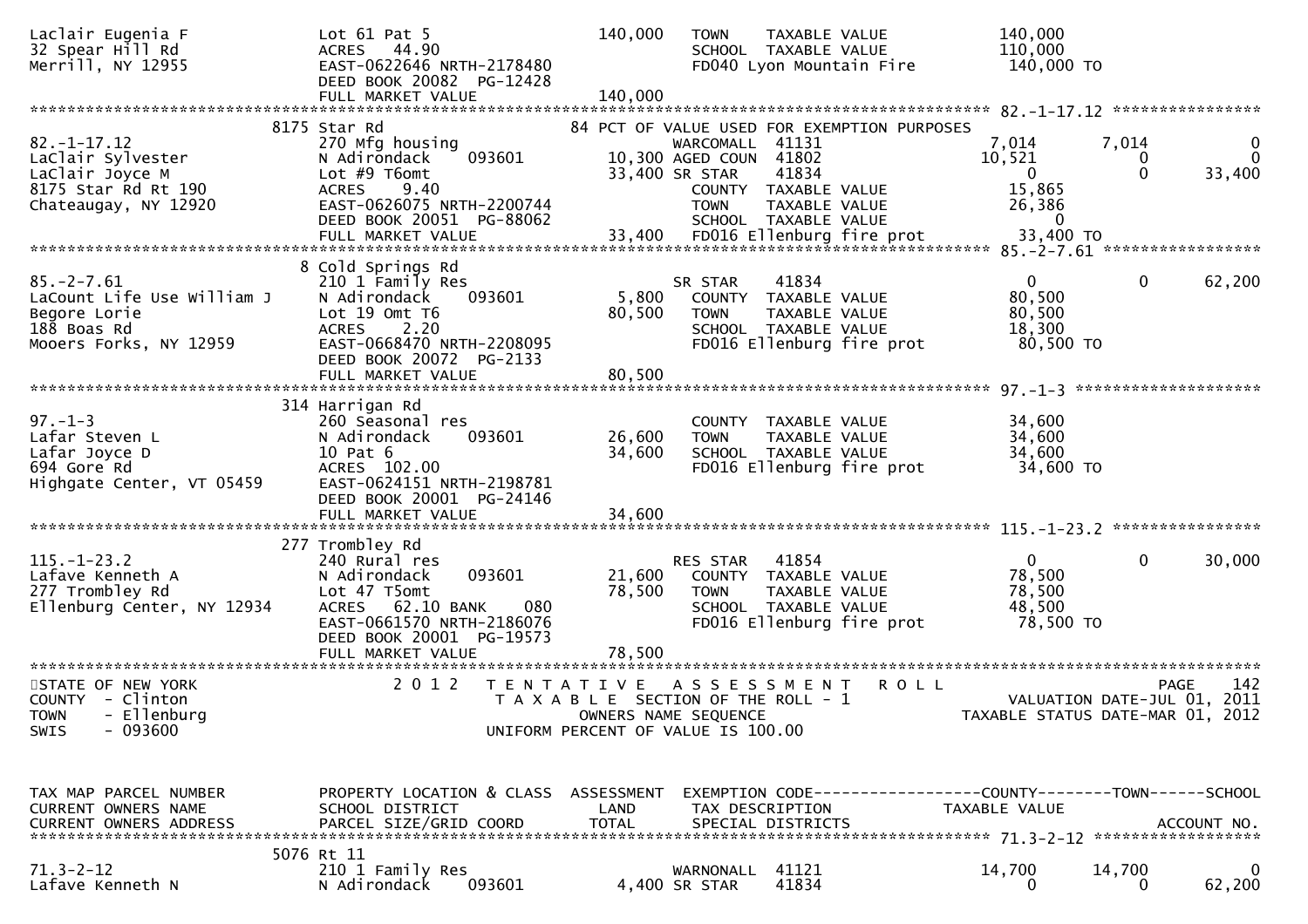| Lafave Sharon<br>5076 Rt 11<br>PO Box 79<br>Ellenburg Depot, NY 12935                                       | 20 Pat 6<br>FRNT 150.00 DPTH 160.00<br>EAST-0673551 NRTH-2213564<br>DEED BOOK 537<br>PG-712                                                                                                  | 98,000                                                                                                                      | <b>TOWN</b>                                | COUNTY TAXABLE VALUE<br>TAXABLE VALUE<br>SCHOOL TAXABLE VALUE<br>FD002 EllenDpt fire 21           |                           | 83,300<br>83,300<br>35,800<br>98,000 TO                                         |                             |                    |
|-------------------------------------------------------------------------------------------------------------|----------------------------------------------------------------------------------------------------------------------------------------------------------------------------------------------|-----------------------------------------------------------------------------------------------------------------------------|--------------------------------------------|---------------------------------------------------------------------------------------------------|---------------------------|---------------------------------------------------------------------------------|-----------------------------|--------------------|
|                                                                                                             |                                                                                                                                                                                              |                                                                                                                             |                                            |                                                                                                   |                           |                                                                                 |                             |                    |
| $85. - 1 - 2.3$<br>Lafave Nicholas A<br>Lafave Kristi L<br>PO Box 331<br>Ellenburg Depot, NY 12935          | 6720 Star Rd<br>210 1 Family Res<br>N Adirondack<br>093601<br>18 Pat 6<br>FRNT 150.00 DPTH 175.00<br>EAST-0661493 NRTH-2206550<br>DEED BOOK 20082 PG-16653<br>FULL MARKET VALUE              | 4,600<br>95,000<br>95,000                                                                                                   | RES STAR<br><b>TOWN</b>                    | 41854<br>COUNTY TAXABLE VALUE<br>TAXABLE VALUE<br>SCHOOL TAXABLE VALUE<br>LT012 Ellenburg Light 5 | FD016 Ellenburg fire prot | $\overline{0}$<br>95,000<br>95,000<br>65,000<br>95,000 TO<br>95,000 TO          | 0                           | 30,000             |
|                                                                                                             |                                                                                                                                                                                              |                                                                                                                             |                                            |                                                                                                   |                           |                                                                                 |                             |                    |
| 85.-1-15<br>LaFave Ricky J<br>6782 Star Rd Rt 190<br>333 Star Center NY 12934<br>Ellenburg Center, NY 12934 | 6782 Star Rd<br>210 1 Family Res<br>N Adirondack<br>093601<br>Lot 18 T6omt<br>1.40 BANK<br>320<br><b>ACRES</b><br>EAST-0659990 NRTH-2206426<br>DEED BOOK 20031 PG-62307<br>FULL MARKET VALUE | 5,000<br>93,000<br>93,000                                                                                                   | RES STAR<br><b>TOWN</b>                    | 41854<br>COUNTY TAXABLE VALUE<br>TAXABLE VALUE<br>SCHOOL TAXABLE VALUE                            | FD016 Ellenburg fire prot | $\Omega$<br>93,000<br>93,000<br>63,000<br>93,000 TO                             | 0                           | 30,000             |
|                                                                                                             |                                                                                                                                                                                              |                                                                                                                             |                                            |                                                                                                   |                           |                                                                                 |                             |                    |
| $85. - 1 - 16$<br>LaFave Russell N<br>LaFave Linda<br>6760 Star Rd<br>Ellenburg Center, NY 12934            | 6760 Star Rd<br>210 1 Family Res<br>093601<br>N Adirondack<br>Lot 18 T6 OMT<br>ACRES 2.00 BANK<br>080<br>EAST-0660381 NRTH-2206446<br>DEED BOOK 20051 PG-87580                               | 5,600<br>147,000                                                                                                            | RES STAR<br><b>TOWN</b>                    | 41854<br>COUNTY TAXABLE VALUE<br>TAXABLE VALUE<br>SCHOOL TAXABLE VALUE                            | FD016 Ellenburg fire prot | $\mathbf{0}$<br>147,000<br>147,000<br>117,000<br>147,000 TO                     | 0                           | 30,000             |
|                                                                                                             | 5755 Rt 11                                                                                                                                                                                   |                                                                                                                             |                                            |                                                                                                   |                           |                                                                                 |                             |                    |
| $70. - 1 - 33.25$<br>Lafountain Thomas<br>Prevo Lynn<br>Prevo Lynn<br>5755 Rt 11<br>Ellenburg Center, NY    | 210 1 Family Res<br>N Adirondack<br>093601<br>Lot 17 T6omt<br><b>ACRES</b><br>2.90 BANK<br>080<br>EAST-0658450 NRTH-2208837<br>12934-2908 DEED BOOK 98001 PG-04010                           | 6,000<br>118,000                                                                                                            | RES STAR<br><b>TOWN</b>                    | 41854<br>COUNTY TAXABLE VALUE<br>TAXABLE VALUE<br>SCHOOL TAXABLE VALUE                            | FD016 Ellenburg fire prot | $\mathbf{0}$<br>118,000<br>118,000<br>88,000<br>118,000 TO                      | 0                           | 30,000             |
|                                                                                                             |                                                                                                                                                                                              |                                                                                                                             |                                            |                                                                                                   |                           |                                                                                 |                             |                    |
| STATE OF NEW YORK<br>COUNTY - Clinton<br>TOWN - Ellenburg<br>$-093600$<br><b>SWIS</b>                       | 2 0 1 2                                                                                                                                                                                      | TENTATIVE ASSESSMENT<br>T A X A B L E SECTION OF THE ROLL - 1<br>OWNERS NAME SEQUENCE<br>UNIFORM PERCENT OF VALUE IS 100.00 |                                            |                                                                                                   | <b>ROLL</b>               | TAXABLE STATUS DATE-MAR 01, 2012                                                | VALUATION DATE-JUL 01, 2011 | 143<br>PAGE        |
| TAX MAP PARCEL NUMBER<br>CURRENT OWNERS NAME                                                                | PROPERTY LOCATION & CLASS ASSESSMENT<br>SCHOOL DISTRICT                                                                                                                                      | LAND                                                                                                                        |                                            | TAX DESCRIPTION                                                                                   |                           | EXEMPTION CODE------------------COUNTY--------TOWN------SCHOOL<br>TAXABLE VALUE |                             |                    |
| $70. - 1 - 4.1$<br>Lafreniere Randall C                                                                     | 86 Bull Run Rd<br>241 Rural res&ag<br>093601<br>N Adirondack                                                                                                                                 | 54 PCT OF VALUE USED FOR EXEMPTION PURPOSES                                                                                 | WARNONALL 41121<br>85,500 AGRI DISTR 41720 |                                                                                                   |                           | 14,094<br>190                                                                   | 14,094<br>190               | $\mathbf 0$<br>190 |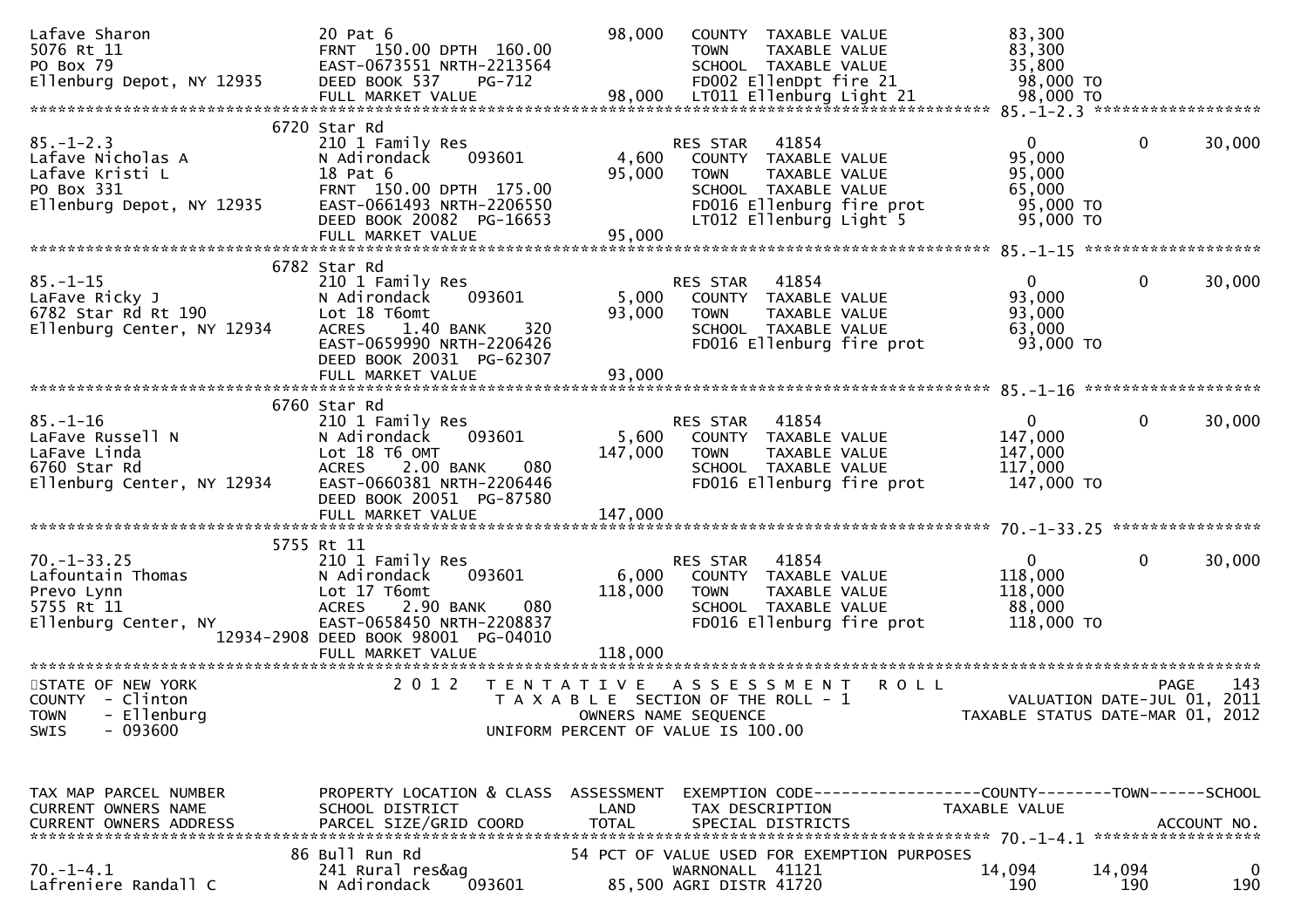| 86 Bull Run Rd<br>Ellenburg Depot, NY 12935<br>MAY BE SUBJECT TO PAYMENT<br>UNDER AGDIST LAW TIL 2016     | 22 Pat 6<br>ACRES 265.30<br>EAST-0668642 NRTH-2214725<br>DEED BOOK 898<br>PG-347                                                                             |                      | 174,000 RES STAR<br><b>TOWN</b>                                                                                            | 41854<br>COUNTY TAXABLE VALUE<br>TAXABLE VALUE<br>SCHOOL TAXABLE VALUE                                                                           | $\overline{0}$<br>159,716<br>159,716<br>143,810                 | $\mathbf 0$                 | 30,000             |
|-----------------------------------------------------------------------------------------------------------|--------------------------------------------------------------------------------------------------------------------------------------------------------------|----------------------|----------------------------------------------------------------------------------------------------------------------------|--------------------------------------------------------------------------------------------------------------------------------------------------|-----------------------------------------------------------------|-----------------------------|--------------------|
|                                                                                                           |                                                                                                                                                              |                      |                                                                                                                            |                                                                                                                                                  |                                                                 |                             |                    |
| $99. - 2 - 16$<br>Lagasse Gary<br>Lagasse Shirley<br>1329 Smith Rd<br>Ellenburg Center, NY 12934          | 1329 Smith Rd<br>210 1 Family Res<br>N Adirondack<br>093601<br>$4 - A$<br><b>ACRES</b><br>4.90<br>EAST-0653303 NRTH-2195961<br>DEED BOOK 567<br><b>PG-56</b> | 35,000               | WARNONALL 41121<br>7,000 RES STAR<br><b>TOWN</b>                                                                           | 94 PCT OF VALUE USED FOR EXEMPTION PURPOSES<br>41854<br>COUNTY TAXABLE VALUE<br>TAXABLE VALUE<br>SCHOOL TAXABLE VALUE<br>FD014 EllenCtr fire #15 | 4,935<br>$\mathbf{0}$<br>30,065<br>30,065<br>5,000<br>35,000 TO | 4,935<br>$\Omega$           | $\bf{0}$<br>30,000 |
|                                                                                                           | FULL MARKET VALUE                                                                                                                                            | 35,000               |                                                                                                                            |                                                                                                                                                  |                                                                 |                             |                    |
|                                                                                                           |                                                                                                                                                              |                      |                                                                                                                            |                                                                                                                                                  |                                                                 |                             |                    |
| $115. - 1 - 24$<br>Lagree Nicholas J<br>Laclair Alicia M<br>232 Trombley Rd<br>Ellenburg Center, NY 12934 | 232 Trombley Rd<br>210 1 Family Res<br>093601<br>N Adirondack<br>4.10 BANK<br><b>ACRES</b><br>080<br>EAST-0659378 NRTH-2185999<br>DEED BOOK 20082 PG-16936   | 6,900<br>58,700      | <b>RES STAR</b><br><b>TOWN</b>                                                                                             | 41854<br>COUNTY TAXABLE VALUE<br>TAXABLE VALUE<br>SCHOOL TAXABLE VALUE<br>FD016 Ellenburg fire prot                                              | $\overline{0}$<br>58,700<br>58,700<br>28,700<br>58,700 TO       | $\bf{0}$                    | 30,000             |
|                                                                                                           |                                                                                                                                                              |                      |                                                                                                                            |                                                                                                                                                  |                                                                 |                             |                    |
| $127. - 1 - 14$<br>LaLima Michael A<br>LaLima Deborah L<br>40 Alder Dr<br>Mastic Beach, NY 11951          | Sears Rd<br>910 Priv forest<br>N Adirondack<br>093601<br>Lots 67 & 68 T5omt<br>ACRES 72.50<br>EAST-0642684 NRTH-2180935<br>DEED BOOK 20092 PG-22601          | 25,800<br>25,800     | <b>TOWN</b>                                                                                                                | COUNTY TAXABLE VALUE<br>TAXABLE VALUE<br>SCHOOL TAXABLE VALUE<br>FD016 Ellenburg fire prot                                                       | 25,800<br>25,800<br>25,800<br>25,800 TO                         |                             |                    |
|                                                                                                           |                                                                                                                                                              |                      |                                                                                                                            |                                                                                                                                                  |                                                                 |                             |                    |
| $84. - 1 - 13.2$<br>LaMare Scott<br>LaMare Adrian<br>30 Vaughn Rd<br>Morrisonville, NY 12962              | Arno Rd<br>322 Rural vac>10<br>N Adirondack<br>093601<br>Lot 6 & 7 T50mt<br>76.80<br><b>ACRES</b><br>EAST-0660599 NRTH-2199541<br>DEED BOOK 20102 PG-35244   | 23,500<br>23,500     | <b>TOWN</b>                                                                                                                | COUNTY TAXABLE VALUE<br>TAXABLE VALUE<br>SCHOOL TAXABLE VALUE<br>FD014 EllenCtr fire #15                                                         | 23,500<br>23,500<br>23,500<br>23,500 TO                         |                             | *****************  |
|                                                                                                           | FULL MARKET VALUE                                                                                                                                            | 23,500               |                                                                                                                            |                                                                                                                                                  |                                                                 |                             |                    |
| STATE OF NEW YORK<br>COUNTY - Clinton<br>- Ellenburg<br><b>TOWN</b><br>$-093600$<br>SWIS                  | 2 0 1 2<br>T E N T A T I V E                                                                                                                                 |                      | A S S E S S M E N T<br>T A X A B L E SECTION OF THE ROLL - 1<br>OWNERS NAME SEQUENCE<br>UNIFORM PERCENT OF VALUE IS 100.00 |                                                                                                                                                  | <b>ROLL</b><br>TAXABLE STATUS DATE-MAR 01, 2012                 | VALUATION DATE-JUL 01, 2011 | 144<br><b>PAGE</b> |
| TAX MAP PARCEL NUMBER<br><b>CURRENT OWNERS NAME</b><br>CURRENT OWNERS ADDRESS                             | PROPERTY LOCATION & CLASS ASSESSMENT<br>SCHOOL DISTRICT<br>PARCEL SIZE/GRID COORD                                                                            | LAND<br><b>TOTAL</b> | EXEMPTION CODE-----<br>TAX DESCRIPTION<br>SPECIAL DISTRICTS                                                                |                                                                                                                                                  | -------------COUNTY--------TOWN------SCHOOL<br>TAXABLE VALUE    |                             | ACCOUNT NO.        |
|                                                                                                           | 5706 Rt 11                                                                                                                                                   |                      |                                                                                                                            |                                                                                                                                                  |                                                                 |                             |                    |
| $70. - 1 - 33.1$<br>Lamb Eric<br>Lamb Bernice                                                             | 210 1 Family Res<br>093601<br>N Adirondack<br>Lot 18 Omt#6                                                                                                   | 6,300<br>86,000      | SR STAR<br><b>COUNTY</b><br><b>TOWN</b>                                                                                    | 41834<br>TAXABLE VALUE<br>TAXABLE VALUE                                                                                                          | $\mathbf 0$<br>86,000<br>86,000                                 | 0                           | 62,200             |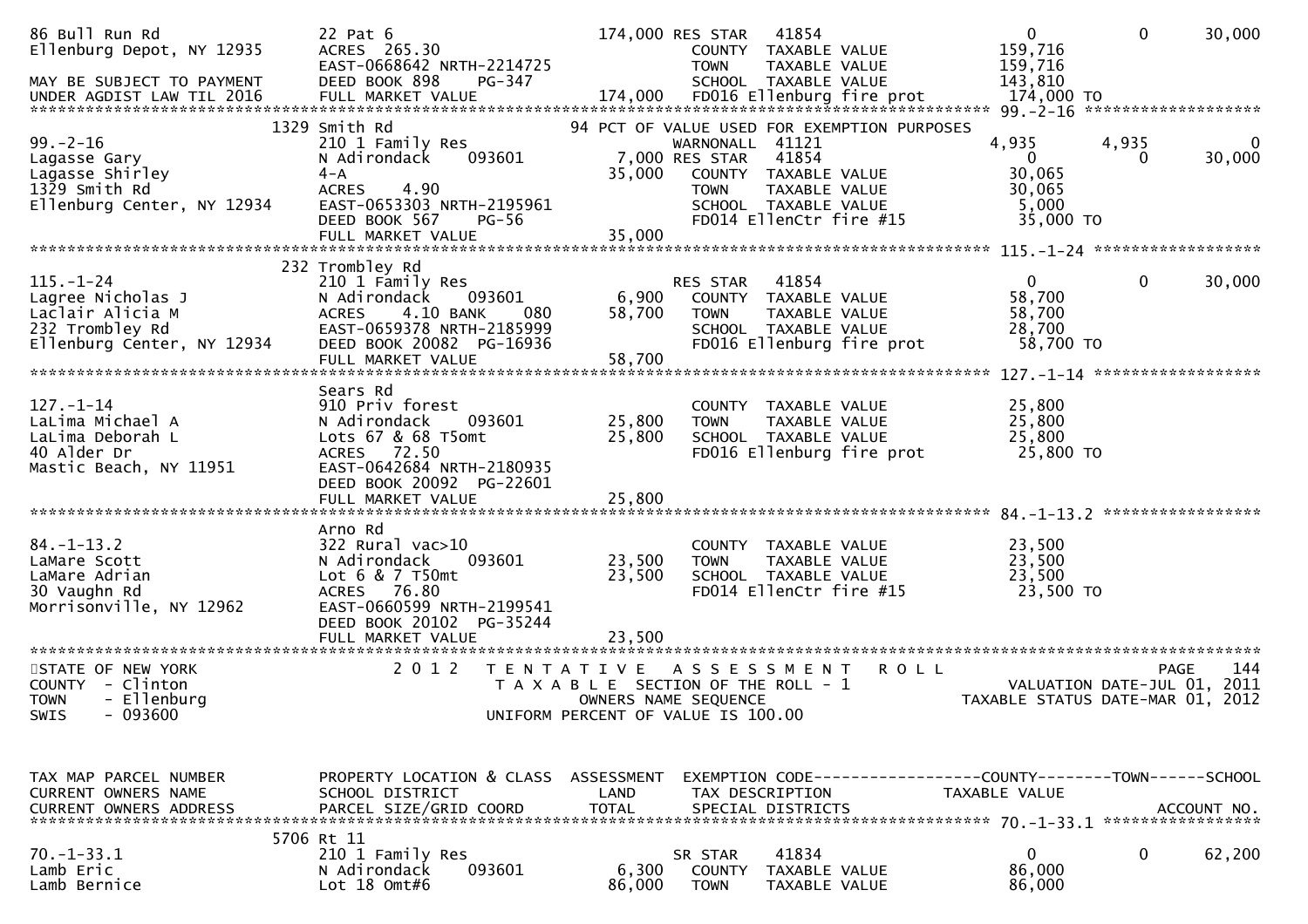| 5706 Rt 11<br>Ellenburg Center, NY 12934                                                             | 3.10<br><b>ACRES</b><br>EAST-0659694 NRTH-2208945<br>DEED BOOK 1008<br>PG-75<br>FULL MARKET VALUE                                                            | 86,000               | SCHOOL TAXABLE VALUE<br>FD016 Ellenburg fire prot                                                                                                                        | 23,800<br>86,000 TO                                                                                           |                                             |
|------------------------------------------------------------------------------------------------------|--------------------------------------------------------------------------------------------------------------------------------------------------------------|----------------------|--------------------------------------------------------------------------------------------------------------------------------------------------------------------------|---------------------------------------------------------------------------------------------------------------|---------------------------------------------|
|                                                                                                      | Blanche Rd                                                                                                                                                   |                      |                                                                                                                                                                          |                                                                                                               |                                             |
| $155.2 - 1 - 10$<br>LaMere John<br>140 Blanche Rd<br>Merrill, NY 12955                               | 314 Rural vac<10<br>093601<br>N Adirondack<br>119 Pat 5<br><b>ACRES</b><br>3.00<br>EAST-0634265 NRTH-2164754                                                 | 6,300<br>6,300       | COUNTY TAXABLE VALUE<br>TAXABLE VALUE<br><b>TOWN</b><br>SCHOOL TAXABLE VALUE<br>FD040 Lyon Mountain Fire                                                                 | 6,300<br>6,300<br>6,300<br>6,300 TO                                                                           |                                             |
|                                                                                                      | DEED BOOK 566<br>PG-1152<br>FULL MARKET VALUE                                                                                                                | 6,300                |                                                                                                                                                                          |                                                                                                               |                                             |
|                                                                                                      |                                                                                                                                                              |                      |                                                                                                                                                                          |                                                                                                               |                                             |
|                                                                                                      | 140 Blanche Rd                                                                                                                                               |                      | 95 PCT OF VALUE USED FOR EXEMPTION PURPOSES                                                                                                                              |                                                                                                               |                                             |
| $155.2 - 1 - 11$<br>LaMere John<br>140 Blanche Rd<br>Merrill, NY 12955                               | 210 1 Family Res<br>093601<br>N Adirondack<br>119 Pat 5<br><b>ACRES</b><br>6.00<br>EAST-0634221 NRTH-2164676<br>DEED BOOK 522<br>PG-496<br>FULL MARKET VALUE | 63,000               | WARNONALL 41121<br>8,100 WARDISALL 41141<br>63,000 AGED C&T<br>41801<br>41834<br>SR STAR<br>COUNTY TAXABLE VALUE<br><b>TOWN</b><br>TAXABLE VALUE<br>SCHOOL TAXABLE VALUE | 8,978<br>8,978<br>8,978<br>8,978<br>20,947<br>20,947<br>$\overline{0}$<br>$\Omega$<br>24,097<br>24,097<br>800 | 0<br>$\mathbf{0}$<br>$\mathbf{0}$<br>62,200 |
|                                                                                                      |                                                                                                                                                              |                      |                                                                                                                                                                          |                                                                                                               |                                             |
|                                                                                                      |                                                                                                                                                              |                      |                                                                                                                                                                          |                                                                                                               |                                             |
| $155. - 3 - 23$<br>Lamountain Norman Jr<br>548 Palmer Rd<br>PO Box 213<br>Dickinson Center, NY 12930 | 4859 Rt 374<br>240 Rural res<br>N Adirondack<br>093601<br>Lot 120 T5omt<br>ACRES 10.00<br>EAST-0628948 NRTH-2163966<br>DEED BOOK 1003<br>PG-189              | 8,500<br>16,200      | COUNTY TAXABLE VALUE<br>TAXABLE VALUE<br><b>TOWN</b><br>SCHOOL TAXABLE VALUE<br>FD040 Lyon Mountain Fire                                                                 | 16,200<br>16,200<br>16,200<br>16,200 TO                                                                       |                                             |
|                                                                                                      | FULL MARKET VALUE                                                                                                                                            | 16,200               |                                                                                                                                                                          |                                                                                                               |                                             |
|                                                                                                      | 121 Bombard Rd                                                                                                                                               |                      | 94 PCT OF VALUE USED FOR EXEMPTION PURPOSES                                                                                                                              |                                                                                                               |                                             |
| $70. - 1 - 27.2$<br>Landry Edward M<br>Landry Anne<br>121 Bombard Rd<br>Ellenburg Center, NY 12934   | 240 Rural res<br>093601<br>N Adirondack<br>Lot 18 T6omt<br>ACRES 14.00<br>EAST-0663343 NRTH-2211660<br>DEED BOOK 809<br><b>PG-88</b>                         | 140,500              | WARCOMALL 41131<br>12,800 RES STAR 41854<br>COUNTY TAXABLE VALUE<br><b>TOWN</b><br>TAXABLE VALUE<br>SCHOOL TAXABLE VALUE<br>FD002 EllenDpt fire 21                       | 33,018<br>33,018<br>$\mathbf{0}$<br>0<br>107,482<br>107,482<br>110,500<br>140,500 TO                          | 0<br>30,000                                 |
| STATE OF NEW YORK                                                                                    | 2 0 1 2                                                                                                                                                      |                      | TENTATIVE ASSESSMENT                                                                                                                                                     | <b>ROLL</b>                                                                                                   | <b>PAGE</b><br>145                          |
| COUNTY - Clinton<br>TOWN - Ellenburg<br>$-093600$<br><b>SWIS</b>                                     |                                                                                                                                                              |                      | T A X A B L E SECTION OF THE ROLL - 1<br>OWNERS NAME SEQUENCE<br>UNIFORM PERCENT OF VALUE IS 100.00                                                                      | VALUATION DATE-JUL 01, 2011<br>TAXABLE STATUS DATE-MAR 01, 2012                                               |                                             |
|                                                                                                      |                                                                                                                                                              |                      |                                                                                                                                                                          |                                                                                                               |                                             |
| TAX MAP PARCEL NUMBER<br><b>CURRENT OWNERS NAME</b><br><b>CURRENT OWNERS ADDRESS</b>                 | PROPERTY LOCATION & CLASS ASSESSMENT<br>SCHOOL DISTRICT<br>PARCEL SIZE/GRID COORD                                                                            | LAND<br><b>TOTAL</b> | TAX DESCRIPTION<br>SPECIAL DISTRICTS                                                                                                                                     | TAXABLE VALUE                                                                                                 | ACCOUNT NO.                                 |
| $97. - 1 - 6.42$<br>Lapierre Miller Lisa                                                             | Tacey Rd<br>$314$ Rural vac<10<br>N Adirondack<br>093601                                                                                                     | 7,100                | COUNTY<br>TAXABLE VALUE<br><b>TOWN</b><br>TAXABLE VALUE                                                                                                                  | 7,100<br>7,100                                                                                                |                                             |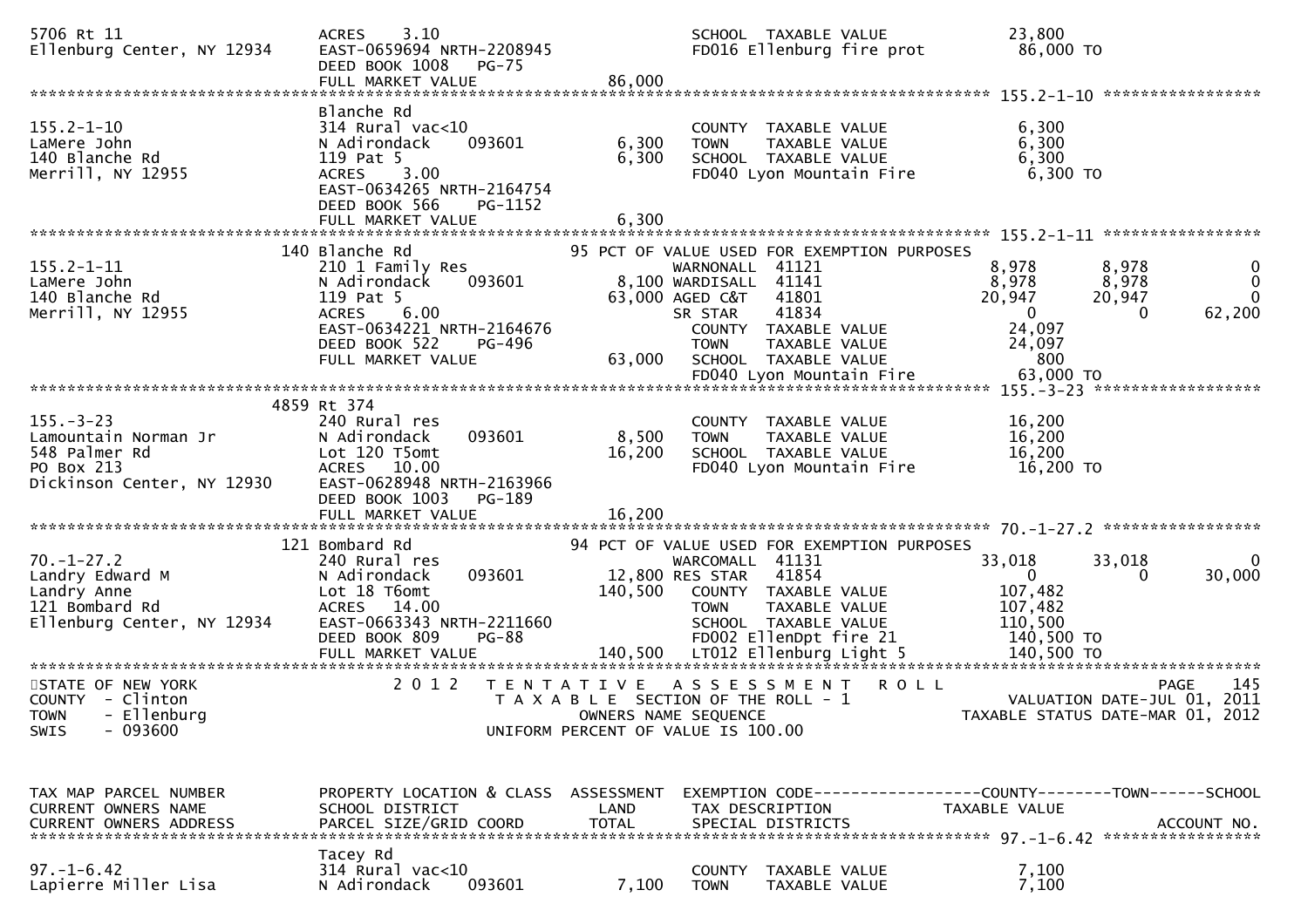| 16 St Edmonds Way<br>Ellenburg, NY 12933                                                        | Lot 9 T6omt<br><b>ACRES</b><br>4.50<br>EAST-0628797 NRTH-2199692<br>DEED BOOK 20072 PG-5141<br>FULL MARKET VALUE                                                                               | 7,100<br>7,100            | SCHOOL TAXABLE VALUE                                                                                                       | FD016 Ellenburg fire prot                          | 7,100<br>7,100 TO                                                               |                   |                    |
|-------------------------------------------------------------------------------------------------|------------------------------------------------------------------------------------------------------------------------------------------------------------------------------------------------|---------------------------|----------------------------------------------------------------------------------------------------------------------------|----------------------------------------------------|---------------------------------------------------------------------------------|-------------------|--------------------|
|                                                                                                 |                                                                                                                                                                                                |                           |                                                                                                                            |                                                    |                                                                                 |                   |                    |
| $155. - 2 - 13$<br>LaPoint Albert<br>Charland Betty<br>96 Shutts Rd<br>Merrill, NY 12955        | 104 Shutts Rd<br>280 Res Multiple<br>093601<br>N Adirondack<br>119 Pat 5<br>FRNT 70.00 DPTH 335.00<br>ACRES 50.90<br>EAST-0630621 NRTH-2166820<br>DEED BOOK 832<br>PG-180<br>FULL MARKET VALUE | 89,000<br>89,000          | AGED COUN 41802<br>25,100 SR STAR<br>COUNTY TAXABLE VALUE<br><b>TOWN</b><br>SCHOOL TAXABLE VALUE                           | 41834<br>TAXABLE VALUE<br>FD040 Lyon Mountain Fire | 40,050<br>$\mathbf{0}$<br>48,950<br>89,000<br>26,800<br>89,000 TO               | 0<br>$\mathbf{0}$ | $\bf{0}$<br>62,200 |
|                                                                                                 | 87 Shutts Rd                                                                                                                                                                                   |                           |                                                                                                                            |                                                    |                                                                                 | ***************** |                    |
| $155. - 3 - 5.3$<br>LaPoint Albert E<br>93 Shutts Rd<br>Merrill, NY 12955                       | 270 Mfg housing<br>093601<br>N Adirondack<br>Lot 119 Tun 5<br>ACRES 1.10<br>EAST-0630842 NRTH-2165233<br>DEED BOOK 20041 PG-73841<br>FULL MARKET VALUE                                         | 5,000<br>30,200<br>30,200 | COUNTY TAXABLE VALUE<br><b>TOWN</b><br>SCHOOL TAXABLE VALUE                                                                | TAXABLE VALUE<br>FD040 Lyon Mountain Fire          | 30,200<br>30,200<br>30,200<br>30,200 TO                                         |                   |                    |
|                                                                                                 |                                                                                                                                                                                                |                           |                                                                                                                            |                                                    |                                                                                 |                   | ***************    |
| $155. - 2 - 15.61$<br>Lapoint Brenda<br>4198 Rt 3<br>Saranac, NY 12981                          | Shutts Rd<br>312 Vac w/imprv<br>093601<br>N Adirondack<br>Lot 120 T5omt<br><b>ACRES</b><br>4.80<br>EAST-0629299 NRTH-2164963<br>DEED BOOK 20061 PG-90660                                       | 6,900<br>11,700           | COUNTY TAXABLE VALUE<br><b>TOWN</b><br>SCHOOL TAXABLE VALUE                                                                | TAXABLE VALUE<br>FD040 Lyon Mountain Fire          | 11,700<br>11,700<br>11,700<br>11,700 TO                                         |                   |                    |
|                                                                                                 |                                                                                                                                                                                                |                           |                                                                                                                            |                                                    |                                                                                 |                   |                    |
| $155. - 2 - 12.2$<br>LaPoint David<br>LaPoint Noreen<br>76 Shutts Rd<br>Merrill, NY 12955       | 76 Shutts Rd<br>210 1 Family Res<br>093601<br>N Adirondack<br>Lot 102 T5omt<br>FRNT 264.00 DPTH 140.00<br>EAST-0631051 NRTH-2165585<br>DEED BOOK 695<br><b>PG-302</b>                          | 4,700<br>80,800           | RES STAR<br>COUNTY TAXABLE VALUE<br><b>TOWN</b><br>SCHOOL TAXABLE VALUE                                                    | 41854<br>TAXABLE VALUE<br>FD040 Lyon Mountain Fire | $\mathbf{0}$<br>80,800<br>80,800<br>50,800<br>80,800 TO                         | $\mathbf 0$       | 30,000             |
|                                                                                                 | FULL MARKET VALUE                                                                                                                                                                              | 80,800                    |                                                                                                                            |                                                    |                                                                                 |                   |                    |
| STATE OF NEW YORK<br>COUNTY - Clinton<br>- Ellenburg<br><b>TOWN</b><br>$-093600$<br><b>SWIS</b> | 2 0 1 2<br>T E N T A T I V E                                                                                                                                                                   |                           | A S S E S S M E N T<br>T A X A B L E SECTION OF THE ROLL - 1<br>OWNERS NAME SEQUENCE<br>UNIFORM PERCENT OF VALUE IS 100.00 | R O L L                                            | VALUATION DATE-JUL 01, 2011<br>TAXABLE STATUS DATE-MAR 01, 2012                 | <b>PAGE</b>       | 146                |
| TAX MAP PARCEL NUMBER<br>CURRENT OWNERS NAME<br>CURRENT OWNERS ADDRESS                          | PROPERTY LOCATION & CLASS ASSESSMENT<br>SCHOOL DISTRICT<br>PARCEL SIZE/GRID COORD                                                                                                              | LAND<br><b>TOTAL</b>      | TAX DESCRIPTION<br>SPECIAL DISTRICTS                                                                                       |                                                    | EXEMPTION CODE------------------COUNTY--------TOWN------SCHOOL<br>TAXABLE VALUE |                   | ACCOUNT NO.        |
| $155. - 3 - 8$                                                                                  | 4722 Rt 374<br>210 1 Family Res                                                                                                                                                                |                           | SR STAR                                                                                                                    | 41834                                              | 0                                                                               | 0                 | 42,000             |
|                                                                                                 |                                                                                                                                                                                                |                           |                                                                                                                            |                                                    |                                                                                 |                   |                    |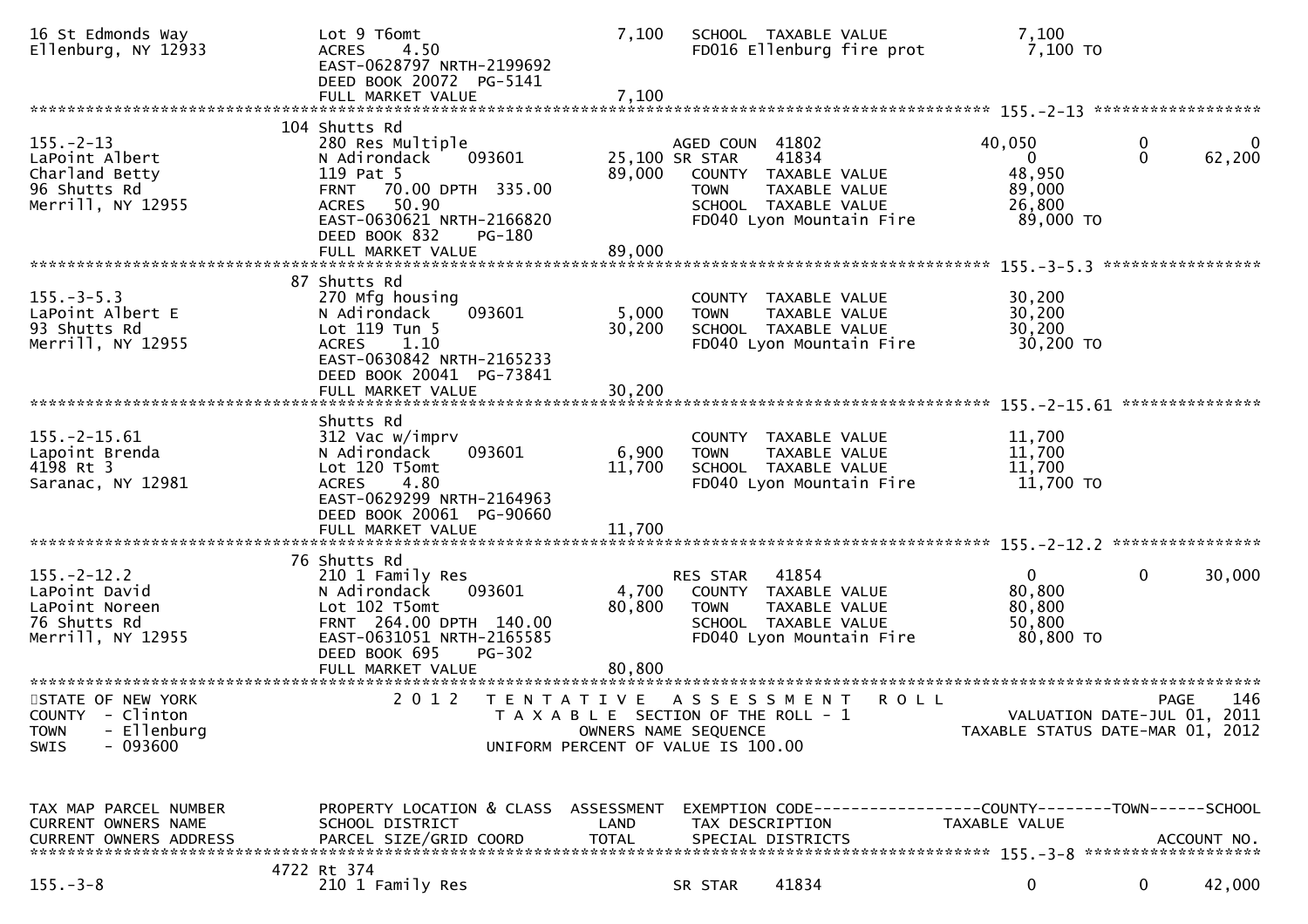| LaPoint Francis<br>LaPoint Jacqueline<br>4722 Rt 374<br>Merrill, NY 12955                                 | 093601<br>N Adirondack<br>119 Pat 5<br>FRNT 150.00 DPTH 125.00<br>EAST-0631623 NRTH-2162624<br>DEED BOOK 566<br>PG-449                                           | 3,900<br>42,000      | COUNTY TAXABLE VALUE<br><b>TOWN</b><br>SCHOOL TAXABLE VALUE<br>FD040 Lyon Mountain Fire                                                  | TAXABLE VALUE                                                | 42,000<br>42,000<br>$\Omega$<br>42,000 TO                             |                                     |                                  |
|-----------------------------------------------------------------------------------------------------------|------------------------------------------------------------------------------------------------------------------------------------------------------------------|----------------------|------------------------------------------------------------------------------------------------------------------------------------------|--------------------------------------------------------------|-----------------------------------------------------------------------|-------------------------------------|----------------------------------|
|                                                                                                           |                                                                                                                                                                  |                      |                                                                                                                                          |                                                              |                                                                       |                                     |                                  |
| $55. - 2 - 9$<br>LaPoint Gwynn<br>467 Canaan Rd<br>Ellenburg Depot, NY 12935<br>MAY BE SUBJECT TO PAYMENT | 467 Canaan Rd<br>241 Rural res&ag<br>093601<br>N Adirondack<br>$40/41$ Pat $6$<br>ACRES 113.80<br>EAST-0672330 NRTH-2224966<br>DEED BOOK 20082 PG-18393          | 87,000               | AGRI DISTR 41720<br>51,300 RES STAR<br>41854<br>COUNTY TAXABLE VALUE<br><b>TOWN</b><br>SCHOOL TAXABLE VALUE<br>FD016 Ellenburg fire prot | TAXABLE VALUE                                                | 0<br>$\Omega$<br>87,000<br>87,000<br>57,000<br>87,000 TO              | 0<br>0                              | lease 2011<br>$\Omega$<br>30,000 |
| $159. - 1 - 7.1$<br>LaPoint James<br>LaPoint Penelaine<br>231 Plank Rd<br>Ellenburg Depot, NY 12935       | Plank Rd<br>910 Priv forest<br>093601<br>N Adirondack<br>111 Pat 5<br>54.10 BANK<br>080<br><b>ACRES</b><br>EAST-0679267 NRTH-2166347<br>DEED BOOK 20041 PG-69369 | 20,300<br>20,300     | COUNTY TAXABLE VALUE<br><b>TOWN</b><br>SCHOOL TAXABLE VALUE<br>FD016 Ellenburg fire prot                                                 | TAXABLE VALUE                                                | 20,300<br>20,300<br>20,300<br>20,300 TO                               |                                     |                                  |
|                                                                                                           | 146 Blanche Rd                                                                                                                                                   |                      |                                                                                                                                          |                                                              |                                                                       |                                     |                                  |
| $155.2 - 1 - 9.2$<br>LaPoint Jean B<br>146 Blanche Rd<br>Merrill, NY 12955                                | 270 Mfg housing<br>093601<br>N Adirondack<br>Lot 119 T5 Omt<br>FRNT 74.00 DPTH 429.00<br>EAST-0633278 NRTH-2164863<br>DEED BOOK 816<br>PG-191                    | 31,000               | 41801<br>AGED C&T<br>3,900 SR STAR<br>41834<br>COUNTY TAXABLE VALUE<br><b>TOWN</b><br>SCHOOL TAXABLE VALUE<br>FD040 Lyon Mountain Fire   | TAXABLE VALUE                                                | 15,500<br>$\overline{0}$<br>15,500<br>15,500<br>$\Omega$<br>31,000 TO | 15,500<br>$\Omega$                  | 0<br>31,000                      |
|                                                                                                           | FULL MARKET VALUE                                                                                                                                                | 31,000               |                                                                                                                                          |                                                              |                                                                       |                                     |                                  |
| $155. - 3 - 17$<br>LaPoint Scott H<br>LaPoint Leasha A<br>4821 Rt 374<br>Merrill, NY 12955                | 4821 Rt 374<br>240 Rural res<br>093601<br>N Adirondack<br>120 Pat 5<br>ACRES 11.70<br>EAST-0629456 NRTH-2163648<br>DEED BOOK 20061 PG-97019                      | 11,500<br>173,000    | 41854<br>RES STAR<br>COUNTY TAXABLE VALUE<br><b>TOWN</b><br>SCHOOL TAXABLE VALUE<br>FD040 Lyon Mountain Fire                             | <b>TAXABLE VALUE</b>                                         | $\mathbf{0}$<br>173,000<br>173,000<br>143,000<br>173,000 TO           | $\mathbf 0$                         | 30,000                           |
| STATE OF NEW YORK<br>COUNTY - Clinton<br>- Ellenburg<br><b>TOWN</b><br>$-093600$<br>SWIS                  | 2 0 1 2                                                                                                                                                          | OWNERS NAME SEQUENCE | TENTATIVE ASSESSMENT<br>T A X A B L E SECTION OF THE ROLL - 1<br>UNIFORM PERCENT OF VALUE IS 100.00                                      | <b>ROLL</b>                                                  | TAXABLE STATUS DATE-MAR 01, 2012                                      | PAGE<br>VALUATION DATE-JUL 01, 2011 | 147                              |
| TAX MAP PARCEL NUMBER<br>CURRENT OWNERS NAME<br><b>CURRENT OWNERS ADDRESS</b>                             | PROPERTY LOCATION & CLASS ASSESSMENT<br>SCHOOL DISTRICT<br>PARCEL SIZE/GRID COORD<br>Lake Roxanne Rd                                                             | LAND<br><b>TOTAL</b> | TAX DESCRIPTION<br>SPECIAL DISTRICTS                                                                                                     | EXEMPTION CODE-----------------COUNTY-------TOWN------SCHOOL | TAXABLE VALUE                                                         |                                     | ACCOUNT NO.                      |
| $71.3 - 3 - 28$                                                                                           | 311 Res vac land                                                                                                                                                 |                      | COUNTY TAXABLE VALUE                                                                                                                     |                                                              | 8,000                                                                 |                                     |                                  |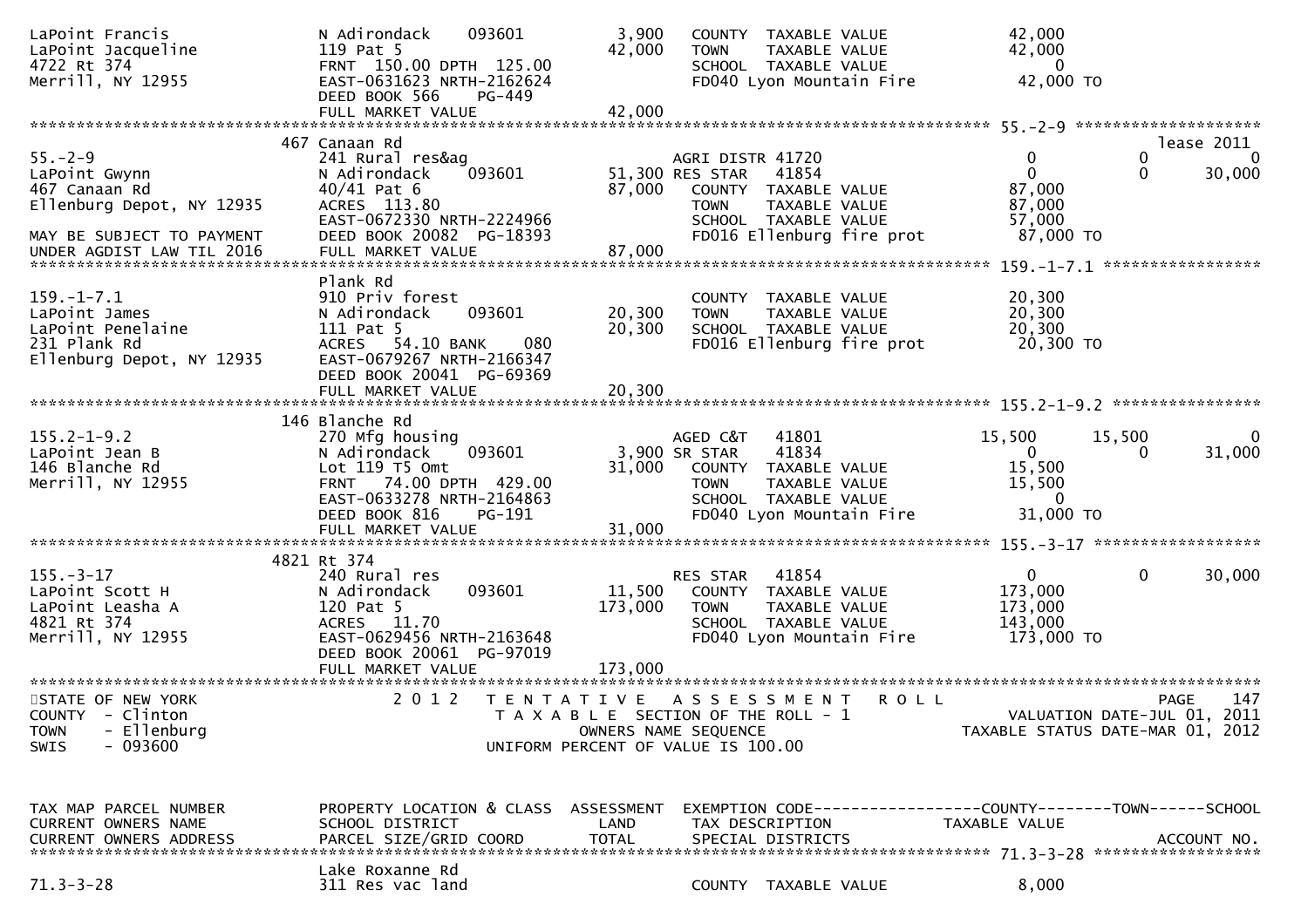| Larocca Michael<br>Larocca Mary C<br>30 Sunny Ridge Rd<br>Easton, CT 06425                    | N Adirondack 093601<br>20 T6omt Lot 43 Sub<br>FRNT 133.01 DPTH 140.27<br>EAST-0673412 NRTH-2210586<br>DEED BOOK 784<br>PG-51                                                                   | 8,000<br>8,000                                                                                                              | <b>TOWN</b>     | TAXABLE VALUE<br>SCHOOL TAXABLE VALUE                                                     | FD002 EllenDpt fire 21<br>LT011 Ellenburg Light 21                                                                     | 8,000<br>8,000<br>8,000 TO<br>8,000 TO                                        |             |
|-----------------------------------------------------------------------------------------------|------------------------------------------------------------------------------------------------------------------------------------------------------------------------------------------------|-----------------------------------------------------------------------------------------------------------------------------|-----------------|-------------------------------------------------------------------------------------------|------------------------------------------------------------------------------------------------------------------------|-------------------------------------------------------------------------------|-------------|
|                                                                                               |                                                                                                                                                                                                |                                                                                                                             |                 |                                                                                           |                                                                                                                        |                                                                               |             |
| $71.3 - 3 - 29$<br>Larocca Michael<br>Larocca Mary C<br>30 Sunny Ridge Rd<br>Easton, CT 06425 | Lake Roxanne Rd<br>311 Res vac land<br>093601<br>N Adirondack<br>20 T6omt Sub Lot #42<br>FRNT 110.00 DPTH 150.40<br>EAST-0673466 NRTH-2210489<br>DEED BOOK 784<br>$PG-51$<br>FULL MARKET VALUE | 9,200<br>9,200<br>9,200                                                                                                     |                 | COUNTY TAXABLE VALUE                                                                      | TOWN TAXABLE VALUE<br>SCHOOL TAXABLE VALUE<br>FDOO2 EllenDpt fire 21<br>TTO11 Ellenburg 11<br>LT011 Ellenburg Light 21 | 9,200<br>9,200<br>9,200<br>9,200 то<br>9,200 TO                               |             |
|                                                                                               | Lake Roxanne Rd                                                                                                                                                                                |                                                                                                                             |                 |                                                                                           |                                                                                                                        |                                                                               |             |
| $71.3 - 3 - 30$<br>Larocca Michael<br>Larocca Mary C<br>30 Sunny Ridge Rd<br>Easton, CT 06425 | 311 Res vac land<br>N Adirondack<br>093601<br>Lot 20 T6omt Sub Lot 41<br>FRNT 106.00 DPTH 151.00<br>EAST-0673515 NRTH-2210380<br>DEED BOOK 784<br>PG-51                                        | 9,300<br>9,300                                                                                                              | <b>TOWN</b>     | COUNTY TAXABLE VALUE<br>TAXABLE VALUE<br>SCHOOL TAXABLE VALUE                             | FD002 EllenDpt fire 21<br>LT011 Ellenburg Light 21                                                                     | 9,300<br>9,300<br>9,300<br>$9,300$ TO<br>9,300 TO                             |             |
|                                                                                               |                                                                                                                                                                                                |                                                                                                                             |                 |                                                                                           |                                                                                                                        |                                                                               |             |
| 71.3-3-36<br>Larocca Michael<br>Ta Mary<br>30 Sunny Ridge Rd<br>Easton, CT 06612              | Lake Roxanne Rd<br>311 Res vac land<br>N Adirondack 093601<br>Lot 20 T6omt Sub Lot 35<br>FRNT 130.00 DPTH 150.00<br>EAST-0673449 NRTH-2210211<br>DEED BOOK 2061 PG-98611                       | 9,300<br>9,300                                                                                                              | <b>TOWN</b>     | COUNTY TAXABLE VALUE<br>LT011 Ellenburg Light 21                                          | TAXABLE VALUE<br>SCHOOL TAXABLE VALUE<br>FD002 EllenDpt fire 21                                                        | 9,300<br>9,300<br>9,300<br>9,300 то<br>9,300 TO                               |             |
|                                                                                               |                                                                                                                                                                                                |                                                                                                                             |                 |                                                                                           |                                                                                                                        |                                                                               |             |
| $71.3 - 3 - 37$<br>Larocca Michael<br>Larocca Mary C<br>30 Sunny Ridge Rd<br>Easton, CT 06425 | Lake Roxanne Rd<br>311 Res vac land<br>093601<br>N Adirondack<br>Lot 20 T6omt Lot 34<br>FRNT 66.00 DPTH 151.00<br>EAST-0673405 NRTH-2210288<br>DEED BOOK 784<br>PG-51                          | 7,100<br>7,100                                                                                                              | <b>TOWN</b>     | COUNTY TAXABLE VALUE<br>TAXABLE VALUE<br>SCHOOL TAXABLE VALUE<br>LT011 Ellenburg Light 21 | FD002 EllenDpt fire 21                                                                                                 | 7,100<br>7,100<br>7,100<br>7,100 то<br>7,100 TO                               |             |
|                                                                                               |                                                                                                                                                                                                |                                                                                                                             |                 |                                                                                           |                                                                                                                        |                                                                               |             |
| STATE OF NEW YORK<br>COUNTY - Clinton<br>- Ellenburg<br><b>TOWN</b><br>$-093600$<br>SWIS      | 2 0 1 2                                                                                                                                                                                        | TENTATIVE ASSESSMENT<br>T A X A B L E SECTION OF THE ROLL - 1<br>OWNERS NAME SEQUENCE<br>UNIFORM PERCENT OF VALUE IS 100.00 |                 |                                                                                           | <b>ROLL</b>                                                                                                            | VALUATION DATE-JUL 01, 2011<br>TAXABLE STATUS DATE-MAR 01, 2012               | 148<br>PAGE |
| TAX MAP PARCEL NUMBER<br>CURRENT OWNERS NAME<br><b>CURRENT OWNERS ADDRESS</b>                 | PROPERTY LOCATION & CLASS ASSESSMENT<br>SCHOOL DISTRICT<br>PARCEL SIZE/GRID COORD                                                                                                              | LAND<br><b>TOTAL</b>                                                                                                        | TAX DESCRIPTION | SPECIAL DISTRICTS                                                                         |                                                                                                                        | EXEMPTION CODE-----------------COUNTY-------TOWN------SCHOOL<br>TAXABLE VALUE | ACCOUNT NO. |
| $71.3 - 3 - 39$                                                                               | Lake Roxanne Rd<br>311 Res vac land                                                                                                                                                            |                                                                                                                             |                 | COUNTY TAXABLE VALUE                                                                      |                                                                                                                        | 9,100                                                                         |             |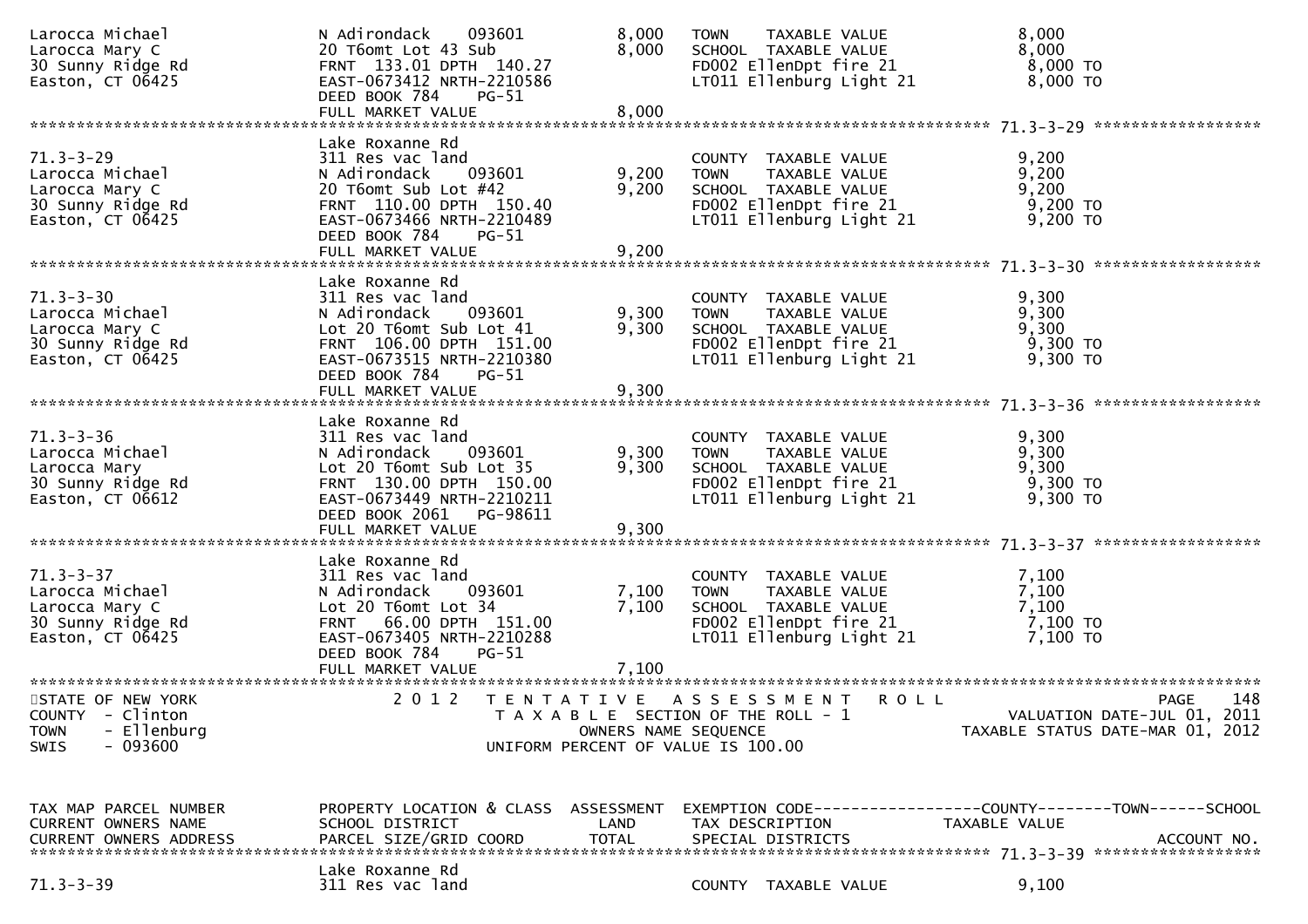| Larocca Michael<br>Larocca Mary C<br>30 Sunny Ridge Rd<br>Easton, $CT$ 06425                    | N Adirondack<br>093601<br>20 Pat 6 Lot 32<br>FRNT 138.00 DPTH 146.21<br>EAST-0673289 NRTH-2210540<br>DEED BOOK 784<br>PG-51                                                                                                  | 9,100<br>9,100             | TAXABLE VALUE<br><b>TOWN</b><br>SCHOOL TAXABLE VALUE<br>FD002 EllenDpt fire 21<br>LT011 Ellenburg Light 21                           | 9,100<br>9,100<br>$9,100$ TO<br>9,100 TO                                                            |
|-------------------------------------------------------------------------------------------------|------------------------------------------------------------------------------------------------------------------------------------------------------------------------------------------------------------------------------|----------------------------|--------------------------------------------------------------------------------------------------------------------------------------|-----------------------------------------------------------------------------------------------------|
|                                                                                                 |                                                                                                                                                                                                                              |                            |                                                                                                                                      |                                                                                                     |
| $71.3 - 3 - 46$<br>Larocca Michael<br>Larocca Mary<br>30 Sunny Ridge Rd<br>Easton, CT 06612     | Lake Roxanne Rd<br>311 Res vac land - WTRFNT<br>093601<br>N Adirondack<br>Lot $20$ T $6$<br>Sunset Shores Ii Lot 45<br>FRNT 107.70 DPTH 199.00<br>EAST-0673271 NRTH-2210089<br>DEED BOOK 99001 PG-17403<br>FULL MARKET VALUE | 13,300<br>13,300<br>13,300 | COUNTY TAXABLE VALUE<br><b>TOWN</b><br>TAXABLE VALUE<br>SCHOOL TAXABLE VALUE<br>FD002 EllenDpt fire 21<br>LT011 Ellenburg Light 21   | 13,300<br>13,300<br>13,300<br>13,300 TO<br>13,300 TO                                                |
|                                                                                                 |                                                                                                                                                                                                                              |                            |                                                                                                                                      |                                                                                                     |
| $71.3 - 3 - 47$<br>Larocca Michael<br>Larocca Mary C<br>30 Sunny Ridge Rd<br>Easton, $CT$ 06425 | Lake Roxanne Rd<br>311 Res vac land - WTRFNT<br>093601<br>N Adirondack<br>Lot 20 T6omt<br>Sunset Shores Ii Lot 44<br>FRNT 107.70 DPTH 170.00<br>EAST-0673223 NRTH-2210197                                                    | 12,600<br>12,600           | COUNTY TAXABLE VALUE<br><b>TOWN</b><br>TAXABLE VALUE<br>SCHOOL TAXABLE VALUE<br>FD002 EllenDpt fire 21<br>LT011 Ellenburg Light 21   | 12,600<br>12,600<br>12,600<br>12,600 TO<br>12,600 TO                                                |
|                                                                                                 | DEED BOOK 784<br>PG-51<br>FULL MARKET VALUE                                                                                                                                                                                  | 12,600                     |                                                                                                                                      |                                                                                                     |
|                                                                                                 |                                                                                                                                                                                                                              |                            |                                                                                                                                      |                                                                                                     |
| $71.-3-4.2$<br>Larrow Christopher<br>526 West Shore Rd<br>So Hero, VT 05486                     | Lake Roxanne Rd<br>$314$ Rural vac< $10$<br>N Adirondack<br>093601<br>Lot 20 T5omt<br>ACRES 2.30<br>EAST-0672615 NRTH-2211964<br>DEED BOOK 20051 PG-79943                                                                    | 11,300<br>11,300           | COUNTY TAXABLE VALUE<br>TAXABLE VALUE<br><b>TOWN</b><br>SCHOOL TAXABLE VALUE<br>FD002 EllenDpt fire 21<br>LT011 Ellenburg Light 21   | 11,300<br>11,300<br>11,300<br>11,300 TO<br>11,300 TO                                                |
|                                                                                                 |                                                                                                                                                                                                                              |                            |                                                                                                                                      |                                                                                                     |
|                                                                                                 | 5600 Rt 11                                                                                                                                                                                                                   |                            |                                                                                                                                      |                                                                                                     |
| $85.1 - 1 - 1$<br>Lashomb Carl<br>PO Box 334<br>Norfolk, NY 13667                               | 210 1 Family Res<br>093601<br>N Adirondack<br>18 Pat 6<br><b>ACRES</b><br>2.30 BANK<br>080<br>EAST-0662288 NRTH-2208383<br>DEED BOOK 20072 PG-4994                                                                           | 5,800<br>44,500            | COUNTY TAXABLE VALUE<br><b>TOWN</b><br>TAXABLE VALUE<br>SCHOOL TAXABLE VALUE<br>FD016 Ellenburg fire prot<br>LT012 Ellenburg Light 5 | 44,500<br>44,500<br>44,500<br>44,500 TO<br>44,500 TO                                                |
|                                                                                                 | FULL MARKET VALUE                                                                                                                                                                                                            | 44,500                     |                                                                                                                                      |                                                                                                     |
| STATE OF NEW YORK<br>COUNTY - Clinton<br>- Ellenburg<br><b>TOWN</b><br>$-093600$<br><b>SWIS</b> | 2 0 1 2                                                                                                                                                                                                                      | OWNERS NAME SEQUENCE       | TENTATIVE ASSESSMENT<br><b>ROLL</b><br>T A X A B L E SECTION OF THE ROLL - 1<br>UNIFORM PERCENT OF VALUE IS 100.00                   | PAGE<br>149<br>VALUATION DATE-JUL 01, 2011<br>TAXABLE STATUS DATE-MAR 01, 2012                      |
| TAX MAP PARCEL NUMBER<br>CURRENT OWNERS NAME<br><b>CURRENT OWNERS ADDRESS</b>                   | PROPERTY LOCATION & CLASS ASSESSMENT<br>SCHOOL DISTRICT<br>PARCEL SIZE/GRID COORD                                                                                                                                            | LAND<br><b>TOTAL</b>       | TAX DESCRIPTION<br>SPECIAL DISTRICTS                                                                                                 | EXEMPTION        CODE-----------------COUNTY-------TOWN------SCHOOL<br>TAXABLE VALUE<br>ACCOUNT NO. |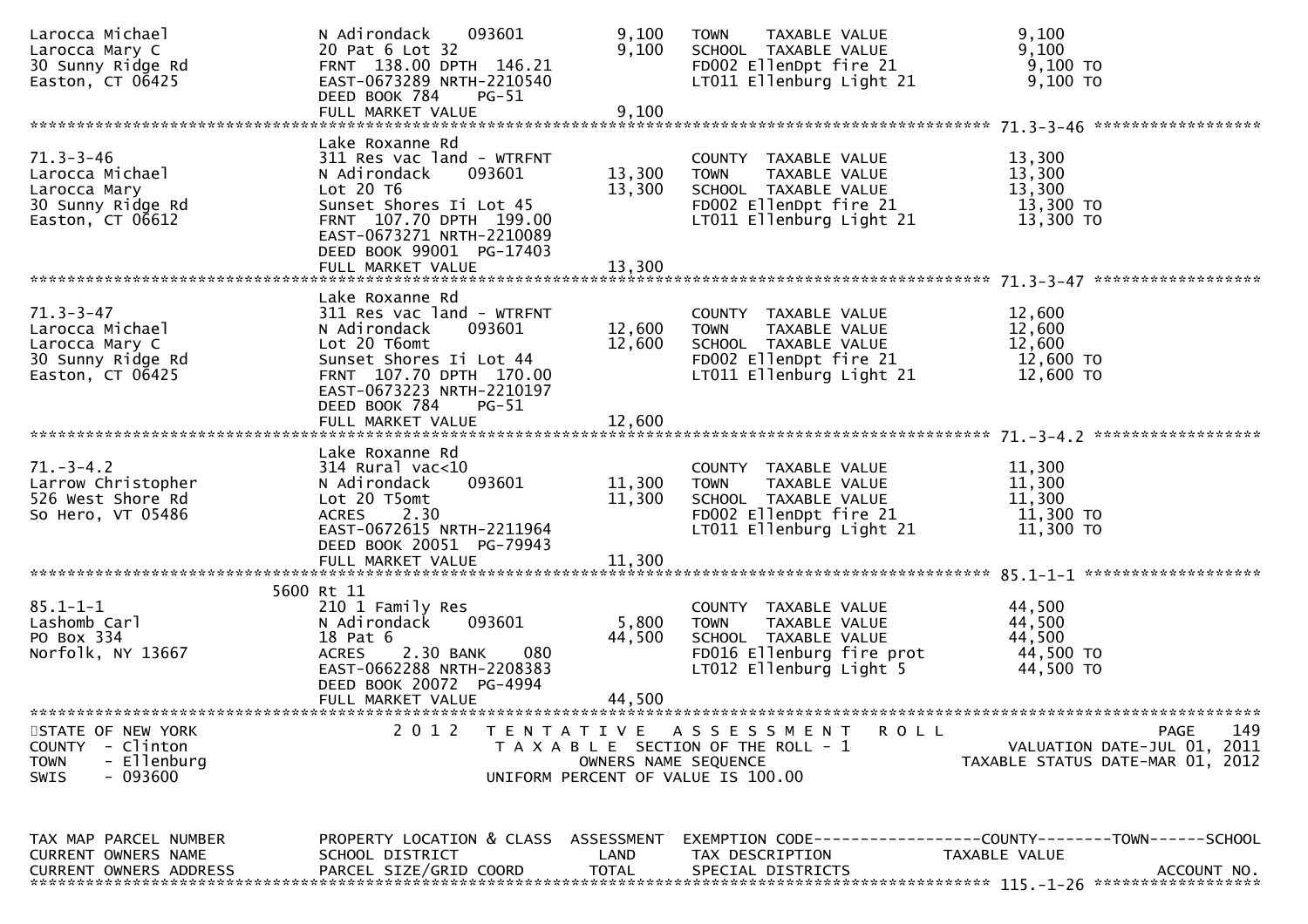| $115. - 1 - 26$<br>Lashway Laurie A<br>Letourneau Arlene<br>6540 W Knights Griffin Rd<br>Plant City, FL 33565                     | Trombley Rd<br>321 Abandoned ag<br>N Adirondack<br>093601<br>Lot 48 T5omt<br>ACRES 11.70<br>EAST-0659012 NRTH-2188194<br>DEED BOOK 20021 PG-48352            | 11,500<br>11,500           | COUNTY TAXABLE VALUE<br><b>TOWN</b><br>TAXABLE VALUE<br>SCHOOL TAXABLE VALUE<br>FD016 Ellenburg fire prot                    | 11,500<br>11,500<br>11,500<br>11,500 TO                                                             |
|-----------------------------------------------------------------------------------------------------------------------------------|--------------------------------------------------------------------------------------------------------------------------------------------------------------|----------------------------|------------------------------------------------------------------------------------------------------------------------------|-----------------------------------------------------------------------------------------------------|
|                                                                                                                                   | FULL MARKET VALUE                                                                                                                                            | 11,500                     |                                                                                                                              |                                                                                                     |
| $115. - 1 - 27$<br>Lashway Laurie A<br>Letourneau Arlene<br>6540 W Knights Griffin Rd<br>Plant City, FL 33565                     | Trombley Rd<br>321 Abandoned ag<br>093601<br>N Adirondack<br>ACRES 11.90<br>EAST-0658904 NRTH-2188771<br>DEED BOOK 20021 PG-48352<br>FULL MARKET VALUE       | 11,500<br>11,500<br>11,500 | COUNTY TAXABLE VALUE<br>TAXABLE VALUE<br><b>TOWN</b><br>SCHOOL TAXABLE VALUE<br>FD016 Ellenburg fire prot                    | 11,500<br>11,500<br>11,500<br>11,500 TO                                                             |
|                                                                                                                                   | Bull Run Rd                                                                                                                                                  |                            |                                                                                                                              |                                                                                                     |
| $55. - 2 - 1.12$<br>Lashway Living Trust Leonard<br>Lashway Living Trust Pearl<br>5583 Military Tpke<br>Ellenburg Depot, NY 12935 | 910 Priv forest<br>N Adirondack<br>093601<br>Lot 39 T6omt Patent<br>Sub $PL-A-274$<br>ACRES 109.11<br>EAST-0667640 NRTH-2221739<br>DEED BOOK 20011 PG-31966  | 31,800<br>31,800           | COUNTY TAXABLE VALUE<br><b>TOWN</b><br>TAXABLE VALUE<br>SCHOOL TAXABLE VALUE<br>FD016 Ellenburg fire prot                    | 31,800<br>31,800<br>31,800<br>31,800 TO                                                             |
|                                                                                                                                   | FULL MARKET VALUE                                                                                                                                            | 31,800                     |                                                                                                                              |                                                                                                     |
| $86. - 1 - 13.2$<br>Lashway Living Trust Pearl<br>Lashway Pearl & Leonard<br>5583 Military Tpke<br>Ellenburg Depot, NY 12935      | Military Tpke<br>910 Priv forest<br>N Adirondack<br>093601<br>$1$ Pat $6$<br>ACRES 21.13<br>EAST-0674228 NRTH-2204095<br>DEED BOOK 20061 PG-97586            | 14,500<br>14,500           | COUNTY TAXABLE VALUE<br>TAXABLE VALUE<br><b>TOWN</b><br>SCHOOL TAXABLE VALUE<br>FD016 Ellenburg fire prot                    | 14,500<br>14,500<br>14,500<br>14,500 TO                                                             |
|                                                                                                                                   |                                                                                                                                                              |                            |                                                                                                                              |                                                                                                     |
| $84. - 1 - 18.6$<br>Lashway Thomas<br>17 Arno Rd<br>Ellenburg Center, NY 12934                                                    | 17 Arno Rd<br>210 1 Family Res<br>093601<br>N Adirondack<br>Lot 4 T6omt<br>FRNT 130.00 DPTH 110.00<br>EAST-0656756 NRTH-2200639<br>DEED BOOK 940<br>$PG-230$ | 3,500<br>92,000            | RES STAR<br>41854<br>COUNTY TAXABLE VALUE<br>TAXABLE VALUE<br><b>TOWN</b><br>SCHOOL TAXABLE VALUE<br>FD014 EllenCtr fire #15 | $\mathbf{0}$<br>0<br>30,000<br>92,000<br>92,000<br>62,000<br>92,000 TO                              |
|                                                                                                                                   | FULL MARKET VALUE                                                                                                                                            | 92,000                     |                                                                                                                              |                                                                                                     |
| STATE OF NEW YORK<br>COUNTY - Clinton<br><b>TOWN</b><br>- Ellenburg<br>SWIS<br>- 093600                                           | 2 0 1 2                                                                                                                                                      | OWNERS NAME SEQUENCE       | TENTATIVE ASSESSMENT<br><b>ROLL</b><br>T A X A B L E SECTION OF THE ROLL - 1<br>UNIFORM PERCENT OF VALUE IS 100.00           | PAGE<br>150<br>VALUATION DATE-JUL 01, 2011<br>TAXABLE STATUS DATE-MAR 01, 2012                      |
| TAX MAP PARCEL NUMBER<br>CURRENT OWNERS NAME<br><b>CURRENT OWNERS ADDRESS</b>                                                     | PROPERTY LOCATION & CLASS ASSESSMENT<br>SCHOOL DISTRICT<br>PARCEL SIZE/GRID COORD                                                                            | LAND<br><b>TOTAL</b>       | TAX DESCRIPTION<br>SPECIAL DISTRICTS                                                                                         | EXEMPTION        CODE-----------------COUNTY-------TOWN------SCHOOL<br>TAXABLE VALUE<br>ACCOUNT NO. |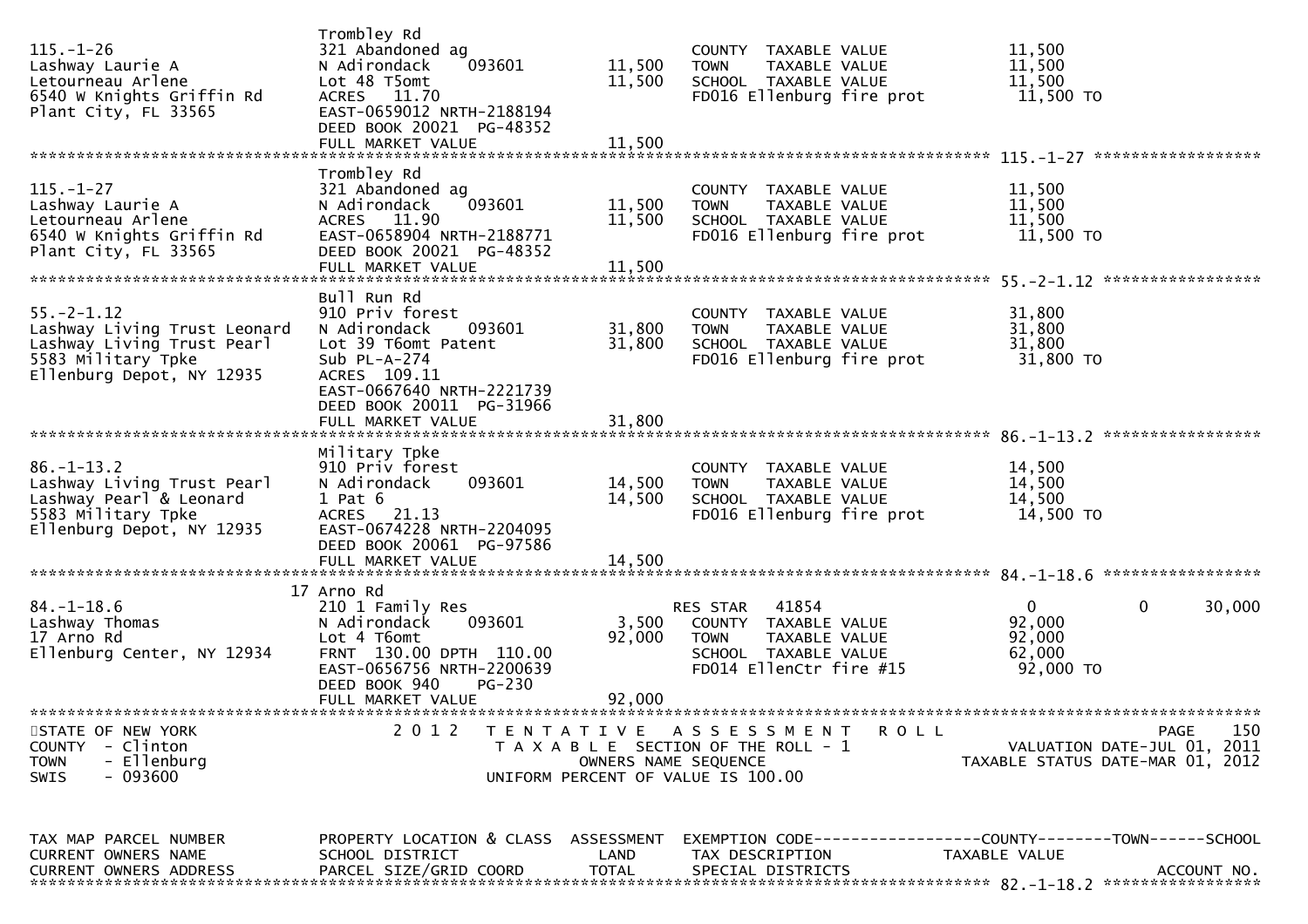| $82. - 1 - 18.2$<br>Laufer Ray<br>157 Ryan Rd<br>Chateaugay, NY 12920                                    | 157 Ryan Rd<br>240 Rural res<br>093601<br>N Adirondack<br>Lot 12 T6omt<br>ACRES 13.00<br>EAST-0626338 NRTH-2202506<br>DEED BOOK 599<br>PG-341                           | 11,900<br>14,000 | COUNTY TAXABLE VALUE<br>TAXABLE VALUE<br><b>TOWN</b><br>SCHOOL TAXABLE VALUE<br>FD016 Ellenburg fire prot                                           | 14,000<br>14,000<br>14,000<br>14,000 TO                                                      |
|----------------------------------------------------------------------------------------------------------|-------------------------------------------------------------------------------------------------------------------------------------------------------------------------|------------------|-----------------------------------------------------------------------------------------------------------------------------------------------------|----------------------------------------------------------------------------------------------|
|                                                                                                          |                                                                                                                                                                         |                  |                                                                                                                                                     |                                                                                              |
| $115. - 1 - 30$<br>Laufer Ray<br>157 Ryan Rd 480<br>Chateaugay, NY 12920                                 | Smith Rd<br>321 Abandoned ag<br>N Adirondack<br>093601<br>Lot $45$ Pat $5$<br>ACRES 20.00<br>EAST-0662886 NRTH-2188603<br>DEED BOOK 603<br>PG-866                       | 14,200<br>14,200 | COUNTY TAXABLE VALUE<br><b>TOWN</b><br>TAXABLE VALUE<br>SCHOOL TAXABLE VALUE<br>FD016 Ellenburg fire prot                                           | 14,200<br>14,200<br>14,200<br>14,200 TO                                                      |
|                                                                                                          |                                                                                                                                                                         |                  |                                                                                                                                                     |                                                                                              |
| $159. - 1 - 11$<br>Laufer Ray<br>157 Ryan Rd Box 480<br>Chateaugay, NY 12920                             | Plank Rd<br>$314$ Rural vac<10<br>093601<br>N Adirondack<br>111 Pat 5<br>2.00<br><b>ACRES</b><br>EAST-0682514 NRTH-2168392                                              | 5,600<br>5,600   | COUNTY TAXABLE VALUE<br>TAXABLE VALUE<br><b>TOWN</b><br>SCHOOL TAXABLE VALUE<br>FD016 Ellenburg fire prot                                           | 5,600<br>5,600<br>5,600<br>5,600 TO                                                          |
|                                                                                                          | DEED BOOK 548<br>$PG-24$                                                                                                                                                |                  |                                                                                                                                                     |                                                                                              |
|                                                                                                          | 5437 Rt 11                                                                                                                                                              |                  |                                                                                                                                                     |                                                                                              |
| $70. - 1 - 22$<br>Lavalley James O<br>Lavalley Crystal L<br>5437 Rt 11<br>Ellenburg Center, NY 12934     | 210 1 Family Res<br>N Adirondack<br>093601<br>19 Pat 6<br>FRNT 92.00 DPTH 110.00<br>EAST-0665905 NRTH-2209835<br>DEED BOOK 20082 PG-14536                               | 3,400<br>32,000  | RES STAR 41854<br>COUNTY TAXABLE VALUE<br>TAXABLE VALUE<br><b>TOWN</b><br>SCHOOL TAXABLE VALUE<br>FD002 EllenDpt fire 21<br>LT012 Ellenburg Light 5 | $\mathbf{0}$<br>$\mathbf 0$<br>30,000<br>32,000<br>32,000<br>2,000<br>32,000 TO<br>32,000 TO |
|                                                                                                          | FULL MARKET VALUE                                                                                                                                                       | 32,000           |                                                                                                                                                     |                                                                                              |
| $99. - 2 - 10$<br>LaValley Jennifer E<br>450 Route 190<br>Ellenburg Center, NY 12934                     | 450 Military Tpke<br>210 1 Family Res<br>N Adirondack<br>093601<br>9 Pat 5<br>1.70 BANK<br>080<br><b>ACRES</b><br>EAST-0653549 NRTH-2199629<br>DEED BOOK 20041 PG-76885 | 5,400<br>90,300  | 41854<br>RES STAR<br>COUNTY TAXABLE VALUE<br><b>TOWN</b><br>TAXABLE VALUE<br>SCHOOL TAXABLE VALUE<br>FD014 EllenCtr fire #15                        | $\mathbf{0}$<br>$\mathbf{0}$<br>30,000<br>90,300<br>90,300<br>60,300<br>90,300 TO            |
|                                                                                                          | FULL MARKET VALUE                                                                                                                                                       | 90,300           |                                                                                                                                                     |                                                                                              |
| STATE OF NEW YORK<br>- Clinton<br><b>COUNTY</b><br>- Ellenburg<br><b>TOWN</b><br>- 093600<br><b>SWIS</b> | 2 0 1 2                                                                                                                                                                 |                  | TENTATIVE ASSESSMENT<br><b>ROLL</b><br>T A X A B L E SECTION OF THE ROLL - 1<br>OWNERS NAME SEQUENCE<br>UNIFORM PERCENT OF VALUE IS 100.00          | 151<br><b>PAGE</b><br>VALUATION DATE-JUL 01, 2011<br>TAXABLE STATUS DATE-MAR 01, 2012        |
| TAX MAP PARCEL NUMBER<br>CURRENT OWNERS NAME                                                             | PROPERTY LOCATION & CLASS ASSESSMENT<br>SCHOOL DISTRICT                                                                                                                 | LAND             | TAX DESCRIPTION                                                                                                                                     | EXEMPTION        CODE-----------------COUNTY-------TOWN------SCHOOL<br>TAXABLE VALUE         |
| <b>CURRENT OWNERS ADDRESS</b>                                                                            | PARCEL SIZE/GRID COORD                                                                                                                                                  | <b>TOTAL</b>     | SPECIAL DISTRICTS                                                                                                                                   | ACCOUNT NO.                                                                                  |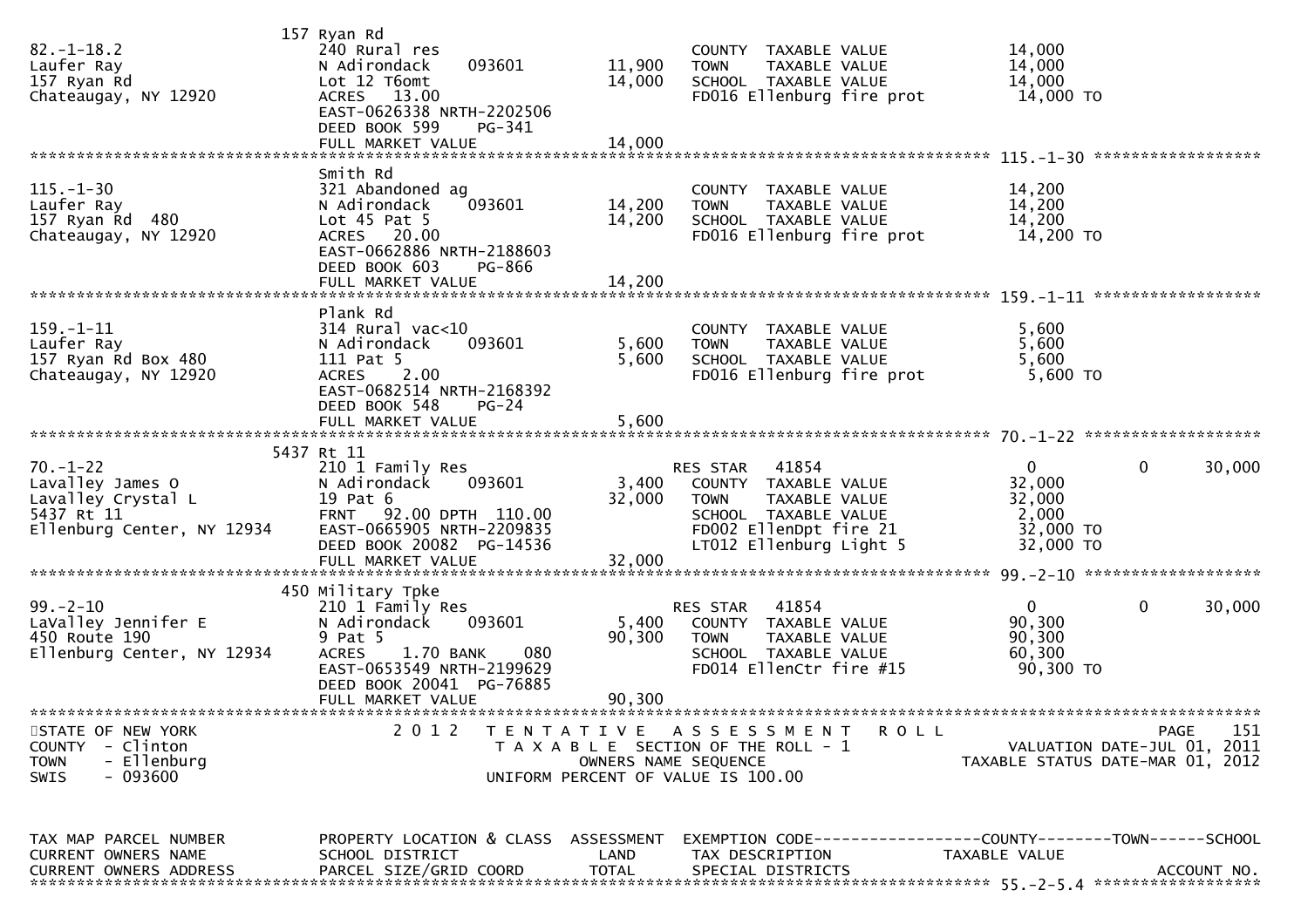| $55. - 2 - 5.4$<br>LaValley Jesse<br>LaValley Katy<br>25 Rushford Rd<br>Ellenburg Depot, NY 12935      | Bull Run Rd<br>314 Rural vac<10<br>093601<br>N Adirondack<br>Lot 40 T6omt<br>ACRES 19.00<br>EAST-0668235 NRTH-2223871<br>DEED BOOK 20092 PG-24079            | 15,800<br>15,800        | COUNTY TAXABLE VALUE<br><b>TOWN</b><br>TAXABLE VALUE<br>SCHOOL TAXABLE VALUE<br>FD016 Ellenburg fire prot                                                | 15,800<br>15,800<br>15,800<br>15,800 TO                               |                        |
|--------------------------------------------------------------------------------------------------------|--------------------------------------------------------------------------------------------------------------------------------------------------------------|-------------------------|----------------------------------------------------------------------------------------------------------------------------------------------------------|-----------------------------------------------------------------------|------------------------|
|                                                                                                        | 65 West Hill Rd                                                                                                                                              |                         |                                                                                                                                                          |                                                                       |                        |
| $99.1 - 3 - 9$<br>LaValley Kathleen<br>PO Box 51<br>Ellenburg Center, NY 12934                         | 210 1 Family Res<br>N Adirondack<br>093601<br>11 Pat 5<br>FRNT 107.00 DPTH 260.00<br>EAST-0648015 NRTH-2197864<br>DEED BOOK 915<br>PG-39                     | 4,600<br>36,600         | 41854<br>RES STAR<br>COUNTY TAXABLE VALUE<br>TAXABLE VALUE<br><b>TOWN</b><br>SCHOOL TAXABLE VALUE<br>FD014 EllenCtr fire #15<br>LT010 Ellenburg Light 15 | $\overline{0}$<br>36,600<br>36,600<br>6,600<br>36,600 TO<br>36,600 TO | 0<br>30,000            |
|                                                                                                        |                                                                                                                                                              |                         |                                                                                                                                                          |                                                                       |                        |
| $115. - 1 - 25.21$<br>Lawrence Dave<br>Lawrence Daryl<br>208 Trombley Rd<br>Ellenburg Center, NY 12934 | 208 Trombley Rd<br>240 Rural res<br>N Adirondack<br>093601<br>Lot $47/48$ Pat 5<br>ACRES 15.50<br>EAST-0659257 NRTH-2186545<br>DEED BOOK 647<br>PG-488       | 12,700<br>98,000        | 41854<br>RES STAR<br>COUNTY TAXABLE VALUE<br>TAXABLE VALUE<br><b>TOWN</b><br>SCHOOL TAXABLE VALUE<br>FD016 Ellenburg fire prot                           | $\mathbf{0}$<br>98,000<br>98,000<br>68,000<br>98,000 TO               | $\mathbf{0}$<br>30,000 |
|                                                                                                        |                                                                                                                                                              |                         |                                                                                                                                                          |                                                                       |                        |
| $115. - 1 - 20$<br>Lawrence Zina M<br>15 Dusenberry Rd<br>Troy, NY 12182-1005                          | Smith Rd<br>314 Rural vac<10<br>N Adirondack<br>093601<br>4.90<br><b>ACRES</b><br>EAST-0664278 NRTH-2188453<br>DEED BOOK 20011 PG-30485<br>FULL MARKET VALUE | 7,400<br>7,400<br>7,400 | COUNTY TAXABLE VALUE<br>TAXABLE VALUE<br><b>TOWN</b><br>SCHOOL TAXABLE VALUE<br>FD016 Ellenburg fire prot                                                | 7,400<br>7,400<br>7,400<br>7,400 TO                                   |                        |
|                                                                                                        | Carter Rd                                                                                                                                                    |                         |                                                                                                                                                          |                                                                       |                        |
| $115. - 1 - 22.2$<br>Lawrence Zina M<br>15 Dusenburry Rd<br>Troy, NY 12182-1005                        | 910 Priv forest<br>N Adirondack<br>093601<br>Lot 46 & 47 T5omt<br>ACRES 137.00<br>EAST-0663511 NRTH-2186878<br>DEED BOOK 854<br>$PG-57$                      | 36,400<br>36,400        | TAXABLE VALUE<br>COUNTY<br><b>TOWN</b><br>TAXABLE VALUE<br>SCHOOL TAXABLE VALUE<br>FD016 Ellenburg fire prot                                             | 36,400<br>36,400<br>36,400<br>36,400 TO                               |                        |
|                                                                                                        |                                                                                                                                                              | 36,400                  |                                                                                                                                                          |                                                                       |                        |
| STATE OF NEW YORK<br>COUNTY - Clinton<br>- Ellenburg<br><b>TOWN</b><br>- 093600<br><b>SWIS</b>         |                                                                                                                                                              | OWNERS NAME SEQUENCE    | 2012 TENTATIVE ASSESSMENT ROLL<br>T A X A B L E SECTION OF THE ROLL - 1<br>UNIFORM PERCENT OF VALUE IS 100.00                                            | VALUATION DATE-JUL 01, 2011<br>TAXABLE STATUS DATE-MAR 01, 2012       | 152<br>PAGE            |
| TAX MAP PARCEL NUMBER<br><b>CURRENT OWNERS NAME</b><br><b>CURRENT OWNERS ADDRESS</b>                   | PROPERTY LOCATION & CLASS ASSESSMENT<br>SCHOOL DISTRICT<br>PARCEL SIZE/GRID COORD<br>Clinton Mills Rd                                                        | LAND<br>TOTAL           | EXEMPTION CODE-----------------COUNTY-------TOWN------SCHOOL<br>TAX DESCRIPTION<br>SPECIAL DISTRICTS                                                     | TAXABLE VALUE                                                         | ACCOUNT NO.            |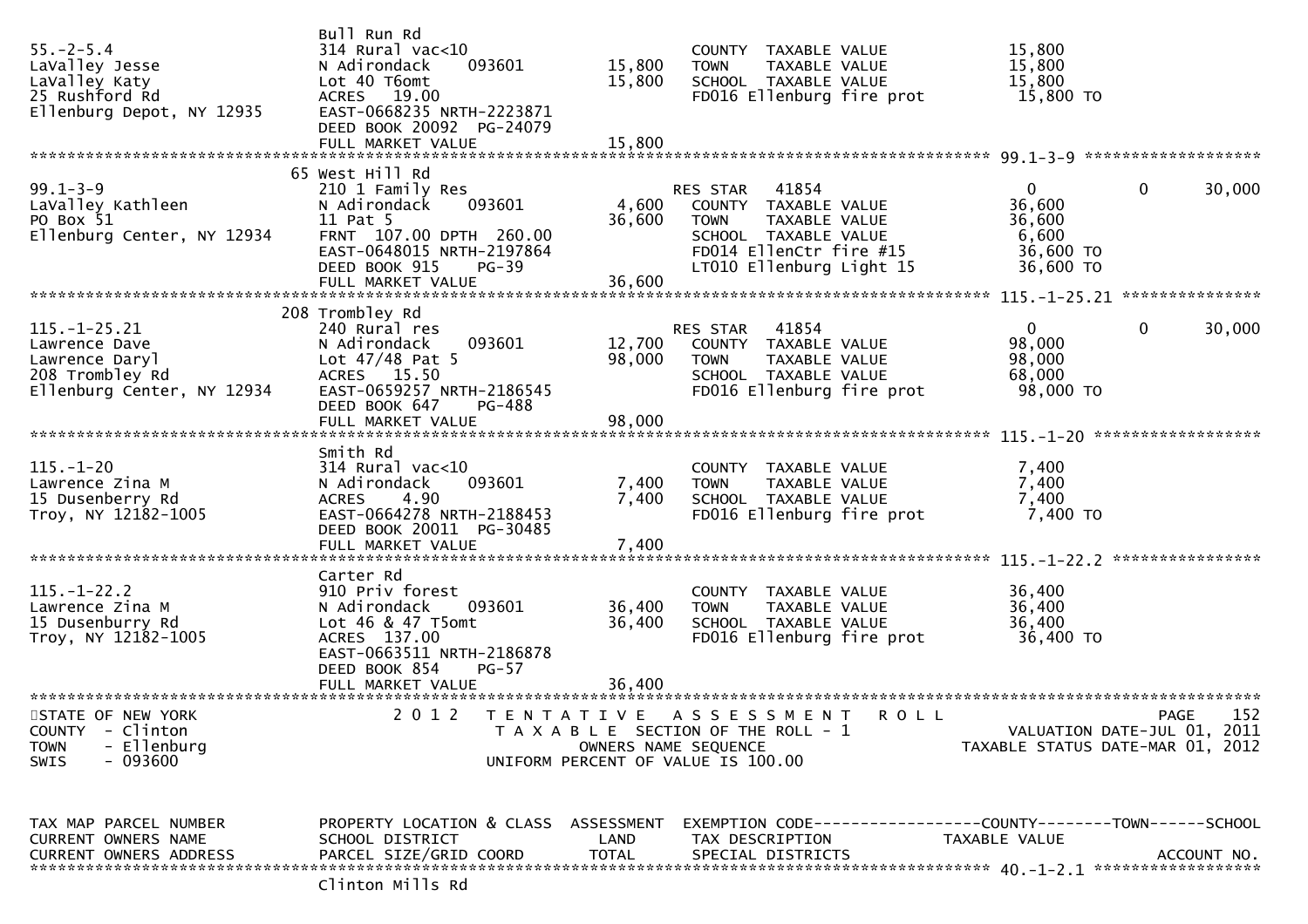| $40. - 1 - 2.1$<br>Leading Edge Group Inc<br>PO Box 69<br>Saranac, NY 12981                              | 321 Abandoned ag<br>093601<br>N Adirondack<br>59 Pat 5<br>ACRES 43.00<br>EAST-0663175 NRTH-2232316<br>DEED BOOK 20031 PG-61335<br>FULL MARKET VALUE              | 28,300<br>28,300<br>28,300                | COUNTY TAXABLE VALUE<br><b>TOWN</b><br>TAXABLE VALUE<br>SCHOOL TAXABLE VALUE<br>FD016 Ellenburg fire prot                              | 28,300<br>28,300<br>28,300<br>28,300 TO                                                                                |
|----------------------------------------------------------------------------------------------------------|------------------------------------------------------------------------------------------------------------------------------------------------------------------|-------------------------------------------|----------------------------------------------------------------------------------------------------------------------------------------|------------------------------------------------------------------------------------------------------------------------|
|                                                                                                          |                                                                                                                                                                  |                                           |                                                                                                                                        | **************                                                                                                         |
| 141. –1–4.31–1<br>Leary Carol A<br>Leary Brian D<br>Box 137<br>Chateaugay, NY 12920                      | 5190 Rt 374<br>240 Rural res<br>093601<br>N Adirondack<br>Lot 100 T5omt<br>ACRES 210.60<br>EAST-0625867 NRTH-2171295<br>DEED BOOK 20051 PG-81369                 | 69,800<br>122,000                         | COUNTY TAXABLE VALUE<br>TAXABLE VALUE<br><b>TOWN</b><br>SCHOOL TAXABLE VALUE<br>FD040 Lyon Mountain Fire<br>WD018 Chat lake water dist | 122,000<br>122,000<br>122,000<br>122,000 TO<br>12,542 TO M                                                             |
|                                                                                                          | FULL MARKET VALUE                                                                                                                                                | 122,000                                   |                                                                                                                                        |                                                                                                                        |
| $141. - 1 - 4.31 - 2$<br>Leary Carol A<br>Leary Brian D<br>Box 137<br>Chateaugay, NY 12920               | Rt 374<br>321 Abandoned ag<br>163401<br>Chateaugay 1<br>100 Pat 5<br>ACRES 31.30<br>EAST-0623521 NRTH-2172572<br>DEED BOOK 20051 PG-81369                        | 12,900<br>12,900                          | COUNTY TAXABLE VALUE<br>TAXABLE VALUE<br><b>TOWN</b><br>SCHOOL TAXABLE VALUE<br>FD040 Lyon Mountain Fire                               | 12,900<br>12,900<br>12,900<br>12,900 TO                                                                                |
|                                                                                                          | FULL MARKET VALUE                                                                                                                                                | 12,900                                    |                                                                                                                                        |                                                                                                                        |
|                                                                                                          |                                                                                                                                                                  |                                           |                                                                                                                                        |                                                                                                                        |
| $141.3 - 2 - 28$<br>Leary Francis K<br>Leary Jerry<br>3 Shamrock Ct<br>Plattsburgh, NY 12901-2412        | Hill Rd<br>$312$ Vac w/imprv - WTRFNT<br>N Adirondack<br>093601<br>100 Pat 5<br>FRNT 38.50 DPTH 80.00<br>EAST-0623912 NRTH-2171943<br>DEED BOOK 765<br>$PG-25$   | 26,900<br>30,900                          | COUNTY TAXABLE VALUE<br>TAXABLE VALUE<br><b>TOWN</b><br>SCHOOL TAXABLE VALUE<br>FD040 Lyon Mountain Fire<br>WD018 Chat lake water dist | 30,900<br>30,900<br>30,900<br>30,900 TO<br>30,900 ТО М                                                                 |
|                                                                                                          | FULL MARKET VALUE                                                                                                                                                | 30,900                                    |                                                                                                                                        |                                                                                                                        |
|                                                                                                          | 5168 Rt 374                                                                                                                                                      |                                           |                                                                                                                                        |                                                                                                                        |
| 141. – 1–4.1<br>Leary Jeremiah B Jr<br>817 Turbeville Ter<br>The Villages, FL 32162                      | 210 1 Family Res<br>093601<br>N Adirondack<br>100 Pat 5<br>FRNT 274.90 DPTH 157.70<br>EAST-0625140 NRTH-2170575<br>DEED BOOK 20041 PG-75109<br>FULL MARKET VALUE | 5,000<br>55,000<br>55,000                 | COUNTY TAXABLE VALUE<br><b>TOWN</b><br>TAXABLE VALUE<br>SCHOOL TAXABLE VALUE<br>FD040 Lyon Mountain Fire                               | 55,000<br>55,000<br>55,000<br>55,000 TO                                                                                |
|                                                                                                          |                                                                                                                                                                  |                                           |                                                                                                                                        |                                                                                                                        |
| STATE OF NEW YORK<br><b>COUNTY</b><br>- Clinton<br>- Ellenburg<br><b>TOWN</b><br>- 093600<br><b>SWIS</b> | 2 0 1 2                                                                                                                                                          | T E N T A T I V E<br>OWNERS NAME SEQUENCE | A S S E S S M E N T<br>R O L L<br>T A X A B L E SECTION OF THE ROLL - 1<br>UNIFORM PERCENT OF VALUE IS 100.00                          | 153<br>PAGE<br>VALUATION DATE-JUL 01, 2011<br>TAXABLE STATUS DATE-MAR 01, 2012                                         |
| TAX MAP PARCEL NUMBER<br>CURRENT OWNERS NAME<br><b>CURRENT OWNERS ADDRESS</b>                            | PROPERTY LOCATION & CLASS<br>SCHOOL DISTRICT<br>PARCEL SIZE/GRID COORD                                                                                           | ASSESSMENT<br>LAND<br><b>TOTAL</b>        | TAX DESCRIPTION<br>SPECIAL DISTRICTS                                                                                                   | EXEMPTION        CODE-----------------COUNTY-------TOWN------SCHOOL<br>TAXABLE VALUE<br>ACCOUNT NO.<br>*************** |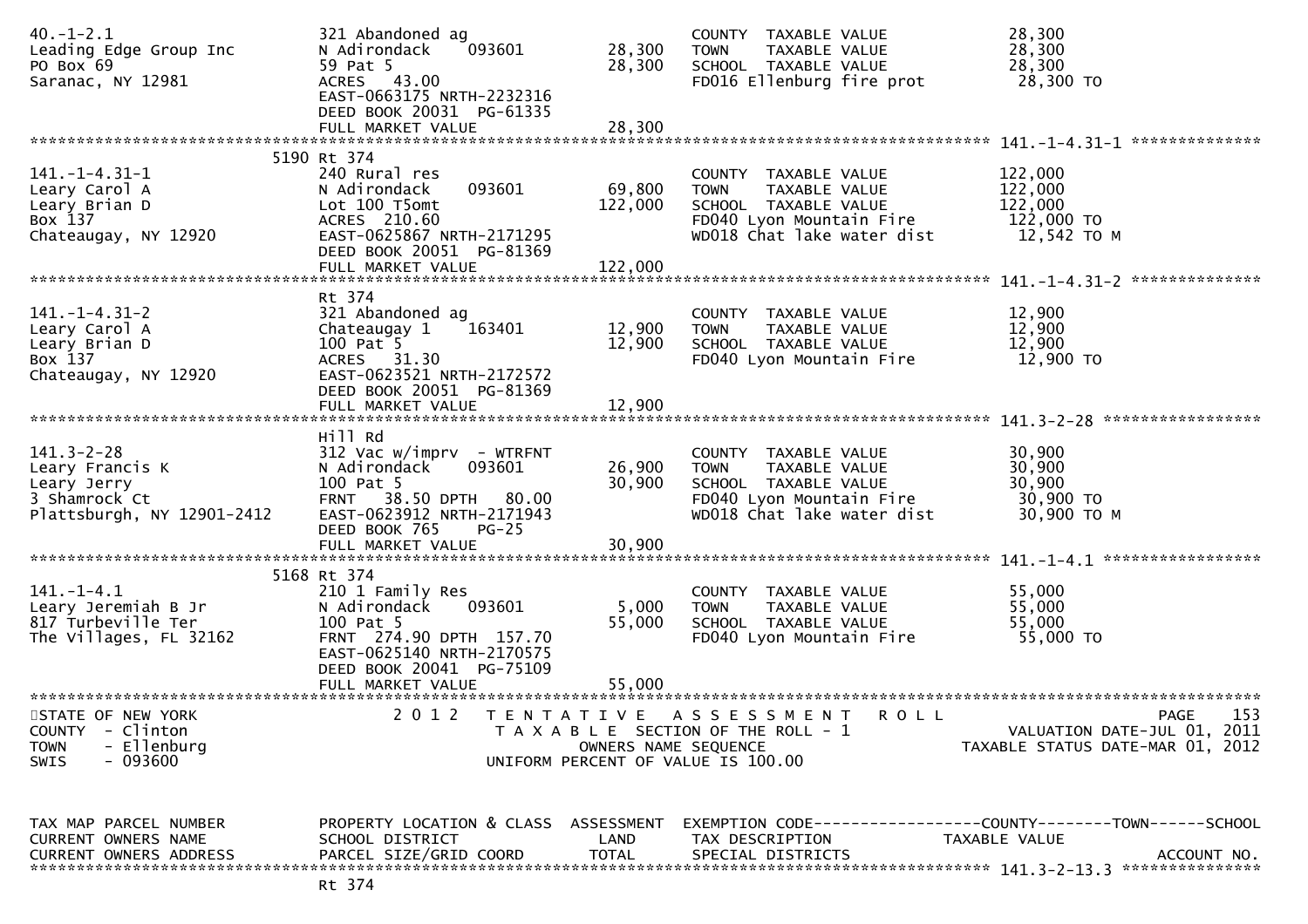| $141.3 - 2 - 13.3$<br>Leary John F<br>Leary Carol A<br>Box 137<br>Chateaugay, NY 12920                                                                                | $312$ Vac w/imprv - WTRFNT<br>N Adirondack<br>093601<br>Lot 100 T5 Omt<br>FRNT 158.00 DPTH 180.00<br>EAST-0624575 NRTH-2170944<br>DEED BOOK 751<br><b>PG-289</b><br>FULL MARKET VALUE | 104,800<br>105,000<br>105,000 | COUNTY TAXABLE VALUE<br><b>TOWN</b><br>TAXABLE VALUE<br>SCHOOL TAXABLE VALUE<br>FD040 Lyon Mountain Fire<br>WD018 Chat lake water dist                  | 105,000<br>105,000<br>105,000<br>105,000 TO<br>105,000 ТО М                            |                                |
|-----------------------------------------------------------------------------------------------------------------------------------------------------------------------|---------------------------------------------------------------------------------------------------------------------------------------------------------------------------------------|-------------------------------|---------------------------------------------------------------------------------------------------------------------------------------------------------|----------------------------------------------------------------------------------------|--------------------------------|
|                                                                                                                                                                       |                                                                                                                                                                                       |                               |                                                                                                                                                         |                                                                                        |                                |
| $71.3 - 2 - 53$<br>Leclair Brock<br>22 Lake Roxanne Rd<br>Ellenburg Depot, NY 12935                                                                                   | 22 Lake Roxanne Rd<br>210 1 Family Res<br>093601<br>N Adirondack<br>Lot 20<br>FRNT 100.00 DPTH 270.00<br>080<br>BANK<br>EAST-0673188 NRTH-2212966<br>DEED BOOK 20112 PG-43243         | 9,200<br>90,000               | 41854<br>RES STAR<br>COUNTY TAXABLE VALUE<br><b>TOWN</b><br>TAXABLE VALUE<br>SCHOOL TAXABLE VALUE<br>FD002 EllenDpt fire 21<br>LT011 Ellenburg Light 21 | 0<br>$\mathbf{0}$<br>90,000<br>90,000<br>60,000<br>90,000 TO<br>90,000 TO              | 30,000                         |
|                                                                                                                                                                       |                                                                                                                                                                                       |                               |                                                                                                                                                         |                                                                                        |                                |
| $155.2 - 1 - 13$<br>Leclair Cynthia<br>132 Blanche Rd<br>Merrill, NY 12955                                                                                            | 132 Blanche Rd<br>210 1 Family Res<br>093601<br>N Adirondack<br>119 Pat 5<br>FRNT 157.00 DPTH 218.00<br>EAST-0633105 NRTH-2164454<br>DEED BOOK 860<br><b>PG-71</b>                    | 4,900<br>37,000               | RES STAR<br>41854<br>COUNTY TAXABLE VALUE<br>TAXABLE VALUE<br><b>TOWN</b><br>SCHOOL TAXABLE VALUE<br>FD040 Lyon Mountain Fire                           | $\mathbf{0}$<br>0<br>37,000<br>37,000<br>7,000<br>37,000 TO                            | 30,000                         |
|                                                                                                                                                                       | FULL MARKET VALUE                                                                                                                                                                     | 37,000                        |                                                                                                                                                         |                                                                                        |                                |
| $85.1 - 1 - 10.1$<br>LeClair Herbert<br>6606 Military Tpke<br>Ellenburg, NY 12933                                                                                     | Military Tpke<br>312 Vac w/imprv<br>093601<br>N Adirondack<br>18 Pat 6<br>FRNT 99.00 DPTH 113.00<br>EAST-0664208 NRTH-2207885<br>DEED BOOK 217<br>$PG-85$                             | 3,400<br>4,700                | COUNTY TAXABLE VALUE<br>TAXABLE VALUE<br><b>TOWN</b><br>SCHOOL TAXABLE VALUE<br>FD016 Ellenburg fire prot<br>LT012 Ellenburg Light 5                    | 4,700<br>4,700<br>4,700<br>4,700 TO<br>4,700 TO                                        |                                |
| $83. - 1 - 15.2$<br>LeClair Jerome F<br>Leclair Sharon<br>7325 Star Rd Rt 190<br>Ellenburg Center, NY 12934<br>MAY BE SUBJECT TO PAYMENT<br>UNDER AGDIST LAW TIL 2016 | 7325 Star Rd<br>241 Rural res&ag<br>093601<br>N Adirondack<br>Lot 6 T6omt<br>ACRES 66.70<br>EAST-0647613 NRTH-2203315<br>DEED BOOK 781<br>PG-229<br>FULL MARKET VALUE                 | 151,100<br>151,100            | AGRI DISTR 41720<br>36,300 RES STAR 41854<br>COUNTY TAXABLE VALUE<br><b>TOWN</b><br>TAXABLE VALUE<br>SCHOOL TAXABLE VALUE<br>FD014 EllenCtr fire #15    | 11,182<br>11,182<br>$\overline{0}$<br>0<br>139,918<br>139,918<br>109,918<br>151,100 TO | lease 2011<br>11,182<br>30,000 |
| STATE OF NEW YORK<br>COUNTY - Clinton<br>- Ellenburg<br><b>TOWN</b><br>- 093600<br><b>SWIS</b>                                                                        | 2 0 1 2<br>T E N T A T I V E                                                                                                                                                          |                               | <b>ROLL</b><br>A S S E S S M E N T<br>T A X A B L E SECTION OF THE ROLL - 1<br>OWNERS NAME SEQUENCE<br>UNIFORM PERCENT OF VALUE IS 100.00               | VALUATION DATE-JUL 01, 2011<br>TAXABLE STATUS DATE-MAR 01, 2012                        | 154<br>PAGE                    |
| TAX MAP PARCEL NUMBER<br><b>CURRENT OWNERS NAME</b><br>CURRENT OWNERS ADDRESS                                                                                         | PROPERTY LOCATION & CLASS ASSESSMENT<br>SCHOOL DISTRICT<br>PARCEL SIZE/GRID COORD                                                                                                     | LAND<br><b>TOTAL</b>          | EXEMPTION CODE------------------COUNTY--------TOWN------SCHOOL<br>TAX DESCRIPTION<br>SPECIAL DISTRICTS                                                  | TAXABLE VALUE                                                                          | ACCOUNT NO.                    |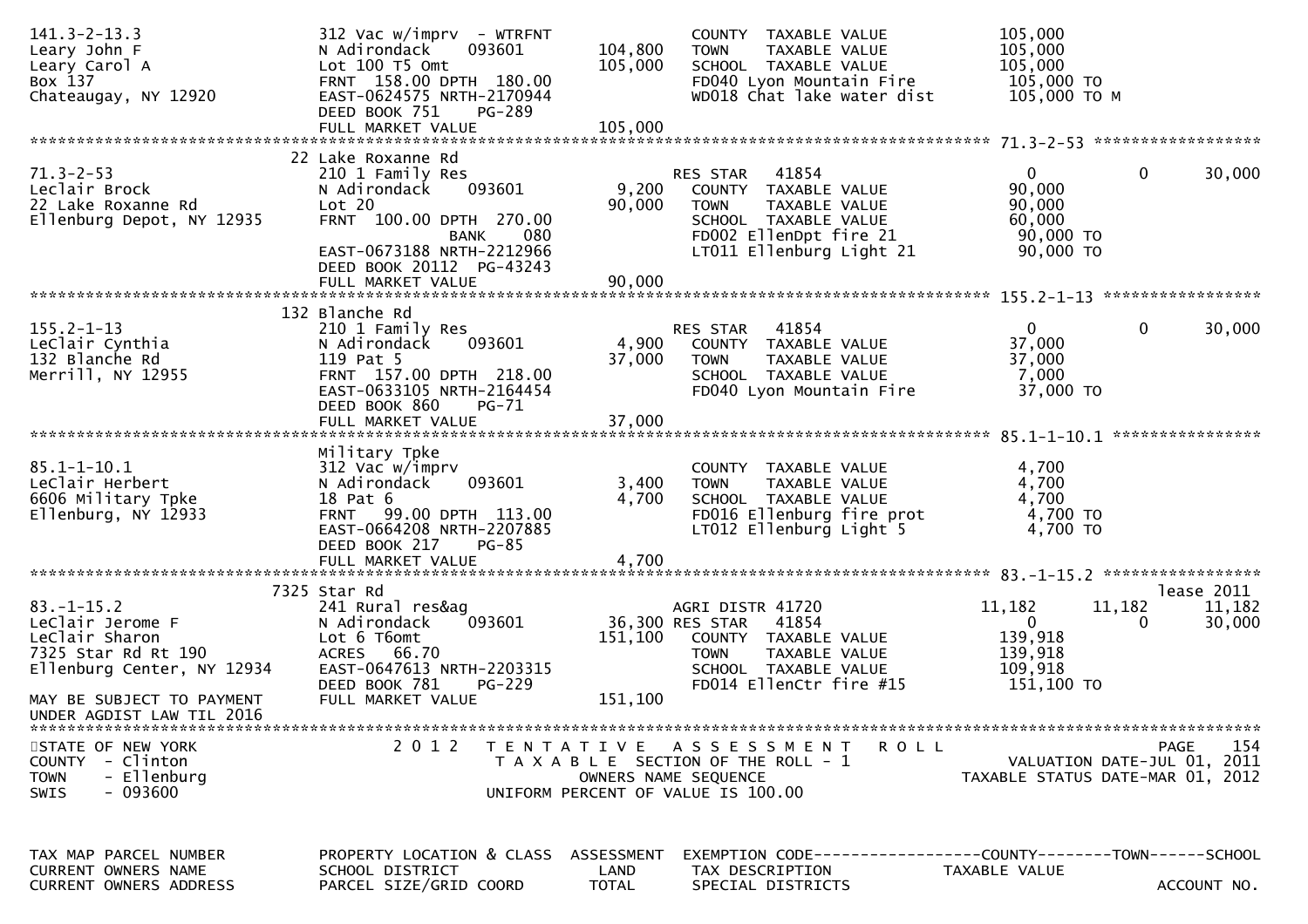|                                                                                                                   |                                                                                                                                                               |                            | *******************                                                                                                          | 84. -1-18.2 ******************                                               |                    |
|-------------------------------------------------------------------------------------------------------------------|---------------------------------------------------------------------------------------------------------------------------------------------------------------|----------------------------|------------------------------------------------------------------------------------------------------------------------------|------------------------------------------------------------------------------|--------------------|
| $84. - 1 - 18.2$<br>Leclair Julian<br>Leclair Patricia<br>147 Brandy Brook Rd<br>Ellenburg Center, NY 12934       | Star Rd<br>910 Priv forest<br>093601<br>N Adirondack<br>4p5 Pat<br>ACRES 104.60<br>EAST-0653859 NRTH-2202918<br>DEED BOOK 99001 PG-11837<br>FULL MARKET VALUE | 26,300<br>26,300<br>26,300 | COUNTY TAXABLE VALUE<br>TAXABLE VALUE<br><b>TOWN</b><br>SCHOOL TAXABLE VALUE<br>FD014 EllenCtr fire #15                      | 26,300<br>26,300<br>26,300<br>26,300 TO                                      |                    |
| $84. - 1 - 25.2$                                                                                                  | Star Rd<br>910 Priv forest                                                                                                                                    |                            | COUNTY TAXABLE VALUE                                                                                                         | 16,700                                                                       |                    |
| Leclair Julian<br>Leclair Patricia<br>147 Brandy Brook Rd<br>Ellenburg Center, NY 12934                           | 093601<br>N Adirondack<br>21 A<br>20.30<br><b>ACRES</b><br>EAST-0654830 NRTH-2204915                                                                          | 16,700<br>16,700           | TAXABLE VALUE<br><b>TOWN</b><br>SCHOOL TAXABLE VALUE<br>FD016 Ellenburg fire prot                                            | 16,700<br>16,700<br>16,700 TO                                                |                    |
|                                                                                                                   | DEED BOOK 99001 PG-11837<br>FULL MARKET VALUE                                                                                                                 | 16,700                     |                                                                                                                              |                                                                              |                    |
|                                                                                                                   | 147 Brandy Brook Rd                                                                                                                                           |                            |                                                                                                                              |                                                                              |                    |
| $83. - 1 - 13$<br>LeClair Julian E<br>LeClair Patricia J<br>147 Brandy Brook Rd<br>Ellenburg Center, NY 12934     | 240 Rural res<br>093601<br>N Adirondack<br>Lot $6$ Pat $6$<br>ACRES 13.90<br>EAST-0648475 NRTH-2202241                                                        | 12,200<br>129,600          | RES STAR<br>41854<br>COUNTY TAXABLE VALUE<br>TAXABLE VALUE<br><b>TOWN</b><br>SCHOOL TAXABLE VALUE<br>FD014 EllenCtr fire #15 | $\overline{0}$<br>$\mathbf{0}$<br>129,600<br>129,600<br>99,600<br>129,600 TO | 30,000             |
|                                                                                                                   | DEED BOOK 647<br>PG-490                                                                                                                                       |                            |                                                                                                                              |                                                                              |                    |
| $83. - 1 - 14.1$<br>LeClair Julian E<br>LeClair Patricia J<br>147 Brandy Brook Rd<br>Ellenburg Center, NY 12934   | 185 Brandy Brook Rd<br>210 1 Family Res<br>N Adirondack<br>093601<br>6 Pat 6<br>1.70<br><b>ACRES</b><br>EAST-0648608 NRTH-2202675<br>DEED BOOK 20051 PG-86983 | 5,100<br>14,800            | COUNTY TAXABLE VALUE<br>TAXABLE VALUE<br><b>TOWN</b><br>SCHOOL TAXABLE VALUE<br>FD014 EllenCtr fire #15                      | 14,800<br>14,800<br>14,800<br>14,800 TO                                      |                    |
|                                                                                                                   |                                                                                                                                                               |                            |                                                                                                                              |                                                                              | ***************    |
| $84. - 1 - 19.226$<br>Leclair Julian E<br>Leclair Patricia J<br>147 Brandy Brook Rd<br>Ellenburg Center, NY 12934 | Star Rd<br>321 Abandoned ag<br>093601<br>N Adirondack<br>Lot 5 T6omt<br>ACRES 61.50<br>EAST-0651506 NRTH-2202860                                              | 21,600<br>21,600           | COUNTY TAXABLE VALUE<br>TAXABLE VALUE<br><b>TOWN</b><br>SCHOOL TAXABLE VALUE<br>FD016 Ellenburg fire prot                    | 21,600<br>21,600<br>21,600<br>21,600 TO                                      |                    |
|                                                                                                                   | DEED BOOK 20112 PG-40320<br>FULL MARKET VALUE                                                                                                                 | 21,600                     |                                                                                                                              |                                                                              |                    |
| STATE OF NEW YORK<br>COUNTY - Clinton<br>- Ellenburg<br><b>TOWN</b><br>$-093600$<br><b>SWIS</b>                   | 2 0 1 2                                                                                                                                                       | OWNERS NAME SEQUENCE       | TENTATIVE ASSESSMENT<br>R O L L<br>T A X A B L E SECTION OF THE ROLL - 1<br>UNIFORM PERCENT OF VALUE IS 100.00               | VALUATION DATE-JUL 01, 2011<br>TAXABLE STATUS DATE-MAR 01, 2012              | 155<br><b>PAGE</b> |
| TAX MAP PARCEL NUMBER<br><b>CURRENT OWNERS NAME</b><br>CURRENT OWNERS ADDRESS                                     | PROPERTY LOCATION & CLASS ASSESSMENT<br>SCHOOL DISTRICT<br>PARCEL SIZE/GRID COORD                                                                             | LAND<br><b>TOTAL</b>       | EXEMPTION        CODE-----------------COUNTY-------TOWN------SCHOOL<br>TAX DESCRIPTION<br>SPECIAL DISTRICTS                  | TAXABLE VALUE                                                                | ACCOUNT NO.        |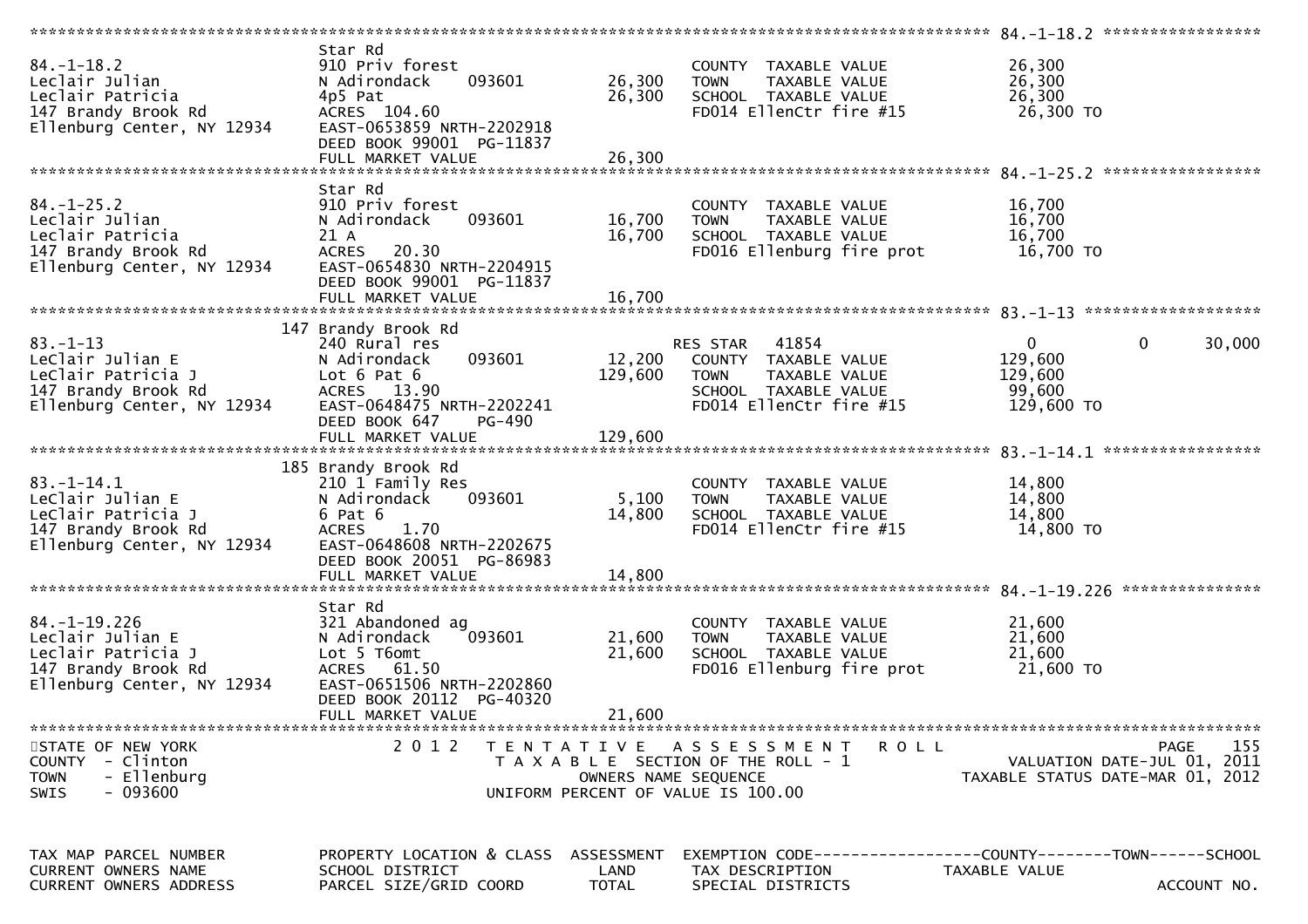|                                                                                                                   |                                                                                                                                                                                             |                              |                                                                                                                                                        | ******************* 84.-1-19.228 ****************                   |                                            |
|-------------------------------------------------------------------------------------------------------------------|---------------------------------------------------------------------------------------------------------------------------------------------------------------------------------------------|------------------------------|--------------------------------------------------------------------------------------------------------------------------------------------------------|---------------------------------------------------------------------|--------------------------------------------|
| $84. - 1 - 19.228$<br>Leclair Julian E<br>Leclair Patricia J<br>147 Brandy Brook Rd<br>Ellenburg Center, NY 12934 | Star Rd<br>321 Abandoned ag<br>N Adirondack<br>093601<br>Lot 5 T6omt<br>Cersosimo Sub Lot 8<br>ACRES 34.50<br>EAST-0652537 NRTH-2203253<br>DEED BOOK 20112 PG-40320<br>FULL MARKET VALUE    | 24,800<br>24,800<br>24,800   | COUNTY TAXABLE VALUE<br>TAXABLE VALUE<br><b>TOWN</b><br>SCHOOL TAXABLE VALUE<br>FD016 Ellenburg fire prot                                              | 24,800<br>24,800<br>24,800<br>24,800 TO                             |                                            |
|                                                                                                                   |                                                                                                                                                                                             |                              |                                                                                                                                                        |                                                                     |                                            |
| $85.1 - 1 - 13$<br>Leclair Lawrence H<br>PO Box 52<br>Ellenburg, NY 12933                                         | 6606 Military Tpke<br>210 1 Family Res<br>093601<br>N Adirondack<br>18 Pat 6<br><b>ACRES</b><br>1.00<br>EAST-0663323 NRTH-2208172<br>DEED BOOK 20001 PG-26491<br>FULL MARKET VALUE          | 10,000<br>31,200<br>31,200   | RES STAR 41854<br>COUNTY TAXABLE VALUE<br>TAXABLE VALUE<br><b>TOWN</b><br>SCHOOL TAXABLE VALUE<br>FD016 Ellenburg fire prot<br>LT012 Ellenburg Light 5 | $\mathbf{0}$<br>31,200<br>31,200<br>1,200<br>28,080 TO<br>31,200 TO | $\mathbf{0}$<br>30,000                     |
|                                                                                                                   |                                                                                                                                                                                             |                              |                                                                                                                                                        |                                                                     |                                            |
| $145. - 1 - 7$<br>LeClair William P Jr<br>LeClair Janice M<br>633 Plank Rd<br>Ellenburg Depot, NY 12935           | 633 Plank Rd<br>210 1 Family Res<br>N Adirondack<br>093601<br>110 Pat 5<br>1.50 BANK<br><b>ACRES</b><br>860<br>EAST-0681180 NRTH-2175714<br>DEED BOOK 20092 PG-25309                        | 5,100<br>62,000              | RES STAR<br>41854<br>COUNTY TAXABLE VALUE<br><b>TOWN</b><br>TAXABLE VALUE<br>SCHOOL TAXABLE VALUE<br>FD016 Ellenburg fire prot                         | 0<br>62,000<br>62,000<br>32,000<br>62,000 TO                        | 0<br>30,000                                |
|                                                                                                                   | FULL MARKET VALUE                                                                                                                                                                           | 62,000                       |                                                                                                                                                        |                                                                     |                                            |
|                                                                                                                   |                                                                                                                                                                                             |                              |                                                                                                                                                        |                                                                     |                                            |
| $155. - 3 - 10$<br>LeDuc Claude                                                                                   | 4706 Rt 374<br>210 1 Family Res<br>093601<br>N Adirondack                                                                                                                                   |                              | 41854<br>RES STAR<br>COUNTY TAXABLE VALUE                                                                                                              | $\mathbf{0}$                                                        | 0<br>30,000                                |
| 4706 Rt 374<br>Merrill, NY 12952                                                                                  | Lot 119 Pat 5<br>3.70<br><b>ACRES</b><br>EAST-0631976 NRTH-2162545<br>DEED BOOK 20092 PG-22242                                                                                              | 6,700<br>36,000              | TAXABLE VALUE<br><b>TOWN</b><br>SCHOOL TAXABLE VALUE<br>FD040 Lyon Mountain Fire                                                                       | 36,000<br>36,000<br>6,000<br>36,000 TO                              |                                            |
|                                                                                                                   | FULL MARKET VALUE                                                                                                                                                                           | 36,000                       |                                                                                                                                                        |                                                                     |                                            |
| $155.1 - 2 - 27$<br>LeFevre Stephen A<br>LeFevre Nancy L<br>50 Akey Rd<br>Morrisonville, NY 12962                 | 5049 Rt 374<br>270 Mfg housing - WTRFNT<br>093601<br>N Adirondack<br>Lot 101 Pat 5<br>FRNT 100.00 DPTH 225.00<br>EAST-0626179 NRTH-2167930<br>DEED BOOK 20041 PG-66711<br>FULL MARKET VALUE | 92,900<br>112,500<br>112,500 | COUNTY TAXABLE VALUE<br>TAXABLE VALUE<br><b>TOWN</b><br>SCHOOL TAXABLE VALUE<br>FD040 Lyon Mountain Fire<br>WD018 Chat lake water dist                 | 112,500<br>112,500<br>112,500<br>112,500 TO<br>112,500 TO M         |                                            |
|                                                                                                                   |                                                                                                                                                                                             |                              |                                                                                                                                                        |                                                                     |                                            |
| STATE OF NEW YORK<br>COUNTY - Clinton<br>- Ellenburg<br><b>TOWN</b><br>$-093600$<br><b>SWIS</b>                   | 2 0 1 2                                                                                                                                                                                     |                              | TENTATIVE ASSESSMENT ROLL<br>T A X A B L E SECTION OF THE ROLL - 1<br>OWNERS NAME SEQUENCE<br>UNIFORM PERCENT OF VALUE IS 100.00                       | TAXABLE STATUS DATE-MAR 01, 2012                                    | 156<br>PAGE<br>VALUATION DATE-JUL 01, 2011 |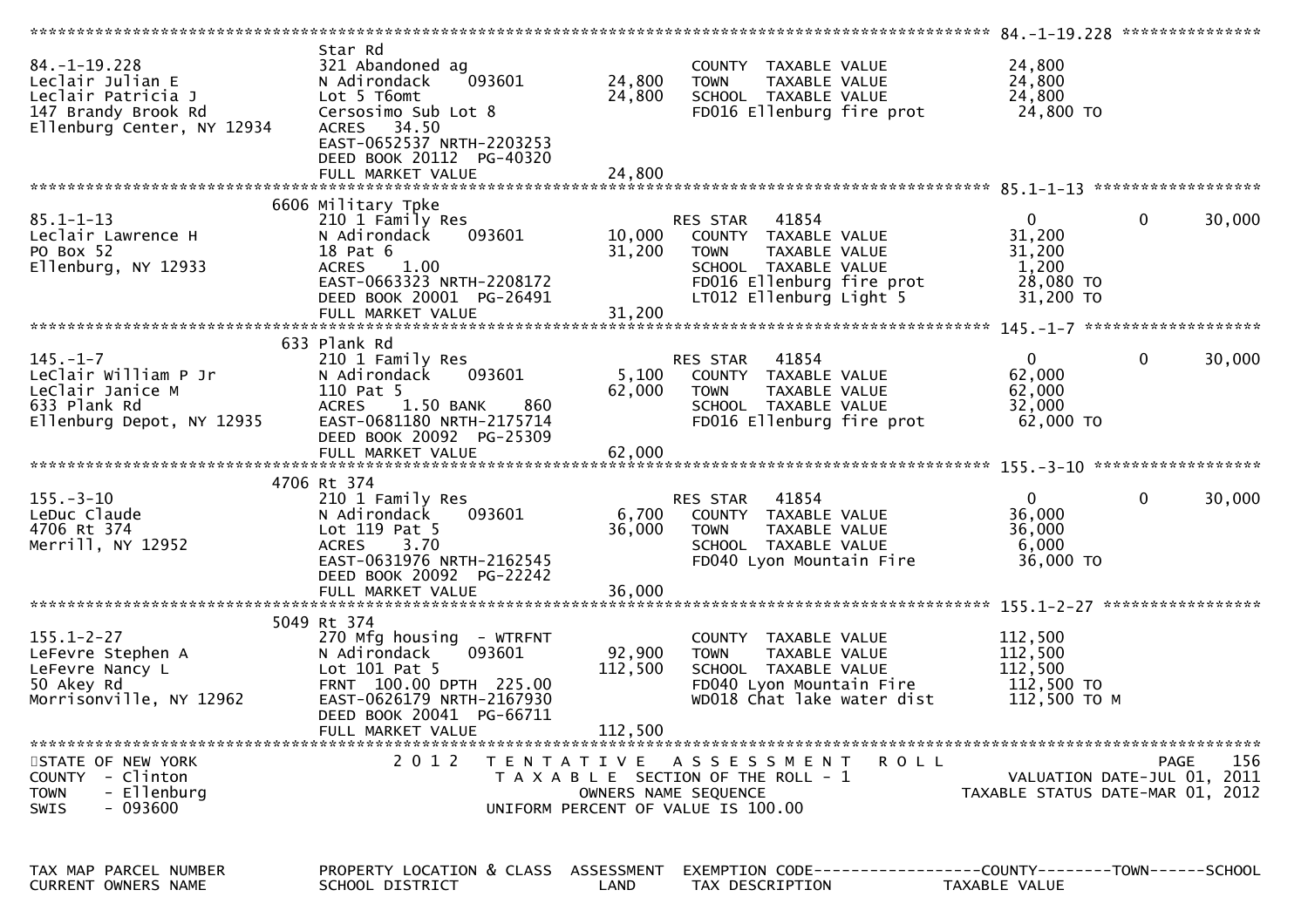| $99. - 2 - 31$<br>Legacy Donald<br>PO Box 100<br>Ellenburg Center, NY 12934                     | 70 West Hill Rd<br>270 Mfg housing<br>093601<br>N Adirondack<br>96.00 DPTH 150.00<br><b>FRNT</b><br>EAST-0647662 NRTH-2197778<br>DEED BOOK 20031 PG-51288<br>FULL MARKET VALUE              | 4,000<br>26,000<br>26,000                                                                                                   | RES STAR<br><b>TOWN</b>      | 41854<br>COUNTY TAXABLE VALUE<br>TAXABLE VALUE<br>SCHOOL TAXABLE VALUE<br>FD014 EllenCtr fire #15<br>LT010 Ellenburg Light 15 | $\Omega$<br>26,000<br>26,000<br>0<br>26,000 TO<br>26,000 TO                   | $\mathbf 0$<br>26,000<br>99.1-1-31 *******************                                |
|-------------------------------------------------------------------------------------------------|---------------------------------------------------------------------------------------------------------------------------------------------------------------------------------------------|-----------------------------------------------------------------------------------------------------------------------------|------------------------------|-------------------------------------------------------------------------------------------------------------------------------|-------------------------------------------------------------------------------|---------------------------------------------------------------------------------------|
| $99.1 - 1 - 31$<br>Leno Bradley<br>Giroux Virginia<br>2565 Route 11<br>Mooers, NY 12958         | 28 West Hill Rd<br>210 1 Family Res<br>N Adirondack<br>093601<br>11 Pat 5<br>56.00 DPTH 239.00<br><b>FRNT</b><br>EAST-0648732 NRTH-2198577<br>DEED BOOK 20122 PG-45335<br>FULL MARKET VALUE | 3,200<br>54,600<br>54,600                                                                                                   | COUNTY<br><b>TOWN</b>        | TAXABLE VALUE<br>TAXABLE VALUE<br>SCHOOL TAXABLE VALUE<br>FD014 EllenCtr fire #15<br>LT010 Ellenburg Light 15                 | 54,600<br>54,600<br>54,600<br>54,600 TO<br>54,600 TO                          |                                                                                       |
|                                                                                                 | 1455 Bradley Pond Rd                                                                                                                                                                        |                                                                                                                             |                              |                                                                                                                               |                                                                               |                                                                                       |
| $128. - 1 - 14.6$<br>Leonard David<br>PO Box 313<br>Lyon Mountain, NY 12952                     | 210 1 Family Res<br>093601<br>N Adirondack<br>Lot 52 T5omt<br><b>ACRES</b><br>8.75<br>EAST-0647713 NRTH-2183468<br>DEED BOOK 20041 PG-72127                                                 | 9,800<br>64,600                                                                                                             | RES STAR<br><b>TOWN</b>      | 41854<br>COUNTY TAXABLE VALUE<br>TAXABLE VALUE<br>SCHOOL TAXABLE VALUE<br>FD016 Ellenburg fire prot                           | $\mathbf{0}$<br>64,600<br>64,600<br>34,600<br>64,600 TO                       | $\mathbf 0$<br>30,000                                                                 |
|                                                                                                 | FULL MARKET VALUE                                                                                                                                                                           | 64,600                                                                                                                      |                              |                                                                                                                               |                                                                               |                                                                                       |
| $128. - 1 - 14.52$<br>Leonard David F<br>Martin Martha<br>PO Box 313<br>Lyon Mountain, NY 12952 | Bradley Pond Rd<br>321 Abandoned ag<br>093601<br>N Adirondack<br>Lot 52 T5 OMT<br>ACRES 43.40<br>EAST-0646864 NRTH-2183648<br>DEED BOOK 20051 PG-80249                                      | 19,300<br>19,300                                                                                                            | <b>COUNTY</b><br><b>TOWN</b> | TAXABLE VALUE<br>TAXABLE VALUE<br>SCHOOL TAXABLE VALUE<br>FD016 Ellenburg fire prot                                           | 19,300<br>19,300<br>19,300<br>19,300 TO                                       |                                                                                       |
| $142. - 1 - 10$<br>Leonard Kimberly<br>Leonard David<br>PO Box 313<br>Lyon Mountain, NY 12952   | 1109 Bradley Pond Rd<br>260 Seasonal res<br>093601<br>N Adirondack<br>93 Pat 5<br>FRNT 167.00 DPTH<br>88.00<br>EAST-0646315 NRTH-2176611<br>DEED BOOK 20021 PG-45351<br>FULL MARKET VALUE   | 3,300<br>8,000<br>8,000                                                                                                     | <b>TOWN</b>                  | COUNTY TAXABLE VALUE<br>TAXABLE VALUE<br>SCHOOL TAXABLE VALUE<br>FD016 Ellenburg fire prot                                    | 8,000<br>8,000<br>8,000<br>8,000 TO                                           |                                                                                       |
| STATE OF NEW YORK<br>COUNTY - Clinton<br>- Ellenburg<br><b>TOWN</b><br>$-093600$<br><b>SWIS</b> | 2 0 1 2                                                                                                                                                                                     | TENTATIVE ASSESSMENT<br>T A X A B L E SECTION OF THE ROLL - 1<br>OWNERS NAME SEQUENCE<br>UNIFORM PERCENT OF VALUE IS 100.00 |                              | <b>ROLL</b>                                                                                                                   |                                                                               | <b>PAGE</b><br>157<br>VALUATION DATE-JUL 01, 2011<br>TAXABLE STATUS DATE-MAR 01, 2012 |
| TAX MAP PARCEL NUMBER<br>CURRENT OWNERS NAME<br><b>CURRENT OWNERS ADDRESS</b>                   | PROPERTY LOCATION & CLASS<br>SCHOOL DISTRICT<br>PARCEL SIZE/GRID COORD                                                                                                                      | ASSESSMENT<br>LAND<br><b>TOTAL</b>                                                                                          | TAX DESCRIPTION              | SPECIAL DISTRICTS                                                                                                             | EXEMPTION CODE-----------------COUNTY-------TOWN------SCHOOL<br>TAXABLE VALUE | ACCOUNT NO.                                                                           |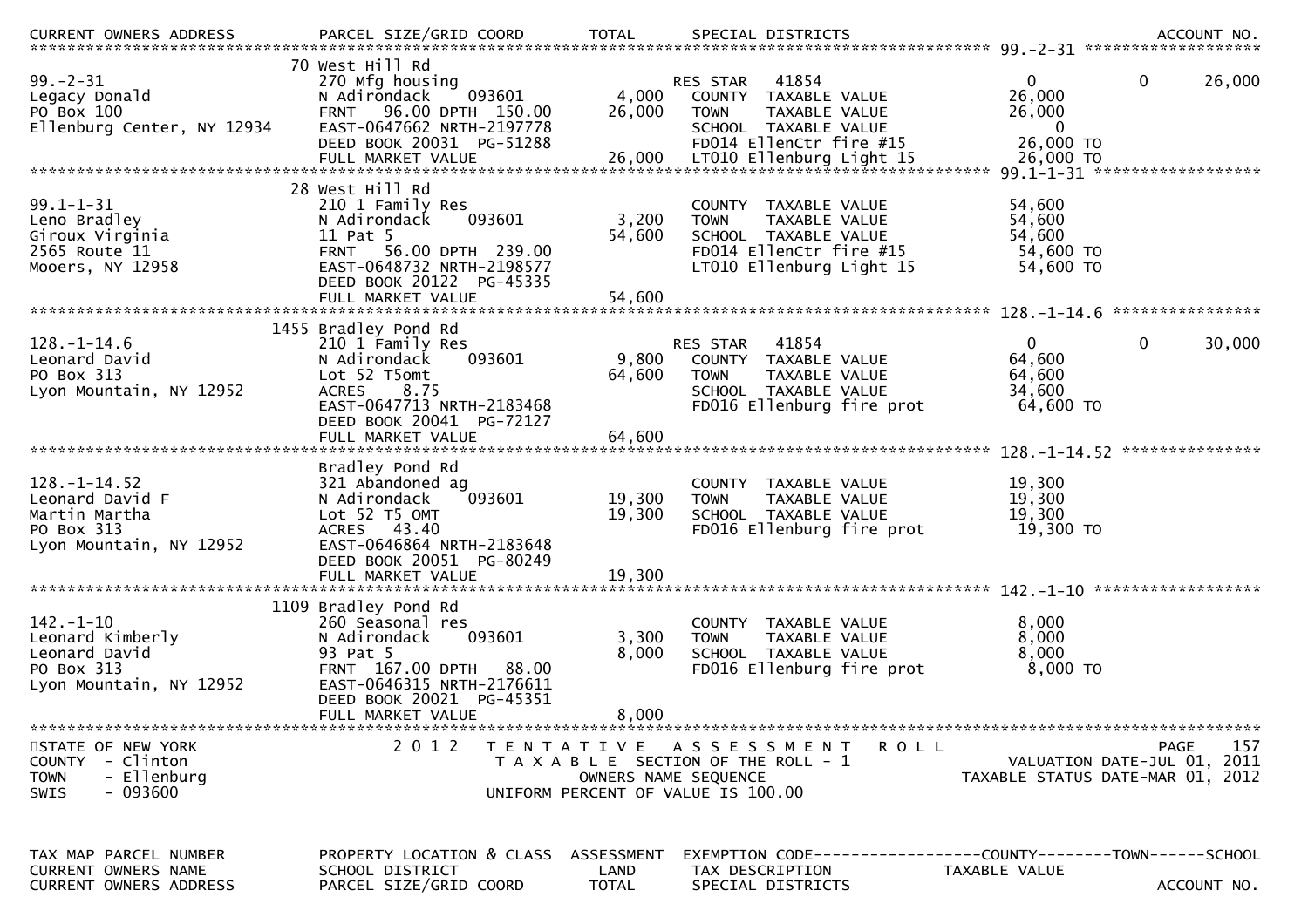|                               | 4714 Rt 374                          |                      |                                       |                                                              |
|-------------------------------|--------------------------------------|----------------------|---------------------------------------|--------------------------------------------------------------|
| $155. - 3 - 9$                | 260 Seasonal res                     |                      | COUNTY TAXABLE VALUE                  | 24,000                                                       |
| Leonard Stephen               | 093601<br>N Adirondack               | 5,200                | <b>TOWN</b><br>TAXABLE VALUE          | 24,000                                                       |
| Leonard Guilaine              | 119 Pat 5                            | 24,000               | SCHOOL TAXABLE VALUE                  | 24,000                                                       |
| 4714 Rt 374                   | <b>ACRES</b><br>1.30                 |                      | FD040 Lyon Mountain Fire              | 24,000 TO                                                    |
|                               |                                      |                      |                                       |                                                              |
| Ellenburg Depot, NY 12935     | EAST-0631797 NRTH-2162606            |                      |                                       |                                                              |
|                               | DEED BOOK 20112 PG-42359             |                      |                                       |                                                              |
|                               | FULL MARKET VALUE                    | 24,000               |                                       |                                                              |
|                               |                                      |                      |                                       |                                                              |
|                               | 90 Trombley Rd                       |                      |                                       |                                                              |
| $115. - 1 - 28$               | 240 Rural res                        |                      | COUNTY TAXABLE VALUE                  | 96,000                                                       |
| Leslie Marion Magee           | 093601<br>N Adirondack               | 11,400               | TAXABLE VALUE<br><b>TOWN</b>          | 96,000                                                       |
| 28 Locust Rd                  | ACRES 11.40                          | 96,000               | SCHOOL TAXABLE VALUE                  | 96,000                                                       |
| Pleasantville, NY 10570       | EAST-0658835 NRTH-2189372            |                      | FD016 Ellenburg fire prot             | 96,000 TO                                                    |
|                               | DEED BOOK 559<br>PG-1052             |                      |                                       |                                                              |
|                               |                                      |                      |                                       |                                                              |
|                               |                                      |                      |                                       |                                                              |
|                               |                                      |                      |                                       |                                                              |
|                               | Sharrett Rd                          |                      |                                       |                                                              |
| $100. -1 - 9$                 | 910 Priv forest                      |                      | COUNTY TAXABLE VALUE                  | 27,400                                                       |
| Levy Gabe                     | 093601<br>N Adirondack               | 27,400               | TAXABLE VALUE<br><b>TOWN</b>          | 27,400                                                       |
| 787 Ocean Ave Apt 807         | Lot $4/36$ Pat 5                     | 27,400               | SCHOOL TAXABLE VALUE                  | 27,400                                                       |
| Long Branch, NJ 07740         | ACRES 82.00                          |                      | FD016 Ellenburg fire prot             | 27,400 TO                                                    |
|                               | EAST-0666929 NRTH-2197515            |                      |                                       |                                                              |
|                               | DEED BOOK 604<br>PG-1002             |                      |                                       |                                                              |
|                               | FULL MARKET VALUE                    | 27,400               |                                       |                                                              |
|                               |                                      |                      |                                       |                                                              |
|                               |                                      |                      |                                       |                                                              |
|                               | Gadway Rd                            |                      |                                       |                                                              |
| $155.1 - 1 - 2.1$             | 314 Rural vac<10 - WTRFNT            |                      | COUNTY TAXABLE VALUE                  | 65,500                                                       |
| Lifwynn Camp Inc              | N Adirondack<br>093601               | 65,500               | TAXABLE VALUE<br><b>TOWN</b>          | 65,500                                                       |
| Attn: Marwede                 | 120t5omt                             | 65,500               | SCHOOL TAXABLE VALUE                  | 65,500                                                       |
| PO Box 343                    | 1.80<br><b>ACRES</b>                 |                      | FD040 Lyon Mountain Fire              | 65,500 TO                                                    |
| Worcester, VT 05682           | EAST-0626245 NRTH-2164674            |                      | WD018 Chat lake water dist            | 65,500 ТО М                                                  |
|                               | DEED BOOK 578<br>PG-306              |                      |                                       |                                                              |
|                               |                                      |                      |                                       |                                                              |
|                               |                                      |                      |                                       |                                                              |
|                               | 1184 West Hill Rd                    |                      |                                       |                                                              |
|                               |                                      |                      |                                       |                                                              |
| $111. - 1 - 1$                | 260 Seasonal res                     |                      | COUNTY TAXABLE VALUE                  | 28,000                                                       |
| Light Loreen                  | 093601<br>N Adirondack               | 18,700               | <b>TOWN</b><br>TAXABLE VALUE          | 28,000                                                       |
| 1184 West Hill Rd             | 20 T5omt                             | 28,000               | SCHOOL TAXABLE VALUE                  | 28,000                                                       |
| Lyon Mountain, NY 12955       | 38.50<br>ACRES                       |                      | FD016 Ellenburg fire prot             | 28,000 TO                                                    |
|                               | EAST-0622132 NRTH-2191696            |                      |                                       |                                                              |
|                               | DEED BOOK 20011 PG-31617             |                      |                                       |                                                              |
|                               | FULL MARKET VALUE                    | 28,000               |                                       |                                                              |
|                               |                                      |                      |                                       |                                                              |
| STATE OF NEW YORK             | 2012                                 |                      | TENTATIVE ASSESSMENT<br><b>ROLL</b>   | 158<br>PAGE                                                  |
| COUNTY - Clinton              |                                      |                      | T A X A B L E SECTION OF THE ROLL - 1 | VALUATION DATE-JUL 01, 2011                                  |
| <b>TOWN</b><br>- Ellenburg    |                                      | OWNERS NAME SEQUENCE |                                       | TAXABLE STATUS DATE-MAR 01, 2012                             |
|                               |                                      |                      |                                       |                                                              |
| - 093600<br><b>SWIS</b>       |                                      |                      | UNIFORM PERCENT OF VALUE IS 100.00    |                                                              |
|                               |                                      |                      |                                       |                                                              |
|                               |                                      |                      |                                       |                                                              |
|                               |                                      |                      |                                       |                                                              |
| TAX MAP PARCEL NUMBER         | PROPERTY LOCATION & CLASS ASSESSMENT |                      |                                       | EXEMPTION CODE-----------------COUNTY-------TOWN------SCHOOL |
| <b>CURRENT OWNERS NAME</b>    | SCHOOL DISTRICT                      | LAND                 | TAX DESCRIPTION                       | TAXABLE VALUE                                                |
| <b>CURRENT OWNERS ADDRESS</b> | PARCEL SIZE/GRID COORD               | <b>TOTAL</b>         | SPECIAL DISTRICTS                     | ACCOUNT NO.                                                  |
|                               |                                      |                      |                                       |                                                              |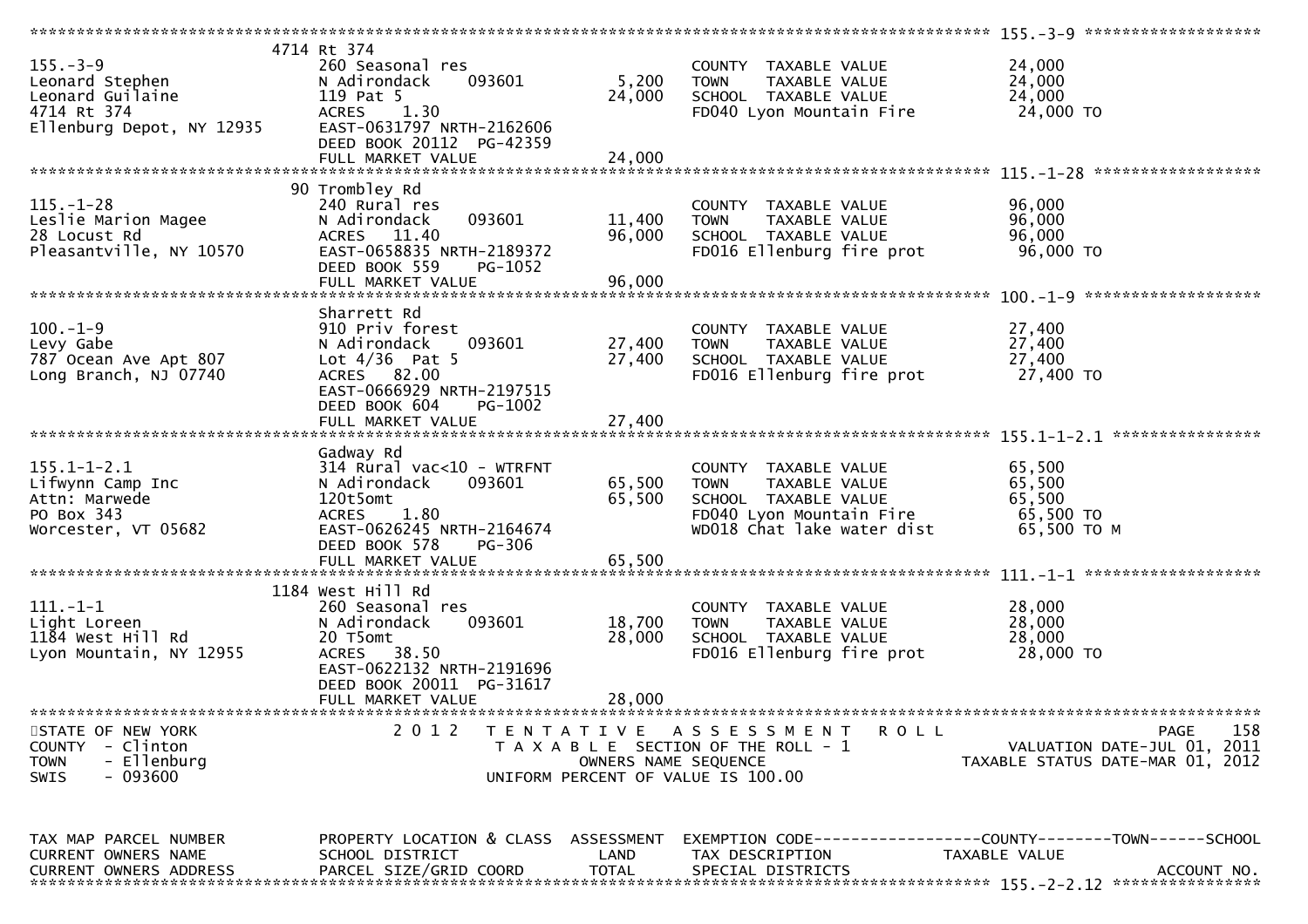| $155. - 2 - 2.12$<br>Lightfoot Leslie D<br>30 West Shore Dr<br>Ashburnham, MA 01430                          | Bigelow Rd<br>$31\overline{4}$ Rural vac<10<br>093601<br>N Adirondack<br>102 Pat 5<br>5.17<br><b>ACRES</b><br>EAST-0633178 NRTH-2166902<br>DEED BOOK 98001 PG-00586  | 12,100<br>12,100     | COUNTY TAXABLE VALUE<br>TAXABLE VALUE<br><b>TOWN</b><br>SCHOOL TAXABLE VALUE<br>FD040 Lyon Mountain Fire                                             | 12,100<br>12,100<br>12,100<br>12,100 TO                                  |                                                   |
|--------------------------------------------------------------------------------------------------------------|----------------------------------------------------------------------------------------------------------------------------------------------------------------------|----------------------|------------------------------------------------------------------------------------------------------------------------------------------------------|--------------------------------------------------------------------------|---------------------------------------------------|
|                                                                                                              |                                                                                                                                                                      |                      |                                                                                                                                                      |                                                                          |                                                   |
| $71.3 - 2 - 46.1$<br>Lindert Eric<br>Boudreau Chantal<br>5083 Rt 11<br>Ellenburg Depot, NY 12935             | 5083 Rt 11<br>220 2 Family Res<br>N Adirondack<br>093601<br>20 Pat 6<br>FRNT 121.80 DPTH 170.00<br>EAST-0673467 NRTH-2213322<br>DEED BOOK 20092 PG-25294             | 8,800<br>106,200     | RES STAR 41854<br>COUNTY TAXABLE VALUE<br>TAXABLE VALUE<br><b>TOWN</b><br>SCHOOL TAXABLE VALUE<br>FD002 EllenDpt fire 21<br>LT011 Ellenburg Light 21 | $\mathbf{0}$<br>106,200<br>106,200<br>76,200<br>106,200 TO<br>106,200 TO | $\mathbf 0$<br>30,000                             |
|                                                                                                              |                                                                                                                                                                      |                      |                                                                                                                                                      |                                                                          |                                                   |
| $71.3 - 2 - 46.2$<br>Lindert Eric<br>Boudreau Chantal<br>5083 Rt 11<br>Ellenburg Depot, NY 12935             | 5087 Rt 11<br>210 1 Family Res<br>N Adirondack<br>093601<br>Lot 20 T6omt<br>FRNT 62.00 DPTH 170.00<br>EAST-0673384 NRTH-2213283                                      | 3,300<br>28,000      | COUNTY TAXABLE VALUE<br>TAXABLE VALUE<br><b>TOWN</b><br>SCHOOL TAXABLE VALUE<br>FD002 EllenDpt fire 21<br>LT011 Ellenburg Light 21                   | 28,000<br>28,000<br>28,000<br>28,000 TO<br>28,000 TO                     |                                                   |
|                                                                                                              | DEED BOOK 20092 PG-29480                                                                                                                                             |                      |                                                                                                                                                      |                                                                          |                                                   |
|                                                                                                              | 451 Ellenburg Center Rd                                                                                                                                              |                      |                                                                                                                                                      |                                                                          |                                                   |
| $99 - 2 - 14$<br>Longtemps Charles F<br>Miller Lisa<br>451 Ellenburg Center Rd<br>Ellenburg Center, NY 12934 | 210 1 Family Res<br>N Adirondack<br>093601<br>9 Pat 5<br>2.17<br><b>ACRES</b><br>EAST-0653750 NRTH-2198977<br>DEED BOOK 931<br>PG-49                                 | 5,700<br>49,700      | RES STAR 41854<br>COUNTY TAXABLE VALUE<br><b>TOWN</b><br>TAXABLE VALUE<br>SCHOOL TAXABLE VALUE<br>FD014 EllenCtr fire #15                            | $\Omega$<br>49,700<br>49,700<br>19,700<br>49,700 TO                      | $\mathbf 0$<br>30,000                             |
|                                                                                                              | FULL MARKET VALUE                                                                                                                                                    | 49,700               |                                                                                                                                                      |                                                                          |                                                   |
| $82. - 1 - 4.22$<br>Lord Timothy E<br>Lord Jamie L<br>7318 Rt 190<br>Ellenburg Center, NY                    | 280 Ryan Rd<br>312 Vac w/imprv<br>093601<br>N Adirondack<br>Lot 12 T6omt<br>8.60<br><b>ACRES</b><br>EAST-0625581 NRTH-2205280<br>12934-2502 DEED BOOK 20001 PG-26656 | 9,800<br>19,200      | COUNTY TAXABLE VALUE<br>TAXABLE VALUE<br><b>TOWN</b><br>SCHOOL TAXABLE VALUE<br>FD016 Ellenburg fire prot                                            | 19,200<br>19,200<br>19,200<br>19,200 TO                                  |                                                   |
|                                                                                                              | FULL MARKET VALUE                                                                                                                                                    | 19,200               |                                                                                                                                                      |                                                                          |                                                   |
| STATE OF NEW YORK<br>- Clinton<br><b>COUNTY</b><br>- Ellenburg<br><b>TOWN</b><br>- 093600<br>SWIS            | 2 0 1 2                                                                                                                                                              |                      | TENTATIVE ASSESSMENT<br><b>ROLL</b><br>T A X A B L E SECTION OF THE ROLL - 1<br>OWNERS NAME SEQUENCE<br>UNIFORM PERCENT OF VALUE IS 100.00           | TAXABLE STATUS DATE-MAR 01, 2012                                         | 159<br><b>PAGE</b><br>VALUATION DATE-JUL 01, 2011 |
| TAX MAP PARCEL NUMBER<br><b>CURRENT OWNERS NAME</b><br>CURRENT OWNERS ADDRESS                                | PROPERTY LOCATION & CLASS ASSESSMENT<br>SCHOOL DISTRICT<br>PARCEL SIZE/GRID COORD                                                                                    | LAND<br><b>TOTAL</b> | EXEMPTION CODE-----------------COUNTY--------TOWN------SCHOOL<br>TAX DESCRIPTION<br>SPECIAL DISTRICTS                                                | TAXABLE VALUE                                                            | ACCOUNT NO.                                       |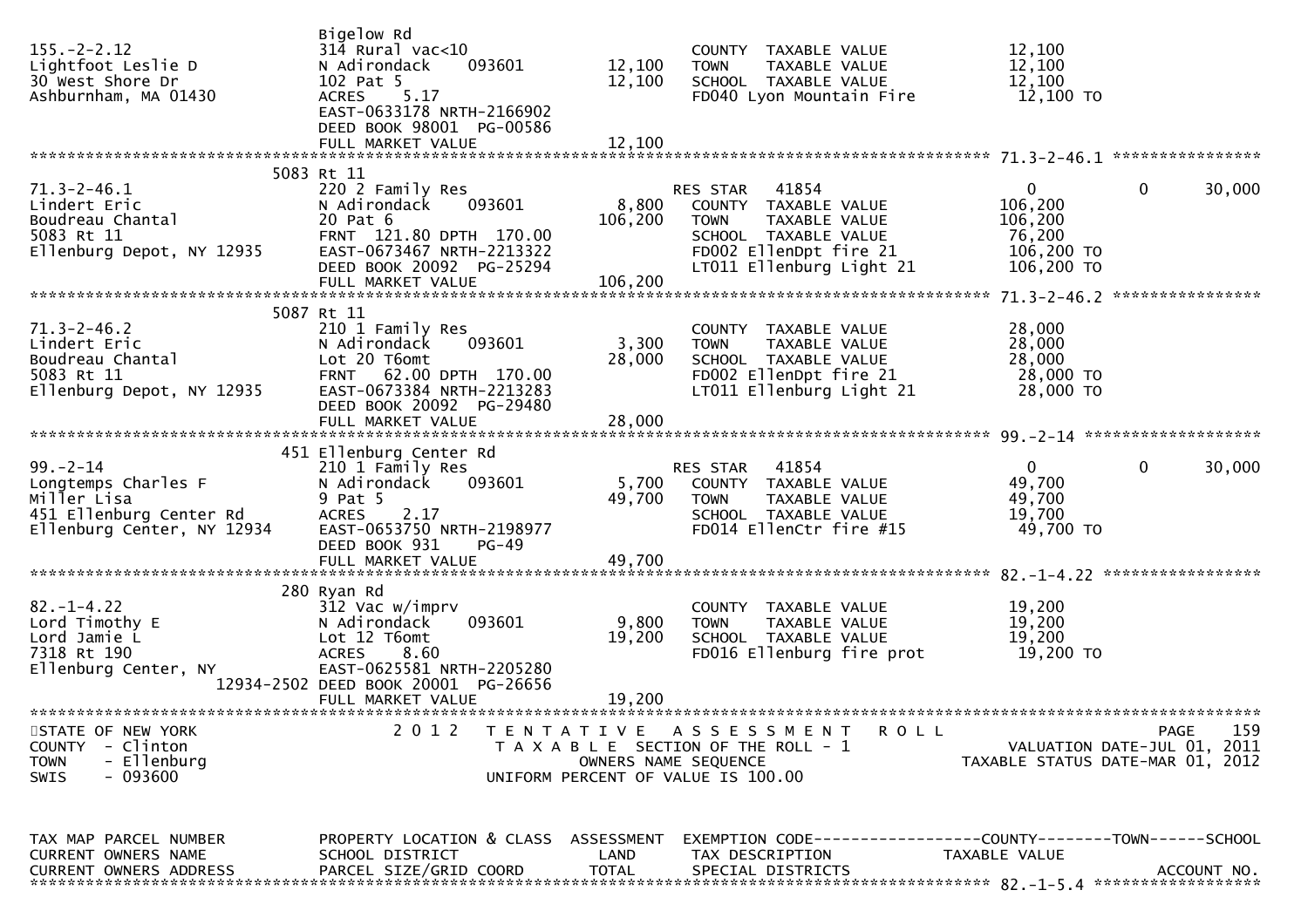| $82. - 1 - 5.4$<br>Lord Timothy E<br>Lord Jamie L<br>7318 Rt 190<br>Ellenburg Center, NY                              | Ryan Rd<br>321 Abandoned ag<br>093601<br>N Adirondack<br>Lot 12 T6omt<br>ACRES 15.00<br>EAST-0625994 NRTH-2204752<br>12934-2502 DEED BOOK 20001 PG-26656                                  | 12,600<br>12,600                          | COUNTY TAXABLE VALUE<br>TAXABLE VALUE<br><b>TOWN</b><br>SCHOOL TAXABLE VALUE<br>FD016 Ellenburg fire prot                           | 12,600<br>12,600<br>12,600<br>12,600 TO                         |                        |
|-----------------------------------------------------------------------------------------------------------------------|-------------------------------------------------------------------------------------------------------------------------------------------------------------------------------------------|-------------------------------------------|-------------------------------------------------------------------------------------------------------------------------------------|-----------------------------------------------------------------|------------------------|
| 7318/7330 Star Rd<br>$83. - 1 - 9.23$<br>Lord Timothy E<br>Lord Jamie L<br>7318 Star Rd<br>Ellenburg Center, NY 12934 | 241 Rural res&ag<br>093601<br>N Adirondack<br>Lot 15 T6omt<br>ACRES 16.30<br>EAST-0646703 NRTH-2204738<br>DEED BOOK 20011 PG-32349                                                        | 14,300<br>91,700                          | RES STAR 41854<br>COUNTY TAXABLE VALUE<br><b>TOWN</b><br>TAXABLE VALUE<br>SCHOOL TAXABLE VALUE<br>FD014 EllenCtr fire #15           | 0<br>91,700<br>91,700<br>61,700<br>91,700 TO                    | 30,000<br>0            |
|                                                                                                                       |                                                                                                                                                                                           |                                           |                                                                                                                                     |                                                                 |                        |
| $116. - 1 - 4$<br>Lorenzo Jose M<br>Lorenzo Lisa M<br>1317 Plank Rd<br>Ellenburg Depot, NY 12935                      | 1317 Plank Rd<br>210 1 Family Res<br>093601<br>N Adirondack<br>Lot $41/42$ Pat 5<br>FRNT 137.00 DPTH 175.00<br>EAST-0678329 NRTH-2192208<br>DEED BOOK 20061 PG-92913<br>FULL MARKET VALUE | 4,500<br>61,000<br>61,000                 | RES STAR<br>41854<br>COUNTY TAXABLE VALUE<br>TAXABLE VALUE<br><b>TOWN</b><br>SCHOOL TAXABLE VALUE<br>FD016 Ellenburg fire prot      | $\mathbf{0}$<br>61,000<br>61,000<br>31,000<br>61,000 TO         | $\mathbf{0}$<br>30,000 |
|                                                                                                                       |                                                                                                                                                                                           |                                           |                                                                                                                                     |                                                                 |                        |
| $128. - 1 - 3.1$<br>Lothian Kevin<br>5026 Hanna Rd<br>Franklin, VT 05457                                              | Pete Laclair Rd<br>260 Seasonal res<br>093601<br>N Adirondack<br>Lot 49 T5omt<br>ACRES 83.00<br>EAST-0657490 NRTH-2184547<br>DEED BOOK 20021 PG-48201<br>FULL MARKET VALUE                | 24,300<br>50,100<br>50,100                | COUNTY TAXABLE VALUE<br>TAXABLE VALUE<br><b>TOWN</b><br>SCHOOL TAXABLE VALUE<br>FD016 Ellenburg fire prot                           | 50,100<br>50,100<br>50,100<br>50,100 TO                         |                        |
|                                                                                                                       |                                                                                                                                                                                           |                                           |                                                                                                                                     |                                                                 |                        |
| $99.1 - 1 - 20$<br>Lucia Amy L<br>16 Carlson St<br>Ellenburg Center, NY 12934                                         | 16 Carlson St<br>210 1 Family Res<br>093601<br>N Adirondack<br>Lot 6 Pat 6<br>080<br><b>ACRES</b><br>1.20 BANK<br>EAST-0648865 NRTH-2199307<br>DEED BOOK 20072 PG-10207                   | 5,000<br>87,500                           | COUNTY TAXABLE VALUE<br><b>TOWN</b><br>TAXABLE VALUE<br>SCHOOL TAXABLE VALUE<br>FD014 EllenCtr fire #15<br>LT010 Ellenburg Light 15 | 87,500<br>87,500<br>87,500<br>87,500 TO<br>87,500 TO            |                        |
|                                                                                                                       | FULL MARKET VALUE                                                                                                                                                                         | 87,500                                    |                                                                                                                                     |                                                                 |                        |
| STATE OF NEW YORK<br>- Clinton<br><b>COUNTY</b><br>- Ellenburg<br><b>TOWN</b><br>SWIS<br>- 093600                     | 2 0 1 2                                                                                                                                                                                   | T E N T A T I V E<br>OWNERS NAME SEQUENCE | A S S E S S M E N T<br><b>ROLL</b><br>T A X A B L E SECTION OF THE ROLL - 1<br>UNIFORM PERCENT OF VALUE IS 100.00                   | VALUATION DATE-JUL 01, 2011<br>TAXABLE STATUS DATE-MAR 01, 2012 | 160<br>PAGE            |
| TAX MAP PARCEL NUMBER<br><b>CURRENT OWNERS NAME</b><br>CURRENT OWNERS ADDRESS                                         | PROPERTY LOCATION & CLASS ASSESSMENT<br>SCHOOL DISTRICT<br>PARCEL SIZE/GRID COORD                                                                                                         | LAND<br><b>TOTAL</b>                      | EXEMPTION        CODE-----------------COUNTY-------TOWN------SCHOOL<br>TAX DESCRIPTION<br>SPECIAL DISTRICTS                         | TAXABLE VALUE                                                   | ACCOUNT NO.            |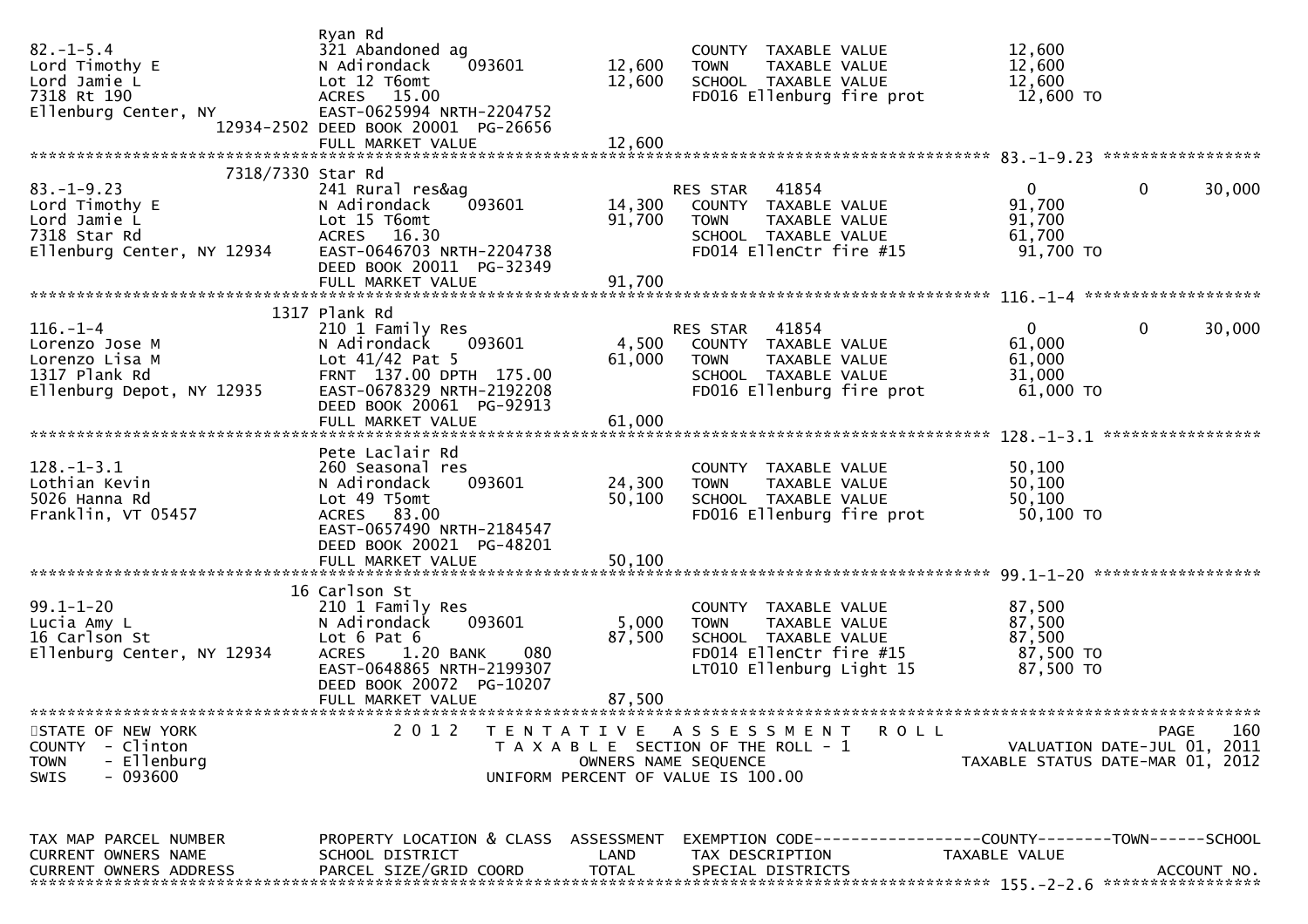| $155. - 2 - 2.6$<br>Luckas Helmut<br>Meier Heide<br>153 Monterey Ave<br>Pointe Claire QC, Canada<br>H <sub>9R</sub> 3w <sub>3</sub> | Bigelow Rd<br>$314$ Rural vac<10<br>093601<br>N Adirondack<br>Lot 102 T5omt<br>Lot 6 Subdivision<br><b>ACRES</b><br>5.30<br>EAST-0632863 NRTH-2168831<br>DEED BOOK 618<br>PG-1091 | 7,700<br>7,700            | COUNTY TAXABLE VALUE<br><b>TOWN</b><br>TAXABLE VALUE<br>SCHOOL TAXABLE VALUE<br>FD040 Lyon Mountain Fire                               | 7,700<br>7,700<br>7,700<br>$7,700$ TO                           |                                   |
|-------------------------------------------------------------------------------------------------------------------------------------|-----------------------------------------------------------------------------------------------------------------------------------------------------------------------------------|---------------------------|----------------------------------------------------------------------------------------------------------------------------------------|-----------------------------------------------------------------|-----------------------------------|
|                                                                                                                                     | 1458 Bradley Pond Rd                                                                                                                                                              |                           |                                                                                                                                        |                                                                 |                                   |
| $128. - 1 - 14.2$<br>Luebbers John R<br>Luebbers Amy L<br>1458 Bradley Pond Rd<br>Ellenburg Center, NY 12934                        | 210 1 Family Res<br>N Adirondack<br>093601<br>T5omt Lot 51<br>ACRES 2.10 BANK<br>860<br>EAST-0648231 NRTH-2183320<br>DEED BOOK 20021 PG-39305<br>FULL MARKET VALUE                | 5,600<br>59,000<br>59,000 | RES STAR 41854<br>COUNTY TAXABLE VALUE<br><b>TOWN</b><br>TAXABLE VALUE<br>SCHOOL TAXABLE VALUE<br>FD016 Ellenburg fire prot            | $\mathbf{0}$<br>0<br>59,000<br>59,000<br>29,000<br>59,000 TO    | 30,000<br>****************        |
|                                                                                                                                     |                                                                                                                                                                                   |                           |                                                                                                                                        |                                                                 |                                   |
| $82. - 1 - 17.11$<br>Lynehan Francis<br>5 Archambault Ln<br>Dover plains, NY 12522                                                  | Star Rd<br>312 Vac w/imprv<br>093601<br>N Adirondack<br>9 T6omt<br>4.70<br><b>ACRES</b><br>EAST-0625697 NRTH-2200707                                                              | 6,900<br>7,900            | COUNTY TAXABLE VALUE<br>TAXABLE VALUE<br><b>TOWN</b><br>SCHOOL TAXABLE VALUE<br>FD016 Ellenburg fire prot                              | 7,900<br>7,900<br>7,900<br>7,900 TO                             |                                   |
|                                                                                                                                     | DEED BOOK 20041 PG-76208                                                                                                                                                          |                           |                                                                                                                                        |                                                                 |                                   |
| $55. - 2 - 5.1$<br>Lyons Warren<br>Lyons Sheila C<br>1633 E Derry Rd<br>Hershey, PA 17033                                           | Bull Run Rd<br>321 Abandoned ag<br>093601<br>N Adirondack<br>Lot 40 T6omt<br>ACRES 104.70<br>EAST-0670048 NRTH-2222773<br>DEED BOOK 20031 PG-61789                                | 65,000<br>65,000          | COUNTY TAXABLE VALUE<br><b>TOWN</b><br>TAXABLE VALUE<br>SCHOOL TAXABLE VALUE<br>FD016 Ellenburg fire prot                              | 65,000<br>65,000<br>65,000<br>65,000 TO                         |                                   |
|                                                                                                                                     |                                                                                                                                                                                   |                           |                                                                                                                                        |                                                                 | ****************                  |
| $141. - 1 - 4.32$<br>Mackey Roger A<br>Muliani Susi Budi<br>7 Hill Rd<br>Merrill, NY 12955                                          | Rt 374<br>$314$ Rural vac<10<br>N Adirondack<br>093601<br>Lot 100 T5omt<br>8.50<br><b>ACRES</b><br>EAST-0624649 NRTH-2171676<br>DEED BOOK 20112 PG-42427                          | 9,700<br>9,700            | COUNTY TAXABLE VALUE<br><b>TOWN</b><br>TAXABLE VALUE<br>SCHOOL TAXABLE VALUE<br>FD040 Lyon Mountain Fire<br>WD018 Chat lake water dist | 9,700<br>9,700<br>9,700<br>9,700 TO<br>9,700 TO M               |                                   |
|                                                                                                                                     | FULL MARKET VALUE                                                                                                                                                                 | 9,700                     |                                                                                                                                        |                                                                 |                                   |
| STATE OF NEW YORK<br>- Clinton<br><b>COUNTY</b><br><b>TOWN</b><br>- Ellenburg<br>- 093600<br><b>SWIS</b>                            | ************************<br>2 0 1 2                                                                                                                                               | OWNERS NAME SEQUENCE      | TENTATIVE ASSESSMENT<br><b>ROLL</b><br>T A X A B L E SECTION OF THE ROLL - 1<br>UNIFORM PERCENT OF VALUE IS 100.00                     | VALUATION DATE-JUL 01, 2011<br>TAXABLE STATUS DATE-MAR 01, 2012 | ***********<br><b>PAGE</b><br>161 |
| TAX MAP PARCEL NUMBER<br><b>CURRENT OWNERS NAME</b><br>CURRENT OWNERS ADDRESS                                                       | PROPERTY LOCATION & CLASS ASSESSMENT<br>SCHOOL DISTRICT<br>PARCEL SIZE/GRID COORD                                                                                                 | LAND<br><b>TOTAL</b>      | EXEMPTION CODE-----------------COUNTY-------TOWN------SCHOOL<br>TAX DESCRIPTION<br>SPECIAL DISTRICTS                                   | TAXABLE VALUE                                                   | ACCOUNT NO.                       |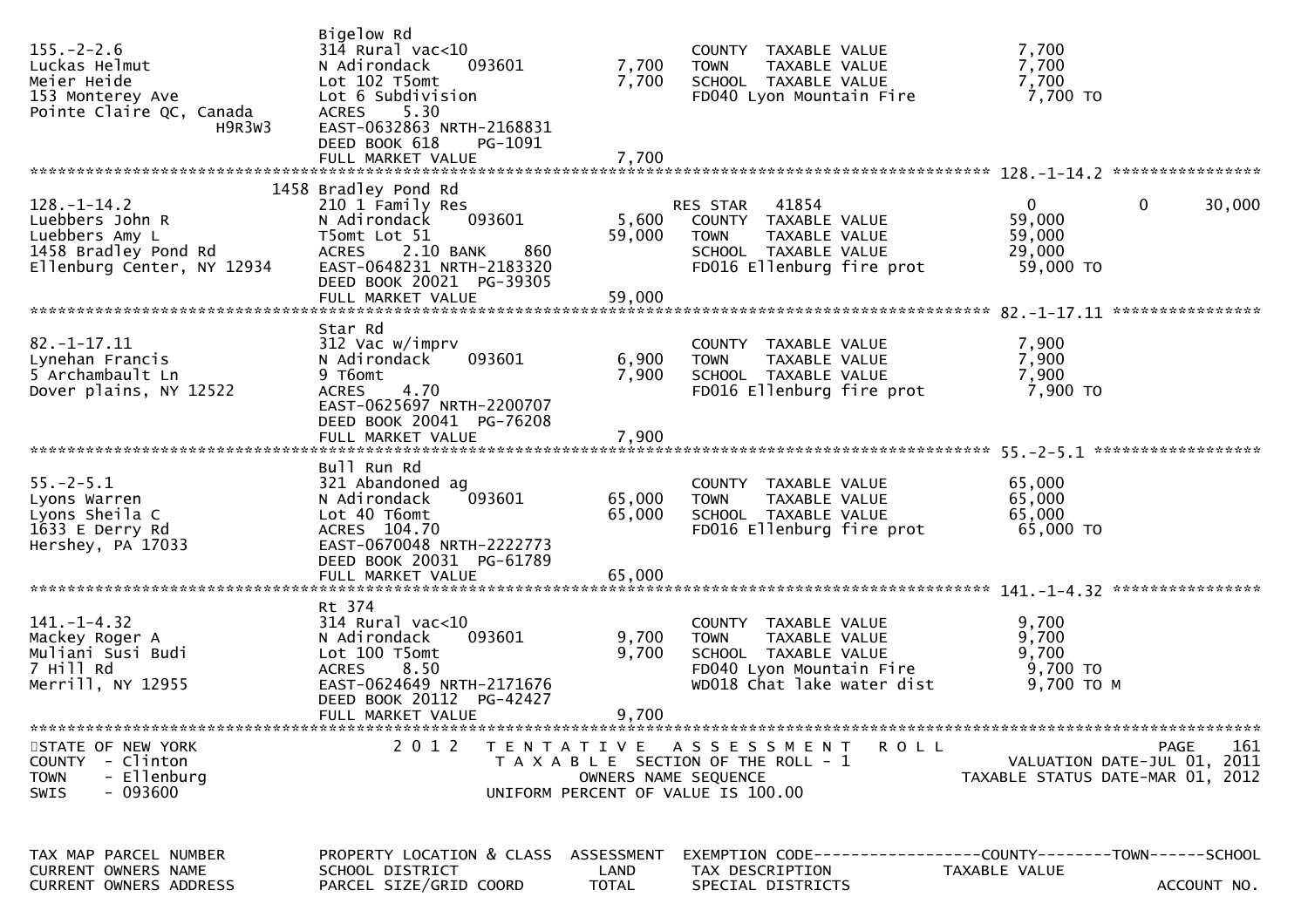| $141.3 - 2 - 14$<br>Mackey Roger A<br>5183 Rt 374<br>Merrill, NY 12955                                  | 7 Hill Rd<br>260 Seasonal res - WTRFNT<br>N Adirondack<br>093601<br>Lot 100 Pat 5<br>Survey Map 20072 / 09197<br>FRNT 81.00 DPTH 150.00<br>EAST-0624491 NRTH-2171024<br>DEED BOOK 20072 PG-10891 | 78,800<br>162,000            | COUNTY TAXABLE VALUE<br><b>TOWN</b><br>TAXABLE VALUE<br>SCHOOL TAXABLE VALUE<br>FD040 Lyon Mountain Fire<br>WD018 Chat lake water dist | 162,000<br>162,000<br>162,000<br>162,000 TO<br>162,000 то м             |                    |
|---------------------------------------------------------------------------------------------------------|--------------------------------------------------------------------------------------------------------------------------------------------------------------------------------------------------|------------------------------|----------------------------------------------------------------------------------------------------------------------------------------|-------------------------------------------------------------------------|--------------------|
|                                                                                                         |                                                                                                                                                                                                  |                              |                                                                                                                                        |                                                                         |                    |
| $155.1 - 2 - 26$<br>MacMillan William<br>2 Windsor Dr<br>Newton, NJ 07860                               | 5045 Rt 374<br>260 Seasonal res - WTRFNT<br>N Adirondack<br>093601<br>Lot 101 Pat 5<br>FRNT 70.00 DPTH 225.00<br>EAST-0626217 NRTH-2167858<br>DEED BOOK 908<br><b>PG-95</b><br>FULL MARKET VALUE | 78,200<br>105,000<br>105,000 | COUNTY TAXABLE VALUE<br>TAXABLE VALUE<br><b>TOWN</b><br>SCHOOL TAXABLE VALUE<br>FD040 Lyon Mountain Fire<br>WD018 Chat lake water dist | 105,000<br>105,000<br>105,000<br>105,000 TO<br>105,000 ТО М             |                    |
|                                                                                                         |                                                                                                                                                                                                  |                              |                                                                                                                                        |                                                                         |                    |
| $155.1 - 2 - 32$<br>Macy Donald V<br>PO Box 184<br>Lyon Mt, NY 12952-0184                               | 5091 Rt 374<br>210 1 Family Res - WTRFNT<br>N Adirondack<br>093601<br>Lot 101 T5omt<br>FRNT 145.36 DPTH 224.00<br>EAST-0625658 NRTH-2168827                                                      | 401,000                      | WARNONALL 41121<br>106,900 SR STAR<br>41834<br>COUNTY TAXABLE VALUE<br>TAXABLE VALUE<br><b>TOWN</b><br>SCHOOL TAXABLE VALUE            | 27,000<br>27,000<br>$\mathbf{0}$<br>0<br>374,000<br>374,000<br>338,800  | $\bf{0}$<br>62,200 |
|                                                                                                         | DEED BOOK 20001 PG-27885<br>FULL MARKET VALUE                                                                                                                                                    |                              | FD040 Lyon Mountain Fire<br>401,000 WD018 Chat lake water dist                                                                         | 401,000 TO<br>$401,000$ TO M                                            |                    |
|                                                                                                         |                                                                                                                                                                                                  |                              |                                                                                                                                        |                                                                         |                    |
| $83. - 1 - 9.27$<br>Magee Gary F<br>Magee Gwen L<br>7368 Star Rd Rt 190<br>Ellenburg Center, NY 12934   | 7368 Star Rd<br>210 1 Family Res<br>093601<br>N Adirondack<br>Lot 15 T6omt<br>ACRES 1.51<br>EAST-0645785 NRTH-2203974<br>DEED BOOK 996<br>PG-315<br>FULL MARKET VALUE                            | 5,300<br>92,300<br>92,300    | 41854<br>RES STAR<br>COUNTY TAXABLE VALUE<br><b>TOWN</b><br>TAXABLE VALUE<br>SCHOOL TAXABLE VALUE<br>FD014 EllenCtr fire #15           | $\mathbf{0}$<br>$\mathbf{0}$<br>92,300<br>92,300<br>62,300<br>92,300 TO | 30,000             |
|                                                                                                         |                                                                                                                                                                                                  |                              |                                                                                                                                        |                                                                         |                    |
| $98. - 1 - 14$<br>Magoon Donald C Jr<br>1982 Bradley Pond Rd<br>PO Box 94<br>Ellenburg Center, NY 12934 | 1 Dylan Way<br>271 Mfg housings<br>N Adirondack<br>093601<br>12 Pat 5<br>ACRES 43.50<br>EAST-0646483 NRTH-2195247<br>DEED BOOK 1020<br>PG-218                                                    | 28,500<br>85,700             | COUNTY TAXABLE VALUE<br><b>TOWN</b><br>TAXABLE VALUE<br>SCHOOL TAXABLE VALUE<br>FD014 EllenCtr fire #15                                | 85,700<br>85,700<br>85,700<br>85,700 TO                                 |                    |
|                                                                                                         | FULL MARKET VALUE                                                                                                                                                                                | 85,700                       |                                                                                                                                        |                                                                         |                    |
| STATE OF NEW YORK<br>COUNTY - Clinton<br>- Ellenburg<br><b>TOWN</b><br>- 093600<br><b>SWIS</b>          | 2 0 1 2                                                                                                                                                                                          |                              | TENTATIVE ASSESSMENT<br>R O L L<br>T A X A B L E SECTION OF THE ROLL - 1<br>OWNERS NAME SEQUENCE<br>UNIFORM PERCENT OF VALUE IS 100.00 | VALUATION DATE-JUL 01, 2011<br>TAXABLE STATUS DATE-MAR 01, 2012         | 162<br>PAGE        |
| TAX MAP PARCEL NUMBER<br>CURRENT OWNERS NAME                                                            | PROPERTY LOCATION & CLASS ASSESSMENT<br>SCHOOL DISTRICT                                                                                                                                          | LAND                         | TAX DESCRIPTION                                                                                                                        | TAXABLE VALUE                                                           |                    |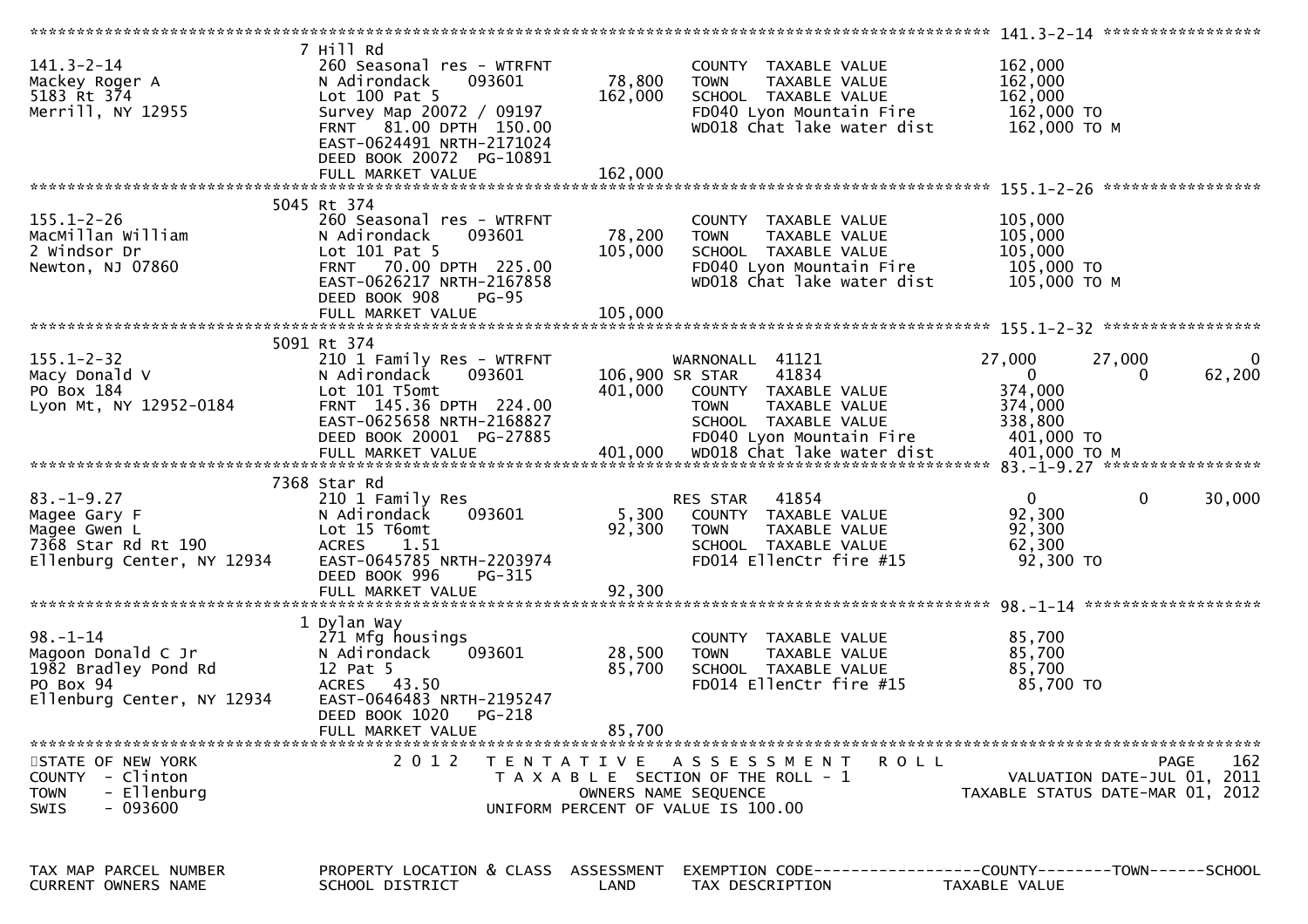| <b>CURRENT OWNERS ADDRESS</b>                                                                                                           |                                                                                                                                                                                                            |                            |                                                                                                                                                                                                        |                                                                       |                               |                                    |
|-----------------------------------------------------------------------------------------------------------------------------------------|------------------------------------------------------------------------------------------------------------------------------------------------------------------------------------------------------------|----------------------------|--------------------------------------------------------------------------------------------------------------------------------------------------------------------------------------------------------|-----------------------------------------------------------------------|-------------------------------|------------------------------------|
| $99. - 2 - 25$<br>Magoon Gleyn C<br>Magoon Allen<br>2030 Bardley Pond Rd<br>Ellenburg Center, NY 12934                                  | 1985 Bradley Pond Rd<br>241 Rural res&ag<br>093601<br>N Adirondack<br>Lot 30 T5omt<br>See Title Deed Bk 738 Pq<br>ACRES 72.40<br>EAST-0649181 NRTH-2192916<br>DEED BOOK 783<br>PG-197<br>FULL MARKET VALUE | 108,800<br>108,800         | 41854<br><b>RES STAR</b><br>42100<br>39,600 483A EX<br>COUNTY TAXABLE VALUE<br><b>TOWN</b><br>TAXABLE VALUE<br>SCHOOL TAXABLE VALUE<br>FD014 EllenCtr fire #15<br>1,600 EX<br>LT010 Ellenburg Light 15 | 0<br>1,600<br>107,200<br>107,200<br>77,200<br>107,200 TO<br>60,032 TO | 0<br>1,600                    | 30,000<br>1,600                    |
|                                                                                                                                         |                                                                                                                                                                                                            |                            | 896 EX                                                                                                                                                                                                 |                                                                       |                               |                                    |
|                                                                                                                                         | 2030 Bradley Pond Rd                                                                                                                                                                                       |                            |                                                                                                                                                                                                        |                                                                       |                               |                                    |
| $99. - 2 - 24$<br>Magoon Mae<br>2030 Bradley Pond Rd<br>Ellenburg Center, NY 12934                                                      | 270 Mfg housing<br>093601<br>N Adirondack<br>FRNT 264.00 DPTH 156.00<br>EAST-0650201 NRTH-2195288<br>DEED BOOK 545<br>PG-398<br>FULL MARKET VALUE                                                          | 4,900<br>36,000<br>36,000  | 41854<br><b>RES STAR</b><br>COUNTY TAXABLE VALUE<br>TAXABLE VALUE<br><b>TOWN</b><br>SCHOOL TAXABLE VALUE<br>FD014 EllenCtr fire #15<br>LT010 Ellenburg Light 15                                        | $\Omega$<br>36,000<br>36,000<br>6,000<br>36,000 TO<br>36,000 TO       | $\mathbf 0$                   | 30,000                             |
|                                                                                                                                         | Smith Rd                                                                                                                                                                                                   |                            |                                                                                                                                                                                                        |                                                                       |                               |                                    |
| $115. - 1 - 2.4$<br>Magoon Matthew<br>6 Steam Mill Rd<br>Ellenburg Center, NY 12934                                                     | 321 Abandoned ag<br>093601<br>N Adirondack<br>ACRES 13.20<br>EAST-0660236 NRTH-2191370<br>DEED BOOK 20011 PG-33660<br>FULL MARKET VALUE                                                                    | 12,000<br>12,000<br>12,000 | TAXABLE VALUE<br>COUNTY<br>TAXABLE VALUE<br><b>TOWN</b><br>SCHOOL TAXABLE VALUE<br>FD016 Ellenburg fire prot                                                                                           | 12,000<br>12,000<br>12,000<br>12,000 TO                               |                               |                                    |
|                                                                                                                                         |                                                                                                                                                                                                            |                            |                                                                                                                                                                                                        |                                                                       |                               | ****************                   |
| $113.-1-10.5$<br>Magoon Matthew C<br>144 Steam Mill Rd<br>Ellenburg Center, NY 12934                                                    | 144 Steam Mill Rd<br>240 Rural res<br>093601<br>N Adirondack<br>Lot 28 T5omt<br><b>ACRES</b><br>94.00<br>EAST-0644942 NRTH-2190094<br>DEED BOOK 20041 PG-66832<br>FULL MARKET VALUE                        | 25,600<br>79,000<br>79,000 | RES STAR<br>41854<br>COUNTY TAXABLE VALUE<br>TAXABLE VALUE<br><b>TOWN</b><br>SCHOOL TAXABLE VALUE<br>FD016 Ellenburg fire prot                                                                         | $\mathbf{0}$<br>79,000<br>79,000<br>49,000<br>79,000 TO               | $\mathbf 0$                   | 30,000                             |
|                                                                                                                                         |                                                                                                                                                                                                            |                            |                                                                                                                                                                                                        |                                                                       |                               |                                    |
| $114. - 1 - 3.1$<br>Magoon Miles K<br>Magoon Diane M<br>1832 Bradley Pond Rd<br>Ellenburg Center, NY 12934<br>MAY BE SUBJECT TO PAYMENT | 1831-1835 Bradley Pond Rd<br>112 Dairy farm<br>093601<br>N Adirondack<br>$27/30$ Pat 5<br>ACRES 158.90<br>EAST-0651353 NRTH-2190046<br>DEED BOOK 765<br>PG-111<br>FULL MARKET VALUE                        | 254,000                    | 41700<br>10 YR AGR<br>85,700 AGRI DISTR 41720<br>254,000 RES STAR<br>41854<br>483A EX<br>42100<br>COUNTY TAXABLE VALUE<br><b>TOWN</b><br>TAXABLE VALUE<br>SCHOOL TAXABLE VALUE                         | 8,800<br>10,190<br>$\bf{0}$<br>4,000<br>231,010<br>231,010<br>201,010 | 8,800<br>10,190<br>0<br>4,000 | 8,800<br>10,190<br>30,000<br>4,000 |
| UNDER AGDIST LAW TIL 2016                                                                                                               |                                                                                                                                                                                                            |                            | FD014 EllenCtr fire #15<br>4,000 EX                                                                                                                                                                    | 250,000 TO                                                            |                               |                                    |
|                                                                                                                                         |                                                                                                                                                                                                            |                            |                                                                                                                                                                                                        |                                                                       |                               |                                    |
| STATE OF NEW YORK<br>COUNTY - Clinton<br>- Ellenburg<br><b>TOWN</b><br>$-093600$<br><b>SWIS</b>                                         | 2 0 1 2                                                                                                                                                                                                    |                            | R O L L<br>TENTATIVE ASSESSMENT<br>T A X A B L E SECTION OF THE ROLL - 1<br>OWNERS NAME SEQUENCE<br>UNIFORM PERCENT OF VALUE IS 100.00                                                                 | TAXABLE STATUS DATE-MAR 01, 2012                                      | VALUATION DATE-JUL 01, 2011   | 163<br>PAGE                        |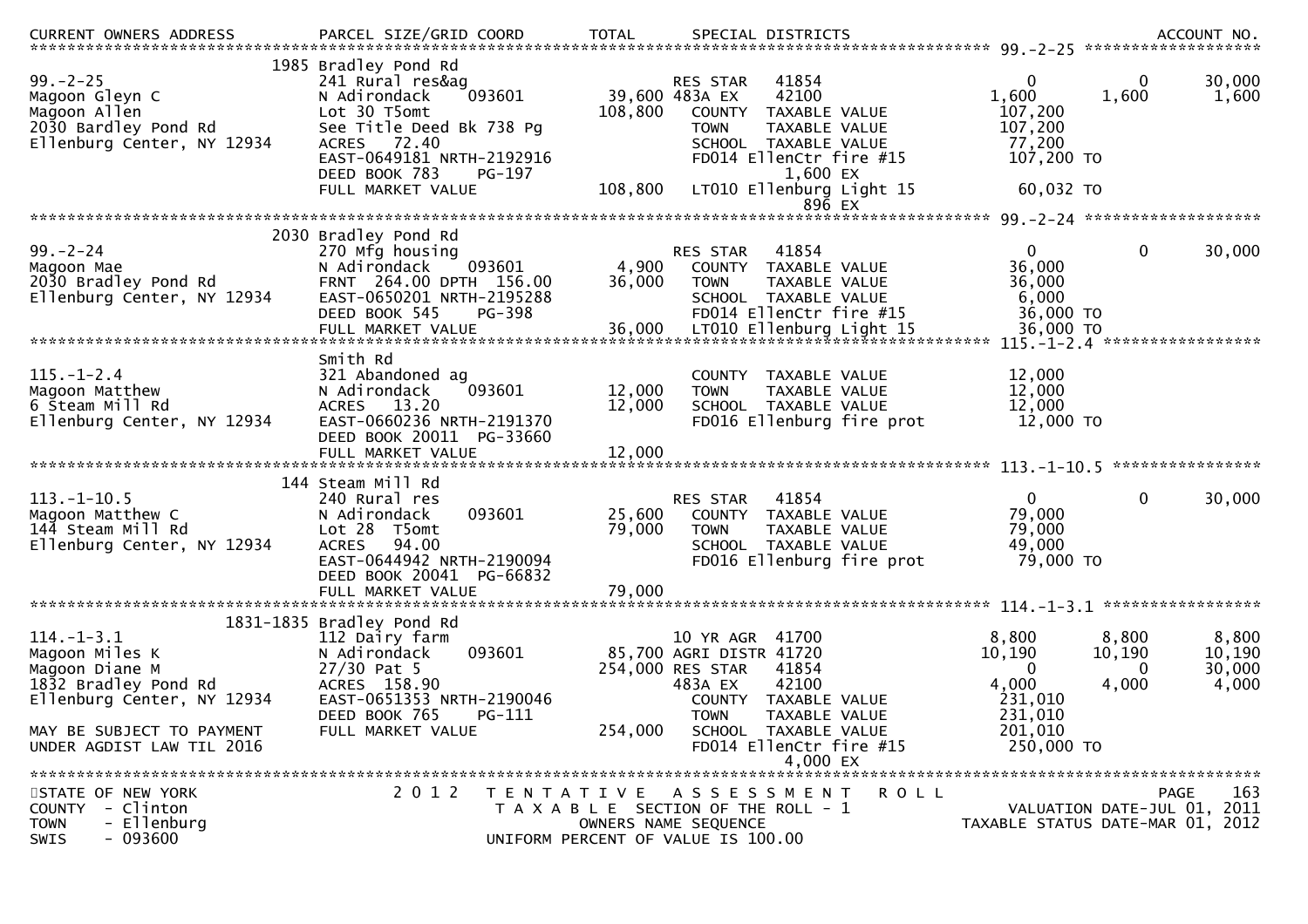| TAX MAP PARCEL NUMBER<br><b>CURRENT OWNERS NAME</b> | PROPERTY LOCATION & CLASS ASSESSMENT<br>SCHOOL DISTRICT | LAND   | EXEMPTION CODE-----------------COUNTY-------TOWN------SCHOOL<br>TAX DESCRIPTION | TAXABLE VALUE                    |             |                             |
|-----------------------------------------------------|---------------------------------------------------------|--------|---------------------------------------------------------------------------------|----------------------------------|-------------|-----------------------------|
|                                                     |                                                         |        |                                                                                 |                                  |             |                             |
|                                                     |                                                         |        |                                                                                 |                                  |             |                             |
|                                                     | Pete Laclair Rd                                         |        |                                                                                 |                                  |             |                             |
| $114. - 1 - 9$                                      | 260 Seasonal res                                        |        | OS AG DIST 41730                                                                | $\Omega$                         | $\mathbf 0$ | 0                           |
| Magoon Miles K                                      | 093601<br>N Adirondack                                  | 21,000 | COUNTY TAXABLE VALUE                                                            | 28,200                           |             |                             |
| Magoon Diane M                                      | 72/73 Pat 5                                             | 28,200 | TAXABLE VALUE<br><b>TOWN</b>                                                    | 28,200                           |             |                             |
| 1832 Bradley Pond Rd                                | ACRES 77.30                                             |        | SCHOOL TAXABLE VALUE                                                            | 28,200                           |             |                             |
| Ellenburg Center, NY 12934                          | EAST-0657046 NRTH-2187948                               |        | FD016 Ellenburg fire prot                                                       | 28,200 TO                        |             |                             |
|                                                     | DEED BOOK 765<br>PG-111                                 |        |                                                                                 |                                  |             |                             |
| MAY BE SUBJECT TO PAYMENT                           | FULL MARKET VALUE                                       | 28,200 |                                                                                 |                                  |             |                             |
| UNDER AGDIST LAW TIL 2019                           |                                                         |        |                                                                                 |                                  |             |                             |
|                                                     |                                                         |        |                                                                                 |                                  |             |                             |
|                                                     | 1791 Bradley Pond Rd                                    |        |                                                                                 |                                  |             |                             |
| $114. - 1 - 3.3$                                    | 112 Dairy farm                                          |        | AGRI DISTR 41720                                                                | 6,625                            | 6,625       | 6,625                       |
| Magoon Rolland                                      | 093601<br>N Adirondack                                  |        | 30,700 RES STAR<br>41854                                                        | $\Omega$                         | $\Omega$    | 30,000                      |
| Magoon Dale                                         | Lot 30 T5omt                                            |        | 77,900 483A EX<br>42100                                                         | 1,800                            | 1,800       | 1,800                       |
| 1791 Bradley Pond Rd                                | ACRES 47.20                                             |        | COUNTY TAXABLE VALUE                                                            | 69,475                           |             |                             |
| Ellenburg Center, NY 12934                          | EAST-0649094 NRTH-2189552                               |        | <b>TOWN</b><br>TAXABLE VALUE                                                    | 69,475                           |             |                             |
|                                                     | DEED BOOK 604<br>$PG-19$                                |        | SCHOOL TAXABLE VALUE                                                            | 39,475                           |             |                             |
| MAY BE SUBJECT TO PAYMENT                           | FULL MARKET VALUE                                       | 77,900 | FD014 EllenCtr fire #15                                                         | 76,100 TO                        |             |                             |
| UNDER AGDIST LAW TIL 2016                           |                                                         |        | 1,800 EX                                                                        |                                  |             |                             |
|                                                     |                                                         |        |                                                                                 |                                  |             |                             |
|                                                     | 6 Steam Mill Rd                                         |        |                                                                                 |                                  |             |                             |
| $114. - 1 - 3.4$                                    | 270 Mfg housing                                         |        | WARNONALL 41121                                                                 | 3,600                            | 3,600       |                             |
| Magoon Stephen                                      | 093601<br>N Adirondack                                  |        | 3,800 RES STAR 41854                                                            | $\overline{0}$                   | 0           | 24,000                      |
| Magoon Sandy                                        | Lot 30 T5omt                                            |        | 24,000 COUNTY TAXABLE VALUE                                                     | 20,400                           |             |                             |
| 6 Steam Mill Rd                                     | FRNT 165.00 DPTH 107.00                                 |        | TOWN<br>TAXABLE VALUE                                                           | 20,400                           |             |                             |
| Ellenburg Center, NY 12934                          | EAST-0647718 NRTH-2189175                               |        | SCHOOL TAXABLE VALUE                                                            | $\Omega$                         |             |                             |
|                                                     | DEED BOOK 604<br>PG-17                                  |        | FD014 EllenCtr fire #15                                                         | 24,000 TO                        |             |                             |
|                                                     | FULL MARKET VALUE                                       | 24,000 |                                                                                 |                                  |             |                             |
|                                                     |                                                         |        |                                                                                 |                                  |             |                             |
|                                                     | 34 Carlson St                                           |        |                                                                                 |                                  |             |                             |
| $99.1 - 1 - 18$                                     | 210 1 Family Res                                        |        | COUNTY TAXABLE VALUE                                                            | 51,000                           |             |                             |
| Magoon Wayne                                        | N Adirondack<br>093601                                  | 4,100  | TAXABLE VALUE<br><b>TOWN</b>                                                    | 51,000                           |             |                             |
| Kelley & Jessica Gilmore<br>79 White Rd             | FRNT 95.00 DPTH 160.00                                  | 51,000 | SCHOOL TAXABLE VALUE                                                            | 51,000                           |             |                             |
| 79 white Rd                                         | EAST-0648432 NRTH-2199047                               |        | FD014 EllenCtr fire #15                                                         | 51,000 TO                        |             |                             |
| Mooers Forks, NY 12959                              | DEED BOOK 616<br>$PG-255$                               |        | LT010 Ellenburg Light 15                                                        | 51,000 TO                        |             |                             |
|                                                     |                                                         |        |                                                                                 |                                  |             |                             |
|                                                     |                                                         |        |                                                                                 |                                  |             |                             |
|                                                     | Carlson St                                              |        |                                                                                 |                                  |             |                             |
| $99. - 1 - 3$                                       | 314 Rural vac<10                                        |        | COUNTY TAXABLE VALUE                                                            | 6,300                            |             |                             |
| Magoon Wayne C                                      | 093601<br>N Adirondack                                  | 6,300  | <b>TOWN</b><br>TAXABLE VALUE                                                    | 6,300                            |             |                             |
| Barcomb Doreen S                                    | 11 Pat 5                                                | 6,300  | SCHOOL TAXABLE VALUE                                                            | 6,300                            |             |                             |
| 39 Carlson St                                       | 3.50<br><b>ACRES</b>                                    |        | FD014 EllenCtr fire #15                                                         | 6,300 то                         |             |                             |
| Ellenburg Center, NY 12934                          | EAST-0648075 NRTH-2198817                               |        | LT010 Ellenburg Light 15                                                        | 6,300 TO                         |             |                             |
|                                                     | DEED BOOK 20051 PG-89986                                |        |                                                                                 |                                  |             |                             |
|                                                     | FULL MARKET VALUE                                       | 6,300  |                                                                                 |                                  |             |                             |
|                                                     |                                                         |        |                                                                                 |                                  |             |                             |
| STATE OF NEW YORK                                   | 2 0 1 2                                                 |        | TENTATIVE ASSESSMENT<br>ROLL                                                    |                                  |             | 164<br>PAGE                 |
| - Clinton<br><b>COUNTY</b>                          |                                                         |        | T A X A B L E SECTION OF THE ROLL - 1                                           |                                  |             | VALUATION DATE-JUL 01, 2011 |
| - Ellenburg<br><b>TOWN</b>                          |                                                         |        | OWNERS NAME SEQUENCE                                                            | TAXABLE STATUS DATE-MAR 01, 2012 |             |                             |
| $-093600$<br><b>SWIS</b>                            |                                                         |        | UNIFORM PERCENT OF VALUE IS 100.00                                              |                                  |             |                             |
|                                                     |                                                         |        |                                                                                 |                                  |             |                             |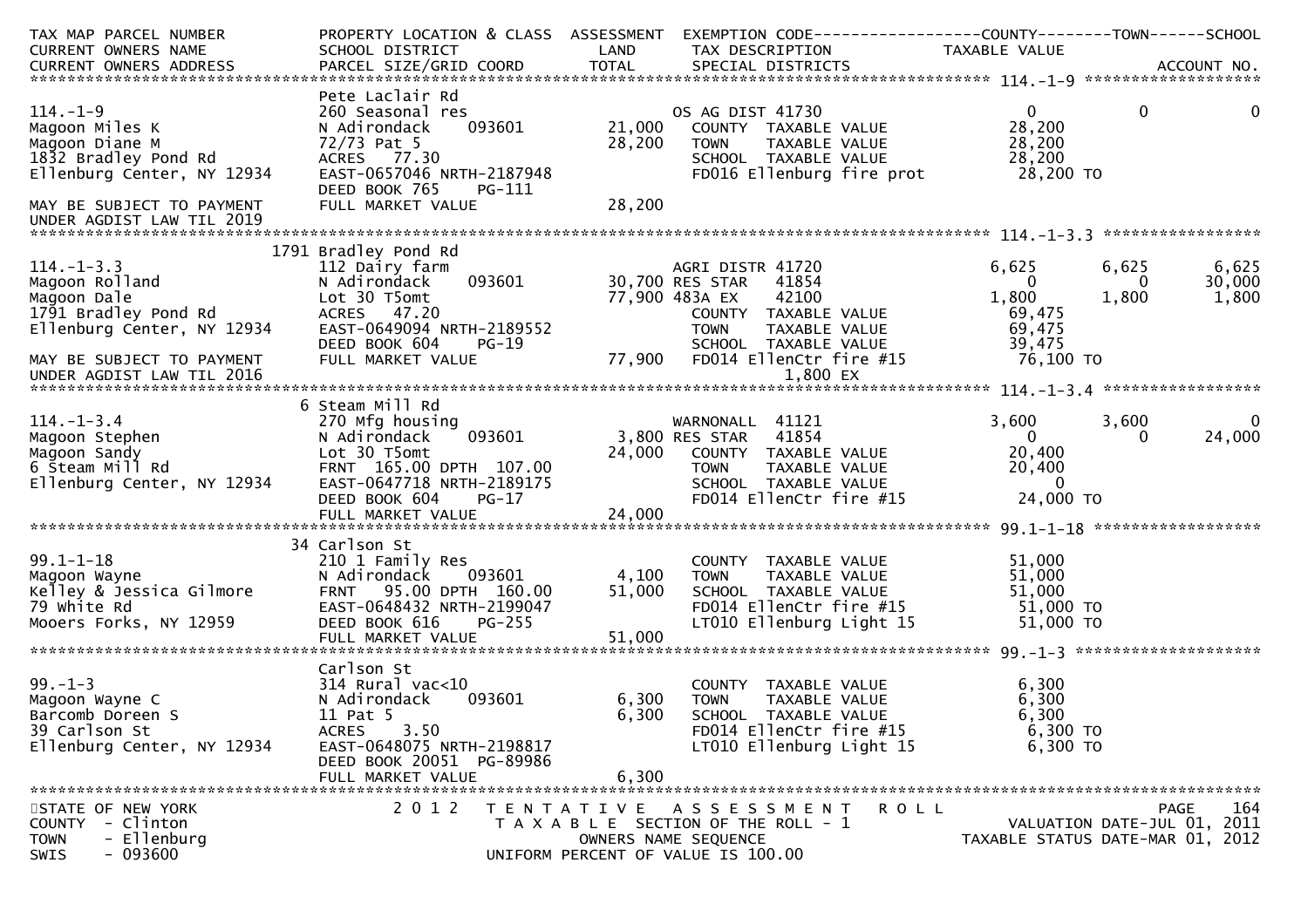| TAX MAP PARCEL NUMBER              | PROPERTY LOCATION & CLASS ASSESSMENT |                | EXEMPTION CODE------------------COUNTY--------TOWN------SCHOOL |                |                                  |
|------------------------------------|--------------------------------------|----------------|----------------------------------------------------------------|----------------|----------------------------------|
| CURRENT OWNERS NAME                | SCHOOL DISTRICT                      | LAND           | TAX DESCRIPTION                                                | TAXABLE VALUE  |                                  |
|                                    |                                      |                |                                                                |                |                                  |
|                                    |                                      |                |                                                                |                |                                  |
|                                    | 153 Lake Roxanne Rd                  |                |                                                                |                |                                  |
| $71. - 3 - 3.3$                    | 270 Mfg housing - WTRFNT             |                | COUNTY TAXABLE VALUE                                           | 67,200         |                                  |
| Maharis Paul J                     | 093601<br>N Adirondack               | 33,200         | TAXABLE VALUE<br><b>TOWN</b>                                   | 67,200         |                                  |
| 102-04 160th Ave                   | Lot 20 T6omt                         | 67,200         | SCHOOL TAXABLE VALUE                                           | 67,200         |                                  |
| Howard Beach, NY 11414             | ACRES 12.90                          |                | FD002 EllenDpt fire 21                                         | 67,200 TO      |                                  |
|                                    | EAST-0673821 NRTH-2209703            |                |                                                                |                |                                  |
|                                    | DEED BOOK 20112 PG-38640             |                |                                                                |                |                                  |
|                                    |                                      |                |                                                                |                |                                  |
|                                    |                                      |                |                                                                |                |                                  |
|                                    | Trombley Rd                          |                |                                                                |                |                                  |
| $144. - 1 - 1$                     | 910 Priv forest                      |                | COUNTY TAXABLE VALUE                                           | 72,200         |                                  |
| Maharis Paul J                     | 093601<br>N Adirondack               | 72,200         | <b>TOWN</b><br>TAXABLE VALUE                                   | 72,200         |                                  |
| 102-04 160th Ave                   | 107 Pat 5                            | 72,200         | SCHOOL TAXABLE VALUE                                           | 72,200         |                                  |
| Howard Beach, NY 11414             | ACRES 383.20                         |                | FD016 Ellenburg fire prot                                      | 72,200 TO      |                                  |
|                                    | EAST-0660641 NRTH-2171145            |                |                                                                |                |                                  |
|                                    | DEED BOOK 20112 PG-38641             |                |                                                                |                |                                  |
|                                    |                                      |                |                                                                |                |                                  |
|                                    |                                      |                |                                                                |                |                                  |
|                                    | 1398 Bradley Pond Rd                 |                |                                                                |                |                                  |
| $128. - 1 - 13.2$                  | 210 1 Family Res                     |                | RES STAR 41854                                                 | $\mathbf{0}$   | $\mathbf{0}$<br>30,000           |
| Mahoney John James                 | N Adirondack<br>093601               |                | 9,400 COUNTY TAXABLE VALUE                                     | 86,000         |                                  |
| Mahoney Susan                      | 70 T5omt                             | 86,000         | TAXABLE VALUE<br>TOWN                                          | 86,000         |                                  |
| 1398 Bradley Pond Rd               | ACRES 8.00                           |                | SCHOOL TAXABLE VALUE                                           | 56,000         |                                  |
| Ellenburg Center, NY 12934         | EAST-0649009 NRTH-2182365            |                | FD016 Ellenburg fire prot                                      | 86,000 TO      |                                  |
|                                    | DEED BOOK 1007<br>PG-350             |                |                                                                |                |                                  |
|                                    |                                      |                |                                                                |                |                                  |
|                                    |                                      |                |                                                                |                |                                  |
|                                    | 62 West Hill Rd                      |                |                                                                |                |                                  |
| $99.1 - 1 - 41$                    | 210 1 Family Res                     |                | 41854<br>RES STAR                                              | $\mathbf{0}$   | $\mathbf{0}$<br>30,000           |
| Malark David B                     | 093601<br>N Adirondack               | 4,100          | COUNTY TAXABLE VALUE                                           | 72,000         |                                  |
| Malark Elaine M                    | 11 Pat 5                             | 72,000         | TAXABLE VALUE<br>TOWN                                          | 72,000         |                                  |
| PO Box 151                         | FRNT 105.00 DPTH 240.00              |                | SCHOOL TAXABLE VALUE                                           | 42,000         |                                  |
| Ellenburg Center, NY 12934         | EAST-0647999 NRTH-2198167            |                | FD014 EllenCtr fire #15                                        | 72,000 TO      |                                  |
|                                    | DEED BOOK 589<br>PG-141              |                | LT010 Ellenburg Light 15                                       | 72,000 TO      |                                  |
|                                    |                                      |                |                                                                |                |                                  |
|                                    |                                      |                |                                                                |                |                                  |
|                                    | Military Tpke                        |                |                                                                |                |                                  |
| $85. -2 - 7.5$                     | $314$ Rural vac<10<br>093601         |                | COUNTY TAXABLE VALUE                                           | 8,400<br>8,400 |                                  |
| Mangia Vincent                     | N Adirondack                         | 8,400<br>8,400 | TAXABLE VALUE<br><b>TOWN</b>                                   | 8,400          |                                  |
| Mangia Patricia<br>2626 Gaither Ct | Lot 19 T6omt<br><b>ACRES</b><br>6.40 |                | SCHOOL TAXABLE VALUE<br>FD016 Ellenburg fire prot              | $8,400$ TO     |                                  |
| The Villages, FL 32162             | EAST-0667767 NRTH-2207667            |                |                                                                |                |                                  |
|                                    | DEED BOOK 634<br>PG-519              |                |                                                                |                |                                  |
|                                    | FULL MARKET VALUE                    | 8,400          |                                                                |                |                                  |
|                                    |                                      |                |                                                                |                |                                  |
| STATE OF NEW YORK                  | 2 0 1 2                              |                | TENTATIVE ASSESSMENT                                           | <b>ROLL</b>    | 165<br>PAGE                      |
| COUNTY - Clinton                   |                                      |                | T A X A B L E SECTION OF THE ROLL - 1                          |                | VALUATION DATE-JUL 01, 2011      |
| - Ellenburg<br><b>TOWN</b>         |                                      |                | OWNERS NAME SEQUENCE                                           |                | TAXABLE STATUS DATE-MAR 01, 2012 |
| $-093600$<br>SWIS                  |                                      |                | UNIFORM PERCENT OF VALUE IS 100.00                             |                |                                  |
|                                    |                                      |                |                                                                |                |                                  |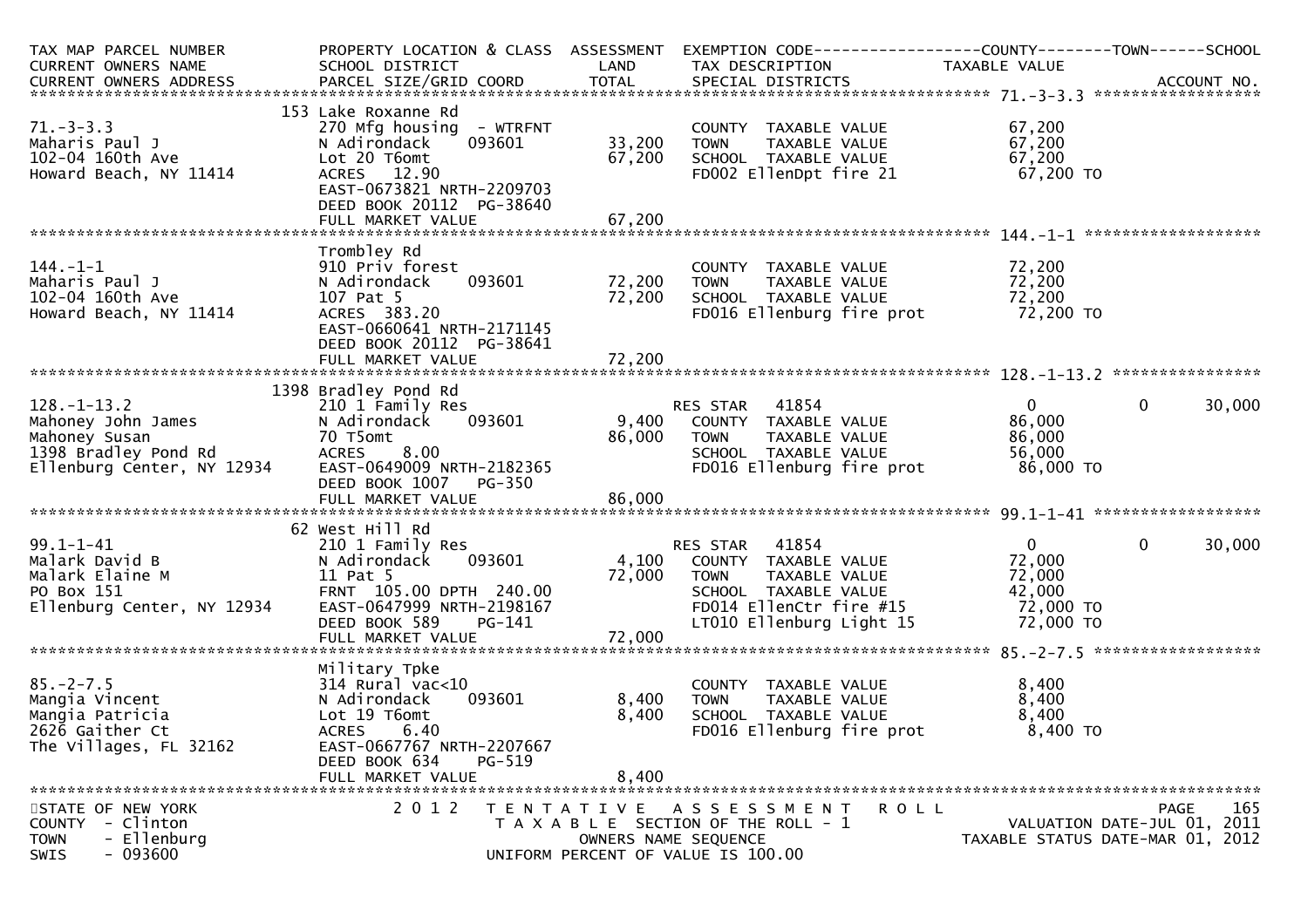| TAX MAP PARCEL NUMBER<br>CURRENT OWNERS NAME                                                                 | PROPERTY LOCATION & CLASS ASSESSMENT<br>SCHOOL DISTRICT                                                                                                 | LAND               | TAX DESCRIPTION                                                                                                                                                 | TAXABLE VALUE                                                     |                                                                                  |
|--------------------------------------------------------------------------------------------------------------|---------------------------------------------------------------------------------------------------------------------------------------------------------|--------------------|-----------------------------------------------------------------------------------------------------------------------------------------------------------------|-------------------------------------------------------------------|----------------------------------------------------------------------------------|
|                                                                                                              |                                                                                                                                                         |                    |                                                                                                                                                                 |                                                                   |                                                                                  |
| $113. - 1 - 11$<br>Maniscalco Salvatore<br>130 Sears Rd<br>Ellenburg Center, NY 12934                        | 130 Sears Rd<br>210 1 Family Res<br>093601<br>N Adirondack<br>53-54 Pat 5<br>6.00<br>ACRES<br>EAST-0643713 NRTH-2185444<br>DEED BOOK 1041 PG-43         | 7,500<br>55,400    | 41834<br>SR STAR<br>COUNTY TAXABLE VALUE<br><b>TOWN</b><br>TAXABLE VALUE<br>SCHOOL TAXABLE VALUE<br>FD016 Ellenburg fire prot                                   | $\mathbf{0}$<br>55,400<br>55,400<br>$\overline{0}$<br>55,400 TO   | $\mathbf{0}$<br>55,400                                                           |
|                                                                                                              |                                                                                                                                                         |                    |                                                                                                                                                                 |                                                                   |                                                                                  |
| 127.-1-13<br>Maniscalco Salvatore J Sr<br>120 Sears Pd<br>Ellenburg Center, NY 12934                         | Sears Rd<br>910 Priv forest<br>N Adirondack<br>093601<br>Lot 67 & 68 Tr Omt<br>ACRES 159.00<br>EAST-0643145 NRTH-2179918<br>DEED BOOK 869<br>$PG-8$     | 40,100<br>40,100   | COUNTY TAXABLE VALUE<br>TOWN      TAXABLE VALUE<br>SCHOOL   TAXABLE VALUE<br>FD016 Ellenburg fire prot 40,100 TO                                                | 40,100<br>40,100<br>40,100                                        |                                                                                  |
|                                                                                                              |                                                                                                                                                         |                    |                                                                                                                                                                 |                                                                   |                                                                                  |
| $85.1 - 1 - 10.2$<br>Manor Clarence<br>Manor Sandra<br>6568 Military Tpke<br>Ellenburg Center, NY 12934      | 6568 Military Tpke<br>112 Dairy farm<br>093601<br>N Adirondack<br>Lot 18 T6 Omt<br>ACRES 144.00<br>EAST-0665902 NRTH-2209236<br>DEED BOOK 895<br>PG-212 | 98,000             | 10 YR AGR 41700<br>68,500 RES STAR 41854<br>COUNTY TAXABLE VALUE<br><b>TOWN</b><br>TAXABLE VALUE<br>SCHOOL TAXABLE VALUE<br>FD016 Ellenburg fire prot 98,000 TO | 26,700<br>$\overline{0}$<br>71,300<br>71,300<br>41,300            | 26,700<br>26,700<br>30,000<br>$\Omega$                                           |
| MAY BE SUBJECT TO PAYMENT<br>UNDER RPTL483 UNTIL 2018                                                        | FULL MARKET VALUE                                                                                                                                       |                    | 98,000 LT012 Ellenburg Light 5                                                                                                                                  | 98,000 TO                                                         |                                                                                  |
|                                                                                                              | 191 Ellenburg Center Rd                                                                                                                                 |                    |                                                                                                                                                                 |                                                                   |                                                                                  |
| $84. - 1 - 13.1$<br>Manor Daniel E<br>Manor Tammy M<br>191 Ellenburg Center Rd<br>Ellenburg Center, NY 12934 | 112 Dairy farm<br>093601<br>N Adirondack<br>4 Pat 5<br>ACRES 74.00<br>EAST-0658672 NRTH-2202123<br>DEED BOOK 20102 PG-31025                             |                    | 10 YR AGR 41700<br>41,200 AGRI DISTR 41720<br>155,600 RES STAR<br>41854<br>483A EX<br>42100<br>COUNTY TAXABLE VALUE<br><b>TOWN</b><br>TAXABLE VALUE             | 2,500<br>11,056<br>$\overline{0}$<br>10,600<br>131,444<br>131,444 | 2,500<br>2,500<br>11,056<br>11,056<br>30,000<br>$\mathbf{0}$<br>10,600<br>10,600 |
| MAY BE SUBJECT TO PAYMENT<br>UNDER AGDIST LAW TIL 2016                                                       | FULL MARKET VALUE                                                                                                                                       | 155,600            | SCHOOL TAXABLE VALUE<br>FD014 EllenCtr fire #15<br>1,590 EX                                                                                                     | 101,444<br>21,750 TO                                              |                                                                                  |
|                                                                                                              |                                                                                                                                                         |                    | FD016 Ellenburg fire prot<br>$9,010$ EX                                                                                                                         | 123,250 TO                                                        |                                                                                  |
|                                                                                                              |                                                                                                                                                         |                    |                                                                                                                                                                 |                                                                   |                                                                                  |
| STATE OF NEW YORK<br><b>COUNTY</b><br>- Clinton<br>- Ellenburg<br><b>TOWN</b><br>- 093600<br>SWIS            | 2 0 1 2                                                                                                                                                 |                    | TENTATIVE ASSESSMENT<br><b>ROLL</b><br>T A X A B L E SECTION OF THE ROLL - 1<br>OWNERS NAME SEQUENCE<br>UNIFORM PERCENT OF VALUE IS 100.00                      |                                                                   | 166<br>PAGE<br>VALUATION DATE-JUL 01, 2011<br>TAXABLE STATUS DATE-MAR 01, 2012   |
| TAX MAP PARCEL NUMBER<br>CURRENT OWNERS NAME                                                                 | PROPERTY LOCATION & CLASS<br>SCHOOL DISTRICT                                                                                                            | ASSESSMENT<br>LAND | EXEMPTION CODE-----------------COUNTY--------TOWN------SCHOOL<br>TAX DESCRIPTION                                                                                | TAXABLE VALUE                                                     |                                                                                  |
| CURRENT OWNERS ADDRESS                                                                                       | PARCEL SIZE/GRID COORD                                                                                                                                  | <b>TOTAL</b>       | SPECIAL DISTRICTS                                                                                                                                               |                                                                   | ACCOUNT NO.                                                                      |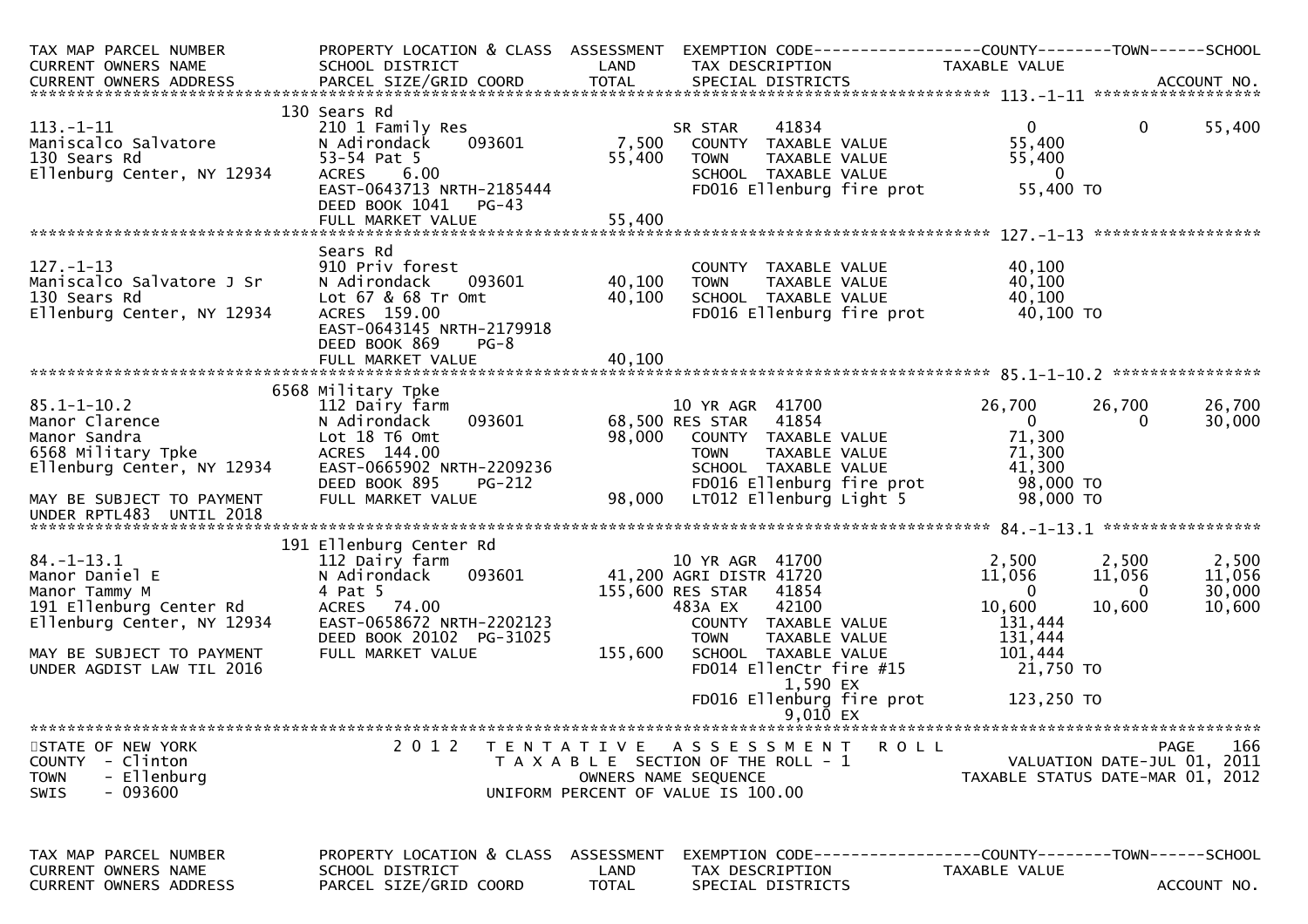|                               |                                      |              |                                                                     | *********************** 99.-2-18.21 ***************** |                             |
|-------------------------------|--------------------------------------|--------------|---------------------------------------------------------------------|-------------------------------------------------------|-----------------------------|
|                               | 397/408 Ellenburg Center Rd          |              |                                                                     |                                                       |                             |
| $99. - 2 - 18.21$             | 120 Field crops                      |              | AGRI DISTR 41720                                                    | $\mathbf{0}$                                          | $\mathbf 0$<br>0            |
| Manor Daniel E                | N Adirondack<br>093601               | 113,200      | COUNTY TAXABLE VALUE                                                | 141,300                                               |                             |
|                               | ACRES 325.60                         | 141,300      | TAXABLE VALUE<br><b>TOWN</b>                                        | 141,300                                               |                             |
| Manor Tammy M                 |                                      |              |                                                                     |                                                       |                             |
| 191 Ellenburg Center Rd       | EAST-0656733 NRTH-2198386            |              | SCHOOL TAXABLE VALUE                                                | 141,300                                               |                             |
| Ellenburg Center, NY 12934    | DEED BOOK 20102 PG-31025             |              | FD014 EllenCtr fire #15                                             | 141,300 TO                                            |                             |
|                               | FULL MARKET VALUE                    | 141,300      |                                                                     |                                                       |                             |
| MAY BE SUBJECT TO PAYMENT     |                                      |              |                                                                     |                                                       |                             |
| UNDER AGDIST LAW TIL 2016     |                                      |              |                                                                     |                                                       |                             |
|                               |                                      |              |                                                                     |                                                       |                             |
|                               |                                      |              |                                                                     |                                                       |                             |
|                               | 6084 Military Tpke                   |              |                                                                     |                                                       |                             |
| $86. - 1 - 5.3$               | 112 Dairy farm                       |              | 41854<br>RES STAR                                                   | 0                                                     | 30,000<br>0                 |
| Manor Homer                   | 093601<br>N Adirondack               | 4,800        | COUNTY TAXABLE VALUE                                                | 70,000                                                |                             |
| 6084 Military Tpke            | FRNT 130.00 DPTH 302.00              | 70,000       | <b>TOWN</b><br>TAXABLE VALUE                                        | 70,000                                                |                             |
| Ellenburg Depot, NY 12935     | EAST-0675572 NRTH-2204958            |              | SCHOOL TAXABLE VALUE                                                | 40,000                                                |                             |
|                               | DEED BOOK 612<br>PG-881              |              | FD016 Ellenburg fire prot                                           | 70,000 TO                                             |                             |
|                               | FULL MARKET VALUE                    | 70,000       |                                                                     |                                                       |                             |
|                               |                                      |              |                                                                     |                                                       |                             |
|                               |                                      |              |                                                                     |                                                       |                             |
|                               | 135 Ellenburg Center Rd              |              |                                                                     |                                                       |                             |
| $84. - 1 - 12.4$              | 270 Mfg housing                      |              | 41854<br><b>RES STAR</b>                                            | $\mathbf{0}$                                          | 0<br>27,200                 |
| Manor Joseph L                | N Adirondack<br>093601               | 5,200        | COUNTY<br>TAXABLE VALUE                                             | 27,200                                                |                             |
| 135 Ellenburg Center Rd       | 4 Pat 6                              | 27,200       | <b>TOWN</b><br>TAXABLE VALUE                                        | 27,200                                                |                             |
| Ellenburg Center, NY 12934    | 1.03<br><b>ACRES</b>                 |              | SCHOOL TAXABLE VALUE                                                | $\Omega$                                              |                             |
|                               | EAST-0659498 NRTH-2203561            |              |                                                                     | 27,200 TO                                             |                             |
|                               |                                      |              | FD016 Ellenburg fire prot                                           |                                                       |                             |
| MAY BE SUBJECT TO PAYMENT     | DEED BOOK 20092 PG-24548             |              |                                                                     |                                                       |                             |
|                               |                                      |              |                                                                     |                                                       |                             |
|                               |                                      |              |                                                                     |                                                       |                             |
|                               | Plank Rd                             |              |                                                                     |                                                       |                             |
| $86. - 1 - 4$                 | 720 Mine/quarry                      |              | COUNTY TAXABLE VALUE                                                | 8,300                                                 |                             |
|                               |                                      |              |                                                                     |                                                       |                             |
| Manor Michael G               | 093601<br>N Adirondack               | 8,300        | <b>TOWN</b><br><b>TAXABLE VALUE</b>                                 | 8,300                                                 |                             |
| Manor Ronald A                | ACRES 12.90                          | 8,300        | SCHOOL TAXABLE VALUE                                                | 8,300                                                 |                             |
| 1575 Plank Rd                 | EAST-0675867 NRTH-2207649            |              | FD016 Ellenburg fire prot                                           | 8,300 TO                                              |                             |
| Ellenburg Depot, NY 12935     | DEED BOOK 20051 PG-86671             |              |                                                                     |                                                       |                             |
|                               | FULL MARKET VALUE                    | 8,300        |                                                                     |                                                       |                             |
|                               |                                      |              |                                                                     |                                                       |                             |
|                               | Plank Rd                             |              |                                                                     |                                                       |                             |
|                               |                                      |              |                                                                     |                                                       |                             |
| $101. - 1 - 2$                | 323 Vacant rural                     |              | COUNTY TAXABLE VALUE                                                | 28,300                                                |                             |
| Manor Michael G               | 093601<br>N Adirondack               | 28,300       | TAXABLE VALUE<br><b>TOWN</b>                                        | 28,300                                                |                             |
| Manor Ronald A                | $1/2$ Pat 5                          | 28,300       | SCHOOL TAXABLE VALUE                                                | 28,300                                                |                             |
| 1575 Plank Rd                 | ACRES 115.00                         |              | FD016 Ellenburg fire prot                                           | 28,300 TO                                             |                             |
| Ellenburg Depot, NY 12935     | EAST-0676008 NRTH-2199994            |              |                                                                     |                                                       |                             |
|                               | DEED BOOK 20112 PG-38002             |              |                                                                     |                                                       |                             |
|                               | FULL MARKET VALUE                    | 28,300       |                                                                     |                                                       |                             |
|                               |                                      |              |                                                                     |                                                       |                             |
|                               |                                      |              |                                                                     |                                                       |                             |
| STATE OF NEW YORK             |                                      |              | TENTATIVE ASSESSMENT<br><b>ROLL</b>                                 |                                                       | PAGE<br>167                 |
|                               | 2 0 1 2                              |              |                                                                     |                                                       |                             |
| COUNTY - Clinton              |                                      |              | T A X A B L E SECTION OF THE ROLL - 1                               |                                                       | VALUATION DATE-JUL 01, 2011 |
| - Ellenburg<br><b>TOWN</b>    |                                      |              | OWNERS NAME SEQUENCE                                                | TAXABLE STATUS DATE-MAR 01, 2012                      |                             |
| <b>SWIS</b>                   |                                      |              |                                                                     |                                                       |                             |
| - 093600                      |                                      |              | UNIFORM PERCENT OF VALUE IS 100.00                                  |                                                       |                             |
|                               |                                      |              |                                                                     |                                                       |                             |
|                               |                                      |              |                                                                     |                                                       |                             |
|                               |                                      |              |                                                                     |                                                       |                             |
| TAX MAP PARCEL NUMBER         | PROPERTY LOCATION & CLASS ASSESSMENT |              | EXEMPTION        CODE-----------------COUNTY-------TOWN------SCHOOL |                                                       |                             |
| CURRENT OWNERS NAME           | SCHOOL DISTRICT                      | LAND         | TAX DESCRIPTION                                                     | TAXABLE VALUE                                         |                             |
| <b>CURRENT OWNERS ADDRESS</b> | PARCEL SIZE/GRID COORD               | <b>TOTAL</b> | SPECIAL DISTRICTS                                                   |                                                       | ACCOUNT NO.                 |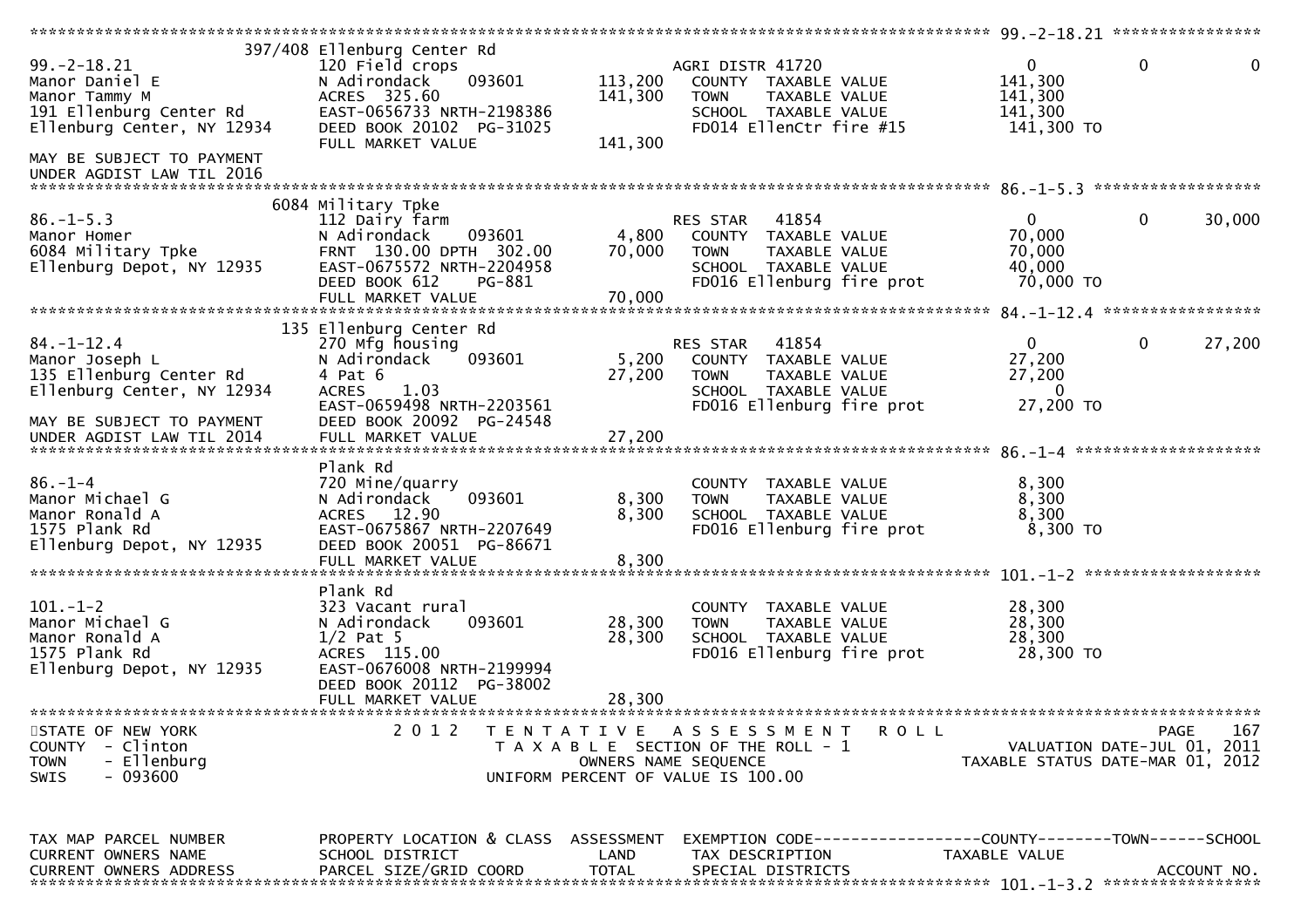| $101. -1 - 3.2$<br>Manor Michael G<br>Manor Belinda A<br>1563 Plank Rd<br>Ellenburg Depot, NY 12935                             | 1563 Plank Rd<br>210 1 Family Res<br>N Adirondack<br>093601<br>Lot 1 T50MT<br>8.60<br><b>ACRES</b><br>EAST-0677250 NRTH-2198324<br>DEED BOOK 20011 PG-33390          | 9,800<br>107,000                   | 41854<br>RES STAR<br>COUNTY TAXABLE VALUE<br>TAXABLE VALUE<br><b>TOWN</b><br>SCHOOL TAXABLE VALUE<br>FD016 Ellenburg fire prot                                                        | 0<br>107,000<br>107,000<br>77,000<br>107,000 TO                          | $\mathbf 0$<br>30,000                      |
|---------------------------------------------------------------------------------------------------------------------------------|----------------------------------------------------------------------------------------------------------------------------------------------------------------------|------------------------------------|---------------------------------------------------------------------------------------------------------------------------------------------------------------------------------------|--------------------------------------------------------------------------|--------------------------------------------|
| $86. - 1 - 5.1$<br>Manor Pat<br>6206 Military Tpke<br>Ellenburg Depot, NY 12935-1704 ACRES 55.00 BANK                           | 6206 Military Tpke<br>240 Rural res<br>N Adirondack<br>093601<br>$1$ Pat $6$<br>890<br>EAST-0672524 NRTH-2207041                                                     | 20,800<br>113,000                  | 41854<br>RES STAR<br>COUNTY TAXABLE VALUE<br>TAXABLE VALUE<br><b>TOWN</b><br>SCHOOL TAXABLE VALUE<br>FD016 Ellenburg fire prot                                                        | $\mathbf{0}$<br>113,000<br>113,000<br>83,000<br>70,060 то                | 30,000<br>0                                |
|                                                                                                                                 | DEED BOOK 20001 PG-25433<br>1153 Plank Rd                                                                                                                            |                                    |                                                                                                                                                                                       |                                                                          |                                            |
| $116.-1-7.5$<br>Manor Randy<br>Manor Annette<br>1153 Plank Rd<br>Ellenburg Depot, NY 12935                                      | 210 1 Family Res<br>093601<br>N Adirondack<br>Lot 41 T5omt<br>9.00<br><b>ACRES</b><br>EAST-0678061 NRTH-2188161<br>DEED BOOK 725<br>PG-276                           | 7,900<br>75,200                    | 41854<br>RES STAR<br>COUNTY TAXABLE VALUE<br><b>TOWN</b><br>TAXABLE VALUE<br>SCHOOL TAXABLE VALUE<br>FD016 Ellenburg fire prot                                                        | $\mathbf{0}$<br>75,200<br>75,200<br>45,200<br>75,200 TO                  | 30,000<br>0                                |
|                                                                                                                                 |                                                                                                                                                                      |                                    |                                                                                                                                                                                       |                                                                          |                                            |
|                                                                                                                                 | 1575 Plank Rd                                                                                                                                                        |                                    |                                                                                                                                                                                       |                                                                          |                                            |
| $101. -1 - 3.1$<br>Manor Ronald A<br>Manor Michael G<br>1575 Plank Rd<br>Ellenburg Depot, NY 12935<br>MAY BE SUBJECT TO PAYMENT | 112 Dairy farm<br>093601<br>N Adirondack<br>$1/2$ Pat 5<br>ACRES 131.50<br>EAST-0675161 NRTH-2198827<br>DEED BOOK 20011 PG-32835<br>FULL MARKET VALUE                | 162,700                            | AGRI DISTR 41720<br>37,400 RES STAR<br>41854<br>162,700 483A EX<br>42100<br>COUNTY TAXABLE VALUE<br><b>TOWN</b><br>TAXABLE VALUE<br>SCHOOL TAXABLE VALUE<br>FD016 Ellenburg fire prot | 0<br>$\mathbf 0$<br>3,400<br>159,300<br>159,300<br>129,300<br>159,300 TO | 0<br>0<br>30,000<br>0<br>3,400<br>3,400    |
| UNDER AGDIST LAW TIL 2016                                                                                                       |                                                                                                                                                                      |                                    | 3,400 EX                                                                                                                                                                              |                                                                          |                                            |
| $141.3 - 3 - 5.12$<br>Mars Aaron P<br>Mars Cecile M<br>576 Knickerbocker Rd<br>Schaghticoke, NY 12154                           | 14 Balsam Way<br>210 1 Family Res - WTRFNT<br>N Adirondack<br>093601<br>100 T5omt<br>FRNT 52.00 DPTH 331.00<br>EAST-0624396 NRTH-2170434<br>DEED BOOK 20001 PG-18263 | 105,300<br>263,000                 | COUNTY TAXABLE VALUE<br>TAXABLE VALUE<br><b>TOWN</b><br>SCHOOL TAXABLE VALUE<br>FD040 Lyon Mountain Fire<br>WD018 Chat lake water dist                                                | 263,000<br>263,000<br>263,000<br>263,000 TO<br>263,000 ТО М              |                                            |
|                                                                                                                                 | FULL MARKET VALUE                                                                                                                                                    | 263,000                            |                                                                                                                                                                                       |                                                                          |                                            |
| STATE OF NEW YORK<br>COUNTY - Clinton<br>- Ellenburg<br><b>TOWN</b><br>$-093600$<br>SWIS                                        |                                                                                                                                                                      |                                    | 2012 TENTATIVE ASSESSMENT ROLL<br>T A X A B L E SECTION OF THE ROLL - 1<br>OWNERS NAME SEQUENCE<br>UNIFORM PERCENT OF VALUE IS 100.00                                                 | TAXABLE STATUS DATE-MAR 01, 2012                                         | PAGE<br>168<br>VALUATION DATE-JUL 01, 2011 |
| TAX MAP PARCEL NUMBER<br>CURRENT OWNERS NAME<br><b>CURRENT OWNERS ADDRESS</b>                                                   | PROPERTY LOCATION & CLASS<br>SCHOOL DISTRICT<br>PARCEL SIZE/GRID COORD                                                                                               | ASSESSMENT<br>LAND<br><b>TOTAL</b> | EXEMPTION CODE-----------------COUNTY-------TOWN------SCHOOL<br>TAX DESCRIPTION<br>SPECIAL DISTRICTS                                                                                  | TAXABLE VALUE                                                            | ACCOUNT NO.                                |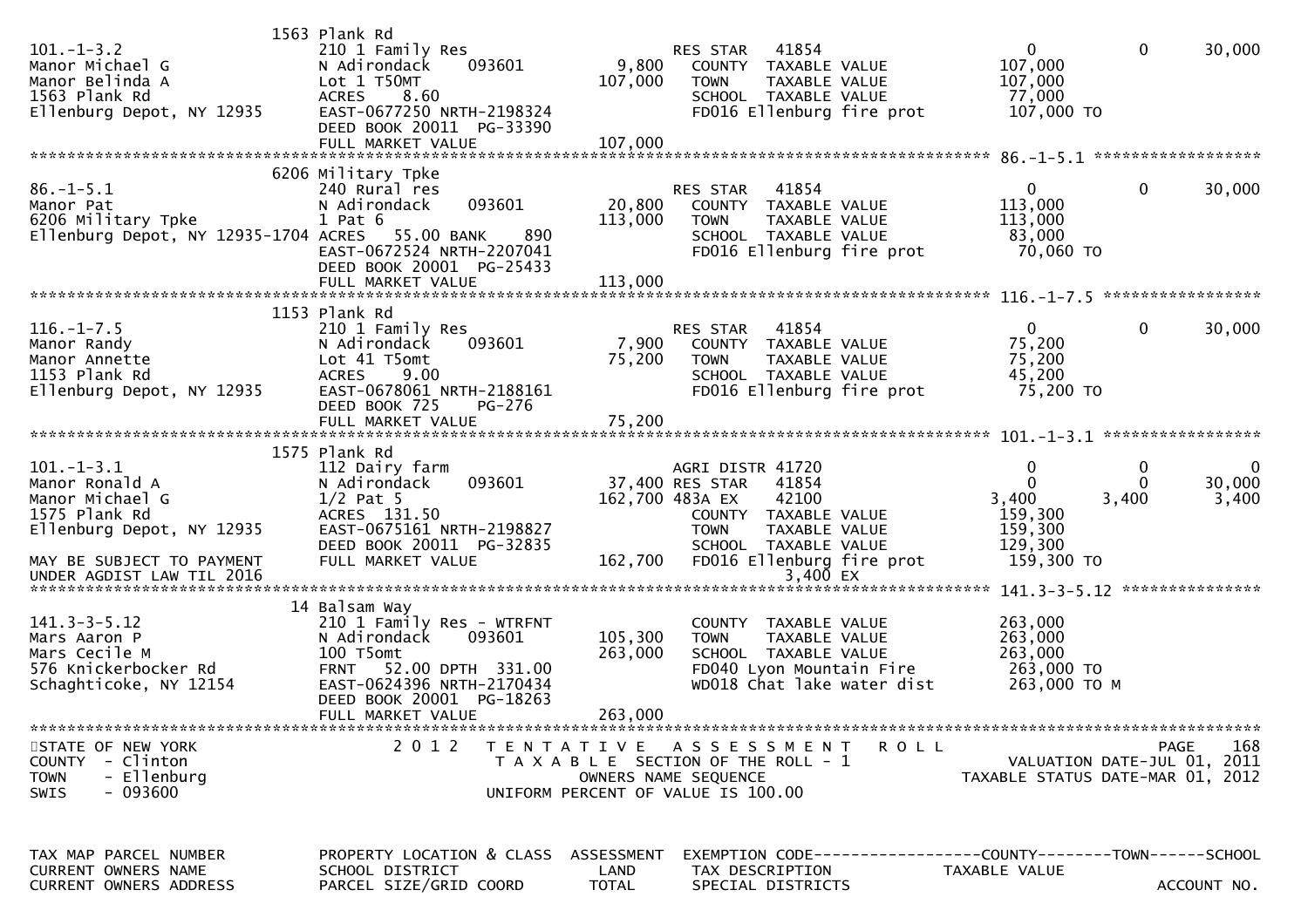| $83. - 1 - 9.26$<br>Marshall Kelli Kathleen<br>10 Harpp St<br>Morrisonville, NY 12961          | Star Rd<br>311 Res vac land<br>093601<br>N Adirondack<br>Lot 15 T6omt<br>ACRES 24.70<br>EAST-0645297 NRTH-2204771<br>DEED BOOK 20112 PG-38749                            | 15,700<br>15,700               | COUNTY TAXABLE VALUE<br><b>TOWN</b><br>TAXABLE VALUE<br>SCHOOL TAXABLE VALUE<br>FD014 EllenCtr fire #15                                                             | 15,700<br>15,700<br>15,700<br>15,700 TO                                           |             |
|------------------------------------------------------------------------------------------------|--------------------------------------------------------------------------------------------------------------------------------------------------------------------------|--------------------------------|---------------------------------------------------------------------------------------------------------------------------------------------------------------------|-----------------------------------------------------------------------------------|-------------|
|                                                                                                |                                                                                                                                                                          |                                |                                                                                                                                                                     |                                                                                   |             |
|                                                                                                | 13 Gadway Rd                                                                                                                                                             |                                |                                                                                                                                                                     |                                                                                   |             |
| $155.1 - 1 - 14$<br>Martin Edmond A<br>Martin Bernadine<br>13 Gadway Rd<br>Merrill, NY 12955   | 210 1 Family Res - WTRFNT<br>N Adirondack<br>093601<br>101 Pat 5<br>FRNT 75.00 DPTH 410.00<br>EAST-0626002 NRTH-2166647<br>DEED BOOK 20102 PG-37021<br>FULL MARKET VALUE | 84,000<br>268,000<br>268,000   | RES STAR 41854<br>COUNTY TAXABLE VALUE<br><b>TOWN</b><br>TAXABLE VALUE<br>SCHOOL TAXABLE VALUE<br>FD040 Lyon Mountain Fire 268,000 TO<br>WD018 Chat lake water dist | $\overline{0}$<br>$\overline{0}$<br>268,000<br>268,000<br>238,000<br>268,000 ТО М | 30,000      |
|                                                                                                |                                                                                                                                                                          |                                |                                                                                                                                                                     |                                                                                   |             |
| $141. - 1 - 12.3$<br>Martin Gary<br>Martin Helen<br>5101 Route 374<br>Merrill, NY 12955        | Route 374<br>314 Rural vac<10<br>093601<br>N Adirondack<br>101 Pat 5<br>Survey Map 20122/45785<br>ACRES 8.60<br>EAST-0626340 NRTH-2169038<br>DEED BOOK 20112 PG-44851    | 9,800<br>9,800                 | COUNTY TAXABLE VALUE<br>TAXABLE VALUE<br><b>TOWN</b><br>SCHOOL TAXABLE VALUE<br>FD040 Lyon Mountain Fire                                                            | 9,800<br>9,800<br>9,800<br>9,800 TO                                               |             |
|                                                                                                |                                                                                                                                                                          |                                |                                                                                                                                                                     |                                                                                   |             |
| $155.1 - 2 - 35$<br>Martin Gary E<br>Martin Helen J                                            | 5101 Rt 374<br>210 1 Family Res - WTRFNT<br>093601<br>N Adirondack<br>Lot 101 Pat 5                                                                                      | 69,000 SR STAR                 | 97 PCT OF VALUE USED FOR EXEMPTION PURPOSES<br>WARNONALL 41121<br>41834<br>233,000 COUNTY TAXABLE VALUE                                                             | 27,000<br>27,000<br>$\mathbf{0}$<br>0                                             | 0<br>62,200 |
| 5101 Rt 374<br>Merrill, NY 12955                                                               | FRNT 109.00 DPTH 185.00<br>EAST-0625565 NRTH-2169079<br>DEED BOOK 648<br>PG-744<br>FULL MARKET VALUE                                                                     | 233,000                        | TAXABLE VALUE<br><b>TOWN</b><br>SCHOOL TAXABLE VALUE<br>FD040 Lyon Mountain Fire                                                                                    | 206,000<br>206,000<br>170,800<br>233,000 TO<br>233,000 ТО М                       |             |
|                                                                                                |                                                                                                                                                                          |                                | wDO18 Chat lake water dist                                                                                                                                          |                                                                                   |             |
| $82. - 1 - 5.1$<br>Martinelli Kevin<br>Atkins Robbin<br>524 Pine St<br>Bristol, CT 06010       | Ryan Rd<br>321 Abandoned ag<br>N Adirondack<br>093601<br>$12$ Pat $6$<br>ACRES 11.00<br>EAST-0626054 NRTH-2204003                                                        | 11,300<br>11,300               | COUNTY TAXABLE VALUE<br>TAXABLE VALUE<br><b>TOWN</b><br>SCHOOL TAXABLE VALUE<br>FD016 Ellenburg fire prot                                                           | 11,300<br>11,300<br>11,300<br>11,300 TO                                           |             |
|                                                                                                | DEED BOOK 608<br>PG-247                                                                                                                                                  |                                |                                                                                                                                                                     |                                                                                   |             |
| STATE OF NEW YORK<br>COUNTY - Clinton<br>- Ellenburg<br><b>TOWN</b><br>- 093600<br><b>SWIS</b> | FULL MARKET VALUE                                                                                                                                                        | 11,300<br>OWNERS NAME SEQUENCE | 2012 TENTATIVE ASSESSMENT<br><b>ROLL</b><br>T A X A B L E SECTION OF THE ROLL - 1<br>UNIFORM PERCENT OF VALUE IS 100.00                                             | PAGE<br>VALUATION DATE-JUL 01, 2011<br>TAXABLE STATUS DATE-MAR 01, 2012           | 169         |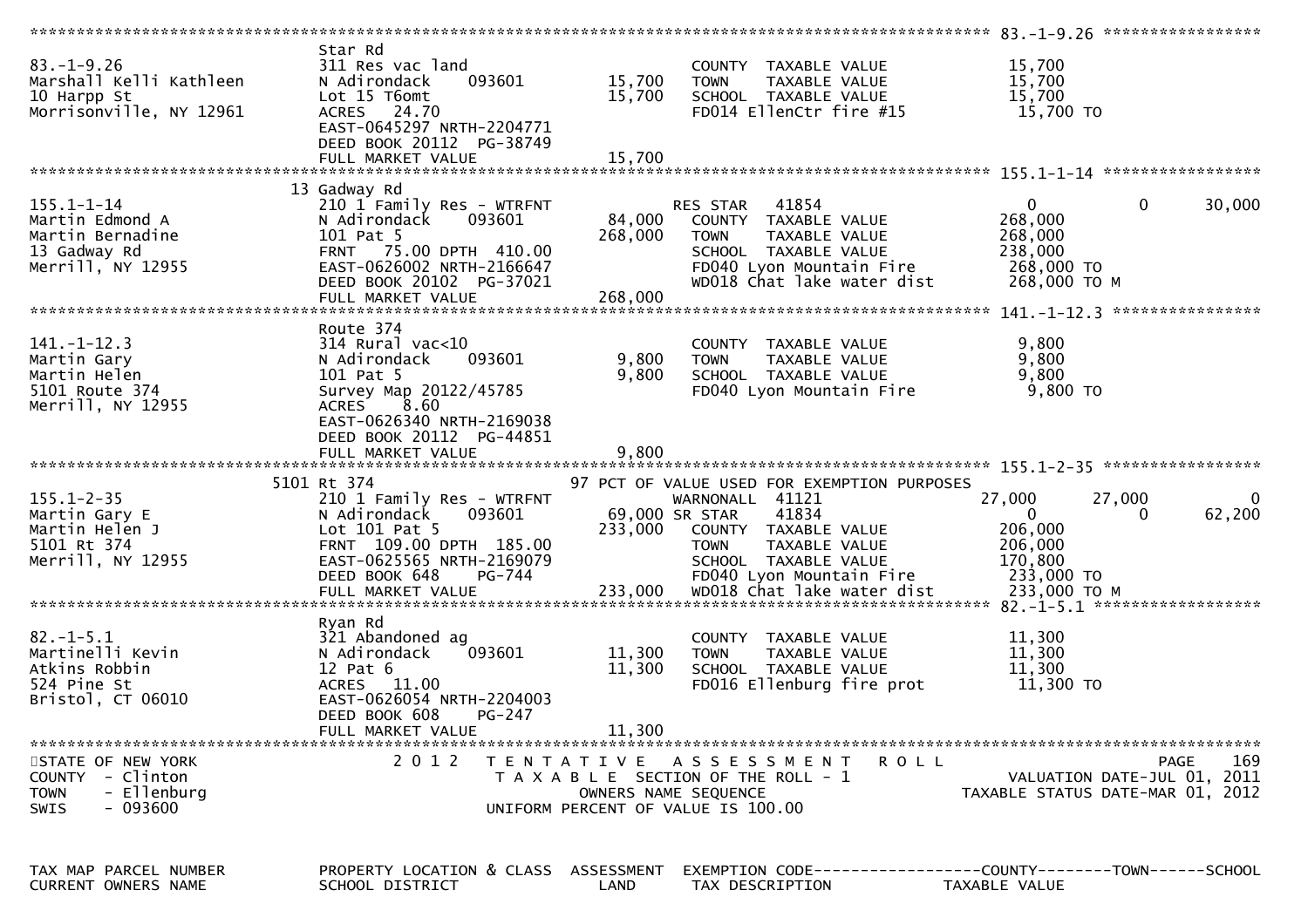| CURRENT OWNERS ADDRESS                                                                                                                             | PARCEL SIZE/GRID COORD                                                                                                                                                                     | <b>TOTAL</b>                | SPECIAL DISTRICTS                                                                                                                                                                                |                                                                                                         | ACCOUNT NO.              |
|----------------------------------------------------------------------------------------------------------------------------------------------------|--------------------------------------------------------------------------------------------------------------------------------------------------------------------------------------------|-----------------------------|--------------------------------------------------------------------------------------------------------------------------------------------------------------------------------------------------|---------------------------------------------------------------------------------------------------------|--------------------------|
| $85 - 2 - 9$<br>Martino Frances D<br>Martino Edward A<br>1 Wymberley Point Rd<br>Savannah, GA 31406                                                | Military Tpke<br>321 Abandoned ag<br>093601<br>N Adirondack<br>$Lot 2 & 19$ Pat 6<br><b>ACRES</b><br>55.80<br>EAST-0665699 NRTH-2205982<br>DEED BOOK 20061 PG-95687<br>FULL MARKET VALUE   | 20,800<br>20,800<br>20,800  | TAXABLE VALUE<br><b>COUNTY</b><br><b>TOWN</b><br>TAXABLE VALUE<br>SCHOOL TAXABLE VALUE<br>FD016 Ellenburg fire prot                                                                              | 20,800<br>20,800<br>20,800<br>20,800 TO                                                                 |                          |
|                                                                                                                                                    |                                                                                                                                                                                            |                             |                                                                                                                                                                                                  |                                                                                                         |                          |
| $98. - 1 - 22.1$<br>Mast Eli D<br>Mast Anna S<br>315 West Hill Rd<br>Ellenburg, NY 12934<br>MAY BE SUBJECT TO PAYMENT<br>UNDER AGDIST LAW TIL 2016 | 315 West Hill Rd<br>112 Dairy farm<br>093601<br>N Adirondack<br>13 Pat 5<br>ACRES 444,00<br>EAST-0642286 NRTH-2192235<br>DEED BOOK 20112 PG-39383<br>FULL MARKET VALUE                     | 204,000                     | AGRI DISTR 41720<br>137,700 RES STAR<br>41854<br>42100<br>204,000 483A EX<br>COUNTY TAXABLE VALUE<br>TAXABLE VALUE<br><b>TOWN</b><br>SCHOOL TAXABLE VALUE<br>FD014 EllenCtr fire #15<br>1.000 EX | 8.004<br>8,004<br>$\Omega$<br>$\Omega$<br>1,000<br>1,000<br>194,996<br>194,996<br>164,996<br>203,000 TO | 8,004<br>30,000<br>1,000 |
|                                                                                                                                                    | 3 Brooks Way                                                                                                                                                                               |                             |                                                                                                                                                                                                  |                                                                                                         |                          |
| $141.3 - 2 - 41$<br>Mastin Harry J Jr<br>Mastin Elizabeth<br>4239 Gopher Cir<br>Liverpool, NY 13090                                                | 260 Seasonal res - WTRFNT<br>Chateaugay 1<br>163401<br>Lot 100 T5omt<br>51.00 DPTH 75.00<br><b>FRNT</b><br>EAST-0623383 NRTH-2172694<br>DEED BOOK 905<br><b>PG-277</b>                     | 36,900<br>83,000            | TAXABLE VALUE<br>COUNTY<br>TAXABLE VALUE<br><b>TOWN</b><br>SCHOOL TAXABLE VALUE<br>FD040 Lyon Mountain Fire<br>WD018 Chat lake water dist                                                        | 83,000<br>83,000<br>83,000<br>83,000 TO<br>83,000 TO M                                                  |                          |
|                                                                                                                                                    | FULL MARKET VALUE                                                                                                                                                                          | 83,000                      |                                                                                                                                                                                                  |                                                                                                         |                          |
| $85.1 - 1 - 18.1$<br>Matthews Jeffrey A<br>Matthews Shawn M<br>5585 Rt 11<br>PO Box 139<br>Ellenburg, NY 12933                                     | 5589 Rt 11<br>415 Motel<br>N Adirondack<br>093601<br>18 Pat 6<br>1.20<br><b>ACRES</b><br>EAST-0662492 NRTH-2208016<br>DEED BOOK 1041<br>$PG-65$                                            | 7,600<br>91,000             | TAXABLE VALUE<br><b>COUNTY</b><br><b>TAXABLE VALUE</b><br><b>TOWN</b><br>SCHOOL TAXABLE VALUE<br>FD016 Ellenburg fire prot<br>LT012 Ellenburg Light 5                                            | 91,000<br>91,000<br>91,000<br>91,000 TO<br>91,000 TO                                                    |                          |
|                                                                                                                                                    | FULL MARKET VALUE                                                                                                                                                                          | 91,000                      |                                                                                                                                                                                                  |                                                                                                         |                          |
| $85.1 - 1 - 18.2$<br>Matthews Jeffrey A<br>Matthews Shawn M<br>5591 Rt 11<br>PO Box 139<br>Ellenburg, NY 12933                                     | 5597 Rt 11<br>210 1 Family Res<br>093601<br>N Adirondack<br>Lot 18 T6omt<br><b>ACRES</b><br>1.20 BANK<br>890<br>EAST-0662295 NRTH-2207974<br>DEED BOOK 20001 PG-27062<br>FULL MARKET VALUE | 5,100<br>112,000<br>112,000 | 41854<br><b>RES STAR</b><br>COUNTY<br>TAXABLE VALUE<br><b>TAXABLE VALUE</b><br><b>TOWN</b><br>SCHOOL TAXABLE VALUE<br>FD016 Ellenburg fire prot<br>LT012 Ellenburg Light 5                       | $\mathbf{0}$<br>$\mathbf{0}$<br>112,000<br>112,000<br>82,000<br>112,000 TO<br>112,000 TO                | 30,000                   |
| STATE OF NEW YORK<br>COUNTY - Clinton<br>TOWN<br>- Ellenburg<br>- 093600<br><b>SWIS</b>                                                            | 2 0 1 2<br>T E N T A T I V E                                                                                                                                                               |                             | A S S E S S M E N T<br><b>ROLL</b><br>T A X A B L E SECTION OF THE ROLL - 1<br>OWNERS NAME SEQUENCE<br>UNIFORM PERCENT OF VALUE IS 100.00                                                        | <b>PAGE</b><br>VALUATION DATE-JUL 01, 2011<br>TAXABLE STATUS DATE-MAR 01, 2012                          | 170                      |

TAX MAP PARCEL NUMBER PROPERTY LOCATION & CLASS ASSESSMENT EXEMPTION CODE------------------COUNTY--------TOWN------SCHOOL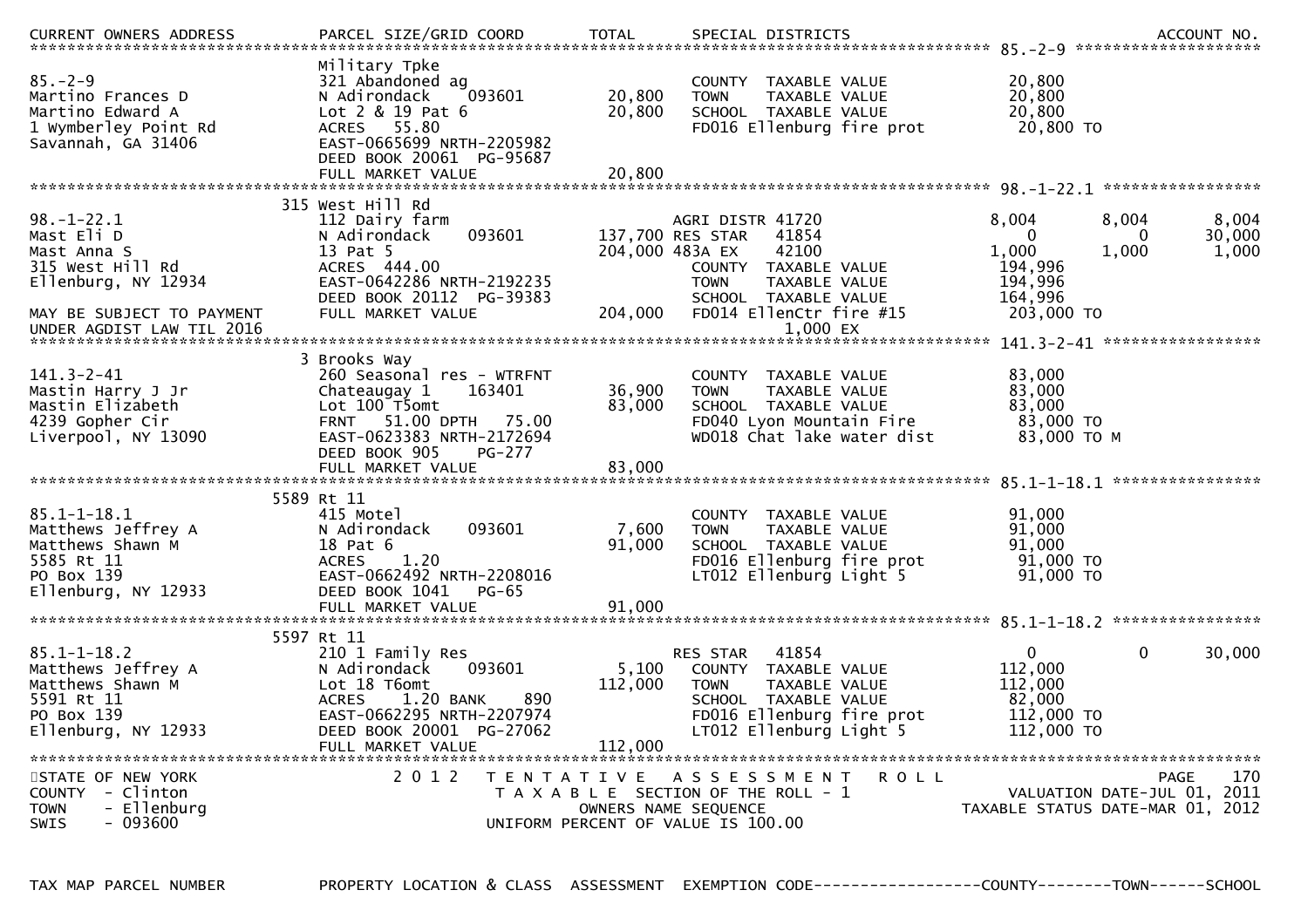| CURRENT OWNERS NAME<br>CURRENT OWNERS ADDRESS                                                             | SCHOOL DISTRICT<br>PARCEL SIZE/GRID COORD                                                                                                                                      | LAND<br><b>TOTAL</b>                                    | TAX DESCRIPTION<br>SPECIAL DISTRICTS                                                                                                         |             | TAXABLE VALUE                                               | ACCOUNT NO.<br>*******************                                                    |
|-----------------------------------------------------------------------------------------------------------|--------------------------------------------------------------------------------------------------------------------------------------------------------------------------------|---------------------------------------------------------|----------------------------------------------------------------------------------------------------------------------------------------------|-------------|-------------------------------------------------------------|---------------------------------------------------------------------------------------|
| $155. - 1 - 1$<br>Mayer Mark Richard<br>McDonald Matthew E<br>363 Pearls Rd<br>Brunswick, OH 44212        | Narrows Rd<br>910 Priv forest<br>093601<br>N Adirondack<br>Lot $101$ Pat 5<br>ACRES 159.00<br>EAST-0623705 NRTH-2167908<br>DEED BOOK 20041 PG-65323<br>FULL MARKET VALUE       | 40,100<br>40,100<br>40,100                              | COUNTY TAXABLE VALUE<br><b>TOWN</b><br>TAXABLE VALUE<br>SCHOOL TAXABLE VALUE<br>FD040 Lyon Mountain Fire                                     |             | 40,100<br>40,100<br>40,100<br>40,100 TO                     |                                                                                       |
| $141.-1-8.1$<br>McCormick David G<br>McCormick Lisa<br>38 Flight Line Rd<br>Fairfax, VT 05454             | Bigelow Rd<br>910 Priv forest<br>N Adirondack<br>093601<br>97 Pat 5<br>55.10<br>ACRES<br>EAST-0633715 NRTH-2175521<br>DEED BOOK 20102 PG-33252                                 | 22,900<br>30,000                                        | <b>COUNTY</b><br>TAXABLE VALUE<br>TAXABLE VALUE<br><b>TOWN</b><br>SCHOOL TAXABLE VALUE<br>FD016 Ellenburg fire prot                          |             | 30,000<br>30,000<br>30,000<br>30,000 TO                     | *****************                                                                     |
|                                                                                                           | FULL MARKET VALUE                                                                                                                                                              | 30,000                                                  |                                                                                                                                              |             |                                                             |                                                                                       |
| $155.3 - 3 - 1$<br>McCoy Herbert Jr<br>94 W Main St<br>PO Box 916<br>Chateaugay, NY 12920                 | 50 Holtzman Way<br>260 Seasonal res - WTRFNT<br>093601<br>N Adirondack<br>120 Pat 5<br>5.30<br><b>ACRES</b><br>EAST-0629637 NRTH-2162565<br>DEED BOOK 561<br>FULL MARKET VALUE | 97,000<br>120,400<br>PG-589<br>120,400                  | COUNTY TAXABLE VALUE<br><b>TOWN</b><br>TAXABLE VALUE<br>SCHOOL TAXABLE VALUE<br>FD040 Lyon Mountain Fire<br>WD018 Chat lake water dist       |             | 120,400<br>120,400<br>120,400<br>120,400 TO<br>118,835 TO M |                                                                                       |
|                                                                                                           | Bull Run Rd                                                                                                                                                                    |                                                         |                                                                                                                                              |             |                                                             |                                                                                       |
| $55. - 2 - 5.21$<br>Mccreless Dennis<br>Mccreless Sherryl<br>603 Bull Run Rd<br>Ellenburg Depot, NY 12935 | 323 Vacant rural<br>093601<br>N Adirondack<br>$40/42$ Pat 6<br>ACRES 88.00<br>EAST-0667192 NRTH-2223846                                                                        | 22,300<br>22,300                                        | TAXABLE VALUE<br><b>COUNTY</b><br>TAXABLE VALUE<br><b>TOWN</b><br>SCHOOL TAXABLE VALUE<br>FD016 Ellenburg fire prot                          |             | 22,300<br>22,300<br>22,300<br>22,300 TO                     |                                                                                       |
|                                                                                                           | DEED BOOK 984<br>FULL MARKET VALUE                                                                                                                                             | PG-136<br>22,300                                        |                                                                                                                                              |             |                                                             |                                                                                       |
| $40. - 1 - 24.2$<br>McCreless Sherryl<br>603 Bull Run Rd<br>Ellenburg Depot, NY 12935                     | 603 Bull Run Rd<br>210 1 Family Res<br>N Adirondack<br>093601<br>Lot 42 T6omt<br>FRNT 200.00 DPTH 200.00<br>EAST-0668056 NRTH-2225369<br>DEED BOOK 765<br>FULL MARKET VALUE    | 5,000<br>87,500<br>PG-128<br>87,500                     | 41854<br><b>RES STAR</b><br>COUNTY TAXABLE VALUE<br><b>TAXABLE VALUE</b><br><b>TOWN</b><br>SCHOOL TAXABLE VALUE<br>FD016 Ellenburg fire prot |             | $\mathbf{0}$<br>87,500<br>87,500<br>57,500<br>87,500 TO     | $\mathbf{0}$<br>30,000                                                                |
| STATE OF NEW YORK<br>COUNTY - Clinton<br>- Ellenburg<br><b>TOWN</b><br><b>SWIS</b><br>- 093600            | 2 0 1 2                                                                                                                                                                        | T E N T A T I V E<br>UNIFORM PERCENT OF VALUE IS 100.00 | ASSESSMENT<br>T A X A B L E SECTION OF THE ROLL - 1<br>OWNERS NAME SEQUENCE                                                                  | <b>ROLL</b> |                                                             | <b>PAGE</b><br>171<br>VALUATION DATE-JUL 01, 2011<br>TAXABLE STATUS DATE-MAR 01, 2012 |

TAX MAP PARCEL NUMBER PROPERTY LOCATION & CLASS ASSESSMENT EXEMPTION CODE------------------COUNTY--------TOWN------SCHOOL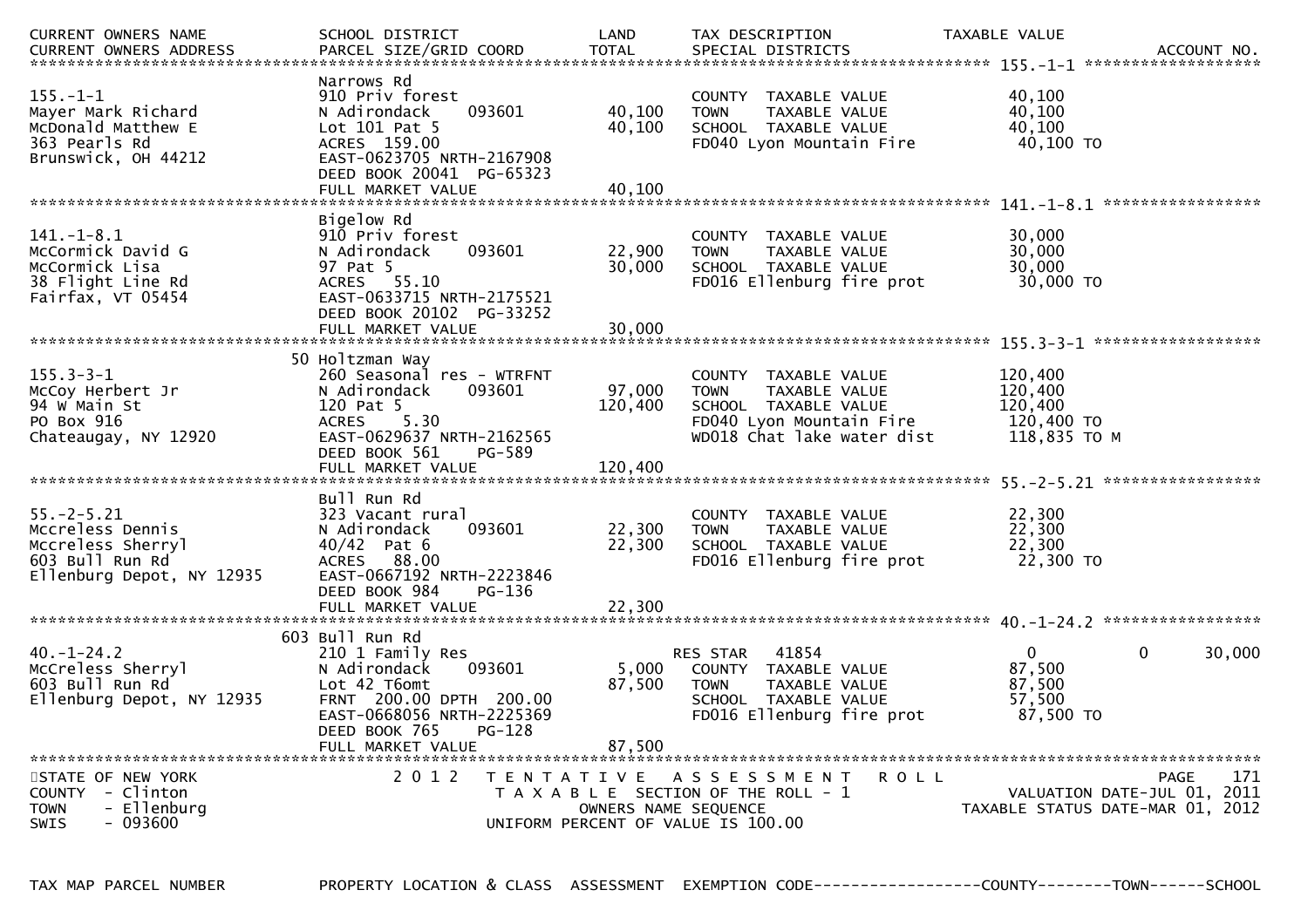| <b>CURRENT OWNERS NAME</b>                                                                                 | SCHOOL DISTRICT                                                                                                                                                            | LAND                               | TAX DESCRIPTION                                                                                                                                           | TAXABLE VALUE                                                   |                                                                                |
|------------------------------------------------------------------------------------------------------------|----------------------------------------------------------------------------------------------------------------------------------------------------------------------------|------------------------------------|-----------------------------------------------------------------------------------------------------------------------------------------------------------|-----------------------------------------------------------------|--------------------------------------------------------------------------------|
| $85.1 - 1 - 3$<br>McCreless Sheryl<br>603 Bull Run Rd<br>Ellenburg Depot, NY 12935                         | 5556 Rt 11<br>280 Res Multiple<br>N Adirondack<br>093601<br>18 Pat 6<br><b>ACRES</b><br>1.30<br>EAST-0663284 NRTH-2208601<br>DEED BOOK 20092 PG-25663<br>FULL MARKET VALUE | 6,500<br>55,000<br>55,000          | COUNTY TAXABLE VALUE<br>TAXABLE VALUE<br><b>TOWN</b><br>SCHOOL TAXABLE VALUE<br>FD002 EllenDpt fire 21<br>LT012 Ellenburg Light 5                         | 55,000<br>55,000<br>55,000<br>55,000 TO<br>55,000 TO            |                                                                                |
| $114. - 1 - 3.2$<br>McDonald Chris<br>1816 Bradley Pond Rd<br>Ellenburg Center, NY 12934                   | 1816 Bradley Pond Rd<br>210 1 Family Res<br>N Adirondack<br>093601<br>FRNT 200.00 DPTH 125.00<br>EAST-0650627 NRTH-2190144<br>DEED BOOK 915<br>PG-247                      | 4,200<br>97,200                    | RES STAR<br>41854<br>COUNTY TAXABLE VALUE<br><b>TOWN</b><br>TAXABLE VALUE<br>SCHOOL TAXABLE VALUE<br>FD014 EllenCtr fire #15                              | $\overline{0}$<br>97,200<br>97,200<br>67,200<br>97,200 TO       | $\mathbf 0$<br>30,000                                                          |
|                                                                                                            |                                                                                                                                                                            |                                    |                                                                                                                                                           |                                                                 |                                                                                |
| $85. - 1 - 10.31$<br>McDonald Davy<br>Thibeau Melissa<br>6793 Rt 190 Star Rd<br>Ellenburg Center, NY 12934 | 6793 Star Rd<br>210 1 Family Res<br>093601<br>N Adirondack<br>4t50mt<br><b>ACRES</b><br>2.30<br>EAST-0659746 NRTH-2205857<br>DEED BOOK 953<br>$PG-257$                     | 5,700<br>85,000                    | 41854<br><b>RES STAR</b><br>COUNTY TAXABLE VALUE<br>TAXABLE VALUE<br><b>TOWN</b><br>SCHOOL TAXABLE VALUE<br>FD016 Ellenburg fire prot                     | $\mathbf{0}$<br>85,000<br>85,000<br>55,000<br>85,000 TO         | 30,000<br>0                                                                    |
|                                                                                                            | FULL MARKET VALUE                                                                                                                                                          | 85,000                             |                                                                                                                                                           |                                                                 |                                                                                |
|                                                                                                            |                                                                                                                                                                            |                                    |                                                                                                                                                           |                                                                 |                                                                                |
| $127. - 1 - 15$<br>McDonald Life Use Lois<br>Albrecht Lisa<br>PO Box 202<br>Ellenburg Center, NY 12934     | 538 Bigelow Rd<br>910 Priv forest<br>N Adirondack<br>093601<br>66 Pat 5<br>ACRES 136.90<br>EAST-0638008 NRTH-2177531<br>DEED BOOK 20082 PG-16390                           | 36,400<br>63,400                   | COUNTY TAXABLE VALUE<br>TAXABLE VALUE<br><b>TOWN</b><br>SCHOOL TAXABLE VALUE<br>FD016 Ellenburg fire prot                                                 | 63,400<br>63,400<br>63,400<br>$63,400$ TO                       |                                                                                |
|                                                                                                            |                                                                                                                                                                            |                                    |                                                                                                                                                           |                                                                 |                                                                                |
| $84. - 1 - 19.222$<br>McDonald-King Sherry<br>7111 Star Rd<br>PO Box 191<br>Ellenburg Center, NY 12934     | 7111 Star Rd<br>270 Mfg housing<br>N Adirondack<br>093601<br>6.10<br>ACRES<br>EAST-0651954 NRTH-2204436<br>DEED BOOK 930<br>PG-197<br>FULL MARKET VALUE                    | 7,600<br>47,000<br>47,000          | 41854<br>RES STAR<br>COUNTY TAXABLE VALUE<br><b>TOWN</b><br>TAXABLE VALUE<br>SCHOOL TAXABLE VALUE<br>FD014 EllenCtr fire #15<br>FD016 Ellenburg fire prot | $\Omega$<br>47,000<br>47,000<br>17,000<br>5,640 TO<br>41,360 TO | $\mathbf 0$<br>30,000                                                          |
| STATE OF NEW YORK<br>COUNTY - Clinton<br>- Ellenburg<br><b>TOWN</b><br>- 093600<br>SWIS                    | 2 0 1 2                                                                                                                                                                    | OWNERS NAME SEQUENCE               | TENTATIVE ASSESSMENT<br><b>ROLL</b><br>T A X A B L E SECTION OF THE ROLL - 1<br>UNIFORM PERCENT OF VALUE IS 100.00                                        |                                                                 | 172<br>PAGE<br>VALUATION DATE-JUL 01, 2011<br>TAXABLE STATUS DATE-MAR 01, 2012 |
| TAX MAP PARCEL NUMBER<br>CURRENT OWNERS NAME<br>CURRENT OWNERS ADDRESS                                     | PROPERTY LOCATION & CLASS<br>SCHOOL DISTRICT<br>PARCEL SIZE/GRID COORD                                                                                                     | ASSESSMENT<br>LAND<br><b>TOTAL</b> | EXEMPTION CODE-----------------COUNTY-------TOWN------SCHOOL<br>TAX DESCRIPTION<br>SPECIAL DISTRICTS                                                      | TAXABLE VALUE                                                   | ACCOUNT NO.                                                                    |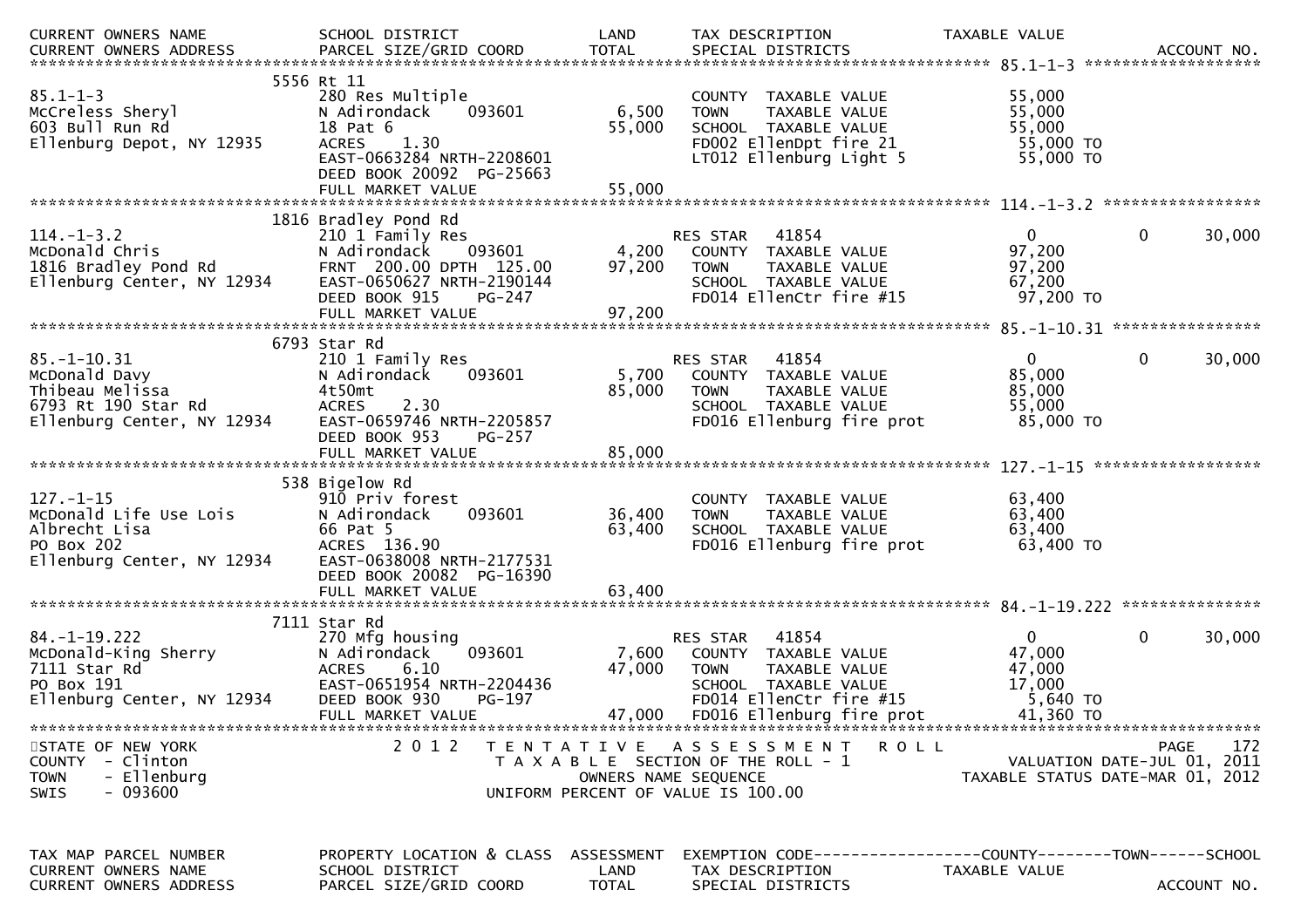|                                                                                                                          |                                                                                                                                                                                    |                            |                                                                                                                                        | 155.4-1-15 ******************                                                     |
|--------------------------------------------------------------------------------------------------------------------------|------------------------------------------------------------------------------------------------------------------------------------------------------------------------------------|----------------------------|----------------------------------------------------------------------------------------------------------------------------------------|-----------------------------------------------------------------------------------|
| $155.4 - 1 - 15$<br>McElroy Timothy J<br>McElroy Susan B<br>119 Tallowood Ct<br>Syracuse, NY 13212                       | 75 Youngs Rd<br>260 Seasonal res - WTRFNT<br>093601<br>N Adirondack<br>119 Pat 5<br>FRNT 99.00 DPTH 200.00<br>EAST-0632721 NRTH-2161131<br>DEED BOOK 20072 PG-7107                 | 124,700<br>190,000         | COUNTY TAXABLE VALUE<br>TAXABLE VALUE<br><b>TOWN</b><br>SCHOOL TAXABLE VALUE<br>FD040 Lyon Mountain Fire<br>WD018 Chat lake water dist | 190,000<br>190,000<br>190,000<br>190,000 TO<br>190,000 ТО М                       |
|                                                                                                                          |                                                                                                                                                                                    |                            |                                                                                                                                        | lease 2011                                                                        |
| $82 - 1 - 19$<br>McGivney Helen E<br>Kanzler Kathleen<br>94 Ryan Rd<br>Chateaugay, NY 12920<br>MAY BE SUBJECT TO PAYMENT | 197 Ryan Rd<br>241 Rural res&ag<br>N Adirondack<br>093601<br>$11$ Pat $6$<br>ACRES 88.70<br>EAST-0624470 NRTH-2202121<br>DEED BOOK 672<br>PG-131<br>FULL MARKET VALUE              | 49,700<br>69,900<br>69,900 | OS AG DIST 41730<br>COUNTY TAXABLE VALUE<br>TAXABLE VALUE<br><b>TOWN</b><br>SCHOOL TAXABLE VALUE<br>FD016 Ellenburg fire prot          | $\overline{0}$<br>$\Omega$<br>$\Omega$<br>69,900<br>69,900<br>69,900<br>69,900 TO |
| UNDER AGDIST LAW TIL 2019                                                                                                |                                                                                                                                                                                    |                            |                                                                                                                                        |                                                                                   |
| $71.3 - 2 - 19.1$<br>McGregor Bruce C<br>99 Main St<br>Schenevus, NY 12155                                               | McGregor Rd<br>$314$ Rural vac< $10$<br>093601<br>N Adirondack<br>21 Pat 6<br><b>ACRES</b><br>1.00<br>EAST-0674803 NRTH-2213970<br>DEED BOOK 20082 PG-17695                        | 5,000<br>5,000             | COUNTY TAXABLE VALUE<br><b>TOWN</b><br>TAXABLE VALUE<br>SCHOOL TAXABLE VALUE<br>FD002 EllenDpt fire 21<br>LT011 Ellenburg Light 21     | 5,000<br>5,000<br>5,000<br>5,000 TO<br>5,000 TO                                   |
|                                                                                                                          | FULL MARKET VALUE                                                                                                                                                                  | 5,000                      |                                                                                                                                        |                                                                                   |
|                                                                                                                          |                                                                                                                                                                                    |                            |                                                                                                                                        |                                                                                   |
| $86. - 1 - 2.1$<br>McGregor Bruce C<br>99 Main St<br>Schenevus, NY 12155                                                 | Plank Rd<br>311 Res vac land<br>093601<br>N Adirondack<br>20 Pat 6<br>FRNT 60.00 DPTH 230.00<br>EAST-0675832 NRTH-2209080<br>DEED BOOK 20082 PG-17695<br>FULL MARKET VALUE         | 4,600<br>4,600<br>4,600    | COUNTY TAXABLE VALUE<br><b>TOWN</b><br>TAXABLE VALUE<br>SCHOOL TAXABLE VALUE<br>FD002 EllenDpt fire 21                                 | 4,600<br>4,600<br>4,600<br>4,600 TO                                               |
|                                                                                                                          |                                                                                                                                                                                    |                            |                                                                                                                                        |                                                                                   |
| $155.4 - 1 - 17.22$<br>McIntyre Christopher M<br>9507 Edgeley Rd<br>Bethesda, MD 20814                                   | 5 Blanche Rd<br>312 Vac w/imprv<br>093601<br>N Adirondack<br>Lot 119 T5omt<br>FRNT 220.00 DPTH 70.00<br>EAST-0632785 NRTH-2161381<br>DEED BOOK 843<br>$PG-93$<br>FULL MARKET VALUE | 6,500<br>8,500<br>8,500    | COUNTY TAXABLE VALUE<br>TAXABLE VALUE<br><b>TOWN</b><br>SCHOOL TAXABLE VALUE<br>FD040 Lyon Mountain Fire<br>WD018 Chat lake water dist | 8,500<br>8,500<br>8,500<br>8,500 TO<br>123 TO M                                   |
|                                                                                                                          |                                                                                                                                                                                    |                            |                                                                                                                                        |                                                                                   |
| STATE OF NEW YORK<br>COUNTY - Clinton<br>- Ellenburg<br><b>TOWN</b><br>$-093600$<br><b>SWIS</b>                          | 2 0 1 2                                                                                                                                                                            | OWNERS NAME SEQUENCE       | TENTATIVE ASSESSMENT ROLL<br>T A X A B L E SECTION OF THE ROLL - 1<br>UNIFORM PERCENT OF VALUE IS 100.00                               | 173<br>PAGE<br>VALUATION DATE-JUL 01, 2011<br>TAXABLE STATUS DATE-MAR 01, 2012    |
| TAX MAP PARCEL NUMBER<br>CURRENT OWNERS NAME                                                                             | PROPERTY LOCATION & CLASS ASSESSMENT<br>SCHOOL DISTRICT                                                                                                                            | LAND                       | TAX DESCRIPTION                                                                                                                        | TAXABLE VALUE                                                                     |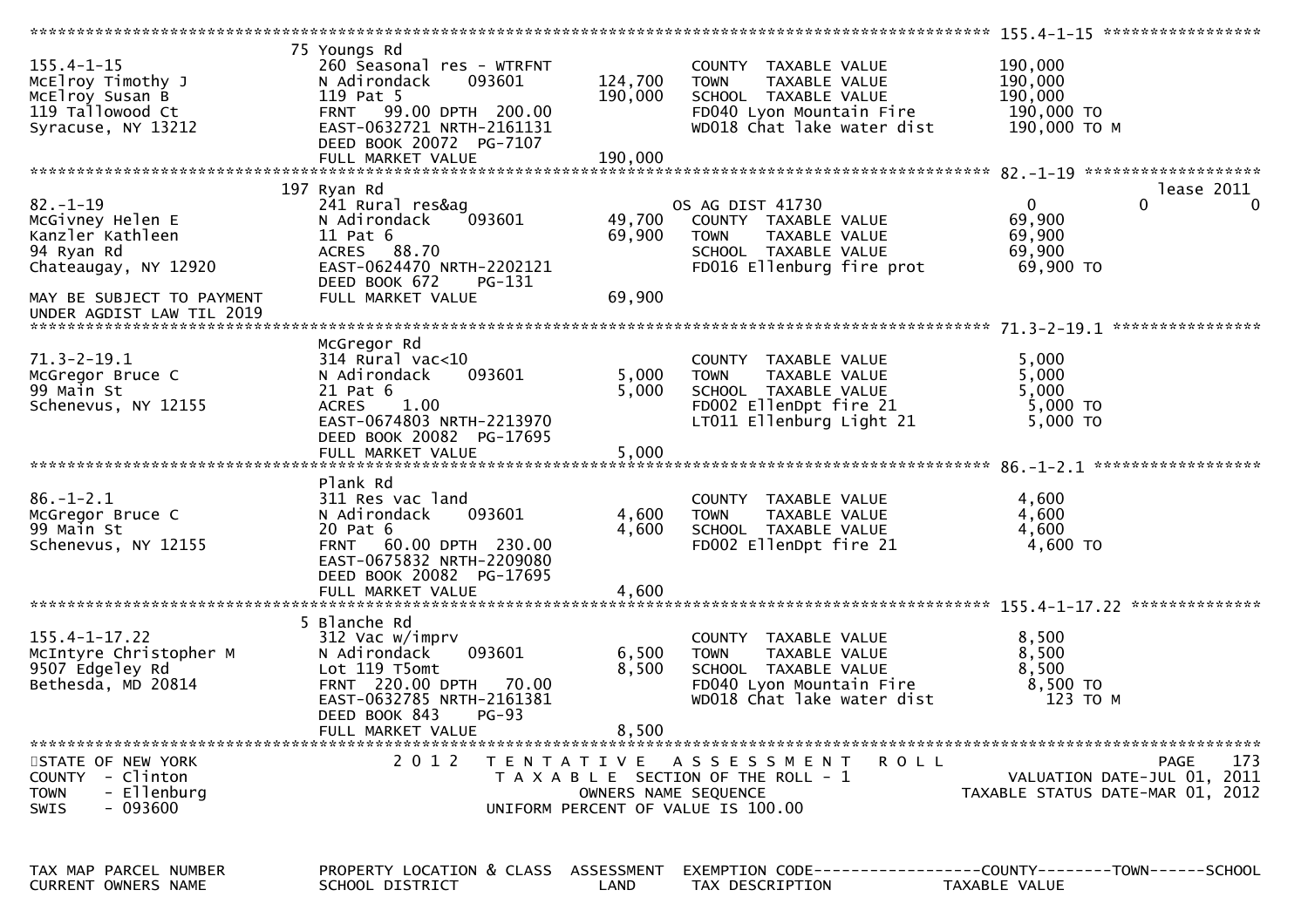| <b>CURRENT OWNERS ADDRESS</b>                                                                                                | PARCEL SIZE/GRID COORD                                                                                                                                                                 | <b>TOTAL</b>                                                                                     |                              |             | SPECIAL DISTRICTS                                                                                                       |         |                                                             | ACCOUNT NO.<br>***************                                                 |
|------------------------------------------------------------------------------------------------------------------------------|----------------------------------------------------------------------------------------------------------------------------------------------------------------------------------------|--------------------------------------------------------------------------------------------------|------------------------------|-------------|-------------------------------------------------------------------------------------------------------------------------|---------|-------------------------------------------------------------|--------------------------------------------------------------------------------|
| $155.4 - 1 - 17.1$<br>McIntyre Dorothea<br>McIntyre Aileen<br>Attn: Aileen McIntyre<br>9507 Edgeley Rd<br>Bethesda, MD 20814 | 80 Youngs Rd<br>260 Seasonal res - WTRFNT<br>093601<br>N Adirondack<br>119 Pat 5<br>1.21<br><b>ACRES</b><br>EAST-0632529 NRTH-2161219<br>DEED BOOK 20011 PG-30450<br>FULL MARKET VALUE |                                                                                                  | 92,800<br>177,300<br>177,300 | <b>TOWN</b> | COUNTY TAXABLE VALUE<br>TAXABLE VALUE<br>SCHOOL TAXABLE VALUE<br>FD040 Lyon Mountain Fire<br>WD018 Chat lake water dist |         | 177,300<br>177,300<br>177,300<br>177,300 TO<br>174,641 ТО М |                                                                                |
|                                                                                                                              | 4661 Rt 374                                                                                                                                                                            |                                                                                                  |                              |             |                                                                                                                         |         |                                                             |                                                                                |
| $155.4 - 1 - 17.21$<br>McIntyre Dorothea C<br>9507 Edgeley Rd<br>Bethesda, MD 20814                                          | 312 Vac w/imprv<br>093601<br>N Adirondack<br>119 Pat 5<br>FRNT 150.00 DPTH 140.00<br>EAST-0632747 NRTH-2161578<br>DEED BOOK 20041 PG-68845<br>FULL MARKET VALUE                        |                                                                                                  | 6,000<br>9,200<br>9,200      | <b>TOWN</b> | COUNTY TAXABLE VALUE<br>TAXABLE VALUE<br>SCHOOL TAXABLE VALUE<br>FD040 Lyon Mountain Fire                               |         | 9,200<br>9,200<br>9,200<br>9,200 TO                         |                                                                                |
|                                                                                                                              |                                                                                                                                                                                        |                                                                                                  |                              |             |                                                                                                                         |         |                                                             | ****************                                                               |
| $155. - 1 - 10.4$<br>McIntyre Frances<br>149 Gadway Rd<br>Merrill, NY 12955                                                  | Split Rock Pt Way<br>$314$ Rural vac< $10$<br>093601<br>N Adirondack<br>Lot 120 T5omt<br>Mcintyre Sub Lot 14<br>5.20<br>ACRES                                                          |                                                                                                  | 12,100<br>12,100             | <b>TOWN</b> | COUNTY TAXABLE VALUE<br>TAXABLE VALUE<br>SCHOOL TAXABLE VALUE<br>FD040 Lyon Mountain Fire                               |         | 12,100<br>12,100<br>12,100<br>12,100 TO                     |                                                                                |
|                                                                                                                              | EAST-0626317 NRTH-2159785<br>DEED BOOK 823<br>$PG-1$<br>FULL MARKET VALUE                                                                                                              |                                                                                                  | 12,100                       |             |                                                                                                                         |         |                                                             | ****************                                                               |
| $155. - 1 - 10.6$<br>McIntyre Frances<br>149 Gadway Rd<br>Merrill, NY 12955                                                  | Split Rock Pt Way<br>$314$ Rural vac< $10$<br>N Adirondack<br>093601<br>Lot 120 T5omt<br>Mcintyre Sub Lot 16<br>5.80<br><b>ACRES</b><br>EAST-0626821 NRTH-2160323                      |                                                                                                  | 12,400<br>12,400             | <b>TOWN</b> | COUNTY TAXABLE VALUE<br>TAXABLE VALUE<br>SCHOOL TAXABLE VALUE<br>FD040 Lyon Mountain Fire                               |         | 12,400<br>12,400<br>12,400<br>12,400 TO                     |                                                                                |
|                                                                                                                              | DEED BOOK 822<br>FULL MARKET VALUE                                                                                                                                                     | PG-347                                                                                           | 12,400                       |             |                                                                                                                         |         |                                                             |                                                                                |
|                                                                                                                              |                                                                                                                                                                                        |                                                                                                  |                              |             |                                                                                                                         |         |                                                             | ****************                                                               |
| $155. - 1 - 10.1$<br>McIntyre Revoc Trust Joseph C N Adirondack<br>149 Gadway Rd<br>Merrill, NY 12955                        | Split Rock Pt Way<br>910 Priv forest<br>093601<br>120 T5omt<br>ACRES 74.70<br>EAST-0625642 NRTH-2160649<br>DEED BOOK 20051 PG-85199<br>FULL MARKET VALUE                               |                                                                                                  | 36,200<br>36,200<br>36,200   | <b>TOWN</b> | COUNTY TAXABLE VALUE<br>TAXABLE VALUE<br>SCHOOL TAXABLE VALUE<br>FD040 Lyon Mountain Fire<br>WD018 Chat lake water dist |         | 36,200<br>36,200<br>36,200<br>36,200 TO<br>699 то м         |                                                                                |
| STATE OF NEW YORK<br>COUNTY - Clinton<br>- Ellenburg<br><b>TOWN</b><br>$-093600$<br><b>SWIS</b>                              | 2 0 1 2                                                                                                                                                                                | T E N T A T I V E<br>T A X A B L E SECTION OF THE ROLL - 1<br>UNIFORM PERCENT OF VALUE IS 100.00 | OWNERS NAME SEQUENCE         |             | A S S E S S M E N T                                                                                                     | R O L L |                                                             | 174<br>PAGE<br>VALUATION DATE-JUL 01, 2011<br>TAXABLE STATUS DATE-MAR 01, 2012 |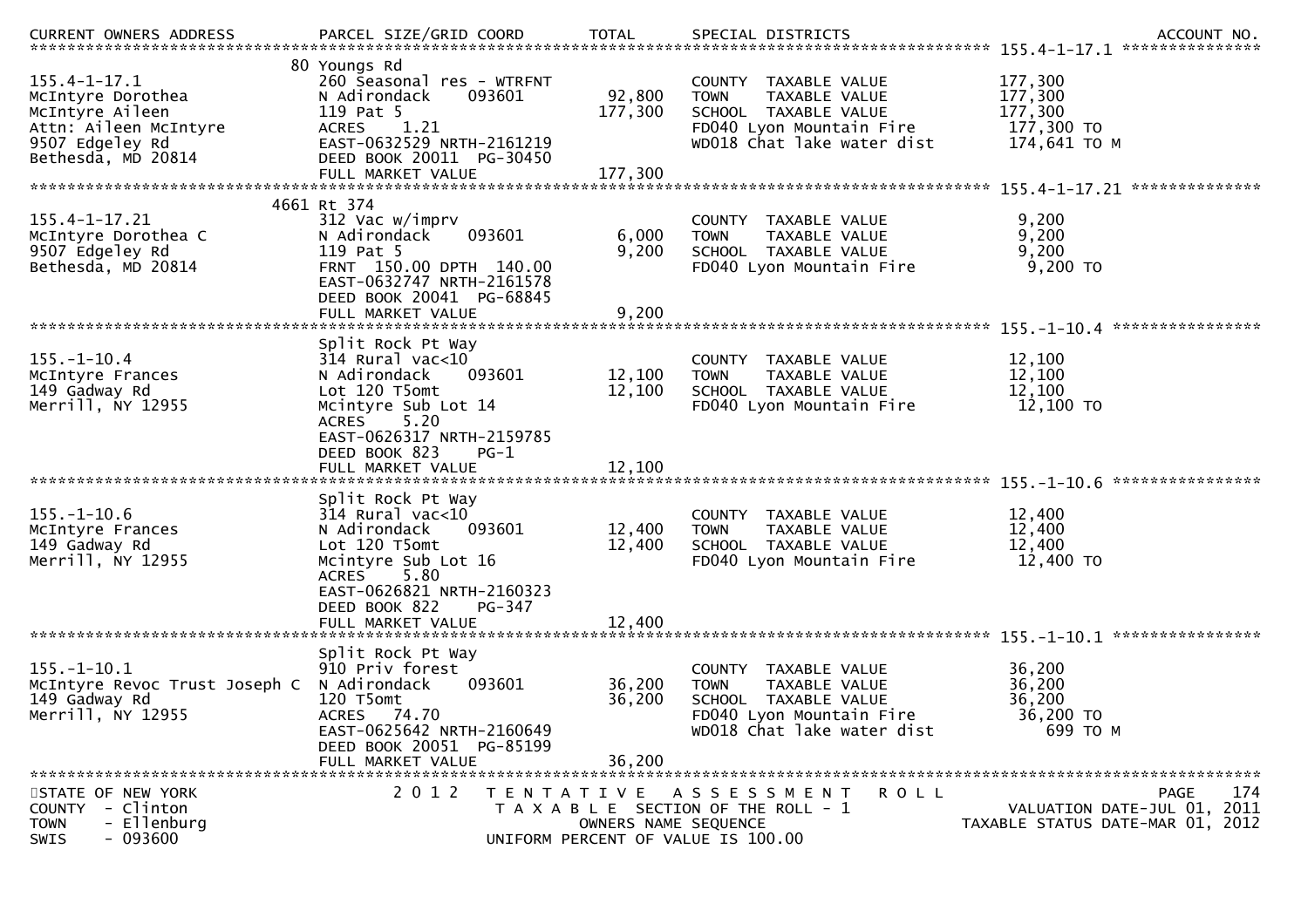| TAX MAP PARCEL NUMBER<br><b>CURRENT OWNERS NAME</b><br>CURRENT OWNERS ADDRESS                                                                     | PROPERTY LOCATION & CLASS ASSESSMENT<br>SCHOOL DISTRICT<br>PARCEL SIZE/GRID COORD                                                                                                                  | LAND<br><b>TOTAL</b>                      | TAX DESCRIPTION<br>SPECIAL DISTRICTS                                                                                                   | EXEMPTION CODE-----------------COUNTY-------TOWN------SCHOOL<br>TAXABLE VALUE<br>ACCOUNT NO. |
|---------------------------------------------------------------------------------------------------------------------------------------------------|----------------------------------------------------------------------------------------------------------------------------------------------------------------------------------------------------|-------------------------------------------|----------------------------------------------------------------------------------------------------------------------------------------|----------------------------------------------------------------------------------------------|
|                                                                                                                                                   |                                                                                                                                                                                                    |                                           |                                                                                                                                        |                                                                                              |
| $155.3 - 1 - 8.1$<br>McIntyre Revoc Trust Joseph C N Adirondack<br>McIntyre Trustee Frances D<br>6825 Grenadier Blvd Unit 204<br>Naples, FL 34108 | 149 Gadway Rd<br>210 1 Family Res - WTRFNT<br>093601<br>Lot 120 T5omt<br><b>ACRES</b><br>1.00<br>EAST-0626483 NRTH-2164485<br>DEED BOOK 20051 PG-85199<br>FULL MARKET VALUE                        | 122,900<br>325,000<br>325,000             | COUNTY TAXABLE VALUE<br><b>TOWN</b><br>TAXABLE VALUE<br>SCHOOL TAXABLE VALUE<br>FD040 Lyon Mountain Fire<br>WD018 Chat lake water dist | 325,000<br>325,000<br>325,000<br>325,000 TO<br>325,000 TO M                                  |
|                                                                                                                                                   | Split Rock Pt Way                                                                                                                                                                                  |                                           |                                                                                                                                        |                                                                                              |
| $155. - 1 - 10.2$<br>McIntyre Revocable Trust Josep N Adirondack<br>McIntyre Trustee Frances D<br>149 Gadway Rd<br>Merrill, NY 12955              | $314$ Rural vac<10<br>093601<br>Lot 120 T5omt<br>Mcintyre Sub Lot 12<br>2.00<br><b>ACRES</b><br>EAST-0625717 NRTH-2159319<br>DEED BOOK 20102 PG-35834                                              | 10,500<br>10,500                          | COUNTY TAXABLE VALUE<br><b>TOWN</b><br>TAXABLE VALUE<br>SCHOOL TAXABLE VALUE<br>FD040 Lyon Mountain Fire                               | 10,500<br>10,500<br>10,500<br>10,500 TO                                                      |
|                                                                                                                                                   | FULL MARKET VALUE                                                                                                                                                                                  | 10,500                                    |                                                                                                                                        |                                                                                              |
| $155. - 1 - 10.3$<br>McIntyre Revocable Trust Josep N Adirondack<br>McIntyre Trustee Frances D<br>149 Gadway Rd<br>Merrill, NY 12955              | Split Rock Pt Way<br>$314$ Rural vac< $10$<br>093601<br>Lot 120 T5omt<br>Mcintyre Sub Lot 13<br>2.20<br><b>ACRES</b><br>EAST-0625978 NRTH-2159542<br>DEED BOOK 20102 PG-35839<br>FULL MARKET VALUE | 10,600<br>10,600<br>10,600                | COUNTY TAXABLE VALUE<br>TAXABLE VALUE<br><b>TOWN</b><br>SCHOOL TAXABLE VALUE<br>FD040 Lyon Mountain Fire                               | 10,600<br>10,600<br>10,600<br>10,600 TO                                                      |
|                                                                                                                                                   | Split Rock Pt Way                                                                                                                                                                                  |                                           |                                                                                                                                        |                                                                                              |
| $155. - 1 - 10.5$<br>McIntyre Revocable Trust Josep N Adirondack<br>McIntyre Trustee Frances D<br>149 Gadway Rd<br>Merrill, NY 12955              | 314 Rural vac<10<br>093601<br>Lot 120 T5omt<br>Mcintyre Sub Lot 15<br>ACRES 5.40<br>EAST-0626556 NRTH-2160177<br>DEED BOOK 20102 PG-35838                                                          | 12,200<br>12,200                          | COUNTY TAXABLE VALUE<br>TAXABLE VALUE<br>TOWN<br>SCHOOL TAXABLE VALUE<br>FD040 Lyon Mountain Fire                                      | 12,200<br>12,200<br>12,200<br>12,200 TO                                                      |
|                                                                                                                                                   | FULL MARKET VALUE                                                                                                                                                                                  | 12,200                                    |                                                                                                                                        |                                                                                              |
| $155. - 1 - 10.7$<br>McIntyre Revocable Trust Josep N Adirondack<br>McIntyre Trustee Frances D<br>149 Gadway Rd<br>Merrill, NY 12955              | Split Rock Pt Way<br>$314$ Rural vac<10<br>093601<br>Lot 120 T5omt<br>Mcintyre Sub Lot 11<br>5.20<br><b>ACRES</b><br>EAST-0626871 NRTH-2159471<br>DEED BOOK 20102 PG-35835<br>FULL MARKET VALUE    | 12,100<br>12,100<br>12,100                | COUNTY TAXABLE VALUE<br>TAXABLE VALUE<br><b>TOWN</b><br>SCHOOL TAXABLE VALUE<br>FD040 Lyon Mountain Fire<br>WD018 Chat lake water dist | 12,100<br>12,100<br>12,100<br>12,100 TO<br>801 TO M                                          |
|                                                                                                                                                   |                                                                                                                                                                                                    |                                           |                                                                                                                                        |                                                                                              |
| STATE OF NEW YORK<br>COUNTY - Clinton<br>- Ellenburg<br><b>TOWN</b>                                                                               | 2 0 1 2                                                                                                                                                                                            | T E N T A T I V E<br>OWNERS NAME SEQUENCE | ASSESSMENT<br>R O L L<br>T A X A B L E SECTION OF THE ROLL - 1                                                                         | 175<br><b>PAGE</b><br>VALUATION DATE-JUL 01, 2011<br>TAXABLE STATUS DATE-MAR 01, 2012        |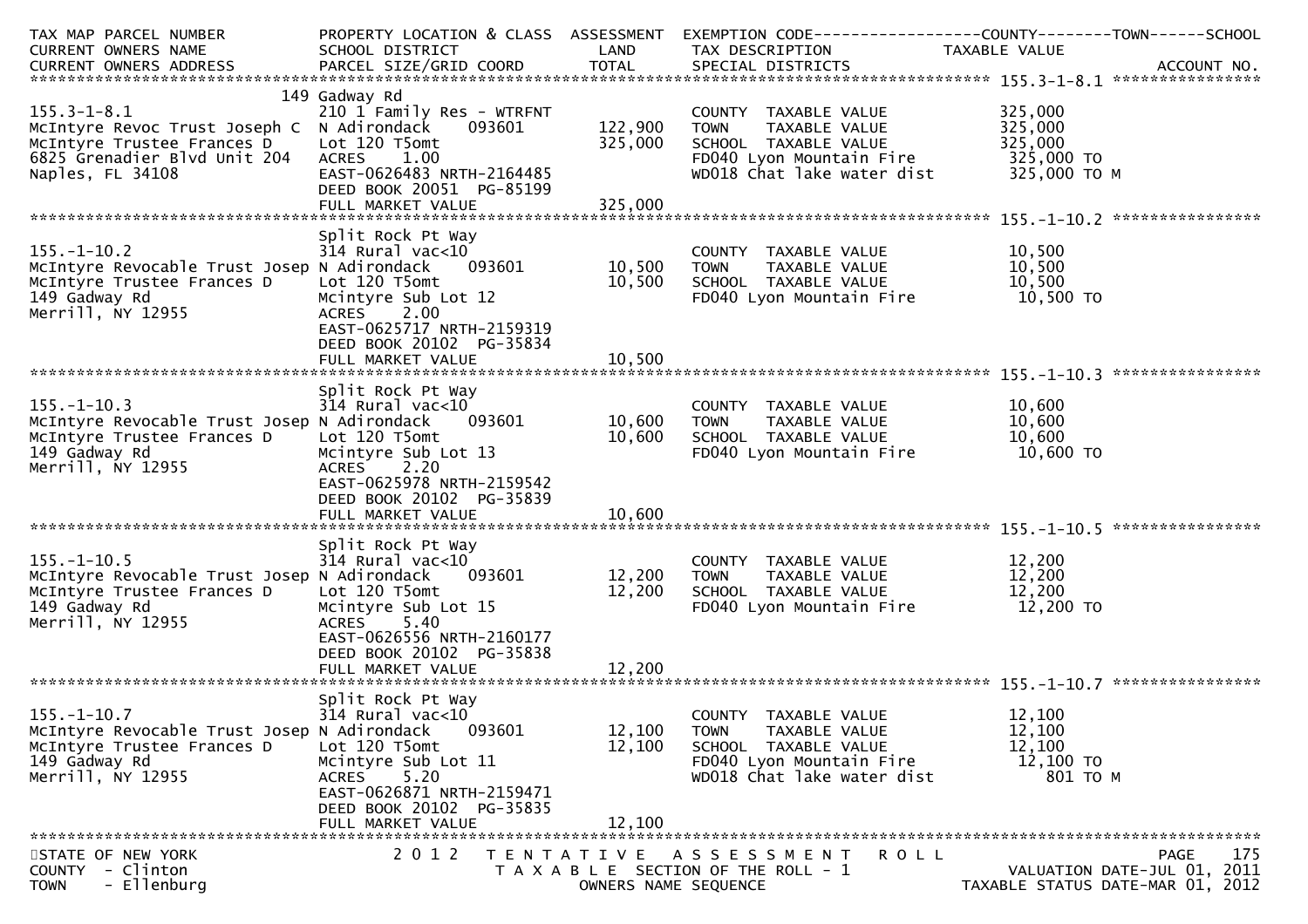| TAX MAP PARCEL NUMBER<br><b>CURRENT OWNERS NAME</b>                                                                                   | SCHOOL DISTRICT                                                                                                                                             | LAND              | TAX DESCRIPTION                                                                                                                                            | PROPERTY LOCATION & CLASS ASSESSMENT EXEMPTION CODE----------------COUNTY--------TOWN------SCHOOL<br>TAXABLE VALUE |
|---------------------------------------------------------------------------------------------------------------------------------------|-------------------------------------------------------------------------------------------------------------------------------------------------------------|-------------------|------------------------------------------------------------------------------------------------------------------------------------------------------------|--------------------------------------------------------------------------------------------------------------------|
| <b>CURRENT OWNERS ADDRESS</b>                                                                                                         | PARCEL SIZE/GRID COORD                                                                                                                                      | <b>TOTAL</b>      | SPECIAL DISTRICTS                                                                                                                                          | ACCOUNT NO.                                                                                                        |
|                                                                                                                                       |                                                                                                                                                             |                   |                                                                                                                                                            |                                                                                                                    |
| $155. - 1 - 10.8$<br>McIntyre Revocable Trust Josep N Adirondack<br>McIntyre Trustee Frances D<br>149 Gadway Rd<br>Merrill, NY 12955  | Split Rock Pt Way<br>$314$ Rural vac< $10$<br>093601<br>Lot 120 T5omt<br>Mcintyre Sub Lot 8<br>5.20<br><b>ACRES</b>                                         | 12,100<br>12,100  | COUNTY TAXABLE VALUE<br><b>TOWN</b><br>TAXABLE VALUE<br>SCHOOL TAXABLE VALUE<br>FD040 Lyon Mountain Fire                                                   | 12,100<br>12,100<br>12,100<br>12,100 TO                                                                            |
|                                                                                                                                       | EAST-0625933 NRTH-2159150<br>DEED BOOK 20102 PG-35837<br>FULL MARKET VALUE                                                                                  | 12,100            |                                                                                                                                                            |                                                                                                                    |
|                                                                                                                                       | Split Rock Pt Way                                                                                                                                           |                   |                                                                                                                                                            |                                                                                                                    |
| $155. - 1 - 10.9$<br>McIntyre Revocable Trust Josep N Adirondack<br>McIntyre Trustee Frances D<br>149 Gadway Rd<br>Merrill, NY 12955  | 314 Rural vac<10<br>093601<br>Lot 120 T5omt<br>Mcintyre Sub Lot 9<br>2.40<br><b>ACRES</b><br>EAST-0626385 NRTH-2159289                                      | 10,700<br>10,700  | COUNTY TAXABLE VALUE<br><b>TOWN</b><br>TAXABLE VALUE<br>SCHOOL TAXABLE VALUE<br>FD040 Lyon Mountain Fire                                                   | 10,700<br>10,700<br>10.700<br>10,700 TO                                                                            |
|                                                                                                                                       | DEED BOOK 20051 PG-85199<br>FULL MARKET VALUE                                                                                                               | 10,700            |                                                                                                                                                            |                                                                                                                    |
|                                                                                                                                       |                                                                                                                                                             |                   |                                                                                                                                                            |                                                                                                                    |
| $155. - 1 - 10.10$<br>McIntyre Revocable Trust Josep N Adirondack<br>McIntyre Trustee Frances D<br>149 Gadway Rd<br>Merrill, NY 12955 | Split Rock Pt Way<br>$314$ Rural vac< $10$<br>093601<br>Lot 120 T5omt<br>Mcintyre Sub Lot 10<br>ACRES 2.90<br>EAST-0626601 NRTH-2159363                     | 11,000<br>11,000  | COUNTY TAXABLE VALUE<br>TAXABLE VALUE<br><b>TOWN</b><br>SCHOOL TAXABLE VALUE<br>FD040 Lyon Mountain Fire                                                   | 11,000<br>11,000<br>11,000<br>$11,000$ TO                                                                          |
|                                                                                                                                       | DEED BOOK 20102 PG-35836                                                                                                                                    |                   |                                                                                                                                                            |                                                                                                                    |
|                                                                                                                                       |                                                                                                                                                             |                   |                                                                                                                                                            |                                                                                                                    |
| $84. - 1 - 10.22$<br>Mckee Hugh<br>Mckee Gisele<br>539 Charon St<br>Montreal QC, Canada H3K2P4                                        | Rt 11<br>314 Rural vac<10<br>N Adirondack<br>093601<br>17 T6omt<br><b>ACRES</b><br>2.70<br>EAST-0658048 NRTH-2208892                                        | 6,100<br>6,100    | COUNTY TAXABLE VALUE<br><b>TOWN</b><br>TAXABLE VALUE<br>SCHOOL TAXABLE VALUE<br>FD016 Ellenburg fire prot                                                  | 6,100<br>6,100<br>6,100<br>$6,100$ TO                                                                              |
|                                                                                                                                       | DEED BOOK 588<br>PG-1000<br>FULL MARKET VALUE                                                                                                               | 6,100             |                                                                                                                                                            |                                                                                                                    |
|                                                                                                                                       |                                                                                                                                                             |                   |                                                                                                                                                            |                                                                                                                    |
|                                                                                                                                       | 5257 Rt 374                                                                                                                                                 |                   |                                                                                                                                                            |                                                                                                                    |
| $141.3 - 2 - 36$<br>McKinney Guy L<br>McKinney Donna M<br>PO Box 98<br>Lyon Mountain, NY 12952-0098                                   | 210 1 Family Res - WTRFNT<br>093601<br>N Adirondack<br>Lot $100$ Pat $5$<br>FRNT 52.00 DPTH 150.00<br>EAST-0623649 NRTH-2172315<br>DEED BOOK 20021 PG-45443 | 52,000<br>161,000 | 41834<br>SR STAR<br>COUNTY TAXABLE VALUE<br>TAXABLE VALUE<br><b>TOWN</b><br>SCHOOL TAXABLE VALUE<br>FD040 Lyon Mountain Fire<br>WD018 Chat lake water dist | $\mathbf{0}$<br>$\mathbf{0}$<br>62,200<br>161,000<br>161,000<br>98.800<br>$161,000$ TO<br>161,000 ТО М             |
|                                                                                                                                       | FULL MARKET VALUE                                                                                                                                           | 161,000           |                                                                                                                                                            |                                                                                                                    |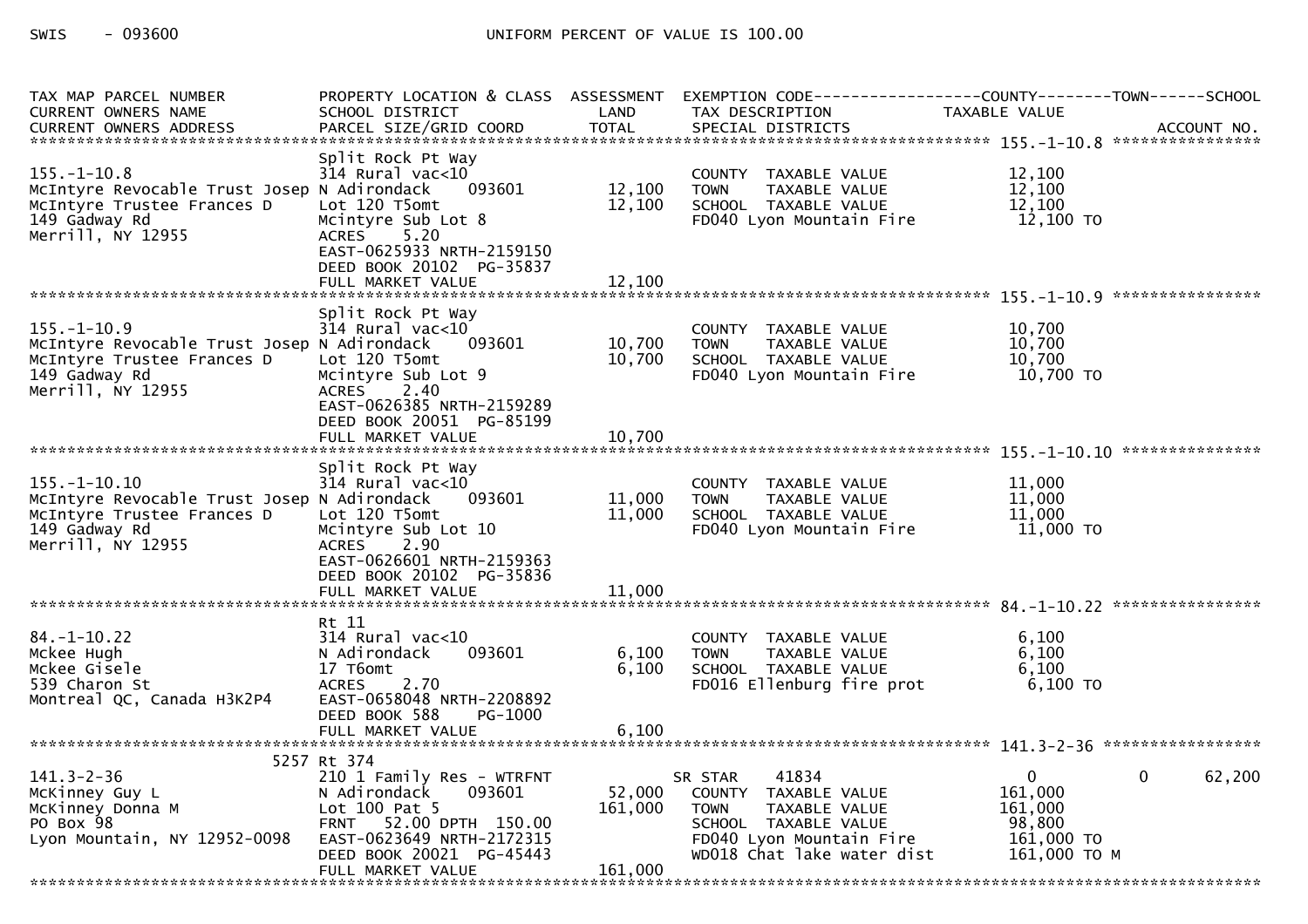| STATE OF NEW YORK<br>COUNTY - Clinton<br><b>TOWN</b><br>- Ellenburg<br>$-093600$<br><b>SWIS</b>                                        | 2 0 1 2                                                                                                                                                                            | T E N T A T I V E         | <b>ROLL</b><br>A S S E S S M E N T<br>T A X A B L E SECTION OF THE ROLL - 1<br>OWNERS NAME SEQUENCE<br>UNIFORM PERCENT OF VALUE IS 100.00               | TAXABLE STATUS DATE-MAR 01, 2012                                     | <b>PAGE</b><br>VALUATION DATE-JUL 01, 2011 | 176                            |
|----------------------------------------------------------------------------------------------------------------------------------------|------------------------------------------------------------------------------------------------------------------------------------------------------------------------------------|---------------------------|---------------------------------------------------------------------------------------------------------------------------------------------------------|----------------------------------------------------------------------|--------------------------------------------|--------------------------------|
| TAX MAP PARCEL NUMBER<br>CURRENT OWNERS NAME                                                                                           | SCHOOL DISTRICT                                                                                                                                                                    | LAND                      | PROPERTY LOCATION & CLASS ASSESSMENT EXEMPTION CODE----------------COUNTY-------TOWN------SCHOOL<br>TAX DESCRIPTION                                     | TAXABLE VALUE                                                        |                                            |                                |
| $155.2 - 1 - 5$<br>MCNeil Ann R<br>166 Blanche Rd<br>Merrill, NY 12955                                                                 | 166 Blanche Rd<br>210 1 Family Res<br>093601<br>N Adirondack<br>119 Pat 5<br>FRNT 82.50 DPTH 371.00<br>320<br><b>BANK</b><br>EAST-0633312 NRTH-2165290<br>DEED BOOK 20082 PG-20342 | 4,200<br>75,000           | 41854<br>RES STAR<br>COUNTY TAXABLE VALUE<br>TAXABLE VALUE<br><b>TOWN</b><br>SCHOOL TAXABLE VALUE<br>FD040 Lyon Mountain Fire                           | $\mathbf{0}$<br>75,000<br>75,000<br>45,000<br>75,000 TO              | 0                                          | 30,000                         |
|                                                                                                                                        | FULL MARKET VALUE                                                                                                                                                                  | 75,000                    |                                                                                                                                                         |                                                                      |                                            |                                |
| $83. - 1 - 3.1$<br>MCNeil Donald P<br>McNeil Sherry<br>7576 Star Rd Rt 190                                                             | 7576 Star Rd<br>112 Dairy farm<br>093601<br>N Adirondack<br>14 Pat 6<br>ACRES 205.60                                                                                               |                           | AGRI DISTR 41720<br>63,300 RES STAR<br>41854<br>150,000 483A EX<br>42100<br>COUNTY TAXABLE VALUE                                                        | 0<br>$\Omega$<br>1,900<br>148,100                                    | 0<br>$\Omega$<br>1,900                     | $\mathbf 0$<br>30,000<br>1,900 |
| Ellenburg Center, NY 12934<br>MAY BE SUBJECT TO PAYMENT<br>UNDER AGDIST LAW TIL 2016                                                   | EAST-0641103 NRTH-2205357<br>DEED BOOK 947<br>PG-326<br>FULL MARKET VALUE                                                                                                          | 150,000                   | <b>TOWN</b><br>TAXABLE VALUE<br>SCHOOL TAXABLE VALUE<br>FD016 Ellenburg fire prot<br>1,900 EX                                                           | 148,100<br>118,100<br>148,100 TO                                     |                                            |                                |
| $99.1 - 1 - 23$<br>McNeil James<br>McNeil Diana<br>PO Box 52<br>Ellenburg Center, NY 12934                                             | 25 Brandy Brook Rd<br>210 1 Family Res<br>093601<br>N Adirondack<br>11 Pat 5<br><b>ACRES</b><br>1.10<br>EAST-0649119 NRTH-2198883<br>DEED BOOK 620<br>PG-735<br>FULL MARKET VALUE  | 5,000<br>60,000<br>60,000 | 41854<br>RES STAR<br>COUNTY TAXABLE VALUE<br>TAXABLE VALUE<br>TOWN<br>SCHOOL TAXABLE VALUE<br>FD014 EllenCtr fire #15<br>LT010 Ellenburg Light 15       | $\mathbf{0}$<br>60,000<br>60,000<br>30,000<br>60,000 TO<br>60,000 TO | $\mathbf 0$                                | 30,000                         |
|                                                                                                                                        |                                                                                                                                                                                    |                           |                                                                                                                                                         |                                                                      |                                            |                                |
| $155.1 - 1 - 6$<br>McPherson Joint Revocable Trus N Adirondack<br>McPherson as Trustee Dale L<br>2029 Elbow Rd<br>Chesapeake, VA 23320 | 19 Mcpherson Way<br>260 Seasonal res - WTRFNT<br>093601<br>101 Pat 5<br>4.60<br><b>ACRES</b><br>EAST-0626224 NRTH-2165373<br>DEED BOOK 20082 PG-19362                              | 121,700<br>150,500        | <b>COUNTY</b><br>TAXABLE VALUE<br><b>TAXABLE VALUE</b><br><b>TOWN</b><br>SCHOOL TAXABLE VALUE<br>FD040 Lyon Mountain Fire<br>WD018 Chat lake water dist | 150,500<br>150,500<br>150,500<br>150,500 TO<br>150,500 ТО М          |                                            |                                |
|                                                                                                                                        | FULL MARKET VALUE                                                                                                                                                                  | 150,500                   |                                                                                                                                                         |                                                                      |                                            |                                |
| $99.1 - 3 - 2$<br>Mcpherson Patrick<br>PO Box 15123<br>Plantation, FL 33318                                                            | 115 West Hill Rd<br>210 1 Family Res<br>N Adirondack<br>093601<br>11 Pat 5<br>FRNT 87.00 DPTH 253.00<br>EAST-0646856 NRTH-2197422<br>DEED BOOK 20001 PG-27688                      | 4,600<br>6,500            | COUNTY TAXABLE VALUE<br><b>TOWN</b><br>TAXABLE VALUE<br>SCHOOL TAXABLE VALUE<br>FD014 EllenCtr fire #15<br>LT010 Ellenburg Light 15                     | 6,500<br>6,500<br>6,500<br>6,500 TO<br>6,500 TO                      |                                            |                                |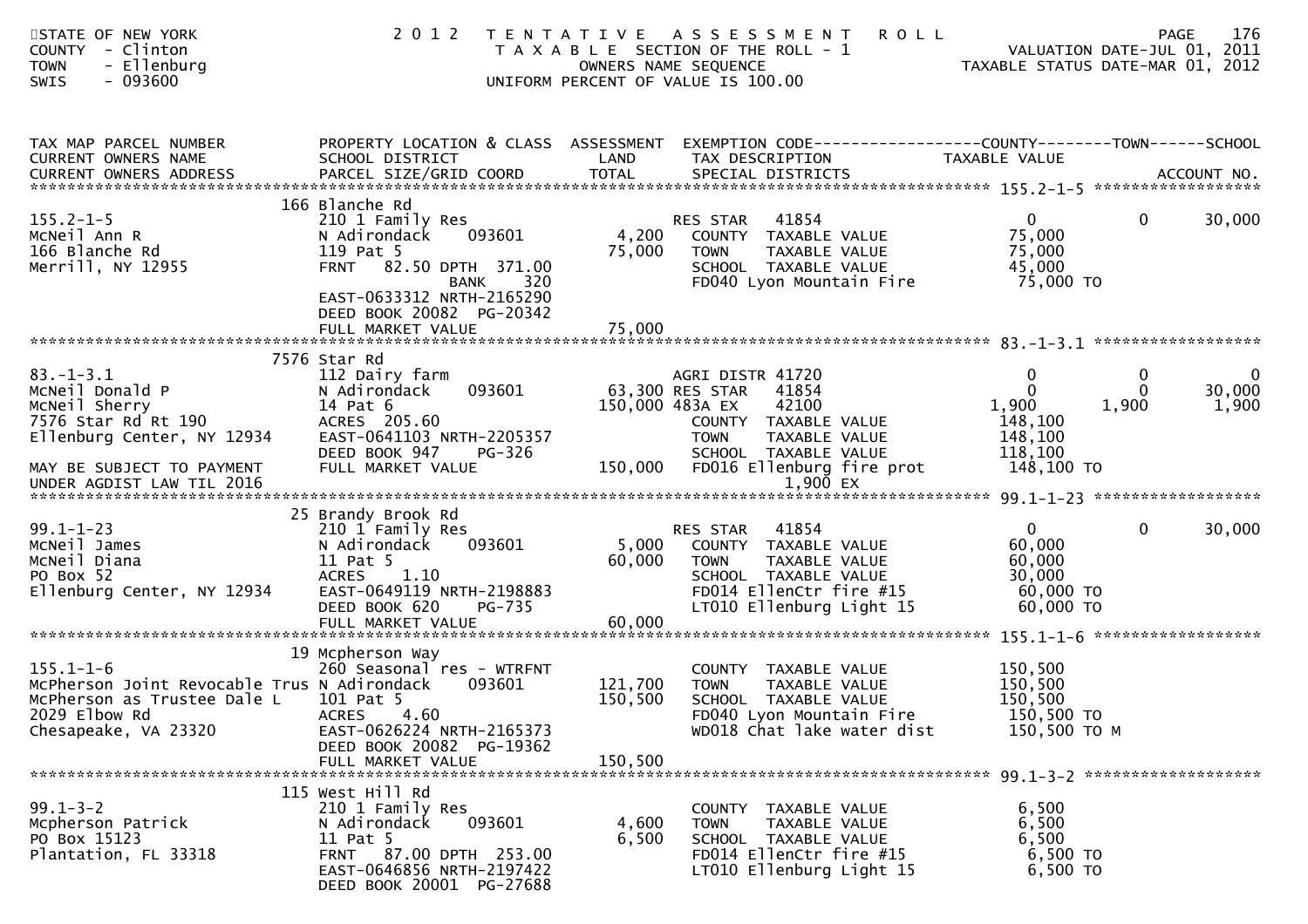|                                                                                                           | FULL MARKET VALUE                                                                                                                                                             | 6,500                     |                                                                                                                                                                        |                                                                 |                       |
|-----------------------------------------------------------------------------------------------------------|-------------------------------------------------------------------------------------------------------------------------------------------------------------------------------|---------------------------|------------------------------------------------------------------------------------------------------------------------------------------------------------------------|-----------------------------------------------------------------|-----------------------|
| STATE OF NEW YORK<br>COUNTY - Clinton<br><b>TOWN</b><br>- Ellenburg<br>$-093600$<br>SWIS                  |                                                                                                                                                                               | OWNERS NAME SEQUENCE      | 2012 TENTATIVE ASSESSMENT ROLL<br>T A X A B L E SECTION OF THE ROLL - 1<br>UNIFORM PERCENT OF VALUE IS 100.00                                                          | VALUATION DATE-JUL 01, 2011<br>TAXABLE STATUS DATE-MAR 01, 2012 | 177<br><b>PAGE</b>    |
| TAX MAP PARCEL NUMBER<br>CURRENT OWNERS NAME                                                              | SCHOOL DISTRICT                                                                                                                                                               | LAND                      | PROPERTY LOCATION & CLASS ASSESSMENT EXEMPTION CODE----------------COUNTY-------TOWN------SCHOOL<br>TAX DESCRIPTION                                                    | TAXABLE VALUE                                                   |                       |
| $99.1 - 3 - 1$<br>McPherson Patrick J<br>PO Box 15123<br>Plantation, FL 33318                             | West Hill Rd<br>311 Res vac land<br>093601<br>N Adirondack<br>$1/2$ A<br>FRNT 90.00 DPTH 260.00<br>EAST-0646756 NRTH-2197404<br>DEED BOOK 955<br>PG-197                       | 4,300<br>4,300            | COUNTY TAXABLE VALUE<br>TAXABLE VALUE<br>TOWN<br>SCHOOL TAXABLE VALUE<br>FD014 EllenCtr fire #15<br>LT010 Ellenburg Light 15                                           | 4,300<br>4,300<br>4,300<br>4,300 TO<br>4,300 TO                 |                       |
|                                                                                                           | 4721 Rt 374                                                                                                                                                                   |                           |                                                                                                                                                                        |                                                                 |                       |
| $155. - 3 - 11$<br>Mecklenburg Petra C<br>4721 Rt 374<br>Merrill, NY 12955                                | 210 1 Family Res<br>093601<br>N Adirondack<br>119 Pat 5<br>ACRES 1.20<br>EAST-0631415 NRTH-2162505<br>DEED BOOK 99001 PG-17737                                                | 43,000                    | RES STAR 41854<br>5,000 COUNTY TAXABLE VALUE<br>TAXABLE VALUE<br>TOWN<br>SCHOOL TAXABLE VALUE<br>FD040 Lyon Mountain Fire                                              | $\overline{0}$<br>43,000<br>43,000<br>13,000<br>43,000 TO       | $\mathbf 0$<br>30,000 |
|                                                                                                           |                                                                                                                                                                               |                           |                                                                                                                                                                        |                                                                 |                       |
| $71.3 - 2 - 42$<br>Memorial Garden Whispering Map N Adirondack<br>PO Box 163<br>Ellenburg Depot, NY 12935 | 5055 Rt 11<br>483 Converted Re<br>093601<br>Lot 20 T6omt<br>FRNT 50.00 DPTH 267.00<br>EAST-0674068 NRTH-2213346<br>DEED BOOK 20031 PG-61877<br>FULL MARKET VALUE              | 7,000<br>41,000<br>41,000 | COUNTY TAXABLE VALUE<br>TAXABLE VALUE<br>TOWN<br>SCHOOL TAXABLE VALUE<br>SCHOOL TAXABLE VALUE<br>FD002 EllenDpt fire 21<br>TT011 Ellenburg<br>LT011 Ellenburg Light 21 | 41,000<br>41,000<br>41,000<br>$41,000$ TO<br>41,000 TO          |                       |
|                                                                                                           | 184 Lake Roxanne Rd                                                                                                                                                           |                           |                                                                                                                                                                        |                                                                 |                       |
| $71.3 - 3 - 23$<br>Menard Gerald A<br>1 Firehouse Ln<br>Plattsburgh, NY 12901                             | 210 1 Family Res<br>N Adirondack<br>093601<br>Lot $20T6$ Sublot $#23$<br>FRNT 100.00 DPTH 150.00<br>EAST-0673737 NRTH-2210415<br>DEED BOOK 648<br>PG-178<br>FULL MARKET VALUE | 9,200<br>60,000<br>60,000 | COUNTY TAXABLE VALUE<br>TAXABLE VALUE<br>TOWN<br>SCHOOL TAXABLE VALUE<br>FD002 EllenDpt fire 21<br>LT011 Ellenburg Light 21                                            | 60,000<br>60,000<br>60,000<br>60,000 TO<br>60,000 TO            |                       |
|                                                                                                           |                                                                                                                                                                               |                           |                                                                                                                                                                        |                                                                 |                       |
| $55. -2 - 1.11$<br>Menard Michael W<br>Menard Evelyn D<br>102 Canada St<br>Swanton, VT 05488              | Bull Run Rd<br>910 Priv forest<br>093601<br>N Adirondack<br>42 Pat 6<br>ACRES 93.26<br>EAST-0664716 NRTH-2221740<br>DEED BOOK 20041 PG-71849                                  | 29,200<br>29,200          | COUNTY TAXABLE VALUE<br>TAXABLE VALUE<br><b>TOWN</b><br>SCHOOL TAXABLE VALUE<br>FD016 Ellenburg fire prot                                                              | 29,200<br>29,200<br>29,200<br>29,200 TO                         |                       |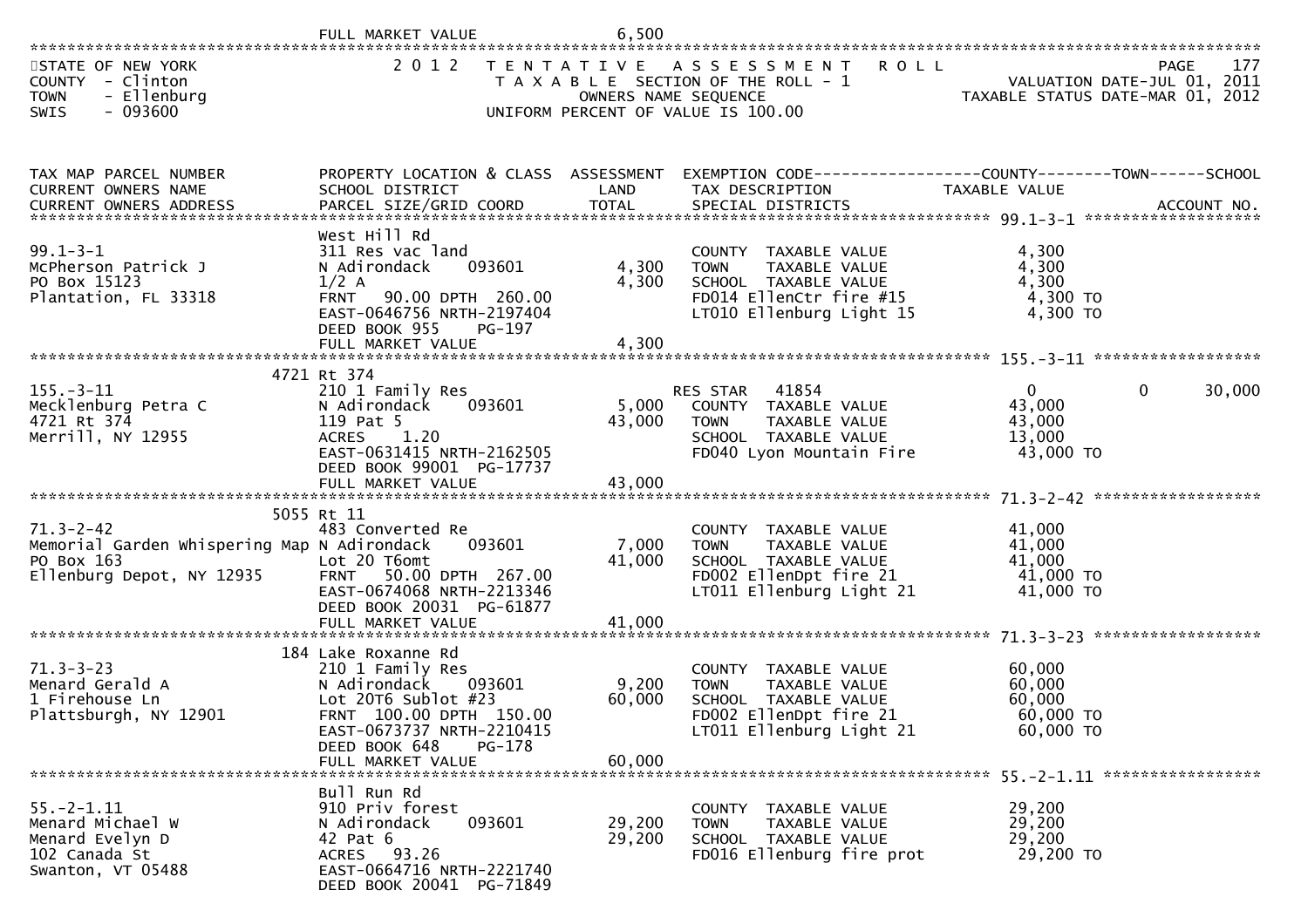|                                                                                                                                                                                               | FULL MARKET VALUE                                                                                                                                                                | 29,200                                    |                                                                                                                                                                                                            |                                                                   |                                                                                |
|-----------------------------------------------------------------------------------------------------------------------------------------------------------------------------------------------|----------------------------------------------------------------------------------------------------------------------------------------------------------------------------------|-------------------------------------------|------------------------------------------------------------------------------------------------------------------------------------------------------------------------------------------------------------|-------------------------------------------------------------------|--------------------------------------------------------------------------------|
| STATE OF NEW YORK<br>COUNTY - Clinton<br>- Ellenburg<br><b>TOWN</b><br>$-093600$<br>SWIS                                                                                                      | 2 0 1 2                                                                                                                                                                          | T E N T A T I V E<br>OWNERS NAME SEQUENCE | <b>ROLL</b><br>A S S E S S M E N T<br>T A X A B L E SECTION OF THE ROLL - 1<br>UNIFORM PERCENT OF VALUE IS 100.00                                                                                          |                                                                   | 178<br>PAGE<br>VALUATION DATE-JUL 01, 2011<br>TAXABLE STATUS DATE-MAR 01, 2012 |
| TAX MAP PARCEL NUMBER<br>CURRENT OWNERS NAME<br>.4CCOUNT NO . PARCEL SIZE/GRID COORD TOTAL SPECIAL DISTRICTS SPERE SERVIT MO . ACCOUNT NO . AND ARCEL SIZE/GRID COORD TOTAL SPECIAL DISTRICTS | SCHOOL DISTRICT                                                                                                                                                                  | LAND                                      | PROPERTY LOCATION & CLASS ASSESSMENT EXEMPTION CODE----------------COUNTY-------TOWN------SCHOOL<br>TAX DESCRIPTION                                                                                        | TAXABLE VALUE                                                     |                                                                                |
| $141. - 3 - 5$<br>Mendez Mervin Andrew<br>1391 John F Kennedy<br>Lasalle QC, Canada H8R2C6                                                                                                    | Bigelow Rd<br>$314$ Rural vac<10<br>093601<br>N Adirondack<br>Lot 102 T5omt<br>5.00<br><b>ACRES</b><br>EAST-0632818 NRTH-2169178<br>DEED BOOK 605<br>PG-474<br>FULL MARKET VALUE | 7,500<br>7,500<br>7,500                   | COUNTY TAXABLE VALUE<br><b>TOWN</b><br>TAXABLE VALUE<br>SCHOOL TAXABLE VALUE<br>FD040 Lyon Mountain Fire                                                                                                   | 7,500<br>7,500<br>7,500<br>7,500 TO                               |                                                                                |
| $143. - 1 - 7.11$<br>Mercury Derek<br>PO Box 1952<br>Plattsburgh, NY 12901                                                                                                                    | Bradley Pond Rd<br>321 Abandoned ag<br>093601<br>N Adirondack<br>Lot 91 T5omt<br>ACRES 44.80<br>EAST-0650537 NRTH-2173708<br>DEED BOOK 20011 PG-31426                            | 19,500<br>19,500                          | COUNTY TAXABLE VALUE<br><b>TOWN</b><br>TAXABLE VALUE<br>SCHOOL TAXABLE VALUE<br>FD016 Ellenburg fire prot                                                                                                  | 19,500<br>19,500<br>19,500<br>19,500 TO                           |                                                                                |
|                                                                                                                                                                                               |                                                                                                                                                                                  |                                           |                                                                                                                                                                                                            |                                                                   |                                                                                |
| $97. - 1 - 21.341$<br>Messier Lisa M<br>Messier Robert<br>804 West Hill Rd<br>PO Box 57<br>Ellenburg Center, NY 12934                                                                         | 804 West Hill Rd<br>241 Rural res&ag<br>093601<br>N Adirondack<br>Lot 17 T5omt<br>ACRES 21.00<br>EAST-0630683 NRTH-2194420<br>DEED BOOK 20021 PG-47588<br>FULL MARKET VALUE      | 17,300<br>127,000<br>127,000              | 41854<br>RES STAR<br>COUNTY TAXABLE VALUE<br><b>TOWN</b><br>TAXABLE VALUE<br>SCHOOL TAXABLE VALUE<br>FD016 Ellenburg fire prot                                                                             | $\mathbf 0$<br>127,000<br>127,000<br>97,000<br>127,000 TO         | 0<br>30,000                                                                    |
|                                                                                                                                                                                               |                                                                                                                                                                                  |                                           |                                                                                                                                                                                                            |                                                                   |                                                                                |
| $97. - 1 - 21.344$<br>Messier Lisa M<br>804 West Hill Rd<br>PO Box 57<br>Ellenburg Center, NY 12934                                                                                           | West Hill Rd<br>321 Abandoned ag<br>N Adirondack<br>093601<br>Lot 18 T5omt<br>ACRES 102.70<br>EAST-0628776 NRTH-2194237                                                          | 38,600<br>38,600                          | COUNTY TAXABLE VALUE<br>TAXABLE VALUE<br><b>TOWN</b><br>SCHOOL TAXABLE VALUE<br>FD016 Ellenburg fire prot                                                                                                  | 38,600<br>38,600<br>38,600<br>38,600 TO                           |                                                                                |
|                                                                                                                                                                                               | DEED BOOK 20041 PG-67643<br>FULL MARKET VALUE                                                                                                                                    | 38,600                                    |                                                                                                                                                                                                            |                                                                   |                                                                                |
|                                                                                                                                                                                               |                                                                                                                                                                                  |                                           |                                                                                                                                                                                                            |                                                                   |                                                                                |
| $130.-1-3$<br>Mesunas Erik C<br>Mesunas Noelle A<br>851 Plank Rd<br>Ellenburg Depot, NY 12935                                                                                                 | 851 Plank Rd<br>240 Rural res<br>093601<br>N Adirondack<br>81 Pat 1<br>ACRES 42.90<br>EAST-0679144 NRTH-2181239<br>DEED BOOK 856<br>$PG-262$                                     | 80,500                                    | 82 PCT OF VALUE USED FOR EXEMPTION PURPOSES<br>WARCOMALL 41131<br>41854<br>19,200 RES STAR<br>COUNTY<br>TAXABLE VALUE<br><b>TOWN</b><br>TAXABLE VALUE<br>SCHOOL TAXABLE VALUE<br>FD016 Ellenburg fire prot | 16,503<br>$\mathbf{0}$<br>63,997<br>63,997<br>50,500<br>80,500 TO | $\overline{0}$<br>16,503<br>30,000<br>0                                        |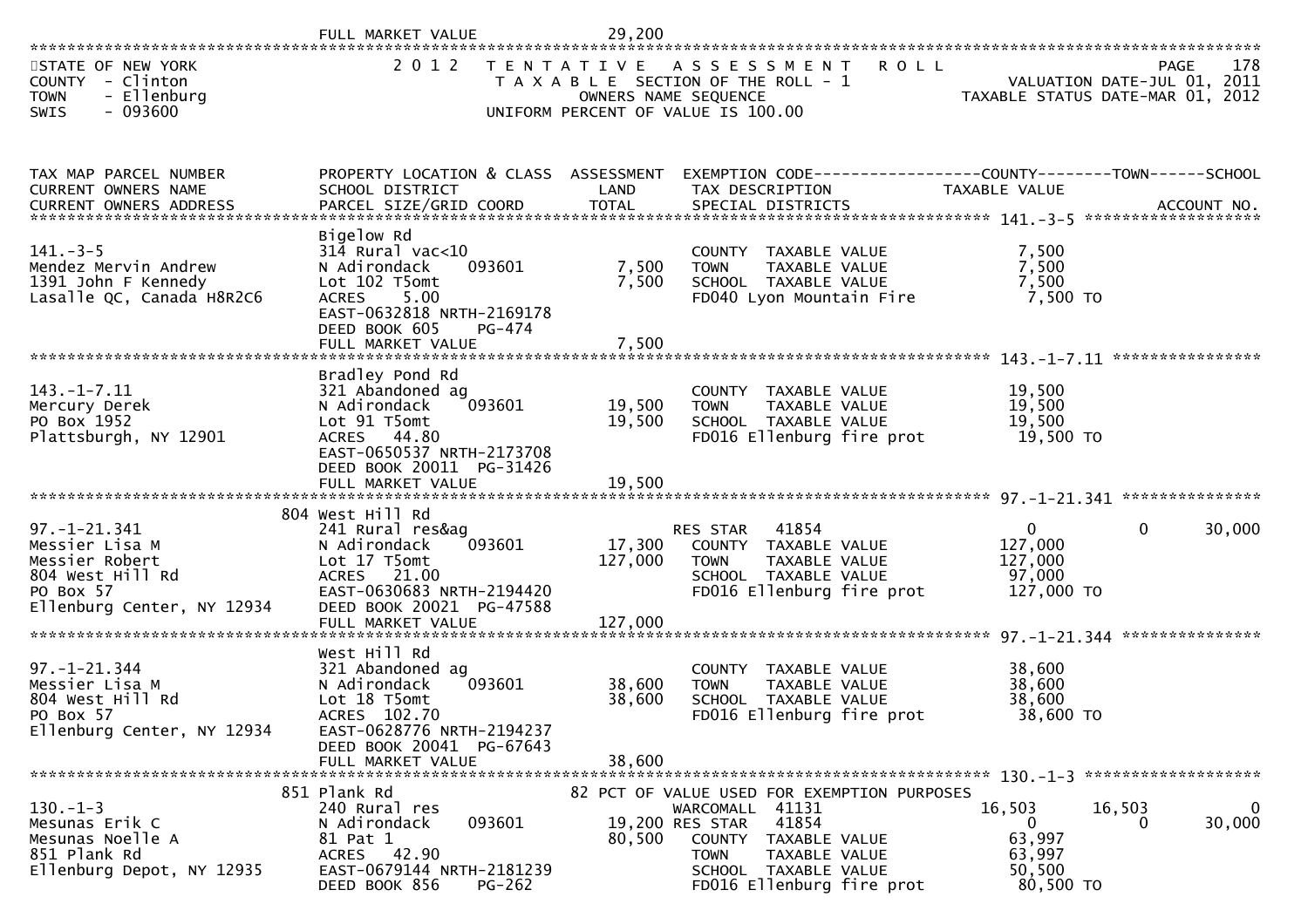|                                                                                                                                                                                                                                   | FULL MARKET VALUE                                                                                                                                                                                                  | 80,500                     |                                                                                                                                        |                                                           |                                                                                       |
|-----------------------------------------------------------------------------------------------------------------------------------------------------------------------------------------------------------------------------------|--------------------------------------------------------------------------------------------------------------------------------------------------------------------------------------------------------------------|----------------------------|----------------------------------------------------------------------------------------------------------------------------------------|-----------------------------------------------------------|---------------------------------------------------------------------------------------|
| STATE OF NEW YORK<br>COUNTY - Clinton<br><b>TOWN</b><br>- Ellenburg<br>$-093600$<br><b>SWIS</b>                                                                                                                                   | 2 0 1 2                                                                                                                                                                                                            | OWNERS NAME SEQUENCE       | TENTATIVE ASSESSMENT<br><b>ROLL</b><br>T A X A B L E SECTION OF THE ROLL - 1<br>UNIFORM PERCENT OF VALUE IS 100.00                     |                                                           | 179<br><b>PAGE</b><br>VALUATION DATE-JUL 01, 2011<br>TAXABLE STATUS DATE-MAR 01, 2012 |
| TAX MAP PARCEL NUMBER<br>CURRENT OWNERS NAME<br>.46CCOUNT NO . PARCEL SIZE/GRID COORD TOTAL SPECIAL DISTRICTS . ACCOUNT NO . ACCOUNT NO . ANN . AND RESS . ARRENT OWNERS ADDRESS . PARCEL SIZE/GRID COORD TOTAL SPECIAL DISTRICTS | PROPERTY LOCATION & CLASS ASSESSMENT<br>SCHOOL DISTRICT                                                                                                                                                            | LAND                       | EXEMPTION CODE------------------COUNTY--------TOWN------SCHOOL<br>TAX DESCRIPTION                                                      | TAXABLE VALUE                                             |                                                                                       |
| $155. - 2 - 2.8$<br>Meyer Hans<br>544 whalen Rd<br>Churubusco, NY 12923                                                                                                                                                           | Bigelow Rd<br>321 Abandoned ag<br>093601<br>N Adirondack<br>Lot 102 T5omt<br>ACRES 25.20<br>EAST-0634790 NRTH-2166847<br>DEED BOOK 1010<br>PG-210<br>FULL MARKET VALUE                                             | 20,900<br>20,900<br>20,900 | COUNTY TAXABLE VALUE<br>TAXABLE VALUE<br><b>TOWN</b><br>SCHOOL TAXABLE VALUE<br>FD040 Lyon Mountain Fire                               | 20,900<br>20,900<br>20,900<br>20,900 TO                   |                                                                                       |
| $155. - 2 - 2.5$<br>Meyer Michele<br>Meyer J<br>544 whalen Rd<br>Churubusco, NY 12923                                                                                                                                             | Bigelow Rd<br>260 Seasonal res<br>093601<br>N Adirondack<br>Lot 102 T5omt<br>ACRES 49.80<br>EAST-0634454 NRTH-2167383<br>DEED BOOK 714<br><b>PG-80</b><br>FULL MARKET VALUE                                        | 25,100<br>43,000<br>43,000 | COUNTY TAXABLE VALUE<br>TAXABLE VALUE<br><b>TOWN</b><br>SCHOOL TAXABLE VALUE<br>FD040 Lyon Mountain Fire                               | 43,000<br>43,000<br>43,000<br>43,000 TO                   |                                                                                       |
| $141.3 - 2 - 44$<br>Michaelson Esther<br>78 Roger Pilon Blvd<br>Dol-D-Ormeaux QC, Canada<br><b>H9B1A6</b>                                                                                                                         | 9 Brooks Way<br>270 Mfg housing - WTRFNT<br>Chateaugay 1<br>163401<br>Lot 100 T5omt<br>FRNT 82.00 DPTH 110.00<br>EAST-0623221 NRTH-2172800<br>PG-167<br>DEED BOOK 619<br>FULL MARKET VALUE                         | 64,200<br>82,000<br>82,000 | COUNTY TAXABLE VALUE<br>TAXABLE VALUE<br><b>TOWN</b><br>SCHOOL TAXABLE VALUE<br>FD040 Lyon Mountain Fire<br>WD018 Chat lake water dist | 82,000<br>82,000<br>82,000<br>82,000 TO<br>82,000 ТО М    | *****************                                                                     |
| $84. - 1 - 17$<br>Middleton Curtis L III<br>LaBombard Cassandra J<br>356 Ellenburg Center Rd<br>Ellenburg Center, NY 12934                                                                                                        | 356 Ellenburg Center Rd<br>210 1 Family Res<br>N Adirondack<br>093601<br>Lot 4 Pat 6<br>FRNT 165.00 DPTH 175.00<br><b>BANK</b><br>890<br>EAST-0655639 NRTH-2200262<br>DEED BOOK 20072 PG-3370<br>FULL MARKET VALUE | 4,500<br>40,000<br>40,000  | 41854<br>RES STAR<br>COUNTY TAXABLE VALUE<br><b>TOWN</b><br>TAXABLE VALUE<br>SCHOOL TAXABLE VALUE<br>FD014 EllenCtr fire #15           | $\overline{0}$<br>40,000<br>40,000<br>10,000<br>40,000 TO | 30,000<br>$\mathbf{0}$                                                                |
| $55. - 2 - 1.21$<br>Milanese Frederick<br>2205 Rt 301<br>Kent, NY 10512                                                                                                                                                           | Bull Run Rd<br>910 Priv forest<br>N Adirondack<br>093601<br>Lots 39 & 42 T6omt<br>Lashway PL-A-274<br>ACRES 58.97                                                                                                  | 23,600<br>23,600           | COUNTY TAXABLE VALUE<br><b>TOWN</b><br>TAXABLE VALUE<br>SCHOOL TAXABLE VALUE<br>FD016 Ellenburg fire prot                              | 23,600<br>23,600<br>23,600<br>23,600 TO                   |                                                                                       |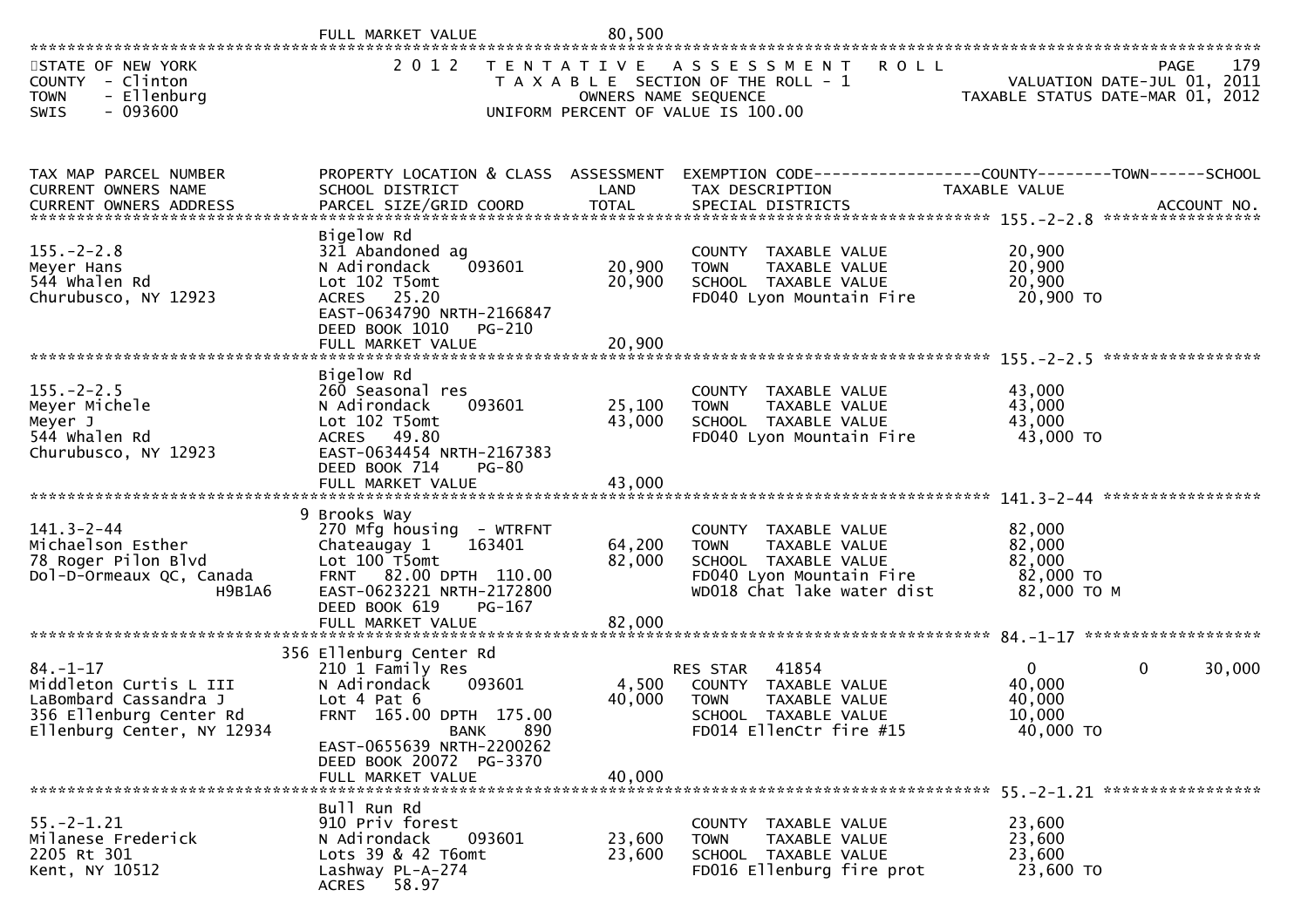|                                                                     | EAST-0662873 NRTH-2223543<br>DEED BOOK 20031 PG-79859<br>FULL MARKET VALUE | 23,600 |                                                                                                      |                                                                 |                                                   |
|---------------------------------------------------------------------|----------------------------------------------------------------------------|--------|------------------------------------------------------------------------------------------------------|-----------------------------------------------------------------|---------------------------------------------------|
| STATE OF NEW YORK<br>COUNTY - Clinton<br>- Ellenburg<br><b>TOWN</b> | 2 0 1 2                                                                    |        | TENTATIVE ASSESSMENT<br><b>ROLL</b><br>T A X A B L E SECTION OF THE ROLL - 1<br>OWNERS NAME SEQUENCE | VALUATION DATE-JUL 01, 2011<br>TAXABLE STATUS DATE-MAR 01, 2012 | 180<br><b>PAGE</b><br>VALUATION DATE-JUL 01, 2011 |
| $-093600$<br>SWIS                                                   |                                                                            |        | UNIFORM PERCENT OF VALUE IS 100.00                                                                   |                                                                 |                                                   |
| TAX MAP PARCEL NUMBER<br>CURRENT OWNERS NAME                        | PROPERTY LOCATION & CLASS ASSESSMENT<br>SCHOOL DISTRICT                    | LAND   | EXEMPTION CODE------------------COUNTY--------TOWN------SCHOOL<br>TAX DESCRIPTION                    | TAXABLE VALUE                                                   |                                                   |
|                                                                     |                                                                            |        |                                                                                                      |                                                                 |                                                   |
| $116. - 1 - 7.3$<br>Miller Cathy Lee                                | Smith Rd<br>910 Priv forest<br>093601<br>N Adirondack                      | 28,600 | COUNTY TAXABLE VALUE<br>TAXABLE VALUE<br><b>TOWN</b>                                                 | 35,300<br>35,300                                                |                                                   |
| PO Box 98                                                           | Lot 79 T5omt                                                               | 35,300 | SCHOOL TAXABLE VALUE                                                                                 | 35,300                                                          |                                                   |
| Saranac, NY 12981                                                   | ACRES 89.20<br>EAST-0675335 NRTH-2185450<br>DEED BOOK 646<br>PG-849        |        | FD016 Ellenburg fire prot                                                                            | 35,300 TO                                                       |                                                   |
|                                                                     | FULL MARKET VALUE                                                          | 35,300 |                                                                                                      |                                                                 |                                                   |
|                                                                     | Arno Rd                                                                    |        |                                                                                                      |                                                                 |                                                   |
| $85. - 1 - 8$<br>Miller Claude H                                    | 910 Priv forest<br>N Adirondack<br>093601                                  | 24,800 | COUNTY TAXABLE VALUE<br>TAXABLE VALUE<br><b>TOWN</b>                                                 | 24,800<br>24,800                                                |                                                   |
| 19172 Jasper Hill Rd                                                | $3$ Pat $6$                                                                | 24,800 | SCHOOL TAXABLE VALUE                                                                                 | 24,800                                                          |                                                   |
| Trabucocyn, CA 92679                                                | ACRES 96.00<br>EAST-0664366 NRTH-2202892                                   |        | FD016 Ellenburg fire prot                                                                            | 24,800 TO                                                       |                                                   |
|                                                                     | DEED BOOK 524<br>PG-251                                                    |        |                                                                                                      |                                                                 |                                                   |
|                                                                     | FULL MARKET VALUE                                                          | 24,800 |                                                                                                      |                                                                 |                                                   |
|                                                                     | 9 Station Hill Rd                                                          |        |                                                                                                      |                                                                 |                                                   |
| $71.3 - 1 - 17$                                                     | 210 1 Family Res                                                           |        | LIM INC DI 41932                                                                                     | 17,150                                                          | 0<br>0                                            |
| Miller Craig Norman<br>PO Box 138                                   | 093601<br>N Adirondack<br>20 Pat                                           | 34,300 | 4,700 RES STAR<br>41854<br>COUNTY TAXABLE VALUE                                                      | $\mathbf{0}$<br>17,150                                          | $\Omega$<br>30,000                                |
| Ellenburg Depot, NY 12935                                           | FRNT 64.80 DPTH 343.00                                                     |        | <b>TOWN</b><br>TAXABLE VALUE                                                                         | 34,300                                                          |                                                   |
|                                                                     | EAST-0672239 NRTH-2213215                                                  |        | SCHOOL TAXABLE VALUE                                                                                 | 4,300                                                           |                                                   |
|                                                                     | DEED BOOK 638<br>PG-1126                                                   |        | FD002 EllenDpt fire 21                                                                               | 34,300 TO                                                       |                                                   |
|                                                                     |                                                                            |        |                                                                                                      |                                                                 |                                                   |
|                                                                     | 655 Plank Rd                                                               |        |                                                                                                      |                                                                 |                                                   |
| $145. - 1 - 6.1$<br>Miller Estate Steve A                           | 312 Vac w/imprv<br>N Adirondack<br>093601                                  | 24,400 | COUNTY TAXABLE VALUE<br><b>TOWN</b><br>TAXABLE VALUE                                                 | 24,400<br>24,400                                                |                                                   |
| Attn: Bridget A Benware                                             | Lot 81 & 110 T5omt                                                         | 24,400 | SCHOOL TAXABLE VALUE                                                                                 | 24,400                                                          |                                                   |
| 4 Jubert Ln                                                         | 84.00<br>ACRES                                                             |        | FD016 Ellenburg fire prot                                                                            | 24,400 TO                                                       |                                                   |
| Plattsburgh, NY 12901                                               | EAST-0679429 NRTH-2176348<br>DEED BOOK 916<br>PG-117                       |        |                                                                                                      |                                                                 |                                                   |
|                                                                     | FULL MARKET VALUE                                                          | 24,400 |                                                                                                      |                                                                 |                                                   |
| $115. - 1 - 25.1$                                                   | 188 Trombley Rd<br>241 Rural res&ag                                        |        | 41834<br>SR STAR                                                                                     | $\bf{0}$                                                        | 62,200<br>0                                       |
| Miller Life Estate Andrew                                           | 093601<br>N Adirondack                                                     | 19,100 | TAXABLE VALUE<br>COUNTY                                                                              | 66,000                                                          |                                                   |
| Miller Life Estate Betty<br>163 Trombley Rd                         | $47/48$ Pat 5<br>42.00<br><b>ACRES</b>                                     | 66,000 | <b>TOWN</b><br>TAXABLE VALUE<br>SCHOOL TAXABLE VALUE                                                 | 66,000<br>3,800                                                 |                                                   |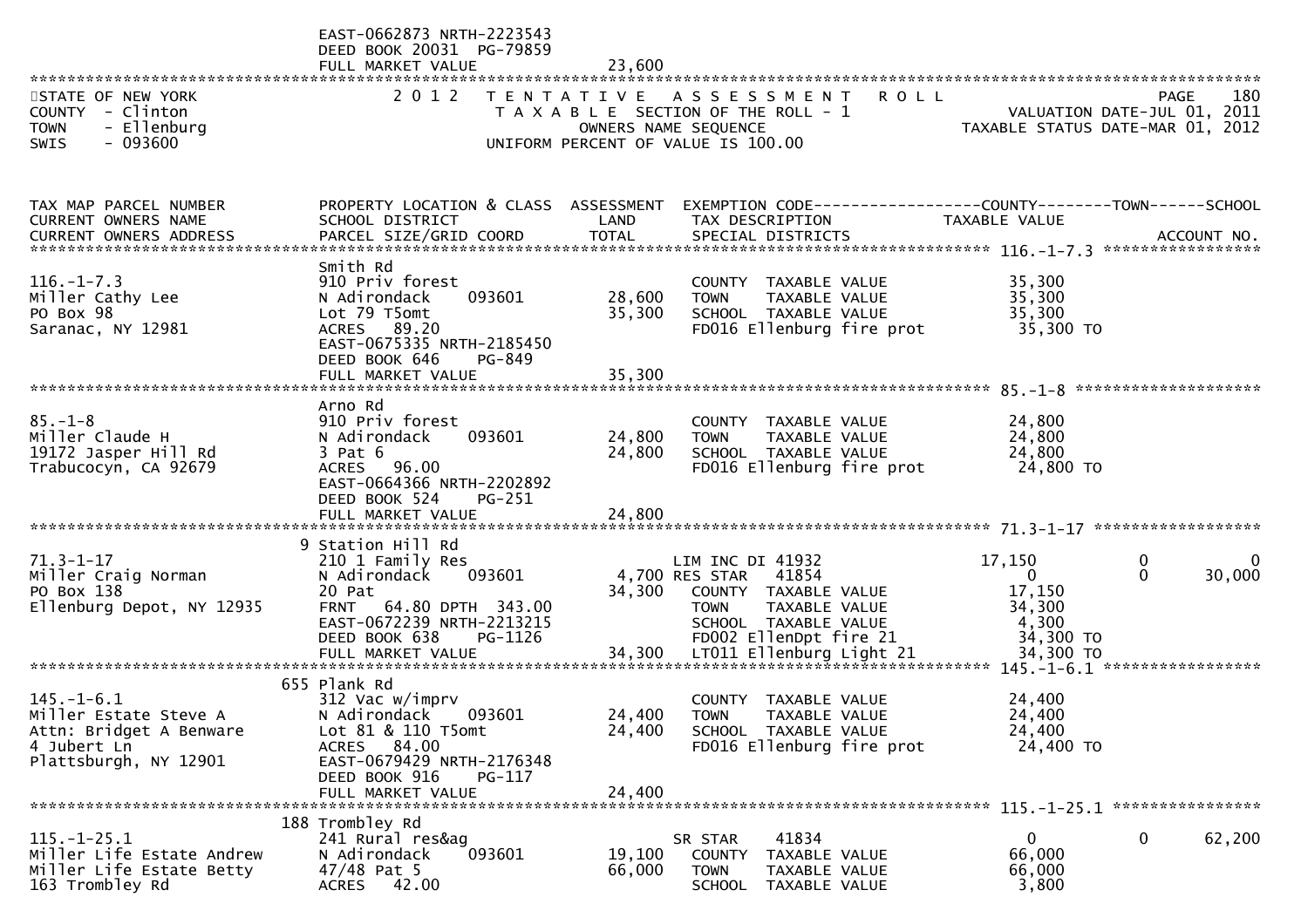| Ellenburg, NY 12934                                                                                                            | EAST-0661001 NRTH-2188023<br>DEED BOOK 20072 PG-10526<br>FULL MARKET VALUE                                                                                                              | 66,000                        | FD016 Ellenburg fire prot                                                                                                                                  | 66,000 TO                                                                                    |        |
|--------------------------------------------------------------------------------------------------------------------------------|-----------------------------------------------------------------------------------------------------------------------------------------------------------------------------------------|-------------------------------|------------------------------------------------------------------------------------------------------------------------------------------------------------|----------------------------------------------------------------------------------------------|--------|
| STATE OF NEW YORK<br>COUNTY - Clinton<br>- Ellenburg<br><b>TOWN</b><br>$-093600$<br>SWIS                                       |                                                                                                                                                                                         |                               | 2012 TENTATIVE ASSESSMENT ROLL<br>T A X A B L E SECTION OF THE ROLL - 1<br>OWNERS NAME SEQUENCE<br>UNIFORM PERCENT OF VALUE IS 100.00                      | <b>PAGE</b><br>VALUATION DATE-JUL 01, 2011<br>TAXABLE STATUS DATE-MAR 01, 2012               | 181    |
| TAX MAP PARCEL NUMBER<br>CURRENT OWNERS NAME                                                                                   | PROPERTY LOCATION & CLASS ASSESSMENT<br>SCHOOL DISTRICT                                                                                                                                 | LAND                          | TAX DESCRIPTION                                                                                                                                            | EXEMPTION CODE------------------COUNTY--------TOWN------SCHOOL<br>TAXABLE VALUE              |        |
| $155.1 - 1 - 23.1$<br>Miller Life Estate Jeannette V N Adirondack<br>Benjamin David J<br>PO Box 138<br>Lyon Mountain, NY 12952 | 86 Narrows Rd<br>210 1 Family Res - WTRFNT<br>093601<br>Survey Map 20072/01831 Lo<br>4.13<br><b>ACRES</b><br>EAST-0625464 NRTH-2168247<br>DEED BOOK 20102 PG-31782<br>FULL MARKET VALUE | 194,700<br>328,000<br>328,000 | 41834<br>SR STAR<br>COUNTY TAXABLE VALUE<br>TAXABLE VALUE<br><b>TOWN</b><br>SCHOOL TAXABLE VALUE<br>FD040 Lyon Mountain Fire<br>WD018 Chat lake water dist | $\overline{0}$<br>$\mathbf 0$<br>328,000<br>328,000<br>265,800<br>328,000 TO<br>328,000 ТО М | 62,200 |
| $143. - 1 - 7.1$<br>Miller Life Estate Lester<br>Miller Stephen<br>2261 Rt 3<br>Cadyville, NY 12918                            | 880 Bradley Pond Rd<br>910 Priv forest<br>N Adirondack<br>093601<br>91 Pat 5<br>ACRES 86.40<br>EAST-0649339 NRTH-2173612<br>DEED BOOK 20021 PG-39015                                    | 28,100<br>31,000              | COUNTY TAXABLE VALUE<br>TAXABLE VALUE<br><b>TOWN</b><br>SCHOOL TAXABLE VALUE<br>FD016 Ellenburg fire prot                                                  | 31,000<br>31,000<br>31,000<br>31,000 TO                                                      |        |
| $130. - 1 - 5$<br>Miller Mack<br>826 Plank Rd<br>Ellenburg Depot, NY 12935                                                     | 837 Plank Rd<br>270 Mfg housing<br>093601<br>N Adirondack<br>Lot 21-22 Pat 5<br>ACRES 1.00<br>EAST-0680152 NRTH-2180592<br>DEED BOOK 486<br>PG-176<br>FULL MARKET VALUE                 | 5,000<br>20,000<br>20,000     | COUNTY TAXABLE VALUE<br>TAXABLE VALUE<br><b>TOWN</b><br>SCHOOL TAXABLE VALUE<br>FD016 Ellenburg fire prot                                                  | 20,000<br>20,000<br>20,000<br>20,000 TO                                                      |        |
| $84. - 1 - 15$<br>Miller Roger Jr<br>210 Ellenburg Center Rd<br>Ellenburg Center, NY 12934                                     | 210 Ellenburg Center Rd<br>210 1 Family Res<br>093601<br>N Adirondack<br>4 Pat 6<br>3.20<br><b>ACRES</b><br>EAST-0658050 NRTH-2202670<br>DEED BOOK 20011 PG-29998<br>FULL MARKET VALUE  | 98,000<br>98,000              | <b>RES STAR 41854</b><br>6,400 COUNTY TAXABLE VALUE<br><b>TOWN</b><br>TAXABLE VALUE<br>SCHOOL TAXABLE VALUE<br>FD016 Ellenburg fire prot                   | $\mathbf 0$<br>$\overline{0}$<br>98,000<br>98,000<br>68,000<br>98,000 TO                     | 30,000 |
| $98. - 1 - 23$<br>Miller Roland E<br>15 Clover Field Dr<br>Loudonville, NY 12211-1929                                          | 287 West Hill Rd<br>210 1 Family Res<br>093601<br>N Adirondack<br>Lot $13$ Pat $5$<br><b>ACRES</b><br>1.20                                                                              | 5,000<br>25,500               | COUNTY TAXABLE VALUE<br>TAXABLE VALUE<br><b>TOWN</b><br>SCHOOL TAXABLE VALUE<br>FD014 EllenCtr fire #15                                                    | 25,500<br>25,500<br>25,500<br>25,500 TO                                                      |        |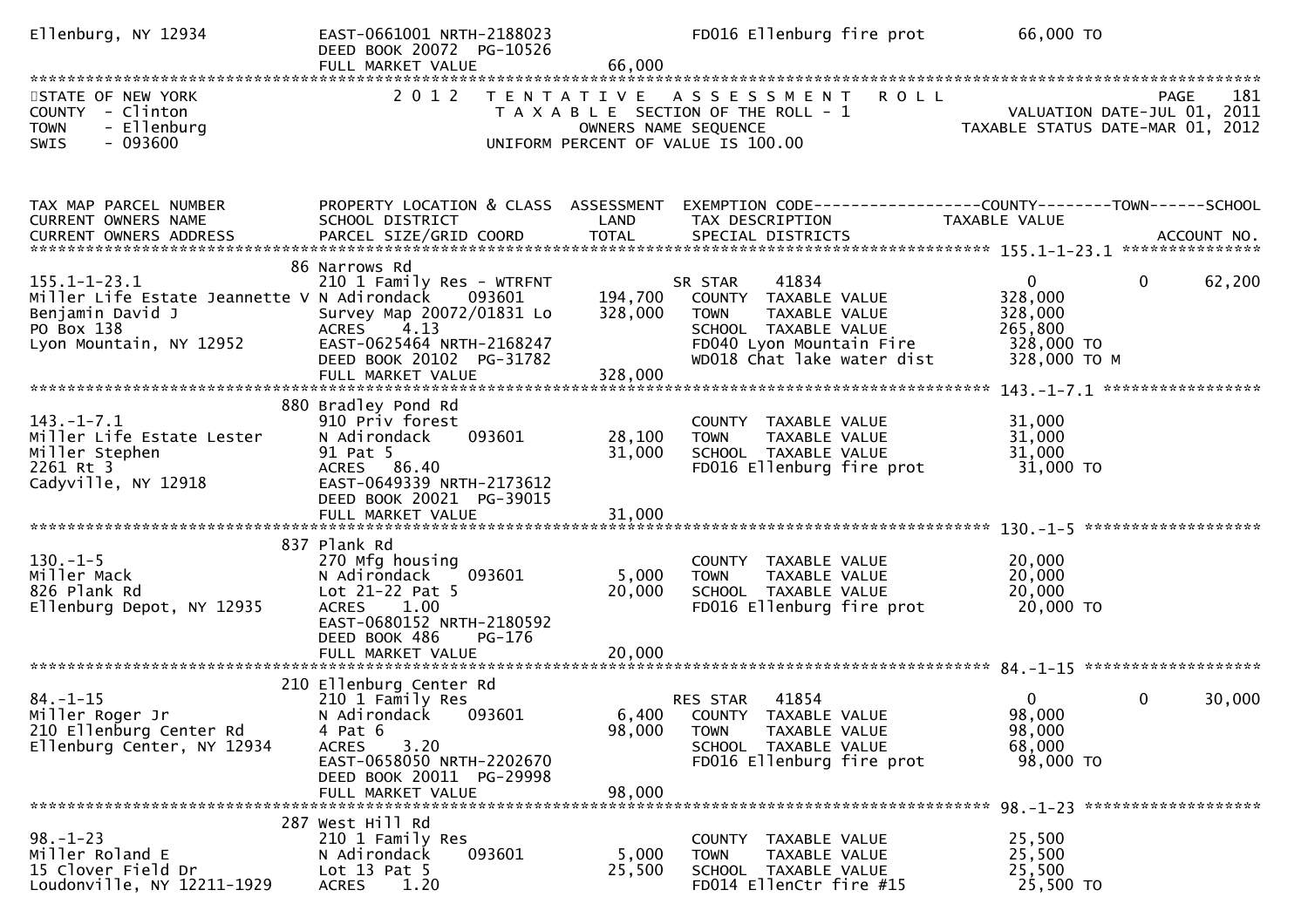|                                                                                                             | EAST-0642903 NRTH-2196527<br>DEED BOOK 922<br>PG-245<br>FULL MARKET VALUE                                                                                                                  | 25,500                  |                                                                                                                                    |                                                                                                                                                               |
|-------------------------------------------------------------------------------------------------------------|--------------------------------------------------------------------------------------------------------------------------------------------------------------------------------------------|-------------------------|------------------------------------------------------------------------------------------------------------------------------------|---------------------------------------------------------------------------------------------------------------------------------------------------------------|
| STATE OF NEW YORK<br>COUNTY - Clinton<br><b>TOWN</b><br>- Ellenburg<br>$-093600$<br><b>SWIS</b>             |                                                                                                                                                                                            |                         | 2012 TENTATIVE ASSESSMENT ROLL<br>UNIFORM PERCENT OF VALUE IS 100.00                                                               | 182<br><b>PAGE</b><br>T A X A B L E SECTION OF THE ROLL - 1<br>T A X A B L E SECTION OF THE ROLL - 1<br>OWNERS NAME SEQUENCE TAXABLE STATUS DATE-MAR 01, 2012 |
| TAX MAP PARCEL NUMBER<br><b>CURRENT OWNERS NAME</b>                                                         | SCHOOL DISTRICT                                                                                                                                                                            | LAND                    | TAX DESCRIPTION                                                                                                                    | PROPERTY LOCATION & CLASS ASSESSMENT EXEMPTION CODE----------------COUNTY--------TOWN------SCHOOL<br>TAXABLE VALUE                                            |
| $97. - 1 - 17.1$<br>Minckler Andrew<br>PO Box 156<br>Ellenburg Depot, NY 12935                              | Moore Rd<br>321 Abandoned ag<br>093601<br>N Adirondack<br>8 Pat 6<br>ACRES 23.53<br>EAST-0634038 NRTH-2198720<br>DEED BOOK 883<br>$PG-215$                                                 | 15,200<br>15,200        | COUNTY TAXABLE VALUE<br><b>TOWN</b><br>TAXABLE VALUE<br>SCHOOL TAXABLE VALUE<br>FD016 Ellenburg fire prot                          | 15,200<br>15,200<br>15,200<br>15,200 TO                                                                                                                       |
| $97. - 1 - 17.2$<br>Minckler Andrew<br>Watts Gale<br>PO Box 156<br>Ellenburg Depot, NY 12935                | Moore Rd<br>$314$ Rural vac< $10$<br>093601<br>N Adirondack<br>8.05<br>ACRES<br>EAST-0634433 NRTH-2199167<br>DEED BOOK 883<br>$PG-213$                                                     | 5,800<br>5,800          | COUNTY TAXABLE VALUE<br>TAXABLE VALUE<br><b>TOWN</b><br>SCHOOL TAXABLE VALUE<br>FD016 Ellenburg fire prot                          | 5,800<br>5,800<br>5,800<br>5,800 TO                                                                                                                           |
| $71.3 - 1 - 22$<br>Minckler David H<br>PO Box 77<br>Ellenburg Depot, NY 12935                               | 5135 Rt 11<br>482 Det row bldg<br>093601<br>N Adirondack<br>20 Pat 6<br>FRNT 158.00 DPTH 145.00<br>EAST-0672392 NRTH-2212731<br>DEED BOOK 875<br>PG-10                                     | 4,300<br>74,800         | COUNTY TAXABLE VALUE<br><b>TOWN</b><br>TAXABLE VALUE<br>SCHOOL TAXABLE VALUE<br>FD002 EllenDpt fire 21<br>LT011 Ellenburg Light 21 | 74,800<br>74,800<br>74,800<br>74,800 TO<br>74,800 TO                                                                                                          |
| $71.3 - 3 - 25$<br>Minckler David H<br>Minckler Donna L<br>198 Lake Roxanne Rd<br>Ellenburg Depot, NY 12935 | Lake Roxanne Rd<br>311 Res vac land<br>093601<br>N Adirondack<br>Lot $20$ Pat $6$<br>FRNT 100.00 DPTH 150.00<br>EAST-0673639 NRTH-2210591<br>DEED BOOK 20021 PG-45357<br>FULL MARKET VALUE | 9,200<br>9,200<br>9,200 | COUNTY TAXABLE VALUE<br>TAXABLE VALUE<br><b>TOWN</b><br>SCHOOL TAXABLE VALUE<br>FD002 EllenDpt fire 21<br>LT011 Ellenburg Light 21 | 9,200<br>9,200<br>9,200<br>$9,200$ TO<br>9,200 TO                                                                                                             |
| $71.3 - 3 - 26$<br>Minckler David H<br>Minckler Donna L<br>198 Lake Roxanne Rd<br>Ellenburg Depot, NY 12935 | Lake Roxanne Rd<br>311 Res vac land<br>093601<br>N Adirondack<br>20 Pat 6 Lot 26<br>FRNT 103.81 DPTH 171.96<br>EAST-0673580 NRTH-2210704                                                   | 9,600<br>9,600          | COUNTY TAXABLE VALUE<br>TAXABLE VALUE<br><b>TOWN</b><br>SCHOOL TAXABLE VALUE<br>FD002 EllenDpt fire 21<br>LT011 Ellenburg Light 21 | 9,600<br>9,600<br>9,600<br>9,600 TO<br>9,600 TO                                                                                                               |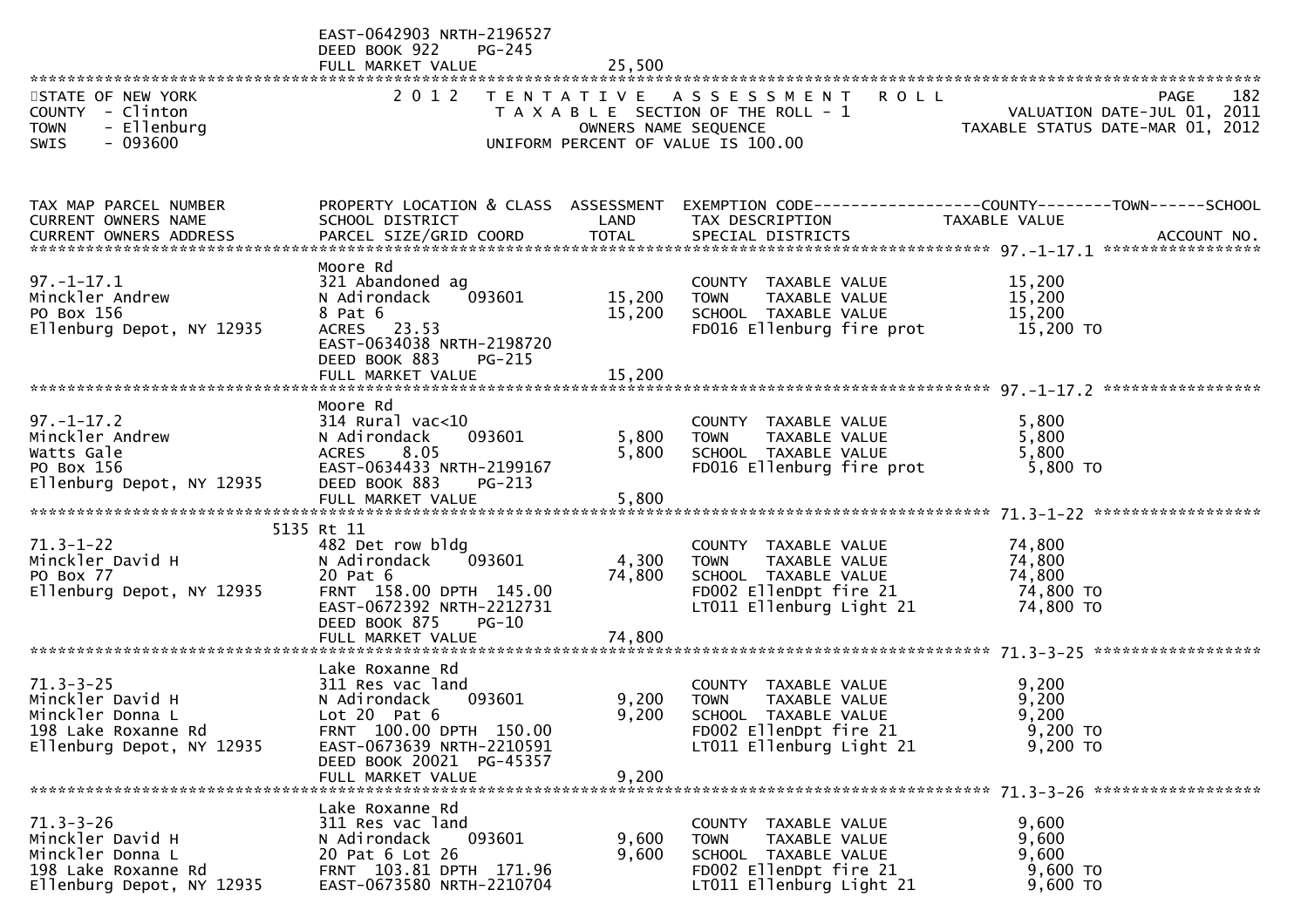|                                                                                                                | DEED BOOK 20001 PG-23860<br>FULL MARKET VALUE                                                                                                                                                              | 9,600                     |                                                                                                                                                                 |                                                                      |                                      |
|----------------------------------------------------------------------------------------------------------------|------------------------------------------------------------------------------------------------------------------------------------------------------------------------------------------------------------|---------------------------|-----------------------------------------------------------------------------------------------------------------------------------------------------------------|----------------------------------------------------------------------|--------------------------------------|
| STATE OF NEW YORK<br>COUNTY - Clinton<br><b>TOWN</b><br>- Ellenburg<br><b>SWIS</b><br>- 093600                 | 2 0 1 2                                                                                                                                                                                                    |                           | TENTATIVE ASSESSMENT<br><b>ROLL</b><br>T A X A B L E SECTION OF THE ROLL - 1<br>OWNERS NAME SEQUENCE<br>UNIFORM PERCENT OF VALUE IS 100.00                      | VALUATION DATE-JUL 01, 2011<br>TAXABLE STATUS DATE-MAR 01, 2012      | 183<br><b>PAGE</b>                   |
|                                                                                                                |                                                                                                                                                                                                            |                           |                                                                                                                                                                 |                                                                      |                                      |
| TAX MAP PARCEL NUMBER<br>CURRENT OWNERS NAME                                                                   | PROPERTY LOCATION & CLASS ASSESSMENT<br>SCHOOL DISTRICT                                                                                                                                                    | LAND                      | EXEMPTION CODE-----------------COUNTY--------TOWN------SCHOOL<br>TAX DESCRIPTION                                                                                | TAXABLE VALUE                                                        |                                      |
| $71.3 - 3 - 27$<br>Minckler David H<br>Minckler Donna L<br>198 Lake Roxanne Rd<br>Ellenburg Depot, NY 12935    | 198 Lake Roxanne Rd<br>210 1 Family Res<br>N Adirondack 093601<br>Sub Map 3 Pg 102 Lot 27<br>74.67 DPTH 172.44<br><b>FRNT</b><br>EAST-0673469 NRTH-2210786<br>DEED BOOK 778<br>PG-312<br>FULL MARKET VALUE | 9,700<br>99,000<br>99,000 | RES STAR<br>41854<br>COUNTY TAXABLE VALUE<br>TAXABLE VALUE<br><b>TOWN</b><br>SCHOOL TAXABLE VALUE<br>FD002 EllenDpt fire 21<br>LT011 Ellenburg Light 21         | $\mathbf{0}$<br>99,000<br>99,000<br>69,000<br>99,000 TO<br>99,000 TO | 0<br>30,000                          |
| $71.3 - 3 - 41$<br>Minckler David H<br>Minckler Donna L<br>198 Lake Roxanne Rd<br>Ellenburg Depot, NY 12935    | Lake Roxanne Rd<br>311 Res vac land<br>093601<br>N Adirondack<br>20 Pat 6 Lot 28<br>FRNT 106.00 DPTH 150.00<br>EAST-0673322 NRTH-2210768<br>DEED BOOK 20001 PG-23860                                       | 9,300<br>9,300            | COUNTY TAXABLE VALUE<br>TAXABLE VALUE<br><b>TOWN</b><br>SCHOOL TAXABLE VALUE<br>FD002 EllenDpt fire 21<br>LT011 Ellenburg Light 21                              | 9,300<br>9,300<br>9,300<br>9,300 TO<br>9,300 TO                      |                                      |
|                                                                                                                | 173 Cashman Rd                                                                                                                                                                                             |                           | 96 PCT OF VALUE USED FOR EXEMPTION PURPOSES                                                                                                                     |                                                                      |                                      |
| $69 - 2 - 7$<br>Minckler Henry<br>Minckler Theresa<br>173 Cashman Rd<br>Ellenburg Center, NY 12934             | 270 Mfg housing<br>093601<br>N Adirondack<br>15 Pat 6<br><b>ACRES</b><br>3.30<br>EAST-0653326 NRTH-2209424<br>DEED BOOK 601<br>PG-571                                                                      | 32,500                    | WARCOMALL 41131<br>6,400 SR STAR<br>41834<br>COUNTY TAXABLE VALUE<br><b>TOWN</b><br>TAXABLE VALUE<br>SCHOOL TAXABLE VALUE<br>FD016 Ellenburg fire prot          | 7,800<br>$\Omega$<br>24,700<br>24,700<br>$\mathbf{0}$<br>32,500 TO   | 7,800<br>0<br>32,500<br>$\Omega$     |
|                                                                                                                | FULL MARKET VALUE                                                                                                                                                                                          | 32,500                    |                                                                                                                                                                 |                                                                      |                                      |
| $71.3 - 3 - 43$<br>Minckler Patrick M<br>Minckler Janice M<br>111 Lake Roxanne Rd<br>Ellenburg Depot, NY 12935 | 111 Lake Roxanne Rd<br>210 1 Family Res<br>093601<br>N Adirondack<br>20 Pat 6 Lot 31<br>FRNT 101.36 DPTH 321.75<br>080<br><b>BANK</b><br>EAST-0673323 NRTH-2210981                                         |                           | 41854<br>RES STAR<br>10,500 COUNTY TAXABLE VALUE<br>126,000 TOWN<br>TAXABLE VALUE<br>SCHOOL TAXABLE VALUE<br>FD002 EllenDpt fire 21<br>LT011 Ellenburg Light 21 | $\Omega$<br>126,000<br>126,000<br>96,000<br>126,000 TO<br>126,000 TO | 0<br>30,000                          |
|                                                                                                                | DEED BOOK 20061 PG-96075<br>FULL MARKET VALUE                                                                                                                                                              | 126,000                   |                                                                                                                                                                 |                                                                      |                                      |
| $71.3 - 2 - 44$<br>Miner Gerrard R<br>PO Box 7<br>Ellenburg Depot, NY 12935                                    | 5065 Rt 11<br>210 1 Family Res<br>093601<br>N Adirondack<br>20 Pat 6<br>93.00 DPTH 100.00<br><b>FRNT</b>                                                                                                   | 48,000                    | 41131<br>WARCOMALL<br>6,100 RES STAR<br>41854<br><b>COUNTY</b><br>TAXABLE VALUE<br><b>TOWN</b><br>TAXABLE VALUE                                                 | 12,000<br>0<br>36,000<br>36,000                                      | $\mathbf 0$<br>12,000<br>30,000<br>0 |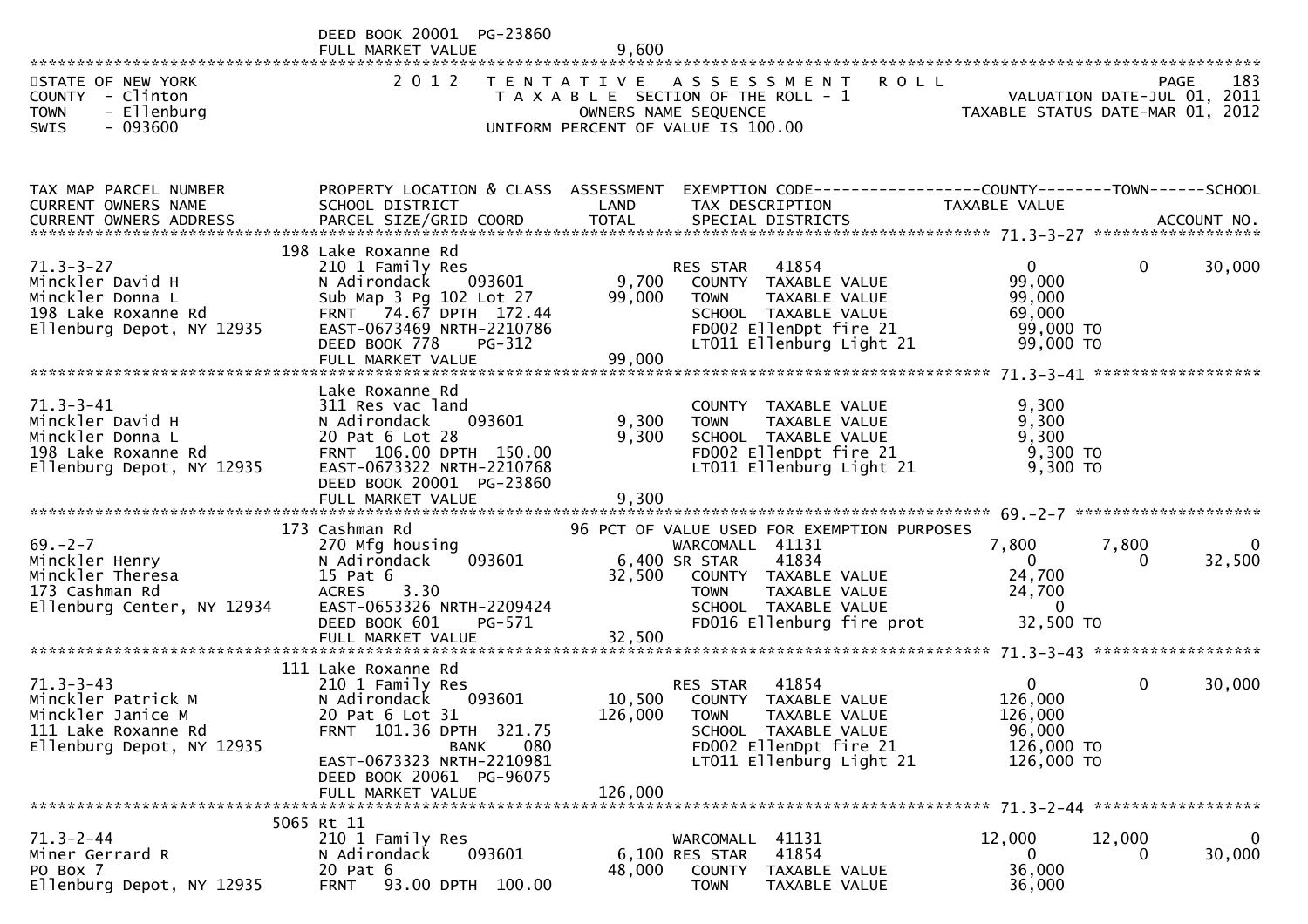|                                                                                                                                    | EAST-0673847 NRTH-2213423<br>DEED BOOK 20031 PG-56422                                                                                                                   | SCHOOL TAXABLE VALUE<br>FD002 EllenDpt fire 21                                                                                                                                                                           | 18,000<br>48,000 TO                                                                                                  |
|------------------------------------------------------------------------------------------------------------------------------------|-------------------------------------------------------------------------------------------------------------------------------------------------------------------------|--------------------------------------------------------------------------------------------------------------------------------------------------------------------------------------------------------------------------|----------------------------------------------------------------------------------------------------------------------|
| STATE OF NEW YORK<br>COUNTY - Clinton<br><b>TOWN</b><br>- Ellenburg<br>$-093600$<br>SWIS                                           | 2 0 1 2                                                                                                                                                                 | TENTATIVE ASSESSMENT ROLL<br>T A X A B L E SECTION OF THE ROLL - 1<br>OWNERS NAME SEQUENCE<br>UNIFORM PERCENT OF VALUE IS 100.00                                                                                         | PAGE<br>184<br>VALUATION DATE-JUL 01, 2011<br>TAXABLE STATUS DATE-MAR 01, 2012                                       |
| TAX MAP PARCEL NUMBER<br>CURRENT OWNERS NAME<br><b>CURRENT OWNERS ADDRESS</b>                                                      | PROPERTY LOCATION & CLASS ASSESSMENT<br>SCHOOL DISTRICT<br>PARCEL SIZE/GRID COORD                                                                                       | LAND<br>TAX DESCRIPTION<br><b>TOTAL</b><br>SPECIAL DISTRICTS                                                                                                                                                             | EXEMPTION CODE-----------------COUNTY--------TOWN------SCHOOL<br>TAXABLE VALUE<br>ACCOUNT NO.                        |
| $125. - 1 - 10$<br>Monette Douglas<br>60 Spear Hill Rd<br>Merrill, NY 12955                                                        | 60 Spear Hill Rd<br>270 Mfg housing<br>163401<br>Chateaugay 1<br>Lot $61$ Pat $5$<br>ACRES 2.00<br>EAST-0621567 NRTH-2178853<br>PG-177<br>DEED BOOK 957                 | 99 PCT OF VALUE USED FOR EXEMPTION PURPOSES<br>WARNONALL 41121<br>41834<br>5,500 SR STAR<br>35,500<br>COUNTY TAXABLE VALUE<br>TAXABLE VALUE<br><b>TOWN</b><br>SCHOOL TAXABLE VALUE<br>FD040 Lyon Mountain Fire           | 5,272<br>5,272<br>35,500<br>$\bf{0}$<br>$\Omega$<br>30,228<br>30,228<br>$\mathbf{0}$<br>35,500 TO                    |
| $125. - 1 - 14$<br>Moore Bernard<br>Moore Margaret<br>5416 Rt 473<br>Merrill, NY 12955                                             | 5416 Rt 374<br>240 Rural res<br>163401<br>Chateaugay 1<br>Lot $61$ Pat $5$<br>ACRES 23.50<br>EAST-0623599 NRTH-2175652<br>DEED BOOK 480<br>PG-763<br>FULL MARKET VALUE  | 82 PCT OF VALUE USED FOR EXEMPTION PURPOSES<br>AGED C&T<br>41801<br>15,300 SR STAR<br>41834<br>57,000 COUNTY TAXABLE VALUE<br>TAXABLE VALUE<br><b>TOWN</b><br>SCHOOL TAXABLE VALUE<br>FD040 Lyon Mountain Fire<br>57,000 | 23,370<br>23,370<br>0<br>57,000<br>$\mathbf{0}$<br>$\overline{0}$<br>33,630<br>33,630<br>$\overline{0}$<br>57,000 TO |
| $82 - 1 - 8$<br>Moore Colin<br>8685 Tormey Rd<br>Sauquoit, NY 13456<br>MAY BE SUBJECT TO PAYMENT                                   | Number 5 Rd<br>105 Vac farmland<br>093601<br>N Adirondack<br>$12$ Pat $6$<br>ACRES 55.00<br>EAST-0628956 NRTH-2205852<br>DEED BOOK 20112 PG-43827                       | AGRI DISTR 41720<br>31,900<br>COUNTY TAXABLE VALUE<br>31,900<br><b>TOWN</b><br>TAXABLE VALUE<br>SCHOOL TAXABLE VALUE<br>FD016 Ellenburg fire prot                                                                        | 11,148<br>11,148<br>11,148<br>20,752<br>20,752<br>20,752<br>31,900 TO                                                |
| $98. - 1 - 28$<br>Moore Dennis S<br>8695 Tormey Rd<br>Sauquoit, NY 13456<br>MAY BE SUBJECT TO PAYMENT<br>UNDER AGDIST LAW TIL 2016 | 507 West Hill Rd<br>113 Cattle farm<br>N Adirondack<br>093601<br>15 Pat 5<br>ACRES 136.00<br>EAST-0637817 NRTH-2193987<br>DEED BOOK 20112 PG-43825<br>FULL MARKET VALUE | 483A EX<br>42100<br>49,900<br>COUNTY TAXABLE VALUE<br>153,800<br>TAXABLE VALUE<br><b>TOWN</b><br>TAXABLE VALUE<br>SCHOOL<br>FD016 Ellenburg fire prot<br>4,600 EX<br>153,800                                             | 4,600<br>4,600<br>4,600<br>149,200<br>149,200<br>149,200<br>149,200 TO                                               |
| $155.1 - 2 - 1$<br>Moore Katherine<br>c/o Diana Payne<br>1 Silver Creek Ln                                                         | Rt 374<br>322 Rural vac>10<br>N Adirondack<br>093601<br>Lot 101-102 Pat 5<br>11.50<br><b>ACRES</b>                                                                      | TAXABLE VALUE<br>COUNTY<br>22,800<br><b>TOWN</b><br>TAXABLE VALUE<br>22,800<br>SCHOOL TAXABLE VALUE<br>FD040 Lyon Mountain Fire                                                                                          | 22,800<br>22,800<br>22,800<br>22,800 TO                                                                              |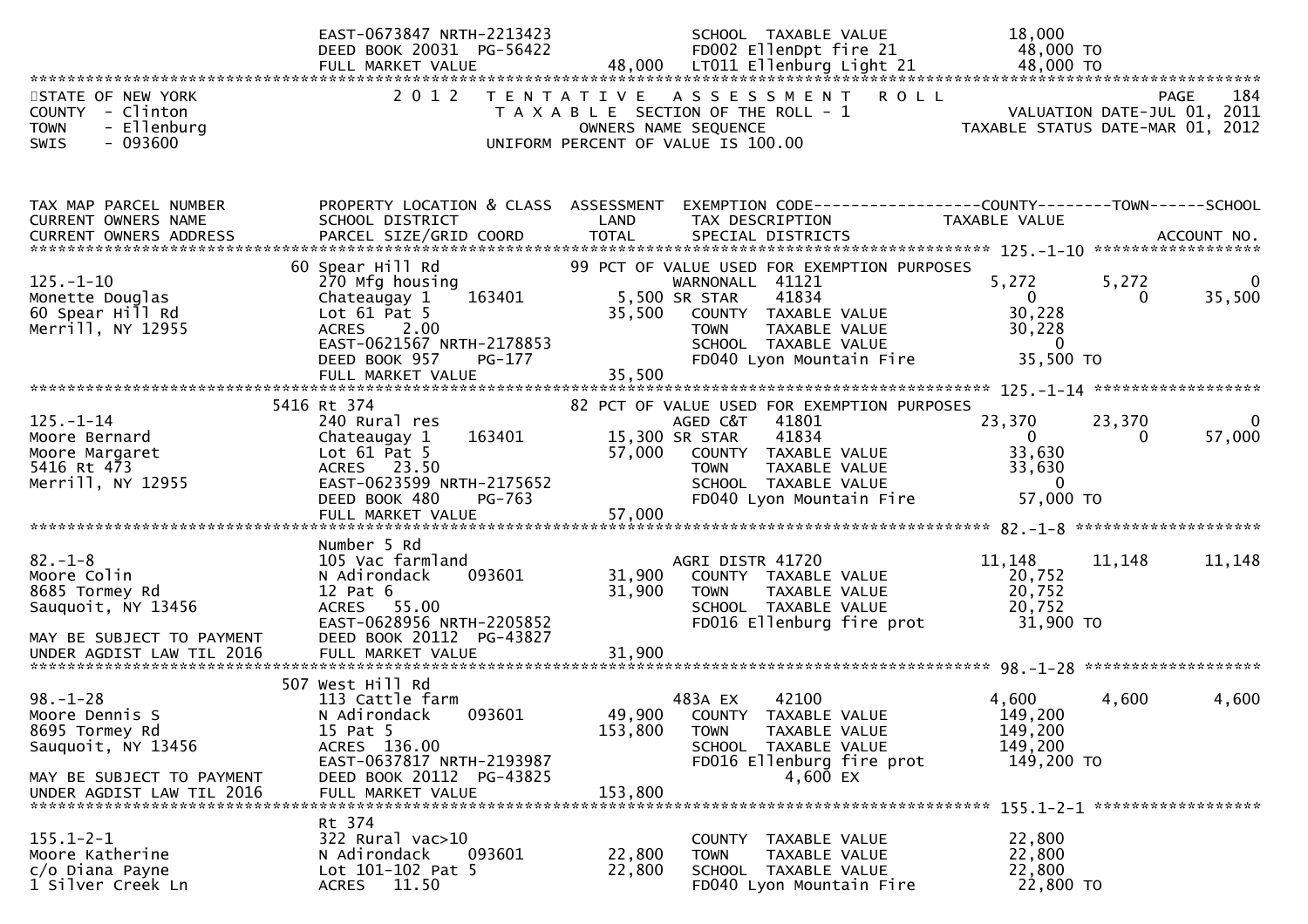| West Chazy, NY 12992                                                                                 | EAST-0627652 NRTH-2164769<br>DEED BOOK 1010 PG-271<br>FULL MARKET VALUE                                                                                                                                     | 22,800                     | WD018 Chat lake water dist                                                                                                                             | 2,184 TO M                                                             |                                                           |
|------------------------------------------------------------------------------------------------------|-------------------------------------------------------------------------------------------------------------------------------------------------------------------------------------------------------------|----------------------------|--------------------------------------------------------------------------------------------------------------------------------------------------------|------------------------------------------------------------------------|-----------------------------------------------------------|
| STATE OF NEW YORK<br>COUNTY - Clinton<br>- Ellenburg<br><b>TOWN</b><br>$-093600$<br>SWIS             | 2 0 1 2                                                                                                                                                                                                     |                            | TENTATIVE ASSESSMENT ROLL<br>T A X A B L E SECTION OF THE ROLL - 1<br>OWNERS NAME SEQUENCE<br>UNIFORM PERCENT OF VALUE IS 100.00                       | VALUATION DATE-JUL 01, 2011<br>TAXABLE STATUS DATE-MAR 01, 2012        | 185<br>PAGE                                               |
| TAX MAP PARCEL NUMBER<br>CURRENT OWNERS NAME                                                         | PROPERTY LOCATION & CLASS ASSESSMENT<br>SCHOOL DISTRICT                                                                                                                                                     | LAND                       | EXEMPTION CODE------------------COUNTY--------TOWN------SCHOOL<br>TAX DESCRIPTION                                                                      | TAXABLE VALUE                                                          |                                                           |
| $113.-1-10.2$<br>Moore Kenneth C<br>Moore Darcy L<br>25 Steam Mill Rd<br>Ellenburg Center, NY 12934  | 25 Steam Mill Rd<br>240 Rural res<br>093601<br>N Adirondack<br>Lot 52 T5omt<br>ACRES 50.00<br>EAST-0646810 NRTH-2188325<br>DEED BOOK 20021 PG-43565<br>FULL MARKET VALUE                                    | 27,300<br>72,000<br>72,000 | RES STAR<br>41854<br>COUNTY TAXABLE VALUE<br><b>TOWN</b><br>TAXABLE VALUE<br>SCHOOL TAXABLE VALUE<br>FD016 Ellenburg fire prot                         | $\mathbf{0}$<br>72,000<br>72,000<br>42,000<br>72,000 TO                | $\mathbf 0$<br>30,000                                     |
| $85.1 - 1 - 36$<br>Moore Kyle R<br>Moore Angelica<br>6611 Military Tpk<br>Ellenburg Center, NY 12934 | 6611 Military Tpke<br>210 1 Family Res<br>N Adirondack<br>093601<br>18 Pat 6<br>FRNT 132.00 DPTH 190.00<br><b>BANK</b><br>080<br>EAST-0663189 NRTH-2207863<br>DEED BOOK 20061 PG-94879<br>FULL MARKET VALUE | 4,600<br>52,000<br>52,000  | RES STAR 41854<br>COUNTY TAXABLE VALUE<br>TAXABLE VALUE<br><b>TOWN</b><br>SCHOOL TAXABLE VALUE<br>FD016 Ellenburg fire prot<br>LT012 Ellenburg Light 5 | $\overline{0}$<br>52,000<br>52,000<br>22,000<br>52,000 TO<br>52,000 TO | $\mathbf 0$<br>30,000                                     |
| $40. - 1 - 16$<br>Moore Larry J<br>Moore Shirley J<br>25 Moore Rd<br>Ellenburg Depot, NY 12935       | 25 Moore Rd<br>241 Rural res&ag<br>093601<br>N Adirondack<br>41 Pat 6<br>ACRES 67.30<br>EAST-0669855 NRTH-2224437<br>DEED BOOK 915<br>PG-87<br>FULL MARKET VALUE                                            | 36,500<br>79,000<br>79,000 | 41834<br>SR STAR<br>COUNTY TAXABLE VALUE<br>TAXABLE VALUE<br><b>TOWN</b><br>SCHOOL TAXABLE VALUE<br>FD016 Ellenburg fire prot                          | $\mathbf{0}$<br>79,000<br>79,000<br>16,800<br>79,000 TO                | 0<br>62,200                                               |
| $40. -1 - 3.2$<br>Moore Melody<br>353 Clinton Mills Rd<br>Ellenburg Depot, NY 12935                  | 353 Clinton Mills Rd<br>270 Mfg housing<br>093601<br>N Adirondack<br>Lot 59 T6 Omt<br>ACRES 31.90<br>EAST-0663704 NRTH-2232566<br>DEED BOOK 772<br>PG-118<br>FULL MARKET VALUE                              | 17,900<br>45,000<br>45,000 | 41854<br><b>RES STAR</b><br>COUNTY TAXABLE VALUE<br><b>TOWN</b><br>TAXABLE VALUE<br>SCHOOL TAXABLE VALUE<br>FD016 Ellenburg fire prot                  | $\Omega$<br>45,000<br>45,000<br>15,000<br>45,000 TO                    | 30,000<br>$\mathbf{0}$                                    |
| $40. -1 - 6.1$<br>Moore Richard A<br>Murphy Amy M                                                    | 141 Clinton Mills Rd<br>241 Rural res&ag<br>093601<br>N Adirondack<br>60 Pat 6                                                                                                                              | 236,000                    | AGRI DISTR 41720<br>42,000 RES STAR<br>41854<br>COUNTY TAXABLE VALUE                                                                                   | 7,578<br>7,578<br>0<br>228,422                                         | *******************<br>lease 2011<br>7,578<br>30,000<br>0 |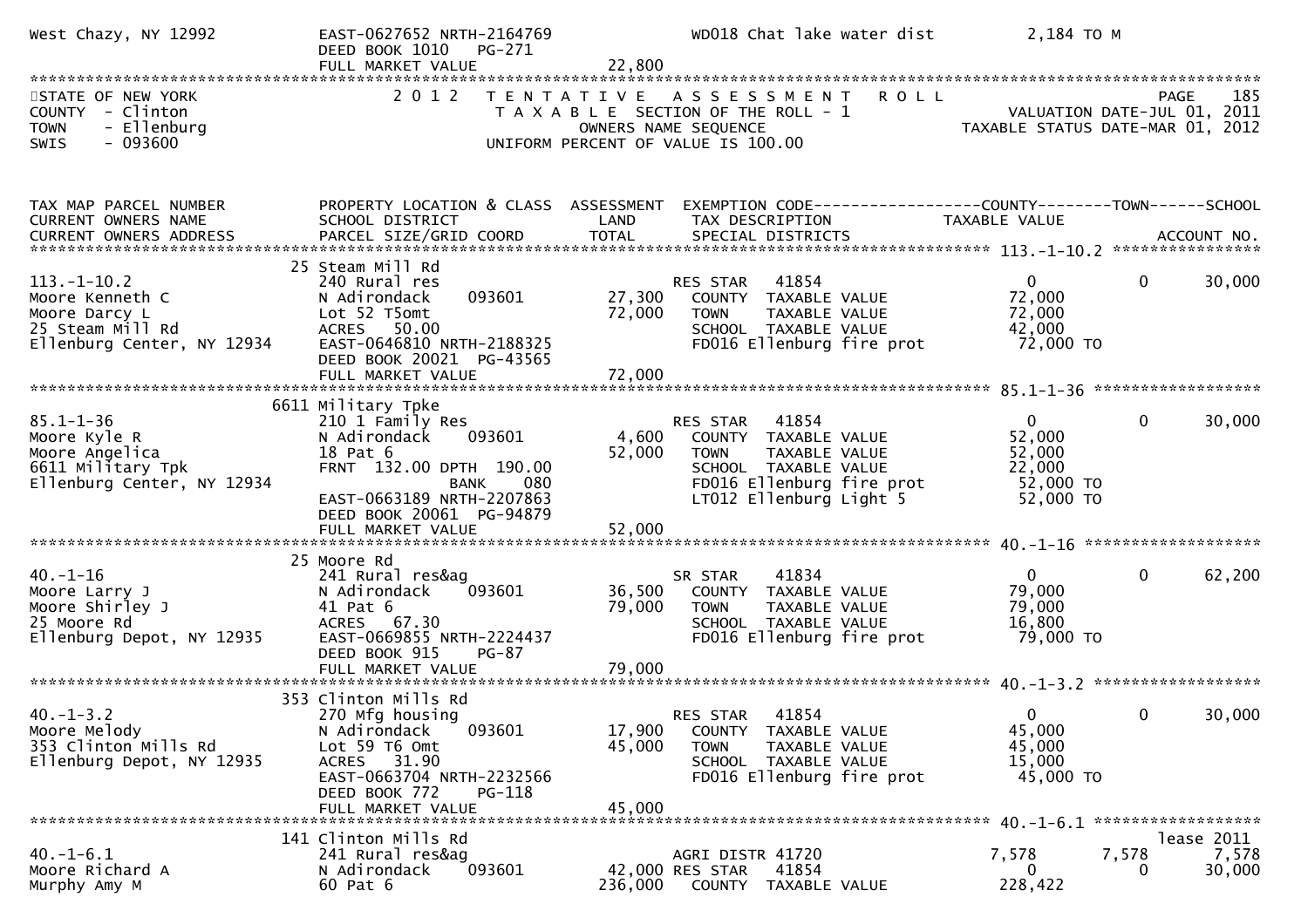| 141 Clinton Mills Rd<br>Ellenburg Depot, NY 12935                                                       | ACRES 111.00 BANK<br>850<br>EAST-0670227 NRTH-2234022<br>DEED BOOK 20011 PG-34925                                                                                |                            | TAXABLE VALUE<br><b>TOWN</b><br>SCHOOL TAXABLE VALUE<br>FD016 Ellenburg fire prot                                                                       | 228,422<br>198,422<br>236,000 TO                                                        |
|---------------------------------------------------------------------------------------------------------|------------------------------------------------------------------------------------------------------------------------------------------------------------------|----------------------------|---------------------------------------------------------------------------------------------------------------------------------------------------------|-----------------------------------------------------------------------------------------|
| MAY BE SUBJECT TO PAYMENT                                                                               | FULL MARKET VALUE                                                                                                                                                | 236,000                    |                                                                                                                                                         |                                                                                         |
| STATE OF NEW YORK<br>COUNTY - Clinton<br>- Ellenburg<br><b>TOWN</b><br>$-093600$<br>SWIS                | 2 0 1 2<br>T E N T A T I V E                                                                                                                                     | OWNERS NAME SEQUENCE       | <b>ROLL</b><br>A S S E S S M E N T<br>T A X A B L E SECTION OF THE ROLL - 1<br>UNIFORM PERCENT OF VALUE IS 100.00                                       | 186<br>PAGE<br>VALUATION DATE-JUL 01, 2011<br>TAXABLE STATUS DATE-MAR 01, 2012          |
| TAX MAP PARCEL NUMBER<br>CURRENT OWNERS NAME                                                            | PROPERTY LOCATION & CLASS ASSESSMENT<br>SCHOOL DISTRICT                                                                                                          | LAND                       | TAX DESCRIPTION                                                                                                                                         | EXEMPTION CODE------------------COUNTY--------TOWN------SCHOOL<br><b>TAXABLE VALUE</b>  |
| $40. - 1 - 6.2$<br>Moore Richard A<br>Murphy Amy M<br>141 Clinton Mills Rd<br>Ellenburg Depot, NY 12935 | 201 Clinton Mills Rd<br>120 Field crops<br>N Adirondack<br>093601<br>60 Pat 6<br>ACRES 109.90<br>EAST-0668240 NRTH-2233068<br>DEED BOOK 20031 PG-34925           | 41,900<br>83,300           | AGRI DISTR 41720<br>COUNTY TAXABLE VALUE<br>TAXABLE VALUE<br><b>TOWN</b><br>SCHOOL TAXABLE VALUE<br>FD016 Ellenburg fire prot                           | lease 2011<br>$\mathbf{0}$<br>0<br>$\Omega$<br>83,300<br>83,300<br>83,300<br>83,300 TO  |
| MAY BE SUBJECT TO PAYMENT<br>UNDER AGDIST LAW TIL 2016                                                  | FULL MARKET VALUE                                                                                                                                                | 83,300                     |                                                                                                                                                         |                                                                                         |
| $99.1 - 3 - 8$<br>Moore Russell<br>Moore Doreen F<br>PO Box 172<br>Ellenburg Center, NY 12934           | 73 West Hill Rd<br>210 1 Family Res<br>N Adirondack<br>093601<br>11 Pat 5<br><b>ACRES</b><br>9.40<br>EAST-0647968 NRTH-2197299<br>DEED BOOK 554<br>$PG-55$       | 10,200<br>113,000          | 41834<br>SR STAR<br>COUNTY TAXABLE VALUE<br><b>TOWN</b><br>TAXABLE VALUE<br>SCHOOL TAXABLE VALUE<br>FD014 EllenCtr fire #15<br>LT010 Ellenburg Light 15 | $\mathbf{0}$<br>0<br>62,200<br>113,000<br>113,000<br>50,800<br>113,000 TO<br>113,000 TO |
|                                                                                                         | FULL MARKET VALUE                                                                                                                                                | 113,000                    |                                                                                                                                                         | 84. -1-10.1 ******************                                                          |
| $84. - 1 - 10.1$<br>Morrow Jeremy<br>PO Box 131<br>Ellenburg Center, NY 12934                           | 5793 Rt 11<br>312 Vac w/imprv<br>093601<br>N Adirondack<br>17 Pat 6<br>ACRES 81.60<br>EAST-0657724 NRTH-2207577<br>DEED BOOK 20051 PG-81458<br>FULL MARKET VALUE | 24,100<br>24,100<br>24,100 | <b>COUNTY</b><br>TAXABLE VALUE<br>TAXABLE VALUE<br><b>TOWN</b><br>SCHOOL TAXABLE VALUE<br>FD016 Ellenburg fire prot                                     | 24,100<br>24,100<br>24,100<br>24,100 TO                                                 |
|                                                                                                         | 365 Steam Mill Rd                                                                                                                                                |                            |                                                                                                                                                         |                                                                                         |
| $113. - 1 - 16$<br>Morrow Laurie A<br>365 Steam Mill Rd<br>Ellenburg Center, NY 12934                   | 210 1 Family Res<br>093601<br>N Adirondack<br>25 Pat 5<br>FRNT 115.50 DPTH 222.50<br>EAST-0639043 NRTH-2187838<br>DEED BOOK 20031 PG-57436<br>FULL MARKET VALUE  | 6,900<br>49,000<br>49,000  | RES STAR<br>41854<br>COUNTY<br>TAXABLE VALUE<br><b>TOWN</b><br>TAXABLE VALUE<br>SCHOOL TAXABLE VALUE<br>FD016 Ellenburg fire prot                       | $\mathbf{0}$<br>0<br>30,000<br>49,000<br>49,000<br>19,000<br>49,000 TO                  |
|                                                                                                         | Plank Rd                                                                                                                                                         |                            |                                                                                                                                                         |                                                                                         |
| $86. - 1 - 7$                                                                                           | 314 Rural vac<10                                                                                                                                                 |                            | COUNTY TAXABLE VALUE                                                                                                                                    | 7,400                                                                                   |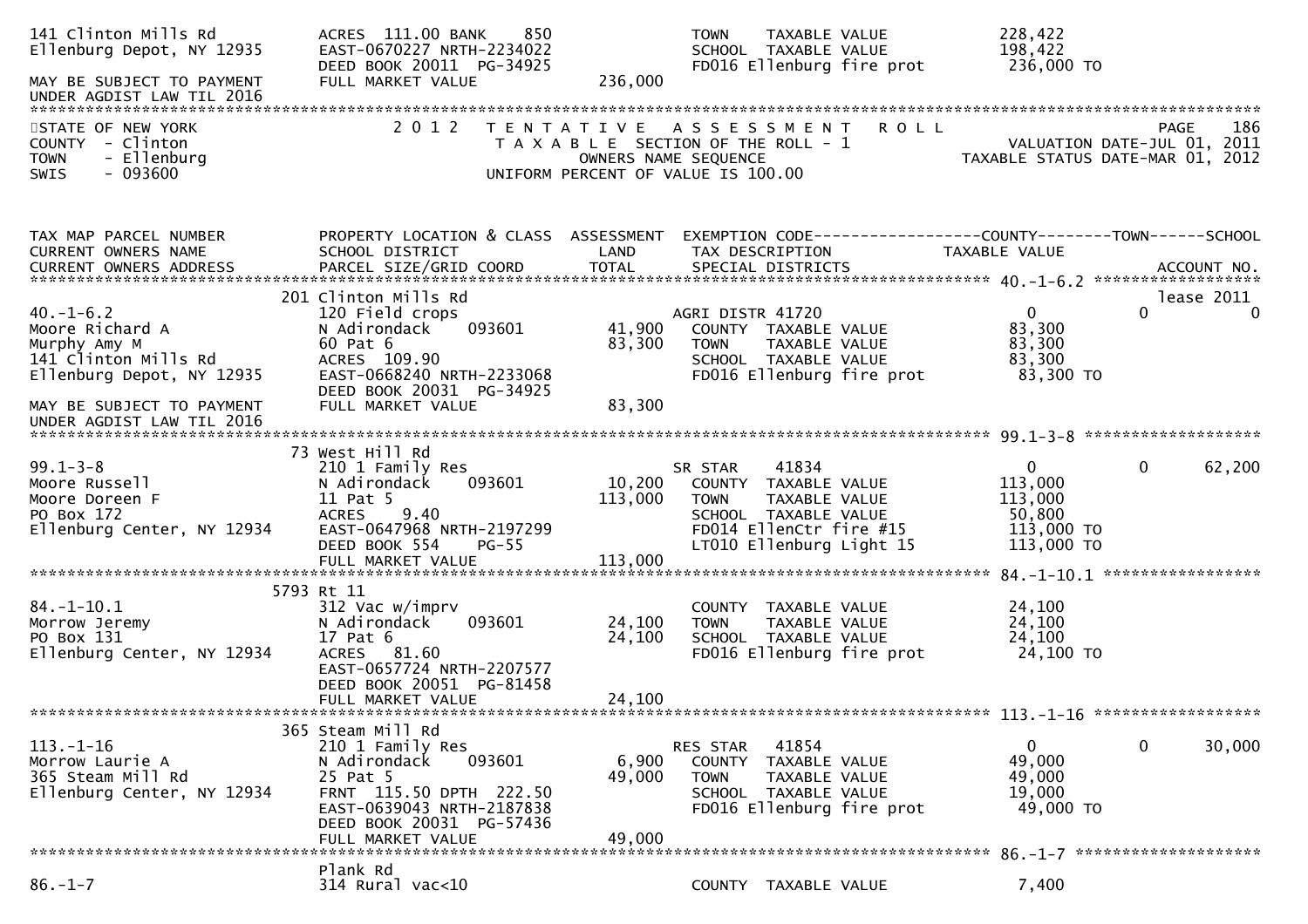| Mousch David L<br>62 Congress Ave<br>Shelton, CT 06484                                              | N Adirondack<br>093601<br>$1$ Pat $6$<br>4.90<br><b>ACRES</b><br>EAST-0676476 NRTH-2204270<br>DEED BOOK 618<br>PG-850                                                           | 7,400<br>7,400            | TAXABLE VALUE<br><b>TOWN</b><br>SCHOOL TAXABLE VALUE<br>FD016 Ellenburg fire prot                                                                                   | 7,400<br>7,400<br>7,400 то                                                                                                             |
|-----------------------------------------------------------------------------------------------------|---------------------------------------------------------------------------------------------------------------------------------------------------------------------------------|---------------------------|---------------------------------------------------------------------------------------------------------------------------------------------------------------------|----------------------------------------------------------------------------------------------------------------------------------------|
|                                                                                                     |                                                                                                                                                                                 |                           |                                                                                                                                                                     |                                                                                                                                        |
| STATE OF NEW YORK<br>COUNTY - Clinton<br>- Ellenburg<br><b>TOWN</b><br>$-093600$<br><b>SWIS</b>     | 2 0 1 2                                                                                                                                                                         | OWNERS NAME SEQUENCE      | TENTATIVE ASSESSMENT<br><b>ROLL</b><br>T A X A B L E SECTION OF THE ROLL - 1<br>UNIFORM PERCENT OF VALUE IS 100.00                                                  | 187<br>PAGE<br>VALUATION DATE-JUL 01, 2011<br>TAXABLE STATUS DATE-MAR 01, 2012                                                         |
| TAX MAP PARCEL NUMBER<br><b>CURRENT OWNERS NAME</b>                                                 | PROPERTY LOCATION & CLASS ASSESSMENT<br>SCHOOL DISTRICT                                                                                                                         | LAND                      | TAX DESCRIPTION                                                                                                                                                     | EXEMPTION CODE-----------------COUNTY-------TOWN------SCHOOL<br>TAXABLE VALUE                                                          |
| $99.1 - 3 - 15$<br>Mulholland Disco Gay<br>326 NE 65th Ave<br>Portland, OR 97213                    | 29 West Hill Rd<br>280 Res Multiple<br>N Adirondack<br>093601<br>11 Pat 5<br>FRNT 249.00 DPTH 101.00<br>EAST-0648668 NRTH-2198300<br>DEED BOOK 636<br>$PG-274$                  | 3,300<br>72,000           | COUNTY TAXABLE VALUE<br>TAXABLE VALUE<br><b>TOWN</b><br>SCHOOL TAXABLE VALUE<br>FD014 EllenCtr fire #15<br>LT010 Ellenburg Light 15                                 | 72,000<br>72,000<br>72,000<br>72,000 TO<br>72,000 TO                                                                                   |
|                                                                                                     | FULL MARKET VALUE                                                                                                                                                               | 72,000                    |                                                                                                                                                                     |                                                                                                                                        |
| $71.-3-1.1$<br>Mullready Charles T<br>James Baier, Attorney<br>152 Gennesse St<br>Auburn, NY 13021  | Lake Roxanne Rd<br>323 Vacant rural<br>093601<br>N Adirondack<br>20 Pat 6<br>ACRES 21.70<br>EAST-0673741 NRTH-2212686<br>DEED BOOK 881<br>$PG-58$                               | 14,700<br>14,700          | COUNTY TAXABLE VALUE<br>TAXABLE VALUE<br><b>TOWN</b><br>SCHOOL TAXABLE VALUE<br>FD002 EllenDpt fire 21                                                              | 14,700<br>14,700<br>14,700<br>14,700 TO                                                                                                |
|                                                                                                     |                                                                                                                                                                                 |                           |                                                                                                                                                                     |                                                                                                                                        |
| $155.4 - 1 - 13$<br>Murphy Mary A<br>Murphy Bridget N<br>527 Cherry St<br>Fall River, MA 02720      | 4655 Rt 374<br>210 1 Family Res<br>093601<br>N Adirondack<br>119 Pat 5<br>FRNT 130.00 DPTH 175.60<br>EAST-0632889 NRTH-2161530<br>DEED BOOK 20112 PG-43215<br>FULL MARKET VALUE | 4,100<br>59,500<br>59,500 | COUNTY TAXABLE VALUE<br><b>TOWN</b><br>TAXABLE VALUE<br>SCHOOL TAXABLE VALUE<br>FD040 Lyon Mountain Fire                                                            | 59,500<br>59,500<br>59,500<br>59,500 TO                                                                                                |
|                                                                                                     |                                                                                                                                                                                 |                           |                                                                                                                                                                     |                                                                                                                                        |
| 40. -1 -14.1<br>Murray Gary L Sr<br>Murray Michelle M<br>527 Canaan Rd<br>Ellenburg Depot, NY 12935 | 527 Canaan Rd<br>240 Rural res<br>093601<br>N Adirondack<br>41 Pat 6<br>13.70<br><b>ACRES</b><br>EAST-0672748 NRTH-2226340<br>DEED BOOK 20102 PG-29897<br>FULL MARKET VALUE     | 100,000<br>100,000        | 41854<br>RES STAR<br>17,000 LIM INC DI 41932<br><b>COUNTY</b><br>TAXABLE VALUE<br>TAXABLE VALUE<br><b>TOWN</b><br>SCHOOL TAXABLE VALUE<br>FD016 Ellenburg fire prot | 30,000<br>$\Omega$<br>0<br>44,000<br>0<br>$\Omega$<br>56,000<br>100,000<br>70,000<br>100,000 TO<br>$115. - 1 - 13$ ******************* |
|                                                                                                     | 533 Smith Rd                                                                                                                                                                    |                           |                                                                                                                                                                     |                                                                                                                                        |
| $115. - 1 - 13$                                                                                     | 240 Rural res                                                                                                                                                                   |                           | COUNTY TAXABLE VALUE                                                                                                                                                | 74,000                                                                                                                                 |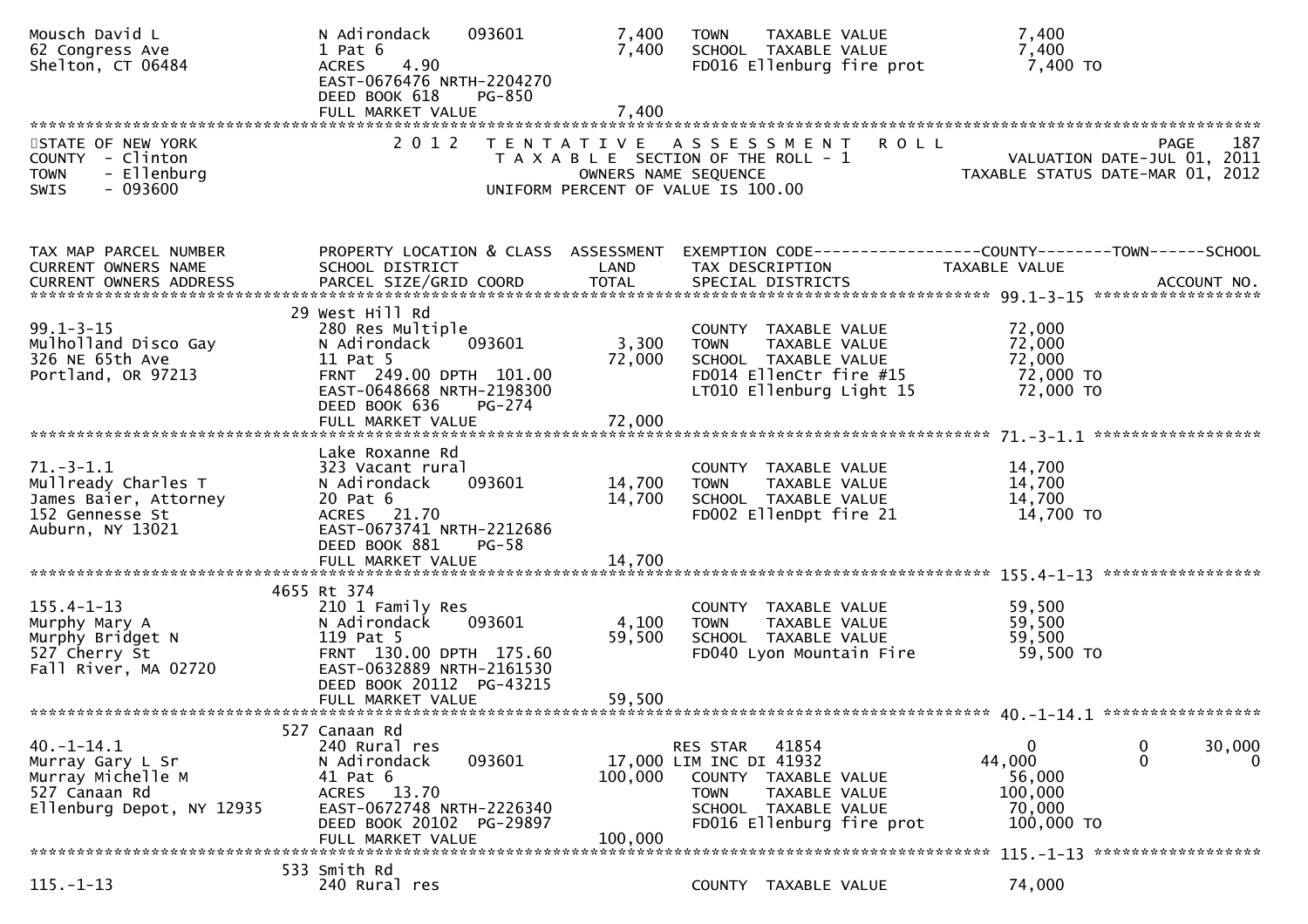| Murray Michael P<br>Scahill Francis M<br>6 Spangenburg Ave<br>East Stroudsburg, PA 18301               | N Adirondack<br>093601<br>$43/44$ Pat 5<br>ACRES 238.00<br>EAST-0670086 NRTH-2186796<br>DEED BOOK 537<br>$PG-256$                                                  | 43,600<br>74,000           | <b>TAXABLE VALUE</b><br><b>TOWN</b><br>SCHOOL TAXABLE VALUE<br>FD016 Ellenburg fire prot                                                                  |             | 74,000<br>74,000<br>74,000 TO                                                 |             |
|--------------------------------------------------------------------------------------------------------|--------------------------------------------------------------------------------------------------------------------------------------------------------------------|----------------------------|-----------------------------------------------------------------------------------------------------------------------------------------------------------|-------------|-------------------------------------------------------------------------------|-------------|
|                                                                                                        |                                                                                                                                                                    |                            |                                                                                                                                                           |             |                                                                               |             |
| STATE OF NEW YORK<br>COUNTY - Clinton<br>- Ellenburg<br><b>TOWN</b><br>SWIS<br>$-093600$               | 2 0 1 2                                                                                                                                                            | OWNERS NAME SEQUENCE       | TENTATIVE ASSESSMENT<br>T A X A B L E SECTION OF THE ROLL - 1<br>UNIFORM PERCENT OF VALUE IS 100.00                                                       | <b>ROLL</b> | VALUATION DATE-JUL 01, 2011<br>TAXABLE STATUS DATE-MAR 01, 2012               | 188<br>PAGE |
| TAX MAP PARCEL NUMBER<br>CURRENT OWNERS NAME<br>CURRENT OWNERS ADDRESS                                 | PROPERTY LOCATION & CLASS ASSESSMENT<br>SCHOOL DISTRICT                                                                                                            | LAND                       | TAX DESCRIPTION                                                                                                                                           |             | EXEMPTION CODE-----------------COUNTY-------TOWN------SCHOOL<br>TAXABLE VALUE |             |
| $85.1 - 1 - 23$<br>Myatt David J<br>6660 Star Rd<br>Ellenburg Center, NY 12934                         | 6660 Star Rd<br>210 1 Family Res<br>N Adirondack<br>093601<br>18 Pat 6<br>FRNT 130.00 DPTH 340.00<br>EAST-0662289 NRTH-2207469<br>DEED BOOK 20092 PG-23930         | 4,400<br>76,000            | 41854<br>RES STAR<br>COUNTY TAXABLE VALUE<br>TAXABLE VALUE<br><b>TOWN</b><br>SCHOOL TAXABLE VALUE<br>FD016 Ellenburg fire prot<br>LT012 Ellenburg Light 5 |             | $\mathbf{0}$<br>0<br>76,000<br>76,000<br>46,000<br>76,000 TO<br>76,000 TO     | 30,000      |
|                                                                                                        | FULL MARKET VALUE                                                                                                                                                  | 76,000                     |                                                                                                                                                           |             |                                                                               |             |
|                                                                                                        |                                                                                                                                                                    |                            |                                                                                                                                                           |             |                                                                               |             |
| $83. - 1 - 9.6$<br>Myers Jonathan<br>Myers Nicole<br>404 Brandy Brook Rd<br>Ellenburg Center, NY 12934 | 404 Brandy Brook Rd<br>210 1 Family Res<br>N Adirondack<br>093601<br>Lot 16 T6omt<br>9.75<br><b>ACRES</b><br>EAST-0648690 NRTH-2208087<br>DEED BOOK 20082 PG-13898 | 10,500<br>106,700          | 41854<br><b>RES STAR</b><br>COUNTY TAXABLE VALUE<br>TAXABLE VALUE<br><b>TOWN</b><br>SCHOOL TAXABLE VALUE<br>FD016 Ellenburg fire prot                     |             | $\mathbf{0}$<br>$\mathbf{0}$<br>106,700<br>106,700<br>76,700<br>106,700 TO    | 30,000      |
|                                                                                                        | FULL MARKET VALUE                                                                                                                                                  | 106,700                    |                                                                                                                                                           |             |                                                                               |             |
|                                                                                                        | 136 Blanche Rd                                                                                                                                                     |                            |                                                                                                                                                           |             |                                                                               |             |
| $155.2 - 1 - 12$<br>Nantasaeng Aphichart<br>Nantasaeng Wendy<br>PO Box 176<br>Lyon Mountain, NY 12952  | 210 1 Family Res<br>093601<br>N Adirondack<br>119 Pat 5<br>3.00<br><b>ACRES</b><br>EAST-0634251 NRTH-2164599<br>DEED BOOK 20051 PG-83653<br>FULL MARKET VALUE      | 6,300<br>38,000<br>38,000  | COUNTY TAXABLE VALUE<br><b>TOWN</b><br>TAXABLE VALUE<br>SCHOOL TAXABLE VALUE<br>FD040 Lyon Mountain Fire                                                  |             | 38,000<br>38,000<br>38,000<br>38,000 TO                                       |             |
|                                                                                                        |                                                                                                                                                                    |                            |                                                                                                                                                           |             |                                                                               |             |
| $155. - 2 - 15.62$<br>Nardone Erasmo<br>30 Adams St<br>Somerville, MA 02145                            | Rt 374<br>312 Vac w/imprv<br>093601<br>N Adirondack<br>Lot 120 T5omt<br>ACRES 10.90<br>EAST-0629052 NRTH-2164548<br>DEED BOOK 670<br>$PG-83$<br>FULL MARKET VALUE  | 10,000<br>12,000<br>12,000 | COUNTY TAXABLE VALUE<br><b>TOWN</b><br>TAXABLE VALUE<br>SCHOOL TAXABLE VALUE<br>FD040 Lyon Mountain Fire                                                  |             | 12,000<br>12,000<br>12,000<br>12,000 TO                                       |             |
|                                                                                                        |                                                                                                                                                                    |                            |                                                                                                                                                           |             |                                                                               |             |
| $155.4 - 1 - 40$                                                                                       | 86 Blanche Rd<br>260 Seasonal res                                                                                                                                  |                            | COUNTY TAXABLE VALUE                                                                                                                                      |             | 35,600                                                                        |             |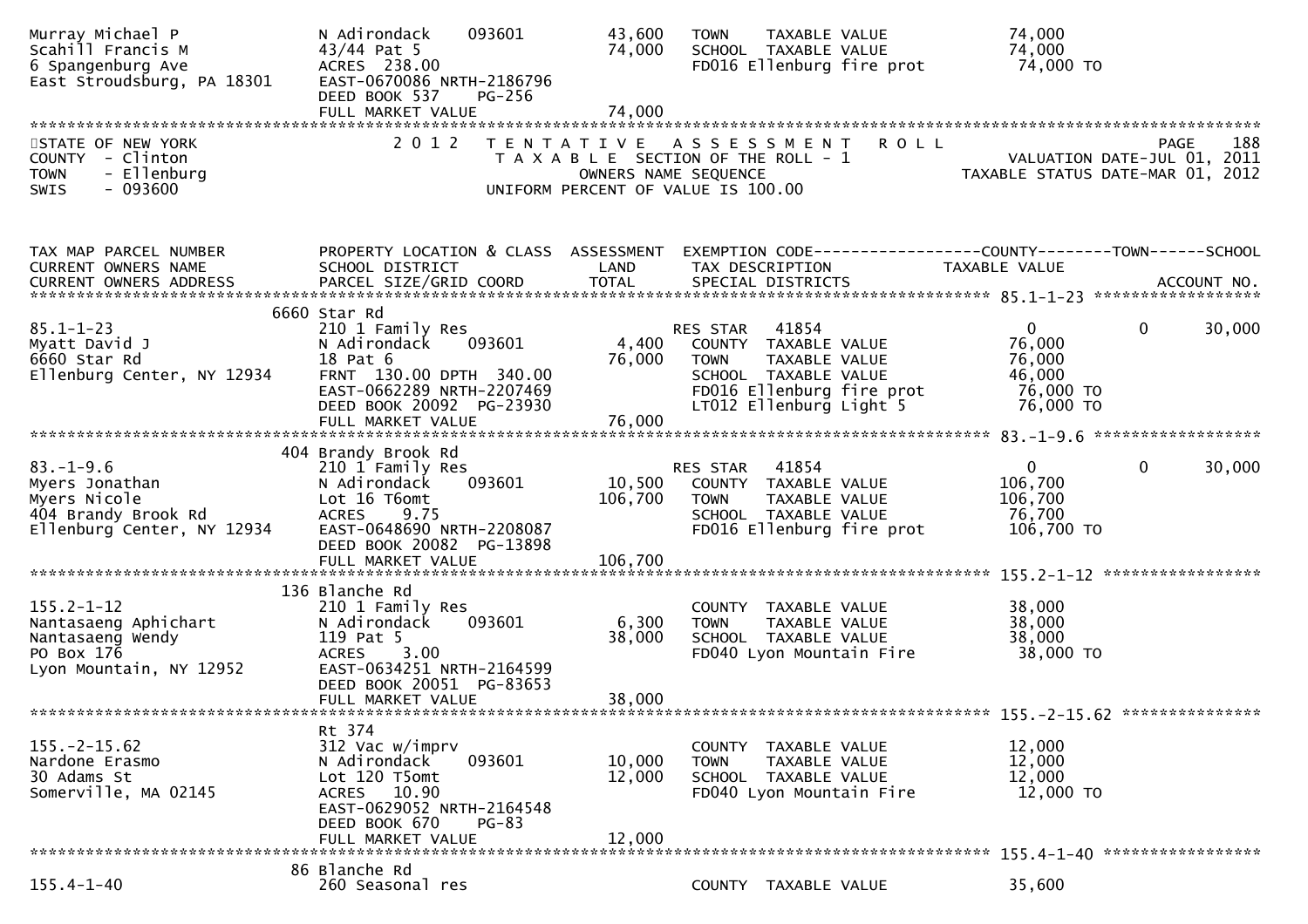| Nardone Erasmo<br>30 Adams St<br>Somerville, MA 02145                                                                      | 093601<br>N Adirondack<br>119 Pat 5<br>2.00<br><b>ACRES</b><br>EAST-0633149 NRTH-2163382<br>DEED BOOK 613<br>PG-164                                                         | 5,500<br>35,600      | TAXABLE VALUE<br><b>TOWN</b><br>SCHOOL TAXABLE VALUE<br>FD040 Lyon Mountain Fire                                                                         | 35,600<br>35,600<br>35,600 TO                                                                    |
|----------------------------------------------------------------------------------------------------------------------------|-----------------------------------------------------------------------------------------------------------------------------------------------------------------------------|----------------------|----------------------------------------------------------------------------------------------------------------------------------------------------------|--------------------------------------------------------------------------------------------------|
|                                                                                                                            |                                                                                                                                                                             |                      |                                                                                                                                                          |                                                                                                  |
| STATE OF NEW YORK<br>COUNTY - Clinton<br>- Ellenburg<br><b>TOWN</b><br>SWIS<br>- 093600                                    | 2 0 1 2                                                                                                                                                                     | OWNERS NAME SEQUENCE | <b>ROLL</b><br>TENTATIVE ASSESSMENT<br>T A X A B L E SECTION OF THE ROLL - 1<br>UNIFORM PERCENT OF VALUE IS 100.00                                       | 189<br>PAGE<br>VALUATION DATE-JUL 01, 2011<br>TAXABLE STATUS DATE-MAR 01, 2012                   |
| TAX MAP PARCEL NUMBER<br><b>CURRENT OWNERS NAME</b>                                                                        | PROPERTY LOCATION & CLASS ASSESSMENT<br>SCHOOL DISTRICT                                                                                                                     | LAND                 | TAX DESCRIPTION                                                                                                                                          | EXEMPTION CODE------------------COUNTY--------TOWN------SCHOOL<br>TAXABLE VALUE                  |
| $155. - 3 - 6$<br>Natural Resources Def Council N Adirondack<br>Attn: Comptroller<br>40 West 20Th St<br>New York, NY 10011 | Rt 374<br>$314$ Rural vac<10<br>093601<br>119 Pat 5<br>2.90<br><b>ACRES</b><br>EAST-0630849 NRTH-2163657<br>DEED BOOK 20001 PG-24825                                        | 6,000<br>6,000       | COUNTY TAXABLE VALUE<br><b>TOWN</b><br>TAXABLE VALUE<br>SCHOOL TAXABLE VALUE<br>FD040 Lyon Mountain Fire                                                 | 6,000<br>6,000<br>6,000<br>$6,000$ TO                                                            |
|                                                                                                                            | FULL MARKET VALUE                                                                                                                                                           | 6,000                |                                                                                                                                                          |                                                                                                  |
| $99.1 - 3 - 12$<br>Nelson Daniel J<br>Mcneil Erika L<br>53 West Hill Rd<br>Ellenburg Center, NY 12934                      | 53 West Hill Rd<br>210 1 Family Res<br>093601<br>N Adirondack<br>11 Pat 5<br>FRNT 85.00 DPTH 320.00<br>080<br>BANK<br>EAST-0648278 NRTH-2197990<br>DEED BOOK 99001 PG-15553 | 4,100<br>45,900      | 41854<br>RES STAR<br>COUNTY TAXABLE VALUE<br><b>TOWN</b><br>TAXABLE VALUE<br>SCHOOL TAXABLE VALUE<br>FD014 EllenCtr fire #15<br>LT010 Ellenburg Light 15 | $\overline{0}$<br>$\mathbf{0}$<br>30,000<br>45,900<br>45,900<br>15,900<br>45,900 TO<br>45,900 TO |
|                                                                                                                            |                                                                                                                                                                             |                      |                                                                                                                                                          |                                                                                                  |
| $112. - 1 - 2.1$<br>Nelson Forrest<br>Nelson Nancy<br>Attn: Forrest Nelson<br>426 Jerome Ave<br>Burlington, CT 06013       | Military Tpke<br>321 Abandoned ag<br>N Adirondack<br>093601<br>19 Pat 5<br>ACRES 157.80<br>EAST-0624573 NRTH-2193412<br>DEED BOOK 677<br>PG-128                             | 51,100<br>51,100     | COUNTY TAXABLE VALUE<br>TAXABLE VALUE<br><b>TOWN</b><br>SCHOOL TAXABLE VALUE<br>FD016 Ellenburg fire prot                                                | 51,100<br>51,100<br>51,100<br>51,100 TO                                                          |
|                                                                                                                            | FULL MARKET VALUE                                                                                                                                                           | 51,100               |                                                                                                                                                          |                                                                                                  |
| $97. - 1 - 18.2$<br>Nephew Tony J<br>Nephew Lisa M<br>252 Peets Rd<br>Merrill, NY 12955                                    | 252 Peets Rd<br>210 1 Family Res<br>093601<br>N Adirondack<br>Lot 16 T5omt<br>890<br>$1.00$ BANK<br><b>ACRES</b><br>EAST-0633316 NRTH-2193506<br>DEED BOOK 906<br>PG-249    | 5,000<br>76,400      | 41854<br>RES STAR<br>COUNTY TAXABLE VALUE<br><b>TOWN</b><br>TAXABLE VALUE<br>SCHOOL TAXABLE VALUE<br>FD016 Ellenburg fire prot                           | $\mathbf 0$<br>0<br>30,000<br>76,400<br>76,400<br>46,400<br>76,400 TO                            |
|                                                                                                                            | FULL MARKET VALUE                                                                                                                                                           | 76,400               |                                                                                                                                                          |                                                                                                  |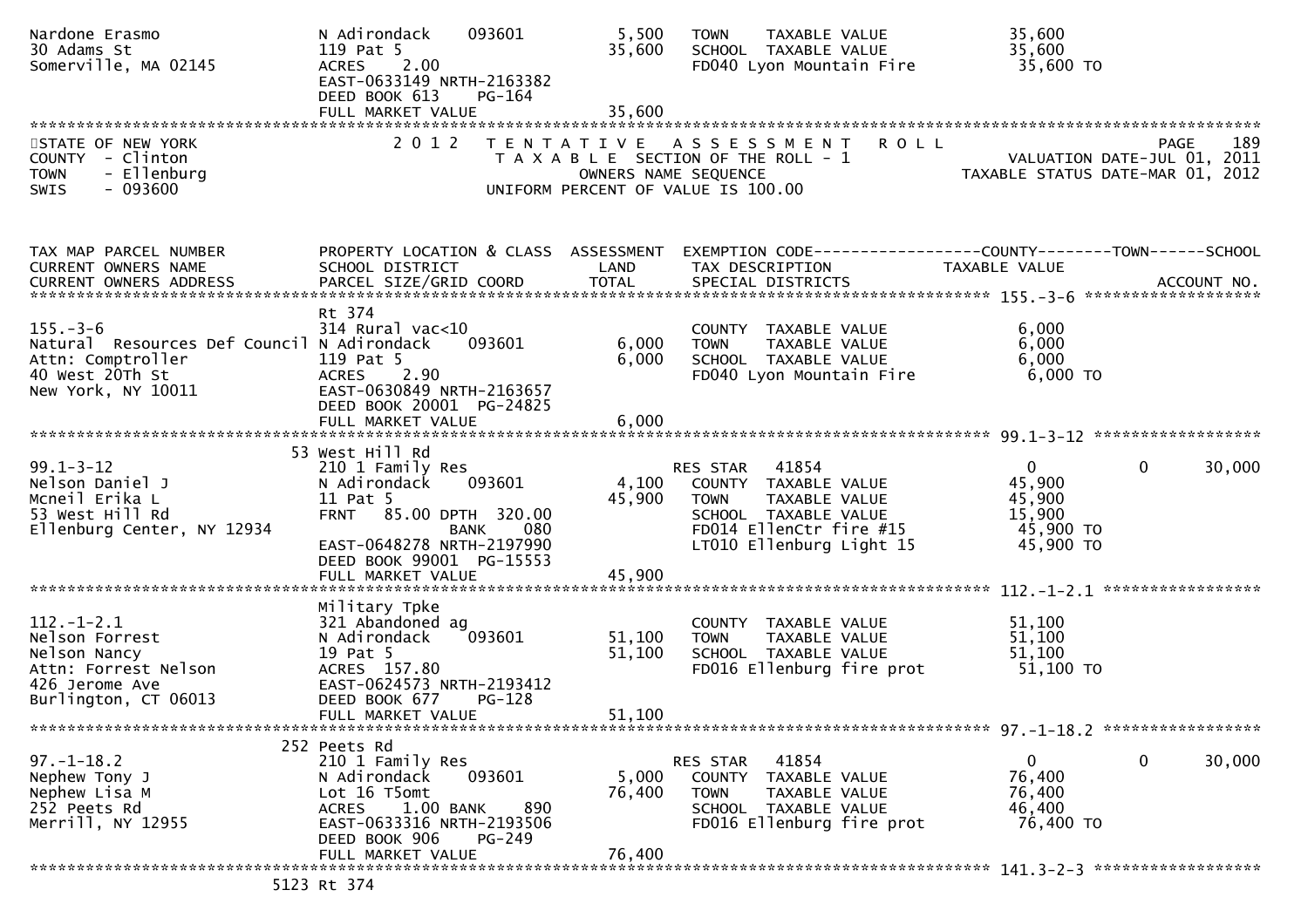| $141.3 - 2 - 3$<br>Neznek Edward D<br>Neznek Aleeta<br>Neznek Richard<br>2161 Barry Dr<br>Fort Myers, FL 33907 | 260 Seasonal res - WTRFNT<br>N Adirondack<br>093601<br>101 Pat 5<br>FRNT 82.00 DPTH 130.00<br>EAST-0625412 NRTH-2169643<br>DEED BOOK 1021 PG-44<br>FULL MARKET VALUE                | 64,300<br>106,000<br>106,000 | COUNTY TAXABLE VALUE<br>TAXABLE VALUE<br><b>TOWN</b><br>SCHOOL TAXABLE VALUE<br>FD040 Lyon Mountain Fire<br>WD018 Chat lake water dist                      | 106,000<br>106,000<br>106,000<br>106,000 TO<br>106,000 ТО М                        |                                                             |
|----------------------------------------------------------------------------------------------------------------|-------------------------------------------------------------------------------------------------------------------------------------------------------------------------------------|------------------------------|-------------------------------------------------------------------------------------------------------------------------------------------------------------|------------------------------------------------------------------------------------|-------------------------------------------------------------|
| STATE OF NEW YORK<br>COUNTY - Clinton<br><b>TOWN</b><br>- Ellenburg<br>$-093600$<br>SWIS                       | 2 0 1 2                                                                                                                                                                             |                              | TENTATIVE ASSESSMENT ROLL<br>T A X A B L E SECTION OF THE ROLL - 1<br>OWNERS NAME SEQUENCE<br>UNIFORM PERCENT OF VALUE IS 100.00                            | TAXABLE STATUS DATE-MAR 01, 2012                                                   | 190<br>PAGE<br>VALUATION DATE-JUL 01, 2011                  |
| TAX MAP PARCEL NUMBER<br>CURRENT OWNERS NAME                                                                   | PROPERTY LOCATION & CLASS ASSESSMENT<br>SCHOOL DISTRICT                                                                                                                             | LAND                         | EXEMPTION CODE------------------COUNTY--------TOWN------SCHOOL<br>TAX DESCRIPTION                                                                           | TAXABLE VALUE                                                                      |                                                             |
| $111. -1 - 5.2$<br>Nichols Brandon J<br>Nichols Beth A<br>1133 West Hill Rd<br>Merrill, NY 12955               | 1133 West Hill Rd<br>210 1 Family Res<br>093601<br>N Adirondack<br>Lot 21&22 T5omt<br>2011/244739 Survey Map<br>ACRES 8.60<br>EAST-0622803 NRTH-2190848<br>DEED BOOK 20112 PG-44740 | 9,600<br>81,200              | RES STAR 41854<br>COUNTY TAXABLE VALUE<br>TAXABLE VALUE<br><b>TOWN</b><br>SCHOOL TAXABLE VALUE<br>FD016 Ellenburg fire prot                                 | $\mathbf{0}$<br>81,200<br>81,200<br>51,200<br>81,200 TO                            | $\mathbf{0}$<br>30,000                                      |
|                                                                                                                | FULL MARKET VALUE                                                                                                                                                                   | 81,200                       |                                                                                                                                                             |                                                                                    |                                                             |
| $85.1 - 1 - 6$<br>Nichols Bruce J<br>Nichols Frances<br>19 Bombard Rd<br>PO Box 43<br>Ellenburg, NY 12933      | 19 Bombard Rd<br>210 1 Family Res<br>093601<br>N Adirondack<br>18 Pat 6<br>FRNT 132.00 DPTH 132.00<br>EAST-0663879 NRTH-2209324<br>DEED BOOK 514<br>PG-341                          |                              | LIM INC DI 41932<br>4,000 SR STAR<br>41834<br>32,300 COUNTY TAXABLE VALUE<br><b>TOWN</b><br>TAXABLE VALUE<br>SCHOOL TAXABLE VALUE<br>FD002 EllenDpt fire 21 | 16,150<br>$\mathbf{0}$<br>16,150<br>32,300<br>$\overline{\mathbf{0}}$<br>32,300 TO | $\bf{0}$<br>0<br>32,300<br>$\Omega$                         |
|                                                                                                                | 5316 Rt 11                                                                                                                                                                          |                              |                                                                                                                                                             |                                                                                    |                                                             |
| $70. - 1 - 15$<br>Nichols Francis<br>Nichols Margaret<br>5316 Rt 11<br>Ellenburg Depot, NY 12935               | 210 1 Family Res<br>093601<br>N Adirondack<br>Lot 21/22 Pat 6<br>FRNT 131.00 DPTH 240.00<br>EAST-0668195 NRTH-2211664<br>DEED BOOK 525<br>PG-356                                    |                              | 41121<br>WARNONALL<br>4,400 AGED COUN 41802<br>53,000 SR STAR<br>41834<br>COUNTY TAXABLE VALUE<br><b>TOWN</b><br>TAXABLE VALUE<br>SCHOOL TAXABLE VALUE      | 7,950<br>22,525<br>$\Omega$<br>22,525<br>45,050<br>$\mathbf{0}$                    | 7,950<br>$\mathbf 0$<br>$\Omega$<br>0<br>53,000<br>$\Omega$ |
|                                                                                                                | FULL MARKET VALUE                                                                                                                                                                   | 53,000                       | FD002 EllenDpt fire 21                                                                                                                                      | 53,000 TO<br>53,000 TO                                                             |                                                             |
|                                                                                                                | 5066 Rt 11                                                                                                                                                                          |                              |                                                                                                                                                             |                                                                                    | 71.3-2-15 *******************                               |
| $71.3 - 2 - 15$<br>Nichols Gerald G<br>Nichols Diana L<br>5066 Rt 11<br>Ellenburg Depot, NY 12935              | 210 1 Family Res<br>093601<br>N Adirondack<br>20 Pat 6<br>FRNT 166.33 DPTH 204.24<br>080<br>BANK<br>EAST-0673861 NRTH-2213636<br>DEED BOOK 20072 PG-11234                           | 4,800<br>165,000             | 41854<br>RES STAR<br>COUNTY TAXABLE VALUE<br><b>TOWN</b><br>TAXABLE VALUE<br>SCHOOL TAXABLE VALUE<br>FD002 EllenDpt fire 21<br>LT011 Ellenburg Light 21     | $\Omega$<br>165,000<br>165,000<br>135,000<br>165,000 TO<br>165,000 TO              | 0<br>30,000                                                 |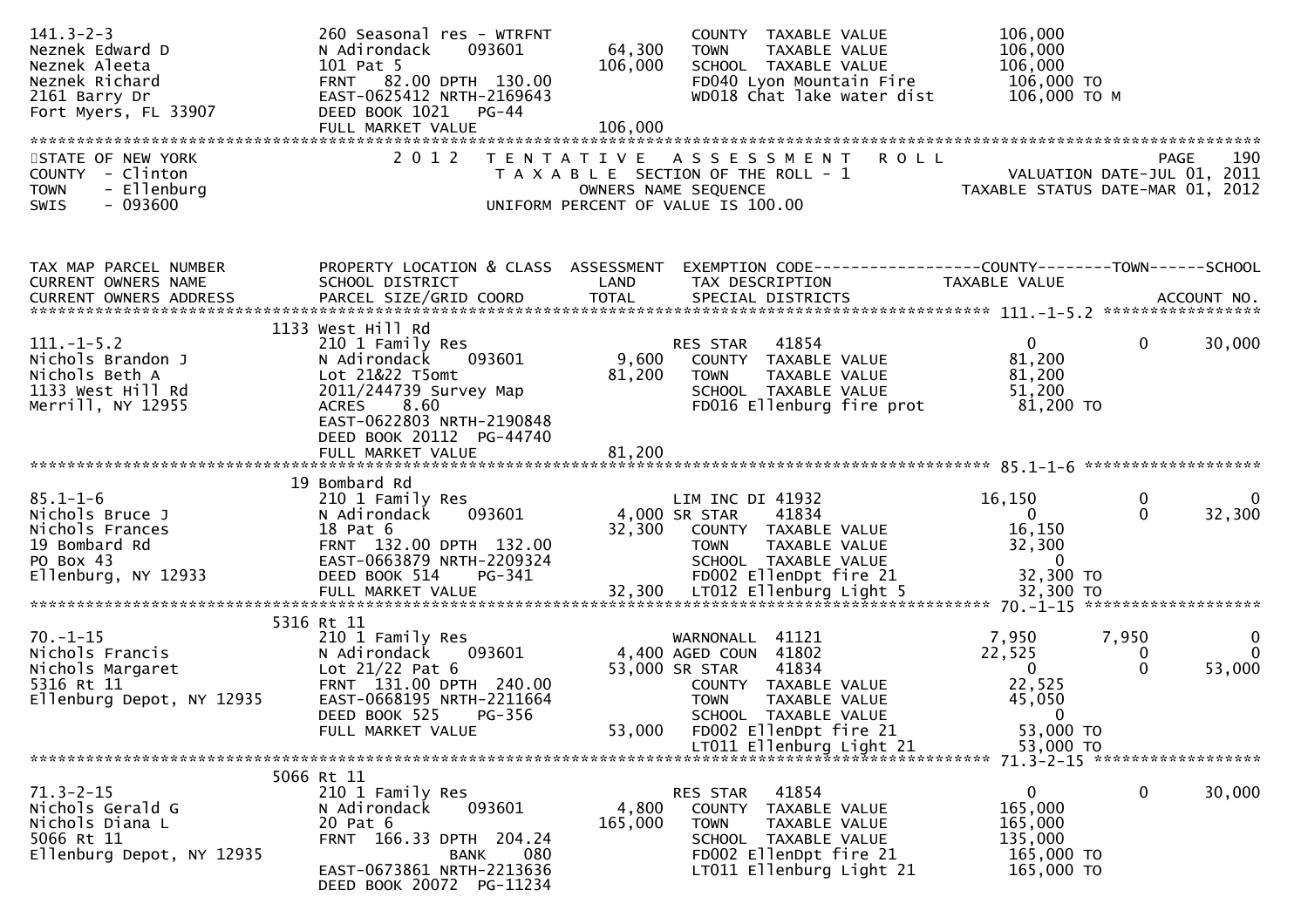|                                                                                                              | FULL MARKET VALUE                                                                                                                                                               | 165,000                    |                                                                                                                                                          |                                                                                       |
|--------------------------------------------------------------------------------------------------------------|---------------------------------------------------------------------------------------------------------------------------------------------------------------------------------|----------------------------|----------------------------------------------------------------------------------------------------------------------------------------------------------|---------------------------------------------------------------------------------------|
|                                                                                                              |                                                                                                                                                                                 |                            |                                                                                                                                                          |                                                                                       |
| $99.1 - 1 - 21$<br>Nichols Jason L<br>O'Donnell Margaret<br>35 Brandy Brook Rd<br>Ellenburg Center, NY 12934 | 35 Brandy Brook Rd<br>210 1 Family Res<br>093601<br>N Adirondack<br>11 Pat 5<br>FRNT 185.00 DPTH 182.00<br>890<br>BANK<br>EAST-0649163 NRTH-2199146<br>DEED BOOK 20041 PG-76420 | 4,800<br>83,700            | 41854<br>RES STAR<br>COUNTY TAXABLE VALUE<br>TAXABLE VALUE<br><b>TOWN</b><br>SCHOOL TAXABLE VALUE<br>FD014 EllenCtr fire #15<br>LT010 Ellenburg Light 15 | $\overline{0}$<br>0<br>30,000<br>83,700<br>83,700<br>53,700<br>83,700 TO<br>83,700 TO |
|                                                                                                              | FULL MARKET VALUE                                                                                                                                                               | 83,700                     |                                                                                                                                                          |                                                                                       |
| STATE OF NEW YORK<br><b>COUNTY</b><br>- Clinton<br>- Ellenburg<br><b>TOWN</b><br>$-093600$<br>SWIS           | 2 0 1 2                                                                                                                                                                         | OWNERS NAME SEQUENCE       | TENTATIVE ASSESSMENT<br><b>ROLL</b><br>T A X A B L E SECTION OF THE ROLL - 1<br>UNIFORM PERCENT OF VALUE IS 100.00                                       | 191<br><b>PAGE</b><br>VALUATION DATE-JUL 01, 2011<br>TAXABLE STATUS DATE-MAR 01, 2012 |
| TAX MAP PARCEL NUMBER<br>CURRENT OWNERS NAME                                                                 | PROPERTY LOCATION & CLASS ASSESSMENT<br>SCHOOL DISTRICT                                                                                                                         | LAND                       | TAX DESCRIPTION                                                                                                                                          | <b>TAXABLE VALUE</b><br>ACCOUNT NO.<br>******************                             |
| $82. - 1 - 4.3$<br>Nichols Karen M<br>10 Highland St<br>Norwood, MA 02062                                    | Number 5 Rd<br>312 Vac w/imprv<br>093601<br>N Adirondack<br>Lot 12 T6omt<br>ACRES 23.00<br>EAST-0626203 NRTH-2205704<br>DEED BOOK 20061 PG-92757<br>FULL MARKET VALUE           | 18,200<br>20,000<br>20,000 | COUNTY TAXABLE VALUE<br><b>TAXABLE VALUE</b><br><b>TOWN</b><br>SCHOOL TAXABLE VALUE<br>FD016 Ellenburg fire prot                                         | 20,000<br>20,000<br>20,000<br>20,000 TO                                               |
|                                                                                                              |                                                                                                                                                                                 |                            |                                                                                                                                                          | *****************                                                                     |
| $82. - 1 - 11.2$<br>Nicholson Jane<br>4330 Sherbrooke West Apt 9<br>Westmount QC, Canada<br>H3Z1E1           | Patnode Rd<br>321 Abandoned ag<br>093601<br>N Adirondack<br>13 T6omt<br>ACRES 98.00<br>EAST-0634907 NRTH-2206632<br>DEED BOOK 20041 PG-66482                                    | 26,100<br>26,100           | COUNTY TAXABLE VALUE<br>TAXABLE VALUE<br><b>TOWN</b><br>SCHOOL TAXABLE VALUE<br>FD016 Ellenburg fire prot                                                | 26,100<br>26,100<br>26,100<br>26,100 TO                                               |
|                                                                                                              | FULL MARKET VALUE                                                                                                                                                               | 26,100                     |                                                                                                                                                          |                                                                                       |
| $155.1 - 2 - 7$<br>Nieto Karen<br>PO Box 76<br>Ghent, NY 12075                                               | 4961 Rt 374<br>260 Seasonal res - WTRFNT<br>N Adirondack<br>093601<br>101 Pat 5<br>50.00 DPTH 550.00<br>FRNT<br>EAST-0627002 NRTH-2165912<br>DEED BOOK 20031 PG-54526           | 89,500<br>137,000          | COUNTY TAXABLE VALUE<br><b>TOWN</b><br>TAXABLE VALUE<br>SCHOOL TAXABLE VALUE<br>FD040 Lyon Mountain Fire<br>WD018 Chat lake water dist                   | 137,000<br>137,000<br>137,000<br>137,000 TO<br>135,630 ТО М                           |
|                                                                                                              | FULL MARKET VALUE                                                                                                                                                               | 137,000                    |                                                                                                                                                          |                                                                                       |
| $126. - 1 - 2$<br>Nisski Albert<br>Nisski Rita<br>274 Butler Blvd<br>Bayville, NJ 08721                      | Spear Hill Rd<br>314 Rural vac<10<br>093601<br>N Adirondack<br>89 Pat 5<br>7.90<br>ACRES<br>EAST-0625379 NRTH-2185712                                                           | 9,300<br>9,300             | COUNTY TAXABLE VALUE<br>TAXABLE VALUE<br><b>TOWN</b><br>SCHOOL TAXABLE VALUE<br>FD016 Ellenburg fire prot                                                | 9,300<br>9,300<br>9,300<br>9,300 TO                                                   |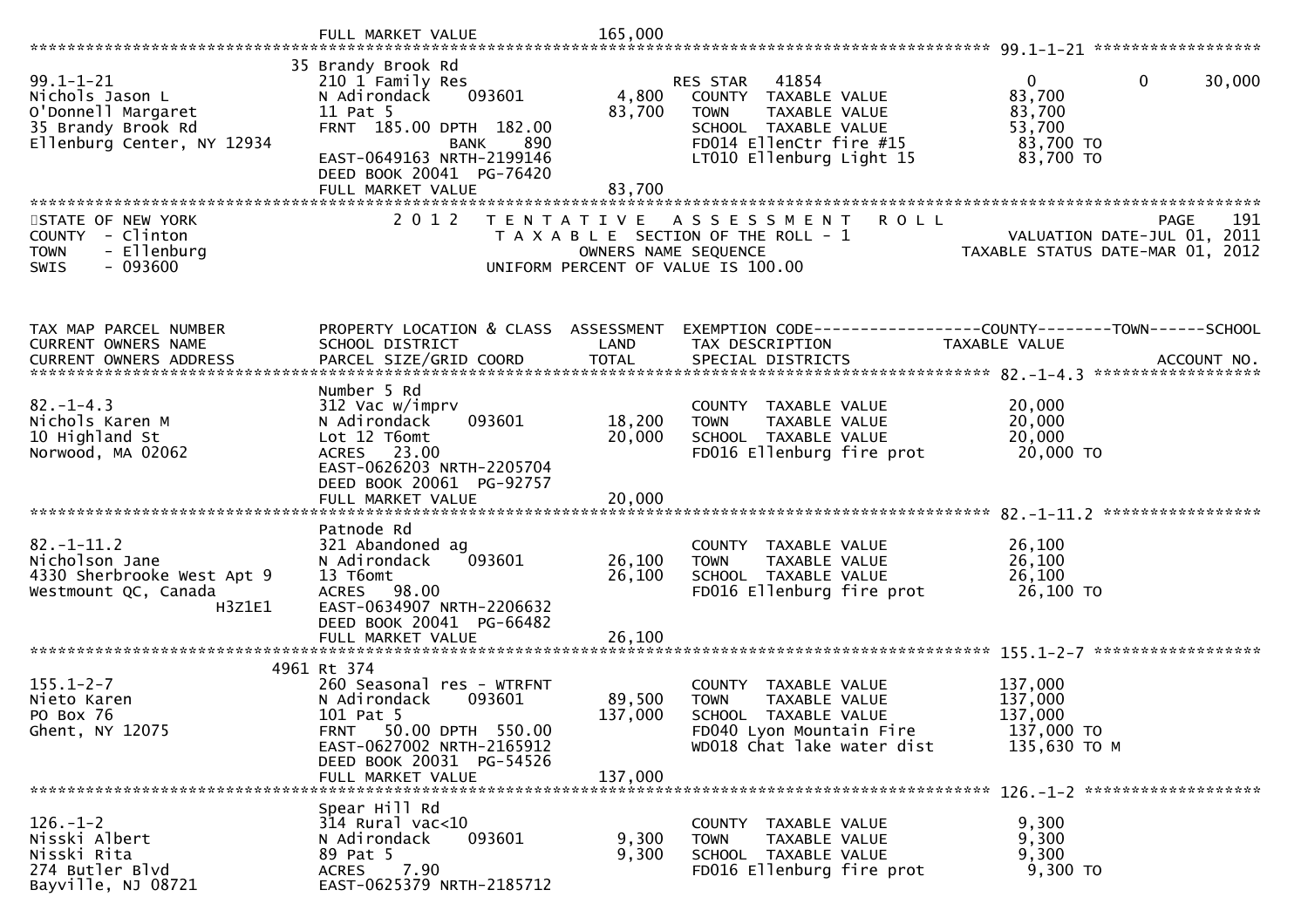|                                                                                                                                           | PG-664<br>DEED BOOK 510<br>FULL MARKET VALUE                                                                                                                           | 9,300                      |                                                                                                                                                                       |                                                                                         |             |
|-------------------------------------------------------------------------------------------------------------------------------------------|------------------------------------------------------------------------------------------------------------------------------------------------------------------------|----------------------------|-----------------------------------------------------------------------------------------------------------------------------------------------------------------------|-----------------------------------------------------------------------------------------|-------------|
| $143. - 1 - 7.2$<br>Noia Vitorino<br>Noia Zenaide<br>210 Ryan St<br>New Bedford, MA 02740                                                 | Bradley Pond Rd<br>910 Priv forest<br>093601<br>N Adirondack<br>91 T5omt<br>ACRES 43.00<br>EAST-0651289 NRTH-2173778<br>DEED BOOK 713<br>PG-170<br>FULL MARKET VALUE   | 20,900<br>24,000<br>24,000 | COUNTY TAXABLE VALUE<br>TAXABLE VALUE<br><b>TOWN</b><br>SCHOOL TAXABLE VALUE<br>FD016 Ellenburg fire prot                                                             | 24,000<br>24,000<br>24,000<br>24,000 TO                                                 |             |
| STATE OF NEW YORK<br>COUNTY - Clinton<br><b>TOWN</b><br>- Ellenburg<br>$-093600$<br><b>SWIS</b>                                           | 2 0 1 2                                                                                                                                                                | T E N T A T I V E          | <b>ROLL</b><br>A S S E S S M E N T<br>T A X A B L E SECTION OF THE ROLL - 1<br>OWNERS NAME SEQUENCE<br>UNIFORM PERCENT OF VALUE IS 100.00                             | VALUATION DATE-JUL 01, 2011<br>TAXABLE STATUS DATE-MAR 01, 2012                         | 192<br>PAGE |
| TAX MAP PARCEL NUMBER<br>CURRENT OWNERS NAME                                                                                              | PROPERTY LOCATION & CLASS ASSESSMENT<br>SCHOOL DISTRICT                                                                                                                | LAND                       | EXEMPTION        CODE-----------------COUNTY-------TOWN------SCHOOL<br>TAX DESCRIPTION                                                                                | TAXABLE VALUE                                                                           |             |
| $155.1 - 2 - 17$<br>Norcross Life Use Winston R & N Adirondack<br>Norcross James W<br>PO Box 31<br>Mooers, NY 12958-0031                  | 11 Norcross Way<br>260 Seasonal res - WTRFNT<br>093601<br>101 Pat 5<br>FRNT 30.00 DPTH 320.00<br>EAST-0626467 NRTH-2167042<br>DEED BOOK 98000 PG-99681                 | 89,500<br>118,000          | COUNTY TAXABLE VALUE<br>TAXABLE VALUE<br><b>TOWN</b><br>SCHOOL TAXABLE VALUE<br>FD040 Lyon Mountain Fire<br>WD018 Chat lake water dist                                | 118,000<br>118,000<br>118,000<br>118,000 TO<br>118,000 ТО М                             |             |
|                                                                                                                                           |                                                                                                                                                                        |                            |                                                                                                                                                                       |                                                                                         |             |
| $82. - 1 - 16.1$<br>Normandin James W III<br>Normandin Elena J<br>7960 Star Rd<br>Ellenburg Center, NY 12934<br>MAY BE SUBJECT TO PAYMENT | 7960 Star Rd<br>112 Dairy farm<br>093601<br>N Adirondack<br>$12$ Pat $6$<br>ACRES 220.00<br>EAST-0629960 NRTH-2203394<br>DEED BOOK 20082 PG-19127<br>FULL MARKET VALUE | 188,800<br>188,800         | AGRI DISTR 41720<br>91,800 483A EX<br>42100<br>COUNTY TAXABLE VALUE<br><b>TOWN</b><br>TAXABLE VALUE<br>SCHOOL TAXABLE VALUE<br>FD016 Ellenburg fire prot<br>26,100 EX | $\Omega$<br>$\bf{0}$<br>26,100<br>26,100<br>162,700<br>162,700<br>162,700<br>162,700 TO | 0<br>26,100 |
| UNDER AGDIST LAW TIL 2016                                                                                                                 |                                                                                                                                                                        |                            |                                                                                                                                                                       |                                                                                         |             |
| $97. - 1 - 11$<br>Normandin James W III<br>Normandin Elena J<br>7960 Star Rd<br>Ellenburg Center, NY 12934                                | Star Rd<br>105 Vac farmland<br>N Adirondack<br>093601<br>8 Pat 6<br><b>ACRES</b><br>30.00<br>EAST-0631957 NRTH-2200432                                                 | 22,600<br>22,600           | AGRI DISTR 41720<br>COUNTY TAXABLE VALUE<br>TAXABLE VALUE<br><b>TOWN</b><br>SCHOOL TAXABLE VALUE<br>FD016 Ellenburg fire prot                                         | 8,610<br>8,610<br>13,990<br>13,990<br>13,990<br>22,600 TO                               | 8,610       |
| MAY BE SUBJECT TO PAYMENT<br>UNDER AGDIST LAW TIL 2016                                                                                    | DEED BOOK 20082 PG-19127<br>FULL MARKET VALUE                                                                                                                          | 22,600                     |                                                                                                                                                                       |                                                                                         |             |
|                                                                                                                                           | Number 5 Rd                                                                                                                                                            |                            |                                                                                                                                                                       |                                                                                         |             |
| $82 - 1 - 1$<br>Norris Gwendolyn<br>24 Lamont Ct                                                                                          | $314$ Rural vac<10<br>163401<br>Chateaugay 1<br>Lot 88                                                                                                                 | 6,700<br>6,700             | COUNTY TAXABLE VALUE<br><b>TOWN</b><br>TAXABLE VALUE<br>SCHOOL TAXABLE VALUE                                                                                          | 6,700<br>6,700<br>6,700                                                                 |             |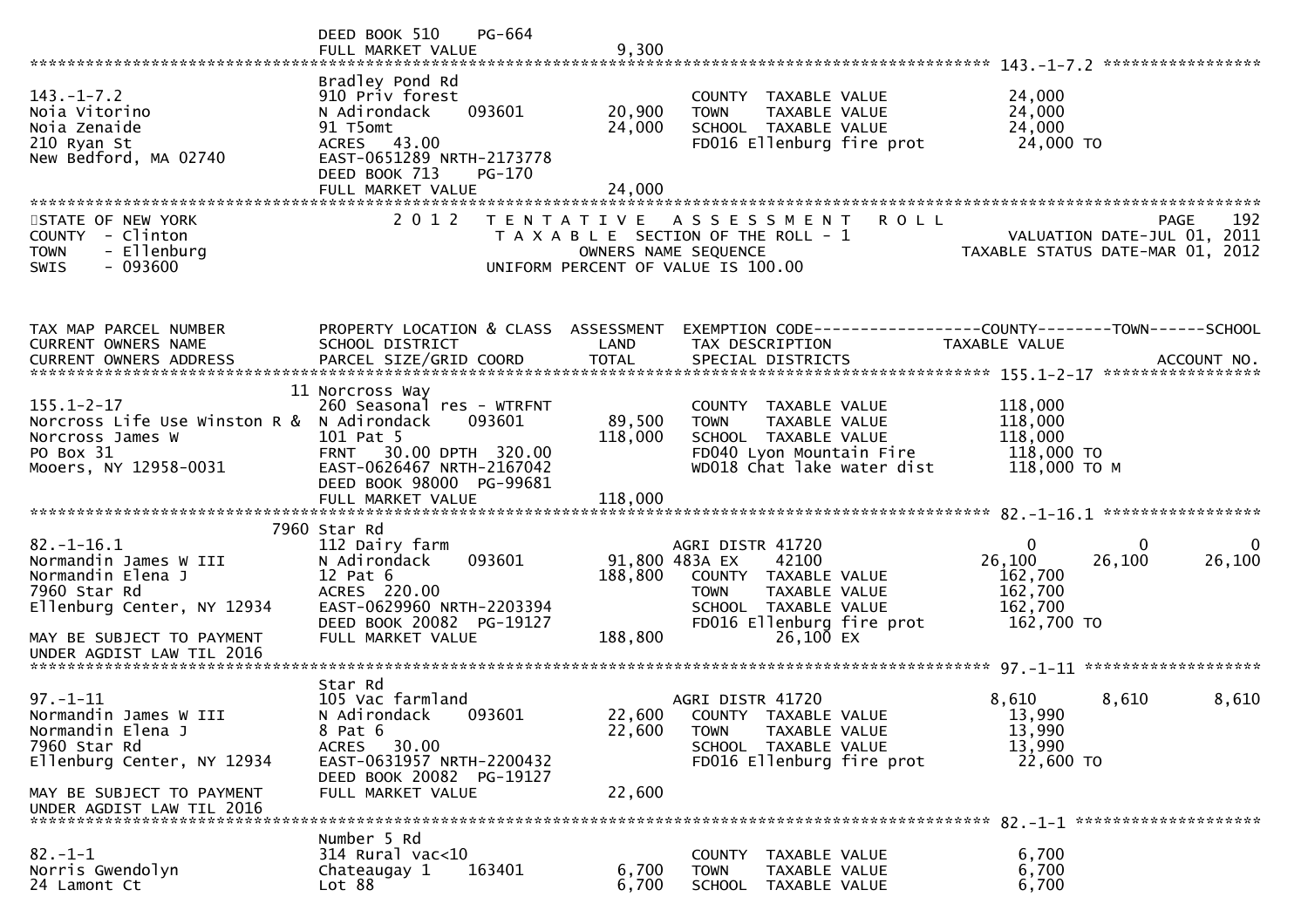| Brooklyn, NY 11225                                                                                                                            | 4.30<br><b>ACRES</b><br>EAST-0622927 NRTH-2205911<br>DEED BOOK 577<br>$PG-364$<br>FULL MARKET VALUE                                                                           | 6,700                         | FD016 Ellenburg fire prot                                                                                                                         | 6,700 TO                                                                             |                                                                 |
|-----------------------------------------------------------------------------------------------------------------------------------------------|-------------------------------------------------------------------------------------------------------------------------------------------------------------------------------|-------------------------------|---------------------------------------------------------------------------------------------------------------------------------------------------|--------------------------------------------------------------------------------------|-----------------------------------------------------------------|
|                                                                                                                                               |                                                                                                                                                                               |                               |                                                                                                                                                   |                                                                                      |                                                                 |
| $115. - 1 - 14$<br>North Slope Hunting Club<br>Attn: Gary LaVarnway<br>1080 Burnt Hill Rd<br>Saranac, NY 12981                                | 553 Smith Rd<br>260 Seasonal res<br>093601<br>N Adirondack<br>Lot $45$ Pat $5$<br>ACRES 45.30<br>EAST-0667429 NRTH-2186045<br>DEED BOOK 800<br>PG-236                         | 24,500<br>50,000              | COUNTY TAXABLE VALUE<br><b>TOWN</b><br>TAXABLE VALUE<br>SCHOOL TAXABLE VALUE<br>FD016 Ellenburg fire prot                                         | 50,000<br>50,000<br>50,000<br>50,000 TO                                              |                                                                 |
| STATE OF NEW YORK                                                                                                                             | 2 0 1 2                                                                                                                                                                       |                               | TENTATIVE ASSESSMENT                                                                                                                              | <b>ROLL</b>                                                                          | 193<br>PAGE                                                     |
| COUNTY - Clinton<br>- Ellenburg<br><b>TOWN</b><br>$-093600$<br><b>SWIS</b>                                                                    |                                                                                                                                                                               |                               | T A X A B L E SECTION OF THE ROLL - 1<br>OWNERS NAME SEQUENCE<br>UNIFORM PERCENT OF VALUE IS 100.00                                               |                                                                                      | VALUATION DATE-JUL 01, 2011<br>TAXABLE STATUS DATE-MAR 01, 2012 |
|                                                                                                                                               |                                                                                                                                                                               |                               |                                                                                                                                                   |                                                                                      |                                                                 |
| TAX MAP PARCEL NUMBER<br><b>CURRENT OWNERS NAME</b><br>CURRENT OWNERS ADDRESS PARCEL SIZE/GRID COORD TOTAL SPECIAL DISTRICTS 700. ACCOUNT NO. | PROPERTY LOCATION & CLASS ASSESSMENT<br>SCHOOL DISTRICT                                                                                                                       | LAND                          | TAX DESCRIPTION                                                                                                                                   | EXEMPTION CODE-----------------COUNTY-------TOWN------SCHOOL<br><b>TAXABLE VALUE</b> |                                                                 |
|                                                                                                                                               |                                                                                                                                                                               |                               |                                                                                                                                                   |                                                                                      |                                                                 |
| $85. - 1 - 10.6$<br>O'Brien Fred<br>O'Brien Sandra<br>992 Moffat St<br>Verdun QC, Canada                                                      | 6757 Star Rd<br>270 Mfg housing<br>093601<br>N Adirondack<br>Lot 3 T5omt<br>ACRES<br>1.00<br>EAST-0660598 NRTH-2206113<br>DEED BOOK 605<br>PG-597                             | 5,000<br>23,000               | COUNTY TAXABLE VALUE<br><b>TOWN</b><br>TAXABLE VALUE<br>SCHOOL TAXABLE VALUE<br>FD016 Ellenburg fire prot                                         | 23,000<br>23,000<br>23,000<br>23,000 TO                                              |                                                                 |
|                                                                                                                                               | FULL MARKET VALUE                                                                                                                                                             | 23,000                        |                                                                                                                                                   |                                                                                      |                                                                 |
| $155.2 - 1 - 19$<br>O'Connor John R<br>139 Blanche Rd<br>Merrill, NY 12955                                                                    | 139 Blanche Rd<br>210 1 Family Res<br>093601<br>N Adirondack<br>119-Pat 5-0.a.e.<br>1.00 BANK<br><b>ACRES</b><br>860<br>EAST-0632814 NRTH-2164649<br>DEED BOOK 20011 PG-33186 |                               | WARNONALL 41121<br>5,000 WARCOMALL 41131<br>53,600 RES STAR 41854<br>COUNTY TAXABLE VALUE<br><b>TOWN</b><br>TAXABLE VALUE<br>SCHOOL TAXABLE VALUE | 8,040<br>13,400<br>$\Omega$<br>32,160<br>32,160<br>23,600                            | 8,040<br>0<br>$\Omega$<br>13,400<br>30,000<br>0                 |
|                                                                                                                                               |                                                                                                                                                                               |                               |                                                                                                                                                   |                                                                                      |                                                                 |
|                                                                                                                                               | 42/44 Tallman Way                                                                                                                                                             |                               |                                                                                                                                                   |                                                                                      |                                                                 |
| $155.3 - 2 - 3$<br>O'Driscoll's Haven Inc<br>Attn: Patricia O'Driscoll<br>8395 S Main St<br>Evans Mills, NY 13637                             | 260 Seasonal res - WTRFNT<br>N Adirondack<br>093601<br>120 Pat 5<br>1.10<br><b>ACRES</b><br>EAST-0627321 NRTH-2164200<br>DEED BOOK 20011 PG-30445<br>FULL MARKET VALUE        | 118,900<br>147,000<br>147,000 | COUNTY TAXABLE VALUE<br><b>TOWN</b><br>TAXABLE VALUE<br>SCHOOL TAXABLE VALUE<br>FD040 Lyon Mountain Fire<br>WD018 Chat lake water dist            | 147,000<br>147,000<br>147,000<br>147,000 TO<br>147,000 TO M                          |                                                                 |
|                                                                                                                                               | 37 Youngs Rd                                                                                                                                                                  |                               |                                                                                                                                                   |                                                                                      |                                                                 |
| $155.4 - 1 - 10$<br>O'Keefe Michael C<br>O'Keefe Patrick                                                                                      | 260 Seasonal res - WTRFNT<br>N Adirondack<br>093601<br>119 Pat 5                                                                                                              | 137,800<br>180,000            | 41854<br>RES STAR<br>COUNTY TAXABLE VALUE<br><b>TOWN</b><br>TAXABLE VALUE                                                                         | $\mathbf{0}$<br>180,000<br>180,000                                                   | 30,000<br>0                                                     |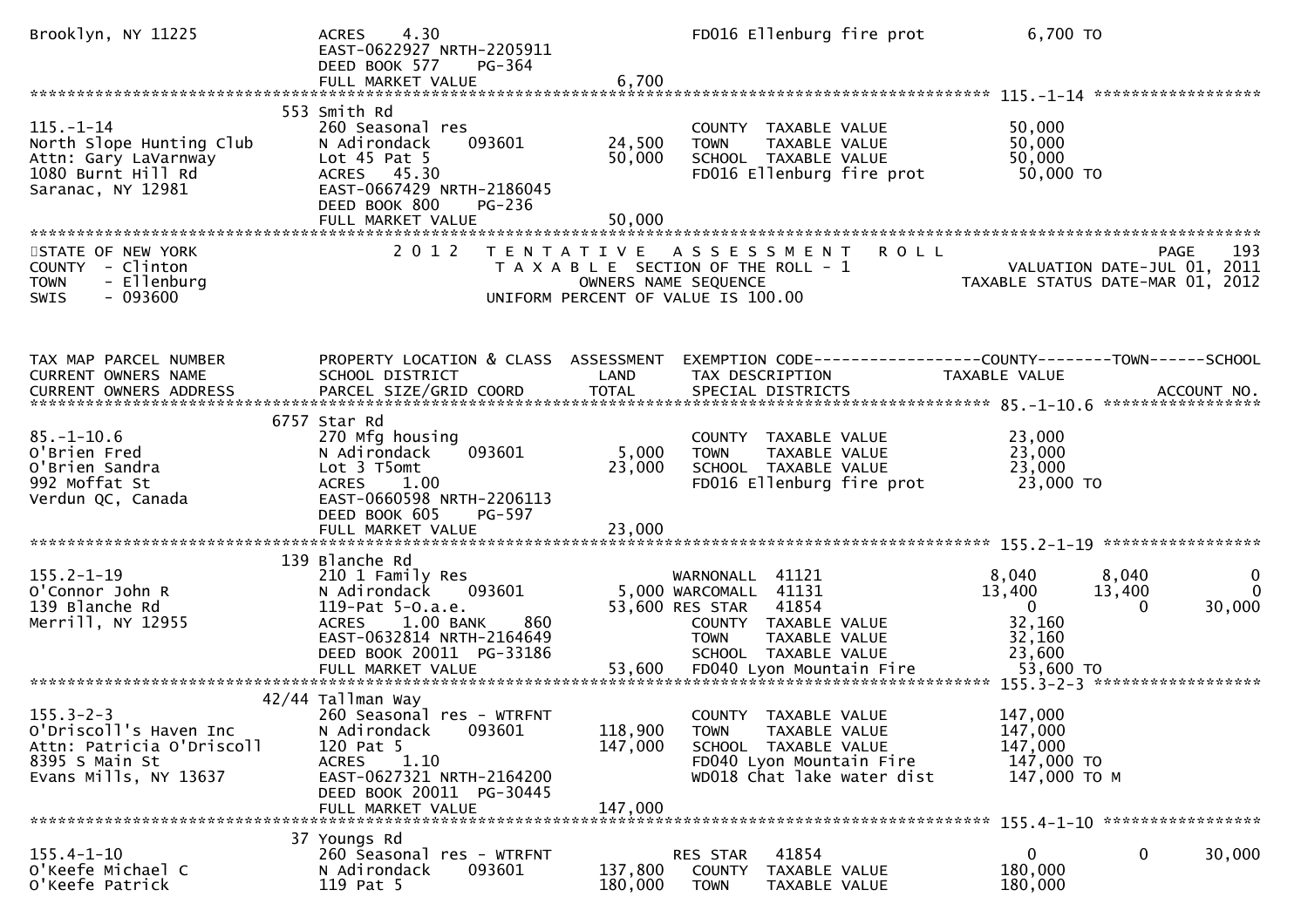| PO Box 311<br>Lyon Mountain, NY 12952                                                               | 1.20<br><b>ACRES</b><br>EAST-0633343 NRTH-2160868<br>DEED BOOK 571<br>PG-504<br>FULL MARKET VALUE                                                                                      | 180,000                   | SCHOOL TAXABLE VALUE<br>FD040 Lyon Mountain Fire<br>WD018 Chat lake water dist                                                             | 150,000<br>180,000 TO<br>178,614 ТО М                           |                                                   |
|-----------------------------------------------------------------------------------------------------|----------------------------------------------------------------------------------------------------------------------------------------------------------------------------------------|---------------------------|--------------------------------------------------------------------------------------------------------------------------------------------|-----------------------------------------------------------------|---------------------------------------------------|
| $155.1 - 1 - 17$<br>Orcutt Christopher M<br>Orcutt Tami L<br>46 Pepperidge Dr<br>Portland, CT 06480 | 46 Narrows Rd<br>260 Seasonal res - WTRFNT<br>093601<br>N Adirondack<br>Lot 101 Pat<br>FRNT 100.00 DPTH 450.00<br>BANK<br>080<br>EAST-0625787 NRTH-2167260<br>DEED BOOK 20011 PG-32095 | 94,500<br>127,000         | COUNTY TAXABLE VALUE<br>TAXABLE VALUE<br><b>TOWN</b><br>SCHOOL TAXABLE VALUE<br>FD040 Lyon Mountain Fire<br>WD018 Chat lake water dist     | 127,000<br>127,000<br>127,000<br>127,000 TO<br>127,000 TO M     |                                                   |
| STATE OF NEW YORK<br>COUNTY - Clinton<br>- Ellenburg<br><b>TOWN</b><br>$-093600$<br>SWIS            | 2 0 1 2                                                                                                                                                                                |                           | TENTATIVE ASSESSMENT<br><b>ROLL</b><br>T A X A B L E SECTION OF THE ROLL - 1<br>OWNERS NAME SEQUENCE<br>UNIFORM PERCENT OF VALUE IS 100.00 | TAXABLE STATUS DATE-MAR 01, 2012                                | 194<br><b>PAGE</b><br>VALUATION DATE-JUL 01, 2011 |
| TAX MAP PARCEL NUMBER<br>CURRENT OWNERS NAME                                                        | PROPERTY LOCATION & CLASS ASSESSMENT<br>SCHOOL DISTRICT                                                                                                                                | LAND                      | EXEMPTION CODE-----------------COUNTY--------TOWN------SCHOOL<br>TAX DESCRIPTION                                                           | TAXABLE VALUE                                                   |                                                   |
| $98. - 1 - 25$<br>Ormsbee Loren<br>11 Boyea Rd<br>Ellenburg Center, NY 12934                        | 11 Boyea Rd<br>270 Mfg housing<br>093601<br>N Adirondack<br>Lot $13$ Pat $5$<br><b>ACRES</b><br>1.70<br>EAST-0641561 NRTH-2195898<br>DEED BOOK 867<br>PG-310<br>FULL MARKET VALUE      | 5,100<br>23,000<br>23,000 | RES STAR<br>41854<br>COUNTY TAXABLE VALUE<br>TAXABLE VALUE<br><b>TOWN</b><br>SCHOOL TAXABLE VALUE<br>FD014 EllenCtr fire #15               | $\mathbf{0}$<br>23,000<br>23,000<br>$\overline{0}$<br>23,000 TO | $\mathbf{0}$<br>23,000                            |
| $101. -1 - 8.1$<br>Ouellette Daniel W<br>352 Peck Ln<br>Bristol, CT 06010-6100                      | Plank Rd<br>910 Priv forest<br>093601<br>N Adirondack<br>39/40 Pat 5<br>ACRES 95.60<br>EAST-0675572 NRTH-2193413<br>DEED BOOK 959<br>PG-171                                            | 29,600<br>29,600          | COUNTY TAXABLE VALUE<br>TAXABLE VALUE<br><b>TOWN</b><br>SCHOOL TAXABLE VALUE<br>FD016 Ellenburg fire prot                                  | 29,600<br>29,600<br>29,600<br>29,600 TO                         |                                                   |
| $159. - 1 - 6.1$<br>Ouimet Barry B<br>Ouimet Amy E<br>117 Pickering Rd<br>North Bangor, NY 12966    | Rt 374<br>910 Priv forest<br>093601<br>N Adirondack<br>Lot 183<br>ACRES 17.80<br>EAST-0677145 NRTH-2166109<br>DEED BOOK 20021 PG-46574<br>FULL MARKET VALUE                            | 9,500<br>9,500<br>9,500   | COUNTY TAXABLE VALUE<br>TAXABLE VALUE<br><b>TOWN</b><br>SCHOOL TAXABLE VALUE<br>FD016 Ellenburg fire prot                                  | 9,500<br>9,500<br>9,500<br>9,500 TO                             |                                                   |
| $99.1 - 1 - 39$<br>Owen Carrie A                                                                    | 54 West Hill Rd<br>210 1 Family Res<br>093601<br>N Adirondack                                                                                                                          | 4,600                     | 41854<br><b>RES STAR</b><br>COUNTY TAXABLE VALUE                                                                                           | $\Omega$<br>48,400                                              | 0<br>30,000                                       |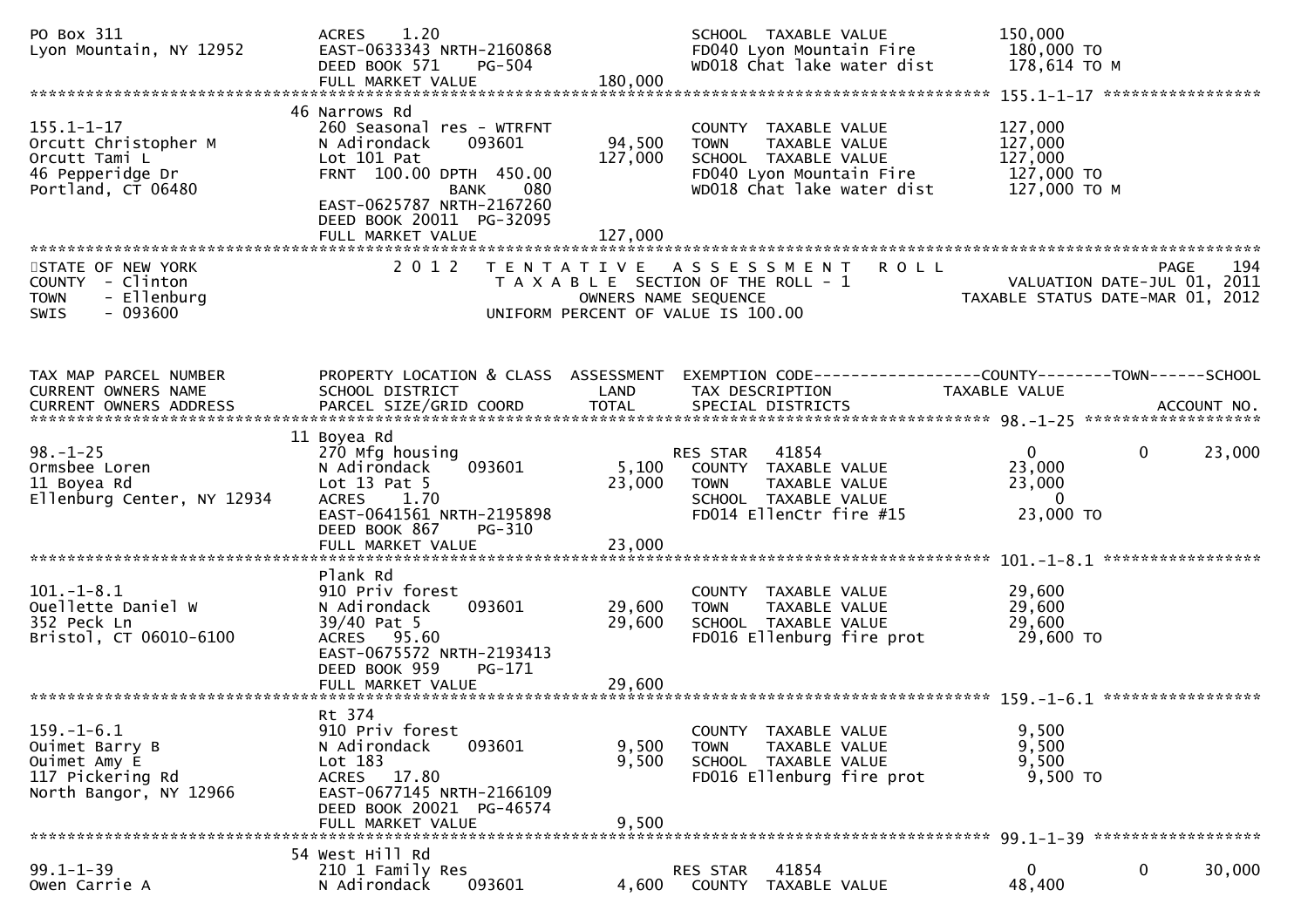| 54 West Hill Rd<br>PO Box 197<br>Ellenburg Center, NY 12934                                | 11 Pat 5<br>FRNT 100.00 DPTH 231.00<br>EAST-0648141 NRTH-2198270                                                                                                             | 48,400                     | TAXABLE VALUE<br><b>TOWN</b><br>SCHOOL TAXABLE VALUE<br>FD014 EllenCtr fire #15                                                    | 48,400<br>18,400<br>48,400 TO                                   |                        |
|--------------------------------------------------------------------------------------------|------------------------------------------------------------------------------------------------------------------------------------------------------------------------------|----------------------------|------------------------------------------------------------------------------------------------------------------------------------|-----------------------------------------------------------------|------------------------|
|                                                                                            | DEED BOOK 99001 PG-17194<br>FULL MARKET VALUE                                                                                                                                | 48,400                     | LT010 Ellenburg Light 15                                                                                                           | 48,400 TO                                                       |                        |
|                                                                                            | 10 Shutts Rd                                                                                                                                                                 |                            |                                                                                                                                    |                                                                 |                        |
| $155. - 2 - 8$<br>Pageau Donald F<br>10 Shutts Rd<br>Merrill, NY 12955                     | 210 1 Family Res<br>093601<br>N Adirondack<br>103 Pat 5<br>6.78<br><b>ACRES</b><br>EAST-0632585 NRTH-2165960<br>DEED BOOK 977<br>$PG-13$                                     | 10,400<br>68,000           | 41854<br>RES STAR<br>COUNTY TAXABLE VALUE<br>TAXABLE VALUE<br>TOWN<br>SCHOOL TAXABLE VALUE<br>FD040 Lyon Mountain Fire             | $\mathbf{0}$<br>68,000<br>68,000<br>38,000<br>68,000 TO         | $\mathbf{0}$<br>30,000 |
|                                                                                            | FULL MARKET VALUE                                                                                                                                                            | 68,000                     |                                                                                                                                    |                                                                 |                        |
| STATE OF NEW YORK<br>COUNTY - Clinton<br>- Ellenburg<br><b>TOWN</b><br>$-093600$<br>SWIS   | 2 0 1 2                                                                                                                                                                      | OWNERS NAME SEQUENCE       | TENTATIVE ASSESSMENT<br><b>ROLL</b><br>T A X A B L E SECTION OF THE ROLL - 1<br>UNIFORM PERCENT OF VALUE IS 100.00                 | VALUATION DATE-JUL 01, 2011<br>TAXABLE STATUS DATE-MAR 01, 2012 | 195<br>PAGE            |
| TAX MAP PARCEL NUMBER<br>CURRENT OWNERS NAME<br><b>CURRENT OWNERS ADDRESS</b>              | PROPERTY LOCATION & CLASS ASSESSMENT<br>SCHOOL DISTRICT<br>PARCEL SIZE/GRID COORD                                                                                            | LAND<br><b>TOTAL</b>       | EXEMPTION CODE-----------------COUNTY--------TOWN------SCHOOL<br>TAX DESCRIPTION<br>SPECIAL DISTRICTS                              | TAXABLE VALUE                                                   | ACCOUNT NO.            |
| $128. - 1 - 13.1$                                                                          | 1406 Bradley Pond Rd<br>240 Rural res                                                                                                                                        |                            | 41854                                                                                                                              | $\mathbf{0}$                                                    | $\mathbf{0}$<br>30,000 |
| Paine Ian<br>Paine Deborah<br>1406 Bradley Pond Rd<br>Ellenburg Center, NY 12934           | N Adirondack<br>093601<br>51/70 Pat 5<br>ACRES 62.00<br>EAST-0649774 NRTH-2182849<br>DEED BOOK 880<br>PG-220<br>FULL MARKET VALUE                                            | 21,600<br>114,000          | RES STAR<br>COUNTY TAXABLE VALUE<br><b>TOWN</b><br>TAXABLE VALUE<br>SCHOOL TAXABLE VALUE<br>FD016 Ellenburg fire prot              | 114,000<br>114,000<br>84,000<br>114,000 TO                      |                        |
|                                                                                            |                                                                                                                                                                              | 114,000                    |                                                                                                                                    |                                                                 |                        |
| $40. -1 - 18$<br>Parker James W<br>Parker Shirley<br>130-33 29th St<br>Laurelton, NY 11413 | Bull Run Rd<br>321 Abandoned ag<br>093601<br>N Adirondack<br>41 Pat 6<br>ACRES 27.00<br>EAST-0669089 NRTH-2228280<br>DEED BOOK 534<br>$PG-254$<br>FULL MARKET VALUE          | 16,500<br>16,500<br>16,500 | COUNTY TAXABLE VALUE<br>TAXABLE VALUE<br><b>TOWN</b><br>SCHOOL TAXABLE VALUE<br>FD016 Ellenburg fire prot                          | 16,500<br>16,500<br>16,500<br>16,500 TO                         |                        |
|                                                                                            |                                                                                                                                                                              |                            |                                                                                                                                    |                                                                 |                        |
| $71.3 - 2 - 23$<br>Parrott Edna<br>8479 SE Eagle Ave<br>Hobe Sound, FL 33455               | 5022 Rt 11<br>210 1 Family Res<br>093601<br>N Adirondack<br>20 Pat 6<br>FRNT 82.00 DPTH 220.00<br>EAST-0675088 NRTH-2213801<br>DEED BOOK 20041 PG-77378<br>FULL MARKET VALUE | 3,200<br>15,800<br>15,800  | COUNTY TAXABLE VALUE<br>TAXABLE VALUE<br><b>TOWN</b><br>SCHOOL TAXABLE VALUE<br>FD002 EllenDpt fire 21<br>LT011 Ellenburg Light 21 | 15,800<br>15,800<br>15,800<br>15,800 TO<br>15,800 TO            |                        |
|                                                                                            |                                                                                                                                                                              |                            |                                                                                                                                    |                                                                 |                        |
| $71.3 - 2 - 26$<br>Parrott Richard                                                         | 5016 Rt 11<br>210 1 Family Res<br>093601<br>N Adirondack                                                                                                                     | 2,400                      | <b>COUNTY</b><br>TAXABLE VALUE<br><b>TOWN</b><br>TAXABLE VALUE                                                                     | 44,000<br>44,000                                                |                        |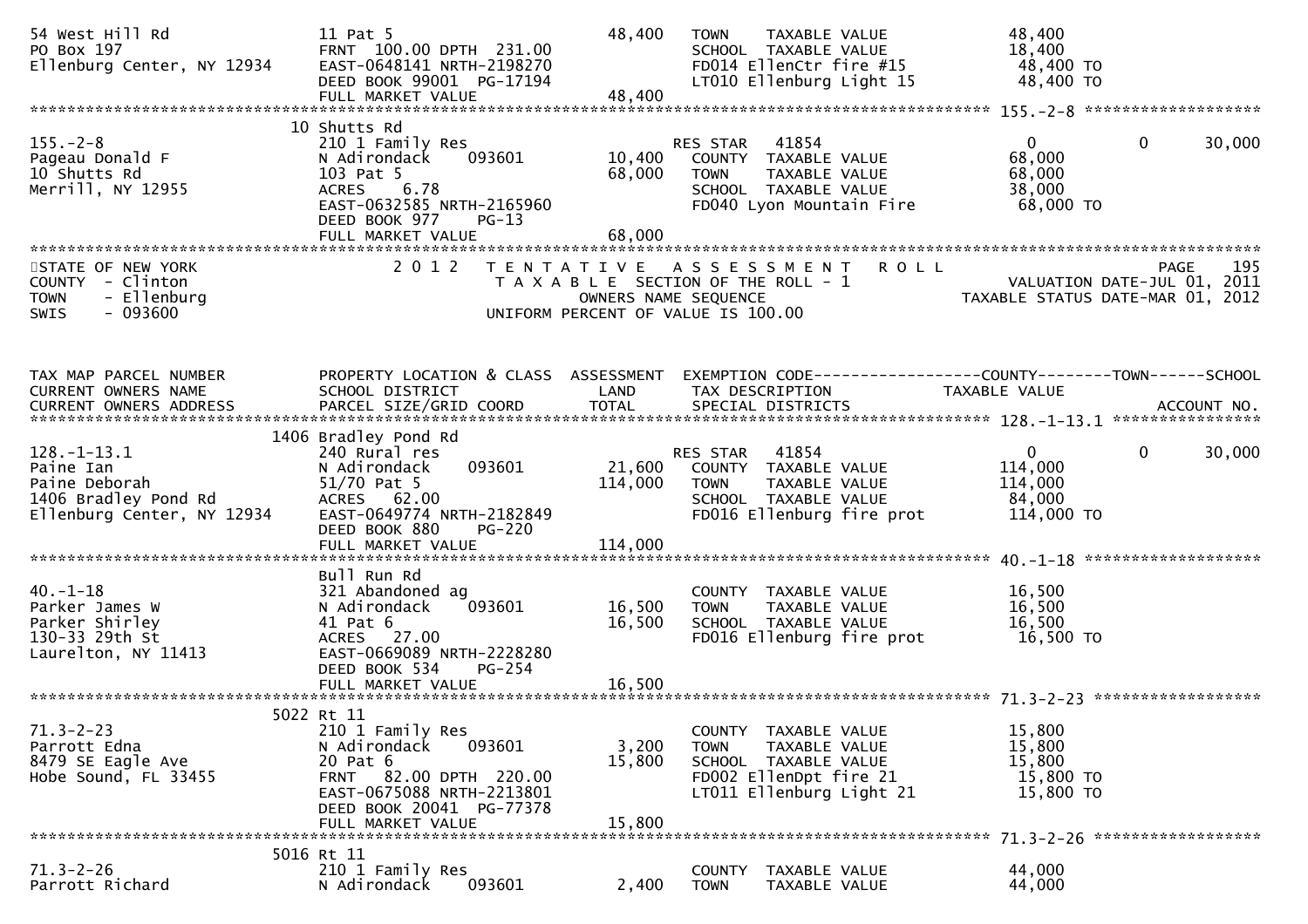| Parrott Edna<br>8479 SE Eagle Ave<br>Hobe Sound, FL 33455                                             | Lot $20$ Omt $6$<br>FRNT 54.00 DPTH 100.00<br>EAST-0675040 NRTH-2213647<br>DEED BOOK 746<br>$PG-45$<br>FULL MARKET VALUE                                                    | 44,000<br>44,000             | SCHOOL TAXABLE VALUE<br>FD002 EllenDpt fire 21<br>LT011 Ellenburg Light 21                                                                           | 44,000<br>44,000 TO<br>44,000 TO                                       |              |        |
|-------------------------------------------------------------------------------------------------------|-----------------------------------------------------------------------------------------------------------------------------------------------------------------------------|------------------------------|------------------------------------------------------------------------------------------------------------------------------------------------------|------------------------------------------------------------------------|--------------|--------|
|                                                                                                       | 5202 Rt 11                                                                                                                                                                  |                              |                                                                                                                                                      |                                                                        |              |        |
| $71. - 1 - 3$<br>Parrotte Tonya M<br>PO Box 83<br>Ellenburg, NY 12933                                 | 210 1 Family Res<br>093601<br>N Adirondack<br>20 Pat 6<br>FRNT 140.70 DPTH 200.00<br>EAST-0670893 NRTH-2212192<br>DEED BOOK 20041 PG-66967<br>FULL MARKET VALUE             | 4,700<br>76,000<br>76,000    | RES STAR 41854<br>COUNTY TAXABLE VALUE<br><b>TOWN</b><br>TAXABLE VALUE<br>SCHOOL TAXABLE VALUE<br>FD002 EllenDpt fire 21<br>LT011 Ellenburg Light 21 | $\overline{0}$<br>76,000<br>76,000<br>46,000<br>76,000 TO<br>76,000 TO | $\mathbf{0}$ | 30,000 |
|                                                                                                       |                                                                                                                                                                             |                              |                                                                                                                                                      |                                                                        |              |        |
| STATE OF NEW YORK<br>COUNTY - Clinton<br>- Ellenburg<br><b>TOWN</b><br>$-093600$<br><b>SWIS</b>       | 2 0 1 2                                                                                                                                                                     |                              | TENTATIVE ASSESSMENT ROLL<br>T A X A B L E SECTION OF THE ROLL - 1<br>OWNERS NAME SEQUENCE<br>UNIFORM PERCENT OF VALUE IS 100.00                     | VALUATION DATE-JUL 01, 2011<br>TAXABLE STATUS DATE-MAR 01, 2012        | PAGE         | 196    |
| TAX MAP PARCEL NUMBER<br>CURRENT OWNERS NAME                                                          | PROPERTY LOCATION & CLASS ASSESSMENT<br>SCHOOL DISTRICT                                                                                                                     | LAND                         | EXEMPTION CODE------------------COUNTY--------TOWN------SCHOOL<br>TAX DESCRIPTION                                                                    | TAXABLE VALUE                                                          |              |        |
| CURRENT OWNERS ADDRESS                                                                                |                                                                                                                                                                             |                              |                                                                                                                                                      |                                                                        |              |        |
|                                                                                                       | 1077 Plank Rd                                                                                                                                                               |                              |                                                                                                                                                      |                                                                        |              |        |
| $116. - 1 - 8.1$<br>Patnode Jared Clay<br>Patnode Sonya<br>1077 Plank Rd<br>Ellenburg Depot, NY 12935 | 210 1 Family Res<br>N Adirondack<br>093601<br>79/80 Pat 5<br>ACRES 5.00 BANK<br>850<br>EAST-0678934 NRTH-2186302<br>DEED BOOK 20102 PG-33614<br>FULL MARKET VALUE           | 7,500<br>155,000<br>155,000  | RES STAR 41854<br>COUNTY TAXABLE VALUE<br>TAXABLE VALUE<br><b>TOWN</b><br>SCHOOL TAXABLE VALUE<br>FD016 Ellenburg fire prot                          | $\overline{0}$<br>155,000<br>155,000<br>125,000<br>155,000 TO          | $\mathbf{0}$ | 30,000 |
|                                                                                                       | Bigelow Rd                                                                                                                                                                  |                              |                                                                                                                                                      |                                                                        |              |        |
| $155. - 2 - 2.1$<br>Patnode Richard J<br>Patnode Joanne<br>20 Bigelow Rd<br>Merrill, NY 12955         | $31\overline{4}$ Rural vac<10<br>093601<br>N Adirondack<br>T5omt Lot 102<br>6.70<br><b>ACRES</b><br>EAST-0633387 NRTH-2165902<br>DEED BOOK 20061 PG-90506                   | 12,900<br>12,900             | COUNTY TAXABLE VALUE<br>TAXABLE VALUE<br>TOWN<br>SCHOOL TAXABLE VALUE<br>FD040 Lyon Mountain Fire                                                    | 12,900<br>12,900<br>12,900<br>12,900 TO                                |              |        |
|                                                                                                       |                                                                                                                                                                             |                              |                                                                                                                                                      |                                                                        |              |        |
| $155. - 2 - 2.14$<br>Patnode Richard J<br>Patnode Jo Anne<br>20 Bigelow Rd<br>Merrill, NY 12955-2701  | 20 Bigelow Rd<br>210 1 Family Res<br>N Adirondack<br>093601<br>Lot 102 T5omt<br>5.00<br>ACRES<br>EAST-0633273 NRTH-2166242<br>DEED BOOK 20041 PG-66059<br>FULL MARKET VALUE | 12,000<br>118,000<br>118,000 | RES STAR<br>41854<br><b>COUNTY</b><br>TAXABLE VALUE<br><b>TOWN</b><br>TAXABLE VALUE<br>SCHOOL TAXABLE VALUE<br>FD040 Lyon Mountain Fire              | $\mathbf{0}$<br>118,000<br>118,000<br>88,000<br>118,000 TO             | $\Omega$     | 30,000 |
|                                                                                                       |                                                                                                                                                                             |                              |                                                                                                                                                      |                                                                        |              |        |
| $70. - 1 - 1.1$<br>Patnode Ronald                                                                     | 87 Bull Run Rd<br>241 Rural res&ag<br>093601<br>N Adirondack                                                                                                                | 43,500                       | 41834<br>SR STAR<br>COUNTY<br>TAXABLE VALUE                                                                                                          | $\mathbf{0}$<br>76,000                                                 | 0            | 62,200 |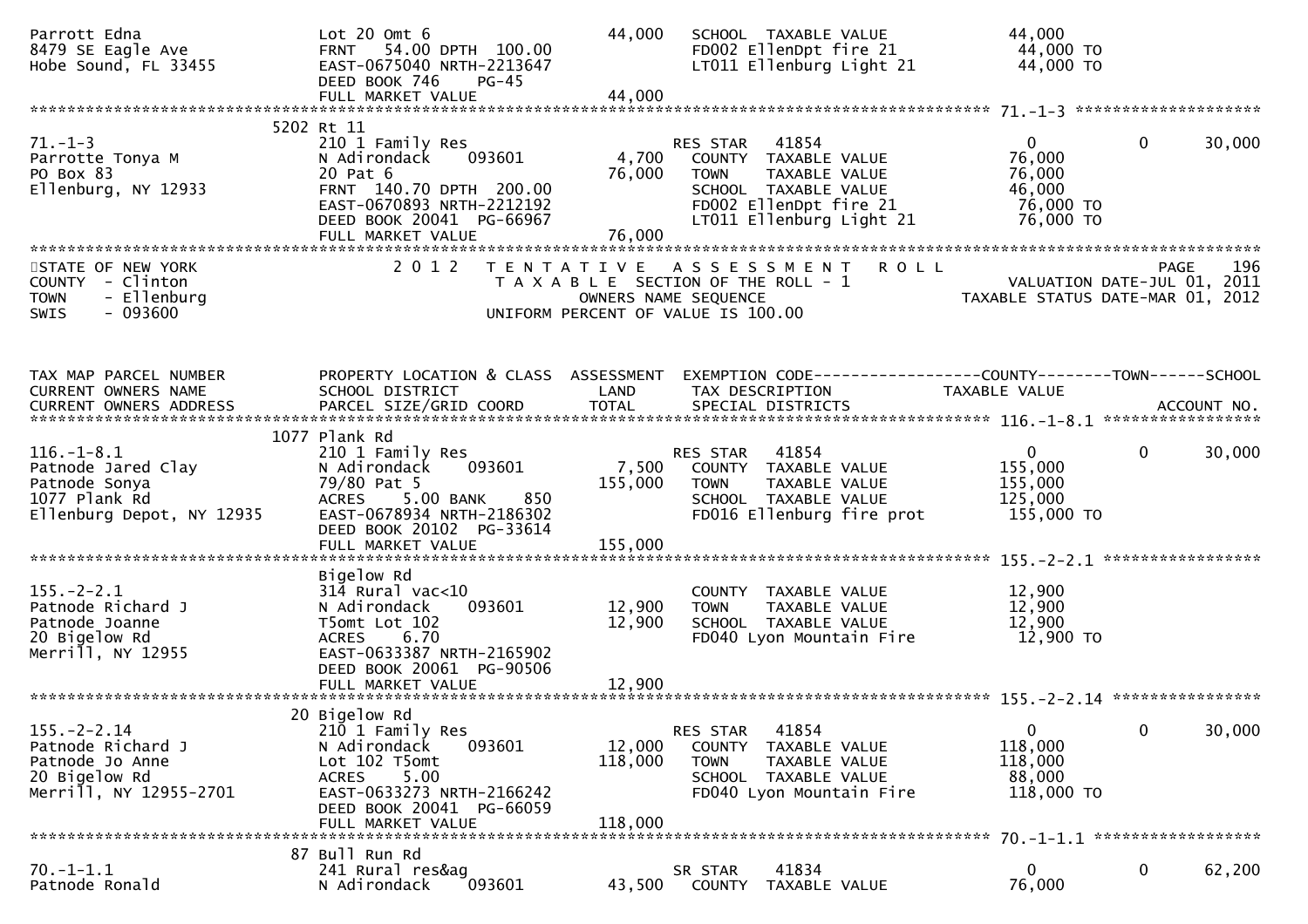| 87 Bull Run Rd<br>Ellenburg Depot, NY 12935                                                        | 22 Pat 6<br>ACRES 129.40<br>EAST-0665544 NRTH-2213958<br>DEED BOOK 527<br>PG-157<br>FULL MARKET VALUE                                                 | 76,000<br>76,000  | TAXABLE VALUE<br><b>TOWN</b><br>SCHOOL TAXABLE VALUE<br>FD002 EllenDpt fire 21                                                                    | 76,000<br>13,800<br>76,000 TO                                                                        |
|----------------------------------------------------------------------------------------------------|-------------------------------------------------------------------------------------------------------------------------------------------------------|-------------------|---------------------------------------------------------------------------------------------------------------------------------------------------|------------------------------------------------------------------------------------------------------|
| 84. –1–10.11                                                                                       | Rt 11<br>321 Abandoned ag                                                                                                                             |                   | COUNTY TAXABLE VALUE                                                                                                                              | 9,700                                                                                                |
| Paulson Jerold L<br>85-29 109th St<br>Richmond Hill, NY 11418                                      | 093601<br>N Adirondack<br>8.50<br><b>ACRES</b><br>EAST-0658437 NRTH-2210171<br>DEED BOOK 856<br>$PG-139$                                              | 9,700<br>9,700    | TAXABLE VALUE<br><b>TOWN</b><br>SCHOOL TAXABLE VALUE<br>FD016 Ellenburg fire prot                                                                 | 9,700<br>9,700<br>$9,700$ TO                                                                         |
|                                                                                                    |                                                                                                                                                       |                   |                                                                                                                                                   |                                                                                                      |
| STATE OF NEW YORK<br>COUNTY - Clinton<br>- Ellenburg<br><b>TOWN</b><br>SWIS<br>- 093600            | 2 0 1 2                                                                                                                                               |                   | TENTATIVE ASSESSMENT<br>T A X A B L E SECTION OF THE ROLL - 1<br>OWNERS NAME SEQUENCE<br>UNIFORM PERCENT OF VALUE IS 100.00                       | <b>ROLL</b><br>197<br>PAGE<br>VALUATION DATE-JUL 01, 2011<br>TAXABLE STATUS DATE-MAR 01, 2012        |
|                                                                                                    |                                                                                                                                                       |                   |                                                                                                                                                   |                                                                                                      |
| TAX MAP PARCEL NUMBER<br>CURRENT OWNERS NAME<br>CURRENT OWNERS ADDRESS                             | PROPERTY LOCATION & CLASS ASSESSMENT<br>SCHOOL DISTRICT                                                                                               | LAND              | TAX DESCRIPTION                                                                                                                                   | EXEMPTION CODE-----------------COUNTY-------TOWN------SCHOOL<br><b>TAXABLE VALUE</b>                 |
|                                                                                                    |                                                                                                                                                       |                   |                                                                                                                                                   |                                                                                                      |
| $71.3 - 2 - 6$<br>Peacock Robert H Jr<br>Peacock Jill G<br>5098 Rt 11<br>Ellenburg Depot, NY 12935 | 5098 Rt 11<br>210 1 Family Res<br>093601<br>N Adirondack<br>20 Pat 6<br>87.98 DPTH 125.80<br><b>FRNT</b><br>EAST-0673036 NRTH-2213382                 | 3,500<br>46,500   | COUNTY TAXABLE VALUE<br><b>TOWN</b><br>TAXABLE VALUE<br>SCHOOL TAXABLE VALUE<br>FD002 EllenDpt fire 21<br>LT011 Ellenburg Light 21                | 46,500<br>46,500<br>46,500<br>46,500 TO<br>46,500 TO                                                 |
|                                                                                                    | DEED BOOK 20072 PG-9116                                                                                                                               |                   |                                                                                                                                                   |                                                                                                      |
|                                                                                                    |                                                                                                                                                       |                   |                                                                                                                                                   |                                                                                                      |
| $141.-3-1$<br>Pearce Philip W<br>5179 W Bluff Dr<br>Keuka Park, NY 14478                           | 157 Bigelow Rd<br>260 Seasonal res<br>N Adirondack<br>093601<br>Lot 102 T5omt<br>ACRES 18.00<br>EAST-0631316 NRTH-2169219<br>DEED BOOK 20102 PG-35239 | 13,500<br>116,500 | COUNTY TAXABLE VALUE<br>TAXABLE VALUE<br><b>TOWN</b><br>SCHOOL TAXABLE VALUE<br>FD040 Lyon Mountain Fire                                          | 116,500<br>116,500<br>116,500<br>116,500 TO                                                          |
|                                                                                                    |                                                                                                                                                       |                   |                                                                                                                                                   |                                                                                                      |
| $112.-1-7.2$<br>Pearson Richard A<br>Pearson Kathleen<br>23 Tacey Rd                               | 23 Tacey Rd<br>241 Rural res&ag<br>N Adirondack<br>093601<br>Lot 22 & 23 T5omt<br>ACRES 194.20                                                        |                   | 57 PCT OF VALUE USED FOR EXEMPTION PURPOSES<br>WARNONALL 41121<br>70,900 AGRI DISTR 41720<br>154,500 RES STAR<br>41854<br>COUNTY<br>TAXABLE VALUE | 13,210<br>13,210<br>0<br>0<br>$\mathbf{0}$<br>0<br>$\mathbf{0}$<br>30,000<br>$\mathbf{0}$<br>141,290 |
| Merrill, NY 12955<br>MAY BE SUBJECT TO PAYMENT<br>UNDER AGDIST LAW TIL 2016                        | EAST-0626997 NRTH-2188879<br>DEED BOOK 914<br><b>PG-32</b><br>FULL MARKET VALUE                                                                       | 154,500           | <b>TOWN</b><br>TAXABLE VALUE<br>SCHOOL TAXABLE VALUE<br>FD016 Ellenburg fire prot                                                                 | 141,290<br>124,500<br>154,500 TO                                                                     |
|                                                                                                    |                                                                                                                                                       |                   |                                                                                                                                                   |                                                                                                      |
| $71.3 - 2 - 3$<br>Pecor Wade                                                                       | 5104 Rt 11<br>210 1 Family Res<br>093601<br>N Adirondack                                                                                              | 3,900             | <b>COUNTY</b><br>TAXABLE VALUE<br><b>TOWN</b><br>TAXABLE VALUE                                                                                    | 43,800<br>43,800                                                                                     |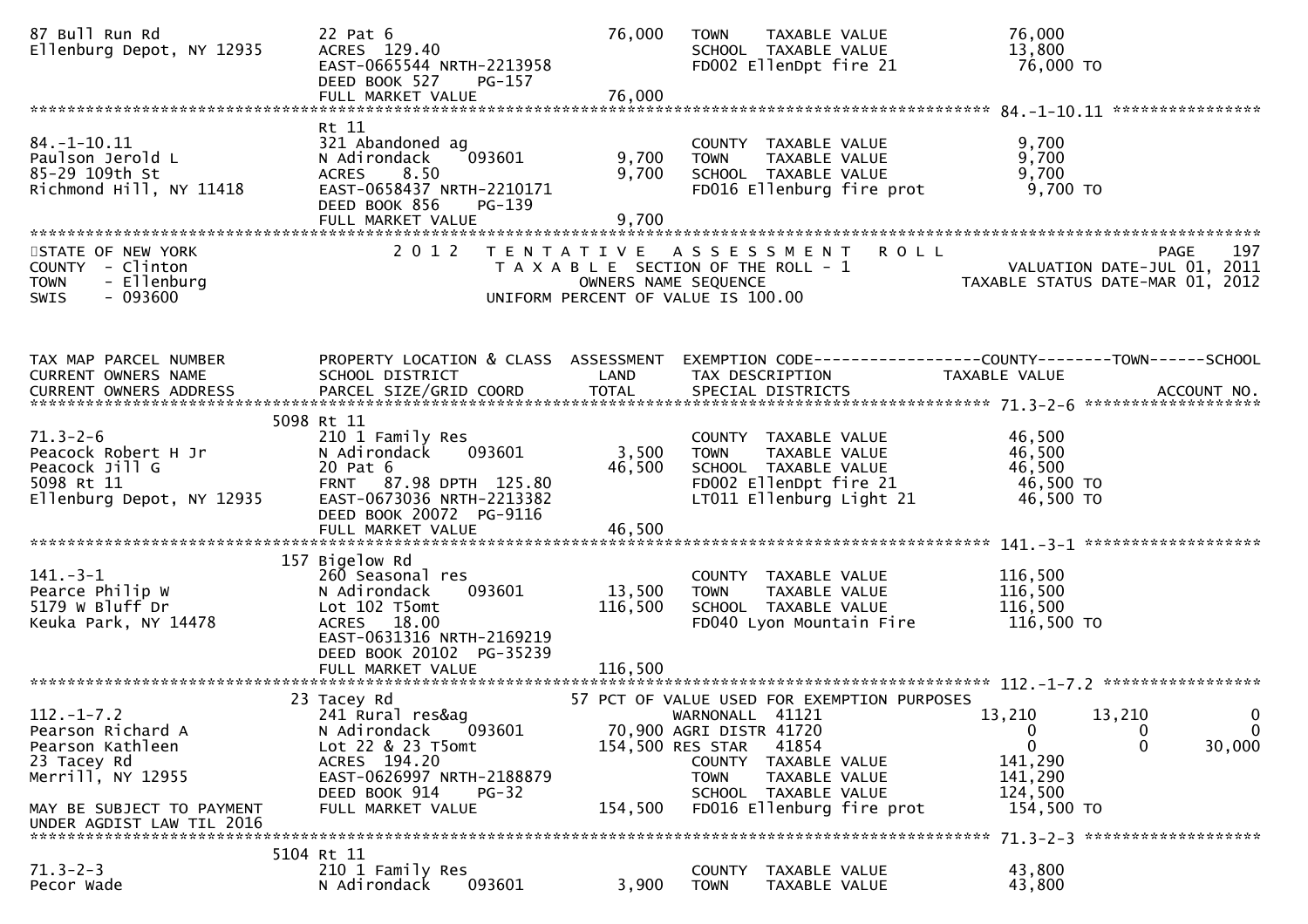| PO Box 253<br>Ellenburg Depot, NY 12935                                                      | 20 Pat 6<br>FRNT 80.00 DPTH 220.00<br>EAST-0672867 NRTH-2213356<br>DEED BOOK 20021 PG-48945<br>FULL MARKET VALUE                                                      | 43,800<br>43,800          | SCHOOL TAXABLE VALUE<br>FD002 EllenDpt fire 21<br>LT011 Ellenburg Light 21                                                                               | 43,800<br>43,800 TO<br>43,800 TO                                       |                    |                          |
|----------------------------------------------------------------------------------------------|-----------------------------------------------------------------------------------------------------------------------------------------------------------------------|---------------------------|----------------------------------------------------------------------------------------------------------------------------------------------------------|------------------------------------------------------------------------|--------------------|--------------------------|
|                                                                                              | 5158 Rt 11                                                                                                                                                            |                           |                                                                                                                                                          |                                                                        |                    |                          |
| $71.3 - 1 - 4$<br>Pecor Wade J<br>PO Box 253<br>Ellenburg Depot, NY 12935                    | 210 1 Family Res<br>093601<br>N Adirondack<br>20 Pat 6<br><b>ACRES</b><br>1.20<br>EAST-0671800 NRTH-2212644<br>DEED BOOK 20021 PG-38651<br>FULL MARKET VALUE          | 5,000<br>41,500<br>41,500 | RES STAR 41854<br>COUNTY TAXABLE VALUE<br><b>TOWN</b><br>TAXABLE VALUE<br>SCHOOL TAXABLE VALUE<br>FD002 EllenDpt fire 21<br>LT011 Ellenburg Light 21     | $\overline{0}$<br>41,500<br>41,500<br>11,500<br>41,500 TO<br>41,500 TO | $\mathbf{0}$       | 30,000                   |
| STATE OF NEW YORK                                                                            | 2 0 1 2                                                                                                                                                               |                           | TENTATIVE ASSESSMENT ROLL                                                                                                                                |                                                                        |                    | 198<br>PAGE              |
| COUNTY - Clinton<br><b>TOWN</b><br>- Ellenburg<br>$-093600$<br><b>SWIS</b>                   |                                                                                                                                                                       |                           | T A X A B L E SECTION OF THE ROLL - 1<br>OWNERS NAME SEQUENCE<br>UNIFORM PERCENT OF VALUE IS 100.00                                                      | VALUATION DATE-JUL 01, 2011<br>TAXABLE STATUS DATE-MAR 01, 2012        |                    |                          |
| TAX MAP PARCEL NUMBER<br>CURRENT OWNERS NAME                                                 | PROPERTY LOCATION & CLASS ASSESSMENT<br>SCHOOL DISTRICT                                                                                                               | LAND                      | EXEMPTION CODE------------------COUNTY--------TOWN------SCHOOL<br>TAX DESCRIPTION                                                                        | TAXABLE VALUE                                                          |                    |                          |
| CURRENT OWNERS ADDRESS PARCEL SIZE/GRID COORD TOTAL SPECIAL DISTRICTS 75 75 75 ACCOUNT NO.   |                                                                                                                                                                       | <b>TOTAL</b>              |                                                                                                                                                          |                                                                        |                    |                          |
| $159. - 1 - 10$                                                                              | Plank Rd<br>$314$ Rural vac<10                                                                                                                                        |                           | COUNTY TAXABLE VALUE                                                                                                                                     | 6,300                                                                  |                    |                          |
| Pecore Christopher<br>57 Grace Ave<br>Plattsburgh, NY 12901                                  | 093601<br>N Adirondack<br>6ot 111 Pat 5<br><b>ACRES</b><br>3.00                                                                                                       | 6,300<br>6,300            | TAXABLE VALUE<br><b>TOWN</b><br>SCHOOL TAXABLE VALUE<br>FD016 Ellenburg fire prot                                                                        | 6,300<br>6,300<br>6,300 TO                                             |                    |                          |
|                                                                                              | EAST-0682447 NRTH-2168756<br>DEED BOOK 20041 PG-76442<br>FULL MARKET VALUE                                                                                            | 6,300                     |                                                                                                                                                          |                                                                        |                    |                          |
|                                                                                              | Bigelow Rd                                                                                                                                                            |                           |                                                                                                                                                          |                                                                        |                    |                          |
| $155. - 2 - 2.13$<br>Pecore Christopher P<br>57 Grace Ave<br>Plattsburgh, NY 12901           | $314$ Rural vac<10<br>093601<br>N Adirondack<br>Lot 102 T5omt<br>5.40<br><b>ACRES</b>                                                                                 | 12,200<br>12,200          | COUNTY TAXABLE VALUE<br>TAXABLE VALUE<br>TOWN<br>SCHOOL TAXABLE VALUE<br>FD040 Lyon Mountain Fire                                                        | 12,200<br>12,200<br>12,200<br>12,200 TO                                |                    |                          |
|                                                                                              | EAST-0633229 NRTH-2166544<br>DEED BOOK 20051 PG-86598                                                                                                                 |                           |                                                                                                                                                          |                                                                        |                    |                          |
|                                                                                              |                                                                                                                                                                       |                           |                                                                                                                                                          |                                                                        |                    |                          |
| $84. - 1 - 19.3$<br>Pedriani Robin<br>Pedriani James<br>7175 Star Rd<br>Ellenburg Center, NY | 7175 Star Rd<br>210 1 Family Res<br>093601<br>N Adirondack<br>Lot 5 T6omt<br>1.00<br><b>ACRES</b><br>EAST-0650419 NRTH-2204437<br>12934-2019 DEED BOOK 20001 PG-26028 | 57,200                    | WARCOMALL 41131<br>41854<br>5,000 RES STAR<br>COUNTY<br>TAXABLE VALUE<br>TAXABLE VALUE<br><b>TOWN</b><br>SCHOOL TAXABLE VALUE<br>FD014 EllenCtr fire #15 | 14,300<br>$\mathbf 0$<br>42,900<br>42,900<br>27,200<br>57,200 TO       | 14,300<br>$\Omega$ | $\overline{0}$<br>30,000 |
|                                                                                              | FULL MARKET VALUE                                                                                                                                                     | 57,200                    |                                                                                                                                                          |                                                                        |                    |                          |
| $99.1 - 3 - 3.1$<br>Peets Roger                                                              | 111 West Hill Rd<br>210 1 Family Res<br>N Adirondack<br>093601                                                                                                        | 3,400                     | 41854<br>RES STAR<br>COUNTY TAXABLE VALUE                                                                                                                | 0<br>72,000                                                            | 0                  | 30,000                   |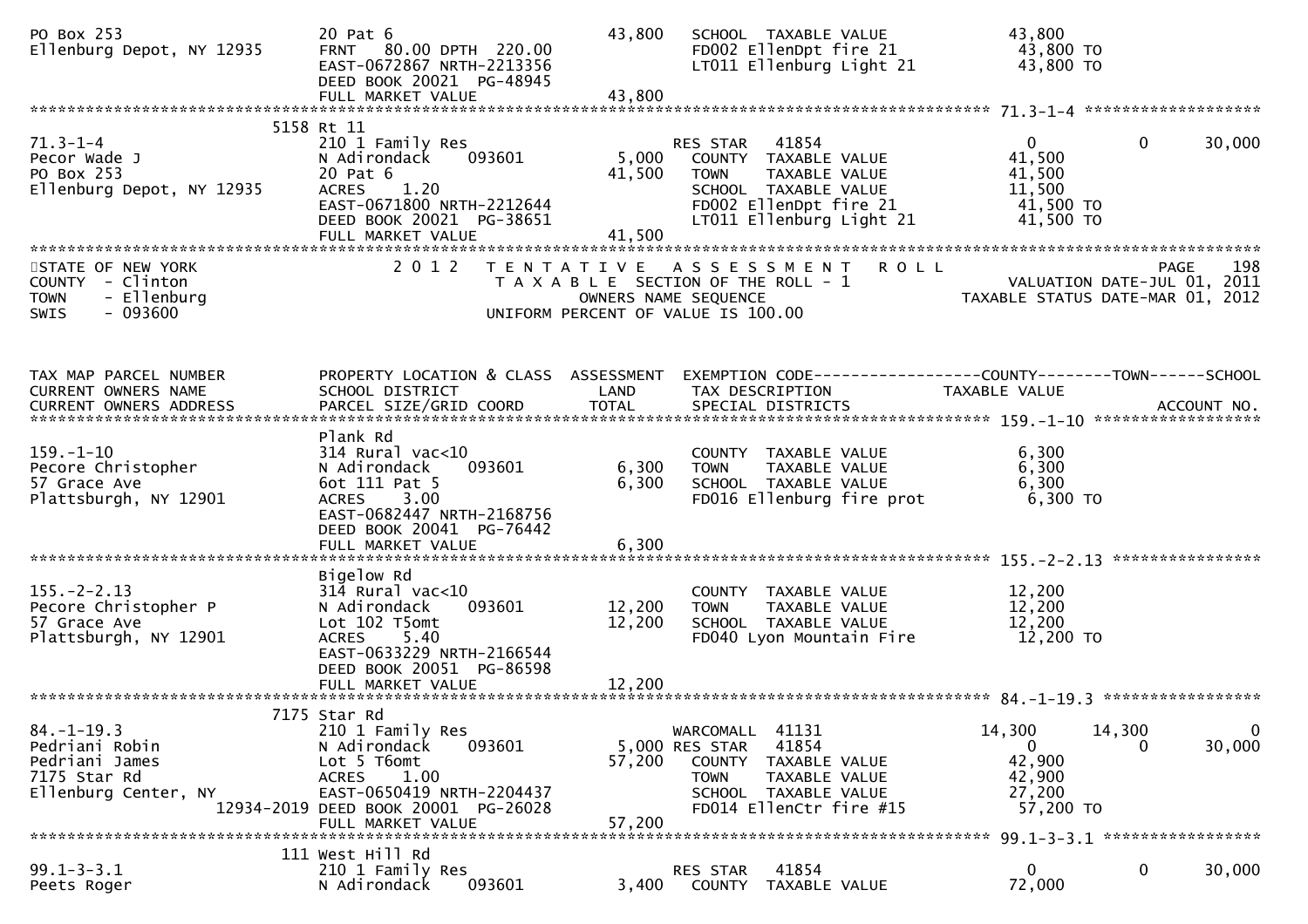| Peets Carol M<br>111 West Hill Rd<br>Ellenburg Center, NY                                                                                                                                                                          | Lot 11 T5 Omt<br>FRNT 80.10 DPTH 134.99<br>EAST-0646935 NRTH-2197511<br>PG-216<br>12934-2404 DEED BOOK 939<br>FULL MARKET VALUE                                               | 72,000<br>72,000             | TAXABLE VALUE<br>TOWN<br>SCHOOL TAXABLE VALUE<br>FD014 EllenCtr fire #15<br>LT010 Ellenburg Light 15                        | 72,000<br>42,000<br>72,000 TO<br>72,000 TO                      |                        |
|------------------------------------------------------------------------------------------------------------------------------------------------------------------------------------------------------------------------------------|-------------------------------------------------------------------------------------------------------------------------------------------------------------------------------|------------------------------|-----------------------------------------------------------------------------------------------------------------------------|-----------------------------------------------------------------|------------------------|
|                                                                                                                                                                                                                                    | 13 Shutts Rd                                                                                                                                                                  |                              |                                                                                                                             |                                                                 |                        |
| $155. - 3 - 5.1$<br>Peets Wilroy J<br>Peets Donna L<br>13 Shutts Rd<br>Merrill, NY 12955                                                                                                                                           | 240 Rural res<br>093601<br>N Adirondack<br>$110/120$ Pat 5<br>ACRES 108.30<br>EAST-0631450 NRTH-2164201<br>DEED BOOK 20072 PG-11067<br>FULL MARKET VALUE                      | 30,400<br>146,400<br>146,400 | RES STAR 41854<br>COUNTY TAXABLE VALUE<br>TAXABLE VALUE<br><b>TOWN</b><br>SCHOOL TAXABLE VALUE<br>FD040 Lyon Mountain Fire  | $\overline{0}$<br>146,400<br>146,400<br>116,400<br>146,400 TO   | $\mathbf 0$<br>30,000  |
|                                                                                                                                                                                                                                    |                                                                                                                                                                               |                              |                                                                                                                             |                                                                 |                        |
| STATE OF NEW YORK<br>$COUNTY - Clinton$<br>- Ellenburg<br><b>TOWN</b><br>$-093600$<br>SWIS                                                                                                                                         | 2 0 1 2                                                                                                                                                                       | OWNERS NAME SEQUENCE         | TENTATIVE ASSESSMENT ROLL<br>T A X A B L E SECTION OF THE ROLL - 1<br>UNIFORM PERCENT OF VALUE IS 100.00                    | VALUATION DATE-JUL 01, 2011<br>TAXABLE STATUS DATE-MAR 01, 2012 | 199<br>PAGE            |
| TAX MAP PARCEL NUMBER<br>CURRENT OWNERS NAME<br>-CURRENT OWNERS ADDRESS FARCEL SIZE/GRID COORD TOTAL SPECIAL DISTRICTS AND MONERS ADDRESS FARCEL SIZE/GRID COORD TOTAL SPECIAL DISTRICTS AND MONERS ADDRESS FARCEL SIZE/GRID COORD | SCHOOL DISTRICT                                                                                                                                                               | LAND                         | PROPERTY LOCATION & CLASS ASSESSMENT EXEMPTION CODE----------------COUNTY-------TOWN------SCHOOL<br>TAX DESCRIPTION         | TAXABLE VALUE                                                   |                        |
|                                                                                                                                                                                                                                    | 6737 Star Rd                                                                                                                                                                  |                              |                                                                                                                             |                                                                 |                        |
| $85. - 1 - 1.2$<br>Pelkey Eugene E Jr<br>6754 Star Rd<br>Ellenburg Center, NY 12934                                                                                                                                                | 210 1 Family Res<br>093601<br>N Adirondack<br>Lot 3 T5omt<br>ACRES 1.10 BANK<br>860<br>EAST-0661174 NRTH-2206230<br>DEED BOOK 20041 PG-71263<br>FULL MARKET VALUE             | 5,500<br>61,000<br>61,000    | RES STAR 41854<br>COUNTY TAXABLE VALUE<br><b>TOWN</b><br>TAXABLE VALUE<br>SCHOOL TAXABLE VALUE<br>FD016 Ellenburg fire prot | $\mathbf{0}$<br>61,000<br>61,000<br>31,000<br>61,000 TO         | $\mathbf{0}$<br>30,000 |
|                                                                                                                                                                                                                                    | Star Rd                                                                                                                                                                       |                              |                                                                                                                             |                                                                 |                        |
| $82. - 1 - 18.3$<br>Pella Paul W Jr<br>8324 Kennebec Rd<br>willow Springs, NC 27592-9591                                                                                                                                           | 314 Rural vac<10<br>093601<br>N Adirondack<br>Lot 12 Tlomt<br>ACRES 4.30<br>EAST-0626087 NRTH-2201664<br>DEED BOOK 619<br>PG-838                                              | 7,100<br>7,100               | COUNTY TAXABLE VALUE<br><b>TOWN</b><br>TAXABLE VALUE<br>SCHOOL TAXABLE VALUE<br>FD016 Ellenburg fire prot                   | 7,100<br>7,100<br>7,100<br>7,100 то                             |                        |
| ************************                                                                                                                                                                                                           |                                                                                                                                                                               |                              |                                                                                                                             |                                                                 |                        |
| $155.4 - 1 - 23$<br>Pelton William B<br>13 Downing Dr<br>Norton, MA 02766                                                                                                                                                          | Blanche Rd<br>311 Res vac land<br>093601<br>N Adirondack<br>119 Pat 5<br>FRNT 75.00 DPTH 108.00<br>EAST-0632787 NRTH-2161903<br>DEED BOOK 925<br>$PG-17$<br>FULL MARKET VALUE | 2,600<br>2,600<br>2,600      | COUNTY TAXABLE VALUE<br>TAXABLE VALUE<br><b>TOWN</b><br>SCHOOL TAXABLE VALUE<br>FD040 Lyon Mountain Fire                    | 2,600<br>2,600<br>2,600<br>2,600 TO                             |                        |
|                                                                                                                                                                                                                                    |                                                                                                                                                                               |                              |                                                                                                                             |                                                                 |                        |
| $155.4 - 1 - 22$<br>Pelton William B Sr                                                                                                                                                                                            | 22 Blanche Rd<br>260 Seasonal res<br>093601<br>N Adirondack                                                                                                                   | 5,100                        | <b>COUNTY</b><br>TAXABLE VALUE<br><b>TOWN</b><br>TAXABLE VALUE                                                              | 50,000<br>50,000                                                |                        |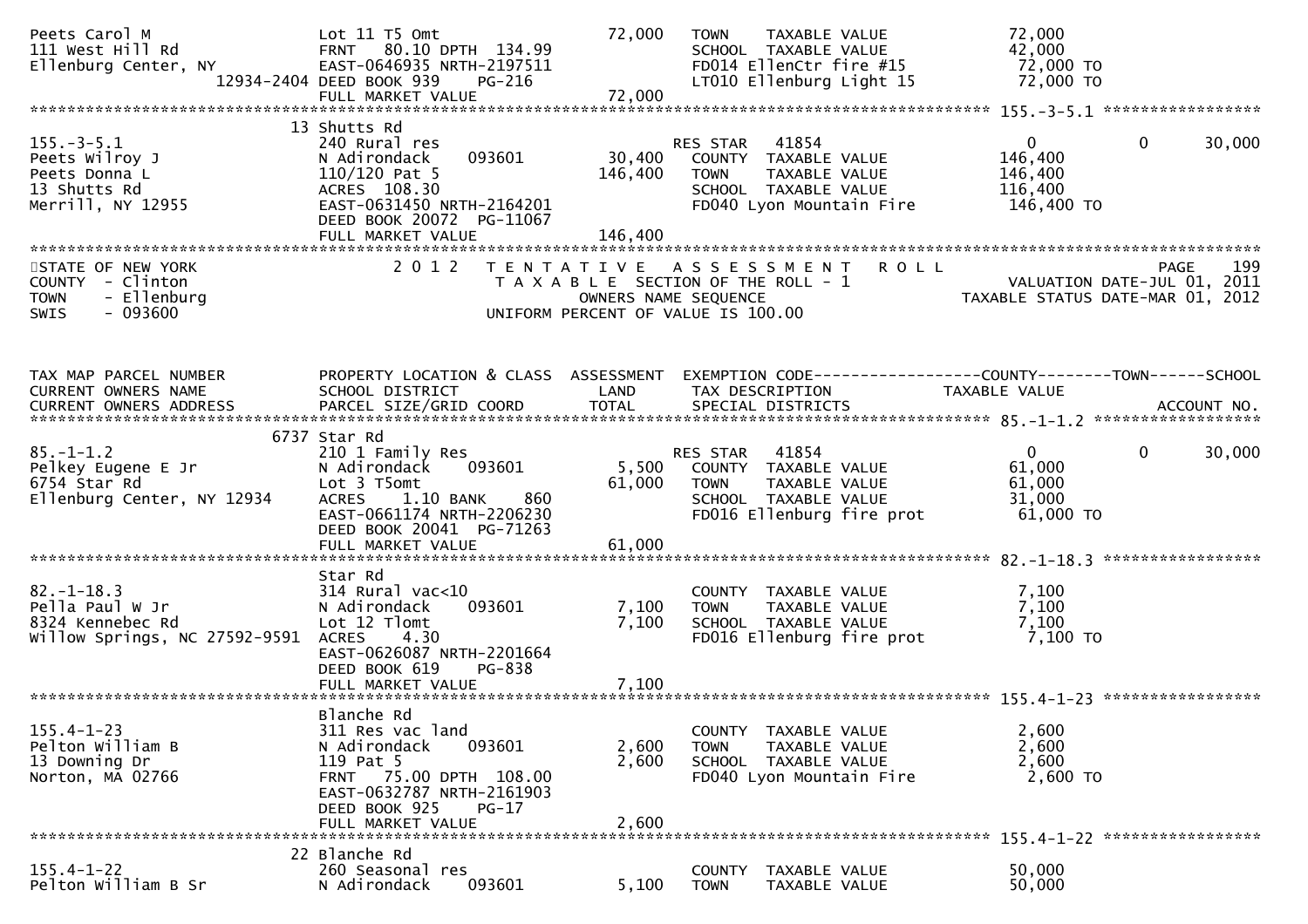| Pelton Winnifred K<br>13 Downing Dr<br>Norton, MA 02766                                                                          | 119 Pat 5<br>1.75<br><b>ACRES</b><br>EAST-0632946 NRTH-2161774<br>DEED BOOK 20041 PG-73376                                                                                            | 50,000                    | SCHOOL TAXABLE VALUE<br>FD040 Lyon Mountain Fire                                                                                                                                                                                                                                              | 50,000<br>50,000 TO                                                                                                                                             |                                                                      |
|----------------------------------------------------------------------------------------------------------------------------------|---------------------------------------------------------------------------------------------------------------------------------------------------------------------------------------|---------------------------|-----------------------------------------------------------------------------------------------------------------------------------------------------------------------------------------------------------------------------------------------------------------------------------------------|-----------------------------------------------------------------------------------------------------------------------------------------------------------------|----------------------------------------------------------------------|
| $112. - 2 - 9.1$<br>Pepin Farm LLC<br>96 Peets Rd<br>Merrill, NY 12955<br>MAY BE SUBJECT TO PAYMENT<br>UNDER AGDIST LAW TIL 2016 | 96 Peets Rd<br>112 Dairy farm<br>093601<br>N Adirondack<br>$24/25$ Pat 5<br>ACRES 353.20<br>EAST-0632323 NRTH-2188961<br>DEED BOOK 20061 PG-96253<br>FULL MARKET VALUE                | 187,800                   | 38 PCT OF VALUE USED FOR EXEMPTION PURPOSES<br>WARCOMALL 41131<br>120,600 10 YR AGR 41700<br>187,800 10 YR AGR 41700<br>AGRI DISTR 41720<br>41834<br>SR STAR<br>42100<br>483A EX<br>COUNTY TAXABLE VALUE<br>TAXABLE VALUE<br><b>TOWN</b><br>SCHOOL TAXABLE VALUE<br>FD016 Ellenburg fire prot | 17,841<br>17,841<br>1,400<br>1,400<br>19,600<br>19,600<br>$\Omega$<br>0<br>$\Omega$<br>$\Omega$<br>4,700<br>4,700<br>144,259<br>144,259<br>99,900<br>183,100 TO | $\overline{0}$<br>1,400<br>19,600<br>$\mathbf{0}$<br>62,200<br>4,700 |
| STATE OF NEW YORK<br>COUNTY - Clinton<br>- Ellenburg<br><b>TOWN</b><br>$-093600$<br><b>SWIS</b>                                  | 2 0 1 2                                                                                                                                                                               |                           | TENTATIVE ASSESSMENT ROLL<br>T A X A B L E SECTION OF THE ROLL - 1<br>OWNERS NAME SEQUENCE<br>UNIFORM PERCENT OF VALUE IS 100.00                                                                                                                                                              | VALUATION DATE-JUL 01, 2011<br>TAXABLE STATUS DATE-MAR 01, 2012                                                                                                 | 200<br>PAGE                                                          |
| TAX MAP PARCEL NUMBER<br>CURRENT OWNERS NAME                                                                                     | PROPERTY LOCATION & CLASS ASSESSMENT<br>SCHOOL DISTRICT                                                                                                                               | LAND                      | TAX DESCRIPTION                                                                                                                                                                                                                                                                               | <b>TAXABLE VALUE</b>                                                                                                                                            |                                                                      |
| $112. - 2 - 9.2$<br>Pepin Farm LLC<br>96 Peets Rd<br>Merrill, NY 12955                                                           | 163 Peets Rd<br>210 1 Family Res<br>093601<br>N Adirondack<br>Lot 24 T5omt<br>1.00<br><b>ACRES</b><br>EAST-0633234 NRTH-2191369<br>DEED BOOK 20061 PG-96252<br>FULL MARKET VALUE      | 5,000<br>45,000<br>45,000 | COUNTY TAXABLE VALUE<br><b>TOWN</b><br>TAXABLE VALUE<br>SCHOOL TAXABLE VALUE<br>FD016 Ellenburg fire prot                                                                                                                                                                                     | 45,000<br>45,000<br>45,000<br>45,000 TO                                                                                                                         |                                                                      |
| $112 - 2 - 14$<br>Pepin Farm LLC<br>96 Peets Rd<br>Merrill, NY 12955                                                             | 97 Peets Rd<br>210 1 Family Res<br>093601<br>N Adirondack<br>Lot $24$ Pat $5$<br>FRNT 100.00 DPTH 221.00<br>EAST-0633453 NRTH-2189762<br>DEED BOOK 20072 PG-9752<br>FULL MARKET VALUE | 4,500<br>49,600<br>49,600 | COUNTY<br>TAXABLE VALUE<br>TAXABLE VALUE<br><b>TOWN</b><br>SCHOOL TAXABLE VALUE<br>FD016 Ellenburg fire prot                                                                                                                                                                                  | 49,600<br>49,600<br>49,600<br>49,600 TO                                                                                                                         |                                                                      |
| $85.1 - 1 - 31$<br>Perez Daniel<br>Perez Beatrice<br>2422 Menard St<br>Lasalle QC, Canada H8N1J5                                 | 6643 Star Rd<br>210 1 Family Res<br>093601<br>N Adirondack<br>18 Pat 6<br>FRNT 221.10 DPTH 151.00<br>EAST-0662742 NRTH-2207660<br>DEED BOOK 762<br>$PG-22$<br>FULL MARKET VALUE       | 4,500<br>48,500<br>48,500 | COUNTY<br>TAXABLE VALUE<br>TAXABLE VALUE<br><b>TOWN</b><br>SCHOOL TAXABLE VALUE<br>FD016 Ellenburg fire prot<br>LT012 Ellenburg Light 5                                                                                                                                                       | 48,500<br>48,500<br>48,500<br>48,500 TO<br>48,500 TO                                                                                                            |                                                                      |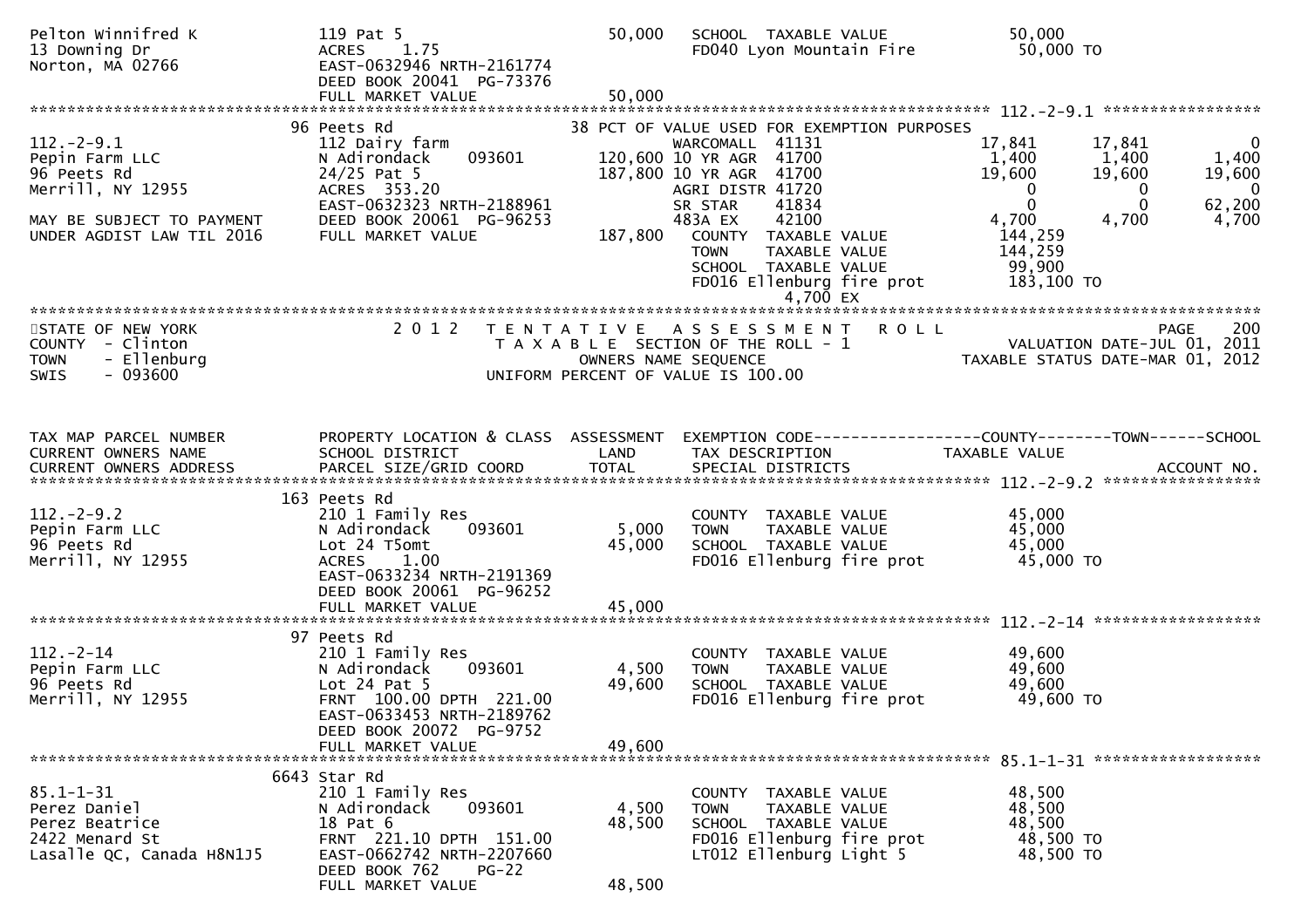| $155.2 - 1 - 14$                   | 124 Blanche Rd                                    |                      |                                                      |                                                                |
|------------------------------------|---------------------------------------------------|----------------------|------------------------------------------------------|----------------------------------------------------------------|
| Perrault Jean Paul                 | 260 Seasonal res<br>093601<br>N Adirondack        | 4,800                | COUNTY TAXABLE VALUE<br>TAXABLE VALUE<br><b>TOWN</b> | 10,000<br>10,000                                               |
| 85 Sycamore Rd                     | 119 Pat 5                                         | 10,000               | SCHOOL TAXABLE VALUE                                 | 10,000                                                         |
| Jersey City, NJ 07305              | FRNT 160.00 DPTH 215.00                           |                      | FD040 Lyon Mountain Fire                             | 10,000 TO                                                      |
|                                    | EAST-0633065 NRTH-2164283                         |                      |                                                      |                                                                |
|                                    | DEED BOOK 20112 PG-41295                          |                      |                                                      |                                                                |
|                                    | FULL MARKET VALUE                                 | 10,000               |                                                      |                                                                |
|                                    |                                                   |                      |                                                      |                                                                |
|                                    | 145 Gadway Rd                                     |                      |                                                      |                                                                |
| $155.1 - 1 - 1$<br>Perrigo James R | 260 Seasonal res - WTRFNT<br>093601               | 112,400              | COUNTY TAXABLE VALUE                                 | 145,000<br>145,000                                             |
| Perrigo Dona                       | N Adirondack<br>120 Pat 5                         | 145,000              | TAXABLE VALUE<br><b>TOWN</b><br>SCHOOL TAXABLE VALUE | 145,000                                                        |
| PO Box 55                          | FRNT 150.00 DPTH 231.00                           |                      | FD040 Lyon Mountain Fire                             | 145,000 TO                                                     |
| Burke, NY 12917                    | EAST-0626420 NRTH-2164628                         |                      | WD018 Chat lake water dist                           | 145,000 TO M                                                   |
|                                    | DEED BOOK 893<br><b>PG-64</b>                     |                      |                                                      |                                                                |
|                                    |                                                   |                      |                                                      |                                                                |
|                                    |                                                   |                      |                                                      |                                                                |
| STATE OF NEW YORK                  | 2 0 1 2                                           |                      | TENTATIVE ASSESSMENT<br><b>ROLL</b>                  | 201<br>PAGE                                                    |
| COUNTY - Clinton                   |                                                   |                      | T A X A B L E SECTION OF THE ROLL - 1                | VALUATION DATE-JUL 01, 2011                                    |
| - Ellenburg<br><b>TOWN</b>         |                                                   | OWNERS NAME SEQUENCE |                                                      | TAXABLE STATUS DATE-MAR 01, 2012                               |
| SWIS<br>- 093600                   |                                                   |                      | UNIFORM PERCENT OF VALUE IS 100.00                   |                                                                |
|                                    |                                                   |                      |                                                      |                                                                |
|                                    |                                                   |                      |                                                      |                                                                |
| TAX MAP PARCEL NUMBER              | PROPERTY LOCATION & CLASS ASSESSMENT              |                      |                                                      | EXEMPTION CODE------------------COUNTY--------TOWN------SCHOOL |
| CURRENT OWNERS NAME                | SCHOOL DISTRICT                                   | LAND                 | TAX DESCRIPTION                                      | TAXABLE VALUE                                                  |
| CURRENT OWNERS ADDRESS             |                                                   |                      |                                                      |                                                                |
|                                    |                                                   |                      |                                                      |                                                                |
| $82. - 1 - 12$                     | 7750 Star Rd                                      |                      |                                                      | 4,000                                                          |
| Perrin Michael                     | 312 Vac w/imprv<br>093601<br>N Adirondack         | 4,000                | COUNTY TAXABLE VALUE<br><b>TOWN</b><br>TAXABLE VALUE | 4,000                                                          |
| Moore Jason M                      | Lot $13$ Pat $5$                                  | 4,000                | SCHOOL TAXABLE VALUE                                 | 4,000                                                          |
| 7750 Star Rd                       | 90.00 DPTH 175.00<br><b>FRNT</b>                  |                      | FD016 Ellenburg fire prot                            | 4,000 TO                                                       |
| Ellenburg Center, NY 12934         | EAST-0636575 NRTH-2202483                         |                      |                                                      |                                                                |
|                                    | DEED BOOK 20082 PG-14813                          |                      |                                                      |                                                                |
|                                    |                                                   |                      |                                                      |                                                                |
|                                    |                                                   |                      |                                                      |                                                                |
|                                    | Baker Rd                                          |                      |                                                      |                                                                |
| $40. -1 - 14.2$                    | 270 Mfg housing                                   |                      | COUNTY TAXABLE VALUE                                 | 29,400                                                         |
| Perrin Michael M<br>606 Canaan Rd  | 093601<br>N Adirondack<br>Lot 41 T6omt            | 10,600<br>29,400     | TAXABLE VALUE<br><b>TOWN</b><br>SCHOOL TAXABLE VALUE | 29,400<br>29,400                                               |
| Ellenburg Depot, NY 12935          | ACRES 10.40                                       |                      | FD016 Ellenburg fire prot                            | 29,400 TO                                                      |
|                                    | EAST-0671658 NRTH-2226183                         |                      |                                                      |                                                                |
|                                    | DEED BOOK 20031 PG-61482                          |                      |                                                      |                                                                |
|                                    | FULL MARKET VALUE                                 | 29,400               |                                                      |                                                                |
|                                    |                                                   |                      |                                                      |                                                                |
|                                    | 78 Narrows Rd                                     |                      |                                                      |                                                                |
| $155.1 - 1 - 22$                   | 260 Seasonal res - WTRFNT                         |                      | COUNTY<br>TAXABLE VALUE                              | 194,000                                                        |
| Perrin Thomas W                    | N Adirondack<br>093601                            | 105,000              | TAXABLE VALUE<br><b>TOWN</b>                         | 194,000                                                        |
| Treggett Janice A<br>240 Burrs Rd  | Lot 101 Pat 5                                     | 194,000              | SCHOOL TAXABLE VALUE<br>FD040 Lyon Mountain Fire     | 194,000<br>194,000 TO                                          |
| Burlington, NJ 08016               | <b>ACRES</b><br>1.50<br>EAST-0625497 NRTH-2168005 |                      | WD018 Chat lake water dist                           | 194,000 ТО М                                                   |
|                                    | DEED BOOK 20051 PG-87800                          |                      |                                                      |                                                                |
|                                    | FULL MARKET VALUE                                 | 194,000              |                                                      |                                                                |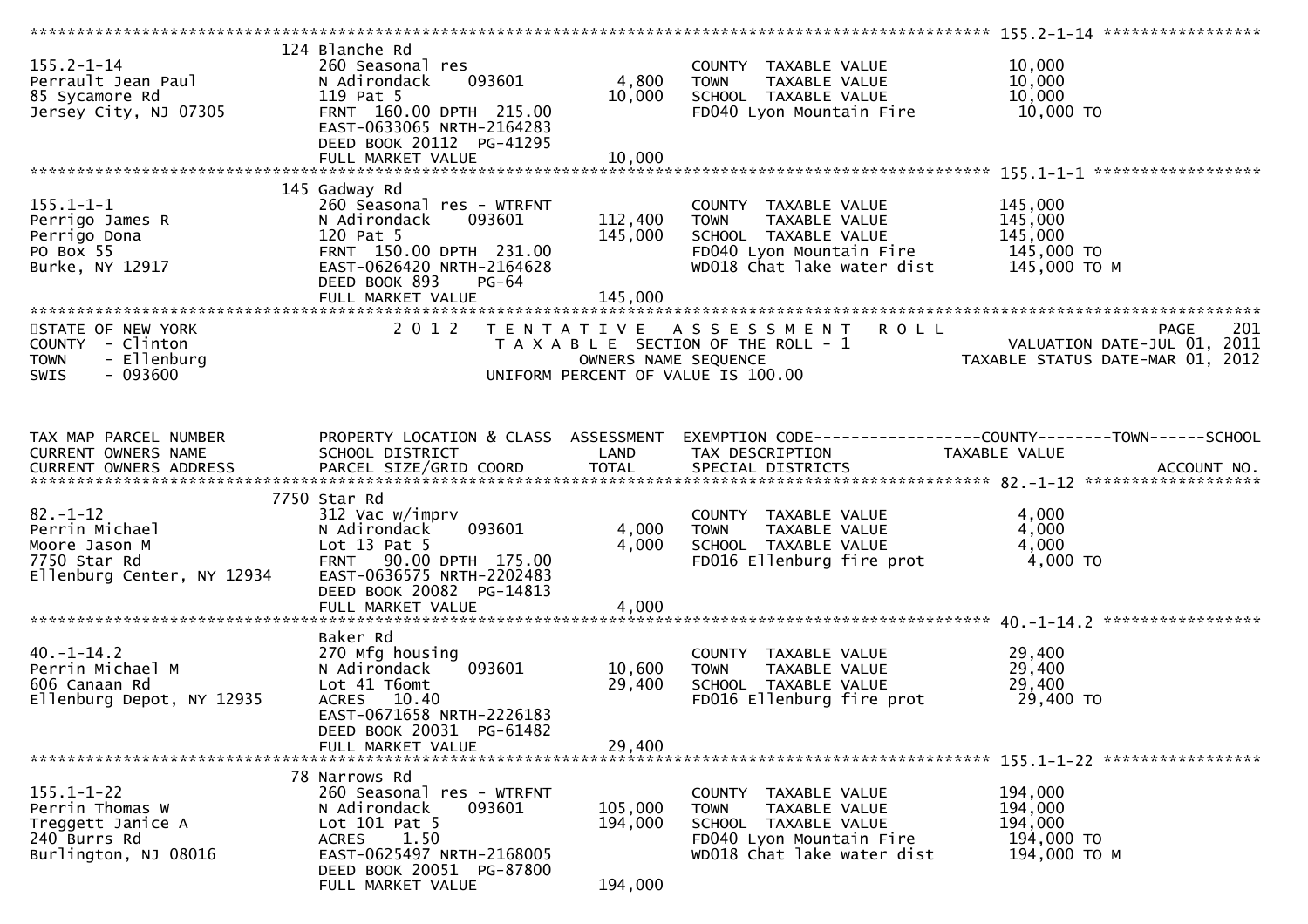|                                                                                                                |                                                                                                                                                                        |                            |                                                                                                                                                             | ************************** 82.-1-18.4 *******************                   |                            |                                  |
|----------------------------------------------------------------------------------------------------------------|------------------------------------------------------------------------------------------------------------------------------------------------------------------------|----------------------------|-------------------------------------------------------------------------------------------------------------------------------------------------------------|-----------------------------------------------------------------------------|----------------------------|----------------------------------|
| $82. - 1 - 18.4$<br>Perry Bernard J<br>Perry Laurie L<br>2 Brook Ln<br>Brainardsville, NY 12915                | Rvan Rd<br>321 Abandoned ag<br>N Adirondack<br>093601<br>Lot 12 T6omt<br>ACRES 10.50<br>EAST-0625720 NRTH-2202456<br>DEED BOOK 20051 PG-89775<br>FULL MARKET VALUE     | 10,900<br>10,900<br>10,900 | COUNTY TAXABLE VALUE<br>TAXABLE VALUE<br><b>TOWN</b><br>SCHOOL TAXABLE VALUE<br>FD016 Ellenburg fire prot                                                   | 10,900<br>10,900<br>10,900<br>10,900 то                                     |                            |                                  |
|                                                                                                                |                                                                                                                                                                        |                            |                                                                                                                                                             |                                                                             |                            |                                  |
|                                                                                                                | 5111 Rt 374                                                                                                                                                            |                            |                                                                                                                                                             |                                                                             |                            |                                  |
| $141.3 - 2 - 1$<br>Perry Kenneth J<br>Perry Rita<br>162 Lake St<br>Rouses Point, NY 12979                      | 260 Seasonal res - WTRFNT<br>093601<br>N Adirondack<br>Lot $101$ Pat 5<br>FRNT 80.00 DPTH 100.00<br>EAST-0625516 NRTH-2169340<br>DEED BOOK 20061 PG-94615              | 49,100<br>110,000          | COUNTY TAXABLE VALUE<br>TAXABLE VALUE<br><b>TOWN</b><br>SCHOOL TAXABLE VALUE<br>FD040 Lyon Mountain Fire<br>WD018 Chat lake water dist                      | 110,000<br>110,000<br>110,000<br>110,000 TO<br>110,000 ТО М                 |                            |                                  |
|                                                                                                                |                                                                                                                                                                        |                            |                                                                                                                                                             |                                                                             |                            |                                  |
| STATE OF NEW YORK<br>COUNTY - Clinton<br>- Ellenburg<br><b>TOWN</b><br><b>SWIS</b><br>- 093600                 | 2 0 1 2                                                                                                                                                                |                            | <b>ROLL</b><br>TENTATIVE ASSESSMENT<br>T A X A B L E SECTION OF THE ROLL - 1<br>OWNERS NAME SEQUENCE<br>UNIFORM PERCENT OF VALUE IS 100.00                  | VALUATION DATE-JUL 01, 2011<br>TAXABLE STATUS DATE-MAR 01, 2012             | <b>PAGE</b>                | 202                              |
| TAX MAP PARCEL NUMBER<br>CURRENT OWNERS NAME                                                                   | PROPERTY LOCATION & CLASS ASSESSMENT<br>SCHOOL DISTRICT                                                                                                                | LAND                       | TAX DESCRIPTION                                                                                                                                             | TAXABLE VALUE                                                               |                            |                                  |
|                                                                                                                | 171 West Hill Rd                                                                                                                                                       |                            |                                                                                                                                                             |                                                                             |                            |                                  |
| $98. - 1 - 18$<br>Peryea Everett<br>171 West Hill Rd<br>Ellenburg Center, NY 12934                             | 210 1 Family Res<br>093601<br>N Adirondack<br>12 Pat 5<br>1.10<br><b>ACRES</b><br>EAST-0645503 NRTH-2197317<br>DEED BOOK 564<br>$PG-511$                               | 5,000<br>75,900            | 41854<br>RES STAR<br>COUNTY TAXABLE VALUE<br>TAXABLE VALUE<br><b>TOWN</b><br>SCHOOL TAXABLE VALUE<br>FD014 EllenCtr fire #15                                | $\mathbf{0}$<br>75,900<br>75,900<br>45,900<br>75,900 TO                     | $\mathbf 0$                | 30,000                           |
|                                                                                                                | FULL MARKET VALUE                                                                                                                                                      | 75,900                     |                                                                                                                                                             |                                                                             |                            |                                  |
|                                                                                                                |                                                                                                                                                                        |                            |                                                                                                                                                             |                                                                             |                            |                                  |
| $98. - 1 - 17$<br>Peryea Life Estate Lena M<br>Smith Marie J<br>161 West Hill Rd<br>Ellenburg Center, NY 12934 | 161 West Hill Rd<br>270 Mfg housing<br>093601<br>N Adirondack<br>FRNT 150.00 DPTH 217.00<br>EAST-0645694 NRTH-2197347<br>DEED BOOK 20082 PG-14870<br>FULL MARKET VALUE | 24,000                     | WARCOMALL 41131<br>4,800 AGED - ALL 41800<br>24,000 SR STAR<br>41834<br>COUNTY TAXABLE VALUE<br><b>TOWN</b><br>TAXABLE VALUE<br>SCHOOL TAXABLE VALUE        | 6,000<br>9,000<br>$\overline{0}$<br>9,000<br>9,000<br>$\mathbf 0$           | 6,000<br>9,000<br>$\Omega$ | $\mathbf{0}$<br>12,000<br>12,000 |
|                                                                                                                |                                                                                                                                                                        |                            | FD014 EllenCtr fire #15                                                                                                                                     | 24,000 TO                                                                   |                            |                                  |
|                                                                                                                |                                                                                                                                                                        |                            |                                                                                                                                                             |                                                                             |                            |                                  |
| $155.4 - 1 - 7$<br>Petrashune Glen A<br>PO Box 65<br>Brainardsville, NY 12915                                  | 29 Youngs Rd<br>210 1 Family Res - WTRFNT<br>N Adirondack<br>093601<br>119 Pat 5<br>FRNT 77.00 DPTH 430.00<br>EAST-0633516 NRTH-2160646<br>DEED BOOK 20102 PG-34427    | 125,000<br>185,900         | 41854<br>RES STAR<br>COUNTY TAXABLE VALUE<br>TAXABLE VALUE<br><b>TOWN</b><br>SCHOOL TAXABLE VALUE<br>FD040 Lyon Mountain Fire<br>WD018 Chat lake water dist | $\mathbf{0}$<br>185,900<br>185,900<br>155,900<br>185,900 TO<br>137,603 TO M | $\mathbf{0}$               | 30,000                           |
|                                                                                                                | FULL MARKET VALUE                                                                                                                                                      | 185,900                    |                                                                                                                                                             |                                                                             |                            |                                  |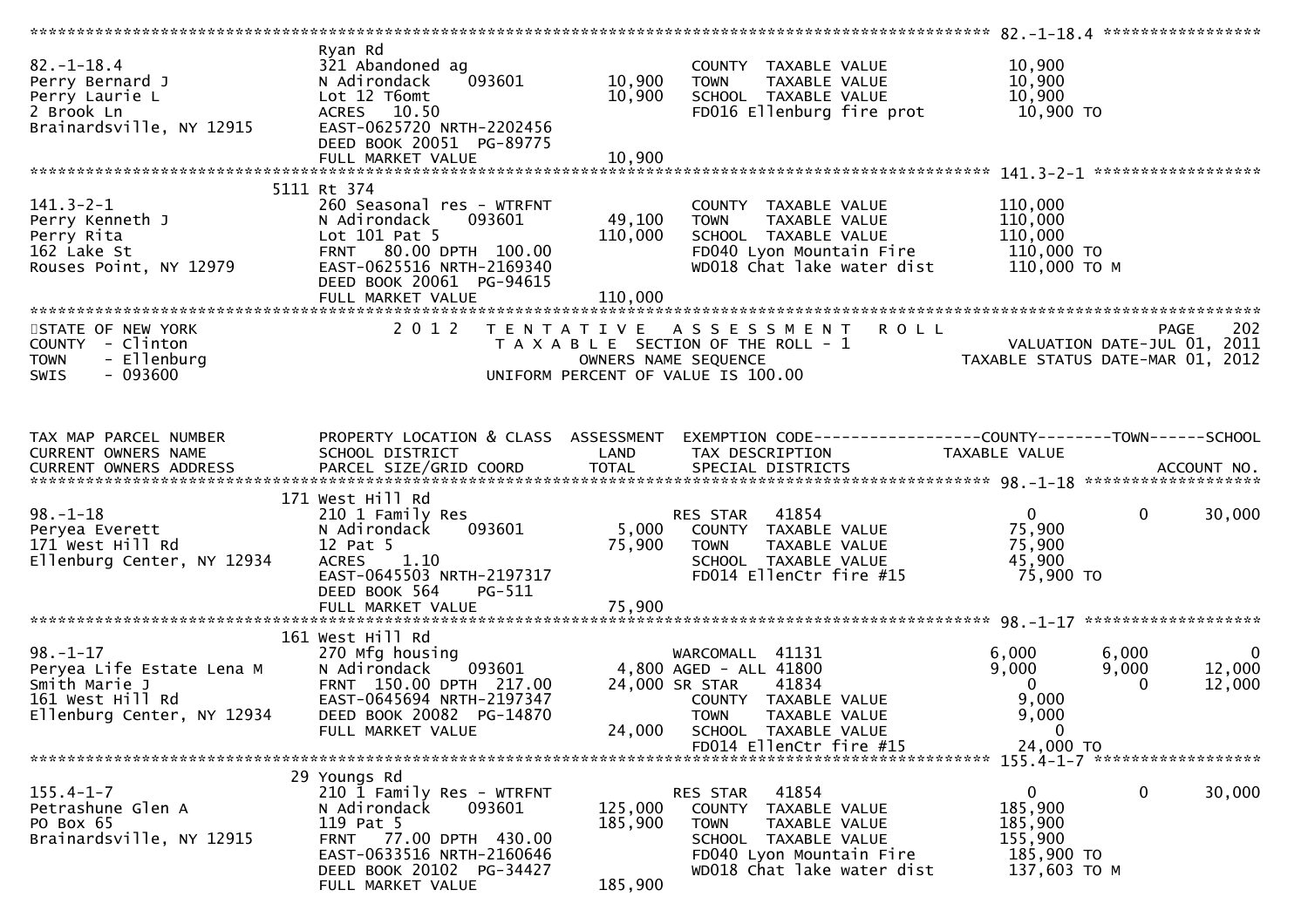|                                                                                             | West Hill Rd                                  |         |                                                                |                                                                 | lease 2015           |
|---------------------------------------------------------------------------------------------|-----------------------------------------------|---------|----------------------------------------------------------------|-----------------------------------------------------------------|----------------------|
| $111. - 1 - 4.1$                                                                            | 260 Seasonal res                              |         | OS AG DIST 41730                                               | $\mathbf{0}$                                                    | $\Omega$<br>$\Omega$ |
| Petrashune Glenn A                                                                          | 093601<br>N Adirondack                        | 59,800  | COUNTY TAXABLE VALUE                                           | 64,800                                                          |                      |
| PO Box 65                                                                                   | Lot 21 T5omt                                  | 64,800  | TAXABLE VALUE<br>TOWN                                          | 64,800                                                          |                      |
| Brainardsville, NY 12915                                                                    | ACRES 209.20                                  |         | SCHOOL TAXABLE VALUE                                           | 64,800                                                          |                      |
|                                                                                             | EAST-0621191 NRTH-2188298                     |         | FD016 Ellenburg fire prot                                      | 64,800 TO                                                       |                      |
| MAY BE SUBJECT TO PAYMENT                                                                   | DEED BOOK 99001 PG-15857                      |         |                                                                |                                                                 |                      |
|                                                                                             |                                               |         |                                                                |                                                                 |                      |
|                                                                                             |                                               |         |                                                                |                                                                 |                      |
|                                                                                             |                                               |         |                                                                |                                                                 |                      |
|                                                                                             | 128 Lake Roxanne Rd                           |         |                                                                |                                                                 |                      |
| $71.3 - 3 - 10$                                                                             | 210 1 Family Res                              |         | COUNTY TAXABLE VALUE                                           | 163,000                                                         |                      |
| Petrecca Giovanni                                                                           | N Adirondack<br>093601                        | 13,600  | TAXABLE VALUE<br><b>TOWN</b>                                   | 163,000                                                         |                      |
| Bucca Lucia                                                                                 | 20 Pat 6 Lot 10                               | 163,000 | SCHOOL TAXABLE VALUE                                           | 163,000                                                         |                      |
| 4665 rue Volta                                                                              | Sunset Shores Lot 10                          |         | FD002 EllenDpt fire 21                                         | 163,000 TO                                                      |                      |
| Saint Leonard QC, Canada                                                                    | FRNT 133.70 DPTH 190.00                       |         | $LT011$ Ellenburg Light 21                                     | 163,000 TO                                                      |                      |
| H1R3Y3                                                                                      | EAST-0673080 NRTH-2210507                     |         |                                                                |                                                                 |                      |
|                                                                                             | DEED BOOK 20072 PG-10167                      |         |                                                                |                                                                 |                      |
|                                                                                             | FULL MARKET VALUE                             | 163,000 |                                                                |                                                                 |                      |
|                                                                                             |                                               |         |                                                                |                                                                 |                      |
| STATE OF NEW YORK                                                                           | 2 0 1 2                                       |         | <b>ROLL</b><br>TENTATIVE ASSESSMENT                            |                                                                 | 203<br>PAGE          |
| COUNTY - Clinton                                                                            |                                               |         | T A X A B L E SECTION OF THE ROLL - 1                          |                                                                 |                      |
| - Ellenburg<br><b>TOWN</b>                                                                  |                                               |         | OWNERS NAME SEQUENCE                                           | VALUATION DATE-JUL 01, 2011<br>TAXABLE STATUS DATE-MAR 01, 2012 |                      |
| $-093600$<br>SWIS                                                                           |                                               |         | UNIFORM PERCENT OF VALUE IS 100.00                             |                                                                 |                      |
|                                                                                             |                                               |         |                                                                |                                                                 |                      |
|                                                                                             |                                               |         |                                                                |                                                                 |                      |
|                                                                                             |                                               |         |                                                                |                                                                 |                      |
| TAX MAP PARCEL NUMBER                                                                       | PROPERTY LOCATION & CLASS ASSESSMENT          |         | EXEMPTION CODE------------------COUNTY--------TOWN------SCHOOL |                                                                 |                      |
| CURRENT OWNERS NAME                                                                         | SCHOOL DISTRICT                               | LAND    | TAX DESCRIPTION                                                | TAXABLE VALUE                                                   |                      |
|                                                                                             |                                               |         |                                                                |                                                                 |                      |
|                                                                                             |                                               |         |                                                                |                                                                 |                      |
|                                                                                             | Cold Springs Rd                               |         |                                                                |                                                                 |                      |
| $85. - 2 - 2.1$                                                                             |                                               |         |                                                                |                                                                 |                      |
|                                                                                             |                                               |         |                                                                |                                                                 |                      |
|                                                                                             | 323 Vacant rural                              |         | COUNTY TAXABLE VALUE                                           | 13,100                                                          |                      |
| Petrecca Giovanni                                                                           | 093601<br>N Adirondack                        | 13,100  | <b>TOWN</b><br>TAXABLE VALUE                                   | 13,100                                                          |                      |
| Bucca Lucia                                                                                 | ACRES 16.80                                   | 13,100  | SCHOOL TAXABLE VALUE                                           | 13,100                                                          |                      |
| 128 Lake Roxanne Rd                                                                         | EAST-0667437 NRTH-2209686                     |         | FD016 Ellenburg fire prot                                      | 13,100 TO                                                       |                      |
| Ellenburg Depot, NY 12935                                                                   | DEED BOOK 20102 PG-34279                      |         |                                                                |                                                                 |                      |
|                                                                                             | FULL MARKET VALUE                             | 13,100  |                                                                |                                                                 |                      |
|                                                                                             |                                               |         |                                                                |                                                                 |                      |
|                                                                                             | 6113 Military Tpke                            |         |                                                                |                                                                 |                      |
| $86. - 1 - 14.2$                                                                            | 210 1 Family Res                              |         | WARCOMALL 41131                                                | 16,750<br>16,750                                                | $\Omega$             |
| Pike Thomas R                                                                               | 093601<br>N Adirondack                        |         | 41854<br>4,700 RES STAR                                        | $\overline{0}$                                                  | 30,000<br>0          |
| Pike Debbie                                                                                 | Lot 1 T6omt                                   | 67,000  | COUNTY TAXABLE VALUE                                           | 50,250                                                          |                      |
|                                                                                             | FRNT 200.00 DPTH 165.00                       |         | <b>TOWN</b><br>TAXABLE VALUE                                   | 50,250                                                          |                      |
| onse Dessie<br>6113 Military Tpke<br>Fllenhurg Depot. NY 12935<br>Ellenburg Depot, NY 12935 | EAST-0674823 NRTH-2204929                     |         | SCHOOL TAXABLE VALUE                                           | 37,000                                                          |                      |
|                                                                                             | DEED BOOK 623<br>PG-180                       |         |                                                                |                                                                 |                      |
|                                                                                             |                                               | 67,000  | FD016 Ellenburg fire prot                                      | $67,000$ TO                                                     |                      |
|                                                                                             | FULL MARKET VALUE                             |         |                                                                |                                                                 |                      |
|                                                                                             |                                               |         |                                                                |                                                                 |                      |
|                                                                                             | Bradley Pond Rd                               |         |                                                                |                                                                 |                      |
| $99. - 2 - 27$                                                                              | 321 Abandoned ag                              |         | COUNTY TAXABLE VALUE                                           | 31,500                                                          |                      |
| Pilon Douglas E                                                                             | 093601<br>N Adirondack                        | 31,500  | TAXABLE VALUE<br><b>TOWN</b>                                   | 31,500                                                          |                      |
| Pilon Dennis E                                                                              | Lot $31$ Pat 5                                | 31,500  | SCHOOL TAXABLE VALUE                                           | 31,500                                                          |                      |
| 410 Ratta Rd                                                                                | ACRES 80.80                                   |         | FD014 EllenCtr fire #15                                        | 31,500 TO                                                       |                      |
| Chazy, NY 12921                                                                             | EAST-0648504 NRTH-2196499                     |         | LT010 Ellenburg Light 15                                       | 7,560 TO                                                        |                      |
|                                                                                             | DEED BOOK 20031 PG-59195<br>FULL MARKET VALUE | 31,500  |                                                                |                                                                 |                      |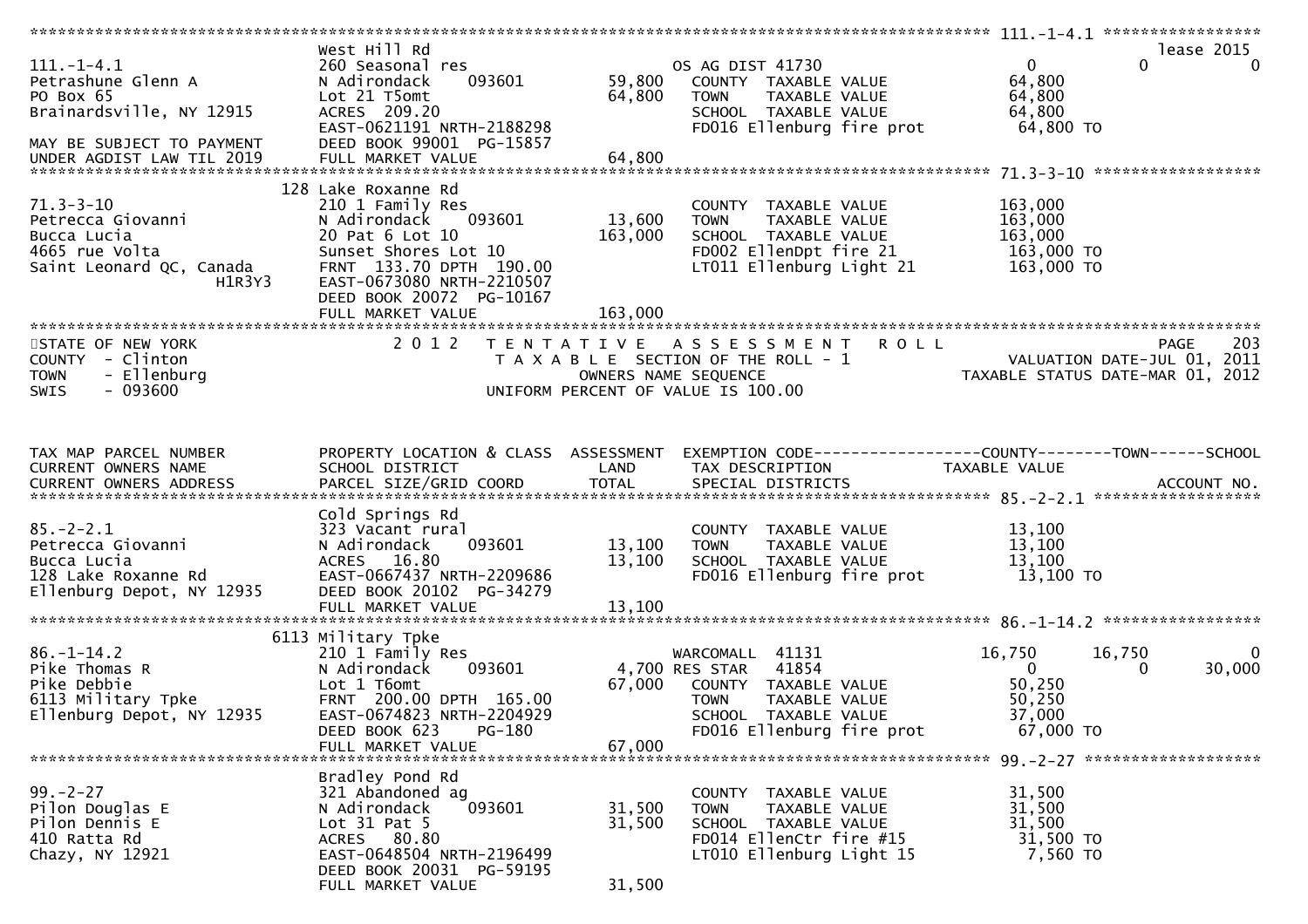| $155.4 - 1 - 5$<br>Pinedale Estates Inc<br>PO Box 258<br>Lyon Mt, NY 12952                      | 6/28 Pinedale Way<br>260 Seasonal res - WTRFNT<br>N Adirondack<br>093601<br>119 Pat 5<br>ACRES 11.60<br>EAST-0633822 NRTH-2160320<br>DEED BOOK 583<br>$PG-28$ | 219,400<br>535,000         | COUNTY TAXABLE VALUE<br>TAXABLE VALUE<br>TOWN<br>SCHOOL TAXABLE VALUE<br>FD040 Lyon Mountain Fire 535,000 TO<br>WD018 Chat lake water dist | 535,000<br>535,000<br>535,000<br>531,309 ТО М                               |                       |
|-------------------------------------------------------------------------------------------------|---------------------------------------------------------------------------------------------------------------------------------------------------------------|----------------------------|--------------------------------------------------------------------------------------------------------------------------------------------|-----------------------------------------------------------------------------|-----------------------|
|                                                                                                 |                                                                                                                                                               |                            |                                                                                                                                            |                                                                             |                       |
| $40. - 1 - 19$<br>Pion Rayo J<br>Pion Sharon L<br>1989 Kellogg Rd<br>St. Albans, NY 05478       | Bull Run Rd<br>323 Vacant rural<br>093601<br>N Adirondack<br>41 Pat 6<br>ACRES 40.00<br>EAST-0668993 NRTH-2229013<br>DEED BOOK 20112 PG-44132                 | 18,900<br>18,900           | COUNTY TAXABLE VALUE<br><b>TOWN</b><br>TAXABLE VALUE<br>SCHOOL TAXABLE VALUE<br>FD016 Ellenburg fire prot 18,900 TO                        | 18,900<br>18,900<br>18,900                                                  |                       |
| STATE OF NEW YORK<br>COUNTY - Clinton<br>- Ellenburg<br><b>TOWN</b><br>$-093600$<br><b>SWIS</b> |                                                                                                                                                               | OWNERS NAME SEQUENCE       | 2012 TENTATIVE ASSESSMENT ROLL<br>T A X A B L E SECTION OF THE ROLL - 1<br>UNIFORM PERCENT OF VALUE IS 100.00                              | PAGE 204<br>VALUATION DATE-JUL 01, 2011<br>TAXABLE STATIS DATE 110 01, 2011 |                       |
| TAX MAP PARCEL NUMBER<br>CURRENT OWNERS NAME                                                    | SCHOOL DISTRICT                                                                                                                                               | <b>Example 18 The LAND</b> | PROPERTY LOCATION & CLASS ASSESSMENT EXEMPTION CODE----------------COUNTY-------TOWN------SCHOOL<br>TAX DESCRIPTION                        | TAXABLE VALUE                                                               |                       |
| $69 - 2 - 4$<br>Pirilli Louis<br>Marino Dom<br>47 Sylvan Rd<br>Port Chester, NY 10573           | Rt 11<br>323 Vacant rural<br>093601<br>N Adirondack<br>17 Pat 6<br>ACRES 31.40<br>EAST-0655816 NRTH-2210228<br>DEED BOOK 564<br>PG-626                        | 17,800<br>17,800           | COUNTY TAXABLE VALUE<br><b>TOWN</b><br>TAXABLE VALUE<br>SCHOOL TAXABLE VALUE<br>FD016 Ellenburg fire prot                                  | 17,800<br>17,800<br>17,800<br>17,800 TO                                     |                       |
|                                                                                                 |                                                                                                                                                               |                            |                                                                                                                                            |                                                                             |                       |
| $155.1 - 2 - 16$<br>Pirofsky Jack<br>Pirofsky Patience<br>15 Iowa Cir<br>Plattsburgh, NY 12901  | 7 Norcross Way<br>210 1 Family Res - WTRFNT<br>N Adirondack<br>093601<br>Lot 101 Pat 5<br>1.20 BANK<br>080<br><b>ACRES</b><br>EAST-0626601 NRTH-2166822       | 126,500<br>276,500         | RES STAR 41854<br>COUNTY TAXABLE VALUE<br><b>TOWN</b><br>TAXABLE VALUE<br>SCHOOL TAXABLE VALUE<br>FD040 Lyon Mountain Fire                 | $\overline{0}$<br>276,500<br>276,500<br>246,500<br>276,500 TO               | $\mathbf 0$<br>30,000 |
|                                                                                                 | PG-135<br>DEED BOOK 919<br>FULL MARKET VALUE                                                                                                                  | 276,500                    | WD018 Chat lake water dist                                                                                                                 | 276,500 ТО М                                                                |                       |
|                                                                                                 |                                                                                                                                                               |                            |                                                                                                                                            |                                                                             |                       |
| $141. - 3 - 2$<br>Pitts Michael<br>Griffin Sandra<br>1570 Camel Hump Rd<br>Duxbury, VT 05676    | Bigelow Rd<br>312 Vac w/imprv<br>093601<br>N Adirondack<br>Lot 102 T5omt<br>ACRES 18.00<br>EAST-0631258 NRTH-2169567<br>DEED BOOK 20061 PG-91250              | 13,500<br>18,500           | COUNTY TAXABLE VALUE<br><b>TOWN</b><br>TAXABLE VALUE<br>SCHOOL TAXABLE VALUE<br>FD040 Lyon Mountain Fire                                   | 18,500<br>18,500<br>18,500<br>18,500 TO                                     |                       |
|                                                                                                 | FULL MARKET VALUE                                                                                                                                             | 18,500                     |                                                                                                                                            |                                                                             |                       |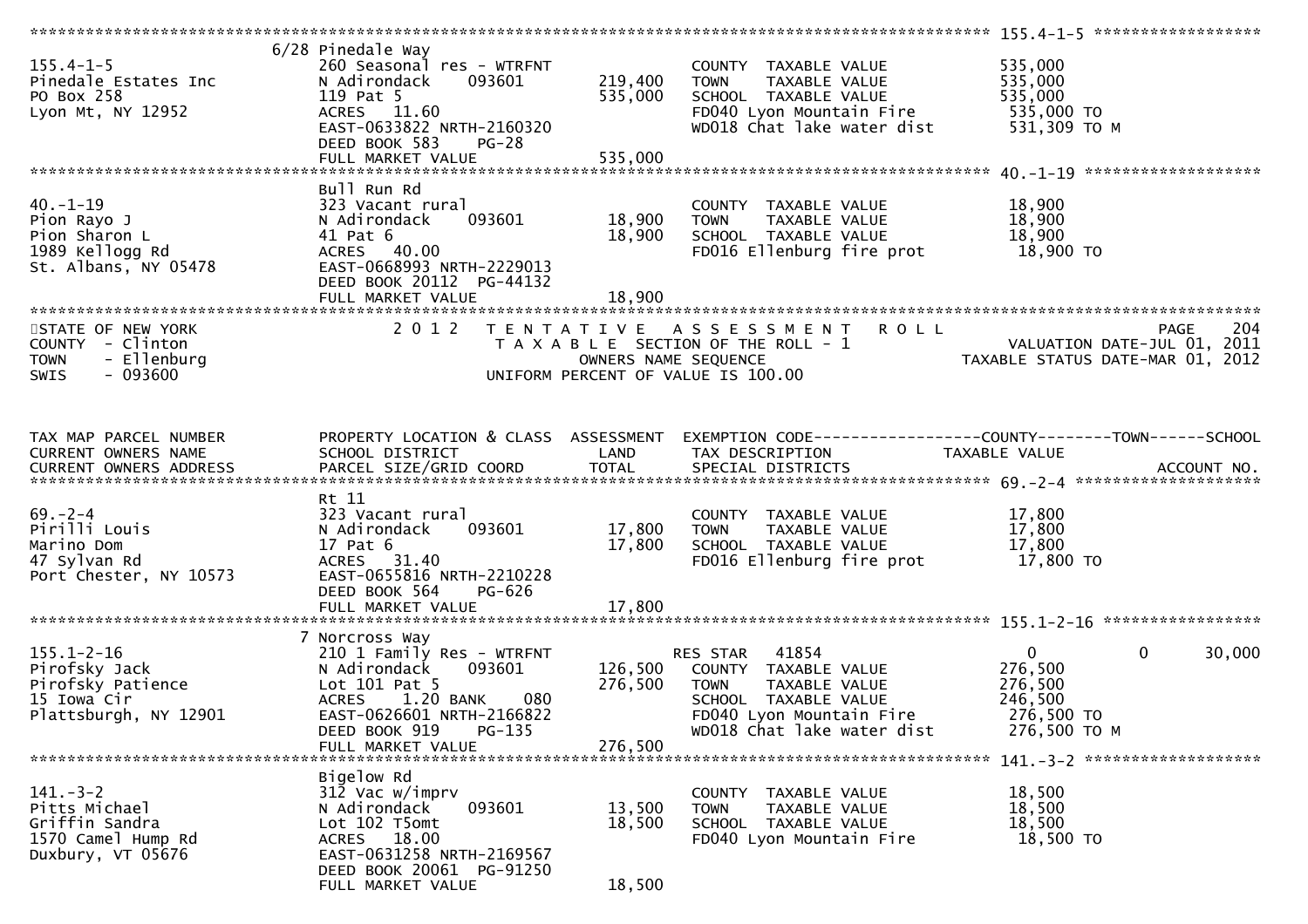| $85. - 2 - 2.2$<br>Pivetta Pamela D<br>PO Box 9<br>Ellenburg Depot, NY 12935                                    | 6466 Military Tpke<br>210 1 Family Res<br>093601<br>N Adirondack<br>Lot 19 T6omt<br>1.40 BANK<br>080<br><b>ACRES</b><br>EAST-0666769 NRTH-2208296<br>DEED BOOK 20112 PG-43637<br>FULL MARKET VALUE | 5,000<br>113,000<br>113,000 | 41854<br>RES STAR<br>COUNTY TAXABLE VALUE<br>TAXABLE VALUE<br><b>TOWN</b><br>SCHOOL TAXABLE VALUE<br>FD016 Ellenburg fire prot | $\mathbf{0}$<br>113,000<br>113,000<br>83,000<br>113,000 TO | 0<br>30,000                      |
|-----------------------------------------------------------------------------------------------------------------|----------------------------------------------------------------------------------------------------------------------------------------------------------------------------------------------------|-----------------------------|--------------------------------------------------------------------------------------------------------------------------------|------------------------------------------------------------|----------------------------------|
|                                                                                                                 |                                                                                                                                                                                                    |                             |                                                                                                                                |                                                            |                                  |
| $127. - 1 - 9$<br>Pless Tamara Marie<br>Pless Charles<br>Ivan B Pless<br>434 Lansdowne<br>Westmount, PQ, Canada | Sears Rd<br>910 Priv forest<br>093601<br>N Adirondack<br>Lot $68$ Pat $5$<br>ACRES 50.00<br>EAST-0645532 NRTH-2178469<br>DEED BOOK 20031 PG-64201                                                  | 22,100<br>22,100            | COUNTY TAXABLE VALUE<br>TAXABLE VALUE<br><b>TOWN</b><br>SCHOOL TAXABLE VALUE<br>FD016 Ellenburg fire prot                      | 22,100<br>22,100<br>22,100<br>22,100 TO                    |                                  |
| STATE OF NEW YORK                                                                                               | 2 0 1 2                                                                                                                                                                                            |                             | <b>ROLL</b><br>TENTATIVE ASSESSMENT                                                                                            |                                                            | 205<br>PAGE                      |
| COUNTY - Clinton<br>- Ellenburg<br><b>TOWN</b><br>SWIS<br>$-093600$                                             |                                                                                                                                                                                                    |                             | T A X A B L E SECTION OF THE ROLL - 1<br>OWNERS NAME SEQUENCE<br>UNIFORM PERCENT OF VALUE IS 100.00                            | VALUATION DATE-JUL 01, 2011                                | TAXABLE STATUS DATE-MAR 01, 2012 |
| TAX MAP PARCEL NUMBER                                                                                           | PROPERTY LOCATION & CLASS ASSESSMENT                                                                                                                                                               |                             |                                                                                                                                |                                                            |                                  |
| CURRENT OWNERS NAME                                                                                             | SCHOOL DISTRICT                                                                                                                                                                                    | LAND                        | TAX DESCRIPTION                                                                                                                | TAXABLE VALUE                                              |                                  |
|                                                                                                                 |                                                                                                                                                                                                    |                             |                                                                                                                                |                                                            |                                  |
|                                                                                                                 |                                                                                                                                                                                                    |                             |                                                                                                                                |                                                            |                                  |
|                                                                                                                 | 1131 Bradley Pond Rd                                                                                                                                                                               |                             |                                                                                                                                |                                                            |                                  |
| $127. - 1 - 10$                                                                                                 | 240 Rural res                                                                                                                                                                                      |                             | COUNTY TAXABLE VALUE                                                                                                           | 141,000                                                    |                                  |
| Pless Tamara Marie                                                                                              | 093601<br>N Adirondack                                                                                                                                                                             | 22,700                      | TAXABLE VALUE<br><b>TOWN</b>                                                                                                   | 141,000                                                    |                                  |
| Pless Charles                                                                                                   | 93 Pat 5                                                                                                                                                                                           | 141,000                     | SCHOOL TAXABLE VALUE                                                                                                           | 141,000                                                    |                                  |
| Ivan B Pless<br>434 Lansdowne                                                                                   | Title Deed 831/9<br>ACRES 59.00                                                                                                                                                                    |                             | FD016 Ellenburg fire prot                                                                                                      | 141,000 TO                                                 |                                  |
| Westmount, PQ, Canada                                                                                           | EAST-0645217 NRTH-2177424                                                                                                                                                                          |                             |                                                                                                                                |                                                            |                                  |
| H3Y 2V2                                                                                                         | DEED BOOK 20031 PG-64201                                                                                                                                                                           |                             |                                                                                                                                |                                                            |                                  |
|                                                                                                                 | FULL MARKET VALUE                                                                                                                                                                                  | 141,000                     |                                                                                                                                |                                                            |                                  |
|                                                                                                                 |                                                                                                                                                                                                    |                             |                                                                                                                                |                                                            |                                  |
| $114.-1-6.1$                                                                                                    | 1064 Smith Rd<br>240 Rural res                                                                                                                                                                     |                             | 41854<br>RES STAR                                                                                                              | $\mathbf{0}$                                               | $\mathbf 0$<br>30,000            |
| Poirer Jessica C                                                                                                | 093601<br>N Adirondack                                                                                                                                                                             | 11,900                      | COUNTY TAXABLE VALUE                                                                                                           | 103,400                                                    |                                  |
| 1064 Smith Rd                                                                                                   | $23/24$ Pat 5                                                                                                                                                                                      | 103,400                     | <b>TOWN</b><br><b>TAXABLE VALUE</b>                                                                                            | 103,400                                                    |                                  |
| Ellenburg Center, NY 12934                                                                                      | 12.40 BANK<br>080<br><b>ACRES</b>                                                                                                                                                                  |                             | SCHOOL TAXABLE VALUE                                                                                                           | 73,400                                                     |                                  |
|                                                                                                                 | EAST-0657229 NRTH-2193217                                                                                                                                                                          |                             | FD016 Ellenburg fire prot                                                                                                      | 103,400 TO                                                 |                                  |
|                                                                                                                 | DEED BOOK 20061 PG-98578<br>FULL MARKET VALUE                                                                                                                                                      |                             |                                                                                                                                |                                                            |                                  |
| *******************************                                                                                 |                                                                                                                                                                                                    | 103,400                     |                                                                                                                                |                                                            |                                  |
|                                                                                                                 | 1016 Smith Rd                                                                                                                                                                                      |                             | 79 PCT OF VALUE USED FOR EXEMPTION PURPOSES                                                                                    |                                                            |                                  |
| $114.-1-6.2$                                                                                                    | 240 Rural res                                                                                                                                                                                      |                             | WARNONALL 41121                                                                                                                | 26,900                                                     | 26,900<br>$\mathbf{0}$           |
| Poirier Leo P                                                                                                   | 093601<br>N Adirondack                                                                                                                                                                             |                             | 41854<br>52,400 RES STAR                                                                                                       | 0                                                          | 30,000<br>0                      |
| Poirier Roseline<br>1016 Smith Rd                                                                               | $23/24$ Pat 5<br>ACRES 173.10                                                                                                                                                                      | 227,000                     | COUNTY<br>TAXABLE VALUE<br><b>TOWN</b><br>TAXABLE VALUE                                                                        | 200,100<br>200,100                                         |                                  |
| Ellenburg Center, NY 12934                                                                                      | EAST-0657741 NRTH-2191898<br>DEED BOOK 20061 PG-96223                                                                                                                                              |                             | SCHOOL TAXABLE VALUE<br>FD016 Ellenburg fire prot                                                                              | 197,000<br>227,000 TO                                      |                                  |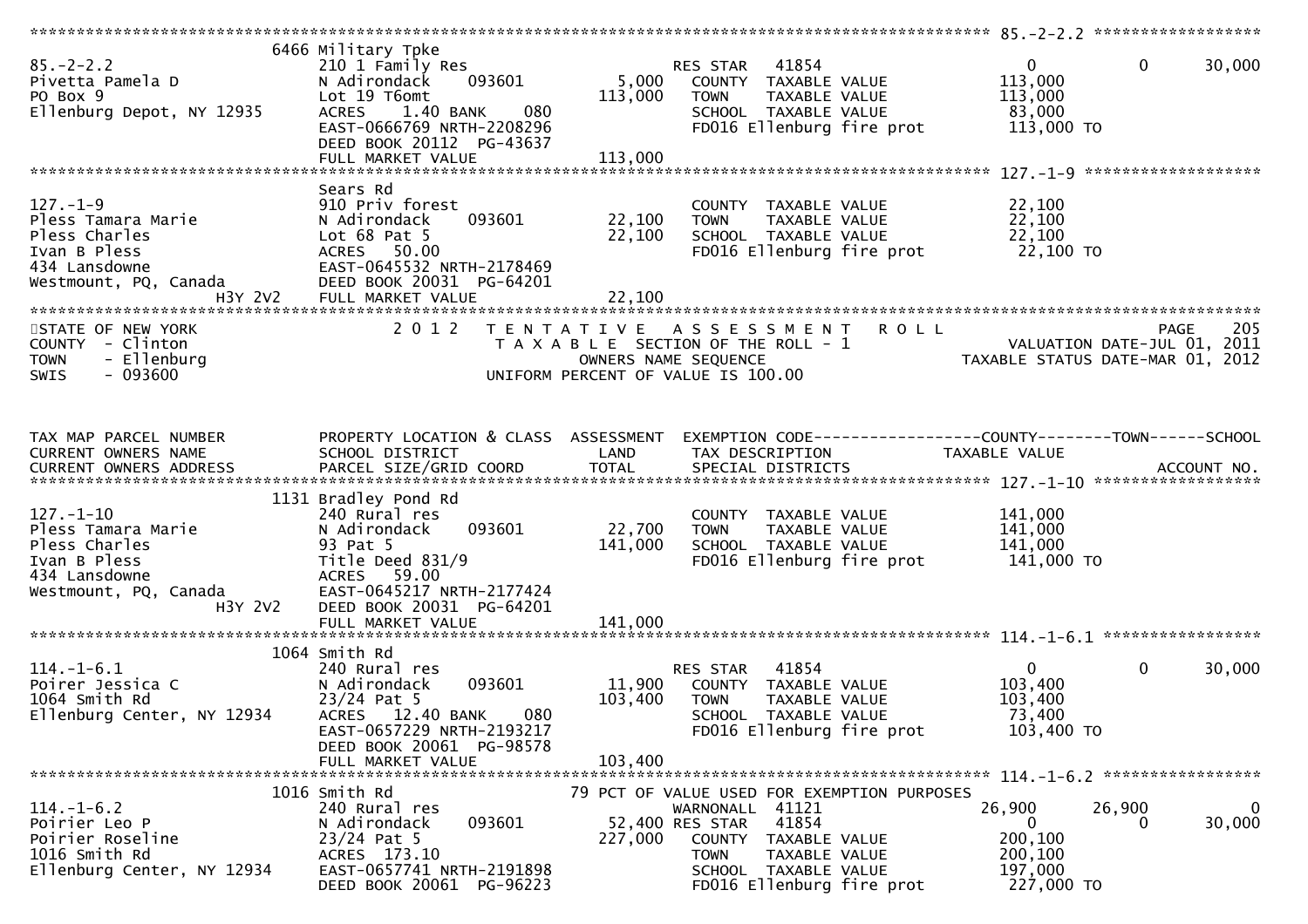|                                                                                                             | FULL MARKET VALUE                                                                                                                                                              | 227,000                    |                                                                                                                                                        |                                                                       |                                                                                       |
|-------------------------------------------------------------------------------------------------------------|--------------------------------------------------------------------------------------------------------------------------------------------------------------------------------|----------------------------|--------------------------------------------------------------------------------------------------------------------------------------------------------|-----------------------------------------------------------------------|---------------------------------------------------------------------------------------|
| $155.2 - 1 - 8$<br>Poitras Allen<br>152 Blanche Rd<br>Merrill, NY 12955                                     | 152 Blanche Rd<br>210 1 Family Res<br>093601<br>N Adirondack<br>119 Pat 5<br>1.00<br><b>ACRES</b><br>EAST-0633272 NRTH-2164949<br>DEED BOOK 628<br>PG-132<br>FULL MARKET VALUE | 5,000<br>6,000<br>6,000    | COUNTY TAXABLE VALUE<br>TAXABLE VALUE<br><b>TOWN</b><br>SCHOOL TAXABLE VALUE<br>FD040 Lyon Mountain Fire                                               | 6,000<br>6,000<br>6,000<br>$6,000$ TO                                 |                                                                                       |
|                                                                                                             | 156 Blanche Rd                                                                                                                                                                 |                            |                                                                                                                                                        |                                                                       |                                                                                       |
| $155.2 - 1 - 7$<br>Poitras Life Tenant Marcella J N Adirondack<br>156 Blanche Rd<br>Merrill, NY 12955       | 210 1 Family Res<br>093601<br>119 Pat 5<br><b>ACRES</b><br>1.00<br>EAST-0633292 NRTH-2165060<br>DEED BOOK 20092 PG-24257<br>FULL MARKET VALUE                                  | 43,000<br>43,000           | AGED - ALL 41800<br>5,000 SR STAR<br>41834<br>COUNTY TAXABLE VALUE<br><b>TOWN</b><br>TAXABLE VALUE<br>SCHOOL TAXABLE VALUE<br>FD040 Lyon Mountain Fire | 21,500<br>$\overline{0}$<br>21,500<br>21,500<br>$\Omega$<br>43,000 TO | 21,500<br>21,500<br>0<br>21,500                                                       |
|                                                                                                             |                                                                                                                                                                                |                            |                                                                                                                                                        |                                                                       |                                                                                       |
| STATE OF NEW YORK<br>COUNTY - Clinton<br>- Ellenburg<br><b>TOWN</b><br>$-093600$<br><b>SWIS</b>             | 2 0 1 2                                                                                                                                                                        | T E N T A T I V E          | <b>ROLL</b><br>A S S E S S M E N T<br>T A X A B L E SECTION OF THE ROLL - 1<br>OWNERS NAME SEQUENCE<br>UNIFORM PERCENT OF VALUE IS 100.00              |                                                                       | 206<br><b>PAGE</b><br>VALUATION DATE-JUL 01, 2011<br>TAXABLE STATUS DATE-MAR 01, 2012 |
| TAX MAP PARCEL NUMBER                                                                                       | PROPERTY LOCATION & CLASS ASSESSMENT                                                                                                                                           |                            | EXEMPTION CODE-----------------COUNTY-------TOWN------SCHOOL                                                                                           |                                                                       |                                                                                       |
| CURRENT OWNERS NAME                                                                                         | SCHOOL DISTRICT                                                                                                                                                                | LAND                       | TAX DESCRIPTION                                                                                                                                        | TAXABLE VALUE                                                         |                                                                                       |
| $128. - 1 - 9$<br>Poitras Robert<br>Poitras Mary T<br>1152 Bradley Pond Rd<br>Ellenburg Center, NY 12934    | Bradley Pond Rd<br>910 Priv forest<br>093601<br>N Adirondack<br>93/96 Pat 5<br>ACRES 66.50<br>EAST-0647290 NRTH-2178319<br>DEED BOOK 20051 PG-87400<br>FULL MARKET VALUE       | 24,800<br>24,800<br>24,800 | COUNTY TAXABLE VALUE<br>TAXABLE VALUE<br><b>TOWN</b><br>SCHOOL TAXABLE VALUE<br>FD016 Ellenburg fire prot                                              | 24,800<br>24,800<br>24,800<br>24,800 TO                               |                                                                                       |
|                                                                                                             |                                                                                                                                                                                |                            |                                                                                                                                                        |                                                                       |                                                                                       |
| $142. - 1 - 9$<br>Poitras Robert<br>Poitras Mary<br>1152 Bradley Pond Rd<br>Ellenburg Center, NY 12934      | Bradley Pond Rd<br>321 Abandoned ag<br>N Adirondack<br>093601<br>Lot $93$ Pat T-5<br>ACRES 36.70<br>EAST-0645184 NRTH-2176723                                                  | 18,500<br>18,500           | COUNTY TAXABLE VALUE<br>TAXABLE VALUE<br><b>TOWN</b><br>SCHOOL TAXABLE VALUE<br>FD016 Ellenburg fire prot                                              | 18,500<br>18,500<br>18,500<br>18,500 TO                               |                                                                                       |
|                                                                                                             | DEED BOOK 908<br>$PG-223$<br>FULL MARKET VALUE                                                                                                                                 | 18,500                     |                                                                                                                                                        |                                                                       |                                                                                       |
|                                                                                                             |                                                                                                                                                                                |                            |                                                                                                                                                        |                                                                       |                                                                                       |
| $142. - 1 - 16$<br>Poitras Robert J<br>Poitras Mary T<br>1152 Bradley Pond Rd<br>Ellenburg Center, NY 12934 | 1152 Bradley Pond Rd<br>240 Rural res<br>N Adirondack<br>093601<br>93/96 Pat 5<br>ACRES 38.50<br>EAST-0647175 NRTH-2175824<br>DEED BOOK 762<br>PG-299                          | 18,700<br>99,000           | 41854<br>RES STAR<br>COUNTY TAXABLE VALUE<br><b>TOWN</b><br>TAXABLE VALUE<br>SCHOOL TAXABLE VALUE<br>FD016 Ellenburg fire prot                         | $\overline{0}$<br>99,000<br>99,000<br>69,000<br>99,000 TO             | $\mathbf 0$<br>30,000                                                                 |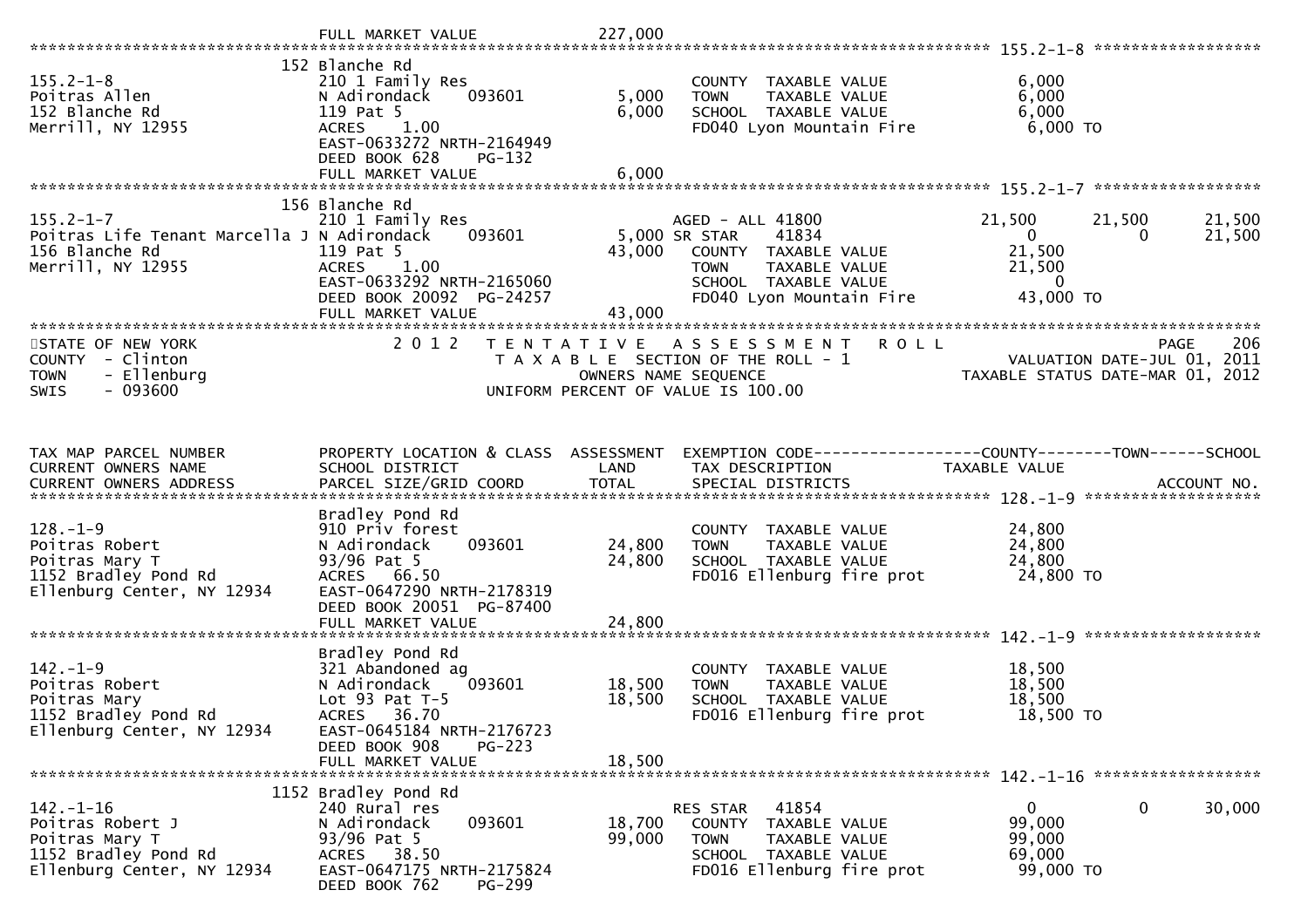|                                                        | Star Rd                                  |                  |                                                             |                                                                |
|--------------------------------------------------------|------------------------------------------|------------------|-------------------------------------------------------------|----------------------------------------------------------------|
| $84. - 2 - 5$                                          | $314$ Rural vac<10                       |                  | COUNTY TAXABLE VALUE                                        | 6,200                                                          |
| Polletta Joseph                                        | N Adirondack<br>093601                   | 6,200            | TAXABLE VALUE<br><b>TOWN</b>                                | 6,200                                                          |
| 104 North St Apt 705<br>Stamford, CT 06902             | Survey Bk 22 Pg 78 Lot 5<br>ACRES 3.06   | 6,200            | SCHOOL TAXABLE VALUE<br>FD016 Ellenburg fire prot           | 6,200<br>$6,200$ TO                                            |
|                                                        | EAST-0654398 NRTH-2206369                |                  |                                                             |                                                                |
|                                                        | DEED BOOK 20082 PG-14353                 |                  |                                                             |                                                                |
|                                                        | FULL MARKET VALUE                        | 6,200            |                                                             |                                                                |
|                                                        | 5816 Rt 11                               |                  |                                                             |                                                                |
| $84. - 1 - 7.11$                                       | 240 Rural res                            |                  | 41834<br>SR STAR                                            | $\overline{0}$<br>$\mathbf{0}$<br>62,200                       |
| Polletta Vittorio                                      | 093601<br>N Adirondack                   | 16,300           | COUNTY TAXABLE VALUE                                        | 114,000                                                        |
| 5816 Rt 11<br>Ellenburg Center, NY 12934               | 17 Pat 6<br>ACRES 26.40                  | 114,000          | <b>TOWN</b><br>TAXABLE VALUE<br>SCHOOL TAXABLE VALUE        | 114,000<br>51,800                                              |
|                                                        | EAST-0656671 NRTH-2210180                |                  | FD016 Ellenburg fire prot                                   | 114,000 TO                                                     |
|                                                        | DEED BOOK 555<br>PG-1097                 |                  |                                                             |                                                                |
|                                                        | FULL MARKET VALUE                        | 114,000          |                                                             |                                                                |
| STATE OF NEW YORK                                      | 2 0 1 2                                  |                  | TENTATIVE ASSESSMENT<br><b>ROLL</b>                         | 207<br><b>PAGE</b>                                             |
| COUNTY - Clinton                                       |                                          |                  | T A X A B L E SECTION OF THE ROLL - 1                       | VALUATION DATE-JUL 01, 2011                                    |
| <b>TOWN</b><br>- Ellenburg<br>$-093600$<br><b>SWIS</b> |                                          |                  | OWNERS NAME SEQUENCE<br>UNIFORM PERCENT OF VALUE IS 100.00  | TAXABLE STATUS DATE-MAR 01, 2012                               |
|                                                        |                                          |                  |                                                             |                                                                |
|                                                        |                                          |                  |                                                             |                                                                |
| TAX MAP PARCEL NUMBER                                  | PROPERTY LOCATION & CLASS ASSESSMENT     |                  |                                                             | EXEMPTION CODE------------------COUNTY--------TOWN------SCHOOL |
| CURRENT OWNERS NAME                                    | SCHOOL DISTRICT                          | LAND             | TAX DESCRIPTION                                             | TAXABLE VALUE                                                  |
|                                                        |                                          |                  |                                                             |                                                                |
|                                                        | 802/804 Smith Rd                         |                  |                                                             |                                                                |
| $115. - 1 - 6.2$                                       | 240 Rural res                            |                  | RES STAR 41854                                              | $\mathbf 0$<br>$\mathbf{0}$<br>30,000                          |
| Post Life Estate Michael                               | 093601<br>N Adirondack                   | 25,900           | COUNTY TAXABLE VALUE                                        | 71,000                                                         |
| Post Life Estate Caroline<br>802 Smith Rd              | Lots 46, 47, 34 & 35 T5om<br>ACRES 95.90 | 71,000           | TAXABLE VALUE<br><b>TOWN</b><br>SCHOOL TAXABLE VALUE        | 71,000<br>41,000                                               |
| Ellenburg Center, NY 12934                             | EAST-0661751 NRTH-2191641                |                  | FD016 Ellenburg fire prot                                   | 71,000 TO                                                      |
|                                                        | DEED BOOK 20041 PG-69656                 |                  |                                                             |                                                                |
|                                                        | FULL MARKET VALUE                        | 71,000           |                                                             |                                                                |
|                                                        | Smith Rd                                 |                  |                                                             |                                                                |
| $115. - 1 - 6.1$                                       | 321 Abandoned ag                         |                  | COUNTY TAXABLE VALUE                                        | 21,000                                                         |
| Post Michael R Jr                                      | N Adirondack<br>093601                   | 21,000           | TAXABLE VALUE<br><b>TOWN</b>                                | 21,000                                                         |
| 802 Smith Rd<br>Ellenburg Center, NY 12934             | 46 Pat 5<br>ACRES 57.20                  | 21,000           | SCHOOL TAXABLE VALUE<br>FD016 Ellenburg fire prot           | 21,000<br>21,000 TO                                            |
|                                                        | EAST-0661755 NRTH-2189300                |                  |                                                             |                                                                |
|                                                        | DEED BOOK 20001 PG-19574                 |                  |                                                             |                                                                |
|                                                        | FULL MARKET VALUE                        | 21,000           |                                                             |                                                                |
|                                                        | Smith Rd                                 |                  |                                                             |                                                                |
| $115. - 1 - 7$                                         | 321 Abandoned ag                         |                  | COUNTY TAXABLE VALUE                                        | 18,500                                                         |
| Post Michael R Jr<br>802 Smith Rd                      | 093601<br>N Adirondack<br>45 Pat 5       | 18,500<br>18,500 | <b>TAXABLE VALUE</b><br><b>TOWN</b><br>SCHOOL TAXABLE VALUE | 18,500<br>18,500                                               |
| Ellenburg Center, NY 12934                             | ACRES 37.00                              |                  | FD016 Ellenburg fire prot                                   | 18,500 TO                                                      |
|                                                        | EAST-0663790 NRTH-2189538                |                  |                                                             |                                                                |
|                                                        | DEED BOOK 20001 PG-23769                 |                  |                                                             |                                                                |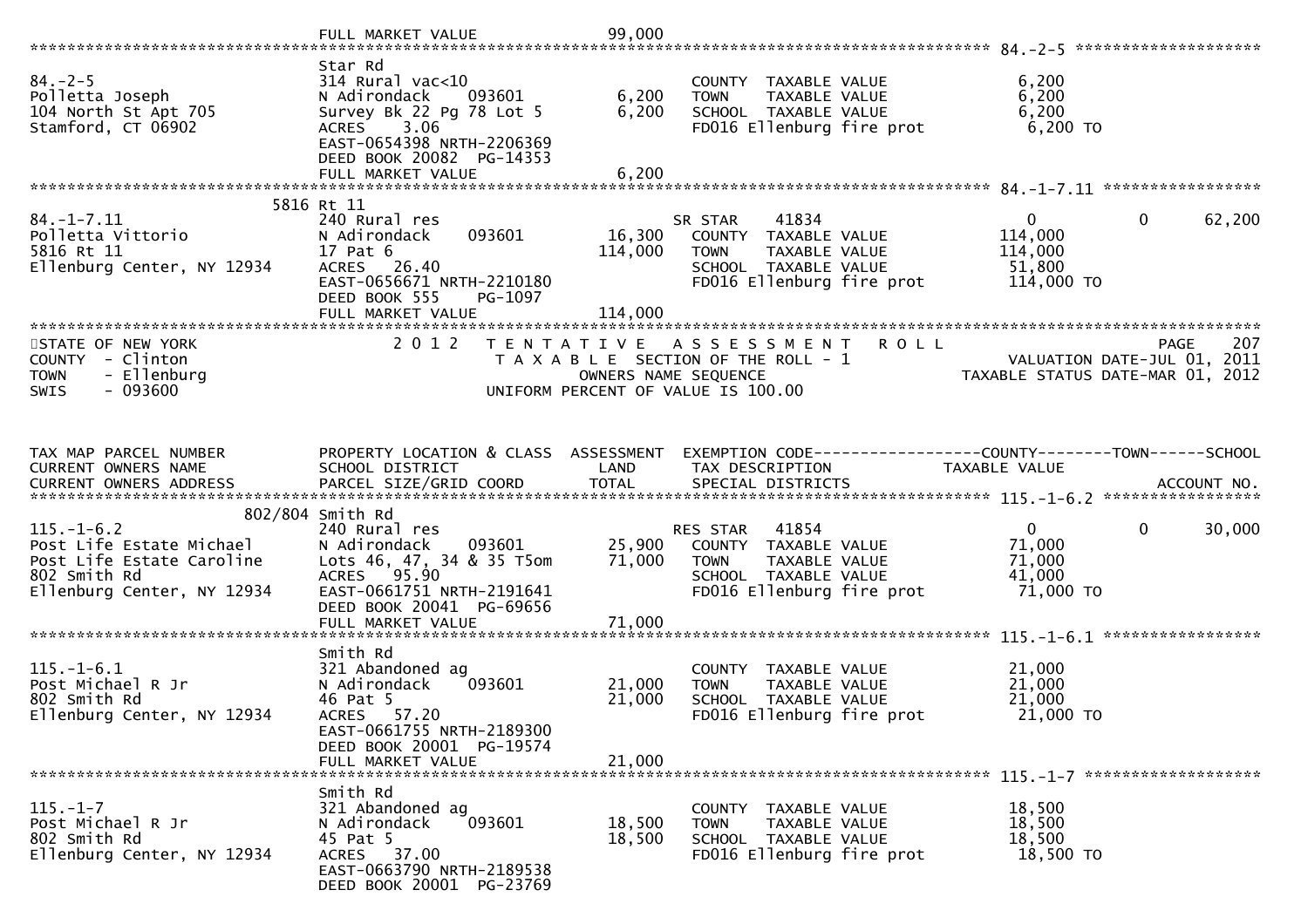|                                                                                                                  | FULL MARKET VALUE                                                                                                                                             | 18,500               |                                                                                                                                     |                                                                        |                    |
|------------------------------------------------------------------------------------------------------------------|---------------------------------------------------------------------------------------------------------------------------------------------------------------|----------------------|-------------------------------------------------------------------------------------------------------------------------------------|------------------------------------------------------------------------|--------------------|
| $40. -1 - 25$<br>Poston Revocable Trust Richard N Adirondack                                                     | Bull Run Rd<br>910 Priv forest<br>093601                                                                                                                      | 46,000               | COUNTY TAXABLE VALUE<br>TAXABLE VALUE<br><b>TOWN</b>                                                                                | 46,000<br>46,000                                                       |                    |
| 5271 Spear St<br>Shelburne, VT 05482                                                                             | 42 Pat 6<br>ACRES 200.00<br>EAST-0663011 NRTH-2227138<br>DEED BOOK 20112 PG-41876                                                                             | 46,000               | SCHOOL TAXABLE VALUE<br>FD016 Ellenburg fire prot                                                                                   | 46,000<br>46,000 TO                                                    |                    |
|                                                                                                                  |                                                                                                                                                               |                      |                                                                                                                                     |                                                                        |                    |
| $99.1 - 3 - 5$<br>Potts Cynthia <b>compared to the Cynthia</b><br>101 West Hill Rd<br>Ellenburg Center, NY 12934 | 101 West Hill Rd<br>210 1 Family Res<br>N Adirondack<br>093601<br>11 Pat 5<br>FRNT 56.00 DPTH 115.00<br>EAST-0647164 NRTH-2197604<br>DEED BOOK 20092 PG-21963 | 2,600<br>20,000      | COUNTY TAXABLE VALUE<br><b>TOWN</b><br>TAXABLE VALUE<br>SCHOOL TAXABLE VALUE<br>FD014 EllenCtr fire #15<br>LT010 Ellenburg Light 15 | 20,000<br>20,000<br>20,000<br>20,000 TO<br>20,000 TO                   |                    |
|                                                                                                                  | FULL MARKET VALUE                                                                                                                                             | 20,000               |                                                                                                                                     |                                                                        |                    |
| STATE OF NEW YORK<br>COUNTY - Clinton<br><b>TOWN</b><br>- Ellenburg<br><b>SWIS</b><br>- 093600                   | 2 0 1 2                                                                                                                                                       | OWNERS NAME SEQUENCE | <b>ROLL</b><br>TENTATIVE ASSESSMENT<br>T A X A B L E SECTION OF THE ROLL - 1<br>UNIFORM PERCENT OF VALUE IS 100.00                  | VALUATION DATE-JUL 01, 2011<br>TAXABLE STATUS DATE-MAR 01, 2012        | 208<br><b>PAGE</b> |
|                                                                                                                  |                                                                                                                                                               |                      |                                                                                                                                     |                                                                        |                    |
| TAX MAP PARCEL NUMBER<br>CURRENT OWNERS NAME                                                                     | PROPERTY LOCATION & CLASS ASSESSMENT<br>SCHOOL DISTRICT                                                                                                       | LAND                 | EXEMPTION CODE-----------------COUNTY-------TOWN------SCHOOL<br>TAX DESCRIPTION                                                     | TAXABLE VALUE                                                          |                    |
|                                                                                                                  | 5433 Rt 11                                                                                                                                                    |                      |                                                                                                                                     |                                                                        |                    |
| $70. - 1 - 21$<br>Poupore Nancy<br>5433 Rt 11                                                                    | 210 1 Family Res<br>N Adirondack<br>093601<br>19 Pat 6                                                                                                        | 3,400<br>49,100      | 41854<br>RES STAR<br>COUNTY TAXABLE VALUE<br>TAXABLE VALUE<br><b>TOWN</b>                                                           | $\Omega$<br>$\mathbf 0$<br>49,100<br>49,100                            | 30,000             |
| Ellenburg Center, NY 12934                                                                                       | FRNT 92.00 DPTH 110.00<br>EAST-0665966 NRTH-2209905<br>DEED BOOK 983<br>$PG-333$                                                                              |                      | SCHOOL TAXABLE VALUE<br>FD002 EllenDpt fire 21<br>LT012 Ellenburg Light 5                                                           | 19,100<br>49,100 TO<br>49,100 TO                                       |                    |
|                                                                                                                  |                                                                                                                                                               |                      |                                                                                                                                     |                                                                        |                    |
| $141.3 - 1 - 15$<br>Power Brian P<br>Power Myrna L<br>3861 Rt 11                                                 | 214 Narrows Rd<br>210 1 Family Res - WTRFNT<br>093601<br>N Adirondack<br>100 T5omt<br>FRNT 99.01 DPTH 341.00                                                  | 101,700<br>160,000   | COUNTY TAXABLE VALUE<br>TAXABLE VALUE<br><b>TOWN</b><br>SCHOOL TAXABLE VALUE<br>FD040 Lyon Mountain Fire                            | 160,000<br>160,000<br>160,000<br>160,000 TO                            |                    |
| Mooers, NY 12959-9715                                                                                            | BANK<br>080<br>EAST-0623731 NRTH-2170772<br>DEED BOOK 99001 PG-08664<br>FULL MARKET VALUE                                                                     | 160,000              | WD018 Chat lake water dist                                                                                                          | 160,000 ТО М                                                           |                    |
|                                                                                                                  |                                                                                                                                                               |                      |                                                                                                                                     |                                                                        |                    |
| $71.3 - 1 - 2$<br>Pratt Deanna<br>5172 Rt 11<br>Ellenburg Depot, NY 12935                                        | 5172 Rt 11<br>210 1 Family Res<br>093601<br>N Adirondack<br>20 Pat 6<br>FRNT 132.00 DPTH 267.00<br>EAST-0671576 NRTH-2212428                                  | 4,800<br>85,600      | 41854<br>RES STAR<br>TAXABLE VALUE<br>COUNTY<br><b>TOWN</b><br>TAXABLE VALUE<br>SCHOOL TAXABLE VALUE<br>FD002 EllenDpt fire 21      | $\mathbf{0}$<br>$\mathbf 0$<br>85,600<br>85,600<br>55,600<br>85,600 TO | 30,000             |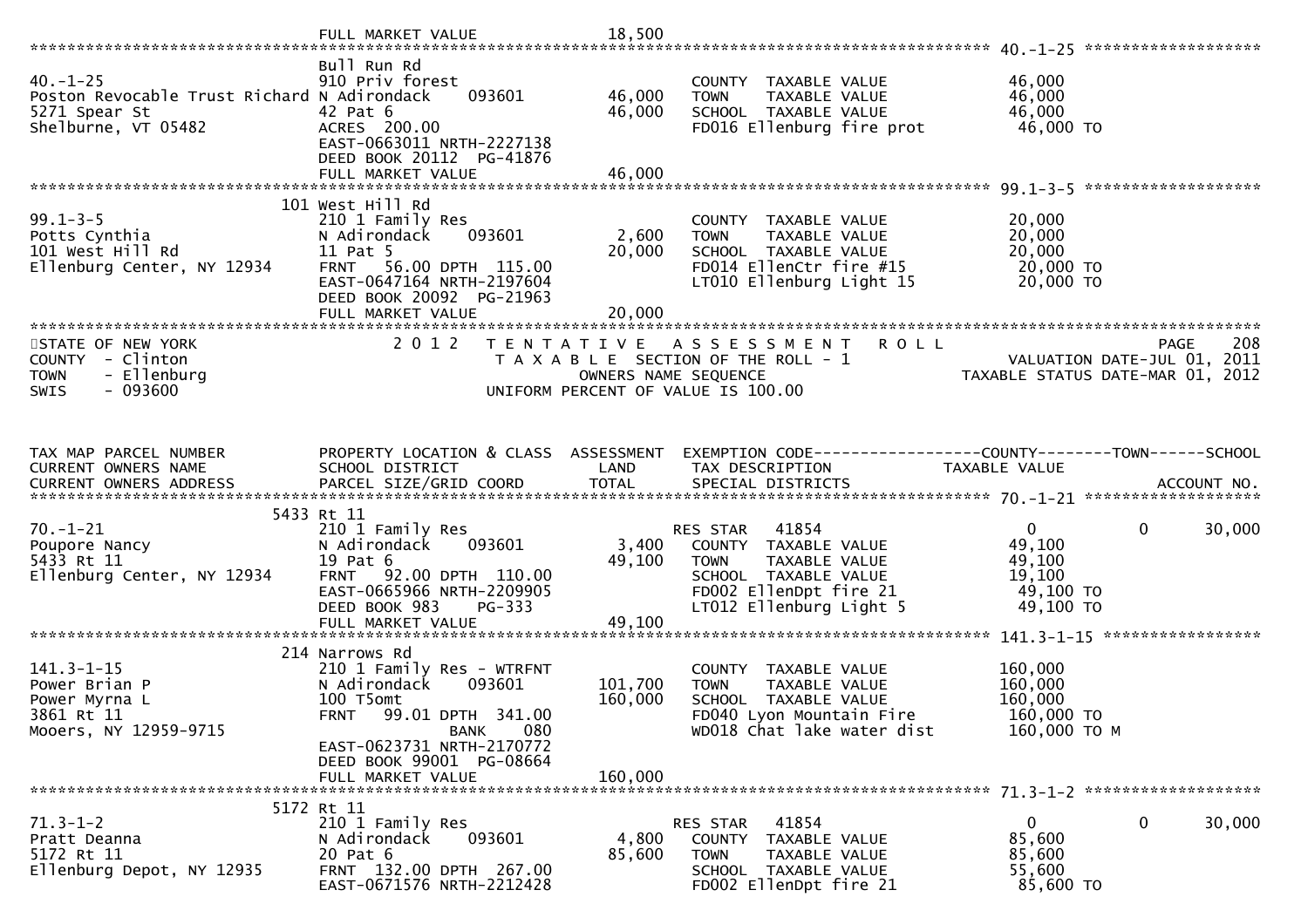|                                                                                                                                    | DEED BOOK 831<br>PG-323<br>FULL MARKET VALUE                                                                                                                                | 85,600                     | LT011 Ellenburg Light 21                                                                                                                        | 85,600 TO                                                                                   |                        |
|------------------------------------------------------------------------------------------------------------------------------------|-----------------------------------------------------------------------------------------------------------------------------------------------------------------------------|----------------------------|-------------------------------------------------------------------------------------------------------------------------------------------------|---------------------------------------------------------------------------------------------|------------------------|
| $142. - 1 - 18$<br>Pratt Paul G Sr<br>Pratt Margaret T<br>15 Audette St<br>Winooski, VT 05404                                      | 889 Bradley Pond Rd<br>910 Priv forest<br>093601<br>N Adirondack<br>114 Pat 5<br>ACRES 152.00<br>EAST-0646139 NRTH-2170205<br>DEED BOOK 20082 PG-19718<br>FULL MARKET VALUE | 32,900<br>82,000<br>82,000 | COUNTY TAXABLE VALUE<br>TAXABLE VALUE<br><b>TOWN</b><br>SCHOOL TAXABLE VALUE<br>FD040 Lyon Mountain Fire                                        | 82,000<br>82,000<br>82,000<br>82,000 TO                                                     |                        |
|                                                                                                                                    |                                                                                                                                                                             |                            |                                                                                                                                                 |                                                                                             |                        |
| 5662/5755 Rt 11                                                                                                                    |                                                                                                                                                                             |                            |                                                                                                                                                 |                                                                                             |                        |
| $70. -1 - 33.21$<br>Prevo Kenneth<br>Prevo Linda<br>5662 Rt 11<br>Ellenburg Center, NY 12934                                       | 241 Rural res&ag<br>N Adirondack<br>093601<br>Lots #17&18 Omt #6<br>ACRES 295.30<br>EAST-0659504 NRTH-2207484<br>DEED BOOK 612<br>PG-924                                    | 94,600<br>160,000          | 41834<br>SR STAR<br>COUNTY TAXABLE VALUE<br>TAXABLE VALUE<br><b>TOWN</b><br>SCHOOL TAXABLE VALUE<br>LT012 Ellenburg Light 5                     | $\mathbf{0}$<br>$\mathbf{0}$<br>160,000<br>160,000<br>97,800<br>49,600 TO                   | 62,200                 |
|                                                                                                                                    |                                                                                                                                                                             |                            |                                                                                                                                                 |                                                                                             |                        |
| STATE OF NEW YORK<br>COUNTY - Clinton<br>- Ellenburg<br><b>TOWN</b><br>$-093600$<br><b>SWIS</b>                                    | 2 0 1 2                                                                                                                                                                     | OWNERS NAME SEQUENCE       | <b>ROLL</b><br>TENTATIVE ASSESSMENT<br>T A X A B L E SECTION OF THE ROLL - 1<br>UNIFORM PERCENT OF VALUE IS 100.00                              | <b>PAGE</b><br>209<br>VALUATION DATE-JUL 01, 2011<br>TAXARIF STATUS DATE 112 2011           | 209                    |
|                                                                                                                                    |                                                                                                                                                                             |                            |                                                                                                                                                 |                                                                                             |                        |
| TAX MAP PARCEL NUMBER<br>CURRENT OWNERS NAME                                                                                       | PROPERTY LOCATION & CLASS ASSESSMENT<br>SCHOOL DISTRICT                                                                                                                     | LAND                       | TAX DESCRIPTION                                                                                                                                 | EXEMPTION CODE------------------COUNTY--------TOWN------SCHOOL<br>TAXABLE VALUE             |                        |
|                                                                                                                                    |                                                                                                                                                                             |                            |                                                                                                                                                 |                                                                                             |                        |
| $70. -1 - 33.23$<br>Prevo Kenneth<br>Prevo Linda<br>5662 Rt 11<br>Ellenburg Center, NY 12934                                       | 5663 Rt 11<br>$485$ >1use sm bld<br>093601<br>N Adirondack<br>Lot 18 T6omt<br><b>ACRES</b><br>1.70<br>EAST-0660691 NRTH-2208364<br>DEED BOOK 832<br>$PG-240$                | 17,000<br>151,600          | COUNTY TAXABLE VALUE<br>TAXABLE VALUE<br><b>TOWN</b><br>SCHOOL TAXABLE VALUE<br>FD016 Ellenburg fire prot<br>LT012 Ellenburg Light 5            | 151,600<br>151,600<br>151,600<br>151,600 TO<br>151,600 TO                                   |                        |
|                                                                                                                                    |                                                                                                                                                                             |                            |                                                                                                                                                 |                                                                                             |                        |
|                                                                                                                                    |                                                                                                                                                                             |                            |                                                                                                                                                 |                                                                                             |                        |
| $70. - 1 - 32$<br>Prevo Life Use Harold<br>Garrand Margaret Ann<br>5688 Rt 11<br>Ellenburg Center, NY 12934                        | 5688 Rt 11<br>210 1 Family Res<br>N Adirondack<br>093601<br>Lot 18 Pat 6<br>FRNT 164.00 DPTH 158.00<br>EAST-0660174 NRTH-2208776<br>DEED BOOK 972<br>PG-258                 | 48,800 TOWN                | 41834<br>SR STAR<br>4,400 COUNTY TAXABLE VALUE<br>TAXABLE VALUE<br>SCHOOL TAXABLE VALUE<br>FD016 Ellenburg fire prot<br>LT012 Ellenburg Light 5 | $\mathbf{0}$<br>$\mathbf 0$<br>48,800<br>48,800<br>$\overline{0}$<br>48,800 TO<br>48,800 TO | 48,800                 |
|                                                                                                                                    | FULL MARKET VALUE                                                                                                                                                           | 48,800                     |                                                                                                                                                 |                                                                                             |                        |
|                                                                                                                                    |                                                                                                                                                                             |                            |                                                                                                                                                 |                                                                                             |                        |
| $71.3 - 2 - 48$<br>Prevo Living Trust Shirley Lil N Adirondack<br>Prevo Shirley Lillian<br>5095 Rt 11<br>Ellenburg Depot, NY 12935 | 5095 Rt 11<br>210 1 Family Res<br>093601<br>20 Pat 6<br>FRNT 96.00 DPTH 150.00<br>EAST-0673194 NRTH-2213227                                                                 | 8,000 SR STAR<br>75,000    | 41801<br>AGED C&T<br>41834<br>COUNTY TAXABLE VALUE<br><b>TOWN</b><br>TAXABLE VALUE<br>SCHOOL TAXABLE VALUE                                      | 37,500<br>37,500<br>$\mathbf{0}$<br>0<br>37,500<br>37,500<br>12,800                         | $\mathbf{0}$<br>62,200 |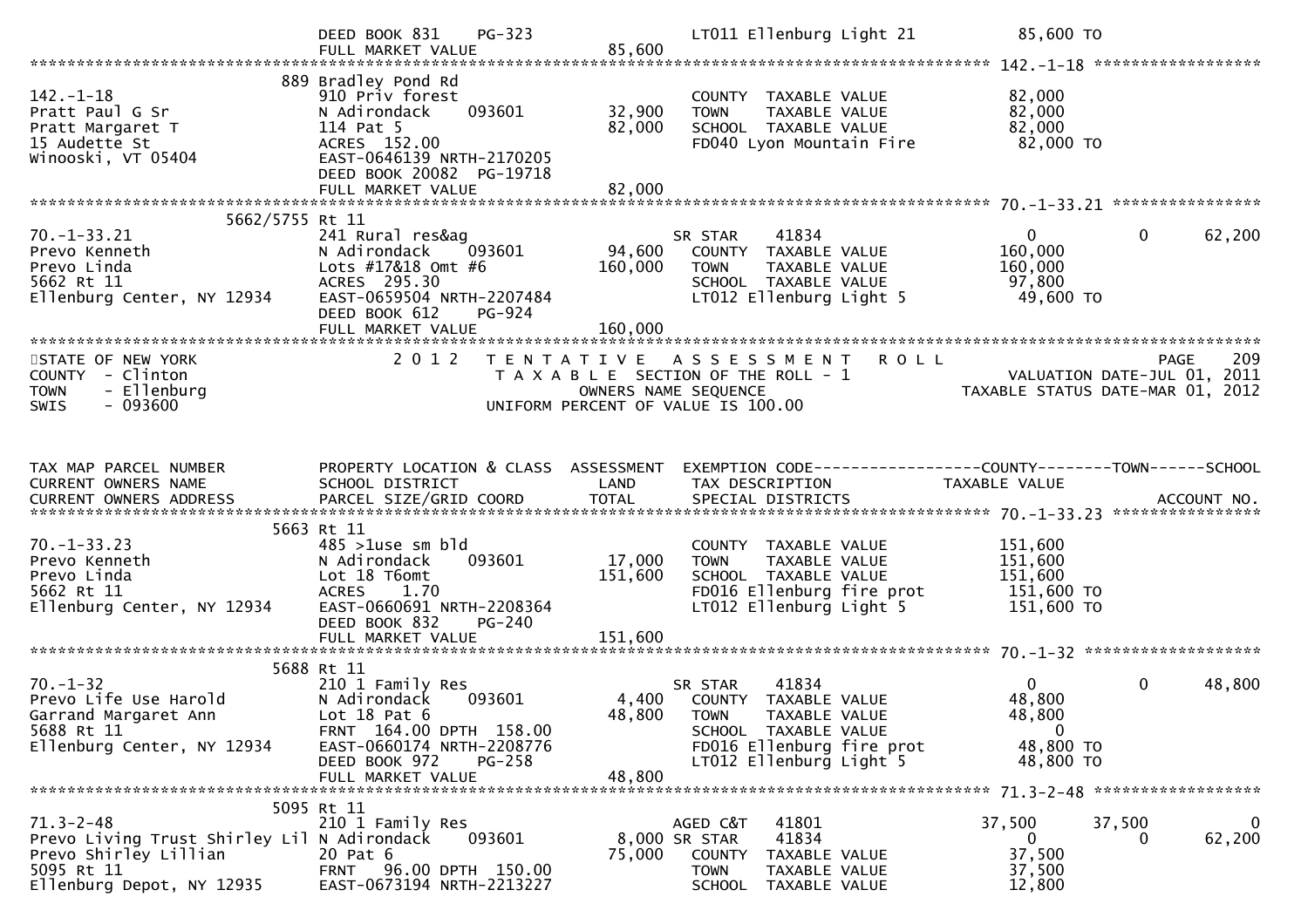|                                                                                                                                  | DEED BOOK 20072 PG-11126                                                                                                                                                                         |                           | FD002 EllenDpt fire 21                                                                                                                 | 75,000 TO                                                                                                        |
|----------------------------------------------------------------------------------------------------------------------------------|--------------------------------------------------------------------------------------------------------------------------------------------------------------------------------------------------|---------------------------|----------------------------------------------------------------------------------------------------------------------------------------|------------------------------------------------------------------------------------------------------------------|
| $155.4 - 1 - 46$<br>Prevost Robert<br>Prevost Flora<br>9 Stevens Rd<br>Malone, NY 12953-1619                                     | 52 Blanche Rd<br>210 1 Family Res<br>093601<br>N Adirondack<br>119 Pat 5<br>FRNT 100.00 DPTH 275.00<br>EAST-0632860 NRTH-2162562<br>DEED BOOK 791<br>PG-66<br>FULL MARKET VALUE                  | 4,600<br>41,600<br>41,600 | COUNTY TAXABLE VALUE<br>TAXABLE VALUE<br><b>TOWN</b><br>SCHOOL TAXABLE VALUE<br>FD040 Lyon Mountain Fire                               | 41,600<br>41,600<br>41,600<br>41,600 TO                                                                          |
| $113. - 1 - 10.4$<br>Pronovost Erik<br>604 Perry Mills Rd<br>Champlain, NY 12919                                                 | 1568 Bradley Pond Rd<br>241 Rural res&ag<br>093601<br>N Adirondack<br>Lot 51 T5omt<br>ACRES 151.50<br>EAST-0649337 NRTH-2186574<br>DEED BOOK 20112 PG-40724                                      | 44,700<br>113,000         | COUNTY TAXABLE VALUE<br><b>TOWN</b><br>TAXABLE VALUE<br>SCHOOL TAXABLE VALUE<br>FD016 Ellenburg fire prot                              | 113,000<br>113,000<br>113,000<br>113,000 TO                                                                      |
| STATE OF NEW YORK<br>COUNTY - Clinton<br>- Ellenburg<br><b>TOWN</b><br>$-093600$<br><b>SWIS</b>                                  | 2 0 1 2                                                                                                                                                                                          | OWNERS NAME SEQUENCE      | <b>ROLL</b><br>TENTATIVE ASSESSMENT<br>T A X A B L E SECTION OF THE ROLL - 1<br>UNIFORM PERCENT OF VALUE IS 100.00                     | 210<br><b>PAGE</b><br>VALUATION DATE-JUL 01, 2011<br>TAXABLE STATUS DATE-MAR 01, 2012                            |
| TAX MAP PARCEL NUMBER<br>CURRENT OWNERS NAME                                                                                     | PROPERTY LOCATION & CLASS ASSESSMENT<br>SCHOOL DISTRICT                                                                                                                                          | LAND                      | TAX DESCRIPTION                                                                                                                        | EXEMPTION CODE-----------------COUNTY-------TOWN------SCHOOL<br>TAXABLE VALUE<br>ACCOUNT NO.<br>**************** |
| $126. - 1 - 14.3$<br>Provost Gary A<br>Provost Michele<br>480 Stratton Hill Rd<br>West Chazy, NY 12992                           | Bigelow Rd<br>$314$ Rural vac< $10$<br>093601<br>N Adirondack<br>Lot 57 T5omt<br>9.40<br><b>ACRES</b><br>EAST-0633842 NRTH-2181466<br>DEED BOOK 20092 PG-23300                                   | 10,300<br>10,300          | COUNTY TAXABLE VALUE<br><b>TOWN</b><br>TAXABLE VALUE<br>SCHOOL TAXABLE VALUE<br>FD016 Ellenburg fire prot                              | 10,300<br>10,300<br>10,300<br>10,300 TO                                                                          |
|                                                                                                                                  |                                                                                                                                                                                                  |                           |                                                                                                                                        |                                                                                                                  |
| $83. - 1 - 20$<br>Provost Lee<br>Provost Pamela<br>7479 Star Rd<br>Ellenburg Center, NY                                          | 7471 Star Rd<br>270 Mfg housing<br>093601<br>N Adirondack<br>15 Pat 6<br>FRNT 100.00 DPTH 400.00<br>EAST-0643232 NRTH-2203151<br>12934-2505 DEED BOOK 1029<br><b>PG-272</b><br>FULL MARKET VALUE | 4,700<br>32,000<br>32,000 | 41854<br>RES STAR<br>COUNTY TAXABLE VALUE<br><b>TOWN</b><br>TAXABLE VALUE<br>SCHOOL TAXABLE VALUE<br>FD016 Ellenburg fire prot         | $\mathbf 0$<br>$\mathbf{0}$<br>30,000<br>32,000<br>32,000<br>2,000<br>32,000 TO                                  |
|                                                                                                                                  |                                                                                                                                                                                                  |                           |                                                                                                                                        |                                                                                                                  |
| $155. - 1 - 11.1$<br>Putnam Trust Mary Ellen<br>Attn: Mary E Putnam Trustee<br>1274 County Rd 65 Unit 115<br>Evergreen, CO 80439 | 2 Bluff Pt Penninsola<br>260 Seasonal res - WTRFNT<br>093601<br>N Adirondack<br>120 Pat 5<br>The Bluff<br>29.80<br>ACRES                                                                         | 186,300<br>234,300        | COUNTY TAXABLE VALUE<br>TAXABLE VALUE<br><b>TOWN</b><br>SCHOOL TAXABLE VALUE<br>FD040 Lyon Mountain Fire<br>WD018 Chat lake water dist | 234,300<br>234,300<br>234,300<br>234,300 TO<br>220,429 TO M                                                      |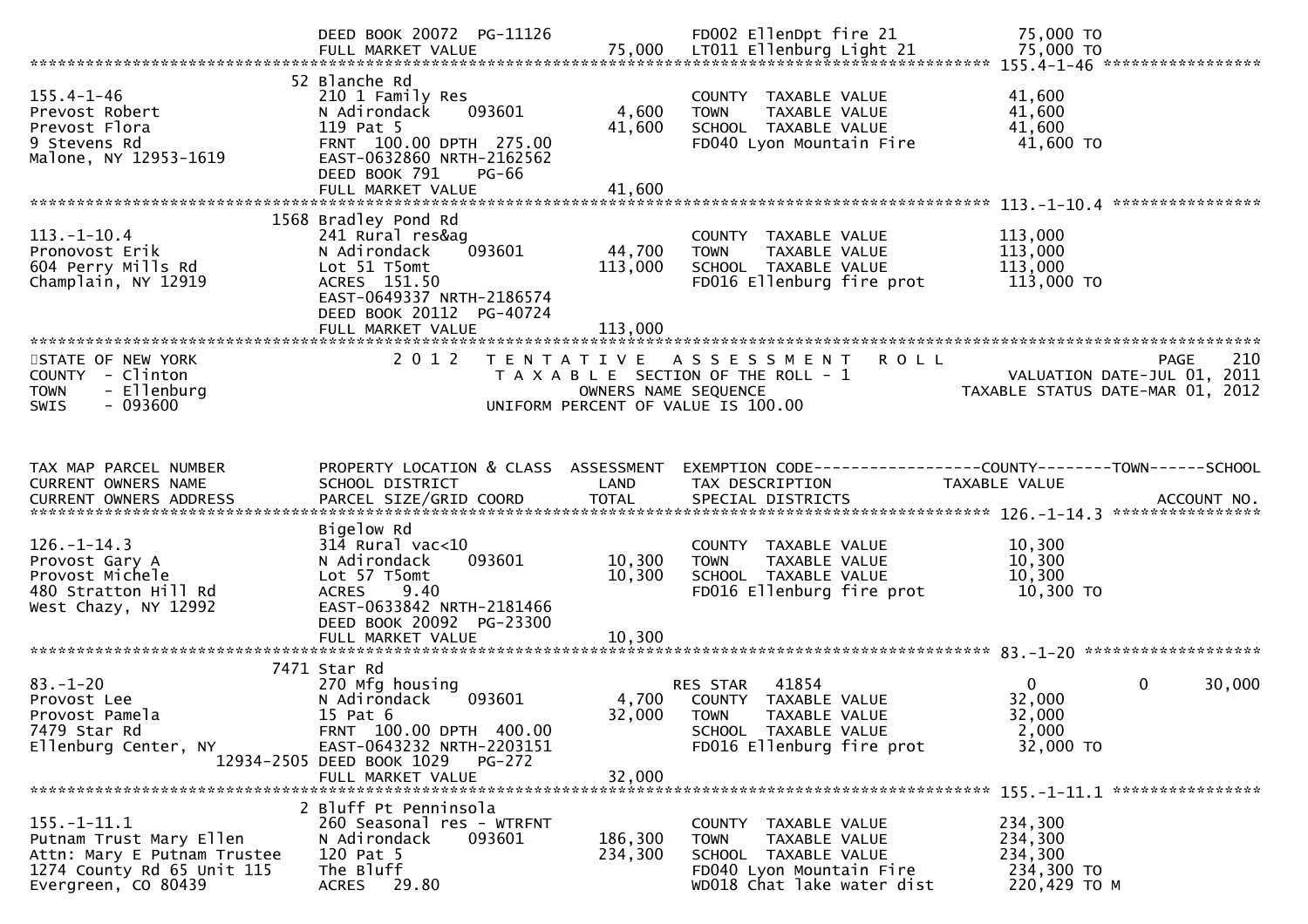|                                                                                                                                | EAST-0628756 NRTH-2160531<br>DEED BOOK 1011<br>PG-171<br>FULL MARKET VALUE                                                                                          | 234,300                    |                                                                                                                                                     |                                                                                              |                    |
|--------------------------------------------------------------------------------------------------------------------------------|---------------------------------------------------------------------------------------------------------------------------------------------------------------------|----------------------------|-----------------------------------------------------------------------------------------------------------------------------------------------------|----------------------------------------------------------------------------------------------|--------------------|
| $155.3 - 3 - 6$<br>Putnam Trust Mary Ellen<br>Attn: Mary E Putnam Trustee<br>1274 County Rd 65 Unit 115<br>Evergreen, CO 80439 | Holtzman Way<br>311 Res vac land - WTRFNT<br>093601<br>N Adirondack<br>120 Pat 5<br>FRNT 16.00 DPTH 280.00<br>EAST-0630080 NRTH-2162053<br>DEED BOOK 1011<br>PG-171 | 13,200<br>13,200<br>13,200 | COUNTY TAXABLE VALUE<br>TAXABLE VALUE<br><b>TOWN</b><br>SCHOOL TAXABLE VALUE<br>FD040 Lyon Mountain Fire<br>WD018 Chat lake water dist              | 13,200<br>13,200<br>13,200<br>13,200 TO<br>13,200 ТО М                                       |                    |
|                                                                                                                                | FULL MARKET VALUE                                                                                                                                                   |                            |                                                                                                                                                     |                                                                                              |                    |
| $99. -2 - 22.1$<br>Quesnel Mark A<br>PO Box 79<br>Ellenburg Center, NY 12934                                                   | Smith Rd<br>321 Abandoned ag<br>093601<br>N Adirondack<br>$10/31$ Pat 5<br>ACRES 52.90<br>EAST-0655812 NRTH-2194778<br>DEED BOOK 20061 PG-97045                     | 20,500<br>20,500           | COUNTY TAXABLE VALUE<br><b>TOWN</b><br>TAXABLE VALUE<br>SCHOOL TAXABLE VALUE<br>FD014 EllenCtr fire #15                                             | 20,500<br>20,500<br>20,500<br>20,500 TO                                                      |                    |
|                                                                                                                                | FULL MARKET VALUE                                                                                                                                                   | 20,500                     |                                                                                                                                                     |                                                                                              |                    |
| STATE OF NEW YORK<br>COUNTY - Clinton<br><b>TOWN</b><br>- Ellenburg<br>$-093600$<br><b>SWIS</b>                                | 2 0 1 2                                                                                                                                                             |                            | TENTATIVE ASSESSMENT<br><b>ROLL</b><br>T A X A B L E SECTION OF THE ROLL - 1<br>OWNERS NAME SEQUENCE<br>UNIFORM PERCENT OF VALUE IS 100.00          | VALUATION DATE-JUL 01, 2011<br>TAXABLE STATUS DATE-MAR 01, 2012                              | 211<br><b>PAGE</b> |
|                                                                                                                                |                                                                                                                                                                     |                            |                                                                                                                                                     |                                                                                              |                    |
| TAX MAP PARCEL NUMBER<br>CURRENT OWNERS NAME                                                                                   | PROPERTY LOCATION & CLASS ASSESSMENT<br>SCHOOL DISTRICT                                                                                                             | LAND                       | EXEMPTION CODE------------------COUNTY--------TOWN------SCHOOL<br>TAX DESCRIPTION                                                                   | TAXABLE VALUE                                                                                |                    |
|                                                                                                                                | 584 Ellenburg Center Rd                                                                                                                                             |                            |                                                                                                                                                     |                                                                                              |                    |
| $99.1 - 2 - 28.1$<br>Quesnel Mark A<br>Quesnel Annette<br>PO Box 79<br>Ellenburg Center, NY 12934                              | 210 1 Family Res<br>093601<br>N Adirondack<br>10 Pat 5<br><b>ACRES</b><br>1.40<br>EAST-0650400 NRTH-2198778<br>DEED BOOK 20021 PG-43908                             | 48,800                     | LIM INC DI 41932<br>5,200 RES STAR 41854<br>COUNTY TAXABLE VALUE<br><b>TOWN</b><br>TAXABLE VALUE<br>SCHOOL TAXABLE VALUE<br>FD014 EllenCtr fire #15 | 24,400<br>$\mathbf 0$<br>$\mathbf{0}$<br>$\Omega$<br>24,400<br>48,800<br>18,800<br>48,800 TO | 0<br>30,000        |
|                                                                                                                                |                                                                                                                                                                     |                            |                                                                                                                                                     |                                                                                              |                    |
| $84. - 1 - 22$<br>Quesnel William J<br>Quesnel Cheri<br>7153 Star Rd Rt 190<br>Ellenburg Center, NY 12934                      | 7153 Star Rd<br>270 Mfg housing<br>093601<br>N Adirondack<br>Lot $5$ Pat $6$<br>FRNT 215.00 DPTH 141.00<br>EAST-0651032 NRTH-2204594<br>DEED BOOK 681<br>PG-295     | 30,000                     | COUNTY TAXABLE VALUE<br>4,500 TOWN<br>TAXABLE VALUE<br>SCHOOL TAXABLE VALUE<br>FD016 Ellenburg fire prot                                            | 30,000<br>30,000<br>30,000<br>30,000 TO                                                      |                    |
|                                                                                                                                | FULL MARKET VALUE                                                                                                                                                   | 30,000                     |                                                                                                                                                     |                                                                                              |                    |
|                                                                                                                                | 101 Keegan Rd                                                                                                                                                       |                            |                                                                                                                                                     |                                                                                              | lease 2013         |
| $55. - 2 - 15$<br>Rabideau Brian R<br>Rabideau Mary E<br>PO Box 74                                                             | 240 Rural res<br>093601<br>N Adirondack<br>$22/59$ Pat 6<br>ACRES 285.90                                                                                            | 265,000                    | AGRI DISTR 41720<br>41854<br>73,200 RES STAR<br>COUNTY<br>TAXABLE VALUE<br><b>TOWN</b><br>TAXABLE VALUE                                             | 7,873<br>7,873<br>$\mathbf{0}$<br>$\Omega$<br>257,127<br>257,127                             | 7,873<br>30,000    |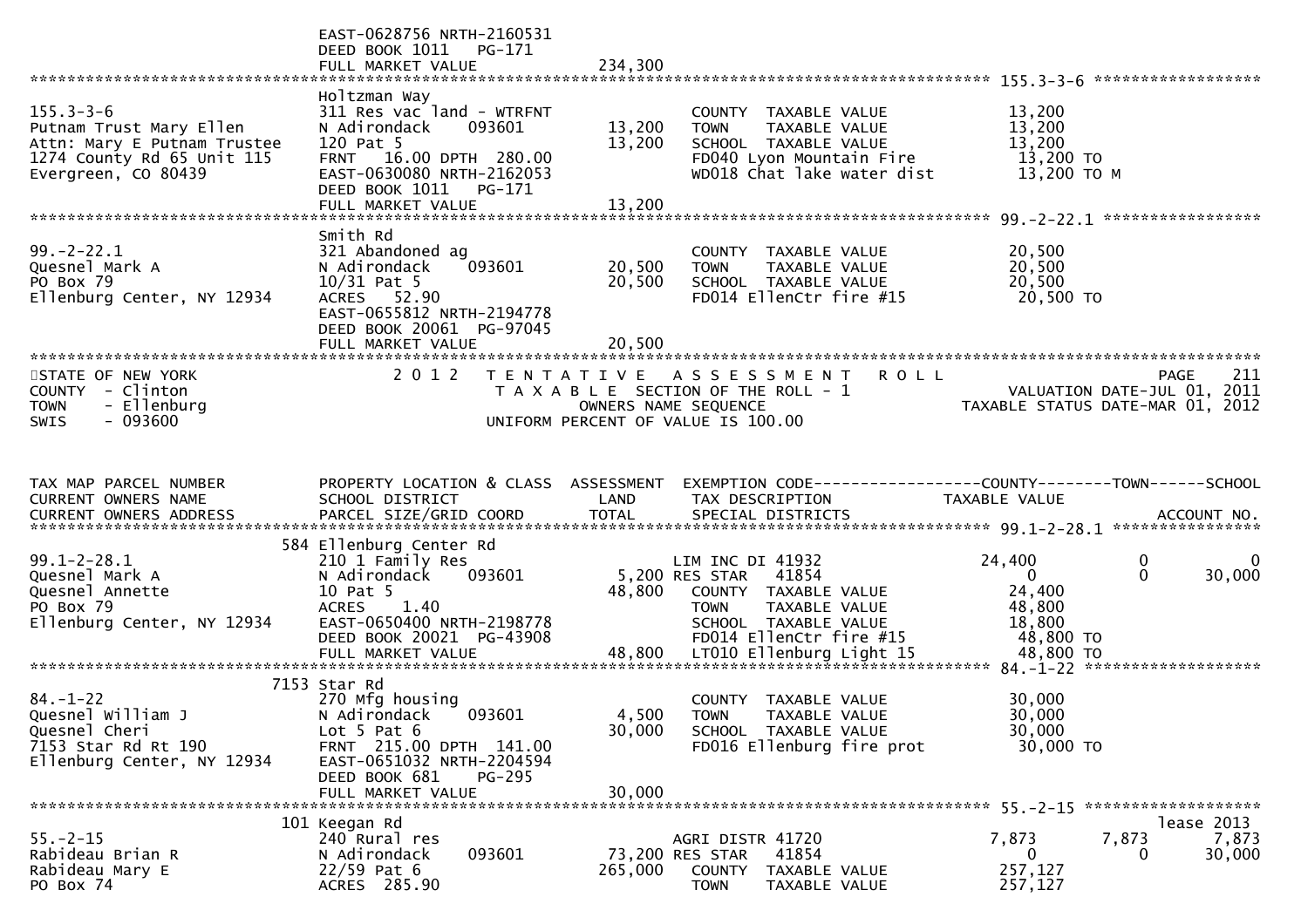| Ellenburg Depot, NY 12935                                                        | EAST-0664803 NRTH-2219337<br>DEED BOOK 20001 PG-23156                                                                                       |                 | SCHOOL TAXABLE VALUE<br>FD016 Ellenburg fire prot                                                                           | 227,127<br>265,000 TO                                   |                        |
|----------------------------------------------------------------------------------|---------------------------------------------------------------------------------------------------------------------------------------------|-----------------|-----------------------------------------------------------------------------------------------------------------------------|---------------------------------------------------------|------------------------|
| MAY BE SUBJECT TO PAYMENT<br>UNDER AGDIST LAW TIL 2016                           | FULL MARKET VALUE                                                                                                                           | 265,000         |                                                                                                                             |                                                         |                        |
|                                                                                  |                                                                                                                                             |                 |                                                                                                                             |                                                         |                        |
| $70. - 1 - 31$<br>Rabideau Funeral Home LLC                                      | 5614 Rt 11<br>471 Funeral home<br>N Adirondack<br>093601                                                                                    | 28,700          | COUNTY TAXABLE VALUE<br>TAXABLE VALUE<br><b>TOWN</b>                                                                        | 105,000<br>105,000                                      |                        |
| PO Box 57<br>Ellenburg Depot, NY 12935                                           | 18 Pat 6<br>ACRES 21.40<br>EAST-0661698 NRTH-2209338<br>DEED BOOK 20112 PG-44934                                                            | 105,000         | SCHOOL TAXABLE VALUE<br>FD016 Ellenburg fire prot<br>LT012 Ellenburg Light 5                                                | 105,000<br>105,000 TO<br>105,000 TO                     |                        |
|                                                                                  |                                                                                                                                             |                 |                                                                                                                             |                                                         |                        |
|                                                                                  | 379 Plank Rd                                                                                                                                |                 |                                                                                                                             |                                                         |                        |
| $159. - 1 - 9$<br>Rabideau Lawrence<br>379 Plank Rd<br>Ellenburg Depot, NY 12935 | 270 Mfg housing<br>093601<br>N Adirondack<br>48-A<br><b>ACRES</b><br>4.40                                                                   | 7,100<br>28,000 | 41854<br>RES STAR<br>COUNTY TAXABLE VALUE<br>TOWN     TAXABLE VALUE<br>SCHOOL TAXABLE VALUE                                 | $\mathbf{0}$<br>28,000<br>28,000<br>$\overline{0}$      | 28,000<br>$\mathbf{0}$ |
|                                                                                  | EAST-0682334 NRTH-2169531<br>DEED BOOK 705<br>PG-337<br>FULL MARKET VALUE                                                                   | 28,000          | FD016 Ellenburg fire prot                                                                                                   | 28,000 TO                                               |                        |
|                                                                                  |                                                                                                                                             |                 |                                                                                                                             |                                                         |                        |
| STATE OF NEW YORK<br>COUNTY - Clinton<br>- Ellenburg<br><b>TOWN</b>              | 2 0 1 2                                                                                                                                     |                 | TENTATIVE ASSESSMENT ROLL<br>T A X A B L E SECTION OF THE ROLL - 1<br>OWNERS NAME SEQUENCE                                  |                                                         | 212<br>PAGE            |
| $-093600$<br><b>SWIS</b>                                                         |                                                                                                                                             |                 | UNIFORM PERCENT OF VALUE IS 100.00                                                                                          |                                                         |                        |
|                                                                                  |                                                                                                                                             |                 |                                                                                                                             |                                                         |                        |
| TAX MAP PARCEL NUMBER<br>CURRENT OWNERS NAME                                     | PROPERTY LOCATION & CLASS ASSESSMENT<br>SCHOOL DISTRICT                                                                                     | LAND            | EXEMPTION CODE------------------COUNTY--------TOWN------SCHOOL<br>TAX DESCRIPTION                                           | TAXABLE VALUE                                           |                        |
|                                                                                  |                                                                                                                                             |                 |                                                                                                                             |                                                         |                        |
| $85. - 1 - 10.32$<br>Rabideau Mark R<br>6789 Star Rd<br>Ellenburg Center, NY     | 6789 Star Rd<br>210 1 Family Res<br>093601<br>N Adirondack<br>Lot 4 T5omt<br>FRNT 75.00 DPTH 136.00<br>12934-2010 EAST-0659782 NRTH-2206087 | 3,300<br>71,000 | RES STAR 41854<br>COUNTY TAXABLE VALUE<br>TAXABLE VALUE<br><b>TOWN</b><br>SCHOOL TAXABLE VALUE<br>FD016 Ellenburg fire prot | $\mathbf{0}$<br>71,000<br>71,000<br>41,000<br>71,000 TO | $\mathbf 0$<br>30,000  |
|                                                                                  | DEED BOOK 20011 PG-37798                                                                                                                    |                 |                                                                                                                             |                                                         |                        |
|                                                                                  | 7909 Star Rd                                                                                                                                |                 |                                                                                                                             |                                                         |                        |
| $97. - 1 - 12.2$<br>Ralston Kenneth R<br>Ralston Frederick R                     | 210 1 Family Res<br>093601<br>N Adirondack<br>1.10 BANK<br>080<br><b>ACRES</b>                                                              | 5,000<br>78,000 | COUNTY TAXABLE VALUE<br>TAXABLE VALUE<br><b>TOWN</b><br>SCHOOL TAXABLE VALUE                                                | 78,000<br>78,000<br>78,000                              |                        |
| 7909 Star Rd<br>Ellenburg Center, NY 12934                                       | EAST-0632702 NRTH-2201736<br>DEED BOOK 20072 PG-8500<br>FULL MARKET VALUE                                                                   | 78,000          | FD016 Ellenburg fire prot                                                                                                   | 78,000 TO                                               |                        |
|                                                                                  |                                                                                                                                             |                 |                                                                                                                             |                                                         |                        |
| $97. - 1 - 15.2$<br>Ramada Robby<br>Ramada Sabah                                 | Star Rd<br>321 Abandoned ag<br>093601<br>N Adirondack<br>Lot $8$ Pat $6$                                                                    | 8,100<br>8,100  | COUNTY TAXABLE VALUE<br><b>TOWN</b><br>TAXABLE VALUE<br>SCHOOL TAXABLE VALUE                                                | 8,100<br>8,100<br>8,100                                 |                        |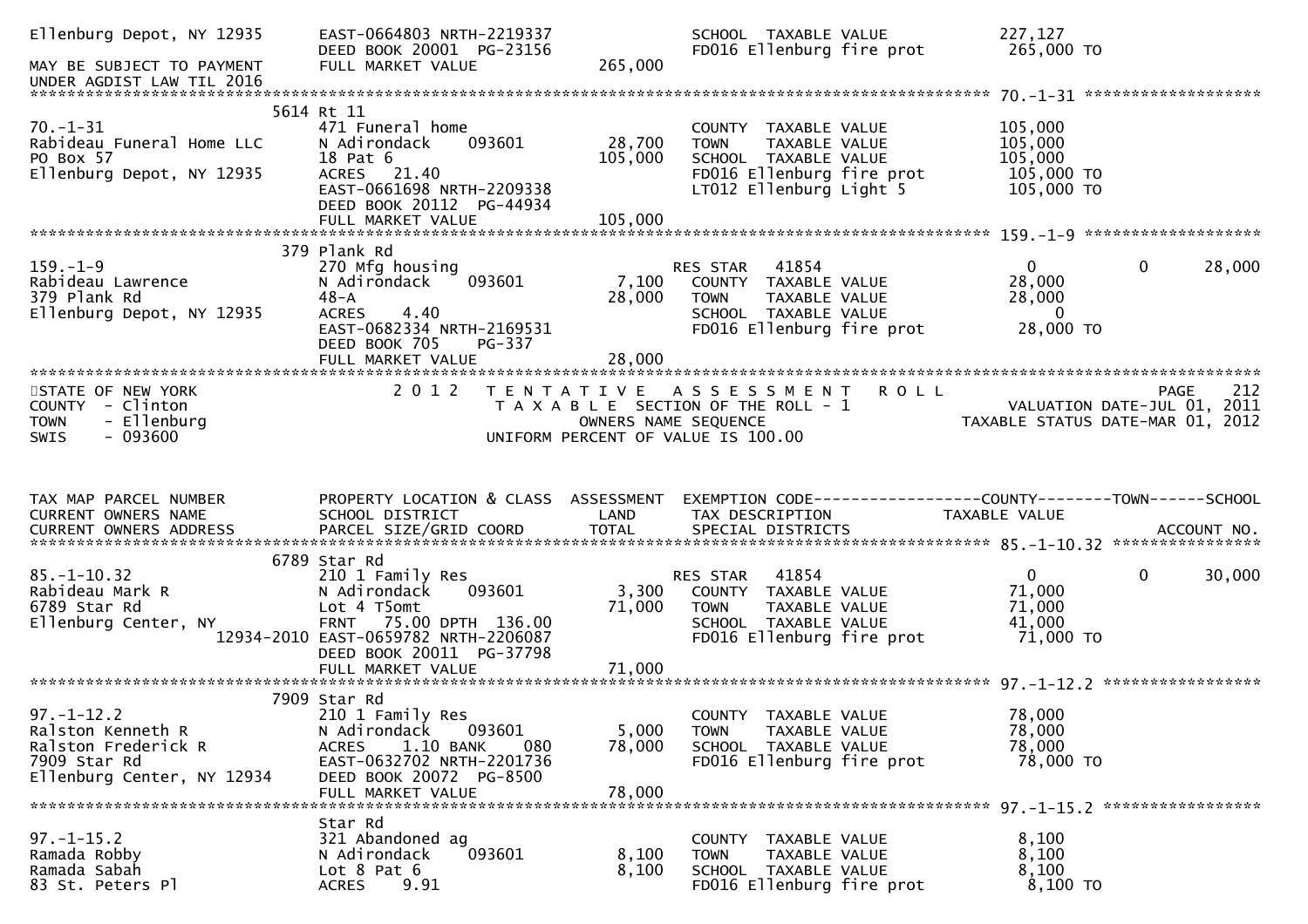| Keyport, NJ 07735                                                                                       | EAST-0633527 NRTH-2199590<br>DEED BOOK 20051 PG-90404<br>FULL MARKET VALUE                                                                                                                                         | 8.100                      |                                                                                                                                                          |                                                                             |                                                                                       |
|---------------------------------------------------------------------------------------------------------|--------------------------------------------------------------------------------------------------------------------------------------------------------------------------------------------------------------------|----------------------------|----------------------------------------------------------------------------------------------------------------------------------------------------------|-----------------------------------------------------------------------------|---------------------------------------------------------------------------------------|
|                                                                                                         |                                                                                                                                                                                                                    |                            |                                                                                                                                                          |                                                                             |                                                                                       |
| $98. - 1 - 22.2$<br>Randall David T<br>Randall Beth S<br>293 West Hill Rd<br>Ellenburg Center, NY 12934 | 293 West Hill Rd<br>210 1 Family Res<br>N Adirondack<br>093601<br>13 T5omt<br>1.00<br><b>ACRES</b><br>EAST-0642664 NRTH-2196419<br>DEED BOOK 20021 PG-46909                                                        | 5,000<br>114,900           | 41854<br>RES STAR<br>COUNTY TAXABLE VALUE<br>TAXABLE VALUE<br><b>TOWN</b><br>SCHOOL TAXABLE VALUE<br>FD014 EllenCtr fire #15                             | $\overline{0}$<br>114,900<br>114,900<br>84,900<br>114,900 TO                | $\mathbf{0}$<br>30,000                                                                |
|                                                                                                         | FULL MARKET VALUE                                                                                                                                                                                                  | 114,900                    |                                                                                                                                                          |                                                                             |                                                                                       |
| $155.4 - 1 - 42$<br>Randall Life Use Thomas I<br>Randall Thomas A<br>23 Second St<br>Malone, NY 12953   | 76 Blanche Rd<br>210 1 Family Res<br>093601<br>N Adirondack<br>119 Pat 5<br><b>ACRES</b><br>1.30<br>EAST-0633117 NRTH-2163125<br>DEED BOOK 20112 PG-40080<br>FULL MARKET VALUE                                     | 40,000<br>40,000           | AGED C&T<br>41801<br>5,000 SR STAR<br>41834<br>COUNTY TAXABLE VALUE<br>TAXABLE VALUE<br><b>TOWN</b><br>SCHOOL TAXABLE VALUE<br>FD040 Lyon Mountain Fire  | 20,000<br>$\overline{0}$<br>20,000<br>20,000<br>$\overline{0}$<br>40,000 TO | 20,000<br>0<br>40,000<br>0                                                            |
| STATE OF NEW YORK<br>COUNTY - Clinton<br>- Ellenburg<br><b>TOWN</b><br>$-093600$<br>SWIS                | 2 0 1 2                                                                                                                                                                                                            |                            | TENTATIVE ASSESSMENT ROLL<br>T A X A B L E SECTION OF THE ROLL - 1<br>OWNERS NAME SEQUENCE<br>UNIFORM PERCENT OF VALUE IS 100.00                         |                                                                             | 213<br><b>PAGE</b><br>VALUATION DATE-JUL 01, 2011<br>TAXABLE STATUS DATE-MAR 01, 2012 |
| TAX MAP PARCEL NUMBER                                                                                   |                                                                                                                                                                                                                    |                            |                                                                                                                                                          |                                                                             |                                                                                       |
| CURRENT OWNERS NAME                                                                                     | PROPERTY LOCATION & CLASS ASSESSMENT<br>SCHOOL DISTRICT                                                                                                                                                            | LAND                       | EXEMPTION CODE-----------------COUNTY-------TOWN------SCHOOL<br>TAX DESCRIPTION                                                                          | TAXABLE VALUE                                                               |                                                                                       |
| $99.1 - 2 - 20$<br>Rath David C<br>608 Ellenburg Center Rd<br>Ellenburg, NY 12934                       | 608 Ellenburg Center Rd<br>210 1 Family Res<br>093601<br>N Adirondack<br>10 Pat 5<br><b>FRNT</b><br>87.70 DPTH 228.00<br>860<br>BANK<br>EAST-0649851 NRTH-2198480<br>DEED BOOK 20082 PG-19471<br>FULL MARKET VALUE | 4,200<br>56,700<br>56,700  | 41854<br>RES STAR<br>COUNTY TAXABLE VALUE<br><b>TOWN</b><br>TAXABLE VALUE<br>SCHOOL TAXABLE VALUE<br>FD014 EllenCtr fire #15<br>LT010 Ellenburg Light 15 | $\mathbf{0}$<br>56,700<br>56,700<br>26,700<br>56,700 TO<br>56,700 TO        | 0<br>30,000                                                                           |
|                                                                                                         |                                                                                                                                                                                                                    |                            |                                                                                                                                                          |                                                                             |                                                                                       |
| $83. - 1 - 9.3$<br>Ratneiya Bernard<br>Ratneiya Dora<br>147 Jacques-Chan<br>Kirkland QC, Canada H9J4Y1  | 321 Brandy Brook Rd<br>240 Rural res<br>093601<br>N Adirondack<br>15 T6omt<br>ACRES 49.70<br>EAST-0646925 NRTH-2206038<br>DEED BOOK 589<br><b>PG-56</b><br>FULL MARKET VALUE                                       | 34,400<br>72,100<br>72,100 | COUNTY TAXABLE VALUE<br>TAXABLE VALUE<br><b>TOWN</b><br>SCHOOL TAXABLE VALUE<br>FD014 EllenCtr fire #15                                                  | 72,100<br>72,100<br>72,100<br>72,100 TO                                     |                                                                                       |
|                                                                                                         | Plank Rd                                                                                                                                                                                                           |                            |                                                                                                                                                          |                                                                             |                                                                                       |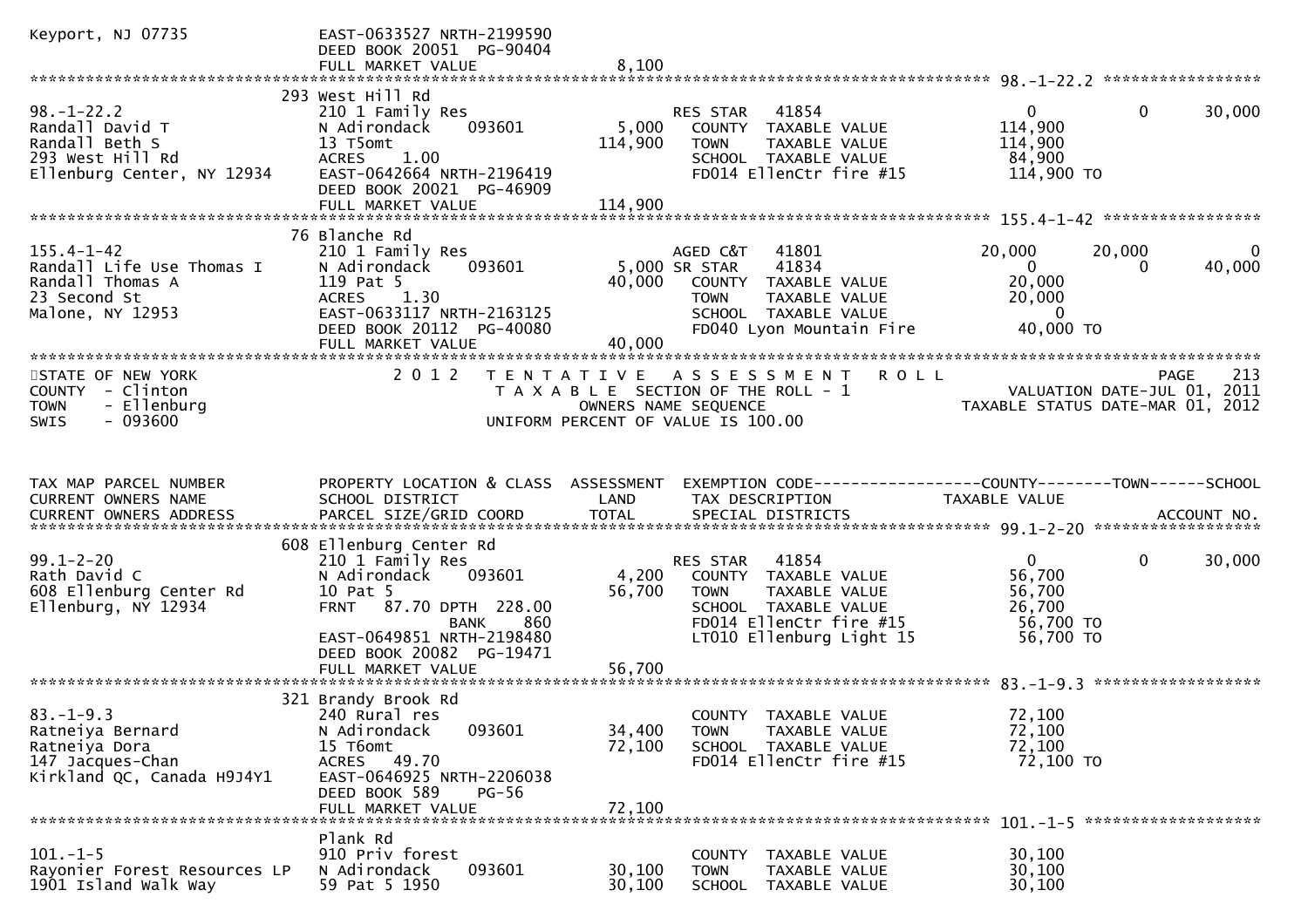| PO Box 728<br>Fernandina Beach, FL 32035                                                                                   | ACRES 128.00<br>EAST-0675217 NRTH-2196134<br>DEED BOOK 20082 PG-17070<br>FULL MARKET VALUE                                                                                         | 30,100                    | FD016 Ellenburg fire prot                                                                                                                                 | 30,100 TO                                                             |                                                                                       |
|----------------------------------------------------------------------------------------------------------------------------|------------------------------------------------------------------------------------------------------------------------------------------------------------------------------------|---------------------------|-----------------------------------------------------------------------------------------------------------------------------------------------------------|-----------------------------------------------------------------------|---------------------------------------------------------------------------------------|
| $100 - 1 - 4$<br>Rayonier TRS North Timber, LLC N Adirondack<br>1901 Island Walk Way<br>PO Box 728<br>Fernandina Beach, FL | Sharrett Rd<br>910 Priv forest<br>093601<br>Lot $5$ Pat $5$<br>ACRES 30.95<br>EAST-0664438 NRTH-2200268<br>32035-0728 DEED BOOK 20082 PG-13844                                     | 19,000<br>19,000          | COUNTY TAXABLE VALUE<br>TAXABLE VALUE<br><b>TOWN</b><br>SCHOOL TAXABLE VALUE<br>FD016 Ellenburg fire prot                                                 | 19,000<br>19,000<br>19,000<br>19,000 TO                               |                                                                                       |
| $155.4 - 1 - 31$                                                                                                           | 51 Blanche Rd<br>210 1 Family Res                                                                                                                                                  |                           | WARNONALL 41121                                                                                                                                           | 7,650                                                                 | 7,650<br>$\mathbf 0$                                                                  |
| Redmond Judith A<br>PO Box 125<br>Lyon Mt, NY 12952                                                                        | 093601<br>N Adirondack<br>119 Pat 5<br>FRNT 148.50 DPTH 124.00<br>EAST-0632603 NRTH-2162545<br>DEED BOOK 595<br>PG-550<br>FULL MARKET VALUE                                        | 51,000                    | 3,900 WARDISALL 41141<br>51,000 AGED - ALL 41800<br>SR STAR<br>41834<br>COUNTY TAXABLE VALUE<br>TAXABLE VALUE<br><b>TOWN</b><br>SCHOOL TAXABLE VALUE      | 12,750<br>15,300<br>$\overline{0}$<br>15,300<br>15,300<br>$\mathbf 0$ | $\overline{\mathbf{0}}$<br>12,750<br>15,300<br>25,500<br>$\Omega$<br>25,500           |
|                                                                                                                            |                                                                                                                                                                                    |                           | FD040 Lyon Mountain Fire                                                                                                                                  | 51,000 TO                                                             |                                                                                       |
| STATE OF NEW YORK<br>COUNTY - Clinton<br>- Ellenburg<br><b>TOWN</b><br>$-093600$<br><b>SWIS</b>                            | 2 0 1 2                                                                                                                                                                            | T E N T A T I V E         | <b>ROLL</b><br>A S S E S S M E N T<br>T A X A B L E SECTION OF THE ROLL - 1<br>OWNERS NAME SEQUENCE<br>UNIFORM PERCENT OF VALUE IS 100.00                 |                                                                       | 214<br><b>PAGE</b><br>VALUATION DATE-JUL 01, 2011<br>TAXABLE STATUS DATE-MAR 01, 2012 |
|                                                                                                                            |                                                                                                                                                                                    |                           |                                                                                                                                                           |                                                                       |                                                                                       |
| TAX MAP PARCEL NUMBER<br>CURRENT OWNERS NAME<br>CURRENT OWNERS ADDRESS                                                     | PROPERTY LOCATION & CLASS ASSESSMENT<br>SCHOOL DISTRICT<br>PARCEL SIZE/GRID COORD                                                                                                  | LAND<br><b>TOTAL</b>      | EXEMPTION CODE-----------------COUNTY-------TOWN------SCHOOL<br>TAX DESCRIPTION<br>SPECIAL DISTRICTS                                                      | TAXABLE VALUE                                                         | ACCOUNT NO.                                                                           |
|                                                                                                                            | 1149 West Hill Rd                                                                                                                                                                  |                           |                                                                                                                                                           |                                                                       |                                                                                       |
| $111.-1-5.1$<br>Rego Kevin M<br>Rego Sharon L<br>1149 West Hill Rd<br>Merrill, NY 12955<br>MAY BE SUBJECT TO PAYMENT       | 240 Rural res<br>N Adirondack<br>093601<br>Lot 21 & 22 T5omt<br>2011/244739 Survey Map<br>ACRES 195.30<br>EAST-0623016 NRTH-2188744<br>DEED BOOK 20041 PG-70195                    | 182,400                   | AGRI DISTR 41720<br>72,200 RES STAR<br>41854<br>COUNTY TAXABLE VALUE<br>TAXABLE VALUE<br><b>TOWN</b><br>SCHOOL TAXABLE VALUE<br>FD016 Ellenburg fire prot | 5,466<br>$\mathbf{0}$<br>176,934<br>176,934<br>146,934<br>182,400 TO  | 5,466<br>5,466<br>30,000<br>0                                                         |
| UNDER AGDIST LAW TIL 2016                                                                                                  | FULL MARKET VALUE                                                                                                                                                                  | 182,400                   |                                                                                                                                                           |                                                                       |                                                                                       |
| $70. - 1 - 1.2$<br>Reil Glenn A<br>Reil Cindy<br>2300 Glasgo Rd<br>Griswold, CT 06351                                      | 226 Bombard Rd<br>260 Seasonal res<br>N Adirondack<br>093601<br>Lot 22 T6omt<br>3.80<br><b>ACRES</b><br>EAST-0663828 NRTH-2214420<br>DEED BOOK 20072 PG-11681<br>FULL MARKET VALUE | 6,800<br>20,000<br>20,000 | COUNTY TAXABLE VALUE<br>TAXABLE VALUE<br><b>TOWN</b><br>SCHOOL TAXABLE VALUE<br>FD002 EllenDpt fire 21                                                    | 20,000<br>20,000<br>20,000<br>20,000 TO                               |                                                                                       |
|                                                                                                                            | Military Tpke                                                                                                                                                                      |                           |                                                                                                                                                           |                                                                       |                                                                                       |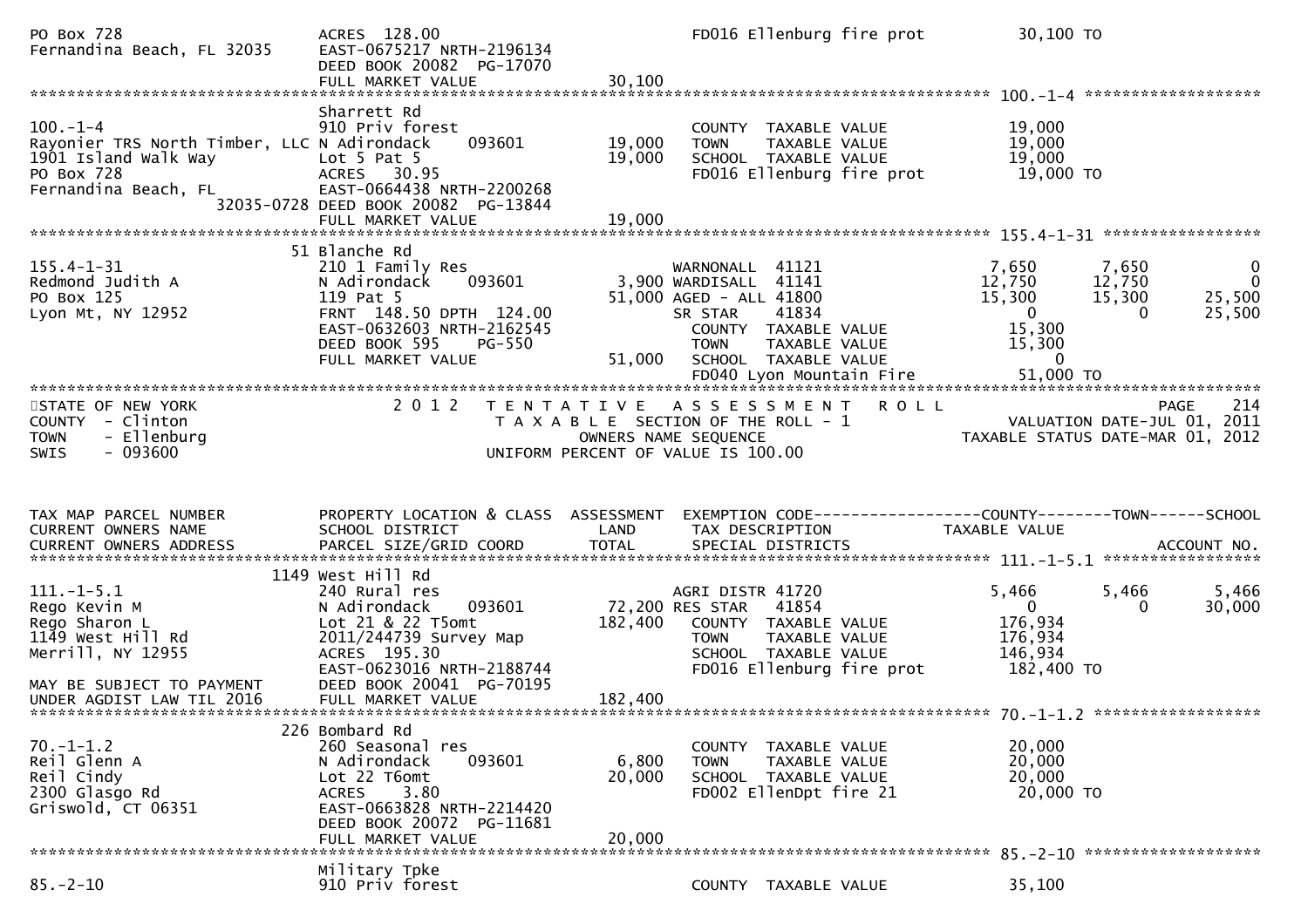| Reineke Herbert W<br>Reineke Elsbeth H<br>75 Kensington Cir<br>Belvidere, NJ 07823                                  | 093601<br>N Adirondack<br>$2/19$ Pat 6<br>ACRES 129.00<br>EAST-0666945 NRTH-2205805<br>DEED BOOK 892<br>PG-135                                                                     | 35,100<br>35,100           | <b>TOWN</b><br>TAXABLE VALUE<br>SCHOOL TAXABLE VALUE<br>FD016 Ellenburg fire prot                                                                        | 35,100<br>35,100<br>35,100 TO                                                                 |        |
|---------------------------------------------------------------------------------------------------------------------|------------------------------------------------------------------------------------------------------------------------------------------------------------------------------------|----------------------------|----------------------------------------------------------------------------------------------------------------------------------------------------------|-----------------------------------------------------------------------------------------------|--------|
|                                                                                                                     |                                                                                                                                                                                    |                            |                                                                                                                                                          |                                                                                               |        |
| $129. - 2 - 2$<br>Rensma Timberlands LP<br>46164 Harger Rd<br>Titusville, PA 16354                                  | Sharrett Rd<br>910 Priv forest<br>N Adirondack<br>093601<br>Lot 74 T5omt<br>ACRES 310.00<br>EAST-0662850 NRTH-2181990<br>DEED BOOK 20112 PG-39144                                  | 73,700<br>73,700           | COUNTY TAXABLE VALUE<br>TAXABLE VALUE<br><b>TOWN</b><br>SCHOOL TAXABLE VALUE<br>FD016 Ellenburg fire prot                                                | 73,700<br>73,700<br>73,700<br>73,700 TO                                                       |        |
|                                                                                                                     |                                                                                                                                                                                    |                            |                                                                                                                                                          |                                                                                               |        |
|                                                                                                                     |                                                                                                                                                                                    |                            |                                                                                                                                                          |                                                                                               |        |
| $141.3 - 2 - 47$<br>Reynolds Christopher J<br>Reynolds Michelle A<br>PO Box 823<br>Chateaugay, NY 12920             | 21 Brooks Way<br>210 1 Family Res - WTRFNT<br>163401<br>Chateaugay 1<br>Lot 100 T5omt<br>080<br>1.10 BANK<br><b>ACRES</b><br>EAST-0623042 NRTH-2172996<br>DEED BOOK 20021 PG-46588 | 130,600<br>246,000         | RES STAR 41854<br>COUNTY TAXABLE VALUE<br><b>TOWN</b><br>TAXABLE VALUE<br>SCHOOL TAXABLE VALUE<br>FD040 Lyon Mountain Fire<br>WD018 Chat lake water dist | $\overline{0}$<br>$\mathbf{0}$<br>246,000<br>246,000<br>216,000<br>246,000 TO<br>246,000 ТО М | 30,000 |
|                                                                                                                     |                                                                                                                                                                                    |                            |                                                                                                                                                          |                                                                                               |        |
| STATE OF NEW YORK<br>COUNTY - Clinton<br>- Ellenburg<br><b>TOWN</b><br>- 093600<br>SWIS                             | 2 0 1 2                                                                                                                                                                            | OWNERS NAME SEQUENCE       | TENTATIVE ASSESSMENT<br><b>ROLL</b><br>T A X A B L E SECTION OF THE ROLL - 1<br>UNIFORM PERCENT OF VALUE IS 100.00                                       | <b>PAGE</b><br>VALUATION DATE-JUL $01$ , 2011<br>TAXABLE STATUS DATE-MAR 01, 2012             | 215    |
|                                                                                                                     |                                                                                                                                                                                    |                            |                                                                                                                                                          |                                                                                               |        |
| TAX MAP PARCEL NUMBER<br>CURRENT OWNERS NAME                                                                        | PROPERTY LOCATION & CLASS ASSESSMENT<br>SCHOOL DISTRICT                                                                                                                            | LAND                       | TAX DESCRIPTION                                                                                                                                          | EXEMPTION CODE-----------------COUNTY--------TOWN------SCHOOL<br>TAXABLE VALUE                |        |
|                                                                                                                     | Lake Roxanne Rd                                                                                                                                                                    |                            |                                                                                                                                                          |                                                                                               |        |
| $71.3 - 3 - 4$<br>Riccardelli Michael<br>Riccardelli Karen<br>33 Prospect St<br>PO Box 53<br>North Canaan, CT 06018 | 311 Res vac land - WTRFNT<br>093601<br>N Adirondack<br>20 Pat 6 Lot 4<br>FRNT 206.36 DPTH 203.00<br>EAST-0673006 NRTH-2211104<br>DEED BOOK 20031 PG-61339<br>FULL MARKET VALUE     | 13,500<br>13,500<br>13,500 | COUNTY TAXABLE VALUE<br><b>TOWN</b><br>TAXABLE VALUE<br>SCHOOL TAXABLE VALUE<br>FD002 EllenDpt fire 21<br>LT011 Ellenburg Light 21                       | 13,500<br>13,500<br>13,500<br>13,500 TO<br>13,500 TO                                          |        |
|                                                                                                                     |                                                                                                                                                                                    |                            |                                                                                                                                                          |                                                                                               |        |
| $55. - 2 - 1.22$<br>Richard David E<br>Gregg Gerald K Jr<br>71 Johnson Ave<br>Plattsburgh, NY 12901                 | Bull Run Rd<br>910 Priv forest<br>093601<br>N Adirondack<br>99.69<br>ACRES<br>EAST-0664015 NRTH-2223070                                                                            | 30,300<br>30,300           | COUNTY<br>TAXABLE VALUE<br><b>TOWN</b><br>TAXABLE VALUE<br>SCHOOL TAXABLE VALUE<br>FD016 Ellenburg fire prot                                             | 30,300<br>30,300<br>30,300<br>30,300 TO                                                       |        |
|                                                                                                                     | DEED BOOK 20082 PG-18545<br>FULL MARKET VALUE                                                                                                                                      | 30,300                     |                                                                                                                                                          |                                                                                               |        |
|                                                                                                                     | 7682 Star Rd                                                                                                                                                                       |                            |                                                                                                                                                          |                                                                                               |        |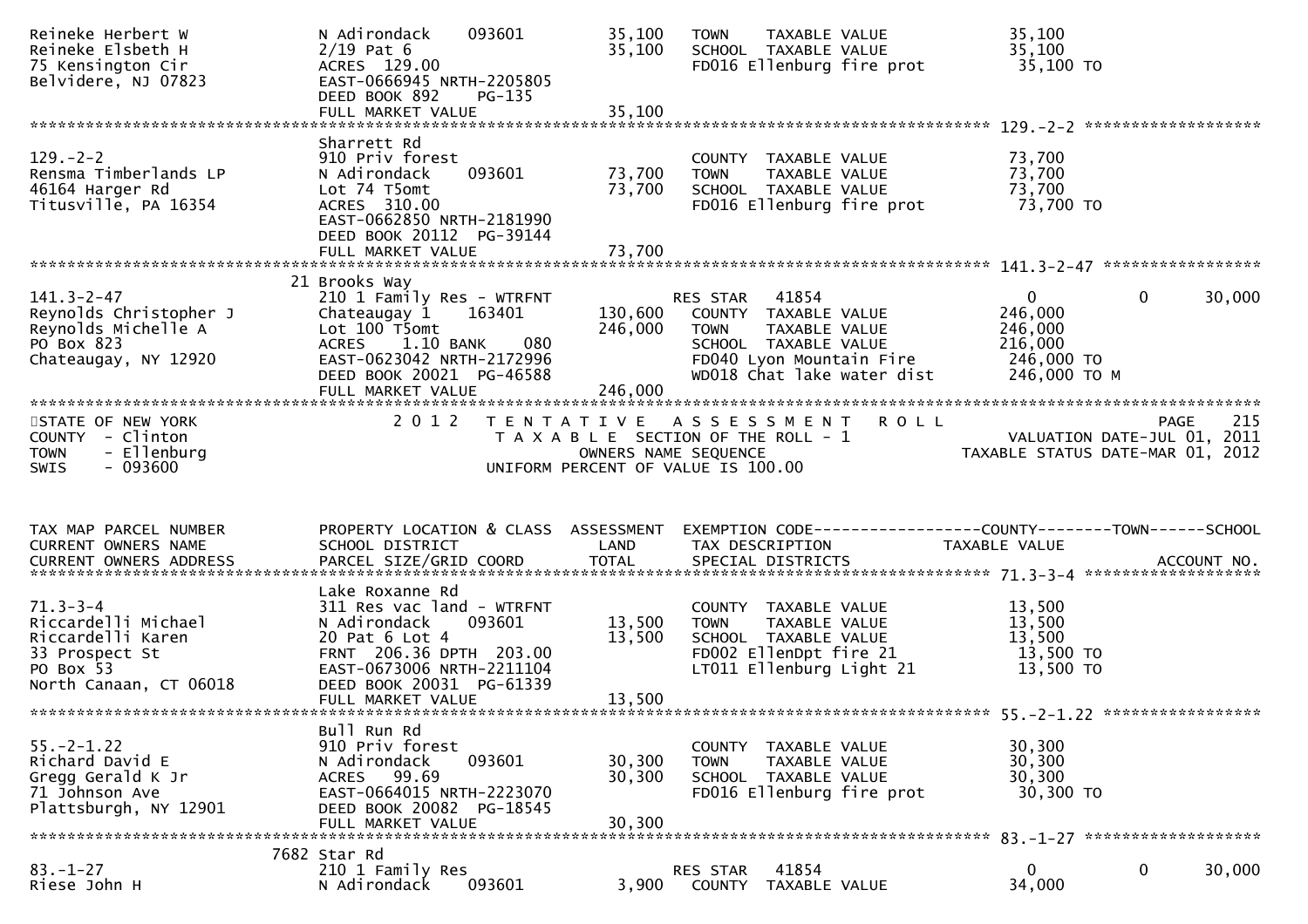| 7682 Star Rd Rt 190<br>Ellenburg Center, NY 12934                                                | 14 Pat 6<br>FRNT 199.00 DPTH 110.00<br>EAST-0638193 NRTH-2202704<br>DEED BOOK 20011 PG-30349                                                                        | 34,000                        | <b>TOWN</b><br>SCHOOL TAXABLE VALUE                                         | TAXABLE VALUE<br>FD016 Ellenburg fire prot                              | 34,000<br>4,000<br>34,000 TO                                            |     |
|--------------------------------------------------------------------------------------------------|---------------------------------------------------------------------------------------------------------------------------------------------------------------------|-------------------------------|-----------------------------------------------------------------------------|-------------------------------------------------------------------------|-------------------------------------------------------------------------|-----|
|                                                                                                  |                                                                                                                                                                     |                               |                                                                             |                                                                         |                                                                         |     |
| $155.1 - 1 - 10$<br>Risacher Paul L<br>Risacher Anastasia M<br>29 Gadway Rd<br>Merrill, NY 12955 | 29 Gadway Rd<br>260 Seasonal res - WTRFNT<br>N Adirondack<br>093601<br>101 Pat 5<br>ACRES 2.60<br>EAST-0626149 NRTH-2166209<br>DEED BOOK 594<br>PG-699              | 122,700<br>145,000<br>145,000 | COUNTY TAXABLE VALUE<br>TOWN<br>SCHOOL TAXABLE VALUE                        | TAXABLE VALUE<br>FD040 Lyon Mountain Fire<br>WD018 Chat lake water dist | 145,000<br>145,000<br>145,000<br>145,000 TO<br>145,000 ТО М             |     |
|                                                                                                  | FULL MARKET VALUE                                                                                                                                                   |                               |                                                                             |                                                                         |                                                                         |     |
| $116. - 1 - 7.2$<br>Rivet Leo A<br>4 Glaude Rd<br>Champlain, NY 12919                            | Plank Rd<br>910 Priv forest<br>093601<br>N Adirondack<br>Lot 80 T5omt<br>ACRES 189.40<br>EAST-0678170 NRTH-2184046<br>DEED BOOK 639<br>$PG-19$<br>FULL MARKET VALUE | 45,100<br>46,100<br>46,100    | COUNTY TAXABLE VALUE<br>TOWN<br>SCHOOL TAXABLE VALUE                        | TAXABLE VALUE<br>FD016 Ellenburg fire prot                              | 46,100<br>46,100<br>46,100<br>46,100 TO                                 |     |
|                                                                                                  |                                                                                                                                                                     |                               |                                                                             |                                                                         |                                                                         |     |
| STATE OF NEW YORK<br>COUNTY - Clinton<br>- Ellenburg<br><b>TOWN</b><br>$-093600$<br><b>SWIS</b>  | 2 0 1 2                                                                                                                                                             | OWNERS NAME SEQUENCE          | T A X A B L E SECTION OF THE ROLL - 1<br>UNIFORM PERCENT OF VALUE IS 100.00 | TENTATIVE ASSESSMENT ROLL                                               | PAGE<br>VALUATION DATE-JUL 01, 2011<br>TAXABLE STATUS DATE-MAR 01, 2012 | 216 |
|                                                                                                  |                                                                                                                                                                     |                               |                                                                             |                                                                         |                                                                         |     |
| TAX MAP PARCEL NUMBER<br>CURRENT OWNERS NAME                                                     | PROPERTY LOCATION & CLASS ASSESSMENT EXEMPTION CODE----------------COUNTY-------TOWN------SCHOOL<br>SCHOOL DISTRICT                                                 | LAND                          | TAX DESCRIPTION                                                             |                                                                         | TAXABLE VALUE                                                           |     |
| $115. - 1 - 18$<br>RJT Enterprises Inc<br>Richard Tieder<br>494 Spinnaker<br>Weston, FL 33326    | Smith Rd<br>910 Priv forest<br>093601<br>N Adirondack<br>45 Pat 5<br>ACRES 47.20<br>EAST-0665201 NRTH-2187170<br>DEED BOOK 518<br>PG-625                            | 21,700<br>21,700              | COUNTY TAXABLE VALUE<br><b>TOWN</b><br>SCHOOL TAXABLE VALUE                 | TAXABLE VALUE<br>FD016 Ellenburg fire prot                              | 21,700<br>21,700<br>21,700<br>21,700 TO                                 |     |
| $125. - 1 - 1$<br>RJT Enterprises Inc<br>Richard Tieder<br>494 Spinnaker<br>Weston, FL 33326     | Spear Hill Rd<br>910 Priv forest<br>163401<br>Chateaugay 1<br>Lot $60$ Pat $5$<br>ACRES 159.30<br>EAST-0621664 NRTH-2184494<br>DEED BOOK 518<br>PG-625              | 40,100<br>40,100              | COUNTY TAXABLE VALUE<br><b>TOWN</b><br>SCHOOL TAXABLE VALUE                 | TAXABLE VALUE<br>FD016 Ellenburg fire prot                              | 40,100<br>40,100<br>40,100<br>40,100 TO                                 |     |
|                                                                                                  | 33 Youngs Rd                                                                                                                                                        |                               |                                                                             |                                                                         |                                                                         |     |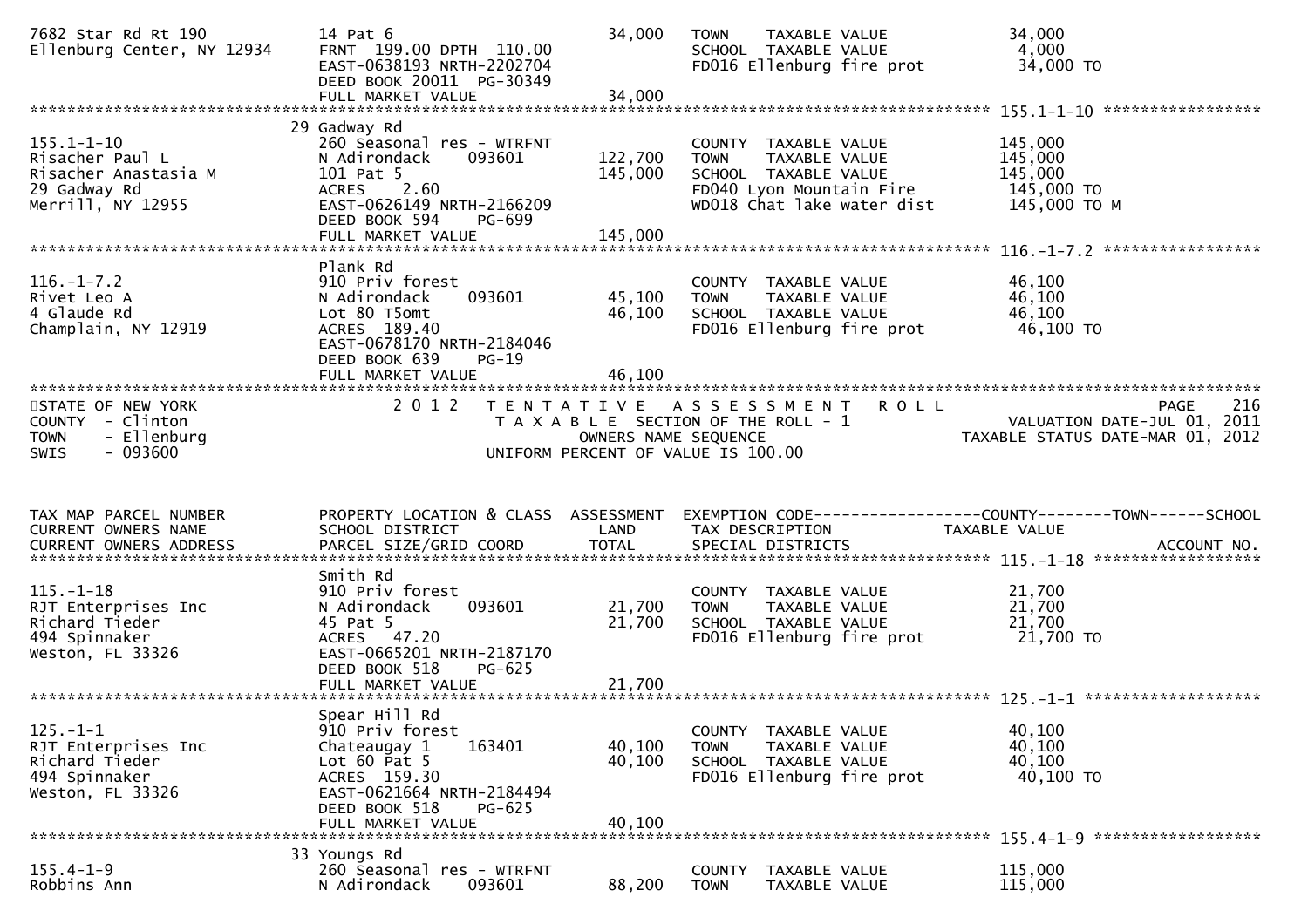| Roulston Julie<br>885 Cumberland Hd Rd<br>Plattsburgh, NY 12901                                     | 119<br><b>FRNT</b><br>50.00 DPTH 370.00<br>EAST-0633404 NRTH-2160777<br>DEED BOOK 623<br>PG-781                                                                                    | 115,000                   | SCHOOL TAXABLE VALUE<br>FD040 Lyon Mountain Fire<br>WD018 Chat lake water dist                                                                    | 115,000<br>115,000 TO<br>113,229 ТО М                                               |             |
|-----------------------------------------------------------------------------------------------------|------------------------------------------------------------------------------------------------------------------------------------------------------------------------------------|---------------------------|---------------------------------------------------------------------------------------------------------------------------------------------------|-------------------------------------------------------------------------------------|-------------|
|                                                                                                     |                                                                                                                                                                                    |                           |                                                                                                                                                   |                                                                                     |             |
| $82. - 1 - 17.3$<br>Robbins Steven E<br>800 Rene Levesque W Ste 1540<br>Montreal QC, CANADA H3B 1X9 | 8087 Star Rd<br>241 Rural res&ag<br>093601<br>N Adirondack<br>12 T6omt<br>ACRES 106.10<br>EAST-0627917 NRTH-2200927<br>DEED BOOK 904<br>$PG-1$                                     | 50,900<br>126,800         | COUNTY TAXABLE VALUE<br>TAXABLE VALUE<br><b>TOWN</b><br>SCHOOL TAXABLE VALUE<br>FD016 Ellenburg fire prot                                         | 126,800<br>126,800<br>126,800<br>126,800 TO                                         |             |
|                                                                                                     | FULL MARKET VALUE                                                                                                                                                                  | 126,800                   |                                                                                                                                                   |                                                                                     |             |
| $155.2 - 1 - 1$<br>Roberts Robert R<br>Roberts Gail D<br>20 Cardin Rd<br>Champlain, NY 12919        | 183 Blanche Rd<br>210 1 Family Res<br>093601<br>N Adirondack<br>119 Pat 5<br>FRNT 107.25 DPTH 181.00<br>EAST-0633023 NRTH-2165701<br>DEED BOOK 20011 PG-35792<br>FULL MARKET VALUE | 4,400<br>35,500<br>35,500 | COUNTY TAXABLE VALUE<br>TAXABLE VALUE<br><b>TOWN</b><br>SCHOOL TAXABLE VALUE<br>FD040 Lyon Mountain Fire                                          | 35,500<br>35,500<br>35,500<br>35,500 TO                                             |             |
| STATE OF NEW YORK<br>COUNTY - Clinton<br>- Ellenburg<br><b>TOWN</b><br>$-093600$<br><b>SWIS</b>     | 2 0 1 2                                                                                                                                                                            | OWNERS NAME SEQUENCE      | TENTATIVE ASSESSMENT ROLL<br>T A X A B L E SECTION OF THE ROLL - 1<br>UNIFORM PERCENT OF VALUE IS 100.00                                          | VALUATION DATE-JUL 01, 2011<br>TAXABLE STATUS DATE-MAR 01, 2012                     | 217<br>PAGE |
| TAX MAP PARCEL NUMBER<br>CURRENT OWNERS NAME                                                        | PROPERTY LOCATION & CLASS ASSESSMENT<br>SCHOOL DISTRICT                                                                                                                            | LAND                      | EXEMPTION CODE------------------COUNTY--------TOWN------SCHOOL<br>TAX DESCRIPTION                                                                 | TAXABLE VALUE                                                                       |             |
| $99.1 - 1 - 33$<br>Rock Amy<br>32 West Hill Rd<br>Ellenburg Center, NY 12934                        | 32 West Hill Rd<br>210 1 Family Res<br>N Adirondack<br>093601<br>11 Pat 5<br>1.60 BANK<br>080<br><b>ACRES</b><br>EAST-0648646 NRTH-2198699<br>DEED BOOK 20061 PG-95105             | 5,100<br>44,000           | 41854<br>RES STAR<br>COUNTY TAXABLE VALUE<br>TOWN<br>TAXABLE VALUE<br>SCHOOL TAXABLE VALUE<br>FD014 EllenCtr fire #15<br>LT010 Ellenburg Light 15 | $\mathbf{0}$<br>$\mathbf 0$<br>44,000<br>44,000<br>14,000<br>44,000 TO<br>44,000 TO | 30,000      |
|                                                                                                     |                                                                                                                                                                                    |                           |                                                                                                                                                   |                                                                                     |             |
| $141.3 - 2 - 29$<br>Rock James P<br>Rock Mollie A<br>1265 Thomas St<br>Titusville, FL 32780         | 5239 Hill Rd<br>260 Seasonal res - WTRFNT<br>093601<br>N Adirondack<br>Lot $100$ Pat 5<br>FRNT 66.00 DPTH<br>80.00<br>EAST-0623901 NRTH-2171989                                    | 37,900<br>66,900          | COUNTY TAXABLE VALUE<br><b>TOWN</b><br>TAXABLE VALUE<br>SCHOOL TAXABLE VALUE<br>FD040 Lyon Mountain Fire<br>WD018 Chat lake water dist            | 66,900<br>66,900<br>66,900<br>66,900 ТО<br>66,900 TO M                              |             |
|                                                                                                     | DEED BOOK 20021 PG-46039<br>FULL MARKET VALUE                                                                                                                                      | 66,900                    |                                                                                                                                                   |                                                                                     |             |
|                                                                                                     | 5025 Rt 374                                                                                                                                                                        |                           |                                                                                                                                                   |                                                                                     |             |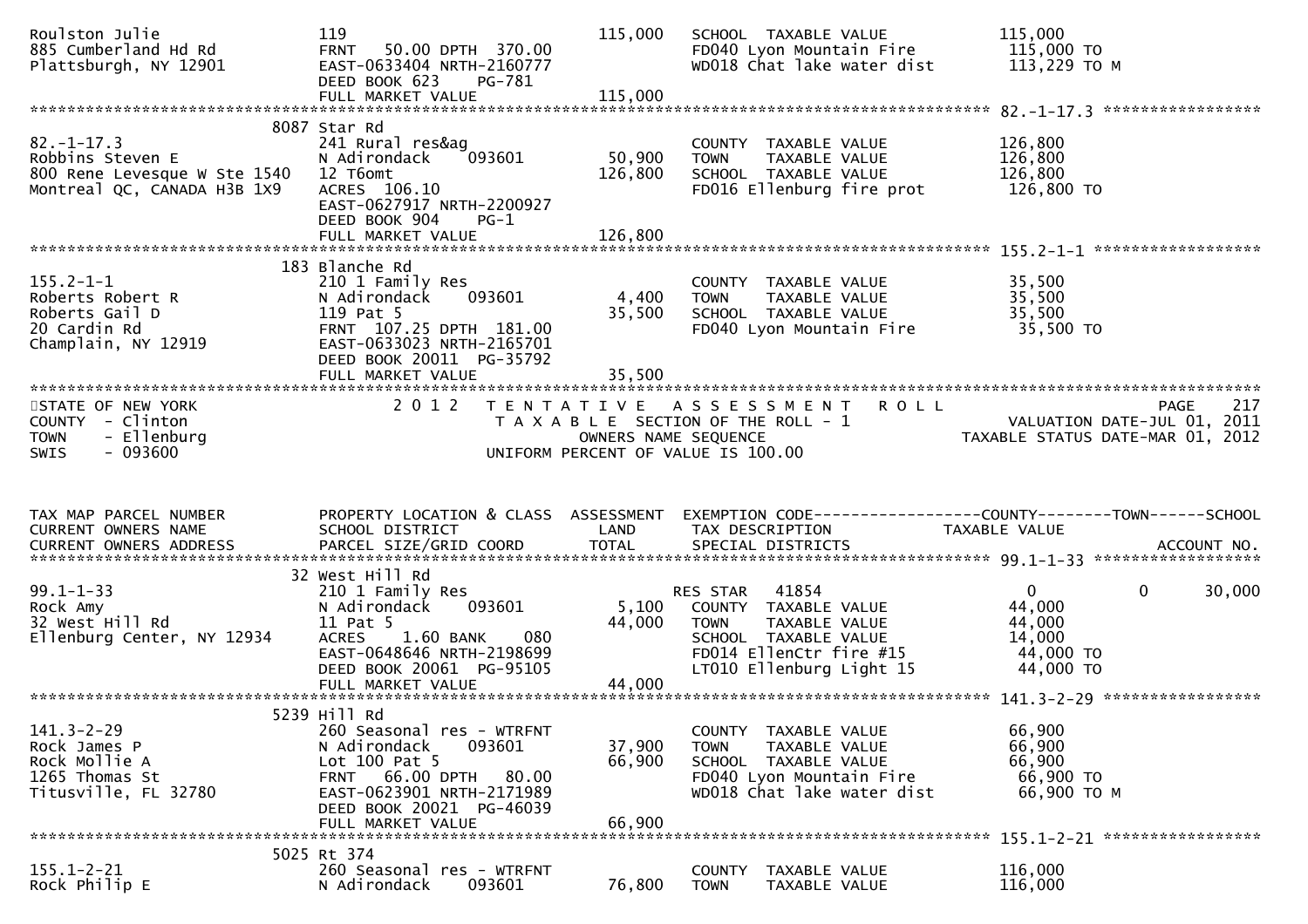| 302 Manchester Rd<br>Poughkeepsie, NY 12603                                                                         | Lot $101$ Pat 5<br>FRNT 70.00 DPTH 215.00<br>EAST-0626402 NRTH-2167432<br>DEED BOOK 20051 PG-87104<br>FULL MARKET VALUE                                                                                  | 116,000<br>116,000                                                                                                          | SCHOOL TAXABLE VALUE<br>FD040 Lyon Mountain Fire<br>WD018 Chat lake water dist                                                                                       | 116,000<br>116,000 то<br>116,000 то м                                                                             |                         |
|---------------------------------------------------------------------------------------------------------------------|----------------------------------------------------------------------------------------------------------------------------------------------------------------------------------------------------------|-----------------------------------------------------------------------------------------------------------------------------|----------------------------------------------------------------------------------------------------------------------------------------------------------------------|-------------------------------------------------------------------------------------------------------------------|-------------------------|
|                                                                                                                     |                                                                                                                                                                                                          |                                                                                                                             |                                                                                                                                                                      |                                                                                                                   |                         |
| $85. - 1 - 9.3$<br>Rocky Acres Hunting Club Inc<br>Attn: Roberts S Duquette<br>PO Box 3030<br>Plattsburgh, NY 12901 | 260 Arno Rd<br>912 Forest s480a<br>093601<br>N Adirondack<br>Lot 3 T6omt<br>ACRES 42.00<br>EAST-0662974 NRTH-2202085<br>DEED BOOK 20001 PG-24508                                                         | 11,500<br><b>TOWN</b><br>55,000                                                                                             | COUNTY TAXABLE VALUE<br>TAXABLE VALUE<br>SCHOOL TAXABLE VALUE<br>FD016 Ellenburg fire prot                                                                           | 55,000<br>55,000<br>55,000<br>55,000 TO                                                                           |                         |
|                                                                                                                     |                                                                                                                                                                                                          |                                                                                                                             |                                                                                                                                                                      |                                                                                                                   |                         |
| $100. -1 - 3$<br>Rocky Acres Hunting Club Inc<br>PO Box 3030<br>Plattsburgh, NY 12901                               | Sharrett Rd<br>910 Priv forest<br>093601<br>N Adirondack<br>5 Pat 5<br>ACRES 30.70<br>EAST-0664381 NRTH-2200783<br>DEED BOOK 20001 PG-26812                                                              | 18,900<br><b>TOWN</b><br>18,900                                                                                             | COUNTY TAXABLE VALUE<br>TAXABLE VALUE<br>SCHOOL TAXABLE VALUE<br>FD016 Ellenburg fire prot                                                                           | 18,900<br>18,900<br>18,900<br>18,900 TO                                                                           |                         |
|                                                                                                                     | FULL MARKET VALUE                                                                                                                                                                                        | 18,900                                                                                                                      |                                                                                                                                                                      |                                                                                                                   |                         |
| STATE OF NEW YORK<br>COUNTY - Clinton<br>- Ellenburg<br><b>TOWN</b><br>$-093600$<br><b>SWIS</b>                     | 2 0 1 2                                                                                                                                                                                                  | TENTATIVE ASSESSMENT<br>T A X A B L E SECTION OF THE ROLL - 1<br>OWNERS NAME SEQUENCE<br>UNIFORM PERCENT OF VALUE IS 100.00 | <b>ROLL</b>                                                                                                                                                          | <b>PAGE</b><br>VALUATION DATE-JUL 01, 2011<br>TAXABLE STATUS DATE-MAR 01, 2012                                    | 218                     |
|                                                                                                                     |                                                                                                                                                                                                          |                                                                                                                             |                                                                                                                                                                      |                                                                                                                   |                         |
| TAX MAP PARCEL NUMBER<br>CURRENT OWNERS NAME                                                                        | SCHOOL DISTRICT                                                                                                                                                                                          | LAND                                                                                                                        | TAX DESCRIPTION                                                                                                                                                      | PROPERTY LOCATION & CLASS ASSESSMENT EXEMPTION CODE----------------COUNTY-------TOWN------SCHOOL<br>TAXABLE VALUE |                         |
|                                                                                                                     |                                                                                                                                                                                                          |                                                                                                                             |                                                                                                                                                                      |                                                                                                                   |                         |
| $155.4 - 1 - 35$<br>Rodriguez Barbara<br>93 Blanche Rd<br>Merrill, NY 12955                                         | 93 Blanche Rd<br>210 1 Family Res<br>N Adirondack<br>093601<br>Lot 20 Pat 5<br>Also Title Deed 457/365<br>ACRES 2.00<br>EAST-0632674 NRTH-2163627<br>DEED BOOK 885<br><b>PG-299</b><br>FULL MARKET VALUE | 5,500 AGED C&T 41801<br>72,000 SR STAR<br><b>TOWN</b><br>72,000                                                             | 99 PCT OF VALUE USED FOR EXEMPTION PURPOSES<br>WARNONALL 41121<br>41834<br>COUNTY TAXABLE VALUE<br>TAXABLE VALUE<br>SCHOOL TAXABLE VALUE<br>FD040 Lyon Mountain Fire | 10,692<br>10,692<br>30,294<br>30,294<br>$\overline{0}$<br>$\Omega$<br>31,014<br>31,014<br>9,800<br>72,000 TO      | 0<br>$\Omega$<br>62,200 |
|                                                                                                                     |                                                                                                                                                                                                          |                                                                                                                             |                                                                                                                                                                      |                                                                                                                   |                         |
| 141. - 1-11<br>Rodriguez Todd R<br>PO Box 99<br>Lyon Mt, NY 12952-0099                                              | Bigelow Rd<br>910 Priv forest<br>093601<br>N Adirondack<br>102 Pat 5<br>ACRES 100.00<br>EAST-0634546 NRTH-2168562<br>DEED BOOK 938<br>PG-171<br>FULL MARKET VALUE                                        | 25,500<br><b>TOWN</b><br>25,500<br>25,500                                                                                   | COUNTY TAXABLE VALUE<br>TAXABLE VALUE<br>SCHOOL TAXABLE VALUE<br>FD040 Lyon Mountain Fire                                                                            | 25,500<br>25,500<br>25,500<br>25,500 TO                                                                           |                         |
|                                                                                                                     | 6 Dupuis Rd                                                                                                                                                                                              |                                                                                                                             |                                                                                                                                                                      |                                                                                                                   |                         |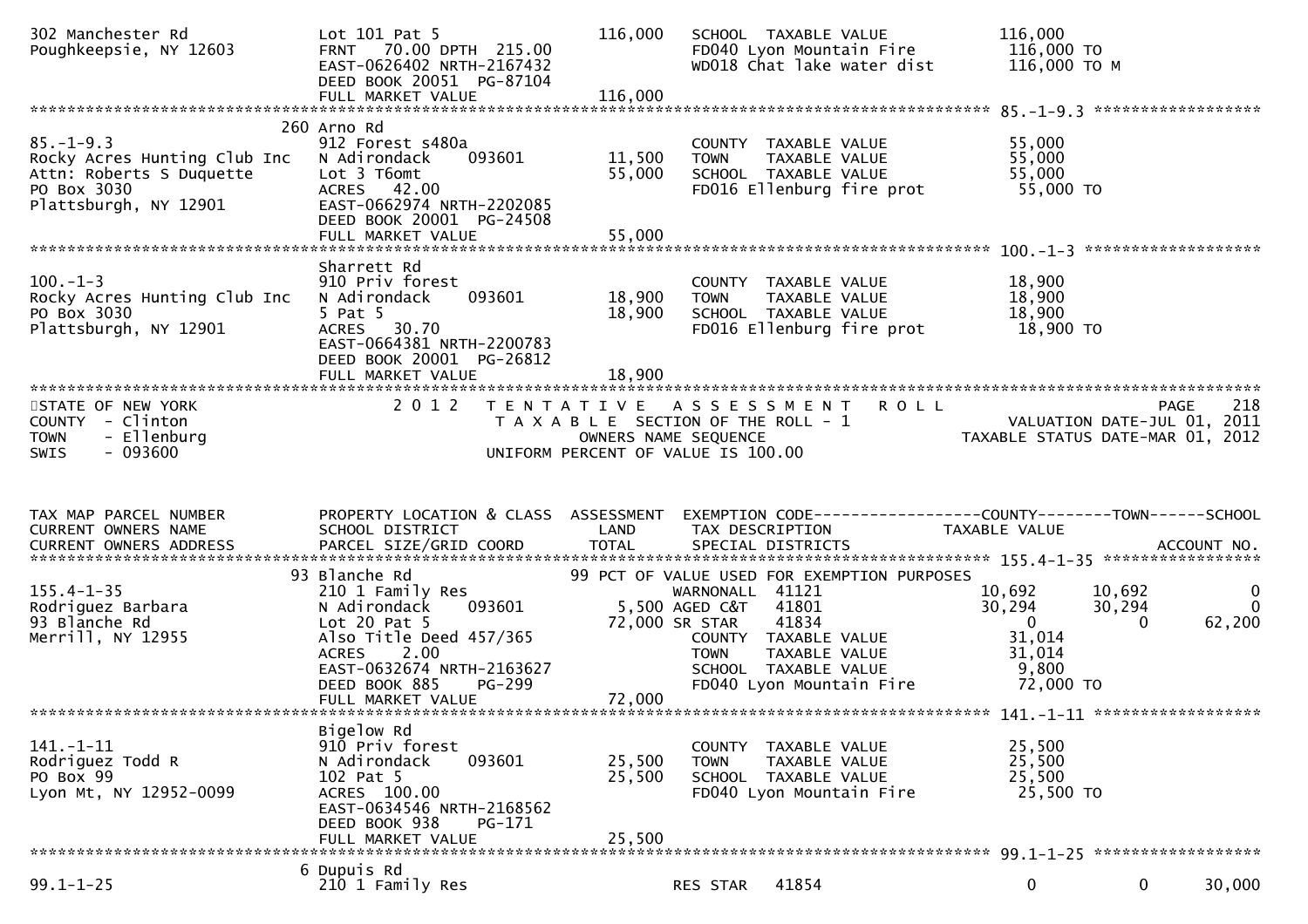| Rodriguez Travis<br>6 Dupuis Rd<br>Ellenburg Center, NY 12934                                           | 093601<br>N Adirondack<br>11 Pat 5<br>FRNT 66.00 DPTH 196.00<br>EAST-0649087 NRTH-2198713<br>DEED BOOK 99001 PG-10394                                                             | 3,600<br>53,500           | COUNTY TAXABLE VALUE<br><b>TOWN</b><br>TAXABLE VALUE<br>SCHOOL TAXABLE VALUE<br>FD014 EllenCtr fire #15<br>LT010 Ellenburg Light 15    | 53,500<br>53,500<br>23,500<br>53,500 TO<br>53,500 TO                    |             |
|---------------------------------------------------------------------------------------------------------|-----------------------------------------------------------------------------------------------------------------------------------------------------------------------------------|---------------------------|----------------------------------------------------------------------------------------------------------------------------------------|-------------------------------------------------------------------------|-------------|
|                                                                                                         | 5733 Rt 11                                                                                                                                                                        |                           |                                                                                                                                        |                                                                         |             |
| $70. - 1 - 35.4$<br>Rodriquez Charles<br>Rodriquez Patricia<br>5733 Rt 11<br>Ellenburg Center, NY 12934 | 270 Mfg housing<br>093601<br>N Adirondack<br>Lot 17 T6omt<br>FRNT 90.00 DPTH 315.59<br>EAST-0659096 NRTH-2208716<br>DEED BOOK 20021 PG-45139<br>FULL MARKET VALUE                 | 4,300<br>52,000<br>52,000 | 41854<br>RES STAR<br>COUNTY TAXABLE VALUE<br><b>TOWN</b><br>TAXABLE VALUE<br>SCHOOL TAXABLE VALUE<br>FD016 Ellenburg fire prot         | $\mathbf{0}$<br>$\mathbf{0}$<br>52,000<br>52,000<br>22,000<br>52,000 TO | 30,000      |
|                                                                                                         | Rt 374                                                                                                                                                                            |                           |                                                                                                                                        |                                                                         |             |
| $155. - 3 - 14$<br>Rollin Louis<br>Labelle Rollin Louise<br>787 Rt 201<br>Ormstown QC, Canada JOS1K     | $322$ Rural vac $>10$ - WTRFNT<br>N Adirondack<br>093601<br>Lot 119 & 120 T5omt<br>Survey Map 20082/19408<br>ACRES 22.20<br>EAST-0629976 NRTH-2163146<br>DEED BOOK 20082 PG-19689 | 59,500<br>59,800          | COUNTY TAXABLE VALUE<br>TAXABLE VALUE<br><b>TOWN</b><br>SCHOOL TAXABLE VALUE<br>FD040 Lyon Mountain Fire<br>WD018 Chat lake water dist | 59,800<br>59,800<br>59,800<br>59,800 TO<br>22,126 TO M                  |             |
|                                                                                                         |                                                                                                                                                                                   |                           |                                                                                                                                        |                                                                         |             |
| STATE OF NEW YORK<br>COUNTY - Clinton<br>- Ellenburg<br><b>TOWN</b><br>- 093600<br>SWIS                 | 2 0 1 2                                                                                                                                                                           | OWNERS NAME SEQUENCE      | TENTATIVE ASSESSMENT<br><b>ROLL</b><br>T A X A B L E SECTION OF THE ROLL - 1<br>UNIFORM PERCENT OF VALUE IS 100.00                     | VALUATION DATE-JUL 01, 2011<br>TAXABLE STATUS DATE-MAR 01, 2012         | 219<br>PAGE |
| TAX MAP PARCEL NUMBER<br>CURRENT OWNERS NAME                                                            | PROPERTY LOCATION & CLASS ASSESSMENT<br>SCHOOL DISTRICT                                                                                                                           | LAND                      | TAX DESCRIPTION                                                                                                                        | TAXABLE VALUE                                                           |             |
|                                                                                                         | 1224 West Hill Rd                                                                                                                                                                 |                           |                                                                                                                                        |                                                                         |             |
| $111. - 1 - 3$<br>Roscoe Joseph C<br>Roscoe Marianne L<br>PO Box 233<br>Brainardsville, NY 12915        | 241 Rural res&ag<br>093601<br>N Adirondack<br>20 T5omt<br>74.00<br><b>ACRES</b><br>EAST-0620745 NRTH-2192297<br>DEED BOOK 872<br>PG-338                                           | 32,600<br>168,700         | COUNTY TAXABLE VALUE<br>TAXABLE VALUE<br><b>TOWN</b><br>SCHOOL TAXABLE VALUE<br>FD016 Ellenburg fire prot                              | 168,700<br>168,700<br>168,700<br>168,700 TO                             |             |
|                                                                                                         | FULL MARKET VALUE                                                                                                                                                                 | 168,700                   |                                                                                                                                        |                                                                         |             |
|                                                                                                         | 5059 Rt 11                                                                                                                                                                        |                           |                                                                                                                                        |                                                                         |             |
| $71.3 - 2 - 43$<br>Ross Cory A<br>PO Box 275<br>Mooers, NY 12958                                        | 471 Funeral home<br>093601<br>N Adirondack<br>20 Pat 6<br>FRNT 145.00 DPTH 170.00<br>EAST-0673980 NRTH-2213409<br>DEED BOOK 20092 PG-27494                                        | 7,500<br>145,500          | COUNTY TAXABLE VALUE<br><b>TOWN</b><br>TAXABLE VALUE<br>SCHOOL TAXABLE VALUE<br>FD002 EllenDpt fire 21<br>LT011 Ellenburg Light 21     | 145,500<br>145,500<br>145,500<br>145,500 TO<br>145,500 TO               |             |
|                                                                                                         | FULL MARKET VALUE                                                                                                                                                                 | 145,500                   |                                                                                                                                        |                                                                         |             |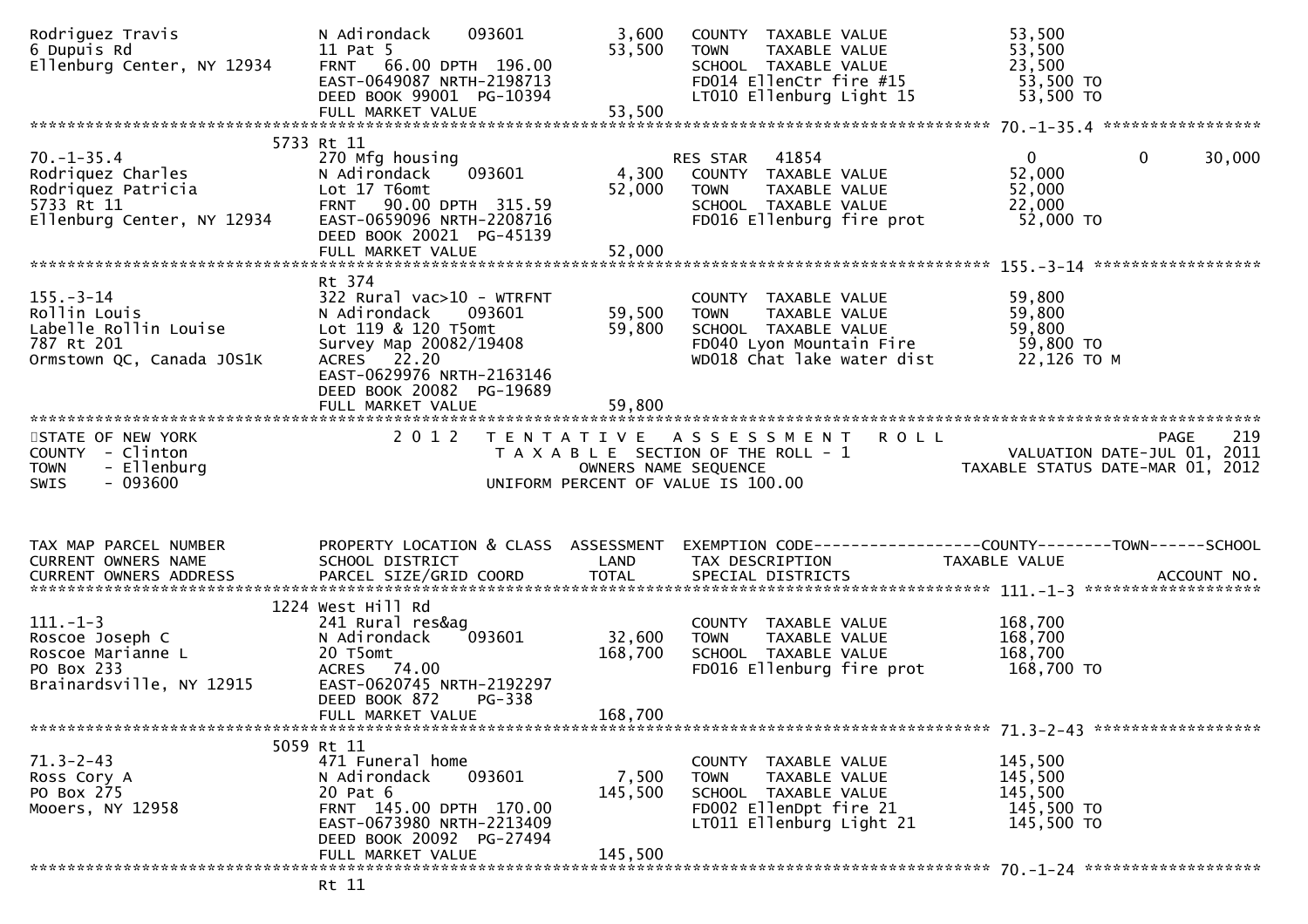| $70. - 1 - 24$<br>Ross Cory S<br>Ross Kristen L<br>PO Box 275<br>Mooers, NY 12958                                                                      | $314$ Rural vac<10<br>093601<br>N Adirondack<br>19 Pat 6<br>ACRES 2.10<br>EAST-0665185 NRTH-2209031<br>DEED BOOK 20082 PG-17343           | 5,700<br>5,700       | COUNTY TAXABLE VALUE<br><b>TOWN</b><br>TAXABLE VALUE<br>SCHOOL TAXABLE VALUE<br>FD002 EllenDpt fire 21<br>LT012 Ellenburg Light 5  | 5,700<br>5,700<br>5,700<br>5,700 TO<br>5,700 TO                                |          |
|--------------------------------------------------------------------------------------------------------------------------------------------------------|-------------------------------------------------------------------------------------------------------------------------------------------|----------------------|------------------------------------------------------------------------------------------------------------------------------------|--------------------------------------------------------------------------------|----------|
|                                                                                                                                                        | Clinton Mills Rd                                                                                                                          |                      |                                                                                                                                    |                                                                                |          |
| $40. - 1 - 26.2$<br>Rossdeutscher Simon<br>Rossdeutscher Harry<br>7925 Kingsley Rd Apt 110<br>Montreal OC. Canada H4W1P5<br>Montreal QC, Canada H4W1P5 | 910 Priv forest<br>093601<br>N Adirondack<br>59 T6omt<br>ACRES 160.70<br>EAST-0661890 NRTH-2230297<br>DEED BOOK 592<br>$PG-415$           | 40,400<br>40,400     | COUNTY TAXABLE VALUE<br>TAXABLE VALUE<br><b>TOWN</b><br>SCHOOL TAXABLE VALUE<br>FD016 Ellenburg fire prot                          | 40,400<br>40,400<br>40,400<br>40,400 TO                                        |          |
|                                                                                                                                                        | FULL MARKET VALUE                                                                                                                         | 40,400               |                                                                                                                                    |                                                                                |          |
|                                                                                                                                                        | 4578 Rt 374                                                                                                                               |                      |                                                                                                                                    |                                                                                |          |
| $155. - 4 - 7$<br>Roulston Margaret B<br>4578 Rt 374<br>Merrill, NY 12955                                                                              | 210 1 Family Res<br>093601<br>N Adirondack<br>119 Pat 5<br>FRNT 75.00 DPTH 100.00<br>EAST-0634556 NRTH-2160897<br>DEED BOOK 652<br>PG-154 | 74,000               | 41834<br>SR STAR<br>2,800 COUNTY TAXABLE VALUE<br><b>TOWN</b><br>TAXABLE VALUE<br>SCHOOL TAXABLE VALUE<br>FD040 Lyon Mountain Fire | $\Omega$<br>$\mathbf{0}$<br>74,000<br>74,000<br>11,800<br>74,000 TO            | 62,200   |
|                                                                                                                                                        |                                                                                                                                           |                      |                                                                                                                                    |                                                                                |          |
| STATE OF NEW YORK<br>COUNTY - Clinton<br>- Ellenburg<br><b>TOWN</b><br><b>SWIS</b><br>- 093600                                                         | 2 0 1 2                                                                                                                                   | OWNERS NAME SEQUENCE | TENTATIVE ASSESSMENT<br><b>ROLL</b><br>T A X A B L E SECTION OF THE ROLL - 1<br>UNIFORM PERCENT OF VALUE IS 100.00                 | PAGE<br>220<br>VALUATION DATE-JUL 01, 2011<br>TAXABLE STATUS DATE-MAR 01, 2012 | 220      |
| TAX MAP PARCEL NUMBER                                                                                                                                  | PROPERTY LOCATION & CLASS ASSESSMENT                                                                                                      |                      | EXEMPTION CODE------------------COUNTY--------TOWN------SCHOOL                                                                     |                                                                                |          |
| CURRENT OWNERS NAME                                                                                                                                    |                                                                                                                                           |                      |                                                                                                                                    |                                                                                |          |
|                                                                                                                                                        | SCHOOL DISTRICT                                                                                                                           | LAND                 | TAX DESCRIPTION                                                                                                                    | TAXABLE VALUE                                                                  |          |
|                                                                                                                                                        | Rt 374                                                                                                                                    |                      |                                                                                                                                    |                                                                                |          |
| $155.4 - 1 - 28$<br>Rouse Donald<br>Rouse Phylliss<br>306 Shunnway<br>Lilburn, GA 30247                                                                | $314$ Rural vac<10<br>093601<br>N Adirondack<br>119 Pat 5<br>1.00<br><b>ACRES</b><br>EAST-0632148 NRTH-2162453<br><b>PG-125</b>           | 5,000<br>5,000       | COUNTY TAXABLE VALUE<br><b>TOWN</b><br>TAXABLE VALUE<br>SCHOOL TAXABLE VALUE<br>FD040 Lyon Mountain Fire                           | 5,000<br>5,000<br>5,000<br>5,000 TO                                            |          |
|                                                                                                                                                        | DEED BOOK 427<br>FULL MARKET VALUE                                                                                                        | 5,000                |                                                                                                                                    |                                                                                |          |
|                                                                                                                                                        | Rt 11                                                                                                                                     |                      |                                                                                                                                    | lease 2011                                                                     |          |
| $71. - 2 - 1$<br>Rowe Cynthia<br>18 Grace Ave<br>Plattsburgh, NY 12901                                                                                 | 120 Field crops<br>N Adirondack<br>093601<br>$20/21$ Pat 6<br>ACRES 131.80<br>EAST-0672201 NRTH-2216344                                   | 49,400<br>50,400     | AGRI DISTR 41720<br>COUNTY TAXABLE VALUE<br>TAXABLE VALUE<br><b>TOWN</b><br>SCHOOL TAXABLE VALUE<br>FD002 EllenDpt fire 21         | 0<br>0<br>50,400<br>50,400<br>50,400<br>22,680 TO                              | $\Omega$ |
| MAY BE SUBJECT TO PAYMENT<br>UNDER AGDIST LAW TIL 2016                                                                                                 | DEED BOOK 820<br><b>PG-106</b><br>FULL MARKET VALUE                                                                                       | 50,400               | FD016 Ellenburg fire prot                                                                                                          | 27,720 TO                                                                      |          |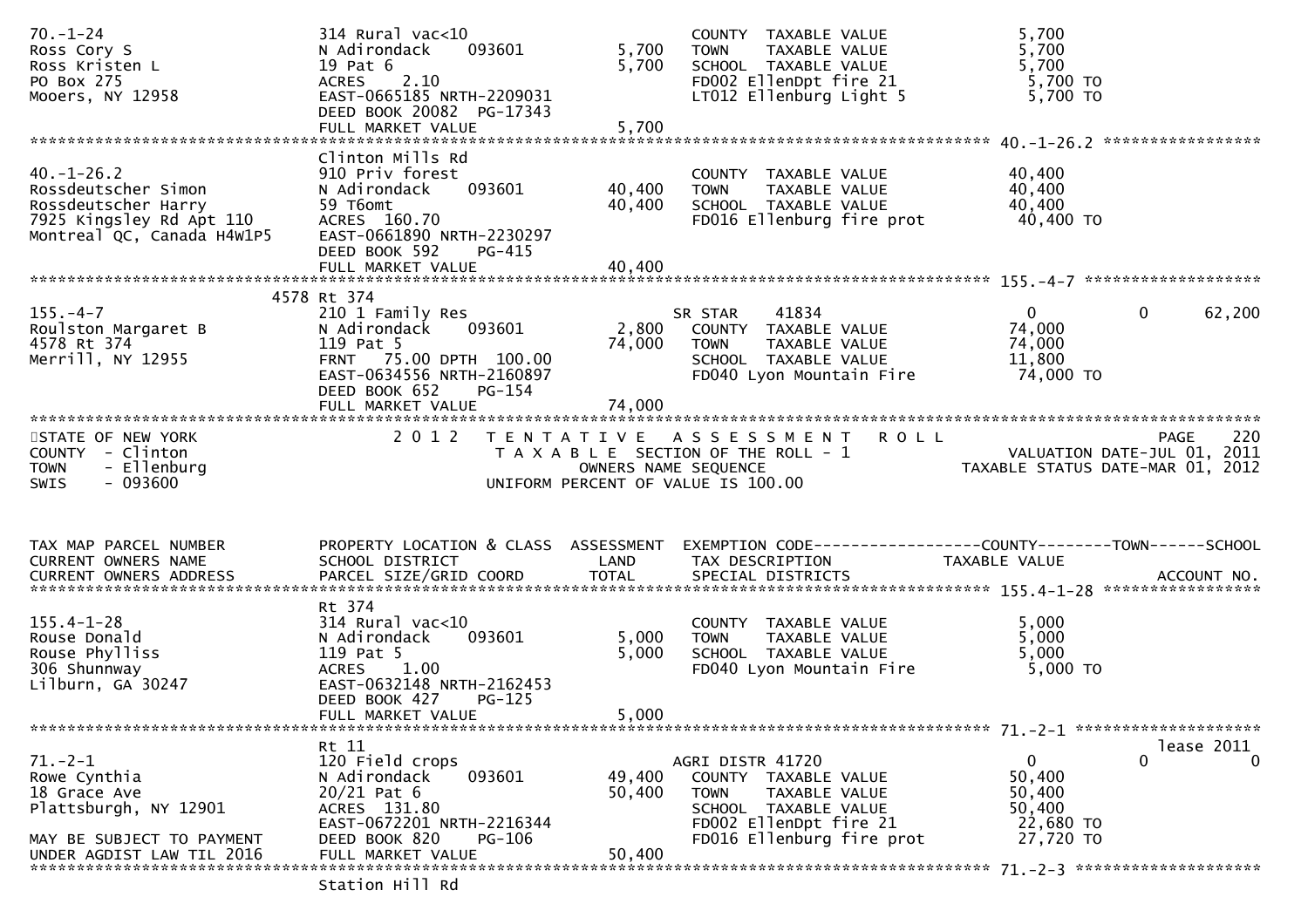| $71. - 2 - 3$<br>Rowe Cynthia A<br>18 Grace Ave<br>Plattsburgh, NY 12901                                        | 323 Vacant rural<br>093601<br>N Adirondack<br>20 Pat 6<br>ACRES 17.20<br>EAST-0671441 NRTH-2216395<br>DEED BOOK 20061 PG-92281<br>FULL MARKET VALUE                                  | 13,300<br>13,300<br>13,300 | COUNTY TAXABLE VALUE<br>TOWN<br>TAXABLE VALUE<br>SCHOOL TAXABLE VALUE<br>FD002 EllenDpt fire 21<br>FD016 Ellenburg fire prot                                          | 13,300<br>13,300<br>13,300<br>5,320 TO<br>7,980 TO                                                                |     |
|-----------------------------------------------------------------------------------------------------------------|--------------------------------------------------------------------------------------------------------------------------------------------------------------------------------------|----------------------------|-----------------------------------------------------------------------------------------------------------------------------------------------------------------------|-------------------------------------------------------------------------------------------------------------------|-----|
|                                                                                                                 |                                                                                                                                                                                      |                            |                                                                                                                                                                       |                                                                                                                   |     |
| $141.3 - 2 - 4$<br>Rowe Cynthia A<br>18 Grace Ave<br>Plattsburgh, NY 12901                                      | 5125 Rt 374<br>210 1 Family Res - WTRFNT<br>N Adirondack<br>093601<br>101 Pat 5<br>FRNT 116.00 DPTH 120.00<br>EAST-0625394 NRTH-2169751<br>DEED BOOK 99001 PG-09377                  | 72,900<br>162,000          | COUNTY TAXABLE VALUE<br>TAXABLE VALUE<br><b>TOWN</b><br>SCHOOL TAXABLE VALUE<br>FD040 Lyon Mountain Fire<br>WD018 Chat lake water dist                                | 162,000<br>162,000<br>162,000<br>162,000 TO<br>162,000 то м                                                       |     |
|                                                                                                                 |                                                                                                                                                                                      |                            |                                                                                                                                                                       |                                                                                                                   |     |
| $141.3 - 2 - 5$<br>Rowe Cynthia A<br>18 Grace Ave<br>Plattsburgh, NY 12901                                      | 5131 Rt 374<br>311 Res vac land - WTRFNT<br>093601<br>N Adirondack<br>101 Pat<br>FRNT 48.00 DPTH 40.00<br>EAST-0625407 NRTH-2169831<br>DEED BOOK 99001 PG-09376<br>FULL MARKET VALUE | 2,800<br>2,800<br>2,800    | COUNTY TAXABLE VALUE<br>TAXABLE VALUE<br>TOWN<br>SCHOOL TAXABLE VALUE<br>FD040 Lyon Mountain Fire<br>WD018 Chat lake water dist                                       | 2,800<br>2,800<br>2,800<br>2,800 TO<br>2,800 TO M                                                                 |     |
|                                                                                                                 |                                                                                                                                                                                      |                            |                                                                                                                                                                       |                                                                                                                   |     |
| STATE OF NEW YORK<br>COUNTY - Clinton<br>- Ellenburg<br><b>TOWN</b><br>$-093600$<br>SWIS                        |                                                                                                                                                                                      |                            | 2012 TENTATIVE ASSESSMENT ROLL<br>UNIFORM PERCENT OF VALUE IS 100.00                                                                                                  | <b>PAGE</b><br>TAXABLE SECTION OF THE ROLL - 1<br>OWNERS NAME SEQUENCE                                            | 221 |
|                                                                                                                 |                                                                                                                                                                                      |                            |                                                                                                                                                                       |                                                                                                                   |     |
| TAX MAP PARCEL NUMBER<br>CURRENT OWNERS NAME                                                                    | SCHOOL DISTRICT                                                                                                                                                                      | LAND                       | TAX DESCRIPTION                                                                                                                                                       | PROPERTY LOCATION & CLASS ASSESSMENT EXEMPTION CODE----------------COUNTY-------TOWN------SCHOOL<br>TAXABLE VALUE |     |
|                                                                                                                 | Clinton Mills Rd                                                                                                                                                                     |                            |                                                                                                                                                                       |                                                                                                                   |     |
| $40. -1 - 1.1$<br>Rowe Gary<br>Rowe Keith<br>18 Lakeview Ave<br>Rouses Point, NY 12979-1125                     | 105 Vac farmland<br>093601<br>N Adirondack<br>Lot $59$ Pat $6$<br>ACRES 80.00                                                                                                        | 52,500<br>52,500           | AGRI DISTR 41720<br>COUNTY TAXABLE VALUE<br>TAXABLE VALUE<br><b>TOWN</b><br>SCHOOL TAXABLE VALUE                                                                      | 4,926<br>4,926<br>4,926<br>47,574<br>47,574<br>47,574                                                             |     |
|                                                                                                                 | EAST-0662147 NRTH-2232308                                                                                                                                                            |                            | FD016 Ellenburg fire prot                                                                                                                                             | $52,500$ TO                                                                                                       |     |
| MAY BE SUBJECT TO PAYMENT<br>UNDER AGDIST LAW TIL 2016                                                          | PG-133<br>DEED BOOK 969<br>FULL MARKET VALUE                                                                                                                                         | 52,500                     |                                                                                                                                                                       |                                                                                                                   |     |
|                                                                                                                 | 29 Station Hill Rd                                                                                                                                                                   |                            |                                                                                                                                                                       |                                                                                                                   |     |
| $71. - 1 - 1$<br>Rowe Glenn E Jr<br>Rowe Cynthia<br>C/O Charles Durkin<br>4 Flaglar Rd<br>Plattsburgh, NY 12901 | 112 Dairy farm<br>093601<br>N Adirondack<br>19 Pat 6<br>ACRES 298.50<br>EAST-0670679 NRTH-2214760<br>DEED BOOK 620<br>PG-472<br>FULL MARKET VALUE                                    | 173,700<br>173,700         | AGRI DISTR 41720<br>90,800 483A EX<br>42100<br>COUNTY<br>TAXABLE VALUE<br><b>TOWN</b><br>TAXABLE VALUE<br>SCHOOL TAXABLE VALUE<br>FD002 EllenDpt fire 21<br>14,300 EX | lease 2011<br>116<br>116<br>116<br>14,300<br>14,300<br>14,300<br>159,284<br>159,284<br>159,284<br>159,400 TO      |     |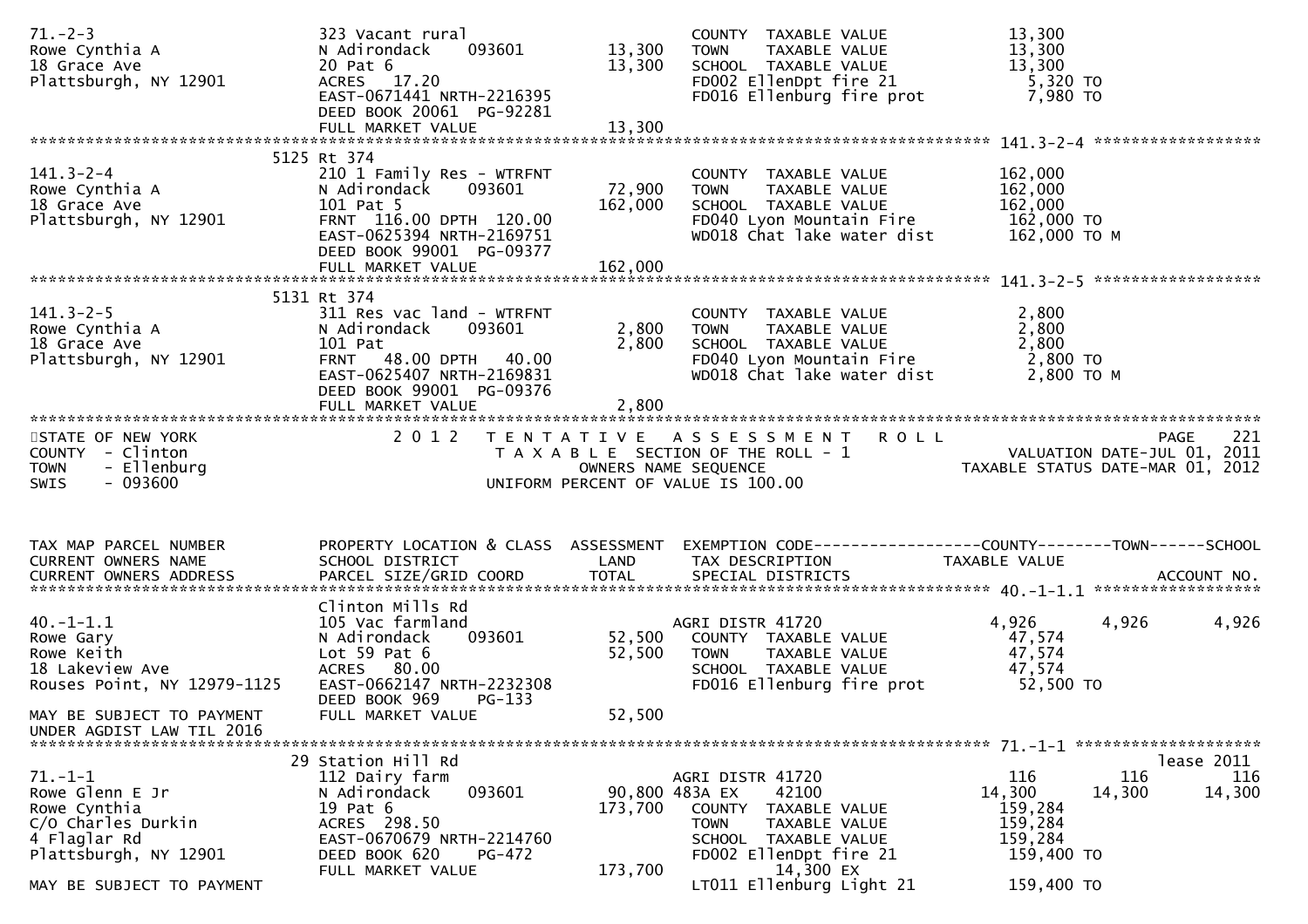| $71.3 - 1 - 20$<br>Rowe Life Estate Kenneth<br>Rowe Life Estate Marjorie J<br>2035 Plank Rd<br>Ellenburg Depot, NY 12935 | 4 Station Hill Rd<br>270 Mfg housing<br>093601<br>N Adirondack<br>20 Pat 6<br>FRNT 170.00 DPTH 240.00<br>EAST-0672548 NRTH-2213126<br>DEED BOOK 20051 PG-78759                | 36,000                                    | AGED C&T<br>41801<br>4,700 SR STAR<br>41834<br>COUNTY<br>TAXABLE VALUE<br><b>TOWN</b><br>TAXABLE VALUE<br>SCHOOL TAXABLE VALUE<br>FD002 EllenDpt fire 21 | 18,000<br>$\overline{0}$<br>18,000<br>18,000<br>0<br>36,000 TO       | 18,000<br>$\bf{0}$<br>36,000<br>$\Omega$                                              |
|--------------------------------------------------------------------------------------------------------------------------|-------------------------------------------------------------------------------------------------------------------------------------------------------------------------------|-------------------------------------------|----------------------------------------------------------------------------------------------------------------------------------------------------------|----------------------------------------------------------------------|---------------------------------------------------------------------------------------|
|                                                                                                                          |                                                                                                                                                                               |                                           |                                                                                                                                                          |                                                                      |                                                                                       |
| $84. - 1 - 4$<br>Rowe Mark<br>3 Sunderland Way<br>Ellenburg Depot, NY 12935                                              | 147 Cashman Rd<br>280 Res Multiple<br>N Adirondack<br>093601<br>$10 - A$<br>ACRES 15.50<br>EAST-0653140 NRTH-2208884<br>DEED BOOK 20031 PG-57310                              | 18,400<br>166,700                         | COUNTY TAXABLE VALUE<br><b>TOWN</b><br>TAXABLE VALUE<br>SCHOOL TAXABLE VALUE<br>FD016 Ellenburg fire prot                                                | 166,700<br>166,700<br>166,700<br>166,700 TO                          |                                                                                       |
|                                                                                                                          | FULL MARKET VALUE                                                                                                                                                             | 166,700                                   |                                                                                                                                                          |                                                                      |                                                                                       |
|                                                                                                                          | 6726 Star Rd                                                                                                                                                                  |                                           |                                                                                                                                                          |                                                                      |                                                                                       |
| $85. - 1 - 2.7$<br>Rowe Neal<br>Rowe Darlene<br>PO Box 23<br>Ellenburg Center, NY 12934                                  | 210 1 Family Res<br>093601<br>N Adirondack<br>Lot 18 T6 Omt<br>FRNT 150.00 DPTH 175.00<br>EAST-0661342 NRTH-2206530                                                           | 4,600<br>90,000                           | 41854<br>RES STAR<br>COUNTY TAXABLE VALUE<br><b>TOWN</b><br>TAXABLE VALUE<br>SCHOOL TAXABLE VALUE<br>FD016 Ellenburg fire prot                           | $\overline{0}$<br>90,000<br>90,000<br>60,000<br>90,000 TO            | $\mathbf 0$<br>30,000                                                                 |
|                                                                                                                          | DEED BOOK 746<br>PG-167<br>FULL MARKET VALUE                                                                                                                                  | 90,000                                    | LT012 Ellenburg Light 5                                                                                                                                  | 90,000 TO                                                            |                                                                                       |
| STATE OF NEW YORK<br>COUNTY - Clinton<br>- Ellenburg<br><b>TOWN</b><br>$-093600$<br><b>SWIS</b>                          | 2 0 1 2                                                                                                                                                                       | T E N T A T I V E<br>OWNERS NAME SEQUENCE | <b>ROLL</b><br>A S S E S S M E N T<br>T A X A B L E SECTION OF THE ROLL - 1<br>UNIFORM PERCENT OF VALUE IS 100.00                                        |                                                                      | 222<br><b>PAGE</b><br>VALUATION DATE-JUL 01, 2011<br>TAXABLE STATUS DATE-MAR 01, 2012 |
| TAX MAP PARCEL NUMBER<br>CURRENT OWNERS NAME                                                                             | PROPERTY LOCATION & CLASS ASSESSMENT<br>SCHOOL DISTRICT                                                                                                                       | LAND                                      | EXEMPTION CODE-----------------COUNTY-------TOWN------SCHOOL<br>TAX DESCRIPTION                                                                          | TAXABLE VALUE                                                        |                                                                                       |
| 141. – 1–1.13<br>Rubado Gerald<br>Rubado Patricia D<br>114 Beach St<br>Massena, NY 13662                                 | Rt 374<br>311 Res vac land<br>Chateaugay 1<br>163401<br>Lot $100$ Pat 5<br>1.28<br><b>ACRES</b><br>EAST-0622154 NRTH-2174508<br>DEED BOOK 20051 PG-84375<br>FULL MARKET VALUE | 5,200<br>5,200<br>5,200                   | COUNTY TAXABLE VALUE<br>TAXABLE VALUE<br><b>TOWN</b><br>SCHOOL TAXABLE VALUE<br>FD040 Lyon Mountain Fire                                                 | 5,200<br>5,200<br>5,200<br>5,200 TO                                  |                                                                                       |
|                                                                                                                          | 5100 Rt 11                                                                                                                                                                    |                                           |                                                                                                                                                          |                                                                      |                                                                                       |
| $71.3 - 2 - 4$<br>Rubado Robert W<br>PO Box 129<br>Ellenburg Depot, NY 12935                                             | 210 1 Family Res<br>093601<br>N Adirondack<br>20 Pat 6<br>FRNT 74.20 DPTH 210.00<br>EAST-0672946 NRTH-2213388<br>DEED BOOK 708<br>PG-135                                      | 3,700<br>52,000                           | 41854<br>RES STAR<br>COUNTY TAXABLE VALUE<br>TAXABLE VALUE<br><b>TOWN</b><br>SCHOOL TAXABLE VALUE<br>FD002 EllenDpt fire 21<br>LT011 Ellenburg Light 21  | $\mathbf{0}$<br>52,000<br>52,000<br>22,000<br>52,000 TO<br>52,000 TO | 0<br>30,000                                                                           |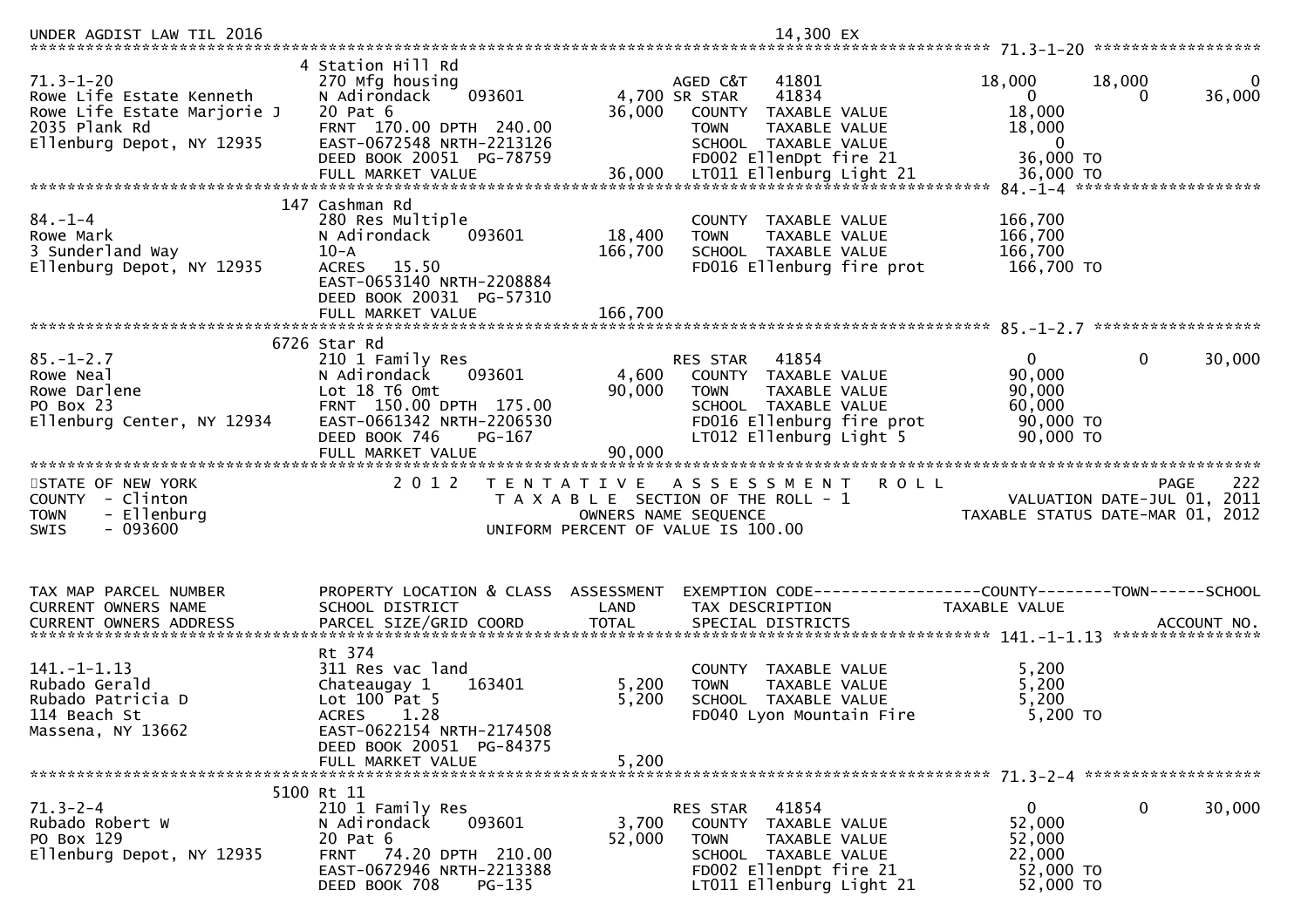| $71.3 - 2 - 49$<br>Rubado Robert W<br>PO Box 129<br>Ellenburg Depot, NY 12935                                             | Rt 11<br>312 Vac w/imprv<br>093601<br>N Adirondack<br>20 Pat 6<br>FRNT 95.00 DPTH 140.00<br>EAST-0673106 NRTH-2213201<br>DEED BOOK 708<br>PG-138    | 7,600<br>8,000             | COUNTY TAXABLE VALUE<br><b>TOWN</b><br>TAXABLE VALUE<br>SCHOOL TAXABLE VALUE<br>FD002 EllenDpt fire 21<br>LT011 Ellenburg Light 21 | 8,000<br>8,000<br>8,000<br>$8,000$ TO<br>8,000 TO                                     |
|---------------------------------------------------------------------------------------------------------------------------|-----------------------------------------------------------------------------------------------------------------------------------------------------|----------------------------|------------------------------------------------------------------------------------------------------------------------------------|---------------------------------------------------------------------------------------|
|                                                                                                                           |                                                                                                                                                     |                            |                                                                                                                                    |                                                                                       |
| $115. - 1 - 1$<br>Ruggles Linda R<br>Motes Michael J<br>106 Oak Leaf Dr<br>Chestertown, MD 21620-1180                     | Smith Rd<br>260 Seasonal res<br>N Adirondack<br>093601<br>ACRES 28.80<br>EAST-0659127 NRTH-2192497<br>DEED BOOK 20021 PG-43559<br>FULL MARKET VALUE | 17,000<br>25,000<br>25,000 | COUNTY TAXABLE VALUE<br>TAXABLE VALUE<br><b>TOWN</b><br>SCHOOL TAXABLE VALUE<br>FD016 Ellenburg fire prot                          | 25,000<br>25,000<br>25,000<br>25,000 TO                                               |
| $115. - 1 - 2.1$<br>Ruggles Linda R<br>Motes Michael J<br>106 Oak Leaf Dr<br>Chestertown, MD 21620-1180                   | Smith Rd<br>321 Abandoned ag<br>093601<br>N Adirondack<br>ACRES 29.50<br>EAST-0659864 NRTH-2192171<br>DEED BOOK 20021 PG-43559<br>FULL MARKET VALUE | 17,300<br>17,300<br>17,300 | COUNTY TAXABLE VALUE<br><b>TOWN</b><br>TAXABLE VALUE<br>SCHOOL TAXABLE VALUE<br>FD016 Ellenburg fire prot                          | 17,300<br>17,300<br>17,300<br>17,300 TO                                               |
| STATE OF NEW YORK<br>COUNTY - Clinton<br><b>TOWN</b><br>- Ellenburg<br>$-093600$<br><b>SWIS</b>                           | 2 0 1 2<br>T E N T A T I V E                                                                                                                        | OWNERS NAME SEQUENCE       | A S S E S S M E N T R O L L<br>T A X A B L E SECTION OF THE ROLL - 1<br>UNIFORM PERCENT OF VALUE IS 100.00                         | 223<br><b>PAGE</b><br>VALUATION DATE-JUL 01, 2011<br>TAXABLE STATUS DATE-MAR 01, 2012 |
| TAX MAP PARCEL NUMBER<br>CURRENT OWNERS NAME                                                                              | PROPERTY LOCATION & CLASS ASSESSMENT<br>SCHOOL DISTRICT                                                                                             | LAND                       | TAX DESCRIPTION                                                                                                                    | EXEMPTION CODE-----------------COUNTY-------TOWN------SCHOOL<br>TAXABLE VALUE         |
| $115. - 1 - 2.3$<br>Ruggles Linda R                                                                                       | Smith Rd                                                                                                                                            |                            |                                                                                                                                    |                                                                                       |
| Motes Michael J<br>106 Oak Leaf Dr<br>Chestertown, MD 21620                                                               | 321 Abandoned ag<br>093601<br>N Adirondack<br>8.50<br><b>ACRES</b><br>EAST-0659649 NRTH-2192870<br>DEED BOOK 20102 PG-35291<br>FULL MARKET VALUE    | 5,800<br>5,800<br>5,800    | COUNTY TAXABLE VALUE<br>TAXABLE VALUE<br><b>TOWN</b><br>SCHOOL TAXABLE VALUE<br>FD016 Ellenburg fire prot                          | 5,800<br>5,800<br>5,800<br>5,800 TO                                                   |
|                                                                                                                           |                                                                                                                                                     |                            |                                                                                                                                    |                                                                                       |
| $115. - 1 - 21$<br>Rupert Morais<br>Morais Doris<br>Attn: Eustache N Amell<br>109-03 223rd St<br>Queens Village, NY 11429 | Smith Rd<br>321 Abandoned ag<br>N Adirondack<br>093601<br>Lot $44/46$<br>ACRES 16.80<br>EAST-0663613 NRTH-2188616<br>DEED BOOK 553<br>PG-690        | 13,100<br>13,100           | COUNTY TAXABLE VALUE<br>TAXABLE VALUE<br><b>TOWN</b><br>SCHOOL TAXABLE VALUE<br>FD016 Ellenburg fire prot                          | 13,100<br>13,100<br>13,100<br>13,100 TO                                               |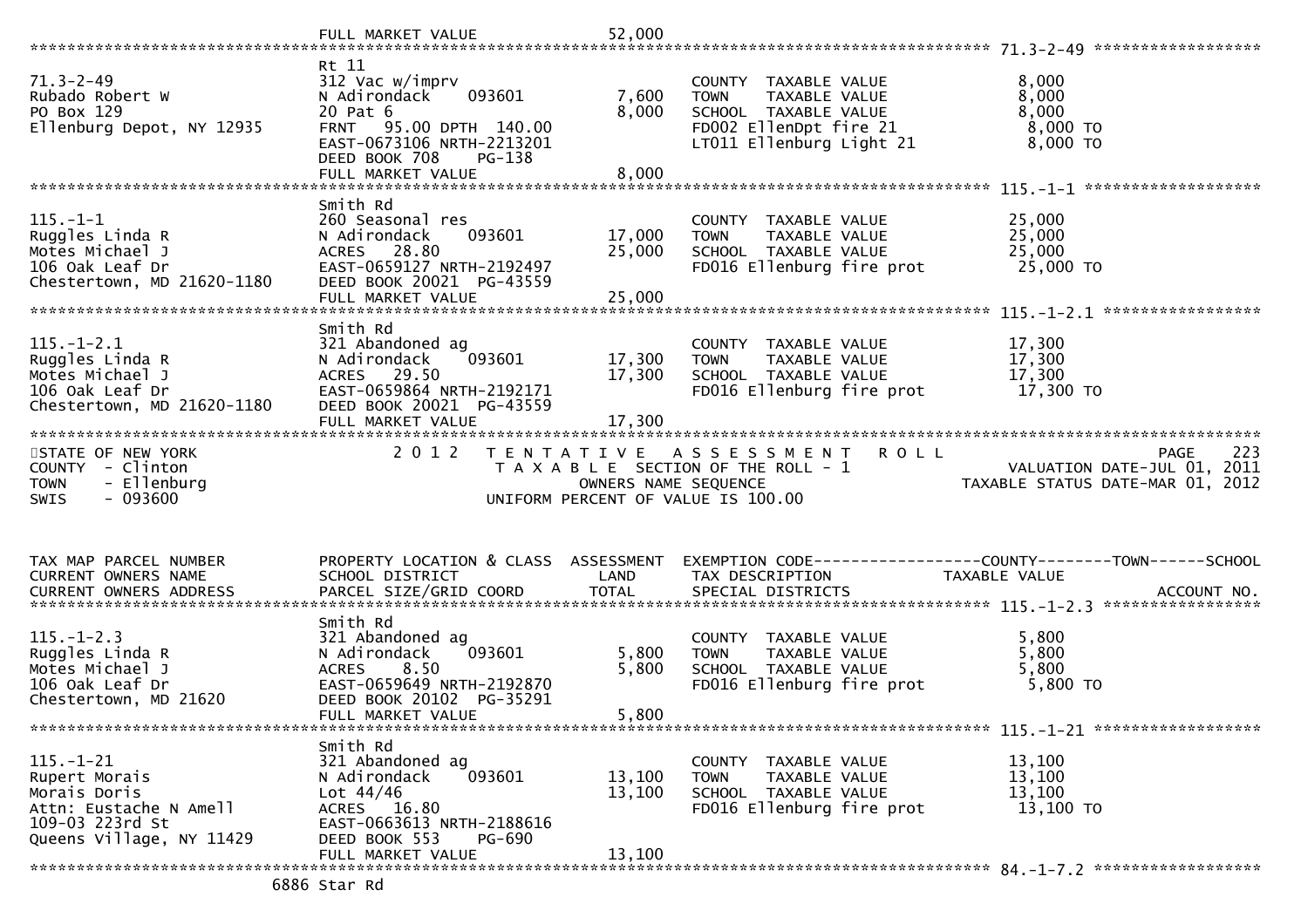| $84. - 1 - 7.2$<br>Russell Keith A<br>Russell Sharron L<br>6886 Star Rd<br>PO Box 55<br>Ellenburg Center, NY 12934                       | 210 1 Family Res<br>N Adirondack<br>17 Pat 6<br>ACRES 3.40<br>EAST-0657265 NRTH-2206004<br>DEED BOOK 20061 PG-90729                                                                        | 88,600                     | RES STAR<br>41854<br>093601 13,000 COUNTY TAXABLE VALUE<br>TAXABLE VALUE<br><b>TOWN</b><br>SCHOOL TAXABLE VALUE<br>FD016 Ellenburg fire prot                                                                                            | $\mathbf{0}$<br>$\mathbf 0$<br>88,600<br>88,600<br>58,600<br>88,600 TO | 30,000 |
|------------------------------------------------------------------------------------------------------------------------------------------|--------------------------------------------------------------------------------------------------------------------------------------------------------------------------------------------|----------------------------|-----------------------------------------------------------------------------------------------------------------------------------------------------------------------------------------------------------------------------------------|------------------------------------------------------------------------|--------|
| 7409/7413 Star Rd                                                                                                                        |                                                                                                                                                                                            |                            |                                                                                                                                                                                                                                         |                                                                        |        |
| $83. - 1 - 18$<br>oɔ.-⊥-⊥o<br>Russell Stanley<br>Russell Mary Anne<br>PO Box 194<br>Ellenburg Center, NY 12934 EAST-0644886 NRTH-2202368 | 271 Mfg housings<br>N Adirondack 093601<br>7 Pat 6<br>ACRES 24.70<br>DEED BOOK 20041 PG-65990                                                                                              | 21,500<br>44,000           | RES STAR 41854<br>COUNTY TAXABLE VALUE<br>TAXABLE VALUE<br><b>TOWN</b><br>SCHOOL TAXABLE VALUE<br>FD014 EllenCtr fire #15                                                                                                               | $\Omega$<br>$\mathbf{0}$<br>44,000<br>44,000<br>14,000<br>44,000 TO    | 30,000 |
|                                                                                                                                          | FULL MARKET VALUE                                                                                                                                                                          | 44,000                     |                                                                                                                                                                                                                                         |                                                                        |        |
|                                                                                                                                          | 5077 Rt 374                                                                                                                                                                                |                            |                                                                                                                                                                                                                                         |                                                                        |        |
| $155.1 - 2 - 30$<br>Russo Gerard F<br>Russo Nancy L<br>5403 Peru St<br>Plattsburgh, NY 12901                                             | 260 Seasonal res - WTRFNT<br>093601<br>N Adirondack<br>Lot 101 T5omt<br>FRNT 165.00 DPTH 50.00<br>0.20<br>ACRES<br>EAST-0625895 NRTH-2168574<br>DEED BOOK 1040 PG-142<br>FULL MARKET VALUE | 59,300<br>90,500<br>90,500 | COUNTY TAXABLE VALUE<br>TAXABLE VALUE<br><b>TOWN</b><br>SCHOOL TAXABLE VALUE<br>FD040 Lyon Mountain Fire<br>WD018 Chat lake water dist                                                                                                  | 90,500<br>90,500<br>90,500<br>90,500 TO<br>90,500 TO M                 |        |
|                                                                                                                                          |                                                                                                                                                                                            |                            |                                                                                                                                                                                                                                         |                                                                        |        |
| STATE OF NEW YORK<br>COUNTY - Clinton<br>- Ellenburg<br><b>TOWN</b><br>$-093600$<br><b>SWIS</b>                                          | 2 0 1 2                                                                                                                                                                                    |                            | TENTATIVE ASSESSMENT ROLL<br>TAXABLE SECTION OF THE ROLL - 1<br>TAXABLE SECTION OF THE ROLL - 1<br>OWNERS NAME SEQUENCE<br>JNIFORM PERCENT OF VALUE IS 100.00<br>TAXABLE STATUS DATE-MAR 01, 2012<br>UNIFORM PERCENT OF VALUE IS 100.00 |                                                                        |        |
| TAX MAP PARCEL NUMBER<br>CURRENT OWNERS NAME                                                                                             | PROPERTY LOCATION & CLASS ASSESSMENT<br>SCHOOL DISTRICT                                                                                                                                    | LAND                       | EXEMPTION CODE-----------------COUNTY--------TOWN------SCHOOL<br>TAX DESCRIPTION                                                                                                                                                        | TAXABLE VALUE                                                          |        |
|                                                                                                                                          | 6891 Star Rd                                                                                                                                                                               |                            |                                                                                                                                                                                                                                         |                                                                        |        |
| $84. - 1 - 11$<br>Ryan Edward<br>Ryan Diane<br>14 Baris Ln<br>Hopewell Junction, NY 12533                                                | 311 Res vac land<br>093601<br>N Adirondack<br>Lot $14$ Pat $6$<br>FRNT 132.00 DPTH 149.75<br>EAST-0657317 NRTH-2205701<br>DEED BOOK 524<br>$PG-259$<br>FULL MARKET VALUE                   | 4,200<br>4,200<br>4,200    | COUNTY TAXABLE VALUE<br>TAXABLE VALUE<br><b>TOWN</b><br>SCHOOL TAXABLE VALUE<br>FD016 Ellenburg fire prot                                                                                                                               | 4,200<br>4,200<br>4,200<br>4,200 TO                                    |        |
|                                                                                                                                          |                                                                                                                                                                                            |                            |                                                                                                                                                                                                                                         |                                                                        |        |
| $155.3 - 3 - 5$<br>Ryan Joseph J<br>Ryan Anastasia D<br>11 Lake Dr<br>Buchanan, NY 10511                                                 | 43 Holtzman Way<br>210 1 Family Res - WTRFNT<br>093601<br>N Adirondack<br>$119/120$ Pat 5<br>survey map PL-A-28<br>2.64<br>ACRES                                                           | 146,200<br>335,400         | COUNTY TAXABLE VALUE<br>TAXABLE VALUE<br><b>TOWN</b><br>SCHOOL TAXABLE VALUE<br>FD040 Lyon Mountain Fire<br>WD018 Chat lake water dist                                                                                                  | 335,400<br>335,400<br>335,400<br>335,400 TO<br>334,394 TO M            |        |
|                                                                                                                                          | EAST-0630147 NRTH-2162290<br>DEED BOOK 20082 PG-19641<br>FULL MARKET VALUE                                                                                                                 | 335,400                    |                                                                                                                                                                                                                                         |                                                                        |        |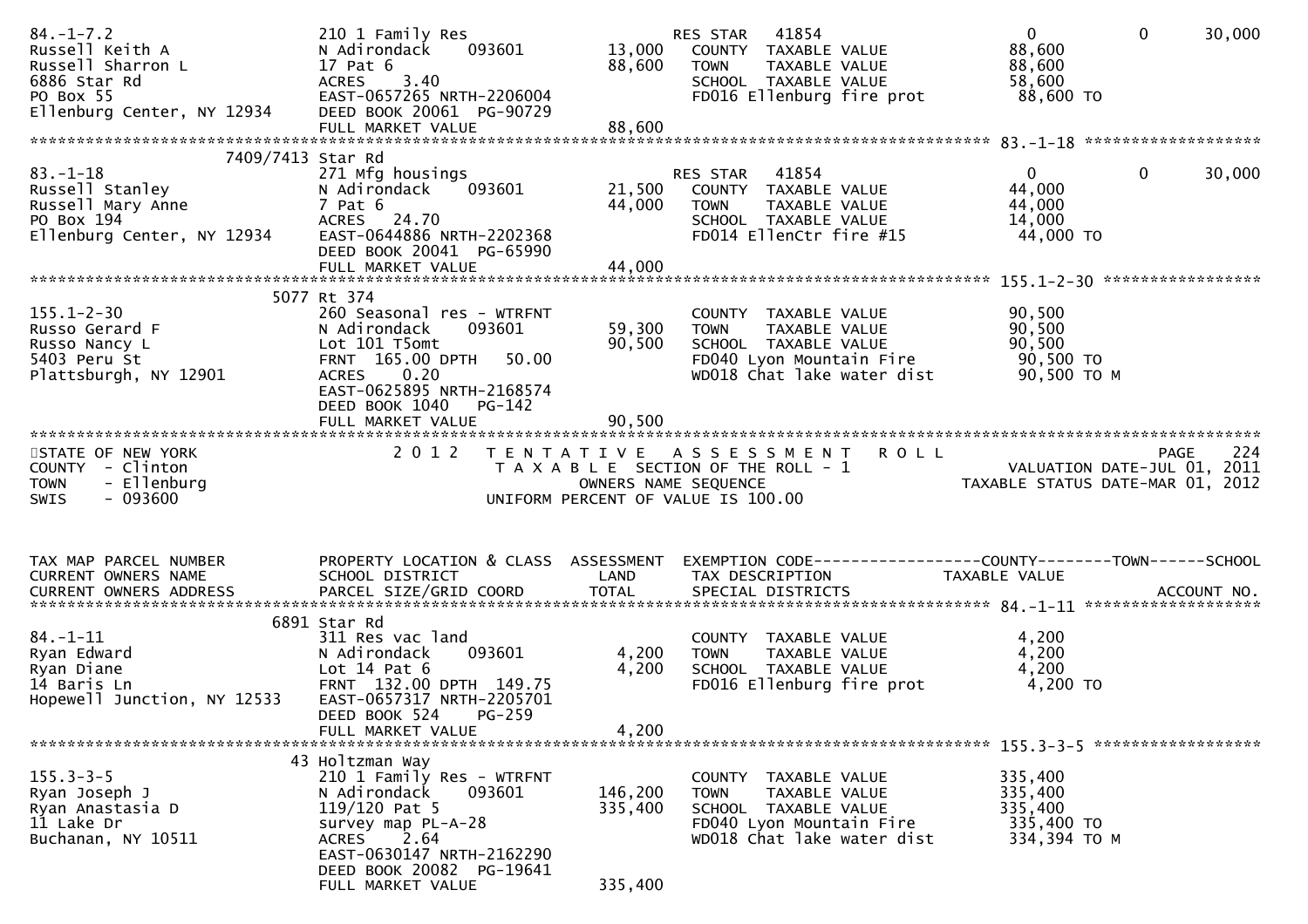| $85.1 - 1 - 26$<br>Ryan Kevin A<br>6679 Rt 190<br>Ellenburg Center, NY 12933                    | 6679 Star Rd<br>210 1 Family Res<br>N Adirondack<br>093601<br>18 Pat 6<br>FRNT 150.00 DPTH 270.00<br>230<br>BANK<br>EAST-0662300 NRTH-2206912<br>DEED BOOK 20051 PG-85720<br>FULL MARKET VALUE | 4,800<br>80,000<br>80,000    | 41854<br>RES STAR<br>COUNTY TAXABLE VALUE<br><b>TOWN</b><br>TAXABLE VALUE<br>SCHOOL TAXABLE VALUE<br>FD016 Ellenburg fire prot<br>LT012 Ellenburg Light 5 | $\mathbf{0}$<br>$\mathbf{0}$<br>30,000<br>80,000<br>80,000<br>50,000<br>80,000 TO<br>80,000 TO |
|-------------------------------------------------------------------------------------------------|------------------------------------------------------------------------------------------------------------------------------------------------------------------------------------------------|------------------------------|-----------------------------------------------------------------------------------------------------------------------------------------------------------|------------------------------------------------------------------------------------------------|
| $84. - 1 - 1$<br>Ryan Life Use William M<br>6081 Route 11<br>Ellenburg Depot, NY 12935          | Rt 11<br>321 Abandoned ag<br>093601<br>N Adirondack<br>Lot 16<br>ACRES 101.80<br>EAST-0650206 NRTH-2208520<br>DEED BOOK 20082 PG-15496<br>FULL MARKET VALUE                                    | 21,700<br>21,700<br>21,700   | COUNTY TAXABLE VALUE<br>TAXABLE VALUE<br><b>TOWN</b><br>SCHOOL TAXABLE VALUE<br>FD016 Ellenburg fire prot                                                 | 21,700<br>21,700<br>21,700<br>21,700 TO                                                        |
| $141.3 - 3 - 3.3$<br>Ryan Patrick E<br>Ryan Cheryl L<br>PO Box 407<br>Chateaugay, NY 12920      | 49 Hansen Way<br>260 Seasonal res - WTRFNT<br>093601<br>N Adirondack<br>Lot 100 T50mt<br>1.35<br><b>ACRES</b><br>EAST-0624385 NRTH-2169798<br>DEED BOOK 20041 PG-69791<br>FULL MARKET VALUE    | 70,100<br>145,000<br>145,000 | COUNTY TAXABLE VALUE<br>TAXABLE VALUE<br><b>TOWN</b><br>SCHOOL TAXABLE VALUE<br>FD040 Lyon Mountain Fire<br>WD018 Chat lake water dist                    | ****************<br>145,000<br>145,000<br>145,000<br>145,000 TO<br>145,000 то м                |
| STATE OF NEW YORK<br>COUNTY - Clinton<br><b>TOWN</b><br>- Ellenburg<br>$-093600$<br><b>SWIS</b> | 2 0 1 2                                                                                                                                                                                        | OWNERS NAME SEQUENCE         | TENTATIVE ASSESSMENT ROLL<br>T A X A B L E SECTION OF THE ROLL - 1<br>UNIFORM PERCENT OF VALUE IS 100.00                                                  | 225<br>PAGE<br>VALUATION DATE-JUL 01, 2011<br>TAXABLE STATUS DATE-MAR 01, 2012                 |
| TAX MAP PARCEL NUMBER<br>CURRENT OWNERS NAME                                                    | PROPERTY LOCATION & CLASS ASSESSMENT<br>SCHOOL DISTRICT                                                                                                                                        | LAND                         | TAX DESCRIPTION                                                                                                                                           | EXEMPTION CODE-----------------COUNTY-------TOWN------SCHOOL<br>TAXABLE VALUE                  |
| $40. -1 - 15.2$<br>Ryan Terry<br>Ryan Linda<br>111 Baker Rd<br>Ellenburg Depot, NY 12935        | 111 Baker Rd<br>210 1 Family Res<br>N Adirondack<br>093601<br>Lot 41 T6omt<br>7.00<br><b>ACRES</b><br>EAST-0670602 NRTH-2225443<br>PG-118<br>DEED BOOK 703<br>FULL MARKET VALUE                | 8,700<br>96,000<br>96,000    | 41854<br>RES STAR<br>COUNTY TAXABLE VALUE<br><b>TOWN</b><br><b>TAXABLE VALUE</b><br>SCHOOL TAXABLE VALUE<br>FD016 Ellenburg fire prot                     | $\mathbf{0}$<br>0<br>30,000<br>96,000<br>96,000<br>66,000<br>96,000 TO                         |
| $84. - 1 - 27$<br>Ryan Wayne<br>Ryan Wilberta<br>236 Ellenburg Center Rd                        | 236 Ellenburg Center Rd<br>241 Rural res&ag<br>093601<br>N Adirondack<br>14 Pat 6                                                                                                              | 66,900 SR STAR<br>98,000     | 37 PCT OF VALUE USED FOR EXEMPTION PURPOSES<br>AGED C&T<br>41801<br>41834<br>COUNTY TAXABLE VALUE                                                         | 18,130<br>18,130<br>0<br>62,200<br>$\mathbf{0}$<br>0<br>79,870                                 |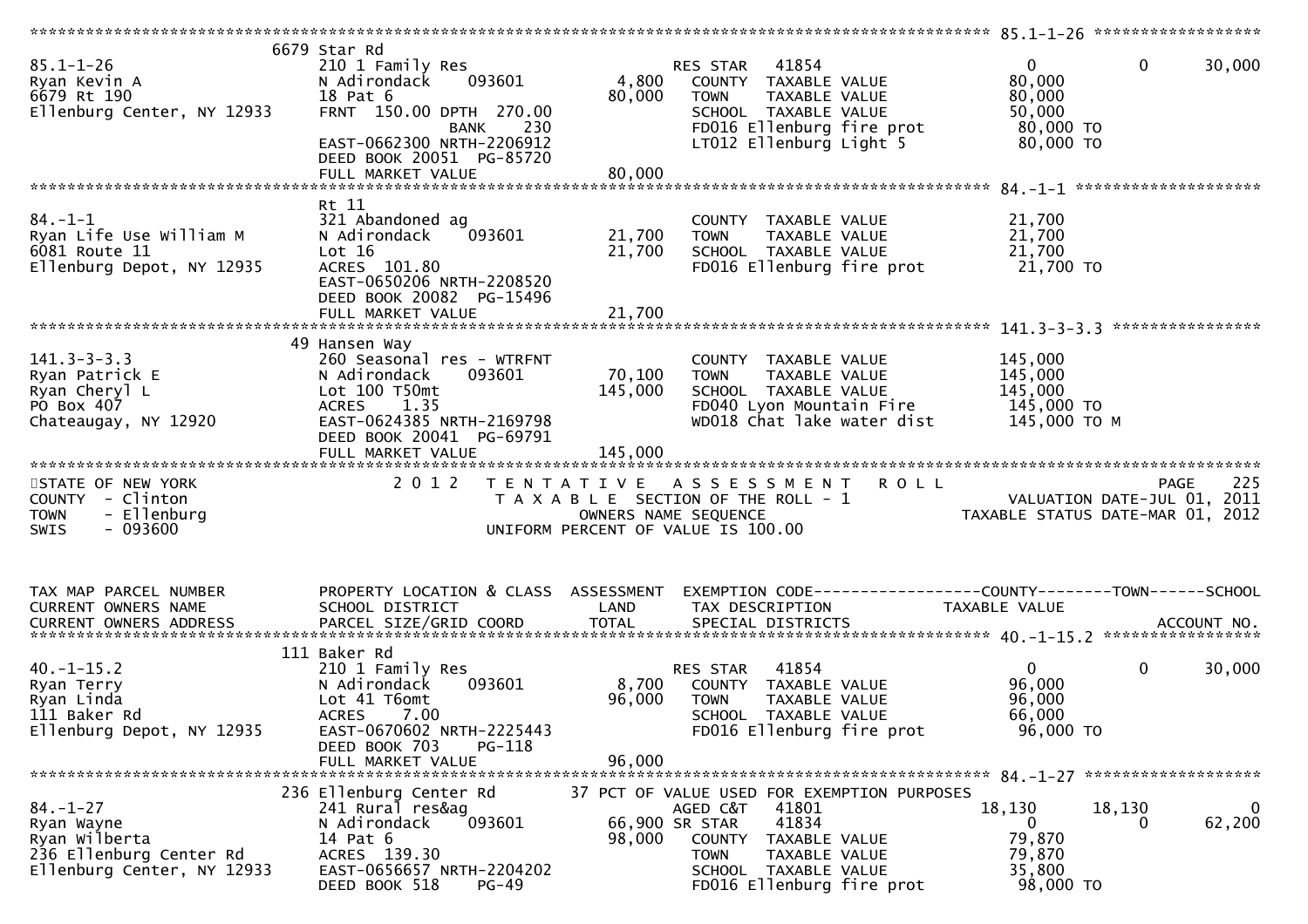| $142. - 1 - 4$<br>Ryan Wayne<br>236 Ellenburg Center Rd<br>Ellenburg Center, NY 12934              | Sears Rd<br>910 Priv forest<br>093601<br>N Adirondack<br>142 Pat 5 1954<br>ACRES 62.50<br>EAST-0640893 NRTH-2172990<br>DEED BOOK 978<br>PG-239<br>FULL MARKET VALUE                                              | 24,100<br>24,100<br>24,100  | COUNTY TAXABLE VALUE<br>TAXABLE VALUE<br><b>TOWN</b><br>SCHOOL TAXABLE VALUE<br>FD016 Ellenburg fire prot                                                                | 24,100<br>24,100<br>24,100<br>24,100 TO                                                                                                                                       |
|----------------------------------------------------------------------------------------------------|------------------------------------------------------------------------------------------------------------------------------------------------------------------------------------------------------------------|-----------------------------|--------------------------------------------------------------------------------------------------------------------------------------------------------------------------|-------------------------------------------------------------------------------------------------------------------------------------------------------------------------------|
| $142. - 1 - 11$<br>Sachs Peter G<br>Sachs Leslie M<br>213 Sheffield Ave<br>North Babylon, NY 11703 | Bradley Pond Rd<br>910 Priv forest<br>093601<br>N Adirondack<br>Lot 93 Pat 5<br><b>PLD 556</b><br>ACRES 80.14<br>EAST-0645197 NRTH-2175802<br>DEED BOOK 848<br>PG-198                                            | 28,900<br>28,900            | COUNTY TAXABLE VALUE<br>TAXABLE VALUE<br>TOWN<br>SCHOOL TAXABLE VALUE<br>FD016 Ellenburg fire prot                                                                       | 28,900<br>28,900<br>28,900<br>28,900 TO                                                                                                                                       |
|                                                                                                    |                                                                                                                                                                                                                  |                             |                                                                                                                                                                          |                                                                                                                                                                               |
| $155. - 2 - 2.11$<br>Sampica James<br>Sampica Judy<br>103 Bigelow Rd<br>Merrill, NY 12955          | 106 Bigelow Rd<br>$314$ Rural vac< $10$<br>093601<br>N Adirondack<br>Lot 102 T5omt<br>Lot 7 Of Subdivision<br>5.30<br><b>ACRES</b><br>EAST-0632911 NRTH-2168481<br>DEED BOOK 20041 PG-72792<br>FULL MARKET VALUE | 7,700<br>7,700<br>7,700     | COUNTY TAXABLE VALUE<br>TAXABLE VALUE<br><b>TOWN</b><br>SCHOOL TAXABLE VALUE<br>FD040 Lyon Mountain Fire                                                                 | 7,700<br>7,700<br>7,700<br>7,700 TO                                                                                                                                           |
| STATE OF NEW YORK<br>COUNTY - Clinton<br>- Ellenburg<br><b>TOWN</b><br>$-093600$<br><b>SWIS</b>    | 2 0 1 2                                                                                                                                                                                                          | OWNERS NAME SEQUENCE        | TENTATIVE ASSESSMENT<br><b>ROLL</b><br>T A X A B L E SECTION OF THE ROLL - 1<br>UNIFORM PERCENT OF VALUE IS 100.00                                                       | 226<br>PAGE<br>VALUATION DATE-JUL 01, 2011<br>TAXABLE STATUS DATE-MAR 01, 2012                                                                                                |
| TAX MAP PARCEL NUMBER<br>CURRENT OWNERS NAME                                                       | PROPERTY LOCATION & CLASS ASSESSMENT<br>SCHOOL DISTRICT                                                                                                                                                          | LAND                        | TAX DESCRIPTION                                                                                                                                                          | EXEMPTION CODE-----------------COUNTY-------TOWN------SCHOOL<br>TAXABLE VALUE<br>CURRENT OWNERS ADDRESS PARCEL SIZE/GRID COORD TOTAL SPECIAL DISTRICTS 75 755.077 ACCOUNT NO. |
| $155. - 2 - 3$<br>Sampica James W<br>Sampica Judy<br>103 Bigelow Rd<br>Merrill, NY 12955           | 103 Bigelow Rd<br>210 1 Family Res<br>N Adirondack<br>093601<br>105 Pat 5<br>1.00<br><b>ACRES</b><br>EAST-0632412 NRTH-2168306<br>DEED BOOK 20041 PG-66943<br>FULL MARKET VALUE                                  | 114,000 RES STAR<br>114,000 | WARCOMALL 41131<br>10,000 WARDISALL 41141<br>41854<br><b>COUNTY</b><br>TAXABLE VALUE<br><b>TOWN</b><br>TAXABLE VALUE<br>SCHOOL TAXABLE VALUE<br>FD040 Lyon Mountain Fire | 28,500<br>28,500<br>0<br>34,200<br>34,200<br>$\mathbf{0}$<br>30,000<br>$\mathbf{0}$<br>0<br>51,300<br>51,300<br>84,000<br>114,000 TO<br>$155 - 2 - 4$ *********************   |
| $155. - 2 - 4$<br>Sampica Jesse J<br>103 Bigelow Rd<br>Merrill, NY 12955                           | Bigelow Rd<br>$314$ Rural vac<10<br>N Adirondack<br>093601<br>102 Pat 5<br>1.00<br><b>ACRES</b>                                                                                                                  | 5,000<br>5,000              | COUNTY TAXABLE VALUE<br><b>TOWN</b><br>TAXABLE VALUE<br>SCHOOL TAXABLE VALUE<br>FD040 Lyon Mountain Fire                                                                 | 5,000<br>5,000<br>5,000<br>5,000 TO                                                                                                                                           |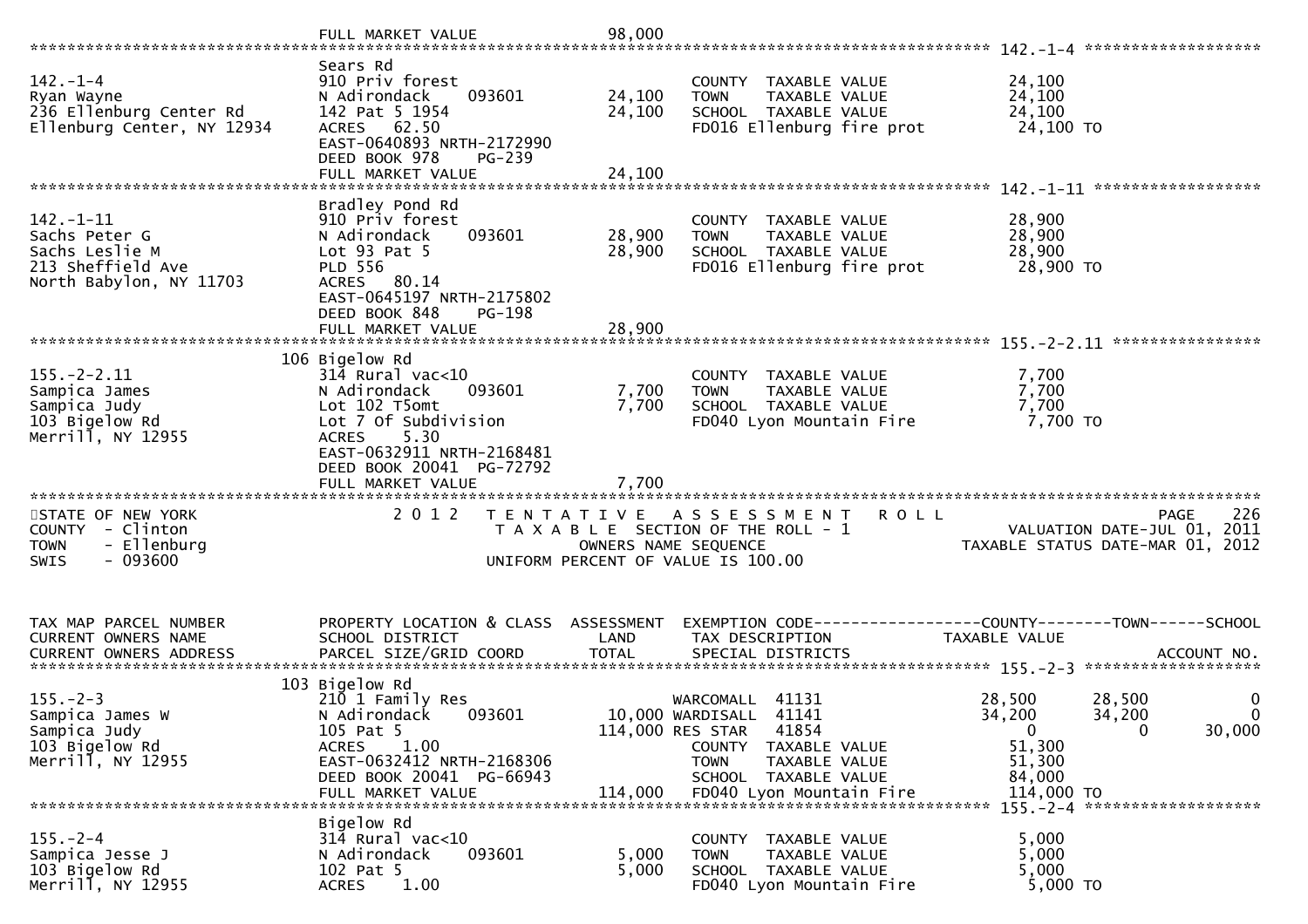|                                                                                                            | EAST-0632546 NRTH-2167897<br>DEED BOOK 20021 PG-43424<br>FULL MARKET VALUE                                                                                                      | 5,000                              |                                                                                                                                                           |                                                                      |                                                                                       |
|------------------------------------------------------------------------------------------------------------|---------------------------------------------------------------------------------------------------------------------------------------------------------------------------------|------------------------------------|-----------------------------------------------------------------------------------------------------------------------------------------------------------|----------------------------------------------------------------------|---------------------------------------------------------------------------------------|
|                                                                                                            |                                                                                                                                                                                 |                                    |                                                                                                                                                           |                                                                      |                                                                                       |
| $155. - 2 - 5$<br>Sampica Jesse J<br>103 Bigelow Rd<br>Merrill, NY 12955                                   | 75 Bigelow Rd<br>210 1 Family Res<br>093601<br>N Adirondack<br>Lot $18$ Pat $6$<br>FRNT 132.00 DPTH 140.00<br>EAST-0632581 NRTH-2167636<br>DEED BOOK 20021 PG-43424             | 4,100<br>44,000                    | 41854<br><b>RES STAR</b><br>COUNTY TAXABLE VALUE<br><b>TOWN</b><br>TAXABLE VALUE<br>SCHOOL TAXABLE VALUE<br>FD040 Lyon Mountain Fire                      | $\Omega$<br>44,000<br>44,000<br>14,000<br>44,000 TO                  | 0<br>30,000                                                                           |
|                                                                                                            | FULL MARKET VALUE                                                                                                                                                               | 44,000                             |                                                                                                                                                           |                                                                      |                                                                                       |
|                                                                                                            |                                                                                                                                                                                 |                                    |                                                                                                                                                           |                                                                      |                                                                                       |
|                                                                                                            | 7687 Star Rd                                                                                                                                                                    |                                    |                                                                                                                                                           |                                                                      |                                                                                       |
| $83. - 1 - 26.2$<br>Sample James C<br>Sample Denise A<br>7687 Star Rd Rt 190<br>Ellenburg Center, NY 12934 | 112 Dairy farm<br>093601<br>N Adirondack<br>Lot 7 T6omt<br>ACRES 200.09<br>EAST-0639265 NRTH-2200519<br>DEED BOOK 1020<br>PG-199<br>FULL MARKET VALUE                           | 274,000                            | AGRI DISTR 41720<br>62,600 RES STAR<br>41854<br>COUNTY TAXABLE VALUE<br><b>TOWN</b><br>TAXABLE VALUE<br>SCHOOL TAXABLE VALUE<br>FD016 Ellenburg fire prot | 722<br>$\overline{0}$<br>273,278<br>273,278<br>243,278<br>274,000 TO | 722<br>722<br>30,000<br>$\Omega$                                                      |
| MAY BE SUBJECT TO PAYMENT                                                                                  |                                                                                                                                                                                 | 274,000                            |                                                                                                                                                           |                                                                      |                                                                                       |
| UNDER AGDIST LAW TIL 2016                                                                                  |                                                                                                                                                                                 |                                    |                                                                                                                                                           |                                                                      |                                                                                       |
| $115. - 1 - 25.3$<br>Sampson Penny L<br>PO Box 192<br>Wilmington, NY 12997                                 | 162 Trombley Rd<br>312 Vac w/imprv<br>N Adirondack<br>093601<br>$47/48$ Pat 5<br>ACRES 20.20<br>EAST-0659139 NRTH-2187412<br>DEED BOOK 20082 PG-14770                           | 14,200<br>15,200                   | <b>COUNTY</b><br>TAXABLE VALUE<br>TAXABLE VALUE<br><b>TOWN</b><br>SCHOOL TAXABLE VALUE<br>FD016 Ellenburg fire prot                                       | 15,200<br>15,200<br>15,200<br>15,200 TO                              |                                                                                       |
|                                                                                                            |                                                                                                                                                                                 |                                    |                                                                                                                                                           |                                                                      |                                                                                       |
| STATE OF NEW YORK<br>COUNTY<br>- Clinton<br>- Ellenburg<br><b>TOWN</b><br>$-093600$<br><b>SWIS</b>         | 2 0 1 2                                                                                                                                                                         |                                    | TENTATIVE ASSESSMENT<br><b>ROLL</b><br>T A X A B L E SECTION OF THE ROLL - 1<br>OWNERS NAME SEQUENCE<br>UNIFORM PERCENT OF VALUE IS 100.00                |                                                                      | 227<br><b>PAGE</b><br>VALUATION DATE-JUL 01, 2011<br>TAXABLE STATUS DATE-MAR 01, 2012 |
| TAX MAP PARCEL NUMBER<br><b>CURRENT OWNERS NAME</b><br><b>CURRENT OWNERS ADDRESS</b>                       | PROPERTY LOCATION & CLASS<br>SCHOOL DISTRICT<br>PARCEL SIZE/GRID COORD                                                                                                          | ASSESSMENT<br>LAND<br><b>TOTAL</b> | EXEMPTION CODE------------------COUNTY--------TOWN------SCHOOL<br>TAX DESCRIPTION<br>SPECIAL DISTRICTS                                                    | <b>TAXABLE VALUE</b>                                                 | ACCOUNT NO.                                                                           |
| $98. - 1 - 8.11$<br>San Souci Margaret<br>Ula Smith<br>133 Sears Rd<br>Ellenburg Center, NY 12934          | 90 West Hill Rd<br>210 1 Family Res<br>093601<br>N Adirondack<br>11 Pat 5<br>1.00<br><b>ACRES</b><br>EAST-0647277 NRTH-2197891<br>DEED BOOK 20011 PG-37431<br>FULL MARKET VALUE | 5,000<br>26,000<br>26,000          | COUNTY TAXABLE VALUE<br><b>TOWN</b><br>TAXABLE VALUE<br>SCHOOL TAXABLE VALUE<br>FD014 EllenCtr fire #15<br>LT010 Ellenburg Light 15                       | 26,000<br>26,000<br>26,000<br>26,000 TO<br>26,000 TO                 |                                                                                       |
|                                                                                                            |                                                                                                                                                                                 |                                    |                                                                                                                                                           |                                                                      |                                                                                       |
| $85.1 - 1 - 38$<br>Savoir Timothy<br>6605 Military Tpk                                                     | 6605 Military Tpke<br>210 1 Family Res<br>093601<br>N Adirondack<br>18 Pat 6                                                                                                    | 4,800<br>53,900                    | 41854<br><b>RES STAR</b><br>COUNTY TAXABLE VALUE<br><b>TOWN</b><br>TAXABLE VALUE                                                                          | 0<br>53,900<br>53,900                                                | 0<br>30,000                                                                           |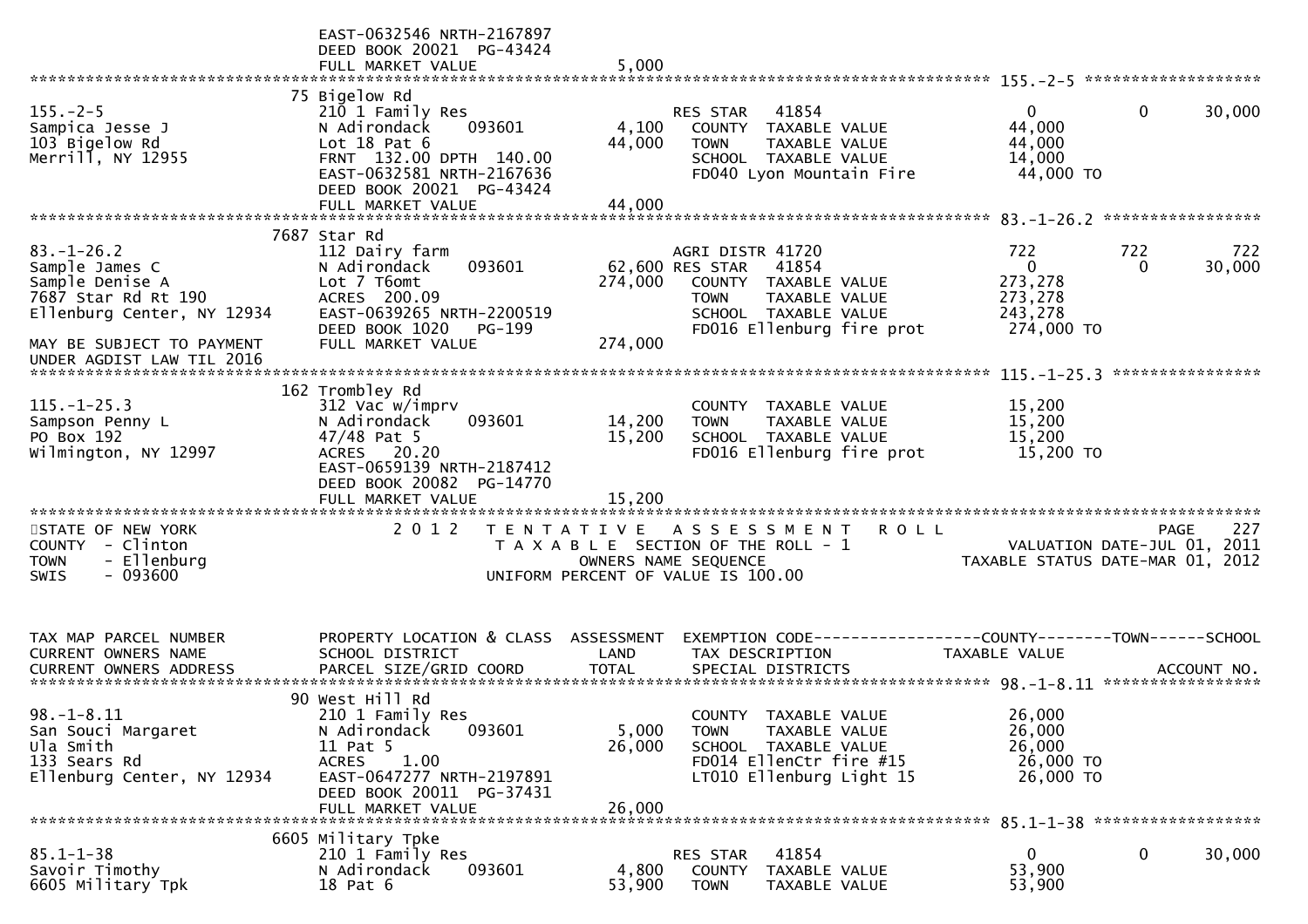| Ellenburg Center, NY 12934                                                                                                             | FRNT 150.00 DPTH 190.00<br>080<br>BANK<br>EAST-0663363 NRTH-2207856<br>DEED BOOK 20062 PG-1662<br>FULL MARKET VALUE                                                              | 53,900                        | SCHOOL TAXABLE VALUE<br>FD016 Ellenburg fire prot<br>LT012 Ellenburg Light 5                                                                                    | 23,900<br>53,900 TO<br>53,900 TO                                                                                                 |
|----------------------------------------------------------------------------------------------------------------------------------------|----------------------------------------------------------------------------------------------------------------------------------------------------------------------------------|-------------------------------|-----------------------------------------------------------------------------------------------------------------------------------------------------------------|----------------------------------------------------------------------------------------------------------------------------------|
|                                                                                                                                        |                                                                                                                                                                                  |                               |                                                                                                                                                                 |                                                                                                                                  |
| $155. - 3 - 21$<br>Sawchyn George<br>Gerych Tetiana<br>2090 Tupper<br>Montreal QC, Canada H3H1N8                                       | 66 Buckhorn Way<br>260 Seasonal res - WTRFNT<br>N Adirondack<br>093601<br>120 Pat 5<br>ACRES 3.50<br>EAST-0628107 NRTH-2162954<br>DEED BOOK 626<br>PG-731                        | 120,600<br>149,000            | COUNTY TAXABLE VALUE<br>TAXABLE VALUE<br><b>TOWN</b><br>SCHOOL TAXABLE VALUE<br>FD040 Lyon Mountain Fire<br>WD018 Chat lake water dist                          | 149,000<br>149,000<br>149,000<br>149,000 TO<br>149,000 ТО М                                                                      |
|                                                                                                                                        | FULL MARKET VALUE                                                                                                                                                                | 149,000                       |                                                                                                                                                                 | ****************                                                                                                                 |
| $155.1 - 2 - 3.2$<br>Sawyer Russell<br>Sawyer Joan<br>4939 Rt 374<br>Merrill, NY 12955                                                 | 4939 Rt 374<br>421 Restaurant - WTRFNT<br>N Adirondack<br>093601<br>Lot 101<br>6.04<br><b>ACRES</b><br>EAST-0627376 NRTH-2165359<br>DEED BOOK 632<br>PG-706<br>FULL MARKET VALUE | 140,600<br>254,000<br>254,000 | COUNTY TAXABLE VALUE<br>TAXABLE VALUE<br><b>TOWN</b><br>SCHOOL TAXABLE VALUE<br>FD040 Lyon Mountain Fire<br>WD018 Chat lake water dist                          | 254,000<br>254,000<br>254,000<br>254,000 TO<br>248,869 ТО М                                                                      |
| $155.3 - 2 - 5$<br>Sawyer Russell W<br>Sawyer Joan A<br>Hollywodd Inn<br>4889 Rt 374                                                   | 4889 Rt 374<br>210 1 Family Res - WTRFNT<br>N Adirondack<br>093601<br>120 Pat 5<br>ACRES 1.06<br>EAST-0627041 NRTH-2164616                                                       | 124,100 SR STAR               | 64 PCT OF VALUE USED FOR EXEMPTION PURPOSES<br>WARNONALL 41121<br>41834<br>330,000 COUNTY TAXABLE VALUE<br><b>TOWN</b><br>TAXABLE VALUE<br>SCHOOL TAXABLE VALUE | 27,000<br>27,000<br>$\overline{0}$<br>62,200<br>$\mathbf{0}$<br>$\Omega$<br>303,000<br>303,000<br>267,800                        |
| STATE OF NEW YORK<br>COUNTY - Clinton<br>- Ellenburg<br><b>TOWN</b><br>SWIS<br>- 093600                                                | 2 0 1 2                                                                                                                                                                          | OWNERS NAME SEQUENCE          | TENTATIVE ASSESSMENT ROLL<br>T A X A B L E SECTION OF THE ROLL - 1<br>UNIFORM PERCENT OF VALUE IS 100.00                                                        | 228<br><b>PAGE</b><br>VALUATION DATE-JUL 01, 2011<br>TAXABLE STATUS DATE-MAR 01, 2012                                            |
| TAX MAP PARCEL NUMBER<br>CURRENT OWNERS NAME                                                                                           | PROPERTY LOCATION & CLASS ASSESSMENT<br>SCHOOL DISTRICT                                                                                                                          | LAND                          | TAX DESCRIPTION                                                                                                                                                 | EXEMPTION CODE-----------------COUNTY--------TOWN------SCHOOL<br>TAXABLE VALUE                                                   |
| $129. - 1 - 1.1$<br>Sayward Donald<br>312 Trombley Rd<br>Ellenburg, NY 12934<br>MAY BE SUBJECT TO PAYMENT<br>UNDER AGDIST LAW TIL 2016 | 312 Trombley Rd<br>240 Rural res<br>N Adirondack<br>093601<br>40 Pat 5<br>ACRES 180.00<br>EAST-0661694 NRTH-2184745<br>DEED BOOK 20102 PG-35694<br>FULL MARKET VALUE             | 230,000<br>230,000            | AGRI DISTR 41720<br>41854<br>36,400 RES STAR<br>TAXABLE VALUE<br>COUNTY<br><b>TOWN</b><br>TAXABLE VALUE<br>SCHOOL TAXABLE VALUE<br>FD016 Ellenburg fire prot    | $\boldsymbol{0}$<br>$\overline{0}$<br>0<br>$\mathbf{0}$<br>$\mathbf{0}$<br>30,000<br>230,000<br>230,000<br>200,000<br>230,000 TO |
| $155.1 - 1 - 5$<br>Schensul Joel M                                                                                                     | 127 Gadway Rd<br>210 1 Family Res - WTRFNT<br>N Adirondack<br>093601                                                                                                             | 101,500                       | COUNTY<br>TAXABLE VALUE<br><b>TOWN</b><br>TAXABLE VALUE                                                                                                         | 153,000<br>153,000                                                                                                               |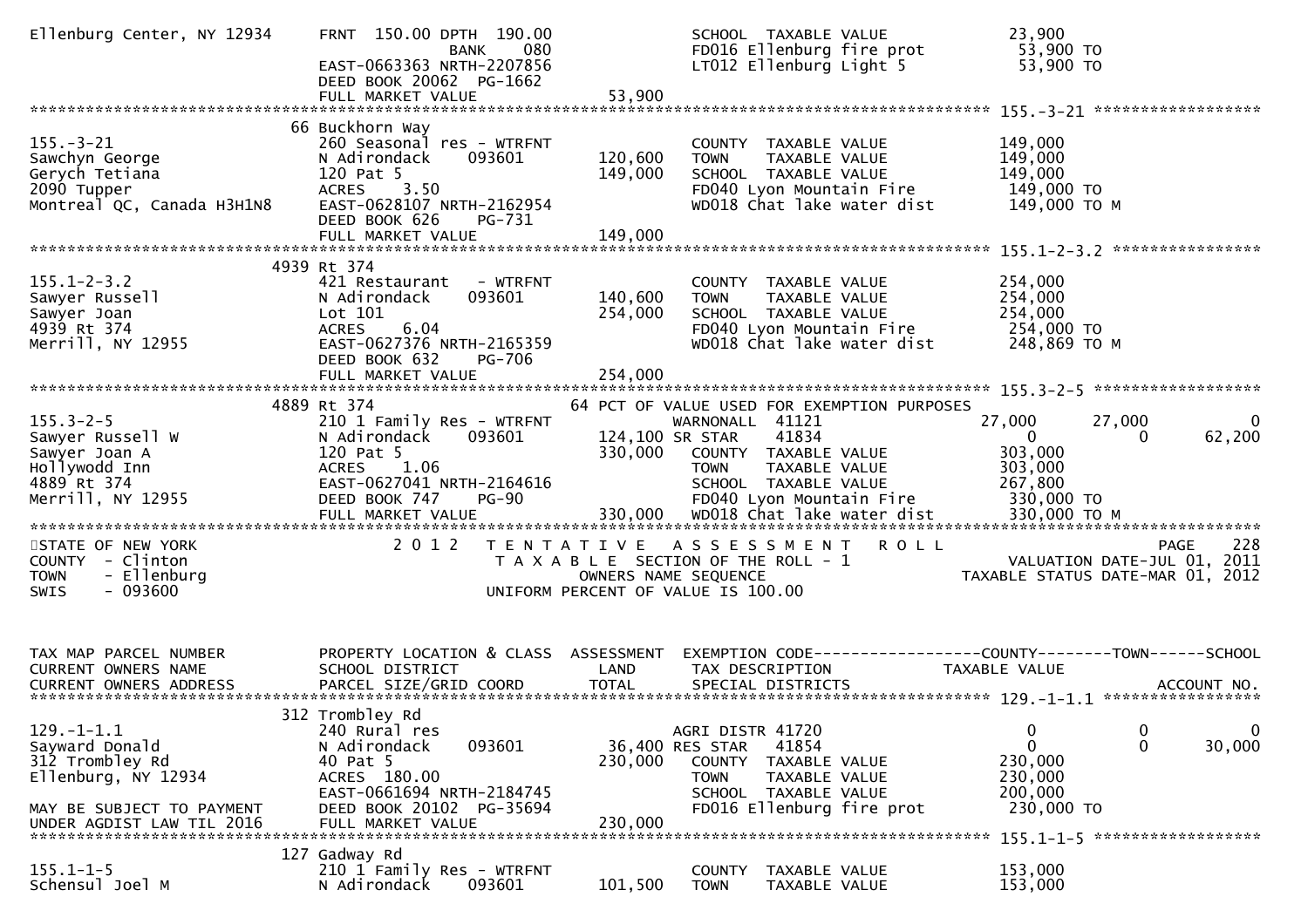| Schensul Donna M<br>1495 Brier Creek Cir<br>The Villages, FL 32162                                                                                                                                                                                                             | 101 Pat 5<br>ACRES 2.08<br>EAST-0626273 NRTH-2165128<br>DEED BOOK 20021 PG-50336<br>FULL MARKET VALUE                                                                           | 153,000<br>153,000        | SCHOOL TAXABLE VALUE<br>FD040 Lyon Mountain Fire<br>WD018 Chat lake water dist                                                                                                      | 153,000<br>153,000 TO<br>153,000 TO<br>153,000 TO M         |                          |
|--------------------------------------------------------------------------------------------------------------------------------------------------------------------------------------------------------------------------------------------------------------------------------|---------------------------------------------------------------------------------------------------------------------------------------------------------------------------------|---------------------------|-------------------------------------------------------------------------------------------------------------------------------------------------------------------------------------|-------------------------------------------------------------|--------------------------|
|                                                                                                                                                                                                                                                                                |                                                                                                                                                                                 |                           |                                                                                                                                                                                     |                                                             |                          |
| $141.3 - 2 - 21$<br>Schneller John E<br>Schneller Laurie<br>8813 Rt 56<br>Massena, NY 13662                                                                                                                                                                                    | 35 Hill Rd<br>260 Seasonal res - WTRFNT<br>093601<br>N Adirondack<br>Lot $100$ Pat $5$<br>50.00 DPTH 130.00<br><b>FRNT</b><br><b>BANK</b><br>320<br>EAST-0624019 NRTH-2171601   | 51,000<br>162,000         | COUNTY TAXABLE VALUE<br><b>TOWN</b><br>TAXABLE VALUE<br>SCHOOL TAXABLE VALUE<br>FD040 Lyon Mountain Fire<br>WD018 Chat lake water dist                                              | 162,000<br>162,000<br>162,000<br>162,000 TO<br>162,000 ТО М |                          |
|                                                                                                                                                                                                                                                                                | DEED BOOK 20072 PG-4054<br>FULL MARKET VALUE                                                                                                                                    | 162,000                   |                                                                                                                                                                                     |                                                             |                          |
| $83. - 1 - 9.22$<br>Schoel Stanley<br>Schoel Bluma<br>653 Dr Frederick Philips<br>653 Dr Frederick Philips<br>653 Dr Frederick Philips<br>653 Dr Frederick Philips<br>653 Dr Frederick Philips<br>653 Dr Frederick Philips<br>653 Dr Frederick Philips<br>663 Dr Fre<br>H4M9Z7 | 7330 Star Rd<br>240 Rural res<br>DEED BOOK 901<br>PG-105                                                                                                                        | 14,700<br>65,000          | COUNTY TAXABLE VALUE<br>TAXABLE VALUE<br><b>TOWN</b><br>SCHOOL TAXABLE VALUE<br>FD014 EllenCtr fire #15                                                                             | 65,000<br>65,000<br>65,000<br>65,000 TO                     |                          |
|                                                                                                                                                                                                                                                                                |                                                                                                                                                                                 |                           |                                                                                                                                                                                     |                                                             |                          |
| $84. - 1 - 12.5$<br>Schoonmaker Joanne V<br>127 Ellenburg Center Rd<br>Ellenburg Center, NY 12934<br>PRIOR OWNER ON 3/01/2012                                                                                                                                                  | 127 Ellenburg Center Rd<br>210 1 Family Res<br>093601<br>N Adirondack<br>4 Pat 6<br>ACRES 1.03<br>EAST-0659698 NRTH-2204167<br>DEED BOOK 20122 PG-45254                         | 5,200<br>59,000           | RES STAR 41854<br>COUNTY TAXABLE VALUE<br><b>TOWN</b><br>TAXABLE VALUE<br>TAXABLE VALUE<br>SCHOOL TAXABLE VALUE<br>FD016 Ellenburg fire prot                                        | $\overline{0}$<br>59,000<br>59,000<br>29,000<br>59,000 TO   | 30,000<br>$\overline{0}$ |
| Schoonmaker Joanne V                                                                                                                                                                                                                                                           | FULL MARKET VALUE                                                                                                                                                               | 59,000                    |                                                                                                                                                                                     |                                                             |                          |
| STATE OF NEW YORK<br>COUNTY - Clinton<br>- Ellenburg<br><b>TOWN</b><br>$-093600$<br>SWIS                                                                                                                                                                                       | 2012                                                                                                                                                                            |                           | TENTATIVE ASSESSMENT ROLL<br>T A X A B L E SECTION OF THE ROLL - 1<br>OWNERS NAME SEQUENCE THE ROLL - 1<br>UNIFORM PERCENT OF VALUE IS 100.00<br>UNIFORM PERCENT OF VALUE IS 100.00 |                                                             | 229<br><b>PAGE</b>       |
| TAX MAP PARCEL NUMBER<br>CURRENT OWNERS NAME<br><b>CURRENT OWNERS ADDRESS</b>                                                                                                                                                                                                  | PROPERTY LOCATION & CLASS ASSESSMENT EXEMPTION CODE----------------COUNTY-------TOWN------SCHOOL<br>SCHOOL DISTRICT<br>PARCEL SIZE/GRID COORD                                   | LAND<br><b>TOTAL</b>      | TAX DESCRIPTION<br>SPECIAL DISTRICTS                                                                                                                                                | TAXABLE VALUE                                               | ACCOUNT NO.              |
| $99 - 2 - 32$<br>Schoonmaker John<br>Schoonmaker Joanne<br>85 West Hill Rd<br>Ellenburg Center, NY 12934                                                                                                                                                                       | 85 West Hill Rd<br>210 1 Family Res<br>N Adirondack<br>093601<br>11 Pat 5<br>5.20<br><b>ACRES</b><br>EAST-0647734 NRTH-2197165<br>DEED BOOK 20092 PG-22669<br>FULL MARKET VALUE | 7,600<br>37,300<br>37,300 | 41854<br>RES STAR<br><b>COUNTY</b><br>TAXABLE VALUE<br><b>TOWN</b><br>TAXABLE VALUE<br><b>SCHOOL</b><br>TAXABLE VALUE<br>FD014 EllenCtr fire #15<br>LT010 Ellenburg Light 15        | 0<br>37,300<br>37,300<br>7,300<br>37,300 TO<br>37,300 TO    | $\mathbf{0}$<br>30,000   |
|                                                                                                                                                                                                                                                                                | 571 Tacey Rd                                                                                                                                                                    |                           | 84 PCT OF VALUE USED FOR EXEMPTION PURPOSES                                                                                                                                         |                                                             |                          |
| $97. - 1 - 6.1$                                                                                                                                                                                                                                                                | 241 Rural res&ag                                                                                                                                                                |                           | 41801<br>AGED C&T                                                                                                                                                                   | 55,860                                                      | 55,860<br>0              |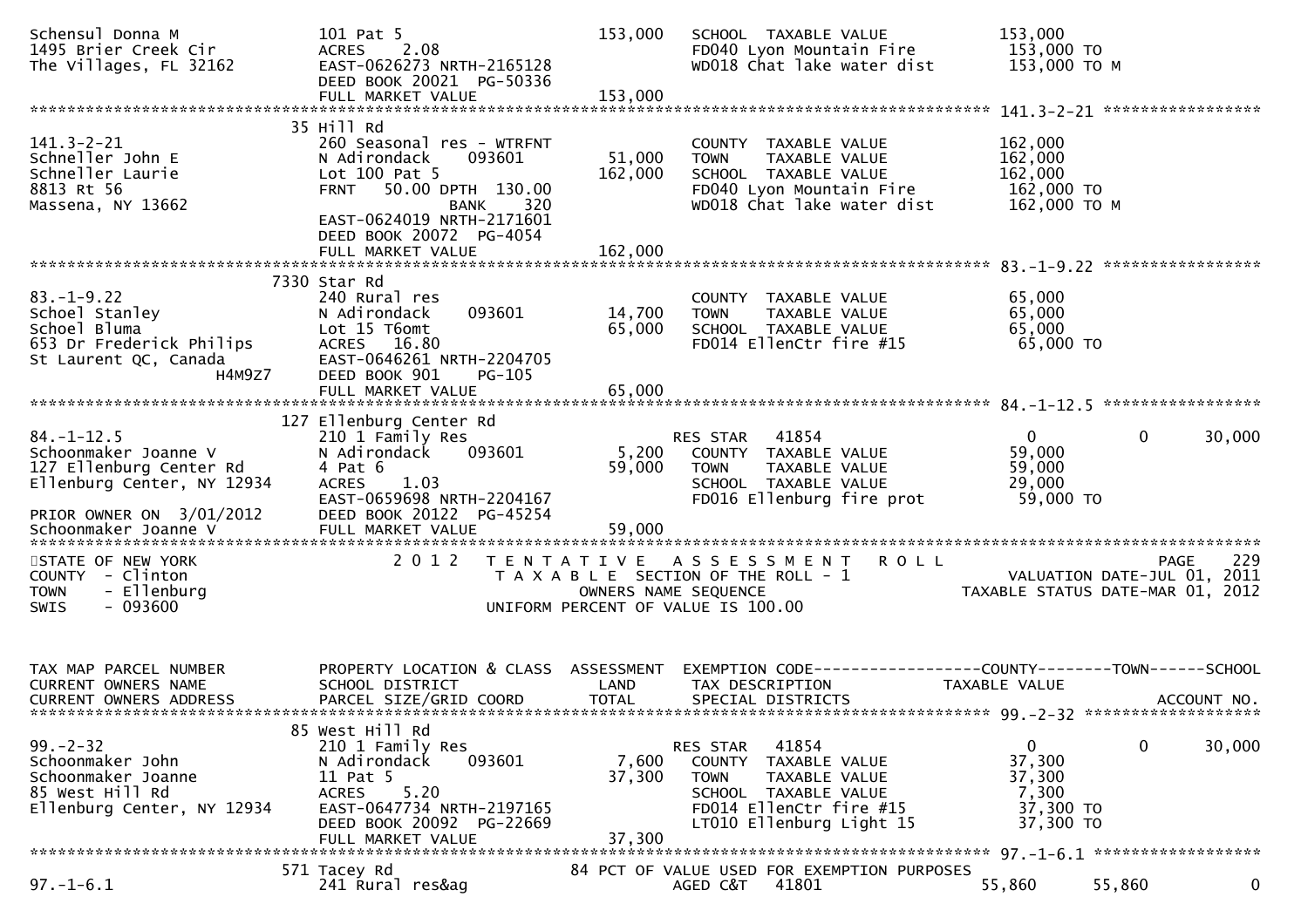| Schroeder Horst<br>Schroeder Judith<br>571 Tacey Rd<br>Ellenburg Center, NY 12934                         | 093601<br>N Adirondack<br>9 Pat 6<br>ACRES 101.90<br>EAST-0627531 NRTH-2198780<br>DEED BOOK 20072 PG-5909<br>FULL MARKET VALUE                                               | 133,000<br>133,000                                                                               | 26,100 SR STAR<br><b>TOWN</b>               | 41834<br>COUNTY TAXABLE VALUE<br>TAXABLE VALUE<br>SCHOOL TAXABLE VALUE<br>FD016 Ellenburg fire prot | $\mathbf{0}$<br>77,140<br>77,140<br>70,800<br>133,000 TO                      | $\mathbf{0}$<br>62,200                            |
|-----------------------------------------------------------------------------------------------------------|------------------------------------------------------------------------------------------------------------------------------------------------------------------------------|--------------------------------------------------------------------------------------------------|---------------------------------------------|-----------------------------------------------------------------------------------------------------|-------------------------------------------------------------------------------|---------------------------------------------------|
|                                                                                                           |                                                                                                                                                                              |                                                                                                  |                                             |                                                                                                     |                                                                               |                                                   |
| $97. - 1 - 6.2$<br>Schroeder Horst<br>Schroeder Judith<br>571 Tacey Rd<br>Ellenburg Center, NY 12934      | Tacey Rd<br>312 Vac w/imprv<br>N Adirondack<br>093601<br>Lot 9 T6omt<br>9.60<br><b>ACRES</b><br>EAST-0627117 NRTH-2199506<br>DEED BOOK 20041 PG-78257                        | 10,200<br>11,200                                                                                 | <b>TOWN</b>                                 | COUNTY TAXABLE VALUE<br>TAXABLE VALUE<br>SCHOOL TAXABLE VALUE<br>FD016 Ellenburg fire prot          | 11,200<br>11,200<br>11,200<br>11,200 TO                                       |                                                   |
|                                                                                                           | FULL MARKET VALUE                                                                                                                                                            | 11,200                                                                                           |                                             |                                                                                                     |                                                                               |                                                   |
|                                                                                                           |                                                                                                                                                                              |                                                                                                  |                                             |                                                                                                     |                                                                               |                                                   |
| $97. - 1 - 6.3$<br>Schroeder Horst<br>Schroeder Judith<br>571 Tacey Rd<br>Ellenburg Center, NY 12934      | Tacey Rd<br>$314$ Rural vac< $10$<br>N Adirondack<br>093601<br>Lot 9 T6omt<br>5.40<br><b>ACRES</b><br>EAST-0626096 NRTH-2199386<br>DEED BOOK 20041 PG-78259                  | 7,600<br>7,600                                                                                   | <b>TOWN</b>                                 | COUNTY TAXABLE VALUE<br>TAXABLE VALUE<br>SCHOOL TAXABLE VALUE<br>FD016 Ellenburg fire prot          | 7,600<br>7,600<br>7,600<br>7,600 TO                                           |                                                   |
|                                                                                                           |                                                                                                                                                                              |                                                                                                  |                                             |                                                                                                     |                                                                               |                                                   |
| $97. - 1 - 6.41$<br>Schroeder Horst<br>Schroeder Judith<br>571 Tacey Rd<br>Ellenburg Center, NY 12934     | Tacey Rd<br>$314$ Rural vac< $10$<br>N Adirondack<br>093601<br>Lot 9 T6omt<br><b>ACRES</b><br>5.10<br>EAST-0628132 NRTH-2199620<br>DEED BOOK 20041 PG-78258                  | 7,500<br>7,500                                                                                   | <b>TOWN</b>                                 | COUNTY TAXABLE VALUE<br>TAXABLE VALUE<br>SCHOOL TAXABLE VALUE<br>FD016 Ellenburg fire prot          | 7,500<br>7,500<br>7,500<br>7,500 TO                                           |                                                   |
|                                                                                                           | FULL MARKET VALUE                                                                                                                                                            | 7,500                                                                                            |                                             |                                                                                                     |                                                                               |                                                   |
| STATE OF NEW YORK<br>COUNTY - Clinton<br>- Ellenburg<br><b>TOWN</b><br>$-093600$<br><b>SWIS</b>           | 2 0 1 2                                                                                                                                                                      | T E N T A T I V E<br>T A X A B L E SECTION OF THE ROLL - 1<br>UNIFORM PERCENT OF VALUE IS 100.00 | A S S E S S M E N T<br>OWNERS NAME SEQUENCE | <b>ROLL</b>                                                                                         | TAXABLE STATUS DATE-MAR 01, 2012                                              | 230<br><b>PAGE</b><br>VALUATION DATE-JUL 01, 2011 |
| TAX MAP PARCEL NUMBER<br><b>CURRENT OWNERS NAME</b><br>CURRENT OWNERS ADDRESS                             | PROPERTY LOCATION & CLASS ASSESSMENT<br>SCHOOL DISTRICT<br>PARCEL SIZE/GRID COORD                                                                                            | LAND<br><b>TOTAL</b>                                                                             | TAX DESCRIPTION<br>SPECIAL DISTRICTS        |                                                                                                     | EXEMPTION CODE-----------------COUNTY-------TOWN------SCHOOL<br>TAXABLE VALUE | ACCOUNT NO.                                       |
| $83. - 1 - 9.24$<br>Scuderi Carmen<br>Scuderi Eileen<br>373 Brandy Brook Rd<br>Ellenburg Center, NY 12934 | 373 Brandy Brook Rd<br>270 Mfg housing<br>N Adirondack<br>093601<br>Lot 15 T6omt<br>ACRES 92.40<br>EAST-0645899 NRTH-2206618<br>DEED BOOK 810<br>PG-274<br>FULL MARKET VALUE | 25,400<br>44,000<br>44,000                                                                       | RES STAR<br>COUNTY<br><b>TOWN</b>           | 41854<br>TAXABLE VALUE<br>TAXABLE VALUE<br>SCHOOL TAXABLE VALUE<br>FD016 Ellenburg fire prot        | $\bf{0}$<br>44,000<br>44,000<br>14,000<br>44,000 TO                           | 30,000<br>0                                       |
|                                                                                                           | 43 Hill Rd                                                                                                                                                                   |                                                                                                  |                                             |                                                                                                     |                                                                               |                                                   |
| $141.3 - 2 - 25$                                                                                          | 260 Seasonal res - WTRFNT                                                                                                                                                    |                                                                                                  |                                             | COUNTY TAXABLE VALUE                                                                                | 90,000                                                                        |                                                   |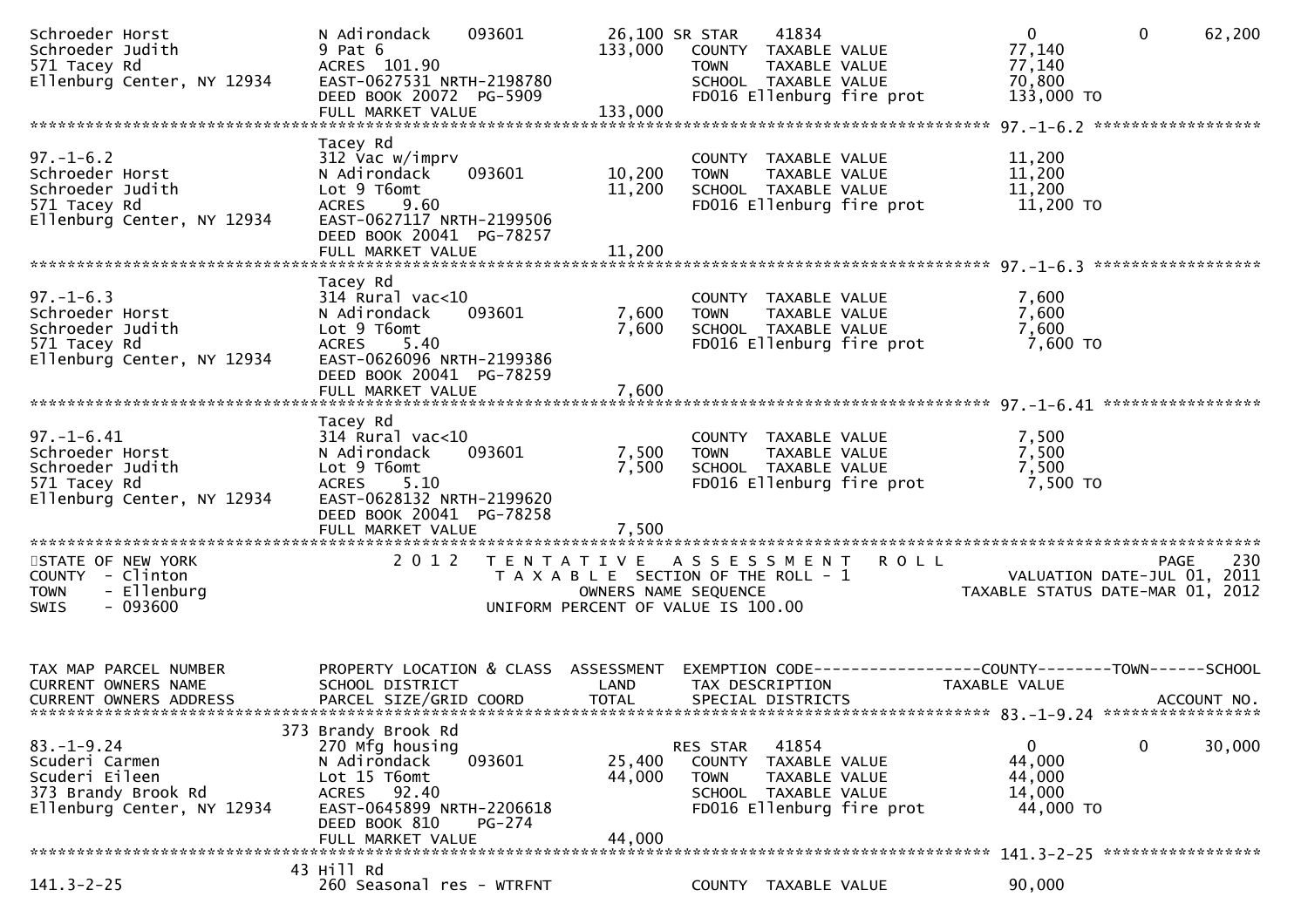| Sears Ronald J<br>Sears Mildred<br>7 Goddeau Rd<br>Cadyville, NY 12918                          | N Adirondack<br>093601<br>Lot $100$ Pat 5<br>FRNT 80.50 DPTH 96.50<br>EAST-0623965 NRTH-2171783<br>DEED BOOK 99001 PG-15441<br>FULL MARKET VALUE                       | 61,700<br>90,000<br>90,000                                                                          | <b>TOWN</b>          | <b>TAXABLE VALUE</b><br>SCHOOL TAXABLE VALUE                  | FD040 Lyon Mountain Fire<br>WD018 Chat lake water dist | 90,000<br>90,000<br>90,000 TO<br>90,000 ТО М                                  |                    |
|-------------------------------------------------------------------------------------------------|------------------------------------------------------------------------------------------------------------------------------------------------------------------------|-----------------------------------------------------------------------------------------------------|----------------------|---------------------------------------------------------------|--------------------------------------------------------|-------------------------------------------------------------------------------|--------------------|
|                                                                                                 | Plank Rd                                                                                                                                                               |                                                                                                     |                      |                                                               |                                                        |                                                                               |                    |
| $101. - 1 - 6$<br>Seaway Timber Harvest Inc<br>15121 State Highway #37<br>Massena, NY 13662     | 910 Priv forest<br>N Adirondack<br>093601<br>58 Pat 5<br>ACRES 128.00<br>EAST-0673421 NRTH-2195884<br>DEED BOOK 20001 PG-24601                                         | 35,000<br>35,000                                                                                    | <b>TOWN</b>          | COUNTY TAXABLE VALUE<br>TAXABLE VALUE<br>SCHOOL TAXABLE VALUE | FD016 Ellenburg fire prot                              | 35,000<br>35,000<br>35,000<br>35,000 TO                                       |                    |
|                                                                                                 | FULL MARKET VALUE                                                                                                                                                      | 35,000                                                                                              |                      |                                                               |                                                        |                                                                               |                    |
|                                                                                                 |                                                                                                                                                                        |                                                                                                     |                      |                                                               |                                                        |                                                                               |                    |
| $101. - 1 - 9$<br>Seaway Timber Harvest Inc<br>15121 State Highway #37<br>Massena, NY 13662     | Plank Rd<br>910 Priv forest<br>093601<br>N Adirondack<br>Lot 3 T5omt<br>ACRES 56.90<br>EAST-0673054 NRTH-2198003                                                       | 23,300<br>23,300                                                                                    | <b>TOWN</b>          | COUNTY TAXABLE VALUE<br>TAXABLE VALUE<br>SCHOOL TAXABLE VALUE | FD016 Ellenburg fire prot                              | 23,300<br>23,300<br>23,300<br>23,300 TO                                       |                    |
|                                                                                                 | DEED BOOK 20001 PG-24600<br>FULL MARKET VALUE                                                                                                                          | 23,300                                                                                              |                      |                                                               |                                                        |                                                                               |                    |
|                                                                                                 |                                                                                                                                                                        |                                                                                                     |                      |                                                               |                                                        |                                                                               |                    |
| $100. - 1 - 10$<br>Seaway Timber Harvesting Inc<br>15121 Rt 37<br>Massena, NY 13662             | Sharrett Rd<br>910 Priv forest<br>093601<br>N Adirondack<br>$6$ Pat $5$<br>ACRES 567.80<br>EAST-0668619 NRTH-2199341<br>DEED BOOK 20001 PG-23615                       | 163,200<br>163,200                                                                                  | <b>TOWN</b>          | COUNTY TAXABLE VALUE<br>TAXABLE VALUE<br>SCHOOL TAXABLE VALUE | FD016 Ellenburg fire prot                              | 163,200<br>163,200<br>163,200<br>163,200 TO                                   |                    |
|                                                                                                 | FULL MARKET VALUE                                                                                                                                                      | 163,200                                                                                             |                      |                                                               |                                                        |                                                                               |                    |
| STATE OF NEW YORK<br>COUNTY - Clinton<br>- Ellenburg<br><b>TOWN</b><br>$-093600$<br><b>SWIS</b> | 2 0 1 2                                                                                                                                                                | TENTATIVE ASSESSMENT<br>T A X A B L E SECTION OF THE ROLL - 1<br>UNIFORM PERCENT OF VALUE IS 100.00 | OWNERS NAME SEQUENCE |                                                               | <b>ROLL</b>                                            | VALUATION DATE-JUL 01, 2011<br>TAXABLE STATUS DATE-MAR 01, 2012               | 231<br><b>PAGE</b> |
| TAX MAP PARCEL NUMBER<br><b>CURRENT OWNERS NAME</b><br><b>CURRENT OWNERS ADDRESS</b>            | PROPERTY LOCATION & CLASS ASSESSMENT<br>SCHOOL DISTRICT<br>PARCEL SIZE/GRID COORD                                                                                      | LAND<br><b>TOTAL</b>                                                                                |                      | TAX DESCRIPTION<br>SPECIAL DISTRICTS                          |                                                        | EXEMPTION CODE-----------------COUNTY-------TOWN------SCHOOL<br>TAXABLE VALUE | ACCOUNT NO.        |
| $100. - 1 - 12$<br>Seaway Timber Harvesting Inc<br>15121 Rt 37<br>Massena, NY 13662             | Sharrett Rd<br>910 Priv forest<br>093601<br>N Adirondack<br>6 Pat 5 1956<br>ACRES 119.00<br>EAST-0669741 NRTH-2195686<br>DEED BOOK 20011 PG-28509<br>FULL MARKET VALUE | 35,500<br>35,500<br>35,500                                                                          | <b>TOWN</b>          | COUNTY TAXABLE VALUE<br>TAXABLE VALUE<br>SCHOOL TAXABLE VALUE | FD016 Ellenburg fire prot                              | 35,500<br>35,500<br>35,500<br>35,500 TO                                       |                    |
|                                                                                                 |                                                                                                                                                                        |                                                                                                     |                      |                                                               |                                                        |                                                                               |                    |
| $101. - 1 - 7$                                                                                  | Plank Rd<br>323 Vacant rural                                                                                                                                           |                                                                                                     |                      | COUNTY TAXABLE VALUE                                          |                                                        | 28,500                                                                        |                    |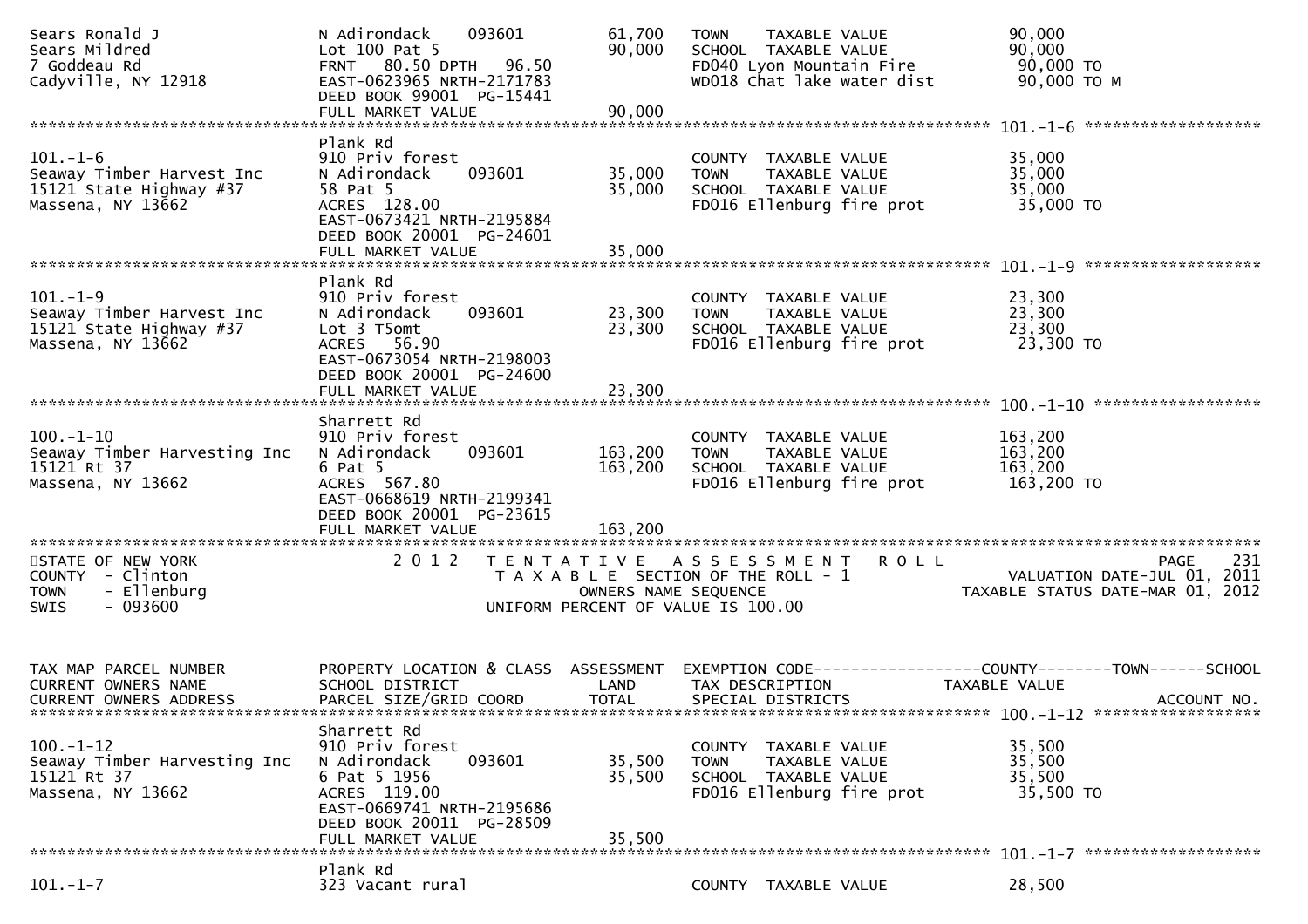| Seaway Timber Harvesting Inc<br>15121 Rt 37<br>Massena, NY 13662                                      | N Adirondack<br>57 Pat 5<br>ACRES 87.50<br>EAST-0671657 NRTH-2195921<br>DEED BOOK 20011 PG-28509                                                 | 093601                             | 28,500<br>28,500                                              | <b>TOWN</b>                  | TAXABLE VALUE<br>SCHOOL TAXABLE VALUE                                  | FD016 Ellenburg fire prot                                                                           | 28,500<br>28,500<br>28,500 TO                                                 |              |             |
|-------------------------------------------------------------------------------------------------------|--------------------------------------------------------------------------------------------------------------------------------------------------|------------------------------------|---------------------------------------------------------------|------------------------------|------------------------------------------------------------------------|-----------------------------------------------------------------------------------------------------|-------------------------------------------------------------------------------|--------------|-------------|
|                                                                                                       |                                                                                                                                                  |                                    |                                                               |                              |                                                                        |                                                                                                     |                                                                               |              |             |
| $155. - 3 - 1$<br>Secore Richard G<br>Secore Annalee E<br>5733 Rt 374<br>Chateaugay, NY 12920         | 4814 Rt 374<br>312 Vac w/imprv<br>N Adirondack<br>120 Pat 6<br>6.06<br><b>ACRES</b><br>EAST-0629800 NRTH-2164394                                 | 093601                             | 7,500<br>12,000                                               | <b>TOWN</b>                  | COUNTY TAXABLE VALUE<br>TAXABLE VALUE<br>SCHOOL TAXABLE VALUE          | FD040 Lyon Mountain Fire                                                                            | 12,000<br>12,000<br>12,000<br>12,000 TO                                       |              |             |
|                                                                                                       | DEED BOOK 20082 PG-19640<br>FULL MARKET VALUE                                                                                                    |                                    | 12,000                                                        |                              |                                                                        |                                                                                                     |                                                                               |              |             |
|                                                                                                       | 1221 Plank Rd                                                                                                                                    |                                    |                                                               |                              |                                                                        |                                                                                                     |                                                                               |              |             |
| $116. - 1 - 6.1$<br>Seguin Agnes Miller<br>1221 Plank Rd<br>Ellenburg Depot, NY 12935                 | 210 1 Family Res<br>N Adirondack<br>41 Pat 5<br>4.40<br><b>ACRES</b><br>EAST-0678611 NRTH-2190256<br>DEED BOOK 644                               | 093601<br>PG-68                    | 7,100<br>69,000                                               | RES STAR<br><b>TOWN</b>      | 41854<br>COUNTY TAXABLE VALUE<br>TAXABLE VALUE<br>SCHOOL TAXABLE VALUE | FD016 Ellenburg fire prot                                                                           | $\mathbf{0}$<br>69,000<br>69,000<br>39,000<br>69,000 TO                       | $\Omega$     | 30,000      |
|                                                                                                       |                                                                                                                                                  |                                    |                                                               |                              |                                                                        |                                                                                                     |                                                                               |              |             |
| $86. - 1 - 14.1$<br>Seguin Donald<br>Seguin Sandra<br>6125 Military Tpke<br>Ellenburg Depot, NY 12935 | 6125 Military Tpke<br>210 1 Family Res<br>N Adirondack<br>$1$ Pat $6$<br><b>ACRES</b><br>3.40 BANK<br>EAST-0674703 NRTH-2204931<br>DEED BOOK 577 | 093601<br>120<br>PG-329            | 6,500<br>54,000                                               | RES STAR<br><b>TOWN</b>      | 41854<br>TAXABLE VALUE<br>SCHOOL TAXABLE VALUE                         | COUNTY TAXABLE VALUE<br>FD016 Ellenburg fire prot                                                   | $\mathbf{0}$<br>54,000<br>54,000<br>24,000<br>54,000 TO                       | $\mathbf{0}$ | 30,000      |
|                                                                                                       | FULL MARKET VALUE                                                                                                                                |                                    | 54,000                                                        |                              |                                                                        |                                                                                                     |                                                                               |              |             |
| STATE OF NEW YORK<br>COUNTY - Clinton<br>- Ellenburg<br><b>TOWN</b><br>$-093600$<br><b>SWIS</b>       | 2 0 1 2                                                                                                                                          | UNIFORM PERCENT OF VALUE IS 100.00 | T A X A B L E SECTION OF THE ROLL - 1<br>OWNERS NAME SEQUENCE |                              |                                                                        | TENTATIVE ASSESSMENT ROLL<br>- 1<br>VALUATION DATE-JUL 01, 2011<br>TAXABLE STATUS DATE-MAR 01, 2012 |                                                                               | <b>PAGE</b>  | 232         |
| TAX MAP PARCEL NUMBER<br>CURRENT OWNERS NAME<br><b>CURRENT OWNERS ADDRESS</b>                         | PROPERTY LOCATION & CLASS ASSESSMENT<br>SCHOOL DISTRICT<br>PARCEL SIZE/GRID COORD                                                                |                                    | LAND<br><b>TOTAL</b>                                          |                              | TAX DESCRIPTION<br>SPECIAL DISTRICTS                                   | EXEMPTION CODE-----------------COUNTY-------TOWN------SCHOOL                                        | TAXABLE VALUE                                                                 |              | ACCOUNT NO. |
| $115. - 1 - 9.1$<br>Seguin Robert<br>Seguin Nancy<br>1702 Plank Rd<br>Ellenburg Depot, NY 12935       | Smith Rd<br>321 Abandoned ag<br>N Adirondack<br>34/35 Pat 5<br>ACRES 56.40<br>EAST-0665674 NRTH-2189374<br>DEED BOOK 1023<br>FULL MARKET VALUE   | 093601<br>$PG-252$                 | 20,900<br>20,900<br>20,900                                    | <b>COUNTY</b><br><b>TOWN</b> | TAXABLE VALUE<br>TAXABLE VALUE<br>SCHOOL TAXABLE VALUE                 | FD016 Ellenburg fire prot                                                                           | 20,900<br>20,900<br>20,900<br>20,900 TO<br>$115, -1 - 10$ ******************* |              |             |
|                                                                                                       | Sharrett Rd                                                                                                                                      |                                    |                                                               |                              |                                                                        |                                                                                                     |                                                                               |              |             |
| $115. - 1 - 10$                                                                                       | 910 Priv forest                                                                                                                                  |                                    |                                                               |                              | COUNTY TAXABLE VALUE                                                   |                                                                                                     | 29,100                                                                        |              |             |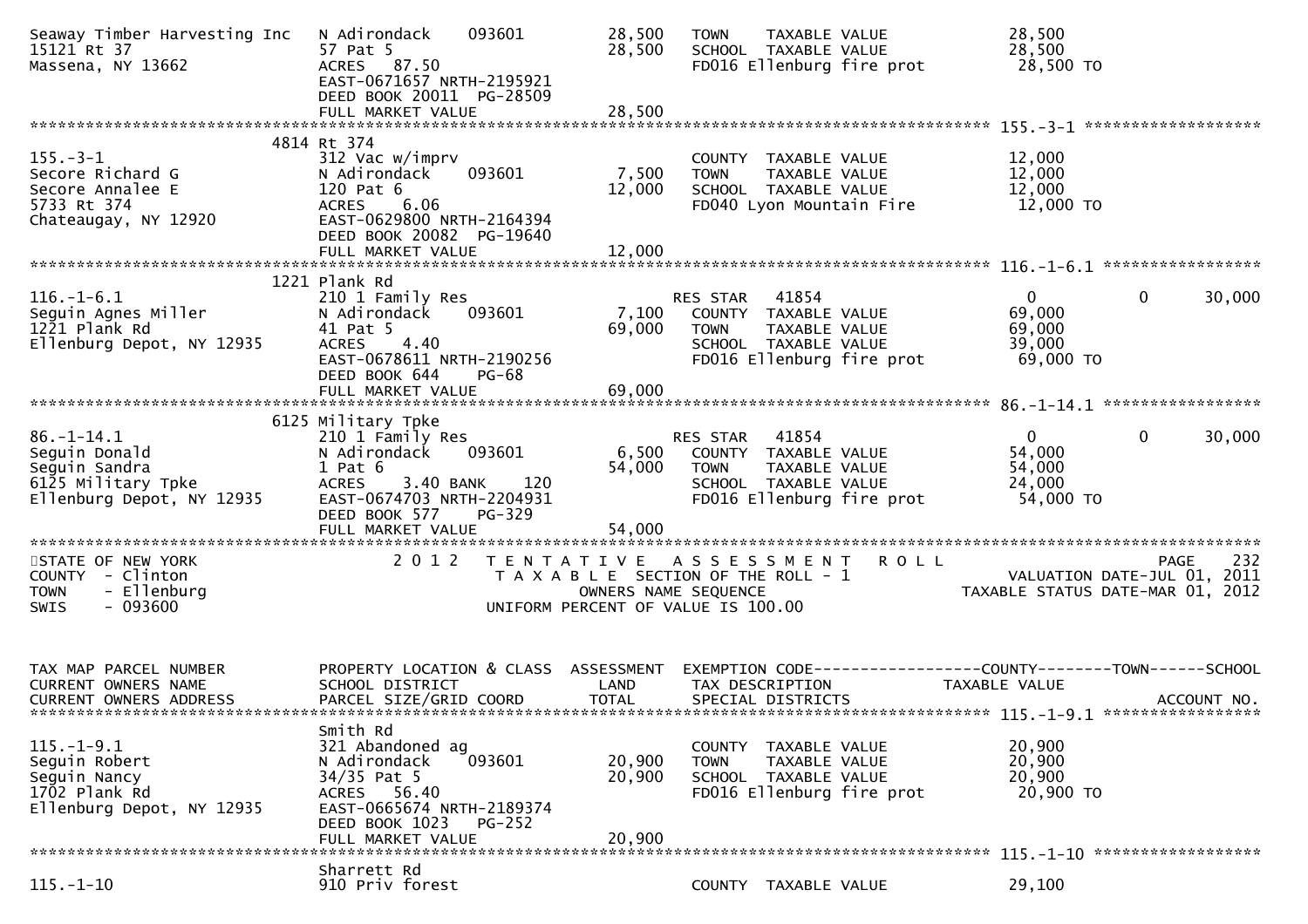| Seguin Robert H<br>Seguin Nancy A<br>1702 Plank Rd<br>Ellenburg Depot, NY 12935                          | N Adirondack<br>45 Pat 5<br>ACRES 92.50<br>EAST-0666894 NRTH-2188467<br>DEED BOOK 950                                                               | 093601<br>PG-205                                        | 29,100<br>29,100                                              | <b>TOWN</b>                                                               | TAXABLE VALUE<br>SCHOOL TAXABLE VALUE                                  | FD016 Ellenburg fire prot | 29,100<br>29,100<br>29,100 то                                                 |                   |             |
|----------------------------------------------------------------------------------------------------------|-----------------------------------------------------------------------------------------------------------------------------------------------------|---------------------------------------------------------|---------------------------------------------------------------|---------------------------------------------------------------------------|------------------------------------------------------------------------|---------------------------|-------------------------------------------------------------------------------|-------------------|-------------|
|                                                                                                          |                                                                                                                                                     |                                                         |                                                               |                                                                           |                                                                        |                           |                                                                               |                   |             |
| $115. - 1 - 11$<br>Seguin Robert H<br>Seguin Nancy A<br>1702 Plank Rd<br>Ellenburg Depot, NY 12935       | 1702 Plank Rd<br>910 Priv forest<br>N Adirondack<br>38/43 Pat 5<br>ACRES 327.00<br>EAST-0670041 NRTH-2193317<br>DEED BOOK 1015<br>FULL MARKET VALUE | 093601<br>PG-254                                        | 63,000<br>63,000<br>63,000                                    | <b>TOWN</b>                                                               | COUNTY TAXABLE VALUE<br>TAXABLE VALUE<br>SCHOOL TAXABLE VALUE          | FD016 Ellenburg fire prot | 63,000<br>63,000<br>63,000<br>63,000 TO                                       |                   |             |
|                                                                                                          | 6201 Military Tpke                                                                                                                                  |                                                         |                                                               |                                                                           |                                                                        |                           |                                                                               |                   |             |
| $85. - 2 - 7.1$<br>Seguin Stewart F<br>6364 Military Tpke<br>Ellenburg Depot, NY 12935                   | 312 Vac w/imprv<br>N Adirondack<br>$2/19$ Pat 6<br>ACRES 300.80<br>EAST-0670818 NRTH-2204106                                                        | 093601                                                  | 51,500<br>57,800                                              | AGRI DISTR 41720<br><b>TOWN</b>                                           | COUNTY TAXABLE VALUE<br>TAXABLE VALUE<br>SCHOOL TAXABLE VALUE          | FD016 Ellenburg fire prot | $\mathbf{0}$<br>57,800<br>57,800<br>57,800<br>57,800 TO                       | $\mathbf{0}$      | 0           |
| MAY BE SUBJECT TO PAYMENT                                                                                | DEED BOOK 20051 PG-90008                                                                                                                            |                                                         |                                                               |                                                                           |                                                                        |                           |                                                                               |                   |             |
| $85. - 2 - 7.2$<br>Seguin Stewart F<br>Seguin Kathryn<br>6364 Military Tpke<br>Ellenburg Depot, NY 12935 | 6364 Military Tpke<br>240 Rural res<br>N Adirondack<br>Lot 19 T6omt<br>ACRES 198.10 BANK<br>EAST-0669114 NRTH-2206993                               | 093601<br>850                                           | 141,000                                                       | AGRI DISTR 41720<br>38,600 SR STAR<br>COUNTY TAXABLE VALUE<br><b>TOWN</b> | 41834<br>TAXABLE VALUE<br>SCHOOL TAXABLE VALUE                         |                           | 0<br>$\mathbf{0}$<br>141,000<br>141,000<br>78,800                             | 0<br>$\mathbf{0}$ | 0<br>62,200 |
| MAY BE SUBJECT TO PAYMENT<br>UNDER AGDIST LAW TIL 2016                                                   | DEED BOOK 634<br>FULL MARKET VALUE                                                                                                                  | PG-312                                                  | 141,000                                                       |                                                                           |                                                                        | FD016 Ellenburg fire prot | 141,000 TO                                                                    |                   |             |
| STATE OF NEW YORK<br>COUNTY - Clinton<br>- Ellenburg<br><b>TOWN</b><br>$-093600$<br><b>SWIS</b>          | 2 0 1 2                                                                                                                                             | T E N T A T I V E<br>UNIFORM PERCENT OF VALUE IS 100.00 | T A X A B L E SECTION OF THE ROLL - 1<br>OWNERS NAME SEQUENCE | A S S E S S M E N T                                                       |                                                                        | <b>ROLL</b>               | VALUATION DATE-JUL 01, 2011<br>TAXABLE STATUS DATE-MAR 01, 2012               | PAGE              | 233         |
| TAX MAP PARCEL NUMBER<br><b>CURRENT OWNERS NAME</b><br>CURRENT OWNERS ADDRESS                            | PROPERTY LOCATION & CLASS ASSESSMENT<br>SCHOOL DISTRICT<br>PARCEL SIZE/GRID COORD                                                                   |                                                         | LAND<br><b>TOTAL</b>                                          | TAX DESCRIPTION                                                           | SPECIAL DISTRICTS                                                      |                           | EXEMPTION CODE-----------------COUNTY-------TOWN------SCHOOL<br>TAXABLE VALUE |                   | ACCOUNT NO. |
| $84. - 1 - 3$<br>Seiferheld Charles Jr<br>Seiferheld Janet<br>6009 Rt 11<br>Ellenburg Center, NY 12934   | 6009 Rt 11<br>240 Rural res<br>N Adirondack<br>15 Pat 6<br>ACRES 51.70<br>EAST-0652297 NRTH-2208914<br>DEED BOOK 750<br>FULL MARKET VALUE           | 093601<br>PG-102                                        | 25,600<br>120,000<br>120,000                                  | SR STAR<br><b>TOWN</b>                                                    | 41834<br>COUNTY TAXABLE VALUE<br>TAXABLE VALUE<br>SCHOOL TAXABLE VALUE | FD016 Ellenburg fire prot | $\mathbf 0$<br>120,000<br>120,000<br>57,800<br>120,000 TO                     | 0                 | 62,200      |
|                                                                                                          |                                                                                                                                                     |                                                         |                                                               |                                                                           |                                                                        |                           |                                                                               |                   |             |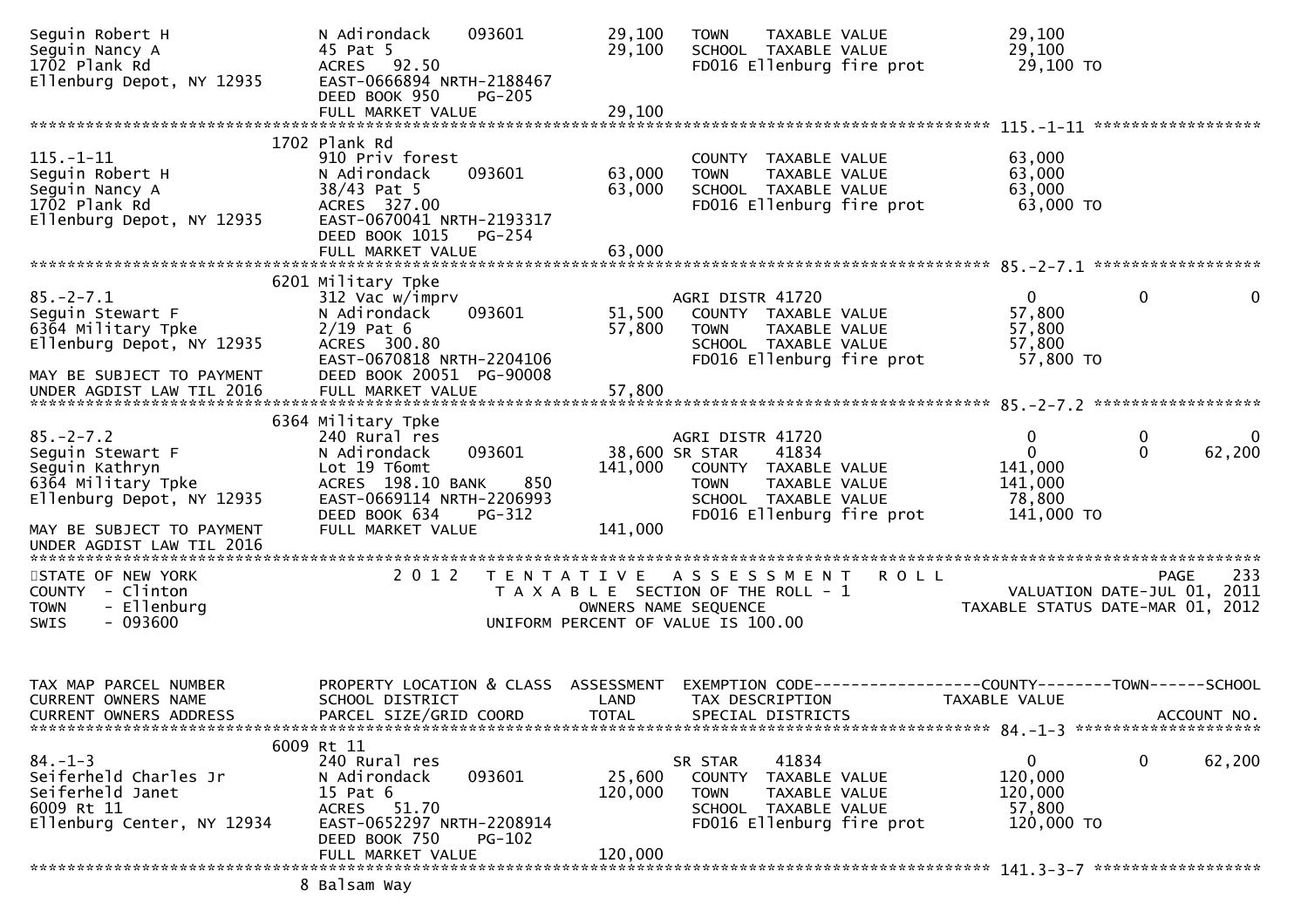| $141.3 - 3 - 7$<br>Sellstedt John<br>PO Box 182<br>Lyon Mountain, NY 12952-0182                   | 210 1 Family Res - WTRFNT<br>093601<br>N Adirondack<br>Lot $101$ Pat 5<br>Survey Map 20102/32088<br>FRNT 75.00 DPTH 180.00<br>EAST-0624501 NRTH-2170171<br>DEED BOOK 20102 PG-32185 | 74,200<br>160,000          | COUNTY TAXABLE VALUE<br><b>TOWN</b><br>TAXABLE VALUE<br>SCHOOL TAXABLE VALUE<br>FD040 Lyon Mountain Fire<br>WD018 Chat lake water dist                         | 160,000<br>160,000<br>160,000<br>160,000 TO<br>160,000 ТО М                                    |
|---------------------------------------------------------------------------------------------------|-------------------------------------------------------------------------------------------------------------------------------------------------------------------------------------|----------------------------|----------------------------------------------------------------------------------------------------------------------------------------------------------------|------------------------------------------------------------------------------------------------|
|                                                                                                   | FULL MARKET VALUE                                                                                                                                                                   | 160,000                    |                                                                                                                                                                |                                                                                                |
| $71.3 - 2 - 50$<br>Senecal Mark A<br>Senecal Crystal A<br>5103 Rt 11<br>Ellenburg Depot, NY 12935 | 5103 Rt 11<br>210 1 Family Res<br>093601<br>N Adirondack<br>20 Pat 6<br>FRNT 120.00 DPTH 140.00<br>EAST-0673013 NRTH-2213163<br>DEED BOOK 20082 PG-12890<br>FULL MARKET VALUE       | 7,500<br>45,000<br>45,000  | 41854<br><b>RES STAR</b><br>COUNTY TAXABLE VALUE<br><b>TOWN</b><br>TAXABLE VALUE<br>SCHOOL TAXABLE VALUE<br>FD002 EllenDpt fire 21<br>LT011 Ellenburg Light 21 | $\mathbf{0}$<br>$\mathbf{0}$<br>30,000<br>45,000<br>45,000<br>15,000<br>45,000 TO<br>45,000 TO |
|                                                                                                   | Plank Rd                                                                                                                                                                            |                            |                                                                                                                                                                |                                                                                                |
| $86 - 1 - 11$<br>Sequin Stewart F<br>6364 Military Tpke<br>Ellenburg Depot, NY 12935              | 323 Vacant rural<br>093601<br>N Adirondack<br>3 Pat 5 1950<br>ACRES 163.60<br>EAST-0672646 NRTH-2200518<br>DEED BOOK 20112 PG-42640                                                 | 29,200<br>29,200           | COUNTY TAXABLE VALUE<br><b>TOWN</b><br>TAXABLE VALUE<br>SCHOOL TAXABLE VALUE<br>FD016 Ellenburg fire prot                                                      | 29,200<br>29,200<br>29,200<br>29,200 TO                                                        |
|                                                                                                   | FULL MARKET VALUE                                                                                                                                                                   | 29,200                     |                                                                                                                                                                |                                                                                                |
|                                                                                                   | 4954 Rt 374                                                                                                                                                                         |                            |                                                                                                                                                                |                                                                                                |
| $155. - 2 - 15.9$<br>Sevigny Lucien<br>Sevigny Jeannine<br>PO Box 5<br>Lyon Mt, NY 12952-0005     | 240 Rural res<br>093601<br>N Adirondack<br>Lot 101 Pat 5<br>ACRES 11.60<br>EAST-0627819 NRTH-2166207<br>DEED BOOK 648<br>PG-363                                                     | 16,400<br>178,000          | 41854<br>RES STAR<br>COUNTY TAXABLE VALUE<br>TAXABLE VALUE<br><b>TOWN</b><br>SCHOOL TAXABLE VALUE<br>FD040 Lyon Mountain Fire                                  | $\mathbf{0}$<br>$\Omega$<br>30,000<br>178,000<br>178,000<br>148,000<br>178,000 TO              |
|                                                                                                   |                                                                                                                                                                                     |                            |                                                                                                                                                                |                                                                                                |
| STATE OF NEW YORK<br>COUNTY - Clinton<br>- Ellenburg<br><b>TOWN</b><br>$-093600$<br>SWIS          | 2 0 1 2                                                                                                                                                                             | OWNERS NAME SEQUENCE       | TENTATIVE ASSESSMENT<br><b>ROLL</b><br>T A X A B L E SECTION OF THE ROLL - 1<br>UNIFORM PERCENT OF VALUE IS 100.00                                             | 234<br>PAGE<br>VALUATION DATE-JUL 01, 2011<br>TAXABLE STATUS DATE-MAR 01, 2012                 |
| TAX MAP PARCEL NUMBER<br>CURRENT OWNERS NAME<br><b>CURRENT OWNERS ADDRESS</b>                     | PROPERTY LOCATION & CLASS ASSESSMENT<br>SCHOOL DISTRICT<br>PARCEL SIZE/GRID COORD                                                                                                   | LAND<br><b>TOTAL</b>       | TAX DESCRIPTION<br>SPECIAL DISTRICTS                                                                                                                           | TAXABLE VALUE<br>ACCOUNT NO.<br>155. - 2 - 15. 1 *****************                             |
| $155. - 2 - 15.1$<br>Sevigny Lucien A<br>Sevigny Jeannine<br>PO Box 5<br>Lyon Mt, NY 12952-0005   | Rt 374<br>$314$ Rural vac<10<br>N Adirondack<br>093601<br>101 Pat 5<br>7.10<br>ACRES<br>EAST-0627936 NRTH-2165739<br>DEED BOOK 680<br>PG-284<br>FULL MARKET VALUE                   | 13,100<br>13,100<br>13,100 | TAXABLE VALUE<br><b>COUNTY</b><br>TAXABLE VALUE<br><b>TOWN</b><br>SCHOOL TAXABLE VALUE<br>FD040 Lyon Mountain Fire                                             | 13,100<br>13,100<br>13,100<br>13,100 TO                                                        |
|                                                                                                   |                                                                                                                                                                                     |                            |                                                                                                                                                                |                                                                                                |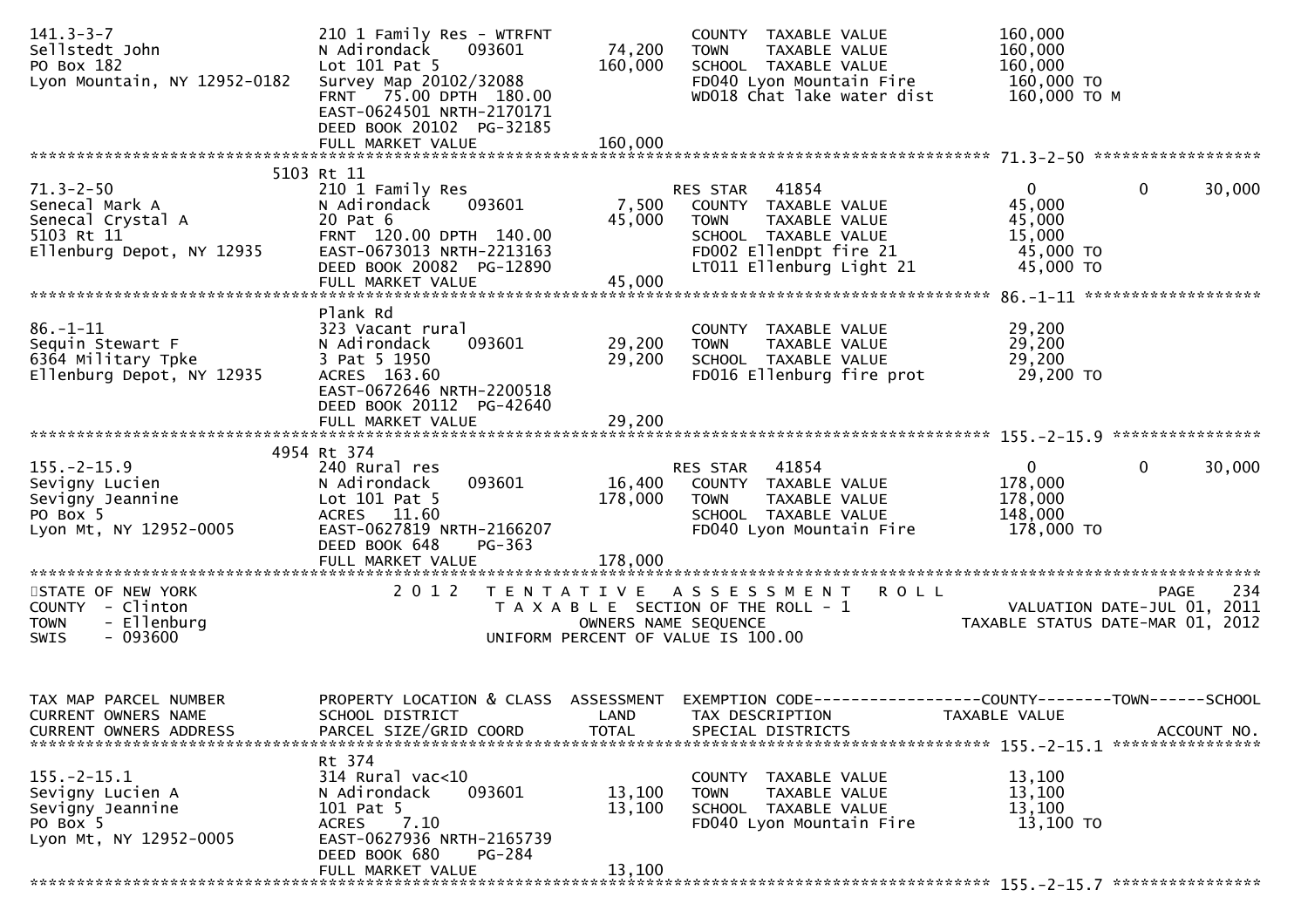| $155. - 2 - 15.7$<br>Sevigny Lucien A<br>Sevigny Jeannine Poulin<br>PO Box 5<br>Lyon Mountain, NY 12952          | Shutts Rd<br>$322$ Rural vac $>10$<br>093601<br>N Adirondack<br>Lot 101 T5omt<br>ACRES 22.51<br>EAST-0628514 NRTH-2166160<br>DEED BOOK 20102 PG-35704                                                | 15,000<br>15,000              | COUNTY TAXABLE VALUE<br><b>TOWN</b><br>TAXABLE VALUE<br>SCHOOL TAXABLE VALUE<br>FD040 Lyon Mountain Fire                                   | 15,000<br>15,000<br>15,000<br>15,000 TO                         |                       |
|------------------------------------------------------------------------------------------------------------------|------------------------------------------------------------------------------------------------------------------------------------------------------------------------------------------------------|-------------------------------|--------------------------------------------------------------------------------------------------------------------------------------------|-----------------------------------------------------------------|-----------------------|
|                                                                                                                  |                                                                                                                                                                                                      |                               |                                                                                                                                            |                                                                 |                       |
| $155. - 2 - 15.2$<br>Sevigny Patrick<br>519 Chemin DuFleuve R 3<br>Coteau Du-Lac PQ, JOP1A                       | Shutts Rd<br>$322$ Rural vac $>10$<br>093601<br>N Adirondack<br>101 T5omt<br>ACRES 22.47<br>EAST-0629008 NRTH-2166225<br>DEED BOOK 782<br><b>PG-50</b>                                               | 15,000<br>15,000              | COUNTY TAXABLE VALUE<br><b>TOWN</b><br>TAXABLE VALUE<br>SCHOOL TAXABLE VALUE<br>FD040 Lyon Mountain Fire                                   | 15,000<br>15,000<br>15,000<br>15,000 TO                         |                       |
|                                                                                                                  |                                                                                                                                                                                                      |                               |                                                                                                                                            |                                                                 |                       |
|                                                                                                                  | 4793 Rt 374                                                                                                                                                                                          |                               |                                                                                                                                            |                                                                 |                       |
| $155. - 3 - 15$<br>Shatraw Robert<br>Attn: Bernice & Jose Trottier 120 Pat 5<br>4793 Rt 374<br>Merrill, NY 12955 | 210 1 Family Res<br>N Adirondack<br>093601<br>1.30<br><b>ACRES</b><br>EAST-0630261 NRTH-2163676<br>DEED BOOK 626                                                                                     | 5,000<br>69,000               | 41834<br>SR STAR<br>COUNTY TAXABLE VALUE<br>TAXABLE VALUE<br><b>TOWN</b><br>SCHOOL TAXABLE VALUE<br>FD040 Lyon Mountain Fire               | $\overline{0}$<br>69,000<br>69,000<br>6,800<br>69,000 TO        | $\mathbf 0$<br>62,200 |
|                                                                                                                  | PG-324                                                                                                                                                                                               |                               |                                                                                                                                            |                                                                 |                       |
|                                                                                                                  | 303 Canaan Rd                                                                                                                                                                                        |                               |                                                                                                                                            |                                                                 |                       |
| $55. - 2 - 14.2$<br>Shaw Robert L<br>Shaw Lawrence D<br>303 Canaan Rd<br>Ellenburg Depot, NY 12935               | 112 Dairy farm<br>093601<br>N Adirondack<br>22 Pat 6<br>ACRES 200.30<br>EAST-0670249 NRTH-2220076<br>DEED BOOK 20112 PG-43151<br>FULL MARKET VALUE                                                   | 101,000<br>203,000<br>203,000 | RES STAR<br>41854<br>COUNTY TAXABLE VALUE<br>TAXABLE VALUE<br>TOWN<br>SCHOOL TAXABLE VALUE<br>FD016 Ellenburg fire prot                    | $\mathbf{0}$<br>203,000<br>203,000<br>173,000<br>203,000 TO     | $\mathbf 0$<br>30,000 |
|                                                                                                                  |                                                                                                                                                                                                      |                               |                                                                                                                                            |                                                                 |                       |
| STATE OF NEW YORK<br>COUNTY - Clinton<br>- Ellenburg<br><b>TOWN</b><br>$-093600$<br><b>SWIS</b>                  | 2 0 1 2                                                                                                                                                                                              |                               | <b>ROLL</b><br>TENTATIVE ASSESSMENT<br>T A X A B L E SECTION OF THE ROLL - 1<br>OWNERS NAME SEQUENCE<br>UNIFORM PERCENT OF VALUE IS 100.00 | VALUATION DATE-JUL 01, 2011<br>TAXABLE STATUS DATE-MAR 01, 2012 | 235<br><b>PAGE</b>    |
| TAX MAP PARCEL NUMBER<br>CURRENT OWNERS NAME<br><b>CURRENT OWNERS ADDRESS</b>                                    | SCHOOL DISTRICT LAND TAX DESCRIPTION<br>PARCEL SIZE/GRID COORD                                                                                                                                       | TOTAL                         | PROPERTY LOCATION & CLASS ASSESSMENT EXEMPTION CODE----------------COUNTY-------TOWN------SCHOOL<br>SPECIAL DISTRICTS                      | TAXABLE VALUE                                                   | ACCOUNT NO.           |
| $84. - 2 - 13$<br>Shaw Scott<br>Shaw Debra A<br>6968 Star Rd Rt 190<br>Ellenburg Center, NY 12934                | 6968 Star Rd<br>210 1 Family Res<br>N Adirondack<br>093601<br>Survey Bk 24 Pg 8<br>Lot 13<br>1.46<br><b>ACRES</b><br>EAST-0655443 NRTH-2205692<br>DEED BOOK 999<br><b>PG-80</b><br>FULL MARKET VALUE | 5,300<br>28,500<br>28,500     | 41854<br>RES STAR<br>COUNTY TAXABLE VALUE<br>TAXABLE VALUE<br><b>TOWN</b><br>SCHOOL TAXABLE VALUE<br>FD016 Ellenburg fire prot             | $\mathbf{0}$<br>28,500<br>28,500<br>$\Omega$<br>28,500 TO       | 28,500<br>$\bf{0}$    |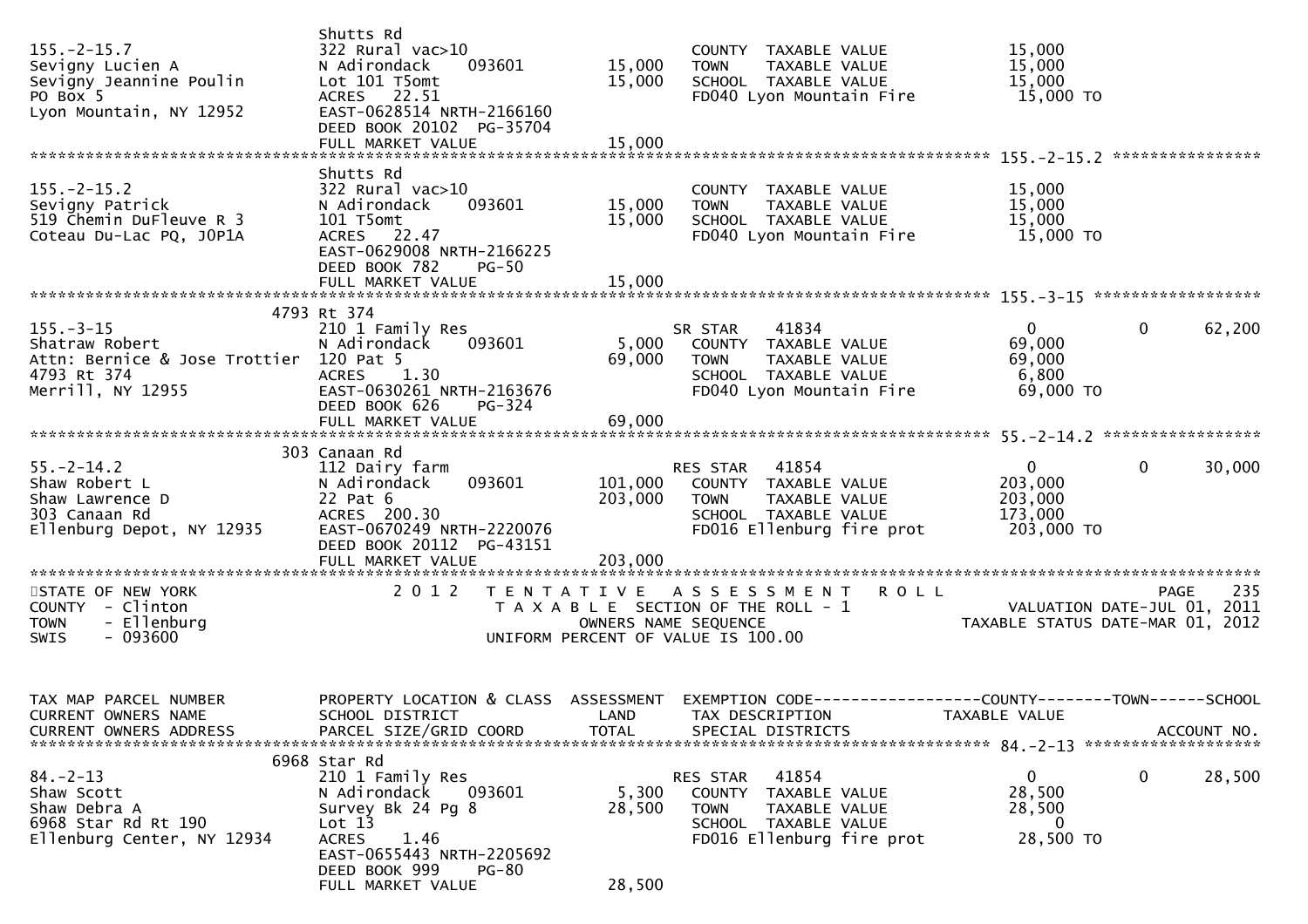| $155.4 - 1 - 34$<br>133.4-1-34<br>Sheehan Patrick<br>Estevez Laurie<br>125 Denault<br>Kirkland QC, Canada H9J3X4          | 65 Blanche Rd<br>210 1 Family Res<br>093601<br>N Adirondack<br>119 Pat 5<br><b>ACRES</b><br>1.00<br>EAST-0632556 NRTH-2162840<br>DEED BOOK 854<br><b>PG-225</b> | 5,000<br>18,400      | COUNTY TAXABLE VALUE<br><b>TOWN</b><br>TAXABLE VALUE<br>SCHOOL TAXABLE VALUE<br>FD040 Lyon Mountain Fire 18,400 TO                                                                                          | 18,400<br>18,400<br>18,400                           |                                                                                       |
|---------------------------------------------------------------------------------------------------------------------------|-----------------------------------------------------------------------------------------------------------------------------------------------------------------|----------------------|-------------------------------------------------------------------------------------------------------------------------------------------------------------------------------------------------------------|------------------------------------------------------|---------------------------------------------------------------------------------------|
|                                                                                                                           |                                                                                                                                                                 |                      |                                                                                                                                                                                                             |                                                      |                                                                                       |
|                                                                                                                           |                                                                                                                                                                 |                      |                                                                                                                                                                                                             |                                                      |                                                                                       |
|                                                                                                                           | 5014 Rt 11                                                                                                                                                      |                      |                                                                                                                                                                                                             |                                                      |                                                                                       |
| $71.3 - 2 - 27$<br>Sheehan Tim F<br>Sheehan Colleen O<br>5014 Rt 11                                                       | 210 1 Family Res<br>093601<br>N Adirondack<br>20 Pat 6<br>FRNT 83.00 DPTH 149.00                                                                                | 53,300               | RES STAR 41854<br>3,400 COUNTY TAXABLE VALUE<br><b>TOWN</b><br>TAXABLE VALUE<br>SCHOOL TAXABLE VALUE                                                                                                        | $\mathbf{0}$<br>53,300<br>53,300<br>23,300           | $\mathbf 0$<br>30,000                                                                 |
| Ellenburg Depot, NY 12935                                                                                                 | BANK 890<br>EAST-0675108 NRTH-2213647<br>DEED BOOK 637 PG-147<br>FULL MARKET VALUE                                                                              | 53,300               | $FDOO2$ EllenDpt fire 21<br>LT011 Ellenburg Light 21                                                                                                                                                        | 53,300 TO<br>53,300 TO                               |                                                                                       |
|                                                                                                                           |                                                                                                                                                                 |                      |                                                                                                                                                                                                             |                                                      |                                                                                       |
|                                                                                                                           |                                                                                                                                                                 |                      |                                                                                                                                                                                                             |                                                      |                                                                                       |
| $69 - 2 - 8$<br>Shelters Timothy A<br>Shelters Lona L<br>6003 Rt 11 ACRES 7.60<br>Ellenburg Center, NY 12934 EAST-0652815 | 6003 Rt 11<br>270 Mfg housing<br>093601<br>ACRES 7.60<br>EAST-0652815 NRTH-2209636<br>DEED BOOK 20011 PG-31962                                                  | 9,100<br>42,000      | RES STAR 41854<br>COUNTY TAXABLE VALUE<br><b>TOWN</b><br>TAXABLE VALUE<br>SCHOOL TAXABLE VALUE<br>FD016 Ellenburg fire prot 42,000 TO                                                                       | $\overline{0}$<br>42,000<br>42,000<br>12,000         | $\mathbf{0}$<br>30,000                                                                |
|                                                                                                                           |                                                                                                                                                                 |                      |                                                                                                                                                                                                             |                                                      |                                                                                       |
|                                                                                                                           |                                                                                                                                                                 |                      |                                                                                                                                                                                                             |                                                      |                                                                                       |
|                                                                                                                           |                                                                                                                                                                 |                      |                                                                                                                                                                                                             |                                                      |                                                                                       |
| $71.3 - 1 - 25$<br>Shertenlieb Crystal M<br>PO Box 192<br>Ellenburg Depot, NY 12935                                       | 5147 Rt 11<br>210 1 Family Res<br>093601<br>N Adirondack<br>20 Pat 6<br>FRNT 115.50 DPTH 275.00<br>EAST-0672190 NRTH-2212508<br>DEED BOOK 20021 PG-47296        | 4,700<br>52,000      | COUNTY TAXABLE VALUE<br><b>TOWN</b><br>TAXABLE VALUE<br>SCHOOL TAXABLE VALUE<br>FD002 EllenDpt fire 21<br>LT011 Ellenburg Light 21                                                                          | 52,000<br>52,000<br>52,000<br>52,000 TO<br>52,000 TO |                                                                                       |
|                                                                                                                           | FULL MARKET VALUE                                                                                                                                               | 52,000               |                                                                                                                                                                                                             |                                                      |                                                                                       |
| STATE OF NEW YORK<br>COUNTY - Clinton<br>- Ellenburg<br><b>TOWN</b><br>$-093600$<br>SWIS                                  | 2 0 1 2                                                                                                                                                         |                      | TENTATIVE ASSESSMENT ROLL<br>T A X A B L E SECTION OF THE ROLL - 1<br>OWNERS NAME SEQUENCE THE TAXABLE STATUS DATE-JUL 01, 2011<br>UNIFORM PERCENT OF VALUE IS 100.00<br>UNIFORM PERCENT OF VALUE IS 100.00 |                                                      | 236<br><b>PAGE</b>                                                                    |
| TAX MAP PARCEL NUMBER<br>CURRENT OWNERS NAME<br><b>CURRENT OWNERS ADDRESS</b>                                             | PROPERTY LOCATION & CLASS ASSESSMENT<br>SCHOOL DISTRICT<br>PARCEL SIZE/GRID COORD                                                                               | LAND<br><b>TOTAL</b> | EXEMPTION CODE------------------COUNTY--------TOWN------SCHOOL<br>TAX DESCRIPTION<br>SPECIAL DISTRICTS                                                                                                      | TAXABLE VALUE                                        | ACCOUNT NO.<br>*******************                                                    |
| $99 - 2 - 26$<br>Shetler Emanuel M<br>Shetler Franey A<br>43 Labombard Rd<br>Ellenburg Center, NY 12934                   | 43 Labombard Rd<br>112 Dairy farm<br>093601<br>N Adirondack<br>$11/30$ Pat 5<br>ACRES 135.00<br>EAST-0648343 NRTH-2193583<br>DEED BOOK 20112 PG-38830           |                      | 10 YR AGR 41700<br>59,300 10 YR AGR 41700<br>126,900 AGRI DISTR 41720<br>41854<br>RES STAR<br>42100<br>483A EX<br><b>COUNTY</b><br>TAXABLE VALUE                                                            | 3,000<br>24,000<br>7,236<br>0<br>1,000<br>91,664     | 3,000<br>3,000<br>24,000<br>24,000<br>7,236<br>7,236<br>30,000<br>0<br>1,000<br>1,000 |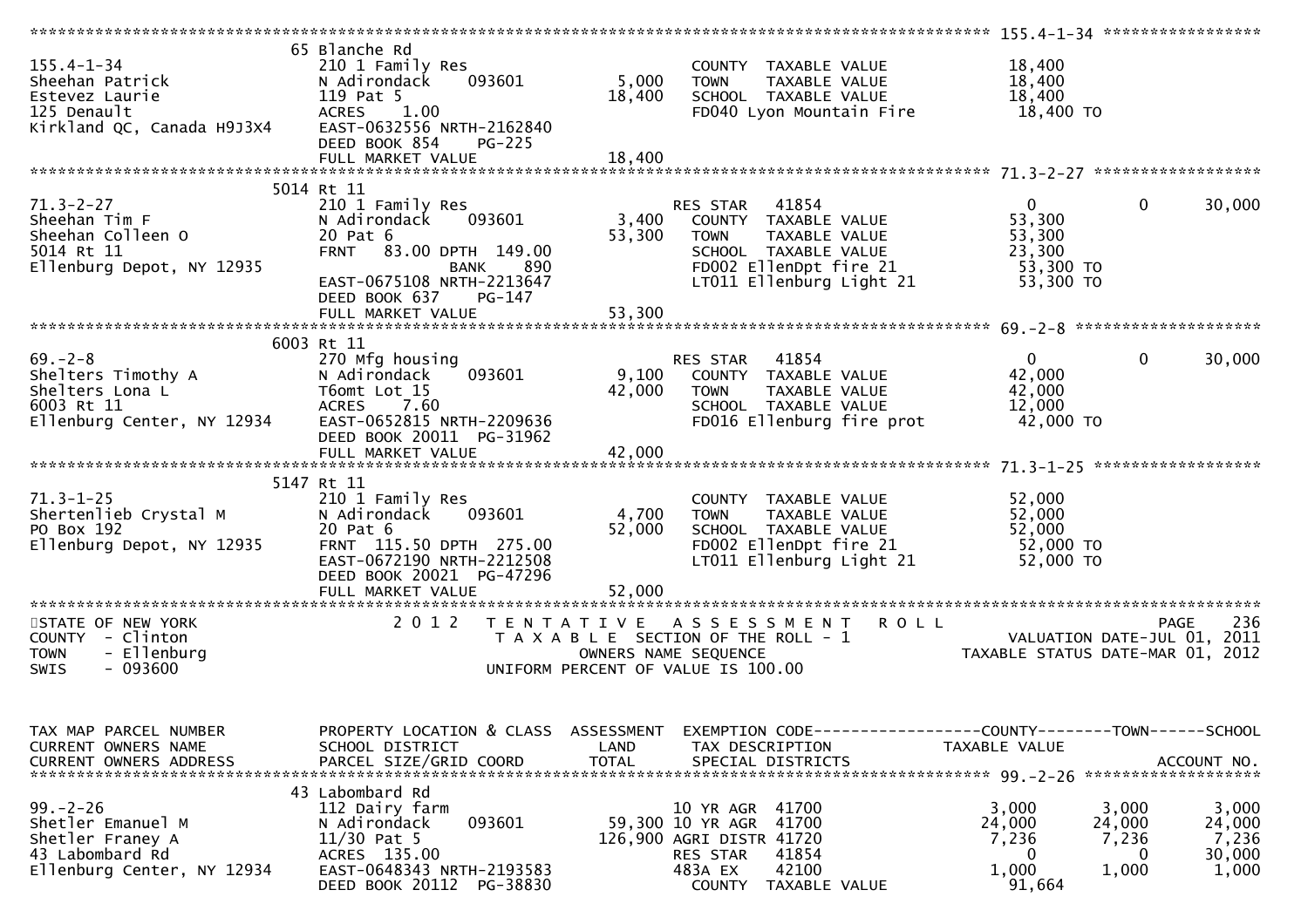| 61,664<br>UNDER AGDIST LAW TIL 2021<br>SCHOOL TAXABLE VALUE<br>FD014 EllenCtr fire #15<br>125,900 TO<br>1,000 EX                                                                                                                                                                                                                                                                                                                                                                                      |             |
|-------------------------------------------------------------------------------------------------------------------------------------------------------------------------------------------------------------------------------------------------------------------------------------------------------------------------------------------------------------------------------------------------------------------------------------------------------------------------------------------------------|-------------|
| LT010 Ellenburg Light 15<br>125,900 TO                                                                                                                                                                                                                                                                                                                                                                                                                                                                |             |
| 11 Mcpherson Way                                                                                                                                                                                                                                                                                                                                                                                                                                                                                      |             |
| $155.1 - 1 - 8$<br>114,000<br>260 Seasonal res - WTRFNT<br>COUNTY TAXABLE VALUE<br>75,000<br>093601<br>114,000<br>Shusda Michael D<br>N Adirondack<br><b>TOWN</b><br>TAXABLE VALUE<br>114,000<br>114,000<br>Shusda Patricia M<br>101 Pat 5<br>SCHOOL TAXABLE VALUE<br>100 Red Barn Hill Rd<br>FRNT 100.00 DPTH 100.00<br>FD040 Lyon Mountain Fire<br>114,000 TO<br>114,000 то м<br>EAST-0626448 NRTH-2165547<br>WD018 Chat lake water dist<br>Milton, VT 05468<br>DEED BOOK 20072 PG-8573             |             |
| 177 Blanche Rd                                                                                                                                                                                                                                                                                                                                                                                                                                                                                        |             |
| $155.2 - 1 - 21$<br>11,520<br>210 1 Family Res<br>WARNONALL 41121<br>11,520<br>5,000 RES STAR 41854<br>093601<br>Shutts Bruce<br>N Adirondack<br>$\overline{0}$<br>$\Omega$<br>65,280<br>Shutts Diane<br>76,800<br>$1 - A$<br>COUNTY TAXABLE VALUE<br>177 Blanche Rd<br><b>ACRES</b><br>1.00<br>65,280<br><b>TOWN</b><br>TAXABLE VALUE<br>Merrill, NY 12955<br>EAST-0633006 NRTH-2165543<br>46,800<br>SCHOOL TAXABLE VALUE<br>76,800 TO<br>DEED BOOK 631<br>PG-583<br>FD040 Lyon Mountain Fire        | 0<br>30,000 |
|                                                                                                                                                                                                                                                                                                                                                                                                                                                                                                       |             |
| 5082 Rt 11                                                                                                                                                                                                                                                                                                                                                                                                                                                                                            |             |
| $\mathbf{0}$<br>$\mathbf 0$<br>$71.3 - 2 - 11$<br>210 1 Family Res<br>RES STAR 41854<br>70,000<br>093601<br>3,400 COUNTY TAXABLE VALUE<br>Shutts James R<br>N Adirondack<br>70,000<br>Shutts Francella<br>20 Pat 6<br>70,000<br>TAXABLE VALUE<br>TOWN<br>FRNT 60.00 DPTH 157.00<br>40,000<br>5082 Rt 11<br>SCHOOL TAXABLE VALUE<br>Ellenburg Depot, NY 12935<br>EAST-0673433 NRTH-2213547<br>FD002 EllenDpt fire 21<br>70,000 TO<br>DEED BOOK 600<br>PG-1188<br>LT011 Ellenburg Light 21<br>70,000 TO | 30,000      |
|                                                                                                                                                                                                                                                                                                                                                                                                                                                                                                       |             |
| 224 Bigelow Rd<br>$141. - 3 - 3.2$<br>24,800<br>260 Seasonal res<br>COUNTY TAXABLE VALUE<br>7,500<br>24,800<br>093601<br>Shutts John<br>N Adirondack<br><b>TOWN</b><br>TAXABLE VALUE<br>33 Burke Rd<br>Lot 102 T5omt<br>24,800<br>24,800<br>SCHOOL TAXABLE VALUE<br>Plattsburgh, NY 12901<br>ACRES 5.00<br>24,800 TO<br>FD040 Lyon Mountain Fire<br>EAST-0632628 NRTH-2170611<br>DEED BOOK 20072 PG-11194<br>24,800<br>FULL MARKET VALUE                                                              |             |
|                                                                                                                                                                                                                                                                                                                                                                                                                                                                                                       |             |
| 2 0 1 2<br>A S S E S S M E N T<br>STATE OF NEW YORK<br>T E N T A T I V E<br><b>ROLL</b><br><b>PAGE</b><br>COUNTY - Clinton<br>VALUATION DATE-JUL 01, 2011<br>T A X A B L E SECTION OF THE ROLL - 1<br>- Ellenburg<br>TAXABLE STATUS DATE-MAR 01, 2012<br>OWNERS NAME SEQUENCE<br><b>TOWN</b><br>$-093600$<br>SWIS<br>UNIFORM PERCENT OF VALUE IS 100.00                                                                                                                                               | 237         |
|                                                                                                                                                                                                                                                                                                                                                                                                                                                                                                       |             |
| EXEMPTION CODE------------------COUNTY--------TOWN------SCHOOL<br>TAX MAP PARCEL NUMBER<br>PROPERTY LOCATION & CLASS ASSESSMENT<br><b>CURRENT OWNERS NAME</b><br>SCHOOL DISTRICT<br>LAND<br>TAX DESCRIPTION<br>TAXABLE VALUE                                                                                                                                                                                                                                                                          |             |
| 149 Blanche Rd<br>$155.2 - 1 - 20$<br>210 1 Family Res<br>41854<br>0<br>$\mathbf 0$<br>RES STAR                                                                                                                                                                                                                                                                                                                                                                                                       | 30,000      |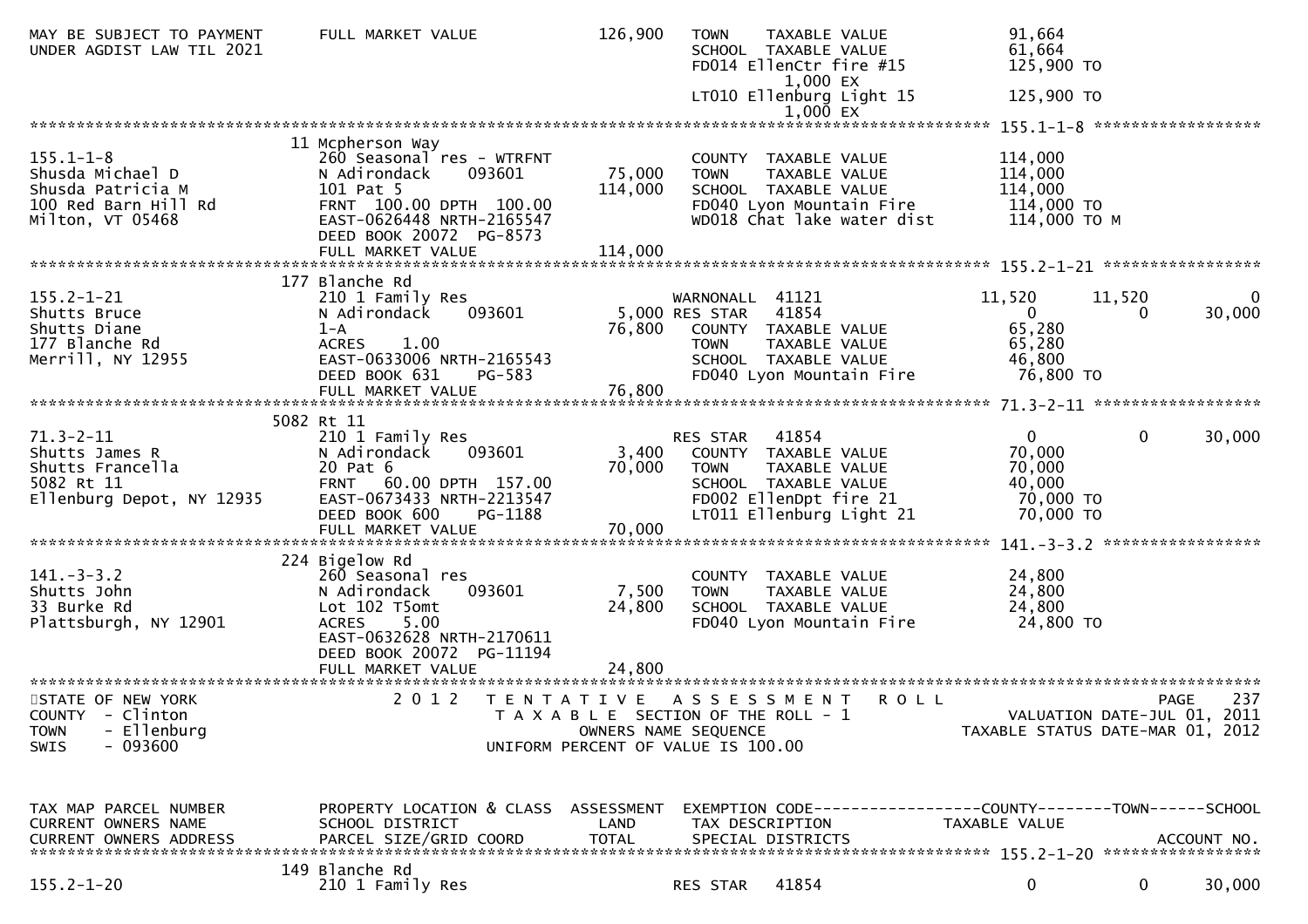| Shutts Margaret<br>149 Blanche Rd<br>Merrill, NY 12955 | 093601<br>N Adirondack<br>119 Pat 5<br>5.50 BANK<br>080<br><b>ACRES</b> | 7,800<br>44,500                       | <b>TOWN</b>          | COUNTY TAXABLE VALUE<br>TAXABLE VALUE<br>SCHOOL TAXABLE VALUE | 44,500<br>44,500<br>14,500       |              |             |
|--------------------------------------------------------|-------------------------------------------------------------------------|---------------------------------------|----------------------|---------------------------------------------------------------|----------------------------------|--------------|-------------|
|                                                        | EAST-0632900 NRTH-2165028<br>DEED BOOK 788<br>$PG-58$                   |                                       |                      | FD040 Lyon Mountain Fire                                      | 44,500 TO                        |              |             |
|                                                        |                                                                         |                                       |                      |                                                               |                                  |              |             |
|                                                        | 4552 Rt 374                                                             |                                       |                      |                                                               |                                  |              |             |
| $155.4 - 1 - 1$                                        | 314 Rural vac<10                                                        |                                       |                      | COUNTY TAXABLE VALUE                                          | 3,800                            |              |             |
| Shutts Thomas E<br>Shutts Mary E                       | N Adirondack<br>093601<br>119 Pat 5                                     | 3,800<br>3,800                        | <b>TOWN</b>          | TAXABLE VALUE<br>SCHOOL TAXABLE VALUE                         | 3,800<br>3,800                   |              |             |
| 4552 Rt 374                                            | <b>ACRES</b><br>3.60 BANK<br>080                                        |                                       |                      | FD040 Lyon Mountain Fire                                      | 3,800 TO                         |              |             |
| Merrill, NY 12955                                      | EAST-0634901 NRTH-2160411<br>DEED BOOK 99001 PG-13622                   |                                       |                      |                                                               |                                  |              |             |
|                                                        |                                                                         |                                       |                      |                                                               |                                  |              |             |
|                                                        | 5730 Rt 11                                                              |                                       |                      |                                                               |                                  |              |             |
| $70. - 1 - 33.26$                                      | 210 1 Family Res                                                        |                                       | <b>RES STAR</b>      | 41854                                                         | $\overline{0}$                   | 0            | 30,000      |
| Silver Kimberly                                        | 093601<br>N Adirondack                                                  | 9,500                                 |                      | COUNTY TAXABLE VALUE                                          | 128,000                          |              |             |
| Silver Lloyd                                           | Lot 17 T6omt                                                            | 128,000                               | <b>TOWN</b>          | TAXABLE VALUE                                                 | 128,000                          |              |             |
| 5730 Rt 11                                             | 850<br>8.47 BANK<br><b>ACRES</b>                                        |                                       |                      | SCHOOL TAXABLE VALUE                                          | 98,000                           |              |             |
| Ellenburg Center, NY 12934                             | EAST-0659087 NRTH-2209353                                               |                                       |                      | FD016 Ellenburg fire prot                                     | 128,000 TO                       |              |             |
|                                                        | DEED BOOK 20031 PG-56433                                                |                                       |                      |                                                               |                                  |              |             |
|                                                        |                                                                         |                                       |                      |                                                               |                                  |              |             |
|                                                        | 6653 Star Rd                                                            |                                       |                      |                                                               |                                  |              |             |
| $85.1 - 1 - 29$                                        | 210 1 Family Res                                                        |                                       | SR STAR              | 41834                                                         | $\Omega$                         | 0            | 54,000      |
| Silver Lloyd                                           | 093601<br>N Adirondack                                                  | 5,000                                 |                      | COUNTY TAXABLE VALUE                                          | 54,000                           |              |             |
| Silver Eunice                                          | 18 Pat 6                                                                | 54,000                                | <b>TOWN</b>          | TAXABLE VALUE                                                 | 54,000                           |              |             |
| 6653 Star Rd Rt 190                                    | 1.25<br><b>ACRES</b>                                                    |                                       |                      | SCHOOL TAXABLE VALUE                                          | $\overline{0}$                   |              |             |
| Ellenburg Center, NY 12934                             | EAST-0662678 NRTH-2207344                                               |                                       |                      | FD016 Ellenburg fire prot                                     | 54,000 TO                        |              |             |
|                                                        | DEED BOOK 413<br>PG-451                                                 |                                       |                      | LT012 Ellenburg Light 5                                       | 54,000 TO                        |              |             |
|                                                        |                                                                         |                                       |                      |                                                               |                                  |              |             |
|                                                        | 86 Arno Rd                                                              |                                       |                      |                                                               |                                  |              |             |
| $84. - 1 - 18.5$                                       | 270 Mfg housing                                                         |                                       | <b>RES STAR</b>      | 41854                                                         | $\Omega$                         | $\mathbf{0}$ | 25,000      |
| Silver Michael                                         | 093601<br>N Adirondack                                                  | 5,000                                 |                      | COUNTY TAXABLE VALUE                                          | 25,000                           |              |             |
| 86 Arno Rd                                             | ACRES<br>1.20                                                           | 25,000                                | <b>TOWN</b>          | TAXABLE VALUE                                                 | 25,000                           |              |             |
| Ellenburg Center, NY 12934                             | EAST-0658436 NRTH-2200625<br>DEED BOOK 883<br>$PG-75$                   |                                       |                      | SCHOOL TAXABLE VALUE<br>FD014 EllenCtr fire #15               | $\overline{0}$<br>25,000 TO      |              |             |
|                                                        | FULL MARKET VALUE                                                       | 25,000                                |                      |                                                               |                                  |              |             |
|                                                        |                                                                         |                                       |                      |                                                               |                                  |              |             |
| STATE OF NEW YORK                                      | 2 0 1 2                                                                 | TENTATIVE ASSESSMENT                  |                      | <b>ROLL</b>                                                   |                                  | <b>PAGE</b>  | 238         |
| COUNTY - Clinton                                       |                                                                         | T A X A B L E SECTION OF THE ROLL - 1 |                      |                                                               | VALUATION DATE-JUL 01, 2011      |              |             |
| - Ellenburg<br><b>TOWN</b>                             |                                                                         |                                       | OWNERS NAME SEQUENCE |                                                               | TAXABLE STATUS DATE-MAR 01, 2012 |              |             |
| $-093600$<br><b>SWIS</b>                               |                                                                         | UNIFORM PERCENT OF VALUE IS 100.00    |                      |                                                               |                                  |              |             |
|                                                        |                                                                         |                                       |                      |                                                               |                                  |              |             |
|                                                        |                                                                         |                                       |                      |                                                               |                                  |              |             |
| TAX MAP PARCEL NUMBER                                  | PROPERTY LOCATION & CLASS ASSESSMENT                                    |                                       |                      | EXEMPTION CODE-----------------COUNTY-------TOWN------SCHOOL  |                                  |              |             |
| CURRENT OWNERS NAME                                    | SCHOOL DISTRICT                                                         | LAND                                  |                      | TAX DESCRIPTION                                               | TAXABLE VALUE                    |              |             |
| <b>CURRENT OWNERS ADDRESS</b>                          | PARCEL SIZE/GRID COORD                                                  | <b>TOTAL</b>                          |                      | SPECIAL DISTRICTS                                             |                                  |              | ACCOUNT NO. |
|                                                        |                                                                         |                                       |                      |                                                               |                                  |              |             |
| $85.1 - 1 - 24$                                        | 6670 Star Rd<br>210 1 Family Res                                        |                                       | <b>COUNTY</b>        | TAXABLE VALUE                                                 | 50,000                           |              |             |
| Silver Michael L                                       | 093601<br>N Adirondack                                                  | 5,600                                 | <b>TOWN</b>          | TAXABLE VALUE                                                 | 50,000                           |              |             |
|                                                        |                                                                         |                                       |                      |                                                               |                                  |              |             |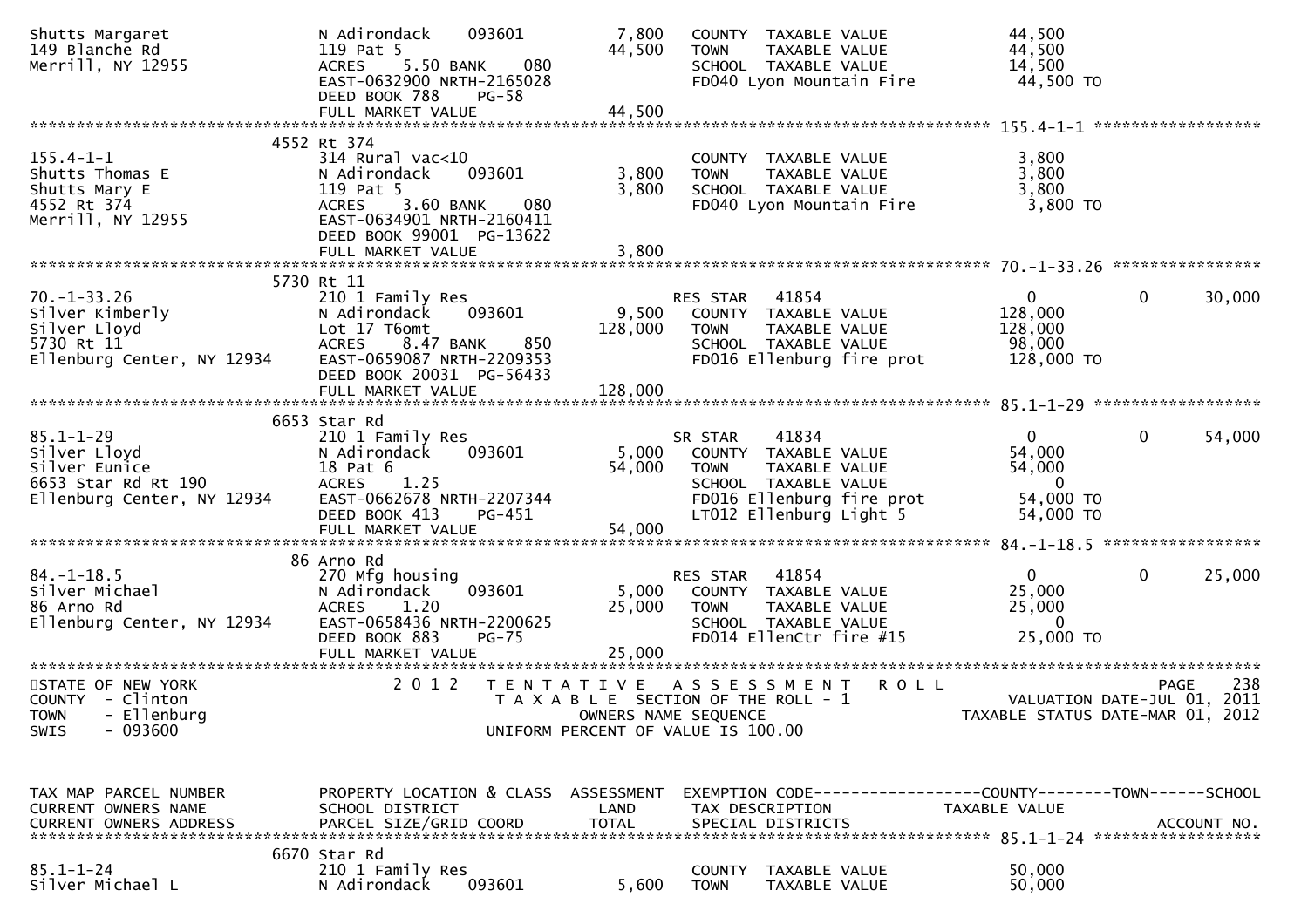| 6670 Star Rd<br>Ellenburg Center, NY 12934                                                                                      | 18 Pat 6<br>2.00<br><b>ACRES</b><br>EAST-0662204 NRTH-2207335<br>DEED BOOK 20112 PG-43268                                                                                               | 50,000                      | SCHOOL TAXABLE VALUE<br>FD016 Ellenburg fire prot<br>LT012 Ellenburg Light 5                                                           | 50,000<br>50,000 TO<br>50,000 TO                                |                    |
|---------------------------------------------------------------------------------------------------------------------------------|-----------------------------------------------------------------------------------------------------------------------------------------------------------------------------------------|-----------------------------|----------------------------------------------------------------------------------------------------------------------------------------|-----------------------------------------------------------------|--------------------|
|                                                                                                                                 | FULL MARKET VALUE                                                                                                                                                                       | 50,000                      |                                                                                                                                        |                                                                 |                    |
| $115. - 1 - 5$<br>Singh Jankiprasad<br>Singh Coowaire<br>4440 Jenkins Cresent<br>Mississauga ON, Canada<br>L5R1T9               | Smith Rd<br>321 Abandoned ag<br>093601<br>N Adirondack<br>34 Pat 5<br>ACRES 53.70<br>EAST-0660791 NRTH-2191881<br>DEED BOOK 791<br>PG-164<br>FULL MARKET VALUE                          | 20,600<br>20,600<br>20,600  | COUNTY TAXABLE VALUE<br>TAXABLE VALUE<br><b>TOWN</b><br>SCHOOL TAXABLE VALUE<br>FD016 Ellenburg fire prot                              | 20,600<br>20,600<br>20,600<br>20,600 TO                         |                    |
|                                                                                                                                 | Smith Rd                                                                                                                                                                                |                             |                                                                                                                                        |                                                                 |                    |
| $99. - 2 - 22.3$<br>Singh Roopnarine<br>Singh Lazina<br>1565 Seville Cres<br>Brossard QC, Canada J4X1J3                         | $314$ Rural vac<10<br>093601<br>N Adirondack<br>Lot 31 T5omt<br><b>ACRES</b><br>7.00<br>EAST-0653095 NRTH-2194216<br>DEED BOOK 613<br>PG-1051                                           | 8,600<br>8,600              | COUNTY TAXABLE VALUE<br><b>TOWN</b><br>TAXABLE VALUE<br>SCHOOL TAXABLE VALUE<br>FD014 EllenCtr fire #15                                | 8,600<br>8,600<br>8,600<br>8,600 TO                             |                    |
|                                                                                                                                 | FULL MARKET VALUE                                                                                                                                                                       | 8,600                       |                                                                                                                                        |                                                                 |                    |
| $99. - 2 - 22.22$<br>Singh Roopnarine<br>Singh Lazina<br>1565 Seville Cres<br>Brossard QC, Canada J4X1J3                        | Smith Rd<br>321 Abandoned ag<br>093601<br>N Adirondack<br>Lot 31 T5omt<br>ACRES 27.00<br>EAST-0652561 NRTH-2194486<br>DEED BOOK 621<br>PG-958                                           | 20,800<br>20,800            | COUNTY TAXABLE VALUE<br>TAXABLE VALUE<br><b>TOWN</b><br>SCHOOL TAXABLE VALUE<br>FD014 EllenCtr fire #15                                | 20,800<br>20,800<br>20,800<br>20,800 TO                         |                    |
|                                                                                                                                 | Narrows Rd                                                                                                                                                                              |                             |                                                                                                                                        |                                                                 |                    |
| $141.3 - 1 - 3.4 - 1$<br>Skinner Glenn M<br>Germain-Skinner Deidre L<br>Attn: Hudson Valley<br>Federal Credit Un<br>PO Box 1750 | $314$ Rural vac<10<br>093601<br>N Adirondack<br>Lot #4 Stephenson Sub<br>1.30 BANK<br>080<br><b>ACRES</b><br>EAST-0622600 NRTH-2172401<br>DEED BOOK 20001 PG-19632<br>FULL MARKET VALUE | 600<br>600                  | COUNTY TAXABLE VALUE<br><b>TOWN</b><br>TAXABLE VALUE<br>SCHOOL TAXABLE VALUE<br>FD040 Lyon Mountain Fire<br>WD018 Chat lake water dist | 600<br>600<br>600<br>600 TO<br>600 то м                         |                    |
| STATE OF NEW YORK<br>COUNTY - Clinton<br>TOWN - Ellenburg<br>$-093600$<br><b>SWIS</b>                                           | 2 0 1 2                                                                                                                                                                                 | OWNERS NAME SEQUENCE        | TENTATIVE ASSESSMENT<br><b>ROLL</b><br>T A X A B L E SECTION OF THE ROLL - 1<br>UNIFORM PERCENT OF VALUE IS 100.00                     | VALUATION DATE-JUL 01, 2011<br>TAXABLE STATUS DATE-MAR 01, 2012 | 239<br><b>PAGE</b> |
| TAX MAP PARCEL NUMBER<br>CURRENT OWNERS NAME<br>CURRENT OWNERS ADDRESS                                                          | PROPERTY LOCATION & CLASS ASSESSMENT<br>SCHOOL DISTRICT<br>PARCEL SIZE/GRID COORD                                                                                                       | <b>LAND</b><br><b>TOTAL</b> | TAX DESCRIPTION<br>SPECIAL DISTRICTS                                                                                                   | TAXABLE VALUE                                                   | ACCOUNT NO.        |
| $141.3 - 1 - 3.4 - 2$<br>Skinner Glenn M                                                                                        | 294 Narrows Rd<br>210 1 Family Res - WTRFNT<br>Chateaugay 1<br>163401                                                                                                                   |                             | WARCOMALL 41131<br>94,500 WARDISALL 41141                                                                                              | 45,000<br>45,000<br>90,000<br>90,000                            | 0<br>0             |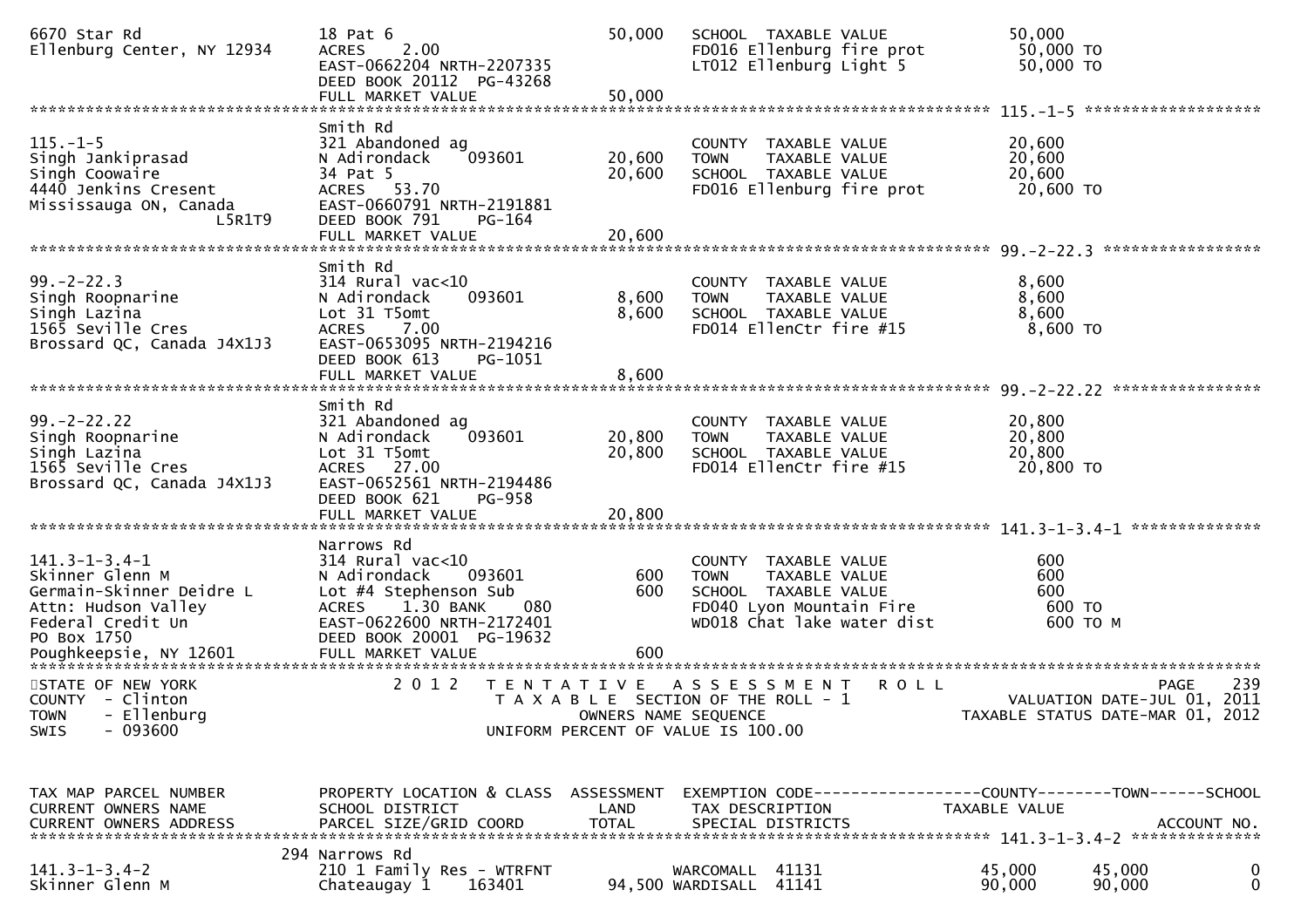| Germain-Skinner Deidre L<br>Attn: Hudson Valley Fed Credit ACRES<br>PO Box 1750<br>Poughkeepsie, NY 12601 | Lot 4 Stephenson<br>0.40 BANK<br>080<br>EAST-0622600 NRTH-2172401<br>DEED BOOK 20001 PG-19632<br>FULL MARKET VALUE                                                               | 195,100                     | 195,100 RES STAR<br><b>TOWN</b>                                                                                             | 41854<br>COUNTY TAXABLE VALUE<br>TAXABLE VALUE<br>SCHOOL TAXABLE VALUE<br>FD040 Lyon Mountain Fire                            | WD018 Chat lake water dist                  | $\mathbf{0}$<br>60,100<br>60,100<br>165,100<br>195,100 TO<br>195,100 ТО М     | $\mathbf 0$                         | 30,000           |
|-----------------------------------------------------------------------------------------------------------|----------------------------------------------------------------------------------------------------------------------------------------------------------------------------------|-----------------------------|-----------------------------------------------------------------------------------------------------------------------------|-------------------------------------------------------------------------------------------------------------------------------|---------------------------------------------|-------------------------------------------------------------------------------|-------------------------------------|------------------|
|                                                                                                           |                                                                                                                                                                                  |                             |                                                                                                                             |                                                                                                                               |                                             |                                                                               |                                     |                  |
| $155.3 - 2 - 7$<br>Smith Arnold<br>Smith Jane<br>996 Brown Rd<br>Berkshire, NY 13736                      | 32 Tallman Way<br>260 Seasonal res<br>N Adirondack<br>093601<br>120 Pat 5<br>FRNT 62.00 DPTH 200.00<br>EAST-0627612 NRTH-2164295<br>DEED BOOK 454<br>PG-731<br>FULL MARKET VALUE | 7,500<br>44,000<br>44,000   | <b>TOWN</b>                                                                                                                 | COUNTY TAXABLE VALUE<br>TAXABLE VALUE<br>SCHOOL TAXABLE VALUE<br>FD040 Lyon Mountain Fire                                     | WD018 Chat lake water dist                  | 44,000<br>44,000<br>44,000<br>44,000 TO<br>44,000 TO M                        |                                     |                  |
|                                                                                                           |                                                                                                                                                                                  |                             |                                                                                                                             |                                                                                                                               |                                             |                                                                               |                                     |                  |
| $99.1 - 1 - 9$<br>Smith Cynthia A<br>68 West Hill Rd<br>PO Box 69<br>Ellenburg Center, NY 12934           | 68 West Hill Rd<br>210 1 Family Res<br>N Adirondack<br>093601<br>11 Pat 5<br>7.00<br><b>ACRES</b><br>EAST-0647772 NRTH-2198612<br>DEED BOOK 946<br>$PG-185$                      | 8,700<br>41,000             | RES STAR<br><b>TOWN</b>                                                                                                     | 41854<br>COUNTY TAXABLE VALUE<br>TAXABLE VALUE<br>SCHOOL TAXABLE VALUE<br>FD014 EllenCtr fire #15<br>LT010 Ellenburg Light 15 |                                             | $\Omega$<br>41,000<br>41,000<br>11,000<br>41,000 TO<br>41,000 TO              | 0                                   | 30,000           |
|                                                                                                           |                                                                                                                                                                                  |                             |                                                                                                                             |                                                                                                                               |                                             |                                                                               |                                     |                  |
| $113. - 1 - 13$<br>Smith Frank<br>24 Sears Rd<br>Ellenburg Center, NY 12934                               | 24 Sears Rd<br>210 1 Family Res<br>N Adirondack<br>093601<br>ACRES 81.00<br>EAST-0642910 NRTH-2187563<br>DEED BOOK 20021 PG-39635                                                | 99,800                      | AGED C&T<br>28,800 SR STAR<br><b>TOWN</b>                                                                                   | 41801<br>41834<br>COUNTY TAXABLE VALUE<br>TAXABLE VALUE<br>SCHOOL TAXABLE VALUE                                               |                                             | 49,900<br>$\mathbf 0$<br>49,900<br>49,900<br>37,600                           | 49,900<br>0                         | 62,200           |
| $127. - 1 - 8$<br>Smith Frank<br>Smith Eunice J<br>24 Sears Rd<br>Ellenburg Center, NY 12934              | Sears Rd<br>323 Vacant rural<br>093601<br>N Adirondack<br>Lot $68$ Pat $5$<br>ACRES 35.50<br>EAST-0645586 NRTH-2179443<br>DEED BOOK 20061 PG-97270                               | 18,300<br>18,300            | <b>TOWN</b>                                                                                                                 | COUNTY TAXABLE VALUE<br>TAXABLE VALUE<br>SCHOOL TAXABLE VALUE<br>FD016 Ellenburg fire prot                                    |                                             | 18,300<br>18,300<br>18,300<br>18,300 TO                                       |                                     |                  |
| STATE OF NEW YORK<br>COUNTY - Clinton<br>- Ellenburg<br><b>TOWN</b><br>$-093600$<br><b>SWIS</b>           | 2 0 1 2                                                                                                                                                                          |                             | TENTATIVE ASSESSMENT<br>T A X A B L E SECTION OF THE ROLL - 1<br>OWNERS NAME SEQUENCE<br>UNIFORM PERCENT OF VALUE IS 100.00 |                                                                                                                               | <b>ROLL</b>                                 | TAXABLE STATUS DATE-MAR 01, 2012                                              | PAGE<br>VALUATION DATE-JUL 01, 2011 | 240              |
| TAX MAP PARCEL NUMBER<br>CURRENT OWNERS NAME<br><b>CURRENT OWNERS ADDRESS</b>                             | PROPERTY LOCATION & CLASS ASSESSMENT<br>SCHOOL DISTRICT<br>PARCEL SIZE/GRID COORD                                                                                                | <b>LAND</b><br><b>TOTAL</b> |                                                                                                                             | TAX DESCRIPTION<br>SPECIAL DISTRICTS                                                                                          |                                             | EXEMPTION CODE-----------------COUNTY-------TOWN------SCHOOL<br>TAXABLE VALUE |                                     | ACCOUNT NO.      |
| $127. - 1 - 4$<br>Smith Lawrence                                                                          | 133 Sears Rd<br>241 Rural res&ag<br>093601<br>N Adirondack                                                                                                                       |                             | AGED - ALL 41800<br>57,200 SR STAR                                                                                          | 41834                                                                                                                         | 46 PCT OF VALUE USED FOR EXEMPTION PURPOSES | 22,034<br>0                                                                   | 22,034<br>0                         | 22,034<br>62,200 |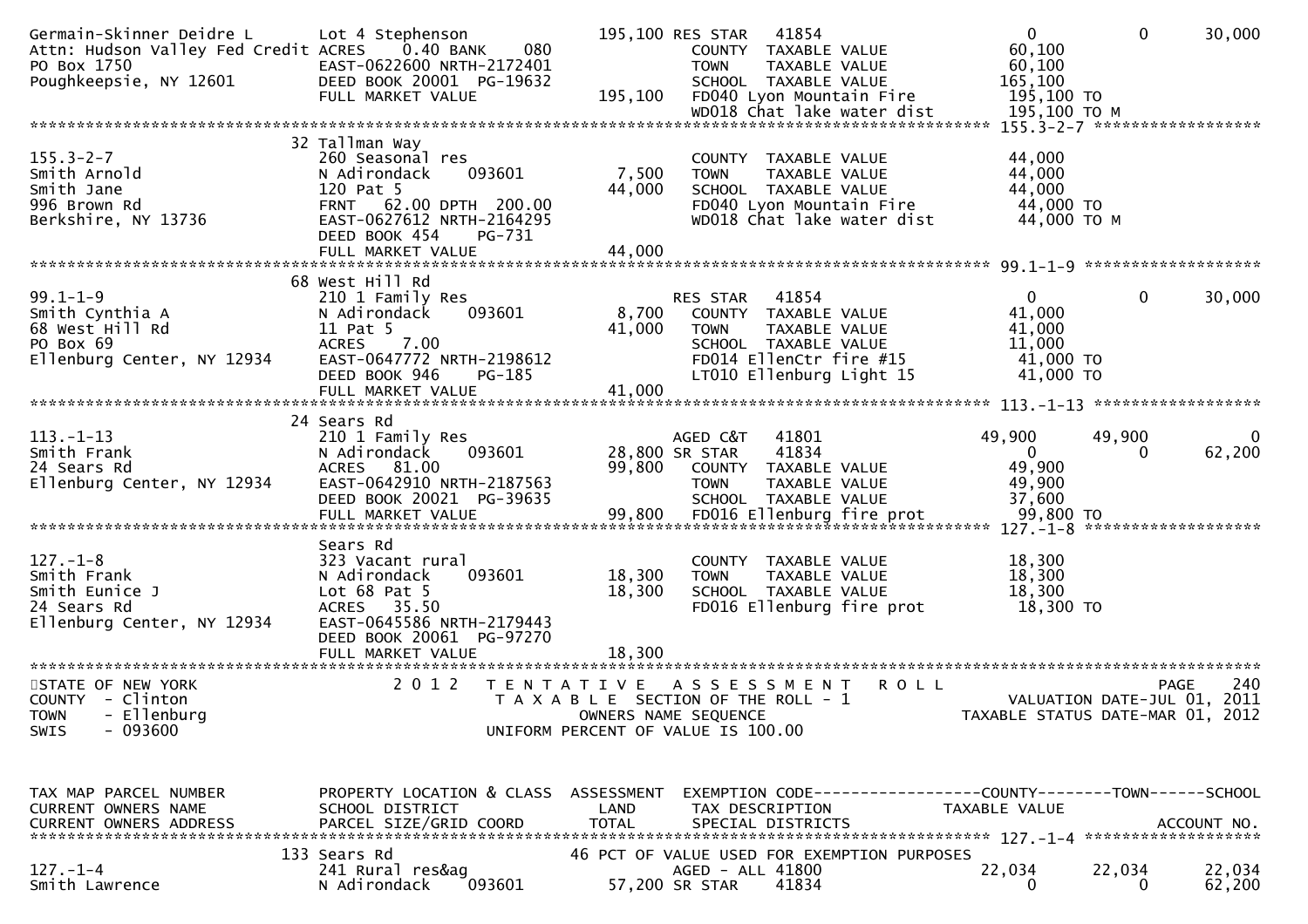| 133 Sears Rd<br>Ellenburg Center, NY 12934                      | 53 Pat 5<br>ACRES 171.00<br>PG-307<br>DEED BOOK 257   | 95,800          | <b>COUNTY</b><br>TAXABLE VALUE<br><b>TOWN</b><br>TAXABLE VALUE<br>SCHOOL TAXABLE VALUE |             | 73,766<br>73,766<br>11,566       |          |                             |
|-----------------------------------------------------------------|-------------------------------------------------------|-----------------|----------------------------------------------------------------------------------------|-------------|----------------------------------|----------|-----------------------------|
|                                                                 | FULL MARKET VALUE                                     | 95,800          | FD016 Ellenburg fire prot                                                              |             | 95,800 TO                        |          |                             |
|                                                                 | 2114 Bradley Pond Rd                                  |                 |                                                                                        |             |                                  |          | lease 2011                  |
| $99. -2 - 23.1$                                                 | 113 Cattle farm                                       |                 | AGRI DISTR 41720                                                                       |             | 0                                | $\bf{0}$ | 0                           |
| Smith Life Estate Carroll A                                     | 093601<br>N Adirondack                                |                 | 89,900 SR STAR<br>41834                                                                |             | $\Omega$                         | 0        | 62,200                      |
| Hoff David R                                                    | 11 Pat 5                                              |                 | 42100<br>210,000 483A EX                                                               |             | 1,400                            | 1,400    | 1,400                       |
| 38 Brandy Brook Rd<br>Ellenburg, NY 12934                       | ACRES 190.10<br>EAST-0648485 NRTH-2195476             |                 | COUNTY TAXABLE VALUE<br><b>TOWN</b><br>TAXABLE VALUE                                   |             | 208,600<br>208,600               |          |                             |
|                                                                 | DEED BOOK 20041 PG-68412                              |                 | SCHOOL TAXABLE VALUE                                                                   |             | 146,400                          |          |                             |
| MAY BE SUBJECT TO PAYMENT                                       | FULL MARKET VALUE                                     | 210,000         | FD014 EllenCtr fire #15                                                                |             | 208,600 TO                       |          |                             |
| UNDER AGDIST LAW TIL 2016                                       |                                                       |                 | 1,400 EX                                                                               |             |                                  |          |                             |
|                                                                 |                                                       |                 | LT010 Ellenburg Light 15<br>$95\overline{2}$ EX                                        |             | 141,848 TO                       |          |                             |
|                                                                 |                                                       |                 |                                                                                        |             |                                  |          |                             |
|                                                                 | 5727 Rt 11                                            |                 | 99 PCT OF VALUE USED FOR EXEMPTION PURPOSES                                            |             |                                  |          |                             |
| $70. -1 - 35.1$                                                 | 210 1 Family Res                                      |                 | AGED - ALL 41800                                                                       |             | 27,522                           | 27,522   | 27,522                      |
| Smith Life Estate Elnora                                        | 093601<br>N Adirondack                                |                 | 5,300 SR STAR<br>41834                                                                 |             | $\overline{0}$                   | 0        | 28,078                      |
| Stanley Jess M Jr<br>5727 Rt 11                                 | Lot 17 T6omt<br><b>ACRES</b><br>1.50                  | 55,600          | COUNTY TAXABLE VALUE<br><b>TOWN</b><br>TAXABLE VALUE                                   |             | 28,078<br>28,078                 |          |                             |
| Ellenburg Center, NY                                            | EAST-0659247 NRTH-2208692                             |                 | SCHOOL TAXABLE VALUE                                                                   |             | $\overline{0}$                   |          |                             |
|                                                                 | 12934-2908 DEED BOOK 20112 PG-37612                   |                 | FD016 Ellenburg fire prot                                                              |             | 55,600 TO                        |          |                             |
|                                                                 |                                                       |                 |                                                                                        |             |                                  |          |                             |
|                                                                 |                                                       |                 |                                                                                        |             |                                  |          |                             |
| $98 - 1 - 11$                                                   | 186 West Hill Rd<br>210 1 Family Res                  |                 | RES STAR<br>41854                                                                      |             | $\mathbf{0}$                     | 0        | 30,000                      |
| Smith Life Estate Lawrence L                                    | N Adirondack<br>093601                                | 6,900           | COUNTY TAXABLE VALUE                                                                   |             | 54,200                           |          |                             |
| Smith Brent A                                                   | $6/12$ Pat $5/6$                                      | 54,200          | TAXABLE VALUE<br><b>TOWN</b>                                                           |             | 54,200                           |          |                             |
| Smith Brent A<br>186 west Hill Rd<br>Ellenburg Center, NY 12934 | FRNT 239.00 DPTH 132.00                               |                 | SCHOOL TAXABLE VALUE                                                                   |             | 24,200                           |          |                             |
|                                                                 | EAST-0645022 NRTH-2197448<br>DEED BOOK 20021 PG-39010 |                 | FD014 EllenCtr fire #15                                                                |             | 54,200 TO                        |          |                             |
|                                                                 | FULL MARKET VALUE                                     | 54,200          |                                                                                        |             |                                  |          |                             |
|                                                                 |                                                       |                 |                                                                                        |             |                                  |          |                             |
|                                                                 | 15 Canaan Rd                                          |                 |                                                                                        |             |                                  |          |                             |
| $71.3 - 2 - 21$                                                 | 210 1 Family Res                                      |                 | COUNTY TAXABLE VALUE                                                                   |             | 30,000                           |          |                             |
| Smith Life Use Florence<br>Labombard Phyllis                    | N Adirondack<br>093601<br>20 Pat 6                    | 4,300<br>30,000 | TAXABLE VALUE<br><b>TOWN</b><br>SCHOOL TAXABLE VALUE                                   |             | 30,000<br>30,000                 |          |                             |
| 9 Caanan Rd                                                     | FRNT 200.00 DPTH 140.00                               |                 | FD002 EllenDpt fire 21                                                                 |             | 30,000 TO                        |          |                             |
| Ellenburg Depot, NY 12935                                       | EAST-0675196 NRTH-2213938                             |                 | LT011 Ellenburg Light 21                                                               |             | 30,000 TO                        |          |                             |
|                                                                 | DEED BOOK 938<br>PG-339                               |                 |                                                                                        |             |                                  |          |                             |
|                                                                 |                                                       |                 |                                                                                        |             |                                  |          |                             |
| STATE OF NEW YORK                                               | 2 0 1 2                                               |                 | TENTATIVE ASSESSMENT                                                                   | <b>ROLL</b> |                                  |          | 241<br><b>PAGE</b>          |
| - Clinton<br><b>COUNTY</b>                                      |                                                       |                 | T A X A B L E SECTION OF THE ROLL - 1                                                  |             |                                  |          | VALUATION DATE-JUL 01, 2011 |
| - Ellenburg<br><b>TOWN</b>                                      |                                                       |                 | OWNERS NAME SEQUENCE                                                                   |             | TAXABLE STATUS DATE-MAR 01, 2012 |          |                             |
| - 093600<br>SWIS                                                |                                                       |                 | UNIFORM PERCENT OF VALUE IS 100.00                                                     |             |                                  |          |                             |
|                                                                 |                                                       |                 |                                                                                        |             |                                  |          |                             |
|                                                                 |                                                       |                 |                                                                                        |             |                                  |          |                             |
| TAX MAP PARCEL NUMBER                                           | PROPERTY LOCATION & CLASS ASSESSMENT                  |                 |                                                                                        |             |                                  |          |                             |
| CURRENT OWNERS NAME                                             | SCHOOL DISTRICT                                       | LAND            | TAX DESCRIPTION                                                                        |             | TAXABLE VALUE                    |          |                             |
| <b>CURRENT OWNERS ADDRESS</b>                                   | PARCEL SIZE/GRID COORD                                | <b>TOTAL</b>    | SPECIAL DISTRICTS                                                                      |             |                                  |          | ACCOUNT NO.                 |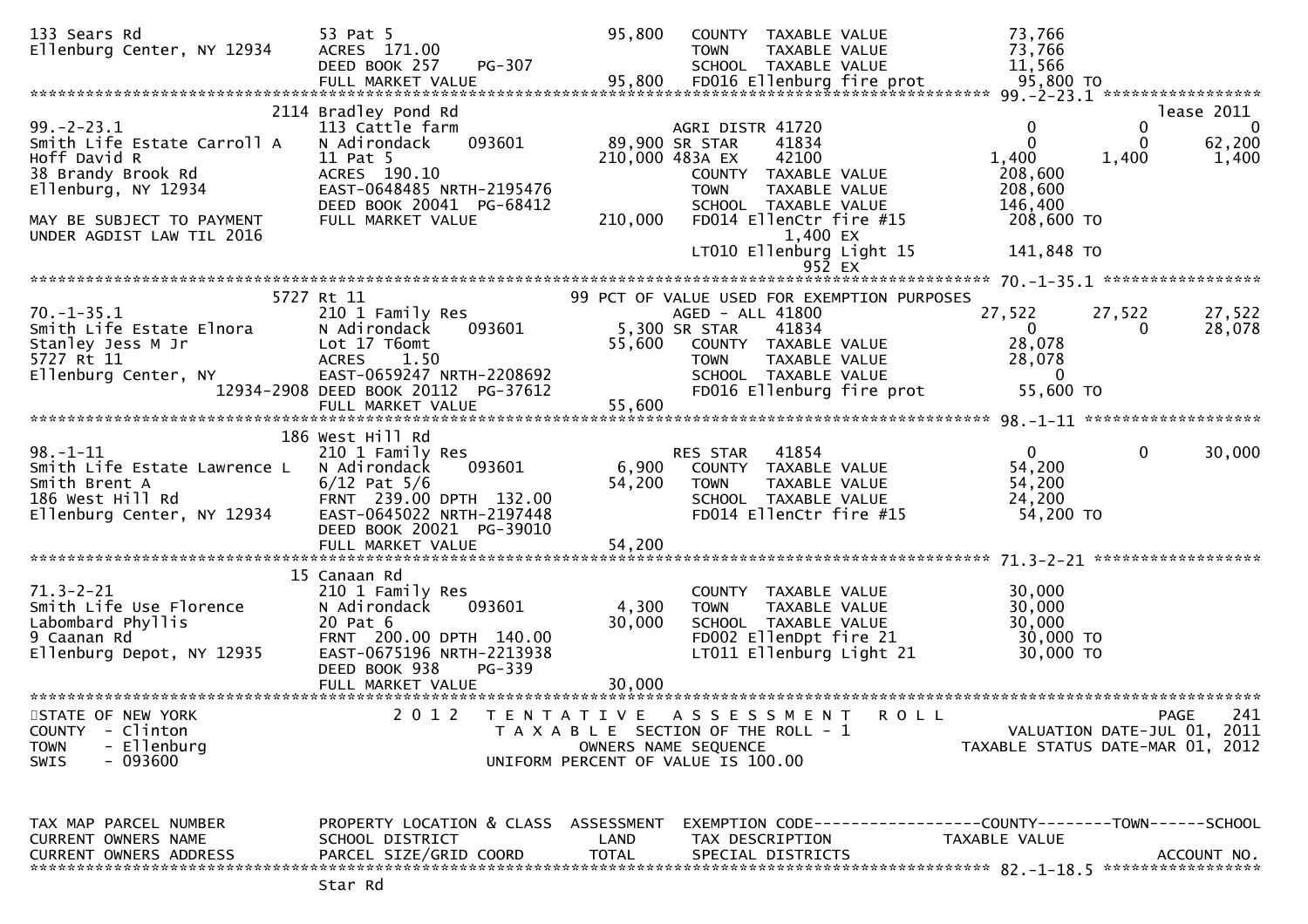| $82. - 1 - 18.5$<br>Smith Martin P<br>Smith Felicia C<br>208 Southmayd Rd<br>Waterbury, CT 06705        | 321 Abandoned ag<br>093601<br>N Adirondack<br>Lot 12 T6omt<br>ACRES 10.00<br>EAST-0626474 NRTH-2201694<br>DEED BOOK 20061 PG-95052<br>FULL MARKET VALUE                                  | 10,600<br>10,600<br>10,600 | COUNTY TAXABLE VALUE<br><b>TOWN</b><br>TAXABLE VALUE<br>SCHOOL TAXABLE VALUE<br>FD016 Ellenburg fire prot                                                                                        | 10,600<br>10,600<br>10,600<br>10,600 TO                                                            |             |
|---------------------------------------------------------------------------------------------------------|------------------------------------------------------------------------------------------------------------------------------------------------------------------------------------------|----------------------------|--------------------------------------------------------------------------------------------------------------------------------------------------------------------------------------------------|----------------------------------------------------------------------------------------------------|-------------|
|                                                                                                         |                                                                                                                                                                                          |                            |                                                                                                                                                                                                  |                                                                                                    |             |
| $155. - 3 - 5.4$<br>Smith Michael E<br>753 Hayford Rd<br>Champlain, NY 12919                            | Shutts Rd<br>$314$ Rural vac< $10$<br>N Adirondack<br>093601<br>Lot 119 T5omt<br>ACRES 1.10<br>EAST-0630720 NRTH-2165215<br>DEED BOOK 776<br>PG-51                                       | 5,000<br>5,000             | COUNTY TAXABLE VALUE<br>TAXABLE VALUE<br><b>TOWN</b><br>SCHOOL TAXABLE VALUE<br>FD040 Lyon Mountain Fire                                                                                         | 5,000<br>5,000<br>5,000<br>5,000 TO                                                                |             |
|                                                                                                         | FULL MARKET VALUE                                                                                                                                                                        | 5,000                      |                                                                                                                                                                                                  |                                                                                                    |             |
|                                                                                                         |                                                                                                                                                                                          |                            |                                                                                                                                                                                                  |                                                                                                    |             |
| $113. - 1 - 9$<br>Smith Randy J<br>Smith Janice C<br>1682 Bradley Pond Rd<br>Ellenburg Center, NY 12934 | 1682 Bradley Pond Rd<br>241 Rural res&ag<br>093601<br>N Adirondack<br>51 Pat 5<br>ACRES 23.60<br>EAST-0648097 NRTH-2188323<br>DEED BOOK 20021 PG-40622                                   | 18,600<br>102,500          | RES STAR 41854<br>COUNTY TAXABLE VALUE<br><b>TOWN</b><br>TAXABLE VALUE<br>SCHOOL TAXABLE VALUE<br>FD016 Ellenburg fire prot                                                                      | $\mathbf{0}$<br>$\mathbf{0}$<br>102,500<br>102,500<br>72,500<br>102,500 TO                         | 30,000      |
|                                                                                                         | FULL MARKET VALUE                                                                                                                                                                        | 102,500                    |                                                                                                                                                                                                  |                                                                                                    |             |
|                                                                                                         |                                                                                                                                                                                          |                            |                                                                                                                                                                                                  |                                                                                                    |             |
| $145. - 1 - 6.2$<br>Smith Robert H<br>Smith Jean M<br>1096 Plank Rd<br>Ellenburg Depot, NY 12935        | Plank Rd<br>910 Priv forest<br>093601<br>N Adirondack<br>Lot $110$ T5 Omt<br>ACRES 72.50<br>EAST-0680441 NRTH-2175017<br>DEED BOOK 779<br>PG-70                                          | 25,800<br>25,800           | COUNTY TAXABLE VALUE<br>TAXABLE VALUE<br><b>TOWN</b><br>SCHOOL TAXABLE VALUE<br>FD016 Ellenburg fire prot                                                                                        | 25,800<br>25,800<br>25,800<br>25,800 TO                                                            |             |
|                                                                                                         | FULL MARKET VALUE                                                                                                                                                                        | 25,800                     |                                                                                                                                                                                                  |                                                                                                    |             |
|                                                                                                         |                                                                                                                                                                                          |                            |                                                                                                                                                                                                  |                                                                                                    |             |
| $141.3 - 2 - 48$<br>Smith Robert K<br>4607 Rt 374<br>Merrill, NY 12955                                  | 5305 Rt 374<br>210 1 Family Res - WTRFNT<br>163401<br>Chateaugay 1<br>Lot 100 T5omt<br>2.00<br><b>ACRES</b><br>EAST-0622908 NRTH-2173182<br>DEED BOOK 470<br>PG-545<br>FULL MARKET VALUE | 168,000                    | 41101<br>VETERANS<br>122,700 RES STAR<br>41854<br>COUNTY TAXABLE VALUE<br><b>TOWN</b><br>TAXABLE VALUE<br>SCHOOL TAXABLE VALUE<br>FD040 Lyon Mountain Fire<br>168,000 WD018 Chat lake water dist | 5,000<br>5,000<br>$\mathbf{0}$<br>0<br>163,000<br>163,000<br>138,000<br>168,000 TO<br>168,000 ТО М | 0<br>30,000 |
|                                                                                                         |                                                                                                                                                                                          |                            |                                                                                                                                                                                                  |                                                                                                    |             |
| STATE OF NEW YORK<br>COUNTY - Clinton<br>- Ellenburg<br><b>TOWN</b><br>$-093600$<br><b>SWIS</b>         | 2 0 1 2                                                                                                                                                                                  | OWNERS NAME SEQUENCE       | TENTATIVE ASSESSMENT<br><b>ROLL</b><br>T A X A B L E SECTION OF THE ROLL - 1<br>UNIFORM PERCENT OF VALUE IS 100.00                                                                               | <b>PAGE</b><br>VALUATION DATE-JUL 01, 2011<br>TAXABLE STATUS DATE-MAR 01, 2012                     | 242         |
| TAX MAP PARCEL NUMBER                                                                                   | PROPERTY LOCATION & CLASS ASSESSMENT                                                                                                                                                     |                            |                                                                                                                                                                                                  |                                                                                                    |             |
| CURRENT OWNERS NAME<br><b>CURRENT OWNERS ADDRESS</b>                                                    | SCHOOL DISTRICT<br>PARCEL SIZE/GRID COORD                                                                                                                                                | LAND<br><b>TOTAL</b>       | TAX DESCRIPTION<br>SPECIAL DISTRICTS                                                                                                                                                             | TAXABLE VALUE<br>ACCOUNT NO.                                                                       |             |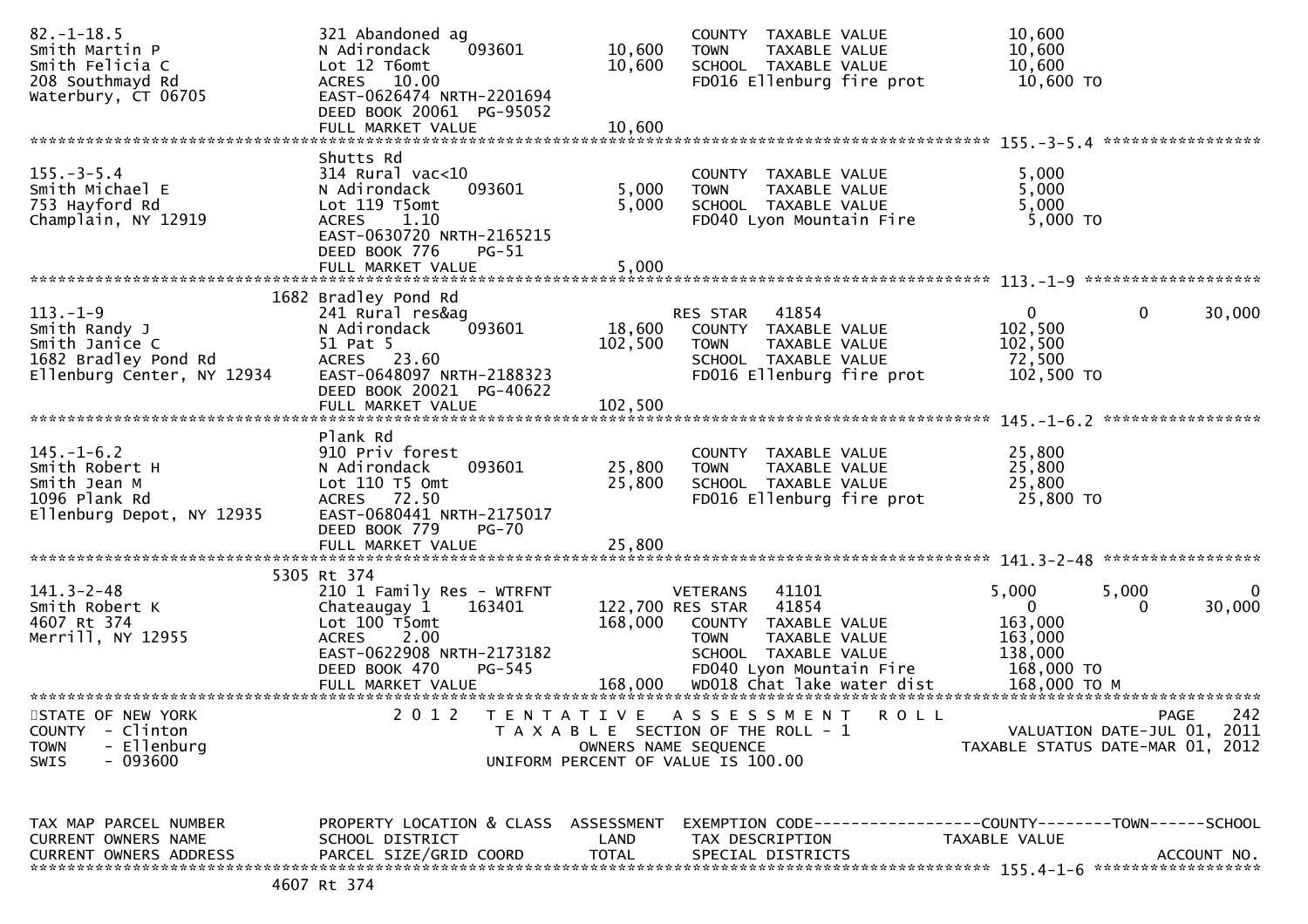| $155.4 - 1 - 6$<br>Smith Robert K<br>4607 Rt 374<br>Merrill, NY 12955-3019                                 | 210 1 Family Res<br>093601<br>N Adirondack<br>119 Pat 5<br>3.30<br><b>ACRES</b><br>EAST-0633829 NRTH-2160866<br>DEED BOOK 20021 PG-42812<br>FULL MARKET VALUE                         | 6,200<br>29,500<br>29,500                 | COUNTY TAXABLE VALUE<br><b>TOWN</b><br>TAXABLE VALUE<br>SCHOOL TAXABLE VALUE<br>FD040 Lyon Mountain Fire                              | 29,500<br>29,500<br>29,500<br>29,500 TO                                      |                  |
|------------------------------------------------------------------------------------------------------------|---------------------------------------------------------------------------------------------------------------------------------------------------------------------------------------|-------------------------------------------|---------------------------------------------------------------------------------------------------------------------------------------|------------------------------------------------------------------------------|------------------|
|                                                                                                            |                                                                                                                                                                                       |                                           |                                                                                                                                       |                                                                              |                  |
| $84. - 1 - 16$<br>Smith Stewart G<br>Smith Sandra<br>253 Ellenburg Center Rd<br>Ellenburg Center, NY 12934 | 253 Ellenburg Center Rd<br>210 1 Family Res<br>N Adirondack<br>093601<br>4 Pat 5<br>1.90<br><b>ACRES</b><br>EAST-0657653 NRTH-2201774<br>DEED BOOK 984<br>PG-177<br>FULL MARKET VALUE | 5,100<br>72,000<br>72,000                 | 41854<br><b>RES STAR</b><br>COUNTY TAXABLE VALUE<br>TAXABLE VALUE<br><b>TOWN</b><br>SCHOOL TAXABLE VALUE<br>FD014 EllenCtr fire #15   | $\mathbf{0}$<br>$\mathbf 0$<br>72,000<br>72,000<br>42,000<br>72,000 TO       | 30,000           |
|                                                                                                            |                                                                                                                                                                                       |                                           |                                                                                                                                       |                                                                              |                  |
| $86. - 1 - 13.1$<br>Smith Tyler<br>437 Drown Rd<br>Ellenburg Depot, NY 12935                               | 6157 Military Tpke<br>910 Priv forest<br>N Adirondack<br>093601<br>$1$ Pat $6$<br>ACRES 25.75<br>EAST-0673819 NRTH-2204200<br>DEED BOOK 20102 PG-36211                                | 16,000<br>20,400                          | COUNTY TAXABLE VALUE<br>TAXABLE VALUE<br><b>TOWN</b><br>SCHOOL TAXABLE VALUE<br>FD016 Ellenburg fire prot                             | 20,400<br>20,400<br>20,400<br>20,400 TO                                      |                  |
|                                                                                                            | FULL MARKET VALUE                                                                                                                                                                     | 20,400                                    |                                                                                                                                       |                                                                              |                  |
|                                                                                                            |                                                                                                                                                                                       |                                           |                                                                                                                                       | 141.3-2-52 ******************                                                |                  |
| $141.3 - 2 - 52$<br>Snide Margaret A<br>50 Blackman Corners Rd<br>Mooers Forks, NY 12959                   | 5329 Rt 374<br>270 Mfg housing - WTRFNT<br>Chateaugay 1<br>163401<br>Lot 100 T5omt<br>FRNT 153.00 DPTH 221.00<br>EAST-0622387 NRTH-2173460<br>DEED BOOK 20011 PG-35539                | 116,000 SR STAR<br>128,800                | AGED - ALL 41800<br>41834<br>COUNTY TAXABLE VALUE<br>TAXABLE VALUE<br><b>TOWN</b><br>SCHOOL TAXABLE VALUE<br>FD040 Lyon Mountain Fire | 64,400<br>64,400<br>$\Omega$<br>0<br>64,400<br>64,400<br>2,200<br>128,800 TO | 64,400<br>62,200 |
|                                                                                                            | FULL MARKET VALUE                                                                                                                                                                     | 128,800                                   | WD018 Chat lake water dist                                                                                                            | 128,800 ТО М                                                                 |                  |
|                                                                                                            | 979 Smith Rd                                                                                                                                                                          |                                           |                                                                                                                                       |                                                                              |                  |
| $115. - 1 - 2.2$<br>Sniffen Kathryn<br>979 Smith Rd<br>Ellenburg Center, NY 12934                          | 240 Rural res<br>093601<br>N Adirondack<br>33 Pat 5<br>ACRES 24.63<br>EAST-0658659 NRTH-2191072<br>DEED BOOK 20041 PG-72632<br>FULL MARKET VALUE                                      | 15,700<br>64,500<br>64,500                | 41854<br>RES STAR<br>COUNTY TAXABLE VALUE<br><b>TOWN</b><br>TAXABLE VALUE<br>SCHOOL TAXABLE VALUE<br>FD016 Ellenburg fire prot        | $\Omega$<br>0<br>64,500<br>64,500<br>34,500<br>64,500 TO                     | 30,000           |
|                                                                                                            |                                                                                                                                                                                       |                                           |                                                                                                                                       |                                                                              |                  |
| STATE OF NEW YORK<br><b>COUNTY</b><br>- Clinton<br>- Ellenburg<br><b>TOWN</b><br>- 093600<br><b>SWIS</b>   | 2 0 1 2                                                                                                                                                                               | T E N T A T I V E<br>OWNERS NAME SEQUENCE | A S S E S S M E N T<br>R O L L<br>T A X A B L E SECTION OF THE ROLL - 1<br>UNIFORM PERCENT OF VALUE IS 100.00                         | VALUATION DATE-JUL 01, 2011<br>TAXABLE STATUS DATE-MAR 01, 2012              | 243<br>PAGE      |
| TAX MAP PARCEL NUMBER<br>CURRENT OWNERS NAME<br><b>CURRENT OWNERS ADDRESS</b>                              | PROPERTY LOCATION & CLASS ASSESSMENT<br>SCHOOL DISTRICT<br>PARCEL SIZE/GRID COORD                                                                                                     | LAND<br><b>TOTAL</b>                      | EXEMPTION        CODE-----------------COUNTY-------TOWN------SCHOOL<br>TAX DESCRIPTION<br>SPECIAL DISTRICTS                           | TAXABLE VALUE                                                                | ACCOUNT NO.      |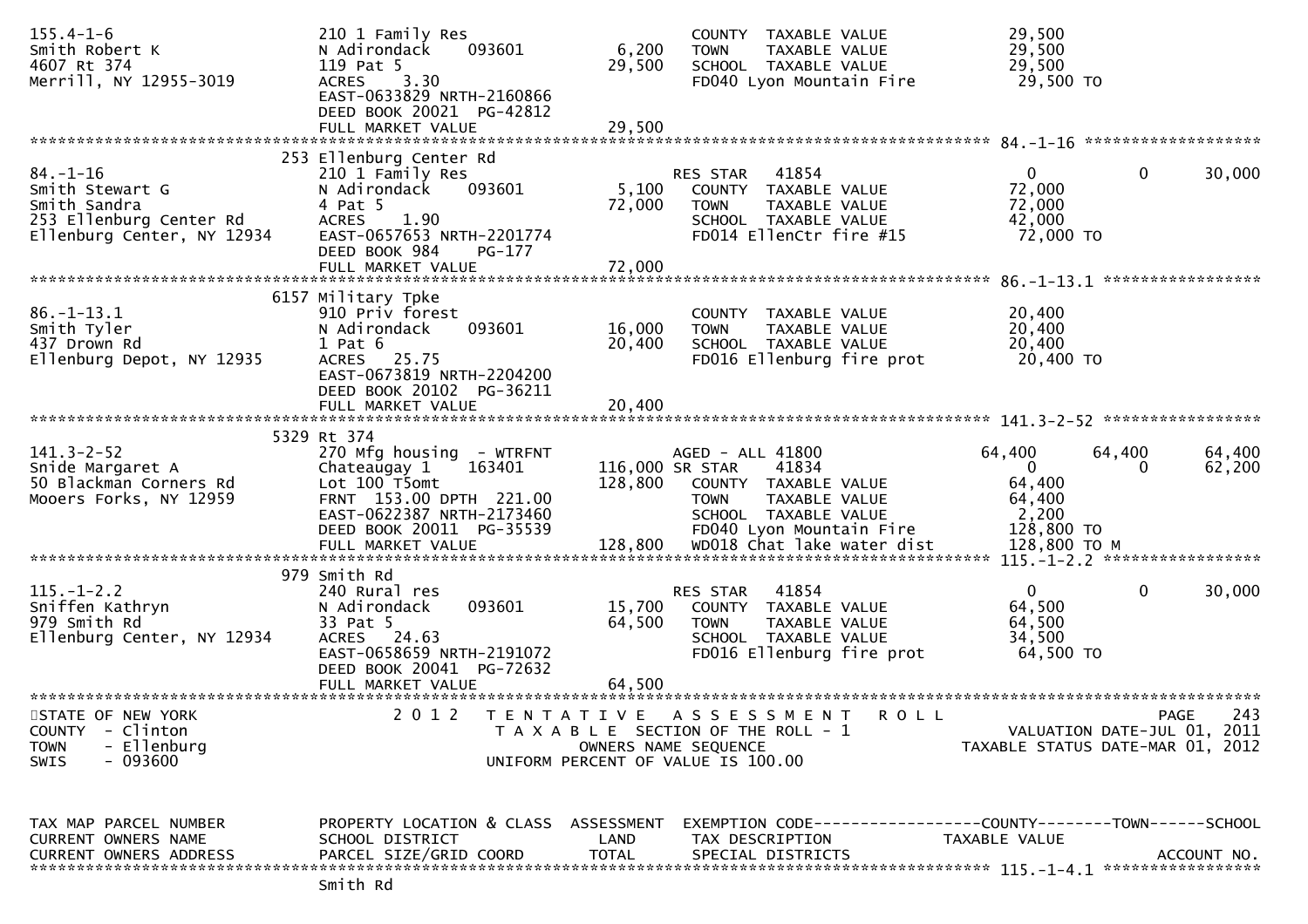| $115. - 1 - 4.1$<br>Sniffen Kathryn<br>979 Smith Rd<br>Ellenburg Center, NY 12934                            | 312 Vac w/imprv<br>093601<br>N Adirondack<br>Lot 47 T5omt<br>ACRES 44.00<br>EAST-0660572 NRTH-2189401<br>DEED BOOK 20061 PG-99595<br>FULL MARKET VALUE                                  | 19,400<br>23,800<br>23,800 | COUNTY TAXABLE VALUE<br><b>TOWN</b><br>TAXABLE VALUE<br>SCHOOL TAXABLE VALUE<br>FD016 Ellenburg fire prot                          | 23,800<br>23,800<br>23,800<br>23,800 TO                 |                                                   |
|--------------------------------------------------------------------------------------------------------------|-----------------------------------------------------------------------------------------------------------------------------------------------------------------------------------------|----------------------------|------------------------------------------------------------------------------------------------------------------------------------|---------------------------------------------------------|---------------------------------------------------|
|                                                                                                              |                                                                                                                                                                                         |                            |                                                                                                                                    |                                                         | ****************                                  |
| $71.3 - 2 - 19.2$<br>SNJ Group LLC<br>PO Box 254<br>Mooers, NY 12958                                         | 33 Canaan Rd<br>442 MiniwhseSelf<br>093601<br>N Adirondack<br>Lot 21 T6omt<br>ACRES 1.50<br>EAST-0675085 NRTH-2214257<br>DEED BOOK 20102 PG-34188                                       | 15,000<br>83,500           | COUNTY TAXABLE VALUE<br>TAXABLE VALUE<br><b>TOWN</b><br>SCHOOL TAXABLE VALUE<br>FD002 EllenDpt fire 21<br>LT011 Ellenburg Light 21 | 83,500<br>83,500<br>83,500<br>83,500 TO<br>83,500 TO    |                                                   |
|                                                                                                              | FULL MARKET VALUE                                                                                                                                                                       | 83,500                     |                                                                                                                                    |                                                         |                                                   |
| $155. - 2 - 15.4$<br>Sorrell Robert J Jr<br>171 Shutts Rd<br>Merrill, NY 12955                               | 171 Shutts Rd<br>210 1 Family Res<br>N Adirondack<br>093601<br>Lot 120 T5omt<br>5.11<br><b>ACRES</b><br>EAST-0628751 NRTH-2164996                                                       | 7,100<br>55,000            | 41854<br>RES STAR<br>COUNTY TAXABLE VALUE<br><b>TOWN</b><br>TAXABLE VALUE<br>SCHOOL TAXABLE VALUE<br>FD040 Lyon Mountain Fire      | $\mathbf{0}$<br>55,000<br>55,000<br>25,000<br>55,000 TO | $\mathbf{0}$<br>30,000                            |
|                                                                                                              | DEED BOOK 941<br>PG-311<br>FULL MARKET VALUE                                                                                                                                            | 55,000                     |                                                                                                                                    |                                                         |                                                   |
|                                                                                                              |                                                                                                                                                                                         |                            |                                                                                                                                    |                                                         | ****************                                  |
| $141.3 - 1 - 3.8$<br>Southwick David<br>Southwick Barbara<br>3 Maple St<br>PO Box 816<br>Champlain, NY 12919 | Narrows Rd<br>$314$ Rural vac<10<br>N Adirondack<br>093601<br>Lot 100 T5omt<br>1.20<br><b>ACRES</b><br>EAST-0622183 NRTH-2172118<br>DEED BOOK 694<br><b>PG-306</b><br>FULL MARKET VALUE | 5,000<br>5,000<br>5,000    | COUNTY TAXABLE VALUE<br>TAXABLE VALUE<br><b>TOWN</b><br>SCHOOL TAXABLE VALUE<br>FD040 Lyon Mountain Fire                           | 5,000<br>5,000<br>5,000<br>5,000 TO                     |                                                   |
|                                                                                                              | Gadway Rd                                                                                                                                                                               |                            |                                                                                                                                    |                                                         |                                                   |
| $155. - 1 - 3$<br>Spaulding Kevin R<br>8019 Rt 11<br>Chateaugay, NY 12920                                    | 910 Priv forest<br>093601<br>N Adirondack<br>Lot 101 T5omt<br>ACRES 44.30<br>EAST-0624542 NRTH-2166203<br>DEED BOOK 20041 PG-72616                                                      | 21,100<br>21,100           | COUNTY TAXABLE VALUE<br>TAXABLE VALUE<br><b>TOWN</b><br>SCHOOL TAXABLE VALUE<br>FD040 Lyon Mountain Fire                           | 21,100<br>21,100<br>21,100<br>21,100 TO                 |                                                   |
|                                                                                                              | FULL MARKET VALUE<br>*************************                                                                                                                                          | 21,100                     |                                                                                                                                    |                                                         |                                                   |
| STATE OF NEW YORK<br><b>COUNTY</b><br>- Clinton<br>- Ellenburg<br><b>TOWN</b><br>$-093600$<br><b>SWIS</b>    | 2 0 1 2<br>T E N T A T I V E                                                                                                                                                            | OWNERS NAME SEQUENCE       | A S S E S S M E N T<br>R O L L<br>T A X A B L E SECTION OF THE ROLL - 1<br>UNIFORM PERCENT OF VALUE IS 100.00                      | TAXABLE STATUS DATE-MAR 01, 2012                        | 244<br><b>PAGE</b><br>VALUATION DATE-JUL 01, 2011 |
| TAX MAP PARCEL NUMBER<br>CURRENT OWNERS NAME<br><b>CURRENT OWNERS ADDRESS</b>                                | PROPERTY LOCATION & CLASS ASSESSMENT<br>SCHOOL DISTRICT<br>PARCEL SIZE/GRID COORD<br>5159 Rt 374                                                                                        | LAND<br><b>TOTAL</b>       | EXEMPTION        CODE-----------------COUNTY-------TOWN------SCHOOL<br>TAX DESCRIPTION<br>SPECIAL DISTRICTS                        | TAXABLE VALUE                                           | ACCOUNT NO.                                       |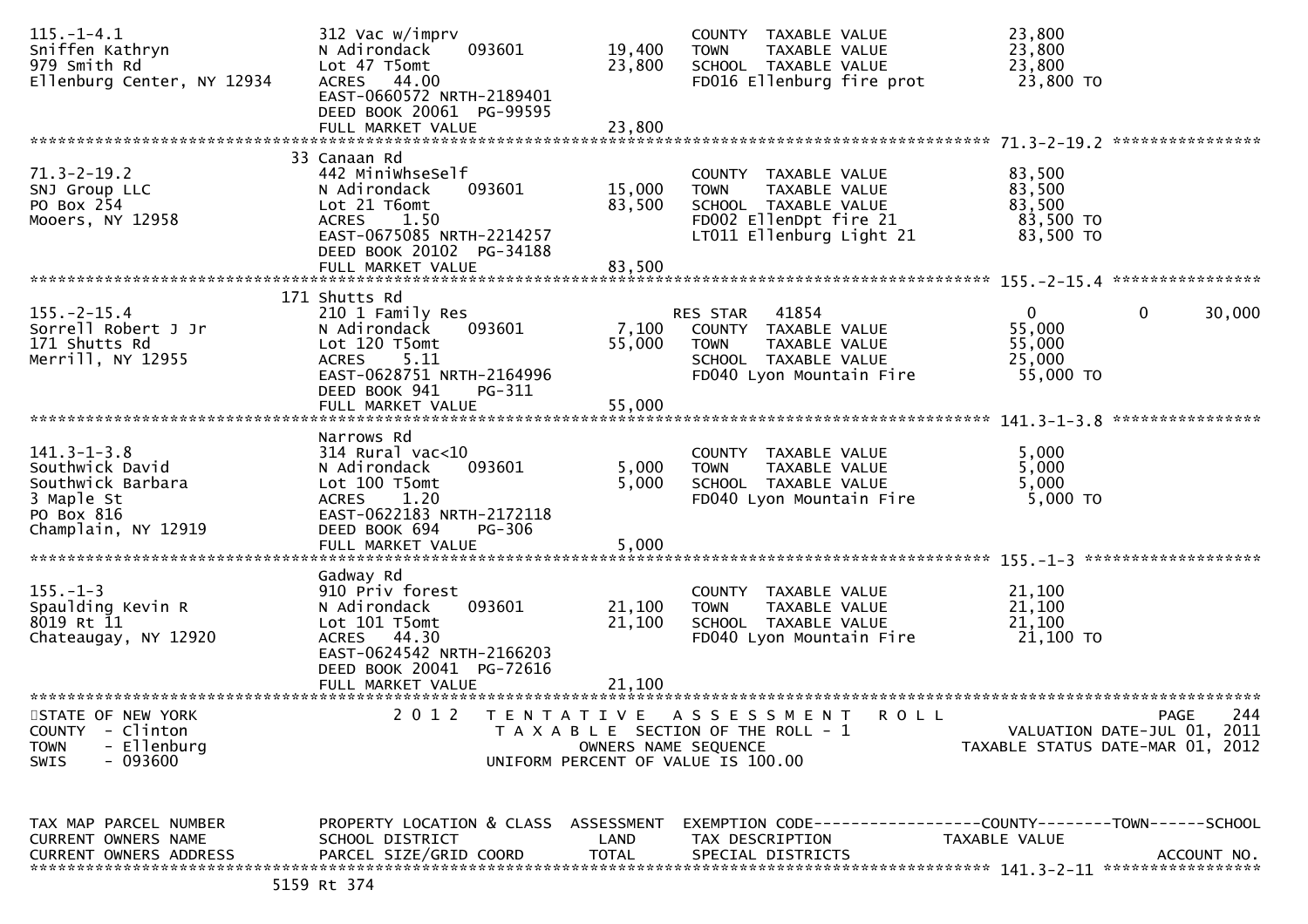| $141.3 - 2 - 11$<br>Spinner Chris O<br>Spinner Cynthia<br>5159 Rt 374<br>Merrill, NY 12955                                                                          | 260 Seasonal res - WTRFNT<br>093601<br>N Adirondack<br>101 Pat 5<br>1.40<br><b>ACRES</b><br>EAST-0625042 NRTH-2170281<br>DEED BOOK 938<br>$PG-325$                              | 140,900<br>185,700        | COUNTY TAXABLE VALUE<br>TAXABLE VALUE<br><b>TOWN</b><br>SCHOOL TAXABLE VALUE<br>FD040 Lyon Mountain Fire<br>WD018 Chat lake water dist                   | 185,700<br>185,700<br>185,700<br>185,700 TO<br>185,700 ТО М               |                                   |
|---------------------------------------------------------------------------------------------------------------------------------------------------------------------|---------------------------------------------------------------------------------------------------------------------------------------------------------------------------------|---------------------------|----------------------------------------------------------------------------------------------------------------------------------------------------------|---------------------------------------------------------------------------|-----------------------------------|
|                                                                                                                                                                     | FULL MARKET VALUE                                                                                                                                                               | 185,700                   |                                                                                                                                                          |                                                                           |                                   |
| $141. - 1 - 6$<br>Spinner Cynthia<br>McGinley Marcia<br>5130 Rt 374<br>Merrill, NY 12955                                                                            | 5130 Rt 374<br>210 1 Family Res<br>093601<br>N Adirondack<br>101 Pat 5<br>FRNT 100.00 DPTH 150.00<br>EAST-0625579 NRTH-2169788<br>DEED BOOK 20102 PG-34080<br>FULL MARKET VALUE | 4,100<br>52,600<br>52,600 | COUNTY TAXABLE VALUE<br><b>TOWN</b><br>TAXABLE VALUE<br>SCHOOL TAXABLE VALUE<br>FD040 Lyon Mountain Fire                                                 | 52,600<br>52,600<br>52,600<br>52,600 TO                                   |                                   |
| $85. - 1 - 9.2$<br>Spofford Melaine A<br>47 Macey Ln<br>Plattsburgh, NY 12901                                                                                       | Arno Rd<br>314 Rural vac<10<br>N Adirondack<br>093601<br>Lot 3 T6omt<br>5.40<br>ACRES<br>EAST-0661768 NRTH-2205593<br>DEED BOOK 869<br>PG-275<br>FULL MARKET VALUE              | 7,200<br>7,200<br>7,200   | COUNTY TAXABLE VALUE<br>TAXABLE VALUE<br><b>TOWN</b><br>SCHOOL TAXABLE VALUE<br>FD016 Ellenburg fire prot                                                | 7,200<br>7,200<br>7,200<br>7,200 TO                                       |                                   |
| $40. -1 - 7.1$<br>Spoor Chad F<br>97 Colgan Rd<br>Ellenburg Depot, NY 12935<br>MAY BE SUBJECT TO PAYMENT                                                            | Canaan Rd<br>120 Field crops<br>N Adirondack<br>093601<br>60 Pat 6<br>ACRES 129.20<br>EAST-0671286 NRTH-2230495<br>DEED BOOK 20102 PG-32672                                     | 56,500<br>125,000         | AGRI DISTR 41720<br>COUNTY TAXABLE VALUE<br><b>TOWN</b><br>TAXABLE VALUE<br>SCHOOL TAXABLE VALUE<br>FD016 Ellenburg fire prot                            | 11,244<br>11,244<br>113,756<br>113,756<br>113,756<br>125,000 TO           | 11,244                            |
| $40. -1 - 7.1 - 1$<br>Spoor Chad F<br>Felch Life Use Mary & Alton<br>97 Colgan Rd<br>Ellenburg Depot, NY 12935                                                      | 731 Canaan Rd<br>210 1 Family Res<br>N Adirondack<br>093601<br>60 Pat 6<br>2.00<br><b>ACRES</b><br>EAST-0671286 NRTH-2230495<br>DEED BOOK 20102 PG-32672<br>FULL MARKET VALUE   | 38,400<br>38,400          | AGRI DISTR 41720<br>5,600 RES STAR<br>41854<br>COUNTY TAXABLE VALUE<br>TAXABLE VALUE<br><b>TOWN</b><br>SCHOOL TAXABLE VALUE<br>FD016 Ellenburg fire prot | 2,666<br>2,666<br>$\Omega$<br>0<br>35,734<br>35,734<br>5,734<br>38,400 TO | 2,666<br>30,000                   |
| MAY BE SUBJECT TO PAYMENT<br>UNDER AGDIST LAW TIL 2016<br>STATE OF NEW YORK<br>- Clinton<br><b>COUNTY</b><br>- Ellenburg<br><b>TOWN</b><br>$-093600$<br><b>SWIS</b> | 2 0 1 2                                                                                                                                                                         | OWNERS NAME SEQUENCE      | TENTATIVE ASSESSMENT<br><b>ROLL</b><br>T A X A B L E SECTION OF THE ROLL - 1<br>UNIFORM PERCENT OF VALUE IS 100.00                                       | VALUATION DATE-JUL 01, 2011<br>TAXABLE STATUS DATE-MAR 01, 2012           | 245<br>PAGE                       |
| TAX MAP PARCEL NUMBER<br>CURRENT OWNERS NAME<br><b>CURRENT OWNERS ADDRESS</b>                                                                                       | PROPERTY LOCATION & CLASS ASSESSMENT<br>SCHOOL DISTRICT<br>PARCEL SIZE/GRID COORD                                                                                               | LAND<br><b>TOTAL</b>      | EXEMPTION CODE-----------------COUNTY-------TOWN------SCHOOL<br>TAX DESCRIPTION<br>SPECIAL DISTRICTS                                                     | TAXABLE VALUE                                                             | ACCOUNT NO.<br>****************** |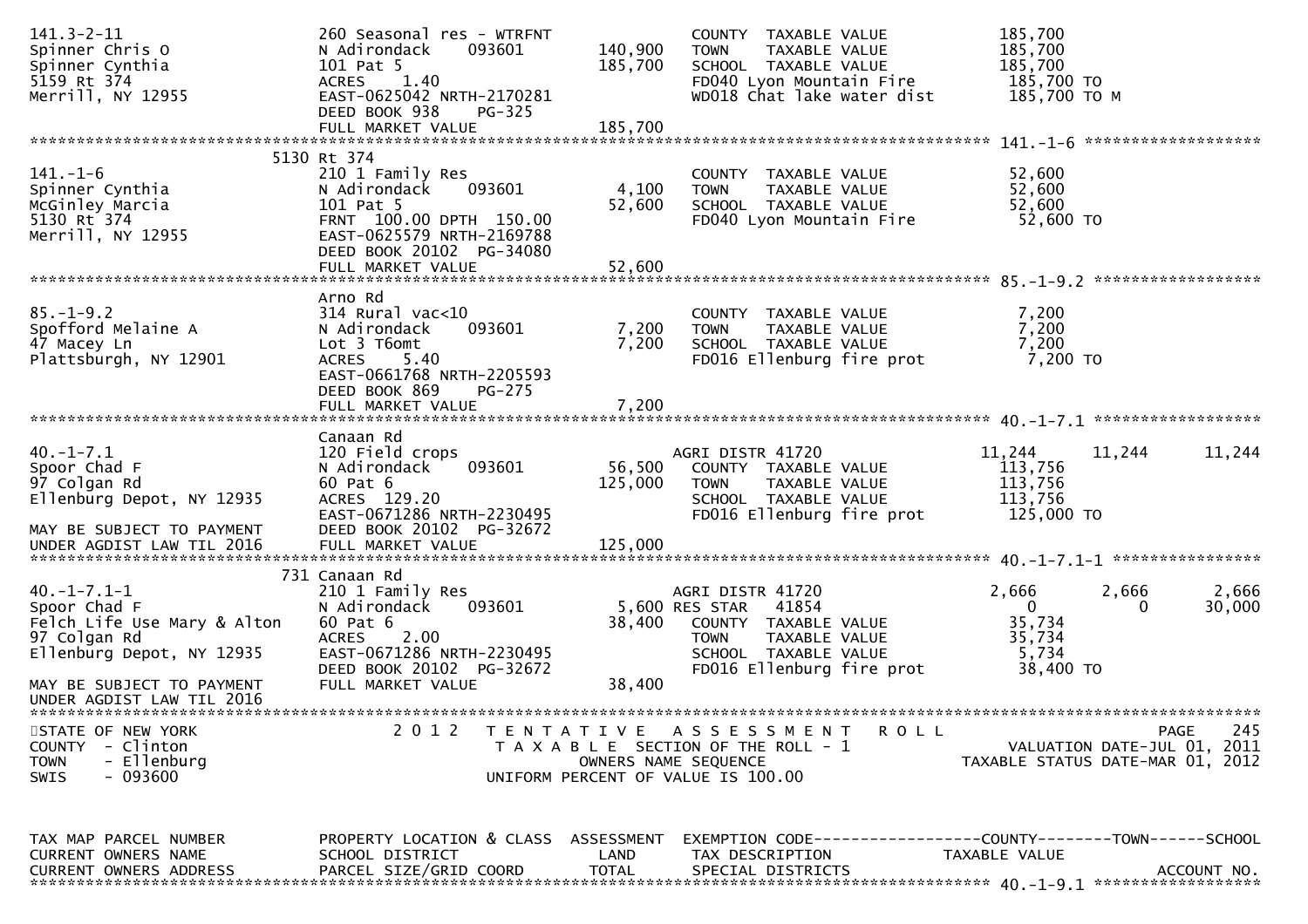| $40. -1 - 9.1$<br>Spoor Dean M<br>667 Canaan Rd<br>Ellenburg Depot, NY 12935-2625 ACRES                                                                      | 667 Canaan Rd<br>210 1 Family Res<br>093601<br>N Adirondack<br>Lot 41 T6omt<br>5.90<br>EAST-0672461 NRTH-2229737                                                             | 8,100<br>101,000          | 41854<br>RES STAR<br>COUNTY TAXABLE VALUE<br><b>TOWN</b><br>TAXABLE VALUE<br>SCHOOL TAXABLE VALUE<br>FD016 Ellenburg fire prot                                             | $\mathbf{0}$<br>$\mathbf{0}$<br>30,000<br>101,000<br>101,000<br>71,000<br>101,000 TO      |
|--------------------------------------------------------------------------------------------------------------------------------------------------------------|------------------------------------------------------------------------------------------------------------------------------------------------------------------------------|---------------------------|----------------------------------------------------------------------------------------------------------------------------------------------------------------------------|-------------------------------------------------------------------------------------------|
|                                                                                                                                                              | DEED BOOK 789<br><b>PG-121</b><br>FULL MARKET VALUE                                                                                                                          | 101,000                   |                                                                                                                                                                            |                                                                                           |
| $84. - 1 - 8$<br>Sprague Lanny L<br>Sprague Cynthia<br>PO Box 51<br>Ellenburg, NY 12933                                                                      | 5768 Rt 11<br>240 Rural res<br>093601<br>N Adirondack<br>17 Pat 6<br>ACRES 24.00<br>EAST-0658118 NRTH-2210169                                                                | 98,000                    | 89 PCT OF VALUE USED FOR EXEMPTION PURPOSES<br>WARNONALL 41121<br>41854<br>15,500 RES STAR<br>COUNTY TAXABLE VALUE<br><b>TOWN</b><br>TAXABLE VALUE<br>SCHOOL TAXABLE VALUE | 13,083<br>13,083<br>0<br>30,000<br>$\mathbf{0}$<br>$\bf{0}$<br>84,917<br>84,917<br>68,000 |
|                                                                                                                                                              | DEED BOOK 580<br><b>PG-552</b><br>FULL MARKET VALUE                                                                                                                          | 98,000                    | FD016 Ellenburg fire prot                                                                                                                                                  | 98,000 TO                                                                                 |
| $155. - 3 - 22.1$<br>Sprague Revocable Trust Theodo N Adirondack<br>Sprague Revocable Trust Jennif 101 Pat 5<br>400 Old Military Tpke<br>Salisbury, NH 03268 | 67 Buckhorn Way<br>260 Seasonal res - WTRFNT<br>093601<br>ACRES 10.20<br>EAST-0628859 NRTH-2162932                                                                           | 232,300<br>380,000        | COUNTY<br>TAXABLE VALUE<br><b>TOWN</b><br>TAXABLE VALUE<br>SCHOOL TAXABLE VALUE<br>FD040 Lyon Mountain Fire<br>WD018 Chat lake water dist                                  | 380,000<br>380,000<br>380,000<br>380,000 TO<br>374,072 TO M                               |
| PRIOR OWNER ON 3/01/2012                                                                                                                                     | DEED BOOK 20122 PG-46121<br>FULL MARKET VALUE                                                                                                                                | 380,000                   |                                                                                                                                                                            |                                                                                           |
| $155. - 3 - 22.2$<br>Sprague Revocable Trust Theodo N Adirondack<br>Sprague Revocable Trust Jennif 120 T5omt<br>400 old Military Tpke<br>Salisbury, NH 03268 | Buckhorn Way<br>321 Abandoned ag - WTRFNT<br>093601<br>ACRES 18.40<br>EAST-0628284 NRTH-2163571                                                                              | 29,400<br>29,400          | COUNTY TAXABLE VALUE<br><b>TOWN</b><br>TAXABLE VALUE<br>SCHOOL TAXABLE VALUE<br>FD040 Lyon Mountain Fire<br>WD018 Chat lake water dist                                     | 29,400<br>29,400<br>29,400<br>29,400 TO<br>27,163 TO M                                    |
| PRIOR OWNER ON 3/01/2012<br>Sprague Revocable Trust Theodo                                                                                                   | DEED BOOK 20122 PG-46121<br>FULL MARKET VALUE                                                                                                                                | 29,400                    |                                                                                                                                                                            |                                                                                           |
| $85.1 - 1 - 2$<br>St Edmunds K Of C<br>2035 Plank Rd<br>Ellenburg Depot, NY 12935                                                                            | 5562 Rt 11<br>534 Social org.<br>093601<br>N Adirondack<br>Depot Village<br>FRNT 97.00 DPTH 230.00<br>EAST-0663134 NRTH-2208524<br>DEED BOOK 487 PG-227<br>FULL MARKET VALUE | 9,000<br>35,000<br>35,000 | <b>COUNTY</b><br>TAXABLE VALUE<br><b>TOWN</b><br>TAXABLE VALUE<br>SCHOOL TAXABLE VALUE<br>FD002 EllenDpt fire 21<br>LT012 Ellenburg Light 5                                | 35,000<br>35,000<br>35,000<br>35,000 TO<br>35,000 TO                                      |
| STATE OF NEW YORK<br>COUNTY<br>- Clinton<br>- Ellenburg<br><b>TOWN</b><br>- 093600<br><b>SWIS</b>                                                            | 2 0 1 2                                                                                                                                                                      |                           | TENTATIVE ASSESSMENT<br>R O L L<br>T A X A B L E SECTION OF THE ROLL - 1<br>OWNERS NAME SEQUENCE<br>UNIFORM PERCENT OF VALUE IS 100.00                                     | 246<br><b>PAGE</b><br>VALUATION DATE-JUL 01, 2011<br>TAXABLE STATUS DATE-MAR 01, 2012     |
| TAX MAP PARCEL NUMBER<br><b>CURRENT OWNERS NAME</b>                                                                                                          | PROPERTY LOCATION & CLASS ASSESSMENT<br>SCHOOL DISTRICT                                                                                                                      | LAND                      | TAX DESCRIPTION                                                                                                                                                            | EXEMPTION        CODE-----------------COUNTY-------TOWN------SCHOOL<br>TAXABLE VALUE      |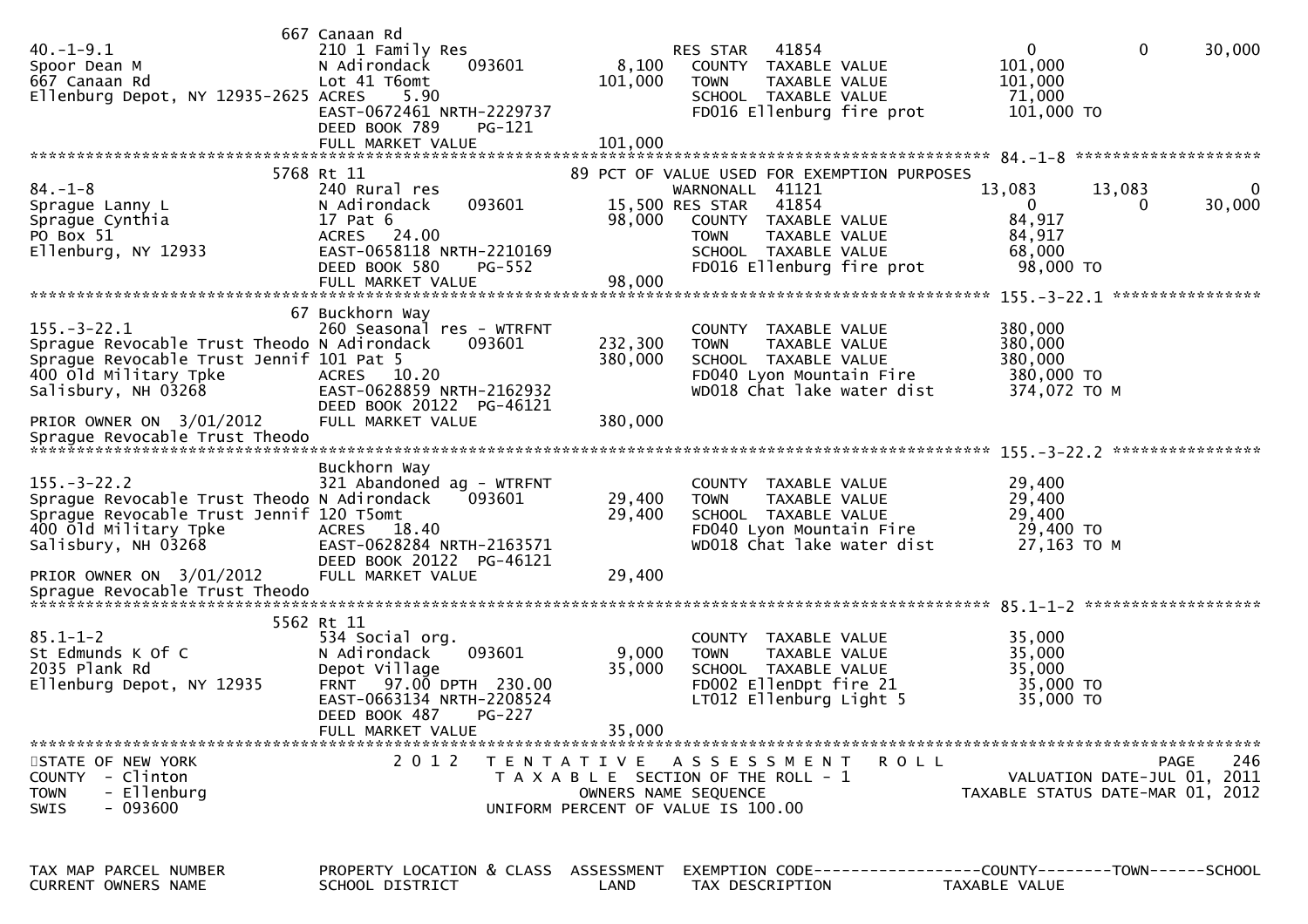| $40. -1 - 26.1$<br>St Hilaire Kenneth S<br>St Hilaire Amanda A<br>435 Clinton Mills Rd<br>Ellenburg Depot, NY 12935 | 435 Clinton Mills Rd<br>240 Rural res<br>093601<br>N Adirondack<br>59 Pat 6<br>ACRES 10.00<br>EAST-0661660 NRTH-2233462<br>DEED BOOK 20041 PG-78452<br>FULL MARKET VALUE                   | 10,500<br>83,600<br>83,600 | 41854<br><b>RES STAR</b><br>COUNTY TAXABLE VALUE<br><b>TOWN</b><br>TAXABLE VALUE<br>SCHOOL TAXABLE VALUE<br>FD016 Ellenburg fire prot                  | $\mathbf{0}$<br>83,600<br>83,600<br>53,600<br>83,600 TO                  | $\mathbf 0$<br>30,000                                                          |
|---------------------------------------------------------------------------------------------------------------------|--------------------------------------------------------------------------------------------------------------------------------------------------------------------------------------------|----------------------------|--------------------------------------------------------------------------------------------------------------------------------------------------------|--------------------------------------------------------------------------|--------------------------------------------------------------------------------|
|                                                                                                                     | 687 Spear Hill Rd                                                                                                                                                                          |                            | 93 PCT OF VALUE USED FOR EXEMPTION PURPOSES                                                                                                            |                                                                          |                                                                                |
| $112. -2 - 12.21$<br>Staley Kirby N<br>657 Spear Hill Rd<br>Merrill, NY 12955                                       | 240 Rural res<br>093601<br>N Adirondack<br>Lot 24T50mt<br>080<br>ACRES 15.60 BANK<br>EAST-0631780 NRTH-2187605<br>DEED BOOK 20021 PG-45262                                                 |                            | WARCOMALL 41131<br>12,700 WARDISALL 41141<br>41854<br>113,000 RES STAR<br>COUNTY TAXABLE VALUE<br>TAXABLE VALUE<br><b>TOWN</b><br>SCHOOL TAXABLE VALUE | 26,273<br>21,018<br>$\mathbf{0}$<br>65,709<br>65,709<br>83,000           | 26,273<br>$\overline{0}$<br>21,018<br>0<br>30,000<br>$\Omega$                  |
|                                                                                                                     |                                                                                                                                                                                            |                            |                                                                                                                                                        |                                                                          |                                                                                |
| $112 - 2 - 12.1$<br>Staley Kirby N Jr<br>645 Spear Hill Rd<br>Merrill, NY 12955                                     | 645 Spear Hill Rd<br>210 1 Family Res<br>093601<br>N Adirondack<br>Lot $23$ Pat $5$<br>7.90<br><b>ACRES</b><br>EAST-0630817 NRTH-2187542<br>DEED BOOK 20092 PG-23051                       | 9,300<br>83,000            | 41854<br><b>RES STAR</b><br>COUNTY<br>TAXABLE VALUE<br><b>TOWN</b><br>TAXABLE VALUE<br>SCHOOL TAXABLE VALUE<br>FD016 Ellenburg fire prot               | $\mathbf{0}$<br>83,000<br>83,000<br>53,000<br>83,000 TO                  | $\mathbf 0$<br>30,000                                                          |
|                                                                                                                     | FULL MARKET VALUE                                                                                                                                                                          | 83,000                     |                                                                                                                                                        |                                                                          |                                                                                |
|                                                                                                                     | 6688 Star Rd                                                                                                                                                                               |                            |                                                                                                                                                        |                                                                          |                                                                                |
| $85. - 1 - 4$<br>Staley Richard A<br>Garrow Evelyn P<br>6688 Star Rd<br>Ellenburg Center, NY 12934                  | 270 Mfg housing<br>N Adirondack<br>093601<br>FRNT 150.00 DPTH 130.00<br>EAST-0662069 NRTH-2207031<br>DEED BOOK 20061 PG-97868<br>FULL MARKET VALUE                                         | 35,000<br>35,000           | WARNONALL 41121<br>41834<br>3,600 SR STAR<br>COUNTY TAXABLE VALUE<br><b>TOWN</b><br>TAXABLE VALUE<br>SCHOOL TAXABLE VALUE<br>FD016 Ellenburg fire prot | 5,250<br>$\mathbf{0}$<br>29,750<br>29,750<br>$\overline{0}$<br>35,000 TO | 5,250<br>$\bf{0}$<br>35,000<br>0                                               |
|                                                                                                                     |                                                                                                                                                                                            |                            |                                                                                                                                                        |                                                                          |                                                                                |
| $112. - 2 - 12.22$<br>Staley Samantha M<br>659 Spear Hill Rd<br>Merrill, NY 12955                                   | 659 Spear Hill Rd<br>270 Mfg housing<br>093601<br>N Adirondack<br>Lor 23 & 24 T5 Omt<br>7.80<br><b>ACRES</b><br>EAST-0631193 NRTH-2187560<br>DEED BOOK 20051 PG-82385<br>FULL MARKET VALUE | 9,300<br>30,000<br>30,000  | 41854<br><b>RES STAR</b><br>COUNTY<br>TAXABLE VALUE<br><b>TOWN</b><br>TAXABLE VALUE<br>SCHOOL TAXABLE VALUE<br>FD016 Ellenburg fire prot               | $\mathbf{0}$<br>30,000<br>30,000<br>$\Omega$<br>30,000 TO                | $\mathbf 0$<br>30,000                                                          |
|                                                                                                                     |                                                                                                                                                                                            |                            |                                                                                                                                                        |                                                                          |                                                                                |
| STATE OF NEW YORK<br>COUNTY - Clinton<br>- Ellenburg<br><b>TOWN</b><br>$-093600$<br><b>SWIS</b>                     | 2 0 1 2                                                                                                                                                                                    |                            | TENTATIVE ASSESSMENT<br>T A X A B L E SECTION OF THE ROLL - 1<br>OWNERS NAME SEQUENCE<br>UNIFORM PERCENT OF VALUE IS 100.00                            | R O L L                                                                  | 247<br>PAGE<br>VALUATION DATE-JUL 01, 2011<br>TAXABLE STATUS DATE-MAR 01, 2012 |
| TAX MAP PARCEL NUMBER<br>CURRENT OWNERS NAME                                                                        | PROPERTY LOCATION & CLASS ASSESSMENT<br>SCHOOL DISTRICT                                                                                                                                    | LAND                       | TAX DESCRIPTION                                                                                                                                        | TAXABLE VALUE                                                            |                                                                                |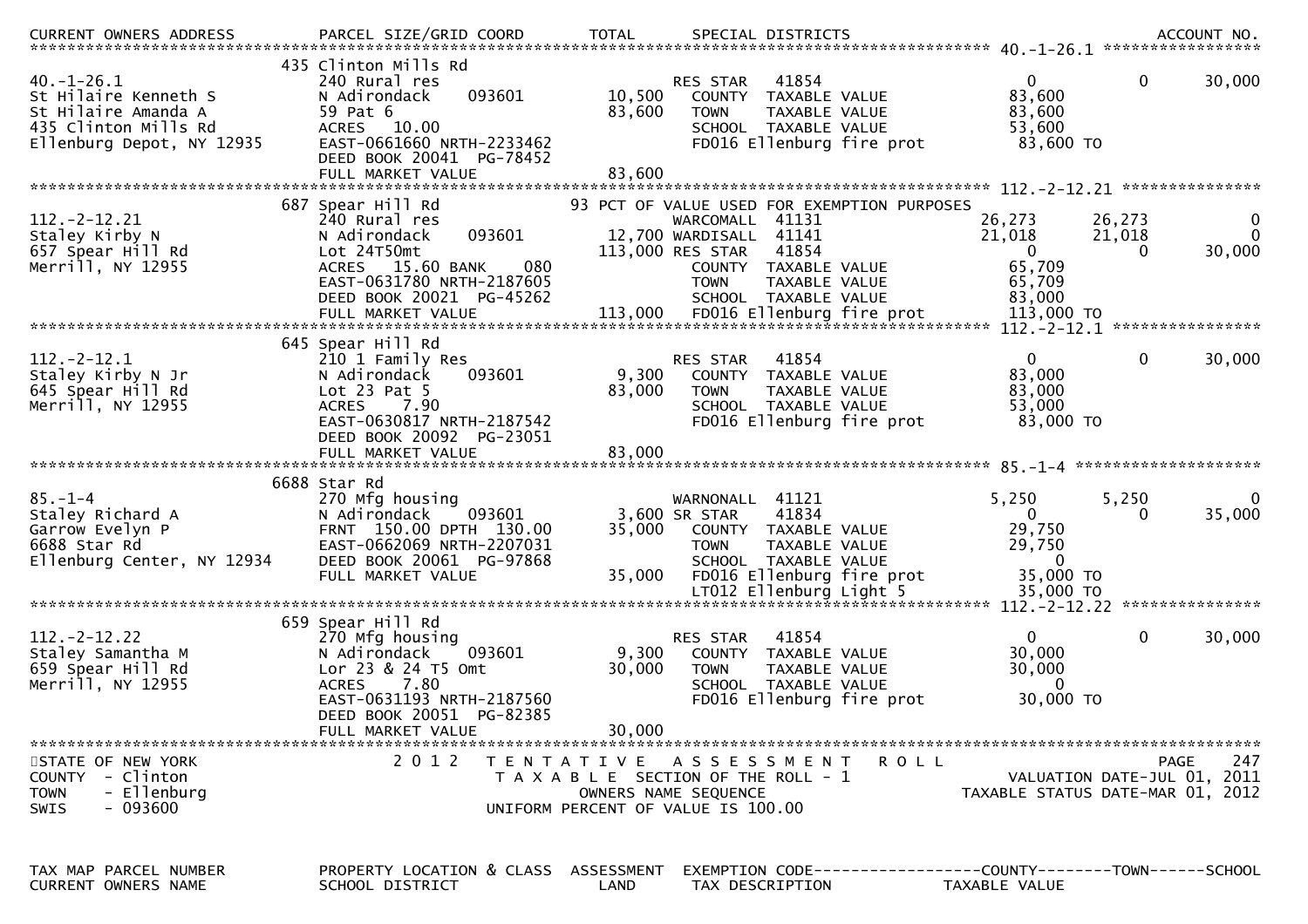| $70. - 1 - 35.3$<br>Stanley Jesse M Jr<br>Stanley Sharlene<br>85 Linden Dr<br>White River Junction, VT 05001 EAST-0658993 NRTH-2208737 | Rt 11<br>311 Res vac land<br>093601<br>N Adirondack<br>Lot 17 T6omt<br>FRNT 123.00 DPTH 322.00<br>DEED BOOK 707<br>PG-335                                                           | 4,800<br>4,800                | COUNTY TAXABLE VALUE<br>TAXABLE VALUE<br><b>TOWN</b><br>SCHOOL TAXABLE VALUE<br>FD016 Ellenburg fire prot                              | 4,800<br>4,800<br>4,800<br>4,800 TO                                             |
|----------------------------------------------------------------------------------------------------------------------------------------|-------------------------------------------------------------------------------------------------------------------------------------------------------------------------------------|-------------------------------|----------------------------------------------------------------------------------------------------------------------------------------|---------------------------------------------------------------------------------|
|                                                                                                                                        |                                                                                                                                                                                     |                               |                                                                                                                                        |                                                                                 |
| $141.3 - 2 - 59$<br>Stark Corey A<br>Stark Denise M<br>150 Badore Rd<br>Malone, NY 12953                                               | 5361 Rt 374<br>260 Seasonal res<br>Chateaugay 1<br>163401<br>Lot $100$ Pat $6$<br>FRNT 150.00 DPTH 200.00<br>EAST-0622011 NRTH-2174192<br>DEED BOOK 20021 PG-46959                  | 8,000<br>65,000               | COUNTY TAXABLE VALUE<br><b>TOWN</b><br>TAXABLE VALUE<br>SCHOOL TAXABLE VALUE<br>FD040 Lyon Mountain Fire<br>WD018 Chat lake water dist | 65,000<br>65,000<br>65,000<br>65,000 TO<br>65,000 ТО М                          |
|                                                                                                                                        | FULL MARKET VALUE                                                                                                                                                                   | 65,000                        |                                                                                                                                        |                                                                                 |
| $113.-1-10.1$<br>Starr Susan<br>537 Victoria Ave<br>Westmount Quebec, CANADA<br>H3Y2R3                                                 | 1619 Bradley Pond Rd<br>260 Seasonal res<br>093601<br>N Adirondack<br>25 Pat 5<br>ACRES 192.80<br>EAST-0645990 NRTH-2187071<br>DEED BOOK 20112 PG-44809<br>FULL MARKET VALUE        | 51,300<br>130,000<br>130,000  | COUNTY TAXABLE VALUE<br>TAXABLE VALUE<br><b>TOWN</b><br>SCHOOL TAXABLE VALUE<br>FD016 Ellenburg fire prot                              | 130,000<br>130,000<br>130,000<br>130,000 TO                                     |
| $155.3 - 3 - 11$<br>Sterling & O'Roark Trust Charl N Adirondack<br>36 Pinnacle Rd<br>Vernon, CT 06066                                  | 63 Holtzman Way<br>260 Seasonal res - WTRFNT<br>093601<br>120 Pat 5<br>FRNT 158.50 DPTH 155.00<br>EAST-0629711 NRTH-2162087<br>DEED BOOK 818<br>$PG-151$<br>FULL MARKET VALUE       | 122,700<br>290,000<br>290,000 | COUNTY TAXABLE VALUE<br>TAXABLE VALUE<br><b>TOWN</b><br>SCHOOL TAXABLE VALUE<br>FD040 Lyon Mountain Fire<br>WD018 Chat lake water dist | 290,000<br>290,000<br>290,000<br>290,000 TO<br>290,000 ТО М                     |
| $141. - 3 - 4$<br>Stewart Robert J<br>Stewart Gordon<br>97-42nd Ave<br>Pincourt QC, Canada J7V4J5                                      | 166 Bigelow Rd<br>260 Seasonal res<br>093601<br>N Adirondack<br>Lot 102 T5omt<br>5.05<br><b>ACRES</b><br>EAST-0632721 NRTH-2169892<br>DEED BOOK 98001 PG-01318<br>FULL MARKET VALUE | 7,500<br>44,100<br>44,100     | COUNTY TAXABLE VALUE<br><b>TOWN</b><br>TAXABLE VALUE<br>SCHOOL TAXABLE VALUE<br>FD040 Lyon Mountain Fire                               | 44,100<br>44,100<br>44,100<br>44,100 TO                                         |
| STATE OF NEW YORK<br>- Clinton<br><b>COUNTY</b><br>- Ellenburg<br><b>TOWN</b><br>$-093600$<br><b>SWIS</b>                              | 2 0 1 2                                                                                                                                                                             | OWNERS NAME SEQUENCE          | TENTATIVE ASSESSMENT<br>R O L L<br>T A X A B L E SECTION OF THE ROLL - 1<br>UNIFORM PERCENT OF VALUE IS 100.00                         | 248<br>PAGE<br>VALUATION DATE-JUL 01, 2011<br>TAXABLE STATUS DATE-MAR 01, 2012  |
| TAX MAP PARCEL NUMBER<br>CURRENT OWNERS NAME                                                                                           | PROPERTY LOCATION & CLASS ASSESSMENT<br>SCHOOL DISTRICT                                                                                                                             | LAND                          | TAX DESCRIPTION                                                                                                                        | EXEMPTION CODE------------------COUNTY--------TOWN------SCHOOL<br>TAXABLE VALUE |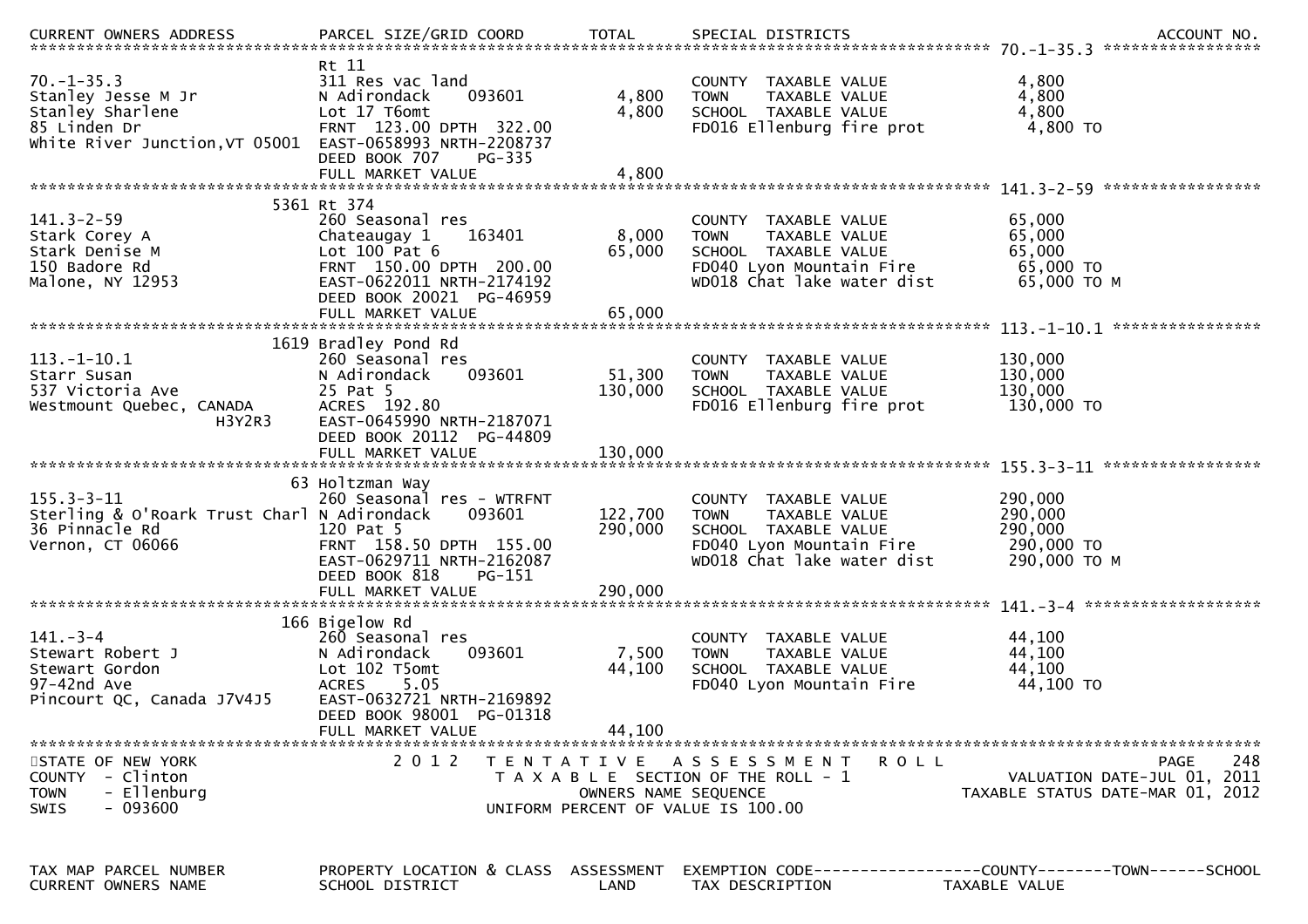| <b>CURRENT OWNERS ADDRESS</b>                                                                                                | PARCEL SIZE/GRID COORD                                                                                                                                                                           | <b>TOTAL</b>                 | SPECIAL DISTRICTS                                                                                                                                                                                     |                                                                   | ACCOUNT NO.                                                                           |
|------------------------------------------------------------------------------------------------------------------------------|--------------------------------------------------------------------------------------------------------------------------------------------------------------------------------------------------|------------------------------|-------------------------------------------------------------------------------------------------------------------------------------------------------------------------------------------------------|-------------------------------------------------------------------|---------------------------------------------------------------------------------------|
| $128. - 1 - 14.512$<br>Stratton Lisa A<br>30 Uncle Stanleys Way<br>South Dennis, MA 02660                                    | Bradley Pond Rd<br>314 Rural vac<10<br>N Adirondack<br>093601<br>Lot 51 & 52 T5 omt<br>2.20<br><b>ACRES</b><br>EAST-0648159 NRTH-2184419<br>DEED BOOK 20061 PG-97095<br>FULL MARKET VALUE        | 5,800<br>5,800<br>5,800      | COUNTY TAXABLE VALUE<br>TAXABLE VALUE<br><b>TOWN</b><br>SCHOOL TAXABLE VALUE<br>FD016 Ellenburg fire prot                                                                                             | 5.800<br>5,800<br>5,800<br>5,800 TO                               |                                                                                       |
|                                                                                                                              |                                                                                                                                                                                                  |                              |                                                                                                                                                                                                       |                                                                   |                                                                                       |
| $155.1 - 2 - 25$<br>Studlack Kenneth J<br>Studlack Donna L<br>2429 RT 11B<br>North Bangor, NY 12966                          | 5041 Rt 374<br>260 Seasonal res - WTRFNT<br>093601<br>N Adirondack<br>Lot $101$ Pat 5<br>75.00 DPTH 205.00<br>FRNT<br>EAST-0626257 NRTH-2167793<br>DEED BOOK 1027<br>PG-185<br>FULL MARKET VALUE | 79,800<br>121,000<br>121,000 | COUNTY TAXABLE VALUE<br><b>TOWN</b><br>TAXABLE VALUE<br>SCHOOL TAXABLE VALUE<br>FD040 Lyon Mountain Fire<br>WD018 Chat lake water dist                                                                | 121,000<br>121,000<br>121,000<br>$121,000$ TO<br>121,000 ТО М     |                                                                                       |
|                                                                                                                              |                                                                                                                                                                                                  |                              |                                                                                                                                                                                                       |                                                                   |                                                                                       |
| $84. - 1 - 19.1$<br>Sturgen Rodger<br>Sturgen Betsey<br>7145 Star Rd Rt 190<br>Ellenburg Center, NY 12934                    | 7145 Star Rd<br>240 Rural res<br>093601<br>N Adirondack<br>Lot $5$ Pat $6$<br><b>ACRES</b><br>2.00<br>EAST-0651187 NRTH-2204565<br>DEED BOOK 458<br>PG-567                                       |                              | 99 PCT OF VALUE USED FOR EXEMPTION PURPOSES<br>CW_10_VET/ 41152<br>5,600 AGED C&T<br>41801<br>41834<br>42,300 SR STAR<br>COUNTY TAXABLE VALUE<br>TAXABLE VALUE<br><b>TOWN</b><br>SCHOOL TAXABLE VALUE | 4,188<br>18,845<br>$\overline{0}$<br>19,267<br>21,361<br>$\Omega$ | $\mathbf{0}$<br>0<br>20,939<br>$\Omega$<br>42,300<br>0                                |
|                                                                                                                              | FULL MARKET VALUE                                                                                                                                                                                | 42,300                       | FD014 EllenCtr fire #15<br>FD016 Ellenburg fire prot                                                                                                                                                  | 16,920 TO<br>25,380 TO                                            |                                                                                       |
|                                                                                                                              |                                                                                                                                                                                                  |                              |                                                                                                                                                                                                       |                                                                   |                                                                                       |
| $71.3 - 2 - 30$<br>Suburban Ellen Depot Prop LLC N Adirondack<br>240 Rt 10 West<br>Whippany, NJ 07981                        | 5005 Rt 11<br>484 1 use sm bld<br>093601<br>20 Pat 6<br>FRNT 136.36 DPTH 235.62<br>EAST-0675264 NRTH-2213381<br>DEED BOOK 20041 PG-71675<br>FULL MARKET VALUE                                    | 9,400<br>125,400<br>125,400  | COUNTY TAXABLE VALUE<br>TAXABLE VALUE<br><b>TOWN</b><br>SCHOOL TAXABLE VALUE<br>FD002 EllenDpt fire 21<br>LT011 Ellenburg Light 21                                                                    | 125,400<br>125,400<br>125,400<br>125,400 TO<br>125,400 TO         |                                                                                       |
|                                                                                                                              |                                                                                                                                                                                                  |                              |                                                                                                                                                                                                       |                                                                   |                                                                                       |
| $125. - 1 - 5$<br>Sullivan Christopher J<br>Sullivan Robert F<br>Attn: Herrick Feinstein<br>2 Park Ave<br>New York, NY 10016 | 210 Spear Hill Rd<br>260 Seasonal res<br>Chateaugay 1<br>163401<br>Lot $60$ Pat $5$<br>ACRES 27.10<br>EAST-0622629 NRTH-2181543<br>DEED BOOK 825<br>PG-158                                       | 16,500<br>36,400             | COUNTY<br>TAXABLE VALUE<br><b>TOWN</b><br>TAXABLE VALUE<br>SCHOOL TAXABLE VALUE<br>FD016 Ellenburg fire prot                                                                                          | 36,400<br>36,400<br>36,400<br>36,400 TO                           |                                                                                       |
|                                                                                                                              | FULL MARKET VALUE                                                                                                                                                                                | 36.400                       |                                                                                                                                                                                                       |                                                                   |                                                                                       |
| STATE OF NEW YORK<br>COUNTY - Clinton<br><b>TOWN</b><br>- Ellenburg<br><b>SWIS</b><br>- 093600                               | 2 0 1 2                                                                                                                                                                                          | T E N T A T I V E            | A S S E S S M E N T<br>T A X A B L E SECTION OF THE ROLL - 1<br>OWNERS NAME SEQUENCE<br>UNIFORM PERCENT OF VALUE IS 100.00                                                                            | ROLL                                                              | 249<br><b>PAGE</b><br>VALUATION DATE-JUL 01, 2011<br>TAXABLE STATUS DATE-MAR 01, 2012 |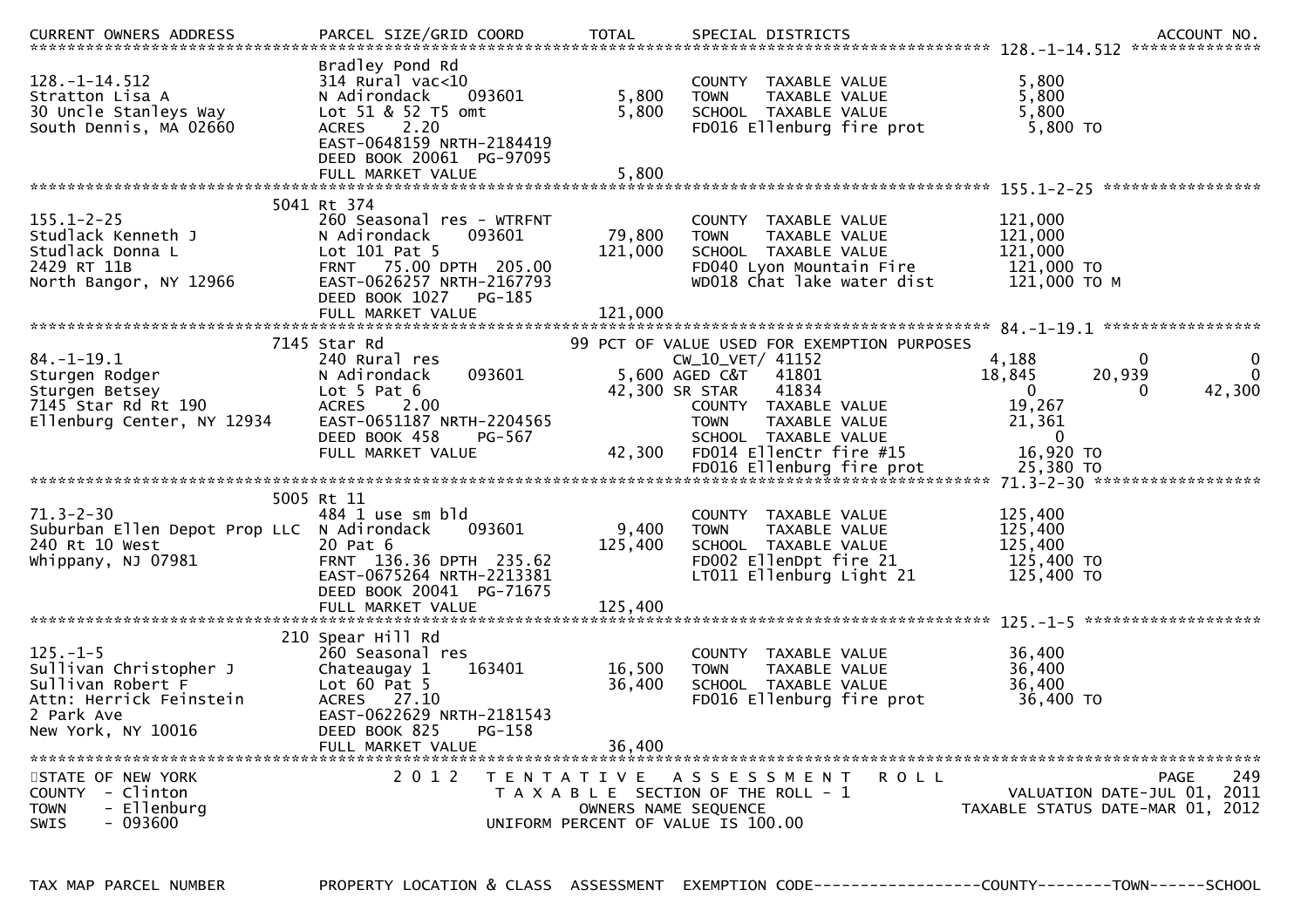| CURRENT OWNERS NAME                                                                                       | SCHOOL DISTRICT                                                                                                                                                          | LAND                       | TAX DESCRIPTION                                                                                                                        | TAXABLE VALUE                                                   |                              |
|-----------------------------------------------------------------------------------------------------------|--------------------------------------------------------------------------------------------------------------------------------------------------------------------------|----------------------------|----------------------------------------------------------------------------------------------------------------------------------------|-----------------------------------------------------------------|------------------------------|
| $155. - 3 - 18$<br>Sullivan Paul<br>906 Grooms Rd<br>Rexford, NY 12148-1330                               | 1 Squaw Point Is<br>260 Seasonal res - WTRFNT<br>093601<br>N Adirondack<br>120 Pat 5<br>FRNT 150.00 DPTH 270.00<br>EAST-0628613 NRTH-2162393<br>DEED BOOK 826<br>PG-158  | 116,900<br>132,700         | COUNTY TAXABLE VALUE<br>TAXABLE VALUE<br><b>TOWN</b><br>SCHOOL TAXABLE VALUE<br>FD040 Lyon Mountain Fire<br>WD018 Chat lake water dist | 132,700<br>132,700<br>132,700<br>132,700 TO<br>132,700 то м     |                              |
|                                                                                                           | Rt 374                                                                                                                                                                   |                            |                                                                                                                                        |                                                                 |                              |
| $155.1 - 2 - 4$<br>Sullivan Paul<br>906 Grooms Rd<br>PO Box 217<br>Rexford, NY 12148-0217                 | $312$ Vac w/imprv - WTRFNT<br>N Adirondack<br>093601<br>101 Pat 5<br>FRNT 60.00 DPTH 143.00<br>EAST-0626937 NRTH-2165573<br>DEED BOOK 819<br>PG-348<br>FULL MARKET VALUE | 59,400<br>63,700<br>63,700 | COUNTY TAXABLE VALUE<br>TOWN<br>TAXABLE VALUE<br>SCHOOL TAXABLE VALUE<br>FD040 Lyon Mountain Fire<br>WD018 Chat lake water dist        | 63,700<br>63,700<br>63,700<br>63,700 TO<br>63,700 ТО М          |                              |
|                                                                                                           |                                                                                                                                                                          |                            |                                                                                                                                        |                                                                 |                              |
| $40. -1 - 7.2$<br>Sullivan Richard C<br>Sullivan Lauri M<br>1860 Orangewood Ave<br>St Cloud, FL 34772     | Canaan Rd<br>321 Abandoned ag<br>093601<br>N Adirondack<br>Lot 60 T60MT<br>ACRES 98.00<br>EAST-0671040 NRTH-2232350<br>DEED BOOK 20051 PG-79757                          | 49,900<br>49,900           | COUNTY TAXABLE VALUE<br><b>TOWN</b><br>TAXABLE VALUE<br>SCHOOL TAXABLE VALUE<br>FD016 Ellenburg fire prot                              | 49,900<br>49,900<br>49,900<br>49,900 TO                         |                              |
|                                                                                                           | Canaan Rd                                                                                                                                                                |                            |                                                                                                                                        |                                                                 |                              |
| $55. - 2 - 11$<br>Sunderland Christopher<br>Sunderland Crystal<br>5058 Rt 11<br>Ellenburg Depot, NY 12935 | 105 Vac farmland<br>093601<br>N Adirondack<br>40 Pat 6<br>ACRES 67.90<br>EAST-0672722 NRTH-2222024<br>DEED BOOK 830<br><b>PG-282</b>                                     | 45,100<br>45,100           | AGRI DISTR 41720<br>COUNTY TAXABLE VALUE<br><b>TOWN</b><br>TAXABLE VALUE<br>SCHOOL TAXABLE VALUE<br>FD016 Ellenburg fire prot          | 10,955<br>10,955<br>34,145<br>34,145<br>34,145<br>45,100 TO     | 10,955                       |
| MAY BE SUBJECT TO PAYMENT<br>UNDER AGDIST LAW TIL 2016                                                    | FULL MARKET VALUE                                                                                                                                                        | 45,100                     |                                                                                                                                        |                                                                 |                              |
|                                                                                                           | 5058 Rt 11                                                                                                                                                               |                            |                                                                                                                                        |                                                                 |                              |
| $71. - 2 - 2$<br>Sunderland Christopher<br>5058 Rt 11<br>Ellenburg Depot, NY 12935                        | 112 Dairy farm<br>N Adirondack<br>093601<br>$1 - A$<br>ACRES 220.00                                                                                                      | 285,000 483A EX            | AGRI DISTR 41720<br>102,600 RES STAR<br>41854<br>42100<br>COUNTY TAXABLE VALUE                                                         | 19,925<br>19,925<br>$\bf{0}$<br>500<br>500<br>264,575           | 19,925<br>30,000<br>0<br>500 |
| MAY BE SUBJECT TO PAYMENT<br>UNDER AGDIST LAW TIL 2016                                                    | EAST-0673932 NRTH-2216563<br>DEED BOOK 808<br>$PG-38$<br>FULL MARKET VALUE                                                                                               | 285,000                    | TAXABLE VALUE<br><b>TOWN</b><br>SCHOOL TAXABLE VALUE<br>FD002 EllenDpt fire 21<br>500 EX<br>LT011 Ellenburg Light 21                   | 264,575<br>234,575<br>284,500 TO<br>147,940 TO                  |                              |
|                                                                                                           |                                                                                                                                                                          |                            | 260 EX                                                                                                                                 |                                                                 |                              |
| STATE OF NEW YORK<br>- Clinton<br>COUNTY<br>- Ellenburg<br><b>TOWN</b><br>SWIS<br>$-093600$               | 2 0 1 2                                                                                                                                                                  | OWNERS NAME SEQUENCE       | TENTATIVE ASSESSMENT<br>ROLL<br>T A X A B L E SECTION OF THE ROLL - 1<br>UNIFORM PERCENT OF VALUE IS 100.00                            | VALUATION DATE-JUL 01, 2011<br>TAXABLE STATUS DATE-MAR 01, 2012 | 250<br><b>PAGE</b>           |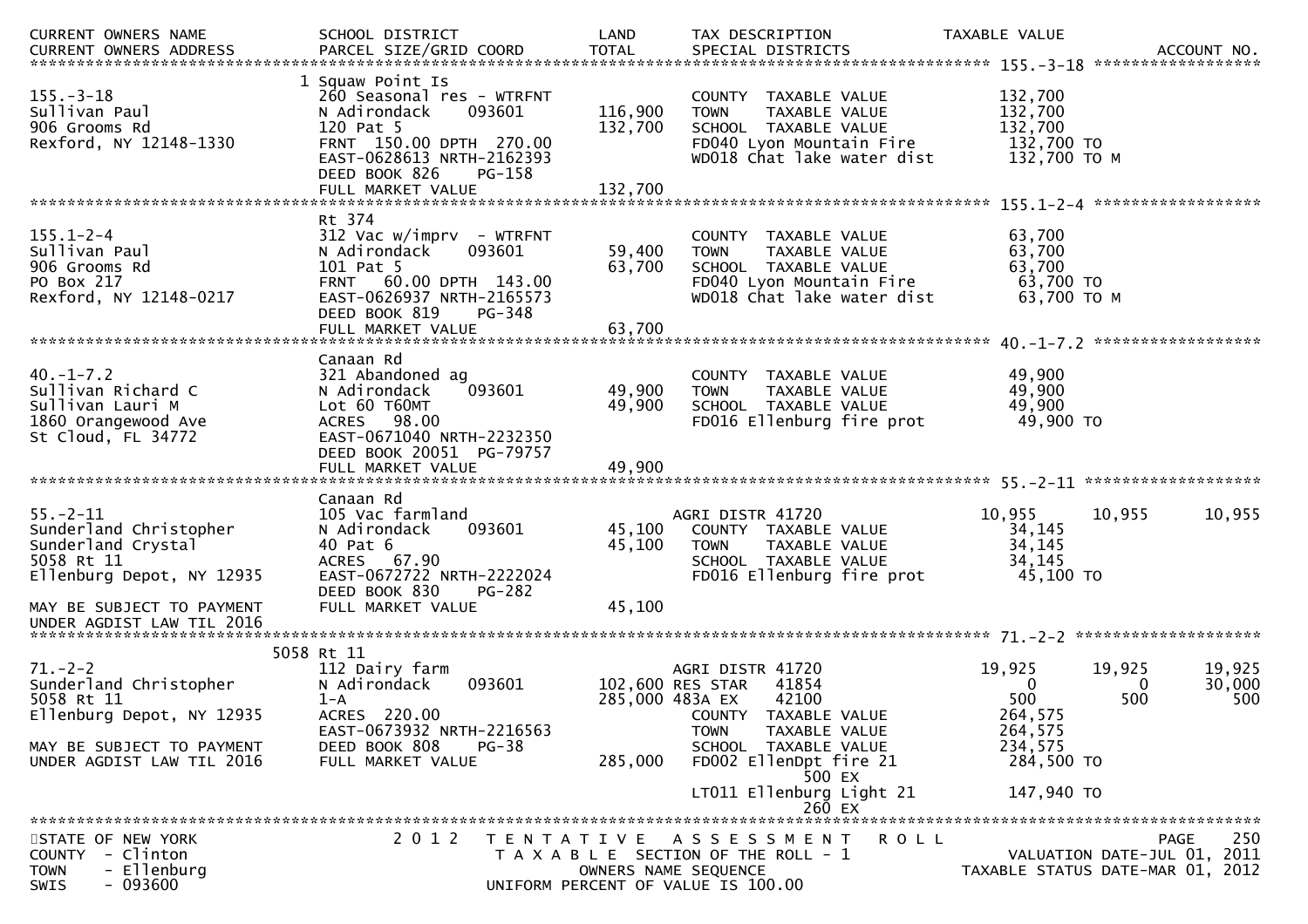| TAX MAP PARCEL NUMBER<br>CURRENT OWNERS NAME<br>CURRENT OWNERS ADDRESS                                                            | PROPERTY LOCATION & CLASS ASSESSMENT<br>SCHOOL DISTRICT                                                                                                                            | LAND                                      | TAX DESCRIPTION                                                                                                                    | EXEMPTION CODE-----------------COUNTY--------TOWN------SCHOOL<br>TAXABLE VALUE |
|-----------------------------------------------------------------------------------------------------------------------------------|------------------------------------------------------------------------------------------------------------------------------------------------------------------------------------|-------------------------------------------|------------------------------------------------------------------------------------------------------------------------------------|--------------------------------------------------------------------------------|
|                                                                                                                                   |                                                                                                                                                                                    |                                           |                                                                                                                                    |                                                                                |
| $71.3 - 2 - 16$<br>Sunderland Christopher<br>5058 Rt 11<br>Ellenburg Depot, NY 12935                                              | 5046 Rt 11<br>220 2 Family Res<br>093601<br>N Adirondack<br>Lot $20$ Pat $6$<br>FRNT 100.00 DPTH 117.00<br>EAST-0674312 NRTH-2213669<br>DEED BOOK 20021 PG-39260                   | 3,700<br>86,400                           | COUNTY TAXABLE VALUE<br>TAXABLE VALUE<br><b>TOWN</b><br>SCHOOL TAXABLE VALUE<br>FD002 EllenDpt fire 21<br>LT011 Ellenburg Light 21 | 86,400<br>86,400<br>86,400<br>86,400 TO<br>86,400 TO                           |
|                                                                                                                                   |                                                                                                                                                                                    |                                           |                                                                                                                                    |                                                                                |
|                                                                                                                                   |                                                                                                                                                                                    |                                           |                                                                                                                                    |                                                                                |
| $155. - 1 - 7.1$<br>Sunlight Property, LLC<br>233 Gadway Rd<br>Merrill, NY 12955                                                  | 172 Gadway Rd<br>240 Rural res<br>093601<br>N Adirondack<br>Lot $120$ Pat 5<br>ACRES 119.70<br>EAST-0624823 NRTH-2162079<br>DEED BOOK 20102 PG-34946                               | 28,800<br>208,300                         | COUNTY TAXABLE VALUE<br><b>TOWN</b><br>TAXABLE VALUE<br>SCHOOL TAXABLE VALUE<br>FD040 Lyon Mountain Fire                           | 208,300<br>208,300<br>208,300<br>208,300 то                                    |
|                                                                                                                                   |                                                                                                                                                                                    |                                           |                                                                                                                                    |                                                                                |
| $155.4 - 1 - 2$<br>Supley Life Lease Freeman J Jr N Adirondack<br>Supley Life Lease Theresa A<br>4558 Rt 374<br>Merrill, NY 12955 | 4562 Rt 374<br>260 Seasonal res<br>093601<br>119 Pat 5<br>1.60<br><b>ACRES</b><br>EAST-0634712 NRTH-2160411<br>DEED BOOK 20102 PG-31789                                            | 8,000<br>20,500                           | COUNTY TAXABLE VALUE<br>TAXABLE VALUE<br><b>TOWN</b><br>SCHOOL TAXABLE VALUE<br>FD040 Lyon Mountain Fire                           | 20,500<br>20,500<br>20,500<br>20,500 TO                                        |
|                                                                                                                                   |                                                                                                                                                                                    |                                           |                                                                                                                                    |                                                                                |
| $141 - 3 - 3.3$<br>Susko Michael<br>Susko Donna J<br>341 Second St<br>Troy, NY 12180                                              | 188 Bigelow Rd<br>260 Seasonal res<br>093601<br>N Adirondack<br>Lot 102 T5omt<br>5.00<br><b>ACRES</b><br>EAST-0632677 NRTH-2170252<br>DEED BOOK 619<br>PG-903<br>FULL MARKET VALUE | 7,500<br>41,400<br>41,400                 | COUNTY TAXABLE VALUE<br><b>TOWN</b><br>TAXABLE VALUE<br>SCHOOL TAXABLE VALUE<br>FD040 Lyon Mountain Fire                           | 41,400<br>41,400<br>41,400<br>41,400 TO                                        |
|                                                                                                                                   |                                                                                                                                                                                    |                                           |                                                                                                                                    |                                                                                |
| $82. - 1 - 18.1$<br>Sweeney Zurek Barbara A<br>54 Tucker St<br>Danbury, CT 06810                                                  | Star Rd<br>321 Abandoned ag<br>093601<br>N Adirondack<br>Lot $12$ Pat $6$<br><b>ACRES</b><br>9.00<br>EAST-0625739 NRTH-2201634<br>PG-889<br>DEED BOOK 627<br>FULL MARKET VALUE     | 10,000<br>10,000<br>10,000                | COUNTY TAXABLE VALUE<br>TAXABLE VALUE<br><b>TOWN</b><br>SCHOOL TAXABLE VALUE<br>FD016 Ellenburg fire prot                          | 10,000<br>10,000<br>10,000<br>10,000 TO                                        |
| STATE OF NEW YORK<br>COUNTY - Clinton<br>- Ellenburg<br><b>TOWN</b><br>$-093600$<br>SWIS                                          | 2 0 1 2                                                                                                                                                                            | T E N T A T I V E<br>OWNERS NAME SEQUENCE | <b>ROLL</b><br>A S S E S S M E N T<br>T A X A B L E SECTION OF THE ROLL - 1<br>UNIFORM PERCENT OF VALUE IS 100.00                  | 251<br>PAGE<br>VALUATION DATE-JUL 01, 2011<br>TAXABLE STATUS DATE-MAR 01, 2012 |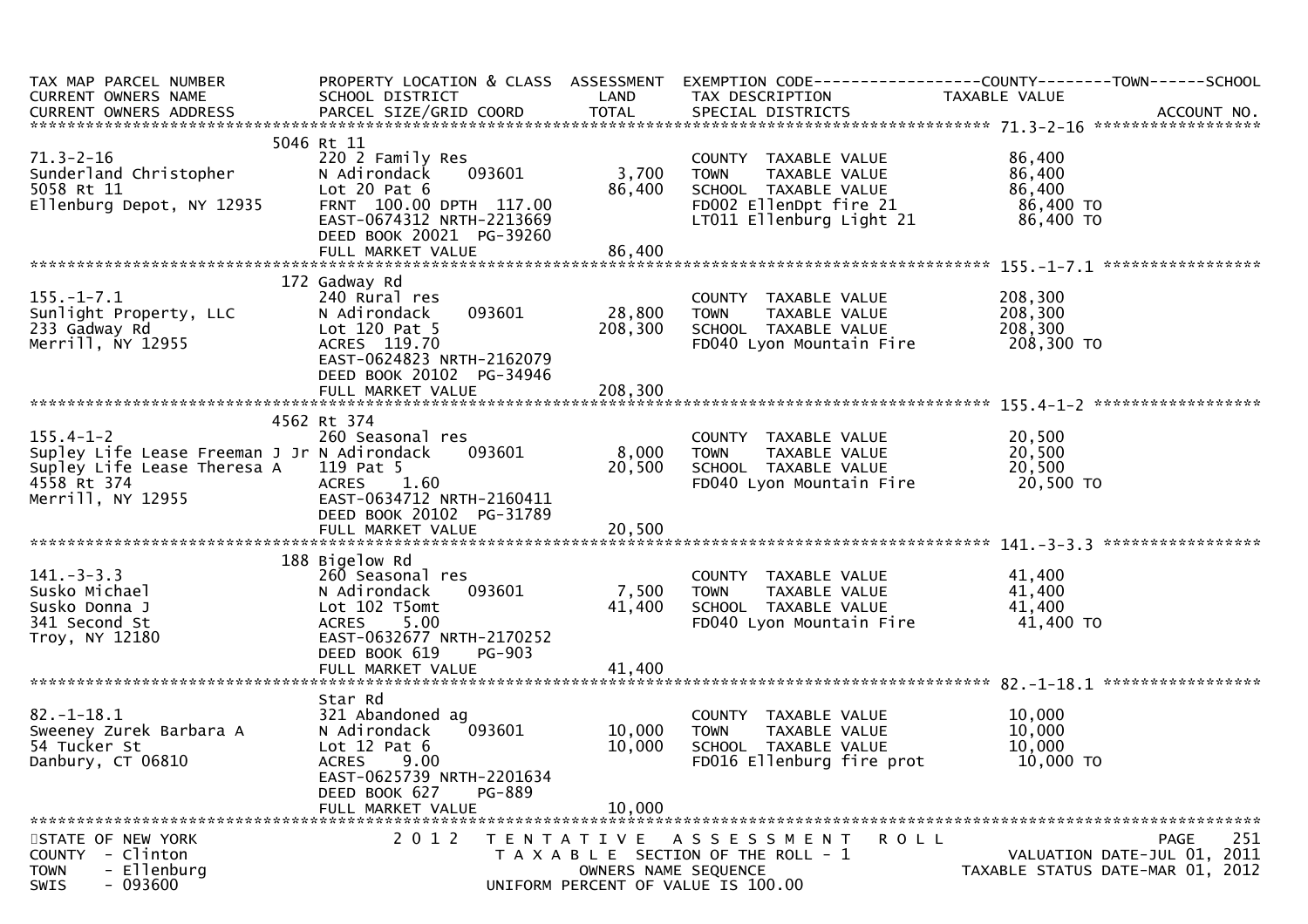| TAX MAP PARCEL NUMBER<br>CURRENT OWNERS NAME<br>CURRENT OWNERS ADDRESS                                                                             | PROPERTY LOCATION & CLASS ASSESSMENT<br>SCHOOL DISTRICT<br>PARCEL SIZE/GRID COORD                                                                                               | LAND<br><b>TOTAL</b>         | EXEMPTION CODE------------------COUNTY--------TOWN------SCHOOL<br>TAX DESCRIPTION<br>SPECIAL DISTRICTS                                       | TAXABLE VALUE                                        |                        | ACCOUNT NO.                    |
|----------------------------------------------------------------------------------------------------------------------------------------------------|---------------------------------------------------------------------------------------------------------------------------------------------------------------------------------|------------------------------|----------------------------------------------------------------------------------------------------------------------------------------------|------------------------------------------------------|------------------------|--------------------------------|
|                                                                                                                                                    |                                                                                                                                                                                 |                              |                                                                                                                                              |                                                      |                        |                                |
| $112 - 2 - 3$<br>Sylvester Leonard Lloyd<br>Sylvester Mary Evelyn<br>1219 Sampsonville Rd<br>Enosburg Falls, VT 05450<br>MAY BE SUBJECT TO PAYMENT | 591 Spear Hill Rd<br>240 Rural res<br>093601<br>N Adirondack<br>23 Pat 5<br>59.50<br><b>ACRES</b><br>EAST-0629280 NRTH-2188140<br>DEED BOOK 20082 PG-18577<br>FULL MARKET VALUE | 35,300<br>95,000<br>95,000   | AGRI DISTR 41720<br>COUNTY TAXABLE VALUE<br>TAXABLE VALUE<br><b>TOWN</b><br>SCHOOL TAXABLE VALUE<br>FD016 Ellenburg fire prot                | 7,002<br>87,998<br>87,998<br>87,998<br>95,000 TO     | 7,002                  | 7,002                          |
| UNDER AGDIST LAW TIL 2016                                                                                                                          |                                                                                                                                                                                 |                              |                                                                                                                                              |                                                      |                        |                                |
|                                                                                                                                                    |                                                                                                                                                                                 |                              |                                                                                                                                              |                                                      |                        | *****************              |
| $113.-1-3.1$<br>Sylvester Peter<br>Sylvester Anne<br>25 Vanderbogart Rd<br>Ellenburg Center, NY 12934                                              | 77 Vanderbogart Rd<br>112 Dairy farm<br>093601<br>N Adirondack<br>27 Pat 5<br>ACRES 113.30<br>EAST-0639058 NRTH-2189812<br>DEED BOOK 20112 PG-42600<br>FULL MARKET VALUE        | 56,600<br>194,400<br>194,400 | 483A EX<br>42100<br>COUNTY<br>TAXABLE VALUE<br><b>TOWN</b><br>TAXABLE VALUE<br>SCHOOL TAXABLE VALUE<br>FD016 Ellenburg fire prot<br>3,300 EX | 3,300<br>191,100<br>191,100<br>191,100<br>191,100 TO | 3,300                  | 3,300                          |
|                                                                                                                                                    |                                                                                                                                                                                 |                              |                                                                                                                                              |                                                      |                        |                                |
| $113. - 1 - 4$<br>Sylvester Peter<br>Sylvester Ann<br>25 Vanderbogart Rd<br>Ellenburg Center, NY 12934                                             | 25 Vanderbogart Rd<br>112 Dairy farm<br>093601<br>N Adirondack<br>$22/26$ Pat 6<br>ACRES 262.00<br>EAST-0642792 NRTH-2184541                                                    |                              | AGRI DISTR 41720<br>85,100 RES STAR<br>41854<br>152,500 483A EX<br>42100<br>COUNTY TAXABLE VALUE<br><b>TAXABLE VALUE</b><br><b>TOWN</b>      | $\mathbf{0}$<br>0<br>6,300<br>146,200<br>146,200     | 0<br>$\Omega$<br>6,300 | $\mathbf 0$<br>30,000<br>6,300 |
| MAY BE SUBJECT TO PAYMENT<br>UNDER AGDIST LAW TIL 2016                                                                                             | DEED BOOK 98001 PG-02358<br>FULL MARKET VALUE                                                                                                                                   | 152,500                      | SCHOOL TAXABLE VALUE<br>FD016 Ellenburg fire prot<br>6,300 $EX$                                                                              | 116,200<br>146,200 TO                                |                        |                                |
|                                                                                                                                                    | Steam Mill Rd                                                                                                                                                                   |                              |                                                                                                                                              |                                                      |                        |                                |
| $113. - 1 - 19$<br>Sylvester Peter<br>Sylvester Ann<br>25 Vanderbogart Rd<br>Ellenburg Center, NY 12934                                            | 105 Vac farmland<br>093601<br>N Adirondack<br>20 Pat 5<br>ACRES 184.30<br>EAST-0635242 NRTH-2185988<br>DEED BOOK 98001 PG-02358                                                 | 60,700<br>60,700             | OS AG DIST 41730<br>COUNTY TAXABLE VALUE<br>TAXABLE VALUE<br><b>TOWN</b><br>SCHOOL TAXABLE VALUE<br>FD016 Ellenburg fire prot                | 8,067<br>52,633<br>52,633<br>52,633<br>60,700 TO     | 8,067                  | 8,067                          |
| MAY BE SUBJECT TO PAYMENT                                                                                                                          | FULL MARKET VALUE                                                                                                                                                               | 60,700                       |                                                                                                                                              |                                                      |                        |                                |
|                                                                                                                                                    |                                                                                                                                                                                 |                              |                                                                                                                                              |                                                      |                        |                                |
| $155.3 - 2 - 9$<br>Tallman Judith E<br>3 Watrous Point Rd<br>old Saybrook, CT 06475                                                                | 4883 Rt 374<br>210 1 Family Res<br>093601<br>N Adirondack<br>120 Pat 5<br>1.50<br><b>ACRES</b><br>EAST-0628241 NRTH-2164359<br>DEED BOOK 99001 PG-10291                         | 5,300<br>39,000              | COUNTY TAXABLE VALUE<br>TAXABLE VALUE<br><b>TOWN</b><br>SCHOOL TAXABLE VALUE<br>FD040 Lyon Mountain Fire                                     | 39,000<br>39,000<br>39,000<br>39,000 TO              |                        |                                |
|                                                                                                                                                    | FULL MARKET VALUE                                                                                                                                                               | 39,000                       |                                                                                                                                              |                                                      |                        |                                |
| STATE OF NEW YORK                                                                                                                                  |                                                                                                                                                                                 |                              | 2012 TENTATIVE ASSESSMENT ROLL                                                                                                               |                                                      |                        | 252<br><b>PAGE</b>             |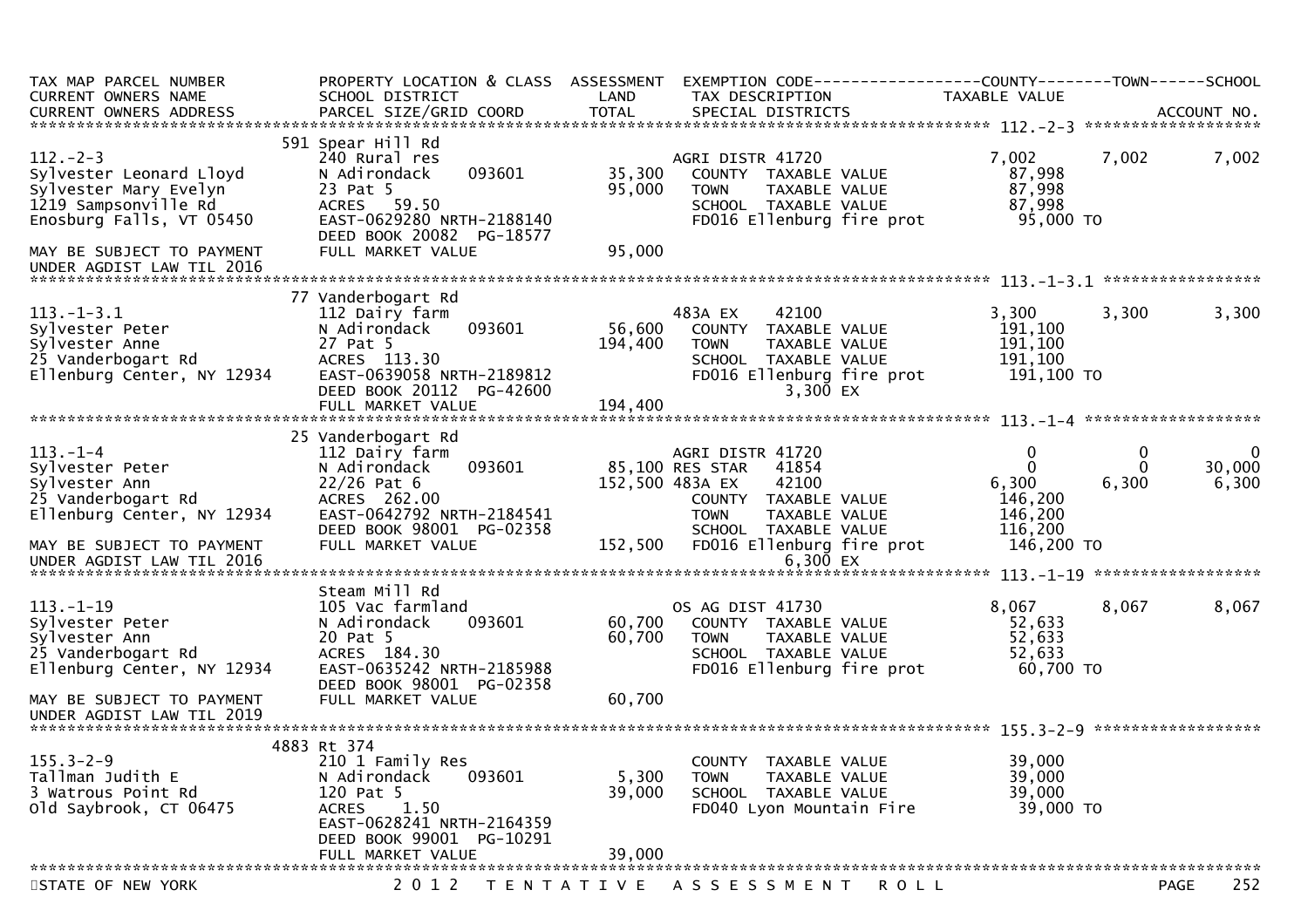| - Clinton<br><b>COUNTY</b><br>- Ellenburg<br><b>TOWN</b><br>- 093600<br><b>SWIS</b>                          |                                                                                                                                                                                   | OWNERS NAME SEQUENCE    | T A X A B L E SECTION OF THE ROLL - 1<br>UNIFORM PERCENT OF VALUE IS 100.00                                                                                        | VALUATION DATE-JUL 01, 2011<br>VALUATION DATE-JUL 01, 2011<br>TAXABLE STATUS DATE-MAR 01, 2012 |             |
|--------------------------------------------------------------------------------------------------------------|-----------------------------------------------------------------------------------------------------------------------------------------------------------------------------------|-------------------------|--------------------------------------------------------------------------------------------------------------------------------------------------------------------|------------------------------------------------------------------------------------------------|-------------|
| TAX MAP PARCEL NUMBER<br>CURRENT OWNERS NAME                                                                 | SCHOOL DISTRICT                                                                                                                                                                   | LAND                    | PROPERTY LOCATION & CLASS ASSESSMENT EXEMPTION CODE----------------COUNTY-------TOWN------SCHOOL<br>TAX DESCRIPTION                                                | TAXABLE VALUE                                                                                  |             |
| $126. - 1 - 14.5$<br>Tani Martin<br>78 High St<br>Clifton, NJ 07014-1235                                     | Bigelow Rd<br>$314$ Rural vac< $10$<br>N Adirondack<br>093601<br>57 Pat 5<br>5.00<br><b>ACRES</b><br>EAST-0633809 NRTH-2181852<br>DEED BOOK 997<br>PG-291<br>FULL MARKET VALUE    | 7,500<br>7,500<br>7,500 | COUNTY TAXABLE VALUE<br>TAXABLE VALUE<br><b>TOWN</b><br>SCHOOL TAXABLE VALUE<br>FD016 Ellenburg fire prot                                                          | 7,500<br>7,500<br>7,500<br>7,500 TO                                                            |             |
|                                                                                                              | 5137 Rt 374                                                                                                                                                                       |                         |                                                                                                                                                                    |                                                                                                |             |
| $141.3 - 2 - 6$<br>Tansey Kathleen A<br>MacDonald Leonard<br>5145 Patricia Ave<br>Montreal QC, Canada H4V1Y9 | 220 2 Family Res - WTRFNT<br>093601<br>N Adirondack<br>101 Pat 5<br><b>FRNT</b><br>90.00 DPTH 115.00<br>BANK<br>080<br>EAST-0625356 NRTH-2169884                                  | 64,400<br>110,000       | COUNTY TAXABLE VALUE<br><b>TOWN</b><br>TAXABLE VALUE<br>SCHOOL TAXABLE VALUE<br>FD040 Lyon Mountain Fire 110,000 TO<br>WD018 Chat lake water dist                  | 110,000<br>110,000<br>110,000<br>110,000 ТО М                                                  |             |
|                                                                                                              | DEED BOOK 925<br>PG-123<br>FULL MARKET VALUE                                                                                                                                      | 110,000                 |                                                                                                                                                                    |                                                                                                |             |
|                                                                                                              | 4801 Rt 374                                                                                                                                                                       |                         |                                                                                                                                                                    |                                                                                                |             |
| $155. - 3 - 16$<br>Tansey Kathleen A<br>5145 Cathleen A<br>5145 Patricia Ave<br>Montreal QC, Canada H4V1Y9   | 210 1 Family Res<br>N Adirondack<br>093601<br>120 Pat 5<br>FRNT 140.00 DPTH 250.00<br>EAST-0630088 NRTH-2163763<br>DEED BOOK 624<br>PG-546                                        | 4,800<br>22,000         | COUNTY TAXABLE VALUE<br>TAXABLE VALUE<br>TOWN<br>SCHOOL TAXABLE VALUE<br>FD040 Lyon Mountain Fire                                                                  | 22,000<br>22,000<br>22,000<br>22,000 TO                                                        |             |
|                                                                                                              |                                                                                                                                                                                   |                         |                                                                                                                                                                    |                                                                                                |             |
| $155.1 - 2 - 38$<br>Tatro Gary F<br>Tatro Nancy<br>5109 Rt 374<br>Merrill, NY 12955                          | 5109 Rt 374<br>210 1 Family Res - WTRFNT<br>N Adirondack<br>093601<br>Lot $101$ Pat 5<br>FRNT 100.00 DPTH 125.00<br><b>ACRES</b><br>0.30<br>EAST-0625520 NRTH-2169246             | 85,000<br>157,000       | 41854<br><b>RES STAR</b><br>COUNTY TAXABLE VALUE<br><b>TOWN</b><br>TAXABLE VALUE<br>SCHOOL TAXABLE VALUE<br>FD040 Lyon Mountain Fire<br>WD018 Chat lake water dist | $\overline{0}$<br>157,000<br>157,000<br>127,000<br>157,000 TO<br>157,000 то м                  | 0<br>30,000 |
| ******************************                                                                               | DEED BOOK 20021 PG-48502<br>FULL MARKET VALUE                                                                                                                                     | 157,000                 |                                                                                                                                                                    |                                                                                                |             |
| $141. - 1 - 12.2$<br>Tatro Gary Sr<br>Tatro Nancy<br>5109 Route 374<br>Merrill, NY 12955                     | Route 374<br>$314$ Rural vac<10<br>093601<br>N Adirondack<br>101 Pat 5<br>Survey Map 20122/45785<br>5.70<br><b>ACRES</b><br>EAST-0626305 NRTH-2169300<br>DEED BOOK 20112 PG-44850 | 7,900<br>7,900          | COUNTY TAXABLE VALUE<br><b>TOWN</b><br>TAXABLE VALUE<br>SCHOOL TAXABLE VALUE<br>FD040 Lyon Mountain Fire                                                           | 7,900<br>7,900<br>7,900<br>7,900 TO                                                            |             |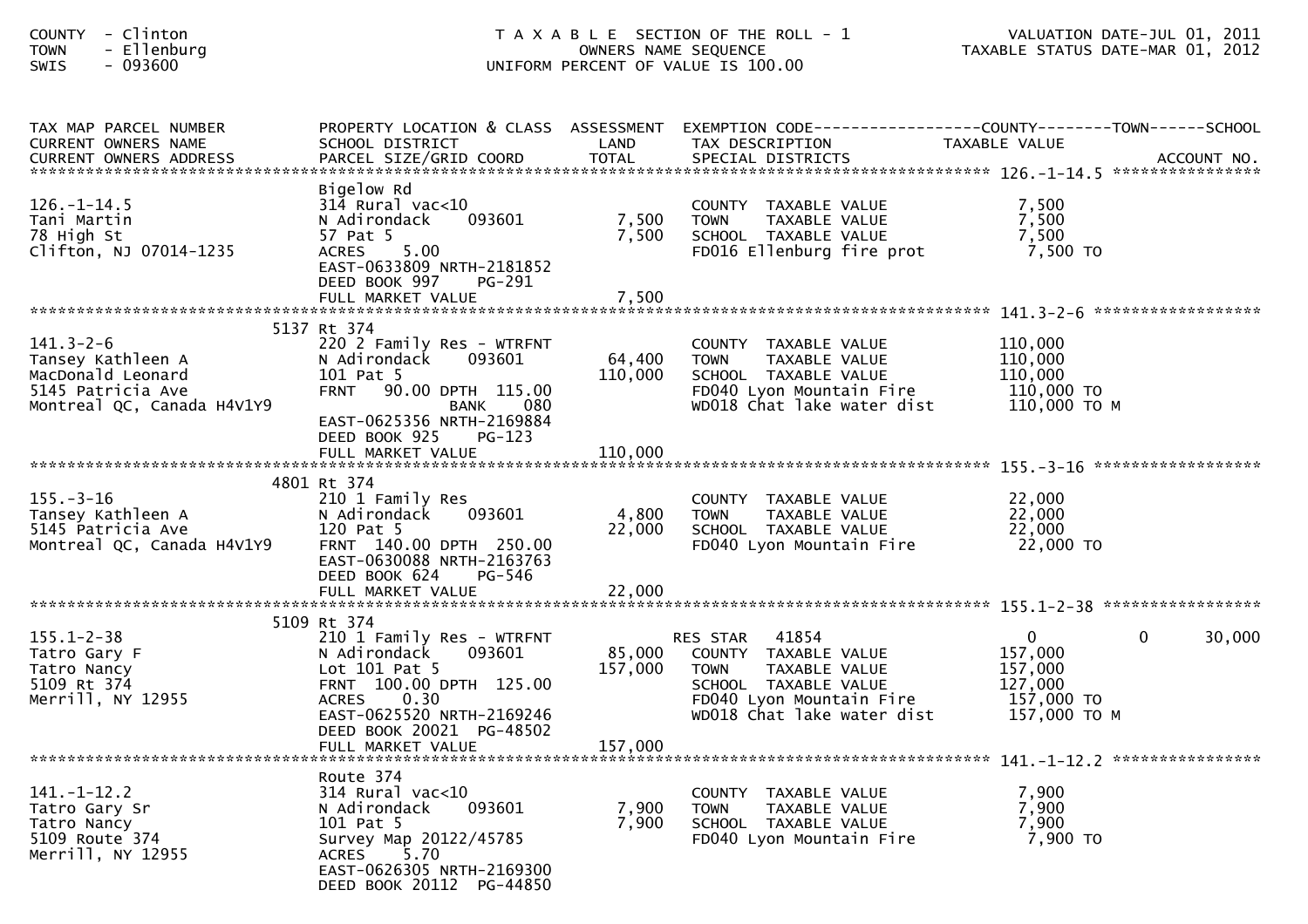| STATE OF NEW YORK<br>COUNTY - Clinton<br>- Ellenburg<br><b>TOWN</b><br>$-093600$<br>SWIS                   |                                                                                                                                                                                     |                  | 2012 TENTATIVE ASSESSMENT<br><b>ROLL</b><br>T A X A B L E SECTION OF THE ROLL - 1<br>OWNERS NAME SEQUENCE<br>UNIFORM PERCENT OF VALUE IS 100.00                                                 |                                                                                | 253<br>PAGE<br>VALUATION DATE-JUL 01, 2011<br>TAXABLE STATUS DATE-MAR 01, 2012 |
|------------------------------------------------------------------------------------------------------------|-------------------------------------------------------------------------------------------------------------------------------------------------------------------------------------|------------------|-------------------------------------------------------------------------------------------------------------------------------------------------------------------------------------------------|--------------------------------------------------------------------------------|--------------------------------------------------------------------------------|
| TAX MAP PARCEL NUMBER<br>CURRENT OWNERS NAME                                                               | PROPERTY LOCATION & CLASS ASSESSMENT<br>SCHOOL DISTRICT                                                                                                                             | LAND             | EXEMPTION CODE-----------------COUNTY-------TOWN------SCHOOL<br>TAX DESCRIPTION                                                                                                                 | TAXABLE VALUE                                                                  |                                                                                |
| 84. –1–20.2<br>Tavenier Clement<br>Tavenier Priscilla<br>210 Brandy Brook Rd<br>Ellenburg Center, NY 12934 | 210 Brandy Brook Rd<br>240 Rural res<br>093601<br>N Adirondack<br>Lot 5 T6omt<br><b>ACRES</b><br>47.50<br>EAST-0649533 NRTH-2203736<br>DEED BOOK 20072 PG-9082<br>FULL MARKET VALUE | 47,000<br>47,000 | 53 PCT OF VALUE USED FOR EXEMPTION PURPOSES<br>AGED C&T 41801<br>26,900 SR STAR<br>41834<br>COUNTY TAXABLE VALUE<br>TOWN     TAXABLE VALUE<br>SCHOOL   TAXABLE VALUE<br>FD014 EllenCtr fire #15 | 12,455<br>$\overline{0}$<br>34,545<br>34,545<br>$\overline{0}$<br>47,000 TO    | 12,455<br>47,000<br>$\overline{0}$                                             |
| $85.1 - 1 - 9$<br>Taylor Life Estate Yvonne<br>Taylor Edward G<br>PO Box 82<br>Ellenburg, NY 12933         | 5511 Rt 11<br>210 1 Family Res<br>N Adirondack<br>093601<br>18 Pat 6<br><b>ACRES</b><br>1.10<br>EAST-0664290 NRTH-2208792<br>DEED BOOK 20072 PG-11981                               | 58,000           | AGED COUN 41802<br>41834<br>5,000 SR STAR<br>COUNTY TAXABLE VALUE<br><b>TAXABLE VALUE</b><br><b>TOWN</b><br>SCHOOL TAXABLE VALUE<br>FD002 EllenDpt fire 21                                      | 8,700<br>$\overline{0}$<br>49,300<br>58,000<br>$\overline{0}$<br>58,000 TO     | $\mathbf{0}$<br>0<br>58,000<br>$\Omega$                                        |
|                                                                                                            |                                                                                                                                                                                     |                  |                                                                                                                                                                                                 |                                                                                |                                                                                |
| $70. - 1 - 17$<br>Taylor Shirley<br>PO Box 171<br>Ellenburg Depot, NY 12935                                | 5323 Rt 11<br>210 1 Family Res<br>093601<br>N Adirondack<br>19 Pat 6<br>1.10<br><b>ACRES</b><br>EAST-0667958 NRTH-2211375<br>DEED BOOK 20072 PG-8896<br>FULL MARKET VALUE           |                  | 41121<br>WARNONALL<br>5,100 AGED C&T<br>41801<br>105,000 SR STAR<br>41834<br>COUNTY TAXABLE VALUE<br>TAXABLE VALUE<br><b>TOWN</b><br>SCHOOL TAXABLE VALUE<br>105,000 FD002 EllenDpt fire 21     | 15,750<br>44,625<br>$\overline{0}$<br>44,625<br>44,625<br>42,800<br>105,000 TO | $\begin{matrix} 0 \\ 0 \end{matrix}$<br>15,750<br>44,625<br>62,200<br>$\Omega$ |
|                                                                                                            |                                                                                                                                                                                     |                  |                                                                                                                                                                                                 |                                                                                |                                                                                |
| $70. - 1 - 20.2$<br>Taylor Shirley<br>PO Box 171<br>Ellenburg Depot, NY 12935                              | Rt 11<br>$314$ Rural vac< $10$<br>N Adirondack<br>093601<br>Lot 19 T6omt<br>7.00<br><b>ACRES</b><br>EAST-0667737 NRTH-2211121<br>DEED BOOK 20072 PG-8896                            | 8,800<br>8,800   | COUNTY TAXABLE VALUE<br><b>TOWN</b><br>TAXABLE VALUE<br>SCHOOL TAXABLE VALUE<br>FD002 EllenDpt fire 21                                                                                          | 8,800<br>8,800<br>8,800<br>$8,800$ TO                                          |                                                                                |
| ******************************                                                                             | FULL MARKET VALUE                                                                                                                                                                   | 8,800            |                                                                                                                                                                                                 |                                                                                |                                                                                |
| $71. - 1 - 2$<br>Taylor Shirley<br>PO Box 171<br>Ellenburg Depot, NY 12935                                 | Rt 11<br>438 Parking lot<br>093601<br>N Adirondack<br>Lot $20$ Pat $6$<br>2.50<br><b>ACRES</b><br>EAST-0670545 NRTH-2212122                                                         | 12,500<br>12,500 | COUNTY TAXABLE VALUE<br>TAXABLE VALUE<br><b>TOWN</b><br>SCHOOL TAXABLE VALUE<br>FD002 EllenDpt fire 21<br>LT011 Ellenburg Light 21                                                              | 12,500<br>12,500<br>12,500<br>12,500 TO<br>12,500 TO                           |                                                                                |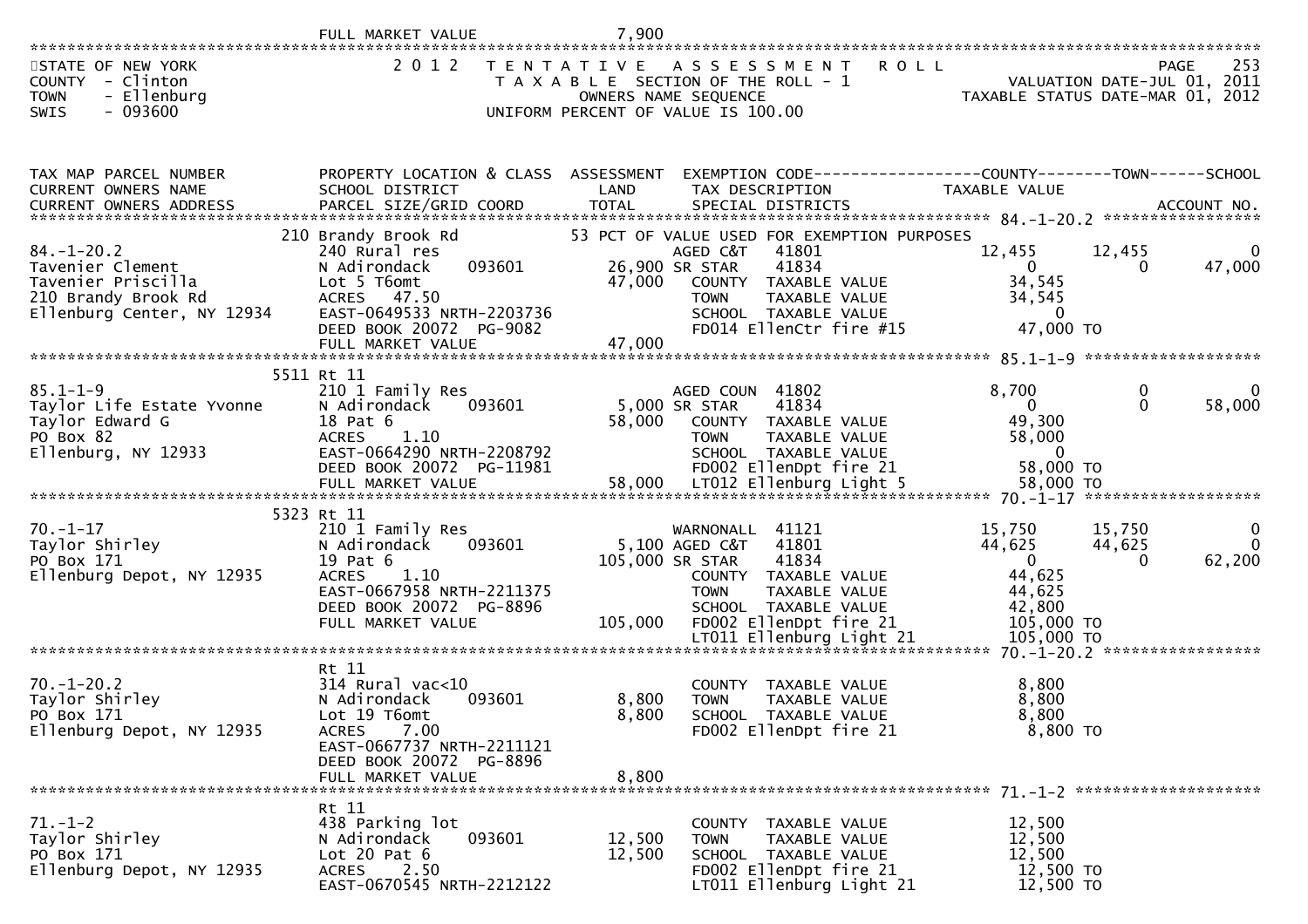|                                                                                                | DEED BOOK 20072 PG-8896                                                                                                                                                   |                               |                                                                                                                             |                                                                                       |
|------------------------------------------------------------------------------------------------|---------------------------------------------------------------------------------------------------------------------------------------------------------------------------|-------------------------------|-----------------------------------------------------------------------------------------------------------------------------|---------------------------------------------------------------------------------------|
| STATE OF NEW YORK<br>COUNTY - Clinton<br>- Ellenburg<br><b>TOWN</b><br><b>SWIS</b><br>- 093600 | 2 0 1 2                                                                                                                                                                   | OWNERS NAME SEQUENCE          | TENTATIVE ASSESSMENT ROLL<br>T A X A B L E SECTION OF THE ROLL - 1<br>UNIFORM PERCENT OF VALUE IS 100.00                    | 254<br><b>PAGE</b><br>VALUATION DATE-JUL 01, 2011<br>TAXABLE STATUS DATE-MAR 01, 2012 |
| TAX MAP PARCEL NUMBER<br>CURRENT OWNERS NAME<br>CURRENT OWNERS ADDRESS                         | PROPERTY LOCATION & CLASS ASSESSMENT<br>SCHOOL DISTRICT                                                                                                                   | LAND                          | TAX DESCRIPTION                                                                                                             | EXEMPTION CODE------------------COUNTY--------TOWN------SCHOOL<br>TAXABLE VALUE       |
| $71. - 1 - 4$<br>Taylor Shirley<br>PO Box 171<br>Ellenburg Depot, NY 12935                     | 5209 Rt 11<br>431 Auto dealer<br>093601<br>N Adirondack<br>Lot $2$ Pat $6$<br><b>ACRES</b><br>2.00<br>EAST-0670707 NRTH-2211805<br>DEED BOOK 20072 PG-8896                | 10,000<br>279,700             | COUNTY TAXABLE VALUE<br>TAXABLE VALUE<br>TOWN<br>SCHOOL TAXABLE VALUE<br>FD002 EllenDpt fire 21<br>LT011 Ellenburg Light 21 | 279,700<br>279,700<br>279,700<br>279,700 то<br>279,700 TO                             |
| $71.-1-8.1$<br>Taylor Shirley<br>PO Box 171<br>Ellenburg Depot, NY 12935                       | Rt 11<br>330 Vacant comm<br>093601<br>N Adirondack<br>20 T6omt<br>ACRES 13.10<br>EAST-0671558 NRTH-2211589<br>DEED BOOK 20072 PG-8896                                     | 16,600<br>16,600              | COUNTY TAXABLE VALUE<br>TAXABLE VALUE<br>TOWN<br>SCHOOL TAXABLE VALUE<br>FD002 EllenDpt fire 21<br>LT011 Ellenburg Light 21 | 16,600<br>16,600<br>16,600<br>16,600 TO<br>16,600 TO                                  |
| $129. - 1 - 5$<br>Tempro Alfa Group Inc<br>833 Holmdel<br>Holmdel, NJ 07733                    | Trombley Rd<br>323 Vacant rural<br>093601<br>N Adirondack<br>Lot 73-74 Pat 5<br>ACRES 13.00<br>EAST-0670074 NRTH-2177760<br>DEED BOOK 642<br><b>PG-80</b>                 | 11,900<br>11,900              | COUNTY TAXABLE VALUE<br>TAXABLE VALUE<br><b>TOWN</b><br>SCHOOL TAXABLE VALUE<br>FD016 Ellenburg fire prot                   | 11,900<br>11,900<br>11,900<br>11,900 TO                                               |
| $113.-1-18.1$<br>Tender Robert<br>32 Swastika Rd<br>Schuyler Falls, NY 12985                   | 417 Steam Mill Rd<br>241 Rural res&ag<br>093601<br>N Adirondack<br>55 Pat 5<br>ACRES 536.70<br>EAST-0639507 NRTH-2184814<br>DEED BOOK 20041 PG-76406<br>FULL MARKET VALUE | 116,600<br>200,000<br>200,000 | COUNTY TAXABLE VALUE<br><b>TOWN</b><br><b>TAXABLE VALUE</b><br>SCHOOL TAXABLE VALUE<br>FD016 Ellenburg fire prot            | 200,000<br>200,000<br>200,000<br>200,000 TO                                           |
| $127. - 1 - 2$<br>Tender Robert Jr<br>32 Swastika Rd<br>Schuyler Falls, NY 12985               | Sears Rd<br>321 Abandoned ag<br>093601<br>N Adirondack<br>54 Pat 5<br>ACRES 22.00<br>EAST-0642047 NRTH-2182769                                                            | 12,300<br>12,300              | COUNTY TAXABLE VALUE<br>TAXABLE VALUE<br><b>TOWN</b><br>SCHOOL TAXABLE VALUE<br>FD016 Ellenburg fire prot                   | 12,300<br>12,300<br>12,300<br>12,300 TO                                               |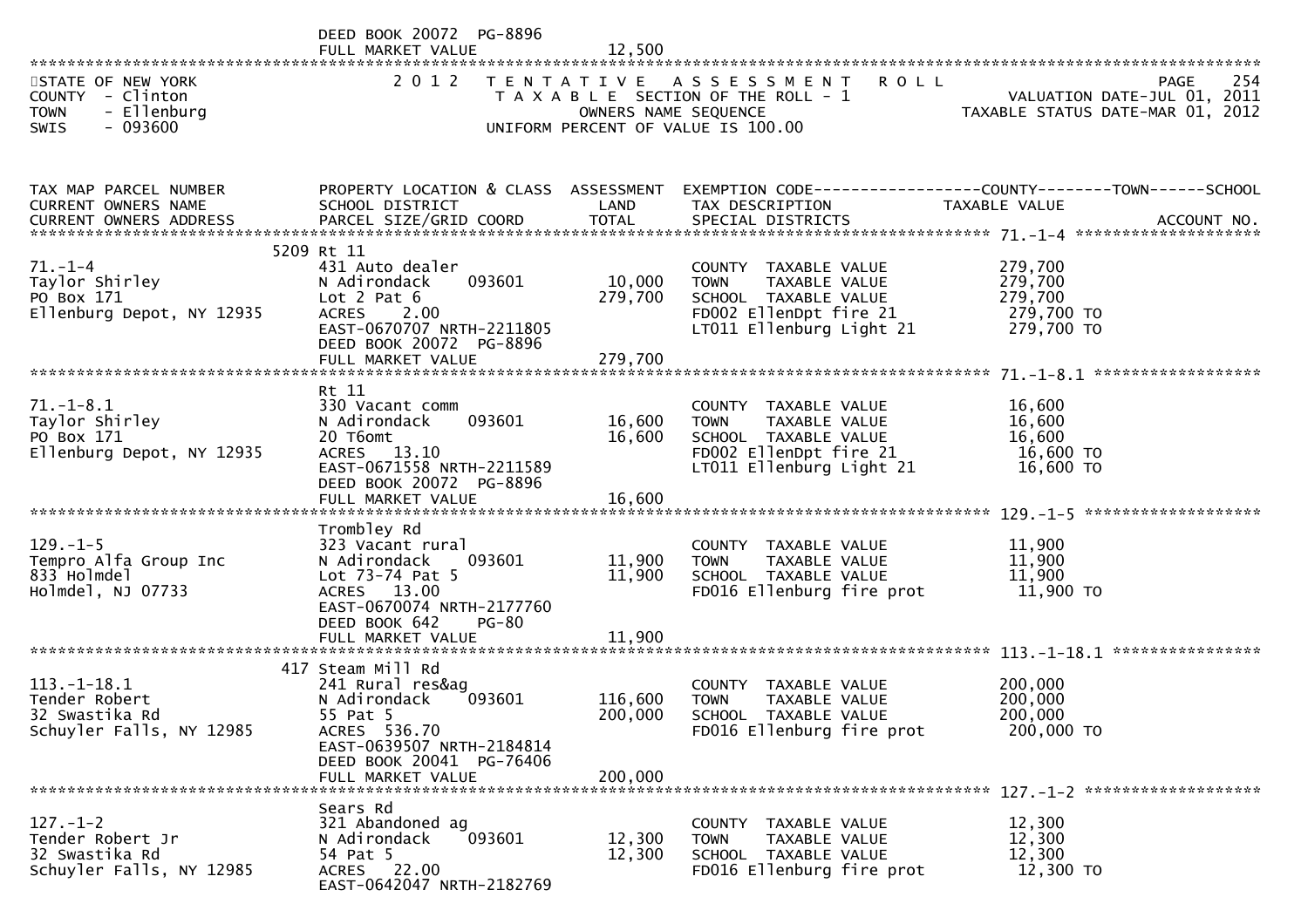|                                                                                                                             | DEED BOOK 20061 PG-96341<br>FULL MARKET VALUE                                                                                                                        |                      |                                                                                                                                           |                                                                                 |
|-----------------------------------------------------------------------------------------------------------------------------|----------------------------------------------------------------------------------------------------------------------------------------------------------------------|----------------------|-------------------------------------------------------------------------------------------------------------------------------------------|---------------------------------------------------------------------------------|
| STATE OF NEW YORK<br>COUNTY - Clinton<br>- Ellenburg<br><b>TOWN</b><br><b>SWIS</b><br>- 093600                              | 2 0 1 2                                                                                                                                                              | OWNERS NAME SEQUENCE | TENTATIVE ASSESSMENT ROLL<br>T A X A B L E SECTION OF THE ROLL - 1<br>UNIFORM PERCENT OF VALUE IS 100.00                                  | 255<br>PAGE<br>VALUATION DATE-JUL 01, 2011<br>TAXABLE STATUS DATE-MAR 01, 2012  |
|                                                                                                                             |                                                                                                                                                                      |                      |                                                                                                                                           |                                                                                 |
| TAX MAP PARCEL NUMBER<br>CURRENT OWNERS NAME<br>CURRENT OWNERS ADDRESS                                                      | PROPERTY LOCATION & CLASS ASSESSMENT<br>SCHOOL DISTRICT                                                                                                              | LAND                 | TAX DESCRIPTION                                                                                                                           | EXEMPTION CODE------------------COUNTY--------TOWN------SCHOOL<br>TAXABLE VALUE |
| $142. - 1 - 6$<br>Tender Robert Jr<br>32 Swastika Rd<br>Schuyler Falls, NY 12985                                            | Nichols Rd<br>910 Priv forest<br>N Adirondack<br>093601<br>$94/k$ Pat 5<br>ACRES 70.00<br>EAST-0642601 NRTH-2175949<br>DEED BOOK 20031 PG-61966                      | 25,400<br>25,400     | COUNTY TAXABLE VALUE<br><b>TOWN</b><br>TAXABLE VALUE<br>SCHOOL TAXABLE VALUE<br>FD016 Ellenburg fire prot                                 | 25,400<br>25,400<br>25,400<br>25,400 TO                                         |
|                                                                                                                             | Rt 374                                                                                                                                                               |                      |                                                                                                                                           |                                                                                 |
| $155. - 4 - 8$<br>The Moon/Roulston Realty LLC<br>4578 Rt 374<br>Merrill, NY 12955                                          | 910 Priv forest<br>093601<br>N Adirondack<br>119 Pat 5<br>ACRES 185.90<br>EAST-0635536 NRTH-2162414<br>DEED BOOK 99001 PG-16704                                      | 44,500<br>44,500     | COUNTY TAXABLE VALUE<br>TAXABLE VALUE<br><b>TOWN</b><br>SCHOOL TAXABLE VALUE<br>FD040 Lyon Mountain Fire                                  | 44,500<br>44,500<br>44,500<br>44,500 TO                                         |
|                                                                                                                             |                                                                                                                                                                      |                      |                                                                                                                                           |                                                                                 |
| $155.4 - 1 - 11$<br>The Moon/Roulston Realty LLC<br>4578 Rt 374<br>Merrill, NY 12955                                        | 54/64 Youngs Rd<br>260 Seasonal res - WTRFNT<br>N Adirondack<br>093601<br>119 Pat 5<br><b>ACRES</b><br>6.20<br>EAST-0633097 NRTH-2161039<br>DEED BOOK 99001 PG-16704 | 171,800<br>294,000   | COUNTY TAXABLE VALUE<br>TAXABLE VALUE<br><b>TOWN</b><br>SCHOOL TAXABLE VALUE<br>FD040 Lyon Mountain Fire<br>WD018 Chat lake water dist    | 294,000<br>294,000<br>294,000<br>294,000 TO<br>160,230 ТО М                     |
|                                                                                                                             |                                                                                                                                                                      |                      |                                                                                                                                           |                                                                                 |
| $71.3 - 2 - 10$<br>The National Bank & Trust Co<br>Attn: Brad Hall<br>NBT Bank NA<br>52 South Broad St<br>Norwich, NY 13815 | 5084 Rt 11<br>461 Bank<br>093601<br>N Adirondack<br>20 Pat 6<br>60.00<br>FRNT 99.50 DPTH<br>EAST-0673375 NRTH-2213466<br>DEED BOOK 894<br>PG-178                     | 5,000<br>126,700     | COUNTY TAXABLE VALUE<br><b>TOWN</b><br><b>TAXABLE VALUE</b><br>SCHOOL TAXABLE VALUE<br>FD002 EllenDpt fire 21<br>LT011 Ellenburg Light 21 | 126,700<br>126,700<br>126,700<br>126,700 TO<br>126,700 TO                       |
|                                                                                                                             | FULL MARKET VALUE                                                                                                                                                    | 126,700              |                                                                                                                                           |                                                                                 |
| $84. - 2 - 1$<br>Therrian Frederick<br>Therrian Nichole<br>5469 Military Tpke<br>Ellenburg Depot, NY 12935                  | Star Rd<br>314 Rural vac<10<br>093601<br>N Adirondack<br>Survey Book 24 Page 8<br>Lot 1<br>1.00<br><b>ACRES</b>                                                      | 5,000<br>5,000       | COUNTY TAXABLE VALUE<br>TAXABLE VALUE<br><b>TOWN</b><br>SCHOOL TAXABLE VALUE<br>FD016 Ellenburg fire prot                                 | 5,000<br>5,000<br>5,000<br>5,000 TO                                             |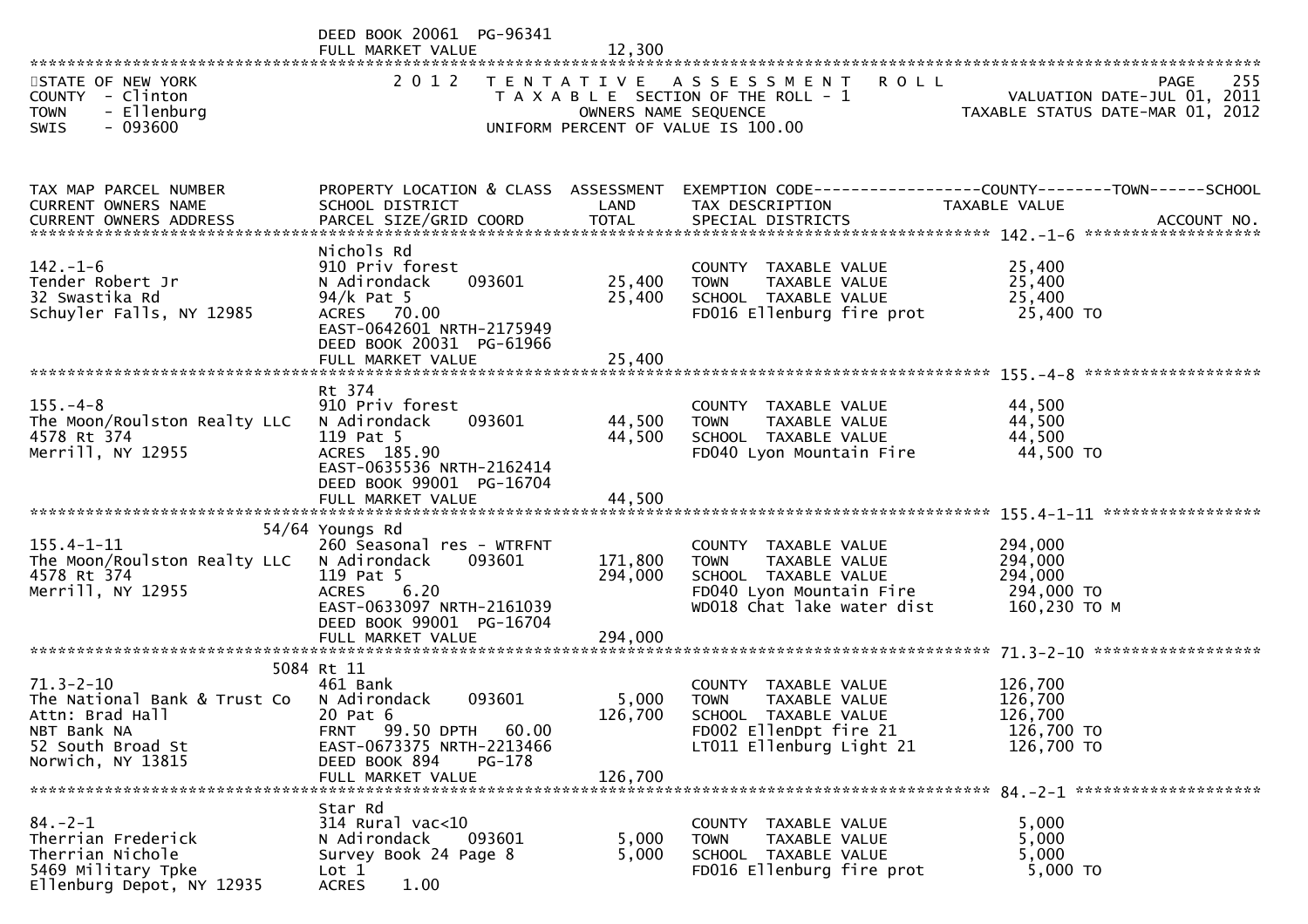|                                                                                                            | EAST-0654420 NRTH-2205507<br>DEED BOOK 20021 PG-46836<br>FULL MARKET VALUE                                                | 5,000                |                                                                                                           |                                                                                                                   |
|------------------------------------------------------------------------------------------------------------|---------------------------------------------------------------------------------------------------------------------------|----------------------|-----------------------------------------------------------------------------------------------------------|-------------------------------------------------------------------------------------------------------------------|
| STATE OF NEW YORK<br>COUNTY - Clinton                                                                      |                                                                                                                           |                      | 2012 TENTATIVE ASSESSMENT<br><b>ROLL</b><br>T A X A B L E SECTION OF THE ROLL - 1                         | 256<br><b>PAGE</b><br>VALUATION DATE-JUL 01, 2011<br>TAXABLE STATUS DATE-MAR 01, 2012                             |
| - Ellenburg<br><b>TOWN</b><br>$-093600$<br>SWIS                                                            |                                                                                                                           | OWNERS NAME SEQUENCE | UNIFORM PERCENT OF VALUE IS 100.00                                                                        |                                                                                                                   |
| TAX MAP PARCEL NUMBER<br>CURRENT OWNERS NAME                                                               | SCHOOL DISTRICT                                                                                                           | LAND                 | TAX DESCRIPTION                                                                                           | PROPERTY LOCATION & CLASS ASSESSMENT EXEMPTION CODE----------------COUNTY-------TOWN------SCHOOL<br>TAXABLE VALUE |
|                                                                                                            |                                                                                                                           |                      |                                                                                                           |                                                                                                                   |
| $84. - 2 - 2$<br>Therrian Frederick<br>Therrian Nichole                                                    | Star Rd<br>$314$ Rural vac< $10$<br>093601<br>N Adirondack<br>Survey Bk 22 Pg 78 Lot 2                                    | 5,200<br>5,200       | COUNTY TAXABLE VALUE<br>TAXABLE VALUE<br>TOWN<br>SCHOOL TAXABLE VALUE                                     | 5,200<br>5,200<br>5,200                                                                                           |
| 5469 Military Tpke<br>Ellenburg Depot, NY 12935                                                            | ACRES 1.37<br>EAST-0654381 NRTH-2205658<br>DEED BOOK 20021 PG-46836<br>FULL MARKET VALUE                                  | 5,200                | FD016 Ellenburg fire prot                                                                                 | 5,200 TO                                                                                                          |
|                                                                                                            |                                                                                                                           |                      |                                                                                                           |                                                                                                                   |
| $84. - 2 - 3$<br>Therrian Frederick<br>Therrian Nichole<br>5469 Military Tpke                              | Star Rd<br>314 Rural vac<10<br>N Adirondack<br>093601<br>Survey Bk 22 Pg 78 Lot 3<br>ACRES 1.39                           | 5,200<br>5,200       | COUNTY TAXABLE VALUE<br><b>TOWN</b><br>TAXABLE VALUE<br>SCHOOL TAXABLE VALUE<br>FD016 Ellenburg fire prot | 5,200<br>5,200<br>5,200<br>5,200 TO                                                                               |
| Ellenburg Depot, NY 12935                                                                                  | EAST-0654353 NRTH-2205826<br>DEED BOOK 20021 PG-46836<br>FULL MARKET VALUE                                                | 5,200                |                                                                                                           |                                                                                                                   |
|                                                                                                            | Star Rd                                                                                                                   |                      |                                                                                                           |                                                                                                                   |
| $84 - 2 - 4$<br>Therrian Frederick                                                                         | 314 Rural vac<10<br>N Adirondack<br>093601                                                                                | 6,100                | COUNTY TAXABLE VALUE<br>TAXABLE VALUE<br>TOWN                                                             | 6,100<br>6,100                                                                                                    |
| Therrian Nichole<br>5469 Military Tpke                                                                     | Survey Bk 22 Pg 78 Lot 4<br>ACRES 2.78                                                                                    | 6,100                | SCHOOL TAXABLE VALUE<br>FD016 Ellenburg fire prot                                                         | 6,100<br>6,100 TO                                                                                                 |
| Ellenburg Depot, NY 12935                                                                                  | EAST-0654282 NRTH-2206092<br>DEED BOOK 20021 PG-46836<br>FULL MARKET VALUE                                                | 6,100                |                                                                                                           |                                                                                                                   |
|                                                                                                            | Star Rd                                                                                                                   |                      |                                                                                                           |                                                                                                                   |
| $84. - 2 - 6$<br>Therrian Frederick<br>Therrian Nichole<br>5469 Military Tpke<br>Ellenburg Depot, NY 12935 | $314$ Rural vac< $10$<br>093601<br>N Adirondack<br>Survey Bk 22 Pg 78 Lot 6<br>1.52<br>ACRES<br>EAST-0654671 NRTH-2206430 | 5,300<br>5,300       | COUNTY TAXABLE VALUE<br><b>TOWN</b><br>TAXABLE VALUE<br>SCHOOL TAXABLE VALUE<br>FD016 Ellenburg fire prot | 5,300<br>5,300<br>5,300<br>5,300 TO                                                                               |
|                                                                                                            | DEED BOOK 20021 PG-46836<br>FULL MARKET VALUE                                                                             | 5,300                |                                                                                                           |                                                                                                                   |
| $84 - 2 - 7$<br>Therrian Frederick<br>Therrian Nichole<br>5469 Military Tpke                               | Star Rd<br>$314$ Rural vac<10<br>N Adirondack<br>093601<br>Survey Bk 22 Pg 78 Lot 7<br>1.54<br><b>ACRES</b>               | 5,300<br>5,300       | COUNTY TAXABLE VALUE<br>TAXABLE VALUE<br><b>TOWN</b><br>SCHOOL TAXABLE VALUE<br>FD016 Ellenburg fire prot | 5,300<br>5,300<br>5,300<br>5,300 TO                                                                               |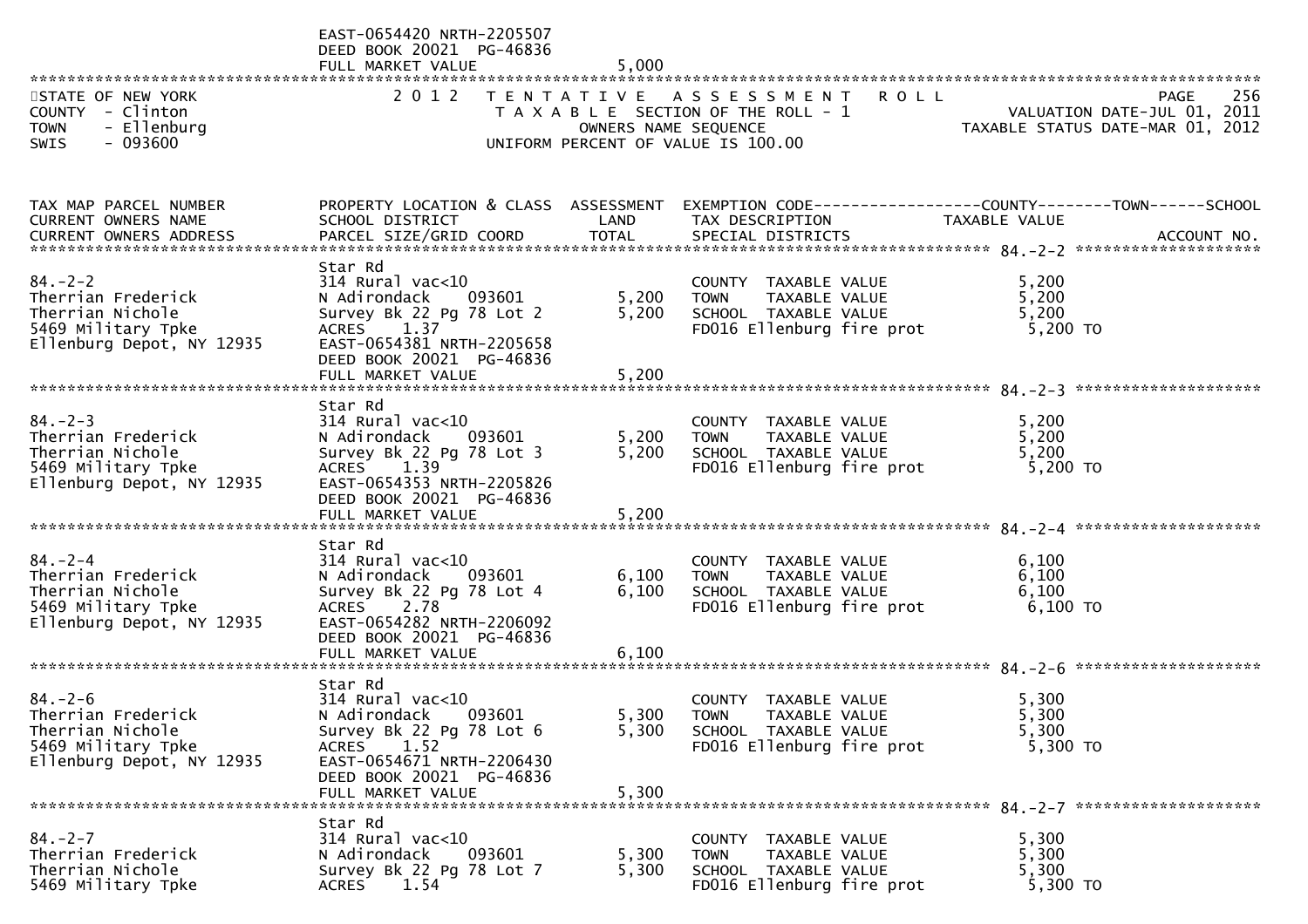| Ellenburg Depot, NY 12935                                                                                   | EAST-0654850 NRTH-2206481<br>DEED BOOK 20021 PG-46836<br>FULL MARKET VALUE                                                                                                                 | 5,300                   |                                                                                                           |                                                                                                                  |
|-------------------------------------------------------------------------------------------------------------|--------------------------------------------------------------------------------------------------------------------------------------------------------------------------------------------|-------------------------|-----------------------------------------------------------------------------------------------------------|------------------------------------------------------------------------------------------------------------------|
| STATE OF NEW YORK<br>COUNTY - Clinton<br><b>TOWN</b><br>- Ellenburg<br>- 093600<br><b>SWIS</b>              |                                                                                                                                                                                            |                         | 2012 TENTATIVE ASSESSMENT ROLL<br>UNIFORM PERCENT OF VALUE IS 100.00                                      | 257<br><b>PAGE</b><br>TAXABLE SECTION OF THE ROLL - 1<br>TAXABLE SECTION OF THE ROLL - 1<br>OWNERS NAME SEQUENCE |
|                                                                                                             |                                                                                                                                                                                            |                         |                                                                                                           |                                                                                                                  |
| TAX MAP PARCEL NUMBER<br>CURRENT OWNERS NAME                                                                | SCHOOL DISTRICT                                                                                                                                                                            | LAND                    | TAX DESCRIPTION                                                                                           | PROPERTY LOCATION & CLASS ASSESSMENT EXEMPTION CODE---------------COUNTY-------TOWN------SCHOOL<br>TAXABLE VALUE |
| $84. - 2 - 8$<br>Therrian Frederick<br>Therrian Nichole<br>5469 Military Tpke<br>Ellenburg Depot, NY 12935  | Star Rd<br>$314$ Rural vac<10<br>N Adirondack<br>093601<br>Survey Bk 22 Pg 78 Lot 8<br>ACRES 1.92<br>EAST-0655039 NRTH-2206534<br>DEED BOOK 20021 PG-46836                                 | 5,600<br>5,600          | COUNTY TAXABLE VALUE<br>TOWN TAXABLE VALUE<br>SCHOOL TAXABLE VALUE<br>FD016 Ellenburg fire prot           | 5,600<br>5,600<br>5,600<br>5,600 TO                                                                              |
| $84. - 2 - 9$<br>Therrian Frederick<br>Therrian Nichole<br>5469 Military Tpke<br>Ellenburg Depot, NY 12935  | Star Rd<br>$314$ Rural vac<10<br>N Adirondack<br>093601<br>Survey Bk 22 Pg 78 Lot 9<br>ACRES 2.79<br>EAST-0655285 NRTH-2206479<br>DEED BOOK 20021 PG-46836                                 | 6,100<br>6,100          | COUNTY TAXABLE VALUE<br>TAXABLE VALUE<br><b>TOWN</b><br>SCHOOL TAXABLE VALUE<br>FD016 Ellenburg fire prot | 6,100<br>6,100<br>6,100<br>6,100 TO                                                                              |
| $84. - 2 - 10$<br>Therrian Frederick<br>Therrian Nichole<br>5469 Military Tpke<br>Ellenburg Depot, NY 12935 | Star Rd<br>314 Rural vac<10<br>N Adirondack<br>093601<br>Survey Bk 22 Pg 78 Lot 10<br>ACRES 1.63<br>EAST-0655440 NRTH-2206201<br>DEED BOOK 20021 PG-46836<br>FULL MARKET VALUE             | 5,400<br>5,400<br>5,400 | COUNTY TAXABLE VALUE<br>TAXABLE VALUE<br>TOWN<br>SCHOOL TAXABLE VALUE<br>FD016 Ellenburg fire prot        | 5,400<br>5,400<br>5,400<br>5,400 TO                                                                              |
| $84. - 2 - 11$<br>Therrian Frederick<br>Therrian Nichole<br>5469 Military Tpke<br>Ellenburg Depot, NY 12935 | Star Rd<br>$314$ Rural vac<10<br>N Adirondack<br>093601<br>Survey Bk 22 Pg 78 Lot 11<br>1.86<br><b>ACRES</b><br>EAST-0655517 NRTH-2205986<br>DEED BOOK 20021 PG-46836<br>FULL MARKET VALUE | 5,500<br>5,500          | COUNTY TAXABLE VALUE<br>5,500 TOWN TAXABLE VALUE<br>SCHOOL TAXABLE VALUE<br>FD016 Ellenburg fire prot     | 5,500<br>5,500<br>5,500<br>5,500 TO                                                                              |
| $84. - 2 - 12$<br>Therrian Frederick<br>Therrian Nichole<br>5469 Military Tpke                              | Star Rd<br>$314$ Rural vac<10<br>N Adirondack<br>093601<br>Survey Bk 24 Pg 8<br>Lot 12                                                                                                     | 5,300<br>5,300          | COUNTY TAXABLE VALUE<br>TAXABLE VALUE<br><b>TOWN</b><br>SCHOOL TAXABLE VALUE<br>FD016 Ellenburg fire prot | 5,300<br>5,300<br>5,300<br>5,300 TO                                                                              |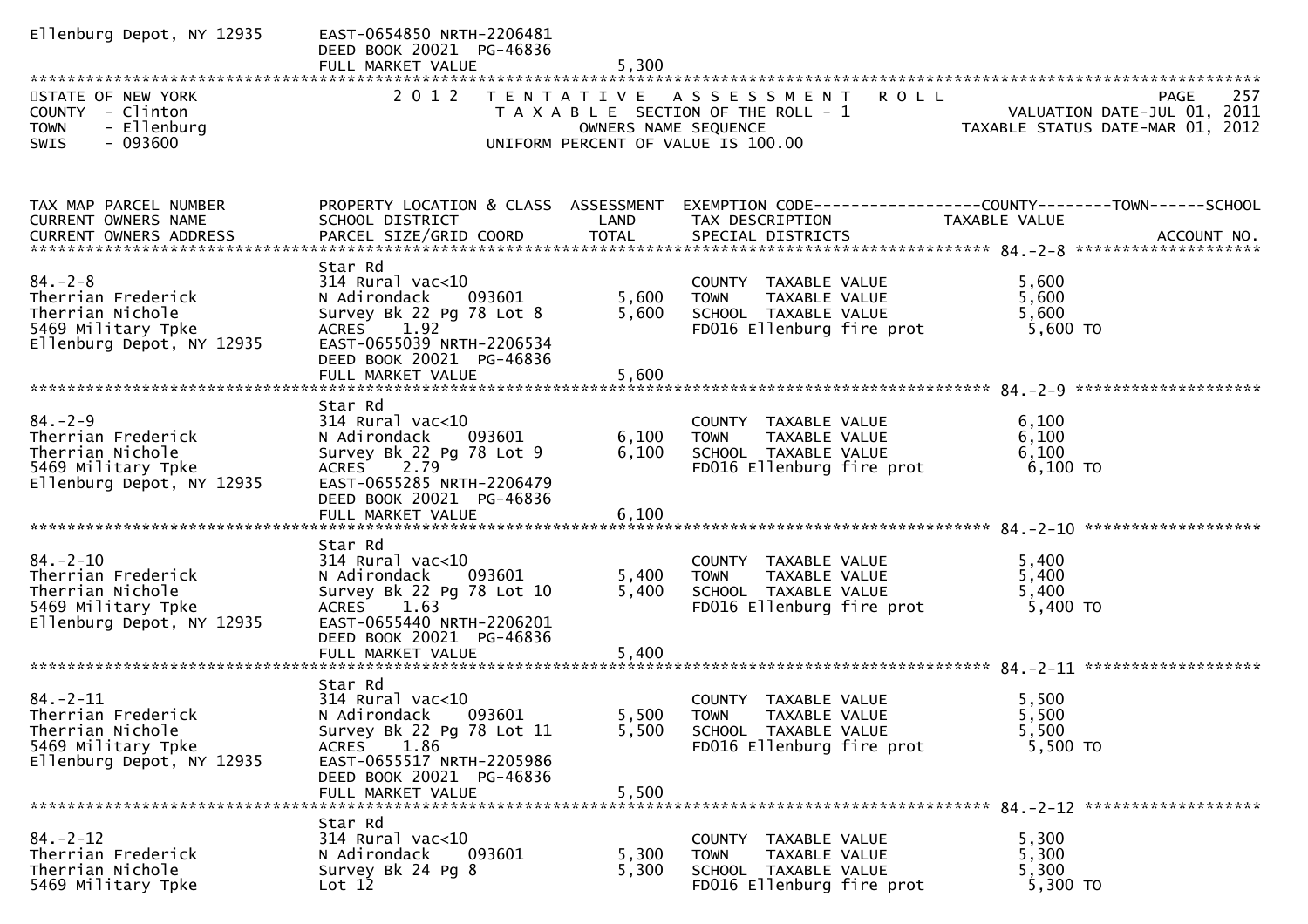| Ellenburg Depot, NY 12935                                                                                   | 1.44<br><b>ACRES</b><br>EAST-0655604 NRTH-2205764<br>DEED BOOK 20021 PG-46836<br>FULL MARKET VALUE                                                                                                   | 5,300                   |                                                                                                                    |                                                                                                |             |
|-------------------------------------------------------------------------------------------------------------|------------------------------------------------------------------------------------------------------------------------------------------------------------------------------------------------------|-------------------------|--------------------------------------------------------------------------------------------------------------------|------------------------------------------------------------------------------------------------|-------------|
| STATE OF NEW YORK<br>COUNTY - Clinton<br>- Ellenburg<br><b>TOWN</b><br><b>SWIS</b><br>- 093600              | 2 0 1 2                                                                                                                                                                                              | OWNERS NAME SEQUENCE    | TENTATIVE ASSESSMENT<br><b>ROLL</b><br>T A X A B L E SECTION OF THE ROLL - 1<br>UNIFORM PERCENT OF VALUE IS 100.00 | VALUATION DATE-JUL 01, 2011<br>VALUATION DAIL-JUL UI, 2011<br>TAXABLE STATUS DATE-MAR 01, 2012 | 258<br>PAGE |
| TAX MAP PARCEL NUMBER<br>CURRENT OWNERS NAME<br>CURRENT OWNERS ADDRESS                                      | PROPERTY LOCATION & CLASS ASSESSMENT<br>SCHOOL DISTRICT                                                                                                                                              | LAND                    | EXEMPTION CODE------------------COUNTY--------TOWN------SCHOOL<br>TAX DESCRIPTION                                  | TAXABLE VALUE                                                                                  |             |
| $84. - 2 - 14$<br>Therrian Frederick<br>Therrian Nichole<br>5469 Military Tpke<br>Ellenburg Depot, NY 12935 | Star Rd<br>314 Rural vac<10<br>N Adirondack<br>093601<br>Survey Bk 24 Pg 8<br>Lot 14<br><b>ACRES</b><br>1.01<br>EAST-0655170 NRTH-2205642<br>DEED BOOK 20021 PG-46836                                | 5,100<br>5,100          | COUNTY TAXABLE VALUE<br>TAXABLE VALUE<br><b>TOWN</b><br>SCHOOL TAXABLE VALUE<br>FD016 Ellenburg fire prot          | 5,100<br>5,100<br>5,100<br>5,100 TO                                                            |             |
|                                                                                                             |                                                                                                                                                                                                      |                         |                                                                                                                    |                                                                                                |             |
| $84. - 2 - 15$<br>Therrian Frederick<br>Therrian Nichole<br>5469 Military Tpke<br>Ellenburg Depot, NY 12935 | Star Rd<br>$314$ Rural vac<10<br>N Adirondack<br>093601<br>Survey Bk 24 Pg 8<br>Lot 15<br><b>ACRES</b><br>1.07<br>EAST-0654946 NRTH-2205613<br>DEED BOOK 20021 PG-46836<br>FULL MARKET VALUE         | 5,000<br>5,000<br>5,000 | COUNTY TAXABLE VALUE<br><b>TOWN</b><br>TAXABLE VALUE<br>SCHOOL TAXABLE VALUE<br>FD016 Ellenburg fire prot          | 5,000<br>5,000<br>5,000<br>5,000 TO                                                            |             |
| $84. - 2 - 16$<br>Therrian Frederick<br>Therrian Nichole<br>5469 Military Tpke<br>Ellenburg Depot, NY 12935 | Star Rd<br>$314$ Rural vac< $10$<br>N Adirondack<br>093601<br>Survey Bk 24 Pg 8<br>Lot $16$<br>FRNT 214.80 DPTH 198.00<br>EAST-0654721 NRTH-2205578<br>DEED BOOK 20021 PG-46836<br>FULL MARKET VALUE | 5,100<br>5,100<br>5,100 | COUNTY TAXABLE VALUE<br><b>TOWN</b><br>TAXABLE VALUE<br>SCHOOL TAXABLE VALUE<br>FD016 Ellenburg fire prot          | 5,100<br>5,100<br>5,100<br>5,100 TO                                                            |             |
|                                                                                                             | Star Rd                                                                                                                                                                                              |                         |                                                                                                                    |                                                                                                |             |
| $84. - 2 - 17$<br>Therrian Frederick<br>Therrian Nichole<br>5469 Military Tpke<br>Ellenburg Depot, NY 12935 | 321 Abandoned ag<br>N Adirondack<br>093601<br>Survey Bk 22 Page 78<br>ACRES 10.70<br>EAST-0654907 NRTH-2205978<br>DEED BOOK 20021 PG-46836                                                           | 10,800<br>10,800        | COUNTY TAXABLE VALUE<br>TAXABLE VALUE<br><b>TOWN</b><br>SCHOOL TAXABLE VALUE<br>FD016 Ellenburg fire prot          | 10,800<br>10,800<br>10,800<br>10,800 TO                                                        |             |
|                                                                                                             | FULL MARKET VALUE                                                                                                                                                                                    | 10,800                  |                                                                                                                    |                                                                                                |             |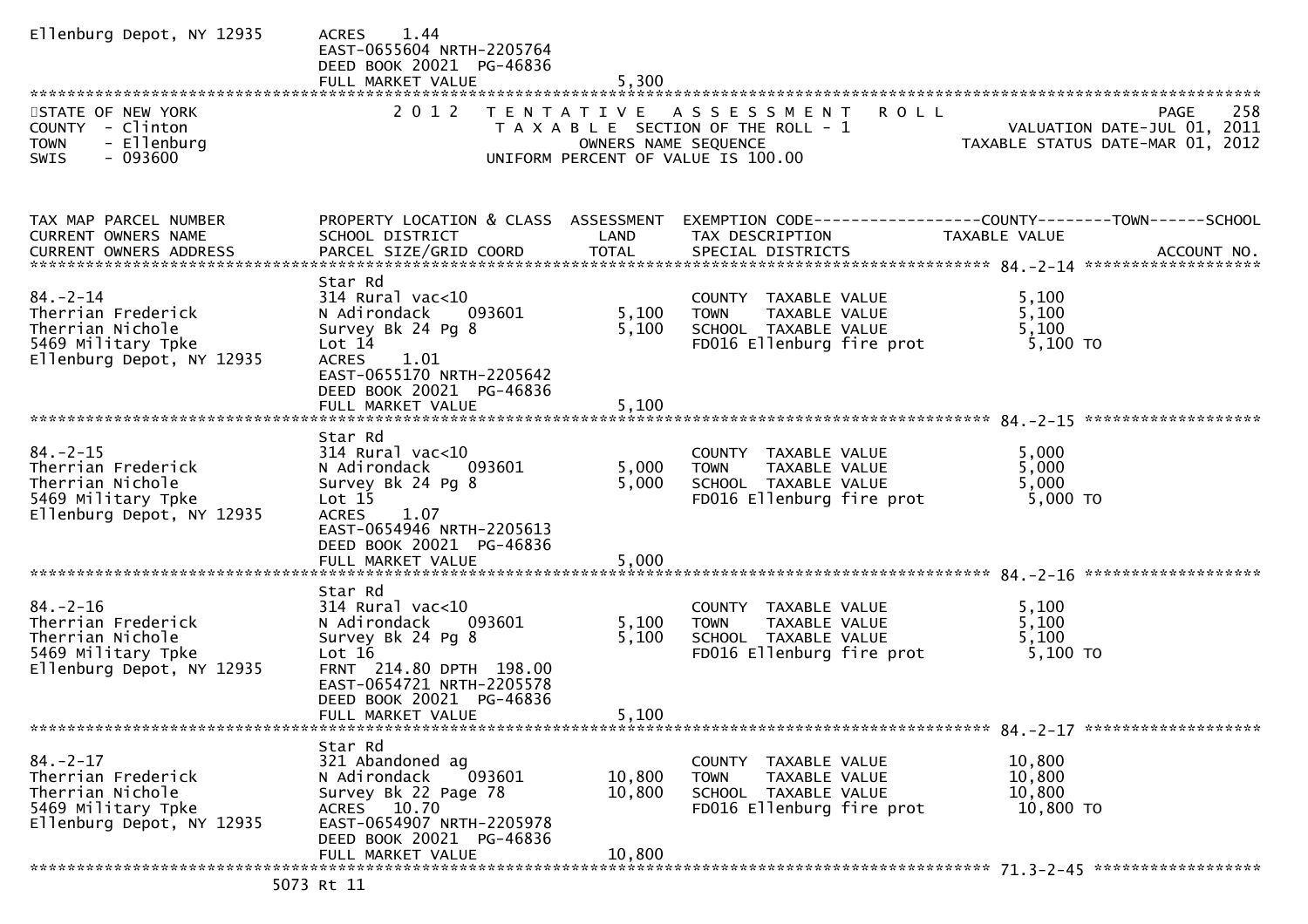| $71.3 - 2 - 45$<br>Therrian Herbert<br>Therrian Diane<br>PO Box 162<br>Altona, NY 12910                         | 411 Apartment<br>093601<br>N Adirondack<br>20 Pat 6<br>FRNT 280.00 DPTH 120.00<br>EAST-0673652 NRTH-2213391<br>DEED BOOK 20092 PG-21662                                                  | 8,100<br>91,500               | COUNTY TAXABLE VALUE<br>TAXABLE VALUE<br><b>TOWN</b><br>SCHOOL TAXABLE VALUE<br>FD002 EllenDpt fire 21<br>LT011 Ellenburg Light 21                          | 91,500<br>91,500<br>91,500<br>91,500 TO<br>91,500 TO                                         |
|-----------------------------------------------------------------------------------------------------------------|------------------------------------------------------------------------------------------------------------------------------------------------------------------------------------------|-------------------------------|-------------------------------------------------------------------------------------------------------------------------------------------------------------|----------------------------------------------------------------------------------------------|
| STATE OF NEW YORK<br>COUNTY - Clinton<br>- Ellenburg<br><b>TOWN</b><br>$-093600$<br><b>SWIS</b>                 | 2 0 1 2                                                                                                                                                                                  |                               | TENTATIVE ASSESSMENT<br><b>ROLL</b><br>T A X A B L E SECTION OF THE ROLL - 1<br>OWNERS NAME SEQUENCE<br>UNIFORM PERCENT OF VALUE IS 100.00                  | 259<br><b>PAGE</b><br>VALUATION DATE-JUL 01, 2011<br>TAXABLE STATUS DATE-MAR 01, 2012        |
| TAX MAP PARCEL NUMBER<br>CURRENT OWNERS NAME                                                                    | PROPERTY LOCATION & CLASS ASSESSMENT<br>SCHOOL DISTRICT                                                                                                                                  | LAND                          | TAX DESCRIPTION                                                                                                                                             | EXEMPTION CODE------------------COUNTY--------TOWN------SCHOOL<br>TAXABLE VALUE              |
| $85. - 1 - 1.1$<br>Thibeau Alan J<br>Thibeau Arlene F<br>6754 Star Rd Rt 190<br>Ellenburg Center, NY 12934      | 6754 Star Rd<br>210 1 Family Res<br>093601<br>N Adirondack<br>18 Pat 6<br>2.50<br><b>ACRES</b><br>EAST-0660870 NRTH-2206187<br>DEED BOOK 774<br>PG-241<br>FULL MARKET VALUE              | 5,800<br>80,000<br>80,000     | 41854<br>RES STAR<br>COUNTY TAXABLE VALUE<br>TAXABLE VALUE<br><b>TOWN</b><br>SCHOOL TAXABLE VALUE<br>FD016 Ellenburg fire prot                              | 0<br>$\mathbf 0$<br>30,000<br>80,000<br>80,000<br>50,000<br>80,000 TO                        |
| $155.1 - 1 - 9.21$<br>Thomas Rolland R<br>Thomas Michele M<br>1124 County Route 5<br>Dickinson Center, NY 12930 | 35 Gadway Rd<br>$314$ Rural vac< $10$ - WTRFNT<br>N Adirondack<br>093601<br>Lot 101 T5omt<br><b>ACRES</b><br>1.50<br>EAST-0626163 NRTH-2166051<br>DEED BOOK 20112 PG-43937               | 103,000<br>103,000            | COUNTY TAXABLE VALUE<br><b>TOWN</b><br>TAXABLE VALUE<br>SCHOOL TAXABLE VALUE<br>FD040 Lyon Mountain Fire<br>WD018 Chat lake water dist                      | 103,000<br>103,000<br>103,000<br>103,000 TO<br>103,000 ТО М                                  |
| $155.4 - 1 - 8$<br>Thompson Johanna E<br>PO Box 281<br>Lyon Mt, NY 12952                                        | 31 Youngs Rd<br>260 Seasonal res - WTRFNT<br>093601<br>N Adirondack<br>119 Pat 5<br>FRNT 65.00 DPTH 390.00<br>EAST-0633462 NRTH-2160714<br>DEED BOOK 1017<br>PG-341<br>FULL MARKET VALUE | 121,200<br>178,000<br>178,000 | 41854<br>RES STAR<br>COUNTY TAXABLE VALUE<br><b>TOWN</b><br>TAXABLE VALUE<br>SCHOOL TAXABLE VALUE<br>FD040 Lyon Mountain Fire<br>WD018 Chat lake water dist | 0<br>30,000<br>$\overline{0}$<br>178,000<br>178,000<br>148,000<br>178,000 TO<br>176,843 ТО М |
| $55. - 2 - 10.2$<br>Three L Farm Partnership<br>882 Irona Rd<br>Ellenburg Depot, NY 12935                       | Canaan Rd<br>105 Vac farmland<br>N Adirondack<br>093601<br>ACRES 30.80<br>EAST-0672915 NRTH-2223687<br>DEED BOOK 20112 PG-40252<br>FULL MARKET VALUE                                     | 22,900<br>22,900<br>22,900    | COUNTY TAXABLE VALUE<br><b>TOWN</b><br>TAXABLE VALUE<br>SCHOOL TAXABLE VALUE                                                                                | 22,900<br>22,900<br>22,900                                                                   |
| $128. - 1 - 5$                                                                                                  | Pete Laclair Rd<br>910 Priv forest                                                                                                                                                       |                               | COUNTY TAXABLE VALUE                                                                                                                                        | 97,600                                                                                       |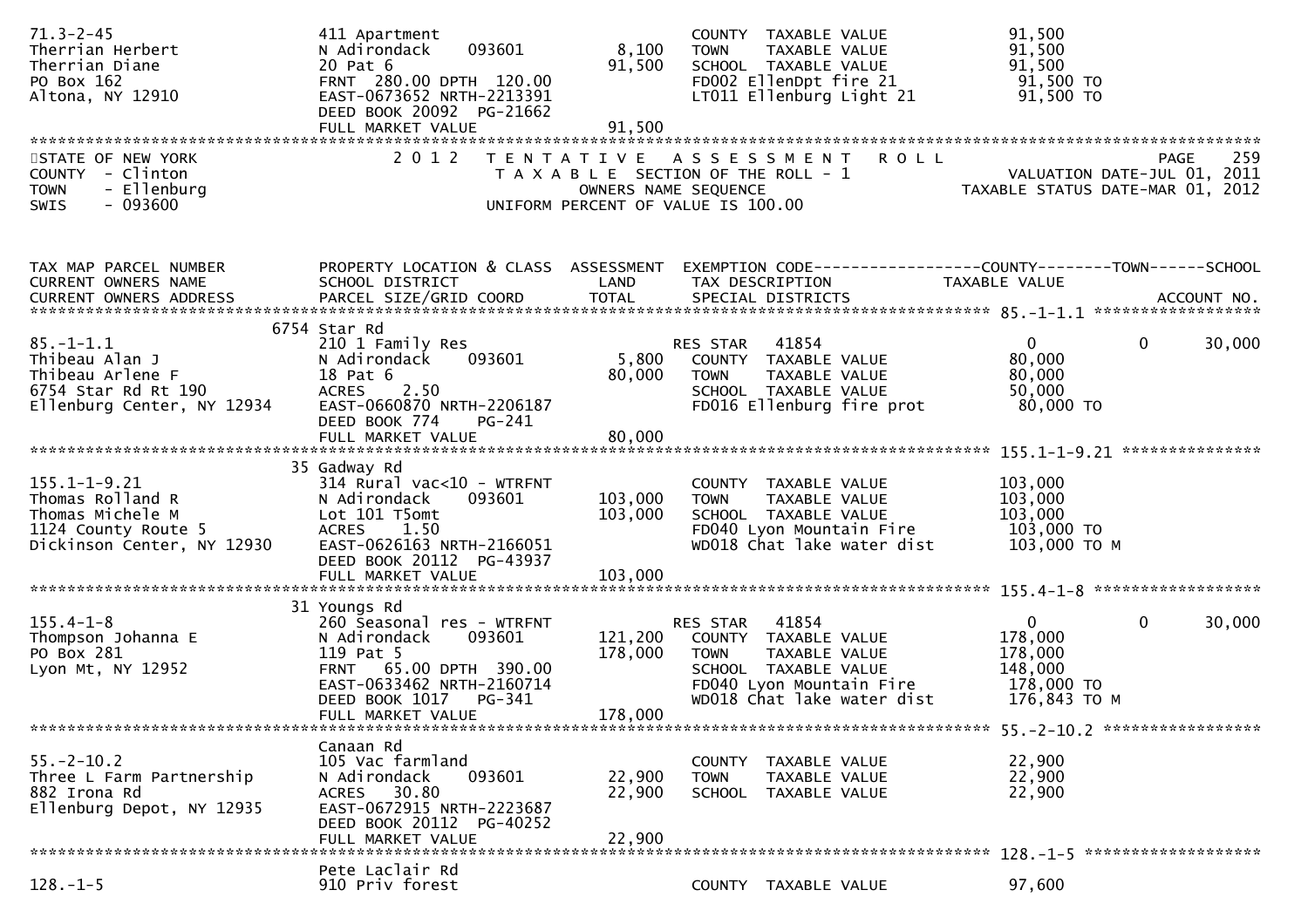| Timbervest TVP New York LLC<br>3715 Northside Pkwy Ste 2-500 72 Pat 5<br>Atlanta, GA 30327          | 093601<br>N Adirondack<br>ACRES 421.00<br>EAST-0656454 NRTH-2185215<br>DEED BOOK 20061 PG-90865                                                                         | 97,600<br>97,600              | TAXABLE VALUE<br><b>TOWN</b><br>SCHOOL TAXABLE VALUE<br>FD016 Ellenburg fire prot                                                  | 97,600<br>97,600<br>97,600 TO                                                         |
|-----------------------------------------------------------------------------------------------------|-------------------------------------------------------------------------------------------------------------------------------------------------------------------------|-------------------------------|------------------------------------------------------------------------------------------------------------------------------------|---------------------------------------------------------------------------------------|
|                                                                                                     |                                                                                                                                                                         | 97,600                        |                                                                                                                                    |                                                                                       |
| STATE OF NEW YORK<br>COUNTY - Clinton<br>- Ellenburg<br><b>TOWN</b><br>$-093600$<br>SWIS            | 2 0 1 2                                                                                                                                                                 | OWNERS NAME SEQUENCE          | <b>ROLL</b><br>TENTATIVE ASSESSMENT<br>T A X A B L E SECTION OF THE ROLL - 1<br>UNIFORM PERCENT OF VALUE IS 100.00                 | 260<br><b>PAGE</b><br>VALUATION DATE-JUL 01, 2011<br>TAXABLE STATUS DATE-MAR 01, 2012 |
| TAX MAP PARCEL NUMBER<br><b>CURRENT OWNERS NAME</b><br><b>CURRENT OWNERS ADDRESS</b>                | PROPERTY LOCATION & CLASS ASSESSMENT<br>SCHOOL DISTRICT                                                                                                                 | LAND                          | TAX DESCRIPTION                                                                                                                    | EXEMPTION CODE------------------COUNTY--------TOWN------SCHOOL<br>TAXABLE VALUE       |
| $143. - 1 - 4$<br>Timbervest TVP New York LLC<br>3715 Northside Pkwy Ste 2-500<br>Atlanta, GA 30327 | Bradley Pond Rd<br>910 Priv forest<br>N Adirondack<br>093601<br>73 Pat 5<br>ACRES 1724.70<br>EAST-0656880 NRTH-2173409<br>DEED BOOK 20061 PG-90865<br>FULL MARKET VALUE | 337,900<br>337,900<br>337,900 | COUNTY TAXABLE VALUE<br><b>TOWN</b><br>TAXABLE VALUE<br>SCHOOL TAXABLE VALUE<br>FD016 Ellenburg fire prot                          | 337,900<br>337,900<br>337,900<br>337,900 TO                                           |
|                                                                                                     | Sharette Rd                                                                                                                                                             |                               |                                                                                                                                    |                                                                                       |
| $85. - 2 - 8$<br>Tolosky Michael A<br>Tolosky Jacob M<br>10 Pinewood Dr<br>Plattsburgh, NY 12901    | 910 Priv forest<br>N Adirondack<br>093601<br>$2$ Pat $6$<br>ACRES 171.50<br>EAST-0666818 NRTH-2202966<br>DEED BOOK 20112 PG-38966                                       | 42,200<br>42,200              | COUNTY TAXABLE VALUE<br>TAXABLE VALUE<br><b>TOWN</b><br>SCHOOL TAXABLE VALUE<br>FD016 Ellenburg fire prot                          | 42,200<br>42,200<br>42,200<br>42,200 TO                                               |
|                                                                                                     | FULL MARKET VALUE                                                                                                                                                       | 42,200                        |                                                                                                                                    |                                                                                       |
| $71.3 - 2 - 55$<br>Tolosky Todd A<br>Tolosky Lynn E<br>370 Gero Rd<br>Mooers Forks, NY 12959        | 17 Lake Roxanne Rd<br>270 Mfg housing<br>093601<br>N Adirondack<br>Lot 20 Pat $6$<br>FRNT 125.00 DPTH 125.00<br>EAST-0673367 NRTH-2212813                               | 3,900<br>38,000               | COUNTY TAXABLE VALUE<br><b>TOWN</b><br>TAXABLE VALUE<br>SCHOOL TAXABLE VALUE<br>FD002 EllenDpt fire 21<br>LT011 Ellenburg Light 21 | 38,000<br>38,000<br>38,000<br>38,000 TO<br>38,000 TO                                  |
| PRIOR OWNER ON 3/01/2012<br>Tolosky Todd A                                                          | DEED BOOK 20122 PG-46435<br>FULL MARKET VALUE                                                                                                                           | 38,000                        |                                                                                                                                    |                                                                                       |
|                                                                                                     | 19 Lake Roxanne Rd                                                                                                                                                      |                               |                                                                                                                                    |                                                                                       |
| $71.3 - 2 - 56$<br>Tolosky Todd A<br>Tolosky Lynn E<br>370 Gero Rd<br>Mooers Forks, NY 12959        | 311 Res vac land<br>093601<br>N Adirondack<br>Lot 20 T6omt<br>1.40<br><b>ACRES</b><br>EAST-0673257 NRTH-2212666                                                         | 5,200<br>5,200                | COUNTY TAXABLE VALUE<br>TAXABLE VALUE<br>TOWN<br>SCHOOL TAXABLE VALUE<br>FD002 EllenDpt fire 21<br>LT011 Ellenburg Light 21        | 5,200<br>5,200<br>5,200<br>$5,200$ TO<br>5,200 TO                                     |
| PRIOR OWNER ON 3/01/2012<br>Tolosky Todd A                                                          | DEED BOOK 20122 PG-46435<br>FULL MARKET VALUE                                                                                                                           | 5,200                         |                                                                                                                                    |                                                                                       |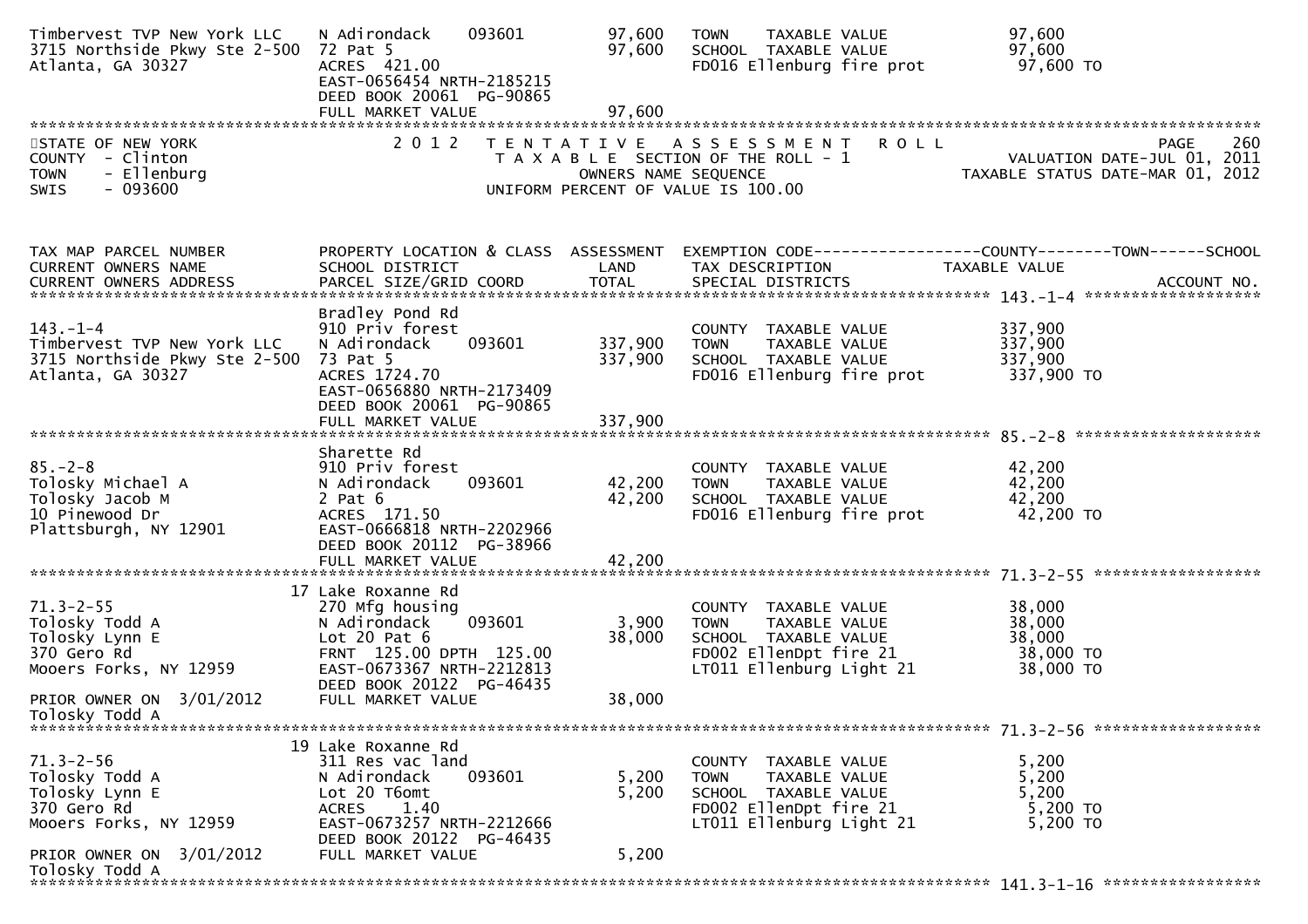| $141.3 - 1 - 16$<br>Tolosky Vicki A<br>PO Box 257<br>Lyon Mt, NY 12952-0257                                                      | 173 Narrows Rd<br>240 Rural res<br>093601<br>N Adirondack<br>101 Pat 5<br>30.80<br>ACRES<br>EAST-0623082 NRTH-2169950<br>DEED BOOK 944<br><b>PG-294</b>                  | 16,400<br>133,000    | 41854<br>RES STAR<br>COUNTY TAXABLE VALUE<br>TAXABLE VALUE<br><b>TOWN</b><br>SCHOOL TAXABLE VALUE<br>FD040 Lyon Mountain Fire                         | $\mathbf 0$<br>0<br>133,000<br>133,000<br>103,000<br>133,000 TO                      | 30,000             |
|----------------------------------------------------------------------------------------------------------------------------------|--------------------------------------------------------------------------------------------------------------------------------------------------------------------------|----------------------|-------------------------------------------------------------------------------------------------------------------------------------------------------|--------------------------------------------------------------------------------------|--------------------|
| STATE OF NEW YORK<br>COUNTY<br>- Clinton<br>- Ellenburg<br><b>TOWN</b><br>SWIS<br>- 093600                                       | 2 0 1 2                                                                                                                                                                  | OWNERS NAME SEQUENCE | TENTATIVE ASSESSMENT<br><b>ROLL</b><br>T A X A B L E SECTION OF THE ROLL - 1<br>UNIFORM PERCENT OF VALUE IS 100.00                                    | PAGE<br>VALUATION DATE-JUL 01, 2011<br>TAXABLE STATUS DATE-MAR 01, 2012              | 261                |
| TAX MAP PARCEL NUMBER<br>CURRENT OWNERS NAME                                                                                     | PROPERTY LOCATION & CLASS ASSESSMENT<br>SCHOOL DISTRICT                                                                                                                  | LAND                 | TAX DESCRIPTION                                                                                                                                       | EXEMPTION        CODE-----------------COUNTY-------TOWN------SCHOOL<br>TAXABLE VALUE |                    |
| $84. - 1 - 19.21$<br>Tourangeau Raymond<br>Gordon Pauline<br>436 Ellenburg Center Rd<br>PO Box 27<br>Ellenburg Center, NY 12934  | 7023 Star Rd<br>210 1 Family Res<br>093601<br>N Adirondack<br>Lot 5 T6omt<br>2.70<br>ACRES<br>EAST-0654138 NRTH-2205094<br>DEED BOOK 946<br>$PG-23$                      | 5,900<br>16,000      | COUNTY TAXABLE VALUE<br><b>TOWN</b><br>TAXABLE VALUE<br>SCHOOL TAXABLE VALUE<br>FD016 Ellenburg fire prot                                             | 16,000<br>16,000<br>16,000<br>16,000 TO                                              |                    |
|                                                                                                                                  | FULL MARKET VALUE                                                                                                                                                        | 16,000               |                                                                                                                                                       |                                                                                      |                    |
| $84. - 1 - 19.221$<br>Tourangeau Raymond<br>Gordon Pauline<br>436 Ellenburg Center Rd<br>PO Box 27<br>Ellenburg Center, NY 12934 | 7047 Star Rd<br>321 Abandoned ag<br>093601<br>N Adirondack<br>Lot 5 T6omt<br>Cerosimo Sub Lot 6<br>ACRES 21.60<br>EAST-0653841 NRTH-2204213<br>DEED BOOK 992<br>$PG-325$ | 15,600<br>15,600     | COUNTY TAXABLE VALUE<br><b>TOWN</b><br>TAXABLE VALUE<br>SCHOOL TAXABLE VALUE<br>FD016 Ellenburg fire prot                                             | 15,600<br>15,600<br>15,600<br>15,600 TO                                              |                    |
|                                                                                                                                  |                                                                                                                                                                          |                      |                                                                                                                                                       |                                                                                      |                    |
| $99. - 2 - 18.1$<br>Tourangeau Raymond<br>Gordon Pauline<br>436 Ellenburg Center Rd<br>PO Box 27                                 | 436 Ellenburg Center Rd<br>210 1 Family Res<br>093601<br>N Adirondack<br>9 Pat 5<br>School House Lot<br>ACRES 1.00                                                       | 5,000<br>38,000      | COUNTY TAXABLE VALUE<br><b>TOWN</b><br>TAXABLE VALUE<br>SCHOOL TAXABLE VALUE<br>FD014 EllenCtr fire #15                                               | 38,000<br>38,000<br>38,000<br>38,000 TO                                              |                    |
| Ellenburg Center, NY 12934                                                                                                       | EAST-0654036 NRTH-2199389<br>DEED BOOK 853<br>$PG-133$<br>FULL MARKET VALUE                                                                                              | 38,000               |                                                                                                                                                       |                                                                                      |                    |
| $83. - 1 - 15.3$<br>Tourville Allen J<br>Poulin Tourville Lori L<br>72 Brandy Brook Rd<br>Ellenburg Center, NY 12934             | 72 Brandy Brook Rd<br>210 1 Family Res<br>093601<br>N Adirondack<br>Lot 5 T6omt<br>FRNT 208.00 DPTH 183.00<br>115<br>BANK<br>EAST-0649312 NRTH-2200060                   | 130,000              | WARCOMALL 41131<br>41854<br>4,900 RES STAR<br>COUNTY TAXABLE VALUE<br>TAXABLE VALUE<br><b>TOWN</b><br>SCHOOL TAXABLE VALUE<br>FD014 EllenCtr fire #15 | 32,500<br>32,500<br>0<br>$\Omega$<br>97,500<br>97,500<br>100,000<br>130,000 TO       | $\bf{0}$<br>30,000 |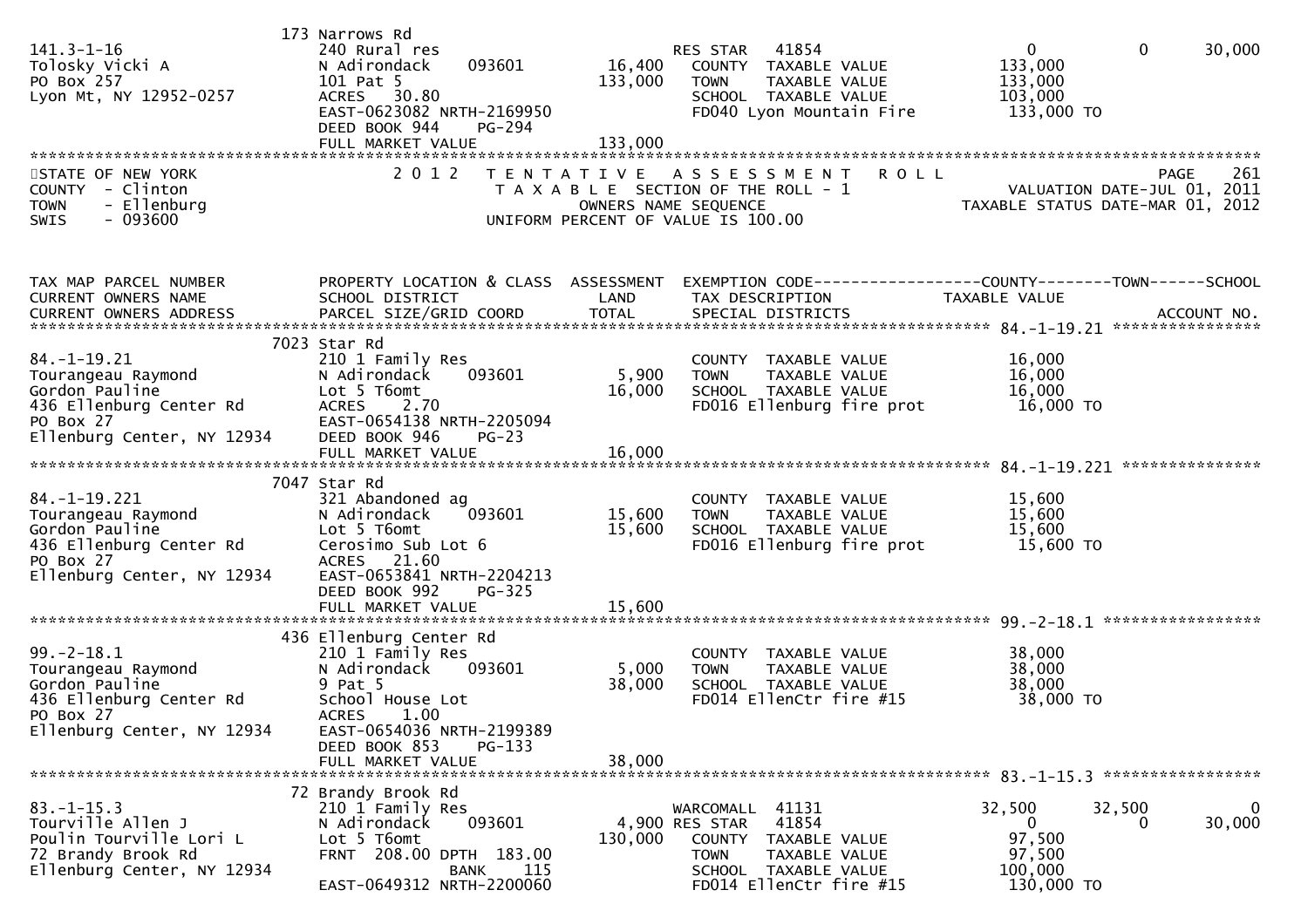|                                                                                                                 | <b>PG-260</b><br>DEED BOOK 809<br>FULL MARKET VALUE                                                                                                                                                  | 130,000                   | LT010 Ellenburg Light 15                                                                                                                             |             | 130,000 TO                                                          |                                                                                |
|-----------------------------------------------------------------------------------------------------------------|------------------------------------------------------------------------------------------------------------------------------------------------------------------------------------------------------|---------------------------|------------------------------------------------------------------------------------------------------------------------------------------------------|-------------|---------------------------------------------------------------------|--------------------------------------------------------------------------------|
| $127. - 1 - 17$<br>Tourville Brad A<br>Tourville Bryan J<br>PO Box 2324<br>Plattsburgh, NY 12901                | Bigelow Rd<br>311 Res vac land<br>N Adirondack<br>093601<br>65 Pat 5<br>FRNT 200.00 DPTH 200.00<br>EAST-0634759 NRTH-2178010<br>DEED BOOK 20021 PG-45473<br>FULL MARKET VALUE                        | 5,000<br>5,000<br>5,000   | COUNTY TAXABLE VALUE<br>TAXABLE VALUE<br><b>TOWN</b><br>SCHOOL TAXABLE VALUE<br>FD016 Ellenburg fire prot                                            |             | 5,000<br>5,000<br>5,000<br>5,000 TO                                 |                                                                                |
| STATE OF NEW YORK<br>COUNTY - Clinton<br>- Ellenburg<br><b>TOWN</b><br>$-093600$<br><b>SWIS</b>                 | 2 0 1 2                                                                                                                                                                                              |                           | TENTATIVE ASSESSMENT<br>T A X A B L E SECTION OF THE ROLL - 1<br>OWNERS NAME SEQUENCE<br>UNIFORM PERCENT OF VALUE IS 100.00                          | <b>ROLL</b> |                                                                     | 262<br>PAGE<br>VALUATION DATE-JUL 01, 2011<br>TAXABLE STATUS DATE-MAR 01, 2012 |
| TAX MAP PARCEL NUMBER<br>CURRENT OWNERS NAME                                                                    | PROPERTY LOCATION & CLASS ASSESSMENT<br>SCHOOL DISTRICT                                                                                                                                              | LAND                      | TAX DESCRIPTION                                                                                                                                      |             | TAXABLE VALUE                                                       | EXEMPTION CODE-----------------COUNTY-------TOWN------SCHOOL                   |
| $99.1 - 2 - 1$<br>Tourville Carl<br>Tourville Gale<br>58 Brandy Brook Rd<br>Ellenburg Center, NY 12934          | 58 Brandy Brook Rd<br>210 1 Family Res<br>093601<br>N Adirondack<br>Lot $5$ Pat $6$<br>ACRES 1.10<br>EAST-0649380 NRTH-2199748<br>DEED BOOK 573<br><b>PG-722</b>                                     | 74,000                    | WARCOMALL 41131<br>5,000 SR STAR<br>41834<br>COUNTY TAXABLE VALUE<br>TAXABLE VALUE<br><b>TOWN</b><br>SCHOOL TAXABLE VALUE<br>FD014 EllenCtr fire #15 |             | 18,500<br>$\overline{0}$<br>55,500<br>55,500<br>11,800<br>74,000 TO | 18,500<br>0<br>62,200<br>$\Omega$                                              |
| $112 - 2 - 10$<br>Tourville David L<br>12 Peets Rd<br>Merrill, NY 12955                                         | 12 Peets Rd<br>210 1 Family Res<br>093601<br>N Adirondack<br>25 Pat 5<br>FRNT 132.00 DPTH 140.00<br>080<br><b>BANK</b><br>EAST-0633828 NRTH-2187694<br>DEED BOOK 20011 PG-33398<br>FULL MARKET VALUE | 4,100<br>74,500<br>74,500 | 41854<br>RES STAR<br>COUNTY TAXABLE VALUE<br>TAXABLE VALUE<br><b>TOWN</b><br>SCHOOL TAXABLE VALUE<br>FD016 Ellenburg fire prot                       |             | $\mathbf{0}$<br>74,500<br>74,500<br>44,500<br>74,500 TO             | $\mathbf{0}$<br>30,000                                                         |
| $127. - 1 - 18.2$<br>Tourville David L<br>Tourville Laurie A<br>365 Steam Mill Rd<br>Ellenburg Center, NY 12934 | Bigelow Rd<br>260 Seasonal res<br>093601<br>N Adirondack<br>Lot 65 T50mt<br>ACRES 19.03<br>EAST-0635831 NRTH-2179427<br>DEED BOOK 20041 PG-70110<br>FULL MARKET VALUE                                | 30,000<br>30,000          | COUNTY TAXABLE VALUE<br>13,900 TOWN<br>TAXABLE VALUE<br>SCHOOL TAXABLE VALUE<br>FD016 Ellenburg fire prot                                            |             | 30,000<br>30,000<br>30,000<br>30,000 TO                             |                                                                                |
| $98. - 1 - 30$<br>Tourville Gerald<br>Tourville Connie<br>7811 Star Rd Rt 190                                   | 7811 Star Rd<br>241 Rural res&ag<br>093601<br>N Adirondack<br>8 Pat 6<br>ACRES 144.60                                                                                                                | 155,000                   | AGRI DISTR 41720<br>41854<br>48,200 RES STAR<br>COUNTY<br>TAXABLE VALUE<br>TAXABLE VALUE<br><b>TOWN</b>                                              |             | $\bf{0}$<br>$\mathbf{0}$<br>155,000<br>155,000                      | 0<br>$\mathbf{0}$<br>$\mathbf 0$<br>30,000                                     |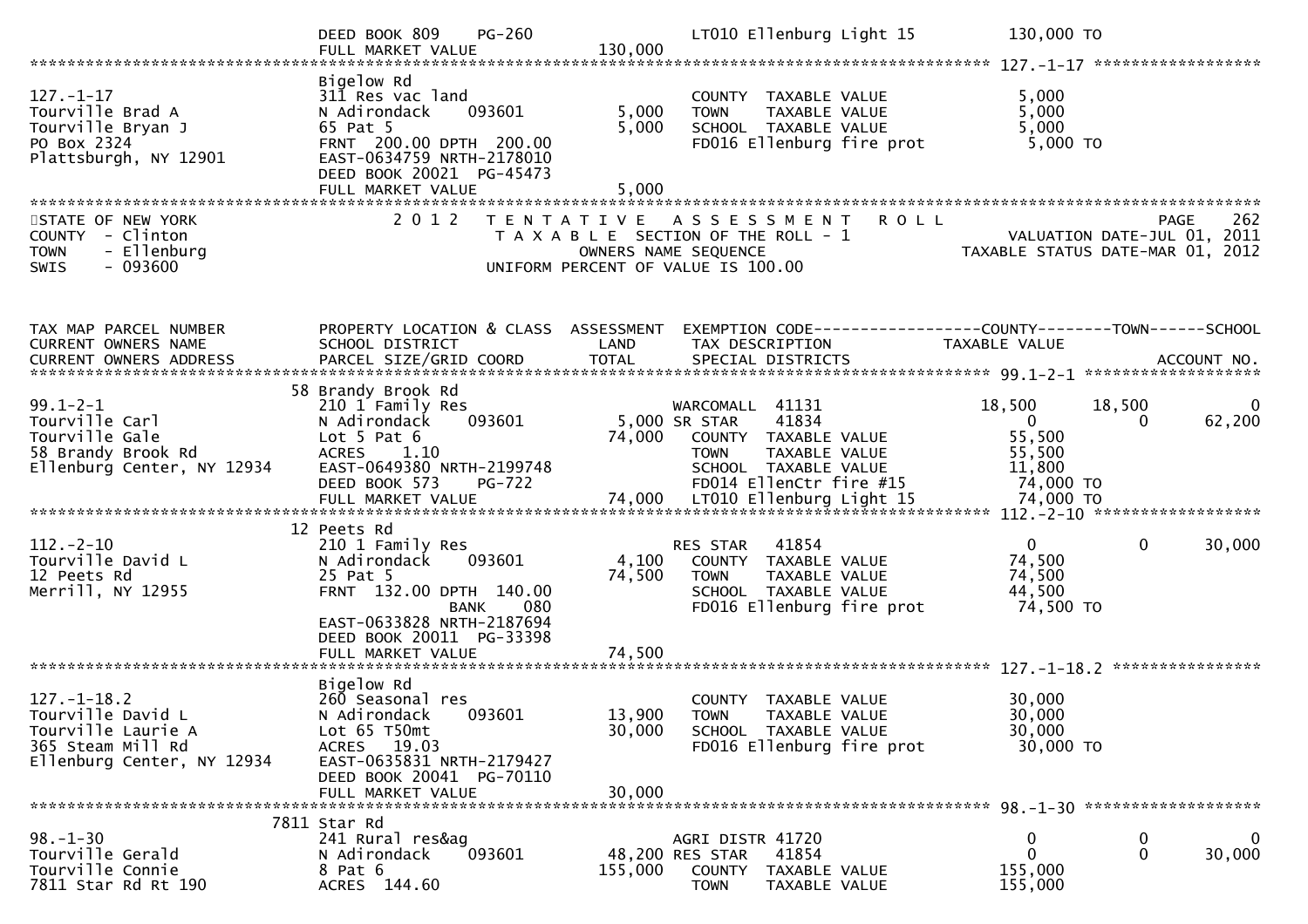| Ellenburg Center, NY 12934<br>MAY BE SUBJECT TO PAYMENT                                                                | EAST-0635818 NRTH-2200397<br>DEED BOOK 806<br>PG-259<br>FULL MARKET VALUE                                                                                                            | SCHOOL TAXABLE VALUE<br>FD016 Ellenburg fire prot<br>155,000                                                                                                                          | 125,000<br>155,000 TO                                                                                                    |                        |
|------------------------------------------------------------------------------------------------------------------------|--------------------------------------------------------------------------------------------------------------------------------------------------------------------------------------|---------------------------------------------------------------------------------------------------------------------------------------------------------------------------------------|--------------------------------------------------------------------------------------------------------------------------|------------------------|
| UNDER AGDIST LAW TIL 2016                                                                                              |                                                                                                                                                                                      |                                                                                                                                                                                       |                                                                                                                          |                        |
| $99.1 - 3 - 13$<br>Tourville James E<br>Tourville Susan<br>49 West Hill Rd<br>PO Box 153<br>Ellenburg Center, NY 12934 | 49 West Hill Rd<br>210 1 Family Res<br>093601<br>N Adirondack<br>11 Pat 5<br>FRNT 107.00 DPTH 175.00<br>EAST-0648342 NRTH-2198086<br>DEED BOOK 582<br>PG-418                         | 41854<br>RES STAR<br>4,100<br>COUNTY TAXABLE VALUE<br>62,000<br>TAXABLE VALUE<br><b>TOWN</b><br>SCHOOL TAXABLE VALUE<br>FD014 EllenCtr fire #15<br>LT010 Ellenburg Light 15           | $\mathbf{0}$<br>62,000<br>62,000<br>32,000<br>$62,000$ TO<br>62,000 TO                                                   | 30,000<br>$\mathbf{0}$ |
| STATE OF NEW YORK<br>COUNTY - Clinton<br>- Ellenburg<br><b>TOWN</b><br>$-093600$<br>SWIS                               | 2 0 1 2                                                                                                                                                                              | TENTATIVE ASSESSMENT<br>T A X A B L E SECTION OF THE ROLL - 1<br>OWNERS NAME SEQUENCE<br>UNIFORM PERCENT OF VALUE IS 100.00                                                           | <b>ROLL</b><br>263 - YAGE<br>2011 - VALUATION DATE-JUL<br>2011 - TAYARLE STATUS BATE<br>TAXABLE STATUS DATE-MAR 01, 2012 | 263<br>PAGE            |
| TAX MAP PARCEL NUMBER<br>CURRENT OWNERS NAME                                                                           | PROPERTY LOCATION & CLASS ASSESSMENT<br>SCHOOL DISTRICT                                                                                                                              | LAND<br>TAX DESCRIPTION                                                                                                                                                               | EXEMPTION CODE-----------------COUNTY--------TOWN-----SCHOOL<br>TAXABLE VALUE                                            |                        |
| $99.1 - 1 - 14$<br>Tourville Jeremy D<br>Malark Kara L<br>PO Box 112<br>Ellenburg Center, NY 12934                     | 57 Carlson St<br>210 1 Family Res<br>093601<br>N Adirondack<br>11 Pat 5<br>1.20<br><b>ACRES</b><br>EAST-0648325 NRTH-2198614<br>DEED BOOK 20102 PG-37404<br>FULL MARKET VALUE        | 41854<br>RES STAR<br>5,000<br>COUNTY TAXABLE VALUE<br>63,500<br>TAXABLE VALUE<br><b>TOWN</b><br>SCHOOL TAXABLE VALUE<br>FD014 EllenCtr fire #15<br>LT010 Ellenburg Light 15<br>63,500 | $\mathbf{0}$<br>63,500<br>63,500<br>33,500<br>63,500 TO<br>63,500 TO                                                     | $\mathbf{0}$<br>30,000 |
| $126. - 1 - 12$<br>Tourville Thomas<br>Tourville Theresa<br>PO Box 46<br>Ellenburg Center, NY 12934                    | Spear Hill Rd<br>321 Abandoned ag<br>093601<br>N Adirondack<br>57 Pat 5<br>ACRES 35.10<br>EAST-0633394 NRTH-2186310<br>DEED BOOK 20041 PG-70280                                      | COUNTY<br>TAXABLE VALUE<br>18,300<br><b>TOWN</b><br>TAXABLE VALUE<br>18,300<br>SCHOOL TAXABLE VALUE<br>FD016 Ellenburg fire prot                                                      | 18,300<br>18,300<br>18,300<br>18,300 TO                                                                                  |                        |
| $113. - 1 - 17$<br>Tourville Thomas A<br>Tourville Theresa E<br>PO Box 46<br>Ellenburg Center, NY 12934                | 379 Steam Mill Rd<br>210 1 Family Res<br>093601<br>N Adirondack<br>25 Pat 5<br>FRNT 247.50 DPTH 123.50<br>EAST-0638687 NRTH-2187836<br>DEED BOOK 761<br>$PG-82$<br>FULL MARKET VALUE | 41854<br>RES STAR<br>4,300<br>COUNTY TAXABLE VALUE<br>15,000<br>TAXABLE VALUE<br><b>TOWN</b><br>SCHOOL TAXABLE VALUE<br>FD016 Ellenburg fire prot<br>15,000                           | $\Omega$<br>15,000<br>15,000<br>0<br>15,000 TO                                                                           | 15,000<br>0            |
| $141.3 - 2 - 15$<br>Trapp Joseph J<br>Trapp Mary J                                                                     | 19 Hill Rd<br>210 1 Family Res - WTRFNT<br>N Adirondack<br>093601<br>101 Pat 5                                                                                                       | COUNTY TAXABLE VALUE<br>141,900<br><b>TOWN</b><br>TAXABLE VALUE<br>207,900<br>SCHOOL<br>TAXABLE VALUE                                                                                 | 207,900<br>207,900<br>207,900                                                                                            |                        |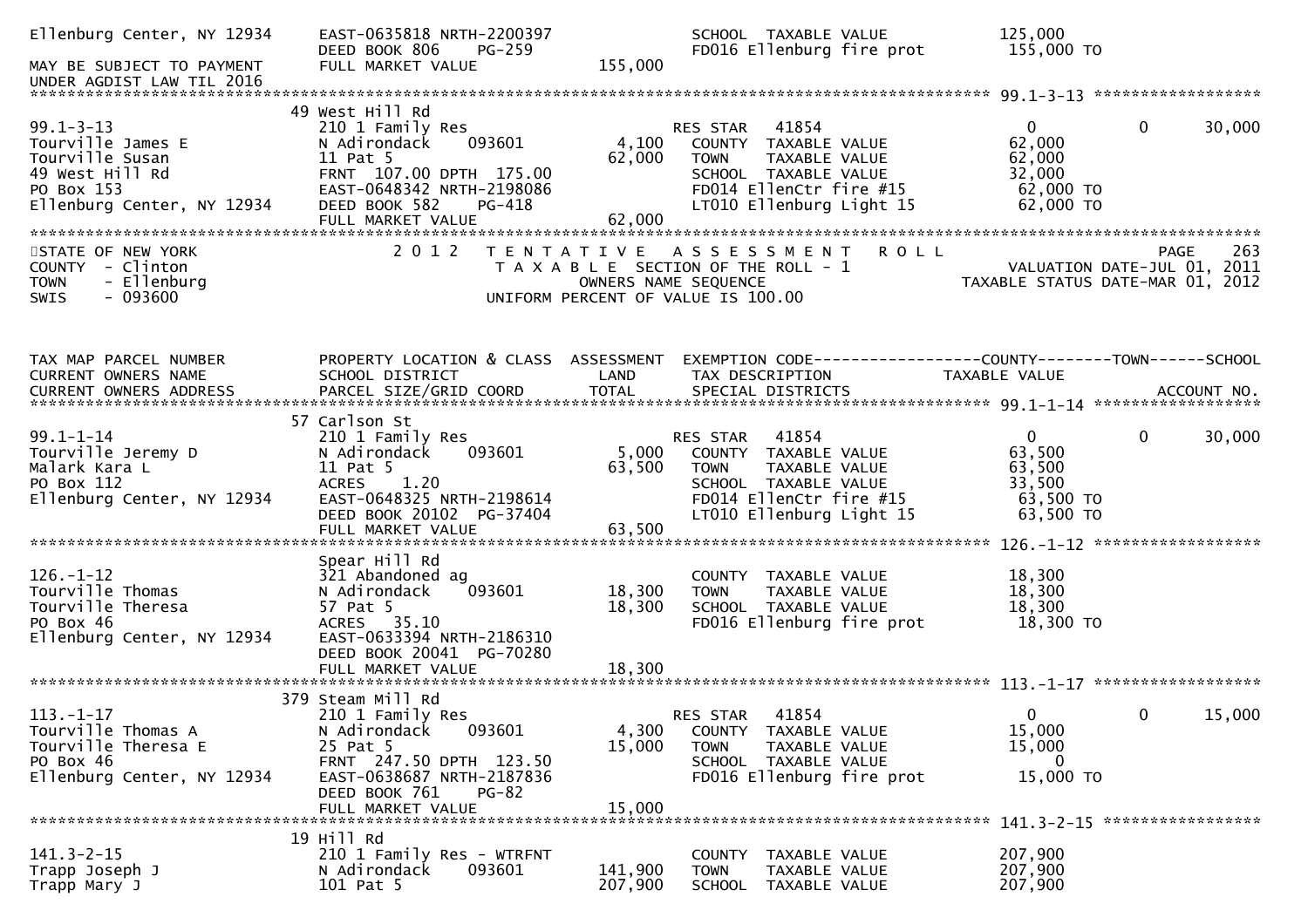| 242 Main St<br>South Glens Falls, NY 12803                                                                                                                          | 1.30<br><b>ACRES</b><br>EAST-0624313 NRTH-2171152<br>DEED BOOK 20041 PG-73994<br>FULL MARKET VALUE                                                                                                                   | 207,900                   | FD040 Lyon Mountain Fire<br>WD018 Chat lake water dist                                                                                                                                                            | 207,900 TO<br>207,900 ТО М                                                     |                                                                                          |
|---------------------------------------------------------------------------------------------------------------------------------------------------------------------|----------------------------------------------------------------------------------------------------------------------------------------------------------------------------------------------------------------------|---------------------------|-------------------------------------------------------------------------------------------------------------------------------------------------------------------------------------------------------------------|--------------------------------------------------------------------------------|------------------------------------------------------------------------------------------|
| $126. - 1 - 18$<br>Travers Dean T<br>Travers Ada I<br>2489 Rt 11<br>North Bangor, NY 12966                                                                          | 515 Bigelow Rd<br>260 Seasonal res<br>093601<br>N Adirondack<br>Lot $24$ Pat $5$<br>Title Deed Bk 558 Pg 539<br>FRNT 200.00 DPTH 200.00<br>EAST-0634657 NRTH-2176777<br>DEED BOOK 20072 PG-9634<br>FULL MARKET VALUE | 5,000<br>40,000<br>40,000 | COUNTY TAXABLE VALUE<br>TAXABLE VALUE<br><b>TOWN</b><br>SCHOOL TAXABLE VALUE<br>FD016 Ellenburg fire prot                                                                                                         | 40,000<br>40,000<br>40,000<br>40,000 TO                                        |                                                                                          |
| STATE OF NEW YORK<br>COUNTY - Clinton<br><b>TOWN</b><br>- Ellenburg<br>$-093600$<br><b>SWIS</b>                                                                     | 2 0 1 2                                                                                                                                                                                                              |                           | TENTATIVE ASSESSMENT<br><b>ROLL</b><br>T A X A B L E SECTION OF THE ROLL - 1<br>OWNERS NAME SEQUENCE<br>UNIFORM PERCENT OF VALUE IS 100.00                                                                        |                                                                                | 264<br><b>PAGE</b><br>2011<br>VALUATION DATE-JUL 01,<br>TAXABLE STATUS DATE-MAR 01, 2012 |
| TAX MAP PARCEL NUMBER<br>CURRENT OWNERS NAME                                                                                                                        | PROPERTY LOCATION & CLASS ASSESSMENT<br>SCHOOL DISTRICT                                                                                                                                                              | LAND                      | EXEMPTION CODE-----------------COUNTY--------TOWN------SCHOOL<br>TAX DESCRIPTION                                                                                                                                  | TAXABLE VALUE                                                                  |                                                                                          |
| $155. - 3 - 5.8$<br>Trivilino Jaclyn<br>67 Blanche Rd<br>Merrill, NY 12955                                                                                          | 67 Blanche Rd<br>210 1 Family Res<br>093601<br>N Adirondack<br>$110/120$ Pat 5<br>2.10 BANK<br><b>ACRES</b><br>080<br>EAST-0632582 NRTH-2163061<br>DEED BOOK 20082 PG-14573<br>FULL MARKET VALUE                     | 5,700<br>58,000<br>58,000 | COUNTY TAXABLE VALUE<br><b>TOWN</b><br>TAXABLE VALUE<br>SCHOOL TAXABLE VALUE<br>FD040 Lyon Mountain Fire                                                                                                          | 58,000<br>58,000<br>58,000<br>58,000 TO                                        |                                                                                          |
| $55. - 2 - 12$<br>Troescher William<br>Troescher Denise<br>304 Malletts Bay Ave<br>Winooski, VT 05404                                                               | 271 Canaan Rd<br>260 Seasonal res<br>N Adirondack<br>093601<br>40 Pat 6<br>ACRES 50.60<br>EAST-0672976 NRTH-2220102<br>DEED BOOK 20051 PG-86155                                                                      | 20,200<br>38,000          | COUNTY TAXABLE VALUE<br>TAXABLE VALUE<br><b>TOWN</b><br>SCHOOL TAXABLE VALUE<br>FD016 Ellenburg fire prot                                                                                                         | 38,000<br>38,000<br>38,000<br>38,000 TO                                        |                                                                                          |
| $83. - 1 - 8.31$<br>Trombley Adam<br>Trombley Sandra<br>399 Brandy Brook Rd<br>Ellenburg Center, NY 12934<br>MAY BE SUBJECT TO PAYMENT<br>UNDER AGDIST LAW TIL 2019 | 399 Brandy Brook Rd<br>112 Dairy farm<br>N Adirondack<br>093601<br>Lot 15 & 16 T6omt<br>ACRES 73.80<br>EAST-0647368 NRTH-2207710<br>DEED BOOK 20011 PG-31429<br>FULL MARKET VALUE                                    | 91,500                    | 41700<br>10 YR AGR<br>41,000 10 YR AGR 41700<br>91,500 10 YR AGR 41700<br>OS AG DIST 41730<br>COUNTY TAXABLE VALUE<br>TAXABLE VALUE<br><b>TOWN</b><br><b>SCHOOL</b><br>TAXABLE VALUE<br>FD016 Ellenburg fire prot | 35,700<br>4,800<br>10,000<br>11,054<br>29,946<br>29,946<br>29,946<br>91,500 TO | 35,700<br>35,700<br>4,800<br>4,800<br>10,000<br>10,000<br>11,054<br>11,054               |
| $83. - 1 - 8.33$                                                                                                                                                    | 409 Brandy Brook Rd<br>210 1 Family Res                                                                                                                                                                              |                           | 41854<br>RES STAR                                                                                                                                                                                                 | 0                                                                              | 0<br>30,000                                                                              |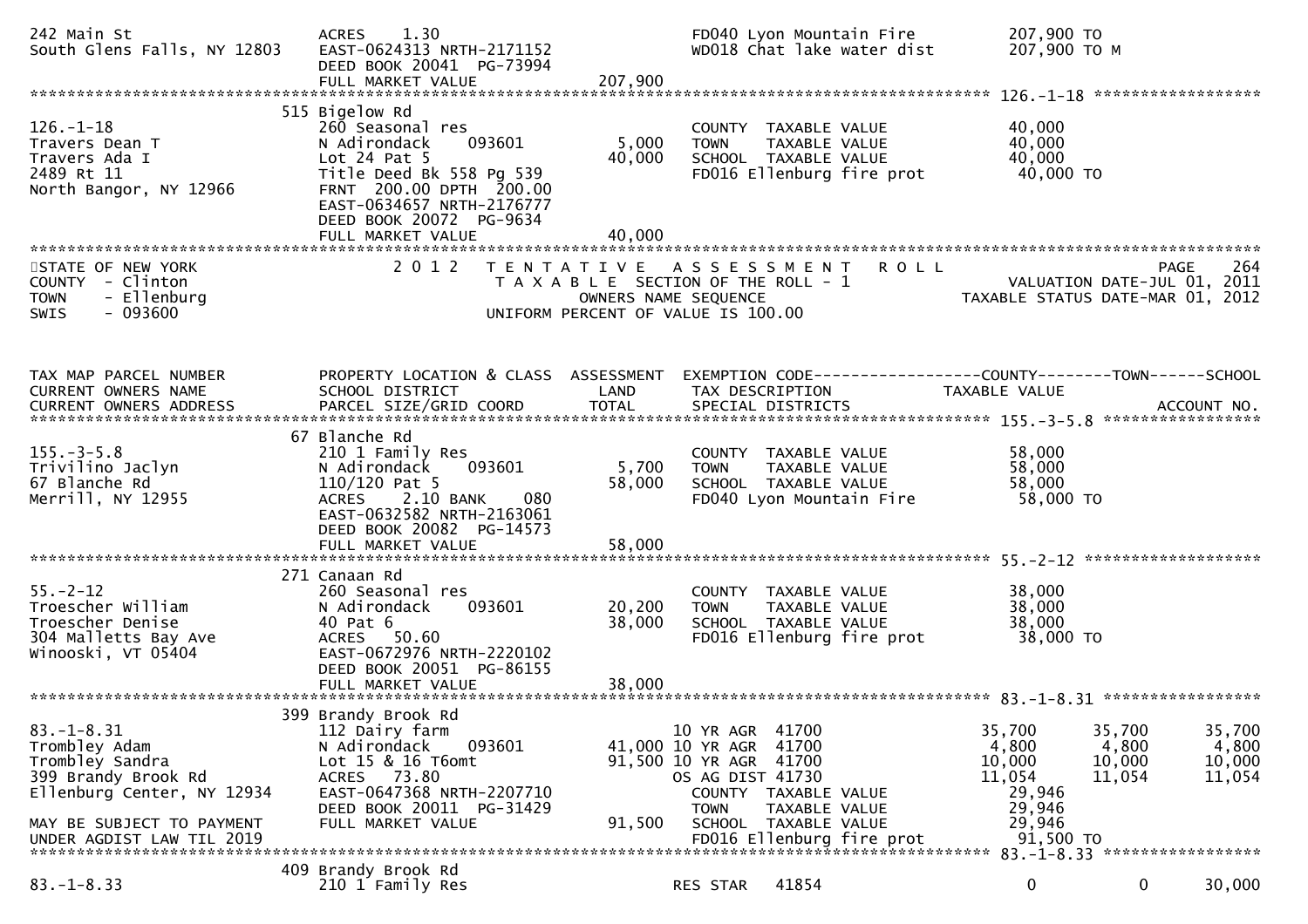| Trombley Adam<br>Trombley Sandra<br>399 Brandy Brook Rd<br>Ellenburg Center, NY 12934<br>MAY BE SUBJECT TO PAYMENT<br>UNDER AGDIST LAW TIL 2018 | 093601<br>N Adirondack<br>Lot 15 & 16 T6omt<br>Survey Map 20102/32574<br>4.88<br><b>ACRES</b><br>EAST-0647395 NRTH-2208105<br>DEED BOOK 20011 PG-31429<br>FULL MARKET VALUE                | 6,400<br>165,800<br>165,800 | COUNTY TAXABLE VALUE<br><b>TOWN</b><br>TAXABLE VALUE<br>SCHOOL TAXABLE VALUE<br>FD016 Ellenburg fire prot                                                                                | 165,800<br>165,800<br>135,800<br>165,800 TO                                           |                                                                         |
|-------------------------------------------------------------------------------------------------------------------------------------------------|--------------------------------------------------------------------------------------------------------------------------------------------------------------------------------------------|-----------------------------|------------------------------------------------------------------------------------------------------------------------------------------------------------------------------------------|---------------------------------------------------------------------------------------|-------------------------------------------------------------------------|
| $85.1 - 1 - 35$<br>Trombley Bernice<br>6617 Military Tpke<br>PO Box 86<br>Ellenburg, NY 12933                                                   | 6617 Military Tpke<br>210 1 Family Res<br>093601<br>N Adirondack<br>18 Pat 6<br>FRNT 63.00 DPTH 135.00<br>EAST-0663088 NRTH-2207890<br>DEED BOOK 509<br><b>PG-128</b><br>FULL MARKET VALUE | 44,500                      | WARNONALL 41121<br>3,000 SR STAR<br>41834<br>COUNTY TAXABLE VALUE<br><b>TOWN</b><br>TAXABLE VALUE<br>SCHOOL TAXABLE VALUE<br>FD016 Ellenburg fire prot<br>44,500 LT012 Ellenburg Light 5 | 6,675<br>$\overline{0}$<br>37,825<br>37,825<br>$\mathbf{0}$<br>44,500 TO<br>44,500 TO | 6,675<br>$\bf{0}$<br>44,500<br>$\Omega$                                 |
| STATE OF NEW YORK<br>COUNTY - Clinton<br>- Ellenburg<br><b>TOWN</b><br>$-093600$<br>SWIS                                                        | 2 0 1 2                                                                                                                                                                                    |                             | TENTATIVE ASSESSMENT<br><b>ROLL</b><br>T A X A B L E SECTION OF THE ROLL - 1<br>OWNERS NAME SEQUENCE<br>UNIFORM PERCENT OF VALUE IS 100.00                                               | TAXABLE STATUS DATE-MAR 01, 2012                                                      | 265<br><b>PAGE</b><br>VALUATION DATE-JUL 01, 2011                       |
| TAX MAP PARCEL NUMBER<br>CURRENT OWNERS NAME                                                                                                    | PROPERTY LOCATION & CLASS ASSESSMENT<br>SCHOOL DISTRICT                                                                                                                                    | LAND                        | EXEMPTION CODE------------------COUNTY--------TOWN------SCHOOL<br>TAX DESCRIPTION                                                                                                        | <b>TAXABLE VALUE</b>                                                                  |                                                                         |
| $115. - 1 - 23.1$<br>Trombley Bernice<br>PO Box 86<br>Ellenburg, NY 12933                                                                       | Trombley Rd<br>321 Abandoned ag<br>093601<br>N Adirondack<br>47 Pat 5<br>ACRES 18.40<br>EAST-0660028 NRTH-2186672<br>DEED BOOK 20021 PG-38603                                              | 13,700<br>13,700            | COUNTY TAXABLE VALUE<br>TAXABLE VALUE<br>TOWN<br>SCHOOL TAXABLE VALUE<br>FD016 Ellenburg fire prot                                                                                       | 13,700<br>13,700<br>13,700<br>13,700 TO                                               |                                                                         |
|                                                                                                                                                 | 7180 Star Rd                                                                                                                                                                               |                             |                                                                                                                                                                                          |                                                                                       |                                                                         |
| $84. - 1 - 21.3$<br>Trombley Bobby J<br>Trombley Jodie Marie<br>7150 Star Rd<br>Ellenburg Center, NY 12934                                      | 112 Dairy farm<br>093601<br>N Adirondack<br>16 Pat 6<br><b>ACRES</b><br>1.00<br>EAST-0650287 NRTH-2204726                                                                                  | 5,000<br>120,000            | 41854<br>RES STAR<br>COUNTY TAXABLE VALUE<br><b>TOWN</b><br>TAXABLE VALUE<br>SCHOOL TAXABLE VALUE<br>FD014 EllenCtr fire #15                                                             | $\mathbf{0}$<br>120,000<br>120,000<br>90,000<br>60,000 TO                             | $\mathbf 0$<br>30,000                                                   |
| MAY BE SUBJECT TO PAYMENT<br>UNDER AGDIST LAW TIL 2015                                                                                          | DEED BOOK 20112 PG-38020<br>FULL MARKET VALUE                                                                                                                                              | 120,000                     | FD016 Ellenburg fire prot                                                                                                                                                                | 60,000 TO                                                                             |                                                                         |
|                                                                                                                                                 | 7652 Star Rd                                                                                                                                                                               |                             |                                                                                                                                                                                          |                                                                                       |                                                                         |
| $83. - 1 - 26.12$<br>Trombley Brad<br>Trombley Lee Ann<br>7652 Star Rd<br>Ellenburg Center, NY 12934                                            | 112 Dairy farm<br>093601<br>N Adirondack<br>Lot 14 T6omt<br>ACRES 250.00<br>EAST-0639046 NRTH-2205216                                                                                      |                             | 10 YR AGR 41700<br>78,400 AGRI DISTR 41720<br>203,000 RES STAR<br>41854<br>COUNTY<br>TAXABLE VALUE<br><b>TOWN</b><br>TAXABLE VALUE                                                       | 4,700<br>$\bf{0}$<br>0<br>198,300<br>198,300                                          | 4,700<br>4,700<br>$\mathbf{0}$<br>$\mathbf 0$<br>$\mathbf{0}$<br>30,000 |
| MAY BE SUBJECT TO PAYMENT<br>UNDER AGDIST LAW TIL 2016                                                                                          | DEED BOOK 20051 PG-82104<br>FULL MARKET VALUE                                                                                                                                              | 203,000                     | SCHOOL TAXABLE VALUE<br>FD016 Ellenburg fire prot                                                                                                                                        | 168,300<br>203,000 TO                                                                 |                                                                         |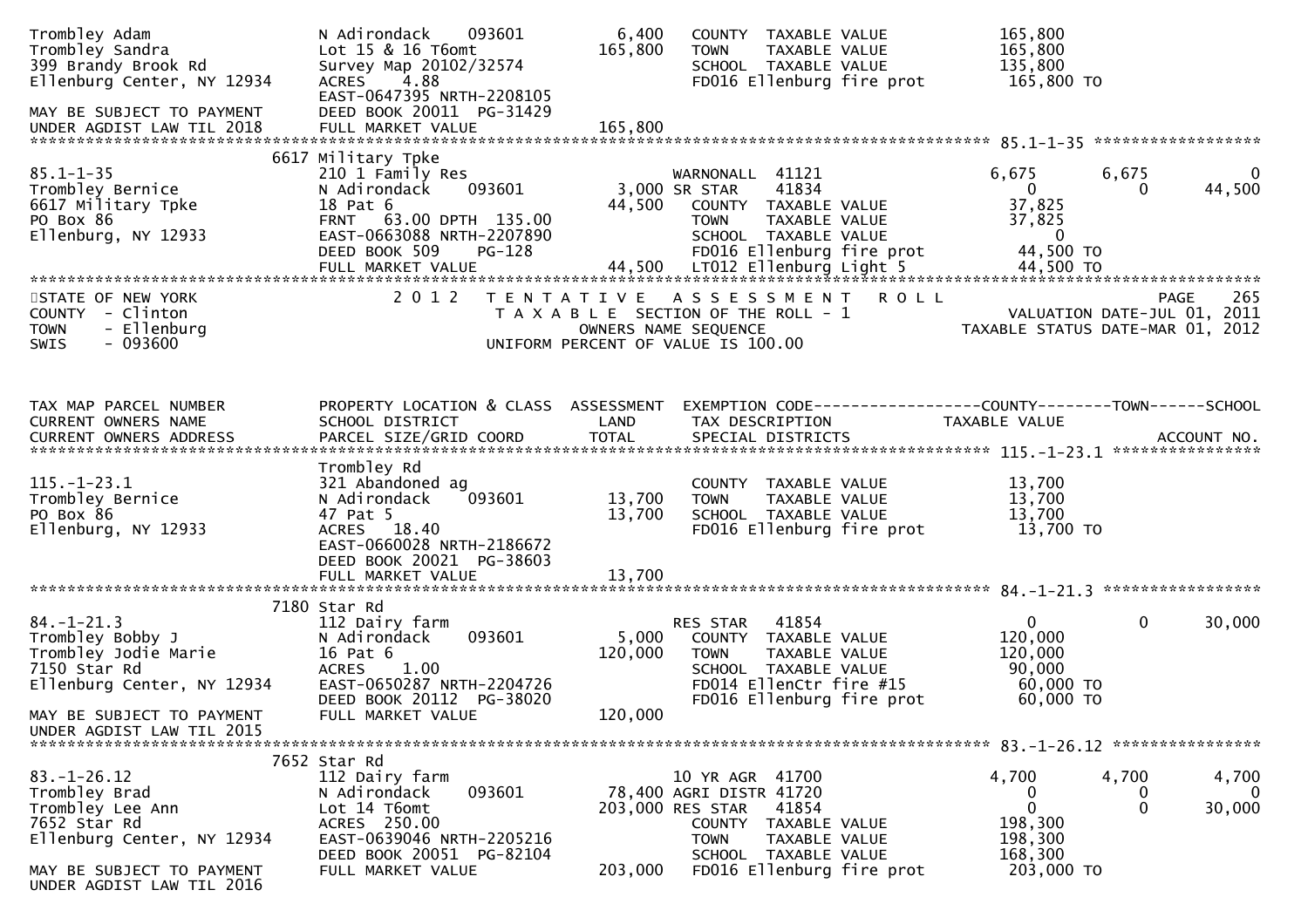|                                                                                                                                                               |                                                                                                                                                                              |                            |                                                                                                                                                                                             | $112. - 1 - 1.3$ ******************                                           |                     |                          |
|---------------------------------------------------------------------------------------------------------------------------------------------------------------|------------------------------------------------------------------------------------------------------------------------------------------------------------------------------|----------------------------|---------------------------------------------------------------------------------------------------------------------------------------------------------------------------------------------|-------------------------------------------------------------------------------|---------------------|--------------------------|
| $112. - 1 - 1.3$<br>Trombley Brad B<br>Trombley LeeAnn<br>7652 Rt 190<br>Ellenburg Center, NY 12934<br>MAY BE SUBJECT TO PAYMENT<br>UNDER AGDIST LAW TIL 2016 | West Hill Rd<br>105 Vac farmland<br>N Adirondack<br>093601<br>Lot 19 & 22 T5omt<br>ACRES 81.00<br>EAST-0625694 NRTH-2190513<br>DEED BOOK 20112 PG-41857<br>FULL MARKET VALUE | 44,900<br>44,900<br>44,900 | AGRI DISTR 41720<br>COUNTY TAXABLE VALUE<br>TAXABLE VALUE<br><b>TOWN</b><br>SCHOOL TAXABLE VALUE<br>FD016 Ellenburg fire prot                                                               | 4,072<br>40,828<br>40,828<br>40,828<br>44,900 TO                              | 4,072               | 4,072                    |
|                                                                                                                                                               |                                                                                                                                                                              |                            |                                                                                                                                                                                             |                                                                               |                     |                          |
| $98. - 1 - 7.3$<br>Trombley Brock A<br>174 West Hill Rd<br>Ellenburg Center, NY 12934                                                                         | 174 West Hill Rd<br>241 Rural res&ag<br>093601<br>N Adirondack<br>Lot 12 T5omt<br>080<br>ACRES 12.40 BANK<br>EAST-0645053 NRTH-2198132<br>DEED BOOK 20092 PG-28560           | 6,100<br>128,400           | 41854<br>RES STAR<br>COUNTY TAXABLE VALUE<br><b>TOWN</b><br>TAXABLE VALUE<br>SCHOOL TAXABLE VALUE<br>FD014 EllenCtr fire #15                                                                | $\overline{0}$<br>128,400<br>128,400<br>98,400<br>128,400 TO                  | $\mathbf{0}$        | 30,000                   |
|                                                                                                                                                               | FULL MARKET VALUE                                                                                                                                                            | 128,400                    |                                                                                                                                                                                             |                                                                               |                     |                          |
| STATE OF NEW YORK<br>COUNTY - Clinton<br><b>TOWN</b><br>- Ellenburg<br>$-093600$<br><b>SWIS</b>                                                               | 2 0 1 2                                                                                                                                                                      |                            | <b>ROLL</b><br>TENTATIVE ASSESSMENT<br>T A X A B L E SECTION OF THE ROLL - 1<br>OWNERS NAME SEQUENCE<br>UNIFORM PERCENT OF VALUE IS 100.00                                                  | VALUATION DATE-JUL 01, 2011<br>TAXABLE STATUS DATE-MAR 01, 2012               | <b>PAGE</b>         | 266                      |
|                                                                                                                                                               |                                                                                                                                                                              |                            |                                                                                                                                                                                             |                                                                               |                     |                          |
| TAX MAP PARCEL NUMBER<br>CURRENT OWNERS NAME                                                                                                                  | PROPERTY LOCATION & CLASS ASSESSMENT<br>SCHOOL DISTRICT                                                                                                                      | LAND                       | EXEMPTION CODE------------------COUNTY--------TOWN------SCHOOL<br>TAX DESCRIPTION                                                                                                           | TAXABLE VALUE                                                                 |                     |                          |
|                                                                                                                                                               | 7764 Star Rd                                                                                                                                                                 |                            |                                                                                                                                                                                             |                                                                               |                     |                          |
| $82.-1-11.1$<br>Trombley Bruce C<br>Trombley Sheila<br>7764 Star Rd Rt 190<br>Ellenburg Center, NY 12934<br>MAY BE SUBJECT TO PAYMENT                         | 112 Dairy farm<br>093601<br>N Adirondack<br>13 Pat 6<br>ACRES 208.60<br>EAST-0634690 NRTH-2204514<br>DEED BOOK 993<br>PG-109<br>FULL MARKET VALUE                            | 277,000                    | AGRI DISTR 41720<br>99,900 RES STAR<br>41854<br>277,000 10 YR AGR 41700<br>COUNTY TAXABLE VALUE<br><b>TOWN</b><br><b>TAXABLE VALUE</b><br>SCHOOL TAXABLE VALUE<br>FD016 Ellenburg fire prot | 6,772<br>$\mathbf{0}$<br>1,200<br>269,028<br>269,028<br>239,028<br>277,000 TO | 6,772<br>0<br>1,200 | 6,772<br>30,000<br>1,200 |
| UNDER AGDIST LAW TIL 2016                                                                                                                                     |                                                                                                                                                                              |                            |                                                                                                                                                                                             |                                                                               |                     |                          |
|                                                                                                                                                               |                                                                                                                                                                              |                            |                                                                                                                                                                                             |                                                                               |                     |                          |
| $83.-1-17.1$<br>Trombley Bruce C<br>Trombley Sheila<br>7764 Rt 190<br>Ellenburg Center, NY 12934                                                              | 7379 Star Rd<br>105 Vac farmland<br>N Adirondack<br>093601<br>6 Pat 6<br><b>ACRES</b><br>49.80<br>EAST-0645566 NRTH-2202455<br>DEED BOOK 20001 PG-18267                      | 24,900<br>24,900           | AGRI DISTR 41720<br>COUNTY TAXABLE VALUE<br><b>TOWN</b><br>TAXABLE VALUE<br>SCHOOL TAXABLE VALUE<br>FD014 EllenCtr fire #15                                                                 | 7,236<br>17,664<br>17,664<br>17,664<br>24,900 TO                              | 7,236               | 7,236                    |
| MAY BE SUBJECT TO PAYMENT                                                                                                                                     | FULL MARKET VALUE                                                                                                                                                            | 24,900                     |                                                                                                                                                                                             |                                                                               |                     |                          |
| UNDER AGDIST LAW TIL 2016                                                                                                                                     |                                                                                                                                                                              |                            |                                                                                                                                                                                             |                                                                               |                     |                          |
|                                                                                                                                                               | Star Rd                                                                                                                                                                      |                            |                                                                                                                                                                                             |                                                                               |                     |                          |
| $83. - 1 - 26.11$<br>Trombley Bruce C<br>Trombley Sheila<br>7652 Rt 190                                                                                       | 321 Abandoned ag<br>N Adirondack<br>093601<br>Lot 14 T6 OMT<br>32.00<br><b>ACRES</b>                                                                                         | 17,900<br>17,900           | AGRI DISTR 41720<br>COUNTY TAXABLE VALUE<br><b>TOWN</b><br>TAXABLE VALUE<br>SCHOOL<br>TAXABLE VALUE                                                                                         | 6,531<br>11,369<br>11,369<br>11,369                                           | 6,531               | 6,531                    |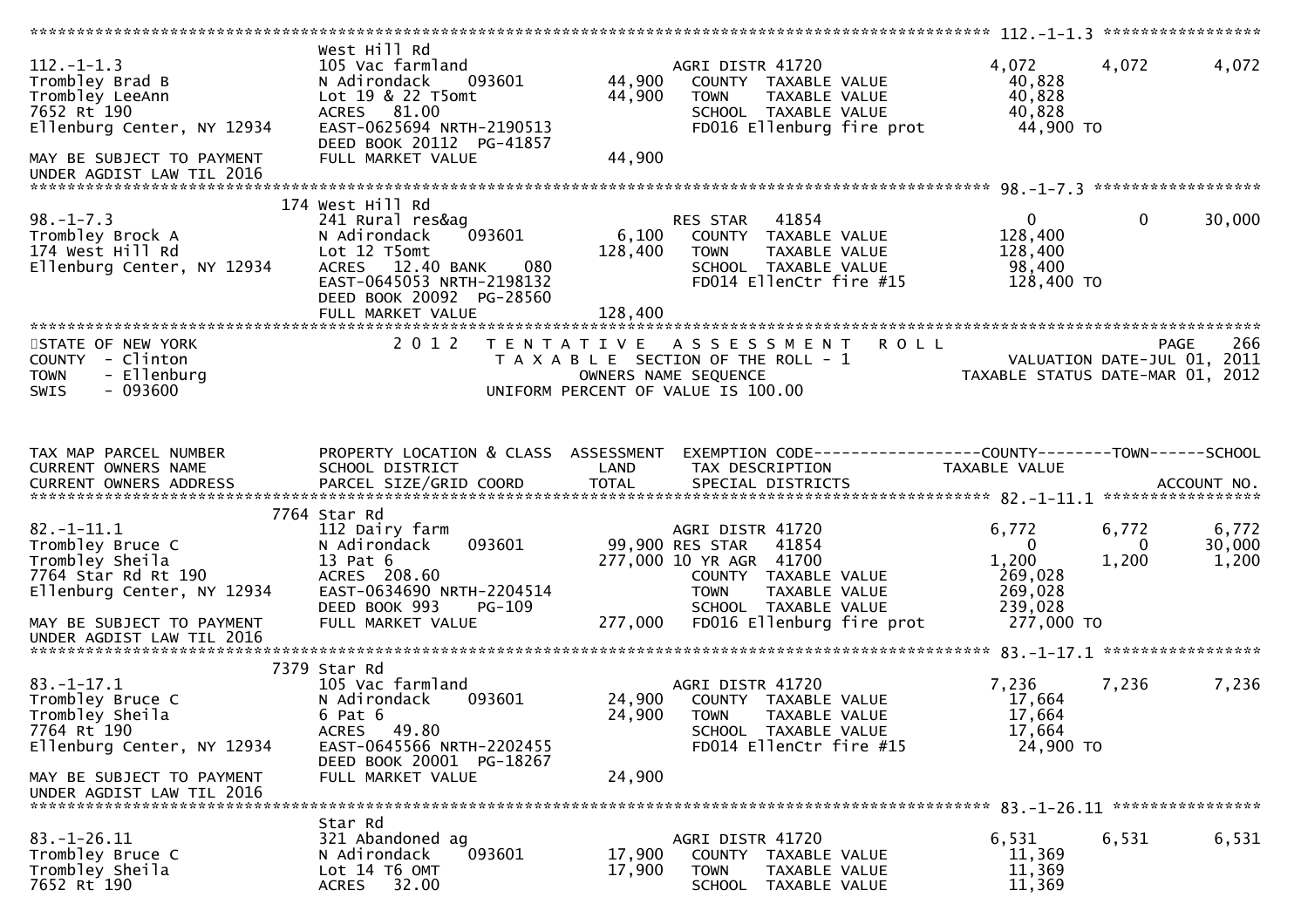| Ellenburg Center, NY 12934                                                                                | EAST-0637596 NRTH-2203720<br>DEED BOOK 734<br>$PG-7$                                                                                             |                      | FD016 Ellenburg fire prot                                                                                                               | 17,900 TO                                           |                                                                    |
|-----------------------------------------------------------------------------------------------------------|--------------------------------------------------------------------------------------------------------------------------------------------------|----------------------|-----------------------------------------------------------------------------------------------------------------------------------------|-----------------------------------------------------|--------------------------------------------------------------------|
| MAY BE SUBJECT TO PAYMENT                                                                                 | FULL MARKET VALUE                                                                                                                                | 17,900               |                                                                                                                                         |                                                     |                                                                    |
|                                                                                                           |                                                                                                                                                  |                      |                                                                                                                                         |                                                     |                                                                    |
| $84. - 1 - 19.4$<br>Trombley Bruce C<br>Trombley Sheila A<br>7764 Route 190<br>Ellenburg Center, NY 12934 | Star Rd<br>321 Abandoned ag<br>N Adirondack<br>093601<br>Lot $5$ Pat $6$<br>ACRES 32.50<br>EAST-0651032 NRTH-2203938<br>DEED BOOK 20082 PG-14047 | 23,200<br>23,200     | COUNTY<br>TAXABLE VALUE<br>TAXABLE VALUE<br><b>TOWN</b><br>SCHOOL TAXABLE VALUE<br>FD014 EllenCtr fire #15<br>FD016 Ellenburg fire prot | 23,200<br>23,200<br>23,200<br>9,280 TO<br>13,920 TO |                                                                    |
|                                                                                                           |                                                                                                                                                  |                      |                                                                                                                                         |                                                     |                                                                    |
| STATE OF NEW YORK<br>COUNTY - Clinton<br>- Ellenburg<br><b>TOWN</b><br>$-093600$<br><b>SWIS</b>           | 2 0 1 2                                                                                                                                          | OWNERS NAME SEQUENCE | <b>ROLL</b><br>TENTATIVE ASSESSMENT<br>T A X A B L E SECTION OF THE ROLL - 1<br>UNIFORM PERCENT OF VALUE IS 100.00                      | TAXABLE STATUS DATE-MAR 01, 2012                    | 267<br>PAGE<br>VALUATION DATE-JUL 01, 2011                         |
| TAX MAP PARCEL NUMBER                                                                                     | PROPERTY LOCATION & CLASS ASSESSMENT                                                                                                             |                      | EXEMPTION CODE------------------COUNTY--------TOWN------SCHOOL                                                                          |                                                     |                                                                    |
| CURRENT OWNERS NAME                                                                                       | SCHOOL DISTRICT                                                                                                                                  | LAND                 | TAX DESCRIPTION                                                                                                                         | TAXABLE VALUE                                       |                                                                    |
|                                                                                                           | 7150 Star Rd                                                                                                                                     |                      |                                                                                                                                         |                                                     |                                                                    |
| $84. - 1 - 21.1$<br>Trombley Bruce C<br>Trombley Sheila A                                                 | 112 Dairy farm<br>093601<br>N Adirondack<br>16 Pat 6                                                                                             |                      | 10 YR AGR 41700<br>87,600 10 YR AGR 41700<br>200,900 AGRI DISTR 41720                                                                   | 16,300<br>25,800<br>$\Omega$                        | 16,300<br>16,300<br>25,800<br>25,800<br>$\Omega$<br>$\overline{0}$ |
| 7764 Rt 190<br>Ellenburg Center, NY 12934                                                                 | ACRES 258.90<br>EAST-0650788 NRTH-2205939<br>DEED BOOK 20051 PG-82158                                                                            |                      | 42100<br>483A EX<br>COUNTY TAXABLE VALUE<br><b>TOWN</b><br>TAXABLE VALUE                                                                | 3,290<br>155,510<br>155,510                         | 3,290<br>3,290                                                     |
| MAY BE SUBJECT TO PAYMENT<br>UNDER AGDIST LAW TIL 2016                                                    | FULL MARKET VALUE                                                                                                                                | 200,900              | SCHOOL TAXABLE VALUE<br>FD014 EllenCtr fire #15                                                                                         | 155,510<br>98,805 TO                                |                                                                    |
|                                                                                                           |                                                                                                                                                  |                      | 1,645 EX<br>FD016 Ellenburg fire prot<br>$1,645$ EX                                                                                     | 98,805 TO                                           |                                                                    |
|                                                                                                           |                                                                                                                                                  |                      |                                                                                                                                         |                                                     |                                                                    |
| $85. - 2 - 5$<br>Trombley Bryan J<br>Trombley Kristen A<br>6369 Military Tpke                             | 6369 Military Tpke<br>240 Rural res<br>093601<br>N Adirondack<br>Lot 2 T6 Omt<br>ACRES 27.20 BANK<br>080                                         | 16,500<br>238,000    | 41854<br><b>RES STAR</b><br>COUNTY TAXABLE VALUE<br>TAXABLE VALUE<br>TOWN<br>SCHOOL TAXABLE VALUE                                       | $\mathbf{0}$<br>238,000<br>238,000<br>208,000       | 0<br>30,000                                                        |
| Ellenburg Depot, NY 12935                                                                                 | EAST-0669563 NRTH-2205548<br>DEED BOOK 20092 PG-28708<br>FULL MARKET VALUE                                                                       | 238,000              | FD016 Ellenburg fire prot                                                                                                               | 238,000 TO                                          |                                                                    |
|                                                                                                           |                                                                                                                                                  |                      |                                                                                                                                         |                                                     |                                                                    |
|                                                                                                           | 164 West Hill Rd                                                                                                                                 |                      |                                                                                                                                         |                                                     |                                                                    |
| $98. - 1 - 7.1$<br>Trombley Carl L<br>Trombley Gloria<br>164 West Hill Rd<br>Ellenburg Center, NY 12934   | 241 Rural res&ag<br>093601<br>N Adirondack<br>Lot $12$ T5 & Lot 6 T6omt<br>ACRES 74.10<br>EAST-0645555 NRTH-2199729                              | 113,000              | AGRI DISTR 41720<br>22,800 RES STAR<br>41854<br><b>COUNTY</b><br>TAXABLE VALUE<br>TAXABLE VALUE<br><b>TOWN</b><br>SCHOOL TAXABLE VALUE  | 0<br>0<br>113,000<br>113,000<br>83,000              | 0<br>0<br>0<br>30,000                                              |
| MAY BE SUBJECT TO PAYMENT<br>UNDER AGDIST LAW TIL 2016                                                    | DEED BOOK 676<br><b>PG-104</b><br>FULL MARKET VALUE                                                                                              | 113,000              | FD014 EllenCtr fire #15                                                                                                                 | 113,000 TO                                          |                                                                    |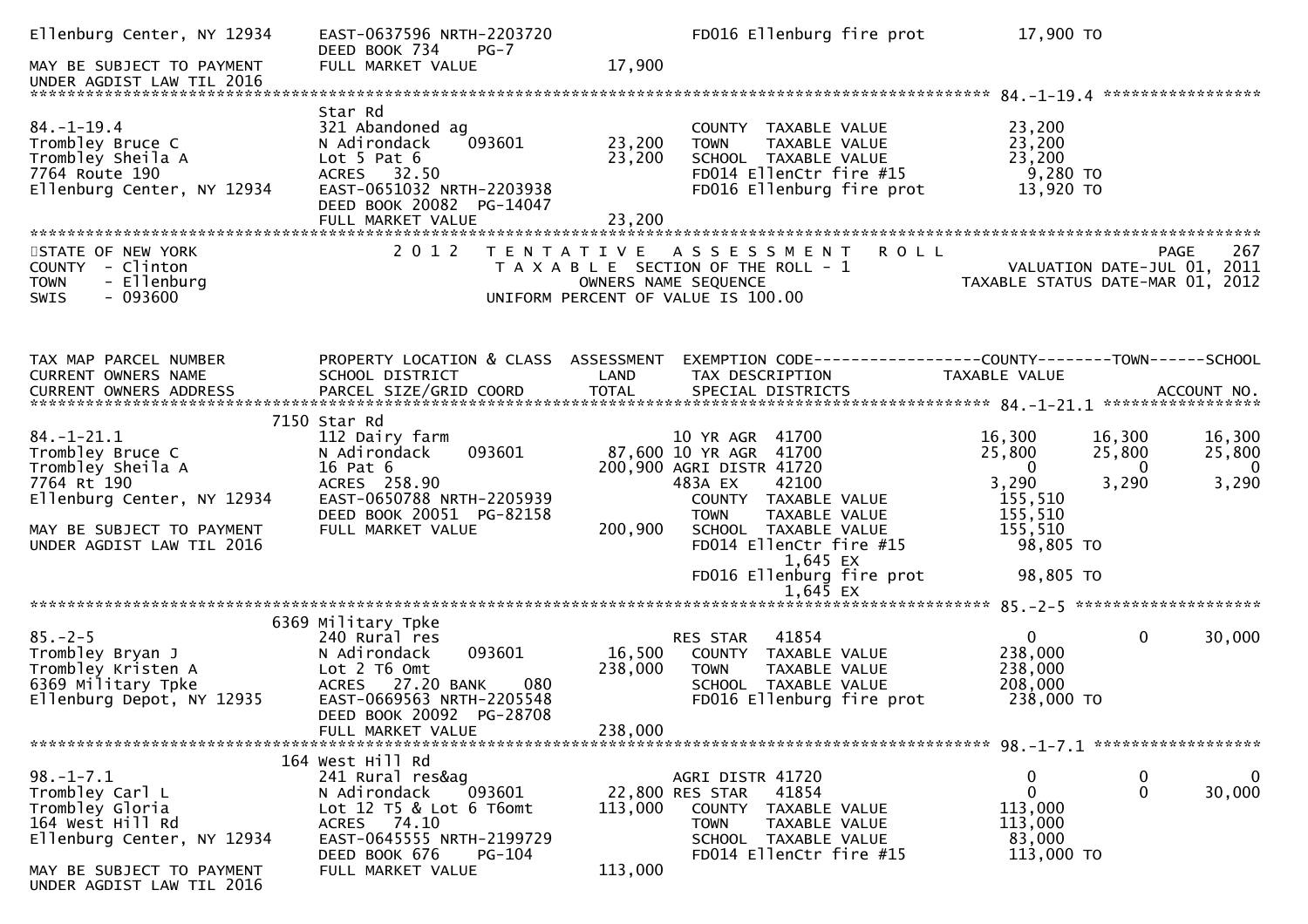| $84. - 1 - 20.1$<br>Trombley Deborah F<br>7187 Star Rd Rt 190<br>Ellenburg Center, NY 12934                        | 7187 Star Rd<br>210 1 Family Res<br>093601<br>N Adirondack<br>$5$ Pat $6$<br><b>ACRES</b><br>1.50<br>EAST-0650161 NRTH-2204400<br>DEED BOOK 1023<br><b>PG-232</b><br>FULL MARKET VALUE                 | RES STAR<br>41854<br>5,100 LIM INC DI 41932<br>96,000<br>COUNTY TAXABLE VALUE<br>TAXABLE VALUE<br><b>TOWN</b><br>SCHOOL TAXABLE VALUE<br>FD014 EllenCtr fire #15<br>96,000            | $\mathbf 0$<br>30,000<br>$\mathbf{0}$<br>$\Omega$<br>48,000<br>$\overline{0}$<br>48,000<br>96,000<br>66,000<br>96,000 TO |
|--------------------------------------------------------------------------------------------------------------------|--------------------------------------------------------------------------------------------------------------------------------------------------------------------------------------------------------|---------------------------------------------------------------------------------------------------------------------------------------------------------------------------------------|--------------------------------------------------------------------------------------------------------------------------|
| STATE OF NEW YORK<br>COUNTY - Clinton<br>- Ellenburg<br><b>TOWN</b><br>SWIS<br>- 093600                            | 2 0 1 2                                                                                                                                                                                                | <b>ROLL</b><br>T E N T A T I V E<br>A S S E S S M E N T<br>T A X A B L E SECTION OF THE ROLL - 1<br>OWNERS NAME SEQUENCE<br>UNIFORM PERCENT OF VALUE IS 100.00                        | 268<br><b>PAGE</b><br>VALUATION DATE-JUL 01, 2011<br>TAXABLE STATUS DATE-MAR 01, 2012                                    |
| TAX MAP PARCEL NUMBER<br>CURRENT OWNERS NAME<br>CURRENT OWNERS ADDRESS                                             | PROPERTY LOCATION & CLASS ASSESSMENT<br>SCHOOL DISTRICT                                                                                                                                                | TAX DESCRIPTION<br>LAND                                                                                                                                                               | EXEMPTION CODE------------------COUNTY--------TOWN------SCHOOL<br>TAXABLE VALUE                                          |
| $99.1 - 2 - 26$<br>Trombley Dennis Edward<br>590 Ellenburg Center Rd<br>Ellenburg Center, NY 12934                 | 590 Ellenburg Center Rd<br>210 1 Family Res<br>093601<br>N Adirondack<br>10 Pat 5<br>84.00 DPTH 117.00<br><b>FRNT</b><br>1.00<br><b>ACRES</b><br>EAST-0650276 NRTH-2198524<br>DEED BOOK 20102 PG-36316 | 41854<br>RES STAR<br>5,000<br>COUNTY TAXABLE VALUE<br>47,400<br><b>TOWN</b><br>TAXABLE VALUE<br>SCHOOL TAXABLE VALUE<br>FD014 EllenCtr fire #15<br>LT010 Ellenburg Light 15           | $\overline{0}$<br>$\mathbf{0}$<br>30,000<br>47,400<br>47,400<br>17,400<br>47,400 TO<br>47,400 TO                         |
| $99.1 - 1 - 17$<br>Trombley Douglas R<br>Trombley Karen M<br>31 Carlson St<br>Ellenburg Center, NY 12934           | 31 Carlson St<br>210 1 Family Res<br>093601<br>N Adirondack<br>11 Pat 5<br><b>ACRES</b><br>$1.00$ BANK<br>080<br>EAST-0648571 NRTH-2198873<br>DEED BOOK 645<br>PG-1036<br>FULL MARKET VALUE            | 41854<br>RES STAR<br>5,000<br>COUNTY TAXABLE VALUE<br>37,000<br><b>TOWN</b><br>TAXABLE VALUE<br>SCHOOL TAXABLE VALUE<br>FD014 EllenCtr fire #15<br>LT010 Ellenburg Light 15<br>37,000 | $\mathbf 0$<br>$\overline{0}$<br>30,000<br>37,000<br>37,000<br>7,000<br>37,000 TO<br>37,000 TO                           |
| $99. - 2 - 13$<br>Trombley Lawrence J<br>Trombley Linda M<br>441 Ellenburg Center Rd<br>Ellenburg Center, NY 12934 | 441 Ellenburg Center Rd<br>210 1 Family Res<br>N Adirondack<br>093601<br>9 Pat 5<br>FRNT 160.00 DPTH 250.00<br>EAST-0653915 NRTH-2199090<br>DEED BOOK 658<br>PG-130<br>FULL MARKET VALUE               | 41854<br>RES STAR<br>4,800<br>COUNTY TAXABLE VALUE<br>97,000<br><b>TOWN</b><br>TAXABLE VALUE<br>SCHOOL TAXABLE VALUE<br>FD014 EllenCtr fire #15<br>97,000                             | $\mathbf 0$<br>$\Omega$<br>30,000<br>97,000<br>97,000<br>67,000<br>97,000 TO                                             |
| $82. - 1 - 14.2$<br>Trombley Life Estate Gerald J<br>Guay Marie A<br>7864 Star Rd<br>Ellenburg Center, NY 12934    | 7864 Star Rd<br>241 Rural res&ag<br>N Adirondack<br>093601<br>Lot 13 T6omt<br>ACRES 48.60<br>EAST-0633546 NRTH-2203340<br>DEED BOOK 20092 PG-29502                                                     | AGRI DISTR 41720<br>41834<br>33,100 SR STAR<br>123,600<br>COUNTY TAXABLE VALUE<br><b>TOWN</b><br>TAXABLE VALUE<br>SCHOOL TAXABLE VALUE<br>FD016 Ellenburg fire prot                   | lease 2011<br>9,492<br>9,492<br>9,492<br>62,200<br>0<br>0<br>114,108<br>114,108<br>51,908<br>123,600 TO                  |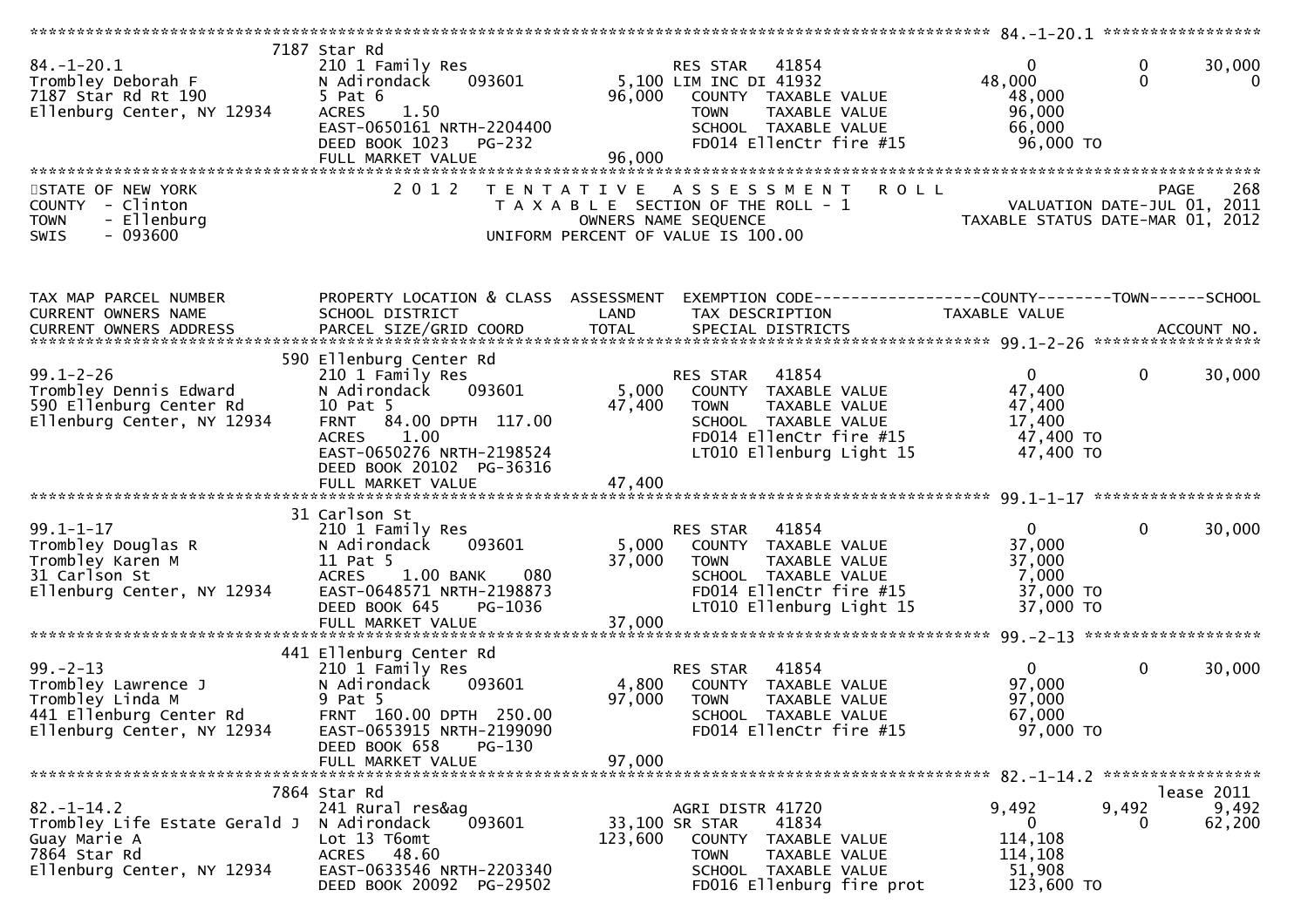| MAY BE SUBJECT TO PAYMENT<br>UNDER AGDIST LAW TIL 2016                                                                                                                  | FULL MARKET VALUE                                                                                                                                                                                             | 123,600                    |                                                                                                                                                                                        |                                                                               | *****************                                                              |
|-------------------------------------------------------------------------------------------------------------------------------------------------------------------------|---------------------------------------------------------------------------------------------------------------------------------------------------------------------------------------------------------------|----------------------------|----------------------------------------------------------------------------------------------------------------------------------------------------------------------------------------|-------------------------------------------------------------------------------|--------------------------------------------------------------------------------|
| $97. - 1 - 10.1$<br>Trombley Life Estate Gerald J<br>Guay Marie<br>7864 Star Rd<br>Ellenburg Center, NY 12934<br>MAY BE SUBJECT TO PAYMENT<br>UNDER AGDIST LAW TIL 2016 | Tacey Rd<br>105 Vac farmland<br>N Adirondack<br>093601<br>6 Acres Leased for Com Pu<br>Impval assd to crown on 1<br>ACRES 47.60<br>EAST-0630569 NRTH-2198064<br>DEED BOOK 20102 PG-36546<br>FULL MARKET VALUE | 29,500<br>29,500<br>29,500 | AGRI DISTR 41720<br>COUNTY TAXABLE VALUE<br><b>TOWN</b><br>TAXABLE VALUE<br>SCHOOL TAXABLE VALUE<br>FD016 Ellenburg fire prot                                                          | 7,103<br>22,397<br>22,397<br>22,397<br>29,500 TO                              | lease 2011<br>7,103<br>7,103                                                   |
|                                                                                                                                                                         |                                                                                                                                                                                                               |                            |                                                                                                                                                                                        |                                                                               |                                                                                |
| STATE OF NEW YORK<br>- Clinton<br><b>COUNTY</b><br>- Ellenburg<br><b>TOWN</b><br>$-093600$<br><b>SWIS</b>                                                               | 2 0 1 2                                                                                                                                                                                                       | OWNERS NAME SEQUENCE       | TENTATIVE ASSESSMENT<br><b>ROLL</b><br>T A X A B L E SECTION OF THE ROLL - 1<br>UNIFORM PERCENT OF VALUE IS 100.00                                                                     |                                                                               | 269<br>PAGE<br>VALUATION DATE-JUL 01, 2011<br>TAXABLE STATUS DATE-MAR 01, 2012 |
| TAX MAP PARCEL NUMBER<br>CURRENT OWNERS NAME                                                                                                                            | PROPERTY LOCATION & CLASS ASSESSMENT<br>SCHOOL DISTRICT                                                                                                                                                       | LAND                       | EXEMPTION CODE------------------COUNTY--------TOWN------SCHOOL<br>TAX DESCRIPTION                                                                                                      | TAXABLE VALUE                                                                 |                                                                                |
| $97. - 1 - 23$<br>Trombley Life Estate Gerald J<br>Guay Marie A<br>7864 Star Rd<br>Ellenburg Center, NY 12934<br>MAY BE SUBJECT TO PAYMENT<br>UNDER AGDIST LAW TIL 2019 | Tacey Rd<br>105 Vac farmland<br>N Adirondack<br>093601<br>Lot 9 T6omt<br>ACRES 173.50<br>EAST-0630948 NRTH-2197318<br>DEED BOOK 20092 PG-29500<br>FULL MARKET VALUE                                           | 78,300<br>78,300<br>78,300 | OS AG DIST 41730<br>COUNTY TAXABLE VALUE<br><b>TOWN</b><br>TAXABLE VALUE<br>SCHOOL TAXABLE VALUE<br>FD016 Ellenburg fire prot                                                          | $\overline{0}$<br>78,300<br>78,300<br>78,300<br>78,300 TO                     | lease 2011<br>$\Omega$<br>0                                                    |
| $130. - 1 - 6$<br>Trombley Life Estate Rolland<br>Trombley Life Estate Veronica Lot 21-22<br>33 Rock Rd<br>Ellenburg Depot, NY 12935                                    | 33 Rock Rd<br>271 Mfg housings<br>N Adirondack<br>093601<br><b>ACRES</b><br>1.00<br>EAST-0679563 NRTH-2180104<br>DEED BOOK 20072 PG-4045<br>FULL MARKET VALUE                                                 | 10,000<br>35,000<br>35,000 | 41834<br>SR STAR<br>COUNTY TAXABLE VALUE<br>TAXABLE VALUE<br><b>TOWN</b><br>SCHOOL TAXABLE VALUE<br>FD016 Ellenburg fire prot                                                          | 0<br>35,000<br>35,000<br>$\mathbf{0}$<br>35,000 TO                            | 35,000<br>$\mathbf{0}$                                                         |
| $85.1 - 1 - 27$<br>Trombley Life Lease Richard<br>Trombley Lester<br>6673 Star Rd<br>Ellenburg Center, NY 12934                                                         | 6673 Star Rd<br>210 1 Family Res<br>093601<br>N Adirondack<br>Lot $18$ Pat $6$<br>FRNT 125.00 DPTH 150.00<br>EAST-0662330 NRTH-2207060<br>DEED BOOK 20092 PG-21584<br>FULL MARKET VALUE                       | 71,500<br>71,500           | 41801<br>AGED C&T<br>41834<br>4,200 SR STAR<br>COUNTY<br>TAXABLE VALUE<br><b>TOWN</b><br>TAXABLE VALUE<br>SCHOOL TAXABLE VALUE<br>FD016 Ellenburg fire prot<br>LT012 Ellenburg Light 5 | 35,750<br>$\mathbf{0}$<br>35,750<br>35,750<br>9,300<br>71,500 TO<br>71,500 TO | 35,750<br>0<br>62,200<br>$\mathbf{0}$                                          |
| $126. - 1 - 4$<br>Trombley Life Use Esther<br>Trombley Ronnie                                                                                                           | Spear Hill Rd<br>260 Seasonal res<br>093601<br>N Adirondack<br>59 Pat 5                                                                                                                                       | 15,800<br>25,000           | COUNTY<br>TAXABLE VALUE<br>TAXABLE VALUE<br><b>TOWN</b><br><b>SCHOOL</b><br>TAXABLE VALUE                                                                                              | 25,000<br>25,000<br>25,000                                                    | 126. -1-4 *********************                                                |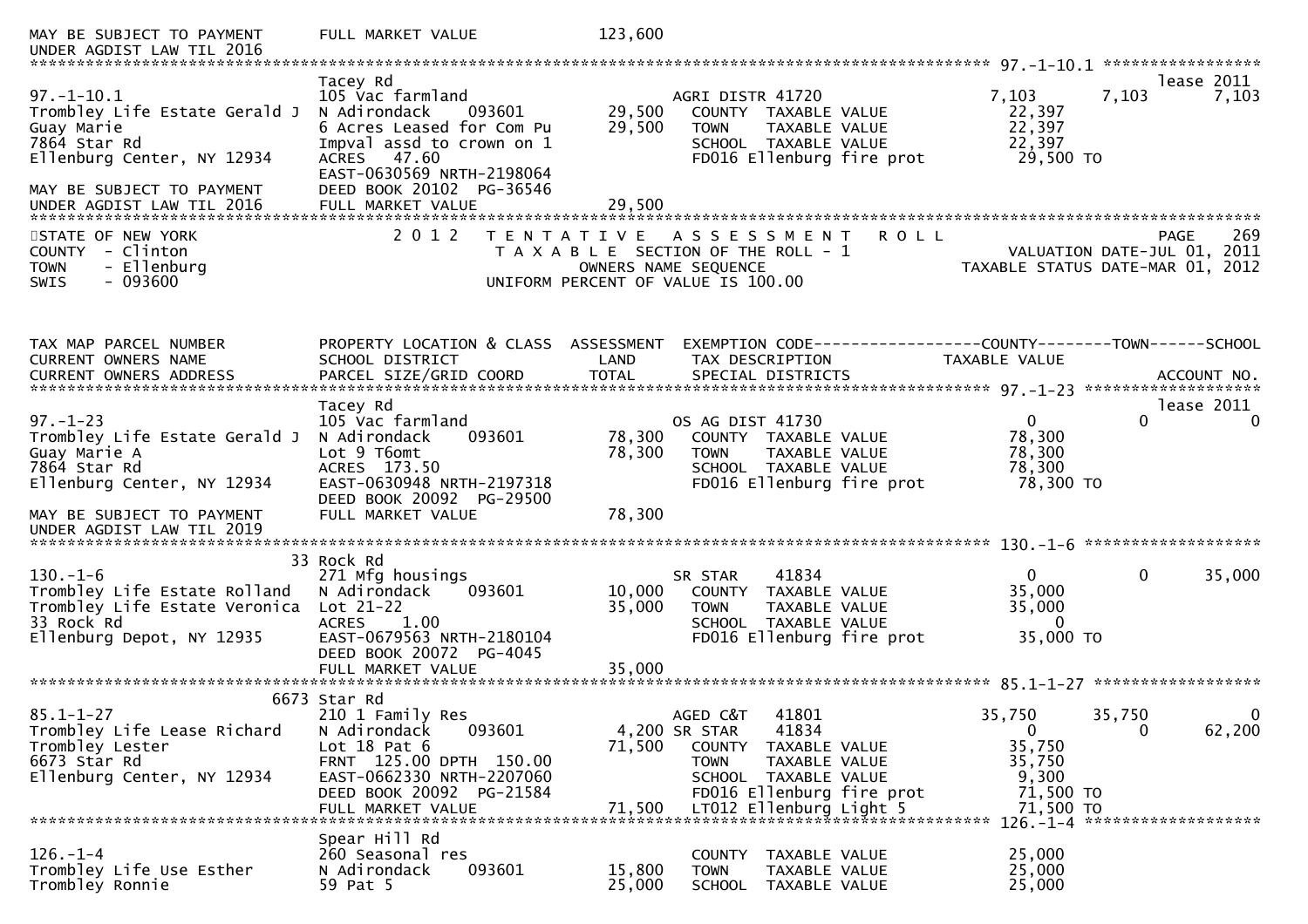| Attn: Elaine Malark<br>PO Box 151<br>Ellenburg Center, NY 12934                                                                                                     | 25.00<br><b>ACRES</b><br>EAST-0626544 NRTH-2183336<br>DEED BOOK 843<br><b>PG-90</b><br>FULL MARKET VALUE                                                                             | 25,000                    | FD016 Ellenburg fire prot                                                                                                                                                         | 25,000 TO                                                                          |                                                                                |
|---------------------------------------------------------------------------------------------------------------------------------------------------------------------|--------------------------------------------------------------------------------------------------------------------------------------------------------------------------------------|---------------------------|-----------------------------------------------------------------------------------------------------------------------------------------------------------------------------------|------------------------------------------------------------------------------------|--------------------------------------------------------------------------------|
| $98. - 1 - 27.2$<br>Trombley Life Use Laverne<br>Trombley Life Use Theolus C<br>408 West Hill Rd<br>Ellenburg Center, NY 12934                                      | 385 West Hill Rd<br>210 1 Family Res<br>N Adirondack<br>093601<br>Lot 14 T5omt<br><b>ACRES</b><br>1.00<br>EAST-0640563 NRTH-2195692<br>DEED BOOK 20082 PG-18311<br>FULL MARKET VALUE | 87,000<br>87,000          | 41801<br>AGED C&T<br>41834<br>5,000 SR STAR<br>COUNTY TAXABLE VALUE<br><b>TOWN</b><br>TAXABLE VALUE<br>SCHOOL TAXABLE VALUE<br>FD014 EllenCtr fire #15                            | 43,500<br>$\mathbf{0}$<br>43,500<br>43,500<br>24,800<br>87,000 TO                  | 43,500<br>$\overline{0}$<br>62,200<br>0                                        |
| STATE OF NEW YORK<br>- Clinton<br><b>COUNTY</b><br>- Ellenburg<br><b>TOWN</b><br>$-093600$<br><b>SWIS</b>                                                           | 2 0 1 2                                                                                                                                                                              |                           | <b>ROLL</b><br>TENTATIVE ASSESSMENT<br>T A X A B L E SECTION OF THE ROLL - 1<br>OWNERS NAME SEQUENCE<br>UNIFORM PERCENT OF VALUE IS 100.00                                        |                                                                                    | 270<br>PAGE<br>VALUATION DATE-JUL 01, 2011<br>TAXABLE STATUS DATE-MAR 01, 2012 |
| TAX MAP PARCEL NUMBER<br><b>CURRENT OWNERS NAME</b>                                                                                                                 | PROPERTY LOCATION & CLASS ASSESSMENT<br>SCHOOL DISTRICT                                                                                                                              | LAND                      | EXEMPTION CODE-----------------COUNTY-------TOWN------SCHOOL<br>TAX DESCRIPTION                                                                                                   | TAXABLE VALUE                                                                      |                                                                                |
| $70. - 1 - 5.2$<br>Trombley Lorin<br>Trombley Rose<br>30 Wilbur Ave<br>Meriden, CT 06450                                                                            | 5262 Rt 11<br>210 1 Family Res<br>093601<br>N Adirondack<br>Lot 19 T6omt<br>FRNT 140.00 DPTH 140.00<br>EAST-0669458 NRTH-2211886<br>DEED BOOK 626<br>PG-1098<br>FULL MARKET VALUE    | 4,200<br>26,700<br>26,700 | COUNTY TAXABLE VALUE<br>TAXABLE VALUE<br><b>TOWN</b><br>SCHOOL TAXABLE VALUE<br>FD002 EllenDpt fire 21<br>LT011 Ellenburg Light 21                                                | 26,700<br>26,700<br>26,700<br>26,700 TO<br>26,700 TO                               |                                                                                |
| $98. - 1 - 7.2$<br>Trombley Neil D<br>Trombley Marcia L<br>148 West Hill Rd<br>Ellenburg Center, NY 12934<br>MAY BE SUBJECT TO PAYMENT<br>UNDER AGDIST LAW TIL 2019 | 148 West Hill Rd<br>240 Rural res<br>N Adirondack<br>093601<br>Lot 11 & 12 T5omt<br>ACRES 29.20<br>EAST-0646132 NRTH-2198225<br>DEED BOOK 20011 PG-29306<br>FULL MARKET VALUE        | 119,400                   | 10 YR AGR 41700<br>8,300 AGRI DISTR 41720<br>119,400 RES STAR<br>41854<br>COUNTY TAXABLE VALUE<br><b>TOWN</b><br>TAXABLE VALUE<br>SCHOOL TAXABLE VALUE<br>FD014 EllenCtr fire #15 | 25,400<br>$\mathbf{0}$<br>$\mathbf{0}$<br>94,000<br>94,000<br>64,000<br>119,400 TO | 25,400<br>25,400<br>0<br>-0<br>$\Omega$<br>30,000                              |
| $84. - 1 - 18.7$<br>Trombley Richard F<br>Trombley Linda L<br>47 Arno Rd<br>Ellenburg Center, NY 12934                                                              | 47 Arno Rd<br>210 1 Family Res<br>N Adirondack<br>093601<br>Lot 4 T6omt<br>1.00<br><b>ACRES</b><br>EAST-0657444 NRTH-2200774<br>DEED BOOK 20011 PG-36206<br>FULL MARKET VALUE        | 5,000<br>98,000<br>98,000 | 41854<br>RES STAR<br><b>COUNTY</b><br>TAXABLE VALUE<br>TAXABLE VALUE<br><b>TOWN</b><br>SCHOOL TAXABLE VALUE<br>FD014 EllenCtr fire #15                                            | $\mathbf{0}$<br>98,000<br>98,000<br>68,000<br>98,000 TO                            | $\mathbf 0$<br>30,000                                                          |
| $99.1 - 1 - 22$<br>Trombley Roger W                                                                                                                                 | 29 Brandy Brook Rd<br>210 1 Family Res<br>093601<br>N Adirondack                                                                                                                     |                           | 41121<br>WARNONALL<br>41854<br>4,100 RES STAR                                                                                                                                     | 9,930<br>0                                                                         | 9,930<br>$\mathbf 0$<br>30,000<br>0                                            |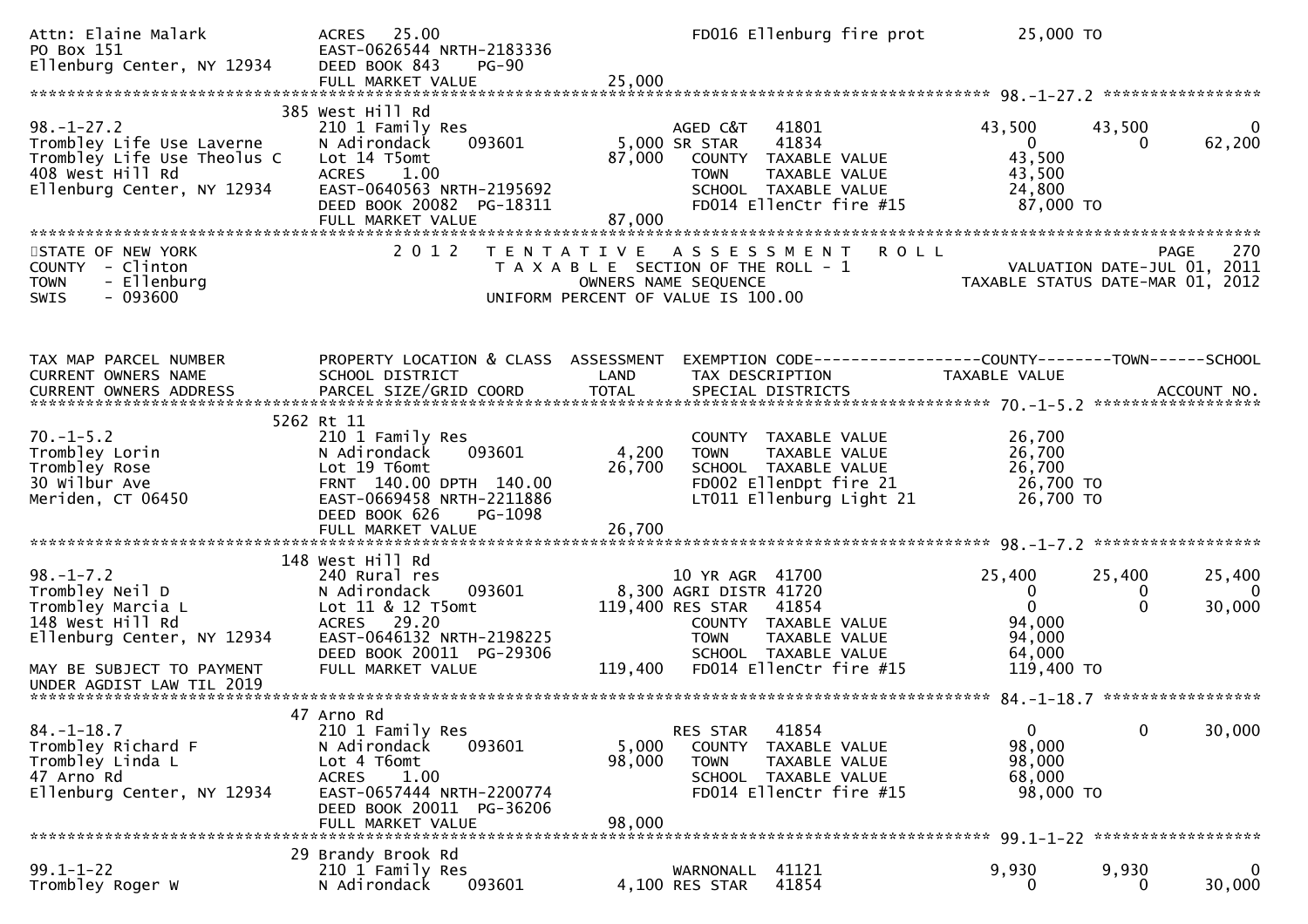| Trombley Dorothy M<br>PO Box 183<br>Ellenburg Center, NY 12934                                | 11 Pat 5<br>FRNT 82.50 DPTH 239.00<br>EAST-0649147 NRTH-2199007<br><b>PG-306</b><br>DEED BOOK 822                                                                                              | 66,200                        | COUNTY TAXABLE VALUE<br><b>TOWN</b><br>TAXABLE VALUE<br>SCHOOL TAXABLE VALUE<br>FD014 EllenCtr fire #15                                                     | 56,270<br>56,270<br>36,200<br>66,200 TO                       |                                |
|-----------------------------------------------------------------------------------------------|------------------------------------------------------------------------------------------------------------------------------------------------------------------------------------------------|-------------------------------|-------------------------------------------------------------------------------------------------------------------------------------------------------------|---------------------------------------------------------------|--------------------------------|
| $85. - 1 - 10.5$<br>Trombley Rose<br>94 Ellenburg Center Rd<br>Ellenburg Center, NY 12934     | 94 Ellenburg Center Rd<br>210 1 Family Res<br>093601<br>N Adirondack<br>Lot 3 T5omt<br>Survey Map 20092/24851<br>2.77<br><b>ACRES</b><br>EAST-0660033 NRTH-2204966<br>DEED BOOK 20001 PG-20867 | 5,900<br>70,400               | 41854<br>RES STAR<br>COUNTY TAXABLE VALUE<br><b>TOWN</b><br>TAXABLE VALUE<br>SCHOOL TAXABLE VALUE<br>FD016 Ellenburg fire prot                              | $\mathbf{0}$<br>70,400<br>70,400<br>40,400<br>70,400 TO       | $\mathbf{0}$<br>30,000         |
| STATE OF NEW YORK<br>COUNTY - Clinton                                                         | FULL MARKET VALUE<br>2 0 1 2                                                                                                                                                                   | 70,400                        | TENTATIVE ASSESSMENT ROLL<br>VALUATION DATE-JUL 01, 2011<br>TAXABLE STATUS DATE-MAR 01, 2012<br>T A X A B L E SECTION OF THE ROLL - 1                       |                                                               | PAGE<br>271                    |
| - Ellenburg<br><b>TOWN</b><br>$-093600$<br>SWIS                                               |                                                                                                                                                                                                |                               | OWNERS NAME SEQUENCE<br>UNIFORM PERCENT OF VALUE IS 100.00                                                                                                  |                                                               |                                |
| TAX MAP PARCEL NUMBER<br>CURRENT OWNERS NAME<br>CURRENT OWNERS ADDRESS                        | PROPERTY LOCATION & CLASS ASSESSMENT<br>SCHOOL DISTRICT                                                                                                                                        | LAND                          | EXEMPTION CODE-----------------COUNTY-------TOWN------SCHOOL<br>TAX DESCRIPTION                                                                             | TAXABLE VALUE                                                 |                                |
| $84. - 1 - 9$<br>Trombley Samuel<br>Trombley Marie<br>PO Box 69<br>Ellenburg, NY 12933        | 5756 Rt 11<br>312 Vac w/imprv<br>093601<br>N Adirondack<br>17 Pat 6<br>FRNT 120.00 DPTH 110.00<br>EAST-0658649 NRTH-2209101<br>DEED BOOK 845<br>PG-101                                         | 3,600<br>4,600                | COUNTY TAXABLE VALUE<br>TAXABLE VALUE<br><b>TOWN</b><br>SCHOOL TAXABLE VALUE<br>FD016 Ellenburg fire prot                                                   | 4,600<br>4,600<br>4,600<br>4,600 TO                           |                                |
|                                                                                               | FULL MARKET VALUE                                                                                                                                                                              | 4,600                         |                                                                                                                                                             |                                                               |                                |
| $85. - 1 - 2.1$<br>Trombley Samuel Jr<br>Trombley Marie<br>PO Box 69<br>Ellenburg, NY 12933   | 5617 Rt 11<br>582 Camping park<br>093601<br>N Adirondack<br>Lot 18 T6 Omt<br>ACRES 50.50<br>EAST-0661296 NRTH-2207412<br>DEED BOOK 539<br>PG-676<br>FULL MARKET VALUE                          | 171,000<br>289,000<br>289,000 | COUNTY TAXABLE VALUE<br><b>TOWN</b><br>TAXABLE VALUE<br>SCHOOL TAXABLE VALUE<br>FD016 Ellenburg fire prot<br>LT012 Ellenburg Light 5                        | 289,000<br>289,000<br>289,000<br>289,000 TO<br>276,978 TO     |                                |
|                                                                                               |                                                                                                                                                                                                |                               |                                                                                                                                                             |                                                               |                                |
| $85. - 1 - 2.11$<br>Trombley Samuel Jr<br>Trombley Marie<br>PO Box 169<br>Ellenburg, NY 12933 | 5617 Rt 11<br>210 1 Family Res<br>093601<br>N Adirondack<br>Lot 18 T6omt<br>2.40<br><b>ACRES</b><br>EAST-0661801 NRTH-2207941<br>DEED BOOK 455<br>PG-170<br>FULL MARKET VALUE                  | 12,000<br>106,600<br>106,600  | 41834<br>SR STAR<br>COUNTY<br>TAXABLE VALUE<br>TAXABLE VALUE<br><b>TOWN</b><br>SCHOOL TAXABLE VALUE<br>FD016 Ellenburg fire prot<br>LT012 Ellenburg Light 5 | 0<br>106,600<br>106,600<br>44,400<br>106,600 TO<br>106,600 TO | 62,200<br>$\bf{0}$             |
|                                                                                               |                                                                                                                                                                                                |                               |                                                                                                                                                             |                                                               | 98. -1-1.2 ******************* |
| $98. - 1 - 1.2$                                                                               | West Hill Rd<br>105 Vac farmland                                                                                                                                                               |                               | AGRI DISTR 41720                                                                                                                                            | 0                                                             | 0<br>0                         |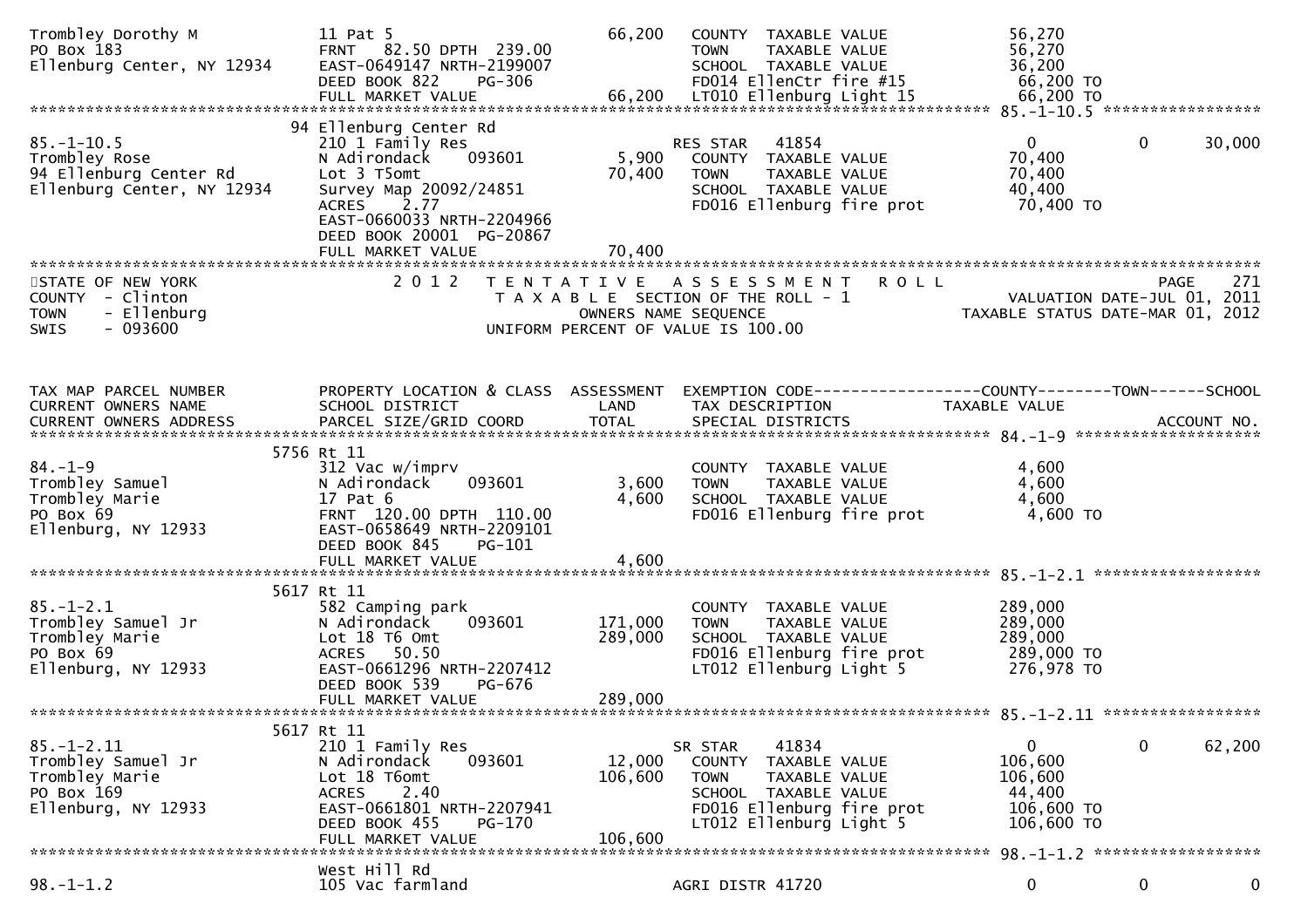| Trombley Thomas<br>408 West Hill Rd<br>Ellenburg Center, NY 12934<br>MAY BE SUBJECT TO PAYMENT                    | 093601<br>N Adirondack<br>Sot 15 T5omt<br>ACRES 245.50<br>EAST-0636918 NRTH-2196238<br>DEED BOOK 947<br>PG-84                                                                   | 91,100<br>91,100                          | COUNTY TAXABLE VALUE<br>TAXABLE VALUE<br><b>TOWN</b><br>SCHOOL TAXABLE VALUE<br>FD016 Ellenburg fire prot                   | 91,100<br>91,100<br>91,100<br>91,100 TO                                  |             |
|-------------------------------------------------------------------------------------------------------------------|---------------------------------------------------------------------------------------------------------------------------------------------------------------------------------|-------------------------------------------|-----------------------------------------------------------------------------------------------------------------------------|--------------------------------------------------------------------------|-------------|
|                                                                                                                   |                                                                                                                                                                                 |                                           |                                                                                                                             |                                                                          |             |
| $98. - 1 - 4.1$<br>Trombley Thomas<br>408 West Hill Rd<br>Ellenburg Center, NY 12934<br>MAY BE SUBJECT TO PAYMENT | Military Tpke<br>105 Vac farmland<br>N Adirondack<br>093601<br>$13/14$ Pat 5<br>ACRES 60.00<br>EAST-0640965 NRTH-2197135<br>DEED BOOK 819<br>$PG-83$                            | 26,600<br>26,600<br>26,600                | AGRI DISTR 41720<br>COUNTY TAXABLE VALUE<br>TAXABLE VALUE<br><b>TOWN</b><br>SCHOOL TAXABLE VALUE<br>FD014 EllenCtr fire #15 | $\overline{0}$<br>$\mathbf 0$<br>26,600<br>26,600<br>26,600<br>26,600 TO | 0           |
|                                                                                                                   |                                                                                                                                                                                 |                                           |                                                                                                                             |                                                                          |             |
| STATE OF NEW YORK<br>COUNTY - Clinton<br>- Ellenburg<br><b>TOWN</b><br>$-093600$<br><b>SWIS</b>                   | 2 0 1 2                                                                                                                                                                         | T E N T A T I V E<br>OWNERS NAME SEQUENCE | <b>ROLL</b><br>A S S E S S M E N T<br>T A X A B L E SECTION OF THE ROLL - 1<br>UNIFORM PERCENT OF VALUE IS 100.00           | VALUATION DATE-JUL 01, 2011<br>TAXABLE STATUS DATE-MAR 01, 2012          | 272<br>PAGE |
|                                                                                                                   |                                                                                                                                                                                 |                                           |                                                                                                                             |                                                                          |             |
| TAX MAP PARCEL NUMBER<br>CURRENT OWNERS NAME<br><b>CURRENT OWNERS ADDRESS</b>                                     | PROPERTY LOCATION & CLASS ASSESSMENT<br>SCHOOL DISTRICT<br>PARCEL SIZE/GRID COORD                                                                                               | LAND<br><b>TOTAL</b>                      | TAX DESCRIPTION<br>SPECIAL DISTRICTS                                                                                        | TAXABLE VALUE                                                            | ACCOUNT NO. |
|                                                                                                                   |                                                                                                                                                                                 |                                           |                                                                                                                             |                                                                          |             |
| $98. - 1 - 4.11$<br>Trombley Thomas<br>408 West Hill Rd<br>Ellenburg Center, NY 12934                             | Military Tpke<br>105 Vac farmland<br>093601<br>N Adirondack<br>Lot 13 T5omt<br>ACRES 37.00<br>EAST-0644037 NRTH-2197970<br>DEED BOOK 916<br>PG-331                              | 23,600<br>23,600                          | COUNTY TAXABLE VALUE<br>TAXABLE VALUE<br><b>TOWN</b><br>SCHOOL TAXABLE VALUE<br>FD014 EllenCtr fire #15                     | 23,600<br>23,600<br>23,600<br>23,600 TO                                  |             |
|                                                                                                                   |                                                                                                                                                                                 |                                           |                                                                                                                             |                                                                          |             |
|                                                                                                                   | Moore Rd                                                                                                                                                                        |                                           |                                                                                                                             |                                                                          |             |
| $97. - 1 - 16$<br>Trombley Thomas L<br>408 West Hill Rd<br>Ellenburg Center, NY 12934                             | 321 Abandoned ag<br>093601<br>N Adirondack<br>8 Pat 6<br>ACRES 16.30<br>EAST-0633205 NRTH-2198691<br>DEED BOOK 874<br><b>PG-180</b><br>FULL MARKET VALUE                        | 8,300<br>8,300<br>8,300                   | COUNTY TAXABLE VALUE<br>TAXABLE VALUE<br><b>TOWN</b><br>SCHOOL TAXABLE VALUE<br>FD016 Ellenburg fire prot                   | 8,300<br>8,300<br>8,300<br>8,300 то                                      |             |
|                                                                                                                   |                                                                                                                                                                                 |                                           |                                                                                                                             |                                                                          |             |
| $98. - 1 - 26$<br>Trombley Tommy L<br>408 West Hill Rd<br>Elleburgh Center, NY 12934                              | Military Tpke<br>$314$ Rural vac<10<br>N Adirondack<br>093601<br>13 Pat 5<br>5.00<br><b>ACRES</b><br>EAST-0641308 NRTH-2195737<br>DEED BOOK 20041 PG-73166<br>FULL MARKET VALUE | 7,500<br>7,500<br>7,500                   | COUNTY<br>TAXABLE VALUE<br>TAXABLE VALUE<br><b>TOWN</b><br>SCHOOL TAXABLE VALUE<br>FD014 EllenCtr fire #15                  | 7,500<br>7,500<br>7,500<br>7,500 TO                                      |             |
|                                                                                                                   | Sancomb Rd                                                                                                                                                                      |                                           |                                                                                                                             |                                                                          |             |
| $98. - 1 - 29$                                                                                                    | 105 Vac farmland                                                                                                                                                                |                                           | COUNTY TAXABLE VALUE                                                                                                        | 47,700                                                                   |             |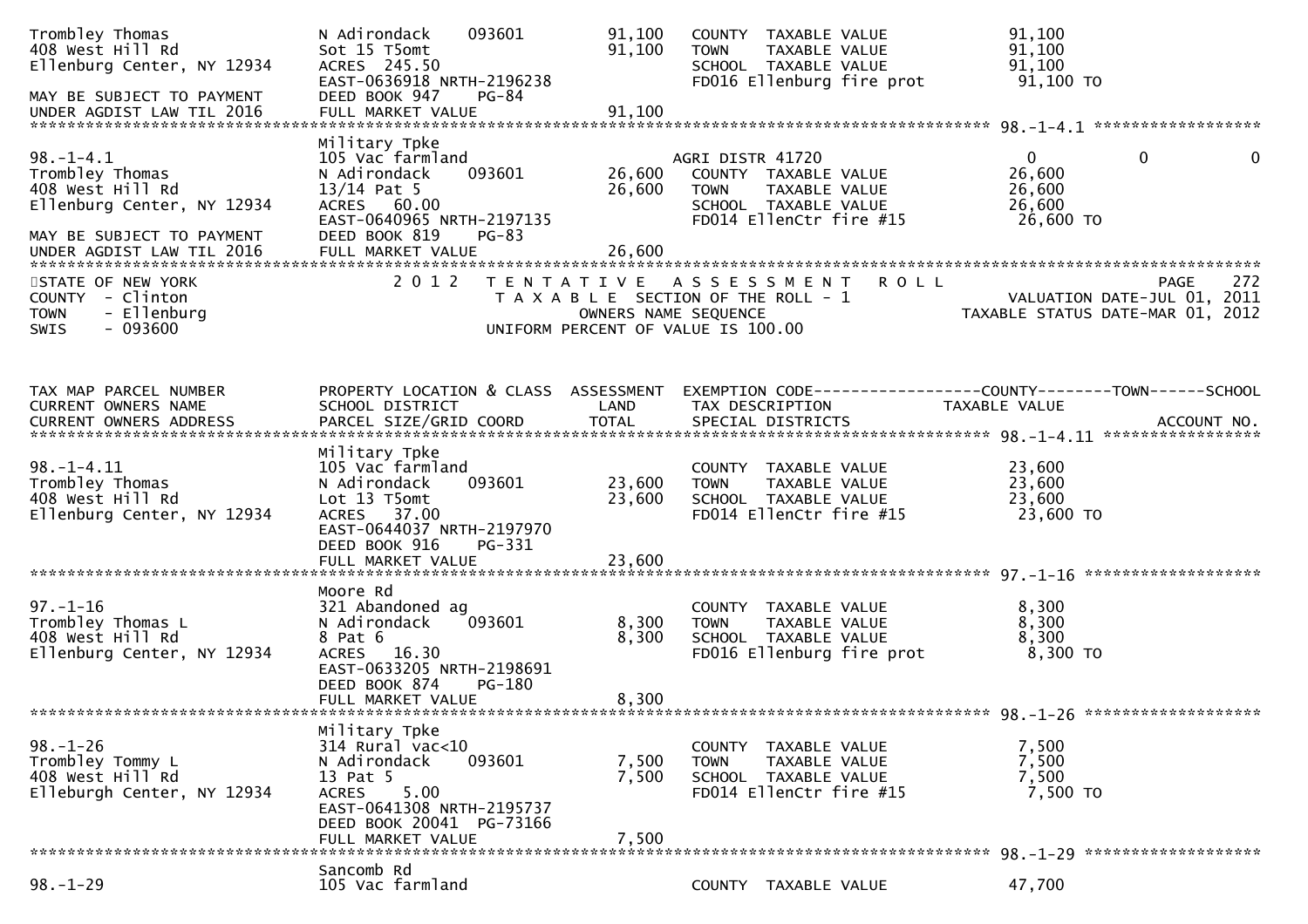| Trombley Tommy L<br>408 West Hill Rd           | N Adirondack<br>093601<br>75 A                        | 47,700<br>47,700     | <b>TOWN</b>                                                  | TAXABLE VALUE<br>SCHOOL TAXABLE VALUE                          | 47,700<br>47,700                                                |        |                                |
|------------------------------------------------|-------------------------------------------------------|----------------------|--------------------------------------------------------------|----------------------------------------------------------------|-----------------------------------------------------------------|--------|--------------------------------|
| Ellenburg Center, NY 12934                     | 84.60<br><b>ACRES</b><br>EAST-0635994 NRTH-2198167    |                      |                                                              | FD016 Ellenburg fire prot                                      | 47,700 TO                                                       |        |                                |
|                                                | DEED BOOK 20041 PG-75758<br>FULL MARKET VALUE         | 47,700               |                                                              |                                                                |                                                                 |        |                                |
|                                                |                                                       |                      |                                                              |                                                                |                                                                 |        |                                |
|                                                | 11 Ellenburg Center Rd                                |                      |                                                              |                                                                |                                                                 |        |                                |
| $85. - 1 - 9.122$<br>Trombley Tracey L         | 210 1 Family Res<br>093601<br>N Adirondack            | 5,000                | RES STAR                                                     | 41854<br>COUNTY TAXABLE VALUE                                  | $\mathbf{0}$<br>62,000                                          | 0      | 30,000                         |
| 11 Ellenburg Center Rd                         | Lot 3 T6omt                                           | 62,000               | <b>TOWN</b>                                                  | TAXABLE VALUE                                                  | 62,000                                                          |        |                                |
| Ellenburg Center, NY 12934                     | <b>ACRES</b><br>1.00                                  |                      |                                                              | SCHOOL TAXABLE VALUE                                           | 32,000                                                          |        |                                |
|                                                | EAST-0661760 NRTH-2206057<br>DEED BOOK 20102 PG-36018 |                      |                                                              | FD016 Ellenburg fire prot                                      | 62,000 TO                                                       |        |                                |
|                                                | FULL MARKET VALUE                                     | 62,000               |                                                              |                                                                |                                                                 |        |                                |
|                                                |                                                       |                      |                                                              |                                                                |                                                                 |        |                                |
| STATE OF NEW YORK<br>COUNTY - Clinton          | 2 0 1 2                                               | T E N T A T I V E    | A S S E S S M E N T<br>T A X A B L E SECTION OF THE ROLL - 1 | <b>ROLL</b>                                                    |                                                                 |        | 273<br><b>PAGE</b>             |
| - Ellenburg<br><b>TOWN</b>                     |                                                       |                      | OWNERS NAME SEQUENCE                                         |                                                                | VALUATION DATE-JUL 01, 2011<br>TAXABLE STATUS DATE-MAR 01, 2012 |        |                                |
| $-093600$<br><b>SWIS</b>                       |                                                       |                      | UNIFORM PERCENT OF VALUE IS 100.00                           |                                                                |                                                                 |        |                                |
|                                                |                                                       |                      |                                                              |                                                                |                                                                 |        |                                |
|                                                |                                                       |                      |                                                              |                                                                |                                                                 |        |                                |
| TAX MAP PARCEL NUMBER                          | PROPERTY LOCATION & CLASS ASSESSMENT                  |                      |                                                              | EXEMPTION CODE------------------COUNTY--------TOWN------SCHOOL |                                                                 |        |                                |
| CURRENT OWNERS NAME                            | SCHOOL DISTRICT                                       | LAND<br><b>TOTAL</b> | TAX DESCRIPTION                                              |                                                                | TAXABLE VALUE                                                   |        |                                |
| <b>CURRENT OWNERS ADDRESS</b>                  | PARCEL SIZE/GRID COORD                                |                      | SPECIAL DISTRICTS                                            |                                                                |                                                                 |        | ACCOUNT NO.                    |
|                                                | 601 Ellenburg Center Rd                               |                      |                                                              |                                                                |                                                                 |        |                                |
| $99. - 2 - 8$                                  | 112 Dairy farm                                        |                      | RES STAR                                                     | 41854                                                          | 0                                                               | 0      | 30,000                         |
| Trombley Trent A<br>PO Box 66                  | 093601<br>N Adirondack<br>10 Pat 5                    | 185,000              | 72,500 483A EX                                               | 42100<br>COUNTY TAXABLE VALUE                                  | 8,400<br>176,600                                                | 8,400  | 8,400                          |
| Ellenburg Center, NY                           | ACRES 146.00 BANK<br>080                              |                      | <b>TOWN</b>                                                  | TAXABLE VALUE                                                  | 176,600                                                         |        |                                |
|                                                | 12934-0066 EAST-0651481 NRTH-2198331                  |                      |                                                              | SCHOOL TAXABLE VALUE                                           | 146,600                                                         |        |                                |
|                                                | DEED BOOK 20031 PG-59777<br>FULL MARKET VALUE         | 185,000              |                                                              | FD014 EllenCtr fire #15<br>8,400 EX                            | 176,600 TO                                                      |        |                                |
|                                                |                                                       |                      |                                                              | LT010 Ellenburg Light 15                                       | 146,243 TO                                                      |        |                                |
|                                                |                                                       |                      |                                                              | $6,956$ EX                                                     |                                                                 |        |                                |
|                                                |                                                       |                      |                                                              |                                                                |                                                                 |        |                                |
| $97. - 1 - 18.1$                               | 622 West Hill Rd<br>112 Dairy farm                    |                      | 10 YR AGR 41700                                              |                                                                | 12,000                                                          | 12,000 | 12,000                         |
| Trombley Walter J                              | 093601<br>N Adirondack                                |                      | 96,900 AGRI DISTR 41720                                      |                                                                | 0                                                               | 0      | $\bf{0}$                       |
| Trombley Anne                                  | 16 Pat 5                                              |                      | 215,300 SR STAR                                              | 41834                                                          | $\mathbf 0$                                                     | 0      | 62,200                         |
| 622 West Hill Rd<br>Ellenburg Center, NY 12934 | ACRES 245.20<br>EAST-0634585 NRTH-2193014             |                      | 483A EX                                                      | 42100<br>COUNTY TAXABLE VALUE                                  | 3,200<br>200,100                                                | 3,200  | 3,200                          |
|                                                | DEED BOOK 590<br>PG-432                               |                      | <b>TOWN</b>                                                  | TAXABLE VALUE                                                  | 200,100                                                         |        |                                |
| MAY BE SUBJECT TO PAYMENT                      | FULL MARKET VALUE                                     | 215,300              |                                                              | SCHOOL TAXABLE VALUE                                           | 137,900                                                         |        |                                |
| UNDER AGDIST LAW TIL 2017                      |                                                       |                      |                                                              | FD016 Ellenburg fire prot<br>3,200 EX                          | 212,100 TO                                                      |        |                                |
|                                                |                                                       |                      |                                                              |                                                                |                                                                 |        | 143. -1-2.1 ****************** |
|                                                | 1208 Bradley Pond Rd                                  |                      |                                                              |                                                                |                                                                 |        |                                |
| $143. - 1 - 2.1$                               | 240 Rural res                                         |                      | SR STAR                                                      | 41834                                                          | $\mathbf{0}$                                                    | 0      | 62,200                         |
| Trombly Brent A<br>Trombly Regena              | N Adirondack<br>093601<br>91 Pat 5                    | 77,800<br>128,800    | COUNTY<br><b>TOWN</b>                                        | TAXABLE VALUE<br>TAXABLE VALUE                                 | 128,800<br>128,800                                              |        |                                |
| 1208 Bradley Pond Rd                           | ACRES 363.20                                          |                      |                                                              | SCHOOL TAXABLE VALUE                                           | 66,600                                                          |        |                                |
| Ellenburg Center, NY 12934                     | EAST-0649322 NRTH-2176189<br>DEED BOOK 618<br>PG-191  |                      |                                                              | FD016 Ellenburg fire prot                                      | 128,800 TO                                                      |        |                                |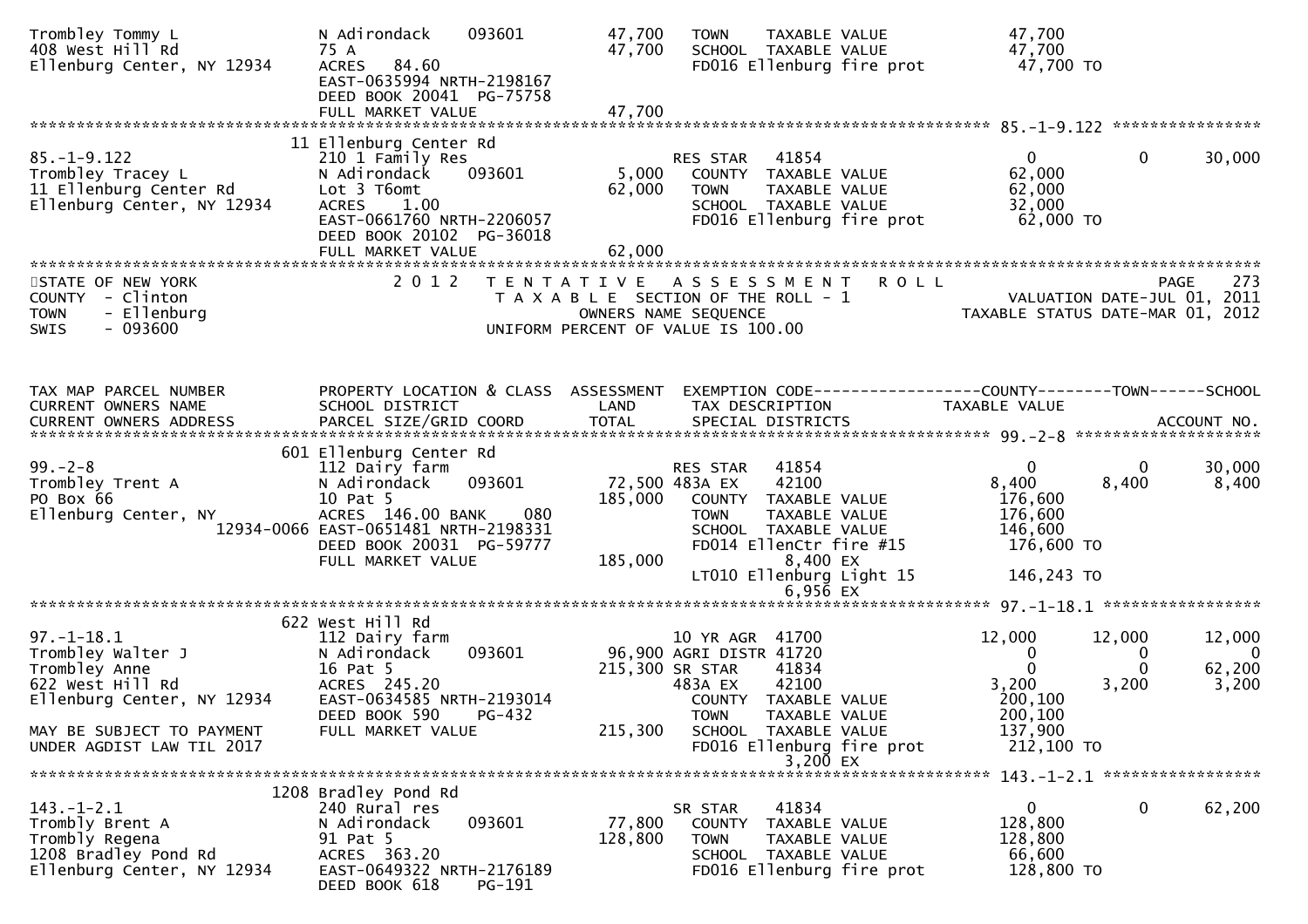|                                                                                                           | FULL MARKET VALUE                                                                                                                                                       | 128,800                   |                                                                                                                                       |                                                                         |                    |
|-----------------------------------------------------------------------------------------------------------|-------------------------------------------------------------------------------------------------------------------------------------------------------------------------|---------------------------|---------------------------------------------------------------------------------------------------------------------------------------|-------------------------------------------------------------------------|--------------------|
| $143. - 1 - 2.2$<br>Trombly Eric E<br>Trombly Amy L<br>1206 Bradley Pond Rd<br>Ellenburg Center, NY 12934 | 1206 Bradley Pond Rd<br>240 Rural res<br>093601<br>N Adirondack<br>Lot 92 T5omt<br>ACRES 14.00<br>EAST-0647866 NRTH-2177630<br>DEED BOOK 20021 PG-45102                 | 12,900<br>74,000          | 41854<br><b>RES STAR</b><br>COUNTY TAXABLE VALUE<br><b>TOWN</b><br>TAXABLE VALUE<br>SCHOOL TAXABLE VALUE<br>FD016 Ellenburg fire prot | $\mathbf{0}$<br>$\mathbf{0}$<br>74,000<br>74,000<br>44,000<br>74,000 TO | 30,000             |
|                                                                                                           | FULL MARKET VALUE                                                                                                                                                       | 74,000                    |                                                                                                                                       |                                                                         |                    |
| $98. - 1 - 27.1$<br>Trombly Leonard J<br>413 West Hill Rd<br>Ellenburg Center, NY 12934                   | 413 West Hill Rd<br>210 1 Family Res<br>093601<br>N Adirondack<br>27 Pat 5<br>1.30<br><b>ACRES</b><br>EAST-0639803 NRTH-2195478<br>DEED BOOK 847<br><b>PG-227</b>       | 5,200<br>42,100           | 41854<br>RES STAR<br>COUNTY TAXABLE VALUE<br><b>TOWN</b><br>TAXABLE VALUE<br>SCHOOL TAXABLE VALUE<br>FD014 EllenCtr fire #15          | $\mathbf{0}$<br>$\mathbf{0}$<br>42,100<br>42,100<br>12,100<br>42,100 TO | 30,000             |
|                                                                                                           | FULL MARKET VALUE                                                                                                                                                       | 42,100                    |                                                                                                                                       |                                                                         |                    |
| STATE OF NEW YORK<br>COUNTY - Clinton<br><b>TOWN</b><br>- Ellenburg<br>$-093600$<br><b>SWIS</b>           | 2 0 1 2                                                                                                                                                                 | OWNERS NAME SEQUENCE      | TENTATIVE ASSESSMENT<br><b>ROLL</b><br>T A X A B L E SECTION OF THE ROLL - 1<br>UNIFORM PERCENT OF VALUE IS 100.00                    | VALUATION DATE-JUL 01, 2011<br>TAXABLE STATUS DATE-MAR 01, 2012         | 274<br><b>PAGE</b> |
|                                                                                                           |                                                                                                                                                                         |                           |                                                                                                                                       |                                                                         |                    |
| TAX MAP PARCEL NUMBER<br>CURRENT OWNERS NAME                                                              | PROPERTY LOCATION & CLASS ASSESSMENT<br>SCHOOL DISTRICT                                                                                                                 | LAND                      | EXEMPTION CODE------------------COUNTY--------TOWN------SCHOOL<br>TAX DESCRIPTION                                                     | TAXABLE VALUE                                                           |                    |
|                                                                                                           | 5261 Rt 11                                                                                                                                                              |                           |                                                                                                                                       |                                                                         |                    |
| $70. - 1 - 7$<br>Trombly Ronald R<br>1457 LaValley Rd<br>Mooers, NY 12958                                 | 270 Mfg housing<br>093601<br>N Adirondack<br>Lot $19/20$ Pat 6<br>FRNT 100.00 DPTH 150.00<br>EAST-0669479 NRTH-2211675<br>DEED BOOK 20041 PG-71354<br>FULL MARKET VALUE | 4,100<br>25,000<br>25,000 | COUNTY TAXABLE VALUE<br>TAXABLE VALUE<br>TOWN<br>SCHOOL TAXABLE VALUE<br>FD002 EllenDpt fire 21<br>LT011 Ellenburg Light 21           | 25,000<br>25,000<br>25,000<br>25,000 TO<br>25,000 TO                    |                    |
|                                                                                                           | 2 McGregor Rd                                                                                                                                                           |                           |                                                                                                                                       |                                                                         |                    |
| $71.3 - 2 - 18$<br>Trombly Ronald R<br>1457 LaValley Rd<br>Mooers, NY 12958                               | 210 1 Family Res<br>N Adirondack<br>093601<br>50 Pat 6<br>FRNT 100.00 DPTH 190.00<br>EAST-0674698 NRTH-2213723<br>DEED BOOK 20051 PG-84693                              | 4,400<br>43,200           | COUNTY TAXABLE VALUE<br>TAXABLE VALUE<br><b>TOWN</b><br>SCHOOL TAXABLE VALUE<br>FD002 EllenDpt fire 21<br>LT011 Ellenburg Light 21    | 43,200<br>43,200<br>43,200<br>43,200 TO<br>43,200 TO                    |                    |
|                                                                                                           | FULL MARKET VALUE                                                                                                                                                       | 43,200                    |                                                                                                                                       |                                                                         |                    |
| $98. - 1 - 27.3$<br>Trombly Thomas L<br>408 West Hill Rd<br>Ellenburg Center, NY 12934                    | West Hill Rd<br>120 Field crops<br>N Adirondack<br>093601<br>Lot 14 & 27 T5omt<br>ACRES 148.30<br>EAST-0640314 NRTH-2193937<br>DEED BOOK 20021 PG-44143                 | 45,700<br>58,700          | COUNTY TAXABLE VALUE<br>TAXABLE VALUE<br><b>TOWN</b><br>SCHOOL TAXABLE VALUE<br>FD014 EllenCtr fire #15                               | 58,700<br>58,700<br>58,700<br>58,700 TO                                 |                    |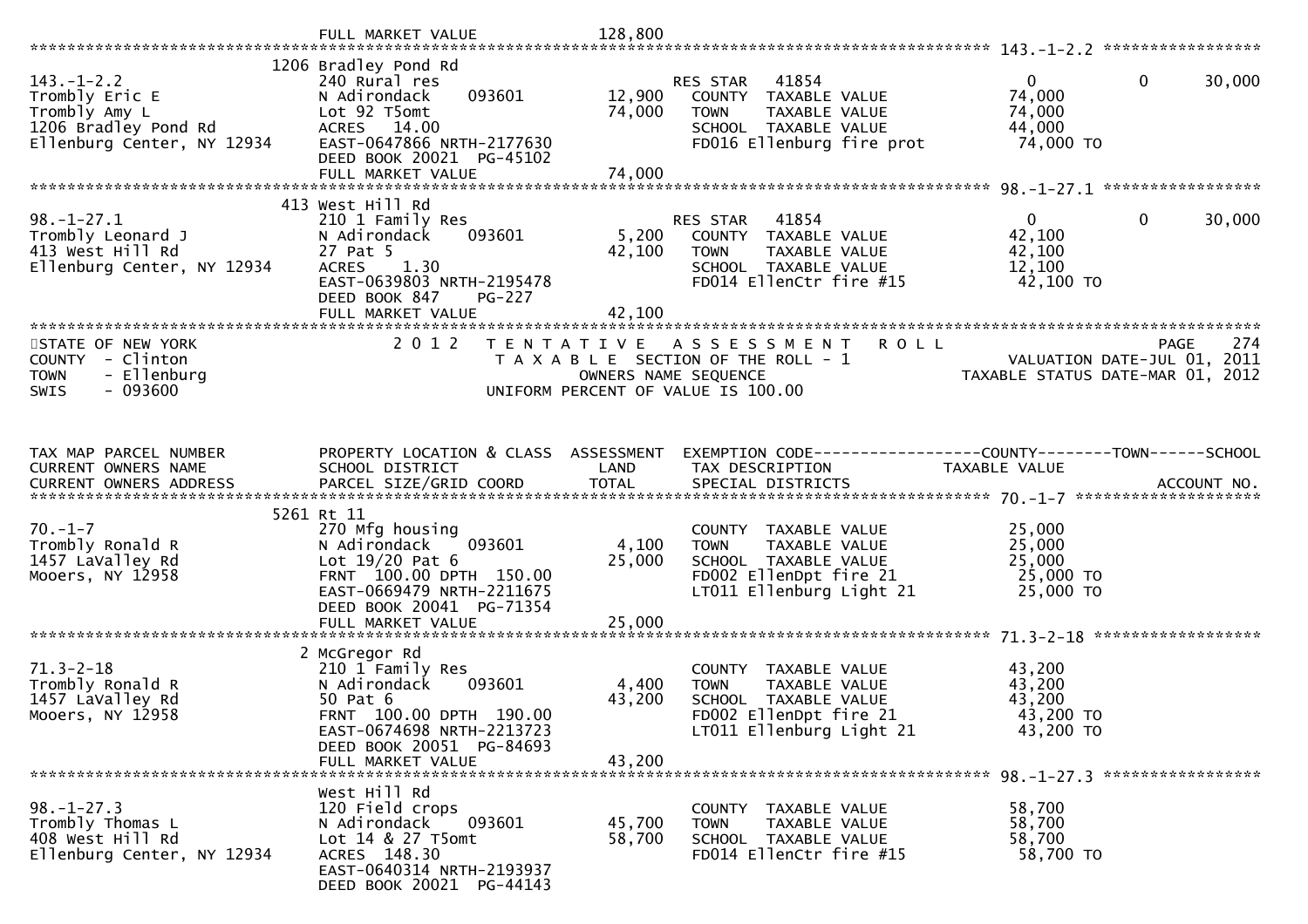|                                                                                                                               | FULL MARKET VALUE                                                                                                                                                       | 58,700                     |                                                                                                                                                                                      |                                                                                                              |
|-------------------------------------------------------------------------------------------------------------------------------|-------------------------------------------------------------------------------------------------------------------------------------------------------------------------|----------------------------|--------------------------------------------------------------------------------------------------------------------------------------------------------------------------------------|--------------------------------------------------------------------------------------------------------------|
| $98. - 1 - 2$<br>Trombly Tommy<br>aka Thomas L<br>408 West Hill Rd<br>Ellenburg Center, NY 12934<br>MAY BE SUBJECT TO PAYMENT | 408 West Hill Rd<br>112 Dairy farm<br>093601<br>N Adirondack<br>14 Pat 7<br>ACRES 134.00<br>EAST-0639069 NRTH-2197496<br>DEED BOOK 98001 PG-07210<br>FULL MARKET VALUE  | 173,700<br>173,700         | AGRI DISTR 41720<br>49,600 RES STAR<br>41854<br>COUNTY TAXABLE VALUE<br>TAXABLE VALUE<br><b>TOWN</b><br>SCHOOL TAXABLE VALUE<br>FD014 EllenCtr fire #15<br>FD016 Ellenburg fire prot | 8,244<br>8,244<br>8,244<br>30,000<br>$\mathbf{0}$<br>165,456<br>165,456<br>135,456<br>95,535 TO<br>78,165 TO |
| UNDER AGDIST LAW TIL 2016                                                                                                     |                                                                                                                                                                         |                            |                                                                                                                                                                                      |                                                                                                              |
| $128. - 1 - 15$<br>Trombly Wilma P<br>1224 Bradley Pond Rd<br>Ellenburg Center, NY 12934                                      | 1224 Bradley Pond Rd<br>270 Mfg housing<br>093601<br>N Adirondack<br>Lot 70 T5omt<br><b>ACRES</b><br>1.60<br>EAST-0648500 NRTH-2178167<br>DEED BOOK 467<br>$PG-235$     | 5,100<br>12,400            | COUNTY TAXABLE VALUE<br><b>TOWN</b><br>TAXABLE VALUE<br>SCHOOL TAXABLE VALUE<br>FD016 Ellenburg fire prot                                                                            | 12,400<br>12,400<br>12,400<br>12,400 TO                                                                      |
|                                                                                                                               | FULL MARKET VALUE                                                                                                                                                       | 12,400                     |                                                                                                                                                                                      |                                                                                                              |
| STATE OF NEW YORK<br>COUNTY - Clinton<br>- Ellenburg<br><b>TOWN</b><br>$-093600$<br>SWIS                                      | 2 0 1 2                                                                                                                                                                 | T E N T A T I V E          | <b>ROLL</b><br>A S S E S S M E N T<br>T A X A B L E SECTION OF THE ROLL - 1<br>OWNERS NAME SEQUENCE<br>UNIFORM PERCENT OF VALUE IS 100.00                                            | 275<br><b>PAGE</b><br>VALUATION DATE-JUL 01, 2011<br>TAXABLE STATUS DATE-MAR 01, 2012                        |
|                                                                                                                               |                                                                                                                                                                         |                            |                                                                                                                                                                                      |                                                                                                              |
| TAX MAP PARCEL NUMBER<br>CURRENT OWNERS NAME                                                                                  | PROPERTY LOCATION & CLASS ASSESSMENT<br>SCHOOL DISTRICT                                                                                                                 | LAND                       | TAX DESCRIPTION                                                                                                                                                                      | EXEMPTION CODE-----------------COUNTY-------TOWN------SCHOOL<br>TAXABLE VALUE                                |
| $40. - 1 - 2.2$<br>Trousdale Barbara<br>41 Country Club Dr<br>South Burlington, VT 05403                                      | Clinton Mills Rd<br>910 Priv forest<br>093601<br>N Adirondack<br>Lot 59 T5omt<br>ACRES 66.00<br>EAST-0663786 NRTH-2229855<br>DEED BOOK 20062 PG-89                      | 22,300<br>45,000           | COUNTY TAXABLE VALUE<br>TAXABLE VALUE<br><b>TOWN</b><br>SCHOOL TAXABLE VALUE<br>FD016 Ellenburg fire prot                                                                            | 45,000<br>45,000<br>45,000<br>45,000 TO                                                                      |
|                                                                                                                               | FULL MARKET VALUE                                                                                                                                                       | 45,000                     |                                                                                                                                                                                      |                                                                                                              |
| $82 - 1 - 13$<br>Troy Peter H<br>Troy Patricia<br>516 Mayberry Hill Rd<br>Casco, ME 04015                                     | Star Rd<br>321 Abandoned ag<br>093601<br>N Adirondack<br>13 Pat 5<br><b>ACRES</b><br>59.40<br>EAST-0634421 NRTH-2203564<br>DEED BOOK 539<br>PG-692<br>FULL MARKET VALUE | 23,900<br>23,900<br>23,900 | COUNTY TAXABLE VALUE<br>TAXABLE VALUE<br><b>TOWN</b><br>SCHOOL TAXABLE VALUE<br>FD016 Ellenburg fire prot                                                                            | 23,900<br>23,900<br>23,900<br>23,900 TO                                                                      |
|                                                                                                                               | 6693 Star Rd                                                                                                                                                            |                            |                                                                                                                                                                                      |                                                                                                              |
| $85.1 - 1 - 25$<br>Tucker Jeremy<br>Leonard Tiffany<br>6693 Star Rd<br>Ellenburg Center, NY 12934                             | 210 1 Family Res<br>093601<br>N Adirondack<br>18 Pat 6<br>4.90 BANK<br>850<br><b>ACRES</b><br>EAST-0662328 NRTH-2206682                                                 | 7,400<br>107,300           | 41854<br><b>RES STAR</b><br>COUNTY TAXABLE VALUE<br><b>TOWN</b><br>TAXABLE VALUE<br>SCHOOL TAXABLE VALUE<br>FD016 Ellenburg fire prot                                                | 0<br>0<br>30,000<br>107,300<br>107,300<br>77,300<br>107,300 TO                                               |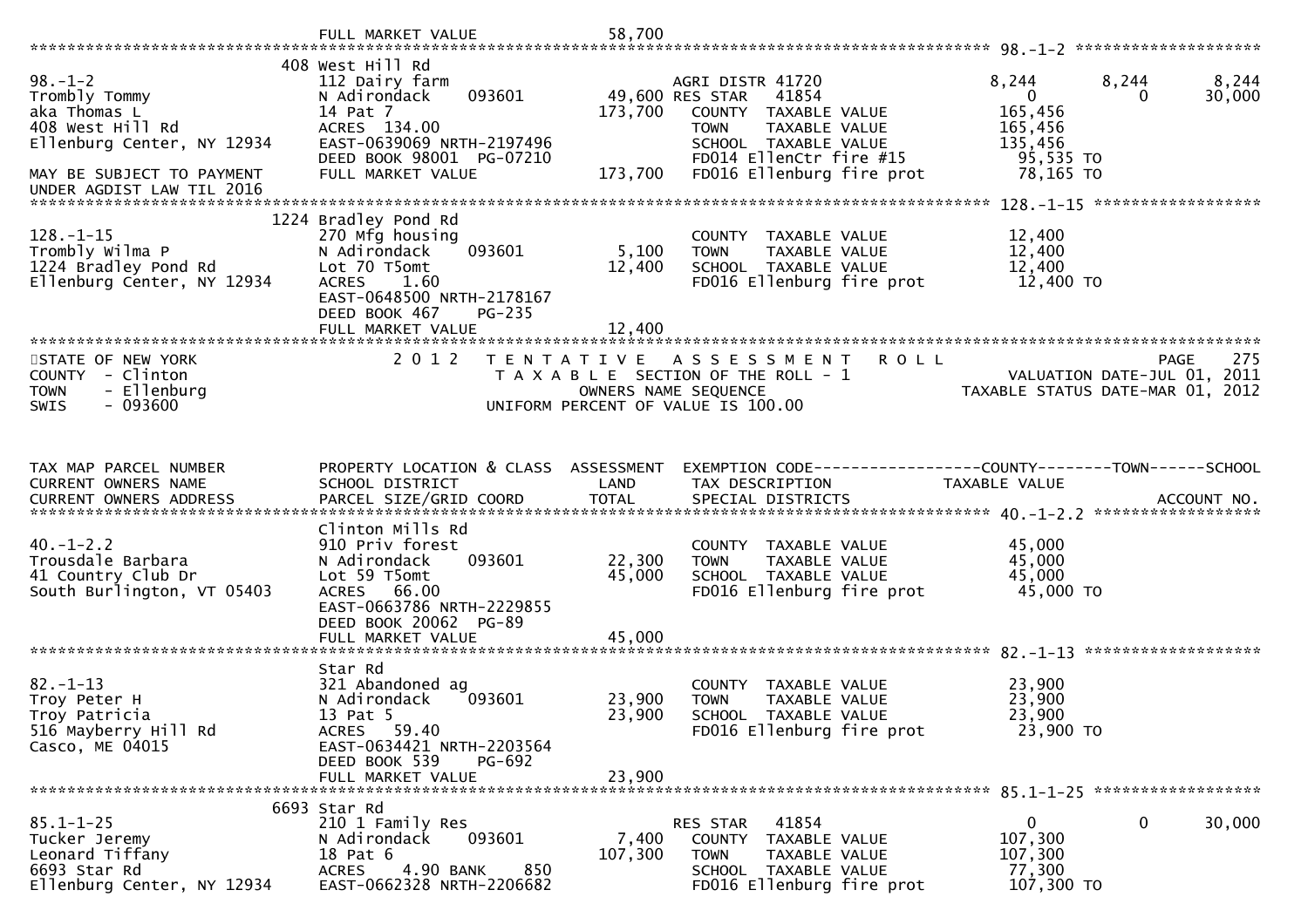|                                                                                                       | DEED BOOK 20082 PG-20429<br>FULL MARKET VALUE                                                                                                                                         | 107,300                            | LT012 Ellenburg Light 5                                                                                                                                |             | 107,300 TO                                                                          |                    |
|-------------------------------------------------------------------------------------------------------|---------------------------------------------------------------------------------------------------------------------------------------------------------------------------------------|------------------------------------|--------------------------------------------------------------------------------------------------------------------------------------------------------|-------------|-------------------------------------------------------------------------------------|--------------------|
| $70. - 1 - 3.2$<br>Tyree Melvin T<br>Miles Charleen P<br>180 Bull Run Rd<br>Ellenburg Depot, NY 12935 | 180 Bull Run Rd<br>240 Rural res<br>093601<br>N Adirondack<br>Lot 22 T6omt<br>ACRES 102.40<br>EAST-0668425 NRTH-2217066<br>DEED BOOK 20041 PG-73298<br>FULL MARKET VALUE              | 37,600<br>221,000<br>221,000       | COUNTY TAXABLE VALUE<br><b>TOWN</b><br>TAXABLE VALUE<br>SCHOOL TAXABLE VALUE<br>FD016 Ellenburg fire prot                                              |             | 221,000<br>221,000<br>221,000<br>221,000 TO                                         |                    |
|                                                                                                       |                                                                                                                                                                                       |                                    |                                                                                                                                                        |             |                                                                                     |                    |
| $97. - 1 - 15.1$<br>Vaincourt Gerald<br>Vaincourt Diane<br>7837 Star Rd<br>Ellenburg, NY 12934        | Star Rd<br>321 Abandoned ag<br>N Adirondack<br>093601<br>8 Pat 6<br>ACRES 24.50<br>EAST-0633192 NRTH-2200711<br>DEED BOOK 20061 PG-99478                                              | 17,000<br>17,000                   | COUNTY TAXABLE VALUE<br>TAXABLE VALUE<br><b>TOWN</b><br>SCHOOL TAXABLE VALUE<br>FD016 Ellenburg fire prot                                              |             | 17,000<br>17,000<br>17,000<br>17,000 TO                                             |                    |
| STATE OF NEW YORK<br>COUNTY - Clinton<br>- Ellenburg<br><b>TOWN</b><br>$-093600$<br><b>SWIS</b>       | 2 0 1 2                                                                                                                                                                               | UNIFORM PERCENT OF VALUE IS 100.00 | TENTATIVE ASSESSMENT<br>T A X A B L E SECTION OF THE ROLL - 1<br>OWNERS NAME SEQUENCE                                                                  | <b>ROLL</b> | VALUATION DATE-JUL 01, 2011<br>TAXABLE STATUS DATE-MAR 01, 2012                     | 276<br><b>PAGE</b> |
| TAX MAP PARCEL NUMBER<br><b>CURRENT OWNERS NAME</b>                                                   | PROPERTY LOCATION & CLASS ASSESSMENT<br>SCHOOL DISTRICT                                                                                                                               | LAND                               | EXEMPTION CODE------------------COUNTY--------TOWN------SCHOOL<br>TAX DESCRIPTION                                                                      |             | TAXABLE VALUE                                                                       |                    |
| $97. - 1 - 13$<br>Vaincourt Gerald F<br>Vaincourt Diane R<br>7837 Star Rd<br>Ellenburg Center, NY     | 7837 Star Rd<br>210 1 Family Res<br>093601<br>N Adirondack<br>8 Pat 6<br><b>ACRES</b><br>1.70<br>EAST-0634358 NRTH-2201980<br>12934-2515 DEED BOOK 928<br>PG-201<br>FULL MARKET VALUE | 153,000<br>153,000                 | WARNONALL 41121<br>41834<br>5,400 SR STAR<br>COUNTY TAXABLE VALUE<br>TAXABLE VALUE<br><b>TOWN</b><br>SCHOOL TAXABLE VALUE<br>FD016 Ellenburg fire prot |             | 22,950<br>22,950<br>$\mathbf{0}$<br>0<br>130,050<br>130,050<br>90,800<br>153,000 TO | 0<br>62,200        |
|                                                                                                       |                                                                                                                                                                                       |                                    |                                                                                                                                                        |             |                                                                                     |                    |
| $141.3 - 2 - 20$<br>Valentine Mary Beth<br>203 Rt 9<br>Chazy, NY 12921                                | 33 Hill Rd<br>260 Seasonal res - WTRFNT<br>N Adirondack<br>093601<br>Lot 100 Pat 5<br>66.00 DPTH 130.00<br>FRNT<br>EAST-0624051 NRTH-2171555<br>DEED BOOK 20011 PG-35600              | 61,400<br>99,000                   | COUNTY<br>TAXABLE VALUE<br><b>TOWN</b><br>TAXABLE VALUE<br>SCHOOL TAXABLE VALUE<br>FD040 Lyon Mountain Fire<br>WD018 Chat lake water dist              |             | 99,000<br>99,000<br>99,000<br>99,000 TO<br>99,000 TO M                              |                    |
|                                                                                                       | FULL MARKET VALUE                                                                                                                                                                     | 99,000                             |                                                                                                                                                        |             |                                                                                     |                    |
| $113. - 1 - 2.2$<br>Vanderbogart Charles D<br>120 Vanderbogart Rd<br>Ellenburg Center, NY 12934       | 120 Vanderbogart Rd<br>241 Rural res&ag<br>093601<br>N Adirondack<br>Lot 27 T5omt<br>ACRES 35.00 BANK<br>EAST-0640534 NRTH-2191095                                                    | 21,800<br>98,900<br>080            | 41854<br>RES STAR<br>COUNTY TAXABLE VALUE<br>TAXABLE VALUE<br>TOWN<br>SCHOOL TAXABLE VALUE<br>FD016 Ellenburg fire prot                                |             | $\mathbf 0$<br>$\mathbf{0}$<br>98,900<br>98,900<br>68,900<br>98,900 TO              | 30,000             |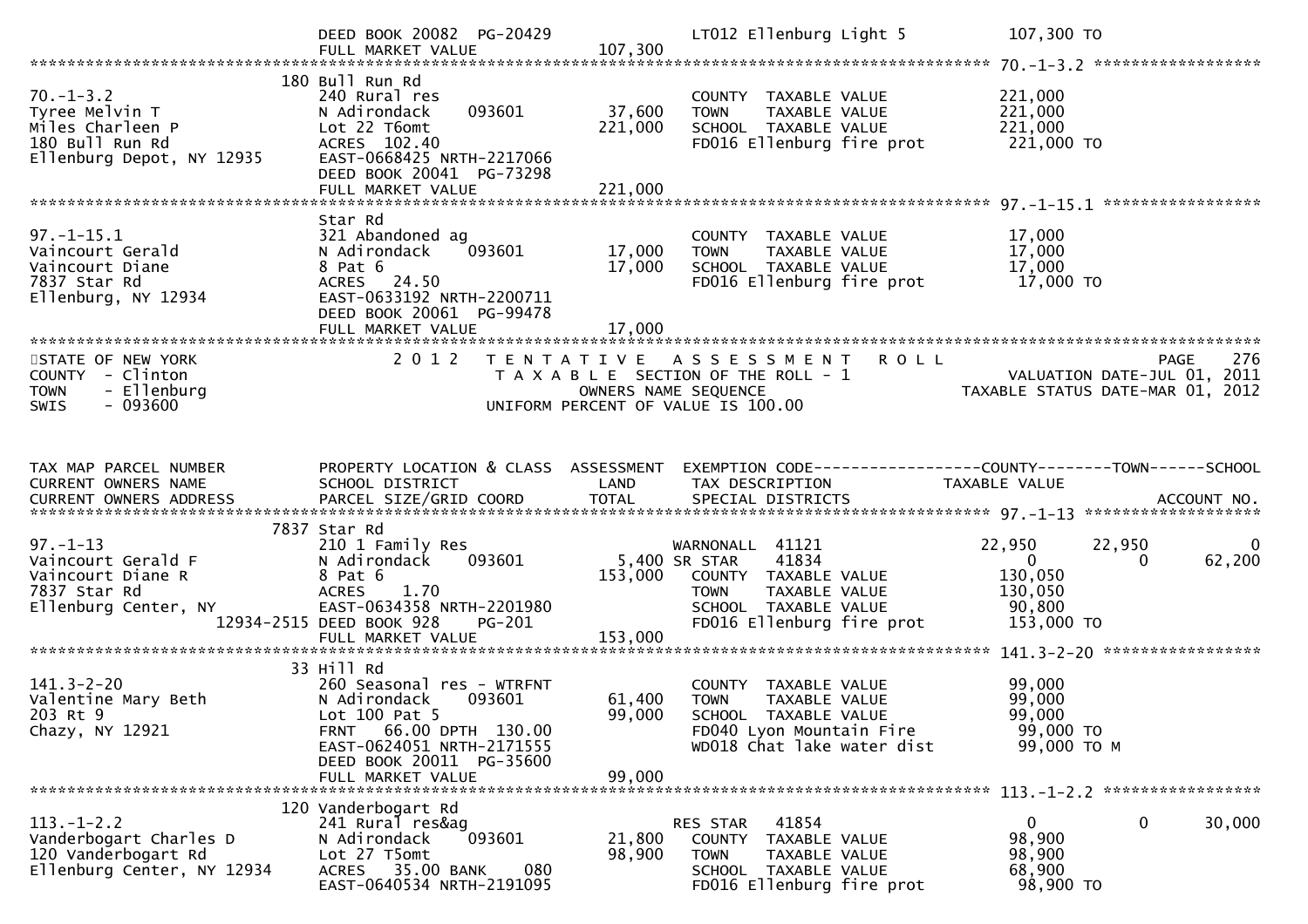|                                                                                                                   | PG-333<br>DEED BOOK 869<br>FULL MARKET VALUE                                                                                                                                         | 98,900                                    |                                                                                                                                     |                                                                                |
|-------------------------------------------------------------------------------------------------------------------|--------------------------------------------------------------------------------------------------------------------------------------------------------------------------------------|-------------------------------------------|-------------------------------------------------------------------------------------------------------------------------------------|--------------------------------------------------------------------------------|
| $113.-1-2.1$<br>Vanderbogart Roy & Floyd<br>Vanderbogart Life Use Mildred<br>4 Woodard Rd<br>Gansevoort, NY 12831 | 207 Vanderbogart Rd<br>321 Abandoned ag<br>093601<br>N Adirondack<br>Lot 26 T5omt<br>ACRES 156.50<br>EAST-0638305 NRTH-2191451<br>DEED BOOK 877<br><b>PG-55</b><br>FULL MARKET VALUE | 57,200<br>57,200<br>57,200                | COUNTY TAXABLE VALUE<br>TAXABLE VALUE<br><b>TOWN</b><br>SCHOOL TAXABLE VALUE<br>FD016 Ellenburg fire prot                           | 57,200<br>57,200<br>57,200<br>57,200 TO                                        |
|                                                                                                                   |                                                                                                                                                                                      |                                           |                                                                                                                                     |                                                                                |
| $99.1 - 1 - 15$<br>Vanderbogart Roy H<br>4 Woodward Rd<br>Gansevoort, NY 12831                                    | 53 Carlson St<br>210 1 Family Res<br>093601<br>N Adirondack<br>15 Pat 5<br>FRNT 82.50 DPTH 239.00<br>EAST-0648261 NRTH-2198743<br>DEED BOOK 20031 PG-61695<br>FULL MARKET VALUE      | 4,100<br>11,000<br>11,000                 | COUNTY TAXABLE VALUE<br>TAXABLE VALUE<br><b>TOWN</b><br>SCHOOL TAXABLE VALUE<br>FD014 EllenCtr fire #15<br>LT010 Ellenburg Light 15 | 11,000<br>11,000<br>11,000<br>11,000 TO<br>11,000 TO                           |
|                                                                                                                   |                                                                                                                                                                                      |                                           |                                                                                                                                     |                                                                                |
| STATE OF NEW YORK<br>COUNTY - Clinton<br>- Ellenburg<br><b>TOWN</b><br>$-093600$<br><b>SWIS</b>                   | 2 0 1 2                                                                                                                                                                              | T E N T A T I V E<br>OWNERS NAME SEQUENCE | <b>ROLL</b><br>A S S E S S M E N T<br>T A X A B L E SECTION OF THE ROLL - 1<br>UNIFORM PERCENT OF VALUE IS 100.00                   | 277<br>PAGE<br>VALUATION DATE-JUL 01, 2011<br>TAXABLE STATUS DATE-MAR 01, 2012 |
| TAX MAP PARCEL NUMBER                                                                                             | PROPERTY LOCATION & CLASS ASSESSMENT                                                                                                                                                 |                                           |                                                                                                                                     | EXEMPTION CODE------------------COUNTY--------TOWN------SCHOOL                 |
| CURRENT OWNERS NAME                                                                                               | SCHOOL DISTRICT                                                                                                                                                                      | LAND                                      | TAX DESCRIPTION                                                                                                                     | TAXABLE VALUE                                                                  |
|                                                                                                                   | 4982 Rt 374                                                                                                                                                                          |                                           |                                                                                                                                     |                                                                                |
| $155. - 2 - 15.12$<br>Vann Karin<br>4982 Route 374<br>Merrill, NY 12955                                           | 240 Rural res<br>093601<br>N Adirondack<br>Lot 101 T5omt<br>ACRES 11.30<br>EAST-0627599 NRTH-2166662<br>DEED BOOK 20082 PG-20904                                                     | 16,300<br>78,000                          | COUNTY TAXABLE VALUE<br><b>TOWN</b><br>TAXABLE VALUE<br>SCHOOL TAXABLE VALUE<br>FD040 Lyon Mountain Fire                            | 78,000<br>78,000<br>78,000<br>78,000 TO                                        |
|                                                                                                                   | FULL MARKET VALUE                                                                                                                                                                    | 78,000                                    |                                                                                                                                     |                                                                                |
|                                                                                                                   | 5045 Rt 11                                                                                                                                                                           |                                           |                                                                                                                                     |                                                                                |
| $71.3 - 2 - 41.1$<br>Varin Derek<br>Varin Delores J<br>5045 Rt 11                                                 | 210 1 Family Res<br>N Adirondack<br>093601<br>20 Pat 6<br>56.00 DPTH 280.00<br><b>FRNT</b>                                                                                           | 3,200<br>50,700                           | 41834<br>SR STAR<br>COUNTY TAXABLE VALUE<br><b>TOWN</b><br>TAXABLE VALUE<br>SCHOOL TAXABLE VALUE                                    | $\Omega$<br>0<br>50,700<br>50,700<br>50,700<br>$\overline{0}$                  |
| Ellenburg Depot, NY 12935                                                                                         | EAST-0674354 NRTH-2213407<br>DEED BOOK 20041 PG-65483<br>FULL MARKET VALUE                                                                                                           | 50,700                                    | FD002 EllenDpt fire 21<br>LT011 Ellenburg Light 21                                                                                  | 50,700 TO<br>50,700 TO                                                         |
|                                                                                                                   |                                                                                                                                                                                      |                                           |                                                                                                                                     | 71.3-2-41.2 *****************                                                  |
| $71.3 - 2 - 41.2$<br>Varin Derek<br>PO Box 153<br>Ellenburg Depot, NY 12935                                       | 5047 Rt 11<br>$485$ >1use sm bld<br>N Adirondack<br>093601<br>FRNT 133.80 DPTH 280.04<br>EAST-0674259 NRTH-2213389<br>DEED BOOK 883<br>$PG-65$                                       | 9,500<br>147,600                          | COUNTY TAXABLE VALUE<br><b>TOWN</b><br>TAXABLE VALUE<br>SCHOOL TAXABLE VALUE<br>FD002 EllenDpt fire 21<br>LT011 Ellenburg Light 21  | 147,600<br>147,600<br>147,600<br>147,600 TO<br>147,600 TO                      |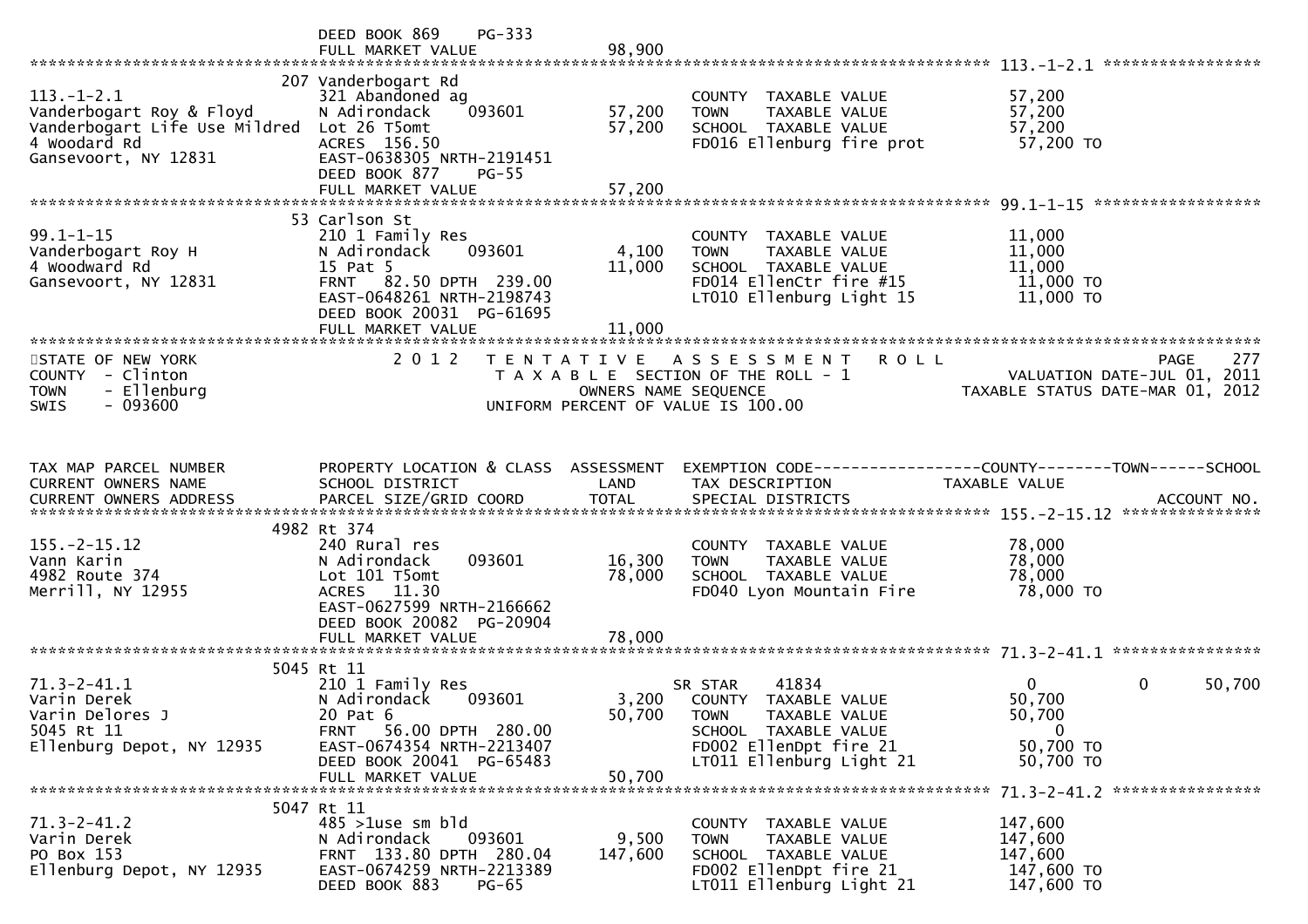| $71.3 - 2 - 13$<br>Varin Derek A<br>5072 Rt 11<br>Ellenburg Depot, NY 12935                                        | 5072 Rt 11<br>210 1 Family Res<br>093601<br>N Adirondack<br>20 Pat 6<br>FRNT 79.13 DPTH 160.48<br><b>BANK</b><br>890<br>EAST-0673664 NRTH-2213586<br>DEED BOOK 20102 PG-34710<br>FULL MARKET VALUE | 3,600<br>92,000<br>92,000   | 41854<br>RES STAR<br>COUNTY TAXABLE VALUE<br>TAXABLE VALUE<br><b>TOWN</b><br>SCHOOL TAXABLE VALUE<br>FD002 EllenDpt fire 21<br>LT011 Ellenburg Light 21 | $\mathbf{0}$<br>$\mathbf 0$<br>30,000<br>92,000<br>92,000<br>62,000<br>92,000 TO<br>$92,000$ TO                |
|--------------------------------------------------------------------------------------------------------------------|----------------------------------------------------------------------------------------------------------------------------------------------------------------------------------------------------|-----------------------------|---------------------------------------------------------------------------------------------------------------------------------------------------------|----------------------------------------------------------------------------------------------------------------|
|                                                                                                                    |                                                                                                                                                                                                    |                             |                                                                                                                                                         |                                                                                                                |
| $71.3 - 3 - 19$<br>Varin Derek A<br>Varin Susan V<br>170 Lake Roxanne Rd<br>PO Box 34<br>Ellenburg Depot, NY 12935 | 170 Lake Roxanne Rd<br>210 1 Family Res<br>093601<br>N Adirondack<br>Lot $20$ Pat $6$<br><b>ACRES</b><br>1.80<br>EAST-0673961 NRTH-2209932<br>DEED BOOK 810<br><b>PG-300</b><br>FULL MARKET VALUE  | 9,500<br>112,000<br>112,000 | RES STAR<br>41854<br>COUNTY TAXABLE VALUE<br><b>TOWN</b><br>TAXABLE VALUE<br>SCHOOL TAXABLE VALUE<br>FD002 EllenDpt fire 21<br>LT011 Ellenburg Light 21 | 30,000<br>$\mathbf{0}$<br>0<br>112,000<br>112,000<br>82,000<br>112,000 TO<br>112,000 TO                        |
|                                                                                                                    |                                                                                                                                                                                                    |                             |                                                                                                                                                         |                                                                                                                |
| STATE OF NEW YORK<br>COUNTY - Clinton<br>- Ellenburg<br><b>TOWN</b><br>$-093600$<br><b>SWIS</b>                    | 2012                                                                                                                                                                                               |                             | TENTATIVE ASSESSMENT ROLL<br>UNIFORM PERCENT OF VALUE IS 100.00                                                                                         | 278<br><b>PAGE</b><br>T A X A B L E SECTION OF THE ROLL - 1<br>OWNERS NAME SEQUENCE<br>UNITED ATE-MAR 01, 2012 |
|                                                                                                                    |                                                                                                                                                                                                    |                             |                                                                                                                                                         |                                                                                                                |
| TAX MAP PARCEL NUMBER<br>CURRENT OWNERS NAME                                                                       | PROPERTY LOCATION & CLASS ASSESSMENT<br>SCHOOL DISTRICT                                                                                                                                            | LAND                        | TAX DESCRIPTION                                                                                                                                         | EXEMPTION CODE-----------------COUNTY--------TOWN------SCHOOL<br>TAXABLE VALUE                                 |
|                                                                                                                    |                                                                                                                                                                                                    |                             |                                                                                                                                                         |                                                                                                                |
| $159. - 1 - 17$<br>Varin Kenneth F<br>Varin Margaret M<br>2332 Rt 374<br>Ellenburg Depot, NY 12935                 | Town Line Rd<br>314 Rural vac<10<br>093601<br>N Adirondack<br>Lot 112 T5omt<br><b>ACRES</b><br>6.00<br>EAST-0675974 NRTH-2165526<br>DEED BOOK 20092 PG-28375                                       | 3,800<br>3,800              | COUNTY TAXABLE VALUE<br><b>TOWN</b><br>TAXABLE VALUE<br>SCHOOL TAXABLE VALUE<br>FD016 Ellenburg fire prot                                               | 3,800<br>3,800<br>3,800<br>$3,800$ TO                                                                          |
|                                                                                                                    | FULL MARKET VALUE                                                                                                                                                                                  | 3,800                       |                                                                                                                                                         |                                                                                                                |
| $99.1 - 2 - 15$<br>Varin Life Estate Delores J<br>Varin Mark A<br>244 Dixon Pt Rd<br>Plattsburgh, NY 12901         | 5 Brandy Brook Rd<br>210 1 Family Res<br>N Adirondack<br>093601<br>11 Pat 5<br>FRNT 150.00 DPTH 135.00<br>EAST-0649360 NRTH-2198418<br>DEED BOOK 20011 PG-28769                                    | 3,000<br>43,200             | COUNTY TAXABLE VALUE<br>TAXABLE VALUE<br><b>TOWN</b><br>SCHOOL TAXABLE VALUE<br>FD014 EllenCtr fire #15<br>LT010 Ellenburg Light 15                     | 43,200<br>43,200<br>43,200<br>43,200 TO<br>43,200 TO                                                           |
|                                                                                                                    | FULL MARKET VALUE                                                                                                                                                                                  | 43,200                      |                                                                                                                                                         |                                                                                                                |
| $86. - 1 - 3$<br>Varin Seles B Jr<br>15 Flanagan Dr<br>Plattsburgh, NY 12901                                       | Plank Rd<br>311 Res vac land<br>093601<br>N Adirondack<br>1.00<br><b>ACRES</b><br>EAST-0675962 NRTH-2208411<br>PG-708<br>DEED BOOK 544                                                             | 5,000<br>5,000              | COUNTY TAXABLE VALUE<br>TAXABLE VALUE<br><b>TOWN</b><br>SCHOOL TAXABLE VALUE<br>FD016 Ellenburg fire prot                                               | 5,000<br>5,000<br>5,000<br>5,000 TO                                                                            |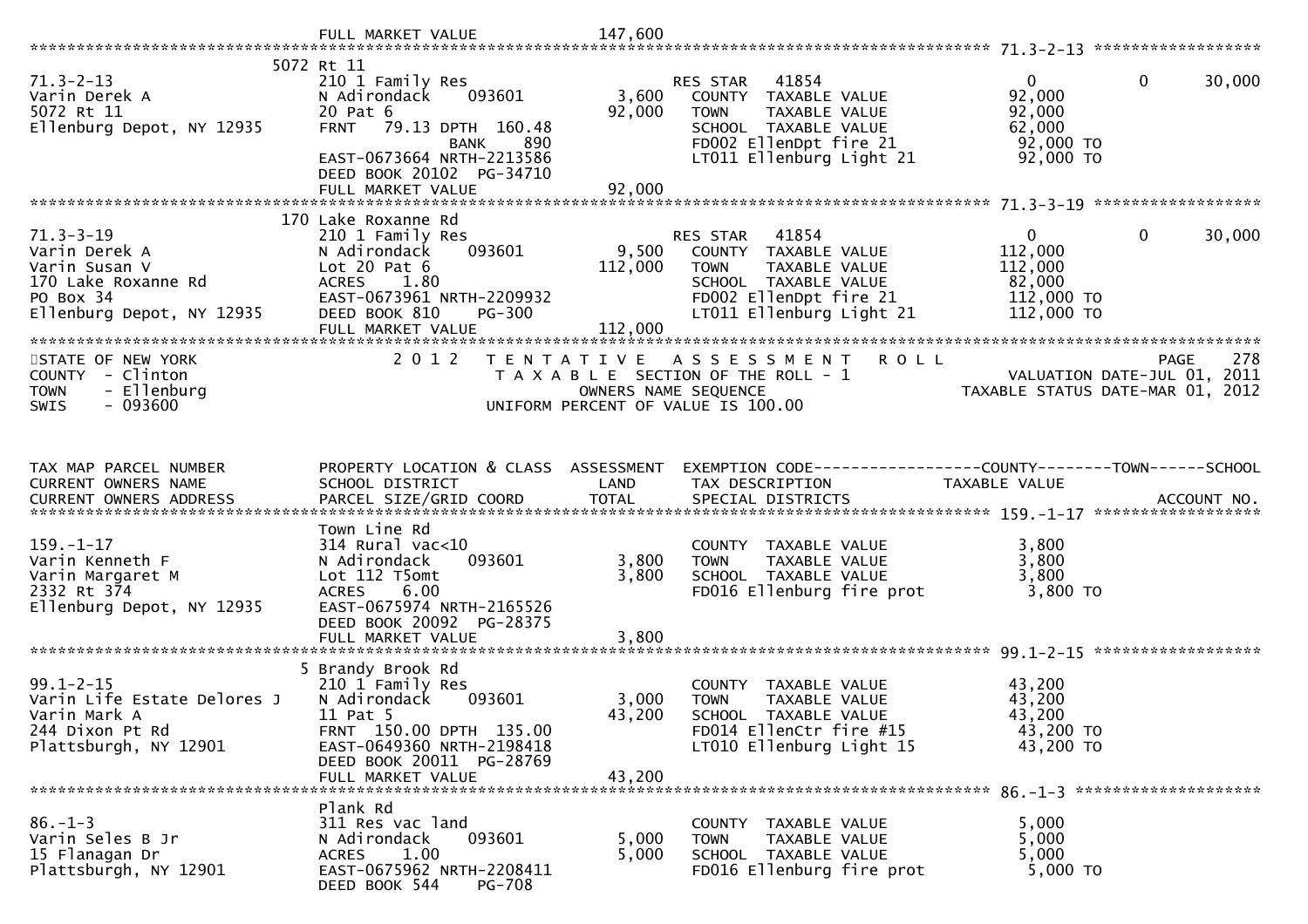|                                                                                                          | FULL MARKET VALUE                                                                                                                                                                         | 5,000                                     |                                                                                                                                        |                                                                                       |
|----------------------------------------------------------------------------------------------------------|-------------------------------------------------------------------------------------------------------------------------------------------------------------------------------------------|-------------------------------------------|----------------------------------------------------------------------------------------------------------------------------------------|---------------------------------------------------------------------------------------|
|                                                                                                          | 1993 Plank Rd                                                                                                                                                                             |                                           |                                                                                                                                        |                                                                                       |
| $86. - 1 - 5.21$<br>Varin Seles Jr<br>15 Flanagan Dr<br>Plattsburgh, NY 12901                            | 270 Mfg housing<br>093601<br>N Adirondack<br>Lot $1$ Omt#6<br>ACRES 247.50<br>EAST-0674882 NRTH-2206942<br>DEED BOOK 612<br>PG-883                                                        | 49,600<br>75,600                          | COUNTY TAXABLE VALUE<br>TAXABLE VALUE<br><b>TOWN</b><br>SCHOOL TAXABLE VALUE<br>FD016 Ellenburg fire prot                              | 75,600<br>75,600<br>75,600<br>75,600 TO                                               |
|                                                                                                          |                                                                                                                                                                                           |                                           |                                                                                                                                        |                                                                                       |
| $99. -2 - 22.5$<br>Vasmaris Dimitrios<br>Vasmaris Maria<br>9277 Meunier St<br>Montreal QC, Canada H2N1W4 | Smith Rd<br>321 Abandoned ag<br>N Adirondack<br>093601<br>Lot 31 T5omt<br>ACRES 17.00<br>EAST-0652742 NRTH-2193743<br>DEED BOOK 824<br>$PG-272$                                           | 14,700<br>14,700                          | COUNTY TAXABLE VALUE<br>TAXABLE VALUE<br><b>TOWN</b><br>SCHOOL TAXABLE VALUE<br>FD014 EllenCtr fire #15                                | 14,700<br>14,700<br>14,700<br>14,700 TO                                               |
|                                                                                                          | FULL MARKET VALUE                                                                                                                                                                         | 14,700                                    |                                                                                                                                        |                                                                                       |
| STATE OF NEW YORK<br>COUNTY - Clinton<br>- Ellenburg<br><b>TOWN</b><br>$-093600$<br>SWIS                 | 2012                                                                                                                                                                                      | T E N T A T I V E<br>OWNERS NAME SEQUENCE | A S S E S S M E N T<br><b>ROLL</b><br>T A X A B L E SECTION OF THE ROLL - 1<br>UNIFORM PERCENT OF VALUE IS 100.00                      | 279<br><b>PAGE</b><br>VALUATION DATE-JUL 01, 2011<br>TAXABLE STATUS DATE-MAR 01, 2012 |
| TAX MAP PARCEL NUMBER                                                                                    | PROPERTY LOCATION & CLASS ASSESSMENT                                                                                                                                                      |                                           | EXEMPTION CODE-----------------COUNTY-------TOWN------SCHOOL                                                                           |                                                                                       |
| CURRENT OWNERS NAME                                                                                      | SCHOOL DISTRICT                                                                                                                                                                           | LAND                                      | TAX DESCRIPTION                                                                                                                        | TAXABLE VALUE                                                                         |
|                                                                                                          | 4916 Rt 374                                                                                                                                                                               |                                           |                                                                                                                                        |                                                                                       |
| $155. - 2 - 15.13$<br>Verrillo Patrick J<br>Agnew Michele L<br>199 Sand Rd<br>Morrisonville, NY 12962    | 210 1 Family Res<br>N Adirondack<br>093601<br>101 T5omt<br>5.20<br><b>ACRES</b><br>EAST-0628083 NRTH-2165345<br>DEED BOOK 20112 PG-42918                                                  | 12,100<br>60,000                          | COUNTY TAXABLE VALUE<br>TAXABLE VALUE<br><b>TOWN</b><br>SCHOOL TAXABLE VALUE<br>FD040 Lyon Mountain Fire                               | 60,000<br>60,000<br>60,000<br>60,000 TO                                               |
|                                                                                                          | FULL MARKET VALUE                                                                                                                                                                         | 60,000                                    |                                                                                                                                        |                                                                                       |
| $69. - 2 - 2. - 2$<br>Veterans Of Foreign Wars<br>Post No 8793<br>Attn: Bradley Rushford<br>PO Box 147   | Rt 11<br>321 Abandoned ag<br>N Adirondack<br>093601<br>ACRES 12.90<br>EAST-0654042 NRTH-2209641<br>PG-129<br>DEED BOOK 608                                                                | 11,900<br>11,900                          | COUNTY TAXABLE VALUE<br>TAXABLE VALUE<br><b>TOWN</b><br>SCHOOL TAXABLE VALUE<br>FD016 Ellenburg fire prot                              | 11,900<br>11,900<br>11,900<br>11,900 TO                                               |
|                                                                                                          |                                                                                                                                                                                           |                                           |                                                                                                                                        |                                                                                       |
|                                                                                                          | 304 Narrows Rd                                                                                                                                                                            |                                           |                                                                                                                                        |                                                                                       |
| $141.3 - 1 - 2.11$<br>Viberg Catherine<br>12A 3rd Ave<br>LaSalle QC, Canada H8P2H2                       | 260 Seasonal res - WTRFNT<br>163401<br>Chateaugay 1<br>Lot 100 T5omt<br>Other Title Deed 774 - 20<br>1.20<br><b>ACRES</b><br>EAST-0622252 NRTH-2172759<br>DEED BOOK 1006<br><b>PG-228</b> | 94,500<br>215,000                         | COUNTY TAXABLE VALUE<br>TAXABLE VALUE<br><b>TOWN</b><br>SCHOOL TAXABLE VALUE<br>FD040 Lyon Mountain Fire<br>WD018 Chat lake water dist | 215,000<br>215,000<br>215,000<br>215,000 TO<br>215,000 TO M                           |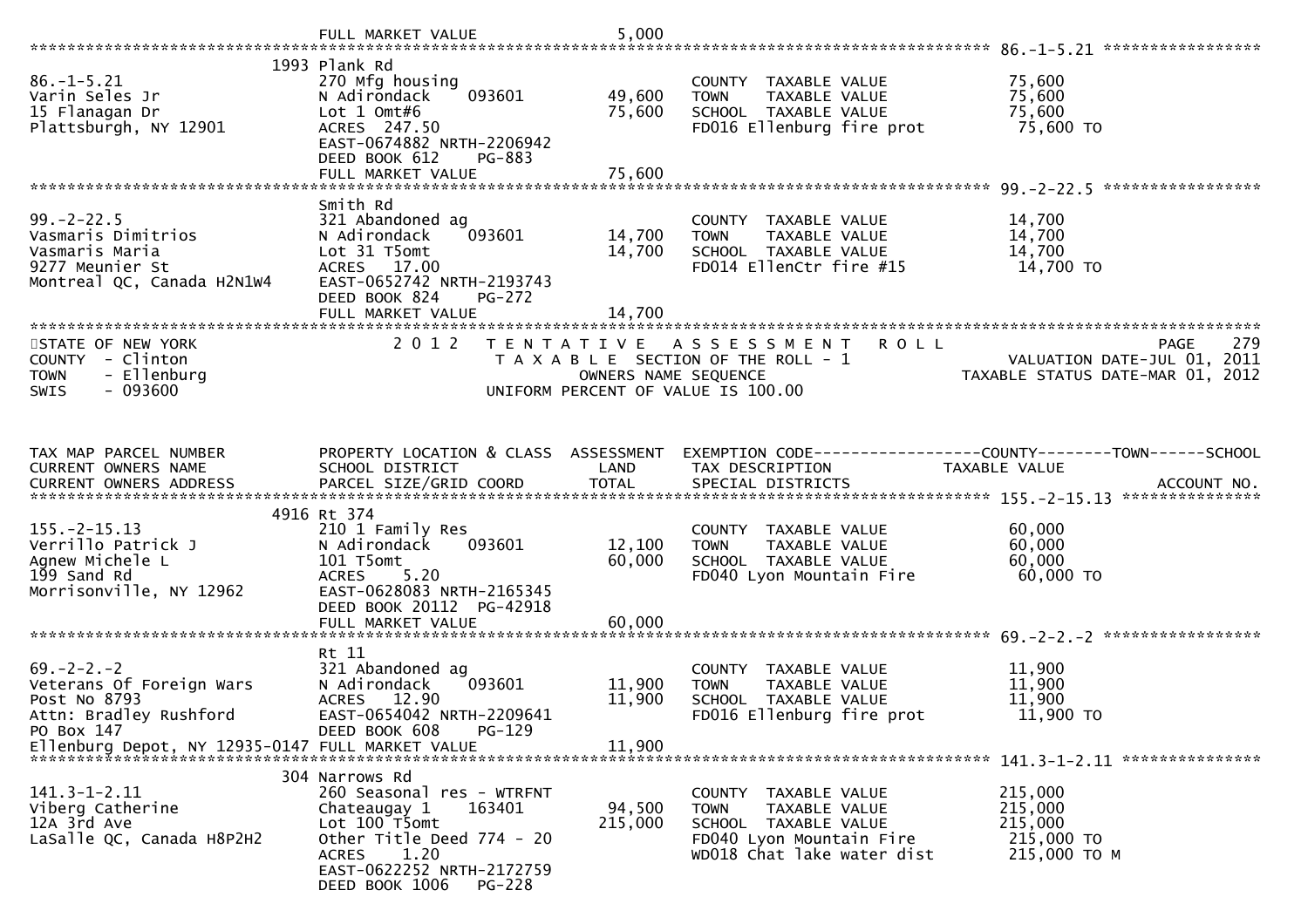|                                                                            | Plank Rd                                                              |                |                                                                                                           |                                                                                                                   |
|----------------------------------------------------------------------------|-----------------------------------------------------------------------|----------------|-----------------------------------------------------------------------------------------------------------|-------------------------------------------------------------------------------------------------------------------|
| $159. - 1 - 15$<br>Villeneuve David L<br>PO Box 360<br>Underhill, VT 05489 | 314 Rural vac<10<br>N Adirondack<br>093601<br>181 Pat 5<br>ACRES 6.00 | 8,100<br>8,100 | COUNTY TAXABLE VALUE<br><b>TOWN</b><br>TAXABLE VALUE<br>SCHOOL TAXABLE VALUE<br>FD016 Ellenburg fire prot | 8,100<br>8,100<br>8,100<br>$8,100$ TO                                                                             |
|                                                                            | EAST-0682683 NRTH-2167241<br>DEED BOOK 20061 PG-92009                 |                |                                                                                                           |                                                                                                                   |
|                                                                            |                                                                       |                |                                                                                                           |                                                                                                                   |
|                                                                            | 1 Brooks Way                                                          |                |                                                                                                           |                                                                                                                   |
| $141.3 - 2 - 40$<br>Vondell Kenneth L                                      | 260 Seasonal res - WTRFNT<br>163401<br>Chateaugay 1                   | 34,800         | COUNTY TAXABLE VALUE<br>TAXABLE VALUE<br><b>TOWN</b>                                                      | 52,400<br>52,400                                                                                                  |
| Vondell Mary L                                                             | Lot $100$ Pat 5                                                       | 52,400         | SCHOOL TAXABLE VALUE                                                                                      | 52,400                                                                                                            |
| 6 Willard St                                                               | FRNT 50.00 DPTH 75.00                                                 |                | FD040 Lyon Mountain Fire                                                                                  | 52,400 TO                                                                                                         |
| Malone, NY 12953                                                           | EAST-0623438 NRTH-2172660                                             |                | WD018 Chat lake water dist                                                                                | 52,400 TO M                                                                                                       |
|                                                                            | DEED BOOK 98001 PG-03906                                              |                |                                                                                                           |                                                                                                                   |
|                                                                            |                                                                       |                |                                                                                                           |                                                                                                                   |
| STATE OF NEW YORK                                                          | 2012                                                                  |                | TENTATIVE ASSESSMENT<br><b>ROLL</b>                                                                       | 280<br><b>PAGE</b>                                                                                                |
| COUNTY - Clinton<br>- Ellenburg<br><b>TOWN</b>                             |                                                                       |                | T A X A B L E SECTION OF THE ROLL - 1<br>OWNERS NAME SEQUENCE                                             | VALUATION DATE-JUL 01, 2011<br>TAXABLE STATUS DATE-MAR 01, 2012                                                   |
| $-093600$<br><b>SWIS</b>                                                   |                                                                       |                | UNIFORM PERCENT OF VALUE IS 100.00                                                                        |                                                                                                                   |
|                                                                            |                                                                       |                |                                                                                                           |                                                                                                                   |
|                                                                            |                                                                       |                |                                                                                                           |                                                                                                                   |
| TAX MAP PARCEL NUMBER<br>CURRENT OWNERS NAME                               | SCHOOL DISTRICT                                                       | LAND           | TAX DESCRIPTION                                                                                           | PROPERTY LOCATION & CLASS ASSESSMENT EXEMPTION CODE----------------COUNTY-------TOWN------SCHOOL<br>TAXABLE VALUE |
|                                                                            |                                                                       |                |                                                                                                           |                                                                                                                   |
|                                                                            |                                                                       |                |                                                                                                           |                                                                                                                   |
| $155.1 - 2 - 11$                                                           | 4979 Rt 374<br>210 1 Family Res - WTRFNT                              |                | WARNONALL 41121                                                                                           | 27,000<br>27,000                                                                                                  |
| Waldron Daniel J                                                           | N Adirondack<br>093601                                                |                | 140,400 RES STAR 41854                                                                                    | 30,000<br>$\overline{0}$<br>$\Omega$                                                                              |
| Waldron Janet                                                              | 109 Pat 5                                                             | 273,000        | COUNTY TAXABLE VALUE                                                                                      | 246,000                                                                                                           |
| PO Box 84                                                                  | 2.30<br><b>ACRES</b>                                                  |                | TAXABLE VALUE<br><b>TOWN</b>                                                                              | 246,000                                                                                                           |
| Lyon Mt, NY 12952                                                          | EAST-0626884 NRTH-2166273<br>DEED BOOK 963<br>$PG-30$                 |                | SCHOOL TAXABLE VALUE<br>FD040 Lyon Mountain Fire                                                          | 243,000<br>273,000 TO                                                                                             |
|                                                                            |                                                                       |                |                                                                                                           |                                                                                                                   |
|                                                                            |                                                                       |                |                                                                                                           |                                                                                                                   |
|                                                                            | 5263 Rt 374                                                           |                |                                                                                                           |                                                                                                                   |
| $141.3 - 2 - 38$<br>Walker John                                            | 260 Seasonal res - WTRFNT<br>093601<br>N Adirondack                   | 70,100         | COUNTY TAXABLE VALUE<br>TAXABLE VALUE<br><b>TOWN</b>                                                      | 135,100<br>135,100                                                                                                |
| Attn: Robin Dodds-Hannah                                                   | Lot $100$ Pat 5                                                       | 135,100        | SCHOOL TAXABLE VALUE                                                                                      | 135,100                                                                                                           |
| 103 Elm                                                                    | FRNT 114.00 DPTH 105.00                                               |                | FD040 Lyon Mountain Fire                                                                                  | 135,100 TO                                                                                                        |
| Hudson Heights QC JOPCanada                                                | EAST-0623551 NRTH-2172495                                             |                | WD018 Chat lake water dist                                                                                | 135,100 ТО М                                                                                                      |
|                                                                            | DEED BOOK 20021 PG-50296<br>FULL MARKET VALUE                         | 135,100        |                                                                                                           |                                                                                                                   |
|                                                                            |                                                                       |                |                                                                                                           |                                                                                                                   |
|                                                                            | 237 West Hill Rd                                                      |                |                                                                                                           |                                                                                                                   |
| $98. - 1 - 21$<br>Wall Colin H                                             | 270 Mfg housing<br>093601                                             | 5,100          | 41854<br>RES STAR                                                                                         | $\overline{0}$<br>$\mathbf 0$<br>30,000<br>43,000                                                                 |
| Wall Hope M                                                                | N Adirondack<br>Lot 13                                                | 43,000         | COUNTY TAXABLE VALUE<br><b>TOWN</b><br>TAXABLE VALUE                                                      | 43,000                                                                                                            |
| 237 West Hill Rd                                                           | 1.50<br><b>ACRES</b>                                                  |                | SCHOOL TAXABLE VALUE                                                                                      | 13,000                                                                                                            |
| Ellenburg Center, NY 12934                                                 | EAST-0644130 NRTH-2196947<br>DEED BOOK 20041 PG-74552                 |                | FD014 EllenCtr fire #15                                                                                   | 43,000 TO                                                                                                         |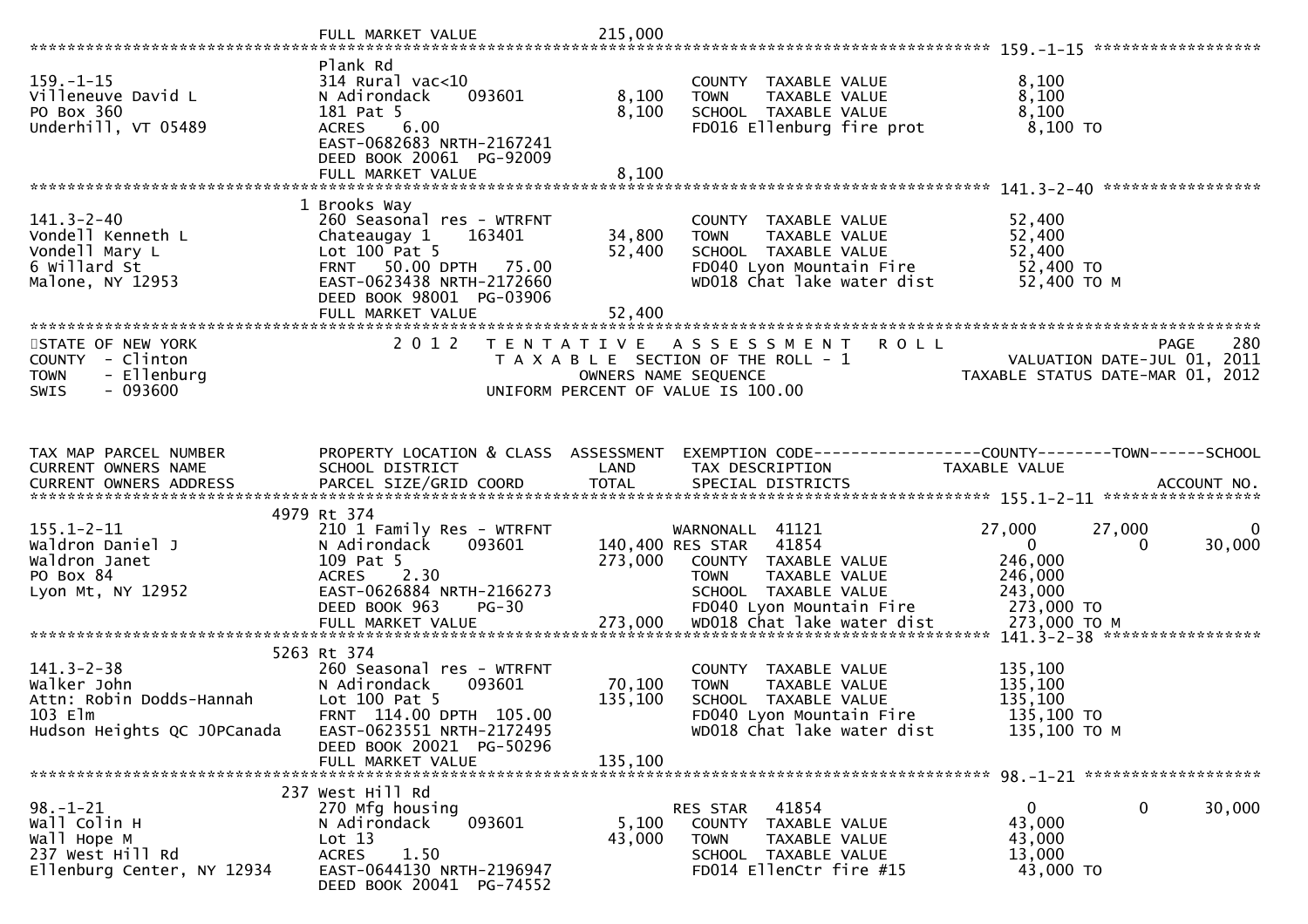|                                                                                                         | FULL MARKET VALUE                                                                                                                                                                                                     | 43,000                     |                                                                                                                                        |                                                                                |
|---------------------------------------------------------------------------------------------------------|-----------------------------------------------------------------------------------------------------------------------------------------------------------------------------------------------------------------------|----------------------------|----------------------------------------------------------------------------------------------------------------------------------------|--------------------------------------------------------------------------------|
| $71.3 - 3 - 6$<br>Walton Chris<br>8016 Gomez Ave<br>Tampa, FL 33614                                     | Lake Roxanne Rd<br>311 Res vac land - WTRFNT<br>093601<br>N Adirondack<br>Lot 20 T6<br>Sunset Shores Ii Lot 6<br>FRNT 211.55 DPTH 168.00<br>EAST-0673038 NRTH-2210904<br>DEED BOOK 20072 PG-2797<br>FULL MARKET VALUE | 12,900<br>12,900<br>12,900 | COUNTY TAXABLE VALUE<br>TAXABLE VALUE<br><b>TOWN</b><br>SCHOOL TAXABLE VALUE<br>FD002 EllenDpt fire 21<br>LT011 Ellenburg Light 21     | 12,900<br>12,900<br>12,900<br>12,900 TO<br>12,900 TO                           |
| $155.4 - 1 - 38$<br>Wang Yue Yang<br>2648 Rue Augustin Cantin<br>Montreal QC, Canada H3K1E1             | Blanche Rd<br>$314$ Rural vac< $10$<br>093601<br>N Adirondack<br>119 Pat 5<br>4.80<br><b>ACRES</b><br>EAST-0633193 NRTH-2163614<br>DEED BOOK 20102 PG-34536<br>FULL MARKET VALUE                                      | 6,900<br>6,900<br>6,900    | COUNTY TAXABLE VALUE<br>TAXABLE VALUE<br><b>TOWN</b><br>SCHOOL TAXABLE VALUE<br>FD040 Lyon Mountain Fire                               | 6,900<br>6,900<br>6,900<br>6,900 то                                            |
| STATE OF NEW YORK<br>COUNTY - Clinton<br>- Ellenburg<br><b>TOWN</b><br>$-093600$<br>SWIS                | 2 0 1 2<br>T E N T A T I V E                                                                                                                                                                                          | OWNERS NAME SEQUENCE       | A S S E S S M E N T<br><b>ROLL</b><br>T A X A B L E SECTION OF THE ROLL - 1<br>UNIFORM PERCENT OF VALUE IS 100.00                      | 281<br>PAGE<br>VALUATION DATE-JUL 01, 2011<br>TAXABLE STATUS DATE-MAR 01, 2012 |
| TAX MAP PARCEL NUMBER<br>CURRENT OWNERS NAME                                                            | PROPERTY LOCATION & CLASS ASSESSMENT<br>SCHOOL DISTRICT                                                                                                                                                               | LAND                       | TAX DESCRIPTION                                                                                                                        | EXEMPTION CODE-----------------COUNTY-------TOWN------SCHOOL<br>TAXABLE VALUE  |
| $125. - 1 - 11.2$<br>Warick Stanley S<br>Warick Mindy M<br>19 Lakeside Way<br>Ellenburg Depot, NY 12935 | Spear Hill Rd<br>910 Priv forest<br>163401<br>Chateaugay 1<br>Lot $61$ Pat $5$<br>ACRES 136.40<br>EAST-0623359 NRTH-2177839<br>DEED BOOK 20062 PG-1132                                                                | 36,000<br>60,400           | COUNTY TAXABLE VALUE<br>TAXABLE VALUE<br><b>TOWN</b><br>SCHOOL TAXABLE VALUE<br>FD040 Lyon Mountain Fire                               | 60,400<br>60,400<br>60,400<br>60,400 TO                                        |
|                                                                                                         | FULL MARKET VALUE                                                                                                                                                                                                     | 60,400                     |                                                                                                                                        |                                                                                |
| $155.1 - 2 - 14$<br>Warner Terry<br>Warner Nancy<br>6 Cringle Ln<br>Morrisonville, NY 12962             | 4991 Rt 374<br>260 Seasonal res - WTRFNT<br>093601<br>N Adirondack<br>101 Pat 5<br>1.20<br><b>ACRES</b><br>EAST-0626721 NRTH-2166616<br>DEED BOOK 20011 PG-31669                                                      | 120,300<br>159,000         | COUNTY TAXABLE VALUE<br><b>TOWN</b><br>TAXABLE VALUE<br>SCHOOL TAXABLE VALUE<br>FD040 Lyon Mountain Fire<br>WD018 Chat lake water dist | 159,000<br>159,000<br>159,000<br>159,000 TO<br>159,000 ТО М                    |
|                                                                                                         | FULL MARKET VALUE                                                                                                                                                                                                     | 159,000                    |                                                                                                                                        | $100. -1 - 5$ *********************                                            |
| $100. -1 - 5$<br>Warnken Wilfred<br>1000 River Reach Dr 211<br>Ft Lauderdale, FL 33315                  | Sharrett Rd<br>910 Priv forest<br>093601<br>N Adirondack<br>$31.25 - A$<br>30.70<br>ACRES<br>EAST-0664493 NRTH-2199756                                                                                                | 18,900<br>18,900           | COUNTY TAXABLE VALUE<br>TAXABLE VALUE<br><b>TOWN</b><br>SCHOOL TAXABLE VALUE<br>FD016 Ellenburg fire prot                              | 18,900<br>18,900<br>18,900<br>18,900 TO                                        |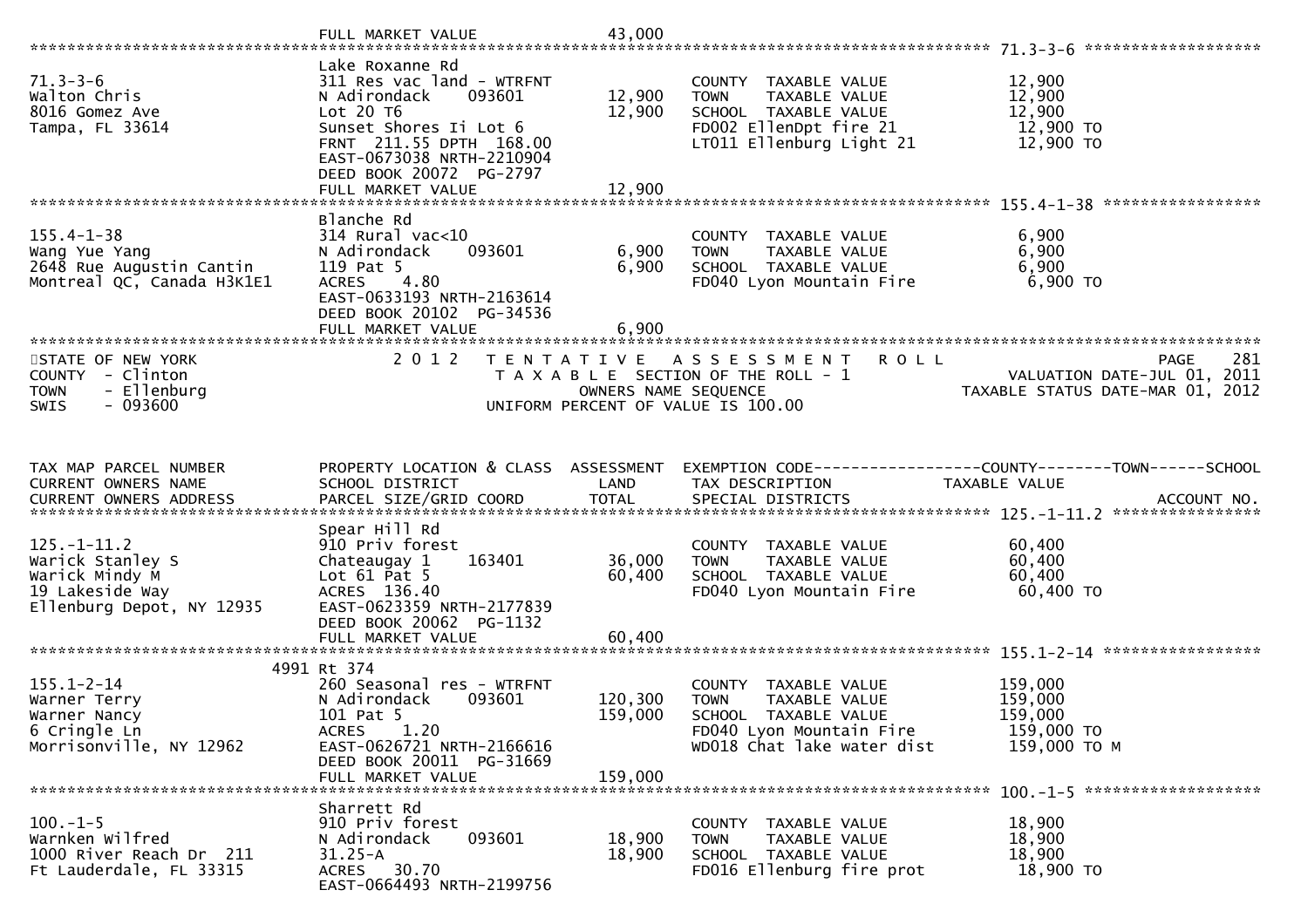|                                                                                                                                                         | DEED BOOK 533<br>PG-190<br>FULL MARKET VALUE                                                                                                                                              | 18,900                                                                                                                                          |                                                                                            |                                                                                       |
|---------------------------------------------------------------------------------------------------------------------------------------------------------|-------------------------------------------------------------------------------------------------------------------------------------------------------------------------------------------|-------------------------------------------------------------------------------------------------------------------------------------------------|--------------------------------------------------------------------------------------------|---------------------------------------------------------------------------------------|
| $99.1 - 2 - 21$<br>Warren Lowell<br>Warren Grace<br>warren arace<br>602 Ellenburg Center Rd<br>Ellenburg Center, NY 12934<br>Ellenburg Center, NY 12934 | 602 Ellenburg Center Rd<br>210 1 Family Res<br>N Adirondack<br>093601<br>10 Pat 5<br>ACRES 1.00<br>EAST-0649875 NRTH-2198562<br>DEED BOOK 20061 PG-97732                                  | AGED C&T<br>41801<br>41834<br>5,000 SR STAR<br>32,400<br>COUNTY TAXABLE VALUE<br><b>TOWN</b><br>SCHOOL TAXABLE VALUE<br>FD014 EllenCtr fire #15 | 16,200<br>$\overline{0}$<br>16,200<br>TAXABLE VALUE<br>16,200<br>$\mathbf{0}$<br>32,400 TO | 16,200<br>0<br>32,400                                                                 |
| $99.1 - 2 - 27$<br>Watts Dawn C<br>800 Bull Run Rd<br>Ellenburg Depot, NY 12935                                                                         | 586 Ellenburg Center Rd<br>210 1 Family Res<br>093601<br>N Adirondack<br>10 Pat 5<br>FRNT 69.00 DPTH 510.00<br>EAST-0650283 NRTH-2198725<br>DEED BOOK 98000 PG-99676<br>FULL MARKET VALUE | COUNTY TAXABLE VALUE<br>3,600<br><b>TOWN</b><br>45,000<br>SCHOOL TAXABLE VALUE<br>FD014 EllenCtr fire #15<br>LT010 Ellenburg Light 15<br>45,000 | 45,000<br>45,000<br>TAXABLE VALUE<br>45,000<br>45,000 TO<br>45,000 TO                      |                                                                                       |
| STATE OF NEW YORK<br>COUNTY - Clinton<br><b>TOWN</b><br>- Ellenburg<br>$-093600$<br><b>SWIS</b>                                                         | 2 0 1 2                                                                                                                                                                                   | TENTATIVE ASSESSMENT<br>T A X A B L E SECTION OF THE ROLL - 1<br>OWNERS NAME SEQUENCE<br>UNIFORM PERCENT OF VALUE IS 100.00                     | <b>ROLL</b>                                                                                | 282<br><b>PAGE</b><br>VALUATION DATE-JUL 01, 2011<br>TAXABLE STATUS DATE-MAR 01, 2012 |
| TAX MAP PARCEL NUMBER<br>CURRENT OWNERS NAME                                                                                                            | PROPERTY LOCATION & CLASS ASSESSMENT<br>SCHOOL DISTRICT                                                                                                                                   | LAND<br>TAX DESCRIPTION                                                                                                                         | EXEMPTION CODE------------------COUNTY--------TOWN------SCHOOL<br>TAXABLE VALUE            |                                                                                       |
| $71.3 - 4 - 2$<br>Watts Gale M<br>PO Box 156<br>Ellenburg Depot, NY 12935                                                                               | 54 Lake Roxanne Rd<br>210 1 Family Res<br>093601<br>N Adirondack<br>20 Pat 6<br>3.00<br><b>ACRES</b><br>EAST-0672678 NRTH-2212442<br>DEED BOOK 801<br>PG-210<br>FULL MARKET VALUE         | COUNTY TAXABLE VALUE<br>6,000<br><b>TOWN</b><br>52,300<br>SCHOOL TAXABLE VALUE<br>FD002 EllenDpt fire 21<br>LT011 Ellenburg Light 21<br>52,300  | 52,300<br>52,300<br>TAXABLE VALUE<br>52,300<br>52,300 TO<br>52,300 TO                      |                                                                                       |
| $40. - 1 - 21$<br>Watts Thomas C<br>800 Bull Run Rd<br>Ellenburgh Depot, NY 12935                                                                       | 800 Bull Run Rd<br>241 Rural res&aq<br>093601<br>N Adirondack<br>60 Pat 6<br>ACRES 102.60<br>EAST-0668659 NRTH-2231167<br>DEED BOOK 20041 PG-68646<br>FULL MARKET VALUE                   | 41854<br>RES STAR<br>37,000<br>COUNTY TAXABLE VALUE<br>101,000<br><b>TOWN</b><br>SCHOOL TAXABLE VALUE<br>FD016 Ellenburg fire prot<br>101,000   | $\overline{0}$<br>101,000<br>101,000<br>TAXABLE VALUE<br>71,000<br>101,000 TO              | $\mathbf 0$<br>30,000                                                                 |
| $115. - 1 - 25.22$<br>Waxman Wayne<br>Waxman Fayetta<br>959 Park Settlement Rd<br>Oswego, NY 13827                                                      | Trombley Rd<br>$314$ Rural vac<10<br>093601<br>N Adirondack<br>Lot 48 T5omt<br>2.20<br><b>ACRES</b><br>EAST-0659574 NRTH-2186252                                                          | COUNTY TAXABLE VALUE<br>5,800<br><b>TOWN</b><br>5,800<br>SCHOOL TAXABLE VALUE<br>FD016 Ellenburg fire prot                                      | 5,800<br>5,800<br><b>TAXABLE VALUE</b><br>5,800<br>5,800 TO                                |                                                                                       |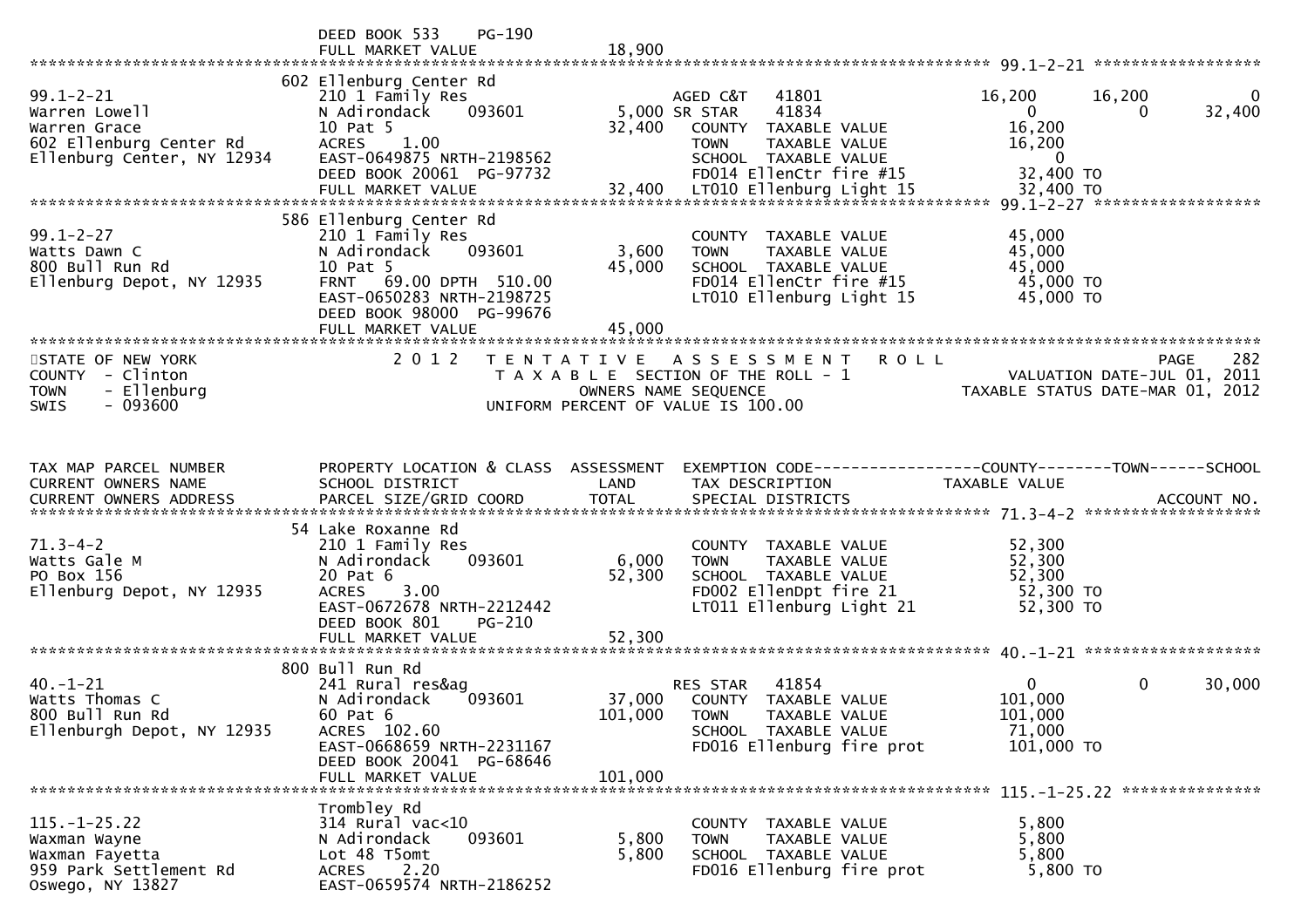|                                                                                                 | DEED BOOK 894<br>PG-271<br>FULL MARKET VALUE                                                                                                                                       | 5,800                          |                                                                                                                               |                                                                                                               |
|-------------------------------------------------------------------------------------------------|------------------------------------------------------------------------------------------------------------------------------------------------------------------------------------|--------------------------------|-------------------------------------------------------------------------------------------------------------------------------|---------------------------------------------------------------------------------------------------------------|
| $155.4 - 1 - 41$<br>Weeks Adam R<br>Weeks Debbie A<br>80 Blanche Rd<br>Merrill, NY 12955        | 80 Blanche Rd<br>210 1 Family Res<br>093601<br>N Adirondack<br>119 Pat 5<br>350<br>ACRES 2.50 BANK<br>EAST-0633132 NRTH-2163240<br>DEED BOOK 20072 PG-9670<br>FULL MARKET VALUE    | 5,800<br>77,800<br>77,800      | 41854<br>RES STAR<br>COUNTY TAXABLE VALUE<br><b>TOWN</b><br>TAXABLE VALUE<br>SCHOOL TAXABLE VALUE<br>FD040 Lyon Mountain Fire | $\mathbf 0$<br>$\overline{0}$<br>30,000<br>77,800<br>77,800<br>47,800<br>77,800 TO                            |
| $155.4 - 1 - 36$<br>Weeks Robert F<br>Weeks Roxann<br>107 Blanche Rd<br>Merrill, NY 12955       | 107 Blanche Rd<br>210 1 Family Res<br>093601<br>N Adirondack<br>119 Pat 5<br>FRNT 135.00 DPTH 300.00<br><b>BANK</b><br>080                                                         | 4,800<br>57,000                | RES STAR 41854<br>COUNTY TAXABLE VALUE<br>TAXABLE VALUE<br><b>TOWN</b><br>SCHOOL TAXABLE VALUE<br>FD040 Lyon Mountain Fire    | $\overline{0}$<br>$\mathbf{0}$<br>30,000<br>57,000<br>57,000<br>27,000<br>57,000 TO                           |
| STATE OF NEW YORK<br>COUNTY - Clinton<br>- Ellenburg<br><b>TOWN</b><br>$-093600$<br><b>SWIS</b> | EAST-0632696 NRTH-2163927<br>DEED BOOK 20041 PG-69433<br>FULL MARKET VALUE<br>2 0 1 2<br>T E N T A T I V E                                                                         | 57,000<br>OWNERS NAME SEQUENCE | A S S E S S M E N T<br><b>ROLL</b><br>T A X A B L E SECTION OF THE ROLL - 1<br>UNIFORM PERCENT OF VALUE IS 100.00             | 283<br>PAGE<br>VALUATION DATE-JUL 01, 2011<br>لندن، , LUATION DATE-JUL U.<br>TAXABLE STATUS DATE-MAR 01, 2012 |
| TAX MAP PARCEL NUMBER<br>CURRENT OWNERS NAME                                                    | PROPERTY LOCATION & CLASS ASSESSMENT<br>SCHOOL DISTRICT                                                                                                                            | LAND                           | TAX DESCRIPTION                                                                                                               | EXEMPTION CODE-----------------COUNTY-------TOWN------SCHOOL<br>TAXABLE VALUE                                 |
| $155.2 - 1 - 18$<br>Weikle Robert W<br>Weikle Heather L<br>133 Blanche Rd<br>Merrill, NY 12955  | 133 Blanche Rd<br>210 1 Family Res<br>N Adirondack<br>093601<br>119 Pat 5<br>ACRES 1.00 BANK<br>080<br>EAST-0632789 NRTH-2164520<br>DEED BOOK 993<br>$PG-260$<br>FULL MARKET VALUE | 5,000<br>49,500<br>49,500      | COUNTY TAXABLE VALUE<br><b>TOWN</b><br>TAXABLE VALUE<br>SCHOOL TAXABLE VALUE<br>FD040 Lyon Mountain Fire                      | 49,500<br>49,500<br>49,500<br>49,500 TO                                                                       |
| $155. - 4 - 1$<br>Weinschel Ian<br>Weinschel Betsy<br>7432 Red Brook Rd<br>Norfolk, VA 23518    | Blanche Rd<br>260 Seasonal res<br>093601<br>N Adirondack<br>119 Pat 5<br>ACRES 32.50<br>EAST-0634755 NRTH-2165511<br>DEED BOOK 543<br><b>PG-550</b><br>FULL MARKET VALUE           | 17,900<br>18,900<br>18,900     | COUNTY TAXABLE VALUE<br><b>TOWN</b><br>TAXABLE VALUE<br>SCHOOL TAXABLE VALUE<br>FD040 Lyon Mountain Fire                      | 18,900<br>18,900<br>18,900<br>18,900 TO                                                                       |
| $159. - 1 - 8$<br>Weinwurm Emily<br>4 Kneeland Ave<br>Binghamton, NY 13905                      | Plank Rd<br>$314$ Rural vac<10<br>093601<br>N Adirondack<br>111 Pat 5<br>2.00<br><b>ACRES</b>                                                                                      | 5,600<br>5,600                 | COUNTY<br>TAXABLE VALUE<br>TAXABLE VALUE<br><b>TOWN</b><br>SCHOOL TAXABLE VALUE<br>FD016 Ellenburg fire prot                  | 5,600<br>5,600<br>5,600<br>5,600 TO                                                                           |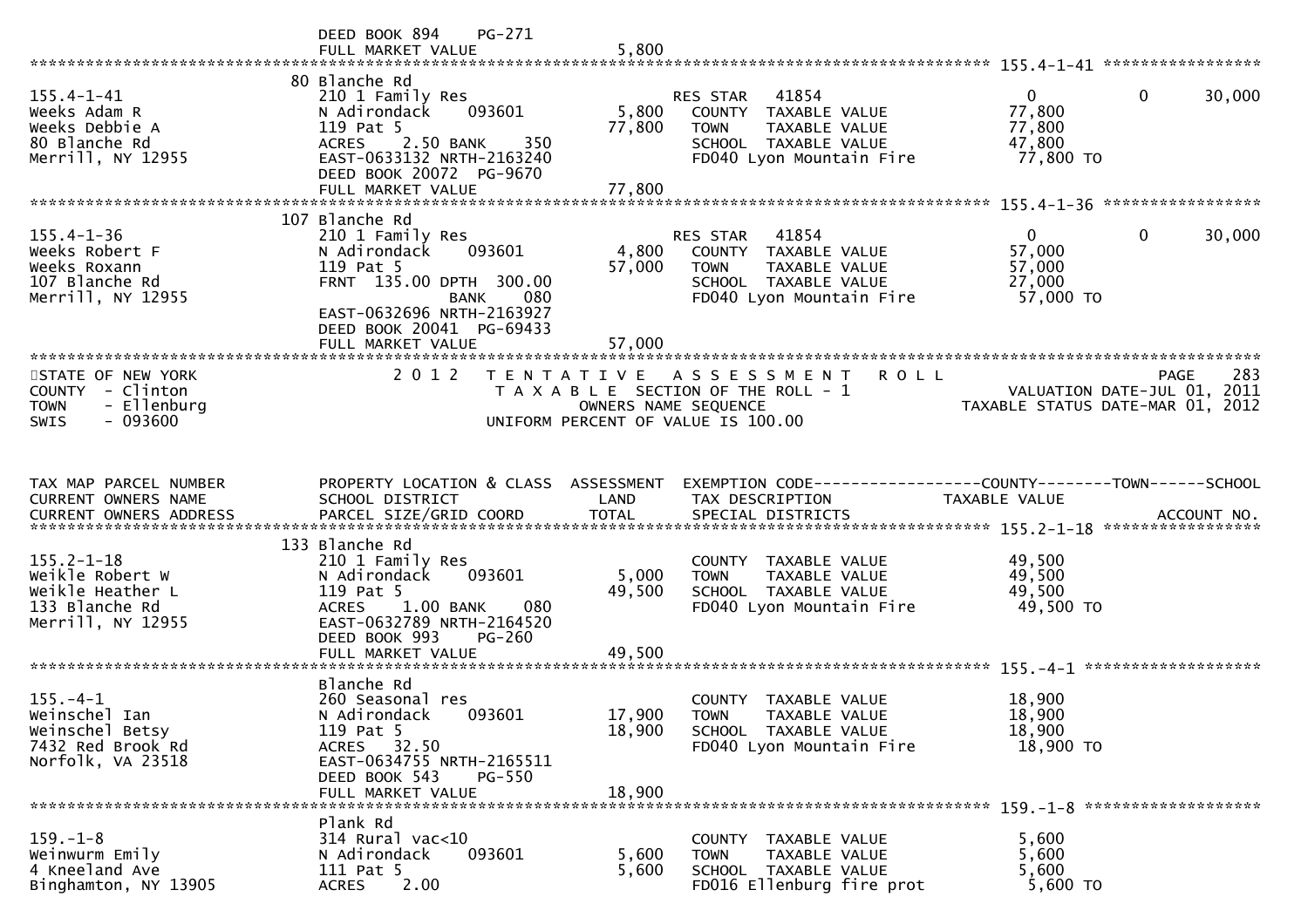|                                                                                                            | EAST-0682265 NRTH-2169997<br>DEED BOOK 511<br>PG-507<br>FULL MARKET VALUE                                                                                               | 5,600                |                                                                                                                                        |                                                                                    |     |
|------------------------------------------------------------------------------------------------------------|-------------------------------------------------------------------------------------------------------------------------------------------------------------------------|----------------------|----------------------------------------------------------------------------------------------------------------------------------------|------------------------------------------------------------------------------------|-----|
| $155.4 - 1 - 20$<br>Welch Fay<br>Welch Frances<br>c/o Thomas A. Welch<br>85 Youngs Rd<br>Merrill, NY 12955 | 103 Youngs Rd<br>$312$ Vac w/imprv - WTRFNT<br>093601<br>N Adirondack<br>Lot 119 Pat 5<br>FRNT 20.00 DPTH 68.00<br>EAST-0632113 NRTH-2161569<br>DEED BOOK 501<br>PG-131 | 20,600<br>21,900     | COUNTY TAXABLE VALUE<br>TAXABLE VALUE<br><b>TOWN</b><br>SCHOOL TAXABLE VALUE<br>FD040 Lyon Mountain Fire<br>WD018 Chat lake water dist | 21,900<br>21,900<br>21,900<br>21,900 TO<br>21,900 ТО М                             |     |
|                                                                                                            | FULL MARKET VALUE                                                                                                                                                       | 21,900               |                                                                                                                                        |                                                                                    |     |
| $155. - 4 - 4$<br>Welch Leonard<br>Welch Juliana L<br>114 Blanche Rd<br>Merrill, NY 12955                  | 114 Blanche Rd<br>240 Rural res<br>093601<br>N Adirondack<br>119 Pat 5<br>ACRES 37.50<br>EAST-0634190 NRTH-2164134<br>DEED BOOK 586<br><b>PG-122</b>                    | 18,600<br>99,500     | RES STAR 41854<br>COUNTY TAXABLE VALUE<br><b>TOWN</b><br>TAXABLE VALUE<br>SCHOOL TAXABLE VALUE<br>FD040 Lyon Mountain Fire             | $\mathbf 0$<br>$\overline{0}$<br>30,000<br>99,500<br>99,500<br>69,500<br>99,500 TO |     |
|                                                                                                            | FULL MARKET VALUE                                                                                                                                                       | 99,500               |                                                                                                                                        |                                                                                    |     |
| STATE OF NEW YORK<br>COUNTY - Clinton<br>- Ellenburg<br><b>TOWN</b><br>$-093600$<br><b>SWIS</b>            | 2012                                                                                                                                                                    | OWNERS NAME SEQUENCE | TENTATIVE ASSESSMENT<br><b>ROLL</b><br>T A X A B L E SECTION OF THE ROLL - 1<br>UNIFORM PERCENT OF VALUE IS 100.00                     | PAGE<br>VALUATION DATE-JUL 01, 2011<br>TAXABLE STATUS DATE-MAR 01, 2012            | 284 |
|                                                                                                            |                                                                                                                                                                         |                      |                                                                                                                                        |                                                                                    |     |
| TAX MAP PARCEL NUMBER<br>CURRENT OWNERS NAME                                                               | PROPERTY LOCATION & CLASS ASSESSMENT<br>SCHOOL DISTRICT                                                                                                                 | LAND                 | TAX DESCRIPTION                                                                                                                        | TAXABLE VALUE                                                                      |     |
|                                                                                                            | 85 Youngs Rd                                                                                                                                                            |                      |                                                                                                                                        |                                                                                    |     |
| $155.4 - 1 - 19$<br>Welch Thomas A<br>85 Youngs Rd<br>Merrill, NY 12955                                    | $312$ Vac w/imprv - WTRFNT<br>093601<br>N Adirondack<br>119 Pat 5<br>FRNT 77.00 DPTH 50.00<br>EAST-0632433 NRTH-2161267<br>DEED BOOK 20001 PG-20231                     | 17,200<br>27,800     | COUNTY TAXABLE VALUE<br><b>TOWN</b><br>TAXABLE VALUE<br>SCHOOL TAXABLE VALUE<br>FD040 Lyon Mountain Fire<br>WD018 Chat lake water dist | 27,800<br>27,800<br>27,800<br>27,800 TO<br>27,800 ТО М                             |     |
|                                                                                                            | FULL MARKET VALUE                                                                                                                                                       | 27,800               |                                                                                                                                        |                                                                                    |     |
| $155.4 - 1 - 21.1$<br>Welch Thomas A<br>85 Youngs Rd<br>Merrill, NY 12955                                  | Rt 374<br>311 Res vac land<br>N Adirondack 093601<br>119 Pat 5<br>FRNT 250.00 DPTH 232.00<br>EAST-0632625 NRTH-2161919<br>DEED BOOK 1038<br>PG-239<br>FULL MARKET VALUE | 3,900<br>3,900       | COUNTY TAXABLE VALUE<br>3,900 TOWN<br>TAXABLE VALUE<br>SCHOOL TAXABLE VALUE<br>FD040 Lyon Mountain Fire                                | 3,900<br>3,900<br>3,900<br>3,900 TO                                                |     |
|                                                                                                            |                                                                                                                                                                         |                      |                                                                                                                                        |                                                                                    |     |
| $155.4 - 1 - 24$<br>Welch Thomas A<br>Welch James A<br>85 Youngs Rd                                        | 35 Blanche Rd<br>210 1 Family Res<br>N Adirondack<br>093601<br>119 T5omt<br>Survey With Deed 634-71                                                                     | 4,400<br>41,000      | COUNTY TAXABLE VALUE<br><b>TOWN</b><br><b>TAXABLE VALUE</b><br>SCHOOL TAXABLE VALUE<br>FD040 Lyon Mountain Fire                        | 41,000<br>41,000<br>41,000<br>41,000 TO                                            |     |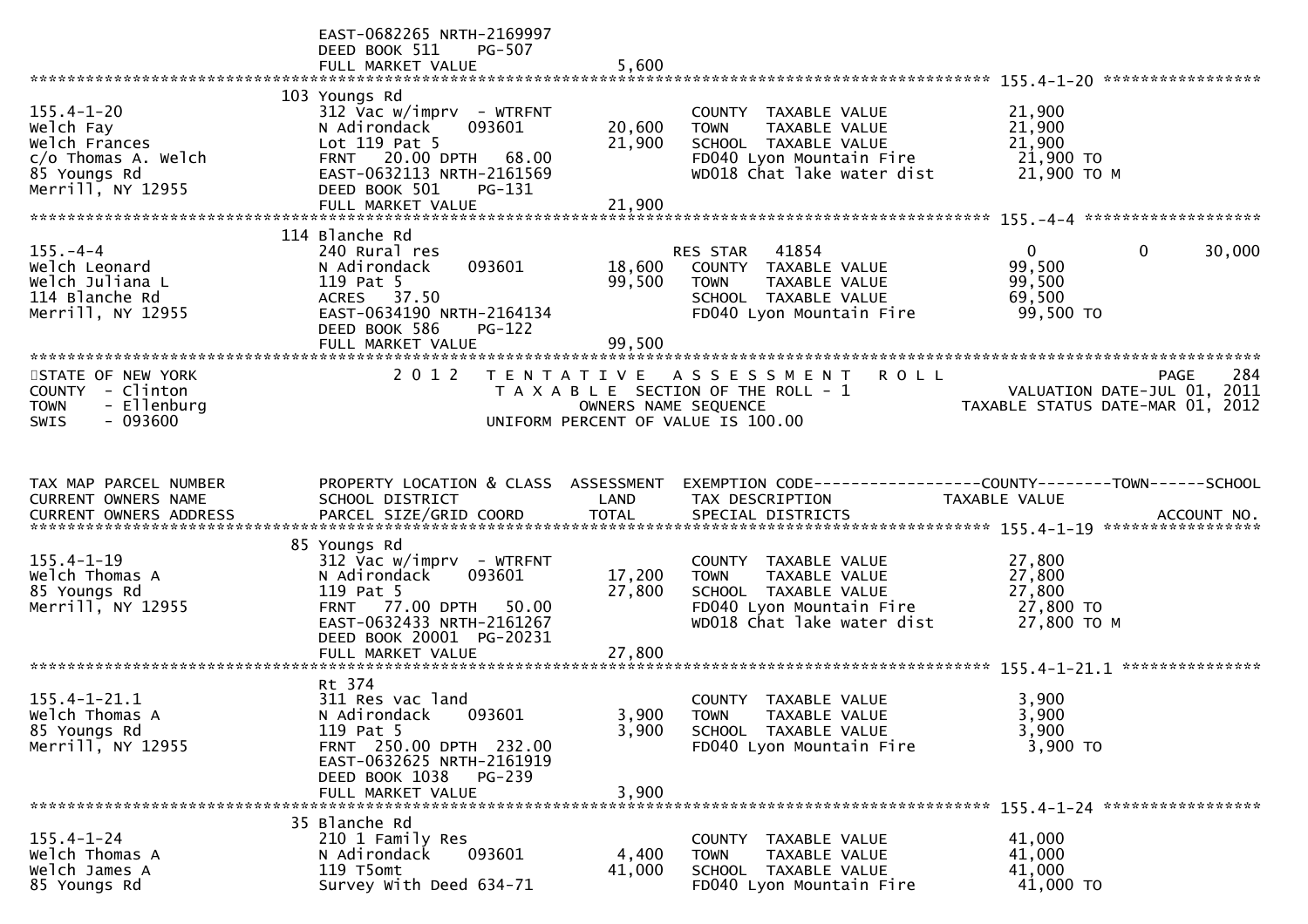| Merrill, NY 12955                                                                               | FRNT 204.00 DPTH 234.00<br>EAST-0632563 NRTH-2162101<br>DEED BOOK 634<br><b>PG-71</b><br>FULL MARKET VALUE                                                                            | 41,000                     |                                                                                                                    |                                                                                                                |
|-------------------------------------------------------------------------------------------------|---------------------------------------------------------------------------------------------------------------------------------------------------------------------------------------|----------------------------|--------------------------------------------------------------------------------------------------------------------|----------------------------------------------------------------------------------------------------------------|
|                                                                                                 |                                                                                                                                                                                       |                            |                                                                                                                    |                                                                                                                |
| $155.4 - 1 - 25$<br>Welch Thomas A<br>Brown Alice F<br>85 Youngs Rd<br>Merrill, NY 12955        | 4678 Rt 374<br>210 1 Family Res<br>093601<br>N Adirondack<br>Lot 19  T5  Omt<br>FRNT 125.00 DPTH 150.00<br>EAST-0632455 NRTH-2161975<br>DEED BOOK 20001 PG-20230<br>FULL MARKET VALUE | 3,800<br>44,200<br>44,200  | COUNTY TAXABLE VALUE<br>TAXABLE VALUE<br><b>TOWN</b><br>SCHOOL TAXABLE VALUE<br>FD040 Lyon Mountain Fire           | 44,200<br>44,200<br>44,200<br>44,200 TO                                                                        |
|                                                                                                 |                                                                                                                                                                                       |                            |                                                                                                                    |                                                                                                                |
| $155.4 - 1 - 33$<br>Wells Lawrence B Jr<br>35253 La Flora Dr<br>Yucaipa, CA 92399               | Blanche Rd<br>311 Res vac land<br>093601<br>N Adirondack<br>119 Pat 5<br>FRNT 66.00 DPTH 125.00<br>EAST-0632624 NRTH-2162721<br>DEED BOOK 419<br>$PG-203$<br>FULL MARKET VALUE        | 2,900<br>2,900<br>2,900    | COUNTY TAXABLE VALUE<br>TAXABLE VALUE<br><b>TOWN</b><br>SCHOOL TAXABLE VALUE<br>FD040 Lyon Mountain Fire           | 2,900<br>2,900<br>2,900<br>2,900 то                                                                            |
|                                                                                                 |                                                                                                                                                                                       |                            |                                                                                                                    |                                                                                                                |
| STATE OF NEW YORK<br>COUNTY - Clinton<br>- Ellenburg<br><b>TOWN</b><br>$-093600$<br><b>SWIS</b> | 2 0 1 2                                                                                                                                                                               | OWNERS NAME SEQUENCE       | TENTATIVE ASSESSMENT<br><b>ROLL</b><br>T A X A B L E SECTION OF THE ROLL - 1<br>UNIFORM PERCENT OF VALUE IS 100.00 | 285<br><b>PAGE</b><br>VALUATION DATE-JUL 01, 2011<br>VALUATION DATE SUL 17<br>TAXABLE STATUS DATE-MAR 01, 2012 |
|                                                                                                 |                                                                                                                                                                                       |                            |                                                                                                                    |                                                                                                                |
| TAX MAP PARCEL NUMBER<br><b>CURRENT OWNERS NAME</b><br><b>CURRENT OWNERS ADDRESS</b>            | PROPERTY LOCATION & CLASS ASSESSMENT<br>SCHOOL DISTRICT<br>PARCEL SIZE/GRID COORD                                                                                                     | LAND<br><b>TOTAL</b>       | TAX DESCRIPTION<br>SPECIAL DISTRICTS                                                                               | EXEMPTION        CODE------------------COUNTY-------TOWN------SCHOOL<br>TAXABLE VALUE<br>ACCOUNT NO.           |
|                                                                                                 |                                                                                                                                                                                       |                            |                                                                                                                    |                                                                                                                |
| $83. - 1 - 17.2$<br>Wells Terrance<br>Wells Linda<br>14 Payne Ct<br>Clifton Park, NY 12065      | 7363 Star Rd<br>240 Rural res<br>093601<br>N Adirondack<br>Lot 6 T6omt<br>ACRES 67.00<br>EAST-0646832 NRTH-2202311<br>DEED BOOK 20072 PG-10655                                        | 27,300<br>135,000          | COUNTY TAXABLE VALUE<br>TAXABLE VALUE<br><b>TOWN</b><br>SCHOOL TAXABLE VALUE<br>FD014 EllenCtr fire #15            | 135,000<br>135,000<br>135,000<br>135,000 TO                                                                    |
|                                                                                                 | FULL MARKET VALUE                                                                                                                                                                     | 135,000                    |                                                                                                                    |                                                                                                                |
| $126. - 1 - 6$<br>Werner Bryan C<br>Werner Carla J<br>8124 Jeanes St<br>Philadelphia, PA 19111  | Spear Hill Rd<br>312 Vac w/imprv<br>N Adirondack<br>093601<br>$58/59$ Pat 5<br>ACRES 159.80<br>EAST-0628034 NRTH-2183676<br>DEED BOOK 916<br>$PG-265$<br>FULL MARKET VALUE            | 38,000<br>41,700<br>41,700 | COUNTY TAXABLE VALUE<br><b>TOWN</b><br>TAXABLE VALUE<br>SCHOOL TAXABLE VALUE<br>FD016 Ellenburg fire prot          | 41,700<br>41,700<br>41,700<br>41,700 TO                                                                        |
|                                                                                                 | 4959 Rt 374                                                                                                                                                                           |                            |                                                                                                                    |                                                                                                                |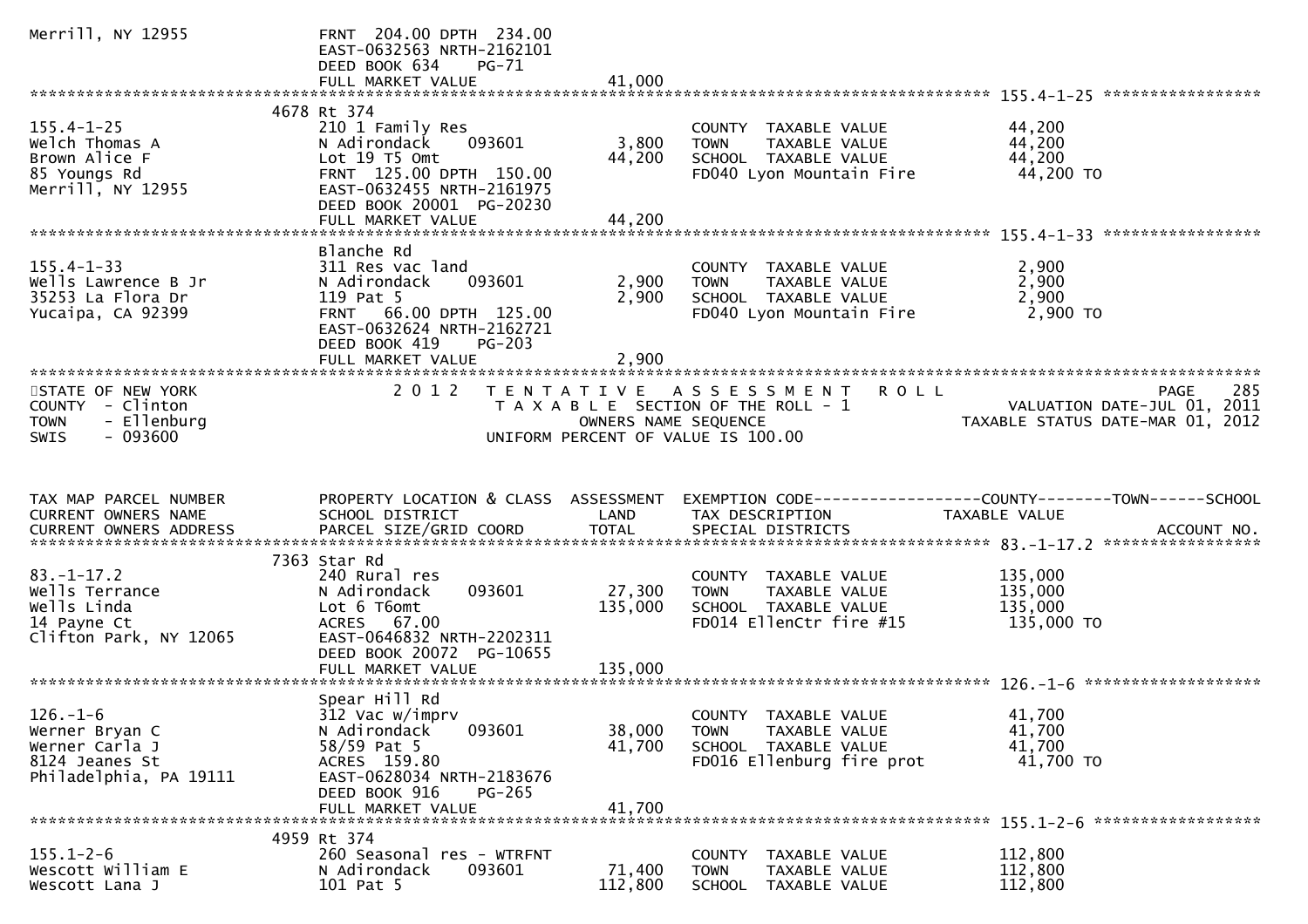| 150 Pikeville Rd<br>Burke, NY 12917                                                             | 60.00 DPTH 570.00<br><b>FRNT</b><br>EAST-0627038 NRTH-2165863<br>DEED BOOK 20041 PG-71104<br>FULL MARKET VALUE                                                                             | 112,800                    | FD040 Lyon Mountain Fire<br>WD018 Chat lake water dist                                                                                 | 112,800 TO<br>111,672 ТО М                                      |             |
|-------------------------------------------------------------------------------------------------|--------------------------------------------------------------------------------------------------------------------------------------------------------------------------------------------|----------------------------|----------------------------------------------------------------------------------------------------------------------------------------|-----------------------------------------------------------------|-------------|
|                                                                                                 |                                                                                                                                                                                            |                            |                                                                                                                                        |                                                                 |             |
| $141.3 - 2 - 57$<br>West Building Services Inc<br>PO Box 88<br>Wilmington, NY 12997             | 5347 Rt 374<br>260 Seasonal res - WTRFNT<br>163401<br>Chateaugay 1<br>Lot $100$ Pat 5<br>FRNT 81.07 DPTH 279.00<br>EAST-0622154 NRTH-2173921<br>DEED BOOK 20082 PG-15675                   | 78,300<br>175,000          | COUNTY TAXABLE VALUE<br>TAXABLE VALUE<br><b>TOWN</b><br>SCHOOL TAXABLE VALUE<br>FD040 Lyon Mountain Fire<br>WD018 Chat lake water dist | 175,000<br>175,000<br>175,000<br>175,000 TO<br>175,000 TO M     |             |
|                                                                                                 |                                                                                                                                                                                            |                            |                                                                                                                                        |                                                                 |             |
| $97. - 1 - 21.1$<br>Whalen Bernard<br>Whalen Beulah<br>1282 Rt 3<br>Morrisonville, NY 12962     | Tacey Rd<br>312 Vac w/imprv<br>N Adirondack<br>093601<br>17 T5omt<br>ACRES 21.20<br>EAST-0630786 NRTH-2196456<br>DEED BOOK 563<br>PG-888                                                   | 17,100<br>17,600<br>17,600 | COUNTY TAXABLE VALUE<br><b>TOWN</b><br>TAXABLE VALUE<br>SCHOOL TAXABLE VALUE<br>FD016 Ellenburg fire prot                              | 17,600<br>17,600<br>17,600<br>17,600 TO                         |             |
|                                                                                                 | FULL MARKET VALUE                                                                                                                                                                          |                            |                                                                                                                                        |                                                                 |             |
| STATE OF NEW YORK<br>COUNTY - Clinton<br>- Ellenburg<br><b>TOWN</b><br>$-093600$<br><b>SWIS</b> | 2 0 1 2                                                                                                                                                                                    | OWNERS NAME SEQUENCE       | TENTATIVE ASSESSMENT<br><b>ROLL</b><br>T A X A B L E SECTION OF THE ROLL - 1<br>UNIFORM PERCENT OF VALUE IS 100.00                     | VALUATION DATE-JUL 01, 2011<br>TAXABLE STATUS DATE-MAR 01, 2012 | 286<br>PAGE |
|                                                                                                 |                                                                                                                                                                                            |                            |                                                                                                                                        |                                                                 |             |
|                                                                                                 |                                                                                                                                                                                            |                            |                                                                                                                                        |                                                                 |             |
| TAX MAP PARCEL NUMBER<br>CURRENT OWNERS NAME<br><b>CURRENT OWNERS ADDRESS</b>                   | PROPERTY LOCATION & CLASS ASSESSMENT<br>SCHOOL DISTRICT<br>PARCEL SIZE/GRID COORD                                                                                                          | LAND<br><b>TOTAL</b>       | EXEMPTION CODE------------------COUNTY--------TOWN------SCHOOL<br>TAX DESCRIPTION<br>SPECIAL DISTRICTS                                 | TAXABLE VALUE                                                   | ACCOUNT NO. |
|                                                                                                 |                                                                                                                                                                                            |                            |                                                                                                                                        |                                                                 |             |
| $112.-1-1.2$<br>Whalen Bernard J<br>Whalen Beulah<br>1282 Rt 3<br>Morrisonville, NY 12962       | 1105 West Hill Rd<br>210 1 Family Res<br>N Adirondack<br>093601<br>Lot 19 & 22 T6 Omt<br>1.80<br><b>ACRES</b><br>EAST-0623716 NRTH-2191634<br>DEED BOOK 966<br>PG-301<br>FULL MARKET VALUE | 5,100<br>51,500<br>51,500  | COUNTY TAXABLE VALUE<br>TAXABLE VALUE<br><b>TOWN</b><br>SCHOOL TAXABLE VALUE<br>FD016 Ellenburg fire prot                              | 51,500<br>51,500<br>51,500<br>51,500 TO                         |             |
|                                                                                                 |                                                                                                                                                                                            |                            |                                                                                                                                        |                                                                 |             |
| $112. - 1 - 4$<br>Whalen John E<br>Kay Whalen<br>1089 West Hill Rd<br>Merrill, NY 12955         | 1089 West Hill Rd<br>210 1 Family Res<br>093601<br>N Adirondack<br>21 Pat 5<br>1.10<br><b>ACRES</b><br>EAST-0624072 NRTH-2191802<br>DEED BOOK 526<br>PG-283<br>FULL MARKET VALUE           | 5,000<br>76,000<br>76,000  | 41854<br><b>RES STAR</b><br>COUNTY TAXABLE VALUE<br><b>TOWN</b><br>TAXABLE VALUE<br>SCHOOL TAXABLE VALUE<br>FD016 Ellenburg fire prot  | $\mathbf{0}$<br>76,000<br>76,000<br>46,000<br>76,000 TO         | 30,000<br>0 |
|                                                                                                 | 96 Brandy Brook Rd                                                                                                                                                                         |                            |                                                                                                                                        |                                                                 |             |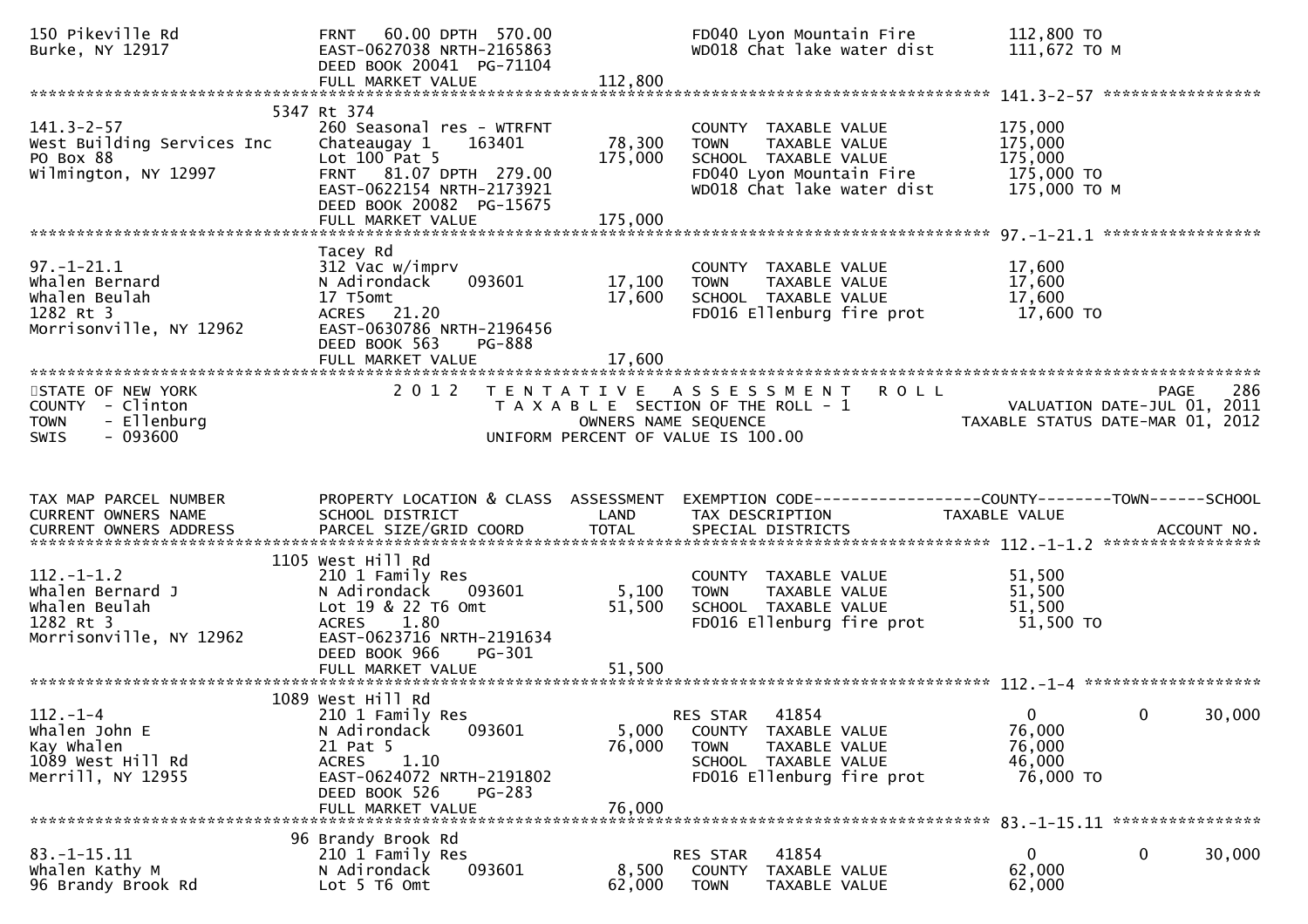| Ellenburg Center, NY                                                                                           | <b>ACRES</b><br>1.70<br>12934-1901 EAST-0649249 NRTH-2200647<br>DEED BOOK 853<br>PG-184<br>FULL MARKET VALUE                                                                          | 62,000                                    | SCHOOL TAXABLE VALUE<br>FD014 EllenCtr fire #15                                                                                                          | 32,000<br>62,000 TO                                                                                           |        |
|----------------------------------------------------------------------------------------------------------------|---------------------------------------------------------------------------------------------------------------------------------------------------------------------------------------|-------------------------------------------|----------------------------------------------------------------------------------------------------------------------------------------------------------|---------------------------------------------------------------------------------------------------------------|--------|
| $112. - 1 - 1.1$<br>Whalen Kay<br>Whalen John E<br>1089 West Hill Rd<br>Merrill, NY 12955                      | West Hill Rd<br>321 Abandoned ag<br>093601<br>N Adirondack<br>21 Pat 5<br>Also Deed 810/120<br>ACRES 146.10<br>EAST-0624354 NRTH-2189316<br>DEED BOOK 948<br>$PG-153$                 | 48,800<br>48,800                          | COUNTY TAXABLE VALUE<br><b>TOWN</b><br>TAXABLE VALUE<br>SCHOOL TAXABLE VALUE<br>FD016 Ellenburg fire prot                                                | 48,800<br>48,800<br>48,800<br>48,800 TO                                                                       |        |
| $112. - 1 - 3$<br>Whalen Kay G<br>1089 West Hill Rd<br>Merrill, NY 12955                                       | Military Tpke<br>321 Abandoned ag<br>093601<br>N Adirondack<br>Lot $19$ Pat 5<br><b>ACRES</b><br>8.40<br>EAST-0623789 NRTH-2192095<br>DEED BOOK 20102 PG-35717<br>FULL MARKET VALUE   | 9,500<br>9,500<br>9,500                   | COUNTY TAXABLE VALUE<br>TAXABLE VALUE<br><b>TOWN</b><br>SCHOOL TAXABLE VALUE<br>FD016 Ellenburg fire prot                                                | 9,500<br>9,500<br>9,500<br>9,500 TO                                                                           |        |
| STATE OF NEW YORK<br>COUNTY - Clinton<br>- Ellenburg<br><b>TOWN</b><br><b>SWIS</b><br>- 093600                 | 2 0 1 2                                                                                                                                                                               | T E N T A T I V E<br>OWNERS NAME SEQUENCE | <b>ROLL</b><br>A S S E S S M E N T<br>T A X A B L E SECTION OF THE ROLL - 1<br>UNIFORM PERCENT OF VALUE IS 100.00                                        | <b>PAGE</b><br>VALUATION DATE-JUL 01, 2011<br>VALUATION DATE-JUL 01, 2011<br>TAXABLE STATUS DATE-MAR 01, 2012 | 287    |
| TAX MAP PARCEL NUMBER<br>CURRENT OWNERS NAME                                                                   | PROPERTY LOCATION & CLASS ASSESSMENT<br>SCHOOL DISTRICT                                                                                                                               | LAND                                      | TAX DESCRIPTION                                                                                                                                          | TAXABLE VALUE                                                                                                 |        |
|                                                                                                                |                                                                                                                                                                                       |                                           |                                                                                                                                                          |                                                                                                               |        |
| $83.-1-15.1$<br>Whalen Ronald<br>Whalen Joele<br>PO Box 71<br>Ellenburg Center, NY 12934                       | 116/118 Brandy Brook Rd<br>112 Dairy farm<br>N Adirondack<br>093601<br>Lot 6 T6omt<br>ACRES 90.30<br>EAST-0649729 NRTH-2201643<br>DEED BOOK 852<br>PG-111                             | 28,000<br>82,000                          | 41854<br>RES STAR<br>COUNTY TAXABLE VALUE<br>TAXABLE VALUE<br><b>TOWN</b><br>SCHOOL TAXABLE VALUE<br>FD014 EllenCtr fire #15<br>LT010 Ellenburg Light 15 | $\overline{0}$<br>$\mathbf{0}$<br>82,000<br>82,000<br>52,000<br>82,000 TO<br>5,740 TO                         | 30,000 |
| $99.1 - 1 - 2$<br>whalen william<br>Harris Mary<br>Breezy Acres<br>517 Jersey Ave<br>Ogdensburg, NY 13669-3431 | 17 Whalen St<br>210 1 Family Res<br>093601<br>N Adirondack<br>11 Pat 5<br>FRNT 66.00 DPTH<br>49.50<br>EAST-0646822 NRTH-2198128<br>DEED BOOK 550<br><b>PG-88</b><br>FULL MARKET VALUE | 1,800<br>24,400<br>24,400                 | TAXABLE VALUE<br><b>COUNTY</b><br><b>TOWN</b><br>TAXABLE VALUE<br>SCHOOL TAXABLE VALUE<br>FD014 EllenCtr fire #15<br>LT010 Ellenburg Light 15            | 24,400<br>24,400<br>24,400<br>24,400 TO<br>24,400 TO                                                          |        |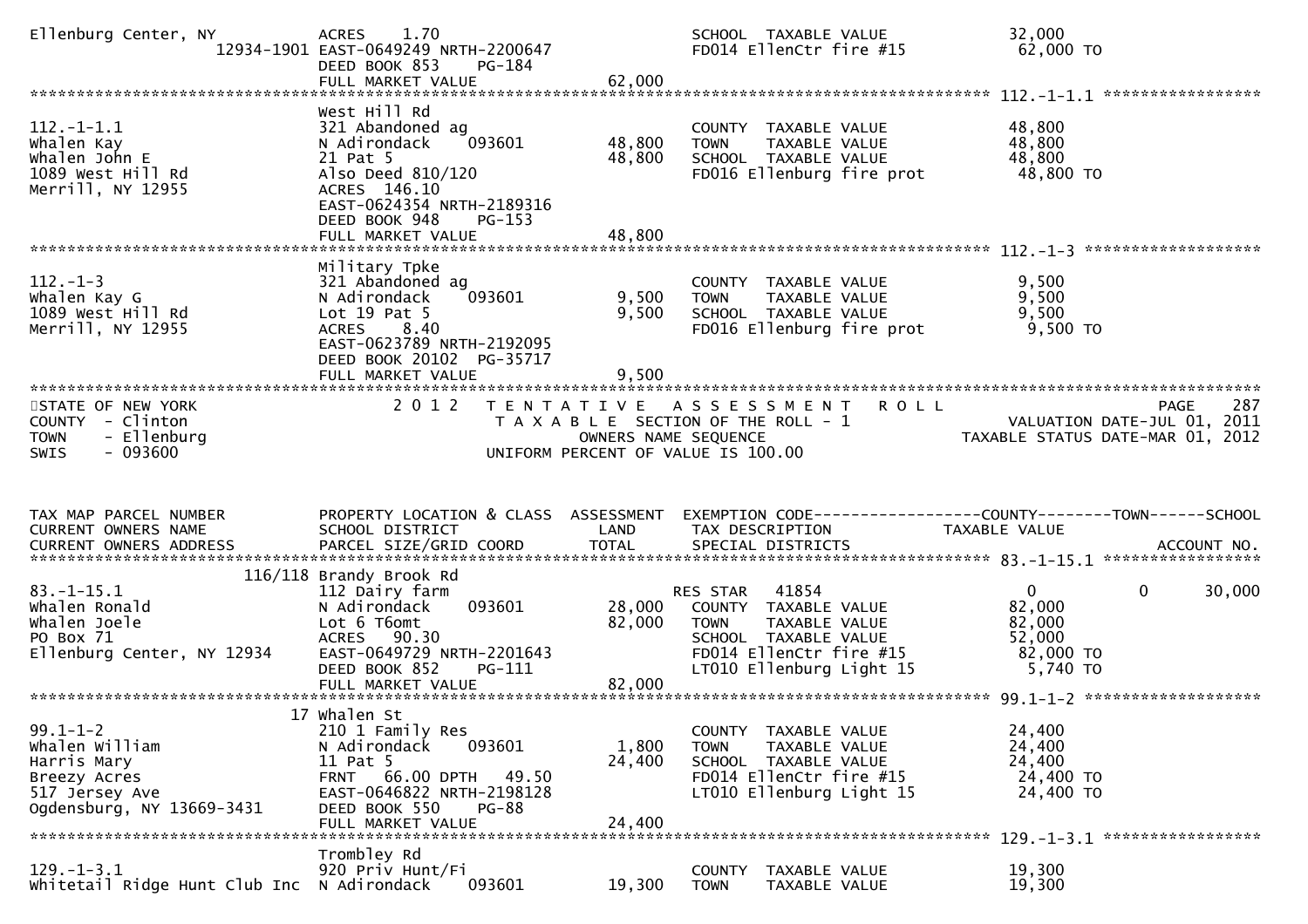| 217 No 5 Rd<br>Churubusco, NY 12923                                                                                                                      | Lot $73$ Pat $5$<br>ACRES 43.00<br>EAST-0659350 NRTH-2180683<br>DEED BOOK 979<br>$PG-18$<br>FULL MARKET VALUE                                                                | 19,300<br>19,300           | SCHOOL TAXABLE VALUE<br>FD016 Ellenburg fire prot                                                                              | 19,300<br>19,300 TO                                                           |                                                                                       |
|----------------------------------------------------------------------------------------------------------------------------------------------------------|------------------------------------------------------------------------------------------------------------------------------------------------------------------------------|----------------------------|--------------------------------------------------------------------------------------------------------------------------------|-------------------------------------------------------------------------------|---------------------------------------------------------------------------------------|
| $129. - 1 - 6$<br>Whitetail Ridge Hunt Club Inc N Adirondack<br>217 No 5 Rd<br>Churubusco, NY 12923                                                      | Trombley Rd<br>920 Priv Hunt/Fi<br>093601<br>Lot 74 Ts 6 Pat<br>ACRES 12.20<br>EAST-0661454 NRTH-2179848<br>DEED BOOK 732<br>$PG-213$                                        | 11,600<br>22,800           | COUNTY TAXABLE VALUE<br>TAXABLE VALUE<br><b>TOWN</b><br>SCHOOL TAXABLE VALUE<br>FD016 Ellenburg fire prot                      | 22,800<br>22,800<br>22,800<br>22,800 TO                                       |                                                                                       |
| $127. - 1 - 7$<br>Whitetail Ridge Hunting<br>Club<br>Attn: Larry Laclair<br>217 No 5 Rd<br>Churubusco, NY 12923                                          | Number 5 Rd<br>323 Vacant rural<br>093601<br>N Adirondack<br>Lot $68$ Pat T-5<br>ACRES 35.50<br>EAST-0645532 NRTH-2180205<br>DEED BOOK 1020<br>PG-112<br>FULL MARKET VALUE   | 18,300<br>18,300<br>18,300 | COUNTY TAXABLE VALUE<br><b>TOWN</b><br>TAXABLE VALUE<br>SCHOOL TAXABLE VALUE<br>FD016 Ellenburg fire prot                      | 18,300<br>18,300<br>18,300<br>18,300 TO                                       |                                                                                       |
| STATE OF NEW YORK<br>COUNTY - Clinton<br>- Ellenburg<br><b>TOWN</b><br>$-093600$<br><b>SWIS</b>                                                          | 2 0 1 2                                                                                                                                                                      |                            | TENTATIVE ASSESSMENT<br>T A X A B L E SECTION OF THE ROLL - 1<br>OWNERS NAME SEQUENCE<br>UNIFORM PERCENT OF VALUE IS 100.00    | <b>ROLL</b>                                                                   | 288<br><b>PAGE</b><br>VALUATION DATE-JUL 01, 2011<br>TAXABLE STATUS DATE-MAR 01, 2012 |
| TAX MAP PARCEL NUMBER<br>CURRENT OWNERS NAME<br>CURRENT OWNERS ADDRESS                                                                                   | PROPERTY LOCATION & CLASS ASSESSMENT<br>SCHOOL DISTRICT                                                                                                                      | LAND                       | TAX DESCRIPTION                                                                                                                | EXEMPTION CODE-----------------COUNTY-------TOWN------SCHOOL<br>TAXABLE VALUE |                                                                                       |
| $55. - 2 - 10.1$<br>Wilcox Alvin<br>Wilcox Helen<br>305 Canaan Rd<br>Ellenburg Depot, NY 12935<br>MAY BE SUBJECT TO PAYMENT<br>UNDER AGDIST LAW TIL 2014 | 305 Canaan Rd<br>112 Dairy farm<br>093601<br>N Adirondack<br>40 Pat 6<br>54.60<br><b>ACRES</b><br>EAST-0672552 NRTH-2222913<br>DEED BOOK 20112 PG-40251<br>FULL MARKET VALUE | 24,900<br>96,000<br>96,000 | 41854<br>RES STAR<br>COUNTY TAXABLE VALUE<br><b>TOWN</b><br>TAXABLE VALUE<br>SCHOOL TAXABLE VALUE<br>FD016 Ellenburg fire prot | $\mathbf{0}$<br>96,000<br>96,000<br>66,000<br>96,000 TO                       | $\mathbf{0}$<br>30,000                                                                |
| $55. - 2 - 13$<br>Willard Richard Sr<br>Willard Denise<br>1478 Church Rd<br>Farifield, VT 05455                                                          | Canaan Rd<br>321 Abandoned ag<br>N Adirondack<br>093601<br>21 Pat 6<br>ACRES 74.90<br>EAST-0672371 NRTH-2218945<br>DEED BOOK 20041 PG-69318<br>FULL MARKET VALUE             | 23,200<br>23,200<br>23,200 | COUNTY TAXABLE VALUE<br><b>TOWN</b><br>TAXABLE VALUE<br>SCHOOL TAXABLE VALUE<br>FD016 Ellenburg fire prot                      | 23,200<br>23,200<br>23,200<br>23,200 TO                                       |                                                                                       |
| $112. - 1 - 6$                                                                                                                                           | 972 West Hill Rd<br>241 Rural res&ag                                                                                                                                         |                            | 70 PCT OF VALUE USED FOR EXEMPTION PURPOSES<br>WARNONALL 41121                                                                 | 12,180                                                                        | 0<br>12,180                                                                           |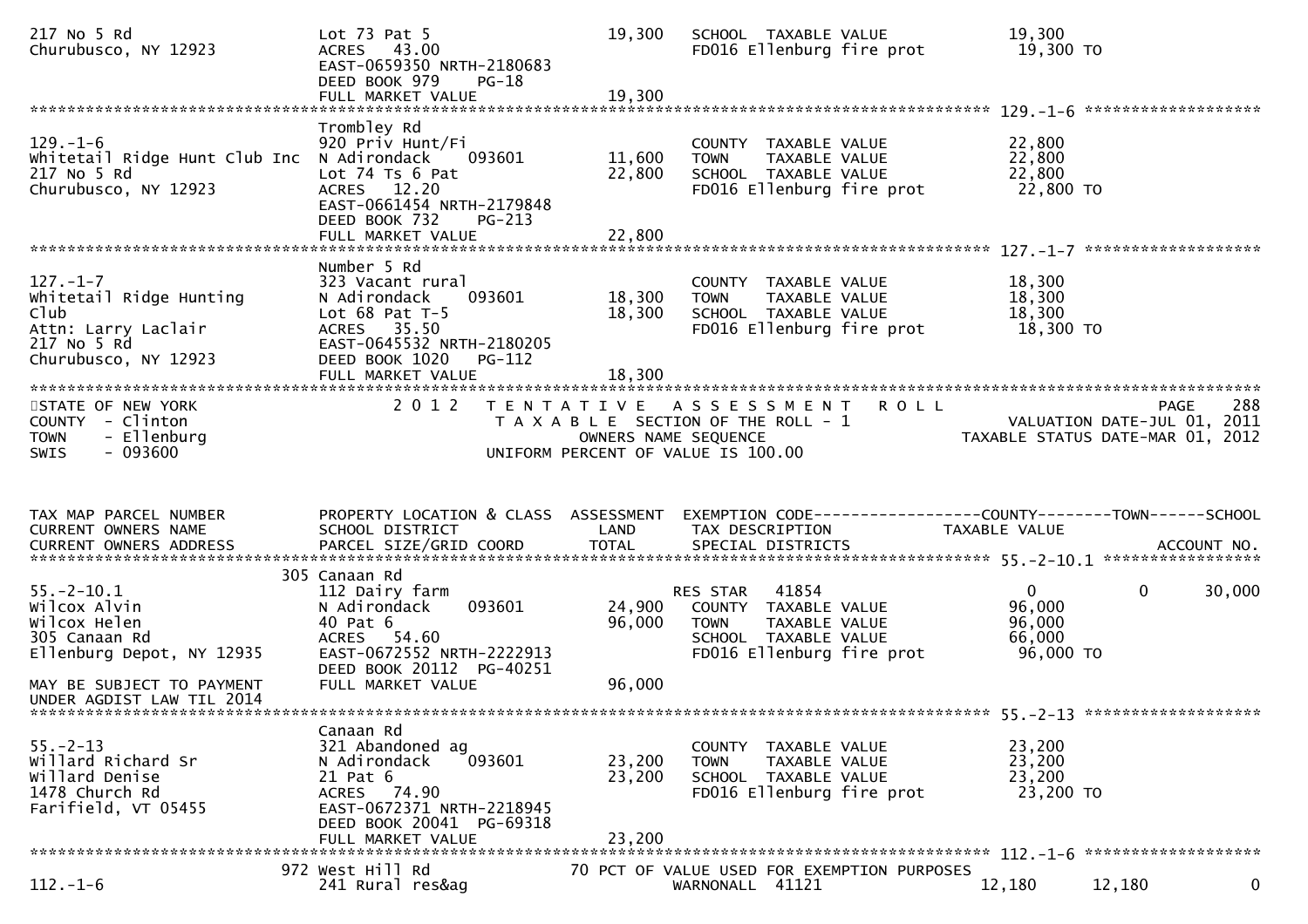| Williams David A<br>Williams Mona T<br>PO Box 3<br>Brainardsville, NY 12915                                   | N Adirondack<br>093601<br>Lot $23$ Pat $5$<br>ACRES 166.62<br>EAST-0626850 NRTH-2190669<br>DEED BOOK 98001 PG-05390                                                                        | 116,000                    | 39,500 SR STAR<br>41834<br>COUNTY TAXABLE VALUE<br>TAXABLE VALUE<br><b>TOWN</b><br>SCHOOL TAXABLE VALUE<br>FD016 Ellenburg fire prot |             | $\overline{0}$<br>103,820<br>103,820<br>53,800<br>116,000 TO    | $\mathbf 0$ | 62,200 |
|---------------------------------------------------------------------------------------------------------------|--------------------------------------------------------------------------------------------------------------------------------------------------------------------------------------------|----------------------------|--------------------------------------------------------------------------------------------------------------------------------------|-------------|-----------------------------------------------------------------|-------------|--------|
|                                                                                                               |                                                                                                                                                                                            |                            |                                                                                                                                      |             |                                                                 |             |        |
| $84. - 1 - 24$<br>Williamson Richard<br>Williamson Carolyn A<br>428 Clearwater Lake Dr<br>Polk City, FL 33868 | Star Rd<br>312 Vac w/imprv<br>093601<br>N Adirondack<br>16 Pat 6<br>2.10<br><b>ACRES</b><br>EAST-0653522 NRTH-2205438<br>DEED BOOK 20092 PG-27932                                          | 5,700<br>11,500            | COUNTY TAXABLE VALUE<br><b>TOWN</b><br>TAXABLE VALUE<br>SCHOOL TAXABLE VALUE<br>FD016 Ellenburg fire prot                            |             | 11,500<br>11,500<br>11,500<br>11,500 TO                         |             |        |
|                                                                                                               | FULL MARKET VALUE                                                                                                                                                                          | 11,500                     |                                                                                                                                      |             |                                                                 |             |        |
| $126. - 1 - 3.2$<br>Williamson Rodney<br>Williamson Sharon<br>438 Spear Hill Rd<br>Merrill, NY 12955          | Tacey Rd<br>$314$ Rural vac<10<br>N Adirondack<br>093601<br>Lot 59 T5omt<br><b>ACRES</b><br>7.90<br>EAST-0625658 NRTH-2185325<br>DEED BOOK 20112 PG-43883                                  | 7,300<br>7,300             | COUNTY TAXABLE VALUE<br><b>TOWN</b><br>TAXABLE VALUE<br>SCHOOL TAXABLE VALUE<br>FD016 Ellenburg fire prot                            |             | 7,300<br>7,300<br>7,300<br>7,300 TO                             |             |        |
|                                                                                                               |                                                                                                                                                                                            |                            |                                                                                                                                      |             |                                                                 |             |        |
| STATE OF NEW YORK<br>COUNTY - Clinton<br>- Ellenburg<br><b>TOWN</b>                                           | 2 0 1 2                                                                                                                                                                                    | OWNERS NAME SEQUENCE       | TENTATIVE ASSESSMENT<br>T A X A B L E SECTION OF THE ROLL - 1                                                                        | <b>ROLL</b> | VALUATION DATE-JUL 01, 2011<br>TAXABLE STATUS DATE-MAR 01, 2012 | <b>PAGE</b> | 289    |
| $-093600$<br><b>SWIS</b>                                                                                      |                                                                                                                                                                                            |                            | UNIFORM PERCENT OF VALUE IS 100.00                                                                                                   |             |                                                                 |             |        |
|                                                                                                               |                                                                                                                                                                                            |                            |                                                                                                                                      |             |                                                                 |             |        |
| TAX MAP PARCEL NUMBER<br>CURRENT OWNERS NAME                                                                  | PROPERTY LOCATION & CLASS ASSESSMENT<br>SCHOOL DISTRICT                                                                                                                                    | LAND                       | EXEMPTION CODE-----------------COUNTY-------TOWN------SCHOOL<br>TAX DESCRIPTION                                                      |             | TAXABLE VALUE                                                   |             |        |
|                                                                                                               |                                                                                                                                                                                            |                            |                                                                                                                                      |             |                                                                 |             |        |
| $126. - 1 - 3.1$<br>Williamson Rodney L<br>Williamson Sharon L<br>438 Spear Hill Rd<br>Merrill, NY 12955      | 438 Spear Hill Rd<br>271 Mfg housings<br>093601<br>N Adirondack<br>Lot 59 T5omt<br>ACRES 125.40<br>EAST-0625954 NRTH-2182903<br>DEED BOOK 996<br>$PG-134$<br>FULL MARKET VALUE             | 29,600<br>90,600<br>90,600 | 41834<br>SR STAR<br>COUNTY TAXABLE VALUE<br>TAXABLE VALUE<br><b>TOWN</b><br>SCHOOL TAXABLE VALUE<br>FD016 Ellenburg fire prot        |             | $\mathbf{0}$<br>90,600<br>90,600<br>28,400<br>90,600 TO         | 0           | 62,200 |
|                                                                                                               |                                                                                                                                                                                            |                            |                                                                                                                                      |             |                                                                 |             |        |
| $113.-1-10.3$<br>Williamson Shirley Ann<br>1594 Bradley Pond Rd<br>Ellenburg Center, NY 12934                 | 1594 Bradley Pond Rd<br>210 1 Family Res<br>093601<br>N Adirondack<br>Lot 51 T5omt<br>FRNT 170.00 DPTH 250.00<br>EAST-0647964 NRTH-2186450<br>DEED BOOK 923<br>PG-143<br>FULL MARKET VALUE | 4,900<br>64,000<br>64,000  | 41834<br>SR STAR<br>TAXABLE VALUE<br>COUNTY<br>TAXABLE VALUE<br><b>TOWN</b><br>SCHOOL TAXABLE VALUE<br>FD016 Ellenburg fire prot     |             | 0<br>64,000<br>64,000<br>1,800<br>64,000 TO                     | $\mathbf 0$ | 62,200 |
|                                                                                                               | 288 Narrows Rd                                                                                                                                                                             |                            |                                                                                                                                      |             |                                                                 |             |        |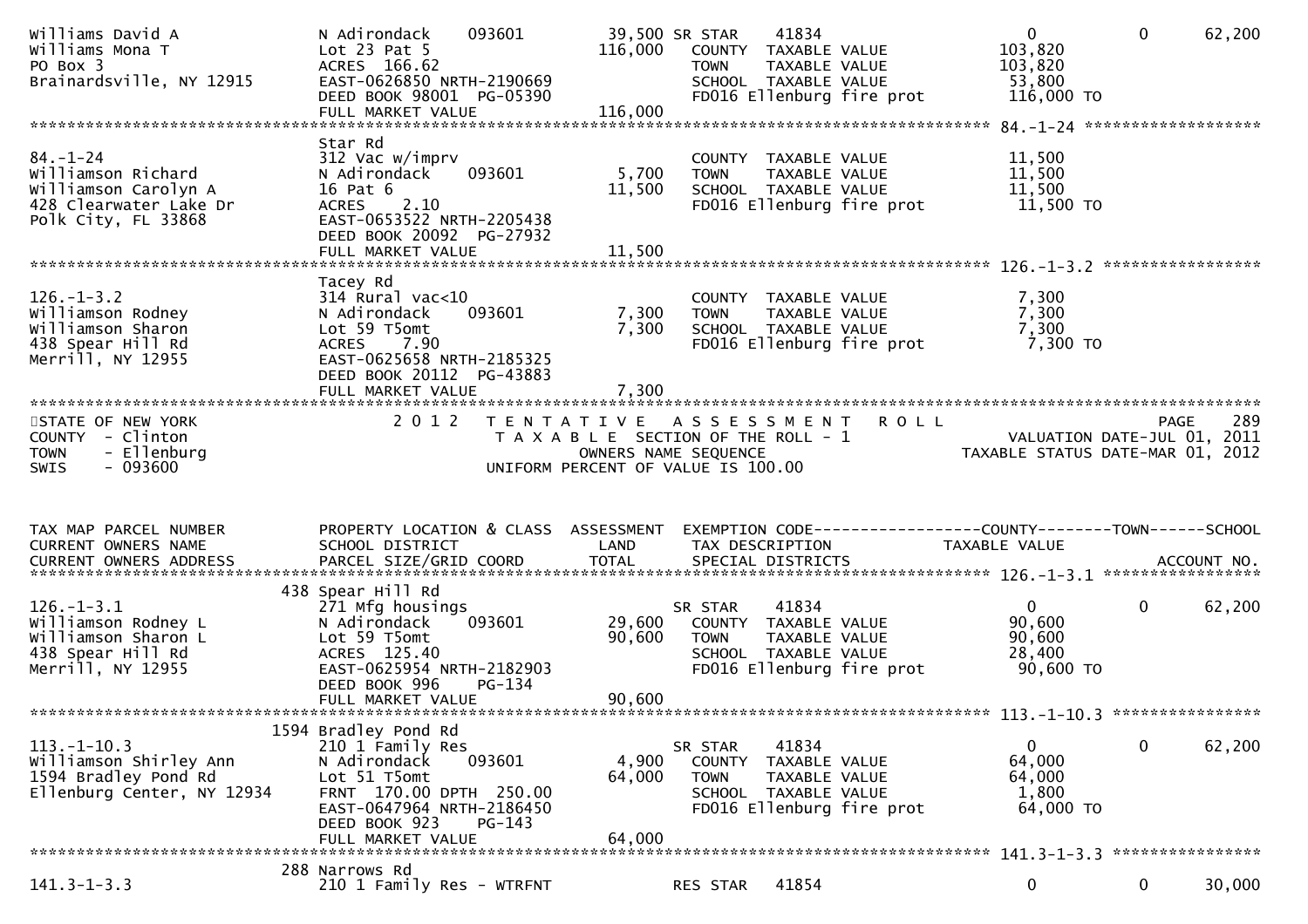| Wilson Charles M<br>288 Narrows Rd<br>Chateaugay, NY 12920                                   | 093601<br>N Adirondack<br>Lot #3 Stephenson Sub<br><b>ACRES</b><br>4.00<br>EAST-0622766 NRTH-2172298<br>DEED BOOK 636<br>PG-1064                                                | 145,100<br>243,000        | COUNTY TAXABLE VALUE<br>TAXABLE VALUE<br><b>TOWN</b><br>SCHOOL TAXABLE VALUE<br>FD040 Lyon Mountain Fire<br>WD018 Chat lake water dist                     | 243,000<br>243,000<br>213,000<br>243,000 TO<br>243,000 ТО М                           |
|----------------------------------------------------------------------------------------------|---------------------------------------------------------------------------------------------------------------------------------------------------------------------------------|---------------------------|------------------------------------------------------------------------------------------------------------------------------------------------------------|---------------------------------------------------------------------------------------|
|                                                                                              |                                                                                                                                                                                 |                           |                                                                                                                                                            |                                                                                       |
| $70. - 1 - 10$<br>Wilson Grant<br>Wilson Laura<br>168 Joe Wood Rd<br>Altona, NY 12910        | 5279 Rt 11<br>270 Mfg housing<br>093601<br>N Adirondack<br>20 Pat 6<br>1.10<br><b>ACRES</b><br>EAST-0669038 NRTH-2211528<br>DEED BOOK 674<br>PG-323                             | 5,000<br>25,000           | COUNTY TAXABLE VALUE<br><b>TOWN</b><br>TAXABLE VALUE<br>SCHOOL TAXABLE VALUE<br>FD002 EllenDpt fire 21<br>LT011 Ellenburg Light 21                         | 25,000<br>25,000<br>25,000<br>25,000 TO<br>25,000 TO                                  |
|                                                                                              |                                                                                                                                                                                 |                           |                                                                                                                                                            |                                                                                       |
| $55. -2 - 5.22$<br>Wilson Richard<br>919 S Clinton Ave 1<br>Trenton, NJ 08611-1919           | Bull Run Rd<br>323 Vacant rural<br>093601<br>N Adirondack<br>4042 Pat 6<br>ACRES 10.00<br>EAST-0667087 NRTH-2222667<br>DEED BOOK 576<br><b>PG-994</b>                           | 1,000<br>1,000            | COUNTY TAXABLE VALUE<br><b>TOWN</b><br>TAXABLE VALUE<br>SCHOOL TAXABLE VALUE<br>FD016 Ellenburg fire prot                                                  | 1,000<br>1,000<br>1,000<br>$1,000$ TO                                                 |
|                                                                                              |                                                                                                                                                                                 |                           |                                                                                                                                                            |                                                                                       |
| STATE OF NEW YORK<br>COUNTY - Clinton<br><b>TOWN</b><br>- Ellenburg                          | 2 0 1 2                                                                                                                                                                         | OWNERS NAME SEQUENCE      | TENTATIVE ASSESSMENT<br><b>ROLL</b><br>T A X A B L E SECTION OF THE ROLL - 1                                                                               | 290<br><b>PAGE</b><br>VALUATION DATE-JUL 01, 2011<br>TAXABLE STATUS DATE-MAR 01, 2012 |
| $-093600$<br><b>SWIS</b>                                                                     |                                                                                                                                                                                 |                           | UNIFORM PERCENT OF VALUE IS 100.00                                                                                                                         |                                                                                       |
| TAX MAP PARCEL NUMBER<br>CURRENT OWNERS NAME                                                 | PROPERTY LOCATION & CLASS ASSESSMENT<br>SCHOOL DISTRICT                                                                                                                         | <b>Example 12 DE LAND</b> | TAX DESCRIPTION                                                                                                                                            | <b>TAXABLE VALUE</b>                                                                  |
|                                                                                              |                                                                                                                                                                                 |                           |                                                                                                                                                            |                                                                                       |
| $155.4 - 1 - 18$<br>Wilson Stephen W<br>1510 N. Beach St<br>Ormond Beach, FL 32174           | 90 Youngs Rd<br>260 Seasonal res - WTRFNT<br>093601<br>N Adirondack<br>119 Pat 5<br>1.50<br><b>ACRES</b><br>EAST-0632377 NRTH-2161327<br>DEED BOOK 20051 PG-78542               | 79,400<br>175,800         | COUNTY TAXABLE VALUE<br>TAXABLE VALUE<br><b>TOWN</b><br>SCHOOL TAXABLE VALUE<br>FD040 Lyon Mountain Fire 175,800 TO<br>WD018 Chat lake water dist          | 175,800<br>175,800<br>175,800<br>173,673 TO M                                         |
|                                                                                              | FULL MARKET VALUE                                                                                                                                                               | 175,800                   |                                                                                                                                                            |                                                                                       |
|                                                                                              |                                                                                                                                                                                 |                           |                                                                                                                                                            |                                                                                       |
| $71.3 - 1 - 27$<br>Winner Larry D<br>Winner Stephanie M<br>5163 Rt 11<br>Ellenburg, NY 12933 | 5163 Rt 11<br>210 1 Family Res<br>093601<br>N Adirondack<br>Lot $20$ Pat $6$<br>FRNT 102.00 DPTH 215.00<br>080<br>BANK<br>EAST-0671864 NRTH-2212266<br>DEED BOOK 20051 PG-79487 | 4,500<br>105,000          | 41854<br>RES STAR<br>COUNTY<br>TAXABLE VALUE<br>TAXABLE VALUE<br><b>TOWN</b><br>SCHOOL TAXABLE VALUE<br>FD002 EllenDpt fire 21<br>LT011 Ellenburg Light 21 | 0<br>0<br>30,000<br>105,000<br>105,000<br>75,000<br>105,000 TO<br>105,000 TO          |
|                                                                                              | FULL MARKET VALUE                                                                                                                                                               | 105,000                   |                                                                                                                                                            |                                                                                       |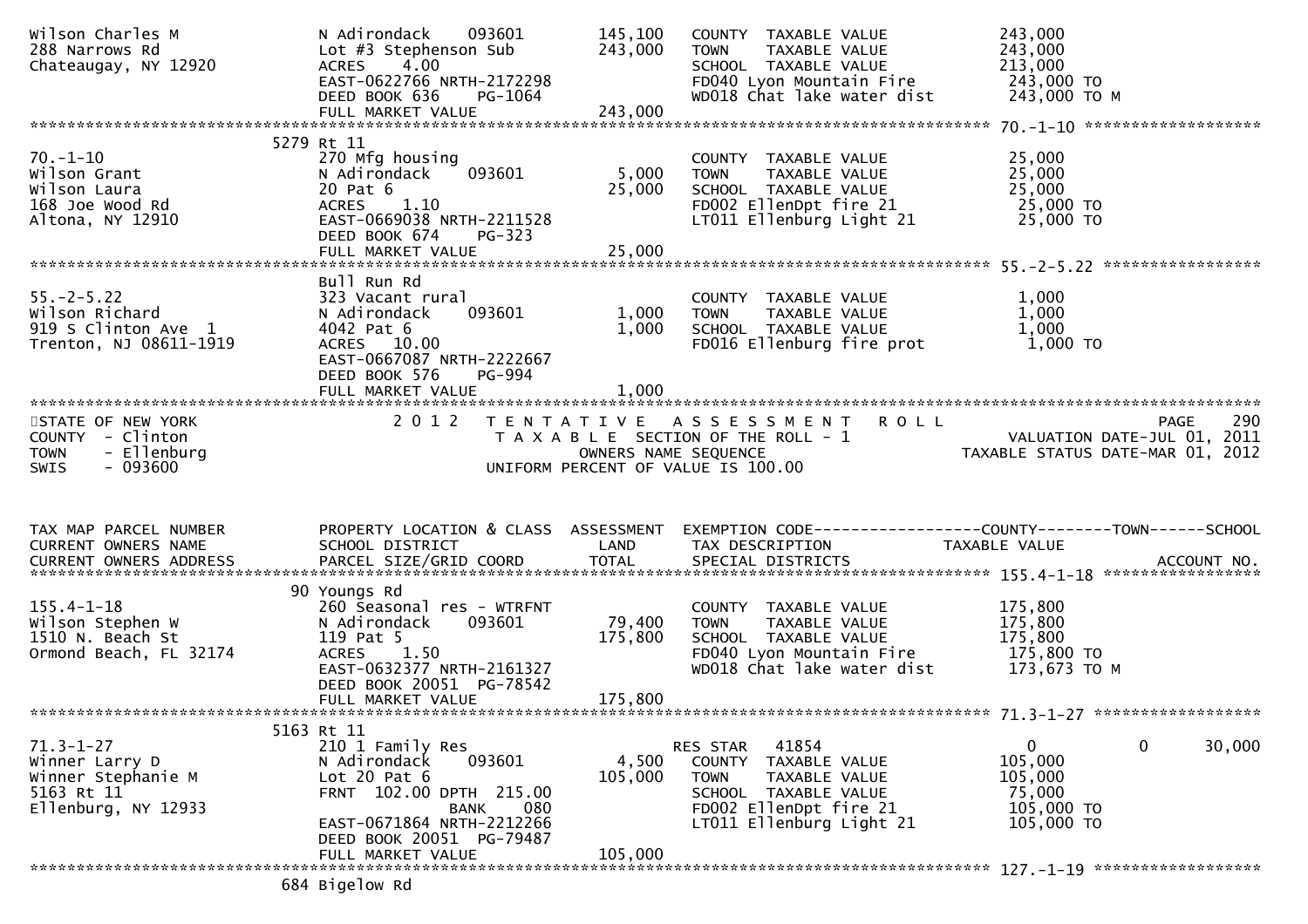| $127. - 1 - 19$<br>Withall Declaration of Trust A N Adirondack<br>9221 B Corneils Rd<br>Bristol, IL 60512        | 260 Seasonal res<br>093601<br>$65/66$ Pat 5<br>ACRES 125.00<br>EAST-0637659 NRTH-2181207<br>DEED BOOK 20102 PG-34547<br>FULL MARKET VALUE                           | 29,500<br>54,300<br>54,300 | COUNTY TAXABLE VALUE<br><b>TOWN</b><br>TAXABLE VALUE<br>SCHOOL TAXABLE VALUE<br>FD016 Ellenburg fire prot                                      | 54,300<br>54,300<br>54,300<br>54,300 TO                                            |                    |
|------------------------------------------------------------------------------------------------------------------|---------------------------------------------------------------------------------------------------------------------------------------------------------------------|----------------------------|------------------------------------------------------------------------------------------------------------------------------------------------|------------------------------------------------------------------------------------|--------------------|
|                                                                                                                  | 410/412 Brandy Brook Rd                                                                                                                                             |                            |                                                                                                                                                |                                                                                    |                    |
| $83. - 1 - 8.1$<br>Wolff Lawrence E<br>Wolff Charlene<br>PO Box 32<br>Ellenburg, NY 12933                        | 210 1 Family Res<br>N Adirondack<br>093601<br>16 Pat 6<br>1.50<br>ACRES<br>EAST-0648057 NRTH-2208226<br>DEED BOOK 800<br>PG-264                                     | 7,500<br>60,000            | 41834<br>SR STAR<br>COUNTY TAXABLE VALUE<br><b>TOWN</b><br>TAXABLE VALUE<br>SCHOOL TAXABLE VALUE<br>FD016 Ellenburg fire prot                  | $\mathbf 0$<br>0<br>60,000<br>60,000<br>$\overline{0}$<br>60,000 TO                | 60,000             |
|                                                                                                                  | FULL MARKET VALUE                                                                                                                                                   | 60,000                     |                                                                                                                                                |                                                                                    |                    |
|                                                                                                                  |                                                                                                                                                                     |                            |                                                                                                                                                |                                                                                    |                    |
| $155.1 - 2 - 24$<br>Wood Christina<br>5037 Rt 374<br>Merrill, NY 12955                                           | 5037 Rt 374<br>210 1 Family Res - WTRFNT<br>093601<br>N Adirondack<br>Lot 101 Pat 5<br>1.20<br><b>ACRES</b><br>EAST-0626303 NRTH-2167651<br>DEED BOOK 567<br>PG-909 | 126,500 SR STAR            | AGED C&T<br>41801<br>41834<br>175,000 COUNTY TAXABLE VALUE<br>TAXABLE VALUE<br><b>TOWN</b><br>SCHOOL TAXABLE VALUE<br>FD040 Lyon Mountain Fire | 87,500<br>87,500<br>$\mathbf{0}$<br>0<br>87,500<br>87,500<br>112,800<br>175,000 TO | $\bf{0}$<br>62,200 |
|                                                                                                                  |                                                                                                                                                                     |                            |                                                                                                                                                |                                                                                    |                    |
| STATE OF NEW YORK<br>COUNTY - Clinton<br><b>TOWN</b><br>- Ellenburg<br><b>SWIS</b><br>- 093600                   | 2012                                                                                                                                                                | OWNERS NAME SEQUENCE       | TENTATIVE ASSESSMENT<br><b>ROLL</b><br>T A X A B L E SECTION OF THE ROLL - 1<br>UNIFORM PERCENT OF VALUE IS 100.00                             | VALUATION DATE-JUL 01, 2011<br>TAXABLE STATUS DATE-MAR 01, 2012                    | 291<br><b>PAGE</b> |
| TAX MAP PARCEL NUMBER                                                                                            | PROPERTY LOCATION & CLASS ASSESSMENT                                                                                                                                |                            | EXEMPTION CODE------------------COUNTY--------TOWN------SCHOOL                                                                                 |                                                                                    |                    |
| CURRENT OWNERS NAME                                                                                              | SCHOOL DISTRICT                                                                                                                                                     | LAND                       | TAX DESCRIPTION                                                                                                                                | TAXABLE VALUE                                                                      |                    |
| $157. - 1 - 1.1$<br>Woodfield Investments, LLC<br>Attn: Huber Resources Corp<br>PO Box 554<br>old Town, ME 04468 | Bradley Pond Rd<br>910 Priv forest<br>093601<br>N Adirondack<br>Lot $116$ Pat 5<br>ACRES 465.20<br>EAST-0649325 NRTH-2164638                                        | 107,100<br>107,100         | 480A EX<br>47460<br>COUNTY TAXABLE VALUE<br><b>TOWN</b><br>TAXABLE VALUE<br>SCHOOL TAXABLE VALUE<br>FD040 Lyon Mountain Fire                   | 98,797<br>98,797<br>8,303<br>8,303<br>8,303<br>107,100 TO                          | 98,797             |
| MAY BE SUBJECT TO PAYMENT<br>UNDER RPTL480A UNTIL 2021                                                           | DEED BOOK 20082 PG-17676<br>FULL MARKET VALUE                                                                                                                       | 107,100                    |                                                                                                                                                |                                                                                    |                    |
|                                                                                                                  | 5746 Rt 11                                                                                                                                                          |                            |                                                                                                                                                |                                                                                    |                    |
| $70. -1 - 33.22$<br>Woods Anna M<br>5746 Rt 11<br>PO Box 25<br>Ellenburg Depot, NY 12935                         | 210 1 Family Res<br>093601<br>N Adirondack<br>Lot 17 T6omt<br>1.44<br><b>ACRES</b><br>EAST-0658809 NRTH-2209155                                                     | 5,000<br>102,000           | RES STAR<br>41854<br>COUNTY TAXABLE VALUE<br><b>TOWN</b><br>TAXABLE VALUE<br>SCHOOL TAXABLE VALUE<br>FD016 Ellenburg fire prot                 | $\mathbf 0$<br>0<br>102,000<br>102,000<br>72,000<br>102,000 TO                     | 30,000             |
|                                                                                                                  | DEED BOOK 20001 PG-25982<br>FULL MARKET VALUE                                                                                                                       | 102,000                    |                                                                                                                                                |                                                                                    |                    |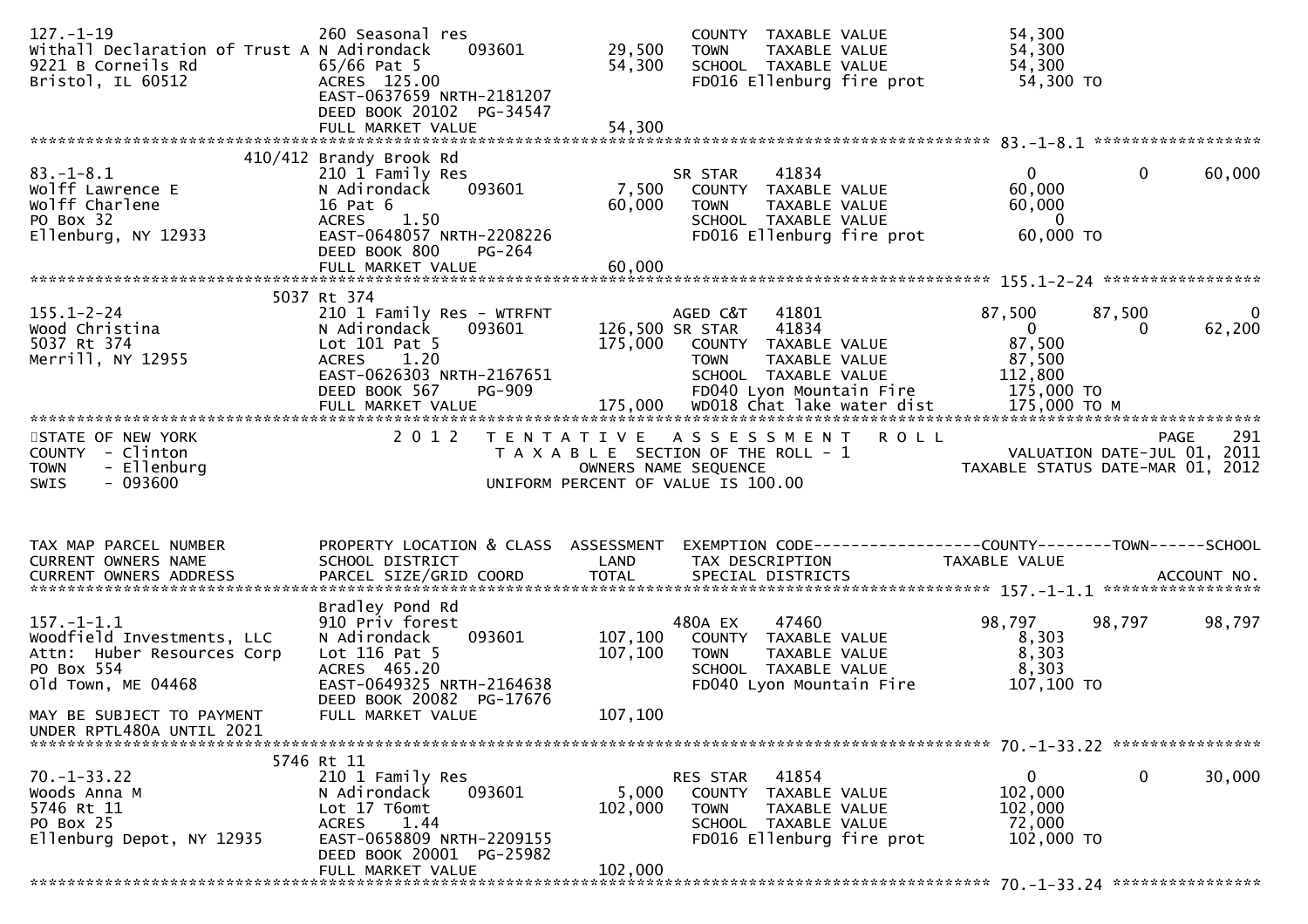| $70. - 1 - 33.24$<br>Woods Anna M<br>PO Box 25<br>Ellenburg Depot, NY 12935                                                                           | Rt 11<br>$314$ Rural vac<10<br>N Adirondack<br>093601<br>Lot 17 T6omt<br><b>ACRES</b><br>1.00<br>EAST-0658993 NRTH-2209127<br>DEED BOOK 20001 PG-25983<br>FULL MARKET VALUE | 5,000<br>5,000<br>5,000      | COUNTY TAXABLE VALUE<br><b>TOWN</b><br>TAXABLE VALUE<br>SCHOOL TAXABLE VALUE<br>FD016 Ellenburg fire prot                                  | 5,000<br>5,000<br>5,000<br>5,000 TO                                                                             |  |
|-------------------------------------------------------------------------------------------------------------------------------------------------------|-----------------------------------------------------------------------------------------------------------------------------------------------------------------------------|------------------------------|--------------------------------------------------------------------------------------------------------------------------------------------|-----------------------------------------------------------------------------------------------------------------|--|
|                                                                                                                                                       | Bigelow Rd                                                                                                                                                                  |                              |                                                                                                                                            |                                                                                                                 |  |
| $141. - 3 - 7$<br>Woodward Rex<br>Rabideau Jamie<br>Attn: Jamie Rabideau<br>288 Emery Rd<br>Mooers Forks, NY 12959                                    | 312 Vac w/imprv<br>N Adirondack<br>093601<br>Lot 102 T5omt<br>ACRES 18.00<br>EAST-0631195 NRTH-2169927<br>DEED BOOK 20102 PG-30086                                          | 13,500<br>17,800             | COUNTY TAXABLE VALUE<br>TAXABLE VALUE<br><b>TOWN</b><br>SCHOOL TAXABLE VALUE<br>FD040 Lyon Mountain Fire                                   | 17,800<br>17,800<br>17,800<br>17,800 TO                                                                         |  |
|                                                                                                                                                       |                                                                                                                                                                             |                              |                                                                                                                                            |                                                                                                                 |  |
|                                                                                                                                                       |                                                                                                                                                                             |                              |                                                                                                                                            |                                                                                                                 |  |
| $70. - 1 - 13.2$<br>wright Bradley J<br>5282 Route 11<br>5282 Route 11<br>Ellenburg Depot, NY 12935                                                   | 5282 Route 11<br>210 1 Family Res<br>093601<br>N Adirondack<br>Lot $20$ Pat $6$<br>ACRES 13.20<br>EAST-0668794 NRTH-2212691<br>DEED BOOK 20112 PG-43076                     | 12,400<br>73,800             | COUNTY TAXABLE VALUE<br><b>TOWN</b><br>TAXABLE VALUE<br>SCHOOL TAXABLE VALUE<br>FD002 EllenDpt fire 21<br>LT011 Ellenburg Light 21         | 73,800<br>73,800<br>73,800<br>73,800 TO<br>73,800 TO                                                            |  |
|                                                                                                                                                       |                                                                                                                                                                             |                              |                                                                                                                                            |                                                                                                                 |  |
| STATE OF NEW YORK                                                                                                                                     |                                                                                                                                                                             |                              | 2012 TENTATIVE ASSESSMENT ROLL                                                                                                             |                                                                                                                 |  |
| COUNTY - Clinton<br>- Ellenburg<br><b>TOWN</b><br>- 093600<br><b>SWIS</b>                                                                             |                                                                                                                                                                             | OWNERS NAME SEQUENCE         | T A X A B L E SECTION OF THE ROLL - 1<br>UNIFORM PERCENT OF VALUE IS 100.00                                                                | PAGE 292<br>VALUATION DATE-JUL 01, 2011<br>TAXARLE STATUS BATE ULL 01, 2011<br>TAXABLE STATUS DATE-MAR 01, 2012 |  |
|                                                                                                                                                       |                                                                                                                                                                             |                              |                                                                                                                                            |                                                                                                                 |  |
| TAX MAP PARCEL NUMBER<br>CURRENT OWNERS NAME                                                                                                          | PROPERTY LOCATION & CLASS ASSESSMENT<br>SCHOOL DISTRICT                                                                                                                     | LAND                         | TAX DESCRIPTION                                                                                                                            | EXEMPTION CODE-----------------COUNTY-------TOWN------SCHOOL<br>TAXABLE VALUE                                   |  |
|                                                                                                                                                       | 5290 Rt 11                                                                                                                                                                  |                              |                                                                                                                                            |                                                                                                                 |  |
| $70. - 1 - 13.1$<br>Wright Life Use James<br>wright Bradley J<br>DO BOY 181<br>PO Box 181<br>Ellenburg Depot, NY 12935-0181 EAST-0668354 NRTH-2212617 | 240 Rural res<br>093601<br>N Adirondack<br>Lot $20$ Pat $6$<br>ACRES 29.90<br>DEED BOOK 20112 PG-43075<br>FULL MARKET VALUE                                                 | 21,800<br>122,700<br>122,700 | RES STAR 41854<br>COUNTY TAXABLE VALUE<br>TOWN TAXABLE VALUE<br>SCHOOL TAXABLE VALUE<br>FD002 EllenDpt fire 21<br>LT011 Ellenburg Light 21 | $\mathbf{0}$<br>30,000<br>$\mathbf{0}$<br>122,700<br>122,700<br>92,700<br>122,700 TO<br>122,700 TO              |  |
|                                                                                                                                                       |                                                                                                                                                                             |                              |                                                                                                                                            |                                                                                                                 |  |
| $70.-1-11.1$<br>Wuersching Horst<br>260 Devonia Ave<br>Mt Vernon, NY 10552                                                                            | Rt 11<br>321 Abandoned ag<br>093601<br>N Adirondack<br>$19/20$ Pat 6<br>ACRES 252.00<br>EAST-0671949 NRTH-2209512<br>DEED BOOK 622<br>$PG-125$                              | 113,600<br>113,600           | COUNTY TAXABLE VALUE<br><b>TOWN</b><br>TAXABLE VALUE<br>SCHOOL TAXABLE VALUE<br>FD002 EllenDpt fire 21                                     | 113,600<br>113,600<br>113,600<br>113,600 TO                                                                     |  |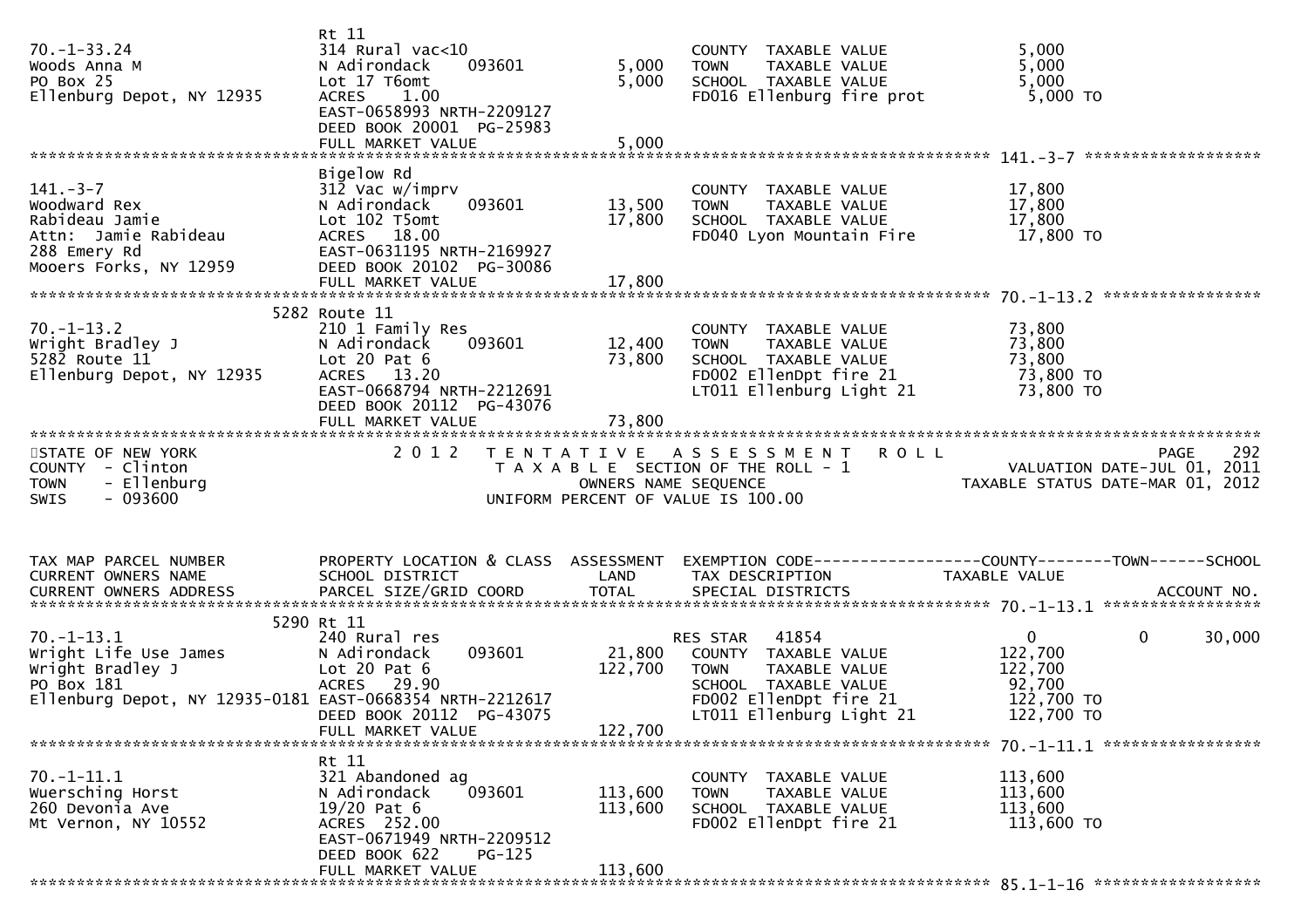| $85.1 - 1 - 16$<br>Wuersching Horst<br>260 E Devonia Ave<br>Mt Vernon, NY 10552                                  | Star Rd<br>311 Res vac land<br>093601<br>N Adirondack<br>Lot $2$ Pat $6$<br>FRNT 132.00 DPTH 40.00<br>EAST-0662805 NRTH-2208013<br>DEED BOOK 820<br>PG-221                             | 2,000<br>2,000            | COUNTY TAXABLE VALUE<br><b>TOWN</b><br>TAXABLE VALUE<br>SCHOOL TAXABLE VALUE<br>FD016 Ellenburg fire prot<br>LT012 Ellenburg Light 5                                              | 2,000<br>2,000<br>2,000<br>2,000 TO<br>2,000 TO                                        |                  |
|------------------------------------------------------------------------------------------------------------------|----------------------------------------------------------------------------------------------------------------------------------------------------------------------------------------|---------------------------|-----------------------------------------------------------------------------------------------------------------------------------------------------------------------------------|----------------------------------------------------------------------------------------|------------------|
|                                                                                                                  | 5178 Rt 11                                                                                                                                                                             |                           |                                                                                                                                                                                   |                                                                                        |                  |
| $71.3 - 1 - 1$<br>/1.3-1-1<br>Yelle Jeffrey W<br>Yelle Tammy L<br>5179 Pt 11<br>Ellenburg Depot, NY 12935        | 210 1 Family Res<br>093601<br>N Adirondack<br>20 Pat 6<br>2.30<br><b>ACRES</b><br>EAST-0671372 NRTH-2212377<br>DEED BOOK 20031 PG-58960<br>FULL MARKET VALUE                           | 5,700<br>97,000<br>97,000 | RES STAR 41854<br>ES STAR      41854<br>COUNTY    TAXABLE  VALUE<br><b>TOWN</b><br>TAXABLE VALUE<br>SCHOOL TAXABLE VALUE<br>FD002 EllenDpt fire 21<br>LT011 Ellenburg Light 21    | $\mathbf{0}$<br>$\mathbf{0}$<br>97,000<br>97,000<br>67,000<br>$97,000$ TO<br>97,000 TO | 30,000           |
|                                                                                                                  |                                                                                                                                                                                        |                           |                                                                                                                                                                                   |                                                                                        |                  |
| $83. - 1 - 22.1$<br>Yelle Lee<br>Yelle Joan<br>2150 Bradley Pond Rd<br>PO Box 163<br>Ellenburg Center, NY 12934  | Star Rd<br>321 Abandoned ag<br>093601<br>N Adirondack<br>$15$ Pat $6$<br>ACRES 40.00<br>EAST-0643159 NRTH-2202005<br>DEED BOOK 646<br>PG-707                                           | 18,900<br>18,900          | COUNTY TAXABLE VALUE<br>TAXABLE VALUE<br><b>TOWN</b><br>SCHOOL TAXABLE VALUE<br>FD016 Ellenburg fire prot 18,900 TO                                                               | 18,900<br>18,900<br>18,900                                                             |                  |
| STATE OF NEW YORK<br>COUNTY - Clinton<br>- Ellenburg<br><b>TOWN</b>                                              |                                                                                                                                                                                        |                           | 2012 TENTATIVE ASSESSMENT ROLL<br>T A X A B L E SECTION OF THE ROLL - 1                                                                                                           | ROLL PAGE 293<br>VALUATION DATE-JUL 01, 2011<br>TAXABLE STATUS DATE-MAR 01, 2012       |                  |
| $-093600$<br><b>SWIS</b>                                                                                         |                                                                                                                                                                                        | OWNERS NAME SEQUENCE      | UNIFORM PERCENT OF VALUE IS 100.00                                                                                                                                                |                                                                                        |                  |
| TAX MAP PARCEL NUMBER<br>CURRENT OWNERS NAME                                                                     | PROPERTY LOCATION & CLASS ASSESSMENT<br>SCHOOL DISTRICT                                                                                                                                | LAND                      | TAX DESCRIPTION                                                                                                                                                                   | EXEMPTION CODE-----------------COUNTY-------TOWN------SCHOOL<br>TAXABLE VALUE          |                  |
| $99.1 - 3 - 24$<br>Yelle Lee M<br>2150 Bradley Pond Rd<br>PO BOX 163<br>PO Box 163<br>Ellenburg Center, NY 12934 | 2150 Bradley Pond Rd<br>210 1 Family Res<br>093601<br>N Adirondack<br>10 Pat 5<br>ACRES 5.80<br>EAST-0650013 NRTH-2197917<br>DEED BOOK 610 PG-388<br>FULL MARKET VALUE                 | 59,000<br>59,000          | RES STAR 41854<br>8,000 COUNTY TAXABLE VALUE<br><b>TOWN</b><br>TAXABLE VALUE<br>SCHOOL TAXABLE VALUE<br>FD014 EllenCtr fire #15<br>LT010 Ellenburg Light 15                       | $\mathbf{0}$<br>$\mathbf{0}$<br>59,000<br>59,000<br>29,000<br>59,000 TO<br>59,000 TO   | 30,000           |
|                                                                                                                  |                                                                                                                                                                                        |                           |                                                                                                                                                                                   |                                                                                        |                  |
| $99.1 - 2 - 11$<br>Yelle Life Estate Blanche<br>Yelle Lee M<br>PO Box 163<br>Ellenburg Center, NY 12934          | 14 Brandy Brook Rd<br>210 1 Family Res<br>093601<br>N Adirondack<br>$11$ Pat $6$<br>1.50<br><b>ACRES</b><br>EAST-0649495 NRTH-2198693<br>DEED BOOK 20011 PG-36375<br>FULL MARKET VALUE | 37,600<br>37,600          | AGED - ALL 41800<br>5,100 SR STAR<br>41834<br>COUNTY TAXABLE VALUE<br><b>TOWN</b><br>TAXABLE VALUE<br>SCHOOL TAXABLE VALUE<br>FD014 EllenCtr fire #15<br>LT010 Ellenburg Light 15 | 18,800<br>18,800<br>0<br>18,800<br>18,800<br>0<br>37,600 TO<br>37,600 TO               | 18,800<br>18,800 |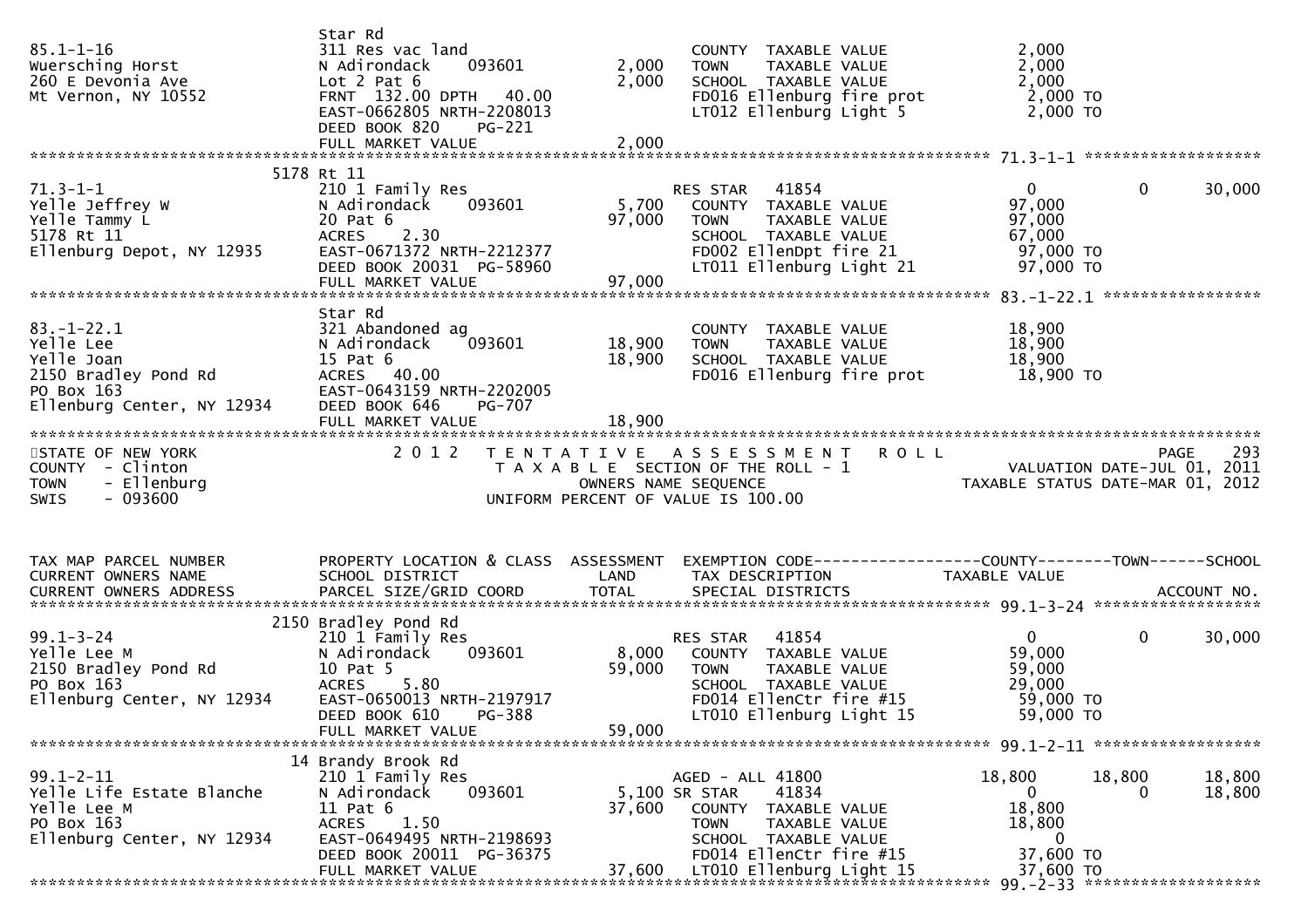| $99 - 2 - 33$<br>Yelle Patrick<br>Yelle Brenda<br>103 West Hill Rd<br>Ellenburg Center, NY 12934 | 95 West Hill Rd<br>312 Vac w/imprv<br>093601<br>N Adirondack<br>11 Pat 5<br>ACRES 15.40<br>EAST-0647401 NRTH-2197046<br>DEED BOOK 20001 PG-23424                           | 12,700<br>24,000        | COUNTY TAXABLE VALUE<br>TAXABLE VALUE<br><b>TOWN</b><br>SCHOOL TAXABLE VALUE<br>FD014 EllenCtr fire #15<br>LT010 Ellenburg Light 15                      | 24,000<br>24,000<br>24,000<br>24,000 TO<br>24,000 TO                                          |
|--------------------------------------------------------------------------------------------------|----------------------------------------------------------------------------------------------------------------------------------------------------------------------------|-------------------------|----------------------------------------------------------------------------------------------------------------------------------------------------------|-----------------------------------------------------------------------------------------------|
| $99.1 - 3 - 4$<br>Yelle Patrick<br>103 West Hill Rd<br>Ellenburg Center, NY 12934                | 103 West Hill Rd<br>210 1 Family Res<br>N Adirondack<br>093601<br>11 Pat 5<br>FRNT 85.00 DPTH 115.00<br>EAST-0647097 NRTH-2197578<br>DEED BOOK 510<br>$PG-163$             | 3,300<br>20,000         | RES STAR<br>41854<br>COUNTY TAXABLE VALUE<br>TAXABLE VALUE<br><b>TOWN</b><br>SCHOOL TAXABLE VALUE<br>FD014 EllenCtr fire #15<br>LT010 Ellenburg Light 15 | $\overline{0}$<br>0<br>20,000<br>20,000<br>20,000<br>$\overline{0}$<br>20,000 TO<br>20,000 TO |
| $97. - 1 - 21.31$<br>Yost Mary A<br>PO Box 294<br>Fort Howard, MD 21052-0294                     | Military Tpke<br>321 Abandoned ag<br>N Adirondack<br>093601<br>Lot $#17$ T5omt<br>ACRES 72.00<br>EAST-0632251 NRTH-2192664<br>DEED BOOK 967<br>$PG-9$                      | 34,800<br>34,800        | COUNTY TAXABLE VALUE<br>TAXABLE VALUE<br><b>TOWN</b><br>SCHOOL TAXABLE VALUE<br>FD016 Ellenburg fire prot                                                | 34,800<br>34,800<br>34,800<br>34,800 TO                                                       |
| STATE OF NEW YORK<br>COUNTY - Clinton<br>- Ellenburg<br><b>TOWN</b><br>$-093600$<br>SWIS         | 2 0 1 2                                                                                                                                                                    | OWNERS NAME SEQUENCE    | TENTATIVE ASSESSMENT<br>R O L L<br>T A X A B L E SECTION OF THE ROLL - 1<br>UNIFORM PERCENT OF VALUE IS 100.00                                           | 294<br><b>PAGE</b><br>VALUATION DATE-JUL 01, 2011<br>TAXABLE STATUS DATE-MAR 01, 2012         |
|                                                                                                  |                                                                                                                                                                            |                         |                                                                                                                                                          |                                                                                               |
| TAX MAP PARCEL NUMBER<br>CURRENT OWNERS NAME                                                     | PROPERTY LOCATION & CLASS ASSESSMENT<br>SCHOOL DISTRICT                                                                                                                    | LAND                    | TAX DESCRIPTION                                                                                                                                          | TAXABLE VALUE                                                                                 |
| $155.4 - 1 - 48$<br>Zaslavsky Alexander<br>5701 15th Ave Apt 6k<br>Brooklyn, NY 11219            | 46 Blanche Rd<br>312 Vac w/imprv<br>093601<br>N Adirondack<br>119 Pat 5<br>FRNT 80.00 DPTH 175.00<br>EAST-0632785 NRTH-2162378<br>DEED BOOK 946 PG-91<br>FULL MARKET VALUE | 3,700<br>4,700<br>4,700 | COUNTY TAXABLE VALUE<br>TAXABLE VALUE<br><b>TOWN</b><br>SCHOOL TAXABLE VALUE<br>FD040 Lyon Mountain Fire                                                 | 4,700<br>4,700<br>4,700<br>4,700 TO                                                           |

ROLL SUB SECTION - - TOTALS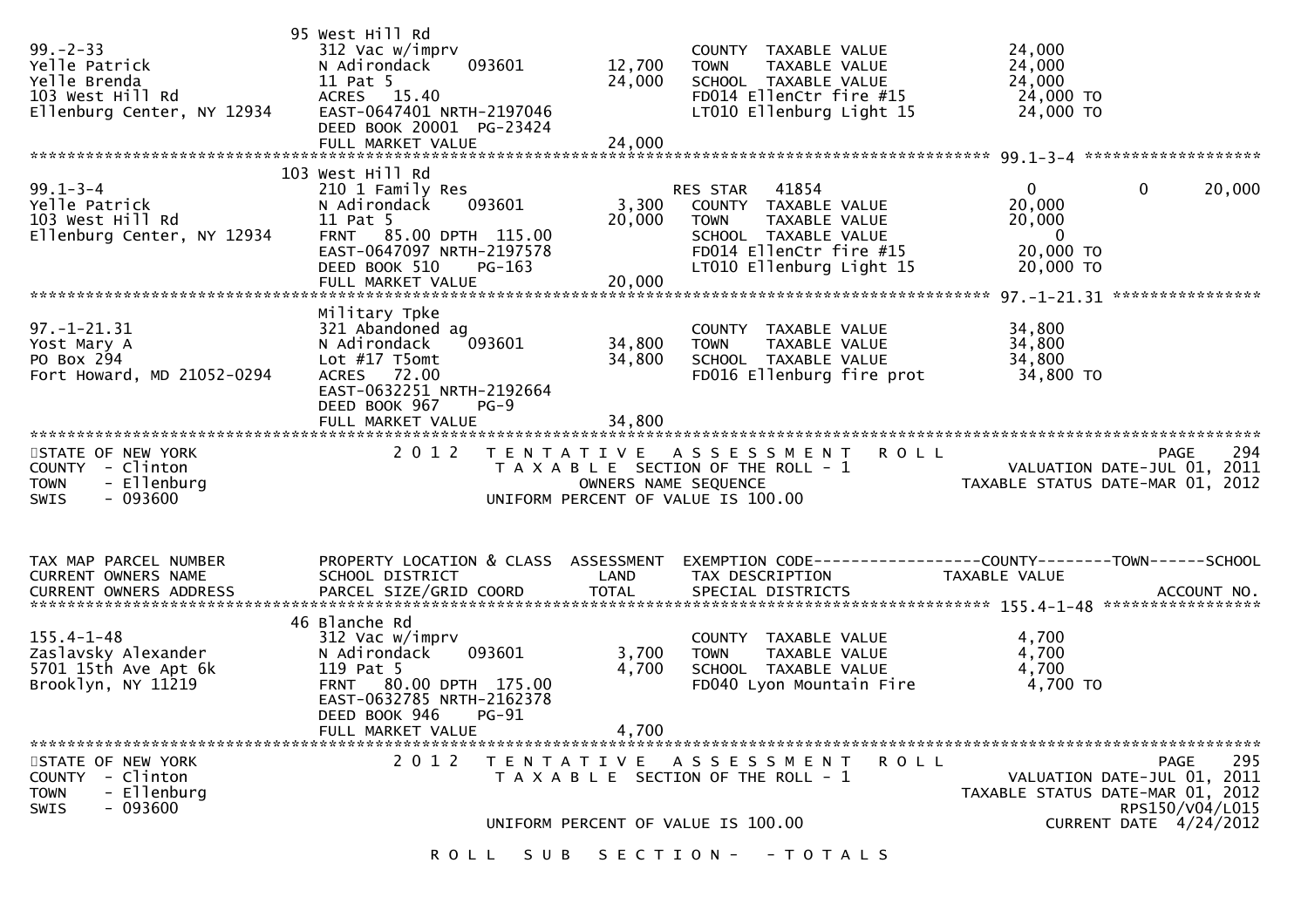| DISTRICT NAME                                                                                                                                                                                                                             | TOTAL          | EXTENSION                                                                                                                     | <b>EXTENSION</b> | AD VALOREM                                                                                        | <b>EXEMPT</b>                                            | <b>TAXABLE</b>                                                                                                       |
|-------------------------------------------------------------------------------------------------------------------------------------------------------------------------------------------------------------------------------------------|----------------|-------------------------------------------------------------------------------------------------------------------------------|------------------|---------------------------------------------------------------------------------------------------|----------------------------------------------------------|----------------------------------------------------------------------------------------------------------------------|
| <b>CODE</b>                                                                                                                                                                                                                               | <b>PARCELS</b> | <b>TYPE</b>                                                                                                                   | <b>VALUE</b>     | <b>VALUE</b>                                                                                      | <b>AMOUNT</b>                                            | <b>VALUE</b>                                                                                                         |
| OTO02 Omitted Tax-Co<br>OT004 Omitted Tax-To<br>FD002 EllenDpt fire<br>FD014 EllenCtr fire<br>FD016 Ellenburg fire<br>FD040 Lyon Mountain<br>LT010 Ellenburg Ligh<br>LT011 Ellenburg Ligh<br>LT012 Ellenburg Ligh<br>WD018 Chat lake wate |                | 2 MOVTAX<br>2 MOVTAX<br>172 TOTAL<br>215 TOTAL<br>681 TOTAL<br>402 TOTAL<br>105 TOTAL<br>133 TOTAL<br>68 TOTAL<br>209 TOTAL M | 166.86<br>92.80  | 11538,200<br>12860,835<br>39641,355<br>42731,284<br>5112,527<br>8144,996<br>4428,432<br>32905,206 | 21,400<br>34,515<br>132.675<br>10,404<br>14,560<br>6.516 | 166.86<br>92.80<br>11516,800<br>12826,320<br>39508,680<br>42731,284<br>5102,123<br>8130,436<br>4421,916<br>32905,206 |

### \*\*\* S C H O O L D I S T R I C T S U M M A R Y \*\*\*

| <b>CODE</b>      | DISTRICT NAME                | <b>TOTAL</b><br><b>PARCELS</b> | ASSESSED<br>LAND      | ASSESSED<br><b>TOTAL</b> | <b>EXEMPT</b><br><b>AMOUNT</b> | <b>TOTAL</b><br>TAXABLE | <b>STAR</b><br><b>AMOUNT</b> | <b>STAR</b><br><b>TAXABLE</b> |
|------------------|------------------------------|--------------------------------|-----------------------|--------------------------|--------------------------------|-------------------------|------------------------------|-------------------------------|
| 093601<br>163401 | N Adirondack<br>Chateaugay 1 | 1,400<br>60                    | 41051,929<br>2450.184 | 102079,329<br>5411.084   | 2199,176<br>103,583            | 99880,153<br>5307,501   | 18644,078<br>791,300         | 81236,075<br>4516,201         |
|                  | SUB-TOTAL                    | 1,460                          | 43502,113             | 107490,413               | 2302,759                       | 105187,654              | 19435,378                    | 85752,276                     |
|                  | T O T A L                    | 1,460                          | 43502,113             | 107490,413               | 2302,759                       | 105187,654              | 19435,378                    | 85752,276                     |

#### \*\*\* S Y S T E M C O D E S S U M M A R Y \*\*\*

### NO SYSTEM EXEMPTIONS AT THIS LEVEL

# \*\*\* E X E M P T I O N S U M M A R Y \*\*\*

| <b>CODE</b>                                                       | DESCRIPTION                                                                                                         | TOTAL<br><b>PARCELS</b> | <b>COUNTY</b>                                                                                                                                                      | TOWN                                                   | <b>SCHOOL</b>                                                                                                               |
|-------------------------------------------------------------------|---------------------------------------------------------------------------------------------------------------------|-------------------------|--------------------------------------------------------------------------------------------------------------------------------------------------------------------|--------------------------------------------------------|-----------------------------------------------------------------------------------------------------------------------------|
| 41101<br>41121<br>41131<br>41141<br>COUNTY<br><b>TOWN</b><br>SWIS | <b>VETERANS</b><br>WARNONALL<br>WARCOMALL<br>WARDISALL<br>STATE OF NEW YORK<br>- Clinton<br>- Ellenburg<br>- 093600 | 38<br>23<br>2012        | 15,550<br>554,376<br>475,429<br>236,648<br>T E N T A T I V E<br>A S S E S S M E N T<br>T A X A B L E SECTION OF THE ROLL - 1<br>UNIFORM PERCENT OF VALUE IS 100.00 | 15,550<br>554,376<br>475,429<br>236,648<br><b>ROLL</b> | 296<br>PAGE<br>VALUATION DATE-JUL 01, 2011<br>TAXABLE STATUS DATE-MAR 01, 2012<br>RPS150/V04/L015<br>CURRENT DATE 4/24/2012 |
|                                                                   |                                                                                                                     |                         |                                                                                                                                                                    |                                                        |                                                                                                                             |

ROLL SUB SECTION- - TOTALS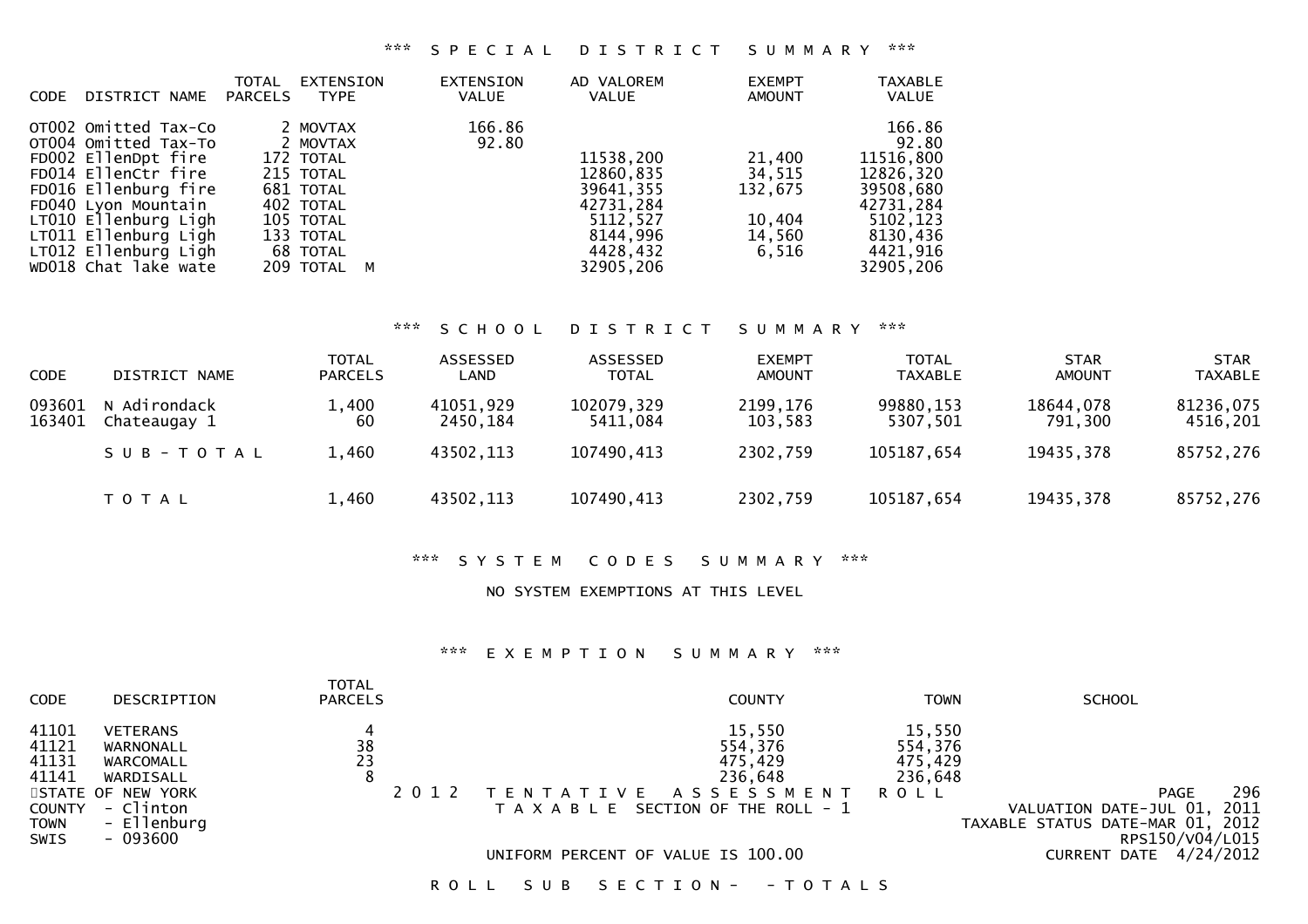### \*\*\* E X E M P T I O N S U M M A R Y \*\*\*

| <b>CODE</b> | DESCRIPTION     | <b>TOTAL</b><br><b>PARCELS</b> | <b>COUNTY</b> | <b>TOWN</b> | <b>SCHOOL</b> |
|-------------|-----------------|--------------------------------|---------------|-------------|---------------|
| 41152       | $CW_10_VET/$    |                                | 12,188        |             |               |
| 41642       | VFF C           |                                | 12,366        |             |               |
| 41700       | 10 YR AGR       | 17                             | 379,125       | 379,125     | 379,125       |
| 41720       | AGRI DISTR      | 94                             | 403,509       | 403,509     | 403,509       |
| 41730       | OS AG DIST      | 14                             | 64,321        | 64,321      | 64,321        |
| 41800       | AGED - ALL      | 10                             | 274,816       | 274,816     | 288,016       |
| 41801       | AGED C&T        | 29                             | 909,171       | 911,265     |               |
| 41802       | AGED COUN       | 10                             | 219,939       |             |               |
| 41834       | SR STAR         | 131                            |               |             | 7189,978      |
| 41854       | <b>RES STAR</b> | 411                            |               |             | 12240,400     |
| 41864       | RS STAR MH      |                                |               |             | 5,000         |
| 41932       | LIM INC DI      | 8                              | 234,640       |             |               |
| 42100       | 483A EX         | 33                             | 188,590       | 188,590     | 188,590       |
| 47460       | 480A EX         | 17                             | 979,198       | 979,198     | 979,198       |
|             |                 | 853                            | 4959,866      | 4482,827    | 21738,137     |
|             | T O T A L       |                                |               |             |               |

### \*\*\* G R A N D T O T A L S \*\*\*

| <b>ROLL</b><br><b>SEC</b>  | DESCRIPTION                                                      | <b>TOTAL</b><br><b>PARCELS</b> | ASSESSED<br>LAND | ASSESSED<br><b>TOTAL</b> | TAXABLE<br><b>COUNTY</b>                                                                                      | TAXABLE<br><b>TOWN</b> | TAXABLE<br><b>SCHOOL</b>                                        | <b>STAR</b><br>TAXABLE                                   |
|----------------------------|------------------------------------------------------------------|--------------------------------|------------------|--------------------------|---------------------------------------------------------------------------------------------------------------|------------------------|-----------------------------------------------------------------|----------------------------------------------------------|
| 1                          | TAXABLE                                                          | 1,460                          | 43502,113        | 107490,413               | 102530,547                                                                                                    | 103007,586             | 105187,654                                                      | 85752,276                                                |
| <b>TOWN</b><br><b>SWIS</b> | STATE OF NEW YORK<br>COUNTY - Clinton<br>- Ellenburg<br>- 093600 |                                |                  |                          | 2012 TENTATIVE ASSESSMENT ROLL<br>T A X A B L E SECTION OF THE ROLL - 1<br>UNIFORM PERCENT OF VALUE IS 100.00 |                        | VALUATION DATE-JUL 01, 2011<br>TAXABLE STATUS DATE-MAR 01, 2012 | 297<br>PAGE<br>RPS150/V04/L015<br>CURRENT DATE 4/24/2012 |

### ROLL SECTION TOTALS

# \*\*\* S P E C I A L D I S T R I C T S U M M A R Y \*\*\*

| <b>CODE</b> | DISTRICT NAME                                                                                                                                                                             | TOTAL<br>PARCELS | EXTENSION<br><b>TYPE</b>                                                                           | <b>EXTENSION</b><br><b>VALUE</b> | AD VALOREM<br><b>VALUE</b>                                               | <b>EXEMPT</b><br>AMOUNT                         | <b>TAXABLE</b><br>VALUE                                                                     |
|-------------|-------------------------------------------------------------------------------------------------------------------------------------------------------------------------------------------|------------------|----------------------------------------------------------------------------------------------------|----------------------------------|--------------------------------------------------------------------------|-------------------------------------------------|---------------------------------------------------------------------------------------------|
|             | OT002 Omitted Tax-Co<br>OT004 Omitted Tax-To<br>FD002 EllenDpt fire<br>FD014 EllenCtr fire<br>FD016 Ellenburg fire<br>FD040 Lyon Mountain<br>LT010 Ellenburg Ligh<br>LT011 Ellenburg Ligh |                  | 2 MOVTAX<br>2 MOVTAX<br>172 TOTAL<br>215 TOTAL<br>681 TOTAL<br>402 TOTAL<br>105 TOTAL<br>133 TOTAL | 166.86<br>92.80                  | 11538,200<br>12860,835<br>39641,355<br>42731,284<br>5112,527<br>8144,996 | 21,400<br>34,515<br>132,675<br>10,404<br>14,560 | 166.86<br>92.80<br>11516,800<br>12826,320<br>39508,680<br>42731.284<br>5102,123<br>8130,436 |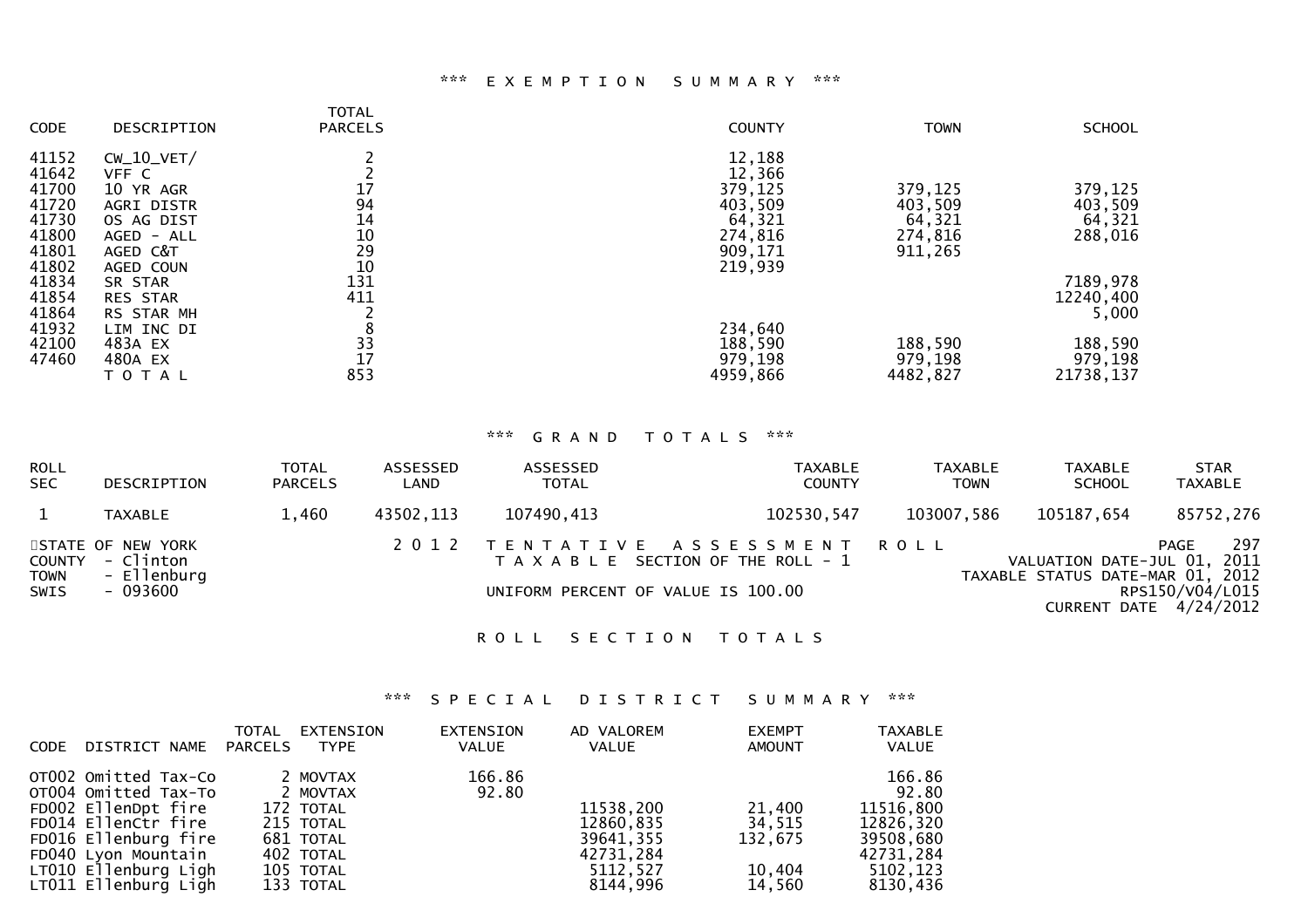| LT012 Ellenburg Ligh<br>68 TOTAL<br>wDO18 Chat lake wate<br>209 TOTAL M | 4428,432<br>32905,206 | 6,516 | 4421,916<br>32905,206 |
|-------------------------------------------------------------------------|-----------------------|-------|-----------------------|
|-------------------------------------------------------------------------|-----------------------|-------|-----------------------|

### \*\*\* S C H O O L D I S T R I C T S U M M A R Y \*\*\*

| <b>CODE</b>      | DISTRICT NAME                | TOTAL<br><b>PARCELS</b> | ASSESSED<br>LAND      | ASSESSED<br><b>TOTAL</b> | <b>EXEMPT</b><br><b>AMOUNT</b> | <b>TOTAL</b><br><b>TAXABLE</b> | <b>STAR</b><br><b>AMOUNT</b> | <b>STAR</b><br><b>TAXABLE</b> |
|------------------|------------------------------|-------------------------|-----------------------|--------------------------|--------------------------------|--------------------------------|------------------------------|-------------------------------|
| 093601<br>163401 | N Adirondack<br>Chateaugay 1 | .400<br>60              | 41051,929<br>2450,184 | 102079,329<br>5411.084   | 2199,176<br>103,583            | 99880, 153<br>5307,501         | 18644,078<br>791,300         | 81236,075<br>4516,201         |
|                  | SUB-TOTAL                    | 1,460                   | 43502,113             | 107490,413               | 2302,759                       | 105187,654                     | 19435,378                    | 85752,276                     |
|                  | T O T A L                    | 1,460                   | 43502,113             | 107490,413               | 2302,759                       | 105187,654                     | 19435,378                    | 85752,276                     |

### \*\*\* S Y S T E M C O D E S S U M M A R Y \*\*\*

### NO SYSTEM EXEMPTIONS AT THIS LEVEL

# \*\*\* E X E M P T I O N S U M M A R Y \*\*\*

| <b>CODE</b>                                                              | DESCRIPTION                                                                                                         | <b>TOTAL</b><br><b>PARCELS</b>                    | <b>COUNTY</b>                                                                                                                                                           | <b>TOWN</b>                                            | <b>SCHOOL</b>                                                                                                                            |
|--------------------------------------------------------------------------|---------------------------------------------------------------------------------------------------------------------|---------------------------------------------------|-------------------------------------------------------------------------------------------------------------------------------------------------------------------------|--------------------------------------------------------|------------------------------------------------------------------------------------------------------------------------------------------|
| 41101<br>41121<br>41131<br>41141<br><b>COUNTY</b><br><b>TOWN</b><br>SWIS | <b>VETERANS</b><br>WARNONALL<br>WARCOMALL<br>WARDISALL<br>STATE OF NEW YORK<br>- Clinton<br>- Ellenburg<br>- 093600 | 4<br>$\begin{array}{c} 38 \\ 23 \end{array}$<br>8 | 15,550<br>554,376<br>475,429<br>236,648<br>A S S E S S M E N T<br><sup>-</sup> A T I V E<br>T A X A B L E SECTION OF THE ROLL - 1<br>UNIFORM PERCENT OF VALUE IS 100.00 | 15,550<br>554,376<br>475,429<br>236,648<br><b>ROLL</b> | 298<br><b>PAGE</b><br>2011<br>VALUATION DATE-JUL 01,<br>TAXABLE STATUS DATE-MAR 01, 2012<br>RPS150/V04/L015<br>4/24/2012<br>CURRENT DATE |
|                                                                          |                                                                                                                     |                                                   | ROLL SECTION<br>T O T A L S                                                                                                                                             |                                                        |                                                                                                                                          |

### \*\*\* E X E M P T I O N S U M M A R Y \*\*\*

| <b>CODE</b>                                        | <b>DESCRIPTION</b>                                                             | <b>TOTAL</b><br><b>PARCELS</b> | <b>COUNTY</b>                                               | <b>TOWN</b>                             | <b>SCHOOL</b>                           |
|----------------------------------------------------|--------------------------------------------------------------------------------|--------------------------------|-------------------------------------------------------------|-----------------------------------------|-----------------------------------------|
| 41152<br>41642<br>41700<br>41720<br>41730<br>41800 | $CW_10_VET/$<br>VFF C<br>10 YR AGR<br>AGRI DISTR<br>OS AG DIST<br>$AGED - ALL$ | 17<br>94<br>14<br>10           | 12,188<br>12,366<br>379,125<br>403.509<br>64,321<br>274,816 | 379,125<br>403,509<br>64,321<br>274,816 | 379,125<br>403,509<br>64,321<br>288,016 |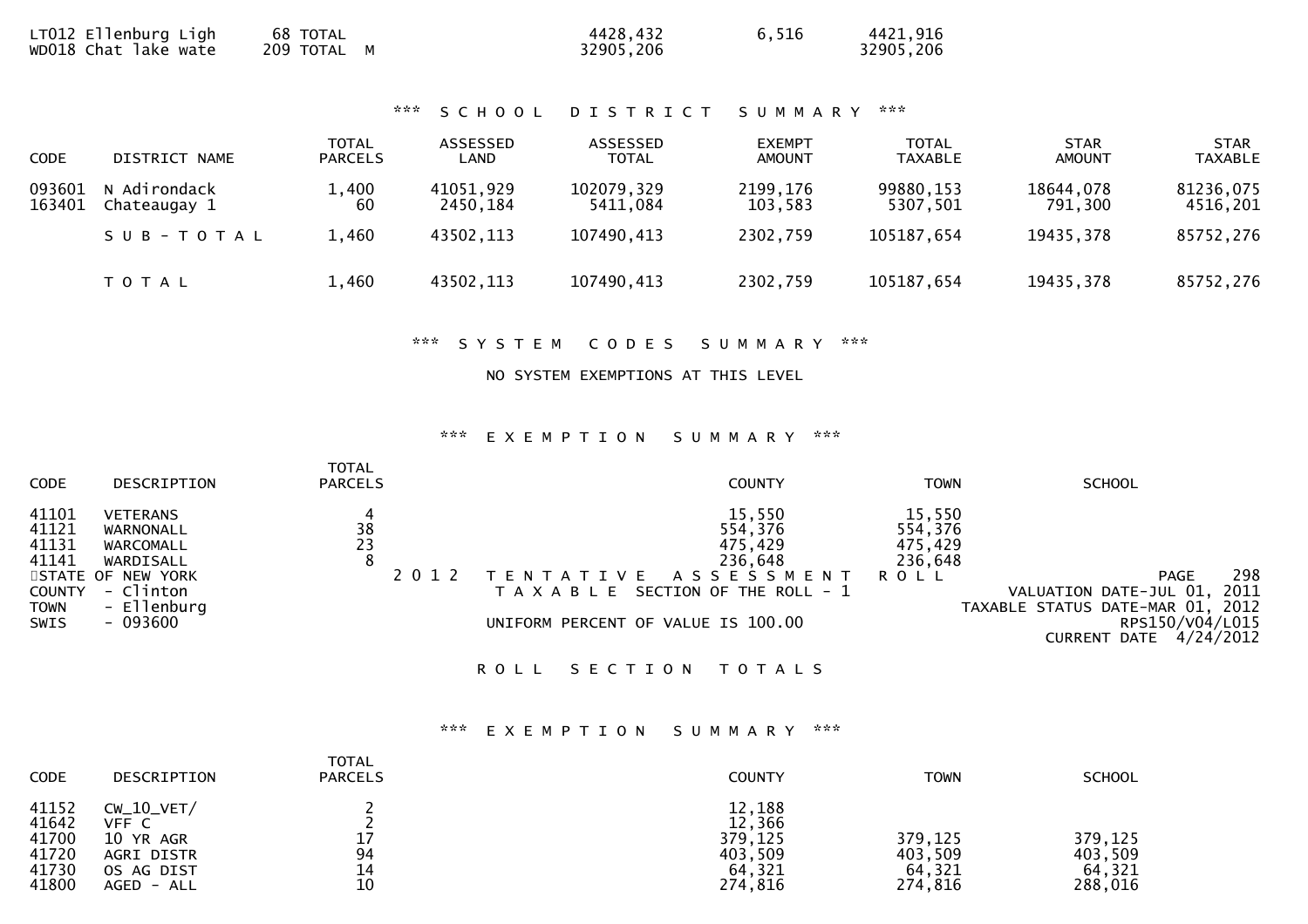| AGED C&T        | 29          | 909,171  | 911,265  |           |
|-----------------|-------------|----------|----------|-----------|
| AGED COUN       | 10          | 219,939  |          |           |
| SR STAR         | <u> 131</u> |          |          | 7189,978  |
| <b>RES STAR</b> | 411         |          |          | 12240,400 |
| RS STAR MH      |             |          |          | 5,000     |
| LIM INC DI      | 8           | 234,640  |          |           |
| 483A EX         | 33          | 188,590  | 188,590  | 188,590   |
| 480A EX         | 17          | 979,198  | 979,198  | 979,198   |
| T O T A L       | 853         | 4959,866 | 4482,827 | 21738,137 |
|                 |             |          |          |           |

| <b>ROLL</b><br><b>SEC</b>            | DESCRIPTION                                                                   | <b>TOTAL</b><br><b>PARCELS</b> | ASSESSED<br>LAND                                                                         | ASSESSED<br><b>TOTAL</b> |                                           | <b>TAXABLE</b><br><b>COUNTY</b>                                                                                                                                                                            |             | <b>TAXABLE</b><br><b>TOWN</b>                                        | <b>TAXABLE</b><br><b>SCHOOL</b> | <b>STAR</b><br><b>TAXABLE</b>                           |
|--------------------------------------|-------------------------------------------------------------------------------|--------------------------------|------------------------------------------------------------------------------------------|--------------------------|-------------------------------------------|------------------------------------------------------------------------------------------------------------------------------------------------------------------------------------------------------------|-------------|----------------------------------------------------------------------|---------------------------------|---------------------------------------------------------|
|                                      | <b>TAXABLE</b>                                                                | 1,460                          | 43502,113                                                                                | 107490,413               |                                           | 102530,547                                                                                                                                                                                                 | 103007,586  |                                                                      | 105187,654                      | 85752,276                                               |
| <b>COUNTY</b><br><b>TOWN</b><br>SWIS | STATE OF NEW YORK<br>- Clinton<br>- Ellenburg<br>$-093600$                    |                                | 2012                                                                                     |                          | OWNERS NAME SEQUENCE                      | TENTATIVE ASSESSMENT<br>STATE OWNED LAND SECTION OF THE ROLL - 3 SUB-SECT - P VALUATION DATE-JUL 01,<br>ROLL SUB-SECT - P- ECL CONSERVATION AND COMMON LAW EASEMENTS<br>UNIFORM PERCENT OF VALUE IS 100.00 | <b>ROLL</b> |                                                                      |                                 | 299<br>PAGE<br>2011<br>TAXABLE STATUS DATE-MAR 01, 2012 |
|                                      | TAX MAP PARCEL NUMBER<br>CURRENT OWNERS NAME<br><b>CURRENT OWNERS ADDRESS</b> |                                | PROPERTY LOCATION & CLASS<br>SCHOOL DISTRICT<br>PARCEL SIZE/GRID COORD<br>$Cm$ $+h$ $Dd$ |                          | <b>ASSESSMENT</b><br>LAND<br><b>TOTAL</b> | EXEMPTION CODE--<br>TAX DESCRIPTION<br>SPECIAL DISTRICTS                                                                                                                                                   |             | ----------COUNTY--------TOWN-----<br>TAXABLE VALUE<br>115.-1-12-ESMT |                                 | -SCHOOL<br>ACCOUNT NO.<br>*************                 |

| 115.-1-12-ESMT<br>State Of New York<br>C/O County Treasurer<br>Clinton<br>County | Smith Rd<br>980 Consvn easmt<br>093601<br>N Adirondack<br>38 Pat 5 1.75 factor rea<br>Conservation Easement CET<br>Alloc .3700 Set 12/08<br>ACRES 722.00<br>EAST-0670391 NRTH-2189717<br>DEED BOOK 20051 PG-78482<br>CONSERVATION ESMT % 37.00 | 73,186<br>73,186 | <b>COUNTY</b><br>TAXABLE VALUE<br><b>TOWN</b><br>TAXABLE VALUE<br>SCHOOL<br>TAXABLE VALUE<br>FD016 Ellenburg fire prot       | 73,186<br>73,186<br>73,186<br>73,186 TO |
|----------------------------------------------------------------------------------|------------------------------------------------------------------------------------------------------------------------------------------------------------------------------------------------------------------------------------------------|------------------|------------------------------------------------------------------------------------------------------------------------------|-----------------------------------------|
|                                                                                  | FULL MARKET VALUE                                                                                                                                                                                                                              | 73,186           |                                                                                                                              |                                         |
|                                                                                  | Tacey Rd                                                                                                                                                                                                                                       |                  |                                                                                                                              | 126.-1-19-ESMT **************           |
| 126.-1-19-ESMT<br>State Of New York<br>C/O County Treasurer<br>Clinton<br>County | 980 Consvn easmt<br>163401<br>Chateaugay 1<br>Lot 16 Pat 5 1.75 factor<br>Conservation Easement CET<br>Alloc .3700 Set 12/08<br>99.80<br><b>ACRES</b><br>EAST-0625466 NRTH-2178053<br>DEED BOOK 20051 PG-78482                                 | 13,616<br>13,616 | <b>COUNTY</b><br>TAXABLE VALUE<br><b>TOWN</b><br>TAXABLE VALUE<br><b>SCHOOL</b><br>TAXABLE VALUE<br>FD040 Lyon Mountain Fire | 13,616<br>13,616<br>13,616<br>13,616 TO |
|                                                                                  | CONSERVATION ESMT % 37.00<br>FULL MARKET VALUE                                                                                                                                                                                                 | 13,616           |                                                                                                                              | **************<br>128.-1-7-ESMT         |
|                                                                                  | Bradley Pond Rd                                                                                                                                                                                                                                |                  |                                                                                                                              |                                         |
| $128. - 1 - 7 - ESMT$                                                            | 980 Consvn easmt                                                                                                                                                                                                                               |                  | TAXABLE VALUE<br><b>COUNTY</b>                                                                                               | 36,926                                  |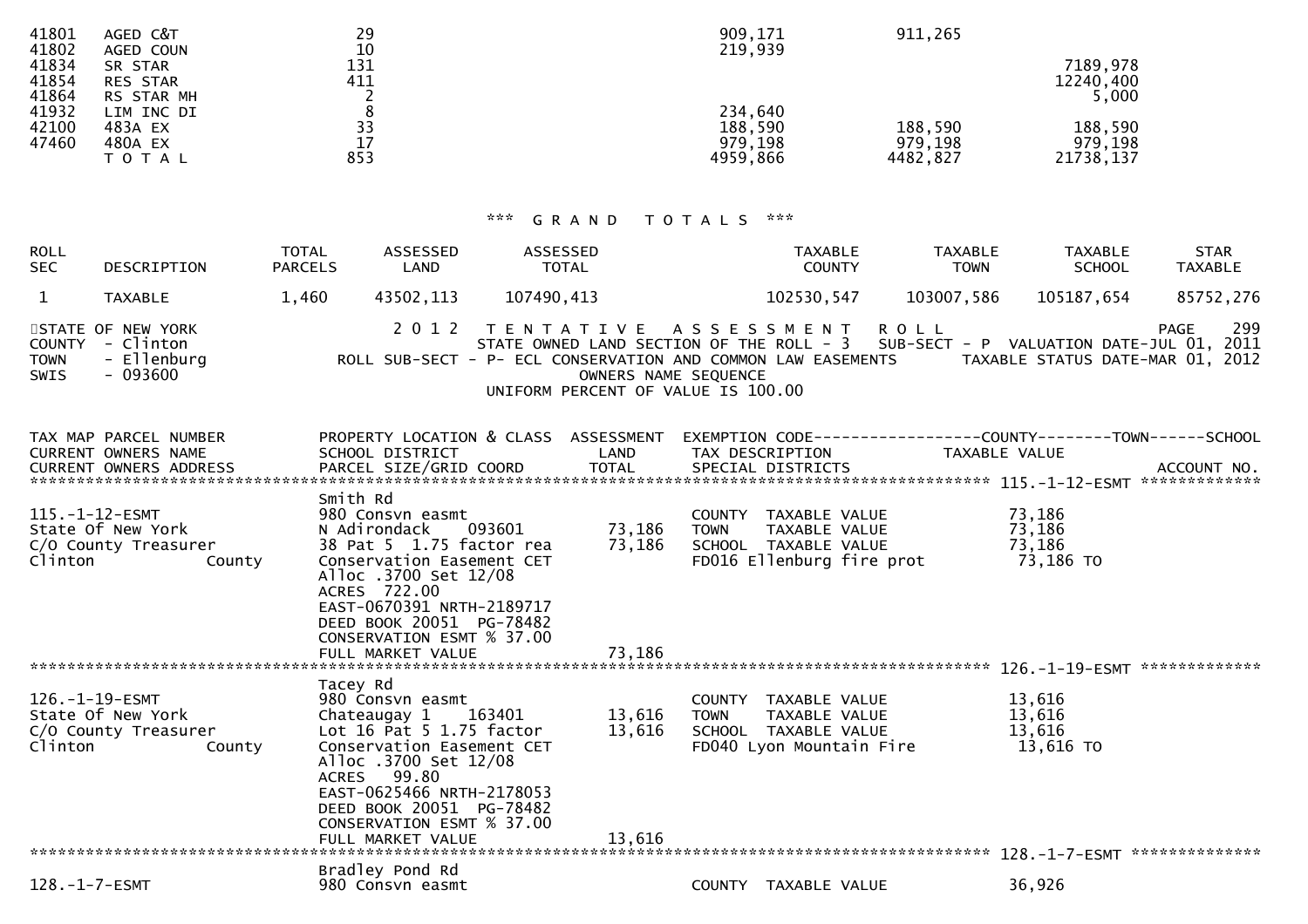| State Of New York<br>C/O County Treasurer<br>Clinton<br>County                                  | 093601<br>N Adirondack<br>Lot 71 Pat 5 1.75 Factor<br>Conservation Easement CET<br>Alloc .3700 Set 12/08<br>ACRES 343.20<br>EAST-0652957 NRTH-2180596<br>DEED BOOK 20051 PG-78482<br>CONSERVATION ESMT % 37.00                                                             | 36,926<br>36,926              | TAXABLE VALUE<br><b>TOWN</b><br>SCHOOL TAXABLE VALUE<br>FD016 Ellenburg fire prot                                                                             | 36,926<br>36,926<br>18,507 TO              |     |
|-------------------------------------------------------------------------------------------------|----------------------------------------------------------------------------------------------------------------------------------------------------------------------------------------------------------------------------------------------------------------------------|-------------------------------|---------------------------------------------------------------------------------------------------------------------------------------------------------------|--------------------------------------------|-----|
|                                                                                                 | FULL MARKET VALUE                                                                                                                                                                                                                                                          | 36,926                        |                                                                                                                                                               |                                            |     |
| $141. - 1 - 7 - ESMT$<br>State Of New York<br>C/O County Treasurer<br>Clinton<br>County         | Bigelow Rd<br>980 Consvn easmt<br>093601<br>N Adirondack<br>Lot $62$ Pat $5$ 1.75 Factor<br>Conservation Easement CET<br>Alloc .3700 Set 12/08<br>ACRES 1441.20<br>EAST-0629575 NRTH-2175628<br>DEED BOOK 20051 PG-78482<br>CONSERVATION ESMT % 37.00<br>FULL MARKET VALUE | 142,043<br>142,043<br>142.043 | COUNTY TAXABLE VALUE<br>TAXABLE VALUE<br><b>TOWN</b><br>SCHOOL TAXABLE VALUE<br>FD016 Ellenburg fire prot                                                     | 142,043<br>142,043<br>142,043<br>70,752 TO |     |
|                                                                                                 |                                                                                                                                                                                                                                                                            |                               |                                                                                                                                                               |                                            |     |
| STATE OF NEW YORK<br>COUNTY - Clinton<br><b>TOWN</b><br>- Ellenburg<br>$-093600$<br><b>SWIS</b> | 2 0 1 2<br>T E N T A T I V E<br>ROLL SUB-SECT - P- ECL CONSERVATION AND COMMON LAW EASEMENTS                                                                                                                                                                               | OWNERS NAME SEQUENCE          | A S S E S S M E N T<br><b>ROLL</b><br>STATE OWNED LAND SECTION OF THE ROLL - 3 SUB-SECT - P VALUATION DATE-JUL 01, 2011<br>UNIFORM PERCENT OF VALUE IS 100.00 | PAGE<br>TAXABLE STATUS DATE-MAR 01, 2012   | 300 |
| TAX MAP PARCEL NUMBER<br>CURRENT OWNERS NAME                                                    | PROPERTY LOCATION & CLASS ASSESSMENT<br>SCHOOL DISTRICT                                                                                                                                                                                                                    | LAND                          | EXEMPTION CODE------------------COUNTY--------TOWN------SCHOOL<br>TAX DESCRIPTION                                                                             | TAXABLE VALUE                              |     |
| $143. - 1 - 3 - ESMT$<br>State Of New York<br>C/O County Treasurer<br>Clinton<br>County         | Bradley Pond Rd<br>980 Consvn easmt<br>093601<br>N Adirondack<br>Lot $90$ Pat $5$ 1.75 factor<br>Conservation Easement CET<br>Alloc .3700 Set 12/08<br>ACRES 431.60<br>EAST-0653293 NRTH-2175488<br>DEED BOOK 20051 PG-78482<br>CONSERVATION ESMT % 37.00                  | 45,362<br>45,362              | COUNTY TAXABLE VALUE<br><b>TOWN</b><br>TAXABLE VALUE<br>SCHOOL TAXABLE VALUE<br>FD016 Ellenburg fire prot                                                     | 45,362<br>45,362<br>45,362<br>18,077 TO    |     |
|                                                                                                 | FULL MARKET VALUE                                                                                                                                                                                                                                                          | 45,362                        |                                                                                                                                                               |                                            |     |
| $143. - 1 - 5 - ESMT$<br>State Of New York<br>C/O County Treasurer<br>Clinton<br>County         | Bradley Pond Rd<br>980 Consvn easmt<br>093601<br>N Adirondack<br>Lot 105 Pat 5 1.75 Factor<br>Conservation Easement CET<br>Alloc .3700 Set 12/08<br>ACRES 548.40<br>EAST-0647216 NRTH-2169012<br>DEED BOOK 20051 PG-78482                                                  | 56,573<br>56,573              | <b>COUNTY</b><br>TAXABLE VALUE<br><b>TOWN</b><br>TAXABLE VALUE<br>SCHOOL TAXABLE VALUE<br>FD016 Ellenburg fire prot                                           | 56,573<br>56,573<br>56,573<br>56,573 TO    |     |
|                                                                                                 | CONSERVATION ESMT % 37.00<br>FULL MARKET VALUE                                                                                                                                                                                                                             | 56,573                        |                                                                                                                                                               |                                            |     |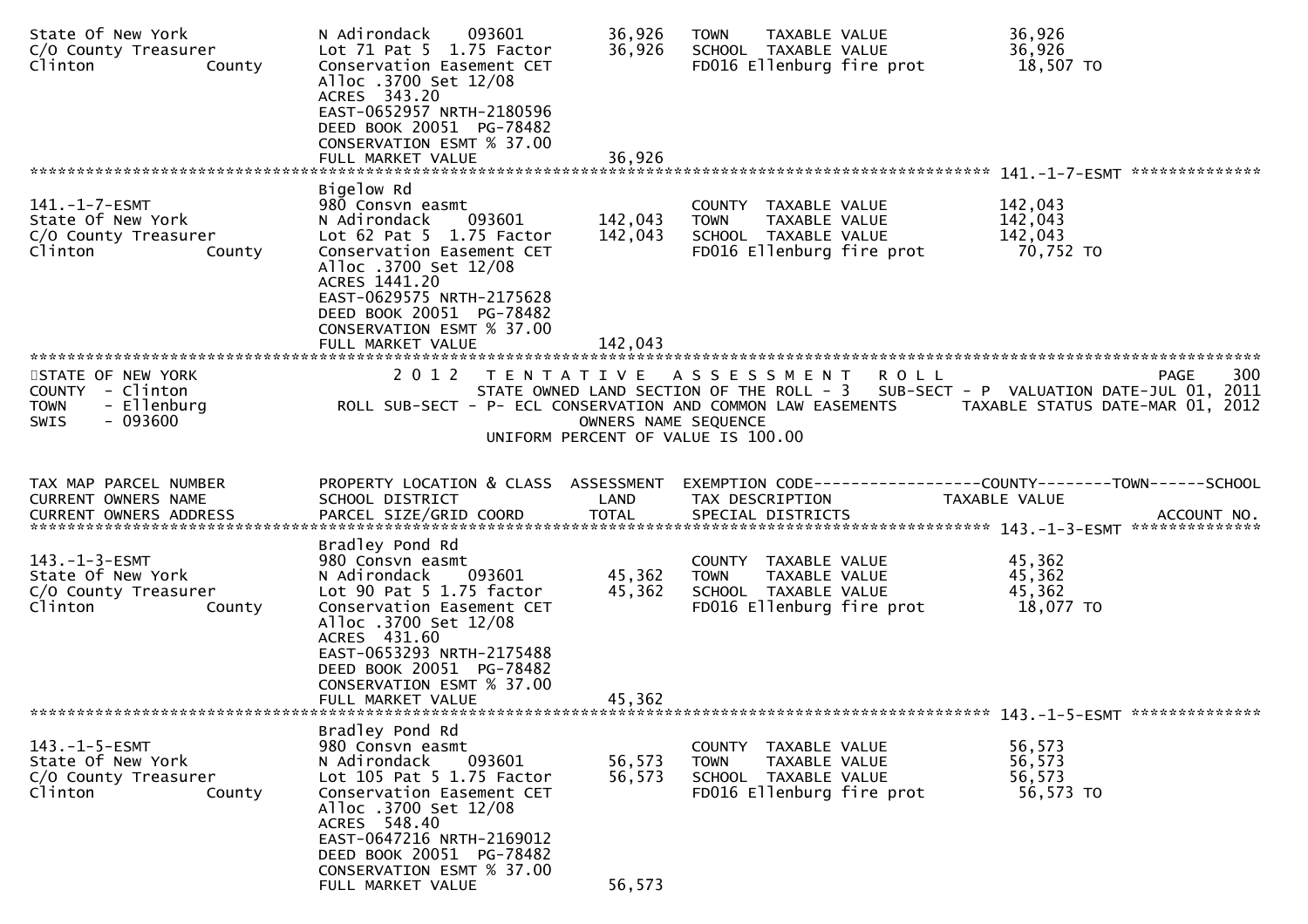|                       |                                 |                       |                                     |                                    |                                                                                                          |                | 156.-1-1-ESMT ***************                                                |                 |
|-----------------------|---------------------------------|-----------------------|-------------------------------------|------------------------------------|----------------------------------------------------------------------------------------------------------|----------------|------------------------------------------------------------------------------|-----------------|
|                       |                                 | Bradley Pond Rd       |                                     |                                    |                                                                                                          |                |                                                                              |                 |
| $156. - 1 - 1 - ESMT$ |                                 | 980 Consvn easmt      |                                     |                                    | COUNTY TAXABLE VALUE                                                                                     |                | 203,981                                                                      |                 |
|                       | State Of New York               | N Adirondack          | 093601<br>Lot 117 Pat 5 1.75 factor | 203,981<br>203,981                 | <b>TOWN</b><br>TAXABLE VALUE                                                                             |                | 203,981<br>203,981                                                           |                 |
| Clinton               | C/O County Treasurer<br>County  |                       | Conservation Easement CET           |                                    | SCHOOL TAXABLE VALUE<br>FD016 Ellenburg fire prot                                                        |                | 103,928 TO                                                                   |                 |
|                       |                                 | Alloc .3700 Set 12/08 |                                     |                                    |                                                                                                          |                |                                                                              |                 |
|                       | MAY BE SUBJECT TO PAYMENT       | ACRES 2088.30         |                                     |                                    |                                                                                                          |                |                                                                              |                 |
|                       | UNDER RPTL480A UNTIL 2019       |                       | EAST-0640832 NRTH-2165564           |                                    |                                                                                                          |                |                                                                              |                 |
|                       |                                 |                       | DEED BOOK 20051 PG-78482            |                                    |                                                                                                          |                |                                                                              |                 |
|                       |                                 |                       | CONSERVATION ESMT % 37.00           |                                    |                                                                                                          |                |                                                                              |                 |
|                       |                                 | FULL MARKET VALUE     |                                     | 203.981                            |                                                                                                          |                |                                                                              |                 |
|                       |                                 |                       |                                     |                                    |                                                                                                          |                |                                                                              |                 |
|                       | STATE OF NEW YORK               |                       | 2 0 1 2                             |                                    | TENTATIVE ASSESSMENT                                                                                     | <b>ROLL</b>    | <b>PAGE</b>                                                                  | 301             |
| <b>TOWN</b>           | COUNTY - Clinton<br>- Ellenburg |                       |                                     |                                    | STATE OWNED LAND SECTION OF THE ROLL - 3<br>ROLL SUB-SECT - P- ECL CONSERVATION AND COMMON LAW EASEMENTS |                | SUB-SECT - P VALUATION DATE-JUL 01, 2011<br>TAXABLE STATUS DATE-MAR 01, 2012 |                 |
| <b>SWIS</b>           | $-093600$                       |                       |                                     |                                    |                                                                                                          |                |                                                                              | RPS150/V04/L015 |
|                       |                                 |                       |                                     |                                    |                                                                                                          |                | CURRENT DATE 4/24/2012                                                       |                 |
|                       |                                 |                       |                                     | UNIFORM PERCENT OF VALUE IS 100.00 |                                                                                                          |                |                                                                              |                 |
|                       |                                 |                       |                                     |                                    | ROLL SUB SECTION-P-TOTALS                                                                                |                |                                                                              |                 |
|                       |                                 |                       |                                     |                                    |                                                                                                          |                |                                                                              |                 |
|                       |                                 |                       |                                     |                                    |                                                                                                          |                |                                                                              |                 |
|                       |                                 | ***                   |                                     |                                    |                                                                                                          | ***            |                                                                              |                 |
|                       |                                 |                       | SPECIAL                             | <b>DISTRICT</b>                    | SUMMARY                                                                                                  |                |                                                                              |                 |
|                       |                                 | TOTAL EXTENSION       | <b>EXTENSION</b>                    | AD VALOREM                         | <b>EXEMPT</b>                                                                                            | <b>TAXABLE</b> |                                                                              |                 |
|                       | CODE DISTRICT NAME PARCELS      | <b>TYPE</b>           | <b>VALUE</b>                        | <b>VALUE</b>                       | <b>AMOUNT</b>                                                                                            | VALUE          |                                                                              |                 |
|                       |                                 |                       |                                     |                                    |                                                                                                          |                |                                                                              |                 |
|                       | FD016 Ellenburg fire            | 6 TOTAL               |                                     | 341,023                            |                                                                                                          | 341,023        |                                                                              |                 |
|                       | FD040 Lyon Mountain             | 1 TOTAL               |                                     | 13,616                             |                                                                                                          | 13,616         |                                                                              |                 |
|                       |                                 |                       |                                     |                                    |                                                                                                          |                |                                                                              |                 |
|                       |                                 |                       |                                     |                                    |                                                                                                          |                |                                                                              |                 |
|                       |                                 | ***                   | SCHOOL                              | <b>DISTRICT</b>                    | SUMMARY                                                                                                  | ***            |                                                                              |                 |
|                       |                                 |                       |                                     |                                    |                                                                                                          |                |                                                                              |                 |
|                       |                                 | <b>TOTAL</b>          | ASSESSED                            | ASSESSED                           | <b>EXEMPT</b>                                                                                            | <b>TOTAL</b>   | <b>STAR</b>                                                                  | <b>STAR</b>     |
| <b>CODE</b>           | DISTRICT NAME                   | <b>PARCELS</b>        | LAND                                | <b>TOTAL</b>                       | <b>AMOUNT</b>                                                                                            | <b>TAXABLE</b> | <b>AMOUNT</b>                                                                | <b>TAXABLE</b>  |
|                       |                                 |                       |                                     |                                    |                                                                                                          |                |                                                                              |                 |
| 093601                | N Adirondack                    | 6                     | 558,071                             | 558,071                            |                                                                                                          | 558,071        |                                                                              | 558,071         |
| 163401                | Chateaugay 1                    | 1                     | 13,616                              | 13,616                             |                                                                                                          | 13,616         |                                                                              | 13,616          |
|                       | SUB-TOTAL                       | 7                     | 571,687                             | 571,687                            |                                                                                                          | 571,687        |                                                                              | 571,687         |
|                       |                                 |                       |                                     |                                    |                                                                                                          |                |                                                                              |                 |
|                       |                                 |                       |                                     |                                    |                                                                                                          |                |                                                                              |                 |
|                       | TOTAL                           | 7                     | 571,687                             | 571,687                            |                                                                                                          | 571,687        |                                                                              | 571,687         |
|                       |                                 |                       |                                     |                                    |                                                                                                          |                |                                                                              |                 |

\*\*\* SYSTEM CODES SUMMARY \*\*\*

NO SYSTEM EXEMPTIONS AT THIS LEVEL

# \*\*\* EXEMPTION SUMMARY \*\*\*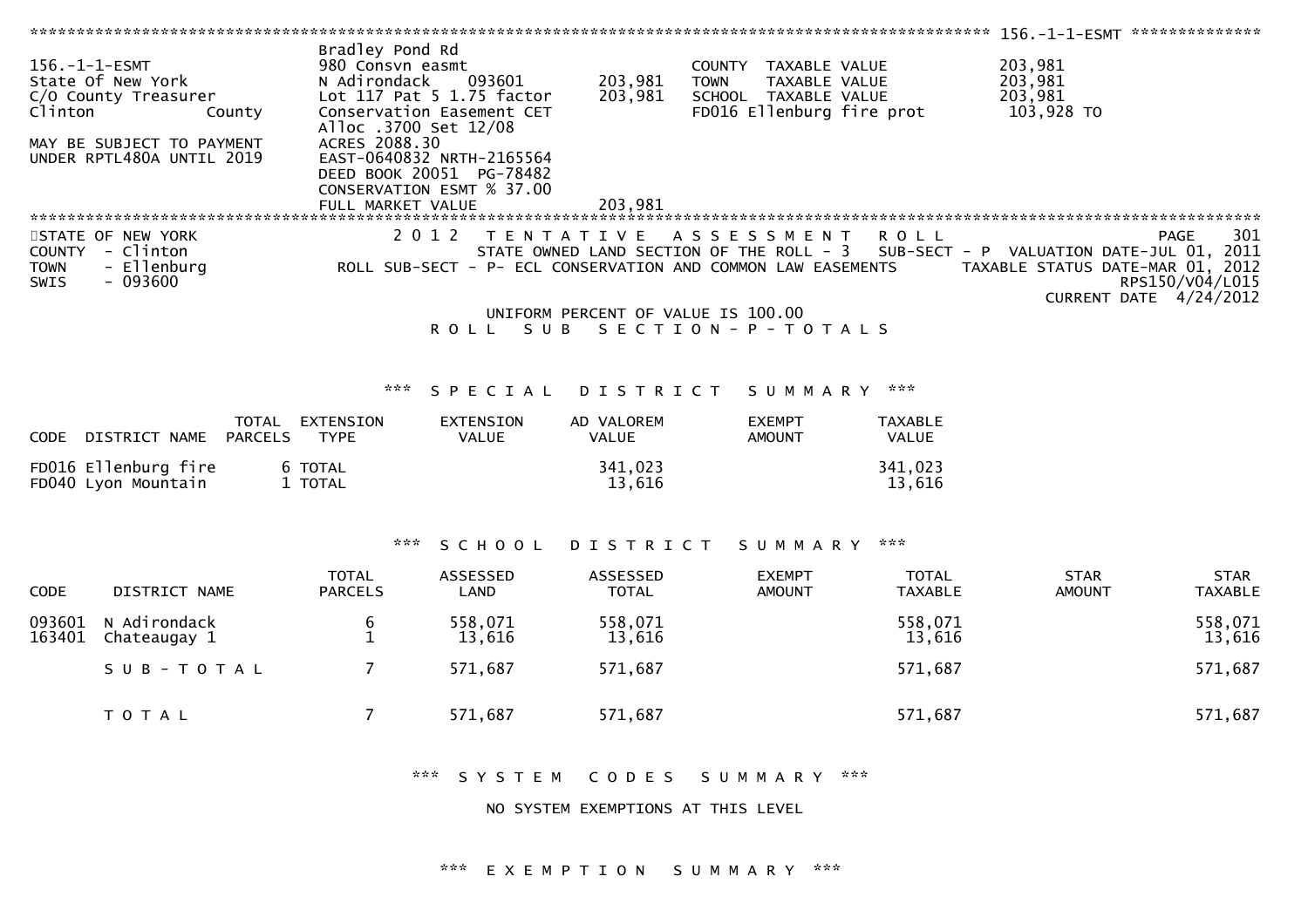# \*\*\* G R A N D T O T A L S \*\*\*

| ROLL<br><b>SEC</b>                          | DESCRIPTION                                                            | <b>TOTAL</b><br><b>PARCELS</b>                                                   | <b>ASSESSED</b><br>LAND                                       | ASSESSED<br><b>TOTAL</b>            |                                              |                                                                                                                                                                                                                                                     | <b>TAXABLE</b><br><b>COUNTY</b> | <b>TAXABLE</b><br><b>TOWN</b>  | <b>TAXABLE</b><br><b>SCHOOL</b>                            | <b>STAR</b><br><b>TAXABLE</b>  |
|---------------------------------------------|------------------------------------------------------------------------|----------------------------------------------------------------------------------|---------------------------------------------------------------|-------------------------------------|----------------------------------------------|-----------------------------------------------------------------------------------------------------------------------------------------------------------------------------------------------------------------------------------------------------|---------------------------------|--------------------------------|------------------------------------------------------------|--------------------------------|
| 3                                           | STATE OWNED LAND                                                       | 7                                                                                | 571,687                                                       | 571,687                             |                                              |                                                                                                                                                                                                                                                     | 571,687                         | 571,687                        | 571,687                                                    | 571,687                        |
| <b>COUNTY</b><br><b>TOWN</b><br><b>SWIS</b> | STATE OF NEW YORK<br>- Clinton<br>- Ellenburg<br>$-093600$             |                                                                                  | 2 0 1 2                                                       |                                     | OWNERS NAME SEQUENCE                         | TENTATIVE ASSESSMENT<br>STATE OWNED LAND SECTION OF THE ROLL - 3 SUB-SECT - A VALUATION DATE-JUL 01, 2011<br>ROLL SUB-SECT - A- SECTION 532-A RPTL WILD OR FOREST LANDS<br>UNIFORM PERCENT OF VALUE IS 100.00<br>UNIFORM PERCENT OF VALUE IS 100.00 | <b>ROLL</b>                     |                                | TAXABLE STATUS DATE-MAR 01, 2012                           | 302<br><b>PAGE</b>             |
|                                             | TAX MAP PARCEL NUMBER<br><b>CURRENT OWNERS NAME</b>                    | SCHOOL DISTRICT                                                                  |                                                               |                                     | PROPERTY LOCATION & CLASS ASSESSMENT<br>LAND | EXEMPTION CODE-----------------COUNTY-------TOWN------SCHOOL<br>TAX DESCRIPTION                                                                                                                                                                     |                                 | TAXABLE VALUE                  |                                                            |                                |
| $83. - 1 - 6$<br>State Land                 | Attn: Clinton Co Treasurer<br>137 Margaret St<br>Plattsburgh, NY 12901 | Brandy Brook Rd<br>N Adirondack<br>State #0190001<br>ACRES 24.00<br>DEED BOOK 70 | 931 Forest s532a<br>Lot 15 Omt T6 26.0 Ac<br>For Pres 12/1875 | 093601<br>EAST-0646407 NRTH-2208950 | 18,700<br>18,700                             | COUNTY TAXABLE VALUE<br><b>TOWN</b><br>SCHOOL TAXABLE VALUE<br>FD016 Ellenburg fire prot                                                                                                                                                            | TAXABLE VALUE                   |                                | 18,700<br>18,700<br>18,700<br>18,700 TO                    |                                |
|                                             |                                                                        |                                                                                  | FULL MARKET VALUE                                             | PG-788                              | 18,700                                       |                                                                                                                                                                                                                                                     |                                 |                                |                                                            |                                |
| <b>TOWN</b><br><b>SWIS</b>                  | STATE OF NEW YORK<br>COUNTY - Clinton<br>- Ellenburg<br>- 093600       |                                                                                  | 2 0 1 2                                                       | T E N T A T I V E                   |                                              | A S S E S S M E N T<br>STATE OWNED LAND SECTION OF THE ROLL - 3 SUB-SECT - A VALUATION DATE-JUL 01, 2011<br>ROLL SUB-SECT - A- SECTION 532-A RPTL WILD OR FOREST LANDS<br>UNIFORM PERCENT OF VALUE IS 100.00                                        | <b>ROLL</b>                     |                                | TAXABLE STATUS DATE-MAR 01, 2012<br>CURRENT DATE 4/24/2012 | 303<br>PAGE<br>RPS150/V04/L015 |
|                                             |                                                                        |                                                                                  |                                                               | ROLL SUB                            |                                              | S E C T I O N - A - T O T A L S                                                                                                                                                                                                                     |                                 |                                |                                                            |                                |
|                                             |                                                                        |                                                                                  | ***                                                           | SPECIAL                             | D I S T R I C T                              |                                                                                                                                                                                                                                                     | SUMMARY ***                     |                                |                                                            |                                |
|                                             | CODE DISTRICT NAME PARCELS                                             | TOTAL EXTENSION<br><b>TYPE</b>                                                   |                                                               | <b>EXTENSION</b><br>VALUE           | AD VALOREM<br><b>VALUE</b>                   | <b>EXEMPT</b><br><b>AMOUNT</b>                                                                                                                                                                                                                      | <b>TAXABLE</b><br>VALUE         |                                |                                                            |                                |
|                                             | FD016 Ellenburg fire                                                   | 1 TOTAL                                                                          |                                                               |                                     | 18,700                                       |                                                                                                                                                                                                                                                     | 18,700                          |                                |                                                            |                                |
|                                             |                                                                        |                                                                                  | ***                                                           | S C H O O L                         |                                              | DISTRICT SUMMARY                                                                                                                                                                                                                                    | ***                             |                                |                                                            |                                |
| <b>CODE</b>                                 | DISTRICT NAME                                                          | <b>TOTAL</b><br><b>PARCELS</b>                                                   |                                                               | <b>ASSESSED</b><br>LAND             | <b>ASSESSED</b><br><b>TOTAL</b>              | <b>EXEMPT</b><br><b>AMOUNT</b>                                                                                                                                                                                                                      |                                 | <b>TOTAL</b><br><b>TAXABLE</b> | <b>STAR</b><br><b>AMOUNT</b>                               | <b>STAR</b><br>TAXABLE         |

CODE DISTRICT NAME PARCELS LAND TOTAL AMOUNT TAXABLE AMOUNT TAXABLE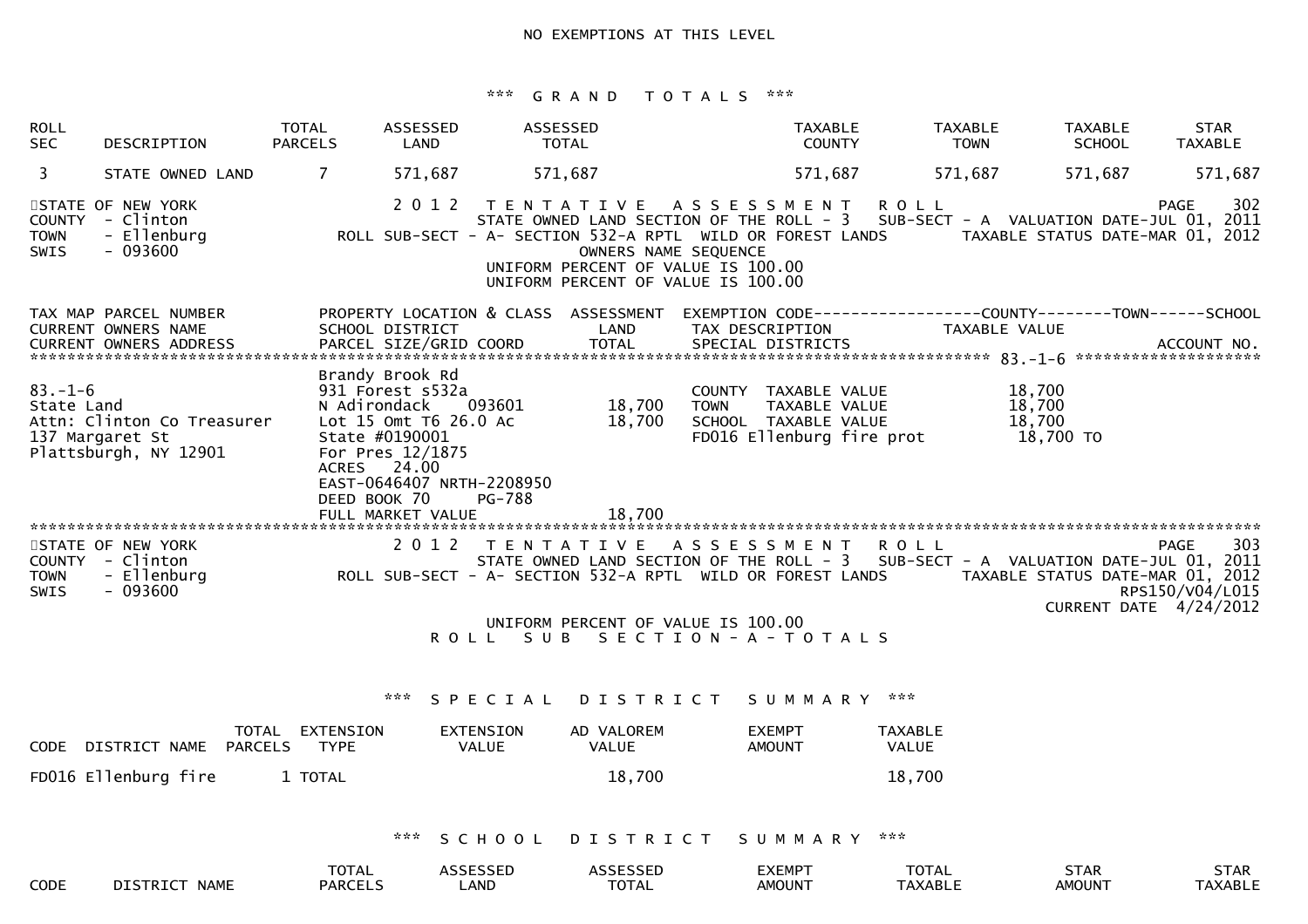| 093601 N Adirondack | 18,700 | 18,700 | 18,700 | 18,700 |
|---------------------|--------|--------|--------|--------|
| SUB-TOTAL           | 18,700 | 18,700 | 18,700 | 18,700 |
| T O T A L           | 18,700 | 18,700 | 18,700 | 18,700 |

\*\*\* S Y S T E M C O D E S S U M M A R Y \*\*\*

#### NO SYSTEM EXEMPTIONS AT THIS LEVEL

### \*\*\* E X E M P T I O N S U M M A R Y \*\*\*

### NO EXEMPTIONS AT THIS LEVEL

| <b>ROLL</b><br><b>SEC</b>                   | DESCRIPTION                                                                          | TOTAL<br><b>PARCELS</b> | ASSESSED<br>LAND                                                                                                                                                    | <b>ASSESSED</b><br>TOTAL                                                                                                                                                                                                                                |                                          | <b>TAXABLE</b><br><b>COUNTY</b>                                                                                | <b>TAXABLE</b><br><b>TOWN</b>                                                   | <b>TAXABLE</b><br><b>SCHOOL</b>                                    | <b>STAR</b><br><b>TAXABLE</b> |
|---------------------------------------------|--------------------------------------------------------------------------------------|-------------------------|---------------------------------------------------------------------------------------------------------------------------------------------------------------------|---------------------------------------------------------------------------------------------------------------------------------------------------------------------------------------------------------------------------------------------------------|------------------------------------------|----------------------------------------------------------------------------------------------------------------|---------------------------------------------------------------------------------|--------------------------------------------------------------------|-------------------------------|
| $\overline{3}$                              | STATE OWNED LAND                                                                     | $\mathbf{1}$            | 18,700                                                                                                                                                              | 18,700                                                                                                                                                                                                                                                  |                                          | 18,700                                                                                                         | 18,700                                                                          | 18,700                                                             | 18,700                        |
| <b>COUNTY</b><br><b>TOWN</b><br><b>SWIS</b> | STATE OF NEW YORK<br>- Clinton<br>- Ellenburg<br>$-093600$                           |                         | 2 0 1 2                                                                                                                                                             | TENTATIVE ASSESSMENT ROLL<br>STATE OWNED LAND SECTION OF THE ROLL - 3 SUB-SECT - S VALUATION DATE-JUL 01, 2011<br>ROLL SUB-SECT - S- SECTION 536-B RPTL SCHOOL TAXABLE ONLY<br>UNIFORM PERCENT OF VALUE IS 100.00<br>UNIFORM PERCENT OF VALUE IS 100.00 | OWNERS NAME SEQUENCE                     |                                                                                                                |                                                                                 | TAXABLE STATUS DATE-MAR 01, 2012                                   | 304<br>PAGE                   |
|                                             | TAX MAP PARCEL NUMBER<br><b>CURRENT OWNERS NAME</b><br><b>CURRENT OWNERS ADDRESS</b> | Sharrett Rd             | SCHOOL DISTRICT<br>PARCEL SIZE/GRID COORD                                                                                                                           | PROPERTY LOCATION & CLASS ASSESSMENT<br>LAND<br>TOTAL                                                                                                                                                                                                   |                                          | TAX DESCRIPTION<br>SPECIAL DISTRICTS                                                                           | EXEMPTION CODE------------------COUNTY--------TOWN------SCHOOL<br>TAXABLE VALUE |                                                                    | ACCOUNT NO.                   |
| $100.-1-6.1$<br>State Land                  | Attn: Clinton Co Treasurer<br>137 Margaret St<br>Plattsbūrgh, NY 12901               |                         | 941 SOL reforest<br>N Adirondack<br>Lot 5,6 Omt T5 Rogers 250<br>State 0470003<br>Cl St For 5 02/1963<br>ACRES 250.67<br>EAST-0664625 NRTH-2198774<br>DEED BOOK 463 | 093601<br>85,800<br>PG-501                                                                                                                                                                                                                              | TXLSCHPURP 32301<br><b>TOWN</b>          | 85,800 COUNTY TAXABLE VALUE<br>TAXABLE VALUE<br>SCHOOL TAXABLE VALUE<br>FD016 Ellenburg fire prot<br>85,800 EX | 85,800                                                                          | 85,800<br>$\mathbf 0$<br>$\mathbf{0}$<br>85,800<br>0 <sub>TO</sub> | $\mathbf 0$                   |
|                                             |                                                                                      |                         |                                                                                                                                                                     |                                                                                                                                                                                                                                                         |                                          |                                                                                                                |                                                                                 |                                                                    |                               |
| $100.-1-6.2$<br>State Land                  | Attn: Clinton Co Treasurer<br>137 Margaret St                                        | Mccoy Rd                | 941 SOL reforest<br>N Adirondack<br>Lot 6 Omt T5 Rogers 2.18<br>State #0481401                                                                                      | 093601 200<br>1,300                                                                                                                                                                                                                                     | TXLSCHPURP 32301<br>1,300<br><b>TOWN</b> | COUNTY TAXABLE VALUE<br>TAXABLE VALUE<br>SCHOOL TAXABLE VALUE                                                  | 1,300                                                                           | 1,300<br>$\mathbf{0}$<br>1,300                                     | $\mathbf{0}$                  |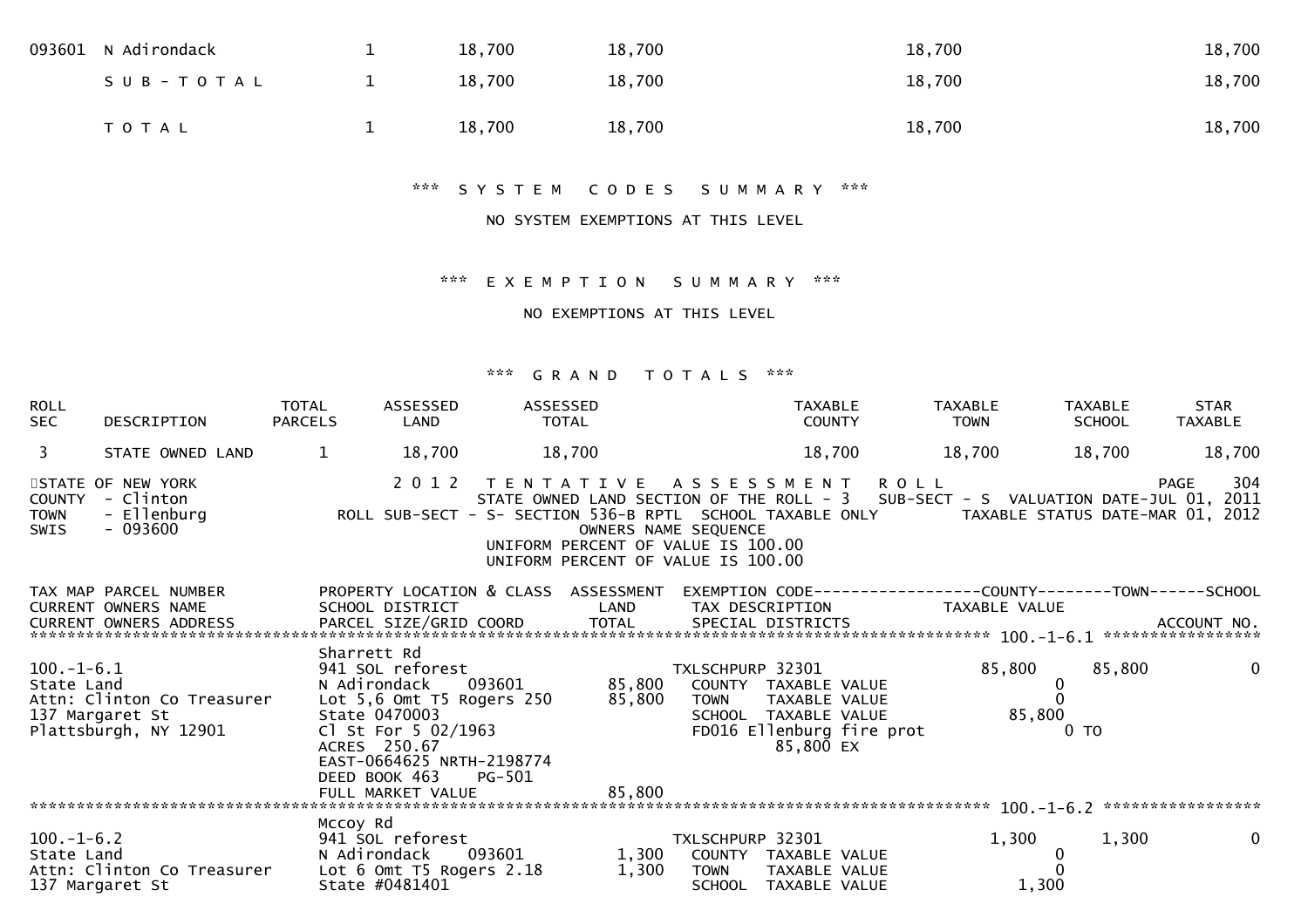| Plattsburgh, NY 12901                                                                                  | Cl St For 5 06/1966<br><b>ACRES</b><br>2.18<br>EAST-0662196 NRTH-2201215<br>DEED BOOK 3<br>$PG-23$<br>FULL MARKET VALUE                                                                                                    | 1,300                   | FD016 Ellenburg fire prot<br>1,300 EX                                                                                                                                                 |             | 0 <sub>T</sub>                                                    |                                                   |     |
|--------------------------------------------------------------------------------------------------------|----------------------------------------------------------------------------------------------------------------------------------------------------------------------------------------------------------------------------|-------------------------|---------------------------------------------------------------------------------------------------------------------------------------------------------------------------------------|-------------|-------------------------------------------------------------------|---------------------------------------------------|-----|
|                                                                                                        |                                                                                                                                                                                                                            |                         |                                                                                                                                                                                       |             |                                                                   |                                                   |     |
| $100.-1-6.3$<br>State Land<br>Attn: Clinton Co Treasurer<br>137 Margaret St<br>Plattsburgh, NY 12901   | Sharrett Rd<br>941 SOL reforest<br>093601<br>N Adirondack<br>Lot 5 Omt T5 Rogers 13 Ac<br>State #0481801<br>Cl St For 5 06/1966<br>ACRES 13.00<br>EAST-0664568 NRTH-2199397<br>DEED BOOK 3<br>$PG-23$<br>FULL MARKET VALUE | 3,900<br>3,900<br>3,900 | TXLSCHPURP 32301<br>COUNTY TAXABLE VALUE<br><b>TOWN</b><br>TAXABLE VALUE<br>SCHOOL TAXABLE VALUE<br>FD016 Ellenburg fire prot<br>3,900 EX                                             |             | 3,900<br>0<br>$\Omega$<br>3,900<br>0 <sub>T</sub>                 | 3,900                                             | 0   |
|                                                                                                        |                                                                                                                                                                                                                            |                         |                                                                                                                                                                                       |             |                                                                   |                                                   |     |
| $100.-1-13$<br>State Land<br>Attn: Clinton Co Treasurer<br>137 Margaret St<br>Plattsburgh, NY 12901    | Sharrett Rd<br>941 SOL reforest<br>N Adirondack<br>093601<br>Lots 6,7,34,35 Omt T5 Rog<br>State #0481001 294 Acs<br>Cl St For 5 08/1965<br>ACRES 289.70<br>EAST-0662557 NRTH-2194310<br>DEED BOOK 486<br>PG-369            | 73,400<br>73,400        | TXLSCHPURP 32301<br>COUNTY TAXABLE VALUE<br><b>TOWN</b><br>TAXABLE VALUE<br>SCHOOL TAXABLE VALUE<br>FD016 Ellenburg fire prot<br>73,400 EX                                            |             | 73,400<br>$\mathbf 0$<br>$\mathbf{0}$<br>73,400<br>0 <sub>T</sub> | 73,400                                            |     |
|                                                                                                        | FULL MARKET VALUE                                                                                                                                                                                                          | 73,400                  |                                                                                                                                                                                       |             |                                                                   |                                                   |     |
| STATE OF NEW YORK<br>COUNTY - Clinton<br><b>TOWN</b><br>- Ellenburg<br>$-093600$<br>SWIS               | 2012 TENTATIVE ASSESSMENT ROLL<br>ROLL SUB-SECT - S- SECTION 536-B RPTL SCHOOL TAXABLE ONLY TAXABLE STATUS DATE-MAR 01, 2012                                                                                               |                         | STATE OWNED LAND SECTION OF THE ROLL - 3 SUB-SECT - S VALUATION DATE-JUL 01, 2011<br>OWNERS NAME SEQUENCE<br>UNIFORM PERCENT OF VALUE IS 100.00<br>UNIFORM PERCENT OF VALUE IS 100.00 |             |                                                                   | PAGE                                              | 305 |
| TAX MAP PARCEL NUMBER<br>CURRENT OWNERS NAME                                                           | PROPERTY LOCATION & CLASS ASSESSMENT<br>SCHOOL DISTRICT                                                                                                                                                                    | LAND                    | EXEMPTION CODE------------------COUNTY--------TOWN------SCHOOL<br>TAX DESCRIPTION                                                                                                     |             | TAXABLE VALUE                                                     |                                                   |     |
|                                                                                                        |                                                                                                                                                                                                                            |                         |                                                                                                                                                                                       |             |                                                                   |                                                   |     |
| $100. -1 - 14$<br>State Land<br>Attn: Clinton Co Treasurer<br>137 Margaret St<br>Plattsburgh, NY 12901 | Sharrett Rd<br>941 SOL reforest<br>093601<br>N Adirondack<br>Lots 6 7 & 34 Omtt5 Roger<br>State #0480005 224.85 Ac<br>Cl St For 5 12/1963<br>ACRES 231.60<br>EAST-0659924 NRTH-2195768                                     | 83,400<br>83,400        | TXLSCHPURP 32301<br>COUNTY TAXABLE VALUE<br><b>TOWN</b><br>TAXABLE VALUE<br>SCHOOL TAXABLE VALUE<br>FD016 Ellenburg fire prot<br>83,400 EX                                            |             | 83,400<br>$\bf{0}$<br>$\Omega$<br>83,400<br>0 <sub>T</sub>        | 83,400                                            | 0   |
|                                                                                                        | DEED BOOK 471<br>$PG-53$                                                                                                                                                                                                   |                         |                                                                                                                                                                                       |             |                                                                   |                                                   |     |
|                                                                                                        | FULL MARKET VALUE                                                                                                                                                                                                          | 83,400                  |                                                                                                                                                                                       |             |                                                                   |                                                   |     |
| STATE OF NEW YORK<br>COUNTY - Clinton<br>- Ellenburg<br><b>TOWN</b><br>$-093600$<br><b>SWIS</b>        | 2 0 1 2<br>ROLL SUB-SECT - S- SECTION 536-B RPTL SCHOOL TAXABLE ONLY                                                                                                                                                       |                         | TENTATIVE ASSESSMENT<br>STATE OWNED LAND SECTION OF THE ROLL - 3 SUB-SECT - S VALUATION DATE-JUL 01, 2011                                                                             | <b>ROLL</b> | TAXABLE STATUS DATE-MAR 01, 2012                                  | PAGE<br>RPS150/V04/L015<br>CURRENT DATE 4/24/2012 | 306 |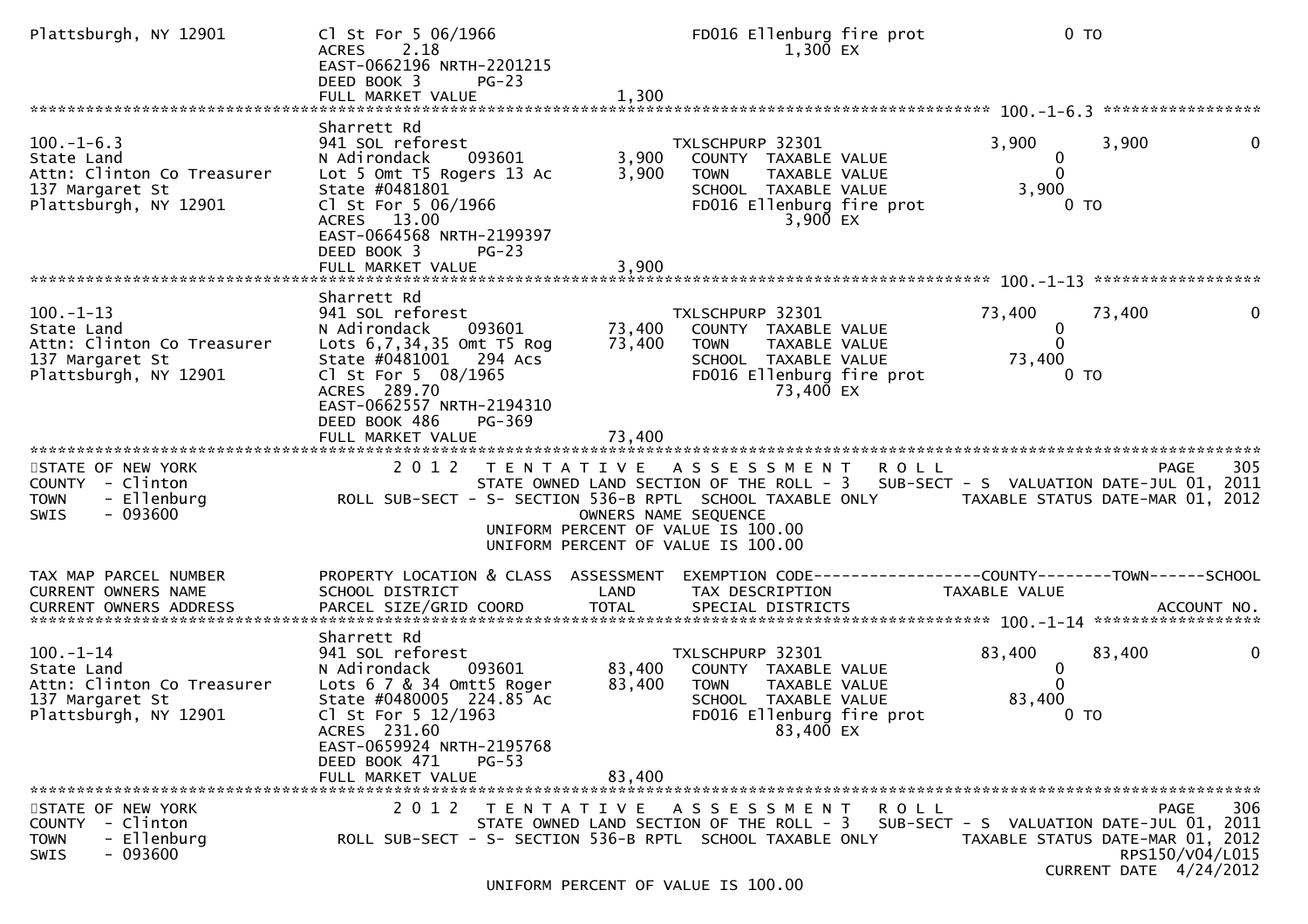### R O L L S U B S E C T I O N - S - T O T A L S

#### \*\*\* S P E C I A L D I S T R I C T S U M M A R Y \*\*\*

| CODE | DISTRICT NAME        | TOTAL<br>PARCELS | EXTENSION<br><b>TYPE</b> | EXTENSION<br>VALUE | AD VALOREM<br><b>VALUE</b> | <b>EXEMPT</b><br>AMOUNT | <b>TAXABLE</b><br>VALUE |
|------|----------------------|------------------|--------------------------|--------------------|----------------------------|-------------------------|-------------------------|
|      | FD016 Ellenburg fire |                  | 5 TOTAL                  |                    | 247,800                    | 247,800                 |                         |

### \*\*\* S C H O O L D I S T R I C T S U M M A R Y \*\*\*

| <b>CODE</b> | DISTRICT NAME       | <b>TOTAL</b><br><b>PARCELS</b> | ASSESSED<br>LAND | ASSESSED<br><b>TOTAL</b> | <b>EXEMPT</b><br><b>AMOUNT</b> | <b>TOTAL</b><br><b>TAXABLE</b> | <b>STAR</b><br><b>AMOUNT</b> | <b>STAR</b><br><b>TAXABLE</b> |
|-------------|---------------------|--------------------------------|------------------|--------------------------|--------------------------------|--------------------------------|------------------------------|-------------------------------|
|             | 093601 N Adirondack |                                | 247,800          | 247,800                  |                                | 247,800                        |                              | 247,800                       |
|             | SUB-TOTAL           |                                | 247,800          | 247,800                  |                                | 247,800                        |                              | 247,800                       |
|             | T O T A L           |                                | 247,800          | 247,800                  |                                | 247,800                        |                              | 247,800                       |

#### \*\*\* S Y S T E M C O D E S S U M M A R Y \*\*\*

#### NO SYSTEM EXEMPTIONS AT THIS LEVEL

#### \*\*\* E X E M P T I O N S U M M A R Y \*\*\*

| <b>CODE</b> | DESCRIPTION             | <b>TOTAL</b><br><b>PARCELS</b> | <b>COUNTY</b>      | <b>TOWN</b>        | <b>SCHOOL</b> |
|-------------|-------------------------|--------------------------------|--------------------|--------------------|---------------|
| 32301       | TXLSCHPURP<br>T O T A L |                                | 247,800<br>247,800 | 247,800<br>247,800 |               |

| ROLL<br><b>SEC</b>  | DESCRIPTION                                                      | <b>TOTAL</b><br><b>PARCELS</b> | ASSESSED<br>LAND | ASSESSED<br><b>TOTAL</b>                                                 | TAXABLE<br><b>COUNTY</b>                                                                                                                                                                                  | TAXABLE<br><b>TOWN</b> | TAXABLE<br><b>SCHOOL</b>         | <b>STAR</b><br><b>TAXABLE</b> |
|---------------------|------------------------------------------------------------------|--------------------------------|------------------|--------------------------------------------------------------------------|-----------------------------------------------------------------------------------------------------------------------------------------------------------------------------------------------------------|------------------------|----------------------------------|-------------------------------|
| 3                   | STATE OWNED LAND                                                 |                                | 247.800          | 247,800                                                                  |                                                                                                                                                                                                           |                        | 247,800                          | 247,800                       |
| TOWN<br><b>SWIS</b> | STATE OF NEW YORK<br>COUNTY - Clinton<br>- Ellenburg<br>- 093600 |                                |                  | UNIFORM PERCENT OF VALUE IS 100.00<br>UNIFORM PERCENT OF VALUE IS 100.00 | 2012 TENTATIVE ASSESSMENT ROLL<br>STATE OWNED LAND SECTION OF THE ROLL - 3 SUB-SECT - A VALUATION DATE-JUL 01, 2011<br>ROLL SUB-SECT - A- SECTION 532-A RPTL WILD OR FOREST LANDS<br>OWNERS NAME SEQUENCE |                        | TAXABLE STATUS DATE-MAR 01, 2012 | 307<br>PAGE                   |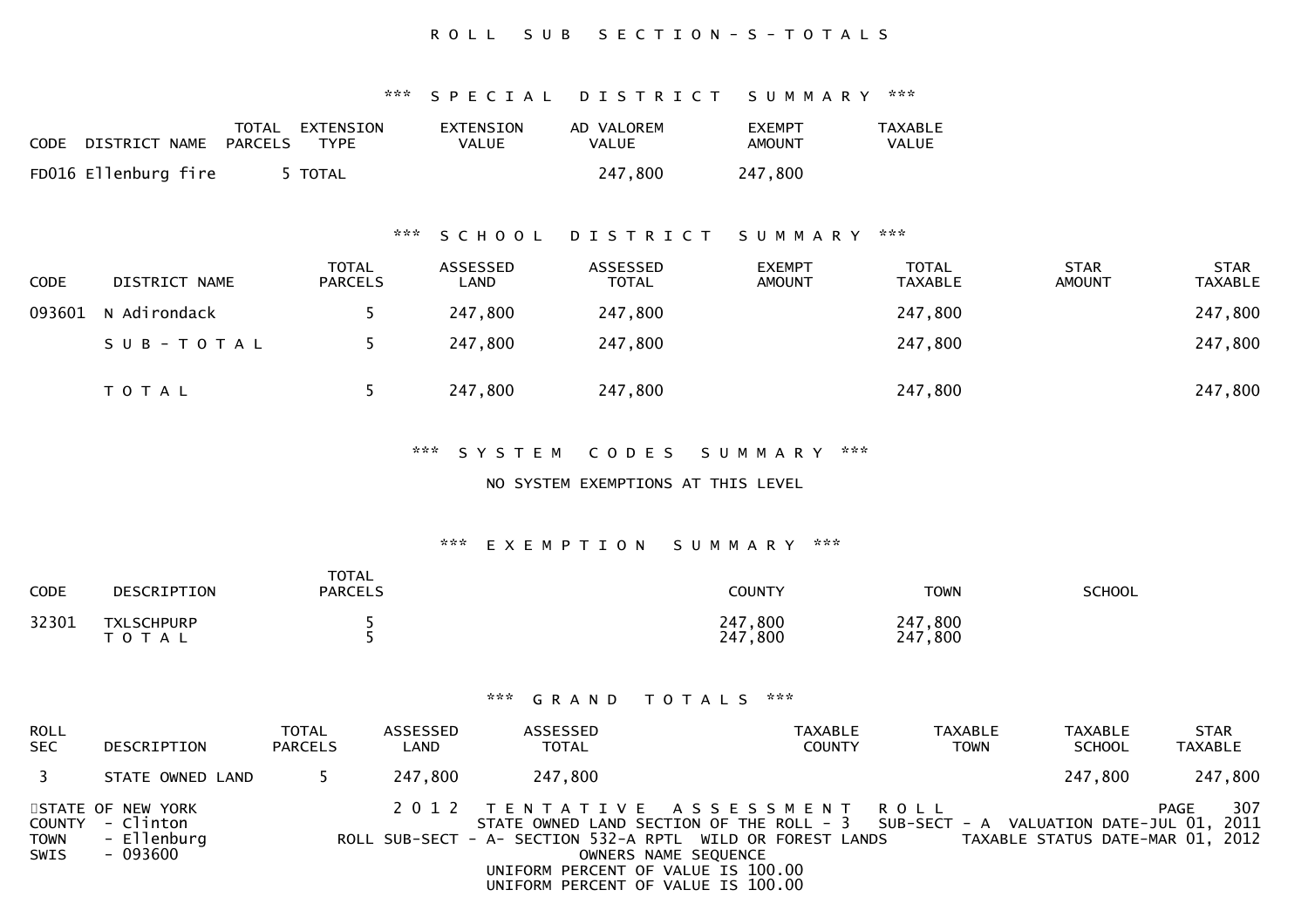| TAX MAP PARCEL NUMBER                                                                                   |                                                                                                                                                                                    |                      |                                                                                                           | PROPERTY LOCATION & CLASS ASSESSMENT EXEMPTION CODE----------------COUNTY-------TOWN------SCHOOL                      |
|---------------------------------------------------------------------------------------------------------|------------------------------------------------------------------------------------------------------------------------------------------------------------------------------------|----------------------|-----------------------------------------------------------------------------------------------------------|-----------------------------------------------------------------------------------------------------------------------|
| CURRENT OWNERS NAME                                                                                     | SCHOOL DISTRICT                                                                                                                                                                    | LAND                 | TAX DESCRIPTION                                                                                           | TAXABLE VALUE                                                                                                         |
|                                                                                                         |                                                                                                                                                                                    |                      |                                                                                                           |                                                                                                                       |
|                                                                                                         |                                                                                                                                                                                    |                      |                                                                                                           |                                                                                                                       |
| $114. - 1 - 8$<br>State Land<br>Attn: Clinton Co Treasurer<br>137 Margaret St<br>Plattsburgh, NY 12901  | Trombley Rd<br>931 Forest s532a<br>N Adirondack<br>093601<br>Lot 72 Omtt5 Hm 80.86 Ac<br>State #0120001 Rptl 542<br>For Pres 01/1858<br>ACRES 86.50<br>EAST-0658349 NRTH-2187009   | 61,600<br>61,600     | COUNTY TAXABLE VALUE<br>TAXABLE VALUE<br><b>TOWN</b><br>SCHOOL TAXABLE VALUE<br>FD016 Ellenburg fire prot | 61,600<br>61,600<br>61,600<br>61,600 TO                                                                               |
|                                                                                                         | DEED BOOK 115<br>PG-562<br>FULL MARKET VALUE                                                                                                                                       | 61,600               |                                                                                                           |                                                                                                                       |
|                                                                                                         |                                                                                                                                                                                    |                      |                                                                                                           |                                                                                                                       |
| $114. - 1 - 13$<br>State Land<br>Attn: Clinton Co Treasurer<br>137 Margaret St<br>Plattsburgh, NY 12901 | Bradley Pond Rd<br>931 Forest s532a<br>N Adirondack<br>093601<br>Lot 43 Omtt5 Hm 50 Acs<br>State #0110001 Rptl 542<br>For Pres 12/1875<br>ACRES 50.00<br>EAST-0646136 NRTH-2190343 | 27,000<br>27,000     | COUNTY TAXABLE VALUE<br>TAXABLE VALUE<br><b>TOWN</b><br>SCHOOL TAXABLE VALUE<br>FD016 Ellenburg fire prot | 27,000<br>27,000<br>27,000<br>27,000 TO                                                                               |
|                                                                                                         | DEED BOOK 70<br>PG-788                                                                                                                                                             |                      |                                                                                                           |                                                                                                                       |
|                                                                                                         | FULL MARKET VALUE                                                                                                                                                                  | 27,000               |                                                                                                           |                                                                                                                       |
|                                                                                                         |                                                                                                                                                                                    |                      |                                                                                                           |                                                                                                                       |
| $129. - 2 - 1$<br>State Land<br>137 Margaret St<br>Plattsburgh, NY 12901                                | Smith Rd<br>911 Forest s480<br>093601<br>N Adirondack<br>Lot 112 Pat 5<br>Sec 480 Fisher Act<br>ACRES 1161.00<br>EAST-0669230 NRTH-2182887<br>DEED BOOK 20082 PG-19877             | 465,700<br>465,700   | COUNTY TAXABLE VALUE<br><b>TOWN</b><br>TAXABLE VALUE<br>SCHOOL TAXABLE VALUE<br>FD016 Ellenburg fire prot | 465,700<br>465,700<br>465,700<br>465,700 TO                                                                           |
|                                                                                                         |                                                                                                                                                                                    |                      |                                                                                                           |                                                                                                                       |
| 130.-1-10<br>State Land<br>Attn: Clinton Co Treasurer<br>137 Margaret St<br>Plattsburgh, NY 12901       | Smith Rd<br>931 Forest s532a<br>093601<br>N Adirondack<br>Lot 124 Omtt5 Hm 242.57<br>State #0128201 Rptl 542<br>For Pres 08/1868<br>ACRES 241.50<br>EAST-0673925 NRTH-2178189      | 171,500<br>171,500   | COUNTY TAXABLE VALUE<br><b>TOWN</b><br>TAXABLE VALUE<br>SCHOOL TAXABLE VALUE<br>FD016 Ellenburg fire prot | 171,500<br>171,500<br>171,500<br>171,500 TO                                                                           |
|                                                                                                         | DEED BOOK 58<br>$PG-49$<br>FULL MARKET VALUE                                                                                                                                       | 171,500              |                                                                                                           |                                                                                                                       |
| STATE OF NEW YORK                                                                                       |                                                                                                                                                                                    |                      | 2012 TENTATIVE ASSESSMENT ROLL                                                                            | 308<br>PAGE                                                                                                           |
| COUNTY - Clinton<br>- Ellenburg<br><b>TOWN</b><br>$-093600$<br><b>SWIS</b>                              | ROLL SUB-SECT - A- SECTION 532-A RPTL WILD OR FOREST LANDS                                                                                                                         | OWNERS NAME SEQUENCE | UNIFORM PERCENT OF VALUE IS 100.00<br>UNIFORM PERCENT OF VALUE IS 100.00                                  | STATE OWNED LAND SECTION OF THE ROLL - 3 SUB-SECT - A VALUATION DATE-JUL 01, 2011<br>TAXABLE STATUS DATE-MAR 01, 2012 |

PROPERTY LOCATION & CLASS ASSESSMENT EXEMPTION CODE----------------COUNTY-------TOWN------SCHOOL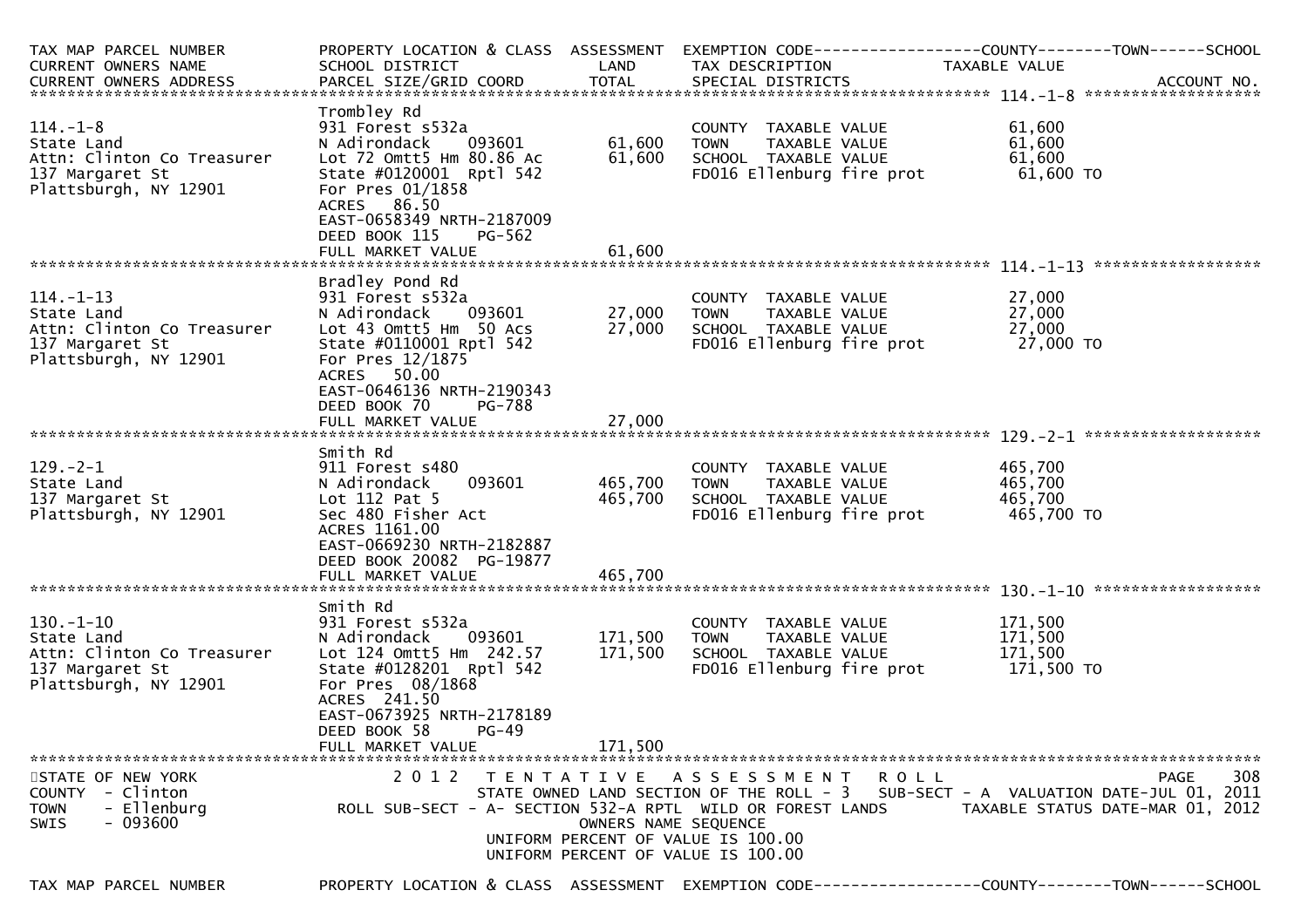| CURRENT OWNERS NAME                                                                                      | SCHOOL DISTRICT                                                                                                                                                                                            | LAND                 | TAX DESCRIPTION                                                                                           |         | TAXABLE VALUE                                                                                                                               |
|----------------------------------------------------------------------------------------------------------|------------------------------------------------------------------------------------------------------------------------------------------------------------------------------------------------------------|----------------------|-----------------------------------------------------------------------------------------------------------|---------|---------------------------------------------------------------------------------------------------------------------------------------------|
|                                                                                                          |                                                                                                                                                                                                            |                      |                                                                                                           |         |                                                                                                                                             |
| 130.-1-11<br>State Land<br>Attn: Clinton Co Treasurer<br>137 Margaret St<br>Plattsburgh, NY 12901        | Smith Rd<br>931 Forest s532a<br>N Adirondack<br>093601<br>Lot 125 Omtt5 Hm 242.66<br>State #0128401 Rptl 542<br>For Pres 08/1868<br>ACRES 241.60<br>EAST-0671997 NRTH-2178024<br>DEED BOOK 58<br>$PG-49$   | 198,900<br>198,900   | COUNTY TAXABLE VALUE<br>TAXABLE VALUE<br><b>TOWN</b><br>SCHOOL TAXABLE VALUE<br>FD016 Ellenburg fire prot |         | 198,900<br>198,900<br>198,900<br>198,900 TO                                                                                                 |
|                                                                                                          | Smith Rd                                                                                                                                                                                                   |                      |                                                                                                           |         |                                                                                                                                             |
| $130.-1-12$<br>State Land<br>Attn: Clinton Co Treasurer<br>137 Margaret St<br>Plattsburgh, NY 12901      | 931 Forest s532a<br>N Adirondack<br>093601<br>Lot 123 Omtt5 Hm<br>-24<br>State #0128001 Rptl 542<br>For Pres 08/1868<br>ACRES 241.50<br>EAST-0675867 NRTH-2178400<br>DEED BOOK 58<br>$PG-49$               | 113,400<br>113,400   | COUNTY TAXABLE VALUE<br><b>TOWN</b><br>TAXABLE VALUE<br>SCHOOL TAXABLE VALUE<br>FD016 Ellenburg fire prot |         | 113,400<br>113,400<br>113,400<br>113,400 TO                                                                                                 |
|                                                                                                          |                                                                                                                                                                                                            |                      |                                                                                                           |         |                                                                                                                                             |
| $141. - 1 - 8.2$<br>State Land<br>Attn: Clinton Co Treasurer<br>137 Margaret St<br>Plattsburgh, NY 12901 | Bigelow Rd<br>931 Forest s532a<br>N Adirondack<br>093601<br>Lot 97 T5omt 56.52<br>Lt 145 Hma State #0151001<br>Q-Afp Clin 92 For Preserv<br>ACRES 54.70                                                    | 31,100<br>31,100     | COUNTY TAXABLE VALUE<br><b>TOWN</b><br>TAXABLE VALUE<br>SCHOOL TAXABLE VALUE<br>FD016 Ellenburg fire prot |         | 31,100<br>31,100<br>31,100<br>31,100 TO                                                                                                     |
|                                                                                                          | EAST-0634526 NRTH-2174857<br>DEED BOOK 844<br>PG-199<br>FULL MARKET VALUE                                                                                                                                  | 31,100               |                                                                                                           |         |                                                                                                                                             |
| $142 - 1 - 1$<br>State Land<br>Attn: Clinton Co Treasurer<br>137 Margaret St<br>Plattsburgh, NY 12901    | Bigelow Rd<br>931 Forest s532a<br>093601<br>N Adirondack<br>Lot 144 Omtt5 Hm 213.33<br>State #0150001 Rptl 542<br>For Pres 08/1868<br>ACRES 275.00<br>EAST-0636226 NRTH-2174037<br>DEED BOOK 105<br>PG-587 | 97,500<br>97,500     | COUNTY TAXABLE VALUE<br><b>TOWN</b><br>TAXABLE VALUE<br>SCHOOL TAXABLE VALUE<br>FD016 Ellenburg fire prot |         | 97,500<br>97,500<br>97,500<br>97,500 TO                                                                                                     |
|                                                                                                          | FULL MARKET VALUE                                                                                                                                                                                          | 97,500               |                                                                                                           |         |                                                                                                                                             |
| STATE OF NEW YORK<br>COUNTY - Clinton<br>- Ellenburg<br><b>TOWN</b><br>- 093600<br><b>SWIS</b>           | 2 0 1 2<br>ROLL SUB-SECT - A- SECTION 532-A RPTL WILD OR FOREST LANDS                                                                                                                                      | OWNERS NAME SEQUENCE | TENTATIVE ASSESSMENT<br>UNIFORM PERCENT OF VALUE IS 100.00<br>UNIFORM PERCENT OF VALUE IS 100.00          | R O L L | 309<br><b>PAGE</b><br>STATE OWNED LAND SECTION OF THE ROLL - 3 SUB-SECT - A VALUATION DATE-JUL 01, 2011<br>TAXABLE STATUS DATE-MAR 01, 2012 |
| TAX MAP PARCEL NUMBER<br>CURRENT OWNERS NAME                                                             | PROPERTY LOCATION & CLASS ASSESSMENT<br>SCHOOL DISTRICT                                                                                                                                                    | LAND                 | TAX DESCRIPTION                                                                                           |         | EXEMPTION CODE-----------------COUNTY-------TOWN------SCHOOL<br>TAXABLE VALUE                                                               |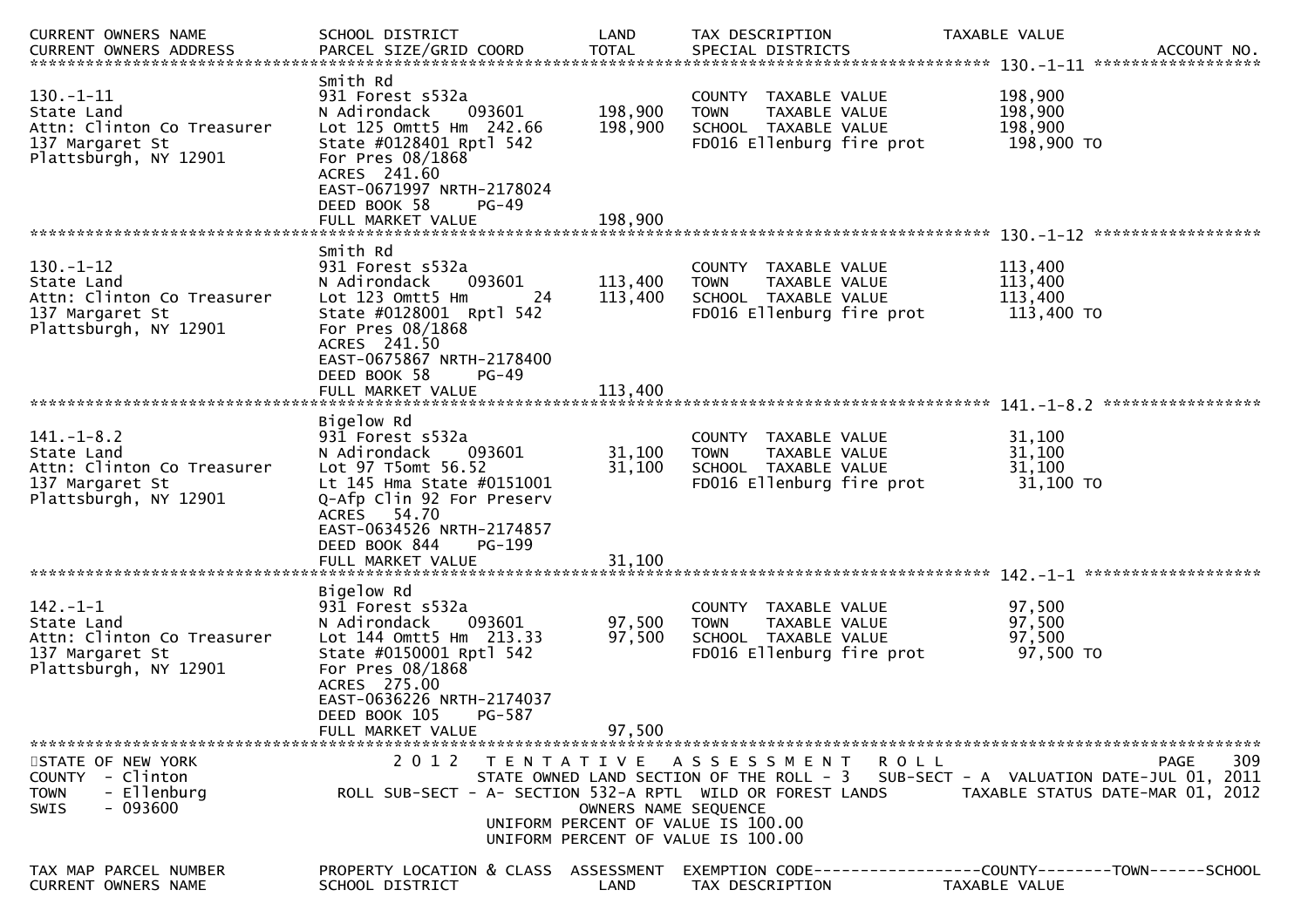| <b>CURRENT OWNERS ADDRESS</b>                                                                          | PARCEL SIZE/GRID COORD                                                                                                                                                                                                            | <b>TOTAL</b>                  | SPECIAL DISTRICTS                                                                                                                                                                               | ACCOUNT NO.                                     |
|--------------------------------------------------------------------------------------------------------|-----------------------------------------------------------------------------------------------------------------------------------------------------------------------------------------------------------------------------------|-------------------------------|-------------------------------------------------------------------------------------------------------------------------------------------------------------------------------------------------|-------------------------------------------------|
| $142. - 1 - 2$<br>State Land<br>Attn: Clinton Co Treasurer<br>137 Margaret St<br>Plattsburgh, NY 12901 | Bigelow Rd<br>931 Forest s532a<br>093601<br>N Adirondack<br>Lot 143 Omtt5 Hm 213.33Ac<br>State #0140001 Rptl 542<br>For Pres 08/1868<br>ACRES 275.00<br>EAST-0640205 NRTH-2172157<br>DEED BOOK 105<br>PG-587<br>FULL MARKET VALUE | 125,900<br>125,900<br>125,900 | COUNTY TAXABLE VALUE<br><b>TOWN</b><br>TAXABLE VALUE<br>SCHOOL TAXABLE VALUE<br>FD016 Ellenburg fire prot                                                                                       | 125,900<br>125,900<br>125,900<br>125,900 TO     |
|                                                                                                        | Bigelow Rd                                                                                                                                                                                                                        |                               |                                                                                                                                                                                                 |                                                 |
| $142. - 1 - 5$<br>State Land<br>Attn: Clinton Co Treasurer<br>137 Margaret St<br>Plattsburgh, NY 12901 | 931 Forest s532a<br>N Adirondack<br>093601<br>Lot 142 Omt T5 Hm 151.33<br>State # 0130001 Rptl 542<br>For Pres 08/1868<br>ACRES 213.70<br>EAST-0640372 NRTH-2174934<br>DEED BOOK 105<br>PG-587                                    | 81,100<br>81,100              | COUNTY TAXABLE VALUE<br><b>TOWN</b><br>TAXABLE VALUE<br>SCHOOL TAXABLE VALUE<br>FD016 Ellenburg fire prot                                                                                       | 81,100<br>81,100<br>81,100<br>81,100 TO         |
|                                                                                                        | FULL MARKET VALUE                                                                                                                                                                                                                 | 81,100                        |                                                                                                                                                                                                 |                                                 |
|                                                                                                        | Trombley Rd                                                                                                                                                                                                                       |                               |                                                                                                                                                                                                 |                                                 |
| $144. - 1 - 2$<br>State Land<br>Attn: Clinton Co Treasurer<br>137 Margaret St<br>Plattsburgh, NY 12901 | 931 Forest s532a<br>093601<br>N Adirondack<br>Lot 130 Omt T5 Hm 243.16<br>State # 0129401 Rplt 542<br>For Pres 08/1868<br>ACRES 242.50<br>EAST-0662402 NRTH-2176907                                                               | 106,700<br>106,700            | COUNTY TAXABLE VALUE<br><b>TOWN</b><br>TAXABLE VALUE<br>SCHOOL TAXABLE VALUE<br>FD016 Ellenburg fire prot                                                                                       | 106,700<br>106,700<br>106,700<br>106,700 TO     |
|                                                                                                        | DEED BOOK 58<br>$PG-49$<br>FULL MARKET VALUE                                                                                                                                                                                      | 106,700                       |                                                                                                                                                                                                 |                                                 |
|                                                                                                        |                                                                                                                                                                                                                                   |                               |                                                                                                                                                                                                 |                                                 |
| $144. - 1 - 3$<br>State Land<br>Attn: Clinton Co Treasurer<br>137 Margaret St<br>Plattsburgh, NY 12901 | Sharrett Rd<br>931 Forest s532a<br>093601<br>N Adirondack<br>Lot 129 Omt T5 Hm 243.04<br>State # 0129201 Rplt 542<br>For Pres 08/1868<br>ACRES 242.40<br>EAST-0664333 NRTH-2177133<br>DEED BOOK 58<br>$PG-49$                     | 119,600<br>119,600            | COUNTY TAXABLE VALUE<br><b>TOWN</b><br>TAXABLE VALUE<br>SCHOOL TAXABLE VALUE<br>FD016 Ellenburg fire prot                                                                                       | 119,600<br>119,600<br>119,600<br>119,600 TO     |
|                                                                                                        | FULL MARKET VALUE                                                                                                                                                                                                                 | 119,600                       |                                                                                                                                                                                                 |                                                 |
| STATE OF NEW YORK<br>COUNTY - Clinton<br>- Ellenburg<br><b>TOWN</b><br>$-093600$<br><b>SWIS</b>        | ROLL SUB-SECT - A- SECTION 532-A RPTL WILD OR FOREST LANDS                                                                                                                                                                        | OWNERS NAME SEQUENCE          | 2012 TENTATIVE ASSESSMENT ROLL<br>STATE OWNED LAND SECTION OF THE ROLL - 3 SUB-SECT - A VALUATION DATE-JUL 01, 2011<br>UNIFORM PERCENT OF VALUE IS 100.00<br>UNIFORM PERCENT OF VALUE IS 100.00 | 310<br>PAGE<br>TAXABLE STATUS DATE-MAR 01, 2012 |
| TAX MAP PARCEL NUMBER<br>CURRENT OWNERS NAME<br><b>CURRENT OWNERS ADDRESS</b>                          | PROPERTY LOCATION & CLASS ASSESSMENT<br>SCHOOL DISTRICT<br>PARCEL SIZE/GRID COORD                                                                                                                                                 | LAND<br><b>TOTAL</b>          | EXEMPTION CODE------------------COUNTY--------TOWN------SCHOOL<br>TAX DESCRIPTION<br>SPECIAL DISTRICTS                                                                                          | TAXABLE VALUE<br>ACCOUNT NO.                    |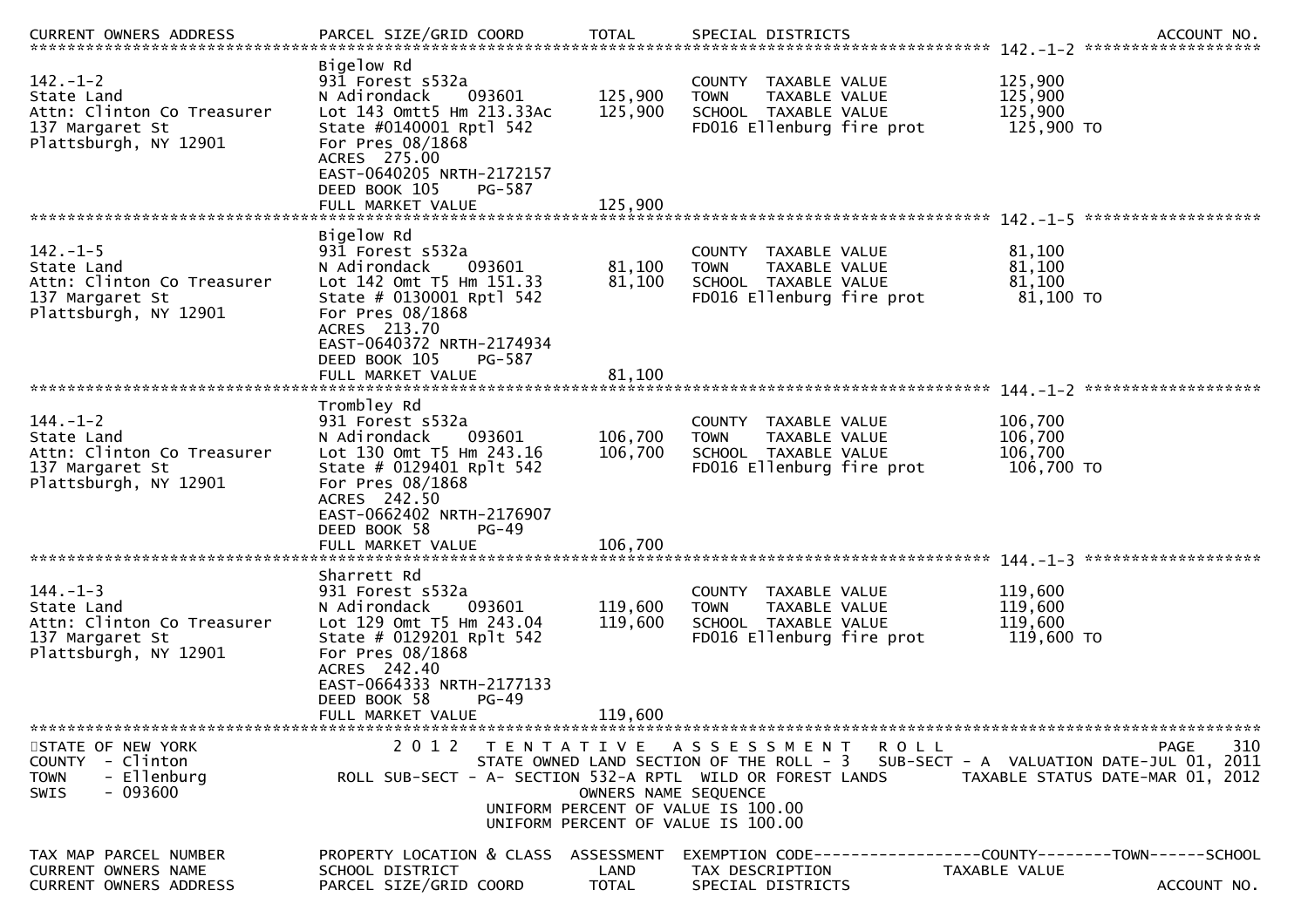|                                         |                                                            |                                                            |                                       | $144. - 1 - 4$ *********************                           |
|-----------------------------------------|------------------------------------------------------------|------------------------------------------------------------|---------------------------------------|----------------------------------------------------------------|
|                                         | Smith Rd                                                   |                                                            |                                       |                                                                |
| $144. - 1 - 4$                          | 910 Priv forest                                            |                                                            | COUNTY TAXABLE VALUE                  | 231,100                                                        |
| State Land                              | 093601<br>N Adirondack                                     | 231,100<br><b>TOWN</b>                                     | TAXABLE VALUE                         | 231,100                                                        |
| 137 Margaret St                         | 127/128 Pat 5                                              | 231,100                                                    | SCHOOL TAXABLE VALUE                  | 231,100                                                        |
| Plattsburgh, NY 12901                   | ACRES 483.00                                               |                                                            | FD016 Ellenburg fire prot             | 231,100 TO                                                     |
|                                         | EAST-0667192 NRTH-2177455<br>DEED BOOK 20082 PG-19877      |                                                            |                                       |                                                                |
|                                         | FULL MARKET VALUE                                          | 231,100                                                    |                                       |                                                                |
|                                         |                                                            |                                                            |                                       |                                                                |
|                                         | Smith Rd                                                   |                                                            |                                       |                                                                |
| $144. - 1 - 5$                          | 931 Forest s532a                                           |                                                            | COUNTY TAXABLE VALUE                  | 168,200                                                        |
| State Land                              | N Adirondack<br>093601                                     | 168,200<br><b>TOWN</b>                                     | TAXABLE VALUE                         | 168,200                                                        |
| Attn: Clinton Co Treasurer              | Lot 126 Omt T5 Hm 242.77                                   | 168,200                                                    | SCHOOL TAXABLE VALUE                  | 168,200                                                        |
| 137 Margaret St                         | State # 0128601 Rptl 542                                   |                                                            | FD016 Ellenburg fire prot             | 168,200 TO                                                     |
| Plattsburgh, NY 12901                   | For Pres 08/1868                                           |                                                            |                                       |                                                                |
|                                         | ACRES 241.90                                               |                                                            |                                       |                                                                |
|                                         | EAST-0670074 NRTH-2177760                                  |                                                            |                                       |                                                                |
|                                         | DEED BOOK 58<br>$PG-49$                                    |                                                            |                                       |                                                                |
|                                         | FULL MARKET VALUE                                          | 168,200                                                    |                                       |                                                                |
|                                         | Plank Rd                                                   |                                                            |                                       |                                                                |
| $144. - 1 - 6$                          | 931 Forest s532a                                           |                                                            | COUNTY TAXABLE VALUE                  | 72,700                                                         |
| State Land                              | N Adirondack<br>093601                                     | 72,700<br><b>TOWN</b>                                      | TAXABLE VALUE                         | 72,700                                                         |
| Attn: Clinton Co Treasurer              | Lot 174 Omt T5 Hm 243.91                                   | 72,700                                                     | SCHOOL TAXABLE VALUE                  | 72,700                                                         |
| 137 Margaret St                         | State # 0172401 Rptl 542                                   |                                                            | FD016 Ellenburg fire prot             | 72,700 TO                                                      |
| Plattsburgh, NY 12901                   | For Pres 08/1868                                           |                                                            |                                       |                                                                |
|                                         | ACRES 243.10                                               |                                                            |                                       |                                                                |
|                                         | EAST-0668934 NRTH-2172201                                  |                                                            |                                       |                                                                |
|                                         | DEED BOOK 58<br>$PG-49$                                    |                                                            |                                       |                                                                |
|                                         | FULL MARKET VALUE                                          | 72,700                                                     |                                       |                                                                |
|                                         |                                                            |                                                            |                                       |                                                                |
|                                         | Plank Rd                                                   |                                                            |                                       |                                                                |
| $144. - 1 - 7$<br>State Land            | 931 Forest s532a<br>093601<br>N Adirondack                 | 71,000<br><b>TOWN</b>                                      | COUNTY TAXABLE VALUE<br>TAXABLE VALUE | 71,000<br>71,000                                               |
| Attn: Clinton Co Treasurer              | Lot 173 Omt T5 Hm 213.33                                   | 71,000                                                     | SCHOOL TAXABLE VALUE                  | 71,000                                                         |
| 137 Margaret St                         | State # 0172001 Rptl 542                                   |                                                            | FD016 Ellenburg fire prot             | 71,000 TO                                                      |
| Plattsburgh, NY 12901                   | For Pres 08/1868                                           |                                                            |                                       |                                                                |
|                                         | ACRES 243.30                                               |                                                            |                                       |                                                                |
|                                         | EAST-0667017 NRTH-2171979                                  |                                                            |                                       |                                                                |
|                                         | DEED BOOK 97<br>PG-719                                     |                                                            |                                       |                                                                |
|                                         | FULL MARKET VALUE                                          | 71,000                                                     |                                       |                                                                |
|                                         |                                                            |                                                            |                                       |                                                                |
| STATE OF NEW YORK                       | 2 0 1 2                                                    | TENTATIVE ASSESSMENT                                       | <b>ROLL</b>                           | 311<br><b>PAGE</b>                                             |
| COUNTY - Clinton                        |                                                            | STATE OWNED LAND SECTION OF THE ROLL - 3                   |                                       | SUB-SECT - A VALUATION DATE-JUL 01, 2011                       |
| - Ellenburg<br><b>TOWN</b><br>$-093600$ | ROLL SUB-SECT - A- SECTION 532-A RPTL WILD OR FOREST LANDS |                                                            |                                       | TAXABLE STATUS DATE-MAR 01, 2012                               |
| <b>SWIS</b>                             |                                                            | OWNERS NAME SEQUENCE<br>UNIFORM PERCENT OF VALUE IS 100.00 |                                       |                                                                |
|                                         |                                                            | UNIFORM PERCENT OF VALUE IS 100.00                         |                                       |                                                                |
|                                         |                                                            |                                                            |                                       |                                                                |
| TAX MAP PARCEL NUMBER                   | PROPERTY LOCATION & CLASS ASSESSMENT                       |                                                            |                                       | EXEMPTION CODE------------------COUNTY--------TOWN------SCHOOL |
| CURRENT OWNERS NAME                     | SCHOOL DISTRICT                                            | LAND                                                       | TAX DESCRIPTION                       | TAXABLE VALUE                                                  |
| CURRENT OWNERS ADDRESS                  |                                                            | <b>TOTAL</b>                                               |                                       |                                                                |
|                                         | PARCEL SIZE/GRID COORD                                     |                                                            | SPECIAL DISTRICTS                     | ACCOUNT NO.                                                    |
|                                         |                                                            |                                                            |                                       |                                                                |
| $144. - 1 - 8$                          | Plank Rd<br>931 Forest s532a                               |                                                            | COUNTY TAXABLE VALUE                  | 89,100                                                         |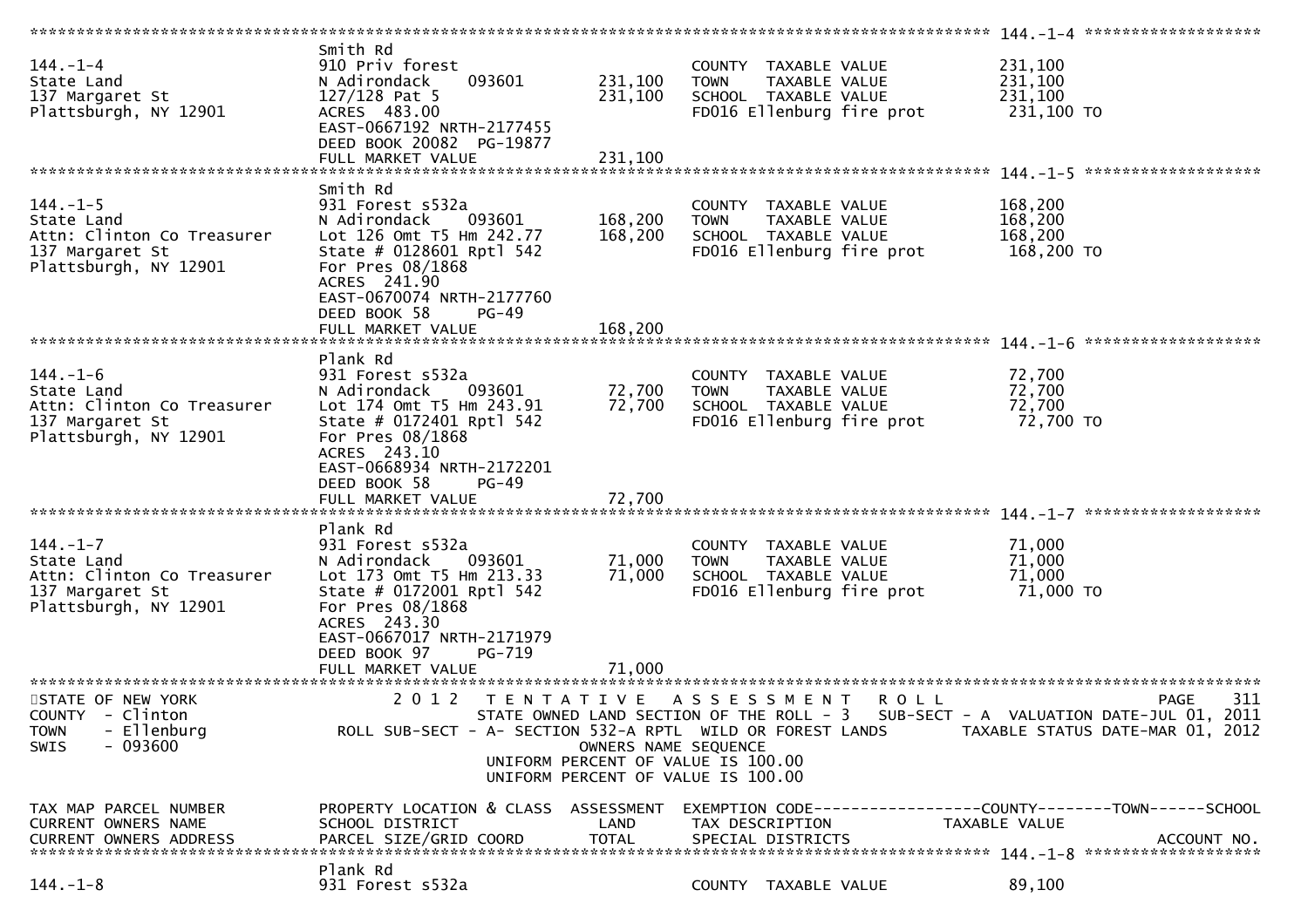| State Land<br>Attn: Clinton Co Treasurer<br>137 Margaret St<br>Plattsburgh, NY 12901                   | 093601<br>N Adirondack<br>Lot 172 Omt T5 Hm 244.12<br>State # 0171601 Rptl 542<br>For Pres 08/1868<br>ACRES 243.50<br>EAST-0665131 NRTH-2171777<br>DEED BOOK 58<br>PG-49                                                        | 89,100<br>89,100                                           | <b>TOWN</b><br>TAXABLE VALUE<br>SCHOOL TAXABLE VALUE<br>FD016 Ellenburg fire prot                         |         | 89,100<br>89,100<br>89,100 TO                                                                                                 |
|--------------------------------------------------------------------------------------------------------|---------------------------------------------------------------------------------------------------------------------------------------------------------------------------------------------------------------------------------|------------------------------------------------------------|-----------------------------------------------------------------------------------------------------------|---------|-------------------------------------------------------------------------------------------------------------------------------|
|                                                                                                        | FULL MARKET VALUE                                                                                                                                                                                                               | 89,100                                                     |                                                                                                           |         |                                                                                                                               |
| $144. - 1 - 9$<br>State Land<br>Attn: Clinton Co Treasurer<br>137 Margaret St<br>Plattsburgh, NY 12901 | Plank Rd<br>931 Forest s532a<br>N Adirondack<br>093601<br>Lot 171 Omt T5 Hm 244.22<br>State # 0171201 Rptl 542<br>For Pres 08/1868<br>ACRES 243.50<br>EAST-0663186 NRTH-2171556                                                 | 101,300<br>101,300                                         | COUNTY TAXABLE VALUE<br><b>TOWN</b><br>TAXABLE VALUE<br>SCHOOL TAXABLE VALUE<br>FD016 Ellenburg fire prot |         | 101,300<br>101,300<br>101,300<br>101,300 то                                                                                   |
|                                                                                                        | DEED BOOK 58<br>PG-49                                                                                                                                                                                                           |                                                            |                                                                                                           |         |                                                                                                                               |
|                                                                                                        | FULL MARKET VALUE                                                                                                                                                                                                               | 101,300                                                    |                                                                                                           |         | *******************                                                                                                           |
| $145. - 1 - 1$<br>State Land<br>Attn: Clinton Co Treasurer<br>137 Margaret St<br>Plattsburgh, NY 12901 | Plank Rd<br>931 Forest s532a<br>093601<br>N Adirondack<br>Lot 175 Omt T5 Hm 243.82<br>State # $0172801$ Rptl 542<br>For Pres 08/1868<br>ACRES 243.00<br>EAST-0670901 NRTH-2172437<br>DEED BOOK 58<br>PG-49                      | 107,800<br>107,800                                         | COUNTY TAXABLE VALUE<br>TAXABLE VALUE<br><b>TOWN</b><br>SCHOOL TAXABLE VALUE<br>FD016 Ellenburg fire prot |         | 107,800<br>107,800<br>107,800<br>107,800 TO                                                                                   |
|                                                                                                        | FULL MARKET VALUE                                                                                                                                                                                                               | 107,800                                                    |                                                                                                           |         |                                                                                                                               |
| $145. - 1 - 2$<br>State Land<br>Attn: Clinton Co Treasurer<br>137 Margaret St<br>Plattsburgh, NY 12901 | Plank Rd<br>931 Forest s532a<br>093601<br>N Adirondack<br>Lot 176 Omt T5 Hm 243.70<br>State # 0173201 Rptl 542<br>For Pres 08/1868<br>ACRES 242.80<br>EAST-0672840 NRTH-2172606<br>DEED BOOK 58<br>$PG-49$<br>FULL MARKET VALUE | 241,700<br>241,700<br>241,700                              | COUNTY TAXABLE VALUE<br><b>TOWN</b><br>TAXABLE VALUE<br>SCHOOL TAXABLE VALUE<br>FD016 Ellenburg fire prot |         | 241,700<br>241,700<br>241,700<br>241,700 TO                                                                                   |
| STATE OF NEW YORK                                                                                      | 2012 TENTATIVE ASSESSMENT                                                                                                                                                                                                       |                                                            |                                                                                                           |         | 312                                                                                                                           |
| COUNTY - Clinton<br>- Ellenburg<br><b>TOWN</b><br>$-093600$<br>SWIS                                    | ROLL SUB-SECT - A- SECTION 532-A RPTL WILD OR FOREST LANDS                                                                                                                                                                      | OWNERS NAME SEQUENCE<br>UNIFORM PERCENT OF VALUE IS 100.00 | UNIFORM PERCENT OF VALUE IS 100.00                                                                        | R O L L | PAGE<br>STATE OWNED LAND SECTION OF THE ROLL - 3 SUB-SECT - A VALUATION DATE-JUL 01, 2011<br>TAXABLE STATUS DATE-MAR 01, 2012 |
| TAX MAP PARCEL NUMBER<br>CURRENT OWNERS NAME<br>CURRENT OWNERS ADDRESS                                 | PROPERTY LOCATION & CLASS ASSESSMENT<br>SCHOOL DISTRICT<br>PARCEL SIZE/GRID COORD                                                                                                                                               | LAND<br><b>TOTAL</b>                                       | TAX DESCRIPTION<br>SPECIAL DISTRICTS                                                                      |         | EXEMPTION CODE------------------COUNTY--------TOWN------SCHOOL<br>TAXABLE VALUE<br>ACCOUNT NO.                                |
| $145. - 1 - 3$<br>State Land                                                                           | Plank Rd<br>931 Forest s532a<br>093601<br>N Adirondack                                                                                                                                                                          | 315,200                                                    | <b>COUNTY</b><br>TAXABLE VALUE<br><b>TOWN</b><br>TAXABLE VALUE                                            |         | 315,200<br>315,200                                                                                                            |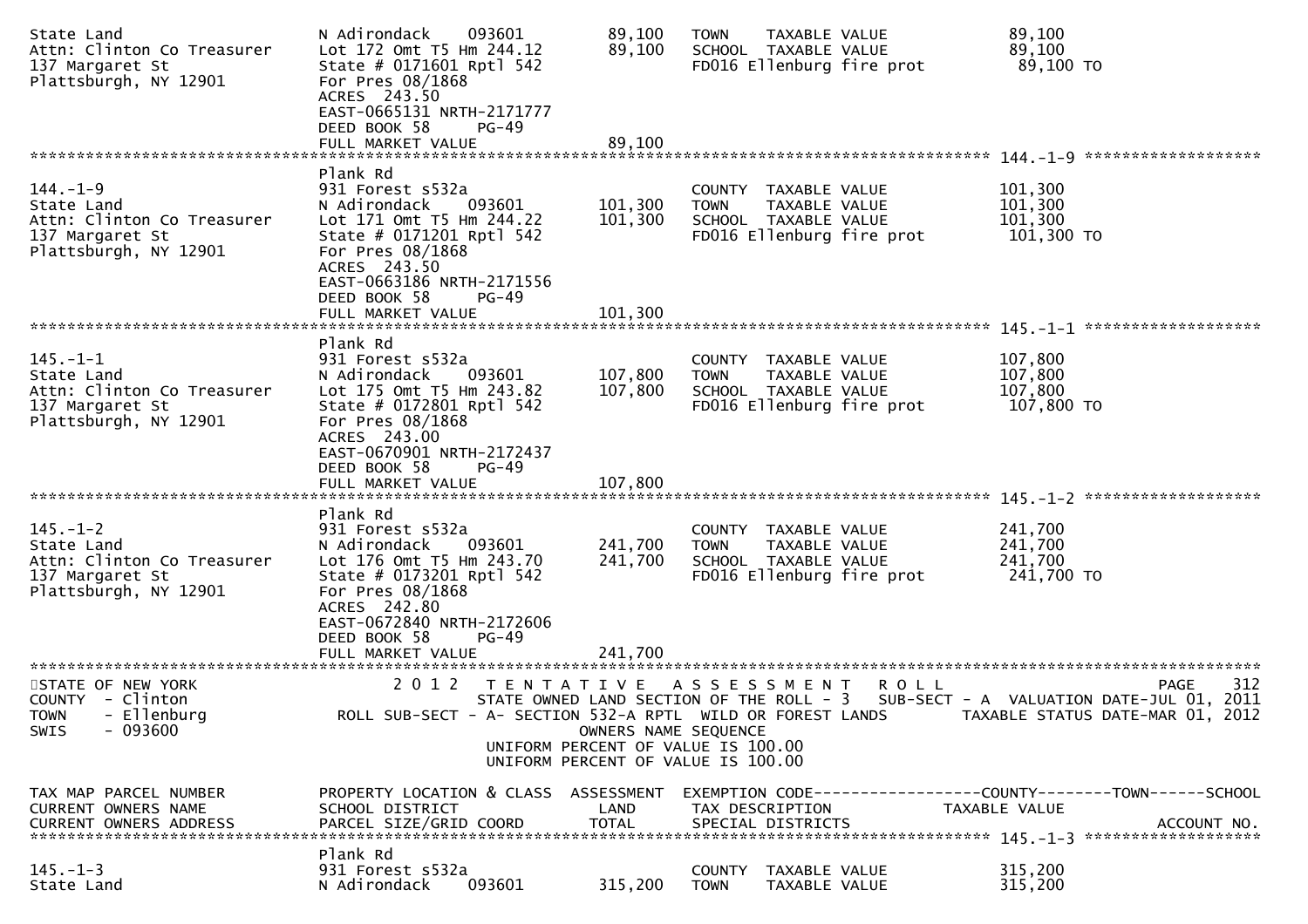| Attn: Clinton Co Treasurer<br>137 Margaret St<br>Plattsburgh, NY 12901                                 | Lot 177 Omt T5 Hm 213.33<br>State # 0173601 Rptl 542<br>For Pres 08/1868<br>ACRES 242.60<br>EAST-0674771 NRTH-2172834<br>DEED BOOK 58<br>FULL MARKET VALUE | <b>PG-49</b>              | 315,200<br>315,200         | SCHOOL TAXABLE VALUE<br>FD016 Ellenburg fire prot                                                                             |                                | 315,200<br>315,200 TO                                                                                                                           |
|--------------------------------------------------------------------------------------------------------|------------------------------------------------------------------------------------------------------------------------------------------------------------|---------------------------|----------------------------|-------------------------------------------------------------------------------------------------------------------------------|--------------------------------|-------------------------------------------------------------------------------------------------------------------------------------------------|
|                                                                                                        | Plank Rd                                                                                                                                                   |                           |                            |                                                                                                                               |                                |                                                                                                                                                 |
| $145. - 1 - 4$<br>State Land<br>Attn: Clinton Co Treasurer<br>137 Margaret St<br>Plattsburgh, NY 12901 | 931 Forest s532a<br>N Adirondack<br>Lot 178 Omt T5 243.49 Ac<br>State # 0174001 Rptl 542<br>For Pres 08/1868<br>ACRES 242.50<br>EAST-0676737 NRTH-2173048  | 093601                    | 290,000<br>290,000         | COUNTY TAXABLE VALUE<br><b>TOWN</b><br>TAXABLE VALUE<br>SCHOOL TAXABLE VALUE<br>FD016 Ellenburg fire prot                     |                                | 290,000<br>290,000<br>290,000<br>290,000 TO                                                                                                     |
|                                                                                                        | DEED BOOK 58<br>FULL MARKET VALUE                                                                                                                          | $PG-49$                   | 290,000                    |                                                                                                                               |                                |                                                                                                                                                 |
|                                                                                                        |                                                                                                                                                            |                           |                            |                                                                                                                               |                                |                                                                                                                                                 |
| $145. - 1 - 5$<br>State Land<br>Attn: Clinton Co Treasurer<br>137 Margaret St<br>Plattsburgh, NY 12901 | Plank Rd<br>931 Forest s532a<br>N Adirondack<br>Lot 179 Omt T5 Hm 243.40<br>State # 0174401 Rptl 542<br>For Pres 08/1868                                   | 093601                    | 314,400<br>314,400         | COUNTY TAXABLE VALUE<br><b>TOWN</b><br>TAXABLE VALUE<br>SCHOOL TAXABLE VALUE<br>FD016 Ellenburg fire prot                     |                                | 314,400<br>314,400<br>314,400<br>314,400 TO                                                                                                     |
|                                                                                                        | ACRES 242.40<br>EAST-0678680 NRTH-2173246<br>DEED BOOK 58<br>FULL MARKET VALUE                                                                             | $PG-49$                   | 314,400                    |                                                                                                                               |                                |                                                                                                                                                 |
| STATE OF NEW YORK<br>COUNTY - Clinton<br>- Ellenburg<br><b>TOWN</b><br>$-093600$<br><b>SWIS</b>        | 2012                                                                                                                                                       | T E N T A T I V E         |                            | A S S E S S M E N T<br>STATE OWNED LAND SECTION OF THE ROLL - 3<br>ROLL SUB-SECT - A- SECTION 532-A RPTL WILD OR FOREST LANDS | <b>ROLL</b>                    | 313<br><b>PAGE</b><br>SUB-SECT - A VALUATION DATE-JUL 01, 2011<br>TAXABLE STATUS DATE-MAR 01, 2012<br>RPS150/V04/L015<br>CURRENT DATE 4/24/2012 |
|                                                                                                        |                                                                                                                                                            | ROLL SUB                  |                            | UNIFORM PERCENT OF VALUE IS 100.00<br>SECTION - A - TOTALS                                                                    |                                |                                                                                                                                                 |
|                                                                                                        | ***                                                                                                                                                        | SPECIAL                   | D I S T R I C T            | SUMMARY ***                                                                                                                   |                                |                                                                                                                                                 |
| TOTAL<br><b>PARCELS</b><br>DISTRICT NAME<br><b>CODE</b>                                                | EXTENSION<br><b>TYPE</b>                                                                                                                                   | EXTENSION<br><b>VALUE</b> | AD VALOREM<br><b>VALUE</b> | <b>EXEMPT</b><br><b>AMOUNT</b>                                                                                                | TAXABLE<br>VALUE               |                                                                                                                                                 |
| FD016 Ellenburg fire<br>23 TOTAL                                                                       |                                                                                                                                                            |                           | 3602,500                   |                                                                                                                               | 3602,500                       |                                                                                                                                                 |
|                                                                                                        | ***                                                                                                                                                        | SCHOOL                    | DISTRICT                   | SUMMARY                                                                                                                       | ***                            |                                                                                                                                                 |
| CODE<br>DISTRICT NAME                                                                                  | <b>TOTAL</b><br><b>PARCELS</b>                                                                                                                             | ASSESSED<br>LAND          | ASSESSED<br><b>TOTAL</b>   | <b>EXEMPT</b><br><b>AMOUNT</b>                                                                                                | <b>TOTAL</b><br><b>TAXABLE</b> | <b>STAR</b><br><b>STAR</b><br><b>AMOUNT</b><br><b>TAXABLE</b>                                                                                   |
| 093601<br>N Adirondack                                                                                 | 23                                                                                                                                                         | 3602,500                  | 3602,500                   |                                                                                                                               | 3602,500                       | 3602,500                                                                                                                                        |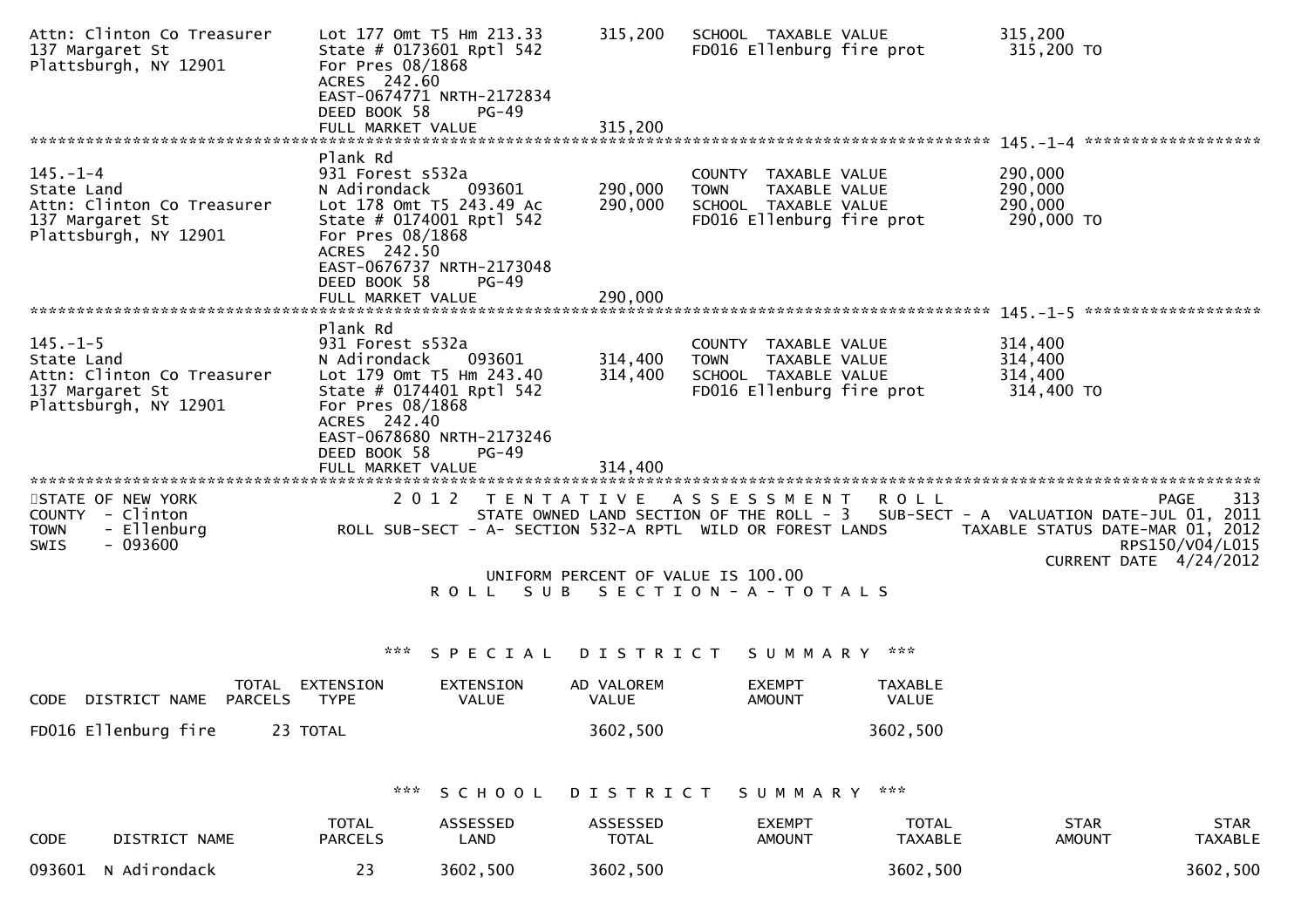| SUB-TOTAL | 23 | 3602,500 | 3602,500 | 3602,500 | 3602,500 |
|-----------|----|----------|----------|----------|----------|
| T O T A L |    | 3602,500 | 3602,500 | 3602,500 | 3602,500 |

#### \*\*\* S Y S T E M C O D E S S U M M A R Y \*\*\*

#### NO SYSTEM EXEMPTIONS AT THIS LEVEL

\*\*\* E X E M P T I O N S U M M A R Y \*\*\*

NO EXEMPTIONS AT THIS LEVEL

#### \*\*\* G R A N D T O T A L S \*\*\*

| <b>ROLL</b><br><b>SEC</b>     | DESCRIPTION                                                            | <b>TOTAL</b><br><b>PARCELS</b> | ASSESSED<br>LAND                                                                                                                                                             | TOTAL  | ASSESSED                                                                                                                           |                                 | <b>TAXABLE</b><br><b>COUNTY</b>                                                                                                                     | <b>TAXABLE</b><br><b>TOWN</b> | <b>TAXABLE</b><br><b>SCHOOL</b>                     | <b>STAR</b><br>TAXABLE                                                                                                                                                                                |
|-------------------------------|------------------------------------------------------------------------|--------------------------------|------------------------------------------------------------------------------------------------------------------------------------------------------------------------------|--------|------------------------------------------------------------------------------------------------------------------------------------|---------------------------------|-----------------------------------------------------------------------------------------------------------------------------------------------------|-------------------------------|-----------------------------------------------------|-------------------------------------------------------------------------------------------------------------------------------------------------------------------------------------------------------|
| $\mathbf{3}$                  | STATE OWNED LAND                                                       | 23                             | 3602,500                                                                                                                                                                     |        | 3602,500                                                                                                                           |                                 | 3602,500                                                                                                                                            | 3602,500                      | 3602,500                                            | 3602,500                                                                                                                                                                                              |
| COUNTY<br><b>TOWN</b><br>SWIS | STATE OF NEW YORK<br>- Clinton<br>- Ellenburg<br>$-093600$             |                                |                                                                                                                                                                              |        | 2012 TENTATIVE ASSESSMENT ROLL<br>OWNERS NAME SEQUENCE<br>UNIFORM PERCENT OF VALUE IS 100.00<br>UNIFORM PERCENT OF VALUE IS 100.00 |                                 |                                                                                                                                                     |                               |                                                     | 314<br><b>PAGE</b><br>STATE OWNED LAND SECTION OF THE ROLL - 3 SUB-SECT - S VALUATION DATE-JUL 01, 2011<br>ROLL SUB-SECT - S- SECTION 536-B RPTL SCHOOL TAXABLE ONLY TAXABLE STATUS DATE-MAR 01, 2012 |
|                               | TAX MAP PARCEL NUMBER<br><b>CURRENT OWNERS NAME</b>                    |                                | SCHOOL DISTRICT                                                                                                                                                              |        | PROPERTY LOCATION & CLASS ASSESSMENT<br><b>Example 18 The LAND</b>                                                                 |                                 | TAX DESCRIPTION TAXABLE VALUE                                                                                                                       |                               |                                                     | EXEMPTION        CODE-----------------COUNTY-------TOWN------SCHOOL                                                                                                                                   |
| $155.1 - 2 - 2$<br>State Land | Attn: Clinton Co Treasurer<br>137 Margaret St<br>Plattsburgh, NY 12901 | Rt 374<br>ACRES                | 941 SOL reforest - WTRFNT<br>N Adirondack 093601<br>Lots $101$ $120$ Omt $T5$ Cwmj<br>State $# 0500001$<br>Boat Launch 09/1964<br>2.30<br>DEED BOOK 115<br>FULL MARKET VALUE | PG-562 | 198,000<br>198,000<br>EAST-0627227 NRTH-2164901<br>198,000                                                                         | TXLSCHPURP 32301<br><b>TOWN</b> | COUNTY TAXABLE VALUE<br>TAXABLE VALUE<br>SCHOOL TAXABLE VALUE<br>FD040 Lyon Mountain Fire<br>198,000 EX<br>WD018 Chat lake water dist<br>198,000 EX | 198,000<br>198,000            | 198,000<br>$\mathbf{0}$<br>0 <sub>T</sub><br>0 TO M | $\mathbf 0$                                                                                                                                                                                           |
|                               |                                                                        |                                |                                                                                                                                                                              |        |                                                                                                                                    |                                 |                                                                                                                                                     |                               |                                                     |                                                                                                                                                                                                       |
| <b>TOWN</b><br>SWIS           | STATE OF NEW YORK<br>COUNTY - Clinton<br>- Ellenburg<br>$-093600$      |                                |                                                                                                                                                                              |        | 2012 TENTATIVE                                                                                                                     |                                 | A S S E S S M E N T R O L L                                                                                                                         |                               |                                                     | 315<br>PAGE<br>RPS150/V04/L015<br>CURRENT DATE 4/24/2012                                                                                                                                              |
|                               |                                                                        |                                |                                                                                                                                                                              |        | UNIFORM PERCENT OF VALUE IS 100.00                                                                                                 |                                 |                                                                                                                                                     |                               |                                                     |                                                                                                                                                                                                       |

R O L L S U B S E C T I O N - S - T O T A L S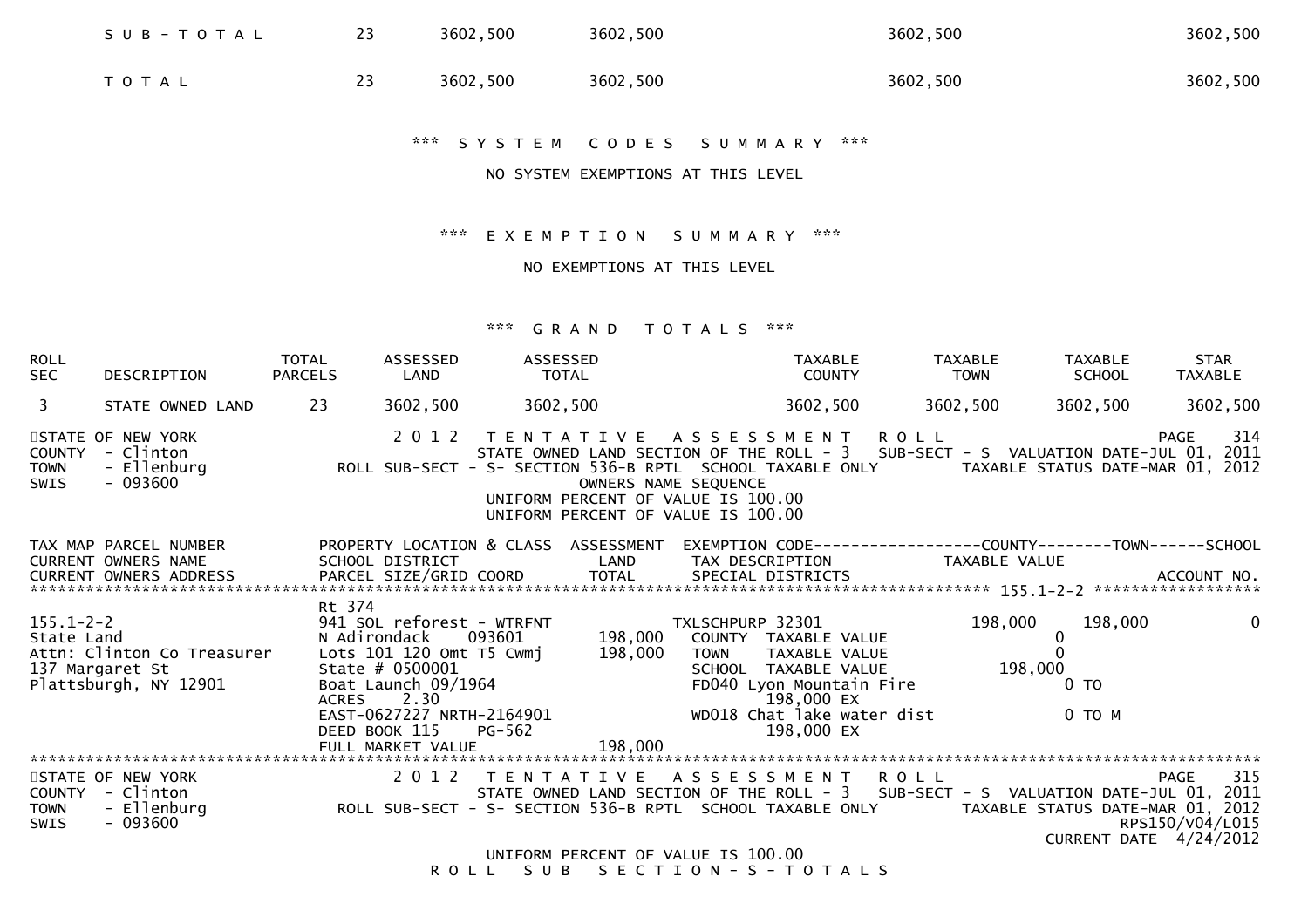| <b>CODE</b><br>DISTRICT NAME                | TOTAL<br>EXTENSION<br>PARCELS<br><b>TYPE</b> | EXTENSION<br>VALUE | AD VALOREM<br>VALUE | <b>FXEMPT</b><br>AMOUNT | <b>TAXABLE</b><br>VALUE |
|---------------------------------------------|----------------------------------------------|--------------------|---------------------|-------------------------|-------------------------|
| FD040 Lyon Mountain<br>wD018 Chat lake wate | 1 TOTAL<br>1 TOTAL M                         |                    | 198,000<br>198,000  | 198,000<br>198,000      |                         |

### \*\*\* S C H O O L D I S T R I C T S U M M A R Y \*\*\*

| <b>CODE</b> | DISTRICT NAME | <b>TOTAL</b><br><b>PARCELS</b> | ASSESSED<br>∟AND | ASSESSED<br><b>TOTAL</b> | <b>EXEMPT</b><br><b>AMOUNT</b> | <b>TOTAL</b><br><b>TAXABLE</b> | <b>STAR</b><br><b>AMOUNT</b> | <b>STAR</b><br><b>TAXABLE</b> |
|-------------|---------------|--------------------------------|------------------|--------------------------|--------------------------------|--------------------------------|------------------------------|-------------------------------|
| 093601      | N Adirondack  |                                | 198,000          | 198,000                  |                                | 198,000                        |                              | 198,000                       |
|             | SUB-TOTAL     |                                | 198,000          | 198,000                  |                                | 198,000                        |                              | 198,000                       |
|             | T O T A L     |                                | 198,000          | 198,000                  |                                | 198,000                        |                              | 198,000                       |

#### \*\*\* S Y S T E M C O D E S S U M M A R Y \*\*\*

NO SYSTEM EXEMPTIONS AT THIS LEVEL

### \*\*\* E X E M P T I O N S U M M A R Y \*\*\*

| <b>CODE</b> | DESCRIPTION                    | TOTAL<br><b>PARCELS</b> | COUNTY             | <b>TOWN</b>        | SCHOOL |
|-------------|--------------------------------|-------------------------|--------------------|--------------------|--------|
| 32301       | <b>TXLSCHPURP</b><br>T O T A L |                         | 198,000<br>198,000 | 198,000<br>198,000 |        |

| <b>ROLL</b><br><b>SEC</b>  | DESCRIPTION                                                      | <b>TOTAL</b><br><b>PARCELS</b> | ASSESSED<br>LAND | ASSESSED<br><b>TOTAL</b>                                                 | <b>TAXABLE</b><br><b>COUNTY</b>                                                                                                                                                                           | TAXABLE<br><b>TOWN</b> | <b>TAXABLE</b><br><b>SCHOOL</b>  | <b>STAR</b><br>TAXABLE |
|----------------------------|------------------------------------------------------------------|--------------------------------|------------------|--------------------------------------------------------------------------|-----------------------------------------------------------------------------------------------------------------------------------------------------------------------------------------------------------|------------------------|----------------------------------|------------------------|
|                            | STATE OWNED LAND                                                 |                                | 198,000          | 198,000                                                                  |                                                                                                                                                                                                           |                        | 198,000                          | 198,000                |
| <b>TOWN</b><br><b>SWIS</b> | STATE OF NEW YORK<br>COUNTY - Clinton<br>- Ellenburg<br>- 093600 |                                |                  | UNIFORM PERCENT OF VALUE IS 100.00<br>UNIFORM PERCENT OF VALUE IS 100.00 | 2012 TENTATIVE ASSESSMENT ROLL<br>STATE OWNED LAND SECTION OF THE ROLL - 3 SUB-SECT - A VALUATION DATE-JUL 01, 2011<br>ROLL SUB-SECT - A- SECTION 532-A RPTL WILD OR FOREST LANDS<br>OWNERS NAME SEQUENCE |                        | TAXABLE STATUS DATE-MAR 01, 2012 | 316<br><b>PAGE</b>     |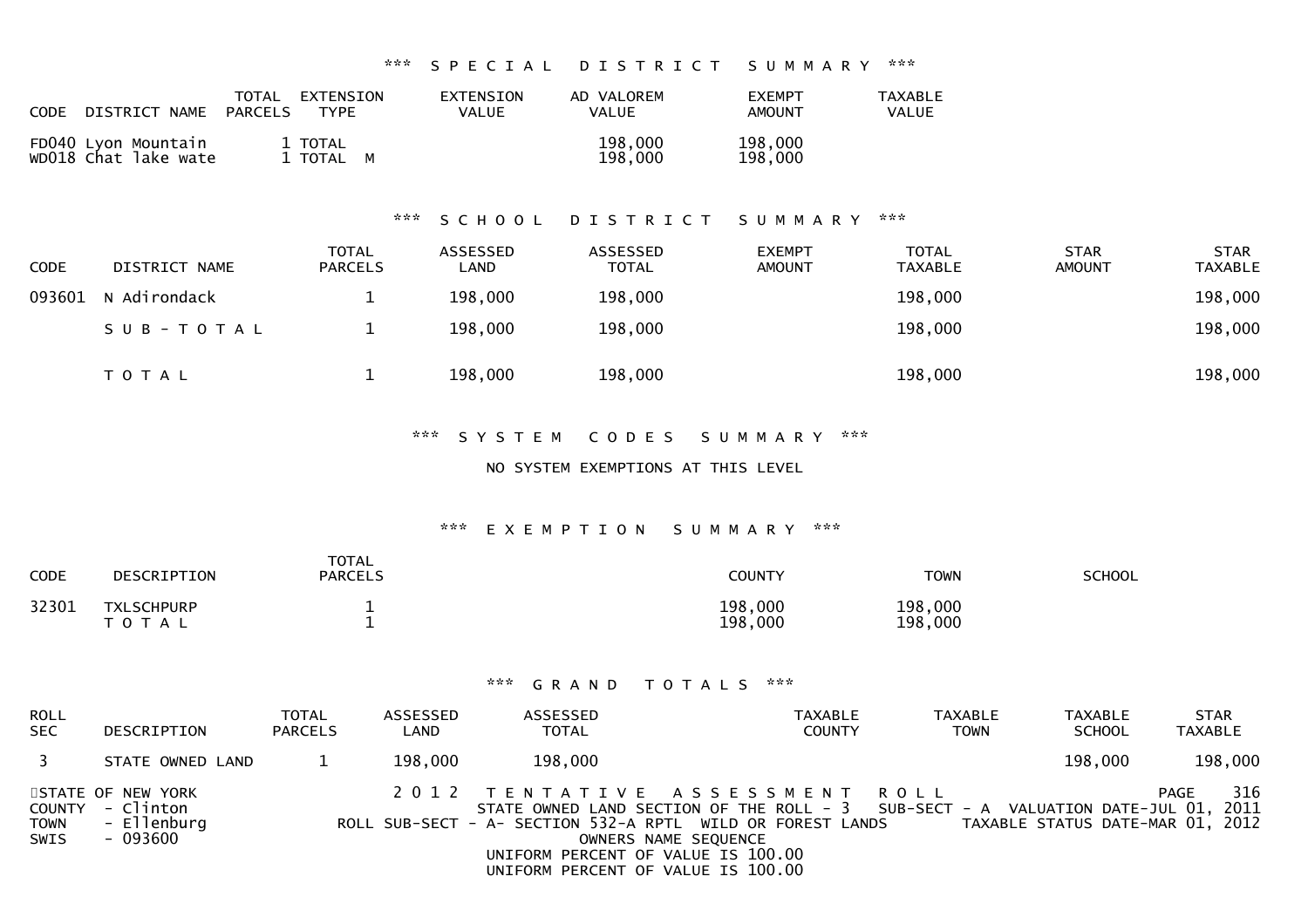| TAX MAP PARCEL NUMBER<br>CURRENT OWNERS NAME                                                             | PROPERTY LOCATION & CLASS ASSESSMENT<br>SCHOOL DISTRICT                                                                                                                                                                                    | LAND                          | EXEMPTION CODE-----------------COUNTY-------TOWN------SCHOOL<br>TAX DESCRIPTION                                                                                                                 | TAXABLE VALUE                               |                                                 |
|----------------------------------------------------------------------------------------------------------|--------------------------------------------------------------------------------------------------------------------------------------------------------------------------------------------------------------------------------------------|-------------------------------|-------------------------------------------------------------------------------------------------------------------------------------------------------------------------------------------------|---------------------------------------------|-------------------------------------------------|
|                                                                                                          |                                                                                                                                                                                                                                            |                               |                                                                                                                                                                                                 |                                             |                                                 |
|                                                                                                          |                                                                                                                                                                                                                                            |                               |                                                                                                                                                                                                 |                                             |                                                 |
| $156. - 1 - 2$<br>State Land<br>Attn: Clinton Co Treasurer<br>137 Margaret St<br>Plattsburgh, NY 12901   | Bradley Pond Rd<br>931 Forest s532a<br>093601<br>N Adirondack<br>Lot 160 Omt T5 213.33 Ac<br>State # $0160001$ Rptl 542<br>For Pres 04/03/1880<br>ACRES 213.10<br>EAST-0642766 NRTH-2169244<br>DEED BOOK 99<br>PG-534<br>FULL MARKET VALUE | 165,100<br>165,100<br>165,100 | COUNTY TAXABLE VALUE<br><b>TOWN</b><br>TAXABLE VALUE<br>SCHOOL TAXABLE VALUE<br>FD040 Lyon Mountain Fire                                                                                        | 165,100<br>165,100<br>165,100<br>165,100 TO |                                                 |
|                                                                                                          |                                                                                                                                                                                                                                            |                               |                                                                                                                                                                                                 |                                             |                                                 |
| $156. - 1 - 3$<br>State Land<br>Attn: Clinton Co Treasurer<br>137 Margaret St<br>Plattsburgh, NY 12901   | Bradley Pond Rd<br>931 Forest s532a<br>N Adirondack<br>093601<br>Lot 161 Omt T5 Hm 213.33<br>State # $0170001$ Rptl 542<br>For Pres 04/1881<br>ACRES 210.60<br>EAST-0644471 NRTH-2169398                                                   | 97,200<br>97,200              | COUNTY TAXABLE VALUE<br><b>TOWN</b><br>TAXABLE VALUE<br>SCHOOL TAXABLE VALUE<br>FD040 Lyon Mountain Fire                                                                                        | 97,200<br>97,200<br>97,200<br>97,200 TO     |                                                 |
|                                                                                                          | DEED BOOK 99<br>PG-534                                                                                                                                                                                                                     |                               |                                                                                                                                                                                                 |                                             |                                                 |
|                                                                                                          | FULL MARKET VALUE                                                                                                                                                                                                                          | 97,200                        |                                                                                                                                                                                                 |                                             |                                                 |
| $157. - 1 - 1.2$<br>State Land<br>Attn: Clinton Co Treasurer<br>137 Margaret St<br>Plattsburgh, NY 12901 | Bradley Pond Rd<br>931 Forest s532a<br>N Adirondack<br>093601<br>Lots 191-198 Omt T5(hm) 1<br>State #0180001<br>Forest Preserve Rptl 532A<br>ACRES 1390.00<br>EAST-0657063 NRTH-2165594<br>DEED BOOK 764<br>$PG-29$                        | 458,300<br>458,300            | COUNTY TAXABLE VALUE<br>TAXABLE VALUE<br>TOWN<br>SCHOOL TAXABLE VALUE<br>FD040 Lyon Mountain Fire                                                                                               | 458,300<br>458,300<br>458,300<br>458,300 TO |                                                 |
|                                                                                                          |                                                                                                                                                                                                                                            |                               |                                                                                                                                                                                                 |                                             |                                                 |
|                                                                                                          |                                                                                                                                                                                                                                            |                               |                                                                                                                                                                                                 |                                             |                                                 |
| $158. - 2 - 1$<br>State Land<br>Attn: Clinton Co Treasurer<br>137 Margaret St<br>Plattsburgh, NY 12901   | Rt 374<br>931 Forest s532a<br>N Adirondack<br>093601<br>Lot 190 Omt T5 Hm 208.80<br>State # $0178401$ Rptl 542<br>For Pres 08/1868<br>ACRES 223.60<br>EAST-0663928 NRTH-2166419                                                            | 64,800<br>64,800              | COUNTY TAXABLE VALUE<br><b>TOWN</b><br>TAXABLE VALUE<br>SCHOOL TAXABLE VALUE<br>FD016 Ellenburg fire prot                                                                                       | 64,800<br>64,800<br>64,800<br>64,800 TO     |                                                 |
|                                                                                                          | DEED BOOK 58<br>$PG-49$<br>FULL MARKET VALUE                                                                                                                                                                                               | 64,800                        |                                                                                                                                                                                                 |                                             |                                                 |
|                                                                                                          |                                                                                                                                                                                                                                            |                               |                                                                                                                                                                                                 |                                             |                                                 |
| STATE OF NEW YORK<br>COUNTY - Clinton<br>- Ellenburg<br>TOWN<br>$-093600$<br>SWIS                        | 2 0 1 2<br>T E N T A T I V E<br>ROLL SUB-SECT - A- SECTION 532-A RPTL WILD OR FOREST LANDS                                                                                                                                                 | OWNERS NAME SEQUENCE          | A S S E S S M E N T<br>R O L L<br>STATE OWNED LAND SECTION OF THE ROLL - 3 SUB-SECT - A VALUATION DATE-JUL 01, 2011<br>UNIFORM PERCENT OF VALUE IS 100.00<br>UNIFORM PERCENT OF VALUE IS 100.00 |                                             | 317<br>PAGE<br>TAXABLE STATUS DATE-MAR 01, 2012 |

TAX MAP PARCEL NUMBER PROPERTY LOCATION & CLASS ASSESSMENT EXEMPTION CODE------------------COUNTY--------TOWN------SCHOOL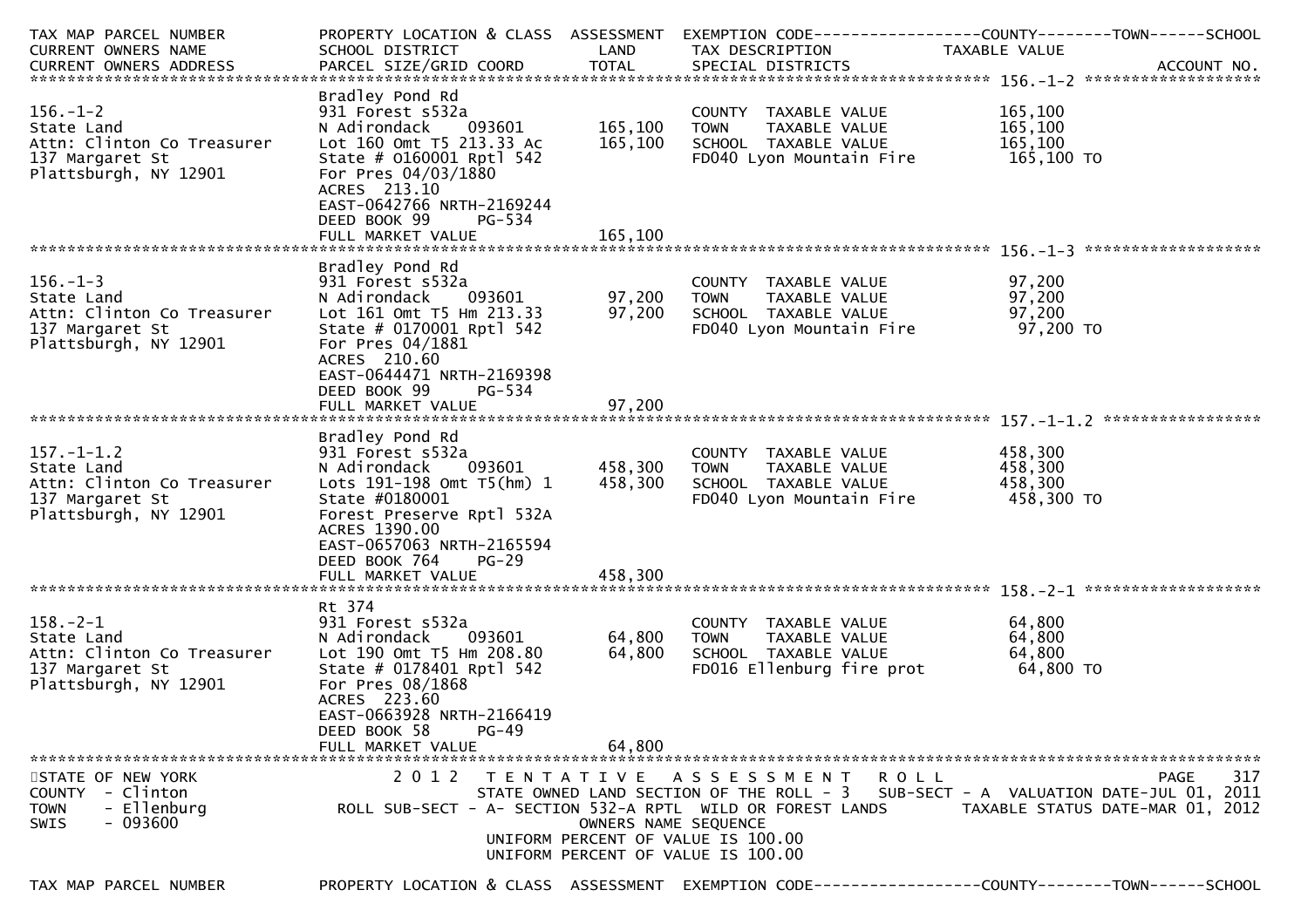| CURRENT OWNERS NAME                                                                                    | SCHOOL DISTRICT                                                                                                                                                                                                               | LAND                          | TAX DESCRIPTION                                                                                           | TAXABLE VALUE                                                                     |                                                 |
|--------------------------------------------------------------------------------------------------------|-------------------------------------------------------------------------------------------------------------------------------------------------------------------------------------------------------------------------------|-------------------------------|-----------------------------------------------------------------------------------------------------------|-----------------------------------------------------------------------------------|-------------------------------------------------|
| $158. - 2 - 2$<br>State Land<br>Attn: Clinton Co Treasurer<br>137 Margaret St<br>Plattsburgh, NY 12901 | Rt 374<br>931 Forest s532a<br>N Adirondack<br>093601<br>Lot 189 Omt T5 Hm 209.75<br>State # 0178001 Rptl 542<br>For Pres 08/1868<br>ACRES 221.20<br>EAST-0665884 NRTH-2166654<br>DEED BOOK 58<br>$PG-49$<br>FULL MARKET VALUE | 108,900<br>108,900<br>108,900 | COUNTY TAXABLE VALUE<br>TAXABLE VALUE<br><b>TOWN</b><br>SCHOOL TAXABLE VALUE<br>FD016 Ellenburg fire prot | 108,900<br>108,900<br>108,900<br>108,900 TO                                       |                                                 |
|                                                                                                        | Rt 374                                                                                                                                                                                                                        |                               |                                                                                                           | 123,700                                                                           | *******************                             |
| $158. - 2 - 3$<br>State Land<br>Attn: Clinton Co Treasurer<br>137 Margaret St<br>Plattsburgh, NY 12901 | 931 Forest s532a<br>N Adirondack<br>093601<br>Lot 188 Omt T5 Hm 210.57<br>State # 0177601 Rptl 542<br>For Pres 08/1868<br>ACRES 218.80<br>EAST-0667790 NRTH-2166863<br>DEED BOOK 58<br>PG-49                                  | 123,700<br>123,700            | COUNTY TAXABLE VALUE<br><b>TOWN</b><br>TAXABLE VALUE<br>SCHOOL TAXABLE VALUE<br>FD016 Ellenburg fire prot | 123,700<br>123,700<br>123,700 TO                                                  |                                                 |
|                                                                                                        |                                                                                                                                                                                                                               |                               |                                                                                                           |                                                                                   |                                                 |
| $158. - 2 - 4$<br>State Land<br>Attn: Clinton Co Treasurer<br>137 Margaret St<br>Plattsburgh, NY 12901 | Rt 374<br>931 Forest s532a<br>N Adirondack<br>093601<br>Lot 187 Omt T5 Hm 211.37<br>State # 0177201 Rptl 542<br>For Pres 08/1868<br>ACRES 216.80                                                                              | 156,100<br>156,100            | COUNTY TAXABLE VALUE<br><b>TOWN</b><br>TAXABLE VALUE<br>SCHOOL TAXABLE VALUE<br>FD016 Ellenburg fire prot | 156,100<br>156,100<br>156,100<br>156,100 TO                                       |                                                 |
|                                                                                                        | EAST-0669685 NRTH-2167159<br>DEED BOOK 58<br>$PG-49$<br>FULL MARKET VALUE                                                                                                                                                     | 156,100                       |                                                                                                           |                                                                                   |                                                 |
| $159. - 1 - 2$<br>State Land<br>Attn: Clinton Co Treasurer<br>137 Margaret St<br>Plattsburgh, NY 12901 | Rt 374<br>931 Forest s532a<br>093601<br>N Adirondack<br>Lot 186 Omtt5 Hm 211.37<br>State #0176801 Rptl 542<br>For Pres 08/1868<br>ACRES 214.80<br>EAST-0671669 NRTH-2167518<br>DEED BOOK 58<br>$PG-49$                        | 140,000<br>140,000            | COUNTY TAXABLE VALUE<br><b>TOWN</b><br>TAXABLE VALUE<br>SCHOOL TAXABLE VALUE<br>FD016 Ellenburg fire prot | 140,000<br>140,000<br>140,000<br>140,000 TO                                       |                                                 |
|                                                                                                        | FULL MARKET VALUE                                                                                                                                                                                                             | 140,000                       |                                                                                                           |                                                                                   |                                                 |
| STATE OF NEW YORK<br>COUNTY - Clinton<br>- Ellenburg<br><b>TOWN</b><br>- 093600<br><b>SWIS</b>         | 2 0 1 2<br>ROLL SUB-SECT - A- SECTION 532-A RPTL WILD OR FOREST LANDS                                                                                                                                                         | OWNERS NAME SEQUENCE          | TENTATIVE ASSESSMENT ROLL<br>UNIFORM PERCENT OF VALUE IS 100.00<br>UNIFORM PERCENT OF VALUE IS 100.00     | STATE OWNED LAND SECTION OF THE ROLL - 3 SUB-SECT - A VALUATION DATE-JUL 01, 2011 | 318<br>PAGE<br>TAXABLE STATUS DATE-MAR 01, 2012 |
| TAX MAP PARCEL NUMBER<br>CURRENT OWNERS NAME                                                           | PROPERTY LOCATION & CLASS ASSESSMENT<br>SCHOOL DISTRICT                                                                                                                                                                       | LAND                          | TAX DESCRIPTION                                                                                           | EXEMPTION CODE-----------------COUNTY-------TOWN------SCHOOL<br>TAXABLE VALUE     |                                                 |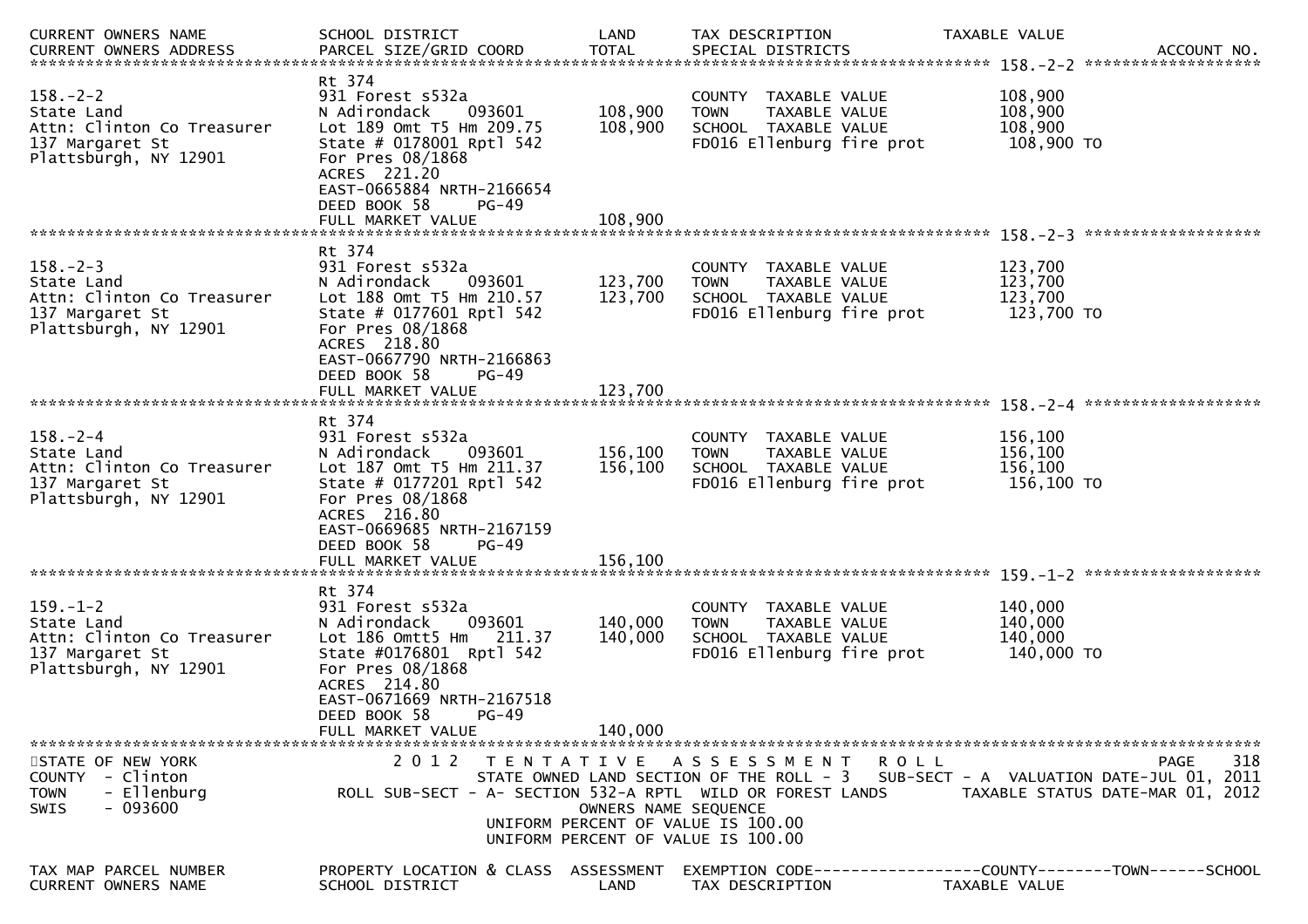| $159. - 1 - 3$<br>State Land<br>Attn: Clinton Co Treasurer<br>137 Margaret St<br>Plattsburgh, NY 12901  | Rt 374<br>931 Forest s532a<br>093601<br>N Adirondack<br>Lot 185 Omtt5 Hm 210.87<br>State #0176401 Rptl 542<br>For Pres 08/1868<br>ACRES 214.70<br>EAST-0673602 NRTH-2167548<br>DEED BOOK 58<br>PG-49<br>FULL MARKET VALUE  | 234,100<br>234,100<br>234,100 | COUNTY TAXABLE VALUE<br>TAXABLE VALUE<br><b>TOWN</b><br>SCHOOL TAXABLE VALUE<br>FD016 Ellenburg fire prot                                                                                     | 234,100<br>234,100<br>234,100<br>234,100 TO            |
|---------------------------------------------------------------------------------------------------------|----------------------------------------------------------------------------------------------------------------------------------------------------------------------------------------------------------------------------|-------------------------------|-----------------------------------------------------------------------------------------------------------------------------------------------------------------------------------------------|--------------------------------------------------------|
| $159. - 1 - 4$<br>State Land<br>Attn: Clinton Co Treasurer<br>137 Margaret St<br>Plattsburgh, NY 12901  | Rt 374<br>931 Forest s532a<br>N Adirondack<br>093601<br>Lot 184 Omt T5 Hm 201.44<br>State #0176001 Rptl 542<br>For Pres 08/1868<br>ACRES 205.60<br>EAST-0675532 NRTH-2167856<br>DEED BOOK 58<br>PG-49<br>FULL MARKET VALUE | 217,100<br>217,100<br>217,100 | COUNTY<br>TAXABLE VALUE<br><b>TOWN</b><br>TAXABLE VALUE<br>SCHOOL TAXABLE VALUE<br>FD016 Ellenburg fire prot                                                                                  | 217,100<br>217,100<br>217,100<br>217,100 TO            |
| $159. - 1 - 5$<br>State Land                                                                            | Rt 374<br>931 Forest s532a<br>N Adirondack<br>093601                                                                                                                                                                       | 92,000                        | COUNTY TAXABLE VALUE<br><b>TOWN</b><br>TAXABLE VALUE                                                                                                                                          | 92,000<br>92,000                                       |
| Attn: Clinton Co Treasurer<br>137 Margaret St<br>Plattsburgh, NY 12901                                  | Lot 183 Omt T5 Hm 145.71<br>State #0175601 Rptl 542<br>For Pres 08/1868<br>ACRES 148.70<br>EAST-0677369 NRTH-2168648<br>DEED BOOK 58<br>$PG-49$<br>FULL MARKET VALUE                                                       | 92,000<br>92,000              | SCHOOL TAXABLE VALUE<br>FD016 Ellenburg fire prot                                                                                                                                             | 92,000<br>92,000 TO                                    |
|                                                                                                         | Plank Rd                                                                                                                                                                                                                   |                               |                                                                                                                                                                                               |                                                        |
| $159. - 1 - 18$<br>State Land<br>Attn: Clinton Co Treasurer<br>137 Margaret St<br>Plattsburgh, NY 12901 | 931 Forest s532a<br>093601<br>N Adirondack<br>Lot 181 Omt T5 Hm 201.22<br>State # 0174801 Rptl 542<br>For Pres 08/1868<br>ACRES 194.70<br>EAST-0681335 NRTH-2168593<br>DEED BOOK 58<br>$PG-49$                             | 70,300<br>70,300              | COUNTY TAXABLE VALUE<br>TAXABLE VALUE<br><b>TOWN</b><br>SCHOOL TAXABLE VALUE<br>FD016 Ellenburg fire prot                                                                                     | 70,300<br>70,300<br>70,300<br>70,300 TO                |
|                                                                                                         | FULL MARKET VALUE                                                                                                                                                                                                          | 70,300                        |                                                                                                                                                                                               |                                                        |
| STATE OF NEW YORK<br>COUNTY - Clinton<br>- Ellenburg<br><b>TOWN</b><br>$-093600$<br><b>SWIS</b>         | 2 0 1 2<br>ROLL SUB-SECT - A- SECTION 532-A RPTL WILD OR FOREST LANDS                                                                                                                                                      | OWNERS NAME SEQUENCE          | TENTATIVE ASSESSMENT<br>ROLL<br>STATE OWNED LAND SECTION OF THE ROLL - 3 SUB-SECT - A VALUATION DATE-JUL 01, 2011<br>UNIFORM PERCENT OF VALUE IS 100.00<br>UNIFORM PERCENT OF VALUE IS 100.00 | 319<br><b>PAGE</b><br>TAXABLE STATUS DATE-MAR 01, 2012 |
| TAX MAP PARCEL NUMBER<br>CURRENT OWNERS NAME<br><b>CURRENT OWNERS ADDRESS</b>                           | PROPERTY LOCATION & CLASS ASSESSMENT<br>SCHOOL DISTRICT<br>PARCEL SIZE/GRID COORD                                                                                                                                          | LAND<br>TOTAL                 | EXEMPTION CODE-----------------COUNTY-------TOWN------SCHOOL<br>TAX DESCRIPTION<br>SPECIAL DISTRICTS                                                                                          | TAXABLE VALUE<br>ACCOUNT NO.                           |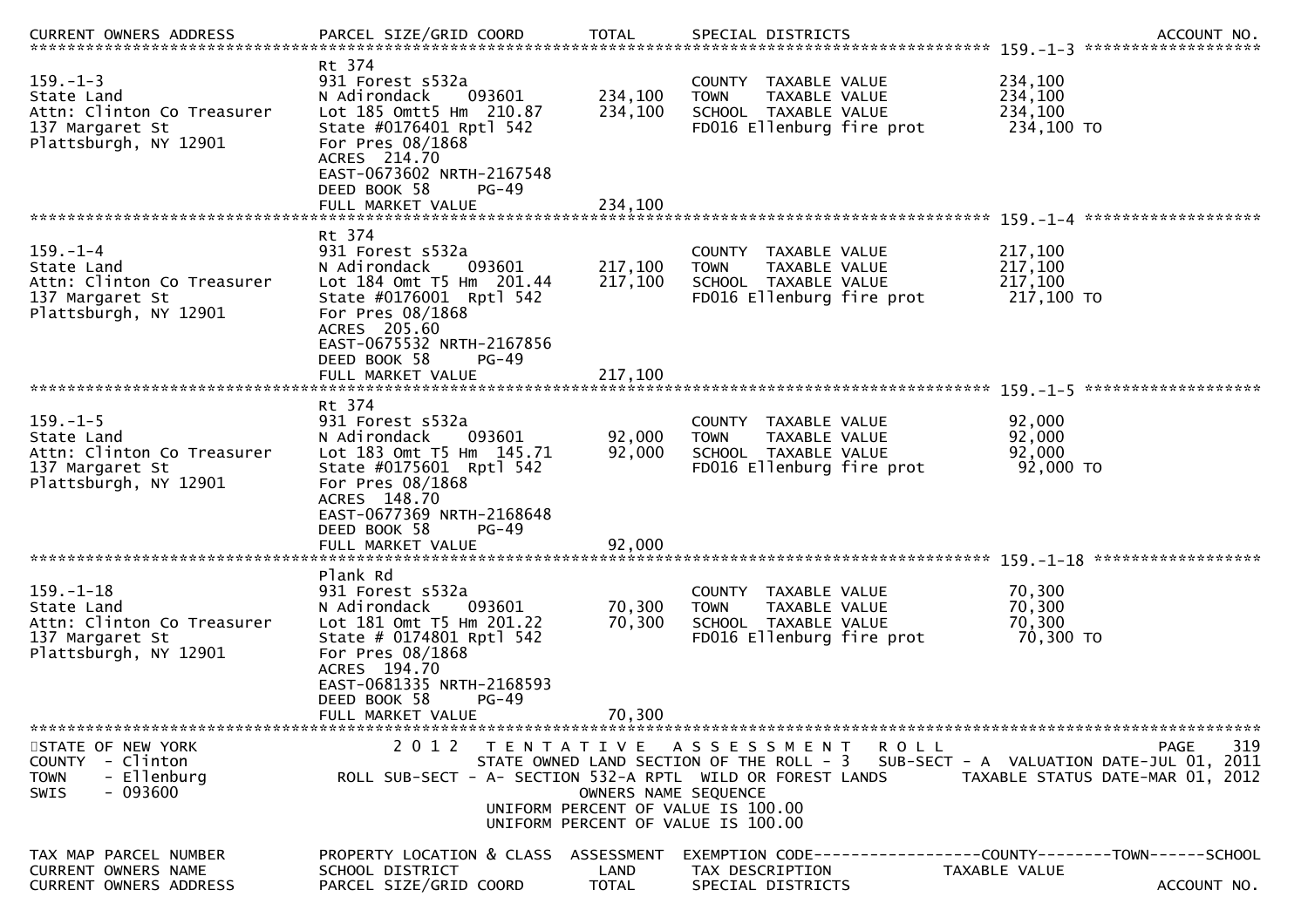|                 |                                 | Plank Rd                         |                           |                                    |                                                            |                |                                          |                 |
|-----------------|---------------------------------|----------------------------------|---------------------------|------------------------------------|------------------------------------------------------------|----------------|------------------------------------------|-----------------|
| $159. - 1 - 19$ |                                 | 931 Forest s532a                 |                           |                                    | COUNTY TAXABLE VALUE                                       |                | 64,200                                   |                 |
| State Land      |                                 | N Adirondack                     | 093601                    | 64,200                             | TAXABLE VALUE<br><b>TOWN</b>                               |                | 64,200                                   |                 |
|                 | Attn: Clinton Co Treasurer      |                                  | Lot 182 Omt T5 Hm 200.54  | 64,200                             | SCHOOL TAXABLE VALUE                                       |                | 64,200                                   |                 |
|                 | 137 Margaret St                 |                                  | State # 0175201 Rptl 542  |                                    | FD016 Ellenburg fire prot                                  |                | 64,200 TO                                |                 |
|                 | Plattsburgh, NY 12901           | For Pres 08/1868<br>ACRES 198.30 |                           |                                    |                                                            |                |                                          |                 |
|                 |                                 |                                  | EAST-0679423 NRTH-2168345 |                                    |                                                            |                |                                          |                 |
|                 |                                 | DEED BOOK 58                     | $PG-49$                   |                                    |                                                            |                |                                          |                 |
|                 |                                 | FULL MARKET VALUE                |                           | 64,200                             |                                                            |                |                                          |                 |
|                 |                                 |                                  |                           |                                    |                                                            |                |                                          |                 |
|                 | STATE OF NEW YORK               |                                  |                           |                                    | 2012 TENTATIVE ASSESSMENT                                  | <b>ROLL</b>    |                                          | 320<br>PAGE     |
| <b>COUNTY</b>   | - Clinton                       |                                  |                           |                                    | STATE OWNED LAND SECTION OF THE ROLL - 3                   |                | SUB-SECT - A VALUATION DATE-JUL 01, 2011 |                 |
| <b>TOWN</b>     | - Ellenburg                     |                                  |                           |                                    | ROLL SUB-SECT - A- SECTION 532-A RPTL WILD OR FOREST LANDS |                | TAXABLE STATUS DATE-MAR 01, 2012         |                 |
| SWIS            | $-093600$                       |                                  |                           |                                    |                                                            |                |                                          | RPS150/V04/L015 |
|                 |                                 |                                  |                           |                                    |                                                            |                | CURRENT DATE 4/24/2012                   |                 |
|                 |                                 |                                  |                           | UNIFORM PERCENT OF VALUE IS 100.00 |                                                            |                |                                          |                 |
|                 |                                 |                                  | SUB<br><b>ROLL</b>        |                                    | SECTION - A - TOTALS                                       |                |                                          |                 |
|                 |                                 |                                  |                           |                                    |                                                            |                |                                          |                 |
|                 |                                 |                                  |                           |                                    |                                                            |                |                                          |                 |
|                 |                                 | ***                              | SPECIAL DISTRICT          |                                    | SUMMARY                                                    | ***            |                                          |                 |
|                 | TOTAL                           | EXTENSION                        | <b>EXTENSION</b>          | AD VALOREM                         | <b>EXEMPT</b>                                              | <b>TAXABLE</b> |                                          |                 |
| CODE            | <b>PARCELS</b><br>DISTRICT NAME | <b>TYPE</b>                      | <b>VALUE</b>              | <b>VALUE</b>                       | <b>AMOUNT</b>                                              | VALUE          |                                          |                 |
|                 |                                 |                                  |                           |                                    |                                                            |                |                                          |                 |
|                 | FD016 Ellenburg fire            | 10 TOTAL                         |                           | 1271,200                           |                                                            | 1271,200       |                                          |                 |
|                 | FD040 Lyon Mountain             | 3 TOTAL                          |                           | 720,600                            |                                                            | 720,600        |                                          |                 |
|                 |                                 |                                  |                           |                                    |                                                            |                |                                          |                 |
|                 |                                 |                                  |                           |                                    |                                                            |                |                                          |                 |
|                 |                                 |                                  |                           |                                    |                                                            |                |                                          |                 |
|                 |                                 | ***                              | SCHOOL                    | DISTRICT                           | SUMMARY                                                    | ***            |                                          |                 |
|                 |                                 | <b>TOTAL</b>                     | <b>ASSESSED</b>           | ASSESSED                           | <b>EXEMPT</b>                                              | <b>TOTAL</b>   | <b>STAR</b>                              | <b>STAR</b>     |
| CODE            | DISTRICT NAME                   | <b>PARCELS</b>                   | LAND                      | <b>TOTAL</b>                       | <b>AMOUNT</b>                                              | <b>TAXABLE</b> | <b>AMOUNT</b>                            | <b>TAXABLE</b>  |
| 093601          | N Adirondack                    | 13                               | 1991,800                  | 1991,800                           |                                                            | 1991,800       |                                          | 1991,800        |
|                 |                                 |                                  |                           |                                    |                                                            |                |                                          |                 |
|                 | SUB-TOTAL                       | 13                               | 1991,800                  | 1991,800                           |                                                            | 1991,800       |                                          | 1991,800        |
|                 |                                 |                                  |                           |                                    |                                                            |                |                                          |                 |
|                 |                                 |                                  |                           |                                    |                                                            |                |                                          |                 |
|                 | TOTAL                           | 13                               | 1991,800                  | 1991,800                           |                                                            | 1991,800       |                                          | 1991,800        |
|                 |                                 |                                  |                           |                                    |                                                            |                |                                          |                 |

\*\*\* S Y S T E M C O D E S S U M M A R Y \*\*\*

NO SYSTEM EXEMPTIONS AT THIS LEVEL

\*\*\* E X E M P T I O N S U M M A R Y \*\*\*

NO EXEMPTIONS AT THIS LEVEL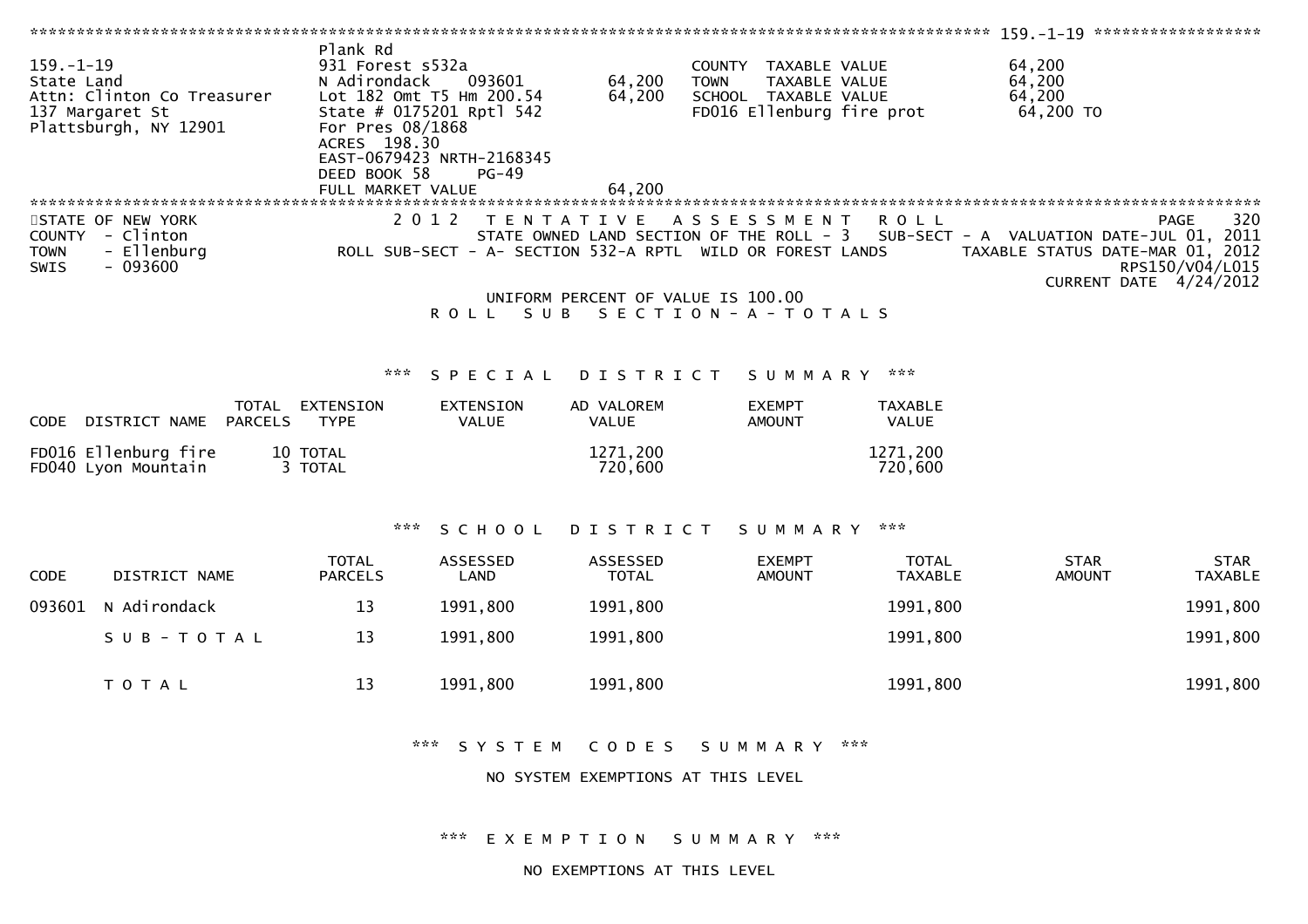### \*\*\* G R A N D T O T A L S \*\*\*

| <b>ROLL</b><br><b>SEC</b>     | DESCRIPTION                                                                               | <b>TOTAL</b><br><b>PARCELS</b> | ASSESSED<br>LAND                                                                                                             | ASSESSED<br>TOTAL                                                                                                                                                                                                                                                                   |          |                            | <b>TAXABLE</b><br><b>COUNTY</b>                                                             | <b>TAXABLE</b><br><b>TOWN</b>                                           | <b>TAXABLE</b><br><b>SCHOOL</b>                                                | <b>STAR</b><br>TAXABLE                                   |                |
|-------------------------------|-------------------------------------------------------------------------------------------|--------------------------------|------------------------------------------------------------------------------------------------------------------------------|-------------------------------------------------------------------------------------------------------------------------------------------------------------------------------------------------------------------------------------------------------------------------------------|----------|----------------------------|---------------------------------------------------------------------------------------------|-------------------------------------------------------------------------|--------------------------------------------------------------------------------|----------------------------------------------------------|----------------|
| $\overline{3}$                | STATE OWNED LAND                                                                          | 13                             | 1991,800                                                                                                                     | 1991,800                                                                                                                                                                                                                                                                            |          |                            | 1991,800                                                                                    | 1991,800                                                                | 1991,800                                                                       | 1991,800                                                 |                |
| <b>TOWN</b><br>SWIS           | STATE OF NEW YORK<br>COUNTY - Clinton<br>- Ellenburg<br>$-093600$                         |                                | 2 0 1 2                                                                                                                      | TENTATIVE ASSESSMENT<br>STATE OWNED LAND SECTION OF THE ROLL - 3 SUB-SECT - X VALUATION DATE-JUL 01, 2011<br>ROLL SUB-SECT - X- SECTION 542 RPTL AGGREGATE ASSESSMENTS TAXABLE STATUS DATE-MAR 01, 2012<br>UNIFORM PERCENT OF VALUE IS 100.00<br>UNIFORM PERCENT OF VALUE IS 100.00 |          | OWNERS NAME SEQUENCE       |                                                                                             | <b>ROLL</b>                                                             |                                                                                | 321<br>PAGE                                              |                |
|                               | TAX MAP PARCEL NUMBER<br>CURRENT OWNERS NAME                                              |                                | SCHOOL DISTRICT                                                                                                              | PROPERTY LOCATION & CLASS ASSESSMENT<br>LAND                                                                                                                                                                                                                                        |          |                            | TAX DESCRIPTION                                                                             | EXEMPTION CODE-----------------COUNTY--------TOWN------SCHOOL           | TAXABLE VALUE                                                                  |                                                          |                |
| $300 - 36 - 1$<br>State Land  | Attn: Clinton Co Treasurer<br>137 Margaret St<br>137 Margaret St<br>Plattsburgh, NY 12901 |                                |                                                                                                                              | CONTRACT CONTRACT CONTRACT CONTRACT CONTRACT CONTRACT CONTRACT CONTRACT CONTRACT CONTRACT CONTRACT CONTRACT CONTRACT CONTRACT CONTRACT CONTRACT CONTRACT CONTRACT CONTRACT CONTRACT CONTRACT CONTRACT CONTRACT CONTRACT CONTRA                                                      |          |                            |                                                                                             | IUWN TAXABLE VALUE<br>SCHOOL TAXABLE VALUE<br>FDO16 Ellenburg fire prot | $\Omega$<br>$\overline{0}$<br>$\mathbf 0$<br>$\overline{0}$<br>0 TO<br>7.82 MT | $\mathbf{0}$                                             |                |
| $336. - 36 - 1$<br>State Land | Attn: Clinton Co Treasurer<br>137 Margaret St<br>Plattsburgh, NY 12901                    | ACRES                          | 993 Transition t<br>N Adirondack    093601<br>Current Transition Assmt<br>For NACS & FD040 Only<br>0.01<br>FULL MARKET VALUE |                                                                                                                                                                                                                                                                                     | $\Omega$ | SCHL TAXBL 50001<br>0 TOWN | 0 COUNTY TAXABLE VALUE<br>TAXABLE VALUE<br>SCHOOL TAXABLE VALUE<br>FD040 Lyon Mountain Fire |                                                                         | $\overline{0}$<br>$\bf{0}$<br>$\Omega$<br>0 <sub>T</sub>                       | $\Omega$                                                 | $\overline{0}$ |
| SWIS                          | STATE OF NEW YORK<br>$-093600$                                                            |                                |                                                                                                                              | 2012 TENTATIVE ASSESSMENT ROLL<br>UNIFORM PERCENT OF VALUE IS 100.00                                                                                                                                                                                                                |          |                            |                                                                                             |                                                                         |                                                                                | 322<br>PAGE<br>RPS150/V04/L015<br>CURRENT DATE 4/24/2012 |                |
|                               |                                                                                           |                                |                                                                                                                              | ROLL SUB SECTION-X-TOTALS                                                                                                                                                                                                                                                           |          |                            |                                                                                             |                                                                         |                                                                                |                                                          |                |

\*\*\* S P E C I A L D I S T R I C T S U M M A R Y \*\*\*

| DISTRICT NAME<br><b>CODE</b>                                        | TOTAL<br>EXTENSION<br>PARCELS<br><b>TYPE</b> | EXTENSION<br>VALUE | AD VALOREM<br><b>VALUE</b> | <b>EXEMPT</b><br><b>AMOUNT</b> | TAXABLE<br>VALUE |
|---------------------------------------------------------------------|----------------------------------------------|--------------------|----------------------------|--------------------------------|------------------|
| OT004 Omitted Tax-To<br>FD016 Ellenburg fire<br>FD040 Lyon Mountain | 1 MOVTAX<br>1 TOTAL<br>1 TOTAL               | 7.82               |                            |                                | 7.82             |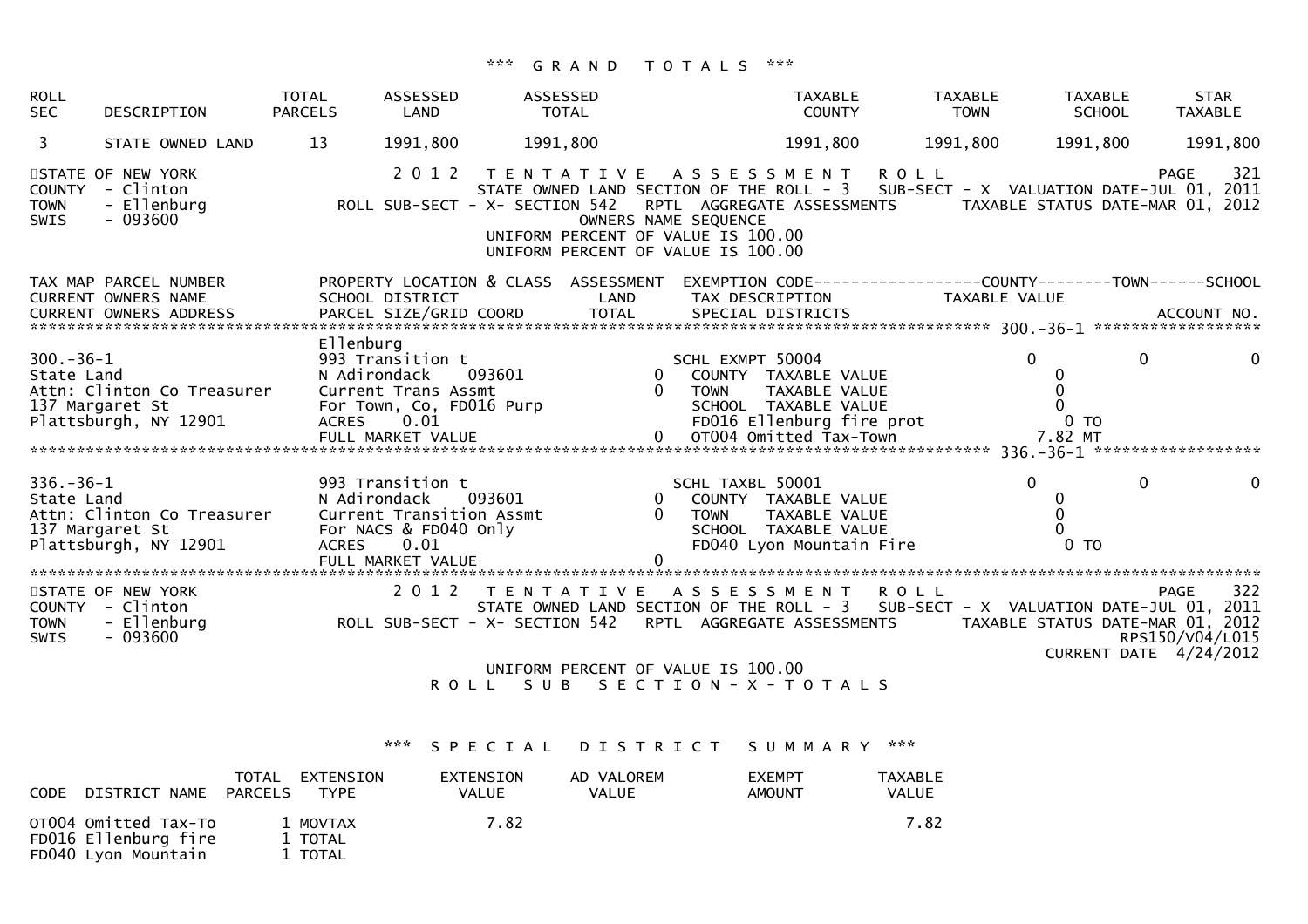# \*\*\* S C H O O L D I S T R I C T S U M M A R Y \*\*\*

| <b>CODE</b>                                 | <b>DISTRICT NAME</b>                                              | <b>TOTAL</b><br><b>PARCELS</b>                |                  | ASSESSED<br>LAND                                                                                                                                                                  | ASSESSED<br><b>TOTAL</b>    | <b>EXEMPT</b><br><b>AMOUNT</b>                     | <b>TOTAL</b><br><b>TAXABLE</b>                          | <b>STAR</b><br><b>AMOUNT</b>                                    | <b>STAR</b><br><b>TAXABLE</b>         |
|---------------------------------------------|-------------------------------------------------------------------|-----------------------------------------------|------------------|-----------------------------------------------------------------------------------------------------------------------------------------------------------------------------------|-----------------------------|----------------------------------------------------|---------------------------------------------------------|-----------------------------------------------------------------|---------------------------------------|
| 093601                                      | N Adirondack                                                      | 2                                             |                  |                                                                                                                                                                                   |                             |                                                    |                                                         |                                                                 |                                       |
|                                             | SUB-TOTAL                                                         | $\overline{2}$                                |                  |                                                                                                                                                                                   |                             |                                                    |                                                         |                                                                 |                                       |
|                                             | T O T A L                                                         | $\overline{2}$                                |                  |                                                                                                                                                                                   |                             |                                                    |                                                         |                                                                 |                                       |
|                                             |                                                                   |                                               |                  | *** SYSTEM CODES                                                                                                                                                                  |                             | SUMMARY ***                                        |                                                         |                                                                 |                                       |
| CODE                                        | DESCRIPTION                                                       | <b>TOTAL</b><br><b>PARCELS</b>                |                  |                                                                                                                                                                                   |                             | <b>COUNTY</b>                                      | <b>TOWN</b>                                             | <b>SCHOOL</b>                                                   |                                       |
| 50001<br>50004                              | <b>SCHL TAXBL</b><br>SCHL EXMPT<br>TOTAL                          | $\mathbf 1$<br>$\mathbf{1}$<br>$\overline{2}$ |                  |                                                                                                                                                                                   |                             |                                                    |                                                         |                                                                 |                                       |
| <b>TOWN</b><br><b>SWIS</b>                  | STATE OF NEW YORK<br>COUNTY - Clinton<br>- Ellenburg<br>$-093600$ |                                               | 2 0 1 2          | *** EXEMPTION SUMMARY ***<br>TENTATIVE ASSESSMENT<br>STATE OWNED LAND SECTION OF THE ROLL - 3<br>ROLL SUB-SECT - X- SECTION 542<br>UNIFORM PERCENT OF VALUE IS 100.00<br>ROLL SUB | NO EXEMPTIONS AT THIS LEVEL | RPTL AGGREGATE ASSESSMENTS<br>SECTION - X - TOTALS | <b>ROLL</b><br>SUB-SECT - X VALUATION DATE-JUL 01, 2011 | TAXABLE STATUS DATE-MAR 01, 2012<br>CURRENT DATE 4/24/2012      | <b>PAGE</b><br>323<br>RPS150/V04/L015 |
|                                             |                                                                   |                                               |                  | *** <b>GRAND</b>                                                                                                                                                                  | TOTALS ***                  |                                                    |                                                         |                                                                 |                                       |
| <b>ROLL</b><br><b>SEC</b>                   | DESCRIPTION                                                       | <b>TOTAL</b><br><b>PARCELS</b>                | ASSESSED<br>LAND | ASSESSED<br><b>TOTAL</b>                                                                                                                                                          |                             | <b>TAXABLE</b><br><b>COUNTY</b>                    | <b>TAXABLE</b><br><b>TOWN</b>                           | <b>TAXABLE</b><br><b>SCHOOL</b>                                 | <b>STAR</b><br><b>TAXABLE</b>         |
| 3                                           | STATE OWNED LAND                                                  | $\overline{2}$                                |                  |                                                                                                                                                                                   |                             |                                                    |                                                         |                                                                 |                                       |
| <b>COUNTY</b><br><b>TOWN</b><br><b>SWIS</b> | STATE OF NEW YORK<br>- Clinton<br>- Ellenburg<br>- 093600         |                                               | 2 0 1 2          | TENTATIVE ASSESSMENT<br>STATE OWNED LAND SECTION OF THE ROLL - 3                                                                                                                  |                             |                                                    | <b>ROLL</b>                                             | VALUATION DATE-JUL 01, 2011<br>TAXABLE STATUS DATE-MAR 01, 2012 | 324<br><b>PAGE</b><br>RPS150/V04/L015 |
|                                             |                                                                   |                                               |                  | UNIFORM PERCENT OF VALUE IS 100.00                                                                                                                                                |                             |                                                    |                                                         | CURRENT DATE 4/24/2012                                          |                                       |
|                                             |                                                                   |                                               |                  | <b>ROLL</b>                                                                                                                                                                       | SECTION TOTALS              |                                                    |                                                         |                                                                 |                                       |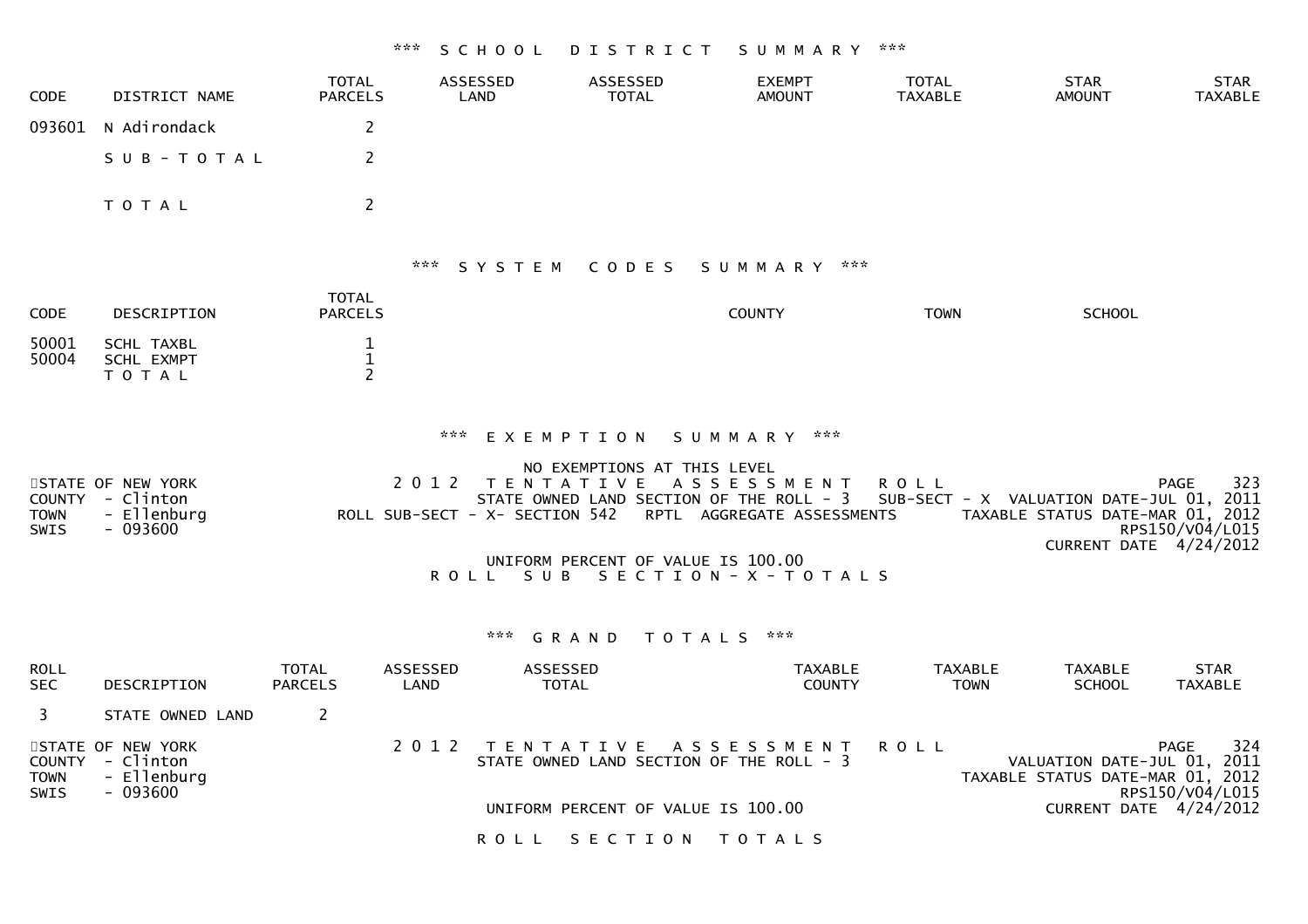| <b>CODE</b> | DISTRICT NAME                                                                               | TOTAL<br>PARCELS | EXTENSION<br><b>TYPE</b>                     | EXTENSION<br>VALUE | AD VALOREM<br><b>VALUE</b>     | <b>EXEMPT</b><br><b>AMOUNT</b> | TAXABLE<br><b>VALUE</b>     |
|-------------|---------------------------------------------------------------------------------------------|------------------|----------------------------------------------|--------------------|--------------------------------|--------------------------------|-----------------------------|
|             | OT004 Omitted Tax-To<br>FD016 Ellenburg fire<br>FD040 Lyon Mountain<br>WD018 Chat lake wate |                  | 1 MOVTAX<br>46 TOTAL<br>6 TOTAL<br>1 TOTAL M | 7.82               | 5481,223<br>932,216<br>198,000 | 247,800<br>198,000<br>198,000  | 7.82<br>5233,423<br>734,216 |

### \*\*\* S C H O O L D I S T R I C T S U M M A R Y \*\*\*

| <b>CODE</b>      | DISTRICT NAME                | <b>TOTAL</b><br><b>PARCELS</b> | ASSESSED<br>LAND   | ASSESSED<br><b>TOTAL</b> | <b>EXEMPT</b><br><b>AMOUNT</b> | <b>TOTAL</b><br><b>TAXABLE</b> | <b>STAR</b><br><b>AMOUNT</b> | <b>STAR</b><br><b>TAXABLE</b> |
|------------------|------------------------------|--------------------------------|--------------------|--------------------------|--------------------------------|--------------------------------|------------------------------|-------------------------------|
| 093601<br>163401 | N Adirondack<br>Chateaugay 1 | 51                             | 6616,871<br>13,616 | 6616,871<br>13,616       |                                | 6616,871<br>13,616             |                              | 6616,871<br>13,616            |
|                  | SUB-TOTAL                    | 52                             | 6630,487           | 6630,487                 |                                | 6630,487                       |                              | 6630,487                      |
|                  | T O T A L                    | 52                             | 6630,487           | 6630,487                 |                                | 6630,487                       |                              | 6630,487                      |

#### \*\*\* S Y S T E M C O D E S S U M M A R Y \*\*\*

| CODE           | DESCRIPTION                                  | <b>TOTAL</b><br><b>PARCELS</b> | COUNTY | <b>TOWN</b> | <b>SCHOOL</b> |
|----------------|----------------------------------------------|--------------------------------|--------|-------------|---------------|
| 50001<br>50004 | <b>SCHL TAXBL</b><br>SCHL EXMPT<br>T O T A L |                                |        |             |               |

#### \*\*\* E X E M P T I O N S U M M A R Y \*\*\*

| <b>CODE</b>                                   | DESCRIPTION                                                                                 | TOTAL<br><b>PARCELS</b> | <b>COUNTY</b>                                                                                              | <b>TOWN</b>                | <b>SCHOOL</b>                                                                                        |
|-----------------------------------------------|---------------------------------------------------------------------------------------------|-------------------------|------------------------------------------------------------------------------------------------------------|----------------------------|------------------------------------------------------------------------------------------------------|
| 32301<br><b>COUNTY</b><br><b>TOWN</b><br>SWIS | <b>TXLSCHPURP</b><br>T O T A L<br>STATE OF NEW YORK<br>- Clinton<br>- Ellenburg<br>- 093600 | 6                       | 445,800<br>445,800<br>A S S E S S M E N T<br>T E N T A T I V E<br>STATE OWNED LAND SECTION OF THE ROLL - 3 | 445,800<br>445,800<br>ROLL | 325<br>PAGE<br>2011<br>VALUATION DATE-JUL 01,<br>TAXABLE STATUS DATE-MAR 01, 2012<br>RPS150/V04/L015 |
|                                               |                                                                                             |                         | UNIFORM PERCENT OF VALUE IS 100.00                                                                         |                            | CURRENT DATE 4/24/2012                                                                               |
|                                               |                                                                                             |                         | R O L L<br>SECTION<br>T O T A L S                                                                          |                            |                                                                                                      |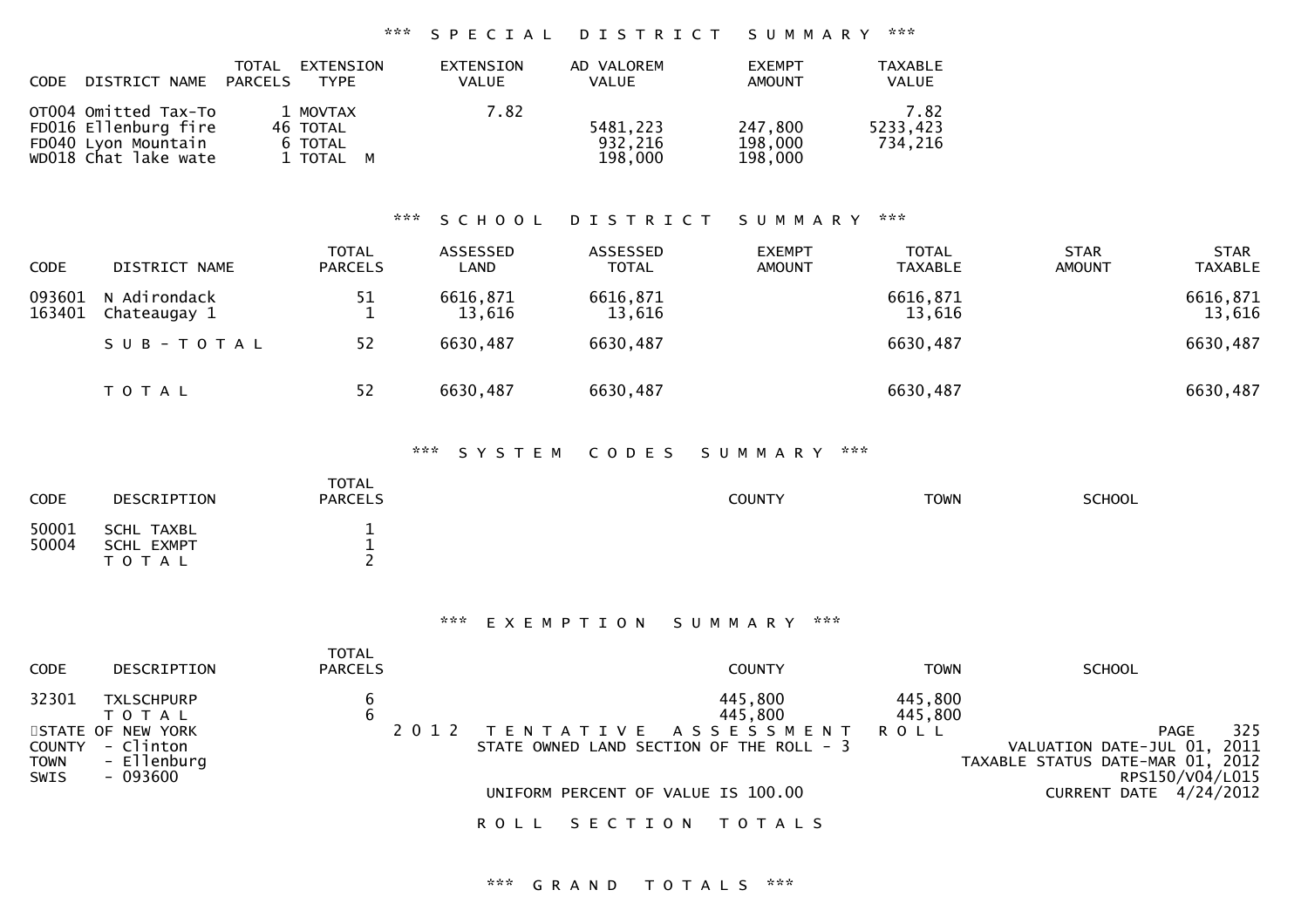| <b>ROLL</b><br><b>SEC</b>            | DESCRIPTION                                                                                                               | TOTAL<br><b>PARCELS</b> | ASSESSED<br>LAND                                                                                                             | ASSESSED<br>TOTAL                    | TAXABLE<br><b>COUNTY</b>                                                                                                                                                                                                                                                                                    |             | TAXABLE<br><b>TOWN</b>                                      | <b>TAXABLE</b><br><b>SCHOOL</b>                                                      | <b>STAR</b><br><b>TAXABLE</b>                                                         |
|--------------------------------------|---------------------------------------------------------------------------------------------------------------------------|-------------------------|------------------------------------------------------------------------------------------------------------------------------|--------------------------------------|-------------------------------------------------------------------------------------------------------------------------------------------------------------------------------------------------------------------------------------------------------------------------------------------------------------|-------------|-------------------------------------------------------------|--------------------------------------------------------------------------------------|---------------------------------------------------------------------------------------|
| 3                                    | STATE OWNED LAND                                                                                                          | 52                      | 6630,487                                                                                                                     | 6630,487                             | 6184,687                                                                                                                                                                                                                                                                                                    |             | 6184,687                                                    | 6630,487                                                                             | 6630,487                                                                              |
| COUNTY<br><b>TOWN</b><br><b>SWIS</b> | STATE OF NEW YORK<br>- Clinton<br>- Ellenburg<br>$-093600$                                                                |                         | 2 0 1 2                                                                                                                      | OWNERS NAME SEQUENCE                 | TENTATIVE ASSESSMENT<br>SPECIAL FRANCHISE SECTION OF THE ROLL - 5<br>UNIFORM PERCENT OF VALUE IS 100.00                                                                                                                                                                                                     | <b>ROLL</b> |                                                             |                                                                                      | 326<br><b>PAGE</b><br>VALUATION DATE-JUL 01, 2011<br>TAXABLE STATUS DATE-MAR 01, 2012 |
|                                      | TAX MAP PARCEL NUMBER<br>CURRENT OWNERS NAME<br>CURRENT OWNERS ADDRESS                                                    |                         | PROPERTY LOCATION & CLASS ASSESSMENT<br>SCHOOL DISTRICT<br>PARCEL SIZE/GRID COORD                                            | LAND<br><b>TOTAL</b>                 | EXEMPTION CODE-----------------COUNTY-------TOWN------SCHOOL<br>TAX DESCRIPTION<br>SPECIAL DISTRICTS                                                                                                                                                                                                        |             | TAXABLE VALUE                                               |                                                                                      | ACCOUNT NO.                                                                           |
| $516.-36-1$<br><b>NYSEG</b>          | Attn: Utility Shared Services<br>Local Tax Dept Freeport<br>70 Farm View Dr<br>New Gloucester, ME 04260                   |                         | Electric & Gas<br>861 Elec & gas<br>Chateaugay 1 163401<br>Special Franchise<br>App Factor .0356 In Ccs<br>FULL MARKET VALUE | $\overline{0}$<br>43,218<br>43,218   | COUNTY TAXABLE VALUE<br><b>TOWN</b><br>TAXABLE VALUE<br>SCHOOL TAXABLE VALUE<br>FD002 EllenDpt fire 21<br>FD014 EllenCtr fire #15<br>FD016 Ellenburg fire prot<br>LT010 Ellenburg Light 15<br>LT011 Ellenburg Light 21<br>LTO12 Ellenburg Light 21<br>WDO18 Chat lake world 5<br>WD018 Chat lake water dist |             | 43,218<br>43,218<br>43,218                                  | 6,872 TO<br>5,662 TO<br>29,600 TO<br>2,701 TO<br>5,359 TO<br>2,023 TO<br>10,908 ТО М |                                                                                       |
|                                      |                                                                                                                           |                         |                                                                                                                              |                                      |                                                                                                                                                                                                                                                                                                             |             |                                                             |                                                                                      |                                                                                       |
| $536.-36-1$<br><b>NYSEG</b>          | Attn: Utility Shared Services Special Franchise<br>Local Tax Dept Freeport<br>70 Farm View Dr<br>New Gloucester, ME 04260 |                         | Electric & Gas<br>861 Elec & gas<br>N Adirondack 093601<br>App Factor .9644 In Nacs<br>FULL MARKET VALUE                     | $\mathbf{0}$<br>1170,776<br>1170,776 | COUNTY TAXABLE VALUE<br><b>TOWN</b><br>TAXABLE VALUE<br>SCHOOL TAXABLE VALUE<br>FD002 EllenDpt fire 21<br>FD014 EllenCtr fire #15<br>FD016 Ellenburg fire prot<br>LT010 Ellenburg Light 15<br>LT011 Ellenburg Light 21<br>LT012 Ellenburg Light 5                                                           |             | 1170,776<br>1170,776<br>1170,776<br>186,153 TO<br>54,792 TO | 153,372 TO<br>801,864 TO<br>73,174 TO<br>145,176 TO                                  |                                                                                       |
|                                      |                                                                                                                           | Television              |                                                                                                                              |                                      |                                                                                                                                                                                                                                                                                                             |             |                                                             |                                                                                      |                                                                                       |
| $536. - 36 - 3$<br>PO Box 7467       | Time Warner Of Champlain<br>Charlotte, NC 28241-7467                                                                      | N Adirondack            | 869 Television<br>093601<br>Special Franchise<br>App Factor 100% In Nacs<br>FULL MARKET VALUE                                | $\mathbf{0}$<br>53,863<br>53,863     | COUNTY TAXABLE VALUE<br>TAXABLE VALUE<br><b>TOWN</b><br>SCHOOL TAXABLE VALUE<br>FD014 EllenCtr fire #15<br>FD016 Ellenburg fire prot<br>LT010 Ellenburg Light 15<br>LT011 Ellenburg Light 21<br>LT012 Ellenburg Light 5                                                                                     |             | 53,863<br>53,863<br>53,863                                  | 7,056 TO<br>36,891 TO<br>3,366 TO<br>6,679 TO<br>2,521 TO                            |                                                                                       |
|                                      |                                                                                                                           | Telephone               |                                                                                                                              |                                      |                                                                                                                                                                                                                                                                                                             |             |                                                             |                                                                                      | 516. - 36 - 2 ********************                                                    |
| $516. - 36 - 2$                      | Verizon New York Inc<br>Company Code 631900<br>Verizon Communications                                                     | Chateaugay 1            | 866 Telephone<br>163401<br>Special Franchise<br>App Factor .0356 In Ccs                                                      | 0<br>15,194                          | COUNTY TAXABLE VALUE<br><b>TOWN</b><br>TAXABLE VALUE<br>SCHOOL TAXABLE VALUE<br>FD002 EllenDpt fire 21                                                                                                                                                                                                      |             | 15,194<br>15,194<br>15,194                                  | 2,416 TO                                                                             |                                                                                       |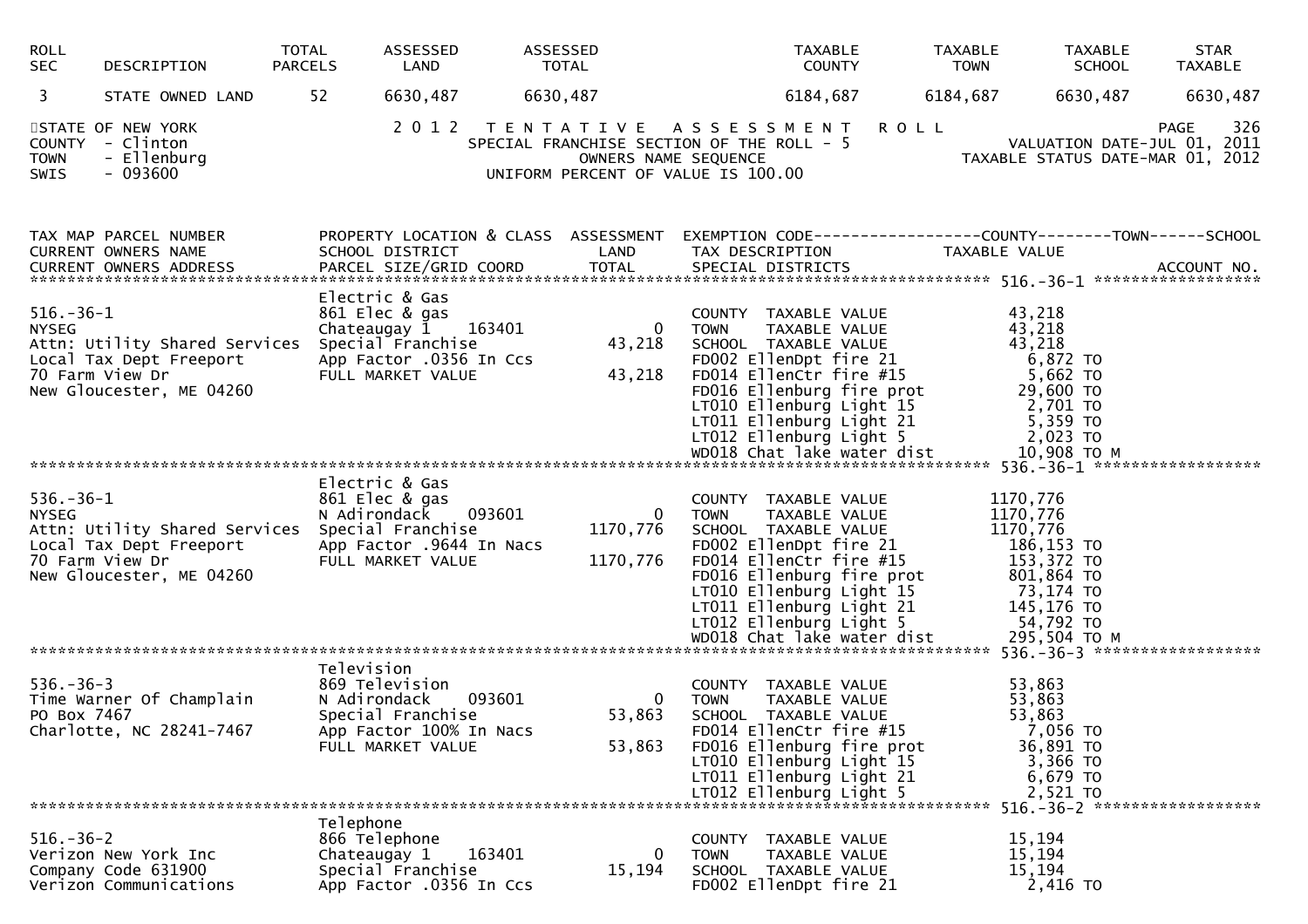| PO Box 152206<br>Irving, TX 75015-2206                                                          | FULL MARKET VALUE                             | 15,194               | FD014 EllenCtr fire #15<br>FD016 Ellenburg fire prot<br>LT010 Ellenburg Light 15<br>LT011 Ellenburg Light 21<br>LT012 Ellenburg Light 5 | 1,990 TO<br>10,406 TO<br>950 TO<br>1,884 TO<br>711 TO                                            |
|-------------------------------------------------------------------------------------------------|-----------------------------------------------|----------------------|-----------------------------------------------------------------------------------------------------------------------------------------|--------------------------------------------------------------------------------------------------|
|                                                                                                 |                                               |                      |                                                                                                                                         |                                                                                                  |
| STATE OF NEW YORK<br>COUNTY - Clinton<br>- Ellenburg<br><b>TOWN</b><br>$-093600$<br><b>SWIS</b> |                                               | OWNERS NAME SEQUENCE | 2012 TENTATIVE ASSESSMENT<br><b>ROLL</b><br>SPECIAL FRANCHISE SECTION OF THE ROLL - 5<br>UNIFORM PERCENT OF VALUE IS 100.00             | 327<br><b>PAGE</b><br>VALUATION DATE-JUL 01, 2011<br>TAXABLE STATUS DATE-MAR 01, 2012            |
| TAX MAP PARCEL NUMBER                                                                           |                                               |                      |                                                                                                                                         | PROPERTY LOCATION & CLASS ASSESSMENT EXEMPTION CODE----------------COUNTY-------TOWN------SCHOOL |
| CURRENT OWNERS NAME                                                                             | SCHOOL DISTRICT                               | LAND                 | TAX DESCRIPTION                                                                                                                         | TAXABLE VALUE                                                                                    |
|                                                                                                 |                                               |                      |                                                                                                                                         |                                                                                                  |
|                                                                                                 | Telephone                                     |                      |                                                                                                                                         |                                                                                                  |
| $536. - 36 - 2$                                                                                 | 866 Telephone                                 |                      | COUNTY TAXABLE VALUE                                                                                                                    | 411,594                                                                                          |
| Verizon New York Inc                                                                            | N Adirondack<br>093601                        | $\Omega$             | TAXABLE VALUE<br><b>TOWN</b>                                                                                                            | 411,594                                                                                          |
| Company Code 631900<br>Verizon Communications                                                   | Special Franchise<br>App Factor .9644 In Nacs | 411,594              | SCHOOL TAXABLE VALUE<br>FD002 EllenDpt fire 21                                                                                          | 411,594<br>65,443 TO                                                                             |
| PO Box 152206                                                                                   | FULL MARKET VALUE                             | 411,594              | FD014 EllenCtr fire #15                                                                                                                 | 53,919 TO                                                                                        |
| Irving, TX 75015-2206                                                                           |                                               |                      | FD016 Ellenburg fire prot                                                                                                               | 281,901 TO                                                                                       |
|                                                                                                 |                                               |                      | LT010 Ellenburg Light 15                                                                                                                | 25,725 TO                                                                                        |
|                                                                                                 |                                               |                      | LT011 Ellenburg Light 21                                                                                                                | 51,038 TO                                                                                        |
|                                                                                                 |                                               |                      |                                                                                                                                         |                                                                                                  |
|                                                                                                 |                                               |                      |                                                                                                                                         |                                                                                                  |
| STATE OF NEW YORK                                                                               |                                               |                      | 2012 TENTATIVE ASSESSMENT<br><b>ROLL</b>                                                                                                | 328<br><b>PAGE</b>                                                                               |
| COUNTY - Clinton                                                                                |                                               |                      | SPECIAL FRANCHISE SECTION OF THE ROLL - 5                                                                                               | VALUATION DATE-JUL 01, 2011                                                                      |
| - Ellenburg<br><b>TOWN</b><br>$-093600$<br><b>SWIS</b>                                          |                                               |                      |                                                                                                                                         | TAXABLE STATUS DATE-MAR 01, 2012<br>RPS150/V04/L015                                              |
|                                                                                                 |                                               |                      | UNIFORM PERCENT OF VALUE IS 100.00                                                                                                      | CURRENT DATE 4/24/2012                                                                           |
|                                                                                                 | <b>ROLL</b>                                   | S U B                | SECTION - - TOTALS                                                                                                                      |                                                                                                  |
|                                                                                                 |                                               |                      |                                                                                                                                         |                                                                                                  |

| <b>CODE</b> | DISTRICT NAME PARCELS                                                                                                                                              | TOTAL | EXTENSION<br>TYPE                                                           | EXTENSION<br><b>VALUE</b> | AD VALOREM<br><b>VALUE</b>                                                | <b>EXEMPT</b><br>AMOUNT | <b>TAXABLE</b><br><b>VALUE</b>                                            |
|-------------|--------------------------------------------------------------------------------------------------------------------------------------------------------------------|-------|-----------------------------------------------------------------------------|---------------------------|---------------------------------------------------------------------------|-------------------------|---------------------------------------------------------------------------|
|             | FD002 EllenDpt fire<br>FD014 EllenCtr fire<br>FD016 Ellenburg fire<br>LT010 Ellenburg Ligh<br>LT011 Ellenburg Ligh<br>LT012 Ellenburg Ligh<br>WD018 Chat lake wate |       | 4 TOTAL<br>5 TOTAL<br>5 TOTAL<br>5 TOTAL<br>5 TOTAL<br>5 TOTAL<br>4 TOTAL M |                           | 260,884<br>221,999<br>1160,662<br>105,916<br>210.136<br>79.310<br>414,133 |                         | 260,884<br>221,999<br>1160,662<br>105,916<br>210,136<br>79,310<br>414,133 |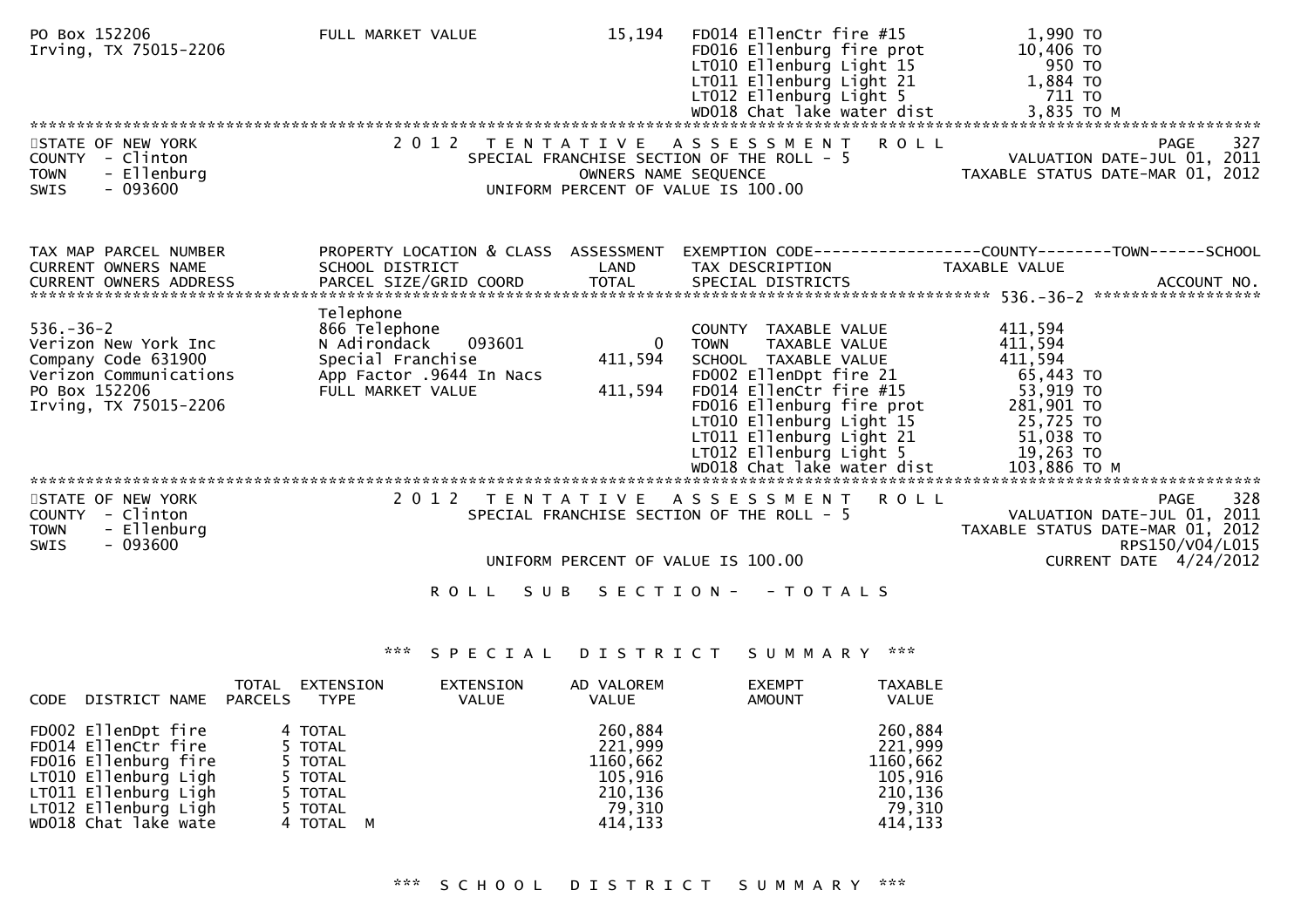| CODE             | DISTRICT NAME                | TOTAL<br><b>PARCELS</b> | ASSESSED<br>LAND | ASSESSED<br><b>TOTAL</b> | <b>EXEMPT</b><br><b>AMOUNT</b> | TOTAL<br><b>TAXABLE</b> | <b>STAR</b><br><b>AMOUNT</b> | <b>STAR</b><br><b>TAXABLE</b> |
|------------------|------------------------------|-------------------------|------------------|--------------------------|--------------------------------|-------------------------|------------------------------|-------------------------------|
| 093601<br>163401 | N Adirondack<br>Chateaugay 1 | <u>.</u>                |                  | 1636,233<br>58,412       |                                | 1636,233<br>58,412      |                              | 1636,233<br>58,412            |
|                  | SUB-TOTAL                    |                         |                  | 1694,645                 |                                | 1694,645                |                              | 1694,645                      |
|                  | T O T A L                    |                         |                  | 1694,645                 |                                | 1694,645                |                              | 1694,645                      |

### \*\*\* S Y S T E M C O D E S S U M M A R Y \*\*\*

#### NO SYSTEM EXEMPTIONS AT THIS LEVEL

#### \*\*\* E X E M P T I O N S U M M A R Y \*\*\*

|             |                   | NO EXEMPTIONS AT THIS LEVEL               |                                  |
|-------------|-------------------|-------------------------------------------|----------------------------------|
|             | STATE OF NEW YORK | 2012 TENTATIVE ASSESSMENT ROLL            | 329<br>PAGE                      |
|             | COUNTY - Clinton  | SPECIAL FRANCHISE SECTION OF THE ROLL - 5 | VALUATION DATE-JUL 01, 2011      |
| <b>TOWN</b> | - Ellenburg       |                                           | TAXABLE STATUS DATE-MAR 01, 2012 |
| SWIS        | - 093600          |                                           | RPS150/V04/L015                  |
|             |                   | UNIFORM PERCENT OF VALUE IS 100.00        | CURRENT DATE $4/24/2012$         |
|             |                   |                                           |                                  |

ROLL SUB SECTION - - TOTALS

#### \*\*\* G R A N D T O T A L S \*\*\*

| <b>ROLL</b><br><b>SEC</b> | DESCRIPTION                                                      | <b>TOTAL</b><br><b>PARCELS</b> | ASSESSED<br>LAND | ASSESSED<br><b>TOTAL</b>                                                                                          | <b>TAXABLE</b><br><b>COUNTY</b> | TAXABLE<br><b>TOWN</b> | TAXABLE<br><b>SCHOOL</b>                                        | <b>STAR</b><br>TAXABLE                                   |
|---------------------------|------------------------------------------------------------------|--------------------------------|------------------|-------------------------------------------------------------------------------------------------------------------|---------------------------------|------------------------|-----------------------------------------------------------------|----------------------------------------------------------|
| 5                         | SPECIAL FRANCHISE                                                |                                |                  | 1694,645                                                                                                          | 1694.645                        | 1694,645               | 1694,645                                                        | 1694,645                                                 |
| TOWN<br><b>SWIS</b>       | STATE OF NEW YORK<br>COUNTY - Clinton<br>- Ellenburg<br>- 093600 |                                |                  | 2012 TENTATIVE ASSESSMENT ROLL<br>SPECIAL FRANCHISE SECTION OF THE ROLL - 5<br>UNIFORM PERCENT OF VALUE IS 100.00 |                                 |                        | VALUATION DATE-JUL 01, 2011<br>TAXABLE STATUS DATE-MAR 01, 2012 | 330<br>PAGE<br>RPS150/V04/L015<br>CURRENT DATE 4/24/2012 |

#### ROLL SECTION TOTALS

### \*\*\* S P E C I A L D I S T R I C T S U M M A R Y \*\*\*

| CODE | DISTRICT NAME       | TOTAL<br>PARCELS | EXTENSION<br>TYPE | EXTENSION<br><b>VALUE</b> | AD VALOREM<br><b>VALUE</b> | <b>EXEMPT</b><br>AMOUNT | <b>TAXABLE</b><br>VALUE |
|------|---------------------|------------------|-------------------|---------------------------|----------------------------|-------------------------|-------------------------|
|      | FD002 EllenDpt fire |                  | 4 TOTAL           |                           | 260,884                    |                         | 260,884                 |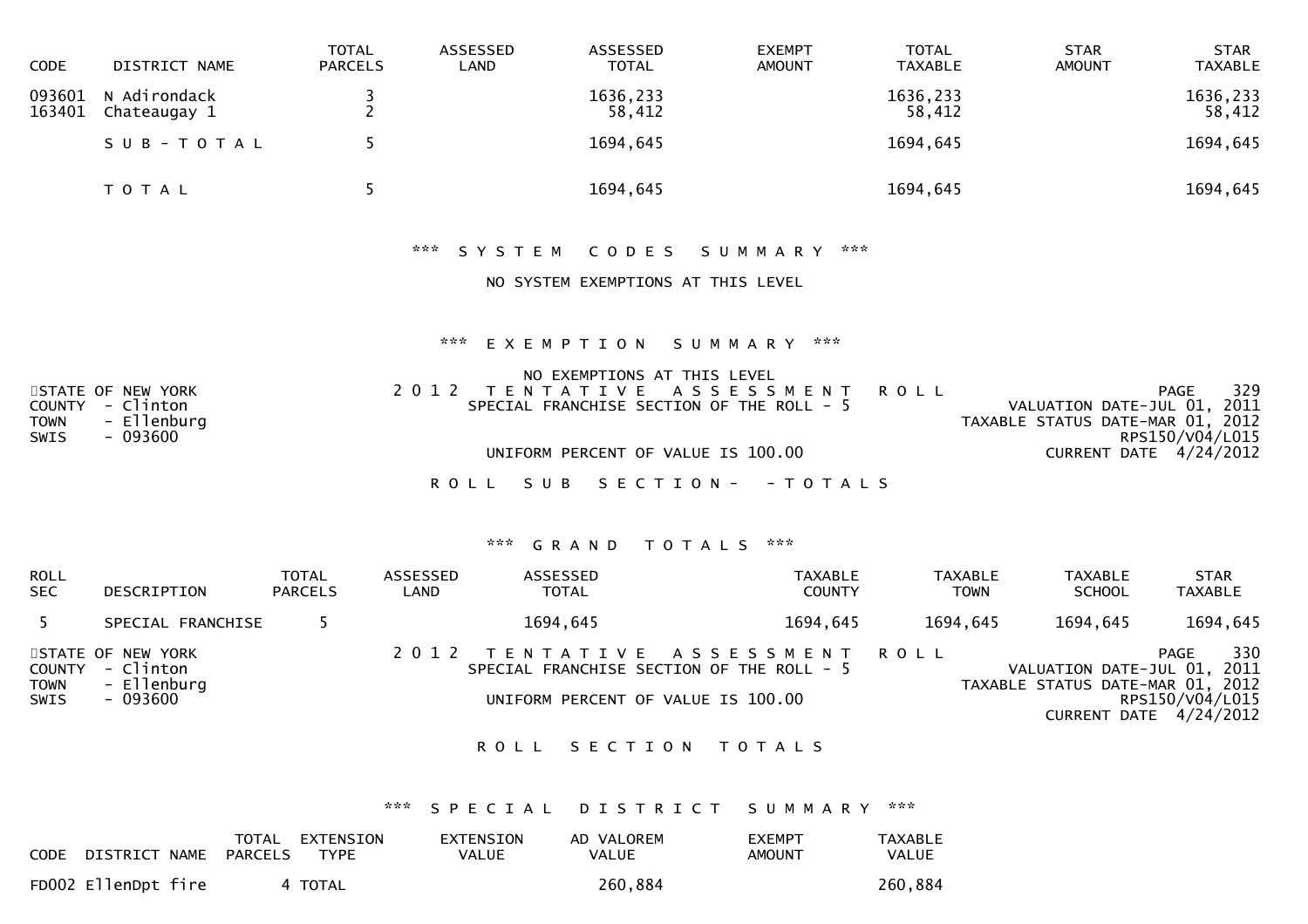| FD014 EllenCtr fire  | 5 TOTAL   | 221,999  | 221,999  |
|----------------------|-----------|----------|----------|
| FD016 Ellenburg fire | 5 TOTAL   | 1160,662 | 1160,662 |
| LT010 Ellenburg Ligh | 5 TOTAL   | 105.916  | 105,916  |
| LT011 Ellenburg Ligh | 5 TOTAL   | 210,136  | 210,136  |
| LT012 Ellenburg Ligh | 5 TOTAL   | 79,310   | 79,310   |
| WD018 Chat lake wate | 4 TOTAL M | 414.133  | 414,133  |

| <b>CODE</b>      | DISTRICT NAME                | <b>TOTAL</b><br><b>PARCELS</b> | ASSESSED<br>LAND | ASSESSED<br><b>TOTAL</b> | <b>EXEMPT</b><br><b>AMOUNT</b> | <b>TOTAL</b><br><b>TAXABLE</b> | <b>STAR</b><br><b>AMOUNT</b> | <b>STAR</b><br><b>TAXABLE</b> |
|------------------|------------------------------|--------------------------------|------------------|--------------------------|--------------------------------|--------------------------------|------------------------------|-------------------------------|
| 093601<br>163401 | N Adirondack<br>Chateaugay 1 |                                |                  | 1636,233<br>58,412       |                                | 1636,233<br>58,412             |                              | 1636,233<br>58,412            |
|                  | SUB-TOTAL                    |                                |                  | 1694,645                 |                                | 1694,645                       |                              | 1694,645                      |
|                  | T O T A L                    |                                |                  | 1694,645                 |                                | 1694,645                       |                              | 1694,645                      |

#### \*\*\* S Y S T E M C O D E S S U M M A R Y \*\*\*

#### NO SYSTEM EXEMPTIONS AT THIS LEVEL

### \*\*\* E X E M P T I O N S U M M A R Y \*\*\*

|                   | NO EXEMPTIONS AT THIS LEVEL               |                                  |       |
|-------------------|-------------------------------------------|----------------------------------|-------|
| STATE OF NEW YORK | 2012 TENTATIVE ASSESSMENT ROLL            | PAGE                             | - 331 |
| COUNTY - Clinton  | SPECIAL FRANCHISE SECTION OF THE ROLL - 5 | VALUATION DATE-JUL 01, 2011      |       |
| TOWN - Ellenburg  |                                           | TAXABLE STATUS DATE-MAR 01, 2012 |       |
| SWIS<br>- 093600  | UNIFORM PERCENT OF VALUE IS 100.00        | RPS150/V04/L015                  |       |
|                   |                                           | <b>CURRENT DATE 4/24/2012</b>    |       |
|                   |                                           |                                  |       |

### ROLL SECTION TOTALS

| ROLL<br><b>SEC</b>  | DESCRIPTION                                                      | <b>TOTAL</b><br><b>PARCELS</b> | ASSESSED<br>LAND | ASSESSED<br><b>TOTAL</b>           | TAXABLE<br><b>COUNTY</b>                                                                         | TAXABLE<br><b>TOWN</b> | <b>TAXABLE</b><br><b>SCHOOL</b>                                 | <b>STAR</b><br><b>TAXABLE</b> |
|---------------------|------------------------------------------------------------------|--------------------------------|------------------|------------------------------------|--------------------------------------------------------------------------------------------------|------------------------|-----------------------------------------------------------------|-------------------------------|
|                     | SPECIAL FRANCHISE                                                |                                |                  | 1694,645                           | 1694.645                                                                                         | 1694,645               | 1694,645                                                        | 1694,645                      |
| <b>TOWN</b><br>SWIS | STATE OF NEW YORK<br>COUNTY - Clinton<br>- Ellenburg<br>- 093600 |                                |                  | UNIFORM PERCENT OF VALUE IS 100.00 | 2012 TENTATIVE ASSESSMENT ROLL<br>UTILITY & R.R. SECTION OF THE ROLL - 6<br>OWNERS NAME SEQUENCE |                        | VALUATION DATE-JUL 01, 2011<br>TAXABLE STATUS DATE-MAR 01, 2012 | 332<br>PAGE                   |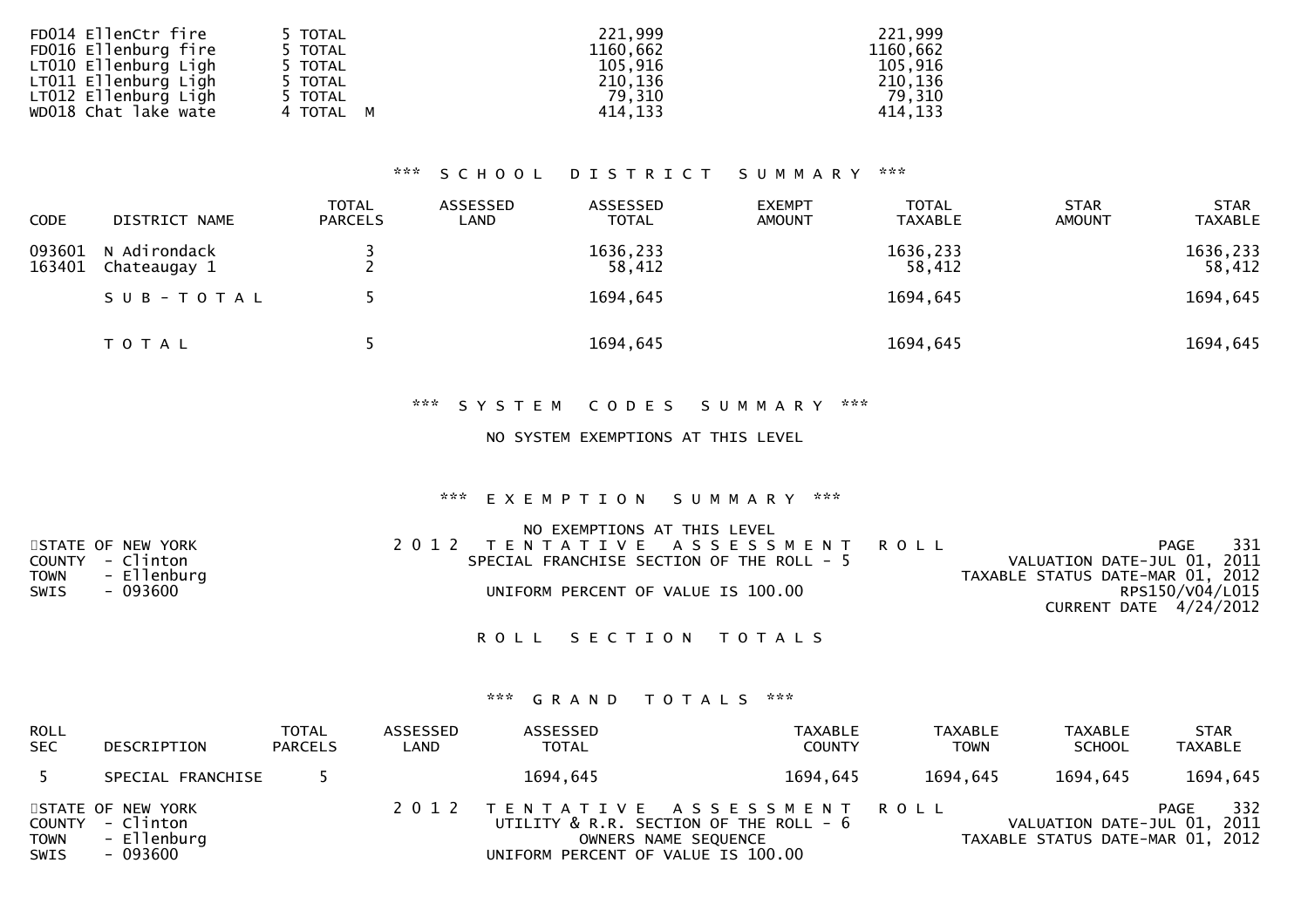| TAX MAP PARCEL NUMBER                             | PROPERTY LOCATION & CLASS ASSESSMENT     |                      |                                        | EXEMPTION        CODE-----------------COUNTY-------TOWN------SCHOOL |
|---------------------------------------------------|------------------------------------------|----------------------|----------------------------------------|---------------------------------------------------------------------|
| <b>CURRENT OWNERS NAME</b>                        | SCHOOL DISTRICT                          | LAND                 | TAX DESCRIPTION                        | TAXABLE VALUE                                                       |
| <b>CURRENT OWNERS ADDRESS</b>                     | PARCEL SIZE/GRID COORD                   | <b>TOTAL</b>         | SPECIAL DISTRICTS                      | ACCOUNT NO.                                                         |
|                                                   |                                          |                      |                                        |                                                                     |
| $97. - 1 - 10.1 - 1$                              | 518 Tacey Rd                             |                      |                                        | 200,000                                                             |
|                                                   | 837 Cell Tower<br>093601                 | 30,000               | COUNTY TAXABLE VALUE<br>TAXABLE VALUE  | 200,000                                                             |
| Crown Cummunications<br>Attn: Network Real Estate | N Adirondack<br>6 Acres Leased 1993-2023 | 200,000              | <b>TOWN</b><br>SCHOOL TAXABLE VALUE    | 200,000                                                             |
| Verizon Wireless                                  | App Factor 100%                          |                      | FD016 Ellenburg fire prot              | 200,000 TO                                                          |
| 180 Washington Valley Rd                          | 300' Cell Tower/Bldg/Fenc                |                      |                                        |                                                                     |
| Bedminister, NJ 07921                             | <b>ACRES</b><br>6.00                     |                      |                                        |                                                                     |
|                                                   | EAST-0631141 NRTH-2198143                |                      |                                        |                                                                     |
|                                                   | DEED BOOK 20102 PG-36546                 |                      |                                        |                                                                     |
|                                                   | FULL MARKET VALUE                        | 200,000              |                                        |                                                                     |
|                                                   |                                          |                      |                                        |                                                                     |
|                                                   | 890 West Hill Rd                         |                      |                                        |                                                                     |
| $97. - 1 - 21.32$                                 | 831 Tele Comm                            |                      | COUNTY TAXABLE VALUE                   | 125,000                                                             |
| North Country Communication                       | N Adirondack<br>093601                   | 10,500               | TAXABLE VALUE<br><b>TOWN</b>           | 125,000                                                             |
| 994 Military Turnpike                             | Lot 18 T5 omt-Rear Lot                   | 125,000              | SCHOOL TAXABLE VALUE                   | 125,000                                                             |
| Plattsburgh, NY 12901                             | Guyed Tower, Bldg                        |                      | FD016 Ellenburg fire prot              | 125,000 TO                                                          |
|                                                   | 2.10<br><b>ACRES</b>                     |                      |                                        |                                                                     |
|                                                   | EAST-0628553 NRTH-2193922                |                      |                                        |                                                                     |
|                                                   | DEED BOOK 20082 PG-18380                 |                      |                                        |                                                                     |
|                                                   | FULL MARKET VALUE                        | 125,000              |                                        |                                                                     |
|                                                   |                                          |                      |                                        |                                                                     |
|                                                   | Bull Run Rd                              |                      |                                        |                                                                     |
| $70. - 1 - 2$                                     | 380 Pub Util Vac                         |                      | COUNTY TAXABLE VALUE                   | 14,900                                                              |
| <b>NYSEG</b>                                      | N Adirondack<br>093601                   | 14,900               | <b>TOWN</b><br>TAXABLE VALUE           | 14,900                                                              |
| Attn: Utility Shared Services                     | Loc#001185                               | 14,900               | SCHOOL TAXABLE VALUE                   | 14,900                                                              |
| Local Tax Dept Freeport                           | App Factor 100% In Nac                   |                      | FD016 Ellenburg fire prot              | 14,900 TO                                                           |
| 70 Farm View Dr                                   | Ellenburg Sub Site                       |                      |                                        |                                                                     |
| New Gloucester, ME 04260                          | 22.17<br><b>ACRES</b>                    |                      |                                        |                                                                     |
|                                                   | EAST-0667102 NRTH-2214756                |                      |                                        |                                                                     |
|                                                   | DEED BOOK 535<br>PG-370                  |                      |                                        |                                                                     |
|                                                   | FULL MARKET VALUE                        | 14,900               |                                        |                                                                     |
|                                                   |                                          |                      |                                        |                                                                     |
| $71. - 1 - 7$                                     | 5190 Rt 11<br>380 Pub Util Vac           |                      | COUNTY TAXABLE VALUE                   | 10,000                                                              |
| <b>NYSEG</b>                                      | 093601<br>N Adirondack                   | 10,000               | TAXABLE VALUE<br><b>TOWN</b>           | 10,000                                                              |
| Attn: Utility Shared Services                     | Loc#001182                               | 10,000               | SCHOOL TAXABLE VALUE                   | 10,000                                                              |
| Local Tax Dept Freeport                           | App Factor 100% In Nac                   |                      | FD002 EllenDpt fire 21                 | 10,000 TO                                                           |
| 70 Farm View Dr                                   | Ellenburg Depot Sub Site                 |                      | LT011 Ellenburg Light 21               | 10,000 TO                                                           |
| New Gloucester, ME 04260                          | FRNT 200.00 DPTH 180.00                  |                      |                                        |                                                                     |
|                                                   | EAST-0671141 NRTH-2212241                |                      |                                        |                                                                     |
|                                                   | DEED BOOK 340<br>PG-229                  |                      |                                        |                                                                     |
|                                                   | FULL MARKET VALUE                        | 10.000               |                                        |                                                                     |
|                                                   |                                          |                      |                                        |                                                                     |
| STATE OF NEW YORK                                 | 2 0 1 2                                  |                      | TENTATIVE ASSESSMENT<br><b>ROLL</b>    | 333<br>PAGE                                                         |
| COUNTY - Clinton                                  |                                          |                      | UTILITY & R.R. SECTION OF THE ROLL - 6 | VALUATION DATE-JUL 01, 2011                                         |
| - Ellenburg<br><b>TOWN</b>                        |                                          | OWNERS NAME SEQUENCE |                                        | TAXABLE STATUS DATE-MAR 01, 2012                                    |
| - 093600<br><b>SWIS</b>                           |                                          |                      | UNIFORM PERCENT OF VALUE IS 100.00     |                                                                     |
|                                                   |                                          |                      |                                        |                                                                     |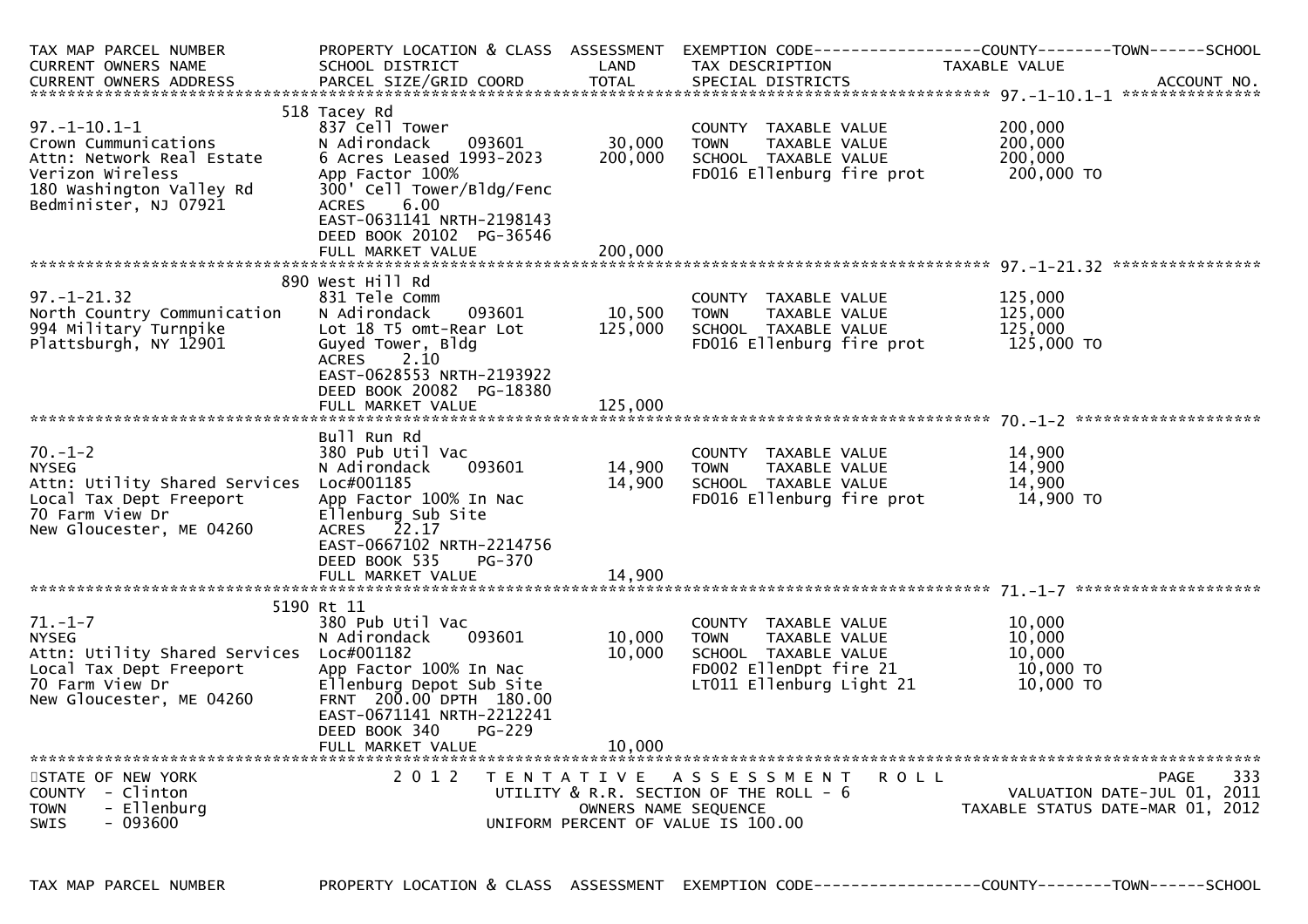| CURRENT OWNERS NAME                                                                                                                                      | SCHOOL DISTRICT                                                                                                                                                                                                                                   | LAND                        | TAX DESCRIPTION                                                                                                                                                                                                                                                                 | TAXABLE VALUE                                                                                                                        |
|----------------------------------------------------------------------------------------------------------------------------------------------------------|---------------------------------------------------------------------------------------------------------------------------------------------------------------------------------------------------------------------------------------------------|-----------------------------|---------------------------------------------------------------------------------------------------------------------------------------------------------------------------------------------------------------------------------------------------------------------------------|--------------------------------------------------------------------------------------------------------------------------------------|
| 636. -9999-131. 600-1001<br><b>NYSEG</b><br>Attn: Utility Shared Services<br>Local Tax Dept Freeport<br>70 Farm View Dr                                  | Electric Transmission<br>882 Elec Trans Imp<br>N Adirondack<br>093601<br>Loc#000017 Line 17<br>App Factor 100% In Nac<br>FULL MARKET VALUE                                                                                                        | 0<br>111,630<br>111,630     | COUNTY TAXABLE VALUE<br><b>TOWN</b><br>TAXABLE VALUE<br>SCHOOL TAXABLE VALUE<br>FD002 EllenDpt fire 21<br>FD014 EllenCtr fire #15                                                                                                                                               | 111,630<br>111,630<br>111,630<br>17,749 TO<br>14,624 TO                                                                              |
| 636. - 9999 - 131. 600 - 1881<br><b>NYSEG</b><br>Attn: Utility Shared Services<br>Local Tax Dept Freeport<br>70 Farm View Dr<br>New Gloucester, ME 04260 | Outside Plant<br>884 Elec Dist Out<br>093601<br>N Adirondack<br>Loc#888888 Poles, wires, ca<br>App Factor .9644 In Nac<br>FULL MARKET VALUE                                                                                                       | 0<br>2062,006<br>2062,006   | COUNTY TAXABLE VALUE<br>TAXABLE VALUE<br><b>TOWN</b><br>SCHOOL TAXABLE VALUE<br>FD002 EllenDpt fire 21<br>FD014 EllenCtr fire #15<br>FD016 Ellenburg fire prot<br>LT010 Ellenburg Light 15<br>LT011 Ellenburg Light 21<br>LT012 Ellenburg Light 5<br>WD018 Chat lake water dist | 2062,006<br>2062,006<br>2062,006<br>327,859 TO<br>270,123 TO<br>1412,268 TO<br>128,875 TO<br>255,689 TO<br>96,502 TO<br>520,450 ТО М |
|                                                                                                                                                          |                                                                                                                                                                                                                                                   |                             |                                                                                                                                                                                                                                                                                 | *****<br>636. - 9999 - 131. 600 - 1882                                                                                               |
| 636. - 9999 - 131. 600 - 1882<br><b>NYSEG</b><br>Attn: Utility Shared Services<br>Local Tax Dept Freeport<br>70 Farm View Dr<br>New Gloucester, ME 04260 | Outside Plant<br>884 Elec Dist Out<br>163401<br>Chateaugay 1<br>Loc#888888 Poles, wires, ca<br>App Factor .0356 In Ccs<br>FULL MARKET VALUE                                                                                                       | 0<br>76,117<br>76,117       | COUNTY TAXABLE VALUE<br>TAXABLE VALUE<br><b>TOWN</b><br>SCHOOL TAXABLE VALUE<br>FD002 EllenDpt fire 21<br>FD014 EllenCtr fire #15<br>FD016 Ellenburg fire prot<br>LT010 Ellenburg Light 15<br>LT011 Ellenburg Light 21<br>LT012 Ellenburg Light 5<br>WD018 Chat lake water dist | 76,117<br>76,117<br>76,117<br>$12,103$ TO<br>9,971 TO<br>52,133 TO<br>4,757 TO<br>9,439 TO<br>3,562 TO<br>19,212 TO M                |
| $71.3 - 2 - 9$<br>Verizon New York Inc<br>Company Code 631900<br>Attn: Verizon Communications<br>PO Box 152206<br>Irving, TX 75015-2206                  | 5086 Rt 11<br>831 Tele Comm<br>N Adirondack<br>093601<br>Main St Land & Building<br>App Factor 100% In Nac<br>Telephone Facility<br><b>FRNT</b> 42.40 DPTH<br>96.00<br>EAST-0673352 NRTH-2213530<br>DEED BOOK 440<br>$PG-17$<br>FULL MARKET VALUE | 4,500<br>25,000<br>25,000   | COUNTY TAXABLE VALUE<br><b>TOWN</b><br>TAXABLE VALUE<br>SCHOOL TAXABLE VALUE<br>FD002 EllenDpt fire 21<br>LT011 Ellenburg Light 21                                                                                                                                              | 25,000<br>25,000<br>25,000<br>25,000 TO<br>25,000 TO                                                                                 |
| STATE OF NEW YORK<br>COUNTY - Clinton<br>- Ellenburg<br><b>TOWN</b><br>- 093600<br>SWIS                                                                  | 2 0 1 2                                                                                                                                                                                                                                           | OWNERS NAME SEQUENCE        | <b>ROLL</b><br>TENTATIVE ASSESSMENT<br>UTILITY $\&$ R.R. SECTION OF THE ROLL - $6$<br>UNIFORM PERCENT OF VALUE IS 100.00                                                                                                                                                        | 334<br><b>PAGE</b><br>VALUATION DATE-JUL 01, 2011<br>TAXABLE STATUS DATE-MAR 01, 2012                                                |
| TAX MAP PARCEL NUMBER<br>CURRENT OWNERS NAME<br><b>CURRENT OWNERS ADDRESS</b>                                                                            | PROPERTY LOCATION & CLASS<br>SCHOOL DISTRICT<br>PARCEL SIZE/GRID COORD                                                                                                                                                                            | ASSESSMENT<br>LAND<br>TOTAL | TAX DESCRIPTION<br>SPECIAL DISTRICTS                                                                                                                                                                                                                                            | EXEMPTION        CODE------------------COUNTY-------TOWN------SCHOOL<br>TAXABLE VALUE<br>ACCOUNT NO.                                 |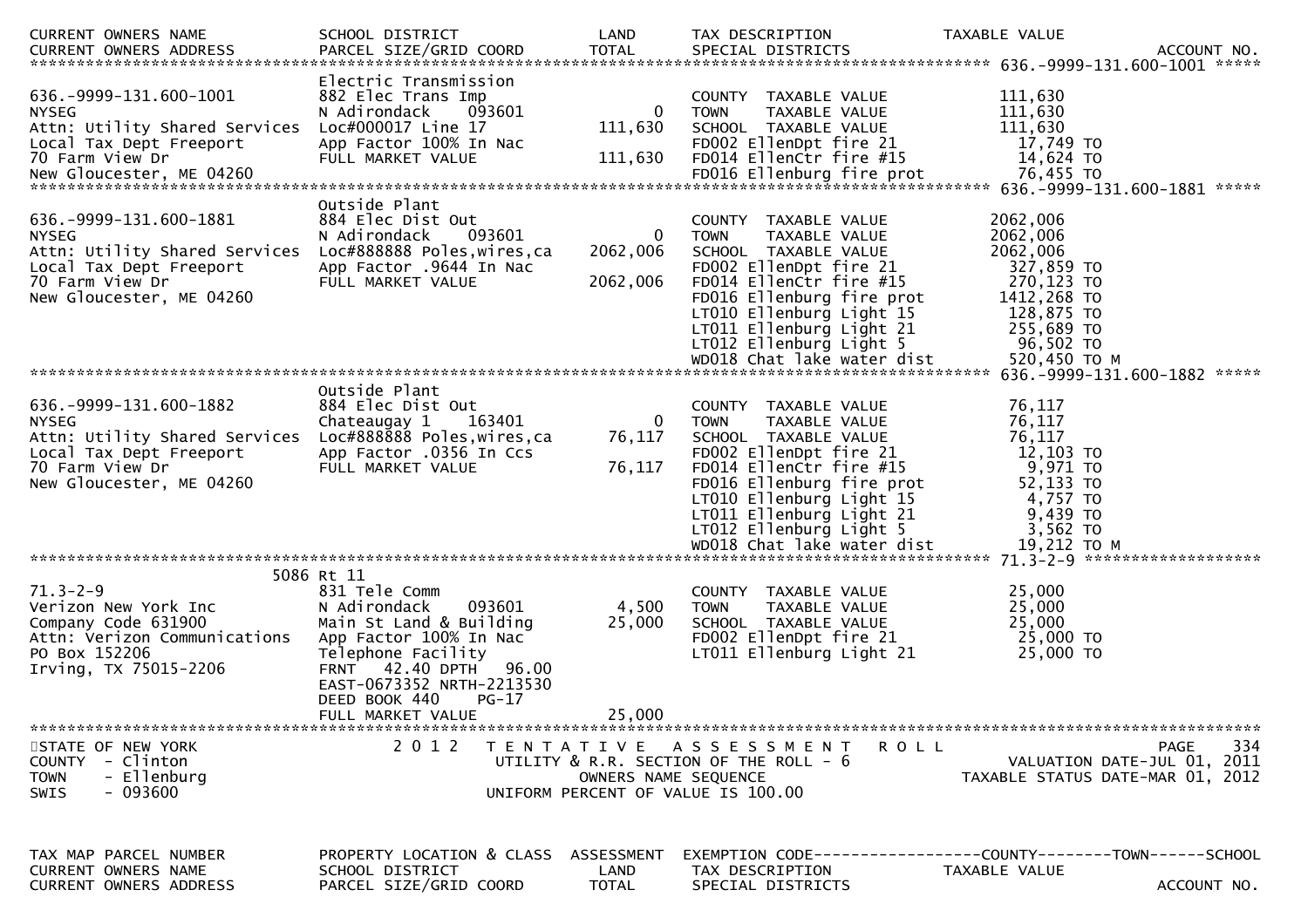|                               | 92 Blanche Rd                |             |                                                       |                                  |
|-------------------------------|------------------------------|-------------|-------------------------------------------------------|----------------------------------|
| $155.4 - 1 - 39$              | 831 Tele Comm                |             | TAXABLE VALUE<br>COUNTY                               | 10,400                           |
| Verizon New York Inc          | 093601<br>N Adirondack       | 6,300       | TAXABLE VALUE<br><b>TOWN</b>                          | 10,400                           |
| Company Code 631900           | Merrill Land & Building      | 10,400      | SCHOOL TAXABLE VALUE                                  | 10,400                           |
| Attn: Verizon Communicatons   | App Factor 100% In Nac       |             | FD040 Lyon Mountain Fire                              | 10,400 TO                        |
| PO Box 152206                 | Telephone Facility           |             |                                                       |                                  |
| Irving, TX 75015-2206         | FRNT 75.00 DPTH 125.00       |             |                                                       |                                  |
|                               | EAST-0632908 NRTH-2163519    |             |                                                       |                                  |
|                               | DEED BOOK 380<br>PG-439      |             |                                                       |                                  |
|                               |                              |             |                                                       |                                  |
|                               | FULL MARKET VALUE            | 10,400      |                                                       | *****                            |
|                               |                              |             |                                                       | 636.-9999-631.900-1881           |
|                               | Outside Plant                |             |                                                       |                                  |
| 636. - 9999 - 631. 900 - 1881 | 836 Telecom. eq.             |             | TAXABLE VALUE<br>COUNTY                               | 207,106                          |
| Verizon New York Inc          | 093601<br>N Adirondack       | $\mathbf 0$ | <b>TOWN</b><br>TAXABLE VALUE                          | 207,106                          |
| Company Code 631900           | Loc#888888 Poles, wires, ca  | 207,106     | SCHOOL TAXABLE VALUE                                  | 207,106                          |
| Verizon Communications        | App Factor 100% In Nac       |             | FD002 EllenDpt fire 21                                | 32,930 TO                        |
| PO Box 152206                 | FULL MARKET VALUE            | 207,106     | FD014 EllenCtr fire #15                               | 27,131 то                        |
| Irving, TX 75015-2206         |                              |             | FD016 Ellenburg fire prot                             | 141,847 TO                       |
|                               |                              |             | LT010 Ellenburg Light 15                              | 12,944 TO                        |
|                               |                              |             | LT011 Ellenburg Light 21                              | 25,681 TO                        |
|                               |                              |             |                                                       | 9,693 то                         |
|                               |                              |             | LTO12 Ellenburg Light 5<br>WDO18 Chat lake water dist | 52,274 TO M                      |
|                               |                              |             |                                                       |                                  |
| STATE OF NEW YORK             | 2 0 1 2<br>T E N T A T I V E |             | A S S E S S M E N T R O L L                           | 335<br><b>PAGE</b>               |
| - Clinton<br>COUNTY           |                              |             | UTILITY & R.R. SECTION OF THE ROLL - 6                | VALUATION DATE-JUL 01, 2011      |
| - Ellenburg<br><b>TOWN</b>    |                              |             |                                                       | TAXABLE STATUS DATE-MAR 01, 2012 |
| - 093600<br><b>SWIS</b>       |                              |             |                                                       | RPS150/V04/L015                  |
|                               |                              |             | UNIFORM PERCENT OF VALUE IS 100.00                    | CURRENT DATE 4/24/2012           |
|                               |                              |             |                                                       |                                  |
|                               |                              |             | ROLL SUB SECTION--TOTALS                              |                                  |

# \*\*\* S P E C I A L D I S T R I C T S U M M A R Y \*\*\*

| CODE | DISTRICT NAME        | <b>TOTAL</b><br>PARCELS | EXTENSION<br>TYPE | EXTENSION<br>VALUE | AD VALOREM<br>VALUE |        | <b>EXEMPT</b><br>AMOUNT | <b>TAXABLE</b><br>VALUE |
|------|----------------------|-------------------------|-------------------|--------------------|---------------------|--------|-------------------------|-------------------------|
|      | FD002 EllenDpt fire  |                         | 6 TOTAL           |                    | 425,641             |        |                         | 425,641                 |
|      | FD014 EllenCtr fire  |                         | 4 TOTAL           |                    | 321,849             |        |                         | 321,849                 |
|      | FD016 Ellenburg fire |                         | 7 TOTAL           |                    | 2022,603            |        |                         | 2022,603                |
|      | FD040 Lyon Mountain  |                         | 1 TOTAL           |                    |                     | 10,400 |                         | 10,400                  |
|      | LT010 Ellenburg Ligh |                         | 3 TOTAL           |                    | 146,576             |        |                         | 146,576                 |
|      | LT011 Ellenburg Ligh |                         | 5 TOTAL           |                    | 325,809             |        |                         | 325,809                 |
|      | LT012 Ellenburg Ligh |                         | 3 TOTAL           |                    | 109,757             |        |                         | 109,757                 |
|      | WD018 Chat lake wate |                         | 3 TOTAL M         |                    | 591,936             |        |                         | 591,936                 |
|      |                      |                         |                   |                    |                     |        |                         |                         |

\*\*\* S C H O O L D I S T R I C T S U M M A R Y \*\*\*

| <b>CODE</b> | DISTRICT NAME       | <b>TOTAL</b><br><b>PARCELS</b> | <b>ASSESSED</b><br>LAND | ASSESSED<br><b>TOTAL</b> | <b>EXEMPT</b><br>AMOUNT | <b>TOTAL</b><br><b>TAXABLE</b> | <b>STAR</b><br>AMOUNT | STAR<br><b>TAXABLE</b> |
|-------------|---------------------|--------------------------------|-------------------------|--------------------------|-------------------------|--------------------------------|-----------------------|------------------------|
|             | 093601 N Adirondack |                                | 76,200                  | 2766,042                 |                         | 2766,042                       |                       | 2766,042               |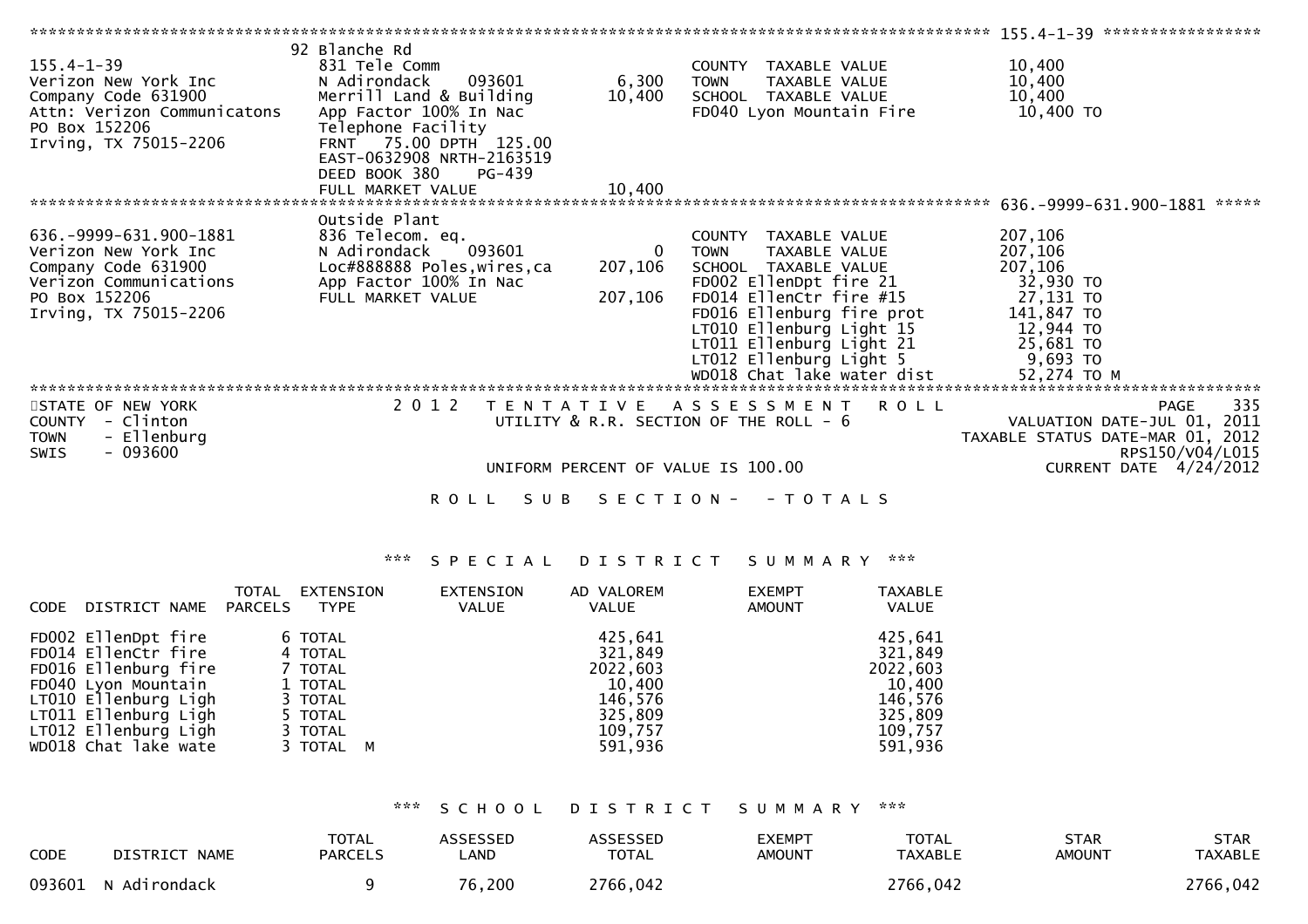| 163401                                      | Chateaugay 1                                              | $\mathbf{1}$ |                   | 76,117                                                        | 76,117        | 76,117                                                                                                   |
|---------------------------------------------|-----------------------------------------------------------|--------------|-------------------|---------------------------------------------------------------|---------------|----------------------------------------------------------------------------------------------------------|
|                                             | SUB-TOTAL                                                 | 10           | 76,200            | 2842,159                                                      | 2842,159      | 2842,159                                                                                                 |
|                                             | T O T A L                                                 | 10           | 76,200            | 2842,159                                                      | 2842,159      | 2842,159                                                                                                 |
|                                             |                                                           |              | *** SYSTEM        | CODES<br>S U M M A R Y                                        | ***           |                                                                                                          |
|                                             |                                                           |              |                   | NO SYSTEM EXEMPTIONS AT THIS LEVEL                            |               |                                                                                                          |
|                                             |                                                           |              | ***               | EXEMPTION SUMMARY                                             | ***           |                                                                                                          |
|                                             |                                                           |              |                   | NO EXEMPTIONS AT THIS LEVEL                                   |               |                                                                                                          |
| <b>COUNTY</b><br><b>TOWN</b><br><b>SWIS</b> | STATE OF NEW YORK<br>- Clinton<br>- Ellenburg<br>- 093600 | 2 0 1 2      | T E N T A T I V E | A S S E S S M E N T<br>UTILITY & R.R. SECTION OF THE ROLL - 6 | <b>ROLL</b>   | 336<br><b>PAGE</b><br>VALUATION DATE-JUL 01, 2011<br>TAXABLE STATUS DATE-MAR 01, 2012<br>RPS150/V04/L015 |
|                                             |                                                           |              |                   | UNIFORM PERCENT OF VALUE IS 100.00                            |               | CURRENT DATE 4/24/2012                                                                                   |
|                                             |                                                           |              | R O L L           | SUB SECTION-                                                  | - T O T A L S |                                                                                                          |

### \*\*\* G R A N D T O T A L S \*\*\*

| <b>ROLL</b><br><b>SEC</b>  | DESCRIPTION                                                      | <b>TOTAL</b><br><b>PARCELS</b> | ASSESSED<br>LAND | ASSESSED<br><b>TOTAL</b>           | TAXABLE<br><b>COUNTY</b>                                            | TAXABLE<br><b>TOWN</b> | <b>TAXABLE</b><br><b>SCHOOL</b>                                 | <b>STAR</b><br><b>TAXABLE</b>                            |
|----------------------------|------------------------------------------------------------------|--------------------------------|------------------|------------------------------------|---------------------------------------------------------------------|------------------------|-----------------------------------------------------------------|----------------------------------------------------------|
| -6                         | UTILITIES & N.C.                                                 | 10                             | 76,200           | 2842,159                           | 2842,159                                                            | 2842,159               | 2842,159                                                        | 2842,159                                                 |
| <b>TOWN</b><br><b>SWIS</b> | STATE OF NEW YORK<br>COUNTY - Clinton<br>- Ellenburg<br>- 093600 |                                | 2012             | UNIFORM PERCENT OF VALUE IS 100.00 | TENTATIVE ASSESSMENT ROLL<br>UTILITY & R.R. SECTION OF THE ROLL - 6 |                        | VALUATION DATE-JUL 01, 2011<br>TAXABLE STATUS DATE-MAR 01, 2012 | 337<br>PAGE<br>RPS150/V04/L015<br>CURRENT DATE 4/24/2012 |

#### ROLL SECTION TOTALS

# \*\*\* S P E C I A L D I S T R I C T S U M M A R Y \*\*\*

| <b>CODE</b> | DISTRICT NAME                                                                                                                             | TOTAL<br>PARCELS | EXTENSION<br><b>TYPE</b>                                       | <b>EXTENSION</b><br>VALUE | AD VALOREM<br>VALUE                                            | <b>EXEMPT</b><br><b>AMOUNT</b> | <b>TAXABLE</b><br><b>VALUE</b>                                 |
|-------------|-------------------------------------------------------------------------------------------------------------------------------------------|------------------|----------------------------------------------------------------|---------------------------|----------------------------------------------------------------|--------------------------------|----------------------------------------------------------------|
|             | FD002 EllenDpt fire<br>FD014 EllenCtr fire<br>FD016 Ellenburg fire<br>FD040 Lyon Mountain<br>LT010 Ellenburg Ligh<br>LT011 Ellenburg Ligh |                  | 6 TOTAL<br>4 TOTAL<br>7 TOTAL<br>1 TOTAL<br>3 TOTAL<br>5 TOTAL |                           | 425,641<br>321,849<br>2022,603<br>10,400<br>146,576<br>325,809 |                                | 425,641<br>321,849<br>2022,603<br>10,400<br>146,576<br>325,809 |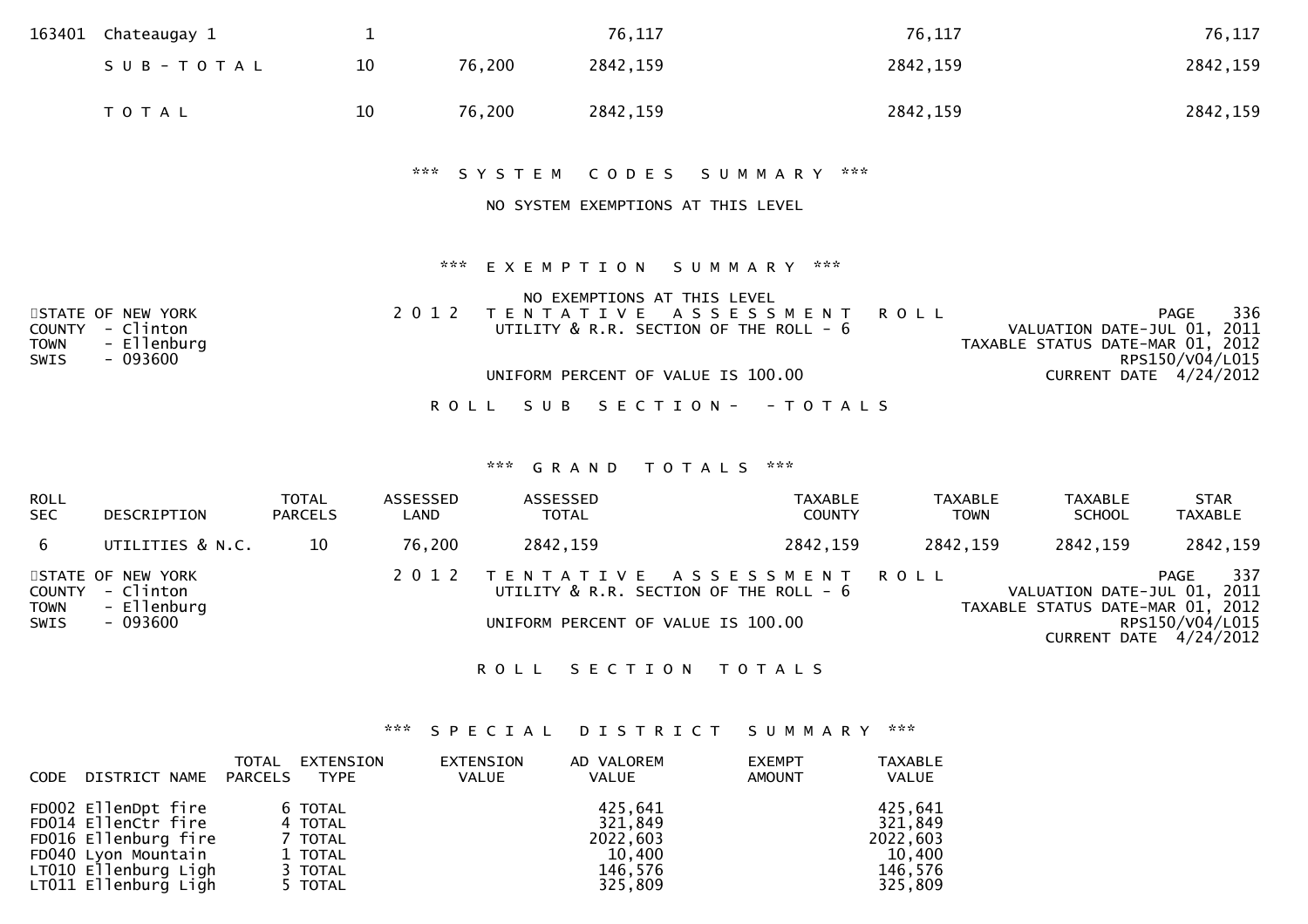| LT012 Ellenburg Ligh<br>TOTAL<br>wDO18 Chat lake wate<br>3 TOTAL M | 109,757<br>591,936 | 109,757<br>591,936 |
|--------------------------------------------------------------------|--------------------|--------------------|
|--------------------------------------------------------------------|--------------------|--------------------|

| <b>CODE</b>      | DISTRICT NAME                | TOTAL<br><b>PARCELS</b> | ASSESSED<br>LAND | ASSESSED<br><b>TOTAL</b> | <b>EXEMPT</b><br><b>AMOUNT</b> | <b>TOTAL</b><br><b>TAXABLE</b> | <b>STAR</b><br><b>AMOUNT</b> | <b>STAR</b><br><b>TAXABLE</b> |
|------------------|------------------------------|-------------------------|------------------|--------------------------|--------------------------------|--------------------------------|------------------------------|-------------------------------|
| 093601<br>163401 | N Adirondack<br>Chateaugay 1 | 9                       | 76,200           | 2766,042<br>76,117       |                                | 2766,042<br>76,117             |                              | 2766,042<br>76,117            |
|                  | SUB-TOTAL                    | 10                      | 76,200           | 2842,159                 |                                | 2842,159                       |                              | 2842,159                      |
|                  | T O T A L                    | 10                      | 76,200           | 2842,159                 |                                | 2842,159                       |                              | 2842,159                      |

#### \*\*\* S Y S T E M C O D E S S U M M A R Y \*\*\*

### NO SYSTEM EXEMPTIONS AT THIS LEVEL

#### \*\*\* E X E M P T I O N S U M M A R Y \*\*\*

|      |                   | NO EXEMPTIONS AT THIS LEVEL                 |                                  |     |
|------|-------------------|---------------------------------------------|----------------------------------|-----|
|      | STATE OF NEW YORK | 2012 TENTATIVE ASSESSMENT ROLL              | PAGE                             | 338 |
|      | COUNTY - Clinton  | UTILITY $\&$ R.R. SECTION OF THE ROLL - $6$ | VALUATION DATE-JUL 01, 2011      |     |
|      | TOWN - Ellenburg  |                                             | TAXABLE STATUS DATE-MAR 01, 2012 |     |
| SWIS | - 093600          | UNIFORM PERCENT OF VALUE IS 100.00          | RPS150/V04/L015                  |     |
|      |                   |                                             | CURRENT DATE 4/24/2012           |     |

ROLL SECTION TOTALS

| ROLL<br><b>SEC</b>            | <b>DESCRIPTION</b>                                        | <b>TOTAL</b><br><b>PARCELS</b> | ASSESSED<br>LAND | ASSESSED<br><b>TOTAL</b> | <b>TAXABLE</b><br><b>COUNTY</b>                                                                                                  | <b>TAXABLE</b><br><b>TOWN</b> | <b>TAXABLE</b><br><b>SCHOOL</b>                                 | <b>STAR</b><br><b>TAXABLE</b> |
|-------------------------------|-----------------------------------------------------------|--------------------------------|------------------|--------------------------|----------------------------------------------------------------------------------------------------------------------------------|-------------------------------|-----------------------------------------------------------------|-------------------------------|
| 6                             | UTILITIES & N.C.                                          | 10                             | 76,200           | 2842,159                 | 2842,159                                                                                                                         | 2842,159                      | 2842,159                                                        | 2842,159                      |
| COUNTY<br><b>TOWN</b><br>SWIS | STATE OF NEW YORK<br>- Clinton<br>- Ellenburg<br>- 093600 |                                | 2 0 1 2          |                          | TENTATIVE ASSESSMENT ROLL<br>WHOLLY EXEMPT SECTION OF THE ROLL - 8<br>OWNERS NAME SEQUENCE<br>UNIFORM PERCENT OF VALUE IS 100.00 |                               | VALUATION DATE-JUL 01, 2011<br>TAXABLE STATUS DATE-MAR 01, 2012 | 339<br>PAGE                   |
|                               | TAV MAD DADCEL NUMBER                                     |                                |                  |                          | DRODERTY LOCATION & CLASS ASSESSMENT EVEMPTION CODE_______________COUNTY_______TOWN_______CCHOOL                                 |                               |                                                                 |                               |

| TAX MAP PARCEL NUMBER |                        |                        |              | PROPERTY LOCATION & CLASS ASSESSMENT EXEMPTION CODE----------------COUNTY-------TOWN------SCHOOL |               |             |
|-----------------------|------------------------|------------------------|--------------|--------------------------------------------------------------------------------------------------|---------------|-------------|
| CURRENT OWNERS NAME   |                        | SCHOOL DISTRICT        | _AND_        | TAX DESCRIPTION                                                                                  | TAXABLE VALUE |             |
|                       | CURRENT OWNERS ADDRESS | PARCEL SIZE/GRID COORD | <b>TOTAL</b> | SPECIAL DISTRICTS                                                                                |               | ACCOUNT NO. |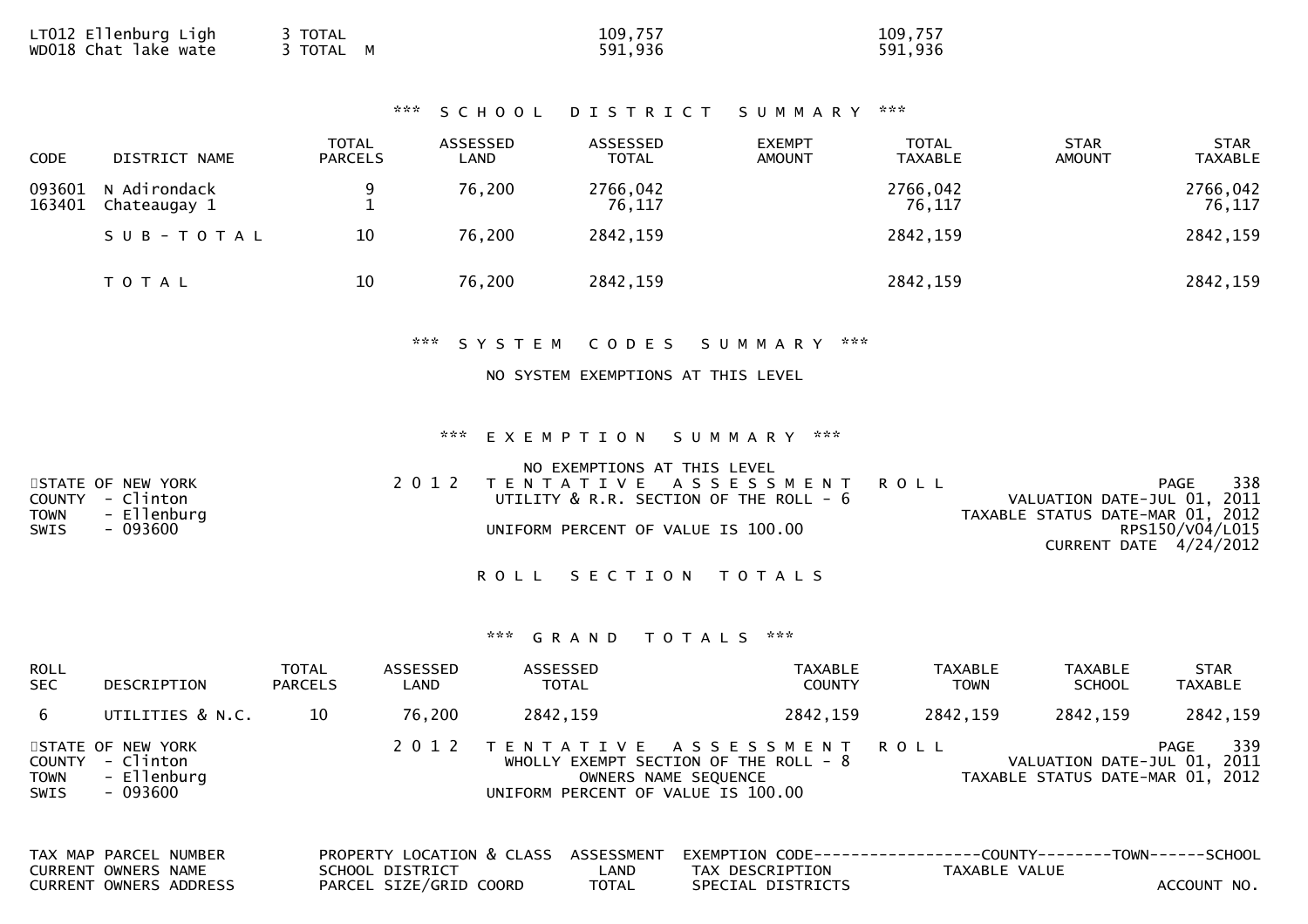| $85.1 - 1 - 7.222$<br>Adirondack Housing Dev Fund Co N Adirondack<br>Aττn: Breezy Acres<br>25 Bombard Rd<br>Ellenburg Center, NY 12934                     | 28 Glenns Way<br>411 Apartment<br>Lot 18 T6omt<br>ACRES 3.36<br>EAST-0663401 NRTH-2208925<br>DEED BOOK 20011 PG-32554<br>FULL MARKET VALUE                                | 093601<br>16,800<br>303,100<br>303,100                                                              | WHOLLY EX 50000<br>TOWN                | COUNTY TAXABLE VALUE<br>TAXABLE VALUE<br>SCHOOL TAXABLE VALUE<br>FD002 EllenDpt fire 21<br>303,100 EX<br>LT012 Ellenburg Light 5<br>303,100 EX |         | 303,100<br>0<br>0<br>0            | 303,100<br>$0$ TO<br>0 <sub>T</sub>         | 303,100     |
|------------------------------------------------------------------------------------------------------------------------------------------------------------|---------------------------------------------------------------------------------------------------------------------------------------------------------------------------|-----------------------------------------------------------------------------------------------------|----------------------------------------|------------------------------------------------------------------------------------------------------------------------------------------------|---------|-----------------------------------|---------------------------------------------|-------------|
|                                                                                                                                                            |                                                                                                                                                                           |                                                                                                     |                                        |                                                                                                                                                |         |                                   |                                             |             |
| $71.3 - 2 - 32$<br>Baptist Church<br>Ellen Depot Wesleyan Church FRNT 170.00 DPTH 173.00<br>PO Box 177<br>Ellenburg Depot, NY 12935-0177 FULL MARKET VALUE | 2179 Plank Rd<br>620 Religious<br>093601<br>N Adirondack<br>EAST-0675284 NRTH-2213099                                                                                     | 9,300<br>103,900<br>103,900                                                                         | NONPR RELI 25110<br><b>TOWN</b>        | COUNTY TAXABLE VALUE<br>TAXABLE VALUE<br>SCHOOL TAXABLE VALUE<br>FD002 EllenDpt fire 21<br>103,900 EX                                          |         | 103,900<br>0<br>0<br>0            | 103,900<br>$0$ TO                           | 103,900     |
|                                                                                                                                                            |                                                                                                                                                                           |                                                                                                     |                                        |                                                                                                                                                |         |                                   |                                             |             |
| $155. - 1 - 6.1 - 2$<br>Camp Jeanne D'arc Inc<br>Catholic Church<br>154 Gadway Rd<br>Merrill, NY 12955                                                     | Gadway Rd<br>620 Religious<br>N Adirondack<br>Across Narrows Bridge<br>Mc Intyre<br>Mc Intyre<br>H Way<br>EAST-0624561 NRTH-2163958<br>DEED BOOK 813<br>FULL MARKET VALUE | 093601<br>25,000<br>Mc Intyre<br><b>PG-122</b><br>25,000                                            | NONPR RELI 25110<br>100<br><b>TOWN</b> | COUNTY TAXABLE VALUE<br>TAXABLE VALUE<br>SCHOOL TAXABLE VALUE<br>FD040 Lyon Mountain Fire<br>25,000 EX                                         |         | 25,000<br>$\bf{0}$<br>$\mathbf 0$ | 25,000<br>$0$ TO                            | 25,000      |
|                                                                                                                                                            |                                                                                                                                                                           |                                                                                                     |                                        |                                                                                                                                                |         |                                   |                                             |             |
| $70. - 1 - 19$<br>Cold Springs Cemetry<br>Attn: St Edmunds Church<br>PO Box 119<br>Ellenburg Corners, NY 12933                                             | Rt 11<br>695 Cemetery<br>N Adirondack<br>19 Pat 6<br>ACRES 23.80<br>EAST-0666892 NRTH-2210540<br>DEED BOOK 134<br>FULL MARKET VALUE                                       | 119,000<br>093601<br>123,800<br>PG-148<br>123,800                                                   | PRI CMTERY 27350<br>TOWN               | COUNTY TAXABLE VALUE<br>TAXABLE VALUE<br>SCHOOL TAXABLE VALUE<br>FD002 EllenDpt fire 21<br>123,800 EX<br>LT012 Ellenburg Light 5               |         | 123,800<br>0<br>0<br>$\Omega$     | 123,800<br>0 <sub>T</sub><br>0 <sub>T</sub> | 123,800     |
|                                                                                                                                                            |                                                                                                                                                                           |                                                                                                     |                                        |                                                                                                                                                |         |                                   |                                             |             |
| $83 - 1 - 16$<br>County Of Clinton<br>Leased Town Of Ellen Hghy Dept 5 Pat 6<br>Plattsburgh, NY 12901                                                      | Brandy Brook Rd<br>330 Vacant comm<br>N Adirondack<br>Lease Bk 577 Page 933<br>ACRES 1.00<br>EAST-0649051 NRTH-2201853<br>DEED BOOK 316<br>FULL MARKET VALUE              | 093601<br>5,000<br>5,000<br>PG-469<br>5,000                                                         | CO OWNER<br><b>TOWN</b>                | 13100<br>COUNTY TAXABLE VALUE<br>TAXABLE VALUE<br>SCHOOL TAXABLE VALUE<br>FD014 EllenCtr fire #15<br>5,000 EX                                  |         | 5,000<br>0                        | 5,000<br>0 <sub>T</sub>                     | 5,000       |
| STATE OF NEW YORK<br>COUNTY - Clinton<br>- Ellenburg<br><b>TOWN</b><br>$-093600$<br><b>SWIS</b>                                                            | 2 0 1 2                                                                                                                                                                   | TENTATIVE ASSESSMENT<br>WHOLLY EXEMPT SECTION OF THE ROLL - 8<br>UNIFORM PERCENT OF VALUE IS 100.00 | OWNERS NAME SEQUENCE                   |                                                                                                                                                | R O L L | TAXABLE STATUS DATE-MAR 01, 2012  | VALUATION DATE-JUL 01, 2011                 | 340<br>PAGE |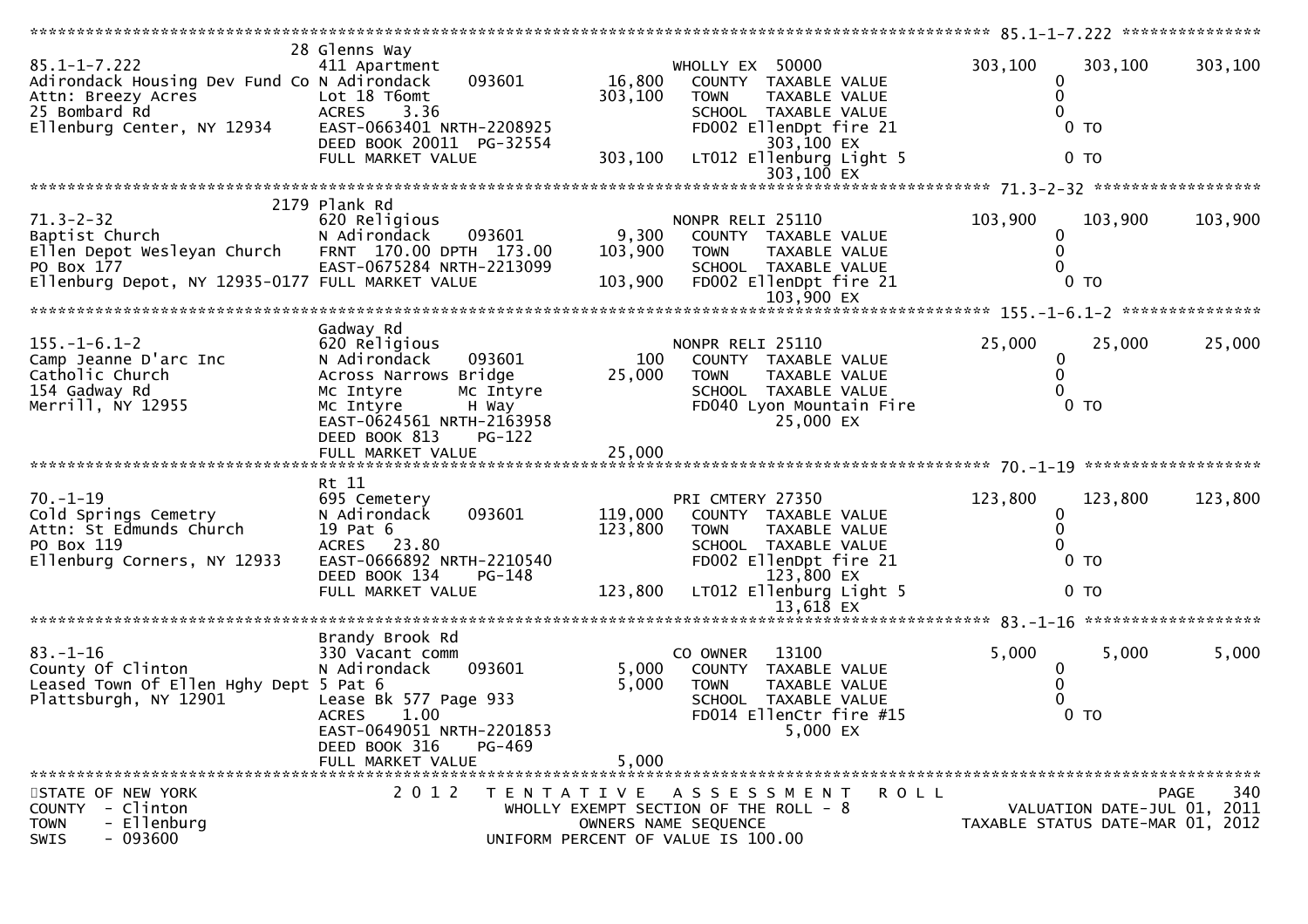| TAX MAP PARCEL NUMBER<br><b>CURRENT OWNERS NAME</b>                                                                   | PROPERTY LOCATION & CLASS ASSESSMENT<br>SCHOOL DISTRICT                                                                                                                      | LAND                         | EXEMPTION CODE-----------------COUNTY-------TOWN------SCHOOL<br>TAX DESCRIPTION                                                                                              | TAXABLE VALUE                          |                                             |                                                   |
|-----------------------------------------------------------------------------------------------------------------------|------------------------------------------------------------------------------------------------------------------------------------------------------------------------------|------------------------------|------------------------------------------------------------------------------------------------------------------------------------------------------------------------------|----------------------------------------|---------------------------------------------|---------------------------------------------------|
|                                                                                                                       |                                                                                                                                                                              |                              |                                                                                                                                                                              |                                        |                                             |                                                   |
| $85.1 - 1 - 11$<br>County of Clinton<br>137 Margaret St Ste 208<br>Plattsburgh, NY 12901                              | 6576/6592 Military Tpke<br>651 Highway gar<br>093601<br>N Adirondack<br>18 Pat 6<br>ACRES 10.50<br>EAST-0663880 NRTH-2208336<br>DEED BOOK 157<br>PG-380<br>FULL MARKET VALUE | 18,800<br>160,000<br>160,000 | 13100<br>CO OWNER<br>COUNTY TAXABLE VALUE<br>TAXABLE VALUE<br><b>TOWN</b><br>SCHOOL TAXABLE VALUE<br>FD016 Ellenburg fire prot<br>160,000 EX                                 | 160,000<br>0                           | 160,000<br>0 <sub>T</sub>                   | 160,000                                           |
|                                                                                                                       |                                                                                                                                                                              |                              |                                                                                                                                                                              |                                        |                                             |                                                   |
| $99.1 - 3 - 25$<br>Ellenburg Center Fire District N Adirondack 093601<br>1 Church St<br>Ellenburg Center, NY 12934    | 1 Church St<br>662 Police/fire<br>Old School At Ellnb<br>ACRES 10.20<br>EAST-0649139 NRTH-2197827<br>DEED BOOK 20102 PG-32411<br>FULL MARKET VALUE                           | 226,600<br>226,600           | INCVOLFIRE 26400<br>51,000 COUNTY TAXABLE VALUE<br><b>TOWN</b><br>TAXABLE VALUE<br>SCHOOL TAXABLE VALUE<br>FD014 EllenCtr fire #15<br>226,600 EX<br>LT010 Ellenburg Light 15 | 226,600<br>0<br>0                      | 226,600<br>0 <sub>T</sub><br>0 <sub>T</sub> | 226,600                                           |
|                                                                                                                       |                                                                                                                                                                              |                              |                                                                                                                                                                              |                                        |                                             |                                                   |
|                                                                                                                       | 5512 Rt 11                                                                                                                                                                   |                              |                                                                                                                                                                              |                                        |                                             |                                                   |
| $70. - 1 - 29$<br>Ellenburg Corners Cemetery<br>$\frac{1}{3}$<br>Town of Ellenburg<br>PO Box 7<br>Ellenburg, NY 12933 | 695 Cemetery<br>N Adirondack<br>093601<br>Vil Near B Bombard<br><b>ACRES</b><br>1.10<br>EAST-0664261 NRTH-2209172<br>FULL MARKET VALUE                                       | 5,500<br>5,500<br>5,500      | PRI CMTERY 27350<br>COUNTY TAXABLE VALUE<br><b>TOWN</b><br>TAXABLE VALUE<br>SCHOOL TAXABLE VALUE<br>FD002 EllenDpt fire 21<br>5,500 EX<br>LT012 Ellenburg Light 5            | 5,500<br>0<br>0 <sub>T</sub>           | 5,500<br>$0$ TO                             | 5,500                                             |
|                                                                                                                       | 5035 Rt 11                                                                                                                                                                   |                              |                                                                                                                                                                              |                                        |                                             |                                                   |
| $71.3 - 2 - 40$<br>Ellenburg Depot Fire<br>District #21<br>PO Box 79<br>Ellenburg Depot, NY 12935                     | 651 Highway gar<br>093601<br>N Adirondack<br>20 Pat 6<br><b>ACRES</b><br>2.50<br>EAST-0674549 NRTH-2213413<br>DEED BOOK 1019<br>PG-172<br>FULL MARKET VALUE                  | 25,000<br>348,000<br>348,000 | INCVOLFIRE 26400<br>COUNTY TAXABLE VALUE<br><b>TOWN</b><br>TAXABLE VALUE<br>SCHOOL TAXABLE VALUE<br>FD002 EllenDpt fire 21<br>348,000 EX<br>LT011 Ellenburg Light 21         | 348,000<br>0<br>$\mathbf{0}$<br>$0$ TO | 348,000<br>$0$ TO                           | 348,000                                           |
|                                                                                                                       |                                                                                                                                                                              |                              |                                                                                                                                                                              |                                        |                                             |                                                   |
| STATE OF NEW YORK<br>COUNTY - Clinton<br>- Ellenburg<br><b>TOWN</b><br>$-093600$<br><b>SWIS</b>                       | 2 0 1 2                                                                                                                                                                      |                              | TENTATIVE ASSESSMENT<br><b>ROLL</b><br>WHOLLY EXEMPT SECTION OF THE ROLL - 8<br>OWNERS NAME SEQUENCE<br>UNIFORM PERCENT OF VALUE IS 100.00                                   | TAXABLE STATUS DATE-MAR 01, 2012       |                                             | 341<br><b>PAGE</b><br>VALUATION DATE-JUL 01, 2011 |
| TAX MAP PARCEL NUMBER<br><b>CURRENT OWNERS NAME</b><br><b>CURRENT OWNERS ADDRESS</b>                                  | PROPERTY LOCATION & CLASS ASSESSMENT<br>SCHOOL DISTRICT<br>PARCEL SIZE/GRID COORD                                                                                            | LAND<br><b>TOTAL</b>         | EXEMPTION CODE------------------COUNTY--------TOWN------SCHOOL<br>TAX DESCRIPTION<br>SPECIAL DISTRICTS                                                                       | TAXABLE VALUE                          |                                             | ACCOUNT NO.                                       |
| $71.3 - 2 - 54$                                                                                                       | 12 Lake Roxanne Rd<br>311 Res vac land                                                                                                                                       |                              | INCVOLFIRE 26400                                                                                                                                                             | 8,800                                  | 8,800                                       | 8,800                                             |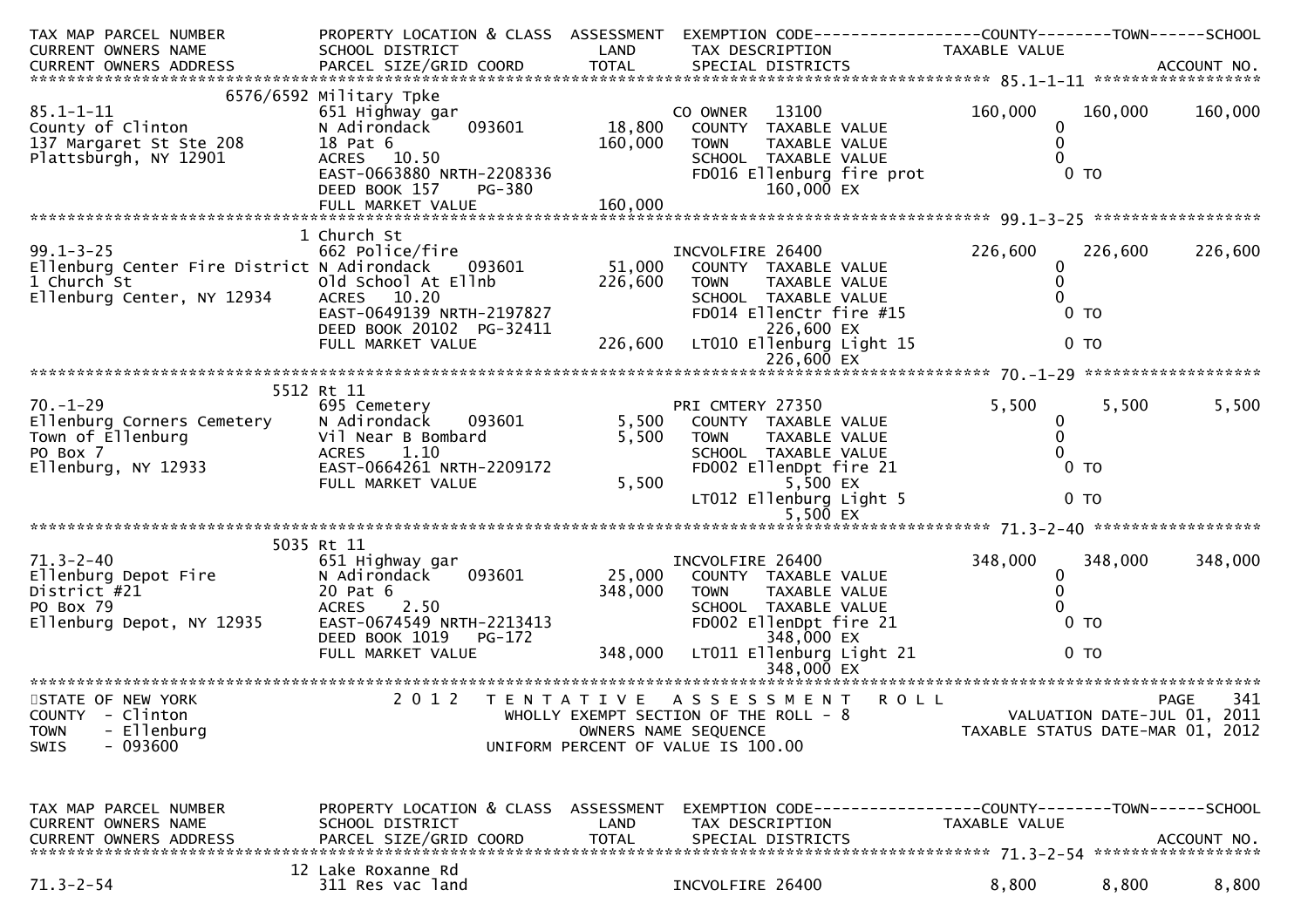| Ellenburg Depot Fire District N Adirondack<br>5035 Rt 11<br>Ellenburg Depot, NY 12935                                                                                                                                                                        | 093601<br>20 Pat 6<br>FRNT 310.00 DPTH 150.00<br>EAST-0673283 NRTH-2213033<br>DEED BOOK 20011 PG-28147                           | 8,800<br>8,800           | COUNTY TAXABLE VALUE<br>TAXABLE VALUE<br>TOWN<br>SCHOOL TAXABLE VALUE<br>FD002 EllenDpt fire 21<br>8,800 EX                                                                                       | $\mathbf 0$<br>$\Omega$<br>$0$ TO                                 |             |
|--------------------------------------------------------------------------------------------------------------------------------------------------------------------------------------------------------------------------------------------------------------|----------------------------------------------------------------------------------------------------------------------------------|--------------------------|---------------------------------------------------------------------------------------------------------------------------------------------------------------------------------------------------|-------------------------------------------------------------------|-------------|
|                                                                                                                                                                                                                                                              | FULL MARKET VALUE                                                                                                                | 8,800                    | LT011 Ellenburg Light 21                                                                                                                                                                          | 0 <sub>T</sub>                                                    |             |
|                                                                                                                                                                                                                                                              | 12 Glenns Way                                                                                                                    |                          |                                                                                                                                                                                                   |                                                                   |             |
| $85.1 - 1 - 7.221$<br>Ellenburg Housing Dev Fund Co N Adirondack<br>25 Bombard Rd 20<br>Ellenburg Center, NY                                                                                                                                                 | 633 Aged - home<br>093601<br>Lot 18 T6omt<br><b>ACRES</b><br>4.90<br>12934-9724 EAST-0663552 NRTH-2209392<br>DEED BOOK 961       | 24,500<br>486,000        | UDC PROJEC 28110<br>COUNTY TAXABLE VALUE<br><b>TOWN</b><br>TAXABLE VALUE<br>SCHOOL TAXABLE VALUE<br>SCHOOL TAXABLE_VALUE<br>21 FD002 EllenDpt_fire<br>1000 PG-227 486,000 LT012 Ellenburg_Light_5 | 486,000<br>486,000<br>0<br>$\mathbf{0}$<br>0 <sub>T</sub>         | 486,000     |
|                                                                                                                                                                                                                                                              | FULL MARKET VALUE                                                                                                                |                          |                                                                                                                                                                                                   | 0 <sub>T</sub>                                                    |             |
|                                                                                                                                                                                                                                                              |                                                                                                                                  |                          |                                                                                                                                                                                                   |                                                                   |             |
| 5572/5590 Rt 11<br>$70. - 1 - 30$<br>NACS High School<br>PO Box $164$<br>Ellenburg Depot, NY 12935-0164 ACRES 102.00                                                                                                                                         | 612 School School<br>N Adirondack 093601<br>18 Pat 6<br>EAST-0662402 NRTH-2210165<br>DEED BOOK 187 PG-207                        | 102,000<br>10360,400     | SCHOOL DIS 13800<br>COUNTY TAXABLE VALUE<br>TAXABLE VALUE<br><b>TOWN</b><br>SCHOOL TAXABLE VALUE<br>FD002 EllenDpt fire 21<br>10360,400 EX                                                        | 10360,400 10360,400<br>0<br>$\mathbf{0}$<br>$0$ TO                | 10360,400   |
|                                                                                                                                                                                                                                                              | FULL MARKET VALUE                                                                                                                |                          | 10360,400 LT012 Ellenburg Light 5<br>$10360,400$ EX                                                                                                                                               | 0 <sub>T</sub>                                                    |             |
|                                                                                                                                                                                                                                                              |                                                                                                                                  |                          |                                                                                                                                                                                                   |                                                                   |             |
| 71.3-1-26<br>Nephew Life Use Nina<br>Lafave Sharon R<br>Titi Rt 11<br>Notify 12935<br>Notify 12935<br>Notify 12935<br>Notify 12935<br>Notify 12935<br>Notify 12935<br>Notify 12935<br>Notify 12935<br>Notify 12935<br>Notify 12935<br>Notify 12935<br>Notify | 210 1 Family Res<br>093601<br>EAST-0672065 NRTH-2212277<br>DEED BOOK 910                                                         | 6,000<br>112,000         | WHOLLY EX 50000<br>COUNTY TAXABLE VALUE<br><b>TOWN</b><br>TAXABLE VALUE<br>SCHOOL TAXABLE VALUE<br>FD002 EllenDpt fire 21<br>PG-30<br>E 112,000 LT011 Ellenburg Light 21                          | 112,000<br>112,000<br>0<br>$\Omega$<br>$\Omega$<br>0 <sub>T</sub> | 112,000     |
|                                                                                                                                                                                                                                                              | FULL MARKET VALUE                                                                                                                |                          |                                                                                                                                                                                                   | 0 <sub>T</sub>                                                    |             |
|                                                                                                                                                                                                                                                              | 69 Dusty Way                                                                                                                     |                          |                                                                                                                                                                                                   |                                                                   |             |
| $81. - 2 - 1.1 - 60$<br>Noble Environmental Power LLC Chateaugay 1<br>8 Railroad Ave Ste 8<br>Essex, CT 06426                                                                                                                                                | 877 Elc Pwr Othr<br>163401<br>Lot $11$ Pat $6$<br>Boadway, Donald (landowne<br><b>ACRES</b><br>0.01<br>EAST-0621754 NRTH-2204822 | $\mathbf{0}$<br>2000,000 | MUN INDDEV 18020<br>COUNTY TAXABLE VALUE<br>TAXABLE VALUE<br><b>TOWN</b><br>SCHOOL TAXABLE VALUE<br>FD016 Ellenburg fire prot                                                                     | 2000,000<br>2000,000<br>0<br>0<br>2000,000 TO                     | 2000,000    |
|                                                                                                                                                                                                                                                              | DEED BOOK 20031 PG-52432<br>FULL MARKET VALUE                                                                                    | 2000,000                 |                                                                                                                                                                                                   |                                                                   |             |
| STATE OF NEW YORK<br><b>COUNTY</b><br>- Clinton<br>- Ellenburg<br><b>TOWN</b><br>$-093600$<br><b>SWIS</b>                                                                                                                                                    | 2 0 1 2                                                                                                                          |                          | TENTATIVE ASSESSMENT<br>R O L L<br>WHOLLY EXEMPT SECTION OF THE ROLL - 8<br>OWNERS NAME SEQUENCE<br>UNIFORM PERCENT OF VALUE IS 100.00                                                            | VALUATION DATE-JUL 01, 2011<br>TAXABLE STATUS DATE-MAR 01, 2012   | 342<br>PAGE |

TAX MAP PARCEL NUMBER PROPERTY LOCATION & CLASS ASSESSMENT EXEMPTION CODE------------------COUNTY--------TOWN------SCHOOL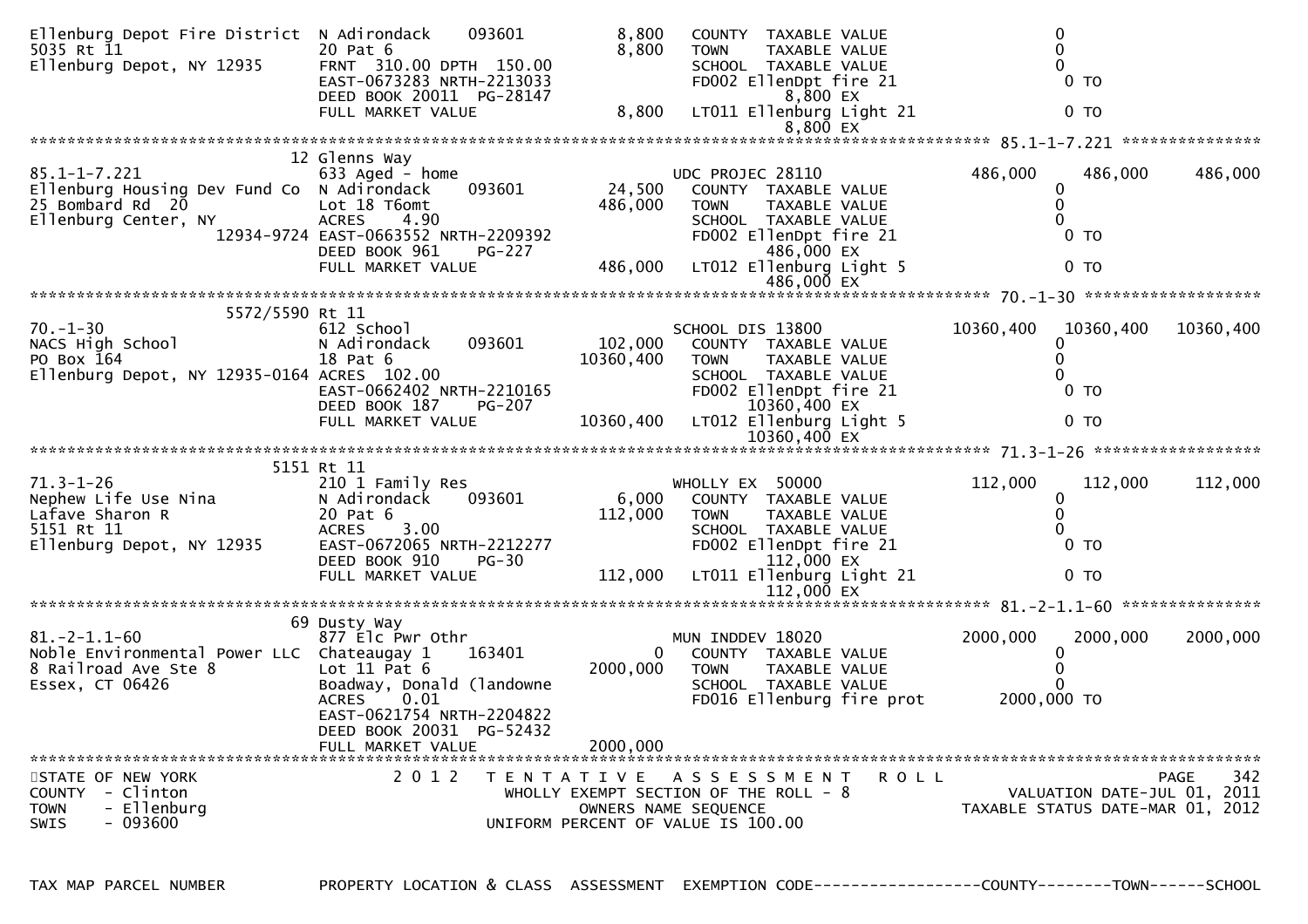| CURRENT OWNERS NAME                                                                                        | SCHOOL DISTRICT                                                                                                                                                                                   | LAND                                   | TAX DESCRIPTION                                                                                                               | TAXABLE VALUE                                                   |
|------------------------------------------------------------------------------------------------------------|---------------------------------------------------------------------------------------------------------------------------------------------------------------------------------------------------|----------------------------------------|-------------------------------------------------------------------------------------------------------------------------------|-----------------------------------------------------------------|
| $81.-2-1.1-61$<br>Noble Environmental Power LLC Chateaugay 1<br>8 Railroad Ave Ste 8<br>Essex, CT 06426    | 30 Dusty Way<br>877 Elc Pwr Othr<br>163401<br>Lot $11$ Pat $6$<br>Boadway, Donald (landowne<br>0.01<br><b>ACRES</b><br>EAST-0620878 NRTH-2204194<br>DEED BOOK 20031 PG-52432<br>FULL MARKET VALUE | 0<br>2000,000<br>2000,000              | MUN INDDEV 18020<br>COUNTY TAXABLE VALUE<br>TAXABLE VALUE<br><b>TOWN</b><br>SCHOOL TAXABLE VALUE<br>FD016 Ellenburg fire prot | 2000,000<br>2000,000<br>2000,000<br>2000,000 TO                 |
|                                                                                                            | 104 Dusty Way                                                                                                                                                                                     |                                        |                                                                                                                               |                                                                 |
| $81.-2-1.1-62$<br>Noble Environmental Power LLC Chateaugay 1<br>8 Railroad Ave Ste 8<br>Essex, CT 06426    | 877 Elc Pwr Othr<br>163401<br>Lot $11$ Pat $6$<br>Boadway, Donald (landowne<br>0.01<br><b>ACRES</b><br>EAST-0622634 NRTH-2204252<br>DEED BOOK 20031 PG-52432                                      | $\overline{0}$<br>2000,000             | MUN INDDEV 18020<br>COUNTY TAXABLE VALUE<br>TAXABLE VALUE<br><b>TOWN</b><br>SCHOOL TAXABLE VALUE<br>FD016 Ellenburg fire prot | 2000,000<br>2000,000<br>2000,000<br>2000,000 TO                 |
|                                                                                                            |                                                                                                                                                                                                   |                                        |                                                                                                                               |                                                                 |
|                                                                                                            | 35 John Deere Way                                                                                                                                                                                 |                                        |                                                                                                                               |                                                                 |
| $81 - 2 - 2 - 37$<br>Noble Environmental Power LLC N Adirondack<br>8 Railroad Ave Ste 8<br>Essex, CT 06426 | 877 Elc Pwr Othr<br>093601<br>$11$ Pat $6$<br>Harrigan, Stephen (landow<br>ACRES<br>0.01<br>EAST-0620651 NRTH-2203128<br>DEED BOOK 715<br>PG-124<br>FULL MARKET VALUE                             | $\overline{0}$<br>2000,000<br>2000,000 | MUN INDDEV 18020<br>COUNTY TAXABLE VALUE<br>TAXABLE VALUE<br><b>TOWN</b><br>SCHOOL TAXABLE VALUE<br>FD016 Ellenburg fire prot | 2000,000<br>2000,000<br>2000,000<br>2000,000 TO                 |
|                                                                                                            |                                                                                                                                                                                                   |                                        |                                                                                                                               |                                                                 |
| $81 - 2 - 2 - 38$<br>Noble Environmental Power LLC N Adirondack<br>8 Railroad Ave Ste 8<br>Essex, CT 06426 | 120 Clark Way<br>877 Elc Pwr Othr<br>093601<br>$11$ Pat $6$<br>Harrigan, Stephen (landow<br><b>ACRES</b><br>0.01<br>EAST-0621806 NRTH-2203020<br>DEED BOOK 715<br>PG-124                          | 0<br>2000,000                          | MUN INDDEV 18020<br>COUNTY TAXABLE VALUE<br><b>TOWN</b><br>TAXABLE VALUE<br>SCHOOL TAXABLE VALUE<br>FD016 Ellenburg fire prot | 2000,000<br>2000,000<br>2000,000<br>2000,000 TO                 |
|                                                                                                            |                                                                                                                                                                                                   |                                        |                                                                                                                               |                                                                 |
|                                                                                                            | 84 Clark Way                                                                                                                                                                                      |                                        |                                                                                                                               |                                                                 |
| $81. -2 - 2. -39$<br>Noble Environmental Power LLC N Adirondack<br>8 Railroad Ave Ste 8<br>Essex, CT 06426 | 877 Elc Pwr Othr<br>093601<br>$11$ Pat $6$<br>Harrigan, Stephen (landow<br>ACRES<br>0.01<br>EAST-0622926 NRTH-2203216<br>DEED BOOK 715<br>PG-124                                                  | 0<br>2000,000                          | MUN INDDEV 18020<br>COUNTY TAXABLE VALUE<br><b>TOWN</b><br>TAXABLE VALUE<br>SCHOOL TAXABLE VALUE<br>FD016 Ellenburg fire prot | 2000,000<br>2000,000<br>2000,000<br>0<br>0<br>0<br>2000,000 TO  |
|                                                                                                            | FULL MARKET VALUE                                                                                                                                                                                 | 2000,000                               |                                                                                                                               |                                                                 |
| STATE OF NEW YORK                                                                                          | 2 0 1 2                                                                                                                                                                                           |                                        | TENTATIVE ASSESSMENT<br>ROLL                                                                                                  | <b>PAGE</b><br>343                                              |
| COUNTY - Clinton<br>- Ellenburg<br><b>TOWN</b>                                                             |                                                                                                                                                                                                   |                                        | WHOLLY EXEMPT SECTION OF THE ROLL - 8<br>OWNERS NAME SEQUENCE                                                                 | VALUATION DATE-JUL 01, 2011<br>TAXABLE STATUS DATE-MAR 01, 2012 |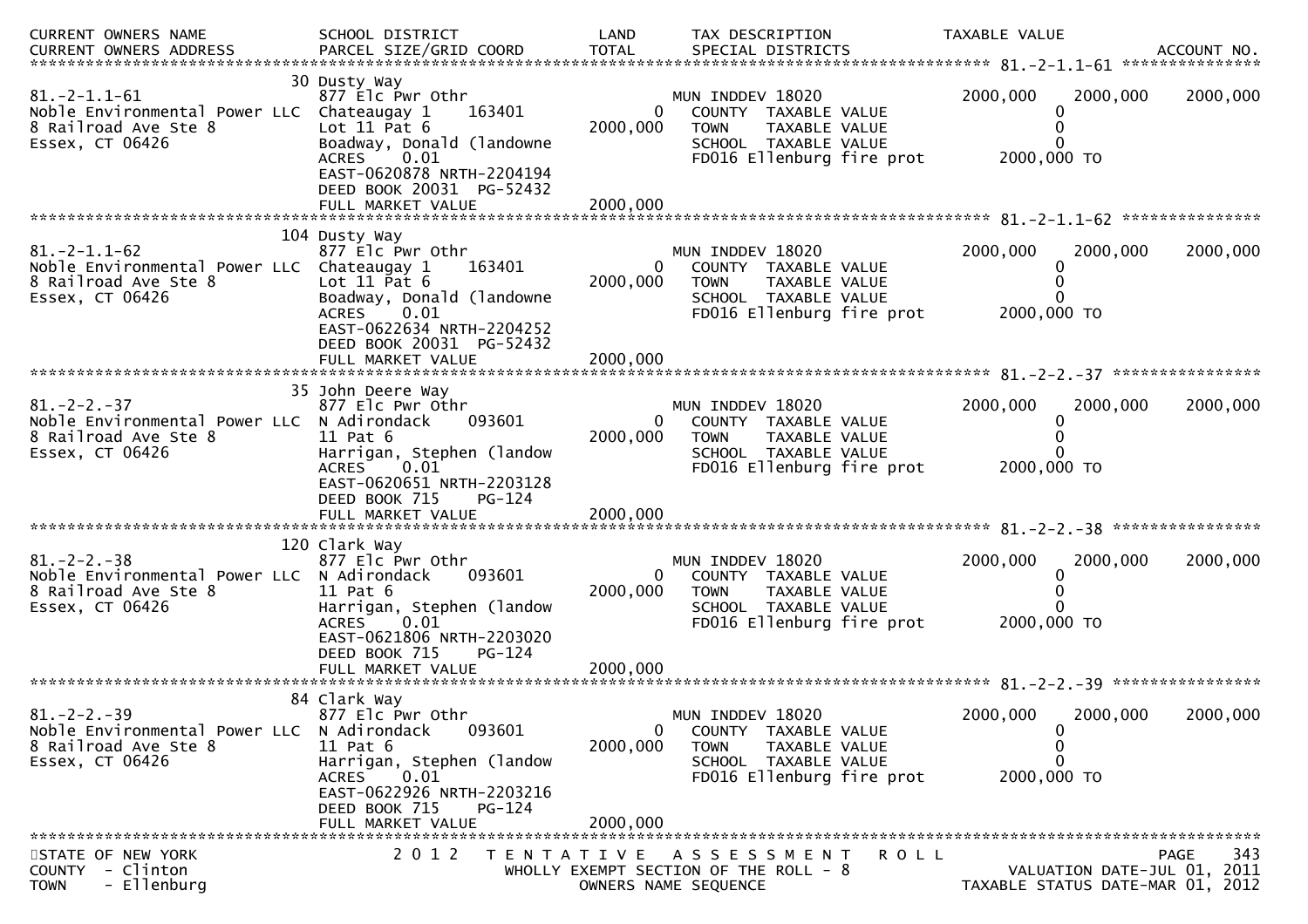| TAX MAP PARCEL NUMBER<br><b>CURRENT OWNERS NAME</b>                                                           | PROPERTY LOCATION & CLASS ASSESSMENT<br>SCHOOL DISTRICT                                                                                                                                          | LAND                 | TAX DESCRIPTION                                                                                                               | EXEMPTION CODE------------------COUNTY--------TOWN------SCHOOL<br>TAXABLE VALUE |          |
|---------------------------------------------------------------------------------------------------------------|--------------------------------------------------------------------------------------------------------------------------------------------------------------------------------------------------|----------------------|-------------------------------------------------------------------------------------------------------------------------------|---------------------------------------------------------------------------------|----------|
| $81. -2 - 2. -40$<br>Noble Environmental Power LLC N Adirondack<br>8 Railroad Ave Ste 8<br>Essex, CT 06426    | 50 Clark Way<br>877 Elc Pwr Othr<br>093601<br>11 Pat 6<br>Harrigan, Stephen (landow<br>0.01<br><b>ACRES</b><br>EAST-0622936 NRTH-2202196<br>DEED BOOK 715<br>PG-124                              | 2000,000             | MUN INDDEV 18020<br>COUNTY TAXABLE VALUE<br><b>TOWN</b><br>TAXABLE VALUE<br>SCHOOL TAXABLE VALUE<br>FD016 Ellenburg fire prot | 2000,000<br>2000,000<br>0<br>2000,000 TO                                        | 2000,000 |
|                                                                                                               |                                                                                                                                                                                                  |                      |                                                                                                                               |                                                                                 |          |
| $81 - 2 - 2 - 41$<br>Noble Environmental Power LLC N Adirondack<br>8 Railroad Ave Ste 8<br>Essex, CT 06426    | 77 John Deere Way<br>877 Elc Pwr Othr<br>093601<br>$11$ Pat $6$<br>Harrigan, Stephen (landow<br>0.01<br><b>ACRES</b><br>EAST-0620749 NRTH-2202025<br>DEED BOOK 715<br>PG-124                     | 0<br>2000,000        | MUN INDDEV 18020<br>COUNTY TAXABLE VALUE<br>TAXABLE VALUE<br><b>TOWN</b><br>SCHOOL TAXABLE VALUE<br>FD016 Ellenburg fire prot | 2000,000<br>2000,000<br>0<br>$\Omega$<br>2000,000 TO                            | 2000,000 |
|                                                                                                               |                                                                                                                                                                                                  |                      |                                                                                                                               |                                                                                 |          |
|                                                                                                               |                                                                                                                                                                                                  |                      |                                                                                                                               |                                                                                 |          |
| $81. - 2 - 2. - 42$<br>Noble Environmental Power LLC N Adirondack<br>8 Railroad Ave Ste 8<br>Essex, CT 06426  | 27 Clark Way<br>877 Elc Pwr Othr<br>093601<br>$11$ Pat $6$<br>Harrigan, Stephen (landow<br>ACRES<br>0.01<br>EAST-0621995 NRTH-2201722<br>DEED BOOK 715<br>$PG-124$<br>FULL MARKET VALUE          | 2000,000<br>2000,000 | MUN INDDEV 18020<br>COUNTY TAXABLE VALUE<br>TAXABLE VALUE<br><b>TOWN</b><br>SCHOOL TAXABLE VALUE<br>FD016 Ellenburg fire prot | 2000,000<br>2000.000<br>0<br>$\Omega$<br>2000,000 TO                            | 2000,000 |
|                                                                                                               |                                                                                                                                                                                                  |                      |                                                                                                                               |                                                                                 |          |
| $82 - 1 - 2 - 59$<br>Noble Environmental Power LLc Chateaugay 1<br>8 Railroad Ave Ste 8<br>Essex, CT 06426    | 131 Dusty Way<br>877 Elc Pwr Othr<br>163401<br>Lot $11$ Pat 5<br>Boadway, Donald (Landowne<br>0.01<br><b>ACRES</b><br>EAST-0623276 NRTH-2205091<br>DEED BOOK 20031 PG-52432<br>FULL MARKET VALUE | 2000,000<br>2000,000 | MUN INDDEV 18020<br>COUNTY TAXABLE VALUE<br>TAXABLE VALUE<br><b>TOWN</b><br>SCHOOL TAXABLE VALUE<br>FD016 Ellenburg fire prot | 2000,000<br>2000,000<br>$\Omega$<br>$\Omega$<br>2000,000 TO                     | 2000,000 |
|                                                                                                               |                                                                                                                                                                                                  |                      |                                                                                                                               |                                                                                 |          |
|                                                                                                               | 56 Chuckie Way                                                                                                                                                                                   |                      |                                                                                                                               |                                                                                 |          |
| $82. -1 - 16.1 - 19$<br>Noble Environmental Power LLC N Adirondack<br>8 Railroad Ave Ste 8<br>Essex, CT 06426 | 877 Elc Pwr Othr<br>093601<br>$12$ Pat $6$<br>Carter, Lawrence (landown<br><b>ACRES</b><br>0.01                                                                                                  | 2000,000             | MUN INDDEV 18020<br>COUNTY TAXABLE VALUE<br>TAXABLE VALUE<br><b>TOWN</b><br>SCHOOL TAXABLE VALUE<br>FD016 Ellenburg fire prot | 2000,000<br>2000,000<br>0<br>2000,000 TO                                        | 2000,000 |
| MAY BE SUBJECT TO PAYMENT<br>UNDER AGDIST LAW TIL 2012                                                        | EAST-0628955 NRTH-2204387<br>DEED BOOK 485<br>PG-424                                                                                                                                             |                      |                                                                                                                               |                                                                                 |          |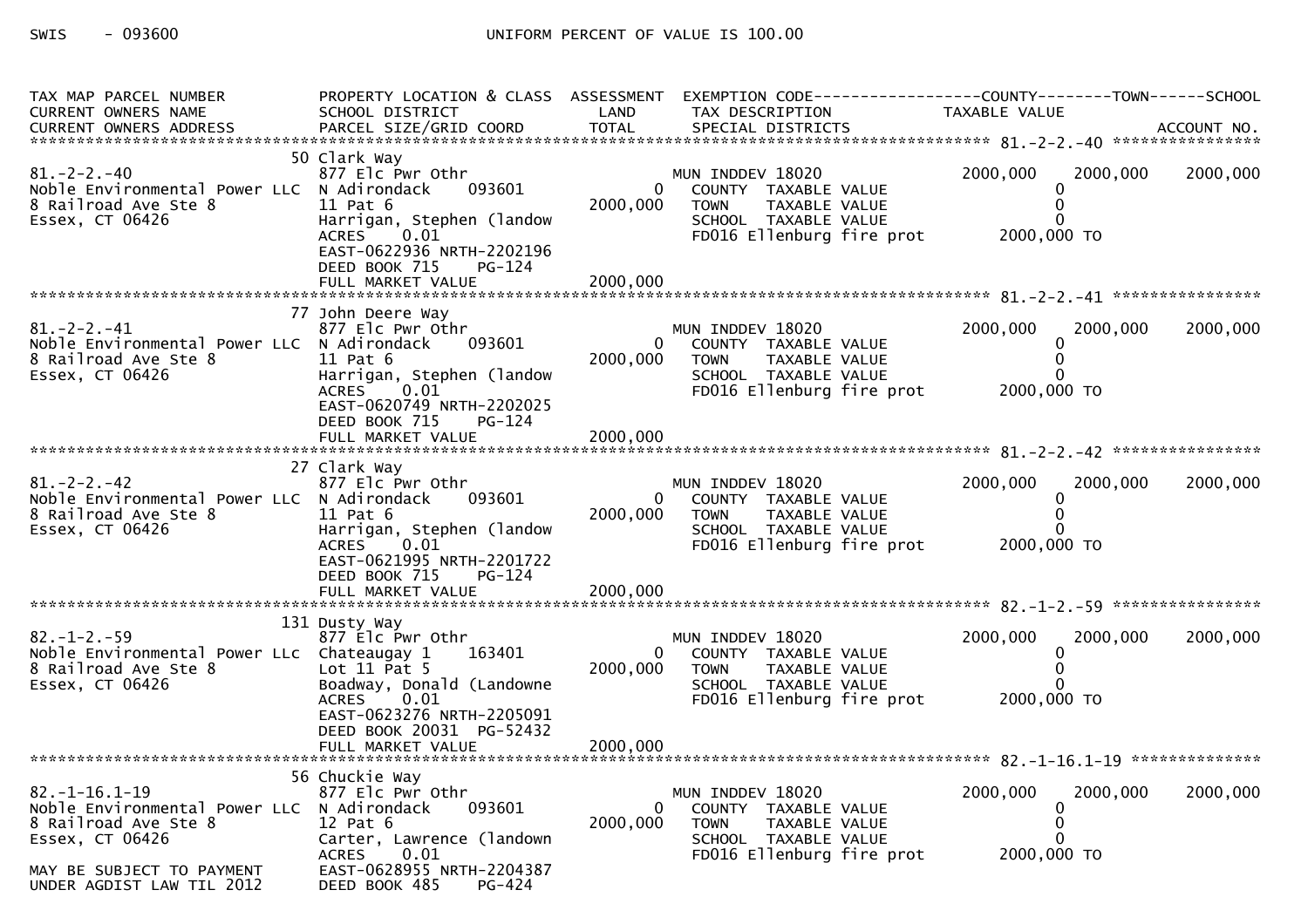| **********************                                                                                                                                                   | FULL MARKET VALUE                                                                                                                                                                                          | 2000,000                                         |                                                                                                                                  |                                                                                 |             |
|--------------------------------------------------------------------------------------------------------------------------------------------------------------------------|------------------------------------------------------------------------------------------------------------------------------------------------------------------------------------------------------------|--------------------------------------------------|----------------------------------------------------------------------------------------------------------------------------------|---------------------------------------------------------------------------------|-------------|
| STATE OF NEW YORK<br>COUNTY - Clinton<br><b>TOWN</b><br>- Ellenburg<br>$-093600$<br>SWIS                                                                                 | 2 0 1 2                                                                                                                                                                                                    |                                                  | TENTATIVE ASSESSMENT ROLL<br>WHOLLY EXEMPT SECTION OF THE ROLL - 8<br>OWNERS NAME SEQUENCE<br>UNIFORM PERCENT OF VALUE IS 100.00 | L - 8 Note to a VALUATION DATE-JUL 01, 2011<br>TAXABLE STATUS DATE-MAR 01, 2012 | 344<br>PAGE |
| TAX MAP PARCEL NUMBER<br>CURRENT OWNERS NAME<br>.CURRENT OWNERS ADDRESS PARCEL SIZE/GRID COORD TOTAL SPECIAL DISTRICTS ACCOUNT NO ACCOUNT NO ACCOUNT NO ACCOUNT          | PROPERTY LOCATION & CLASS ASSESSMENT<br>SCHOOL DISTRICT                                                                                                                                                    | LAND                                             | EXEMPTION CODE-----------------COUNTY--------TOWN------SCHOOL<br>TAX DESCRIPTION                                                 | TAXABLE VALUE                                                                   |             |
| $82. -1 - 16.1 - 21$<br>Noble Environmental Power LLC N Adirondack<br>8 Railroad Ave Ste 8<br>Essex, CT 06426<br>MAY BE SUBJECT TO PAYMENT<br>UNDER AGDIST LAW TIL 2012  | 6 Chuckie Way<br>877 Elc Pwr Othr<br>093601<br>$12$ Pat $6$<br>Carter, Lawrence (landown<br><b>ACRES</b><br>0.01<br>EAST-0629737 NRTH-2203414<br>DEED BOOK 485<br>PG-424                                   | $\overline{0}$<br>2000,000                       | MUN INDDEV 18020<br>COUNTY TAXABLE VALUE<br>TAXABLE VALUE<br><b>TOWN</b><br>SCHOOL TAXABLE VALUE<br>FD016 Ellenburg fire prot    | 2000,000<br>2000,000<br>0<br>0<br>$\Omega$<br>2000,000 TO                       | 2000,000    |
| $82. -1 - 16.1 - 23$<br>Noble Environmental Power LLC N Adirondack<br>8 Railroad Ave Ste 8<br>Essex, CT 06426<br>MAY BE SUBJECT TO PAYMENT<br>UNDER AGDIST LAW TIL 2012  | 25 Catherine Way<br>877 Elc Pwr Othr<br>093601<br>12 Pat 6<br>Carter, Lawrence (landown<br><b>ACRES</b><br>0.01<br>EAST-0630651 NRTH-2202742<br>DEED BOOK 485<br>PG-424<br>FULL MARKET VALUE               | $\overline{0}$<br>2000,000<br>2000,000           | MUN INDDEV 18020<br>COUNTY TAXABLE VALUE<br>TAXABLE VALUE<br><b>TOWN</b><br>SCHOOL TAXABLE VALUE<br>FD016 Ellenburg fire prot    | 2000,000<br>2000,000<br>0<br>$\Omega$<br>$\Omega$<br>2000,000 TO                | 2000,000    |
| $82. - 1 - 16.1 - 57$<br>Noble Environmental Power LLC N Adirondack<br>8 Railroad Ave Ste 8<br>Essex, CT 06426<br>MAY BE SUBJECT TO PAYMENT<br>UNDER AGDIST LAW TIL 2012 | 47 Tammy Way<br>877 Elc Pwr Othr<br>093601<br>$12$ Pat $6$<br>Carter, Lawrence (landown<br>ACRES 0.01<br>EAST-0630040 NRTH-2204652<br>DEED BOOK 485<br>PG-424                                              | 0<br>2000,000                                    | MUN INDDEV 18020<br>COUNTY TAXABLE VALUE<br><b>TOWN</b><br>TAXABLE VALUE<br>SCHOOL TAXABLE VALUE<br>FD016 Ellenburg fire prot    | 2000,000<br>2000,000<br>0<br>0<br>U<br>2000,000 TO                              | 2000,000    |
| $82. -1 - 17.3 - 24$<br>Noble Environmental Power LLC<br>8 Railroad Ave Ste 8<br>Essex, CT 06426                                                                         | 53 Hinkley Way<br>877 Elc Pwr Othr<br>093601<br>N Adirondack<br>12 T6omt<br>Robbins, Steven (Landowne<br>0.01<br><b>ACRES</b><br>EAST-0627225 NRTH-2202146<br>DEED BOOK 904<br>$PG-1$<br>FULL MARKET VALUE | $\overline{\phantom{0}}$<br>2000,000<br>2000,000 | MUN INDDEV 18020<br>COUNTY TAXABLE VALUE<br>TAXABLE VALUE<br><b>TOWN</b><br>SCHOOL TAXABLE VALUE<br>FD016 Ellenburg fire prot    | 2000,000<br>2000,000<br>0<br>0<br>$\Omega$<br>2000,000 TO                       | 2000,000    |
| $83. - 1 - 24.1 - 1$<br>Noble Environmental Power LLC N Adirondack                                                                                                       | 244 Sample Way<br>877 Elc Pwr Othr<br>093601                                                                                                                                                               | 0                                                | MUN INDDEV 18020<br>COUNTY TAXABLE VALUE                                                                                         | 2000,000<br>2000,000<br>$\mathbf{0}$                                            | 2000,000    |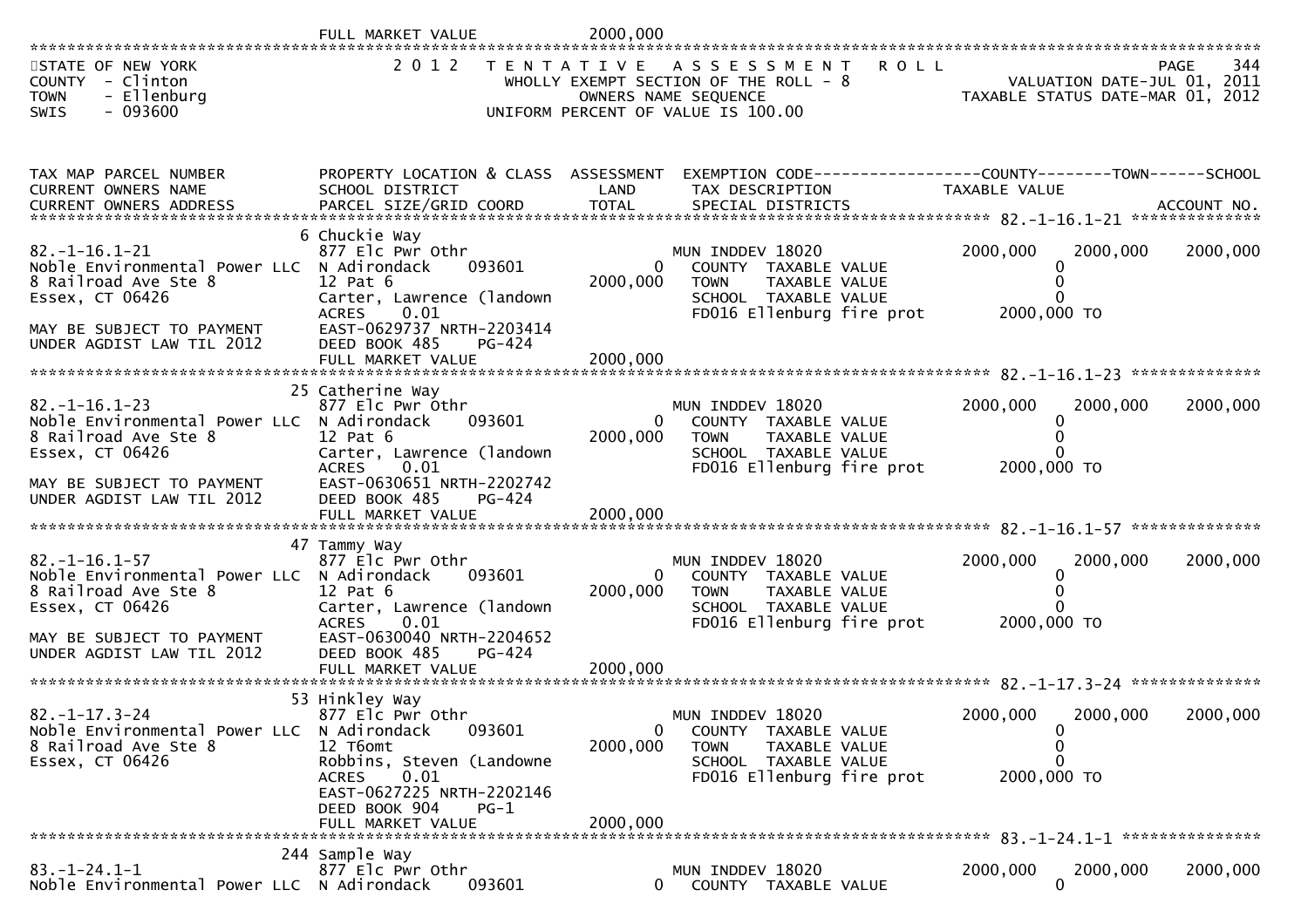| 8 Railroad Ave Ste 8<br>Essex, CT 06426                                                                                                                    | 7 Pat 6<br>Carter, Lee (Landowner)<br><b>ACRES</b><br>0.01<br>EAST-0640948 NRTH-2198275<br>DEED BOOK 963<br>PG-132                                                                        | 2000,000                 | <b>TOWN</b><br>TAXABLE VALUE<br>SCHOOL TAXABLE VALUE<br>FD016 Ellenburg fire prot                                             | 2000,000 TO             | 0                                                                              |
|------------------------------------------------------------------------------------------------------------------------------------------------------------|-------------------------------------------------------------------------------------------------------------------------------------------------------------------------------------------|--------------------------|-------------------------------------------------------------------------------------------------------------------------------|-------------------------|--------------------------------------------------------------------------------|
| STATE OF NEW YORK<br>COUNTY - Clinton<br>- Ellenburg<br><b>TOWN</b><br>$-093600$<br>SWIS                                                                   | 2 0 1 2                                                                                                                                                                                   |                          | TENTATIVE ASSESSMENT<br>WHOLLY EXEMPT SECTION OF THE ROLL - 8<br>OWNERS NAME SEQUENCE<br>UNIFORM PERCENT OF VALUE IS 100.00   | <b>ROLL</b>             | 345<br>PAGE<br>VALUATION DATE-JUL 01, 2011<br>TAXABLE STATUS DATE-MAR 01, 2012 |
| TAX MAP PARCEL NUMBER<br>CURRENT OWNERS NAME                                                                                                               | PROPERTY LOCATION & CLASS ASSESSMENT<br>SCHOOL DISTRICT                                                                                                                                   | LAND                     | TAX DESCRIPTION                                                                                                               | TAXABLE VALUE           |                                                                                |
| $83. - 1 - 26.2 - 2$<br>Noble Environmental Power LLC<br>8 Railroad Ave Ste 8<br>Essex, CT 06426<br>MAY BE SUBJECT TO PAYMENT<br>UNDER AGDIST LAW TIL 2012 | 202 Sample Way<br>877 Elc Pwr Othr<br>N Adirondack<br>093601<br>Lot 7 T6omt<br>Sample, James (landowner)<br><b>ACRES</b><br>0.01<br>EAST-0639729 NRTH-2198095<br>DEED BOOK 1020<br>PG-199 | 0<br>2000,000            | MUN INDDEV 18020<br>COUNTY TAXABLE VALUE<br>TAXABLE VALUE<br><b>TOWN</b><br>SCHOOL TAXABLE VALUE<br>FD016 Ellenburg fire prot | 2000,000<br>2000,000 TO | 2000,000<br>2000,000<br>0                                                      |
|                                                                                                                                                            |                                                                                                                                                                                           |                          |                                                                                                                               |                         |                                                                                |
| $83. - 1 - 26.2 - 4$<br>Noble Environmental Power LLC N Adirondack<br>8 Railroad Ave Ste 8<br>Essex, CT 06426                                              | 162 Sample Way<br>877 Elc Pwr Othr<br>093601<br>Lot 7 T6omt<br>Sample, James (landowner)<br>ACRES 0.01                                                                                    | $\mathbf{0}$<br>2000,000 | MUN INDDEV 18020<br>COUNTY TAXABLE VALUE<br>TAXABLE VALUE<br><b>TOWN</b><br>SCHOOL TAXABLE VALUE<br>FD016 Ellenburg fire prot | 2000,000<br>2000,000 TO | 2000,000<br>2000,000                                                           |
| MAY BE SUBJECT TO PAYMENT<br>UNDER AGDIST LAW TIL 2012                                                                                                     | EAST-0639125 NRTH-2199096<br>DEED BOOK 1020<br>PG-199                                                                                                                                     |                          |                                                                                                                               |                         |                                                                                |
| $83. - 1 - 26.2 - 5$<br>Noble Environmental Power LLC N Adirondack<br>8 Railroad Ave Ste 8<br>Essex, CT 06426<br>MAY BE SUBJECT TO PAYMENT                 | 137 Sample Way<br>877 Elc Pwr Othr<br>093601<br>Lot 7 T6omt<br>Sample, James (landowner)<br><b>ACRES</b><br>0.01<br>EAST-0639985 NRTH-2199656                                             | $\bf{0}$<br>2000,000     | MUN INDDEV 18020<br>COUNTY TAXABLE VALUE<br>TAXABLE VALUE<br><b>TOWN</b><br>SCHOOL TAXABLE VALUE<br>FD016 Ellenburg fire prot | 2000,000<br>2000,000 TO | 2000,000<br>2000,000                                                           |
| UNDER AGDIST LAW TIL 2012                                                                                                                                  | DEED BOOK 1020<br>PG-199<br>FULL MARKET VALUE                                                                                                                                             | 2000.000                 |                                                                                                                               |                         |                                                                                |
| $83. - 1 - 26.2 - 7$<br>Noble Environmental Power LLC<br>8 Railroad Ave Ste 8<br>Essex, CT 06426<br>MAY BE SUBJECT TO PAYMENT                              | 82 Sample Way<br>877 Elc Pwr Othr<br>N Adirondack<br>093601<br>Lot 7 T6omt<br>Sample, James (landowner)<br>0.01<br><b>ACRES</b><br>EAST-0638712 NRTH-2200152                              | 0<br>2000,000            | MUN INDDEV 18020<br>COUNTY TAXABLE VALUE<br><b>TOWN</b><br>TAXABLE VALUE<br>SCHOOL TAXABLE VALUE<br>FD016 Ellenburg fire prot | 2000,000<br>2000,000 TO | 2000,000<br>2000,000<br>0                                                      |
| UNDER AGDIST LAW TIL 2012                                                                                                                                  | DEED BOOK 1020<br>PG-199                                                                                                                                                                  |                          |                                                                                                                               |                         |                                                                                |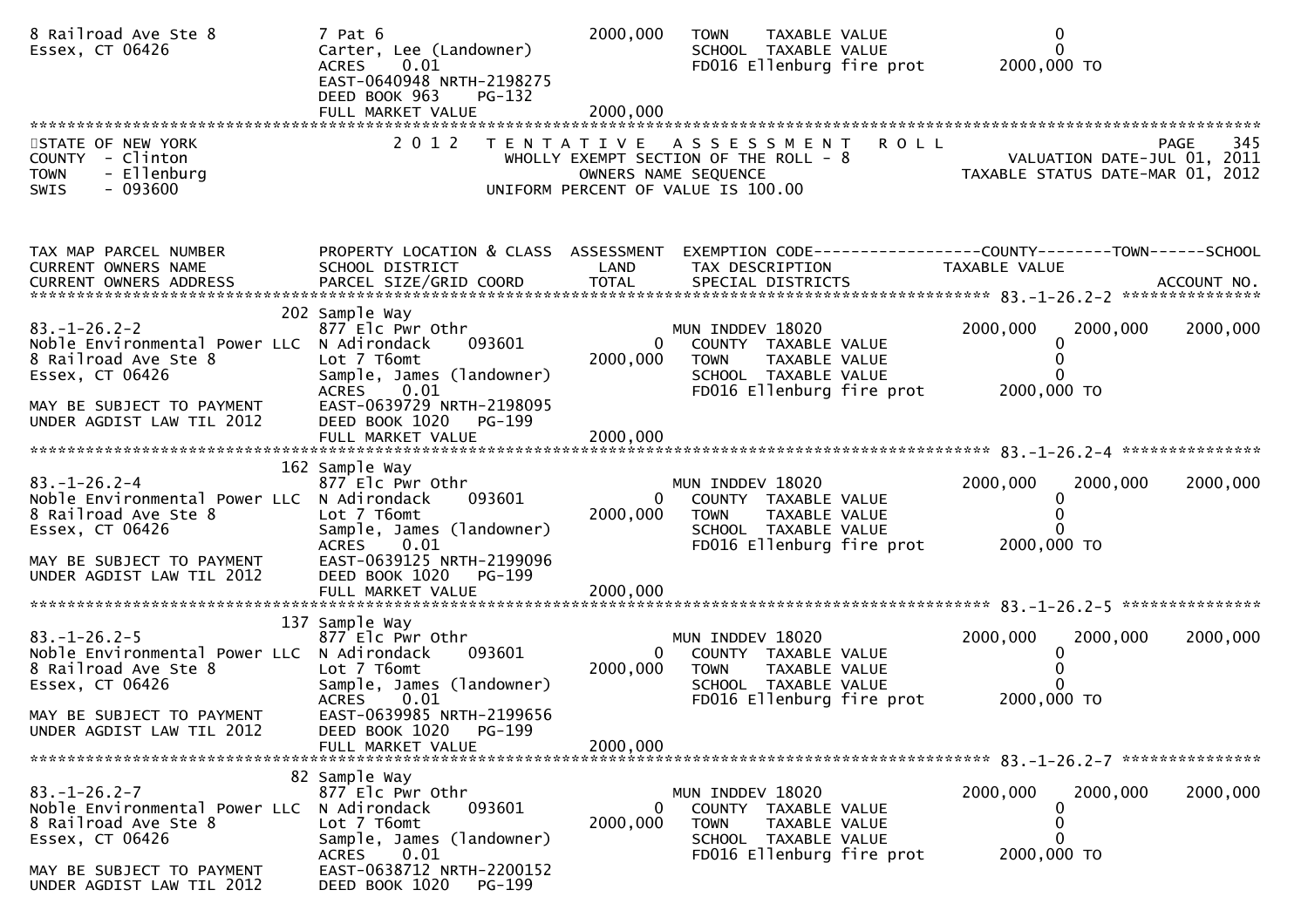|                                                                                                                | FULL MARKET VALUE                                                                                                                             | 2000,000                 |                                                                                                                                            |                                                                  |             |
|----------------------------------------------------------------------------------------------------------------|-----------------------------------------------------------------------------------------------------------------------------------------------|--------------------------|--------------------------------------------------------------------------------------------------------------------------------------------|------------------------------------------------------------------|-------------|
|                                                                                                                |                                                                                                                                               |                          |                                                                                                                                            |                                                                  |             |
| $83. - 1 - 26.2 - 54$<br>Noble Environmental Power LLC N Adirondack<br>8 Railroad Ave Ste 8<br>Essex, CT 06426 | 105 Sample Way<br>877 Elc Pwr Othr<br>093601<br>Lot 7 T6omt<br>Sample, James (landowner)<br>0.01<br><b>ACRES</b><br>EAST-0639643 NRTH-2200619 | 0<br>2000,000            | MUN INDDEV 18020<br>COUNTY TAXABLE VALUE<br>TAXABLE VALUE<br><b>TOWN</b><br>SCHOOL TAXABLE VALUE<br>FD016 Ellenburg fire prot              | 2000,000<br>2000,000<br>0<br>0<br>0<br>2000,000 TO               | 2000,000    |
|                                                                                                                | DEED BOOK 1020<br>PG-199<br>FULL MARKET VALUE                                                                                                 | 2000,000                 |                                                                                                                                            |                                                                  |             |
|                                                                                                                |                                                                                                                                               |                          |                                                                                                                                            |                                                                  |             |
| STATE OF NEW YORK<br>- Clinton<br><b>COUNTY</b><br>- Ellenburg<br><b>TOWN</b><br>$-093600$<br><b>SWIS</b>      | 2 0 1 2                                                                                                                                       |                          | TENTATIVE ASSESSMENT<br><b>ROLL</b><br>WHOLLY EXEMPT SECTION OF THE ROLL - 8<br>OWNERS NAME SEQUENCE<br>UNIFORM PERCENT OF VALUE IS 100.00 | VALUATION DATE-JUL 01, 2011<br>TAXABLE STATUS DATE-MAR 01, 2012  | 346<br>PAGE |
|                                                                                                                |                                                                                                                                               |                          |                                                                                                                                            |                                                                  |             |
| TAX MAP PARCEL NUMBER<br>CURRENT OWNERS NAME                                                                   | PROPERTY LOCATION & CLASS ASSESSMENT<br>SCHOOL DISTRICT                                                                                       | LAND                     | TAX DESCRIPTION                                                                                                                            | TAXABLE VALUE                                                    |             |
|                                                                                                                |                                                                                                                                               |                          |                                                                                                                                            |                                                                  |             |
| $96. - 1 - 1. - 45$<br>Noble Environmental Power LLC                                                           | 106 Rupert Way<br>877 Elc Pwr Othr<br>093601<br>N Adirondack                                                                                  | $\Omega$                 | MUN INDDEV 18020<br>COUNTY TAXABLE VALUE                                                                                                   | 2000,000<br>2000,000<br>0                                        | 2000,000    |
| 8 Railroad Ave Ste 8<br>Essex, CT 06426                                                                        | 10 Pat 6<br>Harrigan Brothers (landow<br>0.01<br><b>ACRES</b>                                                                                 | 2000,000                 | TAXABLE VALUE<br>TOWN<br>SCHOOL TAXABLE VALUE<br>FD016 Ellenburg fire prot                                                                 | 2000,000 TO                                                      |             |
| MAY BE SUBJECT TO PAYMENT<br>UNDER AGDIST LAW TIL 2012                                                         | EAST-0620757 NRTH-2198497<br>DEED BOOK 1025<br>PG-332<br>FULL MARKET VALUE                                                                    | 2000,000                 |                                                                                                                                            |                                                                  |             |
|                                                                                                                | 56 Steiger Way                                                                                                                                |                          |                                                                                                                                            |                                                                  |             |
| $96. - 1 - 1. - 46$<br>Noble Environmental Power LLC N Adirondack<br>8 Railroad Ave Ste 8<br>Essex, CT 06426   | 877 Elc Pwr Othr<br>093601<br>10 Pat 6<br>Harrigan Brothers (landow<br><b>ACRES</b><br>0.01                                                   | $\mathbf{0}$<br>2000,000 | MUN INDDEV 18020<br>COUNTY TAXABLE VALUE<br>TAXABLE VALUE<br><b>TOWN</b><br>SCHOOL TAXABLE VALUE<br>FD016 Ellenburg fire prot              | 2000,000<br>2000,000<br>0<br>$\Omega$<br>$\Omega$<br>2000,000 TO | 2000,000    |
| MAY BE SUBJECT TO PAYMENT<br>UNDER AGDIST LAW TIL 2012                                                         | EAST-0620817 NRTH-2199636<br>DEED BOOK 1025<br>PG-332                                                                                         |                          |                                                                                                                                            |                                                                  |             |
|                                                                                                                |                                                                                                                                               |                          |                                                                                                                                            |                                                                  |             |
| $96. - 1 - 2.1 - 43$<br>Noble Environmental Power LLC<br>8 Railroad Ave Ste 8<br>Essex, CT 06426               | 76 Claas Way<br>877 Elc Pwr Othr<br>093601<br>N Adirondack<br>10 Pat 6<br>Harrigan Brothers (landow                                           | 0<br>2000,000            | MUN INDDEV 18020<br>COUNTY TAXABLE VALUE<br><b>TOWN</b><br>TAXABLE VALUE<br>SCHOOL TAXABLE VALUE                                           | 2000,000<br>2000,000<br>$\mathbf 0$<br>0<br>0                    | 2000,000    |
|                                                                                                                | 0.01<br><b>ACRES</b><br>EAST-0620970 NRTH-2196281<br>DEED BOOK 20051 PG-79090<br>FULL MARKET VALUE                                            | 2000.000                 | FD016 Ellenburg fire prot                                                                                                                  | 2000,000 TO                                                      |             |
|                                                                                                                |                                                                                                                                               |                          |                                                                                                                                            |                                                                  |             |
| $96. - 1 - 2.1 - 44$<br>Noble Environmental Power LLC N Adirondack                                             | 69 Rupert Way<br>877 Elc Pwr Othr<br>093601                                                                                                   | 0                        | MUN INDDEV 18020<br>COUNTY TAXABLE VALUE                                                                                                   | 2000,000<br>2000,000<br>$\mathbf{0}$                             | 2000,000    |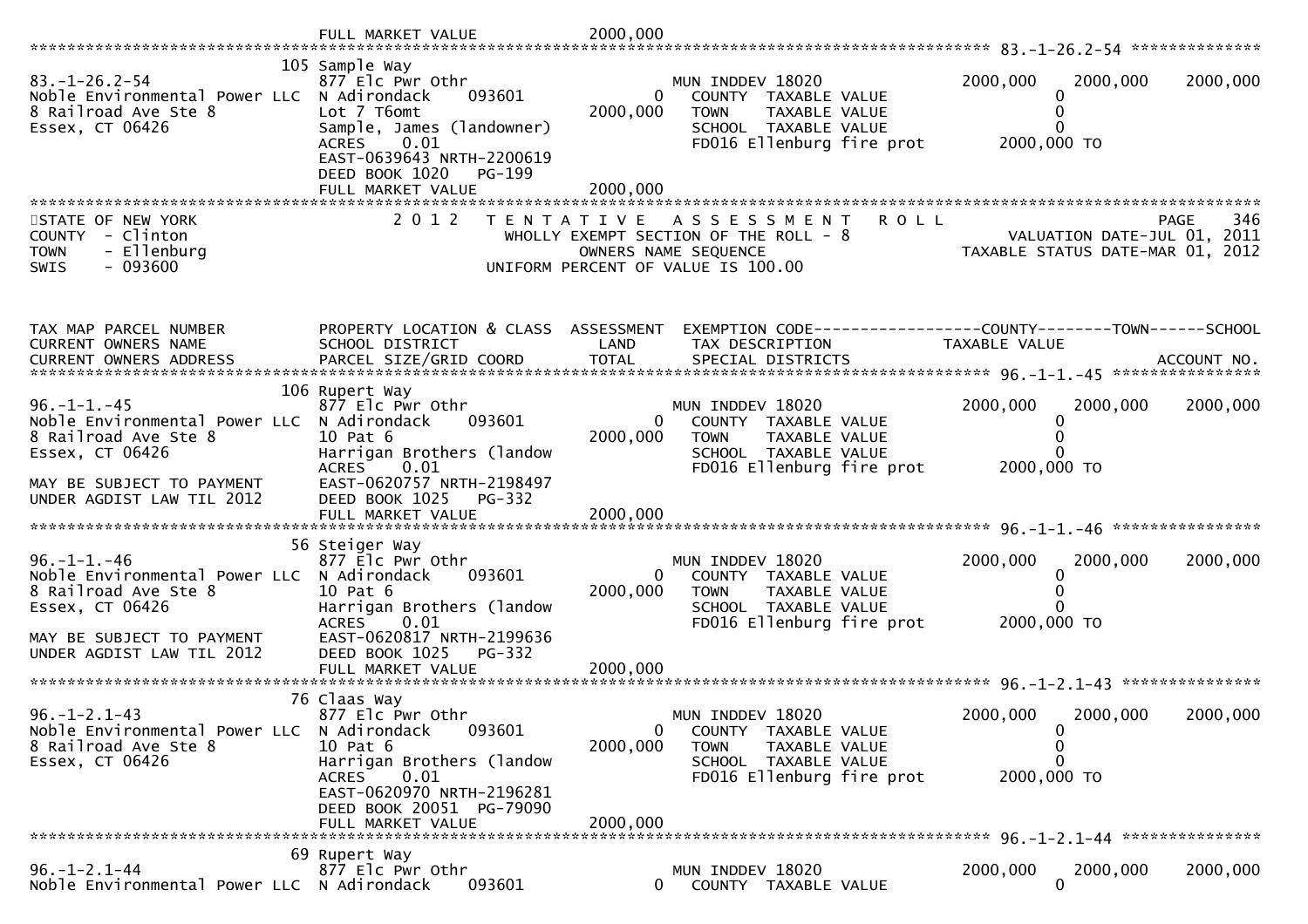| 8 Railroad Ave Ste 8<br>Essex, CT 06426                                                                       | 10 Pat 6<br>Harrigan Brothers (landow<br><b>ACRES</b><br>0.01<br>EAST-0620754 NRTH-2197395<br>DEED BOOK 20051 PG-79090                                                                     | 2000,000                               | TAXABLE VALUE<br><b>TOWN</b><br>SCHOOL TAXABLE VALUE<br>FD016 Ellenburg fire prot                                             |             | $\mathbf 0$<br>$\mathbf{0}$<br>2000,000 TO                      |                    |
|---------------------------------------------------------------------------------------------------------------|--------------------------------------------------------------------------------------------------------------------------------------------------------------------------------------------|----------------------------------------|-------------------------------------------------------------------------------------------------------------------------------|-------------|-----------------------------------------------------------------|--------------------|
|                                                                                                               |                                                                                                                                                                                            |                                        |                                                                                                                               |             |                                                                 |                    |
| $96. - 1 - 2.1 - 47$<br>Noble Environmental Power LLC N Adirondack<br>8 Railroad Ave Ste 8<br>Essex, CT 06426 | 29 Rupert Way<br>877 Elc Pwr Othr<br>093601<br>10 Pat 6<br>Harrigan Brothers (landow<br>0.01<br><b>ACRES</b><br>EAST-0622268 NRTH-2197612<br>DEED BOOK 20051 PG-79090<br>FULL MARKET VALUE | $\overline{0}$<br>2000,000<br>2000,000 | MUN INDDEV 18020<br>COUNTY TAXABLE VALUE<br>TAXABLE VALUE<br>TOWN<br>SCHOOL TAXABLE VALUE<br>FD016 Ellenburg fire prot        |             | 2000,000<br>2000,000<br>0<br>0<br>2000,000 TO                   | 2000,000           |
|                                                                                                               |                                                                                                                                                                                            |                                        |                                                                                                                               |             |                                                                 |                    |
| STATE OF NEW YORK<br>COUNTY - Clinton<br>- Ellenburg<br><b>TOWN</b><br>$-093600$<br><b>SWIS</b>               | 2 0 1 2                                                                                                                                                                                    | T E N T A T I V E                      | A S S E S S M E N T<br>WHOLLY EXEMPT SECTION OF THE ROLL - 8<br>OWNERS NAME SEQUENCE<br>UNIFORM PERCENT OF VALUE IS 100.00    | <b>ROLL</b> | VALUATION DATE-JUL 01, 2011<br>TAXABLE STATUS DATE-MAR 01, 2012 | 347<br><b>PAGE</b> |
| TAX MAP PARCEL NUMBER                                                                                         | PROPERTY LOCATION & CLASS ASSESSMENT                                                                                                                                                       |                                        |                                                                                                                               |             | EXEMPTION CODE-----------------COUNTY-------TOWN------SCHOOL    |                    |
| CURRENT OWNERS NAME                                                                                           | SCHOOL DISTRICT                                                                                                                                                                            | LAND                                   | TAX DESCRIPTION                                                                                                               |             | TAXABLE VALUE                                                   |                    |
| $97. - 1 - 1. - 36$<br>Noble Environmental Power LLC N Adirondack<br>8 Railroad Ave Ste 8<br>Essex, CT 06426  | 22 Camp Way<br>877 Elc Pwr Othr<br>093601<br>10 Pat 6<br>Harrigan, Stephen (landow<br>0.01<br>ACRES<br>EAST-0628415 NRTH-2200294<br>DEED BOOK 863<br><b>PG-221</b><br>FULL MARKET VALUE    | $\overline{0}$<br>2000,000<br>2000,000 | MUN INDDEV 18020<br>COUNTY TAXABLE VALUE<br><b>TOWN</b><br>TAXABLE VALUE<br>SCHOOL TAXABLE VALUE<br>FD016 Ellenburg fire prot |             | 2000,000<br>2000,000<br>0<br>0<br>2000,000 TO                   | 2000,000           |
|                                                                                                               |                                                                                                                                                                                            |                                        |                                                                                                                               |             |                                                                 |                    |
| $97. - 1 - 1. - 48$<br>Noble Environmental Power LLC N Adirondack<br>8 Railroad Ave Ste 8<br>Essex, CT 06426  | 62 McKinney Way<br>877 Elc Pwr Othr<br>093601<br>$10$ Pat $6$<br>Harrigan Stephen (landown<br><b>ACRES</b><br>0.01<br>EAST-0625340 NRTH-2199847<br>PG-221<br>DEED BOOK 863                 | $\overline{0}$<br>2000,000             | MUN INDDEV 18020<br>COUNTY TAXABLE VALUE<br><b>TOWN</b><br>TAXABLE VALUE<br>SCHOOL TAXABLE VALUE<br>FD016 Ellenburg fire prot |             | 2000,000<br>2000,000<br>0<br>2000,000 TO                        | 2000,000           |
|                                                                                                               | FULL MARKET VALUE                                                                                                                                                                          | 2000.000                               |                                                                                                                               |             |                                                                 |                    |
|                                                                                                               | 22 McKinney Way                                                                                                                                                                            |                                        |                                                                                                                               |             |                                                                 |                    |
| $97. - 1 - 1. - 50$<br>Noble Environmental Power LLC<br>8 Railroad Ave Ste 8<br>Essex, CT 06426               | 877 Elc Pwr Othr<br>N Adirondack<br>093601<br>10 Pat 6<br>Harrigan Stephen (landown<br>0.01<br><b>ACRES</b><br>EAST-0624573 NRTH-2200538<br>DEED BOOK 863<br>PG-221                        | $\mathbf{0}$<br>2000,000               | MUN INDDEV 18020<br>COUNTY TAXABLE VALUE<br><b>TOWN</b><br>TAXABLE VALUE<br>SCHOOL TAXABLE VALUE<br>FD016 Ellenburg fire prot |             | 2000,000<br>2000,000<br>0<br>0<br>0<br>2000,000 TO              | 2000,000           |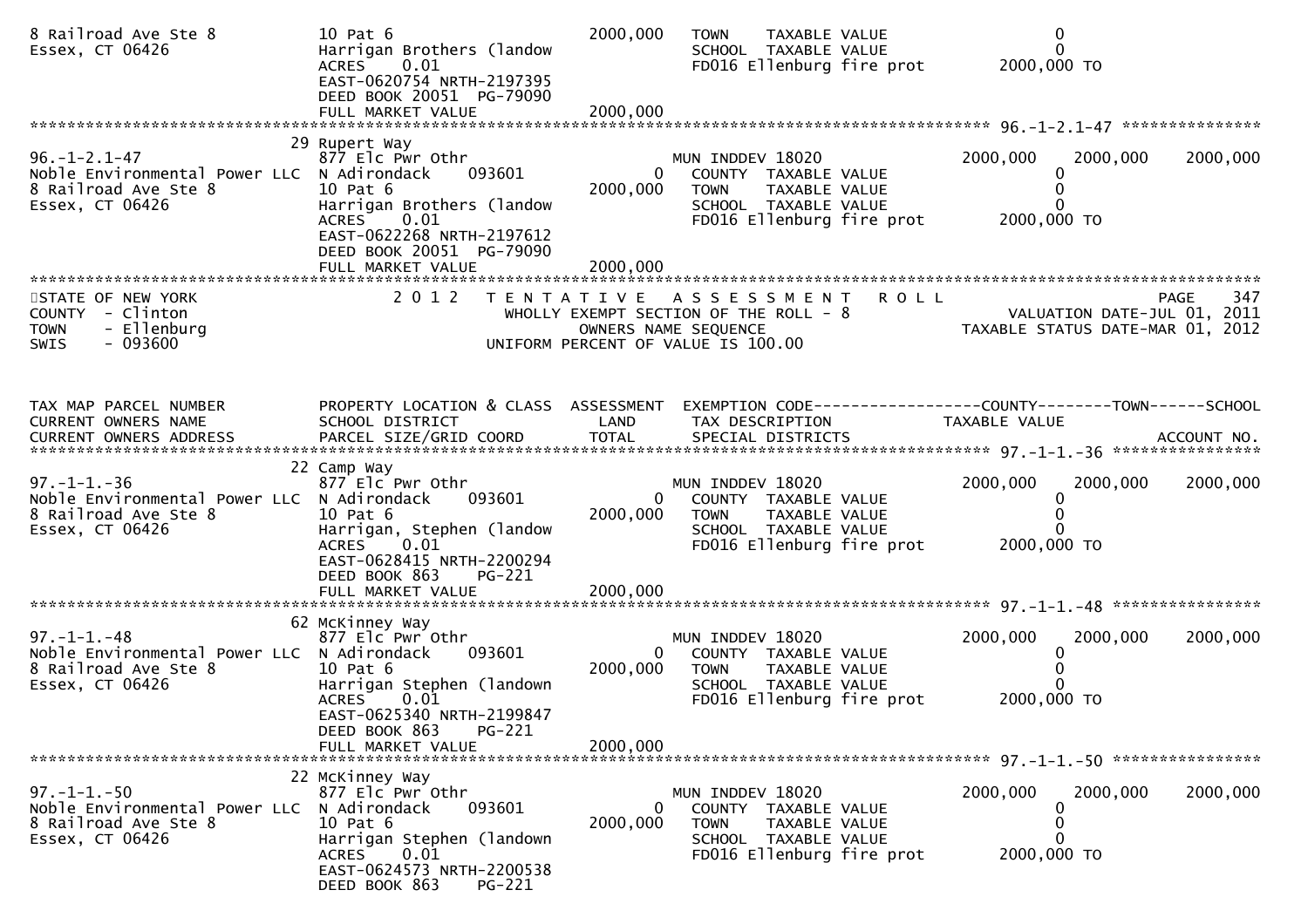|                                                                                                              | FULL MARKET VALUE                                                                                                                                                                                | 2000,000                             |                                                                                                                                           |                                                                                                |             |
|--------------------------------------------------------------------------------------------------------------|--------------------------------------------------------------------------------------------------------------------------------------------------------------------------------------------------|--------------------------------------|-------------------------------------------------------------------------------------------------------------------------------------------|------------------------------------------------------------------------------------------------|-------------|
| $97. - 1 - 3. - 32$<br>Noble Environmental Power LLC N Adirondack<br>8 Railroad Ave Ste 8<br>Essex, CT 06426 | 43 School House Way<br>877 Elc Pwr Othr<br>093601<br>10 Pat 6<br>LaFar, Steven (landowner)<br><b>ACRES</b><br>0.01<br>EAST-0624310 NRTH-2198741<br>DEED BOOK 20001 PG-24146<br>FULL MARKET VALUE | $\mathbf{0}$<br>2000,000<br>2000,000 | MUN INDDEV 18020<br>COUNTY TAXABLE VALUE<br>TAXABLE VALUE<br><b>TOWN</b><br>SCHOOL TAXABLE VALUE<br>FD016 Ellenburg fire prot             | 2000,000<br>2000,000<br>0<br>0<br>0<br>2000,000 TO                                             | 2000,000    |
|                                                                                                              | 19 Lafar Way                                                                                                                                                                                     |                                      |                                                                                                                                           |                                                                                                |             |
| $97. - 1 - 3. - 56$<br>Noble Environmental Power LLC N Adirondack<br>8 Railroad Ave Ste 8<br>Essex, CT 06426 | 877 Elc Pwr Othr<br>093601<br>10 Pat 6<br>LaFar, Steven (landowner)<br>0.01<br><b>ACRES</b><br>EAST-0623445 NRTH-2199639<br>DEED BOOK 20001 PG-24146                                             | $\overline{0}$<br>2000,000           | MUN INDDEV 18020<br>COUNTY TAXABLE VALUE<br>TAXABLE VALUE<br><b>TOWN</b><br>SCHOOL TAXABLE VALUE<br>FD016 Ellenburg fire prot             | 2000,000<br>2000,000<br>0<br>0<br>2000,000 TO                                                  | 2000,000    |
|                                                                                                              | FULL MARKET VALUE                                                                                                                                                                                | 2000,000                             |                                                                                                                                           |                                                                                                |             |
| STATE OF NEW YORK<br>COUNTY - Clinton<br>- Ellenburg<br><b>TOWN</b><br>$-093600$<br>SWIS                     | 2 0 1 2                                                                                                                                                                                          | T E N T A T I V E                    | <b>ROLL</b><br>A S S E S S M E N T<br>WHOLLY EXEMPT SECTION OF THE ROLL - 8<br>OWNERS NAME SEQUENCE<br>UNIFORM PERCENT OF VALUE IS 100.00 | VALUATION DATE-JUL 01, 2011<br>VALUATION DATE-JUL 01, 2011<br>TAXABLE STATUS DATE-MAR 01, 2012 | 348<br>PAGE |
|                                                                                                              |                                                                                                                                                                                                  |                                      |                                                                                                                                           |                                                                                                |             |
|                                                                                                              |                                                                                                                                                                                                  |                                      |                                                                                                                                           |                                                                                                |             |
| TAX MAP PARCEL NUMBER<br>CURRENT OWNERS NAME<br>CURRENT OWNERS ADDRESS                                       | PROPERTY LOCATION & CLASS ASSESSMENT<br>SCHOOL DISTRICT<br>PARCEL SIZE/GRID COORD                                                                                                                | LAND<br><b>TOTAL</b>                 | EXEMPTION CODE-----------------COUNTY-------TOWN------SCHOOL<br>TAX DESCRIPTION<br>SPECIAL DISTRICTS                                      | TAXABLE VALUE                                                                                  | ACCOUNT NO. |
|                                                                                                              | 85 School House Way                                                                                                                                                                              |                                      |                                                                                                                                           |                                                                                                |             |
| $97. - 1 - 5. - 30$<br>Noble Environmental Power LLC N Adirondack<br>8 Railroad Ave Ste 8<br>Essex, CT 06426 | 877 Elc Pwr Othr<br>093601<br>Lot $10$ Pat $6$<br>Boyea, Paul (landowner)<br><b>ACRES</b><br>0.01                                                                                                | $\mathbf{0}$<br>2000,000             | MUN INDDEV 18020<br>COUNTY TAXABLE VALUE<br>TAXABLE VALUE<br><b>TOWN</b><br>SCHOOL TAXABLE VALUE<br>FD016 Ellenburg fire prot             | 2000,000<br>2000,000<br>0<br>0<br>0<br>2000,000 TO                                             | 2000,000    |
|                                                                                                              | EAST-0625339 NRTH-2198020<br>DEED BOOK 569<br>PG-801                                                                                                                                             |                                      |                                                                                                                                           |                                                                                                |             |
|                                                                                                              |                                                                                                                                                                                                  |                                      |                                                                                                                                           |                                                                                                |             |
|                                                                                                              |                                                                                                                                                                                                  |                                      |                                                                                                                                           |                                                                                                |             |
| $97. - 1 - 5. - 31$<br>Noble Environmental Power LLC<br>8 Railroad Ave Ste 8<br>Essex, CT 06426              | 54 School House Way<br>877 Elc Pwr Othr<br>093601<br>N Adirondack<br>Lot $10$ Pat $6$<br>Boyea, Paul (landowner)                                                                                 | 0<br>2000,000                        | MUN INDDEV 18020<br>COUNTY TAXABLE VALUE<br>TAXABLE VALUE<br><b>TOWN</b><br>SCHOOL TAXABLE VALUE                                          | 2000,000<br>2000,000<br>$\mathbf 0$<br>0<br>0                                                  | 2000,000    |
|                                                                                                              | 0.01<br><b>ACRES</b><br>EAST-0624343 NRTH-2197707<br>DEED BOOK 569<br>PG-801<br>FULL MARKET VALUE                                                                                                | 2000.000                             | FD016 Ellenburg fire prot                                                                                                                 | 2000,000 TO                                                                                    |             |
|                                                                                                              | 104 McKinney Way                                                                                                                                                                                 |                                      |                                                                                                                                           |                                                                                                |             |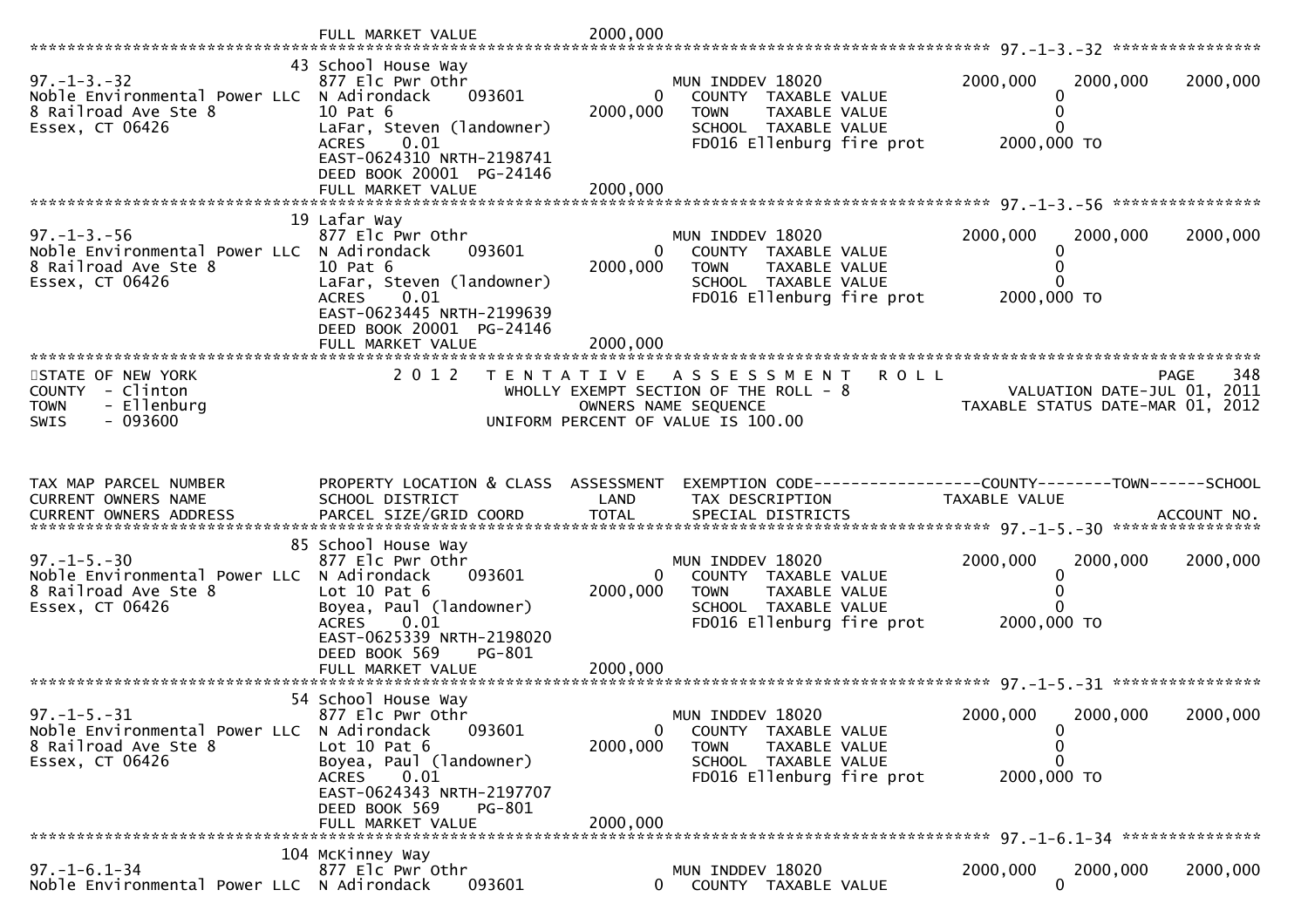| 8 Railroad Ave Ste 8<br>Essex, CT 06426                                                                       | $9$ Pat $6$<br>Schroeder, Horst (landown<br>0.01<br><b>ACRES</b><br>EAST-0626087 NRTH-2199127<br>DEED BOOK 20072 PG-5909                                                                    | 2000,000                   | TAXABLE VALUE<br><b>TOWN</b><br>SCHOOL TAXABLE VALUE<br>FD016 Ellenburg fire prot                                                             | $\mathbf 0$<br>$\Omega$<br>2000,000 TO                                                                                                      |          |
|---------------------------------------------------------------------------------------------------------------|---------------------------------------------------------------------------------------------------------------------------------------------------------------------------------------------|----------------------------|-----------------------------------------------------------------------------------------------------------------------------------------------|---------------------------------------------------------------------------------------------------------------------------------------------|----------|
|                                                                                                               |                                                                                                                                                                                             |                            |                                                                                                                                               |                                                                                                                                             |          |
| $97. - 1 - 6.2 - 35$<br>Noble Environmental Power LLC N Adirondack<br>8 Railroad Ave Ste 8<br>Essex, CT 06426 | 70 Camp Way<br>877 Elc Pwr Othr<br>093601<br>Lot 9 T6omt<br>Schroeder, Horst (Landown<br><b>ACRES</b><br>0.01<br>EAST-0627448 NRTH-2199519<br>DEED BOOK 20041 PG-78257<br>FULL MARKET VALUE | 2000,000<br>2000,000       | MUN INDDEV 18020<br>$\mathbf{0}$<br>COUNTY TAXABLE VALUE<br>TAXABLE VALUE<br><b>TOWN</b><br>SCHOOL TAXABLE VALUE<br>FD016 Ellenburg fire prot | 2000,000<br>2000,000<br>2000,000 TO                                                                                                         | 2000,000 |
|                                                                                                               |                                                                                                                                                                                             |                            |                                                                                                                                               |                                                                                                                                             |          |
| $97. - 1 - 8. - 17$<br>Noble Environmental Power LLC N Adirondack<br>8 Railroad Ave Ste 8<br>Essex, CT 06426  | 133 Brior Way<br>877 Elc Pwr Othr<br>093601<br>$9$ Pat $6$<br>Brior, Keith (landowner)<br>ACRES<br>0.01<br>EAST-0631105 NRTH-2198634<br>DEED BOOK 98001 PG-02235                            | 2000,000<br>2000,000       | MUN INDDEV 18020<br>0<br>COUNTY TAXABLE VALUE<br><b>TOWN</b><br>TAXABLE VALUE<br>SCHOOL TAXABLE VALUE<br>FD016 Ellenburg fire prot            | 2000,000<br>2000,000<br>2000,000 TO                                                                                                         | 2000,000 |
|                                                                                                               | FULL MARKET VALUE                                                                                                                                                                           |                            |                                                                                                                                               |                                                                                                                                             |          |
| STATE OF NEW YORK<br>COUNTY - Clinton<br>- Ellenburg<br><b>TOWN</b><br>$-093600$<br><b>SWIS</b>               | 2 0 1 2                                                                                                                                                                                     |                            | TENTATIVE ASSESSMENT ROLL<br>UNIFORM PERCENT OF VALUE IS 100.00                                                                               | PAGE<br>WHOLLY EXEMPT SECTION OF THE ROLL - 8<br>OWNERS NAME SEQUENCE THE ROLL - 8<br>OWNERS NAME SEQUENCE TAXABLE STATUS DATE-MAR 01, 2012 | 349      |
| TAX MAP PARCEL NUMBER<br>CURRENT OWNERS NAME                                                                  | PROPERTY LOCATION & CLASS ASSESSMENT<br>SCHOOL DISTRICT                                                                                                                                     | LAND                       | TAX DESCRIPTION                                                                                                                               | EXEMPTION CODE-----------------COUNTY--------TOWN-----SCHOOL<br>TAXABLE VALUE                                                               |          |
| $97. - 1 - 8. - 55$<br>Noble Environmental Power LLC N Adirondack<br>8 Railroad Ave Ste 8<br>Essex, CT 06426  | 630 Tacey Rd<br>877 Elc Pwr Othr<br>093601<br>$9$ Pat $6$<br>Brior Keith (landowner)<br>0.01<br><b>ACRES</b><br>EAST-0629460 NRTH-2200639<br>DEED BOOK 98001 PG-02235                       | $\overline{0}$<br>2000,000 | MUN INDDEV 18020<br>COUNTY TAXABLE VALUE<br><b>TOWN</b><br>TAXABLE VALUE<br>SCHOOL TAXABLE VALUE<br>FD016 Ellenburg fire prot                 | 2000,000<br>2000,000<br>2000,000 TO                                                                                                         | 2000,000 |
|                                                                                                               | FULL MARKET VALUE                                                                                                                                                                           | 2000.000                   |                                                                                                                                               |                                                                                                                                             |          |
|                                                                                                               |                                                                                                                                                                                             |                            |                                                                                                                                               |                                                                                                                                             |          |
| $97. - 1 - 10.2 - 18$<br>Noble Environmental Power LLC<br>8 Railroad Ave Ste 8<br>Essex, CT 06426             | 103 Brior Way<br>877 Elc Pwr Othr<br>N Adirondack<br>093601<br>Lot 8 & 9 T6omt<br>Brior, Keith (landowner)<br>0.01<br><b>ACRES</b><br>EAST-0631636 NRTH-2199533<br>DEED BOOK 20031 PG-62482 | 0<br>2000,000              | MUN INDDEV 18020<br>COUNTY TAXABLE VALUE<br><b>TOWN</b><br>TAXABLE VALUE<br>SCHOOL TAXABLE VALUE<br>FD016 Ellenburg fire prot                 | 2000,000<br>2000,000<br>2000,000 TO                                                                                                         | 2000,000 |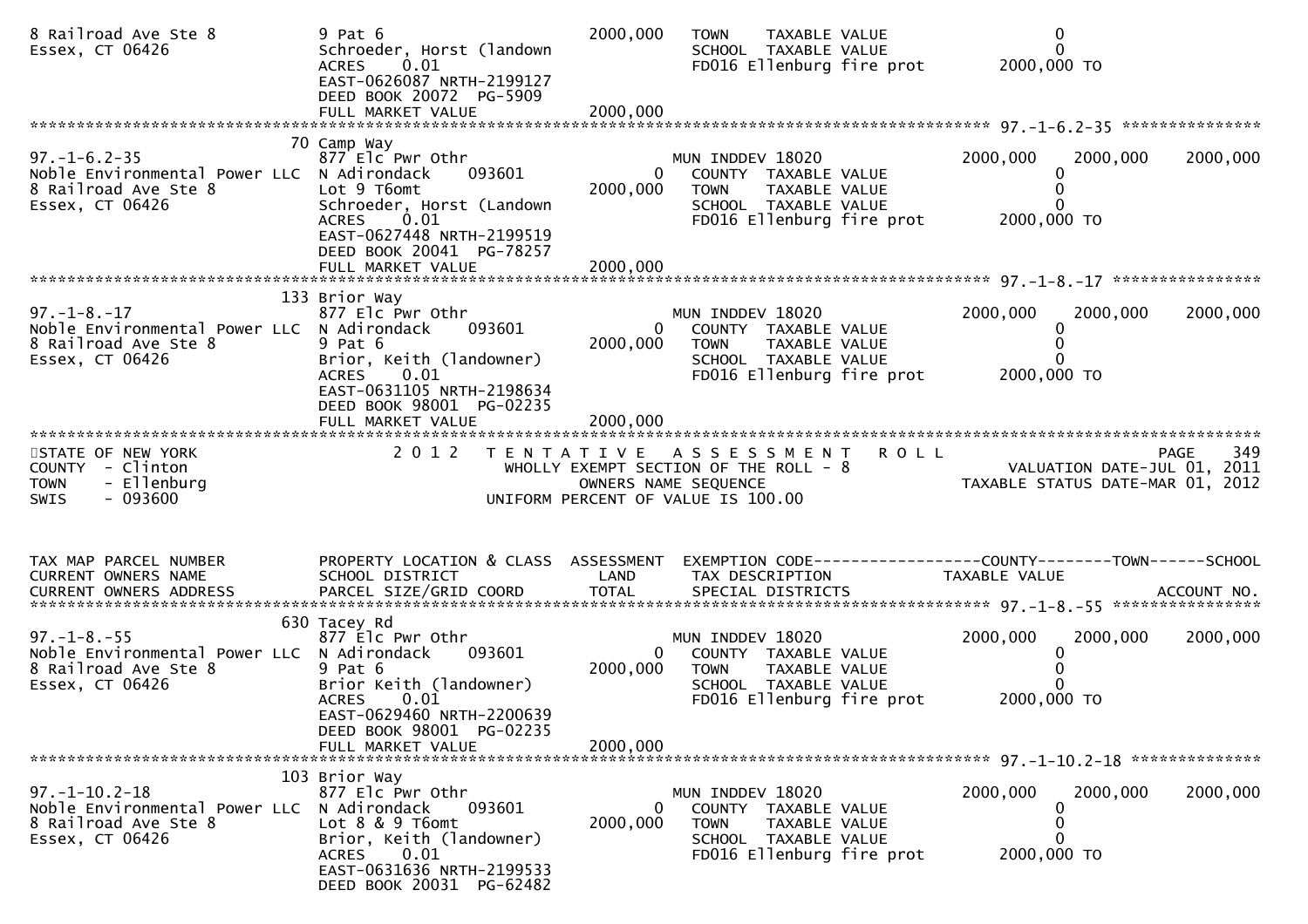|                                                                                                                | 35 Brior Way                                                                                                                                                                            |                                      |                                                                                                                                             |                                                                         |          |
|----------------------------------------------------------------------------------------------------------------|-----------------------------------------------------------------------------------------------------------------------------------------------------------------------------------------|--------------------------------------|---------------------------------------------------------------------------------------------------------------------------------------------|-------------------------------------------------------------------------|----------|
| $97. - 1 - 10.2 - 49$<br>Noble Environmental Power LLC N Adirondack<br>8 Railroad Ave Ste 8<br>Essex, CT 06426 | 877 Elc Pwr Othr<br>093601<br>Lot 8 & 9 T6omt<br>Brior, Keith (landowner)<br>0.01<br><b>ACRES</b><br>EAST-0631565 NRTH-2200744<br>DEED BOOK 20031 PG-62482<br>FULL MARKET VALUE         | $\mathbf{0}$<br>2000,000<br>2000,000 | MUN INDDEV 18020<br>COUNTY TAXABLE VALUE<br>TAXABLE VALUE<br><b>TOWN</b><br>SCHOOL TAXABLE VALUE<br>FD016 Ellenburg fire prot               | 2000,000<br>2000,000<br>2000,000 TO                                     | 2000,000 |
|                                                                                                                |                                                                                                                                                                                         |                                      |                                                                                                                                             |                                                                         |          |
| $97. - 1 - 10.2 - 52$<br>Noble Environmental Power LLC<br>8 Railroad Ave Ste 8<br>Essex, CT 06426              | 77 Brior Way<br>877 Elc Pwr Othr<br>N Adirondack<br>093601<br>Lot $8 \& 9 \t{T6}$<br>Brior, Keith (landowner)<br><b>ACRES</b><br>0.01<br>EAST-0630697 NRTH-2199949                      | 0<br>2000,000                        | MUN INDDEV 18020<br>COUNTY TAXABLE VALUE<br>TAXABLE VALUE<br><b>TOWN</b><br>SCHOOL TAXABLE VALUE<br>FD016 Ellenburg fire prot               | 2000,000<br>2000,000<br>2000,000 TO                                     | 2000,000 |
|                                                                                                                | DEED BOOK 20031 PG-62482<br>FULL MARKET VALUE                                                                                                                                           | 2000,000                             |                                                                                                                                             |                                                                         |          |
|                                                                                                                |                                                                                                                                                                                         |                                      |                                                                                                                                             |                                                                         |          |
| $97. - 1 - 16. - 14$<br>Noble Environmental Power LLC N Adirondack<br>8 Railroad Ave Ste 8<br>Essex, CT 06426  | 61 Ingemoore Way<br>877 Elc Pwr Othr<br>093601<br>8 Pat 6<br>Trombley, Thomas (landown<br><b>ACRES</b><br>0.01<br>EAST-0633276 NRTH-2198322<br>DEED BOOK 874<br>PG-180                  | $\mathbf{0}$<br>2000,000             | MUN INDDEV 18020<br>COUNTY TAXABLE VALUE<br><b>TOWN</b><br>TAXABLE VALUE<br>SCHOOL TAXABLE VALUE<br>FD016 Ellenburg fire prot               | 2000,000<br>2000,000<br>2000,000 TO                                     | 2000,000 |
|                                                                                                                |                                                                                                                                                                                         |                                      |                                                                                                                                             |                                                                         |          |
| STATE OF NEW YORK<br>COUNTY - Clinton<br>- Ellenburg<br><b>TOWN</b><br>$-093600$<br><b>SWIS</b>                | 2 0 1 2                                                                                                                                                                                 |                                      | <b>ROLL</b><br>TENTATIVE ASSESSMENT<br>WHOLLY EXEMPT SECTION OF THE ROLL $-8$<br>OWNERS NAME SEQUENCE<br>UNIFORM PERCENT OF VALUE IS 100.00 | PAGE<br>VALUATION DATE-JUL 01, 2011<br>TAXABLE STATUS DATE-MAR 01, 2012 | 350      |
| TAX MAP PARCEL NUMBER<br>CURRENT OWNERS NAME                                                                   | PROPERTY LOCATION & CLASS ASSESSMENT<br>SCHOOL DISTRICT                                                                                                                                 | LAND                                 | EXEMPTION CODE-----------------COUNTY-------TOWN------SCHOOL<br>TAX DESCRIPTION                                                             | TAXABLE VALUE                                                           |          |
| $97. - 1 - 17.2 - 58$<br>Noble Environmental Power LLC N Adirondack<br>8 Railroad Ave Ste 8<br>Essex, CT 06426 | 22 Ingemoore Way<br>877 Elc Pwr Othr<br>093601<br>Minckler, Andrew (landown<br>0.01<br><b>ACRES</b><br>EAST-0634159 NRTH-2198851<br>DEED BOOK 883<br><b>PG-213</b><br>FULL MARKET VALUE | 0<br>2000,000<br>2000,000            | MUN INDDEV 18020<br>COUNTY TAXABLE VALUE<br>TAXABLE VALUE<br><b>TOWN</b><br>SCHOOL TAXABLE VALUE<br>FD016 Ellenburg fire prot               | 2000,000<br>2000,000<br>0<br>0<br>0<br>2000,000 TO                      | 2000,000 |
|                                                                                                                | 28 Ingemoore Way                                                                                                                                                                        |                                      |                                                                                                                                             |                                                                         |          |
| $97. - 1 - 18.1 - 13$<br>Noble Environmental Power LLC N Adirondack<br>8 Railroad Ave Ste 8                    | 877 Elc Pwr Othr<br>093601<br>16 Pat 5                                                                                                                                                  | $\bf{0}$<br>2000,000                 | MUN INDDEV 18020<br>COUNTY TAXABLE VALUE<br><b>TOWN</b><br>TAXABLE VALUE                                                                    | 2000,000<br>2000,000<br>0<br>0                                          | 2000,000 |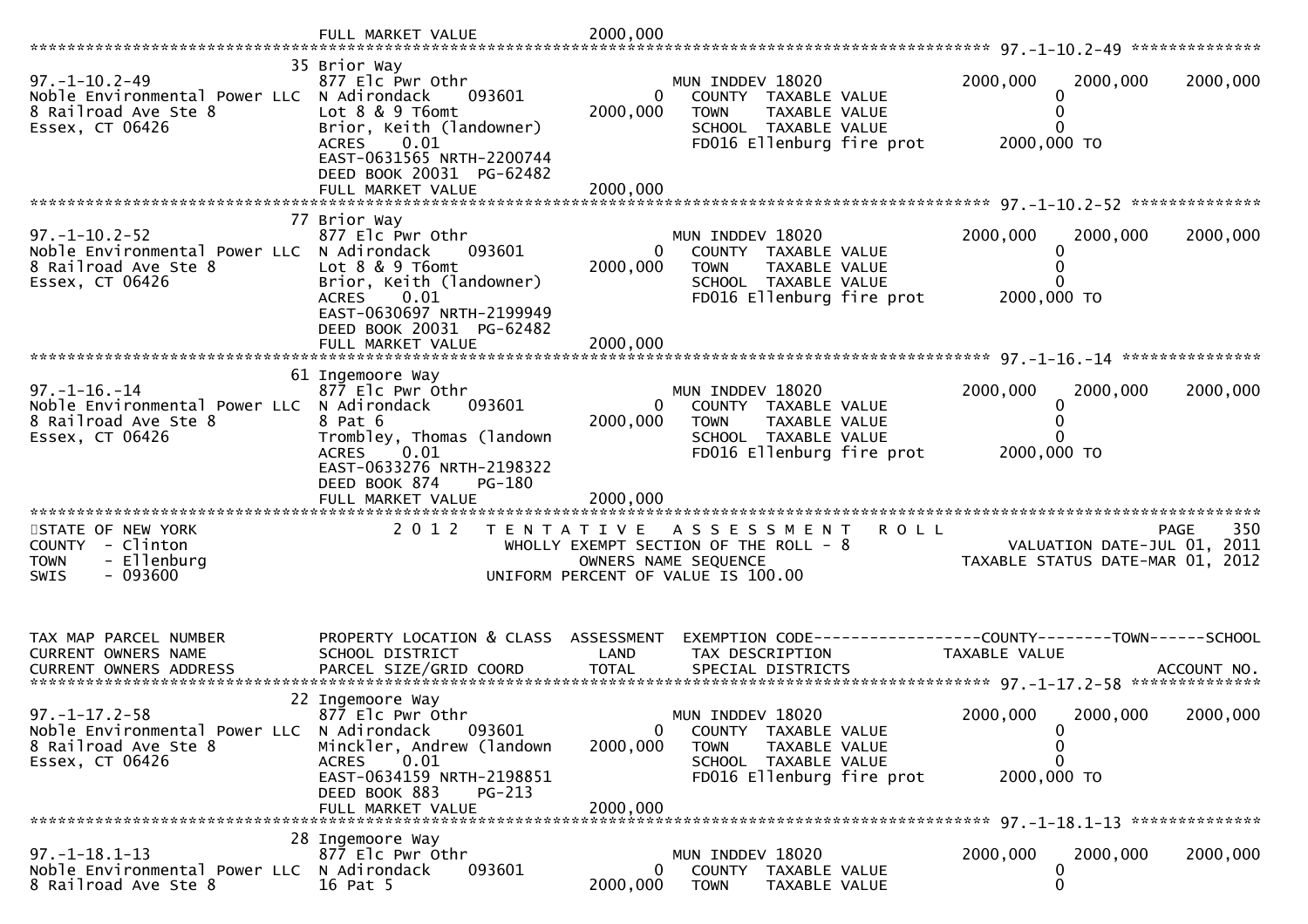| Essex, CT 06426<br>MAY BE SUBJECT TO PAYMENT<br>UNDER AGDIST LAW TIL 2015                                      | Tombley, Walter (landowne<br>ACRES 0.01<br>EAST-0634169 NRTH-2197325<br>DEED BOOK 590<br>PG-432                                                                                       |                                  | SCHOOL TAXABLE VALUE<br>FD016 Ellenburg fire prot                                                                                             | $\mathbf{0}$<br>2000,000 TO                                     |             |
|----------------------------------------------------------------------------------------------------------------|---------------------------------------------------------------------------------------------------------------------------------------------------------------------------------------|----------------------------------|-----------------------------------------------------------------------------------------------------------------------------------------------|-----------------------------------------------------------------|-------------|
|                                                                                                                |                                                                                                                                                                                       |                                  |                                                                                                                                               |                                                                 |             |
| $97. - 1 - 18.1 - 15$<br>Noble Environmental Power LLC N Adirondack<br>8 Railroad Ave Ste 8<br>Essex, CT 06426 | 103 Darlene Way<br>877 Elc Pwr Othr<br>093601<br>16 Pat 5<br>Trombley, Walter (landown<br>0.01<br><b>ACRES</b>                                                                        | $\mathbf{0}$<br>2000,000         | MUN INDDEV 18020<br>COUNTY TAXABLE VALUE<br><b>TOWN</b><br>TAXABLE VALUE<br>SCHOOL TAXABLE VALUE<br>FD016 Ellenburg fire prot                 | 2000,000<br>2000,000<br>0<br>2000,000 TO                        | 2000,000    |
| MAY BE SUBJECT TO PAYMENT<br>UNDER AGDIST LAW TIL 2015                                                         | EAST-0632572 NRTH-2197499<br>DEED BOOK 590<br>PG-432                                                                                                                                  |                                  |                                                                                                                                               |                                                                 |             |
| $97. - 1 - 23. - 16$<br>Noble Environmental Power LLC N Adirondack<br>8 Railroad Ave Ste 8<br>Essex, CT 06426  | 57 Darlene Way<br>877 Elc Pwr Othr<br>093601<br>Lot 9 T6omt<br>Trombley, Gerald (landown<br>ACRES 0.01<br>EAST-0631482 NRTH-2197444<br>DEED BOOK 901<br>PG-294                        | $\mathbf{0}$<br>2000,000         | MUN INDDEV 18020<br>COUNTY TAXABLE VALUE<br>TAXABLE VALUE<br><b>TOWN</b><br>SCHOOL TAXABLE VALUE<br>FD016 Ellenburg fire prot                 | 2000,000<br>2000,000<br>2000,000 TO                             | 2000,000    |
|                                                                                                                |                                                                                                                                                                                       |                                  |                                                                                                                                               |                                                                 |             |
| $97. - 1 - 23. - 25$<br>Noble Environmental Power LLC N Adirondack<br>8 Railroad Ave Ste 8<br>Essex, CT 06426  | 77 Gerald Way<br>877 Elc Pwr Othr<br>093601<br>Lot 9 T6omt<br>Trombley, Gerald (landown<br>ACRES 0.01<br>EAST-0628160 NRTH-2197247<br>DEED BOOK 901<br>PG-294<br>FULL MARKET VALUE    | 2000,000<br>2000,000             | MUN INDDEV 18020<br>$\mathbf{0}$<br>COUNTY TAXABLE VALUE<br><b>TOWN</b><br>TAXABLE VALUE<br>SCHOOL TAXABLE VALUE<br>FD016 Ellenburg fire prot | 2000,000<br>2000,000<br>2000,000 TO                             | 2000,000    |
| STATE OF NEW YORK                                                                                              | 2012 TENTATIVE ASSESSMENT ROLL                                                                                                                                                        |                                  |                                                                                                                                               |                                                                 | 351<br>PAGE |
| COUNTY - Clinton<br><b>TOWN</b><br>- Ellenburg<br>$-093600$<br><b>SWIS</b>                                     |                                                                                                                                                                                       |                                  | WHOLLY EXEMPT SECTION OF THE ROLL - 8<br>OWNERS NAME SEQUENCE<br>UNIFORM PERCENT OF VALUE IS 100.00                                           | VALUATION DATE-JUL 01, 2011<br>TAXABLE STATUS DATE-MAR 01, 2012 |             |
| TAX MAP PARCEL NUMBER<br>CURRENT OWNERS NAME                                                                   | PROPERTY LOCATION & CLASS ASSESSMENT<br>SCHOOL DISTRICT                                                                                                                               | LAND                             | TAX DESCRIPTION                                                                                                                               | TAXABLE VALUE                                                   |             |
| $97. - 1 - 23. - 26$<br>Noble Environmental Power LLC N Adirondack<br>8 Railroad Ave Ste 8<br>Essex, CT 06426  | 28 Gerald Way<br>877 Elc Pwr Othr<br>093601<br>Lot 9 T6omt<br>Trombley, Gerald (landown<br>0.01<br>ACRES<br>EAST-0629272 NRTH-2197303<br>DEED BOOK 901<br>PG-294<br>FULL MARKET VALUE | $\bf{0}$<br>2000,000<br>2000,000 | MUN INDDEV 18020<br>COUNTY TAXABLE VALUE<br>TAXABLE VALUE<br><b>TOWN</b><br>SCHOOL TAXABLE VALUE<br>FD016 Ellenburg fire prot                 | 2000,000<br>2000,000<br>0<br>0<br>2000,000 TO                   | 2000,000    |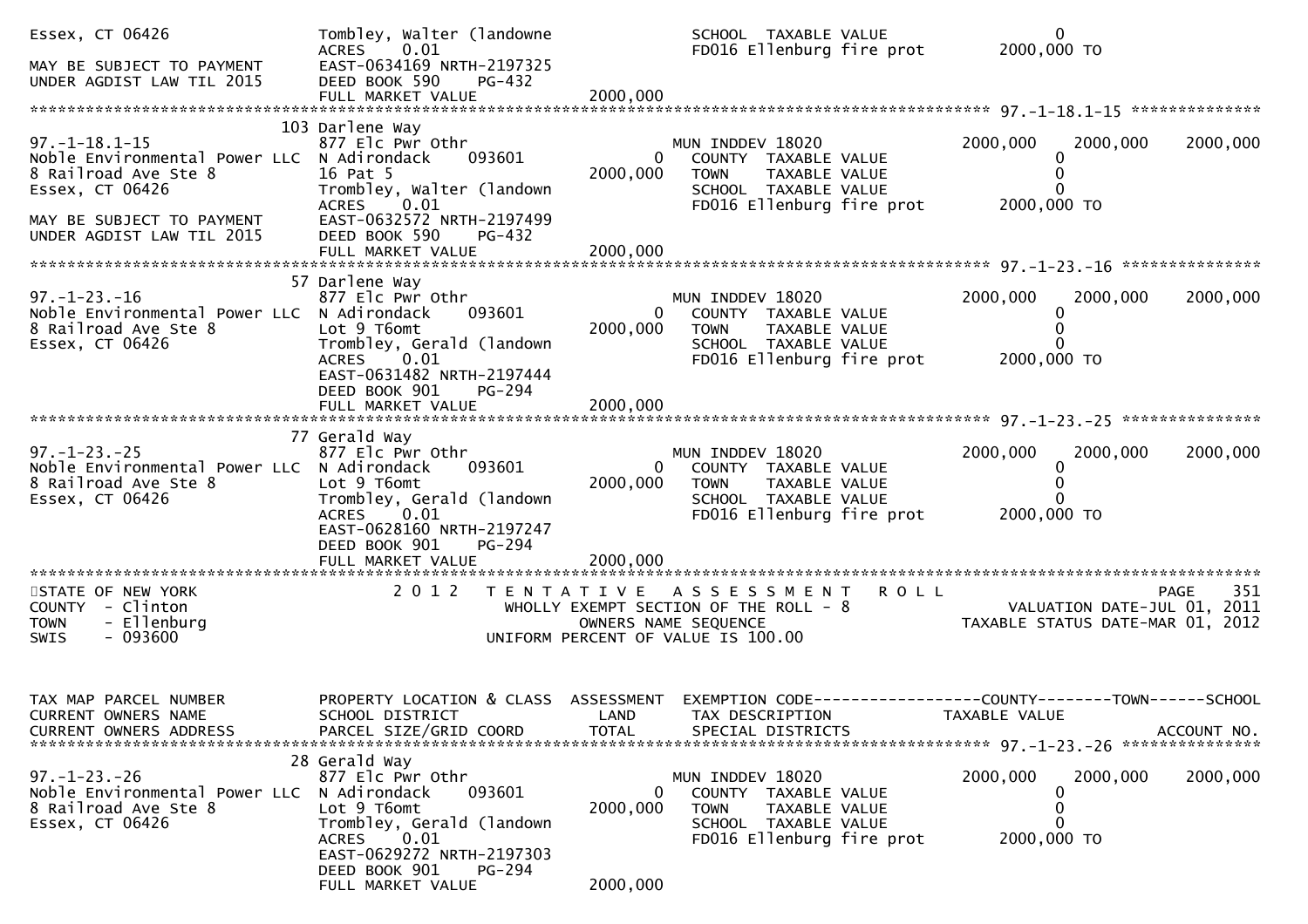| $97. - 1 - 23. - 27$<br>Noble Environmental Power LLC N Adirondack<br>8 Railroad Ave Ste 8<br>Essex, CT 06426 | 127 Gerald Way<br>877 Elc Pwr Othr<br>093601<br>Lot 9 T6omt<br>Trombley, Gerald (landown<br>ACRES 0.01<br>EAST-0626915 NRTH-2197071<br>DEED BOOK 901<br>PG-294       | $\overline{0}$<br>2000,000 | MUN INDDEV 18020<br>COUNTY TAXABLE VALUE<br><b>TOWN</b><br>TAXABLE VALUE<br>SCHOOL TAXABLE VALUE<br>FD016 Ellenburg fire prot             | 2000,000<br>2000,000<br>2000,000 TO                                             | 2000,000           |
|---------------------------------------------------------------------------------------------------------------|----------------------------------------------------------------------------------------------------------------------------------------------------------------------|----------------------------|-------------------------------------------------------------------------------------------------------------------------------------------|---------------------------------------------------------------------------------|--------------------|
|                                                                                                               | 110 Gerald Way                                                                                                                                                       |                            |                                                                                                                                           |                                                                                 |                    |
| $97. - 1 - 23. - 28$<br>Noble Environmental Power LLC N Adirondack<br>8 Railroad Ave Ste 8<br>Essex, CT 06426 | 877 Elc Pwr Othr<br>093601<br>Lot 9 T6omt<br>Trombley, Gerald (landown<br>ACRES<br>0.01<br>EAST-0627085 NRTH-2198071<br>DEED BOOK 901<br>PG-294                      | 0<br>2000,000              | MUN INDDEV 18020<br>COUNTY TAXABLE VALUE<br>TAXABLE VALUE<br><b>TOWN</b><br>SCHOOL TAXABLE VALUE<br>FD016 Ellenburg fire prot             | 2000,000<br>2000,000<br>$\Omega$<br>2000,000 TO                                 | 2000,000           |
|                                                                                                               |                                                                                                                                                                      |                            |                                                                                                                                           |                                                                                 |                    |
|                                                                                                               |                                                                                                                                                                      |                            |                                                                                                                                           |                                                                                 |                    |
| $97. - 1 - 23. - 29$<br>Noble Environmental Power LLC N Adirondack<br>8 Railroad Ave Ste 8<br>Essex, CT 06426 | 162 Gerald Way<br>877 Elc Pwr Othr<br>093601<br>Lot 9 T6omt<br>Trombley, Gerald (landown<br>ACRES 0.01<br>EAST-0625908 NRTH-2197176                                  | $\overline{0}$<br>2000,000 | MUN INDDEV 18020<br>COUNTY TAXABLE VALUE<br><b>TOWN</b><br>TAXABLE VALUE<br>SCHOOL TAXABLE VALUE<br>FD016 Ellenburg fire prot             | 2000,000<br>2000,000<br>2000,000 TO                                             | 2000,000           |
|                                                                                                               | DEED BOOK 901<br>PG-294                                                                                                                                              |                            |                                                                                                                                           |                                                                                 |                    |
|                                                                                                               |                                                                                                                                                                      |                            |                                                                                                                                           |                                                                                 |                    |
|                                                                                                               |                                                                                                                                                                      |                            |                                                                                                                                           |                                                                                 |                    |
| $98. - 1 - 2. - 10$<br>Noble Environmental Power LLC N Adirondack<br>8 Railroad Ave Ste 8<br>Essex, CT 06426  | 141 Toms Way<br>877 Elc Pwr Othr<br>093601<br>14 Pat 7<br>Tombley, Tommy (landowner<br>0.01<br><b>ACRES</b><br>EAST-0637518 NRTH-2198184<br>DEED BOOK 98001 PG-07210 | $\overline{0}$<br>2000,000 | MUN INDDEV 18020<br>COUNTY TAXABLE VALUE<br><b>TOWN</b><br>TAXABLE VALUE<br>SCHOOL TAXABLE VALUE<br>FD016 Ellenburg fire prot             | 2000,000<br>2000,000<br>2000,000 TO                                             | 2000,000           |
|                                                                                                               |                                                                                                                                                                      |                            |                                                                                                                                           |                                                                                 |                    |
| STATE OF NEW YORK<br>COUNTY - Clinton<br>- Ellenburg<br><b>TOWN</b><br>$-093600$<br>SWIS                      | 2 0 1 2                                                                                                                                                              | T E N T A T I V E          | <b>ROLL</b><br>A S S E S S M E N T<br>WHOLLY EXEMPT SECTION OF THE ROLL - 8<br>OWNERS NAME SEQUENCE<br>UNIFORM PERCENT OF VALUE IS 100.00 | VALUATION DATE-JUL 01, 2011<br>TAXABLE STATUS DATE-MAR 01, 2012                 | 352<br><b>PAGE</b> |
|                                                                                                               |                                                                                                                                                                      |                            |                                                                                                                                           |                                                                                 |                    |
| TAX MAP PARCEL NUMBER<br>CURRENT OWNERS NAME                                                                  | PROPERTY LOCATION & CLASS ASSESSMENT<br>SCHOOL DISTRICT                                                                                                              | LAND                       | TAX DESCRIPTION                                                                                                                           | EXEMPTION CODE------------------COUNTY--------TOWN------SCHOOL<br>TAXABLE VALUE |                    |
|                                                                                                               | 25 Toms Way                                                                                                                                                          |                            |                                                                                                                                           |                                                                                 |                    |
| <u>98. –1–29. –11</u><br>Noble Environmental Power LLC<br>8 Railroad Ave Ste 8                                | 877 Elc Pwr Othr<br>N Adirondack<br>093601<br>75 A                                                                                                                   | 0<br>2000,000              | MUN INDDEV 18020<br>COUNTY<br>TAXABLE VALUE<br><b>TOWN</b><br>TAXABLE VALUE                                                               | 2000,000<br>2000,000<br>0<br>0                                                  | 2000,000           |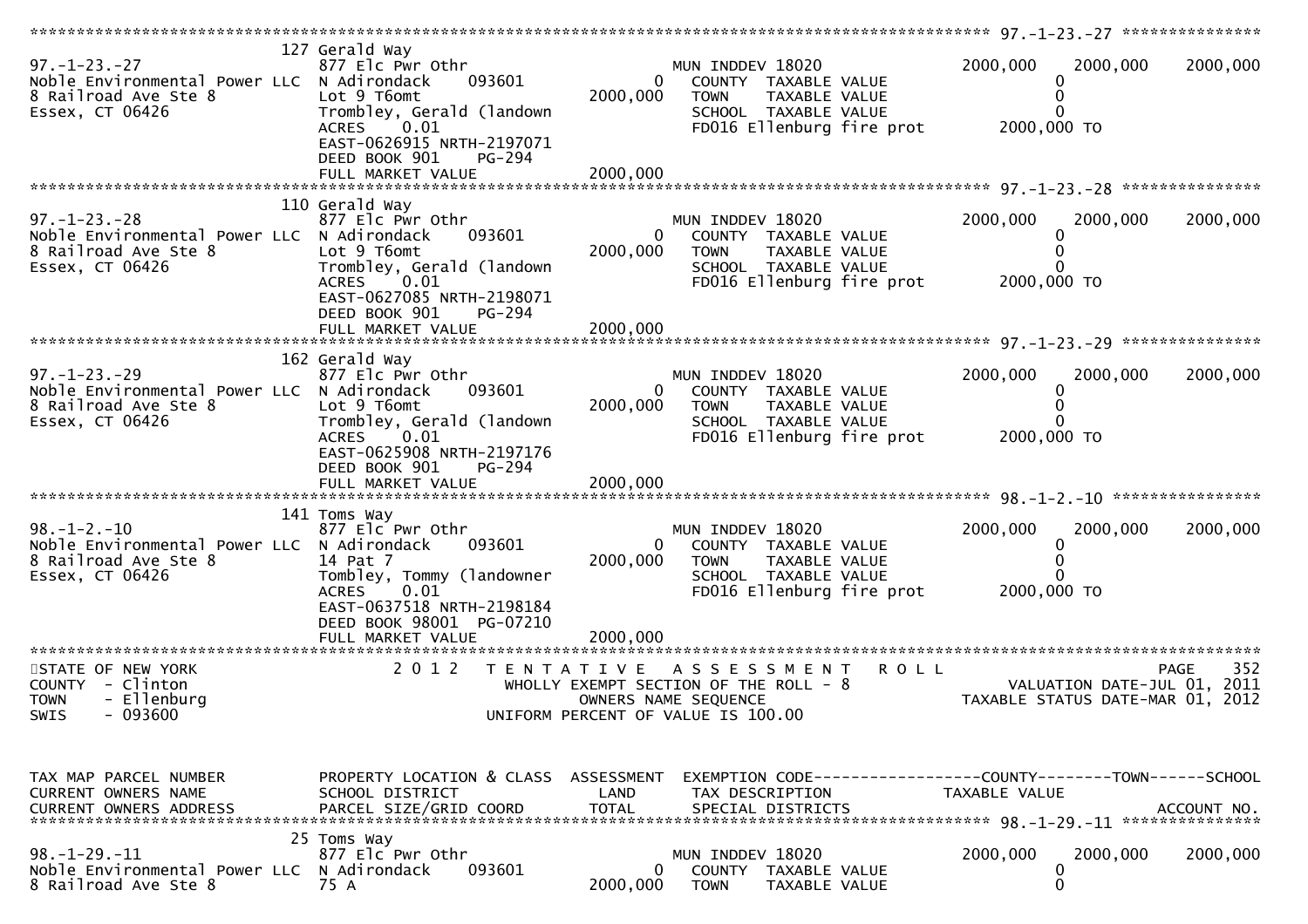| Essex, CT 06426                                                                                               | Trombley, Tommy (landowne<br><b>ACRES</b><br>0.01<br>EAST-0635974 NRTH-2198407<br>DEED BOOK 20041 PG-75758<br>FULL MARKET VALUE                                                     | 2000,000                     | SCHOOL TAXABLE VALUE<br>FD016 Ellenburg fire prot                                                                                           |             | 0<br>2000,000 TO                                                |                    |
|---------------------------------------------------------------------------------------------------------------|-------------------------------------------------------------------------------------------------------------------------------------------------------------------------------------|------------------------------|---------------------------------------------------------------------------------------------------------------------------------------------|-------------|-----------------------------------------------------------------|--------------------|
|                                                                                                               | 56 Toms Way                                                                                                                                                                         |                              |                                                                                                                                             |             |                                                                 |                    |
| $98. - 1 - 29. - 12$<br>Noble Environmental Power LLC N Adirondack<br>8 Railroad Ave Ste 8<br>Essex, CT 06426 | 877 Elc Pwr Othr<br>093601<br>75 A<br>Trombley, Tommy (landowne<br>0.01<br><b>ACRES</b><br>EAST-0635302 NRTH-2197495<br>DEED BOOK 20041 PG-75758                                    | $\overline{0}$<br>2000,000   | MUN INDDEV 18020<br>COUNTY TAXABLE VALUE<br><b>TOWN</b><br>TAXABLE VALUE<br>SCHOOL TAXABLE VALUE<br>FD016 Ellenburg fire prot               |             | 2000,000<br>2000,000<br>2000,000 TO                             | 2000,000           |
|                                                                                                               | FULL MARKET VALUE                                                                                                                                                                   | 2000,000                     |                                                                                                                                             |             |                                                                 |                    |
|                                                                                                               |                                                                                                                                                                                     |                              |                                                                                                                                             |             |                                                                 |                    |
| $98. - 1 - 29. - 53$<br>Noble Environmental Power LLC N Adirondack<br>8 Railroad Ave Ste 8<br>Essex, CT 06426 | 106 Toms Way<br>877 Elc Pwr Othr<br>093601<br>75 A<br>Trombley, Tommy (landowne<br>0.01<br>ACRES<br>EAST-0636655 NRTH-2197658<br>DEED BOOK 20041 PG-75758                           | 0<br>2000,000                | MUN INDDEV 18020<br>COUNTY TAXABLE VALUE<br>TAXABLE VALUE<br><b>TOWN</b><br>SCHOOL TAXABLE VALUE<br>FD016 Ellenburg fire prot               |             | 2000,000<br>2000,000<br>2000,000 TO                             | 2000,000           |
|                                                                                                               | FULL MARKET VALUE                                                                                                                                                                   | 2000,000                     |                                                                                                                                             |             |                                                                 |                    |
|                                                                                                               |                                                                                                                                                                                     |                              |                                                                                                                                             |             |                                                                 |                    |
| $155.1 - 2 - 2. - 1$<br>NYS DEC<br>Attn: Real Property Bureau<br>50 Wolf Rd<br>Albany, NY 12233               | Chateaugay Lk<br>961 State park<br>093601<br>N Adirondack<br>Exempt Improv Value Only<br>On Taxable State Land<br>Boat Launch<br><b>ACRES</b><br>0.01                               | 100<br>37,000                | 12100<br>NYS PROP<br>COUNTY TAXABLE VALUE<br>TAXABLE VALUE<br><b>TOWN</b><br>SCHOOL TAXABLE VALUE<br>FD040 Lyon Mountain Fire<br>37,000 EX  |             | 37,000<br>37,000<br>0<br>0<br>0 <sub>T</sub>                    | 37,000             |
|                                                                                                               | EAST-0627227 NRTH-2164901<br>PG-562<br>DEED BOOK 115<br>FULL MARKET VALUE                                                                                                           | 37,000                       | WD018 Chat lake water dist<br>37,000 EX                                                                                                     |             | $0$ TO $M$                                                      |                    |
|                                                                                                               |                                                                                                                                                                                     |                              |                                                                                                                                             |             |                                                                 |                    |
| STATE OF NEW YORK<br>COUNTY - Clinton<br>- Ellenburg<br><b>TOWN</b><br>$-093600$<br><b>SWIS</b>               | 2 0 1 2                                                                                                                                                                             | T E N T A T I V E            | A S S E S S M E N T<br>WHOLLY EXEMPT SECTION OF THE ROLL - 8<br>OWNERS NAME SEQUENCE<br>UNIFORM PERCENT OF VALUE IS 100.00                  | <b>ROLL</b> | VALUATION DATE-JUL 01, 2011<br>TAXABLE STATUS DATE-MAR 01, 2012 | 353<br><b>PAGE</b> |
|                                                                                                               |                                                                                                                                                                                     |                              |                                                                                                                                             |             |                                                                 |                    |
| TAX MAP PARCEL NUMBER<br>CURRENT OWNERS NAME<br>CURRENT OWNERS ADDRESS                                        | PROPERTY LOCATION & CLASS ASSESSMENT EXEMPTION CODE----------------COUNTY-------TOWN------SCHOOL<br>SCHOOL DISTRICT<br>PARCEL SIZE/GRID COORD                                       | LAND<br><b>TOTAL</b>         | TAX DESCRIPTION<br>SPECIAL DISTRICTS                                                                                                        |             | TAXABLE VALUE                                                   | ACCOUNT NO.        |
| $97. - 1 - 21.4$<br>NYS Power Authority<br>Massena, NY 13662                                                  | 874/878 West Hill Rd<br>835 Cable tv<br>093601<br>N Adirondack<br>Lot 18 T5omt<br>4.00<br><b>ACRES</b><br>EAST-0628641 NRTH-2193560<br>DEED BOOK 396<br>PG-351<br>FULL MARKET VALUE | 20,000<br>250,000<br>250,000 | NYS POW AU 12350<br>COUNTY TAXABLE VALUE<br><b>TOWN</b><br>TAXABLE VALUE<br>SCHOOL TAXABLE VALUE<br>FD016 Ellenburg fire prot<br>250,000 EX |             | 250,000<br>250,000<br>0<br>0<br>0 <sub>T</sub>                  | 250,000            |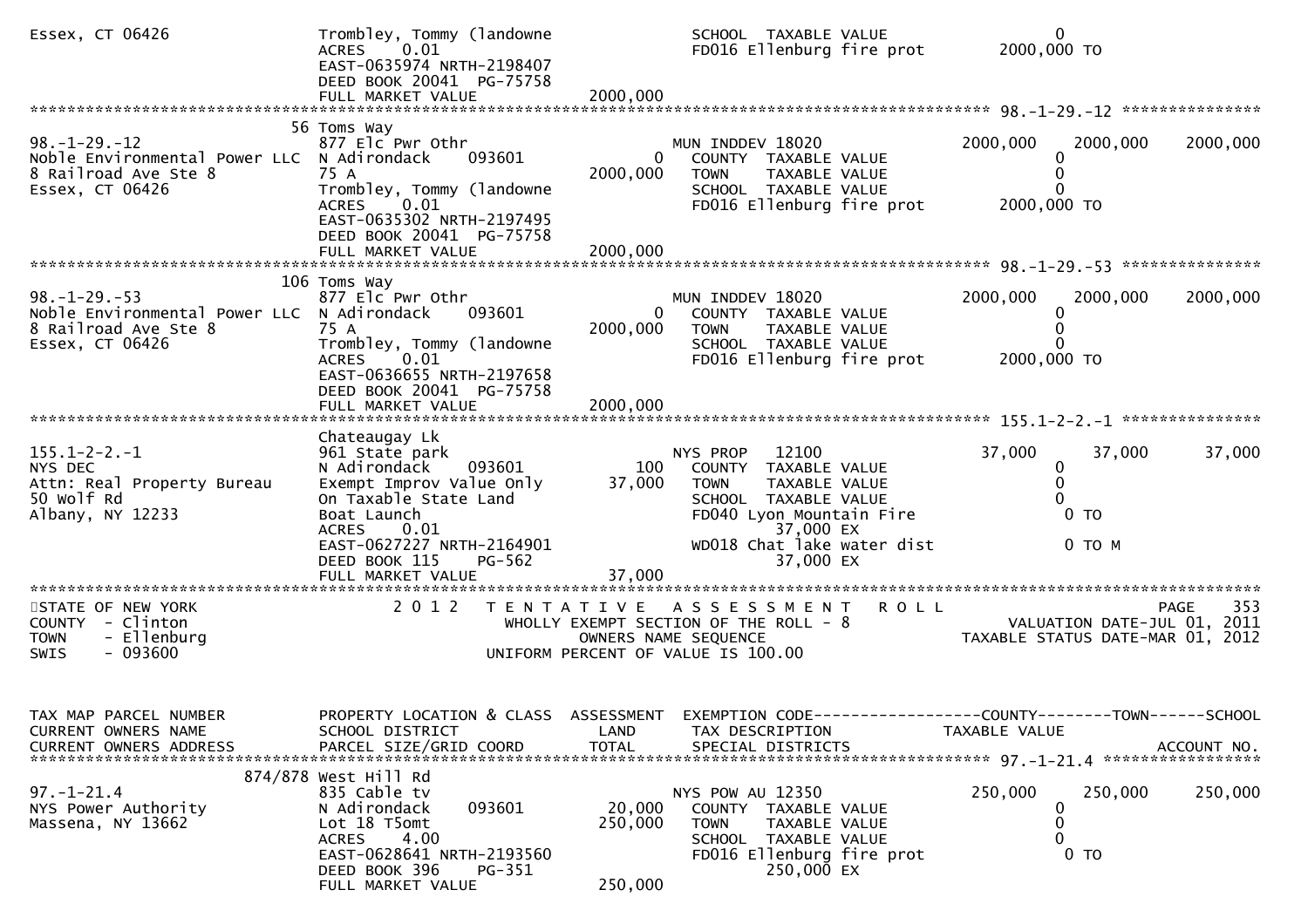| ***************************                                                                                                   |                                                                                                                                                                      |                             |                                                                                                                                           |                                        |                                                                                       |
|-------------------------------------------------------------------------------------------------------------------------------|----------------------------------------------------------------------------------------------------------------------------------------------------------------------|-----------------------------|-------------------------------------------------------------------------------------------------------------------------------------------|----------------------------------------|---------------------------------------------------------------------------------------|
| $99.1 - 2 - 29$<br>Of Ellenburg Center Methodist N Adirondack<br>Attn: Audrey Blow<br>PO Box 11<br>Ellenburg Center, NY 12934 | 11 Brandy Brook Rd<br>534 Social org.<br>093601<br>Lot 11 T5omt<br>Church Hall<br>FRNT 115.00 DPTH 115.00<br>EAST-0649281 NRTH-2198512<br>DEED BOOK 191<br>PG-309    | 6,900<br>36,000             | NONPR RELI 25110<br>COUNTY TAXABLE VALUE<br>TAXABLE VALUE<br><b>TOWN</b><br>SCHOOL TAXABLE VALUE<br>FD014 EllenCtr fire #15<br>36,000 EX  | 36,000<br>0<br>0<br>0 <sub>T</sub>     | 36,000<br>36,000                                                                      |
|                                                                                                                               |                                                                                                                                                                      |                             |                                                                                                                                           |                                        |                                                                                       |
| $99. - 2 - 15$<br>old Cemetery<br>Attn: Deborah Paine<br>PO Box 15<br>Ellenburg Center, NY 12934                              | 1403 Smith Rd<br>695 Cemetery<br>093601<br>N Adirondack<br>On Smith Road<br>FRNT 170.00 DPTH 120.00<br>EAST-0652768 NRTH-2197846<br>DEED BOOK 1<br>$PG-57$           | 4,100<br>4,100              | PRI CMTERY 27350<br>COUNTY TAXABLE VALUE<br><b>TOWN</b><br>TAXABLE VALUE<br>SCHOOL TAXABLE VALUE<br>FD014 EllenCtr fire #15<br>4,100 EX   | 4,100<br>0<br>0<br>0 <sub>T</sub>      | 4,100<br>4,100                                                                        |
|                                                                                                                               | FULL MARKET VALUE                                                                                                                                                    | 4,100                       |                                                                                                                                           |                                        |                                                                                       |
| $83. - 1 - 10.1$<br>Our Lady Of The Adirondack Inc N Adirondack<br>7270 Star Rd<br>Ellenburg Center, NY 12934                 | Star Rd<br>$314$ Rural vac<10<br>093601<br>15 Pat 6<br><b>ACRES</b><br>8.30<br>EAST-0647942 NRTH-2204588<br>DEED BOOK 841<br>$PG-29$<br>FULL MARKET VALUE            | 9,400<br>9,400<br>9,400     | NONPR RELI 25110<br>COUNTY TAXABLE VALUE<br><b>TOWN</b><br>TAXABLE VALUE<br>SCHOOL TAXABLE VALUE<br>FD014 EllenCtr fire #15<br>9,400 EX   | 9,400<br>0<br>0<br>$0$ TO              | 9,400<br>9,400                                                                        |
|                                                                                                                               |                                                                                                                                                                      |                             |                                                                                                                                           |                                        |                                                                                       |
| $83. - 1 - 12$<br>Our Lady Of The Adirondack Inc N Adirondack<br>7270 Star Rd<br>Ellenburg, NY 12934                          | 7270 Star Rd<br>620 Religious<br>093601<br>Lot $15$ Pat $6$<br>FRNT 410.00 DPTH 110.00<br>EAST-0648254 NRTH-2204272<br>DEED BOOK 609<br>PG-1075<br>FULL MARKET VALUE | 4,100<br>106,000<br>106,000 | NONPR RELI 25110<br>COUNTY TAXABLE VALUE<br>TAXABLE VALUE<br><b>TOWN</b><br>SCHOOL TAXABLE VALUE<br>FD014 EllenCtr fire #15<br>106,000 EX | 106,000<br>0<br>0 <sub>T</sub>         | 106,000<br>106,000                                                                    |
| ***********************                                                                                                       | *************************                                                                                                                                            |                             |                                                                                                                                           |                                        |                                                                                       |
| STATE OF NEW YORK<br>COUNTY - Clinton<br><b>TOWN</b><br>- Ellenburg<br>$-093600$<br>SWIS                                      | 2 0 1 2                                                                                                                                                              | T E N T A T I V E           | A S S E S S M E N T R O L L<br>WHOLLY EXEMPT SECTION OF THE ROLL - 8<br>OWNERS NAME SEQUENCE<br>UNIFORM PERCENT OF VALUE IS 100.00        |                                        | 354<br><b>PAGE</b><br>VALUATION DATE-JUL 01, 2011<br>TAXABLE STATUS DATE-MAR 01, 2012 |
| TAX MAP PARCEL NUMBER<br>CURRENT OWNERS NAME<br>CURRENT OWNERS ADDRESS                                                        | PROPERTY LOCATION & CLASS ASSESSMENT<br>SCHOOL DISTRICT<br>PARCEL SIZE/GRID COORD                                                                                    | LAND<br><b>TOTAL</b>        | EXEMPTION CODE-----------------COUNTY--------TOWN------SCHOOL<br>TAX DESCRIPTION<br>SPECIAL DISTRICTS                                     | TAXABLE VALUE                          | ACCOUNT NO.                                                                           |
| $83. - 1 - 9.4$<br>Our Lady of the Adirondacks In N Adirondack<br>7270 Star Rd<br>Ellenburg Center, NY 12934                  | Star Rd<br>322 Rural vac>10<br>093601<br>15 T6omt<br>ACRES 12.30<br>EAST-0647370 NRTH-2204491<br>DEED BOOK 20021 PG-50428                                            | 11,800<br>11,800            | NONPR RELI 25110<br>COUNTY TAXABLE VALUE<br><b>TOWN</b><br>TAXABLE VALUE<br>SCHOOL TAXABLE VALUE<br>FD014 EllenCtr fire #15<br>11,800 EX  | 11,800<br>0<br>0<br>$\Omega$<br>$0$ TO | 11,800<br>11,800                                                                      |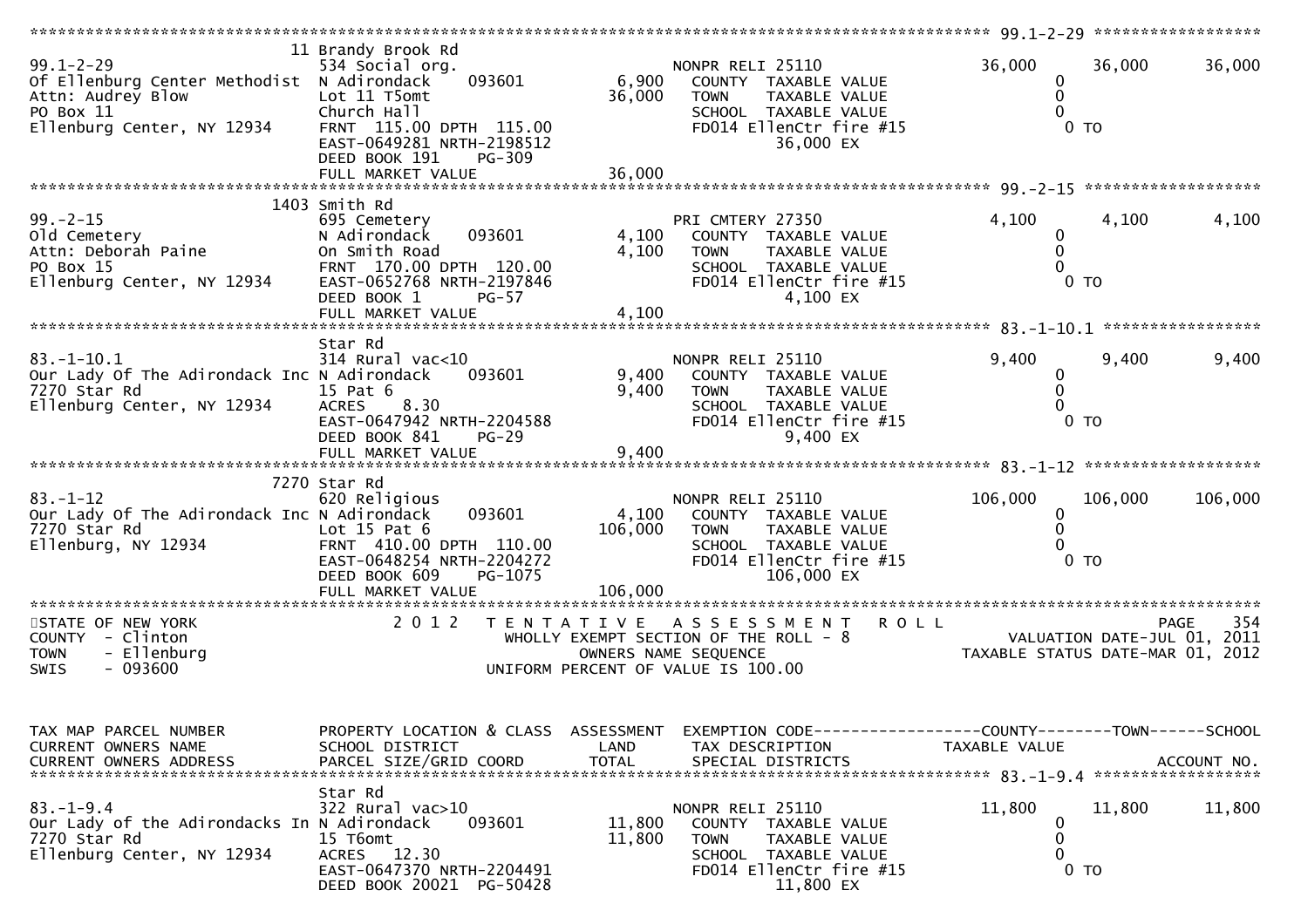|                                                                                                                      | FULL MARKET VALUE                                                                                                                                                                        | 11,800                     |                                                                                                                                                                       |                                              |                                                                                |         |
|----------------------------------------------------------------------------------------------------------------------|------------------------------------------------------------------------------------------------------------------------------------------------------------------------------------------|----------------------------|-----------------------------------------------------------------------------------------------------------------------------------------------------------------------|----------------------------------------------|--------------------------------------------------------------------------------|---------|
| $99. - 2 - 2$<br>Riverside Cemetery<br>Attn: Deborah Paine<br>PO Box 15<br>Ellenburg Center, NY 12934                | 36 Brandy Brook Rd<br>695 Cemetery<br>093601<br>N Adirondack<br>Village Of Ellbg Ctr<br>4.00<br><b>ACRES</b><br>EAST-0650089 NRTH-2199341<br>DEED BOOK 228<br>PG-65<br>FULL MARKET VALUE | 20,000<br>20,700<br>20,700 | PRI CMTERY 27350<br>COUNTY TAXABLE VALUE<br><b>TOWN</b><br>TAXABLE VALUE<br>SCHOOL TAXABLE VALUE<br>FD014 EllenCtr fire #15<br>20,700 EX                              | 20,700<br>0<br>0 <sub>T</sub>                | 20,700                                                                         | 20,700  |
|                                                                                                                      | 5022 Rt 11                                                                                                                                                                               |                            |                                                                                                                                                                       |                                              |                                                                                |         |
| $71.3 - 1 - 23$<br>Sarah A Munsil Free Library<br>Colleen Sheehan Chairman<br>PO Box 22<br>Ellenburg Depot, NY 12935 | 611 Library<br>093601<br>N Adirondack<br>20 Pat 6<br><b>FRNT</b><br>50.00 DPTH 160.00<br>EAST-0672308 NRTH-2212669<br>DEED BOOK 1016<br>$PG-52$<br>FULL MARKET VALUE                     | 5,500<br>55,900<br>55,900  | TR-LIB<br>29350<br>COUNTY<br>TAXABLE VALUE<br><b>TOWN</b><br>TAXABLE VALUE<br>SCHOOL TAXABLE VALUE<br>FD002 EllenDpt fire 21<br>55,900 EX<br>LT011 Ellenburg Light 21 | 55,900<br>0<br>0<br>$0$ TO<br>0 <sub>T</sub> | 55,900                                                                         | 55,900  |
|                                                                                                                      |                                                                                                                                                                                          |                            | 55,900 EX                                                                                                                                                             |                                              |                                                                                |         |
| $71.3 - 2 - 36$<br>Sheldon Hill Cemetery<br>Sharon LaFave<br>PO Box 79<br>Ellenburg Depot, NY 12935                  | Plank Rd<br>695 Cemetery<br>N Adirondack<br>093601<br>Vill Near Baptist Ch<br>9.00<br><b>ACRES</b><br>EAST-0675059 NRTH-2212692<br>DEED BOOK 348<br>PG-431                               | 45,000<br>45,000           | PRI CMTERY 27350<br>COUNTY TAXABLE VALUE<br>TAXABLE VALUE<br><b>TOWN</b><br>SCHOOL TAXABLE VALUE<br>FD002 EllenDpt fire 21<br>45,000 EX                               | 45,000<br>0<br>0 <sub>T</sub>                | 45,000                                                                         | 45,000  |
|                                                                                                                      | 5528 Rt 11                                                                                                                                                                               |                            |                                                                                                                                                                       |                                              |                                                                                |         |
| $85.1 - 1 - 7.1$<br>St Edmund's Catholic Church<br>PO Box 119<br>Ellenburg, NY 12933                                 | 620 Religious<br>093601<br>N Adirondack<br>4.60<br><b>ACRES</b><br>EAST-0664051 NRTH-2209099<br>DEED BOOK 403<br>PG-211<br>FULL MARKET VALUE                                             | 18,500<br>527,500          | NONPR RELI 25110<br>COUNTY TAXABLE VALUE<br>TAXABLE VALUE<br><b>TOWN</b><br>SCHOOL TAXABLE VALUE<br>FD002 EllenDpt fire 21<br>527,500 LT012 Ellenburg Light 5         | 527,500<br>0<br>71,777 TO<br>71,777 TO       | 527,500                                                                        | 527,500 |
| *************************                                                                                            | ************************                                                                                                                                                                 |                            |                                                                                                                                                                       |                                              |                                                                                |         |
| STATE OF NEW YORK<br>COUNTY - Clinton<br><b>TOWN</b><br>- Ellenburg<br>$-093600$<br>SWIS                             | 2 0 1 2<br>T E N T A T I V E                                                                                                                                                             |                            | <b>ROLL</b><br>A S S E S S M E N T<br>WHOLLY EXEMPT SECTION OF THE ROLL - 8<br>OWNERS NAME SEQUENCE<br>UNIFORM PERCENT OF VALUE IS 100.00                             |                                              | <b>PAGE</b><br>VALUATION DATE-JUL 01, 2011<br>TAXABLE STATUS DATE-MAR 01, 2012 | 355     |
| TAX MAP PARCEL NUMBER<br>CURRENT OWNERS NAME<br><b>CURRENT OWNERS ADDRESS</b>                                        | PROPERTY LOCATION & CLASS ASSESSMENT<br>SCHOOL DISTRICT<br>PARCEL SIZE/GRID COORD                                                                                                        | LAND<br><b>TOTAL</b>       | EXEMPTION CODE-----------------COUNTY-------TOWN------SCHOOL<br>TAX DESCRIPTION<br>SPECIAL DISTRICTS                                                                  | TAXABLE VALUE                                | ACCOUNT NO.                                                                    |         |
| $97. - 1 - 9$<br>Star Cemetery<br>Ellenburg Center, NY 12934                                                         | 7997 Star Rd<br>695 Cemetery<br>N Adirondack<br>093601<br>Star No Rd At Star<br>FRNT 125.00 DPTH 185.00<br>EAST-0630568 NRTH-2201526<br>FULL MARKET VALUE                                | 4,500<br>4,500<br>4,500    | PRI CMTERY 27350<br>COUNTY TAXABLE VALUE<br>TAXABLE VALUE<br><b>TOWN</b><br>SCHOOL TAXABLE VALUE<br>FD016 Ellenburg fire prot<br>4,500 EX                             | 4,500<br>0<br>0<br>0<br>$0$ TO               | 4,500                                                                          | 4,500   |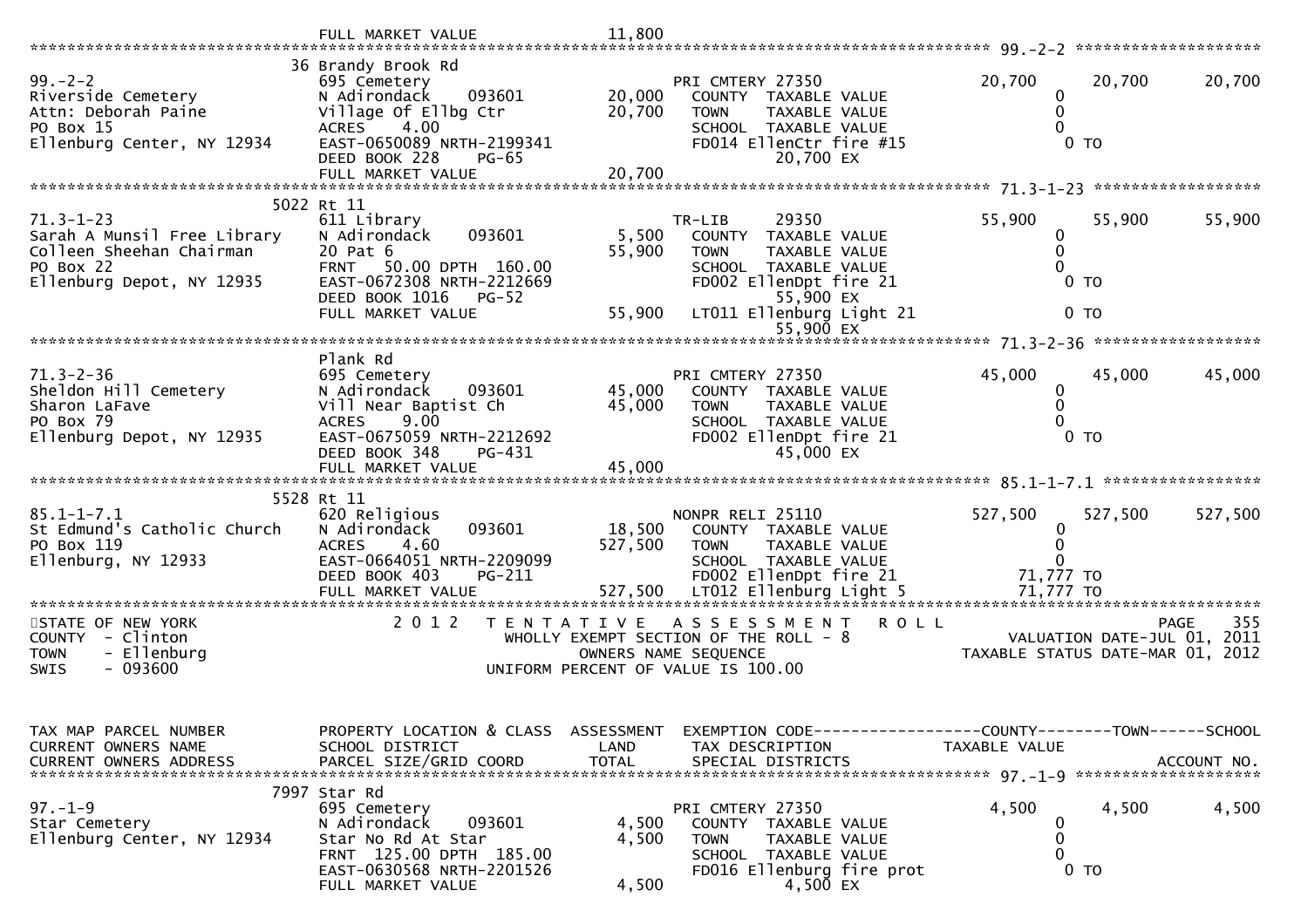| $85 - 2 - 4$<br>State Of New York<br>81 South Peru St<br>Plattsburgh, NY 12901                  | Military Tpke<br>314 Rural vac<10<br>093601<br>N Adirondack<br>19 Pat 6<br><b>ACRES</b><br>4.50<br>EAST-0668115 NRTH-2208237<br>DEED BOOK 628<br>PG-1105                | 7,200<br>7,200             | 12100<br>NYS PROP<br>COUNTY<br>TAXABLE VALUE<br><b>TOWN</b><br>TAXABLE VALUE<br>SCHOOL TAXABLE VALUE<br>FD016 Ellenburg fire prot<br>7,200 EX  | 7,200<br>0<br>0            | 7,200<br>7,200<br>$0$ TO                                                              |
|-------------------------------------------------------------------------------------------------|-------------------------------------------------------------------------------------------------------------------------------------------------------------------------|----------------------------|------------------------------------------------------------------------------------------------------------------------------------------------|----------------------------|---------------------------------------------------------------------------------------|
|                                                                                                 | FULL MARKET VALUE                                                                                                                                                       | 7,200                      |                                                                                                                                                |                            |                                                                                       |
| $155.3 - 3 - 15$<br>State Of New York<br>137 Margaret St<br>Plattsburgh, NY 12901               | Holtzman Way<br>560 Imprvd beach - WTRFNT<br>N Adirondack<br>093601<br>Sandbar Lt 120 T5omt<br>FRNT 50.00 DPTH 600.00<br>EAST-0629170 NRTH-2161940<br>FULL MARKET VALUE | 49,200<br>49,200<br>49,200 | NYS PROP<br>12100<br>COUNTY<br>TAXABLE VALUE<br><b>TOWN</b><br>TAXABLE VALUE<br>SCHOOL TAXABLE VALUE<br>FD016 Ellenburg fire prot<br>49,200 EX | 49,200<br>0<br>$\mathbf 0$ | 49,200<br>49,200<br>$0$ TO                                                            |
|                                                                                                 |                                                                                                                                                                         |                            | WD018 Chat lake water dist<br>49,200 EX                                                                                                        |                            | $0$ TO $M$                                                                            |
|                                                                                                 |                                                                                                                                                                         |                            |                                                                                                                                                |                            |                                                                                       |
| $71.3 - 2 - 20$<br>Town Of Ellenburg<br>PO Box 22<br>Ellenburg Depot, NY 12934                  | Canaan Rd<br>$314$ Rural vac< $10$<br>093601<br>N Adirondack<br>Lot 21 T6omt<br>River Bed & Dam Site<br>2.00<br><b>ACRES</b><br>EAST-0674969 NRTH-2213928               | 20,000<br>20,000           | TOWN PROP 13500<br>COUNTY TAXABLE VALUE<br>TAXABLE VALUE<br><b>TOWN</b><br>SCHOOL TAXABLE VALUE<br>FD002 EllenDpt fire 21<br>20,000 EX         | 20,000<br>0<br>0           | 20,000<br>20,000<br>$0$ TO                                                            |
|                                                                                                 | DEED BOOK 575<br><b>PG-560</b>                                                                                                                                          |                            | LT011 Ellenburg Light 21                                                                                                                       |                            | 0 <sub>T</sub>                                                                        |
|                                                                                                 |                                                                                                                                                                         |                            |                                                                                                                                                |                            |                                                                                       |
|                                                                                                 | 5534 Rt 11                                                                                                                                                              |                            |                                                                                                                                                |                            |                                                                                       |
| $85.1 - 1 - 7.21$<br>Town Of Ellenburg<br>5534 Rt 11<br>Ellenburg, NY 12933                     | 652 Govt bldgs<br>N Adirondack<br>093601<br>Lot 18 T6omt<br>FRNT 160.00 DPTH 220.00<br>EAST-0663579 NRTH-2209103                                                        | 4,700<br>132,000           | TOWN PROP 13500<br>COUNTY<br>TAXABLE VALUE<br><b>TOWN</b><br>TAXABLE VALUE<br>SCHOOL TAXABLE VALUE<br>FD002 EllenDpt fire 21                   | 132,000<br>0               | 132,000<br>132,000<br>0 <sub>T</sub>                                                  |
|                                                                                                 | DEED BOOK 646<br>PG-748<br>FULL MARKET VALUE                                                                                                                            | 132,000                    | 132,000 EX<br>LT012 Ellenburg Light 5                                                                                                          |                            | 0 <sub>T</sub>                                                                        |
|                                                                                                 |                                                                                                                                                                         |                            | 132,000 EX                                                                                                                                     |                            |                                                                                       |
| STATE OF NEW YORK<br>COUNTY - Clinton<br>- Ellenburg<br><b>TOWN</b><br>$-093600$<br><b>SWIS</b> | 2 0 1 2                                                                                                                                                                 | T E N T A T I V E          | ASSESSMENT ROLL<br>WHOLLY EXEMPT SECTION OF THE ROLL - 8<br>OWNERS NAME SEQUENCE<br>UNIFORM PERCENT OF VALUE IS 100.00                         |                            | 356<br><b>PAGE</b><br>VALUATION DATE-JUL 01, 2011<br>TAXABLE STATUS DATE-MAR 01, 2012 |
|                                                                                                 |                                                                                                                                                                         |                            |                                                                                                                                                |                            |                                                                                       |
| TAX MAP PARCEL NUMBER<br>CURRENT OWNERS NAME                                                    | PROPERTY LOCATION & CLASS<br>SCHOOL DISTRICT                                                                                                                            | ASSESSMENT<br>LAND         | EXEMPTION CODE-----------------COUNTY-------TOWN------SCHOOL<br>TAX DESCRIPTION                                                                | TAXABLE VALUE              | ACCOUNT NO.                                                                           |
|                                                                                                 | Military Tpke                                                                                                                                                           |                            |                                                                                                                                                |                            | *******************                                                                   |
| $86. - 1 - 16$<br>Town Of Ellenburg<br>PO Box 22<br>Ellenburg Depot, NY 12935                   | 323 Vacant rural<br>N Adirondack<br>093601<br>Dump<br>4.00<br><b>ACRES</b>                                                                                              | 20,000<br>20,000           | 13500<br>TOWN PROP<br><b>COUNTY</b><br>TAXABLE VALUE<br><b>TOWN</b><br><b>TAXABLE VALUE</b><br>SCHOOL TAXABLE VALUE                            | 20,000<br>0<br>0<br>0      | 20,000<br>20,000                                                                      |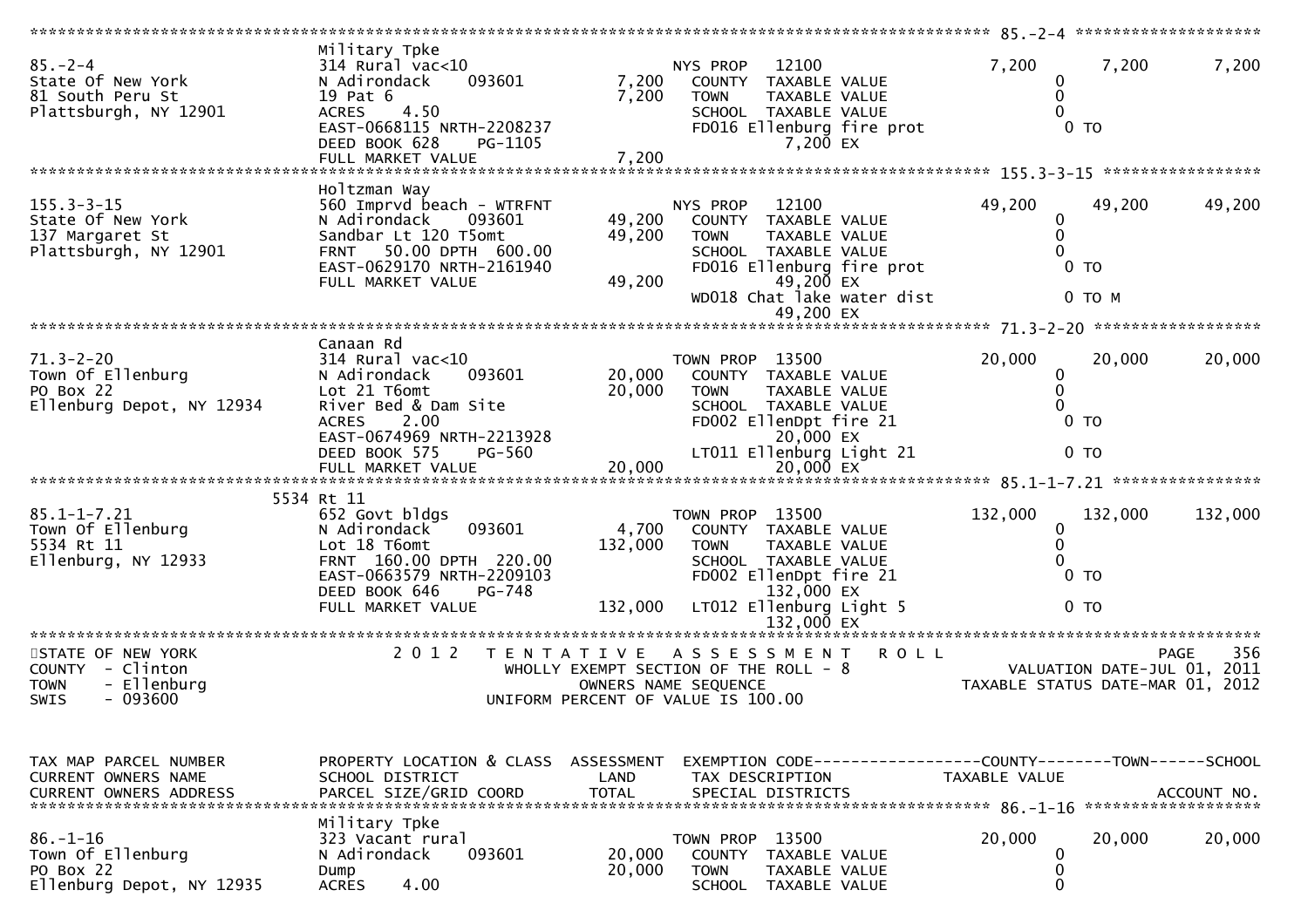|                                                                                                | EAST-0671539 NRTH-2207186<br>DEED BOOK 508<br><b>PG-503</b><br>FULL MARKET VALUE                                                                                                       | 20,000                      | FD016 Ellenburg fire prot<br>12,000 EX                                                                                                                              |             |                         | 0 <sub>T</sub>                                                  |             |
|------------------------------------------------------------------------------------------------|----------------------------------------------------------------------------------------------------------------------------------------------------------------------------------------|-----------------------------|---------------------------------------------------------------------------------------------------------------------------------------------------------------------|-------------|-------------------------|-----------------------------------------------------------------|-------------|
| $99. - 2 - 28$<br>Town of Ellenburg<br>PO Box 22<br>Ellenburg Center, NY 12934                 | 2099 Bradley Pond Rd<br>651 Highway gar<br>093601<br>N Adirondack<br>11 Pat 5<br>survey map 2010/236311<br>7.38<br><b>ACRES</b><br>EAST-0649436 NRTH-2197002                           | 39,000<br>203,000           | TOWN PROP 13500<br>COUNTY TAXABLE VALUE<br>TAXABLE VALUE<br><b>TOWN</b><br>SCHOOL TAXABLE VALUE<br>FD014 EllenCtr fire #15<br>203,000 EX                            |             | 203,000                 | 203,000<br>0 <sub>T</sub><br>0 <sub>T</sub>                     | 203,000     |
|                                                                                                | DEED BOOK 20072 PG-4783<br>FULL MARKET VALUE                                                                                                                                           | 203,000                     | LT010 Ellenburg Light 15<br>203,000 EX                                                                                                                              |             |                         |                                                                 |             |
| $99.1 - 1 - 24$<br>Town Of Ellenburg<br>Rt 22<br>Ellenburg Center, NY 12934                    | 2 Dupuis Rd<br>651 Highway gar<br>N Adirondack<br>093601<br>11 Pat 5<br>FRNT 150.00 DPTH 170.00<br>EAST-0649197 NRTH-2198739<br>DEED BOOK 945<br>$PG-233$                              | 9,000<br>69,000             | TOWN PROP 13500<br>COUNTY TAXABLE VALUE<br><b>TOWN</b><br>TAXABLE VALUE<br>SCHOOL TAXABLE VALUE<br>FD014 EllenCtr fire #15<br>69,000 EX<br>LT010 Ellenburg Light 15 |             | 69,000<br>0<br>$\Omega$ | 69,000<br>0 <sub>T</sub><br>0 <sub>T</sub>                      | 69,000      |
|                                                                                                | FULL MARKET VALUE                                                                                                                                                                      | 69,000                      | 69,000 $EX$                                                                                                                                                         |             |                         |                                                                 |             |
| $99.1 - 2 - 10$<br>Town Of Ellenburg<br>PO Box 22<br>Ellenburg Center, NY 12934                | Brandy Brook Rd<br>311 Res vac land<br>093601<br>N Adirondack<br>11 Pat 5<br>FRNT 150.00 DPTH 80.00<br>EAST-0649381 NRTH-2198731<br>DEED BOOK 945<br>PG-236<br>FULL MARKET VALUE       | 3,200<br>3,200<br>3,200     | TOWN PROP 13500<br>COUNTY TAXABLE VALUE<br><b>TOWN</b><br>TAXABLE VALUE<br>SCHOOL TAXABLE VALUE<br>FD014 EllenCtr fire #15<br>3,200 EX<br>LT010 Ellenburg Light 15  |             | 3,200<br>0              | 3,200<br>0 <sub>T</sub><br>$0$ TO                               | 3,200       |
| $99.1 - 2 - 12$<br>Town of Ellenburg<br>Town Hall<br>PO Box 22<br>Ellenburg Center, NY 12934   | 13 Brandy Brook Rd<br>652 Govt bldgs<br>093601<br>N Adirondack<br>11 Pat 5<br>FRNT 55.00 DPTH 90.00<br>EAST-0649234 NRTH-2198580<br><b>PG-79</b><br>DEED BOOK 143<br>FULL MARKET VALUE | 4,100<br>125,000<br>125,000 | TOWN PROP 13500<br>COUNTY TAXABLE VALUE<br>TAXABLE VALUE<br><b>TOWN</b><br>SCHOOL TAXABLE VALUE<br>FD014 EllenCtr fire #15<br>125,000 EX                            |             | 125,000<br>0            | 125,000<br>0 <sub>T</sub>                                       | 125,000     |
| STATE OF NEW YORK<br>COUNTY - Clinton<br>- Ellenburg<br><b>TOWN</b><br>- 093600<br><b>SWIS</b> | 2 0 1 2                                                                                                                                                                                | T E N T A T I V E           | ASSESSMENT<br>WHOLLY EXEMPT SECTION OF THE ROLL - 8<br>OWNERS NAME SEQUENCE<br>UNIFORM PERCENT OF VALUE IS 100.00                                                   | <b>ROLL</b> |                         | VALUATION DATE-JUL 01, 2011<br>TAXABLE STATUS DATE-MAR 01, 2012 | 357<br>PAGE |
| TAX MAP PARCEL NUMBER<br>CURRENT OWNERS NAME<br><b>CURRENT OWNERS ADDRESS</b>                  | PROPERTY LOCATION & CLASS ASSESSMENT<br>SCHOOL DISTRICT<br>PARCEL SIZE/GRID COORD                                                                                                      | LAND<br><b>TOTAL</b>        | EXEMPTION        CODE-----------------COUNTY-------TOWN------SCHOOL<br>TAX DESCRIPTION<br>SPECIAL DISTRICTS                                                         |             | TAXABLE VALUE           |                                                                 | ACCOUNT NO. |
| $99.1 - 3 - 16.2$                                                                              | West Hill Rd<br>$314$ Rural vac<10                                                                                                                                                     |                             | TOWN PROP 13500                                                                                                                                                     |             | 9,500                   | 9,500                                                           | 9,500       |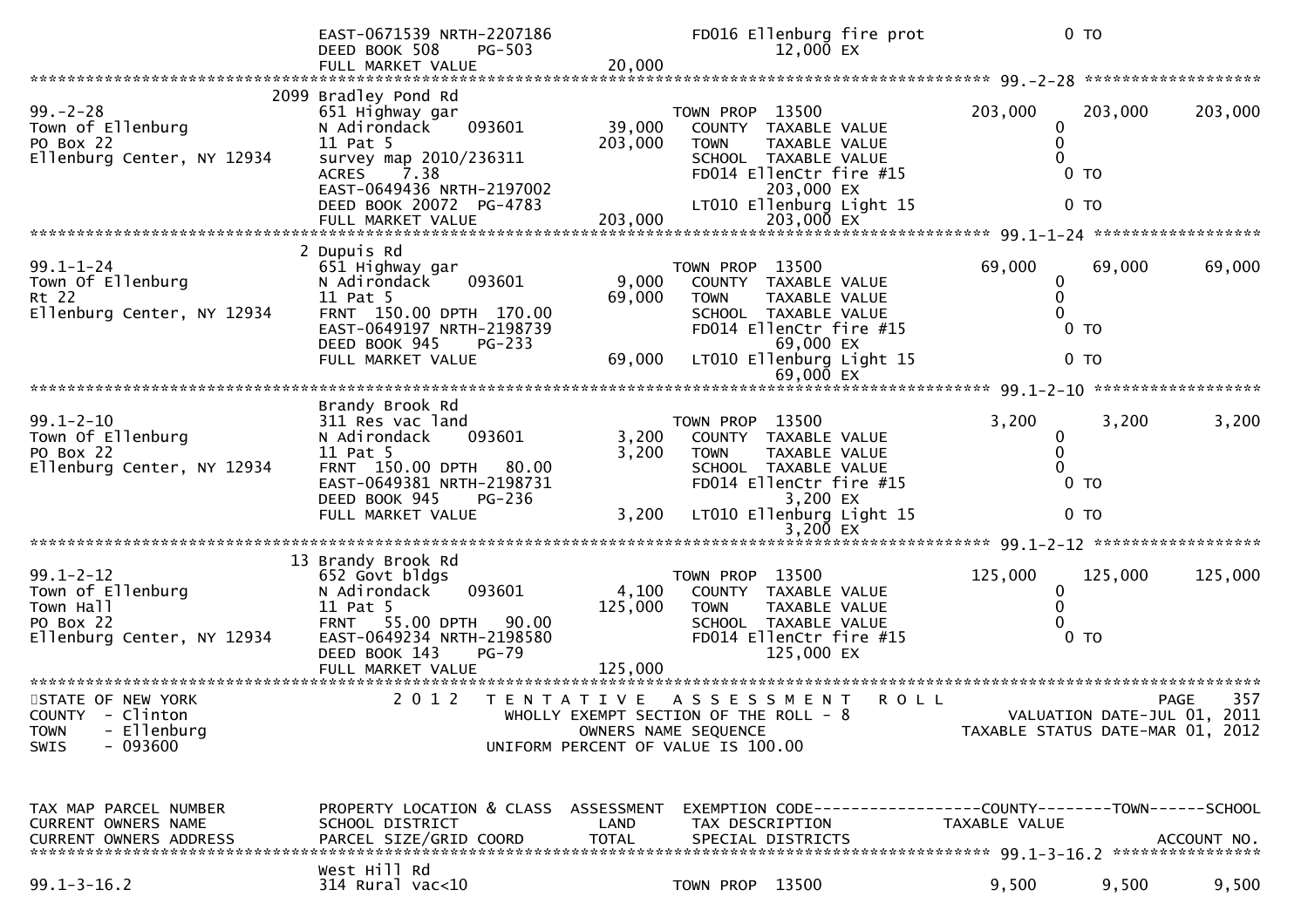| Town of Ellenburg<br>13 Brandy Brook Rd<br>Ellenburg Center, NY 12934                                      | N Adirondack<br>093601<br>11 Pat 5<br>1.90<br><b>ACRES</b><br>EAST-0697872 NRTH-2093802<br>DEED BOOK 20102 PG-32432                                                           | 9,500<br>9,500             | COUNTY TAXABLE VALUE<br>TAXABLE VALUE<br><b>TOWN</b><br>SCHOOL TAXABLE VALUE<br>FD014 EllenCtr fire #15<br>9,500 EX                        | 0 <sub>T</sub>                                                                |                    |
|------------------------------------------------------------------------------------------------------------|-------------------------------------------------------------------------------------------------------------------------------------------------------------------------------|----------------------------|--------------------------------------------------------------------------------------------------------------------------------------------|-------------------------------------------------------------------------------|--------------------|
|                                                                                                            | FULL MARKET VALUE                                                                                                                                                             | 9,500                      | LT010 Ellenburg Light 15<br>9,500 $EX$                                                                                                     | 0 <sub>T</sub>                                                                |                    |
|                                                                                                            |                                                                                                                                                                               |                            |                                                                                                                                            |                                                                               |                    |
| $115. - 1 - 8$<br>Town of Ellenburg<br>School & Shed<br>PO Box 22<br>Ellenburg Center, NY 12934            | Smith Rd<br>311 Res vac land<br>N Adirondack<br>093601<br>35 Pat 5<br>FRNT 140.00 DPTH 75.00<br>EAST-0664615 NRTH-2188587<br>DEED BOOK 52<br><b>PG-206</b>                    | 3,000<br>3,000             | SCHOOL DIS 13800<br>COUNTY TAXABLE VALUE<br><b>TOWN</b><br>TAXABLE VALUE<br>SCHOOL TAXABLE VALUE<br>FD016 Ellenburg fire prot<br>3,000 EX  | 3,000<br>3,000<br>0<br>0<br>0 <sub>T</sub>                                    | 3,000              |
|                                                                                                            |                                                                                                                                                                               |                            |                                                                                                                                            |                                                                               |                    |
| $155. - 2 - 10.1$<br>Town Of Ellenburg<br>PO Box 7<br>Ellenburg, NY 12933                                  | 69 Bigelow Rd<br>652 Govt bldgs<br>093601<br>N Adirondack<br>102 Pat 5<br>FRNT 75.00 DPTH 115.00<br>EAST-0632640 NRTH-2167424<br>DEED BOOK 1009 PG-45                         | 3,000<br>20,000            | WHOLLY EX 50000<br>COUNTY TAXABLE VALUE<br><b>TOWN</b><br>TAXABLE VALUE<br>SCHOOL TAXABLE VALUE<br>FD040 Lyon Mountain Fire<br>20,000 EX   | 20,000<br>20,000<br>0<br>$0$ TO                                               | 20,000             |
|                                                                                                            |                                                                                                                                                                               |                            |                                                                                                                                            |                                                                               |                    |
| $155. - 3 - 5.2$<br>Town Of Ellenburg<br>Ellenburg Center, NY 12934                                        | Shutts Rd<br>963 Municpl park<br>N Adirondack<br>093601<br>Lot 119 Pat 5<br>5.70<br><b>ACRES</b><br>EAST-0631257 NRTH-2165253<br>DEED BOOK 569<br>PG-426<br>FULL MARKET VALUE | 28,500<br>28,500<br>28,500 | TOWN PROP 13500<br>COUNTY TAXABLE VALUE<br><b>TOWN</b><br>TAXABLE VALUE<br>SCHOOL TAXABLE VALUE<br>FD040 Lyon Mountain Fire<br>28,500 EX   | 28,500<br>28,500<br>$\bf{0}$<br>0<br>0 <sub>T</sub>                           | 28,500             |
|                                                                                                            | 5 Church St                                                                                                                                                                   |                            |                                                                                                                                            |                                                                               |                    |
| $99.1 - 3 - 28$<br>United Methodist Church<br>Attn: Audrey Blow<br>PO Box 11<br>Ellenburg Center, NY 12934 | 620 Religious<br>N Adirondack<br>093601<br>Near Fire Dept<br>FRNT 141.00 DPTH 155.00<br>EAST-0649333 NRTH-2198109<br>DEED BOOK 77<br>PG-890                                   | 8,700<br>70,000            | NONPR RELI 25110<br>COUNTY TAXABLE VALUE<br><b>TOWN</b><br>TAXABLE VALUE<br>SCHOOL TAXABLE VALUE<br>FD014 EllenCtr fire #15<br>70,000 EX   | 70,000<br>70,000<br>0<br>0<br>0 <sub>T</sub>                                  | 70,000             |
|                                                                                                            | FULL MARKET VALUE                                                                                                                                                             | 70,000                     | LT010 Ellenburg Light 15<br>70,000 EX                                                                                                      | 0 <sub>T</sub>                                                                |                    |
|                                                                                                            |                                                                                                                                                                               |                            |                                                                                                                                            |                                                                               |                    |
| STATE OF NEW YORK<br><b>COUNTY</b><br>- Clinton<br>- Ellenburg<br><b>TOWN</b><br>$-093600$<br>SWIS         | 2 0 1 2                                                                                                                                                                       |                            | TENTATIVE ASSESSMENT<br><b>ROLL</b><br>WHOLLY EXEMPT SECTION OF THE ROLL - 8<br>OWNERS NAME SEQUENCE<br>UNIFORM PERCENT OF VALUE IS 100.00 | VALUATION DATE-JUL 01, 2011<br>TAXABLE STATUS DATE-MAR 01, 2012               | 358<br><b>PAGE</b> |
| TAX MAP PARCEL NUMBER<br><b>CURRENT OWNERS NAME</b><br><b>CURRENT OWNERS ADDRESS</b>                       | PROPERTY LOCATION & CLASS ASSESSMENT<br>SCHOOL DISTRICT<br>PARCEL SIZE/GRID COORD                                                                                             | LAND<br><b>TOTAL</b>       | TAX DESCRIPTION<br>SPECIAL DISTRICTS                                                                                                       | EXEMPTION CODE-----------------COUNTY-------TOWN------SCHOOL<br>TAXABLE VALUE | ACCOUNT NO.        |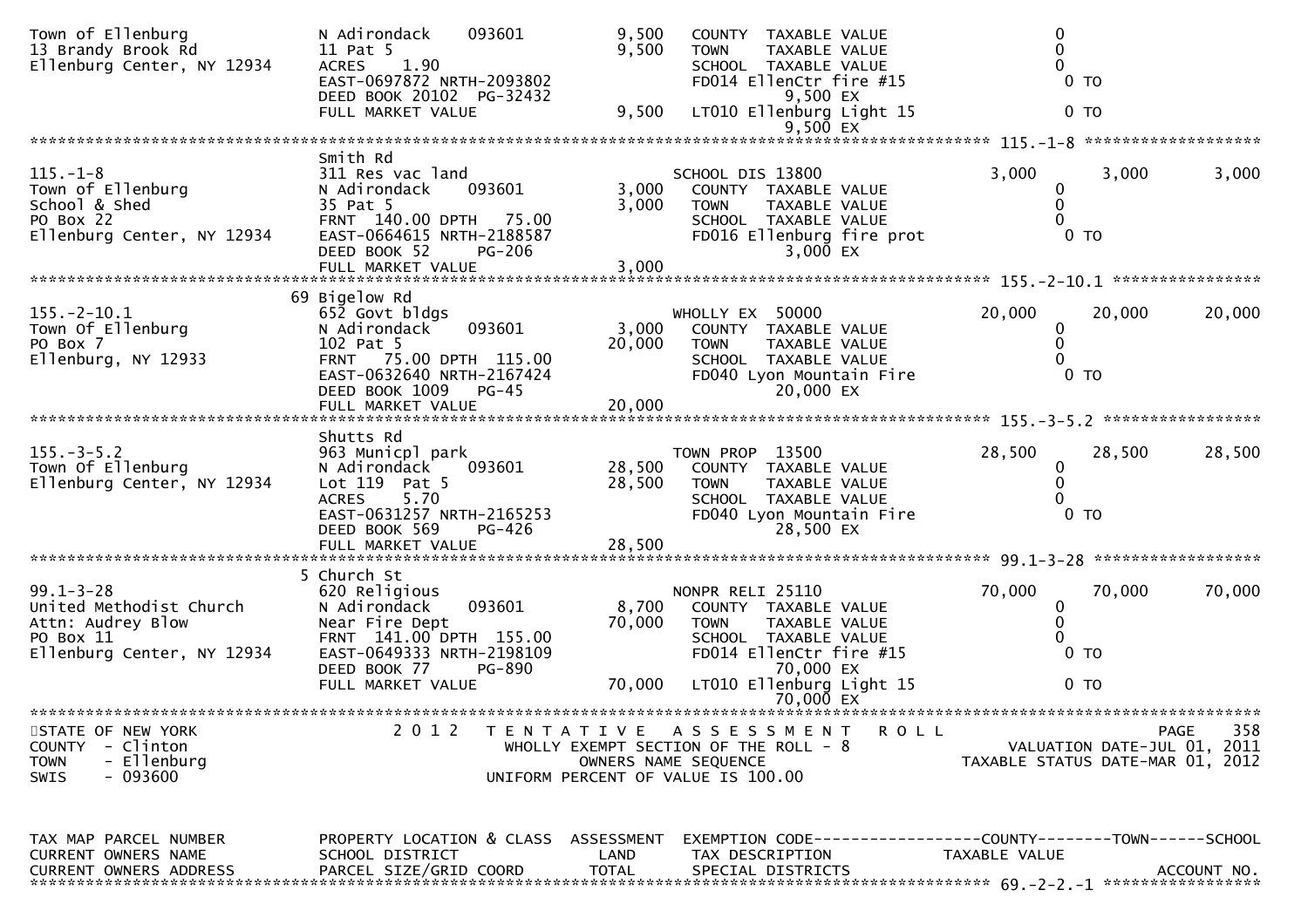| $69. - 2 - 2. - 1$<br>Veterans Of Foreign Wars<br>Post No 8793<br>Attn: Bradley Rushford<br>PO Box 147<br>Ellenburg Depot, NY 12935-0147 DEED BOOK 608 | 88 old State Rd<br>534 Social org.<br>093601<br>N Adirondack<br>17 Pat 6<br>8.10<br><b>ACRES</b><br>EAST-0654042 NRTH-2209641<br>PG-129                                   | 9,400<br>80,000              | VET ORGANI 26100<br>COUNTY<br>TAXABLE VALUE<br><b>TAXABLE VALUE</b><br><b>TOWN</b><br>TAXABLE VALUE<br>SCHOOL<br>FD016 Ellenburg fire prot<br>80,000 EX                               | 80,000<br>80,000<br>$0$ TO                                                           | 80,000                                        |
|--------------------------------------------------------------------------------------------------------------------------------------------------------|---------------------------------------------------------------------------------------------------------------------------------------------------------------------------|------------------------------|---------------------------------------------------------------------------------------------------------------------------------------------------------------------------------------|--------------------------------------------------------------------------------------|-----------------------------------------------|
| $97. - 1 - 19$<br>West Hill Cemetery<br>Ellenburg Center, NY 12934                                                                                     | 652 West Hill Rd<br>695 Cemetery<br>093601<br>N Adirondack<br>West H <sub>11</sub> Rd Twd Lk<br>FRNT 220.00 DPTH 135.00<br>EAST-0634198 NRTH-2194385<br>FULL MARKET VALUE | 3,800<br>3,800<br>3,800      | PRI CMTERY 27350<br>COUNTY TAXABLE VALUE<br><b>TOWN</b><br><b>TAXABLE VALUE</b><br>SCHOOL TAXABLE VALUE<br>FD016 Ellenburg fire prot<br>3,800 EX                                      | 3,800<br>3,800<br>T <sub>0</sub>                                                     | 3,800                                         |
| $71.3 - 2 - 38$<br>whispering Maples<br>Memorial Gardens Inc<br>PO Box 163<br>Ellenburg Depot, NY 12935                                                | Rt 11<br>695 Cemetery<br>093601<br>N Adirondack<br>$10 \frac{1}{4}$ A<br>ACRES 12.50<br>EAST-0674410 NRTH-2212909<br>DEED BOOK 721<br>PG-278<br>FULL MARKET VALUE         | 62,500<br>239,500<br>239,500 | PRI CMTERY 27350<br>COUNTY<br>TAXABLE VALUE<br><b>TOWN</b><br>TAXABLE VALUE<br>SCHOOL TAXABLE VALUE<br>FD002 EllenDpt fire 21<br>239,500 EX<br>LT011 Ellenburg Light 21<br>239,500 EX | 239,500<br>239,500<br>$0$ TO<br>0 <sub>T</sub>                                       | 239,500                                       |
| STATE OF NEW YORK<br>- Clinton<br><b>COUNTY</b><br>- Ellenburg<br><b>TOWN</b><br>$-093600$<br><b>SWIS</b>                                              | 2 0 1 2<br>T E N T A T I V E<br><b>ROLL</b><br>S U B                                                                                                                      |                              | A S S E S S M E N T<br><b>ROLL</b><br>WHOLLY EXEMPT SECTION OF THE ROLL $-8$<br>UNIFORM PERCENT OF VALUE IS 100.00<br>$-TOTALS$<br>SECTION-                                           | VALUATION DATE-JUL 01,<br>TAXABLE STATUS DATE-MAR 01, 2012<br>CURRENT DATE 4/24/2012 | 359<br><b>PAGE</b><br>2011<br>RPS150/V04/L015 |

# \*\*\* S P E C I A L D I S T R I C T S U M M A R Y \*\*\*

| DISTRICT NAME<br>CODE                                                                       | TOTAL<br>PARCELS | EXTENSION<br><b>TYPE</b>                  | <b>EXTENSION</b><br><b>VALUE</b> | AD VALOREM<br>VALUE                         | <b>EXEMPT</b><br><b>AMOUNT</b>           | <b>TAXABLE</b><br>VALUE |
|---------------------------------------------------------------------------------------------|------------------|-------------------------------------------|----------------------------------|---------------------------------------------|------------------------------------------|-------------------------|
| FD002 EllenDpt fire<br>FD014 Ellenctr fire                                                  |                  | 15 TOTAL<br>14 TOTAL                      |                                  | 12415,677<br>899.300                        | 12343,900<br>899,300                     | 71,777                  |
| FD016 Ellenburg fire<br>FD040 Lyon Mountain<br>LT010 Ellenburg Ligh<br>LT011 Ellenburg Ligh |                  | 63 TOTAL<br>4 TOTAL<br>6 TOTAL<br>6 TOTAL |                                  | 108569,700<br>110,500<br>581,300<br>784.200 | 569.700<br>110,500<br>581,300<br>784.200 | 108000,000              |
| LT012 Ellenburg Ligh<br>WD018 Chat lake wate                                                |                  | 7 TOTAL<br>2 TOTAL M                      |                                  | 11372,395<br>86,200                         | 11300,618<br>86,200                      | 71,777                  |

\*\*\* S C H O O L D I S T R I C T S U M M A R Y \*\*\*

|  | <b>TOTAL</b> | ASSESSED | <b>ASSESSED</b> | EXEMPT | <b>TOTAL</b> | <b>STAR</b> | STAR |
|--|--------------|----------|-----------------|--------|--------------|-------------|------|
|--|--------------|----------|-----------------|--------|--------------|-------------|------|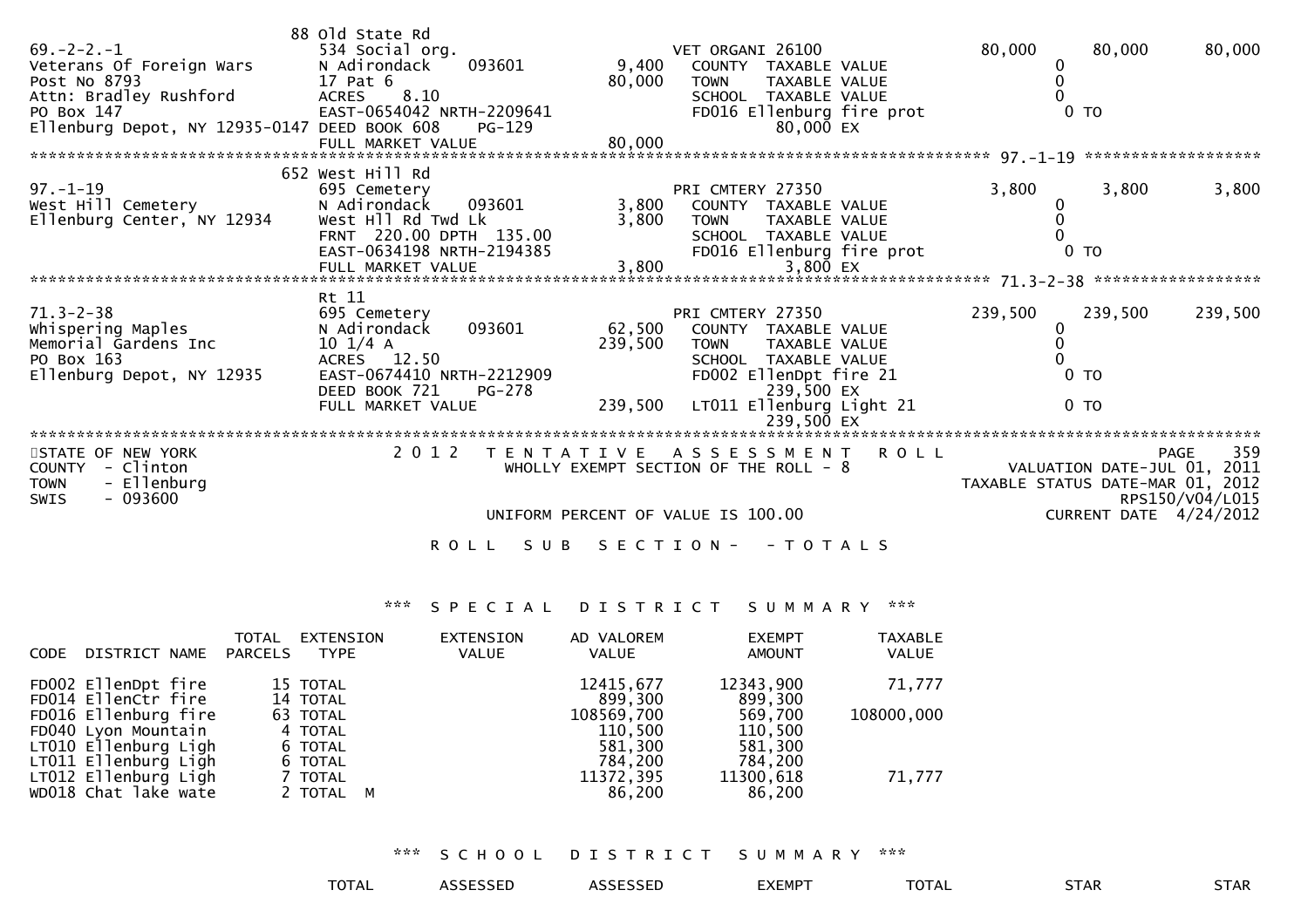| <b>CODE</b>      | DISTRICT NAME                | <b>PARCELS</b> | LAND    | TOTAL                  | <b>AMOUNT</b>          | <b>TAXABLE</b> | <b>AMOUNT</b> | TAXABLE |
|------------------|------------------------------|----------------|---------|------------------------|------------------------|----------------|---------------|---------|
| 093601<br>163401 | N Adirondack<br>Chateaugay 1 | 92             | 826,500 | 114458,900<br>8000,000 | 114458,900<br>8000,000 |                |               |         |
|                  | SUB-TOTAL                    | 96             | 826,500 | 122458,900             | 122458,900             |                |               |         |
|                  | T O T A L                    | 96             | 826,500 | 122458,900             | 122458,900             |                |               |         |

# \*\*\* S Y S T E M C O D E S S U M M A R Y \*\*\*

| <b>CODE</b>                            | DESCRIPTION                                                                         | <b>TOTAL</b><br><b>PARCELS</b> |                              | <b>COUNTY</b>                                                                      | <b>TOWN</b>                       | <b>SCHOOL</b>                                                                                                           |     |
|----------------------------------------|-------------------------------------------------------------------------------------|--------------------------------|------------------------------|------------------------------------------------------------------------------------|-----------------------------------|-------------------------------------------------------------------------------------------------------------------------|-----|
| 50000<br>COUNTY<br><b>TOWN</b><br>SWIS | WHOLLY EX<br>T O T A L<br>STATE OF NEW YORK<br>- Clinton<br>- Ellenburg<br>- 093600 |                                | 2 0 1 2<br>T E N T A T I V E | 435,100<br>435,100<br>A S S E S S M E N T<br>WHOLLY EXEMPT SECTION OF THE ROLL - 8 | 435,100<br>435,100<br><b>ROLL</b> | 435,100<br>435,100<br><b>PAGE</b><br>VALUATION DATE-JUL 01, 2011<br>TAXABLE STATUS DATE-MAR 01, 2012<br>RPS150/V04/L015 | 360 |
|                                        |                                                                                     |                                |                              | UNIFORM PERCENT OF VALUE IS 100.00                                                 |                                   | CURRENT DATE 4/24/2012                                                                                                  |     |
|                                        |                                                                                     |                                | S U B<br>R O L L             | SECTION - - TOTALS                                                                 |                                   |                                                                                                                         |     |

# \*\*\* E X E M P T I O N S U M M A R Y \*\*\*

| <b>CODE</b>                                                                                                                                                                                                                                                                                        | <b>TOTAL</b><br>DESCRIPTION<br><b>PARCELS</b> | <b>COUNTY</b>                                                                                                                                    | <b>TOWN</b>                                                                                                                                      | <b>SCHOOL</b>                                                                                                                                    |
|----------------------------------------------------------------------------------------------------------------------------------------------------------------------------------------------------------------------------------------------------------------------------------------------------|-----------------------------------------------|--------------------------------------------------------------------------------------------------------------------------------------------------|--------------------------------------------------------------------------------------------------------------------------------------------------|--------------------------------------------------------------------------------------------------------------------------------------------------|
| 12100<br>NYS PROP<br>12350<br>NYS POW AU<br>13100<br>CO OWNER<br>13500<br>TOWN PROP<br>13800<br>SCHOOL DIS<br>18020<br>MUN INDDEV<br>25110<br>NONPR RELI<br>26100<br><b>VET ORGANI</b><br>26400<br>INCVOLFIRE<br>27350<br>PRI CMTERY<br>28110<br><b>UDC PROJEC</b><br>29350<br>TR-LIB<br>T O T A L | 54<br>93                                      | 93,400<br>250,000<br>165,000<br>610,200<br>10363,400<br>108000,000<br>889,600<br>80,000<br>583,400<br>446,900<br>486,000<br>55,900<br>122023,800 | 93,400<br>250,000<br>165,000<br>610,200<br>10363,400<br>108000,000<br>889,600<br>80,000<br>583,400<br>446,900<br>486,000<br>55,900<br>122023,800 | 93,400<br>250,000<br>165,000<br>610,200<br>10363,400<br>108000,000<br>889,600<br>80,000<br>583,400<br>446,900<br>486,000<br>55,900<br>122023,800 |

| <b>ROLL</b><br><b>SEC</b> | DESCRIPTION   | <b>TOTAL</b><br><b>PARCELS</b> | ASSESSED<br>LAND | <b>ASSESSED</b><br><b>TOTAL</b> | <b>TAXABLE</b><br>COUNTY | TAXABLE<br>TOWN | <b>TAXABLE</b><br><b>SCHOOL</b> | <b>STAR</b><br><b>TAXABLE</b> |
|---------------------------|---------------|--------------------------------|------------------|---------------------------------|--------------------------|-----------------|---------------------------------|-------------------------------|
|                           | WHOLLY EXEMPT | 96                             | 826,500          | 122458,900                      |                          |                 |                                 |                               |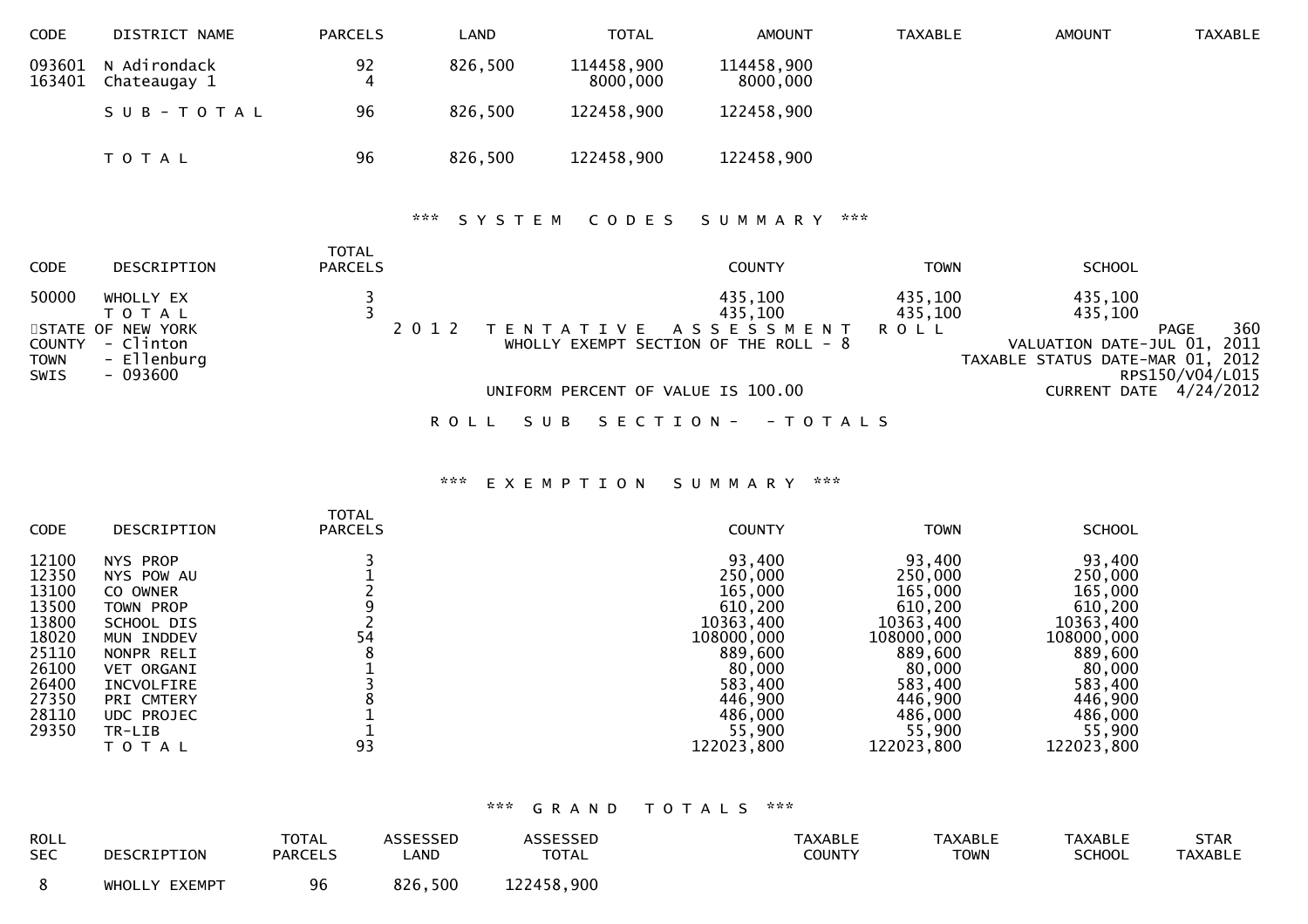| STATE OF NEW YORK          |  | 2012 TENTATIVE ASSESSMENT ROLL         | <b>PAGE</b>          | 361 |
|----------------------------|--|----------------------------------------|----------------------|-----|
| المتمسم كالتاريخ<br>$\sim$ |  | $1.0101137$ EVEMBE CECTION OF THE BOLL | 1/41114TTQHRRTTT1HQ1 |     |

COUNTY - Clinton WHOLLY EXEMPT SECTION OF THE ROLL - 8<br>
TOWN - Ellenburg<br>
SWIS - 093600 TOWN - Ellenburg TAXABLE STATUS DATE-MAR 01, 2012

SWIS - 093600 CONSERVERT OF VALUE IS 100.00

VALUATION DATE-JUL 01, 2011

CURRENT DATE 4/24/2012

RPS150/V04/L015

ROLL SECTION TOTALS

\*\*\* S P E C I A L D I S T R I C T S U M M A R Y \*\*\*

| CODE | DISTRICT NAME                                                                               | <b>TOTAL</b><br><b>PARCELS</b> | EXTENSION<br><b>TYPE</b>                  | EXTENSION<br><b>VALUE</b> | AD VALOREM<br><b>VALUE</b>                  | <b>EXEMPT</b><br><b>AMOUNT</b>           | <b>TAXABLE</b><br><b>VALUE</b> |
|------|---------------------------------------------------------------------------------------------|--------------------------------|-------------------------------------------|---------------------------|---------------------------------------------|------------------------------------------|--------------------------------|
|      | FD002 EllenDpt fire<br>FD014 Ellenctr fire                                                  |                                | 15 TOTAL<br>14 TOTAL                      |                           | 12415,677<br>899,300                        | 12343,900<br>899,300                     | 71,777                         |
|      | FD016 Ellenburg fire<br>FD040 Lyon Mountain<br>LT010 Ellenburg Ligh<br>LT011 Ellenburg Ligh |                                | 63 TOTAL<br>4 TOTAL<br>6 TOTAL<br>6 TOTAL |                           | 108569,700<br>110,500<br>581,300<br>784,200 | 569,700<br>110,500<br>581,300<br>784,200 | 108000,000                     |
|      | LT012 Ellenburg Ligh<br>WD018 Chat lake wate                                                |                                | 7 TOTAL<br>2 TOTAL M                      |                           | 11372,395<br>86,200                         | 11300,618<br>86,200                      | 71,777                         |

\*\*\* S C H O O L D I S T R I C T S U M M A R Y \*\*\*

| <b>CODE</b>      | DISTRICT NAME                | <b>TOTAL</b><br><b>PARCELS</b> | ASSESSED<br>∟AND | ASSESSED<br><b>TOTAL</b> | <b>EXEMPT</b><br><b>AMOUNT</b> | <b>TOTAL</b><br><b>TAXABLE</b> | <b>STAR</b><br><b>AMOUNT</b> | <b>STAR</b><br>TAXABLE |
|------------------|------------------------------|--------------------------------|------------------|--------------------------|--------------------------------|--------------------------------|------------------------------|------------------------|
| 093601<br>163401 | N Adirondack<br>Chateaugay 1 | 92<br>$\overline{4}$           | 826,500          | 114458,900<br>8000,000   | 114458,900<br>8000,000         |                                |                              |                        |
|                  | SUB-TOTAL                    | 96                             | 826,500          | 122458,900               | 122458,900                     |                                |                              |                        |
|                  | T O T A L                    | 96                             | 826,500          | 122458,900               | 122458,900                     |                                |                              |                        |

\*\*\* S Y S T E M C O D E S S U M M A R Y \*\*\*

| <b>CODE</b> | DESCRIPTION                                          | <b>TOTAL</b><br><b>PARCELS</b> |         | COUNTY                                                        | <b>TOWN</b>        | <b>SCHOOL</b>                                                                  |     |
|-------------|------------------------------------------------------|--------------------------------|---------|---------------------------------------------------------------|--------------------|--------------------------------------------------------------------------------|-----|
| 50000       | WHOLLY EX<br>T O T A L                               |                                |         | 435,100<br>435,100                                            | 435,100<br>435,100 | 435,100<br>435,100                                                             |     |
| <b>TOWN</b> | STATE OF NEW YORK<br>COUNTY - Clinton<br>- Ellenburg |                                | 2 0 1 2 | TENTATIVE ASSESSMENT<br>WHOLLY EXEMPT SECTION OF THE ROLL - 8 | <b>ROLL</b>        | <b>PAGE</b><br>VALUATION DATE-JUL 01, 2011<br>TAXABLE STATUS DATE-MAR 01, 2012 | 362 |
| SWIS        | - 093600                                             |                                |         | UNIFORM PERCENT OF VALUE IS 100.00                            |                    | RPS150/V04/L015<br>CURRENT DATE 4/24/2012                                      |     |

ROLL SECTION TOTALS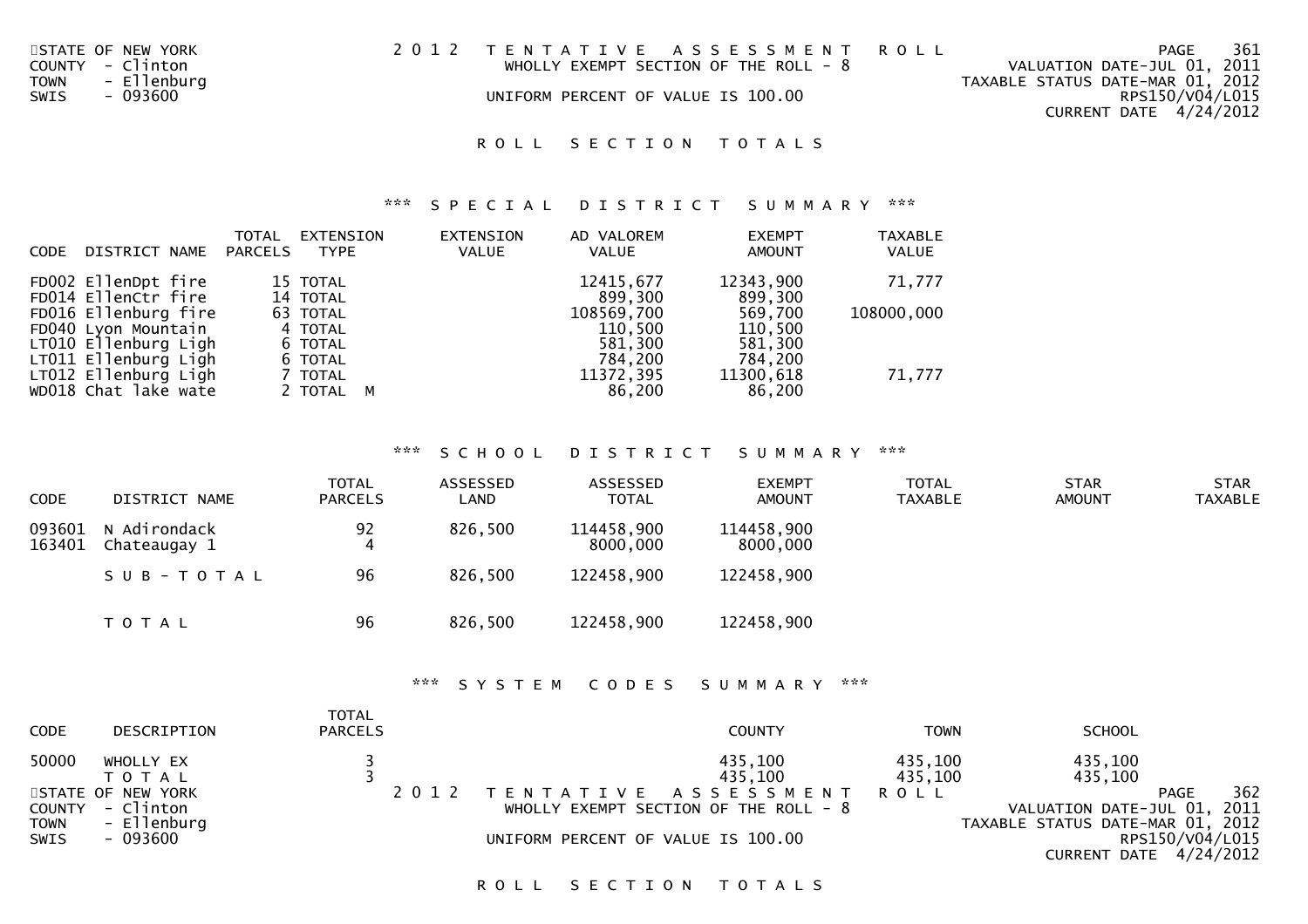### \*\*\* E X E M P T I O N S U M M A R Y \*\*\*

| <b>CODE</b>    | DESCRIPTION                    | TOTAL<br><b>PARCELS</b> | <b>COUNTY</b>         | <b>TOWN</b>           | <b>SCHOOL</b>         |
|----------------|--------------------------------|-------------------------|-----------------------|-----------------------|-----------------------|
| 12100<br>12350 | NYS PROP                       |                         | 93,400<br>250,000     | 93,400<br>250,000     | 93,400<br>250,000     |
| 13100          | NYS POW AU<br>CO OWNER         |                         | 165,000               | 165,000               | 165,000               |
| 13500<br>13800 | <b>TOWN PROP</b><br>SCHOOL DIS |                         | 610,200<br>10363,400  | 610,200<br>10363,400  | 610,200<br>10363,400  |
| 18020<br>25110 | MUN INDDEV<br>NONPR RELI       | 54                      | 108000,000<br>889,600 | 108000,000<br>889,600 | 108000,000<br>889,600 |
| 26100          | <b>VET ORGANI</b>              |                         | 80,000                | 80,000                | 80,000                |
| 26400<br>27350 | INCVOLFIRE<br>PRI CMTERY       |                         | 583,400<br>446,900    | 583,400<br>446,900    | 583,400<br>446,900    |
| 28110<br>29350 | <b>UDC PROJEC</b><br>TR-LIB    |                         | 486,000<br>55,900     | 486,000<br>55,900     | 486,000<br>55,900     |
|                | T O T A L                      | 93                      | 122023,800            | 122023,800            | 122023,800            |
|                |                                |                         |                       |                       |                       |

# \*\*\* G R A N D T O T A L S \*\*\*

| ROLL<br><b>SEC</b> | DESCRIPTION                           | <b>TOTAL</b><br><b>PARCELS</b> | ASSESSED<br>LAND | ASSESSED<br><b>TOTAL</b>           | TAXABLE<br><b>COUNTY</b>       | <b>TAXABLE</b><br><b>TOWN</b> | TAXABLE<br><b>SCHOOL</b>         | <b>STAR</b><br><b>TAXABLE</b>               |
|--------------------|---------------------------------------|--------------------------------|------------------|------------------------------------|--------------------------------|-------------------------------|----------------------------------|---------------------------------------------|
| 8                  | WHOLLY EXEMPT                         | 96                             | 826,500          | 122458,900                         |                                |                               |                                  |                                             |
|                    | STATE OF NEW YORK<br>COUNTY - Clinton |                                |                  |                                    | 2012 TENTATIVE ASSESSMENT ROLL |                               | VALUATION DATE-JUL 01, 2011      | 363<br><b>PAGE</b>                          |
| TOWN<br>SWIS       | - Ellenburg<br>- 093600               |                                |                  | UNIFORM PERCENT OF VALUE IS 100.00 | SWIS TOTALS                    |                               | TAXABLE STATUS DATE-MAR 01, 2012 | RPS150/V04/L015<br>CURRENT DATE $4/24/2012$ |

# \*\*\* S P E C I A L D I S T R I C T S U M M A R Y \*\*\*

| DISTRICT NAME                                                                                                                                                                                                                             | TOTAL   | <b>EXTENSION</b>                                                                                                              | <b>EXTENSION</b> | AD VALOREM                                                                                          | <b>EXEMPT</b>                                                                            | <b>TAXABLE</b>                                                                                                          |
|-------------------------------------------------------------------------------------------------------------------------------------------------------------------------------------------------------------------------------------------|---------|-------------------------------------------------------------------------------------------------------------------------------|------------------|-----------------------------------------------------------------------------------------------------|------------------------------------------------------------------------------------------|-------------------------------------------------------------------------------------------------------------------------|
| <b>CODE</b>                                                                                                                                                                                                                               | PARCELS | TYPE                                                                                                                          | <b>VALUE</b>     | VALUE                                                                                               | <b>AMOUNT</b>                                                                            | <b>VALUE</b>                                                                                                            |
| OT002 Omitted Tax-Co<br>OT004 Omitted Tax-To<br>FD002 EllenDpt fire<br>FD014 EllenCtr fire<br>FD016 Ellenburg fire<br>FD040 Lyon Mountain<br>LT010 Ellenburg Ligh<br>LT011 Ellenburg Ligh<br>LT012 Ellenburg Ligh<br>WD018 Chat lake wate |         | 2 MOVTAX<br>3 MOVTAX<br>197 TOTAL<br>238 TOTAL<br>802 TOTAL<br>413 TOTAL<br>119 TOTAL<br>149 TOTAL<br>83 TOTAL<br>219 TOTAL M | 166.86<br>100.62 | 24640,402<br>14303,983<br>156875,543<br>43784,400<br>5946.319<br>9465.141<br>15989,894<br>34195,475 | 12365,300<br>933.815<br>950,175<br>308,500<br>591,704<br>798,760<br>11307,134<br>284,200 | 166.86<br>100.62<br>12275, 102<br>13370.168<br>155925,368<br>43475.900<br>5354,615<br>8666,381<br>4682.760<br>33911,275 |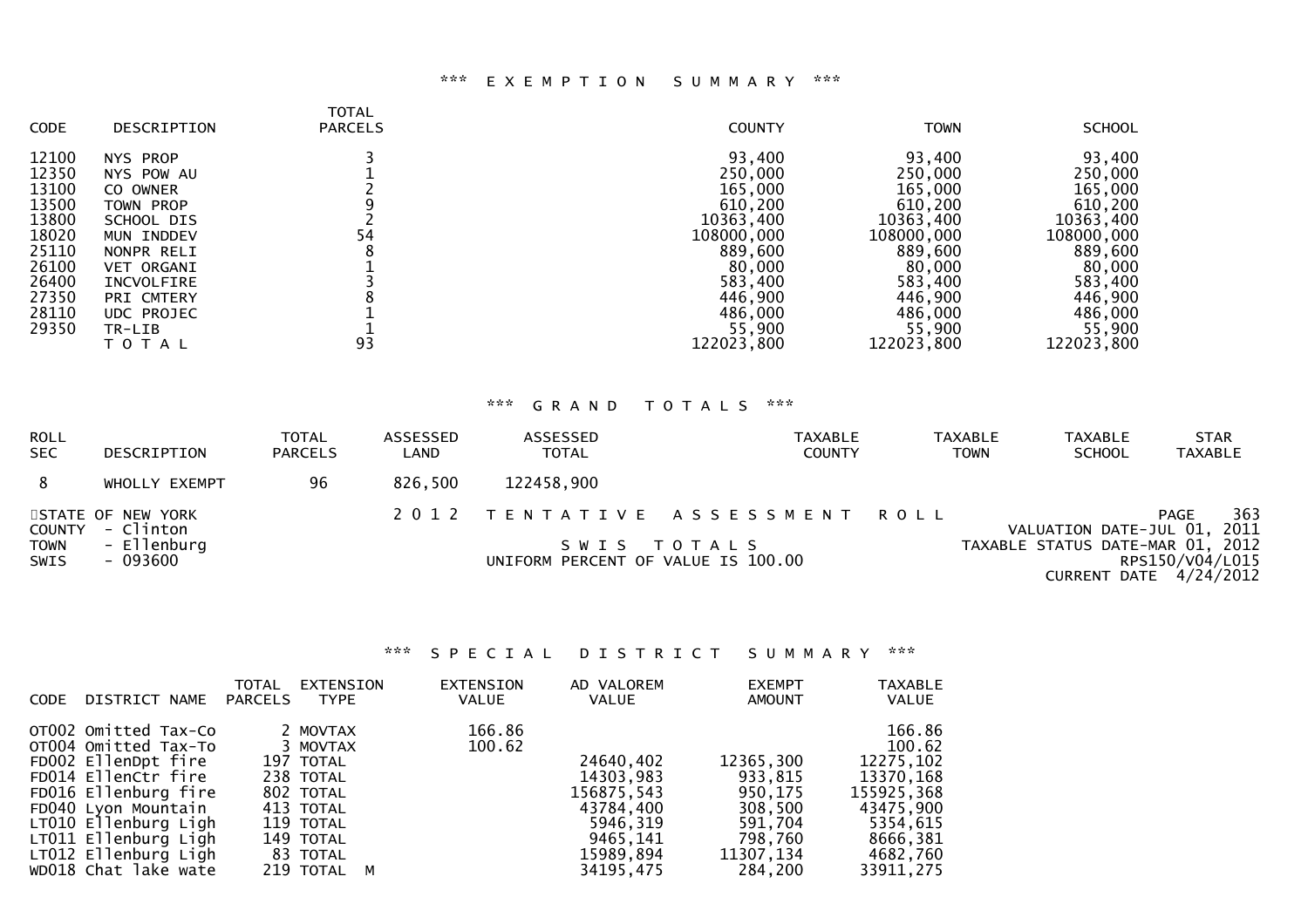| <b>CODE</b>      | DISTRICT NAME                | <b>TOTAL</b><br><b>PARCELS</b> | ASSESSED<br>LAND      | ASSESSED<br><b>TOTAL</b> | <b>EXEMPT</b><br>AMOUNT | <b>TOTAL</b><br>TAXABLE | <b>STAR</b><br>AMOUNT | <b>STAR</b><br><b>TAXABLE</b> |
|------------------|------------------------------|--------------------------------|-----------------------|--------------------------|-------------------------|-------------------------|-----------------------|-------------------------------|
| 093601<br>163401 | N Adirondack<br>Chateaugay 1 | 1,555<br>68                    | 48571,500<br>2463,800 | 227557,375<br>13559,229  | 116658,076<br>8103,583  | 110899,299<br>5455,646  | 18644,078<br>791,300  | 92255,221<br>4664,346         |
|                  | SUB-TOTAL                    | 1,623                          | 51035,300             | 241116,604               | 124761,659              | 116354,945              | 19435,378             | 96919,567                     |
|                  | T O T A L                    | 1,623                          | 51035,300             | 241116,604               | 124761,659              | 116354,945              | 19435,378             | 96919,567                     |

# \*\*\* S Y S T E M C O D E S S U M M A R Y \*\*\*

| <b>CODE</b>             | DESCRIPTION                                  | TOTAL<br><b>PARCELS</b> |      |                                               | <b>COUNTY</b>             | <b>TOWN</b> | <b>SCHOOL</b>                                                                 |             |
|-------------------------|----------------------------------------------|-------------------------|------|-----------------------------------------------|---------------------------|-------------|-------------------------------------------------------------------------------|-------------|
| 50000<br>50001<br>50004 | WHOLLY EX<br>SCHL TAXBL<br><b>SCHL EXMPT</b> |                         |      |                                               | 435,100                   | 435,100     | 435,100                                                                       |             |
|                         | T O T A L                                    |                         |      |                                               | 435,100                   | 435,100     | 435,100                                                                       |             |
| COUNTY                  | STATE OF NEW YORK<br>- Clinton               |                         | 2012 |                                               | TENTATIVE ASSESSMENT ROLL |             | <b>PAGE</b><br>VALUATION DATE-JUL 01,                                         | 364<br>2011 |
| <b>TOWN</b><br>SWIS     | - Ellenburg<br>- 093600                      |                         |      | S W I S<br>UNIFORM PERCENT OF VALUE IS 100.00 | T O T A L S               |             | TAXABLE STATUS DATE-MAR 01, 2012<br>RPS150/V04/L015<br>CURRENT DATE 4/24/2012 |             |

# \*\*\* E X E M P T I O N S U M M A R Y \*\*\*

| CODE  | DESCRIPTION       | <b>TOTAL</b><br><b>PARCELS</b> | <b>COUNTY</b> | <b>TOWN</b> | <b>SCHOOL</b> |
|-------|-------------------|--------------------------------|---------------|-------------|---------------|
|       |                   |                                |               |             |               |
| 12100 | NYS PROP          |                                | 93,400        | 93,400      | 93,400        |
| 12350 | NYS POW AU        |                                | 250,000       | 250,000     | 250,000       |
| 13100 | CO OWNER          |                                | 165,000       | 165,000     | 165,000       |
| 13500 | TOWN PROP         |                                | 610,200       | 610,200     | 610,200       |
| 13800 | SCHOOL DIS        |                                | 10363,400     | 10363,400   | 10363,400     |
| 18020 | MUN INDDEV        | 54                             | 108000,000    | 108000,000  | 108000,000    |
| 25110 | NONPR RELI        | 8                              | 889,600       | 889,600     | 889,600       |
| 26100 | <b>VET ORGANI</b> |                                | 80,000        | 80,000      | 80,000        |
| 26400 | INCVOLFIRE        |                                | 583,400       | 583,400     | 583,400       |
| 27350 | PRI CMTERY        |                                | 446,900       | 446,900     | 446,900       |
| 28110 | <b>UDC PROJEC</b> |                                | 486,000       | 486,000     | 486,000       |
| 29350 | TR-LIB            |                                | 55,900        | 55,900      | 55,900        |
| 32301 | <b>TXLSCHPURP</b> |                                | 445,800       | 445,800     |               |
| 41101 | <b>VETERANS</b>   |                                | 15,550        | 15,550      |               |
| 41121 | WARNONALL         | 38                             | 554,376       | 554,376     |               |
| 41131 | WARCOMALL         | 23                             | 475,429       | 475,429     |               |
|       |                   |                                |               |             |               |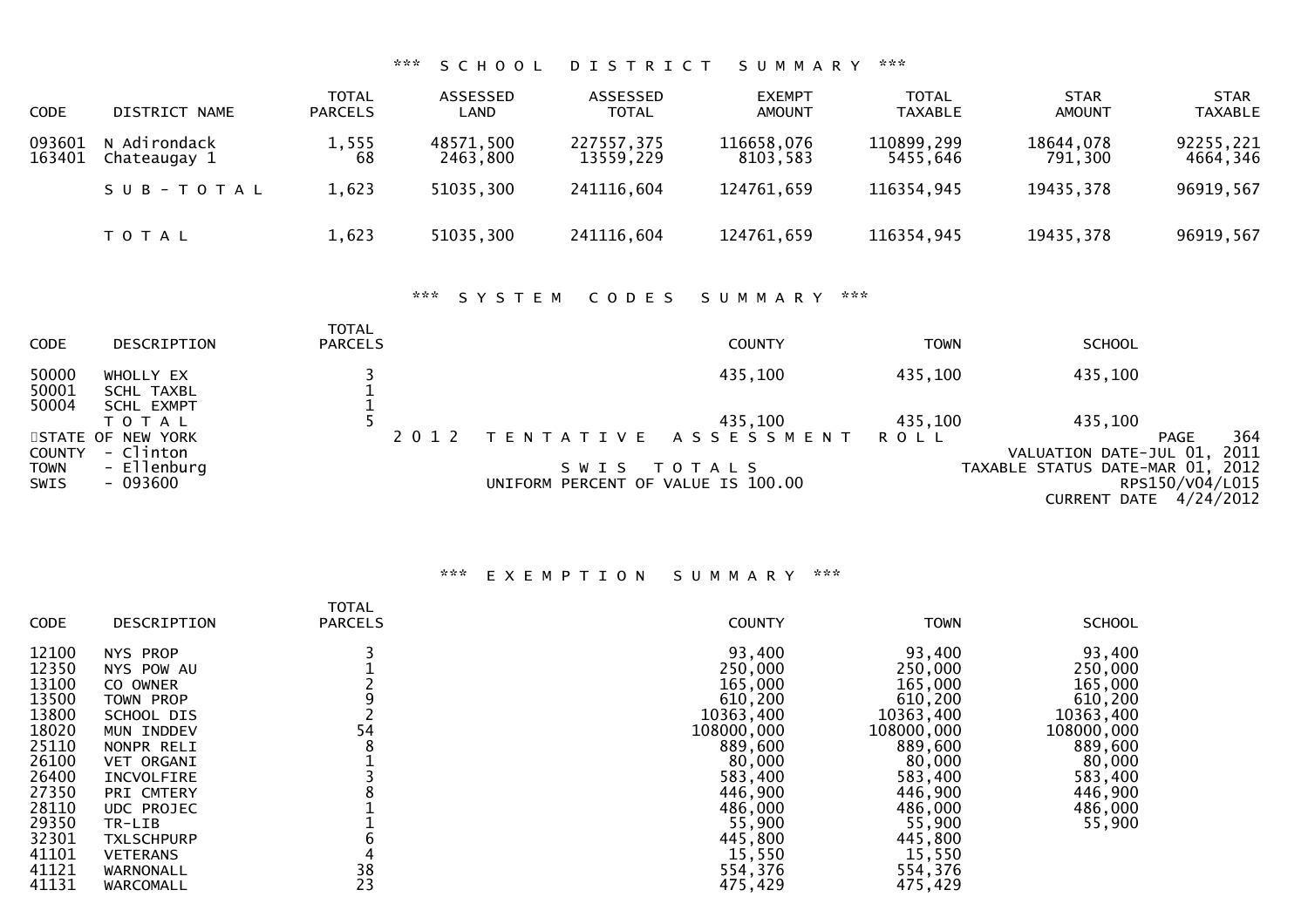| 41141<br>41152<br>41642 | WARDISALL<br>$CW_10_VET/$<br>VFF C | 8               |         |                                    | 236,648<br>12,188<br>12,366 | 236,648     |                                  |                 |      |
|-------------------------|------------------------------------|-----------------|---------|------------------------------------|-----------------------------|-------------|----------------------------------|-----------------|------|
| 41700                   | 10 YR AGR                          | $17\,$          |         |                                    | 379,125                     | 379,125     | 379,125                          |                 |      |
| 41720                   | AGRI DISTR                         | 94              |         |                                    | 403,509                     | 403,509     | 403,509                          |                 |      |
| 41730                   | OS AG DIST                         | 14              |         |                                    | 64,321                      | 64,321      | 64,321                           |                 |      |
| 41800                   | AGED - ALL                         | $10\,$          |         |                                    | 274,816                     | 274,816     | 288,016                          |                 |      |
| 41801                   | AGED C&T                           | 29              |         |                                    | 909,171                     | 911,265     |                                  |                 |      |
| 41802                   | AGED COUN                          | 10              |         |                                    | 219,939                     |             |                                  |                 |      |
| 41834                   | SR STAR                            | 131             |         |                                    |                             |             | 7189,978                         |                 |      |
| 41854                   | RES STAR                           | 411             |         |                                    |                             |             | 12240,400                        |                 |      |
| 41864                   | RS STAR MH                         |                 |         |                                    |                             |             | 5,000                            |                 |      |
| 41932                   | LIM INC DI                         | 8               |         |                                    | 234,640                     |             |                                  |                 |      |
| 42100                   | 483A EX                            | $\frac{33}{17}$ |         |                                    | 188,590                     | 188,590     | 188,590                          |                 |      |
| 47460                   | 480A EX                            |                 |         |                                    | 979,198                     | 979,198     | 979,198                          |                 |      |
|                         | TOTAL                              | 952             |         |                                    | 127429,466                  | 126952,427  | 143761,937                       |                 |      |
|                         | STATE OF NEW YORK                  |                 | 2 0 1 2 | T E N T A T I V E                  | ASSESSMENT                  | <b>ROLL</b> |                                  | <b>PAGE</b>     | 365  |
| <b>COUNTY</b>           | - Clinton                          |                 |         |                                    |                             |             | VALUATION DATE-JUL 01,           |                 | 2011 |
| <b>TOWN</b>             | - Ellenburg                        |                 |         | S W I S                            | T O T A L S                 |             | TAXABLE STATUS DATE-MAR 01, 2012 |                 |      |
| SWIS                    | $-093600$                          |                 |         | UNIFORM PERCENT OF VALUE IS 100.00 |                             |             |                                  | RPS150/V04/L015 |      |
|                         |                                    |                 |         |                                    |                             |             | CURRENT DATE 4/24/2012           |                 |      |

| <b>ROLL</b><br><b>SEC</b>                           | <b>DESCRIPTION</b>                                                       | TOTAL<br><b>PARCELS</b> | ASSESSED<br>LAND     | ASSESSED<br><b>TOTAL</b>                    | <b>TAXABLE</b><br><b>COUNTY</b>                                                        | <b>TAXABLE</b><br><b>TOWN</b> | <b>TAXABLE</b><br><b>SCHOOL</b>                                               | <b>STAR</b><br><b>TAXABLE</b>                      |
|-----------------------------------------------------|--------------------------------------------------------------------------|-------------------------|----------------------|---------------------------------------------|----------------------------------------------------------------------------------------|-------------------------------|-------------------------------------------------------------------------------|----------------------------------------------------|
| $\mathbf{1}$                                        | <b>TAXABLE</b>                                                           | 1,460                   | 43502,113            | 107490,413                                  | 102530,547                                                                             | 103007,586                    | 105187,654                                                                    | 85752,276                                          |
| 3                                                   | STATE OWNED LAND                                                         | 52                      | 6630,487             | 6630,487                                    | 6184,687                                                                               | 6184,687                      | 6630,487                                                                      | 6630,487                                           |
| 5.                                                  | SPECIAL FRANCHISE                                                        | 5                       |                      | 1694,645                                    | 1694,645                                                                               | 1694,645                      | 1694,645                                                                      | 1694,645                                           |
| 6                                                   | UTILITIES & N.C.                                                         | 10                      | 76,200               | 2842,159                                    | 2842,159                                                                               | 2842,159                      | 2842,159                                                                      | 2842,159                                           |
| 8                                                   | WHOLLY EXEMPT                                                            | 96                      | 826,500              | 122458,900                                  |                                                                                        |                               |                                                                               |                                                    |
| $\sim$                                              | <b>TOTAL</b><br><b>SUB</b>                                               | 1,623                   | 51035,300            | 241116,604                                  | 113252,038                                                                             | 113729,077                    | 116354,945                                                                    | 96919,567                                          |
| **<br>STATE<br><b>COUNTY</b><br>TOWN<br><b>SWIS</b> | <b>GRAND TOTAL</b><br>OF NEW YORK<br>- Clinton<br>- Ellenburg<br>$-0936$ | 1,623                   | 51035,300<br>2 0 1 2 | 241116,604<br>T A T I V F<br>TFN<br>T O W N | 113252,038<br>A S S E S S M E N T<br>T O T A L S<br>UNIFORM PERCENT OF VALUE IS 100.00 | 113729,077<br><b>ROLL</b>     | 116354,945<br>VALUATION DATE-JUL 01, 2011<br>TAXABLE STATUS DATE-MAR 01, 2012 | 96919,567<br>366<br><b>PAGE</b><br>RPS150/V04/L015 |
|                                                     |                                                                          |                         |                      |                                             |                                                                                        |                               |                                                                               | CURRENT DATE 4/24/2012                             |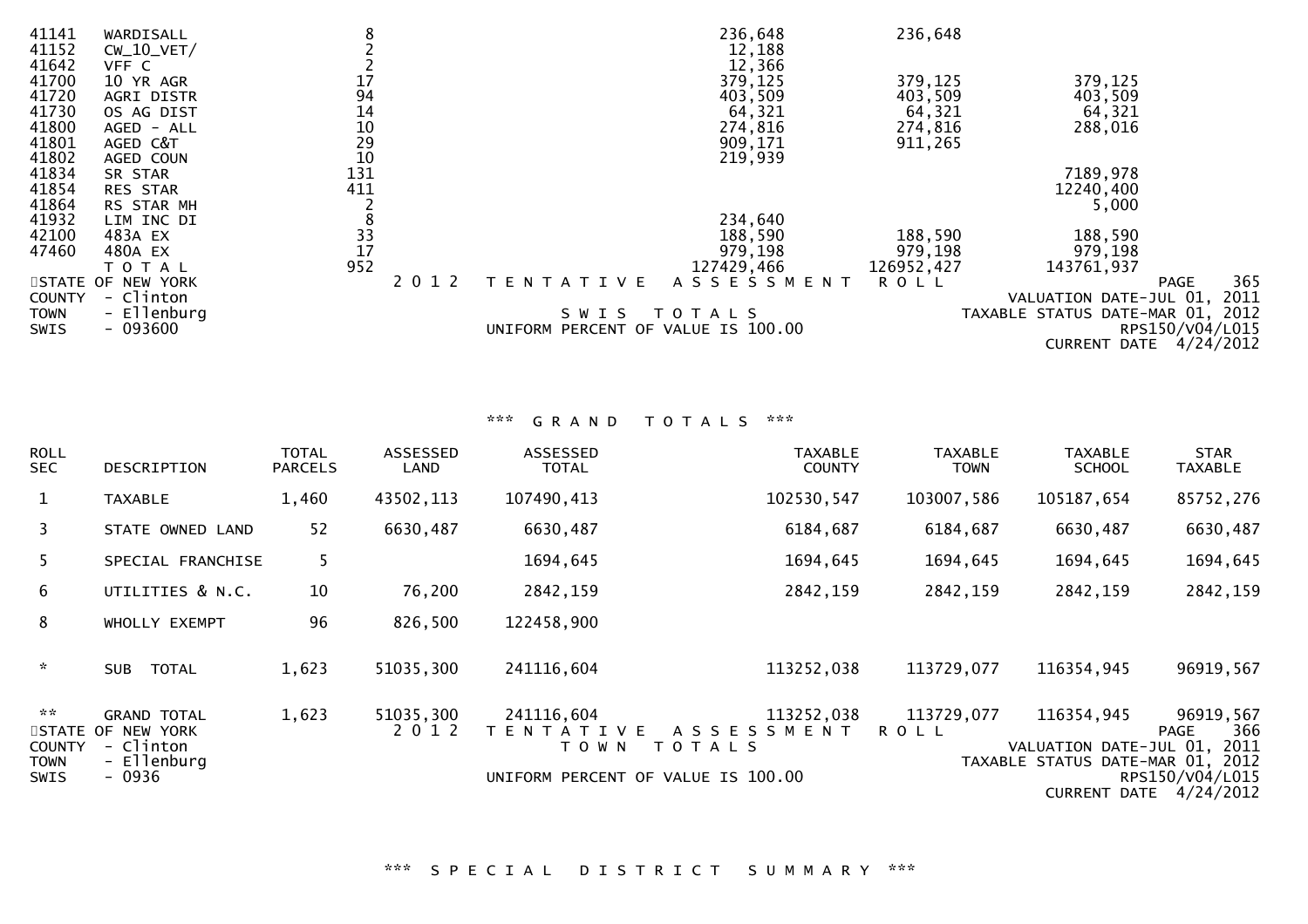| <b>CODE</b> | DISTRICT NAME                                                                                                                                                                                                                             | TOTAL<br>PARCELS | <b>EXTENSION</b><br>TYPE                                                                                                      | <b>EXTENSION</b><br><b>VALUE</b> | AD VALOREM<br><b>VALUE</b>                                                                          | <b>EXEMPT</b><br><b>AMOUNT</b>                                                           | <b>TAXABLE</b><br>VALUE                                                                                                |
|-------------|-------------------------------------------------------------------------------------------------------------------------------------------------------------------------------------------------------------------------------------------|------------------|-------------------------------------------------------------------------------------------------------------------------------|----------------------------------|-----------------------------------------------------------------------------------------------------|------------------------------------------------------------------------------------------|------------------------------------------------------------------------------------------------------------------------|
|             | OTO02 Omitted Tax-Co<br>OT004 Omitted Tax-To<br>FD002 EllenDpt fire<br>FD014 EllenCtr fire<br>FD016 Ellenburg fire<br>FD040 Lyon Mountain<br>LT010 Ellenburg Ligh<br>LT011 Ellenburg Ligh<br>LT012 Ellenburg Ligh<br>WD018 Chat lake wate |                  | 2 MOVTAX<br>3 MOVTAX<br>197 TOTAL<br>238 TOTAL<br>802 TOTAL<br>413 TOTAL<br>119 TOTAL<br>149 TOTAL<br>83 TOTAL<br>219 TOTAL M | 166.86<br>100.62                 | 24640,402<br>14303,983<br>156875,543<br>43784,400<br>5946.319<br>9465.141<br>15989,894<br>34195,475 | 12365,300<br>933.815<br>950.175<br>308,500<br>591,704<br>798.760<br>11307.134<br>284.200 | 166.86<br>100.62<br>12275,102<br>13370,168<br>155925,368<br>43475,900<br>5354,615<br>8666,381<br>4682,760<br>33911,275 |
|             |                                                                                                                                                                                                                                           |                  |                                                                                                                               |                                  |                                                                                                     |                                                                                          |                                                                                                                        |

| <b>CODE</b>      | DISTRICT NAME                | <b>TOTAL</b><br><b>PARCELS</b> | ASSESSED<br>LAND      | ASSESSED<br><b>TOTAL</b> | <b>EXEMPT</b><br><b>AMOUNT</b> | <b>TOTAL</b><br><b>TAXABLE</b> | <b>STAR</b><br><b>AMOUNT</b> | <b>STAR</b><br><b>TAXABLE</b> |
|------------------|------------------------------|--------------------------------|-----------------------|--------------------------|--------------------------------|--------------------------------|------------------------------|-------------------------------|
| 093601<br>163401 | N Adirondack<br>Chateaugay 1 | 1,555<br>68                    | 48571,500<br>2463,800 | 227557,375<br>13559,229  | 116658,076<br>8103,583         | 110899,299<br>5455,646         | 18644,078<br>791,300         | 92255,221<br>4664,346         |
|                  | SUB-TOTAL                    | 1,623                          | 51035,300             | 241116,604               | 124761,659                     | 116354,945                     | 19435,378                    | 96919,567                     |
|                  | T O T A L                    | 1,623                          | 51035,300             | 241116,604               | 124761,659                     | 116354,945                     | 19435,378                    | 96919,567                     |

#### \*\*\* S Y S T E M C O D E S S U M M A R Y \*\*\*

| <b>CODE</b>    | DESCRIPTION             | <b>TOTAL</b><br><b>PARCELS</b> |                                    | <b>COUNTY</b>             | TOWN    | <b>SCHOOL</b>                    |                    |
|----------------|-------------------------|--------------------------------|------------------------------------|---------------------------|---------|----------------------------------|--------------------|
| 50000<br>50001 | WHOLLY EX<br>SCHL TAXBL |                                |                                    | 435,100                   | 435,100 | 435,100                          |                    |
| 50004          | SCHL EXMPT              |                                |                                    |                           |         |                                  |                    |
|                | ΤΟΤΑΙ                   |                                |                                    | 435,100                   | 435,100 | 435,100                          |                    |
|                | STATE OF NEW YORK       | 2 0 1 2                        |                                    | TENTATIVE ASSESSMENT ROLL |         |                                  | 367<br><b>PAGE</b> |
| <b>COUNTY</b>  | - Clinton               |                                | T O W N                            | T O T A L S               |         | VALUATION DATE-JUL 01,           | 2011               |
|                | - Ellenburg             |                                |                                    |                           |         | TAXABLE STATUS DATE-MAR 01, 2012 |                    |
| TOWN<br>SWIS   | - 0936                  |                                | UNIFORM PERCENT OF VALUE IS 100.00 |                           |         |                                  | RPS150/V04/L015    |
|                |                         |                                |                                    |                           |         | CURRENT DATE 4/24/2012           |                    |

# \*\*\* E X E M P T I O N S U M M A R Y \*\*\*

| <b>CODE</b>    | DESCRIPTION                             | <b>TOTAL</b><br><b>PARCELS</b> | COUNTY            | TOWN              | <b>SCHOOL</b>     |
|----------------|-----------------------------------------|--------------------------------|-------------------|-------------------|-------------------|
| 12100<br>12350 | <b>NYS</b><br><b>PROP</b><br>NYS POW AU |                                | 93,400<br>250,000 | 93,400<br>250,000 | 93,400<br>250,000 |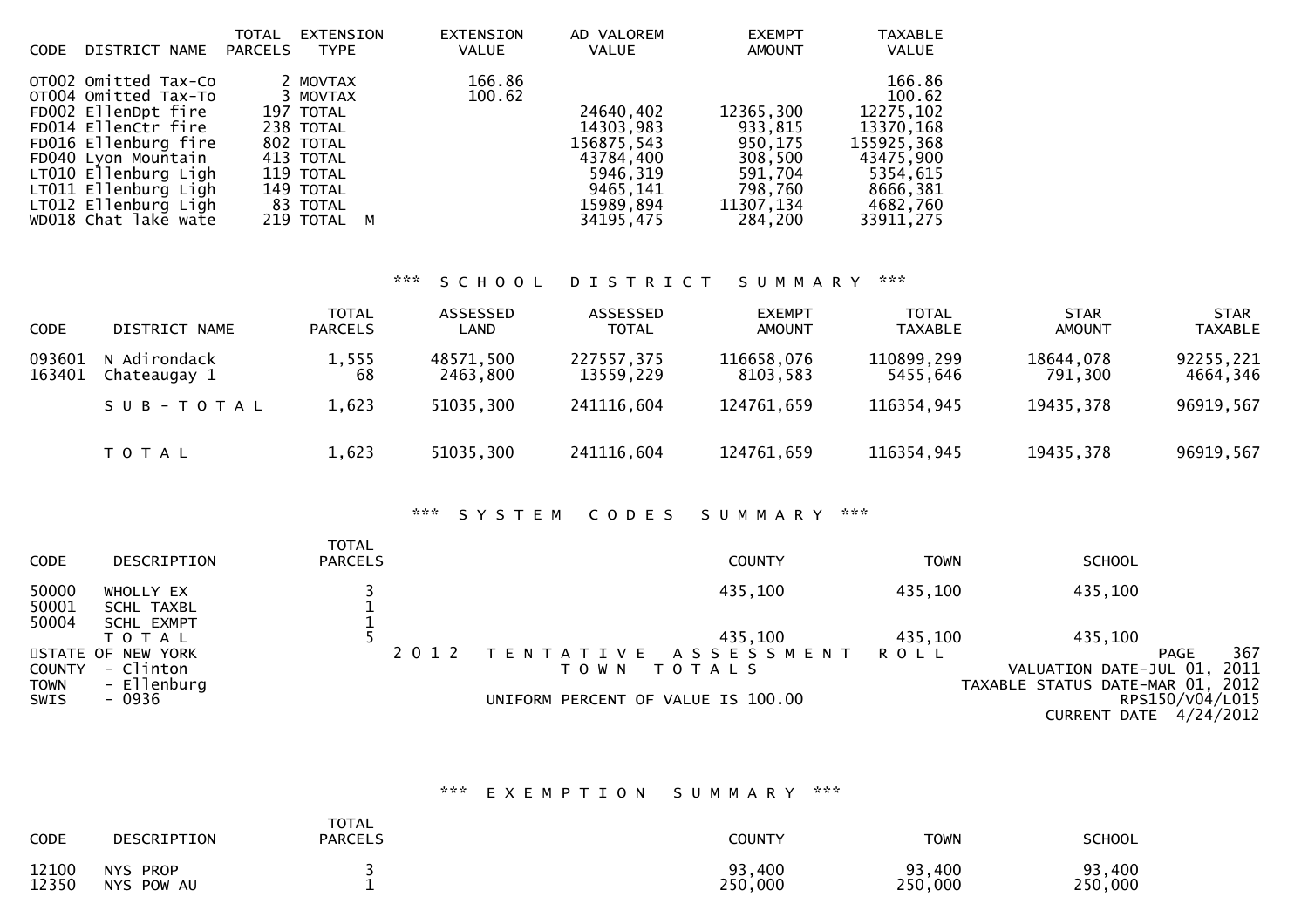| 13100<br>13500<br>13800<br>18020<br>25110<br>26100<br>26400<br>27350<br>28110<br>29350<br>32301<br>41101<br>41121<br>41131 | CO OWNER<br>TOWN PROP<br>SCHOOL DIS<br>MUN INDDEV<br>NONPR RELI<br><b>VET ORGANI</b><br>INCVOLFIRE<br>PRI CMTERY<br><b>UDC PROJEC</b><br>TR-LIB<br><b>TXLSCHPURP</b><br><b>VETERANS</b><br>WARNONALL<br>WARCOMALL | 9<br>54<br>8<br>6<br>4<br>38<br>23 | 165,000<br>610,200<br>10363,400<br>108000,000<br>889,600<br>80,000<br>583,400<br>446,900<br>486,000<br>55,900<br>445,800<br>15,550<br>554,376<br>475,429 | 165,000<br>610,200<br>10363,400<br>108000,000<br>889,600<br>80,000<br>583,400<br>446,900<br>486,000<br>55,900<br>445,800<br>15,550<br>554,376<br>475,429 | 165,000<br>610,200<br>10363,400<br>108000,000<br>889,600<br>80,000<br>583,400<br>446,900<br>486,000<br>55,900 |
|----------------------------------------------------------------------------------------------------------------------------|-------------------------------------------------------------------------------------------------------------------------------------------------------------------------------------------------------------------|------------------------------------|----------------------------------------------------------------------------------------------------------------------------------------------------------|----------------------------------------------------------------------------------------------------------------------------------------------------------|---------------------------------------------------------------------------------------------------------------|
| 41141<br>41152<br>41642                                                                                                    | WARDISALL<br>$CW_10_VET/$<br>VFF C                                                                                                                                                                                | 8                                  | 236,648<br>12,188<br>12,366                                                                                                                              | 236,648                                                                                                                                                  |                                                                                                               |
| 41700<br>41720                                                                                                             | 10 YR AGR<br>AGRI DISTR                                                                                                                                                                                           | 17<br>94                           | 379,125<br>403,509                                                                                                                                       | 379,125<br>403,509                                                                                                                                       | 379,125<br>403,509                                                                                            |
| 41730<br>41800<br>41801<br>41802                                                                                           | OS AG DIST<br>AGED - ALL<br>AGED C&T<br>AGED COUN                                                                                                                                                                 | 14<br>10<br>29<br>10               | 64,321<br>274,816<br>909,171<br>219,939                                                                                                                  | 64,321<br>274,816<br>911,265                                                                                                                             | 64,321<br>288,016                                                                                             |
| 41834<br>41854<br>41864<br>41932                                                                                           | SR STAR<br><b>RES STAR</b><br>RS STAR MH<br>LIM INC DI                                                                                                                                                            | 131<br>411<br>$\overline{c}$<br>8  | 234,640                                                                                                                                                  |                                                                                                                                                          | 7189,978<br>12240,400<br>5,000                                                                                |
| 42100<br>47460                                                                                                             | 483A EX<br>480A EX<br>T O T A L                                                                                                                                                                                   | 33<br>17<br>952                    | 188,590<br>979,198<br>127429,466                                                                                                                         | 188,590<br>979,198<br>126952,427                                                                                                                         | 188,590<br>979,198<br>143761,937                                                                              |
| <b>COUNTY</b><br><b>TOWN</b>                                                                                               | STATE OF NEW YORK<br>- Clinton<br>- Ellenburg                                                                                                                                                                     | 2 0 1 2                            | ASSESSMENT<br>T E N T A T I V E<br>T O W N<br>TOTALS                                                                                                     | <b>ROLL</b>                                                                                                                                              | 368<br><b>PAGE</b><br>VALUATION DATE-JUL 01, 2011<br>TAXABLE STATUS DATE-MAR 01, 2012                         |
| <b>SWIS</b>                                                                                                                | - 0936                                                                                                                                                                                                            |                                    | UNIFORM PERCENT OF VALUE IS 100.00                                                                                                                       |                                                                                                                                                          | RPS150/V04/L015<br>CURRENT DATE 4/24/2012                                                                     |

| <b>ROLL</b><br>SEC. | <b>DESCRIPTION</b>         | <b>TOTAL</b><br><b>PARCELS</b> | <b>ASSESSED</b><br>LAND | ASSESSED<br><b>TOTAL</b> | <b>TAXABLE</b><br><b>COUNTY</b> | <b>TAXABLE</b><br><b>TOWN</b> | <b>TAXABLE</b><br><b>SCHOOL</b> | <b>STAR</b><br><b>TAXABLE</b> |
|---------------------|----------------------------|--------------------------------|-------------------------|--------------------------|---------------------------------|-------------------------------|---------------------------------|-------------------------------|
| $\mathbf{1}$        | <b>TAXABLE</b>             | 1,460                          | 43502,113               | 107490,413               | 102530,547                      | 103007,586                    | 105187,654                      | 85752,276                     |
| 3                   | STATE OWNED LAND           | 52                             | 6630,487                | 6630,487                 | 6184,687                        | 6184,687                      | 6630,487                        | 6630,487                      |
| 5.                  | SPECIAL FRANCHISE          |                                |                         | 1694,645                 | 1694,645                        | 1694,645                      | 1694,645                        | 1694,645                      |
| 6                   | UTILITIES & N.C.           | 10                             | 76,200                  | 2842,159                 | 2842,159                        | 2842,159                      | 2842,159                        | 2842,159                      |
| 8                   | WHOLLY EXEMPT              | 96                             | 826,500                 | 122458,900               |                                 |                               |                                 |                               |
| $\sim$              | <b>TOTAL</b><br><b>SUB</b> | 1,623                          | 51035,300               | 241116,604               | 113252,038                      | 113729,077                    | 116354,945                      | 96919,567                     |